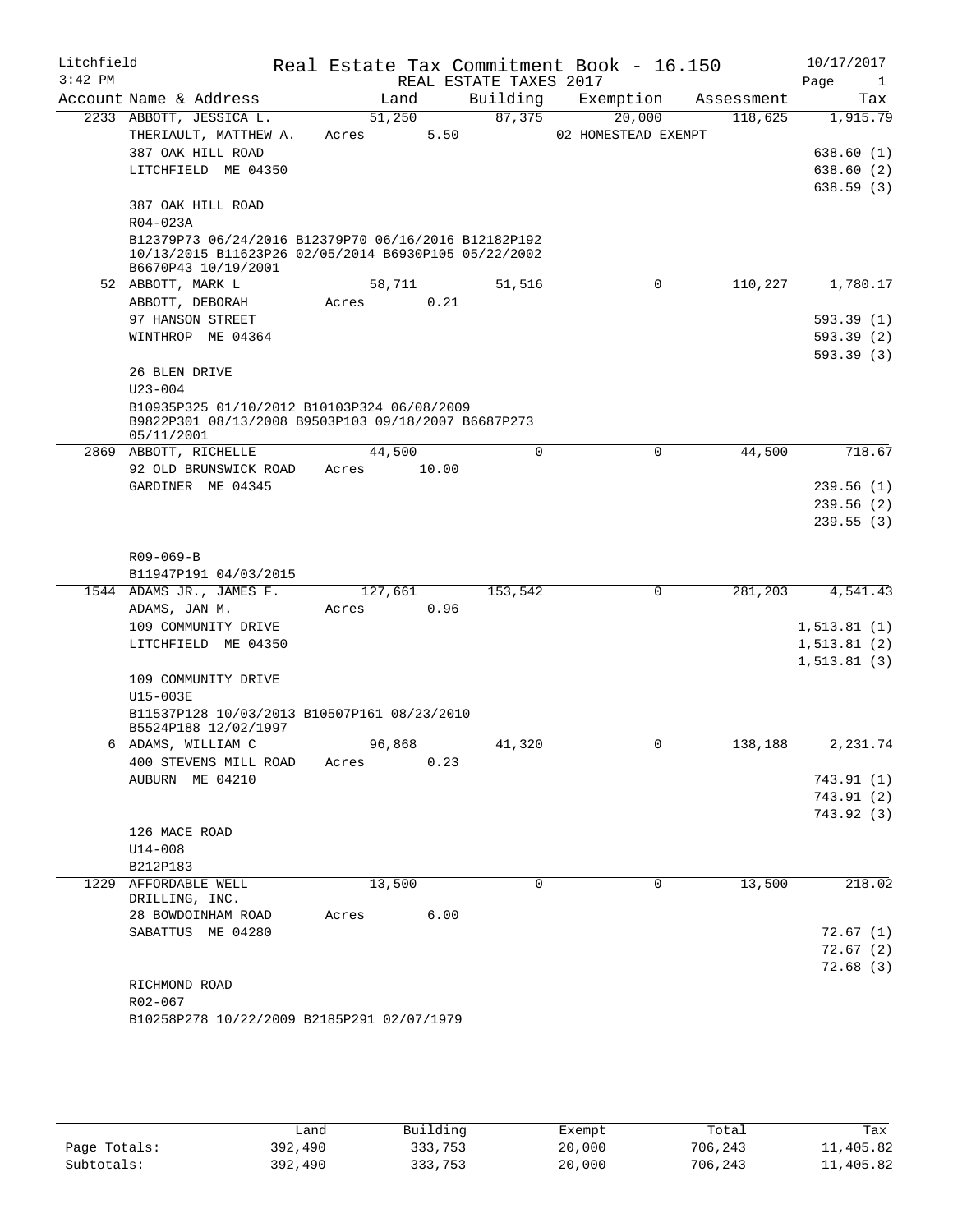| Litchfield<br>$3:42$ PM    |                                                                                                  |                          | REAL ESTATE TAXES 2017 | Real Estate Tax Commitment Book - 16.150 |                        | 10/17/2017<br>Page<br>$\overline{2}$               |
|----------------------------|--------------------------------------------------------------------------------------------------|--------------------------|------------------------|------------------------------------------|------------------------|----------------------------------------------------|
|                            | Account Name & Address                                                                           | Land                     | Building               | Exemption                                | Assessment             | Tax                                                |
|                            | 36 AFFORDABLE WELL<br>DRILLING, INC.<br>BOWDOINHAM ROAD<br>SABATTUS ME 04280                     | 71,500<br>Acres<br>34.00 | 19,435                 | $\Omega$                                 | 90,935                 | 1,468.60<br>489.53 (1)<br>489.53 (2)<br>489.54 (3) |
|                            | 172 CENTER ROAD<br>R02-121<br>B11667P47 04/01/2014 B10064P207 05/05/2009 B2956P301<br>05/28/1986 |                          |                        |                                          |                        |                                                    |
|                            | 1018 AHEARN, TIMOTHY & LINDA 131,455                                                             |                          | 87,871                 | 20,000                                   | 199,326                | 3,219.11                                           |
|                            | 115 EASY STREET                                                                                  | Acres                    | 0.86                   | 02 HOMESTEAD EXEMPT                      |                        |                                                    |
|                            | LITCHFIELD ME 04350                                                                              |                          |                        |                                          |                        | 1,073.04(1)                                        |
|                            |                                                                                                  |                          |                        |                                          |                        | 1,073.04(2)                                        |
|                            | 115 EASY STREET<br>U09-017                                                                       |                          |                        |                                          |                        | 1,073.03(3)                                        |
|                            | B5122P268 05/07/1996<br>7 AKERS, STEPHEN                                                         | 41,875                   | 48,833                 | 20,000                                   | 70,708                 | 1,141.93                                           |
|                            | 79 FERRIN ROAD                                                                                   | Acres                    | 1.75                   | 02 HOMESTEAD EXEMPT                      |                        |                                                    |
|                            | LITCHFIELD ME 04350                                                                              |                          |                        |                                          |                        | 380.64(1)                                          |
|                            |                                                                                                  |                          |                        |                                          |                        | 380.64 (2)                                         |
|                            | 79 FERRIN ROAD<br>R03-108B<br>B3951P41                                                           |                          |                        |                                          |                        | 380.65(3)                                          |
|                            | 2236 ALBERT, ANDRE P.                                                                            | 45,600                   | 99,738                 | 20,000                                   | 125,338                | 2,024.21                                           |
|                            | 256 BUKER ROAD                                                                                   | Acres                    | 3.24                   | 02 HOMESTEAD EXEMPT                      |                        |                                                    |
|                            | LITCHFIELD ME 04350                                                                              |                          |                        |                                          |                        | 674.74(1)                                          |
|                            |                                                                                                  |                          |                        |                                          |                        | 674.74(2)                                          |
|                            | 256 BUKER ROAD<br>$R05 - 009 - 3$<br>B7767P342 12/02/2003                                        |                          |                        |                                          |                        | 674.73(3)                                          |
|                            | 9 ALBERT, DONALD G                                                                               | 411,113                  | 35,664                 | $\mathbf 0$                              | 446,777                | 7,215.45                                           |
|                            | ALBERT, MARY R                                                                                   | 32.00<br>Acres           |                        |                                          |                        |                                                    |
|                            | P O BOX 720                                                                                      |                          |                        |                                          |                        | 2,405.15(1)                                        |
|                            | NORWICH VT 05055                                                                                 |                          |                        |                                          |                        | 2,405.15(2)                                        |
|                            | 115 GREENACRES DRIVE<br>R14-016<br>B2786P278 04/08/1985                                          |                          |                        |                                          |                        | 2,405.15(3)                                        |
|                            | 2033 ALBERT, MAURICE KEVIN                                                                       | 42,775                   | 65,891                 | 20,000                                   | 88,666                 | 1,431.96                                           |
|                            | ALBERT HOPE ELIZABETH                                                                            | Acres                    | 2.11                   | 02 HOMESTEAD EXEMPT                      |                        |                                                    |
|                            | 1112 LEWISTON ROAD                                                                               |                          |                        |                                          |                        | 477.32 (1)                                         |
|                            | LITCHFIELD ME 04350                                                                              |                          |                        |                                          |                        | 477.32 (2)                                         |
|                            | 1112 LEWISTON ROAD<br>R13-013D<br>B5392P256 05/20/1996                                           |                          |                        |                                          |                        | 477.32 (3)                                         |
|                            | 2695 ALBERT, MICHAEL N                                                                           | 42,650                   | 145,963                | $\mathbf 0$                              | 188,613                | 3,046.10                                           |
|                            | ALBERT, HEATHER E                                                                                | Acres                    | 2.06                   |                                          |                        |                                                    |
|                            | 27 TUSCANY LANE                                                                                  |                          |                        |                                          |                        | 1,015.37(1)                                        |
|                            | LITCHFIELD ME 04350                                                                              |                          |                        |                                          |                        | 1,015.37(2)                                        |
|                            | 27 TUSCANY LANE<br>R07-030D<br>B9495P92 09/11/2007                                               |                          |                        |                                          |                        | 1,015.36(3)                                        |
|                            |                                                                                                  |                          |                        |                                          |                        |                                                    |
|                            | Land                                                                                             | Building                 |                        | Exempt                                   | Total                  | Tax                                                |
| Page Totals:<br>Subtotals: | 786,968<br>1,179,458                                                                             | 503,395<br>837,148       |                        | 80,000<br>100,000                        | 1,210,363<br>1,916,606 | 19,547.36<br>30,953.18                             |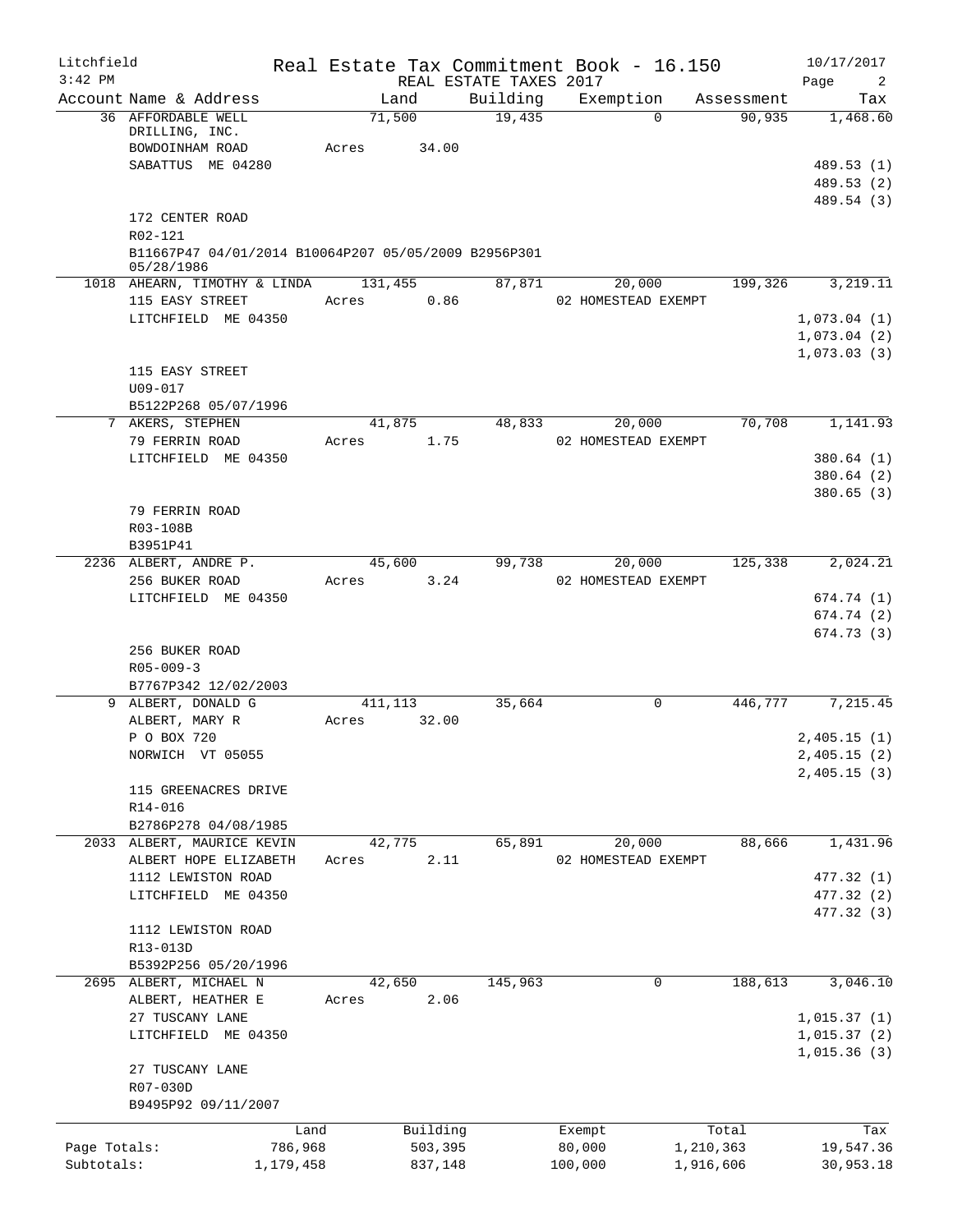| Litchfield |                                             |       |        |                        | Real Estate Tax Commitment Book - 16.150 |            | 10/17/2017                      |
|------------|---------------------------------------------|-------|--------|------------------------|------------------------------------------|------------|---------------------------------|
| $3:42$ PM  |                                             |       |        | REAL ESTATE TAXES 2017 |                                          |            | Page<br>$\overline{\mathbf{3}}$ |
|            | Account Name & Address                      |       | Land   | Building               | Exemption                                | Assessment | Tax                             |
|            | 2566 ALBERT, TED S                          |       | 49,001 | 24,000                 | $\Omega$                                 | 73,001     | 1,178.97                        |
|            | ALBERT, LOREEN                              | Acres | 10.00  |                        |                                          |            |                                 |
|            | P O BOX 132                                 |       |        |                        |                                          |            | 392.99 (1)                      |
|            | LITCHFIELD ME 04350                         |       |        |                        |                                          |            | 392.99 (2)                      |
|            |                                             |       |        |                        |                                          |            | 392.99 (3)                      |
|            | 1160 LEWISTON ROAD                          |       |        |                        |                                          |            |                                 |
|            | R13-013E                                    |       |        |                        |                                          |            |                                 |
|            | B8510P1 07/22/2005                          |       |        |                        |                                          |            |                                 |
|            | 2107 ALBIS, JOHN F., JR                     |       | 48,750 | 105,842                | 0                                        | 154,592    | 2,496.66                        |
|            | MUNN, ANNETTE M<br>586 PLAINS ROAD          | Acres | 4.50   |                        |                                          |            | 832.22 (1)                      |
|            | LITCHFIELD ME 04350                         |       |        |                        |                                          |            | 832.22 (2)                      |
|            |                                             |       |        |                        |                                          |            | 832.22 (3)                      |
|            | 586 PLAINS ROAD                             |       |        |                        |                                          |            |                                 |
|            | R08-010A                                    |       |        |                        |                                          |            |                                 |
|            | 2887 ALDERMAN -NOWELL,                      |       | 52,130 | $\Omega$               | 0                                        | 52,130     | 841.90                          |
|            | PAMELA T.                                   |       |        |                        |                                          |            |                                 |
|            | 5 STEARNS ROAD                              | Acres | 19.84  |                        |                                          |            |                                 |
|            | AMHERST NH 03031                            |       |        |                        |                                          |            | 280.63(1)                       |
|            |                                             |       |        |                        |                                          |            | 280.63(2)                       |
|            |                                             |       |        |                        |                                          |            | 280.64(3)                       |
|            | PINE TREE ROAD                              |       |        |                        |                                          |            |                                 |
|            | R07-001-02                                  |       |        |                        |                                          |            |                                 |
|            | B12224P242 02/11/2016 B12224P240 02/11/2016 |       |        |                        |                                          |            |                                 |
|            | 2888 ALDERMAN, DAVID M.                     |       | 53,840 | $\Omega$               | 0                                        | 53,840     | 869.52                          |
|            | 783 AUGUSTA ROAD                            | Acres | 22.68  |                        |                                          |            |                                 |
|            | JEFFERSON ME 04348                          |       |        |                        |                                          |            | 289.84 (1)                      |
|            |                                             |       |        |                        |                                          |            | 289.84 (2)                      |
|            |                                             |       |        |                        |                                          |            | 289.84 (3)                      |
|            | OFF PINE TREE ROAD                          |       |        |                        |                                          |            |                                 |
|            | R07-001-03                                  |       |        |                        |                                          |            |                                 |
|            | B12224P240 02/11/2016                       |       |        |                        |                                          | 146,935    |                                 |
|            | 13 ALDERMAN, GEORGE C.                      | Acres | 64,843 | 82,092                 | 0                                        |            | 2,373.00                        |
|            | 403 PINE TREE ROAD<br>LITCHFIELD ME 04350   |       | 20.79  |                        |                                          |            | 791.00 (1)                      |
|            |                                             |       |        |                        |                                          |            | 791.00(2)                       |
|            |                                             |       |        |                        |                                          |            | 791.00(3)                       |
|            | 403 PINE TREE ROAD                          |       |        |                        |                                          |            |                                 |
|            | R07-001-01                                  |       |        |                        |                                          |            |                                 |
|            | B12224P246 02/11/2016 B12224P240 02/11/2016 |       |        |                        |                                          |            |                                 |
|            | B1664P295                                   |       |        |                        |                                          |            |                                 |
|            | 17 ALEXANDER, JOHN A &                      |       | 41,500 | 29,228                 | 20,000                                   | 50,728     | 819.26                          |
|            | JULIE                                       |       |        |                        |                                          |            |                                 |
|            | 232 STEVENSTOWN ROAD                        | Acres | 1.60   |                        | 02 HOMESTEAD EXEMPT                      |            |                                 |
|            | LITCHFIELD ME 04350                         |       |        |                        |                                          |            | 273.09(1)<br>273.09(2)          |
|            |                                             |       |        |                        |                                          |            | 273.08(3)                       |
|            | 232 STEVENSTOWN ROAD                        |       |        |                        |                                          |            |                                 |
|            | R10-018B                                    |       |        |                        |                                          |            |                                 |
|            | B6912P54                                    |       |        |                        |                                          |            |                                 |
|            |                                             |       |        |                        |                                          |            |                                 |

|              | ∟and      | Building  | Exempt  | Total     | Tax       |
|--------------|-----------|-----------|---------|-----------|-----------|
| Page Totals: | 310,064   | 241,162   | 20,000  | 531,226   | 8,579.31  |
| Subtotals:   | ⊥,489,522 | 1,078,310 | 120,000 | 2,447,832 | 39,532.49 |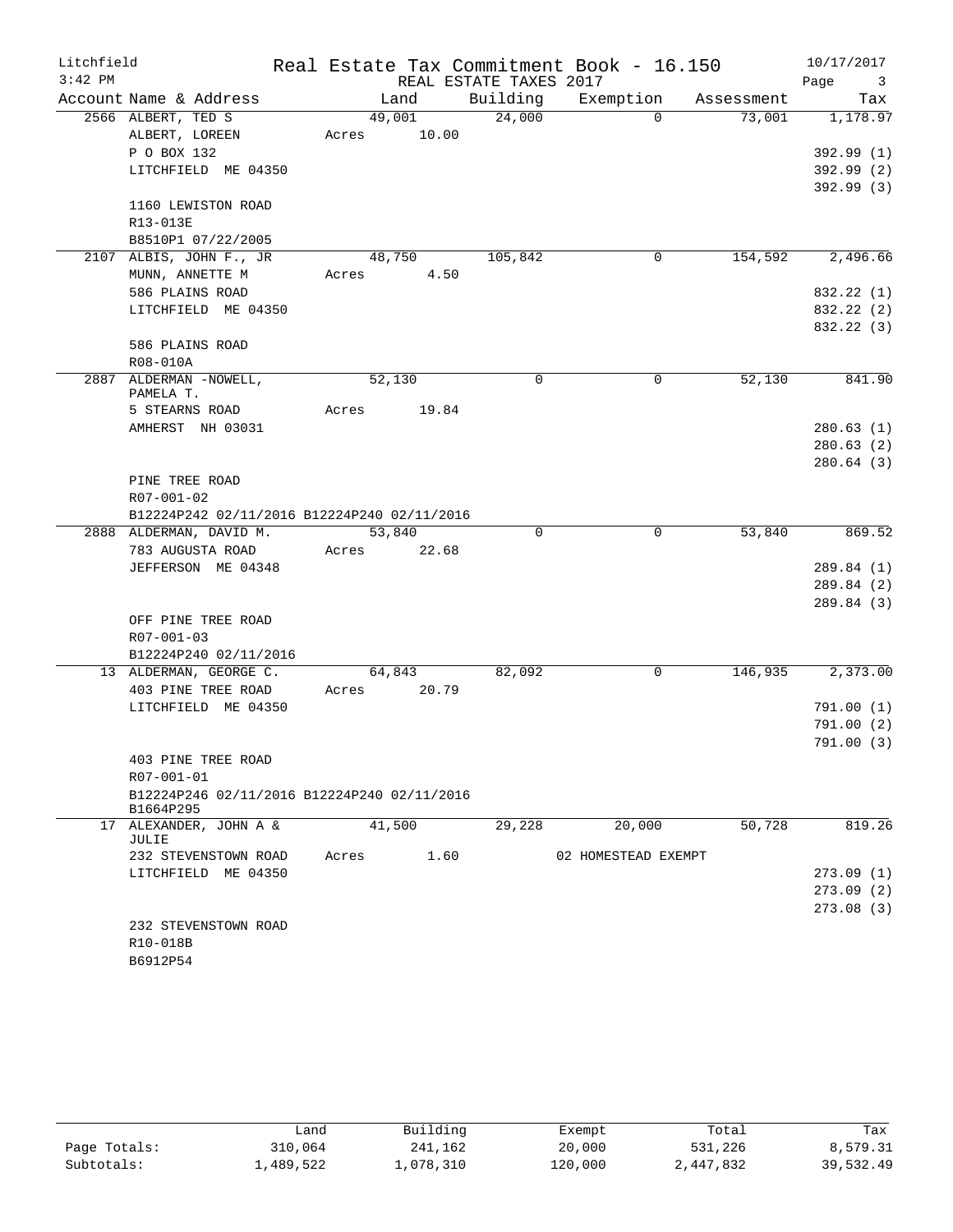| Litchfield |                                                |             |      |                        | Real Estate Tax Commitment Book - 16.150 |            | 10/17/2017             |
|------------|------------------------------------------------|-------------|------|------------------------|------------------------------------------|------------|------------------------|
| $3:42$ PM  |                                                |             |      | REAL ESTATE TAXES 2017 |                                          |            | Page<br>$\frac{4}{3}$  |
|            | Account Name & Address                         | Land        |      | Building               | Exemption                                | Assessment | Tax                    |
|            | 20 ALLEN CAROLINE, ALLEN<br>RICHARD ET AL      | 213,575     |      | 86,816                 | $\Omega$                                 | 300,391    | 4,851.31               |
|            | SEE DEED FOR ADDITIONAL Acres<br><b>OWNERS</b> | 1.31        |      |                        |                                          |            |                        |
|            | P O BOX 335                                    |             |      |                        |                                          |            | 1,617.10(1)            |
|            | 13 MAPLE STREET                                |             |      |                        |                                          |            | 1,617.10(2)            |
|            | MONMOUTH ME 04259                              |             |      |                        |                                          |            | 1,617.11(3)            |
|            | 25 RUSSELL DRIVE                               |             |      |                        |                                          |            |                        |
|            | $U27-002A$                                     |             |      |                        |                                          |            |                        |
|            | B12471P219 11/08/2016 B12471P217 11/08/2016    |             |      |                        |                                          |            |                        |
|            | 21 ALLEN, CHARLES                              | 18,660      |      | 15,317                 | 0                                        | 33,977     | 548.73                 |
|            | 422 COLLEGE ST                                 | Acres       | 0.10 |                        |                                          |            |                        |
|            | LEWISTON ME 04240                              |             |      |                        |                                          |            | 182.91(1)              |
|            |                                                |             |      |                        |                                          |            | 182.91(2)              |
|            |                                                |             |      |                        |                                          |            | 182.91(3)              |
|            | 533 PEACEPIPE DRIVE                            |             |      |                        |                                          |            |                        |
|            | $U28 - 072$                                    |             |      |                        |                                          |            |                        |
|            | B3003P33                                       |             |      |                        |                                          |            |                        |
|            | 2019 ALLEN, CHARLES E                          | 25,428      |      | 0                      | 0                                        | 25,428     | 410.66                 |
|            | 422 COLLEGE ST                                 | Acres       | 0.58 |                        |                                          |            |                        |
|            | LEWISTON ME 04240                              |             |      |                        |                                          |            | 136.89(1)              |
|            |                                                |             |      |                        |                                          |            | 136.89(2)<br>136.88(3) |
|            | PEACEPIPE DRIVE                                |             |      |                        |                                          |            |                        |
|            | $U28 - 082$                                    |             |      |                        |                                          |            |                        |
|            | B1248P37                                       |             |      |                        |                                          |            |                        |
|            | 2020 ALLEN, CHARLES E                          | 11,400      |      | 0                      | $\mathbf 0$                              | 11,400     | 184.11                 |
|            | 422 COLLEGE ST                                 | Acres       | 0.20 |                        |                                          |            |                        |
|            | LEWISTON ME 04240                              |             |      |                        |                                          |            | 61.37(1)               |
|            |                                                |             |      |                        |                                          |            | 61.37(2)               |
|            |                                                |             |      |                        |                                          |            | 61.37(3)               |
|            | PEACE PIPE DRIVE                               |             |      |                        |                                          |            |                        |
|            | U28-084                                        |             |      |                        |                                          |            |                        |
|            | B1248P37                                       |             |      |                        |                                          |            |                        |
|            | 935 ALLEN, DIANA J.                            | 44,236      |      | 98,512                 | 0                                        | 142,748    | 2,305.38               |
|            | 114 WHIPPOORWILL ROAD                          | Acres       | 6.50 |                        |                                          |            |                        |
|            | LITCHFIELD ME 04350                            |             |      |                        |                                          |            | 768.46 (1)             |
|            |                                                |             |      |                        |                                          |            | 768.46 (2)             |
|            |                                                |             |      |                        |                                          |            | 768.46 (3)             |
|            | 114 WHIPPOORWILL ROAD                          |             |      |                        |                                          |            |                        |
|            | $U23 - 031$                                    |             |      |                        |                                          |            |                        |
|            | B12420P74 09/24/2016 B2820P299                 |             |      |                        |                                          |            |                        |
|            | 23 ALLEN, LOIS JEAN                            | 57,250      |      | 194,783                | 20,000                                   | 232,033    | 3,747.33               |
|            | ALLEN RODNEY R                                 | Acres 14.00 |      |                        | 02 HOMESTEAD EXEMPT                      |            |                        |
|            | 106 HARDSCRABBLE ROAD                          |             |      |                        |                                          |            | 1, 249.11(1)           |
|            | LITCHFIELD ME 04350                            |             |      |                        |                                          |            | 1, 249.11(2)           |
|            |                                                |             |      |                        |                                          |            | 1, 249.11(3)           |
|            | 106 HARDSCRABBLE ROAD                          |             |      |                        |                                          |            |                        |
|            | U22-011                                        |             |      |                        |                                          |            |                        |
|            | B2665P349 03/29/1984 B1124P492 08/02/1958      |             |      |                        |                                          |            |                        |

|              | Land      | Building  | Exempt  | Total     | Tax       |
|--------------|-----------|-----------|---------|-----------|-----------|
| Page Totals: | 370,549   | 395,428   | 20,000  | 745,977   | 12,047.52 |
| Subtotals:   | 1,860,071 | 1,473,738 | 140,000 | 3,193,809 | 51,580.01 |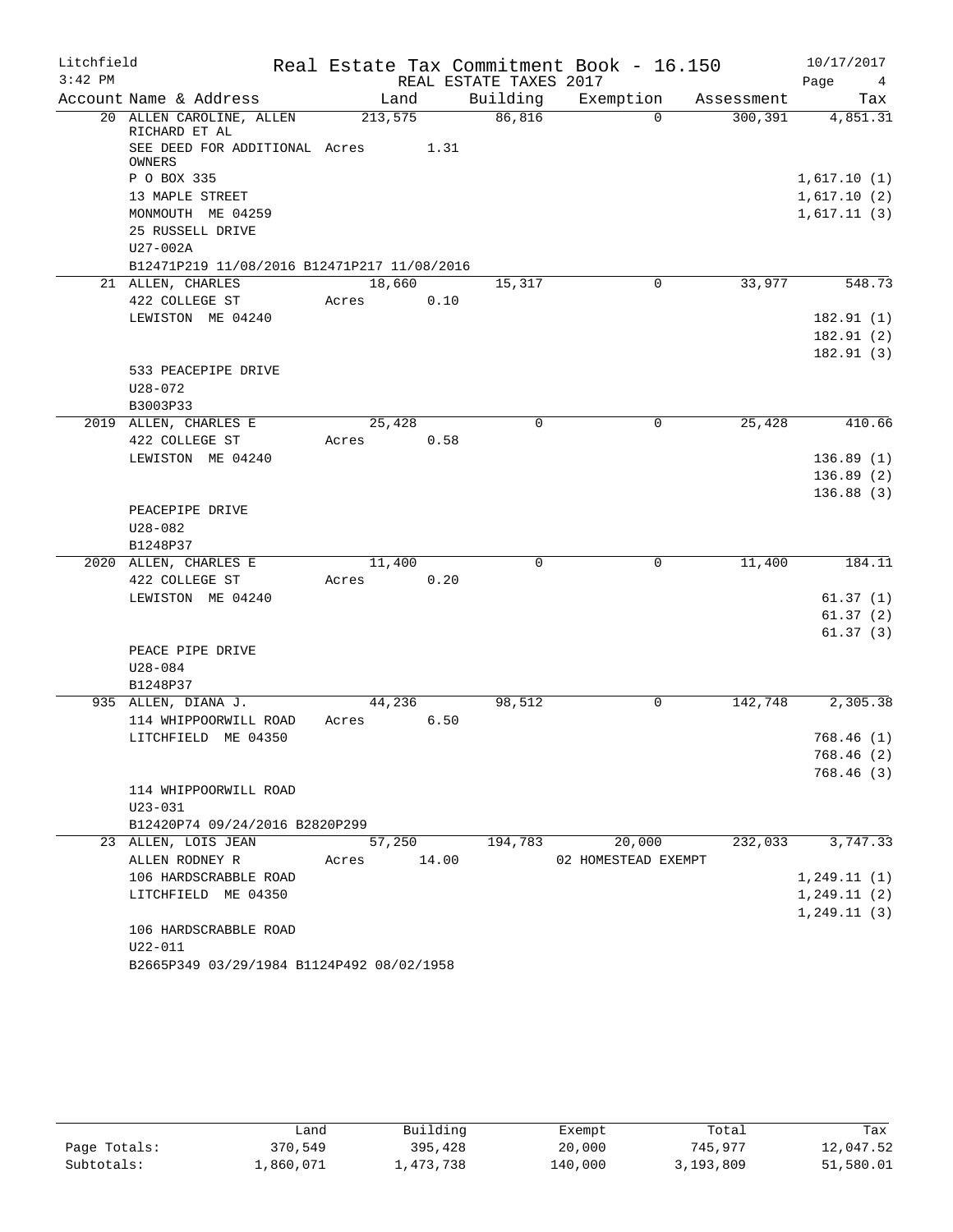| REAL ESTATE TAXES 2017<br>Page<br>5<br>Building<br>Account Name & Address<br>Exemption<br>Land<br>Tax<br>Assessment<br>770 ALONZO, LINDA J.<br>30,782<br>128,425<br>$\Omega$<br>159,207<br>2,571.19<br>29 ALDERBROOK LANE<br>1.93<br>Acres<br>YARMOUTH ME 04096<br>857.06 (1)<br>857.06 (2)<br>857.07 (3)<br>40 RUSTIC DRIVE<br>$U27 - 006$<br>B11689P63 05/12/2014 B11688P136 05/14/2014 B7311P200<br>02/04/2003<br>50,283<br>1366 AMATO HEIDI<br>32,118<br>18,165<br>0<br>812.07<br>365 LINCOLN STREET<br>0.23<br>Acres<br>STOUGHTON MA 02072<br>270.69(1)<br>270.69(2)<br>270.69(3)<br>51 PENNEY LANE<br>$R09 - 007$<br>B11689P258 01/27/2014 B9358P226 02/20/2007<br>AMERO-DANIEL, MONIQUE<br>$\mathbf 0$<br>154,305<br>2,492.03<br>1163<br>41,525<br>112,780<br>J.<br>2.17<br>AMERO-DANIEL, MEGAN J.<br>Acres<br>32 PLEASANT POND LANE<br>830.68(1)<br>LITCHFIELD ME 04350<br>830.68 (2)<br>830.67(3)<br>32 PLEASANT POND LANE<br>U01-003A<br>B11888P151 01/02/2015 B11888P148 01/02/2015 B9786P76<br>07/09/2008 B9055P281 09/01/2006 B8229P56 12/06/2004<br>B7097P187 10/08/2002 B2535P77<br>62,600<br>$\mathbf 0$<br>74,320<br>1,200.27<br>1604 AMES, DOUGLAS & MAE<br>11,720<br>404 RICHMOND ROAD<br>45.00<br>Acres<br>LITCHFIELD ME 04350<br>400.09(1)<br>400.09(2)<br>400.09(3)<br>373 PLAINS ROAD<br>R07-034<br>B4933P33<br>1,740.42<br>AMES, DOUGLAS & MAE<br>41,500<br>86,266<br>20,000<br>107,766<br>25<br>404 RICHMOND ROAD<br>02 HOMESTEAD EXEMPT<br>1.60<br>Acres<br>580.14(1)<br>LITCHFIELD ME 04350<br>580.14 (2)<br>580.14(3)<br>404 RICHMOND ROAD<br>$R03 - 121 - 1$<br>B5030P240<br>26,000<br>2,491.85<br>26 AMES, ELMER R<br>68,850<br>111,444<br>154,294<br>c/o Alicia Johnson<br>28.70<br>03 VETERANS EXEMPT<br>Acres<br>461 POND ROAD<br>02 HOMESTEAD EXEMPT<br>830.62 (1)<br>WALES ME 04280<br>830.62 (2)<br>830.61 (3)<br>482 RICHMOND ROAD<br>R03-121<br>B998P159 | Litchfield |  | Real Estate Tax Commitment Book - 16.150 | 10/17/2017 |
|------------------------------------------------------------------------------------------------------------------------------------------------------------------------------------------------------------------------------------------------------------------------------------------------------------------------------------------------------------------------------------------------------------------------------------------------------------------------------------------------------------------------------------------------------------------------------------------------------------------------------------------------------------------------------------------------------------------------------------------------------------------------------------------------------------------------------------------------------------------------------------------------------------------------------------------------------------------------------------------------------------------------------------------------------------------------------------------------------------------------------------------------------------------------------------------------------------------------------------------------------------------------------------------------------------------------------------------------------------------------------------------------------------------------------------------------------------------------------------------------------------------------------------------------------------------------------------------------------------------------------------------------------------------------------------------------------------------------------------------------------------------------------------------------------------------------------------------------------------------------------------------------|------------|--|------------------------------------------|------------|
|                                                                                                                                                                                                                                                                                                                                                                                                                                                                                                                                                                                                                                                                                                                                                                                                                                                                                                                                                                                                                                                                                                                                                                                                                                                                                                                                                                                                                                                                                                                                                                                                                                                                                                                                                                                                                                                                                                | $3:42$ PM  |  |                                          |            |
|                                                                                                                                                                                                                                                                                                                                                                                                                                                                                                                                                                                                                                                                                                                                                                                                                                                                                                                                                                                                                                                                                                                                                                                                                                                                                                                                                                                                                                                                                                                                                                                                                                                                                                                                                                                                                                                                                                |            |  |                                          |            |
|                                                                                                                                                                                                                                                                                                                                                                                                                                                                                                                                                                                                                                                                                                                                                                                                                                                                                                                                                                                                                                                                                                                                                                                                                                                                                                                                                                                                                                                                                                                                                                                                                                                                                                                                                                                                                                                                                                |            |  |                                          |            |
|                                                                                                                                                                                                                                                                                                                                                                                                                                                                                                                                                                                                                                                                                                                                                                                                                                                                                                                                                                                                                                                                                                                                                                                                                                                                                                                                                                                                                                                                                                                                                                                                                                                                                                                                                                                                                                                                                                |            |  |                                          |            |
|                                                                                                                                                                                                                                                                                                                                                                                                                                                                                                                                                                                                                                                                                                                                                                                                                                                                                                                                                                                                                                                                                                                                                                                                                                                                                                                                                                                                                                                                                                                                                                                                                                                                                                                                                                                                                                                                                                |            |  |                                          |            |
|                                                                                                                                                                                                                                                                                                                                                                                                                                                                                                                                                                                                                                                                                                                                                                                                                                                                                                                                                                                                                                                                                                                                                                                                                                                                                                                                                                                                                                                                                                                                                                                                                                                                                                                                                                                                                                                                                                |            |  |                                          |            |
|                                                                                                                                                                                                                                                                                                                                                                                                                                                                                                                                                                                                                                                                                                                                                                                                                                                                                                                                                                                                                                                                                                                                                                                                                                                                                                                                                                                                                                                                                                                                                                                                                                                                                                                                                                                                                                                                                                |            |  |                                          |            |
|                                                                                                                                                                                                                                                                                                                                                                                                                                                                                                                                                                                                                                                                                                                                                                                                                                                                                                                                                                                                                                                                                                                                                                                                                                                                                                                                                                                                                                                                                                                                                                                                                                                                                                                                                                                                                                                                                                |            |  |                                          |            |
|                                                                                                                                                                                                                                                                                                                                                                                                                                                                                                                                                                                                                                                                                                                                                                                                                                                                                                                                                                                                                                                                                                                                                                                                                                                                                                                                                                                                                                                                                                                                                                                                                                                                                                                                                                                                                                                                                                |            |  |                                          |            |
|                                                                                                                                                                                                                                                                                                                                                                                                                                                                                                                                                                                                                                                                                                                                                                                                                                                                                                                                                                                                                                                                                                                                                                                                                                                                                                                                                                                                                                                                                                                                                                                                                                                                                                                                                                                                                                                                                                |            |  |                                          |            |
|                                                                                                                                                                                                                                                                                                                                                                                                                                                                                                                                                                                                                                                                                                                                                                                                                                                                                                                                                                                                                                                                                                                                                                                                                                                                                                                                                                                                                                                                                                                                                                                                                                                                                                                                                                                                                                                                                                |            |  |                                          |            |
|                                                                                                                                                                                                                                                                                                                                                                                                                                                                                                                                                                                                                                                                                                                                                                                                                                                                                                                                                                                                                                                                                                                                                                                                                                                                                                                                                                                                                                                                                                                                                                                                                                                                                                                                                                                                                                                                                                |            |  |                                          |            |
|                                                                                                                                                                                                                                                                                                                                                                                                                                                                                                                                                                                                                                                                                                                                                                                                                                                                                                                                                                                                                                                                                                                                                                                                                                                                                                                                                                                                                                                                                                                                                                                                                                                                                                                                                                                                                                                                                                |            |  |                                          |            |
|                                                                                                                                                                                                                                                                                                                                                                                                                                                                                                                                                                                                                                                                                                                                                                                                                                                                                                                                                                                                                                                                                                                                                                                                                                                                                                                                                                                                                                                                                                                                                                                                                                                                                                                                                                                                                                                                                                |            |  |                                          |            |
|                                                                                                                                                                                                                                                                                                                                                                                                                                                                                                                                                                                                                                                                                                                                                                                                                                                                                                                                                                                                                                                                                                                                                                                                                                                                                                                                                                                                                                                                                                                                                                                                                                                                                                                                                                                                                                                                                                |            |  |                                          |            |
|                                                                                                                                                                                                                                                                                                                                                                                                                                                                                                                                                                                                                                                                                                                                                                                                                                                                                                                                                                                                                                                                                                                                                                                                                                                                                                                                                                                                                                                                                                                                                                                                                                                                                                                                                                                                                                                                                                |            |  |                                          |            |
|                                                                                                                                                                                                                                                                                                                                                                                                                                                                                                                                                                                                                                                                                                                                                                                                                                                                                                                                                                                                                                                                                                                                                                                                                                                                                                                                                                                                                                                                                                                                                                                                                                                                                                                                                                                                                                                                                                |            |  |                                          |            |
|                                                                                                                                                                                                                                                                                                                                                                                                                                                                                                                                                                                                                                                                                                                                                                                                                                                                                                                                                                                                                                                                                                                                                                                                                                                                                                                                                                                                                                                                                                                                                                                                                                                                                                                                                                                                                                                                                                |            |  |                                          |            |
|                                                                                                                                                                                                                                                                                                                                                                                                                                                                                                                                                                                                                                                                                                                                                                                                                                                                                                                                                                                                                                                                                                                                                                                                                                                                                                                                                                                                                                                                                                                                                                                                                                                                                                                                                                                                                                                                                                |            |  |                                          |            |
|                                                                                                                                                                                                                                                                                                                                                                                                                                                                                                                                                                                                                                                                                                                                                                                                                                                                                                                                                                                                                                                                                                                                                                                                                                                                                                                                                                                                                                                                                                                                                                                                                                                                                                                                                                                                                                                                                                |            |  |                                          |            |
|                                                                                                                                                                                                                                                                                                                                                                                                                                                                                                                                                                                                                                                                                                                                                                                                                                                                                                                                                                                                                                                                                                                                                                                                                                                                                                                                                                                                                                                                                                                                                                                                                                                                                                                                                                                                                                                                                                |            |  |                                          |            |
|                                                                                                                                                                                                                                                                                                                                                                                                                                                                                                                                                                                                                                                                                                                                                                                                                                                                                                                                                                                                                                                                                                                                                                                                                                                                                                                                                                                                                                                                                                                                                                                                                                                                                                                                                                                                                                                                                                |            |  |                                          |            |
|                                                                                                                                                                                                                                                                                                                                                                                                                                                                                                                                                                                                                                                                                                                                                                                                                                                                                                                                                                                                                                                                                                                                                                                                                                                                                                                                                                                                                                                                                                                                                                                                                                                                                                                                                                                                                                                                                                |            |  |                                          |            |
|                                                                                                                                                                                                                                                                                                                                                                                                                                                                                                                                                                                                                                                                                                                                                                                                                                                                                                                                                                                                                                                                                                                                                                                                                                                                                                                                                                                                                                                                                                                                                                                                                                                                                                                                                                                                                                                                                                |            |  |                                          |            |
|                                                                                                                                                                                                                                                                                                                                                                                                                                                                                                                                                                                                                                                                                                                                                                                                                                                                                                                                                                                                                                                                                                                                                                                                                                                                                                                                                                                                                                                                                                                                                                                                                                                                                                                                                                                                                                                                                                |            |  |                                          |            |
|                                                                                                                                                                                                                                                                                                                                                                                                                                                                                                                                                                                                                                                                                                                                                                                                                                                                                                                                                                                                                                                                                                                                                                                                                                                                                                                                                                                                                                                                                                                                                                                                                                                                                                                                                                                                                                                                                                |            |  |                                          |            |
|                                                                                                                                                                                                                                                                                                                                                                                                                                                                                                                                                                                                                                                                                                                                                                                                                                                                                                                                                                                                                                                                                                                                                                                                                                                                                                                                                                                                                                                                                                                                                                                                                                                                                                                                                                                                                                                                                                |            |  |                                          |            |
|                                                                                                                                                                                                                                                                                                                                                                                                                                                                                                                                                                                                                                                                                                                                                                                                                                                                                                                                                                                                                                                                                                                                                                                                                                                                                                                                                                                                                                                                                                                                                                                                                                                                                                                                                                                                                                                                                                |            |  |                                          |            |
|                                                                                                                                                                                                                                                                                                                                                                                                                                                                                                                                                                                                                                                                                                                                                                                                                                                                                                                                                                                                                                                                                                                                                                                                                                                                                                                                                                                                                                                                                                                                                                                                                                                                                                                                                                                                                                                                                                |            |  |                                          |            |
|                                                                                                                                                                                                                                                                                                                                                                                                                                                                                                                                                                                                                                                                                                                                                                                                                                                                                                                                                                                                                                                                                                                                                                                                                                                                                                                                                                                                                                                                                                                                                                                                                                                                                                                                                                                                                                                                                                |            |  |                                          |            |
|                                                                                                                                                                                                                                                                                                                                                                                                                                                                                                                                                                                                                                                                                                                                                                                                                                                                                                                                                                                                                                                                                                                                                                                                                                                                                                                                                                                                                                                                                                                                                                                                                                                                                                                                                                                                                                                                                                |            |  |                                          |            |
|                                                                                                                                                                                                                                                                                                                                                                                                                                                                                                                                                                                                                                                                                                                                                                                                                                                                                                                                                                                                                                                                                                                                                                                                                                                                                                                                                                                                                                                                                                                                                                                                                                                                                                                                                                                                                                                                                                |            |  |                                          |            |
|                                                                                                                                                                                                                                                                                                                                                                                                                                                                                                                                                                                                                                                                                                                                                                                                                                                                                                                                                                                                                                                                                                                                                                                                                                                                                                                                                                                                                                                                                                                                                                                                                                                                                                                                                                                                                                                                                                |            |  |                                          |            |
|                                                                                                                                                                                                                                                                                                                                                                                                                                                                                                                                                                                                                                                                                                                                                                                                                                                                                                                                                                                                                                                                                                                                                                                                                                                                                                                                                                                                                                                                                                                                                                                                                                                                                                                                                                                                                                                                                                |            |  |                                          |            |
|                                                                                                                                                                                                                                                                                                                                                                                                                                                                                                                                                                                                                                                                                                                                                                                                                                                                                                                                                                                                                                                                                                                                                                                                                                                                                                                                                                                                                                                                                                                                                                                                                                                                                                                                                                                                                                                                                                |            |  |                                          |            |
|                                                                                                                                                                                                                                                                                                                                                                                                                                                                                                                                                                                                                                                                                                                                                                                                                                                                                                                                                                                                                                                                                                                                                                                                                                                                                                                                                                                                                                                                                                                                                                                                                                                                                                                                                                                                                                                                                                |            |  |                                          |            |
|                                                                                                                                                                                                                                                                                                                                                                                                                                                                                                                                                                                                                                                                                                                                                                                                                                                                                                                                                                                                                                                                                                                                                                                                                                                                                                                                                                                                                                                                                                                                                                                                                                                                                                                                                                                                                                                                                                |            |  |                                          |            |
|                                                                                                                                                                                                                                                                                                                                                                                                                                                                                                                                                                                                                                                                                                                                                                                                                                                                                                                                                                                                                                                                                                                                                                                                                                                                                                                                                                                                                                                                                                                                                                                                                                                                                                                                                                                                                                                                                                |            |  |                                          |            |
|                                                                                                                                                                                                                                                                                                                                                                                                                                                                                                                                                                                                                                                                                                                                                                                                                                                                                                                                                                                                                                                                                                                                                                                                                                                                                                                                                                                                                                                                                                                                                                                                                                                                                                                                                                                                                                                                                                |            |  |                                          |            |
|                                                                                                                                                                                                                                                                                                                                                                                                                                                                                                                                                                                                                                                                                                                                                                                                                                                                                                                                                                                                                                                                                                                                                                                                                                                                                                                                                                                                                                                                                                                                                                                                                                                                                                                                                                                                                                                                                                |            |  |                                          |            |
|                                                                                                                                                                                                                                                                                                                                                                                                                                                                                                                                                                                                                                                                                                                                                                                                                                                                                                                                                                                                                                                                                                                                                                                                                                                                                                                                                                                                                                                                                                                                                                                                                                                                                                                                                                                                                                                                                                |            |  |                                          |            |
|                                                                                                                                                                                                                                                                                                                                                                                                                                                                                                                                                                                                                                                                                                                                                                                                                                                                                                                                                                                                                                                                                                                                                                                                                                                                                                                                                                                                                                                                                                                                                                                                                                                                                                                                                                                                                                                                                                |            |  |                                          |            |
|                                                                                                                                                                                                                                                                                                                                                                                                                                                                                                                                                                                                                                                                                                                                                                                                                                                                                                                                                                                                                                                                                                                                                                                                                                                                                                                                                                                                                                                                                                                                                                                                                                                                                                                                                                                                                                                                                                |            |  |                                          |            |
|                                                                                                                                                                                                                                                                                                                                                                                                                                                                                                                                                                                                                                                                                                                                                                                                                                                                                                                                                                                                                                                                                                                                                                                                                                                                                                                                                                                                                                                                                                                                                                                                                                                                                                                                                                                                                                                                                                |            |  |                                          |            |
|                                                                                                                                                                                                                                                                                                                                                                                                                                                                                                                                                                                                                                                                                                                                                                                                                                                                                                                                                                                                                                                                                                                                                                                                                                                                                                                                                                                                                                                                                                                                                                                                                                                                                                                                                                                                                                                                                                |            |  |                                          |            |
|                                                                                                                                                                                                                                                                                                                                                                                                                                                                                                                                                                                                                                                                                                                                                                                                                                                                                                                                                                                                                                                                                                                                                                                                                                                                                                                                                                                                                                                                                                                                                                                                                                                                                                                                                                                                                                                                                                |            |  |                                          |            |
|                                                                                                                                                                                                                                                                                                                                                                                                                                                                                                                                                                                                                                                                                                                                                                                                                                                                                                                                                                                                                                                                                                                                                                                                                                                                                                                                                                                                                                                                                                                                                                                                                                                                                                                                                                                                                                                                                                |            |  |                                          |            |
|                                                                                                                                                                                                                                                                                                                                                                                                                                                                                                                                                                                                                                                                                                                                                                                                                                                                                                                                                                                                                                                                                                                                                                                                                                                                                                                                                                                                                                                                                                                                                                                                                                                                                                                                                                                                                                                                                                |            |  |                                          |            |
|                                                                                                                                                                                                                                                                                                                                                                                                                                                                                                                                                                                                                                                                                                                                                                                                                                                                                                                                                                                                                                                                                                                                                                                                                                                                                                                                                                                                                                                                                                                                                                                                                                                                                                                                                                                                                                                                                                |            |  |                                          |            |
|                                                                                                                                                                                                                                                                                                                                                                                                                                                                                                                                                                                                                                                                                                                                                                                                                                                                                                                                                                                                                                                                                                                                                                                                                                                                                                                                                                                                                                                                                                                                                                                                                                                                                                                                                                                                                                                                                                |            |  |                                          |            |

|              | Land      | Building  | Exempt  | Total     | Tax       |
|--------------|-----------|-----------|---------|-----------|-----------|
| Page Totals: | 375,018   | 371,157   | 46,000  | 700,175   | 11,307.83 |
| Subtotals:   | 2,235,089 | ⊥,844,895 | 186,000 | 3,893,984 | 62,887.84 |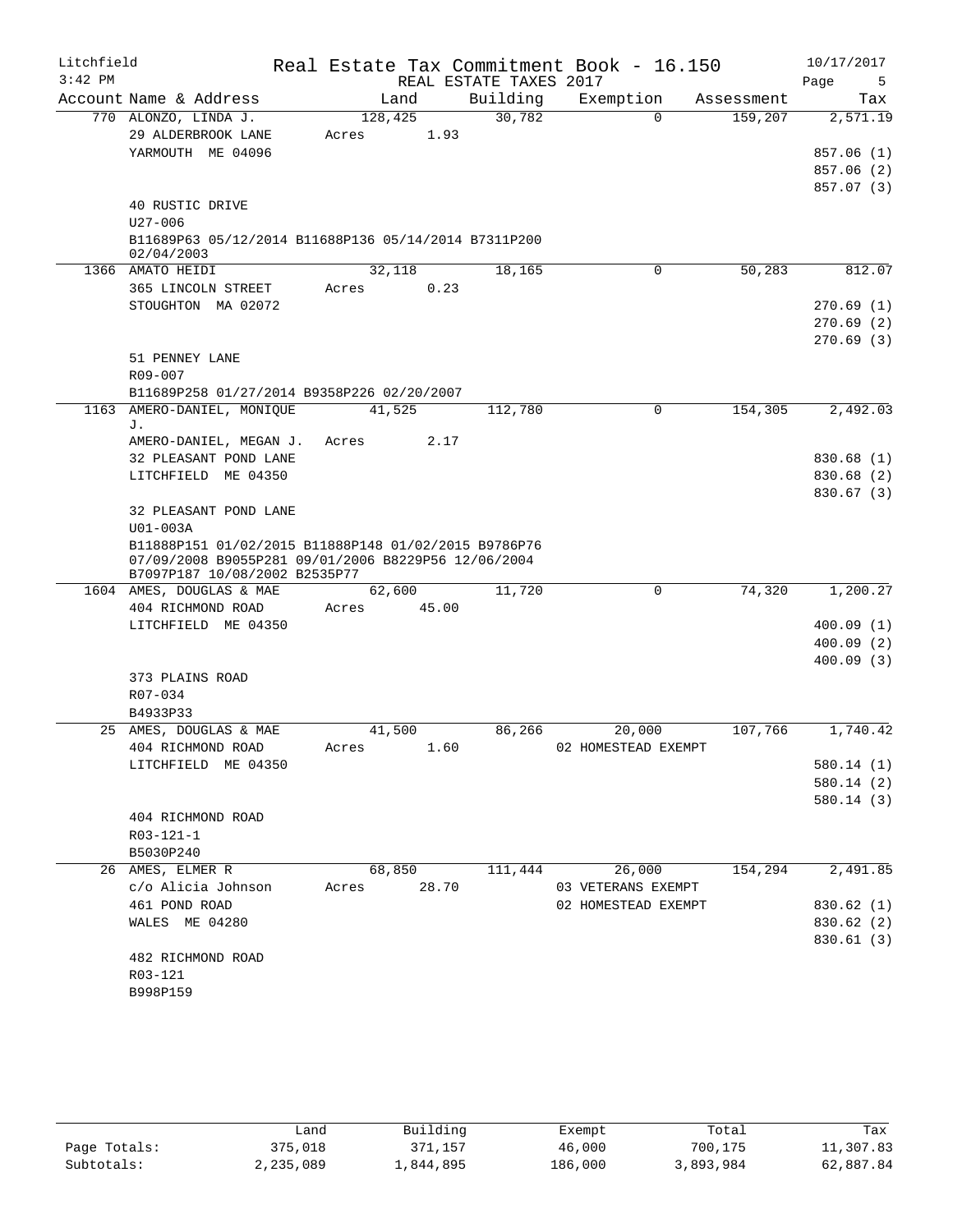| Litchfield |                                                          |             |      |                        | Real Estate Tax Commitment Book - 16.150 |            | 10/17/2017                 |
|------------|----------------------------------------------------------|-------------|------|------------------------|------------------------------------------|------------|----------------------------|
| $3:42$ PM  |                                                          |             |      | REAL ESTATE TAXES 2017 |                                          |            | Page<br>6                  |
|            | Account Name & Address                                   | Land        |      | Building               | Exemption                                | Assessment | Tax                        |
|            | 27 AMES, JENNIFER                                        | 50,000      |      | 41,137                 | $\Omega$                                 | 91,137     | 1,471.86                   |
|            | 214 SMALL ROAD                                           | Acres       | 5.00 |                        |                                          |            |                            |
|            | LITCHFIELD ME 04350                                      |             |      |                        |                                          |            | 490.62 (1)                 |
|            |                                                          |             |      |                        |                                          |            | 490.62 (2)                 |
|            |                                                          |             |      |                        |                                          |            | 490.62 (3)                 |
|            | 214 SMALL ROAD                                           |             |      |                        |                                          |            |                            |
|            | R01-011A                                                 |             |      |                        |                                          |            |                            |
|            | B12100P277 07/31/2015 B10618P225 12/14/2010<br>B2252P284 |             |      |                        |                                          |            |                            |
|            | 2814 AMES, RICKY ALLEN                                   | 9,000       |      | $\Omega$               | 0                                        | 9,000      | 145.35                     |
|            | 935 GOLDPAN ROAD                                         | Acres       | 3.60 |                        |                                          |            |                            |
|            | FAIRBANKS AK 99712                                       |             |      |                        |                                          |            | 48.45(1)                   |
|            |                                                          |             |      |                        |                                          |            | 48.45 (2)                  |
|            |                                                          |             |      |                        |                                          |            | 48.45 (3)                  |
|            | OFF LYNN LANE                                            |             |      |                        |                                          |            |                            |
|            | R06-061A-7                                               |             |      |                        |                                          |            |                            |
|            | B10741P184 05/27/2011                                    |             |      |                        |                                          |            |                            |
|            | 381 AMES, RICKY ALLEN                                    | 52,100      |      | 165,974                | 0                                        | 218,074    | 3,521.90                   |
|            | 935 GOLDPAN ROAD                                         | Acres       | 7.00 |                        |                                          |            |                            |
|            | FAIRBANKS AK 99712                                       |             |      |                        |                                          |            | 1, 173.97(1)               |
|            |                                                          |             |      |                        |                                          |            | 1,173.97 (2)               |
|            |                                                          |             |      |                        |                                          |            | 1, 173.96(3)               |
|            | 61 LYNN LANE<br>$R06 - 061A - 3$                         |             |      |                        |                                          |            |                            |
|            | 28 AMOS, GREGORY D.                                      | 50,804      |      | 43,690                 | 0                                        | 94,494     | 1,526.08                   |
|            | AMOS, STACEY D.                                          | Acres       | 0.19 |                        |                                          |            |                            |
|            | 59 PATTEN ROAD                                           |             |      |                        |                                          |            | 508.69(1)                  |
|            | GREENE ME 04236                                          |             |      |                        |                                          |            | 508.69(2)                  |
|            |                                                          |             |      |                        |                                          |            | 508.70(3)                  |
|            | 114 JIMMY POND LANE                                      |             |      |                        |                                          |            |                            |
|            | $U08 - 004$                                              |             |      |                        |                                          |            |                            |
|            | B11739P23 07/14/2014 B3009P161                           |             |      |                        |                                          |            |                            |
|            | 1395 ANAIR SANDRA B                                      | 53,270      |      | 89,242                 | 20,000                                   | 122,512    | 1,978.57                   |
|            | ANAIR CHARLES L                                          | Acres       | 7.00 |                        | 02 HOMESTEAD EXEMPT                      |            |                            |
|            | 471 HUNTINGTON HILL                                      |             |      |                        |                                          |            | 659.52(1)                  |
|            | ROAD                                                     |             |      |                        |                                          |            |                            |
|            | LITCHFIELD ME 04350                                      |             |      |                        |                                          |            | 659.52 (2)                 |
|            |                                                          |             |      |                        |                                          |            | 659.53 (3)                 |
|            | 471 HUNTINGTON HILL                                      |             |      |                        |                                          |            |                            |
|            | ROAD                                                     |             |      |                        |                                          |            |                            |
|            | R04-005                                                  |             |      |                        |                                          |            |                            |
|            | B9448P151 08/01/2007 B9013P275 08/07/2006 B1275P338      |             |      |                        |                                          |            |                            |
|            | 2589 ANDERSON JULIE                                      | 74,470      |      | 187,752                | 20,000                                   | 242,222    | 3,911.89                   |
|            | 257 STEVENSTOWN ROAD                                     | Acres 39.94 |      |                        | 02 HOMESTEAD EXEMPT                      |            | 1,303.96(1)                |
|            | LITCHFIELD ME 04350                                      |             |      |                        |                                          |            |                            |
|            |                                                          |             |      |                        |                                          |            | 1,303.96(2)<br>1,303.97(3) |
|            | 257 STEVENSTOWN ROAD                                     |             |      |                        |                                          |            |                            |
|            | R10-012                                                  |             |      |                        |                                          |            |                            |
|            | B7466P80 07/17/2003                                      |             |      |                        |                                          |            |                            |
|            |                                                          |             |      |                        |                                          |            |                            |

|              | andش      | Building  | Exempt  | Total     | Tax       |
|--------------|-----------|-----------|---------|-----------|-----------|
| Page Totals: | 289,644   | 527,795   | 40,000  | 777,439   | 12,555.65 |
| Subtotals:   | 2,524,733 | 2,372,690 | 226,000 | 4,671,423 | 75,443.49 |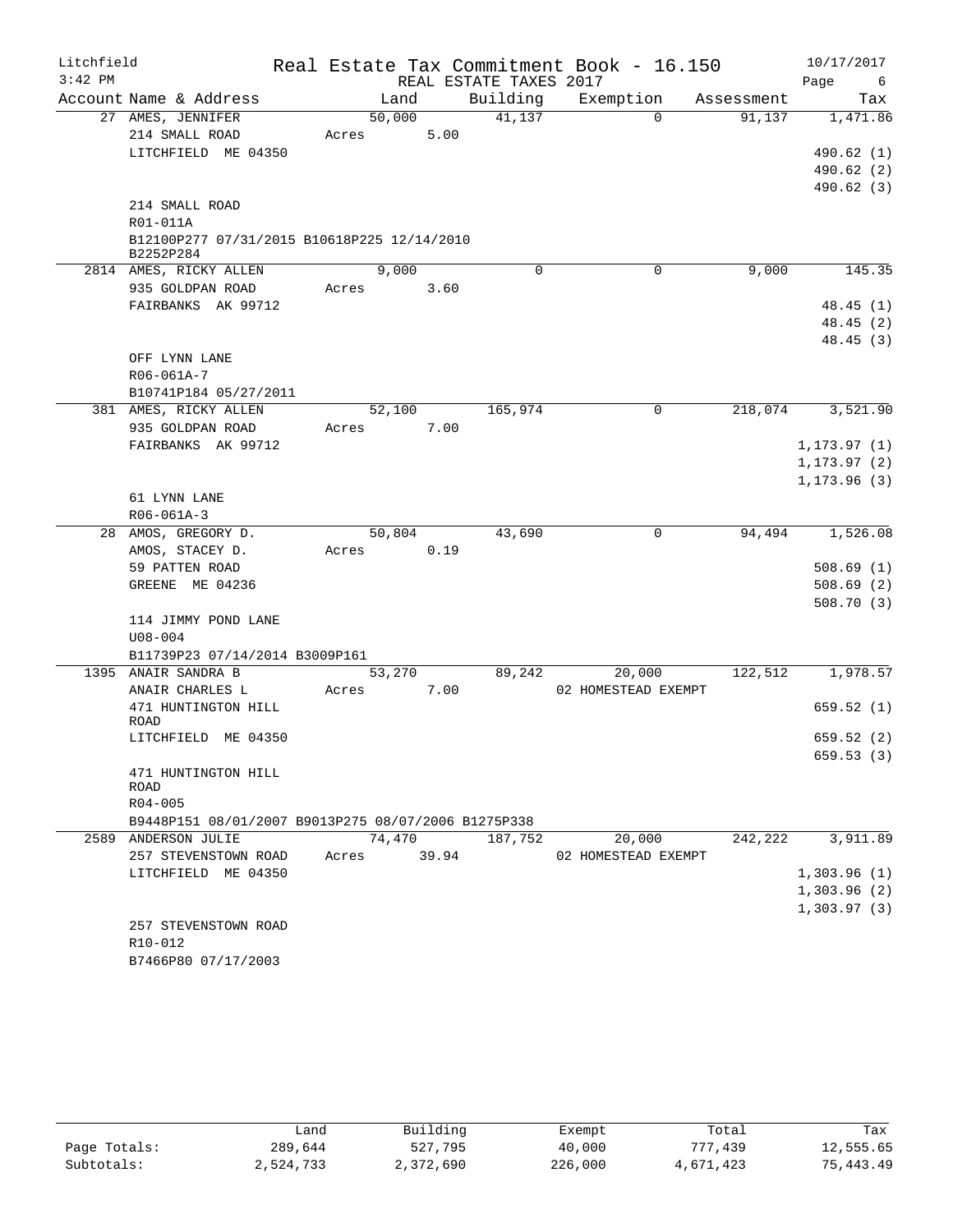| Litchfield<br>$3:42$ PM |                                                                                         | Real Estate Tax Commitment Book - 16.150 | REAL ESTATE TAXES 2017 |             |            | 10/17/2017<br>Page<br>$\overline{7}$ |
|-------------------------|-----------------------------------------------------------------------------------------|------------------------------------------|------------------------|-------------|------------|--------------------------------------|
|                         | Account Name & Address                                                                  | Land                                     | Building               | Exemption   | Assessment | Tax                                  |
|                         | 2289 ANDERSON, JOAN A.                                                                  | 118,625                                  | 3,776                  | $\Omega$    | 122,401    | 1,976.78                             |
|                         | DAMON, MACEE & JASON<br>TURCOTTE                                                        | 1.41<br>Acres                            |                        |             |            |                                      |
|                         | 160 PINKHAM BROOK ROAD                                                                  |                                          |                        |             |            | 658.93(1)                            |
|                         | DURHAM ME 04222                                                                         |                                          |                        |             |            | 658.93(2)                            |
|                         |                                                                                         |                                          |                        |             |            | 658.92(3)                            |
|                         | 81 SAND POND LANE<br>$U12 - 013$                                                        |                                          |                        |             |            |                                      |
|                         | B12210P74 12/10/2015 B10941P229 01/17/2012<br>B10676P209 02/25/2011 B7131P97 11/04/2001 |                                          |                        |             |            |                                      |
|                         | 2394 ANDERSON, JULIE                                                                    | 28,250                                   | $\mathbf 0$            | $\mathbf 0$ | 28, 250    | 456.24                               |
|                         | 257 STEVENSTOWN ROAD                                                                    | 1.10<br>Acres                            |                        |             |            |                                      |
|                         | LITCHFIELD ME 04350                                                                     |                                          |                        |             |            | 152.08(1)                            |
|                         |                                                                                         |                                          |                        |             |            | 152.08(2)                            |
|                         |                                                                                         |                                          |                        |             |            | 152.08(3)                            |
|                         | STEVENSTOWN ROAD                                                                        |                                          |                        |             |            |                                      |
|                         | R10-013                                                                                 |                                          |                        |             |            |                                      |
|                         | B7466P80 06/17/2003                                                                     |                                          |                        |             |            |                                      |
|                         | 1295 ANDERSON, JULIE                                                                    | 48,900                                   | $\mathbf 0$            | $\mathbf 0$ | 48,900     | 789.73                               |
|                         | 257 STEVENS TOWN ROAD                                                                   | 17.40<br>Acres                           |                        |             |            |                                      |
|                         | LITCHFIELD ME 04350                                                                     |                                          |                        |             |            | 263.24(1)                            |
|                         |                                                                                         |                                          |                        |             |            | 263.24(2)                            |
|                         |                                                                                         |                                          |                        |             |            | 263.25(3)                            |
|                         | LUNT'S HILL ROAD<br><b>EXTENSION</b>                                                    |                                          |                        |             |            |                                      |
|                         | R10-014                                                                                 |                                          |                        |             |            |                                      |
|                         | B12546P314 03/03/2017 B12319P211 06/08/2016 B4842P99<br>01/20/1995                      |                                          |                        |             |            |                                      |
|                         | 1024 ANDERSON, JULIE E.                                                                 | 11,200                                   | $\Omega$               | 0           | 11,200     | 180.88                               |
|                         | 257 STEVENSTOWN ROAD                                                                    | 0.80<br>Acres                            |                        |             |            |                                      |
|                         | LITCHFIELD ME 04350                                                                     |                                          |                        |             |            | 60.29(1)                             |
|                         |                                                                                         |                                          |                        |             |            | 60.29(2)                             |
|                         |                                                                                         |                                          |                        |             |            | 60.30(3)                             |
|                         | STEVENSTOWN ROAD                                                                        |                                          |                        |             |            |                                      |
|                         | $R09 - 075$                                                                             |                                          |                        |             |            |                                      |
|                         | B7466P80 06/07/2003                                                                     |                                          |                        |             |            |                                      |
|                         | 30 ANDERSON, PHILIP R                                                                   | 64,520                                   | 20,598                 | 0           | 85,118     | 1,374.66                             |
|                         | 19 HOLLAND LANE                                                                         | 0.59<br>Acres                            |                        |             |            |                                      |
|                         | DURHAM ME 04222                                                                         |                                          |                        |             |            | 458.22 (1)                           |
|                         |                                                                                         |                                          |                        |             |            | 458.22 (2)                           |
|                         | 15 OSPREY LANE                                                                          |                                          |                        |             |            | 458.22 (3)                           |
|                         | $U03 - 007$                                                                             |                                          |                        |             |            |                                      |
|                         | B1476P375                                                                               |                                          |                        |             |            |                                      |
|                         | 552 ANDERSON, RANDALL                                                                   | 112,940                                  | 115,430                | 0           | 228,370    | 3,688.18                             |
|                         | 42 EASY STREET                                                                          | 0.48<br>Acres                            |                        |             |            |                                      |
|                         | LITCHFIELD ME 04350                                                                     |                                          |                        |             |            | 1,229.39(1)                          |
|                         |                                                                                         |                                          |                        |             |            | 1,229.39(2)                          |
|                         |                                                                                         |                                          |                        |             |            | 1,229.40(3)                          |
|                         | 42 EASY STREET                                                                          |                                          |                        |             |            |                                      |
|                         | U09-001                                                                                 |                                          |                        |             |            |                                      |
|                         | B7628P226 06/16/2003                                                                    |                                          |                        |             |            |                                      |

|              | Land      | Building  | Exempt  | Total     | Tax       |
|--------------|-----------|-----------|---------|-----------|-----------|
| Page Totals: | 384,435   | 139,804   |         | 524,239   | 8,466.47  |
| Subtotals:   | 2,909,168 | 2,512,494 | 226,000 | 5,195,662 | 83,909.96 |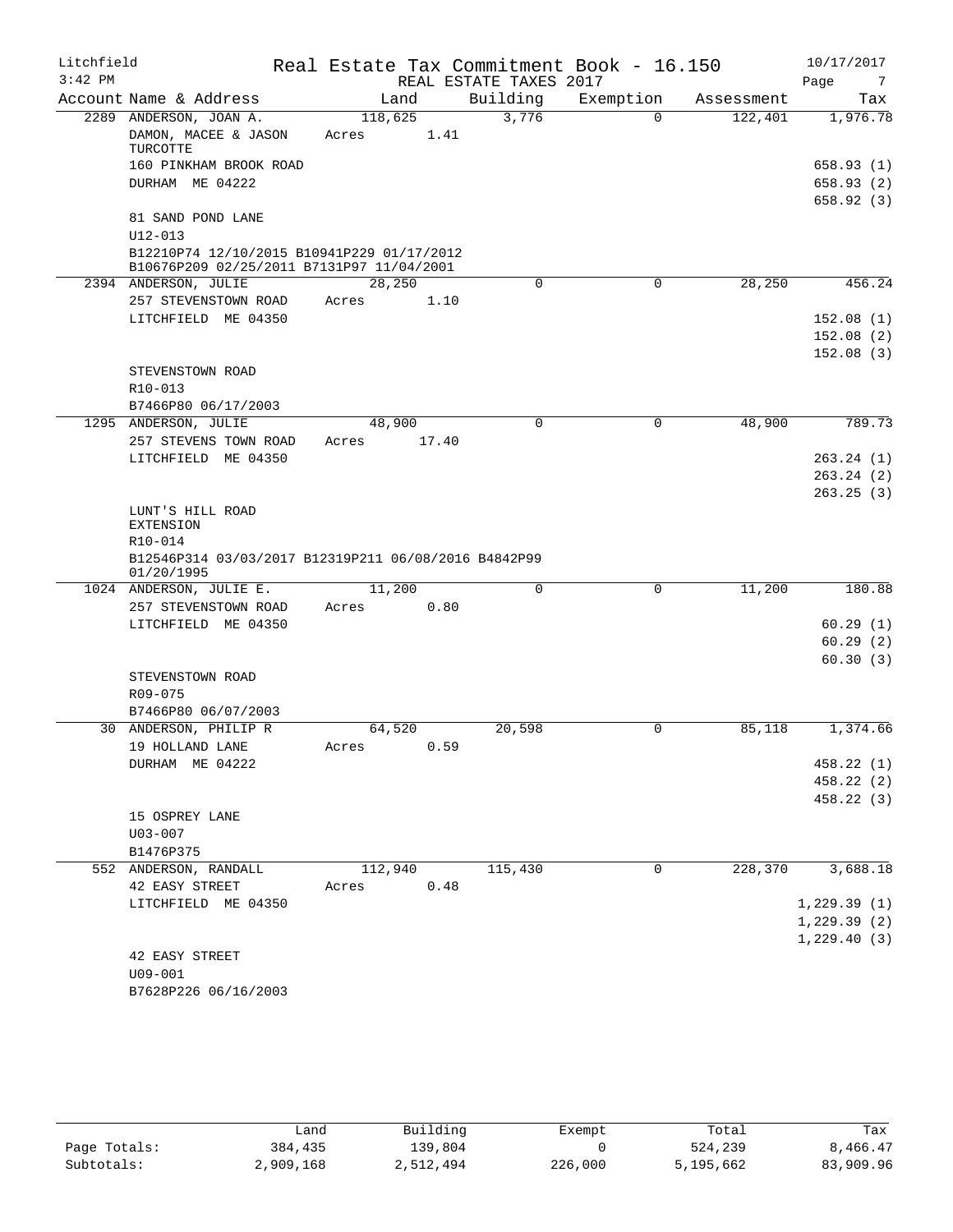| Litchfield |                                                                  |       |             |                        | Real Estate Tax Commitment Book - 16.150 |            | 10/17/2017             |
|------------|------------------------------------------------------------------|-------|-------------|------------------------|------------------------------------------|------------|------------------------|
| $3:42$ PM  |                                                                  |       |             | REAL ESTATE TAXES 2017 |                                          |            | Page<br>8 <sup>8</sup> |
|            | Account Name & Address                                           |       | Land        | Building               | Exemption                                | Assessment | Tax                    |
|            | 1276 ANDREWS DEBRA                                               |       | 42,200      | 155,306                | 20,000                                   | 177,506    | 2,866.72               |
|            | ANNESE ROBERT                                                    | Acres | 2.44        |                        | 02 HOMESTEAD EXEMPT                      |            |                        |
|            | 1750 HALLOWELL ROAD                                              |       |             |                        |                                          |            | 955.57(1)              |
|            | LITCHFIELD ME 04350                                              |       |             |                        |                                          |            | 955.57(2)              |
|            |                                                                  |       |             |                        |                                          |            | 955.58(3)              |
|            | 1750 HALLOWELL ROAD<br>$R12 - 010 - 4$                           |       |             |                        |                                          |            |                        |
|            | B9098P164 10/03/2006 B9040P295 08/23/2006 B5924P5                |       |             |                        |                                          |            |                        |
|            | 04/19/1999                                                       |       |             |                        |                                          |            |                        |
|            | 32 ANGELIDES, PAUL N                                             |       | 67,025      | 44,153                 | 0                                        | 111,178    | 1,795.52               |
|            | ANGELIDES SHARON A                                               | Acres | 0.25        |                        |                                          |            |                        |
|            | 58 DOW AVENUE                                                    |       |             |                        |                                          |            | 598.51(1)              |
|            | LEWISTON ME 04240                                                |       |             |                        |                                          |            | 598.51(2)              |
|            |                                                                  |       |             |                        |                                          |            | 598.50(3)              |
|            | 164 JIMMY POND LANE                                              |       |             |                        |                                          |            |                        |
|            | $U08 - 014$                                                      |       |             |                        |                                          |            |                        |
|            | B3809P318 10/03/1990                                             |       |             |                        |                                          |            |                        |
|            | 830 ARBOUR JO MARIE                                              |       | 43,250      | 98,912                 | 20,000                                   | 122,162    | 1,972.92               |
|            | 5 JOHN TARR ROAD                                                 | Acres | 2.30        |                        | 02 HOMESTEAD EXEMPT                      |            |                        |
|            | LITCHFIELD ME 04350                                              |       |             |                        |                                          |            | 657.64(1)<br>657.64(2) |
|            |                                                                  |       |             |                        |                                          |            | 657.64(3)              |
|            | 5 JOHN TARR ROAD                                                 |       |             |                        |                                          |            |                        |
|            | R01-030A                                                         |       |             |                        |                                          |            |                        |
|            | B9812P219 08/04/2008 B8787P138 02/03/2006 B4440P237              |       |             |                        |                                          |            |                        |
|            | 482 ARMSTRONG, ALLEN E &                                         |       | 10,020      | 0                      | 0                                        | 10,020     | 161.82                 |
|            | ELISSA M.C.                                                      |       |             |                        |                                          |            |                        |
|            | 105 SPRUCE STREET                                                | Acres | 0.90        |                        |                                          |            |                        |
|            | PORTLAND ME 04102                                                |       |             |                        |                                          |            | 53.94(1)               |
|            |                                                                  |       |             |                        |                                          |            | 53.94(2)               |
|            |                                                                  |       |             |                        |                                          |            | 53.94(3)               |
|            | STREAM DRIVE<br>R13-010                                          |       |             |                        |                                          |            |                        |
|            | B10208P31 09/10/2009 B7484P314 05/19/1999                        |       |             |                        |                                          |            |                        |
|            | 851 ARMSTRONG, ALLEN E &                                         |       | 57,875      | 33,249                 | 0                                        | 91,124     | 1,471.65               |
|            | ELISSA M.C.                                                      |       |             |                        |                                          |            |                        |
|            | 105 SPRUCE STREET                                                | Acres | 1.90        |                        |                                          |            |                        |
|            | PORTLAND ME 04102                                                |       |             |                        |                                          |            | 490.55 (1)             |
|            |                                                                  |       |             |                        |                                          |            | 490.55(2)              |
|            |                                                                  |       |             |                        |                                          |            | 490.55 (3)             |
|            | 73 STREAM DRIVE                                                  |       |             |                        |                                          |            |                        |
|            | R13-011                                                          |       |             |                        |                                          |            |                        |
|            | B10208P31 09/10/2009 B7484P314 06/30/2003<br>35 ARONSON JR, JOHN |       | 82,000      |                        |                                          | 203,238    | 3,282.29               |
|            | ARONSON JOANNE H                                                 |       | Acres 29.00 | 147,238                | 26,000<br>14 WW2 Vet NonRes              |            |                        |
|            | 112 LIBBY ROAD                                                   |       |             |                        | 02 HOMESTEAD EXEMPT                      |            | 1,094.10(1)            |
|            | LITCHFIELD ME 04350                                              |       |             |                        |                                          |            | 1,094.10(2)            |
|            |                                                                  |       |             |                        |                                          |            | 1,094.09(3)            |
|            | 112 LIBBY ROAD                                                   |       |             |                        |                                          |            |                        |
|            | R06-014                                                          |       |             |                        |                                          |            |                        |
|            | B4091P190                                                        |       |             |                        |                                          |            |                        |

|              | Land      | Building  | Exempt  | Total     | Tax       |
|--------------|-----------|-----------|---------|-----------|-----------|
| Page Totals: | 302,370   | 478,858   | 66,000  | 715,228   | 11,550.92 |
| Subtotals:   | 3,211,538 | 2,991,352 | 292,000 | 5,910,890 | 95,460.88 |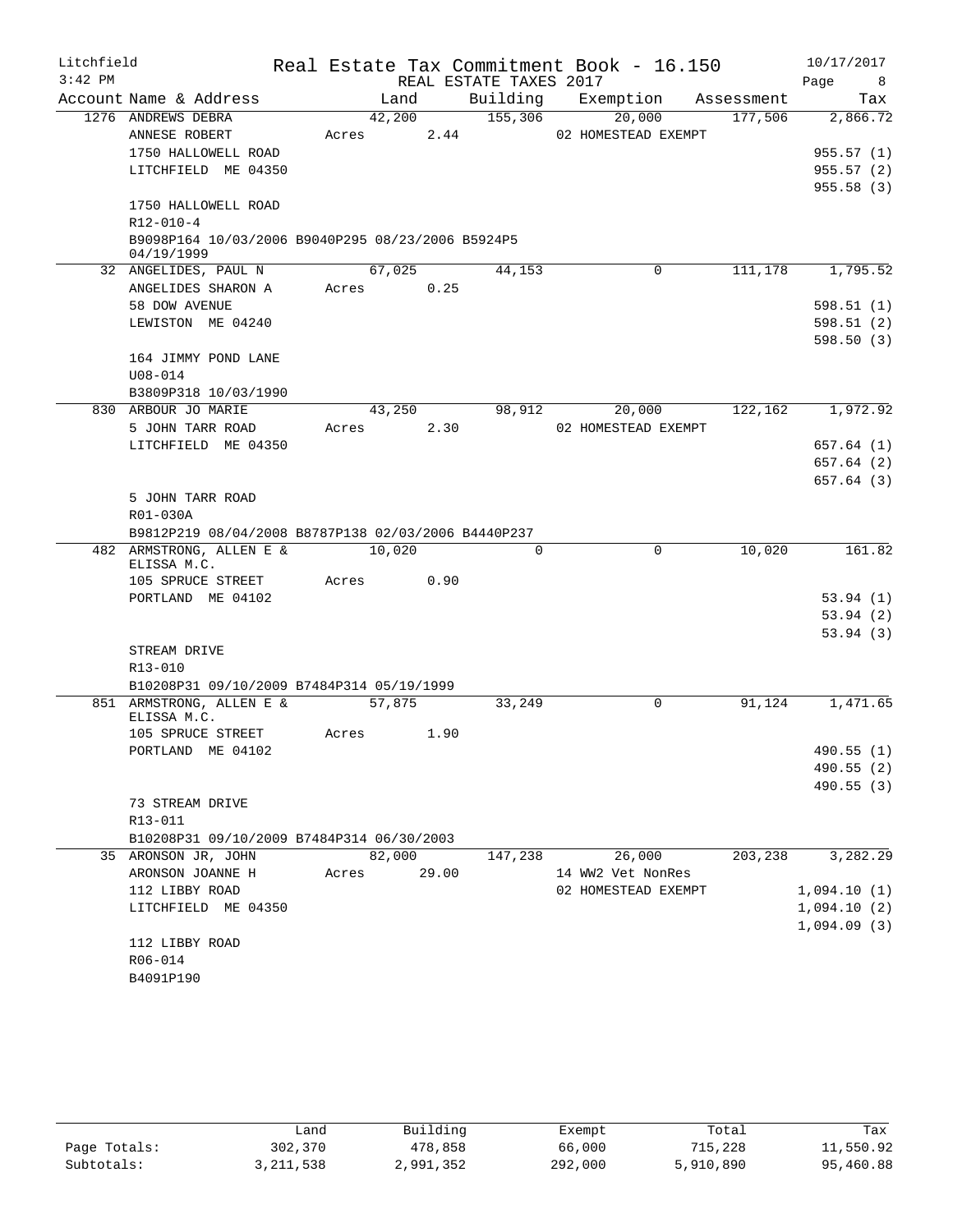| Litchfield   |                                                      |           |       |                 | Real Estate Tax Commitment Book - 16.150 |                  |                       |            | 10/17/2017             |
|--------------|------------------------------------------------------|-----------|-------|-----------------|------------------------------------------|------------------|-----------------------|------------|------------------------|
| $3:42$ PM    |                                                      |           |       |                 | REAL ESTATE TAXES 2017                   |                  |                       |            | Page<br>9              |
|              | Account Name & Address                               |           |       | Land            | Building                                 |                  | Exemption<br>$\Omega$ | Assessment | Tax                    |
|              | 646 ARONSON, CRAIG W<br>148 LIBBY ROAD               |           | Acres | 74,433<br>59.00 | 99,951                                   |                  |                       | 174,384    | 2,816.30               |
|              | LITCHFIELD ME 04350                                  |           |       |                 |                                          |                  |                       |            | 938.77 (1)             |
|              |                                                      |           |       |                 |                                          |                  |                       |            | 938.77 (2)             |
|              |                                                      |           |       |                 |                                          |                  |                       |            | 938.76 (3)             |
|              | 148 LIBBY ROAD                                       |           |       |                 |                                          |                  |                       |            |                        |
|              | R06-015                                              |           |       |                 |                                          |                  |                       |            |                        |
|              | B10956P186 02/07/2012 B8100P256 09/01/2004 B1515P444 |           |       |                 |                                          |                  |                       |            |                        |
|              | 34 ARONSON, MICHELE                                  |           |       | 45,550          | 139,210                                  |                  | 20,000                | 164,760    | 2,660.87               |
|              | 124 LIBBY ROAD                                       |           |       | Acres 3.22      |                                          |                  | 02 HOMESTEAD EXEMPT   |            |                        |
|              | LITCHFIELD ME 04350                                  |           |       |                 |                                          |                  |                       |            | 886.96 (1)             |
|              |                                                      |           |       |                 |                                          |                  |                       |            | 886.96 (2)             |
|              |                                                      |           |       |                 |                                          |                  |                       |            | 886.95 (3)             |
|              | 124 LIBBY ROAD                                       |           |       |                 |                                          |                  |                       |            |                        |
|              | R06-014C                                             |           |       |                 |                                          |                  |                       |            |                        |
|              | B11247P9 11/09/2012 B4447P214 07/27/1993             |           |       |                 |                                          |                  |                       |            |                        |
|              | 37 ARSENAULT, DALE R                                 |           |       | 91,100          | 119,521                                  |                  | 20,000                | 190,621    | 3,078.53               |
|              | 18 PELICAN DRIVE                                     |           | Acres | 2.40            |                                          |                  | 02 HOMESTEAD EXEMPT   |            |                        |
|              | LITCHFIELD ME 04350                                  |           |       |                 |                                          |                  |                       |            | 1,026.18(1)            |
|              |                                                      |           |       |                 |                                          |                  |                       |            | 1,026.18(2)            |
|              |                                                      |           |       |                 |                                          |                  |                       |            | 1,026.17(3)            |
|              | 18 PELICAN DRIVE                                     |           |       |                 |                                          |                  |                       |            |                        |
|              | U24-018A                                             |           |       |                 |                                          |                  |                       |            |                        |
|              | B11958P61 03/06/2015 B3547P124                       |           |       |                 |                                          |                  |                       |            |                        |
|              | 316 ARSENAULT, HEATH                                 |           |       | 34,400          | 108,329                                  |                  | 20,000                | 122,729    | 1,982.07               |
|              | 62 BLAISDELL ROAD                                    |           | Acres | 0.80            |                                          |                  | 02 HOMESTEAD EXEMPT   |            |                        |
|              | NORTH MONMOUTH ME<br>04265                           |           |       |                 |                                          |                  |                       |            | 660.69(1)              |
|              |                                                      |           |       |                 |                                          |                  |                       |            | 660.69(2)              |
|              |                                                      |           |       |                 |                                          |                  |                       |            | 660.69(3)              |
|              | 13 DOYLE STREET                                      |           |       |                 |                                          |                  |                       |            |                        |
|              | $U09 - 024$                                          |           |       |                 |                                          |                  |                       |            |                        |
|              | B12068P327 06/06/2015 B11154P85 09/05/2012 B9931P283 |           |       |                 |                                          |                  |                       |            |                        |
|              | 12/17/2008 B5715P300 08/11/1998                      |           |       |                 |                                          |                  |                       |            |                        |
|              | 40 ARSENAULT, TONY L                                 |           |       | 98,850          | 57,897                                   |                  | 20,000                | 136,747    | 2,208.46               |
|              | 210 RIDLEY LANE                                      |           | Acres | 18.00           |                                          |                  | 02 HOMESTEAD EXEMPT   |            |                        |
|              | LITCHFIELD ME 04350                                  |           |       |                 |                                          |                  |                       |            | 736.15(1)              |
|              |                                                      |           |       |                 |                                          |                  |                       |            | 736.15(2)              |
|              |                                                      |           |       |                 |                                          |                  |                       |            | 736.16(3)              |
|              | 210 RIDLEY LANE                                      |           |       |                 |                                          |                  |                       |            |                        |
|              | R04-011                                              |           |       |                 |                                          |                  |                       |            |                        |
|              | B4563P132                                            |           |       |                 |                                          |                  | $\mathbf 0$           |            |                        |
|              | 41 ARTHUR, AERIEL                                    |           |       | 17,862          | 12,245                                   |                  |                       | 30,107     | 486.23                 |
|              | ALLARD MARY<br>115 TRANSIT STREET                    |           | Acres | 0.07            |                                          |                  |                       |            | 162.08(1)              |
|              | WARWICK RI 02889                                     |           |       |                 |                                          |                  |                       |            |                        |
|              |                                                      |           |       |                 |                                          |                  |                       |            | 162.08(2)<br>162.07(3) |
|              | 535 PEACEPIPE DRIVE                                  |           |       |                 |                                          |                  |                       |            |                        |
|              | $U28 - 073$                                          |           |       |                 |                                          |                  |                       |            |                        |
|              | B7388P179 04/12/2003                                 |           |       |                 |                                          |                  |                       |            |                        |
|              | 2006 ARTHUR, PAT & SANDY                             |           |       | 0               | 10,448                                   |                  | 0                     | 10,448     | 168.74                 |
|              | 817 ALLEN POND ROAD                                  |           |       |                 |                                          |                  |                       |            |                        |
|              | GREENE ME 04236                                      |           |       |                 |                                          |                  |                       |            | 56.25(1)               |
|              |                                                      |           |       |                 |                                          |                  |                       |            | 56.25(2)               |
|              |                                                      |           |       |                 |                                          |                  |                       |            | 56.24(3)               |
|              | 10 ELM LANE                                          |           |       |                 |                                          |                  |                       |            |                        |
|              | $R03 - 073 - ON - 4$                                 |           |       |                 |                                          |                  |                       |            |                        |
|              |                                                      |           |       |                 |                                          |                  |                       |            |                        |
|              |                                                      | Land      |       | Building        |                                          |                  |                       | Total      | Tax                    |
| Page Totals: |                                                      | 362,195   |       | 547,601         |                                          | Exempt<br>80,000 |                       | 829,796    | 13,401.20              |
| Subtotals:   |                                                      | 3,573,733 |       | 3,538,953       |                                          | 372,000          |                       | 6,740,686  | 108,862.08             |
|              |                                                      |           |       |                 |                                          |                  |                       |            |                        |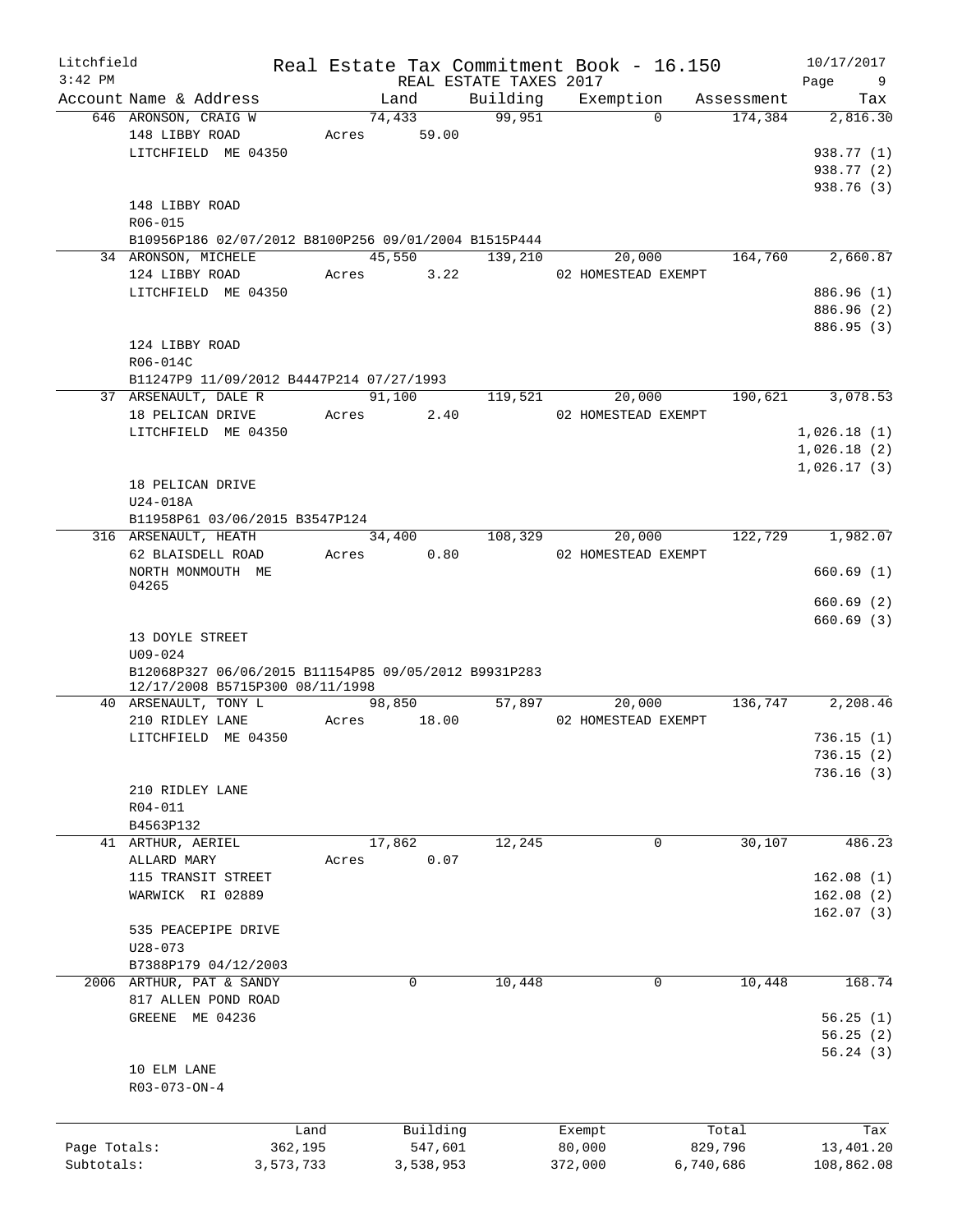| Litchfield |                                                                                          |                |                        | Real Estate Tax Commitment Book - 16.150 |            | 10/17/2017  |
|------------|------------------------------------------------------------------------------------------|----------------|------------------------|------------------------------------------|------------|-------------|
| $3:42$ PM  |                                                                                          |                | REAL ESTATE TAXES 2017 |                                          |            | Page<br>10  |
|            | Account Name & Address                                                                   | Land           | Building               | Exemption                                | Assessment | Tax         |
|            | 1688 ASH, WILLIAM H III &<br>NAOMI OTSUBO                                                | 49,000         | 90,747                 | $\Omega$                                 | 139,747    | 2,256.91    |
|            | 47 PINE TREE ROAD                                                                        | 4.60<br>Acres  |                        |                                          |            |             |
|            | LITCHFIELD ME 04350                                                                      |                |                        |                                          |            | 752.30(1)   |
|            |                                                                                          |                |                        |                                          |            | 752.30(2)   |
|            |                                                                                          |                |                        |                                          |            | 752.31 (3)  |
|            | 47 PINE TREE ROAD                                                                        |                |                        |                                          |            |             |
|            | R11-007A                                                                                 |                |                        |                                          |            |             |
|            | B10241P316 10/14/2009 B5255P270 10/31/1996                                               |                |                        |                                          |            |             |
|            | 551 ASHCROFT, BETH                                                                       | 55,890         | 247,134                | 0                                        | 303,024    | 4,893.84    |
|            | ASHCROFT, STEPHEN P                                                                      | 10.79<br>Acres |                        |                                          |            |             |
|            | P O BOX 224                                                                              |                |                        |                                          |            | 1,631.28(1) |
|            | LITCHFIELD ME 04350                                                                      |                |                        |                                          |            | 1,631.28(2) |
|            |                                                                                          |                |                        |                                          |            | 1,631.28(3) |
|            | 41 COMMUNITY DRIVE                                                                       |                |                        |                                          |            |             |
|            | $U16-005A$                                                                               |                |                        |                                          |            |             |
|            | B12291P122 05/10/2016 B10955P346 02/06/2012<br>B6035P250 08/24/1999 B2838P324 08/02/1985 |                |                        |                                          |            |             |
|            | 43 ASHLEY ARTHUR W JR                                                                    | 41,422         | $\Omega$               | $\mathbf 0$                              | 41,422     | 668.97      |
|            | PO BOX 97                                                                                | 44.00<br>Acres |                        |                                          |            |             |
|            | ISLESBORO ME 04848                                                                       |                |                        |                                          |            | 222.99(1)   |
|            |                                                                                          |                |                        |                                          |            | 222.99(2)   |
|            |                                                                                          |                |                        |                                          |            | 222.99(3)   |
|            | SCHOOL HOUSE LANE                                                                        |                |                        |                                          |            |             |
|            | R03-108                                                                                  |                |                        |                                          |            |             |
|            | B3335P36                                                                                 |                |                        |                                          |            |             |
| 2147       | ASSELIN, JAMES &<br>LORRAINE                                                             | 63,200         | 19,035                 | 20,000                                   | 62,235     | 1,005.10    |
|            | 836 DEAD RIVER ROAD                                                                      | 18.60<br>Acres |                        | 02 HOMESTEAD EXEMPT                      |            |             |
|            | LITCHFIELD ME 04350                                                                      |                |                        |                                          |            | 335.03(1)   |
|            |                                                                                          |                |                        |                                          |            | 335.03(2)   |
|            |                                                                                          |                |                        |                                          |            | 335.04(3)   |
|            | 836 DEAD RIVER ROAD                                                                      |                |                        |                                          |            |             |
|            | R01-049<br>B11793P283 09/11/2014                                                         |                |                        |                                          |            |             |
|            | 44 ASSELIN, LISA                                                                         | 41,200         | 31,557                 | 0                                        | 72,757     | 1,175.03    |
|            | ASSELIN, MICHELLE                                                                        | 0.90<br>Acres  |                        |                                          |            |             |
|            | 23 EASY STREET                                                                           |                |                        |                                          |            | 391.68 (1)  |
|            | LITCHFIELD ME 04350                                                                      |                |                        |                                          |            | 391.68 (2)  |
|            |                                                                                          |                |                        |                                          |            | 391.67(3)   |
|            | 23 EASY STREET                                                                           |                |                        |                                          |            |             |
|            | $U10 - 015$                                                                              |                |                        |                                          |            |             |
|            | B12353P238 06/24/2016 B1840P335                                                          |                |                        |                                          |            |             |
|            | 47 ASTON, MARK A                                                                         | 40,250         | 54,698                 | 20,000                                   | 74,948     | 1,210.41    |
|            | HUTCHINS, MARILYN A.                                                                     | 1.10<br>Acres  |                        | 02 HOMESTEAD EXEMPT                      |            |             |
|            | 44 RICHMOND ROAD                                                                         |                |                        |                                          |            | 403.47(1)   |
|            | LITCHFIELD ME 04350                                                                      |                |                        |                                          |            | 403.47 (2)  |
|            |                                                                                          |                |                        |                                          |            | 403.47 (3)  |
|            | 44 RICHMOND ROAD                                                                         |                |                        |                                          |            |             |
|            | R03-068A                                                                                 |                |                        |                                          |            |             |
|            | B11369P119 04/24/2013 B3551P342 05/24/1989                                               |                |                        |                                          |            |             |

|              | Land      | Building  | Exempt  | Total     | Tax        |
|--------------|-----------|-----------|---------|-----------|------------|
| Page Totals: | 290,962   | 443,171   | 40,000  | 694,133   | 11,210.26  |
| Subtotals:   | 3,864,695 | 3,982,124 | 412,000 | 1,434,819 | 120,072.34 |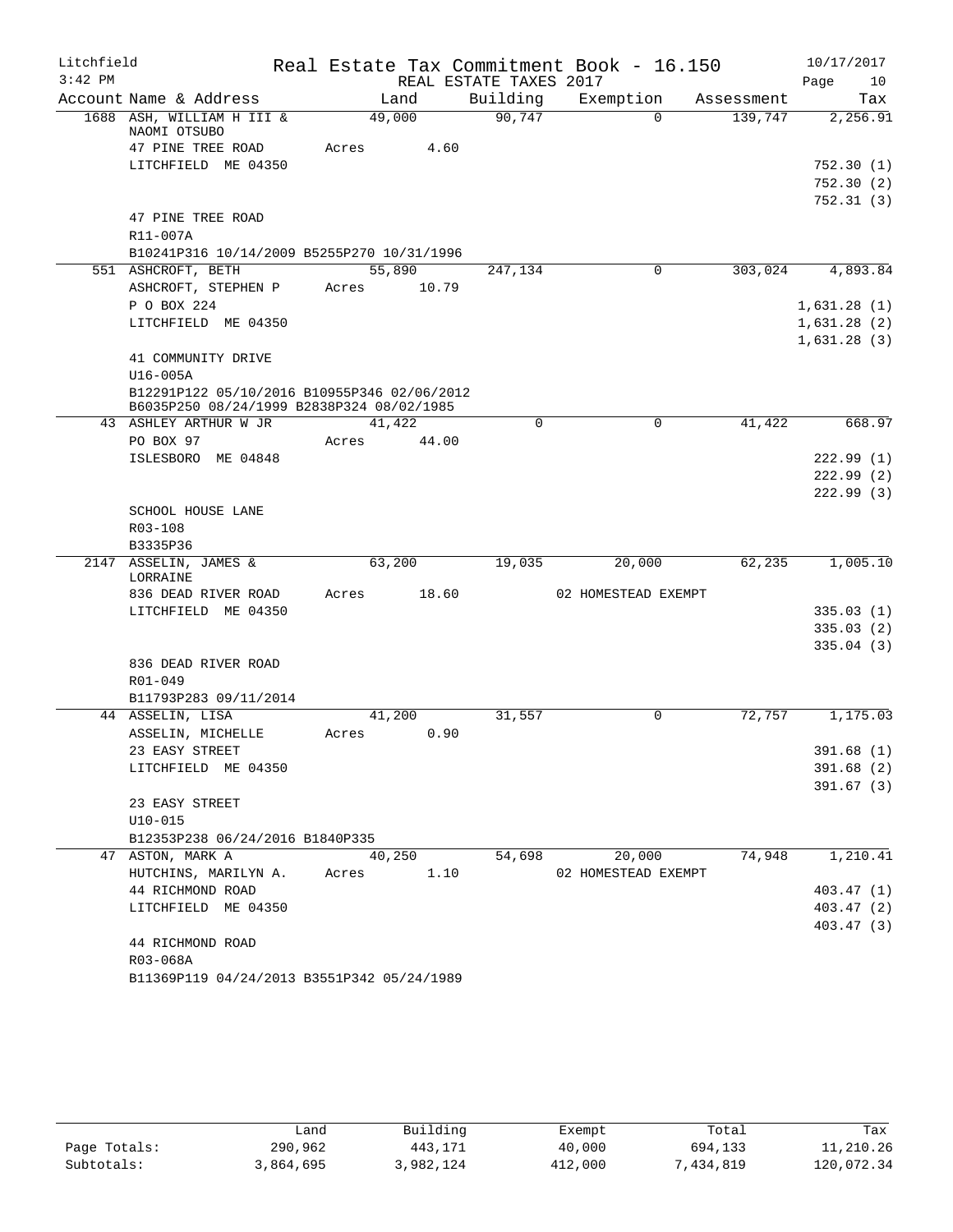| Litchfield<br>$3:42$ PM |                                             |           |       |              | REAL ESTATE TAXES 2017 | Real Estate Tax Commitment Book - 16.150 |                               | 10/17/2017<br>Page<br>11 |
|-------------------------|---------------------------------------------|-----------|-------|--------------|------------------------|------------------------------------------|-------------------------------|--------------------------|
|                         | Account Name & Address                      |           |       | Land         |                        |                                          | Building Exemption Assessment | Tax                      |
|                         | 48 AUCOIN, KATHY A                          |           |       | 95,920       | 135,818                | 20,000                                   | 211,738                       | 3,419.57                 |
|                         | AUCOIN, STEVEN                              |           |       | Acres 130.60 |                        | 02 HOMESTEAD EXEMPT                      |                               |                          |
|                         | 233 OAKHILL ROAD                            |           |       |              |                        |                                          |                               | 1,139.86(1)              |
|                         | LITCHFIELD ME 04350                         |           |       |              |                        |                                          |                               | 1,139.86(2)              |
|                         |                                             |           |       |              |                        |                                          |                               | 1, 139.85(3)             |
|                         | 233 OAK HILL ROAD                           |           |       |              |                        |                                          |                               |                          |
|                         | $R04 - 029$                                 |           |       |              |                        |                                          |                               |                          |
|                         | B2102P334                                   |           |       |              |                        |                                          |                               |                          |
|                         | 50 AUCOIN, STEVEN                           |           |       | 176,206      | 35,886                 | 0                                        | 212,092                       | 3,425.29                 |
|                         | AUCOIN KATHY                                |           | Acres | 0.91         |                        |                                          |                               |                          |
|                         | 233 OAKHILL ROAD                            |           |       |              |                        |                                          |                               | 1,141.76(1)              |
|                         | LITCHFIELD ME 04350                         |           |       |              |                        |                                          |                               | 1, 141. 76 (2)           |
|                         |                                             |           |       |              |                        |                                          |                               | 1, 141.77(3)             |
|                         | 63 WOODBURY DRIVE                           |           |       |              |                        |                                          |                               |                          |
|                         | $U25 - 018$                                 |           |       |              |                        |                                          |                               |                          |
|                         | B4194P187 08/05/1992                        |           |       |              |                        |                                          |                               |                          |
|                         | 49 AUCOIN, STEVEN P                         |           |       | 97,550       | 29,282                 | 0                                        | 126,832                       | 2,048.34                 |
|                         | 233 OAK HILL ROAD                           |           |       | Acres 2.42   |                        |                                          |                               |                          |
|                         | LITCHFIELD ME 04350                         |           |       |              |                        |                                          |                               | 682.78 (1)               |
|                         |                                             |           |       |              |                        |                                          |                               | 682.78 (2)               |
|                         |                                             |           |       |              |                        |                                          |                               | 682.78 (3)               |
|                         | 11 OAK HILL ROAD                            |           |       |              |                        |                                          |                               |                          |
|                         | R05-036                                     |           |       |              |                        |                                          |                               |                          |
|                         | B2765P298 01/12/1985                        |           |       |              |                        |                                          |                               |                          |
|                         | 51 AUGER, LAWRENCE J                        |           |       | 88,355       | 59,513                 | 0                                        | 147,868                       | 2,388.07                 |
|                         | AUGER, CAROL E                              |           |       | Acres 0.30   |                        |                                          |                               |                          |
|                         | 53 BURKE ST                                 |           |       |              |                        |                                          |                               | 796.02(1)                |
|                         | FARMINGDALE ME 04344                        |           |       |              |                        |                                          |                               | 796.02(2)                |
|                         |                                             |           |       |              |                        |                                          |                               | 796.03 (3)               |
|                         | 8 HERON DRIVE                               |           |       |              |                        |                                          |                               |                          |
|                         | $U24 - 008$                                 |           |       |              |                        |                                          |                               |                          |
|                         | B2151P108 09/29/1978                        |           |       |              |                        |                                          |                               |                          |
|                         | 325 AUSTIN, CYNTHIA J                       |           |       | 176,248      | 46,764                 | $\mathbf 0$                              | 223,012                       | 3,601.64                 |
|                         | 12 DAVID STREET                             |           | Acres | 0.53         |                        |                                          |                               |                          |
|                         | LISBON FALLS ME 04252                       |           |       |              |                        |                                          |                               | 1,200.55(1)              |
|                         |                                             |           |       |              |                        |                                          |                               | 1,200.55(2)              |
|                         |                                             |           |       |              |                        |                                          |                               | 1, 200.54(3)             |
|                         | 283 PEACEPIPE DRIVE<br>$U29 - 017$          |           |       |              |                        |                                          |                               |                          |
|                         | B10192P219 08/25/2009 B7051P112 09/05/2002  |           |       |              |                        |                                          |                               |                          |
|                         | 1414 AUSTIN, MICHAEL P                      |           |       | 40,850       | 100,140                | 20,000                                   | 120,990                       | 1,953.99                 |
|                         | AUSTIN, SARAH L.                            |           | Acres | 1.34         |                        | 02 HOMESTEAD EXEMPT                      |                               |                          |
|                         | 1482 HALLOWELL ROAD                         |           |       |              |                        |                                          |                               | 651.33(1)                |
|                         | LITCHFIELD ME 04350                         |           |       |              |                        |                                          |                               | 651.33(2)                |
|                         |                                             |           |       |              |                        |                                          |                               | 651.33(3)                |
|                         | 1482 HALLOWELL ROAD                         |           |       |              |                        |                                          |                               |                          |
|                         | $U20 - 029$                                 |           |       |              |                        |                                          |                               |                          |
|                         | B11802P324 09/13/2014 B11322P123 02/22/2013 |           |       |              |                        |                                          |                               |                          |
|                         | B7890P316 04/01/2004                        |           |       |              |                        |                                          |                               |                          |
|                         | 54 AUSTIN, NANCY                            |           |       | 118,386      | 148,319                | 0                                        | 266,705                       | 4,307.29                 |
|                         | 6071 MEDICI COURT                           |           | Acres | 0.71         |                        |                                          |                               |                          |
|                         | APT# 203                                    |           |       |              |                        |                                          |                               | 1,435.76(1)              |
|                         | SARASOTA FL 34243                           |           |       |              |                        |                                          |                               | 1,435.76(2)              |
|                         |                                             |           |       |              |                        |                                          |                               | 1,435.77(3)              |
|                         | 144 MANCHESTER LANE                         |           |       |              |                        |                                          |                               |                          |
|                         | $U11 - 051$                                 |           |       |              |                        |                                          |                               |                          |
|                         | B3573P66                                    |           |       |              |                        |                                          |                               |                          |
|                         |                                             |           |       |              |                        |                                          |                               |                          |
|                         |                                             | Land      |       | Building     |                        | Exempt                                   | Total                         | Tax                      |
| Page Totals:            |                                             | 793,515   |       | 555,722      |                        | 40,000                                   | 1,309,237                     | 21, 144. 19              |
| Subtotals:              |                                             | 4,658,210 |       | 4,537,846    |                        | 452,000                                  | 8,744,056                     | 141, 216.53              |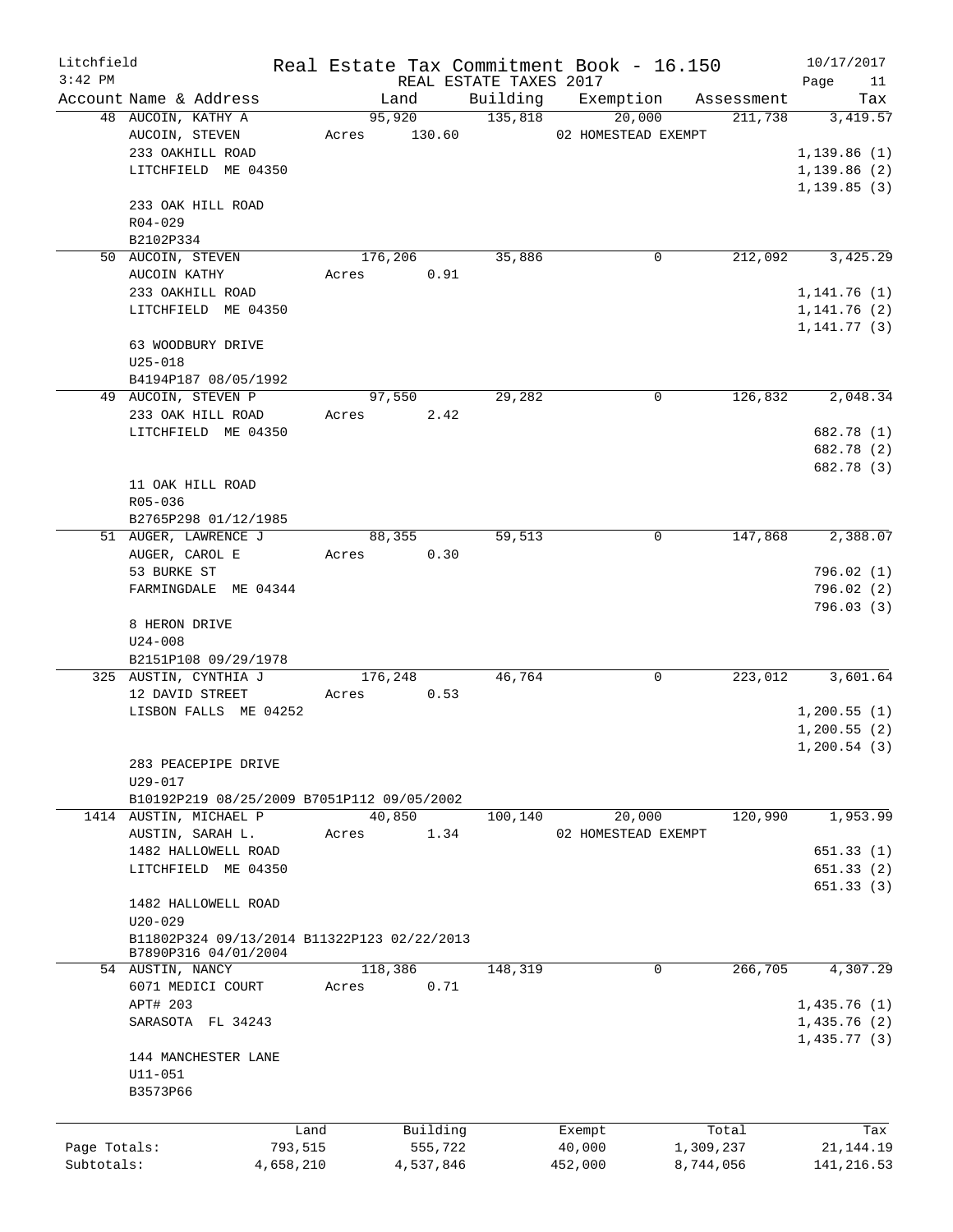| Litchfield<br>$3:42$ PM |                                                                             |                | REAL ESTATE TAXES 2017 | Real Estate Tax Commitment Book - 16.150 |            | 10/17/2017<br>Page<br>12 |
|-------------------------|-----------------------------------------------------------------------------|----------------|------------------------|------------------------------------------|------------|--------------------------|
|                         | Account Name & Address                                                      | Land           | Building               | Exemption                                | Assessment | Tax                      |
|                         | 55 AVERILL, DOUGLAS B                                                       | 40,000         | 118,063                | 20,000                                   | 138,063    | 2,229.72                 |
|                         | 189 NECK ROAD                                                               | Acres          | 1.00                   | 02 HOMESTEAD EXEMPT                      |            |                          |
|                         | LITCHFIELD ME 04350                                                         |                |                        |                                          |            | 743.24 (1)               |
|                         |                                                                             |                |                        |                                          |            | 743.24(2)                |
|                         |                                                                             |                |                        |                                          |            | 743.24(3)                |
|                         | 189 NECK ROAD                                                               |                |                        |                                          |            |                          |
|                         | R14-033A                                                                    |                |                        |                                          |            |                          |
|                         | B3595P271                                                                   |                |                        |                                          |            |                          |
|                         | 2507 AVERILL, DOUGLASS                                                      | 19,000         | 16,196                 | $\mathbf 0$                              | 35,196     | 568.42                   |
|                         | AVERILL, JONATHAN                                                           | Acres          | 0.25                   |                                          |            |                          |
|                         | 189 NECK ROAD                                                               |                |                        |                                          |            | 189.47(1)                |
|                         | LITCHFIELD ME 04350                                                         |                |                        |                                          |            | 189.47(2)                |
|                         |                                                                             |                |                        |                                          |            | 189.48(3)                |
|                         | 164 NECK ROAD                                                               |                |                        |                                          |            |                          |
|                         | R14-015                                                                     |                |                        |                                          |            |                          |
|                         | B12207P96 01/14/2016 B12186P163 07/28/2015                                  |                |                        |                                          |            |                          |
|                         | B12156P250 11/05/2015 B11887P76 B11635P127                                  |                |                        |                                          |            |                          |
|                         | 02/04/2014 B9896P117 10/30/2008 B9345P69 05/10/2007<br>B8574P219 08/31/2005 |                |                        |                                          |            |                          |
|                         | 2785 AVERILL, TERRY & LINDA                                                 | 30,775         | $\Omega$               | 0                                        | 30,775     | 497.02                   |
|                         | 163 NECK ROAD                                                               | Acres          | 2.11                   |                                          |            |                          |
|                         | LITCHFIELD ME 04350                                                         |                |                        |                                          |            | 165.67(1)                |
|                         |                                                                             |                |                        |                                          |            | 165.67(2)                |
|                         |                                                                             |                |                        |                                          |            | 165.68(3)                |
|                         | NECK ROAD                                                                   |                |                        |                                          |            |                          |
|                         | R14-017C                                                                    |                |                        |                                          |            |                          |
|                         | B11434P339 06/14/2013 B1201P227 05/16/1960                                  |                |                        |                                          |            |                          |
|                         | 1102 AVERILL, TERRY B                                                       | 82,200         | 71,069                 | 0                                        | 153,269    | 2,475.29                 |
|                         | AVERILL, LINDA M                                                            | Acres<br>11.08 |                        |                                          |            |                          |
|                         | 183 NECK ROAD                                                               |                |                        |                                          |            | 825.10(1)                |
|                         | LITCHFIELD ME 04350                                                         |                |                        |                                          |            | 825.10(2)                |
|                         |                                                                             |                |                        |                                          |            | 825.09(3)                |
|                         | 163 NECK ROAD                                                               |                |                        |                                          |            |                          |
|                         | $R14 - 034$                                                                 |                |                        |                                          |            |                          |
|                         | B10752P310 05/13/2011 B6054P32 09/09/1999 B1196P292                         |                |                        |                                          |            |                          |
|                         | 09/20/1952                                                                  |                |                        |                                          |            |                          |
|                         | 57 AVERILL, TERRY B                                                         | 62,852         | 115,263                | 26,000                                   | 152, 115   | 2,456.66                 |
|                         | 183 NECK ROAD                                                               | Acres 20.00    |                        | 02 HOMESTEAD EXEMPT                      |            |                          |
|                         | LITCHFIELD ME 04350                                                         |                |                        | 03 VETERANS EXEMPT                       |            | 818.89 (1)               |
|                         |                                                                             |                |                        |                                          |            | 818.89 (2)               |
|                         |                                                                             |                |                        |                                          |            | 818.88 (3)               |
|                         | 183 NECK ROAD                                                               |                |                        |                                          |            |                          |
|                         | R14-033                                                                     |                |                        |                                          |            |                          |
|                         | B1477P525                                                                   |                |                        |                                          |            |                          |
|                         | 188 AVIGNON, EDDY                                                           | 245,475        | 195,260                | $\mathbf 0$                              | 440,735    | 7,117.87                 |
|                         | 322 BLUE HILL AVENUE                                                        | Acres          | 4.35                   |                                          |            |                          |
|                         | MILTON MA 02186                                                             |                |                        |                                          |            | 2,372.62(1)              |
|                         |                                                                             |                |                        |                                          |            | 2,372.62(2)              |
|                         |                                                                             |                |                        |                                          |            | 2,372.63(3)              |
|                         | 96 WOODLAND LANE                                                            |                |                        |                                          |            |                          |
|                         | R11-042C                                                                    |                |                        |                                          |            |                          |
|                         | B6692P181 11/13/2001                                                        |                |                        |                                          |            |                          |

|              | Land      | Building  | Exempt  | Total     | Tax        |
|--------------|-----------|-----------|---------|-----------|------------|
| Page Totals: | 480,302   | 515,851   | 46,000  | 950,153   | 15,344.98  |
| Subtotals:   | 5,138,512 | 5,053,697 | 498,000 | 9,694,209 | 156,561.51 |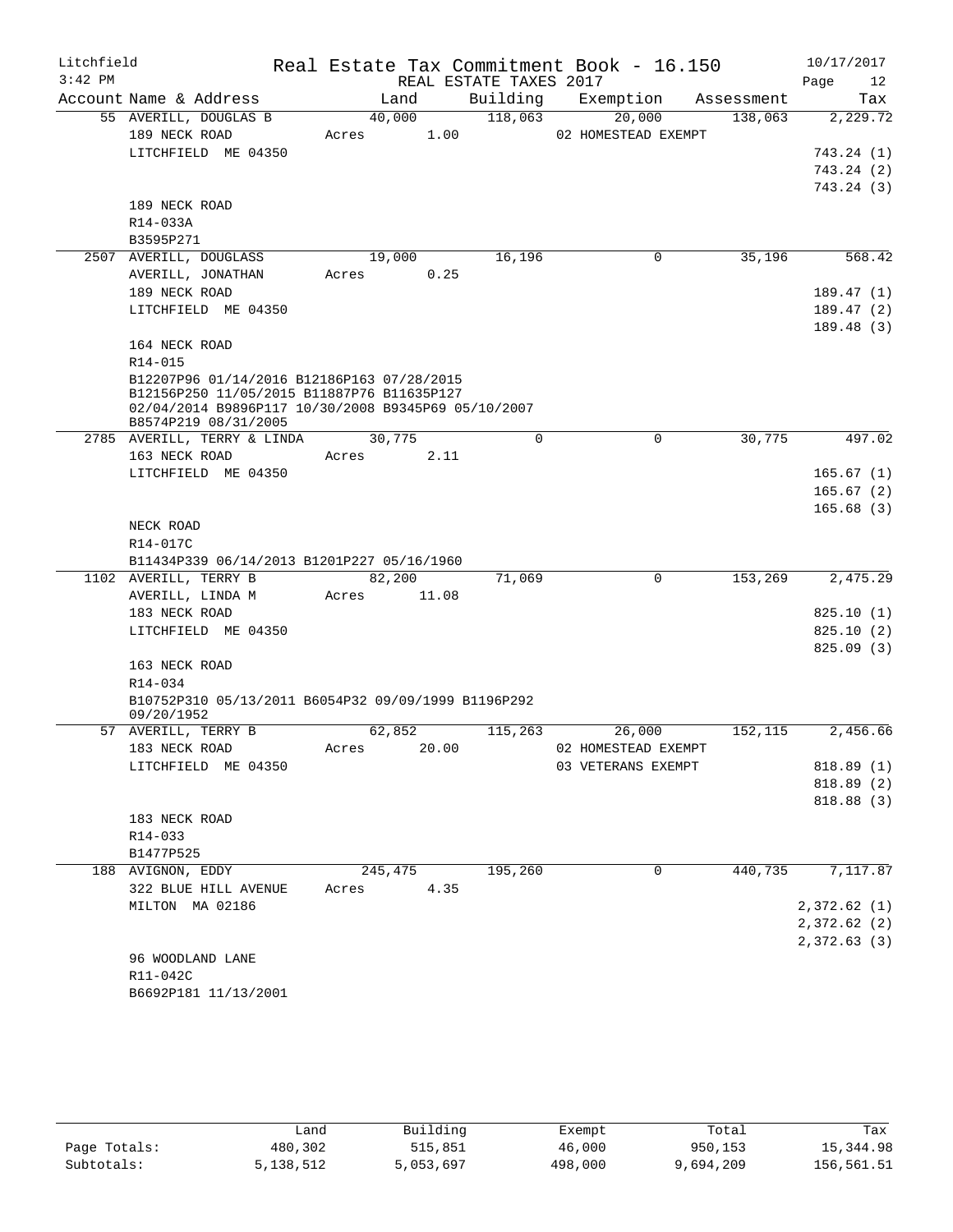| Litchfield |                                          |         |       |                        | Real Estate Tax Commitment Book - 16.150 |            | 10/17/2017             |
|------------|------------------------------------------|---------|-------|------------------------|------------------------------------------|------------|------------------------|
| $3:42$ PM  |                                          |         |       | REAL ESTATE TAXES 2017 |                                          |            | Page<br>13             |
|            | Account Name & Address                   | Land    |       | Building               | Exemption                                | Assessment | Tax                    |
|            | 59 AVIS, EDWARD LIVING<br>TRUST          | 34,400  |       | $\Omega$               | $\Omega$                                 | 34,400     | 555.56                 |
|            | AVIS CHERYL, TRUSTEE                     | Acres   | 3.56  |                        |                                          |            |                        |
|            | 252 UPPER POND ROAD                      |         |       |                        |                                          |            | 185.19(1)              |
|            | LITCHFIELD ME 04350                      |         |       |                        |                                          |            | 185.19(2)              |
|            |                                          |         |       |                        |                                          |            | 185.18(3)              |
|            | UPPER POND ROAD                          |         |       |                        |                                          |            |                        |
|            | R01-016<br>B8649P93 10/14/2005 B2679P153 |         |       |                        |                                          |            |                        |
|            | 58 AVIS, EDWARD LIVING                   | 64,350  |       | 201,820                | 20,000                                   | 246,170    | 3,975.65               |
|            | TRUST                                    |         |       |                        |                                          |            |                        |
|            | AVIS CHERYL, EDWARD,<br>TRUSTEES         | Acres   | 21.64 |                        | 02 HOMESTEAD EXEMPT                      |            |                        |
|            | 252 UPPER POND ROAD                      |         |       |                        |                                          |            | 1,325.22(1)            |
|            | LITCHFIELD ME 04350                      |         |       |                        |                                          |            | 1,325.22(2)            |
|            |                                          |         |       |                        |                                          |            | 1,325.21(3)            |
|            | 252 UPPER POND ROAD                      |         |       |                        |                                          |            |                        |
|            | R01-018A                                 |         |       |                        |                                          |            |                        |
|            | B8649P93 10/19/2005 B2679P153            |         |       |                        |                                          |            |                        |
|            | 60 AWALT TRUST, HUGH &<br>MARJORIE       | 189,175 |       | 66,379                 | $\Omega$                                 | 255,554    | 4,127.20               |
|            | C/O PETE MCLAUGHLIN                      | Acres   | 2.27  |                        |                                          |            |                        |
|            | 13400 MCRINES ROAD                       |         |       |                        |                                          |            | 1,375.73(1)            |
|            | EDMOND OK 73013                          |         |       |                        |                                          |            | 1,375.73(2)            |
|            |                                          |         |       |                        |                                          |            | 1,375.74(3)            |
|            | 64 STEVENS DRIVE<br>$U27 - 003$          |         |       |                        |                                          |            |                        |
|            | B5459P89                                 |         |       |                        |                                          |            |                        |
|            | 62 BABCOCK, DAWN                         | 42,250  |       | 40,910                 | 26,000                                   | 57,160     | 923.13                 |
|            | BABCOCK, GERALD, HEIRS Acres<br>OF:      |         | 1.90  |                        | 02 HOMESTEAD EXEMPT                      |            |                        |
|            | P O BOX 487                              |         |       |                        | 12 WW2 Vet Res.                          |            | 307.71 (1)             |
|            | GARDINER ME 04345                        |         |       |                        |                                          |            | 307.71(2)              |
|            |                                          |         |       |                        |                                          |            | 307.71(3)              |
|            | 1142 PLAINS ROAD                         |         |       |                        |                                          |            |                        |
|            | R09-055                                  |         |       |                        |                                          |            |                        |
|            | B1350P149                                |         |       |                        |                                          |            |                        |
|            | 465 BABICKI, ANNMARIE                    | 40,000  |       | 79,123                 | 20,000                                   | 99,123     | 1,600.84               |
|            | 2517 HALLOWELL ROAD                      | Acres   | 1.00  |                        | 02 HOMESTEAD EXEMPT                      |            |                        |
|            | LITCHFIELD ME 04350                      |         |       |                        |                                          |            | 533.61 (1)             |
|            |                                          |         |       |                        |                                          |            | 533.61(2)<br>533.62(3) |
|            | 2517 HALLOWELL ROAD                      |         |       |                        |                                          |            |                        |
|            | R06-005                                  |         |       |                        |                                          |            |                        |
|            | B4751P160 B99P382 09/13/1999             |         |       |                        |                                          |            |                        |
|            | 2658 BABINE, DANIEL F JR                 | 70,000  |       | 53,238                 | $\Omega$                                 | 123,238    | 1,990.29               |
|            | 6 STATE STREET                           | Acres   | 1.00  |                        |                                          |            |                        |
|            | WILMINGTON MA 01887                      |         |       |                        |                                          |            | 663.43(1)              |
|            |                                          |         |       |                        |                                          |            | 663.43 (2)             |
|            |                                          |         |       |                        |                                          |            | 663.43 (3)             |
|            | 28 LINTONIA DRIVE                        |         |       |                        |                                          |            |                        |
|            | $U13 - 013 - 12$                         |         |       |                        |                                          |            |                        |
|            | B10359P228 03/12/2010                    |         |       |                        |                                          |            |                        |

|              | شand      | Building  | Exempt  | Total      | Tax        |
|--------------|-----------|-----------|---------|------------|------------|
| Page Totals: | 440,175   | 441,470   | 66,000  | 815,645    | 13, 172.67 |
| Subtotals:   | 5,578,687 | 5,495,167 | 564,000 | 10,509,854 | 169,734.18 |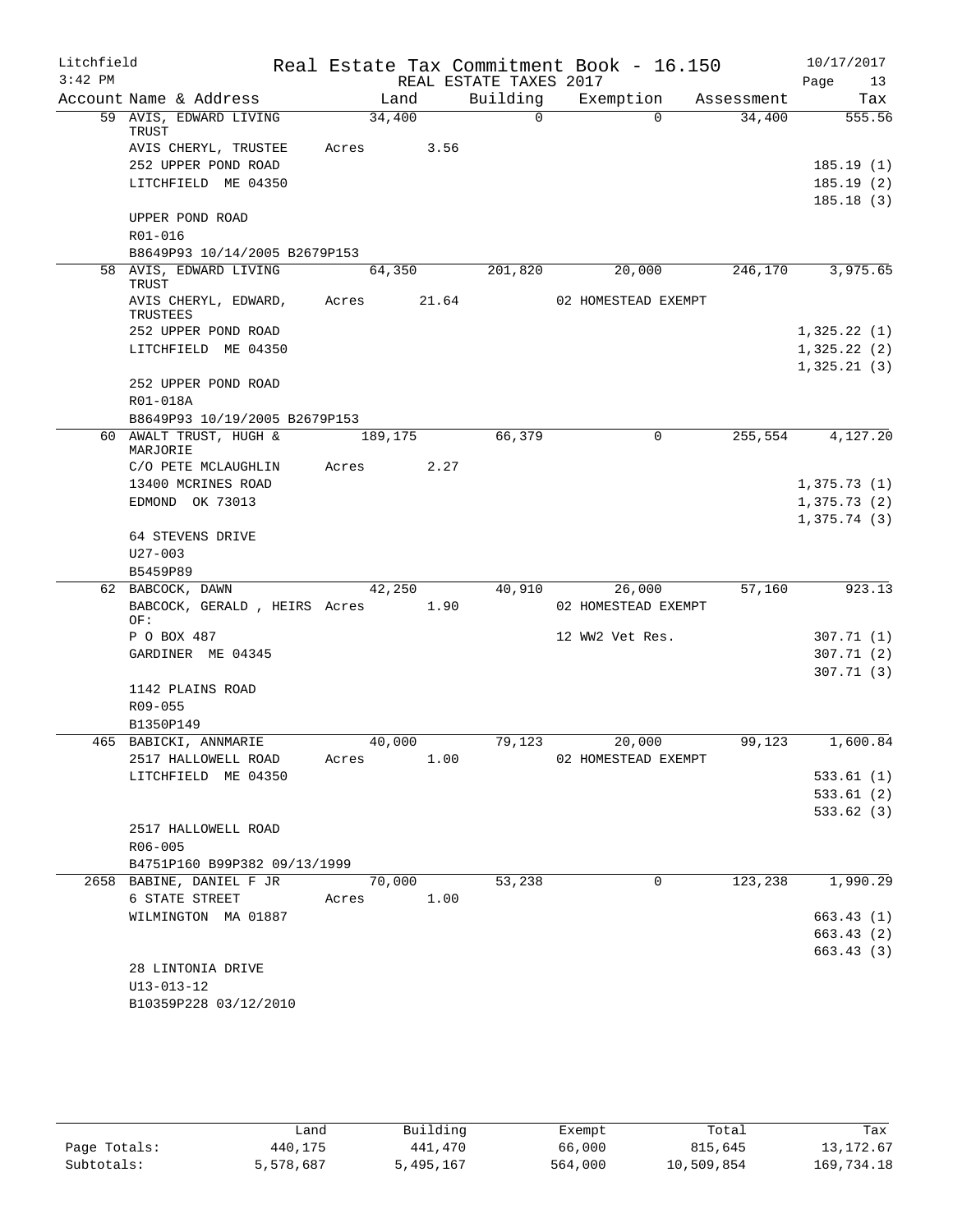| $3:42$ PM<br>REAL ESTATE TAXES 2017<br>Page<br>14<br>Building<br>Account Name & Address<br>Tax<br>Land<br>Exemption<br>Assessment<br>1537 BAILEY HEIDI E M<br>46,750<br>470<br>$\Omega$<br>47,220<br>234 PINE TREE RD<br>Acres<br>3.70<br>LITCHFIELD ME 04350<br>234 PINE TREE ROAD<br>R10-032<br>B9878P344 10/02/2008 B7075P287 09/19/2002<br>66 BAILEY, DANIEL R<br>59,950<br>20,000<br>210,245<br>3,395.46<br>170,295<br>14 BAILEY LANE<br>Acres 0.40<br>02 HOMESTEAD EXEMPT<br>LITCHFIELD ME 04350<br>14 BAILEY LANE<br>$U03 - 002$<br>B7230P333 01/15/2003 B5832P253 12/31/1998<br>1567 BAILEY, GLEN A.<br>126,375<br>284,640<br>158,265<br>$\Omega$<br>62 PINEY SHORES DR<br>1.11<br>Acres<br>LITCHFIELD ME<br>04350-3865<br>62 PINEY SHORES DRIVE<br>$U13 - 027$<br>B11436P38 06/28/2013 B2284P329 04/09/1980<br>40,000<br>75,429<br>1,218.18<br>2348 BAILEY, JAMES L.<br>55,429<br>20,000<br>17 ARQUETTE LANE<br>1.00<br>02 HOMESTEAD EXEMPT<br>Acres<br>LITCHFIELD ME 04350<br>17 ARQUETTE LANE<br>R02-121C<br>B11288P90 B11181P204 08/15/2012 B11181P201<br>08/15/2012 B7750P35 11/25/2003<br>89,455<br>2,373.32<br>57,500<br>$\mathbf 0$<br>146,955<br>67 BAILEY, JON H<br>P O BOX 184<br>Acres<br>11.00<br>PROSPECT HARBOR ME<br>04669<br>1731 HALLOWELL ROAD<br>R12-005A<br>B2118P350<br>2,419.03<br>70 BAKER BERTHA<br>162,400<br>13,385<br>26,000<br>149,785<br>1095 PLAINS ROAD<br>6.40<br>03 VETERANS EXEMPT<br>Acres<br>LITCHFIELD ME 04350<br>02 HOMESTEAD EXEMPT<br>1095 PLAINS ROAD<br>U07-001<br>B1427P73 09/02/1966 | Litchfield |  |  | Real Estate Tax Commitment Book - 16.150 | 10/17/2017 |
|--------------------------------------------------------------------------------------------------------------------------------------------------------------------------------------------------------------------------------------------------------------------------------------------------------------------------------------------------------------------------------------------------------------------------------------------------------------------------------------------------------------------------------------------------------------------------------------------------------------------------------------------------------------------------------------------------------------------------------------------------------------------------------------------------------------------------------------------------------------------------------------------------------------------------------------------------------------------------------------------------------------------------------------------------------------------------------------------------------------------------------------------------------------------------------------------------------------------------------------------------------------------------------------------------------------------------------------------------------------------------------------------------------------------------------------------------------------------------------------------------------------------------------------------|------------|--|--|------------------------------------------|------------|
| 762.60<br>254.20(1)<br>254.20(2)<br>254.20(3)<br>1, 131.82(1)<br>1, 131.82(2)<br>1, 131.82(3)<br>4,596.94<br>1,532.31(1)<br>1,532.31(2)<br>1,532.32(3)                                                                                                                                                                                                                                                                                                                                                                                                                                                                                                                                                                                                                                                                                                                                                                                                                                                                                                                                                                                                                                                                                                                                                                                                                                                                                                                                                                                     |            |  |  |                                          |            |
|                                                                                                                                                                                                                                                                                                                                                                                                                                                                                                                                                                                                                                                                                                                                                                                                                                                                                                                                                                                                                                                                                                                                                                                                                                                                                                                                                                                                                                                                                                                                            |            |  |  |                                          |            |
|                                                                                                                                                                                                                                                                                                                                                                                                                                                                                                                                                                                                                                                                                                                                                                                                                                                                                                                                                                                                                                                                                                                                                                                                                                                                                                                                                                                                                                                                                                                                            |            |  |  |                                          |            |
|                                                                                                                                                                                                                                                                                                                                                                                                                                                                                                                                                                                                                                                                                                                                                                                                                                                                                                                                                                                                                                                                                                                                                                                                                                                                                                                                                                                                                                                                                                                                            |            |  |  |                                          |            |
|                                                                                                                                                                                                                                                                                                                                                                                                                                                                                                                                                                                                                                                                                                                                                                                                                                                                                                                                                                                                                                                                                                                                                                                                                                                                                                                                                                                                                                                                                                                                            |            |  |  |                                          |            |
|                                                                                                                                                                                                                                                                                                                                                                                                                                                                                                                                                                                                                                                                                                                                                                                                                                                                                                                                                                                                                                                                                                                                                                                                                                                                                                                                                                                                                                                                                                                                            |            |  |  |                                          |            |
|                                                                                                                                                                                                                                                                                                                                                                                                                                                                                                                                                                                                                                                                                                                                                                                                                                                                                                                                                                                                                                                                                                                                                                                                                                                                                                                                                                                                                                                                                                                                            |            |  |  |                                          |            |
|                                                                                                                                                                                                                                                                                                                                                                                                                                                                                                                                                                                                                                                                                                                                                                                                                                                                                                                                                                                                                                                                                                                                                                                                                                                                                                                                                                                                                                                                                                                                            |            |  |  |                                          |            |
|                                                                                                                                                                                                                                                                                                                                                                                                                                                                                                                                                                                                                                                                                                                                                                                                                                                                                                                                                                                                                                                                                                                                                                                                                                                                                                                                                                                                                                                                                                                                            |            |  |  |                                          |            |
|                                                                                                                                                                                                                                                                                                                                                                                                                                                                                                                                                                                                                                                                                                                                                                                                                                                                                                                                                                                                                                                                                                                                                                                                                                                                                                                                                                                                                                                                                                                                            |            |  |  |                                          |            |
|                                                                                                                                                                                                                                                                                                                                                                                                                                                                                                                                                                                                                                                                                                                                                                                                                                                                                                                                                                                                                                                                                                                                                                                                                                                                                                                                                                                                                                                                                                                                            |            |  |  |                                          |            |
|                                                                                                                                                                                                                                                                                                                                                                                                                                                                                                                                                                                                                                                                                                                                                                                                                                                                                                                                                                                                                                                                                                                                                                                                                                                                                                                                                                                                                                                                                                                                            |            |  |  |                                          |            |
|                                                                                                                                                                                                                                                                                                                                                                                                                                                                                                                                                                                                                                                                                                                                                                                                                                                                                                                                                                                                                                                                                                                                                                                                                                                                                                                                                                                                                                                                                                                                            |            |  |  |                                          |            |
|                                                                                                                                                                                                                                                                                                                                                                                                                                                                                                                                                                                                                                                                                                                                                                                                                                                                                                                                                                                                                                                                                                                                                                                                                                                                                                                                                                                                                                                                                                                                            |            |  |  |                                          |            |
|                                                                                                                                                                                                                                                                                                                                                                                                                                                                                                                                                                                                                                                                                                                                                                                                                                                                                                                                                                                                                                                                                                                                                                                                                                                                                                                                                                                                                                                                                                                                            |            |  |  |                                          |            |
|                                                                                                                                                                                                                                                                                                                                                                                                                                                                                                                                                                                                                                                                                                                                                                                                                                                                                                                                                                                                                                                                                                                                                                                                                                                                                                                                                                                                                                                                                                                                            |            |  |  |                                          |            |
|                                                                                                                                                                                                                                                                                                                                                                                                                                                                                                                                                                                                                                                                                                                                                                                                                                                                                                                                                                                                                                                                                                                                                                                                                                                                                                                                                                                                                                                                                                                                            |            |  |  |                                          |            |
|                                                                                                                                                                                                                                                                                                                                                                                                                                                                                                                                                                                                                                                                                                                                                                                                                                                                                                                                                                                                                                                                                                                                                                                                                                                                                                                                                                                                                                                                                                                                            |            |  |  |                                          |            |
|                                                                                                                                                                                                                                                                                                                                                                                                                                                                                                                                                                                                                                                                                                                                                                                                                                                                                                                                                                                                                                                                                                                                                                                                                                                                                                                                                                                                                                                                                                                                            |            |  |  |                                          |            |
|                                                                                                                                                                                                                                                                                                                                                                                                                                                                                                                                                                                                                                                                                                                                                                                                                                                                                                                                                                                                                                                                                                                                                                                                                                                                                                                                                                                                                                                                                                                                            |            |  |  |                                          |            |
|                                                                                                                                                                                                                                                                                                                                                                                                                                                                                                                                                                                                                                                                                                                                                                                                                                                                                                                                                                                                                                                                                                                                                                                                                                                                                                                                                                                                                                                                                                                                            |            |  |  |                                          |            |
|                                                                                                                                                                                                                                                                                                                                                                                                                                                                                                                                                                                                                                                                                                                                                                                                                                                                                                                                                                                                                                                                                                                                                                                                                                                                                                                                                                                                                                                                                                                                            |            |  |  |                                          |            |
|                                                                                                                                                                                                                                                                                                                                                                                                                                                                                                                                                                                                                                                                                                                                                                                                                                                                                                                                                                                                                                                                                                                                                                                                                                                                                                                                                                                                                                                                                                                                            |            |  |  |                                          |            |
|                                                                                                                                                                                                                                                                                                                                                                                                                                                                                                                                                                                                                                                                                                                                                                                                                                                                                                                                                                                                                                                                                                                                                                                                                                                                                                                                                                                                                                                                                                                                            |            |  |  |                                          |            |
|                                                                                                                                                                                                                                                                                                                                                                                                                                                                                                                                                                                                                                                                                                                                                                                                                                                                                                                                                                                                                                                                                                                                                                                                                                                                                                                                                                                                                                                                                                                                            |            |  |  |                                          |            |
|                                                                                                                                                                                                                                                                                                                                                                                                                                                                                                                                                                                                                                                                                                                                                                                                                                                                                                                                                                                                                                                                                                                                                                                                                                                                                                                                                                                                                                                                                                                                            |            |  |  |                                          |            |
| 406.06(1)<br>406.06(2)<br>406.06(3)<br>791.11(1)<br>791.11(2)<br>791.10(3)<br>806.34(1)<br>806.34 (2)<br>806.35(3)                                                                                                                                                                                                                                                                                                                                                                                                                                                                                                                                                                                                                                                                                                                                                                                                                                                                                                                                                                                                                                                                                                                                                                                                                                                                                                                                                                                                                         |            |  |  |                                          |            |
|                                                                                                                                                                                                                                                                                                                                                                                                                                                                                                                                                                                                                                                                                                                                                                                                                                                                                                                                                                                                                                                                                                                                                                                                                                                                                                                                                                                                                                                                                                                                            |            |  |  |                                          |            |
|                                                                                                                                                                                                                                                                                                                                                                                                                                                                                                                                                                                                                                                                                                                                                                                                                                                                                                                                                                                                                                                                                                                                                                                                                                                                                                                                                                                                                                                                                                                                            |            |  |  |                                          |            |
|                                                                                                                                                                                                                                                                                                                                                                                                                                                                                                                                                                                                                                                                                                                                                                                                                                                                                                                                                                                                                                                                                                                                                                                                                                                                                                                                                                                                                                                                                                                                            |            |  |  |                                          |            |
|                                                                                                                                                                                                                                                                                                                                                                                                                                                                                                                                                                                                                                                                                                                                                                                                                                                                                                                                                                                                                                                                                                                                                                                                                                                                                                                                                                                                                                                                                                                                            |            |  |  |                                          |            |
|                                                                                                                                                                                                                                                                                                                                                                                                                                                                                                                                                                                                                                                                                                                                                                                                                                                                                                                                                                                                                                                                                                                                                                                                                                                                                                                                                                                                                                                                                                                                            |            |  |  |                                          |            |
|                                                                                                                                                                                                                                                                                                                                                                                                                                                                                                                                                                                                                                                                                                                                                                                                                                                                                                                                                                                                                                                                                                                                                                                                                                                                                                                                                                                                                                                                                                                                            |            |  |  |                                          |            |
|                                                                                                                                                                                                                                                                                                                                                                                                                                                                                                                                                                                                                                                                                                                                                                                                                                                                                                                                                                                                                                                                                                                                                                                                                                                                                                                                                                                                                                                                                                                                            |            |  |  |                                          |            |
|                                                                                                                                                                                                                                                                                                                                                                                                                                                                                                                                                                                                                                                                                                                                                                                                                                                                                                                                                                                                                                                                                                                                                                                                                                                                                                                                                                                                                                                                                                                                            |            |  |  |                                          |            |
|                                                                                                                                                                                                                                                                                                                                                                                                                                                                                                                                                                                                                                                                                                                                                                                                                                                                                                                                                                                                                                                                                                                                                                                                                                                                                                                                                                                                                                                                                                                                            |            |  |  |                                          |            |
|                                                                                                                                                                                                                                                                                                                                                                                                                                                                                                                                                                                                                                                                                                                                                                                                                                                                                                                                                                                                                                                                                                                                                                                                                                                                                                                                                                                                                                                                                                                                            |            |  |  |                                          |            |
|                                                                                                                                                                                                                                                                                                                                                                                                                                                                                                                                                                                                                                                                                                                                                                                                                                                                                                                                                                                                                                                                                                                                                                                                                                                                                                                                                                                                                                                                                                                                            |            |  |  |                                          |            |
|                                                                                                                                                                                                                                                                                                                                                                                                                                                                                                                                                                                                                                                                                                                                                                                                                                                                                                                                                                                                                                                                                                                                                                                                                                                                                                                                                                                                                                                                                                                                            |            |  |  |                                          |            |
|                                                                                                                                                                                                                                                                                                                                                                                                                                                                                                                                                                                                                                                                                                                                                                                                                                                                                                                                                                                                                                                                                                                                                                                                                                                                                                                                                                                                                                                                                                                                            |            |  |  |                                          |            |
|                                                                                                                                                                                                                                                                                                                                                                                                                                                                                                                                                                                                                                                                                                                                                                                                                                                                                                                                                                                                                                                                                                                                                                                                                                                                                                                                                                                                                                                                                                                                            |            |  |  |                                          |            |
|                                                                                                                                                                                                                                                                                                                                                                                                                                                                                                                                                                                                                                                                                                                                                                                                                                                                                                                                                                                                                                                                                                                                                                                                                                                                                                                                                                                                                                                                                                                                            |            |  |  |                                          |            |
|                                                                                                                                                                                                                                                                                                                                                                                                                                                                                                                                                                                                                                                                                                                                                                                                                                                                                                                                                                                                                                                                                                                                                                                                                                                                                                                                                                                                                                                                                                                                            |            |  |  |                                          |            |
|                                                                                                                                                                                                                                                                                                                                                                                                                                                                                                                                                                                                                                                                                                                                                                                                                                                                                                                                                                                                                                                                                                                                                                                                                                                                                                                                                                                                                                                                                                                                            |            |  |  |                                          |            |
|                                                                                                                                                                                                                                                                                                                                                                                                                                                                                                                                                                                                                                                                                                                                                                                                                                                                                                                                                                                                                                                                                                                                                                                                                                                                                                                                                                                                                                                                                                                                            |            |  |  |                                          |            |
|                                                                                                                                                                                                                                                                                                                                                                                                                                                                                                                                                                                                                                                                                                                                                                                                                                                                                                                                                                                                                                                                                                                                                                                                                                                                                                                                                                                                                                                                                                                                            |            |  |  |                                          |            |
|                                                                                                                                                                                                                                                                                                                                                                                                                                                                                                                                                                                                                                                                                                                                                                                                                                                                                                                                                                                                                                                                                                                                                                                                                                                                                                                                                                                                                                                                                                                                            |            |  |  |                                          |            |
|                                                                                                                                                                                                                                                                                                                                                                                                                                                                                                                                                                                                                                                                                                                                                                                                                                                                                                                                                                                                                                                                                                                                                                                                                                                                                                                                                                                                                                                                                                                                            |            |  |  |                                          |            |
|                                                                                                                                                                                                                                                                                                                                                                                                                                                                                                                                                                                                                                                                                                                                                                                                                                                                                                                                                                                                                                                                                                                                                                                                                                                                                                                                                                                                                                                                                                                                            |            |  |  |                                          |            |
|                                                                                                                                                                                                                                                                                                                                                                                                                                                                                                                                                                                                                                                                                                                                                                                                                                                                                                                                                                                                                                                                                                                                                                                                                                                                                                                                                                                                                                                                                                                                            |            |  |  |                                          |            |

|              | ∟and      | Building  | Exempt  | Total        | Tax          |
|--------------|-----------|-----------|---------|--------------|--------------|
| Page Totals: | 492,975   | 487,299   | 66,000  | 914,274      | 14,765.53    |
| Subtotals:   | 6,071,662 | 5,982,466 | 630,000 | 11, 424, 128 | 184, 499. 71 |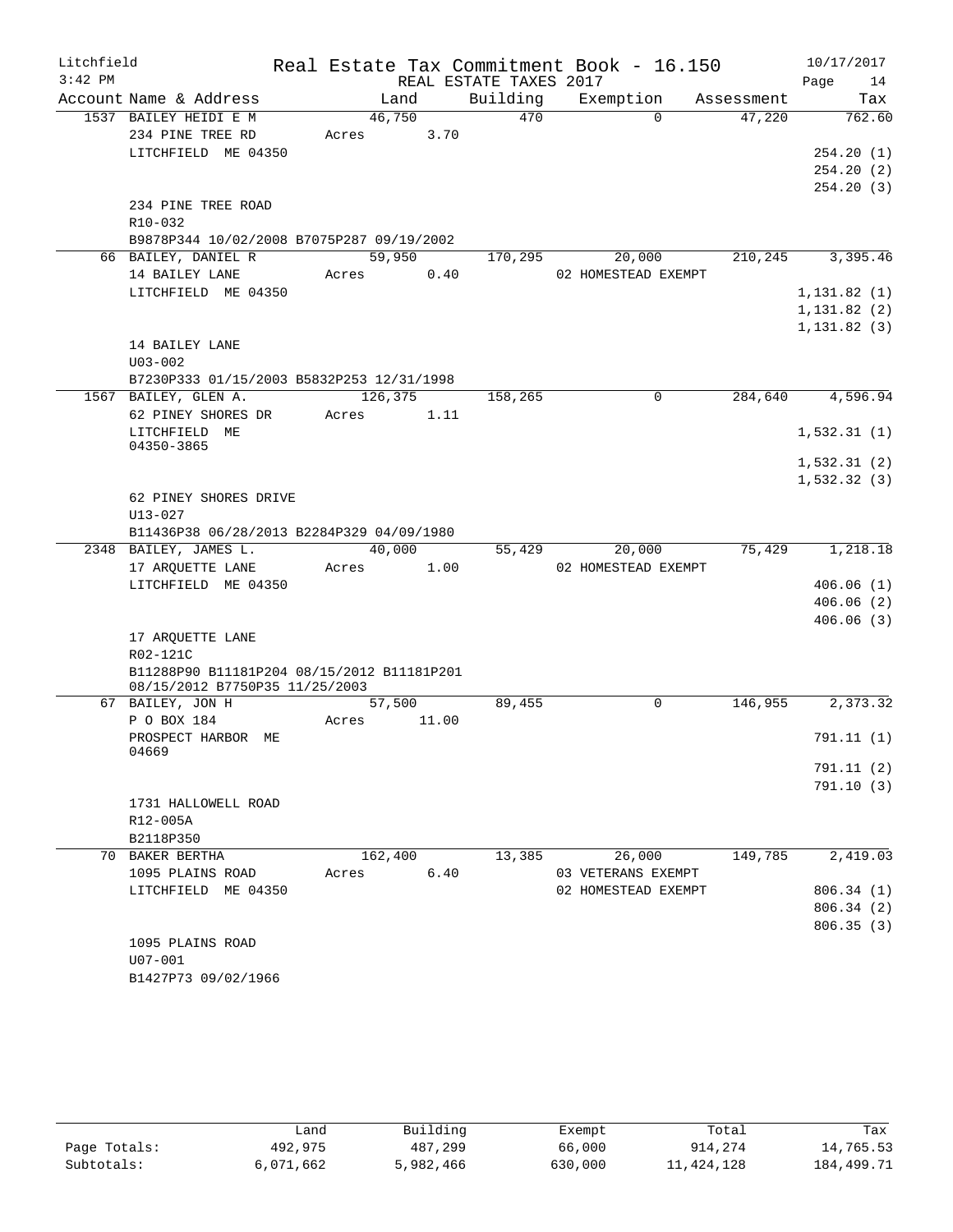| Litchfield<br>$3:42$ PM |                                                                                                    |        |       | REAL ESTATE TAXES 2017 | Real Estate Tax Commitment Book - 16.150 |            | 10/17/2017<br>Page<br>15 |
|-------------------------|----------------------------------------------------------------------------------------------------|--------|-------|------------------------|------------------------------------------|------------|--------------------------|
|                         | Account Name & Address                                                                             | Land   |       | Building               | Exemption                                | Assessment | Tax                      |
|                         | 68 BAKER, EVELYN G.                                                                                | 35,750 |       | $\Omega$               | $\Omega$                                 | 35,750     | 577.36                   |
|                         | 3 STICKNEY TERRACE #130 Acres                                                                      |        | 4.10  |                        |                                          |            |                          |
|                         | HALLOWELL ME 04347                                                                                 |        |       |                        |                                          |            | 192.45(1)                |
|                         |                                                                                                    |        |       |                        |                                          |            | 192.45(2)                |
|                         |                                                                                                    |        |       |                        |                                          |            | 192.46(3)                |
|                         | DENNIS HILL ROAD                                                                                   |        |       |                        |                                          |            |                          |
|                         | R13-039                                                                                            |        |       |                        |                                          |            |                          |
|                         | B11054P228 05/22/2012 B1663P196 06/22/2004                                                         |        |       |                        |                                          |            |                          |
|                         | 694 BALDWIN SAMANTHA J                                                                             | 47,975 |       | 76,910                 | 20,000                                   | 104,885    | 1,693.89                 |
|                         | 23 GORDON LANE                                                                                     | Acres  | 4.19  |                        | 02 HOMESTEAD EXEMPT                      |            |                          |
|                         | LITCHFIELD ME 04350                                                                                |        |       |                        |                                          |            | 564.63(1)                |
|                         |                                                                                                    |        |       |                        |                                          |            | 564.63(2)                |
|                         |                                                                                                    |        |       |                        |                                          |            | 564.63(3)                |
|                         | 23 GORDON LANE                                                                                     |        |       |                        |                                          |            |                          |
|                         | R09-017A                                                                                           |        |       |                        |                                          |            |                          |
|                         | B11727P134 06/26/2014 B8132P51 09/20/2004                                                          |        |       |                        |                                          |            |                          |
|                         | 918 BALESTRA, CHRISTOPHER                                                                          | 41,750 |       | 86,041                 | $\Omega$                                 | 127,791    | 2,063.82                 |
|                         | D.                                                                                                 |        |       |                        |                                          |            |                          |
|                         | JOSEPH, TONI A.<br>79A HARPSWELL ROAD                                                              | Acres  | 1.70  |                        |                                          |            | 687.94 (1)               |
|                         | BRUNSWICK ME 04011                                                                                 |        |       |                        |                                          |            | 687.94 (2)               |
|                         |                                                                                                    |        |       |                        |                                          |            | 687.94 (3)               |
|                         | 24 NECK ROAD                                                                                       |        |       |                        |                                          |            |                          |
|                         | $U20 - 017$                                                                                        |        |       |                        |                                          |            |                          |
|                         | B12091P234 08/27/2015 B11335P163 03/22/2013                                                        |        |       |                        |                                          |            |                          |
|                         | B11136P195 08/15/2012 B11060P204 05/29/2012                                                        |        |       |                        |                                          |            |                          |
|                         | B11060P202 05/29/2012 B4964P227 05/24/2004                                                         |        |       |                        |                                          |            |                          |
|                         | 324 BANK OF AMERICA, N.A.                                                                          | 41,725 |       | 151,550                | $\mathbf 0$                              | 193,275    | 3,121.39                 |
|                         | 7105 CORPORATE DRIVE                                                                               | Acres  | 1.69  |                        |                                          |            |                          |
|                         | PLANO TX 75024                                                                                     |        |       |                        |                                          |            | 1,040.46(1)              |
|                         |                                                                                                    |        |       |                        |                                          |            | 1,040.46(2)              |
|                         |                                                                                                    |        |       |                        |                                          |            | 1,040.47(3)              |
|                         | 218 RICHMOND ROAD                                                                                  |        |       |                        |                                          |            |                          |
|                         | R03-095                                                                                            |        |       |                        |                                          |            |                          |
|                         | B11617P148 10/10/2013 B11413P87 04/30/2013<br>B11394P162 05/03/2013 B11336P124 04/09/2012 B9419P73 |        |       |                        |                                          |            |                          |
|                         | 07/11/2007 B8995P65 07/06/2006 B8758P285 11/09/2005                                                |        |       |                        |                                          |            |                          |
|                         | B6286P158                                                                                          |        |       |                        |                                          |            |                          |
| 1917                    | BANTON, CARLTON J.                                                                                 | 40,420 |       | 80,083                 | 0                                        | 120,503    | 1,946.12                 |
|                         | BANTON, BOBBIE JEAN                                                                                | Acres  | 1.42  |                        |                                          |            |                          |
|                         | 102 OAKHILL ROAD                                                                                   |        |       |                        |                                          |            | 648.71 (1)               |
|                         | LITCHFIELD ME 04350                                                                                |        |       |                        |                                          |            | 648.71 (2)               |
|                         |                                                                                                    |        |       |                        |                                          |            | 648.70 (3)               |
|                         | 102 OAK HILL ROAD                                                                                  |        |       |                        |                                          |            |                          |
|                         | R05-011                                                                                            |        |       |                        |                                          |            |                          |
|                         | B6116P277 06/28/2004                                                                               |        |       |                        |                                          |            |                          |
| 1487                    | BARBEAU, PENNI L.                                                                                  | 75,700 |       | 105,340                | 0                                        | 181,040    | 2,923.80                 |
|                         | 560 GARDINER ROAD<br>DRESDEN ME 04342                                                              | Acres  | 42.40 |                        |                                          |            | 974.60 (1)               |
|                         |                                                                                                    |        |       |                        |                                          |            | 974.60(2)                |
|                         |                                                                                                    |        |       |                        |                                          |            | 974.60(3)                |
|                         | 42 PATRIOTS LANE                                                                                   |        |       |                        |                                          |            |                          |
|                         | R03-005B                                                                                           |        |       |                        |                                          |            |                          |
|                         | B12430P118 09/30/2016 B11737P214 07/07/2014                                                        |        |       |                        |                                          |            |                          |
|                         | B11724P48 06/30/2014 B10185P145 08/17/2009 B6347P208                                               |        |       |                        |                                          |            |                          |
|                         | 04/18/2003                                                                                         |        |       |                        |                                          |            |                          |
|                         |                                                                                                    |        |       |                        |                                          |            |                          |
|                         |                                                                                                    |        |       |                        |                                          |            |                          |

|              | Land      | Building  | Exempt  | Total        | Tax        |
|--------------|-----------|-----------|---------|--------------|------------|
| Page Totals: | 283,320   | 499,924   | 20,000  | 763,244      | 12,326.38  |
| Subtotals:   | 6,354,982 | 6,482,390 | 650,000 | 12, 187, 372 | 196,826.09 |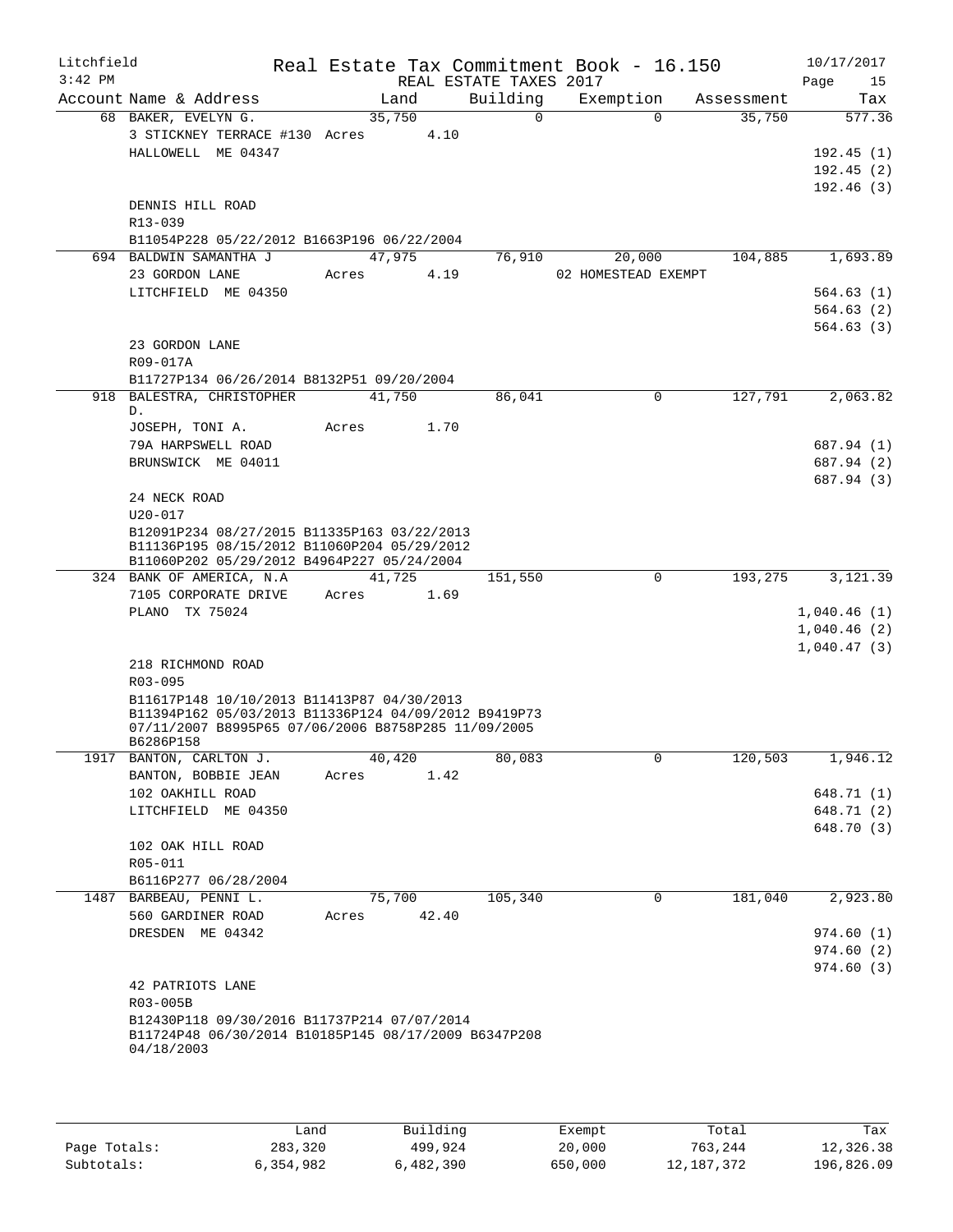| Litchfield<br>$3:42$ PM |                                                                             |       |             | REAL ESTATE TAXES 2017 | Real Estate Tax Commitment Book - 16.150 |              | 10/17/2017<br>Page<br>16 |
|-------------------------|-----------------------------------------------------------------------------|-------|-------------|------------------------|------------------------------------------|--------------|--------------------------|
|                         | Account Name & Address                                                      |       | Land        |                        | Building Exemption                       | Assessment   | Tax                      |
|                         | 957 BARD, BRANDON L.                                                        |       | 58,480      | 96,027                 | 20,000                                   | 134,507      | 2,172.29                 |
|                         | 2478 HALLOWELL ROAD                                                         |       | Acres 11.98 |                        | 02 HOMESTEAD EXEMPT                      |              |                          |
|                         | LITCHFIELD ME 04350                                                         |       |             |                        |                                          |              | 724.10(1)                |
|                         |                                                                             |       |             |                        |                                          |              | 724.10(2)                |
|                         |                                                                             |       |             |                        |                                          |              | 724.09(3)                |
|                         | 2478 HALLOWELL ROAD                                                         |       |             |                        |                                          |              |                          |
|                         |                                                                             |       |             |                        |                                          |              |                          |
|                         | R06-068                                                                     |       |             |                        |                                          |              |                          |
|                         | B11436P56 06/28/2013 B11368P164 04/29/2013 B9223P45<br>01/17/2007 B1518P860 |       |             |                        |                                          |              |                          |
|                         | 5 BARNETT JEFFREY R                                                         |       | 42,900      | 141,232                | 20,000                                   | 164,132      | 2,650.73                 |
|                         |                                                                             |       |             |                        |                                          |              |                          |
|                         | BARNETT CARRIE A                                                            | Acres | 2.16        |                        | 02 HOMESTEAD EXEMPT                      |              |                          |
|                         | 57 HUNTINGTON HILL ROAD                                                     |       |             |                        |                                          |              | 883.58 (1)               |
|                         | LITCHFIELD ME 04350                                                         |       |             |                        |                                          |              | 883.58 (2)               |
|                         |                                                                             |       |             |                        |                                          |              | 883.57 (3)               |
|                         | 57 HUNTINGTON HILL ROAD                                                     |       |             |                        |                                          |              |                          |
|                         | R11-042D                                                                    |       |             |                        |                                          |              |                          |
|                         | B9917P251 11/26/2008 B5217P170 06/02/1996                                   |       |             |                        |                                          |              |                          |
|                         | 76 BARRETT, CANDACE                                                         |       | 45,825      | 12,459                 | $\mathbf 0$                              | 58,284       | 941.29                   |
|                         | 18 HEWEY ST                                                                 | Acres | 3.50        |                        |                                          |              |                          |
|                         | LISBON FALLS ME 04252                                                       |       |             |                        |                                          |              | 313.76(1)                |
|                         |                                                                             |       |             |                        |                                          |              | 313.76(2)                |
|                         |                                                                             |       |             |                        |                                          |              |                          |
|                         |                                                                             |       |             |                        |                                          |              | 313.77(3)                |
|                         | 2061 HALLOWELL ROAD                                                         |       |             |                        |                                          |              |                          |
|                         | R11-027                                                                     |       |             |                        |                                          |              |                          |
|                         | B4160P200 06/18/1992                                                        |       |             |                        |                                          |              |                          |
|                         | 2278 BARRETT, JENNIFER                                                      |       | $\mathbf 0$ | 12,461                 | 12,461                                   | $\Omega$     | 0.00                     |
|                         | 93 PLAINS ROAD                                                              |       |             |                        | 02 HOMESTEAD EXEMPT                      |              |                          |
|                         | LITCHFIELD ME 04350                                                         |       |             |                        |                                          |              |                          |
|                         |                                                                             |       |             |                        |                                          |              |                          |
|                         |                                                                             |       |             |                        |                                          |              |                          |
|                         | 93 PLAINS ROAD                                                              |       |             |                        |                                          |              |                          |
|                         | R06-061-ON                                                                  |       |             |                        |                                          |              |                          |
|                         | 77 BARRETT, PETER A                                                         |       | 75,340      |                        | 92,884<br>20,000                         | 148,224      | 2,393.82                 |
|                         | BARRETT VIRGINIA R                                                          |       |             |                        |                                          |              |                          |
|                         |                                                                             |       | Acres 6.84  |                        | 02 HOMESTEAD EXEMPT                      |              |                          |
|                         | 97 PLAINS ROAD                                                              |       |             |                        |                                          |              | 797.94 (1)               |
|                         | LITCHFIELD ME 04350                                                         |       |             |                        |                                          |              | 797.94 (2)               |
|                         |                                                                             |       |             |                        |                                          |              | 797.94 (3)               |
|                         | 97 PLAINS ROAD                                                              |       |             |                        |                                          |              |                          |
|                         | R06-061                                                                     |       |             |                        |                                          |              |                          |
|                         | B9351P198 05/10/2007 B3413P121                                              |       |             |                        |                                          |              |                          |
|                         | 1555 BARSTIS ROBERT J                                                       |       | 66,425      | 299,623                | 0                                        | 366,048      | 5,911.68                 |
|                         | BARSTIS KAREN B                                                             | Acres | 23.85       |                        |                                          |              |                          |
|                         | 499 STEVENSTOWN ROAD                                                        |       |             |                        |                                          |              | 1,970.56(1)              |
|                         | LITCHFIELD ME 04350                                                         |       |             |                        |                                          |              | 1,970.56(2)              |
|                         |                                                                             |       |             |                        |                                          |              | 1,970.56(3)              |
|                         |                                                                             |       |             |                        |                                          |              |                          |
|                         | 147 UPPER POND ROAD                                                         |       |             |                        |                                          |              |                          |
|                         | R07-024                                                                     |       |             |                        |                                          |              |                          |
|                         | B9887P87 10/28/2008 B8683P343 11/08/2005 B4927P31                           |       |             |                        |                                          |              |                          |
| 779                     | BARSTIS, ROBERT J. &                                                        |       | 82,560      | 125,229                | 26,000                                   | 181,789      | 2,935.89                 |
|                         | <b>KAREN B</b>                                                              |       |             |                        |                                          |              |                          |
|                         | 499 STEVENSTOWN ROAD                                                        | Acres | 99.00       |                        | 02 HOMESTEAD EXEMPT                      |              |                          |
|                         | LITCHFIELD ME 04350                                                         |       |             |                        | 03 VETERANS EXEMPT                       |              | 978.63(1)                |
|                         |                                                                             |       |             |                        |                                          |              | 978.63(2)                |
|                         |                                                                             |       |             |                        |                                          |              | 978.63(3)                |
|                         | 499 STEVENSTOWN ROAD                                                        |       |             |                        |                                          |              |                          |
|                         | R07-023                                                                     |       |             |                        |                                          |              |                          |
|                         | B5506P69 11/24/1997                                                         |       |             |                        |                                          |              |                          |
|                         |                                                                             |       |             |                        |                                          |              |                          |
|                         |                                                                             |       |             |                        |                                          |              |                          |
|                         | Land                                                                        |       | Building    |                        | Exempt                                   | Total        | Tax                      |
| Page Totals:            | 371,530                                                                     |       | 779,915     |                        | 98,461                                   | 1,052,984    | 17,005.70                |
| Subtotals:              | 6,726,512                                                                   |       | 7,262,305   |                        | 748,461                                  | 13, 240, 356 | 213,831.79               |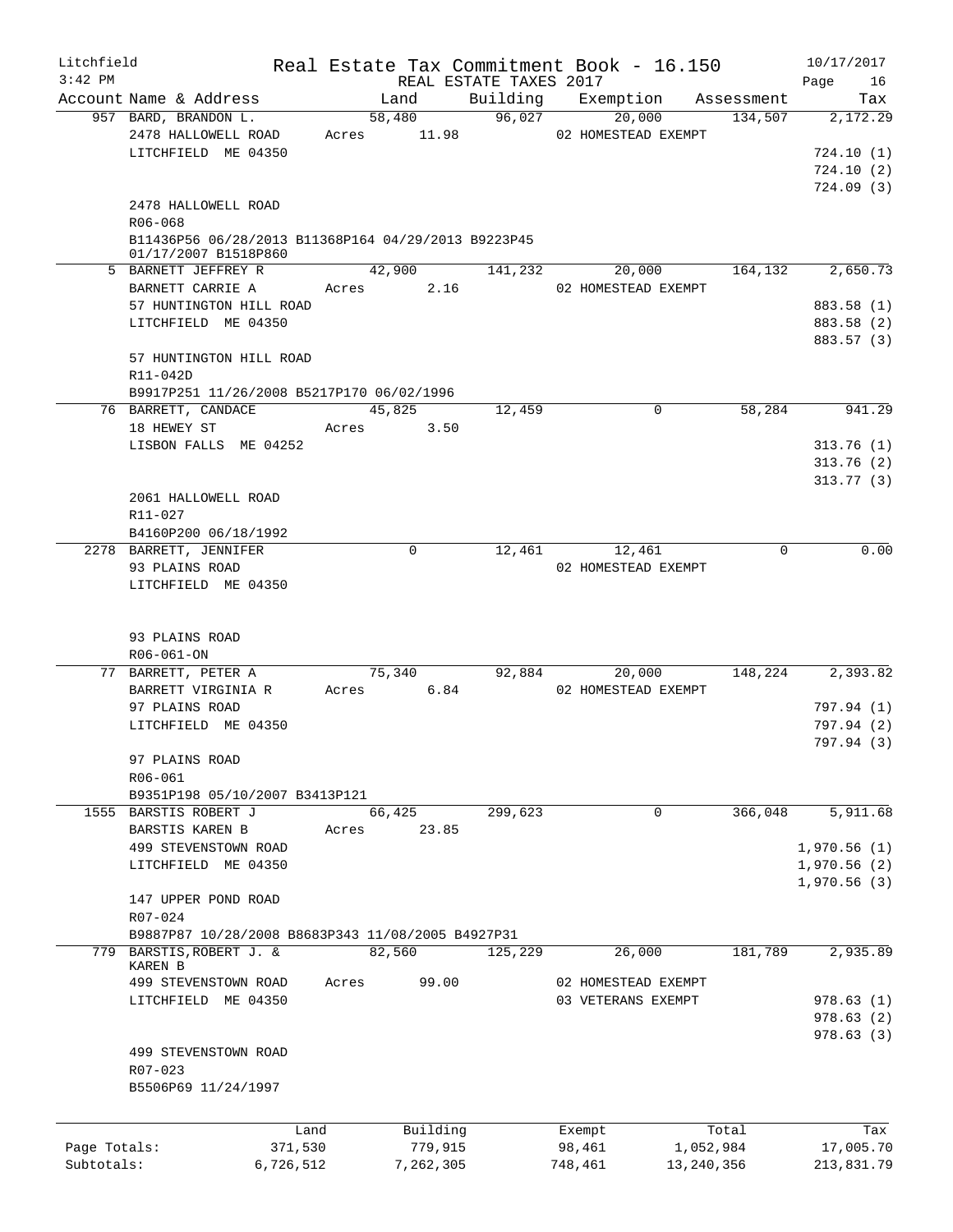| Litchfield<br>$3:42$ PM |                                               |            |         | REAL ESTATE TAXES 2017 | Real Estate Tax Commitment Book - 16.150 |            | 10/17/2017<br>Page<br>17 |
|-------------------------|-----------------------------------------------|------------|---------|------------------------|------------------------------------------|------------|--------------------------|
|                         | Account Name & Address                        |            | Land    | Building               | Exemption                                | Assessment | Tax                      |
|                         | 83 BARTLETT, CHERYL                           |            | 40,000  | $\Omega$               | $\Omega$                                 | 40,000     | 646.00                   |
|                         | P.O. BOX 107                                  | Acres 1.00 |         |                        |                                          |            |                          |
|                         | WINDSOR ME 04363                              |            |         |                        |                                          |            | 215.33(1)                |
|                         |                                               |            |         |                        |                                          |            | 215.33(2)                |
|                         |                                               |            |         |                        |                                          |            | 215.34(3)                |
|                         | HUNTINGTON HILL ROAD                          |            |         |                        |                                          |            |                          |
|                         | R03-125A                                      |            |         |                        |                                          |            |                          |
|                         | B2930P149                                     |            |         |                        |                                          |            |                          |
|                         | 81 BARTLETT, DONALD                           |            | 40,450  | 66,383                 | 20,000                                   | 86,833     | 1,402.35                 |
|                         | 242 MAXWELL ROAD                              | Acres 1.18 |         |                        | 02 HOMESTEAD EXEMPT                      |            |                          |
|                         | LITCHFIELD ME 04350                           |            |         |                        |                                          |            | 467.45(1)                |
|                         |                                               |            |         |                        |                                          |            | 467.45(2)                |
|                         |                                               |            |         |                        |                                          |            | 467.45 (3)               |
|                         | 242 MAXWELL ROAD                              |            |         |                        |                                          |            |                          |
|                         | $R03 - 052$                                   |            |         |                        |                                          |            |                          |
|                         | B1969P165                                     |            |         |                        |                                          |            |                          |
|                         | 84 BATES, ALICE                               |            | 55,500  |                        | 81,185<br>20,000                         | 116,685    | 1,884.46                 |
|                         | 23 ELLIE LANE                                 | Acres      | 9.00    |                        | 02 HOMESTEAD EXEMPT                      |            |                          |
|                         | LITCHFIELD ME 04350                           |            |         |                        |                                          |            | 628.15(1)                |
|                         |                                               |            |         |                        |                                          |            | 628.15(2)                |
|                         |                                               |            |         |                        |                                          |            | 628.16(3)                |
|                         | 23 ELLIE LANE                                 |            |         |                        |                                          |            |                          |
|                         | R07-019                                       |            |         |                        |                                          |            |                          |
|                         | B11000P175 03/29/2012 B3499P304               |            |         |                        |                                          |            |                          |
|                         | 965 BAYVIEW LOAN SERVICING                    |            | 59,938  | 214,642                | 0                                        | 274,580    | 4,434.47                 |
|                         | $C/O$ BENDETT & MCUGH, Acres 14.25<br>P.C.    |            |         |                        |                                          |            |                          |
|                         | SHANNON M. MERRILL,<br>ESQ.                   |            |         |                        |                                          |            | 1,478.16(1)              |
|                         | 30 DANFORTH STREET,<br>SUITE 104              |            |         |                        |                                          |            | 1,478.16(2)              |
|                         | PORTLAND ME 04101                             |            |         |                        |                                          |            | 1,478.15(3)              |
|                         | 23 LABBE LANE                                 |            |         |                        |                                          |            |                          |
|                         | R02-035B                                      |            |         |                        |                                          |            |                          |
|                         | B9233P313 01/10/2014 B4662P191                |            |         |                        |                                          |            |                          |
|                         | 1769 BAZINET, ALBERT                          |            | 40,725  | 27,689                 | 0                                        | 68,414     | 1,104.89                 |
|                         | DAN, CINDY                                    | Acres      | 1.29    |                        |                                          |            |                          |
|                         | PO BOX 207                                    |            |         |                        |                                          |            | 368.30(1)                |
|                         | MINOT ME 04258                                |            |         |                        |                                          |            | 368.30(2)                |
|                         |                                               |            |         |                        |                                          |            | 368.29(3)                |
|                         | 4 BUTTERFLY DRIVE                             |            |         |                        |                                          |            |                          |
|                         | $R12 - 025 - 3$                               |            |         |                        |                                          |            |                          |
|                         | B8865P138 04/13/2006 B6982P212                |            |         |                        |                                          |            |                          |
|                         | 2777 BEACHES - PEACE PIPE<br>SHORES           |            | 151,645 | $\Omega$               | $\Omega$                                 | 151,645    | 2,449.07                 |
|                         | (SEE FILE FOR OWNERSHIP Acres<br>OF PROPERTY) |            | 0.68    |                        |                                          |            |                          |
|                         | %: MICHAEL KANE                               |            |         |                        |                                          |            | 816.36(1)                |
|                         | 471 PEACE PIPE DRIVE                          |            |         |                        |                                          |            | 816.36(2)                |
|                         | Litchfield ME 04350                           |            |         |                        |                                          |            | 816.35(3)                |
|                         | PEACE PIPE SHORES                             |            |         |                        |                                          |            |                          |
|                         | $U28 - 091$                                   |            |         |                        |                                          |            |                          |
|                         | B10691P39 03/18/2011                          |            |         |                        |                                          |            |                          |

|              | Land      | Building  | Exempt  | Total      | Tax        |
|--------------|-----------|-----------|---------|------------|------------|
| Page Totals: | 388,258   | 389,899   | 40,000  | 738,157    | 11,921.24  |
| Subtotals:   | 7,114,770 | 7,652,204 | 788,461 | 13,978,513 | 225,753.03 |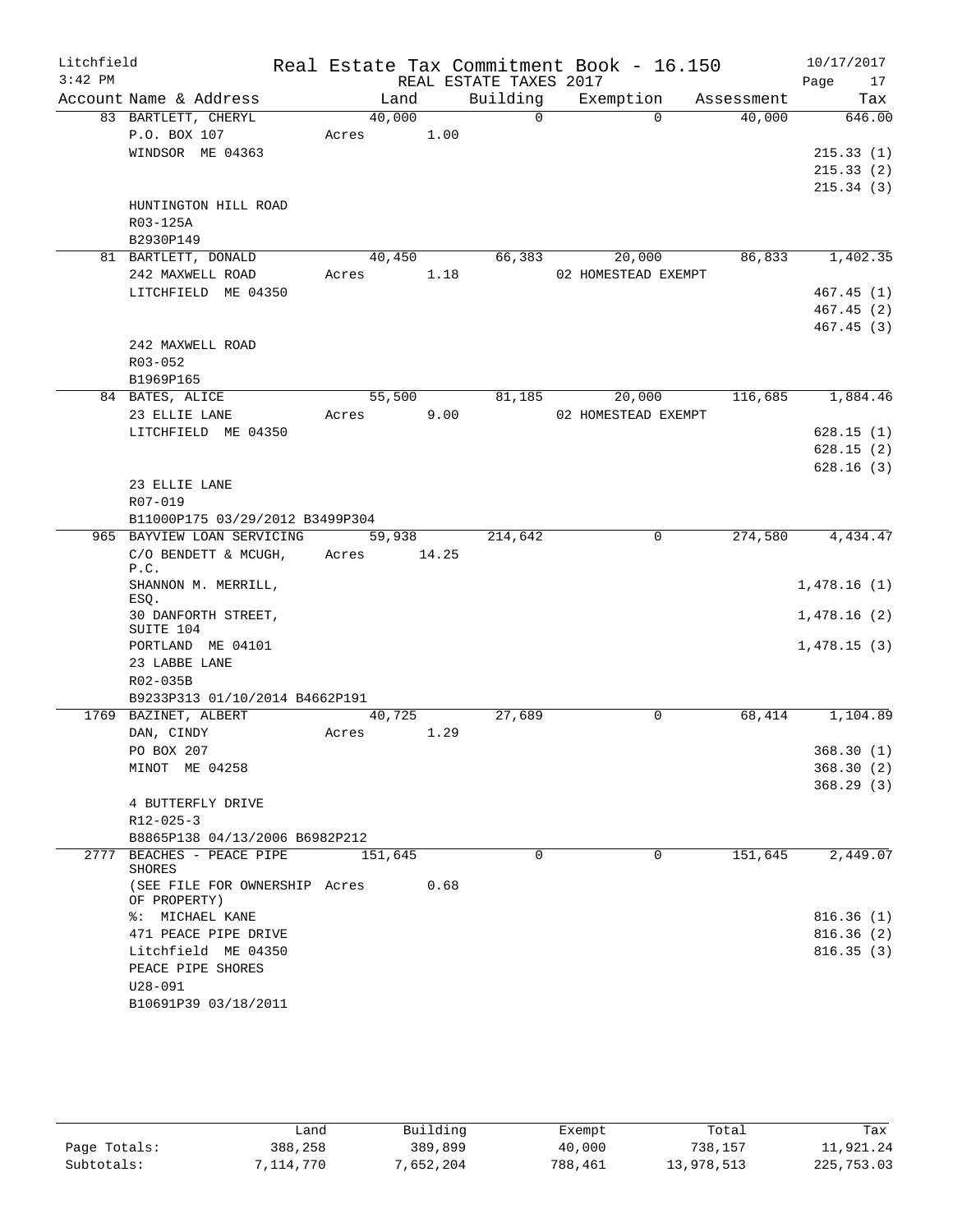| Litchfield |                                                                             |             |         |                        | Real Estate Tax Commitment Book - 16.150 |            | 10/17/2017  |          |
|------------|-----------------------------------------------------------------------------|-------------|---------|------------------------|------------------------------------------|------------|-------------|----------|
| $3:42$ PM  |                                                                             |             |         | REAL ESTATE TAXES 2017 |                                          |            | Page        | 18       |
|            | Account Name & Address                                                      |             | Land    | Building               | Exemption                                | Assessment |             | Tax      |
|            | 870 BEAL NANCY                                                              |             | 121,475 | 133,473                | 26,000                                   | 228,948    |             | 3,697.51 |
|            | BEAL CARL W                                                                 | Acres       |         | 2.99                   | 03 VETERANS EXEMPT                       |            |             |          |
|            | 15 ABBY LANE                                                                |             |         |                        | 02 HOMESTEAD EXEMPT                      |            | 1,232.50(1) |          |
|            | LITCHFIELD ME 04350                                                         |             |         |                        |                                          |            | 1,232.50(2) |          |
|            |                                                                             |             |         |                        |                                          |            | 1,232.51(3) |          |
|            | 15 ABBY LANE                                                                |             |         |                        |                                          |            |             |          |
|            | $U04 - 002A - 3$                                                            |             |         |                        |                                          |            |             |          |
|            | B9130P79 10/24/2006 B5521P171 02/12/1997                                    |             |         |                        |                                          |            |             |          |
|            | 1788 BEAL, ADAM J.                                                          |             | 42,750  | 67,661                 | 0                                        | 110,411    |             | 1,783.14 |
|            | BEAL, JAMIE                                                                 | Acres       |         | 2.10                   |                                          |            |             |          |
|            | 812 PLAINS ROAD                                                             |             |         |                        |                                          |            | 594.38 (1)  |          |
|            | LITCHFIELD ME 04350                                                         |             |         |                        |                                          |            | 594.38 (2)  |          |
|            |                                                                             |             |         |                        |                                          |            | 594.38 (3)  |          |
|            | 456 HUNTINGTON HILL                                                         |             |         |                        |                                          |            |             |          |
|            | <b>ROAD</b>                                                                 |             |         |                        |                                          |            |             |          |
|            | $R06 - 022$                                                                 |             |         |                        |                                          |            |             |          |
|            | B11714P241 06/05/2014 B10995P175 03/29/2012 B8689P80<br>11/10/2005 B4477P59 |             |         |                        |                                          |            |             |          |
|            | 89 BEAL, RICHARD L                                                          |             | 51,500  | 69,776                 | 0                                        | 121,276    |             | 1,958.61 |
|            | 812 PLAINS ROAD                                                             | Acres 19.00 |         |                        |                                          |            |             |          |
|            | LITCHFIELD ME 04350                                                         |             |         |                        |                                          |            | 652.87(1)   |          |
|            |                                                                             |             |         |                        |                                          |            | 652.87 (2)  |          |
|            |                                                                             |             |         |                        |                                          |            | 652.87 (3)  |          |
|            | 817 PLAINS ROAD                                                             |             |         |                        |                                          |            |             |          |
|            | $U03 - 001$                                                                 |             |         |                        |                                          |            |             |          |
|            | B2192P157                                                                   |             |         |                        |                                          |            |             |          |
|            | 88 BEAL, RICHARD L                                                          |             | 90,305  | 108,056                | 20,000                                   | 178,361    |             | 2,880.53 |
|            | 812 PLAINS ROAD                                                             | Acres       | 158.00  |                        | 02 HOMESTEAD EXEMPT                      |            |             |          |
|            | LITCHFIELD ME 04350                                                         |             |         |                        |                                          |            | 960.18(1)   |          |
|            |                                                                             |             |         |                        |                                          |            | 960.18(2)   |          |
|            |                                                                             |             |         |                        |                                          |            | 960.17(3)   |          |
|            | 812 PLAINS ROAD                                                             |             |         |                        |                                          |            |             |          |
|            | R08-016                                                                     |             |         |                        |                                          |            |             |          |
|            | B2192P157                                                                   |             |         |                        |                                          |            |             |          |
|            | 87 BEAL, RICHARD L                                                          |             | 18,485  |                        | 0<br>0                                   | 18,485     |             | 298.53   |
|            | 812 PLAINS ROAD                                                             | Acres       | 81.00   |                        |                                          |            |             |          |
|            | LITCHFIELD ME 04350                                                         |             |         |                        |                                          |            | 99.51(1)    |          |
|            |                                                                             |             |         |                        |                                          |            | 99.51 (2)   |          |
|            |                                                                             |             |         |                        |                                          |            | 99.51(3)    |          |
|            | LIBBY ROAD                                                                  |             |         |                        |                                          |            |             |          |
|            | R05-067                                                                     |             |         |                        |                                          |            |             |          |
|            | B2570P83                                                                    |             |         |                        |                                          |            |             |          |
|            | 90 BEAN, FRANK R                                                            |             | 106,540 | 59,786                 | 20,000                                   | 146,326    |             | 2,363.16 |
|            | 43 DAFFODIL LANE                                                            | Acres       |         | 0.43                   | 02 HOMESTEAD EXEMPT                      |            |             |          |
|            | LITCHFIELD ME 04350                                                         |             |         |                        |                                          |            | 787.72 (1)  |          |
|            |                                                                             |             |         |                        |                                          |            | 787.72 (2)  |          |
|            |                                                                             |             |         |                        |                                          |            | 787.72 (3)  |          |
|            | 43 DAFFODIL LANE                                                            |             |         |                        |                                          |            |             |          |
|            | $U04 - 008$                                                                 |             |         |                        |                                          |            |             |          |
|            | B3690P40 11/30/1989                                                         |             |         |                        |                                          |            |             |          |

|              | Land      | Building  | Exempt  | Total      | Tax        |
|--------------|-----------|-----------|---------|------------|------------|
| Page Totals: | 431,055   | 438,752   | 66,000  | 803,807    | 12,981.48  |
| Subtotals:   | 7,545,825 | 8,090,956 | 854,461 | 14,782,320 | 238,734.51 |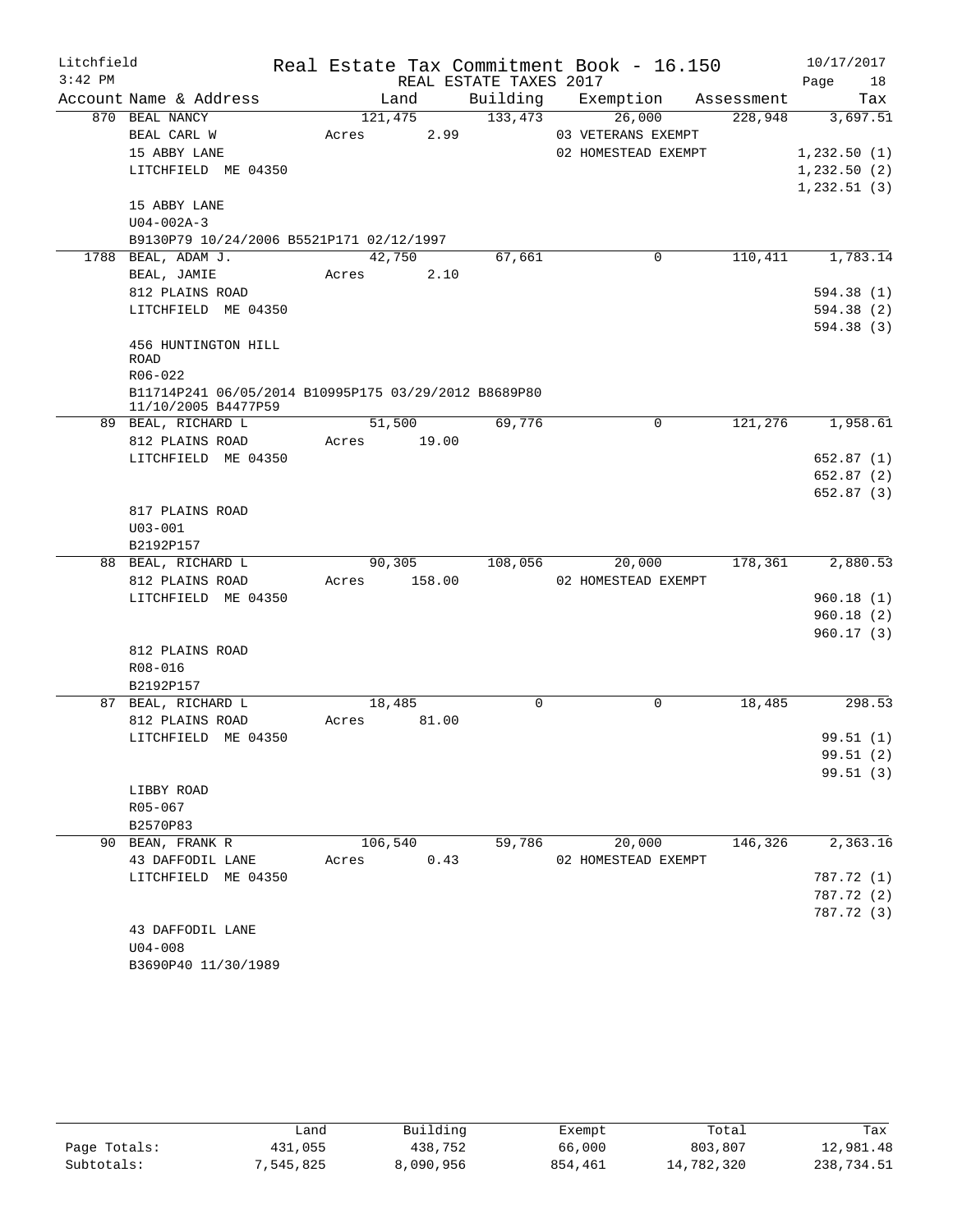| Litchfield |                                                                             |                 |      |                        | Real Estate Tax Commitment Book - 16.150 |            | 10/17/2017 |
|------------|-----------------------------------------------------------------------------|-----------------|------|------------------------|------------------------------------------|------------|------------|
| $3:42$ PM  |                                                                             |                 |      | REAL ESTATE TAXES 2017 |                                          |            | Page<br>19 |
|            | Account Name & Address                                                      | Land            |      | Building               | Exemption                                | Assessment | Tax        |
|            | 2689 BEAN, JEREMY L.                                                        | 40,050          |      | 65,006                 | $\Omega$                                 | 105,056    | 1,696.65   |
|            | 1912 HALLOWELL ROAD                                                         | Acres           | 1.02 |                        |                                          |            |            |
|            | LITCHFIELD ME 04350                                                         |                 |      |                        |                                          |            | 565.55(1)  |
|            |                                                                             |                 |      |                        |                                          |            | 565.55(2)  |
|            | 1912 HALLOWELL ROAD                                                         |                 |      |                        |                                          |            | 565.55 (3) |
|            | $R11 - 009 - 1$                                                             |                 |      |                        |                                          |            |            |
|            | B12001P223 05/27/2015 B11230P126 11/15/2012 B11144P7                        |                 |      |                        |                                          |            |            |
|            | 08/20/2012 B9456P70 08/08/2007 B9394P202 06/20/2007                         |                 |      |                        |                                          |            |            |
|            | 761 BEAUDOIN DONALD A                                                       | 100,977         |      | 30,978                 | 0                                        | 131,955    | 2,131.07   |
|            | BEAUDOIN ELAINE M                                                           | Acres           | 0.22 |                        |                                          |            |            |
|            | 987 CHURCH HILL ROAD                                                        |                 |      |                        |                                          |            | 710.36(1)  |
|            | VASSALBORO ME 04989                                                         |                 |      |                        |                                          |            | 710.36(2)  |
|            | 162 ROSSER DRIVE                                                            |                 |      |                        |                                          |            | 710.35(3)  |
|            | $U17 - 006$                                                                 |                 |      |                        |                                          |            |            |
|            | B9907P24 11/12/2008 B1666P132                                               |                 |      |                        |                                          |            |            |
|            | 1934 BEAUDOIN, ROGER &                                                      | 63,288          |      | 39,774                 | 0                                        | 103,062    | 1,664.45   |
|            | JANICE                                                                      |                 |      |                        |                                          |            |            |
|            | 78 OLD WEBSTER ROAD                                                         | Acres           | 0.18 |                        |                                          |            |            |
|            | LEWISTON ME 04240                                                           |                 |      |                        |                                          |            | 554.82(1)  |
|            |                                                                             |                 |      |                        |                                          |            | 554.82 (2) |
|            |                                                                             |                 |      |                        |                                          |            | 554.81(3)  |
|            | 8 SUNSET LANE<br>$U12 - 005$                                                |                 |      |                        |                                          |            |            |
|            | B5201P190 08/19/1996                                                        |                 |      |                        |                                          |            |            |
|            | 2174 BEAULE, MARK D.                                                        | 40,275          |      | 76,663                 | 20,000                                   | 96,938     | 1,565.55   |
|            | 79 WHIPPOORWILL ROAD                                                        | Acres           | 1.11 |                        | 02 HOMESTEAD EXEMPT                      |            |            |
|            | LITCHFIELD ME 04350                                                         |                 |      |                        |                                          |            | 521.85(1)  |
|            |                                                                             |                 |      |                        |                                          |            | 521.85(2)  |
|            |                                                                             |                 |      |                        |                                          |            | 521.85 (3) |
|            | 79 WHIPPOORWILL ROAD                                                        |                 |      |                        |                                          |            |            |
|            | $U21 - 020$                                                                 |                 |      |                        |                                          |            |            |
|            | B7834P293 02/09/2004                                                        |                 |      |                        |                                          |            |            |
|            | 891 BEAULIEU, ADAM<br>70 JIMMY POND LANE                                    | 35,940<br>Acres | 0.90 | 40,421                 | 26,000<br>02 HOMESTEAD EXEMPT            | 50,361     | 813.33     |
|            | LITCHFIELD ME 04350                                                         |                 |      |                        | 14 WW2 Vet NonRes                        |            | 271.11 (1) |
|            |                                                                             |                 |      |                        |                                          |            | 271.11(2)  |
|            |                                                                             |                 |      |                        |                                          |            | 271.11(3)  |
|            | 70 JIMMY POND LANE                                                          |                 |      |                        |                                          |            |            |
|            | $R04 - 049$                                                                 |                 |      |                        |                                          |            |            |
|            | B12161P219 11/10/2015 B6086P298 10/27/1999 B3759P96<br>B3188P106 07/07/1987 |                 |      |                        |                                          |            |            |
|            | 12 BEAULIEU, GERALD                                                         | 45,500          |      | 87,544                 | $\Omega$                                 | 133,044    | 2,148.66   |
|            | 329 STEVENSTOWN ROAD                                                        | Acres           | 3.20 |                        |                                          |            |            |
|            | LITCHFIELD ME 04350                                                         |                 |      |                        |                                          |            | 716.22(1)  |
|            |                                                                             |                 |      |                        |                                          |            | 716.22(2)  |
|            |                                                                             |                 |      |                        |                                          |            | 716.22(3)  |
|            | 329 STEVENSTOWN ROAD<br>R10-008                                             |                 |      |                        |                                          |            |            |
|            | B11135P54 07/09/2012 B10447P123 06/17/2010                                  |                 |      |                        |                                          |            |            |
|            | B10447P121 06/17/2010 B6861P145 03/27/2002                                  |                 |      |                        |                                          |            |            |

|              | شand      | Building  | Exempt  | Total      | Tax        |
|--------------|-----------|-----------|---------|------------|------------|
| Page Totals: | 326,030   | 340,386   | 46,000  | 620,416    | 10,019.71  |
| Subtotals:   | 7,871,855 | 8,431,342 | 900,461 | 15,402,736 | 248,754.22 |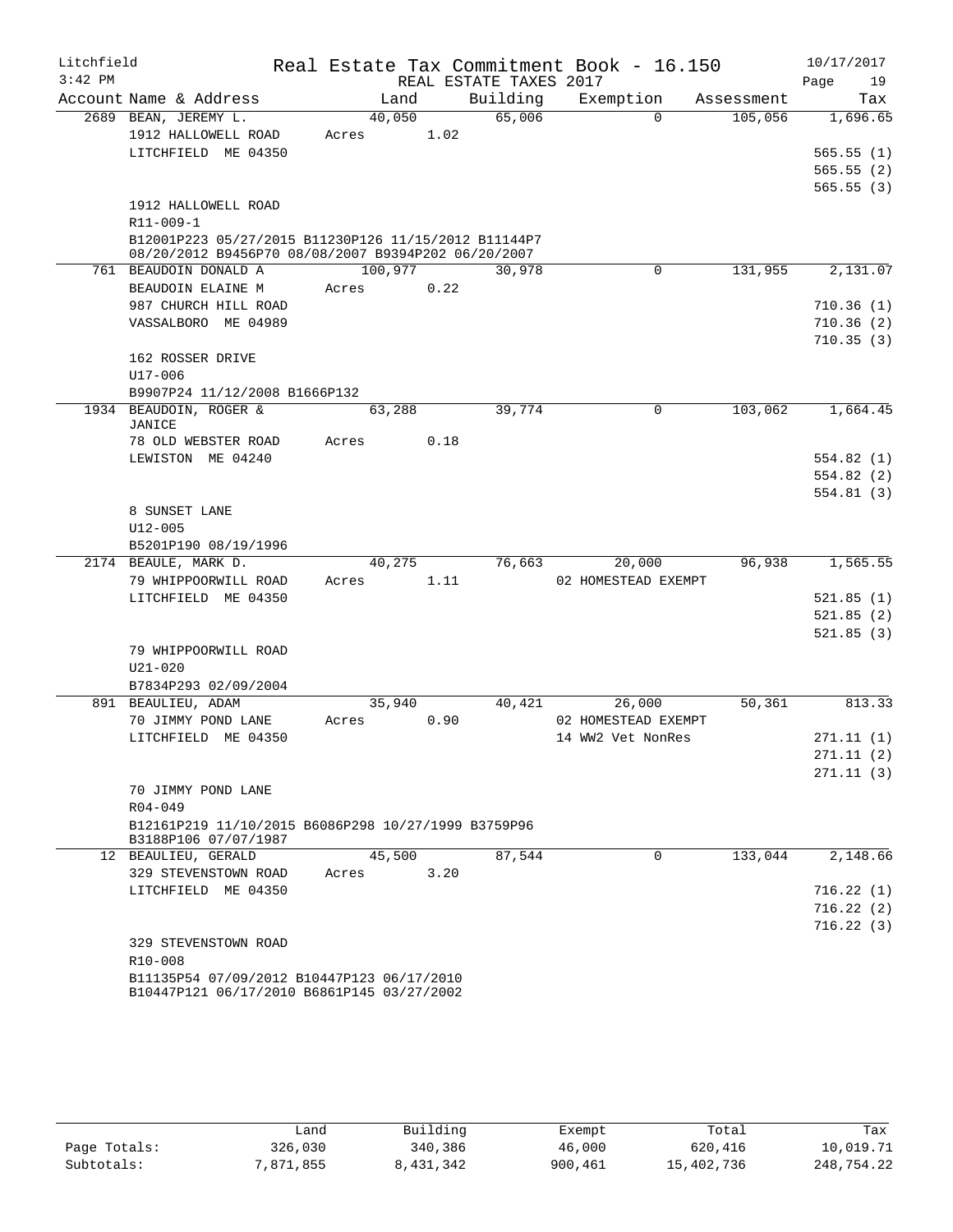| Litchfield |                                                                                         |         |      |                        | Real Estate Tax Commitment Book - 16.150 |            |      | 10/17/2017  |
|------------|-----------------------------------------------------------------------------------------|---------|------|------------------------|------------------------------------------|------------|------|-------------|
| $3:42$ PM  |                                                                                         |         |      | REAL ESTATE TAXES 2017 |                                          |            | Page | 20          |
|            | Account Name & Address                                                                  | Land    |      | Building               | Exemption                                | Assessment |      | Tax         |
|            | 548 BEAULIEU, LEANN L.                                                                  | 38,150  |      | 16,771                 | $\Omega$                                 | 54,921     |      | 886.97      |
|            | 1479 LEWISTON ROAD                                                                      | Acres   | 1.22 |                        |                                          |            |      |             |
|            | LITCHFIELD ME 04350                                                                     |         |      |                        |                                          |            |      | 295.66(1)   |
|            |                                                                                         |         |      |                        |                                          |            |      | 295.66(2)   |
|            |                                                                                         |         |      |                        |                                          |            |      | 295.65(3)   |
|            | 1479 LEWISTON ROAD                                                                      |         |      |                        |                                          |            |      |             |
|            | $U16 - 021$                                                                             |         |      |                        |                                          |            |      |             |
|            | B11909P216 02/09/2015 B11306P23 01/30/2013 B11306P21<br>11/20/2012 B6361P222 12/01/2000 |         |      |                        |                                          |            |      |             |
|            | 95 BEAULIEU, MARGARET H                                                                 | 284,150 |      | 97,845                 | 26,000                                   | 355,995    |      | 5,749.32    |
|            | BEAULIEU, PERLEY R.                                                                     | Acres   | 5.85 |                        | 03 VETERANS EXEMPT                       |            |      |             |
|            | 6 Macintosh Lane                                                                        |         |      |                        | 02 HOMESTEAD EXEMPT                      |            |      | 1,916.44(1) |
|            | Lewiston ME 04240                                                                       |         |      |                        |                                          |            |      | 1,916.44(2) |
|            |                                                                                         |         |      |                        |                                          |            |      | 1,916.44(3) |
|            | 60 BUKER ROAD                                                                           |         |      |                        |                                          |            |      |             |
|            | R05-006                                                                                 |         |      |                        |                                          |            |      |             |
|            | B2493P214 08/05/1982                                                                    |         |      |                        |                                          |            |      |             |
|            | 94 BEAULIEU, MICHAEL                                                                    | 28,800  |      | 104,207                | 20,000                                   | 113,007    |      | 1,825.06    |
|            | 88 LUNTS HILL ROAD                                                                      | Acres   | 0.60 |                        | 02 HOMESTEAD EXEMPT                      |            |      |             |
|            | LITCHFIELD ME 04350                                                                     |         |      |                        |                                          |            |      | 608.35(1)   |
|            |                                                                                         |         |      |                        |                                          |            |      | 608.35(2)   |
|            |                                                                                         |         |      |                        |                                          |            |      | 608.36(3)   |
|            | 88 LUNTS HILL ROAD<br>R09-022                                                           |         |      |                        |                                          |            |      |             |
|            | B4047P312 01/31/1994                                                                    |         |      |                        |                                          |            |      |             |
|            | 1796 BECHTEL, KURT S.                                                                   | 47,980  |      | 134,031                | 20,000                                   | 162,011    |      | 2,616.48    |
|            | BECHTEL, DENISE C                                                                       | Acres   | 0.66 |                        | 02 HOMESTEAD EXEMPT                      |            |      |             |
|            | 66 KENWAY DRIVE                                                                         |         |      |                        |                                          |            |      | 872.16(1)   |
|            | LITCHFIELD ME 04350                                                                     |         |      |                        |                                          |            |      | 872.16(2)   |
|            |                                                                                         |         |      |                        |                                          |            |      | 872.16(3)   |
|            | 66 KENWAY DRIVE                                                                         |         |      |                        |                                          |            |      |             |
|            | $U22-002A$                                                                              |         |      |                        |                                          |            |      |             |
|            | B10834P220 09/16/2011 B9993P15 02/27/2009 B7880P96                                      |         |      |                        |                                          |            |      |             |
|            | 03/30/2004 B6999P143                                                                    |         |      |                        |                                          |            |      |             |
|            | 2232 BECKET ACADEMY                                                                     | 45,000  |      | 220,327                | 0                                        | 265,327    |      | 4,285.03    |
|            | PO BOX 325                                                                              | Acres   | 3.00 |                        |                                          |            |      |             |
|            | OXFORD NH 03777                                                                         |         |      |                        |                                          |            |      | 1,428.34(1) |
|            |                                                                                         |         |      |                        |                                          |            |      | 1,428.34(2) |
|            |                                                                                         |         |      |                        |                                          |            |      | 1,428.35(3) |
|            | PINE TREE ROAD                                                                          |         |      |                        |                                          |            |      |             |
|            | R10-031B<br>B6835P246 03/04/2002                                                        |         |      |                        |                                          |            |      |             |
|            | 103 BECKWITH, WALTER                                                                    | 40,500  |      | 17,004                 | 20,000                                   | 37,504     |      | 605.69      |
|            | 1458 HALLOWELL ROAD                                                                     | Acres   | 1.20 |                        | 02 HOMESTEAD EXEMPT                      |            |      |             |
|            | LITCHFIELD ME 04350                                                                     |         |      |                        |                                          |            |      | 201.90(1)   |
|            |                                                                                         |         |      |                        |                                          |            |      | 201.90(2)   |
|            |                                                                                         |         |      |                        |                                          |            |      | 201.89(3)   |
|            | 1458 HALLOWELL ROAD                                                                     |         |      |                        |                                          |            |      |             |
|            | $U20 - 026$                                                                             |         |      |                        |                                          |            |      |             |
|            | B4142P113                                                                               |         |      |                        |                                          |            |      |             |

|              | úand      | Building  | Exempt  | Total      | Tax        |
|--------------|-----------|-----------|---------|------------|------------|
| Page Totals: | 484,580   | 590,185   | 86,000  | 988,765    | 15,968.55  |
| Subtotals:   | 8,356,435 | 9,021,527 | 986,461 | 16,391,501 | 264,722.77 |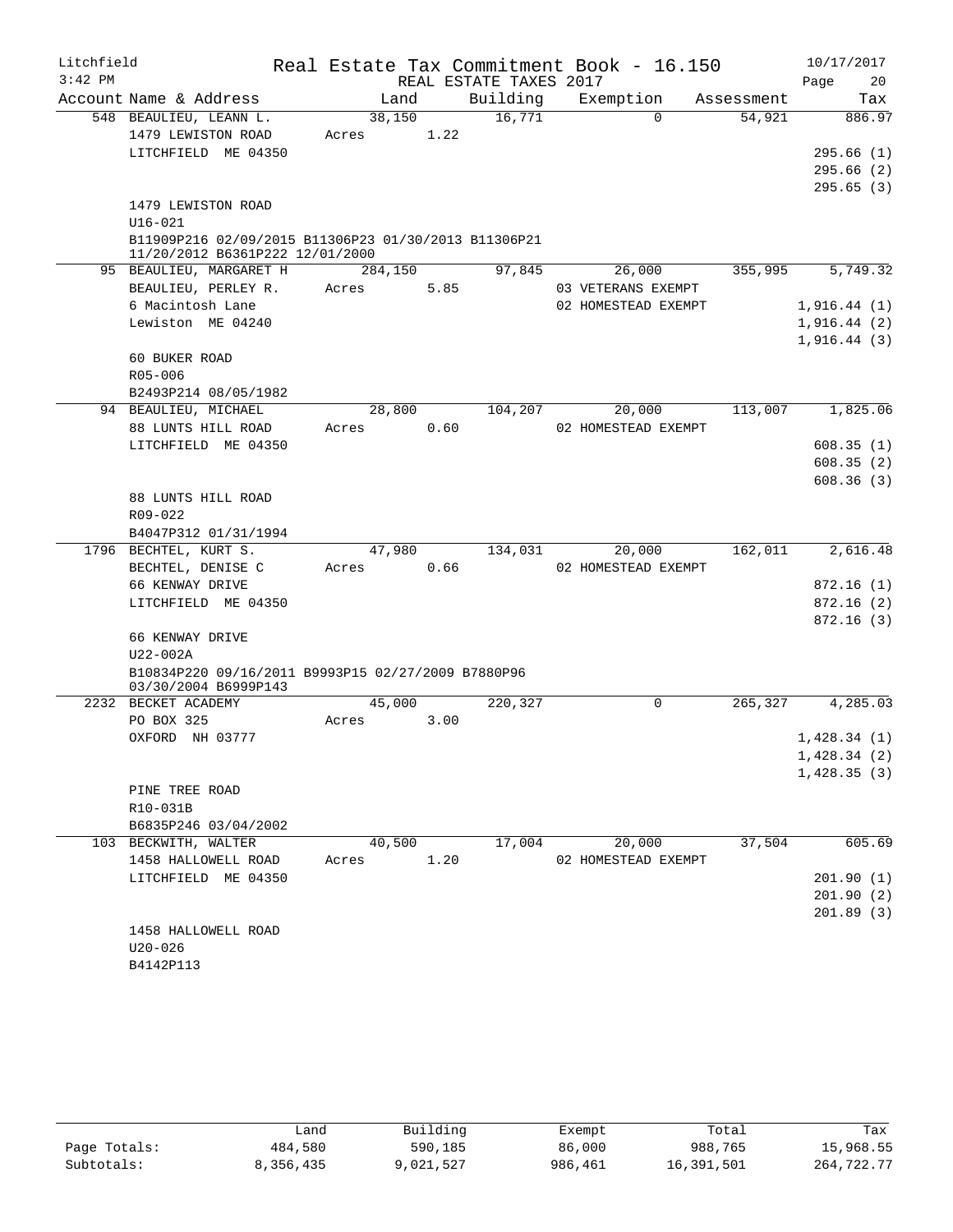| Litchfield |                                                                                                             |         |       |                        | Real Estate Tax Commitment Book - 16.150  |            | 10/17/2017 |                        |
|------------|-------------------------------------------------------------------------------------------------------------|---------|-------|------------------------|-------------------------------------------|------------|------------|------------------------|
| $3:42$ PM  |                                                                                                             |         |       | REAL ESTATE TAXES 2017 |                                           |            | Page       | 21                     |
|            | Account Name & Address                                                                                      | Land    |       | Building               | Exemption                                 | Assessment |            | Tax                    |
|            | 1799 BEEBE, HELEN/LUPO,<br>DEBRA                                                                            | 174,693 |       | 413                    | $\Omega$                                  | 175,106    |            | 2,827.96               |
|            | LUPO, DEBRA L.                                                                                              | Acres   | 14.00 |                        |                                           |            |            |                        |
|            | 31 CUMBERLAND STREET<br>BRUNSWICK ME 04011                                                                  |         |       |                        |                                           |            |            | 942.65 (1)             |
|            |                                                                                                             |         |       |                        |                                           |            |            | 942.65(2)<br>942.66(3) |
|            | 172 UPPER POND ROAD                                                                                         |         |       |                        |                                           |            |            |                        |
|            | R01-018-1                                                                                                   |         |       |                        |                                           |            |            |                        |
|            | B6874P96                                                                                                    |         |       |                        |                                           |            |            |                        |
|            | 104 BEGANNY II, JOHN W                                                                                      | 45,000  |       | 142,147                | 20,000                                    | 167,147    |            | 2,699.42               |
|            | 345 RICHMOND ROAD                                                                                           | Acres   | 3.00  |                        | 02 HOMESTEAD EXEMPT                       |            |            |                        |
|            | LITCHFIELD ME 04350                                                                                         |         |       |                        |                                           |            |            | 899.81 (1)             |
|            |                                                                                                             |         |       |                        |                                           |            |            | 899.81 (2)             |
|            |                                                                                                             |         |       |                        |                                           |            |            | 899.80 (3)             |
|            | 345 RICHMOND ROAD                                                                                           |         |       |                        |                                           |            |            |                        |
|            | R03-016A                                                                                                    |         |       |                        |                                           |            |            |                        |
|            | B3272P193                                                                                                   |         |       |                        |                                           |            |            |                        |
|            | 39 BEGANNY, SABRINA T                                                                                       | 69,100  |       | 94,678                 | 0                                         | 163,778    |            | 2,645.01               |
|            | BEGANNY, WILLIAM J                                                                                          | Acres   | 32.00 |                        |                                           |            |            |                        |
|            | 21 PELICAN DR                                                                                               |         |       |                        |                                           |            |            | 881.67 (1)             |
|            | LITCHFIELD ME 04350                                                                                         |         |       |                        |                                           |            |            | 881.67 (2)             |
|            |                                                                                                             |         |       |                        |                                           |            |            | 881.67 (3)             |
|            | 161 RIDLEY LANE                                                                                             |         |       |                        |                                           |            |            |                        |
|            | $R04 - 013$                                                                                                 |         |       |                        |                                           |            |            |                        |
|            | B9438P1 07/25/2007 B7765P103 12/10/2003                                                                     |         |       |                        |                                           |            |            |                        |
|            | 64 BEGANNY, WILLIAM J                                                                                       | 62,778  |       | 89,572                 | 26,000                                    | 126,350    |            | 2,040.55               |
|            | BEGANNY, SABRINA T<br>21 PELICAN DRIVE                                                                      | Acres   | 0.33  |                        | 02 HOMESTEAD EXEMPT<br>03 VETERANS EXEMPT |            |            | 680.18 (1)             |
|            | LITCHFIELD ME 04350                                                                                         |         |       |                        |                                           |            |            | 680.18 (2)             |
|            |                                                                                                             |         |       |                        |                                           |            |            | 680.19 (3)             |
|            | 21 PELICAN DRIVE                                                                                            |         |       |                        |                                           |            |            |                        |
|            | $U24 - 019$                                                                                                 |         |       |                        |                                           |            |            |                        |
|            | B11958P63 04/08/2015 B11958P61 03/06/2015 B9470P106<br>08/21/2007 B8827P243 02/10/2005 B1560P349 12/08/2004 |         |       |                        |                                           |            |            |                        |
|            | 2072 BEGGS, JOHN                                                                                            | 41,100  |       | 36,080                 | $\mathbf 0$                               | 77,180     |            | 1,246.46               |
|            | 1096 LITCHFIELD ROAD                                                                                        | Acres   | 2.00  |                        |                                           |            |            |                        |
|            | BOWDOIN ME 04287-1003                                                                                       |         |       |                        |                                           |            |            | 415.49(1)              |
|            |                                                                                                             |         |       |                        |                                           |            |            | 415.49 (2)             |
|            |                                                                                                             |         |       |                        |                                           |            |            | 415.48(3)              |
|            | 41 SAWMILL DRIVE                                                                                            |         |       |                        |                                           |            |            |                        |
|            | R14-011C<br>B9772P325 06/25/2008 B9494P340 09/11/2007 B9376P329                                             |         |       |                        |                                           |            |            |                        |
|            | 04/30/2007 B8881P25 04/26/2006 B5392P28 12/17/2004                                                          |         |       |                        |                                           |            |            |                        |
|            | 554 BEGGS, JOHN W                                                                                           | 41,100  |       | 121,511                | 20,000                                    | 142,611    |            | 2,303.17               |
|            | 1096 LITCHFIELD ROAD                                                                                        | Acres   | 2.00  |                        | 02 HOMESTEAD EXEMPT                       |            |            |                        |
|            | BOWDOIN ME 04287                                                                                            |         |       |                        |                                           |            |            | 767.72 (1)             |
|            |                                                                                                             |         |       |                        |                                           |            |            | 767.72(2)              |
|            |                                                                                                             |         |       |                        |                                           |            |            | 767.73(3)              |
|            | 6 FERN LANE                                                                                                 |         |       |                        |                                           |            |            |                        |
|            | R03-064                                                                                                     |         |       |                        |                                           |            |            |                        |
|            | B10925P179 12/28/2011 B5692P297 B4917P2 06/23/1995<br>B4565P220 08/18/1993                                  |         |       |                        |                                           |            |            |                        |
|            |                                                                                                             |         |       |                        |                                           |            |            |                        |

|              | Land      | Building  | Exempt    | Total        | Tax        |
|--------------|-----------|-----------|-----------|--------------|------------|
| Page Totals: | 433,771   | 484,401   | 66,000    | 852,172      | 13,762.57  |
| Subtotals:   | 8,790,206 | 9,505,928 | 1,052,461 | 17, 243, 673 | 278,485.34 |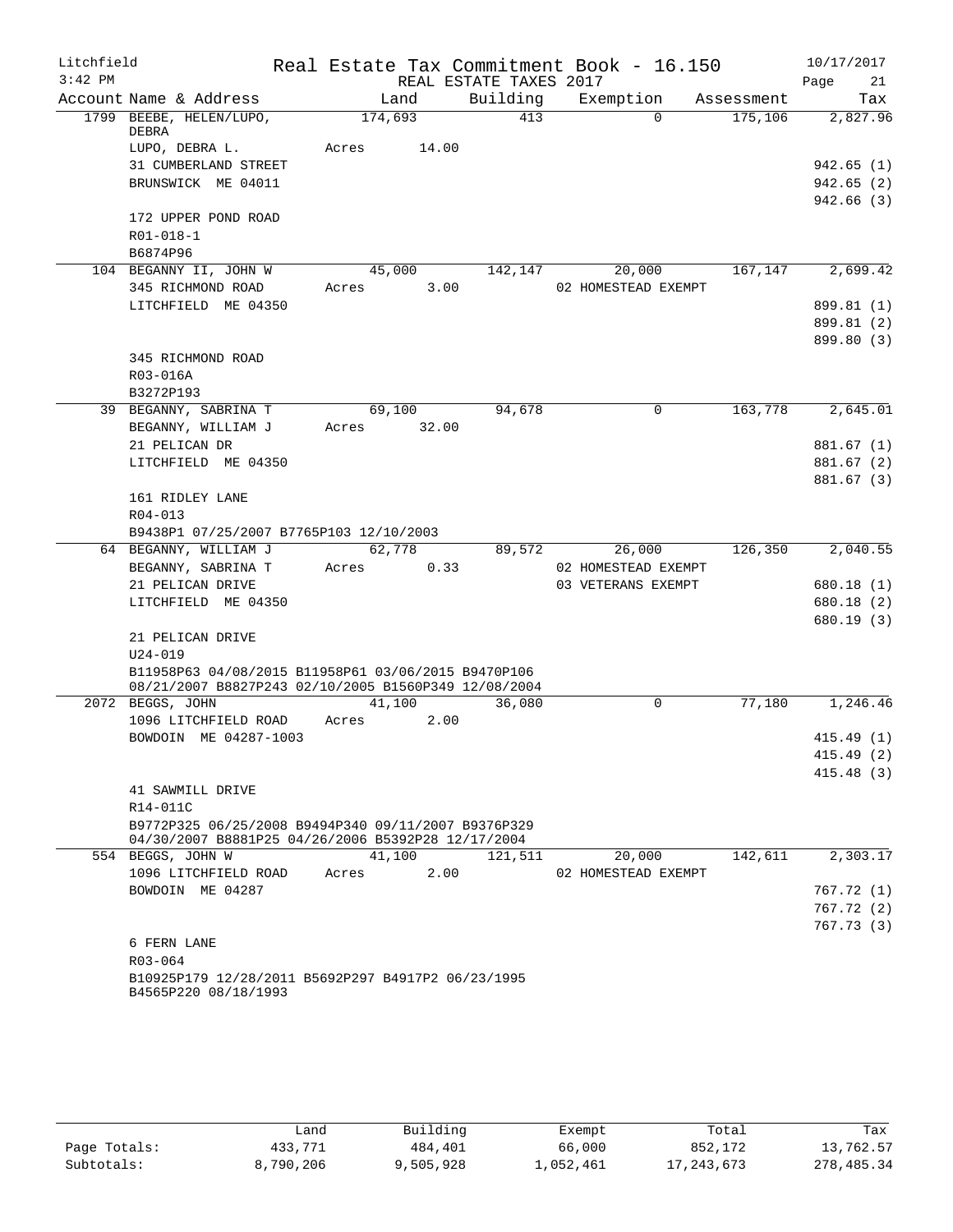| Litchfield |                                                                        |         |       |                        | Real Estate Tax Commitment Book - 16.150 |            | 10/17/2017   |
|------------|------------------------------------------------------------------------|---------|-------|------------------------|------------------------------------------|------------|--------------|
| $3:42$ PM  |                                                                        |         |       | REAL ESTATE TAXES 2017 |                                          |            | Page<br>22   |
|            | Account Name & Address                                                 | Land    |       | Building               | Exemption                                | Assessment | Tax          |
|            | 2713 BEGGS, JOHN W                                                     | 29,100  |       | 1,236                  | $\Omega$                                 | 30,336     | 489.93       |
|            | 1096 LITCHFIELD RD                                                     | Acres   | 2.00  |                        |                                          |            |              |
|            | BOWDOIN ME 04287-1003                                                  |         |       |                        |                                          |            | 163.31(1)    |
|            |                                                                        |         |       |                        |                                          |            | 163.31(2)    |
|            |                                                                        |         |       |                        |                                          |            | 163.31(3)    |
|            | SAWMILL DRIVE                                                          |         |       |                        |                                          |            |              |
|            | R14-011H                                                               |         |       |                        |                                          |            |              |
|            | B9772P348 06/25/2008<br>994 BELAIRE, LAURA A                           | 43,025  |       | 120,050                | 20,000                                   | 143,075    | 2,310.66     |
|            | BELAIRE, ROBERT A                                                      | Acres   | 2.21  |                        | 02 HOMESTEAD EXEMPT                      |            |              |
|            | 669 PLAINS ROAD                                                        |         |       |                        |                                          |            | 770.22(1)    |
|            | LITCHFIELD ME 04350                                                    |         |       |                        |                                          |            | 770.22(2)    |
|            |                                                                        |         |       |                        |                                          |            | 770.22(3)    |
|            | 669 PLAINS ROAD                                                        |         |       |                        |                                          |            |              |
|            | $U01 - 010$                                                            |         |       |                        |                                          |            |              |
|            | B8920P275 05/30/2006 B1501P119                                         |         |       |                        |                                          |            |              |
|            | 1752 BELANGER, GEORGE                                                  | 47,100  |       | $\Omega$               | $\Omega$                                 | 47,100     | 760.66       |
|            | 54 FISHER AVENUE                                                       | Acres   | 15.00 |                        |                                          |            |              |
|            | LEWISTON ME 04240                                                      |         |       |                        |                                          |            | 253.55(1)    |
|            |                                                                        |         |       |                        |                                          |            | 253.55(2)    |
|            |                                                                        |         |       |                        |                                          |            | 253.56(3)    |
|            | OLD LUNT'S HILL ROAD                                                   |         |       |                        |                                          |            |              |
|            | R10-027                                                                |         |       |                        |                                          |            |              |
|            | B8433P18 05/26/2005 B3084P41 12/08/1986 B1598P41<br>B750P11 07/16/1936 |         |       |                        |                                          |            |              |
|            | 1265 BELANGER, JOSEPH &                                                | 117,588 |       | 149,858                | 20,000                                   | 247,446    | 3,996.25     |
|            | JUDITH                                                                 |         |       |                        |                                          |            |              |
|            | 7 KERI LANE                                                            | Acres   | 0.68  |                        | 02 HOMESTEAD EXEMPT                      |            |              |
|            | LITCHFIELD ME 04350                                                    |         |       |                        |                                          |            | 1,332.08(1)  |
|            |                                                                        |         |       |                        |                                          |            | 1,332.08(2)  |
|            | 7 KERI LANE                                                            |         |       |                        |                                          |            | 1,332.09(3)  |
|            | $U11 - 028$                                                            |         |       |                        |                                          |            |              |
|            | B5958P80 05/28/1999                                                    |         |       |                        |                                          |            |              |
|            | 530 BELL, GARY S.                                                      | 108,012 |       | 138,473                | 20,000                                   | 226,485    | 3,657.73     |
|            | 57 GRANT ROAD                                                          | Acres   | 0.32  |                        | 02 HOMESTEAD EXEMPT                      |            |              |
|            | LITCHFIELD ME 04350                                                    |         |       |                        |                                          |            | 1, 219.24(1) |
|            |                                                                        |         |       |                        |                                          |            | 1, 219.24(2) |
|            |                                                                        |         |       |                        |                                          |            | 1, 219.25(3) |
|            | 57 GRANT ROAD                                                          |         |       |                        |                                          |            |              |
|            | $U11 - 023$                                                            |         |       |                        |                                          |            |              |
|            | B5579P211 03/15/1998                                                   |         |       |                        |                                          |            |              |
|            | 481 BELL, JOLINE A. &                                                  | 184,950 |       | 192,061                | 0                                        | 377,011    | 6,088.73     |
|            | LAWRENCE E.<br>PO BOX 158                                              | Acres   | 1.29  |                        |                                          |            |              |
|            | LITCHFIELD ME 04350                                                    |         |       |                        |                                          |            | 2,029.58(1)  |
|            |                                                                        |         |       |                        |                                          |            | 2,029.58(2)  |
|            |                                                                        |         |       |                        |                                          |            | 2,029.57(3)  |
|            | 26 WEED DRIVE                                                          |         |       |                        |                                          |            |              |
|            | U25-007                                                                |         |       |                        |                                          |            |              |
|            | B7092P56                                                               |         |       |                        |                                          |            |              |

|              | فûand     | Building   | Exempt    | Total        | Tax        |
|--------------|-----------|------------|-----------|--------------|------------|
| Page Totals: | 529,775   | 601,678    | 60,000    | 1,071,453    | 17,303.96  |
| Subtotals:   | 9,319,981 | 10,107,606 | 1,112,461 | 18, 315, 126 | 295,789.30 |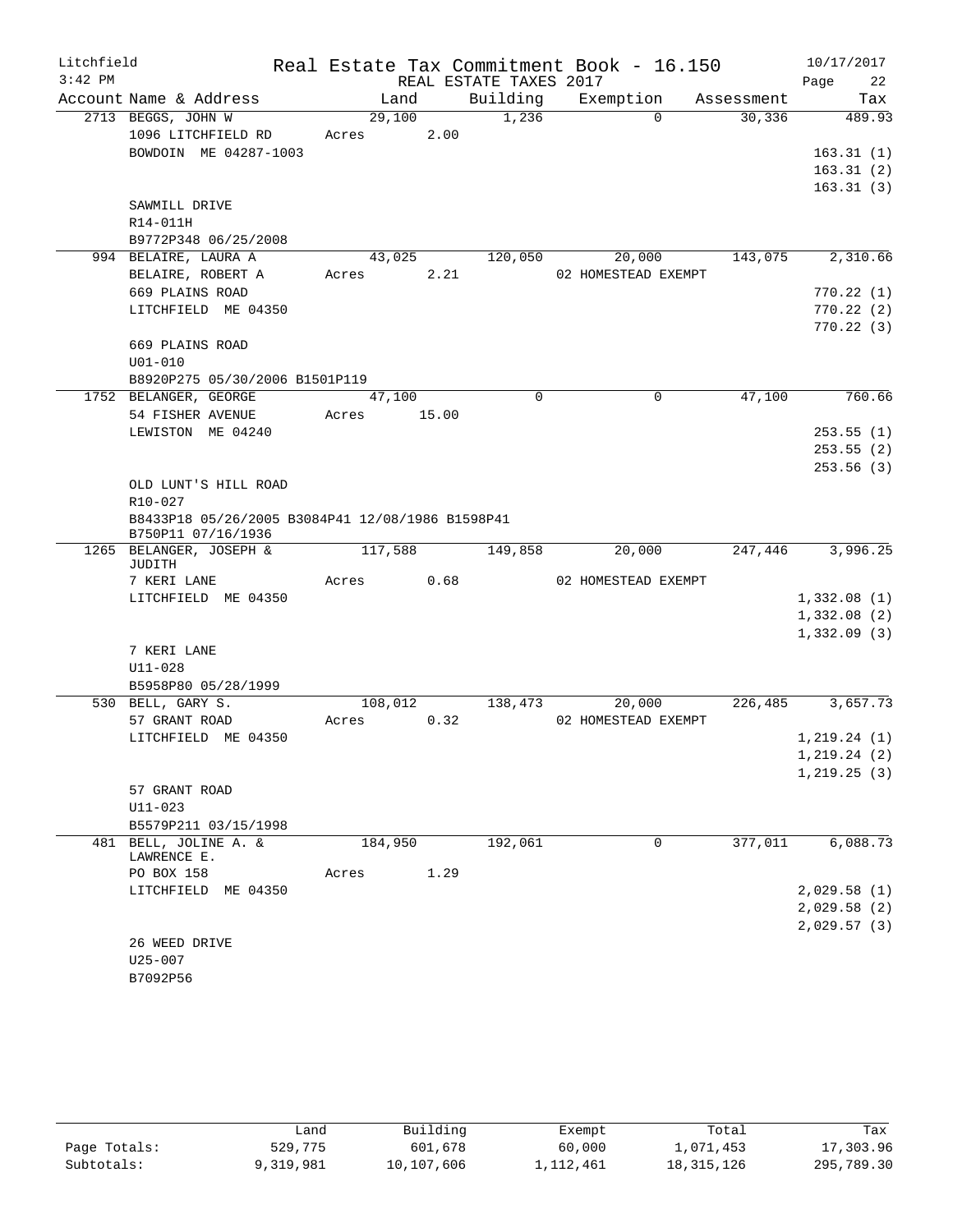| $3:42$ PM<br>REAL ESTATE TAXES 2017<br>23<br>Page<br>Building Exemption<br>Account Name & Address<br>Land<br>Tax<br>Assessment<br>106 BELL, LAURENCE A<br>2,745<br>48,360<br>$\Omega$<br>51,105<br>825.35<br>BELL LOUANNA A<br>Acres 0.48<br>7 HYDE HILL BRANCH<br>275.12(1)<br>WILLIAMSBURG MA 01096<br>275.12(2)<br>275.11(3)<br>135 GOODWIN DRIVE<br>R14-022<br>B4281P243 11/21/1992<br>2142 BELLER, JOANNA R<br>40,250<br>71,701<br>51,451<br>20,000<br>1,157.97<br>BELLER, BRIAN K<br>Acres 1.10<br>02 HOMESTEAD EXEMPT<br>105 WHIPPOORWILL ROAD<br>385.99(1)<br>LITCHFIELD ME 04350<br>385.99 (2)<br>105 WHIPPOORWILL ROAD<br>$U21 - 014$<br>B9777P67 06/30/2008 B6004P262 07/21/1999<br>690 BELLMORE, BRITTANY L.<br>40,000<br>76,303<br>1,232.29<br>56,303<br>20,000<br>51 HARDSCRABBLE ROAD<br>Acres<br>1.00<br>02 HOMESTEAD EXEMPT<br>LITCHFIELD ME 04350<br>410.76(1)<br>410.76(2)<br>410.77(3)<br>51 HARDSCRABBLE ROAD<br>$U20 - 003$<br>B12107P294 09/21/2015 B4615P208<br>1322 BELYAEV, EDUARD<br>20,000<br>454,269<br>170,500<br>303,769<br>9.00<br>NOUJNYKH, TATIANA<br>02 HOMESTEAD EXEMPT<br>Acres<br>126 STEVENSTOWN ROAD<br>2,445.48(1)<br>LITCHFIELD ME 04350<br>2,445.48(2)<br>2,445.48(3)<br>126 STEVENSTOWN ROAD<br>R13-033<br>B11545P190 10/17/2013 B7551P183 08/04/2003<br>215 BENEDIX, GERTRUDE &<br>98,009<br>$\Omega$<br>134,117<br>2,165.99<br>36,108<br>JAMES TRUSTEES<br>0.24<br>FAMILY TRUST<br>Acres<br>PO BOX 431<br>722.00(1)<br>LITCHFIELD ME 04350<br>722.00(2)<br>721.99(3)<br>9 SALAMANDER DRIVE<br>$U14 - 017$<br>B9383P271 06/12/2007 B6359P48 01/20/6200<br>216,824<br>181,401<br>35,423<br>0<br>3,501.71<br>166 BENEDIX, KEVIN R<br>0.86<br>2 HEARTHSTONE PLACE<br>Acres<br>ANDOVER MA 01810<br>1,167.24(1)<br>1,167.24(2)<br>1,167.23(3)<br>164 OUACKENBUSH LANE<br>$U11 - 052$ | Litchfield |  | Real Estate Tax Commitment Book - 16.150 |  |  | 10/17/2017 |
|------------------------------------------------------------------------------------------------------------------------------------------------------------------------------------------------------------------------------------------------------------------------------------------------------------------------------------------------------------------------------------------------------------------------------------------------------------------------------------------------------------------------------------------------------------------------------------------------------------------------------------------------------------------------------------------------------------------------------------------------------------------------------------------------------------------------------------------------------------------------------------------------------------------------------------------------------------------------------------------------------------------------------------------------------------------------------------------------------------------------------------------------------------------------------------------------------------------------------------------------------------------------------------------------------------------------------------------------------------------------------------------------------------------------------------------------------------------------------------------------------------------------------------------------------------------------------------------------------------------------------------------------------------------------------------------------------------------------------------------------------------------------------------------------------------------------------|------------|--|------------------------------------------|--|--|------------|
|                                                                                                                                                                                                                                                                                                                                                                                                                                                                                                                                                                                                                                                                                                                                                                                                                                                                                                                                                                                                                                                                                                                                                                                                                                                                                                                                                                                                                                                                                                                                                                                                                                                                                                                                                                                                                              |            |  |                                          |  |  |            |
|                                                                                                                                                                                                                                                                                                                                                                                                                                                                                                                                                                                                                                                                                                                                                                                                                                                                                                                                                                                                                                                                                                                                                                                                                                                                                                                                                                                                                                                                                                                                                                                                                                                                                                                                                                                                                              |            |  |                                          |  |  |            |
|                                                                                                                                                                                                                                                                                                                                                                                                                                                                                                                                                                                                                                                                                                                                                                                                                                                                                                                                                                                                                                                                                                                                                                                                                                                                                                                                                                                                                                                                                                                                                                                                                                                                                                                                                                                                                              |            |  |                                          |  |  |            |
| 385.99 (3)<br>7,336.44                                                                                                                                                                                                                                                                                                                                                                                                                                                                                                                                                                                                                                                                                                                                                                                                                                                                                                                                                                                                                                                                                                                                                                                                                                                                                                                                                                                                                                                                                                                                                                                                                                                                                                                                                                                                       |            |  |                                          |  |  |            |
|                                                                                                                                                                                                                                                                                                                                                                                                                                                                                                                                                                                                                                                                                                                                                                                                                                                                                                                                                                                                                                                                                                                                                                                                                                                                                                                                                                                                                                                                                                                                                                                                                                                                                                                                                                                                                              |            |  |                                          |  |  |            |
|                                                                                                                                                                                                                                                                                                                                                                                                                                                                                                                                                                                                                                                                                                                                                                                                                                                                                                                                                                                                                                                                                                                                                                                                                                                                                                                                                                                                                                                                                                                                                                                                                                                                                                                                                                                                                              |            |  |                                          |  |  |            |
|                                                                                                                                                                                                                                                                                                                                                                                                                                                                                                                                                                                                                                                                                                                                                                                                                                                                                                                                                                                                                                                                                                                                                                                                                                                                                                                                                                                                                                                                                                                                                                                                                                                                                                                                                                                                                              |            |  |                                          |  |  |            |
|                                                                                                                                                                                                                                                                                                                                                                                                                                                                                                                                                                                                                                                                                                                                                                                                                                                                                                                                                                                                                                                                                                                                                                                                                                                                                                                                                                                                                                                                                                                                                                                                                                                                                                                                                                                                                              |            |  |                                          |  |  |            |
|                                                                                                                                                                                                                                                                                                                                                                                                                                                                                                                                                                                                                                                                                                                                                                                                                                                                                                                                                                                                                                                                                                                                                                                                                                                                                                                                                                                                                                                                                                                                                                                                                                                                                                                                                                                                                              |            |  |                                          |  |  |            |
|                                                                                                                                                                                                                                                                                                                                                                                                                                                                                                                                                                                                                                                                                                                                                                                                                                                                                                                                                                                                                                                                                                                                                                                                                                                                                                                                                                                                                                                                                                                                                                                                                                                                                                                                                                                                                              |            |  |                                          |  |  |            |
|                                                                                                                                                                                                                                                                                                                                                                                                                                                                                                                                                                                                                                                                                                                                                                                                                                                                                                                                                                                                                                                                                                                                                                                                                                                                                                                                                                                                                                                                                                                                                                                                                                                                                                                                                                                                                              |            |  |                                          |  |  |            |
|                                                                                                                                                                                                                                                                                                                                                                                                                                                                                                                                                                                                                                                                                                                                                                                                                                                                                                                                                                                                                                                                                                                                                                                                                                                                                                                                                                                                                                                                                                                                                                                                                                                                                                                                                                                                                              |            |  |                                          |  |  |            |
|                                                                                                                                                                                                                                                                                                                                                                                                                                                                                                                                                                                                                                                                                                                                                                                                                                                                                                                                                                                                                                                                                                                                                                                                                                                                                                                                                                                                                                                                                                                                                                                                                                                                                                                                                                                                                              |            |  |                                          |  |  |            |
|                                                                                                                                                                                                                                                                                                                                                                                                                                                                                                                                                                                                                                                                                                                                                                                                                                                                                                                                                                                                                                                                                                                                                                                                                                                                                                                                                                                                                                                                                                                                                                                                                                                                                                                                                                                                                              |            |  |                                          |  |  |            |
|                                                                                                                                                                                                                                                                                                                                                                                                                                                                                                                                                                                                                                                                                                                                                                                                                                                                                                                                                                                                                                                                                                                                                                                                                                                                                                                                                                                                                                                                                                                                                                                                                                                                                                                                                                                                                              |            |  |                                          |  |  |            |
|                                                                                                                                                                                                                                                                                                                                                                                                                                                                                                                                                                                                                                                                                                                                                                                                                                                                                                                                                                                                                                                                                                                                                                                                                                                                                                                                                                                                                                                                                                                                                                                                                                                                                                                                                                                                                              |            |  |                                          |  |  |            |
|                                                                                                                                                                                                                                                                                                                                                                                                                                                                                                                                                                                                                                                                                                                                                                                                                                                                                                                                                                                                                                                                                                                                                                                                                                                                                                                                                                                                                                                                                                                                                                                                                                                                                                                                                                                                                              |            |  |                                          |  |  |            |
|                                                                                                                                                                                                                                                                                                                                                                                                                                                                                                                                                                                                                                                                                                                                                                                                                                                                                                                                                                                                                                                                                                                                                                                                                                                                                                                                                                                                                                                                                                                                                                                                                                                                                                                                                                                                                              |            |  |                                          |  |  |            |
|                                                                                                                                                                                                                                                                                                                                                                                                                                                                                                                                                                                                                                                                                                                                                                                                                                                                                                                                                                                                                                                                                                                                                                                                                                                                                                                                                                                                                                                                                                                                                                                                                                                                                                                                                                                                                              |            |  |                                          |  |  |            |
|                                                                                                                                                                                                                                                                                                                                                                                                                                                                                                                                                                                                                                                                                                                                                                                                                                                                                                                                                                                                                                                                                                                                                                                                                                                                                                                                                                                                                                                                                                                                                                                                                                                                                                                                                                                                                              |            |  |                                          |  |  |            |
|                                                                                                                                                                                                                                                                                                                                                                                                                                                                                                                                                                                                                                                                                                                                                                                                                                                                                                                                                                                                                                                                                                                                                                                                                                                                                                                                                                                                                                                                                                                                                                                                                                                                                                                                                                                                                              |            |  |                                          |  |  |            |
|                                                                                                                                                                                                                                                                                                                                                                                                                                                                                                                                                                                                                                                                                                                                                                                                                                                                                                                                                                                                                                                                                                                                                                                                                                                                                                                                                                                                                                                                                                                                                                                                                                                                                                                                                                                                                              |            |  |                                          |  |  |            |
|                                                                                                                                                                                                                                                                                                                                                                                                                                                                                                                                                                                                                                                                                                                                                                                                                                                                                                                                                                                                                                                                                                                                                                                                                                                                                                                                                                                                                                                                                                                                                                                                                                                                                                                                                                                                                              |            |  |                                          |  |  |            |
|                                                                                                                                                                                                                                                                                                                                                                                                                                                                                                                                                                                                                                                                                                                                                                                                                                                                                                                                                                                                                                                                                                                                                                                                                                                                                                                                                                                                                                                                                                                                                                                                                                                                                                                                                                                                                              |            |  |                                          |  |  |            |
|                                                                                                                                                                                                                                                                                                                                                                                                                                                                                                                                                                                                                                                                                                                                                                                                                                                                                                                                                                                                                                                                                                                                                                                                                                                                                                                                                                                                                                                                                                                                                                                                                                                                                                                                                                                                                              |            |  |                                          |  |  |            |
|                                                                                                                                                                                                                                                                                                                                                                                                                                                                                                                                                                                                                                                                                                                                                                                                                                                                                                                                                                                                                                                                                                                                                                                                                                                                                                                                                                                                                                                                                                                                                                                                                                                                                                                                                                                                                              |            |  |                                          |  |  |            |
|                                                                                                                                                                                                                                                                                                                                                                                                                                                                                                                                                                                                                                                                                                                                                                                                                                                                                                                                                                                                                                                                                                                                                                                                                                                                                                                                                                                                                                                                                                                                                                                                                                                                                                                                                                                                                              |            |  |                                          |  |  |            |
|                                                                                                                                                                                                                                                                                                                                                                                                                                                                                                                                                                                                                                                                                                                                                                                                                                                                                                                                                                                                                                                                                                                                                                                                                                                                                                                                                                                                                                                                                                                                                                                                                                                                                                                                                                                                                              |            |  |                                          |  |  |            |
|                                                                                                                                                                                                                                                                                                                                                                                                                                                                                                                                                                                                                                                                                                                                                                                                                                                                                                                                                                                                                                                                                                                                                                                                                                                                                                                                                                                                                                                                                                                                                                                                                                                                                                                                                                                                                              |            |  |                                          |  |  |            |
|                                                                                                                                                                                                                                                                                                                                                                                                                                                                                                                                                                                                                                                                                                                                                                                                                                                                                                                                                                                                                                                                                                                                                                                                                                                                                                                                                                                                                                                                                                                                                                                                                                                                                                                                                                                                                              |            |  |                                          |  |  |            |
|                                                                                                                                                                                                                                                                                                                                                                                                                                                                                                                                                                                                                                                                                                                                                                                                                                                                                                                                                                                                                                                                                                                                                                                                                                                                                                                                                                                                                                                                                                                                                                                                                                                                                                                                                                                                                              |            |  |                                          |  |  |            |
|                                                                                                                                                                                                                                                                                                                                                                                                                                                                                                                                                                                                                                                                                                                                                                                                                                                                                                                                                                                                                                                                                                                                                                                                                                                                                                                                                                                                                                                                                                                                                                                                                                                                                                                                                                                                                              |            |  |                                          |  |  |            |
|                                                                                                                                                                                                                                                                                                                                                                                                                                                                                                                                                                                                                                                                                                                                                                                                                                                                                                                                                                                                                                                                                                                                                                                                                                                                                                                                                                                                                                                                                                                                                                                                                                                                                                                                                                                                                              |            |  |                                          |  |  |            |
|                                                                                                                                                                                                                                                                                                                                                                                                                                                                                                                                                                                                                                                                                                                                                                                                                                                                                                                                                                                                                                                                                                                                                                                                                                                                                                                                                                                                                                                                                                                                                                                                                                                                                                                                                                                                                              |            |  |                                          |  |  |            |
|                                                                                                                                                                                                                                                                                                                                                                                                                                                                                                                                                                                                                                                                                                                                                                                                                                                                                                                                                                                                                                                                                                                                                                                                                                                                                                                                                                                                                                                                                                                                                                                                                                                                                                                                                                                                                              |            |  |                                          |  |  |            |
|                                                                                                                                                                                                                                                                                                                                                                                                                                                                                                                                                                                                                                                                                                                                                                                                                                                                                                                                                                                                                                                                                                                                                                                                                                                                                                                                                                                                                                                                                                                                                                                                                                                                                                                                                                                                                              |            |  |                                          |  |  |            |
|                                                                                                                                                                                                                                                                                                                                                                                                                                                                                                                                                                                                                                                                                                                                                                                                                                                                                                                                                                                                                                                                                                                                                                                                                                                                                                                                                                                                                                                                                                                                                                                                                                                                                                                                                                                                                              |            |  |                                          |  |  |            |
|                                                                                                                                                                                                                                                                                                                                                                                                                                                                                                                                                                                                                                                                                                                                                                                                                                                                                                                                                                                                                                                                                                                                                                                                                                                                                                                                                                                                                                                                                                                                                                                                                                                                                                                                                                                                                              |            |  |                                          |  |  |            |
|                                                                                                                                                                                                                                                                                                                                                                                                                                                                                                                                                                                                                                                                                                                                                                                                                                                                                                                                                                                                                                                                                                                                                                                                                                                                                                                                                                                                                                                                                                                                                                                                                                                                                                                                                                                                                              |            |  |                                          |  |  |            |
|                                                                                                                                                                                                                                                                                                                                                                                                                                                                                                                                                                                                                                                                                                                                                                                                                                                                                                                                                                                                                                                                                                                                                                                                                                                                                                                                                                                                                                                                                                                                                                                                                                                                                                                                                                                                                              |            |  |                                          |  |  |            |
|                                                                                                                                                                                                                                                                                                                                                                                                                                                                                                                                                                                                                                                                                                                                                                                                                                                                                                                                                                                                                                                                                                                                                                                                                                                                                                                                                                                                                                                                                                                                                                                                                                                                                                                                                                                                                              |            |  |                                          |  |  |            |
|                                                                                                                                                                                                                                                                                                                                                                                                                                                                                                                                                                                                                                                                                                                                                                                                                                                                                                                                                                                                                                                                                                                                                                                                                                                                                                                                                                                                                                                                                                                                                                                                                                                                                                                                                                                                                              |            |  |                                          |  |  |            |
|                                                                                                                                                                                                                                                                                                                                                                                                                                                                                                                                                                                                                                                                                                                                                                                                                                                                                                                                                                                                                                                                                                                                                                                                                                                                                                                                                                                                                                                                                                                                                                                                                                                                                                                                                                                                                              |            |  |                                          |  |  |            |
|                                                                                                                                                                                                                                                                                                                                                                                                                                                                                                                                                                                                                                                                                                                                                                                                                                                                                                                                                                                                                                                                                                                                                                                                                                                                                                                                                                                                                                                                                                                                                                                                                                                                                                                                                                                                                              |            |  |                                          |  |  |            |
|                                                                                                                                                                                                                                                                                                                                                                                                                                                                                                                                                                                                                                                                                                                                                                                                                                                                                                                                                                                                                                                                                                                                                                                                                                                                                                                                                                                                                                                                                                                                                                                                                                                                                                                                                                                                                              |            |  |                                          |  |  |            |
|                                                                                                                                                                                                                                                                                                                                                                                                                                                                                                                                                                                                                                                                                                                                                                                                                                                                                                                                                                                                                                                                                                                                                                                                                                                                                                                                                                                                                                                                                                                                                                                                                                                                                                                                                                                                                              |            |  |                                          |  |  |            |
|                                                                                                                                                                                                                                                                                                                                                                                                                                                                                                                                                                                                                                                                                                                                                                                                                                                                                                                                                                                                                                                                                                                                                                                                                                                                                                                                                                                                                                                                                                                                                                                                                                                                                                                                                                                                                              |            |  |                                          |  |  |            |
|                                                                                                                                                                                                                                                                                                                                                                                                                                                                                                                                                                                                                                                                                                                                                                                                                                                                                                                                                                                                                                                                                                                                                                                                                                                                                                                                                                                                                                                                                                                                                                                                                                                                                                                                                                                                                              |            |  |                                          |  |  |            |
|                                                                                                                                                                                                                                                                                                                                                                                                                                                                                                                                                                                                                                                                                                                                                                                                                                                                                                                                                                                                                                                                                                                                                                                                                                                                                                                                                                                                                                                                                                                                                                                                                                                                                                                                                                                                                              |            |  |                                          |  |  |            |
|                                                                                                                                                                                                                                                                                                                                                                                                                                                                                                                                                                                                                                                                                                                                                                                                                                                                                                                                                                                                                                                                                                                                                                                                                                                                                                                                                                                                                                                                                                                                                                                                                                                                                                                                                                                                                              |            |  |                                          |  |  |            |

B9587P112 12/07/2007 B1475P338 07/19/1968

|              | ∟and      | Building   | Exempt    | Total        | Tax        |
|--------------|-----------|------------|-----------|--------------|------------|
| Page Totals: | 578,520   | 485,799    | 60,000    | 1,004,319    | 16,219.75  |
| Subtotals:   | 9,898,501 | 10,593,405 | 1,172,461 | 19, 319, 445 | 312,009.05 |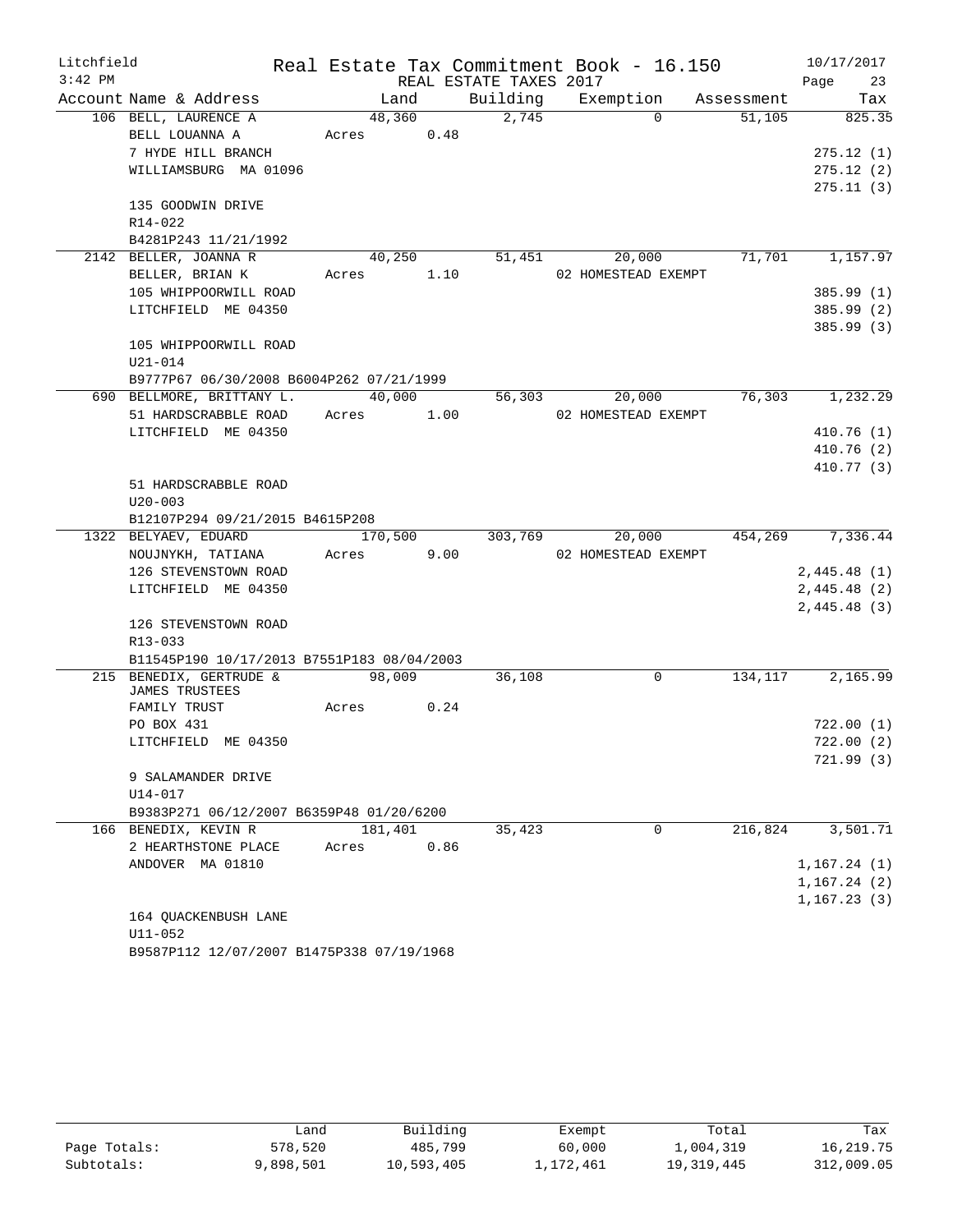| Litchfield |                                                                                                     |          |      |                        | Real Estate Tax Commitment Book - 16.150 |            |      | 10/17/2017 |
|------------|-----------------------------------------------------------------------------------------------------|----------|------|------------------------|------------------------------------------|------------|------|------------|
| $3:42$ PM  |                                                                                                     |          |      | REAL ESTATE TAXES 2017 |                                          |            | Page | 24         |
|            | Account Name & Address                                                                              | Land     |      | Building               | Exemption                                | Assessment |      | Tax        |
|            | 2407 BENNETT, KRISTOPHER E.                                                                         | 41,800   |      | 154,454                | 20,000                                   | 176,254    |      | 2,846.50   |
|            | 151 WENTZELL ROAD                                                                                   | Acres    | 1.72 |                        | 02 HOMESTEAD EXEMPT                      |            |      |            |
|            | LITCHFIELD ME 04350                                                                                 |          |      |                        |                                          |            |      | 948.83(1)  |
|            |                                                                                                     |          |      |                        |                                          |            |      | 948.83(2)  |
|            |                                                                                                     |          |      |                        |                                          |            |      | 948.84 (3) |
|            | 151 WENTZELL ROAD                                                                                   |          |      |                        |                                          |            |      |            |
|            | R03-073B                                                                                            |          |      |                        |                                          |            |      |            |
|            | B11676P86 04/08/2014 B11628P47 12/31/2013 B11624P118<br>12/31/2013 B11468P189 07/09/2013 B11181P187 |          |      |                        |                                          |            |      |            |
|            | 09/13/2012 B6354P43 06/30/2004                                                                      |          |      |                        |                                          |            |      |            |
|            | 2420 BENNINGTON, SCOTT C                                                                            | 31,750   |      | $\mathbf 0$            | $\mathbf 0$                              | 31,750     |      | 512.76     |
|            | BENNINGTON, PENNY A                                                                                 | Acres    | 2.50 |                        |                                          |            |      |            |
|            | 1443 HALLOWELL ROAD                                                                                 |          |      |                        |                                          |            |      | 170.92(1)  |
|            | LITCHFIELD ME 04350                                                                                 |          |      |                        |                                          |            |      | 170.92(2)  |
|            |                                                                                                     |          |      |                        |                                          |            |      | 170.92(3)  |
|            | HALLOWELL ROAD                                                                                      |          |      |                        |                                          |            |      |            |
|            | $R14 - 059 - 2$                                                                                     |          |      |                        |                                          |            |      |            |
|            | B8036P149 07/16/2004                                                                                |          |      |                        |                                          |            |      |            |
|            | 2422 BENNINGTON, SCOTT C                                                                            | 30,000   |      | 0                      | 0                                        | 30,000     |      | 484.50     |
|            | BENNINGTON, PENNY A                                                                                 | Acres    | 1.80 |                        |                                          |            |      |            |
|            | 1443 HALLOWELL ROAD                                                                                 |          |      |                        |                                          |            |      | 161.50(1)  |
|            | LITCHFIELD ME 04350                                                                                 |          |      |                        |                                          |            |      | 161.50(2)  |
|            |                                                                                                     |          |      |                        |                                          |            |      | 161.50(3)  |
|            | HALLOWELL ROAD                                                                                      |          |      |                        |                                          |            |      |            |
|            | $R14 - 059 - 1$                                                                                     |          |      |                        |                                          |            |      |            |
|            | B8036P149 07/16/2004                                                                                |          |      |                        |                                          |            |      |            |
|            | 926 BENNINGTON, SCOTT C &<br>PENNY A                                                                | 31,600   |      | 132,486                | 0                                        | 164,086    |      | 2,649.99   |
|            | 1443 HALLOWELL ROAD                                                                                 | Acres    | 0.70 |                        |                                          |            |      |            |
|            | LITCHFIELD ME 04350                                                                                 |          |      |                        |                                          |            |      | 883.33 (1) |
|            |                                                                                                     |          |      |                        |                                          |            |      | 883.33 (2) |
|            |                                                                                                     |          |      |                        |                                          |            |      | 883.33 (3) |
|            | 1443 HALLOWELL ROAD                                                                                 |          |      |                        |                                          |            |      |            |
|            | $U20 - 024$                                                                                         |          |      |                        |                                          |            |      |            |
|            | B5700P195 08/10/1998                                                                                |          |      |                        |                                          |            |      |            |
|            | 2705 BENOIT, BRIAN                                                                                  | $\Omega$ |      | 6,487                  | 6,487                                    | $\Omega$   |      | 0.00       |
|            | 16 BROOKSIDE LANE                                                                                   |          |      |                        | 02 HOMESTEAD EXEMPT                      |            |      |            |
|            | LITCHFIELD ME 04350                                                                                 |          |      |                        |                                          |            |      |            |
|            |                                                                                                     |          |      |                        |                                          |            |      |            |
|            |                                                                                                     |          |      |                        |                                          |            |      |            |
|            | 16 BROOKSIDE LANE                                                                                   |          |      |                        |                                          |            |      |            |
|            | R03-097C-6-ON                                                                                       |          |      |                        |                                          |            |      |            |
| 1629       | BENSON, GARY E. & C.<br>ANN                                                                         | 66,500   |      | $\Omega$               | 0                                        | 66,500     |      | 1,073.97   |
|            | 223 POND ROAD                                                                                       | Acres    | 2.80 |                        |                                          |            |      |            |
|            | WEST GARDINER ME 04345                                                                              |          |      |                        |                                          |            |      | 357.99(1)  |
|            |                                                                                                     |          |      |                        |                                          |            |      | 357.99(2)  |
|            |                                                                                                     |          |      |                        |                                          |            |      | 357.99(3)  |
|            | BENSON LANE                                                                                         |          |      |                        |                                          |            |      |            |
|            | R10-034B                                                                                            |          |      |                        |                                          |            |      |            |
|            | B6058P349 09/16/1999                                                                                |          |      |                        |                                          |            |      |            |

|              | Land       | Building   | Exempt    | Total      | Tax        |
|--------------|------------|------------|-----------|------------|------------|
| Page Totals: | 201,650    | 293,427    | 26,487    | 468,590    | 7,567.72   |
| Subtotals:   | 10,100,151 | 10,886,832 | 1,198,948 | 19,788,035 | 319,576.77 |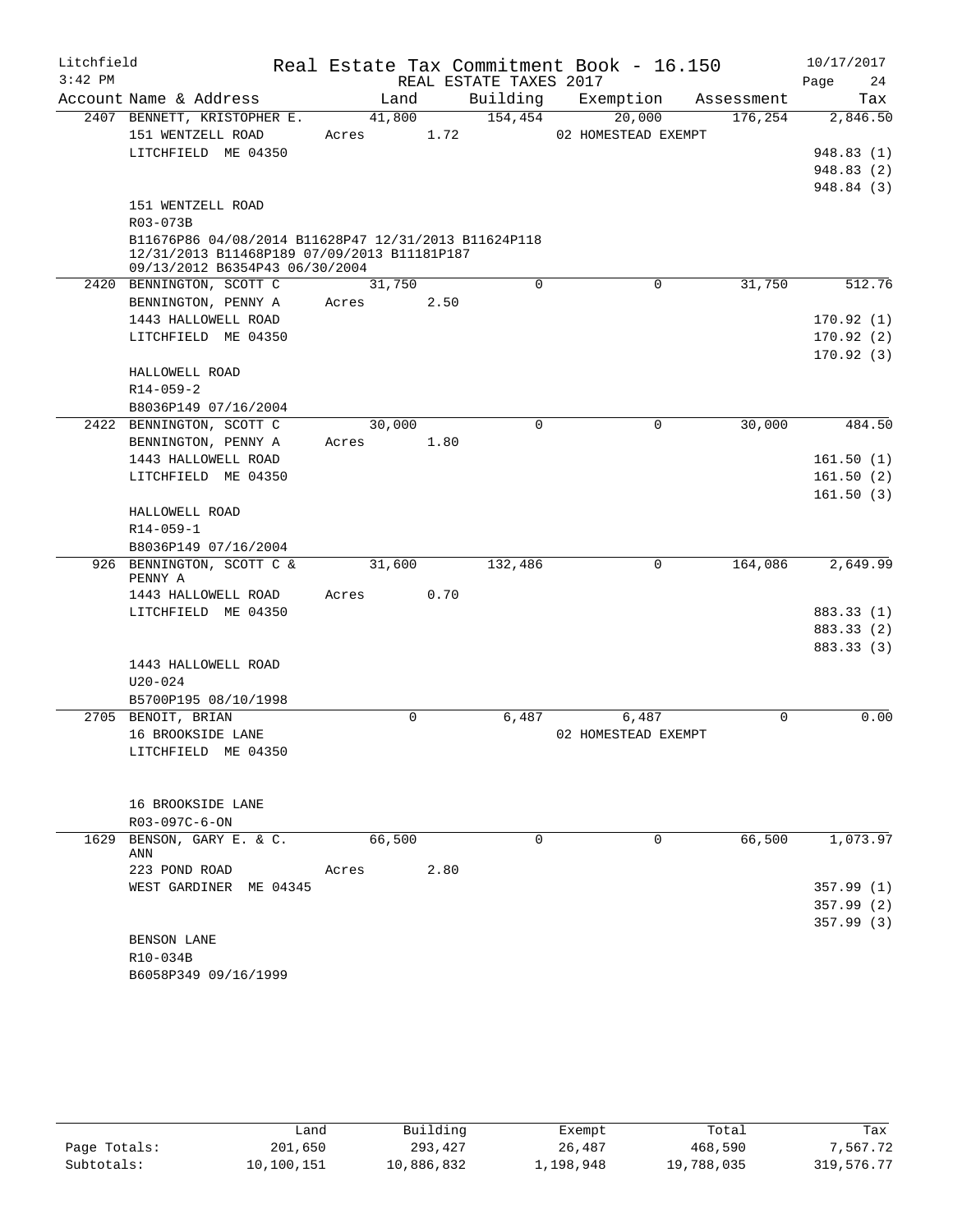| Litchfield |                                                                                                         |                  |      | Real Estate Tax Commitment Book - 16.150 |             |            | 10/17/2017  |                          |
|------------|---------------------------------------------------------------------------------------------------------|------------------|------|------------------------------------------|-------------|------------|-------------|--------------------------|
| $3:42$ PM  |                                                                                                         |                  |      | REAL ESTATE TAXES 2017                   |             |            | Page        | 25                       |
|            | Account Name & Address                                                                                  | Land             |      | Building                                 | Exemption   | Assessment |             | Tax                      |
|            | 757 BERGERON RICHARD                                                                                    | 41,300           |      | 50,485                                   | $\Omega$    | 91,785     |             | 1,482.33                 |
|            | 113 ATKINS ROAD                                                                                         | Acres            | 2.48 |                                          |             |            |             |                          |
|            | JEFFERSON ME 04348                                                                                      |                  |      |                                          |             |            |             | 494.11 (1)               |
|            |                                                                                                         |                  |      |                                          |             |            |             | 494.11 (2)<br>494.11 (3) |
|            | 1468 HALLOWELL ROAD                                                                                     |                  |      |                                          |             |            |             |                          |
|            | $U20 - 027$                                                                                             |                  |      |                                          |             |            |             |                          |
|            | B8783P104 01/31/2006 B8775P1 01/24/2006 B8506P225<br>07/07/2005 B8506P222 07/07/2005 B7159P1 11/20/2002 |                  |      |                                          |             |            |             |                          |
|            | 115 BERGERON, JOSEPH S. &<br>DIANE B.                                                                   | 109,608          |      | 106,349                                  | 0           | 215,957    |             | 3,487.71                 |
|            | 29 KERI LANE                                                                                            | Acres            | 0.38 |                                          |             |            |             |                          |
|            | LITCHFIELD ME 04350                                                                                     |                  |      |                                          |             |            | 1,162.57(1) |                          |
|            |                                                                                                         |                  |      |                                          |             |            | 1,162.57(2) |                          |
|            |                                                                                                         |                  |      |                                          |             |            | 1,162.57(3) |                          |
|            | 29 KERI LANE                                                                                            |                  |      |                                          |             |            |             |                          |
|            | $U10 - 038$                                                                                             |                  |      |                                          |             |            |             |                          |
|            | B7209P20                                                                                                |                  |      |                                          |             |            |             |                          |
|            | 1116 BERNIER, DANIEL J                                                                                  | 166,204<br>Acres |      | 12,331                                   | $\mathbf 0$ | 178,535    |             | 2,883.34                 |
|            | 515 PEACEPIPE DRUVE<br>LITCHFIELD ME 04350                                                              |                  | 0.44 |                                          |             |            |             | 961.11(1)                |
|            |                                                                                                         |                  |      |                                          |             |            |             | 961.11(2)                |
|            |                                                                                                         |                  |      |                                          |             |            |             | 961.12(3)                |
|            | 275 PEACE PIPE DRIVE                                                                                    |                  |      |                                          |             |            |             |                          |
|            | $U29 - 014$                                                                                             |                  |      |                                          |             |            |             |                          |
|            | B7071P123 09/24/2002                                                                                    |                  |      |                                          |             |            |             |                          |
|            | 1201 BERNIER, DANIEL J. &<br>SHELLEY ANN BERNIER                                                        | 100,884          |      | 14,388                                   | $\Omega$    | 115,272    |             | 1,861.64                 |
|            | 515 PEACEPIPE DRIVE                                                                                     | Acres            | 0.24 |                                          |             |            |             |                          |
|            | LITCHFIELD ME 04350                                                                                     |                  |      |                                          |             |            |             | 620.55(1)                |
|            |                                                                                                         |                  |      |                                          |             |            |             | 620.55(2)<br>620.54(3)   |
|            | 515 PEACEPIPE DRIVE                                                                                     |                  |      |                                          |             |            |             |                          |
|            | $U28 - 064$                                                                                             |                  |      |                                          |             |            |             |                          |
|            | B10203P145 09/03/2009 B10203P143 09/03/2009<br>B9826P181 08/18/2008 B4097P63                            |                  |      |                                          |             |            |             |                          |
|            | 116 BERNIER, MARION H                                                                                   | 113,724          |      | 15,106                                   | 0           | 128,830    |             | 2,080.60                 |
|            | C/O KATHY CORDTS                                                                                        | Acres<br>0.14    |      |                                          |             |            |             |                          |
|            | 77 RIVER ROAD                                                                                           |                  |      |                                          |             |            |             | 693.53 (1)               |
|            | LISBON ME 04250                                                                                         |                  |      |                                          |             |            |             | 693.53(2)                |
|            |                                                                                                         |                  |      |                                          |             |            |             | 693.54 (3)               |
|            | 126 LEBEL LANE<br>$U11 - 041$                                                                           |                  |      |                                          |             |            |             |                          |
|            | B3420P1                                                                                                 |                  |      |                                          |             |            |             |                          |
|            | 117 BERNIER, MAURICE                                                                                    | 75,672           |      | 21,420                                   | 0           | 97,092     |             | 1,568.04                 |
|            | 52 VILLAGE ST                                                                                           | Acres            | 0.42 |                                          |             |            |             |                          |
|            | LISBON ME 04250                                                                                         |                  |      |                                          |             |            |             | 522.68(1)                |
|            |                                                                                                         |                  |      |                                          |             |            |             | 522.68(2)                |
|            |                                                                                                         |                  |      |                                          |             |            |             | 522.68(3)                |
|            | 507 PEACEPIPE DRIVE                                                                                     |                  |      |                                          |             |            |             |                          |
|            | $U28 - 061$                                                                                             |                  |      |                                          |             |            |             |                          |
|            | B3057P23                                                                                                |                  |      |                                          |             |            |             |                          |

|              | Land       | Building   | Exempt    | Total      | Tax        |
|--------------|------------|------------|-----------|------------|------------|
| Page Totals: | 607,392    | 220,079    |           | 827, 471   | 13,363.66  |
| Subtotals:   | 10,707,543 | 11,106,911 | 1,198,948 | 20,615,506 | 332,940.43 |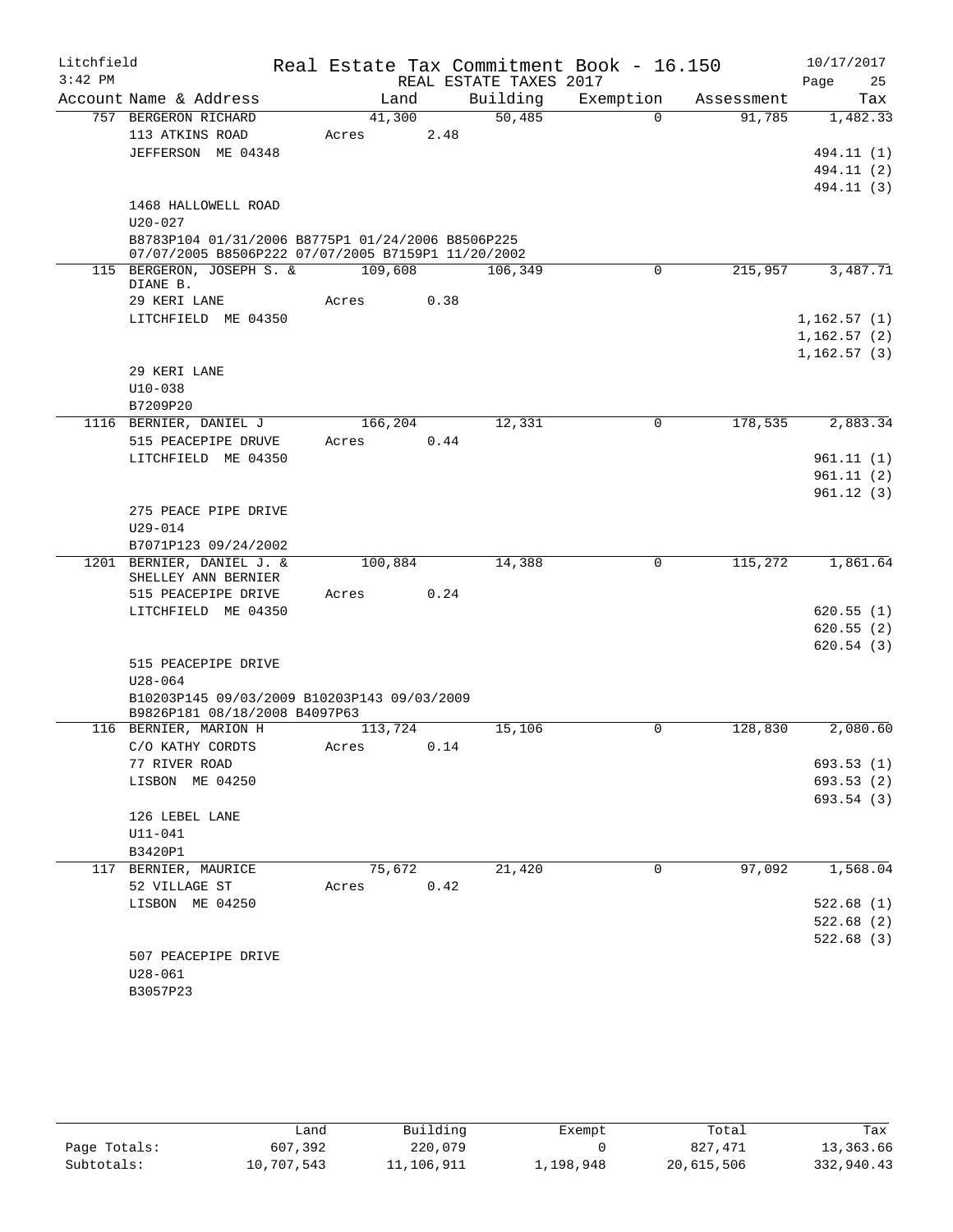| Litchfield |                                                           |         |             |                        | Real Estate Tax Commitment Book - 16.150 |         | 10/17/2017  |
|------------|-----------------------------------------------------------|---------|-------------|------------------------|------------------------------------------|---------|-------------|
| $3:42$ PM  |                                                           |         |             | REAL ESTATE TAXES 2017 |                                          |         | Page<br>26  |
|            | Account Name & Address                                    |         | Land        |                        | Building Exemption Assessment            |         | Tax         |
|            | 118 BERNIER, MAURICE A                                    |         | 70,618      | 96,381                 | $\Omega$                                 | 166,999 | 2,697.03    |
|            | 52 VILLAGE ST                                             |         | Acres 0.23  |                        |                                          |         |             |
|            | LISBON ME 04250                                           |         |             |                        |                                          |         | 899.01 (1)  |
|            |                                                           |         |             |                        |                                          |         | 899.01 (2)  |
|            |                                                           |         |             |                        |                                          |         | 899.01 (3)  |
|            | 509 PEACEPIPE DRIVE<br>$U28 - 062$                        |         |             |                        |                                          |         |             |
|            | B4760P153                                                 |         |             |                        |                                          |         |             |
|            | 119 BERNIER, NORMAND L.                                   |         | 65,000      | 19,891                 | $\mathbf 0$                              | 84,891  | 1,370.99    |
|            | BERNIER, JEANNINE B.                                      |         | Acres 45.00 |                        |                                          |         |             |
|            | 761 HUNTINGTON HILL                                       |         |             |                        |                                          |         | 457.00(1)   |
|            | ROAD                                                      |         |             |                        |                                          |         |             |
|            | LITCHFIELD ME 04350                                       |         |             |                        |                                          |         | 457.00 (2)  |
|            |                                                           |         |             |                        |                                          |         | 456.99 (3)  |
|            | 758 HUNTINGTON HILL                                       |         |             |                        |                                          |         |             |
|            | ROAD                                                      |         |             |                        |                                          |         |             |
|            | R02-004                                                   |         |             |                        |                                          |         |             |
|            | B12319P222 06/14/2016 B1533P217                           |         |             |                        |                                          |         |             |
|            | 121 BERNIER, NORMAND L.                                   |         | 23,200      | 44,443                 | $\mathbf 0$                              | 67,643  | 1,092.43    |
|            | BERNIER, JEANNINE B.<br>761 HUNTINGTON HILL               | Acres   | 0.40        |                        |                                          |         |             |
|            | <b>ROAD</b>                                               |         |             |                        |                                          |         | 364.14(1)   |
|            | LITCHFIELD ME 04350                                       |         |             |                        |                                          |         | 364.14(2)   |
|            |                                                           |         |             |                        |                                          |         | 364.15(3)   |
|            | 745 HUNTINGTON HILL                                       |         |             |                        |                                          |         |             |
|            | <b>ROAD</b>                                               |         |             |                        |                                          |         |             |
|            | R03-124                                                   |         |             |                        |                                          |         |             |
|            | B12319P222 06/14/2016 B2865P215                           |         |             |                        |                                          |         |             |
|            | 120 BERNIER, NORMAND L.                                   |         | 83,250      | 109,069                | 26,000                                   | 166,319 | 2,686.05    |
|            | BERNIER, JEANNINE B. Acres 65.00                          |         |             |                        | 03 VETERANS EXEMPT                       |         |             |
|            | 761 HUNTINGTON HILL<br><b>ROAD</b>                        |         |             |                        | 02 HOMESTEAD EXEMPT                      |         | 895.35 (1)  |
|            | LITCHFIELD ME 04350                                       |         |             |                        |                                          |         | 895.35 (2)  |
|            |                                                           |         |             |                        |                                          |         | 895.35(3)   |
|            | 761 HUNTINGTON HILL                                       |         |             |                        |                                          |         |             |
|            | <b>ROAD</b>                                               |         |             |                        |                                          |         |             |
|            | R03-123                                                   |         |             |                        |                                          |         |             |
|            | B12319P222 06/14/2016 B1393P187                           |         |             |                        |                                          |         |             |
|            | 1193 BERNIER, PATRICIA A.                                 | 102,650 |             | 20,902                 | $\cup$                                   | 123,552 | 1,995.36    |
|            | BERNIER, MAURICE                                          | Acres   | 0.25        |                        |                                          |         |             |
|            | 52 VILLAGE STREET                                         |         |             |                        |                                          |         | 665.12(1)   |
|            | LISBON ME 04250                                           |         |             |                        |                                          |         | 665.12(2)   |
|            |                                                           |         |             |                        |                                          |         | 665.12(3)   |
|            | 517 PEACEPIPE DRIVE<br>$U28 - 065$                        |         |             |                        |                                          |         |             |
|            |                                                           |         |             |                        |                                          |         |             |
|            | B11815P255 10/02/2014 B1521P569<br>124 BERNOTAVICZ, FREDA |         | 48,963      | 158,494                | 20,000                                   | 187,457 | 3,027.43    |
|            | 23 HUFF'S MILL ROAD                                       | Acres   | 16.00       |                        | 02 HOMESTEAD EXEMPT                      |         |             |
|            | LITCHFIELD ME 04350                                       |         |             |                        |                                          |         | 1,009.14(1) |
|            |                                                           |         |             |                        |                                          |         | 1,009.14(2) |
|            |                                                           |         |             |                        |                                          |         | 1,009.15(3) |
|            | 23 HUFF'S MILL ROAD                                       |         |             |                        |                                          |         |             |
|            | R01-032                                                   |         |             |                        |                                          |         |             |
|            | B8417P37 04/25/2005 B7848P185 02/14/2004                  |         |             |                        |                                          |         |             |
|            |                                                           |         |             |                        |                                          |         |             |
|            |                                                           |         |             |                        |                                          |         |             |

|              | ∟and       | Building   | Exempt    | Total      | Tax        |
|--------------|------------|------------|-----------|------------|------------|
| Page Totals: | 393,681    | 449,180    | 46,000    | 796,861    | 12,869.29  |
| Subtotals:   | 11,101,224 | 11,556,091 | 1,244,948 | 21,412,367 | 345,809.72 |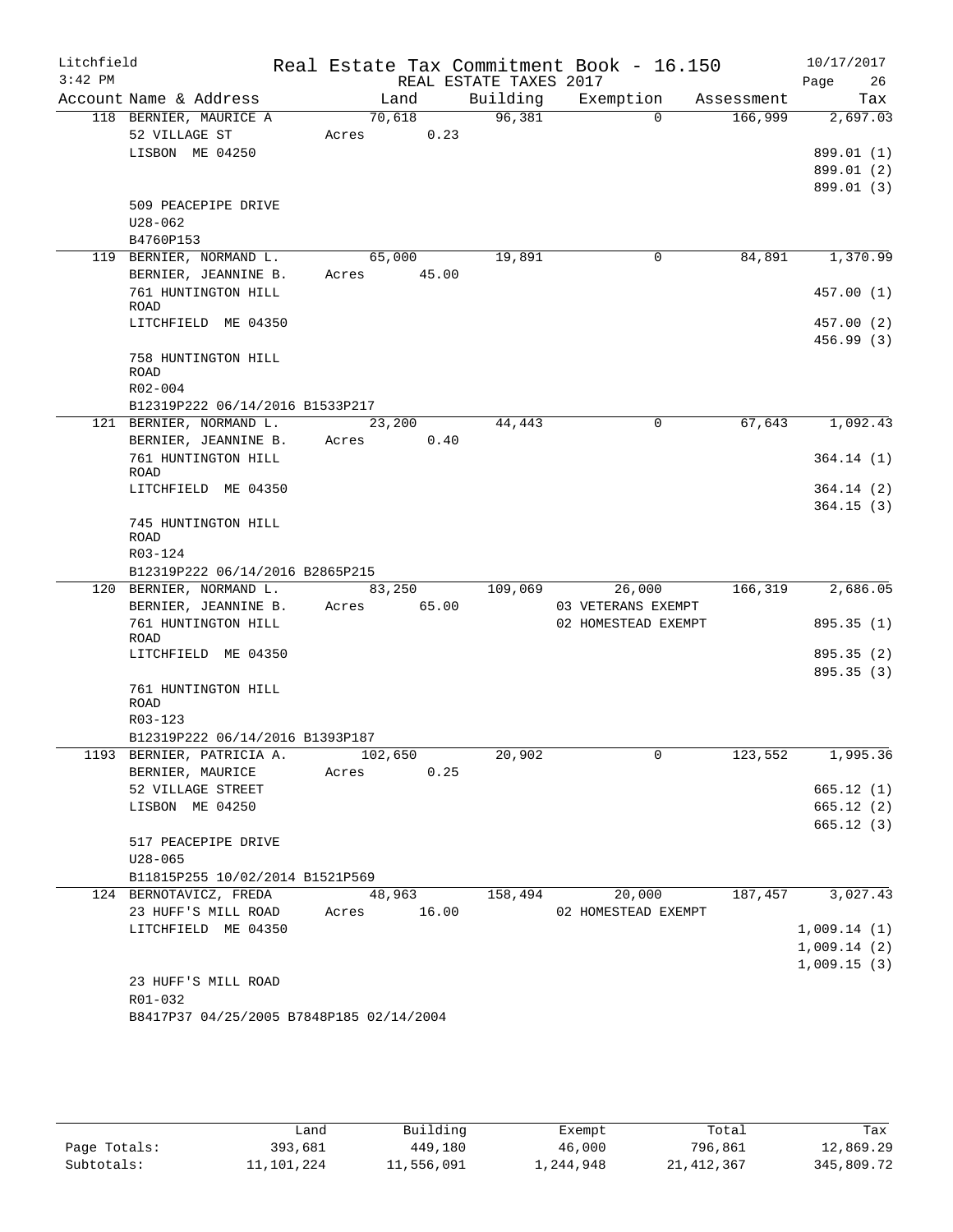| Litchfield   |                                           |              |             |                        | Real Estate Tax Commitment Book - 16.150 |            | 10/17/2017 |
|--------------|-------------------------------------------|--------------|-------------|------------------------|------------------------------------------|------------|------------|
| $3:42$ PM    |                                           |              |             | REAL ESTATE TAXES 2017 |                                          |            | Page<br>27 |
|              | Account Name & Address                    |              | Land        | Building               | Exemption                                | Assessment | Tax        |
|              | 125 BERNOTAVICZ, FREDA                    |              | 3,300       | $\Omega$               | $\Omega$                                 | 3,300      | 53.29      |
|              | 23 HUFFS HILL ROAD                        | Acres        | 12.00       |                        |                                          |            |            |
|              | LITCHFIELD ME 04350                       |              |             |                        |                                          |            | 17.76(1)   |
|              |                                           |              |             |                        |                                          |            | 17.76(2)   |
|              |                                           |              |             |                        |                                          |            | 17.77(3)   |
|              | DEAD RIVER ROAD                           |              |             |                        |                                          |            |            |
|              | R01-031                                   |              |             |                        |                                          |            |            |
|              | B8417P37 04/25/2005 B7848P185             |              |             |                        |                                          |            |            |
|              | 2788 BERRY, DALE                          |              | 0           | 10,348                 | 0                                        | 10,348     | 167.12     |
|              | BERRY, ROBERT                             |              |             |                        |                                          |            |            |
|              | 9 ELM LANE                                |              |             |                        |                                          |            | 55.71(1)   |
|              | Litchfield ME 04350                       |              |             |                        |                                          |            | 55.71(2)   |
|              |                                           |              |             |                        |                                          |            | 55.70(3)   |
|              | 9 ELM                                     |              |             |                        |                                          |            |            |
|              |                                           |              |             |                        |                                          |            |            |
|              | $R03 - 073 - ON - 8$                      |              |             |                        |                                          |            |            |
|              | 127 BERTHIAUME LILLIAN<br>FAMILY TRUST    |              | 96,958      | 19,873                 | $\Omega$                                 | 116,831    | 1,886.82   |
|              | 53 HASSON STREET                          | Acres        |             | 0.13                   |                                          |            |            |
|              |                                           |              |             |                        |                                          |            |            |
|              | FARMINGDALE ME 04344                      |              |             |                        |                                          |            | 628.94(1)  |
|              |                                           |              |             |                        |                                          |            | 628.94(2)  |
|              |                                           |              |             |                        |                                          |            | 628.94(3)  |
|              | 202 WHIPPOORWILL ROAD                     |              |             |                        |                                          |            |            |
|              | $U24 - 005$                               |              |             |                        |                                          |            |            |
|              | B9608P99 01/03/2008 B1342P202             |              |             |                        |                                          |            |            |
|              | 2154 BERUBE, AMANDA LYNN                  |              | 31,240      | 63,447                 | 20,000                                   | 74,687     | 1,206.20   |
|              | 8 LAKEVIEW DRIVE                          | Acres        |             | 0.33                   | 02 HOMESTEAD EXEMPT                      |            |            |
|              | LITCHFIELD ME 04350                       |              |             |                        |                                          |            | 402.07(1)  |
|              |                                           |              |             |                        |                                          |            | 402.07(2)  |
|              |                                           |              |             |                        |                                          |            | 402.06(3)  |
|              | 8 SOUTH LAKEVIEW DRIVE                    |              |             |                        |                                          |            |            |
|              | $U28 - 030$                               |              |             |                        |                                          |            |            |
|              | B9303P218 04/03/2007 B6407P154 02/20/2001 |              |             |                        |                                          |            |            |
|              | 1292 BERUBE, CURT                         |              | 45,100      | 121,385                | 20,000                                   | 146,485    | 2,365.73   |
|              | 341 PEACPIPE DRIVE                        | Acres        |             | 2.00                   | 02 HOMESTEAD EXEMPT                      |            |            |
|              | LITCHFIELD ME 04350                       |              |             |                        |                                          |            | 788.58 (1) |
|              |                                           |              |             |                        |                                          |            | 788.58 (2) |
|              |                                           |              |             |                        |                                          |            | 788.57 (3) |
|              | 100 GRANT ROAD                            |              |             |                        |                                          |            |            |
|              |                                           |              |             |                        |                                          |            |            |
|              | U11-005A                                  |              |             |                        |                                          |            |            |
|              | B10358P321 03/11/2010 B4602P199           |              |             |                        |                                          |            |            |
|              | 1797 BERUBE, DANIEL W.                    |              | 36,620      | 133,663                | 0                                        | 170,283    | 2,750.07   |
|              | <b>48 SAGAMORE STREET</b>                 | Acres        |             | 0.70                   |                                          |            |            |
|              | DORCHESTER MA 02125                       |              |             |                        |                                          |            | 916.69(1)  |
|              |                                           |              |             |                        |                                          |            | 916.69(2)  |
|              |                                           |              |             |                        |                                          |            | 916.69(3)  |
|              | 420 PEACEPIPE DRIVE                       |              |             |                        |                                          |            |            |
|              | $U28 - 014$                               |              |             |                        |                                          |            |            |
|              | B11268P56 12/21/2012 B5028P289 12/01/1995 |              |             |                        |                                          |            |            |
|              | 2017 BERUBE, DEAN                         |              | $\mathbf 0$ | 11,748                 | $\mathbf 0$                              | 11,748     | 189.73     |
|              | BERUBE PAULA                              |              |             |                        |                                          |            |            |
|              | 3265 DEER PARK DRIVE                      |              |             |                        |                                          |            | 63.24(1)   |
|              | VIRGINIA BEACH VA                         |              |             |                        |                                          |            | 63.24(2)   |
|              | 23452-5260                                |              |             |                        |                                          |            |            |
|              | 485 PEACEPIPE DRIVE                       |              |             |                        |                                          |            | 63.25(3)   |
|              | $U28 - 058 - ON$                          |              |             |                        |                                          |            |            |
|              |                                           |              |             |                        |                                          |            |            |
|              |                                           | Land         | Building    |                        | Exempt                                   | Total      | Tax        |
| Page Totals: |                                           | 213,218      | 360,464     |                        | 40,000                                   | 533,682    | 8,618.96   |
| Subtotals:   |                                           | 11, 314, 442 | 11,916,555  |                        | 1,284,948                                | 21,946,049 | 354,428.68 |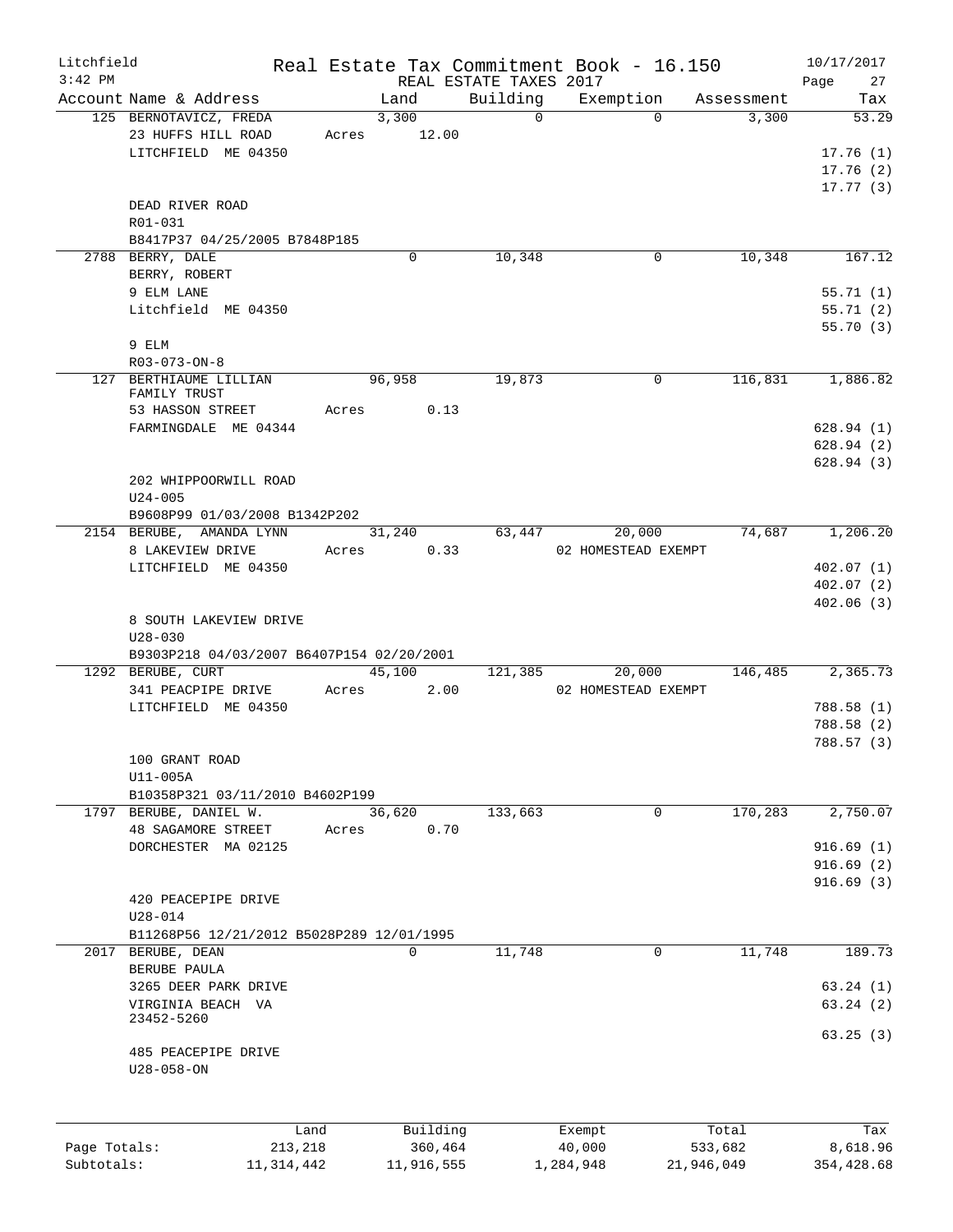| Litchfield<br>$3:42$ PM |                                                                                |             |      | REAL ESTATE TAXES 2017 | Real Estate Tax Commitment Book - 16.150 |            | 10/17/2017<br>Page | 28  |
|-------------------------|--------------------------------------------------------------------------------|-------------|------|------------------------|------------------------------------------|------------|--------------------|-----|
|                         | Account Name & Address                                                         | Land        |      | Building               | Exemption                                | Assessment |                    | Tax |
|                         | 131 BERUBE, ERNEST                                                             | 146,446     |      | 103, 131               | 20,000                                   | 229,577    | 3,707.67           |     |
|                         | 341 PEACEPIPE DRIVE                                                            | Acres       | 0.70 |                        | 02 HOMESTEAD EXEMPT                      |            |                    |     |
|                         | LITCHFIELD ME 04350                                                            |             |      |                        |                                          |            | 1, 235.89(1)       |     |
|                         |                                                                                |             |      |                        |                                          |            | 1,235.89(2)        |     |
|                         |                                                                                |             |      |                        |                                          |            | 1, 235.89(3)       |     |
|                         | 341 PEACEPIPE DRIVE                                                            |             |      |                        |                                          |            |                    |     |
|                         | $U28 - 003$                                                                    |             |      |                        |                                          |            |                    |     |
|                         | B1619P335                                                                      |             |      |                        |                                          |            |                    |     |
|                         | 214 BERUBE, MARC G                                                             | 37,850      |      | 79,647                 | 20,000                                   | 97,497     | 1,574.58           |     |
|                         | 254 MAXWELL ROAD                                                               | Acres       | 1.10 |                        | 02 HOMESTEAD EXEMPT                      |            |                    |     |
|                         | LITCHFIELD ME 04350                                                            |             |      |                        |                                          |            | 524.86(1)          |     |
|                         |                                                                                |             |      |                        |                                          |            | 524.86 (2)         |     |
|                         |                                                                                |             |      |                        |                                          |            | 524.86(3)          |     |
|                         | 254 MAXWELL ROAD                                                               |             |      |                        |                                          |            |                    |     |
|                         | $R03 - 054$                                                                    |             |      |                        |                                          |            |                    |     |
|                         | B10592P348 01/26/2011 B7823P74 01/30/2004                                      |             |      |                        |                                          |            |                    |     |
|                         | 132 BERUBE, NORMAND                                                            | 99,600      |      | 155,408                | 0                                        | 255,008    | 4,118.38           |     |
|                         | BERUBE, LUANNE R.                                                              | Acres       | 3.16 |                        |                                          |            |                    |     |
|                         | 12 LINCOLN ROAD                                                                |             |      |                        |                                          |            | 1,372.79(1)        |     |
|                         | NEWTON NH 03858                                                                |             |      |                        |                                          |            | 1,372.79(2)        |     |
|                         |                                                                                |             |      |                        |                                          |            | 1,372.80(3)        |     |
|                         | 82 PURGATORY DRIVE                                                             |             |      |                        |                                          |            |                    |     |
|                         | $U24 - 022$<br>B12133P162 10/13/2015 B11744P300 07/12/2014                     |             |      |                        |                                          |            |                    |     |
|                         | B3263P239 11/06/1987                                                           |             |      |                        |                                          |            |                    |     |
|                         | 907 BERUBE, ROBERT B                                                           | 56,650      |      | $\Omega$               | $\mathbf 0$                              | 56,650     | 914.90             |     |
|                         | BERUBE, DEBRA A                                                                | Acres 28.30 |      |                        |                                          |            |                    |     |
|                         | 33 BUFFIE LANDING                                                              |             |      |                        |                                          |            | 304.97(1)          |     |
|                         | GREENE ME 04236                                                                |             |      |                        |                                          |            | 304.97(2)          |     |
|                         |                                                                                |             |      |                        |                                          |            | 304.96(3)          |     |
|                         | OAK HILL ROAD                                                                  |             |      |                        |                                          |            |                    |     |
|                         | R05-028                                                                        |             |      |                        |                                          |            |                    |     |
|                         | B10718P308 05/17/2010 B10418P308 05/13/2010                                    |             |      |                        |                                          |            |                    |     |
|                         | B10403P64 04/29/2010 B3356P332 05/28/1985<br>133 BERUBE, RONALD, JOHN & 88,118 |             |      |                        | 0                                        | 147,000    | 2,374.05           |     |
|                         | MARC                                                                           |             |      | 58,882                 |                                          |            |                    |     |
|                         | 37 HENRY ROAD                                                                  | Acres       | 0.23 |                        |                                          |            |                    |     |
|                         | NO YARMOUTH ME 04097                                                           |             |      |                        |                                          |            | 791.35 (1)         |     |
|                         |                                                                                |             |      |                        |                                          |            | 791.35(2)          |     |
|                         |                                                                                |             |      |                        |                                          |            | 791.35(3)          |     |
|                         | 202 MACE ROAD                                                                  |             |      |                        |                                          |            |                    |     |
|                         | $U14 - 023$                                                                    |             |      |                        |                                          |            |                    |     |
|                         | B5443P151                                                                      |             |      |                        |                                          |            |                    |     |
|                         | 2235 BERUBE, SHAYNE E.                                                         | 42,575      |      | 127,515                | 0                                        | 170,090    | 2,746.95           |     |
|                         | 22 OAKHILL ROAD                                                                | Acres       | 2.03 |                        |                                          |            |                    |     |
|                         | LITCHFIELD ME 04350                                                            |             |      |                        |                                          |            | 915.65(1)          |     |
|                         |                                                                                |             |      |                        |                                          |            | 915.65(2)          |     |
|                         |                                                                                |             |      |                        |                                          |            | 915.65(3)          |     |
|                         | 22 OAK HILL ROAD                                                               |             |      |                        |                                          |            |                    |     |
|                         | $R05 - 009 - 2$                                                                |             |      |                        |                                          |            |                    |     |
|                         | B10879P210 11/07/2011 B6936P305 06/05/2002                                     |             |      |                        |                                          |            |                    |     |

|              | ف and      | Building   | Exempt    | Total      | Tax        |
|--------------|------------|------------|-----------|------------|------------|
| Page Totals: | 471,239    | 524,583    | 40,000    | 955,822    | 15,436.53  |
| Subtotals:   | 11,785,681 | 12,441,138 | 1,324,948 | 22,901,871 | 369,865.21 |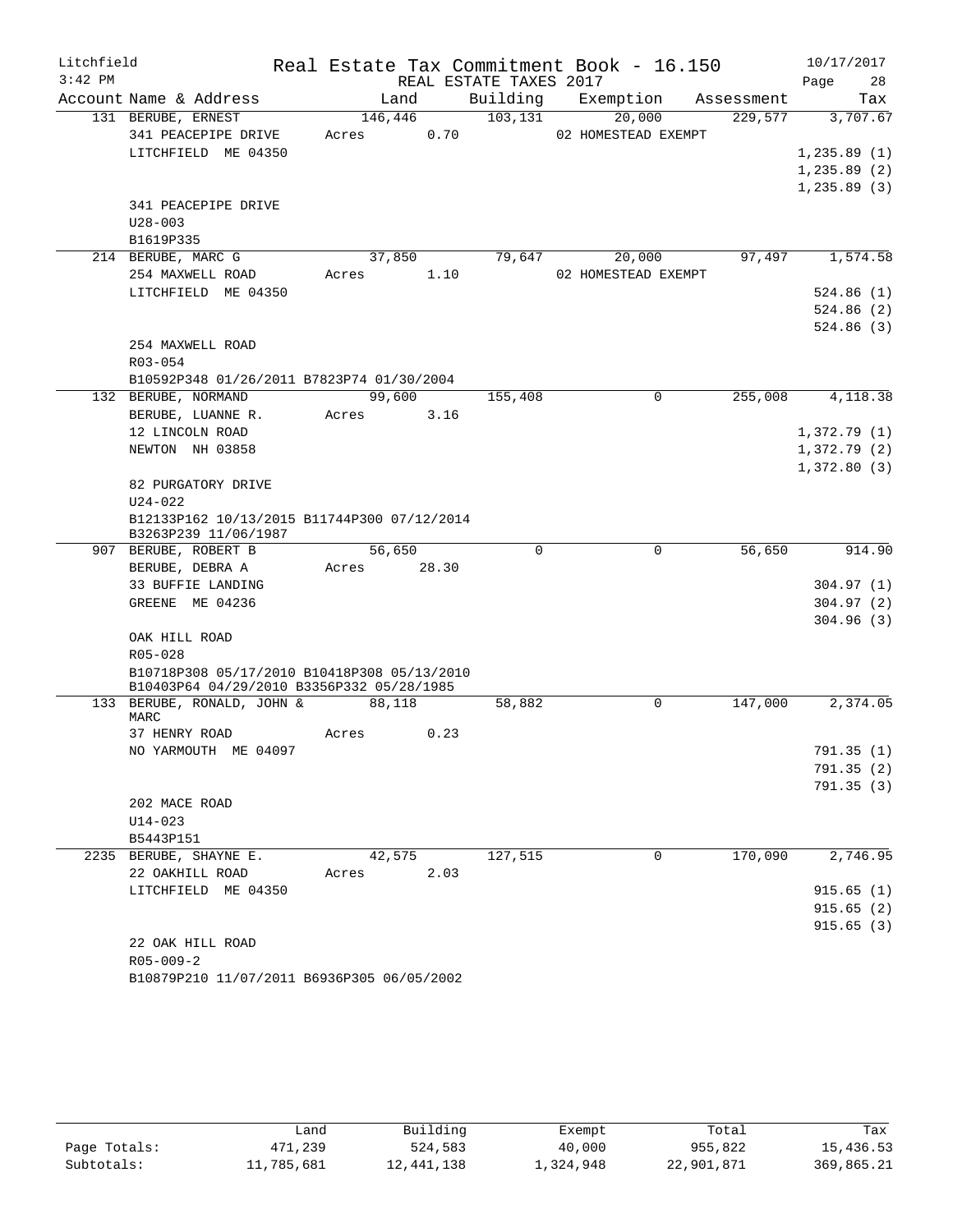| Litchfield |                                                     |         |       |                        | Real Estate Tax Commitment Book - 16.150 |            | 10/17/2017               |
|------------|-----------------------------------------------------|---------|-------|------------------------|------------------------------------------|------------|--------------------------|
| $3:42$ PM  |                                                     |         |       | REAL ESTATE TAXES 2017 |                                          |            | Page<br>29               |
|            | Account Name & Address                              | Land    |       | Building               | Exemption                                | Assessment | Tax                      |
|            | 908 BERUBE, TODD R.                                 | 48,675  |       | 40,826                 | $\Omega$                                 | 89,501     | 1,445.44                 |
|            | 36 BUFFIE LANDE                                     | Acres   | 4.47  |                        |                                          |            |                          |
|            | GREENE ME 04236                                     |         |       |                        |                                          |            | 481.81 (1)               |
|            |                                                     |         |       |                        |                                          |            | 481.81 (2)<br>481.82 (3) |
|            | 73 OAK HILL ROAD                                    |         |       |                        |                                          |            |                          |
|            | R05-030                                             |         |       |                        |                                          |            |                          |
|            | B11571P267 11/20/2013 B10418P308 05/13/2010         |         |       |                        |                                          |            |                          |
|            | B10403P61 04/29/2010 B3356P332 05/26/1988 B2872P298 |         |       |                        |                                          |            |                          |
|            | 05/28/1985                                          |         |       |                        |                                          |            |                          |
|            | 1773 BESSON, PAUL                                   | 50,325  |       | 95,503                 | 20,000                                   | 125,828    | 2,032.12                 |
|            | PO BOX 81<br>LITCHFIELD ME 04350                    | Acres   | 5.13  |                        | 02 HOMESTEAD EXEMPT                      |            |                          |
|            |                                                     |         |       |                        |                                          |            | 677.37 (1)<br>677.37 (2) |
|            |                                                     |         |       |                        |                                          |            | 677.38 (3)               |
|            | 39 CANTY LANE                                       |         |       |                        |                                          |            |                          |
|            | R13-023-5                                           |         |       |                        |                                          |            |                          |
|            | B6483P174                                           |         |       |                        |                                          |            |                          |
|            | 134 BETTS, HOWARD R/BETTS                           | 124,300 |       | 35,816                 | 0                                        | 160, 116   | 2,585.87                 |
|            | JAN L                                               |         |       |                        |                                          |            |                          |
|            | MARIN ANN M/BETTS JAMES Acres<br>Е                  |         | 0.50  |                        |                                          |            |                          |
|            | C/O JAN BETTS                                       |         |       |                        |                                          |            | 861.96(1)                |
|            | 3 NORTH ROAD                                        |         |       |                        |                                          |            | 861.96(2)                |
|            | READFIELD ME 04355                                  |         |       |                        |                                          |            | 861.95(3)                |
|            | 20 COVE ROAD                                        |         |       |                        |                                          |            |                          |
|            | $U29 - 003$                                         |         |       |                        |                                          |            |                          |
|            | B4191P24 07/30/1992                                 |         |       |                        |                                          |            |                          |
|            | 1377 BETTS-GARDINER MAINE                           | 69,022  |       | 36,280                 | 0                                        | 105,302    | 1,700.63                 |
|            | REALTY TRUST<br>953 HILL ST                         | Acres   | 0.17  |                        |                                          |            |                          |
|            | WHITINSVILLE MA 01588                               |         |       |                        |                                          |            | 566.88(1)                |
|            |                                                     |         |       |                        |                                          |            | 566.88(2)                |
|            |                                                     |         |       |                        |                                          |            | 566.87(3)                |
|            | 18 COVE DRIVE                                       |         |       |                        |                                          |            |                          |
|            | $U29 - 002$                                         |         |       |                        |                                          |            |                          |
|            | B4967P118                                           |         |       |                        |                                          |            |                          |
|            | 135 BICKFORD, DAVID S                               | 53,000  |       | 150,513                | 0                                        | 203,513    | 3,286.73                 |
|            | BICKFORD, CAROLYN L                                 | Acres   | 6.50  |                        |                                          |            |                          |
|            | 28 NECK ROAD                                        |         |       |                        |                                          |            | 1,095.58(1)              |
|            | LITCHFIELD ME 04350                                 |         |       |                        |                                          |            | 1,095.58(2)              |
|            |                                                     |         |       |                        |                                          |            | 1,095.57(3)              |
|            | 28 NECK ROAD<br>$U20 - 018$                         |         |       |                        |                                          |            |                          |
|            | B2826P316 07/18/1985                                |         |       |                        |                                          |            |                          |
|            | 1368 BIGLEY, JONATHAN                               | 224,652 |       | 76,026                 | 0                                        | 300,678    | 4,855.95                 |
|            | REMLEY, MAUREEN                                     | Acres   | 43.00 |                        |                                          |            |                          |
|            | 24 AQUEDUCT ROAD                                    |         |       |                        |                                          |            | 1,618.65(1)              |
|            | DUNCANNON PA 17020                                  |         |       |                        |                                          |            | 1,618.65(2)              |
|            |                                                     |         |       |                        |                                          |            | 1,618.65(3)              |
|            | 131 REMLEY DRIVE                                    |         |       |                        |                                          |            |                          |
|            | R14-013                                             |         |       |                        |                                          |            |                          |
|            | B12168P178 11/20/2015 B5286P153 12/31/1996          |         |       |                        |                                          |            |                          |

|              | Land       | Building   | Exempt    | Total      | Tax        |
|--------------|------------|------------|-----------|------------|------------|
| Page Totals: | 569,974    | 434,964    | 20,000    | 984,938    | 15,906.74  |
| Subtotals:   | 12,355,655 | 12,876,102 | 1,344,948 | 23,886,809 | 385,771.95 |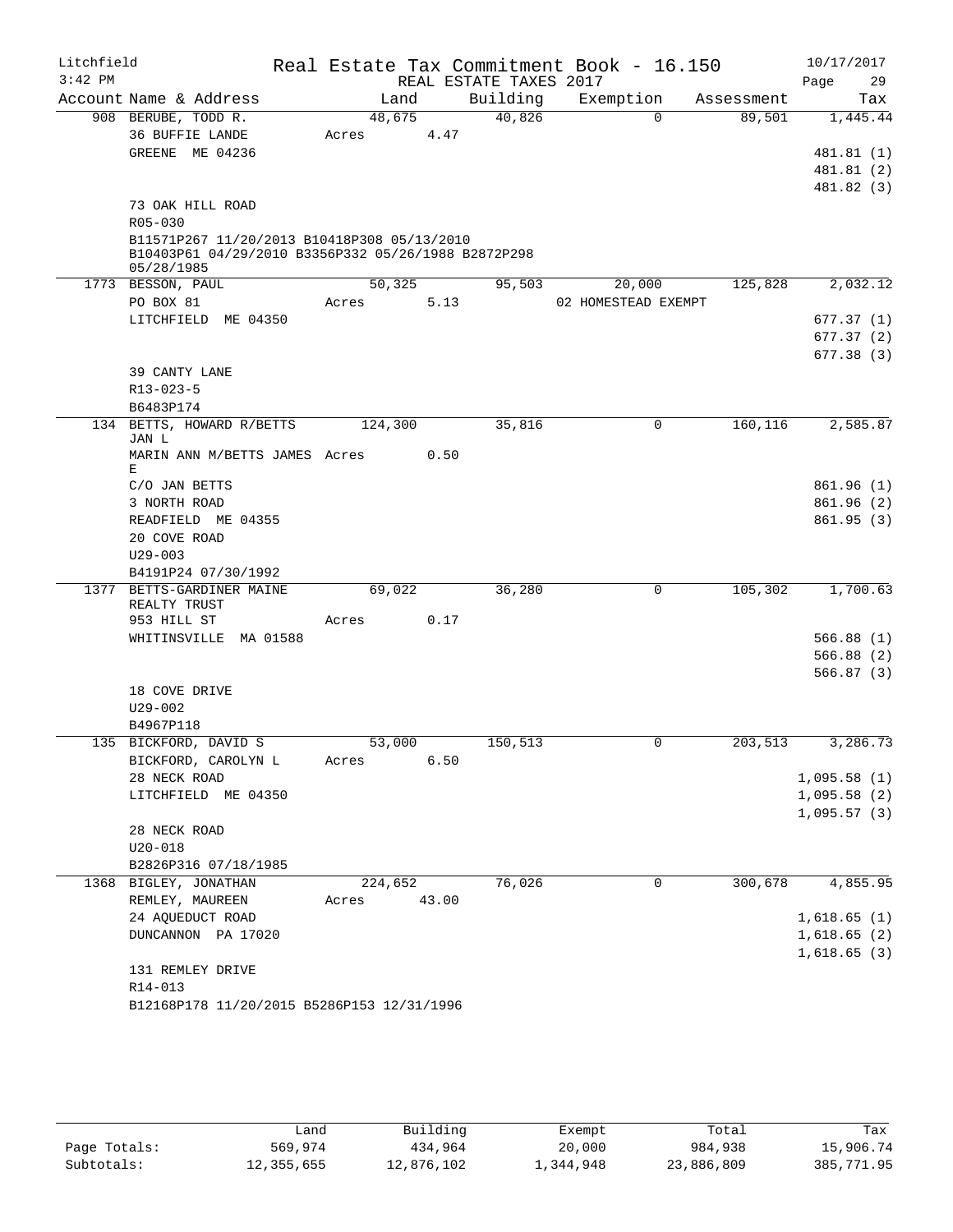| Litchfield |                                                                    |            |      |                        | Real Estate Tax Commitment Book - 16.150     |         | 10/17/2017       |
|------------|--------------------------------------------------------------------|------------|------|------------------------|----------------------------------------------|---------|------------------|
| $3:42$ PM  |                                                                    |            |      | REAL ESTATE TAXES 2017 |                                              |         | Page 30          |
|            | Account Name & Address                                             | Land       |      |                        | Building Exemption Assessment                |         | Tax              |
|            | 373 BILLINGS, MARK S                                               |            |      | $\frac{1}{126,917}$    | 20,000                                       | 166,267 | 2,685.21         |
|            | 11 SOUTH LAKEVIEW DRIVE Acres $2.10$ 02 HOMESTEAD EXEMPT           |            |      |                        |                                              |         |                  |
|            | LITCHFIELD ME 04350                                                |            |      |                        |                                              |         | 895.07 (1)       |
|            |                                                                    |            |      |                        |                                              |         | 895.07 (2)       |
|            |                                                                    |            |      |                        |                                              |         | 895.07 (3)       |
|            | 11 SOUTH LAKEVIEW DRIVE                                            |            |      |                        |                                              |         |                  |
|            | $U28 - 026$<br>B5729P327                                           |            |      |                        |                                              |         |                  |
|            | 959 BIONDELLO, MARGARET, ET 55,000 127,269 26,000 156,269 2,523.74 |            |      |                        |                                              |         |                  |
|            | AL                                                                 |            |      |                        |                                              |         |                  |
|            | BIONDELLO NUNZIO Acres 8.50                                        |            |      |                        | 02 HOMESTEAD EXEMPT                          |         |                  |
|            | 295 PINE TREE ROAD                                                 |            |      |                        | 14 WW2 Vet NonRes                            |         | 841.25(1)        |
|            | LITCHFIELD ME 04350                                                |            |      |                        |                                              |         | 841.25(2)        |
|            |                                                                    |            |      |                        |                                              |         | 841.24 (3)       |
|            | 295 PINE TREE ROAD                                                 |            |      |                        |                                              |         |                  |
|            | $R11 - 001 - 2$                                                    |            |      |                        |                                              |         |                  |
|            | B7799P197 12/30/2003                                               |            |      |                        |                                              | 131,730 |                  |
|            | 1345 BIRKHIMER, NANCY<br>160 PLAINS ROAD                           | Acres 2.20 |      |                        | 39,900 111,830 20,000<br>02 HOMESTEAD EXEMPT |         | 2,127.44         |
|            | LITCHFIELD ME 04350                                                |            |      |                        |                                              |         | 709.15(1)        |
|            |                                                                    |            |      |                        |                                              |         | 709.15(2)        |
|            |                                                                    |            |      |                        |                                              |         | 709.14(3)        |
|            | 160 PLAINS ROAD                                                    |            |      |                        |                                              |         |                  |
|            | R07-008                                                            |            |      |                        |                                              |         |                  |
|            | B6825P183                                                          |            |      |                        |                                              |         |                  |
|            | 2311 BIRON, SCOTT R                                                |            |      | 38,600 125,372         | 20,000                                       |         | 143,972 2,325.15 |
|            | BIRON, APRIL L                                                     | Acres 1.00 |      |                        | 02 HOMESTEAD EXEMPT                          |         |                  |
|            | 12 CHAPMAN DRIVE                                                   |            |      |                        |                                              |         | 775.05(1)        |
|            | LITCHFIELD ME 04350                                                |            |      |                        |                                              |         | 775.05(2)        |
|            |                                                                    |            |      |                        |                                              |         | 775.05(3)        |
|            | 12 CHAPMAN DRIVE                                                   |            |      |                        |                                              |         |                  |
|            | $R12 - 005 - 3$<br>B8169P101 10/21/2004 B7470P1 10/19/2004         |            |      |                        |                                              |         |                  |
|            | 1626 BISHOP, CHRISTIAN P                                           |            |      |                        | 41,350 110,239 20,000 131,589 2,125.16       |         |                  |
|            | 25 PATTENWOODS LANE                                                | Acres 2.10 |      |                        | 02 HOMESTEAD EXEMPT                          |         |                  |
|            | LITCHFIELD ME 04350                                                |            |      |                        |                                              |         | 708.39(1)        |
|            |                                                                    |            |      |                        |                                              |         | 708.39(2)        |
|            |                                                                    |            |      |                        |                                              |         | 708.38(3)        |
|            | 25 PATTENWOODS LANE                                                |            |      |                        |                                              |         |                  |
|            | R01-033B-5                                                         |            |      |                        |                                              |         |                  |
|            | B9607P287 01/08/2008 B7672P197 09/22/2003                          |            |      |                        |                                              |         |                  |
|            | 614 BISHOP, JR, ALLAN                                              | 51,600     |      | 30,511                 | $\mathbf 0$                                  | 82,111  | 1,326.09         |
|            | BISHOP, HELMI                                                      | Acres      | 6.50 |                        |                                              |         |                  |
|            | 124 RIDLEY LANE                                                    |            |      |                        |                                              |         | 442.03 (1)       |
|            | LITCHFIELD ME 04350                                                |            |      |                        |                                              |         | 442.03 (2)       |
|            | 124 RIDLEY LANE                                                    |            |      |                        |                                              |         | 442.03 (3)       |
|            | R04-014B                                                           |            |      |                        |                                              |         |                  |
|            | B12052P29 07/24/2015 B11143P142 08/21/2012                         |            |      |                        |                                              |         |                  |
|            | B11088P104 06/29/2012 B3995P218 10/21/1991                         |            |      |                        |                                              |         |                  |

|              | Land       | Building   | Exempt    | Total      | Tax         |
|--------------|------------|------------|-----------|------------|-------------|
| Page Totals: | 285,800    | 632,138    | 106,000   | 811,938    | 13, 112. 79 |
| Subtotals:   | 12,641,455 | 13,508,240 | 1,450,948 | 24,698,747 | 398,884.74  |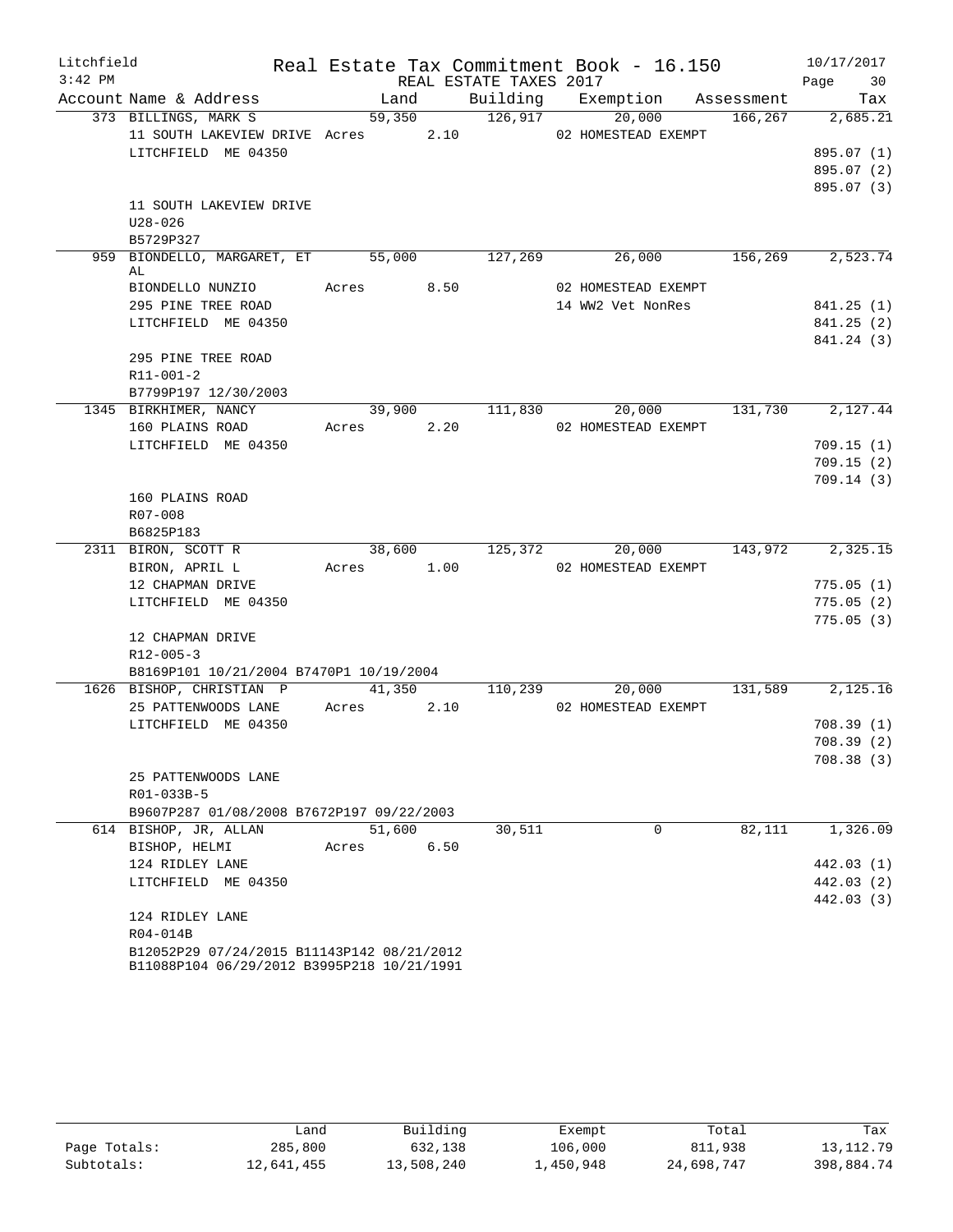| Litchfield<br>$3:42$ PM |                        |             |             | REAL ESTATE TAXES 2017 | Real Estate Tax Commitment Book - 16.150 |                      | 10/17/2017<br>Page<br>31 |
|-------------------------|------------------------|-------------|-------------|------------------------|------------------------------------------|----------------------|--------------------------|
|                         | Account Name & Address |             | Land        | Building               |                                          | Exemption Assessment | Tax                      |
|                         | 140 BISHOP, LEONARD L  |             | 19,000      | $\overline{0}$         | $\Omega$                                 | 19,000               | 306.85                   |
|                         | C/O JOHN GALLANT       | Acres 14.00 |             |                        |                                          |                      |                          |
|                         | 1965 MANTA BAY STREET  |             |             |                        |                                          |                      | 102.28(1)                |
|                         | MERRITT ISLAND FL      |             |             |                        |                                          |                      | 102.28(2)                |
|                         | 32952                  |             |             |                        |                                          |                      |                          |
|                         |                        |             |             |                        |                                          |                      | 102.29(3)                |
|                         | OFF LYNN ROAD          |             |             |                        |                                          |                      |                          |
|                         | R06-062                |             |             |                        |                                          |                      |                          |
|                         | B1123P371              |             |             |                        |                                          |                      |                          |
|                         | 141 BISSON, JAMES      |             | 41,250      | 115,758                | 0                                        | 157,008              | 2,535.68                 |
|                         | 264 CROWLEY ROAD       | Acres       | 1.50        |                        |                                          |                      |                          |
|                         | SABATTUS ME 04280-0193 |             |             |                        |                                          |                      | 845.23 (1)               |
|                         |                        |             |             |                        |                                          |                      | 845.23 (2)               |
|                         |                        |             |             |                        |                                          |                      | 845.22 (3)               |
|                         | 879 RICHMOND ROAD      |             |             |                        |                                          |                      |                          |
|                         |                        |             |             |                        |                                          |                      |                          |
|                         | R02-066A               |             |             |                        |                                          |                      |                          |
|                         | B3510P80               |             |             |                        |                                          |                      |                          |
|                         | 144 BLACK, WILTON      |             | 40,513      | 0                      | 0                                        | 40,513               | 654.28                   |
|                         | 2040 HALLOWELL ROAD    | Acres       | 6.09        |                        |                                          |                      |                          |
|                         | LITCHFIELD ME 04350    |             |             |                        |                                          |                      | 218.09(1)                |
|                         |                        |             |             |                        |                                          |                      | 218.09(2)                |
|                         |                        |             |             |                        |                                          |                      | 218.10(3)                |
|                         | 2040 HALLOWELL ROAD    |             |             |                        |                                          |                      |                          |
|                         | R11-012                |             |             |                        |                                          |                      |                          |
|                         | B6498P165              |             |             |                        |                                          |                      |                          |
|                         | 146 BLACK, WILTON A    |             | 69,140      | 119,006                | 20,000                                   | 168,146              | 2,715.56                 |
|                         | 2040 HALLOWELL ROAD    |             | Acres 92.00 |                        | 02 HOMESTEAD EXEMPT                      |                      |                          |
|                         | LITCHFIELD ME 04350    |             |             |                        |                                          |                      | 905.19(1)                |
|                         |                        |             |             |                        |                                          |                      | 905.19(2)                |
|                         |                        |             |             |                        |                                          |                      | 905.18(3)                |
|                         | 2040 HALLOWELL ROAD    |             |             |                        |                                          |                      |                          |
|                         | R11-013                |             |             |                        |                                          |                      |                          |
|                         | B2377P22               |             |             |                        |                                          |                      |                          |
|                         | 2222 BLACK, WILTON A.  |             | 14,380      | 0                      | $\mathsf{O}$                             | 14,380               | 232.24                   |
|                         | 2040 HALLOWELL ROAD    | Acres       | 6.88        |                        |                                          |                      |                          |
|                         | LITCHFIELD ME 04350    |             |             |                        |                                          |                      | 77.41(1)                 |
|                         |                        |             |             |                        |                                          |                      | 77.41(2)                 |
|                         |                        |             |             |                        |                                          |                      | 77.42(3)                 |
|                         | HALLOWELL ROAD         |             |             |                        |                                          |                      |                          |
|                         | R11-012B               |             |             |                        |                                          |                      |                          |
|                         | B6495P188 05/25/2001   |             |             |                        |                                          |                      |                          |
|                         | 2215 BLACK, WILTON A.  |             | 33,000      | 5,109                  |                                          | 38,109<br>0          | 615.46                   |
|                         | 2040 HALLOWELL ROAD    | Acres       | 3.00        |                        |                                          |                      |                          |
|                         | LITCHFIELD ME 04350    |             |             |                        |                                          |                      | 205.15(1)                |
|                         |                        |             |             |                        |                                          |                      | 205.15(2)                |
|                         |                        |             |             |                        |                                          |                      | 205.16(3)                |
|                         |                        |             |             |                        |                                          |                      |                          |
|                         | 2040 HALLOWELL ROAD    |             |             |                        |                                          |                      |                          |
|                         | R11-012E               |             |             |                        |                                          |                      |                          |
|                         | B6498P165 05/25/2001   |             |             |                        |                                          |                      |                          |
|                         | 147 BLAIR, LINDA M     |             | 59,638      | 35,297                 |                                          | 94,935<br>0          | 1,533.20                 |
|                         | P O BOX 93             | Acres       | 13.85       |                        |                                          |                      |                          |
|                         | LITCHFIELD ME 04350    |             |             |                        |                                          |                      | 511.07(1)                |
|                         |                        |             |             |                        |                                          |                      | 511.07(2)                |
|                         |                        |             |             |                        |                                          |                      | 511.06(3)                |
|                         | 914 RICHMOND ROAD      |             |             |                        |                                          |                      |                          |
|                         | R02-055A               |             |             |                        |                                          |                      |                          |
|                         | B7487P201              |             |             |                        |                                          |                      |                          |
|                         |                        |             |             |                        |                                          |                      |                          |
|                         | Land                   |             | Building    |                        | Exempt                                   | Total                | Tax                      |
| Page Totals:            | 276,921                |             | 275,170     |                        | 20,000                                   | 532,091              | 8,593.27                 |
| Subtotals:              | 12,918,376             |             | 13,783,410  |                        | 1,470,948                                | 25, 230, 838         | 407,478.01               |
|                         |                        |             |             |                        |                                          |                      |                          |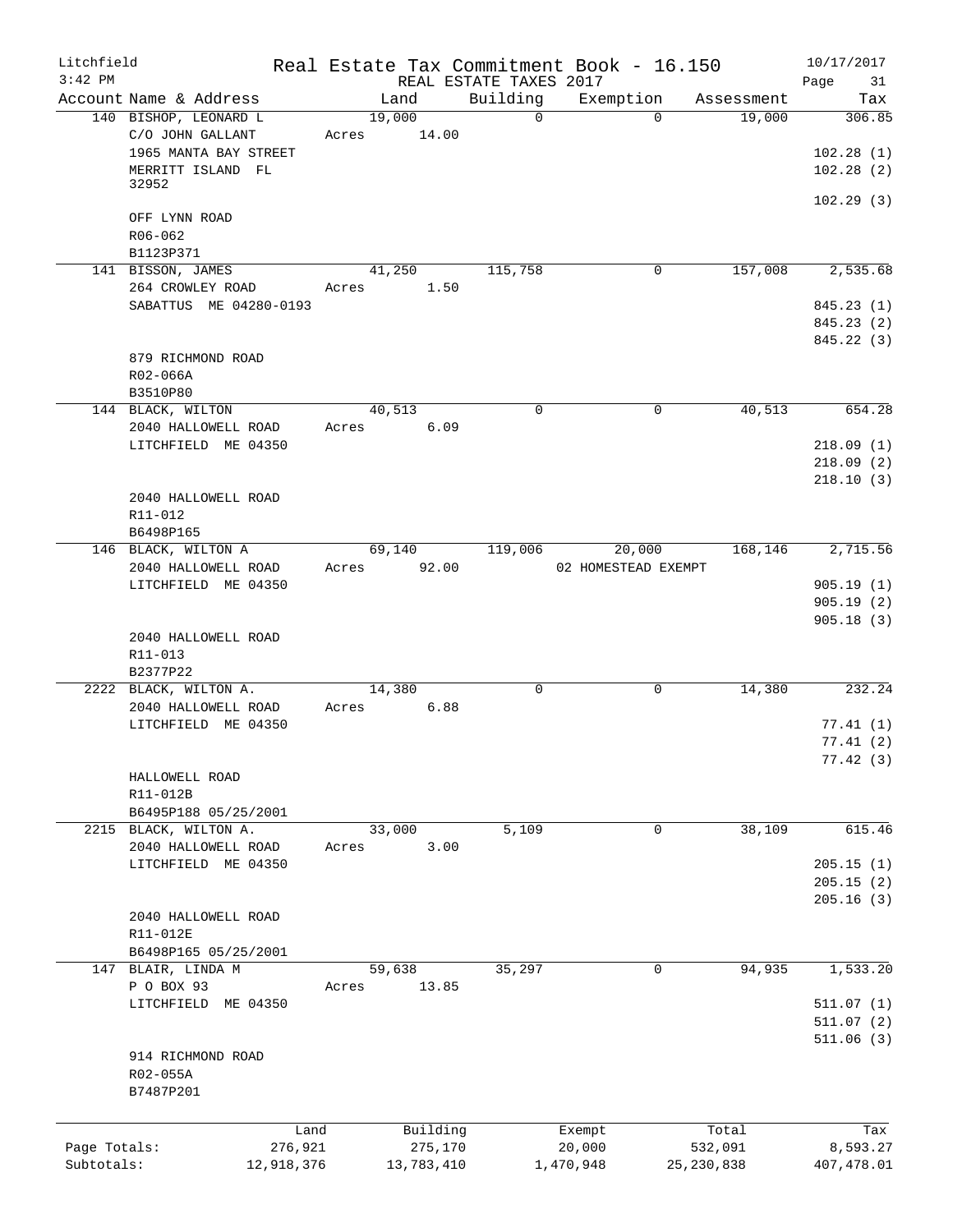| REAL ESTATE TAXES 2017<br>Page 32<br>Building Exemption Assessment<br>Account Name & Address<br>Tax<br>Land<br>40,750 36,936<br>150 BLAIS JR, ROBERT R<br>20,000<br>931.63<br>57,686<br>Acres 1.30 02 HOMESTEAD EXEMPT<br>12 PERKINS ROAD<br>LITCHFIELD ME 04350<br>310.54(1)<br>310.54(2)<br>310.55(3)<br>12 PERKINS ROAD<br>R05-049A<br>B4547P236<br>40,750 125,804 20,000<br>146,554 2,366.85<br>149 BLAIS PAUL L<br>BLAIS SUZANNE D<br>Acres 1.30<br>02 HOMESTEAD EXEMPT<br>270 MAXWELL ROAD<br>788.95 (1)<br>LITCHFIELD ME 04350<br>788.95(2)<br>788.95 (3)<br>270 MAXWELL ROAD<br>R03-056<br>B9741P348 05/29/2008 B9352P225 05/15/2007 B5390P337<br>06/27/1997<br>1332 BLAIS, JEFFREY A. 122,145<br>26,823<br>148,968 2,405.83<br>$\mathbf 0$<br>HORTON, MICHAEL J. Acres 0.34<br>PO BOX 15014<br>801.94(1)<br>PORTLAND ME 04112-5149<br>801.94 (2)<br>801.95(3)<br>118 MACE ROAD<br>U14-007<br>B11067P316 06/11/2012 B9159P43 11/09/2006 B2403P332<br>2768 BLAKE, BENJAMIN H 42,670 205,975<br>228,645 3,692.62<br>20,000<br>30 TURTLE COVE LANE Acres 4.83 02 HOMESTEAD EXEMPT | Litchfield |  |  | Real Estate Tax Commitment Book - 16.150 | 10/17/2017 |
|----------------------------------------------------------------------------------------------------------------------------------------------------------------------------------------------------------------------------------------------------------------------------------------------------------------------------------------------------------------------------------------------------------------------------------------------------------------------------------------------------------------------------------------------------------------------------------------------------------------------------------------------------------------------------------------------------------------------------------------------------------------------------------------------------------------------------------------------------------------------------------------------------------------------------------------------------------------------------------------------------------------------------------------------------------------------------------------|------------|--|--|------------------------------------------|------------|
|                                                                                                                                                                                                                                                                                                                                                                                                                                                                                                                                                                                                                                                                                                                                                                                                                                                                                                                                                                                                                                                                                        | $3:42$ PM  |  |  |                                          |            |
|                                                                                                                                                                                                                                                                                                                                                                                                                                                                                                                                                                                                                                                                                                                                                                                                                                                                                                                                                                                                                                                                                        |            |  |  |                                          |            |
|                                                                                                                                                                                                                                                                                                                                                                                                                                                                                                                                                                                                                                                                                                                                                                                                                                                                                                                                                                                                                                                                                        |            |  |  |                                          |            |
|                                                                                                                                                                                                                                                                                                                                                                                                                                                                                                                                                                                                                                                                                                                                                                                                                                                                                                                                                                                                                                                                                        |            |  |  |                                          |            |
|                                                                                                                                                                                                                                                                                                                                                                                                                                                                                                                                                                                                                                                                                                                                                                                                                                                                                                                                                                                                                                                                                        |            |  |  |                                          |            |
|                                                                                                                                                                                                                                                                                                                                                                                                                                                                                                                                                                                                                                                                                                                                                                                                                                                                                                                                                                                                                                                                                        |            |  |  |                                          |            |
|                                                                                                                                                                                                                                                                                                                                                                                                                                                                                                                                                                                                                                                                                                                                                                                                                                                                                                                                                                                                                                                                                        |            |  |  |                                          |            |
|                                                                                                                                                                                                                                                                                                                                                                                                                                                                                                                                                                                                                                                                                                                                                                                                                                                                                                                                                                                                                                                                                        |            |  |  |                                          |            |
|                                                                                                                                                                                                                                                                                                                                                                                                                                                                                                                                                                                                                                                                                                                                                                                                                                                                                                                                                                                                                                                                                        |            |  |  |                                          |            |
|                                                                                                                                                                                                                                                                                                                                                                                                                                                                                                                                                                                                                                                                                                                                                                                                                                                                                                                                                                                                                                                                                        |            |  |  |                                          |            |
|                                                                                                                                                                                                                                                                                                                                                                                                                                                                                                                                                                                                                                                                                                                                                                                                                                                                                                                                                                                                                                                                                        |            |  |  |                                          |            |
|                                                                                                                                                                                                                                                                                                                                                                                                                                                                                                                                                                                                                                                                                                                                                                                                                                                                                                                                                                                                                                                                                        |            |  |  |                                          |            |
|                                                                                                                                                                                                                                                                                                                                                                                                                                                                                                                                                                                                                                                                                                                                                                                                                                                                                                                                                                                                                                                                                        |            |  |  |                                          |            |
|                                                                                                                                                                                                                                                                                                                                                                                                                                                                                                                                                                                                                                                                                                                                                                                                                                                                                                                                                                                                                                                                                        |            |  |  |                                          |            |
|                                                                                                                                                                                                                                                                                                                                                                                                                                                                                                                                                                                                                                                                                                                                                                                                                                                                                                                                                                                                                                                                                        |            |  |  |                                          |            |
|                                                                                                                                                                                                                                                                                                                                                                                                                                                                                                                                                                                                                                                                                                                                                                                                                                                                                                                                                                                                                                                                                        |            |  |  |                                          |            |
|                                                                                                                                                                                                                                                                                                                                                                                                                                                                                                                                                                                                                                                                                                                                                                                                                                                                                                                                                                                                                                                                                        |            |  |  |                                          |            |
|                                                                                                                                                                                                                                                                                                                                                                                                                                                                                                                                                                                                                                                                                                                                                                                                                                                                                                                                                                                                                                                                                        |            |  |  |                                          |            |
|                                                                                                                                                                                                                                                                                                                                                                                                                                                                                                                                                                                                                                                                                                                                                                                                                                                                                                                                                                                                                                                                                        |            |  |  |                                          |            |
|                                                                                                                                                                                                                                                                                                                                                                                                                                                                                                                                                                                                                                                                                                                                                                                                                                                                                                                                                                                                                                                                                        |            |  |  |                                          |            |
|                                                                                                                                                                                                                                                                                                                                                                                                                                                                                                                                                                                                                                                                                                                                                                                                                                                                                                                                                                                                                                                                                        |            |  |  |                                          |            |
|                                                                                                                                                                                                                                                                                                                                                                                                                                                                                                                                                                                                                                                                                                                                                                                                                                                                                                                                                                                                                                                                                        |            |  |  |                                          |            |
|                                                                                                                                                                                                                                                                                                                                                                                                                                                                                                                                                                                                                                                                                                                                                                                                                                                                                                                                                                                                                                                                                        |            |  |  |                                          |            |
|                                                                                                                                                                                                                                                                                                                                                                                                                                                                                                                                                                                                                                                                                                                                                                                                                                                                                                                                                                                                                                                                                        |            |  |  |                                          |            |
|                                                                                                                                                                                                                                                                                                                                                                                                                                                                                                                                                                                                                                                                                                                                                                                                                                                                                                                                                                                                                                                                                        |            |  |  |                                          |            |
|                                                                                                                                                                                                                                                                                                                                                                                                                                                                                                                                                                                                                                                                                                                                                                                                                                                                                                                                                                                                                                                                                        |            |  |  |                                          |            |
|                                                                                                                                                                                                                                                                                                                                                                                                                                                                                                                                                                                                                                                                                                                                                                                                                                                                                                                                                                                                                                                                                        |            |  |  |                                          |            |
|                                                                                                                                                                                                                                                                                                                                                                                                                                                                                                                                                                                                                                                                                                                                                                                                                                                                                                                                                                                                                                                                                        |            |  |  |                                          |            |
| LITCHFIELD ME 04350<br>1,230.87(1)                                                                                                                                                                                                                                                                                                                                                                                                                                                                                                                                                                                                                                                                                                                                                                                                                                                                                                                                                                                                                                                     |            |  |  |                                          |            |
| 1,230.87(2)                                                                                                                                                                                                                                                                                                                                                                                                                                                                                                                                                                                                                                                                                                                                                                                                                                                                                                                                                                                                                                                                            |            |  |  |                                          |            |
| 1,230.88(3)                                                                                                                                                                                                                                                                                                                                                                                                                                                                                                                                                                                                                                                                                                                                                                                                                                                                                                                                                                                                                                                                            |            |  |  |                                          |            |
| <b>30 TURTLE COVE LANE</b>                                                                                                                                                                                                                                                                                                                                                                                                                                                                                                                                                                                                                                                                                                                                                                                                                                                                                                                                                                                                                                                             |            |  |  |                                          |            |
| R13-032C                                                                                                                                                                                                                                                                                                                                                                                                                                                                                                                                                                                                                                                                                                                                                                                                                                                                                                                                                                                                                                                                               |            |  |  |                                          |            |
| B10710P296 04/19/2011 B10464P118 07/06/2010<br>2796 BLAKE, BENJAMIN H<br>43,490<br>26,752<br>$\mathbf 0$<br>70,242<br>1,134.41                                                                                                                                                                                                                                                                                                                                                                                                                                                                                                                                                                                                                                                                                                                                                                                                                                                                                                                                                         |            |  |  |                                          |            |
| BLAKE, JILL H<br>8.99<br>Acres                                                                                                                                                                                                                                                                                                                                                                                                                                                                                                                                                                                                                                                                                                                                                                                                                                                                                                                                                                                                                                                         |            |  |  |                                          |            |
| 30 TURTLE COVE LANE<br>378.14(1)                                                                                                                                                                                                                                                                                                                                                                                                                                                                                                                                                                                                                                                                                                                                                                                                                                                                                                                                                                                                                                                       |            |  |  |                                          |            |
| Litchfield ME 04350<br>378.14(2)                                                                                                                                                                                                                                                                                                                                                                                                                                                                                                                                                                                                                                                                                                                                                                                                                                                                                                                                                                                                                                                       |            |  |  |                                          |            |
| 378.13(3)                                                                                                                                                                                                                                                                                                                                                                                                                                                                                                                                                                                                                                                                                                                                                                                                                                                                                                                                                                                                                                                                              |            |  |  |                                          |            |
| TURTLE COVE LANE                                                                                                                                                                                                                                                                                                                                                                                                                                                                                                                                                                                                                                                                                                                                                                                                                                                                                                                                                                                                                                                                       |            |  |  |                                          |            |
| R13-032D                                                                                                                                                                                                                                                                                                                                                                                                                                                                                                                                                                                                                                                                                                                                                                                                                                                                                                                                                                                                                                                                               |            |  |  |                                          |            |
| B10710P296 04/19/2011                                                                                                                                                                                                                                                                                                                                                                                                                                                                                                                                                                                                                                                                                                                                                                                                                                                                                                                                                                                                                                                                  |            |  |  |                                          |            |
| 370 BLANCHETTE DENISE J<br>44,926<br>158,076<br>20,000<br>183,002<br>2,955.48                                                                                                                                                                                                                                                                                                                                                                                                                                                                                                                                                                                                                                                                                                                                                                                                                                                                                                                                                                                                          |            |  |  |                                          |            |
| 17.00<br>P. O. BOX 563<br>02 HOMESTEAD EXEMPT<br>Acres                                                                                                                                                                                                                                                                                                                                                                                                                                                                                                                                                                                                                                                                                                                                                                                                                                                                                                                                                                                                                                 |            |  |  |                                          |            |
| SABATTUS ME 04280<br>985.16(1)                                                                                                                                                                                                                                                                                                                                                                                                                                                                                                                                                                                                                                                                                                                                                                                                                                                                                                                                                                                                                                                         |            |  |  |                                          |            |
| 985.16(2)                                                                                                                                                                                                                                                                                                                                                                                                                                                                                                                                                                                                                                                                                                                                                                                                                                                                                                                                                                                                                                                                              |            |  |  |                                          |            |
| 985.16 (3)                                                                                                                                                                                                                                                                                                                                                                                                                                                                                                                                                                                                                                                                                                                                                                                                                                                                                                                                                                                                                                                                             |            |  |  |                                          |            |
| 891 RICHMOND ROAD                                                                                                                                                                                                                                                                                                                                                                                                                                                                                                                                                                                                                                                                                                                                                                                                                                                                                                                                                                                                                                                                      |            |  |  |                                          |            |
| R02-066                                                                                                                                                                                                                                                                                                                                                                                                                                                                                                                                                                                                                                                                                                                                                                                                                                                                                                                                                                                                                                                                                |            |  |  |                                          |            |

B8887P188 04/28/2006 B6419P114

|               | Land         | Building   | Exempt    | Total      | Tax        |
|---------------|--------------|------------|-----------|------------|------------|
| Page Totals:  | 334,731      | 580,366    | 80,000    | 835,097    | 13,486.82  |
| $Subtotals$ : | 13, 253, 107 | 14,363,776 | 1,550,948 | 26,065,935 | 420,964.83 |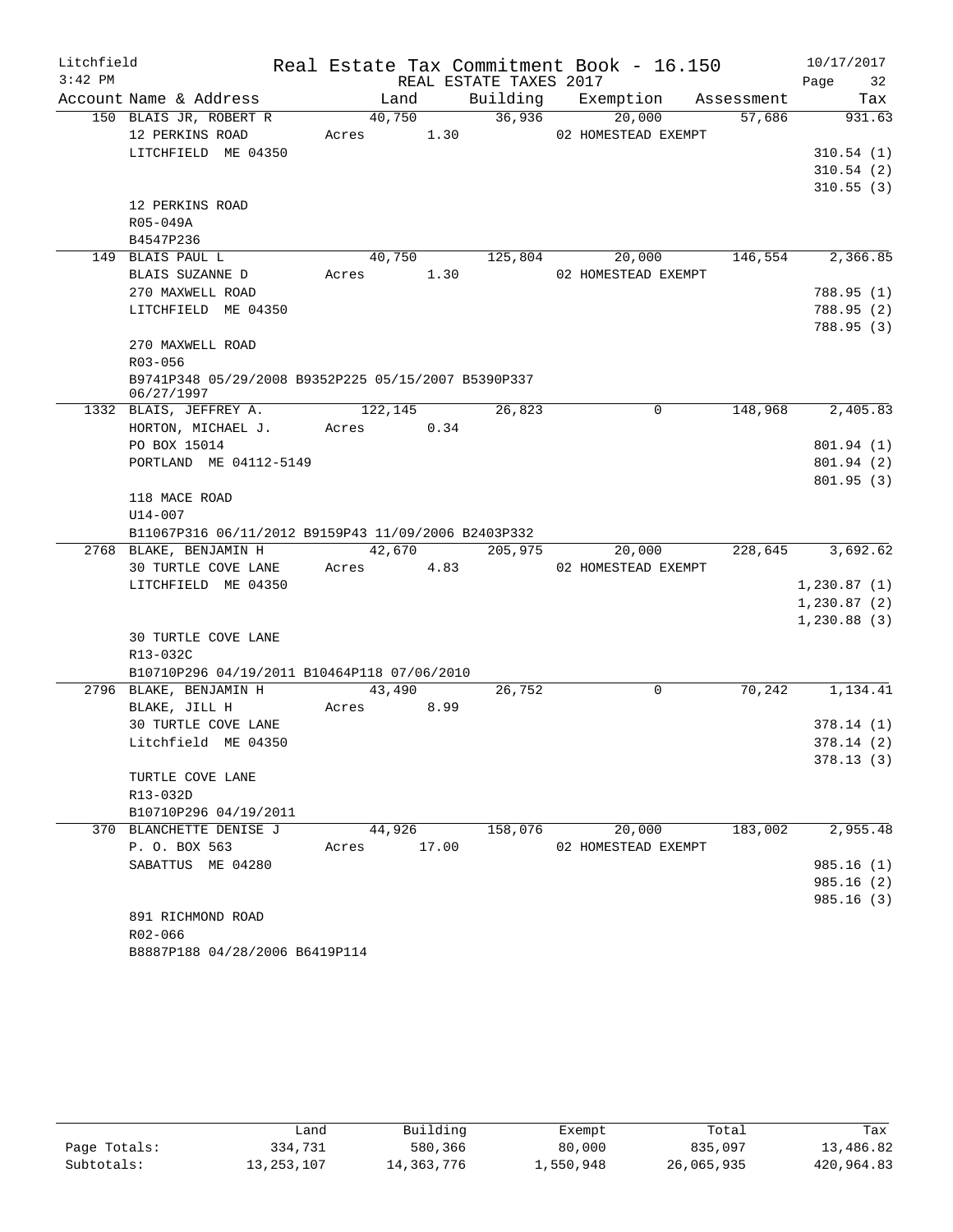| Litchfield |                                                                                           |            |        |                        | Real Estate Tax Commitment Book - 16.150 |            | 10/17/2017             |          |
|------------|-------------------------------------------------------------------------------------------|------------|--------|------------------------|------------------------------------------|------------|------------------------|----------|
| $3:42$ PM  |                                                                                           |            |        | REAL ESTATE TAXES 2017 |                                          |            | Page                   | 33       |
|            | Account Name & Address                                                                    | Land       |        | Building               | Exemption                                | Assessment |                        | Tax      |
|            | 2698 BLANCHETTE, AMY L.                                                                   | 42,675     |        | 64,631                 | $\Omega$                                 | 107,306    |                        | 1,732.99 |
|            | 14 SNYDER LANE                                                                            | Acres      | 2.07   |                        |                                          |            |                        |          |
|            | LITCHFIELD ME 04350                                                                       |            |        |                        |                                          |            | 577.66(1)<br>577.66(2) |          |
|            |                                                                                           |            |        |                        |                                          |            | 577.67(3)              |          |
|            | 14 SNYDER LANE                                                                            |            |        |                        |                                          |            |                        |          |
|            | R03-029D                                                                                  |            |        |                        |                                          |            |                        |          |
|            | B12479P187 11/04/2016 B12210P19 01/14/2016 B12139P7                                       |            |        |                        |                                          |            |                        |          |
|            | 10/13/2015 B11693P257 02/20/2014 B11333P285                                               |            |        |                        |                                          |            |                        |          |
|            | 03/20/2013 B9543P216 10/26/2007<br>272 BLANCHETTE, DENISE                                 | 45,000     |        | 45,940                 | $\mathbf 0$                              | 90,940     |                        | 1,468.68 |
|            | PO BOX 563                                                                                | Acres      | 3.00   |                        |                                          |            |                        |          |
|            | SABATTUS ME 04280                                                                         |            |        |                        |                                          |            | 489.56 (1)             |          |
|            |                                                                                           |            |        |                        |                                          |            | 489.56 (2)             |          |
|            |                                                                                           |            |        |                        |                                          |            | 489.56 (3)             |          |
|            | 1119 RICHMOND ROAD                                                                        |            |        |                        |                                          |            |                        |          |
|            | R01-061                                                                                   |            |        |                        |                                          |            |                        |          |
|            | B12285P35 05/04/2016 B12147P113 10/22/2015                                                |            |        |                        |                                          |            |                        |          |
|            | B12145P153 10/22/2015 B11957P54 03/11/2015 B11640P41                                      |            |        |                        |                                          |            |                        |          |
|            | 03/04/2014 B8499P276 07/13/2005 B3399P290<br>559 BLANCHETTE, GUY R.                       | 43,500     |        | 81,289                 | $\Omega$                                 | 124,789    |                        | 2,015.34 |
|            | BLANCHETTE, DEBORAH E.                                                                    | Acres      | 2.40   |                        |                                          |            |                        |          |
|            | 287 ACADEMY ROAD                                                                          |            |        |                        |                                          |            | 671.78(1)              |          |
|            | LITCHFIELD ME 04350                                                                       |            |        |                        |                                          |            | 671.78(2)              |          |
|            |                                                                                           |            |        |                        |                                          |            | 671.78(3)              |          |
|            | 287 ACADEMY ROAD                                                                          |            |        |                        |                                          |            |                        |          |
|            | R02-098B                                                                                  |            |        |                        |                                          |            |                        |          |
|            | B7540P301 07/25/2003                                                                      |            |        |                        |                                          |            |                        |          |
|            | 154 BLIER, AURELE                                                                         | 40,700     |        | 33,170                 | 26,000                                   | 47,870     |                        | 773.10   |
|            | 21 CENTER ROAD                                                                            | Acres      | 1.28   |                        | 03 VETERANS EXEMPT                       |            |                        |          |
|            | LITCHFIELD ME 04350                                                                       |            |        |                        | 02 HOMESTEAD EXEMPT                      |            | 257.70(1)<br>257.70(2) |          |
|            |                                                                                           |            |        |                        |                                          |            | 257.70(3)              |          |
|            | 21 CENTER ROAD                                                                            |            |        |                        |                                          |            |                        |          |
|            | $R03 - 009$                                                                               |            |        |                        |                                          |            |                        |          |
|            | B1942P286 09/16/1976                                                                      |            |        |                        |                                          |            |                        |          |
|            | 956 BLISS, JENNIFER H.                                                                    | 52,740     |        | 108,803                | 0                                        | 161,543    |                        | 2,608.92 |
|            | BLISS, VANESSA J.                                                                         | Acres 6.24 |        |                        |                                          |            |                        |          |
|            | 2499 HALLOWELL ROAD                                                                       |            |        |                        |                                          |            | 869.64 (1)             |          |
|            | LITCHFIELD ME 04350                                                                       |            |        |                        |                                          |            | 869.64 (2)             |          |
|            |                                                                                           |            |        |                        |                                          |            | 869.64(3)              |          |
|            | 2499 HALLOWELL ROAD                                                                       |            |        |                        |                                          |            |                        |          |
|            | R06-009                                                                                   |            |        |                        |                                          |            |                        |          |
|            | B12156P159 10/29/2015 B12156P157 10/29/2015<br>B11594P255 12/18/2013 B6527P307 06/19/2001 |            |        |                        |                                          |            |                        |          |
|            | 2741 BLOCHER, DAVID                                                                       | 92,359     |        | 0                      | $\mathbf 0$                              | 92,359     |                        | 1,491.60 |
|            | 638 OAK HILL ROAD                                                                         | Acres      | 113.69 |                        |                                          |            |                        |          |
|            | Litchfield ME 04350                                                                       |            |        |                        |                                          |            | 497.20 (1)             |          |
|            |                                                                                           |            |        |                        |                                          |            | 497.20 (2)             |          |
|            |                                                                                           |            |        |                        |                                          |            | 497.20 (3)             |          |
|            | OAK HILL ROAD                                                                             |            |        |                        |                                          |            |                        |          |
|            | R03-078B                                                                                  |            |        |                        |                                          |            |                        |          |
|            | B2903P201 01/10/1986                                                                      |            |        |                        |                                          |            |                        |          |

|              | Land       | Building   | Exempt    | Total      | Tax        |
|--------------|------------|------------|-----------|------------|------------|
| Page Totals: | 316,974    | 333,833    | 26,000    | 624,807    | 10,090.63  |
| Subtotals:   | 13,570,081 | 14,697,609 | 1,576,948 | 26,690,742 | 431,055.46 |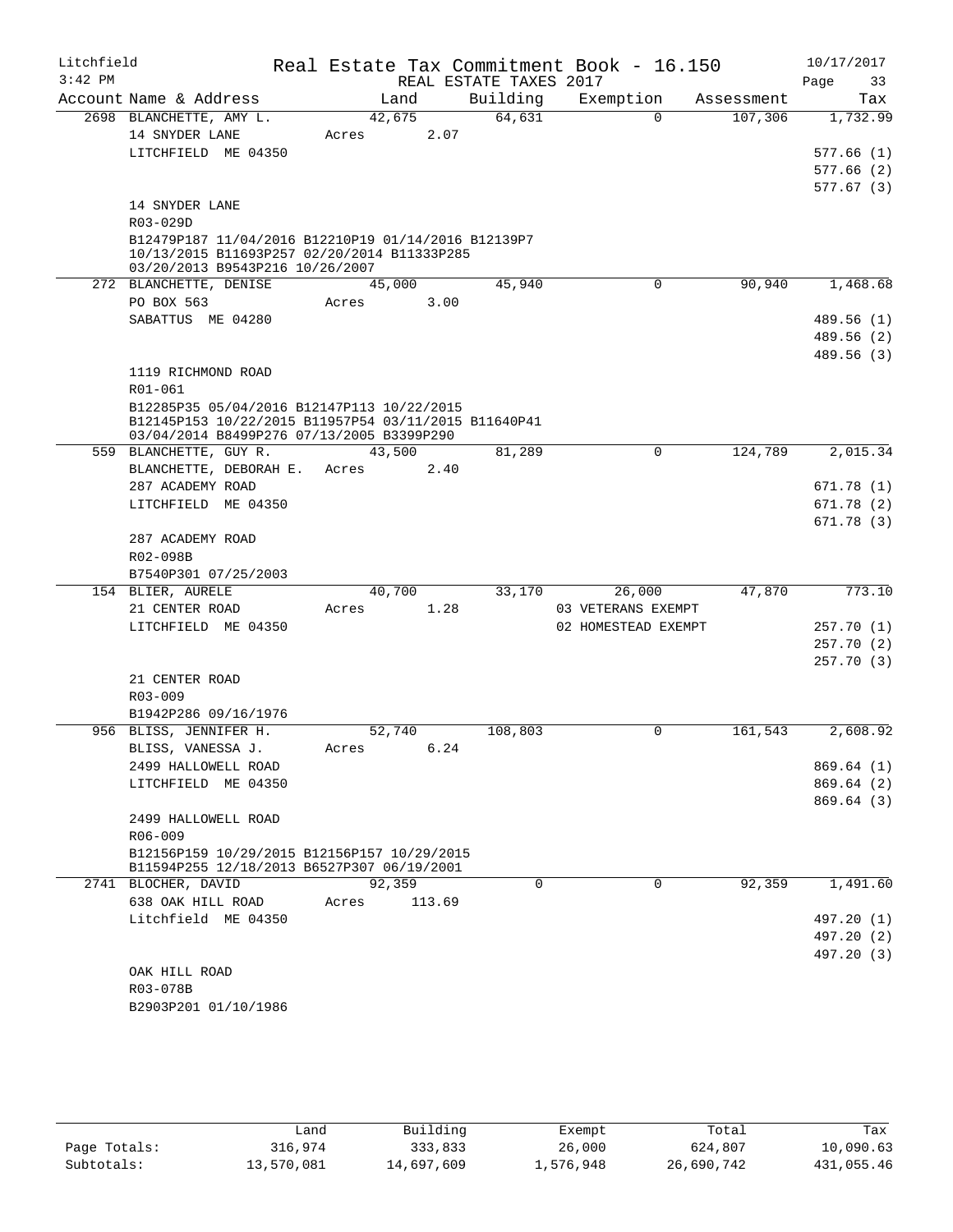| Litchfield |                                                                                                             |            |      |                        | Real Estate Tax Commitment Book - 16.150 |                      | 10/17/2017          |          |
|------------|-------------------------------------------------------------------------------------------------------------|------------|------|------------------------|------------------------------------------|----------------------|---------------------|----------|
| $3:42$ PM  |                                                                                                             |            |      | REAL ESTATE TAXES 2017 |                                          |                      | Page 34             |          |
|            | Account Name & Address                                                                                      | Land       |      |                        | Building Exemption Assessment            |                      |                     | Tax      |
|            | 155 BLOCHER, DAVID M, HELEN 57,275 143,988<br><b>B. WARREN</b>                                              |            |      |                        | 26,000                                   | $175,263$ $2,830.50$ |                     |          |
|            | 638 OAKHILL ROAD                                                                                            | Acres 5.51 |      |                        | 03 VETERANS EXEMPT                       |                      |                     |          |
|            | LITCHFIELD ME 04350                                                                                         |            |      |                        | 02 HOMESTEAD EXEMPT                      |                      | 943.50(1)           |          |
|            |                                                                                                             |            |      |                        |                                          |                      | 943.50 (2)          |          |
|            |                                                                                                             |            |      |                        |                                          |                      | 943.50 (3)          |          |
|            | 638 OAK HILL ROAD                                                                                           |            |      |                        |                                          |                      |                     |          |
|            | R03-078                                                                                                     |            |      |                        |                                          |                      |                     |          |
|            | B10259P77 10/30/2009 B2903P201 01/10/1986 B1897P247<br>1622 BLYTHE, MARK H                                  | 112,980    |      |                        | 90,184 20,000 183,164 2,958.10           |                      |                     |          |
|            | BLYTHE, JANET C Acres 0.66 02 HOMESTEAD EXEMPT                                                              |            |      |                        |                                          |                      |                     |          |
|            | 55 WASHINGTON LANE                                                                                          |            |      |                        |                                          |                      | 986.03(1)           |          |
|            | LITCHFIELD ME 04350                                                                                         |            |      |                        |                                          |                      | 986.03(2)           |          |
|            |                                                                                                             |            |      |                        |                                          |                      | 986.04(3)           |          |
|            | 55 WASHINGTON LANE                                                                                          |            |      |                        |                                          |                      |                     |          |
|            | $U07 - 004$                                                                                                 |            |      |                        |                                          |                      |                     |          |
|            | B10405P88 05/03/2010 B10405P68 05/03/2010 B1452P62                                                          |            |      |                        |                                          |                      |                     |          |
|            | 1337 BODWELL, WILLIAM E. II 209,290                                                                         |            |      | 40,569                 | $\mathbf 0$                              |                      | 249,859 4,035.22    |          |
|            | 8 ARBOR AVE.                                                                                                | Acres 0.65 |      |                        |                                          |                      |                     |          |
|            | TOPSHAM ME 04086                                                                                            |            |      |                        |                                          |                      | 1,345.07(1)         |          |
|            |                                                                                                             |            |      |                        |                                          |                      | 1,345.07(2)         |          |
|            |                                                                                                             |            |      |                        |                                          |                      | 1,345.08(3)         |          |
|            | 397 PEACEPIPE DRIVE                                                                                         |            |      |                        |                                          |                      |                     |          |
|            | $U28 - 010$                                                                                                 |            |      |                        |                                          |                      |                     |          |
|            | B12015P162 06/19/2015 B2587P31 07/15/1983                                                                   |            |      |                        |                                          |                      |                     |          |
|            | 161 BOLDUC, WILFRED L                                                                                       | 58,775     |      |                        | 119,500 26,000                           |                      | 152, 275 2, 459. 24 |          |
|            | 658 PLAINS ROAD Acres 12.70                                                                                 |            |      |                        | 02 HOMESTEAD EXEMPT                      |                      |                     |          |
|            | LITCHFIELD ME 04350                                                                                         |            |      |                        | 03 VETERANS EXEMPT                       |                      | 819.75(1)           |          |
|            |                                                                                                             |            |      |                        |                                          |                      | 819.75(2)           |          |
|            | 658 PLAINS ROAD                                                                                             |            |      |                        |                                          |                      | 819.74 (3)          |          |
|            | R08-011                                                                                                     |            |      |                        |                                          |                      |                     |          |
|            | B3119P72                                                                                                    |            |      |                        |                                          |                      |                     |          |
|            | 742 BOLTON-PISTOLE,                                                                                         | 52,800     |      | 133,290                | $\overline{20}$ ,000                     |                      | 166,090 2,682.35    |          |
|            | CHRISTINE Y.                                                                                                |            |      |                        |                                          |                      |                     |          |
|            | 56 GUSTIN ROAD                                                                                              | Acres 6.30 |      |                        | 02 HOMESTEAD EXEMPT                      |                      |                     |          |
|            | LITCHFIELD ME 04350                                                                                         |            |      |                        |                                          |                      | 894.12 (1)          |          |
|            |                                                                                                             |            |      |                        |                                          |                      | 894.12 (2)          |          |
|            |                                                                                                             |            |      |                        |                                          |                      | 894.11 (3)          |          |
|            | 56 GUSTIN ROAD                                                                                              |            |      |                        |                                          |                      |                     |          |
|            | R04-043B                                                                                                    |            |      |                        |                                          |                      |                     |          |
|            | B12143P138 10/22/2015 B12073P81 08/13/2015 B11892P31<br>12/31/2014 B8615P232 09/23/2005 B6169P46 10/08/2004 |            |      |                        |                                          |                      |                     |          |
|            | 163 BONIN, KENDALL                                                                                          | 40,500     |      | 61,168                 | 20,000                                   | 81,668               |                     | 1,318.94 |
|            | 18 PLAINS ROAD                                                                                              | Acres      | 1.20 |                        | 02 HOMESTEAD EXEMPT                      |                      |                     |          |
|            | LITCHFIELD ME 04350                                                                                         |            |      |                        |                                          |                      | 439.65 (1)          |          |
|            |                                                                                                             |            |      |                        |                                          |                      | 439.65(2)           |          |
|            |                                                                                                             |            |      |                        |                                          |                      | 439.64 (3)          |          |
|            | 18 PLAINS ROAD<br>R06-049                                                                                   |            |      |                        |                                          |                      |                     |          |
|            | B1554P629                                                                                                   |            |      |                        |                                          |                      |                     |          |
|            |                                                                                                             |            |      |                        |                                          |                      |                     |          |
|            |                                                                                                             |            |      |                        |                                          |                      |                     |          |

|              | ∟and       | Building   | Exempt    | Total      | Tax        |
|--------------|------------|------------|-----------|------------|------------|
| Page Totals: | 531,620    | 588,699    | 112,000   | 1,008,319  | 16,284.35  |
| Subtotals:   | 14,101,701 | 15,286,308 | 1,688,948 | 27,699,061 | 447,339.81 |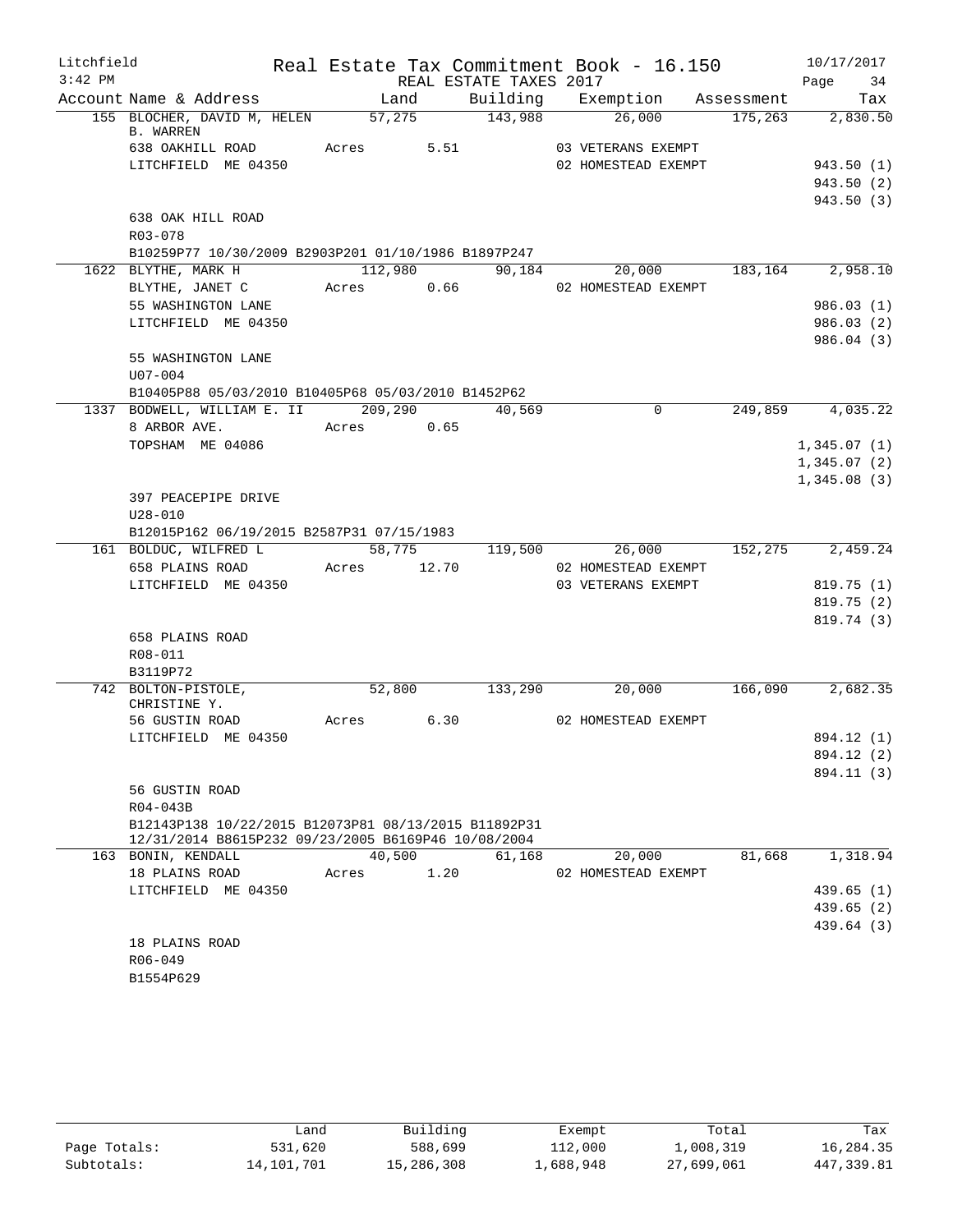| Litchfield<br>$3:42$ PM |                                                                    | REAL ESTATE TAXES 2017 |          | Real Estate Tax Commitment Book - 16.150 |         | 10/17/2017<br>Page<br>35 |
|-------------------------|--------------------------------------------------------------------|------------------------|----------|------------------------------------------|---------|--------------------------|
|                         | Account Name & Address                                             | Land                   | Building | Exemption Assessment                     |         | Tax                      |
|                         | 2135 BONN, WILLIAM & ROBIN                                         | 44,375                 | 122,449  | 20,000                                   | 146,824 | 2,371.21                 |
|                         | 70 BUKER ROAD                                                      | Acres<br>2.75          |          | 02 HOMESTEAD EXEMPT                      |         |                          |
|                         | LITCHFIELD ME 04350                                                |                        |          |                                          |         | 790.40(1)                |
|                         |                                                                    |                        |          |                                          |         | 790.40(2)                |
|                         |                                                                    |                        |          |                                          |         | 790.41(3)                |
|                         | 70 BUKER ROAD                                                      |                        |          |                                          |         |                          |
|                         | R05-006A                                                           |                        |          |                                          |         |                          |
|                         | B5997P184 07/06/1999                                               |                        |          |                                          |         |                          |
|                         | 1073 BONTE, COLETTE M                                              | 47,000                 | 106,784  | 20,000                                   | 133,784 | 2,160.61                 |
|                         | 27 HARDSCRABBLE ROAD                                               | Acres 3.80             |          | 02 HOMESTEAD EXEMPT                      |         |                          |
|                         | LITCHFIELD ME 04350                                                |                        |          |                                          |         | 720.20(1)                |
|                         |                                                                    |                        |          |                                          |         | 720.20(2)                |
|                         |                                                                    |                        |          |                                          |         | 720.21(3)                |
|                         | 27 HARDSCRABBLE ROAD                                               |                        |          |                                          |         |                          |
|                         | $U20 - 008$                                                        |                        |          |                                          |         |                          |
|                         | B10008P217 03/12/2009 B9876P317 08/08/2008 B6363P218<br>12/06/2000 |                        |          |                                          |         |                          |
|                         | 165 BOOTHBY, GARY R                                                | 41,750                 | 107,606  | 26,000                                   | 123,356 | 1,992.20                 |
|                         | 1425 HALLOWELL ROAD                                                | Acres<br>1.70          |          | 02 HOMESTEAD EXEMPT                      |         |                          |
|                         | LITCHFIELD ME 04350                                                |                        |          | 03 VETERANS EXEMPT                       |         | 664.07 (1)               |
|                         |                                                                    |                        |          |                                          |         | 664.07 (2)               |
|                         |                                                                    |                        |          |                                          |         | 664.06 (3)               |
|                         | 1425 HALLOWELL ROAD                                                |                        |          |                                          |         |                          |
|                         | $R14 - 040$                                                        |                        |          |                                          |         |                          |
|                         | B3323P216                                                          |                        |          |                                          |         |                          |
|                         | 1522 BORNSTEIN MARK F                                              | 74,715                 | 121,860  | 20,000                                   | 176,575 | 2,851.69                 |
|                         | 2183 HALLOWELL ROAD                                                | Acres 41.00            |          | 02 HOMESTEAD EXEMPT                      |         |                          |
|                         | LITCHFIELD ME 04350                                                |                        |          |                                          |         | 950.56(1)                |
|                         |                                                                    |                        |          |                                          |         | 950.56(2)                |
|                         |                                                                    |                        |          |                                          |         | 950.57(3)                |
|                         | 2183 HALLOWELL ROAD<br>R11-024                                     |                        |          |                                          |         |                          |
|                         | B9815P86 08/05/2008 B7108P308 10/21/2002 B7108P306                 |                        |          |                                          |         |                          |
|                         | 10/21/2002                                                         |                        |          |                                          |         |                          |
|                         | 167 BOSSE NORMAND C                                                | 34,400                 | 83,851   | 26,000                                   | 92,251  | 1,489.85                 |
|                         | 440 ACADEMY ROAD                                                   | 0.80<br>Acres          |          | 02 HOMESTEAD EXEMPT                      |         |                          |
|                         | LITCHFIELD ME 04350                                                |                        |          | 03 VETERANS EXEMPT                       |         | 496.62(1)                |
|                         |                                                                    |                        |          |                                          |         | 496.62 (2)               |
|                         |                                                                    |                        |          |                                          |         | 496.61(3)                |
|                         | 440 ACADEMY ROAD                                                   |                        |          |                                          |         |                          |
|                         | R02-109                                                            |                        |          |                                          |         |                          |
|                         | B4746P101 08/15/1994                                               |                        |          |                                          |         |                          |
|                         | 333 BOSSE, GERARD C.                                               | 123,450                | 174,892  | $\mathbf 0$                              | 298,342 | 4,818.22                 |
|                         | BOSSE, CHRISTINE H.                                                | 1.17<br>Acres          |          |                                          |         |                          |
|                         | 313 NORTH HATCH HILL<br>ROAD                                       |                        |          |                                          |         | 1,606.07(1)              |
|                         | GREENE ME 04236                                                    |                        |          |                                          |         | 1,606.07(2)              |
|                         |                                                                    |                        |          |                                          |         | 1,606.08(3)              |
|                         | 19 WEED DRIVE                                                      |                        |          |                                          |         |                          |
|                         | $U25 - 011$                                                        |                        |          |                                          |         |                          |
|                         | B12412P119 08/24/2016 B12409P298 08/19/2016                        |                        |          |                                          |         |                          |
|                         | B12409P296 08/19/2016 B12194P39 12/22/2015                         |                        |          |                                          |         |                          |
|                         | B12127P133 10/08/2015 B5487P145                                    |                        |          |                                          |         |                          |

|              | Land       | Building   | Exempt    | Total      | Tax        |
|--------------|------------|------------|-----------|------------|------------|
| Page Totals: | 365,690    | 717,442    | 112,000   | 971,132    | 15,683.78  |
| Subtotals:   | 14,467,391 | 16,003,750 | ⊥,800,948 | 28,670,193 | 463,023.59 |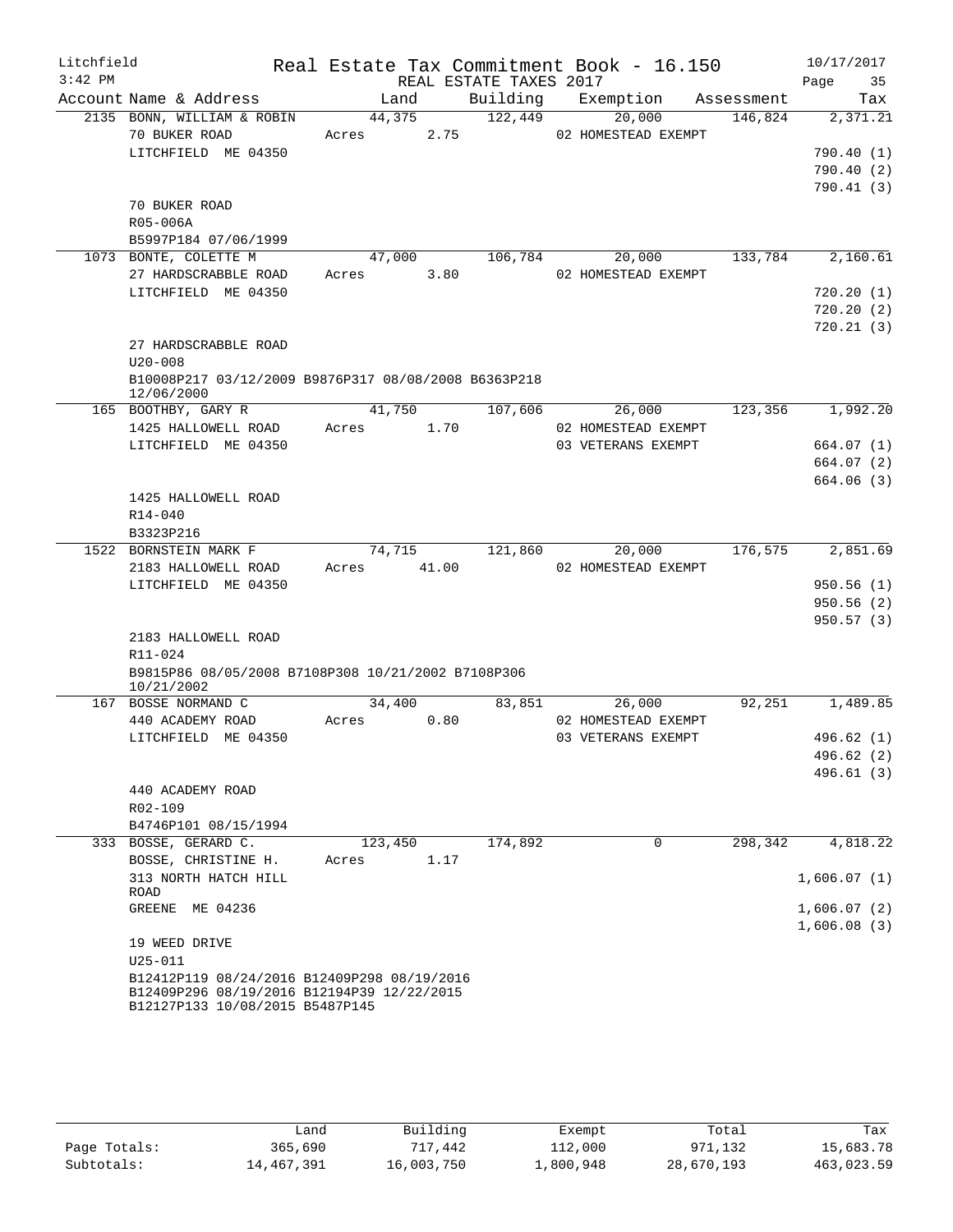| Litchfield |                                                            |         |       |                        | Real Estate Tax Commitment Book - 16.150 |            | 10/17/2017             |
|------------|------------------------------------------------------------|---------|-------|------------------------|------------------------------------------|------------|------------------------|
| $3:42$ PM  |                                                            |         |       | REAL ESTATE TAXES 2017 |                                          |            | Page<br>36             |
|            | Account Name & Address                                     | Land    |       | Building               | Exemption                                | Assessment | Tax                    |
|            | 168 BOSTON, JEFFREY S.                                     | 166,418 |       | 87,221                 | $\Omega$                                 | 253,639    | 4,096.27               |
|            | 117 PARKWOOD DRIVE                                         | Acres   | 0.73  |                        |                                          |            |                        |
|            | AUGUSTA ME 04330                                           |         |       |                        |                                          |            | 1,365.42(1)            |
|            |                                                            |         |       |                        |                                          |            | 1,365.42(2)            |
|            |                                                            |         |       |                        |                                          |            | 1,365.43(3)            |
|            | 417 PEACEPIPE DRIVE                                        |         |       |                        |                                          |            |                        |
|            | $U28 - 013$<br>B11593P275 12/05/2013 B11593P271 12/05/2013 |         |       |                        |                                          |            |                        |
|            | B10694P181 03/24/2011 B8483P137 06/29/2005 B3843P6         |         |       |                        |                                          |            |                        |
|            | 171 BOUCHARD, CARL<br>%SEC.VETS.AFFAIRS                    | 40,000  |       | 52,238                 | 20,000                                   | 72,238     | 1,166.64               |
|            | BOUCHARD MARGARET                                          | Acres   | 1.00  |                        | 02 HOMESTEAD EXEMPT                      |            |                        |
|            | COUNTRYWIDE HOME LOANS,<br>INC.                            |         |       |                        |                                          |            | 388.88 (1)             |
|            | P.O. BOX 10211                                             |         |       |                        |                                          |            | 388.88 (2)             |
|            | SIMI VALLEY, CA                                            |         |       |                        |                                          |            | 388.88 (3)             |
|            | 91410-0211<br>51 RICHMOND ROAD                             |         |       |                        |                                          |            |                        |
|            | $R03 - 060$                                                |         |       |                        |                                          |            |                        |
|            | B11086P96 06/25/2012 B4601P135                             |         |       |                        |                                          |            |                        |
| 1877       | BOUCHARD, GARY J                                           | 93,970  |       | 70,181                 | 0                                        | 164,151    | 2,651.04               |
|            | MCHALE G.M.                                                | Acres   | 0.45  |                        |                                          |            |                        |
|            | 2305 TURNING LEAFE DR                                      |         |       |                        |                                          |            | 883.68 (1)             |
|            | OCEN SPRINGS MS 39564                                      |         |       |                        |                                          |            | 883.68 (2)             |
|            |                                                            |         |       |                        |                                          |            | 883.68 (3)             |
|            | 13 MEMORY LANE                                             |         |       |                        |                                          |            |                        |
|            | $U12 - 025$                                                |         |       |                        |                                          |            |                        |
|            | B5657P165 06/29/1998                                       |         |       |                        |                                          |            |                        |
|            | 1253 BOUCHARD, JENNIFER L                                  | 50,000  |       | 60,355                 | 20,000                                   | 90, 355    | 1,459.23               |
|            | 308 DENNIS HILL ROAD                                       | Acres   | 5.00  |                        | 02 HOMESTEAD EXEMPT                      |            |                        |
|            | LITCHFIELD ME 04350                                        |         |       |                        |                                          |            | 486.41(1)              |
|            |                                                            |         |       |                        |                                          |            | 486.41 (2)             |
|            | 308 DENNIS HILL ROAD                                       |         |       |                        |                                          |            | 486.41 (3)             |
|            | R13-021                                                    |         |       |                        |                                          |            |                        |
|            | B10235P115 10/07/2009 B4402P288 05/27/1993                 |         |       |                        |                                          |            |                        |
|            | 174 BOUCHARD, RAYMOND P                                    | 106,167 |       | 237,539                | 26,000                                   | 317,706    | 5,130.95               |
|            | BOUCHARD, SUSANNE M.                                       | Acres   | 22.64 |                        | 03 VETERANS EXEMPT                       |            |                        |
|            | P O BOX 332                                                |         |       |                        | 02 HOMESTEAD EXEMPT                      |            | 1,710.32(1)            |
|            | LITCHFIELD ME 04350                                        |         |       |                        |                                          |            | 1,710.32(2)            |
|            |                                                            |         |       |                        |                                          |            | 1,710.31(3)            |
|            | 45 PURGATORY DRIVE                                         |         |       |                        |                                          |            |                        |
|            | R12-024                                                    |         |       |                        |                                          |            |                        |
|            | B2586P123                                                  |         |       |                        |                                          |            |                        |
|            | 629 BOUCHARD, TROY J                                       | 39,100  |       | 113,555                | 20,000                                   | 132,655    | 2,142.38               |
|            | 42 NOTTINGHAM LANE                                         | Acres   | 1.20  |                        | 02 HOMESTEAD EXEMPT                      |            |                        |
|            | LITCHFIELD ME 04350                                        |         |       |                        |                                          |            | 714.13(1)              |
|            |                                                            |         |       |                        |                                          |            | 714.13(2)<br>714.12(3) |
|            | 42 NOTTINGHAM LANE                                         |         |       |                        |                                          |            |                        |
|            | $R11 - 035 - 3 - A$                                        |         |       |                        |                                          |            |                        |
|            | B10937P224 01/11/2012 B7754P55 12/01/2003                  |         |       |                        |                                          |            |                        |
|            |                                                            |         |       |                        |                                          |            |                        |

|              | Land       | Building   | Exempt    | Total      | Tax        |
|--------------|------------|------------|-----------|------------|------------|
| Page Totals: | 495,655    | 621,089    | 86,000    | 1,030,744  | 16,646.51  |
| Subtotals:   | 14,963,046 | 16,624,839 | 1,886,948 | 29,700,937 | 479,670.10 |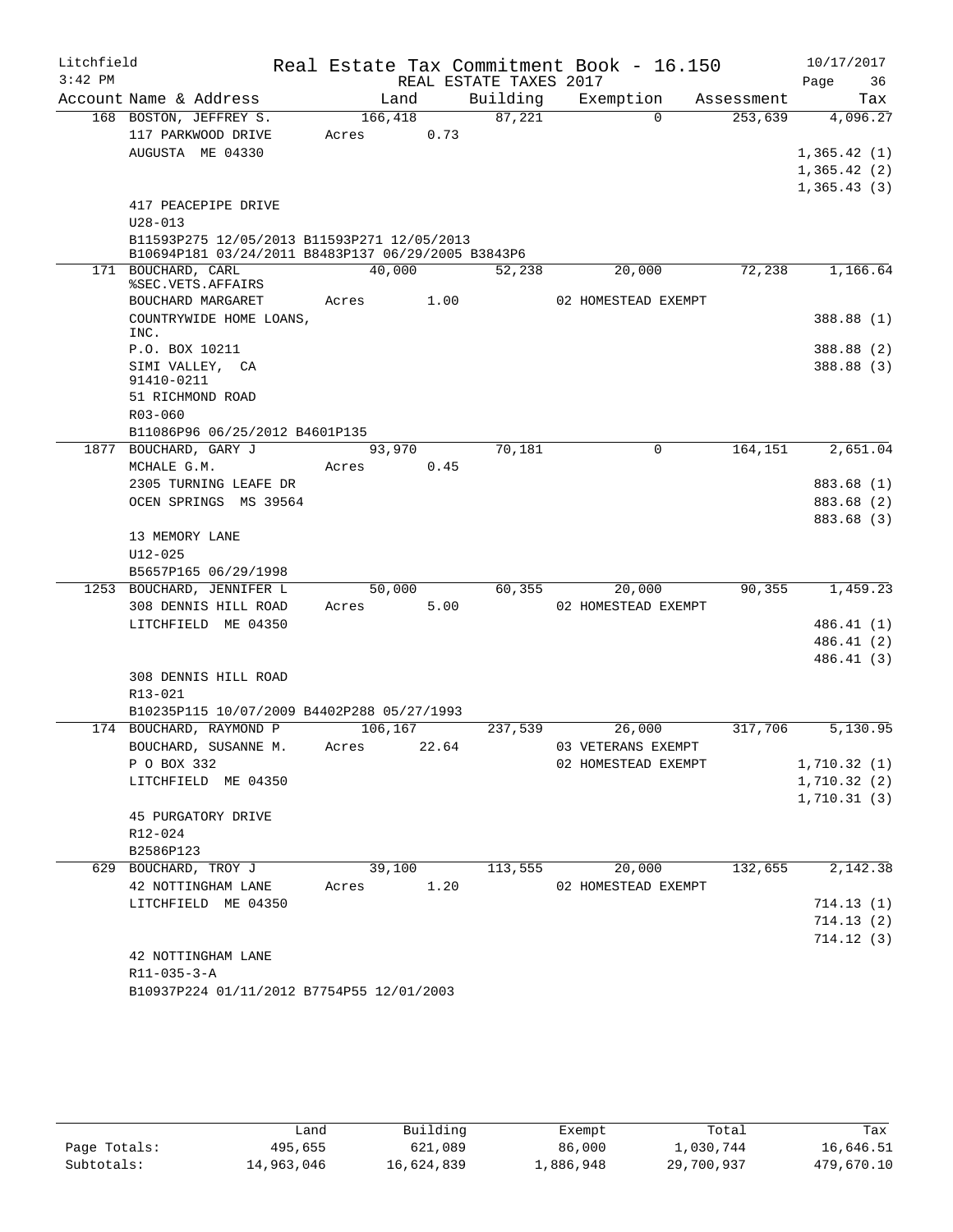| Litchfield<br>$3:42$ PM |                                                                     |       |            | REAL ESTATE TAXES 2017 | Real Estate Tax Commitment Book - 16.150 |         | 10/17/2017<br>Page<br>37 |
|-------------------------|---------------------------------------------------------------------|-------|------------|------------------------|------------------------------------------|---------|--------------------------|
|                         | Account Name & Address                                              |       | Land       | Building               | Exemption Assessment                     |         | Tax                      |
|                         | 2595 BOUCHER KENNETH E                                              |       |            | 48,475 194,314         | $\Omega$                                 |         | 242,789 3,921.04         |
|                         | 487 PLAINS ROAD                                                     |       | Acres 4.39 |                        |                                          |         |                          |
|                         | LITCHFIELD ME 04350                                                 |       |            |                        |                                          |         | 1,307.01(1)              |
|                         |                                                                     |       |            |                        |                                          |         | 1,307.01(2)              |
|                         |                                                                     |       |            |                        |                                          |         | 1,307.02(3)              |
|                         | 487 PLAINS ROAD                                                     |       |            |                        |                                          |         |                          |
|                         | R07-031A-4                                                          |       |            |                        |                                          |         |                          |
|                         | B9563P105 11/13/2007                                                |       |            |                        |                                          |         |                          |
|                         | 176 BOUCHER, DAVID                                                  |       | 42,000     | $\mathbf 0$            | 0                                        | 42,000  | 678.30                   |
|                         | 7 CHURCH STREET                                                     |       | Acres 7.50 |                        |                                          |         |                          |
|                         | LEWISTON ME 04240                                                   |       |            |                        |                                          |         | 226.10(1)                |
|                         |                                                                     |       |            |                        |                                          |         | 226.10(2)                |
|                         |                                                                     |       |            |                        |                                          |         | 226.10(3)                |
|                         | OAK HILL ROAD                                                       |       |            |                        |                                          |         |                          |
|                         | $R04 - 023$                                                         |       |            |                        |                                          |         |                          |
|                         | B3518P267<br>1408 BOUCHER, GREGORY L                                |       | 40,000     | 101,068                | 0                                        | 141,068 | 2,278.25                 |
|                         | BOUCHER, RAMONA R                                                   |       | Acres 1.00 |                        |                                          |         |                          |
|                         | 55 RICHMOND ROAD                                                    |       |            |                        |                                          |         | 759.42(1)                |
|                         | LITCHFIELD ME 04350                                                 |       |            |                        |                                          |         | 759.42(2)                |
|                         |                                                                     |       |            |                        |                                          |         | 759.41(3)                |
|                         | 55 RICHMOND ROAD                                                    |       |            |                        |                                          |         |                          |
|                         | R03-059                                                             |       |            |                        |                                          |         |                          |
|                         | B10987P104 03/19/2012 B9726P146 05/12/2008 B5390P335                |       |            |                        |                                          |         |                          |
|                         | 827 BOUCHER, KENNETH E.                                             |       | 40,500     | 93,722                 | $\overline{0}$                           | 134,222 | 2,167.69                 |
|                         | 487 PLAINS ROAD                                                     |       | Acres 1.20 |                        |                                          |         |                          |
|                         | LITCHFIELD ME 04350                                                 |       |            |                        |                                          |         | 722.56(1)                |
|                         |                                                                     |       |            |                        |                                          |         | 722.56(2)                |
|                         |                                                                     |       |            |                        |                                          |         | 722.57(3)                |
|                         | 218 PLAINS ROAD                                                     |       |            |                        |                                          |         |                          |
|                         | R07-013A                                                            |       |            |                        |                                          |         |                          |
|                         | B11651P317 03/20/2014 B2010P162 06/20/1977                          |       |            |                        |                                          |         |                          |
|                         | 178 BOUCHER, PAUL H AND<br>JANE                                     |       | 43,200     | $\Omega$               | $\Omega$                                 | 43,200  | 697.68                   |
|                         | 11 EVERETT STREET                                                   | Acres | 8.70       |                        |                                          |         |                          |
|                         | OAKLAND, ME 04963                                                   |       |            |                        |                                          |         | 232.56(1)                |
|                         |                                                                     |       |            |                        |                                          |         | 232.56(2)                |
|                         |                                                                     |       |            |                        |                                          |         | 232.56(3)                |
|                         | PINE TREE ROAD                                                      |       |            |                        |                                          |         |                          |
|                         | $R11 - 001 - 3$                                                     |       |            |                        |                                          |         |                          |
|                         | B3646P60                                                            |       |            |                        |                                          |         |                          |
|                         | 589 BOUCHER, RICHARD W. &<br>PAMELA T.                              |       | 84,350     | 90,894                 | 20,000                                   | 155,244 | 2,507.19                 |
|                         | 1575 HALLOWELL ROAD                                                 | Acres | 1.94       |                        | 02 HOMESTEAD EXEMPT                      |         |                          |
|                         | LITCHFIELD ME 04350                                                 |       |            |                        |                                          |         | 835.73 (1)               |
|                         |                                                                     |       |            |                        |                                          |         | 835.73 (2)               |
|                         |                                                                     |       |            |                        |                                          |         | 835.73 (3)               |
|                         | 1575 HALLOWELL ROAD                                                 |       |            |                        |                                          |         |                          |
|                         | $U19 - 002$                                                         |       |            |                        |                                          |         |                          |
|                         | B11156P127 09/07/2012 B10111P197 06/15/2009<br>B5350P113 01/21/2005 |       |            |                        |                                          |         |                          |

|              | Land       | Building   | Exempt    | Total      | Tax        |
|--------------|------------|------------|-----------|------------|------------|
| Page Totals: | 298,525    | 479,998    | 20,000    | 758,523    | 12,250.15  |
| Subtotals:   | 15,261,571 | 17,104,837 | 1,906,948 | 30,459,460 | 491,920.25 |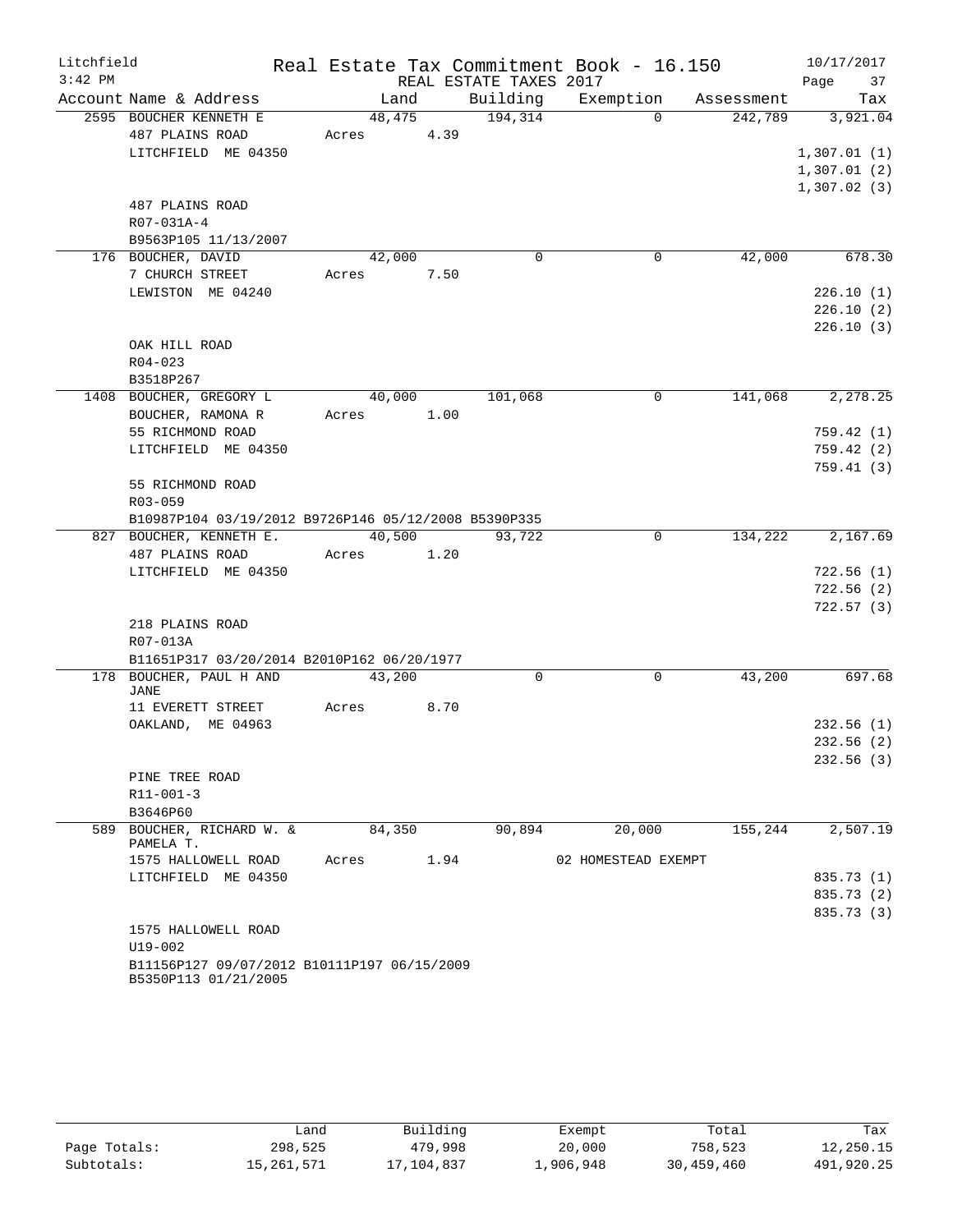| Litchfield |                                                                                        | Real Estate Tax Commitment Book - 16.150 |                        |                     |            | 10/17/2017  |
|------------|----------------------------------------------------------------------------------------|------------------------------------------|------------------------|---------------------|------------|-------------|
| $3:42$ PM  |                                                                                        |                                          | REAL ESTATE TAXES 2017 |                     |            | Page<br>38  |
|            | Account Name & Address                                                                 | Land                                     | Building               | Exemption           | Assessment | Tax         |
|            | 1433 BOUCK, KEVIN E.                                                                   | 64,250                                   | 122,952                | $\Omega$            | 187,202    | 3,023.31    |
|            | BOUCK, KRYSTLE J.                                                                      | Acres 20.00                              |                        |                     |            |             |
|            | 9 FRIEND STREET                                                                        |                                          |                        |                     |            | 1,007.77(1) |
|            | SALEM MA 01970                                                                         |                                          |                        |                     |            | 1,007.77(2) |
|            |                                                                                        |                                          |                        |                     |            | 1,007.77(3) |
|            | 121 HUNTINGTON HILL                                                                    |                                          |                        |                     |            |             |
|            | ROAD                                                                                   |                                          |                        |                     |            |             |
|            | R11-041<br>B1357P334                                                                   |                                          |                        |                     |            |             |
|            | 179 BOUDREAU, PAUL                                                                     | 40,250                                   | 111,541                | 20,000              | 131,791    | 2,128.42    |
|            | 264 MAXWELL ROAD                                                                       | Acres                                    | 1.10                   | 02 HOMESTEAD EXEMPT |            |             |
|            | LITCHFIELD ME 04350                                                                    |                                          |                        |                     |            | 709.47(1)   |
|            |                                                                                        |                                          |                        |                     |            | 709.47(2)   |
|            |                                                                                        |                                          |                        |                     |            | 709.48(3)   |
|            | 264 MAXWELL ROAD                                                                       |                                          |                        |                     |            |             |
|            | R03-055                                                                                |                                          |                        |                     |            |             |
|            | B1905P276                                                                              |                                          |                        |                     |            |             |
|            | 2720 BOUFFARD RONALD                                                                   | 4,300                                    | $\mathbf 0$            | $\mathbf 0$         | 4,300      | 69.44       |
|            | BOUFFARD, LISA MARIE                                                                   | Acres                                    | 4.30                   |                     |            |             |
|            | 37 SUNSET DRIVE                                                                        |                                          |                        |                     |            | 23.15(1)    |
|            | FAYETTE ME 04349                                                                       |                                          |                        |                     |            | 23.15(2)    |
|            |                                                                                        |                                          |                        |                     |            | 23.14(3)    |
|            | OAK HILL ROAD                                                                          |                                          |                        |                     |            |             |
|            | R03-078A                                                                               |                                          |                        |                     |            |             |
|            | B11600P234 12/27/2013 B9865P238 09/29/2008                                             |                                          |                        |                     |            |             |
|            | 2481 BOULEY, KAROLEE                                                                   | 43,300                                   | 20,319                 | 0                   | 63,619     | 1,027.45    |
|            | 39 MY WAY DRIVE                                                                        | Acres                                    | 2.32                   |                     |            |             |
|            | LITCHFIELD ME 04350                                                                    |                                          |                        |                     |            | 342.48(1)   |
|            |                                                                                        |                                          |                        |                     |            | 342.48 (2)  |
|            |                                                                                        |                                          |                        |                     |            | 342.49 (3)  |
|            | 64 MY WAY DRIVE                                                                        |                                          |                        |                     |            |             |
|            | R13-008C                                                                               |                                          |                        |                     |            |             |
|            | B8683P222 11/04/2005                                                                   |                                          |                        |                     |            |             |
|            | 180 BOULEY, ROGER P                                                                    | 40,750                                   | 141,516                | 26,000              | 156,266    | 2,523.70    |
|            | 250 MAXWELL ROAD                                                                       | Acres                                    | 1.30                   | 02 HOMESTEAD EXEMPT |            |             |
|            | LITCHFIELD ME 04350                                                                    |                                          |                        | 03 VETERANS EXEMPT  |            | 841.23 (1)  |
|            |                                                                                        |                                          |                        |                     |            | 841.23 (2)  |
|            |                                                                                        |                                          |                        |                     |            | 841.24 (3)  |
|            | 250 MAXWELL ROAD                                                                       |                                          |                        |                     |            |             |
|            | $R03 - 053$                                                                            |                                          |                        |                     |            |             |
|            | B5114P116 B1909P124<br>182 BOURGET, LAWRENCE NEAL                                      | 110,406                                  | 128,343                | 0                   | 238,749    | 3,855.80    |
|            | (TRUSTEE)                                                                              |                                          |                        |                     |            |             |
|            | 8311 BRIER CREEK<br>PARKWAY                                                            | Acres                                    | 0.41                   |                     |            |             |
|            | <b>SUITE 105-377</b>                                                                   |                                          |                        |                     |            | 1,285.27(1) |
|            | RALEIGH NC 27617                                                                       |                                          |                        |                     |            | 1,285.27(2) |
|            |                                                                                        |                                          |                        |                     |            | 1,285.26(3) |
|            | 95 GRANT ROAD                                                                          |                                          |                        |                     |            |             |
|            | U11-012                                                                                |                                          |                        |                     |            |             |
|            | B12275P198 03/22/2016 B12270P44 03/22/2016 B8795P296<br>01/26/2006 B1448P95 03/30/1967 |                                          |                        |                     |            |             |

|              | Land       | Building   | Exempt    | Total        | Tax        |
|--------------|------------|------------|-----------|--------------|------------|
| Page Totals: | 303,256    | 524,671    | 46,000    | 781,927      | 12,628.12  |
| Subtotals:   | 15,564,827 | 17,629,508 | 1,952,948 | 31, 241, 387 | 504,548.37 |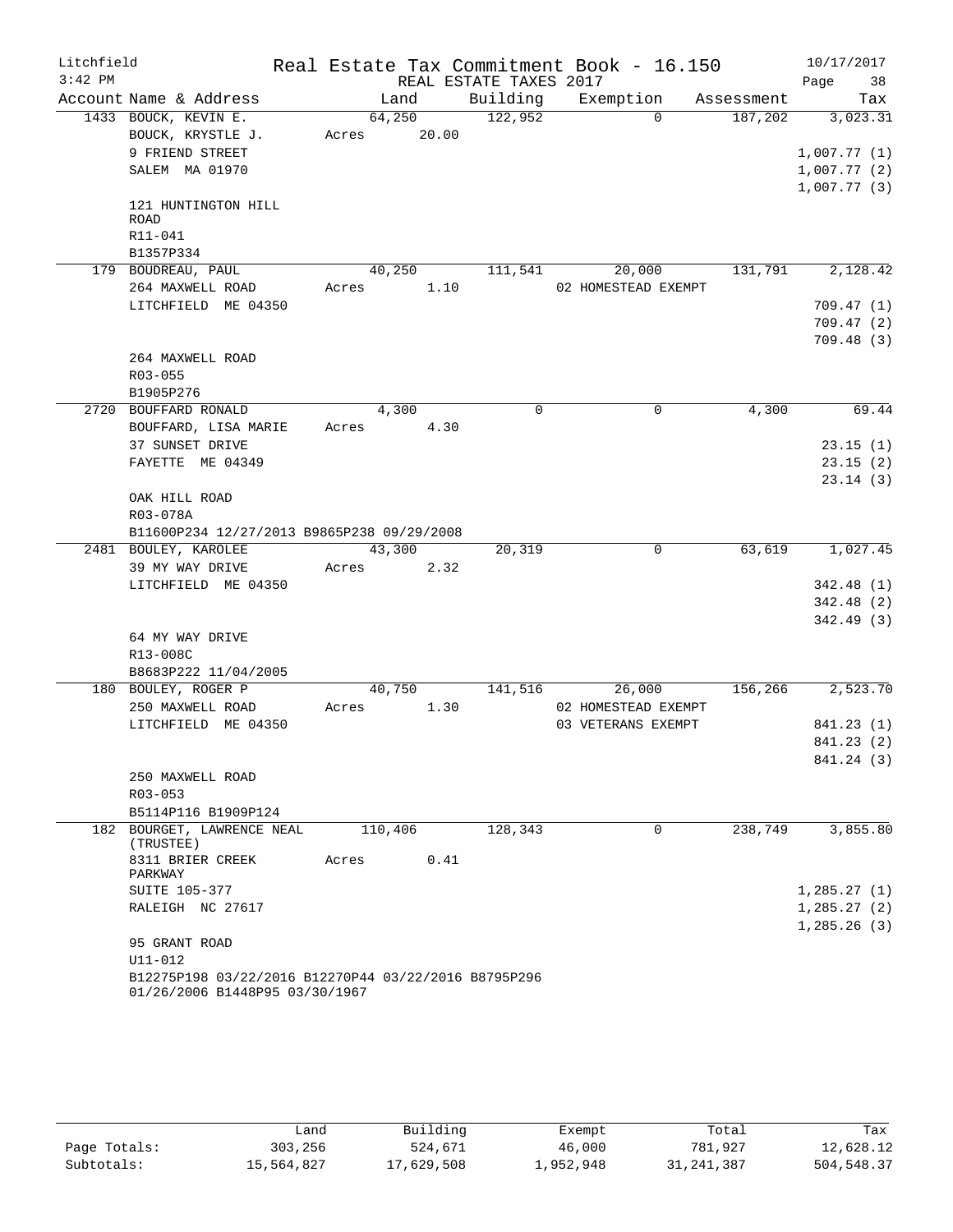| Litchfield   |                                                     |       |            |                        | Real Estate Tax Commitment Book - 16.150 |            | 10/17/2017 |
|--------------|-----------------------------------------------------|-------|------------|------------------------|------------------------------------------|------------|------------|
| $3:42$ PM    |                                                     |       |            | REAL ESTATE TAXES 2017 |                                          |            | Page<br>39 |
|              | Account Name & Address                              |       | Land       |                        | Building Exemption                       | Assessment | Tax        |
|              | 181 BOURGET, ROBERT                                 |       | 52,000     | 41,192                 | 20,000                                   | 73,192     | 1,182.05   |
|              | BOURGET, CYNTHIA A                                  |       | Acres 5.80 |                        | 02 HOMESTEAD EXEMPT                      |            |            |
|              | 186 LIBBY ROAD                                      |       |            |                        |                                          |            | 394.02 (1) |
|              | LITCHFIELD ME 04350                                 |       |            |                        |                                          |            | 394.02 (2) |
|              |                                                     |       |            |                        |                                          |            | 394.01(3)  |
|              | 186 LIBBY ROAD                                      |       |            |                        |                                          |            |            |
|              | R06-016B                                            |       |            |                        |                                          |            |            |
|              | B3962P229 08/05/1991 B3923P259                      |       |            |                        |                                          |            |            |
|              | 1674 BOURGET, ROGER                                 |       | 40,320     | $\Omega$               | 0                                        | 40,320     | 651.17     |
|              | 12 GRANT ROAD                                       |       | Acres 0.20 |                        |                                          |            |            |
|              | LITCHFIELD ME 04350                                 |       |            |                        |                                          |            | 217.06(1)  |
|              |                                                     |       |            |                        |                                          |            | 217.06(2)  |
|              |                                                     |       |            |                        |                                          |            | 217.05(3)  |
|              | 11 GRANT ROAD                                       |       |            |                        |                                          |            |            |
|              | $U10-031$                                           |       |            |                        |                                          |            |            |
|              | B6549P207                                           |       |            |                        |                                          |            |            |
|              | 1673 BOURGET, ROGER                                 |       | 45,450     | 115,696                | 0                                        | 161,146    | 2,602.51   |
|              | 12 GRANT ROAD                                       |       | Acres 2.14 |                        |                                          |            |            |
|              | LITCHFIELD ME 04350                                 |       |            |                        |                                          |            | 867.50(1)  |
|              |                                                     |       |            |                        |                                          |            | 867.50(2)  |
|              |                                                     |       |            |                        |                                          |            | 867.51(3)  |
|              | 12 GRANT ROAD                                       |       |            |                        |                                          |            |            |
|              | $U10 - 019$                                         |       |            |                        |                                          |            |            |
|              | B6549P207                                           |       |            |                        |                                          |            |            |
|              | 2532 BOURGOIN JAMES A                               |       | 44,375     |                        | 63,993<br>20,000                         | 88,368     | 1,427.14   |
|              | 13 SCHOOL LANE                                      |       | Acres 2.75 |                        | 02 HOMESTEAD EXEMPT                      |            |            |
|              | LITCHFIELD ME 04350                                 |       |            |                        |                                          |            | 475.71 (1) |
|              |                                                     |       |            |                        |                                          |            | 475.71 (2) |
|              |                                                     |       |            |                        |                                          |            | 475.72 (3) |
|              |                                                     |       |            |                        |                                          |            |            |
|              | 13 SCHOOL LANE                                      |       |            |                        |                                          |            |            |
|              | R03-108C                                            |       |            |                        |                                          |            |            |
|              | B8809P103 02/16/2006 B8567P171 08/29/2005           |       | 121,704    |                        | $\Omega$                                 | 146,767    |            |
|              | 185 BOURNAKEL, ANGELA                               |       |            | 25,063                 |                                          |            | 2,370.29   |
|              | 10 CrystalLlane                                     | Acres | 0.44       |                        |                                          |            |            |
|              | Yarmouth ME 04096-7758                              |       |            |                        |                                          |            | 790.10(1)  |
|              |                                                     |       |            |                        |                                          |            | 790.10(2)  |
|              |                                                     |       |            |                        |                                          |            | 790.09(3)  |
|              | 14 TOWN LINE DRIVE                                  |       |            |                        |                                          |            |            |
|              | $U13 - 019$                                         |       |            |                        |                                          |            |            |
|              | B5143P29 06/03/1996                                 |       |            |                        |                                          |            |            |
|              | 85 BOURQUE, NICHOLAS N                              |       | 28,800     | 61,806                 | 20,000                                   | 70,606     | 1,140.29   |
|              | 418 OAK HILL ROAD                                   | Acres | 0.60       |                        | 02 HOMESTEAD EXEMPT                      |            |            |
|              | LITCHFIELD ME 04350                                 |       |            |                        |                                          |            | 380.10(1)  |
|              |                                                     |       |            |                        |                                          |            | 380.10(2)  |
|              |                                                     |       |            |                        |                                          |            | 380.09 (3) |
|              | 418 OAK HILL ROAD                                   |       |            |                        |                                          |            |            |
|              | R04-038                                             |       |            |                        |                                          |            |            |
|              | B10303P19 12/16/2009 B10189P220 08/21/2009 B7418P89 |       |            |                        |                                          |            |            |
|              | 05/21/2003                                          |       |            |                        |                                          |            |            |
|              | 1238 BOUTIN, DANIEL                                 |       | 37,200     | 7,617                  | $\mathbf{0}$                             | 44,817     | 723.79     |
|              | 1023 LITCHFIELD ROAD                                | Acres | 0.90       |                        |                                          |            |            |
|              | SABATTUS ME 04280                                   |       |            |                        |                                          |            | 241.26(1)  |
|              |                                                     |       |            |                        |                                          |            | 241.26(2)  |
|              |                                                     |       |            |                        |                                          |            | 241.27(3)  |
|              | 205 HUNTINGTON HILL                                 |       |            |                        |                                          |            |            |
|              | ROAD                                                |       |            |                        |                                          |            |            |
|              | R05-062                                             |       |            |                        |                                          |            |            |
|              | B5895P347 03/17/1999                                |       |            |                        |                                          |            |            |
|              |                                                     | Land  | Building   |                        | Exempt                                   | Total      | Tax        |
| Page Totals: | 369,849                                             |       | 315,367    |                        | 60,000                                   | 625,216    | 10,097.24  |
| Subtotals:   | 15,934,676                                          |       | 17,944,875 |                        | 2,012,948                                | 31,866,603 | 514,645.61 |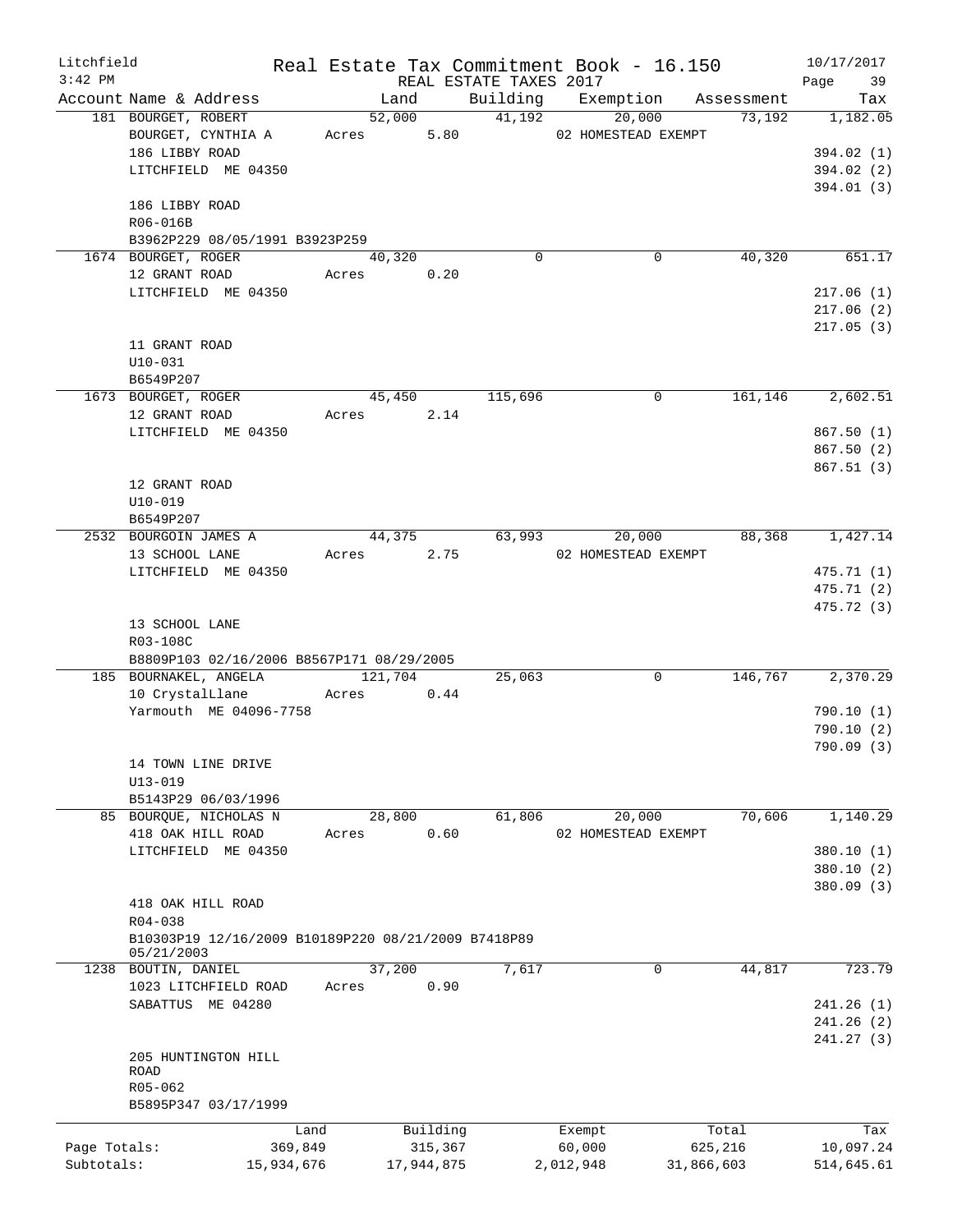| Litchfield |                                                                              |                |                        | Real Estate Tax Commitment Book - 16.150 |            | 10/17/2017             |
|------------|------------------------------------------------------------------------------|----------------|------------------------|------------------------------------------|------------|------------------------|
| $3:42$ PM  |                                                                              |                | REAL ESTATE TAXES 2017 |                                          |            | Page<br>40             |
|            | Account Name & Address                                                       | Land           | Building               | Exemption                                | Assessment | Tax                    |
|            | 190 BOUTIN, DANIEL W                                                         | 42,020         | $\Omega$               | $\Omega$                                 | 42,020     | 678.62                 |
|            | BOUTIN CATHERINE A                                                           | 8.92<br>Acres  |                        |                                          |            |                        |
|            | 1023 LITCHFIELD ROAD                                                         |                |                        |                                          |            | 226.21(1)              |
|            | SABATTUS ME 04280                                                            |                |                        |                                          |            | 226.21(2)              |
|            |                                                                              |                |                        |                                          |            | 226.20(3)              |
|            | WOODLAND LANE                                                                |                |                        |                                          |            |                        |
|            | R11-042F                                                                     |                |                        |                                          |            |                        |
|            | B4438P308 07/15/1993                                                         |                | 99,236                 |                                          |            |                        |
|            | 191 BOWEN, DONALD E                                                          | 57,270         |                        | 26,000<br>02 HOMESTEAD EXEMPT            | 130,506    | 2,107.67               |
|            | 437 PLAINS ROAD                                                              | Acres<br>10.77 |                        |                                          |            |                        |
|            | LITCHFIELD ME 04350                                                          |                |                        | 03 VETERANS EXEMPT                       |            | 702.56(1)              |
|            |                                                                              |                |                        |                                          |            | 702.56(2)<br>702.55(3) |
|            | 437 PLAINS ROAD                                                              |                |                        |                                          |            |                        |
|            | R07-032                                                                      |                |                        |                                          |            |                        |
|            | B1666P335                                                                    |                |                        |                                          |            |                        |
|            | 192 BOWEN, PHILIP C                                                          | 19,600         | $\Omega$               | $\Omega$                                 | 19,600     | 316.54                 |
|            | 186 DARLINGDALE AVE                                                          | 0.70<br>Acres  |                        |                                          |            |                        |
|            | PAWTICKET RI 02861                                                           |                |                        |                                          |            | 105.51(1)              |
|            |                                                                              |                |                        |                                          |            | 105.51(2)              |
|            |                                                                              |                |                        |                                          |            | 105.52(3)              |
|            | HALLOWELL ROAD                                                               |                |                        |                                          |            |                        |
|            | $R06 - 075$                                                                  |                |                        |                                          |            |                        |
|            | B1330P407                                                                    |                |                        |                                          |            |                        |
|            | 2162 BOWERS, MATHEW L.                                                       | 40,700         | 72,760                 | $\mathbf 0$                              | 113,460    | 1,832.38               |
|            | BOWERS, KAYLA R.                                                             | Acres<br>1.84  |                        |                                          |            |                        |
|            | 2 CARLE STREET APT #                                                         |                |                        |                                          |            | 610.79(1)              |
|            | 20<br>WATERVILLE ME 04901                                                    |                |                        |                                          |            | 610.79(2)              |
|            |                                                                              |                |                        |                                          |            | 610.80(3)              |
|            | 90 THORNTON LANE                                                             |                |                        |                                          |            |                        |
|            | $R06 - 023D - 2$                                                             |                |                        |                                          |            |                        |
|            | B12566P275 03/22/2017 B8499P6 07/13/2005 B7648P152                           |                |                        |                                          |            |                        |
|            | 09/23/2003                                                                   |                |                        |                                          |            |                        |
|            | 198 BOWLEY, CRAIG A                                                          | 139,185        | 9,054                  | $\mathbf 0$                              | 148,239    | 2,394.06               |
|            | DICLEMENTE, MICHAEL D                                                        | Acres<br>15.00 |                        |                                          |            |                        |
|            | 325 W 45TH ST. #905                                                          |                |                        |                                          |            | 798.02 (1)             |
|            | NEW YORK NY 10036                                                            |                |                        |                                          |            | 798.02 (2)             |
|            |                                                                              |                |                        |                                          |            | 798.02(3)              |
|            | 210 LUNTS HILL ROAD                                                          |                |                        |                                          |            |                        |
|            | R09-026                                                                      |                |                        |                                          |            |                        |
|            | B10648P58 01/20/2011 B9166P310 12/01/2006 B4858P165<br>02/27/1995            |                |                        |                                          |            |                        |
|            | 199 BOWLEY, CRAIG A                                                          | 64,655         | $\mathbf 0$            | $\Omega$                                 | 64,655     | 1,044.18               |
|            | DICLEMENTE, MICHAEL D                                                        | 61.58<br>Acres |                        |                                          |            |                        |
|            | 325 WEST 45TH ST. APT                                                        |                |                        |                                          |            | 348.06(1)              |
|            | 905                                                                          |                |                        |                                          |            |                        |
|            | NEW YORK NY 10036                                                            |                |                        |                                          |            | 348.06(2)              |
|            |                                                                              |                |                        |                                          |            | 348.06(3)              |
|            | 210 LUNT'S HILL ROAD                                                         |                |                        |                                          |            |                        |
|            | R09-070                                                                      |                |                        |                                          |            |                        |
|            | B11007P305 04/10/2012 B10648P58 01/20/2011 B9166P310<br>12/01/2006 B4858P165 |                |                        |                                          |            |                        |
|            |                                                                              |                |                        |                                          |            |                        |

|              | Land       | Building     | Exempt    | Total      | Tax        |
|--------------|------------|--------------|-----------|------------|------------|
| Page Totals: | 363,430    | 181,050      | 26,000    | 518,480    | 8,373.45   |
| Subtotals:   | 16,298,106 | 18, 125, 925 | 2,038,948 | 32,385,083 | 523,019.06 |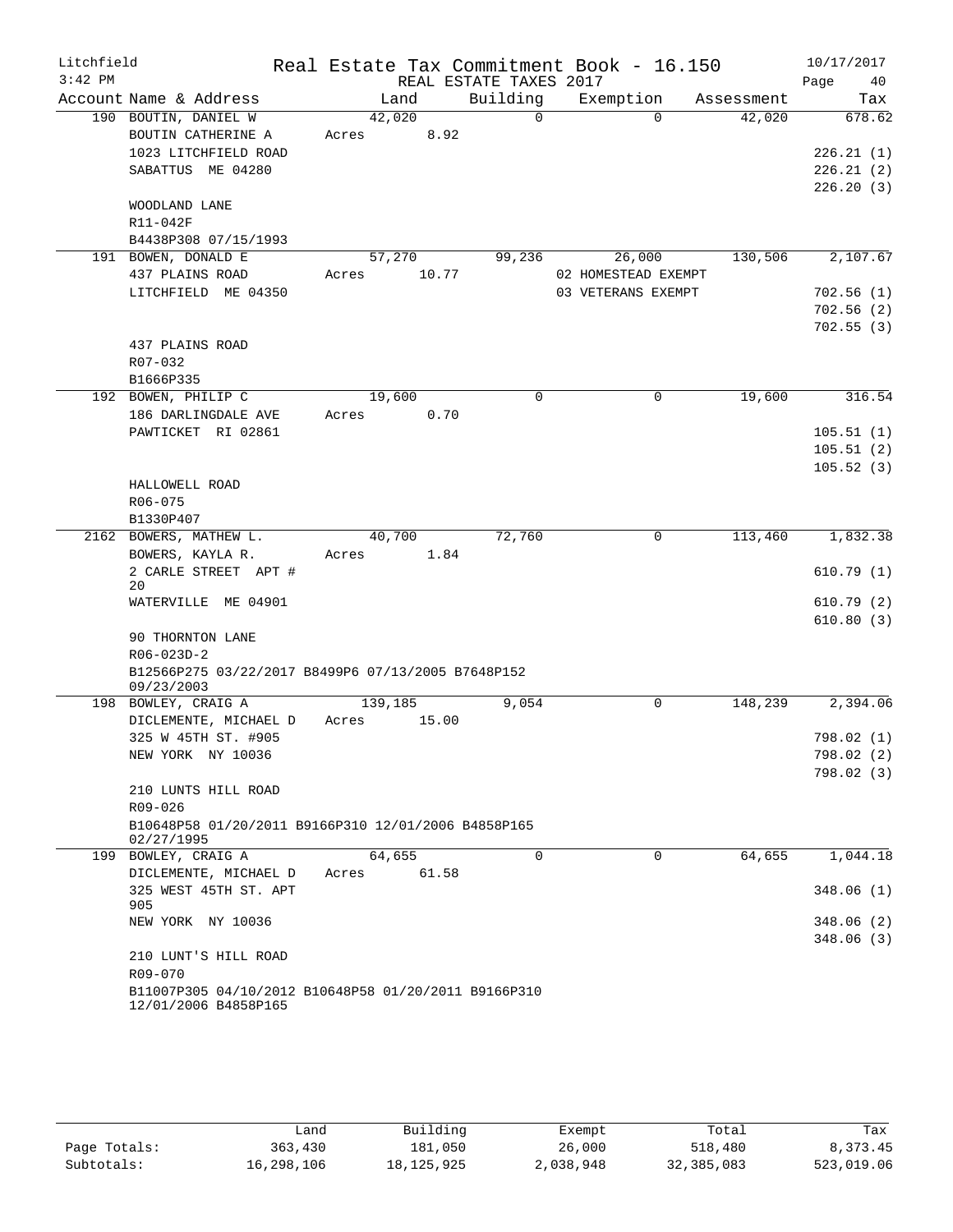| Litchfield   |                                                                             |         |                         |                        | Real Estate Tax Commitment Book - 16.150 |              | 10/17/2017  |
|--------------|-----------------------------------------------------------------------------|---------|-------------------------|------------------------|------------------------------------------|--------------|-------------|
| $3:42$ PM    |                                                                             |         |                         | REAL ESTATE TAXES 2017 |                                          |              | Page<br>41  |
|              | Account Name & Address                                                      |         | Land                    | Building               | Exemption Assessment                     |              | Tax         |
|              | 1363 BOWMAN, ASHLEY N.<br>35 HARDSCRABBLE ROAD                              |         | 40,000<br>1.00<br>Acres | 76,799                 | 20,000<br>02 HOMESTEAD EXEMPT            | 96,799       | 1,563.30    |
|              | LITCHFIELD ME 04350                                                         |         |                         |                        |                                          |              | 521.10(1)   |
|              |                                                                             |         |                         |                        |                                          |              | 521.10(2)   |
|              |                                                                             |         |                         |                        |                                          |              | 521.10(3)   |
|              | 35 HARDSCRABBLE ROAD<br>$U20 - 007$                                         |         |                         |                        |                                          |              |             |
|              | B12124P270 10/05/2015 B12075P69 08/13/2015 B9636P94<br>02/08/2008 B6886P299 |         |                         |                        |                                          |              |             |
|              | 408 BOYER, BRIAN RTRUSTEE                                                   |         | 113,780                 | 161,002                | 0                                        | 274,782      | 4,437.73    |
|              | HORN JANIS R TRUSTEE                                                        | Acres   | 0.51                    |                        |                                          |              |             |
|              | 6 COUNTRYSIDE ROAD                                                          |         |                         |                        |                                          |              | 1,479.24(1) |
|              | PEPPERILL MA 01463                                                          |         |                         |                        |                                          |              | 1,479.24(2) |
|              |                                                                             |         |                         |                        |                                          |              | 1,479.25(3) |
|              | 50 EASY STREET                                                              |         |                         |                        |                                          |              |             |
|              | $U09 - 003$                                                                 |         |                         |                        |                                          |              |             |
|              | B9592P121 12/13/2007 B7784P20 12/22/2003                                    |         |                         |                        |                                          |              |             |
|              | 422 BP PROPERTIES, LLC.                                                     |         | 37,200                  | 7,809                  | 0                                        | 45,009       | 726.90      |
|              | 301 POND ROAD                                                               | Acres   | 0.90                    |                        |                                          |              |             |
|              | SIDNEY ME 04330                                                             |         |                         |                        |                                          |              | 242.30(1)   |
|              |                                                                             |         |                         |                        |                                          |              | 242.30(2)   |
|              |                                                                             |         |                         |                        |                                          |              | 242.30(3)   |
|              | 112 NECK ROAD                                                               |         |                         |                        |                                          |              |             |
|              | R14-012B                                                                    |         |                         |                        |                                          |              |             |
|              | B11758P8 08/01/2014 B7776P157 12/18/2003                                    |         |                         |                        |                                          |              |             |
|              | 561 BRACKETT, JEFFREY &                                                     |         | 61,500                  | 41,455                 | 20,000                                   | 82,955       | 1,339.72    |
|              | <b>DIANE</b><br>284 ACADEMY ROAD                                            | Acres   | 14.00                   |                        | 02 HOMESTEAD EXEMPT                      |              |             |
|              | LITCHFIELD ME 04350                                                         |         |                         |                        |                                          |              | 446.57 (1)  |
|              |                                                                             |         |                         |                        |                                          |              | 446.57 (2)  |
|              |                                                                             |         |                         |                        |                                          |              | 446.58 (3)  |
|              | 284 ACADEMY ROAD                                                            |         |                         |                        |                                          |              |             |
|              | R02-101                                                                     |         |                         |                        |                                          |              |             |
|              | B5941P262 05/12/1999                                                        |         |                         |                        |                                          |              |             |
|              | 2640 BRAMLETT MATTHEW                                                       |         | 53,470                  | 91,049                 | $\mathbf 0$                              | 144,519      | 2,333.98    |
|              | SNYDER SAMANTHA                                                             | Acres   | 6.97                    |                        |                                          |              |             |
|              | 1268 WEST ROAD                                                              |         |                         |                        |                                          |              | 777.99(1)   |
|              | LITCHFIELD ME 04350                                                         |         |                         |                        |                                          |              | 777.99 (2)  |
|              |                                                                             |         |                         |                        |                                          |              | 778.00(3)   |
|              | 1268 WEST ROAD                                                              |         |                         |                        |                                          |              |             |
|              | R03-036F                                                                    |         |                         |                        |                                          |              |             |
|              | B10830P75 09/12/2011                                                        |         |                         |                        |                                          |              |             |
|              | 208 BRANN, KENNETH                                                          |         | 41,425                  | 64,168                 | 0                                        | 105,593      | 1,705.33    |
|              | 168 STEVENSTOWN ROAD                                                        | Acres   | 1.57                    |                        |                                          |              |             |
|              | LITCHFIELD ME 04350                                                         |         |                         |                        |                                          |              | 568.44(1)   |
|              |                                                                             |         |                         |                        |                                          |              | 568.44 (2)  |
|              |                                                                             |         |                         |                        |                                          |              | 568.45(3)   |
|              | 168 STEVENSTOWN ROAD                                                        |         |                         |                        |                                          |              |             |
|              | R10-017A                                                                    |         |                         |                        |                                          |              |             |
|              | B2757P1                                                                     |         |                         |                        |                                          |              |             |
|              | 206 BRANN, KENNETH                                                          |         | 93,800                  | 125,981                | 20,000                                   | 199,781      | 3,226.46    |
|              | 151 STEVENSTOWN ROAD                                                        | Acres   | 97.00                   |                        | 02 HOMESTEAD EXEMPT                      |              |             |
|              | LITCHFIELD ME 04350                                                         |         |                         |                        |                                          |              | 1,075.49(1) |
|              |                                                                             |         |                         |                        |                                          |              | 1,075.49(2) |
|              | 151 STEVENSTOWN ROAD                                                        |         |                         |                        |                                          |              | 1,075.48(3) |
|              | R10-016                                                                     |         |                         |                        |                                          |              |             |
|              | B7524P4 07/22/2003                                                          |         |                         |                        |                                          |              |             |
|              |                                                                             |         |                         |                        |                                          |              |             |
|              |                                                                             | Land    | Building                |                        | Exempt                                   | Total        | Tax         |
| Page Totals: |                                                                             | 441,175 | 568,263                 |                        | 60,000                                   | 949,438      | 15, 333.42  |
| Subtotals:   | 16,739,281                                                                  |         | 18,694,188              |                        | 2,098,948                                | 33, 334, 521 | 538, 352.48 |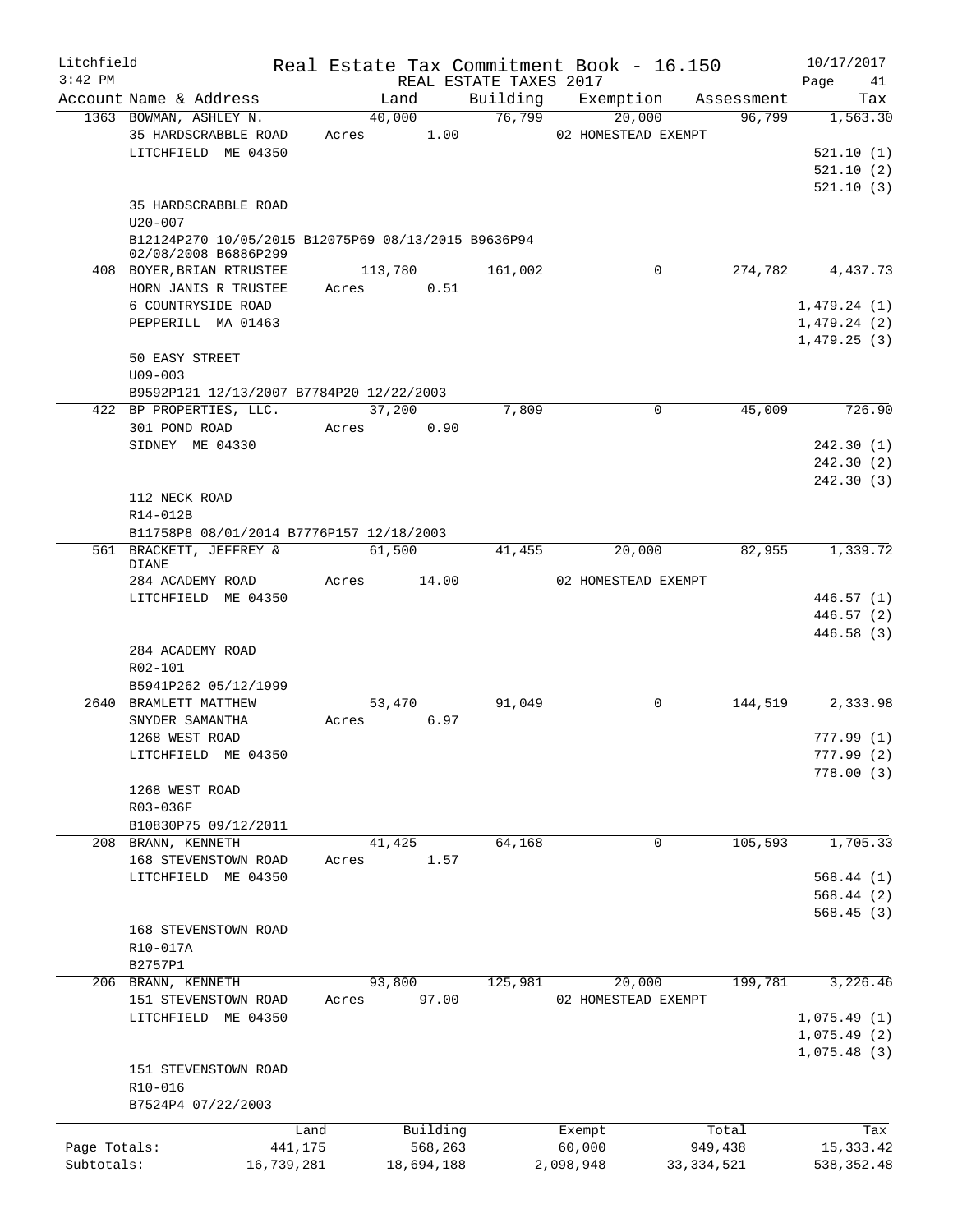| Litchfield |                                                                     |         |       |                        | Real Estate Tax Commitment Book - 16.150 |            | 10/17/2017  |
|------------|---------------------------------------------------------------------|---------|-------|------------------------|------------------------------------------|------------|-------------|
| $3:42$ PM  |                                                                     |         |       | REAL ESTATE TAXES 2017 |                                          |            | Page<br>42  |
|            | Account Name & Address                                              | Land    |       | Building               | Exemption                                | Assessment | Tax         |
|            | 207 BRANN, KENNETH                                                  | 33,600  |       | $\Omega$               | $\Omega$                                 | 33,600     | 542.64      |
|            | 151 STEVENSTOWN ROAD                                                | Acres   | 15.00 |                        |                                          |            |             |
|            | LITCHFIELD ME 04350                                                 |         |       |                        |                                          |            | 180.88(1)   |
|            |                                                                     |         |       |                        |                                          |            | 180.88(2)   |
|            |                                                                     |         |       |                        |                                          |            | 180.88(3)   |
|            | STEVENSTOWN ROAD                                                    |         |       |                        |                                          |            |             |
|            | R10-017                                                             |         |       |                        |                                          |            |             |
|            | B7524P4 07/22/2003                                                  |         |       |                        |                                          |            |             |
|            | 755 BRAUER, GEORGE R & MARY<br>E (TRUSTEES)                         | 119,996 |       | 70,959                 | $\mathbf 0$                              | 190,955    | 3,083.92    |
|            | BRAUER FAMILY IRREV.<br>TRUST                                       | Acres   | 0.31  |                        |                                          |            |             |
|            | 4 GREEN MEADOW DRIVE                                                |         |       |                        |                                          |            | 1,027.97(1) |
|            | N. READING MA 01864                                                 |         |       |                        |                                          |            | 1,027.97(2) |
|            |                                                                     |         |       |                        |                                          |            | 1,027.98(3) |
|            | 289 PEACEPIPE DRIVE                                                 |         |       |                        |                                          |            |             |
|            | $U29 - 018$                                                         |         |       |                        |                                          |            |             |
|            | B11203P286 10/10/2012 B10566P220 10/28/2010<br>B5530P102 12/01/1997 |         |       |                        |                                          |            |             |
|            | 2351 BRAUNFELS, JENNIFER                                            | 38,600  |       | 134,826                | 20,000                                   | 153,426    | 2,477.83    |
|            | 35 TURCOTTE LANE                                                    | Acres   | 1.00  |                        | 02 HOMESTEAD EXEMPT                      |            |             |
|            | LITCHFIELD ME 04350                                                 |         |       |                        |                                          |            | 825.94 (1)  |
|            |                                                                     |         |       |                        |                                          |            | 825.94 (2)  |
|            |                                                                     |         |       |                        |                                          |            | 825.95(3)   |
|            | 35 TURCOTTE LANE                                                    |         |       |                        |                                          |            |             |
|            | R03-072B                                                            |         |       |                        |                                          |            |             |
|            | B8397P333 04/28/2005 B7450P277<br>210 BRAUNFELS, RICHARD            | 41,100  |       | 129,362                | 26,000                                   | 144,462    | 2,333.06    |
|            | 9 TURCOTTE LANE                                                     | Acres   | 2.00  |                        | 02 HOMESTEAD EXEMPT                      |            |             |
|            | LITCHFIELD ME 04350                                                 |         |       |                        | 14 WW2 Vet NonRes                        |            | 777.69(1)   |
|            |                                                                     |         |       |                        |                                          |            | 777.69(2)   |
|            |                                                                     |         |       |                        |                                          |            | 777.68(3)   |
|            | 9 TURCOTTE LANE                                                     |         |       |                        |                                          |            |             |
|            | R03-070                                                             |         |       |                        |                                          |            |             |
|            | B1570P483                                                           |         |       |                        |                                          |            |             |
|            | 92 BRAY, MATTHEW R                                                  | 43,750  |       | 104,853                | $\mathbf 0$                              | 148,603    | 2,399.94    |
|            | 1305 WEST ROAD                                                      | Acres   | 2.50  |                        |                                          |            |             |
|            | LITCHFIELD ME 04350                                                 |         |       |                        |                                          |            | 799.98 (1)  |
|            |                                                                     |         |       |                        |                                          |            | 799.98 (2)  |
|            |                                                                     |         |       |                        |                                          |            | 799.98 (3)  |
|            | 1305 WEST ROAD                                                      |         |       |                        |                                          |            |             |
|            | R03-028B                                                            |         |       |                        |                                          |            |             |
|            | B10099P268 06/03/2009 B9917P24 11/26/2008 B9732P102                 |         |       |                        |                                          |            |             |
|            | 05/16/2008 B5530P2 12/03/1997                                       |         |       | 32,559                 | $\mathbf 0$                              | 72,809     |             |
|            | 922 BREWER, JESSICA L.<br>4 PARKVIEW LANE                           | 40,250  | 1.10  |                        |                                          |            | 1,175.87    |
|            | LEWISTON ME 04240                                                   | Acres   |       |                        |                                          |            | 391.96(1)   |
|            |                                                                     |         |       |                        |                                          |            | 391.96(2)   |
|            |                                                                     |         |       |                        |                                          |            | 391.95(3)   |
|            | 2303 HALLOWELL ROAD                                                 |         |       |                        |                                          |            |             |
|            | R06-039C                                                            |         |       |                        |                                          |            |             |
|            | B12289P92 05/10/2016 B12285P83 04/25/2016 B6305P304                 |         |       |                        |                                          |            |             |
|            | 09/30/2000                                                          |         |       |                        |                                          |            |             |
|            |                                                                     |         |       |                        |                                          |            |             |

|              | Land       | Building   | Exempt    | Total      | Tax        |
|--------------|------------|------------|-----------|------------|------------|
| Page Totals: | 317,296    | 472,559    | 46,000    | 743,855    | 12,013.26  |
| Subtotals:   | 17,056,577 | 19,166,747 | 2,144,948 | 34,078,376 | 550,365.74 |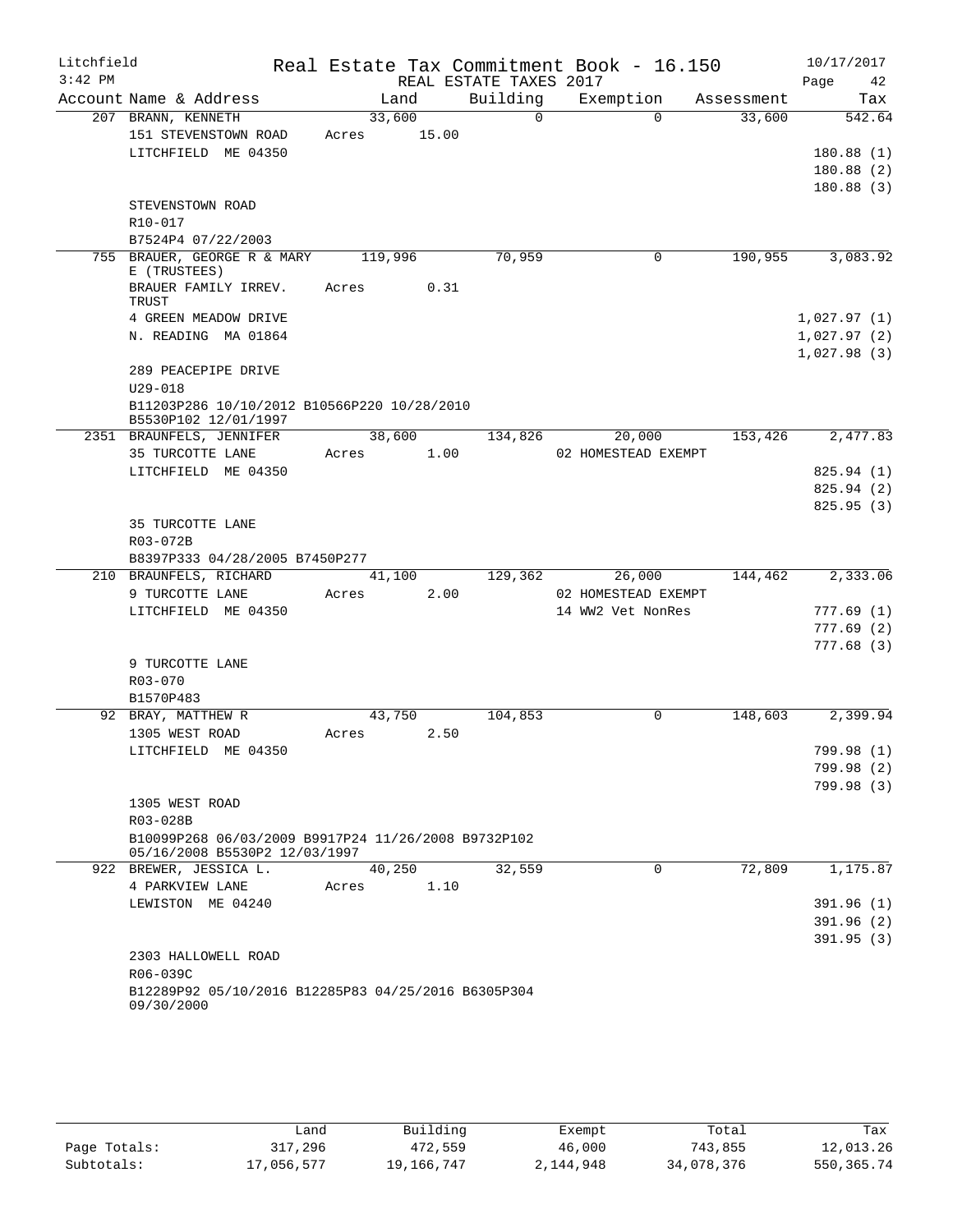| Litchfield |                                                            |            |      |                        | Real Estate Tax Commitment Book - 16.150  |            | 10/17/2017 |            |
|------------|------------------------------------------------------------|------------|------|------------------------|-------------------------------------------|------------|------------|------------|
| $3:42$ PM  |                                                            |            |      | REAL ESTATE TAXES 2017 |                                           |            | Page 43    |            |
|            | Account Name & Address                                     | Land       |      |                        | Building Exemption                        | Assessment |            | Tax        |
|            | 318 BRIDGEO JANICE/DENNIS                                  | 105,086    |      | 31,010                 | $\Omega$                                  | 136,096    |            | 2,197.95   |
|            | MARY ELLEN<br>CHURCH JEFFREY/CHURCH                        | Acres      | 0.21 |                        |                                           |            |            |            |
|            | <b>ROBERT</b>                                              |            |      |                        |                                           |            |            |            |
|            | 100 FAIRVIEW AVENUE                                        |            |      |                        |                                           |            |            | 732.65 (1) |
|            | AUGUSTA ME 04330                                           |            |      |                        |                                           |            |            | 732.65(2)  |
|            |                                                            |            |      |                        |                                           |            |            | 732.65(3)  |
|            | 152 ROSSER DRIVE                                           |            |      |                        |                                           |            |            |            |
|            | $U17 - 003$                                                |            |      |                        |                                           |            |            |            |
|            | B9630P60 02/01/2008 B1202P455 09/22/1960                   |            |      |                        |                                           |            |            |            |
|            | 1120 BRIGGS, JOHN & MARY                                   | 42,750     |      | 162,854                | 26,000                                    | 179,604    |            | 2,900.60   |
|            | 2721 HALLOWELL ROAD<br>LITCHFIELD ME 04350                 | Acres      | 2.10 |                        | 03 VETERANS EXEMPT<br>02 HOMESTEAD EXEMPT |            |            | 966.87(1)  |
|            |                                                            |            |      |                        |                                           |            |            | 966.87(2)  |
|            |                                                            |            |      |                        |                                           |            |            | 966.86(3)  |
|            | 2721 HALLOWELL ROAD                                        |            |      |                        |                                           |            |            |            |
|            | R02-024A                                                   |            |      |                        |                                           |            |            |            |
|            | B11614P139 01/15/2014 B6683P75                             |            |      |                        |                                           |            |            |            |
|            | 212 BRISSETTE, DAVID                                       | 54,000     |      | 39,717                 | 20,000                                    | 73,717     |            | 1,190.53   |
|            | 27 BRISSETTE LANE                                          | Acres      | 4.20 |                        | 02 HOMESTEAD EXEMPT                       |            |            |            |
|            | LITCHFIELD ME 04350                                        |            |      |                        |                                           |            |            | 396.84(1)  |
|            |                                                            |            |      |                        |                                           |            |            | 396.84(2)  |
|            |                                                            |            |      |                        |                                           |            |            | 396.85(3)  |
|            | 27 BRISSETTE LANE                                          |            |      |                        |                                           |            |            |            |
|            | $R03 - 047$                                                |            |      |                        |                                           |            |            |            |
|            | B8677P254 09/02/2005 B2755P79<br>872 BRODERICK, JOHN & MEG | 43,000     |      | 94,293                 | 20,000                                    | 117,293    |            | 1,894.28   |
|            | 182 PLAINS ROAD                                            | Acres 2.20 |      |                        | 02 HOMESTEAD EXEMPT                       |            |            |            |
|            | LITCHFIELD ME 04350                                        |            |      |                        |                                           |            |            | 631.43(1)  |
|            |                                                            |            |      |                        |                                           |            |            | 631.43(2)  |
|            |                                                            |            |      |                        |                                           |            |            | 631.42 (3) |
|            | 182 PLAINS ROAD                                            |            |      |                        |                                           |            |            |            |
|            | R07-011                                                    |            |      |                        |                                           |            |            |            |
|            | B6382P335 12/29/2000                                       |            |      |                        |                                           |            |            |            |
|            | 880 BROOKS, ADAM W                                         | 40,000     |      | 8,002                  | 20,000                                    | 28,002     |            | 452.23     |
|            | BROOKS, JAMIE                                              | Acres      | 1.00 |                        | 02 HOMESTEAD EXEMPT                       |            |            |            |
|            | 1015 RICHMOND ROAD                                         |            |      |                        |                                           |            |            | 150.74(1)  |
|            | LITCHFIELD ME 04350                                        |            |      |                        |                                           |            |            | 150.74(2)  |
|            | 1015 RICHMOND ROAD                                         |            |      |                        |                                           |            |            | 150.75(3)  |
|            | R01-070B                                                   |            |      |                        |                                           |            |            |            |
|            | B11646P237 01/28/2014 B11646P235 12/20/2013                |            |      |                        |                                           |            |            |            |
|            | B3621P184 10/07/2004                                       |            |      |                        |                                           |            |            |            |
|            | 16 BROOKS, WAYNE                                           | 34,400     |      | 20,506                 | 20,000                                    | 34,906     |            | 563.73     |
|            | BROOKS, CINDY                                              | Acres      | 0.80 |                        | 02 HOMESTEAD EXEMPT                       |            |            |            |
|            | 649 STEVENSTOWN ROAD                                       |            |      |                        |                                           |            |            | 187.91(1)  |
|            | LITCHFIELD ME 04350                                        |            |      |                        |                                           |            |            | 187.91(2)  |
|            | 649 STEVENSTOWN ROAD                                       |            |      |                        |                                           |            |            | 187.91(3)  |
|            | R07-020                                                    |            |      |                        |                                           |            |            |            |
|            | B11499P119 07/01/2013 B4844P250                            |            |      |                        |                                           |            |            |            |
|            |                                                            |            |      |                        |                                           |            |            |            |

|              | Land         | Building   |           | Total      | Tax        |
|--------------|--------------|------------|-----------|------------|------------|
|              |              |            | Exempt    |            |            |
| Page Totals: | 319,236      | 356,382    | 106,000   | 569,618    | 9,199.32   |
| Subtotals:   | 17, 375, 813 | 19,523,129 | 2,250,948 | 34,647,994 | 559,565.06 |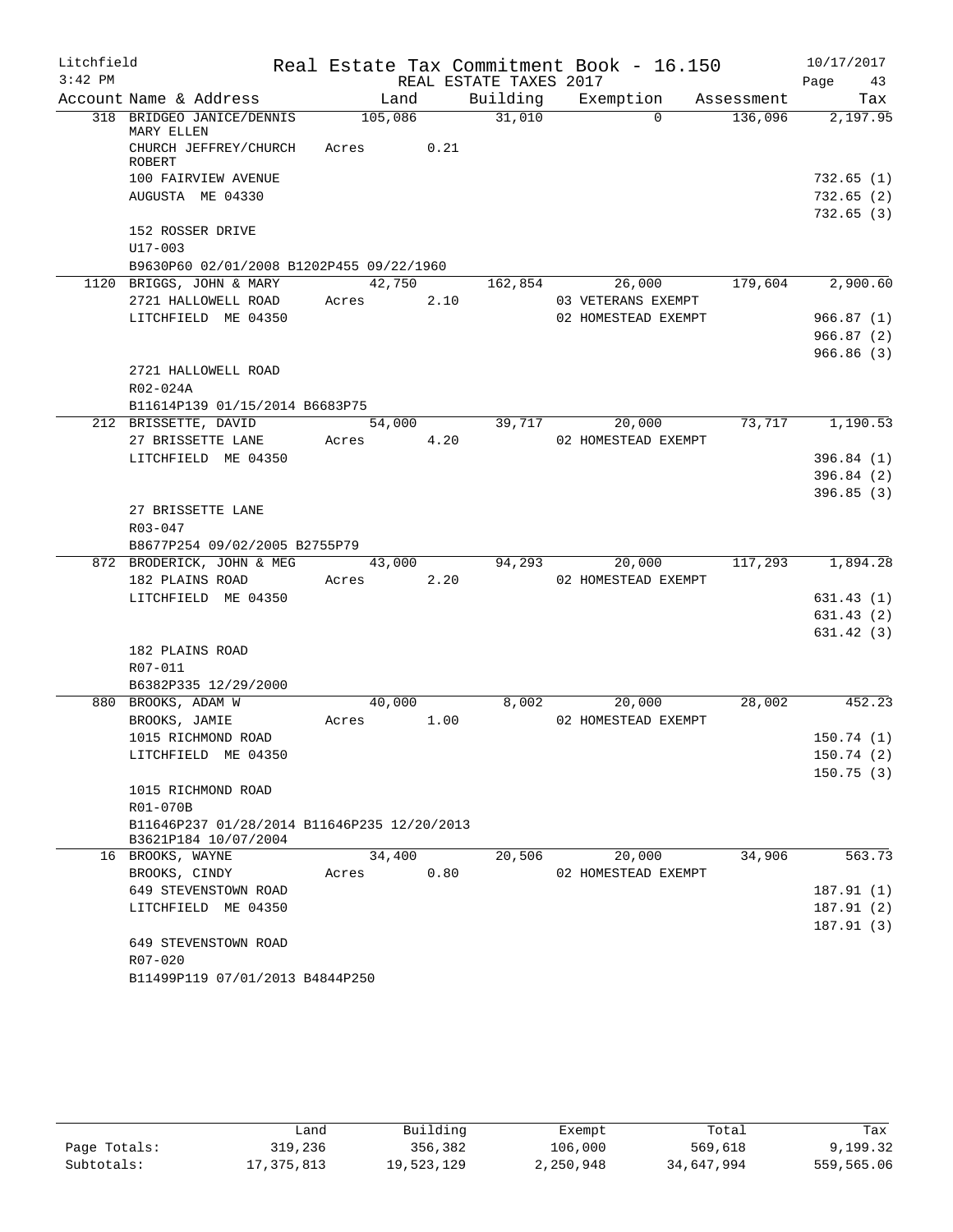| Litchfield<br>$3:42$ PM |                                                                   |            |              |          | REAL ESTATE TAXES 2017 | Real Estate Tax Commitment Book - 16.150 |            | 10/17/2017<br>Page<br>44 |
|-------------------------|-------------------------------------------------------------------|------------|--------------|----------|------------------------|------------------------------------------|------------|--------------------------|
|                         | Account Name & Address                                            |            | Land         |          | Building               | Exemption                                | Assessment | Tax                      |
|                         | 301 BROSIOUS, CHRISTIAN                                           |            | 45,100       |          | 87,450                 | $\Omega$                                 | 132,550    | 2,140.68                 |
|                         | 378 PEACEPIPE DRIVE                                               | Acres      |              | 1.20     |                        |                                          |            |                          |
|                         | LITCHFIELD ME 04350                                               |            |              |          |                        |                                          |            | 713.56(1)                |
|                         |                                                                   |            |              |          |                        |                                          |            | 713.56(2)                |
|                         |                                                                   |            |              |          |                        |                                          |            | 713.56(3)                |
|                         | 378 PEACEPIPE DRIVE<br>U28-009C                                   |            |              |          |                        |                                          |            |                          |
|                         | B11079P39 06/20/2012 B11029P46 04/10/2012 B7743P243<br>11/21/2003 |            |              |          |                        |                                          |            |                          |
|                         | 2376 BROWN JULI M                                                 |            | 42,000       |          | 23,000                 | 0                                        | 65,000     | 1,049.75                 |
|                         | 1207 WEST ROAD                                                    | Acres      |              | 1.80     |                        |                                          |            |                          |
|                         | BOWDOIN ME 04287                                                  |            |              |          |                        |                                          |            | 349.92 (1)               |
|                         |                                                                   |            |              |          |                        |                                          |            | 349.92 (2)               |
|                         |                                                                   |            |              |          |                        |                                          |            | 349.91 (3)               |
|                         | 1207 WEST ROAD                                                    |            |              |          |                        |                                          |            |                          |
|                         | $R03 - 033$                                                       |            |              |          |                        |                                          |            |                          |
|                         | B9810P175 08/01/2008 B7677P264 09/30/2003                         |            |              |          |                        |                                          |            |                          |
|                         | 910 BROWN, BARBARA                                                |            | 25,458       |          | 52,462                 | 0                                        | 77,920     | 1,258.41                 |
|                         | 447 CENTER AVE                                                    | Acres      |              | 0.13     |                        |                                          |            |                          |
|                         | WESTWOOD NJ 07675                                                 |            |              |          |                        |                                          |            | 419.47 (1)               |
|                         |                                                                   |            |              |          |                        |                                          |            | 419.47 (2)               |
|                         |                                                                   |            |              |          |                        |                                          |            | 419.47 (3)               |
|                         | 459 PEACEPIPE DRIVE                                               |            |              |          |                        |                                          |            |                          |
|                         | $U28 - 052$                                                       |            |              |          |                        |                                          |            |                          |
|                         | B5457P327 09/01/1997                                              |            |              |          |                        |                                          |            |                          |
|                         | 218 BROWN, CALVIN E                                               |            | 53,800       |          | 310,070                | 20,000                                   | 343,870    | 5,553.50                 |
|                         | BROWN, GALE E                                                     | Acres      |              | 9.25     |                        | 02 HOMESTEAD EXEMPT                      |            |                          |
|                         | P O BOX 1                                                         |            |              |          |                        |                                          |            | 1,851.17(1)              |
|                         | LITCHFIELD ME 04350                                               |            |              |          |                        |                                          |            | 1,851.17(2)              |
|                         |                                                                   |            |              |          |                        |                                          |            | 1,851.16(3)              |
|                         | 1423 LEWISTON ROAD                                                |            |              |          |                        |                                          |            |                          |
|                         | R12-013B                                                          |            |              |          |                        |                                          |            |                          |
|                         | B3438P334 10/05/1988<br>1925 BROWN, CHANCE J.                     |            | 68,010       |          | 62,965                 | 0                                        | 130,975    | 2,115.25                 |
|                         | BROWN, CASEY E.                                                   | Acres      |              | 51.00    |                        |                                          |            |                          |
|                         | 213 STARBIRD CORNER                                               |            |              |          |                        |                                          |            | 705.08(1)                |
|                         | <b>ROAD</b>                                                       |            |              |          |                        |                                          |            |                          |
|                         | BOWDOIN ME 04287                                                  |            |              |          |                        |                                          |            | 705.08(2)                |
|                         |                                                                   |            |              |          |                        |                                          |            | 705.09(3)                |
|                         | 1125 RICHMOND ROAD                                                |            |              |          |                        |                                          |            |                          |
|                         | R01-060                                                           |            |              |          |                        |                                          |            |                          |
|                         | B11246P44 12/05/2012 B2540P316                                    |            |              |          |                        |                                          |            |                          |
|                         | 2153 BROWN, DARRYL G                                              |            | 43,250       |          | 45,207                 | 0                                        | 88,457     | 1,428.58                 |
|                         | 971 BRUNSWICK AVE                                                 | Acres      |              | 2.30     |                        |                                          |            |                          |
|                         | GARDINER ME 04345                                                 |            |              |          |                        |                                          |            | 476.19(1)                |
|                         |                                                                   |            |              |          |                        |                                          |            | 476.19(2)                |
|                         |                                                                   |            |              |          |                        |                                          |            | 476.20 (3)               |
|                         | 231 LUNTS HILL ROAD                                               |            |              |          |                        |                                          |            |                          |
|                         | R09-069A                                                          |            |              |          |                        |                                          |            |                          |
|                         | B10172P295 08/05/2009 B6208P34 05/09/2000                         |            |              |          |                        |                                          |            |                          |
|                         | 433 BROWN, GERALD D                                               |            | 48,000       |          | 98,878                 | $\mathbf 0$                              | 146,878    | 2,372.08                 |
|                         | 340 STEVENSTOWN ROAD<br>LITCHFIELD ME 04350                       | Acres      |              | 4.20     |                        |                                          |            | 790.69(1)                |
|                         |                                                                   |            |              |          |                        |                                          |            |                          |
|                         |                                                                   |            |              |          |                        |                                          |            | 790.69(2)<br>790.70 (3)  |
|                         | 340 STEVENSTOWN ROAD                                              |            |              |          |                        |                                          |            |                          |
|                         | R09-078                                                           |            |              |          |                        |                                          |            |                          |
|                         | B10973P156 02/29/2012 B5622P79 05/21/1998                         |            |              |          |                        |                                          |            |                          |
|                         |                                                                   |            |              |          |                        |                                          |            |                          |
|                         |                                                                   | Land       |              | Building |                        | Exempt                                   | Total      | Tax                      |
| Page Totals:            |                                                                   | 325,618    |              | 680,032  |                        | 20,000                                   | 985,650    | 15,918.25                |
| Subtotals:              |                                                                   | 17,701,431 | 20, 203, 161 |          |                        | 2,270,948                                | 35,633,644 | 575, 483.31              |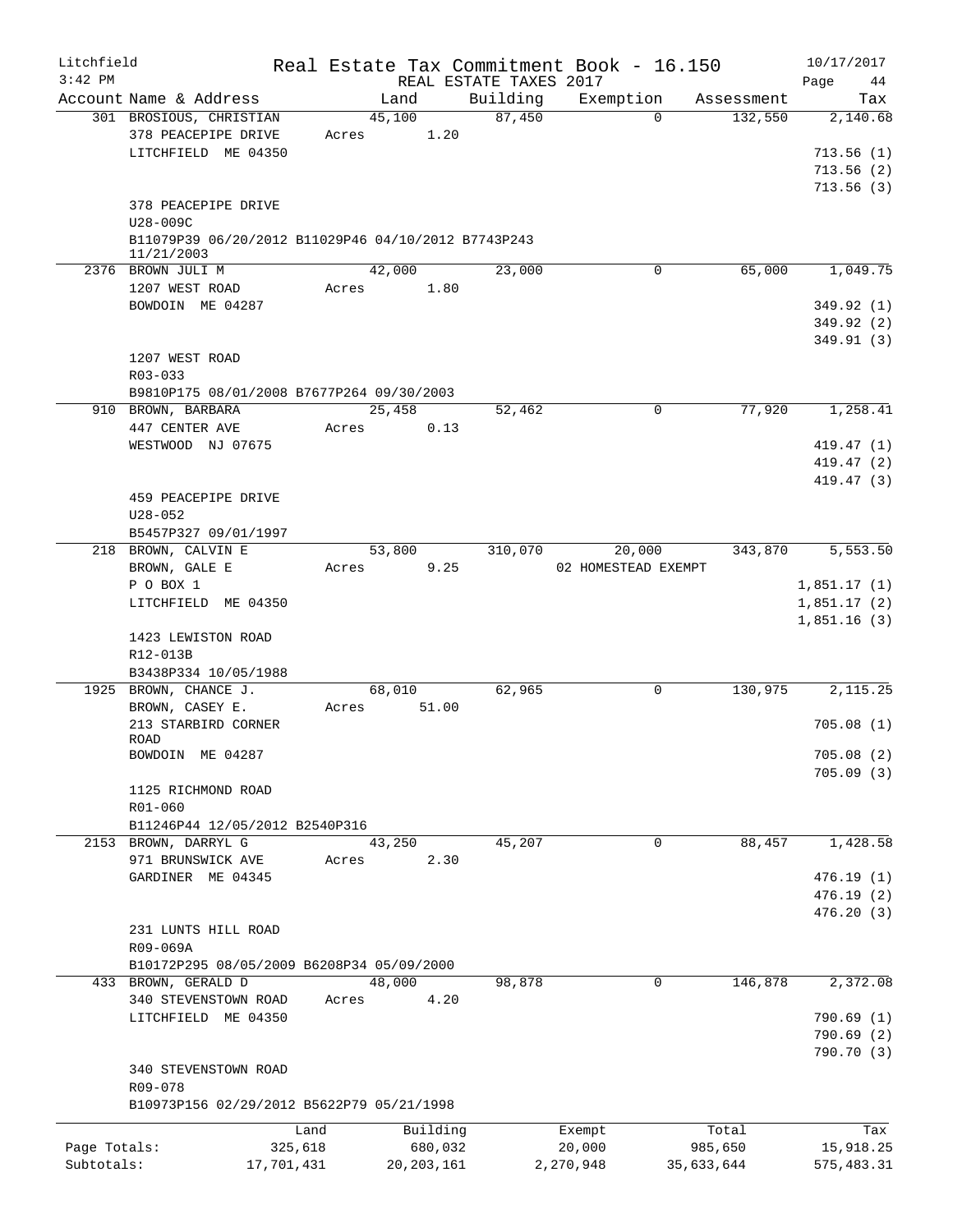| Litchfield   |                                                                                   |            |                         |                        | Real Estate Tax Commitment Book - 16.150 |              | 10/17/2017                             |
|--------------|-----------------------------------------------------------------------------------|------------|-------------------------|------------------------|------------------------------------------|--------------|----------------------------------------|
| $3:42$ PM    |                                                                                   |            |                         | REAL ESTATE TAXES 2017 |                                          |              | 45<br>Page                             |
|              | Account Name & Address                                                            |            | Land                    |                        | Building Exemption                       | Assessment   | Tax                                    |
|              | 900 BRUDER, RAYMOND JR<br>ESTATE OF:<br>BRUDER JEAN M<br>2078 HALLOWELL ROAD      | Acres      | 41,500<br>1.60          | 63,063                 | 20,000<br>02 HOMESTEAD EXEMPT            | 84,563       | 1,365.69<br>455.23(1)                  |
|              | LITCHFIELD ME 04350                                                               |            |                         |                        |                                          |              | 455.23(2)<br>455.23(3)                 |
|              | 2078 HALLOWELL ROAD<br>R11-014<br>B6564P145                                       |            |                         |                        |                                          |              |                                        |
|              | 2449 BRYANT, DANIEL<br>SCHRADER, RONALD                                           |            | 40,650<br>Acres 1.26    | 97,436                 | $\overline{0}$                           | 138,086      | 2,230.09                               |
|              | 42 OLD MIDDLESEX ROAD<br>TOPSHAM ME 04086                                         |            |                         |                        |                                          |              | 743.36(1)<br>743.36(2)<br>743.37(3)    |
|              | 469 ACADEMY ROAD<br>R02-078<br>B10064P206 05/05/2009 B8039P122 07/14/2004         |            |                         |                        |                                          |              |                                        |
|              | 1093 BRYCE, ROSANNE                                                               |            | $\mathbf 0$             | 15,986                 | 15,986                                   | 0            | 0.00                                   |
|              | 3 BUSH LANE<br>LITCHFIELD ME 04350                                                |            |                         |                        | 02 HOMESTEAD EXEMPT                      |              |                                        |
|              | 3 BUSH LANE<br>R03-006-ON-1<br>B6354P113                                          |            |                         |                        |                                          |              |                                        |
|              | 230 BUBIER SR, WALLACE E<br>BUBIER SUSAN D                                        |            | 50,000<br>5.00<br>Acres | 56,961                 | 26,000<br>03 VETERANS EXEMPT             | 80,961       | 1,307.52                               |
|              | 2243 HALLOWELL ROAD<br>LITCHFIELD ME 04350                                        |            |                         |                        | 02 HOMESTEAD EXEMPT                      |              | 435.84 (1)<br>435.84 (2)<br>435.84 (3) |
|              | 2243 HALLOWELL ROAD<br>$R06 - 043$<br>B9759P317 06/11/2008 B1820P190 05/29/1975   |            |                         |                        |                                          |              |                                        |
|              | 787 BUCKMORE CHERYL<br>544 STEVENSTOWN ROAD                                       | Acres      | 44,500<br>2.80          | 63,916                 | 20,000<br>02 HOMESTEAD EXEMPT            | 88,416       | 1,427.92                               |
|              | LITCHFIELD ME 04350                                                               |            |                         |                        |                                          |              | 475.97 (1)<br>475.97 (2)<br>475.98 (3) |
|              | 544 STEVENSTOWN ROAD<br>$R08 - 004$<br>B11338P166 12/11/2012 B5663P191 07/02/1998 |            |                         |                        |                                          |              |                                        |
|              | 231 BUCKMORE, DEBORAH<br>2782 HALLOWELL ROAD                                      | Acres      | 26,000<br>0.50          | 89,511                 | 20,000<br>02 HOMESTEAD EXEMPT            | 95,511       | 1,542.50                               |
|              | LITCHFIELD ME 04350                                                               |            |                         |                        |                                          |              | 514.17(1)                              |
|              |                                                                                   |            |                         |                        |                                          |              | 514.17(2)<br>514.16(3)                 |
|              | 2782 HALLOWELL ROAD<br>$R02 - 040$<br>B2067P136                                   |            |                         |                        |                                          |              |                                        |
|              | 232 BUDD, ELIZABETH W<br>100 UPPER POND ROAD                                      | Acres      | 52,118<br>25.00         | 91,665                 | 20,000<br>02 HOMESTEAD EXEMPT            | 123,783      | 1,999.10                               |
|              | LITCHFIELD ME 04350                                                               |            |                         |                        |                                          |              | 666.37(1)<br>666.37 (2)<br>666.36 (3)  |
|              | 100 UPPER POND ROAD<br>R08-025<br>B4605P77                                        |            |                         |                        |                                          |              |                                        |
|              |                                                                                   | Land       | Building                |                        | Exempt                                   | Total        | Tax                                    |
| Page Totals: |                                                                                   | 254,768    | 478,538                 |                        | 121,986                                  | 611,320      | 9,872.82                               |
| Subtotals:   |                                                                                   | 17,956,199 | 20,681,699              |                        | 2,392,934                                | 36, 244, 964 | 585, 356.13                            |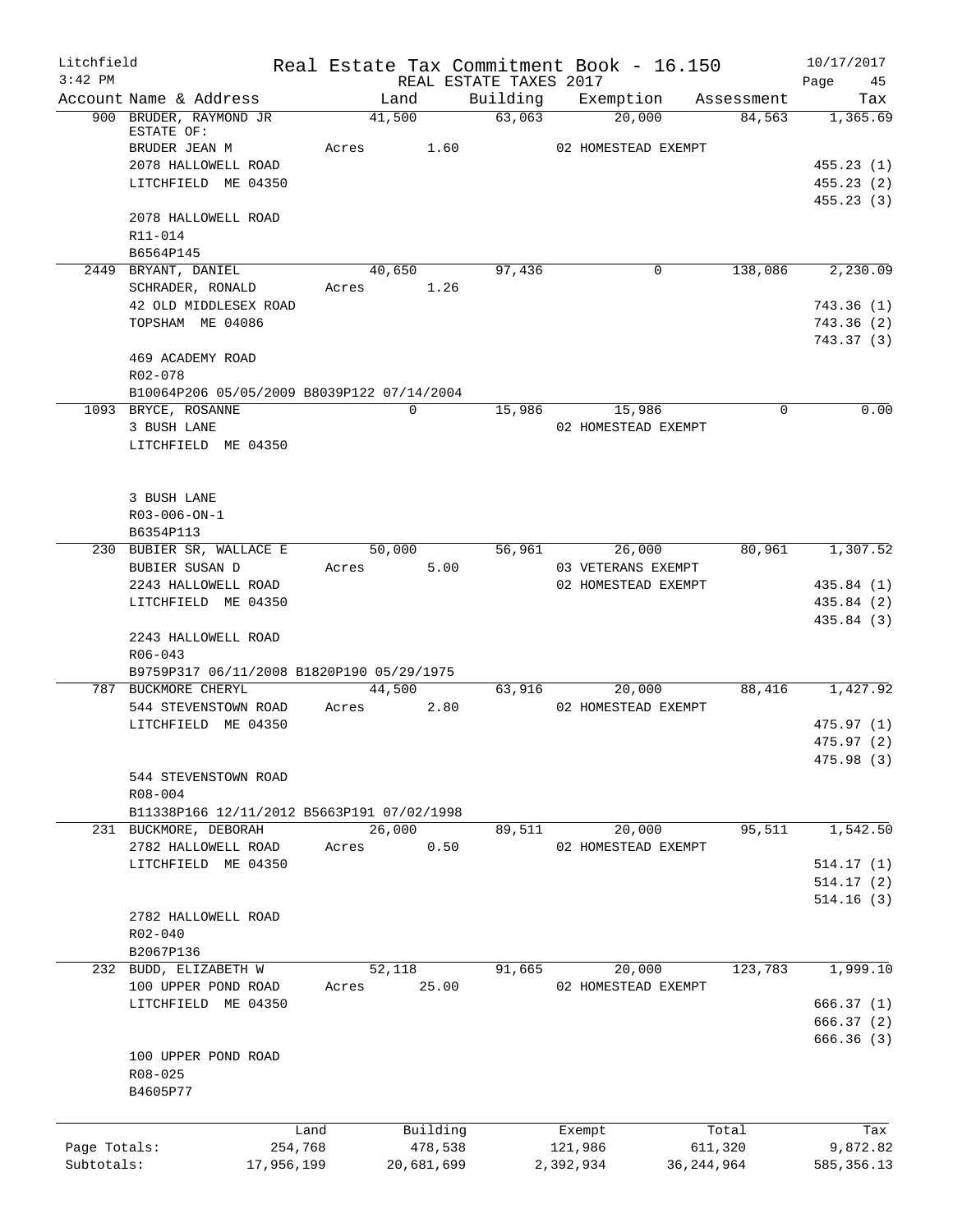| REAL ESTATE TAXES 2017<br>Building<br>Account Name & Address<br>Exemption<br>Land<br>Assessment<br>99,942<br>$\Omega$<br>236 BULLINER, CAROLYN R<br>143,000<br>242,942<br>6 CURTIS STREET<br>19.00<br>Acres<br>BRUNSWICK ME 04011<br>52 MILITARY LANE<br>$U06 - 003$<br>B1998P195<br>$\mathbf 0$<br>0<br>236,850<br>2761 BULLINER, CAROLYN R<br>236,850<br>6 CURTIS STREET<br>4.02<br>Acres<br>BRUNSWICK ME 04011<br>MILITARY LANE<br>U05-004A<br>B10355P37 03/05/2010<br>237 BULLINER, JUDITH C.<br>68,162<br>173,182<br>105,020<br>$\Omega$<br>(TRUSTEE)<br>Acres 0.59<br>JUDITH BULLINER TRUST<br>46 SORRENTO COURT<br>SATELLITE BEACH FL<br>32937<br>932.29 (3)<br>36 MILITARY LANE<br>$U06 - 008$<br>B11146P209 08/21/2012 B7835P278 02/16/2004<br>239 BUOTTE, RICHARD<br>40,000<br>20,000<br>79,133<br>59,133<br>72 HARDSCRABBLE ROAD<br>1.00<br>02 HOMESTEAD EXEMPT<br>Acres<br>LITCHFIELD ME 04350<br>72 HARDSCRABBLE ROAD<br>$U21 - 039$<br>B2234P238<br>925 BUOTTE, RICHARD G.<br>32,000<br>0<br>$\mathbf 0$<br>32,000<br>BUOTTE, DIANNE M.<br>2.60<br>Acres<br>72 HARDSCRABBLE ROAD<br>LITCHFIELD ME 04350<br>72 HARDSCRABBLE ROAD<br>$U21 - 040$<br>B12286P333 04/29/2016 B11016P242 04/23/2012<br>B5616P280 05/14/1998<br>$\mathbf 0$<br>45,236<br>$\mathbf{0}$<br>45,236<br>2709 BUREAU LORI<br>P O BOX 1224<br>SABATTUS ME 04280<br>15 BENSON LANE | Litchfield<br>$3:42$ PM |  |  | Real Estate Tax Commitment Book - 16.150 | 10/17/2017<br>Page<br>46 |
|-------------------------------------------------------------------------------------------------------------------------------------------------------------------------------------------------------------------------------------------------------------------------------------------------------------------------------------------------------------------------------------------------------------------------------------------------------------------------------------------------------------------------------------------------------------------------------------------------------------------------------------------------------------------------------------------------------------------------------------------------------------------------------------------------------------------------------------------------------------------------------------------------------------------------------------------------------------------------------------------------------------------------------------------------------------------------------------------------------------------------------------------------------------------------------------------------------------------------------------------------------------------------------------------------------------------------------------------------------------------|-------------------------|--|--|------------------------------------------|--------------------------|
|                                                                                                                                                                                                                                                                                                                                                                                                                                                                                                                                                                                                                                                                                                                                                                                                                                                                                                                                                                                                                                                                                                                                                                                                                                                                                                                                                                   |                         |  |  |                                          | Tax                      |
|                                                                                                                                                                                                                                                                                                                                                                                                                                                                                                                                                                                                                                                                                                                                                                                                                                                                                                                                                                                                                                                                                                                                                                                                                                                                                                                                                                   |                         |  |  |                                          | 3,923.51                 |
|                                                                                                                                                                                                                                                                                                                                                                                                                                                                                                                                                                                                                                                                                                                                                                                                                                                                                                                                                                                                                                                                                                                                                                                                                                                                                                                                                                   |                         |  |  |                                          |                          |
|                                                                                                                                                                                                                                                                                                                                                                                                                                                                                                                                                                                                                                                                                                                                                                                                                                                                                                                                                                                                                                                                                                                                                                                                                                                                                                                                                                   |                         |  |  |                                          | 1,307.84(1)              |
|                                                                                                                                                                                                                                                                                                                                                                                                                                                                                                                                                                                                                                                                                                                                                                                                                                                                                                                                                                                                                                                                                                                                                                                                                                                                                                                                                                   |                         |  |  |                                          | 1,307.84(2)              |
|                                                                                                                                                                                                                                                                                                                                                                                                                                                                                                                                                                                                                                                                                                                                                                                                                                                                                                                                                                                                                                                                                                                                                                                                                                                                                                                                                                   |                         |  |  |                                          | 1,307.83(3)              |
|                                                                                                                                                                                                                                                                                                                                                                                                                                                                                                                                                                                                                                                                                                                                                                                                                                                                                                                                                                                                                                                                                                                                                                                                                                                                                                                                                                   |                         |  |  |                                          |                          |
|                                                                                                                                                                                                                                                                                                                                                                                                                                                                                                                                                                                                                                                                                                                                                                                                                                                                                                                                                                                                                                                                                                                                                                                                                                                                                                                                                                   |                         |  |  |                                          |                          |
|                                                                                                                                                                                                                                                                                                                                                                                                                                                                                                                                                                                                                                                                                                                                                                                                                                                                                                                                                                                                                                                                                                                                                                                                                                                                                                                                                                   |                         |  |  |                                          |                          |
|                                                                                                                                                                                                                                                                                                                                                                                                                                                                                                                                                                                                                                                                                                                                                                                                                                                                                                                                                                                                                                                                                                                                                                                                                                                                                                                                                                   |                         |  |  |                                          | 3,825.13                 |
|                                                                                                                                                                                                                                                                                                                                                                                                                                                                                                                                                                                                                                                                                                                                                                                                                                                                                                                                                                                                                                                                                                                                                                                                                                                                                                                                                                   |                         |  |  |                                          |                          |
|                                                                                                                                                                                                                                                                                                                                                                                                                                                                                                                                                                                                                                                                                                                                                                                                                                                                                                                                                                                                                                                                                                                                                                                                                                                                                                                                                                   |                         |  |  |                                          | 1, 275.04(1)             |
|                                                                                                                                                                                                                                                                                                                                                                                                                                                                                                                                                                                                                                                                                                                                                                                                                                                                                                                                                                                                                                                                                                                                                                                                                                                                                                                                                                   |                         |  |  |                                          | 1, 275.04(2)             |
|                                                                                                                                                                                                                                                                                                                                                                                                                                                                                                                                                                                                                                                                                                                                                                                                                                                                                                                                                                                                                                                                                                                                                                                                                                                                                                                                                                   |                         |  |  |                                          | 1, 275.05(3)             |
|                                                                                                                                                                                                                                                                                                                                                                                                                                                                                                                                                                                                                                                                                                                                                                                                                                                                                                                                                                                                                                                                                                                                                                                                                                                                                                                                                                   |                         |  |  |                                          |                          |
|                                                                                                                                                                                                                                                                                                                                                                                                                                                                                                                                                                                                                                                                                                                                                                                                                                                                                                                                                                                                                                                                                                                                                                                                                                                                                                                                                                   |                         |  |  |                                          |                          |
|                                                                                                                                                                                                                                                                                                                                                                                                                                                                                                                                                                                                                                                                                                                                                                                                                                                                                                                                                                                                                                                                                                                                                                                                                                                                                                                                                                   |                         |  |  |                                          |                          |
|                                                                                                                                                                                                                                                                                                                                                                                                                                                                                                                                                                                                                                                                                                                                                                                                                                                                                                                                                                                                                                                                                                                                                                                                                                                                                                                                                                   |                         |  |  |                                          | 2,796.89                 |
|                                                                                                                                                                                                                                                                                                                                                                                                                                                                                                                                                                                                                                                                                                                                                                                                                                                                                                                                                                                                                                                                                                                                                                                                                                                                                                                                                                   |                         |  |  |                                          |                          |
|                                                                                                                                                                                                                                                                                                                                                                                                                                                                                                                                                                                                                                                                                                                                                                                                                                                                                                                                                                                                                                                                                                                                                                                                                                                                                                                                                                   |                         |  |  |                                          |                          |
|                                                                                                                                                                                                                                                                                                                                                                                                                                                                                                                                                                                                                                                                                                                                                                                                                                                                                                                                                                                                                                                                                                                                                                                                                                                                                                                                                                   |                         |  |  |                                          | 932.30 (1)               |
|                                                                                                                                                                                                                                                                                                                                                                                                                                                                                                                                                                                                                                                                                                                                                                                                                                                                                                                                                                                                                                                                                                                                                                                                                                                                                                                                                                   |                         |  |  |                                          | 932.30(2)                |
|                                                                                                                                                                                                                                                                                                                                                                                                                                                                                                                                                                                                                                                                                                                                                                                                                                                                                                                                                                                                                                                                                                                                                                                                                                                                                                                                                                   |                         |  |  |                                          |                          |
|                                                                                                                                                                                                                                                                                                                                                                                                                                                                                                                                                                                                                                                                                                                                                                                                                                                                                                                                                                                                                                                                                                                                                                                                                                                                                                                                                                   |                         |  |  |                                          |                          |
|                                                                                                                                                                                                                                                                                                                                                                                                                                                                                                                                                                                                                                                                                                                                                                                                                                                                                                                                                                                                                                                                                                                                                                                                                                                                                                                                                                   |                         |  |  |                                          |                          |
|                                                                                                                                                                                                                                                                                                                                                                                                                                                                                                                                                                                                                                                                                                                                                                                                                                                                                                                                                                                                                                                                                                                                                                                                                                                                                                                                                                   |                         |  |  |                                          |                          |
|                                                                                                                                                                                                                                                                                                                                                                                                                                                                                                                                                                                                                                                                                                                                                                                                                                                                                                                                                                                                                                                                                                                                                                                                                                                                                                                                                                   |                         |  |  |                                          | 1,278.00                 |
|                                                                                                                                                                                                                                                                                                                                                                                                                                                                                                                                                                                                                                                                                                                                                                                                                                                                                                                                                                                                                                                                                                                                                                                                                                                                                                                                                                   |                         |  |  |                                          |                          |
|                                                                                                                                                                                                                                                                                                                                                                                                                                                                                                                                                                                                                                                                                                                                                                                                                                                                                                                                                                                                                                                                                                                                                                                                                                                                                                                                                                   |                         |  |  |                                          | 426.00(1)                |
|                                                                                                                                                                                                                                                                                                                                                                                                                                                                                                                                                                                                                                                                                                                                                                                                                                                                                                                                                                                                                                                                                                                                                                                                                                                                                                                                                                   |                         |  |  |                                          | 426.00(2)                |
|                                                                                                                                                                                                                                                                                                                                                                                                                                                                                                                                                                                                                                                                                                                                                                                                                                                                                                                                                                                                                                                                                                                                                                                                                                                                                                                                                                   |                         |  |  |                                          | 426.00(3)                |
|                                                                                                                                                                                                                                                                                                                                                                                                                                                                                                                                                                                                                                                                                                                                                                                                                                                                                                                                                                                                                                                                                                                                                                                                                                                                                                                                                                   |                         |  |  |                                          |                          |
|                                                                                                                                                                                                                                                                                                                                                                                                                                                                                                                                                                                                                                                                                                                                                                                                                                                                                                                                                                                                                                                                                                                                                                                                                                                                                                                                                                   |                         |  |  |                                          |                          |
|                                                                                                                                                                                                                                                                                                                                                                                                                                                                                                                                                                                                                                                                                                                                                                                                                                                                                                                                                                                                                                                                                                                                                                                                                                                                                                                                                                   |                         |  |  |                                          |                          |
|                                                                                                                                                                                                                                                                                                                                                                                                                                                                                                                                                                                                                                                                                                                                                                                                                                                                                                                                                                                                                                                                                                                                                                                                                                                                                                                                                                   |                         |  |  |                                          | 516.80                   |
|                                                                                                                                                                                                                                                                                                                                                                                                                                                                                                                                                                                                                                                                                                                                                                                                                                                                                                                                                                                                                                                                                                                                                                                                                                                                                                                                                                   |                         |  |  |                                          |                          |
|                                                                                                                                                                                                                                                                                                                                                                                                                                                                                                                                                                                                                                                                                                                                                                                                                                                                                                                                                                                                                                                                                                                                                                                                                                                                                                                                                                   |                         |  |  |                                          | 172.27(1)                |
|                                                                                                                                                                                                                                                                                                                                                                                                                                                                                                                                                                                                                                                                                                                                                                                                                                                                                                                                                                                                                                                                                                                                                                                                                                                                                                                                                                   |                         |  |  |                                          | 172.27 (2)               |
|                                                                                                                                                                                                                                                                                                                                                                                                                                                                                                                                                                                                                                                                                                                                                                                                                                                                                                                                                                                                                                                                                                                                                                                                                                                                                                                                                                   |                         |  |  |                                          | 172.26(3)                |
|                                                                                                                                                                                                                                                                                                                                                                                                                                                                                                                                                                                                                                                                                                                                                                                                                                                                                                                                                                                                                                                                                                                                                                                                                                                                                                                                                                   |                         |  |  |                                          |                          |
|                                                                                                                                                                                                                                                                                                                                                                                                                                                                                                                                                                                                                                                                                                                                                                                                                                                                                                                                                                                                                                                                                                                                                                                                                                                                                                                                                                   |                         |  |  |                                          |                          |
|                                                                                                                                                                                                                                                                                                                                                                                                                                                                                                                                                                                                                                                                                                                                                                                                                                                                                                                                                                                                                                                                                                                                                                                                                                                                                                                                                                   |                         |  |  |                                          |                          |
|                                                                                                                                                                                                                                                                                                                                                                                                                                                                                                                                                                                                                                                                                                                                                                                                                                                                                                                                                                                                                                                                                                                                                                                                                                                                                                                                                                   |                         |  |  |                                          |                          |
|                                                                                                                                                                                                                                                                                                                                                                                                                                                                                                                                                                                                                                                                                                                                                                                                                                                                                                                                                                                                                                                                                                                                                                                                                                                                                                                                                                   |                         |  |  |                                          | 730.56                   |
|                                                                                                                                                                                                                                                                                                                                                                                                                                                                                                                                                                                                                                                                                                                                                                                                                                                                                                                                                                                                                                                                                                                                                                                                                                                                                                                                                                   |                         |  |  |                                          |                          |
|                                                                                                                                                                                                                                                                                                                                                                                                                                                                                                                                                                                                                                                                                                                                                                                                                                                                                                                                                                                                                                                                                                                                                                                                                                                                                                                                                                   |                         |  |  |                                          | 243.52 (1)               |
|                                                                                                                                                                                                                                                                                                                                                                                                                                                                                                                                                                                                                                                                                                                                                                                                                                                                                                                                                                                                                                                                                                                                                                                                                                                                                                                                                                   |                         |  |  |                                          | 243.52(2)                |
|                                                                                                                                                                                                                                                                                                                                                                                                                                                                                                                                                                                                                                                                                                                                                                                                                                                                                                                                                                                                                                                                                                                                                                                                                                                                                                                                                                   |                         |  |  |                                          | 243.52 (3)               |
|                                                                                                                                                                                                                                                                                                                                                                                                                                                                                                                                                                                                                                                                                                                                                                                                                                                                                                                                                                                                                                                                                                                                                                                                                                                                                                                                                                   |                         |  |  |                                          |                          |
| R10-034B-ON-2                                                                                                                                                                                                                                                                                                                                                                                                                                                                                                                                                                                                                                                                                                                                                                                                                                                                                                                                                                                                                                                                                                                                                                                                                                                                                                                                                     |                         |  |  |                                          |                          |
| 77,625<br>287,353<br>20,000<br>344,978<br>241 BUREAU, THOMAS N                                                                                                                                                                                                                                                                                                                                                                                                                                                                                                                                                                                                                                                                                                                                                                                                                                                                                                                                                                                                                                                                                                                                                                                                                                                                                                    |                         |  |  |                                          | 5,571.39                 |
| P O BOX 56<br>2.61<br>02 HOMESTEAD EXEMPT<br>Acres                                                                                                                                                                                                                                                                                                                                                                                                                                                                                                                                                                                                                                                                                                                                                                                                                                                                                                                                                                                                                                                                                                                                                                                                                                                                                                                |                         |  |  |                                          |                          |
| LITCHFIELD ME 04350                                                                                                                                                                                                                                                                                                                                                                                                                                                                                                                                                                                                                                                                                                                                                                                                                                                                                                                                                                                                                                                                                                                                                                                                                                                                                                                                               |                         |  |  |                                          | 1,857.13(1)              |
|                                                                                                                                                                                                                                                                                                                                                                                                                                                                                                                                                                                                                                                                                                                                                                                                                                                                                                                                                                                                                                                                                                                                                                                                                                                                                                                                                                   |                         |  |  |                                          | 1,857.13(2)              |
|                                                                                                                                                                                                                                                                                                                                                                                                                                                                                                                                                                                                                                                                                                                                                                                                                                                                                                                                                                                                                                                                                                                                                                                                                                                                                                                                                                   |                         |  |  |                                          | 1,857.13(3)              |
| 15 GAMAGE DRIVE                                                                                                                                                                                                                                                                                                                                                                                                                                                                                                                                                                                                                                                                                                                                                                                                                                                                                                                                                                                                                                                                                                                                                                                                                                                                                                                                                   |                         |  |  |                                          |                          |
| U18-004A                                                                                                                                                                                                                                                                                                                                                                                                                                                                                                                                                                                                                                                                                                                                                                                                                                                                                                                                                                                                                                                                                                                                                                                                                                                                                                                                                          |                         |  |  |                                          |                          |
| B11059P207 05/31/2012 B5963P228                                                                                                                                                                                                                                                                                                                                                                                                                                                                                                                                                                                                                                                                                                                                                                                                                                                                                                                                                                                                                                                                                                                                                                                                                                                                                                                                   |                         |  |  |                                          |                          |
| Building<br>Land<br>Exempt<br>Total                                                                                                                                                                                                                                                                                                                                                                                                                                                                                                                                                                                                                                                                                                                                                                                                                                                                                                                                                                                                                                                                                                                                                                                                                                                                                                                               |                         |  |  |                                          | Tax                      |
| Page Totals:<br>634,495<br>559,826<br>40,000<br>1,154,321                                                                                                                                                                                                                                                                                                                                                                                                                                                                                                                                                                                                                                                                                                                                                                                                                                                                                                                                                                                                                                                                                                                                                                                                                                                                                                         |                         |  |  |                                          | 18,642.28                |
| Subtotals:<br>18,590,694<br>21, 241, 525<br>2,432,934<br>37, 399, 285                                                                                                                                                                                                                                                                                                                                                                                                                                                                                                                                                                                                                                                                                                                                                                                                                                                                                                                                                                                                                                                                                                                                                                                                                                                                                             |                         |  |  |                                          | 603,998.41               |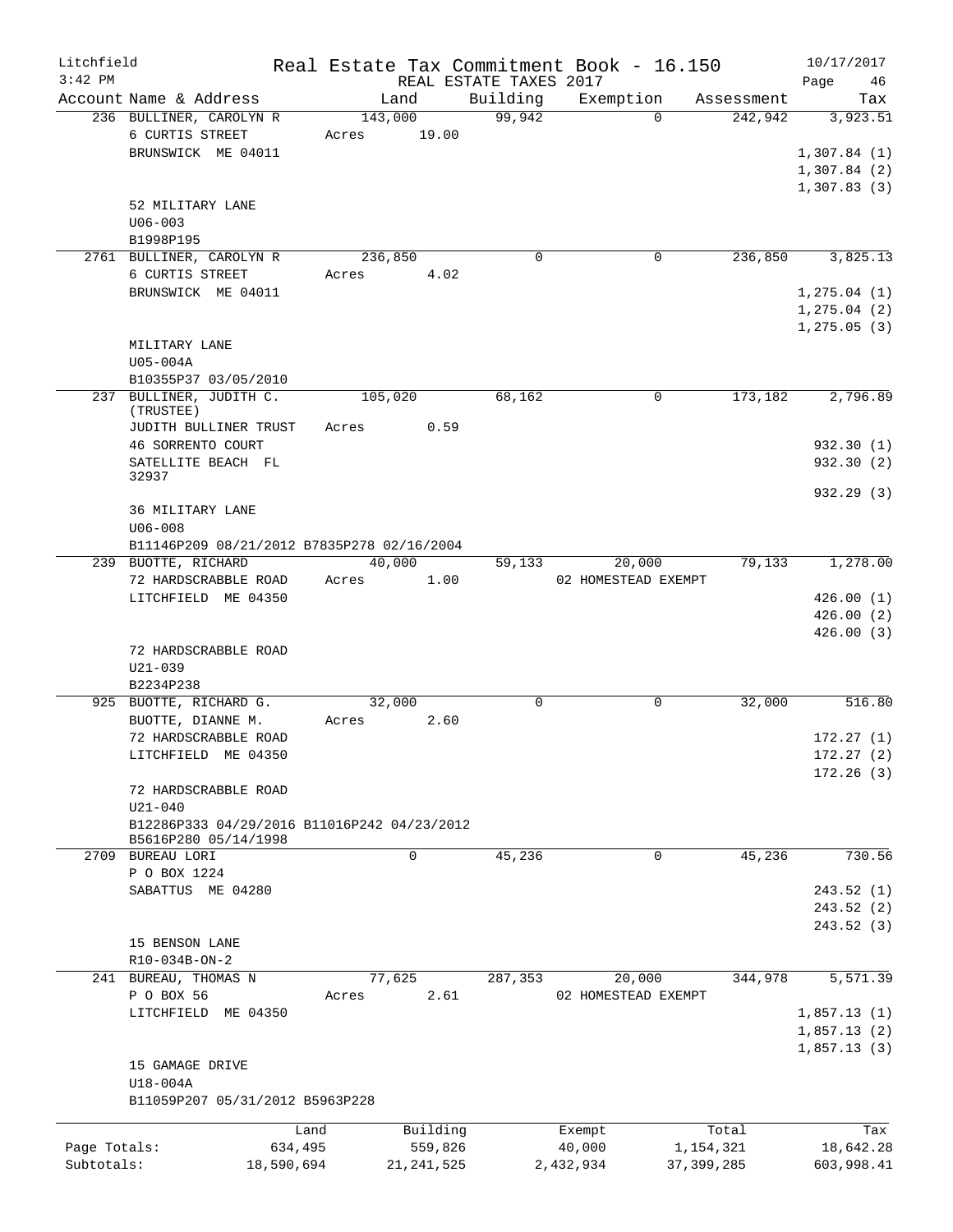| Litchfield<br>$3:42$ PM |                                                                            |       |            | REAL ESTATE TAXES 2017 | Real Estate Tax Commitment Book - 16.150 |              | 10/17/2017<br>Page<br>47   |
|-------------------------|----------------------------------------------------------------------------|-------|------------|------------------------|------------------------------------------|--------------|----------------------------|
|                         | Account Name & Address                                                     |       | Land       | Building               | Exemption                                | Assessment   | Tax                        |
|                         | 2261 BURGESS, HOPE<br>664 HUNTINGTON HILL<br>ROAD                          |       | $\Omega$   | 5,126                  | $\Omega$                                 | 5,126        | 82.78                      |
|                         | LITCHFIELD ME 04350                                                        |       |            |                        |                                          |              | 27.59(1)                   |
|                         |                                                                            |       |            |                        |                                          |              | 27.59(2)                   |
|                         | 664 HUNTINGTON HILL<br><b>ROAD</b><br>R02-001-ON-2<br>B11932P61 02/23/2015 |       |            |                        |                                          |              | 27.60(3)                   |
|                         | 696 BURGESS, KEITH E                                                       |       | 41,250     | 56,670                 | 20,000                                   | 77,920       | 1,258.41                   |
|                         | 602 RICHMOND ROAD                                                          | Acres | 1.50       |                        | 02 HOMESTEAD EXEMPT                      |              |                            |
|                         | LITCHFIELD ME 04350                                                        |       |            |                        |                                          |              | 419.47 (1)                 |
|                         |                                                                            |       |            |                        |                                          |              | 419.47 (2)                 |
|                         | 602 RICHMOND ROAD<br>R02-009A                                              |       |            |                        |                                          |              | 419.47 (3)                 |
|                         | B4892P10 05/01/1995<br>82 BURGOS, CHRISTOPHER N                            |       | 51,000     | 18,631                 | 0                                        | 69,631       | 1,124.54                   |
|                         | C/O JACKIE DESCHAINE                                                       | Acres | 5.40       |                        |                                          |              |                            |
|                         | 8 FAIRVIEW DRIVE                                                           |       |            |                        |                                          |              | 374.85(1)                  |
|                         | LISBON ME 04250                                                            |       |            |                        |                                          |              | 374.85(2)                  |
|                         | 392 OAK HILL ROAD<br>R04-037C                                              |       |            |                        |                                          |              | 374.84 (3)                 |
|                         | B4761P309 09/03/2004                                                       |       |            |                        |                                          |              |                            |
|                         | 1964 BURNETT, CARIN, E.                                                    |       | 57,500     | 248,372                | 20,000                                   | 285,872      | 4,616.83                   |
|                         | BURNETT, MICHAEL S.<br>1405 HALLOWELL RD                                   | Acres | 11.00      |                        | 02 HOMESTEAD EXEMPT                      |              |                            |
|                         | LITCHFIELD ME 04350                                                        |       |            |                        |                                          |              | 1,538.94(1)<br>1,538.94(2) |
|                         | 1405 HALLOWELL ROAD<br>R14-041A                                            |       |            |                        |                                          |              | 1,538.95(3)                |
|                         | B12084P199 08/21/2015 B5433P217                                            |       |            |                        |                                          |              |                            |
|                         | 385 BURNHAM, RANDALL A                                                     |       | 86,475     | 35,229                 | 20,000                                   | 101,704      | 1,642.52                   |
|                         | BURNHAM CYNTHIA G                                                          | Acres | 1.35       |                        | 02 HOMESTEAD EXEMPT                      |              |                            |
|                         | 101 LITTLE DRIVE                                                           |       |            |                        |                                          |              | 547.51(1)                  |
|                         | LITCHFIELD ME 04350                                                        |       |            |                        |                                          |              | 547.51 (2)                 |
|                         | 101 LITTLE DRIVE                                                           |       |            |                        |                                          |              | 547.50(3)                  |
|                         | $U24 - 013$                                                                |       |            |                        |                                          |              |                            |
|                         | B6301P312 09/15/2003                                                       |       |            |                        |                                          |              |                            |
|                         | 245 BUSSEY, DAVID T                                                        |       | 55,216     | 128,387                | 20,000                                   | 163,603      | 2,642.19                   |
|                         | BUSSEY GRACE                                                               | Acres | 36.00      |                        | 02 HOMESTEAD EXEMPT                      |              |                            |
|                         | 31 OAK HILL ROAD<br>LITCHFIELD ME 04350                                    |       |            |                        |                                          |              | 880.73 (1)<br>880.73 (2)   |
|                         |                                                                            |       |            |                        |                                          |              | 880.73 (3)                 |
|                         | 31 OAK HILL ROAD                                                           |       |            |                        |                                          |              |                            |
|                         | R05-031                                                                    |       |            |                        |                                          |              |                            |
|                         | B1802P44                                                                   |       |            |                        |                                          |              |                            |
|                         | 247 BUSSIERE, SCOTT K                                                      |       | 47,500     | 75,247                 | 20,000                                   | 102,747      | 1,659.36                   |
|                         | BUSSIERE SUZANNE M<br>22 RICHMOND ROAD                                     | Acres | 4.00       |                        | 02 HOMESTEAD EXEMPT                      |              | 553.12(1)                  |
|                         | LITCHFIELD ME 04350                                                        |       |            |                        |                                          |              | 553.12 (2)                 |
|                         | 22 RICHMOND ROAD                                                           |       |            |                        |                                          |              | 553.12(3)                  |
|                         | R03-067                                                                    |       |            |                        |                                          |              |                            |
|                         | B3742P125 06/01/1990                                                       |       |            |                        |                                          |              |                            |
|                         |                                                                            | Land  | Building   |                        | Exempt                                   | Total        | Tax                        |
| Page Totals:            | 338,941                                                                    |       | 567,662    |                        | 100,000                                  | 806,603      | 13,026.63                  |
| Subtotals:              | 18,929,635                                                                 |       | 21,809,187 |                        | 2,532,934                                | 38, 205, 888 | 617,025.04                 |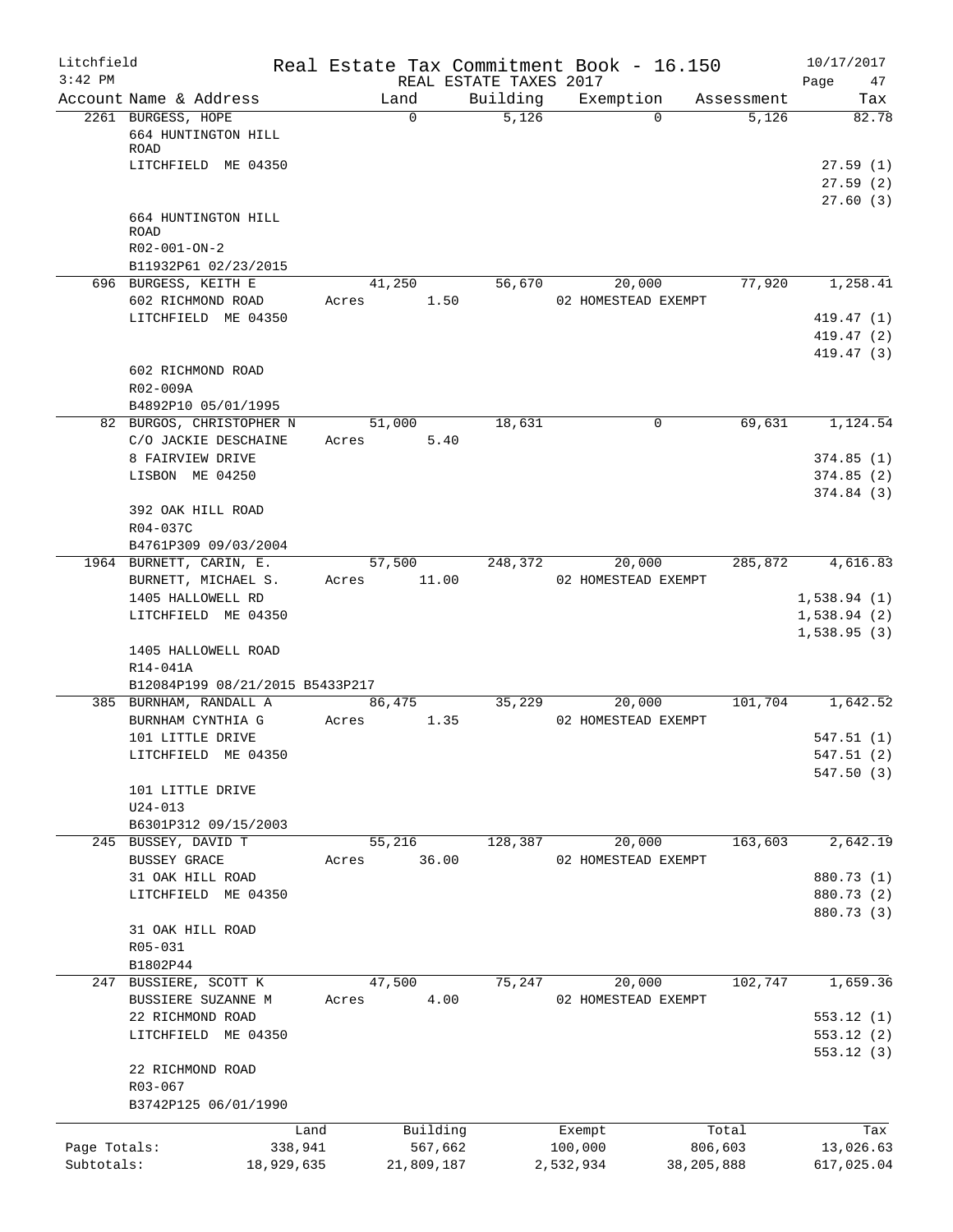| Litchfield<br>$3:42$ PM |                                                                   |                         | REAL ESTATE TAXES 2017 | Real Estate Tax Commitment Book - 16.150  |         | 10/17/2017<br>Page<br>48 |
|-------------------------|-------------------------------------------------------------------|-------------------------|------------------------|-------------------------------------------|---------|--------------------------|
|                         | Account Name & Address                                            | Land                    | Building               | Exemption Assessment                      |         | Tax                      |
|                         | 248 BUSWELL, RICHARD M<br>361 RICHMOND ROAD                       | 56,500                  | 44,714                 | 20,000<br>Acres 10.00 02 HOMESTEAD EXEMPT | 81,214  | 1,311.61                 |
|                         | LITCHFIELD ME 04350                                               |                         |                        |                                           |         | 437.20 (1)               |
|                         |                                                                   |                         |                        |                                           |         | 437.20 (2)               |
|                         |                                                                   |                         |                        |                                           |         | 437.21 (3)               |
|                         | 361 RICHMOND ROAD                                                 |                         |                        |                                           |         |                          |
|                         | R03-016                                                           |                         |                        |                                           |         |                          |
|                         | B2760P239                                                         |                         |                        |                                           |         |                          |
|                         | 511 BUTLER, TIMOTHY                                               | 62,833                  | 66,038                 | 20,000                                    | 108,871 | 1,758.27                 |
|                         | 226 OAKHILL ROAD                                                  | Acres 18.11             |                        | 02 HOMESTEAD EXEMPT                       |         |                          |
|                         | LITCHFIELD ME 04350                                               |                         |                        |                                           |         | 586.09(1)                |
|                         |                                                                   |                         |                        |                                           |         | 586.09(2)                |
|                         |                                                                   |                         |                        |                                           |         | 586.09(3)                |
|                         | 226 OAK HILL ROAD                                                 |                         |                        |                                           |         |                          |
|                         | $R04 - 034$                                                       |                         |                        |                                           |         |                          |
|                         | B8353P96 03/24/2005 B5052P118                                     |                         | 65,259                 | 20,000                                    | 115,119 | 1,859.17                 |
|                         | 1141 BUTTERS, ROBERT A.<br>3339 S., 3130 E.                       | 69,860<br>7.16<br>Acres |                        | 02 HOMESTEAD EXEMPT                       |         |                          |
|                         | SALT LAKE CITY UT                                                 |                         |                        |                                           |         | 619.72(1)                |
|                         | 84109                                                             |                         |                        |                                           |         |                          |
|                         |                                                                   |                         |                        |                                           |         | 619.72(2)                |
|                         |                                                                   |                         |                        |                                           |         | 619.73(3)                |
|                         | 51 FOREST LANE                                                    |                         |                        |                                           |         |                          |
|                         | R04-012                                                           |                         |                        |                                           |         |                          |
|                         | B11224P116 11/15/2012 B9714P19 04/30/2008 B4688P182<br>05/23/1994 |                         |                        |                                           |         |                          |
|                         | 2759 BUTTON-MCEWAN, DONNA C. 40,000                               |                         | 52,608                 | 20,000                                    | 72,608  | 1,172.62                 |
|                         | 2 LUCKY DRIVE                                                     | Acres 1.00              |                        | 02 HOMESTEAD EXEMPT                       |         |                          |
|                         | LITCHFIELD ME 04350                                               |                         |                        |                                           |         | 390.87 (1)               |
|                         |                                                                   |                         |                        |                                           |         | 390.87(2)                |
|                         |                                                                   |                         |                        |                                           |         | 390.88 (3)               |
|                         | 2 LUCKY DRIVE<br>U14-030A                                         |                         |                        |                                           |         |                          |
|                         | B12086P60 08/24/2015 B11822P341 10/09/2014                        |                         |                        |                                           |         |                          |
|                         | B10760P347 06/22/2011<br>2109 BV HOLDINGS LLC                     | 330,600                 | 504,336                | 0                                         | 834,936 | 13,484.22                |
|                         | 50 PORTLAND PIER                                                  | Acres 45.00             |                        |                                           |         |                          |
|                         | STE.400                                                           |                         |                        |                                           |         |                          |
|                         | % CAPITAL SERVICING INC                                           |                         |                        |                                           |         | 4,494.74 (1)             |
|                         | PORTLAND ME 04101                                                 |                         |                        |                                           |         | 4,494.74 (2)             |
|                         |                                                                   |                         |                        |                                           |         | 4,494.74 (3)             |
|                         | 201 NORRIS POINT ROAD                                             |                         |                        |                                           |         |                          |
|                         | R14-001-11                                                        |                         |                        |                                           |         |                          |
|                         | B9371P100 04/23/2007 B9270P191 03/05/2007 B5671P1<br>07/10/1998   |                         |                        |                                           |         |                          |
|                         | 2875 BYRAS SR, GEORGE DAVID                                       | 46,830                  | $\mathbf 0$            | $\mathbf 0$                               | 46,830  | 756.30                   |
|                         | 1385 MALLARD DRIVE                                                | 16.06<br>Acres          |                        |                                           |         |                          |
|                         | ENGLEWOOD FL 34224                                                |                         |                        |                                           |         | 252.10(1)                |
|                         |                                                                   |                         |                        |                                           |         | 252.10(2)                |
|                         |                                                                   |                         |                        |                                           |         | 252.10(3)                |
|                         | DENNIS HILL ROAD                                                  |                         |                        |                                           |         |                          |
|                         | R11-007F                                                          |                         |                        |                                           |         |                          |
|                         | B4238P146 09/04/1992                                              |                         |                        |                                           |         |                          |

|              | Land       | Building   | Exempt    | Total      | Tax        |
|--------------|------------|------------|-----------|------------|------------|
| Page Totals: | 606,623    | 732,955    | 80,000    | 1,259,578  | 20,342.19  |
| Subtotals:   | 19,536,258 | 22,542,142 | 2,612,934 | 39,465,466 | 637,367.23 |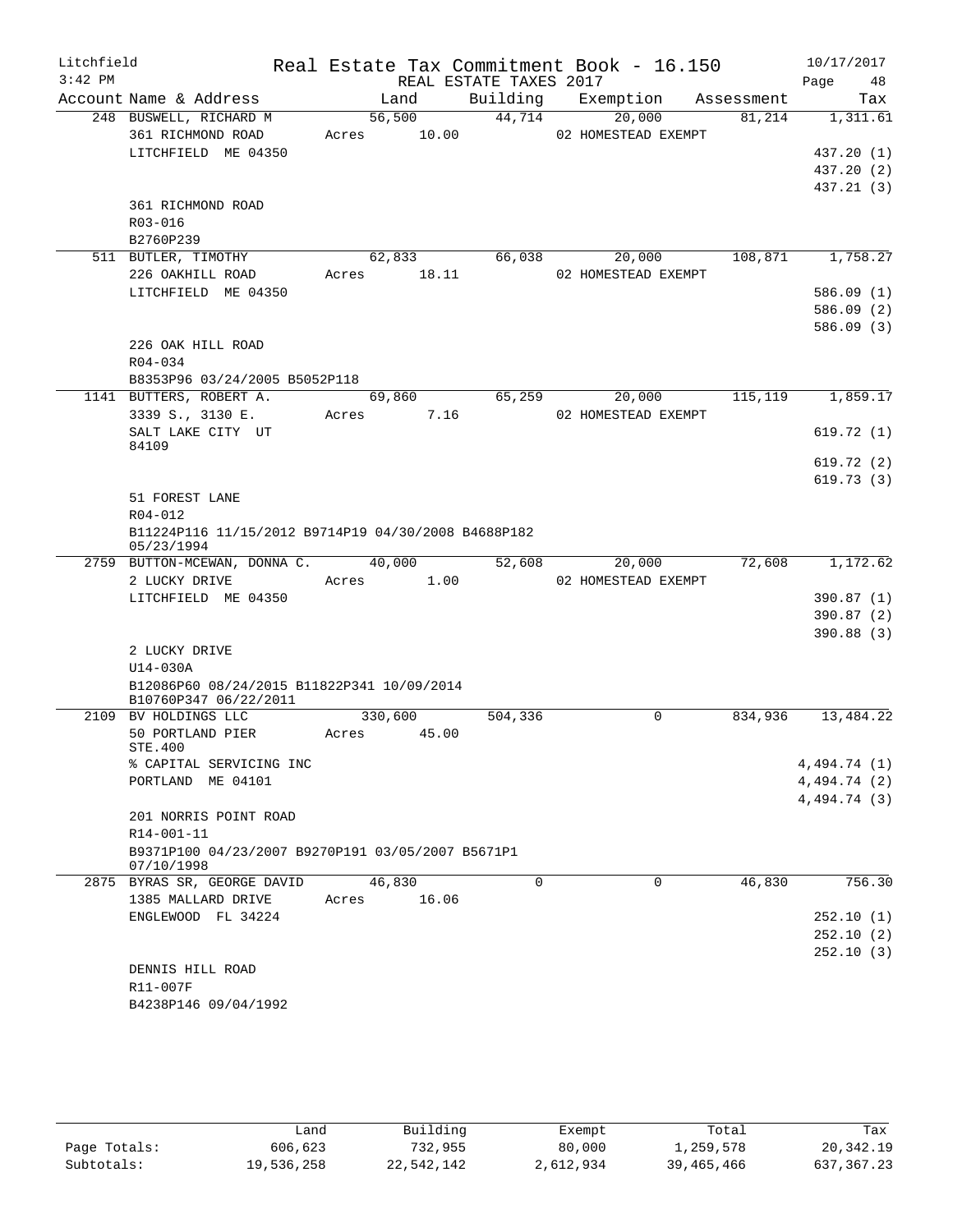| Litchfield<br>$3:42$ PM |                                                      |            |               | REAL ESTATE TAXES 2017 | Real Estate Tax Commitment Book - 16.150 |                               | 10/17/2017<br>Page 49 |
|-------------------------|------------------------------------------------------|------------|---------------|------------------------|------------------------------------------|-------------------------------|-----------------------|
|                         | Account Name & Address                               |            | Land          |                        |                                          | Building Exemption Assessment | Tax                   |
|                         | 2120 BYRAS, ANDREW                                   |            | 42,500        | 11,870                 | 20,000                                   | 34,370                        | 555.08                |
|                         | 25 PINE TREE ROAD                                    |            | Acres 2.00    |                        | 02 HOMESTEAD EXEMPT                      |                               |                       |
|                         | LITCHFIELD ME 04350                                  |            |               |                        |                                          |                               | 185.03(1)             |
|                         |                                                      |            |               |                        |                                          |                               | 185.03(2)             |
|                         |                                                      |            |               |                        |                                          |                               | 185.02(3)             |
|                         | 25 PINE TREE ROAD                                    |            |               |                        |                                          |                               |                       |
|                         | R11-007C                                             |            |               |                        |                                          |                               |                       |
|                         | B8847P49 03/28/2006                                  |            |               |                        |                                          |                               |                       |
|                         | 2078 BYRAS, G. DAVID JR.                             |            | 50,000        | 22,360                 | 20,000                                   | 52,360                        | 845.61                |
|                         | 20 BYRAS LANE                                        |            | 5.00<br>Acres |                        | 02 HOMESTEAD EXEMPT                      |                               |                       |
|                         | LITCHFIELD ME 04350                                  |            |               |                        |                                          |                               | 281.87(1)             |
|                         |                                                      |            |               |                        |                                          |                               | 281.87(2)             |
|                         |                                                      |            |               |                        |                                          |                               | 281.87(3)             |
|                         | 20 BYRAS LANE                                        |            |               |                        |                                          |                               |                       |
|                         | R11-007D                                             |            |               |                        |                                          |                               |                       |
|                         | B12084P119 08/19/2015 B8847P49 03/28/2006            |            |               |                        |                                          |                               |                       |
|                         | 2876 BYRAS, GEORGE D. JR.                            |            | 31, 113       | 20,673                 | 0                                        | 51,786                        | 836.34                |
|                         | BYRAS, ANDREW M.                                     |            | 2.90<br>Acres |                        |                                          |                               |                       |
|                         | 20 BYRAS LANE                                        |            |               |                        |                                          |                               | 278.78 (1)            |
|                         | LITCHFIELD ME 04350                                  |            |               |                        |                                          |                               | 278.78(2)             |
|                         |                                                      |            |               |                        |                                          |                               | 278.78 (3)            |
|                         | PINE TREE ROAD                                       |            |               |                        |                                          |                               |                       |
|                         | R11-007G                                             |            |               |                        |                                          |                               |                       |
|                         | B12084P121 08/19/2015                                |            |               |                        |                                          |                               |                       |
|                         | 2899 BYRAS, MELISSA LIN                              |            | 33,000        | $\Omega$               | 0                                        | 33,000                        | 532.95                |
|                         | 62 TOURMALINE DRIVE                                  |            | Acres 3.00    |                        |                                          |                               |                       |
|                         | LEWISTON ME 04240                                    |            |               |                        |                                          |                               | 177.65(1)             |
|                         |                                                      |            |               |                        |                                          |                               | 177.65(2)             |
|                         |                                                      |            |               |                        |                                          |                               | 177.65(3)             |
|                         | LUNTS HILL ROAD                                      |            |               |                        |                                          |                               |                       |
|                         | R09-072D                                             |            |               |                        |                                          |                               |                       |
|                         | B12453P152 10/12/2016                                |            |               |                        |                                          |                               |                       |
|                         | 361 BYRAS, THERESA M.                                |            | 34,000        | $\Omega$               | $\mathbf 0$                              | 34,000                        | 549.10                |
|                         | 7 HASKELL CIRCLE                                     |            | Acres 3.40    |                        |                                          |                               |                       |
|                         | TOPSHAM ME 04086                                     |            |               |                        |                                          |                               | 183.03(1)             |
|                         |                                                      |            |               |                        |                                          |                               | 183.03(2)             |
|                         |                                                      |            |               |                        |                                          |                               | 183.04 (3)            |
|                         | LUNTS HILL ROAD                                      |            |               |                        |                                          |                               |                       |
|                         | R09-072                                              |            |               |                        |                                          |                               |                       |
|                         | B12453P152 10/12/2016 B12453P149 10/12/2016          |            |               |                        |                                          |                               |                       |
|                         | B5389P122                                            |            |               |                        |                                          |                               |                       |
|                         | 1743 CABRAL, JOSEPH                                  |            | 24,788        | 2,023                  | 0                                        | 26,811                        | 433.00                |
|                         | 17 GAMAGE AVENUE                                     | Acres      | 0.18          |                        |                                          |                               |                       |
|                         | AUBURN ME 04210                                      |            |               |                        |                                          |                               | 144.33(1)             |
|                         |                                                      |            |               |                        |                                          |                               | 144.33(2)             |
|                         |                                                      |            |               |                        |                                          |                               | 144.34(3)             |
|                         | PENNY LANE                                           |            |               |                        |                                          |                               |                       |
|                         | R09-006                                              |            |               |                        |                                          |                               |                       |
|                         | B10363P326 03/17/2010 B9345P124 05/05/2007 B1488P476 |            |               |                        |                                          |                               |                       |
|                         | 06/25/1968                                           |            |               |                        |                                          |                               |                       |
|                         | 1029 CAILLER, ROBERT                                 |            | 92,975        | 33,419                 | $\mathbf 0$                              | 126,394                       | 2,041.26              |
|                         | 20 LUCIEN LANE                                       | Acres      | 1.30          |                        |                                          |                               |                       |
|                         | LITCHFIELD ME 04350                                  |            |               |                        |                                          |                               | 680.42 (1)            |
|                         |                                                      |            |               |                        |                                          |                               | 680.42 (2)            |
|                         |                                                      |            |               |                        |                                          |                               | 680.42 (3)            |
|                         | 19 LUCIEN LANE                                       |            |               |                        |                                          |                               |                       |
|                         | U11-032                                              |            |               |                        |                                          |                               |                       |
|                         | B9674P214 03/06/2008 B5600P324 03/04/1998            |            |               |                        |                                          |                               |                       |
|                         |                                                      | Land       | Building      |                        | Exempt                                   | Total                         | Tax                   |
| Page Totals:            |                                                      | 308,376    | 90,345        |                        | 40,000                                   | 358,721                       | 5,793.34              |
| Subtotals:              |                                                      | 19,844,634 | 22,632,487    |                        | 2,652,934                                | 39,824,187                    | 643,160.57            |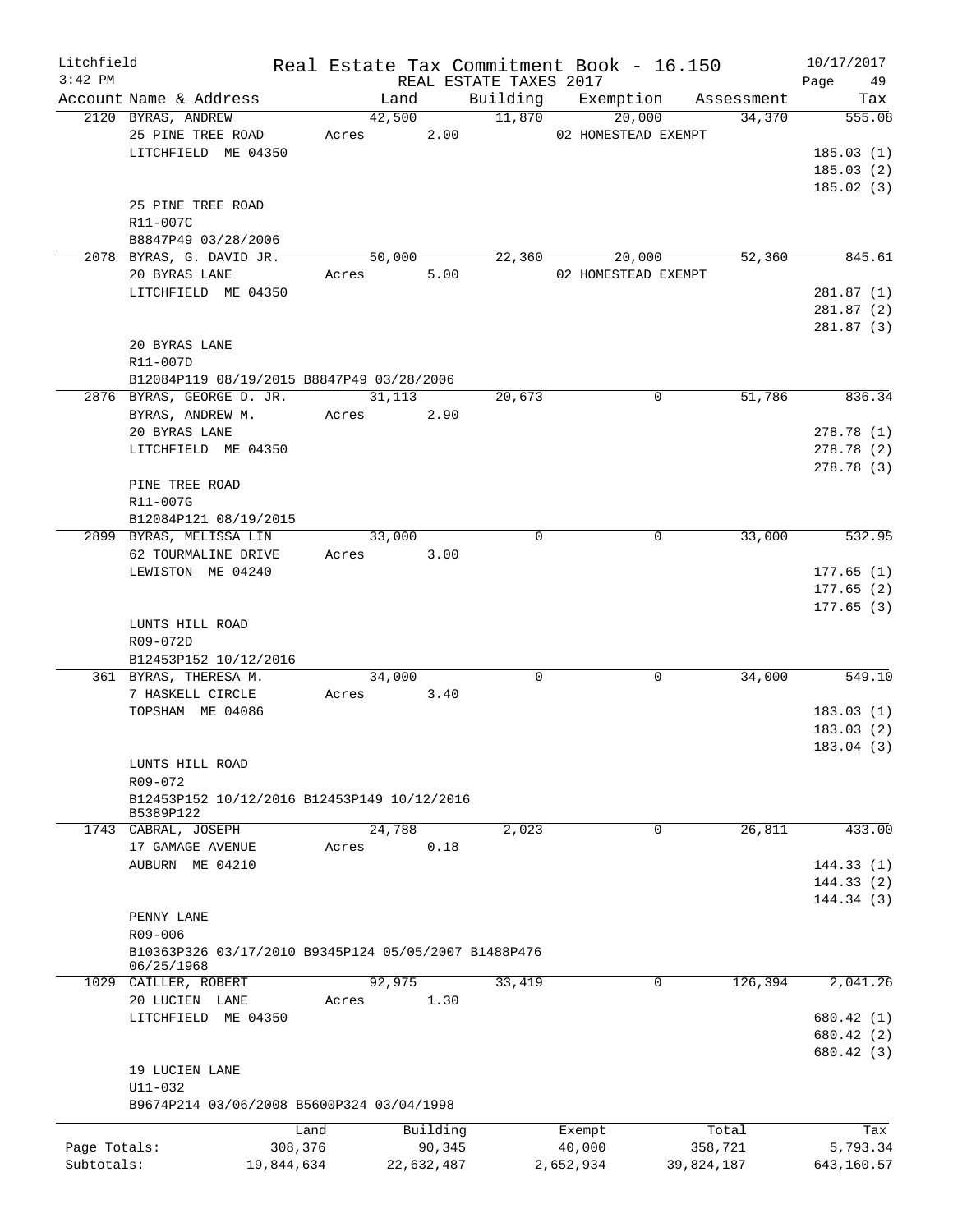| Litchfield |                                                                                       |       |            |                        | Real Estate Tax Commitment Book - 16.150 |         | 10/17/2017   |
|------------|---------------------------------------------------------------------------------------|-------|------------|------------------------|------------------------------------------|---------|--------------|
| $3:42$ PM  |                                                                                       |       |            | REAL ESTATE TAXES 2017 |                                          |         | Page<br>50   |
|            | Account Name & Address                                                                |       | Land       |                        | Building Exemption Assessment            |         | Tax          |
|            | 251 CAILLER, ROBERT G                                                                 |       | 126,954    | 145,747                | 20,000                                   | 252,701 | 4,081.12     |
|            | CAILLER BRIDGETT L                                                                    |       | Acres 0.44 |                        | 02 HOMESTEAD EXEMPT                      |         |              |
|            | 20 LUCIEN LANE                                                                        |       |            |                        |                                          |         | 1,360.37(1)  |
|            | LITCHFIELD ME 04350                                                                   |       |            |                        |                                          |         | 1,360.37(2)  |
|            |                                                                                       |       |            |                        |                                          |         | 1,360.38(3)  |
|            | 20 LUCIEN LANE                                                                        |       |            |                        |                                          |         |              |
|            | $U11 - 031$                                                                           |       |            |                        |                                          |         |              |
|            | B9674P212 03/24/2008 B4319P148 01/18/1993                                             |       |            |                        |                                          |         |              |
|            | 2706 CAILLER, TROY R.                                                                 |       | 42,825     | 141,092                | 0                                        | 183,917 | 2,970.26     |
|            | MAZYCK, SHANNON                                                                       |       | Acres 1.09 |                        |                                          |         |              |
|            | 20 LUCIAN LANE                                                                        |       |            |                        |                                          |         | 990.09(1)    |
|            | LITCHFIELD ME 04350                                                                   |       |            |                        |                                          |         | 990.09 (2)   |
|            |                                                                                       |       |            |                        |                                          |         | 990.08(3)    |
|            | 54 LEBEL LANE                                                                         |       |            |                        |                                          |         |              |
|            | $U11 - 033$                                                                           |       |            |                        |                                          |         |              |
|            | B12471P97 11/17/2016 B12370P6 07/26/2016 B11390P21<br>05/18/2013 B9674P208 03/24/2008 |       |            |                        |                                          |         |              |
|            | 253 CALL ERNEST V                                                                     |       | 192,200    | 32,832                 | $\mathsf{O}$                             | 225,032 | 3,634.27     |
|            | 15 WABON ST.                                                                          | Acres | 10.70      |                        |                                          |         |              |
|            | AUGUSTA ME 04330                                                                      |       |            |                        |                                          |         | 1, 211.42(1) |
|            |                                                                                       |       |            |                        |                                          |         | 1, 211.42(2) |
|            |                                                                                       |       |            |                        |                                          |         | 1, 211.43(3) |
|            | 45 SAND POND LANE                                                                     |       |            |                        |                                          |         |              |
|            | $U12 - 020$                                                                           |       |            |                        |                                          |         |              |
|            | B8728P89 12/12/2005 B981P156                                                          |       |            |                        |                                          |         |              |
|            | 621 CALLAHAN, BRIAN G &<br>SUZANNE,                                                   |       | 29,200     | 124,824                | 20,000                                   | 134,024 | 2,164.49     |
|            | LIVING TRUST                                                                          |       | Acres 0.40 |                        | 02 HOMESTEAD EXEMPT                      |         |              |
|            | 71 EASY STREET                                                                        |       |            |                        |                                          |         | 721.50(1)    |
|            | LITCHFIELD ME 04350                                                                   |       |            |                        |                                          |         | 721.50(2)    |
|            |                                                                                       |       |            |                        |                                          |         | 721.49 (3)   |
|            | 71 EASY STREET                                                                        |       |            |                        |                                          |         |              |
|            | $U09 - 030$                                                                           |       |            |                        |                                          |         |              |
|            | B6407P47 04/22/2001                                                                   |       |            |                        |                                          |         |              |
|            | 255 CAMERON, MICHAEL                                                                  |       | 42,500     |                        | 44,678<br>20,000                         | 67,178  | 1,084.92     |
|            | 66 HARDSCRABBLE ROAD                                                                  |       | Acres 2.00 |                        | 02 HOMESTEAD EXEMPT                      |         |              |
|            | LITCHFIELD ME 04350                                                                   |       |            |                        |                                          |         | 361.64(1)    |
|            |                                                                                       |       |            |                        |                                          |         |              |
|            |                                                                                       |       |            |                        |                                          |         | 361.64(2)    |
|            |                                                                                       |       |            |                        |                                          |         | 361.64(3)    |
|            | 66 HARDSCRABBLE ROAD                                                                  |       |            |                        |                                          |         |              |
|            | U21-037                                                                               |       |            |                        |                                          |         |              |
|            | B3823P93                                                                              |       |            |                        |                                          |         |              |
|            | 2065 CAMERON, PETER R                                                                 |       | 46,596     | 12,280                 | 20,000                                   | 38,876  | 627.85       |
|            | CAMERON BETTY L                                                                       | Acres | 18.00      |                        | 02 HOMESTEAD EXEMPT                      |         |              |
|            | 648 STEVENSTOWN ROAD                                                                  |       |            |                        |                                          |         | 209.28(1)    |
|            | LITCHFIELD ME 04350                                                                   |       |            |                        |                                          |         | 209.28(2)    |
|            |                                                                                       |       |            |                        |                                          |         | 209.29(3)    |
|            | 648 STEVENSTOWN ROAD                                                                  |       |            |                        |                                          |         |              |
|            | R08-009A<br>B5502P337 11/21/1997                                                      |       |            |                        |                                          |         |              |

|              | Land         | Building     | Exempt    | Total      | Tax        |
|--------------|--------------|--------------|-----------|------------|------------|
| Page Totals: | 480,275      | 501,453      | 80,000    | 901,728    | 14,562.91  |
| Subtotals:   | 20, 324, 909 | 23, 133, 940 | 2,732,934 | 40,725,915 | 657,723.48 |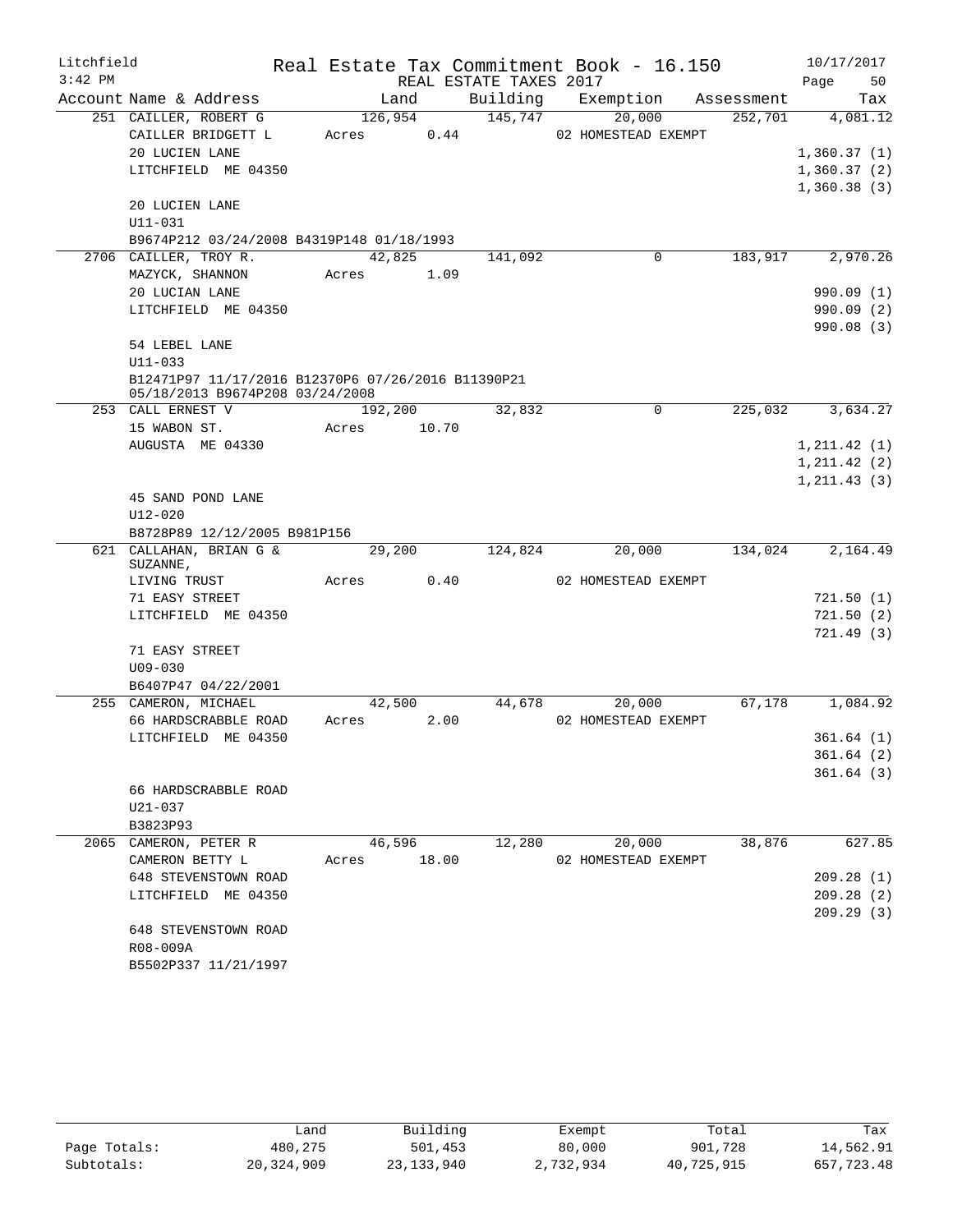| Litchfield |                                                                            |               |      |                        | Real Estate Tax Commitment Book - 16.150 |            | 10/17/2017   |
|------------|----------------------------------------------------------------------------|---------------|------|------------------------|------------------------------------------|------------|--------------|
| $3:42$ PM  |                                                                            |               |      | REAL ESTATE TAXES 2017 |                                          |            | Page<br>51   |
|            | Account Name & Address                                                     | Land          |      | Building               | Exemption                                | Assessment | Tax          |
|            | 1704 CAMP TACOMA REALTY<br>TRUST                                           | 184,600       |      | 134,002                | $\Omega$                                 | 318,602    | 5, 145. 42   |
|            | RUTH SLOSBERG, TRUSTEE                                                     | 1.00<br>Acres |      |                        |                                          |            |              |
|            | TOWN & COUNTRY REALTORS                                                    |               |      |                        |                                          |            | 1,715.14(1)  |
|            | 2004 HALLOWELL ROAD                                                        |               |      |                        |                                          |            | 1,715.14(2)  |
|            | LITCHFIELD ME 04350                                                        |               |      |                        |                                          |            | 1,715.14(3)  |
|            | 24 RUSSELL DRIVE                                                           |               |      |                        |                                          |            |              |
|            | U27-002                                                                    |               |      |                        |                                          |            |              |
|            | B3600P118                                                                  |               |      |                        |                                          |            |              |
|            | 1880 CAMPBELL JOSEPH R                                                     | 112,182       |      | $\Omega$               | 0                                        | 112,182    | 1,811.74     |
|            | 312 PEACEPIPE DRIVE                                                        | Acres         | 0.27 |                        |                                          |            |              |
|            | LITCHFIELD ME 04350                                                        |               |      |                        |                                          |            | 603.91(1)    |
|            |                                                                            |               |      |                        |                                          |            | 603.91(2)    |
|            |                                                                            |               |      |                        |                                          |            | 603.92(3)    |
|            | PEACE PIPE DRIVE                                                           |               |      |                        |                                          |            |              |
|            | $U29 - 021$                                                                |               |      |                        |                                          |            |              |
|            | B9388P49 06/15/2007 B8483P258 06/28/2005 B6910P333                         |               |      |                        |                                          |            |              |
|            | 1879 CAMPBELL JOSEPH R                                                     | 49,350        |      | 172,479                | $\mathbf 0$                              | 221,829    | 3,582.54     |
|            | CAMPBELL DIANA M                                                           | Acres         | 1.30 |                        |                                          |            |              |
|            | 312 PEACEPIPE DRIVE                                                        |               |      |                        |                                          |            | 1, 194.18(1) |
|            | LITCHFIELD ME 04350                                                        |               |      |                        |                                          |            | 1, 194.18(2) |
|            |                                                                            |               |      |                        |                                          |            | 1, 194.18(3) |
|            | 312 PEACEPIPE DRIVE                                                        |               |      |                        |                                          |            |              |
|            | $U29 - 020$                                                                |               |      |                        |                                          |            |              |
|            | B9388P49 06/13/2007 B9192P311 12/21/2006 B8483P258<br>06/28/2005 B6910P333 |               |      |                        |                                          |            |              |
|            | 257 CAMPBELL, DEBORAH M                                                    | 40,750        |      | 84,159                 | 20,000                                   | 104,909    | 1,694.28     |
|            | 639 RICHMOND ROAD                                                          | Acres         | 1.30 |                        | 02 HOMESTEAD EXEMPT                      |            |              |
|            | LITCHFIELD ME 04350                                                        |               |      |                        |                                          |            | 564.76(1)    |
|            |                                                                            |               |      |                        |                                          |            | 564.76(2)    |
|            |                                                                            |               |      |                        |                                          |            | 564.76 (3)   |
|            | 639 RICHMOND ROAD                                                          |               |      |                        |                                          |            |              |
|            | R02-114                                                                    |               |      |                        |                                          |            |              |
|            | B10252P74 10/23/2009 B10252P71 10/23/2009 B5440P333                        |               |      |                        |                                          |            |              |
|            | 264 CAMPBELL, HOWARD &                                                     | 41,250        |      | 13,636                 | 0                                        | 54,886     | 886.41       |
|            | GLADYS                                                                     |               |      |                        |                                          |            |              |
|            | 2554 HALLOWELL ROAD                                                        | Acres         | 1.50 |                        |                                          |            |              |
|            | LITCHFIELD ME 04350                                                        |               |      |                        |                                          |            | 295.47 (1)   |
|            |                                                                            |               |      |                        |                                          |            | 295.47(2)    |
|            | 2542 HALLOWELL ROAD                                                        |               |      |                        |                                          |            | 295.47(3)    |
|            | R06-070                                                                    |               |      |                        |                                          |            |              |
|            | B6102P1 11/16/1999                                                         |               |      |                        |                                          |            |              |
|            | 259 CAMPBELL, HOWARD E                                                     | 43,250        |      | 37,352                 | 20,000                                   | 60,602     | 978.72       |
|            | CAMPBELL, GLADYS N.                                                        | Acres         | 2.30 |                        | 02 HOMESTEAD EXEMPT                      |            |              |
|            | 2554 HALLOWELL ROAD                                                        |               |      |                        |                                          |            | 326.24(1)    |
|            | LITCHFIELD ME 04350                                                        |               |      |                        |                                          |            | 326.24(2)    |
|            |                                                                            |               |      |                        |                                          |            | 326.24(3)    |
|            | 2554 HALLOWELL ROAD                                                        |               |      |                        |                                          |            |              |
|            | R06-071                                                                    |               |      |                        |                                          |            |              |
|            | B11673P41 04/25/2014 B977P246                                              |               |      |                        |                                          |            |              |

|              | Land       | Building   | Exempt    | Total      | Tax        |
|--------------|------------|------------|-----------|------------|------------|
| Page Totals: | 471,382    | 441,628    | 40,000    | 873,010    | 14,099.11  |
| Subtotals:   | 20,796,291 | 23,575,568 | 2,772,934 | 41,598,925 | 671,822.59 |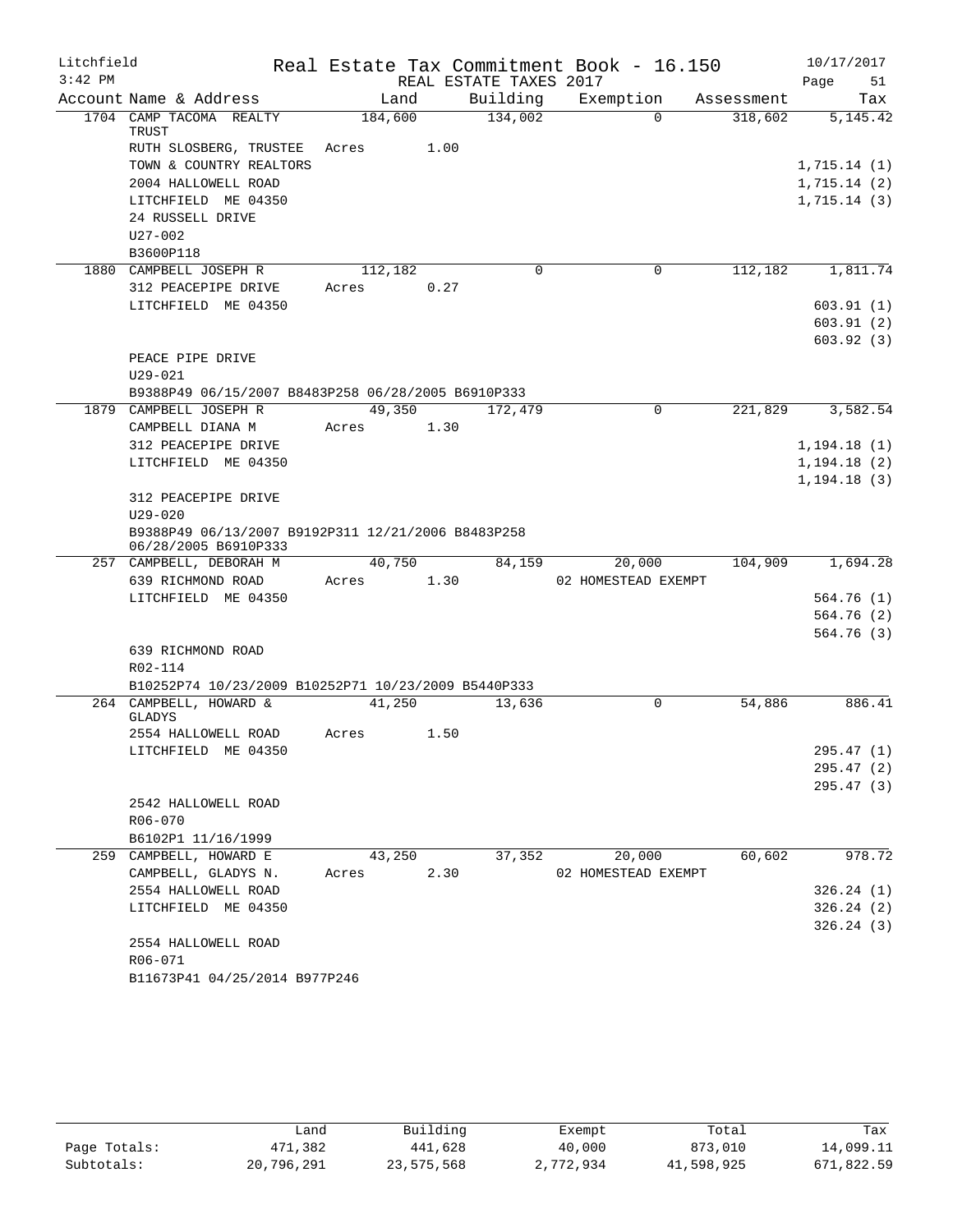| Litchfield |                                                     |            |      |                        | Real Estate Tax Commitment Book - 16.150 |            | 10/17/2017               |
|------------|-----------------------------------------------------|------------|------|------------------------|------------------------------------------|------------|--------------------------|
| $3:42$ PM  |                                                     |            |      | REAL ESTATE TAXES 2017 |                                          |            | Page<br>52               |
|            | Account Name & Address                              | Land       |      | Building               | Exemption                                | Assessment | Tax                      |
|            | 260 CAMPBELL, HOWARD E                              | 160,588    |      | 21,869                 | $\Omega$                                 | 182,457    | 2,946.68                 |
|            | 2554 HALLOWELL ROAD                                 | Acres      | 0.68 |                        |                                          |            |                          |
|            | LITCHFIELD ME 04350                                 |            |      |                        |                                          |            | 982.23(1)                |
|            |                                                     |            |      |                        |                                          |            | 982.23(2)                |
|            |                                                     |            |      |                        |                                          |            | 982.22 (3)               |
|            | 120 GOODWIN DRIVE                                   |            |      |                        |                                          |            |                          |
|            | R14-019                                             |            |      |                        |                                          |            |                          |
|            | B4310P153<br>258 CAMPBELL, JAMES                    | 46,050     |      | 105,785                | 20,000                                   | 131,835    | 2,129.14                 |
|            | CAMPBELL, SAMANTHA M.                               | Acres 7.40 |      |                        | 02 HOMESTEAD EXEMPT                      |            |                          |
|            | 2454 HALLOWELL ROAD                                 |            |      |                        |                                          |            | 709.71 (1)               |
|            | LITCHFIELD ME 04350                                 |            |      |                        |                                          |            | 709.71(2)                |
|            |                                                     |            |      |                        |                                          |            | 709.72 (3)               |
|            | 2454 HALLOWELL ROAD                                 |            |      |                        |                                          |            |                          |
|            | R06-067                                             |            |      |                        |                                          |            |                          |
|            | B11779P14 08/20/2014 B6961P260                      |            |      |                        |                                          |            |                          |
|            | 303 CAMPBELL, JENNIFER P.                           | 42,375     |      | $\Omega$               | $\Omega$                                 | 42,375     | 684.36                   |
|            | 47 STEVENSTOWN ROAD                                 | Acres      | 1.30 |                        |                                          |            |                          |
|            | LITCHFIELD ME                                       |            |      |                        |                                          |            | 228.12(1)                |
|            | 04350-4300                                          |            |      |                        |                                          |            |                          |
|            |                                                     |            |      |                        |                                          |            | 228.12(2)                |
|            |                                                     |            |      |                        |                                          |            | 228.12(3)                |
|            | STEVENSTOWN ROAD<br>R13-030                         |            |      |                        |                                          |            |                          |
|            | B11411P29 06/07/2013 B6027P97 08/13/1999            |            |      |                        |                                          |            |                          |
|            | 302 CAMPBELL, JENNIFER P.                           | 54,500     |      | 94,671                 | 20,000                                   | 129,171    | 2,086.11                 |
|            | 47 STEVENSTOWN ROAD                                 | Acres      | 8.00 |                        | 02 HOMESTEAD EXEMPT                      |            |                          |
|            | LITCHFIELD ME 04350                                 |            |      |                        |                                          |            | 695.37 (1)               |
|            |                                                     |            |      |                        |                                          |            | 695.37(2)                |
|            |                                                     |            |      |                        |                                          |            | 695.37 (3)               |
|            | 47 STEVENSTOWN ROAD                                 |            |      |                        |                                          |            |                          |
|            | R13-037                                             |            |      |                        |                                          |            |                          |
|            | B11411P29 06/07/2013 B9270P11 02/14/2007 B6027P97   |            |      |                        |                                          |            |                          |
|            | 08/13/1999                                          |            |      |                        |                                          |            |                          |
|            | 882 CAMPBELL, JOHN C.                               | 107, 165   |      | 27,466                 | $\mathbf 0$                              | 134,631    | 2,174.29                 |
|            | 120 EASY ST                                         | Acres      | 0.43 |                        |                                          |            |                          |
|            | LITCHFIELD ME 04350                                 |            |      |                        |                                          |            | 724.76 (1)               |
|            |                                                     |            |      |                        |                                          |            | 724.76 (2)<br>724.77 (3) |
|            | 120 EASY STREET                                     |            |      |                        |                                          |            |                          |
|            | $U09 - 013$                                         |            |      |                        |                                          |            |                          |
|            | B12394P67 08/22/2016 B10245P56 10/16/2009 B8520P103 |            |      |                        |                                          |            |                          |
|            | 07/29/2005 B3775P61                                 |            |      |                        |                                          |            |                          |
|            | 754 CAMPBELL, JOSEPH R.                             | 32,600     |      | 15,693                 | $\mathbf 0$                              | 48,293     | 779.93                   |
|            | CAMPBELL, DIANA M.                                  | Acres      | 1.00 |                        |                                          |            |                          |
|            | 312 PEACEPIPE DRIVE                                 |            |      |                        |                                          |            | 259.98(1)                |
|            | LITCHFIELD ME 04530                                 |            |      |                        |                                          |            | 259.98 (2)               |
|            |                                                     |            |      |                        |                                          |            | 259.97(3)                |
|            | 290 PEACE PIPE DRIVE                                |            |      |                        |                                          |            |                          |
|            | $U29 - 016$                                         |            |      |                        |                                          |            |                          |
|            | B11084P217 06/25/2012                               |            |      |                        |                                          |            |                          |

|              | Land         | Building   | Exempt    | Total        | Tax        |
|--------------|--------------|------------|-----------|--------------|------------|
| Page Totals: | 443,278      | 265,484    | 40,000    | 668,762      | 10,800.51  |
| Subtotals:   | 21, 239, 569 | 23,841,052 | 2,812,934 | 42, 267, 687 | 682,623.10 |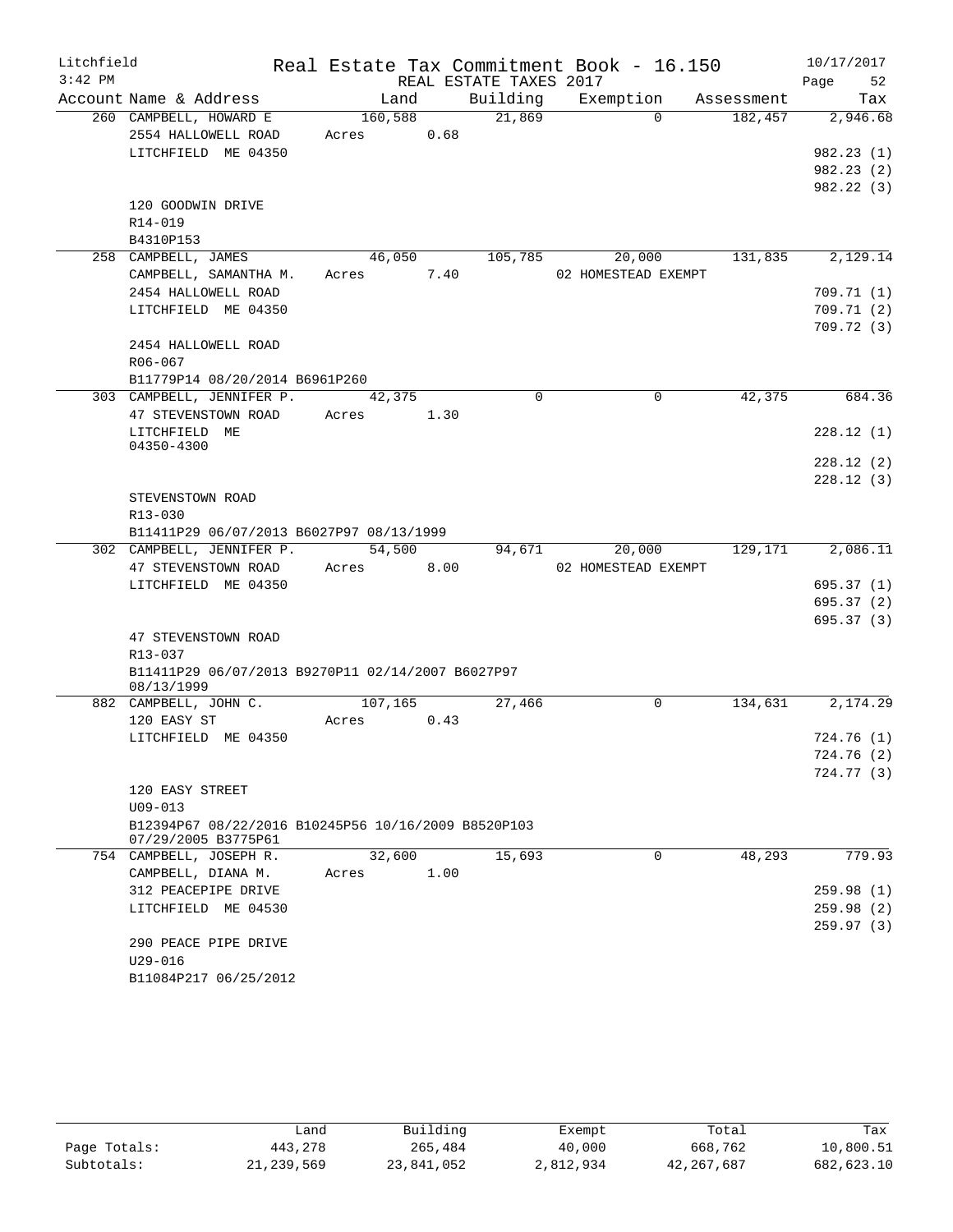| Litchfield |                                                                               | Real Estate Tax Commitment Book - 16.150 |                        |                     |            | 10/17/2017  |
|------------|-------------------------------------------------------------------------------|------------------------------------------|------------------------|---------------------|------------|-------------|
| $3:42$ PM  |                                                                               |                                          | REAL ESTATE TAXES 2017 |                     |            | Page<br>53  |
|            | Account Name & Address                                                        | Land                                     | Building               | Exemption           | Assessment | Tax         |
|            | 2437 CAMPBELL, JUSTIN R.                                                      | 41,400                                   | 10,755                 | $\Omega$            | 52,155     | 842.30      |
|            | DUNN, ASHLEY A.                                                               | 2.12<br>Acres                            |                        |                     |            |             |
|            | 6 FLAHERTY LANE                                                               |                                          |                        |                     |            | 280.77 (1)  |
|            | LITCHFIELD ME 04350                                                           |                                          |                        |                     |            | 280.77 (2)  |
|            | 6 FLAHERTY LANE                                                               |                                          |                        |                     |            | 280.76 (3)  |
|            | R03-105K                                                                      |                                          |                        |                     |            |             |
|            | B11799P227 09/15/2014 B11750P277 07/23/2014<br>B7976P263 06/04/2004           |                                          |                        |                     |            |             |
|            | 197 CAMPBELL, JUSTIN R.                                                       | 89,625                                   | $\Omega$               | 0                   | 89,625     | 1,447.44    |
|            | CAMPBELL, ASHLEY A.                                                           | Acres<br>3.91                            |                        |                     |            |             |
|            | 6 FLAHERTY DRIVE                                                              |                                          |                        |                     |            | 482.48 (1)  |
|            | LITCHFIELD ME 04355                                                           |                                          |                        |                     |            | 482.48 (2)  |
|            |                                                                               |                                          |                        |                     |            | 482.48 (3)  |
|            | LUNTS HILL ROAD                                                               |                                          |                        |                     |            |             |
|            | R09-016                                                                       |                                          |                        |                     |            |             |
|            | B12391P271 08/22/2016 B6920P297 05/03/2002                                    |                                          |                        |                     |            |             |
|            | 584 CAMPBELL, MATHEW S.                                                       | 39,100                                   | 111,134                | 0                   | 150,234    | 2,426.28    |
|            | THUOTTE, CASSANDRA L.                                                         | Acres<br>1.20                            |                        |                     |            |             |
|            | 669 LISBON STREET<br>APT 4                                                    |                                          |                        |                     |            | 808.76(1)   |
|            | LISBON FALLS ME 04252                                                         |                                          |                        |                     |            | 808.76 (2)  |
|            |                                                                               |                                          |                        |                     |            | 808.76 (3)  |
|            | 10 PATTENWOODS LANE                                                           |                                          |                        |                     |            |             |
|            | R01-033B-2                                                                    |                                          |                        |                     |            |             |
|            | B11438P199 07/03/2013 B10731P327 05/17/2011<br>B7218P275 01/03/2003 B5092P178 |                                          |                        |                     |            |             |
|            | 262 CAMPBELL, RALPH W                                                         | 57,500                                   | 121,647                | 20,000              | 159,147    | 2,570.22    |
|            | 639 RICHMOND ROAD                                                             | Acres<br>11.00                           |                        | 02 HOMESTEAD EXEMPT |            |             |
|            | LITCHFIELD ME 04350                                                           |                                          |                        |                     |            | 856.74 (1)  |
|            |                                                                               |                                          |                        |                     |            | 856.74 (2)  |
|            |                                                                               |                                          |                        |                     |            | 856.74 (3)  |
|            | 380 RICHMOND ROAD                                                             |                                          |                        |                     |            |             |
|            | R03-120                                                                       |                                          |                        |                     |            |             |
|            | B2683P170                                                                     |                                          |                        |                     |            |             |
|            | 265 CANTY, JONATHAN B.                                                        | 40,440                                   | $\Omega$               | $\Omega$            | 40,440     | 653.11      |
|            | 189 INDIANA ROAD                                                              | 9.52<br>Acres                            |                        |                     |            |             |
|            | WEST GARDINER ME 04345                                                        |                                          |                        |                     |            | 217.70 (1)  |
|            |                                                                               |                                          |                        |                     |            | 217.70 (2)  |
|            |                                                                               |                                          |                        |                     |            | 217.71(3)   |
|            | DENNIS HILL TERRACE<br>R13-023                                                |                                          |                        |                     |            |             |
|            | B5655P195 06/10/1998                                                          |                                          |                        |                     |            |             |
|            | 1371 CARBONNEAU, MARC F                                                       | 137,986                                  | 56,058                 | 0                   | 194,044    | 3,133.81    |
|            | CARBONNEAU, CAROL M                                                           | 0.46<br>Acres                            |                        |                     |            |             |
|            | 346 WEBBER AVE                                                                |                                          |                        |                     |            | 1,044.60(1) |
|            | LEWISTON ME 04240                                                             |                                          |                        |                     |            | 1,044.60(2) |
|            |                                                                               |                                          |                        |                     |            | 1,044.61(3) |
|            | 67 GRANT ROAD                                                                 |                                          |                        |                     |            |             |
|            | $U11 - 021$                                                                   |                                          |                        |                     |            |             |
|            | B10705P304 04/11/2011 B6322P20 10/12/2000                                     |                                          |                        |                     |            |             |

|              | andش       | Building   | Exempt    | Total      | Tax        |
|--------------|------------|------------|-----------|------------|------------|
| Page Totals: | 406,051    | 299,594    | 20,000    | 685,645    | 11,073.16  |
| Subtotals:   | 21,645,620 | 24,140,646 | 2,832,934 | 42,953,332 | 693,696.26 |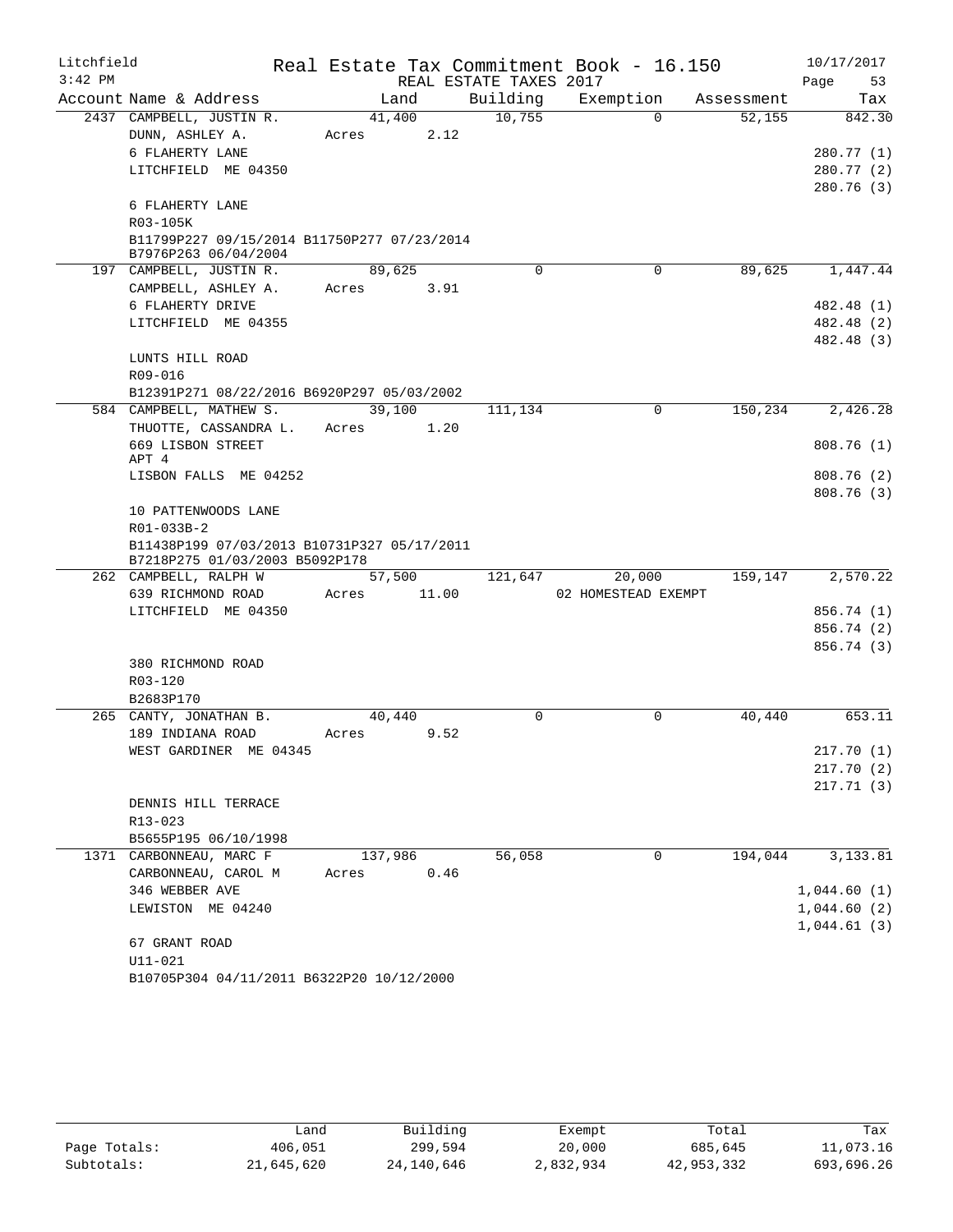| Litchfield |                                                                                       |       |             | Real Estate Tax Commitment Book - 16.150 |                 |                     |                      | 10/17/2017 |            |
|------------|---------------------------------------------------------------------------------------|-------|-------------|------------------------------------------|-----------------|---------------------|----------------------|------------|------------|
| $3:42$ PM  |                                                                                       |       |             | REAL ESTATE TAXES 2017                   |                 |                     |                      | Page       | 54         |
|            | Account Name & Address                                                                |       | Land        | Building                                 |                 |                     | Exemption Assessment |            | Tax        |
|            | 273 CARMICHAEL, PAUL L                                                                |       | 67,750      | 119,779                                  |                 | 20,000              | 167,529              |            | 2,705.59   |
|            | 34 FERRIN ROAD                                                                        |       | Acres 26.50 |                                          |                 | 02 HOMESTEAD EXEMPT |                      |            |            |
|            | LITCHFIELD ME 04350                                                                   |       |             |                                          |                 |                     |                      |            | 901.86(1)  |
|            |                                                                                       |       |             |                                          |                 |                     |                      |            | 901.86(2)  |
|            |                                                                                       |       |             |                                          |                 |                     |                      |            | 901.87(3)  |
|            | <b>34 FERRIN ROAD</b>                                                                 |       |             |                                          |                 |                     |                      |            |            |
|            | R03-097                                                                               |       |             |                                          |                 |                     |                      |            |            |
|            | B4871P75 03/28/1995                                                                   |       |             |                                          |                 |                     |                      |            |            |
|            | 952 CARNEY MAGDA BOGAR,<br>TRUSTEE                                                    |       | 42,750      | 68,546                                   |                 | $\mathbf 0$         | 111,296              |            | 1,797.43   |
|            | CARNEY MAGDA BOGAR                                                                    | Acres | 2.10        |                                          |                 |                     |                      |            |            |
|            | REV.LIVING TRUST                                                                      |       |             |                                          |                 |                     |                      |            |            |
|            | 125 BEVERLY AVE                                                                       |       |             |                                          |                 |                     |                      |            | 599.14 (1) |
|            | NORFOLK VA 23505                                                                      |       |             |                                          |                 |                     |                      |            | 599.14(2)  |
|            |                                                                                       |       |             |                                          |                 |                     |                      |            | 599.15(3)  |
|            | 1778 HALLOWELL ROAD                                                                   |       |             |                                          |                 |                     |                      |            |            |
|            | R12-011                                                                               |       |             |                                          |                 |                     |                      |            |            |
|            | B9800P164 07/23/2008 B9672P176 03/28/2008 B8917P50<br>05/09/2006 B5998P226 10/31/2003 |       |             |                                          |                 |                     |                      |            |            |
|            | 1941 CARON, LINDA                                                                     |       | 0           | 8,553                                    |                 | 8,553               | $\Omega$             |            | 0.00       |
|            | 9 GOWELL LANE                                                                         |       |             |                                          |                 | 02 HOMESTEAD EXEMPT |                      |            |            |
|            | LITCHFIELD ME 04350                                                                   |       |             |                                          |                 |                     |                      |            |            |
|            |                                                                                       |       |             |                                          |                 |                     |                      |            |            |
|            |                                                                                       |       |             |                                          |                 |                     |                      |            |            |
|            | 9 GOWELL LANE                                                                         |       |             |                                          |                 |                     |                      |            |            |
|            | $R04 - 046 - ON - 29$                                                                 |       |             |                                          |                 |                     |                      |            |            |
|            | B10197P79 08/28/2009                                                                  |       |             |                                          |                 |                     |                      |            |            |
|            | 277 CARPENTER, ELAINE                                                                 |       | 71,000      |                                          | 40,054          | 26,000              | 85,054               |            | 1,373.62   |
|            | 233 PINE TREE ROAD                                                                    | Acres | 33.00       |                                          |                 | 02 HOMESTEAD EXEMPT |                      |            |            |
|            | LITCHFIELD ME 04350                                                                   |       |             |                                          | 12 WW2 Vet Res. |                     |                      |            | 457.87 (1) |
|            |                                                                                       |       |             |                                          |                 |                     |                      |            | 457.87 (2) |
|            |                                                                                       |       |             |                                          |                 |                     |                      |            | 457.88 (3) |
|            | 233 PINE TREE ROAD                                                                    |       |             |                                          |                 |                     |                      |            |            |
|            | R11-002<br>B1507P258                                                                  |       |             |                                          |                 |                     |                      |            |            |
|            | 278 CARPENTER, JOHN H                                                                 |       | 41,800      | 145,547                                  |                 | 20,000              | 167, 347             |            | 2,702.65   |
|            | 197 PINE TREE ROAD                                                                    | Acres |             | 7.30                                     |                 | 02 HOMESTEAD EXEMPT |                      |            |            |
|            | LITCHFIELD ME 04350                                                                   |       |             |                                          |                 |                     |                      |            | 900.88 (1) |
|            |                                                                                       |       |             |                                          |                 |                     |                      |            | 900.88(2)  |
|            |                                                                                       |       |             |                                          |                 |                     |                      |            | 900.89(3)  |
|            | 197 PINE TREE ROAD                                                                    |       |             |                                          |                 |                     |                      |            |            |
|            | $R11 - 004$                                                                           |       |             |                                          |                 |                     |                      |            |            |
|            | B4354P59 03/29/1993                                                                   |       |             |                                          |                 |                     |                      |            |            |
|            | 1807 CARPENTER, SAMUEL                                                                |       | 64,250      | 107,485                                  |                 | $\mathbf 0$         | 171,735              |            | 2,773.52   |
|            | 442 STEVENSTOWN ROAD                                                                  | Acres | 20.00       |                                          |                 |                     |                      |            |            |
|            | LITCHFIELD ME 04350                                                                   |       |             |                                          |                 |                     |                      |            | 924.51(1)  |
|            |                                                                                       |       |             |                                          |                 |                     |                      |            | 924.51(2)  |
|            |                                                                                       |       |             |                                          |                 |                     |                      |            | 924.50(3)  |
|            | 442 STEVENSTOWN ROAD                                                                  |       |             |                                          |                 |                     |                      |            |            |
|            | R09-083                                                                               |       |             |                                          |                 |                     |                      |            |            |
|            | B11829P39 10/20/2014 B4320P169 01/22/1993                                             |       |             |                                          |                 |                     |                      |            |            |

|              | Land       | Building   | Exempt    | Total      | Tax        |
|--------------|------------|------------|-----------|------------|------------|
| Page Totals: | 287,550    | 489,964    | 74,553    | 702,961    | 11,352.81  |
| Subtotals:   | 21,933,170 | 24,630,610 | 2,907,487 | 43,656,293 | 705,049.07 |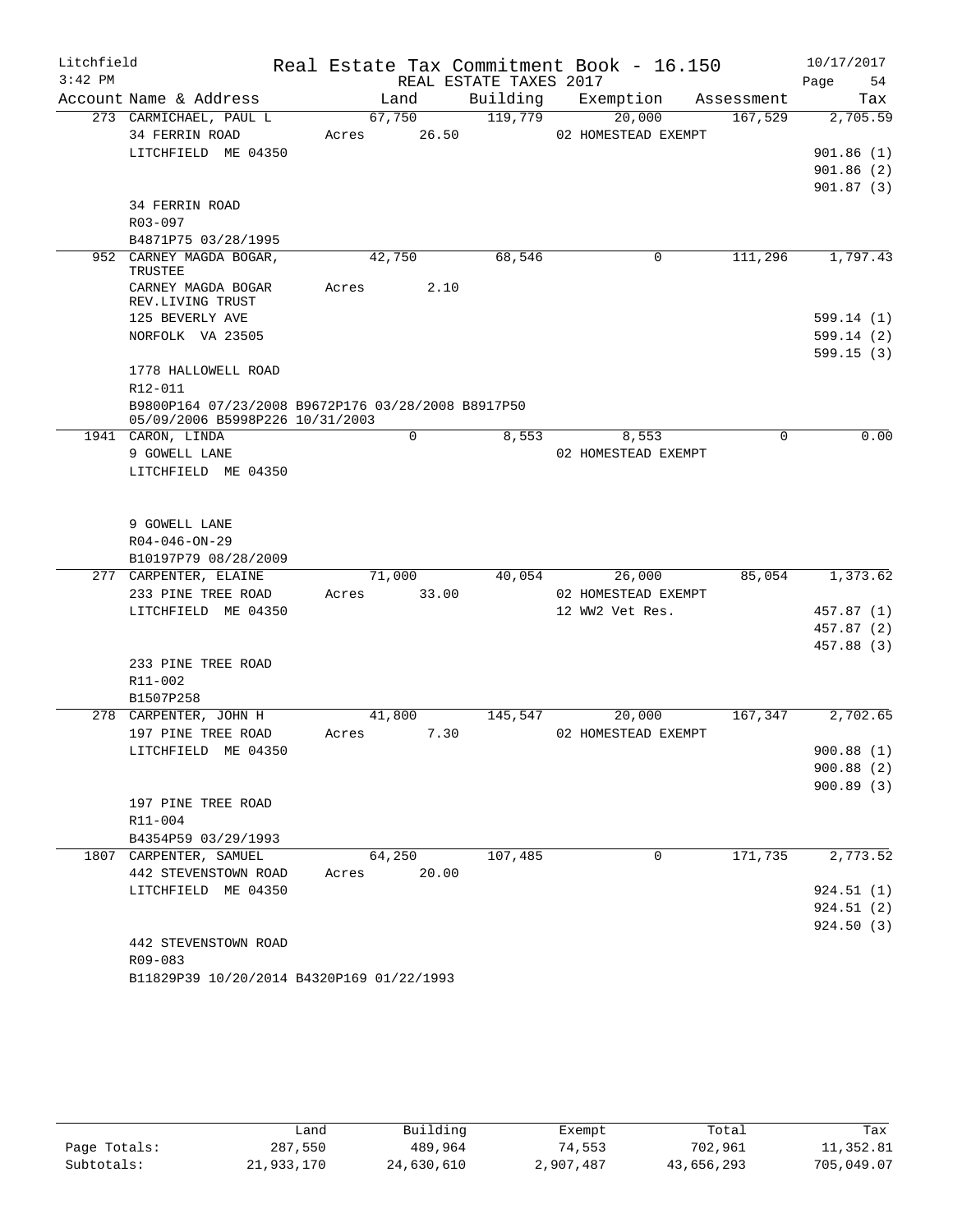| Litchfield<br>$3:42$ PM |                                                                    |         |       | REAL ESTATE TAXES 2017 | Real Estate Tax Commitment Book - 16.150 |                      | 10/17/2017        |
|-------------------------|--------------------------------------------------------------------|---------|-------|------------------------|------------------------------------------|----------------------|-------------------|
|                         | Account Name & Address                                             | Land    |       | Building               | Exemption                                |                      | Page<br>55<br>Tax |
|                         | 334 CARPENTIER, GEORGE                                             | 34,044  |       | $\overline{0}$         | $\Omega$                                 | Assessment<br>34,044 | 549.81            |
|                         | CARPENTIER, TINA                                                   | Acres   | 4.97  |                        |                                          |                      |                   |
|                         | 226 GORDEN ROAD                                                    |         |       |                        |                                          |                      | 183.27(1)         |
|                         | READFIELD ME 04355                                                 |         |       |                        |                                          |                      | 183.27(2)         |
|                         |                                                                    |         |       |                        |                                          |                      | 183.27(3)         |
|                         | WEED DRIVE                                                         |         |       |                        |                                          |                      |                   |
|                         | U25-006A                                                           |         |       |                        |                                          |                      |                   |
|                         | B12412P121 08/24/2016 B12412P119 08/24/2016                        |         |       |                        |                                          |                      |                   |
|                         | B12173P326 12/01/2015 B12127P133 10/08/2015                        |         |       |                        |                                          |                      |                   |
|                         | B10673P332 02/23/2011 B5487P143<br>2051 CARR, CHARLOTTE A          | 40,000  |       | 115,015                | $\Omega$                                 | 155,015              | 2,503.49          |
|                         | 59 CITRUS RIDGE DRIVE                                              | Acres   | 1.00  |                        |                                          |                      |                   |
|                         | DAVENORT FL 33837                                                  |         |       |                        |                                          |                      | 834.50 (1)        |
|                         |                                                                    |         |       |                        |                                          |                      | 834.50 (2)        |
|                         |                                                                    |         |       |                        |                                          |                      | 834.49 (3)        |
|                         | 1278 WEST ROAD                                                     |         |       |                        |                                          |                      |                   |
|                         | R03-036B                                                           |         |       |                        |                                          |                      |                   |
|                         | B10110P293 06/15/2009 B9875P259 10/07/2008 B8493P338               |         |       |                        |                                          |                      |                   |
|                         | 06/25/2005 B6114P202                                               |         |       |                        |                                          |                      |                   |
|                         | 490 CARR, RODNEY & PAULINA                                         | 164,236 |       | 37,747                 | 0                                        | 201,983              | 3,262.03          |
|                         | 207 SWAMP ROAD                                                     | Acres   | 0.46  |                        |                                          |                      |                   |
|                         | DURHAM ME 04222                                                    |         |       |                        |                                          |                      | 1,087.34(1)       |
|                         |                                                                    |         |       |                        |                                          |                      | 1,087.34(2)       |
|                         |                                                                    |         |       |                        |                                          |                      | 1,087.35(3)       |
|                         | 23 GRANT ROAD<br>$U10 - 027$                                       |         |       |                        |                                          |                      |                   |
|                         | B6898P43                                                           |         |       |                        |                                          |                      |                   |
|                         | 279 CARR, TRYLLIS                                                  | 43,725  |       | 109,114                | 20,000                                   | 132,839              | 2,145.35          |
|                         | 507 RICHMOND ROAD                                                  | Acres   | 2.49  |                        | 02 HOMESTEAD EXEMPT                      |                      |                   |
|                         | LITCHFIELD ME 04350                                                |         |       |                        |                                          |                      | 715.12(1)         |
|                         |                                                                    |         |       |                        |                                          |                      | 715.12(2)         |
|                         |                                                                    |         |       |                        |                                          |                      | 715.11(3)         |
|                         | 507 RICHMOND ROAD                                                  |         |       |                        |                                          |                      |                   |
|                         | R03-009A                                                           |         |       |                        |                                          |                      |                   |
|                         | B1878P345                                                          |         |       |                        |                                          |                      |                   |
|                         | 1423 CARTONIO, ALEXANDER<br><b>JOSEPH</b>                          | 40,200  |       | 68,326                 | 20,000                                   | 88,526               | 1,429.69          |
|                         | 230 HARDSCRABBLE ROAD                                              | Acres   | 1.08  |                        | 02 HOMESTEAD EXEMPT                      |                      |                   |
|                         | LITCHFIELD ME 04350                                                |         |       |                        |                                          |                      | 476.56(1)         |
|                         |                                                                    |         |       |                        |                                          |                      | 476.56(2)         |
|                         |                                                                    |         |       |                        |                                          |                      | 476.57(3)         |
|                         | 230 HARDSCRABBLE ROAD                                              |         |       |                        |                                          |                      |                   |
|                         | $R12 - 025 - 1$                                                    |         |       |                        |                                          |                      |                   |
|                         | B11797P129 09/12/2014 B11778P224 08/15/2014                        |         |       |                        |                                          |                      |                   |
|                         | B11466P315 07/29/2013 B9206P116 12/27/2006 B7822P133<br>06/15/2004 |         |       |                        |                                          |                      |                   |
| 2909                    | CARTONIO, ANTHONY                                                  | 134,400 |       | 0                      | 0                                        | 134,400              | 2,170.56          |
|                         | CARTONIO, PAMELA                                                   | Acres   | 21.60 |                        |                                          |                      |                   |
|                         | 26 PLAINS ROAD                                                     |         |       |                        |                                          |                      | 723.52(1)         |
|                         | LITCHFIELD ME 04350                                                |         |       |                        |                                          |                      | 723.52(2)         |
|                         |                                                                    |         |       |                        |                                          |                      | 723.52(3)         |
|                         | POND ROAD<br>R09-085                                               |         |       |                        |                                          |                      |                   |
|                         | B12557P99 02/24/2017                                               |         |       |                        |                                          |                      |                   |
|                         |                                                                    |         |       |                        |                                          |                      |                   |
|                         |                                                                    |         |       |                        |                                          |                      |                   |

|              | andد       | Building   | Exempt    | Total      | Tax        |
|--------------|------------|------------|-----------|------------|------------|
| Page Totals: | 456,605    | 330,202    | 40,000    | 746,807    | 12,060.93  |
| Subtotals:   | 22,389,775 | 24,960,812 | 2,947,487 | 44,403,100 | 717,110.00 |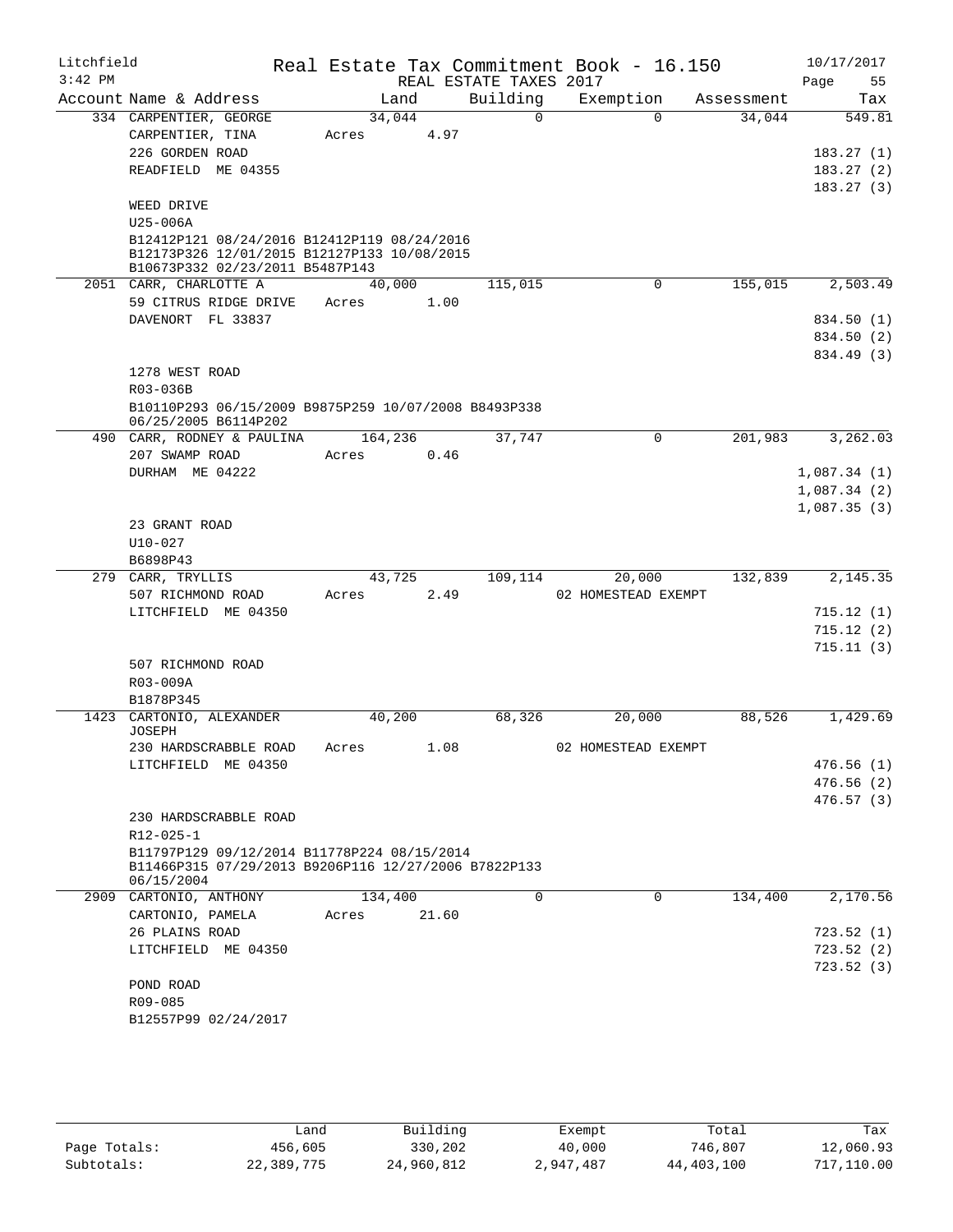| Litchfield<br>$3:42$ PM |                                                    |                 |      | REAL ESTATE TAXES 2017 | Real Estate Tax Commitment Book - 16.150 |            | Page | 10/17/2017<br>56 |
|-------------------------|----------------------------------------------------|-----------------|------|------------------------|------------------------------------------|------------|------|------------------|
|                         | Account Name & Address                             | Land            |      | Building               | Exemption                                | Assessment |      | Tax              |
|                         | 723 CARTONIO, ANTHONY J.                           | 206,725         |      | 113,984                | $\Omega$                                 | 320,709    |      | 5,179.45         |
|                         | CARTONIO, PAMELA J.                                | Acres           | 4.28 |                        |                                          |            |      |                  |
|                         | 26 WHISPERING PINES                                |                 |      |                        |                                          |            |      | 1,726.48(1)      |
|                         | LANE<br>LITCHFIELD ME 04350                        |                 |      |                        |                                          |            |      | 1,726.48(2)      |
|                         |                                                    |                 |      |                        |                                          |            |      | 1,726.49(3)      |
|                         | 26 WHISPERING PINES                                |                 |      |                        |                                          |            |      |                  |
|                         | LANE                                               |                 |      |                        |                                          |            |      |                  |
|                         | $U05 - 003$                                        |                 |      |                        |                                          |            |      |                  |
|                         | B11838P230 10/30/2014 B5551P112 02/18/1998         |                 |      |                        | $\mathbf 0$                              | 79,337     |      | 1,281.29         |
|                         | 1122 CARTONIO, ANTHONY J.<br>CARTONIO, PAMELA J.   | 48,850<br>Acres | 5.50 | 30,487                 |                                          |            |      |                  |
|                         | 26 WHISPERING PINES                                |                 |      |                        |                                          |            |      | 427.10(1)        |
|                         | LANE                                               |                 |      |                        |                                          |            |      |                  |
|                         | LITCHFIELD ME 04350                                |                 |      |                        |                                          |            |      | 427.10 (2)       |
|                         |                                                    |                 |      |                        |                                          |            |      | 427.09(3)        |
|                         | 33 WHISPERING PINES<br>LANE                        |                 |      |                        |                                          |            |      |                  |
|                         | $U05 - 002$                                        |                 |      |                        |                                          |            |      |                  |
|                         | B12364P199 07/27/2016 B12364P197 07/25/2016        |                 |      |                        |                                          |            |      |                  |
|                         | B4011P249 11/06/1991 B1951P49 B1321P160 09/20/1963 |                 |      |                        |                                          |            |      |                  |
|                         | B1287P400 01/29/1962<br>283 CASEY, JEFFREY A       | 49,100          |      | 119,858                | 20,000                                   | 148,958    |      | 2,405.67         |
|                         | 17 CANTY LANE                                      | Acres           | 5.20 |                        | 02 HOMESTEAD EXEMPT                      |            |      |                  |
|                         | LITCHFIELD ME 04350                                |                 |      |                        |                                          |            |      | 801.89 (1)       |
|                         |                                                    |                 |      |                        |                                          |            |      | 801.89 (2)       |
|                         |                                                    |                 |      |                        |                                          |            |      | 801.89(3)        |
|                         | 17 CANTY LANE                                      |                 |      |                        |                                          |            |      |                  |
|                         | $R13 - 023 - 4$                                    |                 |      |                        |                                          |            |      |                  |
|                         | B3922P30<br>523 CASKIN SR, PATRICK J               | 43,750          |      | 142,221                | 20,000                                   | 165,971    |      | 2,680.43         |
|                         | CASKIN JANET                                       | Acres           | 2.50 |                        | 02 HOMESTEAD EXEMPT                      |            |      |                  |
|                         | 25 UPPER POND ROAD                                 |                 |      |                        |                                          |            |      | 893.48 (1)       |
|                         | LITCHFIELD ME 04350                                |                 |      |                        |                                          |            |      | 893.48 (2)       |
|                         |                                                    |                 |      |                        |                                          |            |      | 893.47 (3)       |
|                         | 25 UPPER POND ROAD                                 |                 |      |                        |                                          |            |      |                  |
|                         | R07-030A                                           |                 |      |                        |                                          |            |      |                  |
|                         | B5873P301 02/11/1999                               |                 |      |                        |                                          |            |      |                  |
|                         | 2428 CASKIN, PATRICK J SR<br>CASKIN, JANET L       | 35,500<br>Acres | 4.00 | 0                      | $\mathbf{0}$                             | 35,500     |      | 573.32           |
|                         | 25 UPPER POND ROAD                                 |                 |      |                        |                                          |            |      | 191.11 (1)       |
|                         | LITCHFIELD ME 04350                                |                 |      |                        |                                          |            |      | 191.11(2)        |
|                         |                                                    |                 |      |                        |                                          |            |      | 191.10(3)        |
|                         | PLAINS ROAD                                        |                 |      |                        |                                          |            |      |                  |
|                         | R07-031A-2                                         |                 |      |                        |                                          |            |      |                  |
|                         | B9653P325 03/03/2008 B8151P62 10/05/2004           |                 |      |                        |                                          |            |      |                  |
|                         | 672 CASPARIUS, DANIEL &<br>KATHY                   | 2,800           |      | $\Omega$               | $\Omega$                                 | 2,800      |      | 45.22            |
|                         | 21 MILL HILL ROAD                                  | Acres           | 0.10 |                        |                                          |            |      |                  |
|                         | VASSALBORO ME                                      |                 |      |                        |                                          |            |      | 15.07(1)         |
|                         | 04989-7701                                         |                 |      |                        |                                          |            |      |                  |
|                         |                                                    |                 |      |                        |                                          |            |      | 15.07(2)         |
|                         | PERKINS ROAD                                       |                 |      |                        |                                          |            |      | 15.08(3)         |
|                         | R05-039                                            |                 |      |                        |                                          |            |      |                  |
|                         | B5572P102                                          |                 |      |                        |                                          |            |      |                  |
|                         |                                                    |                 |      |                        |                                          |            |      |                  |
|                         |                                                    |                 |      |                        |                                          |            |      |                  |

|              | and ا      | Building     | Exempt    | Total      | Tax         |
|--------------|------------|--------------|-----------|------------|-------------|
| Page Totals: | 386,725    | 406,550      | 40,000    | 753,275    | 12,165.38   |
| Subtotals:   | 22,776,500 | 25, 367, 362 | 2,987,487 | 45,156,375 | 729, 275.38 |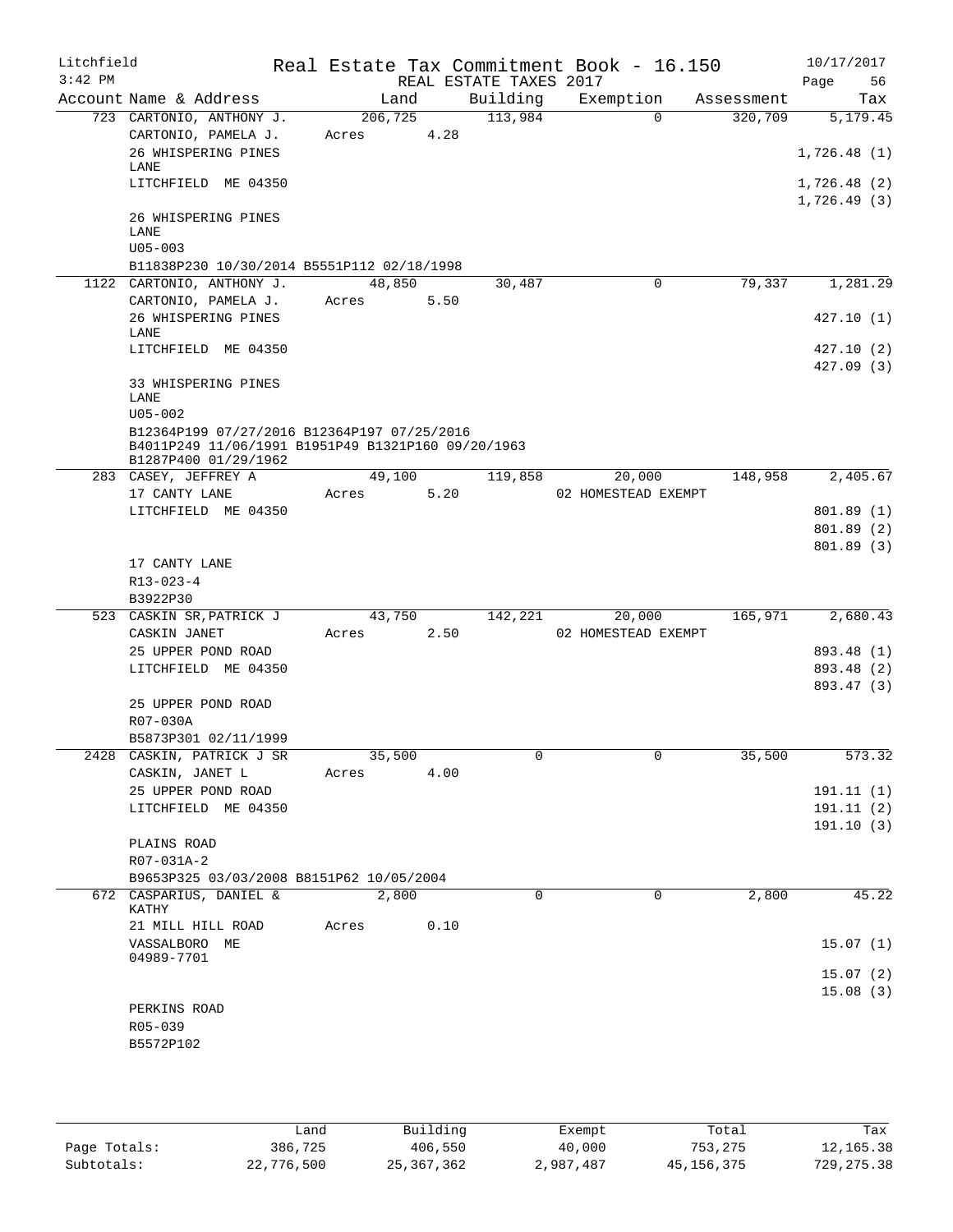| Litchfield |                                                                                            |         |      |                        | Real Estate Tax Commitment Book - 16.150 |            | 10/17/2017 |
|------------|--------------------------------------------------------------------------------------------|---------|------|------------------------|------------------------------------------|------------|------------|
| $3:42$ PM  |                                                                                            |         |      | REAL ESTATE TAXES 2017 |                                          |            | Page<br>57 |
|            | Account Name & Address                                                                     | Land    |      | Building               | Exemption                                | Assessment | Tax        |
|            | 2537 CASTONGUAY ERICA M                                                                    | 42,875  |      | 109,972                | $\Omega$                                 | 152,847    | 2,468.48   |
|            | CASTONGUAL SCOTT N                                                                         | Acres   | 2.15 |                        |                                          |            |            |
|            | 116 PINE TREE ROAD                                                                         |         |      |                        |                                          |            | 822.83 (1) |
|            | LITCHFIELD ME 04350                                                                        |         |      |                        |                                          |            | 822.83 (2) |
|            | 116 PINE TREE ROAD                                                                         |         |      |                        |                                          |            | 822.82 (3) |
|            | R10-029C                                                                                   |         |      |                        |                                          |            |            |
|            | B11756P145 07/29/2014 B8120P331 09/10/2004                                                 |         |      |                        |                                          |            |            |
|            | 803 CASTONGUAY, DENIS R                                                                    | 156,557 |      | 28,632                 | 0                                        | 185,189    | 2,990.80   |
|            | CASTONGUAY, NANCY L                                                                        | Acres   | 0.27 |                        |                                          |            |            |
|            | 1256 SABATTUS STREET                                                                       |         |      |                        |                                          |            | 996.93(1)  |
|            | LEWISTON ME 04240                                                                          |         |      |                        |                                          |            | 996.93(2)  |
|            |                                                                                            |         |      |                        |                                          |            | 996.94(3)  |
|            | 10 SALAMANDER DRIVE                                                                        |         |      |                        |                                          |            |            |
|            | $U14 - 016$                                                                                |         |      |                        |                                          |            |            |
|            | B10885P248 11/14/2011 B1399P358 10/26/1965                                                 |         |      |                        |                                          |            |            |
|            | 1255 CASWELL, JEFFREY E                                                                    | 34,400  |      | 89,872                 | 0                                        | 124,272    | 2,006.99   |
|            | CASWELL, MARY KATHLEEN                                                                     | Acres   | 0.80 |                        |                                          |            |            |
|            | 409 STEVENSTOWN ROAD                                                                       |         |      |                        |                                          |            | 669.00(1)  |
|            | LITCHFIELD ME 04350                                                                        |         |      |                        |                                          |            | 669.00(2)  |
|            | 409 STEVENSTOWN ROAD                                                                       |         |      |                        |                                          |            | 668.99(3)  |
|            | $R10 - 004$                                                                                |         |      |                        |                                          |            |            |
|            | B11917P45 02/23/2015 B10186P197 08/18/2009 B6936P310                                       |         |      |                        |                                          |            |            |
|            | 06/04/2002                                                                                 |         |      |                        |                                          |            |            |
|            | 287 CATON, DOUGLAS                                                                         | 26,000  |      | 48,401                 | 20,000                                   | 54,401     | 878.58     |
|            | 2783 HALLOWELL ROAD                                                                        | Acres   | 0.50 |                        | 02 HOMESTEAD EXEMPT                      |            |            |
|            | LITCHFIELD ME 04350                                                                        |         |      |                        |                                          |            | 292.86(1)  |
|            |                                                                                            |         |      |                        |                                          |            | 292.86 (2) |
|            |                                                                                            |         |      |                        |                                          |            | 292.86(3)  |
|            | 2783 HALLOWELL ROAD<br>R02-017                                                             |         |      |                        |                                          |            |            |
|            | B5126P274 04/18/1996 B5120P146 02/05/1996                                                  |         |      |                        |                                          |            |            |
|            | 2192 CATON, DOUGLAS CARL                                                                   | 17,320  |      | 37,084                 | 0                                        | 54,404     | 878.62     |
|            | 2783 HALLOWELL ROAD                                                                        | Acres   | 0.19 |                        |                                          |            |            |
|            | LITCHFIELD ME 04350                                                                        |         |      |                        |                                          |            | 292.87(1)  |
|            |                                                                                            |         |      |                        |                                          |            | 292.87(2)  |
|            |                                                                                            |         |      |                        |                                          |            | 292.88 (3) |
|            | 2 LABBE LANE                                                                               |         |      |                        |                                          |            |            |
|            | R02-036                                                                                    |         |      |                        |                                          |            |            |
|            | B11734P164 B11862P315 11/26/2014 B11381P125                                                |         |      |                        |                                          |            |            |
|            | 04/17/2013 B11365P98 02/25/2014 B11282P246<br>10/31/2012 B8632P21 09/27/2005               |         |      |                        |                                          |            |            |
|            | 1026 CAYER, JOANNE ET AL                                                                   | 85,000  |      | 27,297                 | 0                                        | 112,297    | 1,813.60   |
|            | CAYER, JEANETTE & PAUL Acres                                                               |         | 1.00 |                        |                                          |            |            |
|            | Ε.                                                                                         |         |      |                        |                                          |            |            |
|            | 30 CURTIS STREET                                                                           |         |      |                        |                                          |            | 604.53(1)  |
|            | BROCTON MA 02301                                                                           |         |      |                        |                                          |            | 604.53(2)  |
|            |                                                                                            |         |      |                        |                                          |            | 604.54(3)  |
|            | 35 BUFFEE LANDING LANE                                                                     |         |      |                        |                                          |            |            |
|            | R09-021                                                                                    |         |      |                        |                                          |            |            |
|            | B11601P172 12/06/2013 B10311P198 12/29/2009<br>B10310P238 12/28/2009 B10216P213 09/21/2009 |         |      |                        |                                          |            |            |
|            | B10163P165 07/27/2009 B4707P131 05/03/1994                                                 |         |      |                        |                                          |            |            |
|            |                                                                                            |         |      |                        |                                          |            |            |

|              | Land         | Building   | Exempt    | Total      | Tax         |
|--------------|--------------|------------|-----------|------------|-------------|
| Page Totals: | 362,152      | 341,258    | 20,000    | 683,410    | 11,037.07   |
| Subtotals:   | 23, 138, 652 | 25,708,620 | 3,007,487 | 45,839,785 | 740, 312.45 |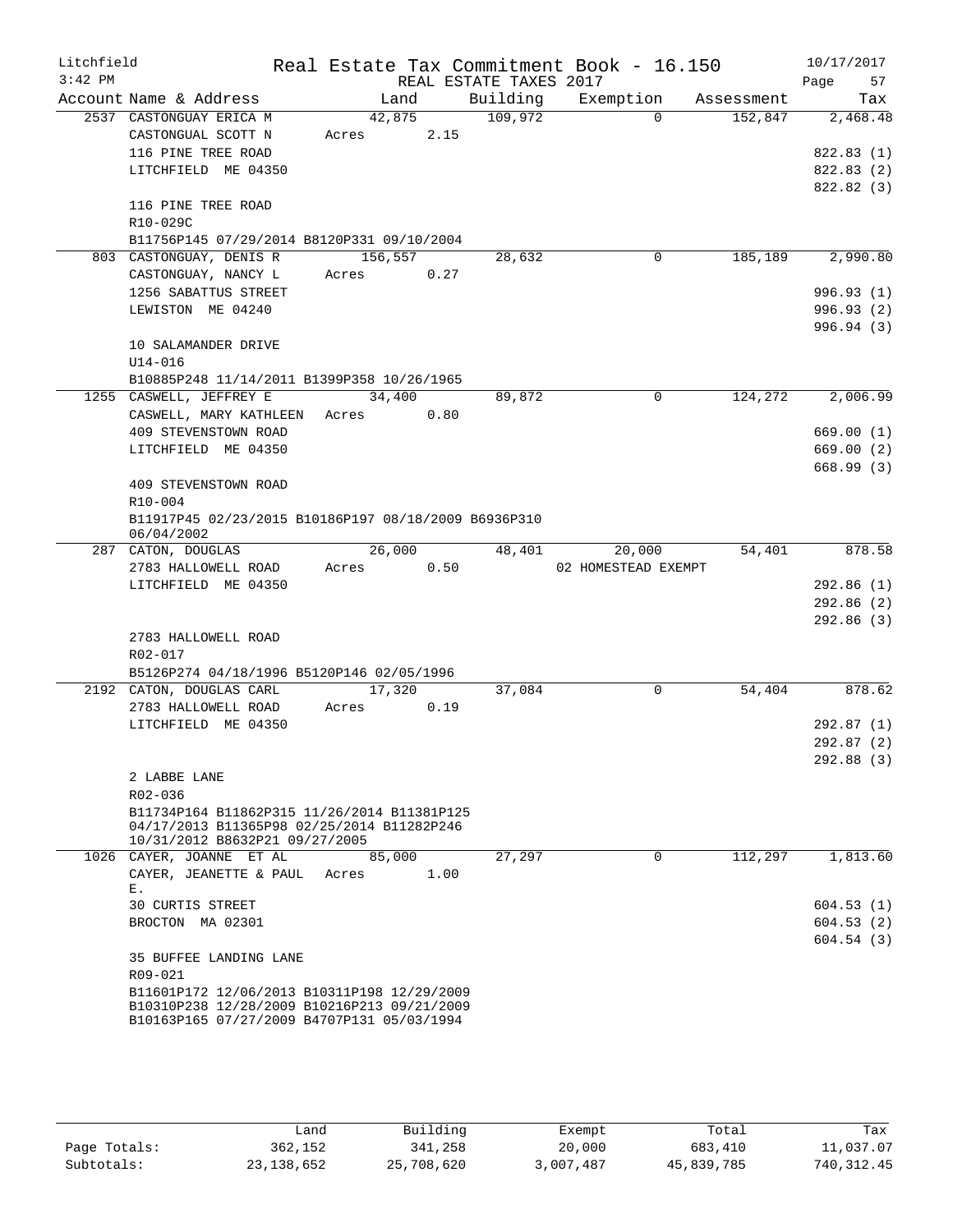| Litchfield   |                                                                                |                |                         | Real Estate Tax Commitment Book - 16.150 |                     | 10/17/2017              |
|--------------|--------------------------------------------------------------------------------|----------------|-------------------------|------------------------------------------|---------------------|-------------------------|
| $3:42$ PM    | Account Name & Address                                                         | Land           | REAL ESTATE TAXES 2017  |                                          |                     | Page<br>58              |
|              |                                                                                |                | Building<br>$\mathbf 0$ | Exemption<br>$\Omega$                    | Assessment<br>8,175 | Tax                     |
|              | 2783 CENTRAL MAINE POWER<br>c/o Avangrid Management Acres<br>Company-Local Tax | 8,175<br>3.27  |                         |                                          |                     | 132.03                  |
|              | One City Center, 5th<br>Floor                                                  |                |                         |                                          |                     | 44.01 (1)               |
|              | Portland ME 04101                                                              |                |                         |                                          |                     | 44.01 (2)<br>44.01 (3)  |
|              | BEAVER LANE<br>R14-008B                                                        |                |                         |                                          |                     |                         |
|              | B10656P230 01/31/2011                                                          |                |                         |                                          |                     |                         |
| 2779         | CENTRAL MAINE POWER                                                            | 16,250         | $\mathbf 0$             | 0                                        | 16,250              | 262.44                  |
|              | c/o Avangrid Management Acres<br>Company-Local Tax                             | 8.75           |                         |                                          |                     |                         |
|              | One City Center, 5th<br>Floor                                                  |                |                         |                                          |                     | 87.48(1)                |
|              | Portland ME 04101                                                              |                |                         |                                          |                     | 87.48 (2)<br>87.48(3)   |
|              | REMLEY DRIVE<br>R14-006E                                                       |                |                         |                                          |                     |                         |
|              | B10531P117 09/16/2010                                                          |                |                         |                                          |                     |                         |
| 2809         | CENTRAL MAINE POWER                                                            | 7,500          | $\mathbf 0$             | $\mathbf 0$                              | 7,500               | 121.12                  |
|              | c/o Avangrid Management Acres                                                  | 3.00           |                         |                                          |                     |                         |
|              | Company-Local Tax<br>One City Center, 5th                                      |                |                         |                                          |                     | 40.37 (1)               |
|              | Floor                                                                          |                |                         |                                          |                     |                         |
|              | Portland ME 04101                                                              |                |                         |                                          |                     | 40.37(2)<br>40.38(3)    |
|              | HALLOWELL ROAD                                                                 |                |                         |                                          |                     |                         |
|              | R14-016A                                                                       |                |                         |                                          |                     |                         |
|              | B10590P290 11/15/2010                                                          |                |                         |                                          |                     |                         |
|              | 375 CENTRAL MAINE POWER                                                        | 45,500         | 0                       | $\mathbf 0$                              | 45,500              | 734.83                  |
|              | c/o Avangrid Management Acres<br>Company-Local Tax                             | 3.20           |                         |                                          |                     |                         |
|              | One City Center, 5th<br>Floor                                                  |                |                         |                                          |                     | 244.94 (1)              |
|              | Portland ME 04101                                                              |                |                         |                                          |                     | 244.94 (2)<br>244.95(3) |
|              | 199 NECK ROAD<br>$R14 - 031$                                                   |                |                         |                                          |                     |                         |
|              | B10526P116 09/10/2010 B4682P43                                                 |                |                         |                                          |                     |                         |
| 296          | CENTRAL MAINE POWER                                                            | 30,250         | $\mathbf 0$             | $\Omega$                                 | 30,250              | 488.54                  |
|              | c/o Avangrid Management Acres<br>Company-Local Tax                             | 1.90           |                         |                                          |                     |                         |
|              | One City Center, 5th<br>Floor                                                  |                |                         |                                          |                     | 162.85(1)               |
|              | Portland ME 04101                                                              |                |                         |                                          |                     | 162.85(2)<br>162.84(3)  |
|              | WHIPPOORWILL ROAD                                                              |                |                         |                                          |                     |                         |
|              | $U26 - 002$                                                                    |                |                         |                                          |                     |                         |
| 2778         | CENTRAL MAINE POWER<br>c/o Avangrid Management Acres                           | 15,500<br>8.00 | $\mathbf 0$             | $\mathbf 0$                              | 15,500              | 250.32                  |
|              | Company-Local Tax<br>One City Center, 5th                                      |                |                         |                                          |                     | 83.44 (1)               |
|              | Floor<br>Portland ME 04101                                                     |                |                         |                                          |                     | 83.44 (2)               |
|              | REMLEY DRIVE                                                                   |                |                         |                                          |                     | 83.44 (3)               |
|              | R14-007A                                                                       |                |                         |                                          |                     |                         |
|              | B10531P117 09/16/2010                                                          |                |                         |                                          |                     |                         |
|              | Land                                                                           | Building       |                         | Exempt                                   | Total               | Tax                     |
| Page Totals: | 123,175                                                                        |                | $\mathbf 0$             | $\mathbf 0$                              | 123,175             | 1,989.28                |
| Subtotals:   | 23, 261, 827                                                                   | 25,708,620     |                         | 3,007,487                                | 45,962,960          | 742,301.73              |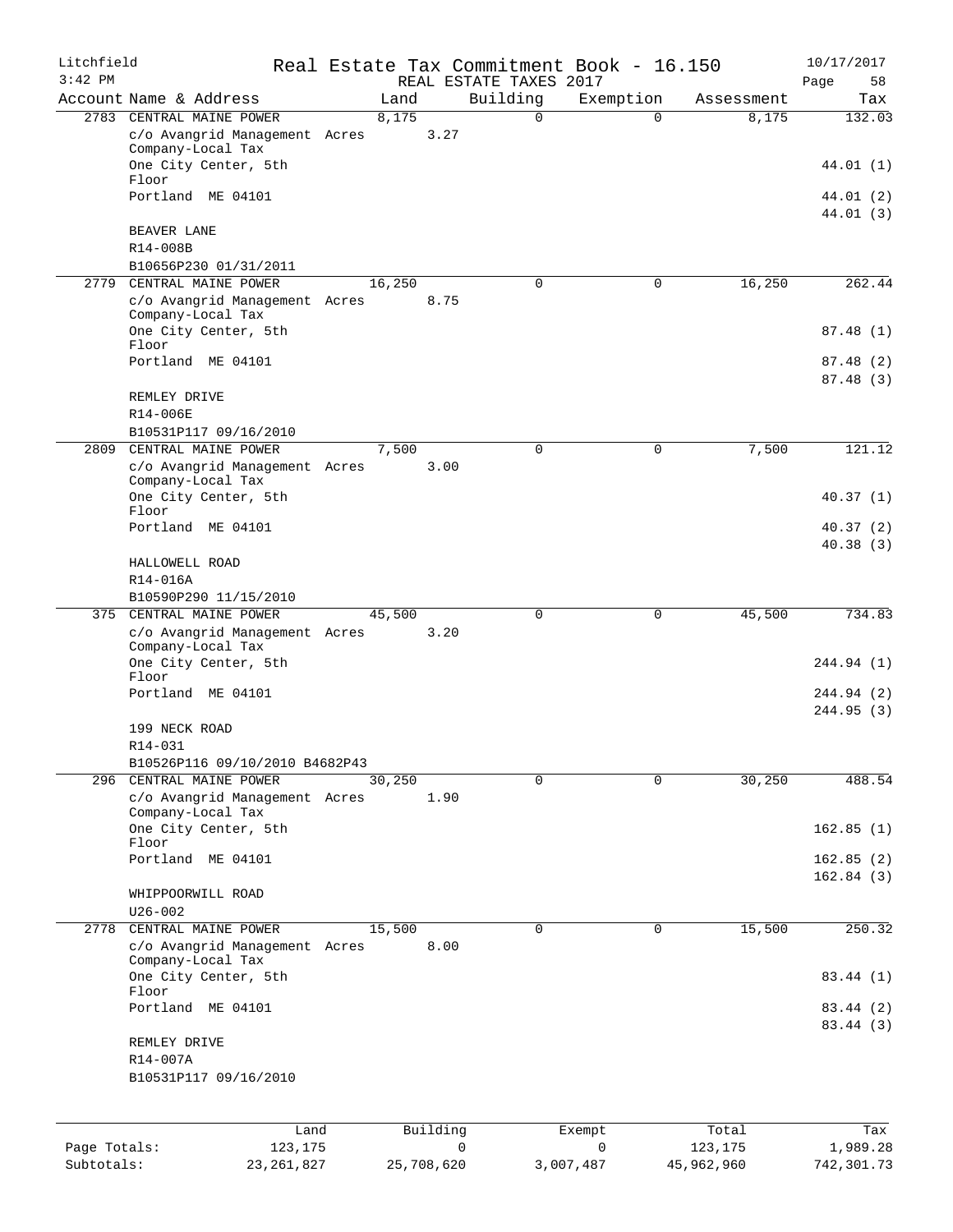| Litchfield<br>$3:42$ PM |                                                                  |       |        |            | REAL ESTATE TAXES 2017 |                | Real Estate Tax Commitment Book - 16.150 |              | 10/17/2017<br>Page<br>59 |
|-------------------------|------------------------------------------------------------------|-------|--------|------------|------------------------|----------------|------------------------------------------|--------------|--------------------------|
|                         | Account Name & Address                                           |       | Land   |            | Building               |                | Exemption                                | Assessment   | Tax                      |
|                         | 293 CENTRAL MAINE POWER                                          |       | 4,250  |            |                        | $\Omega$       | $\Omega$                                 | 4,250        | 68.64                    |
|                         | C/O IUMC LOCAL TAX                                               | Acres |        | 1.70       |                        |                |                                          |              |                          |
|                         | 70 FARM VIEW DRIVE                                               |       |        |            |                        |                |                                          |              | 22.88(1)                 |
|                         | NEW GLOUCESTER ME                                                |       |        |            |                        |                |                                          |              | 22.88(2)                 |
|                         | 04260                                                            |       |        |            |                        |                |                                          |              |                          |
|                         |                                                                  |       |        |            |                        |                |                                          |              | 22.88(3)                 |
|                         | HALLOWELL ROAD                                                   |       |        |            |                        |                |                                          |              |                          |
|                         | $R14 - 060$                                                      |       |        |            |                        |                |                                          |              |                          |
|                         | B4704P287 05/27/1994                                             |       |        |            |                        |                |                                          |              |                          |
| 295                     | CENTRAL MAINE POWER                                              |       | 12,500 |            |                        | $\mathbf 0$    | $\mathbf 0$                              | 12,500       | 201.87                   |
|                         | c/o Avangrid Management Acres                                    |       |        | 5.00       |                        |                |                                          |              |                          |
|                         | Company-Local Tax                                                |       |        |            |                        |                |                                          |              |                          |
|                         | One City Center, 5th                                             |       |        |            |                        |                |                                          |              | 67.29(1)                 |
|                         | Floor                                                            |       |        |            |                        |                |                                          |              |                          |
|                         | Portland ME 04101                                                |       |        |            |                        |                |                                          |              | 67.29(2)                 |
|                         |                                                                  |       |        |            |                        |                |                                          |              | 67.29(3)                 |
|                         | HALLOWELL ROAD                                                   |       |        |            |                        |                |                                          |              |                          |
|                         | $R14 - 045$                                                      |       |        |            |                        |                |                                          |              |                          |
|                         | 2773 CENTRAL MAINE POWER                                         |       | 18,048 |            |                        | $\mathbf 0$    | $\mathbf 0$                              | 18,048       | 291.48                   |
|                         | c/o Avangrid Management Acres                                    |       |        | 10.73      |                        |                |                                          |              |                          |
|                         | Company-Local Tax                                                |       |        |            |                        |                |                                          |              |                          |
|                         | One City Center, 5th                                             |       |        |            |                        |                |                                          |              | 97.16(1)                 |
|                         | Floor<br>Portland ME 04101                                       |       |        |            |                        |                |                                          |              |                          |
|                         |                                                                  |       |        |            |                        |                |                                          |              | 97.16(2)                 |
|                         |                                                                  |       |        |            |                        |                |                                          |              | 97.16(3)                 |
|                         | PURGATORY DRIVE                                                  |       |        |            |                        |                |                                          |              |                          |
|                         | $U24-022A$                                                       |       |        |            |                        |                |                                          |              |                          |
|                         | B10538P307 09/24/2010                                            |       |        |            |                        |                |                                          |              |                          |
|                         | 1910 CENTRAL MAINE POWER                                         |       | 42,575 |            |                        | $\Omega$       | $\mathbf 0$                              | 42,575       | 687.59                   |
|                         | c/o Avangrid Management Acres<br>Company-Local Tax               |       |        | 2.03       |                        |                |                                          |              |                          |
|                         | One City Center, 5th                                             |       |        |            |                        |                |                                          |              | 229.20(1)                |
|                         | Floor                                                            |       |        |            |                        |                |                                          |              |                          |
|                         | Portland ME 04101                                                |       |        |            |                        |                |                                          |              | 229.20(2)                |
|                         |                                                                  |       |        |            |                        |                |                                          |              | 229.19(3)                |
|                         | 68 LITTLE DRIVE                                                  |       |        |            |                        |                |                                          |              |                          |
|                         | R12-027                                                          |       |        |            |                        |                |                                          |              |                          |
|                         | B9920P323 12/22/2008 B8665P240 10/28/2005 B7884P128              |       |        |            |                        |                |                                          |              |                          |
|                         | 03/25/2004                                                       |       |        |            |                        |                |                                          |              |                          |
|                         | 2458 CENTRAL MAINE POWER                                         |       | 61,145 |            |                        | $\overline{0}$ | $\overline{0}$                           | 61,145       | 987.49                   |
|                         | c/o Avangrid Management Acres                                    |       |        | 15.86      |                        |                |                                          |              |                          |
|                         | Company-Local Tax                                                |       |        |            |                        |                |                                          |              |                          |
|                         | One City Center, 5th                                             |       |        |            |                        |                |                                          |              | 329.16(1)                |
|                         | Floor<br>Portland ME 04101                                       |       |        |            |                        |                |                                          |              |                          |
|                         |                                                                  |       |        |            |                        |                |                                          |              | 329.16(2)                |
|                         |                                                                  |       |        |            |                        |                |                                          |              | 329.17(3)                |
|                         | 179 HARDSCRABBLE ROAD                                            |       |        |            |                        |                |                                          |              |                          |
|                         | R14-002B                                                         |       |        |            |                        |                |                                          |              |                          |
|                         | B10396P299 04/22/2010 B2637P97 11/29/1983 B2063P48<br>08/10/1977 |       |        |            |                        |                |                                          |              |                          |
| 292                     | CENTRAL MAINE POWER                                              |       | 55,700 |            |                        | 0              | $\mathsf{O}$                             | 55,700       | 899.55                   |
|                         | c/o Avangrid Management Acres                                    |       |        | 0.60       |                        |                |                                          |              |                          |
|                         | Company-Local Tax                                                |       |        |            |                        |                |                                          |              |                          |
|                         | One City Center, 5th                                             |       |        |            |                        |                |                                          |              | 299.85(1)                |
|                         | Floor                                                            |       |        |            |                        |                |                                          |              |                          |
|                         | Portland ME 04101                                                |       |        |            |                        |                |                                          |              | 299.85(2)                |
|                         |                                                                  |       |        |            |                        |                |                                          |              | 299.85 (3)               |
|                         | WHIPPOORWILL ROAD                                                |       |        |            |                        |                |                                          |              |                          |
|                         | U19-009                                                          |       |        |            |                        |                |                                          |              |                          |
|                         |                                                                  |       |        |            |                        |                |                                          |              |                          |
|                         |                                                                  |       |        |            |                        |                |                                          |              |                          |
|                         | Land                                                             |       |        | Building   |                        |                | Exempt                                   | Total        | Tax                      |
| Page Totals:            | 194,218                                                          |       |        |            | 0                      |                | 0                                        | 194,218      | 3,136.62                 |
| Subtotals:              | 23, 456, 045                                                     |       |        | 25,708,620 |                        | 3,007,487      |                                          | 46, 157, 178 | 745, 438.35              |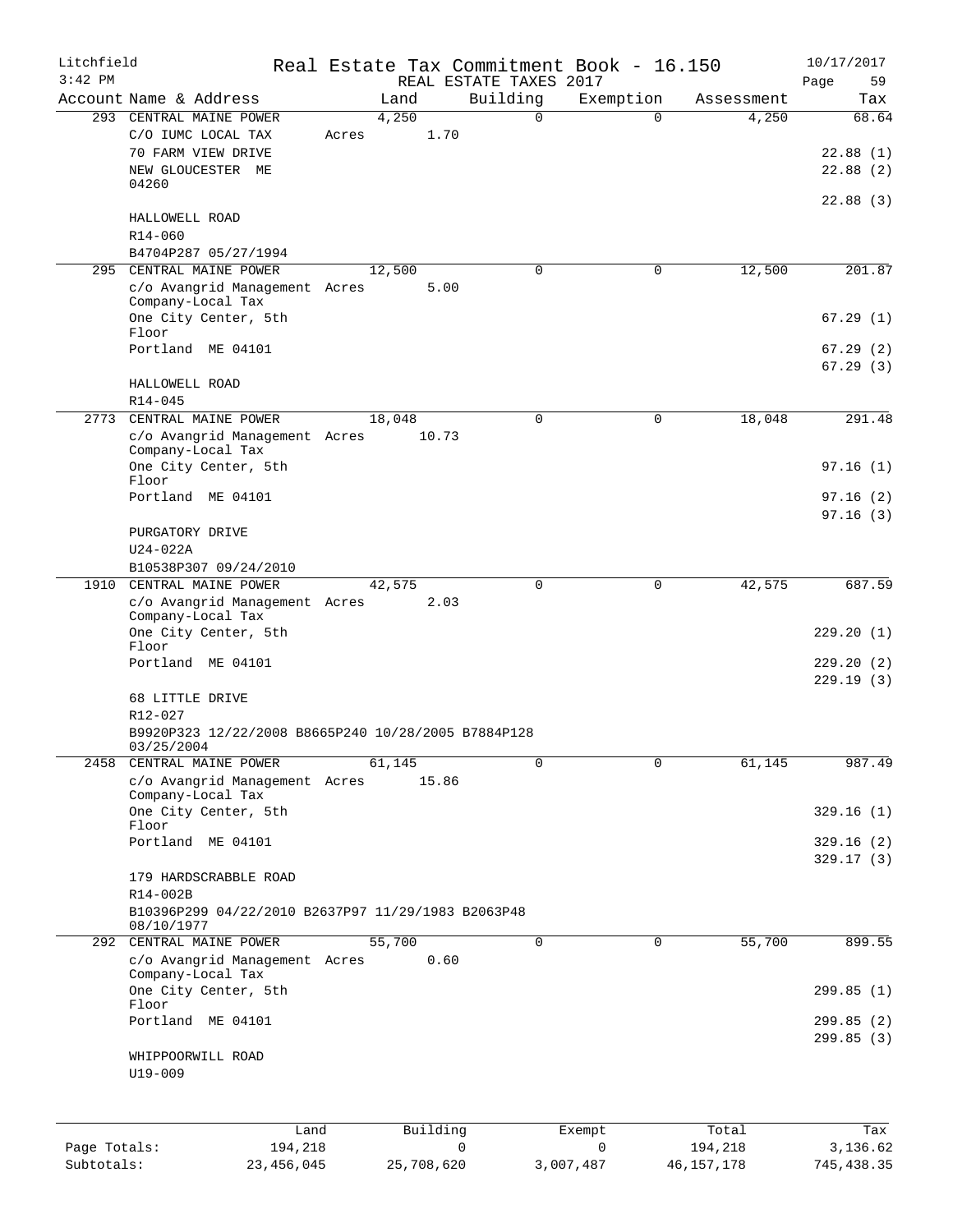| Litchfield |                                                            |        |      |                        | Real Estate Tax Commitment Book - 16.150 |            | 10/17/2017           |
|------------|------------------------------------------------------------|--------|------|------------------------|------------------------------------------|------------|----------------------|
| $3:42$ PM  |                                                            |        |      | REAL ESTATE TAXES 2017 |                                          |            | Page<br>60           |
|            | Account Name & Address                                     | Land   |      | Building               | Exemption                                | Assessment | Tax                  |
| 443        | CENTRAL MAINE POWER                                        | 56,708 |      | $\Omega$               | $\Omega$                                 | 56,708     | 915.83               |
|            | c/o Avangrid Management Acres<br>Company-Local Tax         |        | 6.50 |                        |                                          |            |                      |
|            | One City Center, 5th                                       |        |      |                        |                                          |            | 305.28(1)            |
|            | Floor<br>Portland ME 04101                                 |        |      |                        |                                          |            | 305.28(2)            |
|            |                                                            |        |      |                        |                                          |            | 305.27(3)            |
|            | 6 PEACEPIPE DRIVE                                          |        |      |                        |                                          |            |                      |
|            | R14-004A                                                   |        |      |                        |                                          |            |                      |
|            | B10512P262 08/27/2010 B6527P52                             |        |      |                        |                                          |            |                      |
| 2772       | CENTRAL MAINE POWER<br>c/o Avangrid Management Acres       | 600    | 0.24 | 0                      | 0                                        | 600        | 9.69                 |
|            | Company-Local Tax                                          |        |      |                        |                                          |            |                      |
|            | One City Center, 5th                                       |        |      |                        |                                          |            | 3.23(1)              |
|            | Floor<br>Portland ME 04101                                 |        |      |                        |                                          |            | 3.23(2)              |
|            |                                                            |        |      |                        |                                          |            | 3.23(3)              |
|            | NECK ROAD                                                  |        |      |                        |                                          |            |                      |
|            | R14-017B                                                   |        |      |                        |                                          |            |                      |
|            | B12161P192 10/04/2015 B10536P96 09/22/2010                 |        |      |                        |                                          |            |                      |
| 1700       | CENTRAL MAINE POWER                                        | 4,500  |      | 0                      | 0                                        | 4,500      | 72.67                |
|            | c/o Avangrid Management Acres                              |        | 1.80 |                        |                                          |            |                      |
|            | Company-Local Tax<br>One City Center, 5th                  |        |      |                        |                                          |            | 24.22(1)             |
|            | Floor                                                      |        |      |                        |                                          |            |                      |
|            | Portland ME 04101                                          |        |      |                        |                                          |            | 24.22 (2)            |
|            |                                                            |        |      |                        |                                          |            | 24.23(3)             |
|            | HARDSCRABBLE ROAD                                          |        |      |                        |                                          |            |                      |
|            | R14-003                                                    |        |      |                        |                                          |            |                      |
|            | B10512P262 08/27/2010 B2455P304<br>291 CENTRAL MAINE POWER | 4,250  |      | 0                      | 0                                        | 4,250      | 68.64                |
|            | c/o Avangrid Management Acres                              |        | 1.70 |                        |                                          |            |                      |
|            | Company-Local Tax                                          |        |      |                        |                                          |            |                      |
|            | One City Center, 5th                                       |        |      |                        |                                          |            | 22.88(1)             |
|            | Floor<br>Portland ME 04101                                 |        |      |                        |                                          |            |                      |
|            |                                                            |        |      |                        |                                          |            | 22.88(2)<br>22.88(3) |
|            | DAM ROAD                                                   |        |      |                        |                                          |            |                      |
|            | $U19 - 013$                                                |        |      |                        |                                          |            |                      |
|            | B1322P433 11/08/1963 B1322P431 07/14/1963                  |        |      |                        |                                          |            |                      |
|            | 294 CENTRAL MAINE POWER                                    | 7,700  |      | $\Omega$               | $\Omega$                                 | 7,700      | 124.35               |
|            | c/o Avangrid Management Acres                              |        | 3.08 |                        |                                          |            |                      |
|            | Company-Local Tax<br>One City Center, 5th                  |        |      |                        |                                          |            | 41.45(1)             |
|            | Floor                                                      |        |      |                        |                                          |            |                      |
|            | Portland ME 04101                                          |        |      |                        |                                          |            | 41.45 (2)            |
|            |                                                            |        |      |                        |                                          |            | 41.45(3)             |
|            | WHIPPOORWILL ROAD                                          |        |      |                        |                                          |            |                      |
|            | $U21 - 009$                                                |        |      |                        |                                          |            |                      |
| 288        | CENTRAL MAINE POWER                                        | 500    | 0.20 | $\Omega$               | $\mathbf 0$                              | 500        | 8.07                 |
|            | c/o Avangrid Management Acres<br>Company-Local Tax         |        |      |                        |                                          |            |                      |
|            | One City Center, 5th                                       |        |      |                        |                                          |            | 2.69(1)              |
|            | Floor                                                      |        |      |                        |                                          |            |                      |
|            | Portland ME 04101                                          |        |      |                        |                                          |            | 2.69(2)              |
|            | WHIPPOORWILL ROAD                                          |        |      |                        |                                          |            | 2.69(3)              |
|            | $U24 - 004$                                                |        |      |                        |                                          |            |                      |
|            |                                                            |        |      |                        |                                          |            |                      |
|            |                                                            |        |      |                        |                                          |            |                      |
|            |                                                            |        |      |                        |                                          |            |                      |

|              | Land       | Building   | Exempt    | Total        | Tax        |
|--------------|------------|------------|-----------|--------------|------------|
| Page Totals: | 74,258     |            |           | 74,258       | 1,199.25   |
| Subtotals:   | 23,530,303 | 25,708,620 | 3,007,487 | 46, 231, 436 | 746,637.60 |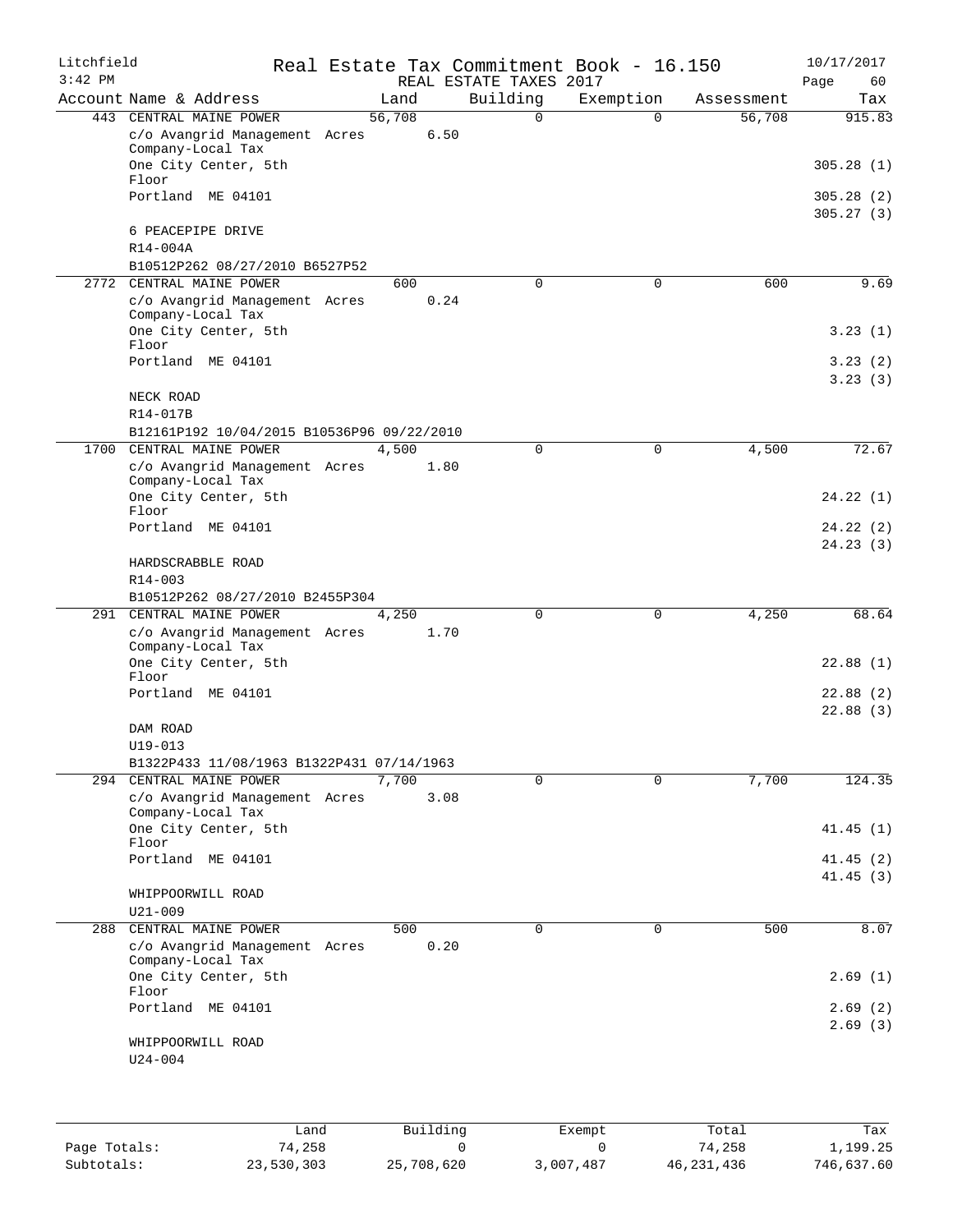| Litchfield |                                           |         |             |                        | Real Estate Tax Commitment Book - 16.150 |            | 10/17/2017  |
|------------|-------------------------------------------|---------|-------------|------------------------|------------------------------------------|------------|-------------|
| $3:42$ PM  |                                           |         |             | REAL ESTATE TAXES 2017 |                                          |            | Page<br>61  |
|            | Account Name & Address                    | Land    |             | Building               | Exemption                                | Assessment | Tax         |
| 290        | CENTRAL MAINE POWER                       | 42,500  |             | $\Omega$               | $\Omega$                                 | 42,500     | 686.37      |
|            | c/o Avangrid Management Acres             |         | 8.00        |                        |                                          |            |             |
|            | Company-Local Tax                         |         |             |                        |                                          |            |             |
|            | One City Center, 5th<br>Floor             |         |             |                        |                                          |            | 228.79(1)   |
|            | Portland ME 04101                         |         |             |                        |                                          |            | 228.79(2)   |
|            |                                           |         |             |                        |                                          |            | 228.79(3)   |
|            | WHIPPOORWILL ROAD                         |         |             |                        |                                          |            |             |
|            | $U25-002A$                                |         |             |                        |                                          |            |             |
|            | B4751P38 06/25/1994                       |         |             |                        |                                          |            |             |
| 2810       | CENTRAL MAINE POWER                       | 6,720   |             | 0                      | $\mathbf 0$                              | 6,720      | 108.53      |
|            | c/o Avangrid Management Acres             |         | 0.24        |                        |                                          |            |             |
|            | Company-Local Tax<br>One City Center, 5th |         |             |                        |                                          |            | 36.18(1)    |
|            | Floor                                     |         |             |                        |                                          |            |             |
|            | Portland ME 04101                         |         |             |                        |                                          |            | 36.18(2)    |
|            |                                           |         |             |                        |                                          |            | 36.17(3)    |
|            | HALLOWELL ROAD                            |         |             |                        |                                          |            |             |
|            | R19-029A                                  |         |             |                        |                                          |            |             |
| 289        | CENTRAL MAINE POWER                       |         | $\mathbf 0$ | 6,937,300              | 0                                        | 6,937,300  | 112,037.39  |
|            | c/o Avangrid Management                   |         |             |                        |                                          |            |             |
|            | Company-Local Tax                         |         |             |                        |                                          |            |             |
|            | One City Center, 5th<br>Floor             |         |             |                        |                                          |            | 37, 345.80  |
|            | Portland ME 04101                         |         |             |                        |                                          |            | 37,345.79   |
|            |                                           |         |             |                        |                                          |            | 37, 345.80  |
|            | VARIOUS LOCATIONS                         |         |             |                        |                                          |            |             |
|            |                                           |         |             |                        |                                          |            |             |
| 2168       | CHABOT, DONALD                            | 43,275  |             | 126,536                | 20,000                                   | 149,811    | 2,419.45    |
|            | CHABOT KIMBERLY                           | Acres   | 2.87        |                        | 02 HOMESTEAD EXEMPT                      |            |             |
|            | 45 NADEAU DREIVE                          |         |             |                        |                                          |            | 806.48(1)   |
|            | LITCHFIELD ME 04350                       |         |             |                        |                                          |            | 806.48(2)   |
|            |                                           |         |             |                        |                                          |            | 806.49(3)   |
|            | 45 NADEAU DRIVE                           |         |             |                        |                                          |            |             |
|            | R12-010A                                  |         |             |                        |                                          |            |             |
| 297        | B6302P13 09/11/2000<br>CHADBOURNE, MARK   | 40,500  |             | 105,709                | 20,000                                   | 126,209    | 2,038.28    |
|            | 2130 HALLOWELL ROAD                       | Acres   | 1.20        |                        | 02 HOMESTEAD EXEMPT                      |            |             |
|            | LITCHFIELD ME 04350                       |         |             |                        |                                          |            | 679.43(1)   |
|            |                                           |         |             |                        |                                          |            | 679.43(2)   |
|            |                                           |         |             |                        |                                          |            | 679.42 (3)  |
|            | 2130 HALLOWELL ROAD                       |         |             |                        |                                          |            |             |
|            | R11-019                                   |         |             |                        |                                          |            |             |
|            | B2860P26                                  |         |             |                        |                                          |            |             |
| 1211       | CHANDLER WILLIAM                          | 100,725 |             | 138,235                | 0                                        | 238,960    | 3,859.20    |
|            | CHANDLER CATHRYN                          | Acres   | 0.49        |                        |                                          |            |             |
|            | 111 CARDIGAN ROAD                         |         |             |                        |                                          |            | 1,286.40(1) |
|            | TEWKSBURY MA                              |         |             |                        |                                          |            | 1,286.40(2) |
|            | 01876-1208                                |         |             |                        |                                          |            |             |
|            | 80 EASY STREET                            |         |             |                        |                                          |            | 1,286.40(3) |
|            | $U09 - 009$                               |         |             |                        |                                          |            |             |
|            | B7677P269 01/06/2003                      |         |             |                        |                                          |            |             |
|            |                                           |         |             |                        |                                          |            |             |

|              | Land       | Building   | Exempt    | Total      | Tax        |
|--------------|------------|------------|-----------|------------|------------|
| Page Totals: | 233,720    | 7,307,780  | 40,000    | 7,501,500  | 121,149.22 |
| Subtotals:   | 23,764,023 | 33,016,400 | 3,047,487 | 53,732,936 | 867,786.82 |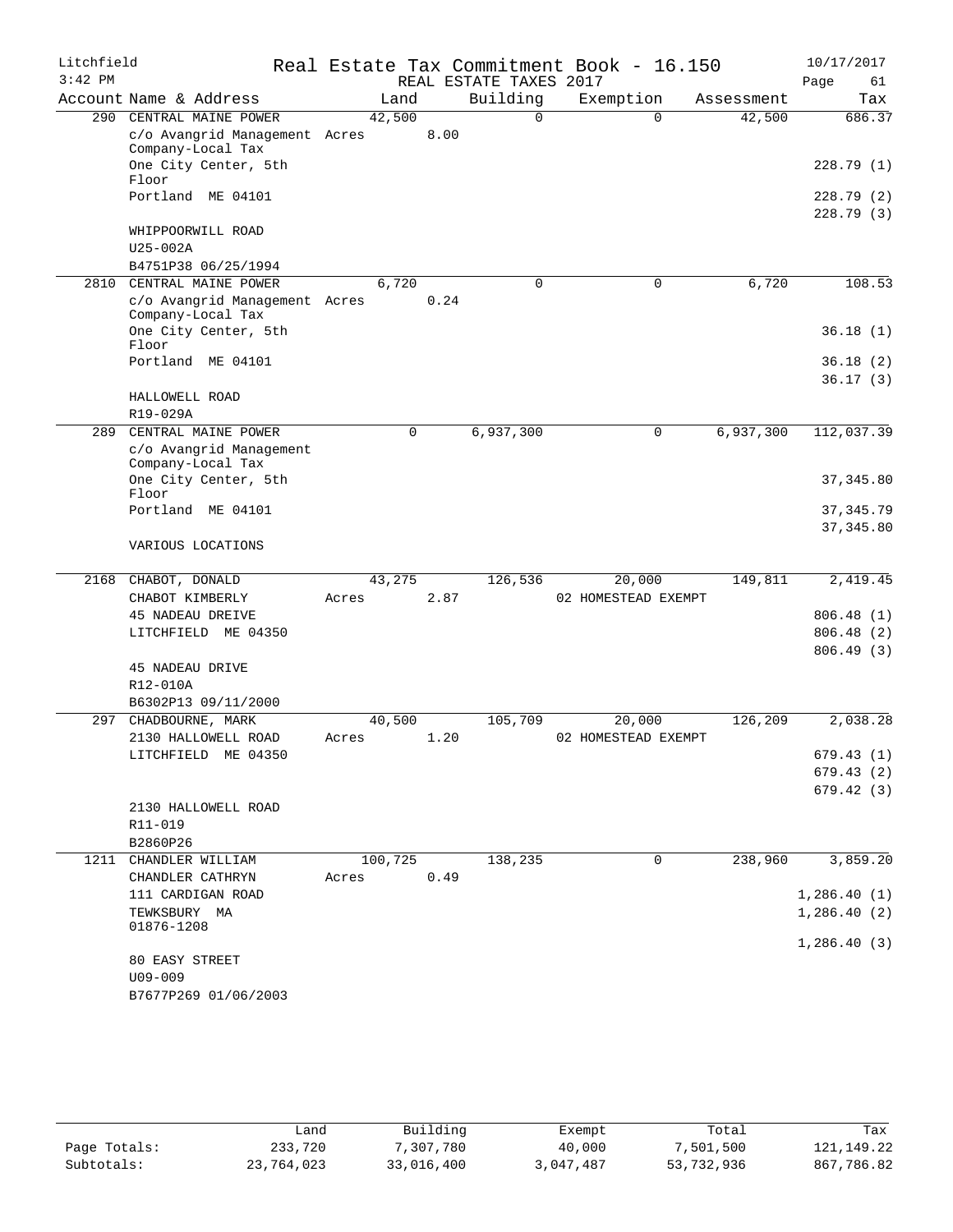| Litchfield |                                                                                            |                 |       |                        | Real Estate Tax Commitment Book - 16.150 |            | 10/17/2017           |
|------------|--------------------------------------------------------------------------------------------|-----------------|-------|------------------------|------------------------------------------|------------|----------------------|
| $3:42$ PM  |                                                                                            |                 |       | REAL ESTATE TAXES 2017 |                                          |            | Page<br>62           |
|            | Account Name & Address                                                                     | Land            |       | Building               | Exemption                                | Assessment | Tax                  |
|            | 2575 CHAPEL HOLDINGS LLC.<br>1635 LEWISTON ROAD BOX<br>13                                  | 47,500<br>Acres | 4.00  | 287,674                | $\Omega$                                 | 335,174    | 5,413.06             |
|            | LITCHFIELD ME 04350                                                                        |                 |       |                        |                                          |            | 1,804.35(1)          |
|            |                                                                                            |                 |       |                        |                                          |            | 1,804.35(2)          |
|            |                                                                                            |                 |       |                        |                                          |            | 1,804.36(3)          |
|            | 1635 LEWISTON ROAD                                                                         |                 |       |                        |                                          |            |                      |
|            | $U14 - 027$                                                                                |                 |       |                        |                                          |            |                      |
|            | B11116P329 06/05/2012                                                                      |                 |       |                        |                                          |            |                      |
|            | 300 CHAPMAN, DANIEL B                                                                      | 167,745         |       | 15,308                 | $\mathbf 0$                              | 183,053    | 2,956.31             |
|            | 2 BRIDGE ST.                                                                               | Acres           | 0.75  |                        |                                          |            |                      |
|            | GARDINER ME 04345                                                                          |                 |       |                        |                                          |            | 985.44 (1)           |
|            |                                                                                            |                 |       |                        |                                          |            | 985.44 (2)           |
|            |                                                                                            |                 |       |                        |                                          |            | 985.43(3)            |
|            | 29 WEED DRIVE<br>$U25 - 009$                                                               |                 |       |                        |                                          |            |                      |
|            | B12409P296&298 08/19/2016 B5581P212                                                        |                 |       |                        |                                          |            |                      |
|            | 968 CHAPMAN, DAVID J.                                                                      | 44,000          |       | 106,595                | $\mathbf 0$                              | 150,595    | 2,432.11             |
|            | 42 FERRIN ROAD                                                                             | Acres           | 2.60  |                        |                                          |            |                      |
|            | LITCHFIELD ME 04350                                                                        |                 |       |                        |                                          |            | 810.70(1)            |
|            |                                                                                            |                 |       |                        |                                          |            | 810.70 (2)           |
|            |                                                                                            |                 |       |                        |                                          |            | 810.71 (3)           |
|            | 42 FERRIN ROAD                                                                             |                 |       |                        |                                          |            |                      |
|            | R03-097B                                                                                   |                 |       |                        |                                          |            |                      |
|            | B2150P338                                                                                  |                 |       |                        |                                          |            |                      |
|            | 747 CHAPMAN, RONALD E.                                                                     | 45,000          |       | 29,205                 | $\mathbf 0$                              | 74,205     | 1,198.41             |
|            | 42 HOWARDS END                                                                             | Acres           | 3.00  |                        |                                          |            |                      |
|            | LITCHFIELD ME 04350                                                                        |                 |       |                        |                                          |            | 399.47 (1)           |
|            |                                                                                            |                 |       |                        |                                          |            | 399.47 (2)           |
|            |                                                                                            |                 |       |                        |                                          |            | 399.47 (3)           |
|            | 42 HOWARDS END                                                                             |                 |       |                        |                                          |            |                      |
|            | R03-032                                                                                    |                 |       |                        |                                          |            |                      |
|            | B11829P345 10/16/2014 B11617P103 01/17/2014<br>B11617P100 01/17/2014 B11541P204 08/23/2013 |                 |       |                        |                                          |            |                      |
|            | B10390P181 04/20/2010 B9400P50 06/25/2007 B8617P115                                        |                 |       |                        |                                          |            |                      |
|            | 09/29/2005 B6118P323 12/15/1999                                                            |                 |       |                        |                                          |            |                      |
|            | 111 CHAPUT ROD H                                                                           | 2,966           |       | $\mathbf 0$            | 0                                        | 2,966      | 47.90                |
|            | CHAPUT CLAUDINE A                                                                          | Acres 2.35      |       |                        |                                          |            |                      |
|            | PO BOX 65<br>LITCHFIELD ME 04350                                                           |                 |       |                        |                                          |            | 15.97(1)<br>15.97(2) |
|            |                                                                                            |                 |       |                        |                                          |            | 15.96(3)             |
|            | LEWISTON ROAD                                                                              |                 |       |                        |                                          |            |                      |
|            | R11-032                                                                                    |                 |       |                        |                                          |            |                      |
|            | 2725 CHAPUT, ROD H                                                                         | 112,665         |       | 73,219                 | 20,000                                   | 165,884    | 2,679.03             |
|            | CHAPUT, CLAUDINE A                                                                         | Acres           | 31.38 |                        | 02 HOMESTEAD EXEMPT                      |            |                      |
|            | PO BOX 65                                                                                  |                 |       |                        |                                          |            | 893.01 (1)           |
|            | LITCHFIELD ME 04350                                                                        |                 |       |                        |                                          |            | 893.01 (2)           |
|            |                                                                                            |                 |       |                        |                                          |            | 893.01 (3)           |
|            | 208 MACE ROAD                                                                              |                 |       |                        |                                          |            |                      |
|            | $U14 - 025$                                                                                |                 |       |                        |                                          |            |                      |
|            | B9928P282 12/11/2008                                                                       |                 |       |                        |                                          |            |                      |

|              | Land         | Building   | Exempt    | Total      | Tax        |
|--------------|--------------|------------|-----------|------------|------------|
| Page Totals: | 419,876      | 512,001    | 20,000    | 911,877    | 14,726.82  |
| Subtotals:   | 24, 183, 899 | 33,528,401 | 3,067,487 | 54,644,813 | 882,513.64 |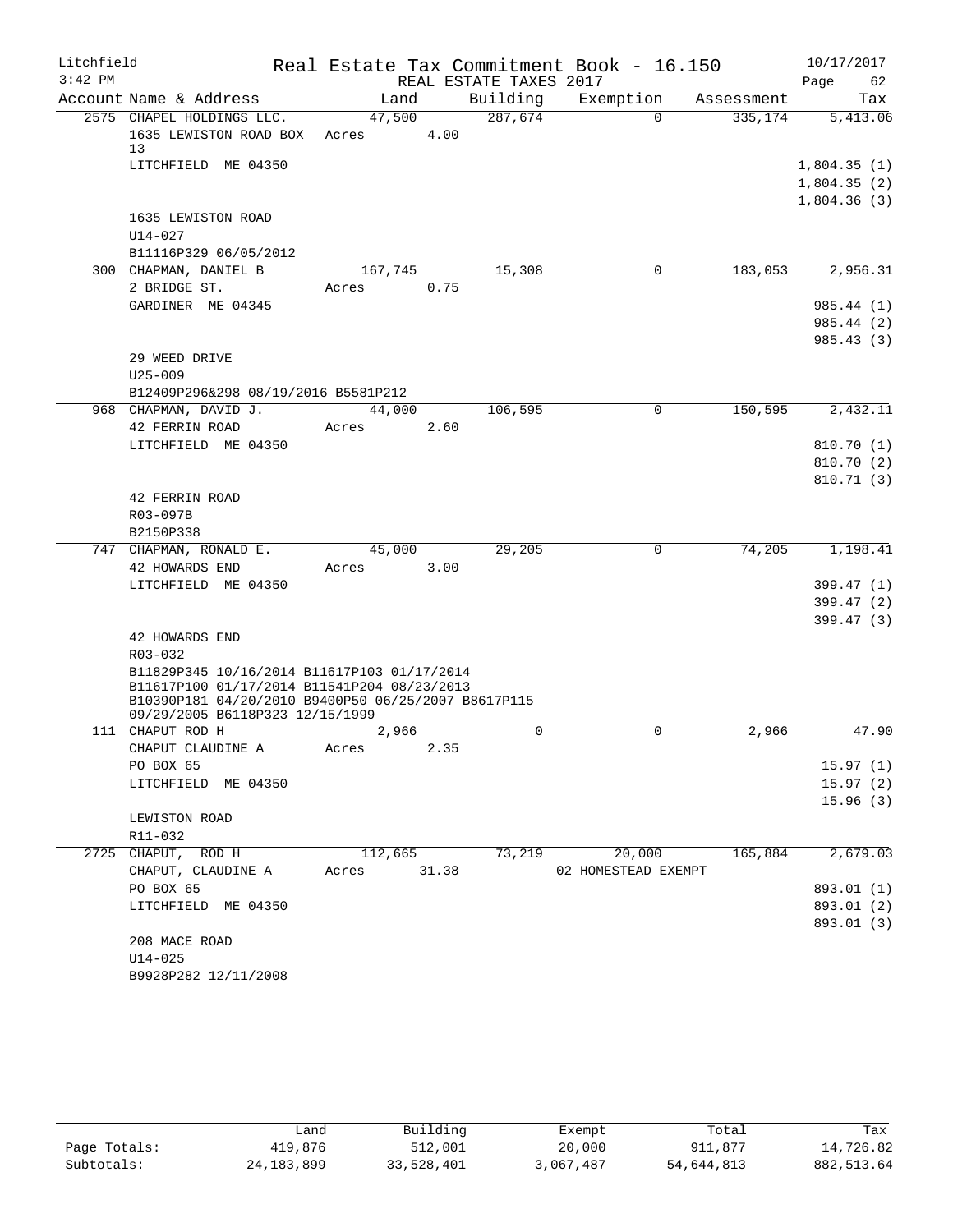| Litchfield   |                                                      |            |       |            |                        |          | Real Estate Tax Commitment Book - 16.150 |            |            | 10/17/2017   |
|--------------|------------------------------------------------------|------------|-------|------------|------------------------|----------|------------------------------------------|------------|------------|--------------|
| $3:42$ PM    |                                                      |            |       |            | REAL ESTATE TAXES 2017 |          |                                          |            |            | Page<br>63   |
|              | Account Name & Address                               |            |       | Land       | Building               |          | Exemption                                |            | Assessment | Tax          |
|              | 1178 CHAREST ROBERT E.                               |            |       | 60,538     |                        | 37,324   | $\Omega$                                 |            | 97,862     | 1,580.47     |
|              | CHAREST CONSTANCE J.                                 |            | Acres | 0.18       |                        |          |                                          |            |            |              |
|              | 104 WEBBER AVENUE                                    |            |       |            |                        |          |                                          |            |            | 526.82(1)    |
|              | LEWISTON ME 04240                                    |            |       |            |                        |          |                                          |            |            | 526.82(2)    |
|              |                                                      |            |       |            |                        |          |                                          |            |            | 526.83(3)    |
|              | 69 GRANT ROAD                                        |            |       |            |                        |          |                                          |            |            |              |
|              | $U11 - 020$                                          |            |       |            |                        |          |                                          |            |            |              |
|              | B6889P217                                            |            |       |            |                        |          |                                          |            |            |              |
|              | 960 CHAREST ROBERT L                                 |            |       | 172,233    | 104,881                |          | 0                                        |            | 277,114    | 4,475.39     |
|              | LACHANCE AMY L                                       |            | Acres | 0.38       |                        |          |                                          |            |            |              |
|              | 40 MAPLE DRIVE                                       |            |       |            |                        |          |                                          |            |            | 1,491.80(1)  |
|              | LITCHFIELD ME 04350                                  |            |       |            |                        |          |                                          |            |            | 1,491.80(2)  |
|              |                                                      |            |       |            |                        |          |                                          |            |            | 1,491.79(3)  |
|              | 40 MAPLE DRIVE                                       |            |       |            |                        |          |                                          |            |            |              |
|              | $U23 - 014$                                          |            |       |            |                        |          |                                          |            |            |              |
|              | B8816P115 02/27/2006 B2026P178 07/27/1977            |            |       |            |                        |          |                                          |            |            |              |
|              | 2064 CHAREST, LACEY L.                               |            |       | 45,000     |                        | 185,793  | $\Omega$                                 |            | 230,793    | 3,727.31     |
|              | 12A FALMOUTH STREET                                  |            | Acres | 3.00       |                        |          |                                          |            |            |              |
|              | BELMONT MA 02478                                     |            |       |            |                        |          |                                          |            |            | 1, 242.44(1) |
|              |                                                      |            |       |            |                        |          |                                          |            |            | 1, 242.44(2) |
|              |                                                      |            |       |            |                        |          |                                          |            |            | 1, 242.43(3) |
|              | 55 UPPER POND ROAD                                   |            |       |            |                        |          |                                          |            |            |              |
|              | R07-030B                                             |            |       |            |                        |          |                                          |            |            |              |
|              | B12178P306 11/20/2015 B11998P281 04/02/2015          |            |       |            |                        |          |                                          |            |            |              |
|              | B11928P155 02/04/2015 B11299P47 02/05/2013 B9832P46  |            |       |            |                        |          |                                          |            |            |              |
|              | 08/21/2008 B9812P113 08/04/2008 B5465P298 10/03/1997 |            |       |            |                        |          |                                          |            |            |              |
|              | 2831 CHARLES A. MANCHESTER,                          |            |       | 38,652     |                        | $\Omega$ | $\mathbf 0$                              |            | 38,652     | 624.23       |
|              | III LIVING TRUST                                     |            |       |            |                        |          |                                          |            |            |              |
|              | ELIZABETH J. MANCHESTER Acres                        |            |       | 39.00      |                        |          |                                          |            |            |              |
|              | LIVING TRUST<br>CHARLES A. & ELIZABETH               |            |       |            |                        |          |                                          |            |            | 208.08(1)    |
|              | J. MANCHESTER                                        |            |       |            |                        |          |                                          |            |            |              |
|              | (TRUSTEES)                                           |            |       |            |                        |          |                                          |            |            |              |
|              | P O BOX 99                                           |            |       |            |                        |          |                                          |            |            | 208.08(2)    |
|              | LITCHFIELD ME 04350                                  |            |       |            |                        |          |                                          |            |            | 208.07(3)    |
|              | MANCHESTER LANE                                      |            |       |            |                        |          |                                          |            |            |              |
|              | R05-059B                                             |            |       |            |                        |          |                                          |            |            |              |
|              | B12469P54 10/25/2016                                 |            |       |            |                        |          |                                          |            |            |              |
| 1138         | CHARLES A. MANCHESTER,                               |            |       | 133,912    |                        | 110,934  | 20,000                                   |            | 224,846    | 3,631.26     |
|              | III LIVING TRUST                                     |            |       |            |                        |          |                                          |            |            |              |
|              | ELIZABETH J. MANCHESTER Acres                        |            |       | 0.82       |                        |          | 02 HOMESTEAD EXEMPT                      |            |            |              |
|              | LIVING TRUST                                         |            |       |            |                        |          |                                          |            |            |              |
|              | CHARLES A. & ELIZABETH                               |            |       |            |                        |          |                                          |            |            | 1,210.42(1)  |
|              | J. MANCHESTER<br>(TRUSTEES)                          |            |       |            |                        |          |                                          |            |            |              |
|              | P O BOX 99                                           |            |       |            |                        |          |                                          |            |            | 1,210.42(2)  |
|              | LITCHFIELD ME 04350                                  |            |       |            |                        |          |                                          |            |            | 1, 210.42(3) |
|              | 140 MANCHESTER LANE                                  |            |       |            |                        |          |                                          |            |            |              |
|              | $U11 - 050$                                          |            |       |            |                        |          |                                          |            |            |              |
|              | B12469P54 10/25/2016 B6339P36 01/08/2000 B3510P204   |            |       |            |                        |          |                                          |            |            |              |
|              | 02/19/1989                                           |            |       |            |                        |          |                                          |            |            |              |
|              | 314 CHARRETTE, RONALD R &                            |            |       | 46,500     | 107,510                |          | 20,000                                   |            | 134,010    | 2,164.26     |
|              | DIANA L                                              |            |       |            |                        |          |                                          |            |            |              |
|              | 614 STEVENSTOWN ROAD                                 |            | Acres | 3.60       |                        |          | 02 HOMESTEAD EXEMPT                      |            |            |              |
|              | LITCHFIELD ME 04350                                  |            |       |            |                        |          |                                          |            |            | 721.42 (1)   |
|              |                                                      |            |       |            |                        |          |                                          |            |            | 721.42(2)    |
|              |                                                      |            |       |            |                        |          |                                          |            |            | 721.42(3)    |
|              | 614 STEVENSTOWN ROAD                                 |            |       |            |                        |          |                                          |            |            |              |
|              | R08-007                                              |            |       |            |                        |          |                                          |            |            |              |
|              | B5808P96 11/20/1998                                  |            |       |            |                        |          |                                          |            |            |              |
|              |                                                      |            |       |            |                        |          |                                          |            |            |              |
|              |                                                      | Land       |       | Building   |                        |          | Exempt                                   |            | Total      | Tax          |
| Page Totals: |                                                      | 496,835    |       | 546,442    |                        |          | 40,000                                   | 1,003,277  |            | 16,202.92    |
| Subtotals:   |                                                      | 24,680,734 |       | 34,074,843 |                        |          | 3,107,487                                | 55,648,090 |            | 898,716.56   |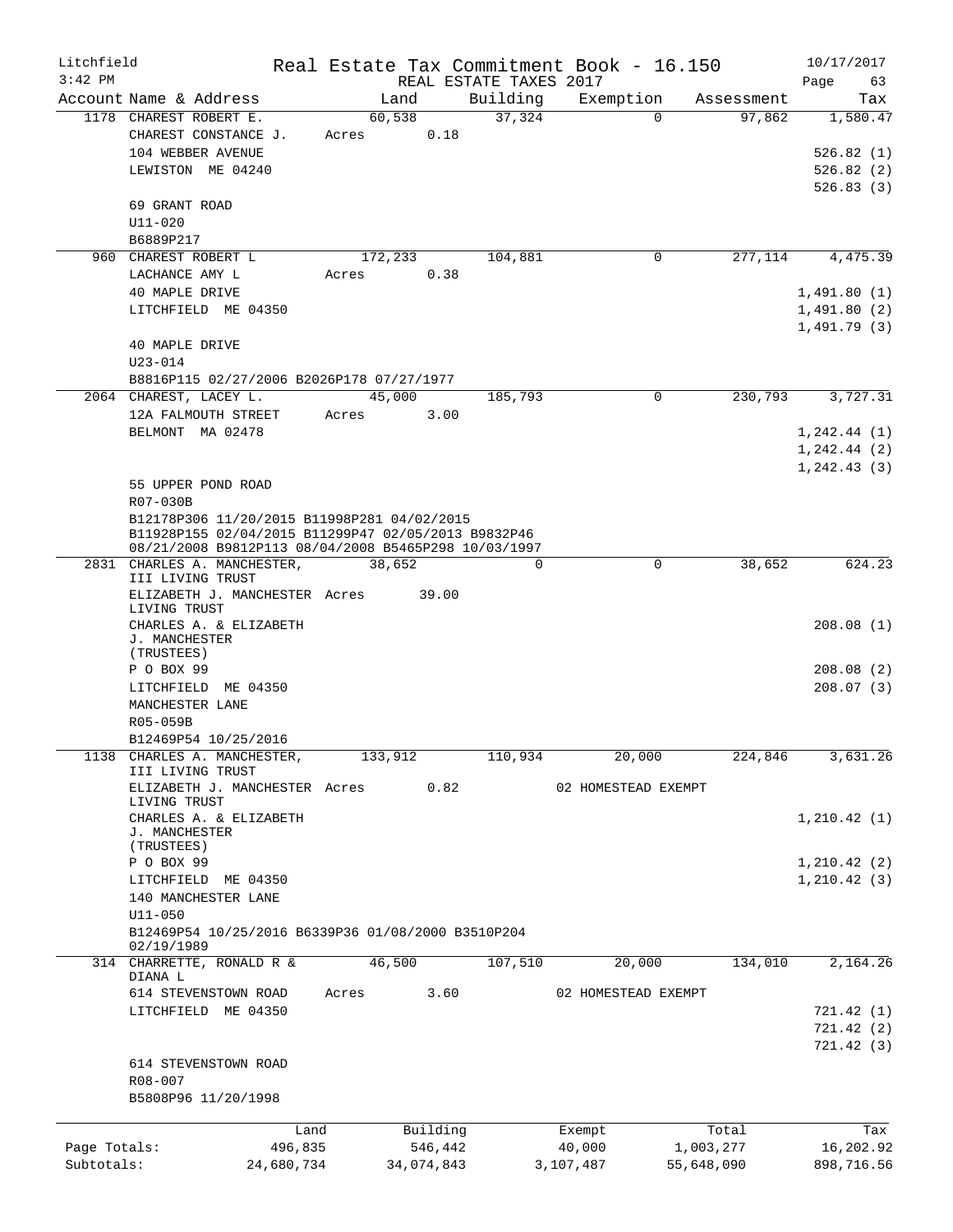| Litchfield   |                                                     |         |            |      |                        | Real Estate Tax Commitment Book - 16.150 |              |         | 10/17/2017      |
|--------------|-----------------------------------------------------|---------|------------|------|------------------------|------------------------------------------|--------------|---------|-----------------|
| $3:42$ PM    |                                                     |         |            |      | REAL ESTATE TAXES 2017 |                                          |              |         | Page 64         |
|              | Account Name & Address                              |         | Land       |      |                        | Building Exemption Assessment            |              |         | Tax             |
|              | 307 CHASE PAULINE M                                 |         | 42,750     |      | 133,102                | 20,000                                   |              | 155,852 | 2,517.01        |
|              | 398 ACADEMY ROAD                                    |         | Acres 2.10 |      |                        | 02 HOMESTEAD EXEMPT                      |              |         |                 |
|              | LITCHFIELD ME 04350                                 |         |            |      |                        |                                          |              |         | 839.00(1)       |
|              |                                                     |         |            |      |                        |                                          |              |         | 839.00 (2)      |
|              |                                                     |         |            |      |                        |                                          |              |         | 839.01(3)       |
|              | 398 ACADEMY ROAD                                    |         |            |      |                        |                                          |              |         |                 |
|              | R02-106A                                            |         |            |      |                        |                                          |              |         |                 |
|              | B9182P280 12/12/2006 B4647P316                      |         |            |      |                        |                                          |              |         |                 |
|              | 1348 CHASE, AARON & AMY                             |         | 41,500     |      | 64,804                 |                                          | 20,000       |         | 86,304 1,393.81 |
|              | 292 AVENUE ROAD                                     |         | Acres 1.60 |      |                        | 02 HOMESTEAD EXEMPT                      |              |         |                 |
|              | WALES ME 04280-3245                                 |         |            |      |                        |                                          |              |         | 464.60(1)       |
|              |                                                     |         |            |      |                        |                                          |              |         | 464.60(2)       |
|              |                                                     |         |            |      |                        |                                          |              |         | 464.61 (3)      |
|              | 2772 HALLOWELL ROAD                                 |         |            |      |                        |                                          |              |         |                 |
|              | $R02 - 038$                                         |         |            |      |                        |                                          |              |         |                 |
|              | B5358P247 05/15/1997                                |         |            |      |                        |                                          |              |         |                 |
|              | 304 CHASE, AARON L                                  |         | 28,000     |      | $\Omega$               |                                          | $\Omega$     | 28,000  | 452.20          |
|              |                                                     |         |            |      |                        |                                          |              |         |                 |
|              | 292 AVENUE ROAD                                     |         | Acres 1.00 |      |                        |                                          |              |         |                 |
|              | WALES ME 04280-3245                                 |         |            |      |                        |                                          |              |         | 150.73(1)       |
|              |                                                     |         |            |      |                        |                                          |              |         | 150.73(2)       |
|              |                                                     |         |            |      |                        |                                          |              |         | 150.74(3)       |
|              | BREEZEMORE LANE                                     |         |            |      |                        |                                          |              |         |                 |
|              | R02-106B                                            |         |            |      |                        |                                          |              |         |                 |
|              | B4647P320                                           |         |            |      |                        |                                          |              |         |                 |
|              | 2315 CHASE, BETSY LYNN                              |         | 40,575     |      | 78,856                 | 20,000                                   |              | 99,431  | 1,605.81        |
|              | 1 HIDEAWAY LANE                                     |         | Acres 1.23 |      |                        | 02 HOMESTEAD EXEMPT                      |              |         |                 |
|              | LITCHFIELD ME 04350                                 |         |            |      |                        |                                          |              |         | 535.27(1)       |
|              |                                                     |         |            |      |                        |                                          |              |         | 535.27(2)       |
|              |                                                     |         |            |      |                        |                                          |              |         | 535.27(3)       |
|              | 1 HIDEAWAY LANE                                     |         |            |      |                        |                                          |              |         |                 |
|              | R12-019C                                            |         |            |      |                        |                                          |              |         |                 |
|              | B10343P228 02/17/2010 B7071P218 09/24/2002          |         |            |      |                        |                                          |              |         |                 |
|              | 305 CHASE, DANIEL E                                 |         | 44,350     |      |                        | 64,549<br>20,000                         |              | 88,899  | 1,435.72        |
|              | 1302 WEST ROAD                                      |         | Acres      | 2.74 |                        | 02 HOMESTEAD EXEMPT                      |              |         |                 |
|              | LITCHFIELD ME 04350                                 |         |            |      |                        |                                          |              |         |                 |
|              |                                                     |         |            |      |                        |                                          |              |         | 478.57(1)       |
|              |                                                     |         |            |      |                        |                                          |              |         | 478.57(2)       |
|              |                                                     |         |            |      |                        |                                          |              |         | 478.58 (3)      |
|              | 1302 WEST ROAD                                      |         |            |      |                        |                                          |              |         |                 |
|              | R03-038                                             |         |            |      |                        |                                          |              |         |                 |
|              | B1752P320                                           |         |            |      |                        |                                          |              |         |                 |
| 327          | CHASE, SCOTT J.                                     |         | 49,350     |      | 127,733                |                                          | $\mathbf 0$  | 177,083 | 2,859.89        |
|              | 93 PINE RIDGE ROAD                                  | Acres   | 5.30       |      |                        |                                          |              |         |                 |
|              | SABATTUS ME 04280                                   |         |            |      |                        |                                          |              |         | 953.30(1)       |
|              |                                                     |         |            |      |                        |                                          |              |         | 953.30 (2)      |
|              |                                                     |         |            |      |                        |                                          |              |         | 953.29 (3)      |
|              | 22 LYNN LANE                                        |         |            |      |                        |                                          |              |         |                 |
|              | R06-061A-1                                          |         |            |      |                        |                                          |              |         |                 |
|              | B11744P49 07/16/2014 B10890P216 11/17/2011 B4314P36 |         |            |      |                        |                                          |              |         |                 |
|              | 01/08/1993                                          |         |            |      |                        |                                          |              |         |                 |
|              | 652 CHASE, SIMMONE                                  |         | 128,750    |      | 145,062                | 20,000                                   |              | 253,812 | 4,099.06        |
|              | FISH, DALE                                          | Acres   | 2.00       |      |                        | 02 HOMESTEAD EXEMPT                      |              |         |                 |
|              | 84 WHIPPOORWILL ROAD                                |         |            |      |                        |                                          |              |         | 1,366.35(1)     |
|              |                                                     |         |            |      |                        |                                          |              |         |                 |
|              | LITCHFIELD ME 04350                                 |         |            |      |                        |                                          |              |         | 1,366.35(2)     |
|              |                                                     |         |            |      |                        |                                          |              |         | 1,366.36(3)     |
|              | 84 WHIPPOORWILL ROAD                                |         |            |      |                        |                                          |              |         |                 |
|              | U21-007                                             |         |            |      |                        |                                          |              |         |                 |
|              | B5549P228                                           |         |            |      |                        |                                          |              |         |                 |
|              |                                                     |         |            |      |                        |                                          |              |         |                 |
|              |                                                     | Land    | Building   |      |                        | Exempt                                   |              | Total   | Tax             |
| Page Totals: |                                                     | 375,275 | 614,106    |      |                        | 100,000                                  |              | 889,381 | 14,363.50       |
| Subtotals:   | 25,056,009                                          |         | 34,688,949 |      |                        | 3,207,487                                | 56, 537, 471 |         | 913,080.06      |
|              |                                                     |         |            |      |                        |                                          |              |         |                 |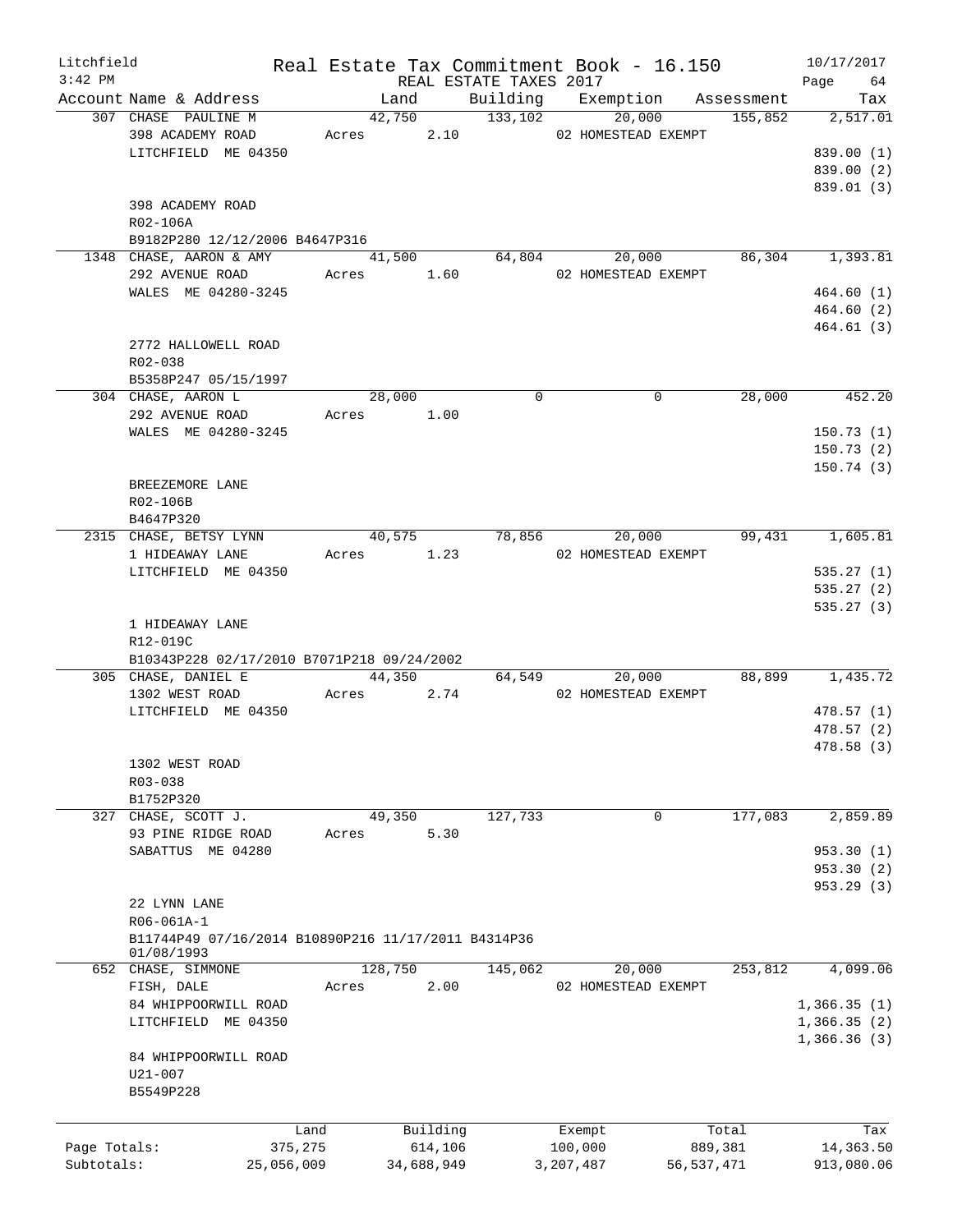| Litchfield |                                                                                         |         |       |                        | Real Estate Tax Commitment Book - 16.150 |            | 10/17/2017  |            |
|------------|-----------------------------------------------------------------------------------------|---------|-------|------------------------|------------------------------------------|------------|-------------|------------|
| $3:42$ PM  |                                                                                         |         |       | REAL ESTATE TAXES 2017 |                                          |            | Page        | 65         |
|            | Account Name & Address                                                                  | Land    |       | Building               | Exemption                                | Assessment |             | Tax        |
|            | 2061 CHASSE, JESSICA                                                                    | 39,350  |       | 84,305                 | 20,000                                   | 103,655    |             | 1,674.03   |
|            | DUBE CHRISTOPHER                                                                        | Acres   | 1.30  |                        | 02 HOMESTEAD EXEMPT                      |            |             |            |
|            | P O BOX 215                                                                             |         |       |                        |                                          |            |             | 558.01(1)  |
|            | SABATTUS ME 04280                                                                       |         |       |                        |                                          |            |             | 558.01(2)  |
|            |                                                                                         |         |       |                        |                                          |            |             | 558.01(3)  |
|            | 5 FOREST LANE                                                                           |         |       |                        |                                          |            |             |            |
|            | R04-012A                                                                                |         |       |                        |                                          |            |             |            |
|            | B6699P163 05/06/1997                                                                    |         |       |                        |                                          |            |             |            |
|            | 1512 CHECHE, MATTHEW K *                                                                | 43,000  |       | 220, 215               | 20,000                                   | 243,215    |             | 3,927.92   |
|            | MICHELLE L. BEAULIEU                                                                    |         |       |                        |                                          |            |             |            |
|            | 2758 HALLOWELL ROAD                                                                     | Acres   | 2.20  |                        | 02 HOMESTEAD EXEMPT                      |            |             |            |
|            | LITCHFIELD ME 04350                                                                     |         |       |                        |                                          |            | 1,309.31(1) |            |
|            |                                                                                         |         |       |                        |                                          |            | 1,309.31(2) |            |
|            |                                                                                         |         |       |                        |                                          |            | 1,309.30(3) |            |
|            | 2758 HALLOWELL ROAD                                                                     |         |       |                        |                                          |            |             |            |
|            | R02-037                                                                                 |         |       |                        |                                          |            |             |            |
|            | B10086P155 05/22/2009 B10026P69 03/30/2009 B9223P277<br>01/15/2007 B8065P340 07/30/2004 |         |       |                        |                                          |            |             |            |
|            | 1696 CHERRY, BETH                                                                       | 43,000  |       | 58,177                 | 20,000                                   | 81,177     |             | 1,311.01   |
|            | 1434 RICHMOND ROAD                                                                      | Acres   | 2.20  |                        | 02 HOMESTEAD EXEMPT                      |            |             |            |
|            | LITCHFIELD ME 04350                                                                     |         |       |                        |                                          |            |             | 437.00 (1) |
|            |                                                                                         |         |       |                        |                                          |            |             | 437.00 (2) |
|            |                                                                                         |         |       |                        |                                          |            |             | 437.01 (3) |
|            | 1434 RICHMOND ROAD                                                                      |         |       |                        |                                          |            |             |            |
|            | R01-021                                                                                 |         |       |                        |                                          |            |             |            |
|            | B6977P108                                                                               |         |       |                        |                                          |            |             |            |
|            | 1895 CHESLEY, BRUCE D.                                                                  | 36,354  |       | 117,917                | 0                                        | 154,271    |             | 2,491.48   |
|            | CHESLEY, DIANA L.                                                                       | Acres   | 0.69  |                        |                                          |            |             |            |
|            | PO BOX 62                                                                               |         |       |                        |                                          |            |             | 830.49 (1) |
|            | LITCHFIELD ME 04350                                                                     |         |       |                        |                                          |            |             | 830.49 (2) |
|            |                                                                                         |         |       |                        |                                          |            |             | 830.50(3)  |
|            | 398 PEACEPIPE DRIVE                                                                     |         |       |                        |                                          |            |             |            |
|            | $U28 - 011$                                                                             |         |       |                        |                                          |            |             |            |
|            | B11543P280 10/18/2013 B11308P141 01/28/2013                                             |         |       |                        |                                          |            |             |            |
|            | B11194P238 10/05/2012 B2759P188 B1325P220 03/07/2013                                    |         |       |                        |                                          |            |             |            |
|            | 2136 CHESLEY, BRUCE G                                                                   | 191,100 |       | 4,365                  | $\Omega$                                 | 195,465    |             | 3,156.76   |
|            | P O BOX 205                                                                             | Acres   | 1.50  |                        |                                          |            |             |            |
|            | LITCHFIELD ME 04350                                                                     |         |       |                        |                                          |            | 1,052.25(1) |            |
|            |                                                                                         |         |       |                        |                                          |            | 1,052.25(2) |            |
|            |                                                                                         |         |       |                        |                                          |            | 1,052.26(3) |            |
|            | CHESLEY DRIVE                                                                           |         |       |                        |                                          |            |             |            |
|            | $U15 - 016$                                                                             |         |       |                        |                                          |            |             |            |
|            | B12286P210 05/09/2016 B5987P203 06/29/1999                                              |         |       |                        |                                          |            |             |            |
|            | 309 CHESLEY, ROLAND G                                                                   | 72,169  |       | 103,321                | 20,000                                   | 155,490    |             | 2,511.16   |
|            | 1817 HALLOWELL ROAD                                                                     | Acres   | 53.00 |                        | 02 HOMESTEAD EXEMPT                      |            |             |            |
|            | LITCHFIELD ME 04350                                                                     |         |       |                        |                                          |            |             | 837.05 (1) |
|            |                                                                                         |         |       |                        |                                          |            |             | 837.05 (2) |
|            |                                                                                         |         |       |                        |                                          |            |             | 837.06 (3) |
|            | 1817 HALLOWELL ROAD                                                                     |         |       |                        |                                          |            |             |            |
|            | R12-001                                                                                 |         |       |                        |                                          |            |             |            |
|            | B1985P231                                                                               |         |       |                        |                                          |            |             |            |
|            |                                                                                         |         |       |                        |                                          |            |             |            |

|              | Land       | Building     | Exempt    | Total      | Tax         |
|--------------|------------|--------------|-----------|------------|-------------|
| Page Totals: | 424,973    | 588,300      | 80,000    | 933,273    | 15,072.36   |
| Subtotals:   | 25,480,982 | 35, 277, 249 | 3,287,487 | 57,470,744 | 928, 152.42 |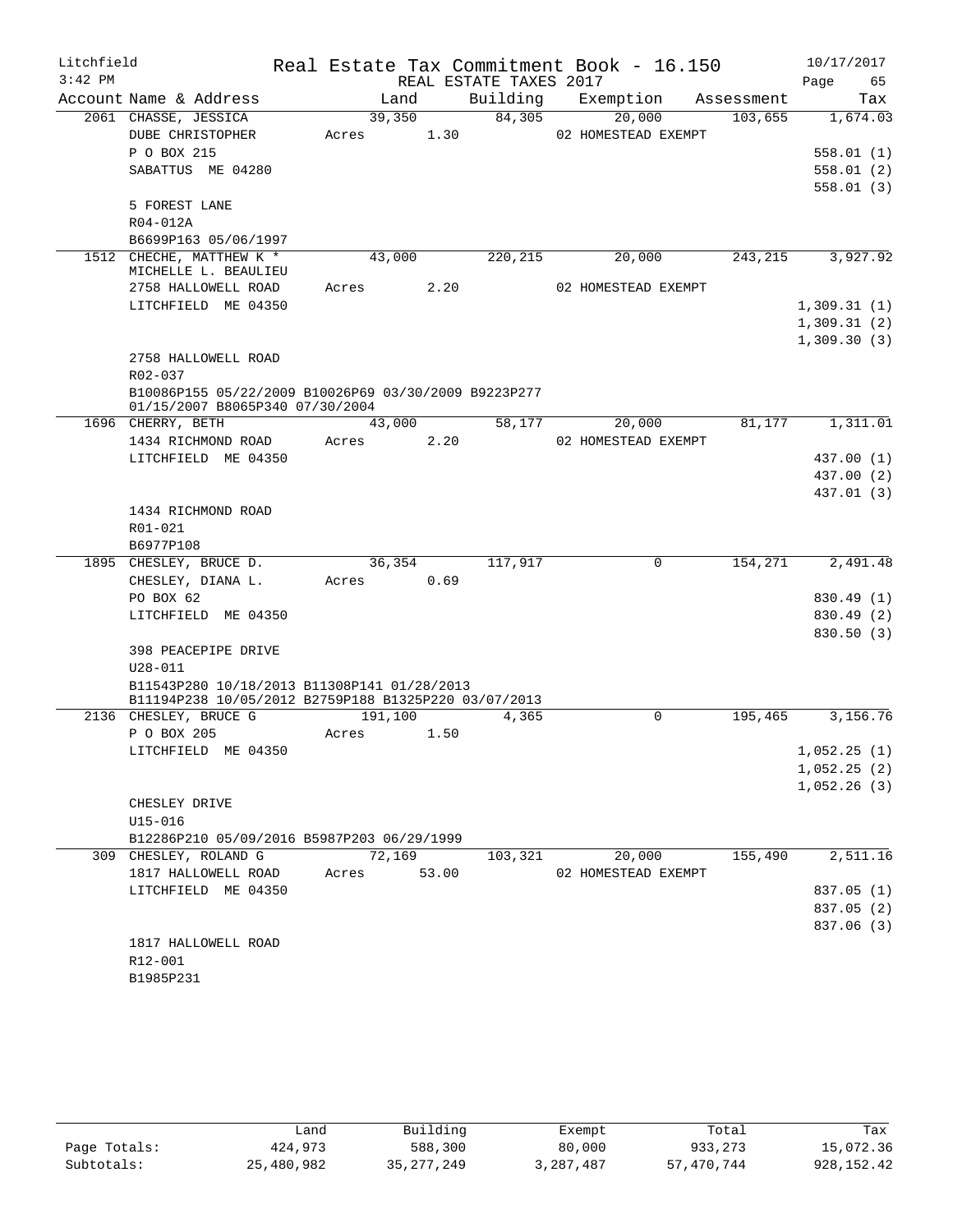| Litchfield   |                                                                                |       | Real Estate Tax Commitment Book - 16.150 |                        |                     |              |            | 10/17/2017                 |
|--------------|--------------------------------------------------------------------------------|-------|------------------------------------------|------------------------|---------------------|--------------|------------|----------------------------|
| $3:42$ PM    |                                                                                |       |                                          | REAL ESTATE TAXES 2017 |                     |              |            | 66<br>Page                 |
|              | Account Name & Address                                                         |       | Land                                     | Building               | Exemption           |              | Assessment | Tax                        |
|              | 310 CHICOINE, LIONEL,<br>CHICOINE, JOAN<br>CHICOINE, MAUREEN<br>532 RIVER ROAD | Acres | 159,554<br>0.78                          | 83,667                 |                     | $\Omega$     | 243,221    | 3,928.02<br>1,309.34(1)    |
|              | CHELSEA ME 04330<br>351 PEACEPIPE DRIVE                                        |       |                                          |                        |                     |              |            | 1,309.34(2)<br>1,309.34(3) |
|              | $U28 - 006$<br>B11651P126 03/17/2014 B1619P333                                 |       |                                          |                        |                     |              |            |                            |
|              | 1843 CHILDS BRENT M                                                            |       | 42,500                                   | 86,897                 |                     | 20,000       | 109,397    | 1,766.76                   |
|              | CHILDS, JESSICA<br>696 PLAINS ROAD                                             | Acres | 2.00                                     |                        | 02 HOMESTEAD EXEMPT |              |            | 588.92 (1)                 |
|              | LITCHFIELD ME 04350                                                            |       |                                          |                        |                     |              |            | 588.92 (2)<br>588.92 (3)   |
|              | 696 PLAINS ROAD<br>R08-013                                                     |       |                                          |                        |                     |              |            |                            |
|              | B10511P128 08/26/2010 B1533P258 06/15/2004                                     |       |                                          |                        |                     |              |            |                            |
|              | 1984 CHILDS, JAMES                                                             |       | $\mathbf 0$                              | 10,094                 |                     | 10,094       | 0          | 0.00                       |
|              | 12 BROOKSIDE LANE<br>LITCHFIELD ME 04350                                       |       |                                          |                        | 02 HOMESTEAD EXEMPT |              |            |                            |
|              | 12 BROOKSIDE LANE<br>R03-088E-3                                                |       |                                          |                        |                     |              |            |                            |
|              | 1195 CHILDS, RONALD                                                            |       | 61,950                                   | 163,832                |                     | 0            | 225,782    | 3,646.38                   |
|              | CHILDS, PATRICIA                                                               | Acres | 5.78                                     |                        |                     |              |            |                            |
|              | 1176 PLAINS ROAD                                                               |       |                                          |                        |                     |              |            | 1, 215.46(1)               |
|              | LITCHFIELD ME 04350                                                            |       |                                          |                        |                     |              |            | 1, 215.46(2)               |
|              | 1176 PLAINS ROAD<br>R09-036                                                    |       |                                          |                        |                     |              |            | 1,215.46(3)                |
|              | B10371P79 03/26/2010 B7714P327 12/11/2003                                      |       |                                          |                        |                     |              |            |                            |
|              | 311 CHILDS, WILLIAM                                                            |       | 47,100                                   | 95,277                 |                     | 20,000       | 122,377    | 1,976.39                   |
|              | 394 RICHMOND ROAD                                                              | Acres | 4.80                                     |                        | 02 HOMESTEAD EXEMPT |              |            |                            |
|              | LITCHFIELD ME 04350                                                            |       |                                          |                        |                     |              |            | 658.80 (1)                 |
|              |                                                                                |       |                                          |                        |                     |              |            | 658.80 (2)<br>658.79 (3)   |
|              | 394 RICHMOND ROAD                                                              |       |                                          |                        |                     |              |            |                            |
|              | $R03 - 121 - 3$                                                                |       |                                          |                        |                     |              |            |                            |
|              | B4563P264                                                                      |       |                                          |                        |                     |              |            |                            |
|              | 1057 CHISHOLM, NATHAN ROBERT                                                   |       | 47,000                                   | 99,837                 |                     | 0            | 146,837    | 2,371.42                   |
|              | CHISHOLM, SARA ANN                                                             | Acres | 3.80                                     |                        |                     |              |            |                            |
|              | 686 RICHMOND ROAD                                                              |       |                                          |                        |                     |              |            | 790.47 (1)                 |
|              | LITCHFIELD ME                                                                  |       |                                          |                        |                     |              |            | 790.47 (2)                 |
|              | 04350-3946<br>686 RICHMOND ROAD                                                |       |                                          |                        |                     |              |            | 790.48 (3)                 |
|              | R02-045A                                                                       |       |                                          |                        |                     |              |            |                            |
|              | B11492P19 08/23/2013 B8570P216 08/25/2005 B7776P85<br>12/15/2003               |       |                                          |                        |                     |              |            |                            |
|              | 2122 CHRISTIAN, GARY A.                                                        |       | 45,000                                   | 86,373                 |                     | 0            | 131,373    | 2,121.67                   |
|              | 76 NECK ROAD                                                                   | Acres | 3.00                                     |                        |                     |              |            |                            |
|              | LITCHFIELD ME 04350                                                            |       |                                          |                        |                     |              |            | 707.22(1)<br>707.22(2)     |
|              |                                                                                |       |                                          |                        |                     |              |            | 707.23(3)                  |
|              | 76 NECK ROAD<br>R14-011D                                                       |       |                                          |                        |                     |              |            |                            |
|              | B11936P304 03/20/2015 B7179P73 12/04/2002                                      |       |                                          |                        |                     |              |            |                            |
|              |                                                                                | Land  | Building                                 |                        | Exempt              |              | Total      | Tax                        |
| Page Totals: | 403,104                                                                        |       | 625,977                                  |                        | 50,094              |              | 978,987    | 15,810.64                  |
| Subtotals:   | 25,884,086                                                                     |       | 35,903,226                               |                        | 3,337,581           | 58, 449, 731 |            | 943,963.06                 |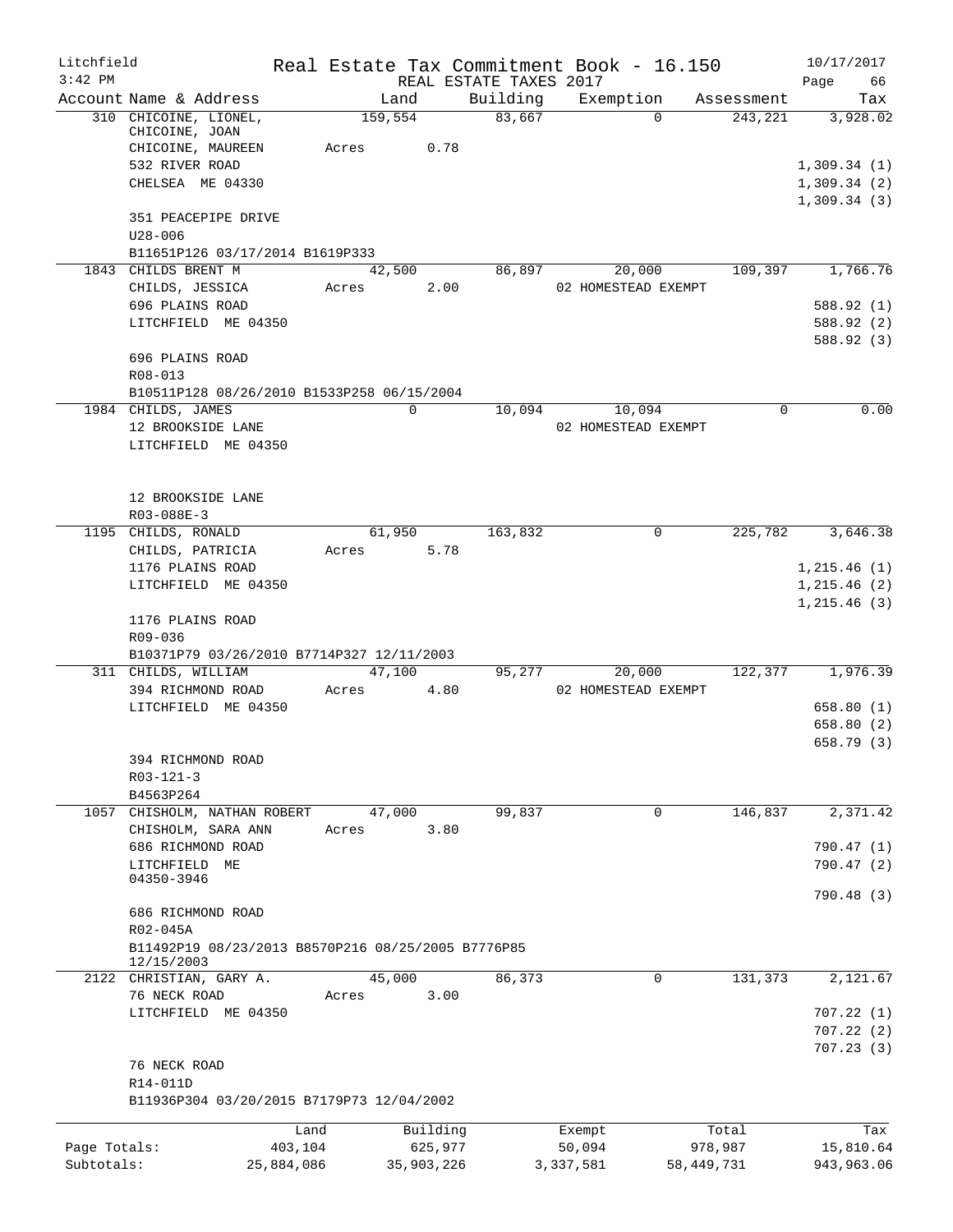| Litchfield |                                                   |         |         |                        | Real Estate Tax Commitment Book - 16.150 |         | 10/17/2017               |
|------------|---------------------------------------------------|---------|---------|------------------------|------------------------------------------|---------|--------------------------|
| $3:42$ PM  |                                                   |         |         | REAL ESTATE TAXES 2017 |                                          |         | Page<br>67               |
|            | Account Name & Address                            |         | Land    | Building               | Exemption Assessment                     |         | Tax                      |
|            | 2212 CHRISTMAN, PAUL M. &<br>JANA H.              |         | 68,677  | 72,518                 | 20,000                                   | 121,195 | 1,957.30                 |
|            | 2005 HALLOWELL ROAD                               | Acres   | 37.03   |                        | 02 HOMESTEAD EXEMPT                      |         |                          |
|            | LITHCFIELD ME 04350                               |         |         |                        |                                          |         | 652.43 (1)               |
|            |                                                   |         |         |                        |                                          |         | 652.43 (2)               |
|            |                                                   |         |         |                        |                                          |         | 652.44(3)                |
|            | 2005 HALLOWELL ROAD                               |         |         |                        |                                          |         |                          |
|            | R11-029A                                          |         |         |                        |                                          |         |                          |
|            | B6605P151 08/21/2001<br>313 CHRISTOPH, IMMO H     |         | 121,886 | 43,554                 | 0                                        | 165,440 | 2,671.86                 |
|            | TRUSTEE                                           |         |         |                        |                                          |         |                          |
|            | CHRISTOPH ANNE B                                  | Acres   | 0.21    |                        |                                          |         |                          |
|            | TRUSTEE                                           |         |         |                        |                                          |         |                          |
|            | 255 MEADOW ROAD                                   |         |         |                        |                                          |         | 890.62 (1)               |
|            | NEW BOSTON NH 03070                               |         |         |                        |                                          |         | 890.62 (2)<br>890.62(3)  |
|            | 50 TUCKER DRIVE                                   |         |         |                        |                                          |         |                          |
|            | $U15 - 009$                                       |         |         |                        |                                          |         |                          |
|            | B10670P58 02/16/2011 B9650P18 02/27/2008 B8668P22 |         |         |                        |                                          |         |                          |
|            | 10/31/2005 B5410P6 01/25/1997                     |         |         |                        |                                          |         |                          |
|            | 317 CHRISTOPOULOS, WILLIAM                        |         | 27,200  | 128,821                | 20,000                                   | 136,021 | 2,196.74                 |
|            | & DOROTHY<br>CHRISTOPOULOS, LINDA Acres 0.40      |         |         |                        | 02 HOMESTEAD EXEMPT                      |         |                          |
|            | 17 EASY STREET                                    |         |         |                        |                                          |         | 732.25(1)                |
|            | LITCHFIELD ME 04350                               |         |         |                        |                                          |         | 732.25(2)                |
|            |                                                   |         |         |                        |                                          |         | 732.24(3)                |
|            | 17 EASY STREET                                    |         |         |                        |                                          |         |                          |
|            | $U10 - 016$                                       |         |         |                        |                                          |         |                          |
|            | B6423P45 03/02/2001 B3738P154                     |         |         |                        |                                          |         |                          |
|            | 1711 CLANNON, LAMARR & DAVID                      |         | 49,250  | 73,450                 | 20,000                                   | 102,700 | 1,658.60                 |
|            | 929 PLAINS ROAD<br>LITCHFIELD ME 04350            | Acres   | 4.70    |                        | 02 HOMESTEAD EXEMPT                      |         | 552.87(1)                |
|            |                                                   |         |         |                        |                                          |         | 552.87 (2)               |
|            |                                                   |         |         |                        |                                          |         | 552.86(3)                |
|            | 929 PLAINS ROAD                                   |         |         |                        |                                          |         |                          |
|            | $U04 - 007$                                       |         |         |                        |                                          |         |                          |
|            | B10035P314 04/08/2009 B4101P137 07/26/2004        |         |         |                        |                                          |         |                          |
|            | 321 CLARK, ANDREW                                 |         | 50,000  | 153,888                | 20,000                                   | 183,888 | 2,969.79                 |
|            | 128 NECK ROAD                                     | Acres   | 5.00    |                        | 02 HOMESTEAD EXEMPT                      |         |                          |
|            | LITCHFIELD ME 04350                               |         |         |                        |                                          |         | 989.93 (1)<br>989.93 (2) |
|            |                                                   |         |         |                        |                                          |         | 989.93 (3)               |
|            | 128 NECK ROAD                                     |         |         |                        |                                          |         |                          |
|            | R14-012                                           |         |         |                        |                                          |         |                          |
|            | B12464P62 11/10/2016 B2730P119                    |         |         |                        |                                          |         |                          |
|            | 323 CLARK, FRANK L LIVING                         | 100,102 |         | 32,505                 | 20,000                                   | 112,607 | 1,818.60                 |
|            | TRUST<br>CLARK FRANK                              | Acres   | 0.22    |                        | 02 HOMESTEAD EXEMPT                      |         |                          |
|            | L/CAMPBELLTON TRUSTEES                            |         |         |                        |                                          |         |                          |
|            | 27 MAPLE DR                                       |         |         |                        |                                          |         | 606.20(1)                |
|            | LITCHFIELD ME 04350                               |         |         |                        |                                          |         | 606.20(2)                |
|            |                                                   |         |         |                        |                                          |         | 606.20(3)                |
|            | 27 MAPLE DRIVE                                    |         |         |                        |                                          |         |                          |
|            | $U23 - 018$                                       |         |         |                        |                                          |         |                          |
|            | B5724P109                                         |         |         |                        |                                          |         |                          |
|            |                                                   |         |         |                        |                                          |         |                          |

|              | Land       | Building   | Exempt    | Total      | Tax         |
|--------------|------------|------------|-----------|------------|-------------|
| Page Totals: | 417,115    | 504,736    | 100,000   | 821,851    | 13,272.89   |
| Subtotals:   | 26,301,201 | 36,407,962 | 3,437,581 | 59,271,582 | 957, 235.95 |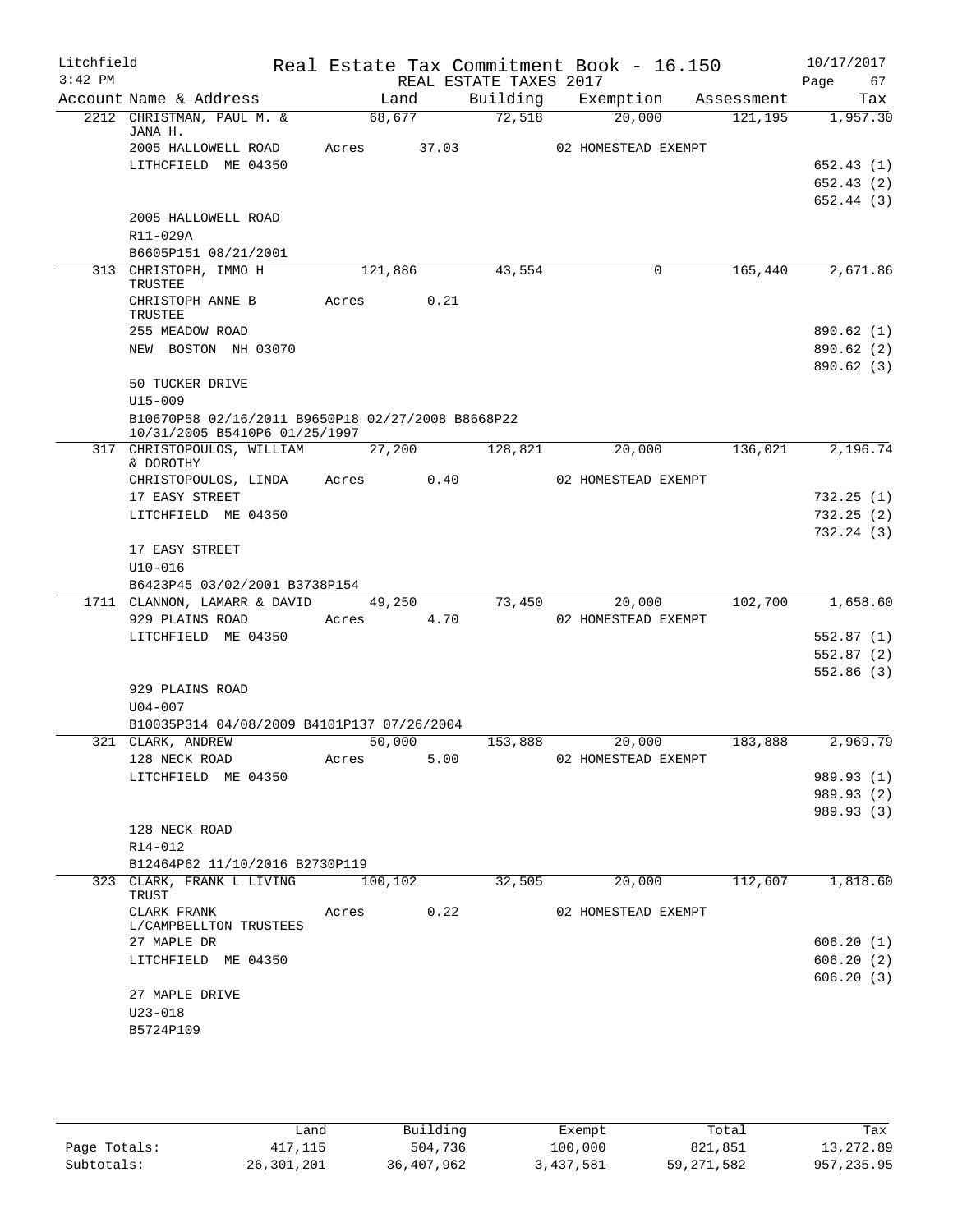| Litchfield   |                                                                                           |            |         |              |                        | Real Estate Tax Commitment Book - 16.150 |              | 10/17/2017   |
|--------------|-------------------------------------------------------------------------------------------|------------|---------|--------------|------------------------|------------------------------------------|--------------|--------------|
| $3:42$ PM    |                                                                                           |            |         |              | REAL ESTATE TAXES 2017 |                                          |              | Page<br>68   |
|              | Account Name & Address                                                                    |            |         | Land         | Building               | Exemption                                | Assessment   | Tax          |
|              | 2839 CLARK, LEIGH ANN                                                                     |            | 52,960  |              | 137,182                | $\Omega$                                 | 190,142      | 3,070.79     |
|              | CLARK, CHRISTOPHER D.                                                                     |            | Acres   | 6.46         |                        |                                          |              |              |
|              | P.O. BOX 279                                                                              |            |         |              |                        |                                          |              | 1,023.60(1)  |
|              | Litchfield ME 04350                                                                       |            |         |              |                        |                                          |              | 1,023.60(2)  |
|              |                                                                                           |            |         |              |                        |                                          |              | 1,023.59(3)  |
|              | 29 ROSSIER DRIVE                                                                          |            |         |              |                        |                                          |              |              |
|              | R12-003B                                                                                  |            |         |              |                        |                                          |              |              |
|              | B11523P151 09/25/2013                                                                     |            |         |              |                        |                                          |              |              |
|              | 846 CLARK, LYNN M.                                                                        |            | 65,450  |              | 80,140                 | 0                                        | 145,590      | 2,351.28     |
|              | CLARK, VAUGHN G.                                                                          |            | Acres   | 2.90         |                        |                                          |              |              |
|              | 419 GARLAND ROAD                                                                          |            |         |              |                        |                                          |              | 783.76 (1)   |
|              | WINSLOW ME 04901                                                                          |            |         |              |                        |                                          |              | 783.76 (2)   |
|              |                                                                                           |            |         |              |                        |                                          |              | 783.76 (3)   |
|              | 28 WASHINGTON LANE                                                                        |            |         |              |                        |                                          |              |              |
|              | $U07 - 002$                                                                               |            |         |              |                        |                                          |              |              |
|              | B12367P64 08/01/2016 B12191P346 12/17/2015<br>B11220P289 11/08/2012 B11220P285 11/08/2012 |            |         |              |                        |                                          |              |              |
|              | B5206P156 08/28/1996                                                                      |            |         |              |                        |                                          |              |              |
|              | 2692 CLARKE KENNETH J                                                                     |            | 43,275  |              | 302,410                | $\mathbf 0$                              | 345,685      | 5,582.81     |
|              | CLARKE KATHLENE E                                                                         |            | Acres   | 2.31         |                        |                                          |              |              |
|              | 208 RICHMOND ROAD                                                                         |            |         |              |                        |                                          |              | 1,860.94(1)  |
|              | LITCHFIELD ME 04350                                                                       |            |         |              |                        |                                          |              | 1,860.94(2)  |
|              |                                                                                           |            |         |              |                        |                                          |              | 1,860.93(3)  |
|              | 208 RICHMOND ROAD                                                                         |            |         |              |                        |                                          |              |              |
|              | R03-095B                                                                                  |            |         |              |                        |                                          |              |              |
|              | B9419P73 07/11/2007                                                                       |            |         |              |                        |                                          |              |              |
|              | 1657 CLARKE, ELISA M.                                                                     |            | 60,000  |              | 90,607                 | 20,000                                   | 130,607      | 2,109.30     |
|              | 260 PINE TREE ROAD                                                                        |            | Acres   | 5.00         |                        | 02 HOMESTEAD EXEMPT                      |              |              |
|              | LITCHFIELD ME 04350                                                                       |            |         |              |                        |                                          |              | 703.10(1)    |
|              |                                                                                           |            |         |              |                        |                                          |              | 703.10(2)    |
|              |                                                                                           |            |         |              |                        |                                          |              | 703.10(3)    |
|              | 260 PINE TREE ROAD                                                                        |            |         |              |                        |                                          |              |              |
|              | R10-034A                                                                                  |            |         |              |                        |                                          |              |              |
|              | B6402P109                                                                                 |            |         |              |                        |                                          |              |              |
|              | 326 CLARY, THOMAS                                                                         |            | 40,250  |              | 116,661                | 20,000                                   | 136,911      | 2, 211.11    |
|              | 22 PLAINS ROAD                                                                            |            | Acres   | 1.10         |                        | 02 HOMESTEAD EXEMPT                      |              |              |
|              | LITCHFIELD ME 04350                                                                       |            |         |              |                        |                                          |              | 737.04(1)    |
|              |                                                                                           |            |         |              |                        |                                          |              | 737.04(2)    |
|              |                                                                                           |            |         |              |                        |                                          |              | 737.03(3)    |
|              | 22 PLAINS ROAD                                                                            |            |         |              |                        |                                          |              |              |
|              | R06-050                                                                                   |            |         |              |                        |                                          |              |              |
|              | B1544P440                                                                                 |            |         |              |                        |                                          |              |              |
|              | 1176 CLAY, DIANE M.                                                                       |            | 111,820 |              | 113,434                | 20,000                                   | 205, 254     | 3, 314.85    |
|              | 6 EASY STREET                                                                             |            | Acres   | 0.44         |                        | 02 HOMESTEAD EXEMPT                      |              |              |
|              | LITCHFIELD ME 04350                                                                       |            |         |              |                        |                                          |              | 1, 104.95(1) |
|              |                                                                                           |            |         |              |                        |                                          |              | 1, 104.95(2) |
|              |                                                                                           |            |         |              |                        |                                          |              | 1, 104.95(3) |
|              | 6 EASY STREET                                                                             |            |         |              |                        |                                          |              |              |
|              | $U10 - 004$                                                                               |            |         |              |                        |                                          |              |              |
|              | B5941P344                                                                                 |            |         |              |                        |                                          |              |              |
|              | 102 CLOUTIER LINDA                                                                        |            | 40,000  |              | 66,860                 | 20,000                                   | 86,860       | 1,402.79     |
|              | 1654 LEWISTON ROAD                                                                        |            | Acres   | 1.00         |                        | 02 HOMESTEAD EXEMPT                      |              |              |
|              | LITCHFIELD ME 04350                                                                       |            |         |              |                        |                                          |              | 467.60(1)    |
|              |                                                                                           |            |         |              |                        |                                          |              | 467.60(2)    |
|              |                                                                                           |            |         |              |                        |                                          |              | 467.59(3)    |
|              | 1654 LEWISTON ROAD                                                                        |            |         |              |                        |                                          |              |              |
|              | $R11 - 035 - 3$                                                                           |            |         |              |                        |                                          |              |              |
|              | B8524P156 08/01/2005 B7472P278 06/20/2003                                                 |            |         |              |                        |                                          |              |              |
|              |                                                                                           | Land       |         | Building     |                        | Exempt                                   | Total        | Tax          |
| Page Totals: |                                                                                           | 413,755    |         | 907,294      |                        | 80,000                                   | 1,241,049    | 20,042.93    |
| Subtotals:   |                                                                                           | 26,714,956 |         | 37, 315, 256 |                        | 3,517,581                                | 60, 512, 631 | 977, 278.88  |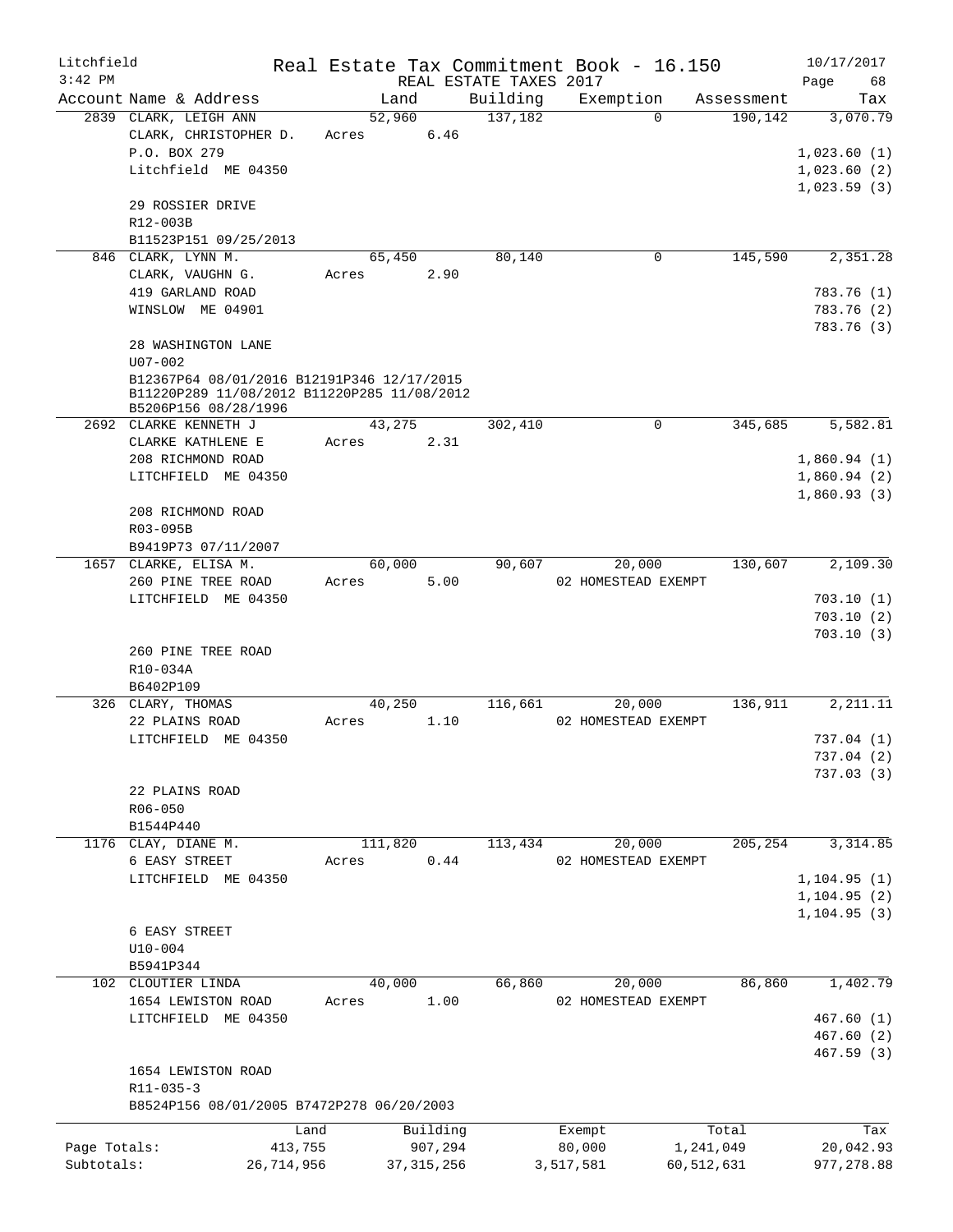| Litchfield<br>$3:42$ PM |                                                     |        |            | REAL ESTATE TAXES 2017 | Real Estate Tax Commitment Book - 16.150 |              |            | 10/17/2017<br>Page<br>69 |
|-------------------------|-----------------------------------------------------|--------|------------|------------------------|------------------------------------------|--------------|------------|--------------------------|
|                         | Account Name & Address                              | Land   |            |                        | Building Exemption                       |              | Assessment | Tax                      |
|                         | 2536 CLOUTIER, BENJAMIN L                           | 42,525 |            | 82,392                 | 20,000                                   |              | 104,917    | 1,694.41                 |
|                         | CLOUTIER, LINDA J                                   | Acres  | 2.01       |                        | 02 HOMESTEAD EXEMPT                      |              |            |                          |
|                         | 413 LUNTS HILL ROAD                                 |        |            |                        |                                          |              |            | 564.80(1)                |
|                         | LITCHFIELD ME 04350                                 |        |            |                        |                                          |              |            | 564.80(2)                |
|                         |                                                     |        |            |                        |                                          |              |            | 564.81(3)                |
|                         | 413 LUNTS HILL ROAD                                 |        |            |                        |                                          |              |            |                          |
|                         | $R09 - 056 - 4$                                     |        |            |                        |                                          |              |            |                          |
|                         | B10587P34 11/18/2010 B9002P236 07/21/2006 B8454P307 |        |            |                        |                                          |              |            |                          |
|                         | 05/10/2005                                          |        |            |                        |                                          |              |            |                          |
|                         | 329 CLOUTIER, REGINALD                              | 30,000 |            | $\Omega$               | $\Omega$                                 |              | 30,000     | 484.50                   |
|                         | 631 LOWER STREET                                    | Acres  | 1.80       |                        |                                          |              |            |                          |
|                         | TURNER ME 04282                                     |        |            |                        |                                          |              |            | 161.50(1)                |
|                         |                                                     |        |            |                        |                                          |              |            | 161.50(2)                |
|                         |                                                     |        |            |                        |                                          |              |            | 161.50(3)                |
|                         | LEBEL LANE                                          |        |            |                        |                                          |              |            |                          |
|                         | R05-053B                                            |        |            |                        |                                          |              |            |                          |
|                         | B2185P28                                            |        |            |                        |                                          |              |            |                          |
|                         | 331 COATES, MEREDITH                                | 45,878 |            | 0                      | $\mathbf 0$                              |              | 45,878     | 740.93                   |
|                         | P.O. BOX 350                                        | Acres  | 0.08       |                        |                                          |              |            |                          |
|                         | LITCHFIELD ME 04350                                 |        |            |                        |                                          |              |            | 246.98(1)                |
|                         |                                                     |        |            |                        |                                          |              |            | 246.98(2)                |
|                         |                                                     |        |            |                        |                                          |              |            | 246.97(3)                |
|                         | CHICKADEE DRIVE                                     |        |            |                        |                                          |              |            |                          |
|                         | U17-022                                             |        |            |                        |                                          |              |            |                          |
|                         | B3037P130                                           |        |            |                        |                                          |              |            |                          |
|                         | 332 COATES, MEREDITH                                | 28,080 |            | 73,677                 | 20,000                                   |              | 81,757     | 1,320.38                 |
|                         | P O BOX 350                                         | Acres  | 0.36       |                        | 02 HOMESTEAD EXEMPT                      |              |            |                          |
|                         | LITCHFIELD ME 04350                                 |        |            |                        |                                          |              |            | 440.13(1)                |
|                         |                                                     |        |            |                        |                                          |              |            | 440.13(2)                |
|                         |                                                     |        |            |                        |                                          |              |            | 440.12 (3)               |
|                         | 19 CHICKADEE DRIVE                                  |        |            |                        |                                          |              |            |                          |
|                         | $U17 - 021$                                         |        |            |                        |                                          |              |            |                          |
|                         | B3037P130                                           |        |            |                        |                                          |              |            |                          |
|                         | 2431 CODY CHRISTOPHER J                             | 41,725 |            | 105,400                | 0                                        |              | 147,125    | 2,376.07                 |
|                         | 8 NORRIS POINT ROAD                                 | Acres  | 2.25       |                        |                                          |              |            |                          |
|                         |                                                     |        |            |                        |                                          |              |            |                          |
|                         | LITCHFIELD ME 04350                                 |        |            |                        |                                          |              |            | 792.02(1)                |
|                         |                                                     |        |            |                        |                                          |              |            | 792.02(2)                |
|                         |                                                     |        |            |                        |                                          |              |            | 792.03(3)                |
|                         | NORRIS POINT ROAD                                   |        |            |                        |                                          |              |            |                          |
|                         | $R14 - 001 - 2$                                     |        |            |                        |                                          |              |            |                          |
|                         | B11914P131 02/18/2015 B8317P216 02/28/2005          |        |            |                        |                                          |              |            |                          |
|                         | 2571 CODY CHRISTOPHER J                             | 32,775 |            | 0                      | 0                                        |              | 32,775     | 529.32                   |
|                         | 19 NORRIS POIINT ROAD                               | Acres  | 2.91       |                        |                                          |              |            |                          |
|                         | LITCHFIELD ME 04350                                 |        |            |                        |                                          |              |            | 176.44(1)                |
|                         |                                                     |        |            |                        |                                          |              |            | 176.44(2)                |
|                         |                                                     |        |            |                        |                                          |              |            | 176.44(3)                |
|                         | 19 NORRIS POINT ROAD                                |        |            |                        |                                          |              |            |                          |
|                         | $R14 - 001 - 3$                                     |        |            |                        |                                          |              |            |                          |
|                         | B11914P131 02/17/2015 B8653P295 10/21/2005          |        |            |                        |                                          |              |            |                          |
|                         | 2866 CODY, JOSHUA P.                                | 56,400 |            | 143, 115               | $\mathbf 0$                              |              | 199,515    | 3,222.17                 |
|                         | CODY, ERIKA Y.                                      | Acres  | 9.90       |                        |                                          |              |            |                          |
|                         | 91 NORRIS POINT ROAD                                |        |            |                        |                                          |              |            | 1,074.06(1)              |
|                         | LITCHFIELD ME 04350                                 |        |            |                        |                                          |              |            | 1,074.06(2)              |
|                         |                                                     |        |            |                        |                                          |              |            | 1,074.05(3)              |
|                         | 91 NORRIS POINT ROAD                                |        |            |                        |                                          |              |            |                          |
|                         | R14-001-A                                           |        |            |                        |                                          |              |            |                          |
|                         | B11914P125 01/17/2015                               |        |            |                        |                                          |              |            |                          |
|                         |                                                     |        |            |                        |                                          |              |            |                          |
|                         |                                                     |        |            |                        |                                          |              |            |                          |
|                         | Land                                                |        | Building   |                        | Exempt                                   | Total        |            | Tax                      |
| Page Totals:            | 277,383                                             |        | 404,584    |                        | 40,000                                   | 641,967      |            | 10,367.78                |
| Subtotals:              | 26,992,339                                          |        | 37,719,840 |                        | 3,557,581                                | 61, 154, 598 |            | 987,646.66               |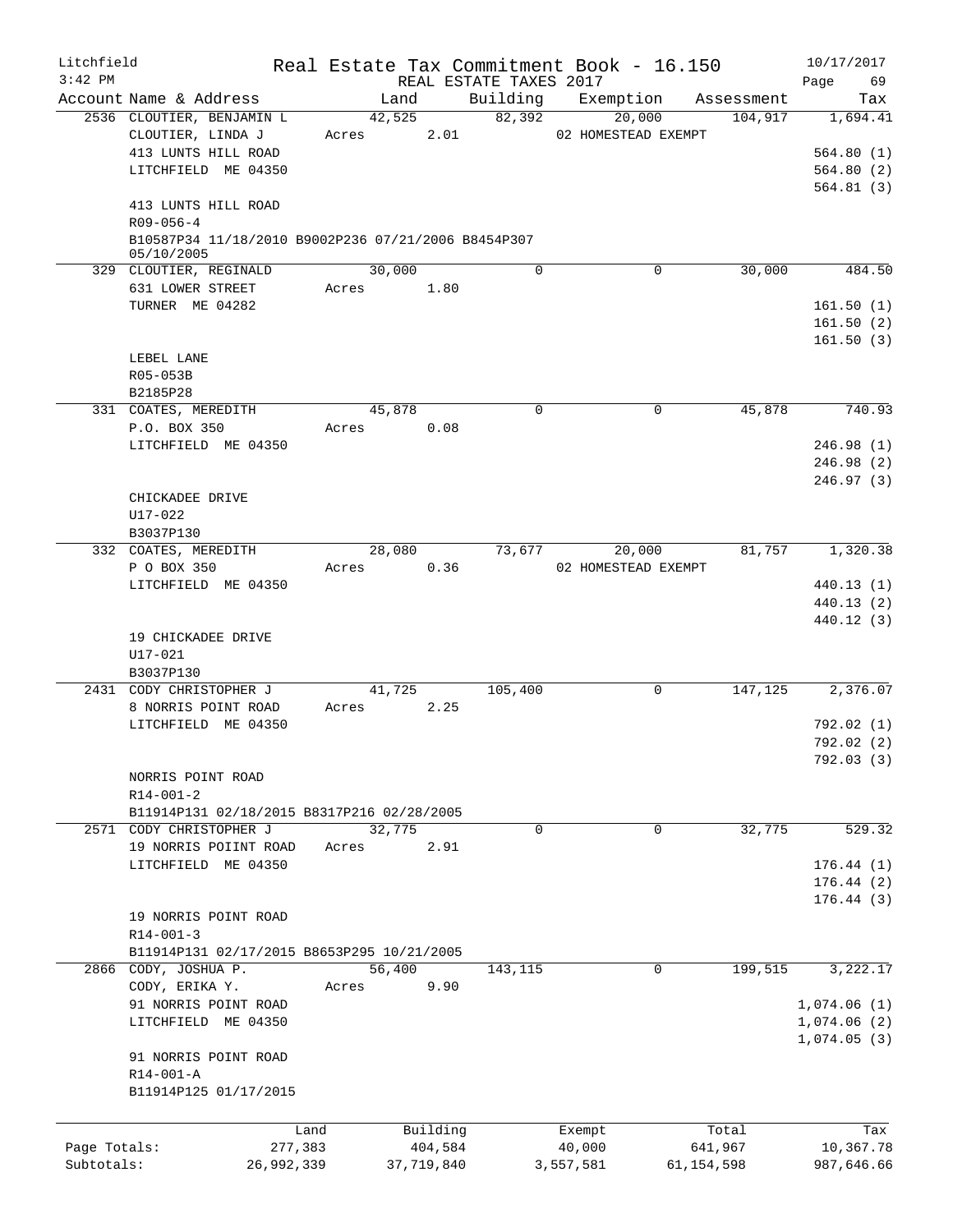| Litchfield<br>$3:42$ PM |                                                                                                     |         |        | REAL ESTATE TAXES 2017 | Real Estate Tax Commitment Book - 16.150 |            | 10/17/2017<br>70<br>Page |
|-------------------------|-----------------------------------------------------------------------------------------------------|---------|--------|------------------------|------------------------------------------|------------|--------------------------|
|                         | Account Name & Address                                                                              | Land    |        | Building               | Exemption                                | Assessment | Tax                      |
|                         | 2728 CODY, RICKEY J                                                                                 | 52,630  |        | 112,836                | 20,000                                   | 145,466    | 2,349.28                 |
|                         | CODY, LISA B                                                                                        | Acres   | 6.13   |                        | 02 HOMESTEAD EXEMPT                      |            |                          |
|                         | 27 NORRIS POINT ROAD                                                                                |         |        |                        |                                          |            | 783.09 (1)               |
|                         | LITCHFIELD ME 04350                                                                                 |         |        |                        |                                          |            | 783.09(2)<br>783.10(3)   |
|                         | 27 NORRIS POINT ROAD                                                                                |         |        |                        |                                          |            |                          |
|                         | $R14 - 001 - 4$                                                                                     |         |        |                        |                                          |            |                          |
|                         | B11914P128 02/17/2015 B10173P60 08/05/2009<br>B10021P339 03/25/2009                                 |         |        |                        |                                          |            |                          |
|                         | 1821 COELHO, JOHN LIVING<br>TRUST                                                                   | 38,916  |        | 150,026                | 0                                        | 188,942    | 3,051.41                 |
|                         | P.O. BOX 400                                                                                        | Acres   | 0.26   |                        |                                          |            |                          |
|                         | LITCHFIELD ME 04350                                                                                 |         |        |                        |                                          |            | 1,017.14(1)              |
|                         |                                                                                                     |         |        |                        |                                          |            | 1,017.14(2)              |
|                         |                                                                                                     |         |        |                        |                                          |            | 1,017.13(3)              |
|                         | <b>40 PENNEY LANE</b><br>R09-012                                                                    |         |        |                        |                                          |            |                          |
|                         | B12450P264 10/25/2016 B12450P262 10/25/2016<br>B11271P35 12/11/2012 B10411P173 05/07/2010 B7000P281 |         |        |                        |                                          |            |                          |
|                         | 07/26/2002                                                                                          |         |        |                        |                                          |            | 2,165.62                 |
|                         | 1060 COFFEY, MICHAEL P &<br>CELINA M                                                                | 104,657 |        | 29,437                 | $\mathbf 0$                              | 134,094    |                          |
|                         | 492 LITCHFIELD RD                                                                                   | Acres   | 0.27   |                        |                                          |            |                          |
|                         | BOWDOIN ME 04287                                                                                    |         |        |                        |                                          |            | 721.87(1)                |
|                         |                                                                                                     |         |        |                        |                                          |            | 721.87(2)                |
|                         | 89 ROSSER DRIVE                                                                                     |         |        |                        |                                          |            | 721.88(3)                |
|                         | $U17 - 016$                                                                                         |         |        |                        |                                          |            |                          |
|                         | B5683P236 07/22/1998                                                                                |         |        |                        |                                          |            |                          |
|                         | 1577 COFFIN, JENNIFER                                                                               | 48,373  |        | $\Omega$               | 0                                        | 48,373     | 781.22                   |
|                         | 59 EASY ST                                                                                          | Acres   | 14.83  |                        |                                          |            |                          |
|                         | FARMINGDALE ME                                                                                      |         |        |                        |                                          |            | 260.41(1)                |
|                         | 04344-2904                                                                                          |         |        |                        |                                          |            | 260.41 (2)               |
|                         |                                                                                                     |         |        |                        |                                          |            | 260.40(3)                |
|                         | WOODLAND LANE                                                                                       |         |        |                        |                                          |            |                          |
|                         | R11-042                                                                                             |         |        |                        |                                          |            |                          |
|                         | B4435P35 06/07/1993                                                                                 |         |        |                        |                                          |            |                          |
|                         | 335 COLBY, RONALD                                                                                   |         | 41,000 | 145,346                | 20,000                                   | 166,346    | 2,686.49                 |
|                         | 435 RICHMOND ROAD                                                                                   | Acres   | 1.40   |                        | 02 HOMESTEAD EXEMPT                      |            |                          |
|                         | LITCHFIELD ME 04350                                                                                 |         |        |                        |                                          |            | 895.50 (1)               |
|                         |                                                                                                     |         |        |                        |                                          |            | 895.50 (2)               |
|                         |                                                                                                     |         |        |                        |                                          |            | 895.49 (3)               |
|                         | 435 RICHMOND ROAD<br>R03-011                                                                        |         |        |                        |                                          |            |                          |
|                         | B3205P320                                                                                           |         |        |                        |                                          |            |                          |
|                         | 1309 COLE JR., MELVIN S &                                                                           | 136,750 |        | 106,644                | 20,000                                   | 223,394    | 3,607.81                 |
|                         | NANCY I                                                                                             |         |        |                        |                                          |            |                          |
|                         | P O BOX 281                                                                                         | Acres   | 3.70   |                        | 02 HOMESTEAD EXEMPT                      |            |                          |
|                         | LITCHFIELD ME 04350                                                                                 |         |        |                        |                                          |            | 1,202.60(1)              |
|                         |                                                                                                     |         |        |                        |                                          |            | 1,202.60(2)              |
|                         |                                                                                                     |         |        |                        |                                          |            | 1, 202.61(3)             |
|                         | 416 DENNIS HILL ROAD<br>R13-025                                                                     |         |        |                        |                                          |            |                          |
|                         | B5711P91 08/21/1998                                                                                 |         |        |                        |                                          |            |                          |
|                         |                                                                                                     |         |        |                        |                                          |            |                          |
|                         |                                                                                                     |         |        |                        |                                          |            |                          |
|                         |                                                                                                     |         |        |                        |                                          |            |                          |

|              | Land         | Building     | Exempt    | Total      | Tax          |
|--------------|--------------|--------------|-----------|------------|--------------|
| Page Totals: | 422,326      | 544,289      | 60,000    | 906,615    | 14,641.83    |
| Subtotals:   | 27, 414, 665 | 38, 264, 129 | 3,617,581 | 62,061,213 | 1,002,288.49 |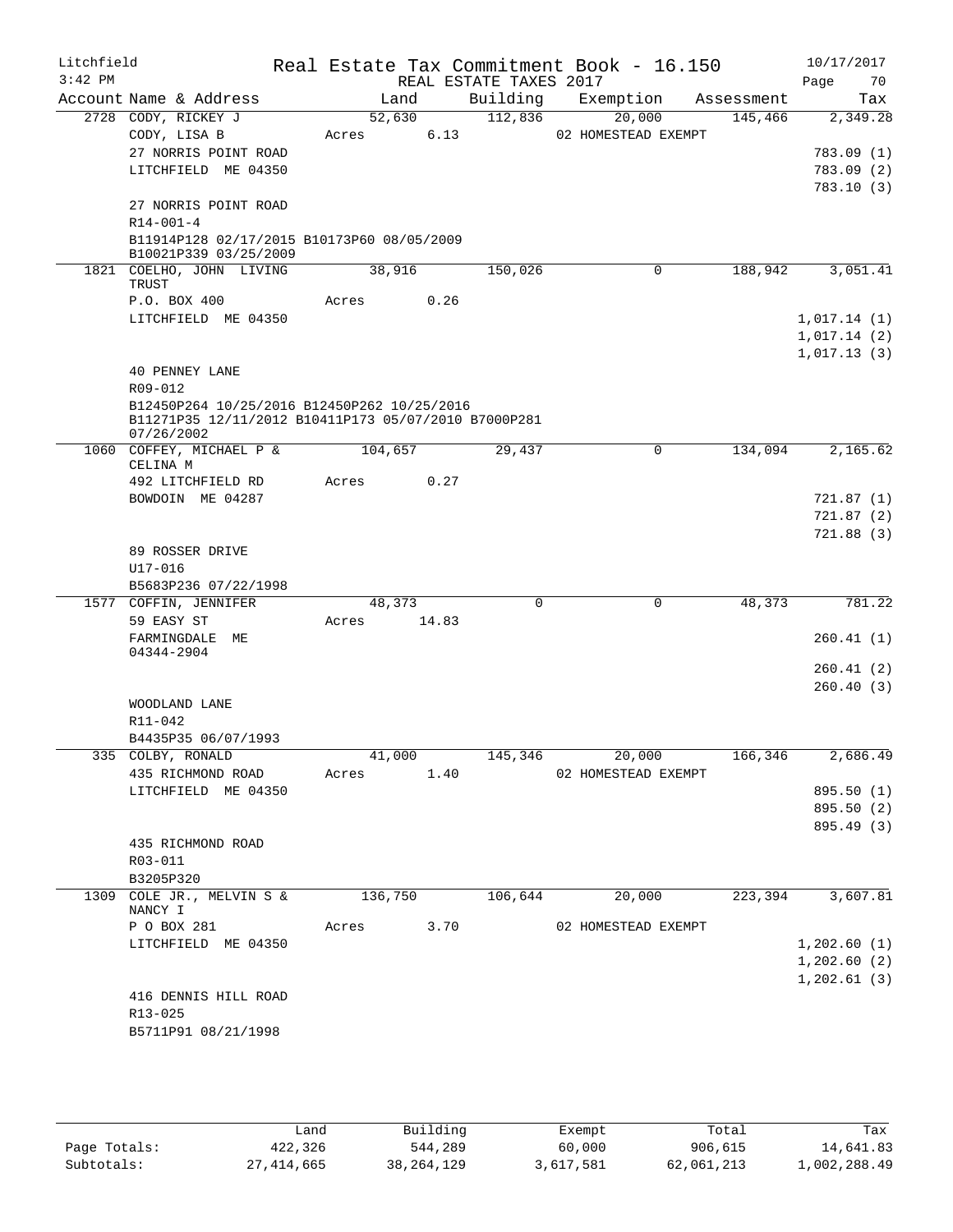| Litchfield<br>$3:42$ PM |                                                      |       |             | REAL ESTATE TAXES 2017 |           | Real Estate Tax Commitment Book - 16.150 |            | 10/17/2017<br>Page<br>71 |
|-------------------------|------------------------------------------------------|-------|-------------|------------------------|-----------|------------------------------------------|------------|--------------------------|
|                         | Account Name & Address                               |       | Land        |                        |           | Building Exemption Assessment            |            | Tax                      |
|                         | 1308 COLE, BRIAN                                     |       | 37,200      | 72,571                 |           | 20,000                                   | 89,771     | 1,449.80                 |
|                         | P O BOX 281                                          |       | Acres 0.90  |                        |           | 02 HOMESTEAD EXEMPT                      |            |                          |
|                         | LITCHFIELD ME 04350                                  |       |             |                        |           |                                          |            | 483.27 (1)               |
|                         |                                                      |       |             |                        |           |                                          |            | 483.27 (2)               |
|                         |                                                      |       |             |                        |           |                                          |            | 483.26 (3)               |
|                         | 6 OLD MILL ROAD                                      |       |             |                        |           |                                          |            |                          |
|                         | R14-056                                              |       |             |                        |           |                                          |            |                          |
|                         | B7713P256 10/31/2003                                 |       |             |                        |           |                                          |            |                          |
|                         | 828 COLE, JESSIE                                     |       |             | 43,200 108,941         |           | 20,000                                   | 132,141    | 2,134.08                 |
|                         | 47 EASY STREET                                       |       | Acres 0.90  |                        |           | 02 HOMESTEAD EXEMPT                      |            |                          |
|                         | LITCHFIELD ME 04350                                  |       |             |                        |           |                                          |            | 711.36(1)                |
|                         |                                                      |       |             |                        |           |                                          |            |                          |
|                         |                                                      |       |             |                        |           |                                          |            | 711.36(2)                |
|                         |                                                      |       |             |                        |           |                                          |            | 711.36(3)                |
|                         | 47 EASY STREET                                       |       |             |                        |           |                                          |            |                          |
|                         | $U09 - 034$                                          |       |             |                        |           |                                          |            |                          |
|                         | B4900P172 05/15/1995                                 |       |             |                        |           |                                          |            |                          |
|                         | 346 COLLINS JR, ARTHUR                               |       |             | 61,963 79,685          |           |                                          |            | 20,000 121,648 1,964.62  |
|                         | COLLINS, DEBORAH                                     |       | Acres 16.95 |                        |           | 02 HOMESTEAD EXEMPT                      |            |                          |
|                         | 9 PARK AVENUE                                        |       |             |                        |           |                                          |            | 654.87(1)                |
|                         | LITCHFIELD ME 04350                                  |       |             |                        |           |                                          |            | 654.87 (2)               |
|                         |                                                      |       |             |                        |           |                                          |            | 654.88 (3)               |
|                         | 9 PARK AVENUE                                        |       |             |                        |           |                                          |            |                          |
|                         | R01-047                                              |       |             |                        |           |                                          |            |                          |
|                         | B11981P237 05/18/2015 B2710P96                       |       |             |                        |           |                                          |            |                          |
|                         | 347 COLLINS JR, DEV OF, 40,500                       |       |             | 80,709                 |           | $\mathbf 0$                              | 121,209    | 1,957.53                 |
|                         | ARTHUR C                                             |       |             |                        |           |                                          |            |                          |
|                         | 9 PARK AVENUE Acres 1.20                             |       |             |                        |           |                                          |            |                          |
|                         | LITCHFIELD ME 04350                                  |       |             |                        |           |                                          |            | 652.51(1)                |
|                         |                                                      |       |             |                        |           |                                          |            | 652.51(2)                |
|                         |                                                      |       |             |                        |           |                                          |            | 652.51(3)                |
|                         | 55 SOUTH ADAMS ROAD                                  |       |             |                        |           |                                          |            |                          |
|                         | R01-046                                              |       |             |                        |           |                                          |            |                          |
|                         | B4544P237                                            |       |             |                        |           |                                          |            |                          |
|                         | 991 COLLINSON, JENNIFER                              |       |             | 61,250 195,751         |           | 20,000                                   |            | 237,001 3,827.57         |
|                         | FKA JENNIFER HARTUNG                                 |       | Acres 16.00 |                        |           | 02 HOMESTEAD EXEMPT                      |            |                          |
|                         | 178 PLAINS ROAD                                      |       |             |                        |           |                                          |            | 1, 275.86(1)             |
|                         | LITCHFIELD ME 04350                                  |       |             |                        |           |                                          |            | 1, 275.86(2)             |
|                         |                                                      |       |             |                        |           |                                          |            | 1, 275.85(3)             |
|                         | 178 PLAINS ROAD                                      |       |             |                        |           |                                          |            |                          |
|                         | R07-010                                              |       |             |                        |           |                                          |            |                          |
|                         | B11065P322 06/06/2012 B8528P241 08/03/2005 B1336P385 |       |             |                        |           |                                          |            |                          |
|                         | 2752 COLSTON, LYDIA & JAMES                          |       | 46,250      | 144,344                |           | 0                                        | 190,594    | 3,078.09                 |
|                         | COLSTON                                              |       |             |                        |           |                                          |            |                          |
|                         | 87 RIDLEY LANE                                       | Acres | 3.50        |                        |           |                                          |            |                          |
|                         | LITCHFIELD ME 04350                                  |       |             |                        |           |                                          |            | 1,026.03(1)              |
|                         |                                                      |       |             |                        |           |                                          |            | 1,026.03(2)              |
|                         |                                                      |       |             |                        |           |                                          |            | 1,026.03(3)              |
|                         | 87 RIDLEY LANE                                       |       |             |                        |           |                                          |            |                          |
|                         | R03-105M                                             |       |             |                        |           |                                          |            |                          |
|                         | B10107P335 06/11/2009                                |       |             |                        |           |                                          |            |                          |
|                         | 932 COMBS, DAVID M. & TAMMY                          |       | 44,750      | 65,654                 |           | 0                                        | 110,404    | 1,783.02                 |
|                         | 218 STEVENSTOWN ROAD                                 | Acres | 2.90        |                        |           |                                          |            |                          |
|                         | LITCHFIELD ME 04350                                  |       |             |                        |           |                                          |            | 594.34 (1)               |
|                         |                                                      |       |             |                        |           |                                          |            | 594.34 (2)               |
|                         |                                                      |       |             |                        |           |                                          |            | 594.34 (3)               |
|                         | 218 STEVENSTOWN ROAD                                 |       |             |                        |           |                                          |            |                          |
|                         | R10-018                                              |       |             |                        |           |                                          |            |                          |
|                         |                                                      |       |             |                        |           |                                          |            |                          |
|                         | B5945P188 05/14/1998                                 |       |             |                        |           |                                          |            |                          |
|                         |                                                      | Land  | Building    |                        | Exempt    |                                          | Total      | Tax                      |
| Page Totals:            | 335,113                                              |       | 747,655     |                        | 80,000    |                                          | 1,002,768  | 16, 194. 71              |
| Subtotals:              | 27,749,778                                           |       | 39,011,784  |                        | 3,697,581 |                                          | 63,063,981 | 1,018,483.20             |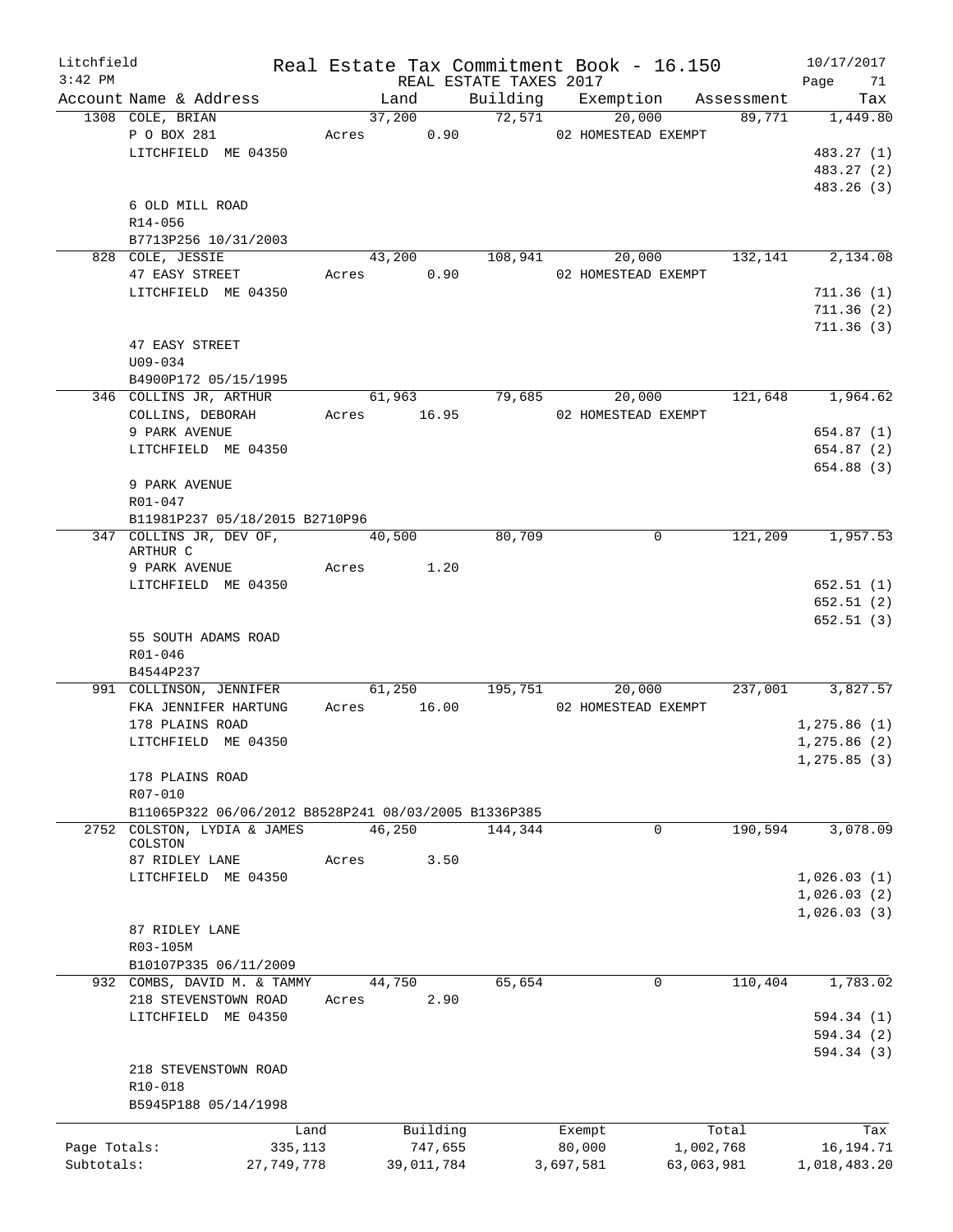| Litchfield |                                            |         |      |                        | Real Estate Tax Commitment Book - 16.150 |            | 10/17/2017  |
|------------|--------------------------------------------|---------|------|------------------------|------------------------------------------|------------|-------------|
| $3:42$ PM  |                                            |         |      | REAL ESTATE TAXES 2017 |                                          |            | Page<br>72  |
|            | Account Name & Address                     | Land    |      | Building               | Exemption                                | Assessment | Tax         |
|            | 351 COMEAU JR, NORMAND                     | 47,500  |      | 52,763                 | $\Omega$                                 | 100,263    | 1,619.25    |
|            | 15 RICHMOND ROAD                           | Acres   | 4.00 |                        |                                          |            |             |
|            | LITCHFIELD ME 04350                        |         |      |                        |                                          |            | 539.75(1)   |
|            |                                            |         |      |                        |                                          |            | 539.75 (2)  |
|            |                                            |         |      |                        |                                          |            | 539.75(3)   |
|            | 15 RICHMOND ROAD                           |         |      |                        |                                          |            |             |
|            | R03-063A                                   |         |      |                        |                                          |            |             |
|            | B11652P300 03/24/2014 B3681P308            |         |      |                        |                                          |            |             |
|            | 1621 COMEAU RONALD M                       | 31,600  |      | 62,583                 | 0                                        | 94,183     | 1,521.06    |
|            | 584 MAIN STREET                            | Acres   | 0.70 |                        |                                          |            |             |
|            | LEWISTON ME 04240                          |         |      |                        |                                          |            | 507.02(1)   |
|            |                                            |         |      |                        |                                          |            | 507.02(2)   |
|            |                                            |         |      |                        |                                          |            | 507.02(3)   |
|            | 1878 HALLOWELL ROAD                        |         |      |                        |                                          |            |             |
|            | U16-022B                                   |         |      |                        |                                          |            |             |
|            | B8543P71 08/12/2005 B7052P267              |         |      |                        |                                          |            |             |
|            | 350 COMEAU RUTH                            | 42,500  |      | 236,961                | 20,000                                   | 259,461    | 4,190.30    |
|            | COMEAU NORMAND                             | Acres   | 2.00 |                        | 02 HOMESTEAD EXEMPT                      |            |             |
|            | 118 OAKHILL ROAD                           |         |      |                        |                                          |            | 1,396.77(1) |
|            | LITCHFIELD ME 04350                        |         |      |                        |                                          |            | 1,396.77(2) |
|            |                                            |         |      |                        |                                          |            | 1,396.76(3) |
|            | 118 OAK HILL ROAD                          |         |      |                        |                                          |            |             |
|            | R05-020                                    |         |      |                        |                                          |            |             |
|            | B9535P230 10/19/2007 B3509P230 01/30/1989  |         |      |                        |                                          |            |             |
|            | 349 COMEAU, NORMAND                        | 95,740  |      | 23,514                 | 0                                        | 119,254    | 1,925.95    |
|            | 118 OAK HILL ROAD                          | Acres   | 0.58 |                        |                                          |            |             |
|            | LITCHFIELD ME 04350                        |         |      |                        |                                          |            | 641.98 (1)  |
|            |                                            |         |      |                        |                                          |            | 641.98(2)   |
|            |                                            |         |      |                        |                                          |            | 641.99(3)   |
|            | 55 FOREST LANE                             |         |      |                        |                                          |            |             |
|            | $U08 - 021$                                |         |      |                        |                                          |            |             |
|            | B11862P62 10/31/2014 B3618P102             |         |      |                        |                                          |            |             |
|            | 2747 COMEAU, NORMAND E.                    | 139,440 |      | $\Omega$               | $\Omega$                                 | 139,440    | 2,251.96    |
|            | 118 OAK HILL ROAD                          | Acres   | 7.44 |                        |                                          |            |             |
|            | LITCHFIELD ME 04350                        |         |      |                        |                                          |            | 750.65(1)   |
|            |                                            |         |      |                        |                                          |            | 750.65(2)   |
|            |                                            |         |      |                        |                                          |            | 750.66(3)   |
|            | PLAINS ROAD                                |         |      |                        |                                          |            |             |
|            | R09-038A                                   |         |      |                        |                                          |            |             |
|            | B11691P225 05/20/2014 B9789P292 07/10/2008 |         |      |                        |                                          |            |             |
| 2207       | COMMUNITY SERVICE<br>TELEPHONE             | 0       |      | 3,472                  | $\mathbf 0$                              | 3,472      | 56.07       |
|            | DBA: FAIRPOINT<br>COMMUNICATIONS           |         |      |                        |                                          |            |             |
|            | ATTN: ACCTS PAYABLE                        |         |      |                        |                                          |            | 18.69(1)    |
|            | 908 WEST FRONTVIEW                         |         |      |                        |                                          |            | 18.69(2)    |
|            | DODGE CITY KS 67801                        |         |      |                        |                                          |            | 18.69(3)    |
|            | HALLOWELL ROAD                             |         |      |                        |                                          |            |             |
|            | R06-036-ON                                 |         |      |                        |                                          |            |             |

|              | Land       | Building   | Exempt    | Total      | Tax          |
|--------------|------------|------------|-----------|------------|--------------|
| Page Totals: | 356,780    | 379,293    | 20,000    | 716,073    | 11,564.59    |
| Subtotals:   | 28,106,558 | 39,391,077 | 3,717,581 | 63,780,054 | 1,030,047.79 |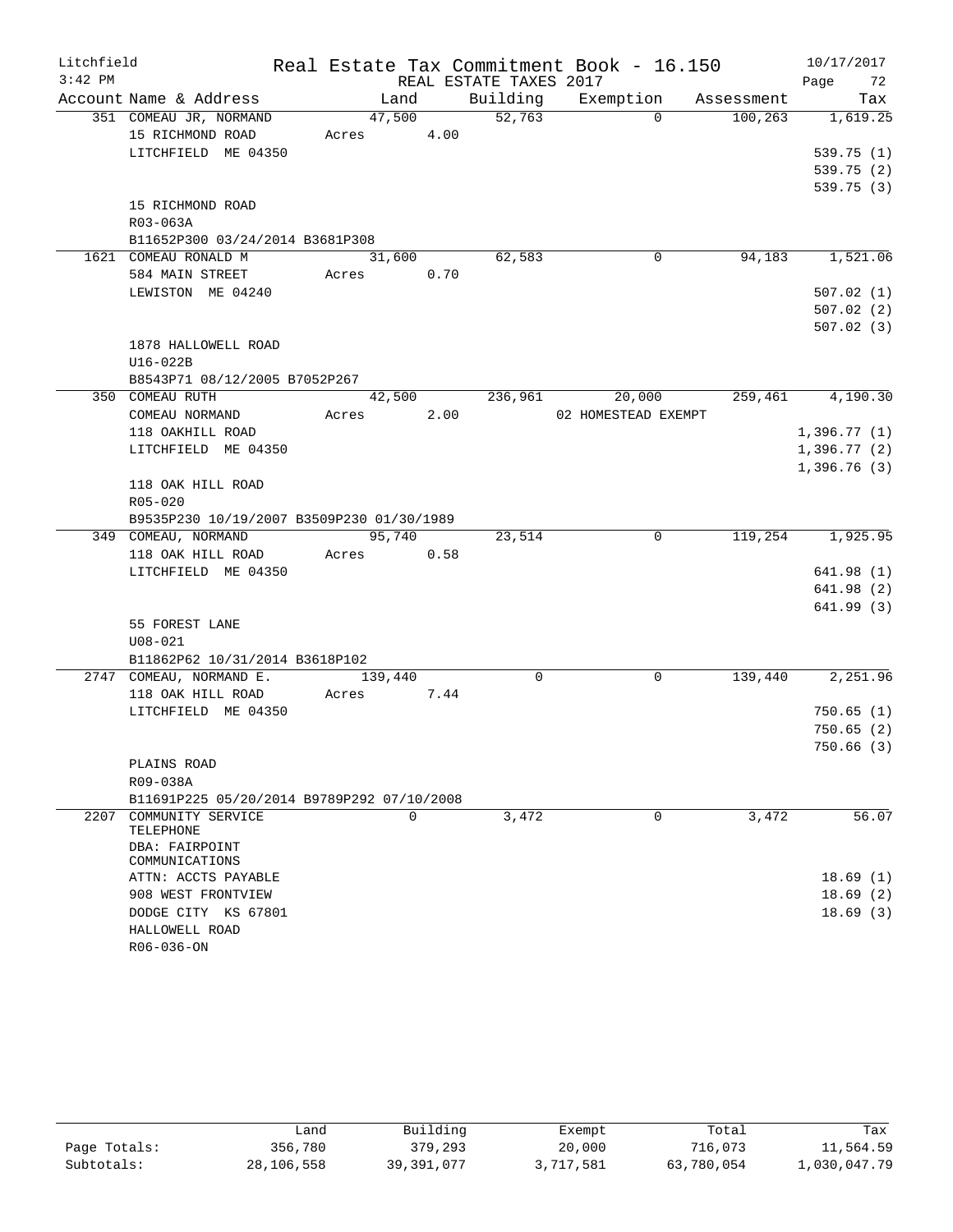| Litchfield<br>$3:42$ PM |                                                                              |         |          |      | REAL ESTATE TAXES 2017 | Real Estate Tax Commitment Book - 16.150 |            | 10/17/2017<br>Page<br>73 |
|-------------------------|------------------------------------------------------------------------------|---------|----------|------|------------------------|------------------------------------------|------------|--------------------------|
|                         | Account Name & Address                                                       |         | Land     |      | Building               | Exemption                                | Assessment | Tax                      |
|                         | 355 COMMUNITY SERVICE<br>TELEPHONE CO                                        |         | 2,800    |      | 60,018                 | $\Omega$                                 | 62,818     | 1,014.51                 |
|                         | DBA: FAIRPOINT<br>COMMUNICATIONS                                             | Acres   |          | 0.10 |                        |                                          |            |                          |
|                         | ATTN: ACCTS PAYABLE                                                          |         |          |      |                        |                                          |            | 338.17 (1)               |
|                         | 908 WEST FRONTVIEW                                                           |         |          |      |                        |                                          |            | 338.17(2)                |
|                         | DODGE CITY KS 67801                                                          |         |          |      |                        |                                          |            | 338.17(3)                |
|                         | 20 COMMUNITY DRIVE                                                           |         |          |      |                        |                                          |            |                          |
|                         | $U16 - 005$                                                                  |         |          |      |                        |                                          |            |                          |
|                         | B1565P410                                                                    |         |          |      |                        |                                          |            |                          |
|                         | 353 COMMUNITY SERVICE,<br>TELEPHONE                                          |         | $\Omega$ |      | 17,462                 | 0                                        | 17,462     | 282.01                   |
|                         | DBA: FAIRPOINT                                                               |         |          |      |                        |                                          |            |                          |
|                         | COMMUNICATIONS                                                               |         |          |      |                        |                                          |            |                          |
|                         | ATTN: ACCTS PAYABLE<br>908 WEST FRONTVIEW                                    |         |          |      |                        |                                          |            | 94.00(1)<br>94.00(2)     |
|                         | DODGE CITY KS 67801                                                          |         |          |      |                        |                                          |            | 94.01(3)                 |
|                         | 31 HARDSCRABBLE ROAD                                                         |         |          |      |                        |                                          |            |                          |
|                         | $U20 - 008 - ON$                                                             |         |          |      |                        |                                          |            |                          |
|                         | 354 COMMUNITY SERVICE,<br>TELEPHONE CO                                       |         | $\Omega$ |      | 24,931                 | 0                                        | 24,931     | 402.64                   |
|                         | DBA: FAIRPOINT<br>COMMUNICATIONS                                             |         |          |      |                        |                                          |            |                          |
|                         | ATTN: ACCTS. PAYABLE                                                         |         |          |      |                        |                                          |            | 134.21(1)                |
|                         | 908 WEST FRONTVIEW                                                           |         |          |      |                        |                                          |            | 134.21(2)                |
|                         | DIDGE CITY KS 67801                                                          |         |          |      |                        |                                          |            | 134.22(3)                |
|                         | 511 RICHMOND ROAD                                                            |         |          |      |                        |                                          |            |                          |
|                         | R03-009-ON                                                                   |         |          |      |                        |                                          |            |                          |
|                         | 357 CONDON, STEPHEN D                                                        |         | 50,000   |      | 72,925                 | 20,000                                   | 102,925    | 1,662.24                 |
|                         | 160 SMALL ROAD                                                               | Acres   |          | 5.00 |                        | 02 HOMESTEAD EXEMPT                      |            |                          |
|                         | LITCHFIELD ME 04350                                                          |         |          |      |                        |                                          |            | 554.08(1)                |
|                         |                                                                              |         |          |      |                        |                                          |            | 554.08(2)                |
|                         |                                                                              |         |          |      |                        |                                          |            | 554.08(3)                |
|                         | 160 SMALL ROAD                                                               |         |          |      |                        |                                          |            |                          |
|                         | R01-007                                                                      |         |          |      |                        |                                          |            |                          |
|                         | B2626P153                                                                    |         |          |      |                        |                                          |            |                          |
| 1336                    | CONNOR, ANNA M. (<br>TRUSTEE)                                                | 163,402 |          |      | 61,694                 | $\mathbf 0$                              | 225,096    | 3,635.30                 |
|                         | MILLER, JOSEPH J. ET AL Acres 0.47<br>(TRUSTEE)                              |         |          |      |                        |                                          |            |                          |
|                         | MILLER FAMILY TRUST                                                          |         |          |      |                        |                                          |            | 1, 211.77(1)             |
|                         | 941 MAIN STREET                                                              |         |          |      |                        |                                          |            | 1, 211.77(2)             |
|                         | FREMONT NH 03044                                                             |         |          |      |                        |                                          |            | 1, 211.76(3)             |
|                         | 437 PEACEPIPE DRIVE                                                          |         |          |      |                        |                                          |            |                          |
|                         | $U28 - 044$                                                                  |         |          |      |                        |                                          |            |                          |
|                         | B11568P61 10/22/2013 B7539P256 07/30/2003<br>1581 CONNORS III, JOSEPH M.     |         | 84,500   |      | 150,821                | 20,000                                   | 215,321    | 3, 477.43                |
|                         | CONNORS, OLETA J.                                                            |         |          |      |                        |                                          |            |                          |
|                         |                                                                              | Acres   |          | 6.00 |                        | 02 HOMESTEAD EXEMPT                      |            | 1,159.14(1)              |
|                         | 388 LUNTS HILL ROAD                                                          |         |          |      |                        |                                          |            |                          |
|                         | LITCHFIELD ME 04350                                                          |         |          |      |                        |                                          |            | 1,159.14(2)              |
|                         | 388 LUNTS HILL ROAD                                                          |         |          |      |                        |                                          |            | 1, 159.15(3)             |
|                         | R09-036A                                                                     |         |          |      |                        |                                          |            |                          |
|                         | B11541P104 10/16/2013 B11541P96 10/16/2013 B11325P95<br>03/08/2013 B2572P177 |         |          |      |                        |                                          |            |                          |
|                         |                                                                              |         |          |      |                        |                                          |            |                          |

|              | úand       | Building   | Exempt    | Total      | Tax          |
|--------------|------------|------------|-----------|------------|--------------|
| Page Totals: | 300,702    | 387,851    | 40,000    | 648,553    | 10,474.13    |
| Subtotals:   | 28,407,260 | 39,778,928 | 3,757,581 | 64,428,607 | 1,040,521.92 |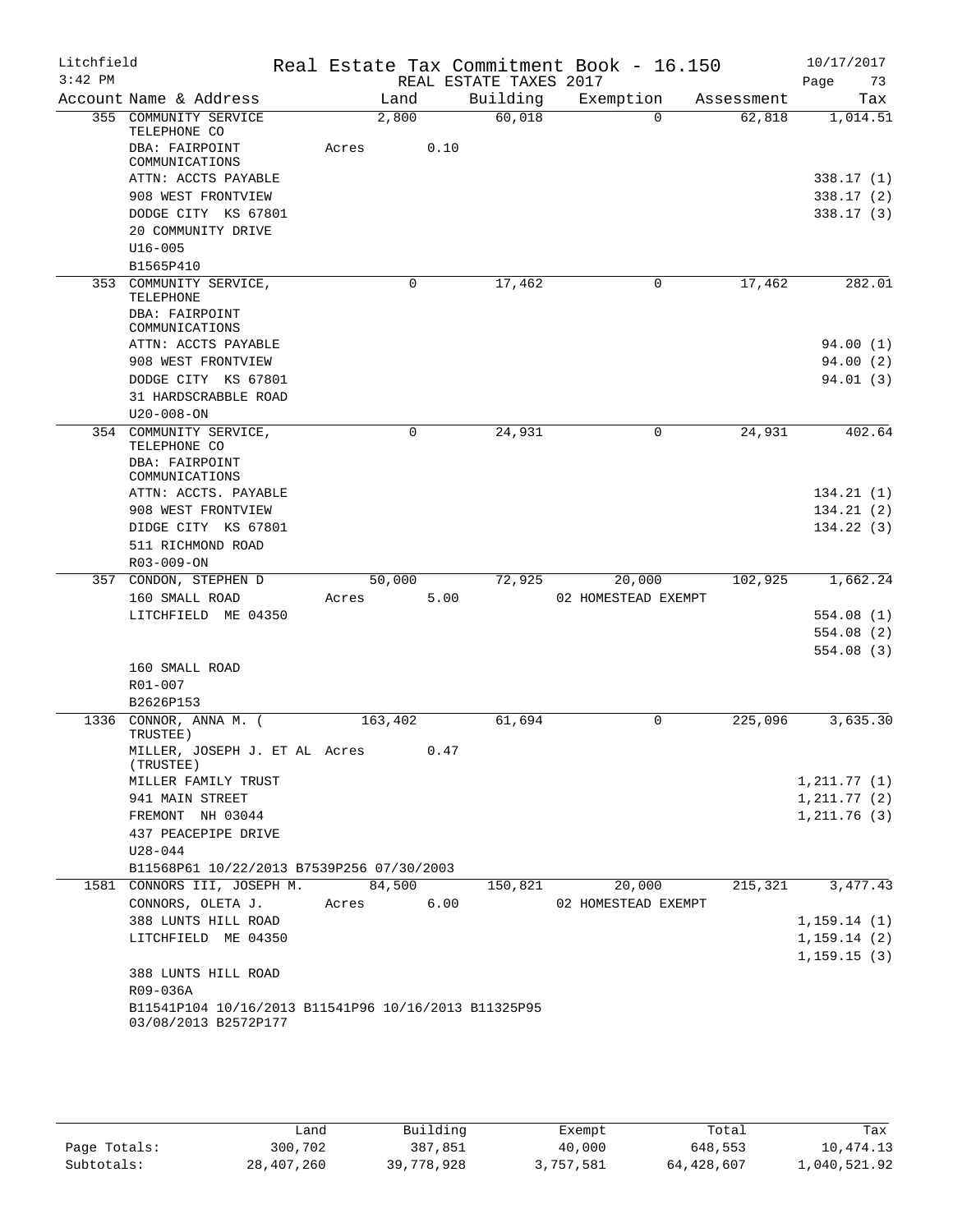| Litchfield |                                                     |                |                        | Real Estate Tax Commitment Book - 16.150 |            | 10/17/2017 |
|------------|-----------------------------------------------------|----------------|------------------------|------------------------------------------|------------|------------|
| $3:42$ PM  |                                                     |                | REAL ESTATE TAXES 2017 |                                          |            | Page<br>74 |
|            | Account Name & Address                              | Land           | Building               | Exemption                                | Assessment | Tax        |
|            | 626 CONNORS, JANE T                                 | 39,100         | 131,746                | 20,000                                   | 150,846    | 2,436.16   |
|            | 27 NOTTINGHAM LANE                                  | 1.20<br>Acres  |                        | 02 HOMESTEAD EXEMPT                      |            |            |
|            | LITCHFIELD ME 04350                                 |                |                        |                                          |            | 812.05(1)  |
|            |                                                     |                |                        |                                          |            | 812.05(2)  |
|            |                                                     |                |                        |                                          |            | 812.06(3)  |
|            | 27 NOTTINGHAM LANE<br>R11-035-12                    |                |                        |                                          |            |            |
|            | B10972P85 02/28/2012 B10553P58 10/06/2010 B7981P245 |                |                        |                                          |            |            |
|            | 06/02/2004 B7799P231 12/08/2003                     |                |                        |                                          |            |            |
|            | 360 CONROY, MICHAEL H                               | 60,272         | 45,868                 | 0                                        | 106,140    | 1,714.16   |
|            | 1 SOUTH ROAD                                        | 0.17<br>Acres  |                        |                                          |            |            |
|            | CHEBEAGUE ISLAND NY                                 |                |                        |                                          |            | 571.39(1)  |
|            | 04017                                               |                |                        |                                          |            |            |
|            |                                                     |                |                        |                                          |            | 571.39(2)  |
|            |                                                     |                |                        |                                          |            | 571.38(3)  |
|            | 83 HARTFORD DRIVE<br>$U17 - 031$                    |                |                        |                                          |            |            |
|            | B4793P243                                           |                |                        |                                          |            |            |
|            | 367 COOK JR, DALE                                   | 40,500         | 64,937                 | 20,000                                   | 85,437     | 1,379.81   |
|            | 236 MAXWELL ROAD                                    | 1.20<br>Acres  |                        | 02 HOMESTEAD EXEMPT                      |            |            |
|            | LITCHFIELD ME 04350                                 |                |                        |                                          |            | 459.94 (1) |
|            |                                                     |                |                        |                                          |            | 459.94 (2) |
|            |                                                     |                |                        |                                          |            | 459.93(3)  |
|            | 236 MAXWELL ROAD                                    |                |                        |                                          |            |            |
|            | R03-051                                             |                |                        |                                          |            |            |
|            | B2893P170                                           |                |                        |                                          |            |            |
|            | 1844 COOK, DANIEL L                                 | 80,000         | 80,124                 | 0                                        | 160,124    | 2,586.00   |
|            | COOK, DEBORA D                                      | 59.00<br>Acres |                        |                                          |            |            |
|            | COLLINS-COOK<br>361 STEVENSTOWN ROAD                |                |                        |                                          |            | 862.00(1)  |
|            | LITCHFIELD ME 04350                                 |                |                        |                                          |            | 862.00(2)  |
|            |                                                     |                |                        |                                          |            | 862.00(3)  |
|            | <b>361 STEVENSTOWN ROAD</b>                         |                |                        |                                          |            |            |
|            | R10-007                                             |                |                        |                                          |            |            |
|            | B10737P147 05/24/2011 B10478P315 07/21/2010         |                |                        |                                          |            |            |
|            | B2697P114                                           |                |                        |                                          |            |            |
|            | 442 COOK, THOMAS C.                                 | 45,000         | 33,680                 | 0                                        | 78,680     | 1,270.68   |
|            | 89 S ADAMS ROAD                                     | Acres<br>3.00  |                        |                                          |            |            |
|            | LITCHFIELD ME 04350                                 |                |                        |                                          |            | 423.56(1)  |
|            |                                                     |                |                        |                                          |            | 423.56(2)  |
|            |                                                     |                |                        |                                          |            | 423.56(3)  |
|            | 89 SOUTH ADAMS ROAD                                 |                |                        |                                          |            |            |
|            | R01-044A<br>B11950P163 04/06/2015 B5039P18          |                |                        |                                          |            |            |
|            | 1532 COOK, TRENT & SUSAN                            | 52,900         | 133,592                | 20,000                                   | 166,492    | 2,688.85   |
|            | P O BOX 226                                         | 6.40<br>Acres  |                        | 02 HOMESTEAD EXEMPT                      |            |            |
|            | LITCHFIELD ME 04350                                 |                |                        |                                          |            | 896.28 (1) |
|            |                                                     |                |                        |                                          |            | 896.28 (2) |
|            |                                                     |                |                        |                                          |            | 896.29 (3) |
|            | 18 COMMUNITY DRIVE                                  |                |                        |                                          |            |            |
|            | $U16 - 004$                                         |                |                        |                                          |            |            |
|            | B12558P121 03/03/2017 B7109P338 01/18/2002          |                |                        |                                          |            |            |

|              | úand       | Building   | Exempt    | Total      | Tax          |
|--------------|------------|------------|-----------|------------|--------------|
| Page Totals: | 317,772    | 489,947    | 60,000    | 747.719    | 12,075.66    |
| Subtotals:   | 28,725,032 | 40,268,875 | 3,817,581 | 65,176,326 | 1,052,597.58 |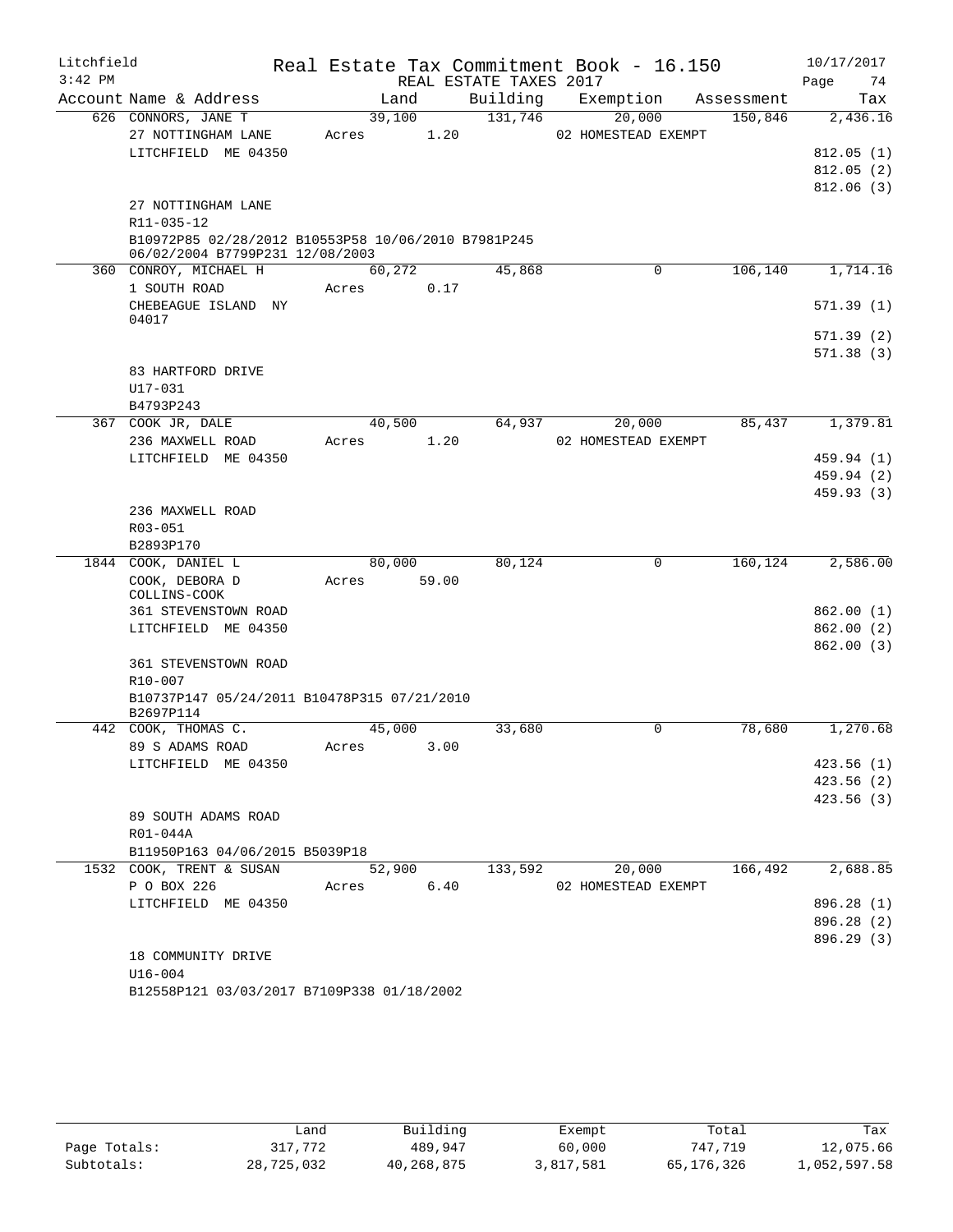| Litchfield |                                                     |         |             |                        | Real Estate Tax Commitment Book - 16.150 |             | 10/17/2017  |
|------------|-----------------------------------------------------|---------|-------------|------------------------|------------------------------------------|-------------|-------------|
| $3:42$ PM  |                                                     |         |             | REAL ESTATE TAXES 2017 |                                          |             | Page<br>75  |
|            | Account Name & Address                              |         | Land        | Building               | Exemption                                | Assessment  | Tax         |
|            | 369 COOLEDGE, CHERYL Y<br>LIVING TRUST              | 126,100 |             | 110,714                | 20,000                                   | 216,814     | 3,501.55    |
|            | COOLEDGE CHERYL TRUSTEE Acres                       |         | 1.00        |                        | 02 HOMESTEAD EXEMPT                      |             |             |
|            | 48 ISLAND LANE                                      |         |             |                        |                                          |             | 1,167.18(1) |
|            | LITCHFIELD ME 04350                                 |         |             |                        |                                          |             | 1,167.18(2) |
|            |                                                     |         |             |                        |                                          |             | 1,167.19(3) |
|            | <b>48 ISLAND LANE</b><br>$U25 - 004$                |         |             |                        |                                          |             |             |
|            | B9614P71 01/18/2008 B3724P292 07/16/1998            |         |             |                        |                                          |             |             |
|            | 633 CORBETT, DAVID                                  |         | 20,400      | 74,260                 | 0                                        | 94,660      | 1,528.76    |
|            | 2776 HALLOWELL ROAD                                 | Acres   | 0.30        |                        |                                          |             |             |
|            | LITCHFIELD ME 04350                                 |         |             |                        |                                          |             | 509.59(1)   |
|            |                                                     |         |             |                        |                                          |             | 509.59(2)   |
|            |                                                     |         |             |                        |                                          |             | 509.58(3)   |
|            | 2776 HALLOWELL ROAD                                 |         |             |                        |                                          |             |             |
|            | R02-039                                             |         |             |                        |                                          |             |             |
|            | B7122P116 12/07/2004                                |         |             |                        |                                          |             |             |
|            | 1440 CORMIER, BRENDA                                |         | $\mathbf 0$ | 13,568                 | 13,568                                   | $\mathbf 0$ | 0.00        |
|            | 103 GUSTIN ROAD                                     |         |             |                        | 02 HOMESTEAD EXEMPT                      |             |             |
|            | LITCHFIELD ME 04350                                 |         |             |                        |                                          |             |             |
|            |                                                     |         |             |                        |                                          |             |             |
|            | 103 GUSTIN ROAD                                     |         |             |                        |                                          |             |             |
|            | R03-080-ON-2                                        |         |             |                        |                                          |             |             |
|            | B10859P66 10/14/2011                                |         |             |                        |                                          |             |             |
|            | 1236 COSTANZO, VINCENT J                            |         | 52,500      | 35,465                 | 20,000                                   | 67,965      | 1,097.63    |
|            | COSTANZO, LYNDA G                                   | Acres   | 6.00        |                        | 02 HOMESTEAD EXEMPT                      |             |             |
|            | <b>46 BUKER ROAD</b>                                |         |             |                        |                                          |             | 365.88(1)   |
|            | LITCHFIELD ME 04350                                 |         |             |                        |                                          |             | 365.88(2)   |
|            | 46 BUKER ROAD                                       |         |             |                        |                                          |             | 365.87(3)   |
|            | $R05 - 005$                                         |         |             |                        |                                          |             |             |
|            | B10574P71 10/28/2010 B1695P103 12/04/1973 B1675P323 |         |             |                        |                                          |             |             |
|            | 08/13/1975                                          |         |             |                        |                                          |             |             |
|            | 718 COSTELLO SANDRA, DIANE                          |         | 64,496      | 9,338                  | 0                                        | 73,834      | 1,192.42    |
|            | MILLIKEN                                            |         |             |                        |                                          |             |             |
|            | COSTELLO, SCOTT,<br>CYNTHIA FOXE                    | Acres   | 0.31        |                        |                                          |             |             |
|            | 8 EAST AVENUE                                       |         |             |                        |                                          |             | 397.47 (1)  |
|            | LISBON FALLS ME 04252                               |         |             |                        |                                          |             | 397.47(2)   |
|            |                                                     |         |             |                        |                                          |             | 397.48 (3)  |
|            | 60 FOREST LANE                                      |         |             |                        |                                          |             |             |
|            | $U08 - 017$                                         |         |             |                        |                                          |             |             |
|            | B8971P41 05/26/2006 B2300P249                       |         |             |                        |                                          |             |             |
| 1097       | COSTON, DONALD V. &<br>SONJA                        | 150,114 |             | 102,982                | 26,000                                   | 227,096     | 3,667.60    |
|            | 305 PEACEPIPE DRIVE                                 | Acres   | 0.54        |                        | 03 VETERANS EXEMPT                       |             |             |
|            | LITCHFIELD ME 04350                                 |         |             |                        | 02 HOMESTEAD EXEMPT                      |             | 1,222.53(1) |
|            |                                                     |         |             |                        |                                          |             | 1,222.53(2) |
|            |                                                     |         |             |                        |                                          |             | 1,222.54(3) |
|            | 305 PEACEPIPE DRIVE                                 |         |             |                        |                                          |             |             |
|            | $U29 - 019$                                         |         |             |                        |                                          |             |             |
|            | B6108P60 11/09/1999                                 |         |             |                        |                                          |             |             |
|            |                                                     |         |             |                        |                                          |             |             |

|              | Land         | Building   | Exempt    | Total      | Tax          |
|--------------|--------------|------------|-----------|------------|--------------|
| Page Totals: | 413,610      | 346,327    | 79,568    | 680,369    | 10,987.96    |
| Subtotals:   | 29, 138, 642 | 40,615,202 | 3,897,149 | 65,856,695 | 1,063,585.54 |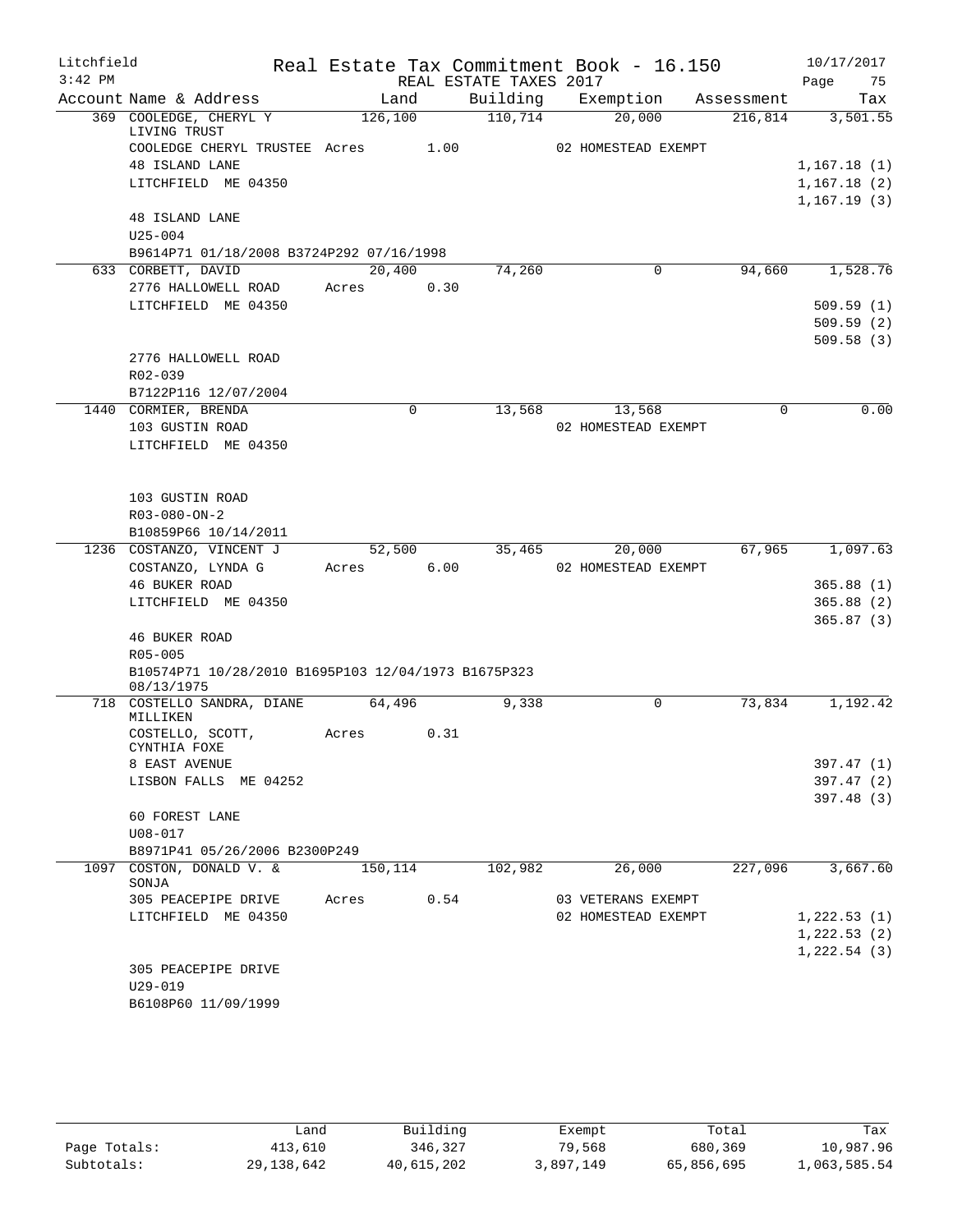| Litchfield |                                                                   |       |         |      |                        | Real Estate Tax Commitment Book - 16.150 |             |            |      | 10/17/2017  |
|------------|-------------------------------------------------------------------|-------|---------|------|------------------------|------------------------------------------|-------------|------------|------|-------------|
| $3:42$ PM  |                                                                   |       |         |      | REAL ESTATE TAXES 2017 |                                          |             |            | Page | 76          |
|            | Account Name & Address                                            |       | Land    |      | Building               | Exemption                                |             | Assessment |      | Tax         |
|            | 372 COTE, BERTRAND                                                |       | 167,232 |      | 222,801                |                                          | $\Omega$    | 390,033    |      | 6, 299.03   |
|            | COTE LINDA                                                        | Acres |         | 0.77 |                        |                                          |             |            |      |             |
|            | P O BOX 2002                                                      |       |         |      |                        |                                          |             |            |      | 2,099.68(1) |
|            | LEWISTON ME 04241                                                 |       |         |      |                        |                                          |             |            |      | 2,099.68(2) |
|            |                                                                   |       |         |      |                        |                                          |             |            |      | 2,099.67(3) |
|            | 19 SIMARD DRIVE                                                   |       |         |      |                        |                                          |             |            |      |             |
|            | $U26 - 008$                                                       |       |         |      |                        |                                          |             |            |      |             |
|            | B3574P112 07/07/1989                                              |       |         |      |                        |                                          |             |            |      |             |
|            | 919 COULOMBE, CECILA                                              |       | 46,350  |      | 148,314                | 20,000                                   |             | 174,664    |      | 2,820.82    |
|            | 18 ISABELLA LANE                                                  | Acres |         | 3.54 |                        | 02 HOMESTEAD EXEMPT                      |             |            |      |             |
|            | LITCHFIELD ME 04350                                               |       |         |      |                        |                                          |             |            |      | 940.27(1)   |
|            |                                                                   |       |         |      |                        |                                          |             |            |      | 940.27(2)   |
|            |                                                                   |       |         |      |                        |                                          |             |            |      | 940.28(3)   |
|            | 18 ISABELLA LANE                                                  |       |         |      |                        |                                          |             |            |      |             |
|            | R10-011A                                                          |       |         |      |                        |                                          |             |            |      |             |
|            | B10212P237 09/15/2009 B10212P230 09/15/2009                       |       |         |      |                        |                                          |             |            |      |             |
|            | B9740P258 05/28/2008 B6637P10 09/25/2001<br>2726 COULOMBE, MARK A |       | 55,900  |      | 47,474                 | 20,000                                   |             | 83,374     |      | 1,346.49    |
|            | 31 ISABELLA LANE                                                  | Acres |         |      |                        | 02 HOMESTEAD EXEMPT                      |             |            |      |             |
|            | LITCHFIELD ME 04350                                               |       |         | 9.40 |                        |                                          |             |            |      | 448.83 (1)  |
|            |                                                                   |       |         |      |                        |                                          |             |            |      | 448.83 (2)  |
|            |                                                                   |       |         |      |                        |                                          |             |            |      | 448.83 (3)  |
|            | 31 ISABELLA LANE                                                  |       |         |      |                        |                                          |             |            |      |             |
|            | R10-011B                                                          |       |         |      |                        |                                          |             |            |      |             |
|            | B10212P235 09/15/2009 B9740P260 05/28/2008                        |       |         |      |                        |                                          |             |            |      |             |
|            | 758 COUNTS CATHY L                                                |       | 45,940  |      | 25,759                 |                                          | $\mathbf 0$ | 71,699     |      | 1,157.94    |
|            | 18 ROBINSON STREET                                                | Acres |         | 0.90 |                        |                                          |             |            |      |             |
|            | SOUTH PORTLAND ME                                                 |       |         |      |                        |                                          |             |            |      | 385.98 (1)  |
|            | 04106                                                             |       |         |      |                        |                                          |             |            |      |             |
|            |                                                                   |       |         |      |                        |                                          |             |            |      | 385.98 (2)  |
|            |                                                                   |       |         |      |                        |                                          |             |            |      | 385.98(3)   |
|            | 451 PEACEPIPE DRIVE                                               |       |         |      |                        |                                          |             |            |      |             |
|            | $U28 - 054$                                                       |       |         |      |                        |                                          |             |            |      |             |
|            | B9915P190 11/24/2008 B9915P188 11/24/2008 B6947P279               |       |         |      |                        |                                          |             |            |      |             |
|            | 06/15/2002                                                        |       |         |      |                        |                                          |             |            |      |             |
|            | 379 COUTURE, GILES N                                              |       | 178,700 |      | 101,403                |                                          | $\Omega$    | 280,103    |      | 4,523.66    |
|            | COUTURE, DEBORAH                                                  | Acres |         | 1.04 |                        |                                          |             |            |      |             |
|            | 700 SPRING CAVERN AVE                                             |       |         |      |                        |                                          |             |            |      | 1,507.89(1) |
|            | ORANGE FL 32763                                                   |       |         |      |                        |                                          |             |            |      | 1,507.89(2) |
|            |                                                                   |       |         |      |                        |                                          |             |            |      | 1,507.88(3) |
|            | 124 CHESLEY DRIVE<br>$U15 - 013$                                  |       |         |      |                        |                                          |             |            |      |             |
|            | B8323P123 09/18/2004 B3323P138 08/30/2004                         |       |         |      |                        |                                          |             |            |      |             |
|            | 382 COUTURIER, MONIQUE                                            |       | 178,900 |      | 194,623                |                                          | $\mathbf 0$ | 373,523    |      | 6,032.40    |
|            | PO BOX 407                                                        | Acres |         | 1.12 |                        |                                          |             |            |      |             |
|            | LITCHFIELD ME 04243                                               |       |         |      |                        |                                          |             |            |      | 2,010.80(1) |
|            |                                                                   |       |         |      |                        |                                          |             |            |      | 2,010.80(2) |
|            |                                                                   |       |         |      |                        |                                          |             |            |      | 2,010.80(3) |
|            | 3 PICKEREL DRIVE                                                  |       |         |      |                        |                                          |             |            |      |             |
|            | U13-007                                                           |       |         |      |                        |                                          |             |            |      |             |
|            | B11372P224 04/25/2013 B5095P5 03/15/1996                          |       |         |      |                        |                                          |             |            |      |             |
|            |                                                                   |       |         |      |                        |                                          |             |            |      |             |

|              | Land       | Building   | Exempt    | Total      | Tax          |
|--------------|------------|------------|-----------|------------|--------------|
| Page Totals: | 673,022    | 740,374    | 40,000    | 1,373,396  | 22,180.34    |
| Subtotals:   | 29,811,664 | 41,355,576 | 3,937,149 | 67,230,091 | 1,085,765.88 |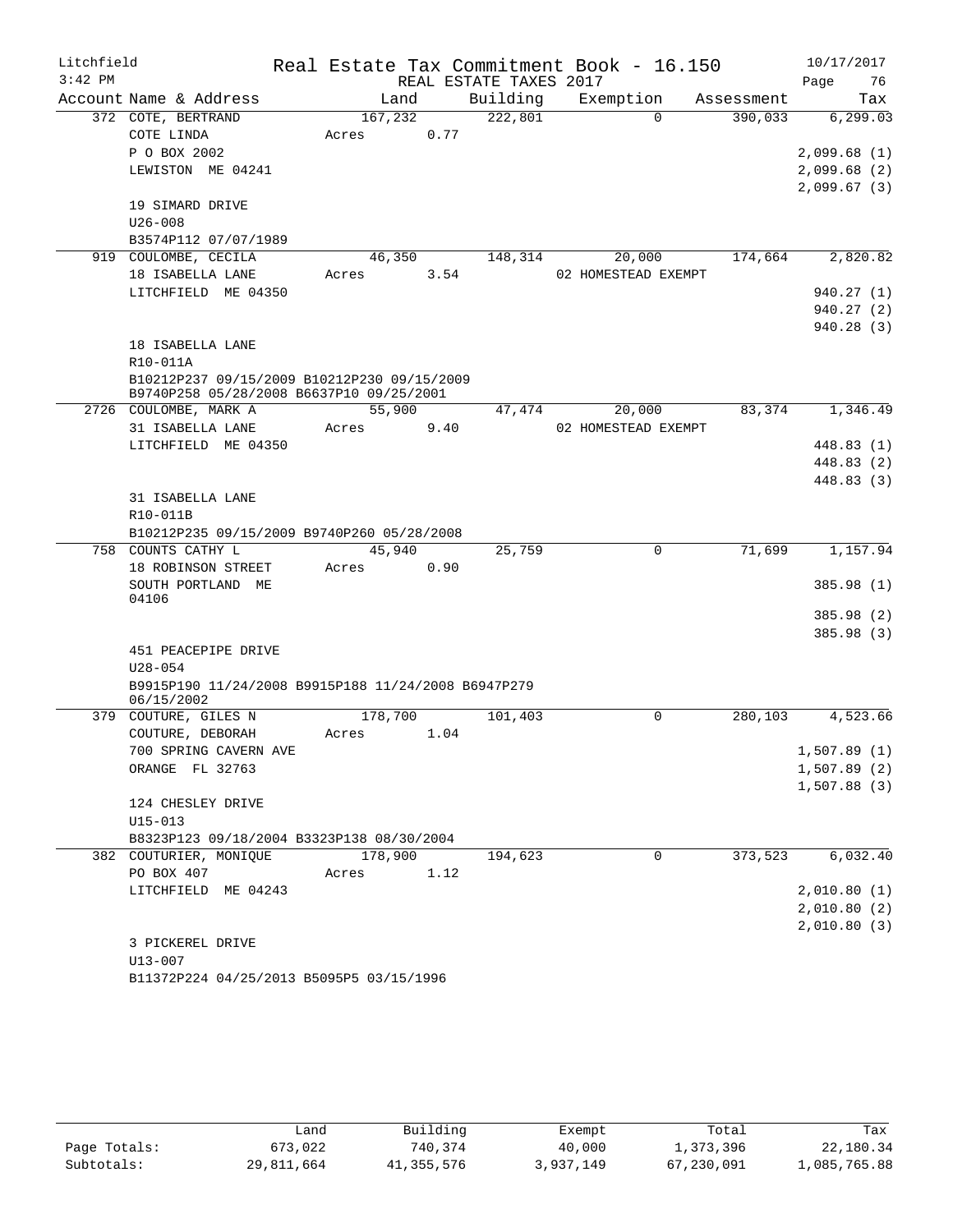| Litchfield |                                                 |       |             |                        | Real Estate Tax Commitment Book - 16.150 |         | 10/17/2017 |
|------------|-------------------------------------------------|-------|-------------|------------------------|------------------------------------------|---------|------------|
| $3:42$ PM  |                                                 |       |             | REAL ESTATE TAXES 2017 |                                          |         | Page<br>77 |
|            | Account Name & Address                          |       | Land        |                        | Building Exemption Assessment            |         | Tax        |
|            | 655 COWAN, DAVID J                              |       | 43,500      | 149,438                | 20,000                                   | 172,938 | 2,792.95   |
|            | COWAN, JANICE P                                 |       |             |                        | Acres 2.40 02 HOMESTEAD EXEMPT           |         |            |
|            | PO BOX 294                                      |       |             |                        |                                          |         | 930.98(1)  |
|            | LITCHFIELD ME 04350                             |       |             |                        |                                          |         | 930.98 (2) |
|            |                                                 |       |             |                        |                                          |         | 930.99(3)  |
|            | 10 WOODLAND LANE                                |       |             |                        |                                          |         |            |
|            | R11-042B                                        |       |             |                        |                                          |         |            |
|            | B4761P159 09/01/2004                            |       |             |                        |                                          |         |            |
|            | 1131 COX, BRANDON J.                            |       | 41,700      | 74,186                 | 0                                        | 115,886 | 1,871.56   |
|            | 5 OLD COUNTY ROAD                               |       | Acres 1.60  |                        |                                          |         |            |
|            | SABATTUS ME 04280                               |       |             |                        |                                          |         | 623.85(1)  |
|            |                                                 |       |             |                        |                                          |         | 623.85(2)  |
|            |                                                 |       |             |                        |                                          |         | 623.86(3)  |
|            | 64 GRANT ROAD                                   |       |             |                        |                                          |         |            |
|            | $U11 - 001$                                     |       |             |                        |                                          |         |            |
|            | B11307P1 01/31/2013 B8845P1 03/24/2006 B4714P13 |       |             |                        |                                          |         |            |
|            | 1913 COX, KIMBERLY E.                           |       | 40,175      | 21,083                 | $\Omega$                                 | 61,258  | 989.32     |
|            | 16 AUSTIN LANE                                  |       | Acres 1.07  |                        |                                          |         |            |
|            | SOUTH CHINA ME 04358                            |       |             |                        |                                          |         | 329.77 (1) |
|            |                                                 |       |             |                        |                                          |         | 329.77(2)  |
|            |                                                 |       |             |                        |                                          |         | 329.78 (3) |
|            | 226 HARDSCRABBLE ROAD                           |       |             |                        |                                          |         |            |
|            | $R12 - 025 - 2$                                 |       |             |                        |                                          |         |            |
|            | B11958P95 04/16/2015 B4838P171 09/17/2004       |       |             |                        |                                          |         |            |
|            | 2189 CRAFT DANIEL                               |       |             | 57,875 89,808          | 20,000                                   | 127,683 | 2,062.08   |
|            | CRAFT VERONICA                                  |       | Acres 11.50 |                        | 02 HOMESTEAD EXEMPT                      |         |            |
|            | P O BOX 39                                      |       |             |                        |                                          |         | 687.36 (1) |
|            | LITCHFIELD ME 04350                             |       |             |                        |                                          |         | 687.36 (2) |
|            |                                                 |       |             |                        |                                          |         | 687.36 (3) |
|            | 8 WABENAKI LANE                                 |       |             |                        |                                          |         |            |
|            | R12-017                                         |       |             |                        |                                          |         |            |
|            | B6500P3 05/21/2001                              |       |             |                        |                                          |         |            |
|            | 2442 CRAFT STEPHEN                              |       | 40,075      | 132, 119               | 24,000                                   | 148,194 | 2,393.33   |
|            | CRAFT STELLA                                    |       | Acres 1.03  |                        | 02 HOMESTEAD EXEMPT                      |         |            |
|            | PO BOX 436                                      |       |             |                        | 30 Blind Exemption                       |         | 797.78 (1) |
|            | LITCHFIELD ME 04350                             |       |             |                        |                                          |         | 797.78 (2) |
|            |                                                 |       |             |                        |                                          |         | 797.77 (3) |
|            | 23 WABENAKI LANE                                |       |             |                        |                                          |         |            |
|            | R12-017B                                        |       |             |                        |                                          |         |            |
|            | B7953P240 05/06/2004                            |       |             |                        |                                          |         |            |
|            | 1010 CRAIG CHLOERIVA N                          |       | 49,200      | 97,794                 | $\overline{0}$                           | 146,994 | 2,373.95   |
|            | CRAIG JEFFREY S                                 | Acres | 4.68        |                        |                                          |         |            |
|            | 54 LIBBY ROAD                                   |       |             |                        |                                          |         | 791.32 (1) |
|            | LITCHFIELD ME 04350                             |       |             |                        |                                          |         | 791.32(2)  |
|            |                                                 |       |             |                        |                                          |         | 791.31 (3) |
|            | 54 LIBBY ROAD                                   |       |             |                        |                                          |         |            |
|            | R06-011                                         |       |             |                        |                                          |         |            |
|            | B9010P295 07/31/2006 B6608P327 08/31/2001       |       |             |                        |                                          |         |            |
|            | 975 CRAY LUCILLE M.                             |       | 42,000      | 147,501                | 20,000                                   | 169,501 | 2,737.44   |
|            | 1690 HALLOWELL ROAD.                            | Acres | 1.80        |                        | 02 HOMESTEAD EXEMPT                      |         |            |
|            | LITCHFIELD ME 04350                             |       |             |                        |                                          |         | 912.48(1)  |
|            |                                                 |       |             |                        |                                          |         | 912.48 (2) |
|            |                                                 |       |             |                        |                                          |         | 912.48(3)  |
|            | 1690 HALLOWELL ROAD                             |       |             |                        |                                          |         |            |
|            | R12-008C                                        |       |             |                        |                                          |         |            |
|            | B9529P70 10/11/2007 B6914P339 05/17/2002        |       |             |                        |                                          |         |            |
|            |                                                 |       |             |                        |                                          |         |            |
|            |                                                 |       |             |                        |                                          |         |            |
|            |                                                 | Land  | Building    |                        | Exempt                                   | Total   | Tax        |

|              | -----      | but tuting | <b>Allenge</b> | ----         | ----         |
|--------------|------------|------------|----------------|--------------|--------------|
| Page Totals: | 314,525    | 711,929    | 84,000         | 942.454      | 15,220.63    |
| Subtotals:   | 30,126,189 | 42,067,505 | 4,021,149      | 68, 172, 545 | 1,100,986.51 |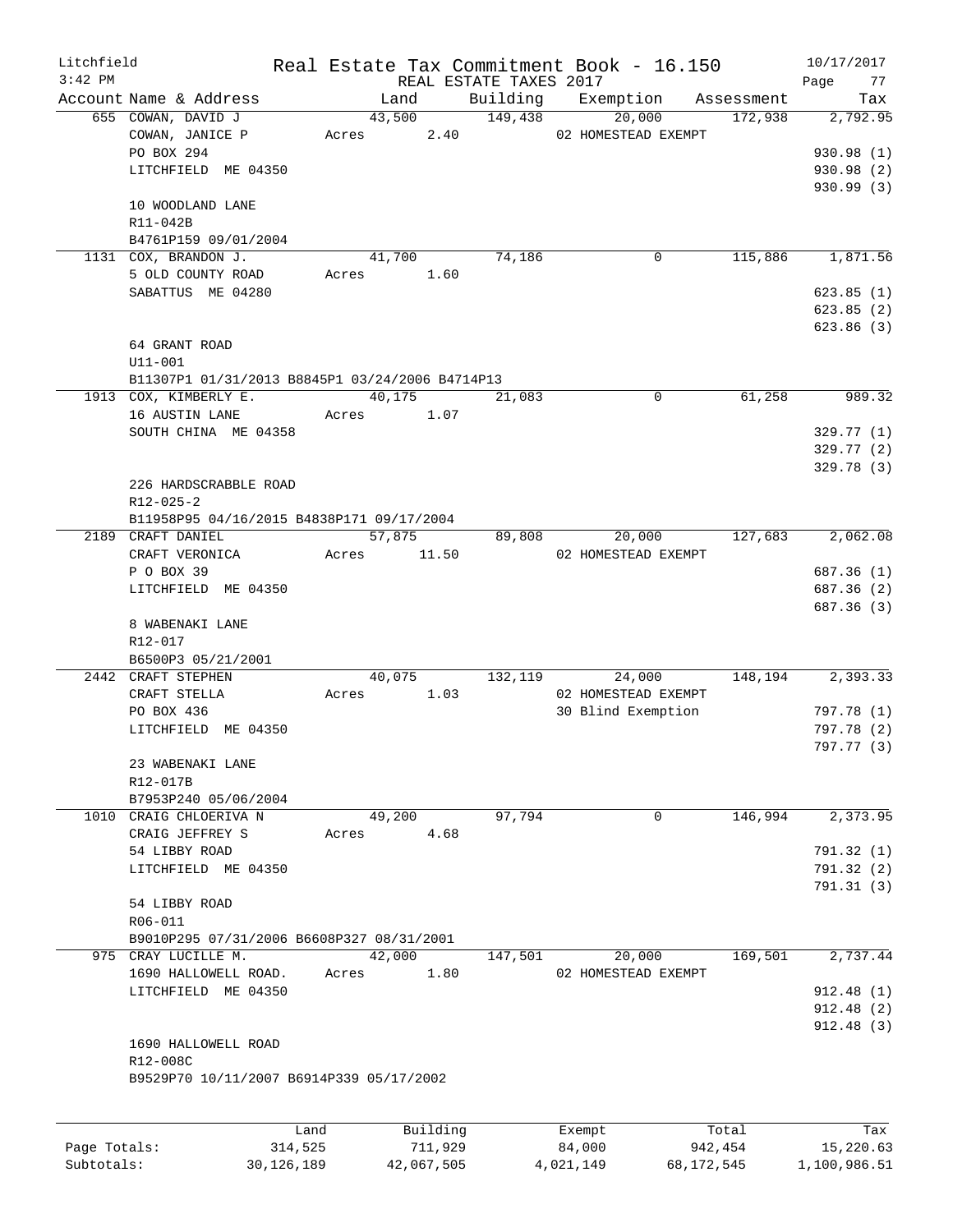| Litchfield<br>$3:42$ PM |                                                     |              |       |          |            | Real Estate Tax Commitment Book - 16.150<br>REAL ESTATE TAXES 2017 |                     |             |            | 10/17/2017        |
|-------------------------|-----------------------------------------------------|--------------|-------|----------|------------|--------------------------------------------------------------------|---------------------|-------------|------------|-------------------|
|                         | Account Name & Address                              |              |       | Land     |            | Building                                                           | Exemption           |             | Assessment | Page<br>78<br>Tax |
|                         | 387 CREHORE BENJAMIN F IV                           |              |       | 52,250   |            | $\overline{0}$                                                     |                     | $\Omega$    | 52,250     | 843.84            |
|                         | 9830 BOAT YARD ROAD<br>WESTPORT ISLAND              | ME           | Acres |          | 20.00      |                                                                    |                     |             |            | 281.28 (1)        |
|                         | 04578                                               |              |       |          |            |                                                                    |                     |             |            | 281.28(2)         |
|                         |                                                     |              |       |          |            |                                                                    |                     |             |            | 281.28 (3)        |
|                         | HALLOWELL ROAD<br>R12-008B                          |              |       |          |            |                                                                    |                     |             |            |                   |
|                         | B9465P98 08/16/2007 B5284P131 07/18/1996            |              |       |          |            |                                                                    |                     |             |            |                   |
|                         | 1950 CRESSEY, FREDERICK                             |              |       | $\Omega$ |            | 11,339                                                             |                     | 0           | 11,339     | 183.12            |
|                         | 7 MACWHINNIE LANE                                   |              |       |          |            |                                                                    |                     |             |            |                   |
|                         | LITCHFIELD ME 04350                                 |              |       |          |            |                                                                    |                     |             |            | 61.04(1)          |
|                         |                                                     |              |       |          |            |                                                                    |                     |             |            | 61.04(2)          |
|                         |                                                     |              |       |          |            |                                                                    |                     |             |            | 61.04(3)          |
|                         | 7 MACWHINNIE LANE                                   |              |       |          |            |                                                                    |                     |             |            |                   |
|                         | R02-052-ON                                          |              |       |          |            |                                                                    |                     |             |            |                   |
|                         | 929 CROCKER DAVID M                                 |              |       | 770      |            | 0                                                                  |                     | 0           | 770        | 12.44             |
|                         | GILLIARD DESMOND                                    |              | Acres |          | 0.11       |                                                                    |                     |             |            |                   |
|                         | 13 HARDSCRABBLE ROAD                                |              |       |          |            |                                                                    |                     |             |            | 4.15(1)           |
|                         | LITCHFIELD ME 04350                                 |              |       |          |            |                                                                    |                     |             |            | 4.15(2)           |
|                         |                                                     |              |       |          |            |                                                                    |                     |             |            | 4.14(3)           |
|                         | 13 HARDSCRABBLE ROAD                                |              |       |          |            |                                                                    |                     |             |            |                   |
|                         | $U20 - 001$                                         |              |       |          |            |                                                                    |                     |             |            |                   |
|                         | B6133P210                                           |              |       |          |            |                                                                    |                     |             |            |                   |
|                         | 2241 CROCKER, WILLIAM W.                            |              |       | 126,800  |            | 242,457                                                            |                     | 26,000      | 343,257    | 5,543.60          |
|                         | CROCKER DOLLIE L.                                   |              | Acres |          | 2.00       |                                                                    | 03 VETERANS EXEMPT  |             |            |                   |
|                         | 1079 PLAINS ROAD                                    |              |       |          |            |                                                                    | 02 HOMESTEAD EXEMPT |             |            | 1,847.87(1)       |
|                         | LITCHFIELD ME 04350                                 |              |       |          |            |                                                                    |                     |             |            | 1,847.87 (2)      |
|                         |                                                     |              |       |          |            |                                                                    |                     |             |            | 1,847.86(3)       |
|                         | 1079 PLAINS ROAD                                    |              |       |          |            |                                                                    |                     |             |            |                   |
|                         | U07-001A                                            |              |       |          |            |                                                                    |                     |             |            |                   |
|                         | B6511P250 06/13/2001                                |              |       |          |            |                                                                    |                     |             |            |                   |
|                         | 928 CROOKER DAVID M                                 |              |       | 40,869   |            | 45,474                                                             |                     | 0           | 86,343     | 1,394.44          |
|                         | GILLIARD DESMOND                                    |              | Acres |          | 1.13       |                                                                    |                     |             |            |                   |
|                         | 13 HARDSCRABBLE ROAD                                |              |       |          |            |                                                                    |                     |             |            | 464.81(1)         |
|                         | LITCHFIELD ME 04350                                 |              |       |          |            |                                                                    |                     |             |            | 464.81 (2)        |
|                         |                                                     |              |       |          |            |                                                                    |                     |             |            | 464.82 (3)        |
|                         | 13 HARDSCRABBLE ROAD                                |              |       |          |            |                                                                    |                     |             |            |                   |
|                         | $U20 - 009$                                         |              |       |          |            |                                                                    |                     |             |            |                   |
|                         | B9017P272 08/04/2006 B8890P321 05/02/2006 B6133P210 |              |       |          |            |                                                                    |                     |             |            |                   |
|                         | 05/24/2004                                          |              |       |          |            |                                                                    |                     |             |            |                   |
|                         | 2134 CROSBY, LORRIE                                 |              |       | 40,250   |            | 52,461                                                             |                     | 20,000      | 72,711     | 1,174.28          |
|                         | 75 WHIPPOORWILL ROAD                                |              | Acres |          | 1.10       |                                                                    | 02 HOMESTEAD EXEMPT |             |            |                   |
|                         | LITCHFIELD ME 04350                                 |              |       |          |            |                                                                    |                     |             |            | 391.43(1)         |
|                         |                                                     |              |       |          |            |                                                                    |                     |             |            | 391.43(2)         |
|                         |                                                     |              |       |          |            |                                                                    |                     |             |            | 391.42 (3)        |
|                         | 75 WHIPPOORWILL ROAD                                |              |       |          |            |                                                                    |                     |             |            |                   |
|                         | $U21 - 021$                                         |              |       |          |            |                                                                    |                     |             |            |                   |
|                         | B6046P177 08/31/1999                                |              |       |          |            |                                                                    |                     |             |            |                   |
|                         | 1314 CROSS SUSAN E                                  |              |       | 45,500   |            | 128,364                                                            |                     | $\mathbf 0$ | 173,864    | 2,807.90          |
|                         | RUSSELL KENNETH S                                   |              | Acres |          | 3.20       |                                                                    |                     |             |            |                   |
|                         | 52 HARDSCRABBLE ROAD                                |              |       |          |            |                                                                    |                     |             |            | 935.97 (1)        |
|                         | LITCHFIELD ME 04350                                 |              |       |          |            |                                                                    |                     |             |            | 935.97 (2)        |
|                         |                                                     |              |       |          |            |                                                                    |                     |             |            | 935.96 (3)        |
|                         | 52 HARDSCRABBLE ROAD                                |              |       |          |            |                                                                    |                     |             |            |                   |
|                         | $U21 - 036$                                         |              |       |          |            |                                                                    |                     |             |            |                   |
|                         | B9848P118 09/02/2008 B7827P78 12/04/2003            |              |       |          |            |                                                                    |                     |             |            |                   |
|                         |                                                     |              |       |          |            |                                                                    |                     |             |            |                   |
|                         |                                                     | Land         |       |          | Building   |                                                                    | Exempt              |             | Total      | Tax               |
| Page Totals:            |                                                     | 306,439      |       |          | 480,095    |                                                                    | 46,000              |             | 740,534    | 11,959.62         |
| Subtotals:              |                                                     | 30, 432, 628 |       |          | 42,547,600 |                                                                    | 4,067,149           |             | 68,913,079 | 1, 112, 946. 13   |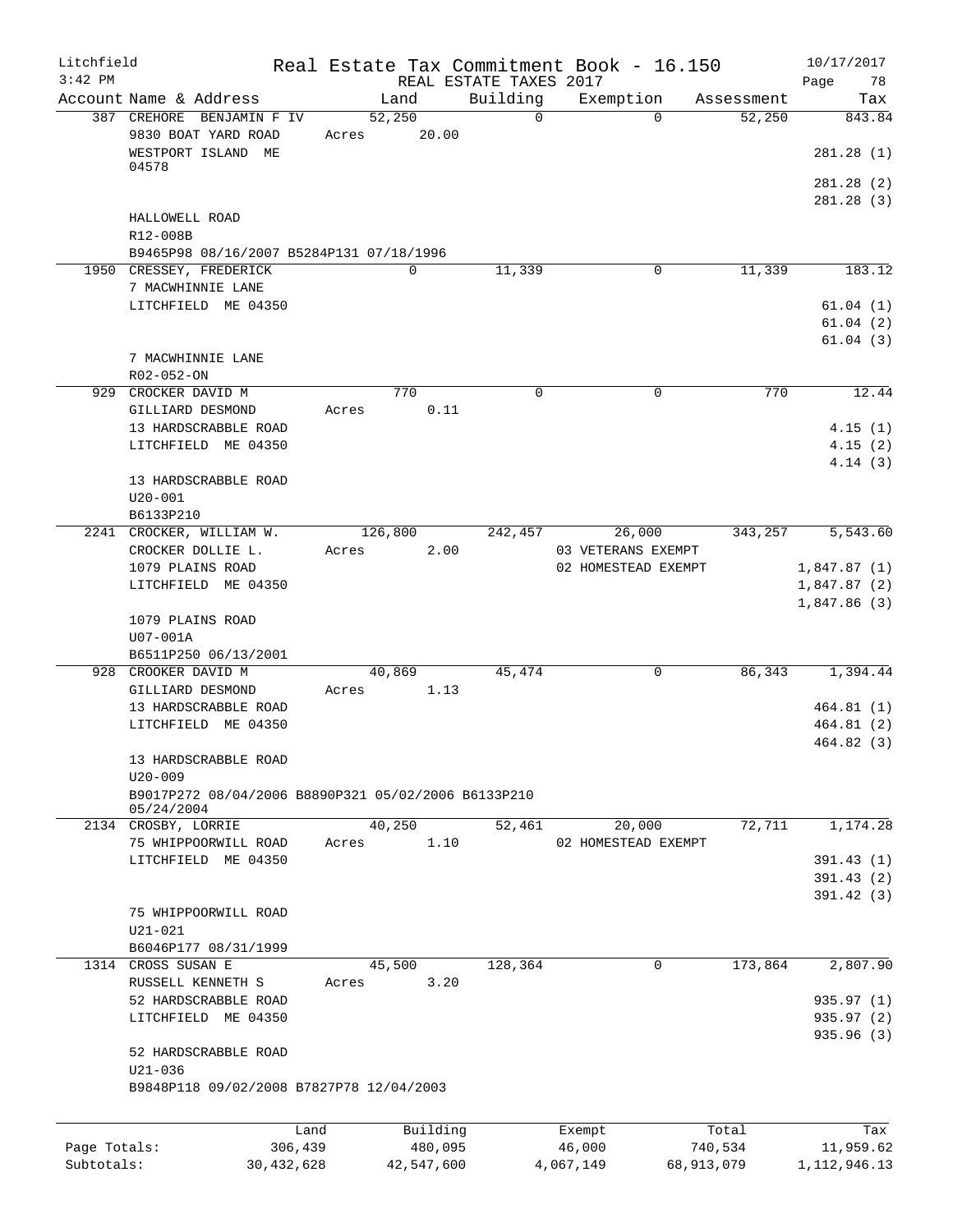| REAL ESTATE TAXES 2017<br>79<br>Page<br>Account Name & Address<br>Building<br>Exemption<br>Land<br>Tax<br>Assessment<br>113,864<br>1668 CROWELL, MARK W & BETSY<br>43,500<br>157,364<br>$\Omega$<br>2,541.43<br>ЕM<br>15 JOHN TARR ROAD<br>2.40<br>Acres<br>LITCHFIELD ME 04350<br>847.14 (1)<br>847.14 (2)<br>847.15(3)<br>15 JOHN TARR ROAD<br>R01-030<br>B5722P22 08/26/1998<br>2446 CROWLEY SEAN LEWIS<br>120,371<br>38,875<br>101,496<br>20,000<br>1,943.99<br>1.11<br>BREWER CANDICE MAE<br>02 HOMESTEAD EXEMPT<br>Acres<br>P.O. BOX 22<br>648.00 (1)<br>LITCHFIELD ME 04350<br>648.00 (2)<br>647.99 (3)<br>15 MARISSA LANE<br>$R11 - 023 - 3$<br>B9929P306 12/15/2008 B9811P205 08/04/2008 B8342P95<br>03/18/2005<br>41,750<br>70,071<br>111,821<br>1,805.91<br>470 CROWLEY, MICHAEL S<br>$\mathbf 0$<br>315 RICHMOND ROAD<br>1.70<br>Acres<br>LITCHFIELD ME 04350<br>601.97(1)<br>601.97(2)<br>601.97(3)<br>315 RICHMOND ROAD<br>R03-019<br>B10649P299 01/21/2011 B10250P188 10/22/2009<br>B1588P547 07/06/1972<br>0.00<br>2076 CROWLEY, THOMAS<br>0<br>10,324<br>10,324<br>0<br>PO BOX 27<br>02 HOMESTEAD EXEMPT<br>LITCHFIELD ME 04350<br>10 CLINTON LANE<br>R02-103-ON-10<br>105 CRYSTAL POINT, LLC<br>$\mathbf 0$<br>138,774<br>104,120<br>34,654<br>2,241.20<br>0.74<br>92 EUCLID AVE<br>Acres<br>PORTLAND ME 04103<br>747.07 (1)<br>747.07 (2)<br>747.06 (3)<br>61 CRYSTAL LANE<br>$U04 - 003$<br>B12067P320 08/07/2015 B4132P320<br>$\mathbf 0$<br>250,807<br>4,050.53<br>246 CULLEN M. LYNN<br>126,350<br>124,457<br>CULLEN DAVID M<br>1.10<br>Acres<br>4 HERSEY ROAD<br>1,350.18(1)<br>BURLINGTON MA 01803<br>1,350.18(2)<br>1,350.17(3)<br>99 GRANT ROAD | Litchfield |             |  | Real Estate Tax Commitment Book - 16.150 | 10/17/2017 |  |
|----------------------------------------------------------------------------------------------------------------------------------------------------------------------------------------------------------------------------------------------------------------------------------------------------------------------------------------------------------------------------------------------------------------------------------------------------------------------------------------------------------------------------------------------------------------------------------------------------------------------------------------------------------------------------------------------------------------------------------------------------------------------------------------------------------------------------------------------------------------------------------------------------------------------------------------------------------------------------------------------------------------------------------------------------------------------------------------------------------------------------------------------------------------------------------------------------------------------------------------------------------------------------------------------------------------------------------------------------------------------------------------------------------------------------------------------------------------------------------------------------------------------------------------------------------------------------------------------------------------------------------------------------------------------------|------------|-------------|--|------------------------------------------|------------|--|
|                                                                                                                                                                                                                                                                                                                                                                                                                                                                                                                                                                                                                                                                                                                                                                                                                                                                                                                                                                                                                                                                                                                                                                                                                                                                                                                                                                                                                                                                                                                                                                                                                                                                            | $3:42$ PM  |             |  |                                          |            |  |
|                                                                                                                                                                                                                                                                                                                                                                                                                                                                                                                                                                                                                                                                                                                                                                                                                                                                                                                                                                                                                                                                                                                                                                                                                                                                                                                                                                                                                                                                                                                                                                                                                                                                            |            |             |  |                                          |            |  |
|                                                                                                                                                                                                                                                                                                                                                                                                                                                                                                                                                                                                                                                                                                                                                                                                                                                                                                                                                                                                                                                                                                                                                                                                                                                                                                                                                                                                                                                                                                                                                                                                                                                                            |            |             |  |                                          |            |  |
|                                                                                                                                                                                                                                                                                                                                                                                                                                                                                                                                                                                                                                                                                                                                                                                                                                                                                                                                                                                                                                                                                                                                                                                                                                                                                                                                                                                                                                                                                                                                                                                                                                                                            |            |             |  |                                          |            |  |
|                                                                                                                                                                                                                                                                                                                                                                                                                                                                                                                                                                                                                                                                                                                                                                                                                                                                                                                                                                                                                                                                                                                                                                                                                                                                                                                                                                                                                                                                                                                                                                                                                                                                            |            |             |  |                                          |            |  |
|                                                                                                                                                                                                                                                                                                                                                                                                                                                                                                                                                                                                                                                                                                                                                                                                                                                                                                                                                                                                                                                                                                                                                                                                                                                                                                                                                                                                                                                                                                                                                                                                                                                                            |            |             |  |                                          |            |  |
|                                                                                                                                                                                                                                                                                                                                                                                                                                                                                                                                                                                                                                                                                                                                                                                                                                                                                                                                                                                                                                                                                                                                                                                                                                                                                                                                                                                                                                                                                                                                                                                                                                                                            |            |             |  |                                          |            |  |
|                                                                                                                                                                                                                                                                                                                                                                                                                                                                                                                                                                                                                                                                                                                                                                                                                                                                                                                                                                                                                                                                                                                                                                                                                                                                                                                                                                                                                                                                                                                                                                                                                                                                            |            |             |  |                                          |            |  |
|                                                                                                                                                                                                                                                                                                                                                                                                                                                                                                                                                                                                                                                                                                                                                                                                                                                                                                                                                                                                                                                                                                                                                                                                                                                                                                                                                                                                                                                                                                                                                                                                                                                                            |            |             |  |                                          |            |  |
|                                                                                                                                                                                                                                                                                                                                                                                                                                                                                                                                                                                                                                                                                                                                                                                                                                                                                                                                                                                                                                                                                                                                                                                                                                                                                                                                                                                                                                                                                                                                                                                                                                                                            |            |             |  |                                          |            |  |
|                                                                                                                                                                                                                                                                                                                                                                                                                                                                                                                                                                                                                                                                                                                                                                                                                                                                                                                                                                                                                                                                                                                                                                                                                                                                                                                                                                                                                                                                                                                                                                                                                                                                            |            |             |  |                                          |            |  |
|                                                                                                                                                                                                                                                                                                                                                                                                                                                                                                                                                                                                                                                                                                                                                                                                                                                                                                                                                                                                                                                                                                                                                                                                                                                                                                                                                                                                                                                                                                                                                                                                                                                                            |            |             |  |                                          |            |  |
|                                                                                                                                                                                                                                                                                                                                                                                                                                                                                                                                                                                                                                                                                                                                                                                                                                                                                                                                                                                                                                                                                                                                                                                                                                                                                                                                                                                                                                                                                                                                                                                                                                                                            |            |             |  |                                          |            |  |
|                                                                                                                                                                                                                                                                                                                                                                                                                                                                                                                                                                                                                                                                                                                                                                                                                                                                                                                                                                                                                                                                                                                                                                                                                                                                                                                                                                                                                                                                                                                                                                                                                                                                            |            |             |  |                                          |            |  |
|                                                                                                                                                                                                                                                                                                                                                                                                                                                                                                                                                                                                                                                                                                                                                                                                                                                                                                                                                                                                                                                                                                                                                                                                                                                                                                                                                                                                                                                                                                                                                                                                                                                                            |            |             |  |                                          |            |  |
|                                                                                                                                                                                                                                                                                                                                                                                                                                                                                                                                                                                                                                                                                                                                                                                                                                                                                                                                                                                                                                                                                                                                                                                                                                                                                                                                                                                                                                                                                                                                                                                                                                                                            |            |             |  |                                          |            |  |
|                                                                                                                                                                                                                                                                                                                                                                                                                                                                                                                                                                                                                                                                                                                                                                                                                                                                                                                                                                                                                                                                                                                                                                                                                                                                                                                                                                                                                                                                                                                                                                                                                                                                            |            |             |  |                                          |            |  |
|                                                                                                                                                                                                                                                                                                                                                                                                                                                                                                                                                                                                                                                                                                                                                                                                                                                                                                                                                                                                                                                                                                                                                                                                                                                                                                                                                                                                                                                                                                                                                                                                                                                                            |            |             |  |                                          |            |  |
|                                                                                                                                                                                                                                                                                                                                                                                                                                                                                                                                                                                                                                                                                                                                                                                                                                                                                                                                                                                                                                                                                                                                                                                                                                                                                                                                                                                                                                                                                                                                                                                                                                                                            |            |             |  |                                          |            |  |
|                                                                                                                                                                                                                                                                                                                                                                                                                                                                                                                                                                                                                                                                                                                                                                                                                                                                                                                                                                                                                                                                                                                                                                                                                                                                                                                                                                                                                                                                                                                                                                                                                                                                            |            |             |  |                                          |            |  |
|                                                                                                                                                                                                                                                                                                                                                                                                                                                                                                                                                                                                                                                                                                                                                                                                                                                                                                                                                                                                                                                                                                                                                                                                                                                                                                                                                                                                                                                                                                                                                                                                                                                                            |            |             |  |                                          |            |  |
|                                                                                                                                                                                                                                                                                                                                                                                                                                                                                                                                                                                                                                                                                                                                                                                                                                                                                                                                                                                                                                                                                                                                                                                                                                                                                                                                                                                                                                                                                                                                                                                                                                                                            |            |             |  |                                          |            |  |
|                                                                                                                                                                                                                                                                                                                                                                                                                                                                                                                                                                                                                                                                                                                                                                                                                                                                                                                                                                                                                                                                                                                                                                                                                                                                                                                                                                                                                                                                                                                                                                                                                                                                            |            |             |  |                                          |            |  |
|                                                                                                                                                                                                                                                                                                                                                                                                                                                                                                                                                                                                                                                                                                                                                                                                                                                                                                                                                                                                                                                                                                                                                                                                                                                                                                                                                                                                                                                                                                                                                                                                                                                                            |            |             |  |                                          |            |  |
|                                                                                                                                                                                                                                                                                                                                                                                                                                                                                                                                                                                                                                                                                                                                                                                                                                                                                                                                                                                                                                                                                                                                                                                                                                                                                                                                                                                                                                                                                                                                                                                                                                                                            |            |             |  |                                          |            |  |
|                                                                                                                                                                                                                                                                                                                                                                                                                                                                                                                                                                                                                                                                                                                                                                                                                                                                                                                                                                                                                                                                                                                                                                                                                                                                                                                                                                                                                                                                                                                                                                                                                                                                            |            |             |  |                                          |            |  |
|                                                                                                                                                                                                                                                                                                                                                                                                                                                                                                                                                                                                                                                                                                                                                                                                                                                                                                                                                                                                                                                                                                                                                                                                                                                                                                                                                                                                                                                                                                                                                                                                                                                                            |            |             |  |                                          |            |  |
|                                                                                                                                                                                                                                                                                                                                                                                                                                                                                                                                                                                                                                                                                                                                                                                                                                                                                                                                                                                                                                                                                                                                                                                                                                                                                                                                                                                                                                                                                                                                                                                                                                                                            |            |             |  |                                          |            |  |
|                                                                                                                                                                                                                                                                                                                                                                                                                                                                                                                                                                                                                                                                                                                                                                                                                                                                                                                                                                                                                                                                                                                                                                                                                                                                                                                                                                                                                                                                                                                                                                                                                                                                            |            |             |  |                                          |            |  |
|                                                                                                                                                                                                                                                                                                                                                                                                                                                                                                                                                                                                                                                                                                                                                                                                                                                                                                                                                                                                                                                                                                                                                                                                                                                                                                                                                                                                                                                                                                                                                                                                                                                                            |            |             |  |                                          |            |  |
|                                                                                                                                                                                                                                                                                                                                                                                                                                                                                                                                                                                                                                                                                                                                                                                                                                                                                                                                                                                                                                                                                                                                                                                                                                                                                                                                                                                                                                                                                                                                                                                                                                                                            |            |             |  |                                          |            |  |
|                                                                                                                                                                                                                                                                                                                                                                                                                                                                                                                                                                                                                                                                                                                                                                                                                                                                                                                                                                                                                                                                                                                                                                                                                                                                                                                                                                                                                                                                                                                                                                                                                                                                            |            |             |  |                                          |            |  |
|                                                                                                                                                                                                                                                                                                                                                                                                                                                                                                                                                                                                                                                                                                                                                                                                                                                                                                                                                                                                                                                                                                                                                                                                                                                                                                                                                                                                                                                                                                                                                                                                                                                                            |            |             |  |                                          |            |  |
|                                                                                                                                                                                                                                                                                                                                                                                                                                                                                                                                                                                                                                                                                                                                                                                                                                                                                                                                                                                                                                                                                                                                                                                                                                                                                                                                                                                                                                                                                                                                                                                                                                                                            |            |             |  |                                          |            |  |
|                                                                                                                                                                                                                                                                                                                                                                                                                                                                                                                                                                                                                                                                                                                                                                                                                                                                                                                                                                                                                                                                                                                                                                                                                                                                                                                                                                                                                                                                                                                                                                                                                                                                            |            |             |  |                                          |            |  |
|                                                                                                                                                                                                                                                                                                                                                                                                                                                                                                                                                                                                                                                                                                                                                                                                                                                                                                                                                                                                                                                                                                                                                                                                                                                                                                                                                                                                                                                                                                                                                                                                                                                                            |            |             |  |                                          |            |  |
|                                                                                                                                                                                                                                                                                                                                                                                                                                                                                                                                                                                                                                                                                                                                                                                                                                                                                                                                                                                                                                                                                                                                                                                                                                                                                                                                                                                                                                                                                                                                                                                                                                                                            |            |             |  |                                          |            |  |
|                                                                                                                                                                                                                                                                                                                                                                                                                                                                                                                                                                                                                                                                                                                                                                                                                                                                                                                                                                                                                                                                                                                                                                                                                                                                                                                                                                                                                                                                                                                                                                                                                                                                            |            |             |  |                                          |            |  |
|                                                                                                                                                                                                                                                                                                                                                                                                                                                                                                                                                                                                                                                                                                                                                                                                                                                                                                                                                                                                                                                                                                                                                                                                                                                                                                                                                                                                                                                                                                                                                                                                                                                                            |            |             |  |                                          |            |  |
|                                                                                                                                                                                                                                                                                                                                                                                                                                                                                                                                                                                                                                                                                                                                                                                                                                                                                                                                                                                                                                                                                                                                                                                                                                                                                                                                                                                                                                                                                                                                                                                                                                                                            |            |             |  |                                          |            |  |
|                                                                                                                                                                                                                                                                                                                                                                                                                                                                                                                                                                                                                                                                                                                                                                                                                                                                                                                                                                                                                                                                                                                                                                                                                                                                                                                                                                                                                                                                                                                                                                                                                                                                            |            |             |  |                                          |            |  |
|                                                                                                                                                                                                                                                                                                                                                                                                                                                                                                                                                                                                                                                                                                                                                                                                                                                                                                                                                                                                                                                                                                                                                                                                                                                                                                                                                                                                                                                                                                                                                                                                                                                                            |            |             |  |                                          |            |  |
|                                                                                                                                                                                                                                                                                                                                                                                                                                                                                                                                                                                                                                                                                                                                                                                                                                                                                                                                                                                                                                                                                                                                                                                                                                                                                                                                                                                                                                                                                                                                                                                                                                                                            |            |             |  |                                          |            |  |
|                                                                                                                                                                                                                                                                                                                                                                                                                                                                                                                                                                                                                                                                                                                                                                                                                                                                                                                                                                                                                                                                                                                                                                                                                                                                                                                                                                                                                                                                                                                                                                                                                                                                            |            | $U11 - 010$ |  |                                          |            |  |
| B9509P299 09/25/2007 B5654P130 06/25/1998                                                                                                                                                                                                                                                                                                                                                                                                                                                                                                                                                                                                                                                                                                                                                                                                                                                                                                                                                                                                                                                                                                                                                                                                                                                                                                                                                                                                                                                                                                                                                                                                                                  |            |             |  |                                          |            |  |

|              | ف and      | Building   | Exempt    | Total      | Tax          |
|--------------|------------|------------|-----------|------------|--------------|
| Page Totals: | 354,595    | 454,866    | 30,324    | 779,137    | 12,583.06    |
| Subtotals:   | 30,787,223 | 43,002,466 | 4,097,473 | 69,692,216 | 1,125,529.19 |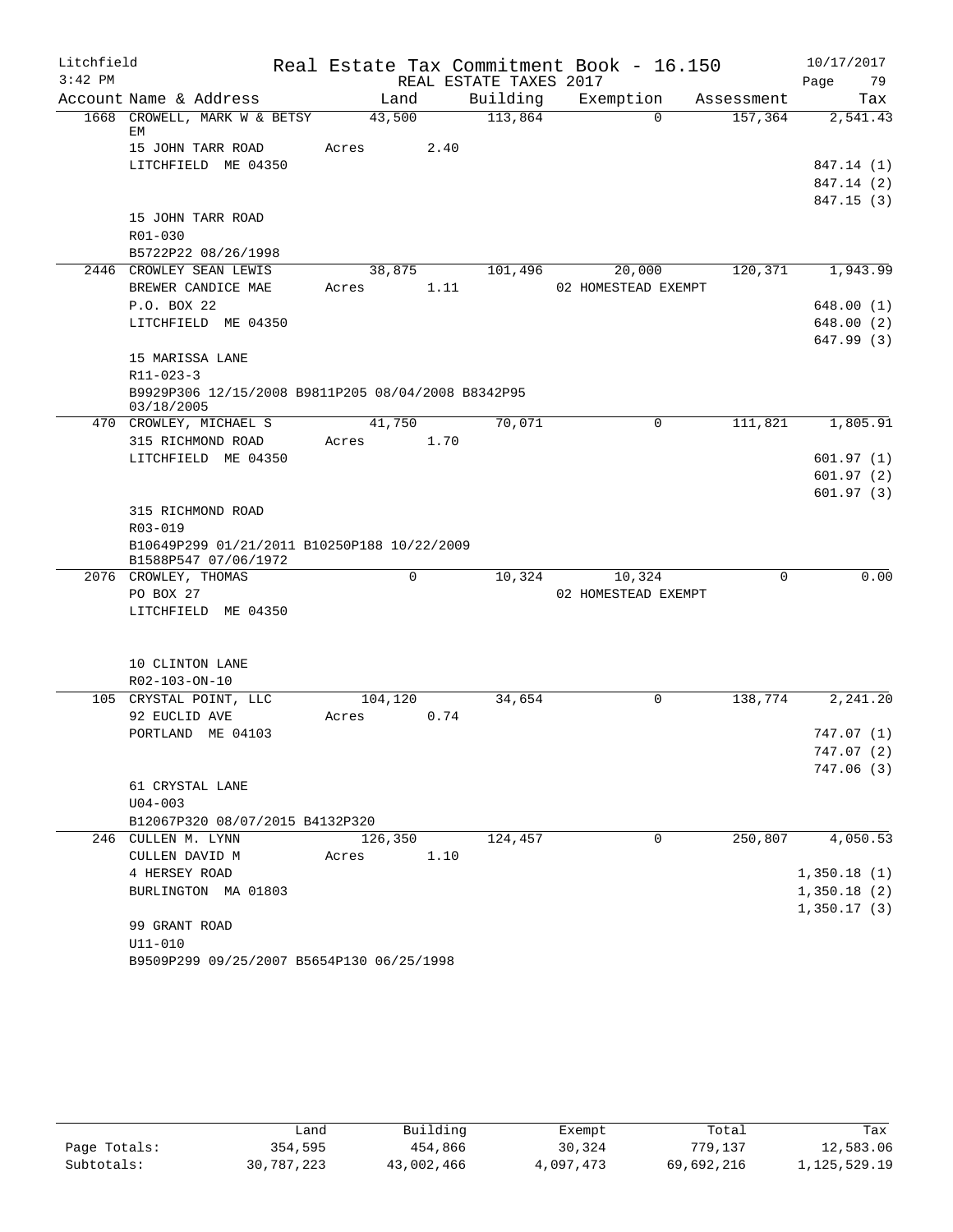| Litchfield |                                                                                          |       |         |                        | Real Estate Tax Commitment Book - 16.150 |            | 10/17/2017   |
|------------|------------------------------------------------------------------------------------------|-------|---------|------------------------|------------------------------------------|------------|--------------|
| $3:42$ PM  |                                                                                          |       |         | REAL ESTATE TAXES 2017 |                                          |            | 80<br>Page   |
|            | Account Name & Address                                                                   |       | Land    | Building               | Exemption                                | Assessment | Tax          |
|            | 496 CULLEN, RICHARD A                                                                    |       | 42,600  | 175,630                | $\Omega$                                 | 218,230    | 3,524.41     |
|            | CULLEN, LAREN R                                                                          | Acres | 1.00    |                        |                                          |            |              |
|            | 80 GRANT ROAD                                                                            |       |         |                        |                                          |            | 1, 174.80(1) |
|            | LITCHFIELD ME 04350                                                                      |       |         |                        |                                          |            | 1, 174.80(2) |
|            |                                                                                          |       |         |                        |                                          |            | 1, 174.81(3) |
|            | 80 GRANT ROAD                                                                            |       |         |                        |                                          |            |              |
|            | $U11 - 003$                                                                              |       |         |                        |                                          |            |              |
|            | B10456P162 06/28/2010 B10444P203 06/15/2010<br>B6323P328 10/13/2000 B1638P166 05/18/1973 |       |         |                        |                                          |            |              |
|            | 396 CUMMINGS, DAVID                                                                      |       | 6,060   | 0                      | 0                                        | 6,060      | 97.87        |
|            | 1838 HALLOWELL ROAD                                                                      | Acres | 15.00   |                        |                                          |            |              |
|            | LITCHFIELD ME 04350                                                                      |       |         |                        |                                          |            | 32.62(1)     |
|            |                                                                                          |       |         |                        |                                          |            | 32.62(2)     |
|            |                                                                                          |       |         |                        |                                          |            | 32.63(3)     |
|            | 1838 HALLOWELL ROAD                                                                      |       |         |                        |                                          |            |              |
|            | R12-018                                                                                  |       |         |                        |                                          |            |              |
|            | B2734P285                                                                                |       |         |                        |                                          |            |              |
|            | 2892 CUMMINGS, DAVID                                                                     |       | 29,100  | $\mathbf 0$            | 0                                        | 29,100     | 469.96       |
|            | 15 CUMMINGS DRIVE                                                                        | Acres | 2.00    |                        |                                          |            |              |
|            | Litchfield ME 04350                                                                      |       |         |                        |                                          |            | 156.65(1)    |
|            |                                                                                          |       |         |                        |                                          |            | 156.65(2)    |
|            |                                                                                          |       |         |                        |                                          |            | 156.66(3)    |
|            | CHESLEY DRIVE                                                                            |       |         |                        |                                          |            |              |
|            | U15-016-001                                                                              |       |         |                        |                                          |            |              |
|            | B12286P210 05/09/2016<br>395 CUMMINGS, DAVID                                             |       | 67,740  | 78,609                 | 0                                        | 146,349    | 2,363.54     |
|            | CUMMINGS ROBIN                                                                           | Acres | 33.00   |                        |                                          |            |              |
|            | 1838 HALLOWELL ROAD                                                                      |       |         |                        |                                          |            | 787.85(1)    |
|            | LITCHFIELD ME 04350                                                                      |       |         |                        |                                          |            | 787.85(2)    |
|            |                                                                                          |       |         |                        |                                          |            | 787.84 (3)   |
|            | 1838 HALLOWELL ROAD                                                                      |       |         |                        |                                          |            |              |
|            | R12-013                                                                                  |       |         |                        |                                          |            |              |
|            | B2734P285                                                                                |       |         |                        |                                          |            |              |
|            | 1965 CUMMINGS, JR., DAVID E                                                              |       | 40,000  | 195,081                | 0                                        | 235,081    | 3,796.56     |
|            | CUMMINGS, SHARON M.                                                                      | Acres | 1.00    |                        |                                          |            |              |
|            | 15 CUMMINGS LANE                                                                         |       |         |                        |                                          |            | 1,265.52(1)  |
|            | LITCHFIELD ME 04350                                                                      |       |         |                        |                                          |            | 1, 265.52(2) |
|            |                                                                                          |       |         |                        |                                          |            | 1,265.52(3)  |
|            | 15 CUMMINGS DRIVE                                                                        |       |         |                        |                                          |            |              |
|            | R12-013C                                                                                 |       |         |                        |                                          |            |              |
|            | B12394P70 08/24/2016 B11498P244 08/29/2013 B5087P79                                      |       |         |                        |                                          |            |              |
|            | 05/15/1996                                                                               |       |         |                        |                                          |            |              |
|            | 397 CUMMINGS, ROBIN                                                                      |       | 175,825 | 33,135                 | 0                                        | 208,960    | 3,374.70     |
|            | CUMMINGS SR., DAVID E.                                                                   | Acres | 2.29    |                        |                                          |            |              |
|            | 1838 HALLOWELL ROAD                                                                      |       |         |                        |                                          |            | 1,124.90(1)  |
|            | LITCHFIELD ME 04350                                                                      |       |         |                        |                                          |            | 1,124.90(2)  |
|            |                                                                                          |       |         |                        |                                          |            | 1, 124.90(3) |
|            | 116 CHESLEY DRIVE<br>$U15 - 012$                                                         |       |         |                        |                                          |            |              |
|            | B11498P242 08/29/2013 B11498P242 B3363P275                                               |       |         |                        |                                          |            |              |
|            | 07/06/1988                                                                               |       |         |                        |                                          |            |              |

|              | Land         | Building   | Exempt    | Total      | Tax          |
|--------------|--------------|------------|-----------|------------|--------------|
| Page Totals: | 361,325      | 482,455    |           | 843,780    | 13,627.04    |
| Subtotals:   | 31, 148, 548 | 43,484,921 | 4,097,473 | 70,535,996 | 1,139,156.23 |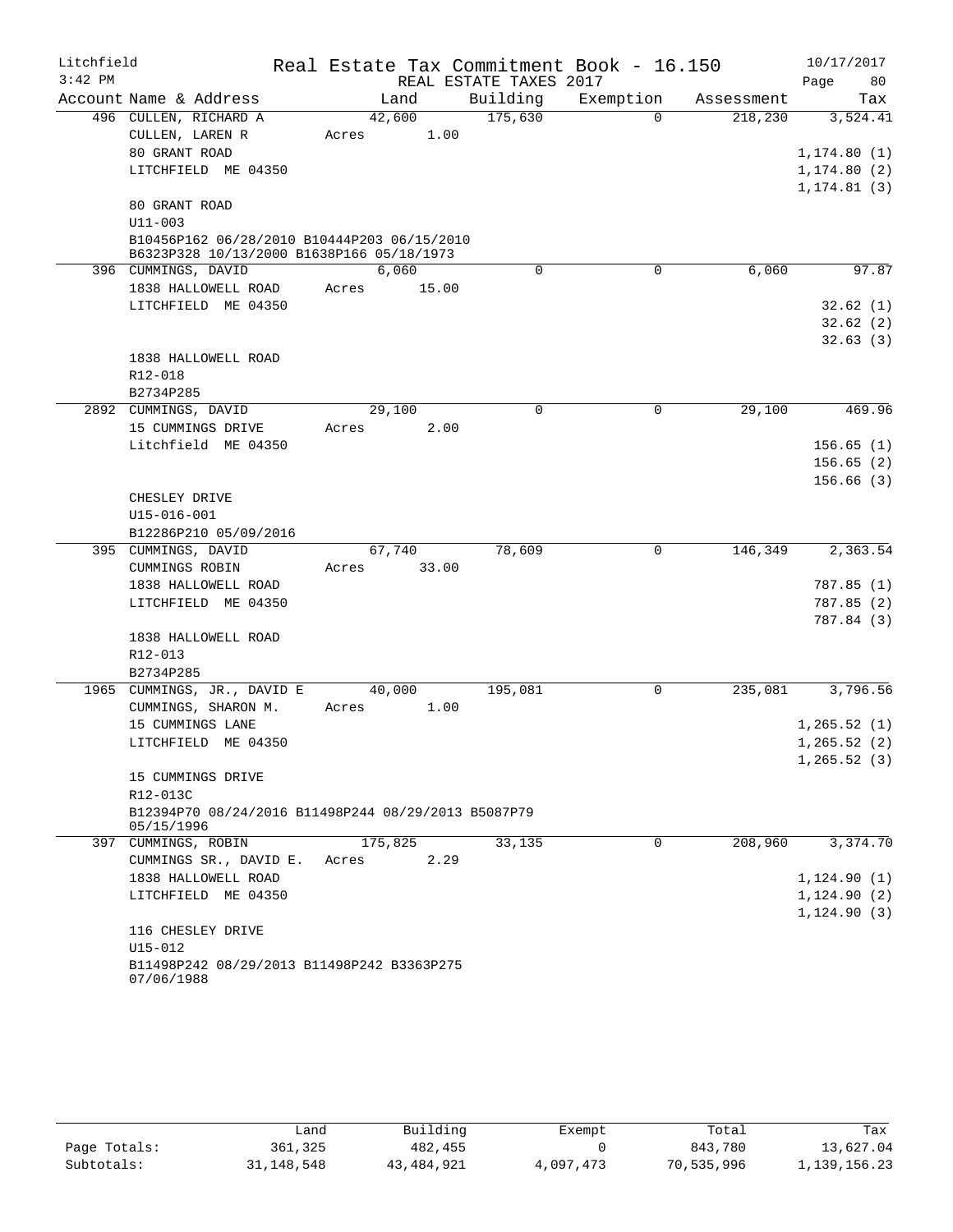| Litchfield |                                                                   |         |      |                        | Real Estate Tax Commitment Book - 16.150 |              |            | 10/17/2017  |            |
|------------|-------------------------------------------------------------------|---------|------|------------------------|------------------------------------------|--------------|------------|-------------|------------|
| $3:42$ PM  |                                                                   |         |      | REAL ESTATE TAXES 2017 |                                          |              |            | Page        | 81         |
|            | Account Name & Address                                            | Land    |      | Building               | Exemption                                |              | Assessment |             | Tax        |
|            | 1528 CUNAN, KRISTIN E                                             | 43,000  |      | 225, 353               |                                          | $\Omega$     | 268,353    |             | 4,333.90   |
|            | CHOUINARD, MICHAEL M                                              | Acres   | 2.20 |                        |                                          |              |            |             |            |
|            | 1795 HALLOWELL ROAD                                               |         |      |                        |                                          |              |            | 1,444.63(1) |            |
|            | LITCHFIELD ME                                                     |         |      |                        |                                          |              |            | 1,444.63(2) |            |
|            | 04350-0336                                                        |         |      |                        |                                          |              |            |             |            |
|            | 1795 HALLOWELL ROAD                                               |         |      |                        |                                          |              |            | 1,444.64(3) |            |
|            | R12-003                                                           |         |      |                        |                                          |              |            |             |            |
|            | B10021P77 03/24/2009 B8652P234 10/13/2005 B2874P310               |         |      |                        |                                          |              |            |             |            |
|            | 2172 CUNNINGHAM, MICHAEL W.                                       | 45,725  |      | 78,461                 | 20,000                                   |              | 104,186    |             | 1,682.60   |
|            | P. O. BOX 285                                                     | Acres   | 3.85 |                        | 02 HOMESTEAD EXEMPT                      |              |            |             |            |
|            | LITCHFIELD ME 04350                                               |         |      |                        |                                          |              |            | 560.87(1)   |            |
|            |                                                                   |         |      |                        |                                          |              |            |             | 560.87 (2) |
|            |                                                                   |         |      |                        |                                          |              |            |             | 560.86(3)  |
|            | <b>48 RIDLEY LANE</b>                                             |         |      |                        |                                          |              |            |             |            |
|            | R03-104B                                                          |         |      |                        |                                          |              |            |             |            |
|            | B6389P115                                                         |         |      |                        |                                          |              |            |             |            |
|            | 859 CURIT, STEVEN L.                                              | 40,500  |      | 36,558                 | 20,000                                   |              | 57,058     |             | 921.49     |
|            | 2582 HALLOWELL ROAD                                               | Acres   | 1.20 |                        | 02 HOMESTEAD EXEMPT                      |              |            |             |            |
|            | LITCHFIELD ME 04350                                               |         |      |                        |                                          |              |            | 307.16(1)   |            |
|            |                                                                   |         |      |                        |                                          |              |            |             | 307.16(2)  |
|            |                                                                   |         |      |                        |                                          |              |            |             | 307.17(3)  |
|            | 2582 HALLOWELL ROAD                                               |         |      |                        |                                          |              |            |             |            |
|            | R06-074                                                           |         |      |                        |                                          |              |            |             |            |
|            | B4935P14                                                          |         |      |                        |                                          |              |            |             |            |
|            | 2637 CURTIN VENISE (TRUSTEE)                                      | 57,798  |      | $\Omega$               |                                          | 0            | 57,798     |             | 933.44     |
|            | VENISE B. CURTIN TRUST                                            | Acres   | 1.96 |                        |                                          |              |            |             |            |
|            | <b>36 JUDSON STREET</b>                                           |         |      |                        |                                          |              |            |             | 311.15(1)  |
|            | HAVERILL MA 01830                                                 |         |      |                        |                                          |              |            |             | 311.15(2)  |
|            |                                                                   |         |      |                        |                                          |              |            |             | 311.14(3)  |
|            | LEBEL LANE                                                        |         |      |                        |                                          |              |            |             |            |
|            | $U11 - 024$                                                       |         |      |                        |                                          |              |            |             |            |
|            | B12205P109 12/31/2015 B12205P107 12/31/2015 B4524P9<br>10/19/1993 |         |      |                        |                                          |              |            |             |            |
|            | 399 CURTIN VENISE (TRUSTEE)                                       | 180,030 |      | 114,710                |                                          | $\mathsf{O}$ | 294,740    |             | 4,760.05   |
|            | VENISE B. CURTIN TRUST                                            | Acres   | 0.80 |                        |                                          |              |            |             |            |
|            | <b>36 JUDSON STREET</b>                                           |         |      |                        |                                          |              |            | 1,586.68(1) |            |
|            | HAVERILL MA 01830                                                 |         |      |                        |                                          |              |            | 1,586.68(2) |            |
|            |                                                                   |         |      |                        |                                          |              |            | 1,586.69(3) |            |
|            | 19 KERI LANE                                                      |         |      |                        |                                          |              |            |             |            |
|            | $U11 - 025$                                                       |         |      |                        |                                          |              |            |             |            |
|            | B12205P109 12/31/2015 B3598P334 08/01/1989                        |         |      |                        |                                          |              |            |             |            |
|            | 618 CUSTER DEVIN                                                  | 39,100  |      | 143,494                |                                          | $\Omega$     | 182,594    |             | 2,948.89   |
|            | CUSTER A STEPHEN aka<br>ANTHONY S                                 | Acres   | 1.20 |                        |                                          |              |            |             |            |
|            | 37 NOTTINGHAM LANE                                                |         |      |                        |                                          |              |            |             | 982.96 (1) |
|            | LITCHFIELD ME 04350                                               |         |      |                        |                                          |              |            |             | 982.96 (2) |
|            |                                                                   |         |      |                        |                                          |              |            |             | 982.97 (3) |
|            | 37 NOTTINGHAM LANE                                                |         |      |                        |                                          |              |            |             |            |
|            | R11-035-11                                                        |         |      |                        |                                          |              |            |             |            |
|            | B9163P125 11/22/2006 B8380P22 04/12/2005 B7902P173<br>04/13/2004  |         |      |                        |                                          |              |            |             |            |

|              |            | Building   |           |            | Tax          |
|--------------|------------|------------|-----------|------------|--------------|
|              | Land       |            | Exempt    | Total      |              |
| Page Totals: | 406,153    | 598,576    | 40,000    | 964,729    | 15,580.37    |
| Subtotals:   | 31,554,701 | 44,083,497 | 4,137,473 | 71,500,725 | 1,154,736.60 |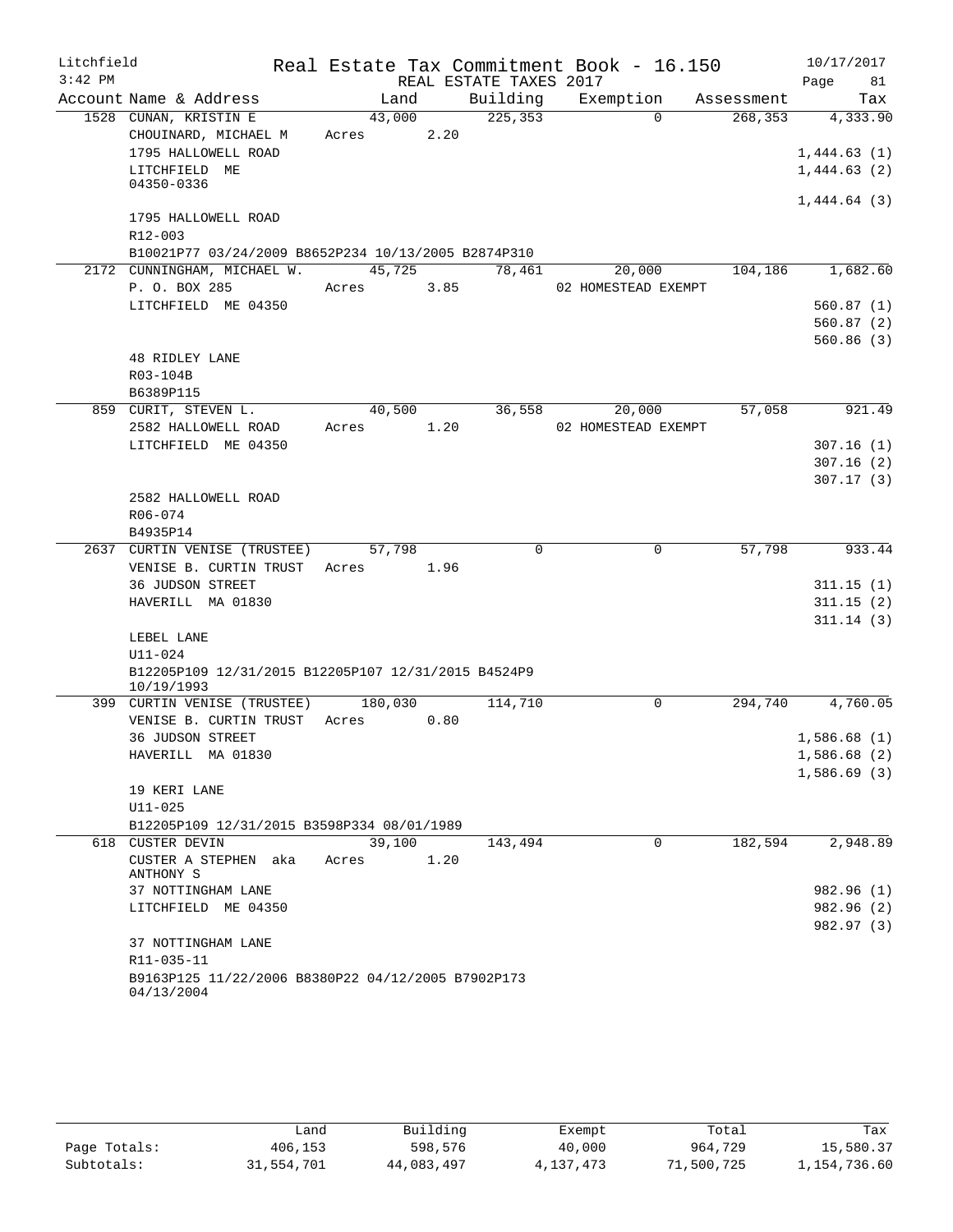| Litchfield |                                         |         |      |                        | Real Estate Tax Commitment Book - 16.150 |            | 10/17/2017                  |
|------------|-----------------------------------------|---------|------|------------------------|------------------------------------------|------------|-----------------------------|
| $3:42$ PM  |                                         |         |      | REAL ESTATE TAXES 2017 |                                          |            | 82<br>Page                  |
|            | Account Name & Address                  | Land    |      | Building               | Exemption                                | Assessment | Tax                         |
|            | 400 CUTCHEN, TAMARA                     | 164,200 |      | 48,960                 | $\Omega$                                 | 213,160    | 3,442.53                    |
|            | CUTCHEN, BRYAN                          | Acres   | 0.65 |                        |                                          |            |                             |
|            | 923 HALLOWELL<br>LITCHFIELD ROAD        |         |      |                        |                                          |            | 1,147.51(1)                 |
|            | WEST GARDINER ME 04345                  |         |      |                        |                                          |            | 1,147.51(2)<br>1, 147.51(3) |
|            | 14 CHICKADEE DRIVE                      |         |      |                        |                                          |            |                             |
|            | U17-019                                 |         |      |                        |                                          |            |                             |
|            | B2872P209 10/22/1985                    |         |      |                        |                                          |            |                             |
|            | 2290 CUTLIFFE, RICHARD                  | 40,000  |      | 92,768                 | 20,000                                   | 112,768    | 1,821.20                    |
|            | CUTLIFFE, MARIANNE                      | Acres   | 1.00 |                        | 02 HOMESTEAD EXEMPT                      |            |                             |
|            | 5 DORMAN LANE                           |         |      |                        |                                          |            | 607.07(1)                   |
|            | LITCHFIELD ME 04350                     |         |      |                        |                                          |            | 607.07(2)                   |
|            |                                         |         |      |                        |                                          |            | 607.06(3)                   |
|            | 5 DORMAN LANE                           |         |      |                        |                                          |            |                             |
|            | $U04 - 002A - 2$                        |         |      |                        |                                          |            |                             |
|            | B7230P19 01/15/2003                     |         |      |                        |                                          |            |                             |
|            | 937 CUTLIFFE, RICHARD &                 | 110,700 |      | 61,471                 | 26,000                                   | 146,171    | 2,360.66                    |
|            | CHERYL                                  |         |      |                        |                                          |            |                             |
|            | 30 EASY STREET                          | Acres   | 0.40 |                        | 02 HOMESTEAD EXEMPT                      |            |                             |
|            | LITCHFIELD ME 04350                     |         |      |                        | 03 VETERANS EXEMPT                       |            | 786.89(1)                   |
|            |                                         |         |      |                        |                                          |            | 786.89 (2)                  |
|            |                                         |         |      |                        |                                          |            | 786.88 (3)                  |
|            | <b>30 EASY STREET</b>                   |         |      |                        |                                          |            |                             |
|            | $U10 - 009$                             |         |      |                        |                                          |            |                             |
|            | B5234P198 10/04/1996                    |         |      |                        |                                          |            |                             |
|            | 276 CYR, DONALD A                       | 190,325 | 2.54 | 53,953                 | $\mathbf 0$                              | 244,278    | 3,945.09                    |
|            | CYR, KAREN J<br>14 MURCH ROAD           | Acres   |      |                        |                                          |            | 1,315.03(1)                 |
|            | FREEPORT NE 04032-6734                  |         |      |                        |                                          |            | 1,315.03(2)                 |
|            |                                         |         |      |                        |                                          |            | 1,315.03(3)                 |
|            | 60 RUSTIC DRIVE                         |         |      |                        |                                          |            |                             |
|            | $U27 - 010$                             |         |      |                        |                                          |            |                             |
|            | B2423P1 05/30/2003                      |         |      |                        |                                          |            |                             |
|            | 404 CYR, LEO E                          | 117,655 |      | 128,073                | 0                                        | 245,728    | 3,968.51                    |
|            | 125 ROSEDALE ST                         | Acres   | 0.80 |                        |                                          |            |                             |
|            | LEWISTON ME 04240                       |         |      |                        |                                          |            | 1,322.84(1)                 |
|            |                                         |         |      |                        |                                          |            | 1,322.84(2)                 |
|            |                                         |         |      |                        |                                          |            | 1,322.83(3)                 |
|            | 152 JIMMY POND LANE                     |         |      |                        |                                          |            |                             |
|            | $U08 - 012$                             |         |      |                        |                                          |            |                             |
|            | B3664P86                                |         |      |                        |                                          |            |                             |
|            | 2355 D A C PARTNERSHIP                  | 25,200  |      | $\Omega$               | $\Omega$                                 | 25,200     | 406.98                      |
|            | GARABEDIAN DIANE<br>GENERAL PARTNER     | Acres   | 0.90 |                        |                                          |            |                             |
|            | P.O. BOX 410                            |         |      |                        |                                          |            | 135.66(1)                   |
|            | LITCHFIELD ME 04350                     |         |      |                        |                                          |            | 135.66(2)                   |
|            |                                         |         |      |                        |                                          |            | 135.66(3)                   |
|            | 35 NO.ADAMS ROAD                        |         |      |                        |                                          |            |                             |
|            | R01-061A                                |         |      |                        |                                          |            |                             |
|            | B8480P1 07/01/2005 B7704P250 10/27/2003 |         |      |                        |                                          |            |                             |

|              |              | Building   |           | Total      | Tax          |
|--------------|--------------|------------|-----------|------------|--------------|
|              | Land         |            | Exempt    |            |              |
| Page Totals: | 648,080      | 385,225    | 46,000    | 987,305    | 15,944.97    |
| Subtotals:   | 32, 202, 781 | 44,468,722 | 4,183,473 | 72,488,030 | 1,170,681.57 |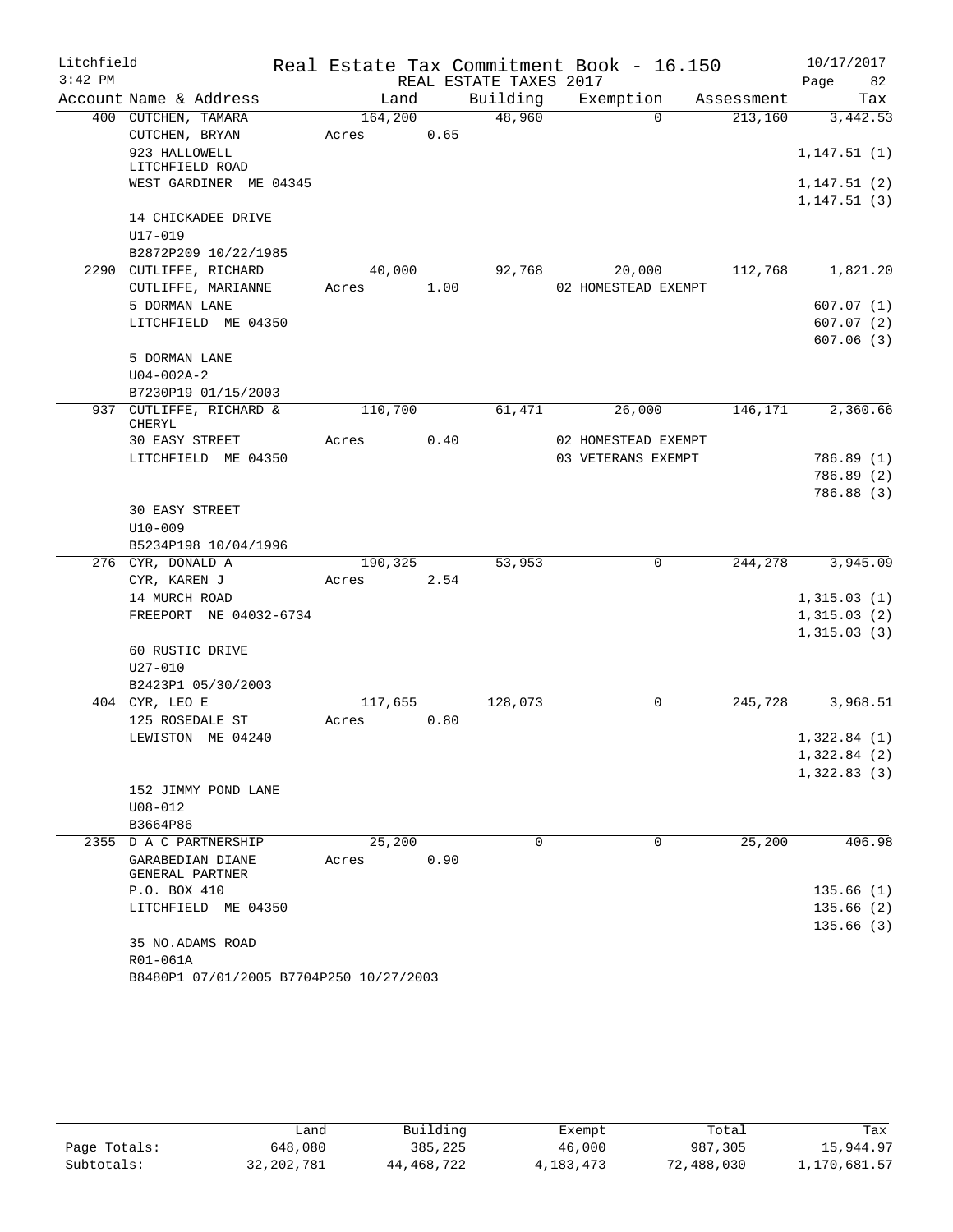| Litchfield   |                                                                                            | Real Estate Tax Commitment Book - 16.150 |            |                        |          |             |                     |              |            | 10/17/2017      |        |
|--------------|--------------------------------------------------------------------------------------------|------------------------------------------|------------|------------------------|----------|-------------|---------------------|--------------|------------|-----------------|--------|
| $3:42$ PM    |                                                                                            |                                          |            | REAL ESTATE TAXES 2017 |          |             |                     |              |            | Page            | 83     |
|              | Account Name & Address                                                                     |                                          | Land       |                        | Building |             | Exemption           |              | Assessment |                 | Tax    |
|              | 1283 D A C PARTNERSHIP                                                                     |                                          | 94,500     |                        | 91,720   |             | $\Omega$            |              | 186,220    | 3,007.45        |        |
|              | P O BOX 410                                                                                | Acres                                    | 101.00     |                        |          |             |                     |              |            |                 |        |
|              | LITCHFIELD ME 04350                                                                        |                                          |            |                        |          |             |                     |              |            | 1,002.48(1)     |        |
|              |                                                                                            |                                          |            |                        |          |             |                     |              |            | 1,002.48(2)     |        |
|              |                                                                                            |                                          |            |                        |          |             |                     |              |            | 1,002.49(3)     |        |
|              | 35 NORTH ADAMS ROAD                                                                        |                                          |            |                        |          |             |                     |              |            |                 |        |
|              | R01-068                                                                                    |                                          |            |                        |          |             |                     |              |            |                 |        |
|              | B8480P1 07/01/2005 B7014P23 09/08/2002                                                     |                                          |            |                        |          |             |                     |              |            |                 |        |
|              | 407 DAGGETT, JOHN L                                                                        |                                          | 42,500     |                        | 137,960  |             | 20,000              |              | 160,460    | 2,591.43        |        |
|              | 1467 LEWISTON ROAD                                                                         | Acres                                    |            | 2.00                   |          |             | 02 HOMESTEAD EXEMPT |              |            |                 |        |
|              | LITCHFIELD ME 04350                                                                        |                                          |            |                        |          |             |                     |              |            | 863.81(1)       |        |
|              |                                                                                            |                                          |            |                        |          |             |                     |              |            | 863.81 (2)      |        |
|              |                                                                                            |                                          |            |                        |          |             |                     |              |            | 863.81 (3)      |        |
|              | 1467 LEWISTON ROAD                                                                         |                                          |            |                        |          |             |                     |              |            |                 |        |
|              | R12-014                                                                                    |                                          |            |                        |          |             |                     |              |            |                 |        |
|              | B2631P246                                                                                  |                                          |            |                        |          |             |                     |              |            |                 |        |
|              | 1412 DAIGLE, JAMES R                                                                       |                                          | 34,400     |                        | 85,258   |             | 20,000              |              | 99,658     | 1,609.48        |        |
|              | DAIGLE LISA                                                                                | Acres                                    |            | 0.80                   |          |             | 02 HOMESTEAD EXEMPT |              |            |                 |        |
|              | 523 OAKHILL ROAD                                                                           |                                          |            |                        |          |             |                     |              |            | 536.49(1)       |        |
|              | LITCHFIELD ME 04350                                                                        |                                          |            |                        |          |             |                     |              |            | 536.49(2)       |        |
|              |                                                                                            |                                          |            |                        |          |             |                     |              |            | 536.50(3)       |        |
|              | 523 OAK HILL ROAD                                                                          |                                          |            |                        |          |             |                     |              |            |                 |        |
|              |                                                                                            |                                          |            |                        |          |             |                     |              |            |                 |        |
|              | R04-016                                                                                    |                                          |            |                        |          |             |                     |              |            |                 |        |
|              | B8931P233 06/01/2006 B5534P29                                                              |                                          |            |                        |          |             |                     |              |            |                 |        |
|              | 2252 DAIGLE, JOEY D.                                                                       |                                          | 40,425     |                        | 84,571   |             | 0                   |              | 124,996    | 2,018.69        |        |
|              | 40 ACADIAN LANE                                                                            | Acres                                    |            | 1.17                   |          |             |                     |              |            |                 |        |
|              | BUXTON ME 04093                                                                            |                                          |            |                        |          |             |                     |              |            | 672.90 (1)      |        |
|              |                                                                                            |                                          |            |                        |          |             |                     |              |            | 672.90(2)       |        |
|              |                                                                                            |                                          |            |                        |          |             |                     |              |            | 672.89(3)       |        |
|              | 551 RICHMOND ROAD                                                                          |                                          |            |                        |          |             |                     |              |            |                 |        |
|              | R02-116A                                                                                   |                                          |            |                        |          |             |                     |              |            |                 |        |
|              | B11874P253 12/12/2014 B11682P272 04/28/2014<br>B11665P137 10/03/2013 B11641P182 11/15/2013 |                                          |            |                        |          |             |                     |              |            |                 |        |
|              | B10099P215 06/03/2009 B6496P177 06/01/2001                                                 |                                          |            |                        |          |             |                     |              |            |                 |        |
|              | 1715 DAIGLE, RON                                                                           |                                          | 0          |                        | 36,147   |             | $\mathbf 0$         |              | 36,147     |                 | 583.77 |
|              | 144 WENTZELL ROAD                                                                          |                                          |            |                        |          |             |                     |              |            |                 |        |
|              | LITCHFIELD ME 04350                                                                        |                                          |            |                        |          |             |                     |              |            | 194.59(1)       |        |
|              |                                                                                            |                                          |            |                        |          |             |                     |              |            | 194.59 (2)      |        |
|              |                                                                                            |                                          |            |                        |          |             |                     |              |            | 194.59(3)       |        |
|              | 144 WENTZELL ROAD                                                                          |                                          |            |                        |          |             |                     |              |            |                 |        |
|              | R03-090-ON-1                                                                               |                                          |            |                        |          |             |                     |              |            |                 |        |
|              | 1422 DALESSANDRIS, GARY P                                                                  |                                          | 41,250     |                        | 111,083  |             | $\mathbf 0$         |              | 152,333    | 2,460.18        |        |
|              | JR.&TRACY A                                                                                |                                          |            |                        |          |             |                     |              |            |                 |        |
|              | 1253 WEST ROAD                                                                             | Acres                                    |            | 1.50                   |          |             |                     |              |            |                 |        |
|              | LITCHFIELD ME 04350                                                                        |                                          |            |                        |          |             |                     |              |            | 820.06(1)       |        |
|              |                                                                                            |                                          |            |                        |          |             |                     |              |            | 820.06(2)       |        |
|              |                                                                                            |                                          |            |                        |          |             |                     |              |            | 820.06 (3)      |        |
|              | 1258 WEST ROAD                                                                             |                                          |            |                        |          |             |                     |              |            |                 |        |
|              | R03-030                                                                                    |                                          |            |                        |          |             |                     |              |            |                 |        |
|              | B6675P20 09/19/1994                                                                        |                                          |            |                        |          |             |                     |              |            |                 |        |
|              | 1175 DALEY, JOSEPH A.                                                                      |                                          | 40,000     |                        | 69,890   |             | 0                   |              | 109,890    | 1,774.72        |        |
|              | DALEY, KAYLANNA L.                                                                         | Acres                                    |            | 1.00                   |          |             |                     |              |            |                 |        |
|              | 9 PINCREST                                                                                 |                                          |            |                        |          |             |                     |              |            | 591.57(1)       |        |
|              | SABATTUS ME 04280                                                                          |                                          |            |                        |          |             |                     |              |            | 591.57(2)       |        |
|              |                                                                                            |                                          |            |                        |          |             |                     |              |            | 591.58(3)       |        |
|              | 43 HARDSCRABBLE ROAD                                                                       |                                          |            |                        |          |             |                     |              |            |                 |        |
|              | $U20 - 005$                                                                                |                                          |            |                        |          |             |                     |              |            |                 |        |
|              | B12154P124 11/04/2015 B1782P54                                                             |                                          |            |                        |          |             |                     |              |            |                 |        |
|              |                                                                                            |                                          |            |                        |          |             |                     |              |            |                 |        |
|              |                                                                                            | Land                                     | Building   |                        |          | Exempt      |                     |              | Total      |                 | Tax    |
| Page Totals: |                                                                                            | 293,075                                  | 616,629    |                        |          | 40,000      |                     |              | 869,704    | 14,045.72       |        |
| Subtotals:   |                                                                                            | 32,495,856                               | 45,085,351 |                        |          | 4, 223, 473 |                     | 73, 357, 734 |            | 1, 184, 727. 29 |        |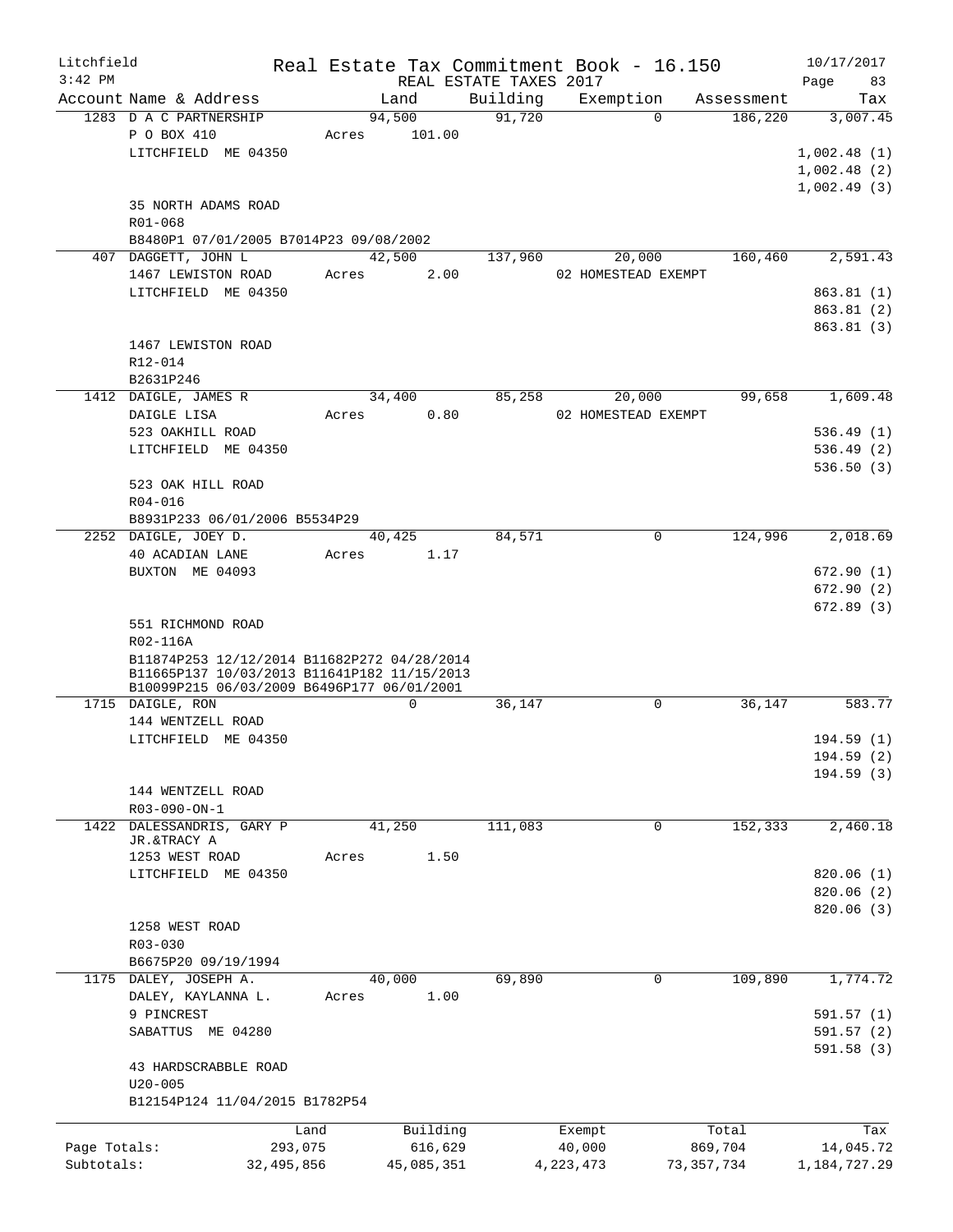| Litchfield |                                                                                          |                      |                        | Real Estate Tax Commitment Book - 16.150 |            | 10/17/2017 |
|------------|------------------------------------------------------------------------------------------|----------------------|------------------------|------------------------------------------|------------|------------|
| $3:42$ PM  |                                                                                          |                      | REAL ESTATE TAXES 2017 |                                          |            | 84<br>Page |
|            | Account Name & Address                                                                   | Land                 |                        | Building Exemption                       | Assessment | Tax        |
|            | 897 DALLAIRE, DODIE R.                                                                   | 42,500               | 47,148                 | $\Omega$                                 | 89,648     | 1,447.82   |
|            | 1554 RICHMOND RD                                                                         | Acres 2.00           |                        |                                          |            |            |
|            | LITCHFIELD ME 04350                                                                      |                      |                        |                                          |            | 482.61(1)  |
|            |                                                                                          |                      |                        |                                          |            | 482.61 (2) |
|            |                                                                                          |                      |                        |                                          |            | 482.60 (3) |
|            | 1554 RICHMOND ROAD                                                                       |                      |                        |                                          |            |            |
|            | R01-027A                                                                                 |                      |                        |                                          |            |            |
|            | B12317P81 06/08/2016 B2434P213 11/05/1981                                                |                      |                        |                                          |            |            |
|            | 896 D'ALLESSANDRIS, HENRY<br><b>JOSEPH</b>                                               | 90,000               | 43,225                 | 0                                        | 133,225    | 2,151.58   |
|            | PERRY, EDWARD MARTIN                                                                     | Acres 1.00           |                        |                                          |            |            |
|            | 25 CUMBERLAND STREET                                                                     |                      |                        |                                          |            | 717.19(1)  |
|            | BRUNSWICK ME 04011                                                                       |                      |                        |                                          |            | 717.19 (2) |
|            |                                                                                          |                      |                        |                                          |            | 717.20(3)  |
|            | 11 TROUT LANE                                                                            |                      |                        |                                          |            |            |
|            | R09-025                                                                                  |                      |                        |                                          |            |            |
|            | B11833P83 10/24/2014 B2248P293                                                           |                      |                        |                                          |            |            |
|            | 412 DALY, H JEAN K. TRUST                                                                | 43,000               | $\Omega$               | $\mathbf 0$                              | 43,000     | 694.45     |
|            | JEAN AND JOHN DALY<br>TRUSTEES                                                           | 18.00<br>Acres       |                        |                                          |            |            |
|            | 19 STOVERS OCEAN AVE                                                                     |                      |                        |                                          |            | 231.48(1)  |
|            | HARPSWELL ME 04079                                                                       |                      |                        |                                          |            | 231.48(2)  |
|            |                                                                                          |                      |                        |                                          |            | 231.49(3)  |
|            | SMALL ROAD                                                                               |                      |                        |                                          |            |            |
|            | R01-005                                                                                  |                      |                        |                                          |            |            |
|            | B9800P185 07/23/2008 B1515P129                                                           |                      |                        |                                          |            |            |
|            | 411 DALY, H JEAN K. TRUST                                                                | 42,300<br>Acres 7.80 | $\Omega$               | $\mathbf 0$                              | 42,300     | 683.14     |
|            | DALY JOHN T TRUSTEE<br>19 STOVERS OCEAN AVE                                              |                      |                        |                                          |            | 227.71(1)  |
|            | HARPSWELL ME 04079                                                                       |                      |                        |                                          |            | 227.71(2)  |
|            |                                                                                          |                      |                        |                                          |            | 227.72 (3) |
|            | PLAINS ROAD                                                                              |                      |                        |                                          |            |            |
|            | R06-066                                                                                  |                      |                        |                                          |            |            |
|            | B9800P183 07/23/2008 B3911P255                                                           |                      |                        |                                          |            |            |
|            | 1548 DAMBERG, GRETCHEN                                                                   | 42,500               | 69,919                 | 20,000                                   | 92,419     | 1,492.57   |
|            | 94 RICHMOND RD                                                                           | 2.00<br>Acres        |                        | 02 HOMESTEAD EXEMPT                      |            |            |
|            | LITCHFIELD ME 04350                                                                      |                      |                        |                                          |            | 497.52 (1) |
|            |                                                                                          |                      |                        |                                          |            | 497.52 (2) |
|            |                                                                                          |                      |                        |                                          |            | 497.53 (3) |
|            | 94 RICHMOND ROAD                                                                         |                      |                        |                                          |            |            |
|            | R03-072A                                                                                 |                      |                        |                                          |            |            |
|            | B10176P327 08/18/2009 B10169P342 08/03/2009<br>B8981P313 06/19/2006 B8045P204 07/21/2004 |                      |                        |                                          |            |            |
|            | 1737 DANA,. MICHAEL & JANET                                                              | 87,320               | 21,734                 | $\Omega$                                 | 109,054    | 1,761.22   |
|            | 32 HURRICANE RIDGE                                                                       | 0.20<br>Acres        |                        |                                          |            |            |
|            | HARPSWELL ME 04079                                                                       |                      |                        |                                          |            | 587.07(1)  |
|            |                                                                                          |                      |                        |                                          |            | 587.07 (2) |
|            |                                                                                          |                      |                        |                                          |            | 587.08 (3) |
|            | 206 MACE ROAD<br>U14-024                                                                 |                      |                        |                                          |            |            |
|            | B5496P32                                                                                 |                      |                        |                                          |            |            |
|            |                                                                                          |                      |                        |                                          |            |            |

|              | Land       | Building     | Exempt    | Total      | Tax          |
|--------------|------------|--------------|-----------|------------|--------------|
| Page Totals: | 347,620    | 182,026      | 20,000    | 509,646    | 8,230.78     |
| Subtotals:   | 32,843,476 | 45, 267, 377 | 4,243,473 | 73,867,380 | 1,192,958.07 |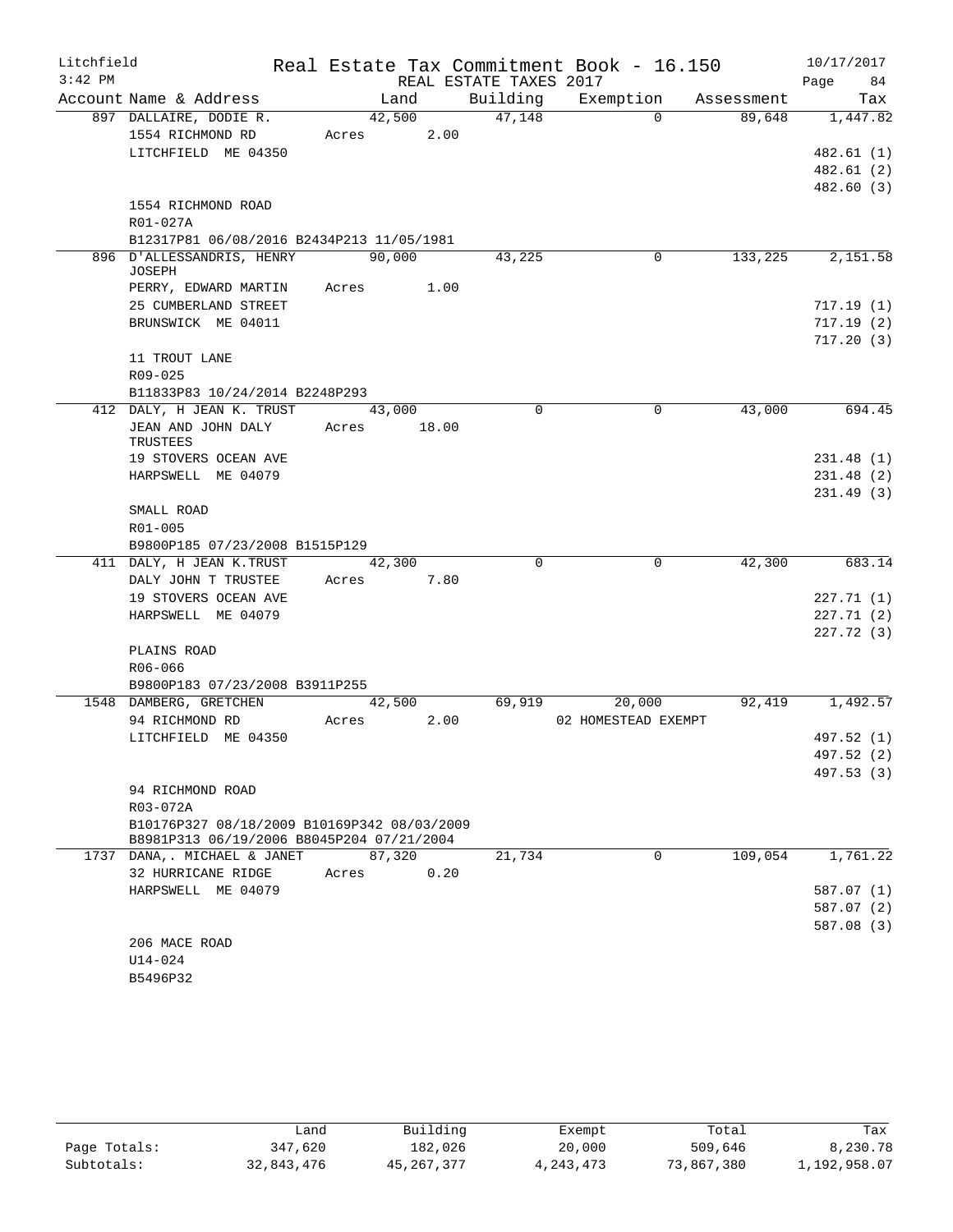| Litchfield   |                         |              |         |             |                        | Real Estate Tax Commitment Book - 16.150 |            | 10/17/2017   |
|--------------|-------------------------|--------------|---------|-------------|------------------------|------------------------------------------|------------|--------------|
| $3:42$ PM    |                         |              |         |             | REAL ESTATE TAXES 2017 |                                          |            | Page<br>85   |
|              | Account Name & Address  |              | Land    |             | Building               | Exemption                                | Assessment | Tax          |
|              | 2723 DANFORTH ALTON L   |              | 42,500  |             | 33,532                 | 20,000                                   | 56,032     | 904.92       |
|              | PO BOX 134              |              | Acres   | 2.00        |                        | 02 HOMESTEAD EXEMPT                      |            |              |
|              | LITCHFIELD ME 04350     |              |         |             |                        |                                          |            | 301.64(1)    |
|              |                         |              |         |             |                        |                                          |            | 301.64(2)    |
|              |                         |              |         |             |                        |                                          |            | 301.64(3)    |
|              | 6 CAT LANE              |              |         |             |                        |                                          |            |              |
|              | R11-015F                |              |         |             |                        |                                          |            |              |
|              | B9972P333 02/09/2009    |              |         |             |                        |                                          |            |              |
|              | 416 DANFORTH CAMP TRUST |              | 169,600 |             | 20,662                 | 0                                        | 190,262    | 3,072.73     |
|              | C/O STEVE DANFORTH      |              | Acres   | 1.20        |                        |                                          |            |              |
|              | 347 COBBOSSEE ROAD      |              |         |             |                        |                                          |            | 1,024.24(1)  |
|              |                         |              |         |             |                        |                                          |            |              |
|              | MONMOUTH ME 04259       |              |         |             |                        |                                          |            | 1,024.24(2)  |
|              |                         |              |         |             |                        |                                          |            | 1,024.25(3)  |
|              | 125 GOODWIN DRIVE       |              |         |             |                        |                                          |            |              |
|              | R14-020                 |              |         |             |                        |                                          |            |              |
|              | B12111P295 09/18/2015   |              |         |             |                        |                                          |            |              |
|              | 2570 DANFORTH GEORGE L  |              | 30,750  |             | $\mathbf 0$            | 0                                        | 30,750     | 496.61       |
|              | P O BOX 92              |              | Acres   | 2.10        |                        |                                          |            |              |
|              | LITCHFIELD ME 04350     |              |         |             |                        |                                          |            | 165.54(1)    |
|              |                         |              |         |             |                        |                                          |            | 165.54(2)    |
|              |                         |              |         |             |                        |                                          |            | 165.53(3)    |
|              | 106 NECK ROAD           |              |         |             |                        |                                          |            |              |
|              | R14-012D                |              |         |             |                        |                                          |            |              |
|              | B7978P42 06/07/2004     |              |         |             |                        |                                          |            |              |
|              | 904 DANFORTH, ARNOLD    |              | 162,184 |             | 85,724                 | 0                                        | 247,908    | 4,003.71     |
|              |                         |              |         | 0.74        |                        |                                          |            |              |
|              | PO BOX 3384             |              | Acres   |             |                        |                                          |            |              |
|              | PORTLAND ME 04104       |              |         |             |                        |                                          |            | 1,334.57(1)  |
|              |                         |              |         |             |                        |                                          |            | 1,334.57(2)  |
|              |                         |              |         |             |                        |                                          |            | 1,334.57(3)  |
|              | 15 CLARA DRIVE          |              |         |             |                        |                                          |            |              |
|              | R14-018                 |              |         |             |                        |                                          |            |              |
|              | B6289P322 09/01/2000    |              |         |             |                        |                                          |            |              |
|              | 417 DANFORTH, GEORGE L  |              | 42,750  |             | 63,788                 | 20,000                                   | 86,538     | 1,397.59     |
|              | DANFORTH JANICE B       |              | Acres   | 2.10        |                        | 02 HOMESTEAD EXEMPT                      |            |              |
|              | 106 NECK ROAD           |              |         |             |                        |                                          |            | 465.86(1)    |
|              | LITCHFIELD ME 04350     |              |         |             |                        |                                          |            | 465.86(2)    |
|              |                         |              |         |             |                        |                                          |            | 465.87 (3)   |
|              | 106 NECK ROAD           |              |         |             |                        |                                          |            |              |
|              | R14-012C                |              |         |             |                        |                                          |            |              |
|              | B9161P182 11/09/2006    |              |         |             |                        |                                          |            |              |
|              | 420 DANFORTH, JAY       |              | 42,500  |             | 112,394                | 20,000                                   | 134,894    | 2,178.54     |
|              | 60 NECK ROAD            |              | Acres   | 2.00        |                        | 02 HOMESTEAD EXEMPT                      |            |              |
|              |                         |              |         |             |                        |                                          |            |              |
|              | LITCHFIELD ME 04350     |              |         |             |                        |                                          |            | 726.18(1)    |
|              |                         |              |         |             |                        |                                          |            | 726.18(2)    |
|              |                         |              |         |             |                        |                                          |            | 726.18(3)    |
|              | 60 NECK ROAD            |              |         |             |                        |                                          |            |              |
|              | R14-011B                |              |         |             |                        |                                          |            |              |
|              | B3602P204 08/23/1989    |              |         |             |                        |                                          |            |              |
|              | 421 DANFORTH, JOYCE     |              |         | $\mathbf 0$ | 14,743                 | 14,743                                   |            | 0.00<br>0    |
|              | BOURGOIN RENA           |              |         |             |                        | 02 HOMESTEAD EXEMPT                      |            |              |
|              | 12 JEFFREY LANE         |              |         |             |                        |                                          |            |              |
|              | LITCHFIELD ME 04350     |              |         |             |                        |                                          |            |              |
|              |                         |              |         |             |                        |                                          |            |              |
|              | 10 JEFFREY LANE         |              |         |             |                        |                                          |            |              |
|              | R01-010-ON-10           |              |         |             |                        |                                          |            |              |
|              |                         |              |         |             |                        |                                          |            |              |
|              |                         |              |         |             |                        |                                          |            |              |
|              |                         | Land         |         | Building    |                        | Exempt                                   | Total      | Tax          |
| Page Totals: |                         | 490,284      |         | 330,843     |                        | 74,743                                   | 746,384    | 12,054.10    |
| Subtotals:   |                         | 33, 333, 760 |         | 45,598,220  |                        | 4, 318, 216                              | 74,613,764 | 1,205,012.17 |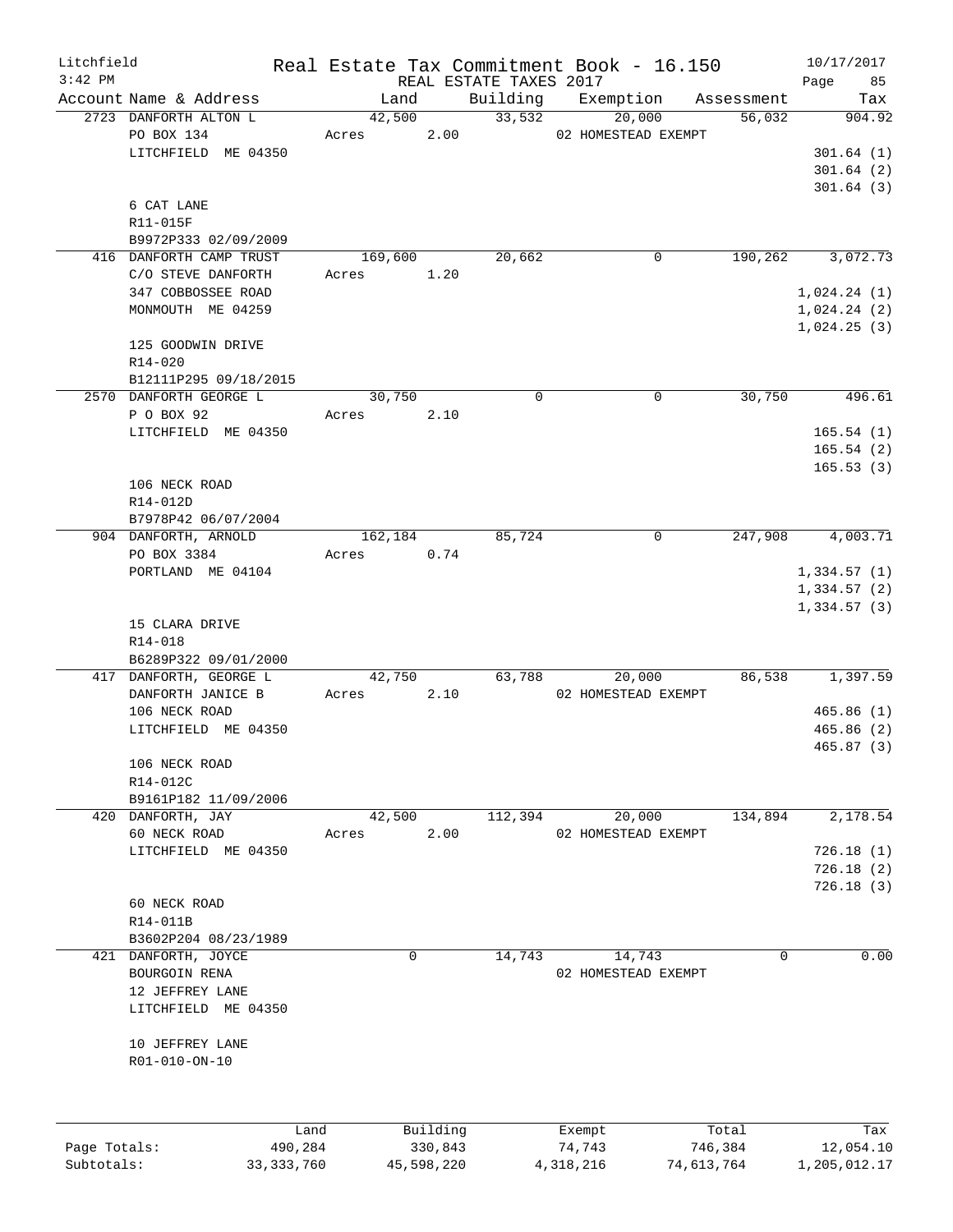| Litchfield   |                                                      |            |             |          |                        | Real Estate Tax Commitment Book - 16.150 |              |            | 10/17/2017   |
|--------------|------------------------------------------------------|------------|-------------|----------|------------------------|------------------------------------------|--------------|------------|--------------|
| $3:42$ PM    |                                                      |            |             |          | REAL ESTATE TAXES 2017 |                                          |              |            | 86<br>Page   |
|              | Account Name & Address                               |            | Land        |          | Building               | Exemption                                |              | Assessment | Tax          |
|              | 418 DANFORTH, KATELYN E.                             |            | 55,625      |          | 15,223                 |                                          | $\Omega$     | 70,848     | 1,144.20     |
|              | 95 FERRIN ROAD                                       | Acres      |             | 3.25     |                        |                                          |              |            |              |
|              | LITCHFIELD ME 04350                                  |            |             |          |                        |                                          |              |            | 381.40(1)    |
|              |                                                      |            |             |          |                        |                                          |              |            | 381.40(2)    |
|              |                                                      |            |             |          |                        |                                          |              |            | 381.40(3)    |
|              | 95 FERRIN ROAD                                       |            |             |          |                        |                                          |              |            |              |
|              | R03-108A                                             |            |             |          |                        |                                          |              |            |              |
|              | B12331P244 06/08/2016 B8383P321 04/25/2005 B2739P303 |            |             |          |                        |                                          |              |            |              |
|              | 1162 DANIEL RICHARD D                                |            | 99,325      |          | 96,179                 |                                          | $\Omega$     | 195,504    | 3,157.39     |
|              | DANIEL HEIDI J                                       | Acres      |             | 3.93     |                        |                                          |              |            |              |
|              | 1010 BRUNSWICK AVENUE                                |            |             |          |                        |                                          |              |            | 1,052.46(1)  |
|              | GARDINER ME 04345                                    |            |             |          |                        |                                          |              |            | 1,052.46(2)  |
|              |                                                      |            |             |          |                        |                                          |              |            | 1,052.47(3)  |
|              | 35 PLEASANT POND LANE                                |            |             |          |                        |                                          |              |            |              |
|              | $U01 - 003$                                          |            |             |          |                        |                                          |              |            |              |
|              | B9617P200 01/16/2008 B8229P56 12/03/2004 B1963P113   |            |             |          |                        |                                          |              |            |              |
|              | 873 DARLING, DANNY                                   |            | 40,125      |          | 80,281                 |                                          | 0            | 120,406    | 1,944.56     |
|              | DARLING, LINDA                                       | Acres      |             | 1.05     |                        |                                          |              |            |              |
|              | 170 PLAINS ROAD                                      |            |             |          |                        |                                          |              |            | 648.19(1)    |
|              | LITCHFIELD ME 04350                                  |            |             |          |                        |                                          |              |            | 648.19(2)    |
|              |                                                      |            |             |          |                        |                                          |              |            | 648.18(3)    |
|              | 170 PLAINS ROAD                                      |            |             |          |                        |                                          |              |            |              |
|              | R07-009                                              |            |             |          |                        |                                          |              |            |              |
|              | B10719P245 05/02/2011 B9510P154 09/26/2007 B9510P153 |            |             |          |                        |                                          |              |            |              |
|              | 09/26/2007 B1679P169 09/26/1973                      |            |             |          |                        |                                          |              |            |              |
|              | 425 DARVILLE, LINDA                                  |            | 51,100      |          | 131,582                | 20,000                                   |              | 162,682    | 2,627.31     |
|              | 1502 RICHMOND ROAD                                   | Acres      |             | 7.00     |                        | 02 HOMESTEAD EXEMPT                      |              |            |              |
|              | LITCHFIELD ME 04350                                  |            |             |          |                        |                                          |              |            | 875.77 (1)   |
|              |                                                      |            |             |          |                        |                                          |              |            | 875.77 (2)   |
|              |                                                      |            |             |          |                        |                                          |              |            | 875.77 (3)   |
|              | 1502 RICHMOND ROAD                                   |            |             |          |                        |                                          |              |            |              |
|              | R01-025A                                             |            |             |          |                        |                                          |              |            |              |
|              | B4321P181                                            |            |             |          |                        |                                          |              |            |              |
|              | 2054 DAVIDSON JUDY M                                 |            | 40,825      |          | 117,076                | 20,000                                   |              | 137,901    | 2,227.10     |
|              | 239 DENNIS HILL ROAD                                 | Acres      |             | 1.33     |                        | 02 HOMESTEAD EXEMPT                      |              |            |              |
|              | LITCHFIELD ME 04350                                  |            |             |          |                        |                                          |              |            | 742.37(1)    |
|              |                                                      |            |             |          |                        |                                          |              |            | 742.37(2)    |
|              |                                                      |            |             |          |                        |                                          |              |            | 742.36 (3)   |
|              | 239 DENNIS HILL ROAD                                 |            |             |          |                        |                                          |              |            |              |
|              | R13-042C                                             |            |             |          |                        |                                          |              |            |              |
|              |                                                      |            |             |          |                        |                                          |              |            |              |
|              | B11690P242 05/12/2014 B5347P170 04/16/1997           |            |             |          |                        |                                          |              |            |              |
|              | 308 DAVIN, ERIC                                      |            | $\mathbf 0$ |          | 4,412                  |                                          | 0            | 4,412      | 71.25        |
|              | 30 CLINTON LANE                                      |            |             |          |                        |                                          |              |            |              |
|              | LITCHFIELD ME 04350                                  |            |             |          |                        |                                          |              |            | 23.75(1)     |
|              |                                                      |            |             |          |                        |                                          |              |            | 23.75(2)     |
|              |                                                      |            |             |          |                        |                                          |              |            | 23.75(3)     |
|              | <b>30 CLINTON LANE</b>                               |            |             |          |                        |                                          |              |            |              |
|              | R02-103-ON-7                                         |            |             |          |                        |                                          |              |            |              |
|              | 428 DAVIN, TIMOTHY E                                 |            | 41,125      |          | 32,840                 | 20,000                                   |              | 53,965     | 871.53       |
|              | 267 BUKER ROAD                                       | Acres      |             | 1.45     |                        | 02 HOMESTEAD EXEMPT                      |              |            |              |
|              | LITCHFIELD ME 04350                                  |            |             |          |                        |                                          |              |            | 290.51(1)    |
|              |                                                      |            |             |          |                        |                                          |              |            | 290.51(2)    |
|              |                                                      |            |             |          |                        |                                          |              |            | 290.51(3)    |
|              | 267 BUKER ROAD                                       |            |             |          |                        |                                          |              |            |              |
|              | $R05 - 052 - 1$                                      |            |             |          |                        |                                          |              |            |              |
|              | B4695P198                                            |            |             |          |                        |                                          |              |            |              |
|              |                                                      |            |             |          |                        |                                          |              |            |              |
|              |                                                      |            |             |          |                        |                                          |              |            |              |
|              |                                                      | Land       |             | Building |                        | Exempt                                   |              | Total      | Tax          |
| Page Totals: |                                                      | 328,125    |             | 477,593  |                        | 60,000                                   |              | 745,718    | 12,043.34    |
| Subtotals:   |                                                      | 33,661,885 | 46,075,813  |          |                        | 4,378,216                                | 75, 359, 482 |            | 1,217,055.51 |
|              |                                                      |            |             |          |                        |                                          |              |            |              |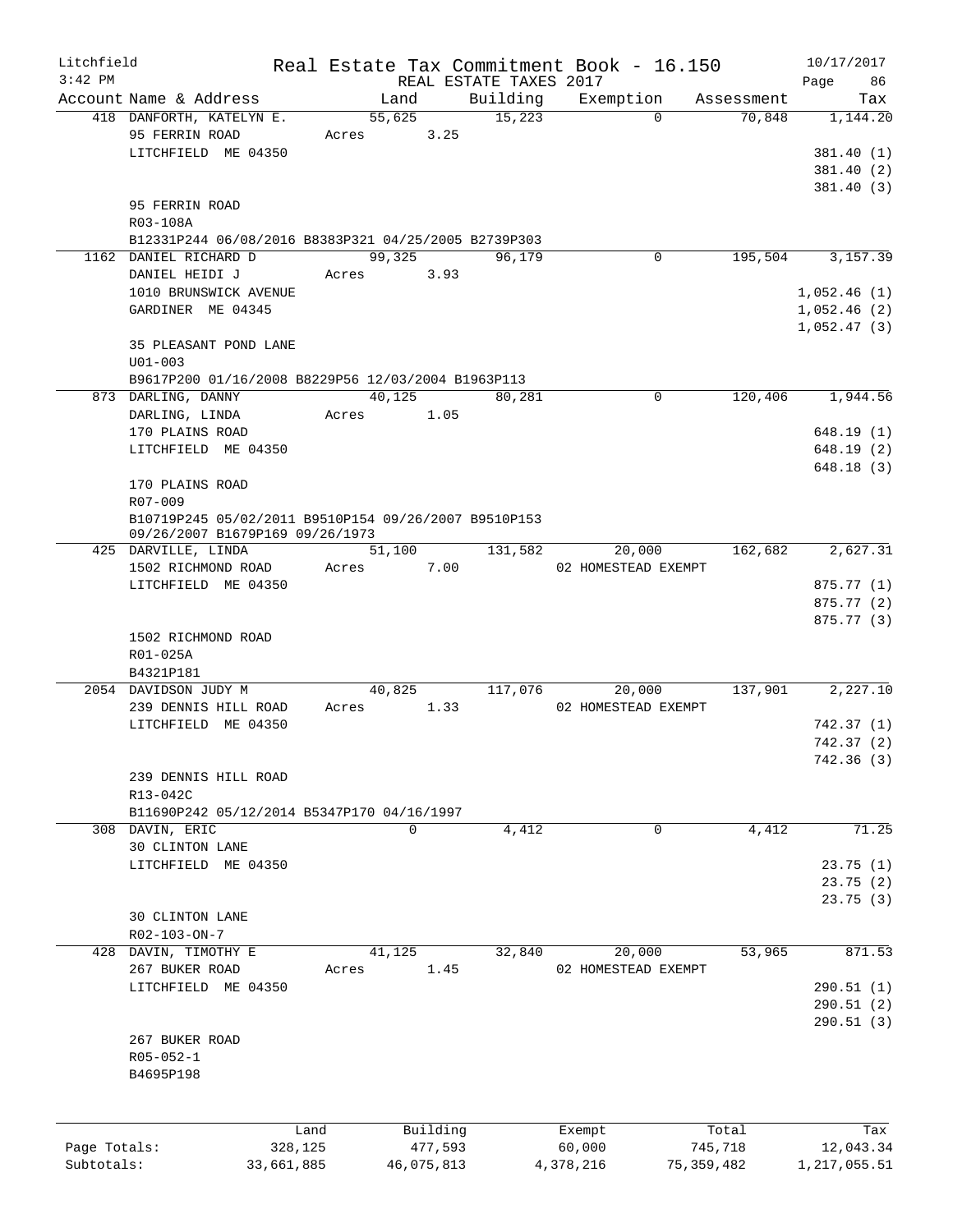| Litchfield   |                                                                                       |              |             |                | Real Estate Tax Commitment Book - 16.150 |           |                     |                       | 10/17/2017             |
|--------------|---------------------------------------------------------------------------------------|--------------|-------------|----------------|------------------------------------------|-----------|---------------------|-----------------------|------------------------|
| $3:42$ PM    |                                                                                       |              |             |                | REAL ESTATE TAXES 2017                   |           |                     |                       | Page<br>87             |
|              | Account Name & Address<br>2254 DAVIS DAWSON                                           |              |             | Land<br>42,500 | Building<br>109,811                      | Exemption | $\Omega$            | Assessment<br>152,311 | Tax<br>2,459.82        |
|              | 14 SANTA LANE                                                                         |              | Acres       | 2.00           |                                          |           |                     |                       |                        |
|              | LITCHFIELD ME 04350                                                                   |              |             |                |                                          |           |                     |                       | 819.94 (1)             |
|              |                                                                                       |              |             |                |                                          |           |                     |                       | 819.94(2)              |
|              |                                                                                       |              |             |                |                                          |           |                     |                       | 819.94 (3)             |
|              | 14 SANTA LANE                                                                         |              |             |                |                                          |           |                     |                       |                        |
|              | R03-096D                                                                              |              |             |                |                                          |           |                     |                       |                        |
|              | B10712P348 04/21/2011 B8904P179 05/12/2006 B6500P106                                  |              |             |                |                                          |           |                     |                       |                        |
|              | 898 DAVIS, CAROL, M.                                                                  |              | 120,950     |                | 64,417                                   |           | $\mathbf 0$         | 185,367               | 2,993.68               |
|              | JOHNSTON, HELEN (LIFE<br>ESTATE)                                                      |              | Acres 15.60 |                |                                          |           |                     |                       |                        |
|              | 31 BASS LANE                                                                          |              |             |                |                                          |           |                     |                       | 997.89 (1)             |
|              | LITCHFIELD ME 04350                                                                   |              |             |                |                                          |           |                     |                       | 997.89 (2)             |
|              |                                                                                       |              |             |                |                                          |           |                     |                       | 997.90 (3)             |
|              | 31 BASS LANE                                                                          |              |             |                |                                          |           |                     |                       |                        |
|              | R09-030                                                                               |              |             |                |                                          |           |                     |                       |                        |
|              | B12329P317 06/22/2016 B1162P364                                                       |              |             |                |                                          |           |                     |                       |                        |
|              | 434 DAVIS, JOHN L                                                                     |              |             | 29,200         |                                          | 0         | 0                   | 29,200                | 471.58                 |
|              | P O BOX 94                                                                            |              | Acres       | 0.90           |                                          |           |                     |                       |                        |
|              | TOPSHAM ME 04086                                                                      |              |             |                |                                          |           |                     |                       | 157.19(1)<br>157.19(2) |
|              |                                                                                       |              |             |                |                                          |           |                     |                       | 157.20(3)              |
|              | EASY STREET                                                                           |              |             |                |                                          |           |                     |                       |                        |
|              | $U10 - 014$                                                                           |              |             |                |                                          |           |                     |                       |                        |
|              | B1521P701                                                                             |              |             |                |                                          |           |                     |                       |                        |
|              | 435 DAVIS, JOHN L                                                                     |              | 100,380     |                | 451                                      |           | 0                   | 100,831               | 1,628.42               |
|              | P O BOX 94                                                                            |              | Acres       | 0.46           |                                          |           |                     |                       |                        |
|              | TOPSHAM ME 04086                                                                      |              |             |                |                                          |           |                     |                       | 542.81(1)              |
|              |                                                                                       |              |             |                |                                          |           |                     |                       | 542.81(2)              |
|              |                                                                                       |              |             |                |                                          |           |                     |                       | 542.80(3)              |
|              | 26 EASY STREET                                                                        |              |             |                |                                          |           |                     |                       |                        |
|              | $U10 - 008$<br>B1701P151                                                              |              |             |                |                                          |           |                     |                       |                        |
|              | 2563 DAVIS, KEITH B.                                                                  |              |             | 42,650         | 96,759                                   |           | $\mathsf{O}$        | 139,409               | 2,251.46               |
|              | TURBERVILLE, EDNA MARIE Acres                                                         |              |             | 2.06           |                                          |           |                     |                       |                        |
|              | P.O. BOX 330                                                                          |              |             |                |                                          |           |                     |                       | 750.49 (1)             |
|              | DRESDEN ME 04342                                                                      |              |             |                |                                          |           |                     |                       | 750.49(2)              |
|              |                                                                                       |              |             |                |                                          |           |                     |                       | 750.48(3)              |
|              | 277 STEVENSTOWN ROAD                                                                  |              |             |                |                                          |           |                     |                       |                        |
|              | R10-012A                                                                              |              |             |                |                                          |           |                     |                       |                        |
|              | B12114P193 09/17/2015 B9886P13 10/20/2008 B9630P136<br>02/01/2008 B8581P46 08/31/2005 |              |             |                |                                          |           |                     |                       |                        |
|              | 409 DAVIS, PATRICIA                                                                   |              |             | 43,600         | 69,361                                   |           | 20,000              | 92,961                | 1,501.32               |
|              | 13 POTTERS BROOK LANE                                                                 |              | Acres       | 2.44           |                                          |           | 02 HOMESTEAD EXEMPT |                       |                        |
|              | LITCHFIELD ME 04350                                                                   |              |             |                |                                          |           |                     |                       | 500.44(1)              |
|              |                                                                                       |              |             |                |                                          |           |                     |                       | 500.44(2)              |
|              |                                                                                       |              |             |                |                                          |           |                     |                       | 500.44(3)              |
|              | 13 POTTERS BROOK LANE                                                                 |              |             |                |                                          |           |                     |                       |                        |
|              | R08-008                                                                               |              |             |                |                                          |           |                     |                       |                        |
|              | B6772P336 01/04/2002                                                                  |              |             |                |                                          |           |                     |                       |                        |
|              | 284 DAY, DIANE L.                                                                     |              | 177,200     |                | 187,118                                  |           | 0                   | 364,318               | 5,883.74               |
|              | JASPER, SUSAN L.<br>76 EASY STREET                                                    |              | Acres       | 0.90           |                                          |           |                     |                       | 1,961.25(1)            |
|              | LITCHFIELD ME 04350                                                                   |              |             |                |                                          |           |                     |                       | 1,961.25(2)            |
|              |                                                                                       |              |             |                |                                          |           |                     |                       | 1,961.24(3)            |
|              | 76 EASY STREET                                                                        |              |             |                |                                          |           |                     |                       |                        |
|              | $U09 - 008$                                                                           |              |             |                |                                          |           |                     |                       |                        |
|              | B11297P151 02/04/2013 B5775P96                                                        |              |             |                |                                          |           |                     |                       |                        |
|              |                                                                                       | Land         |             | Building       |                                          | Exempt    |                     | Total                 | Tax                    |
| Page Totals: |                                                                                       | 556,480      |             | 527,917        |                                          | 20,000    |                     | 1,064,397             | 17,190.02              |
| Subtotals:   |                                                                                       | 34, 218, 365 |             | 46,603,730     |                                          | 4,398,216 |                     | 76, 423, 879          | 1,234,245.53           |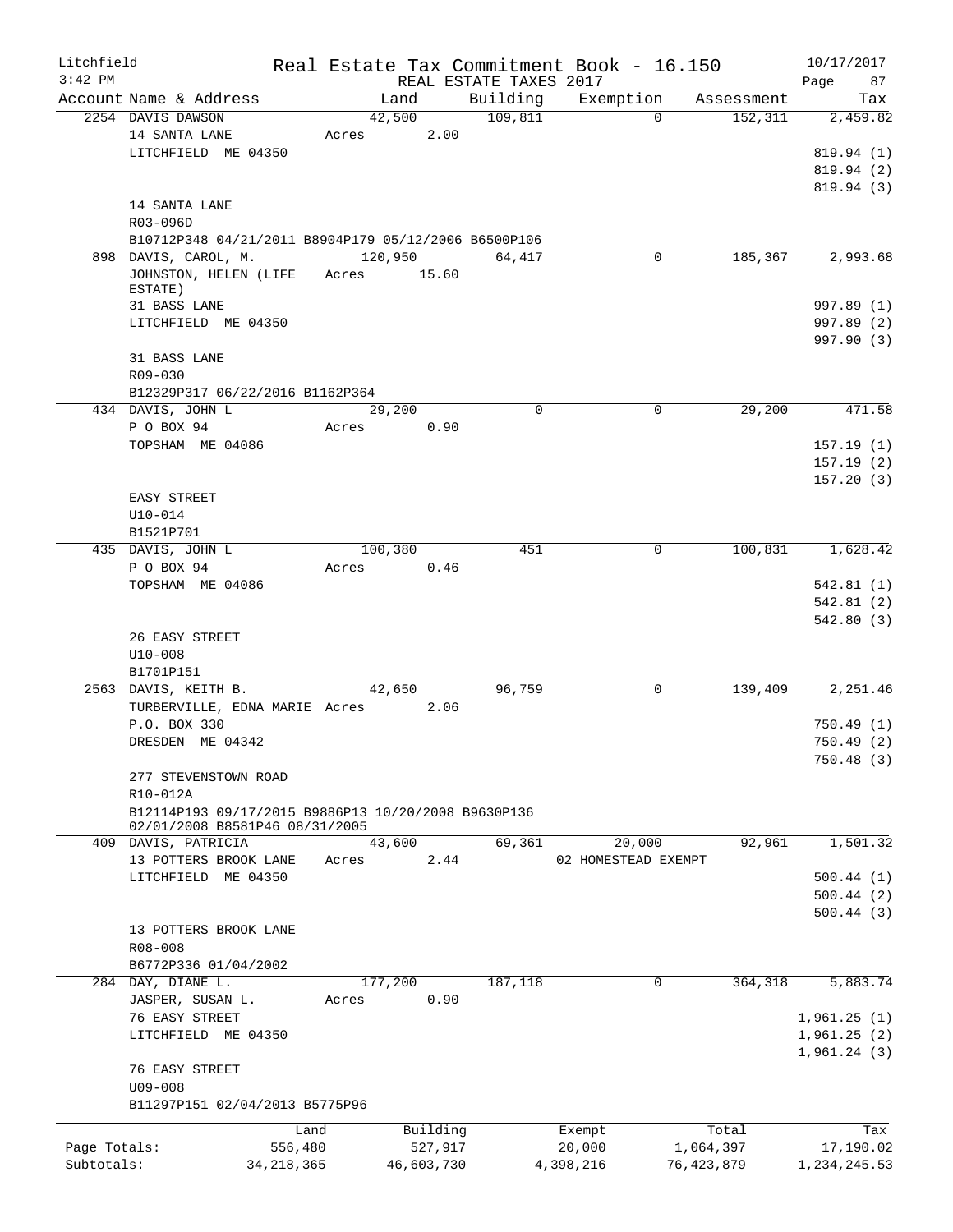| Litchfield                 |                                                     |                 |                       |                        | Real Estate Tax Commitment Book - 16.150 |                         | 10/17/2017                   |
|----------------------------|-----------------------------------------------------|-----------------|-----------------------|------------------------|------------------------------------------|-------------------------|------------------------------|
| $3:42$ PM                  |                                                     |                 |                       | REAL ESTATE TAXES 2017 |                                          |                         | Page<br>88                   |
|                            | Account Name & Address                              | Land            |                       | Building               | Exemption                                | Assessment              | Tax                          |
|                            | 1192 DAY, STEPHEN A.<br>61 NORTH EVERGREEN<br>DRIVE | 46,850<br>Acres | 5.10                  | 73,125                 | 20,000<br>02 HOMESTEAD EXEMPT            | 99,975                  | 1,614.60                     |
|                            | LITCHFIELD ME 04350                                 |                 |                       |                        |                                          |                         | 538.20(1)                    |
|                            |                                                     |                 |                       |                        |                                          |                         | 538.20(2)                    |
|                            | 61 NORTH EVERGREEN<br>DRIVE<br>$U29 - 024 - 1$      |                 |                       |                        |                                          |                         | 538.20(3)                    |
|                            | B7530P139 05/11/2003                                |                 |                       |                        |                                          |                         |                              |
|                            | 2522 DAYEN LINDA                                    | 37,567          |                       | $\mathbf 0$            | $\mathbf 0$                              | 37,567                  | 606.71                       |
|                            | 1878 MELROSE ROAD                                   | Acres 15.06     |                       |                        |                                          |                         |                              |
|                            | KLAMATH FALLS OR 97601                              |                 |                       |                        |                                          |                         | 202.24(1)                    |
|                            |                                                     |                 |                       |                        |                                          |                         | 202.24(2)                    |
|                            | HALLOWELL ROAD<br>R14-042                           |                 |                       |                        |                                          |                         | 202.23(3)                    |
|                            | B5770P283 10/27/1998                                |                 |                       |                        |                                          |                         |                              |
|                            | 604 DAYEN, STEPHEN                                  | 48,847          |                       | $\Omega$               | $\mathbf 0$                              | 48,847                  | 788.88                       |
|                            | 1878 MELROSE ROAD                                   | Acres 33.00     |                       |                        |                                          |                         |                              |
|                            | KLAMATH FALLS OR 97601                              |                 |                       |                        |                                          |                         | 262.96(1)                    |
|                            |                                                     |                 |                       |                        |                                          |                         | 262.96(2)                    |
|                            | HALLOWELL ROAD<br>R14-041<br>B5770P285 10/27/1998   |                 |                       |                        |                                          |                         | 262.96(3)                    |
|                            | 440 DEANS, ROBERT L                                 | 41,425          |                       | 117,645                | 20,000                                   | 139,070                 | 2,245.98                     |
|                            | DEANS JANET A                                       | Acres           | 1.57                  |                        | 02 HOMESTEAD EXEMPT                      |                         |                              |
|                            | 61 HARDSCRABBLE ROAD                                |                 |                       |                        |                                          |                         | 748.66(1)                    |
|                            | LITCHFIELD ME 04350                                 |                 |                       |                        |                                          |                         | 748.66(2)                    |
|                            | 61 HARDSCRABBLE ROAD<br>$U21 - 043$                 |                 |                       |                        |                                          |                         | 748.66(3)                    |
|                            | B4446P113 07/26/1993                                |                 |                       |                        |                                          |                         |                              |
|                            | 441 DEBLOIS, WILFRID S                              | 116,881         |                       | 148,376                | 0                                        | 265,257                 | 4,283.90                     |
|                            | 119 MONTELLO ST                                     | Acres           | 0.16                  |                        |                                          |                         |                              |
|                            | LEWISTON ME 04240                                   |                 |                       |                        |                                          |                         | 1,427.97(1)                  |
|                            |                                                     |                 |                       |                        |                                          |                         | 1,427.97(2)                  |
|                            | 16 TOWN LINE DRIVE<br>U13-019A<br>B4344P51          |                 |                       |                        |                                          |                         | 1,427.96(3)                  |
|                            | 129 DECK SARAH                                      | 113,948         |                       | 26,057                 | 0                                        | 140,005                 | 2,261.08                     |
|                            | 35 HEMLOCK ROAD                                     | Acres           | 0.28                  |                        |                                          |                         |                              |
|                            | BRUNSWICK ME 04011                                  |                 |                       |                        |                                          |                         | 753.69(1)                    |
|                            |                                                     |                 |                       |                        |                                          |                         | 753.69(2)                    |
|                            | 331 PEACEPIPE DRIVE<br>$U28 - 001$                  |                 |                       |                        |                                          |                         | 753.70(3)                    |
|                            | B9505P34 09/20/2007 B9192P311 12/21/2006 B6812P98   |                 |                       |                        |                                          |                         |                              |
|                            | 446 DELANEY, NANCY HALL                             | 40,000          |                       | 85,114                 | 20,000                                   | 105,114                 | 1,697.59                     |
|                            | 1163 RICHMOND ROAD                                  | Acres           | 1.00                  |                        | 02 HOMESTEAD EXEMPT                      |                         |                              |
|                            | LITCHFIELD ME 04350                                 |                 |                       |                        |                                          |                         | 565.86(1)                    |
|                            |                                                     |                 |                       |                        |                                          |                         | 565.86 (2)                   |
|                            | 1163 RICHMOND ROAD<br>R01-059<br>B2758P312          |                 |                       |                        |                                          |                         | 565.87(3)                    |
|                            |                                                     |                 |                       |                        |                                          |                         |                              |
|                            | Land                                                |                 | Building              |                        | Exempt                                   | Total                   | Tax                          |
| Page Totals:<br>Subtotals: | 445,518<br>34,663,883                               |                 | 450,317<br>47,054,047 |                        | 60,000<br>4,458,216                      | 835,835<br>77, 259, 714 | 13,498.74<br>1, 247, 744. 27 |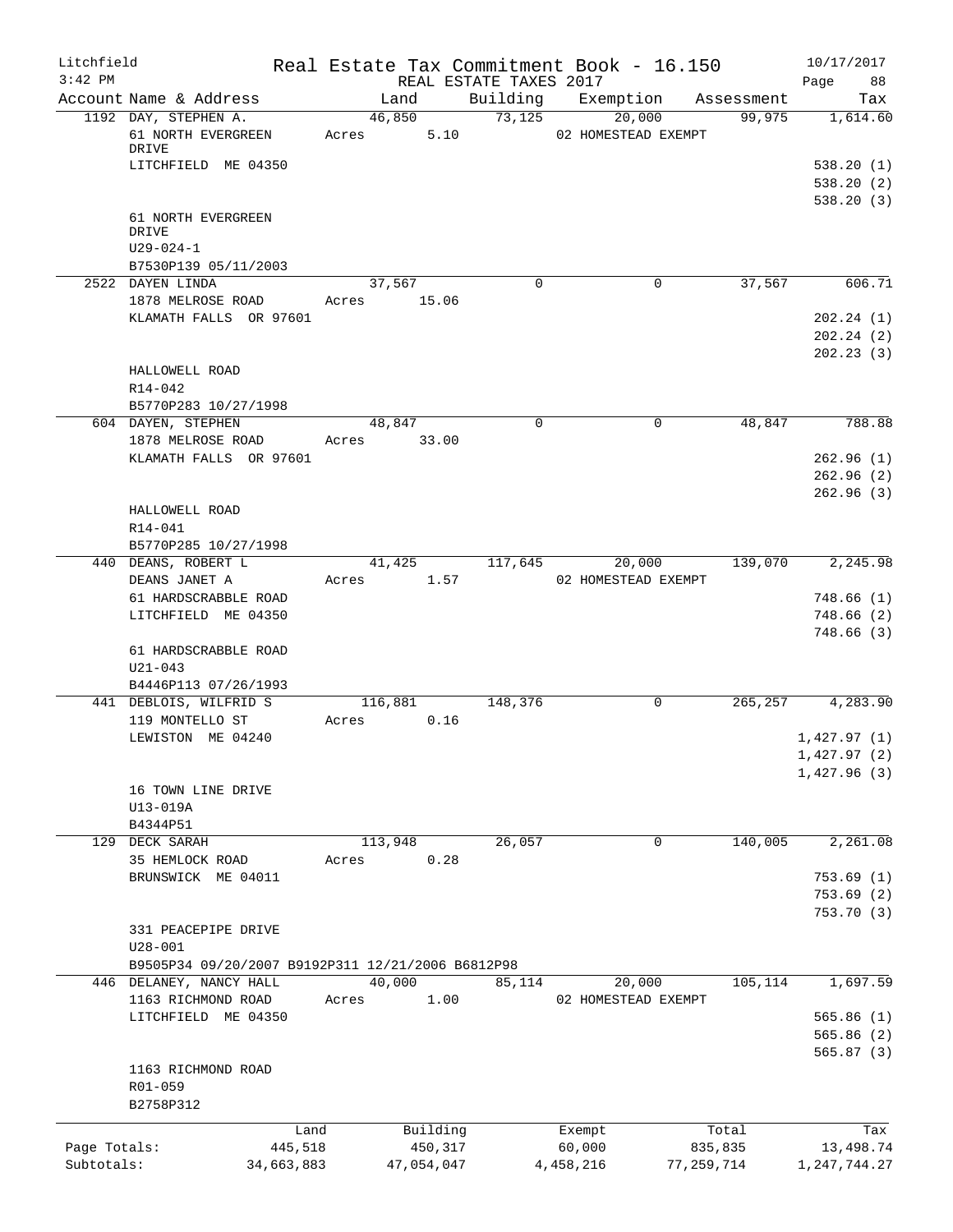| Litchfield   |                                            |         |            |         |                        | Real Estate Tax Commitment Book - 16.150 |            | 10/17/2017   |
|--------------|--------------------------------------------|---------|------------|---------|------------------------|------------------------------------------|------------|--------------|
| $3:42$ PM    |                                            |         |            |         | REAL ESTATE TAXES 2017 |                                          |            | 89<br>Page   |
|              | Account Name & Address                     |         | Land       |         | Building               | Exemption                                | Assessment | Tax          |
|              | 763 DELESKEY BRUCE                         |         | 42,220     |         | 29,323                 | $\Omega$                                 | 71,543     | 1,155.42     |
|              | DELESKEY AUDREY                            | Acres   |            | 7.72    |                        |                                          |            |              |
|              | 151 SO. PLEASANT STREET                    |         |            |         |                        |                                          |            | 385.14(1)    |
|              | BRADFORD MA 01835                          |         |            |         |                        |                                          |            | 385.14(2)    |
|              |                                            |         |            |         |                        |                                          |            | 385.14(3)    |
|              | 44 LITTLE DRIVE                            |         |            |         |                        |                                          |            |              |
|              | R12-023                                    |         |            |         |                        |                                          |            |              |
|              | B8668P342 10/31/2005 B1174P80              |         |            |         |                        |                                          |            |              |
|              | 2301 DELESKEY, BRIAN P                     |         | 29,475     |         | $\mathbf 0$            | $\mathbf 0$                              | 29,475     | 476.02       |
|              | DELESKEY, CHRISTINE J                      | Acres   |            | 2.15    |                        |                                          |            |              |
|              | 3 QUAIL ROAD                               |         |            |         |                        |                                          |            | 158.67(1)    |
|              | PEABODY MA 01960                           |         |            |         |                        |                                          |            | 158.67(2)    |
|              |                                            |         |            |         |                        |                                          |            | 158.68(3)    |
|              | 1 WOODPECKER DRIVE                         |         |            |         |                        |                                          |            |              |
|              | R14-010-1                                  |         |            |         |                        |                                          |            |              |
|              | B10482P58 07/26/2010 B5432P238 08/18/1997  |         |            |         |                        |                                          |            |              |
|              | 447 DELESKEY, BRUCE S                      |         | 18,840     |         | 77,804                 | $\mathbf 0$                              | 96,644     | 1,560.80     |
|              | DELESKEY AUDREY A                          | Acres   |            | 0.03    |                        |                                          |            |              |
|              |                                            |         |            |         |                        |                                          |            |              |
|              | 151 SOUTH PLEASANT<br>STREET               |         |            |         |                        |                                          |            | 520.27(1)    |
|              | BRADFORD MA 01835                          |         |            |         |                        |                                          |            | 520.27(2)    |
|              |                                            |         |            |         |                        |                                          |            | 520.26(3)    |
|              | 6 HERON DRIVE                              |         |            |         |                        |                                          |            |              |
|              |                                            |         |            |         |                        |                                          |            |              |
|              | $U24 - 006$                                |         |            |         |                        |                                          |            |              |
|              | B8574P154 08/17/2005 B3809P47              |         |            |         |                        |                                          |            |              |
|              | 448 DEMATTEIS, H DONALD                    |         | 109,580    |         | 202,503                | 0                                        | 312,083    | 5,040.14     |
|              | 20 EASY STREET                             | Acres   |            | 0.36    |                        |                                          |            |              |
|              | LITCHFIELD ME 04350                        |         |            |         |                        |                                          |            | 1,680.05(1)  |
|              |                                            |         |            |         |                        |                                          |            | 1,680.05(2)  |
|              |                                            |         |            |         |                        |                                          |            | 1,680.04(3)  |
|              | 20 EASY STREET                             |         |            |         |                        |                                          |            |              |
|              | $U10-006$                                  |         |            |         |                        |                                          |            |              |
|              | B3300P15 01/28/1988                        |         |            |         |                        |                                          |            |              |
|              | 2104 DEMERS, GUY                           |         | 46,750     |         | 156,779                | 0                                        | 203,529    | 3,286.99     |
|              | DEMERS PATTY                               | Acres   |            | 3.70    |                        |                                          |            |              |
|              | 36 HILLTOP LANE                            |         |            |         |                        |                                          |            | 1,095.66(1)  |
|              | 199 PINE TREE ROAD                         |         |            |         |                        |                                          |            | 1,095.66(2)  |
|              | LITCHFIELD ME 04350                        |         |            |         |                        |                                          |            | 1,095.67(3)  |
|              | 36 HILLTOP LANE                            |         |            |         |                        |                                          |            |              |
|              | R11-003B-1                                 |         |            |         |                        |                                          |            |              |
|              | B5606P175 04/30/1998                       |         |            |         |                        |                                          |            |              |
|              | 449 DEMERS, LAURETTA A.                    |         | 143,485    |         | 0                      | $\mathbf 0$                              | 143,485    | 2,317.28     |
|              | 15 PINELAND ST                             | Acres   |            | 23.10   |                        |                                          |            |              |
|              | LEWISTON ME 04240                          |         |            |         |                        |                                          |            | 772.43(1)    |
|              |                                            |         |            |         |                        |                                          |            | 772.43(2)    |
|              |                                            |         |            |         |                        |                                          |            | 772.42(3)    |
|              | JIMMY POND                                 |         |            |         |                        |                                          |            |              |
|              | R04-014                                    |         |            |         |                        |                                          |            |              |
|              |                                            |         |            |         |                        |                                          |            |              |
|              | B11147P217 08/27/2012 B4499P286 09/23/1993 |         |            |         |                        | $\mathbf 0$                              | 174,477    |              |
|              | 450 DEMERS, LAURETTA A.                    |         | 143,725    |         | 30,752                 |                                          |            | 2,817.80     |
|              | 15 PINELAND ST                             | Acres   |            | 4.80    |                        |                                          |            |              |
|              | LEWISTON ME 04240                          |         |            |         |                        |                                          |            | 939.27 (1)   |
|              |                                            |         |            |         |                        |                                          |            | 939.27 (2)   |
|              |                                            |         |            |         |                        |                                          |            | 939.26 (3)   |
|              | 128 JIMMY POND LANE                        |         |            |         |                        |                                          |            |              |
|              | $U08 - 008$                                |         |            |         |                        |                                          |            |              |
|              | B11147P217 08/27/2012 B3835P94             |         |            |         |                        |                                          |            |              |
|              |                                            |         |            |         |                        |                                          |            |              |
|              |                                            | Land    | Building   |         |                        | Exempt                                   | Total      | Tax          |
| Page Totals: |                                            | 534,075 |            | 497,161 |                        | 0                                        | 1,031,236  | 16,654.45    |
| Subtotals:   | 35, 197, 958                               |         | 47,551,208 |         |                        | 4,458,216                                | 78,290,950 | 1,264,398.72 |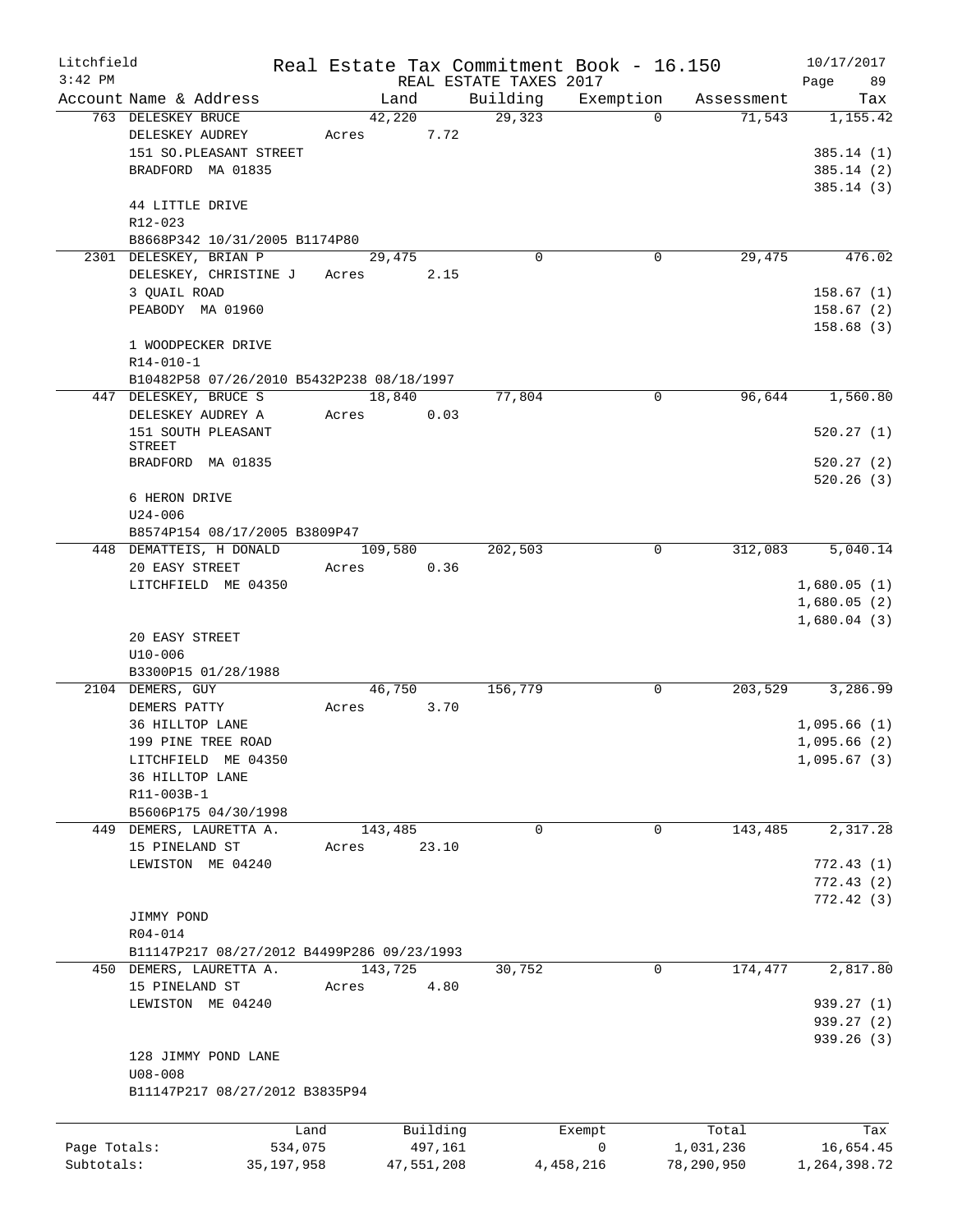| Litchfield |                                                                                         |             |        |                        | Real Estate Tax Commitment Book - 16.150 |            | 10/17/2017             |
|------------|-----------------------------------------------------------------------------------------|-------------|--------|------------------------|------------------------------------------|------------|------------------------|
| $3:42$ PM  |                                                                                         |             |        | REAL ESTATE TAXES 2017 |                                          |            | Page<br>90             |
|            | Account Name & Address                                                                  |             | Land   | Building               | Exemption                                | Assessment | Tax                    |
|            | 452 DENNIS, JAMES M.                                                                    | 10,100      |        | $\overline{0}$         | $\Omega$                                 | 10,100     | 163.11                 |
|            | 90 AIRPORT ROAD                                                                         | Acres 25.00 |        |                        |                                          |            |                        |
|            | KEENE VALLEY NY 12943                                                                   |             |        |                        |                                          |            | 54.37(1)               |
|            |                                                                                         |             |        |                        |                                          |            | 54.37(2)               |
|            |                                                                                         |             |        |                        |                                          |            | 54.37(3)               |
|            | DENNIS HILL ROAD                                                                        |             |        |                        |                                          |            |                        |
|            | R13-018                                                                                 |             |        |                        |                                          |            |                        |
|            | B11790P223 08/27/2014 B1253P475                                                         |             |        |                        |                                          |            |                        |
|            | 457 DEPUY, LAUREL A                                                                     | 180,100     |        | 120,370                | 20,000                                   | 280,470    | 4,529.59               |
|            | 141 COMMUNITY DRIVE                                                                     | Acres       | 1.60   |                        | 02 HOMESTEAD EXEMPT                      |            |                        |
|            | LITCHFIELD ME 04350                                                                     |             |        |                        |                                          |            | 1,509.86(1)            |
|            |                                                                                         |             |        |                        |                                          |            | 1,509.86(2)            |
|            |                                                                                         |             |        |                        |                                          |            | 1,509.87(3)            |
|            | 141 COMMUNITY DRIVE                                                                     |             |        |                        |                                          |            |                        |
|            | U15-003F                                                                                |             |        |                        |                                          |            |                        |
|            | B11200P174 10/11/2012 B11200P172 10/11/2012 B4196P13<br>08/05/1992 B3905P282 05/04/1991 |             |        |                        |                                          |            |                        |
|            | 405 DERRICO, MICHAEL                                                                    | 108,544     |        | 42,516                 | 0                                        | 151,060    | 2,439.62               |
|            | 34 OAKWOOD AVENUE                                                                       | Acres       | 0.34   |                        |                                          |            |                        |
|            | SAUGUS MA 01906                                                                         |             |        |                        |                                          |            | 813.21(1)              |
|            |                                                                                         |             |        |                        |                                          |            | 813.21(2)              |
|            |                                                                                         |             |        |                        |                                          |            | 813.20(3)              |
|            | 65 SAND POND LANE                                                                       |             |        |                        |                                          |            |                        |
|            | U12-017                                                                                 |             |        |                        |                                          |            |                        |
|            | B3862P337                                                                               |             |        |                        |                                          |            |                        |
|            | 458 DESCHENE, ALBERT L (<br>HEIRS OF)                                                   | 14,700      |        | $\Omega$               | 0                                        | 14,700     | 237.40                 |
|            | 11 DESCHENE AVE                                                                         | Acres       | 19.60  |                        |                                          |            |                        |
|            | LISBON ME 04250                                                                         |             |        |                        |                                          |            | 79.13(1)               |
|            |                                                                                         |             |        |                        |                                          |            | 79.13(2)               |
|            |                                                                                         |             |        |                        |                                          |            | 79.14(3)               |
|            | OFF WEST ROAD                                                                           |             |        |                        |                                          |            |                        |
|            | R03-046C                                                                                |             |        |                        |                                          |            |                        |
|            | B1497P748                                                                               |             |        |                        |                                          |            |                        |
|            | 2823 DESCHENE, DARLENE A.                                                               | 30,550      |        | $\mathbf 0$            | $\mathsf{O}$                             | 30,550     | 493.38                 |
|            | DESCHENE, AMBER                                                                         | Acres       | 2.02   |                        |                                          |            |                        |
|            | 412 RICHMOND ROAD<br>Litchfield ME 04350                                                |             |        |                        |                                          |            | 164.46(1)<br>164.46(2) |
|            |                                                                                         |             |        |                        |                                          |            | 164.46(3)              |
|            |                                                                                         |             |        |                        |                                          |            |                        |
|            | R03-121C                                                                                |             |        |                        |                                          |            |                        |
|            | B11277P224 01/11/2013                                                                   |             |        |                        |                                          |            |                        |
|            | 459 DESCHENE, JOHN A                                                                    |             | 40,750 | 102,356                | 26,000                                   | 117,106    | 1,891.26               |
|            | DESCHENE, DARLENE S.                                                                    | Acres       | 1.30   |                        | 02 HOMESTEAD EXEMPT                      |            |                        |
|            | 412 RICHMOND ROAD                                                                       |             |        |                        | 12 WW2 Vet Res.                          |            | 630.42(1)              |
|            | LITCHFIELD ME 04350                                                                     |             |        |                        |                                          |            | 630.42 (2)             |
|            |                                                                                         |             |        |                        |                                          |            | 630.42 (3)             |
|            | 412 RICHMOND ROAD                                                                       |             |        |                        |                                          |            |                        |
|            | R03-121A                                                                                |             |        |                        |                                          |            |                        |
|            | B11277P226 01/11/2013 B2683P168                                                         |             |        |                        |                                          |            |                        |
|            |                                                                                         |             |        |                        |                                          |            |                        |

|              | Land       | Building   | Exempt    | Total      | Tax          |
|--------------|------------|------------|-----------|------------|--------------|
| Page Totals: | 384,744    | 265,242    | 46,000    | 603,986    | 9,754.36     |
| Subtotals:   | 35,582,702 | 47,816,450 | 4,504,216 | 78,894,936 | 1,274,153.08 |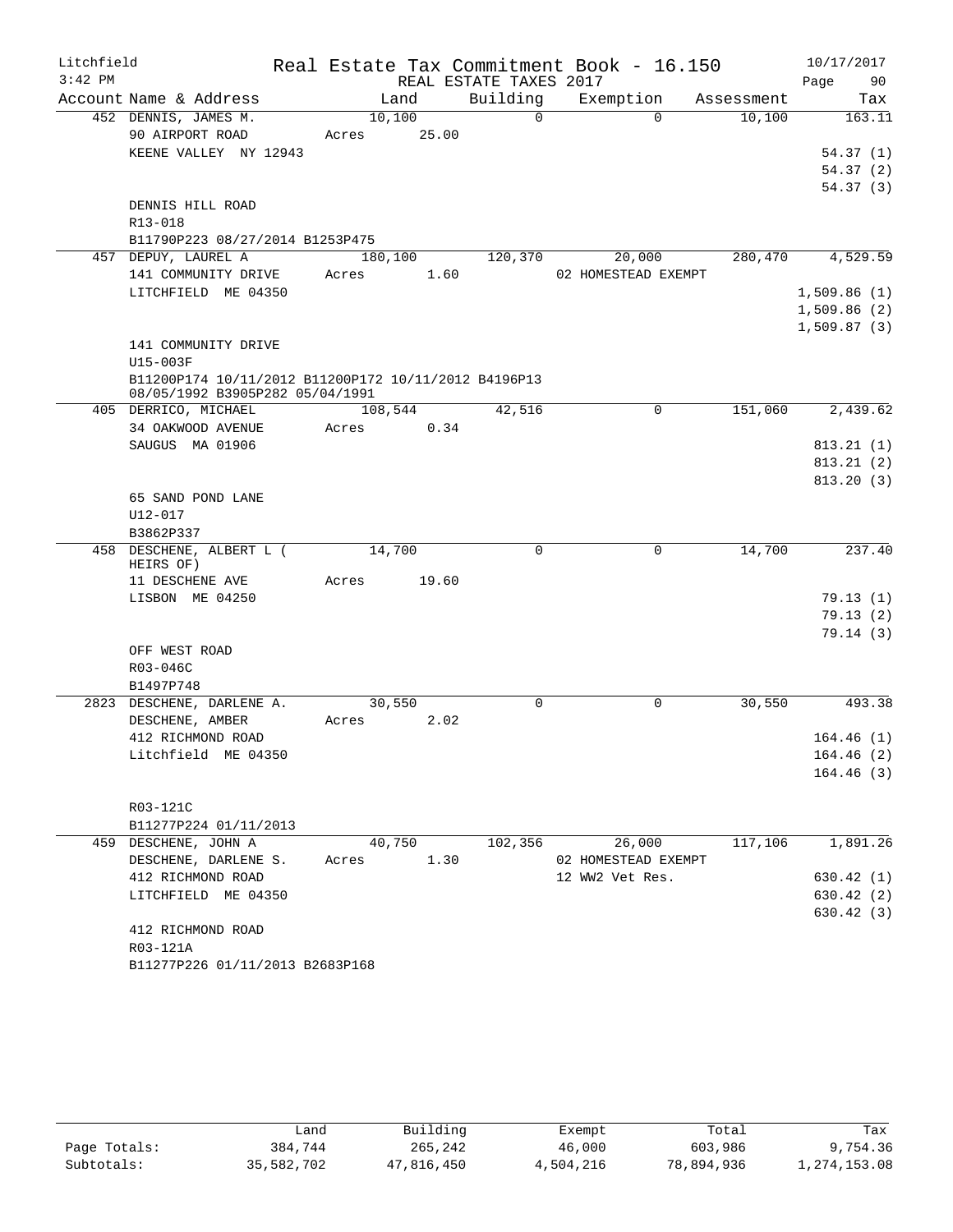| Litchfield |                                           |         |      |                        | Real Estate Tax Commitment Book - 16.150 |            | 10/17/2017               |          |
|------------|-------------------------------------------|---------|------|------------------------|------------------------------------------|------------|--------------------------|----------|
| $3:42$ PM  |                                           |         |      | REAL ESTATE TAXES 2017 |                                          |            | Page                     | 91       |
|            | Account Name & Address                    | Land    |      | Building               | Exemption                                | Assessment |                          | Tax      |
|            | 15 DESCHENES, PAUL &<br>CYNTHIA           | 143,700 |      | 40,466                 | $\Omega$                                 | 184,166    |                          | 2,974.28 |
|            | 335 WEBBER AVENUE                         | Acres   | 2.94 |                        |                                          |            |                          |          |
|            | LEWISTON ME 04240                         |         |      |                        |                                          |            | 991.43 (1)               |          |
|            |                                           |         |      |                        |                                          |            | 991.43 (2)               |          |
|            |                                           |         |      |                        |                                          |            | 991.42 (3)               |          |
|            | 785 PLAINS ROAD                           |         |      |                        |                                          |            |                          |          |
|            | $U02 - 010$                               |         |      |                        |                                          |            |                          |          |
|            | B5378P292                                 |         |      |                        |                                          |            |                          |          |
|            | 461 DESJARDINS, ARMAND &<br>JOLINE        | 106,416 |      | 27,699                 | 0                                        | 134, 115   |                          | 2,165.96 |
|            | 12 BLACKSTRAP ROAD                        | Acres   | 0.26 |                        |                                          |            |                          |          |
|            | CUMBERLAND ME 04021                       |         |      |                        |                                          |            | 721.99(1)                |          |
|            |                                           |         |      |                        |                                          |            | 721.99(2)                |          |
|            |                                           |         |      |                        |                                          |            | 721.98(3)                |          |
|            | 16 SUNSET LANE                            |         |      |                        |                                          |            |                          |          |
|            | U12-009                                   |         |      |                        |                                          |            |                          |          |
|            | B6620P106                                 |         |      |                        |                                          |            |                          |          |
|            | 2714 DESMARAIS, JASON                     | 45,375  |      | 225,095                | 0                                        | 270,470    |                          | 4,368.09 |
|            | 934 RICHMOND ROAD                         | Acres   | 3.15 |                        |                                          |            |                          |          |
|            | LITCHFIELD ME 04350                       |         |      |                        |                                          |            | 1,456.03(1)              |          |
|            |                                           |         |      |                        |                                          |            | 1,456.03(2)              |          |
|            |                                           |         |      |                        |                                          |            | 1,456.03(3)              |          |
|            | 934 RICHMOND ROAD                         |         |      |                        |                                          |            |                          |          |
|            | R02-055C                                  |         |      |                        |                                          |            |                          |          |
|            | B9744P166 05/30/2008                      |         |      |                        |                                          |            |                          |          |
|            | 2854 DESMARAIS, TROY R.                   | 45,000  | 3.00 | 82,879                 | $\mathbf 0$                              | 127,879    |                          | 2,065.25 |
|            | DESMARAIS, JENNY L.<br>25 LAURETTES LANE  | Acres   |      |                        |                                          |            | 688.42 (1)               |          |
|            | LITCHFIELD ME 04350                       |         |      |                        |                                          |            | 688.42 (2)               |          |
|            |                                           |         |      |                        |                                          |            | 688.41 (3)               |          |
|            | 25 Laurette Lane                          |         |      |                        |                                          |            |                          |          |
|            | R02-055D                                  |         |      |                        |                                          |            |                          |          |
|            | B12332P10 06/24/2016 B11722P96 06/24/2014 |         |      |                        |                                          |            |                          |          |
|            | 463 DESPRES, JEROME                       | 44,600  |      | 76,499                 | 26,000                                   | 95,099     |                          | 1,535.85 |
|            | DESPRES, LOUISE                           | Acres   | 1.80 |                        | 02 HOMESTEAD EXEMPT                      |            |                          |          |
|            | 24 LEBEL LANE                             |         |      |                        | 12 WW2 Vet Res.                          |            | 511.95(1)                |          |
|            | LITCHFIELD ME 04350                       |         |      |                        |                                          |            | 511.95(2)                |          |
|            |                                           |         |      |                        |                                          |            | 511.95(3)                |          |
|            | 24 LEBEL LANE                             |         |      |                        |                                          |            |                          |          |
|            | $U10 - 036$                               |         |      |                        |                                          |            |                          |          |
|            | B1597P418 09/25/1972                      |         |      |                        |                                          |            |                          |          |
|            | 464 DESROCHERS, RAYMOND J                 | 40,750  |      | 64,131                 | 20,000                                   | 84,881     |                          | 1,370.83 |
|            | P O BOX 95                                | Acres   | 1.30 |                        | 02 HOMESTEAD EXEMPT                      |            |                          |          |
|            | SABATTUS ME 04280                         |         |      |                        |                                          |            | 456.94 (1)               |          |
|            |                                           |         |      |                        |                                          |            | 456.94 (2)<br>456.95 (3) |          |
|            | 222 MAXWELL ROAD                          |         |      |                        |                                          |            |                          |          |
|            | $R03 - 049$                               |         |      |                        |                                          |            |                          |          |
|            | B3400P188                                 |         |      |                        |                                          |            |                          |          |

|              | Land       | Building     | Exempt    | Total      | Tax          |
|--------------|------------|--------------|-----------|------------|--------------|
| Page Totals: | 425,841    | 516,769      | 46,000    | 896,610    | 14,480.26    |
| Subtotals:   | 36,008,543 | 48, 333, 219 | 4,550,216 | 79,791,546 | 1,288,633.34 |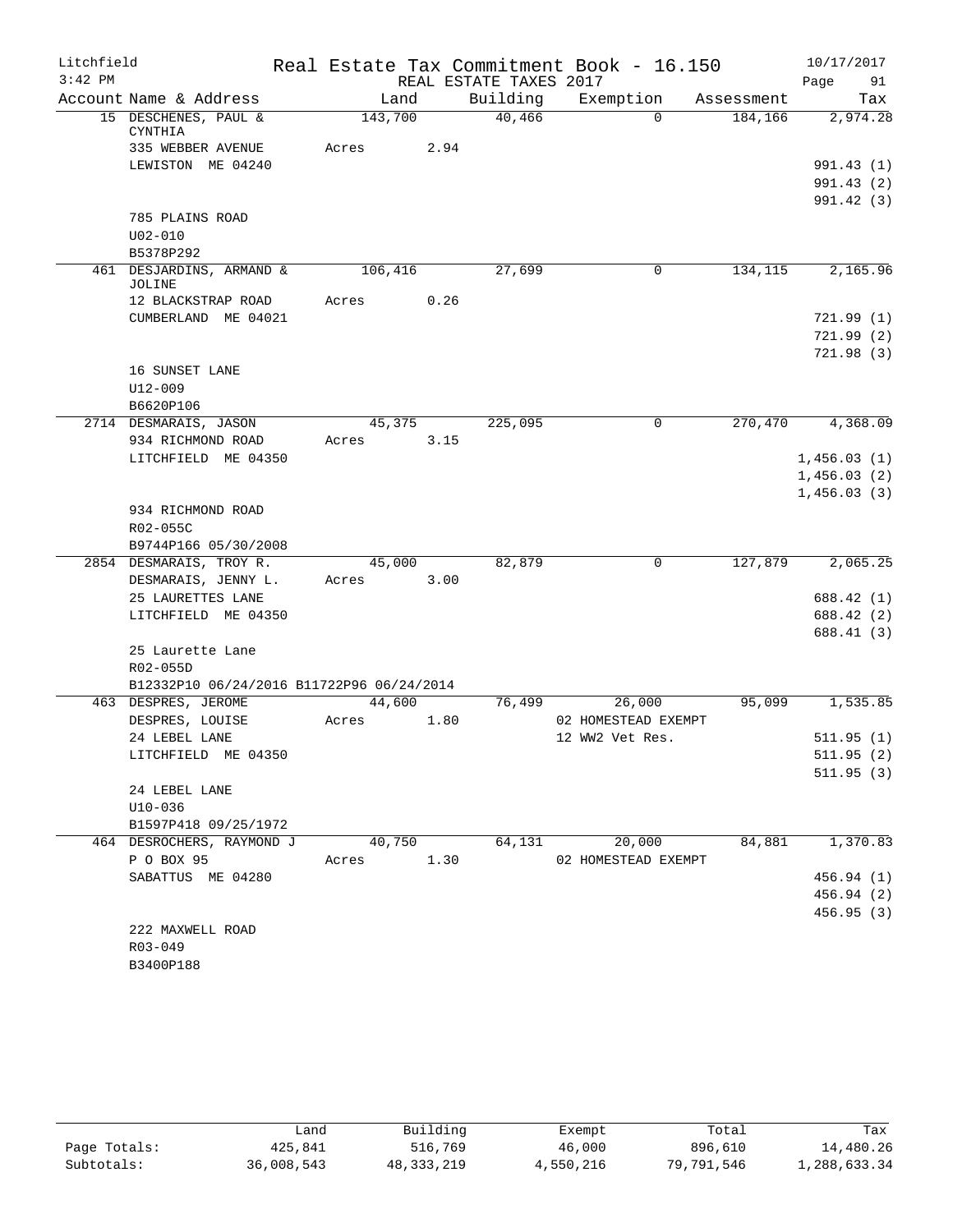| Litchfield<br>$3:42$ PM |                                                                              |                |       |                                    | Real Estate Tax Commitment Book - 16.150 |            | 10/17/2017  |           |
|-------------------------|------------------------------------------------------------------------------|----------------|-------|------------------------------------|------------------------------------------|------------|-------------|-----------|
|                         | Account Name & Address                                                       | Land           |       | REAL ESTATE TAXES 2017<br>Building | Exemption                                | Assessment | Page        | 92<br>Tax |
|                         | 967 DESROSIER, JOHN                                                          | 84,803         |       | 247,357                            | 20,000                                   | 312,160    |             | 5,041.38  |
|                         | DESROSIER LINDA                                                              | 84.94<br>Acres |       |                                    | 02 HOMESTEAD EXEMPT                      |            |             |           |
|                         | 340 OAKHILL ROAD                                                             |                |       |                                    |                                          |            | 1,680.46(1) |           |
|                         | LITCHFIELD ME                                                                |                |       |                                    |                                          |            | 1,680.46(2) |           |
|                         | 04350-9537                                                                   |                |       |                                    |                                          |            |             |           |
|                         | 340 OAK HILL ROAD                                                            |                |       |                                    |                                          |            | 1,680.46(3) |           |
|                         | R04-037                                                                      |                |       |                                    |                                          |            |             |           |
|                         | B5016P191                                                                    |                |       |                                    |                                          |            |             |           |
|                         | 1172 DESROSIER, PAUL                                                         | 30,200         |       | 13,238                             | 0                                        | 43, 438    |             | 701.52    |
|                         | 2570 HALLOWELL ROAD                                                          | Acres          | 0.65  |                                    |                                          |            |             |           |
|                         | LITCHFIELD ME 04350                                                          |                |       |                                    |                                          |            | 233.84(1)   |           |
|                         |                                                                              |                |       |                                    |                                          |            | 233.84 (2)  |           |
|                         |                                                                              |                |       |                                    |                                          |            | 233.84(3)   |           |
|                         | 2570 HALLOWELL ROAD                                                          |                |       |                                    |                                          |            |             |           |
|                         | $R06 - 073$                                                                  |                |       |                                    |                                          |            |             |           |
|                         | B10087P198 05/26/2009 B9999P12 03/04/2009 B9034P58                           |                |       |                                    |                                          |            |             |           |
|                         | 08/18/2006 B2451P154 02/08/1982 B1922P351 07/02/1976<br>469 DESROSIERS, DICK | 44,250         |       | 132,228                            | $\mathbf 0$                              | 176,478    |             | 2,850.12  |
|                         | 119 PACKARD STREET                                                           | Acres          | 2.70  |                                    |                                          |            |             |           |
|                         | MONMOUTH ME 04259                                                            |                |       |                                    |                                          |            | 950.04(1)   |           |
|                         |                                                                              |                |       |                                    |                                          |            | 950.04 (2)  |           |
|                         |                                                                              |                |       |                                    |                                          |            | 950.04(3)   |           |
|                         | 1365 WEST ROAD                                                               |                |       |                                    |                                          |            |             |           |
|                         | R03-022                                                                      |                |       |                                    |                                          |            |             |           |
|                         | B11898P284 01/13/2015 B6421P307                                              |                |       |                                    |                                          |            |             |           |
|                         | 980 DEUTSCHE BANK NATIONAL                                                   | 42,500         |       | 74,885                             | 0                                        | 117,385    |             | 1,895.77  |
|                         | TRUST CO.<br>C/O OCWEN LOAN                                                  | Acres          | 2.00  |                                    |                                          |            |             |           |
|                         | SERVICING, LLC.                                                              |                |       |                                    |                                          |            |             |           |
|                         | 1661 WORTHINGTON ROAD,                                                       |                |       |                                    |                                          |            | 631.92(1)   |           |
|                         | SUITE 100                                                                    |                |       |                                    |                                          |            |             |           |
|                         | WEST PALM BEACH FL<br>33409                                                  |                |       |                                    |                                          |            | 631.92(2)   |           |
|                         |                                                                              |                |       |                                    |                                          |            | 631.93(3)   |           |
|                         | 85 LIBBY ROAD                                                                |                |       |                                    |                                          |            |             |           |
|                         | R06-033                                                                      |                |       |                                    |                                          |            |             |           |
|                         | B12502P149 12/14/2016 B12207P193 01/13/2016                                  |                |       |                                    |                                          |            |             |           |
|                         | B11228P306 11/20/2012 B10927P99 12/29/2011 B5922P227<br>03/03/1999           |                |       |                                    |                                          |            |             |           |
|                         | 281 DEWITT, CYNTHIA                                                          | 502,920        |       | 27,136                             | 20,000                                   | 510,056    |             | 8,237.40  |
|                         | P.O.BOX 36                                                                   | Acres          | 32.00 |                                    | 02 HOMESTEAD EXEMPT                      |            |             |           |
|                         | LITCHFIELD ME 04350                                                          |                |       |                                    |                                          |            | 2,745.80(1) |           |
|                         |                                                                              |                |       |                                    |                                          |            | 2,745.80(2) |           |
|                         |                                                                              |                |       |                                    |                                          |            | 2,745.80(3) |           |
|                         | 1617 HALLOWELL ROAD                                                          |                |       |                                    |                                          |            |             |           |
|                         | $U18 - 018$                                                                  |                |       |                                    |                                          |            |             |           |
|                         | B12292P104 05/12/2016 B6154P123 02/23/2000                                   |                |       |                                    |                                          |            |             |           |
|                         | 657 DEWITT, CYNTHIA C                                                        | 44,200         |       | 102,406                            | 0                                        | 146,606    |             | 2,367.69  |
|                         | 1595 HALLOWELL ROAD<br>LITCHFIELD ME 04350                                   | Acres          | 2.68  |                                    |                                          |            | 789.23(1)   |           |
|                         |                                                                              |                |       |                                    |                                          |            | 789.23 (2)  |           |
|                         |                                                                              |                |       |                                    |                                          |            | 789.23 (3)  |           |
|                         | 1730 HALLOWELL ROAD                                                          |                |       |                                    |                                          |            |             |           |
|                         | R12-009                                                                      |                |       |                                    |                                          |            |             |           |
|                         | B10334P272 02/02/2010 B2218P342                                              |                |       |                                    |                                          |            |             |           |
|                         |                                                                              |                |       |                                    |                                          |            |             |           |
|                         |                                                                              |                |       |                                    |                                          |            |             |           |

|              | Land       | Building   | Exempt    | Total      | Tax          |
|--------------|------------|------------|-----------|------------|--------------|
| Page Totals: | 748,873    | 597,250    | 40,000    | 1,306,123  | 21,093.88    |
| Subtotals:   | 36,757,416 | 48,930,469 | 4,590,216 | 81,097,669 | 1,309,727.22 |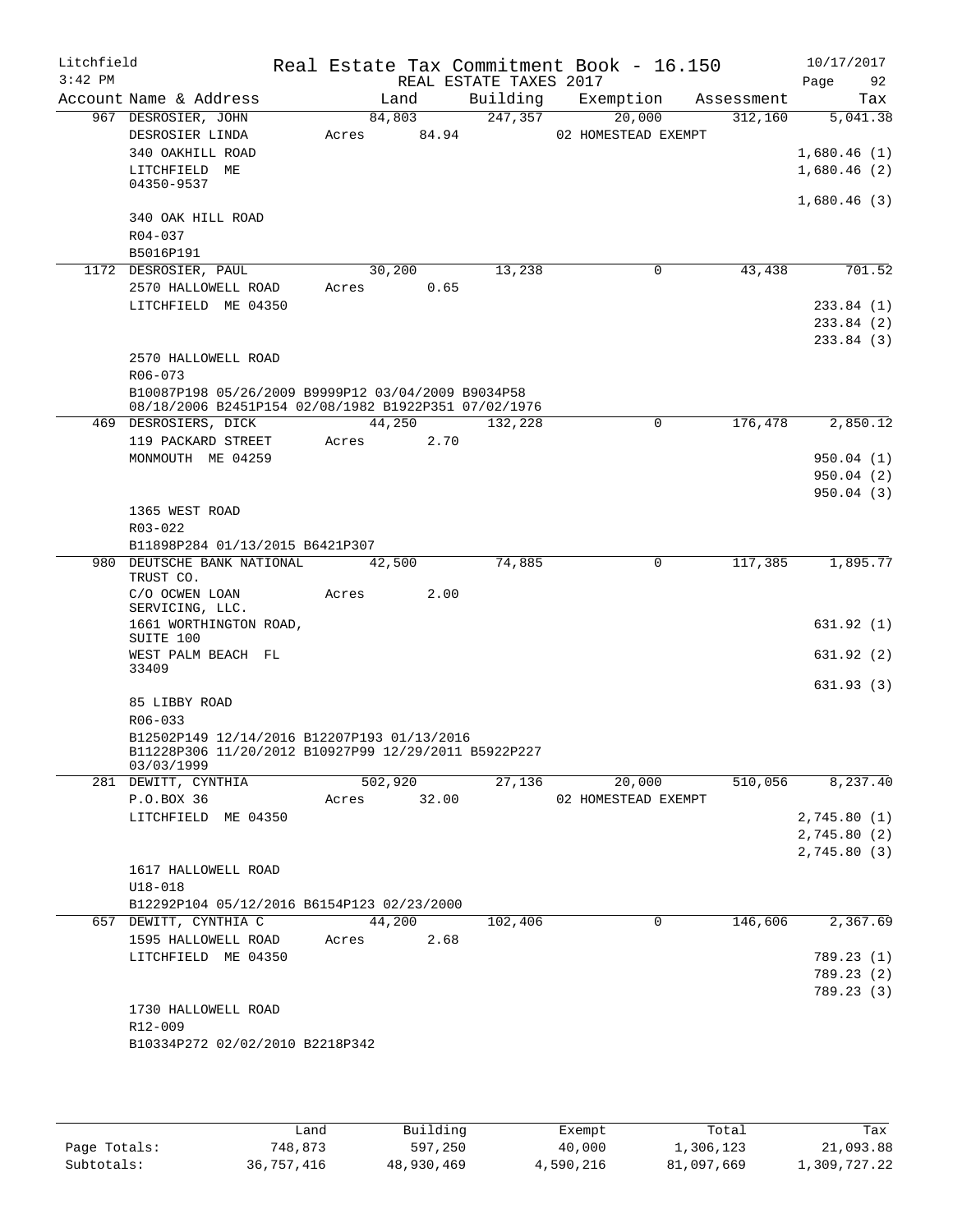| Litchfield   |                                                                 |            |            |                        | Real Estate Tax Commitment Book - 16.150 |            | 10/17/2017                 |
|--------------|-----------------------------------------------------------------|------------|------------|------------------------|------------------------------------------|------------|----------------------------|
| $3:42$ PM    |                                                                 |            |            | REAL ESTATE TAXES 2017 |                                          |            | Page<br>93                 |
|              | Account Name & Address                                          | Land       |            | Building               | Exemption                                | Assessment | Tax                        |
|              | 471 DEWITT, PETER G.                                            | 237,920    |            | 69,556                 | $\Omega$                                 | 307,476    | 4,965.74                   |
|              | 86 QUINCY DRIVE                                                 | Acres      | 13.90      |                        |                                          |            |                            |
|              | GORHAM ME 04038                                                 |            |            |                        |                                          |            | 1,655.25(1)                |
|              |                                                                 |            |            |                        |                                          |            | 1,655.25(2)                |
|              |                                                                 |            |            |                        |                                          |            | 1,655.24(3)                |
|              | 1595 HALLOWELL ROAD                                             |            |            |                        |                                          |            |                            |
|              | U19-001                                                         |            |            |                        |                                          |            |                            |
|              | B2458P290                                                       |            |            |                        |                                          |            |                            |
|              | 1739 DILLINGHAM, MARY-JANE                                      | 53,020     |            | 210,586                | 20,000                                   | 243,606    | 3,934.24                   |
|              | PO BOX 338                                                      | Acres 6.52 |            |                        | 02 HOMESTEAD EXEMPT                      |            |                            |
|              | LITCHFIELD ME 04350                                             |            |            |                        |                                          |            | 1,311.41(1)                |
|              |                                                                 |            |            |                        |                                          |            | 1,311.41(2)                |
|              |                                                                 |            |            |                        |                                          |            | 1, 311.42(3)               |
|              | 1843 HALLOWELL ROAD                                             |            |            |                        |                                          |            |                            |
|              | R12-001A                                                        |            |            |                        |                                          |            |                            |
|              | B7478P57 01/29/2004                                             |            |            |                        |                                          |            |                            |
|              | 2363 DILLINGHAM, SARAH E                                        | 40,400     |            | 90,765                 | 20,000                                   | 111,165    | 1,795.31                   |
|              | 1845 HALLOWELL ROAD                                             | Acres      | 1.16       |                        | 02 HOMESTEAD EXEMPT                      |            |                            |
|              | LITCHFIELD ME 04350                                             |            |            |                        |                                          |            | 598.44(1)                  |
|              |                                                                 |            |            |                        |                                          |            | 598.44 (2)                 |
|              |                                                                 |            |            |                        |                                          |            | 598.43(3)                  |
|              | 1845 HALLOWELL ROAD                                             |            |            |                        |                                          |            |                            |
|              | R12-001B                                                        |            |            |                        |                                          |            |                            |
|              | B7864P190 03/17/2004                                            |            |            |                        |                                          |            |                            |
|              | 479 DIMONE, DONALD                                              | 223,123    |            | 210,238                | 0                                        | 433,361    | 6,998.78                   |
|              | 1065 LABELLE TERRACE NW Acres 23.85                             |            |            |                        |                                          |            |                            |
|              | PORT CHARLOTTE FL                                               |            |            |                        |                                          |            | 2,332.93(1)                |
|              | 33948                                                           |            |            |                        |                                          |            |                            |
|              |                                                                 |            |            |                        |                                          |            | 2,332.93(2)<br>2,332.92(3) |
|              | 410 DENNIS HILL ROAD                                            |            |            |                        |                                          |            |                            |
|              |                                                                 |            |            |                        |                                          |            |                            |
|              | R13-024<br>B1772P10                                             |            |            |                        |                                          |            |                            |
|              | 2599 DINAN, EILEEN G                                            | 43,025     |            |                        | 0                                        |            | 2,080.70                   |
|              |                                                                 |            |            | 85,811                 |                                          | 128,836    |                            |
|              | DINAN, ROBERT H                                                 | Acres      | 2.21       |                        |                                          |            |                            |
|              | P O BOX 130<br>LITCHFIELD ME 04350                              |            |            |                        |                                          |            | 693.57(1)<br>693.57 (2)    |
|              |                                                                 |            |            |                        |                                          |            |                            |
|              | 593 STEVENSTOWN ROAD                                            |            |            |                        |                                          |            | 693.56 (3)                 |
|              |                                                                 |            |            |                        |                                          |            |                            |
|              | R07-022C                                                        |            |            |                        |                                          |            |                            |
|              | B10716P91 04/26/2011 B8866P40 04/13/2006<br>480 DINEEN, DAVID F | 128,366    |            | 34,949                 | 0                                        | 163, 315   | 2,637.54                   |
|              | DINEEN, NANCY C                                                 | Acres      | 0.51       |                        |                                          |            |                            |
|              | 369 HIGHLAND AVE                                                |            |            |                        |                                          |            | 879.18 (1)                 |
|              | GARDINER ME 04345                                               |            |            |                        |                                          |            | 879.18 (2)                 |
|              |                                                                 |            |            |                        |                                          |            |                            |
|              | 87 LEBEL LANE                                                   |            |            |                        |                                          |            | 879.18 (3)                 |
|              | $U11 - 044$                                                     |            |            |                        |                                          |            |                            |
|              |                                                                 |            |            |                        |                                          |            |                            |
|              | B1668P323 08/28/1973                                            |            |            |                        |                                          | 113,761    | 1,837.24                   |
|              | 1044 DINWIDDIE, BRYAN S.                                        | 42,250     |            | 91,511                 | 20,000                                   |            |                            |
|              | DINWIDDIE STACEY L                                              | Acres      | 1.90       |                        | 02 HOMESTEAD EXEMPT                      |            |                            |
|              | 172 LIBBY ROAD                                                  |            |            |                        |                                          |            | 612.41(1)                  |
|              | LITCHFIELD ME 04350                                             |            |            |                        |                                          |            | 612.41(2)                  |
|              |                                                                 |            |            |                        |                                          |            | 612.42(3)                  |
|              | 172 LIBBY ROAD                                                  |            |            |                        |                                          |            |                            |
|              | R06-016A                                                        |            |            |                        |                                          |            |                            |
|              | B7058P76 08/30/2002                                             |            |            |                        |                                          |            |                            |
|              |                                                                 |            |            |                        |                                          |            |                            |
|              | Land                                                            |            | Building   |                        | Exempt                                   | Total      | Tax                        |
| Page Totals: | 768,104                                                         |            | 793,416    |                        | 60,000                                   | 1,501,520  | 24, 249.55                 |
| Subtotals:   | 37,525,520                                                      |            | 49,723,885 |                        | 4,650,216                                | 82,599,189 | 1,333,976.77               |
|              |                                                                 |            |            |                        |                                          |            |                            |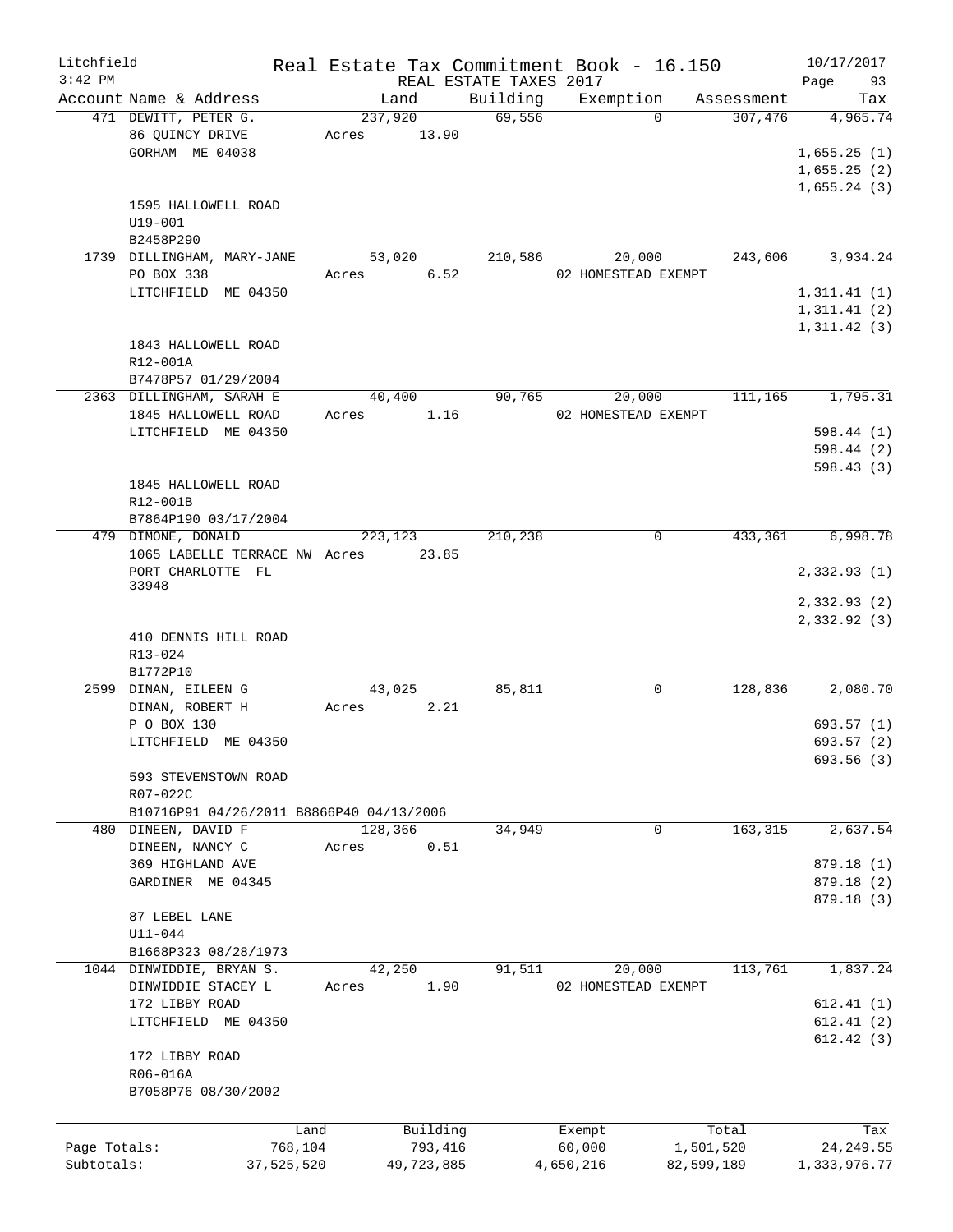| Litchfield |                                                                  |       |                 |                        | Real Estate Tax Commitment Book - 16.150 |            | 10/17/2017  |
|------------|------------------------------------------------------------------|-------|-----------------|------------------------|------------------------------------------|------------|-------------|
| $3:42$ PM  |                                                                  |       |                 | REAL ESTATE TAXES 2017 |                                          |            | Page<br>94  |
|            | Account Name & Address                                           |       | Land            | Building               | Exemption                                | Assessment | Tax         |
|            | 485 DIPRIMA, ELIZABETH R                                         |       | 47,206          | $\Omega$               | $\Omega$                                 | 47,206     | 762.38      |
|            | 3631 N RIVER RD                                                  |       | Acres 22.00     |                        |                                          |            |             |
|            | GAINESVILLE GA 30506                                             |       |                 |                        |                                          |            | 254.13(1)   |
|            |                                                                  |       |                 |                        |                                          |            | 254.13(2)   |
|            |                                                                  |       |                 |                        |                                          |            | 254.12(3)   |
|            | PLAINS ROAD                                                      |       |                 |                        |                                          |            |             |
|            | R08-012                                                          |       |                 |                        |                                          |            |             |
|            | B4328P262                                                        |       |                 | 284,026                | 0                                        | 521,626    | 8,424.26    |
|            | 2378 DIXON JOHN P (TRUSTEE)<br>DIXON JOANNE L                    | Acres | 237,600<br>2.50 |                        |                                          |            |             |
|            | (TRUSTEE)                                                        |       |                 |                        |                                          |            |             |
|            | 803 HOMESTEAD LANE                                               |       |                 |                        |                                          |            | 2,808.09(1) |
|            | CROWNSVILLE MD 21032                                             |       |                 |                        |                                          |            | 2,808.09(2) |
|            |                                                                  |       |                 |                        |                                          |            | 2,808.08(3) |
|            | 112 BUKER ROAD                                                   |       |                 |                        |                                          |            |             |
|            | R05-007                                                          |       |                 |                        |                                          |            |             |
|            | B12476P268 09/29/2016 B8626P85 09/28/2005 B7492P70<br>07/01/2003 |       |                 |                        |                                          |            |             |
|            | 591 DOBSON, RALPH V.                                             |       | 63,770          | 133,112                | $\mathbf 0$                              | 196,882    | 3,179.64    |
|            | LATHAM, DONNA L.                                                 | Acres | 19.36           |                        |                                          |            |             |
|            | 73 SO. ADAMS ROAD                                                |       |                 |                        |                                          |            | 1,059.88(1) |
|            | LITCHFIELD ME 04350                                              |       |                 |                        |                                          |            | 1,059.88(2) |
|            |                                                                  |       |                 |                        |                                          |            | 1,059.88(3) |
|            | 73 SOUTH ADAMS ROAD                                              |       |                 |                        |                                          |            |             |
|            | R01-044<br>B12284P42 05/02/2016 B7494P96 06/30/2003              |       |                 |                        |                                          |            |             |
|            | 1943 DODGE SHARON ST.JEAN                                        |       | 47,200          | 0                      | $\mathbf 0$                              | 47,200     | 762.28      |
|            | MICHAEL                                                          |       |                 |                        |                                          |            |             |
|            | PO BOX 354                                                       | Acres | 45.00           |                        |                                          |            |             |
|            | EAST WINTHROP ME 04343                                           |       |                 |                        |                                          |            | 254.09(1)   |
|            |                                                                  |       |                 |                        |                                          |            | 254.09(2)   |
|            |                                                                  |       |                 |                        |                                          |            | 254.10(3)   |
|            | OFF STEVENSTOWN ROAD                                             |       |                 |                        |                                          |            |             |
|            | R09-063                                                          |       |                 |                        |                                          |            |             |
|            | B8637P180 10/11/2005                                             |       |                 |                        |                                          |            |             |
|            | 238 DODGE, CHANCE A.<br>70 KENWAY DRIVE                          | Acres | 98,100<br>1.04  | 192,359                | 20,000<br>02 HOMESTEAD EXEMPT            | 270,459    | 4,367.91    |
|            | LITCHFIELD ME 04350                                              |       |                 |                        |                                          |            | 1,455.97(1) |
|            |                                                                  |       |                 |                        |                                          |            | 1,455.97(2) |
|            |                                                                  |       |                 |                        |                                          |            | 1,455.97(3) |
|            | 70 KENWAY DRIVE                                                  |       |                 |                        |                                          |            |             |
|            | $U22 - 003$                                                      |       |                 |                        |                                          |            |             |
|            | B9327P224 04/25/2007 B9257P215 02/15/2007 B6384P247              |       |                 |                        |                                          |            |             |
|            | 01/12/2001                                                       |       |                 |                        |                                          |            |             |
|            | 631 DONAHUE, MILDRED N.                                          |       | 110,420         | 58,660                 | 0                                        | 169,080    | 2,730.64    |
|            | 38 EASY STREET<br>LITCHFIELD ME 04350                            | Acres | 0.39            |                        |                                          |            | 910.21(1)   |
|            |                                                                  |       |                 |                        |                                          |            | 910.21(2)   |
|            |                                                                  |       |                 |                        |                                          |            | 910.22(3)   |
|            | 38 EASY STREET                                                   |       |                 |                        |                                          |            |             |
|            | $U10-011$                                                        |       |                 |                        |                                          |            |             |
|            | B9312P157 04/11/2007 B7660P25 09/26/2003                         |       |                 |                        |                                          |            |             |
|            |                                                                  |       |                 |                        |                                          |            |             |

|              | Land       | Building   | Exempt    | Total      | Tax          |
|--------------|------------|------------|-----------|------------|--------------|
| Page Totals: | 604,296    | 668,157    | 20,000    | 1,252,453  | 20,227.11    |
| Subtotals:   | 38,129,816 | 50,392,042 | 4,670,216 | 83,851,642 | 1,354,203.88 |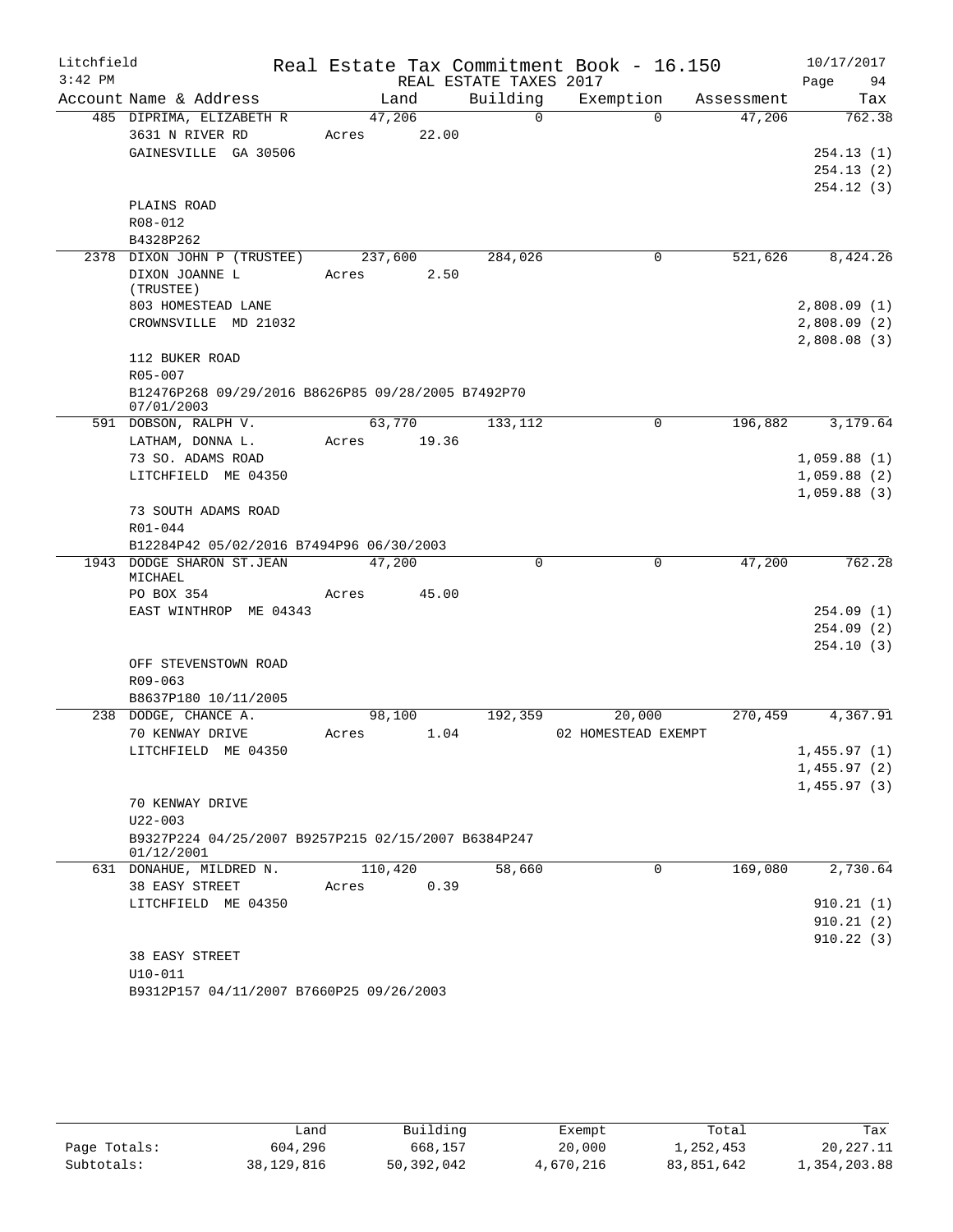| Litchfield   |                                                                     |                 |       |                     |                        |                | Real Estate Tax Commitment Book - 16.150 |                  | 10/17/2017       |
|--------------|---------------------------------------------------------------------|-----------------|-------|---------------------|------------------------|----------------|------------------------------------------|------------------|------------------|
| $3:42$ PM    |                                                                     |                 |       |                     | REAL ESTATE TAXES 2017 |                |                                          |                  | 95<br>Page       |
|              | Account Name & Address<br>177 DONEGAN DENNIS                        |                 |       | Land<br>54,950      | Building               | $\overline{0}$ | Exemption Assessment<br>$\Omega$         | 54,950           | Tax<br>887.44    |
|              | P O BOX 3856                                                        |                 |       | Acres 24.90         |                        |                |                                          |                  |                  |
|              | CARTERSVILLE GA 30120                                               |                 |       |                     |                        |                |                                          |                  | 295.81(1)        |
|              |                                                                     |                 |       |                     |                        |                |                                          |                  | 295.81(2)        |
|              |                                                                     |                 |       |                     |                        |                |                                          |                  | 295.82(3)        |
|              | OFF MAINE TURNPIKE                                                  |                 |       |                     |                        |                |                                          |                  |                  |
|              | R02-057                                                             |                 |       |                     |                        |                |                                          |                  |                  |
|              | B8747P289 12/28/2005 B1696P166                                      |                 |       |                     |                        |                |                                          |                  |                  |
|              | 2300 DONLEY, JOHN L.                                                |                 |       |                     | 40,475 132,469         |                | 20,000                                   | 152,944          | 2,470.05         |
|              | DONLEY, CHRISTINE M.                                                |                 |       | Acres 1.75          |                        |                | 02 HOMESTEAD EXEMPT                      |                  |                  |
|              | 23 WOODPECKER DRIVE                                                 |                 |       |                     |                        |                |                                          |                  | 823.35(1)        |
|              | LITCHFIELD ME 04350                                                 |                 |       |                     |                        |                |                                          |                  | 823.35 (2)       |
|              |                                                                     |                 |       |                     |                        |                |                                          |                  | 823.35(3)        |
|              | 23 WOODPECKER DRIVE                                                 |                 |       |                     |                        |                |                                          |                  |                  |
|              | $R14 - 010 - 4$                                                     |                 |       |                     |                        |                |                                          |                  |                  |
|              | B11693P278 05/22/2014 B10826P159 09/06/2011<br>B5432P238 08/18/1997 |                 |       |                     |                        |                |                                          |                  |                  |
|              | 2225 DONOVAN, TIMOTHY J                                             |                 |       | 45,600              |                        | 122,823        | 20,000                                   | 148,423          | 2,397.03         |
|              | DONOVAN, MAUREEN                                                    |                 |       | Acres 3.24          |                        |                | 02 HOMESTEAD EXEMPT                      |                  |                  |
|              | 79 LEBEL LANE                                                       |                 |       |                     |                        |                |                                          |                  | 799.01(1)        |
|              | LITCHFIELD ME 04350                                                 |                 |       |                     |                        |                |                                          |                  | 799.01(2)        |
|              |                                                                     |                 |       |                     |                        |                |                                          |                  | 799.01(3)        |
|              | 41 DENNIS HILL ROAD                                                 |                 |       |                     |                        |                |                                          |                  |                  |
|              | $R11 - 008 - 4$                                                     |                 |       |                     |                        |                |                                          |                  |                  |
|              | B10727P109 05/11/2011 B7237P261 01/16/2003                          |                 |       |                     |                        |                |                                          |                  |                  |
|              | 492 DONOVAN, TIMOTHY J                                              |                 |       | 123,594             |                        | 45,850         | 20,000                                   |                  | 149,444 2,413.52 |
|              | DONOVAN, MAUREEN                                                    |                 | Acres | 0.59                |                        |                | 02 HOMESTEAD EXEMPT                      |                  |                  |
|              | 79 LEBEL LANE                                                       |                 |       |                     |                        |                |                                          |                  | 804.51(1)        |
|              | LITCHFIELD ME 04350                                                 |                 |       |                     |                        |                |                                          |                  | 804.51(2)        |
|              |                                                                     |                 |       |                     |                        |                |                                          |                  | 804.50(3)        |
|              | 79 LEBEL LANE                                                       |                 |       |                     |                        |                |                                          |                  |                  |
|              | $U11 - 045$                                                         |                 |       |                     |                        |                |                                          |                  |                  |
|              | B1927P299 07/27/1976                                                |                 |       |                     |                        |                |                                          |                  |                  |
|              | 2436 DOOEN ANDREW A                                                 |                 |       | 39,100              |                        | 63,537         | 20,000                                   | 82,637           | 1,334.59         |
|              | 47 RIDLEY ROAD<br>LITCHFIELD ME 04350                               |                 | Acres | 1.20                |                        |                | 02 HOMESTEAD EXEMPT                      |                  | 444.86 (1)       |
|              |                                                                     |                 |       |                     |                        |                |                                          |                  | 444.86 (2)       |
|              |                                                                     |                 |       |                     |                        |                |                                          |                  | 444.87 (3)       |
|              | 47 RIDLEY LANE                                                      |                 |       |                     |                        |                |                                          |                  |                  |
|              | R03-105G                                                            |                 |       |                     |                        |                |                                          |                  |                  |
|              | B8200P190 09/03/2004                                                |                 |       |                     |                        |                |                                          |                  |                  |
|              | 2149 DORMAN, PETER J                                                |                 |       | 50,675              | 122,838                |                | 20,000                                   | 153,513          | 2,479.23         |
|              | DORMAN, MICHELLE L                                                  |                 | Acres | 3.43                |                        |                | 02 HOMESTEAD EXEMPT                      |                  |                  |
|              | 11 DORMAN LANE                                                      |                 |       |                     |                        |                |                                          |                  | 826.41 (1)       |
|              | LITCHFIELD ME 04350                                                 |                 |       |                     |                        |                |                                          |                  | 826.41(2)        |
|              |                                                                     |                 |       |                     |                        |                |                                          |                  | 826.41(3)        |
|              | 11 DORMAN LANE                                                      |                 |       |                     |                        |                |                                          |                  |                  |
|              | $U04 - 002A - 1$                                                    |                 |       |                     |                        |                |                                          |                  |                  |
|              | B9239P303 01/26/2007 B7371P248 04/21/2003 B6407P276                 |                 |       |                     |                        |                |                                          |                  |                  |
|              | 02/16/2001                                                          |                 |       | 79,025              | 22,212                 |                | $\mathbf 0$                              | 101,237          | 1,634.98         |
|              | 494 DOROGI, LOUIS<br>DOROGI MARY                                    |                 | Acres | 0.25                |                        |                |                                          |                  |                  |
|              | 9 GOLDENEYE DRIVE                                                   |                 |       |                     |                        |                |                                          |                  | 544.99 (1)       |
|              | TOPSHAM ME 04086                                                    |                 |       |                     |                        |                |                                          |                  | 544.99 (2)       |
|              |                                                                     |                 |       |                     |                        |                |                                          |                  | 545.00(3)        |
|              | 7 MEMORY LANE                                                       |                 |       |                     |                        |                |                                          |                  |                  |
|              | U12-027                                                             |                 |       |                     |                        |                |                                          |                  |                  |
|              | B7732P193 11/05/2003                                                |                 |       |                     |                        |                |                                          |                  |                  |
|              |                                                                     |                 |       |                     |                        |                |                                          |                  |                  |
| Page Totals: |                                                                     | Land<br>433,419 |       | Building<br>509,729 |                        |                | Exempt<br>100,000                        | Total<br>843,148 | Tax<br>13,616.84 |
| Subtotals:   |                                                                     | 38,563,235      |       | 50,901,771          |                        |                | 4,770,216                                | 84,694,790       | 1,367,820.72     |
|              |                                                                     |                 |       |                     |                        |                |                                          |                  |                  |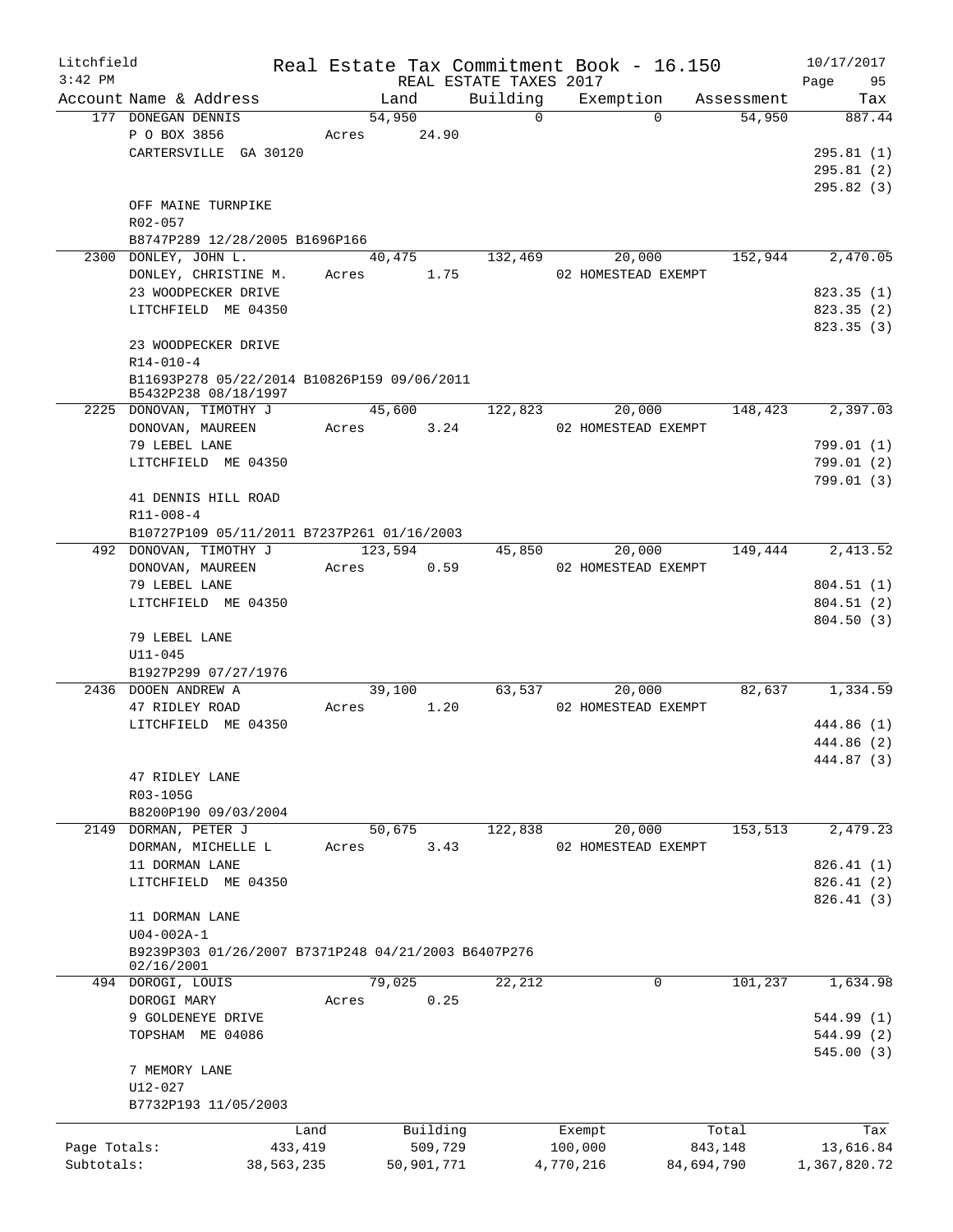| REAL ESTATE TAXES 2017<br>96<br>Page<br>Building<br>Account Name & Address<br>Land<br>Exemption<br>Tax<br>Assessment<br>497 DOTY, AULTMAN<br>108,000<br>44,766<br>$\Omega$<br>152,766<br>2,467.17<br>428 WOODSIDE RD<br>1.20<br>Acres<br>822.39 (1)<br>BRUNSWICK ME<br>04011-7434<br>822.39 (2)<br>822.39 (3)<br>40 MILITARY LANE<br>$U06 - 006$<br>B4333P336<br>100,520<br>146,020<br>2,358.22<br>110 DOUCETTE, LYNNE D.<br>45,500<br>$\mathbf 0$<br>74 FERRIN ROAD<br>3.20<br>Acres<br>LITCHFIELD ME 04350<br>786.07(1)<br>786.07(2)<br>786.08(3)<br>74 FERRIN ROAD<br>$R03 - 099$<br>B7907P267 03/15/2004<br>1881 DOUGHTY, BRITTANY D<br>75,967<br>$\mathsf{O}$<br>117,217<br>1,893.05<br>41,250<br>BURNHAM, ADAM D<br>1.50<br>Acres<br>188 RICHMOND ROAD<br>631.02(1)<br>LITCHFIELD ME 04350<br>631.02(2)<br>631.01(3)<br>188 RICHMOND ROAD<br>R03-092<br>B10448P154 06/18/2010 B7776P250 12/17/2003<br>114,270<br>499 DOUGLASS, GERTRUDE<br>47,500<br>66,770<br>1,845.46<br>0<br>L(HEIRS OF)<br>896 PLAINS ROAD<br>4.00<br>Acres<br>LITCHFIELD ME 04350<br>615.15(1)<br>615.15(2)<br>615.16(3)<br>896 PLAINS ROAD<br>R09-041<br>B1938P310<br>12,423<br>468 DOUGLASS,<br>$\mathbf 0$<br>12,423<br>0<br>GERTRUDE (HEIRS OF)<br>896 PLAINS ROAD<br>LITCHFIELD ME 04350<br>66.88(1)<br>66.88 (2)<br>888 PLAINS ROAD<br>R09-041-ON<br>B9765P348 06/18/2008<br>$\Omega$<br>$\mathbf 0$<br>35,250<br>569.29<br>503 DOYLE, BRUCE<br>35,250<br>31 DOYLE STREET<br>1.50<br>Acres<br>189.76 (1)<br>LITCHFIELD ME 04350<br>189.76 (2) | Litchfield |         |  |  | Real Estate Tax Commitment Book - 16.150 | 10/17/2017 |
|--------------------------------------------------------------------------------------------------------------------------------------------------------------------------------------------------------------------------------------------------------------------------------------------------------------------------------------------------------------------------------------------------------------------------------------------------------------------------------------------------------------------------------------------------------------------------------------------------------------------------------------------------------------------------------------------------------------------------------------------------------------------------------------------------------------------------------------------------------------------------------------------------------------------------------------------------------------------------------------------------------------------------------------------------------------------------------------------------------------------------------------------------------------------------------------------------------------------------------------------------------------------------------------------------------------------------------------------------------------------------------------------------------------------------------------------------------------------------------------------------------------------------------|------------|---------|--|--|------------------------------------------|------------|
|                                                                                                                                                                                                                                                                                                                                                                                                                                                                                                                                                                                                                                                                                                                                                                                                                                                                                                                                                                                                                                                                                                                                                                                                                                                                                                                                                                                                                                                                                                                                | $3:42$ PM  |         |  |  |                                          |            |
|                                                                                                                                                                                                                                                                                                                                                                                                                                                                                                                                                                                                                                                                                                                                                                                                                                                                                                                                                                                                                                                                                                                                                                                                                                                                                                                                                                                                                                                                                                                                |            |         |  |  |                                          |            |
|                                                                                                                                                                                                                                                                                                                                                                                                                                                                                                                                                                                                                                                                                                                                                                                                                                                                                                                                                                                                                                                                                                                                                                                                                                                                                                                                                                                                                                                                                                                                |            |         |  |  |                                          |            |
|                                                                                                                                                                                                                                                                                                                                                                                                                                                                                                                                                                                                                                                                                                                                                                                                                                                                                                                                                                                                                                                                                                                                                                                                                                                                                                                                                                                                                                                                                                                                |            |         |  |  |                                          |            |
|                                                                                                                                                                                                                                                                                                                                                                                                                                                                                                                                                                                                                                                                                                                                                                                                                                                                                                                                                                                                                                                                                                                                                                                                                                                                                                                                                                                                                                                                                                                                |            |         |  |  |                                          |            |
|                                                                                                                                                                                                                                                                                                                                                                                                                                                                                                                                                                                                                                                                                                                                                                                                                                                                                                                                                                                                                                                                                                                                                                                                                                                                                                                                                                                                                                                                                                                                |            |         |  |  |                                          |            |
| 200.63<br>66.87(3)                                                                                                                                                                                                                                                                                                                                                                                                                                                                                                                                                                                                                                                                                                                                                                                                                                                                                                                                                                                                                                                                                                                                                                                                                                                                                                                                                                                                                                                                                                             |            |         |  |  |                                          |            |
|                                                                                                                                                                                                                                                                                                                                                                                                                                                                                                                                                                                                                                                                                                                                                                                                                                                                                                                                                                                                                                                                                                                                                                                                                                                                                                                                                                                                                                                                                                                                |            |         |  |  |                                          |            |
|                                                                                                                                                                                                                                                                                                                                                                                                                                                                                                                                                                                                                                                                                                                                                                                                                                                                                                                                                                                                                                                                                                                                                                                                                                                                                                                                                                                                                                                                                                                                |            |         |  |  |                                          |            |
|                                                                                                                                                                                                                                                                                                                                                                                                                                                                                                                                                                                                                                                                                                                                                                                                                                                                                                                                                                                                                                                                                                                                                                                                                                                                                                                                                                                                                                                                                                                                |            |         |  |  |                                          |            |
|                                                                                                                                                                                                                                                                                                                                                                                                                                                                                                                                                                                                                                                                                                                                                                                                                                                                                                                                                                                                                                                                                                                                                                                                                                                                                                                                                                                                                                                                                                                                |            |         |  |  |                                          |            |
|                                                                                                                                                                                                                                                                                                                                                                                                                                                                                                                                                                                                                                                                                                                                                                                                                                                                                                                                                                                                                                                                                                                                                                                                                                                                                                                                                                                                                                                                                                                                |            |         |  |  |                                          |            |
|                                                                                                                                                                                                                                                                                                                                                                                                                                                                                                                                                                                                                                                                                                                                                                                                                                                                                                                                                                                                                                                                                                                                                                                                                                                                                                                                                                                                                                                                                                                                |            |         |  |  |                                          |            |
|                                                                                                                                                                                                                                                                                                                                                                                                                                                                                                                                                                                                                                                                                                                                                                                                                                                                                                                                                                                                                                                                                                                                                                                                                                                                                                                                                                                                                                                                                                                                |            |         |  |  |                                          |            |
|                                                                                                                                                                                                                                                                                                                                                                                                                                                                                                                                                                                                                                                                                                                                                                                                                                                                                                                                                                                                                                                                                                                                                                                                                                                                                                                                                                                                                                                                                                                                |            |         |  |  |                                          |            |
|                                                                                                                                                                                                                                                                                                                                                                                                                                                                                                                                                                                                                                                                                                                                                                                                                                                                                                                                                                                                                                                                                                                                                                                                                                                                                                                                                                                                                                                                                                                                |            |         |  |  |                                          |            |
|                                                                                                                                                                                                                                                                                                                                                                                                                                                                                                                                                                                                                                                                                                                                                                                                                                                                                                                                                                                                                                                                                                                                                                                                                                                                                                                                                                                                                                                                                                                                |            |         |  |  |                                          |            |
|                                                                                                                                                                                                                                                                                                                                                                                                                                                                                                                                                                                                                                                                                                                                                                                                                                                                                                                                                                                                                                                                                                                                                                                                                                                                                                                                                                                                                                                                                                                                |            |         |  |  |                                          |            |
|                                                                                                                                                                                                                                                                                                                                                                                                                                                                                                                                                                                                                                                                                                                                                                                                                                                                                                                                                                                                                                                                                                                                                                                                                                                                                                                                                                                                                                                                                                                                |            |         |  |  |                                          |            |
|                                                                                                                                                                                                                                                                                                                                                                                                                                                                                                                                                                                                                                                                                                                                                                                                                                                                                                                                                                                                                                                                                                                                                                                                                                                                                                                                                                                                                                                                                                                                |            |         |  |  |                                          |            |
|                                                                                                                                                                                                                                                                                                                                                                                                                                                                                                                                                                                                                                                                                                                                                                                                                                                                                                                                                                                                                                                                                                                                                                                                                                                                                                                                                                                                                                                                                                                                |            |         |  |  |                                          |            |
|                                                                                                                                                                                                                                                                                                                                                                                                                                                                                                                                                                                                                                                                                                                                                                                                                                                                                                                                                                                                                                                                                                                                                                                                                                                                                                                                                                                                                                                                                                                                |            |         |  |  |                                          |            |
|                                                                                                                                                                                                                                                                                                                                                                                                                                                                                                                                                                                                                                                                                                                                                                                                                                                                                                                                                                                                                                                                                                                                                                                                                                                                                                                                                                                                                                                                                                                                |            |         |  |  |                                          |            |
|                                                                                                                                                                                                                                                                                                                                                                                                                                                                                                                                                                                                                                                                                                                                                                                                                                                                                                                                                                                                                                                                                                                                                                                                                                                                                                                                                                                                                                                                                                                                |            |         |  |  |                                          |            |
|                                                                                                                                                                                                                                                                                                                                                                                                                                                                                                                                                                                                                                                                                                                                                                                                                                                                                                                                                                                                                                                                                                                                                                                                                                                                                                                                                                                                                                                                                                                                |            |         |  |  |                                          |            |
|                                                                                                                                                                                                                                                                                                                                                                                                                                                                                                                                                                                                                                                                                                                                                                                                                                                                                                                                                                                                                                                                                                                                                                                                                                                                                                                                                                                                                                                                                                                                |            |         |  |  |                                          |            |
|                                                                                                                                                                                                                                                                                                                                                                                                                                                                                                                                                                                                                                                                                                                                                                                                                                                                                                                                                                                                                                                                                                                                                                                                                                                                                                                                                                                                                                                                                                                                |            |         |  |  |                                          |            |
|                                                                                                                                                                                                                                                                                                                                                                                                                                                                                                                                                                                                                                                                                                                                                                                                                                                                                                                                                                                                                                                                                                                                                                                                                                                                                                                                                                                                                                                                                                                                |            |         |  |  |                                          |            |
|                                                                                                                                                                                                                                                                                                                                                                                                                                                                                                                                                                                                                                                                                                                                                                                                                                                                                                                                                                                                                                                                                                                                                                                                                                                                                                                                                                                                                                                                                                                                |            |         |  |  |                                          |            |
|                                                                                                                                                                                                                                                                                                                                                                                                                                                                                                                                                                                                                                                                                                                                                                                                                                                                                                                                                                                                                                                                                                                                                                                                                                                                                                                                                                                                                                                                                                                                |            |         |  |  |                                          |            |
|                                                                                                                                                                                                                                                                                                                                                                                                                                                                                                                                                                                                                                                                                                                                                                                                                                                                                                                                                                                                                                                                                                                                                                                                                                                                                                                                                                                                                                                                                                                                |            |         |  |  |                                          |            |
|                                                                                                                                                                                                                                                                                                                                                                                                                                                                                                                                                                                                                                                                                                                                                                                                                                                                                                                                                                                                                                                                                                                                                                                                                                                                                                                                                                                                                                                                                                                                |            |         |  |  |                                          |            |
|                                                                                                                                                                                                                                                                                                                                                                                                                                                                                                                                                                                                                                                                                                                                                                                                                                                                                                                                                                                                                                                                                                                                                                                                                                                                                                                                                                                                                                                                                                                                |            |         |  |  |                                          |            |
|                                                                                                                                                                                                                                                                                                                                                                                                                                                                                                                                                                                                                                                                                                                                                                                                                                                                                                                                                                                                                                                                                                                                                                                                                                                                                                                                                                                                                                                                                                                                |            |         |  |  |                                          |            |
|                                                                                                                                                                                                                                                                                                                                                                                                                                                                                                                                                                                                                                                                                                                                                                                                                                                                                                                                                                                                                                                                                                                                                                                                                                                                                                                                                                                                                                                                                                                                |            |         |  |  |                                          |            |
|                                                                                                                                                                                                                                                                                                                                                                                                                                                                                                                                                                                                                                                                                                                                                                                                                                                                                                                                                                                                                                                                                                                                                                                                                                                                                                                                                                                                                                                                                                                                |            |         |  |  |                                          |            |
|                                                                                                                                                                                                                                                                                                                                                                                                                                                                                                                                                                                                                                                                                                                                                                                                                                                                                                                                                                                                                                                                                                                                                                                                                                                                                                                                                                                                                                                                                                                                |            |         |  |  |                                          |            |
|                                                                                                                                                                                                                                                                                                                                                                                                                                                                                                                                                                                                                                                                                                                                                                                                                                                                                                                                                                                                                                                                                                                                                                                                                                                                                                                                                                                                                                                                                                                                |            |         |  |  |                                          |            |
|                                                                                                                                                                                                                                                                                                                                                                                                                                                                                                                                                                                                                                                                                                                                                                                                                                                                                                                                                                                                                                                                                                                                                                                                                                                                                                                                                                                                                                                                                                                                |            |         |  |  |                                          |            |
|                                                                                                                                                                                                                                                                                                                                                                                                                                                                                                                                                                                                                                                                                                                                                                                                                                                                                                                                                                                                                                                                                                                                                                                                                                                                                                                                                                                                                                                                                                                                |            |         |  |  |                                          |            |
|                                                                                                                                                                                                                                                                                                                                                                                                                                                                                                                                                                                                                                                                                                                                                                                                                                                                                                                                                                                                                                                                                                                                                                                                                                                                                                                                                                                                                                                                                                                                |            |         |  |  |                                          |            |
|                                                                                                                                                                                                                                                                                                                                                                                                                                                                                                                                                                                                                                                                                                                                                                                                                                                                                                                                                                                                                                                                                                                                                                                                                                                                                                                                                                                                                                                                                                                                |            |         |  |  |                                          |            |
|                                                                                                                                                                                                                                                                                                                                                                                                                                                                                                                                                                                                                                                                                                                                                                                                                                                                                                                                                                                                                                                                                                                                                                                                                                                                                                                                                                                                                                                                                                                                |            |         |  |  |                                          |            |
|                                                                                                                                                                                                                                                                                                                                                                                                                                                                                                                                                                                                                                                                                                                                                                                                                                                                                                                                                                                                                                                                                                                                                                                                                                                                                                                                                                                                                                                                                                                                |            |         |  |  |                                          |            |
| 189.77 (3)                                                                                                                                                                                                                                                                                                                                                                                                                                                                                                                                                                                                                                                                                                                                                                                                                                                                                                                                                                                                                                                                                                                                                                                                                                                                                                                                                                                                                                                                                                                     |            |         |  |  |                                          |            |
| DOYLE STREET                                                                                                                                                                                                                                                                                                                                                                                                                                                                                                                                                                                                                                                                                                                                                                                                                                                                                                                                                                                                                                                                                                                                                                                                                                                                                                                                                                                                                                                                                                                   |            |         |  |  |                                          |            |
|                                                                                                                                                                                                                                                                                                                                                                                                                                                                                                                                                                                                                                                                                                                                                                                                                                                                                                                                                                                                                                                                                                                                                                                                                                                                                                                                                                                                                                                                                                                                |            | U09-026 |  |  |                                          |            |

```
B11264P119 11/09/2012 B2816P84
```

|              | Land       | Building   | Exempt    | Total        | Tax          |
|--------------|------------|------------|-----------|--------------|--------------|
| Page Totals: | 277,500    | 300,446    |           | 577.946      | 9,333.82     |
| Subtotals:   | 38,840,735 | 51,202,217 | 4,770,216 | 85, 272, 736 | .,377,154.54 |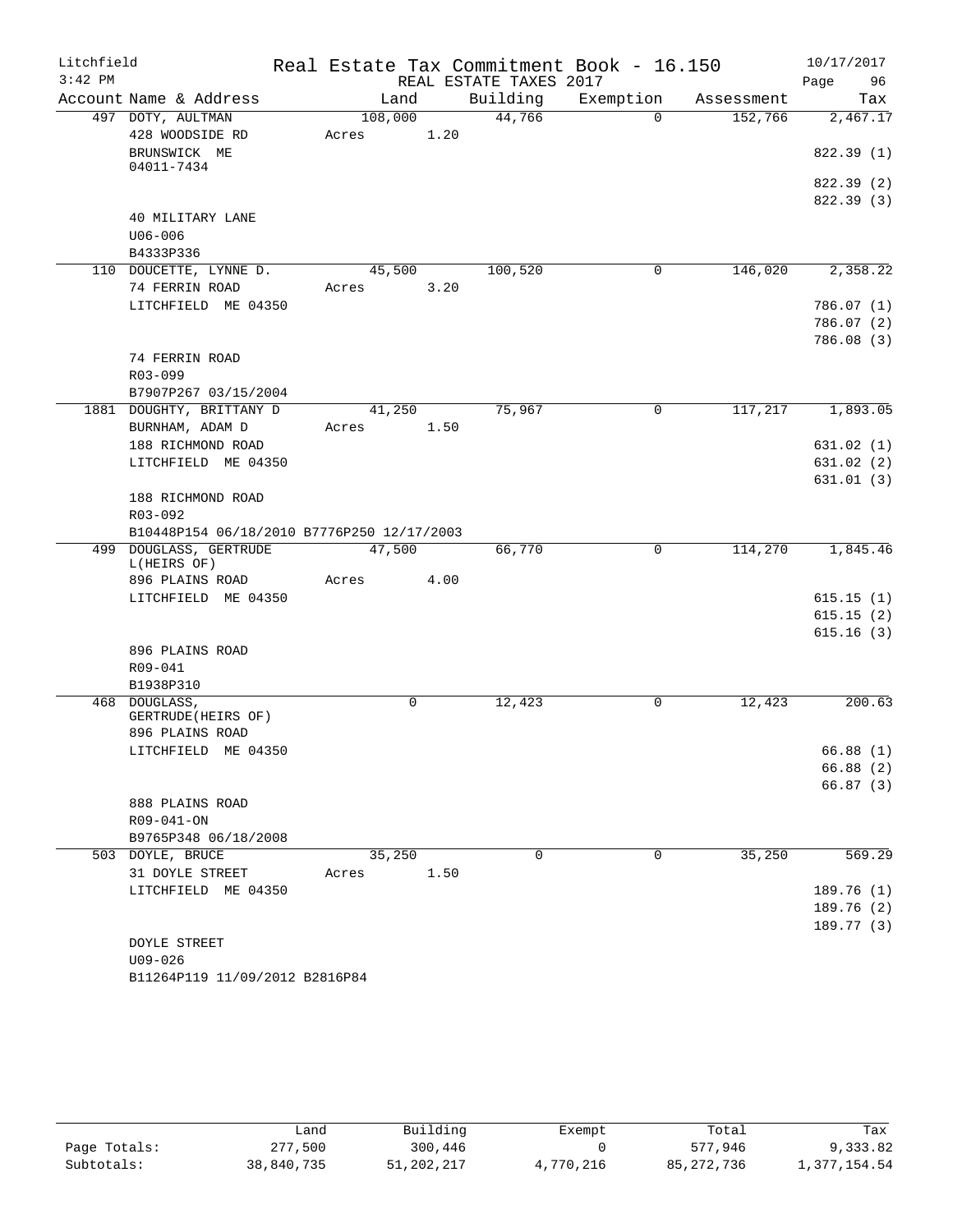| Litchfield<br>$3:42$ PM |                                                                       |            |            |         | REAL ESTATE TAXES 2017 |           |                     | Real Estate Tax Commitment Book - 16.150 | 10/17/2017<br>Page<br>97                   |
|-------------------------|-----------------------------------------------------------------------|------------|------------|---------|------------------------|-----------|---------------------|------------------------------------------|--------------------------------------------|
|                         | Account Name & Address                                                |            | Land       |         |                        |           |                     | Building Exemption Assessment            | Tax                                        |
|                         | 1002 DOYLE, BRUCE & LORAINE<br>31 DOYLE STREET<br>LITCHFIELD ME 04350 | Acres 0.20 | 87,320     |         | 27,953                 |           | $\Omega$            |                                          | 115,273 1,861.66<br>620.55(1)<br>620.55(2) |
|                         | 192 MACE ROAD<br>$U14 - 021$<br>B4999P192                             |            |            |         |                        |           |                     |                                          | 620.56(3)                                  |
|                         | 505 DOYLE, BRUCE G                                                    |            |            |         | 54,500 233,550 20,000  |           |                     |                                          | 268,050 4,329.01                           |
|                         | 31 DOYLE STREET                                                       | Acres 8.00 |            |         |                        |           | 02 HOMESTEAD EXEMPT |                                          |                                            |
|                         | LITCHFIELD ME 04350                                                   |            |            |         |                        |           |                     |                                          | 1,443.00(1)                                |
|                         |                                                                       |            |            |         |                        |           |                     |                                          | 1,443.00(2)                                |
|                         |                                                                       |            |            |         |                        |           |                     |                                          | 1,443.01(3)                                |
|                         | 31 DOYLE STREET<br>R05-008                                            |            |            |         |                        |           |                     |                                          |                                            |
|                         | B2816P60                                                              |            |            |         |                        |           |                     |                                          |                                            |
|                         | 506 DOYLE, DEANNA MAY                                                 |            |            |         | 42,100 163,246 20,000  |           |                     |                                          | 185,346 2,993.34                           |
|                         | DOYLE, KEVIN M                                                        | Acres 2.40 |            |         |                        |           | 02 HOMESTEAD EXEMPT |                                          |                                            |
|                         | 82 COMMUNITY DRIVE                                                    |            |            |         |                        |           |                     |                                          | 997.78 (1)                                 |
|                         | LITCHFIELD ME 04350                                                   |            |            |         |                        |           |                     |                                          | 997.78 (2)                                 |
|                         |                                                                       |            |            |         |                        |           |                     |                                          | 997.78 (3)                                 |
|                         | 82 COMMUNITY DRIVE                                                    |            |            |         |                        |           |                     |                                          |                                            |
|                         | U15-003C                                                              |            |            |         |                        |           |                     |                                          |                                            |
|                         | B3767P219 07/20/1990                                                  |            |            |         |                        |           |                     |                                          |                                            |
|                         | 1316 DOYON SHELLEY M, GIAMPA 26,688<br>CHERYL                         |            |            |         | 27,769                 |           | $\mathbf 0$         | 54,457                                   | 879.48                                     |
|                         | FELTIS SHARLENE P                                                     | Acres 0.26 |            |         |                        |           |                     |                                          |                                            |
|                         | C/O CHERYL GIAMPA                                                     |            |            |         |                        |           |                     |                                          | 293.16(1)                                  |
|                         | 20 PORTSMOUTH AVE, STE                                                |            |            |         |                        |           |                     |                                          | 293.16(2)                                  |
|                         | 1, #152                                                               |            |            |         |                        |           |                     |                                          |                                            |
|                         | STRATHAM NH 03885<br>29 SUNSET LANE                                   |            |            |         |                        |           |                     |                                          | 293.16(3)                                  |
|                         | U12-012                                                               |            |            |         |                        |           |                     |                                          |                                            |
|                         | B11842P254 11/04/2014 B8866P240 04/12/2006 B5925P299                  |            |            |         |                        |           |                     |                                          |                                            |
|                         | 510 DREW, DAVID W.                                                    |            |            |         | 110,938 102,397        |           | 20,000              | 193, 335                                 | 3,122.36                                   |
|                         | 77 GRANT ROAD                                                         | Acres 0.43 |            |         |                        |           | 02 HOMESTEAD EXEMPT |                                          |                                            |
|                         | LITCHFIELD ME 04350                                                   |            |            |         |                        |           |                     |                                          | 1,040.79(1)                                |
|                         |                                                                       |            |            |         |                        |           |                     |                                          | 1,040.79(2)                                |
|                         |                                                                       |            |            |         |                        |           |                     |                                          | 1,040.78(3)                                |
|                         | 77 GRANT ROAD                                                         |            |            |         |                        |           |                     |                                          |                                            |
|                         | U11-017<br>B10524P316 09/09/2010 B1736P208                            |            |            |         |                        |           |                     |                                          |                                            |
|                         | 2631 DUBE GLEN E.                                                     |            | 107,580    |         | 14,218                 |           | 0                   | 121,798                                  | 1,967.04                                   |
|                         | P O BOX 819                                                           | Acres      |            | 7.08    |                        |           |                     |                                          |                                            |
|                         | SABATTUS ME 04280                                                     |            |            |         |                        |           |                     |                                          | 655.68(1)                                  |
|                         |                                                                       |            |            |         |                        |           |                     |                                          | 655.68 (2)                                 |
|                         |                                                                       |            |            |         |                        |           |                     |                                          | 655.68(3)                                  |
|                         | BROOKSIDE LANE                                                        |            |            |         |                        |           |                     |                                          |                                            |
|                         | R03-088E-1                                                            |            |            |         |                        |           |                     |                                          |                                            |
|                         | B10385P25 04/09/2010 B9054P350 09/06/2006                             |            |            |         |                        |           |                     |                                          |                                            |
|                         | 2710 DUBE GLEN E<br>PO BOX 819                                        |            | 54,365     | 23.73   | 0                      |           | $\mathbf 0$         | 54,365                                   | 877.99                                     |
|                         | SABATTUS ME 04280                                                     | Acres      |            |         |                        |           |                     |                                          | 292.66(1)                                  |
|                         |                                                                       |            |            |         |                        |           |                     |                                          | 292.66(2)                                  |
|                         |                                                                       |            |            |         |                        |           |                     |                                          | 292.67(3)                                  |
|                         | OFF WHIPPORWILL ROAD                                                  |            |            |         |                        |           |                     |                                          |                                            |
|                         | R12-022                                                               |            |            |         |                        |           |                     |                                          |                                            |
|                         | B8169P283 10/19/2004                                                  |            |            |         |                        |           |                     |                                          |                                            |
|                         | Land                                                                  |            | Building   |         |                        | Exempt    |                     | Total                                    | Tax                                        |
| Page Totals:            | 483,491                                                               |            |            | 569,133 |                        | 60,000    |                     | 992,624                                  | 16,030.88                                  |
| Subtotals:              | 39, 324, 226                                                          |            | 51,771,350 |         |                        | 4,830,216 |                     | 86, 265, 360                             | 1,393,185.42                               |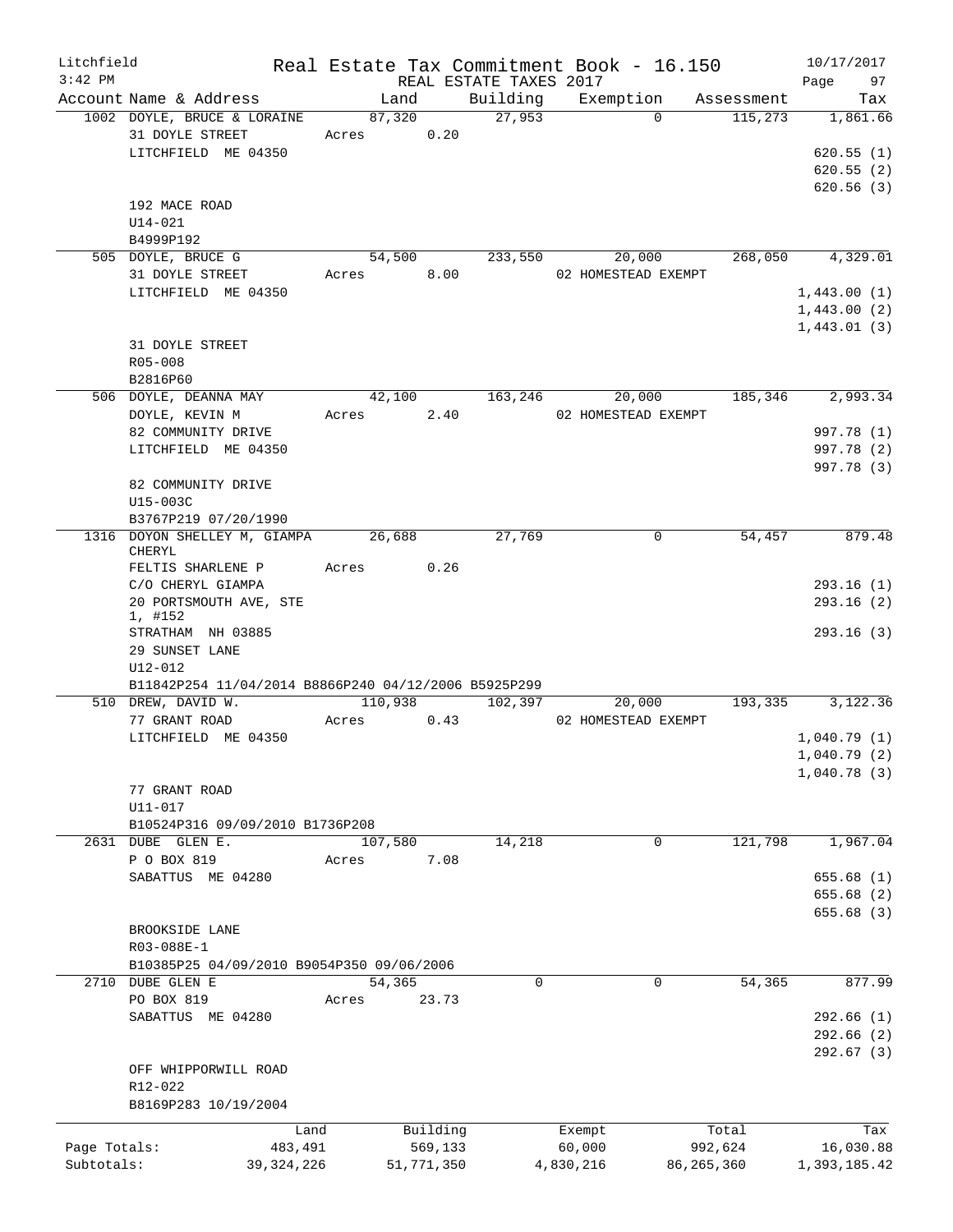| Litchfield<br>$3:42$ PM |                                                                 | Real Estate Tax Commitment Book - 16.150 | REAL ESTATE TAXES 2017 |              |            | 10/17/2017<br>Page<br>98 |
|-------------------------|-----------------------------------------------------------------|------------------------------------------|------------------------|--------------|------------|--------------------------|
|                         | Account Name & Address                                          | Land                                     | Building               | Exemption    | Assessment | Tax                      |
|                         | 2625 DUBE GLEN E                                                | 28,025                                   | $\overline{0}$         | $\Omega$     | 28,025     | 452.60                   |
|                         | P O BOX 819                                                     | 1.01<br>Acres                            |                        |              |            |                          |
|                         | SABATTUS ME 04280                                               |                                          |                        |              |            | 150.87(1)                |
|                         |                                                                 |                                          |                        |              |            | 150.87(2)                |
|                         |                                                                 |                                          |                        |              |            | 150.86(3)                |
|                         | OVERLOOK DRIVE                                                  |                                          |                        |              |            |                          |
|                         | $R12 - 022 - 8$                                                 |                                          |                        |              |            |                          |
|                         | B8169P283 10/21/2004                                            |                                          |                        |              |            |                          |
|                         | 2736 DUBE, GLEN                                                 | 0                                        | 11,259                 | $\mathsf{O}$ | 11,259     | 181.83                   |
|                         | P O BOX 819                                                     |                                          |                        |              |            |                          |
|                         | SABATTUS ME 04280                                               |                                          |                        |              |            | 60.61(1)                 |
|                         |                                                                 |                                          |                        |              |            | 60.61(2)                 |
|                         | 33 BROOKSIDE LANE                                               |                                          |                        |              |            | 60.61(3)                 |
|                         | R03-097C-9-ON                                                   |                                          |                        |              |            |                          |
|                         | 2763 DUBE, GLEN                                                 | 12,000                                   | 15,368                 | $\mathsf{O}$ | 27,368     | 441.99                   |
|                         | P O BOX 819                                                     |                                          |                        |              |            |                          |
|                         | SABATTUS ME 04280                                               |                                          |                        |              |            | 147.33(1)                |
|                         |                                                                 |                                          |                        |              |            | 147.33(2)                |
|                         |                                                                 |                                          |                        |              |            | 147.33(3)                |
|                         | <b>36 BROOKSIDE LANE</b>                                        |                                          |                        |              |            |                          |
|                         | R03-097C-10                                                     |                                          |                        |              |            |                          |
|                         | 2080 DUBE, GLEN                                                 | 200,760                                  | $\mathbf 0$            | $\mathsf{O}$ | 200,760    | 3, 242.27                |
|                         | P O BOX 819                                                     | 32.52<br>Acres                           |                        |              |            |                          |
|                         | SABATTUS ME 04280                                               |                                          |                        |              |            | 1,080.76(1)              |
|                         |                                                                 |                                          |                        |              |            | 1,080.76(2)              |
|                         |                                                                 |                                          |                        |              |            | 1,080.75(3)              |
|                         | WENTZELL ROAD                                                   |                                          |                        |              |            |                          |
|                         | R03-097C<br>B10385P25 04/09/2010 B9045P137 08/30/2006 B9034P259 |                                          |                        |              |            |                          |
|                         | 06/08/2006 B5344P83                                             |                                          |                        |              |            |                          |
|                         | 2762 DUBE, GLEN                                                 | 0                                        | 15,054                 | 0            | 15,054     | 243.12                   |
|                         | P O BOX 819                                                     |                                          |                        |              |            |                          |
|                         | SABATTUS ME 04280                                               |                                          |                        |              |            | 81.04(1)                 |
|                         |                                                                 |                                          |                        |              |            | 81.04(2)                 |
|                         |                                                                 |                                          |                        |              |            | 81.04(3)                 |
|                         | BROOKSIDE LANE                                                  |                                          |                        |              |            |                          |
|                         | R03-097C-8-ON                                                   |                                          |                        |              |            |                          |
|                         | 2735 DUBE, GLEN                                                 | 0                                        | 13,194                 | $\mathbf 0$  | 13,194     | 213.08                   |
|                         | P O BOX 819<br>SABATTUS ME 04280                                |                                          |                        |              |            | 71.03(1)                 |
|                         |                                                                 |                                          |                        |              |            | 71.03(2)                 |
|                         |                                                                 |                                          |                        |              |            | 71.02(3)                 |
|                         | LEMAY LANE                                                      |                                          |                        |              |            |                          |
|                         | R03-097C-7-ON                                                   |                                          |                        |              |            |                          |
|                         | 966 DUBOIS, PAULINE                                             | 131,707                                  | 75,815                 | 0            | 207,522    | 3,351.48                 |
|                         | <b>48 MEADOW LANE</b>                                           | 0.52<br>Acres                            |                        |              |            |                          |
|                         | AUBURN ME 04210                                                 |                                          |                        |              |            | 1, 117.16(1)             |
|                         |                                                                 |                                          |                        |              |            | 1, 117.16(2)             |
|                         |                                                                 |                                          |                        |              |            | 1, 117.16(3)             |
|                         | 41 BLEN DRIVE                                                   |                                          |                        |              |            |                          |
|                         | $U23 - 005$                                                     |                                          |                        |              |            |                          |
|                         | B7308P318 03/14/2003                                            |                                          |                        |              |            |                          |

|              | Land       | Building   | Exempt    | Total      | Tax          |
|--------------|------------|------------|-----------|------------|--------------|
| Page Totals: | 372,492    | 130,690    |           | 503,182    | 8,126.37     |
| Subtotals:   | 39,696,718 | 51,902,040 | 4,830,216 | 86,768,542 | 1,401,311.79 |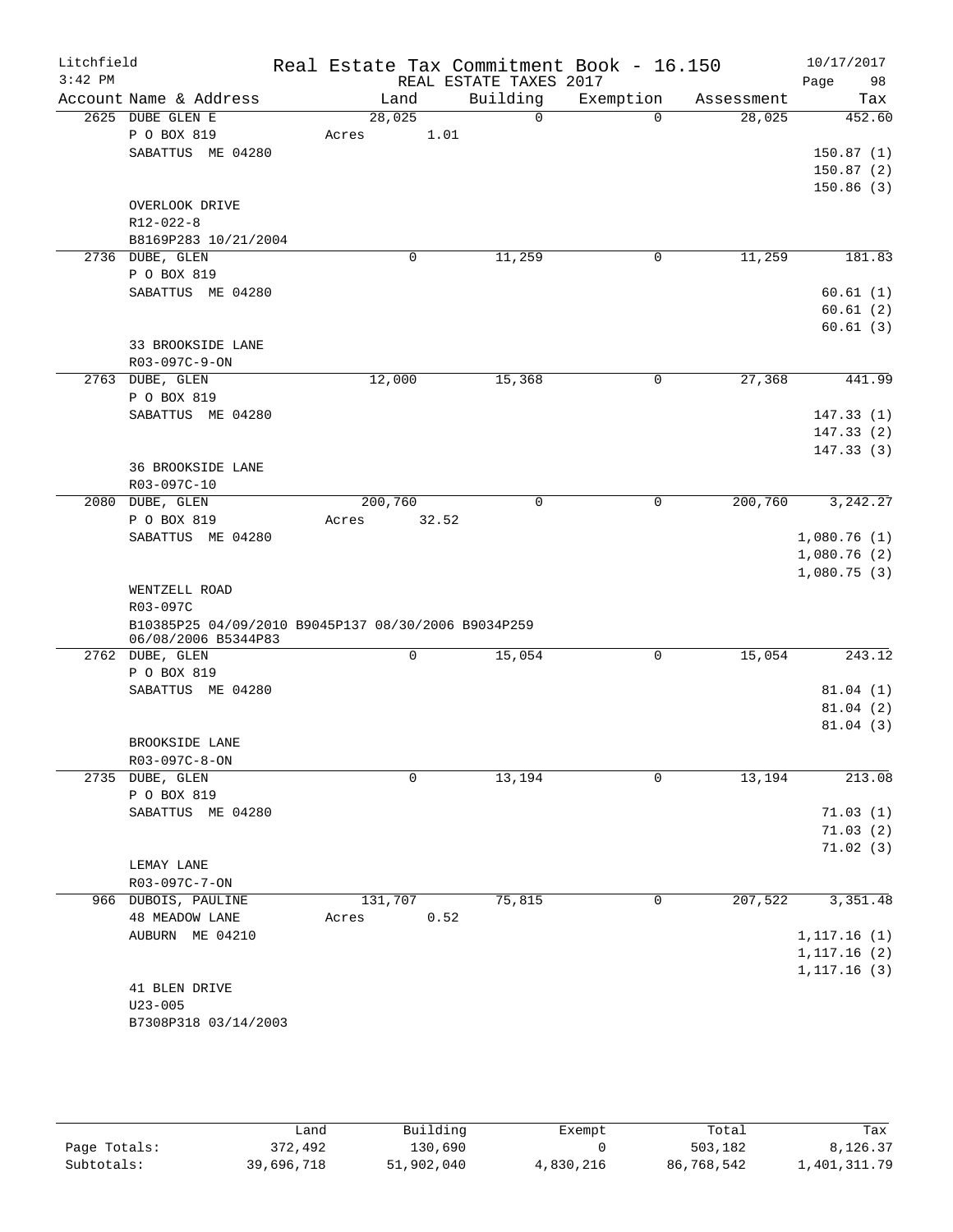| Litchfield |                                                          |       |        |                        | Real Estate Tax Commitment Book - 16.150 |            | 10/17/2017  |
|------------|----------------------------------------------------------|-------|--------|------------------------|------------------------------------------|------------|-------------|
| $3:42$ PM  |                                                          |       |        | REAL ESTATE TAXES 2017 |                                          |            | Page<br>99  |
|            | Account Name & Address                                   |       | Land   | Building               | Exemption                                | Assessment | Tax         |
|            | 517 DUCHARME, ALBERT                                     |       | 45,250 | 40,984                 | 20,000                                   | 66,234     | 1,069.68    |
|            | DUCHARME, NANCY A                                        | Acres | 3.10   |                        | 02 HOMESTEAD EXEMPT                      |            |             |
|            | 307 RICHMOND ROAD                                        |       |        |                        |                                          |            | 356.56(1)   |
|            | LITCHFIELD ME 04350                                      |       |        |                        |                                          |            | 356.56(2)   |
|            |                                                          |       |        |                        |                                          |            | 356.56(3)   |
|            | 307 RICHMOND ROAD                                        |       |        |                        |                                          |            |             |
|            | R03-020                                                  |       |        |                        |                                          |            |             |
|            | B10556P337 10/12/2010 B10540P264 09/27/2010<br>B1531P316 |       |        |                        |                                          |            |             |
|            | 682 DUGGINS JOHN R                                       |       | 88,400 | 44,204                 | 20,000                                   | 112,604    | 1,818.55    |
|            | DUGGINS CORIE L                                          | Acres | 123.70 |                        | 02 HOMESTEAD EXEMPT                      |            |             |
|            | 1235 LEWISTON ROAD                                       |       |        |                        |                                          |            | 606.18(1)   |
|            | LITCHFIELD ME 04350                                      |       |        |                        |                                          |            | 606.18(2)   |
|            |                                                          |       |        |                        |                                          |            | 606.19(3)   |
|            | 1235 LEWISTON ROAD                                       |       |        |                        |                                          |            |             |
|            | $R13 - 004$                                              |       |        |                        |                                          |            |             |
|            | B8827P32 03/06/2006 B6125P274                            |       |        |                        |                                          |            |             |
|            | 1983 DULAC SONYA                                         |       | 0      | 10,133                 | 10,133                                   | 0          | 0.00        |
|            | 13 BROOKSIDE LANE                                        |       |        |                        | 02 HOMESTEAD EXEMPT                      |            |             |
|            | LITCHFIELD ME 04350                                      |       |        |                        |                                          |            |             |
|            |                                                          |       |        |                        |                                          |            |             |
|            |                                                          |       |        |                        |                                          |            |             |
|            | 13 BROOKSIDE LANE                                        |       |        |                        |                                          |            |             |
|            | R03-097C-4-ON                                            |       |        |                        |                                          |            |             |
|            | B9034P259 06/08/2006 B8596P92 09/14/2005                 |       |        |                        |                                          |            |             |
|            | 1928 DUMAIS, RAYMOND L.                                  |       | 43,150 | 155,018                | 0                                        | 198,168    | 3,200.41    |
|            | KING, JENNIFER L.                                        | Acres | 2.82   |                        |                                          |            |             |
|            | 68 RIDLEY LANE                                           |       |        |                        |                                          |            | 1,066.80(1) |
|            | LITCHFIELD ME                                            |       |        |                        |                                          |            | 1,066.80(2) |
|            | 04350-3516                                               |       |        |                        |                                          |            |             |
|            |                                                          |       |        |                        |                                          |            | 1,066.81(3) |
|            | 68 RIDLEY LANE<br>R03-104A                               |       |        |                        |                                          |            |             |
|            | B11383P259 04/24/2013 B10857P63 10/12/2011 B7517P294     |       |        |                        |                                          |            |             |
|            | 07/19/1996                                               |       |        |                        |                                          |            |             |
|            | 2459 DUMAIS, VINCENT &                                   |       | 45,000 | 146,128                | 20,000                                   | 171,128    | 2,763.72    |
|            | VERONICA                                                 |       |        |                        |                                          |            |             |
|            | 45 STONE LANE                                            | Acres | 3.00   |                        | 02 HOMESTEAD EXEMPT                      |            |             |
|            | Litchfield ME 04350                                      |       |        |                        |                                          |            | 921.24(1)   |
|            |                                                          |       |        |                        |                                          |            | 921.24(2)   |
|            |                                                          |       |        |                        |                                          |            | 921.24(3)   |
|            | 45 STONE LANE                                            |       |        |                        |                                          |            |             |
|            | R05-066C                                                 |       |        |                        |                                          |            |             |
|            | B8360P117 03/31/2005                                     |       |        |                        |                                          |            |             |
|            | 1391 DUMONT, JAMES E.                                    |       | 60,538 | 31,814                 | 0                                        | 92,352     | 1,491.48    |
|            | DUMONT, LYNN L.                                          | Acres | 0.18   |                        |                                          |            |             |
|            | 46 SPRING DRIVE                                          |       |        |                        |                                          |            | 497.16 (1)  |
|            | BOWDOIN ME 04287                                         |       |        |                        |                                          |            | 497.16(2)   |
|            |                                                          |       |        |                        |                                          |            | 497.16 (3)  |
|            | 9 PICKEREL DRIVE                                         |       |        |                        |                                          |            |             |
|            | $U13 - 004$                                              |       |        |                        |                                          |            |             |
|            | B12415P2212 09/19/2016 B7896P33 03/29/2004               |       |        |                        |                                          |            |             |

|              | Land       | Building   | Exempt    | Total      | Tax          |
|--------------|------------|------------|-----------|------------|--------------|
| Page Totals: | 282,338    | 428,281    | 70,133    | 640,486    | 10,343.84    |
| Subtotals:   | 39,979,056 | 52,330,321 | 4,900,349 | 87,409,028 | 1,411,655.63 |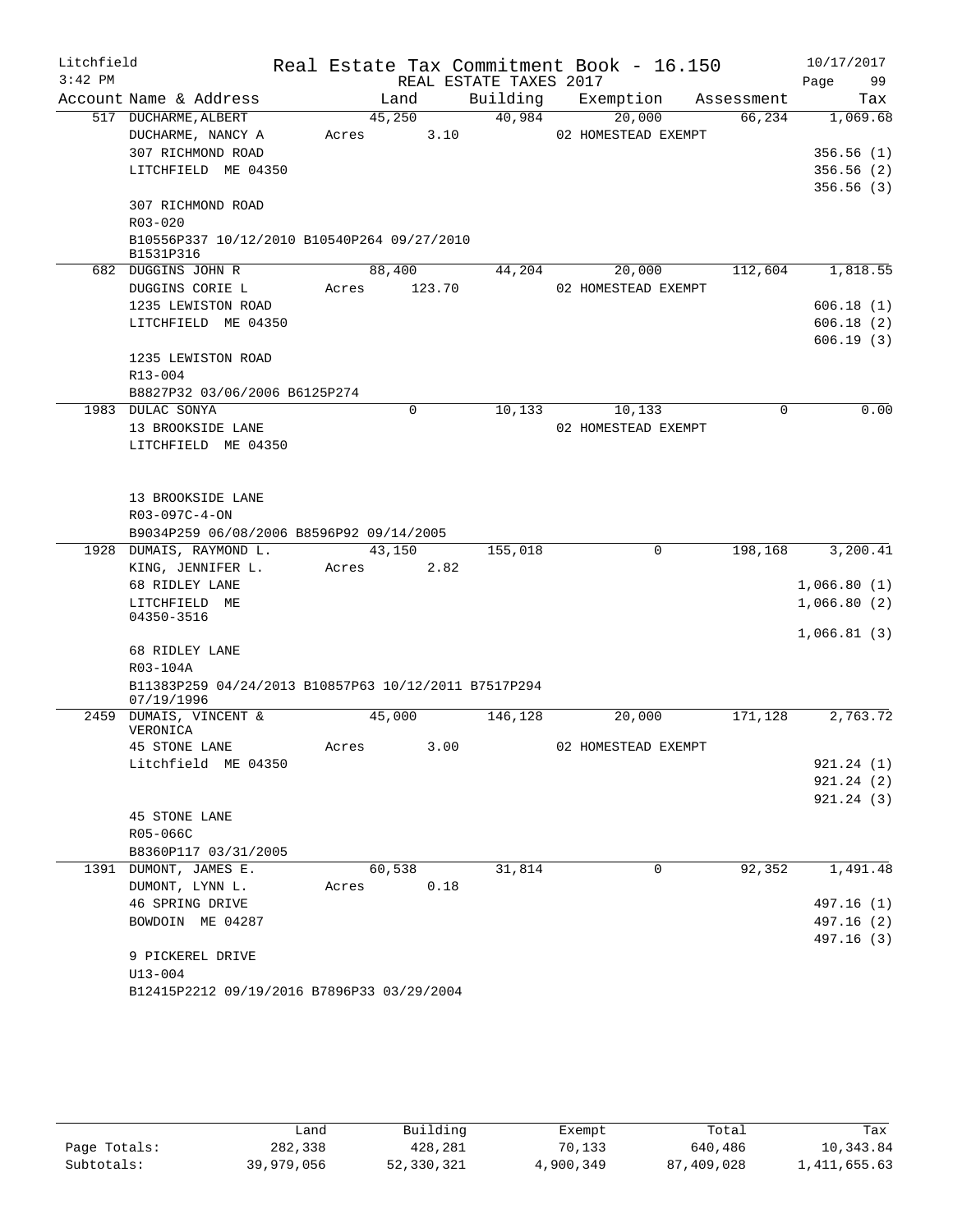| Litchfield<br>$3:42$ PM |                                                                                                     |       |          |      |                                    | Real Estate Tax Commitment Book - 16.150 |          |            |      | 10/17/2017             |
|-------------------------|-----------------------------------------------------------------------------------------------------|-------|----------|------|------------------------------------|------------------------------------------|----------|------------|------|------------------------|
|                         | Account Name & Address                                                                              |       | Land     |      | REAL ESTATE TAXES 2017<br>Building | Exemption                                |          | Assessment | Page | 100<br>Tax             |
|                         | 2194 DUNLAP, MARY                                                                                   |       | 33,425   |      | $\Omega$                           |                                          | $\Omega$ | 33,425     |      | 539.81                 |
|                         | 849 PLAINS ROAD                                                                                     | Acres |          | 3.17 |                                    |                                          |          |            |      |                        |
|                         | LITCHFIELD, ME 04350                                                                                |       |          |      |                                    |                                          |          |            |      | 179.94(1)              |
|                         |                                                                                                     |       |          |      |                                    |                                          |          |            |      | 179.94(2)              |
|                         |                                                                                                     |       |          |      |                                    |                                          |          |            |      | 179.93(3)              |
|                         | PLAINS ROAD                                                                                         |       |          |      |                                    |                                          |          |            |      |                        |
|                         | U03-016E                                                                                            |       |          |      |                                    |                                          |          |            |      |                        |
|                         | B6506P138 08/08/2001                                                                                |       |          |      |                                    |                                          |          |            |      |                        |
|                         | 524 DUNLAP, MARY                                                                                    |       | 46,250   |      | 67,415                             | 20,000                                   |          | 93,665     |      | 1,512.69               |
|                         | 849 PLAINS ROAD                                                                                     | Acres |          | 3.50 |                                    | 02 HOMESTEAD EXEMPT                      |          |            |      |                        |
|                         | LITCHFIELD ME 04350                                                                                 |       |          |      |                                    |                                          |          |            |      | 504.23(1)<br>504.23(2) |
|                         |                                                                                                     |       |          |      |                                    |                                          |          |            |      | 504.23(3)              |
|                         | 849 PLAINS ROAD                                                                                     |       |          |      |                                    |                                          |          |            |      |                        |
|                         | $U03-016A$                                                                                          |       |          |      |                                    |                                          |          |            |      |                        |
|                         | B3336P212                                                                                           |       |          |      |                                    |                                          |          |            |      |                        |
|                         | 18 DUNN FAMILY REALTY<br>TRUST                                                                      |       | 33,980   |      | 42,138                             |                                          | 0        | 76,118     |      | 1,229.31               |
|                         | DUNN JOHN L JR/SHIRLEY<br>A, TRUSTEES                                                               | Acres |          | 0.30 |                                    |                                          |          |            |      |                        |
|                         | 120 PINE TREE ROAD                                                                                  |       |          |      |                                    |                                          |          |            |      | 409.77 (1)             |
|                         | LITCHFIELD ME 04350                                                                                 |       |          |      |                                    |                                          |          |            |      | 409.77 (2)             |
|                         |                                                                                                     |       |          |      |                                    |                                          |          |            |      | 409.77 (3)             |
|                         | 39 PENNEY LANE<br>R09-013                                                                           |       |          |      |                                    |                                          |          |            |      |                        |
|                         | B8586P257 09/09/2005 B5324P150                                                                      |       |          |      |                                    |                                          |          |            |      |                        |
|                         | 2119 DUNN, CHRISTOPHER                                                                              |       | 41,775   |      | 144,322                            |                                          | $\Omega$ | 186,097    |      | 3,005.47               |
|                         | THOMAS                                                                                              |       |          |      |                                    |                                          |          |            |      |                        |
|                         | DUNN, CHANTEL MARIE                                                                                 | Acres |          | 1.71 |                                    |                                          |          |            |      |                        |
|                         | 56 BROADVIEW AVENUE,<br>UNIT 10                                                                     |       |          |      |                                    |                                          |          |            |      | 1,001.82(1)            |
|                         | AUBURN ME 04210-8710                                                                                |       |          |      |                                    |                                          |          |            |      | 1,001.82(2)            |
|                         |                                                                                                     |       |          |      |                                    |                                          |          |            |      | 1,001.83(3)            |
|                         | 5 MANCHESTER LANE                                                                                   |       |          |      |                                    |                                          |          |            |      |                        |
|                         | R05-061A                                                                                            |       |          |      |                                    |                                          |          |            |      |                        |
|                         | B12461P168 11/04/2016 B11804P251 09/19/2014<br>B10783P195 07/19/2011 B8643P186 10/07/2005 B5737P141 |       |          |      |                                    |                                          |          |            |      |                        |
|                         | 2088 DUNN, JOHN L JR &                                                                              |       | 41,325   |      | 121,811                            | 20,000                                   |          | 143,136    |      | 2,311.65               |
|                         | SHIRLEY A                                                                                           |       |          |      |                                    |                                          |          |            |      |                        |
|                         | 120 PINE TREE ROAD                                                                                  | Acres |          | 1.53 |                                    | 02 HOMESTEAD EXEMPT                      |          |            |      |                        |
|                         | LITCHFIELD ME 04350                                                                                 |       |          |      |                                    |                                          |          |            |      | 770.55(1)<br>770.55(2) |
|                         |                                                                                                     |       |          |      |                                    |                                          |          |            |      | 770.55(3)              |
|                         | 120 PINE TREE ROAD                                                                                  |       |          |      |                                    |                                          |          |            |      |                        |
|                         | R10-029B-1                                                                                          |       |          |      |                                    |                                          |          |            |      |                        |
|                         | B8586P257 08/17/2005 B6621P170 09/11/2001                                                           |       |          |      |                                    |                                          |          |            |      |                        |
|                         | 2106 DUNN, RONALD & IRENE                                                                           |       | $\Omega$ |      | 11,176                             | 11,176                                   |          | $\Omega$   |      | 0.00                   |
|                         | 10 BUFFEE LANDING LANE                                                                              |       |          |      |                                    | 02 HOMESTEAD EXEMPT                      |          |            |      |                        |
|                         | LITCHFIELD ME 04350                                                                                 |       |          |      |                                    |                                          |          |            |      |                        |
|                         |                                                                                                     |       |          |      |                                    |                                          |          |            |      |                        |
|                         | 10 BUFFEE LANDING LANE                                                                              |       |          |      |                                    |                                          |          |            |      |                        |
|                         | R09-019-ON-2                                                                                        |       |          |      |                                    |                                          |          |            |      |                        |
|                         |                                                                                                     |       |          |      |                                    |                                          |          |            |      |                        |
|                         |                                                                                                     |       |          |      |                                    |                                          |          |            |      |                        |
|                         |                                                                                                     |       |          |      |                                    |                                          |          |            |      |                        |
|                         |                                                                                                     |       |          |      |                                    |                                          |          |            |      |                        |

|              | Land       | Building   | Exempt    | Total      | Tax          |
|--------------|------------|------------|-----------|------------|--------------|
| Page Totals: | 196,755    | 386,862    | 51,176    | 532,441    | 8,598.93     |
| Subtotals:   | 40,175,811 | 52,717,183 | 4,951,525 | 87,941,469 | 1,420,254.56 |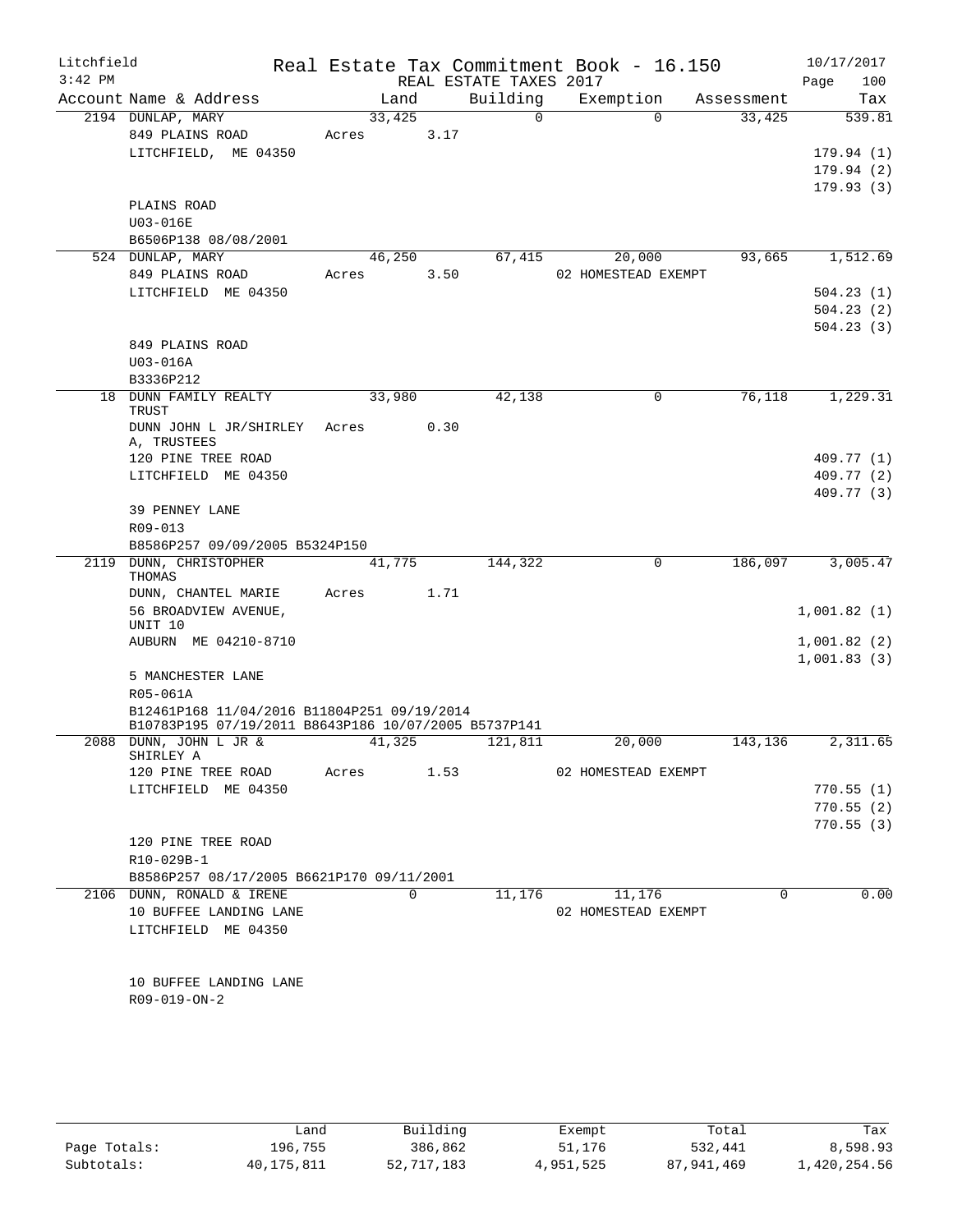| Litchfield   |                                                                                                                             |                 |       |            |                     |                        | Real Estate Tax Commitment Book - 16.150 |                  | 10/17/2017                                |
|--------------|-----------------------------------------------------------------------------------------------------------------------------|-----------------|-------|------------|---------------------|------------------------|------------------------------------------|------------------|-------------------------------------------|
| $3:42$ PM    |                                                                                                                             |                 |       |            |                     | REAL ESTATE TAXES 2017 |                                          |                  | 101<br>Page                               |
|              | Account Name & Address<br>1243 DUNSON, HOLLY RENEE                                                                          |                 |       | Land       |                     | 42,625 109,566         | Building Exemption Assessment<br>20,000  | 132,191          | Tax<br>2,134.88                           |
|              | 248 STEVENSTOWN ROAD<br>LITCHFIELD ME 04350<br>248 STEVENSTOWN ROAD                                                         |                 |       | Acres 2.05 |                     |                        | 02 HOMESTEAD EXEMPT                      |                  | 711.63(1)<br>711.63(2)<br>711.62(3)       |
|              | $R10 - 019$<br>B12217P260 01/29/2016 B9421P172 07/12/2007 B9340P341<br>05/02/2007 B8442P269 06/07/2005 B7565P214 08/12/2003 |                 |       |            |                     |                        |                                          |                  |                                           |
|              | 2306 DUPAL, TYLER                                                                                                           |                 |       | 41,000     |                     | 149,434                | $\Omega$                                 | 190,434          | 3,075.51                                  |
|              | 723 NEWELL BROOK ROAD Acres 1.40                                                                                            |                 |       |            |                     |                        |                                          |                  |                                           |
|              | DURHAM ME 04222                                                                                                             |                 |       |            |                     |                        |                                          |                  | 1,025.17(1)<br>1,025.17(2)<br>1,025.17(3) |
|              | 10 LUCKY DRIVE                                                                                                              |                 |       |            |                     |                        |                                          |                  |                                           |
|              | $U14 - 030$<br>B12255P91 03/31/2016 B7071P135 02/22/2005                                                                    |                 |       |            |                     |                        |                                          |                  |                                           |
|              | 528 DURGIN, ROBERT                                                                                                          |                 |       | 32,000     |                     | 18,555                 | 20,000                                   | 30,555           | 493.46                                    |
|              | 52 FERRIN ROAD                                                                                                              |                 | Acres |            | 0.80                |                        | 02 HOMESTEAD EXEMPT                      |                  |                                           |
|              | LITCHFIELD ME 04350                                                                                                         |                 |       |            |                     |                        |                                          |                  | 164.49(1)<br>164.49(2)<br>164.48(3)       |
|              | 52 FERRIN ROAD                                                                                                              |                 |       |            |                     |                        |                                          |                  |                                           |
|              | $R03 - 097 - 1 - A$                                                                                                         |                 |       |            |                     |                        |                                          |                  |                                           |
|              | B12371P53 07/05/2016 B4082P296<br>2435 DURKEE SELENA J                                                                      |                 |       | 49,075     |                     | 138,874                | 20,000                                   | 167,949          | 2,712.38                                  |
|              | NADEAU LAWRENCE R II Acres                                                                                                  |                 |       |            | 5.19                |                        | 02 HOMESTEAD EXEMPT                      |                  |                                           |
|              | 110 MY WAY DRIVE                                                                                                            |                 |       |            |                     |                        |                                          |                  | 904.13(1)                                 |
|              | LITCHFIELD ME 04350                                                                                                         |                 |       |            |                     |                        |                                          |                  | 904.13(2)<br>904.12(3)                    |
|              | 110 MY WAY DRIVE<br>R13-008B<br>B9325P28 04/19/2007 B8175P236 10/26/2004                                                    |                 |       |            |                     |                        |                                          |                  |                                           |
|              | 529 DUVAL, MARGARET K                                                                                                       |                 |       | 41,250     |                     | 156,501                | 20,000                                   | 177,751          | 2,870.68                                  |
|              | 741 PLAINS ROAD                                                                                                             |                 | Acres |            | 1.50                |                        | 02 HOMESTEAD EXEMPT                      |                  |                                           |
|              | LITCHFIELD ME 04350                                                                                                         |                 |       |            |                     |                        |                                          |                  | 956.89(1)<br>956.89(2)<br>956.90(3)       |
|              | 741 PLAINS ROAD                                                                                                             |                 |       |            |                     |                        |                                          |                  |                                           |
|              | U02-002A                                                                                                                    |                 |       |            |                     |                        |                                          |                  |                                           |
|              | B4855P316 03/22/2004                                                                                                        |                 |       |            |                     |                        |                                          |                  |                                           |
|              | 1692 DWELLEY, SUSAN                                                                                                         |                 |       | 43,000     |                     | 80,609                 | 20,000                                   | 103,609          | 1,673.29                                  |
|              | 2302 HALLOWELL ROAD                                                                                                         |                 | Acres |            | 2.20                |                        | 02 HOMESTEAD EXEMPT                      |                  |                                           |
|              | LITCHFIELD ME 04350                                                                                                         |                 |       |            |                     |                        |                                          |                  | 557.76 (1)<br>557.76 (2)                  |
|              |                                                                                                                             |                 |       |            |                     |                        |                                          |                  | 557.77 (3)                                |
|              | 2302 HALLOWELL ROAD<br>R06-046<br>B7194P81                                                                                  |                 |       |            |                     |                        |                                          |                  |                                           |
|              | 531 DWYER, NORRIS                                                                                                           |                 |       | 31,970     |                     | $\mathbf 0$            | $\mathbf 0$                              | 31,970           | 516.32                                    |
|              | 490 WEST ROAD                                                                                                               |                 | Acres |            | 0.45                |                        |                                          |                  |                                           |
|              | BOWDOIN ME 04287                                                                                                            |                 |       |            |                     |                        |                                          |                  | 172.11(1)<br>172.11(2)<br>172.10(3)       |
|              | <b>DOYLE STREET</b><br>$U09 - 021$<br>B5160P774 09/10/1971                                                                  |                 |       |            |                     |                        |                                          |                  |                                           |
|              |                                                                                                                             |                 |       |            |                     |                        |                                          |                  |                                           |
| Page Totals: |                                                                                                                             | Land<br>280,920 |       |            | Building<br>653,539 |                        | Exempt<br>100,000                        | Total<br>834,459 | Tax<br>13,476.52                          |
| Subtotals:   |                                                                                                                             | 40,456,731      |       |            | 53, 370, 722        |                        | 5,051,525                                | 88,775,928       | 1,433,731.08                              |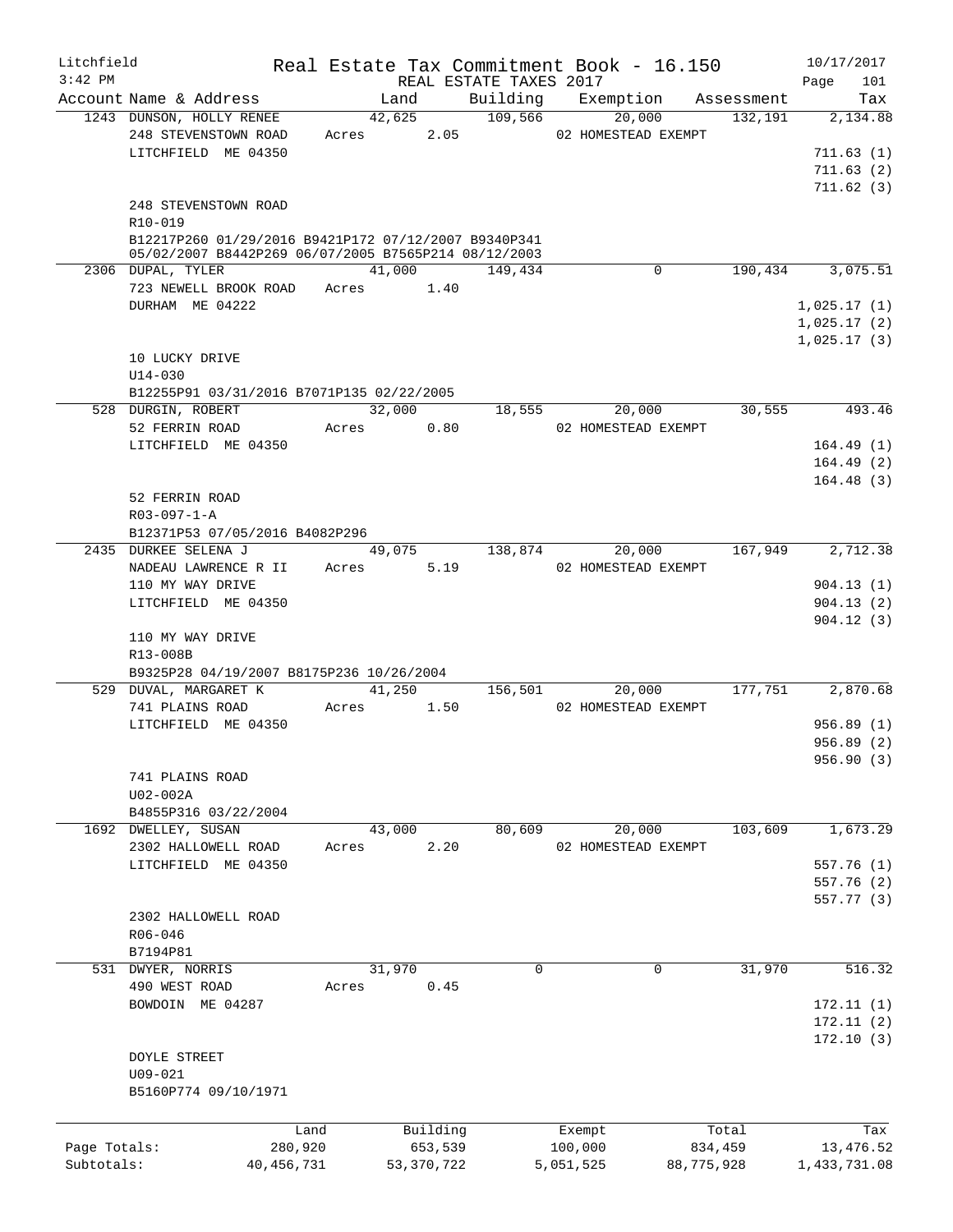| Litchfield   |                              |            |            |                        | Real Estate Tax Commitment Book - 16.150 |             | 10/17/2017           |
|--------------|------------------------------|------------|------------|------------------------|------------------------------------------|-------------|----------------------|
| $3:42$ PM    |                              |            |            | REAL ESTATE TAXES 2017 |                                          |             | 102<br>Page          |
|              | Account Name & Address       |            | Land       | Building               | Exemption                                | Assessment  | Tax                  |
|              | 2286 DYER, WALFORD           |            | 116,350    | 103, 143               | 26,000                                   |             | 193,493<br>3,124.91  |
|              | 1184 PLAINS ROAD             | Acres      |            | 2.10                   | 03 VETERANS EXEMPT                       |             |                      |
|              | LITCHFIELD ME 04350          |            |            |                        | 02 HOMESTEAD EXEMPT                      |             | 1,041.64(1)          |
|              |                              |            |            |                        |                                          |             | 1,041.64(2)          |
|              |                              |            |            |                        |                                          |             | 1,041.63(3)          |
|              | 1184 PLAINS ROAD             |            |            |                        |                                          |             |                      |
|              | R09-036C                     |            |            |                        |                                          |             |                      |
|              | B7316P1 03/08/2003           |            |            |                        |                                          |             |                      |
|              | 534 EAGLES, JACQUELINE       |            | 72,700     | 130,625                | 20,000                                   |             | 2,960.70<br>183,325  |
|              | P O BOX 362                  | Acres      | 80.00      |                        | 02 HOMESTEAD EXEMPT                      |             |                      |
|              | LITCHFIELD ME 04350          |            |            |                        |                                          |             | 986.90 (1)           |
|              |                              |            |            |                        |                                          |             | 986.90 (2)           |
|              |                              |            |            |                        |                                          |             | 986.90 (3)           |
|              | 373 RICHMOND ROAD            |            |            |                        |                                          |             |                      |
|              | R03-015                      |            |            |                        |                                          |             |                      |
|              | B1787P270                    |            |            |                        |                                          |             |                      |
|              | 536 EARLEY, CHARLES          |            | 97,666     | 46,817                 |                                          | 0           | 2,333.40<br>144,483  |
|              | EARLEY GLORIA T.             | Acres      |            | 0.26                   |                                          |             |                      |
|              | 2 DOW AVENUE                 |            |            |                        |                                          |             | 777.80(1)            |
|              | ATKINSON NH 03811            |            |            |                        |                                          |             | 777.80(2)            |
|              |                              |            |            |                        |                                          |             | 777.80(3)            |
|              | 41 GAMAGE DRIVE              |            |            |                        |                                          |             |                      |
|              |                              |            |            |                        |                                          |             |                      |
|              | U18-009                      |            |            |                        |                                          |             |                      |
|              | B8836P5 03/08/2006 B4034P238 |            |            |                        |                                          |             |                      |
|              | 543 EATON REX                |            | 64,000     |                        | $\mathbf 0$                              | $\mathbf 0$ | 1,033.60<br>64,000   |
|              | EATON ANN                    | Acres      | 43.00      |                        |                                          |             |                      |
|              | 1203 RICHMOND ROAD           |            |            |                        |                                          |             | 344.53(1)            |
|              | LITCHFIELD ME 04350          |            |            |                        |                                          |             | 344.53(2)            |
|              |                              |            |            |                        |                                          |             | 344.54(3)            |
|              | RICHMOND ROAD                |            |            |                        |                                          |             |                      |
|              | R01-054                      |            |            |                        |                                          |             |                      |
|              | B7482P50 06/24/2003          |            |            |                        |                                          |             |                      |
|              | 542 EATON, GARY              |            | 31,690     |                        | $\mathbf 0$                              | 0           | 31,690<br>511.79     |
|              | 1222 RICHMOND ROAD           | Acres      | 34.00      |                        |                                          |             |                      |
|              | LITCHFIELD ME 04350          |            |            |                        |                                          |             | 170.60(1)            |
|              |                              |            |            |                        |                                          |             | 170.60(2)            |
|              |                              |            |            |                        |                                          |             | 170.59(3)            |
|              | 1222 RICHMOND ROAD           |            |            |                        |                                          |             |                      |
|              | R01-013                      |            |            |                        |                                          |             |                      |
|              | B7482P48 06/24/2003          |            |            |                        |                                          |             |                      |
|              | 537 EATON, GARY              |            | 51,750     | 92,621                 | 20,000                                   |             | 124,371<br>2,008.59  |
|              | 1222 RICHMOND ROAD           | Acres      |            | 5.70                   | 02 HOMESTEAD EXEMPT                      |             |                      |
|              | LITCHFIELD ME 04350          |            |            |                        |                                          |             | 669.53(1)            |
|              |                              |            |            |                        |                                          |             | 669.53(2)            |
|              |                              |            |            |                        |                                          |             | 669.53(3)            |
|              | 1222 RICHMOND ROAD           |            |            |                        |                                          |             |                      |
|              | R01-013A                     |            |            |                        |                                          |             |                      |
|              | B3343P267                    |            |            |                        |                                          |             |                      |
| 538          | EATON, MICHAEL J             |            | 42,750     | 116,384                | 20,000                                   |             | 2, 247.01<br>139,134 |
|              | 1403 RICHMOND ROAD           |            |            | 2.10                   | 02 HOMESTEAD EXEMPT                      |             |                      |
|              |                              | Acres      |            |                        |                                          |             |                      |
|              | LITCHFIELD ME 04350          |            |            |                        |                                          |             | 749.00(1)            |
|              |                              |            |            |                        |                                          |             | 749.00(2)            |
|              |                              |            |            |                        |                                          |             | 749.01(3)            |
|              | 1403 RICHMOND ROAD           |            |            |                        |                                          |             |                      |
|              | R01-051A                     |            |            |                        |                                          |             |                      |
|              | B5491P100                    |            |            |                        |                                          |             |                      |
|              |                              |            |            |                        |                                          |             |                      |
|              |                              |            |            |                        |                                          |             |                      |
|              |                              | Land       | Building   |                        | Exempt                                   | Total       | Tax                  |
| Page Totals: |                              | 476,906    | 489,590    |                        | 86,000                                   | 880,496     | 14,220.00            |
| Subtotals:   |                              | 40,933,637 | 53,860,312 |                        | 5, 137, 525                              | 89,656,424  | 1,447,951.08         |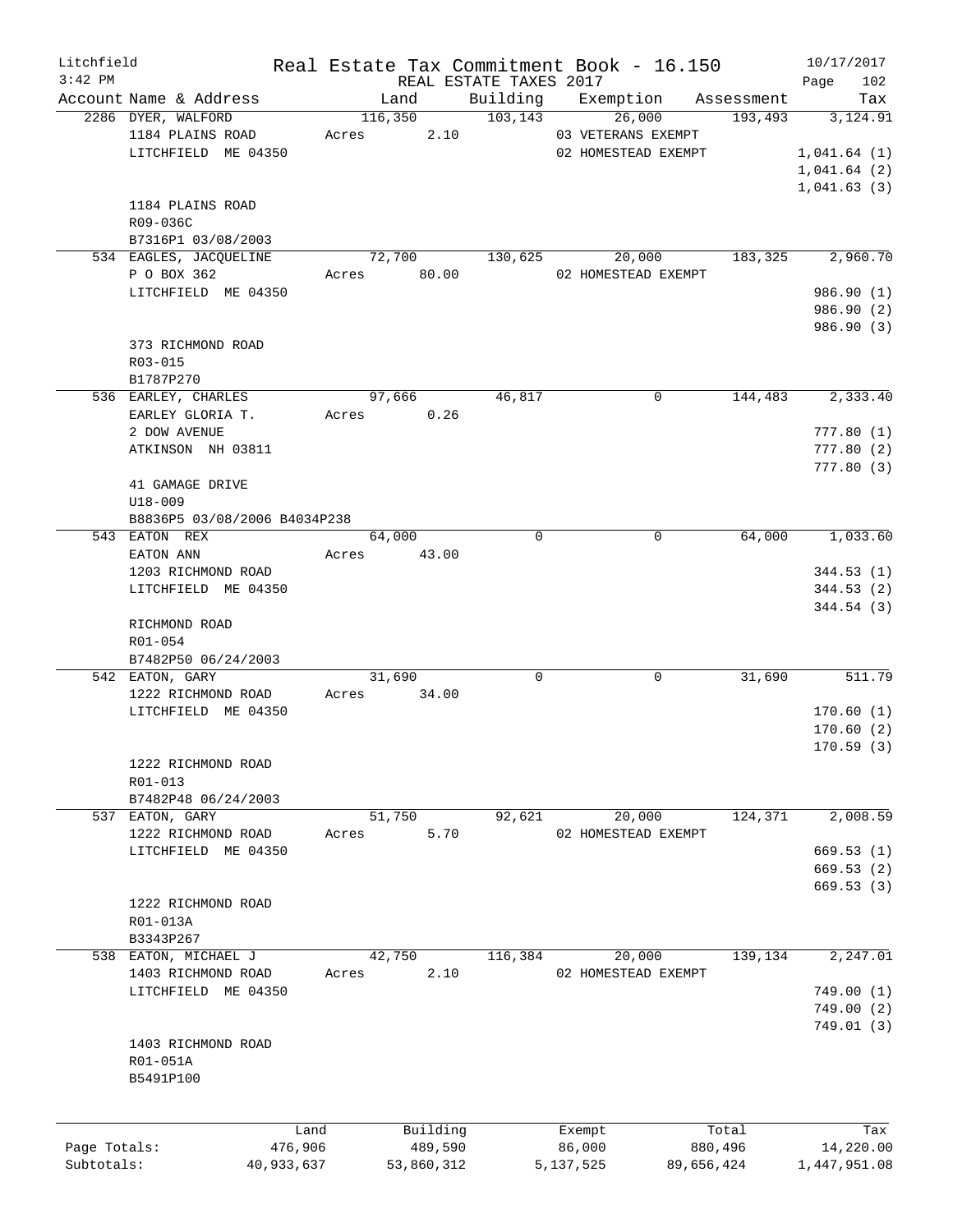| Litchfield |                                  |            |      |                        | Real Estate Tax Commitment Book - 16.150 |         | 10/17/2017   |
|------------|----------------------------------|------------|------|------------------------|------------------------------------------|---------|--------------|
| $3:42$ PM  |                                  |            |      | REAL ESTATE TAXES 2017 |                                          |         | 103<br>Page  |
|            | Account Name & Address           | Land       |      |                        | Building Exemption Assessment            |         | Tax          |
|            | 2870 EATON, NATHAN A.            | 53,500     |      | 171,785                | $\Omega$                                 | 225,285 | 3,638.35     |
|            | EATON, DANIELLE J.               | Acres 7.00 |      |                        |                                          |         |              |
|            | 233 OLD WEBSTER ROAD             |            |      |                        |                                          |         | 1,212.78(1)  |
|            | LEWISTON ME 04240                |            |      |                        |                                          |         | 1,212.78(2)  |
|            |                                  |            |      |                        |                                          |         | 1, 212.79(3) |
|            | R01-054B                         |            |      |                        |                                          |         |              |
|            | B11979P47 05/12/2015             |            |      |                        |                                          |         |              |
|            | 539 EATON, REX                   | 50,000     |      | 172,583                | 20,000                                   | 202,583 | 3,271.72     |
|            | 1203 RICHMOND ROAD               | Acres      | 5.00 |                        | 02 HOMESTEAD EXEMPT                      |         |              |
|            | LITCHFIELD ME 04350              |            |      |                        |                                          |         | 1,090.57(1)  |
|            |                                  |            |      |                        |                                          |         | 1,090.57(2)  |
|            |                                  |            |      |                        |                                          |         | 1,090.58(3)  |
|            | 1203 RICHMOND ROAD               |            |      |                        |                                          |         |              |
|            | R01-055                          |            |      |                        |                                          |         |              |
|            | B2757P314                        |            |      |                        |                                          |         |              |
|            | 840 EATON, REX E.                | 50,000     |      | 94,892                 | 0                                        | 144,892 | 2,340.01     |
|            | EATON, ANN G.                    | Acres      | 5.00 |                        |                                          |         |              |
|            | 1203 RICHMOND ROAD               |            |      |                        |                                          |         | 780.00(1)    |
|            | LITCHFIELD ME 04350              |            |      |                        |                                          |         | 780.00(2)    |
|            |                                  |            |      |                        |                                          |         | 780.01(3)    |
|            | 1590 LEWISTON ROAD               |            |      |                        |                                          |         |              |
|            | R11-033                          |            |      |                        |                                          |         |              |
|            | B11651P140 03/15/2014 B1953P234  |            |      |                        |                                          |         |              |
|            | 540 EATON, RODNEY                | 50,000     |      | 96,703                 | 20,000                                   | 126,703 | 2,046.25     |
|            | 1206 RICHMOND ROAD               | Acres      | 5.00 |                        | 02 HOMESTEAD EXEMPT                      |         |              |
|            | LITCHFIELD ME 04350              |            |      |                        |                                          |         | 682.08 (1)   |
|            |                                  |            |      |                        |                                          |         | 682.08 (2)   |
|            |                                  |            |      |                        |                                          |         | 682.09 (3)   |
|            | 1206 RICHMOND ROAD               |            |      |                        |                                          |         |              |
|            | $R01 - 013 - 2$                  |            |      |                        |                                          |         |              |
|            | B2757P313                        |            |      |                        |                                          |         |              |
|            | 2573 EDGECOMB MATTHEW R          | 42,950     |      | 87,236                 | 0                                        | 130,186 | 2,102.50     |
|            | P O BOX 334                      | Acres      | 2.18 |                        |                                          |         |              |
|            | LITCHFIELD ME 04350              |            |      |                        |                                          |         | 700.83(1)    |
|            |                                  |            |      |                        |                                          |         | 700.83(2)    |
|            |                                  |            |      |                        |                                          |         | 700.84 (3)   |
|            | LEWISTON ROAD                    |            |      |                        |                                          |         |              |
|            | $U13-002B$                       |            |      |                        |                                          |         |              |
|            | B8842P132 03/24/2006             |            |      |                        |                                          |         |              |
|            | 546 EDGECOMB, ALAN F             | 181,250    |      | 226,689                | 0                                        | 407,939 | 6,588.21     |
|            |                                  |            | 5.10 |                        |                                          |         |              |
|            | EDGECOMB JUDITH M                | Acres      |      |                        |                                          |         |              |
|            | P O BOX 216                      |            |      |                        |                                          |         | 2,196.07(1)  |
|            | LITCHFIELD ME 04350              |            |      |                        |                                          |         | 2,196.07(2)  |
|            | 1735 LEWISTON ROAD               |            |      |                        |                                          |         | 2, 196.07(3) |
|            |                                  |            |      |                        |                                          |         |              |
|            | U13-002A<br>B1553P413 07/03/1971 |            |      |                        |                                          |         |              |
|            |                                  |            |      |                        |                                          |         |              |

|              | Land       | Building   | Exempt      | Total      | Tax          |
|--------------|------------|------------|-------------|------------|--------------|
| Page Totals: | 427,700    | 849,888    | 40,000      | 1,237,588  | 19,987.04    |
| Subtotals:   | 41,361,337 | 54,710,200 | 5, 177, 525 | 90,894,012 | l,467,938.12 |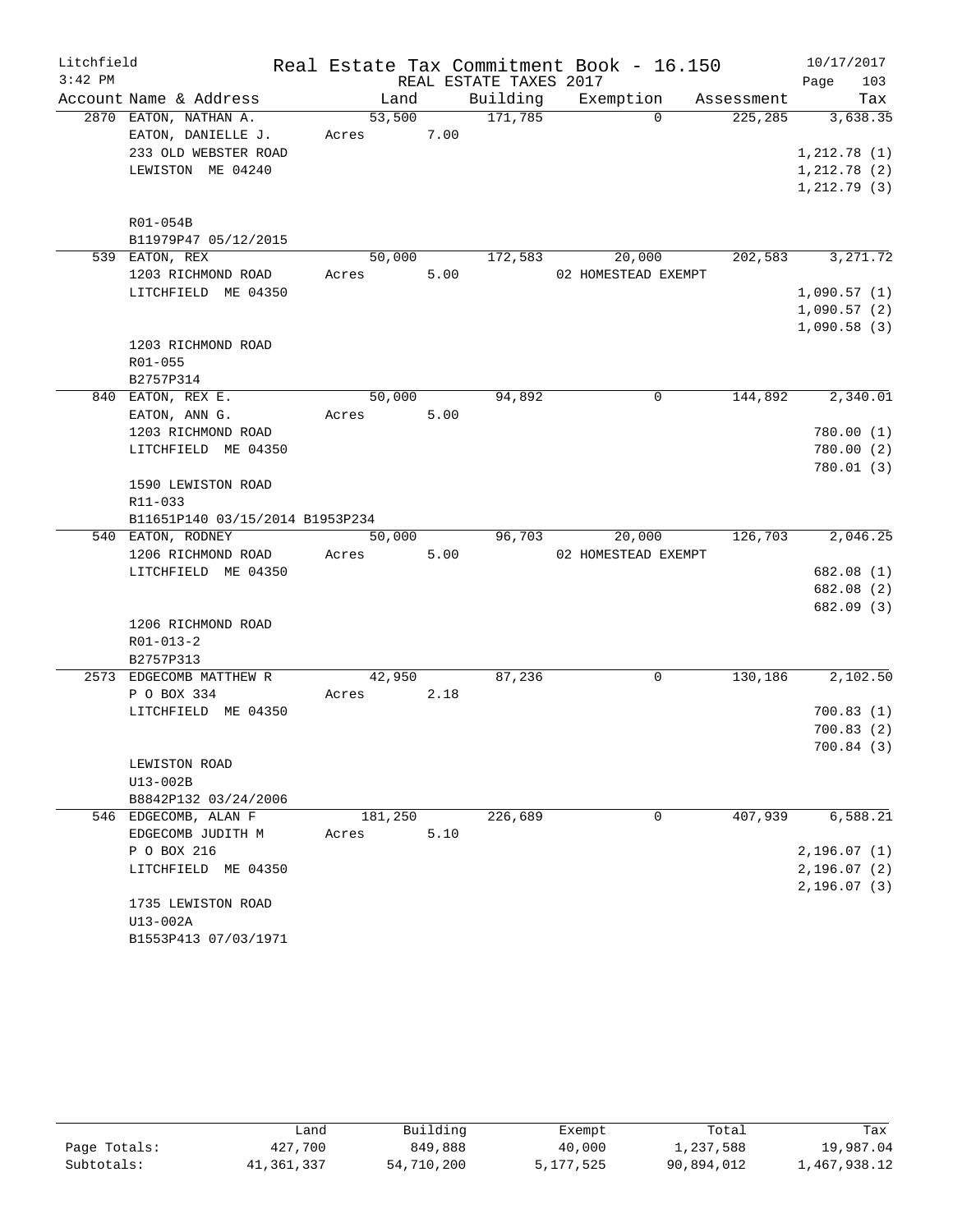| Litchfield<br>$3:42$ PM |                                                                                                   |       |                | REAL ESTATE TAXES 2017 | Real Estate Tax Commitment Book - 16.150 |            | 10/17/2017<br>104<br>Page    |
|-------------------------|---------------------------------------------------------------------------------------------------|-------|----------------|------------------------|------------------------------------------|------------|------------------------------|
|                         | Account Name & Address                                                                            |       | Land           | Building               | Exemption                                | Assessment | Tax                          |
|                         | 641 EDUCATIONAL MEDIA<br>BROADCASTING                                                             |       | $\Omega$       | 21,836                 | $\Omega$                                 | 21,836     | 352.65                       |
|                         | EDUCATIONAL MEDIA<br>FOUNDATION<br>5700 WEST OAKS                                                 |       |                |                        |                                          |            | 117.55(1)                    |
|                         | <b>BOULEVARD</b>                                                                                  |       |                |                        |                                          |            |                              |
|                         | ROCKLIN CA 95765                                                                                  |       |                |                        |                                          |            | 117.55(2)<br>117.55(3)       |
|                         | 620 OAK HILL ROAD<br>R03-078-ON                                                                   |       |                |                        |                                          |            |                              |
|                         | B2757P148                                                                                         |       |                |                        |                                          |            |                              |
|                         | 549 EHRMANN, GEORGE N                                                                             |       | 65,326<br>0.36 | 39,443                 | 0                                        | 104,769    | 1,692.02                     |
|                         | 13 JENNIFER LANE<br>RYE BROOK NY 10573                                                            | Acres |                |                        |                                          |            | 564.01(1)                    |
|                         |                                                                                                   |       |                |                        |                                          |            | 564.01 (2)                   |
|                         |                                                                                                   |       |                |                        |                                          |            | 564.00(3)                    |
|                         | 11 PICKEREL DRIVE                                                                                 |       |                |                        |                                          |            |                              |
|                         | $U13 - 003$                                                                                       |       |                |                        |                                          |            |                              |
|                         | B1434P72                                                                                          |       |                |                        |                                          |            |                              |
|                         | 550 ELLIOTT JR, ROBERT                                                                            |       | 110,980        | 150,473                | 20,000                                   | 241,453    | 3,899.47                     |
|                         | 12 EASY STREET                                                                                    | Acres | 0.41           |                        | 02 HOMESTEAD EXEMPT                      |            |                              |
|                         | LITCHFIELD ME 04350                                                                               |       |                |                        |                                          |            | 1, 299.82(1)<br>1, 299.82(2) |
|                         |                                                                                                   |       |                |                        |                                          |            | 1, 299.83(3)                 |
|                         | 12 EASY STREET                                                                                    |       |                |                        |                                          |            |                              |
|                         | $U10 - 005$                                                                                       |       |                |                        |                                          |            |                              |
|                         | B11543P346 10/09/2013 B7132P245                                                                   |       |                |                        |                                          |            |                              |
|                         | 555 ELWELL SR, RANLEIGH                                                                           |       | 44,750         | 75,481                 | $\mathsf{O}$                             | 120,231    | 1,941.73                     |
|                         | 1087 LITCHFIELD ROAD                                                                              | Acres | 2.90           |                        |                                          |            |                              |
|                         | BOWDOIN ME 04287                                                                                  |       |                |                        |                                          |            | 647.24 (1)                   |
|                         |                                                                                                   |       |                |                        |                                          |            | 647.24 (2)                   |
|                         | 502 RICHMOND ROAD                                                                                 |       |                |                        |                                          |            | 647.25(3)                    |
|                         | R03-122                                                                                           |       |                |                        |                                          |            |                              |
|                         | B2839P319                                                                                         |       |                |                        |                                          |            |                              |
|                         | 2018 ELWELL, CLAUDIA A.                                                                           |       | 40,000         | 68,712                 | 20,000                                   | 88,712     | 1,432.70                     |
|                         | 135 WHIPPOORWILL ROAD                                                                             | Acres | 1.00           |                        | 02 HOMESTEAD EXEMPT                      |            |                              |
|                         | LITCHFIELD ME 04350                                                                               |       |                |                        |                                          |            | 477.57(1)                    |
|                         |                                                                                                   |       |                |                        |                                          |            | 477.57 (2)                   |
|                         | 135 WHIPPOORWILL ROAD                                                                             |       |                |                        |                                          |            | 477.56(3)                    |
|                         | U23-027A                                                                                          |       |                |                        |                                          |            |                              |
|                         | B12236P87 02/26/2016 B10414P303 05/12/2010<br>B10280P136 11/24/2009 B9975P184 02/10/2009 B6875P70 |       |                |                        |                                          |            |                              |
|                         | 04/09/2002 B6402P205 02/08/2001                                                                   |       |                |                        |                                          |            |                              |
|                         | 1991 EMERSON, KENNETH<br>10 REAGAN LANE                                                           |       | 0              | 6,227                  | 6,227<br>02 HOMESTEAD EXEMPT             | 0          | 0.00                         |
|                         | LITCHFIELD ME 04350                                                                               |       |                |                        |                                          |            |                              |
|                         |                                                                                                   |       |                |                        |                                          |            |                              |
|                         | 10 REAGAN LANE                                                                                    |       |                |                        |                                          |            |                              |
|                         | R03-006-ON-12                                                                                     |       |                |                        |                                          |            |                              |
|                         |                                                                                                   |       |                |                        |                                          |            |                              |
|                         |                                                                                                   |       |                |                        |                                          |            |                              |
|                         |                                                                                                   |       |                |                        |                                          |            |                              |

|              | Land       | Building   | Exempt    | Total      | Tax          |
|--------------|------------|------------|-----------|------------|--------------|
| Page Totals: | 261,056    | 362,172    | 46,227    | 577,001    | 9,318.57     |
| Subtotals:   | 41,622,393 | 55,072,372 | 5,223,752 | 91,471,013 | 1,477,256.69 |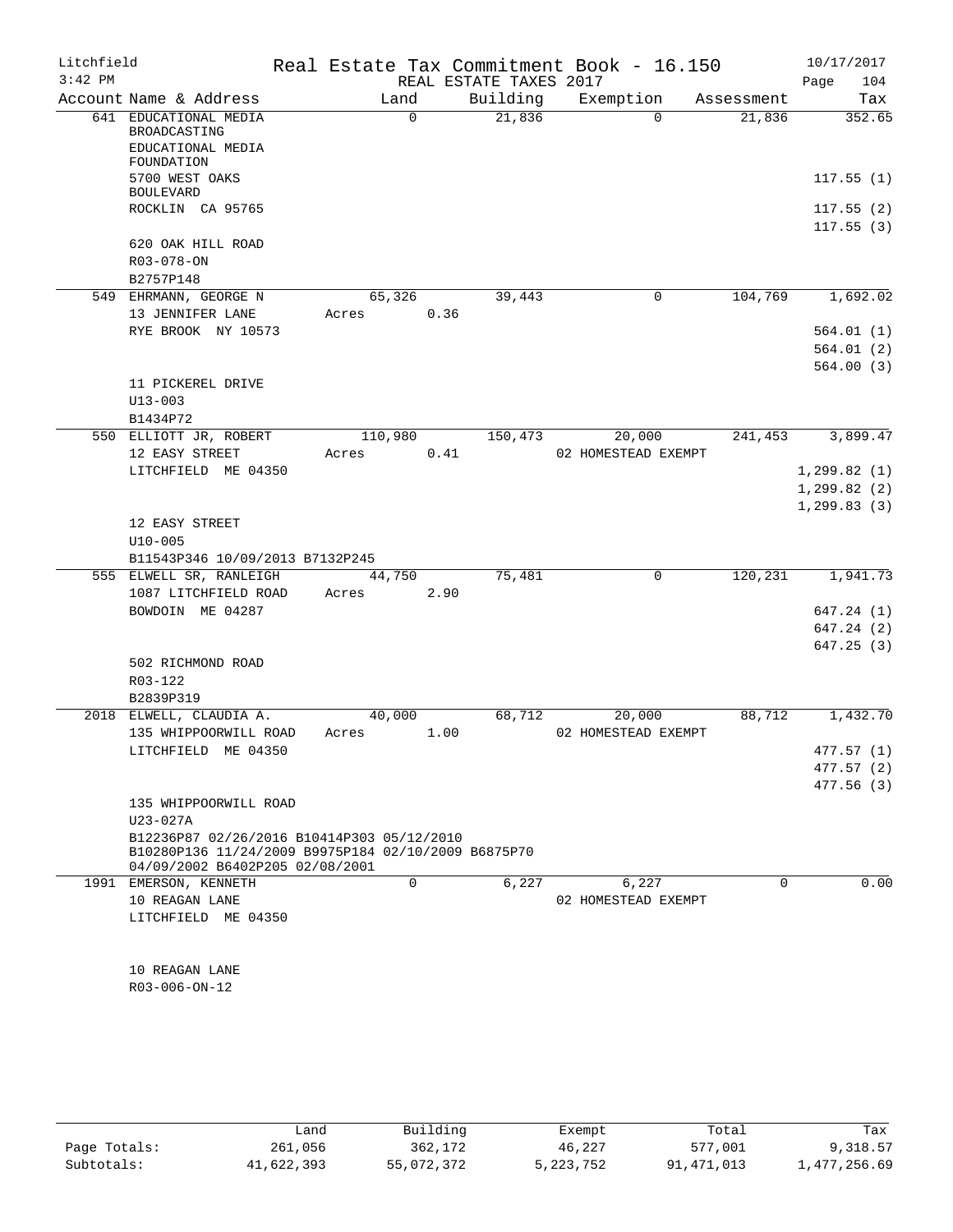| Litchfield |                                           |       |        |                        | Real Estate Tax Commitment Book - 16.150 |            | 10/17/2017  |
|------------|-------------------------------------------|-------|--------|------------------------|------------------------------------------|------------|-------------|
| $3:42$ PM  |                                           |       |        | REAL ESTATE TAXES 2017 |                                          |            | 105<br>Page |
|            | Account Name & Address                    |       | Land   | Building               | Exemption                                | Assessment | Tax         |
|            | 2857 EMERSON, PRISCILLA<br><b>ESTES</b>   |       | 9,728  | $\Omega$               | $\Omega$                                 | 9,728      | 157.11      |
|            | 17 TOPSHAM CROSSING                       | Acres | 38.00  |                        |                                          |            |             |
|            | TOPSHAM ME 04086                          |       |        |                        |                                          |            | 52.37(1)    |
|            |                                           |       |        |                        |                                          |            | 52.37(2)    |
|            |                                           |       |        |                        |                                          |            | 52.37(3)    |
|            | RICHMOND ROAD                             |       |        |                        |                                          |            |             |
|            | R01-025B                                  |       |        |                        |                                          |            |             |
|            | B7557P79                                  |       |        |                        |                                          |            |             |
|            | 984 EMERSON, PRISCILLA<br><b>ESTES</b>    |       | 10,500 | $\Omega$               | 0                                        | 10,500     | 169.58      |
|            | 17 TOPSHAM CROSSING                       | Acres | 21.00  |                        |                                          |            |             |
|            | TOPSHAM ME 04086                          |       |        |                        |                                          |            | 56.53(1)    |
|            |                                           |       |        |                        |                                          |            | 56.53(2)    |
|            |                                           |       |        |                        |                                          |            | 56.52(3)    |
|            | RICHMOND ROAD                             |       |        |                        |                                          |            |             |
|            | R01-028                                   |       |        |                        |                                          |            |             |
|            | B7557P79 07/18/2003                       |       |        |                        |                                          |            |             |
|            | 477 EMERY, ROBERT B.                      |       | 43,550 | 172,321                | 26,000                                   | 189,871    | 3,066.42    |
|            | EMERY, AUDREY G.                          | Acres | 2.42   |                        | 02 HOMESTEAD EXEMPT                      |            |             |
|            | 131 COOMBS ROAD                           |       |        |                        | 14 WW2 Vet NonRes                        |            | 1,022.14(1) |
|            | BRUNSWICK ME 04011                        |       |        |                        |                                          |            | 1,022.14(2) |
|            | 264 UPPER POND ROAD                       |       |        |                        |                                          |            | 1,022.14(3) |
|            | R01-018                                   |       |        |                        |                                          |            |             |
|            | B12115P197 09/25/2015 B2679P153           |       |        |                        |                                          |            |             |
| 547        | EMMONS BRIAN R                            |       | 38,880 | 65,401                 | $\mathbf 0$                              | 104,281    | 1,684.14    |
|            | 29 NECK ROAD                              | Acres | 0.96   |                        |                                          |            |             |
|            | LITCHFIELD ME 04350                       |       |        |                        |                                          |            | 561.38(1)   |
|            |                                           |       |        |                        |                                          |            | 561.38(2)   |
|            |                                           |       |        |                        |                                          |            | 561.38(3)   |
|            | 29 NECK ROAD                              |       |        |                        |                                          |            |             |
|            | $U20 - 021$                               |       |        |                        |                                          |            |             |
|            | B9406P205 06/29/2007 B2297P93 03/30/1980  |       |        |                        |                                          |            |             |
|            | 855 EMMONS, BRENDA                        |       | 53,250 | 33,526                 | 20,000                                   | 66,776     | 1,078.43    |
|            | EMMONS, BRENDA                            | Acres | 1.50   |                        | 02 HOMESTEAD EXEMPT                      |            |             |
|            | 1388 HALLOWELL ROAD                       |       |        |                        |                                          |            | 359.48(1)   |
|            | LITCHFIELD ME 04350                       |       |        |                        |                                          |            | 359.48 (2)  |
|            |                                           |       |        |                        |                                          |            | 359.47(3)   |
|            | 1388 HALLOWELL ROAD                       |       |        |                        |                                          |            |             |
|            | R14-053                                   |       |        |                        |                                          |            |             |
|            | B7530P103 07/01/2003                      |       |        |                        |                                          |            |             |
|            | 1876 EMOND, DIANE K.                      |       | 42,875 | 64,255                 | 20,000                                   | 87,130     | 1,407.15    |
|            | CHASE DEBRA A                             | Acres | 2.15   |                        | 02 HOMESTEAD EXEMPT                      |            |             |
|            | 722 DEAD RIVER ROAD                       |       |        |                        |                                          |            | 469.05(1)   |
|            | LITCHFIELD ME 04350                       |       |        |                        |                                          |            | 469.05(2)   |
|            |                                           |       |        |                        |                                          |            | 469.05(3)   |
|            | 722 DEAD RIVER ROAD                       |       |        |                        |                                          |            |             |
|            | R01-033A                                  |       |        |                        |                                          |            |             |
|            | B8447P186 06/06/2005 B6164P158 03/08/2000 |       |        |                        |                                          |            |             |

|              | ∟and       | Building   | Exempt    | Total      | Tax          |
|--------------|------------|------------|-----------|------------|--------------|
| Page Totals: | 198,783    | 335,503    | 66,000    | 468,286    | 7,562.83     |
| Subtotals:   | 41,821,176 | 55,407,875 | 5,289,752 | 91,939,299 | 1,484,819.52 |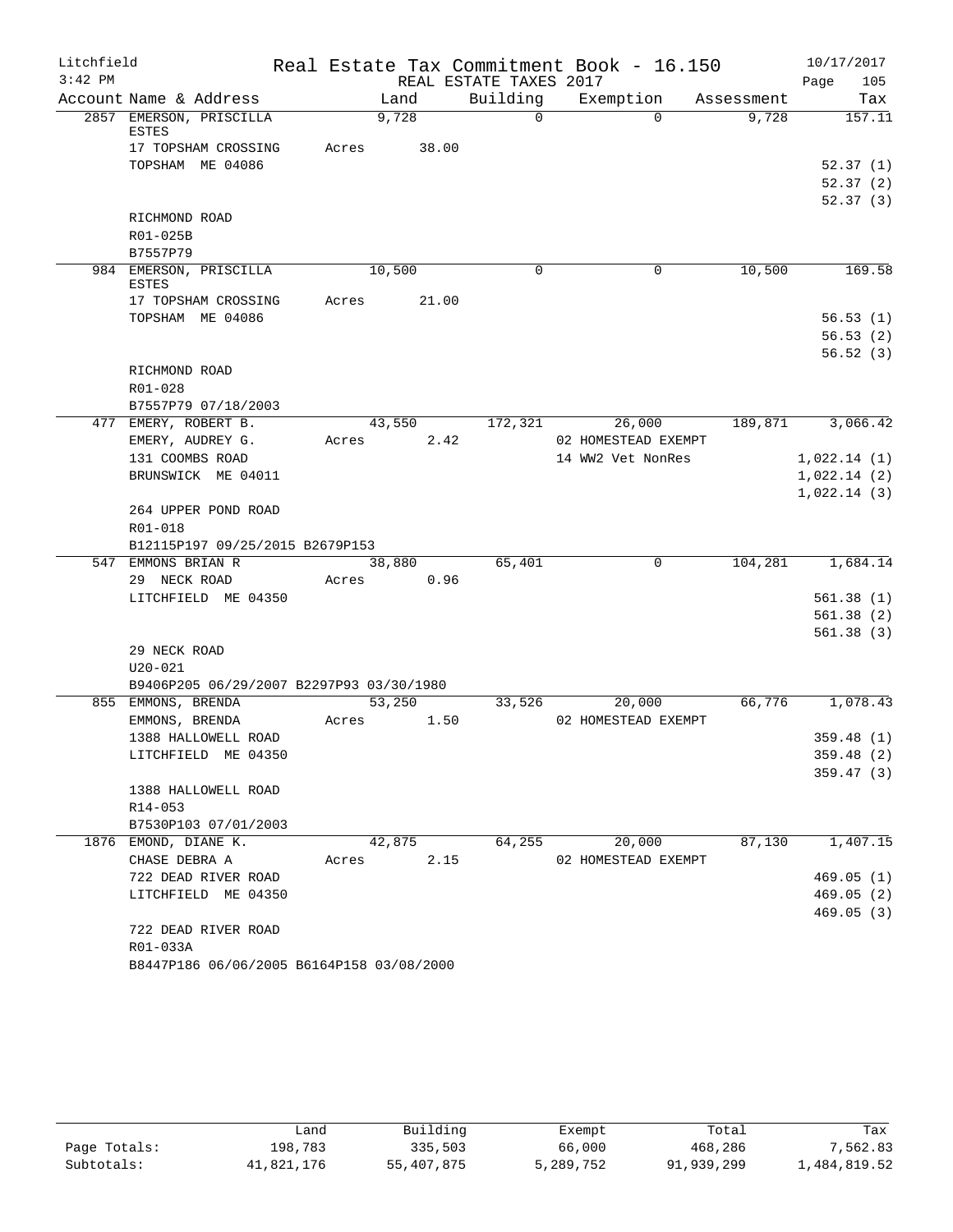| Litchfield |                                                                          |       |             |          |                                    | Real Estate Tax Commitment Book - 16.150 |            | 10/17/2017             |
|------------|--------------------------------------------------------------------------|-------|-------------|----------|------------------------------------|------------------------------------------|------------|------------------------|
| $3:42$ PM  | Account Name & Address                                                   |       | Land        |          | REAL ESTATE TAXES 2017<br>Building |                                          | Assessment | 106<br>Page<br>Tax     |
|            | 557 ENGLAND, NICHOLE                                                     |       | 38,272      |          | 4,315                              | Exemption<br>$\Omega$                    | 42,587     | 687.78                 |
|            | ENGLAND, NATHAN                                                          | Acres |             | 0.17     |                                    |                                          |            |                        |
|            | P.O. BOX 254                                                             |       |             |          |                                    |                                          |            | 229.26(1)              |
|            | 19 FISH ROAD                                                             |       |             |          |                                    |                                          |            | 229.26(2)              |
|            | BOWDOINHAM ME 04008                                                      |       |             |          |                                    |                                          |            | 229.26(3)              |
|            | 62 FOREST LANE                                                           |       |             |          |                                    |                                          |            |                        |
|            | $U08 - 018$                                                              |       |             |          |                                    |                                          |            |                        |
|            | B11693P263 08/17/2012 B11571P285 08/10/2012<br>B6247P108                 |       |             |          |                                    |                                          |            |                        |
|            | 1686 EQUITY TRUST COMPANY                                                |       | 40,400      |          | 34,363                             | 0                                        | 74,763     | 1,207.42               |
|            | CUSTODIAN, FBO AARON<br>CHASE IRA                                        | Acres |             | 0.80     |                                    |                                          |            |                        |
|            | 292 AVENUE ROAD                                                          |       |             |          |                                    |                                          |            | 402.47(1)              |
|            | WALES ME 04280                                                           |       |             |          |                                    |                                          |            | 402.47(2)              |
|            |                                                                          |       |             |          |                                    |                                          |            | 402.48(3)              |
|            | 65 EASY STREET                                                           |       |             |          |                                    |                                          |            |                        |
|            | $U09 - 031$                                                              |       |             |          |                                    |                                          |            |                        |
|            | B12360P12 07/22/2016 B1948P295 03/25/1976 B1786P205<br>558 ERSKINE, MARY |       | 61,602      |          | 80,342                             | $\mathbf 0$                              | 141,944    | 2, 292.40              |
|            | 35 PINE HAVEN TERR                                                       | Acres |             | 0.22     |                                    |                                          |            |                        |
|            | SOUTH PORTLAND ME                                                        |       |             |          |                                    |                                          |            | 764.13(1)              |
|            | 04106                                                                    |       |             |          |                                    |                                          |            | 764.13(2)              |
|            |                                                                          |       |             |          |                                    |                                          |            | 764.14(3)              |
|            | 42 OLD LODGE ROAD                                                        |       |             |          |                                    |                                          |            |                        |
|            | $U13 - 010$                                                              |       |             |          |                                    |                                          |            |                        |
|            | B4490P325                                                                |       |             |          |                                    |                                          |            |                        |
|            | 1996 ESMAN. ARTHUR JR.                                                   |       | 40,150      |          | 48,296                             | 20,000                                   | 68,446     | 1,105.40               |
|            | TABONE LINDA                                                             | Acres |             | 1.06     |                                    | 02 HOMESTEAD EXEMPT                      |            |                        |
|            | 70 NORRIS POINT ROAD                                                     |       |             |          |                                    |                                          |            | 368.47(1)              |
|            | LITCHFIELD ME 04350                                                      |       |             |          |                                    |                                          |            | 368.47(2)<br>368.46(3) |
|            | 70 NORRIS POINT ROAD                                                     |       |             |          |                                    |                                          |            |                        |
|            | R14-001-10                                                               |       |             |          |                                    |                                          |            |                        |
|            | B9134P209 10/20/2006                                                     |       |             |          |                                    |                                          |            |                        |
|            | 2163 ESTABROOK, BARRY                                                    |       | 41,250      |          | 74,934                             | 0                                        | 116,184    | 1,876.37               |
|            | 14 BUKER ROAD                                                            | Acres |             | 1.50     |                                    |                                          |            |                        |
|            | LITCHFIELD ME 04350                                                      |       |             |          |                                    |                                          |            | 625.46(1)              |
|            |                                                                          |       |             |          |                                    |                                          |            | 625.46 (2)             |
|            |                                                                          |       |             |          |                                    |                                          |            | 625.45(3)              |
|            | 14 BUKER ROAD<br>R05-002A                                                |       |             |          |                                    |                                          |            |                        |
|            | B10876P271 11/03/2011 B8319P62 02/17/2005 B6294P228                      |       |             |          |                                    |                                          |            |                        |
|            | 09/07/2000                                                               |       |             |          |                                    |                                          |            |                        |
|            | 2732 ESTABROOK, BARRY B.                                                 |       | $\mathbf 0$ |          | 10,602                             | 10,602                                   | 0          | 0.00                   |
|            | 371 HUNTINGTON HILL                                                      |       |             |          |                                    | 02 HOMESTEAD EXEMPT                      |            |                        |
|            | ROAD<br>LITCHFIELD ME 04350                                              |       |             |          |                                    |                                          |            |                        |
|            |                                                                          |       |             |          |                                    |                                          |            |                        |
|            |                                                                          |       |             |          |                                    |                                          |            |                        |
|            | 371 HUNTINGTON HILL<br>ROAD                                              |       |             |          |                                    |                                          |            |                        |
|            | R05-002-ON                                                               |       |             |          |                                    |                                          |            |                        |
|            | B12450P273 09/26/2016                                                    |       |             |          |                                    |                                          |            |                        |
|            |                                                                          |       |             |          |                                    |                                          |            |                        |
|            |                                                                          |       |             |          |                                    |                                          |            |                        |
|            |                                                                          |       |             |          |                                    |                                          |            |                        |
|            |                                                                          | Land  |             | Building |                                    | Exempt                                   | Total      | Tax                    |

|              | Land       | Building   | Exempt    | Total      | Tax          |
|--------------|------------|------------|-----------|------------|--------------|
| Page Totals: | 221,674    | 252,852    | 30,602    | 443,924    | 7.169.37     |
| Subtotals:   | 42,042,850 | 55,660,727 | 5,320,354 | 92,383,223 | 1,491,988.89 |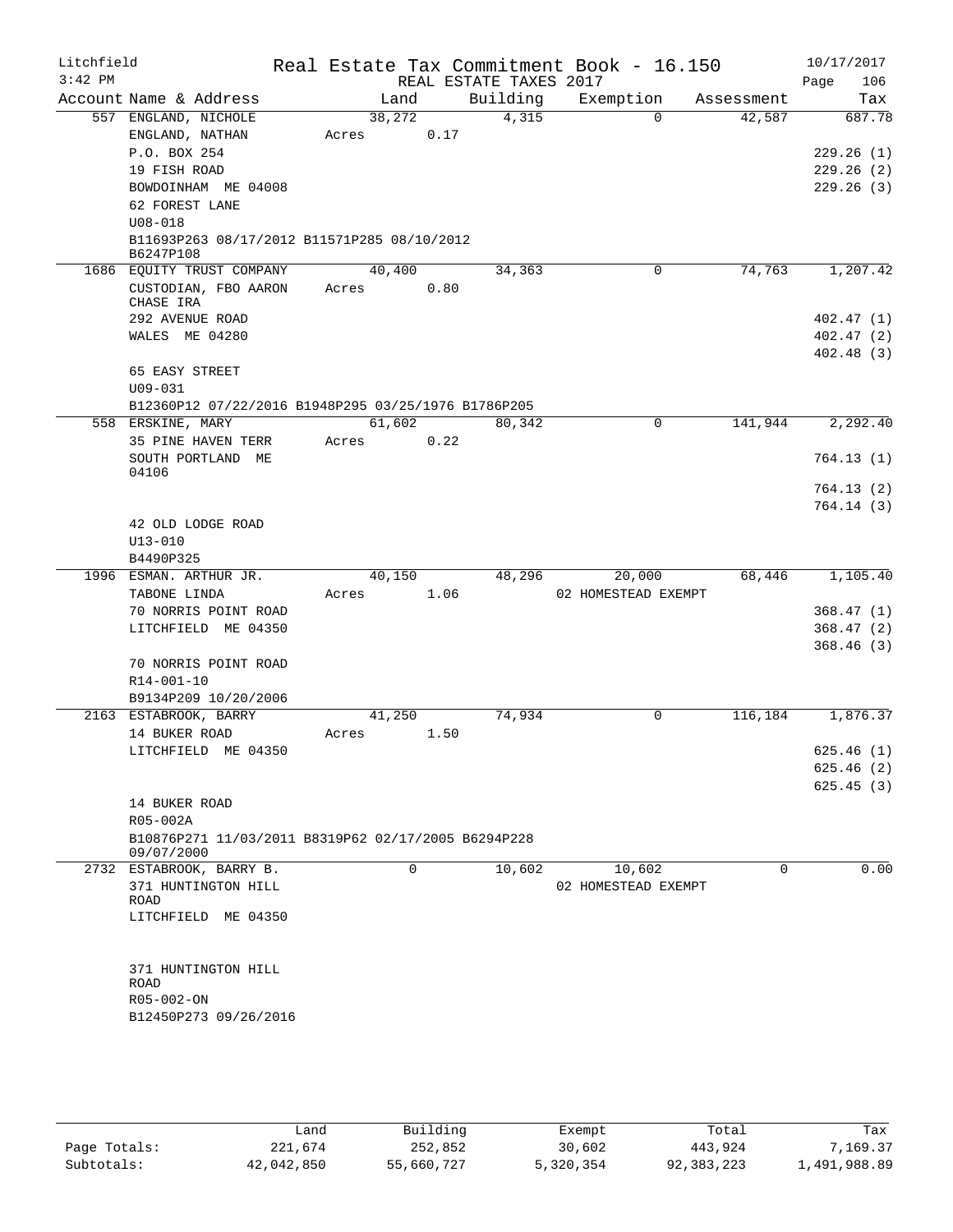| Litchfield<br>$3:42$ PM |                                   |        |      | REAL ESTATE TAXES 2017 | Real Estate Tax Commitment Book - 16.150 |            | 10/17/2017<br>107<br>Page |
|-------------------------|-----------------------------------|--------|------|------------------------|------------------------------------------|------------|---------------------------|
|                         | Account Name & Address            | Land   |      | Building               | Exemption                                | Assessment | Tax                       |
|                         | 598 ESTABROOK, GEORGE             | 41,750 |      | $\overline{0}$         | $\Omega$                                 | 41,750     | 674.26                    |
|                         | 20 BUKER ROAD                     | Acres  | 1.70 |                        |                                          |            |                           |
|                         | LITCHFIELD ME 04350               |        |      |                        |                                          |            | 224.75(1)                 |
|                         |                                   |        |      |                        |                                          |            | 224.75(2)                 |
|                         |                                   |        |      |                        |                                          |            | 224.76(3)                 |
|                         | 24 BUKER ROAD                     |        |      |                        |                                          |            |                           |
|                         | R05-003                           |        |      |                        |                                          |            |                           |
|                         | B5809P282                         |        |      |                        |                                          |            |                           |
|                         | 562 ESTABROOK, KEITH H            | 59,000 |      | 109,780                | 20,000                                   | 148,780    | 2,402.80                  |
|                         | 67 CENTER ROAD                    | Acres  | 8.60 |                        | 02 HOMESTEAD EXEMPT                      |            |                           |
|                         | LITCHFIELD ME 04350               |        |      |                        |                                          |            | 800.93(1)                 |
|                         |                                   |        |      |                        |                                          |            | 800.93 (2)                |
|                         |                                   |        |      |                        |                                          |            | 800.94 (3)                |
|                         | 67 CENTER ROAD                    |        |      |                        |                                          |            |                           |
|                         | $R03 - 007$                       |        |      |                        |                                          |            |                           |
|                         | B2394P292 06/17/1981              |        |      |                        |                                          |            |                           |
|                         | 563 ESTABROOK, MARGARET           | 69,500 |      |                        | 7,309<br>20,000                          | 56,809     | 917.47                    |
|                         | 20 BUKER ROAD                     | Acres  | 1.60 |                        | 02 HOMESTEAD EXEMPT                      |            |                           |
|                         | LITCHFIELD ME 04350               |        |      |                        |                                          |            | 305.82(1)                 |
|                         |                                   |        |      |                        |                                          |            | 305.82(2)                 |
|                         |                                   |        |      |                        |                                          |            | 305.83(3)                 |
|                         | 20 BUKER ROAD                     |        |      |                        |                                          |            |                           |
|                         | R05-002                           |        |      |                        |                                          |            |                           |
|                         | B1958P197                         |        |      |                        |                                          |            |                           |
|                         | 565 ESTES, STEPHEN P              | 69,378 |      | 2,536                  | 0                                        | 71,914     | 1,161.41                  |
|                         | ESTES DEBRA L                     | Acres  | 0.08 |                        |                                          |            |                           |
|                         | 3 FRANKLIN STREET                 |        |      |                        |                                          |            | 387.14(1)                 |
|                         | LISBON ME 04250                   |        |      |                        |                                          |            | 387.14(2)                 |
|                         |                                   |        |      |                        |                                          |            | 387.13(3)                 |
|                         | 59 WOODBURY DRIVE                 |        |      |                        |                                          |            |                           |
|                         | $U25 - 019$<br>B4422P1 06/24/1993 |        |      |                        |                                          |            |                           |
|                         | 2328 EVANS, RONALD                | 45,000 |      |                        | 96,111<br>26,000                         |            | 115, 111 1, 859.04        |
|                         | EVANS ESTHER                      | Acres  | 3.00 |                        | 03 VETERANS EXEMPT                       |            |                           |
|                         | 8 NORRIS POINT ROAD               |        |      |                        | 02 HOMESTEAD EXEMPT                      |            | 619.68(1)                 |
|                         | LITCHFIELD ME 04350               |        |      |                        |                                          |            | 619.68(2)                 |
|                         |                                   |        |      |                        |                                          |            | 619.68(3)                 |
|                         | 8 NORRIS POINT ROAD               |        |      |                        |                                          |            |                           |
|                         | R14-001-12                        |        |      |                        |                                          |            |                           |
|                         | 186 EVANS, RONALD                 | 40,100 |      | 18,936                 | 0                                        | 59,036     | 953.43                    |
|                         | 225 HARDSCRABBLE ROAD             | Acres  | 1.04 |                        |                                          |            |                           |
|                         | LITCHFIELD ME 04350               |        |      |                        |                                          |            | 317.81(1)                 |
|                         |                                   |        |      |                        |                                          |            | 317.81(2)                 |
|                         |                                   |        |      |                        |                                          |            | 317.81(3)                 |
|                         | 77 NORRIS POINT ROAD              |        |      |                        |                                          |            |                           |
|                         | $R14 - 001 - 8$                   |        |      |                        |                                          |            |                           |
|                         | 567 EVANS, RONALD & ESTHER        | 42,400 |      | 18,007                 | 0                                        | 60,407     | 975.57                    |
|                         | 225 HARDSCRABBLE ROAD             | Acres  | 1.96 |                        |                                          |            |                           |
|                         | LITCHFIELD ME 04350               |        |      |                        |                                          |            | 325.19(1)                 |
|                         |                                   |        |      |                        |                                          |            | 325.19(2)                 |
|                         |                                   |        |      |                        |                                          |            | 325.19(3)                 |
|                         | 85 NORRIS POINT ROAD              |        |      |                        |                                          |            |                           |
|                         | $R14 - 001 - 9$                   |        |      |                        |                                          |            |                           |
|                         |                                   |        |      |                        |                                          |            |                           |

|              | Land       | Building   | Exempt    | Total      | Tax          |
|--------------|------------|------------|-----------|------------|--------------|
| Page Totals: | 367,128    | 252,679    | 66,000    | 553,807    | 8,943.98     |
| Subtotals:   | 42,409,978 | 55,913,406 | 5,386,354 | 92,937,030 | 1,500,932.87 |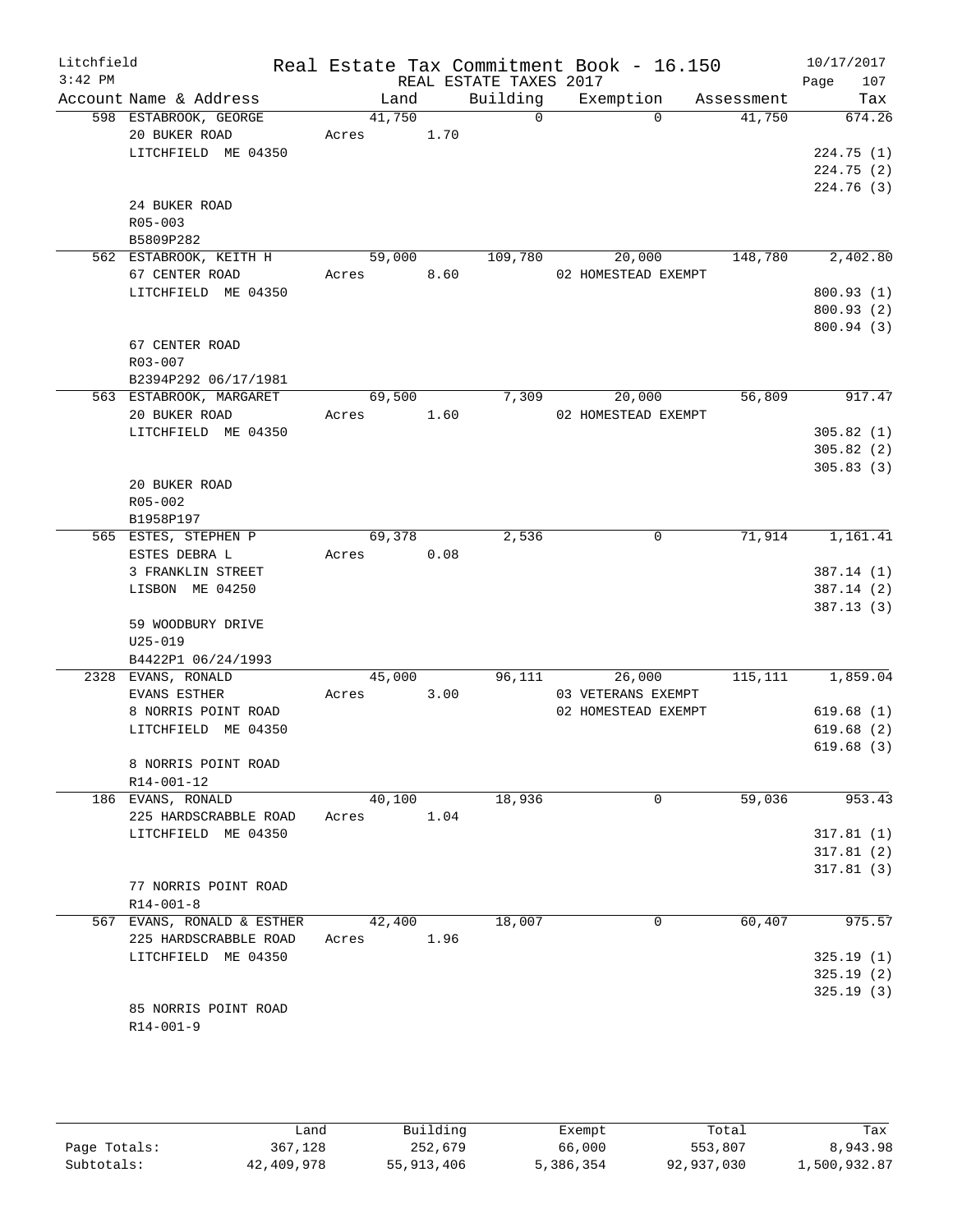| Litchfield |                                                                                                          |      |       |        |          |                        | Real Estate Tax Commitment Book - 16.150 |             |            | 10/17/2017                                      |
|------------|----------------------------------------------------------------------------------------------------------|------|-------|--------|----------|------------------------|------------------------------------------|-------------|------------|-------------------------------------------------|
| $3:42$ PM  |                                                                                                          |      |       |        |          | REAL ESTATE TAXES 2017 |                                          |             |            | 108<br>Page                                     |
|            | Account Name & Address                                                                                   |      |       | Land   |          | Building               | Exemption                                |             | Assessment | Tax                                             |
|            | 569 EWALD, DIANE B<br>FINTA, THOMAS<br>49 YANKEE PEDDLER PATH<br>MADISON CT 06443<br>455 PEACEPIPE DRIVE |      | Acres | 24,394 | 0.09     | 74,293                 |                                          | $\Omega$    | 98,687     | 1,593.80<br>531.27(1)<br>531.27(2)<br>531.26(3) |
|            | $U28 - 053$<br>B10683P213 03/08/2011 B8521P183 08/01/2005 B4076P160<br>01/02/1992                        |      |       |        |          |                        |                                          |             |            |                                                 |
|            | 571 FAIR JR , THOMAS                                                                                     |      |       | 61,785 |          | $\Omega$               |                                          | 0           | 61,785     | 997.83                                          |
|            | 525 HUNTINGTON HILL<br>ROAD                                                                              |      | Acres |        | 40.00    |                        |                                          |             |            |                                                 |
|            | LITCHFIELD ME 04350                                                                                      |      |       |        |          |                        |                                          |             |            | 332.61(1)<br>332.61(2)<br>332.61(3)             |
|            | HUNTINGTON HILL ROAD<br>R06-028                                                                          |      |       |        |          |                        |                                          |             |            |                                                 |
|            | B12286P301 05/05/2016                                                                                    |      |       |        |          | 0                      |                                          | $\mathbf 0$ | 63,735     |                                                 |
|            | 2894 FAIR JR, THOMAS JR.<br>559 HUNTINGTON HILL<br><b>ROAD</b>                                           |      | Acres | 63,735 | 42.47    |                        |                                          |             |            | 1,029.32                                        |
|            | Litchfield ME 04350                                                                                      |      |       |        |          |                        |                                          |             |            | 343.11(1)                                       |
|            |                                                                                                          |      |       |        |          |                        |                                          |             |            | 343.11(2)                                       |
|            | HUNTINGTON HILL ROAD<br>$R04 - 003 - D$                                                                  |      |       |        |          |                        |                                          |             |            | 343.10(3)                                       |
|            | B12286P301 05/05/2016                                                                                    |      |       |        |          |                        |                                          |             |            |                                                 |
|            | 572 FAIR JR, THOMAS W<br>559 HUNTINGTON HILL<br>ROAD                                                     |      | Acres | 44,400 | 2.76     | 110,966                | 20,000<br>02 HOMESTEAD EXEMPT            |             | 135,366    | 2,186.16                                        |
|            | LITCHFIELD ME 04350                                                                                      |      |       |        |          |                        |                                          |             |            | 728.72 (1)                                      |
|            |                                                                                                          |      |       |        |          |                        |                                          |             |            | 728.72 (2)                                      |
|            | 559 HUNTINGTON HILL<br>ROAD<br>R04-003A<br>B4773P191                                                     |      |       |        |          |                        |                                          |             |            | 728.72 (3)                                      |
|            | 570 FAIR JR., THOMAS W (                                                                                 |      |       | 42,500 |          | 129,983                |                                          | 0           | 172,483    | 2,785.60                                        |
|            | TRUSTEE )<br>KENNETH E. FAIR TRUST                                                                       |      | Acres |        | 2.00     |                        |                                          |             |            |                                                 |
|            | 559 HUNTINGTON HILL<br>ROAD<br>LITCHFIELD ME 04350                                                       |      |       |        |          |                        |                                          |             |            | 928.53(1)<br>928.53(2)                          |
|            | 525 HUNTINGTON HILL                                                                                      |      |       |        |          |                        |                                          |             |            | 928.54 (3)                                      |
|            | ROAD<br>$R04 - 003$                                                                                      |      |       |        |          |                        |                                          |             |            |                                                 |
|            | B12286P299 05/05/2016 B1704P134                                                                          |      |       |        |          |                        |                                          |             |            |                                                 |
|            | 74 FAIRFIELD, JAMES C.<br>FAIRFIELD, MICHELLE A.                                                         |      | Acres | 53,100 | 2.80     | 155,813                |                                          | 0           | 208,913    | 3,373.94                                        |
|            | 2827 EAST FIELDSTONE<br>WAY UNIT 2227<br>STURTEVANT WI 53177                                             |      |       |        |          |                        |                                          |             |            | 1, 124.65(1)                                    |
|            | 12 NORTH EVERGREEN                                                                                       |      |       |        |          |                        |                                          |             |            | 1, 124.65(2)<br>$1, 124.64$ (3)                 |
|            | DRIVE<br>$U29 - 023$                                                                                     |      |       |        |          |                        |                                          |             |            |                                                 |
|            | B12414P266 09/16/2016 B5296P123                                                                          |      |       |        |          |                        |                                          |             |            |                                                 |
|            |                                                                                                          | Land |       |        | Building |                        | Exempt                                   |             | Total      | Tax                                             |

|              | nana       | <b>BUTTOTIIG</b> | <b>EXEMPL</b> | IOLAI      | ldX -        |
|--------------|------------|------------------|---------------|------------|--------------|
| Page Totals: | 289,914    | 471,055          | 20,000        | 740,969    | 11,966.65    |
| Subtotals:   | 42,699,892 | 56,384,461       | 5,406,354     | 93,677,999 | 1,512,899.52 |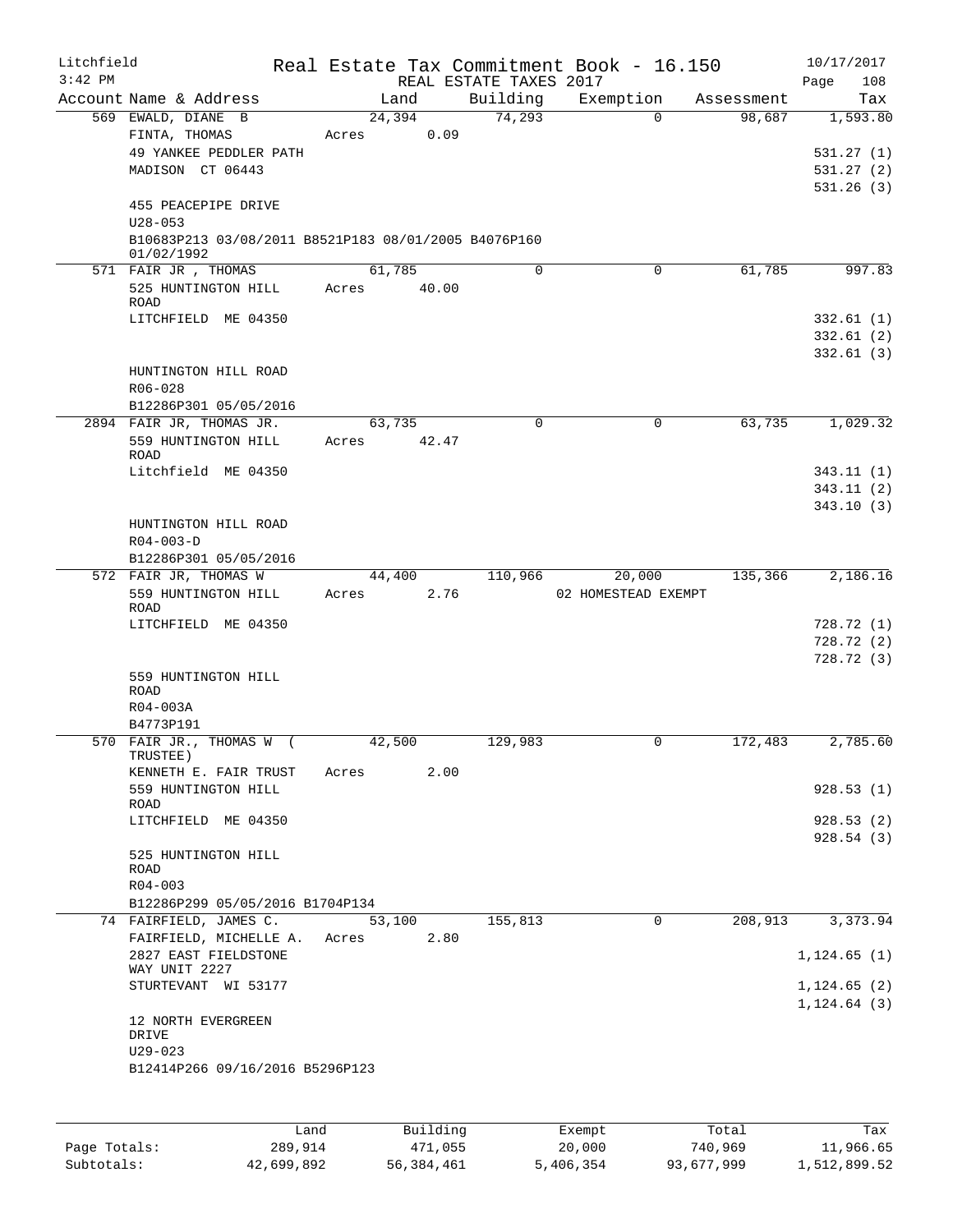| Litchfield |                                             |            |      |                        | Real Estate Tax Commitment Book - 16.150 |            | 10/17/2017             |
|------------|---------------------------------------------|------------|------|------------------------|------------------------------------------|------------|------------------------|
| $3:42$ PM  |                                             |            |      | REAL ESTATE TAXES 2017 |                                          |            | 109<br>Page            |
|            | Account Name & Address                      | Land       |      |                        | Building Exemption                       | Assessment | Tax                    |
|            | 2245 FALLON, THOMAS                         | 42,500     |      | 29,713                 | 20,000                                   | 52,213     | 843.24                 |
|            | FALLON KATHERLEEN                           | Acres 2.00 |      |                        | 02 HOMESTEAD EXEMPT                      |            |                        |
|            | 1151 RICHMOND ROAD                          |            |      |                        |                                          |            | 281.08(1)              |
|            | LITCHFIELD ME 04350                         |            |      |                        |                                          |            | 281.08(2)              |
|            |                                             |            |      |                        |                                          |            | 281.08(3)              |
|            | 1151 RICHMOND ROAD                          |            |      |                        |                                          |            |                        |
|            | R01-060B                                    |            |      |                        |                                          |            |                        |
|            | B6637P244 09/24/2001                        |            |      |                        |                                          |            |                        |
|            | 573 FANT, REBECCA (TRUSTEE)                 | 58,800     |      | 40,350                 | 0                                        | 99,150     | 1,601.27               |
|            | FANT ROBERT (TRUSTEE)                       | Acres 0.30 |      |                        |                                          |            |                        |
|            | FANT FAMILY TRUST                           |            |      |                        |                                          |            | 533.76(1)              |
|            | 207 PLANTATION DRIVE                        |            |      |                        |                                          |            | 533.76 (2)             |
|            | PENDELTON SC 29670                          |            |      |                        |                                          |            | 533.75(3)              |
|            | 28 OSPREY LANE                              |            |      |                        |                                          |            |                        |
|            | $U03 - 011$                                 |            |      |                        |                                          |            |                        |
|            | B11301P90 01/31/2013 B6033P344 08/23/1999   |            |      |                        |                                          |            |                        |
|            | 577 FARR, CLIFFORD                          | 102,284    |      | 62,403                 | 0                                        | 164,687    | 2,659.70               |
|            | 14 OAK STREET                               | Acres      | 0.24 |                        |                                          |            |                        |
|            | TOPSHAM ME 04086                            |            |      |                        |                                          |            | 886.57 (1)             |
|            |                                             |            |      |                        |                                          |            | 886.57 (2)             |
|            |                                             |            |      |                        |                                          |            | 886.56 (3)             |
|            | 22 SUNSET LANE                              |            |      |                        |                                          |            |                        |
|            | U12-010                                     |            |      |                        |                                          |            |                        |
|            | B2283P277                                   |            |      |                        |                                          |            |                        |
|            | 579 FARRINGTON, JAMES C                     | 196,475    |      | 230,748                | 0                                        | 427,223    | 6,899.65               |
|            | P O BOX 334                                 | Acres      | 1.85 |                        |                                          |            |                        |
|            | GARDINER ME 04345                           |            |      |                        |                                          |            | 2, 299.88(1)           |
|            |                                             |            |      |                        |                                          |            | 2, 299.88 (2)          |
|            |                                             |            |      |                        |                                          |            | $2, 299.89$ (3)        |
|            | 75 PINEY SHORES DRIVE                       |            |      |                        |                                          |            |                        |
|            | $U13 - 025$                                 |            |      |                        |                                          |            |                        |
|            | B3276P270                                   |            |      |                        |                                          |            |                        |
|            | 581 FARRINGTON, LEONA                       | 98,138     | 1.65 | 42,371                 | 26,000<br>03 VETERANS EXEMPT             | 114,509    | 1,849.32               |
|            | C/O DONNA BAKER                             | Acres      |      |                        |                                          |            |                        |
|            | 73 TOWNHOUSE ROAD<br>W. GARDINER ME 04345   |            |      |                        | 02 HOMESTEAD EXEMPT                      |            | 616.44(1)              |
|            |                                             |            |      |                        |                                          |            | 616.44(2)<br>616.44(3) |
|            | 40 PURGATORY DRIVE                          |            |      |                        |                                          |            |                        |
|            | U22-014                                     |            |      |                        |                                          |            |                        |
|            | B1100P149                                   |            |      |                        |                                          |            |                        |
| 223        | FEDERAL NATIONAL                            | 104,175    |      | 35,745                 | $\mathbf 0$                              | 139,920    | 2,259.71               |
|            | MORTGAGE ASSOCIATION                        |            |      |                        |                                          |            |                        |
|            | C/O WELLS FARGO BANK,                       | Acres      | 2.67 |                        |                                          |            |                        |
|            | N/A                                         |            |      |                        |                                          |            |                        |
|            | 3476 STATEVIEW BLVD                         |            |      |                        |                                          |            | 753.24(1)              |
|            | MAC#X7801-013                               |            |      |                        |                                          |            | 753.24(2)              |
|            | FORT MILL SC 29715                          |            |      |                        |                                          |            | 753.23(3)              |
|            | 1185 PLAINS ROAD                            |            |      |                        |                                          |            |                        |
|            | R09-037                                     |            |      |                        |                                          |            |                        |
|            | B12555P266 01/25/2017 B12269P145 04/13/2016 |            |      |                        |                                          |            |                        |
|            | B1951P236 10/21/1976                        |            |      |                        |                                          |            |                        |

|              | Land       | Building   | Exempt    | Total      | Tax          |
|--------------|------------|------------|-----------|------------|--------------|
| Page Totals: | 602,372    | 441,330    | 46,000    | 997,702    | 16, 112.89   |
| Subtotals:   | 43,302,264 | 56,825,791 | 5,452,354 | 94,675,701 | 1,529,012.41 |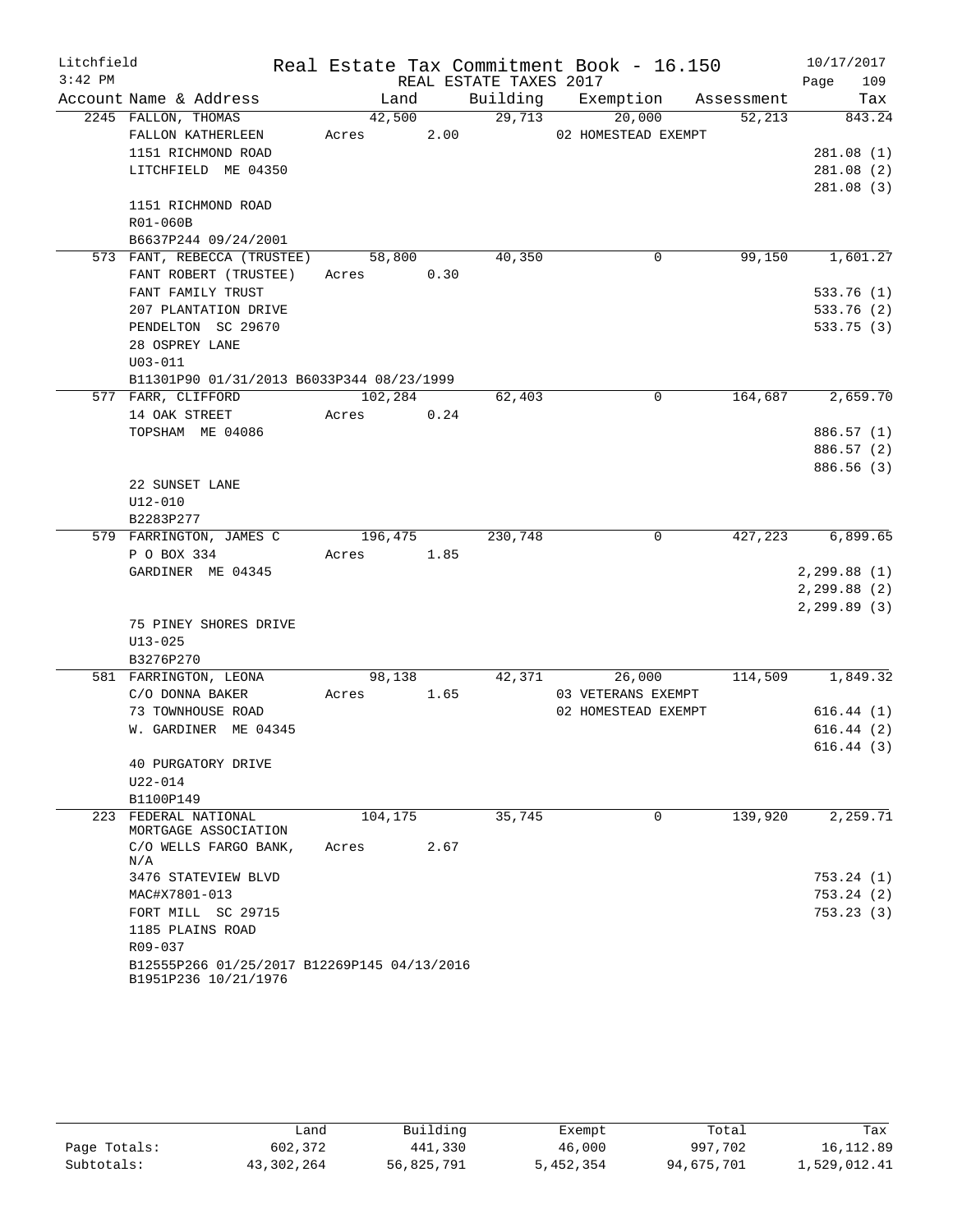| Litchfield |                                                      |         |       |                        | Real Estate Tax Commitment Book - 16.150 |            | 10/17/2017             |
|------------|------------------------------------------------------|---------|-------|------------------------|------------------------------------------|------------|------------------------|
| $3:42$ PM  |                                                      |         |       | REAL ESTATE TAXES 2017 |                                          |            | Page<br>110            |
|            | Account Name & Address                               | Land    |       | Building               | Exemption                                | Assessment | Tax                    |
|            | 826 FELLOWS GARY                                     | 41,000  |       | 66,518                 | $\Omega$                                 | 107,518    | 1,736.42               |
|            | 2564 HALLOWELL ROAD<br>LITCHFIELD ME 04350           | Acres   | 1.40  |                        |                                          |            |                        |
|            |                                                      |         |       |                        |                                          |            | 578.81(1)<br>578.81(2) |
|            |                                                      |         |       |                        |                                          |            | 578.80(3)              |
|            | 2564 HALLOWELL ROAD                                  |         |       |                        |                                          |            |                        |
|            | R06-072                                              |         |       |                        |                                          |            |                        |
|            | B9558P139 11/07/2007 B9293P284 02/22/2007 B8481P85   |         |       |                        |                                          |            |                        |
|            | 06/22/2005 B7721P109 11/03/2003                      |         |       |                        |                                          |            |                        |
|            | 1979 FENNELL, LINDA                                  |         | 0     | 10,094                 | 10,094                                   | 0          | 0.00                   |
|            | 7 BUSH LANE                                          |         |       |                        | 02 HOMESTEAD EXEMPT                      |            |                        |
|            | LITCHFIELD ME 04350                                  |         |       |                        |                                          |            |                        |
|            |                                                      |         |       |                        |                                          |            |                        |
|            |                                                      |         |       |                        |                                          |            |                        |
|            | 7 BUSH LANE                                          |         |       |                        |                                          |            |                        |
|            | $R03 - 006 - ON - 2$                                 |         |       |                        |                                          |            |                        |
|            | B10295P181 12/18/2009<br>1272 FENTON, FREDERICK W. & |         |       | 115,932                | 0                                        | 298,252    | 4,816.77               |
|            | MAUREEN T.                                           | 182,320 |       |                        |                                          |            |                        |
|            | 1041 LEWISTON ROAD                                   | Acres   | 0.44  |                        |                                          |            |                        |
|            | TOPSHAM ME 04086                                     |         |       |                        |                                          |            | 1,605.59(1)            |
|            |                                                      |         |       |                        |                                          |            | 1,605.59(2)            |
|            |                                                      |         |       |                        |                                          |            | 1,605.59(3)            |
|            | 144 BUKER ROAD                                       |         |       |                        |                                          |            |                        |
|            | $U10 - 001$                                          |         |       |                        |                                          |            |                        |
|            | B11097P39 07/12/2012 B4383P185 10/12/2004            |         |       |                        |                                          |            |                        |
|            | 686 FERGUSON, AMANDA M.                              | 40,600  |       | 85,151                 | 20,000                                   | 105,751    | 1,707.88               |
|            | BOWDEN, JEFFREY T.                                   | Acres   | 1.80  |                        | 02 HOMESTEAD EXEMPT                      |            |                        |
|            | 17 MAPLE STREET                                      |         |       |                        |                                          |            | 569.29(1)              |
|            | MECHANIC FALLS ME<br>04256                           |         |       |                        |                                          |            | 569.29(2)              |
|            |                                                      |         |       |                        |                                          |            | 569.30(3)              |
|            | 19 DEER RUN LANE                                     |         |       |                        |                                          |            |                        |
|            | R03-040A-5                                           |         |       |                        |                                          |            |                        |
|            | B12043P273 07/16/2015 B11024P58 04/25/2012           |         |       |                        |                                          |            |                        |
|            | B10397P160 04/23/2010 B9044P61 08/25/2006 B4857P304  |         |       |                        |                                          |            |                        |
|            | 02/23/1995<br>786 FICKETT THEA L                     | 64,468  |       | 125,539                | 20,000                                   | 170,007    | 2,745.61               |
|            | 520 STEVENSTOWN ROAD                                 | Acres   | 55.90 |                        | 02 HOMESTEAD EXEMPT                      |            |                        |
|            | LITCHFIELD ME 04350                                  |         |       |                        |                                          |            | 915.20(1)              |
|            |                                                      |         |       |                        |                                          |            | 915.20(2)              |
|            |                                                      |         |       |                        |                                          |            | 915.21(3)              |
|            | 520 STEVENSTOWN ROAD                                 |         |       |                        |                                          |            |                        |
|            | $R08 - 003$                                          |         |       |                        |                                          |            |                        |
|            | B8549P57 08/15/2005 B5785P260 11/12/1998             |         |       |                        |                                          |            |                        |
|            | 194 FIELD, STANFORD P                                | 42,550  |       | 128,830                | 20,000                                   | 151,380    | 2,444.79               |
|            | FURROW, ELLEN E                                      | Acres   | 2.02  |                        | 02 HOMESTEAD EXEMPT                      |            |                        |
|            | 58 LUNTS HILL ROAD                                   |         |       |                        |                                          |            | 814.93 (1)             |
|            | LITCHFIELD ME 04350                                  |         |       |                        |                                          |            | 814.93 (2)             |
|            |                                                      |         |       |                        |                                          |            | 814.93(3)              |
|            | 58 LUNTS HILL ROAD                                   |         |       |                        |                                          |            |                        |
|            | R09-015                                              |         |       |                        |                                          |            |                        |
|            | B10578P140 11/01/2010 B3262P194 10/29/1987           |         |       |                        |                                          |            |                        |
|            |                                                      |         |       |                        |                                          |            |                        |

|              | Land       | Building   | Exempt    | Total      | Tax          |
|--------------|------------|------------|-----------|------------|--------------|
| Page Totals: | 370,938    | 532,064    | 70,094    | 832,908    | 13,451.47    |
| Subtotals:   | 43,673,202 | 57,357,855 | 5,522,448 | 95,508,609 | 1,542,463.88 |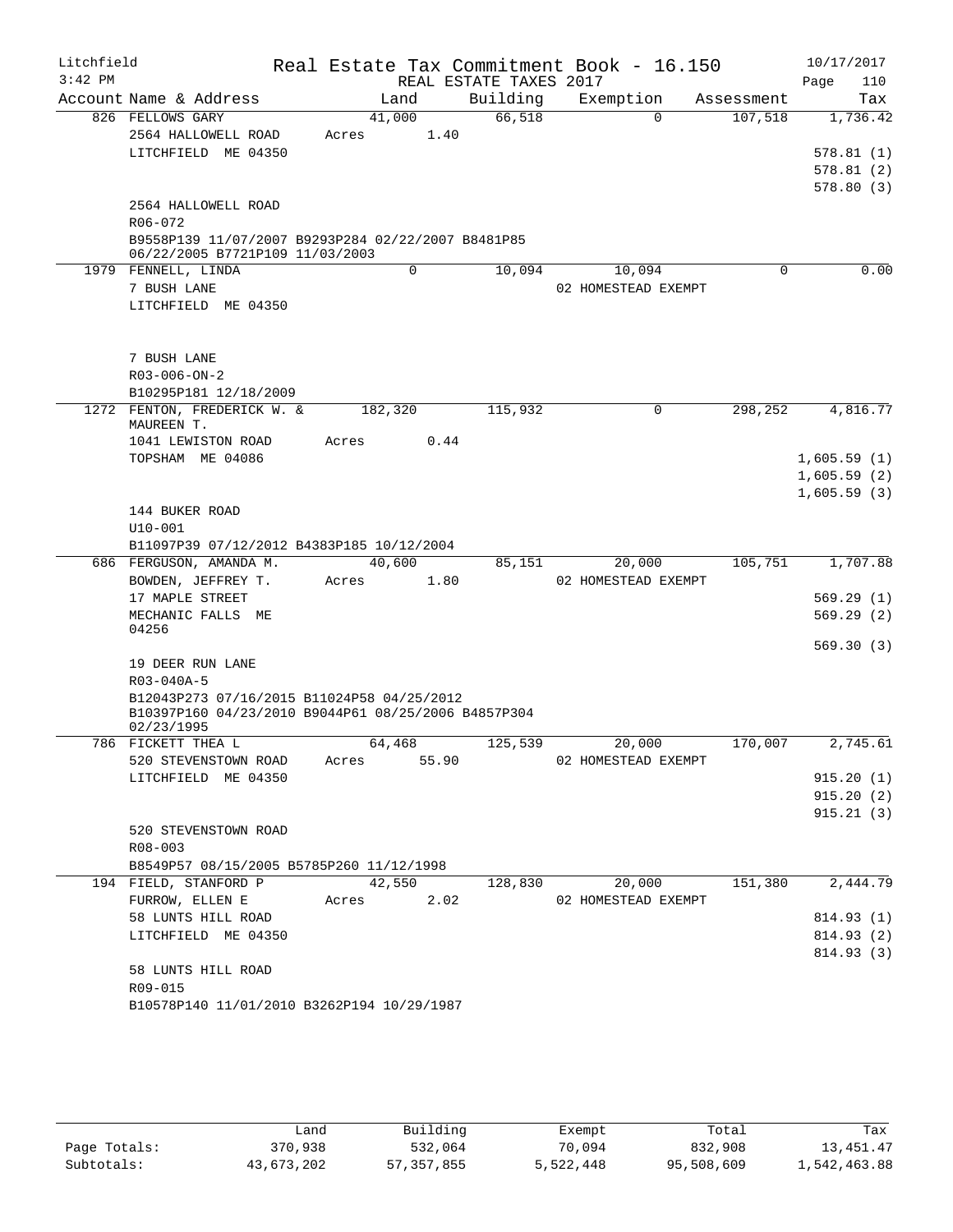| Litchfield<br>$3:42$ PM |                                                                    |                 |                  |                     | REAL ESTATE TAXES 2017 | Real Estate Tax Commitment Book - 16.150 |                  | 10/17/2017<br>Page<br>111           |
|-------------------------|--------------------------------------------------------------------|-----------------|------------------|---------------------|------------------------|------------------------------------------|------------------|-------------------------------------|
|                         | Account Name & Address                                             |                 | Land             |                     | Building               | Exemption                                | Assessment       | Tax                                 |
|                         | 75 FINAMORE, CYNTHIA B.<br>344 BEETLE ROAD<br>RICHMOND ME 04357    |                 | 30, 256<br>Acres | 0.16                | 26,312                 | $\Omega$                                 | 56,568           | 913.57<br>304.52(1)<br>304.52(2)    |
|                         | 45 PENNEY LANE<br>R09-010<br>B4643P315                             |                 |                  |                     |                        |                                          |                  | 304.53(3)                           |
|                         | 2409 FINLEY DAVID A                                                |                 | 40,475           |                     | 90,289                 | 20,000                                   | 110,764          | 1,788.84                            |
|                         | 65 FINLEY LANE                                                     |                 | Acres            | 1.19                |                        | 02 HOMESTEAD EXEMPT                      |                  |                                     |
|                         | LITCHFIELD ME 04350                                                |                 |                  |                     |                        |                                          |                  | 596.28(1)                           |
|                         |                                                                    |                 |                  |                     |                        |                                          |                  | 596.28(2)<br>596.28(3)              |
|                         | 65 FINLEY LANE<br>R04-050A                                         |                 |                  |                     |                        |                                          |                  |                                     |
|                         | B10713P275 04/22/2011 B10708P77 04/14/2011 B7916P135<br>04/21/2004 |                 |                  |                     |                        |                                          |                  |                                     |
|                         | 2704 FINLEY KYLE                                                   |                 | 41,100           |                     | 17,981                 | $\mathbf 0$                              | 59,081           | 954.16                              |
|                         | 33 FINLEY LANE                                                     |                 | Acres            | 2.00                |                        |                                          |                  |                                     |
|                         | LITCHFIELD ME 04350                                                |                 |                  |                     |                        |                                          |                  | 318.05(1)<br>318.05(2)<br>318.06(3) |
|                         | FINLEY LANE                                                        |                 |                  |                     |                        |                                          |                  |                                     |
|                         | R04-050B<br>B9570P241 11/21/2007                                   |                 |                  |                     |                        |                                          |                  |                                     |
|                         | 1372 FINLEY, DAVID A.                                              |                 | 40,250           |                     | 19,115                 | 20,000                                   | 39,365           | 635.74                              |
|                         | 2108 HALLOWELL ROAD                                                |                 | Acres            | 1.10                |                        | 02 HOMESTEAD EXEMPT                      |                  |                                     |
|                         | LITCHFIELD ME 04350                                                |                 |                  |                     |                        |                                          |                  | 211.91(1)                           |
|                         |                                                                    |                 |                  |                     |                        |                                          |                  | 211.91(2)                           |
|                         |                                                                    |                 |                  |                     |                        |                                          |                  | 211.92(3)                           |
|                         | 2108 HALLOWELL ROAD                                                |                 |                  |                     |                        |                                          |                  |                                     |
|                         | R11-017<br>B10022P202 03/26/2009 B9738P206 05/27/2008 B7290P28     |                 |                  |                     |                        |                                          |                  |                                     |
|                         | 02/24/2003                                                         |                 |                  |                     |                        |                                          |                  |                                     |
|                         | 2848 FINLEY, LYNAE                                                 |                 | 41,100           |                     | 17,040                 | 0                                        | 58,140           | 938.96                              |
|                         | 58 MICHAEL LANE                                                    |                 | Acres            | 2.00                |                        |                                          |                  |                                     |
|                         | Litchfield ME 04350                                                |                 |                  |                     |                        |                                          |                  | 312.99(1)                           |
|                         |                                                                    |                 |                  |                     |                        |                                          |                  | 312.99 (2)                          |
|                         | 27 FINLEY LANE                                                     |                 |                  |                     |                        |                                          |                  | 312.98(3)                           |
|                         | R04-050D                                                           |                 |                  |                     |                        |                                          |                  |                                     |
|                         | B11645P59 11/20/2013                                               |                 |                  |                     |                        |                                          |                  |                                     |
|                         | 588 FINLEY, MARTIN S JR.                                           |                 | 68,360           |                     | 74,574                 | 0                                        | 142,934          | 2,308.38                            |
|                         | 21 FINLEY LANE                                                     |                 | Acres            | 52.20               |                        |                                          |                  |                                     |
|                         | LITCHFIELD ME 04350                                                |                 |                  |                     |                        |                                          |                  | 769.46(1)                           |
|                         |                                                                    |                 |                  |                     |                        |                                          |                  | 769.46(2)                           |
|                         | 21 FINLEY LANE                                                     |                 |                  |                     |                        |                                          |                  | 769.46(3)                           |
|                         | $R04 - 050$                                                        |                 |                  |                     |                        |                                          |                  |                                     |
|                         | B9279P222 03/14/2007 B2634P74 11/23/1983                           |                 |                  |                     |                        |                                          |                  |                                     |
|                         | 2269 FINLEY, PAUL M                                                |                 | 53,270           |                     | 35,118                 | 0                                        | 88,388           | 1,427.47                            |
|                         | 33 FINLEY LANE                                                     |                 | Acres            | 8.17                |                        |                                          |                  |                                     |
|                         | LITCHFIELD ME 04350                                                |                 |                  |                     |                        |                                          |                  | 475.82(1)                           |
|                         |                                                                    |                 |                  |                     |                        |                                          |                  | 475.82 (2)                          |
|                         |                                                                    |                 |                  |                     |                        |                                          |                  | 475.83 (3)                          |
|                         | 33 FINLEY LANE<br>R04-050C                                         |                 |                  |                     |                        |                                          |                  |                                     |
|                         | B10169P332 08/03/2009                                              |                 |                  |                     |                        |                                          |                  |                                     |
|                         |                                                                    |                 |                  |                     |                        |                                          |                  |                                     |
| Page Totals:            |                                                                    | Land<br>314,811 |                  | Building<br>280,429 |                        | Exempt<br>40,000                         | Total<br>555,240 | Tax<br>8,967.12                     |
| Subtotals:              |                                                                    | 43,988,013      |                  | 57,638,284          |                        | 5,562,448                                | 96,063,849       | 1,551,431.00                        |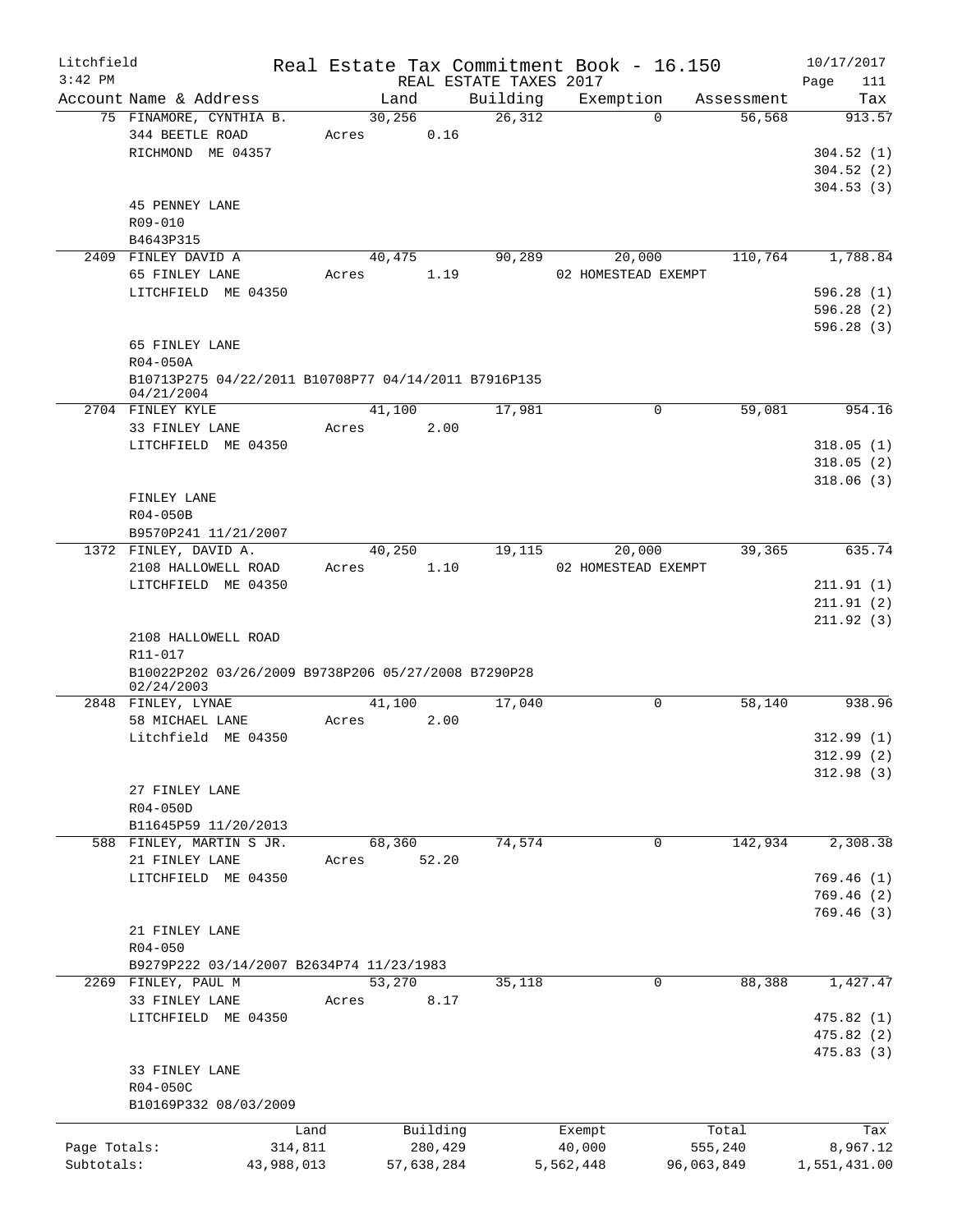| Litchfield   |                                                                       | Real Estate Tax Commitment Book - 16.150 |                                    |                     |            | 10/17/2017         |
|--------------|-----------------------------------------------------------------------|------------------------------------------|------------------------------------|---------------------|------------|--------------------|
| $3:42$ PM    | Account Name & Address                                                | Land                                     | REAL ESTATE TAXES 2017<br>Building | Exemption           | Assessment | Page<br>112<br>Tax |
|              | 812 FISCHER, CHRISTOPHER D.                                           | 53,550                                   | 109,408                            | $\Omega$            | 162,958    | 2,631.77           |
|              | P.O. BOX 211                                                          | Acres 12.00                              |                                    |                     |            |                    |
|              | LITCHFIELD ME 04350                                                   |                                          |                                    |                     |            | 877.26(1)          |
|              |                                                                       |                                          |                                    |                     |            | 877.26(2)          |
|              |                                                                       |                                          |                                    |                     |            | 877.25(3)          |
|              | 1385 RICHMOND ROAD                                                    |                                          |                                    |                     |            |                    |
|              | R01-052                                                               |                                          |                                    |                     |            |                    |
|              | B12488P187 11/28/2016 B11266P191 12/21/2012                           |                                          |                                    |                     |            |                    |
|              | B4500P127<br>594 FITZGERALD JAMES                                     | 46,850                                   | 1,867                              | $\mathbf 0$         | 48,717     | 786.78             |
|              | P O BOX 219                                                           | 5.10<br>Acres                            |                                    |                     |            |                    |
|              | LITCHFIELD ME 04350                                                   |                                          |                                    |                     |            | 262.26(1)          |
|              |                                                                       |                                          |                                    |                     |            | 262.26(2)          |
|              |                                                                       |                                          |                                    |                     |            | 262.26(3)          |
|              | <b>45 NORTH EVERGREEN</b>                                             |                                          |                                    |                     |            |                    |
|              | DRIVE                                                                 |                                          |                                    |                     |            |                    |
|              | $U29 - 024 - 2$                                                       |                                          |                                    |                     |            |                    |
|              | B8431P313 05/31/2005 B3252P166                                        |                                          |                                    |                     |            | 644.13             |
|              | 2410 FITZGERALD JOHN DAVID<br>FITZGERALD LYNN MARIE                   | 39,225<br>Acres<br>1.25                  | 659                                | 0                   | 39,884     |                    |
|              | 13 EMERSON WAY                                                        |                                          |                                    |                     |            | 214.71(1)          |
|              | SALEM NH 03079                                                        |                                          |                                    |                     |            | 214.71 (2)         |
|              |                                                                       |                                          |                                    |                     |            | 214.71 (3)         |
|              | COMMUNITY DRIVE                                                       |                                          |                                    |                     |            |                    |
|              | U15-003G                                                              |                                          |                                    |                     |            |                    |
|              | B7984P177 06/04/2004                                                  |                                          |                                    |                     |            |                    |
|              | 501 FITZGERALD, PETER A                                               | 74,350                                   | 83,071                             | 20,000              | 137,421    | 2,219.35           |
|              | 2720 HALLOWELL ROAD                                                   | 39.70<br>Acres                           |                                    | 02 HOMESTEAD EXEMPT |            |                    |
|              | LITCHFIELD ME 04350                                                   |                                          |                                    |                     |            | 739.78(1)          |
|              |                                                                       |                                          |                                    |                     |            | 739.78(2)          |
|              |                                                                       |                                          |                                    |                     |            | 739.79 (3)         |
|              | 2720 HALLOWELL ROAD                                                   |                                          |                                    |                     |            |                    |
|              | R02-033                                                               |                                          |                                    |                     |            |                    |
|              | B12161P246 10/26/2015 B7344P338 09/21/2004<br>153 FITZGERALD, WILLIAM | 142,578                                  | 62,119                             | $\mathbf 0$         | 204,697    | 3,305.86           |
|              | FITZGERALD, SUSAN                                                     | 0.83<br>Acres                            |                                    |                     |            |                    |
|              | 11 ORDWAY LANE                                                        |                                          |                                    |                     |            | 1, 101.95(1)       |
|              | KINGSTON NH 03848                                                     |                                          |                                    |                     |            | 1,101.95 (2)       |
|              |                                                                       |                                          |                                    |                     |            | 1, 101.96(3)       |
|              | 16 BLEN DRIVE                                                         |                                          |                                    |                     |            |                    |
|              | $U23 - 002$                                                           |                                          |                                    |                     |            |                    |
|              | B7993P19 06/15/2004                                                   |                                          |                                    |                     |            |                    |
|              | 596 FITZMAURICE, ROBERT L                                             | 59,960                                   | 58,288                             | 26,000              | 92,248     | 1,489.81           |
|              | 195 WHIPPOORWILL ROAD                                                 | 16.00<br>Acres                           |                                    | 03 VETERANS EXEMPT  |            |                    |
|              | LITCHFIELD ME 04350                                                   |                                          |                                    | 02 HOMESTEAD EXEMPT |            | 496.60 (1)         |
|              |                                                                       |                                          |                                    |                     |            | 496.60 (2)         |
|              |                                                                       |                                          |                                    |                     |            | 496.61 (3)         |
|              | 195 WHIPPOORWILL ROAD                                                 |                                          |                                    |                     |            |                    |
|              | $U24 - 016$<br>B2243P161                                              |                                          |                                    |                     |            |                    |
|              | 597 FITZMAURICE, ROBERT L                                             | 20,510                                   | 0                                  | $\mathbf 0$         | 20,510     | 331.24             |
|              | 195 WHIPPOORWILL ROAD                                                 | 0.43<br>Acres                            |                                    |                     |            |                    |
|              | LITCHFIELD ME 04350                                                   |                                          |                                    |                     |            | 110.41(1)          |
|              |                                                                       |                                          |                                    |                     |            | 110.41(2)          |
|              |                                                                       |                                          |                                    |                     |            | 110.42(3)          |
|              | WHIPPOORWILL ROAD                                                     |                                          |                                    |                     |            |                    |
|              | $U24 - 003$                                                           |                                          |                                    |                     |            |                    |
|              | B2243P161                                                             |                                          |                                    |                     |            |                    |
|              | Land                                                                  | Building                                 |                                    | Exempt              | Total      | Tax                |
| Page Totals: | 437,023                                                               | 315,412                                  |                                    | 46,000              | 706,435    | 11,408.94          |
| Subtotals:   | 44, 425, 036                                                          | 57,953,696                               |                                    | 5,608,448           | 96,770,284 | 1,562,839.94       |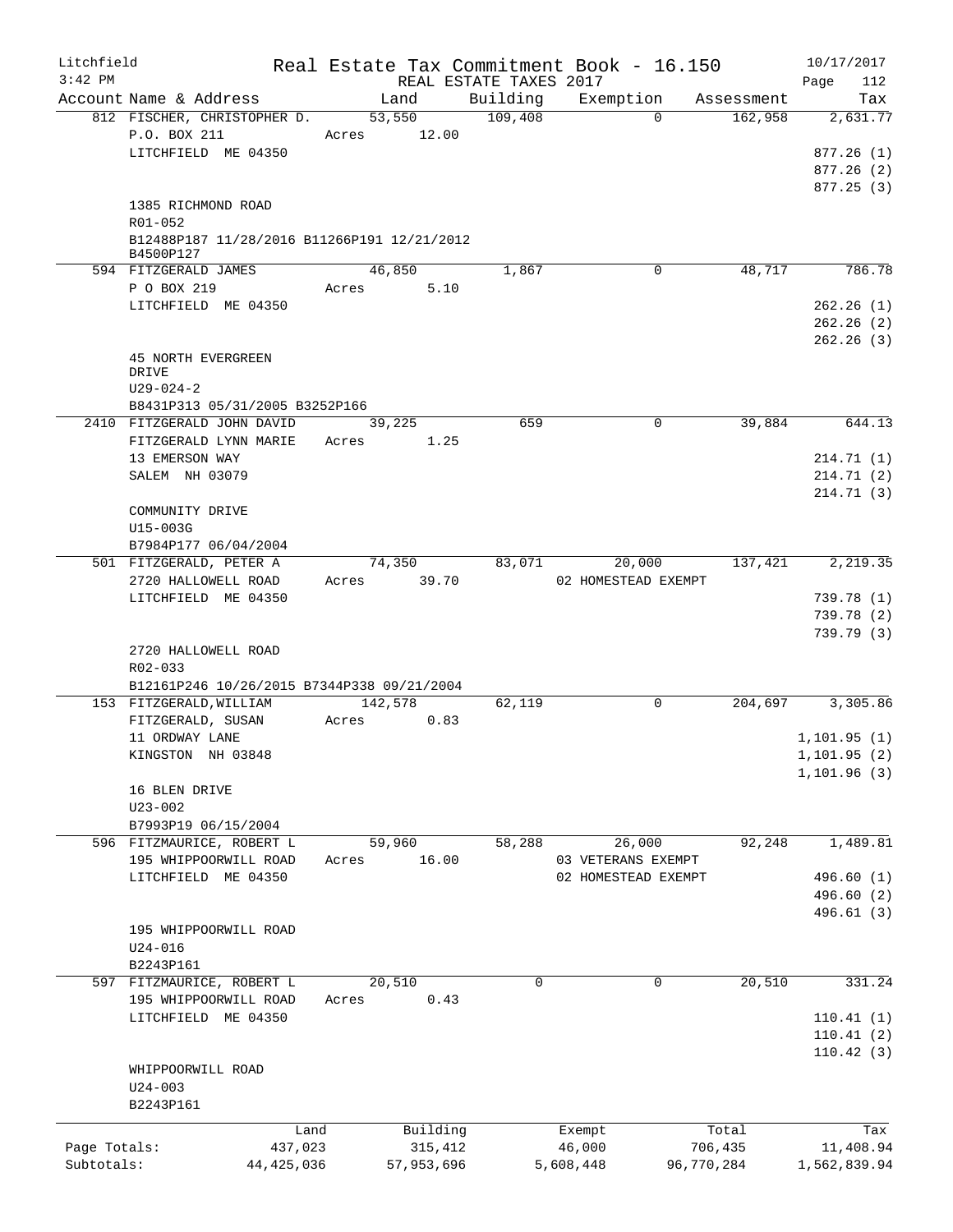| Litchfield |                                                                |       |         |       |                        | Real Estate Tax Commitment Book - 16.150 |            | 10/17/2017  |
|------------|----------------------------------------------------------------|-------|---------|-------|------------------------|------------------------------------------|------------|-------------|
| $3:42$ PM  |                                                                |       |         |       | REAL ESTATE TAXES 2017 |                                          |            | 113<br>Page |
|            | Account Name & Address                                         |       | Land    |       | Building               | Exemption                                | Assessment | Tax         |
|            | 595 FITZMAURICE, ROBERT L                                      |       | 38,750  |       | $\overline{0}$         | $\Omega$                                 | 38,750     | 625.81      |
|            | 195 WHIPPOORWILL ROAD                                          |       | Acres   | 5.30  |                        |                                          |            |             |
|            | LITCHFIELD ME 04350                                            |       |         |       |                        |                                          |            | 208.60(1)   |
|            |                                                                |       |         |       |                        |                                          |            | 208.60(2)   |
|            |                                                                |       |         |       |                        |                                          |            | 208.61(3)   |
|            | HERON DRIVE<br>$U24 - 011$                                     |       |         |       |                        |                                          |            |             |
|            | B2243P161                                                      |       |         |       |                        |                                          |            |             |
|            | 1890 FITZPATRICK JAMES E/                                      |       | 25,990  |       | 48,304                 | $\mathbf 0$                              | 74,294     | 1,199.85    |
|            | SHEILA A                                                       |       |         |       |                        |                                          |            |             |
|            | FITZPARTICK WARREN                                             | Acres |         | 0.15  |                        |                                          |            |             |
|            | P/LYNDA                                                        |       |         |       |                        |                                          |            |             |
|            | 91 MAUREEN DRIVE                                               |       |         |       |                        |                                          |            | 399.95(1)   |
|            | TEWKSBURY MA 01876                                             |       |         |       |                        |                                          |            | 399.95(2)   |
|            |                                                                |       |         |       |                        |                                          |            | 399.95(3)   |
|            | 513 PEACEPIPE DRIVE                                            |       |         |       |                        |                                          |            |             |
|            | U28-087<br>B9598P287 12/20/2007 B9598P284 12/20/2007 B2655P183 |       |         |       |                        |                                          |            |             |
|            | 10/14/1983                                                     |       |         |       |                        |                                          |            |             |
|            | 600 FLAHERTY DIANA E                                           |       | 43,500  |       | 87,051                 | 20,000                                   | 110,551    | 1,785.40    |
|            | FLAHERTY MOSES E JR                                            | Acres |         | 2.40  |                        | 02 HOMESTEAD EXEMPT                      |            |             |
|            | 83 HARDSCRABBLE ROAD                                           |       |         |       |                        |                                          |            | 595.13(1)   |
|            | LITCHFIELD ME 04350                                            |       |         |       |                        |                                          |            | 595.13(2)   |
|            |                                                                |       |         |       |                        |                                          |            | 595.14(3)   |
|            | 83 HARDSCRABBLE ROAD                                           |       |         |       |                        |                                          |            |             |
|            | R14-009A                                                       |       |         |       |                        |                                          |            |             |
|            | B3818P262 10/22/1990 B3750P77 06/14/1990                       |       |         |       |                        |                                          |            |             |
|            | 2753 FLAHERTY, PETER J &<br>KERRY A. FLAHERTY                  |       | 53,933  |       | 73,320                 | 20,000                                   | 107,253    | 1,732.14    |
|            | 56 SCHOOL LANE                                                 | Acres |         | 7.70  |                        | 02 HOMESTEAD EXEMPT                      |            |             |
|            | LITCHFIELD ME 04350                                            |       |         |       |                        |                                          |            | 577.38(1)   |
|            |                                                                |       |         |       |                        |                                          |            | 577.38(2)   |
|            |                                                                |       |         |       |                        |                                          |            | 577.38(3)   |
|            | 36 SCHOOL LANE                                                 |       |         |       |                        |                                          |            |             |
|            | R03-105N                                                       |       |         |       |                        |                                          |            |             |
|            | B10342P22 02/16/2010<br>2293 FLAHERTY, WILLARD                 |       | 36,436  |       | $\Omega$               | $\Omega$                                 | 36,436     | 588.44      |
|            | 74 HIGH STREET                                                 | Acres |         | 16.20 |                        |                                          |            |             |
|            | SABATTUS ME 04280                                              |       |         |       |                        |                                          |            | 196.15(1)   |
|            |                                                                |       |         |       |                        |                                          |            | 196.15(2)   |
|            |                                                                |       |         |       |                        |                                          |            | 196.14(3)   |
|            | FLAHERTY LANE                                                  |       |         |       |                        |                                          |            |             |
|            | R03-105F                                                       |       |         |       |                        |                                          |            |             |
|            | B10801P250 08/09/2011 B7344P334 03/26/2003                     |       |         |       |                        |                                          |            |             |
|            | 601 FLEMING, BETSY R TRUST                                     |       | 200,175 |       | 58,824                 | $\mathbf 0$                              | 258,999    | 4,182.83    |
|            | HENDERSON JANET/FLEMING Acres<br>MICHAELTRUSTEES               |       |         | 1.98  |                        |                                          |            |             |
|            | P O BOX 151                                                    |       |         |       |                        |                                          |            | 1,394.28(1) |
|            | LITCHFIELD ME 04350                                            |       |         |       |                        |                                          |            | 1,394.28(2) |
|            |                                                                |       |         |       |                        |                                          |            | 1,394.27(3) |
|            | 51 SAND POND LANE                                              |       |         |       |                        |                                          |            |             |
|            | U12-018                                                        |       |         |       |                        |                                          |            |             |
|            | B5292P92 01/10/1997                                            |       |         |       |                        |                                          |            |             |

|              | ≒and       | Building     | Exempt    | Total      | Tax          |
|--------------|------------|--------------|-----------|------------|--------------|
| Page Totals: | 398,784    | 267,499      | 40,000    | 626,283    | 10,114.47    |
| Subtotals:   | 44,823,820 | 58, 221, 195 | 5,648,448 | 97,396,567 | 1,572,954.41 |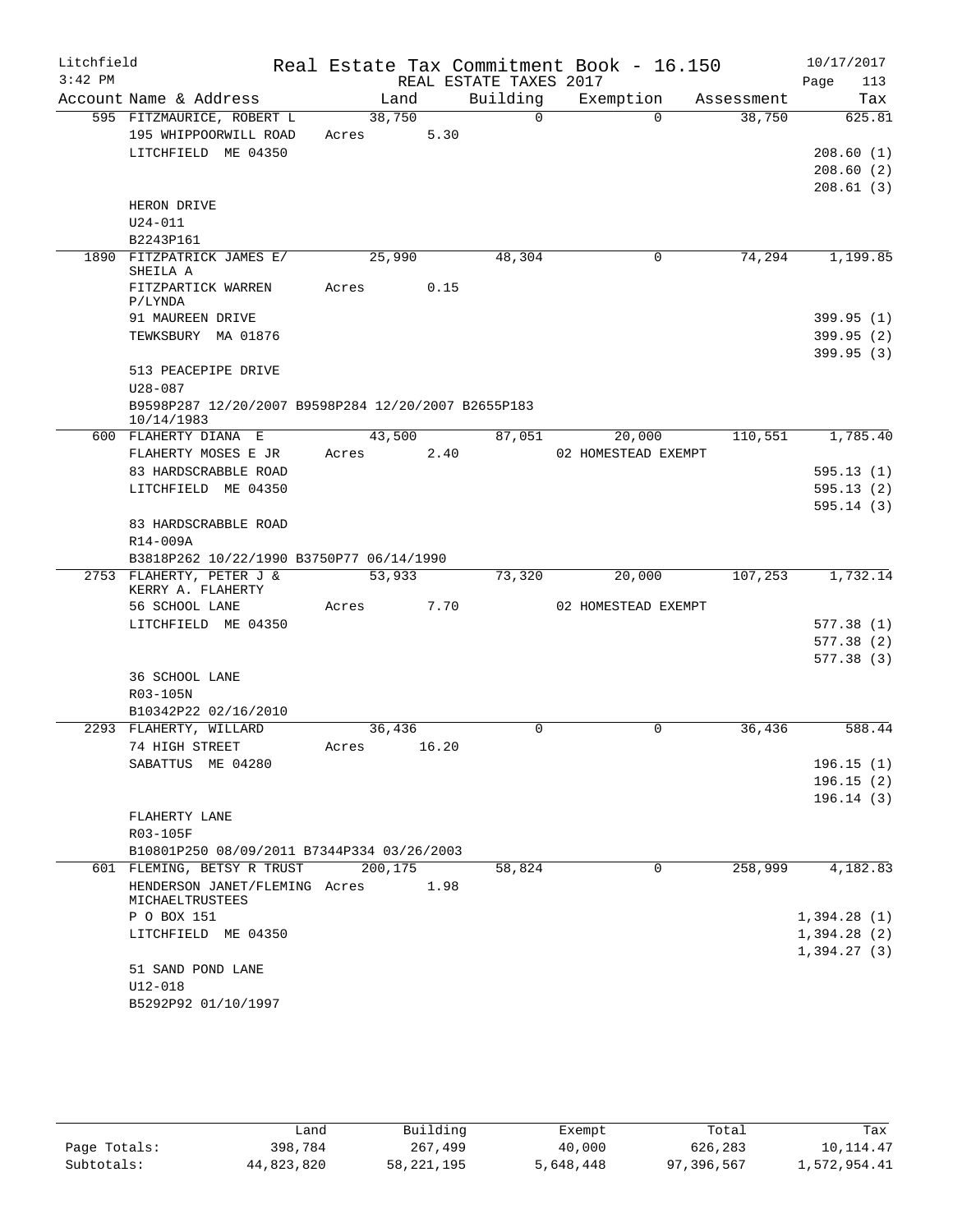| Litchfield |                                                                        |            |       |                        | Real Estate Tax Commitment Book - 16.150 |            | 10/17/2017              |
|------------|------------------------------------------------------------------------|------------|-------|------------------------|------------------------------------------|------------|-------------------------|
| $3:42$ PM  |                                                                        |            |       | REAL ESTATE TAXES 2017 |                                          |            | 114<br>Page             |
|            | Account Name & Address                                                 | Land       |       | Building               | Exemption                                | Assessment | Tax                     |
|            | 1536 FLEMING, JAMES F                                                  | 27,200     |       | 118,631                | $\Omega$                                 | 145,831    | 2,355.17                |
|            | FLEMING, REBECCA H                                                     | Acres 0.40 |       |                        |                                          |            |                         |
|            | 496 DEPOT STREET                                                       |            |       |                        |                                          |            | 785.06(1)               |
|            | SOUTH EASTON MA 02375                                                  |            |       |                        |                                          |            | 785.06(2)               |
|            |                                                                        |            |       |                        |                                          |            | 785.05(3)               |
|            | 41 EASY STREET<br>$U10 - 012$                                          |            |       |                        |                                          |            |                         |
|            | B10420P54 05/18/2010 B6784P306 01/23/2002                              |            |       |                        |                                          |            |                         |
|            | 1824 FLETCHER RHONDA MAY                                               | 210,025    |       | 231,140                | 20,000                                   | 421,165    | 6,801.81                |
|            | PO BOX 505                                                             | Acres      | 3.07  |                        | 02 HOMESTEAD EXEMPT                      |            |                         |
|            | HALLOWELL ME 04347                                                     |            |       |                        |                                          |            | 2, 267.27(1)            |
|            |                                                                        |            |       |                        |                                          |            | 2, 267.27 (2)           |
|            |                                                                        |            |       |                        |                                          |            | 2, 267.27(3)            |
|            | 18 HERON DRIVE                                                         |            |       |                        |                                          |            |                         |
|            | $U24 - 010$                                                            |            |       |                        |                                          |            |                         |
|            | B3853P165                                                              |            |       |                        |                                          |            |                         |
|            | 729 FLETCHER, CHRISTINE<br><b>ANNA</b>                                 | 62,258     |       | 190,680                | $\Omega$                                 | 252,938    | 4,084.95                |
|            | NAGLE, RICHARD WATERMAN Acres 45.50<br>III                             |            |       |                        |                                          |            |                         |
|            | 358 STEVENSTOWN ROAD                                                   |            |       |                        |                                          |            | 1,361.65(1)             |
|            | LITCHFIELD ME 04350                                                    |            |       |                        |                                          |            | 1,361.65(2)             |
|            |                                                                        |            |       |                        |                                          |            | 1,361.65(3)             |
|            | 358 STEVENSTOWN ROAD                                                   |            |       |                        |                                          |            |                         |
|            | R09-079                                                                |            |       |                        |                                          |            |                         |
|            | B10827P205 09/07/2011 B6862P16 07/10/1995<br>675 FLETCHER, KIMBERLY A. | 90,225     |       | 62,910                 | 20,000                                   | 133,135    | 2,150.13                |
|            | FLETCHER, THOMAS P.                                                    | Acres      | 1.09  |                        | 02 HOMESTEAD EXEMPT                      |            |                         |
|            | 680 A RIVER ROAD                                                       |            |       |                        |                                          |            | 716.71(1)               |
|            | TOPSHAM ME 04086                                                       |            |       |                        |                                          |            | 716.71(2)               |
|            |                                                                        |            |       |                        |                                          |            | 716.71(3)               |
|            | 1362 HALLOWELL ROAD                                                    |            |       |                        |                                          |            |                         |
|            | $R14 - 048$                                                            |            |       |                        |                                          |            |                         |
|            | B12023P148 06/26/2015 B8919P48 05/26/2006 B8564P41                     |            |       |                        |                                          |            |                         |
|            | 08/25/2005 B7339P171 04/04/2003                                        |            |       |                        |                                          |            |                         |
|            | 592 FLETCHER, THOMAS                                                   | 49,118     |       | 17,138                 | 0                                        | 66,256     | 1,070.03                |
|            | 680A RIVER ROAD                                                        | Acres      | 56.00 |                        |                                          |            |                         |
|            | TOPSHAM ME 04086                                                       |            |       |                        |                                          |            | 356.68 (1)<br>356.68(2) |
|            |                                                                        |            |       |                        |                                          |            | 356.67(3)               |
|            | SOUTH ADAMS ROAD                                                       |            |       |                        |                                          |            |                         |
|            | R01-040                                                                |            |       |                        |                                          |            |                         |
|            | B7067P298 09/13/2002                                                   |            |       |                        |                                          |            |                         |
|            | 663 FOLEY, MARY JO                                                     | 39,250     |       | 52,655                 | 20,000                                   | 71,905     | 1,161.27                |
|            | 269 LUNTS HILL ROAD                                                    | Acres      | 3.10  |                        | 02 HOMESTEAD EXEMPT                      |            |                         |
|            | LITCHFIELD ME 04350                                                    |            |       |                        |                                          |            | 387.09 (1)              |
|            |                                                                        |            |       |                        |                                          |            | 387.09 (2)              |
|            |                                                                        |            |       |                        |                                          |            | 387.09(3)               |
|            | 269 LUNTS HILL ROAD                                                    |            |       |                        |                                          |            |                         |
|            | R09-068                                                                |            |       |                        |                                          |            |                         |
|            | B9073P159 09/15/2006 B6996P3                                           |            |       |                        |                                          |            |                         |

|              | Land       | Building   | Exempt    | Total        | Tax          |
|--------------|------------|------------|-----------|--------------|--------------|
| Page Totals: | 478,076    | 673,154    | 60,000    | 1,091,230    | 17,623.36    |
| Subtotals:   | 45,301,896 | 58,894,349 | 5,708,448 | 98, 487, 797 | 1,590,577.77 |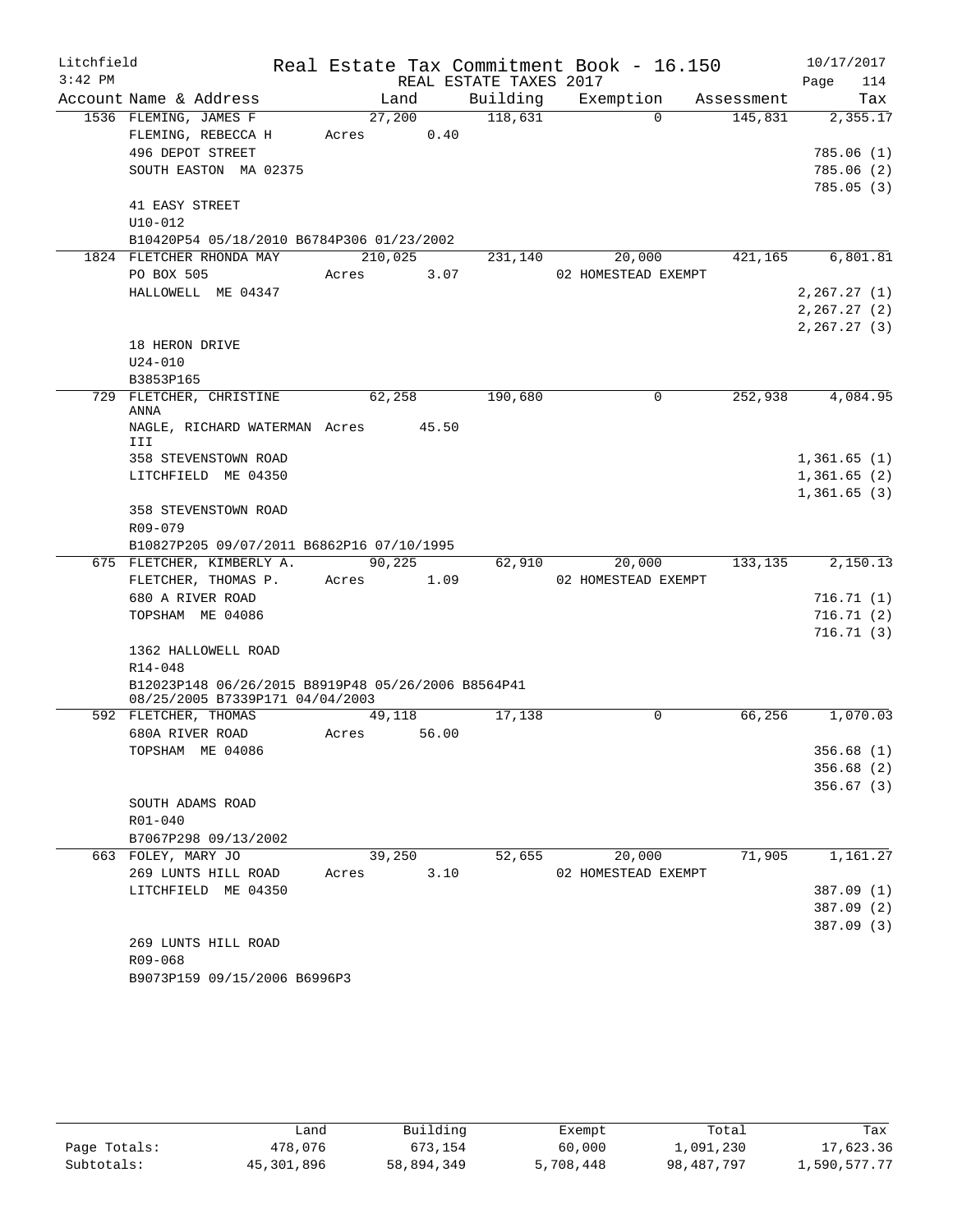| Litchfield |                                                                    |         |       |                        | Real Estate Tax Commitment Book - 16.150 |            | 10/17/2017  |
|------------|--------------------------------------------------------------------|---------|-------|------------------------|------------------------------------------|------------|-------------|
| $3:42$ PM  |                                                                    |         |       | REAL ESTATE TAXES 2017 |                                          |            | Page<br>115 |
|            | Account Name & Address                                             | Land    |       | Building               | Exemption                                | Assessment | Tax         |
|            | 1325 FONTAINE BRENDA A                                             | 13,300  |       | 392                    | $\Omega$                                 | 13,692     | 221.13      |
|            | 52 WATER EDGE DRIVE                                                | Acres   | 0.50  |                        |                                          |            |             |
|            | LEWISTON ME 04240                                                  |         |       |                        |                                          |            | 73.71(1)    |
|            |                                                                    |         |       |                        |                                          |            | 73.71(2)    |
|            | 6 BLEN DRIVE                                                       |         |       |                        |                                          |            | 73.71(3)    |
|            | $U23 - 011$                                                        |         |       |                        |                                          |            |             |
|            | B11515P246 08/12/2013 B8605P97 09/19/2005 B5900P14                 |         |       |                        |                                          |            |             |
|            | 03/17/1999                                                         |         |       |                        |                                          |            |             |
| 1327       | FONTAINE BRENDA A                                                  | 138,483 |       | 114,295                | 0                                        | 252,778    | 4,082.36    |
|            | 52 WATER EDGE DRIVE                                                | Acres   | 0.38  |                        |                                          |            |             |
|            | LEWISTON ME 04240                                                  |         |       |                        |                                          |            | 1,360.79(1) |
|            |                                                                    |         |       |                        |                                          |            | 1,360.79(2) |
|            |                                                                    |         |       |                        |                                          |            | 1,360.78(3) |
|            | 1 BLEN DRIVE                                                       |         |       |                        |                                          |            |             |
|            | $U23 - 010$                                                        |         |       |                        |                                          |            |             |
|            | B11515P246 08/12/2013 B8605P97 09/19/2005 B5900P14<br>03/17/1999   |         |       |                        |                                          |            |             |
|            | 607 FONTES, ANTHONY O. JR.                                         | 44,469  |       | 132,944                | 20,000                                   | 157,413    | 2,542.22    |
|            | FONTES, LINA A.                                                    | Acres   | 10.00 |                        | 02 HOMESTEAD EXEMPT                      |            |             |
|            | 1372 HALLOWELL ROAD                                                |         |       |                        |                                          |            | 847.41 (1)  |
|            | LITCHFIELD ME 04350                                                |         |       |                        |                                          |            | 847.41 (2)  |
|            |                                                                    |         |       |                        |                                          |            | 847.40 (3)  |
|            | 1372 HALLOWELL ROAD                                                |         |       |                        |                                          |            |             |
|            | R14-052                                                            |         |       |                        |                                          |            |             |
|            | B12402P44 08/30/2016 B1678P181                                     |         |       |                        |                                          |            |             |
|            | 2588 FORD AARON M                                                  | 42,000  |       | 146,756                | 20,000                                   | 168,756    | 2,725.41    |
|            | 135 WENTZEL ROAD                                                   | Acres   | 1.80  |                        | 02 HOMESTEAD EXEMPT                      |            |             |
|            | LTCHFIELD ME 04350                                                 |         |       |                        |                                          |            | 908.47(1)   |
|            |                                                                    |         |       |                        |                                          |            | 908.47(2)   |
|            |                                                                    |         |       |                        |                                          |            | 908.47(3)   |
|            | 135 WENTZELL ROAD                                                  |         |       |                        |                                          |            |             |
|            | R03-073D                                                           |         |       |                        |                                          |            |             |
|            | B9596P85 12/18/2007 B9071P343 09/11/2006                           |         |       |                        |                                          |            |             |
|            | 1553 FORD, LAURIE ANN                                              | 40,600  |       | 144,034                | 20,000                                   | 164,634    | 2,658.84    |
|            | FORD, ROBERT K.                                                    | Acres   | 1.80  |                        | 02 HOMESTEAD EXEMPT                      |            |             |
|            | 97 LITTLE DRIVE                                                    |         |       |                        |                                          |            | 886.28 (1)  |
|            | LITCHFIELD ME 04350                                                |         |       |                        |                                          |            | 886.28 (2)  |
|            |                                                                    |         |       |                        |                                          |            | 886.28 (3)  |
|            | 97 LITTLE DRIVE                                                    |         |       |                        |                                          |            |             |
|            | $U24 - 014$                                                        |         |       |                        |                                          |            |             |
|            | B12017P179 06/19/2015 B8385P51 04/22/2005 B5984P141                |         |       |                        |                                          |            |             |
|            | 10/06/1999                                                         |         |       |                        |                                          |            |             |
|            | 184 FORD, MICHELE                                                  | 107,690 |       | 81,467                 | 20,000                                   | 169,157    | 2,731.89    |
|            | 114 EASY STREET                                                    | Acres   | 0.73  |                        | 02 HOMESTEAD EXEMPT                      |            |             |
|            | LITCHFIELD ME 04350                                                |         |       |                        |                                          |            | 910.63(1)   |
|            |                                                                    |         |       |                        |                                          |            | 910.63(2)   |
|            |                                                                    |         |       |                        |                                          |            | 910.63(3)   |
|            | 114 EASY STREET                                                    |         |       |                        |                                          |            |             |
|            | $U09 - 012$                                                        |         |       |                        |                                          |            |             |
|            | B10749P154 06/09/2011 B6352P138 11/27/2000 B1581P569<br>07/02/1968 |         |       |                        |                                          |            |             |
|            |                                                                    |         |       |                        |                                          |            |             |

|              | Land       | Building     | Exempt    | Total        | Tax          |
|--------------|------------|--------------|-----------|--------------|--------------|
| Page Totals: | 386,542    | 619,888      | 80,000    | 926,430      | 14,961.85    |
| Subtotals:   | 45,688,438 | 59, 514, 237 | 5,788,448 | 99, 414, 227 | 1,605,539.62 |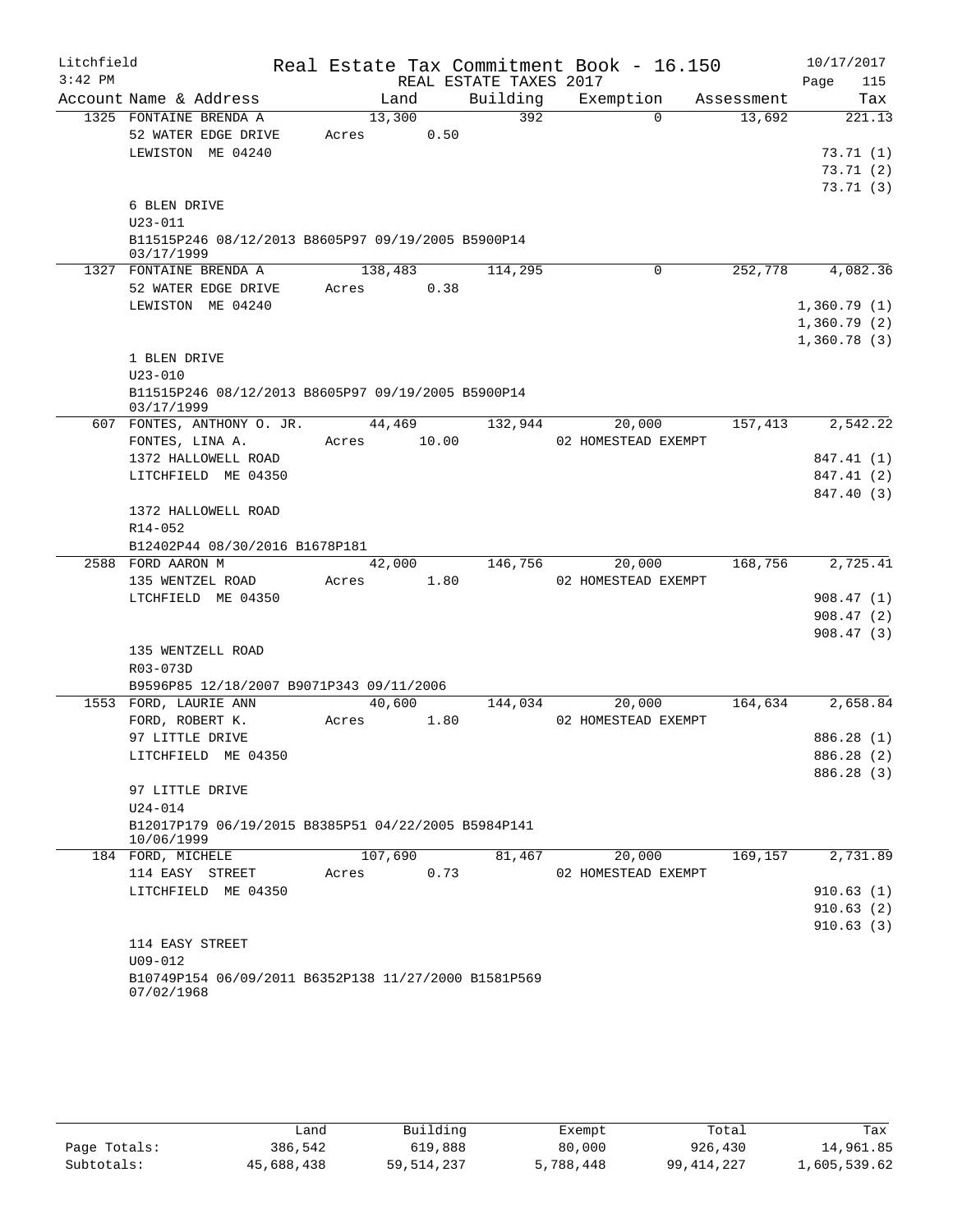| Litchfield |                                                                     |               |      |                        | Real Estate Tax Commitment Book - 16.150 |            | 10/17/2017       |
|------------|---------------------------------------------------------------------|---------------|------|------------------------|------------------------------------------|------------|------------------|
| $3:42$ PM  |                                                                     |               |      | REAL ESTATE TAXES 2017 |                                          |            | Page<br>116      |
|            | Account Name & Address                                              | Land          |      |                        | Building Exemption                       | Assessment | Tax              |
|            | 2430 FOREN CARON S                                                  | 41,425        |      | 86,429                 | 20,000                                   | 107,854    | 1,741.84         |
|            | 42 GETCH-HILL LANE                                                  | Acres         | 2.13 |                        | 02 HOMESTEAD EXEMPT                      |            |                  |
|            | LITCHFIELD ME 04350                                                 |               |      |                        |                                          |            | 580.61(1)        |
|            |                                                                     |               |      |                        |                                          |            | 580.61(2)        |
|            |                                                                     |               |      |                        |                                          |            | 580.62(3)        |
|            | 42 GETCH-HILL LANE                                                  |               |      |                        |                                          |            |                  |
|            | R11-015E                                                            |               |      |                        |                                          |            |                  |
|            | B8212P166 11/18/2004                                                |               |      |                        |                                          |            |                  |
|            | 69 FORSYTHE, RANDALL A.                                             | 150,750       |      | 130,941                | 0                                        | 281,691    | 4,549.31         |
|            | 419 DENNIS HILL ROAD                                                | Acres<br>3.30 |      |                        |                                          |            |                  |
|            | LITCHFIELD ME 04350                                                 |               |      |                        |                                          |            | 1, 516.44(1)     |
|            |                                                                     |               |      |                        |                                          |            | 1,516.44(2)      |
|            |                                                                     |               |      |                        |                                          |            | 1, 516.43(3)     |
|            | 419 DENNIS HILL ROAD                                                |               |      |                        |                                          |            |                  |
|            | R13-028                                                             |               |      |                        |                                          |            |                  |
|            | B11791P310 09/05/2014 B11054P228 05/22/2012<br>B8007P344 06/25/2004 |               |      |                        |                                          |            |                  |
|            | 669 FORSYTHE, RANDALL A.                                            | 16,500        |      | 0                      | $\mathbf 0$                              | 16,500     | 266.47           |
|            | 419 DENNIS HILL ROAD                                                | Acres         | 3.00 |                        |                                          |            |                  |
|            | LITCHFIELD ME 04350                                                 |               |      |                        |                                          |            | 88.82 (1)        |
|            |                                                                     |               |      |                        |                                          |            | 88.82 (2)        |
|            |                                                                     |               |      |                        |                                          |            | 88.83 (3)        |
|            | ISLAND                                                              |               |      |                        |                                          |            |                  |
|            | R13-027                                                             |               |      |                        |                                          |            |                  |
|            | B11981P23 05/15/2015 B7348P218 03/29/1999                           |               |      |                        |                                          |            |                  |
|            | 568 FORTIN, DANIEL                                                  | 220,650       |      | 194,158                | 20,000                                   |            | 394,808 6,376.15 |
|            | FORTIN MARTHA                                                       | Acres         | 2.95 |                        | 02 HOMESTEAD EXEMPT                      |            |                  |
|            | PO BOX 511                                                          |               |      |                        |                                          |            | 2,125.38(1)      |
|            | LITCHFIELD ME 04350                                                 |               |      |                        |                                          |            | 2, 125.38(2)     |
|            |                                                                     |               |      |                        |                                          |            | 2, 125.39(3)     |
|            | 230 WHIPPOORWILL ROAD                                               |               |      |                        |                                          |            |                  |
|            | $U25 - 002 - 1$                                                     |               |      |                        |                                          |            |                  |
|            | B8754P192 12/30/2005 B6181P92                                       |               |      |                        |                                          |            |                  |
|            | 1805 FORTIN, DANIEL & RENEE                                         | 59,005        |      | 39,249                 | 0                                        | 98,254     | 1,586.80         |
|            | 694 WEBSTER STREET                                                  | 0.46<br>Acres |      |                        |                                          |            |                  |
|            | LEWISTON ME 04240                                                   |               |      |                        |                                          |            | 528.93(1)        |
|            |                                                                     |               |      |                        |                                          |            | 528.93 (2)       |
|            |                                                                     |               |      |                        |                                          |            | 528.94(3)        |
|            | 13 OSPREY LANE                                                      |               |      |                        |                                          |            |                  |
|            | $U03 - 006$                                                         |               |      |                        |                                          |            |                  |
|            | B6621P151 09/10/2001                                                |               |      |                        |                                          |            |                  |
|            | 1320 FORTIN, NANCY G                                                | 46,850        |      | $\Omega$               | $\Omega$                                 | 46,850     | 756.63           |
|            | GIBBS PETER J                                                       | Acres         | 5.10 |                        |                                          |            |                  |
|            | 307 LANGDON ROAD                                                    |               |      |                        |                                          |            | 252.21(1)        |
|            | RICHMOND ME 04357                                                   |               |      |                        |                                          |            | 252.21(2)        |
|            |                                                                     |               |      |                        |                                          |            | 252.21(3)        |
|            | NORTH EVERGREEN DRIVE                                               |               |      |                        |                                          |            |                  |
|            | $U29 - 024 - 4$                                                     |               |      |                        |                                          |            |                  |
|            | B7052P302 03/08/2004                                                |               |      |                        |                                          |            |                  |

|              | Land         | Building   | Exempt    | Total       | Tax          |
|--------------|--------------|------------|-----------|-------------|--------------|
| Page Totals: | 535,180      | 450.777    | 40,000    | 945, 957    | 15,277.20    |
| Subtotals:   | 46, 223, 618 | 59,965,014 | 5,828,448 | 100,360,184 | 1,620,816.82 |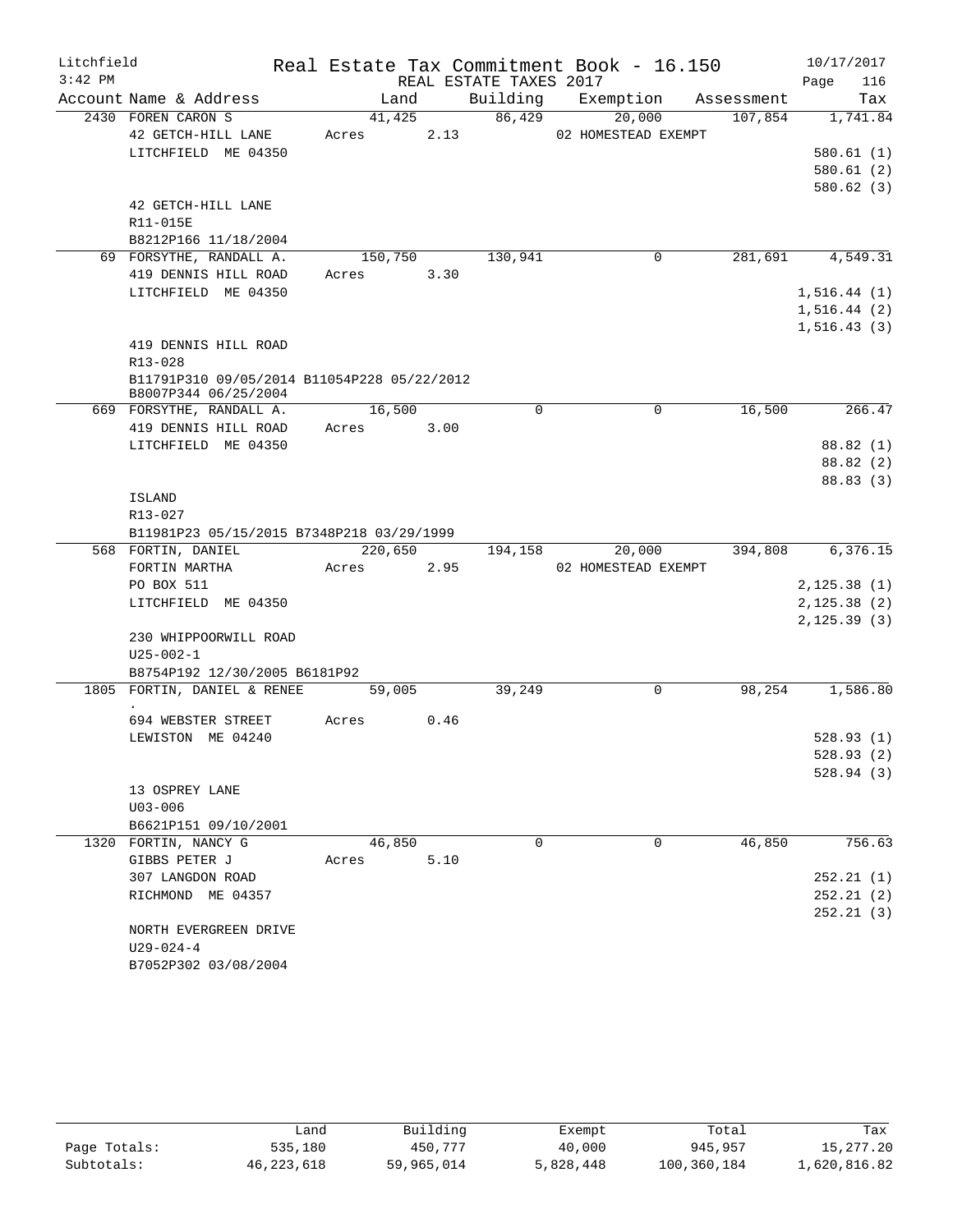| Litchfield<br>$3:42$ PM |                                                   |                 |              | REAL ESTATE TAXES 2017 | Real Estate Tax Commitment Book - 16.150 |             |            | 10/17/2017<br>Page<br>117    |
|-------------------------|---------------------------------------------------|-----------------|--------------|------------------------|------------------------------------------|-------------|------------|------------------------------|
|                         | Account Name & Address                            | Land            |              | Building               | Exemption                                |             | Assessment | Tax                          |
|                         | 630 FOSTER REALTY ASSOC,                          | 42,570          |              | $\Omega$               |                                          | $\Omega$    | 42,570     | 687.51                       |
|                         | C/O RICHARD FOSTER<br>495 HUNTINGTON HILL<br>ROAD | Acres           | 8.07         |                        |                                          |             |            | 229.17(1)                    |
|                         | LITCHFIELD ME 04350                               |                 |              |                        |                                          |             |            | 229.17(2)                    |
|                         | HUNTINGTON HILL ROAD<br>R11-035                   |                 |              |                        |                                          |             |            | 229.17(3)                    |
|                         | B4379P277                                         |                 |              |                        |                                          |             |            |                              |
|                         | 678 FOSTER, JOSEPH H.<br>FOSTER, JENNIFER R.      | 82,280<br>Acres | 71.60        | 144,778                | 20,000<br>02 HOMESTEAD EXEMPT            |             | 207,058    | 3,343.99                     |
|                         | 329 LUNTS HILL ROAD                               |                 |              |                        |                                          |             |            | 1, 114.66(1)                 |
|                         | LITCHFIELD ME 04350                               |                 |              |                        |                                          |             |            | 1, 114.66(2)<br>1, 114.67(3) |
|                         | 329 LUNT'S HILL ROAD<br>R09-067                   |                 |              |                        |                                          |             |            |                              |
|                         | B11960P195 04/17/2015 B3652P248 10/23/1989        |                 |              |                        |                                          |             |            |                              |
|                         | 2700 FOSTER, ROBERT C                             | 41,345          |              | 0                      |                                          | $\mathbf 0$ | 41,345     | 667.72                       |
|                         | FOSTER, JUDITH C                                  | Acres           | 8.89         |                        |                                          |             |            |                              |
|                         | 132 HUNTER ROAD                                   |                 |              |                        |                                          |             |            | 222.57(1)                    |
|                         | FREEPORT ME 04032                                 |                 |              |                        |                                          |             |            | 222.57(2)<br>222.58(3)       |
|                         | ROUTE 126                                         |                 |              |                        |                                          |             |            |                              |
|                         | R13-013F                                          |                 |              |                        |                                          |             |            |                              |
|                         | B9578P257 11/29/2007                              |                 |              |                        |                                          |             |            |                              |
|                         | 615 FOSTER, ROSEMARY                              | 112,695         |              | 42,311                 | 20,000                                   |             | 135,006    | 2,180.35                     |
|                         | 56 WHIPPOORWILL ROAD                              | Acres           | 0.69         |                        | 02 HOMESTEAD EXEMPT                      |             |            |                              |
|                         | LITCHFIELD ME 04350                               |                 |              |                        |                                          |             |            | 726.78(1)<br>726.78(2)       |
|                         | 56 WHIPPOORWILL ROAD<br>$U21 - 002$<br>B2022P106  |                 |              |                        |                                          |             |            | 726.79(3)                    |
|                         | 1725 FOURNIER THOMAS                              | 66,780          |              | 38,329                 |                                          | 0           | 105,109    | 1,697.51                     |
|                         | FOURNIER NORMAND                                  | Acres           | 0.51         |                        |                                          |             |            |                              |
|                         | P O BOX 571                                       |                 |              |                        |                                          |             |            | 565.84(1)                    |
|                         | SABATTUS ME 04280                                 |                 |              |                        |                                          |             |            | 565.84(2)<br>565.83(3)       |
|                         | 61 WARREN LANE<br>$U03 - 014$                     |                 |              |                        |                                          |             |            |                              |
|                         | B8529P179 07/27/2005 B2971P179                    |                 |              |                        |                                          |             |            |                              |
|                         | 1591 FOURNIER, ANITA SIMARD                       | 106,563         |              | 40,972                 |                                          | 0           | 147,535    | 2,382.69                     |
|                         | 10 HEATHWOOD LANE                                 | Acres           | 0.43         |                        |                                          |             |            |                              |
|                         | LEWISTON ME 04240                                 |                 |              |                        |                                          |             |            | 794.23(1)                    |
|                         |                                                   |                 |              |                        |                                          |             |            | 794.23 (2)                   |
|                         |                                                   |                 |              |                        |                                          |             |            | 794.23(3)                    |
|                         | 25 SIMARD DRIVE                                   |                 |              |                        |                                          |             |            |                              |
|                         | $U26 - 006$<br>B2574P200                          |                 |              |                        |                                          |             |            |                              |
|                         | 2224 FOURNIER, DAVID &                            | 45,700          |              | 145,829                |                                          | 0           | 191,529    | 3,093.19                     |
|                         | JOLINE                                            |                 |              |                        |                                          |             |            |                              |
|                         | 77 DENNIS HILL ROAD                               | Acres           | 3.28         |                        |                                          |             |            |                              |
|                         | LITCHFIELD ME 04350                               |                 |              |                        |                                          |             |            | 1,031.06(1)                  |
|                         |                                                   |                 |              |                        |                                          |             |            | 1,031.06(2)                  |
|                         | 77 DENNIS HILL ROAD                               |                 |              |                        |                                          |             |            | 1,031.07(3)                  |
|                         | R11-008-1                                         |                 |              |                        |                                          |             |            |                              |
|                         | B6604P146 08/21/2001                              |                 |              |                        |                                          |             |            |                              |
|                         | Land                                              |                 | Building     |                        | Exempt                                   |             | Total      | Tax                          |
| Page Totals:            | 497,933                                           |                 | 412,219      |                        | 40,000                                   |             | 870,152    | 14,052.96                    |
| Subtotals:              | 46,721,551                                        |                 | 60, 377, 233 |                        | 5,868,448                                | 101,230,336 |            | 1,634,869.78                 |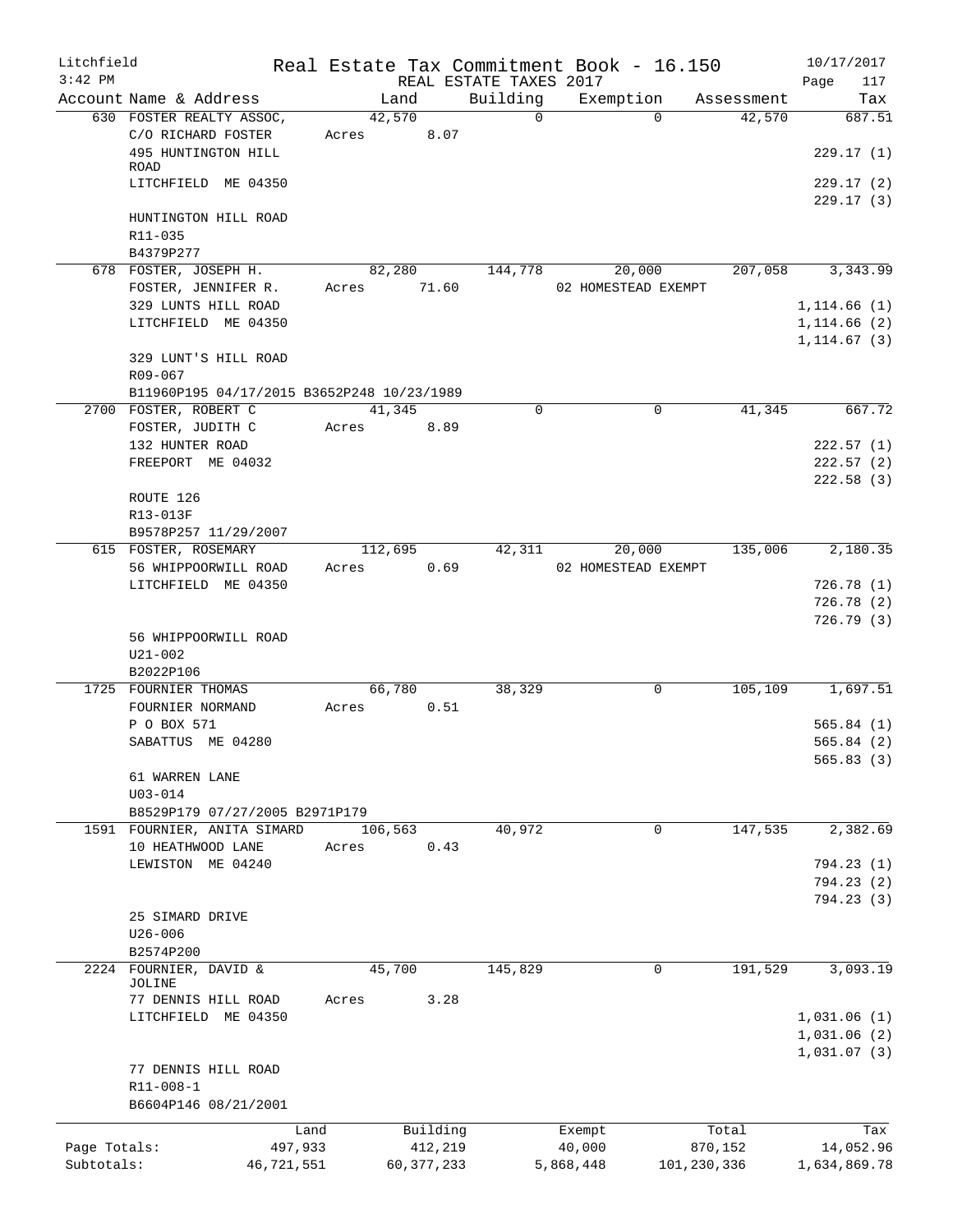| Litchfield |                                                                            |                 |       |                        | Real Estate Tax Commitment Book - 16.150 |            | 10/17/2017  |
|------------|----------------------------------------------------------------------------|-----------------|-------|------------------------|------------------------------------------|------------|-------------|
| $3:42$ PM  |                                                                            |                 |       | REAL ESTATE TAXES 2017 |                                          |            | Page<br>118 |
|            | Account Name & Address                                                     |                 | Land  | Building               | Exemption                                | Assessment | Tax         |
|            | 1709 FOURNIER, GERALD & ANN                                                | 40,252          |       | 73,785                 | $\Omega$                                 | 114,037    | 1,841.70    |
|            | 284 LITCHFIELD ROAD                                                        | Acres           | 0.22  |                        |                                          |            |             |
|            | WALES ME 04280                                                             |                 |       |                        |                                          |            | 613.90(1)   |
|            |                                                                            |                 |       |                        |                                          |            | 613.90(2)   |
|            |                                                                            |                 |       |                        |                                          |            | 613.90(3)   |
|            | 43 PENNEY LANE<br>R09-011                                                  |                 |       |                        |                                          |            |             |
|            | B12450P264 10/25/2016 B12450P262 10/25/2016 B5992P14                       |                 |       |                        |                                          |            |             |
|            | 07/29/1994                                                                 |                 |       |                        |                                          |            |             |
|            | 196 FRANCINE, PIERRE S.                                                    | 41,750          |       | 94,056                 | 0                                        | 135,806    | 2,193.27    |
|            | 67 WHIPPOORWILL ROAD                                                       | Acres           | 1.70  |                        |                                          |            |             |
|            | LITCHFIELD ME 04350                                                        |                 |       |                        |                                          |            | 731.09(1)   |
|            |                                                                            |                 |       |                        |                                          |            | 731.09(2)   |
|            |                                                                            |                 |       |                        |                                          |            | 731.09(3)   |
|            | 67 WHIPPOORWILL ROAD                                                       |                 |       |                        |                                          |            |             |
|            | $U21 - 023$                                                                |                 |       |                        |                                          |            |             |
|            | B12072P235 08/12/2015 B9672P41 03/19/2008 B8120P274<br>09/10/2004 B3542P32 |                 |       |                        |                                          |            |             |
|            | 342 FRANCISCO, LORI R.                                                     | 52,500          |       | 130,735                | 20,000                                   | 163,235    | 2,636.25    |
|            | 296 BUKER ROAD                                                             | Acres           | 6.00  |                        | 02 HOMESTEAD EXEMPT                      |            |             |
|            | LITCHFIELD ME 04350                                                        |                 |       |                        |                                          |            | 878.75(1)   |
|            |                                                                            |                 |       |                        |                                          |            | 878.75 (2)  |
|            |                                                                            |                 |       |                        |                                          |            | 878.75(3)   |
|            | 296 BUKER ROAD                                                             |                 |       |                        |                                          |            |             |
|            | R05-036B                                                                   |                 |       |                        |                                          |            |             |
|            | B6083P67 10/21/1999                                                        |                 |       |                        |                                          |            |             |
|            | 634 FRASER SHERI CRANSTON                                                  | 51,160          |       | 138,444                | 20,000                                   | 169,604    | 2,739.10    |
|            | FRASER PAUL W<br>352 DENNIS HILL ROAD                                      | Acres           | 6.06  |                        | 02 HOMESTEAD EXEMPT                      |            | 913.03(1)   |
|            | LITCHFIELD ME 04350                                                        |                 |       |                        |                                          |            | 913.03(2)   |
|            |                                                                            |                 |       |                        |                                          |            | 913.04(3)   |
|            | 352 DENNIS HILL ROAD                                                       |                 |       |                        |                                          |            |             |
|            | R13-023-2                                                                  |                 |       |                        |                                          |            |             |
|            | B4301P266 12/22/1992                                                       |                 |       |                        |                                          |            |             |
|            | 266 FRASER, TRAVIS J.                                                      | 42,949          |       | 0                      | $\mathbf 0$                              | 42,949     | 693.63      |
|            | FRASER, MICHELLE A.                                                        | Acres           | 11.27 |                        |                                          |            |             |
|            | 1484 RICHMOND ROAD                                                         |                 |       |                        |                                          |            | 231.21(1)   |
|            | LITCHFIELD ME 04350                                                        |                 |       |                        |                                          |            | 231.21(2)   |
|            |                                                                            |                 |       |                        |                                          |            | 231.21(3)   |
|            | WILDWOOD ESTATES DRIVE                                                     |                 |       |                        |                                          |            |             |
|            | $R01 - 023 - 4$                                                            |                 |       |                        |                                          |            |             |
|            | B12565P227 03/20/2017 B3280P160<br>544 FRASER, TRAVIS J.                   |                 |       | 144,819                | $\Omega$                                 | 203,947    | 3,293.74    |
|            | FRASER, MICHELLE A.                                                        | 59,128<br>Acres | 13.17 |                        |                                          |            |             |
|            | 1484 RICHMOND ROAD                                                         |                 |       |                        |                                          |            | 1,097.91(1) |
|            | LITCHFIELD ME 04350                                                        |                 |       |                        |                                          |            | 1,097.91(2) |
|            |                                                                            |                 |       |                        |                                          |            | 1,097.92(3) |
|            | 1484 RICHMOND ROAD                                                         |                 |       |                        |                                          |            |             |
|            | R01-024                                                                    |                 |       |                        |                                          |            |             |
|            | B12301P0342 05/20/2016 B9232P118 01/25/2007 B5128P40<br>05/15/1996         |                 |       |                        |                                          |            |             |

|              | Land       | Building   | Exempt    | Total       | Tax          |
|--------------|------------|------------|-----------|-------------|--------------|
| Page Totals: | 287,739    | 581,839    | 40,000    | 829,578     | 13,397.69    |
| Subtotals:   | 47,009,290 | 60,959,072 | 5,908,448 | 102,059,914 | 1,648,267.47 |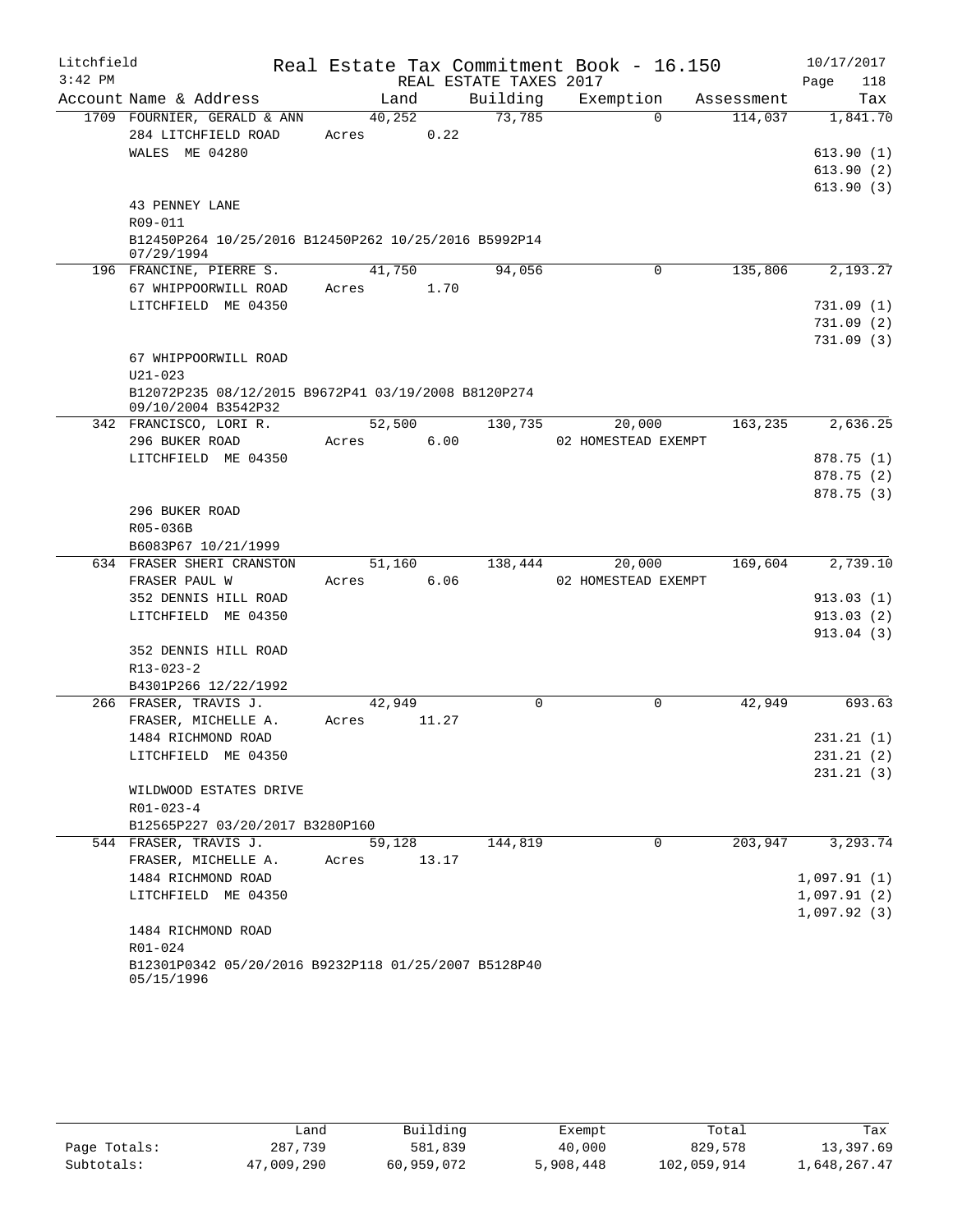| Litchfield   |                                                     |                 |         |            | Real Estate Tax Commitment Book - 16.150 |             |             |                      | 10/17/2017            |
|--------------|-----------------------------------------------------|-----------------|---------|------------|------------------------------------------|-------------|-------------|----------------------|-----------------------|
| $3:42$ PM    | Account Name & Address                              |                 | Land    |            | REAL ESTATE TAXES 2017<br>Building       |             | Exemption   |                      | 119<br>Page           |
|              | 267 FRASER, TRAVIS J.                               |                 | 40,125  |            |                                          | $\Omega$    | $\Omega$    | Assessment<br>40,125 | Tax<br>648.02         |
|              | FRASER, MICHELLE A.                                 |                 | Acres   | 5.85       |                                          |             |             |                      |                       |
|              | 1484 RICHMOND ROAD                                  |                 |         |            |                                          |             |             |                      | 216.01(1)             |
|              | LITCHFIELD ME 04350                                 |                 |         |            |                                          |             |             |                      | 216.01(2)             |
|              |                                                     |                 |         |            |                                          |             |             |                      | 216.00(3)             |
|              | WILDWOOD ESTATE DRIVE                               |                 |         |            |                                          |             |             |                      |                       |
|              | $R01 - 023 - 2$                                     |                 |         |            |                                          |             |             |                      |                       |
|              | B12565P227 03/20/2017 B3280P160                     |                 |         |            |                                          |             |             |                      |                       |
|              | 268 FRASER, TRAVIS J.                               |                 | 5,450   |            |                                          | $\Omega$    | $\mathbf 0$ | 5,450                | 88.02                 |
|              | FRASER, MICHELLE A.                                 |                 | Acres   | 10.90      |                                          |             |             |                      |                       |
|              | 1484 RICHMOND ROAD                                  |                 |         |            |                                          |             |             |                      | 29.34(1)              |
|              | LITCHFIELD ME 04350                                 |                 |         |            |                                          |             |             |                      | 29.34 (2)             |
|              |                                                     |                 |         |            |                                          |             |             |                      | 29.34(3)              |
|              | WILDWOOD ESTATES DRIVE                              |                 |         |            |                                          |             |             |                      |                       |
|              | $R01 - 023 - 1$                                     |                 |         |            |                                          |             |             |                      |                       |
|              | B12565P227 03/20/2017 B3280P160                     |                 |         |            |                                          |             |             |                      |                       |
|              | 269 FRASER, TRAVIS J.                               |                 | 45,305  |            |                                          | $\Omega$    | $\Omega$    | 45,305               | 731.68                |
|              | FRASER, MICHELLE A.                                 |                 | Acres   | 12.38      |                                          |             |             |                      |                       |
|              | 1484 RICHMOND ROAD                                  |                 |         |            |                                          |             |             |                      | 243.89(1)             |
|              | LITCHFIELD ME 04350                                 |                 |         |            |                                          |             |             |                      | 243.89(2)             |
|              | WILDWOOD ESTATES DRIVE                              |                 |         |            |                                          |             |             |                      | 243.90(3)             |
|              | $R01 - 023 - 3$                                     |                 |         |            |                                          |             |             |                      |                       |
|              | B12565P227 03/20/2017 B3280P160                     |                 |         |            |                                          |             |             |                      |                       |
|              | 2895 FRASER, TRAVIS J.                              |                 | 30,525  |            |                                          | 0           | $\mathbf 0$ | 30,525               | 492.98                |
|              | 1484 RICHMOND ROAD                                  |                 | Acres   | 2.01       |                                          |             |             |                      |                       |
|              | LITCHFIELD ME 04350                                 |                 |         |            |                                          |             |             |                      | 164.33(1)             |
|              |                                                     |                 |         |            |                                          |             |             |                      | 164.33(2)             |
|              |                                                     |                 |         |            |                                          |             |             |                      | 164.32(3)             |
|              | 1484 RICHMOND ROAD                                  |                 |         |            |                                          |             |             |                      |                       |
|              | $R01 - 024 - B$                                     |                 |         |            |                                          |             |             |                      |                       |
|              | B12385P272 08/17/2016 B9232P118 01/25/2007 B5128P40 |                 |         |            |                                          |             |             |                      |                       |
|              | 05/15/1996                                          |                 |         |            |                                          |             |             |                      |                       |
|              | 270 FRASER, TRAVIS J.                               |                 | 38,575  |            |                                          | 0           | $\mathbf 0$ | 38,575               | 622.99                |
|              | FRASER, MICHELLE A.<br>1484 RICHMOND ROAD           |                 | Acres   | 5.23       |                                          |             |             |                      | 207.66(1)             |
|              | LITCHFIELD ME 04350                                 |                 |         |            |                                          |             |             |                      | 207.66(2)             |
|              |                                                     |                 |         |            |                                          |             |             |                      | 207.67 (3)            |
|              | WILDWOOD ESTATES DRIVE                              |                 |         |            |                                          |             |             |                      |                       |
|              | $R01 - 023 - 5$                                     |                 |         |            |                                          |             |             |                      |                       |
|              | B12565P227 03/20/2017 B3280P160                     |                 |         |            |                                          |             |             |                      |                       |
|              | 635 FRATESCHI, NELMO A                              |                 | 107,480 |            | 37,049                                   |             | 0           | 144,529              | $\overline{2,334.14}$ |
|              | P.O. BOX 442                                        |                 | Acres   | 0.30       |                                          |             |             |                      |                       |
|              | LITCHFIELD ME 04350                                 |                 |         |            |                                          |             |             |                      | 778.05(1)             |
|              |                                                     |                 |         |            |                                          |             |             |                      | 778.05(2)             |
|              |                                                     |                 |         |            |                                          |             |             |                      | 778.04 (3)            |
|              | 61 GRANT ROAD                                       |                 |         |            |                                          |             |             |                      |                       |
|              | $U11 - 022$                                         |                 |         |            |                                          |             |             |                      |                       |
|              | B1555P556                                           |                 |         |            |                                          |             |             |                      |                       |
|              | 636 FRECHETTE SR, ANDRE                             |                 | 114,340 |            | 92,475                                   |             | 0           | 206,815              | 3,340.06              |
|              | FRECHETTE, BARBARA                                  |                 | Acres   | 0.53       |                                          |             |             |                      |                       |
|              | 3508 SE HYDE CIRCLE                                 |                 |         |            |                                          |             |             |                      | 1, 113.35(1)          |
|              | PORT ST LUCIE FL 34984                              |                 |         |            |                                          |             |             |                      | 1, 113.35(2)          |
|              |                                                     |                 |         |            |                                          |             |             |                      | 1, 113.36(3)          |
|              | 56 EASY STREET                                      |                 |         |            |                                          |             |             |                      |                       |
|              | U09-004<br>B7669P256 06/02/2003                     |                 |         |            |                                          |             |             |                      |                       |
|              |                                                     |                 |         |            |                                          |             |             |                      |                       |
|              |                                                     |                 |         | Building   |                                          |             |             | Total                |                       |
| Page Totals: |                                                     | Land<br>381,800 |         | 129,524    |                                          | Exempt<br>0 |             | 511,324              | Tax<br>8,257.89       |
| Subtotals:   |                                                     | 47,391,090      |         | 61,088,596 |                                          | 5,908,448   |             | 102,571,238          | 1,656,525.36          |
|              |                                                     |                 |         |            |                                          |             |             |                      |                       |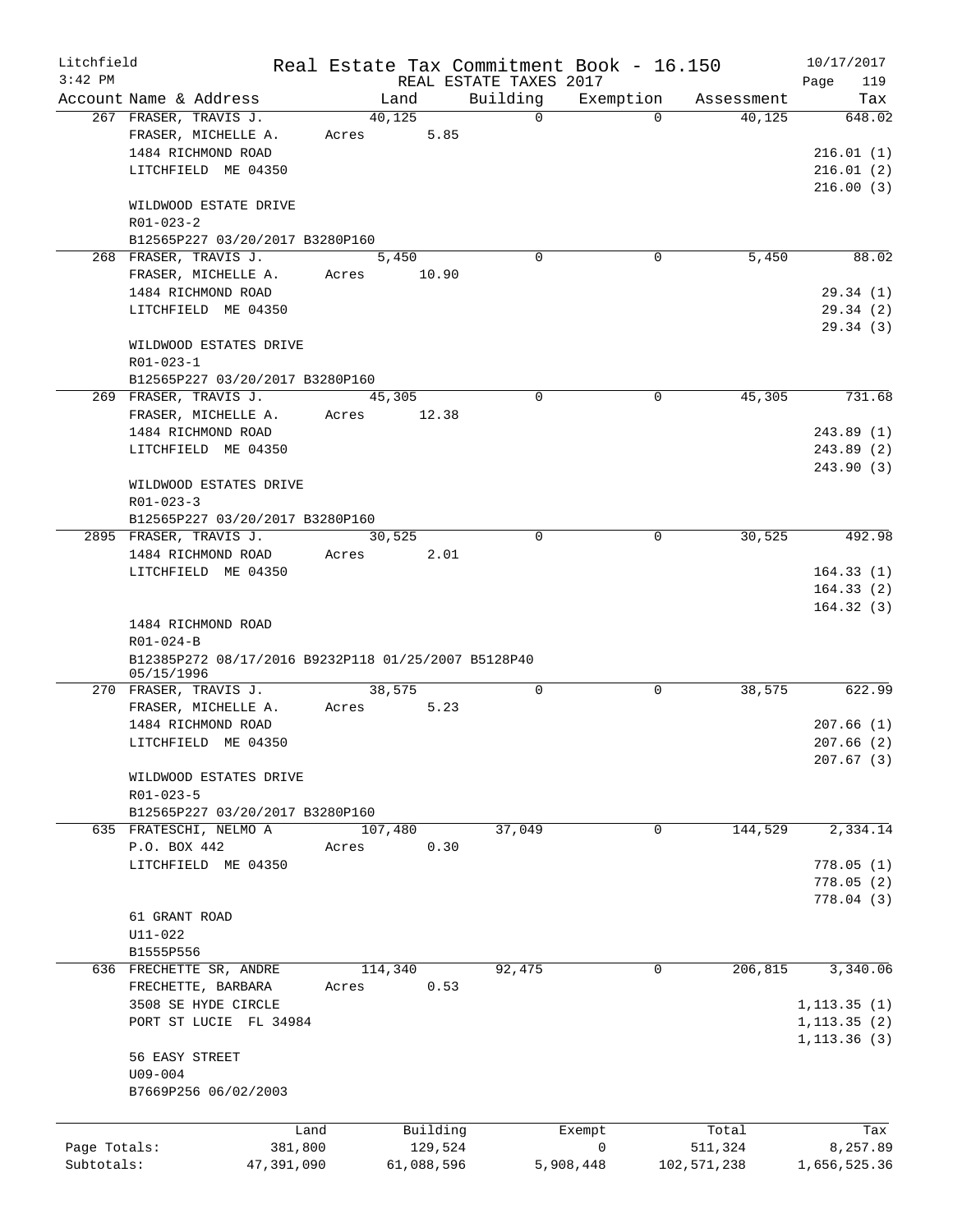| Litchfield |                                                                     |         |       |                        | Real Estate Tax Commitment Book - 16.150 |            | 10/17/2017   |
|------------|---------------------------------------------------------------------|---------|-------|------------------------|------------------------------------------|------------|--------------|
| $3:42$ PM  |                                                                     |         |       | REAL ESTATE TAXES 2017 |                                          |            | Page<br>120  |
|            | Account Name & Address                                              |         | Land  | Building               | Exemption                                | Assessment | Tax          |
|            | 2748 FREEMAN, JOSEPH W                                              | 116,725 |       | 278,364                | $\Omega$                                 | 395,089    | 6,380.69     |
|            | 163 HYLES DRIVE                                                     | Acres   | 2.43  |                        |                                          |            |              |
|            | LITCHFIELD ME 04350                                                 |         |       |                        |                                          |            | 2,126.90(1)  |
|            |                                                                     |         |       |                        |                                          |            | 2,126.90(2)  |
|            |                                                                     |         |       |                        |                                          |            | 2, 126.89(3) |
|            | 163 HYLES DRIVE                                                     |         |       |                        |                                          |            |              |
|            | R13-006A                                                            |         |       |                        |                                          |            |              |
|            | B10260P279 11/02/2009<br>1070 FREEMAN, JOSEPH W &                   | 110,168 |       | 105,644                | 20,000                                   | 195,812    | 3,162.36     |
|            | JUDITH FREEMAN                                                      |         |       |                        |                                          |            |              |
|            | 163 HYLES DRIVE                                                     | Acres   | 40.57 |                        | 02 HOMESTEAD EXEMPT                      |            |              |
|            | LITCHFIELD ME 04350                                                 |         |       |                        |                                          |            | 1,054.12(1)  |
|            |                                                                     |         |       |                        |                                          |            | 1,054.12(2)  |
|            |                                                                     |         |       |                        |                                          |            | 1,054.12(3)  |
|            | 163 HYLES DRIVE                                                     |         |       |                        |                                          |            |              |
|            | $R13 - 006$                                                         |         |       |                        |                                          |            |              |
|            | B10260P279 11/02/2009 B10260P279 10/29/2009<br>B5547P257 02/04/1998 |         |       |                        |                                          |            |              |
|            | 341 FRENCH FRED W III                                               | 57,000  |       | 173,819                | 0                                        | 230,819    | 3,727.73     |
|            | ELDRIDGE KORYANNE E                                                 | Acres   | 3.00  |                        |                                          |            |              |
|            | 8 MORNING DOVE LANE                                                 |         |       |                        |                                          |            | 1,242.58(1)  |
|            | LITCHFIELD ME 04350                                                 |         |       |                        |                                          |            | 1,242.58(2)  |
|            |                                                                     |         |       |                        |                                          |            | 1, 242.57(3) |
|            | 8 MORNING DOVE DRIVE                                                |         |       |                        |                                          |            |              |
|            | R12-008A<br>B9726P1 05/12/2008 B7441P301 06/04/2003                 |         |       |                        |                                          |            |              |
|            | 1740 FRENCH'S REAL ESTATE,                                          | 41,500  |       | 235,041                | $\Omega$                                 | 276,541    | 4,466.14     |
|            | LLC.                                                                |         |       |                        |                                          |            |              |
|            | 8 MORNING DOVE DRIVE                                                | Acres   | 1.60  |                        |                                          |            |              |
|            | LITCHFIELD ME 04350                                                 |         |       |                        |                                          |            | 1,488.71(1)  |
|            |                                                                     |         |       |                        |                                          |            | 1,488.71(2)  |
|            |                                                                     |         |       |                        |                                          |            | 1,488.72(3)  |
|            | 1908 HALLOWELL ROAD                                                 |         |       |                        |                                          |            |              |
|            | $U16 - 001$                                                         |         |       |                        |                                          |            |              |
|            | B12530P304 01/25/2017 B6949P129                                     |         |       |                        |                                          |            |              |
|            | 2086 FROST, DARREN M.                                               | 32,000  |       | 0                      | 0                                        | 32,000     | 516.80       |
|            | 138 OLD WINTHROP RD,<br>APT. #9                                     | Acres   | 2.60  |                        |                                          |            |              |
|            | AUGUSTA ME 04330                                                    |         |       |                        |                                          |            | 172.27(1)    |
|            |                                                                     |         |       |                        |                                          |            | 172.27(2)    |
|            |                                                                     |         |       |                        |                                          |            | 172.26(3)    |
|            | 69 NECK ROAD                                                        |         |       |                        |                                          |            |              |
|            | R14-037B                                                            |         |       |                        |                                          |            |              |
|            | B10849P188 10/04/2011 B5857P15 02/02/1999                           |         |       |                        |                                          |            |              |
|            | 235 FULTON, KATHERINE R                                             | 202,000 |       | 87,781                 | 20,000                                   | 269,781    | 4,356.96     |
|            | FULTON RICKY C                                                      | Acres   | 1.36  |                        | 02 HOMESTEAD EXEMPT                      |            |              |
|            | 17 GRANT STREET                                                     |         |       |                        |                                          |            | 1,452.32(1)  |
|            | LITCHFIELD ME 04350                                                 |         |       |                        |                                          |            | 1,452.32(2)  |
|            |                                                                     |         |       |                        |                                          |            | 1,452.32(3)  |
|            | 17 GRANT ROAD                                                       |         |       |                        |                                          |            |              |
|            | $U10-028$                                                           |         |       |                        |                                          |            |              |
|            | B6452P330 04/26/2001                                                |         |       |                        |                                          |            |              |

|              | úand       | Building   | Exempt    | Total       | Tax          |
|--------------|------------|------------|-----------|-------------|--------------|
| Page Totals: | 559,393    | 880,649    | 40,000    | 1,400,042   | 22,610.68    |
| Subtotals:   | 47,950,483 | 61,969,245 | 5,948,448 | 103,971,280 | 1,679,136.04 |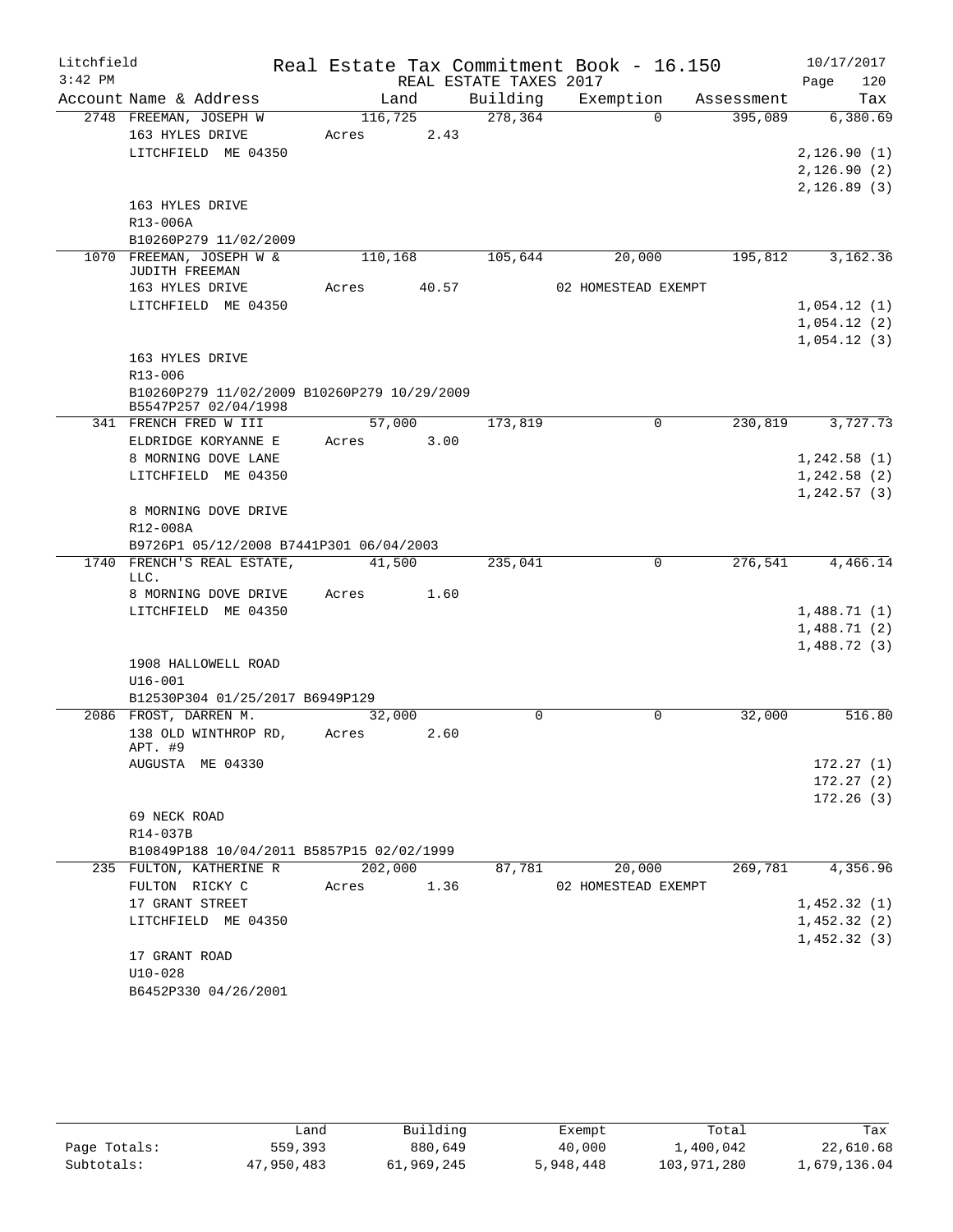| Litchfield<br>$3:42$ PM |                                                                            |              |       |              | REAL ESTATE TAXES 2017 | Real Estate Tax Commitment Book - 16.150            |             | 10/17/2017<br>Page<br>121                    |
|-------------------------|----------------------------------------------------------------------------|--------------|-------|--------------|------------------------|-----------------------------------------------------|-------------|----------------------------------------------|
|                         | Account Name & Address                                                     |              |       | Land         | Building               | Exemption                                           | Assessment  | Tax                                          |
|                         | 2636 FURBISH RANDALL M<br>2703 HALLOWELL ROAD<br>LITCHFIELD ME 04350       |              |       | $\Omega$     | 16, 353                | 16,353<br>02 HOMESTEAD EXEMPT<br>03 VETERANS EXEMPT | $\Omega$    | 0.00                                         |
|                         | 2703 HALLOWELL ROAD<br>R02-027-ON                                          |              |       |              |                        |                                                     |             |                                              |
|                         | 643 FURTH, DONALD & MARY<br>TRUSTEES                                       |              |       | 232,880      | 43,687                 | 0                                                   | 276,567     | $4,466.\overline{56}$                        |
|                         | 1350 N WESTERN AVE.APT Acres<br>106                                        |              |       | 5.00         |                        |                                                     |             |                                              |
|                         | LAKE FOREST IL<br>60045-1238                                               |              |       |              |                        |                                                     |             | 1,488.85(1)<br>1,488.85(2)<br>1,488.86(3)    |
|                         | 795 PLAINS ROAD<br>$U02 - 011$<br>B5203P334 05/16/1996                     |              |       |              |                        |                                                     |             |                                              |
|                         | 906 GADBERRY, GREGORY D.                                                   |              |       | 109,566      | 124,500                | 20,000                                              | 214,066     | 3,457.17                                     |
|                         | GADBERRY, SUSAN B.                                                         |              | Acres | 0.51         |                        | 02 HOMESTEAD EXEMPT                                 |             |                                              |
|                         | 557 PEACEPIPE DRIVE<br>LITCHFIELD ME 04350                                 |              |       |              |                        |                                                     |             | 1, 152.39(1)<br>1, 152.39(2)                 |
|                         |                                                                            |              |       |              |                        |                                                     |             | 1, 152.39(3)                                 |
|                         | 557 PEACEPIPE DRIVE<br>$U28 - 079$                                         |              |       |              |                        |                                                     |             |                                              |
|                         | B11551P260 10/25/2013 B5441P8 08/01/1997                                   |              |       |              |                        |                                                     |             |                                              |
|                         | 1815 GAGE, ERIC                                                            |              |       | 60,075       | 76,565                 | 20,000                                              | 116,640     | 1,883.74                                     |
|                         | GAGE, BETHANY<br>2549 HALLOWELL ROAD                                       |              | Acres | 40.00        |                        | 02 HOMESTEAD EXEMPT                                 |             | 627.91(1)                                    |
|                         | LITCHFIELD ME 04350                                                        |              |       |              |                        |                                                     |             | 627.91(2)                                    |
|                         | 2549 HALLOWELL ROAD<br>$R06 - 003$                                         |              |       |              |                        |                                                     |             | 627.92(3)                                    |
|                         | B12052P104 07/24/2015 B11272P50 12/26/2012 B3653P94<br>648 GAGNE, DANIEL R |              |       | 13,500       | 29,995                 | 0                                                   | 43,495      | 702.44                                       |
|                         | 181 RICHMOND ROAD                                                          |              | Acres | 0.60         |                        |                                                     |             |                                              |
|                         | LITCHFIELD ME 04350                                                        |              |       |              |                        |                                                     |             | 234.15(1)<br>234.15 (2)<br>234.14 (3)        |
|                         | 630 RICHMOND ROAD<br>R02-013A<br>B3975P98                                  |              |       |              |                        |                                                     |             |                                              |
|                         | 647 GAGNE, DANIEL R                                                        |              |       | 43,750       | 192,448                | 20,000                                              | 216,198     | 3,491.60                                     |
|                         | 181 RICHMOND ROAD                                                          |              | Acres | 2.50         |                        | 02 HOMESTEAD EXEMPT                                 |             |                                              |
|                         | LITCHFIELD ME 04350                                                        |              |       |              |                        |                                                     |             | 1, 163.87(1)<br>1, 163.87 (2)<br>1,163.86(3) |
|                         | 181 RICHMOND ROAD<br>R03-042<br>B2038P160                                  |              |       |              |                        |                                                     |             |                                              |
|                         | 2902 GAGNE, JAKE R.                                                        |              |       | 575          | 0                      | 0                                                   | 575         | 9.29                                         |
|                         | 251 OAK HILL ROAD<br>WALES ME 04280                                        |              | Acres | 1.15         |                        |                                                     |             | 3.10(1)<br>3.10(2)<br>3.09(3)                |
|                         | OFF OAK HILL ROAD<br>R03-129<br>B9007P192 10/01/2014                       |              |       |              |                        |                                                     |             |                                              |
|                         |                                                                            | Land         |       | Building     |                        | Exempt                                              | Total       | Tax                                          |
| Page Totals:            |                                                                            | 460,346      |       | 483,548      |                        | 76,353                                              | 867,541     | 14,010.80                                    |
| Subtotals:              |                                                                            | 48, 410, 829 |       | 62, 452, 793 |                        | 6,024,801                                           | 104,838,821 | 1,693,146.84                                 |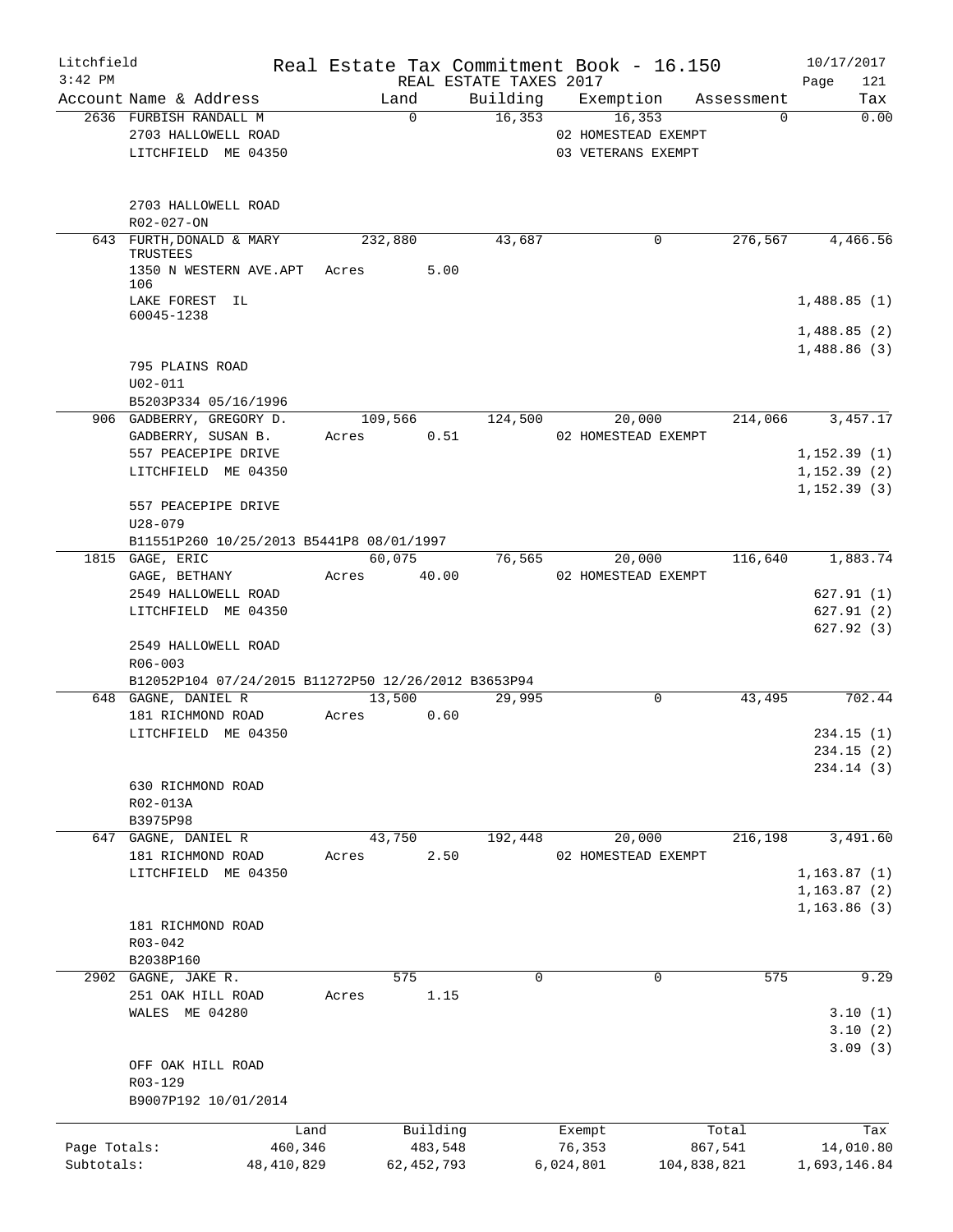| Litchfield   |                                            |       |              |                        | Real Estate Tax Commitment Book - 16.150 |                               | 10/17/2017          |
|--------------|--------------------------------------------|-------|--------------|------------------------|------------------------------------------|-------------------------------|---------------------|
| $3:42$ PM    |                                            |       |              | REAL ESTATE TAXES 2017 |                                          |                               | Page<br>122         |
|              | Account Name & Address                     |       | Land         |                        |                                          | Building Exemption Assessment | Tax                 |
|              | 1364 GAGNON SIMONNE                        |       | 45,000       | 196, 103               | 20,000                                   | 221, 103                      | 3,570.81            |
|              | 257 BUKER ROAD                             |       |              |                        | Acres 3.00 02 HOMESTEAD EXEMPT           |                               |                     |
|              | LITCHFIELD ME 04350                        |       |              |                        |                                          |                               | 1, 190.27(1)        |
|              |                                            |       |              |                        |                                          |                               | 1, 190.27(2)        |
|              |                                            |       |              |                        |                                          |                               | 1, 190.27(3)        |
|              | 257 BUKER ROAD                             |       |              |                        |                                          |                               |                     |
|              | $R05 - 052 - 2$                            |       |              |                        |                                          |                               |                     |
|              | B2674P246                                  |       |              |                        |                                          |                               |                     |
|              | 1207 GAGNON, GARY                          |       | 42,250       |                        | 13,165<br>20,000                         | 35,415                        | 571.95              |
|              | GAGNON SANDRA                              |       | Acres 1.90   |                        | 02 HOMESTEAD EXEMPT                      |                               |                     |
|              | 1245 WEST ROAD                             |       |              |                        |                                          |                               | 190.65(1)           |
|              | LITCHFIELD ME 04350                        |       |              |                        |                                          |                               | 190.65(2)           |
|              |                                            |       |              |                        |                                          |                               | 190.65(3)           |
|              | 1245 WEST ROAD                             |       |              |                        |                                          |                               |                     |
|              | R03-031                                    |       |              |                        |                                          |                               |                     |
|              | B6414P212 02/23/2001                       |       |              |                        |                                          |                               |                     |
|              | 651 GAGNON, PATRICK B &                    |       |              | 29,110 109,542         | 20,000                                   | 118,652 1,916.23              |                     |
|              | SUSAN L.                                   |       |              |                        |                                          |                               |                     |
|              | 10 DOYLE STREET                            |       | Acres 0.83   |                        | 02 HOMESTEAD EXEMPT                      |                               |                     |
|              | LITCHFIELD ME 04350                        |       |              |                        |                                          |                               | 638.74 (1)          |
|              |                                            |       |              |                        |                                          |                               | 638.74 (2)          |
|              |                                            |       |              |                        |                                          |                               | 638.75(3)           |
|              | 10 DOYLE STREET                            |       |              |                        |                                          |                               |                     |
|              | $U09 - 020$                                |       |              |                        |                                          |                               |                     |
|              | B6798P103                                  |       |              |                        |                                          |                               |                     |
|              | 1583 GALGOVITCH, SHAWN R                   |       |              | 41,250 178,025         | 20,000                                   |                               | 199, 275 3, 218. 29 |
|              | GALGOVITCH, KIMBERLY A Acres 1.50          |       |              |                        | 02 HOMESTEAD EXEMPT                      |                               |                     |
|              | 90 WHIPPOORWILL ROAD                       |       |              |                        |                                          |                               | 1,072.76(1)         |
|              | LITCHFIELD ME 04350                        |       |              |                        |                                          |                               | 1,072.76(2)         |
|              |                                            |       |              |                        |                                          |                               | 1,072.77(3)         |
|              | 90 WHIPPOORWILL ROAD                       |       |              |                        |                                          |                               |                     |
|              | $U21 - 010$                                |       |              |                        |                                          |                               |                     |
|              | B10408P350 05/05/2010 B5617P220 05/14/1998 |       |              |                        |                                          |                               |                     |
|              | 113 GALLAGHER, PAUL &                      |       | 40,000       | 100,582                | $\mathbf 0$                              | 140,582                       | 2,270.40            |
|              | HEDGPATH CAROL                             | Acres | 1.00         |                        |                                          |                               |                     |
|              | 6 CHAPMAN DRIVE                            |       |              |                        |                                          |                               | 756.80(1)           |
|              | LITCHFIELD ME 04350                        |       |              |                        |                                          |                               | 756.80(2)           |
|              |                                            |       |              |                        |                                          |                               |                     |
|              |                                            |       |              |                        |                                          |                               | 756.80(3)           |
|              | 6 CHAPMAN DRIVE                            |       |              |                        |                                          |                               |                     |
|              | R12-004                                    |       |              |                        |                                          |                               |                     |
|              | B6271P334 07/28/2000                       |       |              |                        |                                          |                               |                     |
|              | 1239 GALLANT, TIMOTHY E                    |       | 41,350       | 83,060                 | 20,000                                   | 104,410                       | 1,686.22            |
|              | P.O.BOX 455                                | Acres | 2.10         |                        | 02 HOMESTEAD EXEMPT                      |                               |                     |
|              | LITCHFIELD ME 04350                        |       |              |                        |                                          |                               | 562.07(1)           |
|              |                                            |       |              |                        |                                          |                               | 562.07(2)           |
|              |                                            |       |              |                        |                                          |                               | 562.08(3)           |
|              | 125 MACE ROAD                              |       |              |                        |                                          |                               |                     |
|              | U14-009                                    |       |              |                        |                                          |                               |                     |
|              | B9406P192 06/19/2007 B6999P49 07/29/2002   |       |              |                        |                                          |                               |                     |
|              | 1520 GALLOTTO, AMEDEO                      |       | 162,920      | 44,010                 | 0                                        | 206,930                       | 3,341.92            |
|              | GALLOTTO CAROLYN A                         | Acres | 0.39         |                        |                                          |                               |                     |
|              | 42 SHARON ROAD                             |       |              |                        |                                          |                               | 1, 113.97(1)        |
|              | WINDHAM NH 03087                           |       |              |                        |                                          |                               | 1, 113.97(2)        |
|              |                                            |       |              |                        |                                          |                               | 1, 113.98(3)        |
|              | 32 MAPLE DRIVE                             |       |              |                        |                                          |                               |                     |
|              | $U23 - 013$                                |       |              |                        |                                          |                               |                     |
|              | B7669P160 09/18/2003                       |       |              |                        |                                          |                               |                     |
|              |                                            |       |              |                        |                                          |                               |                     |
|              |                                            | Land  | Building     |                        | Exempt                                   | Total                         | Tax                 |
| Page Totals: | 401,880                                    |       | 724,487      |                        | 100,000                                  | 1,026,367                     | 16,575.82           |
| Subtotals:   | 48,812,709                                 |       | 63, 177, 280 |                        | 6,124,801                                | 105,865,188                   | 1,709,722.66        |
|              |                                            |       |              |                        |                                          |                               |                     |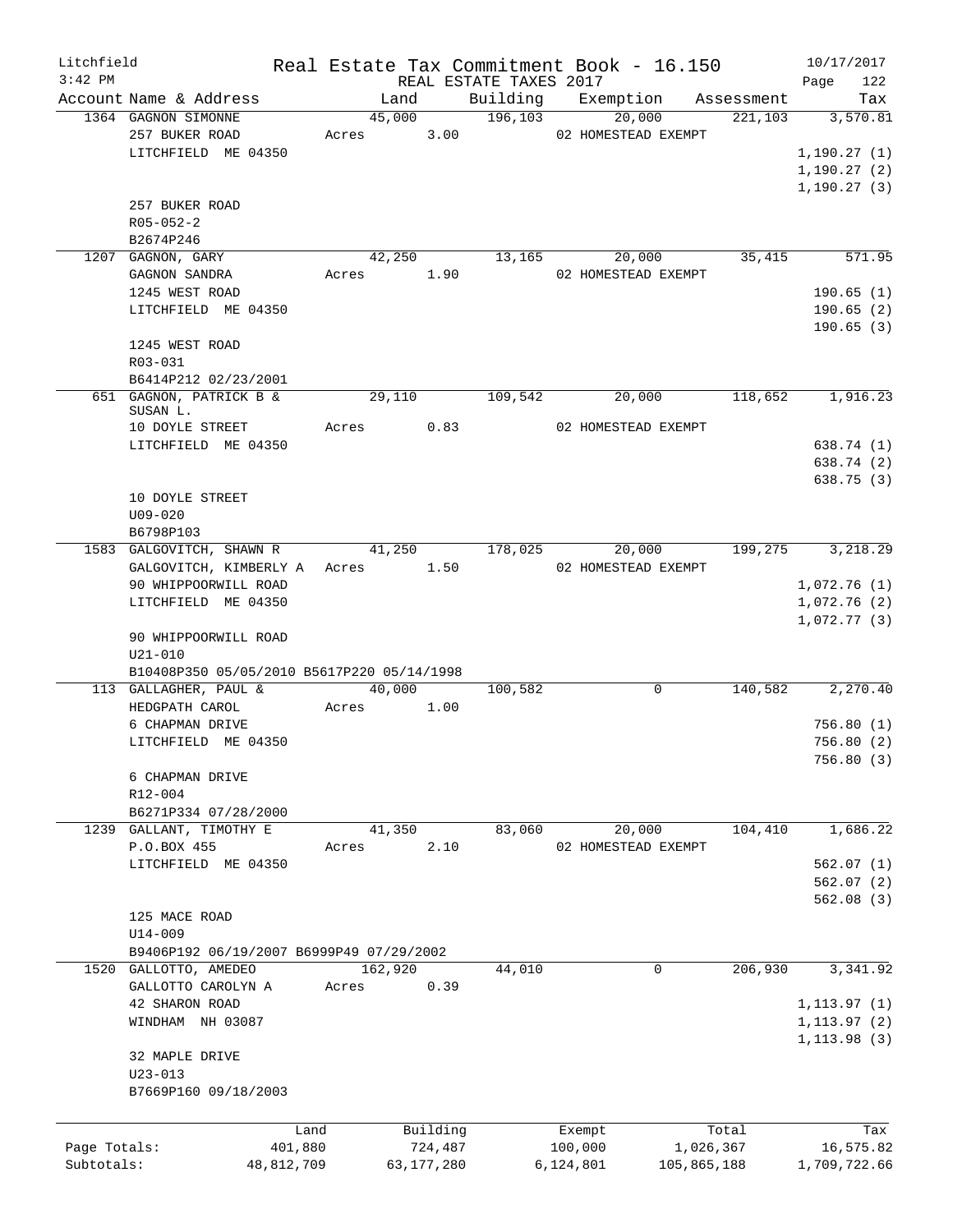| Litchfield |                                                                                          |         |       |      |                        | Real Estate Tax Commitment Book - 16.150 |            |             | 10/17/2017                 |
|------------|------------------------------------------------------------------------------------------|---------|-------|------|------------------------|------------------------------------------|------------|-------------|----------------------------|
| $3:42$ PM  |                                                                                          |         |       |      | REAL ESTATE TAXES 2017 |                                          |            | Page        | 123                        |
|            | Account Name & Address                                                                   | Land    |       |      | Building               | Exemption                                | Assessment |             | Tax                        |
|            | 656 GAMACHE JR, JOSEPH R                                                                 | 112,100 |       |      | 100,799                | $\Omega$                                 | 212,899    |             | 3,438.32                   |
|            | C/O JOSEPH GAMACHE SR                                                                    | Acres   |       | 0.45 |                        |                                          |            |             |                            |
|            | 119 EASY STREET                                                                          |         |       |      |                        |                                          |            |             | 1, 146.11(1)               |
|            | LITCHFIELD ME 04350                                                                      |         |       |      |                        |                                          |            |             | 1, 146.11(2)               |
|            |                                                                                          |         |       |      |                        |                                          |            |             | 1, 146.10(3)               |
|            | 119 EASY STREET                                                                          |         |       |      |                        |                                          |            |             |                            |
|            | $U09 - 016$                                                                              |         |       |      |                        |                                          |            |             |                            |
|            | B4477P227                                                                                |         |       |      |                        |                                          |            |             |                            |
|            | 659 GAMAGE, DALE & RHONDA                                                                | 140,365 |       |      | 53,392                 | 0                                        | 193,757    |             | 3,129.18                   |
|            | 538 SUTHERLAND POND                                                                      | Acres   |       | 0.40 |                        |                                          |            |             |                            |
|            | <b>ROAD</b><br>SABATTUS, ME 04280                                                        |         |       |      |                        |                                          |            |             |                            |
|            |                                                                                          |         |       |      |                        |                                          |            | 1,043.06(1) |                            |
|            |                                                                                          |         |       |      |                        |                                          |            |             | 1,043.06(2)<br>1,043.06(3) |
|            | 22 PERCH DRIVE                                                                           |         |       |      |                        |                                          |            |             |                            |
|            | $U18 - 002$                                                                              |         |       |      |                        |                                          |            |             |                            |
|            | B11041P38 05/13/2012 B9702P51 04/17/2008 B6308P145                                       |         |       |      |                        |                                          |            |             |                            |
|            | 02/02/1999                                                                               |         |       |      |                        |                                          |            |             |                            |
|            | 368 GAMAGE, NELSON                                                                       | 37,200  |       |      | 68,459                 | 0                                        | 105,659    |             | 1,706.39                   |
|            | GAMAGE, MARY LOU                                                                         | Acres   |       | 0.90 |                        |                                          |            |             |                            |
|            | 15 PERCH DRIVE                                                                           |         |       |      |                        |                                          |            |             | 568.80(1)                  |
|            | LITCHFIELD ME 04350                                                                      |         |       |      |                        |                                          |            |             | 568.80(2)                  |
|            |                                                                                          |         |       |      |                        |                                          |            |             | 568.79(3)                  |
|            | 91 WHIPPOORWILL ROAD                                                                     |         |       |      |                        |                                          |            |             |                            |
|            | $U21 - 016$                                                                              |         |       |      |                        |                                          |            |             |                            |
|            | B12121P230 10/02/2015 B7041P272 08/30/2002                                               |         |       |      |                        |                                          |            |             |                            |
|            | 660 GAMMON, FREDERICK T                                                                  | 48,600  |       |      | 13,720                 | 20,000                                   | 42,320     |             | 683.47                     |
|            | 6 CANTY LANE                                                                             | Acres   |       | 5.00 |                        | 02 HOMESTEAD EXEMPT                      |            |             |                            |
|            | LITCHFIELD ME 04350                                                                      |         |       |      |                        |                                          |            |             | 227.82(1)                  |
|            |                                                                                          |         |       |      |                        |                                          |            |             | 227.82(2)                  |
|            |                                                                                          |         |       |      |                        |                                          |            |             | 227.83(3)                  |
|            | 6 CANTY LANE                                                                             |         |       |      |                        |                                          |            |             |                            |
|            | $R13 - 023 - 3$                                                                          |         |       |      |                        |                                          |            |             |                            |
|            | B10705P303 04/11/2011 B10689P249 03/17/2011<br>B6404P147 02/16/2001                      |         |       |      |                        |                                          |            |             |                            |
|            | 2246 GARAND MICHELLE                                                                     | 42,525  |       |      | 91,436                 | 0                                        | 133,961    |             | 2,163.47                   |
|            | 121 SO ADAMS ROAD                                                                        | Acres   |       | 2.01 |                        |                                          |            |             |                            |
|            | LITCHFIELD ME 04350                                                                      |         |       |      |                        |                                          |            |             | 721.16(1)                  |
|            |                                                                                          |         |       |      |                        |                                          |            |             | 721.16(2)                  |
|            |                                                                                          |         |       |      |                        |                                          |            |             | 721.15(3)                  |
|            | 121 SO ADAMS ROAD                                                                        |         |       |      |                        |                                          |            |             |                            |
|            | R01-042A                                                                                 |         |       |      |                        |                                          |            |             |                            |
|            | B8662P76 10/27/2005 B6671P63                                                             |         |       |      |                        |                                          |            |             |                            |
|            | 2341 GARDNER, DAVID & SUSAN                                                              | 42,130  |       |      | 69,104                 | 6,000                                    | 105,234    |             | 1,699.53                   |
|            | 25 BIRDHOUSE LANE                                                                        | Acres   | 19.98 |      |                        | 12 WW2 Vet Res.                          |            |             |                            |
|            | LITCHFIELD ME 04350                                                                      |         |       |      |                        |                                          |            |             | 566.51(1)                  |
|            |                                                                                          |         |       |      |                        |                                          |            |             | 566.51(2)                  |
|            |                                                                                          |         |       |      |                        |                                          |            |             | 566.51(3)                  |
|            | 25 BIRDHOUSE LANE                                                                        |         |       |      |                        |                                          |            |             |                            |
|            | R07-033A                                                                                 |         |       |      |                        |                                          |            |             |                            |
|            | B11387P93 05/16/2013 B11067P311 06/05/2012<br>B11067P308 06/02/2012 B7551P205 08/04/2003 |         |       |      |                        |                                          |            |             |                            |

|              | Land         | Building   | Exempt    | Total       | Tax          |
|--------------|--------------|------------|-----------|-------------|--------------|
| Page Totals: | 422,920      | 396,910    | 26,000    | 793,830     | 12,820.36    |
| Subtotals:   | 49, 235, 629 | 63,574,190 | 6,150,801 | 106,659,018 | 1,722,543.02 |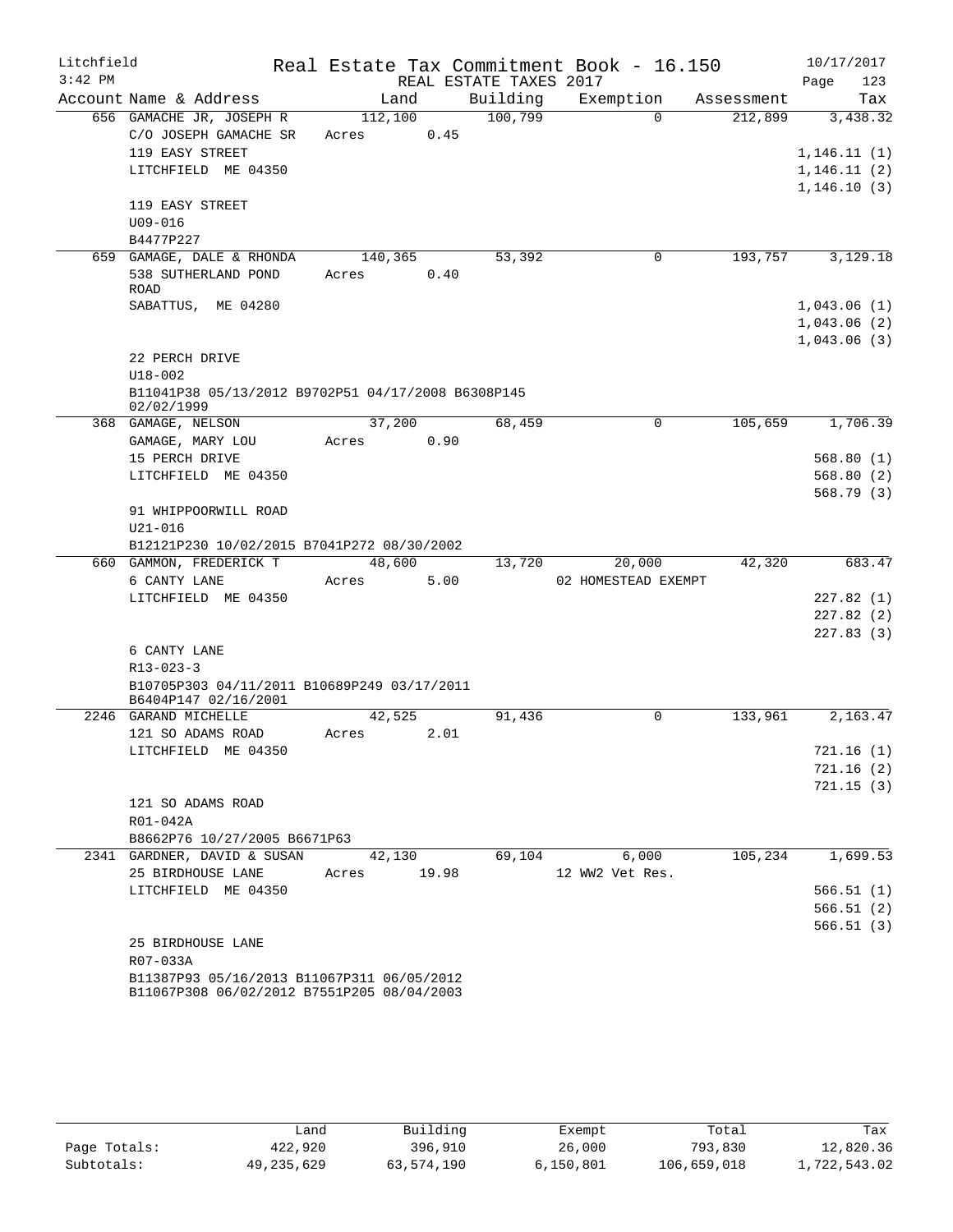| Litchfield   |                                                                   |                       |             |                     |                        | Real Estate Tax Commitment Book - 16.150 |               |            | 10/17/2017      |
|--------------|-------------------------------------------------------------------|-----------------------|-------------|---------------------|------------------------|------------------------------------------|---------------|------------|-----------------|
| $3:42$ PM    |                                                                   |                       |             |                     | REAL ESTATE TAXES 2017 |                                          |               |            | 124<br>Page     |
|              | Account Name & Address                                            |                       | Land        |                     | Building               | Exemption                                |               | Assessment | Tax             |
|              | 1763 GARDNER, DOUGLASS                                            |                       | 59,906      |                     | 24,262                 |                                          | $\Omega$      | 84,168     | 1,359.31        |
|              | GARDNER, LESLIE                                                   | Acres                 |             | 0.16                |                        |                                          |               |            |                 |
|              | 19 WOODFIELD ROAD                                                 |                       |             |                     |                        |                                          |               |            | 453.10(1)       |
|              | PORTLAND ME 04102                                                 |                       |             |                     |                        |                                          |               |            | 453.10(2)       |
|              |                                                                   |                       |             |                     |                        |                                          |               |            | 453.11(3)       |
|              | 105 ROSSER DRIVE                                                  |                       |             |                     |                        |                                          |               |            |                 |
|              | U17-011                                                           |                       |             |                     |                        |                                          |               |            |                 |
|              | B12143P337 10/20/2015 B9679P166 03/28/2008 B8997P306<br>B2419P339 |                       |             |                     |                        |                                          |               |            |                 |
|              | 2103 GARDNER, RYAN P                                              |                       | 44,225      |                     | 117,247                | 20,000                                   |               | 141,472    | 2,284.77        |
|              | GARDNER KERRY A                                                   | Acres                 |             | 2.69                |                        | 02 HOMESTEAD EXEMPT                      |               |            |                 |
|              | 137 PINE TREE ROAD                                                |                       |             |                     |                        |                                          |               |            | 761.59(1)       |
|              | LITCHFIELD ME 04350                                               |                       |             |                     |                        |                                          |               |            | 761.59(2)       |
|              |                                                                   |                       |             |                     |                        |                                          |               |            | 761.59(3)       |
|              | 137 PINE TREE ROAD                                                |                       |             |                     |                        |                                          |               |            |                 |
|              | R11-005E                                                          |                       |             |                     |                        |                                          |               |            |                 |
|              | B9990P54 02/25/2009 B5615P212 05/01/1998                          |                       |             |                     |                        |                                          |               |            |                 |
|              | 1971 GARLAND ADAM                                                 |                       | $\mathbf 0$ |                     | 10,549                 | 10,549                                   |               | 0          | 0.00            |
|              | 37 PORTER PARK LANE                                               |                       |             |                     |                        | 02 HOMESTEAD EXEMPT                      |               |            |                 |
|              | LITCHFIELD ME 04350                                               |                       |             |                     |                        |                                          |               |            |                 |
|              |                                                                   |                       |             |                     |                        |                                          |               |            |                 |
|              |                                                                   |                       |             |                     |                        |                                          |               |            |                 |
|              | 37 PORTER PARK LANE                                               |                       |             |                     |                        |                                          |               |            |                 |
|              | $R01 - 010 - ON - 8$                                              |                       |             |                     |                        |                                          |               |            |                 |
|              | 1546 GARLAND JEROME                                               |                       | 109,585     |                     | $\Omega$               |                                          | 0             | 109,585    | 1,769.80        |
|              | GARLAND JOHN                                                      | Acres                 |             | 8.30                |                        |                                          |               |            |                 |
|              | 47 ORCHARD CIRCLE                                                 |                       |             |                     |                        |                                          |               |            | 589.93 (1)      |
|              | HALIFAX MA 02338                                                  |                       |             |                     |                        |                                          |               |            | 589.93 (2)      |
|              |                                                                   |                       |             |                     |                        |                                          |               |            | 589.94 (3)      |
|              | OFF HALLOWELL ROAD                                                |                       |             |                     |                        |                                          |               |            |                 |
|              | R13-007                                                           |                       |             |                     |                        |                                          |               |            |                 |
|              | B9121P245 10/24/2006 B1436P125 01/23/1967                         |                       |             |                     |                        |                                          |               |            |                 |
|              | 29 GARRITY, TIM                                                   |                       | 57,268      |                     | 47,471                 |                                          | 0             | 104,739    | 1,691.53        |
|              | GARRITY LAURIE                                                    | Acres                 |             | 0.23                |                        |                                          |               |            |                 |
|              | PO BOX 388                                                        |                       |             |                     |                        |                                          |               |            | 563.84(1)       |
|              | GREENE ME 04236-0388                                              |                       |             |                     |                        |                                          |               |            | 563.84(2)       |
|              |                                                                   |                       |             |                     |                        |                                          |               |            | 563.85(3)       |
|              | 150 JIMMY POND LANE                                               |                       |             |                     |                        |                                          |               |            |                 |
|              | $U08 - 010$                                                       |                       |             |                     |                        |                                          |               |            |                 |
|              | B5461P329 09/01/1997                                              |                       |             |                     |                        |                                          |               |            |                 |
|              | 2791 GARRITY, TIMOTHY                                             |                       | 30,775      |                     | 0                      |                                          | 0             | 30,775     | 497.02          |
|              | PO BOX 388                                                        | Acres                 |             | 2.67                |                        |                                          |               |            |                 |
|              | GREENE ME 04236-0388                                              |                       |             |                     |                        |                                          |               |            | 165.67(1)       |
|              |                                                                   |                       |             |                     |                        |                                          |               |            | 165.67(2)       |
|              |                                                                   |                       |             |                     |                        |                                          |               |            | 165.68(3)       |
|              | JIMMY POND LANE                                                   |                       |             |                     |                        |                                          |               |            |                 |
|              | U08-010A                                                          |                       |             |                     |                        |                                          |               |            |                 |
|              | B10566P188 10/20/2010                                             |                       |             |                     |                        |                                          |               |            |                 |
|              | 2379 GARTLEY, WILLIAM                                             |                       | 52,750      |                     | 29,524                 |                                          | 0             | 82,274     | 1,328.73        |
|              | GARTLEY PAMELA                                                    | Acres                 |             | 7.65                |                        |                                          |               |            |                 |
|              | P.O. BOX 103                                                      |                       |             |                     |                        |                                          |               |            | 442.91 (1)      |
|              | LITCHFIELD ME 04350                                               |                       |             |                     |                        |                                          |               |            | 442.91 (2)      |
|              |                                                                   |                       |             |                     |                        |                                          |               |            | 442.91 (3)      |
|              | MACE ROAD                                                         |                       |             |                     |                        |                                          |               |            |                 |
|              | U14-029                                                           |                       |             |                     |                        |                                          |               |            |                 |
|              | B7517P71 07/17/2003                                               |                       |             |                     |                        |                                          |               |            |                 |
|              |                                                                   |                       |             |                     |                        |                                          |               |            |                 |
|              |                                                                   |                       |             |                     |                        |                                          |               |            |                 |
| Page Totals: |                                                                   | Land                  |             | Building<br>229,053 |                        | Exempt                                   |               | Total      | Tax<br>8,931.16 |
| Subtotals:   |                                                                   | 354,509<br>49,590,138 |             | 63,803,243          |                        | 30,549<br>6,181,350                      | 107, 212, 031 | 553,013    | 1,731,474.18    |
|              |                                                                   |                       |             |                     |                        |                                          |               |            |                 |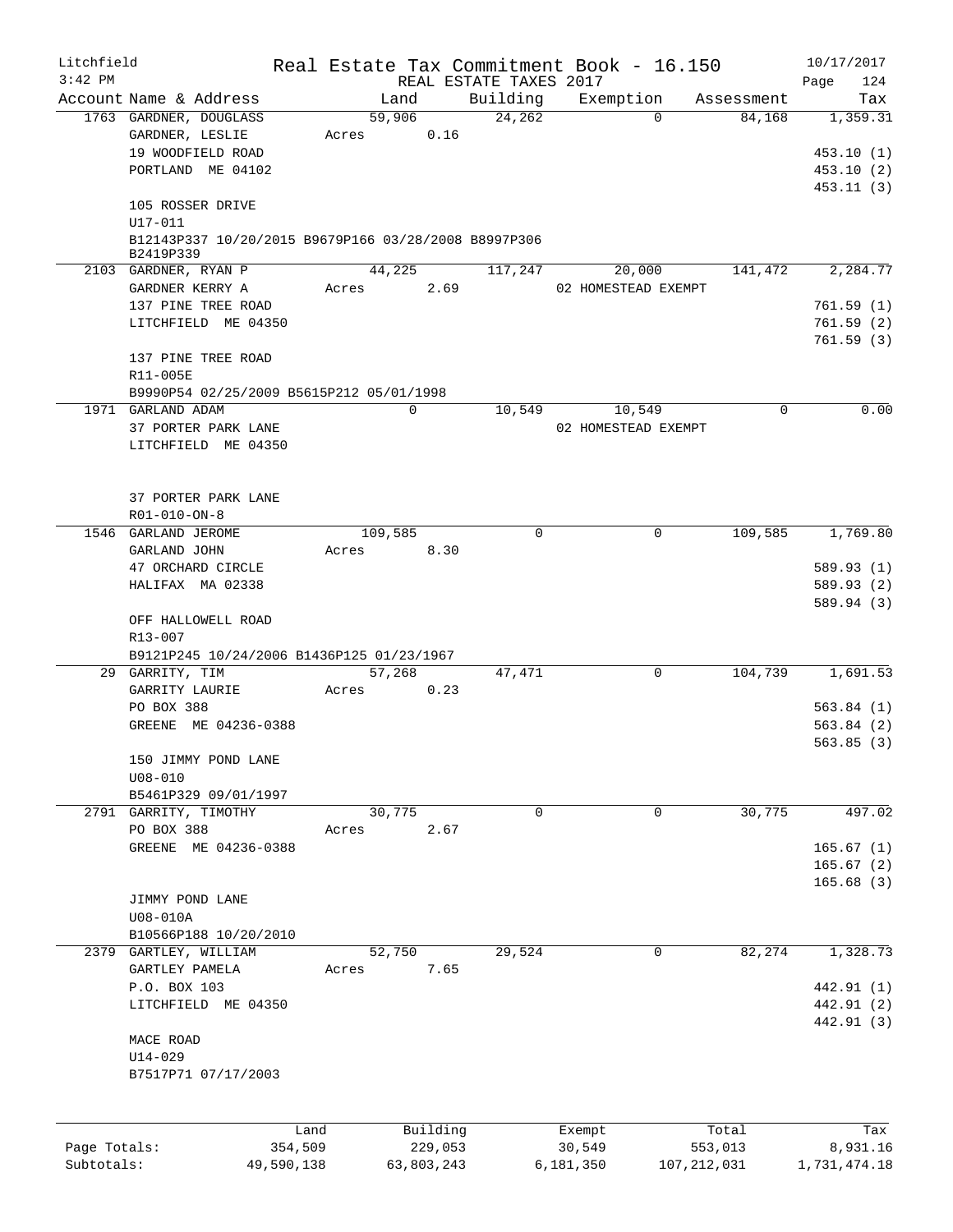| Litchfield<br>$3:42$ PM |                                                           |       |                | REAL ESTATE TAXES 2017 | Real Estate Tax Commitment Book - 16.150 |            | 10/17/2017<br>Page<br>125 |
|-------------------------|-----------------------------------------------------------|-------|----------------|------------------------|------------------------------------------|------------|---------------------------|
|                         | Account Name & Address                                    |       | Land           | Building               | Exemption                                | Assessment | Tax                       |
|                         | 665 GARTLEY, WILLIAM E<br>GARTLEY PAMELA A                | Acres | 84,275<br>0.25 | 107,826                | 20,000<br>02 HOMESTEAD EXEMPT            | 172,101    | 2,779.43                  |
|                         | PO BOX 103                                                |       |                |                        |                                          |            | 926.48(1)                 |
|                         | LITCHFIELD ME 04350                                       |       |                |                        |                                          |            | 926.48(2)                 |
|                         | 180 MACE ROAD<br>U14-018                                  |       |                |                        |                                          |            | 926.47(3)                 |
|                         | B9349P132 05/14/2007 B7517P17 B5521P331                   |       |                |                        |                                          |            |                           |
|                         | 1557 GARTLEY, WILLIAM E. &                                |       | 83,454         | 24,339                 | $\mathbf 0$                              | 107,793    | 1,740.86                  |
|                         | PAMELA(1/2 INT)                                           |       |                |                        |                                          |            |                           |
|                         | GARTLEY, CARL F. & AMY                                    | Acres | 0.19           |                        |                                          |            |                           |
|                         | R. (1/4 INT)<br>GARTLEY, WILLIAM B. &<br>CAROLE (1/4 INT) |       |                |                        |                                          |            | 580.29(1)                 |
|                         | P.O. BOX 103                                              |       |                |                        |                                          |            | 580.29 (2)                |
|                         | LITCHFIELD ME 04350                                       |       |                |                        |                                          |            | 580.28(3)                 |
|                         | 6 SALAMANDER DRIVE                                        |       |                |                        |                                          |            |                           |
|                         | $U14 - 015$                                               |       |                |                        |                                          |            |                           |
|                         | B11093P63 06/18/2012 B2858P81                             |       |                |                        |                                          |            |                           |
|                         | 1842 GATCOMB, LANCE E.                                    |       | 70,150         | 51,257                 | 0                                        | 121,407    | 1,960.72                  |
|                         | GATCOMB, II LANCE E                                       | Acres | 31.30          |                        |                                          |            |                           |
|                         | 479 STEVENSTOWN ROAD                                      |       |                |                        |                                          |            | 653.57(1)                 |
|                         | LITCHFIELD ME 04350                                       |       |                |                        |                                          |            | 653.57 (2)                |
|                         | 688 PLAINS ROAD                                           |       |                |                        |                                          |            | 653.58(3)                 |
|                         | R08-014A                                                  |       |                |                        |                                          |            |                           |
|                         | B12524P306 01/23/2017 B6374P46 12/06/2000                 |       |                |                        |                                          |            |                           |
|                         | 2882 GATCOMB, LILY K.                                     |       | 17,568         | $\mathbf 0$            | $\mathsf{O}$                             | 17,568     | 283.72                    |
|                         | FKA-MEEHAN, LILLY<br>KRISTIN                              |       |                |                        |                                          |            |                           |
|                         | GATCOMB, II LANCE E.                                      | Acres | 54.00          |                        |                                          |            |                           |
|                         | 688 PLAINS ROAD                                           |       |                |                        |                                          |            | 94.57(1)                  |
|                         | Litchfield ME 04350                                       |       |                |                        |                                          |            | 94.57(2)<br>94.58(3)      |
|                         |                                                           |       |                |                        |                                          |            |                           |
|                         | R09-059                                                   |       |                |                        |                                          |            |                           |
|                         | B12524P308 01/23/2017 B12222P239 02/08/2016               |       |                |                        |                                          |            |                           |
|                         | 670 GATES, RICHARD O                                      |       | 57,000         | 200,912                | 20,000                                   | 237,912    | 3,842.28                  |
|                         | 401 DENNIS HILL ROAD                                      | Acres | 10.50          |                        | 02 HOMESTEAD EXEMPT                      |            |                           |
|                         | LITCHFIELD ME 04350                                       |       |                |                        |                                          |            | 1,280.76(1)               |
|                         |                                                           |       |                |                        |                                          |            | 1,280.76(2)               |
|                         |                                                           |       |                |                        |                                          |            | 1,280.76(3)               |
|                         | 401 DENNIS HILL ROAD                                      |       |                |                        |                                          |            |                           |
|                         | R13-039A                                                  |       |                |                        |                                          |            |                           |
|                         | B7348P218 03/22/1999<br>1780 GAUTHIER JOEY R              |       | 44,375         | 130,713                | 0                                        | 175,088    | 2,827.67                  |
|                         | GRARD DANIELLE M                                          | Acres | 2.75           |                        |                                          |            |                           |
|                         | 575 HUNTINGTON HILL                                       |       |                |                        |                                          |            | 942.56(1)                 |
|                         | ROAD                                                      |       |                |                        |                                          |            | 942.56 (2)                |
|                         | LITCHFIELD ME 04350                                       |       |                |                        |                                          |            | 942.55 (3)                |
|                         | 575 HUNTINGTON HILL                                       |       |                |                        |                                          |            |                           |
|                         | ROAD                                                      |       |                |                        |                                          |            |                           |
|                         | R04-002                                                   |       |                |                        |                                          |            |                           |
|                         | B8591P110 09/02/2005 B1470P495                            |       |                |                        |                                          |            |                           |
|                         |                                                           |       |                |                        |                                          |            |                           |
|                         |                                                           |       |                |                        |                                          |            |                           |

|              | Land       | Building   | Exempt    | Total       | Tax          |
|--------------|------------|------------|-----------|-------------|--------------|
| Page Totals: | 356,822    | 515,047    | 40,000    | 831,869     | 13,434.68    |
| Subtotals:   | 49,946,960 | 64,318,290 | 6,221,350 | 108,043,900 | 1,744,908.86 |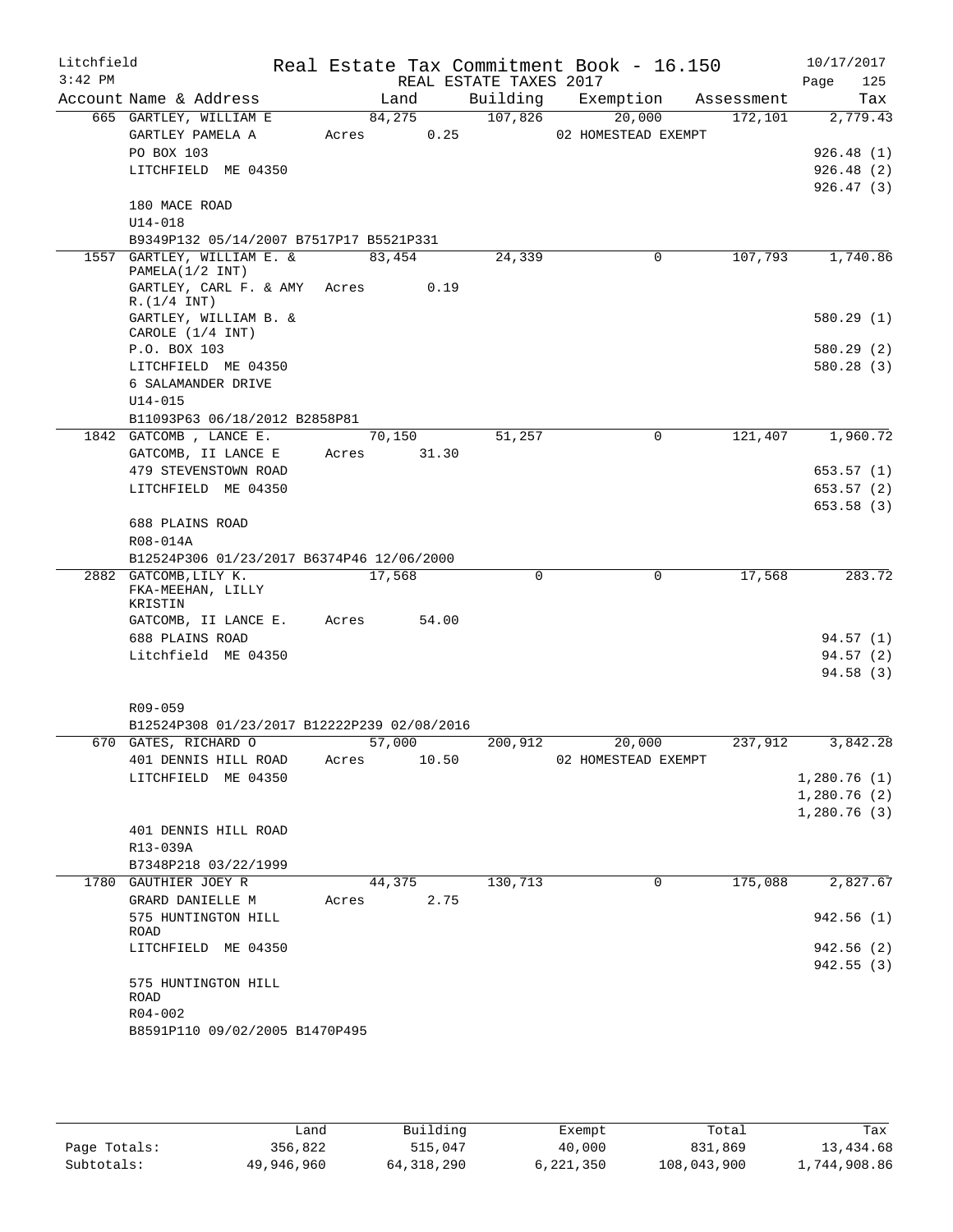| Litchfield   |                                                     |       |             |                        | Real Estate Tax Commitment Book - 16.150 |            | 10/17/2017   |
|--------------|-----------------------------------------------------|-------|-------------|------------------------|------------------------------------------|------------|--------------|
| $3:42$ PM    |                                                     |       |             | REAL ESTATE TAXES 2017 |                                          |            | 126<br>Page  |
|              | Account Name & Address                              |       | Land        | Building               | Exemption                                | Assessment | Tax          |
|              | 2764 GAUTHIER SR., DANIEL S.                        |       | 38,250      | $\Omega$               | $\Omega$                                 | 38,250     | 617.74       |
|              | 12 FERRIN ROAD                                      | Acres | 5.10        |                        |                                          |            |              |
|              | LITCHFIELD ME 04350                                 |       |             |                        |                                          |            | 205.91(1)    |
|              |                                                     |       |             |                        |                                          |            | 205.91(2)    |
|              |                                                     |       |             |                        |                                          |            | 205.92(3)    |
|              | 12 Ferrin Road                                      |       |             |                        |                                          |            |              |
|              | R03-096E                                            |       |             |                        |                                          |            |              |
|              | B11440P22 07/02/2013 B9533P37                       |       |             |                        |                                          |            |              |
|              | 19 GAUTHIER, AMANDA                                 |       | 42,900      | 246,701                | 20,000                                   | 269,601    | 4,354.06     |
|              | LIGUORI, JOSEPH                                     | Acres | 2.16        |                        | 02 HOMESTEAD EXEMPT                      |            |              |
|              | 321 DENNIS HILL ROAD                                |       |             |                        |                                          |            | 1,451.35(1)  |
|              | LITCHFIELD ME 04350                                 |       |             |                        |                                          |            | 1,451.35(2)  |
|              |                                                     |       |             |                        |                                          |            | 1,451.36(3)  |
|              |                                                     |       |             |                        |                                          |            |              |
|              | 321 DENNIS HILL ROAD                                |       |             |                        |                                          |            |              |
|              | R13-041A                                            |       |             |                        |                                          |            |              |
|              | B7630P104 07/21/2004                                |       |             |                        |                                          |            |              |
|              | 1999 GAUTHIER, DANIEL S. SR                         |       | 0           | 8,321                  | 0                                        | 8,321      | 134.38       |
|              | 12 ELM LANE                                         |       |             |                        |                                          |            |              |
|              | LITCHFIELD ME 04350                                 |       |             |                        |                                          |            | 44.79 (1)    |
|              |                                                     |       |             |                        |                                          |            | 44.79 (2)    |
|              |                                                     |       |             |                        |                                          |            | 44.80 (3)    |
|              | 12 ELM LANE                                         |       |             |                        |                                          |            |              |
|              | R03-073-ON-9                                        |       |             |                        |                                          |            |              |
|              | 2546 GAUTHIER, JOEY R.                              |       | 23,125      | 0                      | 0                                        | 23,125     | 373.47       |
|              | GAUTHIER, DANIELLE M.                               | Acres | 23.25       |                        |                                          |            |              |
|              | GERARD                                              |       |             |                        |                                          |            |              |
|              | 575 HUNTINGTON HILL                                 |       |             |                        |                                          |            | 124.49(1)    |
|              | ROAD                                                |       |             |                        |                                          |            |              |
|              | LITCHFIELD ME 04350                                 |       |             |                        |                                          |            | 124.49(2)    |
|              |                                                     |       |             |                        |                                          |            | 124.49(3)    |
|              | HUNTINGTON HILL ROAD                                |       |             |                        |                                          |            |              |
|              | R04-002A                                            |       |             |                        |                                          |            |              |
|              | B11836P36 10/27/2014 B8591P110 09/02/2005           |       |             |                        |                                          |            |              |
|              | 2833 GAUTHIER, JOHN                                 |       | $\mathbf 0$ | 7,046                  | 0                                        | 7,046      | 113.79       |
|              | 33 MOUNTAIN ROAD                                    |       |             |                        |                                          |            |              |
|              | SABATTUS ME 04280-4129                              |       |             |                        |                                          |            | 37.93(1)     |
|              |                                                     |       |             |                        |                                          |            | 37.93(2)     |
|              |                                                     |       |             |                        |                                          |            | 37.93 (3)    |
|              | 29 LOCH SLOY LANE                                   |       |             |                        |                                          |            |              |
|              | R02-083B-ON                                         |       |             |                        |                                          |            |              |
|              | 2782 GAUTHIER, JOHN W                               |       | 52,933      | 17,405                 | 0                                        | 70,338     | 1,135.96     |
|              | 29 LOCH SLOY LANE                                   | Acres | 12.91       |                        |                                          |            |              |
|              | LITCHFIELD ME 04350                                 |       |             |                        |                                          |            | 378.65(1)    |
|              |                                                     |       |             |                        |                                          |            |              |
|              |                                                     |       |             |                        |                                          |            | 378.65(2)    |
|              |                                                     |       |             |                        |                                          |            | 378.66(3)    |
|              | NORTH GREENLEAF WOODS<br>LANE                       |       |             |                        |                                          |            |              |
|              | R02-081A                                            |       |             |                        |                                          |            |              |
|              |                                                     |       |             |                        |                                          |            |              |
|              | B10174P21 08/16/2009 B7397P195 05/05/2003           |       |             |                        |                                          |            |              |
|              | 2226 GAUVIN, DARRAH J.                              |       | 46,275      | 200,782                | 20,000                                   | 227,057    | 3,666.97     |
|              | 75 DENNIS HILL ROAD                                 | Acres | 3.51        |                        | 02 HOMESTEAD EXEMPT                      |            |              |
|              | LITCHFIELD ME 04350                                 |       |             |                        |                                          |            | 1,222.32(1)  |
|              |                                                     |       |             |                        |                                          |            | 1,222.32(2)  |
|              |                                                     |       |             |                        |                                          |            | 1, 222.33(3) |
|              | 75 DENNIS HILL ROAD                                 |       |             |                        |                                          |            |              |
|              | $R11 - 008 - 2$                                     |       |             |                        |                                          |            |              |
|              | B12124P123 10/05/2015 B9420P37 07/11/2007 B6677P205 |       |             |                        |                                          |            |              |
|              | 10/29/2001                                          |       |             |                        |                                          |            |              |
|              |                                                     |       |             |                        |                                          |            |              |
|              |                                                     | Land  | Building    |                        | Exempt                                   | Total      | Tax          |
| Page Totals: | 203,483                                             |       | 480,255     |                        | 40,000                                   | 643,738    | 10,396.37    |

Subtotals: 50,150,443 64,798,545 6,261,350 108,687,638 1,755,305.23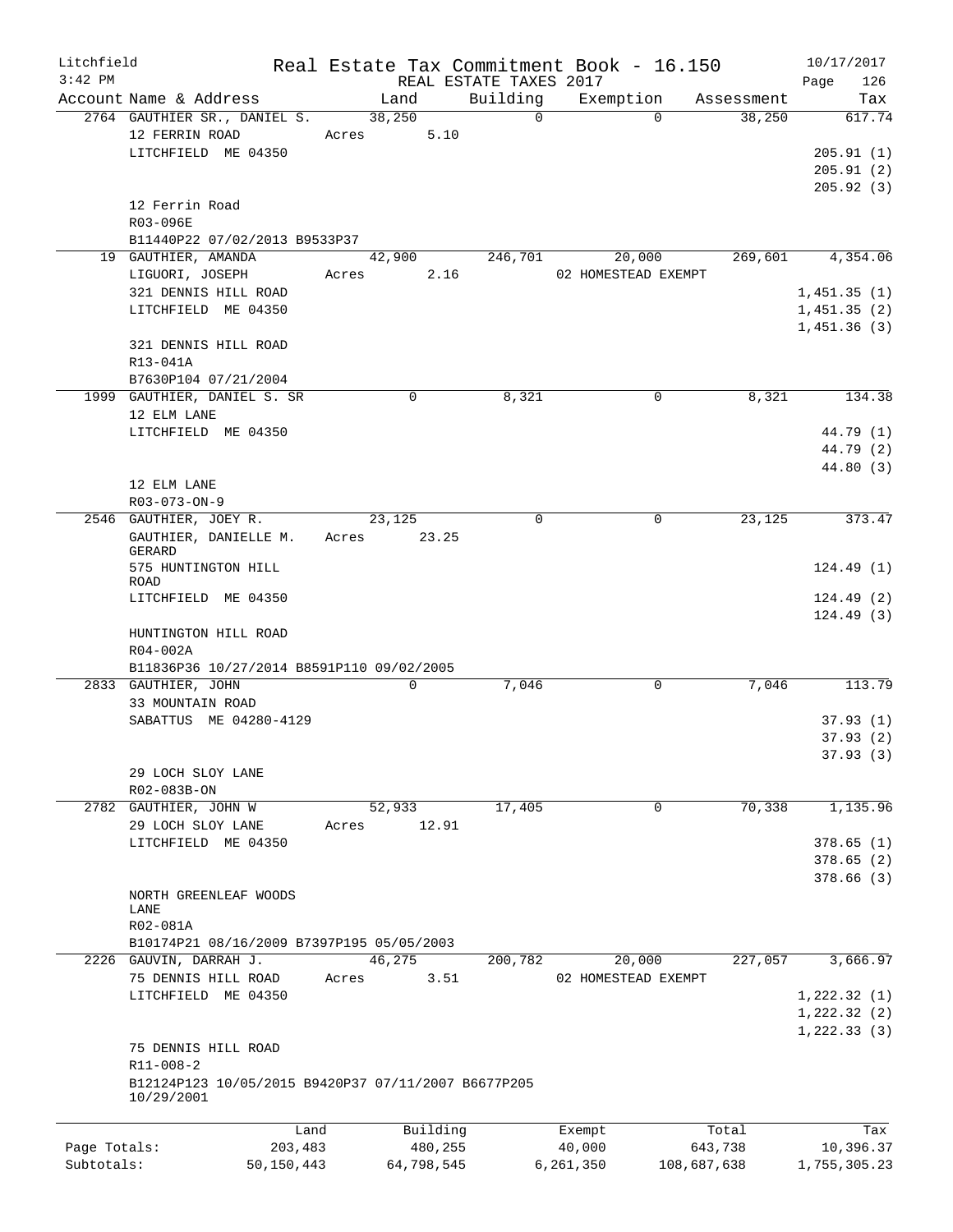| Litchfield |                                                                                     |               |                        | Real Estate Tax Commitment Book - 16.150 |         | 10/17/2017       |
|------------|-------------------------------------------------------------------------------------|---------------|------------------------|------------------------------------------|---------|------------------|
| $3:42$ PM  |                                                                                     |               | REAL ESTATE TAXES 2017 |                                          |         | Page<br>127      |
|            | Account Name & Address                                                              | Land          |                        | Building Exemption Assessment            |         | Tax              |
|            | 362 GAYTON, RANDOLPH E.                                                             | 45,500        | 136, 320               | 26,000                                   | 155,820 | 2,516.49         |
|            | 139 PLEASANT STREET                                                                 | Acres 3.20    |                        | 02 HOMESTEAD EXEMPT                      |         |                  |
|            | AUBURN ME 04210                                                                     |               |                        | 03 VETERANS EXEMPT                       |         | 838.83 (1)       |
|            |                                                                                     |               |                        |                                          |         | 838.83 (2)       |
|            |                                                                                     |               |                        |                                          |         | 838.83 (3)       |
|            | 227 DENNIS HILL ROAD                                                                |               |                        |                                          |         |                  |
|            | R13-042B                                                                            |               |                        |                                          |         |                  |
|            | B11296P296 02/01/2013 B5389P122                                                     |               |                        |                                          |         |                  |
|            | 2217 GEARY, JOHN                                                                    | 59,428        | 127,779                | $\Omega$                                 | 187,207 | 3,023.39         |
|            | 2079 HALLOWELL ROAD                                                                 | Acres 14.00   |                        |                                          |         |                  |
|            | LITCHFIELD ME 04350                                                                 |               |                        |                                          |         | 1,007.80(1)      |
|            |                                                                                     |               |                        |                                          |         | 1,007.80(2)      |
|            |                                                                                     |               |                        |                                          |         | 1,007.79(3)      |
|            | 2079 HALLOWELL ROAD                                                                 |               |                        |                                          |         |                  |
|            | R11-027C                                                                            |               |                        |                                          |         |                  |
|            | B10543P37 09/28/2010 B10290P108 12/03/2009 B6530P60<br>06/25/2001                   |               |                        |                                          |         |                  |
|            | 209 GENDREAU, TOM S.                                                                | 31,600        |                        | 90,886<br>20,000                         | 102,486 | 1,655.15         |
|            | 249 NECK ROAD                                                                       | Acres 0.70    |                        | 02 HOMESTEAD EXEMPT                      |         |                  |
|            | LITCHFIELD ME 04350                                                                 |               |                        |                                          |         | 551.72(1)        |
|            |                                                                                     |               |                        |                                          |         | 551.72(2)        |
|            |                                                                                     |               |                        |                                          |         | 551.71(3)        |
|            | 249 NECK ROAD                                                                       |               |                        |                                          |         |                  |
|            | R14-027                                                                             |               |                        |                                          |         |                  |
|            | B11650P130 03/21/2014 B6543P272 08/27/1999                                          |               |                        |                                          |         |                  |
|            | 1671 GENDRON, DEREK                                                                 | 42,625        | 200,376                | $\mathbf 0$                              |         | 243,001 3,924.47 |
|            | MEADOR, JAMIE RAE                                                                   | Acres<br>2.05 |                        |                                          |         |                  |
|            | 24 AMHERST STREET                                                                   |               |                        |                                          |         | 1,308.16(1)      |
|            | AUBURN ME 04210                                                                     |               |                        |                                          |         | 1,308.16(2)      |
|            |                                                                                     |               |                        |                                          |         | 1,308.15(3)      |
|            | 37 WARREN LANE                                                                      |               |                        |                                          |         |                  |
|            | $U03 - 016D$                                                                        |               |                        |                                          |         |                  |
|            | B11873P195 12/12/2014 B10423P277 05/21/2010                                         |               |                        |                                          |         |                  |
|            | B10341P128 01/11/2010 B9927P182 12/10/2008 B9898P214                                |               |                        |                                          |         |                  |
|            | 09/16/2008 B9025P231 08/14/2006 B4128P256<br>815 GENDRON, STEVEN N                  | 46,000        | 94,349                 | $\mathbf 0$                              | 140,349 | 2,266.64         |
|            | ZUPANCIC, TORI C.                                                                   | Acres<br>3.40 |                        |                                          |         |                  |
|            | 102 NECK ROAD                                                                       |               |                        |                                          |         | 755.55(1)        |
|            | LITCHFIELD ME 04350                                                                 |               |                        |                                          |         | 755.55(2)        |
|            |                                                                                     |               |                        |                                          |         | 755.54(3)        |
|            | 102 NECK ROAD                                                                       |               |                        |                                          |         |                  |
|            | R14-012A                                                                            |               |                        |                                          |         |                  |
|            | B11614P262 01/23/2014 B7442P36 05/30/2003                                           |               |                        |                                          |         |                  |
|            | 1946 GEORGE A. NEALE, JR.                                                           | 56,954        | 79,506                 | $\Omega$                                 | 136,460 | 2,203.83         |
|            | REVOCABLE TRUST                                                                     |               |                        |                                          |         |                  |
|            | NEALE, GEORGE A., JR &                                                              | 0.19<br>Acres |                        |                                          |         |                  |
|            | LINDA D. (TRUSTEES)                                                                 |               |                        |                                          |         |                  |
|            | 749 H LONGHILL ROAD                                                                 |               |                        |                                          |         | 734.61(1)        |
|            | MIDDLETOWN CT 06457                                                                 |               |                        |                                          |         | 734.61(2)        |
|            |                                                                                     |               |                        |                                          |         | 734.61(3)        |
|            | 527 PEACEPIPE DRIVE                                                                 |               |                        |                                          |         |                  |
|            | $U28 - 069$                                                                         |               |                        |                                          |         |                  |
|            | B12444P69 09/26/2016 B12444P67 09/26/2016 B9179P59<br>12/08/2006 B4058P1 03/01/1992 |               |                        |                                          |         |                  |
|            |                                                                                     |               |                        |                                          |         |                  |

|              | úand       | Building   | Exempt      | Total       | Tax          |
|--------------|------------|------------|-------------|-------------|--------------|
| Page Totals: | 282,107    | 729,216    | 46,000      | 965,323     | 15,589.97    |
| Subtotals:   | 50,432,550 | 65,527,761 | 6, 307, 350 | 109,652,961 | 1,770,895.20 |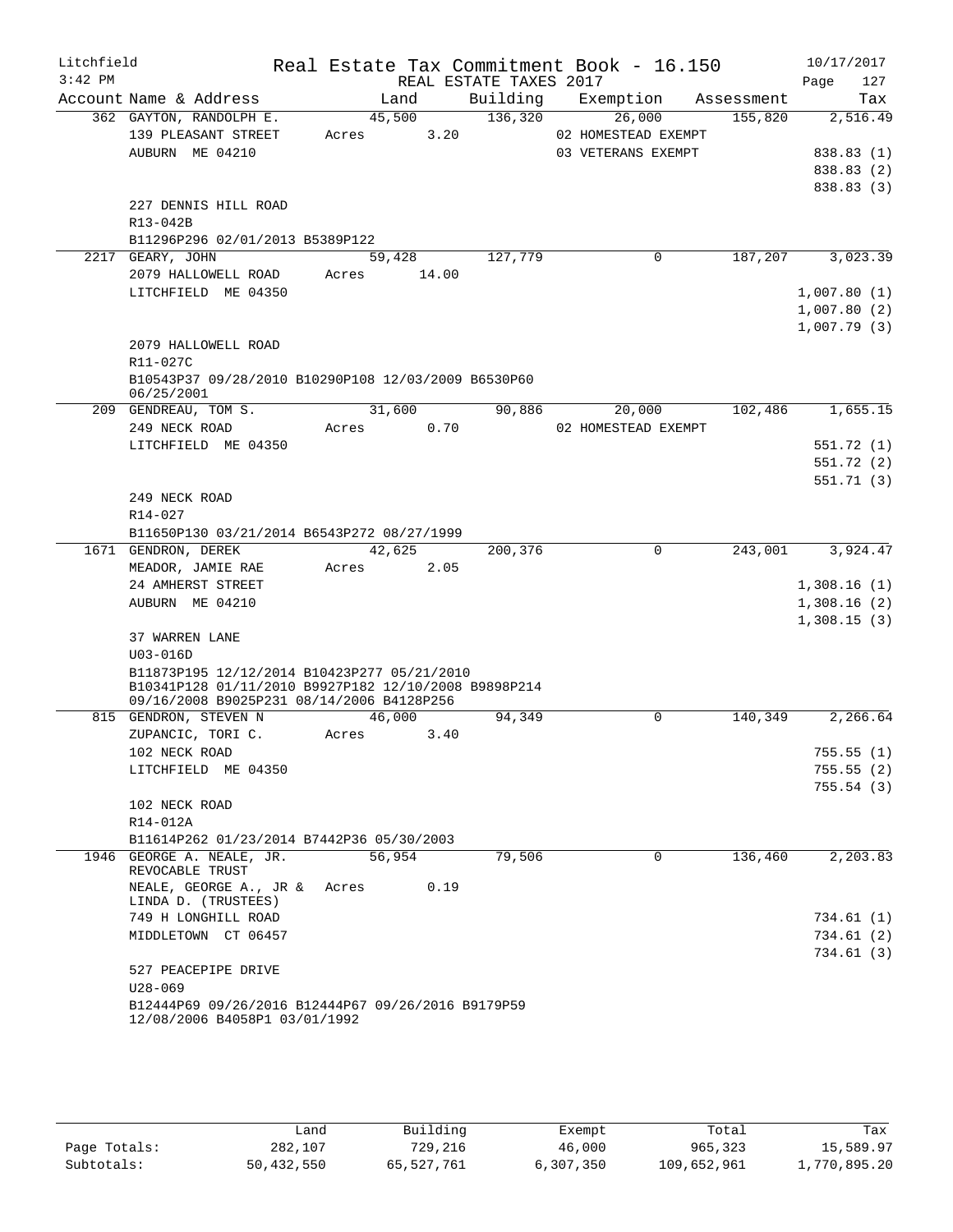| Litchfield |                                            |       |          |                        | Real Estate Tax Commitment Book - 16.150 |            | 10/17/2017  |
|------------|--------------------------------------------|-------|----------|------------------------|------------------------------------------|------------|-------------|
| $3:42$ PM  |                                            |       |          | REAL ESTATE TAXES 2017 |                                          |            | Page<br>128 |
|            | Account Name & Address                     |       | Land     | Building               | Exemption                                | Assessment | Tax         |
|            | 2642 GERMANI JAMES                         |       | 42,250   | 133,764                | $\Omega$                                 | 176,014    | 2,842.63    |
|            | GERMANI JACEY B                            | Acres | 2.66     |                        |                                          |            |             |
|            | 54 WATERFIELD ROAD                         |       |          |                        |                                          |            | 947.54 (1)  |
|            | OSTERVILLE MA 02655                        |       |          |                        |                                          |            | 947.54 (2)  |
|            |                                            |       |          |                        |                                          |            | 947.55 (3)  |
|            | 22 TURTLE COVE LANE                        |       |          |                        |                                          |            |             |
|            | R13-032B                                   |       |          |                        |                                          |            |             |
|            | B9689P93 04/04/2008                        |       |          |                        |                                          |            |             |
|            | 152 GEROUX, MELISSA                        |       | 0        | 5,432                  | 0                                        | 5,432      | 87.73       |
|            | 35 PORTER PARK LANE                        |       |          |                        |                                          |            |             |
|            | LITCHFIELD ME 04350                        |       |          |                        |                                          |            | 29.24(1)    |
|            |                                            |       |          |                        |                                          |            | 29.24(2)    |
|            |                                            |       |          |                        |                                          |            | 29.25(3)    |
|            | 28 PORTER PARK LANE                        |       |          |                        |                                          |            |             |
|            | $R01 - 010 - ON - 6$                       |       |          |                        |                                          |            |             |
|            | 2353 GERVAIS LUC H                         |       | 51,250   | 109,510                | 20,000                                   | 140,760    | 2,273.27    |
|            | LABBE-GERVAIS NICHOLE                      | Acres | 5.50     |                        | 02 HOMESTEAD EXEMPT                      |            |             |
|            | 24 WHODATHUNKIT LANE                       |       |          |                        |                                          |            | 757.76(1)   |
|            | LITCHFIELD ME 04350                        |       |          |                        |                                          |            | 757.76(2)   |
|            |                                            |       |          |                        |                                          |            | 757.75(3)   |
|            | 24 WHODATHUNKIT LANE                       |       |          |                        |                                          |            |             |
|            | R01-042B                                   |       |          |                        |                                          |            |             |
|            | B8663P133 10/21/2005 B7412P59 05/14/2003   |       |          |                        |                                          |            |             |
|            | 1987 GETCHELL DUANE                        |       | 48,600   | 43,985                 | 20,000                                   | 72,585     | 1,172.25    |
|            | P O BOX 182                                | Acres | 5.00     |                        | 02 HOMESTEAD EXEMPT                      |            |             |
|            | LITCHFIELD ME 04350                        |       |          |                        |                                          |            | 390.75 (1)  |
|            |                                            |       |          |                        |                                          |            |             |
|            |                                            |       |          |                        |                                          |            | 390.75(2)   |
|            |                                            |       |          |                        |                                          |            | 390.75 (3)  |
|            | 7 CAT LANE                                 |       |          |                        |                                          |            |             |
|            | R11-015C                                   |       |          |                        |                                          |            |             |
|            | B5091P65 03/22/1996                        |       |          |                        |                                          |            |             |
|            | 2439 GETCHELL JAIME J                      |       | 51,325   | 0                      | 0                                        | 51,325     | 828.90      |
|            | 42 HIGH ST                                 | Acres | 20.15    |                        |                                          |            |             |
|            | LISBON FALLS ME 04252                      |       |          |                        |                                          |            | 276.30(1)   |
|            |                                            |       |          |                        |                                          |            | 276.30(2)   |
|            |                                            |       |          |                        |                                          |            | 276.30 (3)  |
|            | 874 PLAINS ROAD                            |       |          |                        |                                          |            |             |
|            | R09-040A                                   |       |          |                        |                                          |            |             |
|            | B7941P257 05/12/2004                       |       |          |                        |                                          |            |             |
|            | 1902 GETCHELL, TIMOTHY                     |       | 41,225   | 0                      | $\mathbf 0$                              | 41,225     | 665.78      |
|            | 4 CAT LANE                                 | Acres | 6.85     |                        |                                          |            |             |
|            | LITCHFIELD ME 04350                        |       |          |                        |                                          |            | 221.93(1)   |
|            |                                            |       |          |                        |                                          |            | 221.93(2)   |
|            |                                            |       |          |                        |                                          |            | 221.92(3)   |
|            | ADAMS ROAD                                 |       |          |                        |                                          |            |             |
|            | R01-063                                    |       |          |                        |                                          |            |             |
|            | B10015P225 03/19/2009 B4466P147 08/16/1993 |       |          |                        |                                          |            |             |
|            | 2333 GETCHELL, TIMOTHY R.                  |       | 55,400   | 104,062                | 20,000                                   | 139,462    | 2, 252.31   |
|            | 4 CAT LANE                                 | Acres | 10.30    |                        | 02 HOMESTEAD EXEMPT                      |            |             |
|            | LITCHFIELD ME 04350                        |       |          |                        |                                          |            | 750.77(1)   |
|            |                                            |       |          |                        |                                          |            | 750.77 (2)  |
|            |                                            |       |          |                        |                                          |            | 750.77(3)   |
|            | 4 CAT LANE                                 |       |          |                        |                                          |            |             |
|            | R11-015D                                   |       |          |                        |                                          |            |             |
|            | B7746P253 11/21/2003                       |       |          |                        |                                          |            |             |
|            |                                            |       |          |                        |                                          |            |             |
|            |                                            |       |          |                        |                                          |            |             |
|            |                                            |       |          |                        |                                          |            |             |
|            |                                            | Land  | Building |                        | Exempt                                   | Total      | Tax         |

|              | ------     | partating  | <b>HYZCHIP C</b> | 100ar       | ∸⊶⊶          |
|--------------|------------|------------|------------------|-------------|--------------|
| Page Totals: | 290,050    | 396,753    | 60,000           | 626,803     | 10,122.87    |
| Subtotals:   | 50,722,600 | 65,924,514 | 6,367,350        | 110,279,764 | 1,781,018.07 |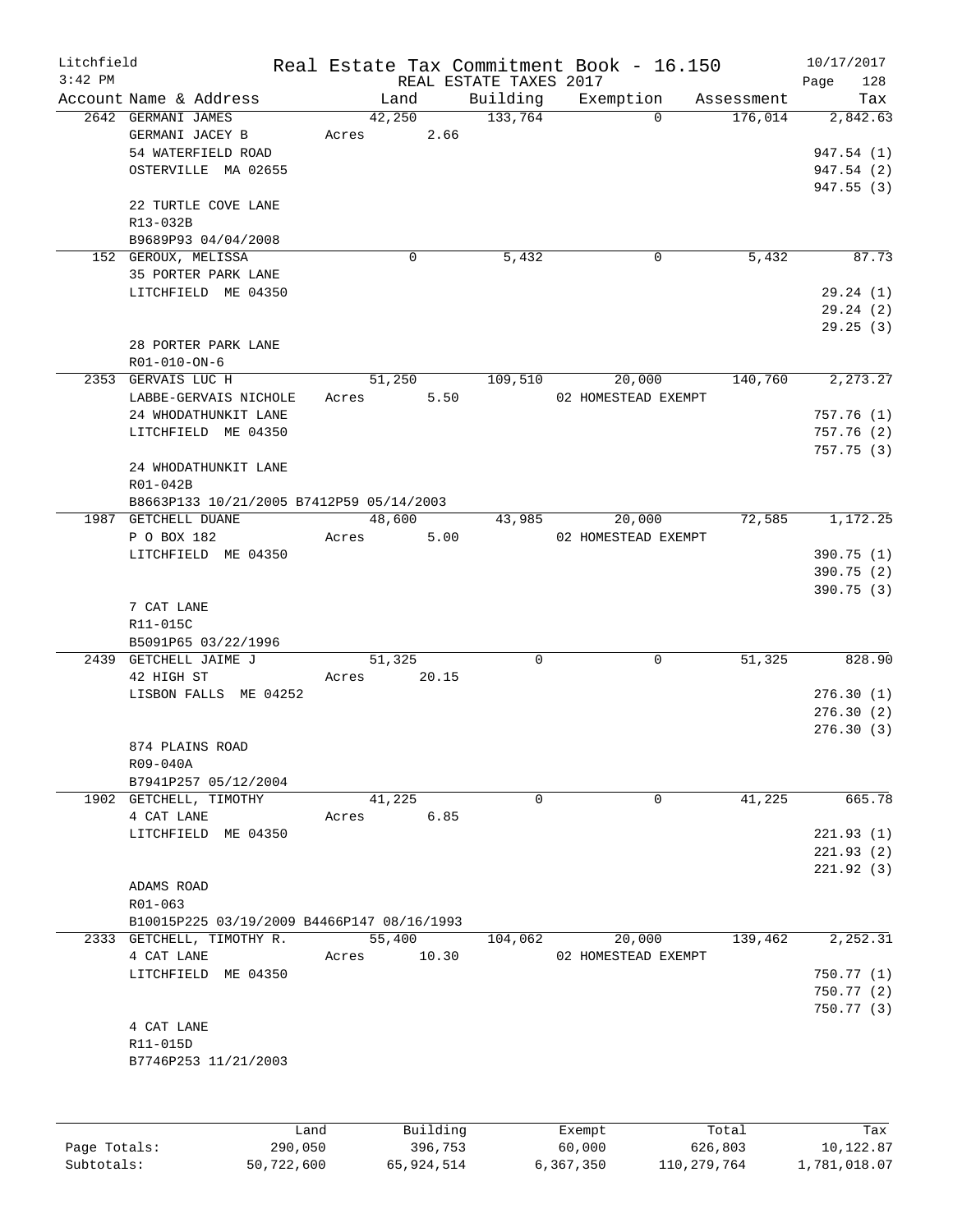| Litchfield |                                                                                            |            |       |                        | Real Estate Tax Commitment Book - 16.150 |            |             | 10/17/2017             |
|------------|--------------------------------------------------------------------------------------------|------------|-------|------------------------|------------------------------------------|------------|-------------|------------------------|
| $3:42$ PM  |                                                                                            |            |       | REAL ESTATE TAXES 2017 |                                          |            | Page        | 129                    |
|            | Account Name & Address                                                                     | Land       |       | Building               | Exemption                                | Assessment |             | Tax                    |
|            | 2304 GIANDREA, ANTONIO                                                                     | 38,600     |       | 142,369                | $\Omega$                                 | 180,969    |             | 2,922.65               |
|            | P.O.BOX 164                                                                                | Acres      | 1.00  |                        |                                          |            |             |                        |
|            | LITCHFIELD ME 04350                                                                        |            |       |                        |                                          |            |             | 974.22(1)<br>974.22(2) |
|            |                                                                                            |            |       |                        |                                          |            |             | 974.21(3)              |
|            | 34 CHAPMAN DRIVE                                                                           |            |       |                        |                                          |            |             |                        |
|            | $R12 - 005 - 9$                                                                            |            |       |                        |                                          |            |             |                        |
|            | B12459P317 11/02/2016 B12012P122 05/28/2015                                                |            |       |                        |                                          |            |             |                        |
|            | B11718P201 06/18/2014 B11481P61 08/14/2013 B9395P279                                       |            |       |                        |                                          |            |             |                        |
|            | 06/21/2007 B8280P319 01/20/2005 B7316P67 03/14/2003<br>676 GIGUERE, RICHARD J &            | 114,928    |       |                        | 20,000                                   | 228,884    |             |                        |
|            | KATHLEEN BURNS                                                                             |            |       | 133,956                |                                          |            |             | 3,696.48               |
|            | PO BOX 376                                                                                 | Acres      | 0.58  |                        | 02 HOMESTEAD EXEMPT                      |            |             |                        |
|            | LITCHFIELD ME 04350                                                                        |            |       |                        |                                          |            | 1,232.16(1) |                        |
|            |                                                                                            |            |       |                        |                                          |            | 1,232.16(2) |                        |
|            |                                                                                            |            |       |                        |                                          |            | 1,232.16(3) |                        |
|            | 38 OLD LODGE ROAD                                                                          |            |       |                        |                                          |            |             |                        |
|            | $U13 - 008$                                                                                |            |       |                        |                                          |            |             |                        |
|            | B5704P61 08/14/1998                                                                        |            |       |                        |                                          |            |             |                        |
|            | 677 GILBERT, GARY M                                                                        | 53,000     |       | $\Omega$               | $\mathbf 0$                              | 53,000     |             | 855.95                 |
|            | 46 WINTER ST                                                                               | Acres      | 21.00 |                        |                                          |            |             |                        |
|            | BATH ME 04530                                                                              |            |       |                        |                                          |            |             | 285.32(1)              |
|            |                                                                                            |            |       |                        |                                          |            |             | 285.32(2)              |
|            | LEWISTON ROAD                                                                              |            |       |                        |                                          |            |             | 285.31(3)              |
|            | R13-003                                                                                    |            |       |                        |                                          |            |             |                        |
|            | B1654P197                                                                                  |            |       |                        |                                          |            |             |                        |
|            | 2661 GILBERT, JOANNA F. &                                                                  | 70,000     |       | 61,873                 | 20,000                                   | 111,873    |             | 1,806.75               |
|            | MARK A.                                                                                    |            |       |                        |                                          |            |             |                        |
|            | 22 LINTONIA DRIVE                                                                          | Acres      | 1.00  |                        | 02 HOMESTEAD EXEMPT                      |            |             |                        |
|            | LITCHFIELD ME 04350                                                                        |            |       |                        |                                          |            |             | 602.25(1)              |
|            |                                                                                            |            |       |                        |                                          |            |             | 602.25(2)<br>602.25(3) |
|            | 22 LINTONIA DRIVE                                                                          |            |       |                        |                                          |            |             |                        |
|            | $U13 - 013 - 15$                                                                           |            |       |                        |                                          |            |             |                        |
|            | B12272P143 04/22/2016                                                                      |            |       |                        |                                          |            |             |                        |
|            | 2662 GILBERT, JOANNE F.                                                                    | 70,000     |       | 57,867                 | 0                                        | 127,867    |             | 2,065.05               |
|            | GILBERT, MARK A.                                                                           | Acres 1.00 |       |                        |                                          |            |             |                        |
|            | 22 LINTONIA DRIVE                                                                          |            |       |                        |                                          |            |             | 688.35 (1)             |
|            | LITCHFIELD ME 04350                                                                        |            |       |                        |                                          |            |             | 688.35 (2)             |
|            |                                                                                            |            |       |                        |                                          |            |             | 688.35(3)              |
|            | 20 LINTONIA DRIVE                                                                          |            |       |                        |                                          |            |             |                        |
|            | $U13 - 013 - 16$                                                                           |            |       |                        |                                          |            |             |                        |
|            | B12535P248 02/14/2017 B12535P246 02/14/2017<br>B11586P215 12/03/2013 B10239P302 10/13/2009 |            |       |                        |                                          |            |             |                        |
|            | 726 GILBERT, KRISTOFFERSON                                                                 | 50,000     |       | 115,749                | $\Omega$                                 | 165,749    |             | 2,676.85               |
|            | GILBERT, STARLA L.                                                                         | Acres      | 5.00  |                        |                                          |            |             |                        |
|            | 81 Wood School House Rd                                                                    |            |       |                        |                                          |            |             | 892.28 (1)             |
|            | BOWDOIN ME 04287                                                                           |            |       |                        |                                          |            |             | 892.28 (2)             |
|            |                                                                                            |            |       |                        |                                          |            |             | 892.29 (3)             |
|            | 1455 LEWISTON ROAD                                                                         |            |       |                        |                                          |            |             |                        |
|            | R12-013A                                                                                   |            |       |                        |                                          |            |             |                        |
|            | B11720P221 06/23/2014 B5294P266 01/15/1997                                                 |            |       |                        |                                          |            |             |                        |

|              | Land         | Building   | Exempt    | Total       | Tax          |
|--------------|--------------|------------|-----------|-------------|--------------|
| Page Totals: | 396,528      | 511,814    | 40,000    | 868,342     | 14,023.73    |
| Subtotals:   | 51, 119, 128 | 66,436,328 | 6,407,350 | 111,148,106 | 1,795,041.80 |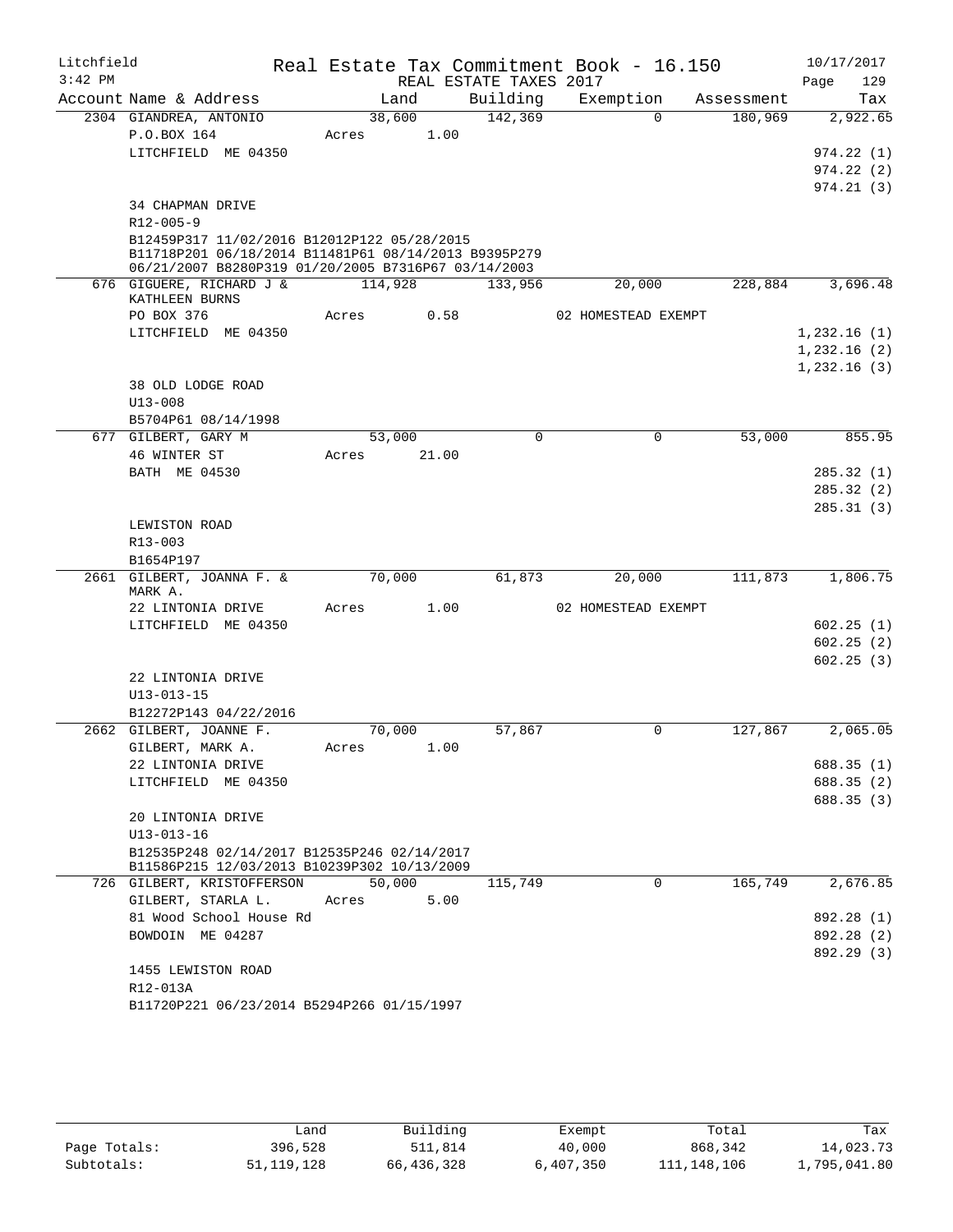| Litchfield<br>$3:42$ PM |                                                     |       |            | REAL ESTATE TAXES 2017 | Real Estate Tax Commitment Book - 16.150 |                      | 10/17/2017<br>Page<br>130 |
|-------------------------|-----------------------------------------------------|-------|------------|------------------------|------------------------------------------|----------------------|---------------------------|
|                         | Account Name & Address                              |       | Land       |                        | Building Exemption Assessment            |                      | Tax                       |
|                         | 680 GILMAN, KENNETH                                 |       |            | 56,750 110,926         | 20,000                                   | $\overline{147,676}$ | 2,384.97                  |
|                         | P O BOX 131                                         |       |            |                        | Acres 19.75 02 HOMESTEAD EXEMPT          |                      |                           |
|                         | LITCHFIELD ME 04350                                 |       |            |                        |                                          |                      | 794.99 (1)                |
|                         |                                                     |       |            |                        |                                          |                      | 794.99 (2)                |
|                         |                                                     |       |            |                        |                                          |                      | 794.99 (3)                |
|                         | 97 PINE TREE ROAD                                   |       |            |                        |                                          |                      |                           |
|                         | R11-005C                                            |       |            |                        |                                          |                      |                           |
|                         | B2436P75                                            |       |            |                        |                                          |                      |                           |
|                         | 3 GILSON, ROBERT C                                  |       |            | 48,350 125,564         | $\mathsf{O}$                             | 173,914              | 2,808.71                  |
|                         | GILSON, SHEILA M                                    |       | Acres 2.50 |                        |                                          |                      |                           |
|                         | 38 NORTH EVERGREEN<br>DRIVE                         |       |            |                        |                                          |                      | 936.24(1)                 |
|                         | LITCHFIELD ME 04350                                 |       |            |                        |                                          |                      | 936.24(2)                 |
|                         |                                                     |       |            |                        |                                          |                      | 936.23(3)                 |
|                         | 38 NORTH EVERGREEN                                  |       |            |                        |                                          |                      |                           |
|                         | DRIVE                                               |       |            |                        |                                          |                      |                           |
|                         | $U29 - 025$                                         |       |            |                        |                                          |                      |                           |
|                         | B7423P259 05/21/2003                                |       |            |                        |                                          |                      |                           |
|                         | 1810 GIRARDIN, GLORIA J                             |       | 37,200     | 61,114                 | 20,000                                   |                      | 78, 314 1, 264. 77        |
|                         | &GREENLAW, MIKE                                     |       | Acres 0.90 |                        |                                          |                      |                           |
|                         | 65 RICHMOND ROAD<br>LITCHFIELD ME 04350             |       |            |                        | 02 HOMESTEAD EXEMPT                      |                      | 421.59(1)                 |
|                         |                                                     |       |            |                        |                                          |                      | 421.59(2)                 |
|                         |                                                     |       |            |                        |                                          |                      | 421.59(3)                 |
|                         | 65 RICHMOND ROAD                                    |       |            |                        |                                          |                      |                           |
|                         | R03-057                                             |       |            |                        |                                          |                      |                           |
|                         | B11611P133 01/06/2014 B4985P302                     |       |            |                        |                                          |                      |                           |
|                         | 128 GIRARDIN, WILLIAM L                             |       | 76,589     | 53,500                 | $\mathbf 0$                              | 130,089              | 2,100.94                  |
|                         | 18 LUCIEN LANE                                      |       | Acres 0.29 |                        |                                          |                      |                           |
|                         | LITCHFIELD ME 04350                                 |       |            |                        |                                          |                      | 700.31(1)                 |
|                         |                                                     |       |            |                        |                                          |                      | 700.31(2)                 |
|                         |                                                     |       |            |                        |                                          |                      | 700.32(3)                 |
|                         | 18 LUCIEN LANE                                      |       |            |                        |                                          |                      |                           |
|                         | U11-030                                             |       |            |                        |                                          |                      |                           |
|                         | B5265P240 11/01/1996                                |       |            |                        |                                          |                      |                           |
|                         | 1212 GIROUARD, JOHN A.<br>(TRUSTEE)                 |       | 60,804     | 53,338                 | $\overline{0}$                           | 114,142              | 1,843.39                  |
|                         | GIROUARD, CARLOTTA A.<br>(TRUSTEE)                  |       | Acres 0.19 |                        |                                          |                      |                           |
|                         | 118 NORTH DIVISION ROAD                             |       |            |                        |                                          |                      | 614.46(1)                 |
|                         | SILVER LAKE NH 03875                                |       |            |                        |                                          |                      | 614.46(2)                 |
|                         |                                                     |       |            |                        |                                          |                      | 614.47(3)                 |
|                         | 7 PICKEREL DRIVE                                    |       |            |                        |                                          |                      |                           |
|                         | $U13 - 005$                                         |       |            |                        |                                          |                      |                           |
|                         | B11631P84 01/31/2014 B9419P348 07/11/2007 B6936P281 |       |            |                        |                                          |                      |                           |
|                         | 684 GIVEN, LAURANCE A                               |       | 91,900     | 30,845                 | 20,000                                   | 102,745              | 1,659.33                  |
|                         | 84 KENWAY DRIVE                                     | Acres | 2.00       |                        | 02 HOMESTEAD EXEMPT                      |                      |                           |
|                         | LITCHFIELD ME 04350                                 |       |            |                        |                                          |                      | 553.11(1)                 |
|                         |                                                     |       |            |                        |                                          |                      | 553.11(2)                 |
|                         |                                                     |       |            |                        |                                          |                      | 553.11(3)                 |
|                         | 84 KENWAY DRIVE                                     |       |            |                        |                                          |                      |                           |
|                         | U22-006                                             |       |            |                        |                                          |                      |                           |
|                         | B1932P283                                           |       |            |                        |                                          |                      |                           |

|              | Land       | Building   | Exempt    | Total       | Tax          |
|--------------|------------|------------|-----------|-------------|--------------|
| Page Totals: | 371,593    | 435,287    | 60,000    | 746,880     | 12,062.11    |
| Subtotals:   | 51,490,721 | 66,871,615 | 6,467,350 | 111,894,986 | 1,807,103.91 |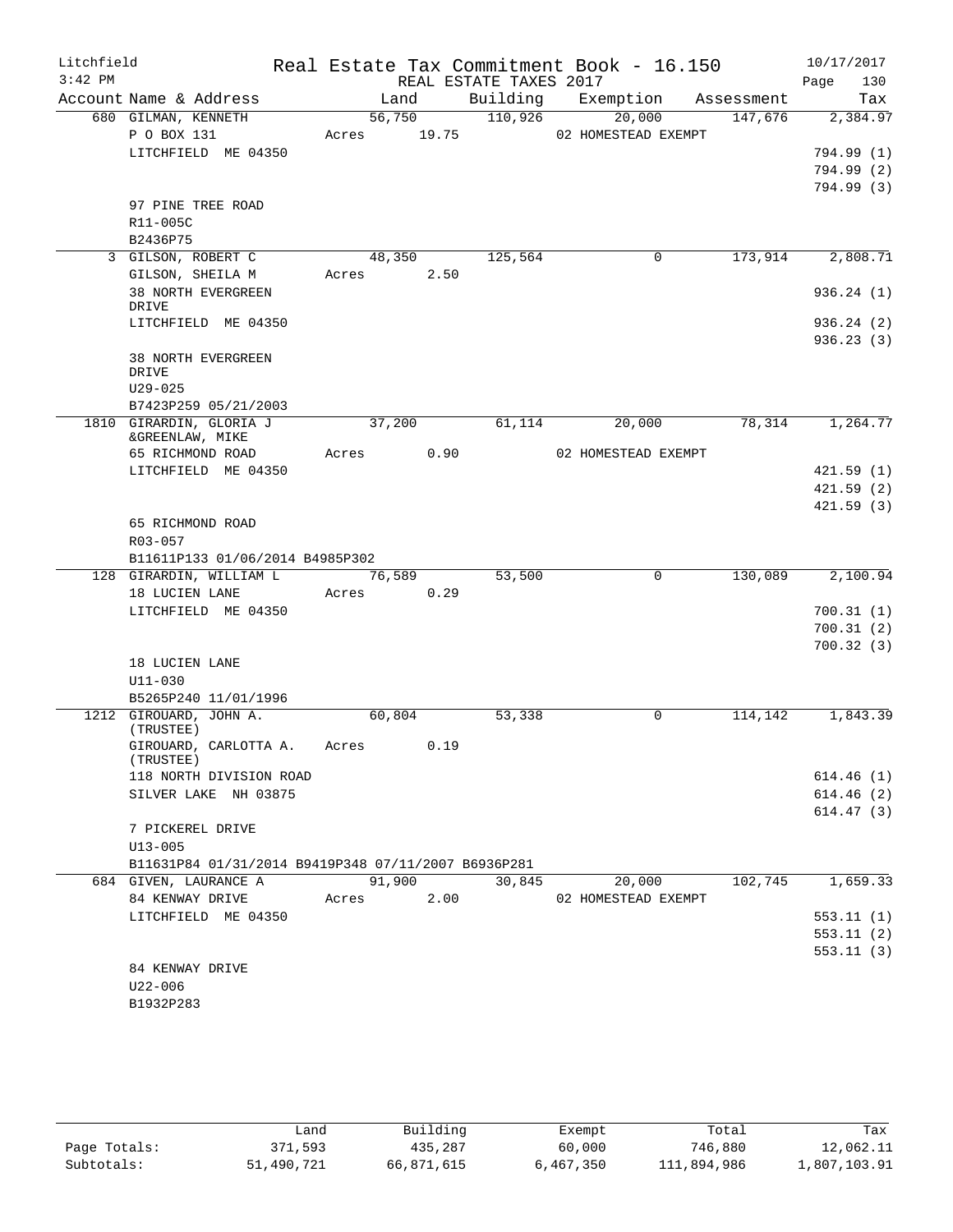| Litchfield<br>$3:42$ PM |                                                                                   |                  |      |      | REAL ESTATE TAXES 2017 | Real Estate Tax Commitment Book - 16.150 |            | 10/17/2017<br>Page<br>131                 |
|-------------------------|-----------------------------------------------------------------------------------|------------------|------|------|------------------------|------------------------------------------|------------|-------------------------------------------|
|                         | Account Name & Address                                                            |                  | Land |      | Building               | Exemption                                | Assessment | Tax                                       |
|                         | 1059 GIVENS, WILLIAM R. &<br>TRACY L.<br>64 GILMAN ROAD                           | 123,825<br>Acres |      | 3.59 | 64,661                 | $\Omega$                                 | 188,486    | 3,044.05                                  |
|                         | MONMOUTH ME 04259                                                                 |                  |      |      |                        |                                          |            | 1,014.68(1)<br>1,014.68(2)<br>1,014.69(3) |
|                         | 47 FICKETT DRIVE<br>$U17 - 025$                                                   |                  |      |      |                        |                                          |            |                                           |
|                         | B11206P228 10/24/2012 B8946P217 06/07/2006 B5326P337<br>03/07/1997                |                  |      |      |                        |                                          |            |                                           |
| 2630                    | GLEN DUBE EXCAVATION<br>INC                                                       | 42,500           |      |      | 5,753                  | 0                                        | 48,253     | 779.29                                    |
|                         | P O BOX 819<br>SABATTUS ME 04280                                                  | Acres            |      | 2.00 |                        |                                          |            | 259.76(1)<br>259.76(2)                    |
|                         | 25 LEMAY LANE<br>R03-088D                                                         |                  |      |      |                        |                                          |            | 259.77 (3)                                |
|                         | B9054P350 09/06/2006<br>685 GLIDDEN, VERNAL E (                                   | 45,250           |      |      | 91,901                 | 20,000                                   | 117,151    | 1,891.99                                  |
|                         | HEIRS OF)<br>GLIDDEN, DORA                                                        | Acres            |      | 3.10 |                        | 02 HOMESTEAD EXEMPT                      |            |                                           |
|                         | 1945 HALLOWELL ROAD                                                               |                  |      |      |                        |                                          |            | 630.66(1)                                 |
|                         | LITCHFIELD ME 04350                                                               |                  |      |      |                        |                                          |            | 630.66 (2)                                |
|                         | 1945 HALLOWELL ROAD                                                               |                  |      |      |                        |                                          |            | 630.67(3)                                 |
|                         | R11-031                                                                           |                  |      |      |                        |                                          |            |                                           |
|                         | B1589P33                                                                          |                  |      |      |                        |                                          |            |                                           |
|                         | 1508 GLIEM, ROBERT E. JR.<br>GLIEM, KATHERINE                                     | 52,320<br>Acres  |      | 0.20 | 23,225                 | $\mathsf{O}$                             | 75,545     | 1,220.05                                  |
|                         | 1300 EAST 9TH STREET                                                              |                  |      |      |                        |                                          |            | 406.68(1)                                 |
|                         | EDDYSTONE PA 19022                                                                |                  |      |      |                        |                                          |            | 406.68(2)                                 |
|                         | 13 GRANT ROAD                                                                     |                  |      |      |                        |                                          |            | 406.69(3)                                 |
|                         | $U10 - 030$<br>B11022P199 04/27/2012 B10326P179 01/21/2010 B6049P39<br>09/30/1999 |                  |      |      |                        |                                          |            |                                           |
|                         | 2825 GODDARD, TERA                                                                |                  | 0    |      | 5,301                  | 5,301                                    | 0          | 0.00                                      |
|                         | 876 RICHMOND ROAD<br>Litchfield ME 04350                                          |                  |      |      |                        | 02 HOMESTEAD EXEMPT                      |            |                                           |
|                         |                                                                                   |                  |      |      |                        |                                          |            |                                           |
|                         | R02-055-ON                                                                        |                  |      |      |                        |                                          |            |                                           |
|                         | 2883 GOLLETTI, ALFRED                                                             | 31,225           |      |      | 0                      | 0                                        | 31,225     | 504.28                                    |
|                         | P.O. BOX 76                                                                       | Acres            |      | 2.29 |                        |                                          |            |                                           |
|                         | LISBON ME 04252                                                                   |                  |      |      |                        |                                          |            | 168.09(1)<br>168.09(2)<br>168.10(3)       |
|                         | R01-022C                                                                          |                  |      |      |                        |                                          |            |                                           |
|                         | B6241P274                                                                         |                  |      |      |                        |                                          |            |                                           |
|                         |                                                                                   |                  |      |      |                        |                                          |            |                                           |

|              | Land       | Building   | Exempt    | Total       | Tax          |
|--------------|------------|------------|-----------|-------------|--------------|
| Page Totals: | 295,120    | 190.841    | 25,301    | 460,660     | 7,439.66     |
| Subtotals:   | 51,785,841 | 67,062,456 | 6,492,651 | 112,355,646 | 1,814,543.57 |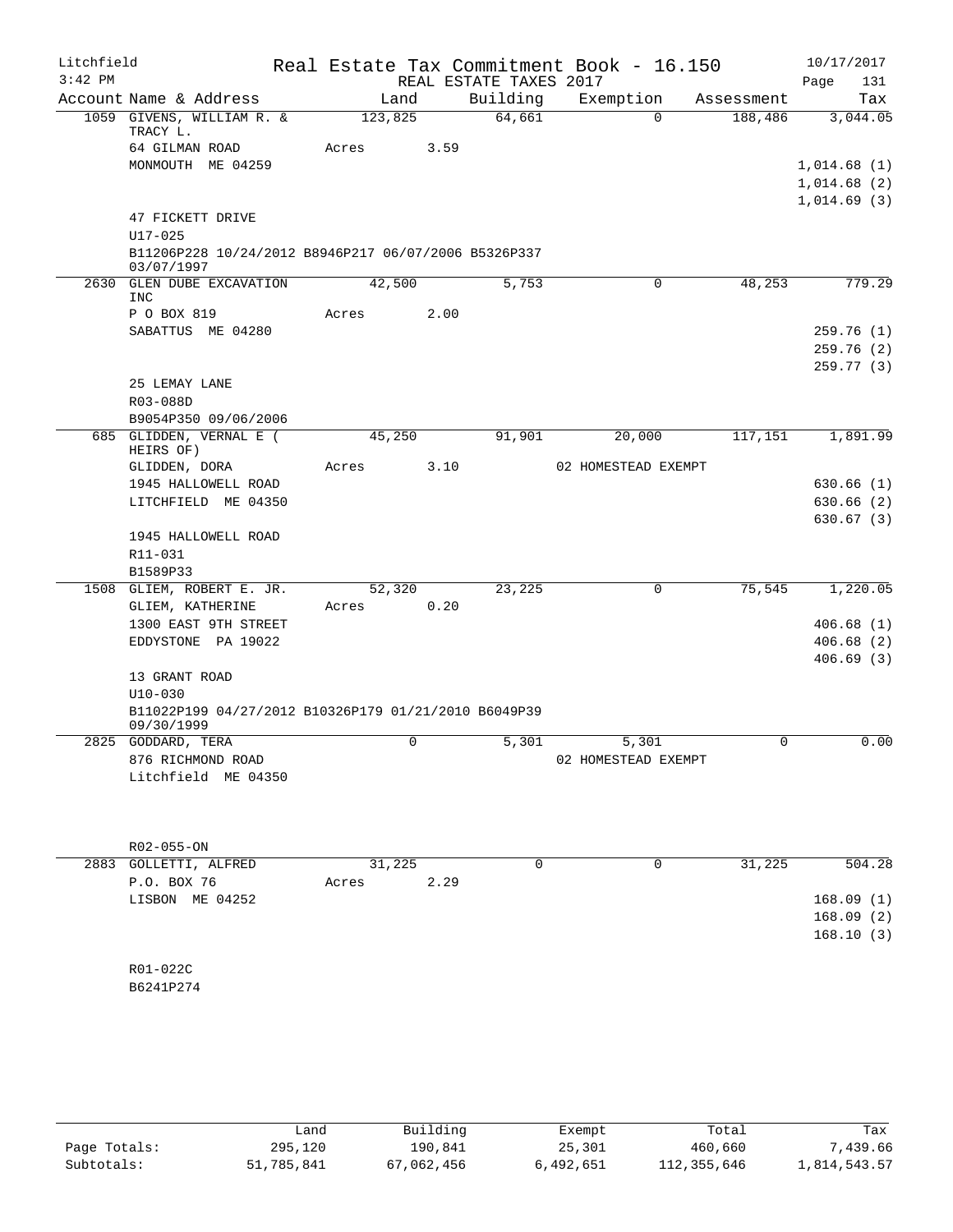| Litchfield   |                                |       |              |                        | Real Estate Tax Commitment Book - 16.150 |               | 10/17/2017   |
|--------------|--------------------------------|-------|--------------|------------------------|------------------------------------------|---------------|--------------|
| $3:42$ PM    |                                |       |              | REAL ESTATE TAXES 2017 |                                          |               | 132<br>Page  |
|              | Account Name & Address         |       | Land         | Building               | Exemption                                | Assessment    | Tax          |
|              | 426 GOODALL, BENJAMIN N.       |       | 244,115      | 224,776                | 20,000                                   | 448,891       | 7,249.59     |
|              | 120 WHIPPOORWILL ROAD          | Acres | 2.48         |                        | 02 HOMESTEAD EXEMPT                      |               |              |
|              | LITCHFIELD ME 04350            |       |              |                        |                                          |               | 2,416.53(1)  |
|              |                                |       |              |                        |                                          |               | 2,416.53(2)  |
|              |                                |       |              |                        |                                          |               | 2,416.53(3)  |
|              | 120 WHIPPOORWILL ROAD          |       |              |                        |                                          |               |              |
|              | U23-001A                       |       |              |                        |                                          |               |              |
|              | B6977P279 07/11/2002           |       |              |                        |                                          |               |              |
|              | 691 GOODKIND THOMAS B          |       | 322,500      | $\mathbf 0$            |                                          | 0<br>322,500  | 5,208.37     |
|              | ROWELL ELIZABETH H             | Acres | 50.00        |                        |                                          |               |              |
|              | 15 HIAWATHA HEIGHTS            |       |              |                        |                                          |               | 1,736.12(1)  |
|              | WOODSTOCK VALLEY CT            |       |              |                        |                                          |               | 1,736.12(2)  |
|              | 06282                          |       |              |                        |                                          |               |              |
|              |                                |       |              |                        |                                          |               | 1,736.13(3)  |
|              | HALLOWELL ROAD                 |       |              |                        |                                          |               |              |
|              | R14-025                        |       |              |                        |                                          |               |              |
|              | B4091P192 03/14/1992           |       |              |                        |                                          |               |              |
|              | 914 GOODMAN KAREN              |       | 101,125      | 36,479                 |                                          | 0<br>137,604  | 2,222.30     |
|              | GOODMAN MICHAEL                | Acres | 1.77         |                        |                                          |               |              |
|              | C/O KAREN GOODMAN              |       |              |                        |                                          |               | 740.77(1)    |
|              | 28 W 38TH ST APT 11-W          |       |              |                        |                                          |               | 740.77 (2)   |
|              | NEW YORK NY 10018              |       |              |                        |                                          |               | 740.76(3)    |
|              | 41 PLEASANT POND LANE          |       |              |                        |                                          |               |              |
|              | $U01 - 004$                    |       |              |                        |                                          |               |              |
|              | B8432P306 04/01/2005 B5722P170 |       |              |                        |                                          |               |              |
|              | 1767 GOODWIN, LAURIE           |       | $\mathbf 0$  | 30,759                 |                                          | 30,759<br>0   | 496.76       |
|              | 109 GUSTIN ROAD                |       |              |                        |                                          |               |              |
|              | LITCHFIELD ME 04350            |       |              |                        |                                          |               | 165.59(1)    |
|              |                                |       |              |                        |                                          |               | 165.59(2)    |
|              |                                |       |              |                        |                                          |               |              |
|              |                                |       |              |                        |                                          |               | 165.58(3)    |
|              | 109 GUSTIN ROAD                |       |              |                        |                                          |               |              |
|              | $R03 - 080 - ON - 4$           |       |              |                        |                                          |               |              |
|              | B11531P153                     |       |              |                        |                                          |               |              |
|              | 2068 GOOLDRUP, DOROTHY         |       | 0            | 33,605                 |                                          | 0<br>33,605   | 542.72       |
|              | FOURNIER, JASON                |       |              |                        |                                          |               |              |
|              | 13 NUTTING LANE                |       |              |                        |                                          |               | 180.91(1)    |
|              | LITCHFIELD ME 04350            |       |              |                        |                                          |               | 180.91(2)    |
|              |                                |       |              |                        |                                          |               | 180.90 (3)   |
|              | 13 NUTTING LANE                |       |              |                        |                                          |               |              |
|              | $R04 - 046 - ON - 27$          |       |              |                        |                                          |               |              |
|              | 2411 GORDON ROBERT D           |       | 35,500       | 0                      |                                          | 35,500<br>0   | 573.32       |
|              | GORDON DEBRA E                 | Acres | 4.00         |                        |                                          |               |              |
|              | 14 SHEPARD LANE                |       |              |                        |                                          |               | 191.11(1)    |
|              | LITCHFIELD ME 04350            |       |              |                        |                                          |               | 191.11 (2)   |
|              |                                |       |              |                        |                                          |               | 191.10(3)    |
|              | PLAINS ROAD                    |       |              |                        |                                          |               |              |
|              | R07-017A                       |       |              |                        |                                          |               |              |
|              | B8168P337 10/18/2004           |       |              |                        |                                          |               |              |
|              | 2126 GORDON, LEON W.           |       | 44,500       | 8,420                  | 20,000                                   | 32,920        | 531.66       |
|              | 141 LUNTS HILL ROAD            | Acres | 2.80         |                        | 02 HOMESTEAD EXEMPT                      |               |              |
|              | LITCHFIELD ME 04350            |       |              |                        |                                          |               | 177.22(1)    |
|              |                                |       |              |                        |                                          |               | 177.22(2)    |
|              |                                |       |              |                        |                                          |               | 177.22(3)    |
|              | 141 LUNTS HILL ROAD            |       |              |                        |                                          |               |              |
|              | R09-072B                       |       |              |                        |                                          |               |              |
|              | B6116P237 12/10/1999           |       |              |                        |                                          |               |              |
|              |                                |       |              |                        |                                          |               |              |
|              |                                |       |              |                        |                                          |               |              |
|              |                                |       |              |                        |                                          |               |              |
|              |                                | Land  | Building     |                        | Exempt                                   | Total         | Tax          |
| Page Totals: | 747,740                        |       | 334,039      |                        | 40,000                                   | 1,041,779     | 16,824.72    |
| Subtotals:   | 52, 533, 581                   |       | 67, 396, 495 |                        | 6,532,651                                | 113, 397, 425 | 1,831,368.29 |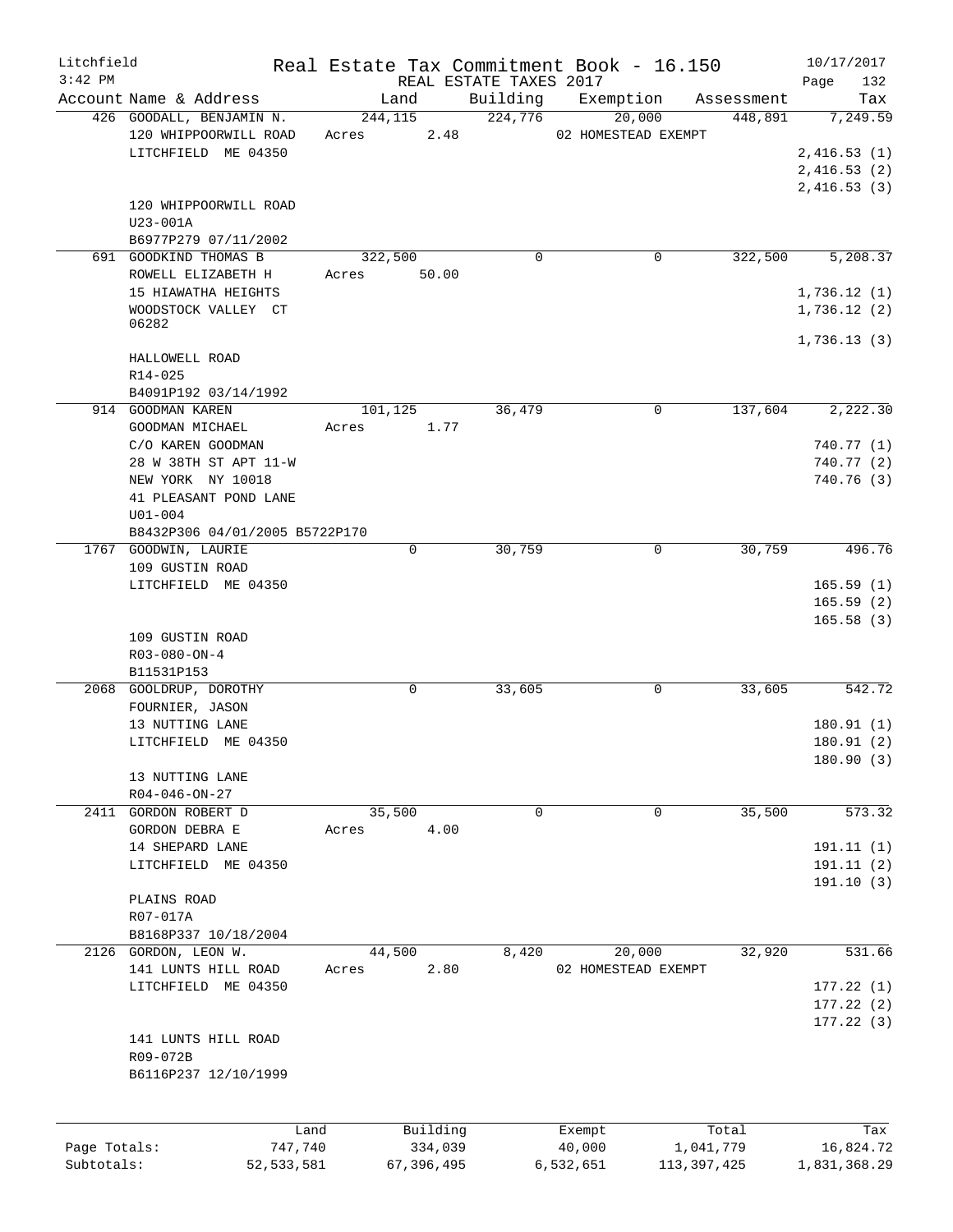| Litchfield   |                                                       | Real Estate Tax Commitment Book - 16.150 |                        |                              |                       | 10/17/2017                   |
|--------------|-------------------------------------------------------|------------------------------------------|------------------------|------------------------------|-----------------------|------------------------------|
| $3:42$ PM    |                                                       |                                          | REAL ESTATE TAXES 2017 |                              |                       | 133<br>Page                  |
|              | Account Name & Address<br>2090 GORDON, ROBERT & DEBRA | Land<br>42,500                           | 256, 240               | Building Exemption<br>20,000 | Assessment<br>278,740 | Tax<br>4,501.65              |
|              | Е                                                     |                                          |                        |                              |                       |                              |
|              | 14 SHEPARD LANE                                       | Acres 2.00                               |                        | 02 HOMESTEAD EXEMPT          |                       |                              |
|              | LITCHFIELD ME 04350                                   |                                          |                        |                              |                       | 1,500.55(1)                  |
|              |                                                       |                                          |                        |                              |                       | 1,500.55(2)                  |
|              | 14 SHEPARD LANE                                       |                                          |                        |                              |                       | 1,500.55(3)                  |
|              | R07-018A-1                                            |                                          |                        |                              |                       |                              |
|              | B5829P190 12/29/1998                                  |                                          |                        |                              |                       |                              |
|              | 1547 GOUDREAU, DOUGLAS H                              | 30,300                                   | $\Omega$               | 0                            | 30,300                | 489.34                       |
|              | GOUDREAU, JOAN B                                      | Acres 83.00                              |                        |                              |                       |                              |
|              | 430 COBBOSSEE ROAD                                    |                                          |                        |                              |                       | 163.11(1)                    |
|              | MONMOUTH ME 04259                                     |                                          |                        |                              |                       | 163.11(2)                    |
|              | STEVENSTOWN ROAD                                      |                                          |                        |                              |                       | 163.12(3)                    |
|              | R07-023-2                                             |                                          |                        |                              |                       |                              |
|              | B10555P164 10/07/2010 B4978P227                       |                                          |                        |                              |                       |                              |
|              | 2856 GOULET, RAYMOND E. II                            | 58,163                                   | 59,457                 | 0                            | 117,620               | 1,899.56                     |
|              | P.O. BOX 129                                          | Acres 29.00                              |                        |                              |                       |                              |
|              | SABATTUS ME 04280                                     |                                          |                        |                              |                       | 633.19(1)                    |
|              |                                                       |                                          |                        |                              |                       | 633.19(2)                    |
|              |                                                       |                                          |                        |                              |                       | 633.18(3)                    |
|              | R05-65A                                               |                                          |                        |                              |                       |                              |
|              | B11769P78 08/12/2014                                  |                                          |                        |                              |                       |                              |
|              | 78 GOWELL ALMA E. TRUSTEE                             | $\Omega$                                 | 16,786                 | $\mathbf 0$                  | 16,786                | 271.09                       |
|              | 156 WENTZELL ROAD                                     |                                          |                        |                              |                       |                              |
|              | LITCHFIELD ME 04350                                   |                                          |                        |                              |                       | 90.36(1)                     |
|              |                                                       |                                          |                        |                              |                       | 90.36(2)                     |
|              | 105 GUSTIN ROAD                                       |                                          |                        |                              |                       | 90.37(3)                     |
|              | $R03 - 080 - ON - 3$                                  |                                          |                        |                              |                       |                              |
|              | B6354P122                                             |                                          |                        |                              |                       |                              |
|              | 711 GOWELL ALMA E. TRUSTEE                            | 247,375                                  | 77,128                 | 0                            | 324,503               | 5,240.72                     |
|              | 156 WENTZELL ROAD                                     | 16.00<br>Acres                           |                        |                              |                       |                              |
|              | LITCHFIELD ME 04350                                   |                                          |                        |                              |                       | 1,746.91(1)                  |
|              |                                                       |                                          |                        |                              |                       | 1,746.91(2)<br>1,746.90 (3)  |
|              | 11 CLINTON LANE                                       |                                          |                        |                              |                       |                              |
|              | R02-103-1                                             |                                          |                        |                              |                       |                              |
|              | B6354P122                                             |                                          |                        |                              |                       |                              |
|              | 713 GOWELL ALMA E. TRUSTEE                            | 168,970                                  | 52,373                 | 0                            | 221,343               | 3,574.69                     |
|              | 156 WENTZELL ROAD                                     | 36.94<br>Acres                           |                        |                              |                       |                              |
|              | LITCHFIELD ME 04350                                   |                                          |                        |                              |                       | 1, 191.56(1)                 |
|              |                                                       |                                          |                        |                              |                       | 1,191.56 (2)<br>1, 191.57(3) |
|              | 98 GUSTIN ROAD                                        |                                          |                        |                              |                       |                              |
|              | $R04 - 046$                                           |                                          |                        |                              |                       |                              |
|              | B6354P112 11/30/2000                                  |                                          |                        |                              |                       |                              |
|              | 715 GOWELL ALMA E. TRUSTEE                            | 48,825                                   | $\Omega$               | $\mathbf 0$                  | 48,825                | 788.52                       |
|              | 156 WENTZELL ROAD                                     | 1.33<br>Acres                            |                        |                              |                       |                              |
|              | LITCHFIELD ME 04350                                   |                                          |                        |                              |                       | 262.84(1)                    |
|              |                                                       |                                          |                        |                              |                       | 262.84(2)<br>262.84(3)       |
|              | <b>GUSTIN ROAD</b>                                    |                                          |                        |                              |                       |                              |
|              | R04-044                                               |                                          |                        |                              |                       |                              |
|              | B6354P122                                             |                                          |                        |                              |                       |                              |
|              |                                                       |                                          |                        |                              |                       |                              |
|              |                                                       | Building<br>Land                         |                        | Exempt                       | Total                 | Tax                          |
| Page Totals: | 596,133                                               | 461,984                                  |                        | 20,000                       | 1,038,117             | 16,765.57                    |
| Subtotals:   | 53, 129, 714                                          | 67,858,479                               |                        | 6,552,651                    | 114, 435, 542         | 1,848,133.86                 |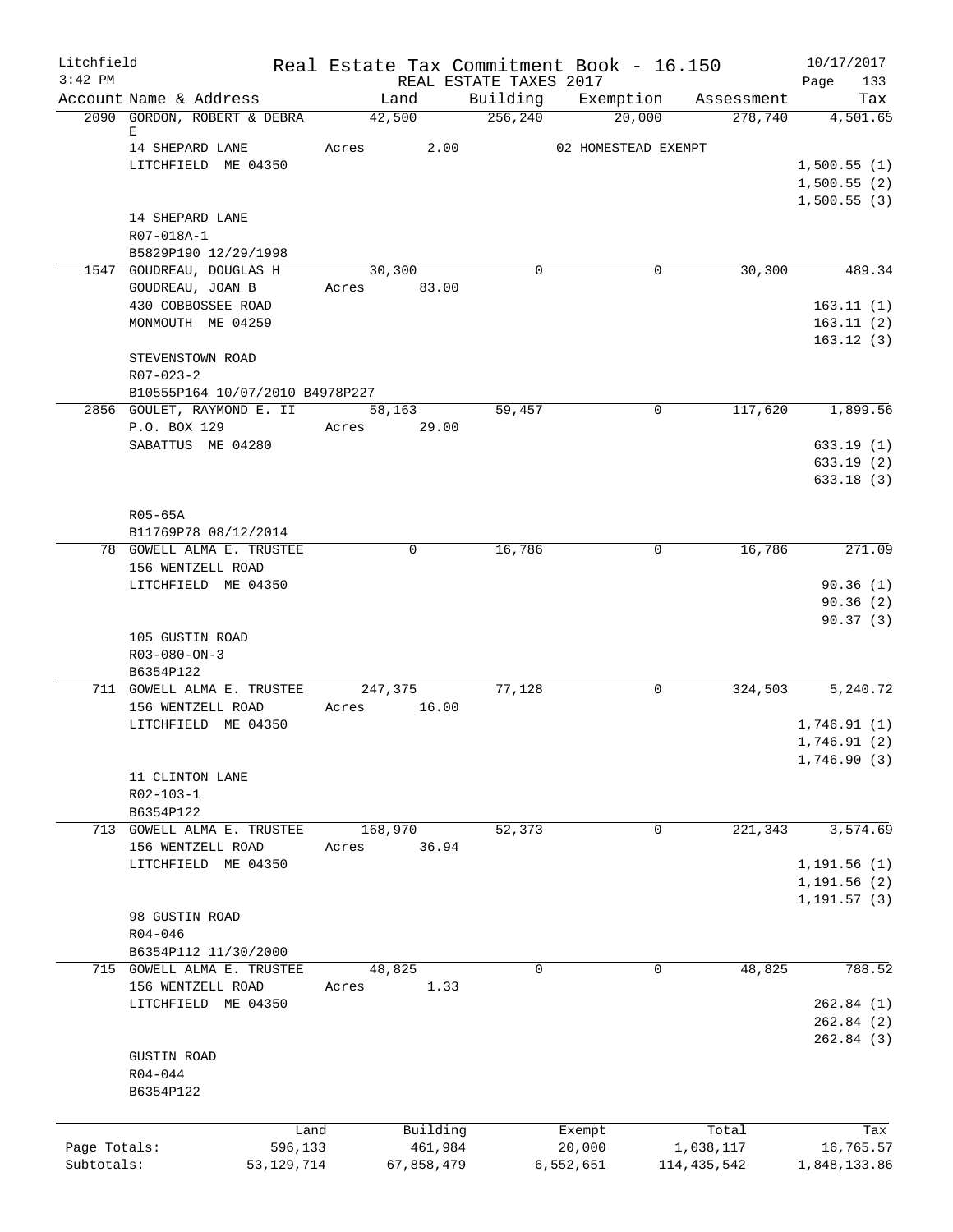| Litchfield<br>$3:42$ PM |                                          |         |       |                                    | Real Estate Tax Commitment Book - 16.150 |            | 10/17/2017                 |
|-------------------------|------------------------------------------|---------|-------|------------------------------------|------------------------------------------|------------|----------------------------|
|                         | Account Name & Address                   | Land    |       | REAL ESTATE TAXES 2017<br>Building | Exemption                                | Assessment | 134<br>Page<br>Tax         |
|                         | 712 GOWELL ALMA, TRUSTEE                 | 80,590  |       | $\overline{0}$                     | $\Omega$                                 | 80,590     | 1,301.53                   |
|                         | ALMA E GOWELL<br>TRUST-FLORIDA           | Acres   | 6.09  |                                    |                                          |            |                            |
|                         | 156 WENTZELL ROAD                        |         |       |                                    |                                          |            | 433.84 (1)                 |
|                         | LITCHFIELD ME 04350                      |         |       |                                    |                                          |            | 433.84 (2)                 |
|                         | SOUTH OAK HILL ROAD                      |         |       |                                    |                                          |            | 433.85 (3)                 |
|                         | R03-080                                  |         |       |                                    |                                          |            |                            |
|                         | B6354P122 11/30/2000                     |         |       |                                    |                                          |            |                            |
|                         | 1884 GOWELL CLARENCE                     |         | 0     | 11,604                             | 0                                        | 11,604     | 187.40                     |
|                         | 156 WENTZELL ROAD                        |         |       |                                    |                                          |            |                            |
|                         | LITCHFIELD ME 04350                      |         |       |                                    |                                          |            | 62.47(1)                   |
|                         |                                          |         |       |                                    |                                          |            | 62.47(2)                   |
|                         |                                          |         |       |                                    |                                          |            | 62.46(3)                   |
|                         | 136 WENTZELL ROAD<br>R03-090-ON-33       |         |       |                                    |                                          |            |                            |
|                         | 702 GOWELL CLARENCE R III                | 54,250  |       | 182,432                            | $\mathbf 0$                              | 236,682    | 3,822.41                   |
|                         | 469 RICHMOND ROAD                        | Acres   | 1.90  |                                    |                                          |            |                            |
|                         | LITCHFIELD ME 04350                      |         |       |                                    |                                          |            | 1, 274.14 (1)              |
|                         |                                          |         |       |                                    |                                          |            | 1, 274.14 (2)              |
|                         |                                          |         |       |                                    |                                          |            | 1, 274.13(3)               |
|                         | 469 RICHMOND ROAD<br>R03-009B-4          |         |       |                                    |                                          |            |                            |
|                         | B8484P71 07/06/2005 B6197P328 03/21/2000 |         |       |                                    |                                          |            |                            |
|                         | 2633 GOWELL CLARENCE R III               | 42,650  |       | 22,507                             | 0                                        | 65,157     | 1,052.29                   |
|                         | 473 RICHMOND ROAD                        | Acres   | 2.06  |                                    |                                          |            |                            |
|                         | LITCHFIELD ME 04350                      |         |       |                                    |                                          |            | 350.76(1)                  |
|                         |                                          |         |       |                                    |                                          |            | 350.76(2)                  |
|                         |                                          |         |       |                                    |                                          |            | 350.77 (3)                 |
|                         | 57 NUTTING ROAD                          |         |       |                                    |                                          |            |                            |
|                         | $R04 - 046A$                             |         |       |                                    |                                          |            |                            |
|                         | B9248P134 08/31/2006                     |         |       |                                    |                                          |            |                            |
|                         | 1675 GOWELL CLARENCE R INC               | 240,345 |       | 87,521                             | 0                                        | 327,866    | 5,295.04                   |
|                         | 108 GUSTIN ROAD                          | Acres   | 62.20 |                                    |                                          |            |                            |
|                         | LITCHFIELD ME 04350                      |         |       |                                    |                                          |            | 1,765.01(1)<br>1,765.01(2) |
|                         |                                          |         |       |                                    |                                          |            | 1,765.02(3)                |
|                         | 75 WENTZELL ROAD                         |         |       |                                    |                                          |            |                            |
|                         | $R03 - 073$                              |         |       |                                    |                                          |            |                            |
|                         | B5053P189 04/17/1995                     |         |       |                                    |                                          |            |                            |
|                         | 2610 GOWELL CLARENCE R JR                | 42,125  |       | 55,836                             | 0                                        | 97,961     | 1,582.07                   |
|                         | $C/O:$ $C & G$ FEED STORE                | Acres   | 1.85  |                                    |                                          |            |                            |
|                         | 469 RICHMOND ROAD                        |         |       |                                    |                                          |            | 527.36(1)                  |
|                         | LITCHFIELD ME 04350                      |         |       |                                    |                                          |            | 527.36(2)                  |
|                         |                                          |         |       |                                    |                                          |            | 527.35(3)                  |
|                         | 483 RICHMOND ROAD                        |         |       |                                    |                                          |            |                            |
|                         | R03-009B-2                               |         |       |                                    |                                          |            |                            |
|                         | 2669 GOWELL CLARENCE R SR                | 31,500  |       | 0                                  | 0                                        | 31,500     | 508.72                     |
|                         | 156 WENTZELL ROAD                        | Acres   | 2.40  |                                    |                                          |            |                            |
|                         | LITCHFIELD ME 04350                      |         |       |                                    |                                          |            | 169.57(1)                  |
|                         |                                          |         |       |                                    |                                          |            | 169.57(2)                  |
|                         |                                          |         |       |                                    |                                          |            | 169.58(3)                  |
|                         | KENNEDY LANE                             |         |       |                                    |                                          |            |                            |
|                         | R03-073-11                               |         |       |                                    |                                          |            |                            |
|                         |                                          |         |       |                                    |                                          |            |                            |

|              | úand       | Building   | Exempt    | Total       | Tax          |
|--------------|------------|------------|-----------|-------------|--------------|
| Page Totals: | 491,460    | 359,900    |           | 851,360     | 13,749.46    |
| Subtotals:   | 53,621,174 | 68,218,379 | 6,552,651 | 115,286,902 | 1,861,883.32 |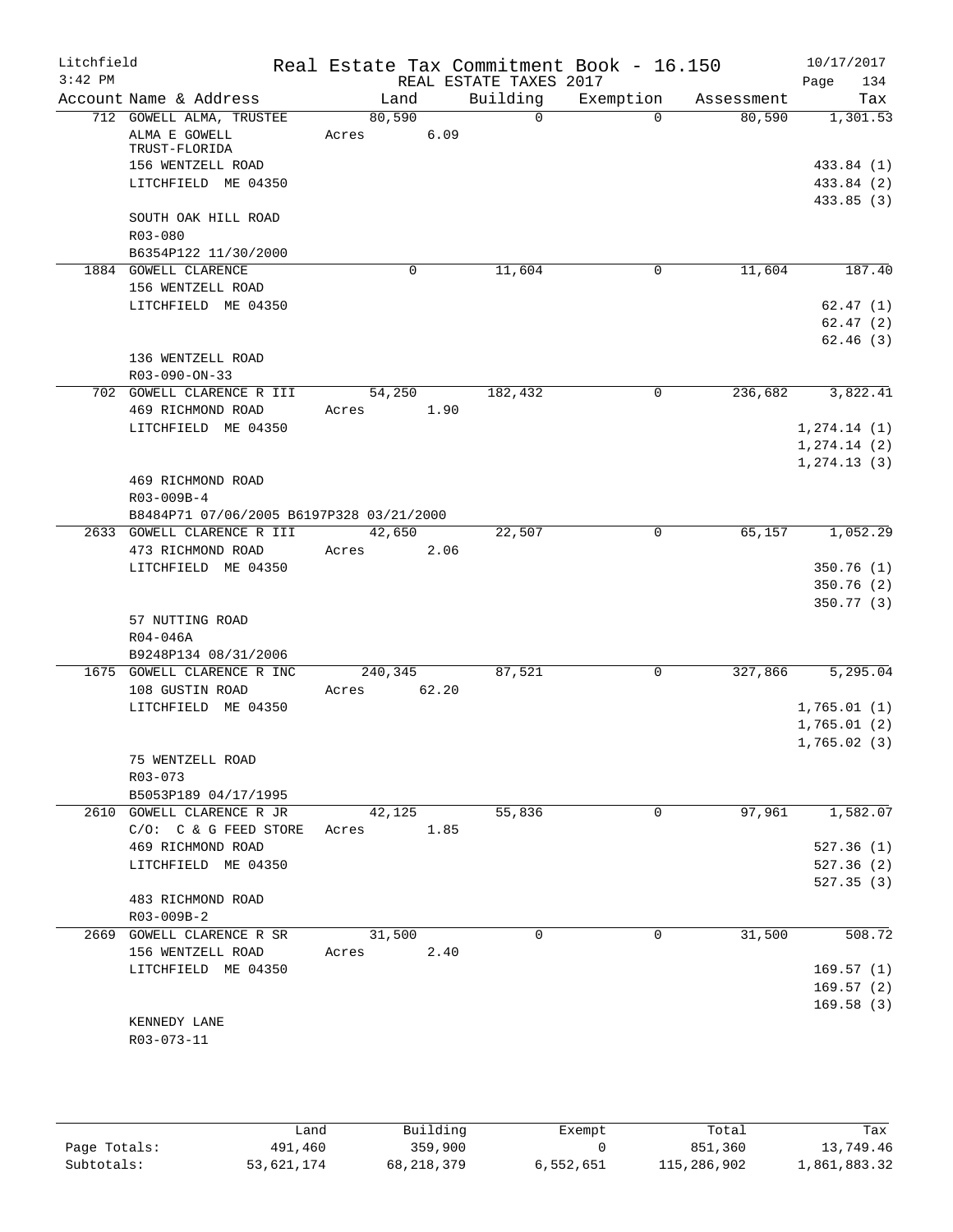| Litchfield |                                       |               |       |                        | Real Estate Tax Commitment Book - 16.150 |            | 10/17/2017                 |
|------------|---------------------------------------|---------------|-------|------------------------|------------------------------------------|------------|----------------------------|
| $3:42$ PM  |                                       |               |       | REAL ESTATE TAXES 2017 |                                          |            | 135<br>Page                |
|            | Account Name & Address                | Land          |       | Building               | Exemption                                | Assessment | Tax                        |
|            | 2673 GOWELL CLARENCE SR               | 40,050        |       | 67,618                 | $\Omega$                                 | 107,668    | 1,738.84                   |
|            | C/O CATHY EASTMAN                     | 1.02<br>Acres |       |                        |                                          |            |                            |
|            | 156 WENTZELL ROAD                     |               |       |                        |                                          |            | 579.61(1)                  |
|            | LITCHFIELD ME 04350                   |               |       |                        |                                          |            | 579.61(2)                  |
|            |                                       |               |       |                        |                                          |            | 579.62(3)                  |
|            | 1 EISENHOWER LANE                     |               |       |                        |                                          |            |                            |
|            | R03-073-15<br>2672 GOWELL CLARENCE SR | 28,750        |       | $\Omega$               | 0                                        | 28,750     | 464.31                     |
|            | 156 WENTZELL ROAD                     | Acres         | 1.30  |                        |                                          |            |                            |
|            | LITCHFIELD ME 04350                   |               |       |                        |                                          |            | 154.77(1)                  |
|            |                                       |               |       |                        |                                          |            | 154.77(2)                  |
|            |                                       |               |       |                        |                                          |            | 154.77(3)                  |
|            | KENNEDY LANE                          |               |       |                        |                                          |            |                            |
|            | R03-073-14                            |               |       |                        |                                          |            |                            |
|            | 2671 GOWELL CLARENCE SR               | 29,300        |       | $\Omega$               | 0                                        | 29,300     | 473.19                     |
|            | 156 WENTZELL ROAD                     | Acres         | 1.52  |                        |                                          |            |                            |
|            | LITCHFIELD ME 04350                   |               |       |                        |                                          |            | 157.73(1)                  |
|            |                                       |               |       |                        |                                          |            | 157.73 (2)                 |
|            |                                       |               |       |                        |                                          |            | 157.73(3)                  |
|            | KENNEDY LANE                          |               |       |                        |                                          |            |                            |
|            | R03-073-13                            |               |       |                        |                                          |            |                            |
|            | 2674 GOWELL CLARENCE SR               | 41,125        |       | 41,601                 | 0                                        | 82,726     | 1,336.02                   |
|            | C/O CINDY PUSHARD                     | Acres<br>1.45 |       |                        |                                          |            |                            |
|            | 156 WENTZELL ROAD                     |               |       |                        |                                          |            | 445.34 (1)                 |
|            | LITCHFIELD ME 04350                   |               |       |                        |                                          |            | 445.34 (2)                 |
|            |                                       |               |       |                        |                                          |            | 445.34 (3)                 |
|            | 2 EISENHOWER LANE                     |               |       |                        |                                          |            |                            |
|            | R03-073-16                            |               |       |                        |                                          |            |                            |
|            | 2676 GOWELL CLARENCE SR               | 28,050        |       | $\Omega$               | 0                                        | 28,050     | 453.01                     |
|            | 156 WENTZELL ROAD                     | Acres         | 1.02  |                        |                                          |            |                            |
|            | LITCHFIELD ME 04350                   |               |       |                        |                                          |            | 151.00(1)                  |
|            |                                       |               |       |                        |                                          |            | 151.00(2)                  |
|            |                                       |               |       |                        |                                          |            | 151.01(3)                  |
|            | KENNEDY LANE                          |               |       |                        |                                          |            |                            |
|            | R03-073-18                            |               |       |                        |                                          |            |                            |
|            | 708 GOWELL CLARENCE SR                | 271,800       |       | 51,156                 | 0                                        | 322,956    | 5,215.74                   |
|            | 156 WENTZELL ROAD                     | Acres         | 41.40 |                        |                                          |            |                            |
|            | LITCHFIELD ME 04350                   |               |       |                        |                                          |            | 1,738.58(1)<br>1,738.58(2) |
|            |                                       |               |       |                        |                                          |            | 1,738.58(3)                |
|            | 21 BUSH LANE                          |               |       |                        |                                          |            |                            |
|            | $R03 - 006$                           |               |       |                        |                                          |            |                            |
|            | B6354P122                             |               |       |                        |                                          |            |                            |
|            | 2677 GOWELL CLARENCE SR               | 28,050        |       | 0                      | 0                                        | 28,050     | 453.01                     |
|            | 156 WENTZELL ROAD                     | Acres         | 1.02  |                        |                                          |            |                            |
|            | LITCHFIELD ME 04350                   |               |       |                        |                                          |            | 151.00(1)                  |
|            |                                       |               |       |                        |                                          |            | 151.00(2)                  |
|            |                                       |               |       |                        |                                          |            | 151.01(3)                  |
|            | KENNEDY LANE                          |               |       |                        |                                          |            |                            |
|            | R03-073-19                            |               |       |                        |                                          |            |                            |

|              | Land       | Building   | Exempt    | Total       | Tax          |
|--------------|------------|------------|-----------|-------------|--------------|
| Page Totals: | 467,125    | 160,375    |           | 627,500     | 10,134.12    |
| Subtotals:   | 54,088,299 | 68,378,754 | 6,552,651 | 115,914,402 | 1,872,017.44 |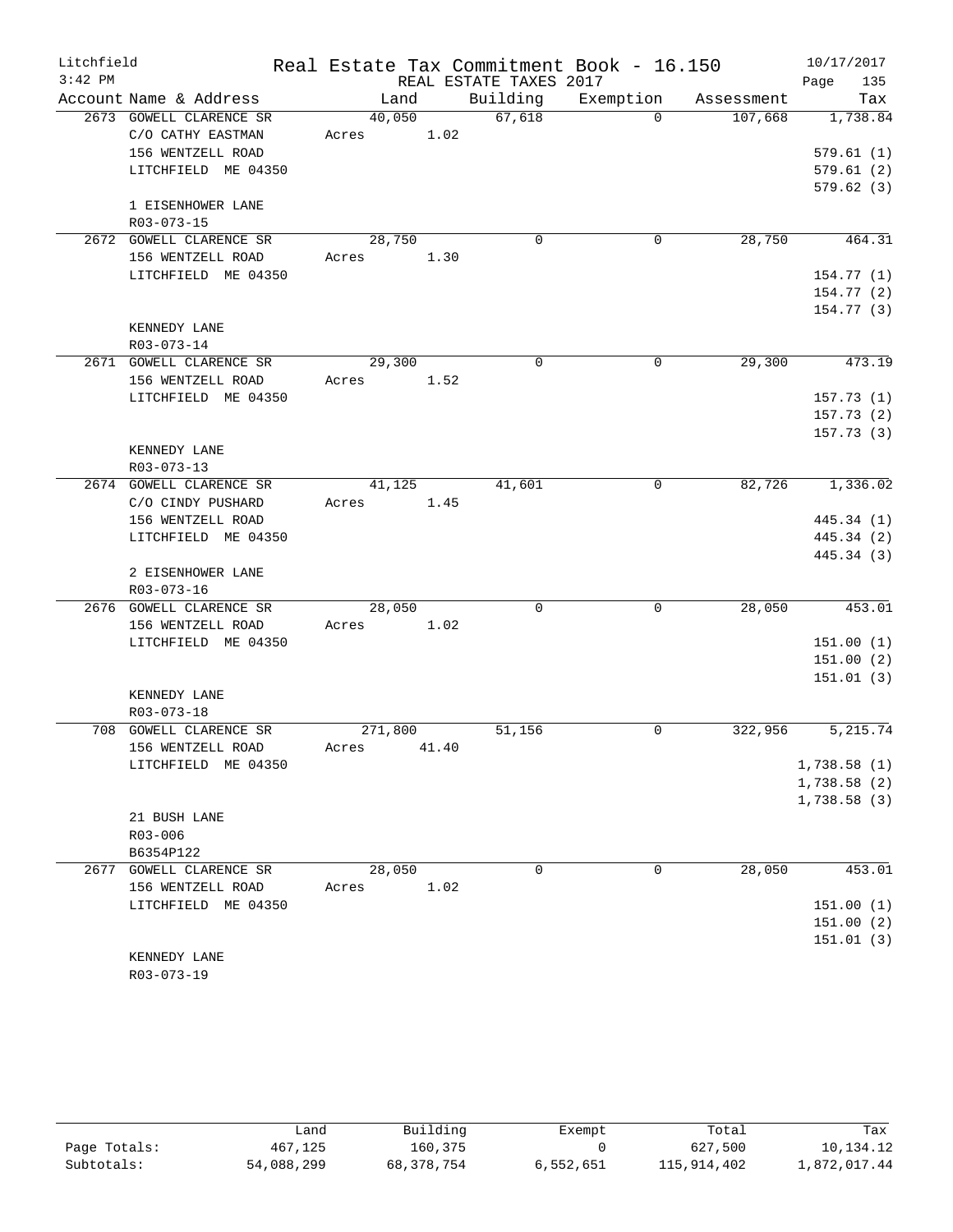| Litchfield<br>$3:42$ PM |                                            |         |       | REAL ESTATE TAXES 2017 | Real Estate Tax Commitment Book - 16.150 |            | 10/17/2017<br>136<br>Page |
|-------------------------|--------------------------------------------|---------|-------|------------------------|------------------------------------------|------------|---------------------------|
|                         | Account Name & Address                     | Land    |       | Building               | Exemption                                | Assessment | Tax                       |
|                         | 1990 GOWELL KURT                           | 43,125  |       | 81,552                 | $\Omega$                                 | 124,677    | 2,013.53                  |
|                         | 152 NECK ROAD                              | Acres   | 2.25  |                        |                                          |            |                           |
|                         | LITCHFIELD ME 04350                        |         |       |                        |                                          |            | 671.18(1)                 |
|                         |                                            |         |       |                        |                                          |            | 671.18(2)                 |
|                         |                                            |         |       |                        |                                          |            | 671.17(3)                 |
|                         | 152 NECK ROAD                              |         |       |                        |                                          |            |                           |
|                         | R14-014A                                   |         |       |                        |                                          |            |                           |
|                         | B8335P73 03/11/2005 B6376P183 08/11/2004   |         |       |                        |                                          |            |                           |
|                         | 1978 GOWELL MICHAEL                        | 0       |       | 12,431                 | $\mathbf 0$                              | 12,431     | 200.76                    |
|                         | P.O. BOX 5                                 |         |       |                        |                                          |            | 66.92(1)                  |
|                         | LITCHFIELD ME 04350                        |         |       |                        |                                          |            | 66.92(2)                  |
|                         |                                            |         |       |                        |                                          |            | 66.92(3)                  |
|                         | <b>30 BUSH LANE</b>                        |         |       |                        |                                          |            |                           |
|                         | R03-006-ON-22                              |         |       |                        |                                          |            |                           |
|                         | 714 GOWELL SR, CLARENCE R                  | 43,500  |       | $\Omega$               | 0                                        | 43,500     | 702.52                    |
|                         | <b>GRANTOR TRUST</b>                       |         |       |                        |                                          |            |                           |
|                         | GOWELL SR CLARENCE R<br>TRUSTEE            | Acres   | 9.00  |                        |                                          |            |                           |
|                         | 156 WENTZELL ROAD                          |         |       |                        |                                          |            | 234.17 (1)                |
|                         | LITCHFIELD ME 04350                        |         |       |                        |                                          |            | 234.17(2)                 |
|                         |                                            |         |       |                        |                                          |            | 234.18(3)                 |
|                         | <b>GUSTIN ROAD</b>                         |         |       |                        |                                          |            |                           |
|                         | $R04 - 042$                                |         |       |                        |                                          |            |                           |
|                         | B6354P113 11/21/2000                       |         |       |                        |                                          |            |                           |
|                         | 704 GOWELL SR, CLARENCE R<br>GRANTOR TRUST | 116,250 |       | 19,290                 | 0                                        | 135,540    | 2,188.97                  |
|                         | GOWELL SR CLARENCE R<br>TRUSTEE            | Acres   | 12.00 |                        |                                          |            |                           |
|                         | 156 WENTZELL ROAD                          |         |       |                        |                                          |            | 729.66 (1)                |
|                         | LITCHFIELD ME 04350                        |         |       |                        |                                          |            | 729.66(2)                 |
|                         |                                            |         |       |                        |                                          |            | 729.65(3)                 |
|                         | 98 GUSTIN ROAD                             |         |       |                        |                                          |            |                           |
|                         | R03-090                                    |         |       |                        |                                          |            |                           |
|                         | B6354P113 11/21/2000                       |         |       |                        |                                          |            |                           |
|                         | 710 GOWELL SR, CLARENCE R                  | 113,500 |       | 0                      | 0                                        | 113,500    | 1,833.02                  |
|                         | GRANTOR TRUST<br>GOWELL SR CLARENCE R      | Acres   | 7.00  |                        |                                          |            |                           |
|                         | TRUSTEE                                    |         |       |                        |                                          |            |                           |
|                         | 156 WENTZELL ROAD                          |         |       |                        |                                          |            | 611.01(1)                 |
|                         | LITCHFIELD ME 04350                        |         |       |                        |                                          |            | 611.01(2)                 |
|                         |                                            |         |       |                        |                                          |            | 611.00(3)                 |
|                         | RICHMOND ROAD                              |         |       |                        |                                          |            |                           |
|                         | $R03 - 043$                                |         |       |                        |                                          |            |                           |
|                         | B6354P113 11/21/2000                       |         |       |                        |                                          |            |                           |
|                         | 705 GOWELL SR, CLARENCE R<br>TRUSTEE       | 41,500  |       | $\Omega$               | 0                                        | 41,500     | 670.22                    |
|                         | 156 WENTZELL ROAD                          | Acres   | 7.00  |                        |                                          |            |                           |
|                         | LITCHFIELD ME 04350                        |         |       |                        |                                          |            | 223.41(1)                 |
|                         |                                            |         |       |                        |                                          |            | 223.41 (2)                |
|                         |                                            |         |       |                        |                                          |            | 223.40 (3)                |
|                         | 98 GUSTIN ROAD                             |         |       |                        |                                          |            |                           |
|                         | R03-076                                    |         |       |                        |                                          |            |                           |
|                         | B6354P122                                  |         |       |                        |                                          |            |                           |

|              | Land       | Building   | Exempt    | Total       | Tax          |
|--------------|------------|------------|-----------|-------------|--------------|
| Page Totals: | 357,875    | 113,273    |           | 471,148     | 7,609.02     |
| Subtotals:   | 54,446,174 | 68,492,027 | 6,552,651 | 116,385,550 | 1,879,626.46 |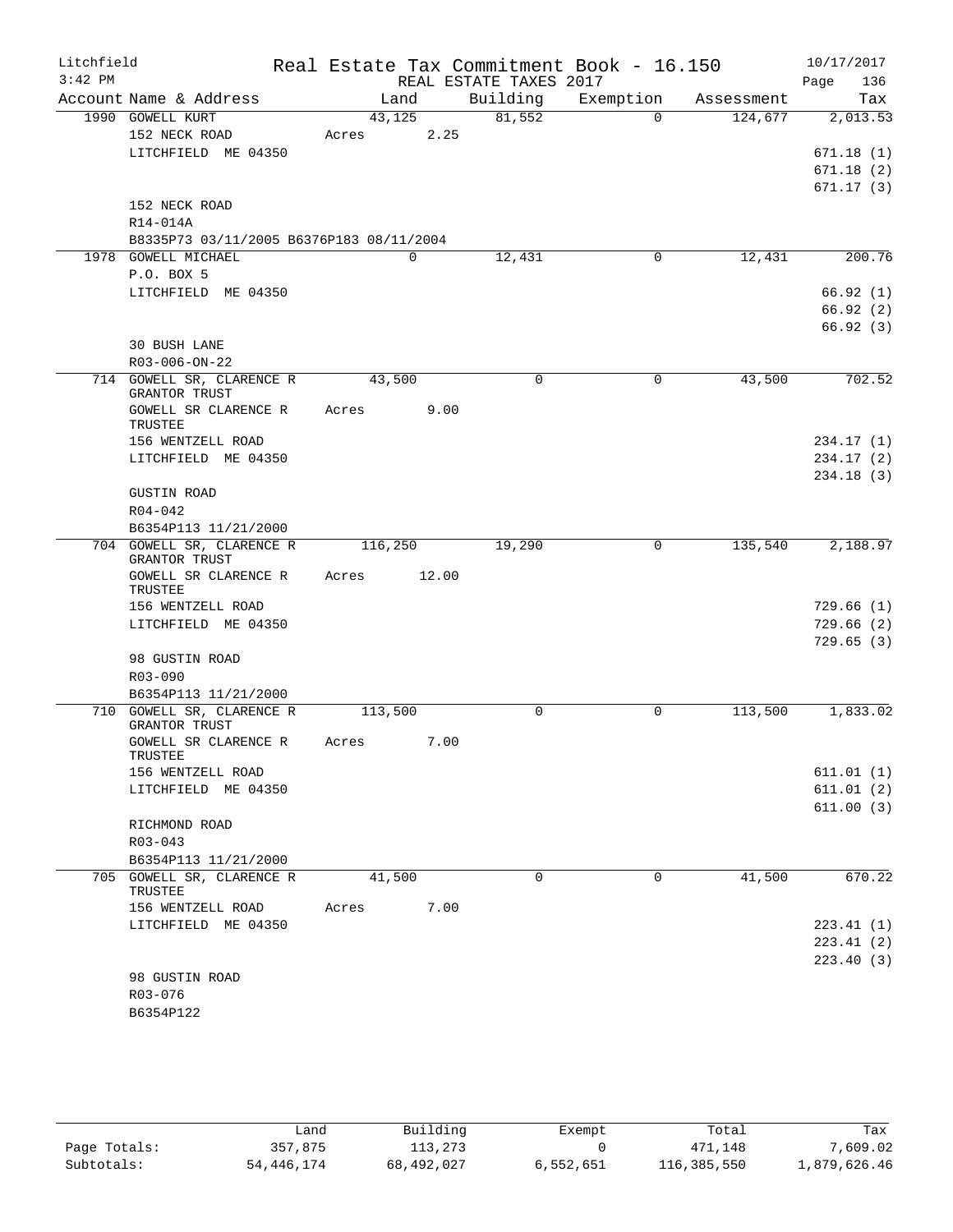| Litchfield<br>$3:42$ PM |                                                                     |            | Real Estate Tax Commitment Book - 16.150<br>REAL ESTATE TAXES 2017 |             |            | 10/17/2017<br>Page<br>137 |
|-------------------------|---------------------------------------------------------------------|------------|--------------------------------------------------------------------|-------------|------------|---------------------------|
|                         | Account Name & Address                                              | Land       | Building                                                           | Exemption   | Assessment | Tax                       |
|                         | 709 GOWELL SR, LAWRENCE                                             | 64,000     | 66,805                                                             | $\Omega$    | 130,805    | 2,112.50                  |
|                         | GOWELL, LISA                                                        | Acres      | 43.00                                                              |             |            |                           |
|                         | <b>48 KENNEDY LANE</b>                                              |            |                                                                    |             |            | 704.17(1)                 |
|                         | LITCHFIELD ME 04350                                                 |            |                                                                    |             |            | 704.17(2)                 |
|                         |                                                                     |            |                                                                    |             |            | 704.16(3)                 |
|                         | 670 HUNTINGTON HILL<br>ROAD                                         |            |                                                                    |             |            |                           |
|                         | $R02 - 001$                                                         |            |                                                                    |             |            |                           |
|                         | B10929P91 12/20/2011 B10929P89 12/20/2011 B6354P113<br>11/21/2000   |            |                                                                    |             |            |                           |
|                         | 2067 GOWELL, ALMA E. TRUSTEE                                        | 6,000      | 53,753                                                             | $\Omega$    | 59,753     | 965.01                    |
|                         | 156 WENTZELL ROAD                                                   |            |                                                                    |             |            |                           |
|                         | LITCHFIELD ME 04350                                                 |            |                                                                    |             |            | 321.67(1)                 |
|                         |                                                                     |            |                                                                    |             |            | 321.67(2)                 |
|                         |                                                                     |            |                                                                    |             |            | 321.67(3)                 |
|                         | 108 GUSTIN ROAD                                                     |            |                                                                    |             |            |                           |
|                         | $R04 - 046 - ON - 1$                                                |            |                                                                    |             |            |                           |
|                         | B6345P122                                                           |            |                                                                    |             |            |                           |
| 700                     | GOWELL, CLARENCE JR                                                 | 41,000     | 11,923                                                             | $\mathbf 0$ | 52,923     | 854.71                    |
|                         | 110 PLAINS ROAD                                                     | Acres      | 1.40                                                               |             |            |                           |
|                         | LITCHFIELD ME 04350                                                 |            |                                                                    |             |            | 284.90 (1)                |
|                         |                                                                     |            |                                                                    |             |            | 284.90 (2)                |
|                         |                                                                     |            |                                                                    |             |            | 284.91 (3)                |
|                         | 41 FERRIN ROAD                                                      |            |                                                                    |             |            |                           |
|                         | R03-117                                                             |            |                                                                    |             |            |                           |
|                         | B10792P42 07/28/2011 B10677P292 03/01/2011                          |            |                                                                    |             |            |                           |
|                         | B10635P132 01/03/2011 B10429P324 05/28/2010<br>B5626P321 05/13/1998 |            |                                                                    |             |            |                           |
| 2609                    | GOWELL, CLARENCE R III                                              | 42,250     | 57,023                                                             | 0           | 99,273     | 1,603.26                  |
|                         | GOWELL, BOBBI JO                                                    | Acres      | 1.90                                                               |             |            |                           |
|                         | 469 RICHMOND ROAD                                                   |            |                                                                    |             |            | 534.42 (1)                |
|                         | LITCHFIELD ME 04350                                                 |            |                                                                    |             |            | 534.42 (2)                |
|                         |                                                                     |            |                                                                    |             |            | 534.42(3)                 |
|                         | 473 RICHMOND ROAD                                                   |            |                                                                    |             |            |                           |
|                         | R03-009B-3                                                          |            |                                                                    |             |            |                           |
|                         | B11362P305 04/16/2013                                               |            |                                                                    |             |            |                           |
|                         | 974 GOWELL, CLARENCE R JR.                                          | 33,500     | 41,600                                                             | 0           | 75,100     | 1,212.86                  |
|                         | 110 PLAINS ROAD                                                     | Acres 3.20 |                                                                    |             |            |                           |
|                         | LITCHFIELD ME 04350                                                 |            |                                                                    |             |            | 404.29(1)                 |
|                         |                                                                     |            |                                                                    |             |            | 404.29(2)                 |
|                         |                                                                     |            |                                                                    |             |            | 404.28(3)                 |
|                         | 110 PLAINS ROAD                                                     |            |                                                                    |             |            |                           |
|                         | R06-055                                                             |            |                                                                    |             |            |                           |
|                         | B11354P130 04/12/2013 B3834P44                                      |            |                                                                    |             |            |                           |
|                         | 80 GOWELL, CLARENCE R. III                                          | 169,200    | 85,053                                                             | $\mathbf 0$ | 254,253    | 4,106.19                  |
|                         | GOWELL, BOBBI JO                                                    | Acres      | 2.90                                                               |             |            |                           |
|                         | 469 RICHMOND ROAD                                                   |            |                                                                    |             |            | 1,368.73(1)               |
|                         | LITCHFIELD ME 04350                                                 |            |                                                                    |             |            | 1,368.73(2)               |
|                         |                                                                     |            |                                                                    |             |            | 1,368.73(3)               |
|                         | ISLAND LANE                                                         |            |                                                                    |             |            |                           |
|                         | U25-002B                                                            |            |                                                                    |             |            |                           |
|                         | B12175P327 11/30/2015 B6330P195 10/27/2000                          |            |                                                                    |             |            |                           |

|              | ∟and       | Building   | Exempt    | Total       | Tax          |
|--------------|------------|------------|-----------|-------------|--------------|
| Page Totals: | 355,950    | 316,157    |           | 672,107     | 10,854.53    |
| Subtotals:   | 54,802,124 | 68,808,184 | 6,552,651 | 117,057,657 | 1,890,480.99 |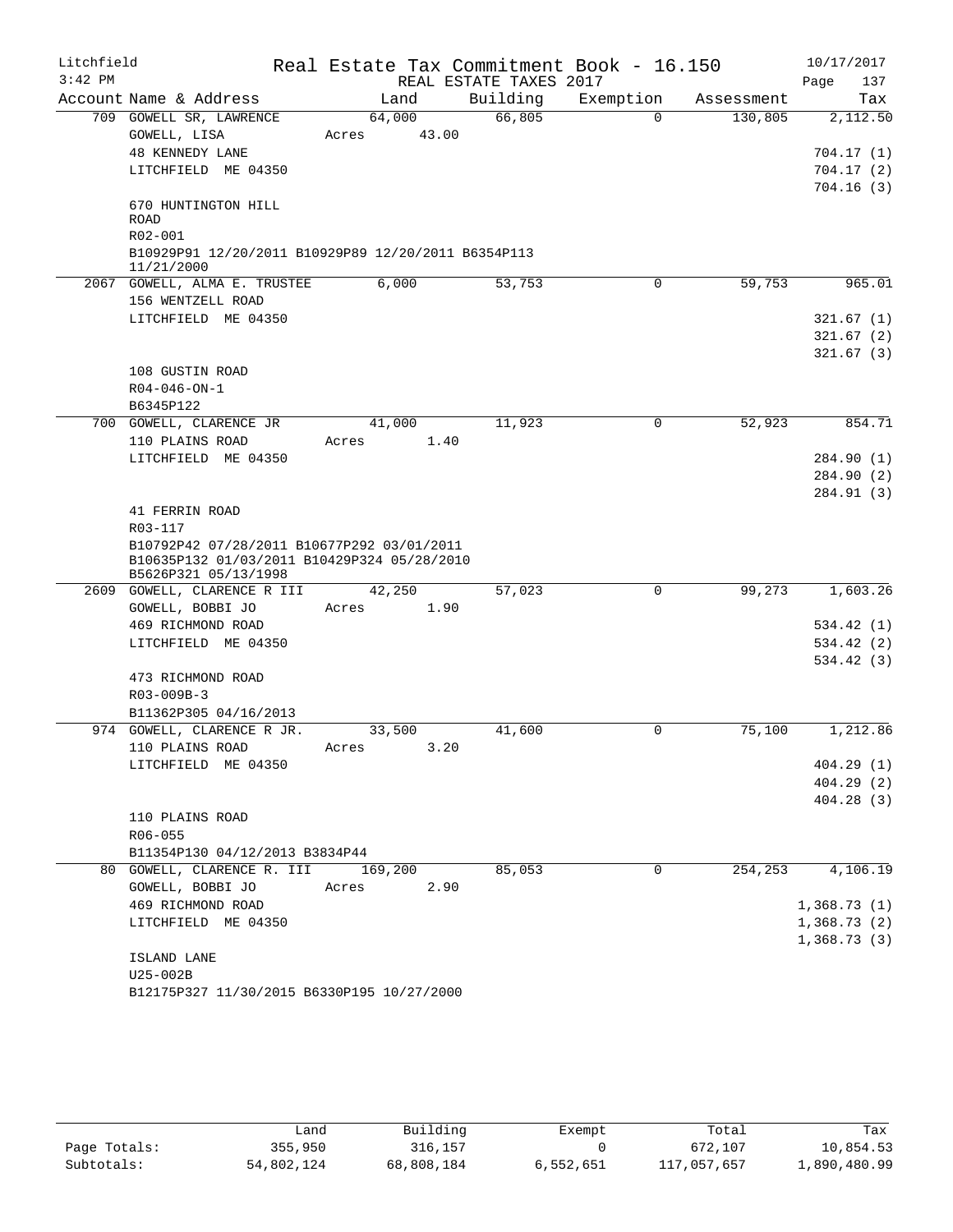| Litchfield<br>$3:42$ PM | Account Name & Address                    | Real Estate Tax Commitment Book - 16.150<br>Land | REAL ESTATE TAXES 2017<br>Building | Exemption           | Assessment | 10/17/2017<br>Page<br>138<br>Tax |
|-------------------------|-------------------------------------------|--------------------------------------------------|------------------------------------|---------------------|------------|----------------------------------|
|                         |                                           |                                                  |                                    | $\Omega$            |            |                                  |
|                         | 1966 GOWELL, CLARENCE R. JR.              | 65,090                                           | 7,476                              |                     | 72,566     | 1,171.94                         |
|                         | 110 PLAINS ROAD                           | 6.59<br>Acres                                    |                                    |                     |            |                                  |
|                         | LITCHFIELD ME 04350                       |                                                  |                                    |                     |            | 390.65(1)                        |
|                         |                                           |                                                  |                                    |                     |            | 390.65(2)                        |
|                         |                                           |                                                  |                                    |                     |            | 390.64(3)                        |
|                         | 76 & 104 PLAINS ROAD                      |                                                  |                                    |                     |            |                                  |
|                         | R06-055A                                  |                                                  |                                    |                     |            |                                  |
|                         | B11833P87 09/22/2011 B7266P128 02/06/2003 |                                                  |                                    |                     |            |                                  |
|                         | 406 GOWELL, CLARENCE SR.                  | $\Omega$                                         | 10,816                             | 0                   | 10,816     | 174.68                           |
|                         | 156 WENTZELL ROAD                         |                                                  |                                    |                     |            |                                  |
|                         | LITCHFIELD ME 04350                       |                                                  |                                    |                     |            | 58.23(1)                         |
|                         |                                           |                                                  |                                    |                     |            | 58.23(2)                         |
|                         |                                           |                                                  |                                    |                     |            | 58.22(3)                         |
|                         | 4 FORD LANE                               |                                                  |                                    |                     |            |                                  |
|                         | $R03 - 043 - ON - 2$                      |                                                  |                                    |                     |            |                                  |
|                         | 2008 GOWELL, CLARENCE SR.                 | $\Omega$                                         | 9,070                              | 9,070               | $\Omega$   | 0.00                             |
|                         | 156 WENTZELL ROAD                         |                                                  |                                    | 02 HOMESTEAD EXEMPT |            |                                  |
|                         | LITCHFIELD ME 04350                       |                                                  |                                    |                     |            |                                  |
|                         |                                           |                                                  |                                    |                     |            |                                  |
|                         |                                           |                                                  |                                    |                     |            |                                  |
|                         | 57 KENNEDY LANE                           |                                                  |                                    |                     |            |                                  |
|                         | R03-073-ON-2                              |                                                  |                                    |                     |            |                                  |
|                         | B10197P78 08/28/2009 B10197P78 08/28/2009 |                                                  |                                    |                     |            |                                  |
|                         | 91 GOWELL, CLARENCE SR.                   | $\overline{0}$                                   | 67,495                             | 0                   | 67,495     | 1,090.04                         |
|                         | 156 WENTZELL ROAD                         |                                                  |                                    |                     |            |                                  |
|                         | LITCHFIELD ME 04350                       |                                                  |                                    |                     |            | 363.35(1)                        |
|                         |                                           |                                                  |                                    |                     |            | 363.35(2)                        |
|                         |                                           |                                                  |                                    |                     |            | 363.34(3)                        |
|                         | 156 WENTZELL ROAD                         |                                                  |                                    |                     |            |                                  |
|                         | R03-090-ON-37                             |                                                  |                                    |                     |            |                                  |
|                         | 1415 GOWELL, CLARENCE SR.                 | $\mathbf 0$                                      | 23,468                             | 0                   | 23,468     | 379.01                           |
|                         | 156 WENTZELL ROAD                         |                                                  |                                    |                     |            |                                  |
|                         | LITCHFIELD ME 04350                       |                                                  |                                    |                     |            | 126.34(1)                        |
|                         |                                           |                                                  |                                    |                     |            | 126.34(2)                        |
|                         |                                           |                                                  |                                    |                     |            | 126.33(3)                        |
|                         | 17 BUSH LANE                              |                                                  |                                    |                     |            |                                  |
|                         | $R03 - 006 - ON - 4$                      |                                                  |                                    |                     |            |                                  |
|                         | 2670 GOWELL, CRYSTAL                      | 40,350                                           | 137,333                            | 26,000              | 151,683    | 2,449.68                         |
|                         | 47 KENNEDY LANE                           | 1.70<br>Acres                                    |                                    | 02 HOMESTEAD EXEMPT |            |                                  |
|                         | LITCHFIELD ME 04350                       |                                                  |                                    | 22 WW2 Widow Res    |            | 816.56(1)                        |
|                         |                                           |                                                  |                                    |                     |            | 816.56(2)                        |
|                         |                                           |                                                  |                                    |                     |            | 816.56(3)                        |
|                         | 47 KENNEDY LANE                           |                                                  |                                    |                     |            |                                  |
|                         | R03-073-12                                |                                                  |                                    |                     |            |                                  |
|                         | B10419P261 05/17/2010                     |                                                  |                                    |                     |            |                                  |
|                         | 716 GOWELL, HEATHER                       | 0                                                | 62,741                             | 20,000              | 42,741     | 690.27                           |
|                         | 13 NUTTING LANE                           |                                                  |                                    | 02 HOMESTEAD EXEMPT |            |                                  |
|                         | LITCHFIELD ME                             |                                                  |                                    |                     |            | 230.09(1)                        |
|                         | 04350-3535                                |                                                  |                                    |                     |            |                                  |
|                         |                                           |                                                  |                                    |                     |            | 230.09(2)                        |
|                         |                                           |                                                  |                                    |                     |            | 230.09(3)                        |
|                         | 32 GOWELL LANE                            |                                                  |                                    |                     |            |                                  |
|                         | $R04 - 046 - ON - 32$                     |                                                  |                                    |                     |            |                                  |
|                         |                                           |                                                  |                                    |                     |            |                                  |
|                         |                                           |                                                  |                                    |                     |            |                                  |
|                         |                                           |                                                  |                                    |                     |            |                                  |

|              | Land       | Building   | Exempt    | Total       | Tax          |
|--------------|------------|------------|-----------|-------------|--------------|
| Page Totals: | 105,440    | 318,399    | 55,070    | 368,769     | 5,955.62     |
| Subtotals:   | 54,907,564 | 69,126,583 | 6,607,721 | 117,426,426 | 1,896,436.61 |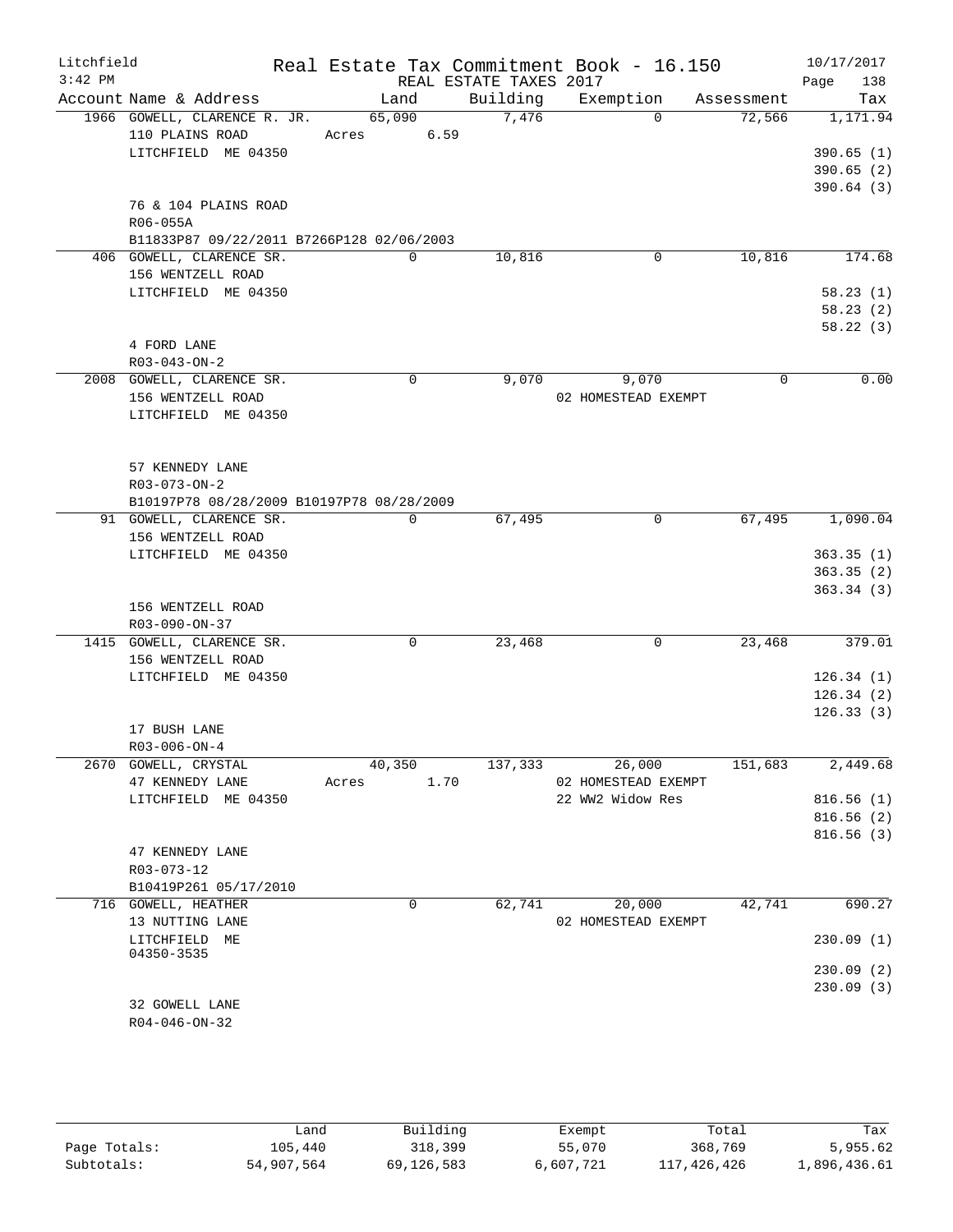| Litchfield   |                               |         |                |                        | Real Estate Tax Commitment Book - 16.150 |            | 10/17/2017  |
|--------------|-------------------------------|---------|----------------|------------------------|------------------------------------------|------------|-------------|
| $3:42$ PM    |                               |         |                | REAL ESTATE TAXES 2017 |                                          |            | 139<br>Page |
|              | Account Name & Address        |         | Land           | Building               | Exemption                                | Assessment | Tax         |
|              | 2187 GOWELL, KEVIN B SR       |         | 45,500         | $\Omega$               | $\Omega$                                 | 45,500     | 734.83      |
|              | P O BOX 148                   |         | 11.00<br>Acres |                        |                                          |            |             |
|              | LITCHFIELD ME 04350           |         |                |                        |                                          |            | 244.94 (1)  |
|              |                               |         |                |                        |                                          |            | 244.94 (2)  |
|              |                               |         |                |                        |                                          |            | 244.95 (3)  |
|              | WHIPPOORWILL ROAD             |         |                |                        |                                          |            |             |
|              | U21-027                       |         |                |                        |                                          |            |             |
|              | B8448P21 06/08/2005 B1246P165 |         |                |                        |                                          |            |             |
|              | 698 GOWELL, KEVIN B.          |         | 41,250         | 124,796                | 20,000                                   | 146,046    | 2,358.64    |
|              | GOWELL LIBBY L                |         | 1.50<br>Acres  |                        | 02 HOMESTEAD EXEMPT                      |            |             |
|              | PO BOX 148                    |         |                |                        |                                          |            | 786.21 (1)  |
|              | LITCHFIELD ME 04350           |         |                |                        |                                          |            | 786.21(2)   |
|              |                               |         |                |                        |                                          |            | 786.22 (3)  |
|              | 61 WHIPPOORWILL ROAD          |         |                |                        |                                          |            |             |
|              | $U21 - 024$                   |         |                |                        |                                          |            |             |
|              | B4949P172                     |         |                |                        |                                          |            |             |
|              | 1689 GOWELL, LAWRENCE         |         | 80,586         | 79,082                 | $\mathbf 0$                              | 159,668    | 2,578.64    |
|              | GOWELL, LISA                  |         | 74.00<br>Acres |                        |                                          |            |             |
|              | 490 RICHMOND ROAD             |         |                |                        |                                          |            | 859.55(1)   |
|              | LITCHFIELD ME 04350           |         |                |                        |                                          |            | 859.55 (2)  |
|              |                               |         |                |                        |                                          |            | 859.54 (3)  |
|              | 47 CENTER ROAD                |         |                |                        |                                          |            |             |
|              | R03-008                       |         |                |                        |                                          |            |             |
|              | B12417P155 09/21/2016         |         |                |                        |                                          |            |             |
|              | 1435 GOWELL, LAWRENCE G       |         | $\mathbf 0$    | 19,043                 | $\mathsf{O}$                             | 19,043     | 307.54      |
|              | <b>48 KENNEDY LANE</b>        |         |                |                        |                                          |            |             |
|              | LITCHFIELD ME 04350           |         |                |                        |                                          |            | 102.51(1)   |
|              |                               |         |                |                        |                                          |            | 102.51(2)   |
|              |                               |         |                |                        |                                          |            | 102.52(3)   |
|              | 15 CLINTON LANE               |         |                |                        |                                          |            |             |
|              | R02-103-ON-2                  |         |                |                        |                                          |            |             |
|              | 697 GOWELL, LAWRENCE G        |         | 33,000         | 13,207                 | $\mathbf 0$                              | 46,207     | 746.24      |
|              | <b>48 KENNEDY LANE</b>        |         | 3.00<br>Acres  |                        |                                          |            |             |
|              | LITCHFIELD ME 04350           |         |                |                        |                                          |            | 248.75 (1)  |
|              |                               |         |                |                        |                                          |            | 248.75 (2)  |
|              |                               |         |                |                        |                                          |            | 248.74 (3)  |
|              | 668 HUNTINGTON HILL           |         |                |                        |                                          |            |             |
|              | <b>ROAD</b>                   |         |                |                        |                                          |            |             |
|              | R02-001A                      |         |                |                        |                                          |            |             |
|              | B4071P287                     |         |                |                        |                                          |            |             |
| 1437         | GOWELL, LAWRENCE G            |         | 0              | 18,680                 | 0                                        | 18,680     | 301.68      |
|              | 48 KENNEDY LANE               |         |                |                        |                                          |            |             |
|              | LITCHFIELD ME 04350           |         |                |                        |                                          |            | 100.56(1)   |
|              |                               |         |                |                        |                                          |            | 100.56(2)   |
|              |                               |         |                |                        |                                          |            | 100.56(3)   |
|              | 5 FORD LANE                   |         |                |                        |                                          |            |             |
|              | R03-043-ON-40                 |         |                |                        |                                          |            |             |
| 2675         | GOWELL, LAWRENCE G            |         | 39,225         | 111,874                | 0                                        | 151,099    | 2,440.25    |
|              | GOWELL, LISA                  |         | 1.25<br>Acres  |                        |                                          |            |             |
|              | 48 KENNEDY LANE               |         |                |                        |                                          |            | 813.42 (1)  |
|              | LITCHFIELD ME 04350           |         |                |                        |                                          |            | 813.42 (2)  |
|              |                               |         |                |                        |                                          |            | 813.41 (3)  |
|              | <b>48 KENNEDY LANE</b>        |         |                |                        |                                          |            |             |
|              | R03-073-17                    |         |                |                        |                                          |            |             |
|              |                               |         |                |                        |                                          |            |             |
|              | B10604P134 12/01/2010         |         |                |                        |                                          |            |             |
|              |                               |         |                |                        |                                          |            |             |
|              |                               |         |                |                        |                                          |            |             |
|              |                               | Land    | Building       |                        | Exempt                                   | Total      | Tax         |
| Page Totals: |                               | 239,561 | 366,682        |                        | 20,000                                   | 586,243    | 9,467.82    |

Subtotals: 55,147,125 69,493,265 6,627,721 118,012,669 1,905,904.43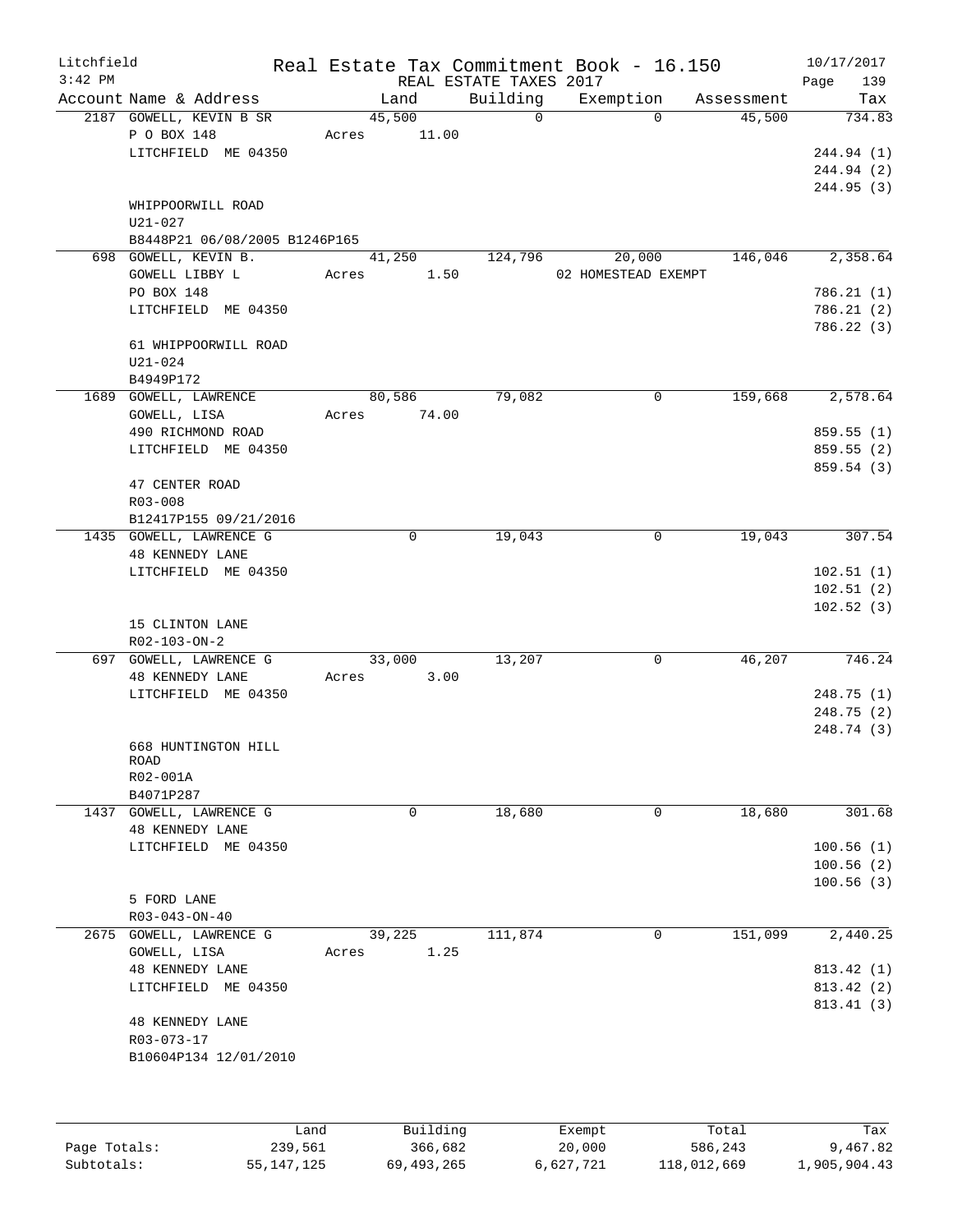| Litchfield |                                                                                                    |       |             |                        | Real Estate Tax Commitment Book - 16.150 |            | 10/17/2017   |
|------------|----------------------------------------------------------------------------------------------------|-------|-------------|------------------------|------------------------------------------|------------|--------------|
| $3:42$ PM  |                                                                                                    |       |             | REAL ESTATE TAXES 2017 |                                          |            | Page<br>140  |
|            | Account Name & Address                                                                             |       | Land        | Building               | Exemption                                | Assessment | Tax          |
|            | 706 GOWELL, LAWRENCE G SR                                                                          |       | 96,760      | 117,627                | $\Omega$                                 | 214,387    | 3,462.35     |
|            | GOWELL, LISA                                                                                       | Acres | 47.82       |                        |                                          |            |              |
|            | <b>48 KENNEDY LANE</b>                                                                             |       |             |                        |                                          |            | 1,154.12(1)  |
|            | LITCHFIELD ME 04350                                                                                |       |             |                        |                                          |            | 1, 154.12(2) |
|            |                                                                                                    |       |             |                        |                                          |            | 1, 154.11(3) |
|            | 675 HUNTINGTON HILL                                                                                |       |             |                        |                                          |            |              |
|            | ROAD                                                                                               |       |             |                        |                                          |            |              |
|            | R03-127                                                                                            |       |             |                        |                                          |            |              |
|            | B10929P91 01/03/2012 B10929P89 01/03/2012 B6354P122<br>11/21/2000                                  |       |             |                        |                                          |            |              |
|            | 2186 GOWELL, LAWRENCE G.                                                                           |       | $\mathbf 0$ | 6,451                  | $\mathbf 0$                              | 6,451      | 104.18       |
|            | <b>48 KENNEDY LANE</b>                                                                             |       |             |                        |                                          |            |              |
|            | LITCHFIELD ME 04350                                                                                |       |             |                        |                                          |            | 34.73(1)     |
|            |                                                                                                    |       |             |                        |                                          |            | 34.73(2)     |
|            |                                                                                                    |       |             |                        |                                          |            | 34.72(3)     |
|            | 40 BUSH LANE                                                                                       |       |             |                        |                                          |            |              |
|            | R03-006-ON-7                                                                                       |       |             |                        |                                          |            |              |
|            | B6719P217                                                                                          |       |             |                        |                                          |            |              |
|            | 1974 GOWELL, LAWRENCE G.                                                                           |       | 0           | 10,602                 | 0                                        | 10,602     | 171.22       |
|            | <b>48 KENNEDY LANE</b>                                                                             |       |             |                        |                                          |            |              |
|            | LITCHFIELD ME 04350                                                                                |       |             |                        |                                          |            | 57.07(1)     |
|            |                                                                                                    |       |             |                        |                                          |            | 57.07(2)     |
|            |                                                                                                    |       |             |                        |                                          |            | 57.08(3)     |
|            | 14 CLINTON LANE                                                                                    |       |             |                        |                                          |            |              |
|            | R02-103-ON-9                                                                                       |       |             |                        |                                          |            |              |
|            | B10137P191 07/06/2009                                                                              |       |             |                        |                                          |            |              |
|            | 2708 GOWELL, LAWRENCE G.                                                                           |       | 0           | 7,401                  | 0                                        | 7,401      | 119.53       |
|            | <b>48 KENNEDY LANE</b>                                                                             |       |             |                        |                                          |            |              |
|            | LITCHFIELD ME 04350                                                                                |       |             |                        |                                          |            | 39.84(1)     |
|            |                                                                                                    |       |             |                        |                                          |            | 39.84 (2)    |
|            |                                                                                                    |       |             |                        |                                          |            | 39.85(3)     |
|            | 45 LOIS LANE                                                                                       |       |             |                        |                                          |            |              |
|            | R06-027A-ON                                                                                        |       |             |                        |                                          |            |              |
| 398        | GOWELL, LAWRENCE G. &                                                                              |       | 40,250      | 58,269                 | 0                                        | 98,519     | 1,591.08     |
|            | LISA R.                                                                                            |       |             |                        |                                          |            |              |
|            | 57 KENNEDY LANE                                                                                    | Acres | 1.10        |                        |                                          |            |              |
|            | LITCHFIELD ME 04350                                                                                |       |             |                        |                                          |            | 530.36(1)    |
|            |                                                                                                    |       |             |                        |                                          |            | 530.36 (2)   |
|            |                                                                                                    |       |             |                        |                                          |            | 530.36(3)    |
|            | 451 RICHMOND ROAD                                                                                  |       |             |                        |                                          |            |              |
|            | $R03 - 010$                                                                                        |       |             |                        |                                          |            |              |
|            | B12309P124 05/27/2016 B12270P90 01/21/2016                                                         |       |             |                        |                                          |            |              |
|            | B12010P190 04/06/2015 B11923P315 11/24/2014<br>B11636P74 01/22/2014 B11091P40 06/27/2012 B9182P119 |       |             |                        |                                          |            |              |
|            | 12/06/2006 B8270P297 12/29/2004 B6266P226 12/28/2004                                               |       |             |                        |                                          |            |              |
|            | 701 GOWELL, PATRICIA A.                                                                            |       | 111,680     | 89,550                 | $\mathbf 0$                              | 201,230    | 3,249.86     |
|            | GOWELL, PERCY G.                                                                                   | Acres | 0.30        |                        |                                          |            |              |
|            | 101 HARDSCRABBLE ROAD                                                                              |       |             |                        |                                          |            | 1,083.29(1)  |
|            | LITCHFIELD ME 04350                                                                                |       |             |                        |                                          |            | 1,083.29(2)  |
|            |                                                                                                    |       |             |                        |                                          |            | 1,083.28(3)  |
|            | 50 RUSTIC DRIVE                                                                                    |       |             |                        |                                          |            |              |
|            | $U27 - 009$                                                                                        |       |             |                        |                                          |            |              |
|            | B12523P156 01/23/2017 B7973P302 04/27/2004 B3935P313                                               |       |             |                        |                                          |            |              |

|              | Land       | Building   | Exempt    | Total       | Tax          |
|--------------|------------|------------|-----------|-------------|--------------|
| Page Totals: | 248,690    | 289,900    |           | 538,590     | 8,698.22     |
| Subtotals:   | 55,395,815 | 69,783,165 | 6,627,721 | 118,551,259 | 1,914,602.65 |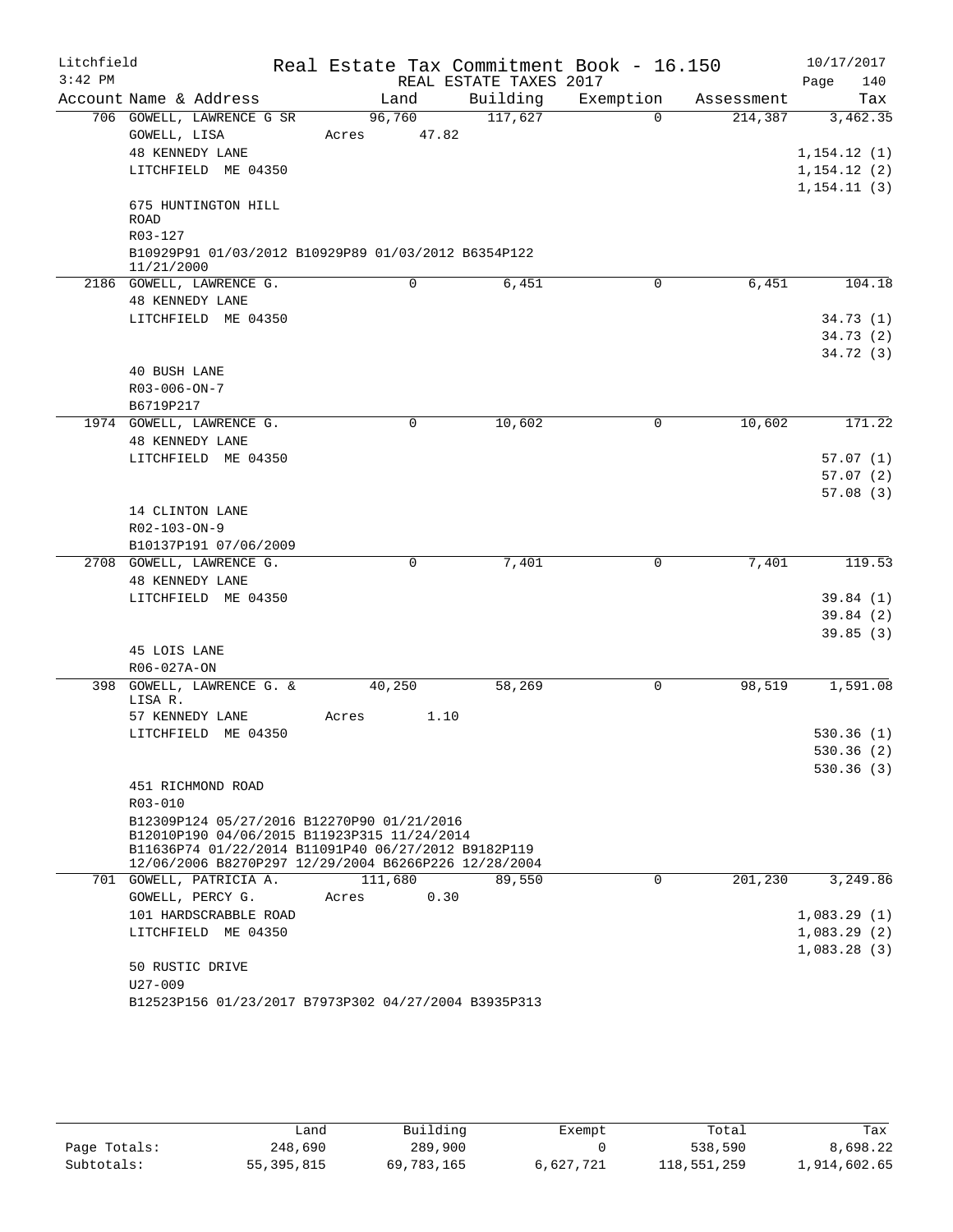| Litchfield   |                                                                                     |              |       |             |      |                        | Real Estate Tax Commitment Book - 16.150 |               |            |      | 10/17/2017                                |
|--------------|-------------------------------------------------------------------------------------|--------------|-------|-------------|------|------------------------|------------------------------------------|---------------|------------|------|-------------------------------------------|
| $3:42$ PM    |                                                                                     |              |       |             |      | REAL ESTATE TAXES 2017 |                                          |               |            | Page | 141                                       |
|              | Account Name & Address                                                              |              |       | Land        |      | Building               | Exemption                                |               | Assessment |      | Tax                                       |
|              | 79 GOWELL, PERCY<br>GOWELL CLARENCE<br>101 HARDSCRABBLE ROAD<br>LITCHFIELD ME 04350 |              | Acres | 42,500      | 2.00 | 12,995                 | 20,000<br>02 HOMESTEAD EXEMPT            |               | 35,495     |      | 573.24<br>191.08(1)<br>191.08(2)          |
|              | 101 HARDSCRABBLE ROAD                                                               |              |       |             |      |                        |                                          |               |            |      | 191.08(3)                                 |
|              | $U22 - 021$<br>B6313P287                                                            |              |       |             |      |                        |                                          |               |            |      |                                           |
|              | 2025 GOWELL, SR CLARENCE R                                                          |              |       | 43,675      |      | 72,182                 |                                          | 0             | 115,857    |      | 1,871.09                                  |
|              | GRANTOR TRUST<br>GOWELL SR CLARNCE R<br>TRUSTEE                                     |              | Acres |             | 2.47 |                        |                                          |               |            |      |                                           |
|              | 156 WENTZELL ROAD<br>LITCHFIELD ME 04350                                            |              |       |             |      |                        |                                          |               |            |      | 623.70(1)<br>623.70(2)<br>623.69(3)       |
|              | 150 RICHMOND ROAD<br>R03-090A<br>B6345P133 11/21/2000                               |              |       |             |      |                        |                                          |               |            |      |                                           |
|              | 699 GOWELL, TINA                                                                    |              |       | 0           |      | 14,939                 | 14,939                                   |               | 0          |      | 0.00                                      |
|              | 671 HUNTINGTON HILL<br><b>ROAD</b><br>LITCHFIELD ME 04350                           |              |       |             |      |                        | 02 HOMESTEAD EXEMPT                      |               |            |      |                                           |
|              |                                                                                     |              |       |             |      |                        |                                          |               |            |      |                                           |
|              | 671 HUNTINGTON HILL<br><b>ROAD</b><br>R03-127-ON                                    |              |       |             |      |                        |                                          |               |            |      |                                           |
|              | 2014 GOWELL, JR. CLARENCE                                                           |              |       | 0           |      | 56,216                 |                                          | $\mathbf 0$   | 56,216     |      | 907.89                                    |
|              | 110 PLAINS ROAD                                                                     |              |       |             |      |                        |                                          |               |            |      |                                           |
|              | LITCHFIELD ME 04350                                                                 |              |       |             |      |                        |                                          |               |            |      | 302.63(1)<br>302.63(2)<br>302.63(3)       |
|              | PLAINS ROAD<br>R06-055A-ON-2                                                        |              |       |             |      |                        |                                          |               |            |      |                                           |
|              | 1565 GOWELL, SR. CLARENCE R.                                                        |              |       | 40,750      |      | 290,954                |                                          | 0             | 331,704    |      | 5,357.02                                  |
|              | 156 WENTZELL ROAD                                                                   |              | Acres |             | 1.30 |                        |                                          |               |            |      |                                           |
|              | LITCHFIELD ME 04350                                                                 |              |       |             |      |                        |                                          |               |            |      | 1,785.67(1)<br>1,785.67(2)<br>1,785.68(3) |
|              | 490 RICHMOND ROAD<br>R03-121B<br>B7374P191 04/25/2003                               |              |       |             |      |                        |                                          |               |            |      |                                           |
|              | 2834 GOWELL-RENKEN, KIM                                                             |              |       | $\mathbf 0$ |      | 10,094                 |                                          | 0             | 10,094     |      | 163.02                                    |
|              | 150 WENTZELL ROAD                                                                   |              |       |             |      |                        |                                          |               |            |      |                                           |
|              | Litchfield ME 04350                                                                 |              |       |             |      |                        |                                          |               |            |      | 54.34(1)                                  |
|              |                                                                                     |              |       |             |      |                        |                                          |               |            |      | 54.34(2)                                  |
|              | 15 GOWELL LANE                                                                      |              |       |             |      |                        |                                          |               |            |      | 54.34(3)                                  |
|              | $R04 - 046 - ON - 30$                                                               |              |       |             |      |                        |                                          |               |            |      |                                           |
|              | 322 GOWELL-RENKEN, KIM E                                                            |              |       | 0           |      | 62,968                 | 20,000                                   |               | 42,968     |      | 693.93                                    |
|              | 150 WENTZELL ROAD                                                                   |              |       |             |      |                        | 02 HOMESTEAD EXEMPT                      |               |            |      |                                           |
|              | LITCHFIELD ME 04350                                                                 |              |       |             |      |                        |                                          |               |            |      | 231.31(1)                                 |
|              |                                                                                     |              |       |             |      |                        |                                          |               |            |      | 231.31(2)                                 |
|              | 150 WENTZELL ROAD<br>R03-090-ON-36<br>B10758P326 06/20/2011                         |              |       |             |      |                        |                                          |               |            |      | 231.31(3)                                 |
|              |                                                                                     |              |       |             |      |                        |                                          |               |            |      |                                           |
|              |                                                                                     | Land         |       | Building    |      |                        |                                          |               | Total      |      | Tax                                       |
| Page Totals: |                                                                                     | 126,925      |       | 520,348     |      |                        | Exempt<br>54,939                         |               | 592,334    |      | 9,566.19                                  |
| Subtotals:   |                                                                                     | 55, 522, 740 |       | 70,303,513  |      |                        | 6,682,660                                | 119, 143, 593 |            |      | 1,924,168.84                              |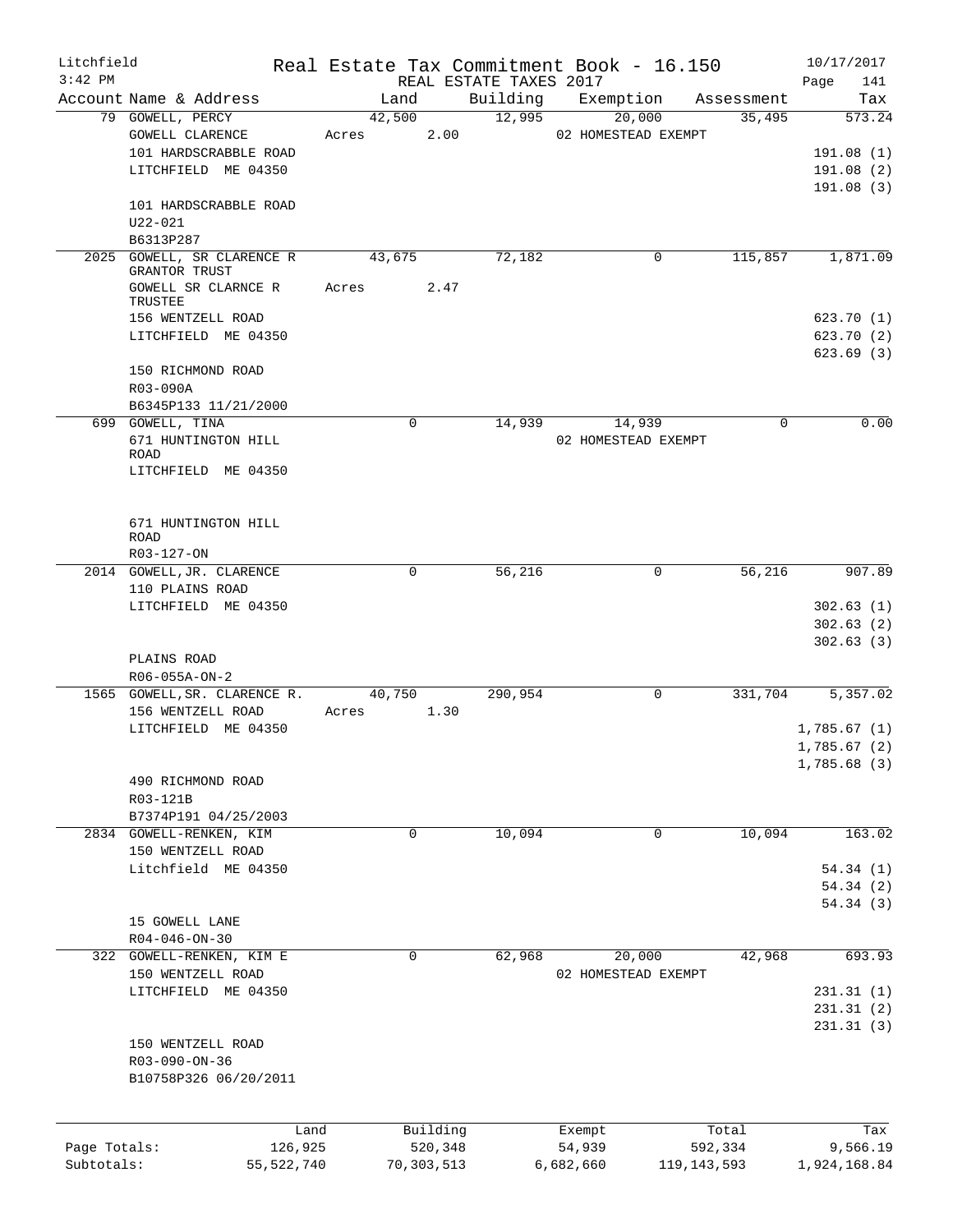| Litchfield |                                                                                           |        |      |                        | Real Estate Tax Commitment Book - 16.150 |            | 10/17/2017  |
|------------|-------------------------------------------------------------------------------------------|--------|------|------------------------|------------------------------------------|------------|-------------|
| $3:42$ PM  |                                                                                           |        |      | REAL ESTATE TAXES 2017 |                                          |            | 142<br>Page |
|            | Account Name & Address                                                                    | Land   |      | Building               | Exemption                                | Assessment | Tax         |
|            | 2697 GOWELL'S REAL ESTATE,<br>LLC.                                                        | 44,750 |      | 1,391,840              | $\Omega$                                 | 1,436,590  | 23, 200.93  |
|            | 511 RICHMOND ROAD                                                                         | Acres  | 2.90 |                        |                                          |            |             |
|            | LITCHFIELD ME 04350                                                                       |        |      |                        |                                          |            | 7,733.64(1) |
|            |                                                                                           |        |      |                        |                                          |            | 7,733.64(2) |
|            |                                                                                           |        |      |                        |                                          |            | 7,733.65(3) |
|            | 511 RICHMOND ROAD                                                                         |        |      |                        |                                          |            |             |
|            | R03-009C<br>B12028P199 06/30/2015 B9526P341 10/10/2007                                    |        |      |                        |                                          |            |             |
|            | 703 GOWELL'S STORE INC                                                                    | 61,150 |      | 314,238                | 0                                        | 375,388    | 6,062.52    |
|            | 473 RICHMOND ROAD                                                                         | Acres  | 2.26 |                        |                                          |            |             |
|            | LITCHFIELD ME 04350                                                                       |        |      |                        |                                          |            | 2,020.84(1) |
|            |                                                                                           |        |      |                        |                                          |            | 2,020.84(2) |
|            |                                                                                           |        |      |                        |                                          |            | 2,020.84(3) |
|            | 491 RICHMOND ROAD                                                                         |        |      |                        |                                          |            |             |
|            | R03-009B-1                                                                                |        |      |                        |                                          |            |             |
|            | B12028P202 07/01/2015 B9322P229 04/20/2007 B6197P332<br>03/21/2000 B2526P305 11/30/1982   |        |      |                        |                                          |            |             |
|            | 2230 GOZDECKI, MARK                                                                       | 43,400 |      | 81,904                 | 0                                        | 125,304    | 2,023.66    |
|            | 5201 S MACDILLAVE                                                                         | Acres  | 2.36 |                        |                                          |            |             |
|            | APT #206                                                                                  |        |      |                        |                                          |            | 674.55(1)   |
|            | TAMPA FL 33611-4023                                                                       |        |      |                        |                                          |            | 674.55(2)   |
|            | 31 POTTERS BROOK LANE                                                                     |        |      |                        |                                          |            | 674.56(3)   |
|            | R08-008B                                                                                  |        |      |                        |                                          |            |             |
|            | B9586P348 12/07/2007 B6490P335 05/25/2001                                                 |        |      |                        |                                          |            |             |
|            | 2460 GRAND VIEW GARDENS                                                                   |        | 0    | 14,593                 | 0                                        | 14,593     | 235.68      |
|            | 82 NECK ROAD                                                                              |        |      |                        |                                          |            |             |
|            | LITCHFIELD ME 04350                                                                       |        |      |                        |                                          |            | 78.56(1)    |
|            |                                                                                           |        |      |                        |                                          |            | 78.56(2)    |
|            |                                                                                           |        |      |                        |                                          |            | 78.56(3)    |
|            | 82 NECK ROAD                                                                              |        |      |                        |                                          |            |             |
|            | R14-011-ON                                                                                |        |      |                        |                                          |            |             |
| 99         | GRANT, NATHAN                                                                             | 42,000 |      | 140,209                | 0                                        | 182,209    | 2,942.68    |
|            | LAZARO, ALYSSA                                                                            | Acres  | 1.80 |                        |                                          |            |             |
|            | 34 SPEARS CORNER ROAD                                                                     |        |      |                        |                                          |            | 980.89 (1)  |
|            | WEST GARDINER ME<br>04345-3508                                                            |        |      |                        |                                          |            | 980.89(2)   |
|            |                                                                                           |        |      |                        |                                          |            | 980.90 (3)  |
|            | 229 BUKER ROAD                                                                            |        |      |                        |                                          |            |             |
|            | R05-052A                                                                                  |        |      |                        |                                          |            |             |
|            | B12160P335 11/13/2015 B12035P333 07/01/2015                                               |        |      |                        |                                          |            |             |
|            | B12022P133 06/15/2015 B11850P150 09/25/2013<br>B11520P259 09/23/2013 B11515P89 04/02/2013 |        |      |                        |                                          |            |             |
|            | B11387P151 05/01/2013 B9226P172 01/19/2007 B7880P96                                       |        |      |                        |                                          |            |             |
|            | 03/30/2004 B5531P200                                                                      |        |      |                        |                                          |            |             |
|            | 1785 GRAVES, PAUL F                                                                       | 54,900 |      | 95,696                 | 20,000                                   | 130,596    | 2,109.13    |
|            | 940 PLAINS ROAD                                                                           | Acres  | 8.40 |                        | 02 HOMESTEAD EXEMPT                      |            |             |
|            | LITCHFIELD ME<br>04350-4225                                                               |        |      |                        |                                          |            | 703.04(1)   |
|            |                                                                                           |        |      |                        |                                          |            | 703.04 (2)  |
|            |                                                                                           |        |      |                        |                                          |            | 703.05(3)   |
|            | 940 PLAINS ROAD                                                                           |        |      |                        |                                          |            |             |
|            | R09-043                                                                                   |        |      |                        |                                          |            |             |
|            | B9752P120 06/06/2008 B4931P281 02/21/1995 B2745P346                                       |        |      |                        |                                          |            |             |
|            | 11/02/1984 B1798P290 04/10/2000                                                           |        |      |                        |                                          |            |             |
|            |                                                                                           |        |      |                        |                                          |            |             |
|            |                                                                                           |        |      |                        |                                          |            |             |

|              | Land       | Building   | Exempt    | Total       | Tax          |
|--------------|------------|------------|-----------|-------------|--------------|
| Page Totals: | 246,200    | 2,038,480  | 20,000    | 2,264,680   | 36,574.60    |
| Subtotals:   | 55,768,940 | 72,341,993 | 6,702,660 | 121,408,273 | 1,960,743.44 |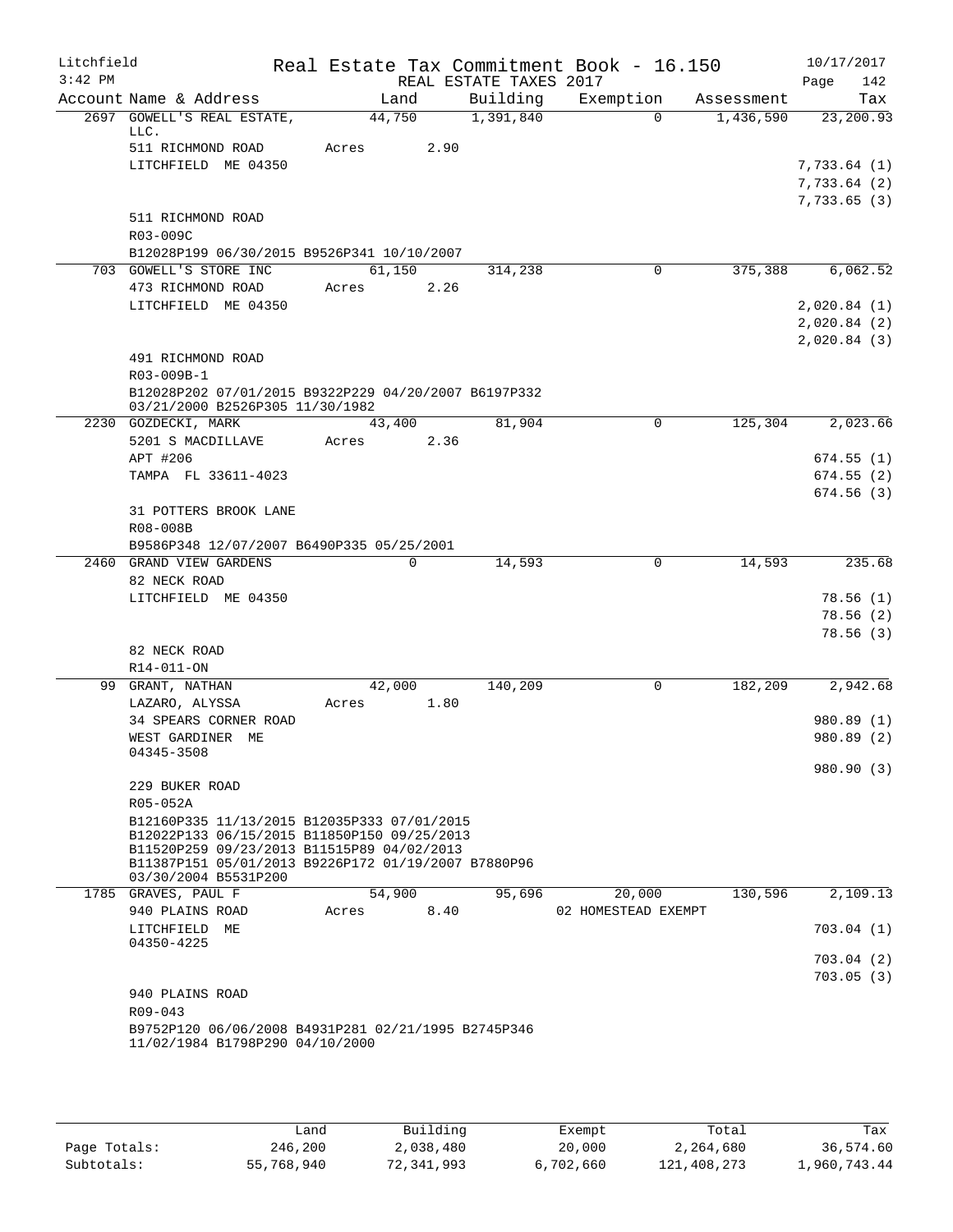| Litchfield<br>$3:42$ PM |                                                   |              |        |             | Real Estate Tax Commitment Book - 16.150<br>REAL ESTATE TAXES 2017 |                    |             |                      | 10/17/2017<br>Page<br>143 |
|-------------------------|---------------------------------------------------|--------------|--------|-------------|--------------------------------------------------------------------|--------------------|-------------|----------------------|---------------------------|
|                         | Account Name & Address                            |              |        | Land        | Building                                                           |                    |             | Exemption Assessment | Tax                       |
|                         | 2781 GRAY, ELIZABETH S                            |              | 58,280 |             | $\Omega$                                                           |                    | $\Omega$    | 58,280               | 941.22                    |
|                         | P O BOX 1166                                      |              |        | Acres 31.56 |                                                                    |                    |             |                      |                           |
|                         | GREENVILLE ME 04441                               |              |        |             |                                                                    |                    |             |                      | 313.74(1)                 |
|                         |                                                   |              |        |             |                                                                    |                    |             |                      | 313.74(2)                 |
|                         |                                                   |              |        |             |                                                                    |                    |             |                      | 313.74(3)                 |
|                         | HALLOWELL ROAD                                    |              |        |             |                                                                    |                    |             |                      |                           |
|                         | R11-022A                                          |              |        |             |                                                                    |                    |             |                      |                           |
|                         |                                                   |              |        |             |                                                                    |                    |             |                      |                           |
|                         | B10656P135 01/31/2011 B7865P236 06/16/2004        |              |        |             |                                                                    |                    |             |                      |                           |
|                         | 1275 GRAY, LARRY C. &<br>SHIRLEY A                |              | 42,250 |             | 215,945                                                            |                    | 6,000       | 252,195              | 4,072.95                  |
|                         | 15 NADEAU DRIVE                                   |              | Acres  | 2.46        |                                                                    | 03 VETERANS EXEMPT |             |                      |                           |
|                         | LITCHFIELD ME 04350                               |              |        |             |                                                                    |                    |             |                      | 1,357.65(1)               |
|                         |                                                   |              |        |             |                                                                    |                    |             |                      | 1,357.65(2)               |
|                         |                                                   |              |        |             |                                                                    |                    |             |                      |                           |
|                         |                                                   |              |        |             |                                                                    |                    |             |                      | 1,357.65(3)               |
|                         | 15 NADEAU DRIVE                                   |              |        |             |                                                                    |                    |             |                      |                           |
|                         | R12-010-5                                         |              |        |             |                                                                    |                    |             |                      |                           |
|                         | B10250P145 10/22/2009 B6375P69 12/29/2000         |              |        |             |                                                                    |                    |             |                      |                           |
|                         | 2350 GRECENKO, JAMES G                            |              |        | 52,025      | 45,468                                                             |                    | 0           | 97,493               | 1,574.51                  |
|                         | 1286 WEST ROAD                                    |              | Acres  | 5.81        |                                                                    |                    |             |                      |                           |
|                         | LITCHFIELD ME 04350                               |              |        |             |                                                                    |                    |             |                      | 524.84(1)                 |
|                         |                                                   |              |        |             |                                                                    |                    |             |                      | 524.84(2)                 |
|                         |                                                   |              |        |             |                                                                    |                    |             |                      | 524.83(3)                 |
|                         | 1286 WEST ROAD                                    |              |        |             |                                                                    |                    |             |                      |                           |
|                         | R03-037A                                          |              |        |             |                                                                    |                    |             |                      |                           |
|                         | B7867P53 03/12/2004                               |              |        |             |                                                                    |                    |             |                      |                           |
|                         | 2874 GREEN, JACOB N.                              |              | 38,000 |             | $\Omega$                                                           |                    | $\mathbf 0$ | 38,000               | 613.70                    |
|                         | GREEN, SARAH M.                                   |              | Acres  | 7.00        |                                                                    |                    |             |                      |                           |
|                         | 217 DENNIS HILL ROAD                              |              |        |             |                                                                    |                    |             |                      | 204.57(1)                 |
|                         | LITCHFIELD ME 04350                               |              |        |             |                                                                    |                    |             |                      | 204.57(2)                 |
|                         |                                                   |              |        |             |                                                                    |                    |             |                      | 204.56(3)                 |
|                         | DENNIS HILL ROAD                                  |              |        |             |                                                                    |                    |             |                      |                           |
|                         | R11-007E                                          |              |        |             |                                                                    |                    |             |                      |                           |
|                         | B12059P16 07/31/2015                              |              |        |             |                                                                    |                    |             |                      |                           |
|                         | 249 GREENE JACOB N                                |              | 42,750 |             | 122,133                                                            |                    | $\mathbf 0$ | 164,883              | 2,662.86                  |
|                         | MELANSON SARAH M                                  |              | Acres  | 2.10        |                                                                    |                    |             |                      |                           |
|                         | 217 DENNIS HILL ROAD                              |              |        |             |                                                                    |                    |             |                      | 887.62 (1)                |
|                         | LITCHFIELD ME 04350                               |              |        |             |                                                                    |                    |             |                      |                           |
|                         |                                                   |              |        |             |                                                                    |                    |             |                      | 887.62 (2)                |
|                         |                                                   |              |        |             |                                                                    |                    |             |                      | 887.62 (3)                |
|                         | 217 DENNIS HILL ROAD                              |              |        |             |                                                                    |                    |             |                      |                           |
|                         | R13-042A                                          |              |        |             |                                                                    |                    |             |                      |                           |
|                         | B9556P82 11/06/2007 B8856P169 03/30/2006 B6237P68 |              |        |             |                                                                    |                    |             |                      |                           |
|                         | 2313 GREENLEAF, MIRANDA                           |              | 38,600 |             | 128,392                                                            |                    | 0           | 166,992              | 2,696.92                  |
|                         | GREENLEAF, MICHAEL                                |              | Acres  | 1.00        |                                                                    |                    |             |                      |                           |
|                         | 21 CHAPMAN DRIVE                                  |              |        |             |                                                                    |                    |             |                      | 898.97 (1)                |
|                         | LITCHFIELD ME 04350                               |              |        |             |                                                                    |                    |             |                      | 898.97 (2)                |
|                         |                                                   |              |        |             |                                                                    |                    |             |                      | 898.98 (3)                |
|                         | 21 CHAPMAN DRIVE                                  |              |        |             |                                                                    |                    |             |                      |                           |
|                         | R12-005-6                                         |              |        |             |                                                                    |                    |             |                      |                           |
|                         | B12356P112 07/18/2016 B10595P188 11/19/2010       |              |        |             |                                                                    |                    |             |                      |                           |
|                         | B7656P211 09/26/2003                              |              |        |             |                                                                    |                    |             |                      |                           |
|                         | 170 GREENLEAF, MORRIS D.                          |              | 82,620 |             | $\mathbf 0$                                                        |                    | $\mathbf 0$ | 82,620               | 1,334.31                  |
|                         | 44 GREENLEAF WOODS LANE Acres                     |              |        | 64.40       |                                                                    |                    |             |                      |                           |
|                         | LITCHFIELD ME 04350                               |              |        |             |                                                                    |                    |             |                      | 444.77 (1)                |
|                         |                                                   |              |        |             |                                                                    |                    |             |                      | 444.77 (2)                |
|                         |                                                   |              |        |             |                                                                    |                    |             |                      | 444.77 (3)                |
|                         | 44 GREENLEAF WOODS LANE                           |              |        |             |                                                                    |                    |             |                      |                           |
|                         | R02-075                                           |              |        |             |                                                                    |                    |             |                      |                           |
|                         | B5623P123 05/12/1998                              |              |        |             |                                                                    |                    |             |                      |                           |
|                         |                                                   |              |        |             |                                                                    |                    |             |                      |                           |
|                         |                                                   | Land         |        | Building    |                                                                    | Exempt             |             | Total                | Tax                       |
| Page Totals:            |                                                   | 354,525      |        | 511,938     |                                                                    | 6,000              |             | 860,463              | 13,896.47                 |
| Subtotals:              |                                                   | 56, 123, 465 |        | 72,853,931  |                                                                    | 6,708,660          |             | 122, 268, 736        | 1,974,639.91              |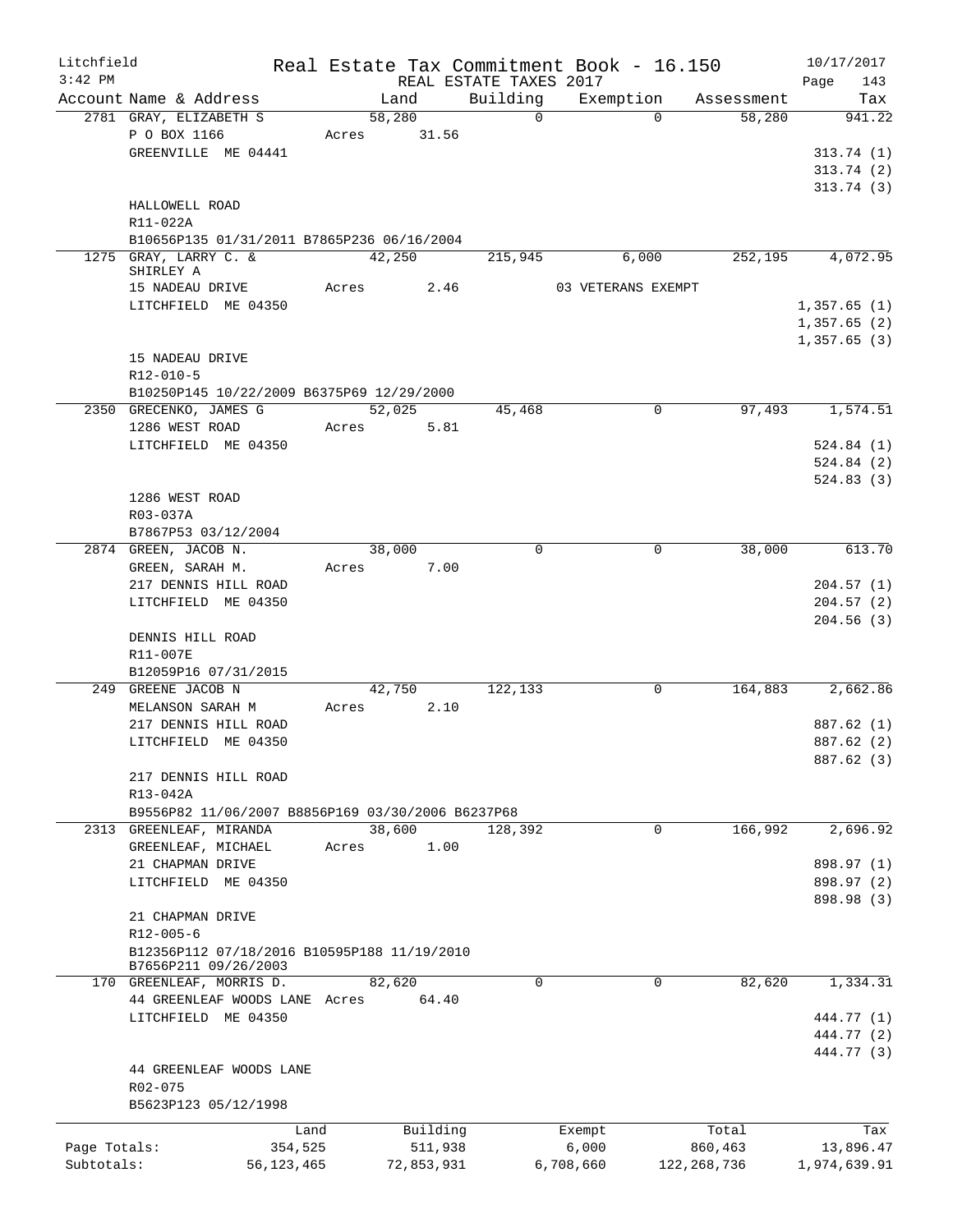| Litchfield<br>$3:42$ PM |                                             |                 |       | Real Estate Tax Commitment Book - 16.150<br>REAL ESTATE TAXES 2017 |                 |                               |            | 10/17/2017<br>Page<br>144 |  |
|-------------------------|---------------------------------------------|-----------------|-------|--------------------------------------------------------------------|-----------------|-------------------------------|------------|---------------------------|--|
|                         | Account Name & Address                      | Land            |       | Building                                                           |                 | Exemption                     | Assessment | Tax                       |  |
|                         | 722 GREENLEAF, RANDALL P<br>985 PLAINS ROAD | 41,800<br>Acres | 1.72  | 67,335                                                             |                 | 20,000<br>02 HOMESTEAD EXEMPT | 89,135     | 1,439.53                  |  |
|                         | LITCHFIELD ME 04350                         |                 |       |                                                                    |                 |                               |            | 479.84 (1)                |  |
|                         |                                             |                 |       |                                                                    |                 |                               |            | 479.84 (2)                |  |
|                         |                                             |                 |       |                                                                    |                 |                               |            | 479.85(3)                 |  |
|                         | 985 PLAINS ROAD                             |                 |       |                                                                    |                 |                               |            |                           |  |
|                         | U05-003A                                    |                 |       |                                                                    |                 |                               |            |                           |  |
|                         | B3905P109                                   |                 |       |                                                                    |                 |                               |            |                           |  |
|                         | 724 GREGORY, JOHN                           | 45,000          |       | 134,525                                                            |                 | 20,000                        | 159,525    | 2,576.33                  |  |
|                         | 14 HUNTINGTON HILL ROAD Acres               |                 | 3.00  |                                                                    |                 | 02 HOMESTEAD EXEMPT           |            |                           |  |
|                         | LITCHFIELD ME 04350                         |                 |       |                                                                    |                 |                               |            | 858.78 (1)                |  |
|                         |                                             |                 |       |                                                                    |                 |                               |            | 858.78 (2)                |  |
|                         |                                             |                 |       |                                                                    |                 |                               |            | 858.77 (3)                |  |
|                         | 14 HUNTINGTON HILL ROAD                     |                 |       |                                                                    |                 |                               |            |                           |  |
|                         | R11-036A                                    |                 |       |                                                                    |                 |                               |            |                           |  |
|                         | B3512P168 03/01/1989                        |                 |       |                                                                    |                 |                               |            |                           |  |
|                         | 2237 GRENIER, JEREMY                        | 45,925          |       | 84,296                                                             |                 | 26,000                        | 104,221    | 1,683.17                  |  |
|                         | GRENIER SANDRA L                            | Acres           | 3.37  |                                                                    |                 | 02 HOMESTEAD EXEMPT           |            |                           |  |
|                         | 244 BUKER ROAD                              |                 |       |                                                                    | 12 WW2 Vet Res. |                               |            | 561.06(1)                 |  |
|                         | LITCHFIELD ME 04350                         |                 |       |                                                                    |                 |                               |            | 561.06(2)                 |  |
|                         |                                             |                 |       |                                                                    |                 |                               |            | 561.05(3)                 |  |
|                         | 244 BUKER ROAD                              |                 |       |                                                                    |                 |                               |            |                           |  |
|                         | $R05 - 009 - 4$                             |                 |       |                                                                    |                 |                               |            |                           |  |
|                         | B7019P287                                   |                 |       |                                                                    |                 |                               |            |                           |  |
|                         | 725 GRIATZKY, MARIA<br>S. (WIDOW)           | 252,839         |       | 0                                                                  |                 | $\mathbf 0$                   | 252,839    | 4,083.35                  |  |
|                         | 11 KEENAN STREET                            | Acres           | 53.00 |                                                                    |                 |                               |            |                           |  |
|                         | PARLIN NJ 08859                             |                 |       |                                                                    |                 |                               |            | 1,361.12(1)               |  |
|                         |                                             |                 |       |                                                                    |                 |                               |            | 1,361.12(2)               |  |
|                         |                                             |                 |       |                                                                    |                 |                               |            | 1,361.11(3)               |  |
|                         | UPPER POND ROAD                             |                 |       |                                                                    |                 |                               |            |                           |  |
|                         | $R08 - 026$                                 |                 |       |                                                                    |                 |                               |            |                           |  |
|                         | B7671P311 07/22/2003                        |                 |       |                                                                    |                 |                               |            |                           |  |
|                         | 728 GRIFFITHS, GILBERT<br>REVOCABLE TRUST   | 40,075          |       | $\mathbf 0$                                                        |                 | 0                             | 40,075     | 647.21                    |  |
|                         | GRIFFITHS, GILBERT,                         | Acres           | 1.59  |                                                                    |                 |                               |            |                           |  |
|                         | TRUSTEE                                     |                 |       |                                                                    |                 |                               |            |                           |  |
|                         | 44 REDLANDS RD                              |                 |       |                                                                    |                 |                               |            | 215.74(1)                 |  |
|                         | W ROXBURY MA 02132                          |                 |       |                                                                    |                 |                               |            | 215.74(2)                 |  |
|                         |                                             |                 |       |                                                                    |                 |                               |            | 215.73(3)                 |  |
|                         | 60 WOODBURY DRIVE                           |                 |       |                                                                    |                 |                               |            |                           |  |
|                         | $U25 - 006$                                 |                 |       |                                                                    |                 |                               |            |                           |  |
|                         | B10131P307 07/01/2009 B2514P161 09/03/1982  |                 |       |                                                                    |                 |                               |            |                           |  |
|                         | 727 GRIFFITHS, GILBERT,<br>REVOCABLE TRUST  | 110,896         |       | 97,642                                                             |                 | 0                             | 208,538    | 3,367.89                  |  |
|                         | GRIFFITHS, GILBERT<br>TRUSTEE               | Acres           | 0.56  |                                                                    |                 |                               |            |                           |  |
|                         | 44 REDLANDS RD                              |                 |       |                                                                    |                 |                               |            | 1, 122.63(1)              |  |
|                         | W ROXBURY MA 02132                          |                 |       |                                                                    |                 |                               |            | 1, 122.63(2)              |  |
|                         | 73 WOODBURY DRIVE                           |                 |       |                                                                    |                 |                               |            | 1, 122.63(3)              |  |
|                         | $U25 - 016$                                 |                 |       |                                                                    |                 |                               |            |                           |  |
|                         | B1531P301                                   |                 |       |                                                                    |                 |                               |            |                           |  |

|              | ∟and       | Building   | Exempt    | Total         | Tax          |
|--------------|------------|------------|-----------|---------------|--------------|
| Page Totals: | 536,535    | 383,798    | 66,000    | 854,333       | 13,797.48    |
| Subtotals:   | 56,660,000 | 73,237,729 | 6,774,660 | 123, 123, 069 | 1,988,437.39 |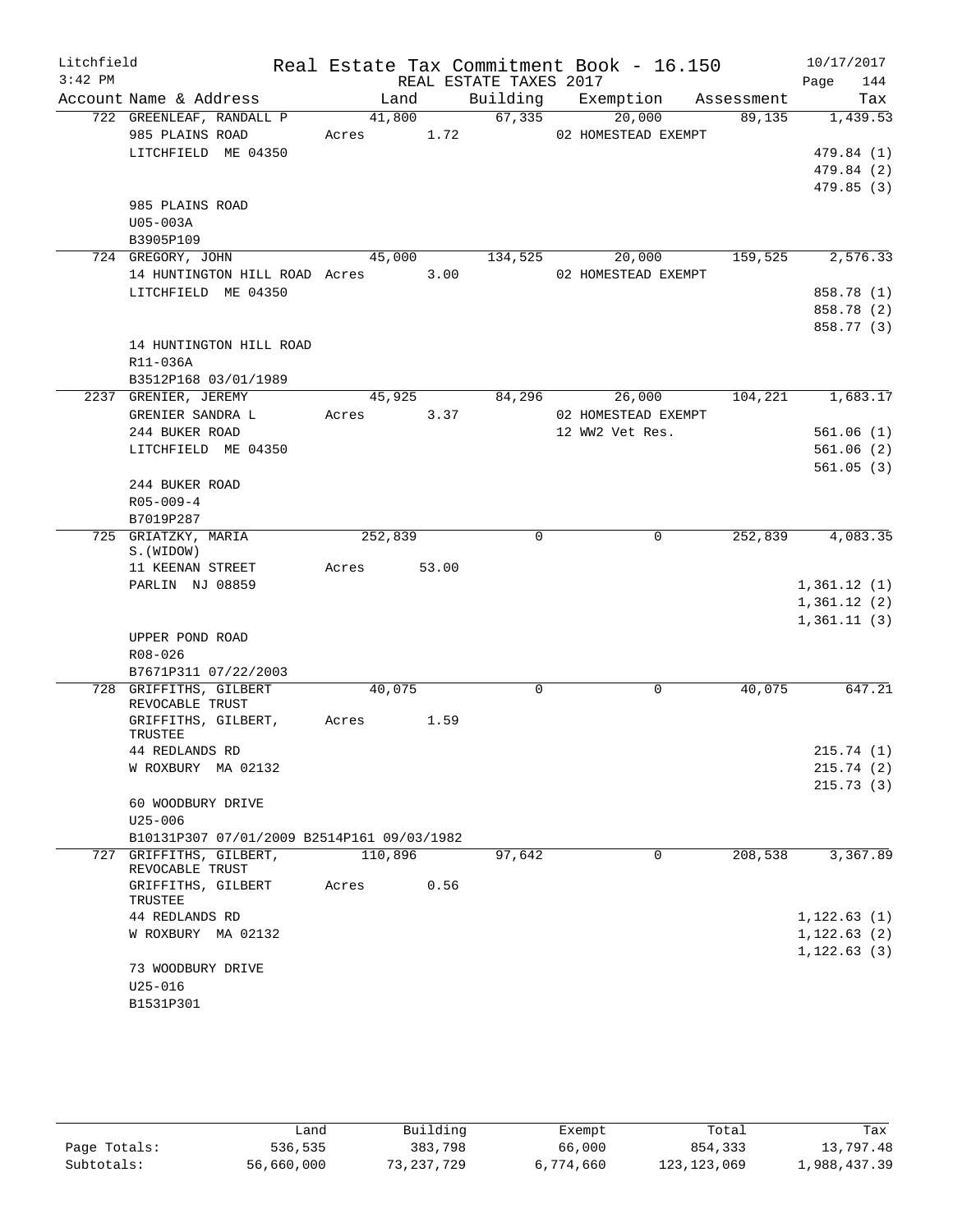| Litchfield |                                                                     |       |         |                        | Real Estate Tax Commitment Book - 16.150 |            | 10/17/2017  |
|------------|---------------------------------------------------------------------|-------|---------|------------------------|------------------------------------------|------------|-------------|
| $3:42$ PM  |                                                                     |       |         | REAL ESTATE TAXES 2017 |                                          |            | Page<br>145 |
|            | Account Name & Address                                              |       | Land    | Building               | Exemption                                | Assessment | Tax         |
|            | 2828 GRIMM, AARON                                                   |       | 19,607  | 47,676                 | 20,000                                   | 47,283     | 763.62      |
|            | WILE, BRIIS DANIELLE                                                | Acres | 13.20   |                        | 02 HOMESTEAD EXEMPT                      |            |             |
|            | 308 OAK HILL ROAD                                                   |       |         |                        |                                          |            | 254.54(1)   |
|            | Litchfield ME 04350                                                 |       |         |                        |                                          |            | 254.54(2)   |
|            | 308 OAK HILL ROAD                                                   |       |         |                        |                                          |            | 254.54(3)   |
|            | R04-036A                                                            |       |         |                        |                                          |            |             |
|            | B11394P206 12/21/2012                                               |       |         |                        |                                          |            |             |
|            | 1273 GRISWOLD, CHARLES H III<br>REVOCABLE TRUST                     |       | 210,886 | 76,359                 | $\mathbf 0$                              | 287,245    | 4,639.01    |
|            | 5 SERENITY LANE                                                     | Acres | 0.71    |                        |                                          |            |             |
|            | ANDOVER MA 01810                                                    |       |         |                        |                                          |            | 1,546.34(1) |
|            |                                                                     |       |         |                        |                                          |            | 1,546.34(2) |
|            |                                                                     |       |         |                        |                                          |            | 1,546.33(3) |
|            | 381 PEACEPIPE DRIVE                                                 |       |         |                        |                                          |            |             |
|            | $U28 - 008$<br>B10474P236 07/19/2010 B1799P123 03/18/1975 B1700P336 |       |         |                        |                                          |            |             |
|            | 01/09/1974                                                          |       |         |                        |                                          |            |             |
|            | 730 GROVER, STEVEN                                                  |       | 30,000  | $\mathbf 0$            | $\mathbf 0$                              | 30,000     | 484.50      |
|            | 6 PERKINS ROAD<br>MONMOUTH ME 04259                                 | Acres | 1.80    |                        |                                          |            | 161.50(1)   |
|            |                                                                     |       |         |                        |                                          |            | 161.50(2)   |
|            |                                                                     |       |         |                        |                                          |            | 161.50(3)   |
|            | FARREN ROAD                                                         |       |         |                        |                                          |            |             |
|            | R05-051A                                                            |       |         |                        |                                          |            |             |
|            | B2505P61                                                            |       |         |                        |                                          |            |             |
|            | 731 GRUBER, WILLIAM                                                 |       | 178,600 | 131,400                | $\mathbf 0$                              | 310,000    | 5,006.50    |
|            | (TRUSTEE)                                                           |       |         |                        |                                          |            |             |
|            | GRUBER, BONNIE J.<br>(TRUSTEE)                                      | Acres | 1.00    |                        |                                          |            |             |
|            | 9989 CR 121                                                         |       |         |                        |                                          |            | 1,668.83(1) |
|            | WILDWOOD FL 34785                                                   |       |         |                        |                                          |            | 1,668.83(2) |
|            | CHESLEY DRIVE                                                       |       |         |                        |                                          |            | 1,668.84(3) |
|            | $U15 - 014$                                                         |       |         |                        |                                          |            |             |
|            | B11434P267 06/24/2013 B3323P144                                     |       |         |                        |                                          |            |             |
| 2179       | <b>GTP ACOUISITION</b><br>PARTNERS II, LLC                          |       | 0       | 130,000                | 0                                        | 130,000    | 2,099.50    |
|            | C/O PROPERTY TAX DEPT                                               |       |         |                        |                                          |            |             |
|            | P.O. BOX 723597                                                     |       |         |                        |                                          |            | 699.83 (1)  |
|            | ATLANTA GA 31139                                                    |       |         |                        |                                          |            | 699.83(2)   |
|            |                                                                     |       |         |                        |                                          |            | 699.84 (3)  |
|            | PLAINS ROAD                                                         |       |         |                        |                                          |            |             |
|            | R07-015-ON                                                          |       |         |                        |                                          |            |             |
|            | 2173 GTP ACOUISITION<br>PARTNERS II LLC                             |       | 28,000  | 140,312                | 0                                        | 168,312    | 2,718.24    |
|            | C/O PROPERTY TAX DEPT                                               | Acres | 1.00    |                        |                                          |            |             |
|            | P.O. BOX 723597                                                     |       |         |                        |                                          |            | 906.08(1)   |
|            | ATLANTA GA 31139                                                    |       |         |                        |                                          |            | 906.08(2)   |
|            |                                                                     |       |         |                        |                                          |            | 906.08(3)   |
|            | WEST ROAD                                                           |       |         |                        |                                          |            |             |
|            | R03-029B                                                            |       |         |                        |                                          |            |             |
|            | B8726P246 10/28/2005 B6372P16 12/21/2000                            |       |         |                        |                                          |            |             |

|              | Land       | Building   | Exempt    | Total       | Tax          |
|--------------|------------|------------|-----------|-------------|--------------|
| Page Totals: | 467,093    | 525,747    | 20,000    | 972,840     | 15,711.37    |
| Subtotals:   | 57,127,093 | 73,763,476 | 6,794,660 | 124,095,909 | 2,004,148.76 |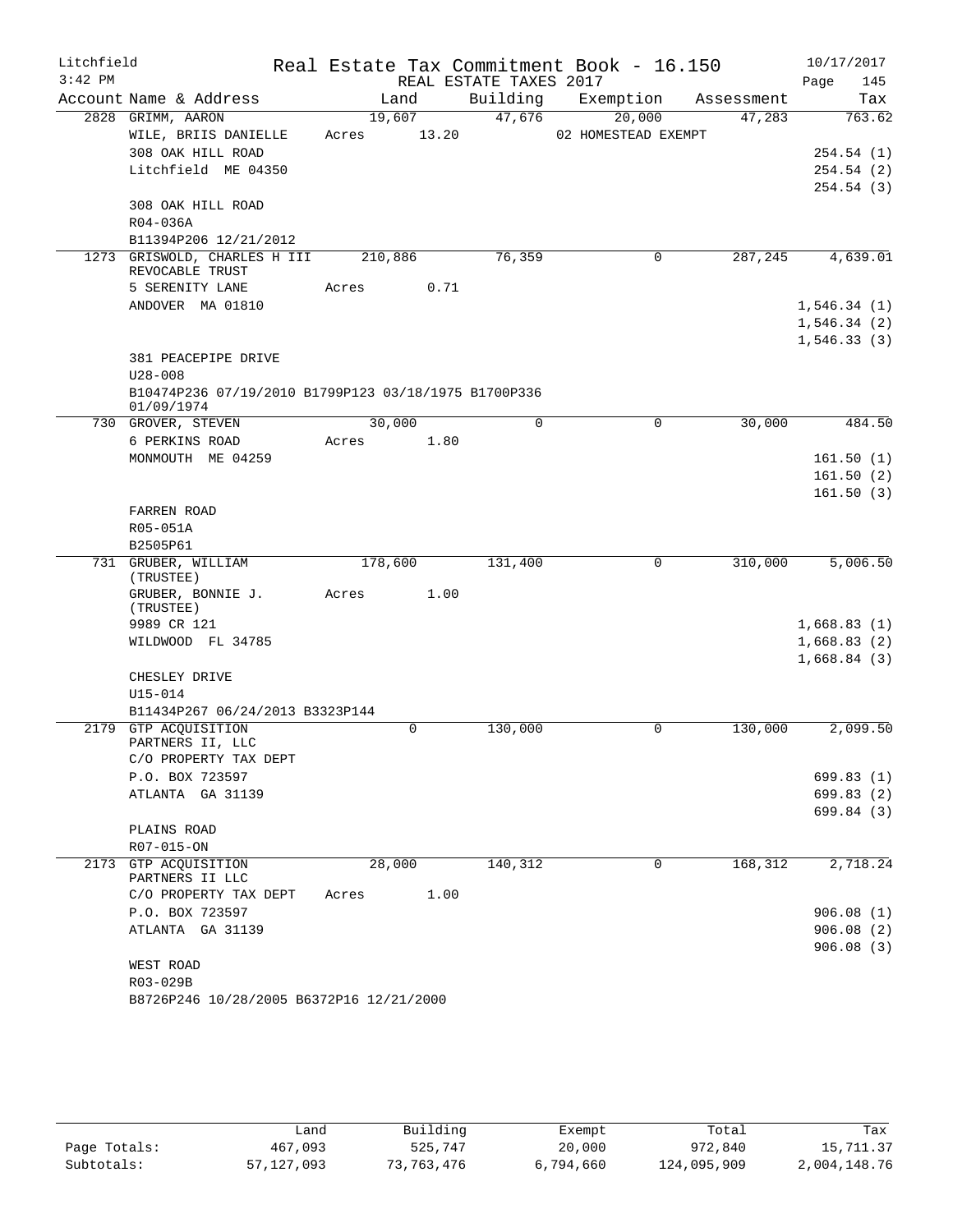| Litchfield   |                                                  |            |            |                        | Real Estate Tax Commitment Book - 16.150 |             | 10/17/2017   |
|--------------|--------------------------------------------------|------------|------------|------------------------|------------------------------------------|-------------|--------------|
| $3:42$ PM    |                                                  |            |            | REAL ESTATE TAXES 2017 |                                          |             | 146<br>Page  |
|              | Account Name & Address                           |            | Land       | Building               | Exemption                                | Assessment  | Tax          |
|              | 733 GUAY, BRENDA L                               |            | 94,864     | 53,458                 | $\Omega$                                 | 148,322     | 2,395.40     |
|              | GUAY, RONALD L.                                  | Acres      | 0.29       |                        |                                          |             |              |
|              | 111 COMMUNITY DRIVE                              |            |            |                        |                                          |             | 798.47 (1)   |
|              | LITCHFIELD ME 04350                              |            |            |                        |                                          |             | 798.47 (2)   |
|              |                                                  |            |            |                        |                                          |             | 798.46(3)    |
|              | 111 COMMUNITY DRIVE                              |            |            |                        |                                          |             |              |
|              | U15-007A                                         |            |            |                        |                                          |             |              |
|              | B10336P250 02/05/2010 B4779P154                  |            |            |                        |                                          |             |              |
|              | 2547 GUAY, LIONEL C III                          |            | 45,450     | 80,832                 | 20,000                                   | 106,282     | 1,716.45     |
|              | 328 OAK HILL ROAD                                | Acres      | 3.18       |                        | 02 HOMESTEAD EXEMPT                      |             |              |
|              | LITCHFIELD ME 04350                              |            |            |                        |                                          |             | 572.15(1)    |
|              |                                                  |            |            |                        |                                          |             | 572.15(2)    |
|              |                                                  |            |            |                        |                                          |             | 572.15(3)    |
|              | 328 OAK HILL ROAD                                |            |            |                        |                                          |             |              |
|              |                                                  |            |            |                        |                                          |             |              |
|              | R04-037D                                         |            |            |                        |                                          |             |              |
|              | B10285P84 11/30/2009 B8630P280 09/29/2005        |            |            |                        |                                          |             |              |
|              | 156 GUERIN, ANDRE                                |            | 63,384     | 38,390                 | $\mathbf 0$                              | 101,774     | 1,643.65     |
|              | 9 GRANDE AVENUE                                  | Acres      | 0.24       |                        |                                          |             |              |
|              | LEWISTON ME 04240                                |            |            |                        |                                          |             | 547.88 (1)   |
|              |                                                  |            |            |                        |                                          |             | 547.88 (2)   |
|              |                                                  |            |            |                        |                                          |             | 547.89 (3)   |
|              | 118 JIMMY POND LANE                              |            |            |                        |                                          |             |              |
|              | $U08 - 005$                                      |            |            |                        |                                          |             |              |
|              | B12409P287 08/29/2016 B3565P130                  |            |            |                        |                                          |             |              |
|              | 2177 GUNN, ELIZABETH MCGUIRE                     | 40,900     |            | 12,270                 | 0                                        | 53,170      | 858.70       |
|              |                                                  |            |            |                        |                                          |             |              |
|              | 68 FERRIN ROAD                                   | Acres      | 1.36       |                        |                                          |             |              |
|              | LITCHFIELD ME 04350                              |            |            |                        |                                          |             | 286.23(1)    |
|              |                                                  |            |            |                        |                                          |             | 286.23(2)    |
|              |                                                  |            |            |                        |                                          |             | 286.24(3)    |
|              | 72 FERRIN ROAD                                   |            |            |                        |                                          |             |              |
|              | R03-098A                                         |            |            |                        |                                          |             |              |
|              | B6313P260 09/29/2000                             |            |            |                        |                                          |             |              |
|              | 345 GUNNELLS BELINDA                             |            | 113,780    | 4,357                  | 0                                        | 118,137     | 1,907.91     |
|              | 33 PERKINS ROAD                                  | Acres      | 0.51       |                        |                                          |             |              |
|              | MONMOUTH ME 04259                                |            |            |                        |                                          |             | 635.97(1)    |
|              |                                                  |            |            |                        |                                          |             | 635.97(2)    |
|              |                                                  |            |            |                        |                                          |             | 635.97(3)    |
|              | 68 EASY STREET                                   |            |            |                        |                                          |             |              |
|              | $U09 - 007$                                      |            |            |                        |                                          |             |              |
|              | B8071P68 08/06/2004 B8071P66 08/05/2004 B2463P93 |            |            |                        |                                          |             |              |
|              | 04/12/1982                                       |            |            |                        |                                          |             |              |
|              | 743 GUSTIN GEORGE R                              |            | 44,535     | $\mathbf 0$            | 0                                        | 44,535      | 719.24       |
|              | <b>GUSTIN LYNN F</b>                             | Acres      | 14.73      |                        |                                          |             |              |
|              | P O BOX 2                                        |            |            |                        |                                          |             | 239.75(1)    |
|              |                                                  |            |            |                        |                                          |             |              |
|              | SMYRNA ME 04780                                  |            |            |                        |                                          |             | 239.75 (2)   |
|              |                                                  |            |            |                        |                                          |             | 239.74(3)    |
|              | 40 COMMUNITY DRIVE                               |            |            |                        |                                          |             |              |
|              | U15-003B                                         |            |            |                        |                                          |             |              |
|              | B3770P223 07/26/1990                             |            |            |                        |                                          |             |              |
|              | 741 GUSTIN SHAREEN L                             |            | 40,975     | 94,933                 | 20,000                                   | 115,908     | 1,871.91     |
|              | 79 COMMUNITY DRIVE                               | Acres      | 1.95       |                        | 02 HOMESTEAD EXEMPT                      |             |              |
|              | LITCHFIELD ME 04350                              |            |            |                        |                                          |             | 623.97(1)    |
|              |                                                  |            |            |                        |                                          |             | 623.97(2)    |
|              |                                                  |            |            |                        |                                          |             | 623.97 (3)   |
|              | 79 COMMUNITY DRIVE                               |            |            |                        |                                          |             |              |
|              | U15-003D                                         |            |            |                        |                                          |             |              |
|              |                                                  |            |            |                        |                                          |             |              |
|              | B6027P85 08/10/1999                              |            |            |                        |                                          |             |              |
|              |                                                  |            |            |                        |                                          |             |              |
|              |                                                  | Land       | Building   |                        | Exempt                                   | Total       | Tax          |
| Page Totals: |                                                  | 443,888    | 284,240    |                        | 40,000                                   | 688,128     | 11, 113. 26  |
| Subtotals:   |                                                  | 57,570,981 | 74,047,716 |                        | 6,834,660                                | 124,784,037 | 2,015,262.02 |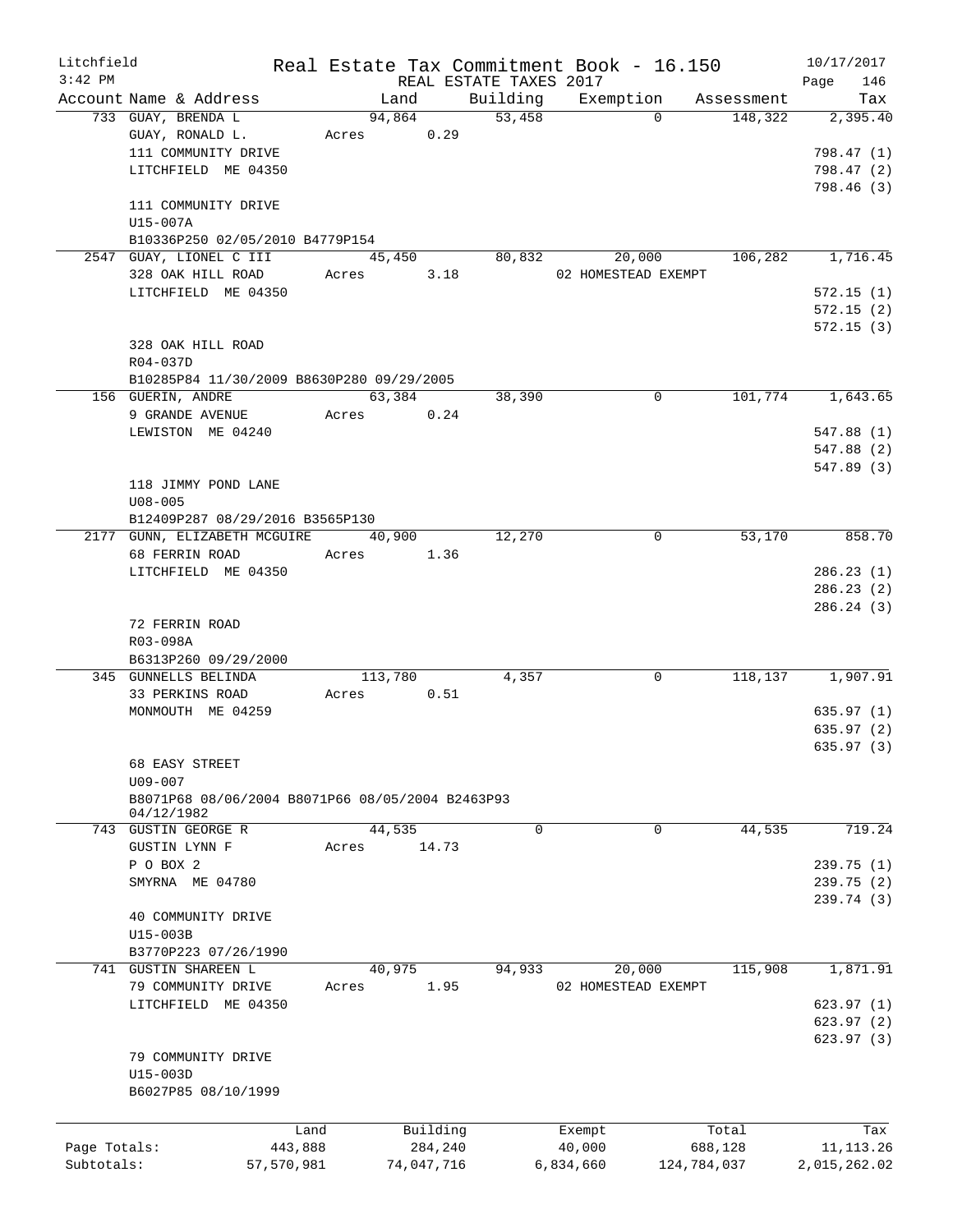| Litchfield<br>$3:42$ PM |                                                                   |         |        | REAL ESTATE TAXES 2017 | Real Estate Tax Commitment Book - 16.150 |                      | 10/17/2017<br>Page<br>147 |
|-------------------------|-------------------------------------------------------------------|---------|--------|------------------------|------------------------------------------|----------------------|---------------------------|
|                         | Account Name & Address                                            |         | Land   | Building               | Exemption                                | Assessment           | Tax                       |
|                         | 738 GUSTIN, GEORGE                                                |         | 50,800 | $\overline{0}$         | $\Omega$                                 | 50,800               | 820.42                    |
|                         | 38 RIDGE RD                                                       | Acres   | 42.00  |                        |                                          |                      |                           |
|                         | WALES ME 04280                                                    |         |        |                        |                                          |                      | 273.47(1)                 |
|                         |                                                                   |         |        |                        |                                          |                      | 273.47(2)                 |
|                         |                                                                   |         |        |                        |                                          |                      | 273.48(3)                 |
|                         | <b>GUSTIN ROAD</b>                                                |         |        |                        |                                          |                      |                           |
|                         | $R04 - 043$                                                       |         |        |                        |                                          |                      |                           |
|                         | B4265P331                                                         |         |        |                        |                                          |                      |                           |
|                         | 737 GUSTIN, KAY R., MICHAEL<br>R., & GREGORY C.                   | 160,071 |        | 48,728                 | 0                                        | 208,799              | 3,372.10                  |
|                         | WILLIAMS, KATHY G.,<br>EATON, ANN G.,<br>MULHERIN, AMY G          | Acres   | 0.56   |                        |                                          |                      |                           |
|                         | 38 RIDGE RD                                                       |         |        |                        |                                          |                      | 1, 124.03(1)              |
|                         | WALES ME 04280                                                    |         |        |                        |                                          |                      | 1, 124.03(2)              |
|                         |                                                                   |         |        |                        |                                          |                      | 1, 124.04(3)              |
|                         | 160 COMMUNITY DRIVE                                               |         |        |                        |                                          |                      |                           |
|                         | $U15 - 002$                                                       |         |        |                        |                                          |                      |                           |
|                         | B12310P42 05/12/2016 B12310P39 05/12/2016 B1684P178<br>01/11/2005 |         |        |                        |                                          |                      |                           |
|                         | 739 GUSTIN, LEWIS A                                               |         | 44,000 | $\mathbf 0$            | $\mathbf 0$                              | 44,000               | 710.60                    |
|                         | 28 GUSTIN LN                                                      | Acres   | 10.90  |                        |                                          |                      |                           |
|                         | GREENE ME 04236                                                   |         |        |                        |                                          |                      | 236.87(1)                 |
|                         |                                                                   |         |        |                        |                                          |                      | 236.87(2)                 |
|                         |                                                                   |         |        |                        |                                          |                      | 236.86(3)                 |
|                         | COMMUNITY DRIVE<br>U16-005B                                       |         |        |                        |                                          |                      |                           |
|                         | B2838P324                                                         |         |        |                        |                                          |                      |                           |
| 740                     | GUSTIN, LEWIS A                                                   | 184,850 |        | 41,593                 | 0                                        | 226, 443             | 3,657.05                  |
|                         | 28 GUSTIN LN                                                      | Acres   | 1.70   |                        |                                          |                      |                           |
|                         | GREENE ME 04236                                                   |         |        |                        |                                          |                      | 1, 219.02(1)              |
|                         |                                                                   |         |        |                        |                                          |                      | 1, 219.02(2)              |
|                         |                                                                   |         |        |                        |                                          |                      | 1, 219.01(3)              |
|                         | 161 COMMUNITY DRIVE                                               |         |        |                        |                                          |                      |                           |
|                         | $U15 - 003$                                                       |         |        |                        |                                          |                      |                           |
|                         | B2838P324 08/24/1982                                              |         |        |                        |                                          |                      |                           |
|                         | 735 HAFNER, ASHLEY N &                                            |         | 48,750 | 53,420                 | 0                                        | 102,170              | 1,650.05                  |
|                         | MILES R. HAFNER<br>137 NECK ROAD                                  | Acres   | 4.50   |                        |                                          |                      |                           |
|                         | LITCHFIELD ME 04350                                               |         |        |                        |                                          |                      | 550.02(1)                 |
|                         |                                                                   |         |        |                        |                                          |                      | 550.02(2)                 |
|                         |                                                                   |         |        |                        |                                          |                      | 550.01(3)                 |
|                         | 137 NECK ROAD                                                     |         |        |                        |                                          |                      |                           |
|                         | R14-036                                                           |         |        |                        |                                          |                      |                           |
|                         | B6068P317 10/04/1999 B2570P338 05/26/1983                         |         |        |                        |                                          |                      |                           |
|                         | 744 HAHNEL, FREDERICK G                                           | 117,448 |        | 57,754                 | 0                                        | $1\overline{75,202}$ | 2,829.51                  |
|                         | 1532 WASHINGTON ST                                                | Acres   | 0.28   |                        |                                          |                      |                           |
|                         | BATH ME 04530                                                     |         |        |                        |                                          |                      | 943.17 (1)                |
|                         |                                                                   |         |        |                        |                                          |                      | 943.17 (2)                |
|                         |                                                                   |         |        |                        |                                          |                      | 943.17 (3)                |
|                         | 142 ROSSER DRIVE                                                  |         |        |                        |                                          |                      |                           |
|                         | U17-001                                                           |         |        |                        |                                          |                      |                           |
|                         | B1322P141                                                         |         |        |                        |                                          |                      |                           |

|              | Land       | Building   | Exempt    | Total       | Tax          |
|--------------|------------|------------|-----------|-------------|--------------|
| Page Totals: | 605,919    | 201,495    |           | 807,414     | 13,039.73    |
| Subtotals:   | 58,176,900 | 74,249,211 | 6,834,660 | 125,591,451 | 2,028,301.75 |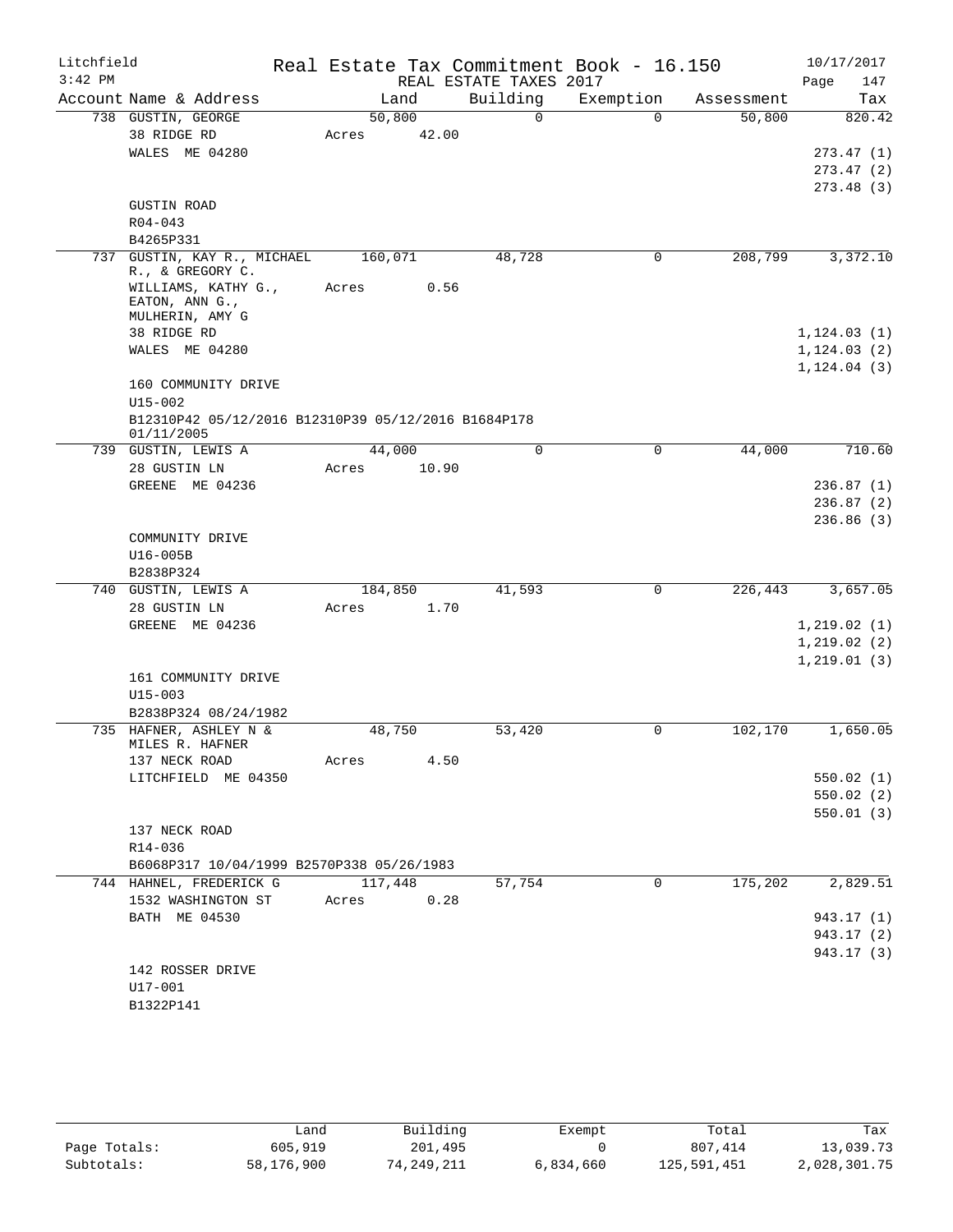| Litchfield |                                                                             |        |      |                        | Real Estate Tax Commitment Book - 16.150 |            | 10/17/2017   |
|------------|-----------------------------------------------------------------------------|--------|------|------------------------|------------------------------------------|------------|--------------|
| $3:42$ PM  |                                                                             |        |      | REAL ESTATE TAXES 2017 |                                          |            | 148<br>Page  |
|            | Account Name & Address                                                      | Land   |      | Building               | Exemption                                | Assessment | Tax          |
|            | 1598 HAIGH, KATHY C fka:<br>KATHY C SKELTON                                 | 42,250 |      | 81,301                 | 20,000                                   | 103,551    | 1,672.35     |
|            | 433 HUNTINGTON HILL<br>ROAD                                                 | Acres  | 1.90 |                        | 02 HOMESTEAD EXEMPT                      |            |              |
|            | LITCHFIELD ME 04350                                                         |        |      |                        |                                          |            | 557.45(1)    |
|            |                                                                             |        |      |                        |                                          |            | 557.45(2)    |
|            |                                                                             |        |      |                        |                                          |            | 557.45 (3)   |
|            | 433 HUNTINGTON HILL<br><b>ROAD</b>                                          |        |      |                        |                                          |            |              |
|            | $R04 - 008$                                                                 |        |      |                        |                                          |            |              |
|            | B10663P47 01/07/2011 B10663P47 02/07/2011 B1536P177<br>11/27/1970 B1493P546 |        |      |                        |                                          |            |              |
|            | 2534 HALL GLENN O                                                           | 40,210 |      | 109,262                | 20,000                                   | 129,472    | 2,090.97     |
|            | 10 FLAHERTY LANE                                                            | Acres  | 7.11 |                        | 02 HOMESTEAD EXEMPT                      |            |              |
|            | LITCHFIELD ME 04350                                                         |        |      |                        |                                          |            | 696.99(1)    |
|            |                                                                             |        |      |                        |                                          |            | 696.99 (2)   |
|            |                                                                             |        |      |                        |                                          |            | 696.99(3)    |
|            | 10 FLAHERTY LANE                                                            |        |      |                        |                                          |            |              |
|            | R03-105L                                                                    |        |      |                        |                                          |            |              |
|            | B8729P170 12/12/2005                                                        |        |      |                        |                                          |            |              |
|            | 100 HAMEL, KELLY M.                                                         | 40,450 |      | 149,594                | 20,000                                   | 170,044    | 2,746.21     |
|            | 1736 HALLOWELL ROAD                                                         | Acres  | 1.74 |                        | 02 HOMESTEAD EXEMPT                      |            |              |
|            | LITCHFIELD ME 04350                                                         |        |      |                        |                                          |            | 915.40(1)    |
|            |                                                                             |        |      |                        |                                          |            | 915.40(2)    |
|            | 1736 HALLOWELL ROAD                                                         |        |      |                        |                                          |            | 915.41(3)    |
|            | R12-010-1                                                                   |        |      |                        |                                          |            |              |
|            | B8288P85 01/28/2005 B3812P20 10/05/1990                                     |        |      |                        |                                          |            |              |
|            | 2526 HAMMOND CLIFTON                                                        | 39,900 |      | 19,058                 | $\mathbf 0$                              | 58,958     | 952.17       |
|            | 91 LANE ROAD                                                                | Acres  | 3.92 |                        |                                          |            |              |
|            | POLAND ME 04279                                                             |        |      |                        |                                          |            | 317.39(1)    |
|            |                                                                             |        |      |                        |                                          |            | 317.39(2)    |
|            |                                                                             |        |      |                        |                                          |            | 317.39(3)    |
|            | 155 SOUTH ADAMS ROAD                                                        |        |      |                        |                                          |            |              |
|            | R01-063A                                                                    |        |      |                        |                                          |            |              |
|            | B9656P153 03/04/2008 B8568P127 08/26/2005                                   |        |      |                        |                                          |            |              |
|            | 1956 HANLEY, KATHERINE C.                                                   | 45,100 |      | 140,630                | 0                                        | 185,730    | 2,999.54     |
|            | 11 RICKER LANE                                                              | Acres  | 3.60 |                        |                                          |            |              |
|            | LITCHFIELD ME 04350                                                         |        |      |                        |                                          |            | 999.85 (1)   |
|            |                                                                             |        |      |                        |                                          |            | 999.85(2)    |
|            | 11 RICKER LANE                                                              |        |      |                        |                                          |            | 999.84 (3)   |
|            | $R03 - 040 - 5 - A$                                                         |        |      |                        |                                          |            |              |
|            | B11829P51 10/17/2014 B6951P126                                              |        |      |                        |                                          |            |              |
|            | 2157 HANLEY, TIMOTHY                                                        | 51,250 |      | 161,995                | $\mathsf{O}$                             | 213,245    | 3,443.91     |
|            | HANLEY LYNNE                                                                | Acres  | 5.50 |                        |                                          |            |              |
|            | 1396 LEWISTON ROAD                                                          |        |      |                        |                                          |            | 1, 147.97(1) |
|            | LITCHFIELD ME 04350                                                         |        |      |                        |                                          |            | 1, 147.97(2) |
|            |                                                                             |        |      |                        |                                          |            | 1, 147.97(3) |
|            | 1396 LEWISTON ROAD                                                          |        |      |                        |                                          |            |              |
|            | R12-017A                                                                    |        |      |                        |                                          |            |              |
|            | B6318P280 10/06/2000                                                        |        |      |                        |                                          |            |              |

|              | and س      | Building   | Exempt    | Total       | Tax          |
|--------------|------------|------------|-----------|-------------|--------------|
| Page Totals: | 259,160    | 661,840    | 60,000    | 861,000     | 13,905.15    |
| Subtotals:   | 58,436,060 | 74,911,051 | 6,894,660 | 126,452,451 | 2,042,206.90 |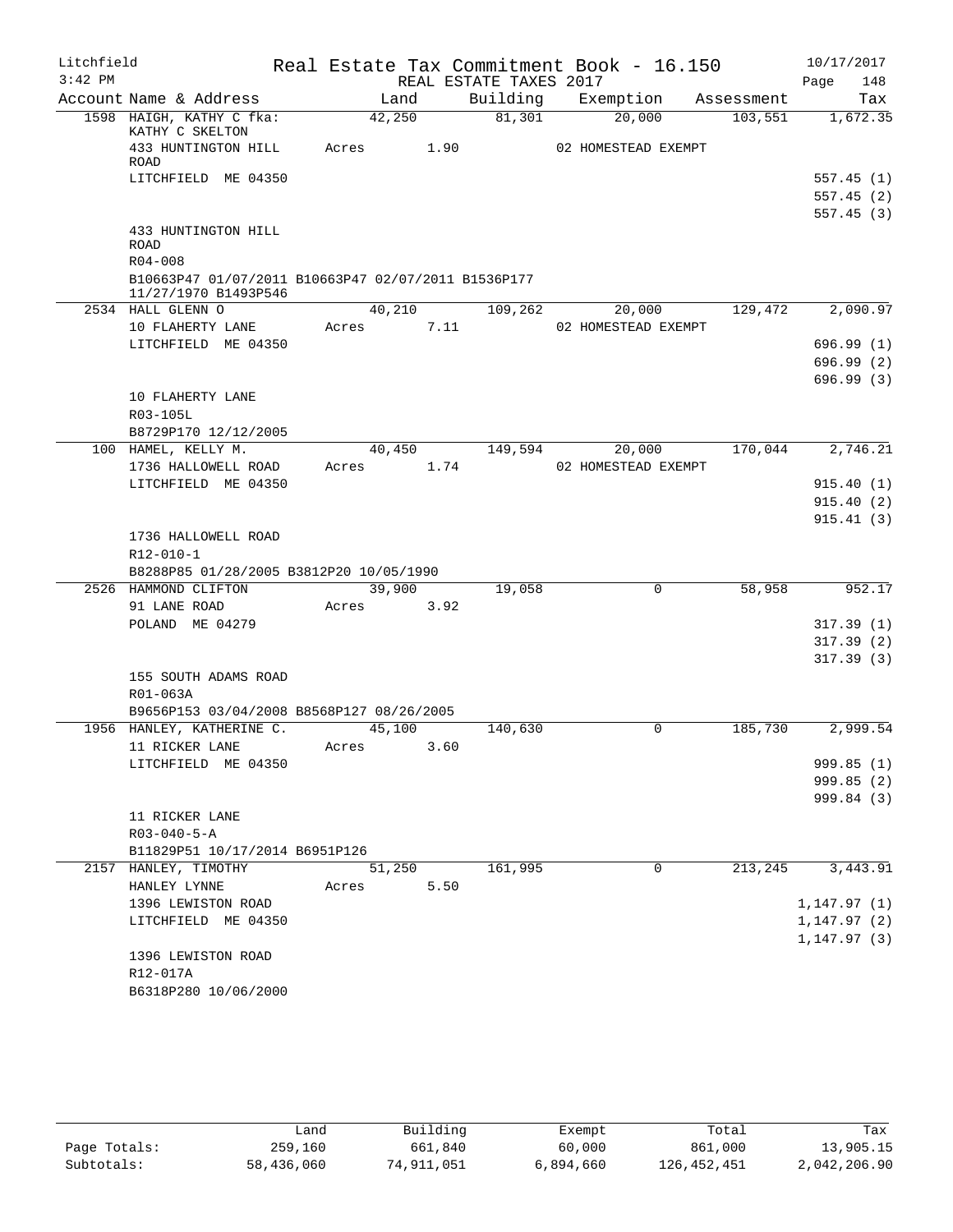| Litchfield                 |                                                                                                                          |                       |                 |          |                        |                      | Real Estate Tax Commitment Book - 16.150 |                               | 10/17/2017                                            |
|----------------------------|--------------------------------------------------------------------------------------------------------------------------|-----------------------|-----------------|----------|------------------------|----------------------|------------------------------------------|-------------------------------|-------------------------------------------------------|
| $3:42$ PM                  | Account Name & Address                                                                                                   |                       | Land            |          | REAL ESTATE TAXES 2017 |                      |                                          | Building Exemption Assessment | 149<br>Page<br>Tax                                    |
|                            | 760 HANLON, DAVID P                                                                                                      |                       | 86,210          |          | 117,376                |                      | 20,000                                   | 183,586                       | 2,964.91                                              |
|                            | 565 OAK HILL ROAD<br>LITCHFIELD ME 04350                                                                                 |                       | Acres 51.70     |          |                        |                      | 02 HOMESTEAD EXEMPT                      |                               | 988.30 (1)<br>988.30 (2)                              |
|                            | 565 OAK HILL ROAD<br>R04-015<br>B2621P275                                                                                |                       |                 |          |                        |                      |                                          |                               | 988.31 (3)                                            |
|                            | 1036 HARDING, ANTHONY S.<br>430 COURT STREET<br>AUBURN ME 04210                                                          |                       | 40,275<br>Acres | 1.11     | 180,207                |                      | 0                                        | 220,482                       | 3,560.78<br>1,186.93(1)<br>1,186.93(2)<br>1,186.92(3) |
|                            | 1 MARISSA LANE<br>$R11 - 023 - 1$<br>B11378P304 05/03/2013 B9322P94 04/20/2007 B8342P95<br>03/18/2005 B7412P1 05/19/2003 |                       |                 |          |                        |                      |                                          |                               |                                                       |
|                            | 2329 HARDY THOMAS D                                                                                                      |                       | 42,500          |          | 153, 104               |                      | 20,000                                   | 175,604                       | 2,836.00                                              |
|                            | HARDY ELIZASBETH<br>339 DENNIS HILL ROAD<br>LITCHFIELD ME 04350                                                          | Acres                 |                 | 2.00     |                        |                      | 02 HOMESTEAD EXEMPT                      |                               | 945.33 (1)<br>945.33(2)<br>945.34 (3)                 |
|                            | 339 DENNIS HILL ROAD<br>R13-040C<br>B8699P110 11/21/2005 B7652P267 09/22/2003                                            |                       |                 |          |                        |                      |                                          |                               |                                                       |
|                            | 762 HARDY, CARROLL E                                                                                                     |                       | 37,200          |          | 145,217                |                      | $\mathbf 0$                              | 182,417                       | 2,946.03                                              |
|                            | P O BOX 418<br>BREWER ME 04412                                                                                           | Acres                 |                 | 0.90     |                        |                      |                                          |                               | 982.01 (1)<br>982.01 (2)<br>982.01 (3)                |
|                            | 1882 HALLOWELL ROAD<br>$U16 - 020$<br>B3617P143                                                                          |                       |                 |          |                        |                      |                                          |                               |                                                       |
|                            | 2429 HARKINS JOHN M<br>P O BOX 61<br>LITCHFIELD ME 04350                                                                 | Acres                 | 42,875          | 2.15     | 84,432                 |                      | 20,000<br>02 HOMESTEAD EXEMPT            | 107,307                       | 1,733.01<br>577.67(1)<br>577.67(2)                    |
|                            | 40 COMMUNITY DRIVE<br>U15-003B-1<br>B8480P3 07/01/2005 B7933P261 05/07/2004                                              |                       |                 |          |                        |                      |                                          |                               | 577.67(3)                                             |
|                            | 764 HARKINS MICHAEL III                                                                                                  |                       | 47,525          |          | 63,676                 |                      | 20,000                                   | 91,201                        | 1,472.90                                              |
|                            | 281 WHIPPOORWILL ROAD<br>LITCHFIELD ME 04350                                                                             | Acres                 |                 | 4.01     |                        |                      | 02 HOMESTEAD EXEMPT                      |                               | 490.97 (1)<br>490.97 (2)<br>490.96 (3)                |
|                            | 281 WHIPPOORWILL ROAD<br>R12-022-2<br>B9052P46 08/31/2006                                                                |                       |                 |          |                        |                      |                                          |                               |                                                       |
|                            | 768 HARPER II, ROBERT<br>90 HUNTINGTON HILL ROAD Acres<br>LITCHFIELD ME 04350                                            |                       | 41,000          | 1.40     | 140,701                |                      | 20,000<br>02 HOMESTEAD EXEMPT            | 161,701                       | 2,611.47<br>870.49 (1)<br>870.49 (2)                  |
|                            | 90 HUNTINGTON HILL ROAD<br>R11-037<br>B3717P1                                                                            |                       |                 |          |                        |                      |                                          |                               | 870.49 (3)                                            |
|                            |                                                                                                                          | Land                  |                 | Building |                        | Exempt               |                                          | Total                         | Tax                                                   |
| Page Totals:<br>Subtotals: |                                                                                                                          | 337,585<br>58,773,645 | 75, 795, 764    | 884,713  |                        | 100,000<br>6,994,660 |                                          | 1,122,298<br>127,574,749      | 18,125.10<br>2,060,332.00                             |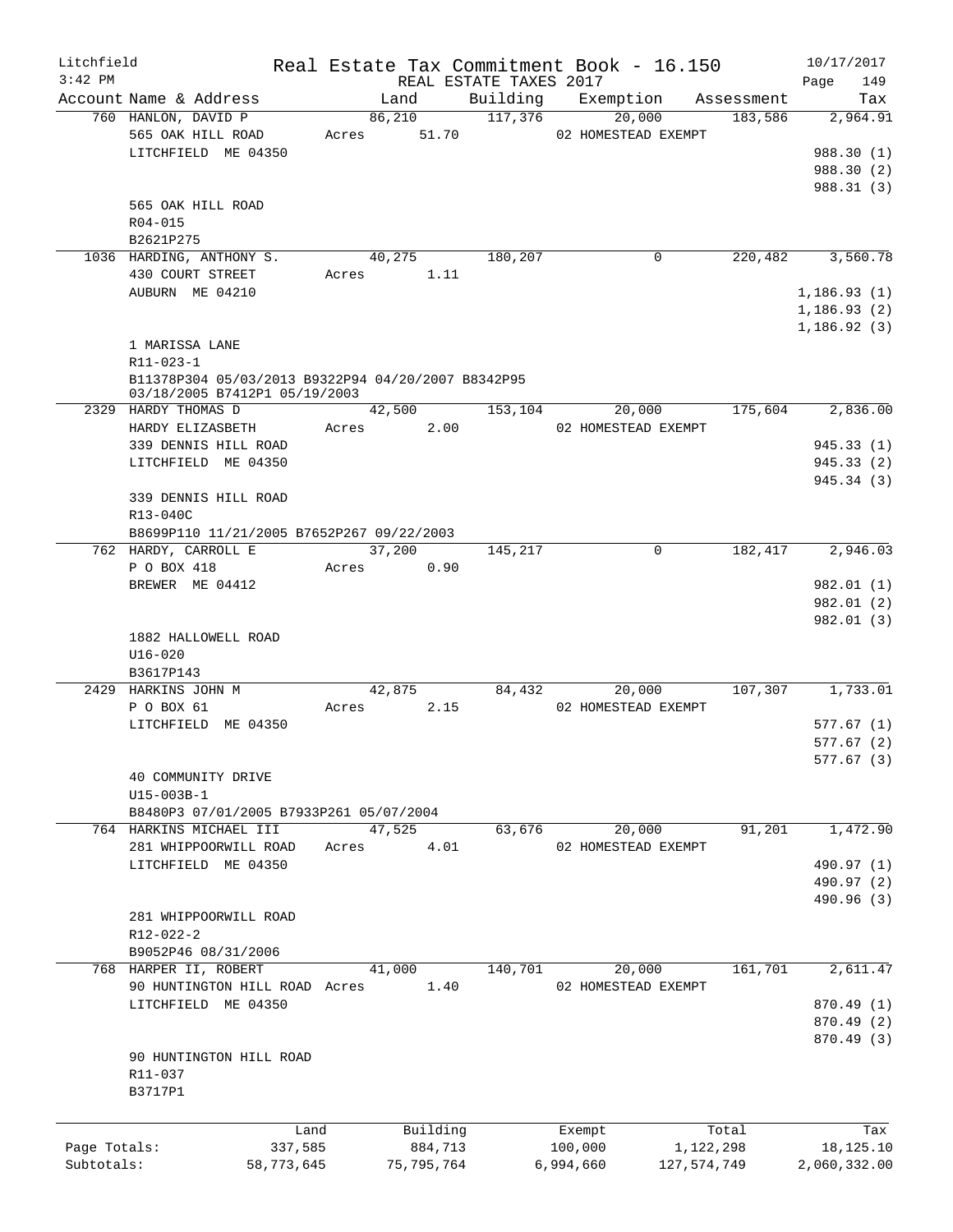| Litchfield   |                                           |            |                         |                        | Real Estate Tax Commitment Book - 16.150 |                     | 10/17/2017    |
|--------------|-------------------------------------------|------------|-------------------------|------------------------|------------------------------------------|---------------------|---------------|
| $3:42$ PM    |                                           |            |                         | REAL ESTATE TAXES 2017 |                                          |                     | 150<br>Page   |
|              | Account Name & Address                    |            | Land                    |                        | Building Exemption                       | Assessment          | Tax           |
|              | 767 HARPER, JOHN J<br>30 PATTENWOODS LANE |            | 38,850<br>1.10<br>Acres | 66,633                 | 20,000<br>02 HOMESTEAD EXEMPT            | 85,483              | 1,380.55      |
|              | LITCHFIELD ME 04350                       |            |                         |                        |                                          |                     | 460.18(1)     |
|              |                                           |            |                         |                        |                                          |                     | 460.18(2)     |
|              |                                           |            |                         |                        |                                          |                     |               |
|              |                                           |            |                         |                        |                                          |                     | 460.19(3)     |
|              | 30 PATTENWOODS LANE                       |            |                         |                        |                                          |                     |               |
|              | R01-033B-6                                |            |                         |                        |                                          |                     |               |
|              | B4241P261                                 |            |                         |                        |                                          |                     |               |
|              | 769 HARRADON, MARILYN R.                  |            | 54,500                  | $\Omega$               |                                          | 54,500<br>0         | 880.17        |
|              | P O BOX 327                               |            | Acres 24.00             |                        |                                          |                     |               |
|              | SABATTUS ME 04280                         |            |                         |                        |                                          |                     | 293.39(1)     |
|              |                                           |            |                         |                        |                                          |                     | 293.39(2)     |
|              |                                           |            |                         |                        |                                          |                     | 293.39(3)     |
|              | BUKER HILL ROAD                           |            |                         |                        |                                          |                     |               |
|              | R05-037                                   |            |                         |                        |                                          |                     |               |
|              | B1110P264 07/10/2012 B898P219             |            |                         |                        |                                          |                     |               |
|              | 337 HARRIS, DONNETTE L                    |            | 42,525                  | 134,249                |                                          | 176,774<br>$\Omega$ | 2,854.90      |
|              | 118 STEVENSTOWN ROAD                      |            | Acres 2.01              |                        |                                          |                     |               |
|              | LITCHFIELD ME 04350                       |            |                         |                        |                                          |                     | 951.63(1)     |
|              |                                           |            |                         |                        |                                          |                     | 951.63(2)     |
|              |                                           |            |                         |                        |                                          |                     | 951.64(3)     |
|              | 118 STEVENSTOWN ROAD                      |            |                         |                        |                                          |                     |               |
|              | R13-032                                   |            |                         |                        |                                          |                     |               |
|              |                                           |            |                         |                        |                                          |                     |               |
|              | B9802P210 07/24/2008 B8047P172 07/26/2004 |            | $\overline{57,500}$     |                        |                                          |                     |               |
|              | 2228 HARTFORD, ELIZABETH                  |            |                         | 202,845                | 20,000                                   | 240,345             | 3,881.57      |
|              | 23 SHEPARD LANE                           |            | Acres 11.00             |                        | 02 HOMESTEAD EXEMPT                      |                     |               |
|              | LITCHFIELD ME 04350                       |            |                         |                        |                                          |                     | 1, 293.86(1)  |
|              |                                           |            |                         |                        |                                          |                     | 1, 293.86 (2) |
|              |                                           |            |                         |                        |                                          |                     | 1, 293.85(3)  |
|              | 23 SHEPARD LANE                           |            |                         |                        |                                          |                     |               |
|              | R07-018A-2                                |            |                         |                        |                                          |                     |               |
|              | B11941P142 03/27/2015 B6498P47 06/01/2001 |            |                         |                        |                                          |                     |               |
|              | 1504 HARVEY MERRILL                       |            | 45,980                  | 0                      |                                          | 45,980<br>0         | 742.58        |
|              | 489 STEVENSTOWN ROAD                      | Acres      | 11.64                   |                        |                                          |                     |               |
|              | LITCHFIELD ME 04350                       |            |                         |                        |                                          |                     | 247.53(1)     |
|              |                                           |            |                         |                        |                                          |                     | 247.53(2)     |
|              |                                           |            |                         |                        |                                          |                     | 247.52(3)     |
|              | LUNTS HILL ROAD                           |            |                         |                        |                                          |                     |               |
|              | R10-020C                                  |            |                         |                        |                                          |                     |               |
|              | B9040P51 08/23/2006 B4391P93 05/11/1993   |            |                         |                        |                                          |                     |               |
|              | 774 HARVEY, ALOMA                         |            | 40,250                  | 25,140                 | 20,000                                   | 45,390              | 733.05        |
|              | 98 HUNTINGTON HILL ROAD Acres             |            | 1.10                    |                        | 02 HOMESTEAD EXEMPT                      |                     |               |
|              | LITCHFIELD ME 04350                       |            |                         |                        |                                          |                     | 244.35(1)     |
|              |                                           |            |                         |                        |                                          |                     | 244.35(2)     |
|              |                                           |            |                         |                        |                                          |                     | 244.35(3)     |
|              | 98 HUNTINGTON HILL ROAD                   |            |                         |                        |                                          |                     |               |
|              | R11-037A                                  |            |                         |                        |                                          |                     |               |
|              |                                           |            |                         |                        |                                          |                     |               |
|              | B2631P199                                 |            |                         |                        |                                          |                     |               |
|              | 775 HARVEY, DAVID                         |            | 41,250                  | 115,576                | 20,000                                   | 136,826             | 2,209.74      |
|              | 37 HARVEY LANE                            | Acres      |                         | 1.50                   | 02 HOMESTEAD EXEMPT                      |                     |               |
|              | LITCHFIELD ME 04350                       |            |                         |                        |                                          |                     | 736.58(1)     |
|              |                                           |            |                         |                        |                                          |                     | 736.58(2)     |
|              |                                           |            |                         |                        |                                          |                     | 736.58(3)     |
|              | 37 HARVEY LANE                            |            |                         |                        |                                          |                     |               |
|              | R07-011B                                  |            |                         |                        |                                          |                     |               |
|              | B3497P291 01/30/1989                      |            |                         |                        |                                          |                     |               |
|              |                                           |            |                         |                        |                                          |                     |               |
|              |                                           |            |                         |                        |                                          |                     |               |
|              |                                           | Land       | Building                |                        | Exempt                                   | Total               | Tax           |
| Page Totals: |                                           | 320,855    | 544,443                 |                        | 80,000                                   | 785,298             | 12,682.56     |
| Subtotals:   |                                           | 59,094,500 | 76,340,207              |                        | 7,074,660                                | 128,360,047         | 2,073,014.56  |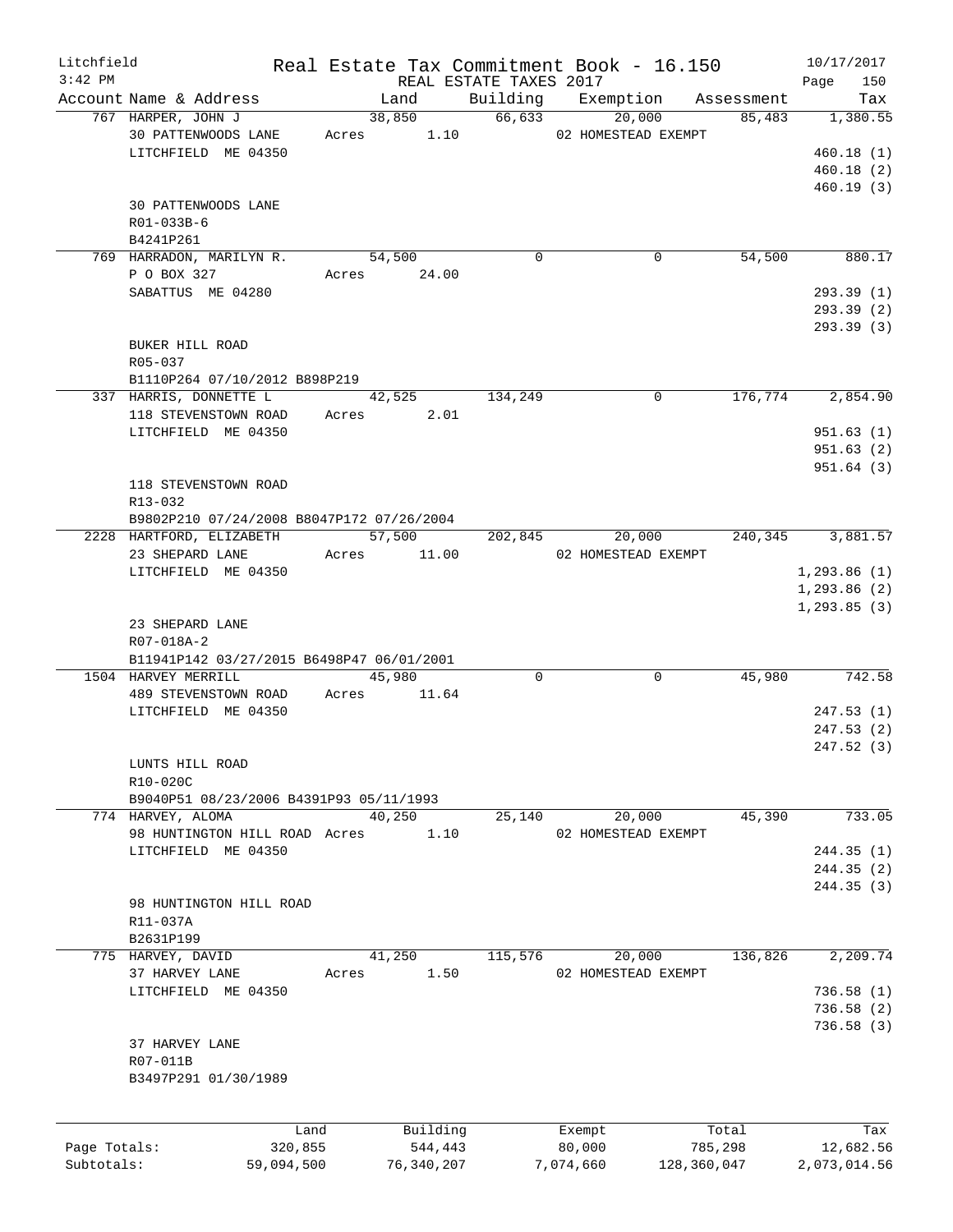| Litchfield   |                                                                    |         |            |                        |           | Real Estate Tax Commitment Book - 16.150 |             | 10/17/2017   |
|--------------|--------------------------------------------------------------------|---------|------------|------------------------|-----------|------------------------------------------|-------------|--------------|
| $3:42$ PM    |                                                                    |         |            | REAL ESTATE TAXES 2017 |           |                                          |             | 151<br>Page  |
|              | Account Name & Address                                             |         | Land       | Building               |           | Exemption                                | Assessment  | Tax          |
|              | 776 HARVEY, DAVID                                                  |         | 69,200     | 126,837                |           | $\Omega$                                 | 196,037     | 3,166.00     |
|              | 37 HARVEY LANE                                                     | Acres   | 29.40      |                        |           |                                          |             |              |
|              | LITCHFIELD ME 04350                                                |         |            |                        |           |                                          |             | 1,055.33(1)  |
|              |                                                                    |         |            |                        |           |                                          |             | 1,055.33(2)  |
|              |                                                                    |         |            |                        |           |                                          |             | 1,055.34(3)  |
|              | 24 HARVEY LANE                                                     |         |            |                        |           |                                          |             |              |
|              | R07-011A                                                           |         |            |                        |           |                                          |             |              |
|              | B12315P70 06/06/2016 B11847P166 11/05/2014 B2351P352<br>05/18/2003 |         |            |                        |           |                                          |             |              |
|              | 777 HARVEY, MALCOLM C                                              |         | 40,500     | 33,888                 |           | 26,000                                   | 48,388      | 781.47       |
|              | HARVEY GRACE, DECEASED                                             | Acres   | 1.20       |                        |           | 12 WW2 Vet Res.                          |             |              |
|              | 599 STEVENSTOWN ROAD                                               |         |            |                        |           | 02 HOMESTEAD EXEMPT                      |             | 260.49(1)    |
|              | LITCHFIELD ME 04350                                                |         |            |                        |           |                                          |             | 260.49(2)    |
|              |                                                                    |         |            |                        |           |                                          |             | 260.49(3)    |
|              | 599 STEVENSTOWN ROAD                                               |         |            |                        |           |                                          |             |              |
|              | R07-022A                                                           |         |            |                        |           |                                          |             |              |
|              | B7202P124 11/22/2002 B2416P211 09/02/1981                          |         |            |                        |           |                                          |             |              |
|              | 783 HARVEY, MARGARET                                               |         | 14,306     | 0                      |           | $\mathbf 0$                              | 14,306      | 231.04       |
|              | 429 STEVENSTOWN ROAD                                               | Acres   | 34.00      |                        |           |                                          |             |              |
|              | LITCHFIELD ME 04350                                                |         |            |                        |           |                                          |             | 77.01(1)     |
|              |                                                                    |         |            |                        |           |                                          |             | 77.01(2)     |
|              |                                                                    |         |            |                        |           |                                          |             | 77.02(3)     |
|              | STEVESTOWN ROAD                                                    |         |            |                        |           |                                          |             |              |
|              | R10-002                                                            |         |            |                        |           |                                          |             |              |
|              | B10342P227 02/16/2010 B3724P50                                     |         |            |                        |           |                                          |             |              |
|              | 778 HARVEY, MARGARET H                                             |         | 40,000     | 94,468                 |           | 20,000                                   | 114,468     | 1,848.66     |
|              | 429 STEVENSTOWN ROAD                                               | Acres   | 1.00       |                        |           | 02 HOMESTEAD EXEMPT                      |             |              |
|              | LITCHFIELD ME 04350                                                |         |            |                        |           |                                          |             | 616.22(1)    |
|              |                                                                    |         |            |                        |           |                                          |             | 616.22(2)    |
|              |                                                                    |         |            |                        |           |                                          |             | 616.22(3)    |
|              | 429 STEVENSTOWN ROAD                                               |         |            |                        |           |                                          |             |              |
|              | R10-002A                                                           |         |            |                        |           |                                          |             |              |
|              | B4321P197                                                          |         |            |                        |           |                                          |             |              |
|              | 782 HARVEY, MERRILL O                                              |         | 55,150     | 105,197                |           | 26,000                                   | 134,347     | 2,169.70     |
|              | 489 STEVENSTOWN ROAD                                               | Acres   | 8.65       |                        |           | 03 VETERANS EXEMPT                       |             |              |
|              | LITCHFIELD ME 04350                                                |         |            |                        |           | 02 HOMESTEAD EXEMPT                      |             | 723.23(1)    |
|              |                                                                    |         |            |                        |           |                                          |             | 723.23(2)    |
|              |                                                                    |         |            |                        |           |                                          |             | 723.24(3)    |
|              | 489 STEVENSTOWN ROAD                                               |         |            |                        |           |                                          |             |              |
|              | $R07 - 023 - 3$                                                    |         |            |                        |           |                                          |             |              |
|              | B1376P164                                                          |         |            |                        |           |                                          |             |              |
|              | 2617 HATCH JONATHAN                                                |         | 57,274     | 3,292                  |           | 0                                        | 60,566      | 978.14       |
|              | 396 ACADEMY ROAD                                                   | Acres   | 23.68      |                        |           |                                          |             |              |
|              | LITCHFIELD ME 04350                                                |         |            |                        |           |                                          |             | 326.05(1)    |
|              |                                                                    |         |            |                        |           |                                          |             | 326.05(2)    |
|              |                                                                    |         |            |                        |           |                                          |             | 326.04(3)    |
|              | 410 ACADEMY ROAD                                                   |         |            |                        |           |                                          |             |              |
|              | R02-106D                                                           |         |            |                        |           |                                          |             |              |
|              | 1231 HATCH, DENNIS & DIANE                                         |         | 41,250     | 34,191                 |           | $\mathbf 0$                              | 75,441      | 1,218.37     |
|              | 1339 WEST ROAD                                                     | Acres   | 1.50       |                        |           |                                          |             |              |
|              | LITCHFIELD ME 04350                                                |         |            |                        |           |                                          |             | 406.12(1)    |
|              |                                                                    |         |            |                        |           |                                          |             | 406.12(2)    |
|              |                                                                    |         |            |                        |           |                                          |             | 406.13(3)    |
|              | 1339 WEST ROAD                                                     |         |            |                        |           |                                          |             |              |
|              | R03-026                                                            |         |            |                        |           |                                          |             |              |
|              | B6267P90 08/03/2000 B4930P171                                      |         |            |                        |           |                                          |             |              |
|              |                                                                    |         |            |                        |           |                                          |             |              |
|              |                                                                    |         |            |                        |           |                                          |             |              |
|              |                                                                    | Land    | Building   |                        |           | Exempt                                   | Total       | Tax          |
| Page Totals: |                                                                    | 317,680 | 397,873    |                        |           | 72,000                                   | 643,553     | 10,393.38    |
| Subtotals:   | 59, 412, 180                                                       |         | 76,738,080 |                        | 7,146,660 |                                          | 129,003,600 | 2,083,407.94 |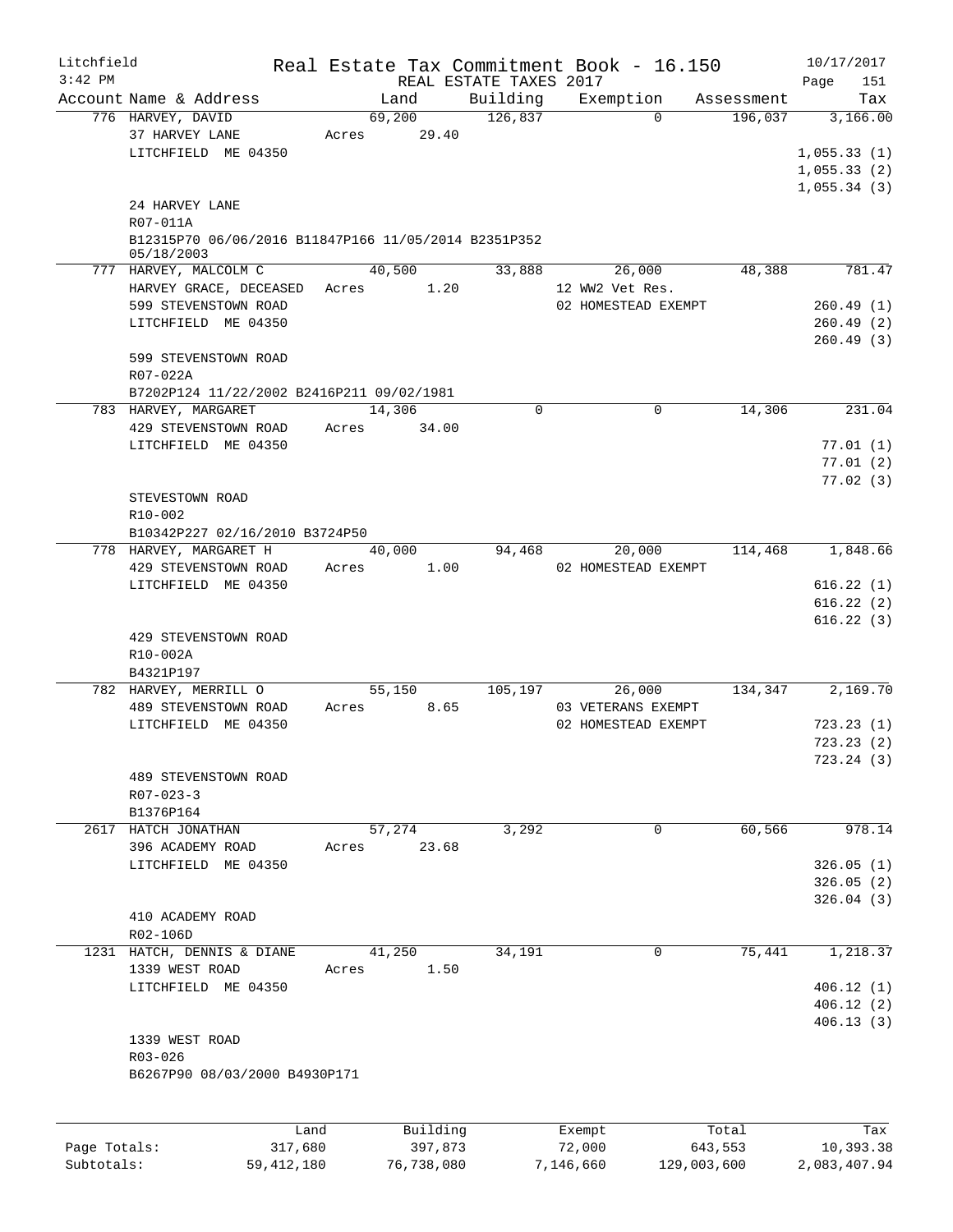| Litchfield<br>$3:42$ PM |                        |       |             | REAL ESTATE TAXES 2017 | Real Estate Tax Commitment Book - 16.150 |             | 10/17/2017<br>Page<br>152 |
|-------------------------|------------------------|-------|-------------|------------------------|------------------------------------------|-------------|---------------------------|
|                         | Account Name & Address |       | Land        | Building               | Exemption                                | Assessment  | Tax                       |
|                         | 793 HATCH, JOHNATHAN L |       | 29,275      | $\overline{0}$         | $\Omega$                                 | 29,275      | 472.79                    |
|                         | 396 ACADEMY ROAD       |       | Acres 70.00 |                        |                                          |             |                           |
|                         | LITCHFIELD ME 04350    |       |             |                        |                                          |             | 157.60(1)                 |
|                         |                        |       |             |                        |                                          |             | 157.60(2)                 |
|                         |                        |       |             |                        |                                          |             | 157.59(3)                 |
|                         | 403 ACADEMY ROAD       |       |             |                        |                                          |             |                           |
|                         | R02-085                |       |             |                        |                                          |             |                           |
|                         | B4698P194              |       |             |                        |                                          |             |                           |
|                         | 2529 HATCH, JONATHAN   |       | 57,880      | 54,701                 | 20,000                                   | 92,581      | 1,495.18                  |
|                         |                        |       |             |                        |                                          |             |                           |
|                         | 396 ACADEMY ROAD       |       | Acres 12.40 |                        | 02 HOMESTEAD EXEMPT                      |             |                           |
|                         | LITCHFIELD ME 04350    |       |             |                        |                                          |             | 498.39 (1)                |
|                         |                        |       |             |                        |                                          |             | 498.39 (2)                |
|                         |                        |       |             |                        |                                          |             | 498.40 (3)                |
|                         | 36 BREEZEMORE LANE     |       |             |                        |                                          |             |                           |
|                         | R02-106C               |       |             |                        |                                          |             |                           |
|                         | 2855 HATCH, JONATHAN   |       | 7,550       | $\Omega$               | 0                                        | 7,550       | 121.93                    |
|                         | HATCH, SUSAN           | Acres | 16.40       |                        |                                          |             |                           |
|                         | 396 ACADEMY ROAD       |       |             |                        |                                          |             | 40.64(1)                  |
|                         | Litchfield ME 04350    |       |             |                        |                                          |             | 40.64(2)                  |
|                         |                        |       |             |                        |                                          |             | 40.65(3)                  |
|                         | ACADEMY ROAD           |       |             |                        |                                          |             |                           |
|                         | R02-106E               |       |             |                        |                                          |             |                           |
|                         | B10335P238 01/19/2010  |       |             |                        |                                          |             |                           |
|                         |                        |       |             | $\mathbf 0$            | $\mathbf 0$                              | 12,225      | 197.43                    |
|                         | 2818 HATCH, JONATHAN L |       | 12,225      |                        |                                          |             |                           |
|                         | HATCH, SUSAN L         |       | Acres 4.89  |                        |                                          |             |                           |
|                         | 396 ACADEMY ROAD       |       |             |                        |                                          |             | 65.81(1)                  |
|                         | LITCHFIELD ME 04350    |       |             |                        |                                          |             | 65.81(2)                  |
|                         |                        |       |             |                        |                                          |             | 65.81(3)                  |
|                         | ACADEMY ROAD           |       |             |                        |                                          |             |                           |
|                         | R02-087A               |       |             |                        |                                          |             |                           |
|                         | B10996P106 03/29/2012  |       |             |                        |                                          |             |                           |
|                         | 2262 HATCH, JONATHAN R |       | $\mathbf 0$ | 10,382                 | 10,382                                   | $\mathbf 0$ | 0.00                      |
|                         | 11 KENNEDY LANE        |       |             |                        | 02 HOMESTEAD EXEMPT                      |             |                           |
|                         | LITCHFIELD ME 04350    |       |             |                        |                                          |             |                           |
|                         |                        |       |             |                        |                                          |             |                           |
|                         |                        |       |             |                        |                                          |             |                           |
|                         | 11 KENNEDY LANE        |       |             |                        |                                          |             |                           |
|                         | R03-073-ON-1           |       |             |                        |                                          |             |                           |
|                         | 2760 HATCH, MILDRED    |       | 0           | 67,627                 | 26,000                                   | 41,627      | 672.28                    |
|                         |                        |       |             |                        |                                          |             |                           |
|                         | 26 BREEZEMORE LANE     |       |             |                        | 02 HOMESTEAD EXEMPT                      |             |                           |
|                         | LITCHFIELD ME 04350    |       |             |                        | 03 VETERANS EXEMPT                       |             | 224.09(1)                 |
|                         |                        |       |             |                        |                                          |             | 224.09(2)                 |
|                         |                        |       |             |                        |                                          |             | 224.10(3)                 |
|                         | 26 BREEZEMORE LANE     |       |             |                        |                                          |             |                           |
|                         | R02-106C-ON            |       |             |                        |                                          |             |                           |
|                         | 2830 HATCH, THOMAS     |       | 0           | 6,796                  | 6,796                                    | 0           | 0.00                      |
|                         | 410 ACADEMY ROAD       |       |             |                        | 02 HOMESTEAD EXEMPT                      |             |                           |
|                         | Litchfield ME 04350    |       |             |                        |                                          |             |                           |
|                         |                        |       |             |                        |                                          |             |                           |
|                         |                        |       |             |                        |                                          |             |                           |
|                         | 410 ACADEMY ROAD       |       |             |                        |                                          |             |                           |
|                         | R02-106D-ON            |       |             |                        |                                          |             |                           |
|                         |                        |       |             |                        |                                          |             |                           |
|                         |                        |       |             |                        |                                          |             |                           |
|                         |                        |       |             |                        |                                          |             |                           |
|                         |                        |       |             |                        |                                          |             |                           |
|                         |                        |       |             |                        |                                          |             |                           |

|              | andد       | Building   | Exempt    | Total       | Tax          |
|--------------|------------|------------|-----------|-------------|--------------|
| Page Totals: | 106,930    | 139,506    | 63,178    | 183,258     | 2,959.61     |
| Subtotals:   | 59,519,110 | 76,877,586 | 7,209,838 | 129,186,858 | 2,086,367.55 |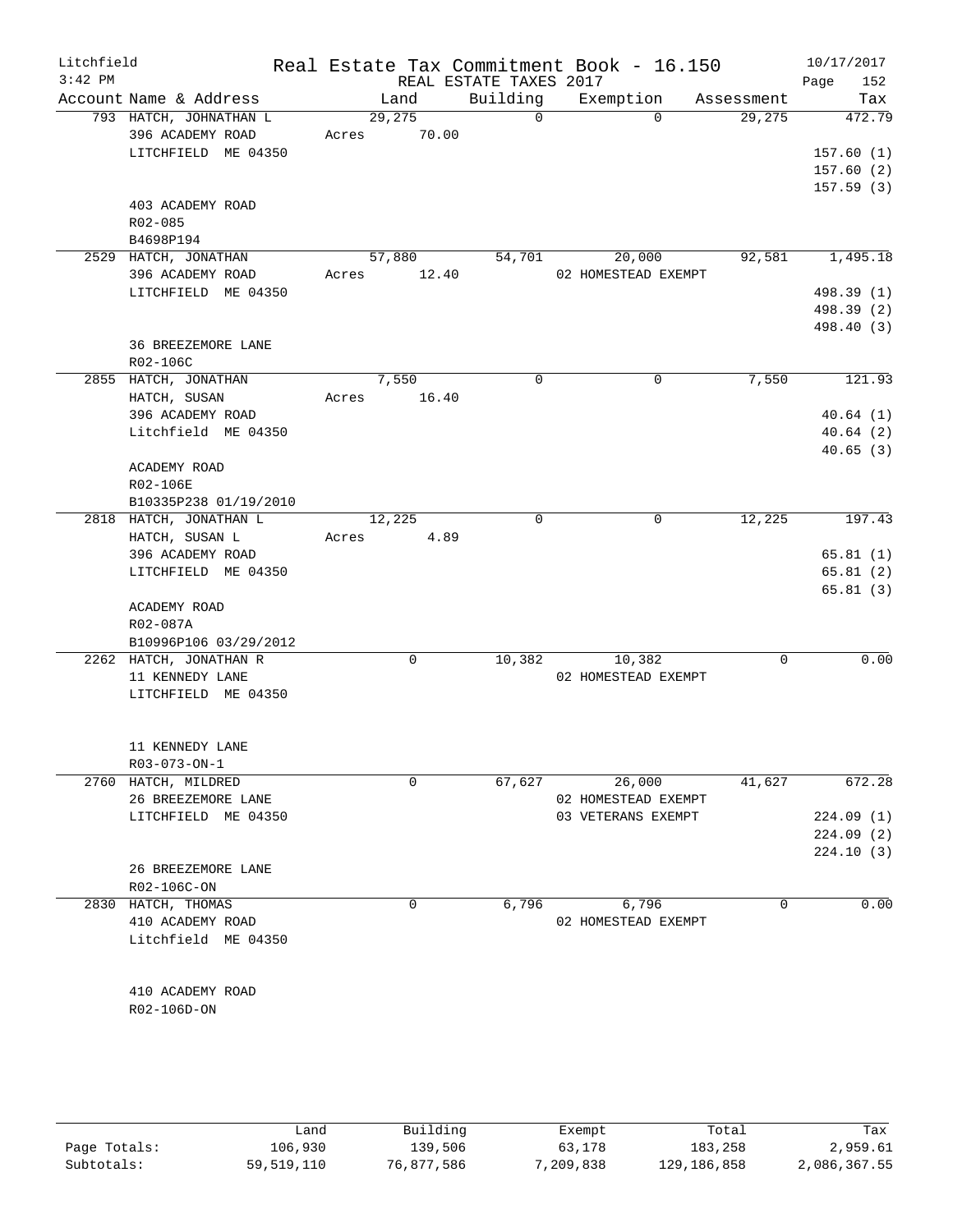| Litchfield   |                                                      |            |            |                        | Real Estate Tax Commitment Book - 16.150 |             | 10/17/2017   |
|--------------|------------------------------------------------------|------------|------------|------------------------|------------------------------------------|-------------|--------------|
| $3:42$ PM    |                                                      |            |            | REAL ESTATE TAXES 2017 |                                          |             | Page<br>153  |
|              | Account Name & Address                               |            | Land       | Building               | Exemption                                | Assessment  | Tax          |
|              | 796 HATHORNE, TREVOR                                 |            | $\Omega$   | 14,093                 | $\Omega$                                 | 14,093      | 227.60       |
|              | 17 WENTZELL ROAD                                     |            |            |                        |                                          |             |              |
|              | LITCHFIELD ME 04350                                  |            |            |                        |                                          |             | 75.87(1)     |
|              |                                                      |            |            |                        |                                          |             | 75.87(2)     |
|              |                                                      |            |            |                        |                                          |             | 75.86(3)     |
|              | 17 WENTZELL ROAD                                     |            |            |                        |                                          |             |              |
|              | R03-075-ON-1                                         |            |            |                        |                                          |             |              |
|              | 797 HATHORNE, TREVOR A.                              |            | 66,100     | 5,923                  | 0                                        | 72,023      | 1,163.17     |
|              | 17 WENTZELL ROAD                                     | Acres      | 7.60       |                        |                                          |             |              |
|              | LITCHFIELD ME 04350                                  |            |            |                        |                                          |             | 387.72 (1)   |
|              |                                                      |            |            |                        |                                          |             | 387.72 (2)   |
|              |                                                      |            |            |                        |                                          |             | 387.73 (3)   |
|              | 4 HATHORNE LANE                                      |            |            |                        |                                          |             |              |
|              | R03-075                                              |            |            |                        |                                          |             |              |
|              | B12144P263 10/23/2015 B10422P72 05/19/2010 B10422P72 |            |            |                        |                                          |             |              |
|              | 05/19/2010 B10288P154 12/02/2009 B10082P253          |            |            |                        |                                          |             |              |
|              | 05/28/2009 B1617P292 02/28/1973                      |            |            |                        |                                          |             |              |
|              | 391 HAWKINS JOHN B                                   |            | 0          | 11,273                 | 11,273                                   | 0           | 0.00         |
|              | HAWKINS AMANDA L.                                    |            |            |                        | 02 HOMESTEAD EXEMPT                      |             |              |
|              | PO BOX 494                                           |            |            |                        |                                          |             |              |
|              | LITCHFIELD ME 04350                                  |            |            |                        |                                          |             |              |
|              |                                                      |            |            |                        |                                          |             |              |
|              | 35 CLINTON LANE                                      |            |            |                        |                                          |             |              |
|              | R02-103-ON-5                                         |            |            |                        |                                          |             |              |
|              | 835 HAWKINS, LIAM P.                                 |            | 178,625    | 101,953                | 0                                        | 280,578     | 4,531.33     |
|              | CULLITY, JENNA M.                                    | Acres      | 1.01       |                        |                                          |             |              |
|              | 122 WOODLEY AVENUE                                   |            |            |                        |                                          |             | 1, 510.44(1) |
|              | WEST ROXBURY MA                                      |            |            |                        |                                          |             | 1,510.44(2)  |
|              |                                                      |            |            |                        |                                          |             | 1,510.45(3)  |
|              | 23 GAMAGE DRIVE                                      |            |            |                        |                                          |             |              |
|              | $U18 - 015$                                          |            |            |                        |                                          |             |              |
|              | B12136P68 10/16/2015 B11800P30 09/17/2014 B11800P26  |            |            |                        |                                          |             |              |
|              | 09/17/2014 B9292P71 03/16/2007 B6173P226 03/23/2000  |            |            |                        |                                          |             |              |
|              | 2792 HAYDEN, CARRIE                                  |            | $\Omega$   | 14,441                 | $\mathbf 0$                              | 14,441      | 233.22       |
|              | 9 FIX IT LANE                                        |            |            |                        |                                          |             |              |
|              | LITCHFIELD ME 04350                                  |            |            |                        |                                          |             | 77.74 (1)    |
|              |                                                      |            |            |                        |                                          |             | 77.74(2)     |
|              |                                                      |            |            |                        |                                          |             | 77.74(3)     |
|              | 722 HUNTINGTON HILL<br><b>ROAD</b>                   |            |            |                        |                                          |             |              |
|              | R02-003-ON                                           |            |            |                        |                                          |             |              |
|              | 602 HAYDEN, CARRIE JEAN                              |            | 39,025     | 57,331                 | 0                                        | 96,356      | 1,556.15     |
|              | 722 HUNTINGTON HILL                                  | Acres      | 1.17       |                        |                                          |             |              |
|              | ROAD                                                 |            |            |                        |                                          |             |              |
|              | LITCHFIELD ME 04350                                  |            |            |                        |                                          |             | 518.72(1)    |
|              |                                                      |            |            |                        |                                          |             | 518.72(2)    |
|              |                                                      |            |            |                        |                                          |             | 518.71(3)    |
|              | 9 ETERNITY DRIVE                                     |            |            |                        |                                          |             |              |
|              | R14-014                                              |            |            |                        |                                          |             |              |
|              | B11907P309 02/02/2015 B9108P45 10/13/2006 B1094P415  |            |            |                        |                                          |             |              |
|              | 10/01/1958                                           |            |            |                        |                                          |             |              |
| 2527         | HAYDEN, DEBBIE                                       |            | 0          | 16,509                 | 16,509                                   | $\mathbf 0$ | 0.00         |
|              |                                                      |            |            |                        | 02 HOMESTEAD EXEMPT                      |             |              |
|              | LITCHFIELD<br>ME 04350                               |            |            |                        |                                          |             |              |
|              |                                                      |            |            |                        |                                          |             |              |
|              |                                                      |            |            |                        |                                          |             |              |
|              | 19 FIX IT LANE                                       |            |            |                        |                                          |             |              |
|              | R02-003-ON-1                                         |            |            |                        |                                          |             |              |
|              |                                                      |            |            |                        |                                          |             |              |
|              |                                                      |            |            |                        |                                          |             |              |
|              |                                                      | Land       | Building   |                        | Exempt                                   | Total       | Tax          |
| Page Totals: |                                                      | 283,750    | 221,523    |                        | 27,782                                   | 477,491     | 7,711.47     |
| Subtotals:   |                                                      | 59,802,860 | 77,099,109 |                        | 7,237,620                                | 129,664,349 | 2,094,079.02 |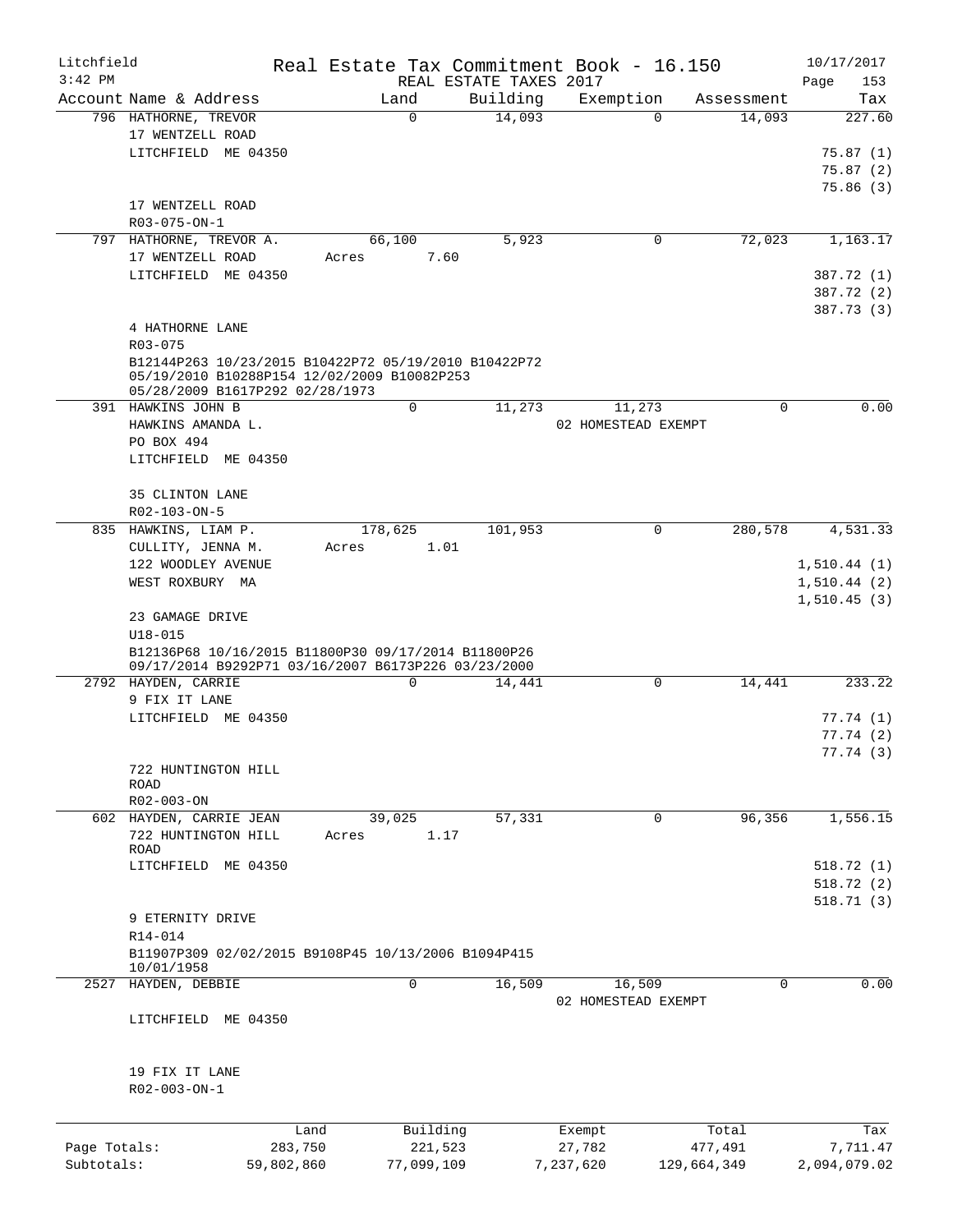| Litchfield |                                                                                            |       |          |                        | Real Estate Tax Commitment Book - 16.150 |            | 10/17/2017   |
|------------|--------------------------------------------------------------------------------------------|-------|----------|------------------------|------------------------------------------|------------|--------------|
| $3:42$ PM  |                                                                                            |       |          | REAL ESTATE TAXES 2017 |                                          |            | Page<br>154  |
|            | Account Name & Address                                                                     |       | Land     | Building               | Exemption                                | Assessment | Tax          |
|            | 2806 HAYDEN, KINUYO                                                                        |       | $\Omega$ | 70,912                 | $\Omega$                                 | 70,912     | 1,145.23     |
|            | 9 FIX IT LANE                                                                              |       |          |                        |                                          |            |              |
|            | LITCHFIELD ME 04350                                                                        |       |          |                        |                                          |            | 381.74 (1)   |
|            |                                                                                            |       |          |                        |                                          |            | 381.74 (2)   |
|            |                                                                                            |       |          |                        |                                          |            | 381.75(3)    |
|            | 9 FIX IT LANE<br>R02-003A-ON                                                               |       |          |                        |                                          |            |              |
|            | 2143 HAYDEN, MARY E.                                                                       |       | 112,016  | 25,211                 | $\mathsf{O}$                             | 137,227    | 2,216.22     |
|            | 122 LEBANON ROAD                                                                           | Acres | 2.00     |                        |                                          |            |              |
|            | N. FRANKLIN CT 06254                                                                       |       |          |                        |                                          |            | 738.74 (1)   |
|            |                                                                                            |       |          |                        |                                          |            | 738.74 (2)   |
|            |                                                                                            |       |          |                        |                                          |            | 738.74 (3)   |
|            | PEACEPIPE DRIVE                                                                            |       |          |                        |                                          |            |              |
|            | U29-012A                                                                                   |       |          |                        |                                          |            |              |
|            | B6115P88                                                                                   |       |          |                        |                                          |            |              |
|            | 802 HAYDEN, WILLIAM                                                                        |       | 165,828  | 85,942                 | $\mathbf 0$                              | 251,770    | 4,066.09     |
|            | 122 LEBANON RD                                                                             | Acres | 1.94     |                        |                                          |            |              |
|            | N. FRANKLIN CT 06254                                                                       |       |          |                        |                                          |            | 1,355.36(1)  |
|            |                                                                                            |       |          |                        |                                          |            | 1,355.36(2)  |
|            |                                                                                            |       |          |                        |                                          |            | 1, 355.37(3) |
|            | 253 PEACEPIPE DRIVE                                                                        |       |          |                        |                                          |            |              |
|            | $U29 - 011$                                                                                |       |          |                        |                                          |            |              |
|            | B4130P105 05/15/1992                                                                       |       |          |                        |                                          |            |              |
|            | 801 HAYDEN, WILLIAM C &<br>MARCIA                                                          |       | 77,135   | 165,206                | 20,000                                   | 222,341    | 3,590.81     |
|            | HAYDEN, CARRIE                                                                             | Acres | 33.27    |                        | 02 HOMESTEAD EXEMPT                      |            |              |
|            | P O BOX 278                                                                                |       |          |                        |                                          |            | 1, 196.94(1) |
|            | SABATTUS ME 04280                                                                          |       |          |                        |                                          |            | 1, 196.94(2) |
|            |                                                                                            |       |          |                        |                                          |            | 1, 196.93(3) |
|            | 722 HUNTINGTON HILL                                                                        |       |          |                        |                                          |            |              |
|            | ROAD                                                                                       |       |          |                        |                                          |            |              |
|            | R02-003                                                                                    |       |          |                        |                                          |            |              |
|            | B10799P286 08/05/2011 B4705P186 06/13/1994                                                 |       |          |                        |                                          |            |              |
|            | 2820 HAYDEN, WILLIAM C &<br>MARCIA                                                         |       | 30,575   | 0                      | $\mathbf 0$                              | 30, 575    | 493.79       |
|            | P O BOX 278                                                                                | Acres | 2.03     |                        |                                          |            |              |
|            | SABATTUS ME 04280                                                                          |       |          |                        |                                          |            | 164.60(1)    |
|            |                                                                                            |       |          |                        |                                          |            | 164.60(2)    |
|            |                                                                                            |       |          |                        |                                          |            | 164.59(3)    |
|            | HUNTINGTON HILL ROAD                                                                       |       |          |                        |                                          |            |              |
|            | R02-003B                                                                                   |       |          |                        |                                          |            |              |
|            | B11223P144 11/14/2012 B11219P250 11/08/2012<br>B11211P339 10/31/2012 B11211P335 10/31/2012 |       |          |                        |                                          |            |              |
|            | 1206 HAYDEN, WILLIAM C.                                                                    |       | 60,500   | $\mathbf 0$            | $\mathbf 0$                              | 60,500     | 977.07       |
|            | HAYDEN, MARCIA J.                                                                          | Acres | 36.00    |                        |                                          |            |              |
|            | PO BOX 278                                                                                 |       |          |                        |                                          |            | 325.69(1)    |
|            | SABATTUS ME 04280                                                                          |       |          |                        |                                          |            | 325.69(2)    |
|            |                                                                                            |       |          |                        |                                          |            | 325.69(3)    |
|            | 703 HUNTINGTON HILL                                                                        |       |          |                        |                                          |            |              |
|            | <b>ROAD</b>                                                                                |       |          |                        |                                          |            |              |
|            | R02-002<br>B12381P144 08/11/2016 B11300P226 02/04/2013 B1678P95                            |       |          |                        |                                          |            |              |
|            |                                                                                            |       |          |                        |                                          |            |              |

|              | شand       | Building   | Exempt    | Total         | Tax          |
|--------------|------------|------------|-----------|---------------|--------------|
| Page Totals: | 446,054    | 347,271    | 20,000    | 773,325       | 12,489.21    |
| Subtotals:   | 60,248,914 | 77,446,380 | 7,257,620 | 130, 437, 674 | 2,106,568.23 |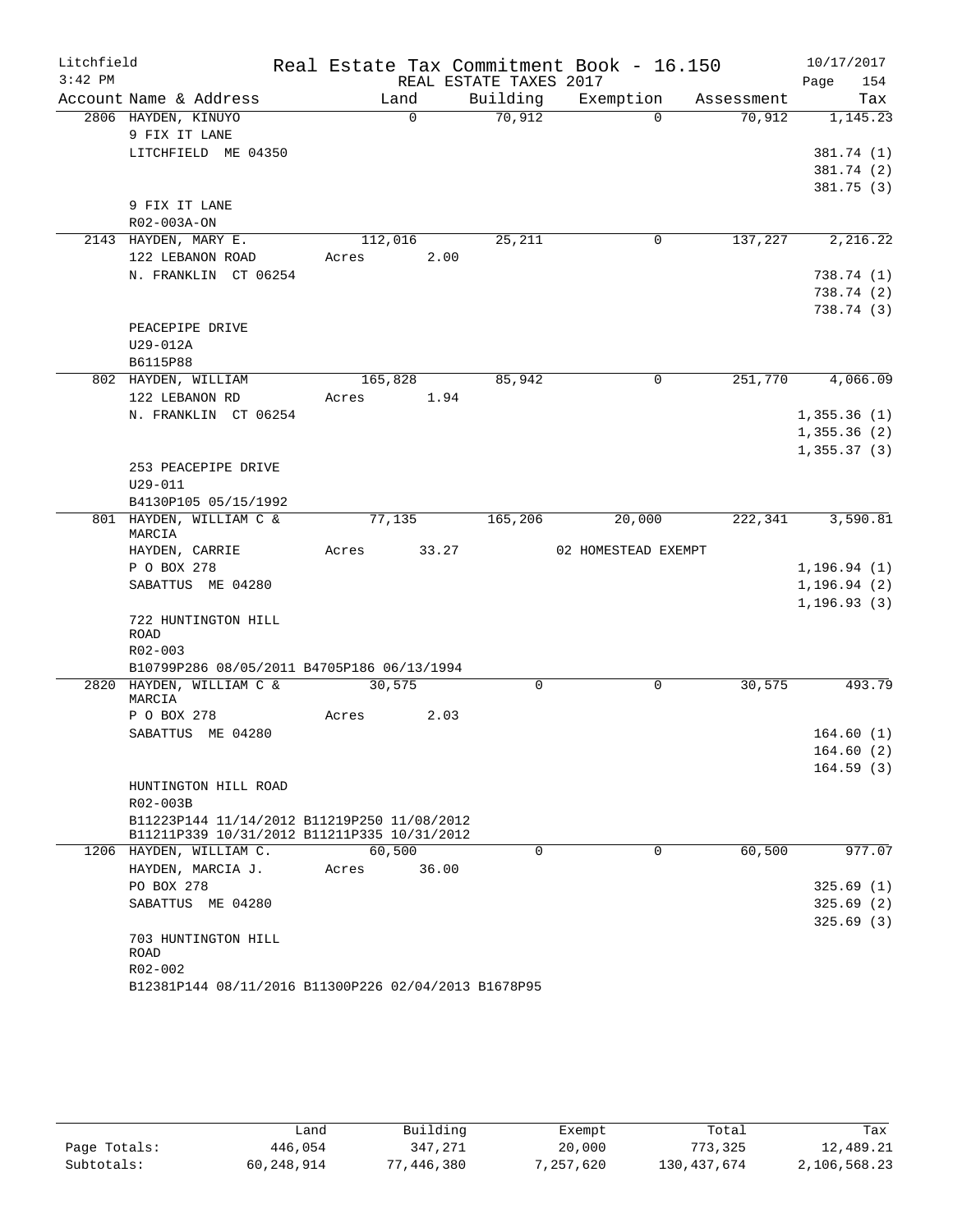| Litchfield   |                                                     |            |         |                |                            | Real Estate Tax Commitment Book - 16.150  |              |                      | 10/17/2017             |
|--------------|-----------------------------------------------------|------------|---------|----------------|----------------------------|-------------------------------------------|--------------|----------------------|------------------------|
| $3:42$ PM    |                                                     |            |         |                | REAL ESTATE TAXES 2017     |                                           |              |                      | Page<br>155            |
|              | Account Name & Address<br>2805 HAYDEN, WILLIAM C. & |            | 30,400  | Land           | Building<br>$\overline{0}$ | Exemption                                 | $\Omega$     | Assessment<br>30,400 | Tax<br>490.96          |
|              | MARCIA J.                                           |            |         |                |                            |                                           |              |                      |                        |
|              | PO BOX 278                                          |            | Acres   | 1.96           |                            |                                           |              |                      |                        |
|              | SABATTUS ME 04280                                   |            |         |                |                            |                                           |              |                      | 163.65(1)              |
|              |                                                     |            |         |                |                            |                                           |              |                      | 163.65(2)              |
|              | FIX-IT LANE                                         |            |         |                |                            |                                           |              |                      | 163.66(3)              |
|              | R02-003A                                            |            |         |                |                            |                                           |              |                      |                        |
|              | B11211P333 10/31/2012 B10799P286 08/05/2011         |            |         |                |                            |                                           |              |                      |                        |
|              | 804 HEALD, HERBERT RUSSELL                          |            | 87,852  |                | 70,567                     |                                           | $\mathbf{0}$ | 158,419              | 2,558.47               |
|              | 8 MANKILL BROOK ROAD                                |            | Acres   | 0.22           |                            |                                           |              |                      |                        |
|              | PLAISTOW NH 03865                                   |            |         |                |                            |                                           |              |                      | 852.82 (1)             |
|              |                                                     |            |         |                |                            |                                           |              |                      | 852.82 (2)             |
|              |                                                     |            |         |                |                            |                                           |              |                      | 852.83 (3)             |
|              | 184 MACE ROAD                                       |            |         |                |                            |                                           |              |                      |                        |
|              | $U14 - 019$                                         |            |         |                |                            |                                           |              |                      |                        |
|              | B5887P319 03/09/1999                                |            |         |                |                            |                                           |              | 149,040              |                        |
|              | 1074 HEALD, JAMES<br>85 WHIPPOORWILL ROAD           |            | Acres   | 40,275<br>1.11 | 108,765                    |                                           | 0            |                      | 2,407.00               |
|              | LITCHFIELD ME 04350                                 |            |         |                |                            |                                           |              |                      | 802.33(1)              |
|              |                                                     |            |         |                |                            |                                           |              |                      | 802.33 (2)             |
|              |                                                     |            |         |                |                            |                                           |              |                      | 802.34(3)              |
|              | 11 DRAGONFLY DRIVE                                  |            |         |                |                            |                                           |              |                      |                        |
|              | $U21 - 019$                                         |            |         |                |                            |                                           |              |                      |                        |
|              | B6044P44 08/31/1999                                 |            |         |                |                            |                                           |              |                      |                        |
|              | 805 HEALD, JAMES                                    |            |         | 41,500         | 77,250                     |                                           | 20,000       | 98,750               | 1,594.81               |
|              | 7 DRAGONFLY DRIVE                                   |            | Acres   | 1.60           |                            | 02 HOMESTEAD EXEMPT                       |              |                      |                        |
|              | LITCHFIELD ME 04350                                 |            |         |                |                            |                                           |              |                      | 531.60(1)              |
|              |                                                     |            |         |                |                            |                                           |              |                      | 531.60(2)<br>531.61(3) |
|              | 7 DRAGONFLY DRIVE                                   |            |         |                |                            |                                           |              |                      |                        |
|              | U21-017                                             |            |         |                |                            |                                           |              |                      |                        |
|              | B3297P207                                           |            |         |                |                            |                                           |              |                      |                        |
|              | 806 HEALD, MARY                                     |            |         | 65,400         | 179,881                    |                                           | 20,000       | 225, 281             | 3,638.29               |
|              | 2176 HALLOWELL ROAD                                 |            | Acres   | 21.80          |                            | 02 HOMESTEAD EXEMPT                       |              |                      |                        |
|              | LITCHFIELD ME 04350                                 |            |         |                |                            |                                           |              |                      | 1,212.76(1)            |
|              |                                                     |            |         |                |                            |                                           |              |                      | 1,212.76(2)            |
|              |                                                     |            |         |                |                            |                                           |              |                      | 1,212.77(3)            |
|              | 2176 HALLOWELL ROAD                                 |            |         |                |                            |                                           |              |                      |                        |
|              | R11-021B<br>B2914P218                               |            |         |                |                            |                                           |              |                      |                        |
|              | 807 HEALD, STEPHEN E                                |            | 81,500  |                | 213,028                    |                                           | 20,000       | 274,528              | 4,433.63               |
|              | HEALD, NANCY J                                      |            | Acres   | 66.00          |                            | 02 HOMESTEAD EXEMPT                       |              |                      |                        |
|              | P O BOX 2                                           |            |         |                |                            |                                           |              |                      | 1,477.88(1)            |
|              | LITCHFIELD ME 04350                                 |            |         |                |                            |                                           |              |                      | 1,477.88(2)            |
|              |                                                     |            |         |                |                            |                                           |              |                      | 1,477.87(3)            |
|              | 263 DENNIS HILL ROAD                                |            |         |                |                            |                                           |              |                      |                        |
|              | R13-042                                             |            |         |                |                            |                                           |              |                      |                        |
|              | B4351P152                                           |            |         |                |                            |                                           |              |                      |                        |
|              | 809 HEALEY, JOHN F                                  |            | 110,400 | 6.00           | 136,249                    |                                           | 26,000       | 220,649              | 3,563.48               |
|              | HEALEY, LORNA J<br>234 UPPER POND ROAD              |            | Acres   |                |                            | 02 HOMESTEAD EXEMPT<br>03 VETERANS EXEMPT |              |                      | 1, 187.83(1)           |
|              | LITCHFIELD ME 04350                                 |            |         |                |                            |                                           |              |                      | 1,187.83(2)            |
|              |                                                     |            |         |                |                            |                                           |              |                      | 1,187.82(3)            |
|              | 234 UPPER POND ROAD                                 |            |         |                |                            |                                           |              |                      |                        |
|              | R01-018-6                                           |            |         |                |                            |                                           |              |                      |                        |
|              | B4470P79 08/20/1993                                 |            |         |                |                            |                                           |              |                      |                        |
|              |                                                     |            |         |                |                            |                                           |              |                      |                        |
|              |                                                     | Land       |         | Building       |                            | Exempt                                    |              | Total                | Tax                    |
| Page Totals: |                                                     | 457,327    |         | 785,740        |                            | 86,000                                    |              | 1,157,067            | 18,686.64              |
| Subtotals:   |                                                     | 60,706,241 |         | 78, 232, 120   |                            | 7,343,620                                 | 131,594,741  |                      | 2, 125, 254.87         |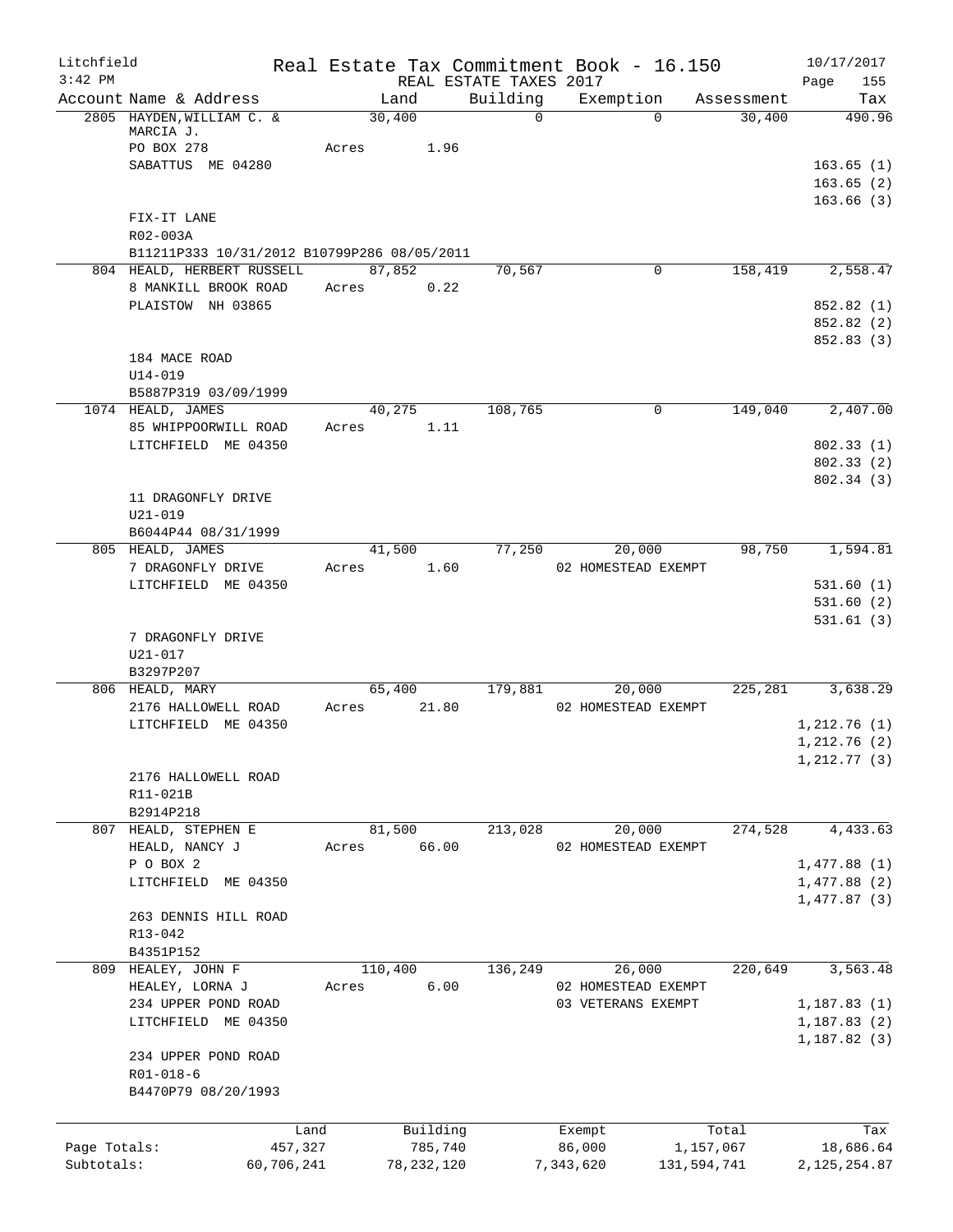| Litchfield |                                                      |               |      |                        | Real Estate Tax Commitment Book - 16.150 |            | 10/17/2017   |
|------------|------------------------------------------------------|---------------|------|------------------------|------------------------------------------|------------|--------------|
| $3:42$ PM  |                                                      |               |      | REAL ESTATE TAXES 2017 |                                          |            | 156<br>Page  |
|            | Account Name & Address                               | Land          |      | Building               | Exemption                                | Assessment | Tax          |
|            | 811 HEBERT, GAIL E                                   | 44,250        |      | 197,168                | 26,000                                   | 215,418    | 3,479.00     |
|            | HEBERT, MAURICE E.                                   | Acres         | 2.70 |                        | 02 HOMESTEAD EXEMPT                      |            |              |
|            | 1762 HALLOWELL ROAD                                  |               |      |                        | 24 WW2 Widow NonRes                      |            | 1, 159.67(1) |
|            | LITCHFIELD ME 04350                                  |               |      |                        |                                          |            | 1, 159.67(2) |
|            |                                                      |               |      |                        |                                          |            | 1,159.66(3)  |
|            | 1762 HALLOWELL ROAD                                  |               |      |                        |                                          |            |              |
|            | R12-012A                                             |               |      |                        |                                          |            |              |
|            | B11151P149 08/01/2012 B8929P235 05/08/2006 B4374P148 |               |      |                        |                                          |            |              |
|            | 810 HEBERT, GAIL E                                   | 104,400       |      | 16,076                 | 0                                        | 120,476    | 1,945.69     |
|            | 1762 HALLOWELL ROAD                                  | 1.20<br>Acres |      |                        |                                          |            |              |
|            | LITCHFIELD ME 04350                                  |               |      |                        |                                          |            | 648.56(1)    |
|            |                                                      |               |      |                        |                                          |            | 648.56 (2)   |
|            |                                                      |               |      |                        |                                          |            | 648.57(3)    |
|            | 1355 HALLOWELL ROAD                                  |               |      |                        |                                          |            |              |
|            | $R14 - 043$                                          |               |      |                        |                                          |            |              |
|            | B11151P150 08/01/2012 B3993P128                      |               |      |                        |                                          |            |              |
|            | 1472 HEBERT, MARIYA ANN                              | 40,250        |      | 83,892                 | 20,000                                   | 104,142    | 1,681.89     |
|            | 275 BUKER ROAD                                       | Acres         | 1.10 |                        | 02 HOMESTEAD EXEMPT                      |            |              |
|            | LITCHFIELD ME 04350                                  |               |      |                        |                                          |            | 560.63(1)    |
|            |                                                      |               |      |                        |                                          |            | 560.63(2)    |
|            |                                                      |               |      |                        |                                          |            | 560.63(3)    |
|            | 275 BUKER ROAD                                       |               |      |                        |                                          |            |              |
|            | R05-049                                              |               |      |                        |                                          |            |              |
|            | B6890P202 04/26/2002                                 |               |      |                        |                                          |            |              |
|            | 653 HEIL, GEORGE C &<br>KATHLEEN L.                  | 104,554       |      | 51,794                 | 0                                        | 156,348    | 2,525.02     |
|            | 63 HILLSIDE ROAD                                     | Acres         | 0.19 |                        |                                          |            |              |
|            | TURNERSVILLE NJ 08012                                |               |      |                        |                                          |            | 841.67 (1)   |
|            |                                                      |               |      |                        |                                          |            | 841.67 (2)   |
|            |                                                      |               |      |                        |                                          |            | 841.68 (3)   |
|            | 156 ROSSER DRIVE                                     |               |      |                        |                                          |            |              |
|            | U17-004                                              |               |      |                        |                                          |            |              |
|            | B6704P85                                             |               |      |                        |                                          |            |              |
|            | 1734 HELIE SUZANNE R                                 | 39,850        |      | 41,375                 | 0                                        | 81,225     | 1,311.78     |
|            | 9 THORNTON LANE                                      | Acres         | 1.50 |                        |                                          |            |              |
|            | LITCHFIELD ME 04350                                  |               |      |                        |                                          |            | 437.26 (1)   |
|            |                                                      |               |      |                        |                                          |            | 437.26 (2)   |
|            |                                                      |               |      |                        |                                          |            | 437.26 (3)   |
|            | 9 THORNTON LANE                                      |               |      |                        |                                          |            |              |
|            | $R06 - 023$                                          |               |      |                        |                                          |            |              |
|            | B9167P32 11/27/2006 B8936P157 06/08/2006 B4304P110   |               |      |                        |                                          |            |              |
|            | 816 HELMS, LINDA JANE                                | 47,500        |      | 13,776                 | 20,000                                   | 41,276     | 666.61       |
|            | PELLETIER                                            |               |      |                        |                                          |            |              |
|            | 312 BUKER ROAD                                       | Acres         | 4.00 |                        | 02 HOMESTEAD EXEMPT                      |            |              |
|            | LITCHFIELD ME 04350                                  |               |      |                        |                                          |            | 222.20(1)    |
|            |                                                      |               |      |                        |                                          |            | 222.20(2)    |
|            |                                                      |               |      |                        |                                          |            | 222.21(3)    |
|            | 312 BUKER ROAD                                       |               |      |                        |                                          |            |              |
|            | R05-036A                                             |               |      |                        |                                          |            |              |
|            | B4333P308 01/31/2005                                 |               |      |                        |                                          |            |              |

|              | فnand.     | Building   | Exempt    | Total         | Tax          |
|--------------|------------|------------|-----------|---------------|--------------|
| Page Totals: | 380,804    | 404,081    | 66,000    | 718,885       | 11,609.99    |
| Subtotals:   | 61,087,045 | 78,636,201 | 7,409,620 | 132, 313, 626 | 2,136,864.86 |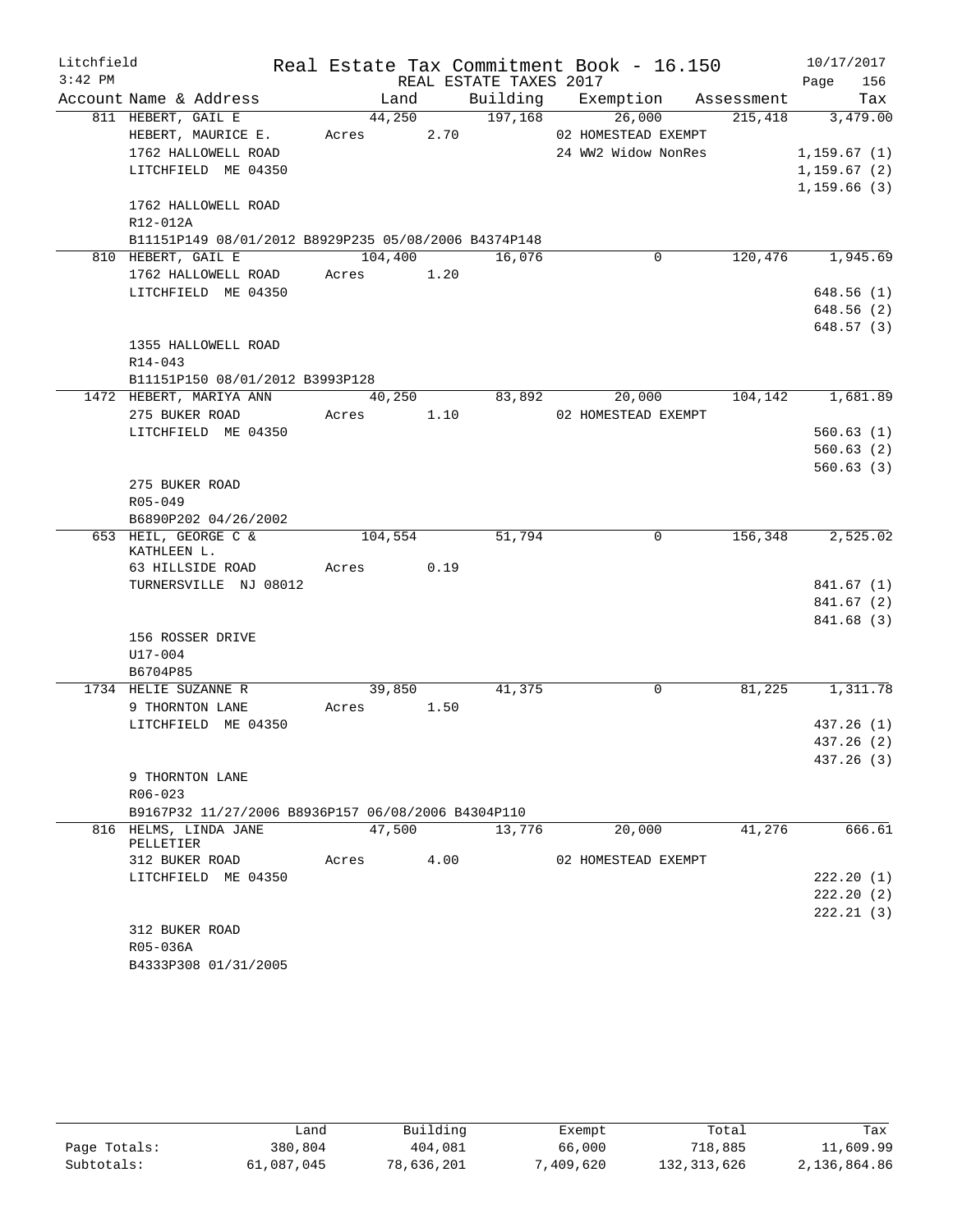| Litchfield   |                                             |                                                    |               |                        | Real Estate Tax Commitment Book - 16.150 |               | 10/17/2017     |  |  |
|--------------|---------------------------------------------|----------------------------------------------------|---------------|------------------------|------------------------------------------|---------------|----------------|--|--|
| $3:42$ PM    |                                             |                                                    |               | REAL ESTATE TAXES 2017 |                                          |               | 157<br>Page    |  |  |
|              | Account Name & Address                      |                                                    | Land          | Building               | Exemption                                | Assessment    | Tax            |  |  |
|              | 2128 HEMPSTEAD, PAUL                        |                                                    | 80,740        | 185,838                | 20,000                                   | 246,578       | 3,982.23       |  |  |
|              | HEMPSTEAD, MARLENE                          |                                                    | Acres 26.00   |                        | 02 HOMESTEAD EXEMPT                      |               |                |  |  |
|              | P.O. BOX 1120                               |                                                    |               |                        |                                          |               | 1,327.41(1)    |  |  |
|              | SABATTUS ME 04280                           |                                                    |               |                        |                                          |               | 1,327.41(2)    |  |  |
|              |                                             |                                                    |               |                        |                                          |               | 1,327.41(3)    |  |  |
|              | 51 LOON POND LANE                           |                                                    |               |                        |                                          |               |                |  |  |
|              | R06-009A                                    |                                                    |               |                        |                                          |               |                |  |  |
|              | B11631P152 02/17/2014 B11631P129 02/20/2014 | B11631P126 02/11/2014 B9223P91 12/12/2006 B6131P65 |               |                        |                                          |               |                |  |  |
|              | 01/06/2000                                  |                                                    |               |                        |                                          |               |                |  |  |
|              | 22 HENDERSON, JAMIE W                       |                                                    | 40,925        | 89,836                 | $\mathbf 0$                              | 130,761       | 2,111.79       |  |  |
|              | HENDERSON, KIMBALIE A                       |                                                    | Acres 1.37    |                        |                                          |               |                |  |  |
|              | P O BOX 142                                 |                                                    |               |                        |                                          |               | 703.93(1)      |  |  |
|              | LITCHFIELD ME 04350                         |                                                    |               |                        |                                          |               | 703.93(2)      |  |  |
|              |                                             |                                                    |               |                        |                                          |               | 703.93(3)      |  |  |
|              | 9 NECK ROAD                                 |                                                    |               |                        |                                          |               |                |  |  |
|              | $U20 - 022$                                 |                                                    |               |                        |                                          |               |                |  |  |
|              |                                             | B10832P272 09/15/2011 B3131P71 04/03/1987          |               |                        |                                          |               |                |  |  |
|              | 819 HENDERSON, MARTHA                       |                                                    | 40,650        | 26,056                 | 20,000                                   | 46,706        | 754.30         |  |  |
|              | P O BOX 82                                  | Acres                                              | 1.26          |                        | 02 HOMESTEAD EXEMPT                      |               |                |  |  |
|              | LITCHFIELD ME 04350                         |                                                    |               |                        |                                          |               | 251.43(1)      |  |  |
|              |                                             |                                                    |               |                        |                                          |               | 251.43(2)      |  |  |
|              |                                             |                                                    |               |                        |                                          |               | 251.44(3)      |  |  |
|              | 51 NORRIS POINT ROAD                        |                                                    |               |                        |                                          |               |                |  |  |
|              | $R14 - 001 - 6$                             |                                                    |               |                        |                                          |               |                |  |  |
|              | 721 HENDERSON, SEAMUS EDGAR                 | B10452P184 06/23/2010 B8511P264 07/25/2005         | 48,625        | 123,549                | $\mathbf 0$                              | 172,174       | 2,780.61       |  |  |
|              | 280 PARLIAMENT CIRCLE                       |                                                    | Acres<br>5.01 |                        |                                          |               |                |  |  |
|              | TOPSHAM ME 04086                            |                                                    |               |                        |                                          |               | 926.87(1)      |  |  |
|              |                                             |                                                    |               |                        |                                          |               | 926.87(2)      |  |  |
|              |                                             |                                                    |               |                        |                                          |               | 926.87(3)      |  |  |
|              | 44 GREENLEAF WOODS LANE                     |                                                    |               |                        |                                          |               |                |  |  |
|              | R02-069                                     |                                                    |               |                        |                                          |               |                |  |  |
|              | B11582P140 12/04/2013 B3960P36              |                                                    |               |                        |                                          |               |                |  |  |
|              | 553 HENDERSON, WALTER P                     |                                                    | 61,355        |                        | 27,177<br>20,000                         | 68,532        | 1,106.79       |  |  |
|              | HENDERSON, DEBORAH J                        | Acres                                              | 16.14         |                        | 02 HOMESTEAD EXEMPT                      |               |                |  |  |
|              | P.O. BOX 142                                |                                                    |               |                        |                                          |               | 368.93(1)      |  |  |
|              | LITCHFIELD ME 04350                         |                                                    |               |                        |                                          |               | 368.93 (2)     |  |  |
|              |                                             |                                                    |               |                        |                                          |               | 368.93(3)      |  |  |
|              | 209 HARDSCRABBLE ROAD                       |                                                    |               |                        |                                          |               |                |  |  |
|              | R14-002                                     |                                                    |               |                        |                                          |               |                |  |  |
|              | 821 HENSON, EVANS                           |                                                    | 0             | 13,387                 | 13,387                                   | $\Omega$      | 0.00           |  |  |
|              | P O BOX 242                                 |                                                    |               |                        | 02 HOMESTEAD EXEMPT                      |               |                |  |  |
|              | LITCHFIELD ME 04350                         |                                                    |               |                        |                                          |               |                |  |  |
|              |                                             |                                                    |               |                        |                                          |               |                |  |  |
|              |                                             |                                                    |               |                        |                                          |               |                |  |  |
|              | 31 CLINTON LANE                             |                                                    |               |                        |                                          |               |                |  |  |
|              | $R02 - 103 - ON - 4$<br>HERON, ASHLEY K     |                                                    | 57,500        | 188,527                |                                          | 226,027       | 3,650.34       |  |  |
| 359          | HERON, JEFFREY C                            |                                                    | 8.00          |                        | 20,000<br>02 HOMESTEAD EXEMPT            |               |                |  |  |
|              | 289 PINE TREE ROAD                          | Acres                                              |               |                        |                                          |               | 1,216.78(1)    |  |  |
|              | LITCHFIELD ME 04350                         |                                                    |               |                        |                                          |               | 1,216.78(2)    |  |  |
|              |                                             |                                                    |               |                        |                                          |               | 1,216.78(3)    |  |  |
|              | 289 PINE TREE ROAD                          |                                                    |               |                        |                                          |               |                |  |  |
|              | R11-001-1                                   |                                                    |               |                        |                                          |               |                |  |  |
|              |                                             | B10826P96 09/06/2011 B3590P265 08/04/1989          |               |                        |                                          |               |                |  |  |
|              |                                             |                                                    |               |                        |                                          |               |                |  |  |
|              |                                             |                                                    |               |                        |                                          |               |                |  |  |
|              |                                             | Land                                               | Building      |                        | Exempt                                   | Total         | Tax            |  |  |
| Page Totals: |                                             | 329,795                                            | 654,370       |                        | 93,387                                   | 890,778       | 14,386.06      |  |  |
| Subtotals:   |                                             | 61,416,840                                         | 79,290,571    |                        | 7,503,007                                | 133, 204, 404 | 2, 151, 250.92 |  |  |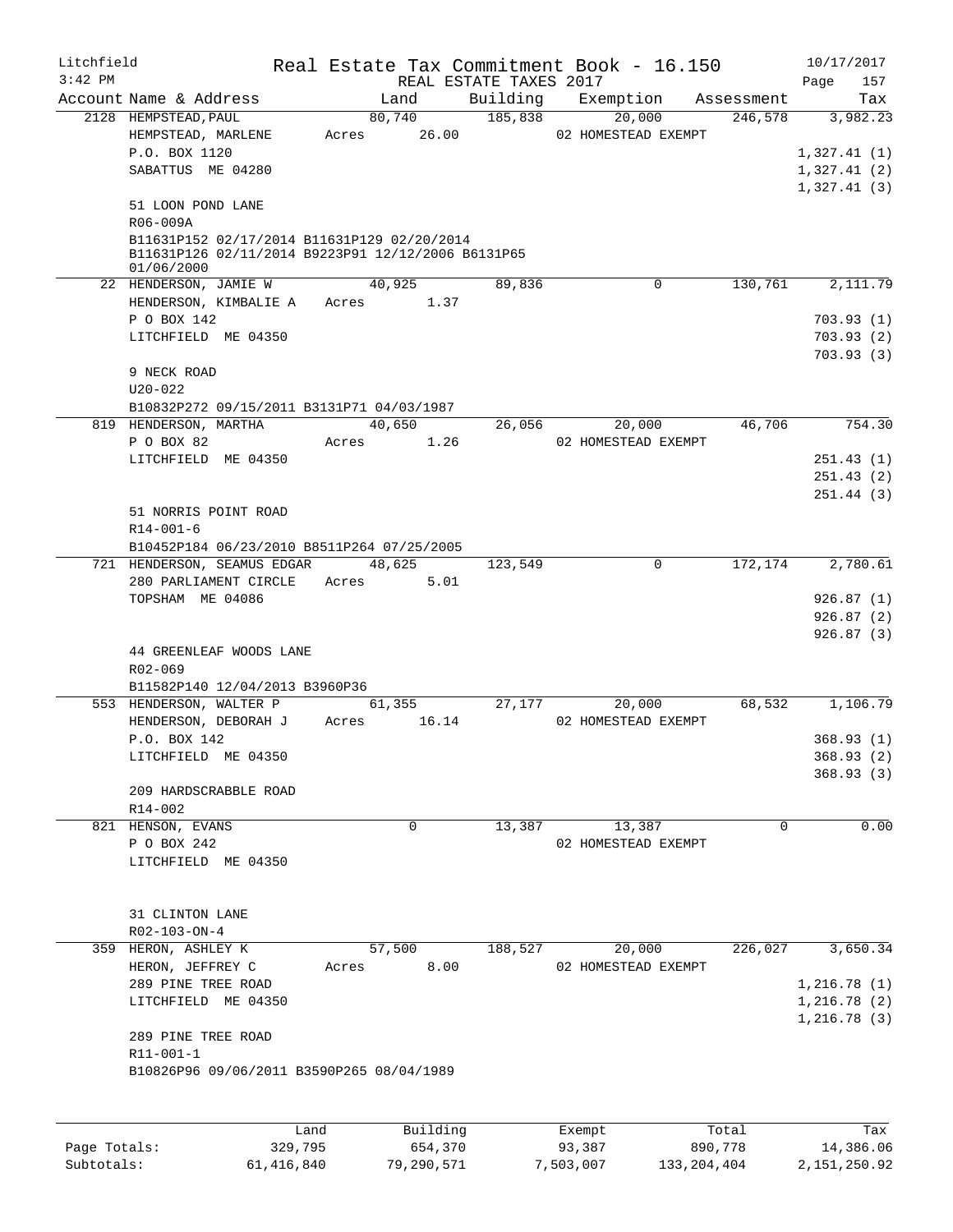| Litchfield |                                                                            |               |                        | Real Estate Tax Commitment Book - 16.150 |         | 10/17/2017       |
|------------|----------------------------------------------------------------------------|---------------|------------------------|------------------------------------------|---------|------------------|
| $3:42$ PM  |                                                                            |               | REAL ESTATE TAXES 2017 |                                          |         | 158<br>Page      |
|            | Account Name & Address                                                     | Land          |                        | Building Exemption Assessment            |         | Tax              |
|            | 2287 HERSOM ROBERT E                                                       | 41,500        | 110,085                | 20,000                                   | 131,585 | 2,125.10         |
|            | 82 DENNIS HILL ROAD                                                        | Acres 1.60    |                        | 02 HOMESTEAD EXEMPT                      |         |                  |
|            | LITCHFIELD ME 04350                                                        |               |                        |                                          |         | 708.37(1)        |
|            |                                                                            |               |                        |                                          |         | 708.37(2)        |
|            |                                                                            |               |                        |                                          |         | 708.36(3)        |
|            | 82 DENNIS HILL ROAD                                                        |               |                        |                                          |         |                  |
|            | R12-020A                                                                   |               |                        |                                          |         |                  |
|            | B8682P173 11/07/2005 B7134P282 09/27/2004                                  |               |                        |                                          |         |                  |
|            | 2867 HERSOM, DEBORAH                                                       | 0             | 8,044                  | $\mathbf 0$                              | 8,044   | 129.91           |
|            | 830 RICHMOND ROAD                                                          |               |                        |                                          |         |                  |
|            | Litchfield ME 04350                                                        |               |                        |                                          |         | 43.30(1)         |
|            |                                                                            |               |                        |                                          |         | 43.30(2)         |
|            |                                                                            |               |                        |                                          |         | 43.31(3)         |
|            | 830 RICHMOND ROAD                                                          |               |                        |                                          |         |                  |
|            | R02-053-ON                                                                 |               |                        |                                          |         |                  |
|            | 2053 HICKEY, CYNTHIA                                                       |               |                        | 44,600 206,837 20,000                    |         | 231,437 3,737.71 |
|            | PASSMORE DENNIS                                                            | Acres 3.40    |                        | 02 HOMESTEAD EXEMPT                      |         |                  |
|            | 19 OLD MILL ROAD                                                           |               |                        |                                          |         | 1, 245.90(1)     |
|            | LITCHFIELD ME 04350                                                        |               |                        |                                          |         | 1, 245.90(2)     |
|            |                                                                            |               |                        |                                          |         | 1, 245.91(3)     |
|            | 19 OLD MILL ROAD                                                           |               |                        |                                          |         |                  |
|            | R14-059B                                                                   |               |                        |                                          |         |                  |
|            | B8371P5 04/13/2005 B5348P328 04/17/1997                                    |               |                        |                                          |         |                  |
|            | 24 HICKEY, GARY M.                                                         | 41,600        | 74,099                 | 0                                        | 115,699 | 1,868.54         |
|            | 984 HALLOWELL ROAD                                                         | Acres 1.64    |                        |                                          |         |                  |
|            | WEST GARDINER ME 04345                                                     |               |                        |                                          |         | 622.85(1)        |
|            |                                                                            |               |                        |                                          |         | 622.85(2)        |
|            |                                                                            |               |                        |                                          |         | 622.84(3)        |
|            | 1449 HALLOWELL ROAD                                                        |               |                        |                                          |         |                  |
|            | $U20 - 023$                                                                |               |                        |                                          |         |                  |
|            | B12483P307 12/02/2016 B9653P92 02/29/2008 B4937P142                        |               |                        |                                          |         |                  |
|            | 07/26/1995 B1459P433 12/22/1967                                            |               |                        |                                          |         |                  |
|            | 1369 HICKEY, RONALD                                                        | 23,742        | $\Omega$               | 0                                        | 23,742  | 383.43           |
|            | 91 HICKORY LANE                                                            | Acres 46.70   |                        |                                          |         |                  |
|            | WEST GARDINER ME 04345                                                     |               |                        |                                          |         | 127.81(1)        |
|            |                                                                            |               |                        |                                          |         | 127.81(2)        |
|            |                                                                            |               |                        |                                          |         | 127.81(3)        |
|            | 1438 HALLOWELL ROAD                                                        |               |                        |                                          |         |                  |
|            | R14-059                                                                    |               |                        |                                          |         |                  |
|            | B10971P149 02/28/2012 B10161P26 07/24/2009 B8050P145<br>07/26/2004 B6152P5 |               |                        |                                          |         |                  |
|            | 2123 HIGGINS EVERETT F                                                     | 56,470        | 116,265                | 20,000                                   | 152,735 | 2,466.67         |
|            | HIGGINS JEAN I &<br>MATTHEW D BYRAS                                        | 9.97<br>Acres |                        | 02 HOMESTEAD EXEMPT                      |         |                  |
|            | 309 DENNIS HILL ROAD                                                       |               |                        |                                          |         | 822.22 (1)       |
|            | LITCHFIELD ME 04350                                                        |               |                        |                                          |         | 822.22 (2)       |
|            |                                                                            |               |                        |                                          |         | 822.23(3)        |
|            | 309 DENNIS HILL ROAD<br>R13-041D                                           |               |                        |                                          |         |                  |
|            | B10250P190 10/22/2009 B9555P104 11/05/2007 B5940P278                       |               |                        |                                          |         |                  |
|            | 01/26/2001                                                                 |               |                        |                                          |         |                  |

|              | فnand.     | Building   | Exempt    | Total       | Tax          |
|--------------|------------|------------|-----------|-------------|--------------|
| Page Totals: | 207,912    | 515,330    | 60,000    | 663,242     | 10,711.36    |
| Subtotals:   | 61,624,752 | 79,805,901 | 7,563,007 | 133,867,646 | 2,161,962.28 |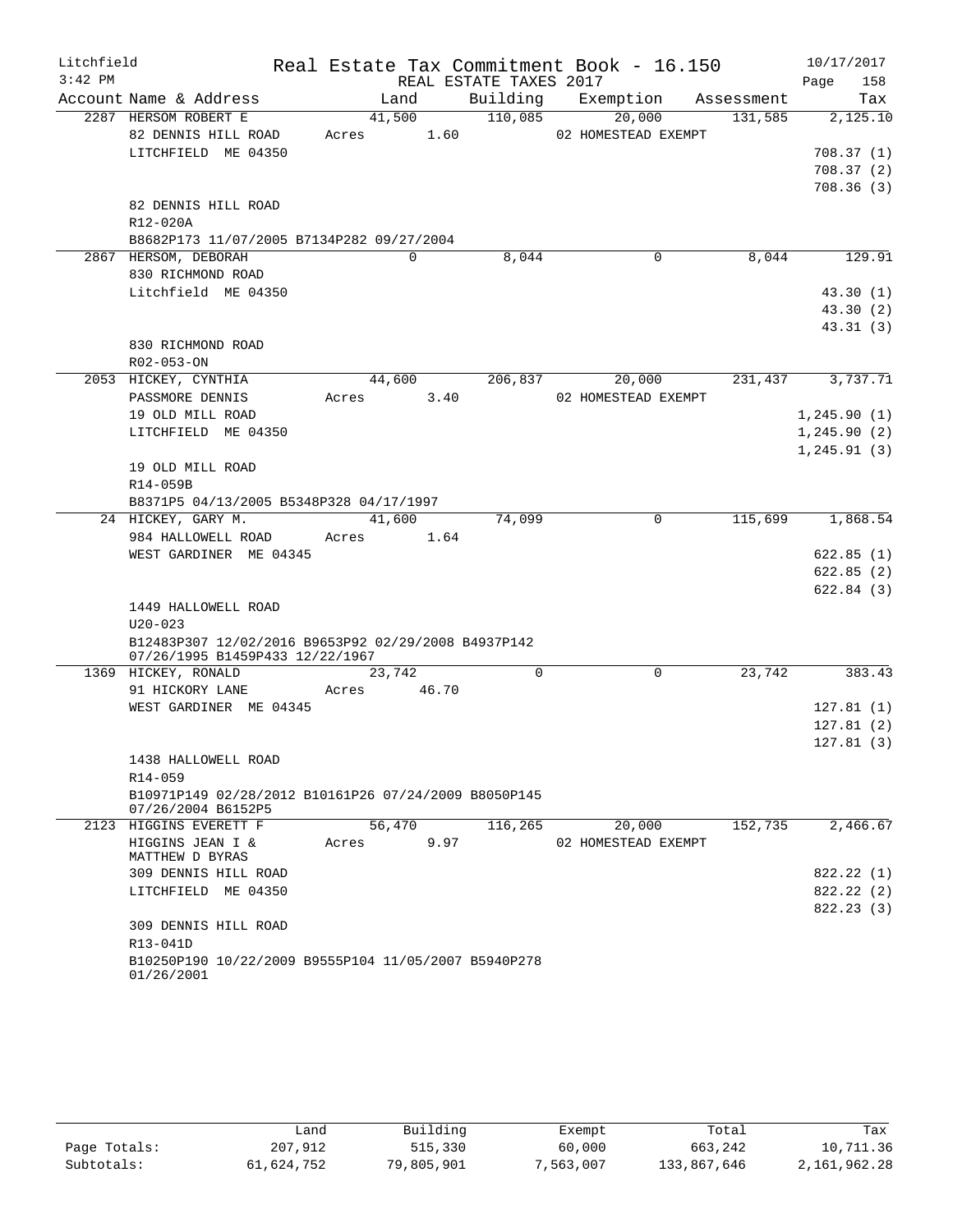| Litchfield<br>$3:42$ PM |                                                                                          |         |        |                                    | Real Estate Tax Commitment Book - 16.150 |            | 10/17/2017             |
|-------------------------|------------------------------------------------------------------------------------------|---------|--------|------------------------------------|------------------------------------------|------------|------------------------|
|                         | Account Name & Address                                                                   |         |        | REAL ESTATE TAXES 2017<br>Building |                                          |            | 159<br>Page            |
|                         |                                                                                          |         | Land   | 70,908                             | Exemption<br>$\Omega$                    | Assessment | Tax<br>2,988.14        |
|                         | 564 HIGGINS, ADAM                                                                        | 114,116 | 0.58   |                                    |                                          | 185,024    |                        |
|                         | HIGGINS, MARIA<br>174 MAST ROAD                                                          | Acres   |        |                                    |                                          |            |                        |
|                         | FALMOUTH ME 04105                                                                        |         |        |                                    |                                          |            | 996.05(1)<br>996.05(2) |
|                         |                                                                                          |         |        |                                    |                                          |            |                        |
|                         | 135 COMMUNITY DRIVE                                                                      |         |        |                                    |                                          |            | 996.04(3)              |
|                         | $U15 - 004$                                                                              |         |        |                                    |                                          |            |                        |
|                         | B10552P342 10/06/2010 B4993P142 09/01/1995 B3056P230                                     |         |        |                                    |                                          |            |                        |
|                         | 2029 HIGGINS, DIANNA R                                                                   |         | 50,000 | 68,666                             | 20,000                                   | 98,666     | 1,593.46               |
|                         | HIGGINS, JUSTIN S.                                                                       | Acres   | 5.00   |                                    | 02 HOMESTEAD EXEMPT                      |            |                        |
|                         | 1609 RICHMOND ROAD                                                                       |         |        |                                    |                                          |            | 531.15(1)              |
|                         | LITCHFIELD ME 04350                                                                      |         |        |                                    |                                          |            | 531.15(2)              |
|                         |                                                                                          |         |        |                                    |                                          |            | 531.16(3)              |
|                         | 1609 RICHMOND ROAD                                                                       |         |        |                                    |                                          |            |                        |
|                         | R01-029B                                                                                 |         |        |                                    |                                          |            |                        |
|                         | B12183P34 12/10/2015 B8325P267 03/04/2005 B5296P25                                       |         |        |                                    |                                          |            |                        |
|                         | 01/17/1997                                                                               |         |        |                                    |                                          |            |                        |
|                         | 834 HILL RICKY                                                                           |         | 47,525 | 87,973                             | 20,000                                   | 115,498    | 1,865.29               |
|                         | 28 GETCH HILL LANE                                                                       | Acres   | 4.57   |                                    | 02 HOMESTEAD EXEMPT                      |            |                        |
|                         | LITCHFIELD ME 04350                                                                      |         |        |                                    |                                          |            | 621.76(1)              |
|                         |                                                                                          |         |        |                                    |                                          |            | 621.76 (2)             |
|                         |                                                                                          |         |        |                                    |                                          |            | 621.77(3)              |
|                         | 28 GETCH-HILL LANE                                                                       |         |        |                                    |                                          |            |                        |
|                         | R11-015                                                                                  |         |        |                                    |                                          |            |                        |
|                         | B2130P117 07/27/1978                                                                     |         |        |                                    |                                          |            |                        |
|                         | 444 HILL, CHADD                                                                          |         | 40,620 | 40,396                             | $\mathbf 0$                              | 81,016     | 1,308.41               |
|                         | 68 GETCH HILL LANE                                                                       | Acres   | 0.70   |                                    |                                          |            |                        |
|                         | LITCHFIELD ME 04350                                                                      |         |        |                                    |                                          |            | 436.14(1)              |
|                         |                                                                                          |         |        |                                    |                                          |            | 436.14(2)              |
|                         |                                                                                          |         |        |                                    |                                          |            | 436.13 (3)             |
|                         | 19 NORTH EVERGREEN                                                                       |         |        |                                    |                                          |            |                        |
|                         | DRIVE                                                                                    |         |        |                                    |                                          |            |                        |
|                         | $U28 - 032$                                                                              |         |        |                                    |                                          |            |                        |
|                         | B12160P148 10/13/2015 B12129P116 09/28/2015<br>B12012P200 04/24/2015 B6407P22 10/18/2004 |         |        |                                    |                                          |            |                        |
|                         | 139 HILL, CHADD                                                                          |         | 55,500 | 11,284                             | $\Omega$                                 | 66,784     | 1,078.56               |
|                         | 68 GETCHELL LANE                                                                         | Acres   | 9.00   |                                    |                                          |            |                        |
|                         | LITCHFIELD ME 04350                                                                      |         |        |                                    |                                          |            | 359.52 (1)             |
|                         |                                                                                          |         |        |                                    |                                          |            | 359.52(2)              |
|                         |                                                                                          |         |        |                                    |                                          |            | 359.52(3)              |
|                         | 3 SMALL ROAD                                                                             |         |        |                                    |                                          |            |                        |
|                         | $R07 - 042$<br>B12362P334 07/22/2016 B9188P165 12/15/2006 B9188P163                      |         |        |                                    |                                          |            |                        |
|                         | 12/15/2006 B1123P371 01/18/1982                                                          |         |        |                                    |                                          |            |                        |
|                         | 831 HILL, CHADD E                                                                        |         | 43,952 | 146,932                            | 20,000                                   | 170,884    | 2,759.78               |
|                         | 68 GETCH-HILL LANE                                                                       | Acres   | 16.00  |                                    | 02 HOMESTEAD EXEMPT                      |            |                        |
|                         | LITCHFIELD ME 04350                                                                      |         |        |                                    |                                          |            | 919.93(1)              |
|                         |                                                                                          |         |        |                                    |                                          |            | 919.93(2)              |
|                         |                                                                                          |         |        |                                    |                                          |            | 919.92(3)              |
|                         | 68 GETCH-HILL LANE                                                                       |         |        |                                    |                                          |            |                        |
|                         | R11-015B                                                                                 |         |        |                                    |                                          |            |                        |
|                         | B10235P158 10/07/2009 B4209P266                                                          |         |        |                                    |                                          |            |                        |
|                         |                                                                                          |         |        |                                    |                                          |            |                        |
|                         |                                                                                          |         |        |                                    |                                          |            |                        |

|              | Land       | Building   | Exempt    | Total       | Tax            |
|--------------|------------|------------|-----------|-------------|----------------|
| Page Totals: | 351.713    | 426,159    | 60,000    | 717.872     | 11,593.64      |
| Subtotals:   | 61,976,465 | 80,232,060 | 7,623,007 | 134,585,518 | 2, 173, 555.92 |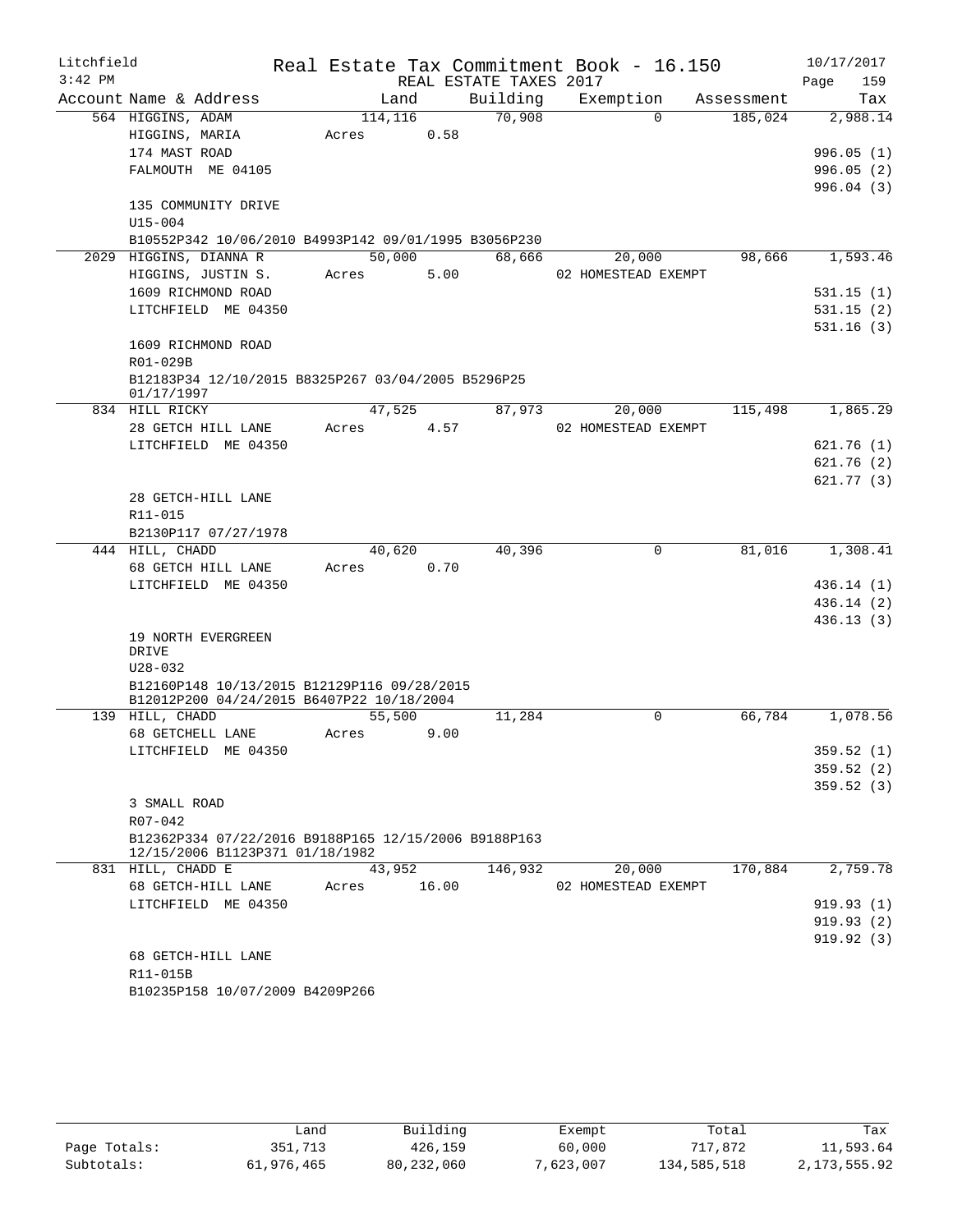| Litchfield<br>$3:42$ PM |                                                |               | REAL ESTATE TAXES 2017 | Real Estate Tax Commitment Book - 16.150 |          | 10/17/2017<br>160<br>Page |
|-------------------------|------------------------------------------------|---------------|------------------------|------------------------------------------|----------|---------------------------|
|                         | Account Name & Address                         | Land          |                        | Building Exemption Assessment            |          | Tax                       |
|                         | 2860 HILL, CHRISTOPHER S.                      | 43,000        | 169,593                | 20,000                                   | 192,593  | 3,110.38                  |
|                         | HILL, TRICIA A.                                | 2.20<br>Acres |                        | 02 HOMESTEAD EXEMPT                      |          |                           |
|                         | 114 HUNTINGTON HILL                            |               |                        |                                          |          | 1,036.79(1)               |
|                         | ROAD<br>LITCHFIELD ME 04350                    |               |                        |                                          |          | 1,036.79(2)               |
|                         |                                                |               |                        |                                          |          | 1,036.80(3)               |
|                         | 114 HUNTINGTON HILL<br><b>ROAD</b>             |               |                        |                                          |          |                           |
|                         | R11-038-03                                     |               |                        |                                          |          |                           |
|                         | B11888P59 01/02/2015 B11706P268 06/03/2014     |               |                        |                                          |          |                           |
|                         | 832 HILL, DONALD E                             | 41,750        | 47,292                 | 20,000                                   | 69,042   | 1,115.03                  |
|                         | 36 SMALL ROAD                                  | Acres 1.70    |                        | 02 HOMESTEAD EXEMPT                      |          |                           |
|                         | LITCHFIELD ME 04350                            |               |                        |                                          |          | 371.68(1)                 |
|                         |                                                |               |                        |                                          |          | 371.68(2)                 |
|                         |                                                |               |                        |                                          |          | 371.67(3)                 |
|                         | 36 SMALL ROAD                                  |               |                        |                                          |          |                           |
|                         | R07-037<br>B2624P181                           |               |                        |                                          |          |                           |
|                         | 833 HILL, RICHARD                              | 79,000        | 129,353                | 20,000                                   | 188, 353 | 3,041.90                  |
|                         | CAMPBELLTON ELLEN S                            | Acres 49.00   |                        | 02 HOMESTEAD EXEMPT                      |          |                           |
|                         | 4 TOWER LANE                                   |               |                        |                                          |          | 1,013.97(1)               |
|                         | LITCHFIELD ME 04350                            |               |                        |                                          |          | 1,013.97(2)               |
|                         |                                                |               |                        |                                          |          | 1,013.96(3)               |
|                         | 4 TOWER LANE                                   |               |                        |                                          |          |                           |
|                         | R04-039                                        |               |                        |                                          |          |                           |
|                         | B2880P176 11/08/1985                           |               |                        |                                          |          |                           |
|                         | 837 HILLIARD, RICHARD M SR                     | 40,000        | 53,610                 | 20,000                                   | 73,610   | 1,188.80                  |
|                         | 237 NECK ROAD                                  | Acres 1.00    |                        | 02 HOMESTEAD EXEMPT                      |          |                           |
|                         | LITCHFIELD ME 04350                            |               |                        |                                          |          | 396.27(1)                 |
|                         |                                                |               |                        |                                          |          | 396.27(2)                 |
|                         |                                                |               |                        |                                          |          | 396.26(3)                 |
|                         | 237 NECK ROAD                                  |               |                        |                                          |          |                           |
|                         | R14-028                                        |               |                        |                                          |          |                           |
|                         | B1885P256                                      |               |                        |                                          |          |                           |
|                         | 836 HILLIARD, FRANCIS JR.,<br>HILLIARD, RONALD | 19,280        | 18,093                 | 20,000                                   | 17,373   | 280.57                    |
|                         | HILLIARD,                                      | 0.26<br>Acres |                        | 02 HOMESTEAD EXEMPT                      |          |                           |
|                         | RICHARD/JAMES, LINDA<br><b>CHADBURN</b>        |               |                        |                                          |          |                           |
|                         | 221 NECK ROAD                                  |               |                        |                                          |          | 93.52 (1)                 |
|                         | LITCHFIELD ME 04350                            |               |                        |                                          |          | 93.52(2)                  |
|                         | 221 NECK ROAD                                  |               |                        |                                          |          | 93.53(3)                  |
|                         | $R14 - 029$                                    |               |                        |                                          |          |                           |
|                         | B10516P264 08/31/2010 B1520P793 10/30/1967     |               |                        |                                          |          |                           |
|                         | 2392 HILLOCK, ROBERT,                          | $\Omega$      | 12,968                 | 0                                        | 12,968   | 209.43                    |
|                         | HILLOCK, STACY                                 |               |                        |                                          |          |                           |
|                         | 13 FORD LANE                                   |               |                        |                                          |          |                           |
|                         | LITCHFIELD ME 04350                            |               |                        |                                          |          | 69.81(1)                  |
|                         |                                                |               |                        |                                          |          | 69.81 (2)                 |
|                         | 13 FORD LANE                                   |               |                        |                                          |          | 69.81(3)                  |
|                         | $R03 - 043 - ON - 4$                           |               |                        |                                          |          |                           |
|                         | B11684P326 04/14/2014                          |               |                        |                                          |          |                           |
|                         |                                                |               |                        |                                          |          |                           |

|              | ∟and       | Building   | Exempt    | Total       | Tax          |
|--------------|------------|------------|-----------|-------------|--------------|
| Page Totals: | 223,030    | 430,909    | 100,000   | 553,939     | 8,946.11     |
| Subtotals:   | 62,199,495 | 80,662,969 | 7,723,007 | 135,139,457 | 2,182,502.03 |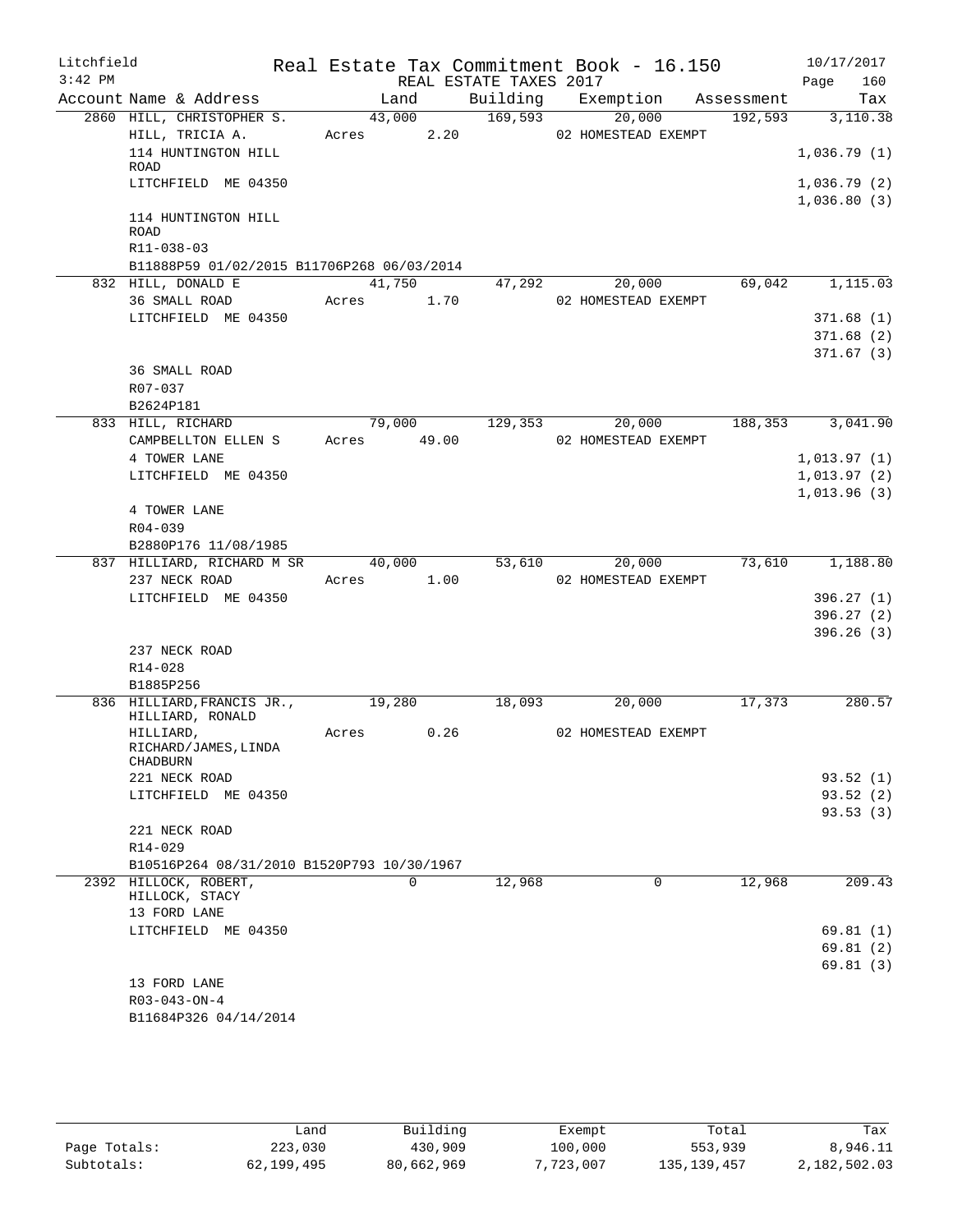| Litchfield                 |                                                                                                                                |         |                         |                        | Real Estate Tax Commitment Book - 16.150 |                          | 10/17/2017                          |
|----------------------------|--------------------------------------------------------------------------------------------------------------------------------|---------|-------------------------|------------------------|------------------------------------------|--------------------------|-------------------------------------|
| $3:42$ PM                  |                                                                                                                                |         |                         | REAL ESTATE TAXES 2017 |                                          |                          | Page<br>161                         |
|                            | Account Name & Address                                                                                                         |         | Land                    | Building               | Exemption                                | Assessment               | Tax                                 |
|                            | 1878 HILT, JASON B.<br>20 PATTEN WOODS DRIVE<br>LITCHFIELD ME 04350                                                            |         | 39,100<br>1.20<br>Acres | 106,386                | 20,000<br>02 HOMESTEAD EXEMPT            | 125,486                  | 2,026.60<br>675.53(1)<br>675.53(2)  |
|                            | 20 PATTEN WOODS DRIVE<br>R01-033B-4<br>B12163P115 11/16/2015 B11636P35 02/27/2014 B9144P222<br>11/09/2006 B7680P326 09/05/2003 |         |                         |                        |                                          |                          | 675.54(3)                           |
|                            | 2471 HILTON ELIZABETH                                                                                                          |         | 27,850                  | $\Omega$               |                                          | 27,850<br>0              | 449.78                              |
|                            | 1602 LEWISTON ROAD<br>LITCHFIELD ME 04350                                                                                      | Acres   | 1.50                    |                        |                                          |                          | 149.93(1)<br>149.93(2)<br>149.92(3) |
|                            | LEWISTON ROAD                                                                                                                  |         |                         |                        |                                          |                          |                                     |
|                            | $U14 - 002$                                                                                                                    |         |                         |                        |                                          |                          |                                     |
|                            | B11849P31 11/12/2014 B959P413 04/29/1954                                                                                       |         |                         |                        |                                          |                          |                                     |
|                            | 839 HILTON, FLOYD G &<br>JESSICA L                                                                                             |         | 206,850                 | 141,441                | 20,000                                   | 328,291                  | 5,301.90                            |
|                            | P O BOX 14                                                                                                                     | Acres   | 3.30                    |                        | 02 HOMESTEAD EXEMPT                      |                          |                                     |
|                            | LITCHFIELD ME 04350                                                                                                            |         |                         |                        |                                          |                          | 1,767.30(1)                         |
|                            |                                                                                                                                |         |                         |                        |                                          |                          | 1,767.30(2)                         |
|                            | 70 MACE ROAD<br>U14-002A                                                                                                       |         |                         |                        |                                          |                          | 1,767.30(3)                         |
|                            | B6488P214 05/23/2001                                                                                                           |         |                         |                        |                                          |                          |                                     |
|                            | 841 HILTON, GREGORY M                                                                                                          |         | 60,874<br>32.00         | 142,107                | 20,000                                   | 182,981                  | 2,955.14                            |
|                            | 1602 LEWISTON ROAD<br>LITCHFIELD ME 04350                                                                                      | Acres   |                         |                        | 02 HOMESTEAD EXEMPT                      |                          | 985.05(1)                           |
|                            |                                                                                                                                |         |                         |                        |                                          |                          | 985.05(2)                           |
|                            | 1602 LEWISTON ROAD<br>R11-033A                                                                                                 |         |                         |                        |                                          |                          | 985.04 (3)                          |
|                            | B3698P84                                                                                                                       |         |                         |                        |                                          |                          |                                     |
|                            | 1376 HINDS SEAN J.<br>HINDS SUSAN                                                                                              | Acres   | 47,250<br>3.90          | 74,159                 | 20,000<br>02 HOMESTEAD EXEMPT            | 101,409                  | 1,637.76                            |
|                            | 640 RICHMOND ROAD                                                                                                              |         |                         |                        |                                          |                          | 545.92 (1)                          |
|                            | LITCHFIELD ME 04350                                                                                                            |         |                         |                        |                                          |                          | 545.92 (2)                          |
|                            | 640 RICHMOND ROAD<br>R02-011<br>B8354P349 03/29/2005 B5370P92                                                                  |         |                         |                        |                                          |                          | 545.92(3)                           |
|                            | 1103 HINKLEY, FELICIA E.                                                                                                       |         | 46,100                  | 49,014                 |                                          | 95,114<br>0              | 1,536.09                            |
|                            | 202 WILLIAMS ROAD                                                                                                              | Acres   | 4.00                    |                        |                                          |                          |                                     |
|                            | SABATTUS ME 04280--                                                                                                            |         |                         |                        |                                          |                          | 512.03(1)                           |
|                            | 39 OLD MILL ROAD<br>R14-057A                                                                                                   |         |                         |                        |                                          |                          | 512.03(2)<br>512.03(3)              |
|                            | B11126P70 08/03/2012 B6810P187                                                                                                 |         |                         |                        |                                          |                          |                                     |
|                            | 668 HINKLEY, LEE & JAYNNE                                                                                                      |         | 229,450                 | 117,861                | 20,000                                   | 327,311                  | 5,286.07                            |
|                            | 245 PEACEPIPE DRIVE<br>LITCHFIELD ME 04350                                                                                     | Acres   | 1.59                    |                        | 02 HOMESTEAD EXEMPT                      |                          | 1,762.02(1)<br>1,762.02(2)          |
|                            | 245 PEACEPIPE DRIVE<br>$U29 - 010$<br>B6416P259 03/05/2001                                                                     |         |                         |                        |                                          |                          | 1,762.03(3)                         |
|                            |                                                                                                                                | Land    | Building                |                        | Exempt                                   | Total                    | Tax                                 |
| Page Totals:<br>Subtotals: | 62,856,969                                                                                                                     | 657,474 | 630,968<br>81, 293, 937 |                        | 100,000<br>7,823,007                     | 1,188,442<br>136,327,899 | 19,193.34<br>2,201,695.37           |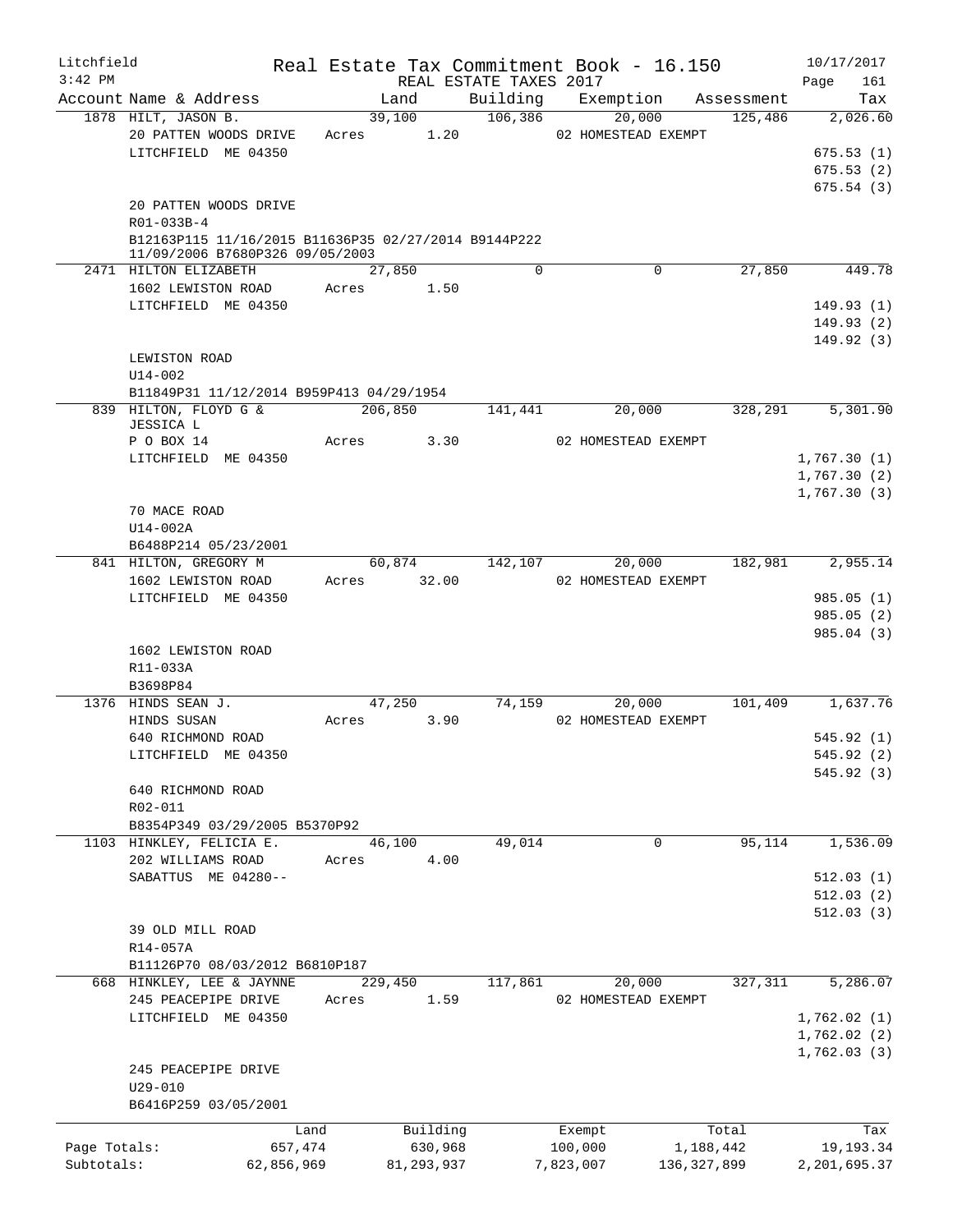| Litchfield |                                           |         |      |                        | Real Estate Tax Commitment Book - 16.150 |            | 10/17/2017                 |            |
|------------|-------------------------------------------|---------|------|------------------------|------------------------------------------|------------|----------------------------|------------|
| $3:42$ PM  |                                           |         |      | REAL ESTATE TAXES 2017 |                                          |            | Page                       | 162        |
|            | Account Name & Address                    | Land    |      | Building               | Exemption                                | Assessment |                            | Tax        |
|            | 33 HINTON, JERRY A. &                     | 119,925 |      | 83,619                 | $\Omega$                                 | 203,544    |                            | 3,287.24   |
|            | CAROL A.                                  |         |      |                        |                                          |            |                            |            |
|            | 116 PLYMOUTH STREET                       | Acres   | 1.47 |                        |                                          |            |                            |            |
|            | PORTLAND ME 04103                         |         |      |                        |                                          |            | 1,095.75(1)                |            |
|            |                                           |         |      |                        |                                          |            | 1,095.75(2)<br>1,095.74(3) |            |
|            | 58 MILITARY LANE                          |         |      |                        |                                          |            |                            |            |
|            | $U06 - 002$                               |         |      |                        |                                          |            |                            |            |
|            | B6757P266 07/01/1997                      |         |      |                        |                                          |            |                            |            |
|            | 56 HIRD, WILLIAM B II                     | 141,514 |      | 54,985                 | $\mathbf 0$                              | 196,499    |                            | 3, 173. 46 |
|            | 14 ORLEANS STREET                         | Acres   | 0.79 |                        |                                          |            |                            |            |
|            | LEWISTON ME 04240                         |         |      |                        |                                          |            | 1,057.82(1)                |            |
|            |                                           |         |      |                        |                                          |            | 1,057.82(2)                |            |
|            |                                           |         |      |                        |                                          |            | 1,057.82(3)                |            |
|            | 74 PINEY SHORES DRIVE                     |         |      |                        |                                          |            |                            |            |
|            | $U13 - 026$                               |         |      |                        |                                          |            |                            |            |
|            | B10464P51 07/06/2010 B4520P145 09/23/1993 |         |      |                        |                                          |            |                            |            |
|            | 909 HIRSCHMANN RICHARD                    | 40,000  |      | 141,952                | 20,000                                   | 161,952    |                            | 2,615.52   |
|            | 1181 RICHMOND ROAD                        | Acres   | 1.00 |                        | 02 HOMESTEAD EXEMPT                      |            |                            |            |
|            | LITCHFIELD ME                             |         |      |                        |                                          |            |                            | 871.84 (1) |
|            | 04350-9738                                |         |      |                        |                                          |            |                            |            |
|            |                                           |         |      |                        |                                          |            |                            | 871.84 (2) |
|            |                                           |         |      |                        |                                          |            |                            | 871.84 (3) |
|            | 1181 RICHMOND ROAD<br>R01-056             |         |      |                        |                                          |            |                            |            |
|            | B8352P341 03/17/2005 B4644P1              |         |      |                        |                                          |            |                            |            |
|            | 842 HLASYSZYN, DENISE                     | 135,512 |      | 30,707                 | 0                                        | 166,219    |                            | 2,684.44   |
|            | C/O RICHARD HAMANN                        | Acres   | 0.32 |                        |                                          |            |                            |            |
|            | 8 KENSINGTON TERR                         |         |      |                        |                                          |            |                            | 894.81 (1) |
|            | LEWISTON ME 04240                         |         |      |                        |                                          |            |                            | 894.81 (2) |
|            |                                           |         |      |                        |                                          |            |                            | 894.82 (3) |
|            | 16 COVE DRIVE                             |         |      |                        |                                          |            |                            |            |
|            | $U29 - 001$                               |         |      |                        |                                          |            |                            |            |
|            | B3965P297                                 |         |      |                        |                                          |            |                            |            |
|            | 2426 HOAR CHARLES D                       | 63,375  |      | 183,362                | 20,000                                   | 226,737    |                            | 3,661.80   |
|            | HOAR DEBORAH A                            | Acres   | 6.91 |                        | 02 HOMESTEAD EXEMPT                      |            |                            |            |
|            | 84 RIDLEY LANE                            |         |      |                        |                                          |            | 1,220.60(1)                |            |
|            | LITCHFIELD ME 04350                       |         |      |                        |                                          |            | 1,220.60(2)                |            |
|            |                                           |         |      |                        |                                          |            | 1,220.60(3)                |            |
|            | 84 RIDLEY LANE                            |         |      |                        |                                          |            |                            |            |
|            | R03-105H-1                                |         |      |                        |                                          |            |                            |            |
|            | B8261P15 12/30/2004                       |         |      |                        |                                          |            |                            |            |
|            | 843 HOBART, VERNA (LIFE<br>ESTATE)        | 151,650 |      | 52,820                 | 20,000                                   | 184,470    |                            | 2,979.19   |
|            | 1669 HALLOWELL ROAD                       | Acres   | 1.84 |                        | 02 HOMESTEAD EXEMPT                      |            |                            |            |
|            | LITCHFIELD ME 04350                       |         |      |                        |                                          |            |                            | 993.06 (1) |
|            |                                           |         |      |                        |                                          |            |                            | 993.06 (2) |
|            |                                           |         |      |                        |                                          |            |                            | 993.07 (3) |
|            | 1669 HALLOWELL ROAD                       |         |      |                        |                                          |            |                            |            |
|            | $U18 - 016$                               |         |      |                        |                                          |            |                            |            |
|            | B12236P323 02/29/2016 B3352P288           |         |      |                        |                                          |            |                            |            |

|              | Land       | Building   | Exempt    | Total       | Tax          |
|--------------|------------|------------|-----------|-------------|--------------|
| Page Totals: | 651,976    | 547,445    | 60,000    | 1,139,421   | 18,401.65    |
| Subtotals:   | 63,508,945 | 81,841,382 | 7,883,007 | 137,467,320 | 2,220,097.02 |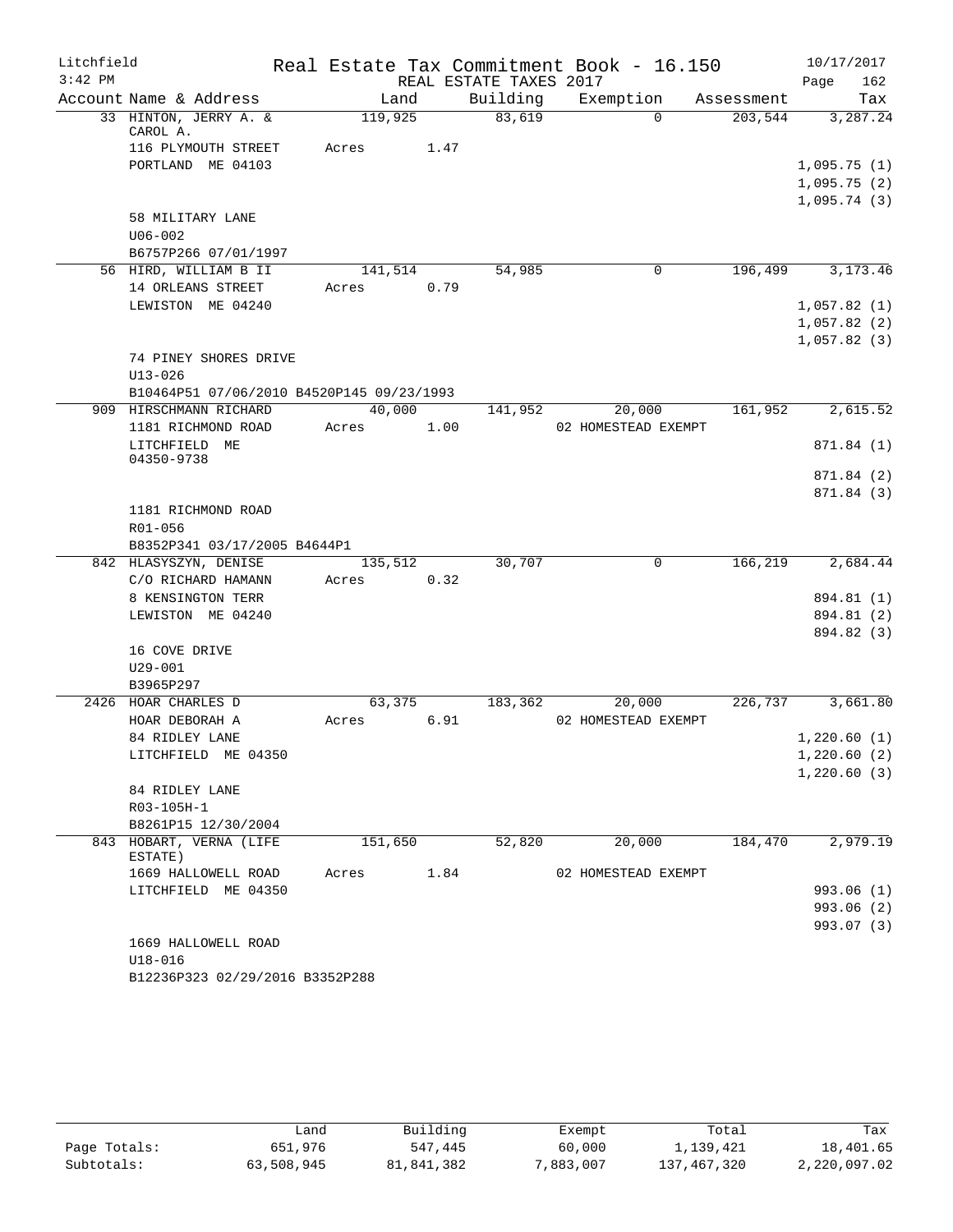| $3:42$ PM    | Account Name & Address<br>2487 HOBBS, DONALD F SR                 | Land<br>51,050 |            | REAL ESTATE TAXES 2017<br>Building |           | Exemption           | Assessment  | 163<br>Page<br>Tax |
|--------------|-------------------------------------------------------------------|----------------|------------|------------------------------------|-----------|---------------------|-------------|--------------------|
|              |                                                                   |                |            |                                    |           |                     |             |                    |
|              |                                                                   |                |            |                                    |           |                     |             |                    |
|              |                                                                   |                |            | 5,500                              |           | $\Omega$            | 56,550      | 913.28             |
|              | 87 RIDLEY LANE                                                    | Acres          | 18.60      |                                    |           |                     |             |                    |
|              | LITCHFIELD ME 04350                                               |                |            |                                    |           |                     |             | 304.43(1)          |
|              |                                                                   |                |            |                                    |           |                     |             | 304.43(2)          |
|              |                                                                   |                |            |                                    |           |                     |             | 304.42(3)          |
|              | RIDLEY ROAD                                                       |                |            |                                    |           |                     |             |                    |
|              | R03-105                                                           |                |            |                                    |           |                     |             |                    |
|              | B10470P162 07/13/2010 B10125P262 06/25/2009                       |                |            |                                    |           |                     |             |                    |
|              | B10107P335 05/11/2009 B7615P159 09/05/2003<br>1712 HOBBS, JO LYNN | 165,275        |            | 29,891                             |           | 0                   | 195,166     | 3,151.93           |
|              |                                                                   |                | 4.70       |                                    |           |                     |             |                    |
|              | HOBBS, GREGORY S.                                                 | Acres          |            |                                    |           |                     |             |                    |
|              | 22605 KNIK VISTA STREET                                           |                |            |                                    |           |                     |             | 1,050.64(1)        |
|              | CHUGIAK AK 99567                                                  |                |            |                                    |           |                     |             | 1,050.64(2)        |
|              |                                                                   |                |            |                                    |           |                     |             | 1,050.65(3)        |
|              | 39 DAFFODIL LANE                                                  |                |            |                                    |           |                     |             |                    |
|              | U04-007A                                                          |                |            |                                    |           |                     |             |                    |
|              | B11979P15 04/22/2015 B4101P135                                    |                |            |                                    |           |                     |             |                    |
|              | 2499 HODGDON, WAYNE D                                             |                | 43,750     | 196,782                            |           | 20,000              | 220,532     | 3,561.59           |
|              | HODGDON ELLEN J                                                   | Acres          | 2.50       |                                    |           | 02 HOMESTEAD EXEMPT |             |                    |
|              | 99 WENTZELL ROAD                                                  |                |            |                                    |           |                     |             | 1,187.20(1)        |
|              | Litchfield ME 04350                                               |                |            |                                    |           |                     |             | 1,187.20(2)        |
|              |                                                                   |                |            |                                    |           |                     |             | 1,187.19(3)        |
|              | 99 WENTZELL ROAD                                                  |                |            |                                    |           |                     |             |                    |
|              | R03-073E                                                          |                |            |                                    |           |                     |             |                    |
|              | B8663P75 10/26/2005                                               |                |            |                                    |           |                     |             |                    |
|              | 2555 HODGKINS FARM LLC                                            | 29,050         |            | $\Omega$                           |           | 0                   | 29,050      | 469.16             |
|              | 4 HIGHLAND AVENUE                                                 | Acres          | 1.42       |                                    |           |                     |             |                    |
|              | BRUNSWICK ME 04011                                                |                |            |                                    |           |                     |             | 156.39(1)          |
|              |                                                                   |                |            |                                    |           |                     |             | 156.39(2)          |
|              |                                                                   |                |            |                                    |           |                     |             | 156.38(3)          |
|              | <b>BALSAM LANE</b>                                                |                |            |                                    |           |                     |             |                    |
|              | $R09 - 056 - 7$                                                   |                |            |                                    |           |                     |             |                    |
|              | B9284P310 02/20/2007 B8354P109 03/23/2005                         |                |            |                                    |           |                     |             |                    |
|              | 679 HODGKINS FARM LLC                                             | 51,058         |            | $\mathbf 0$                        |           | $\mathbf 0$         | 51,058      | 824.59             |
|              | 4 HIGHLAND AVENUE                                                 | Acres          | 18.41      |                                    |           |                     |             |                    |
|              | BRUNSWICK ME 04011                                                |                |            |                                    |           |                     |             | 274.86(1)          |
|              |                                                                   |                |            |                                    |           |                     |             |                    |
|              |                                                                   |                |            |                                    |           |                     |             | 274.86(2)          |
|              |                                                                   |                |            |                                    |           |                     |             | 274.87(3)          |
|              | PLAINS ROAD                                                       |                |            |                                    |           |                     |             |                    |
|              | R09-056                                                           |                |            |                                    |           |                     |             |                    |
|              | B9284P310 02/20/2007 B8354P109 03/31/2005 B3652P248               |                |            |                                    |           |                     |             |                    |
|              | 2551 HODGKINS FARM LLC                                            | 25,760         |            | $\mathbf 0$                        |           | 0                   | 25,760      | 416.02             |
|              | 4 HIGHLAND AVENUE                                                 | Acres          | 0.92       |                                    |           |                     |             |                    |
|              | BRUNSWICK ME 04011                                                |                |            |                                    |           |                     |             | 138.67(1)          |
|              |                                                                   |                |            |                                    |           |                     |             | 138.67(2)          |
|              |                                                                   |                |            |                                    |           |                     |             | 138.68 (3)         |
|              | <b>BALSAM LANE</b>                                                |                |            |                                    |           |                     |             |                    |
|              | $R09 - 056 - 3$                                                   |                |            |                                    |           |                     |             |                    |
|              | B9284P310 02/20/2007 B8354P109 03/23/2005                         |                |            |                                    |           |                     |             |                    |
|              | 2554 HODGKINS FARM LLC                                            | 27,160         |            | $\mathbf 0$                        |           | $\mathbf 0$         | 27,160      | 438.63             |
|              | 4 HIGHLAND AVENUE                                                 | Acres          | 0.97       |                                    |           |                     |             |                    |
|              | BRUNSWICK ME 04011                                                |                |            |                                    |           |                     |             | 146.21(1)          |
|              |                                                                   |                |            |                                    |           |                     |             | 146.21(2)          |
|              |                                                                   |                |            |                                    |           |                     |             | 146.21(3)          |
|              | BALSAM LANE                                                       |                |            |                                    |           |                     |             |                    |
|              | $R09 - 056 - 6$                                                   |                |            |                                    |           |                     |             |                    |
|              | B9284P310 02/20/2007 B8354P109 03/23/2005                         |                |            |                                    |           |                     |             |                    |
|              |                                                                   |                |            |                                    |           |                     |             |                    |
|              | Land                                                              |                | Building   |                                    | Exempt    |                     | Total       | Tax                |
| Page Totals: | 393,103                                                           |                | 232,173    |                                    | 20,000    |                     | 605,276     | 9,775.20           |
| Subtotals:   | 63,902,048                                                        |                | 82,073,555 |                                    | 7,903,007 |                     | 138,072,596 | 2, 229, 872. 22    |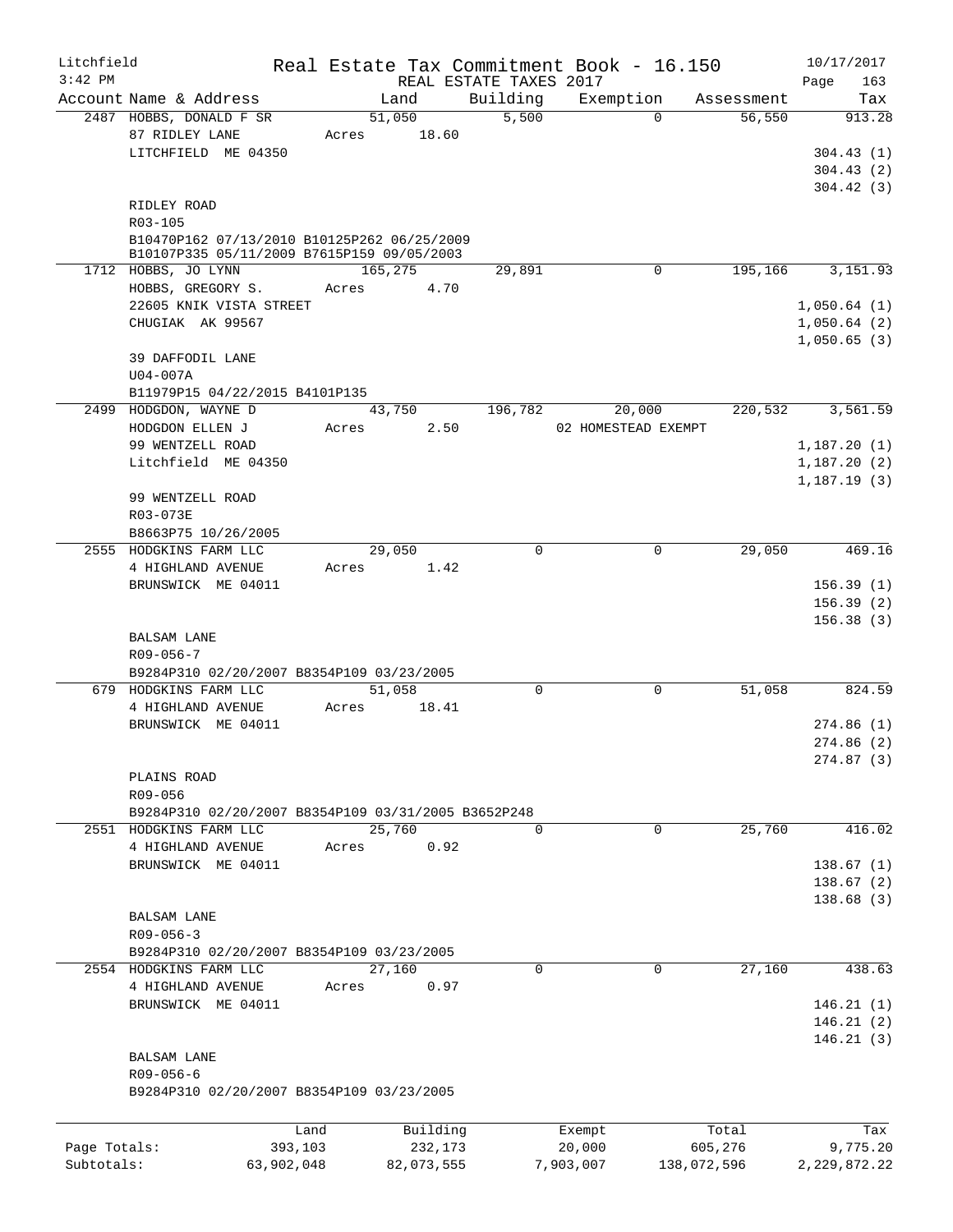| Litchfield<br>$3:42$ PM |                                           |      |       |        |          | REAL ESTATE TAXES 2017 | Real Estate Tax Commitment Book - 16.150 |            | 10/17/2017<br>164<br>Page |
|-------------------------|-------------------------------------------|------|-------|--------|----------|------------------------|------------------------------------------|------------|---------------------------|
|                         | Account Name & Address                    |      |       | Land   |          | Building               | Exemption                                | Assessment | Tax                       |
|                         | 2549 HODGKINS FARM LLC                    |      |       | 24,640 |          | $\Omega$               | $\Omega$                                 | 24,640     | 397.94                    |
|                         | 4 HIGHLAND AVENUE                         |      | Acres |        | 0.88     |                        |                                          |            |                           |
|                         | BRUNSWICK ME 04011                        |      |       |        |          |                        |                                          |            | 132.65(1)                 |
|                         |                                           |      |       |        |          |                        |                                          |            | 132.65(2)                 |
|                         |                                           |      |       |        |          |                        |                                          |            | 132.64(3)                 |
|                         | BALSAM LANE                               |      |       |        |          |                        |                                          |            |                           |
|                         | $R09 - 056 - 1$                           |      |       |        |          |                        |                                          |            |                           |
|                         | B9284P310 02/20/2007 B8304P109 03/23/2005 |      |       |        |          |                        |                                          |            |                           |
|                         | 2556 HODGKINS FARM LLC                    |      |       | 28,525 |          | $\Omega$               | 0                                        | 28,525     | 460.68                    |
|                         | 4 HIGHLAND AVENUE                         |      | Acres |        | 1.21     |                        |                                          |            |                           |
|                         | BRUNSWICK ME 04011                        |      |       |        |          |                        |                                          |            | 153.56(1)                 |
|                         |                                           |      |       |        |          |                        |                                          |            | 153.56(2)                 |
|                         |                                           |      |       |        |          |                        |                                          |            | 153.56(3)                 |
|                         | BLACK CHERRY LANE                         |      |       |        |          |                        |                                          |            |                           |
|                         | $R09 - 056 - 8$                           |      |       |        |          |                        |                                          |            |                           |
|                         | B9284P310 02/20/2007 B8354P109 03/23/2005 |      |       |        |          |                        |                                          |            |                           |
|                         | 2562 HODGKINS FARM LLC                    |      |       | 29,875 |          | 0                      | $\Omega$                                 | 29,875     | 482.48                    |
|                         | 4 HIGHLAND ROAD                           |      | Acres |        | 1.75     |                        |                                          |            |                           |
|                         | BRUNSWICK ME 04011                        |      |       |        |          |                        |                                          |            |                           |
|                         |                                           |      |       |        |          |                        |                                          |            | 160.83(1)                 |
|                         |                                           |      |       |        |          |                        |                                          |            | 160.83(2)                 |
|                         |                                           |      |       |        |          |                        |                                          |            | 160.82(3)                 |
|                         | BLACK CHERRY LANE                         |      |       |        |          |                        |                                          |            |                           |
|                         | R09-056-13                                |      |       |        |          |                        |                                          |            |                           |
|                         | B9611P54 01/07/2008 B8639P114 10/03/2005  |      |       |        |          |                        |                                          |            |                           |
|                         | 2559 HODGKINS FARM LLC                    |      |       | 28,325 |          | $\mathbf 0$            | 0                                        | 28, 325    | 457.45                    |
|                         | 4 HIGHLAND AVENUE                         |      | Acres |        | 1.13     |                        |                                          |            |                           |
|                         | BRUNSWICK ME 04011                        |      |       |        |          |                        |                                          |            | 152.48(1)                 |
|                         |                                           |      |       |        |          |                        |                                          |            | 152.48(2)                 |
|                         |                                           |      |       |        |          |                        |                                          |            | 152.49(3)                 |
|                         | BLACK CHERRY LANE                         |      |       |        |          |                        |                                          |            |                           |
|                         | R09-056-10                                |      |       |        |          |                        |                                          |            |                           |
|                         | B9284P310 02/20/2007 B8354P109 08/23/2005 |      |       |        |          |                        |                                          |            |                           |
|                         | 2560 HODGKINS FARM LLC                    |      |       | 30,525 |          | 0                      | 0                                        | 30,525     | 492.98                    |
|                         | 4 HIGHLAND AVENUE                         |      | Acres |        | 2.01     |                        |                                          |            |                           |
|                         | BRUNSWICK ME 04011                        |      |       |        |          |                        |                                          |            | 164.33(1)                 |
|                         |                                           |      |       |        |          |                        |                                          |            | 164.33(2)                 |
|                         |                                           |      |       |        |          |                        |                                          |            | 164.32(3)                 |
|                         | BLACK CHERRY LANE                         |      |       |        |          |                        |                                          |            |                           |
|                         | R09-056-11                                |      |       |        |          |                        |                                          |            |                           |
|                         | B9284P310 02/20/2007 B8354P109 03/23/2005 |      |       |        |          |                        |                                          |            |                           |
|                         | 2561 HODGKINS FARM LLC                    |      |       | 34,150 |          | $\mathbf 0$            | $\mathbf{0}$                             | 34,150     | 551.52                    |
|                         | 4 HIGHLAND AVENUE                         |      | Acres |        | 3.46     |                        |                                          |            |                           |
|                         | BRUNSWICK ME 04011                        |      |       |        |          |                        |                                          |            | 183.84(1)                 |
|                         |                                           |      |       |        |          |                        |                                          |            | 183.84(2)                 |
|                         |                                           |      |       |        |          |                        |                                          |            | 183.84(3)                 |
|                         | BLACK CHERRY LANE                         |      |       |        |          |                        |                                          |            |                           |
|                         | R09-056-12                                |      |       |        |          |                        |                                          |            |                           |
|                         | B9284P310 02/20/2007 B8354P109 03/23/2005 |      |       |        |          |                        |                                          |            |                           |
|                         | 2557 HODGKINS FARM LLC                    |      |       | 28,200 |          | $\mathbf 0$            | 0                                        | 28,200     | 455.43                    |
|                         | 4 HIGHLAND AVENUE                         |      | Acres |        | 1.08     |                        |                                          |            |                           |
|                         | BRUNSWICK ME 04011                        |      |       |        |          |                        |                                          |            | 151.81(1)                 |
|                         |                                           |      |       |        |          |                        |                                          |            | 151.81(2)                 |
|                         |                                           |      |       |        |          |                        |                                          |            | 151.81(3)                 |
|                         | BLACK CHERRY LANE                         |      |       |        |          |                        |                                          |            |                           |
|                         | $R09 - 056 - 9$                           |      |       |        |          |                        |                                          |            |                           |
|                         | B9284P310 02/20/2007 B8354P109 03/23/2005 |      |       |        |          |                        |                                          |            |                           |
|                         |                                           |      |       |        |          |                        |                                          |            |                           |
|                         |                                           |      |       |        |          |                        |                                          |            |                           |
|                         |                                           | Land |       |        | Building |                        | Exempt                                   | Total      | Tax                       |

Page Totals: 204,240 0 0 204,240 3,298.48 Subtotals: 64,106,288 82,073,555 7,903,007 138,276,836 2,233,170.70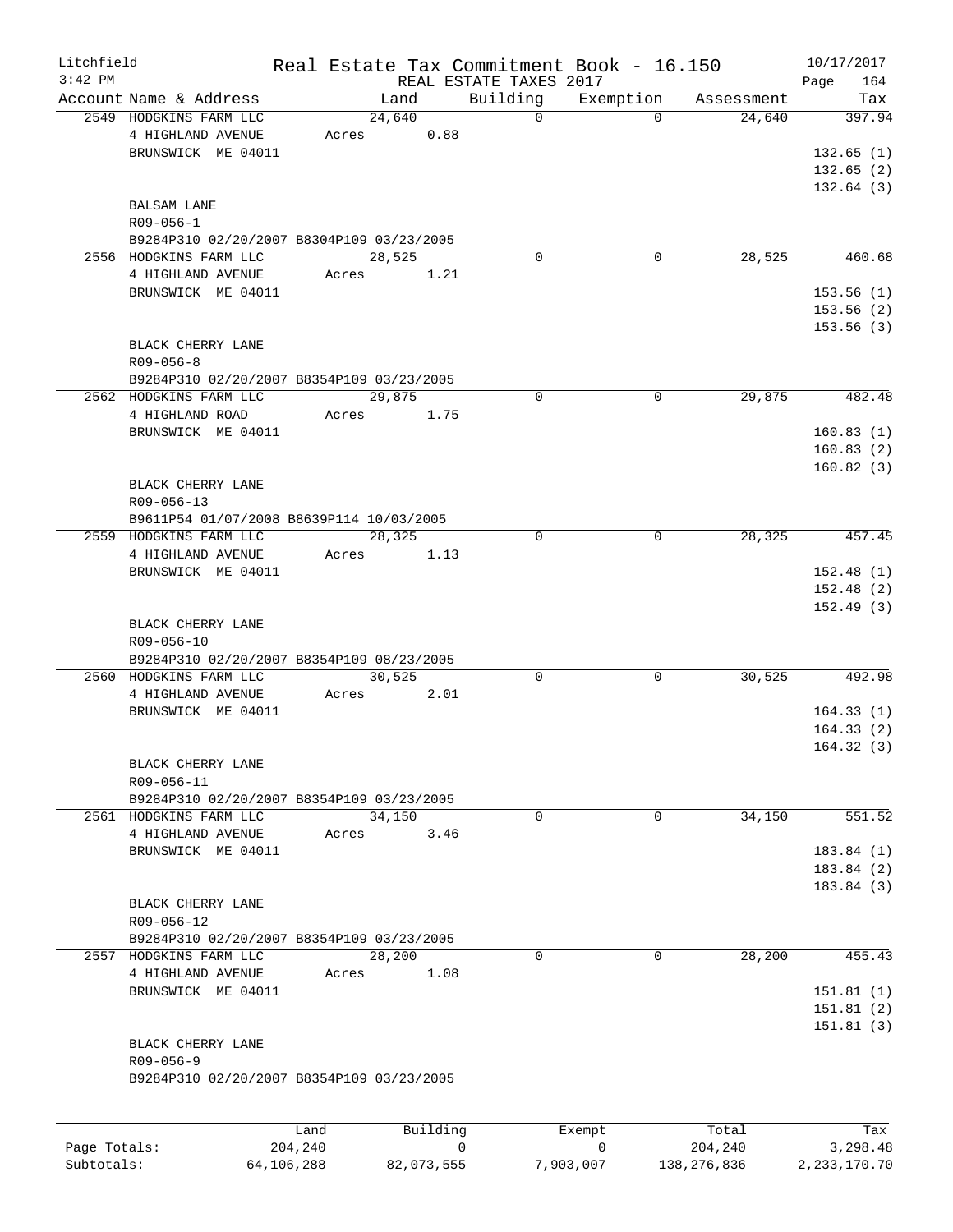| Litchfield |                                                                                                             |         |       |                        | Real Estate Tax Commitment Book - 16.150 |            | 10/17/2017  |
|------------|-------------------------------------------------------------------------------------------------------------|---------|-------|------------------------|------------------------------------------|------------|-------------|
| $3:42$ PM  |                                                                                                             |         |       | REAL ESTATE TAXES 2017 |                                          |            | Page<br>165 |
|            | Account Name & Address                                                                                      | Land    |       | Building               | Exemption                                | Assessment | Tax         |
|            | 2553 HODGKINS FARM LLC                                                                                      | 26,880  |       | $\Omega$               | $\Omega$                                 | 26,880     | 434.11      |
|            | 4 HIGHLAND AVENUE                                                                                           | Acres   | 0.96  |                        |                                          |            |             |
|            | BRUNSWICK ME 04011                                                                                          |         |       |                        |                                          |            | 144.70 (1)  |
|            |                                                                                                             |         |       |                        |                                          |            | 144.70 (2)  |
|            |                                                                                                             |         |       |                        |                                          |            | 144.71 (3)  |
|            | <b>BALSAM LANE</b>                                                                                          |         |       |                        |                                          |            |             |
|            | $R09 - 056 - 5$                                                                                             |         |       |                        |                                          |            |             |
|            | B9284P310 02/20/2007 B8354P109 03/23/2005<br>2550 HODGKINS FARN LLC                                         | 21,280  |       | $\Omega$               | 0                                        | 21,280     | 343.67      |
|            | 4 HIGHLAND AVENUE                                                                                           | Acres   | 0.76  |                        |                                          |            |             |
|            | BRUNSWICK ME 04011                                                                                          |         |       |                        |                                          |            | 114.56(1)   |
|            |                                                                                                             |         |       |                        |                                          |            | 114.56(2)   |
|            |                                                                                                             |         |       |                        |                                          |            | 114.55(3)   |
|            | <b>BALSAM LANE</b>                                                                                          |         |       |                        |                                          |            |             |
|            | $R09 - 056 - 2$                                                                                             |         |       |                        |                                          |            |             |
|            | B9284P310 02/20/2007 B8354P109 03/23/2005                                                                   |         |       |                        |                                          |            |             |
|            | 845 HODGKINS, ELIZABETH G.                                                                                  | 130,874 |       | 36,286                 | $\Omega$                                 | 167,160    | 2,699.63    |
|            | 73 SISQUISIC TRAIL                                                                                          | Acres   | 0.39  |                        |                                          |            |             |
|            | YARMOUTH ME 04096                                                                                           |         |       |                        |                                          |            | 899.88 (1)  |
|            |                                                                                                             |         |       |                        |                                          |            | 899.88 (2)  |
|            |                                                                                                             |         |       |                        |                                          |            | 899.87 (3)  |
|            | 24 PERCH DRIVE                                                                                              |         |       |                        |                                          |            |             |
|            | $U18 - 001$                                                                                                 |         |       |                        |                                          |            |             |
|            | B6268P255 06/12/2000                                                                                        |         |       |                        |                                          |            |             |
|            | 844 HODGKINS, LEONA M<br>WASHINGTON LANE TRUST                                                              | 113,400 |       | 86,497                 | 0                                        | 199,897    | 3,228.34    |
|            | OLIVER, SHERAN                                                                                              | Acres   | 17.40 |                        |                                          |            |             |
|            | LEONA M. HODGKINS TRUST                                                                                     |         |       |                        |                                          |            | 1,076.11(1) |
|            | 68 WASHINGTON LANE                                                                                          |         |       |                        |                                          |            | 1,076.11(2) |
|            | LITCHFIELD ME 04350                                                                                         |         |       |                        |                                          |            | 1,076.12(3) |
|            | 68 WASHINGTON LANE                                                                                          |         |       |                        |                                          |            |             |
|            | $U07 - 006$                                                                                                 |         |       |                        |                                          |            |             |
|            | B12557P99 02/24/2017 B10628P23 12/28/2010 B10141P121<br>08/08/2009 B2957P269 06/03/1986 B856P498 02/13/1950 |         |       |                        |                                          |            |             |
|            | 789 HOFFER, SCOTT A.                                                                                        | 40,100  |       | 111,937                | 0                                        | 152,037    | 2,455.40    |
|            | HOFFER, JANINE A.                                                                                           | Acres   | 1.04  |                        |                                          |            |             |
|            | 1867 HALLOWELL ROAD                                                                                         |         |       |                        |                                          |            | 818.47(1)   |
|            | LITCHFIELD ME 04350                                                                                         |         |       |                        |                                          |            | 818.47(2)   |
|            |                                                                                                             |         |       |                        |                                          |            | 818.46(3)   |
|            | 1867 HALLOWELL ROAD                                                                                         |         |       |                        |                                          |            |             |
|            | $U16 - 011$                                                                                                 |         |       |                        |                                          |            |             |
|            | B11906P71 01/29/2015 B6869P60 07/01/2002                                                                    |         |       |                        |                                          |            |             |
|            | 403 HOLEWAY THEODORE &<br>REBECCA                                                                           | 52,500  |       | 76,684                 | $\Omega$                                 | 129,184    | 2,086.32    |
|            | 360 RICHMOND ROAD                                                                                           | Acres   | 6.00  |                        |                                          |            |             |
|            | LITCHFIELD ME 04350                                                                                         |         |       |                        |                                          |            | 695.44(1)   |
|            |                                                                                                             |         |       |                        |                                          |            | 695.44(2)   |
|            |                                                                                                             |         |       |                        |                                          |            | 695.44(3)   |
|            | 360 RICHMOND ROAD                                                                                           |         |       |                        |                                          |            |             |
|            | R03-119                                                                                                     |         |       |                        |                                          |            |             |
|            | B7064P132 08/07/2002                                                                                        |         |       |                        |                                          |            |             |

|              |            | Building   |           |             | Tax            |
|--------------|------------|------------|-----------|-------------|----------------|
|              | ∟and       |            | Exempt    | Total       |                |
| Page Totals: | 385,034    | 311,404    |           | 696,438     | 11,247.47      |
| Subtotals:   | 64,491,322 | 82,384,959 | 7,903,007 | 138,973,274 | 2, 244, 418.17 |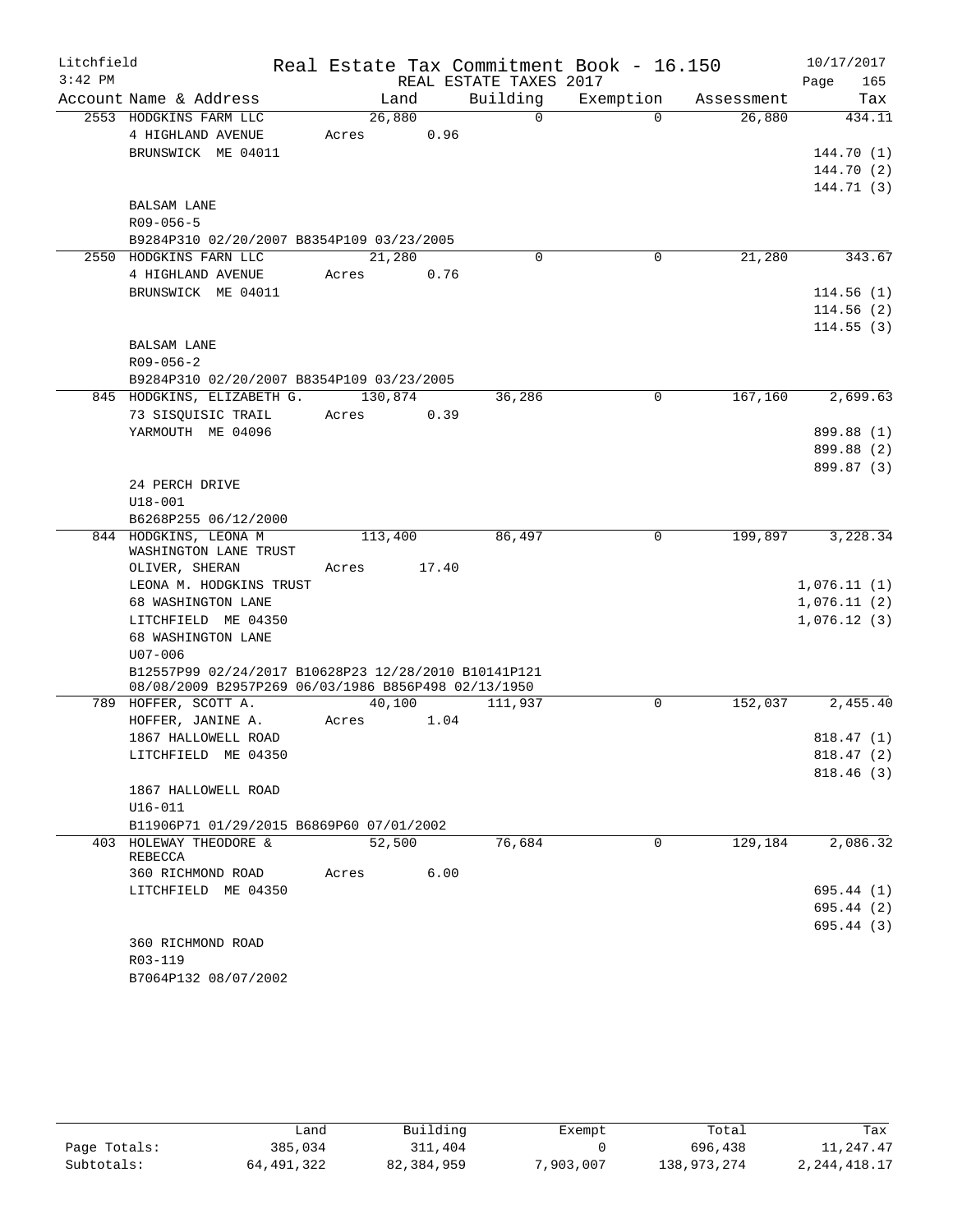| $3:42$ PM<br>REAL ESTATE TAXES 2017<br>166<br>Page<br>Building<br>Account Name & Address<br>Exemption<br>Land<br>Assessment<br>Tax<br>$\overline{0}$<br>30,500<br>2891 HOLEWAY, JEFFREY T.<br>$\Omega$<br>30,500<br>492.57<br>HOLEWAY, KRISTIN E.<br>Acres 2.00<br>360 RICHMOND ROAD<br>164.19(1)<br>Litchfield ME 04350<br>164.19(2)<br>164.19(3)<br>346 RICHMOND ROAD<br>R03-119C<br>B12471P128 11/17/2016 B12247P72 03/18/2016<br>42,250<br>77,426<br>848 HOLEWAY, THEODORE<br>55,176<br>20,000<br>360 RICHMOND ROAD<br>Acres 1.90<br>02 HOMESTEAD EXEMPT<br>LITCHFIELD ME 04350<br>360 RICHMOND ROAD<br>R03-119A<br>B2266P278<br>$\Omega$<br>5,040<br>478 HOLLAND, AMBER L.<br>5,040<br>$\Omega$<br>Acres 0.36<br>649 STEVENSTOWN ROAD<br>LITCHFIELD ME 04350<br>ISLAND<br>R13-026<br>B11914P188 12/08/2014 B1772P10<br>53,500<br>20,000<br>169,590<br>849 HOLLAND, SCOTT<br>136,090<br>Acres 7.00<br>HOLLAND TERESA<br>02 HOMESTEAD EXEMPT<br>453 ACADEMY ROAD<br>LITCHFIELD ME 04350<br>453 ACADEMY ROAD<br>R02-078A<br>B3888P77<br>850 HOLLINGSWORTH, JEFFREY 45,350<br>20,027<br>65,377<br>$\Omega$<br>M<br>32 GILSUM ROAD<br>2.10<br>Acres<br>SULLIVAN NH 03445<br>186 PEACEPIPE DRIVE<br>U29-007<br>B2961P296 05/14/1986<br>66,945<br>200,011<br>112 HOLLOWAY, BETH C<br>133,066<br>0<br>24.89<br>1599 LEWISTON ROAD<br>Acres<br>LITCHFIELD ME 04350<br>1599 LEWISTON ROAD<br>R11-043<br>B10111P146 05/15/2009 B9928P276 12/11/2008 B4200P34<br>06/25/2004<br>2548 HOLMAN HELEN B<br>32,885<br>9,449<br>0<br>42,334<br>P O BOX 70<br>75.00<br>Acres<br>LITCHFIELD ME 04350<br>UPPER POND ROAD<br>R07-024B<br>B8613P132 09/02/2005<br>Building<br>Land<br>Total<br>Exempt<br>Page Totals:<br>276,470<br>353,808<br>40,000<br>590,278<br>Subtotals:<br>64,767,792<br>82,738,767<br>7,943,007<br>139,563,552 | Litchfield |  |  | Real Estate Tax Commitment Book - 16.150 | 10/17/2017 |
|---------------------------------------------------------------------------------------------------------------------------------------------------------------------------------------------------------------------------------------------------------------------------------------------------------------------------------------------------------------------------------------------------------------------------------------------------------------------------------------------------------------------------------------------------------------------------------------------------------------------------------------------------------------------------------------------------------------------------------------------------------------------------------------------------------------------------------------------------------------------------------------------------------------------------------------------------------------------------------------------------------------------------------------------------------------------------------------------------------------------------------------------------------------------------------------------------------------------------------------------------------------------------------------------------------------------------------------------------------------------------------------------------------------------------------------------------------------------------------------------------------------------------------------------------------------------------------------------------------------------------------------------------------------------------------------------------------------------------------------------------------------------------------------------------------------------|------------|--|--|------------------------------------------|------------|
|                                                                                                                                                                                                                                                                                                                                                                                                                                                                                                                                                                                                                                                                                                                                                                                                                                                                                                                                                                                                                                                                                                                                                                                                                                                                                                                                                                                                                                                                                                                                                                                                                                                                                                                                                                                                                     |            |  |  |                                          |            |
|                                                                                                                                                                                                                                                                                                                                                                                                                                                                                                                                                                                                                                                                                                                                                                                                                                                                                                                                                                                                                                                                                                                                                                                                                                                                                                                                                                                                                                                                                                                                                                                                                                                                                                                                                                                                                     |            |  |  |                                          |            |
|                                                                                                                                                                                                                                                                                                                                                                                                                                                                                                                                                                                                                                                                                                                                                                                                                                                                                                                                                                                                                                                                                                                                                                                                                                                                                                                                                                                                                                                                                                                                                                                                                                                                                                                                                                                                                     |            |  |  |                                          |            |
|                                                                                                                                                                                                                                                                                                                                                                                                                                                                                                                                                                                                                                                                                                                                                                                                                                                                                                                                                                                                                                                                                                                                                                                                                                                                                                                                                                                                                                                                                                                                                                                                                                                                                                                                                                                                                     |            |  |  |                                          |            |
| 1,250.43<br>416.81(1)<br>416.81(2)<br>416.81(3)                                                                                                                                                                                                                                                                                                                                                                                                                                                                                                                                                                                                                                                                                                                                                                                                                                                                                                                                                                                                                                                                                                                                                                                                                                                                                                                                                                                                                                                                                                                                                                                                                                                                                                                                                                     |            |  |  |                                          |            |
|                                                                                                                                                                                                                                                                                                                                                                                                                                                                                                                                                                                                                                                                                                                                                                                                                                                                                                                                                                                                                                                                                                                                                                                                                                                                                                                                                                                                                                                                                                                                                                                                                                                                                                                                                                                                                     |            |  |  |                                          |            |
|                                                                                                                                                                                                                                                                                                                                                                                                                                                                                                                                                                                                                                                                                                                                                                                                                                                                                                                                                                                                                                                                                                                                                                                                                                                                                                                                                                                                                                                                                                                                                                                                                                                                                                                                                                                                                     |            |  |  |                                          |            |
|                                                                                                                                                                                                                                                                                                                                                                                                                                                                                                                                                                                                                                                                                                                                                                                                                                                                                                                                                                                                                                                                                                                                                                                                                                                                                                                                                                                                                                                                                                                                                                                                                                                                                                                                                                                                                     |            |  |  |                                          |            |
|                                                                                                                                                                                                                                                                                                                                                                                                                                                                                                                                                                                                                                                                                                                                                                                                                                                                                                                                                                                                                                                                                                                                                                                                                                                                                                                                                                                                                                                                                                                                                                                                                                                                                                                                                                                                                     |            |  |  |                                          |            |
|                                                                                                                                                                                                                                                                                                                                                                                                                                                                                                                                                                                                                                                                                                                                                                                                                                                                                                                                                                                                                                                                                                                                                                                                                                                                                                                                                                                                                                                                                                                                                                                                                                                                                                                                                                                                                     |            |  |  |                                          |            |
|                                                                                                                                                                                                                                                                                                                                                                                                                                                                                                                                                                                                                                                                                                                                                                                                                                                                                                                                                                                                                                                                                                                                                                                                                                                                                                                                                                                                                                                                                                                                                                                                                                                                                                                                                                                                                     |            |  |  |                                          |            |
| 81.40<br>27.13(1)<br>27.13(2)<br>27.14(3)                                                                                                                                                                                                                                                                                                                                                                                                                                                                                                                                                                                                                                                                                                                                                                                                                                                                                                                                                                                                                                                                                                                                                                                                                                                                                                                                                                                                                                                                                                                                                                                                                                                                                                                                                                           |            |  |  |                                          |            |
|                                                                                                                                                                                                                                                                                                                                                                                                                                                                                                                                                                                                                                                                                                                                                                                                                                                                                                                                                                                                                                                                                                                                                                                                                                                                                                                                                                                                                                                                                                                                                                                                                                                                                                                                                                                                                     |            |  |  |                                          |            |
|                                                                                                                                                                                                                                                                                                                                                                                                                                                                                                                                                                                                                                                                                                                                                                                                                                                                                                                                                                                                                                                                                                                                                                                                                                                                                                                                                                                                                                                                                                                                                                                                                                                                                                                                                                                                                     |            |  |  |                                          |            |
|                                                                                                                                                                                                                                                                                                                                                                                                                                                                                                                                                                                                                                                                                                                                                                                                                                                                                                                                                                                                                                                                                                                                                                                                                                                                                                                                                                                                                                                                                                                                                                                                                                                                                                                                                                                                                     |            |  |  |                                          |            |
|                                                                                                                                                                                                                                                                                                                                                                                                                                                                                                                                                                                                                                                                                                                                                                                                                                                                                                                                                                                                                                                                                                                                                                                                                                                                                                                                                                                                                                                                                                                                                                                                                                                                                                                                                                                                                     |            |  |  |                                          |            |
|                                                                                                                                                                                                                                                                                                                                                                                                                                                                                                                                                                                                                                                                                                                                                                                                                                                                                                                                                                                                                                                                                                                                                                                                                                                                                                                                                                                                                                                                                                                                                                                                                                                                                                                                                                                                                     |            |  |  |                                          |            |
|                                                                                                                                                                                                                                                                                                                                                                                                                                                                                                                                                                                                                                                                                                                                                                                                                                                                                                                                                                                                                                                                                                                                                                                                                                                                                                                                                                                                                                                                                                                                                                                                                                                                                                                                                                                                                     |            |  |  |                                          |            |
|                                                                                                                                                                                                                                                                                                                                                                                                                                                                                                                                                                                                                                                                                                                                                                                                                                                                                                                                                                                                                                                                                                                                                                                                                                                                                                                                                                                                                                                                                                                                                                                                                                                                                                                                                                                                                     |            |  |  |                                          |            |
| 2,738.88<br>912.96(1)<br>912.96(2)<br>912.96(3)<br>1,055.84<br>351.95(1)<br>351.95(2)<br>351.94(3)<br>3,230.18<br>1,076.73(1)<br>1,076.73(2)<br>1,076.72(3)<br>683.69<br>227.90(1)<br>227.90(2)<br>227.89(3)<br>Tax<br>9,532.99<br>2, 253, 951.16                                                                                                                                                                                                                                                                                                                                                                                                                                                                                                                                                                                                                                                                                                                                                                                                                                                                                                                                                                                                                                                                                                                                                                                                                                                                                                                                                                                                                                                                                                                                                                   |            |  |  |                                          |            |
|                                                                                                                                                                                                                                                                                                                                                                                                                                                                                                                                                                                                                                                                                                                                                                                                                                                                                                                                                                                                                                                                                                                                                                                                                                                                                                                                                                                                                                                                                                                                                                                                                                                                                                                                                                                                                     |            |  |  |                                          |            |
|                                                                                                                                                                                                                                                                                                                                                                                                                                                                                                                                                                                                                                                                                                                                                                                                                                                                                                                                                                                                                                                                                                                                                                                                                                                                                                                                                                                                                                                                                                                                                                                                                                                                                                                                                                                                                     |            |  |  |                                          |            |
|                                                                                                                                                                                                                                                                                                                                                                                                                                                                                                                                                                                                                                                                                                                                                                                                                                                                                                                                                                                                                                                                                                                                                                                                                                                                                                                                                                                                                                                                                                                                                                                                                                                                                                                                                                                                                     |            |  |  |                                          |            |
|                                                                                                                                                                                                                                                                                                                                                                                                                                                                                                                                                                                                                                                                                                                                                                                                                                                                                                                                                                                                                                                                                                                                                                                                                                                                                                                                                                                                                                                                                                                                                                                                                                                                                                                                                                                                                     |            |  |  |                                          |            |
|                                                                                                                                                                                                                                                                                                                                                                                                                                                                                                                                                                                                                                                                                                                                                                                                                                                                                                                                                                                                                                                                                                                                                                                                                                                                                                                                                                                                                                                                                                                                                                                                                                                                                                                                                                                                                     |            |  |  |                                          |            |
|                                                                                                                                                                                                                                                                                                                                                                                                                                                                                                                                                                                                                                                                                                                                                                                                                                                                                                                                                                                                                                                                                                                                                                                                                                                                                                                                                                                                                                                                                                                                                                                                                                                                                                                                                                                                                     |            |  |  |                                          |            |
|                                                                                                                                                                                                                                                                                                                                                                                                                                                                                                                                                                                                                                                                                                                                                                                                                                                                                                                                                                                                                                                                                                                                                                                                                                                                                                                                                                                                                                                                                                                                                                                                                                                                                                                                                                                                                     |            |  |  |                                          |            |
|                                                                                                                                                                                                                                                                                                                                                                                                                                                                                                                                                                                                                                                                                                                                                                                                                                                                                                                                                                                                                                                                                                                                                                                                                                                                                                                                                                                                                                                                                                                                                                                                                                                                                                                                                                                                                     |            |  |  |                                          |            |
|                                                                                                                                                                                                                                                                                                                                                                                                                                                                                                                                                                                                                                                                                                                                                                                                                                                                                                                                                                                                                                                                                                                                                                                                                                                                                                                                                                                                                                                                                                                                                                                                                                                                                                                                                                                                                     |            |  |  |                                          |            |
|                                                                                                                                                                                                                                                                                                                                                                                                                                                                                                                                                                                                                                                                                                                                                                                                                                                                                                                                                                                                                                                                                                                                                                                                                                                                                                                                                                                                                                                                                                                                                                                                                                                                                                                                                                                                                     |            |  |  |                                          |            |
|                                                                                                                                                                                                                                                                                                                                                                                                                                                                                                                                                                                                                                                                                                                                                                                                                                                                                                                                                                                                                                                                                                                                                                                                                                                                                                                                                                                                                                                                                                                                                                                                                                                                                                                                                                                                                     |            |  |  |                                          |            |
|                                                                                                                                                                                                                                                                                                                                                                                                                                                                                                                                                                                                                                                                                                                                                                                                                                                                                                                                                                                                                                                                                                                                                                                                                                                                                                                                                                                                                                                                                                                                                                                                                                                                                                                                                                                                                     |            |  |  |                                          |            |
|                                                                                                                                                                                                                                                                                                                                                                                                                                                                                                                                                                                                                                                                                                                                                                                                                                                                                                                                                                                                                                                                                                                                                                                                                                                                                                                                                                                                                                                                                                                                                                                                                                                                                                                                                                                                                     |            |  |  |                                          |            |
|                                                                                                                                                                                                                                                                                                                                                                                                                                                                                                                                                                                                                                                                                                                                                                                                                                                                                                                                                                                                                                                                                                                                                                                                                                                                                                                                                                                                                                                                                                                                                                                                                                                                                                                                                                                                                     |            |  |  |                                          |            |
|                                                                                                                                                                                                                                                                                                                                                                                                                                                                                                                                                                                                                                                                                                                                                                                                                                                                                                                                                                                                                                                                                                                                                                                                                                                                                                                                                                                                                                                                                                                                                                                                                                                                                                                                                                                                                     |            |  |  |                                          |            |
|                                                                                                                                                                                                                                                                                                                                                                                                                                                                                                                                                                                                                                                                                                                                                                                                                                                                                                                                                                                                                                                                                                                                                                                                                                                                                                                                                                                                                                                                                                                                                                                                                                                                                                                                                                                                                     |            |  |  |                                          |            |
|                                                                                                                                                                                                                                                                                                                                                                                                                                                                                                                                                                                                                                                                                                                                                                                                                                                                                                                                                                                                                                                                                                                                                                                                                                                                                                                                                                                                                                                                                                                                                                                                                                                                                                                                                                                                                     |            |  |  |                                          |            |
|                                                                                                                                                                                                                                                                                                                                                                                                                                                                                                                                                                                                                                                                                                                                                                                                                                                                                                                                                                                                                                                                                                                                                                                                                                                                                                                                                                                                                                                                                                                                                                                                                                                                                                                                                                                                                     |            |  |  |                                          |            |
|                                                                                                                                                                                                                                                                                                                                                                                                                                                                                                                                                                                                                                                                                                                                                                                                                                                                                                                                                                                                                                                                                                                                                                                                                                                                                                                                                                                                                                                                                                                                                                                                                                                                                                                                                                                                                     |            |  |  |                                          |            |
|                                                                                                                                                                                                                                                                                                                                                                                                                                                                                                                                                                                                                                                                                                                                                                                                                                                                                                                                                                                                                                                                                                                                                                                                                                                                                                                                                                                                                                                                                                                                                                                                                                                                                                                                                                                                                     |            |  |  |                                          |            |
|                                                                                                                                                                                                                                                                                                                                                                                                                                                                                                                                                                                                                                                                                                                                                                                                                                                                                                                                                                                                                                                                                                                                                                                                                                                                                                                                                                                                                                                                                                                                                                                                                                                                                                                                                                                                                     |            |  |  |                                          |            |
|                                                                                                                                                                                                                                                                                                                                                                                                                                                                                                                                                                                                                                                                                                                                                                                                                                                                                                                                                                                                                                                                                                                                                                                                                                                                                                                                                                                                                                                                                                                                                                                                                                                                                                                                                                                                                     |            |  |  |                                          |            |
|                                                                                                                                                                                                                                                                                                                                                                                                                                                                                                                                                                                                                                                                                                                                                                                                                                                                                                                                                                                                                                                                                                                                                                                                                                                                                                                                                                                                                                                                                                                                                                                                                                                                                                                                                                                                                     |            |  |  |                                          |            |
|                                                                                                                                                                                                                                                                                                                                                                                                                                                                                                                                                                                                                                                                                                                                                                                                                                                                                                                                                                                                                                                                                                                                                                                                                                                                                                                                                                                                                                                                                                                                                                                                                                                                                                                                                                                                                     |            |  |  |                                          |            |
|                                                                                                                                                                                                                                                                                                                                                                                                                                                                                                                                                                                                                                                                                                                                                                                                                                                                                                                                                                                                                                                                                                                                                                                                                                                                                                                                                                                                                                                                                                                                                                                                                                                                                                                                                                                                                     |            |  |  |                                          |            |
|                                                                                                                                                                                                                                                                                                                                                                                                                                                                                                                                                                                                                                                                                                                                                                                                                                                                                                                                                                                                                                                                                                                                                                                                                                                                                                                                                                                                                                                                                                                                                                                                                                                                                                                                                                                                                     |            |  |  |                                          |            |
|                                                                                                                                                                                                                                                                                                                                                                                                                                                                                                                                                                                                                                                                                                                                                                                                                                                                                                                                                                                                                                                                                                                                                                                                                                                                                                                                                                                                                                                                                                                                                                                                                                                                                                                                                                                                                     |            |  |  |                                          |            |
|                                                                                                                                                                                                                                                                                                                                                                                                                                                                                                                                                                                                                                                                                                                                                                                                                                                                                                                                                                                                                                                                                                                                                                                                                                                                                                                                                                                                                                                                                                                                                                                                                                                                                                                                                                                                                     |            |  |  |                                          |            |
|                                                                                                                                                                                                                                                                                                                                                                                                                                                                                                                                                                                                                                                                                                                                                                                                                                                                                                                                                                                                                                                                                                                                                                                                                                                                                                                                                                                                                                                                                                                                                                                                                                                                                                                                                                                                                     |            |  |  |                                          |            |
|                                                                                                                                                                                                                                                                                                                                                                                                                                                                                                                                                                                                                                                                                                                                                                                                                                                                                                                                                                                                                                                                                                                                                                                                                                                                                                                                                                                                                                                                                                                                                                                                                                                                                                                                                                                                                     |            |  |  |                                          |            |
|                                                                                                                                                                                                                                                                                                                                                                                                                                                                                                                                                                                                                                                                                                                                                                                                                                                                                                                                                                                                                                                                                                                                                                                                                                                                                                                                                                                                                                                                                                                                                                                                                                                                                                                                                                                                                     |            |  |  |                                          |            |
|                                                                                                                                                                                                                                                                                                                                                                                                                                                                                                                                                                                                                                                                                                                                                                                                                                                                                                                                                                                                                                                                                                                                                                                                                                                                                                                                                                                                                                                                                                                                                                                                                                                                                                                                                                                                                     |            |  |  |                                          |            |
|                                                                                                                                                                                                                                                                                                                                                                                                                                                                                                                                                                                                                                                                                                                                                                                                                                                                                                                                                                                                                                                                                                                                                                                                                                                                                                                                                                                                                                                                                                                                                                                                                                                                                                                                                                                                                     |            |  |  |                                          |            |
|                                                                                                                                                                                                                                                                                                                                                                                                                                                                                                                                                                                                                                                                                                                                                                                                                                                                                                                                                                                                                                                                                                                                                                                                                                                                                                                                                                                                                                                                                                                                                                                                                                                                                                                                                                                                                     |            |  |  |                                          |            |
|                                                                                                                                                                                                                                                                                                                                                                                                                                                                                                                                                                                                                                                                                                                                                                                                                                                                                                                                                                                                                                                                                                                                                                                                                                                                                                                                                                                                                                                                                                                                                                                                                                                                                                                                                                                                                     |            |  |  |                                          |            |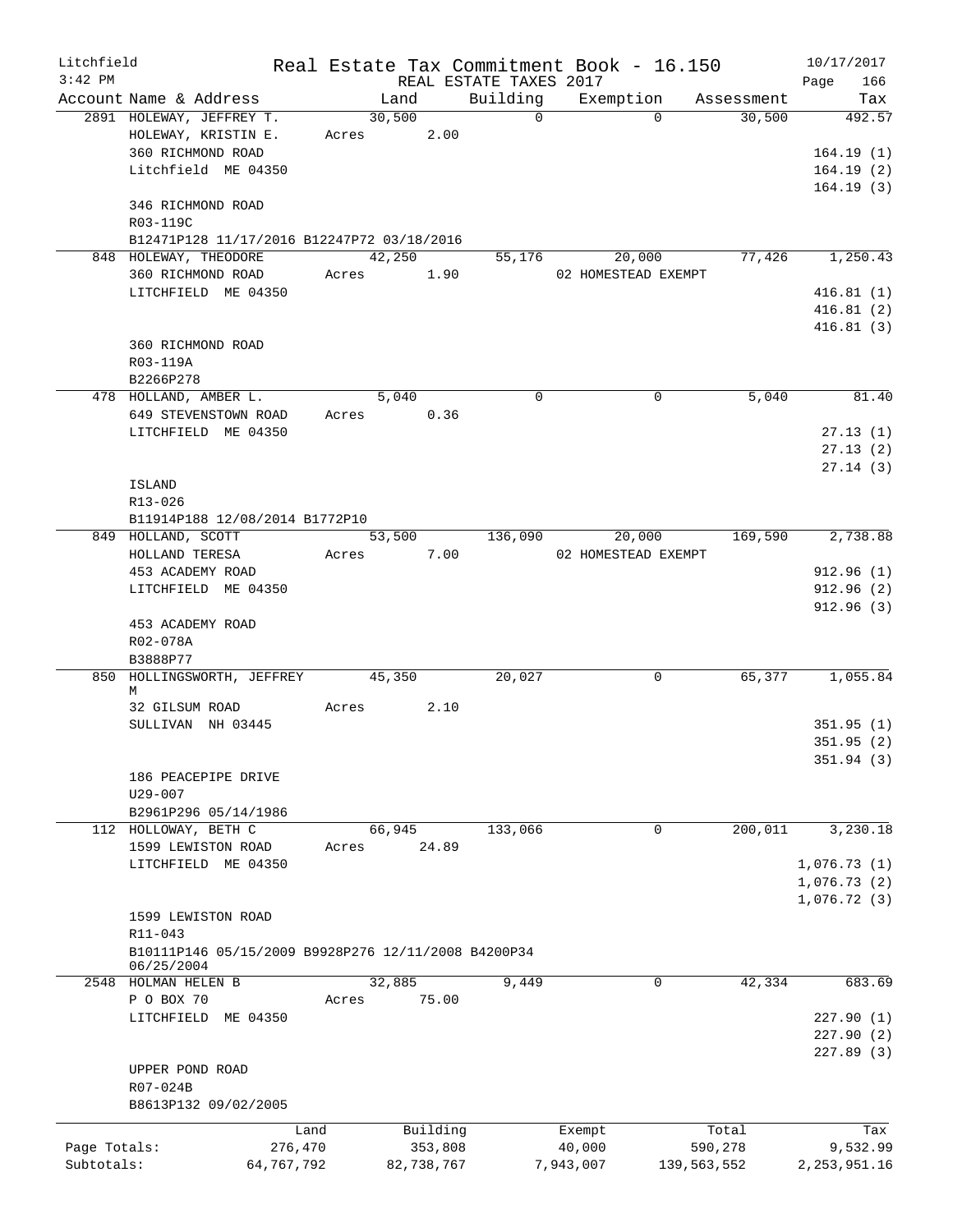| Litchfield |                                                                    |       |         |                        | Real Estate Tax Commitment Book - 16.150 |            | 10/17/2017  |
|------------|--------------------------------------------------------------------|-------|---------|------------------------|------------------------------------------|------------|-------------|
| $3:42$ PM  |                                                                    |       |         | REAL ESTATE TAXES 2017 |                                          |            | 167<br>Page |
|            | Account Name & Address                                             |       | Land    | Building               | Exemption                                | Assessment | Tax         |
|            | 1213 HOLMAN, HELEN B.                                              |       | 64,250  | 420,599                | 20,000                                   | 464,849    | 7,507.31    |
|            | P O BOX 70                                                         | Acres | 20.00   |                        | 02 HOMESTEAD EXEMPT                      |            |             |
|            | LITCHFIELD ME 04350                                                |       |         |                        |                                          |            | 2,502.44(1) |
|            |                                                                    |       |         |                        |                                          |            | 2,502.44(2) |
|            |                                                                    |       |         |                        |                                          |            | 2,502.43(3) |
|            | 123 UPPER POND ROAD                                                |       |         |                        |                                          |            |             |
|            | R07-024A                                                           |       |         |                        |                                          |            |             |
|            | B6237P292 06/29/2000                                               |       |         |                        |                                          |            |             |
|            | 1716 HOLT, CATHY                                                   |       | 162,178 | 37,918                 | 0                                        | 200,096    | 3,231.55    |
|            | HOLT, STEPHEN                                                      | Acres | 0.58    |                        |                                          |            |             |
|            | 10 MAST LANE                                                       |       |         |                        |                                          |            | 1,077.18(1) |
|            | BRUNSWICK, ME.<br>MЕ<br>04011                                      |       |         |                        |                                          |            | 1,077.18(2) |
|            | 81 HARTFORD DRIVE                                                  |       |         |                        |                                          |            | 1,077.19(3) |
|            | $U17 - 032$                                                        |       |         |                        |                                          |            |             |
|            | B10689P172 03/17/2011 B930P48                                      |       |         |                        |                                          |            |             |
|            | 1717 HOLT, CATHY                                                   |       | 48,275  | 0                      | $\mathbf 0$                              | 48,275     | 779.64      |
|            | HOLT, STEPHEN F                                                    | Acres | 14.70   |                        |                                          |            |             |
|            | 10 MAST LANE                                                       |       |         |                        |                                          |            | 259.88(1)   |
|            | BRUNSWICK ME 04011                                                 |       |         |                        |                                          |            | 259.88(2)   |
|            |                                                                    |       |         |                        |                                          |            | 259.88(3)   |
|            | HALLOWELL ROAD                                                     |       |         |                        |                                          |            |             |
|            | $U18 - 005$                                                        |       |         |                        |                                          |            |             |
|            | B10689P172 03/17/2011 B1527P535 08/07/1970                         |       |         |                        |                                          |            |             |
|            | 1468 HOLT, KENNETH                                                 |       | 77,500  | 142,120                | 20,000                                   | 199,620    | 3,223.86    |
|            | 309 STEVENSTOWN ROAD                                               | Acres | 46.00   |                        | 02 HOMESTEAD EXEMPT                      |            |             |
|            | LITCHFELD ME 04350                                                 |       |         |                        |                                          |            | 1,074.62(1) |
|            |                                                                    |       |         |                        |                                          |            | 1,074.62(2) |
|            |                                                                    |       |         |                        |                                          |            | 1,074.62(3) |
|            | 309 STEVENSTOWN ROAD                                               |       |         |                        |                                          |            |             |
|            | $R10 - 009$                                                        |       |         |                        |                                          |            |             |
|            | B10379P171 04/02/2010 B10223P71 09/25/2009 B6027P122<br>08/13/1999 |       |         |                        |                                          |            |             |
|            | 2541 HOMRICH, WILLIAM G.                                           |       | 0       | 14,508                 | 0                                        | 14,508     | 234.30      |
|            | 10 PORTER PARK LANE                                                |       |         |                        |                                          |            |             |
|            | LITCHFIELD ME 04350                                                |       |         |                        |                                          |            | 78.10(1)    |
|            |                                                                    |       |         |                        |                                          |            | 78.10(2)    |
|            |                                                                    |       |         |                        |                                          |            | 78.10(3)    |
|            | 10 PORTER PARK LANE                                                |       |         |                        |                                          |            |             |
|            | R01-010-ON-11                                                      |       |         |                        |                                          |            |             |
|            | 640 HONG BEAULAH J<br>(CADDELL)                                    |       | 40,000  | 42,866                 | $\mathbf 0$                              | 82,866     | 1,338.29    |
|            | 8343 DELONG AVE.                                                   | Acres | 1.00    |                        |                                          |            |             |
|            | NORTHPORT FL 34291                                                 |       |         |                        |                                          |            | 446.10(1)   |
|            |                                                                    |       |         |                        |                                          |            | 446.10(2)   |
|            |                                                                    |       |         |                        |                                          |            | 446.09 (3)  |
|            | 69 NECK ROAD                                                       |       |         |                        |                                          |            |             |
|            | R14-032                                                            |       |         |                        |                                          |            |             |
|            | B9497P176 09/12/2007 B4980P298 09/18/1995                          |       |         |                        |                                          |            |             |

|              | Land       | Building     | Exempt    | Total       | Tax          |
|--------------|------------|--------------|-----------|-------------|--------------|
| Page Totals: | 392,203    | 658,011      | 40,000    | 1,010,214   | 16,314.95    |
| Subtotals:   | 65,159,995 | 83, 396, 778 | 7,983,007 | 140,573,766 | 2,270,266.11 |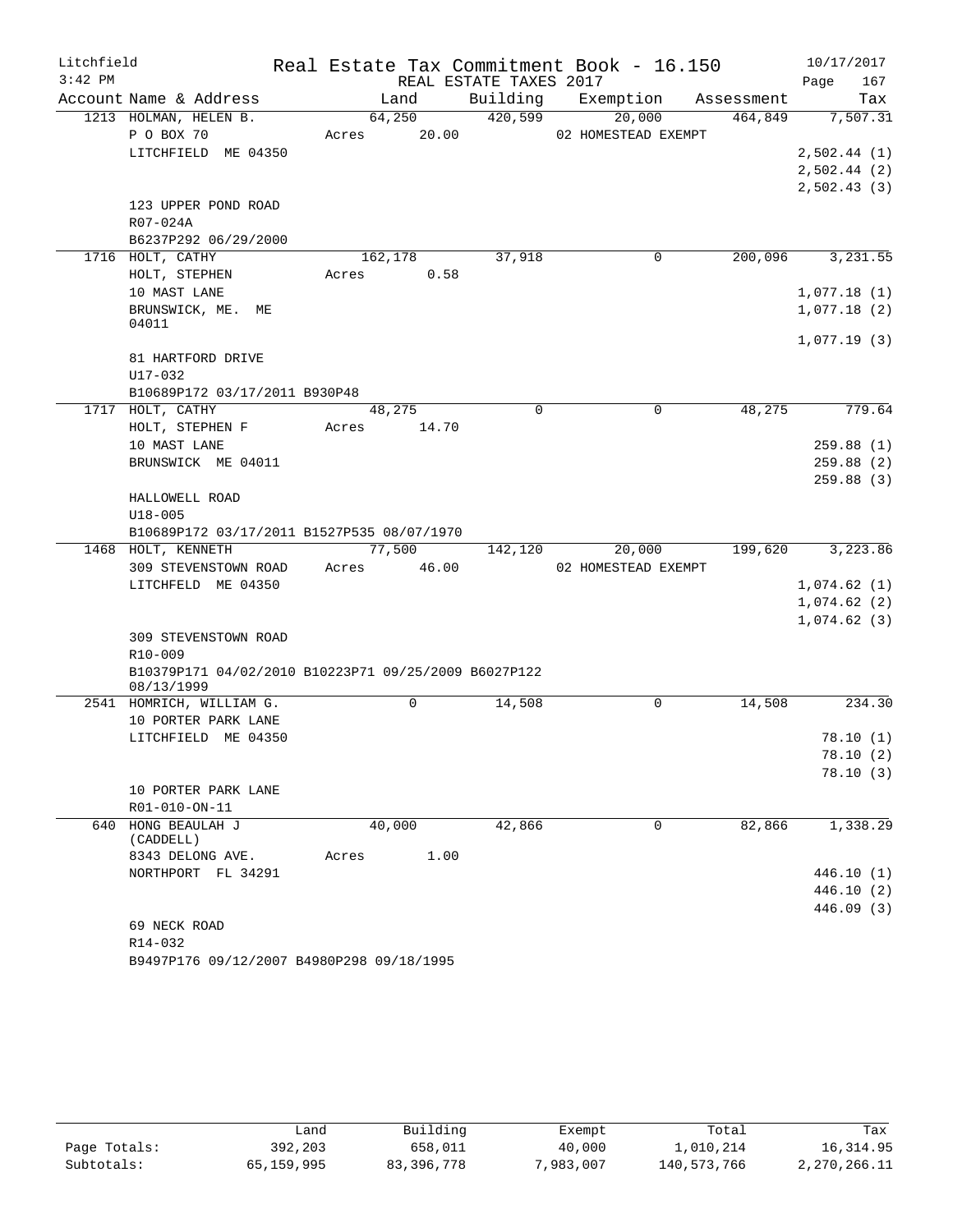| Litchfield   |                                                                 |            |       |            | Real Estate Tax Commitment Book - 16.150 |                     |              |               | 10/17/2017               |
|--------------|-----------------------------------------------------------------|------------|-------|------------|------------------------------------------|---------------------|--------------|---------------|--------------------------|
| $3:42$ PM    | Account Name & Address                                          |            |       | Land       | REAL ESTATE TAXES 2017<br>Building       | Exemption           |              | Assessment    | 168<br>Page<br>Tax       |
|              | 2364 HONG BEAULAH J<br>(CADDELL)                                |            |       | 40,500     | $\Omega$                                 |                     | $\Omega$     | 40,500        | 654.07                   |
|              | 167 LINCOLN AVE<br>BARRINGTON RI 02806                          |            | Acres | 6.00       |                                          |                     |              |               | 218.02(1)                |
|              |                                                                 |            |       |            |                                          |                     |              |               | 218.02(2)<br>218.03(3)   |
|              | 69 NECK ROAD                                                    |            |       |            |                                          |                     |              |               |                          |
|              | R14-063                                                         |            |       |            |                                          |                     |              |               |                          |
|              | B9497P176 09/12/2007 B7689P148 10/15/2003<br>858 HOOPER ADAM M  |            |       | 41,750     | 64,014                                   |                     | $\mathbf{0}$ | 105,764       | 1,708.09                 |
|              | HOOPER VALARIE R<br>8 NECK ROAD                                 |            | Acres | 1.70       |                                          |                     |              |               | 569.36(1)                |
|              | LITCHFIELD ME 04350                                             |            |       |            |                                          |                     |              |               | 569.36(2)<br>569.37(3)   |
|              | 8 NECK ROAD<br>$U20 - 015$                                      |            |       |            |                                          |                     |              |               |                          |
|              | B8355P261 04/01/2005 B6053P186                                  |            |       |            |                                          |                     |              |               |                          |
|              | 1475 HOPF-LOVETTE, THOMAS<br>HOPF-LOVETTE, CHRISTINE Acres 1.90 |            |       | 42,250     | 102,366                                  |                     | $\mathbf 0$  | 144,616       | 2,335.55                 |
|              | 240 PLAINS ROAD                                                 |            |       |            |                                          |                     |              |               | 778.52(1)                |
|              | LITCHFIELD ME 04350                                             |            |       |            |                                          |                     |              |               | 778.52(2)<br>778.51(3)   |
|              | 240 PLAINS ROAD                                                 |            |       |            |                                          |                     |              |               |                          |
|              | R07-014<br>B12507P0118 12/27/2016 B3714P58                      |            |       |            |                                          |                     |              |               |                          |
|              | 854 HOPKINS, GEORGE & DAVID 109,034                             |            |       |            | 58,818                                   |                     | $\mathbf{0}$ | 167,852       | 2,710.81                 |
|              | P.O. BOX 1914                                                   |            | Acres | 0.49       |                                          |                     |              |               |                          |
|              | LEWISTON ME 04241                                               |            |       |            |                                          |                     |              |               | 903.60(1)                |
|              |                                                                 |            |       |            |                                          |                     |              |               | 903.60(2)<br>903.61(3)   |
|              | 549 PEACEPIPE DRIVE                                             |            |       |            |                                          |                     |              |               |                          |
|              | U28-077<br>B11136P206 07/24/2012 B6101P330 03/22/1999           |            |       |            |                                          |                     |              |               |                          |
|              | 853 HOPKINS, LELAND H                                           |            |       | 85,800     | 41,545                                   |                     | 26,000       | 101,345       | 1,636.72                 |
|              | 1347 HALLOWELL ROAD                                             |            | Acres | 0.85       |                                          | 03 VETERANS EXEMPT  |              |               |                          |
|              | LITCHFIELD ME 04350                                             |            |       |            |                                          | 02 HOMESTEAD EXEMPT |              |               | 545.57(1)                |
|              |                                                                 |            |       |            |                                          |                     |              |               | 545.57(2)<br>545.58(3)   |
|              | 1347 HALLOWELL ROAD                                             |            |       |            |                                          |                     |              |               |                          |
|              | R14-044                                                         |            |       |            |                                          |                     |              |               |                          |
|              | B3655P208<br>852 HOPKINS, LELAND H                              |            |       | 20,720     | 30,077                                   |                     | 0            | 50,797        | 820.37                   |
|              | 1347 HALLOWELL ROAD                                             |            | Acres | 0.74       |                                          |                     |              |               |                          |
|              | LITCHFIELD ME 04350                                             |            |       |            |                                          |                     |              |               | 273.46(1)                |
|              |                                                                 |            |       |            |                                          |                     |              |               | 273.46(2)                |
|              | 1350 HALLOWELL ROAD                                             |            |       |            |                                          |                     |              |               | 273.45(3)                |
|              | R14-046                                                         |            |       |            |                                          |                     |              |               |                          |
|              | B3655P208                                                       |            |       |            |                                          |                     |              |               |                          |
|              | 1271 HOUDE , ANDRE A                                            |            |       | 40,300     | 108,705                                  |                     | 20,000       | 129,005       | 2,083.43                 |
|              | HOUDE, CATHY L                                                  |            | Acres | 1.12       |                                          | 02 HOMESTEAD EXEMPT |              |               |                          |
|              | 2290 HALLOWELL ROAD<br>LITCHFIELD ME 04350                      |            |       |            |                                          |                     |              |               | 694.48 (1)<br>694.48 (2) |
|              |                                                                 |            |       |            |                                          |                     |              |               | 694.47 (3)               |
|              | 2290 HALLOWELL ROAD<br>R06-040                                  |            |       |            |                                          |                     |              |               |                          |
|              | B7273P204 02/12/2003                                            |            |       |            |                                          |                     |              |               |                          |
|              |                                                                 | Land       |       | Building   |                                          | Exempt              |              | Total         | Tax                      |
| Page Totals: |                                                                 | 380,354    |       | 405,525    |                                          | 46,000              |              | 739,879       | 11,949.04                |
| Subtotals:   |                                                                 | 65,540,349 |       | 83,802,303 |                                          | 8,029,007           |              | 141, 313, 645 | 2,282,215.15             |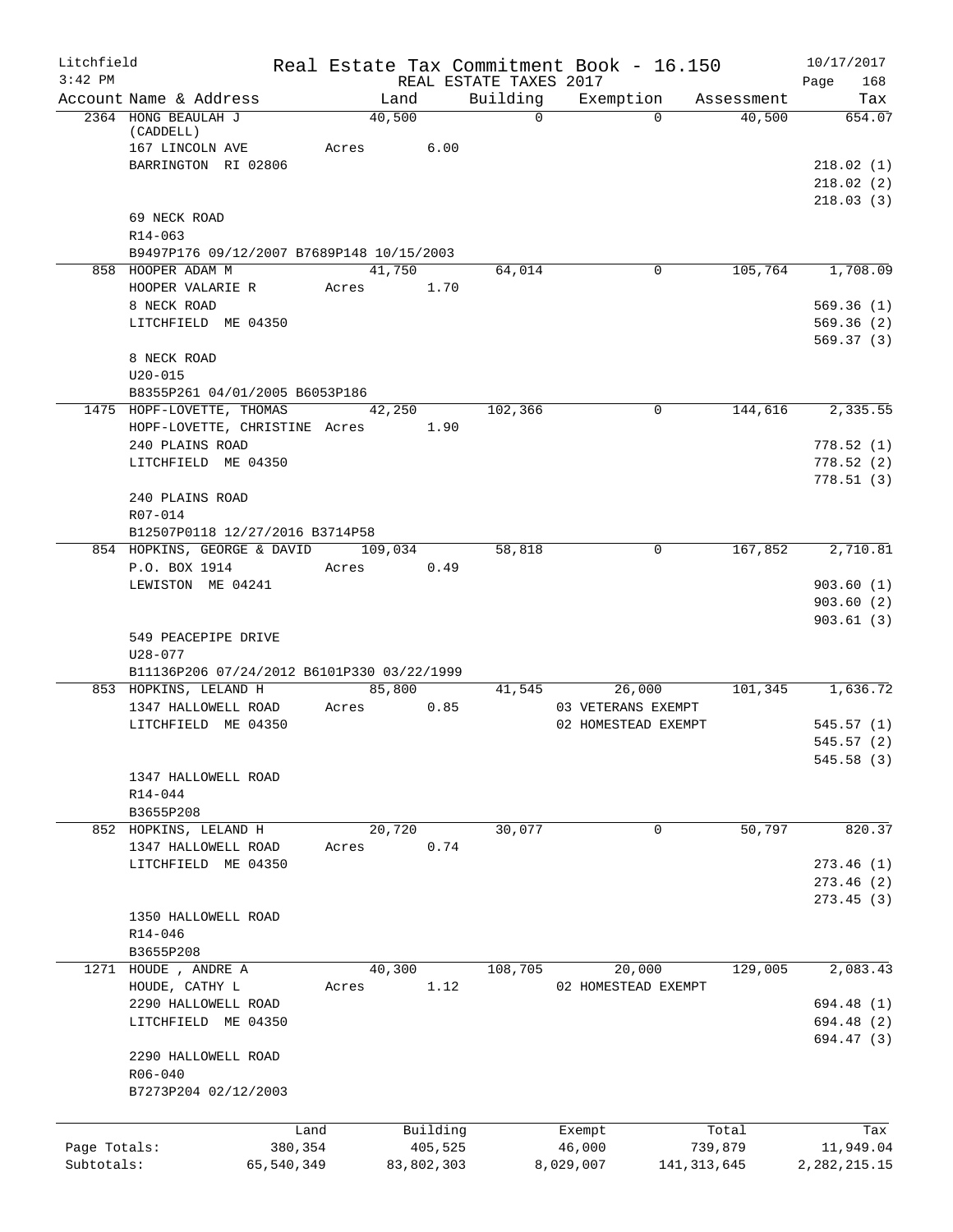| Litchfield   |                                                                                                  |            |       |                |                        | Real Estate Tax Commitment Book - 16.150 |                      | 10/17/2017    |
|--------------|--------------------------------------------------------------------------------------------------|------------|-------|----------------|------------------------|------------------------------------------|----------------------|---------------|
| $3:42$ PM    |                                                                                                  |            |       |                | REAL ESTATE TAXES 2017 |                                          |                      | 169<br>Page   |
|              | Account Name & Address<br>856 HOWARD, LOUISE                                                     |            |       | Land<br>46,750 | Building<br>11,998     | Exemption<br>26,000                      | Assessment<br>32,748 | Tax<br>528.88 |
|              | 722 RICHMOND ROAD                                                                                |            | Acres | 3.70           |                        | 02 HOMESTEAD EXEMPT                      |                      |               |
|              | LITCHFIELD ME 04350                                                                              |            |       |                |                        | 22 WW2 Widow Res                         |                      | 176.29(1)     |
|              |                                                                                                  |            |       |                |                        |                                          |                      | 176.29(2)     |
|              |                                                                                                  |            |       |                |                        |                                          |                      | 176.30(3)     |
|              | 722 RICHMOND ROAD                                                                                |            |       |                |                        |                                          |                      |               |
|              | $R02 - 049$                                                                                      |            |       |                |                        |                                          |                      |               |
|              | B5914P143 04/07/1999 B4100P320 04/09/1992                                                        |            |       |                |                        |                                          |                      |               |
|              | 857 HOWARD, LOUISE                                                                               |            |       | 40,500         | $\Omega$               | 0                                        | 40,500               | 654.07        |
|              | 722 RICHMOND ROAD                                                                                |            | Acres | 6.00           |                        |                                          |                      |               |
|              | LITCHFIELD ME 04350                                                                              |            |       |                |                        |                                          |                      | 218.02(1)     |
|              |                                                                                                  |            |       |                |                        |                                          |                      | 218.02(2)     |
|              |                                                                                                  |            |       |                |                        |                                          |                      | 218.03(3)     |
|              | RICHMOND ROAD                                                                                    |            |       |                |                        |                                          |                      |               |
|              | R02-051                                                                                          |            |       |                |                        |                                          |                      |               |
|              | B5914P143 04/07/1999 B4100P320 04/09/1992                                                        |            |       |                |                        |                                          |                      |               |
|              | 1191 HOWELL, MICHAEL                                                                             |            |       | 56,490         | 16,459                 | $\Omega$                                 | 72,949               | 1,178.13      |
|              | 50 ELM STREET                                                                                    |            | Acres | 0.15           |                        |                                          |                      |               |
|              | CHARLSTON MA 02129                                                                               |            |       |                |                        |                                          |                      | 392.71 (1)    |
|              |                                                                                                  |            |       |                |                        |                                          |                      | 392.71 (2)    |
|              |                                                                                                  |            |       |                |                        |                                          |                      | 392.71 (3)    |
|              | 521 PEACEPIPE DRIVE                                                                              |            |       |                |                        |                                          |                      |               |
|              | U28-066                                                                                          |            |       |                |                        |                                          |                      |               |
|              | B6328P105 10/20/2000                                                                             |            |       |                |                        |                                          |                      |               |
|              | 1889 HOWELL, MICHAEL G.                                                                          |            |       | 59,920         | 5,055                  | $\mathbf 0$                              | 64,975               | 1,049.35      |
|              | 50 ELM STREET                                                                                    |            | Acres | 0.20           |                        |                                          |                      |               |
|              | CHARLESTOWN MA 02129                                                                             |            |       |                |                        |                                          |                      | 349.78 (1)    |
|              |                                                                                                  |            |       |                |                        |                                          |                      | 349.78 (2)    |
|              |                                                                                                  |            |       |                |                        |                                          |                      | 349.79 (3)    |
|              | 523 PEACEPIPE DRIVE                                                                              |            |       |                |                        |                                          |                      |               |
|              | $U28 - 067$<br>B11584P219 03/26/2013 B2655P195                                                   |            |       |                |                        |                                          |                      |               |
|              | 2027 HUDSON, HARRIET &                                                                           |            |       | 63,485         | 134,213                | 20,000                                   | 177,698              | 2,869.82      |
|              | STEPHEN                                                                                          |            |       |                |                        |                                          |                      |               |
|              | 1160 RICHMOND ROAD                                                                               |            | Acres | 18.98          |                        | 02 HOMESTEAD EXEMPT                      |                      |               |
|              | LITCHFIELD ME 04350                                                                              |            |       |                |                        |                                          |                      | 956.61(1)     |
|              |                                                                                                  |            |       |                |                        |                                          |                      | 956.61(2)     |
|              |                                                                                                  |            |       |                |                        |                                          |                      | 956.60(3)     |
|              | 1160 RICHMOND ROAD                                                                               |            |       |                |                        |                                          |                      |               |
|              | R01-012                                                                                          |            |       |                |                        |                                          |                      |               |
|              | B6478P21 09/18/1998                                                                              |            |       |                |                        |                                          |                      |               |
|              | 605 HUDSON, ALDEN W.                                                                             |            |       | 65,676         | 59,822                 | 0                                        | 125,498              | 2,026.79      |
|              | ELLIOTT, JADE                                                                                    |            | Acres | 0.11           |                        |                                          |                      |               |
|              | P.O. BOX 7304                                                                                    |            |       |                |                        |                                          |                      | 675.60(1)     |
|              | OCEAN PARK ME 04063                                                                              |            |       |                |                        |                                          |                      | 675.60(2)     |
|              |                                                                                                  |            |       |                |                        |                                          |                      | 675.59(3)     |
|              | 35 GAMAGE DRIVE                                                                                  |            |       |                |                        |                                          |                      |               |
|              | $U18 - 012$                                                                                      |            |       |                |                        |                                          |                      |               |
|              | B11477P244 07/29/2013 B8838P183 03/16/2006 B8556P307<br>10/19/2005 B6155P91 B2393P263 06/16/1981 |            |       |                |                        |                                          |                      |               |
|              | 1940 HUFF, JR. ROBERT                                                                            |            |       | 0              | 45,338                 | 20,000                                   | 25,338               | 409.21        |
|              | VANNAH RHONDA                                                                                    |            |       |                |                        | 02 HOMESTEAD EXEMPT                      |                      |               |
|              | 558 HUNTINGTON HILL RD                                                                           |            |       |                |                        |                                          |                      | 136.40(1)     |
|              | LITCHFIELD ME 04350                                                                              |            |       |                |                        |                                          |                      | 136.40(2)     |
|              |                                                                                                  |            |       |                |                        |                                          |                      | 136.41(3)     |
|              | 14 GOWELL LANE                                                                                   |            |       |                |                        |                                          |                      |               |
|              | $R04 - 046 - ON - 28$                                                                            |            |       |                |                        |                                          |                      |               |
|              |                                                                                                  |            |       |                |                        |                                          |                      |               |
|              |                                                                                                  |            |       |                |                        |                                          |                      |               |
|              |                                                                                                  | Land       |       | Building       |                        | Exempt                                   | Total                | Tax           |
| Page Totals: |                                                                                                  | 332,821    |       | 272,885        |                        | 66,000                                   | 539,706              | 8,716.25      |
| Subtotals:   |                                                                                                  | 65,873,170 |       | 84,075,188     |                        | 8,095,007                                | 141,853,351          | 2,290,931.40  |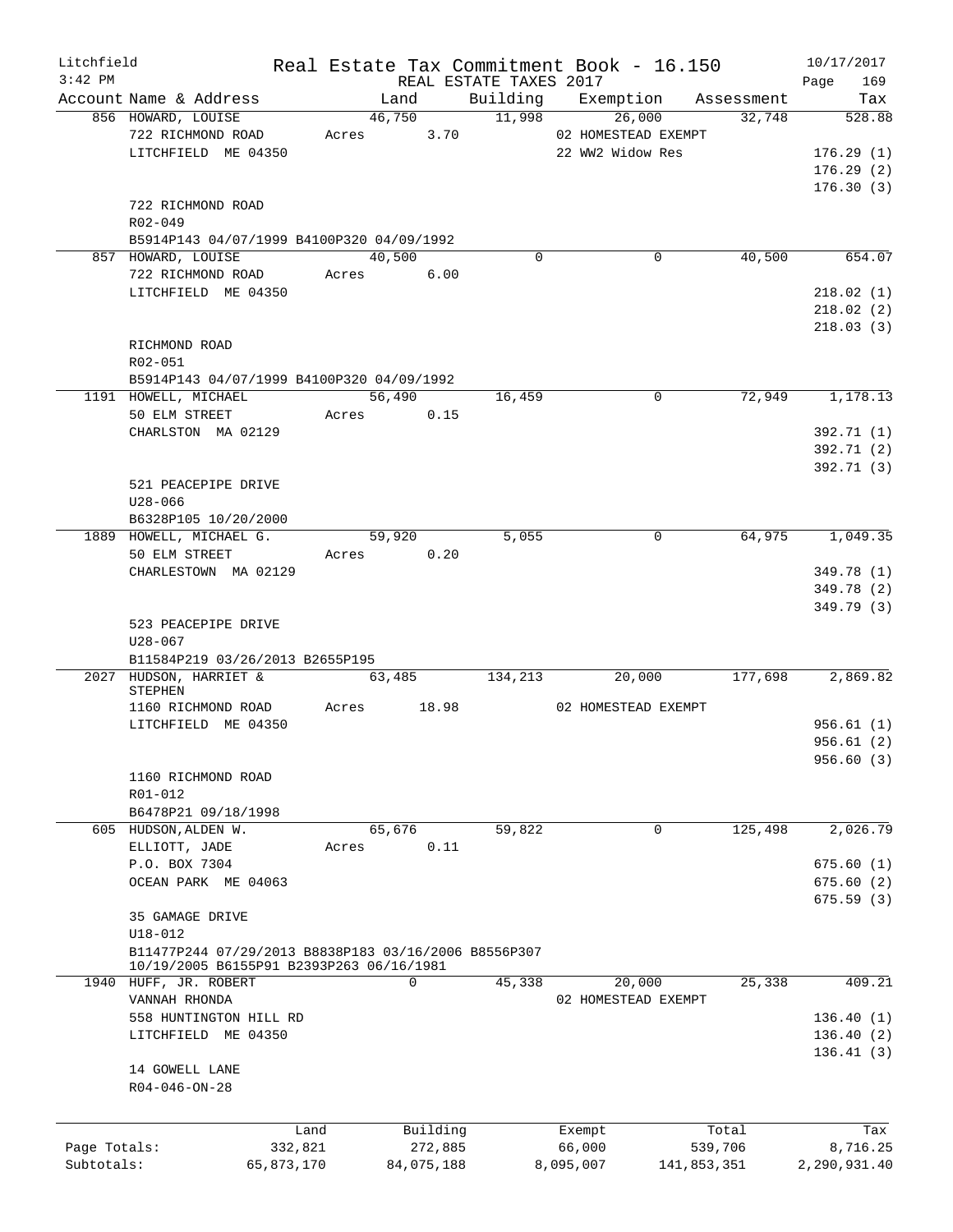| Litchfield   |                                                                   |       |                |                     | Real Estate Tax Commitment Book - 16.150 |                                         |                          |                  | 10/17/2017   |               |
|--------------|-------------------------------------------------------------------|-------|----------------|---------------------|------------------------------------------|-----------------------------------------|--------------------------|------------------|--------------|---------------|
| $3:42$ PM    |                                                                   |       |                |                     | REAL ESTATE TAXES 2017                   |                                         |                          |                  | Page         | 170           |
|              | Account Name & Address<br>862 HULL, STUART                        |       | Land<br>48,250 |                     | 21,842                                   | Building Exemption Assessment<br>20,000 |                          | 50,092           |              | Tax<br>808.99 |
|              | 86 FERRIN ROAD                                                    |       | Acres          | 5.20                |                                          | 02 HOMESTEAD EXEMPT                     |                          |                  |              |               |
|              | LITCHFIELD ME 04350                                               |       |                |                     |                                          |                                         |                          |                  |              | 269.66(1)     |
|              |                                                                   |       |                |                     |                                          |                                         |                          |                  |              | 269.66(2)     |
|              |                                                                   |       |                |                     |                                          |                                         |                          |                  |              | 269.67(3)     |
|              | 86 FERRIN ROAD                                                    |       |                |                     |                                          |                                         |                          |                  |              |               |
|              | R03-100B                                                          |       |                |                     |                                          |                                         |                          |                  |              |               |
|              | B2716P65                                                          |       |                |                     |                                          |                                         |                          |                  |              |               |
|              | 950 HUME, JOHN D.                                                 |       | 52,750         |                     | 342,335                                  | 20,000                                  |                          | 375,085          |              | 6,057.62      |
|              | P O BOX 157                                                       |       | Acres 3.70     |                     |                                          | 02 HOMESTEAD EXEMPT                     |                          |                  |              |               |
|              | LITCHFIELD ME 04350                                               |       |                |                     |                                          |                                         |                          |                  | 2,019.21(1)  |               |
|              |                                                                   |       |                |                     |                                          |                                         |                          |                  | 2,019.21(2)  |               |
|              |                                                                   |       |                |                     |                                          |                                         |                          |                  | 2,019.20(3)  |               |
|              | 1887 HALLOWELL ROAD                                               |       |                |                     |                                          |                                         |                          |                  |              |               |
|              | $U16 - 007$                                                       |       |                |                     |                                          |                                         |                          |                  |              |               |
|              | B6250P116 07/14/2000                                              |       |                |                     |                                          |                                         |                          |                  |              |               |
|              | 863 HUNNEWELL, RANDALL                                            |       |                |                     | 66,450 165,437                           | 20,000                                  |                          | 211,887 3,421.98 |              |               |
|              | 415 GRANT AVE.                                                    |       | Acres 26.70    |                     |                                          | 02 HOMESTEAD EXEMPT                     |                          |                  |              |               |
|              | LEHIGH ACRES FL 33972                                             |       |                |                     |                                          |                                         |                          |                  | 1,140.66(1)  |               |
|              |                                                                   |       |                |                     |                                          |                                         |                          |                  | 1,140.66(2)  |               |
|              |                                                                   |       |                |                     |                                          |                                         |                          |                  | 1,140.66(3)  |               |
|              | 49 VIDA LANE                                                      |       |                |                     |                                          |                                         |                          |                  |              |               |
|              | R06-023A                                                          |       |                |                     |                                          |                                         |                          |                  |              |               |
|              | B1893P126                                                         |       |                |                     |                                          |                                         |                          |                  |              |               |
|              | 985 HUNSBERGER, ALISON B.                                         |       | 47,500         |                     | 104,789                                  |                                         | 0                        | 152,289          |              | 2,459.47      |
|              | LIPTON, JEFFREY E.                                                |       | Acres 4.00     |                     |                                          |                                         |                          |                  |              |               |
|              | 628 CATHANCE ROAD                                                 |       |                |                     |                                          |                                         |                          |                  |              | 819.82(1)     |
|              | TOPSHAM ME 04086                                                  |       |                |                     |                                          |                                         |                          |                  |              | 819.82 (2)    |
|              |                                                                   |       |                |                     |                                          |                                         |                          |                  |              | 819.83(3)     |
|              | 1508 RICHMOND ROAD                                                |       |                |                     |                                          |                                         |                          |                  |              |               |
|              | R01-025                                                           |       |                |                     |                                          |                                         |                          |                  |              |               |
|              | B12372P13 07/27/2016 B11784P224 08/29/2014 B7557P79<br>07/18/2003 |       |                |                     |                                          |                                         |                          |                  |              |               |
|              | 138 HUNT, MARK & NICOLE                                           |       | 37,200         |                     | 44,971                                   |                                         | $\mathbf 0$              | 82,171           |              | 1,327.06      |
|              | 32 NECK ROAD                                                      | Acres |                | 0.90                |                                          |                                         |                          |                  |              |               |
|              | LITCHFIELD ME 04350                                               |       |                |                     |                                          |                                         |                          |                  |              | 442.35(1)     |
|              |                                                                   |       |                |                     |                                          |                                         |                          |                  |              | 442.35(2)     |
|              |                                                                   |       |                |                     |                                          |                                         |                          |                  |              | 442.36 (3)    |
|              | 32 NECK ROAD                                                      |       |                |                     |                                          |                                         |                          |                  |              |               |
|              | $U20 - 019$                                                       |       |                |                     |                                          |                                         |                          |                  |              |               |
|              | B4987P251                                                         |       |                |                     |                                          |                                         |                          |                  |              |               |
|              | 867 HUNTINGTON JR, PAUL L                                         |       | 54,500         |                     | 15,772                                   |                                         | 0                        | 70,272           |              | 1,134.89      |
|              | 2733 HALLOWELL ROAD                                               | Acres |                | 8.00                |                                          |                                         |                          |                  |              |               |
|              | LITCHFIELD ME 04350                                               |       |                |                     |                                          |                                         |                          |                  |              | 378.30(1)     |
|              |                                                                   |       |                |                     |                                          |                                         |                          |                  |              | 378.30(2)     |
|              |                                                                   |       |                |                     |                                          |                                         |                          |                  |              | 378.29(3)     |
|              | 2733 HALLOWELL ROAD                                               |       |                |                     |                                          |                                         |                          |                  |              |               |
|              | R02-024B                                                          |       |                |                     |                                          |                                         |                          |                  |              |               |
|              | B3094P240 01/21/1987 B898P283 11/02/1950                          |       |                |                     |                                          |                                         |                          |                  |              |               |
|              | 864 HUNTINGTON SCOTT W                                            |       | 111,625        |                     | $\Omega$                                 |                                         | $\mathbf 0$              | 111,625          |              | 1,802.74      |
|              | HUNTINGTON STACEY                                                 | Acres |                | 1.65                |                                          |                                         |                          |                  |              |               |
|              | 27 TERRI LANE                                                     |       |                |                     |                                          |                                         |                          |                  |              | 600.91(1)     |
|              | WEST GARDINER ME 04345                                            |       |                |                     |                                          |                                         |                          |                  |              | 600.91(2)     |
|              |                                                                   |       |                |                     |                                          |                                         |                          |                  |              | 600.92(3)     |
|              | 23 BIRCH LANE                                                     |       |                |                     |                                          |                                         |                          |                  |              |               |
|              | $U04 - 004$<br>B9905P109 11/18/2008 B4285P119 11/18/1992          |       |                |                     |                                          |                                         |                          |                  |              |               |
|              |                                                                   |       |                |                     |                                          |                                         |                          |                  |              |               |
|              |                                                                   |       |                |                     |                                          |                                         |                          |                  |              |               |
| Page Totals: |                                                                   | Land  |                | Building<br>695,146 |                                          | Exempt                                  |                          | Total            |              | Tax           |
| Subtotals:   | 418,275<br>66, 291, 445                                           |       | 84,770,334     |                     |                                          | 60,000<br>8,155,007                     | 1,053,421<br>142,906,772 |                  | 2,307,944.15 | 17,012.75     |
|              |                                                                   |       |                |                     |                                          |                                         |                          |                  |              |               |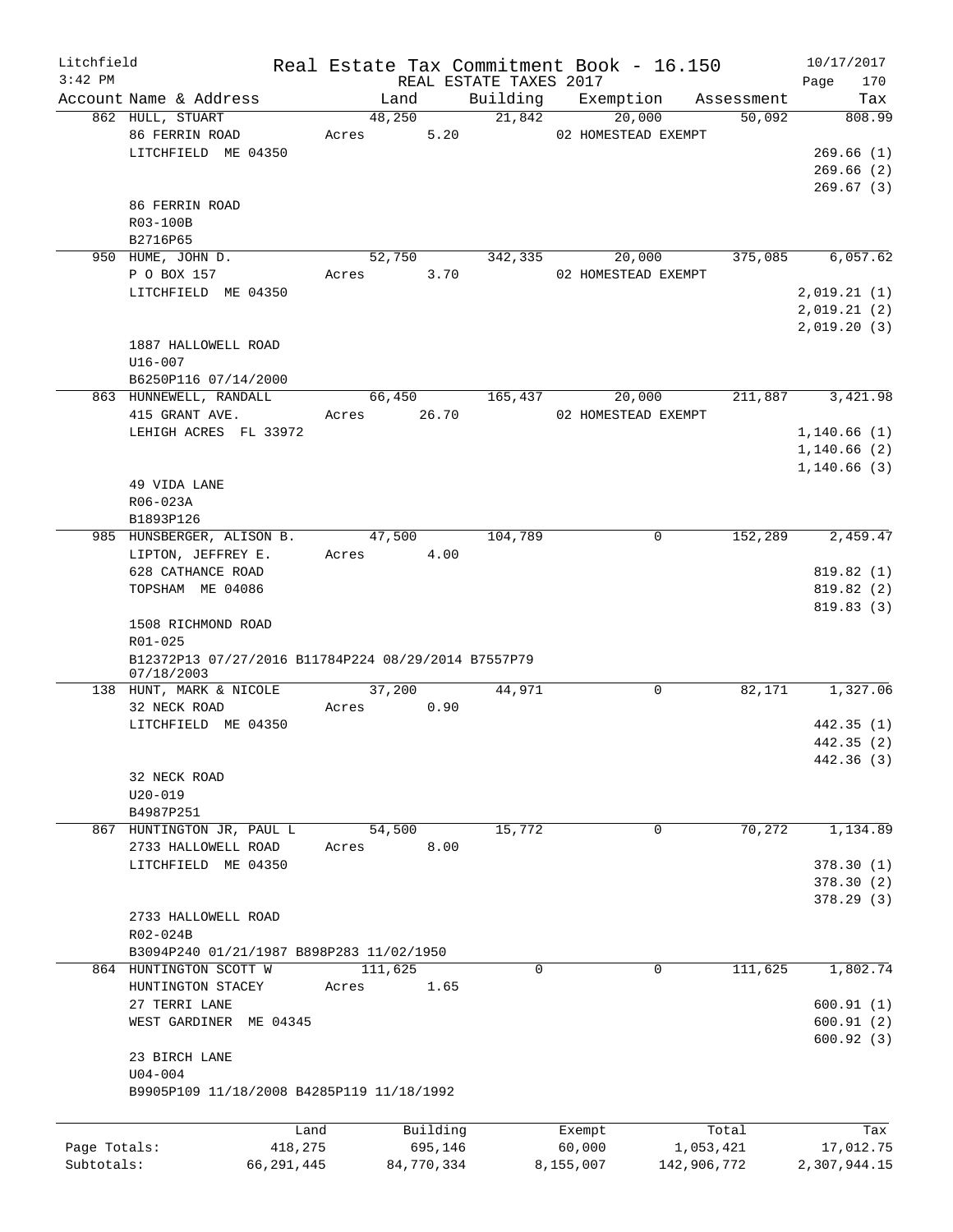| Litchfield   |                                                           |       |            |                        | Real Estate Tax Commitment Book - 16.150 |               | 10/17/2017   |
|--------------|-----------------------------------------------------------|-------|------------|------------------------|------------------------------------------|---------------|--------------|
| $3:42$ PM    |                                                           |       |            | REAL ESTATE TAXES 2017 |                                          |               | 171<br>Page  |
|              | Account Name & Address                                    |       | Land       | Building               | Exemption                                | Assessment    | Tax          |
|              | 1075 HUNTINGTON, MICHAEL P                                |       | 40,780     | $\Omega$               | $\Omega$                                 | 40,780        | 658.60       |
|              | P O BOX 148                                               | Acres | 6.28       |                        |                                          |               |              |
|              | LITCHFIELD ME 04350                                       |       |            |                        |                                          |               | 219.53(1)    |
|              |                                                           |       |            |                        |                                          |               | 219.53(2)    |
|              |                                                           |       |            |                        |                                          |               | 219.54(3)    |
|              | WHIPPOORWILL ROAD                                         |       |            |                        |                                          |               |              |
|              | $U21 - 012$                                               |       |            |                        |                                          |               |              |
|              | B10265P347 11/05/2009 B8661P23 10/13/2005                 |       |            |                        |                                          |               |              |
|              | 865 HUNTINGTON, PAUL L, JR.                               |       | 40,750     | 27,146                 | 20,000                                   | 47,896        | 773.52       |
|              | 2733 HALLOWELL ROAD                                       |       | Acres 1.30 |                        | 02 HOMESTEAD EXEMPT                      |               |              |
|              | LITCHFIELD ME 04350                                       |       |            |                        |                                          |               | 257.84(1)    |
|              |                                                           |       |            |                        |                                          |               | 257.84 (2)   |
|              |                                                           |       |            |                        |                                          |               | 257.84 (3)   |
|              | 2747 HALLOWELL ROAD<br>$R02 - 024$                        |       |            |                        |                                          |               |              |
|              | B6286P89 03/22/2000 B898P283 11/02/1950 B362P422          |       |            |                        |                                          |               |              |
|              | 08/19/1886                                                |       |            |                        |                                          |               |              |
|              | 2780 HUNTINGTON, SANDI M                                  |       | 48,050     | 0                      | $\mathbf 0$                              | 48,050        | 776.01       |
|              | 35 PILLSBURY STREET                                       | Acres | 14.40      |                        |                                          |               |              |
|              | SOUTH PORTLAND ME                                         |       |            |                        |                                          |               | 258.67(1)    |
|              | 04106                                                     |       |            |                        |                                          |               |              |
|              |                                                           |       |            |                        |                                          |               | 258.67(2)    |
|              |                                                           |       |            |                        |                                          |               | 258.67(3)    |
|              | 184 OAK HILL ROAD                                         |       |            |                        |                                          |               |              |
|              | R05-023A                                                  |       |            |                        |                                          |               |              |
|              | B10699P130 03/31/2011                                     |       |            |                        |                                          |               |              |
|              | 2718 HUSTON, GARY S.                                      |       | 40,900     | 212,083                | 0                                        | 252,983       | 4,085.68     |
|              | HUSTON, JOANNE M.                                         | Acres | 1.36       |                        |                                          |               |              |
|              | 18 PLEASANT POND LANE                                     |       |            |                        |                                          |               | 1,361.89(1)  |
|              | LITCHFIELD ME 04350                                       |       |            |                        |                                          |               | 1,361.89(2)  |
|              |                                                           |       |            |                        |                                          |               | 1,361.90(3)  |
|              | 18 PLEASANT POND LANE                                     |       |            |                        |                                          |               |              |
|              | $R08 - 020$<br>B11028P305 05/04/2012 B9786P104 07/09/2008 |       |            |                        |                                          |               |              |
|              | 990 HUTCHINGS LINDA                                       |       | 55,250     | 113,679                | 20,000                                   | 148,929       | 2,405.20     |
|              | 135 PLAINS ROAD                                           | Acres | 16.00      |                        | 02 HOMESTEAD EXEMPT                      |               |              |
|              | LITCHFIELD ME 04350                                       |       |            |                        |                                          |               | 801.73(1)    |
|              |                                                           |       |            |                        |                                          |               | 801.73 (2)   |
|              |                                                           |       |            |                        |                                          |               | 801.74 (3)   |
|              | 135 PLAINS ROAD                                           |       |            |                        |                                          |               |              |
|              | R07-051                                                   |       |            |                        |                                          |               |              |
|              | B11065P322 06/06/2012 B8528P241 08/03/2005 B1500P94       |       |            |                        |                                          |               |              |
|              | 108 HUTCHINS RANDALL                                      |       | 116,315    | 433,496                | 0                                        | 549,811       | 8,879.45     |
|              | 216 UPPER POND ROAD                                       | Acres | 211.43     |                        |                                          |               |              |
|              | LITCHFIELD ME 04350                                       |       |            |                        |                                          |               | 2,959.82(1)  |
|              |                                                           |       |            |                        |                                          |               | 2,959.82 (2) |
|              |                                                           |       |            |                        |                                          |               | 2,959.81(3)  |
|              | 251 UPPER POND ROAD                                       |       |            |                        |                                          |               |              |
|              | R01-017                                                   |       |            |                        |                                          |               |              |
|              | B11871P162 12/11/2014 B6412P193 04/16/2004                |       |            |                        |                                          |               |              |
|              | 2771 HUTCHINS, RANDALL                                    |       | 31,250     | 87,295                 |                                          | 0<br>118,545  | 1,914.50     |
|              | 216 UPPER POND ROAD                                       | Acres | 2.30       |                        |                                          |               |              |
|              | Litchfield ME 04350                                       |       |            |                        |                                          |               | 638.17 (1)   |
|              |                                                           |       |            |                        |                                          |               | 638.17 (2)   |
|              |                                                           |       |            |                        |                                          |               | 638.16(3)    |
|              | 237 UPPER POND ROAD                                       |       |            |                        |                                          |               |              |
|              | R01-017-5                                                 |       |            |                        |                                          |               |              |
|              | B10546P78 09/30/2010                                      |       |            |                        |                                          |               |              |
|              |                                                           | Land  | Building   |                        | Exempt                                   | Total         | Tax          |
| Page Totals: | 373,295                                                   |       | 873,699    |                        | 40,000                                   | 1,206,994     | 19,492.96    |
| Subtotals:   | 66,664,740                                                |       | 85,644,033 |                        | 8,195,007                                | 144, 113, 766 | 2,327,437.11 |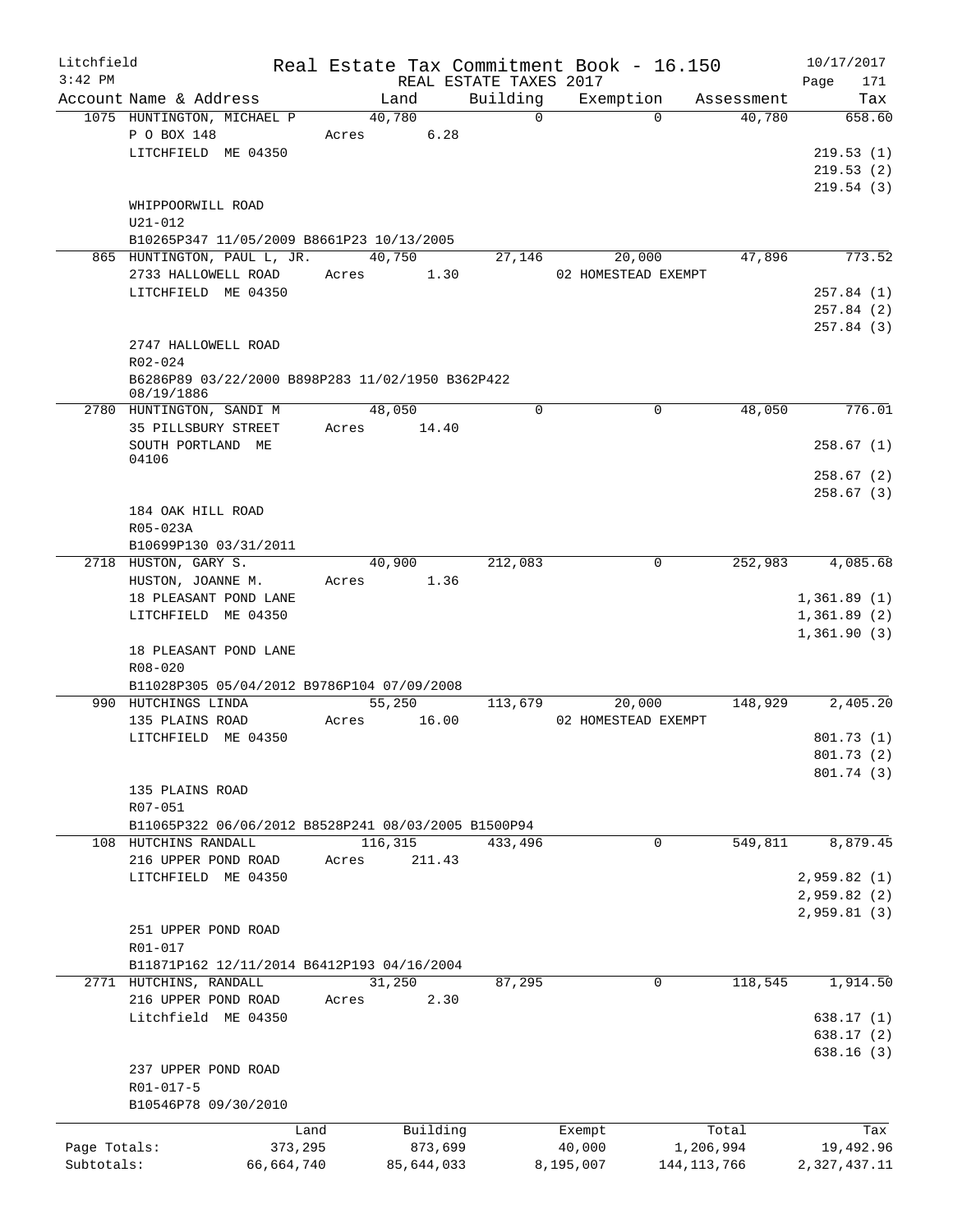| Litchfield |                                                                                                                          |                |                        | Real Estate Tax Commitment Book - 16.150 |            | 10/17/2017   |
|------------|--------------------------------------------------------------------------------------------------------------------------|----------------|------------------------|------------------------------------------|------------|--------------|
| $3:42$ PM  |                                                                                                                          |                | REAL ESTATE TAXES 2017 |                                          |            | Page<br>172  |
|            | Account Name & Address                                                                                                   | Land           | Building               | Exemption                                | Assessment | Tax          |
|            | 875 HUTCHINSON, CHARLES A                                                                                                | 45,220         | 42,241                 | $\Omega$                                 | 87,461     | 1,412.50     |
|            | 13 TAMBRIDGE CT.                                                                                                         | Acres          | 0.20                   |                                          |            |              |
|            | COLUMBIA SC 29229-9408                                                                                                   |                |                        |                                          |            | 470.83(1)    |
|            |                                                                                                                          |                |                        |                                          |            | 470.83(2)    |
|            |                                                                                                                          |                |                        |                                          |            | 470.84(3)    |
|            | 146 JIMMY POND LANE<br>$U08 - 009$                                                                                       |                |                        |                                          |            |              |
|            | B2209P138                                                                                                                |                |                        |                                          |            |              |
|            | 877 HUTCHINSON, LEIGH                                                                                                    | 86,300         | 245,979                | 0                                        | 332,279    | 5,366.31     |
|            | 388 RANDOLPH AVENUE                                                                                                      | Acres<br>72.00 |                        |                                          |            |              |
|            | MILTON ME 02186                                                                                                          |                |                        |                                          |            | 1,788.77(1)  |
|            |                                                                                                                          |                |                        |                                          |            | 1,788.77 (2) |
|            |                                                                                                                          |                |                        |                                          |            | 1,788.77(3)  |
|            | 2049 HALLOWELL ROAD                                                                                                      |                |                        |                                          |            |              |
|            | R11-028                                                                                                                  |                |                        |                                          |            |              |
|            | B12489P46 11/30/2016 B12489P43 11/30/2016 B12489P40<br>11/30/2016 B6683P137                                              |                |                        |                                          |            |              |
|            | 883 ISAACSON, MARK                                                                                                       | 228,950        | 152,402                | 0                                        | 381,352    | 6,158.83     |
|            | HEROLD, KAREN B                                                                                                          | Acres          | 3.14                   |                                          |            |              |
|            | 67 WILD APPLE LANE                                                                                                       |                |                        |                                          |            | 2,052.94(1)  |
|            | CUMBERLAND ME 04021                                                                                                      |                |                        |                                          |            | 2,052.94(2)  |
|            |                                                                                                                          |                |                        |                                          |            | 2,052.95(3)  |
|            | 85 HARTFORD DRIVE                                                                                                        |                |                        |                                          |            |              |
|            | $U17 - 030$                                                                                                              |                |                        |                                          |            |              |
|            | B10749P152 06/09/2011 B10703P292 04/07/2011<br>B3943P222 07/08/1991 B3937P296 B1292P230 B1291P179<br>B557P564 04/19/1917 |                |                        |                                          |            |              |
|            | 2339 IVY RUSSELL C                                                                                                       | 31,141         | 0                      | $\mathbf 0$                              | 31,141     | 502.93       |
|            | 2323 HALLOWELL ROAD                                                                                                      | Acres          | 1.53                   |                                          |            |              |
|            | LITCHFIELD ME 04350                                                                                                      |                |                        |                                          |            | 167.64(1)    |
|            |                                                                                                                          |                |                        |                                          |            | 167.64(2)    |
|            |                                                                                                                          |                |                        |                                          |            | 167.65(3)    |
|            | HALLOWELL ROAD                                                                                                           |                |                        |                                          |            |              |
|            | R06-038B                                                                                                                 |                |                        |                                          |            |              |
|            | B8582P135 08/25/2005 B7457P100 04/30/2003                                                                                |                |                        |                                          |            |              |
|            | 1670 IVY RUSSELL C                                                                                                       | 40,250         | 65,160                 | 20,000                                   | 85,410     | 1,379.37     |
|            | 55 SOUTH ADAMS ROAD                                                                                                      | Acres          | 1.10                   | 02 HOMESTEAD EXEMPT                      |            |              |
|            | LITCHFIELD ME 04350                                                                                                      |                |                        |                                          |            | 459.79 (1)   |
|            |                                                                                                                          |                |                        |                                          |            | 459.79 (2)   |
|            |                                                                                                                          |                |                        |                                          |            | 459.79 (3)   |
|            | 2323 HALLOWELL ROAD                                                                                                      |                |                        |                                          |            |              |
|            | R06-039A<br>B8582P135 08/25/2005 B3517P293 08/15/1988                                                                    |                |                        |                                          |            |              |
|            | 1216 IVY, PETER & ANGELA                                                                                                 | 52,500         | 140,624                | $\mathbf 0$                              | 193,124    | 3,118.95     |
|            | 239 OAKHILL ROAD                                                                                                         | Acres          | 6.00                   |                                          |            |              |
|            | LITCHFIELD ME 04350                                                                                                      |                |                        |                                          |            | 1,039.65(1)  |
|            |                                                                                                                          |                |                        |                                          |            | 1,039.65(2)  |
|            |                                                                                                                          |                |                        |                                          |            | 1,039.65(3)  |
|            | 239 OAK HILL ROAD                                                                                                        |                |                        |                                          |            |              |
|            | R04-030                                                                                                                  |                |                        |                                          |            |              |
|            | B5418P45                                                                                                                 |                |                        |                                          |            |              |

|              | Land       | Building   | Exempt    | Total         | Tax          |
|--------------|------------|------------|-----------|---------------|--------------|
| Page Totals: | 484,361    | 646,406    | 20,000    | 1,110,767     | 17,938.89    |
| Subtotals:   | 67,149,101 | 86,290,439 | 8,215,007 | 145, 224, 533 | 2,345,376.00 |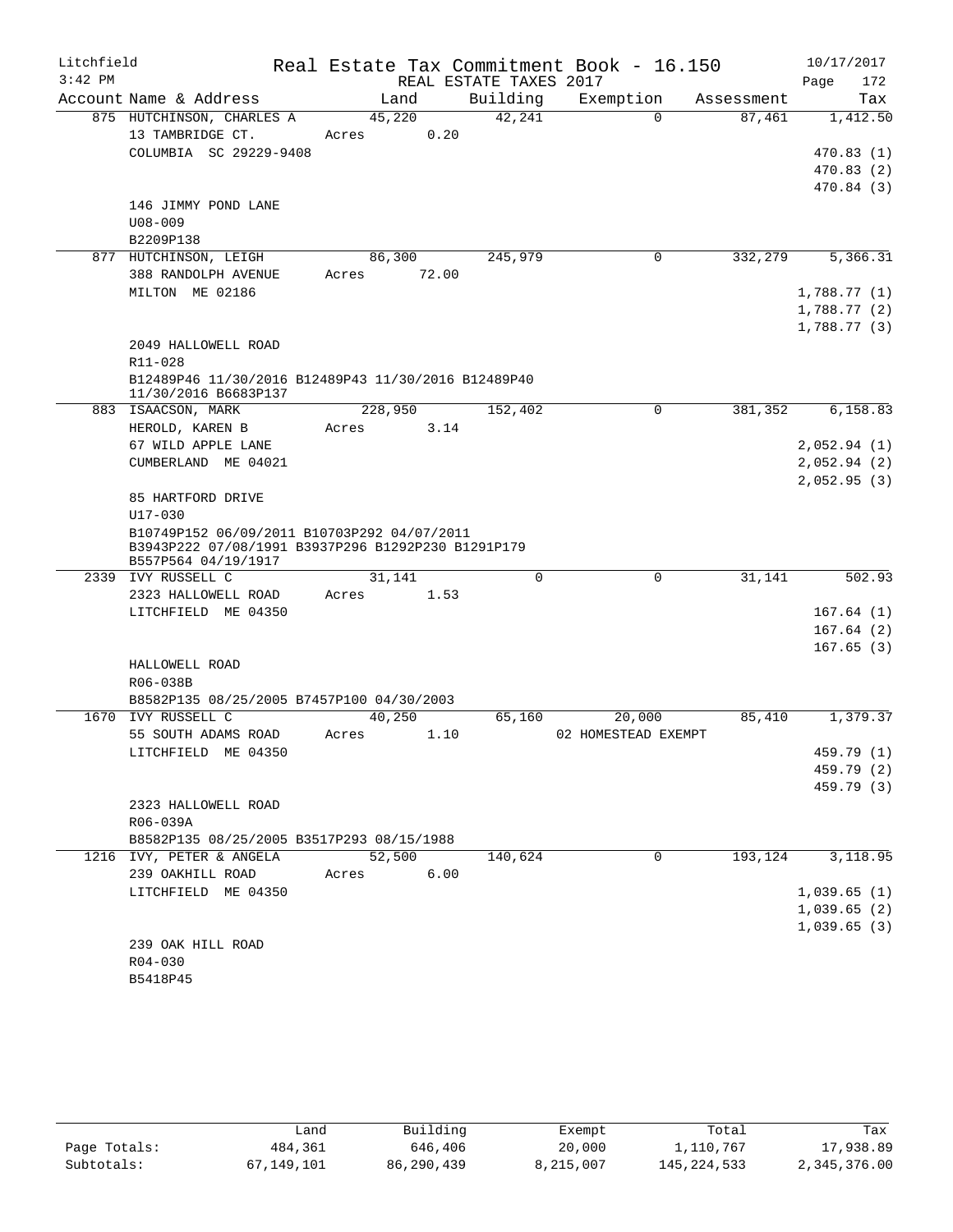| Litchfield<br>$3:42$ PM |                                                      |            |       |             |      | REAL ESTATE TAXES 2017 | Real Estate Tax Commitment Book - 16.150 |             |             | 10/17/2017<br>Page<br>173 |
|-------------------------|------------------------------------------------------|------------|-------|-------------|------|------------------------|------------------------------------------|-------------|-------------|---------------------------|
|                         | Account Name & Address                               |            |       | Land        |      |                        | Building Exemption Assessment            |             |             | Tax                       |
|                         | 1786 JANNELLE, KAREN A                               |            |       | 40,500      |      | 61,928                 | 20,000                                   |             | 82,428      | 1,331.21                  |
|                         | 48 HARDSCRABBLE ROAD                                 |            |       | Acres 1.20  |      |                        | 02 HOMESTEAD EXEMPT                      |             |             |                           |
|                         |                                                      |            |       |             |      |                        |                                          |             |             |                           |
|                         | LITCHFIELD ME 04350                                  |            |       |             |      |                        |                                          |             |             | 443.74 (1)                |
|                         |                                                      |            |       |             |      |                        |                                          |             |             | 443.74 (2)                |
|                         |                                                      |            |       |             |      |                        |                                          |             |             | 443.73 (3)                |
|                         | 48 HARDSCRABBLE ROAD                                 |            |       |             |      |                        |                                          |             |             |                           |
|                         | $U21 - 035$                                          |            |       |             |      |                        |                                          |             |             |                           |
|                         | B5314P108 02/25/1997                                 |            |       |             |      |                        |                                          |             |             |                           |
|                         | 886 JANNER, THEODORE                                 |            |       | 115,355     |      | 29,189                 |                                          | 0           | 144,544     | 2,334.39                  |
|                         | 34 POPLAR AVE                                        |            | Acres |             | 0.30 |                        |                                          |             |             |                           |
|                         | POMPTON PLAINS NJ                                    |            |       |             |      |                        |                                          |             |             | 778.13(1)                 |
|                         | 07444                                                |            |       |             |      |                        |                                          |             |             |                           |
|                         |                                                      |            |       |             |      |                        |                                          |             |             | 778.13(2)                 |
|                         |                                                      |            |       |             |      |                        |                                          |             |             | 778.13(3)                 |
|                         | 154 COMMUNITY DRIVE                                  |            |       |             |      |                        |                                          |             |             |                           |
|                         | $U15 - 001$                                          |            |       |             |      |                        |                                          |             |             |                           |
|                         | 126 JANOSCO, GEORGE J.                               |            |       | 43,775      |      | 115,756                |                                          | 0           | 159,531     | 2,576.43                  |
|                         | JANOSCO, VICKI L                                     |            | Acres |             | 2.51 |                        |                                          |             |             |                           |
|                         | P.O. BOX 7                                           |            |       |             |      |                        |                                          |             |             | 858.81 (1)                |
|                         | LISBON FALLS ME 04252                                |            |       |             |      |                        |                                          |             |             | 858.81 (2)                |
|                         |                                                      |            |       |             |      |                        |                                          |             |             |                           |
|                         |                                                      |            |       |             |      |                        |                                          |             |             | 858.81 (3)                |
|                         | 2759 HALLOWELL ROAD                                  |            |       |             |      |                        |                                          |             |             |                           |
|                         | R02-022A                                             |            |       |             |      |                        |                                          |             |             |                           |
|                         | B11814P48 07/29/2014 B11682P224 05/07/2014           |            |       |             |      |                        |                                          |             |             |                           |
|                         | B11337P209 03/12/2013 B10265P92 11/05/2009 B7004P120 |            |       |             |      |                        |                                          |             |             |                           |
|                         | 2746 JANOSCO, GEORGE J. SR & 82,004                  |            |       |             |      | $\Omega$               |                                          | $\Omega$    | 82,004      | 1,324.36                  |
|                         | VICKI JANOSCO                                        |            | Acres | 97.68       |      |                        |                                          |             |             |                           |
|                         | P O BOX 7                                            |            |       |             |      |                        |                                          |             |             |                           |
|                         | LISBON FALLS ME 04252                                |            |       |             |      |                        |                                          |             |             | 441.45 (1)                |
|                         |                                                      |            |       |             |      |                        |                                          |             |             | 441.45 (2)                |
|                         |                                                      |            |       |             |      |                        |                                          |             |             | 441.46 (3)                |
|                         | HALLOWELL ROAD                                       |            |       |             |      |                        |                                          |             |             |                           |
|                         | R02-022                                              |            |       |             |      |                        |                                          |             |             |                           |
|                         | B7004P120                                            |            |       |             |      |                        |                                          |             |             |                           |
|                         | 2880 JANOSCO, GEORGE SR.                             |            |       | 47,615      |      | $\Omega$               |                                          | $\mathbf 0$ | 47,615      | 768.98                    |
|                         | JANOSCO, VICKI L.                                    |            |       | Acres 13.82 |      |                        |                                          |             |             |                           |
|                         | P.O. BOX 7                                           |            |       |             |      |                        |                                          |             |             | 256.33(1)                 |
|                         | LISBAN FALLS ME 04252                                |            |       |             |      |                        |                                          |             |             | 256.33 (2)                |
|                         |                                                      |            |       |             |      |                        |                                          |             |             | 256.32(3)                 |
|                         | PLAINS ROAD                                          |            |       |             |      |                        |                                          |             |             |                           |
|                         | U04-002D                                             |            |       |             |      |                        |                                          |             |             |                           |
|                         | B3543P269 05/11/1989                                 |            |       |             |      |                        |                                          |             |             |                           |
|                         | 888 JEAN LUCIE U, HEIRS OF:                          |            |       | 60,250      |      | 69,212                 |                                          | 0           | 129,462     | 2,090.81                  |
|                         | 3 JEANS WAY                                          |            | Acres |             | 1.50 |                        |                                          |             |             |                           |
|                         | LITCHFIELD ME 04350                                  |            |       |             |      |                        |                                          |             |             | 696.94 (1)                |
|                         |                                                      |            |       |             |      |                        |                                          |             |             | 696.94 (2)                |
|                         |                                                      |            |       |             |      |                        |                                          |             |             |                           |
|                         |                                                      |            |       |             |      |                        |                                          |             |             | 696.93 (3)                |
|                         | 3 JEAN'S WAY                                         |            |       |             |      |                        |                                          |             |             |                           |
|                         | $U02 - 006$                                          |            |       |             |      |                        |                                          |             |             |                           |
|                         | B3675P8 01/04/1990                                   |            |       |             |      |                        |                                          |             |             |                           |
|                         | 1164 JENKINS DONALD K JR                             |            |       | 52,500      |      | 128,837                |                                          | 0           | 181,337     | 2,928.59                  |
|                         | MARTIN MARGARET E                                    |            | Acres |             | 6.00 |                        |                                          |             |             |                           |
|                         | 853 DEAD RIVER ROAD                                  |            |       |             |      |                        |                                          |             |             | 976.20(1)                 |
|                         | LITCHFIELD ME 04350                                  |            |       |             |      |                        |                                          |             |             | 976.20(2)                 |
|                         |                                                      |            |       |             |      |                        |                                          |             |             | 976.19(3)                 |
|                         | 853 DEAD RIVER ROAD                                  |            |       |             |      |                        |                                          |             |             |                           |
|                         | R01-030C                                             |            |       |             |      |                        |                                          |             |             |                           |
|                         | B9055P281 09/01/2006 B3295P161                       |            |       |             |      |                        |                                          |             |             |                           |
|                         |                                                      |            |       |             |      |                        |                                          |             |             |                           |
|                         |                                                      | Land       |       | Building    |      |                        | Exempt                                   |             | Total       | Tax                       |
| Page Totals:            |                                                      | 441,999    |       | 404,922     |      |                        | 20,000                                   |             | 826,921     | 13,354.77                 |
| Subtotals:              |                                                      | 67,591,100 |       | 86,695,361  |      |                        | 8,235,007                                |             | 146,051,454 | 2,358,730.77              |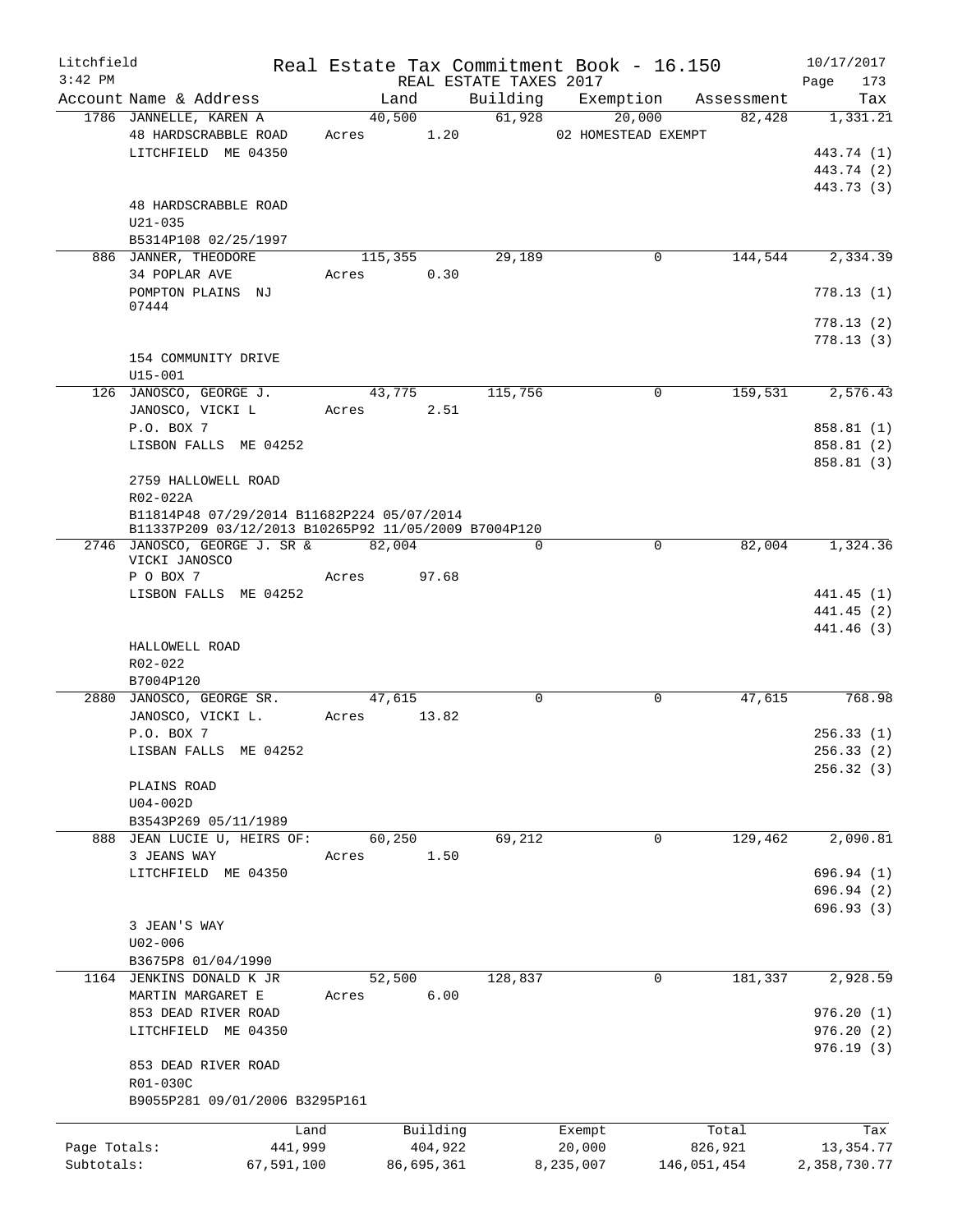| Litchfield |                                                  |             |                |                        | Real Estate Tax Commitment Book - 16.150 |         | 10/17/2017  |
|------------|--------------------------------------------------|-------------|----------------|------------------------|------------------------------------------|---------|-------------|
| $3:42$ PM  |                                                  |             |                | REAL ESTATE TAXES 2017 |                                          |         | 174<br>Page |
|            | Account Name & Address                           |             | Land           |                        | Building Exemption Assessment            |         | Tax         |
|            | 890 JENNINGS, HELEN MARY                         |             | 40,000         | 74,651                 | 26,000                                   | 88,651  | 1,431.71    |
|            | JENNINGS RANDALL                                 | Acres 1.00  |                |                        | 02 HOMESTEAD EXEMPT                      |         |             |
|            | 211 WHIPPOORWILL ROAD                            |             |                |                        | 12 WW2 Vet Res.                          |         | 477.24(1)   |
|            | LITCHFIELD ME 04350                              |             |                |                        |                                          |         | 477.24(2)   |
|            |                                                  |             |                |                        |                                          |         | 477.23(3)   |
|            | 211 WHIPPOORWILL ROAD                            |             |                |                        |                                          |         |             |
|            | R12-022A                                         |             |                |                        |                                          |         |             |
|            | B8765P28 01/06/2006 B4723P269                    |             |                |                        |                                          |         |             |
|            | 892 JEWELL, HAROLD L                             |             | 35,400         | 16,697                 | 20,000                                   | 32,097  | 518.37      |
|            | 441 ACADEMY ROAD<br>LITCHFIELD ME 04350          | Acres 0.90  |                |                        | 02 HOMESTEAD EXEMPT                      |         | 172.79(1)   |
|            |                                                  |             |                |                        |                                          |         | 172.79(2)   |
|            |                                                  |             |                |                        |                                          |         | 172.79(3)   |
|            | 441 ACADEMY ROAD                                 |             |                |                        |                                          |         |             |
|            | $R02 - 080 - 1$                                  |             |                |                        |                                          |         |             |
|            | B3392P347                                        |             |                |                        |                                          |         |             |
|            | 1499 JEWELL, JACQUELINE                          |             | 57,500         | 31,504                 | $\Omega$                                 | 89,004  | 1,437.41    |
|            | JEWELL, HAROLD                                   | Acres 11.00 |                |                        |                                          |         |             |
|            | 445 ACADEMY ROAD                                 |             |                |                        |                                          |         | 479.14(1)   |
|            | LITCHFIELD ME 04350                              |             |                |                        |                                          |         | 479.14 (2)  |
|            |                                                  |             |                |                        |                                          |         | 479.13(3)   |
|            | 445 ACADEMY ROAD                                 |             |                |                        |                                          |         |             |
|            | R02-080                                          |             |                |                        |                                          |         |             |
|            | B10231P205 10/02/2009 B3385P320 10/26/2004       |             |                |                        |                                          |         |             |
|            | 38 JOHNSON HIRAM NEAL, JR<br>(TRUSTEE)           |             | 68,501         | 155,786                | $\overline{20}$ ,000                     | 204,287 | 3,299.24    |
|            | JOHNSON, PATRICIA MARIE Acres 46.00<br>(TRUSTEE) |             |                |                        | 02 HOMESTEAD EXEMPT                      |         |             |
|            | JOHNSON FAMILY LIVING<br>TRUST                   |             |                |                        |                                          |         | 1,099.75(1) |
|            | 240 RIDLEY LANE                                  |             |                |                        |                                          |         | 1,099.75(2) |
|            | LITCHFIELD ME 04350                              |             |                |                        |                                          |         | 1,099.74(3) |
|            | 240 RIDLEY LANE                                  |             |                |                        |                                          |         |             |
|            | R04-010                                          |             |                |                        |                                          |         |             |
|            | B12004P40 06/05/2015 B7806P241 01/20/2004        |             |                |                        |                                          |         |             |
|            | 160 JOHNSON JR., ROBERT S.<br>JOHNSON, VICTORIA  |             | 50,750<br>5.30 | 114,561                | 0                                        | 165,311 | 2,669.77    |
|            | MARGARET                                         | Acres       |                |                        |                                          |         |             |
|            | P.O. BOX 298                                     |             |                |                        |                                          |         | 889.92 (1)  |
|            | DRESDEN ME 04342                                 |             |                |                        |                                          |         | 889.92 (2)  |
|            |                                                  |             |                |                        |                                          |         | 889.93 (3)  |
|            | 644 PLAINS ROAD                                  |             |                |                        |                                          |         |             |
|            | R08-011B                                         |             |                |                        |                                          |         |             |
|            | B12556P315 03/17/2017 B6820P93 09/11/2000        |             |                |                        |                                          |         |             |
|            | 2694 JOHNSON KIMBERLY L                          |             | 34,675         | 0                      | 0                                        | 34,675  | 560.00      |
|            | JOHNSON KEITH A                                  | Acres       | 4.23           |                        |                                          |         |             |
|            | 682 NEW GLOUSTER ROAD                            |             |                |                        |                                          |         | 186.67(1)   |
|            | NORTH YARMOUTH ME<br>04097                       |             |                |                        |                                          |         | 186.67(2)   |
|            |                                                  |             |                |                        |                                          |         | 186.66(3)   |
|            | MACE ROAD                                        |             |                |                        |                                          |         |             |
|            | U14-002B                                         |             |                |                        |                                          |         |             |
|            | B9489P289 09/06/2007                             |             |                |                        |                                          |         |             |
|            |                                                  |             |                |                        |                                          |         |             |

|              | Land       | Building   | Exempt    | Total       | Tax          |
|--------------|------------|------------|-----------|-------------|--------------|
| Page Totals: | 286,826    | 393,199    | 66,000    | 614,025     | 9,916.50     |
| Subtotals:   | 67,877,926 | 87,088,560 | 8,301,007 | 146,665,479 | 2,368,647.27 |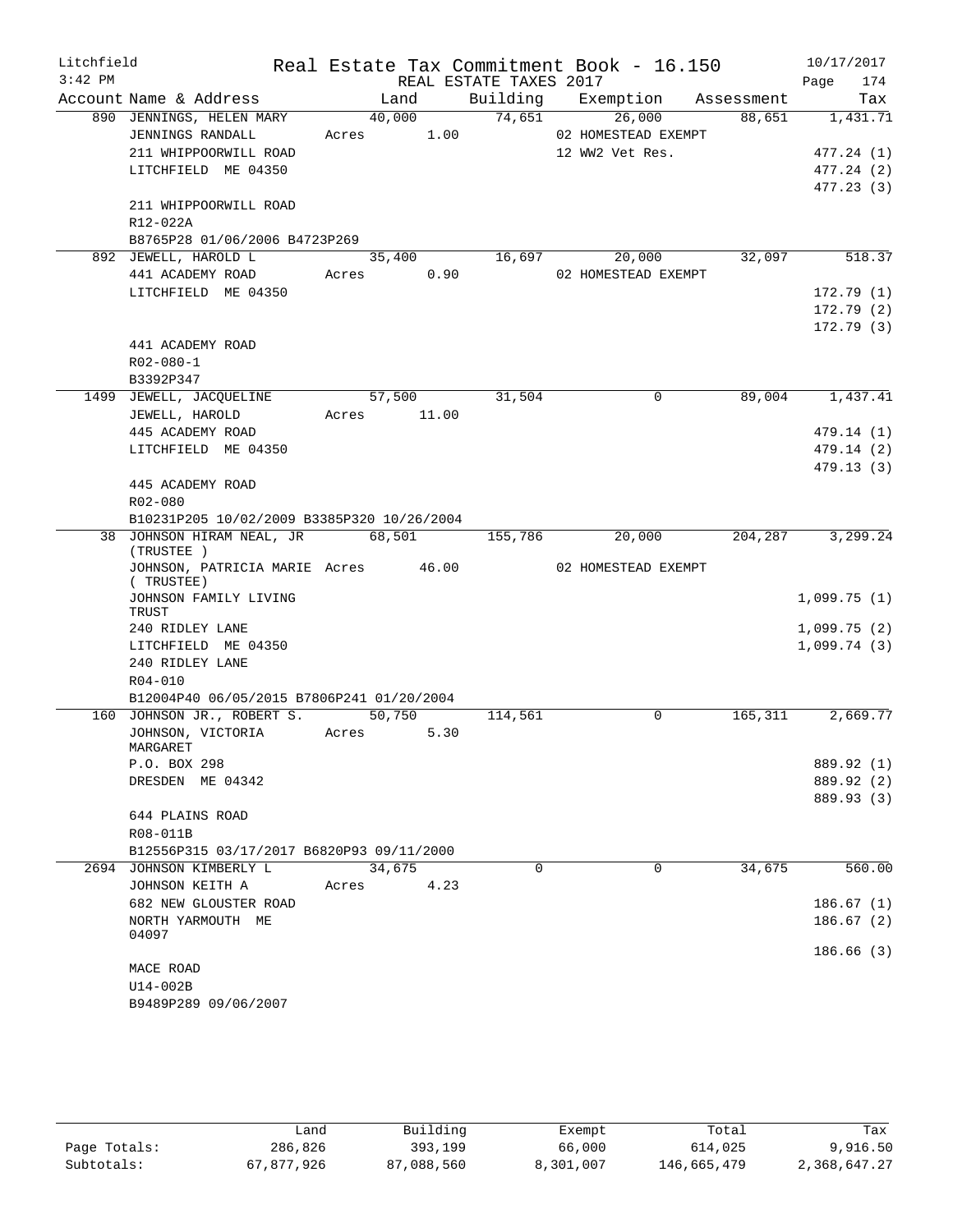| Litchfield |                                                                    |       |         |      |                        | Real Estate Tax Commitment Book - 16.150 |             |            |              | 10/17/2017 |
|------------|--------------------------------------------------------------------|-------|---------|------|------------------------|------------------------------------------|-------------|------------|--------------|------------|
| $3:42$ PM  |                                                                    |       |         |      | REAL ESTATE TAXES 2017 |                                          |             |            | Page         | 175        |
|            | Account Name & Address                                             |       | Land    |      | Building               | Exemption                                |             | Assessment |              | Tax        |
|            | 1566 JOHNSON MARTHA J                                              |       | 53,250  |      | 96,188                 | 20,000                                   |             | 129,438    |              | 2,090.42   |
|            | JOHNSON RICHARD                                                    | Acres |         | 6.30 |                        | 02 HOMESTEAD EXEMPT                      |             |            |              |            |
|            | 185 BUKER ROAD                                                     |       |         |      |                        |                                          |             |            |              | 696.81(1)  |
|            | LITCHFIELD ME 04350                                                |       |         |      |                        |                                          |             |            |              | 696.81(2)  |
|            |                                                                    |       |         |      |                        |                                          |             |            |              | 696.80(3)  |
|            | 185 BUKER ROAD                                                     |       |         |      |                        |                                          |             |            |              |            |
|            | R05-053                                                            |       |         |      |                        |                                          |             |            |              |            |
|            | B9400P66 06/21/2007 B8187P42 10/29/2004                            |       |         |      |                        |                                          |             |            |              |            |
|            | 2680 JOHNSON TERRY                                                 |       | 85,400  |      | 119,366                | 20,000                                   |             | 184,766    |              | 2,983.97   |
|            | TALBOT DONNA                                                       | Acres | 69.00   |      |                        | 02 HOMESTEAD EXEMPT                      |             |            |              |            |
|            | 1622 RICHMOND ROAD                                                 |       |         |      |                        |                                          |             |            |              | 994.66 (1) |
|            | LITCHFIELD ME 04350                                                |       |         |      |                        |                                          |             |            |              | 994.66 (2) |
|            |                                                                    |       |         |      |                        |                                          |             |            |              | 994.65(3)  |
|            | 1622 RICHMOND ROAD                                                 |       |         |      |                        |                                          |             |            |              |            |
|            | R01-027                                                            |       |         |      |                        |                                          |             |            |              |            |
|            | B12317P81 06/08/2016 B2434P213                                     |       |         |      |                        |                                          |             |            |              |            |
|            | 866 JOHNSON, DOLOROS D.                                            |       | 95,850  |      | 55,428                 |                                          | $\Omega$    | 151,278    |              | 2,443.14   |
|            | 549 UREN STREET                                                    | Acres |         | 2.34 |                        |                                          |             |            |              |            |
|            | phone 530-265-5937                                                 |       |         |      |                        |                                          |             |            |              | 814.38 (1) |
|            | NEVADA CITY CA 95959                                               |       |         |      |                        |                                          |             |            |              | 814.38 (2) |
|            |                                                                    |       |         |      |                        |                                          |             |            |              | 814.38 (3) |
|            | 20 BIRCH LANE                                                      |       |         |      |                        |                                          |             |            |              |            |
|            | $U04 - 006$                                                        |       |         |      |                        |                                          |             |            |              |            |
|            | B12030P238 06/15/2015 B4869P211 03/27/1995                         |       |         |      |                        |                                          |             |            |              |            |
|            | 1915 JOHNSON, JEFF C.                                              |       | 38,850  |      | 147,552                |                                          | 0           | 186,402    |              | 3,010.39   |
|            | 19 PATTENWOODS LANE                                                | Acres |         | 1.10 |                        |                                          |             |            |              |            |
|            | LITCHFIELD ME<br>04350-3934                                        |       |         |      |                        |                                          |             |            | 1,003.46(1)  |            |
|            |                                                                    |       |         |      |                        |                                          |             |            | 1,003.46(2)  |            |
|            |                                                                    |       |         |      |                        |                                          |             |            | 1,003.47(3)  |            |
|            | 19 PATTENWOODS LANE                                                |       |         |      |                        |                                          |             |            |              |            |
|            | R01-033B-3                                                         |       |         |      |                        |                                          |             |            |              |            |
|            | B11489P24 08/21/2013 B11365P101 04/23/2013 B8518P240               |       |         |      |                        |                                          |             |            |              |            |
|            | 07/26/2005 B4408P160 01/20/2005                                    |       |         |      |                        |                                          |             |            |              |            |
|            | 1580 JOHNSON, RICHARD E                                            |       | 159,686 |      | $\mathbf 0$            |                                          | $\mathbf 0$ | 159,686    |              | 2,578.93   |
|            | 185 BUKER ROAD                                                     | Acres |         | 0.71 |                        |                                          |             |            |              |            |
|            | LITCHFIELD ME 04350                                                |       |         |      |                        |                                          |             |            |              | 859.64(1)  |
|            |                                                                    |       |         |      |                        |                                          |             |            |              | 859.64 (2) |
|            |                                                                    |       |         |      |                        |                                          |             |            |              | 859.65(3)  |
|            | 24 GRANT ROAD                                                      |       |         |      |                        |                                          |             |            |              |            |
|            | $U10 - 026$                                                        |       |         |      |                        |                                          |             |            |              |            |
|            | B10431P291 06/01/2010 B7998P27 06/18/2004 B5244P24                 |       |         |      |                        |                                          |             |            |              |            |
|            | 63 JOHNSON, WILLIAM R.                                             |       | 43,500  |      | 180,103                |                                          | $\Omega$    | 223,603    |              | 3,611.19   |
|            | 216 WATER STREET                                                   | Acres |         | 2.40 |                        |                                          |             |            |              |            |
|            | RANDOLPH ME 04346                                                  |       |         |      |                        |                                          |             |            | 1, 203.73(1) |            |
|            |                                                                    |       |         |      |                        |                                          |             |            | 1, 203.73(2) |            |
|            |                                                                    |       |         |      |                        |                                          |             |            | 1, 203.73(3) |            |
|            | 296 STEVENSTOWN ROAD                                               |       |         |      |                        |                                          |             |            |              |            |
|            | R09-076                                                            |       |         |      |                        |                                          |             |            |              |            |
|            | B11817P342 10/06/2014 B8617P112 09/28/2005 B5244P284<br>10/23/1996 |       |         |      |                        |                                          |             |            |              |            |

|              | Land       | Building   | Exempt    | Total       | Tax          |
|--------------|------------|------------|-----------|-------------|--------------|
| Page Totals: | 476,536    | 598,637    | 40,000    | 1,035,173   | 16,718.04    |
| Subtotals:   | 68,354,462 | 87,687,197 | 8,341,007 | 147,700,652 | 2,385,365.31 |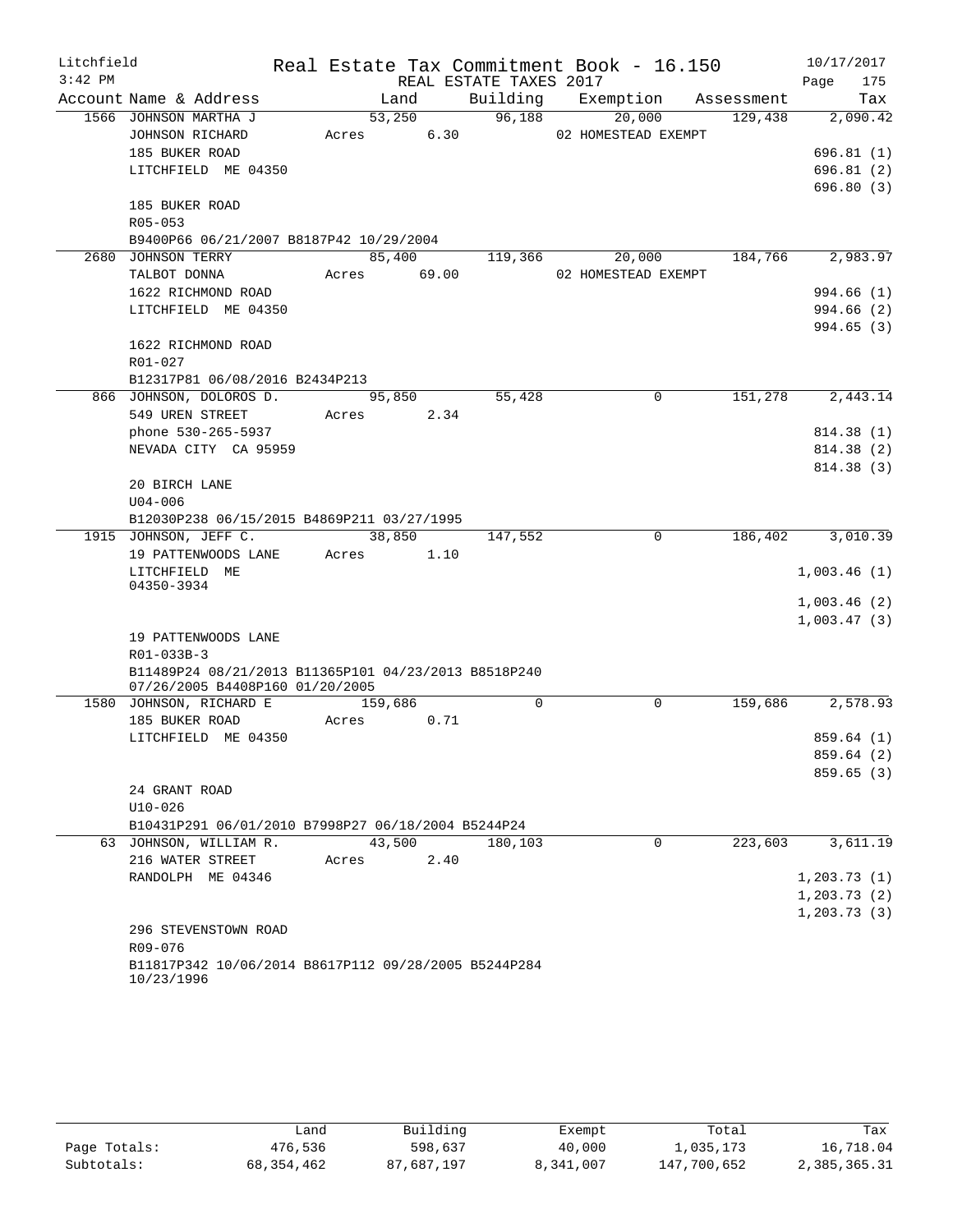| Litchfield<br>$3:42$ PM |                                                                                       |                | REAL ESTATE TAXES 2017 | Real Estate Tax Commitment Book - 16.150 |            | 10/17/2017<br>176<br>Page |
|-------------------------|---------------------------------------------------------------------------------------|----------------|------------------------|------------------------------------------|------------|---------------------------|
|                         | Account Name & Address                                                                | Land           | Building               | Exemption                                | Assessment | Tax                       |
|                         | 2023 JOLICOEUR, DAN                                                                   | 24,098         | $\Omega$               | $\Omega$                                 | 24,098     | 389.18                    |
|                         | 145 SPRING ST                                                                         | Acres<br>0.53  |                        |                                          |            |                           |
|                         | GARDINER ME 04345                                                                     |                |                        |                                          |            | 129.73(1)                 |
|                         |                                                                                       |                |                        |                                          |            | 129.73(2)                 |
|                         |                                                                                       |                |                        |                                          |            | 129.72(3)                 |
|                         | PEACE PIPE DRIVE                                                                      |                |                        |                                          |            |                           |
|                         | $U28 - 089$                                                                           |                |                        |                                          |            |                           |
|                         | B5994P60 B2532P242 06/30/1984                                                         |                |                        |                                          |            |                           |
|                         | 901 JONES, JAMES HARRY                                                                | 28,800         | 201,661                | 26,000                                   | 204, 461   | 3,302.05                  |
|                         | JONES, JOLINE THERESA                                                                 | 0.60<br>Acres  |                        | 03 VETERANS EXEMPT                       |            |                           |
|                         | P O BOX 460                                                                           |                |                        | 02 HOMESTEAD EXEMPT                      |            | 1,100.68(1)               |
|                         | LITCHFIELD ME 04350                                                                   |                |                        |                                          |            | 1,100.68(2)               |
|                         |                                                                                       |                |                        |                                          |            | 1,100.69(3)               |
|                         | 1090 PLAINS ROAD                                                                      |                |                        |                                          |            |                           |
|                         | R09-053                                                                               |                |                        |                                          |            |                           |
|                         | B10958P173 02/18/2012 B2780P129 03/14/1985                                            |                |                        |                                          |            |                           |
|                         | 2345 JONES, JEFFREY                                                                   | 76,500         | 124,964                | 20,000                                   | 181,464    | 2,930.64                  |
|                         | 721 HUNTINGTON HILL                                                                   | Acres 44.00    |                        | 02 HOMESTEAD EXEMPT                      |            |                           |
|                         | <b>ROAD</b>                                                                           |                |                        |                                          |            |                           |
|                         | LITCHFIELD ME 04350                                                                   |                |                        |                                          |            | 976.88(1)                 |
|                         |                                                                                       |                |                        |                                          |            | 976.88(2)                 |
|                         |                                                                                       |                |                        |                                          |            | 976.88(3)                 |
|                         | 721 HUNTINGTON HILL<br><b>ROAD</b>                                                    |                |                        |                                          |            |                           |
|                         | R03-125B                                                                              |                |                        |                                          |            |                           |
|                         | B9856P230 09/17/2008 B9349P142 04/25/2007 B7662P50<br>09/25/2003                      |                |                        |                                          |            |                           |
|                         | 899 JONES, SANDRA                                                                     | 40,025         | 34,971                 | 20,000                                   | 54,996     | 888.19                    |
|                         | 729 HUNTINGTON HILL                                                                   | 1.01<br>Acres  |                        | 02 HOMESTEAD EXEMPT                      |            |                           |
|                         | ROAD                                                                                  |                |                        |                                          |            |                           |
|                         | LITCHFIELD ME 04350                                                                   |                |                        |                                          |            | 296.06(1)                 |
|                         |                                                                                       |                |                        |                                          |            | 296.06(2)                 |
|                         |                                                                                       |                |                        |                                          |            | 296.07(3)                 |
|                         | 729 HUNTINGTON HILL<br><b>ROAD</b>                                                    |                |                        |                                          |            |                           |
|                         | R03-125                                                                               |                |                        |                                          |            |                           |
|                         | B2576P266 09/26/2003                                                                  |                |                        |                                          |            |                           |
|                         | 905 JORDAN, LEE W                                                                     | 52,800         | 38,333                 | $\mathbf 0$                              | 91,133     | 1,471.80                  |
|                         | 906 WEST ROAD                                                                         | 0.35<br>Acres  |                        |                                          |            |                           |
|                         | BOWDOIN ME 04287                                                                      |                |                        |                                          |            | 490.60(1)                 |
|                         |                                                                                       |                |                        |                                          |            | 490.60 (2)                |
|                         |                                                                                       |                |                        |                                          |            | 490.60(3)                 |
|                         | 74 KENWAY DRIVE                                                                       |                |                        |                                          |            |                           |
|                         | $U22 - 005$                                                                           |                |                        |                                          |            |                           |
|                         | B1354P51                                                                              |                |                        |                                          |            |                           |
|                         | 1250 JUNEAU LLC                                                                       | 61,548         | 0                      | 0                                        | 61,548     | 994.00                    |
|                         | PO BOX 118                                                                            | 58.66<br>Acres |                        |                                          |            |                           |
|                         | LITCHFIELD ME 04350                                                                   |                |                        |                                          |            | 331.33(1)                 |
|                         |                                                                                       |                |                        |                                          |            | 331.33(2)                 |
|                         |                                                                                       |                |                        |                                          |            | 331.34(3)                 |
|                         | NUTTING LANE                                                                          |                |                        |                                          |            |                           |
|                         | $R04 - 045$                                                                           |                |                        |                                          |            |                           |
|                         | B11209P37 09/27/2012 B10734P70 05/19/2011 B9328P22<br>04/20/2007 B7931P303 02/20/2004 |                |                        |                                          |            |                           |

|              | فiand      | Building   | Exempt    | Total       | Tax          |
|--------------|------------|------------|-----------|-------------|--------------|
| Page Totals: | 283,771    | 399,929    | 66,000    | 617,700     | 9,975.86     |
| Subtotals:   | 68,638,233 | 88,087,126 | 8,407,007 | 148,318,352 | 2,395,341.17 |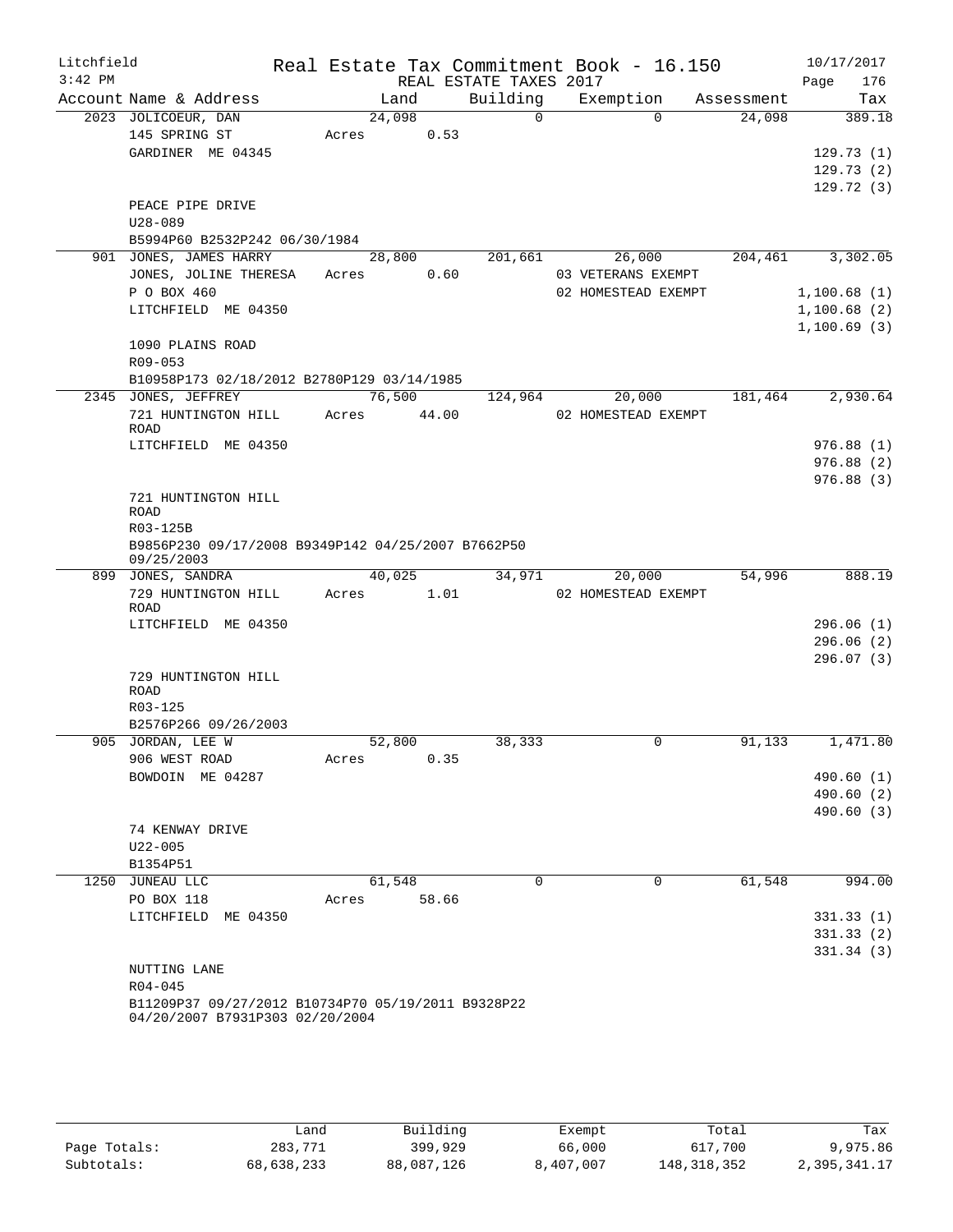| Litchfield<br>$3:42$ PM |                                                                                        |       |            |      | Real Estate Tax Commitment Book - 16.150<br>REAL ESTATE TAXES 2017 |                     |            | Page | 10/17/2017<br>177 |
|-------------------------|----------------------------------------------------------------------------------------|-------|------------|------|--------------------------------------------------------------------|---------------------|------------|------|-------------------|
|                         | Account Name & Address                                                                 |       | Land       |      | Building                                                           | Exemption           | Assessment |      | Tax               |
|                         | 913 JUNEAU, ROBERT & JANET                                                             |       | 40,000     |      | 37,776                                                             | 26,000              | 51,776     |      | 836.18            |
|                         | PO BOX 105                                                                             | Acres |            | 1.00 |                                                                    | 02 HOMESTEAD EXEMPT |            |      |                   |
|                         | SABATTUS ME 04280                                                                      |       |            |      |                                                                    | 22 WW2 Widow Res    |            |      | 278.73 (1)        |
|                         |                                                                                        |       |            |      |                                                                    |                     |            |      | 278.73(2)         |
|                         |                                                                                        |       |            |      |                                                                    |                     |            |      | 278.72 (3)        |
|                         | 22 FERN LANE                                                                           |       |            |      |                                                                    |                     |            |      |                   |
|                         | R03-062                                                                                |       |            |      |                                                                    |                     |            |      |                   |
|                         | 1034 JUTRAS, TOBY<br>G. (TRUSTEE)                                                      |       | 97,000     |      | 328,408                                                            | $\mathbf 0$         | 425,408    |      | 6,870.34          |
|                         | JUTRAS, LISA J.<br>(TRUSTEE)                                                           | Acres |            | 5.80 |                                                                    |                     |            |      |                   |
|                         | THE JUTRAS FAMILY<br>REVOCABLE TRUST                                                   |       |            |      |                                                                    |                     |            |      | 2, 290.11(1)      |
|                         | 414 DAVISON ROAD                                                                       |       |            |      |                                                                    |                     |            |      | 2, 290.11(2)      |
|                         | HENNIKER NH 03242                                                                      |       |            |      |                                                                    |                     |            |      | 2, 290.12(3)      |
|                         | 216 UPPER POND ROAD                                                                    |       |            |      |                                                                    |                     |            |      |                   |
|                         | R01-018-5                                                                              |       |            |      |                                                                    |                     |            |      |                   |
|                         | B12414P159 09/15/2016 B10114P196 06/17/2009<br>B5776P214 11/03/1998                    |       |            |      |                                                                    |                     |            |      |                   |
|                         | 623 K Q Z C HOLDINGS, LLC                                                              |       | 40,500     |      | 129,206                                                            | 0                   | 169,706    |      | 2,740.75          |
|                         | 165 ROUTE 126                                                                          |       | Acres      | 1.20 |                                                                    |                     |            |      |                   |
|                         | MONMOUTH ME 04259                                                                      |       |            |      |                                                                    |                     |            |      | 913.58(1)         |
|                         |                                                                                        |       |            |      |                                                                    |                     |            |      | 913.58(2)         |
|                         |                                                                                        |       |            |      |                                                                    |                     |            |      | 913.59(3)         |
|                         | 1670 LEWISTON ROAD<br>$R11 - 035 - 1 - A$                                              |       |            |      |                                                                    |                     |            |      |                   |
|                         | B12363P314 07/19/2016 B12363P312 07/19/2016                                            |       |            |      |                                                                    |                     |            |      |                   |
|                         | B9618P310 01/17/2008 B4379P277 04/27/1993                                              |       |            |      |                                                                    |                     |            |      |                   |
|                         | 1733 KALLOCH, JEREMY S &                                                               |       | 52,640     |      | 22,869                                                             | $\mathbf 0$         | 75,509     |      | 1,219.47          |
|                         | LISA WEBB-KALLOCH                                                                      |       |            |      |                                                                    |                     |            |      |                   |
|                         | 110 HUNTS MEADOW ROAD                                                                  | Acres |            | 0.40 |                                                                    |                     |            |      |                   |
|                         | WHITEFIELD ME 04353                                                                    |       |            |      |                                                                    |                     |            |      | 406.49(1)         |
|                         |                                                                                        |       |            |      |                                                                    |                     |            |      | 406.49(2)         |
|                         |                                                                                        |       |            |      |                                                                    |                     |            |      | 406.49(3)         |
|                         | 20 KEZIAH LANE                                                                         |       |            |      |                                                                    |                     |            |      |                   |
|                         | R09-034                                                                                |       |            |      |                                                                    |                     |            |      |                   |
|                         | B10145P77 07/10/2009 B9265P206 03/01/2007 B8419P129<br>05/20/2005 B1453P826 10/03/1967 |       |            |      |                                                                    |                     |            |      |                   |
|                         | 915 KAMILA, DAVID A 182,150                                                            |       |            |      |                                                                    | 85,223 20,000       | 247,373    |      | 3,995.07          |
|                         | 33 SUNSHINE FARM ROAD Acres 8.45                                                       |       |            |      |                                                                    | 02 HOMESTEAD EXEMPT |            |      |                   |
|                         | LITCHFIELD ME 04350                                                                    |       |            |      |                                                                    |                     |            |      | 1,331.69(1)       |
|                         |                                                                                        |       |            |      |                                                                    |                     |            |      | 1,331.69(2)       |
|                         |                                                                                        |       |            |      |                                                                    |                     |            |      | 1,331.69(3)       |
|                         | 33 SUNSHINE FARM ROAD                                                                  |       |            |      |                                                                    |                     |            |      |                   |
|                         | $U01 - 013$                                                                            |       |            |      |                                                                    |                     |            |      |                   |
|                         | B1823P32                                                                               |       |            |      |                                                                    |                     |            |      |                   |
|                         | 2766 KAMKE, GERALD R.                                                                  |       | 41,750     |      |                                                                    | 116,866 26,000      | 132,616    |      | 2,141.75          |
|                         | KAMKE, RAE                                                                             |       | Acres 2.26 |      |                                                                    | 02 HOMESTEAD EXEMPT |            |      |                   |
|                         | PO BOX 278                                                                             |       |            |      |                                                                    | 14 WW2 Vet NonRes   |            |      | 713.92(1)         |
|                         | LITCHFIELD ME 04350                                                                    |       |            |      |                                                                    |                     |            |      | 713.92(2)         |
|                         |                                                                                        |       |            |      |                                                                    |                     |            |      | 713.91(3)         |
|                         | 72 WOODLAND LANE                                                                       |       |            |      |                                                                    |                     |            |      |                   |
|                         | R11-042H                                                                               |       |            |      |                                                                    |                     |            |      |                   |
|                         | B10454P201 06/25/2010                                                                  |       |            |      |                                                                    |                     |            |      |                   |
|                         |                                                                                        |       |            |      |                                                                    |                     |            |      |                   |

|              | Land       | Building   | Exempt    | Total       | Tax             |
|--------------|------------|------------|-----------|-------------|-----------------|
| Page Totals: | 454,040    | 720,348    | 72,000    | 1,102,388   | 17,803.56       |
| Subtotals:   | 69,092,273 | 88,807,474 | 8,479,007 | 149,420,740 | 2, 413, 144. 73 |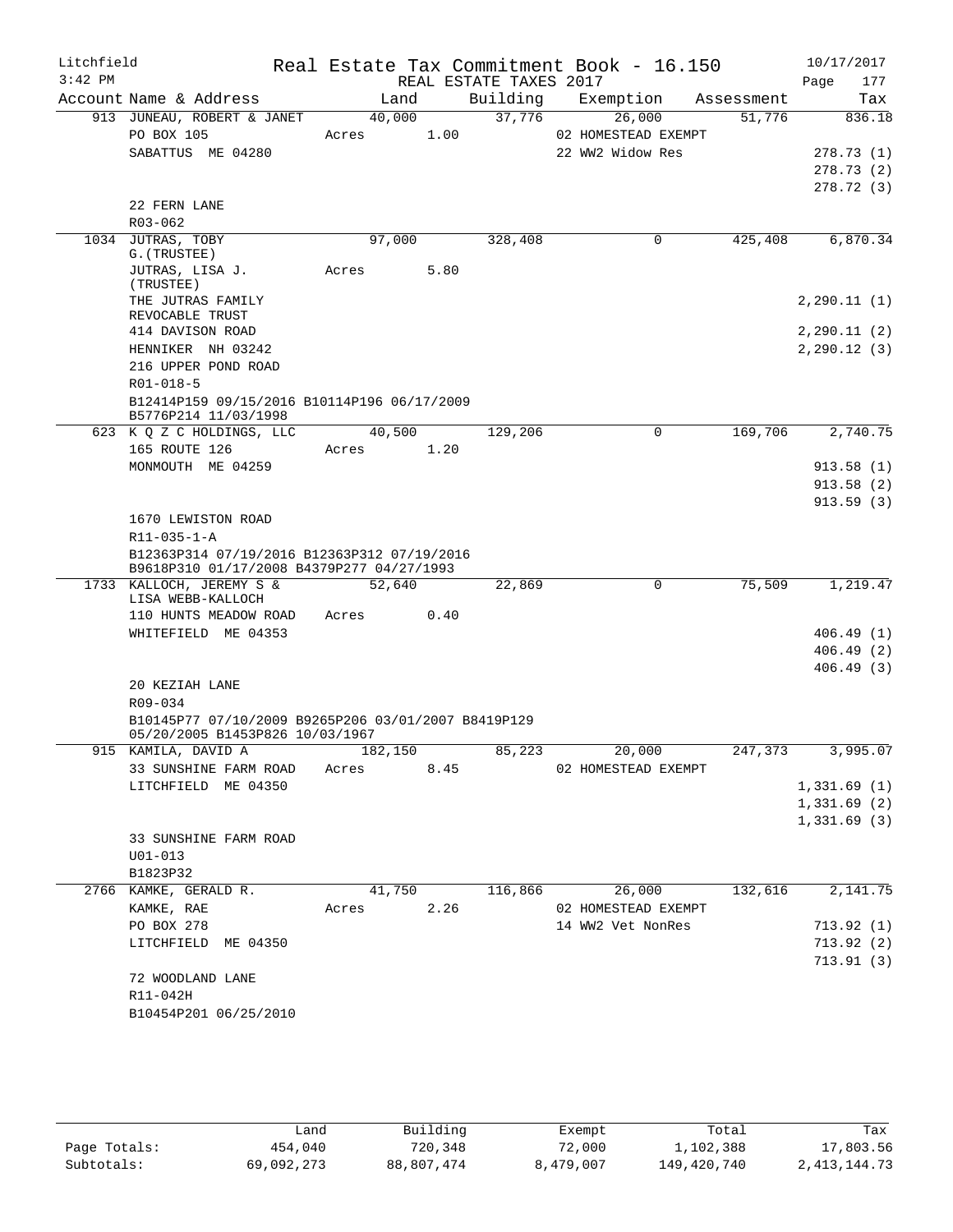| Litchfield   |                                                      |       |              |          |                        | Real Estate Tax Commitment Book - 16.150 |             |            |                | 10/17/2017 |
|--------------|------------------------------------------------------|-------|--------------|----------|------------------------|------------------------------------------|-------------|------------|----------------|------------|
| $3:42$ PM    |                                                      |       |              |          | REAL ESTATE TAXES 2017 |                                          |             |            | Page           | 178        |
|              | Account Name & Address                               |       | Land         |          | Building               | Exemption                                |             | Assessment |                | Tax        |
|              | 916 KANE, MICHAEL<br>471 PEACEPIPE DRIVE             | Acres | 71,050       | 20.80    | 43,248                 |                                          | $\Omega$    | 114,298    |                | 1,845.91   |
|              | LITCHFIELD ME 04350                                  |       |              |          |                        |                                          |             |            |                | 615.30(1)  |
|              |                                                      |       |              |          |                        |                                          |             |            |                | 615.30(2)  |
|              | 462 PEACEPIPE DRIVE<br>$U28 - 046$                   |       |              |          |                        |                                          |             |            |                | 615.31(3)  |
|              | B3249P63                                             |       |              |          |                        |                                          |             |            |                |            |
|              | 917 KANE, MICHAEL J<br>471 PEACEPIPE DRIVE           | Acres | 21,858       | 0.13     | 104,044                | 26,000<br>03 VETERANS EXEMPT             |             | 99,902     |                | 1,613.42   |
|              | LITCHFIELD ME 04350                                  |       |              |          |                        | 02 HOMESTEAD EXEMPT                      |             |            |                | 537.81(1)  |
|              |                                                      |       |              |          |                        |                                          |             |            |                | 537.81(2)  |
|              |                                                      |       |              |          |                        |                                          |             |            |                | 537.80(3)  |
|              | 471 PEACEPIPE DRIVE                                  |       |              |          |                        |                                          |             |            |                |            |
|              | $U28 - 049$                                          |       |              |          |                        |                                          |             |            |                |            |
|              | B1719P271                                            |       |              |          |                        |                                          |             |            |                |            |
|              | 1449 KANE, MICHAELJ                                  |       | 17,980       |          | $\Omega$               |                                          | $\Omega$    | 17,980     |                | 290.38     |
|              | 471 PEACEPIPE DRIVE                                  | Acres |              | 0.30     |                        |                                          |             |            |                |            |
|              | LITCHFIELD ME 04350                                  |       |              |          |                        |                                          |             |            |                | 96.79(1)   |
|              |                                                      |       |              |          |                        |                                          |             |            |                | 96.79(2)   |
|              | LAKEVIEW DRIVE                                       |       |              |          |                        |                                          |             |            |                | 96.80(3)   |
|              | $U28 - 027$                                          |       |              |          |                        |                                          |             |            |                |            |
|              | B7247P313 01/14/2003                                 |       |              |          |                        |                                          |             |            |                |            |
|              | 920 KARKOS, GEORGE A. &                              |       | 43,000       |          | 98,897                 | 20,000                                   |             | 121,897    |                | 1,968.64   |
|              | SHARON A                                             |       |              |          |                        |                                          |             |            |                |            |
|              | 835 DEAD RIVER ROAD                                  | Acres |              | 2.20     |                        | 02 HOMESTEAD EXEMPT                      |             |            |                |            |
|              | LITCHFIELD ME 04350                                  |       |              |          |                        |                                          |             |            |                | 656.21(1)  |
|              |                                                      |       |              |          |                        |                                          |             |            |                | 656.21(2)  |
|              | 835 DEAD RIVER ROAD                                  |       |              |          |                        |                                          |             |            |                | 656.22(3)  |
|              | R01-030B                                             |       |              |          |                        |                                          |             |            |                |            |
|              | B7139P177                                            |       |              |          |                        |                                          |             |            |                |            |
|              | 2542 KATULA DAVID                                    |       | 62,415       |          | 0                      |                                          | $\mathbf 0$ | 62,415     |                | 1,008.00   |
|              | PENDER TAMMY                                         | Acres |              | 41.00    |                        |                                          |             |            |                |            |
|              | 1435 RICHMOND ROAD                                   |       |              |          |                        |                                          |             |            |                | 336.00(1)  |
|              | LITCHFIELD ME 04350                                  |       |              |          |                        |                                          |             |            |                | 336.00(2)  |
|              |                                                      |       |              |          |                        |                                          |             |            |                | 336.00 (3) |
|              | 1435 RICHMOND ROAD<br>R01-020A                       |       |              |          |                        |                                          |             |            |                |            |
|              | B8633P338 10/06/2005                                 |       |              |          |                        |                                          |             |            |                |            |
|              | 545 KATULA, DAVID                                    |       | 86,363       |          | 103,785                | 20,000                                   |             | 170,148    |                | 2,747.89   |
|              | 1435 RICHMOND ROAD                                   | Acres |              | 72.21    |                        | 02 HOMESTEAD EXEMPT                      |             |            |                |            |
|              | LITCHFIELD ME 04350                                  |       |              |          |                        |                                          |             |            |                | 915.96(1)  |
|              |                                                      |       |              |          |                        |                                          |             |            |                | 915.96(2)  |
|              |                                                      |       |              |          |                        |                                          |             |            |                | 915.97(3)  |
|              | 1435 RICHMOND ROAD                                   |       |              |          |                        |                                          |             |            |                |            |
|              | R01-051                                              |       |              |          |                        |                                          |             |            |                |            |
|              | B6203P337 05/16/2000 B5535P30 01/20/1998             |       |              |          |                        |                                          |             |            |                |            |
|              | 2299 KAUFFMAN, DAVID<br>KAUFFMAN, KERRIE             | Acres | 40,700       | 1.84     | 123,722                |                                          | $\mathbf 0$ | 164,422    |                | 2,655.42   |
|              | 9 DAVIS FARM ROAD                                    |       |              |          |                        |                                          |             |            |                | 885.14 (1) |
|              | RAYMOND ME 04071                                     |       |              |          |                        |                                          |             |            |                | 885.14 (2) |
|              |                                                      |       |              |          |                        |                                          |             |            |                | 885.14 (3) |
|              | 27 WOODPECKER DRIVE                                  |       |              |          |                        |                                          |             |            |                |            |
|              | $R14 - 010 - 3$                                      |       |              |          |                        |                                          |             |            |                |            |
|              | B12332P56 06/24/2016 B11777P152 08/15/2014 B5432P238 |       |              |          |                        |                                          |             |            |                |            |
|              | 08/18/1997                                           |       |              |          |                        |                                          |             |            |                |            |
|              |                                                      | Land  |              | Building |                        | Exempt                                   |             | Total      |                | Tax        |
| Page Totals: | 343,366                                              |       |              | 473,696  |                        | 66,000                                   |             | 751,062    |                | 12,129.66  |
| Subtotals:   | 69, 435, 639                                         |       | 89, 281, 170 |          |                        | 8,545,007                                | 150,171,802 |            | 2, 425, 274.39 |            |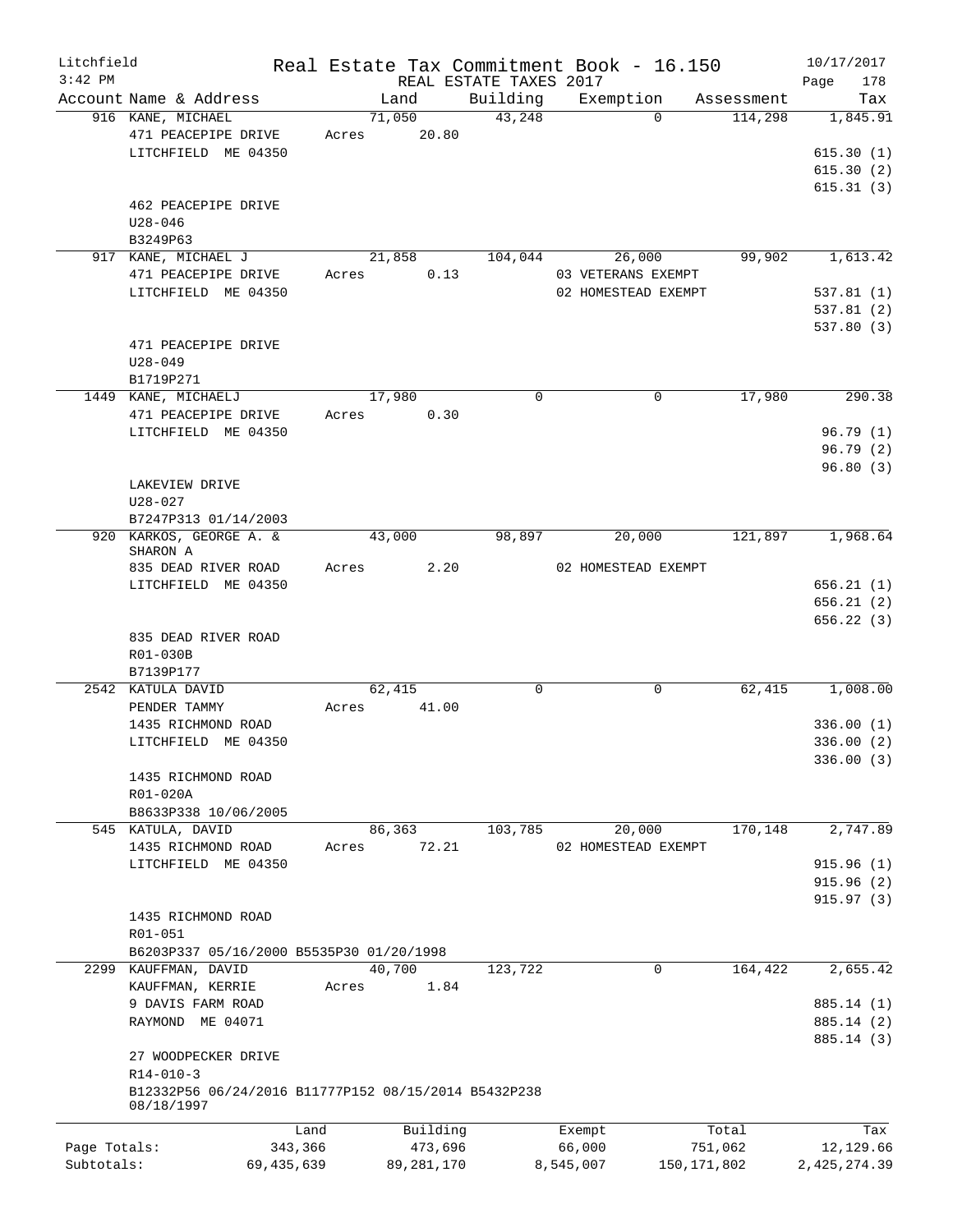| Litchfield |                                                                         |            |       |                        | Real Estate Tax Commitment Book - 16.150 |            | 10/17/2017   |  |
|------------|-------------------------------------------------------------------------|------------|-------|------------------------|------------------------------------------|------------|--------------|--|
| $3:42$ PM  |                                                                         |            |       | REAL ESTATE TAXES 2017 |                                          |            | 179<br>Page  |  |
|            | Account Name & Address                                                  | Land       |       | Building               | Exemption                                | Assessment | Tax          |  |
|            | 927 KEANE, EDWARD C                                                     | 18,690     |       | $\overline{0}$         | $\Omega$                                 | 18,690     | 301.84       |  |
|            | 519 UPPER GRASSY HILL                                                   | Acres 0.55 |       |                        |                                          |            |              |  |
|            | ROAD<br>WOODBURY CT 06798                                               |            |       |                        |                                          |            | 100.61(1)    |  |
|            |                                                                         |            |       |                        |                                          |            | 100.61(2)    |  |
|            |                                                                         |            |       |                        |                                          |            | 100.62(3)    |  |
|            | ISLAND IN SAND POND                                                     |            |       |                        |                                          |            |              |  |
|            | $U10-032$                                                               |            |       |                        |                                          |            |              |  |
|            | B1506P244                                                               |            |       |                        |                                          |            |              |  |
|            | 930 KEAVENEY, KEVIN B                                                   | 106,682    |       | 24,915                 | 0                                        | 131,597    | 2,125.29     |  |
|            | KEAVENEY, MARY D                                                        | Acres      | 0.27  |                        |                                          |            |              |  |
|            | 14 ANNABEL LANE                                                         |            |       |                        |                                          |            | 708.43(1)    |  |
|            | FRANKLIN MA 02038                                                       |            |       |                        |                                          |            | 708.43(2)    |  |
|            |                                                                         |            |       |                        |                                          |            | 708.43(3)    |  |
|            | 113 WOODLAND LANE                                                       |            |       |                        |                                          |            |              |  |
|            | $U12 - 002$                                                             |            |       |                        |                                          |            |              |  |
|            | B2134P36 08/07/1978                                                     |            |       |                        |                                          |            |              |  |
|            | 2594 KEBCO PROPERTIES LLC                                               | 36,050     |       | $\mathbf 0$            | 0                                        | 36,050     | 582.21       |  |
|            | 51 POND ROAD                                                            | Acres      | 4.22  |                        |                                          |            |              |  |
|            | BOWDOINHAM ME 04008                                                     |            |       |                        |                                          |            | 194.07(1)    |  |
|            |                                                                         |            |       |                        |                                          |            | 194.07(2)    |  |
|            |                                                                         |            |       |                        |                                          |            | 194.07 (3)   |  |
|            | PLAINS ROAD                                                             |            |       |                        |                                          |            |              |  |
|            | R07-031A-3                                                              |            |       |                        |                                          |            |              |  |
|            | B9563P103 11/13/2007 B8151P62                                           |            |       |                        |                                          |            |              |  |
|            | 931 KEENE, ERNEST R                                                     | 45,500     |       | 98,228                 | 26,000                                   | 117,728    | 1,901.31     |  |
|            | P O BOX 292                                                             | Acres      | 3.20  |                        | 03 VETERANS EXEMPT                       |            |              |  |
|            | LITCHFIELD ME 04350                                                     |            |       |                        | 02 HOMESTEAD EXEMPT                      |            | 633.77 (1)   |  |
|            |                                                                         |            |       |                        |                                          |            | 633.77 (2)   |  |
|            |                                                                         |            |       |                        |                                          |            | 633.77 (3)   |  |
|            | 169 PLAINS ROAD                                                         |            |       |                        |                                          |            |              |  |
|            | R07-050                                                                 |            |       |                        |                                          |            |              |  |
|            | B1600P849                                                               |            |       |                        |                                          |            |              |  |
|            | 1270 KELLEY WILLIAM F                                                   | 56,100     |       | 153,976                | 20,000                                   | 190,076    | 3,069.73     |  |
|            | 2290 HALLOWELL ROAD                                                     | Acres      | 3.44  |                        | 02 HOMESTEAD EXEMPT                      |            |              |  |
|            | LITCHFIELD ME 04350                                                     |            |       |                        |                                          |            | 1,023.24(1)  |  |
|            |                                                                         |            |       |                        |                                          |            | 1,023.24(2)  |  |
|            |                                                                         |            |       |                        |                                          |            | 1,023.25(3)  |  |
|            | 2290 HALLOWELL ROAD                                                     |            |       |                        |                                          |            |              |  |
|            | $R06 - 045$                                                             |            |       |                        |                                          |            |              |  |
|            | B9305P330 04/02/2007 B9088P8 09/27/2006 B8436P62<br>06/03/2005 B3502P99 |            |       |                        |                                          |            |              |  |
|            | 1278 KELLEY, JAMES B.                                                   | 62,400     |       | 253,932                | 0                                        | 316,332    | 5,108.76     |  |
|            | KELLEY, MICHELLE L.<br>FKA-NAGLE, MICHELLE L.                           | Acres      | 19.40 |                        |                                          |            |              |  |
|            | 56 NADEAU DRIVE                                                         |            |       |                        |                                          |            | 1,702.92(1)  |  |
|            | LITCHFIELD ME 04350                                                     |            |       |                        |                                          |            | 1,702.92(2)  |  |
|            |                                                                         |            |       |                        |                                          |            | 1,702.92 (3) |  |
|            | 56 NADEAU DRIVE                                                         |            |       |                        |                                          |            |              |  |
|            | R12-010                                                                 |            |       |                        |                                          |            |              |  |
|            | B12425P264 09/29/2016 B7486P305 06/27/2003                              |            |       |                        |                                          |            |              |  |

|              | فnand.     | Building   |           | Total       | Tax          |
|--------------|------------|------------|-----------|-------------|--------------|
|              |            |            | Exempt    |             |              |
| Page Totals: | 325,422    | 531,051    | 46,000    | 810,473     | 13,089.14    |
| Subtotals:   | 69,761,061 | 89,812,221 | 8,591,007 | 150,982,275 | 2,438,363.53 |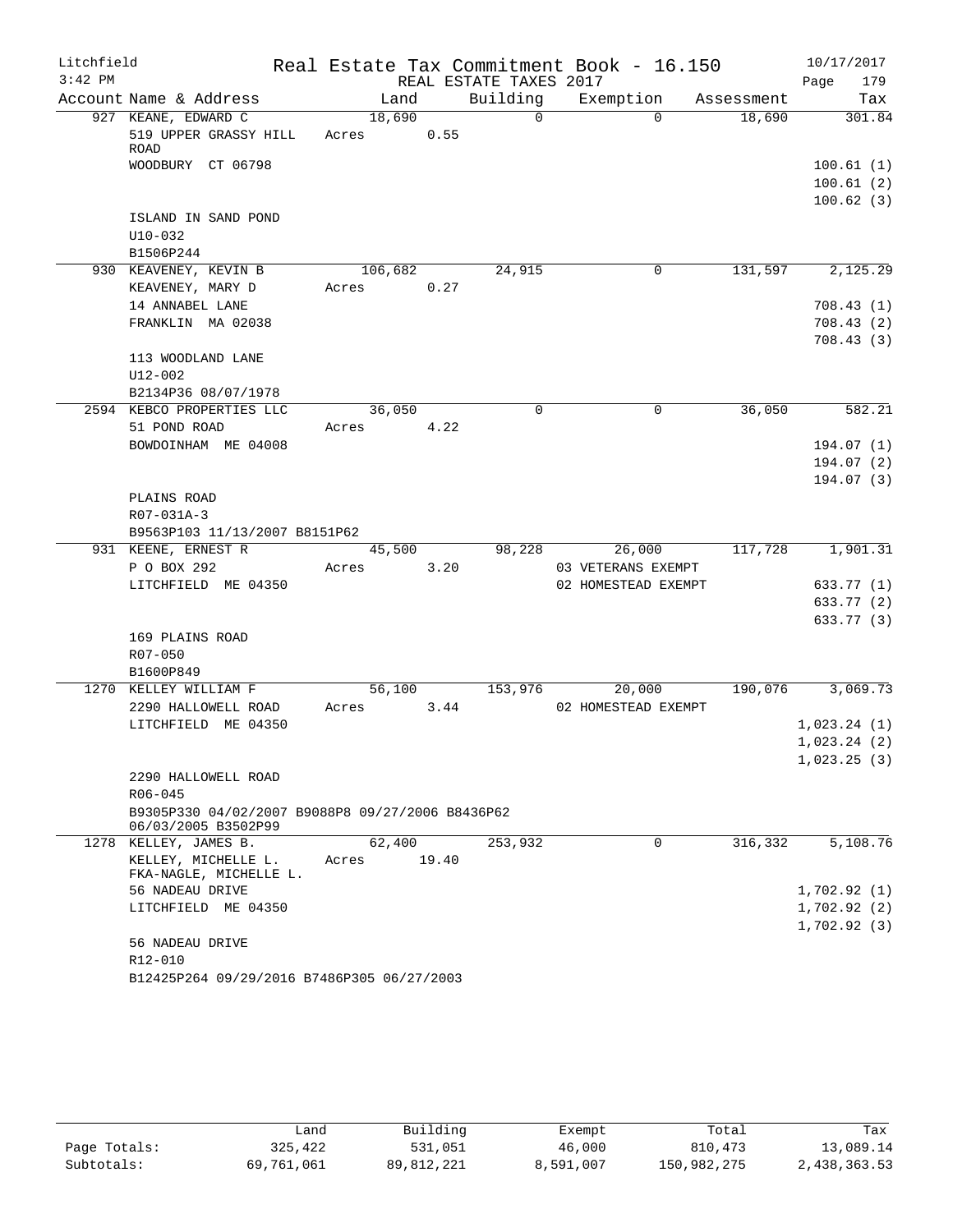| Litchfield   |                                           |       |             |                        |             | Real Estate Tax Commitment Book - 16.150 |         | 10/17/2017   |        |
|--------------|-------------------------------------------|-------|-------------|------------------------|-------------|------------------------------------------|---------|--------------|--------|
| $3:42$ PM    |                                           |       |             | REAL ESTATE TAXES 2017 |             |                                          |         | Page         | 180    |
|              | Account Name & Address                    |       | Land        |                        |             | Building Exemption Assessment            |         |              | Tax    |
|              | 2170 KELLEY, JUDITH                       |       | 42,425      | 122,004                |             | 20,000                                   | 144,429 | 2,332.53     |        |
|              | 1444 RICHMOND ROAD                        |       |             |                        |             | Acres 1.97 02 HOMESTEAD EXEMPT           |         |              |        |
|              | LITCHFIELD ME 04350                       |       |             |                        |             |                                          |         | 777.51(1)    |        |
|              |                                           |       |             |                        |             |                                          |         | 777.51(2)    |        |
|              |                                           |       |             |                        |             |                                          |         | 777.51(3)    |        |
|              | 1444 RICHMOND ROAD                        |       |             |                        |             |                                          |         |              |        |
|              | R01-022A                                  |       |             |                        |             |                                          |         |              |        |
|              | B6898P152 05/03/2002                      |       |             |                        |             |                                          |         |              |        |
|              | 936 KENDRICK, BRIAN C                     |       | 70,210      |                        | 87,586      | 26,000 131,796                           |         | 2,128.51     |        |
|              | 296 DENNIS HILL ROAD                      |       | Acres 37.00 |                        |             | 02 HOMESTEAD EXEMPT                      |         |              |        |
|              | LITCHFIELD ME 04350                       |       |             |                        |             | 03 VETERANS EXEMPT                       |         | 709.50(1)    |        |
|              |                                           |       |             |                        |             |                                          |         | 709.50(2)    |        |
|              | 296 DENNIS HILL ROAD                      |       |             |                        |             |                                          |         | 709.51(3)    |        |
|              | R13-020                                   |       |             |                        |             |                                          |         |              |        |
|              | B2427P86                                  |       |             |                        |             |                                          |         |              |        |
|              | 1465 KENNEBEC LAND TRUST                  |       | 2,714       |                        | $\Omega$    | $\Omega$                                 | 2,714   |              | 43.83  |
|              | P O BOX 261                               |       | Acres       | 9.71                   |             |                                          |         |              |        |
|              | WINTHROP ME 04364                         |       |             |                        |             |                                          |         | 14.61(1)     |        |
|              |                                           |       |             |                        |             |                                          |         | 14.61(2)     |        |
|              |                                           |       |             |                        |             |                                          |         | 14.61(3)     |        |
|              | BEAVER LANE                               |       |             |                        |             |                                          |         |              |        |
|              | R14-008A                                  |       |             |                        |             |                                          |         |              |        |
|              | B9427P142 07/18/2007 B2877P221 10/31/1985 |       |             |                        |             |                                          |         |              |        |
|              | 939 KENNEBEC VAL BEAGLE,                  |       | 61,238      | 1,124                  |             | 0                                        | 62,362  | 1,007.15     |        |
|              | <b>CLUB</b>                               |       |             |                        |             |                                          |         |              |        |
|              | C/O JAMES DUDLEY                          | Acres | 161.00      |                        |             |                                          |         |              |        |
|              | 2330 BELGRADE ROAD                        |       |             |                        |             |                                          |         | 335.72 (1)   |        |
|              | SIDNEY ME 04330-1                         |       |             |                        |             |                                          |         | 335.72 (2)   |        |
|              |                                           |       |             |                        |             |                                          |         | 335.71(3)    |        |
|              | 21 LUNTS HILL ROAD                        |       |             |                        |             |                                          |         |              |        |
|              | R09-074                                   |       |             |                        |             |                                          |         |              |        |
|              | B1336P301                                 |       |             |                        |             |                                          |         |              |        |
|              | 938 KENNEBEC VAL BEAGLE,                  |       | 26,000      | 59,326                 |             | 0                                        | 85,326  | 1,378.01     |        |
|              | <b>CLUB</b>                               |       |             |                        |             |                                          |         |              |        |
|              | C/O JAMES DUDLEY                          |       | Acres 0.50  |                        |             |                                          |         |              |        |
|              | 2330 BELGRADE ROAD                        |       |             |                        |             |                                          |         | 459.34 (1)   |        |
|              | SIDNEY ME 04330                           |       |             |                        |             |                                          |         | 459.34 (2)   |        |
|              |                                           |       |             |                        |             |                                          |         | 459.33 (3)   |        |
|              | 24 LUNTS HILL ROAD<br>R09-001             |       |             |                        |             |                                          |         |              |        |
|              | B1386P175                                 |       |             |                        |             |                                          |         |              |        |
| 2009         | KENNEY, GERALD & VICKIE                   |       | 43,600      |                        | $\mathbf 0$ | $\mathbf 0$                              | 43,600  |              | 704.14 |
|              | 1062 PLAINS ROAD                          | Acres |             | 9.10                   |             |                                          |         |              |        |
|              | LITCHFIELD ME 04350                       |       |             |                        |             |                                          |         | 234.71 (1)   |        |
|              |                                           |       |             |                        |             |                                          |         | 234.71 (2)   |        |
|              |                                           |       |             |                        |             |                                          |         | 234.72 (3)   |        |
|              | PLAINS ROAD                               |       |             |                        |             |                                          |         |              |        |
|              | R09-049                                   |       |             |                        |             |                                          |         |              |        |
|              | 943 KENNEY, GERALD A                      |       | 70,400      |                        | $\mathbf 0$ | $\mathbf 0$                              | 70,400  | 1,136.96     |        |
|              | 1062 PLAINS ROAD                          | Acres |             | 59.00                  |             |                                          |         |              |        |
|              | LITCHFIELD ME 04350                       |       |             |                        |             |                                          |         | 378.99(1)    |        |
|              |                                           |       |             |                        |             |                                          |         | 378.99(2)    |        |
|              |                                           |       |             |                        |             |                                          |         | 378.98(3)    |        |
|              | HALLOWELL ROAD                            |       |             |                        |             |                                          |         |              |        |
|              | R11-020                                   |       |             |                        |             |                                          |         |              |        |
|              | B2448P11                                  |       |             |                        |             |                                          |         |              |        |
|              |                                           |       |             |                        |             |                                          |         |              |        |
|              |                                           |       |             |                        |             |                                          |         |              |        |
|              |                                           | Land  | Building    |                        | Exempt      |                                          | Total   |              | Tax    |
| Page Totals: | 316,587                                   |       | 270,040     |                        | 46,000      |                                          | 540,627 | 8,731.13     |        |
| Subtotals:   | 70,077,648                                |       | 90,082,261  |                        | 8,637,007   | 151,522,902                              |         | 2,447,094.66 |        |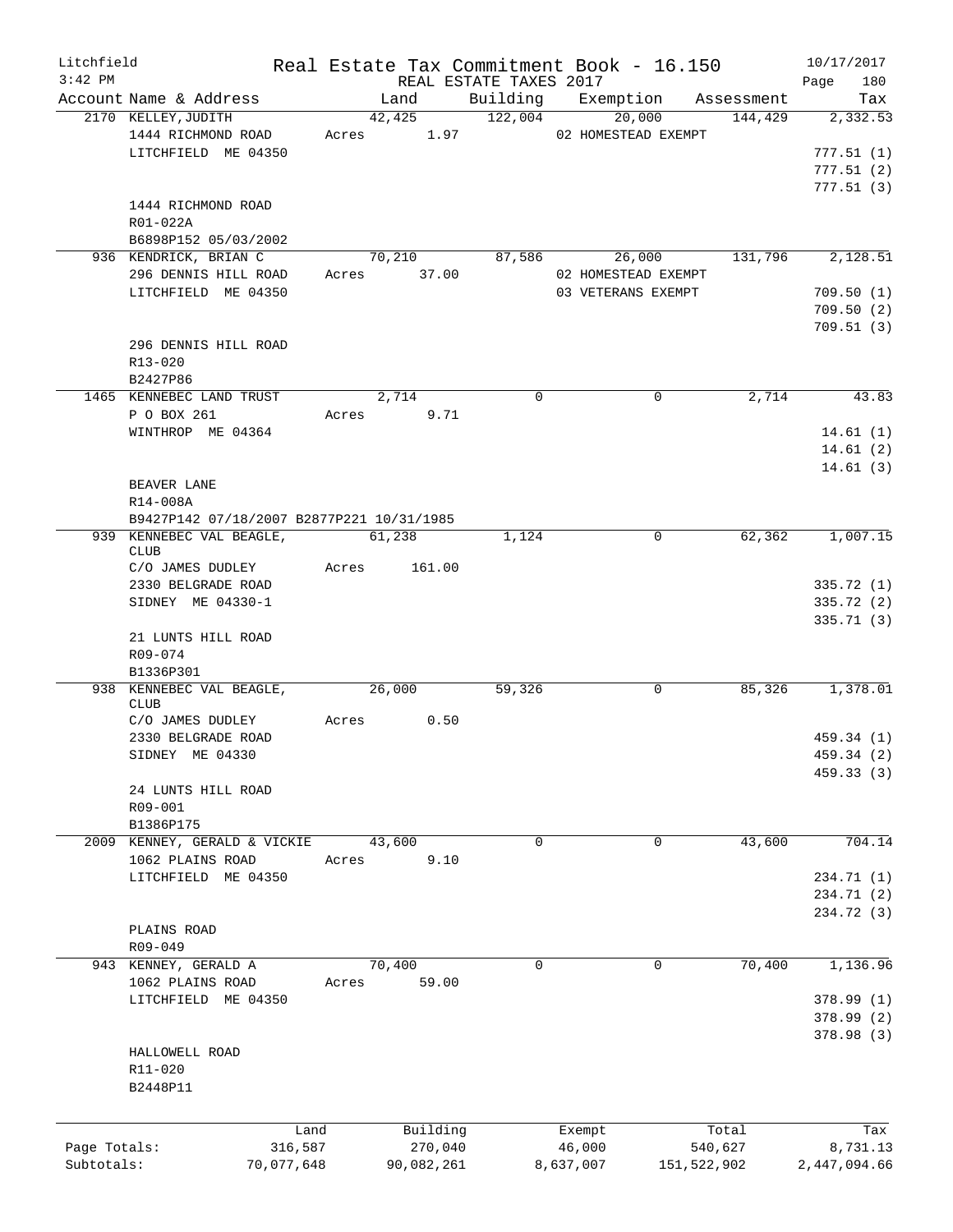| Litchfield<br>$3:42$ PM |                                                      |       |         | REAL ESTATE TAXES 2017 | Real Estate Tax Commitment Book - 16.150 |            | 10/17/2017<br>181<br>Page |
|-------------------------|------------------------------------------------------|-------|---------|------------------------|------------------------------------------|------------|---------------------------|
|                         | Account Name & Address                               |       | Land    | Building               | Exemption                                | Assessment | Tax                       |
|                         | 1209 KENNEY, GERALD A &<br>VICKIE                    |       | 55,100  | 11,138                 | $\Omega$                                 | 66,238     | 1,069.74                  |
|                         | 1062 PLAINS ROAD                                     | Acres | 8.60    |                        |                                          |            |                           |
|                         | LITCHFIELD ME 04350                                  |       |         |                        |                                          |            | 356.58(1)                 |
|                         |                                                      |       |         |                        |                                          |            | 356.58(2)                 |
|                         |                                                      |       |         |                        |                                          |            | 356.58(3)                 |
|                         | 1084 PLAINS ROAD                                     |       |         |                        |                                          |            |                           |
|                         | R09-052                                              |       |         |                        |                                          |            |                           |
|                         | B6875P26                                             |       |         |                        |                                          |            |                           |
|                         | 944 KENNEY, GERALD A,                                |       | 57,500  | 67,242                 | 20,000                                   | 104,742    | 1,691.58                  |
|                         | KENNEY, VICKIE J                                     |       |         |                        |                                          |            |                           |
|                         | 1062 PLAINS ROAD                                     | Acres | 11.00   |                        | 02 HOMESTEAD EXEMPT                      |            |                           |
|                         | LITCHFIELD ME 04350                                  |       |         |                        |                                          |            | 563.86(1)                 |
|                         |                                                      |       |         |                        |                                          |            | 563.86 (2)                |
|                         | 1062 PLAINS ROAD                                     |       |         |                        |                                          |            | 563.86(3)                 |
|                         | R09-050                                              |       |         |                        |                                          |            |                           |
|                         | B12037P247 07/08/2015 B11956P221 04/09/2015          |       |         |                        |                                          |            |                           |
|                         | B10533P331 09/20/2010 B10412P21 05/10/2010 B2796P241 |       |         |                        |                                          |            |                           |
|                         | 947 KENNEY, ROBERT R &                               |       | 61,485  | 168,711                | 20,000                                   | 210,196    | 3,394.67                  |
|                         | RHONDA J.                                            |       |         |                        |                                          |            |                           |
|                         | 2153 HALLOWELL ROAD                                  | Acres | 16.47   |                        | 02 HOMESTEAD EXEMPT                      |            |                           |
|                         | LITCHFIELD ME 04350                                  |       |         |                        |                                          |            | 1,131.56(1)               |
|                         |                                                      |       |         |                        |                                          |            | 1,131.56(2)               |
|                         |                                                      |       |         |                        |                                          |            | 1, 131.55(3)              |
|                         | 2153 HALLOWELL ROAD                                  |       |         |                        |                                          |            |                           |
|                         | R11-025                                              |       |         |                        |                                          |            |                           |
|                         | B7334P160 03/28/2003<br>946 KENNEY, RONALD &         |       | 42,500  | 67,364                 | 26,000                                   | 83,864     | 1,354.40                  |
|                         | LORRAINE                                             |       |         |                        |                                          |            |                           |
|                         | 2131 HALLOWELL ROAD                                  | Acres | 2.00    |                        | 03 VETERANS EXEMPT                       |            |                           |
|                         | LITCHFIELD ME 04350                                  |       |         |                        | 02 HOMESTEAD EXEMPT                      |            | 451.47 (1)                |
|                         |                                                      |       |         |                        |                                          |            | 451.47 (2)                |
|                         |                                                      |       |         |                        |                                          |            | 451.46(3)                 |
|                         | 2131 HALLOWELL ROAD                                  |       |         |                        |                                          |            |                           |
|                         | R11-025A                                             |       |         |                        |                                          |            |                           |
|                         | B2453P233                                            |       |         |                        |                                          |            |                           |
|                         | 949 KENT, BRIAN W                                    |       | 55,890  | 99,493                 | 20,000                                   | 135,383    | 2,186.44                  |
|                         | 280 OAK HILL ROAD                                    | Acres | 68.19   |                        | 02 HOMESTEAD EXEMPT                      |            |                           |
|                         | LITCHFIELD ME 04350                                  |       |         |                        |                                          |            | 728.81 (1)                |
|                         |                                                      |       |         |                        |                                          |            | 728.81(2)                 |
|                         |                                                      |       |         |                        |                                          |            | 728.82(3)                 |
|                         | 280 OAK HILL ROAD<br>R04-036                         |       |         |                        |                                          |            |                           |
|                         | B1723P108                                            |       |         |                        |                                          |            |                           |
|                         | 948 KENT, BRIAN W                                    |       | 20, 507 | $\mathbf 0$            | 0                                        | 20,507     | 331.19                    |
|                         | 280 OAKHILL ROAD                                     | Acres | 25.00   |                        |                                          |            |                           |
|                         | LITCHFIELD ME 04350                                  |       |         |                        |                                          |            | 110.40(1)                 |
|                         |                                                      |       |         |                        |                                          |            | 110.40(2)                 |
|                         |                                                      |       |         |                        |                                          |            | 110.39(3)                 |
|                         | 270 OFF OAK HILL ROAD                                |       |         |                        |                                          |            |                           |
|                         | R04-033                                              |       |         |                        |                                          |            |                           |
|                         | B3190P252                                            |       |         |                        |                                          |            |                           |
|                         |                                                      |       |         |                        |                                          |            |                           |
|                         |                                                      |       |         |                        |                                          |            |                           |

|              | Land       | Building   | Exempt    | Total         | Tax          |
|--------------|------------|------------|-----------|---------------|--------------|
| Page Totals: | 292,982    | 413,948    | 86,000    | 620,930       | 10,028.02    |
| Subtotals:   | 70,370,630 | 90,496,209 | 8,723,007 | 152, 143, 832 | 2,457,122.68 |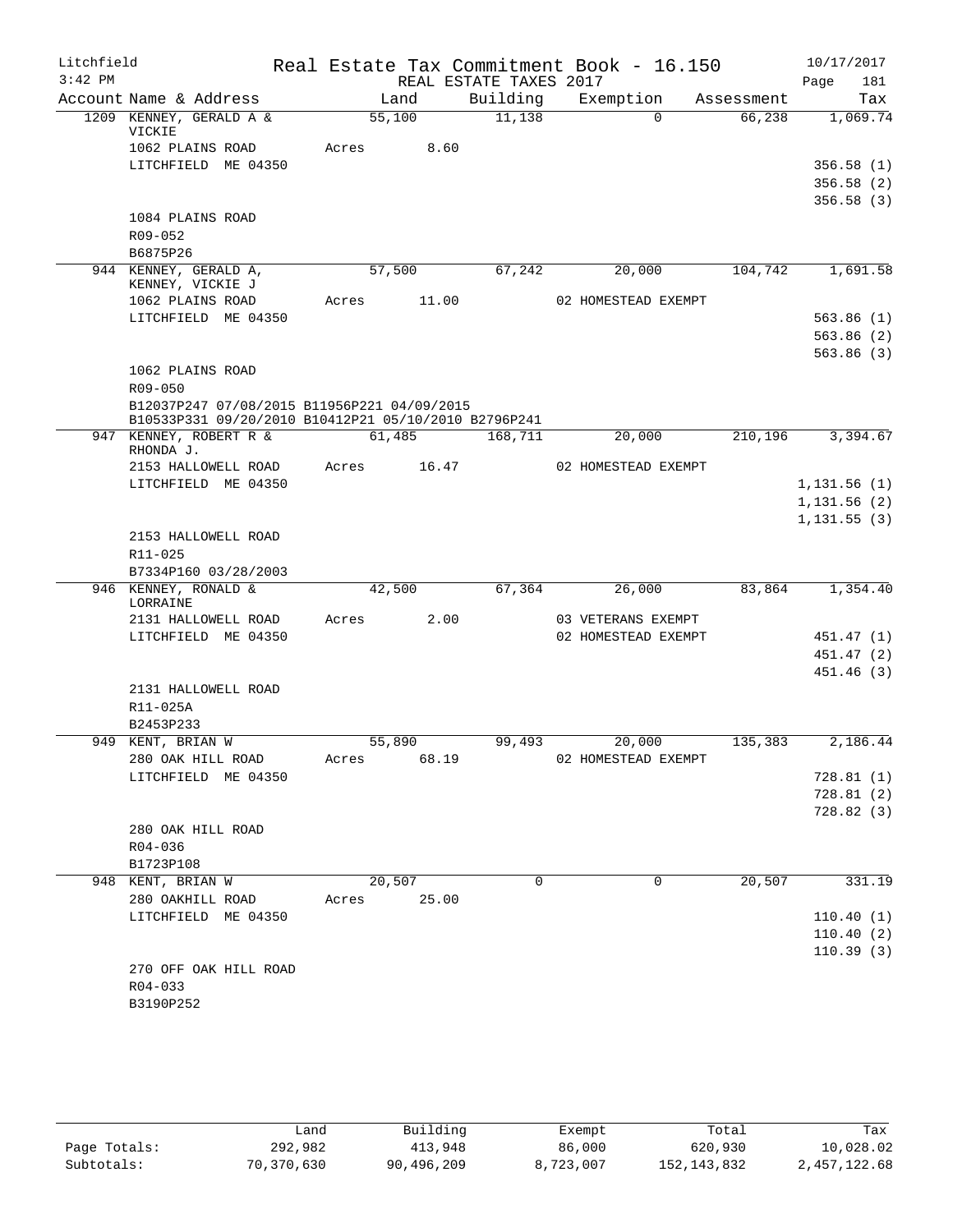| Litchfield<br>$3:42$ PM |                                                     |         |       | REAL ESTATE TAXES 2017 | Real Estate Tax Commitment Book - 16.150 |          | 10/17/2017<br>Page<br>182 |
|-------------------------|-----------------------------------------------------|---------|-------|------------------------|------------------------------------------|----------|---------------------------|
|                         | Account Name & Address                              | Land    |       |                        | Building Exemption Assessment            |          | Tax                       |
|                         | 1923 KEOUGH, JAMES E                                | 144,125 |       | 174,615                | 20,000                                   | 298,740  | 4,824.65                  |
|                         | KEOUGH, MARY G                                      | Acres   | 9.10  |                        | 02 HOMESTEAD EXEMPT                      |          |                           |
|                         | 30 MILTARY LANE                                     |         |       |                        |                                          |          | 1,608.22(1)               |
|                         | LITCHFIELD ME 04350                                 |         |       |                        |                                          |          | 1,608.22(2)               |
|                         |                                                     |         |       |                        |                                          |          | 1,608.21(3)               |
|                         | 30 MILITARY LANE                                    |         |       |                        |                                          |          |                           |
|                         | $U06 - 009$                                         |         |       |                        |                                          |          |                           |
|                         | B5106P129 07/30/2004                                |         |       |                        |                                          |          |                           |
|                         | 2337 KESSLER MICHAEL                                | 54,090  |       | 227,221                | 20,000                                   | 261, 311 | 4,220.17                  |
|                         | (TRUSTEE)                                           |         |       |                        |                                          |          |                           |
|                         | KESSLER CATHERINE                                   | Acres   | 7.59  |                        | 02 HOMESTEAD EXEMPT                      |          |                           |
|                         | (TRUSTEE)<br>KESSELR FAMILY TRUST                   |         |       |                        |                                          |          | 1,406.72(1)               |
|                         |                                                     |         |       |                        |                                          |          |                           |
|                         | 2361 HALLOWELL ROAD                                 |         |       |                        |                                          |          | 1,406.72(2)               |
|                         | LITCHFIELD ME 04350                                 |         |       |                        |                                          |          | 1,406.73(3)               |
|                         | 2361 HALLOWELL ROAD                                 |         |       |                        |                                          |          |                           |
|                         | R06-038C                                            |         |       |                        |                                          |          |                           |
|                         | B11134P305 08/01/2012 B8080P160 08/09/2004          |         |       |                        |                                          |          |                           |
|                         | 951 KIDDER SHIRLEY L                                | 134,617 |       | 41,294                 | 0                                        | 175,911  | 2,840.96                  |
|                         | KIDDER MARGARET K                                   | Acres   | 0.62  |                        |                                          |          |                           |
|                         | 23 PLEASANT POND LANE                               |         |       |                        |                                          |          | 946.99(1)                 |
|                         | LITCHFIELD ME 04350                                 |         |       |                        |                                          |          | 946.99(2)                 |
|                         |                                                     |         |       |                        |                                          |          | 946.98(3)                 |
|                         | 23 PLEASANT POND LANE                               |         |       |                        |                                          |          |                           |
|                         | $U01 - 002$                                         |         |       |                        |                                          |          |                           |
|                         | B4180P263 09/27/2004                                |         |       |                        |                                          |          |                           |
|                         | 2105 KINCH, WILLIAM & R.                            |         | 0     | 6,769                  | 6,769                                    | 0        | 0.00                      |
|                         | MAHEUX                                              |         |       |                        |                                          |          |                           |
|                         | 12 BUFFEE LANDING ROAD                              |         |       |                        | 02 HOMESTEAD EXEMPT                      |          |                           |
|                         | LITCHFIELD ME 04350                                 |         |       |                        |                                          |          |                           |
|                         |                                                     |         |       |                        |                                          |          |                           |
|                         |                                                     |         |       |                        |                                          |          |                           |
|                         | 12 BUFFEE LANDING ROAD                              |         |       |                        |                                          |          |                           |
|                         | R09-019-ON-1                                        |         |       |                        |                                          |          |                           |
|                         | 2152 KING, WILLIAM O.                               | 40,300  |       | 60,448                 | 0                                        | 100,748  | 1,627.08                  |
|                         | KING, LINDA G.                                      | Acres   | 1.12  |                        |                                          |          |                           |
|                         | 746 DEAD RIVER ROAD                                 |         |       |                        |                                          |          | 542.36(1)                 |
|                         | LITCHFIELD ME 04350                                 |         |       |                        |                                          |          | 542.36 (2)                |
|                         |                                                     |         |       |                        |                                          |          | 542.36(3)                 |
|                         | 746 DEAD RIVER ROAD                                 |         |       |                        |                                          |          |                           |
|                         | R01-035B                                            |         |       |                        |                                          |          |                           |
|                         | B11810P80 09/25/2014 B11653P228 02/21/2014          |         |       |                        |                                          |          |                           |
|                         | B11574P267 10/18/2013 B11323P87 03/06/2013 B9224P68 |         |       |                        |                                          |          |                           |
|                         | 08/20/2006 B6308P247 09/26/2000                     |         |       |                        |                                          |          |                           |
|                         | 955 KNAUSENBERGER, ROLAND H 151,000                 |         |       | 134,546                | 20,000                                   | 265,546  | $\overline{4,}$ 288.57    |
|                         | PO BOX 191                                          | Acres   | 10.50 |                        | 02 HOMESTEAD EXEMPT                      |          |                           |
|                         | LITCHFIELD ME                                       |         |       |                        |                                          |          | 1,429.52(1)               |
|                         | 04350-0191                                          |         |       |                        |                                          |          |                           |
|                         |                                                     |         |       |                        |                                          |          | 1,429.52(2)               |
|                         |                                                     |         |       |                        |                                          |          | 1,429.53(3)               |
|                         | 120 HARDSCRABBLE ROAD                               |         |       |                        |                                          |          |                           |
|                         | U22-012A                                            |         |       |                        |                                          |          |                           |
|                         | B4771P2                                             |         |       |                        |                                          |          |                           |
|                         |                                                     |         |       |                        |                                          |          |                           |
|                         |                                                     |         |       |                        |                                          |          |                           |

|              | ∟and       | Building   | Exempt    | Total       | Tax          |
|--------------|------------|------------|-----------|-------------|--------------|
| Page Totals: | 524,132    | 644,893    | 66,769    | 1,102,256   | 17,801.43    |
| Subtotals:   | 70,894,762 | 91,141,102 | 8,789,776 | 153,246,088 | 2,474,924.11 |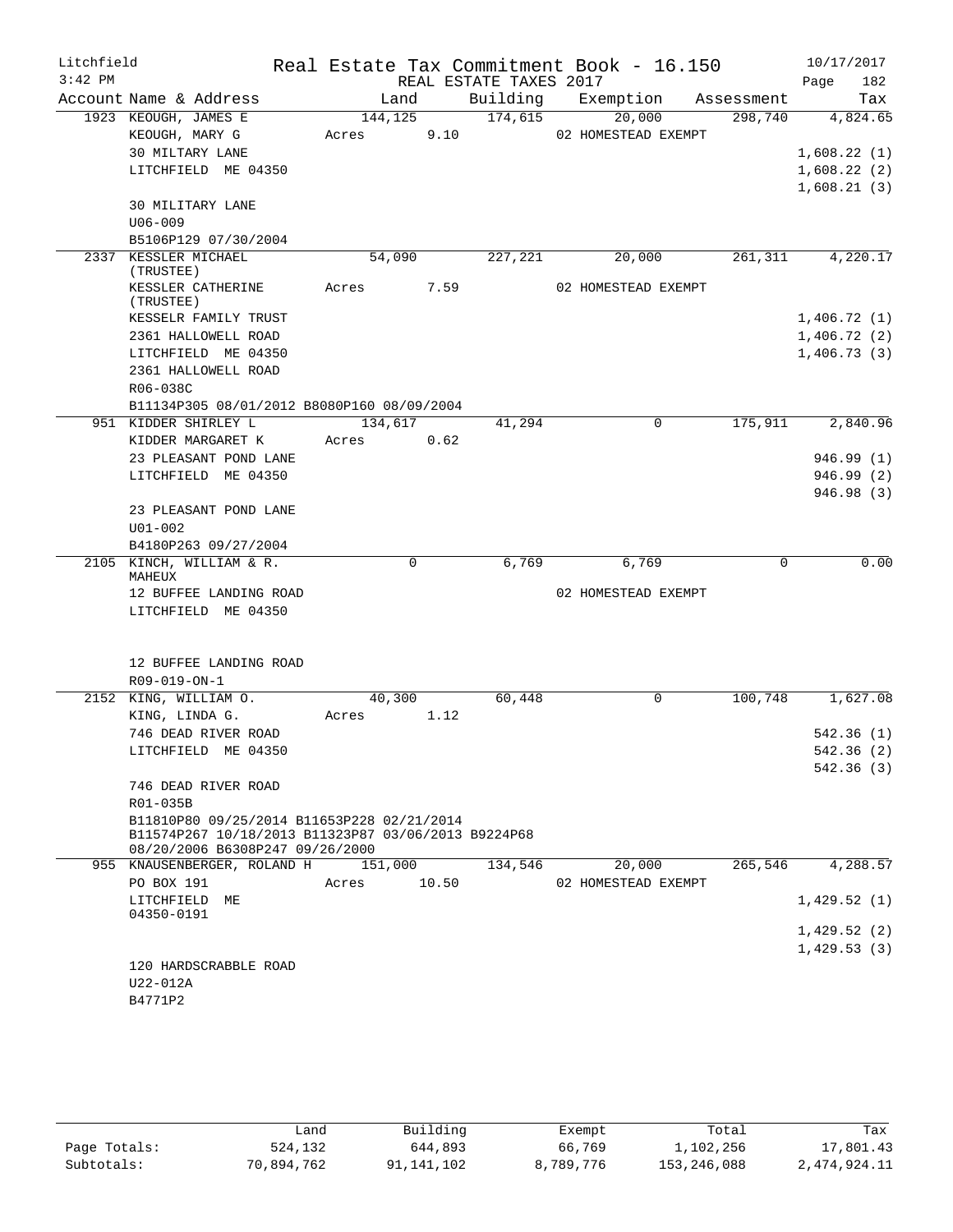| Litchfield   |                                            |         |          |                        | Real Estate Tax Commitment Book - 16.150 |            | 10/17/2017  |
|--------------|--------------------------------------------|---------|----------|------------------------|------------------------------------------|------------|-------------|
| $3:42$ PM    |                                            |         |          | REAL ESTATE TAXES 2017 |                                          |            | 183<br>Page |
|              | Account Name & Address                     | Land    |          | Building               | Exemption                                | Assessment | Tax         |
|              | 732 KNIGHT, JASON                          | 53,350  |          | 98,093                 | 20,000                                   | 131,443    | 2,122.80    |
|              | KNIGHT, PATRICIA                           | Acres   | 6.85     |                        | 02 HOMESTEAD EXEMPT                      |            |             |
|              | 730 DEAD RIVER ROAD                        |         |          |                        |                                          |            | 707.60(1)   |
|              | LITCHFIELD ME 04350                        |         |          |                        |                                          |            | 707.60(2)   |
|              |                                            |         |          |                        |                                          |            | 707.60(3)   |
|              | 730 DEAD RIVER ROAD                        |         |          |                        |                                          |            |             |
|              | R01-033B                                   |         |          |                        |                                          |            |             |
|              | B7419P78 05/02/2003                        |         |          |                        |                                          |            |             |
|              | 958 KNOWLES, JOAN                          | 40,575  |          | 82,996                 | 26,000                                   | 97,571     | 1,575.77    |
|              | KNOWLES IRVING P                           | Acres   | 1.23     |                        | 02 HOMESTEAD EXEMPT                      |            |             |
|              | 145 WHIPPOORWILL ROAD                      |         |          |                        | 03 VETERANS EXEMPT                       |            | 525.26(1)   |
|              | LITCHFIELD ME 04350                        |         |          |                        |                                          |            | 525.26(2)   |
|              |                                            |         |          |                        |                                          |            | 525.25(3)   |
|              | 145 WHIPPOORWILL ROAD                      |         |          |                        |                                          |            |             |
|              | $U23-021B$                                 |         |          |                        |                                          |            |             |
|              | B4612P195                                  |         |          |                        |                                          |            |             |
|              | 1359 KNOWLTON, MELISSA D.                  | 20,400  |          | 83,581                 | 0                                        | 103,981    | 1,679.29    |
|              | 1956 HALLOWELL ROAD                        | Acres   | 0.30     |                        |                                          |            |             |
|              | LITCHFIELD ME 04350                        |         |          |                        |                                          |            | 559.76(1)   |
|              |                                            |         |          |                        |                                          |            | 559.76 (2)  |
|              |                                            |         |          |                        |                                          |            | 559.77 (3)  |
|              | 1956 HALLOWELL ROAD                        |         |          |                        |                                          |            |             |
|              |                                            |         |          |                        |                                          |            |             |
|              | R11-010                                    |         |          |                        |                                          |            |             |
|              | B6577P77 08/06/2001                        |         |          |                        |                                          |            |             |
|              | 1281 KOEHLER JR., PETER A                  | 105,618 |          | 76,952                 | 0                                        | 182,570    | 2,948.51    |
|              | 42 LUDWIG RD                               | Acres   | 0.23     |                        |                                          |            |             |
|              | ELLINGTON CT 06029                         |         |          |                        |                                          |            | 982.84 (1)  |
|              |                                            |         |          |                        |                                          |            | 982.84 (2)  |
|              |                                            |         |          |                        |                                          |            | 982.83 (3)  |
|              | 115 WOODLAND LANE                          |         |          |                        |                                          |            |             |
|              | $U12 - 001$                                |         |          |                        |                                          |            |             |
|              | B5839P122 12/05/1998                       |         |          |                        |                                          |            |             |
|              | 1177 KONS, JAMES A.                        | 13,980  |          | $\mathbf 0$            | 0                                        | 13,980     | 225.78      |
|              | BAADE-KONS, GRETCHEN S. Acres 0.30         |         |          |                        |                                          |            |             |
|              | 671 MEADOW ROAD                            |         |          |                        |                                          |            | 75.26(1)    |
|              | TOPSHAM ME 04086                           |         |          |                        |                                          |            | 75.26(2)    |
|              |                                            |         |          |                        |                                          |            | 75.26(3)    |
|              | MARLENE DRIVE                              |         |          |                        |                                          |            |             |
|              | $U28 - 018$                                |         |          |                        |                                          |            |             |
|              | B11832P87 10/23/2014 B5808P8               |         |          |                        |                                          |            |             |
|              | 2403 KOOL KEITH                            | 27,600  |          | $\mathsf{O}$           | 0                                        | 27,600     | 445.74      |
|              | 16 SOUTH STREET                            | Acres   | 1.40     |                        |                                          |            |             |
|              | GARDINER ME 04345                          |         |          |                        |                                          |            | 148.58(1)   |
|              |                                            |         |          |                        |                                          |            | 148.58 (2)  |
|              |                                            |         |          |                        |                                          |            | 148.58(3)   |
|              |                                            |         |          |                        |                                          |            |             |
|              | SCHOOL LANE                                |         |          |                        |                                          |            |             |
|              | R03-105C                                   |         |          |                        |                                          |            |             |
|              | B10094P330 06/01/2009 B4991P293 10/06/1995 |         |          |                        |                                          |            |             |
|              | 172 KOOL, KEITH                            | 66,750  |          | 54,334                 | 20,000                                   | 101,084    | 1,632.51    |
|              | 16 SOUTH STREET                            | Acres   | 2.90     |                        | 02 HOMESTEAD EXEMPT                      |            |             |
|              | GARDINER ME 04345                          |         |          |                        |                                          |            | 544.17(1)   |
|              |                                            |         |          |                        |                                          |            | 544.17 (2)  |
|              |                                            |         |          |                        |                                          |            | 544.17(3)   |
|              | 28 SCHOOL LANE                             |         |          |                        |                                          |            |             |
|              | R03-103B                                   |         |          |                        |                                          |            |             |
|              | B10094P330 06/01/2009 B4991P293 06/24/1993 |         |          |                        |                                          |            |             |
|              |                                            |         |          |                        |                                          |            |             |
|              |                                            |         |          |                        |                                          |            |             |
|              | Land                                       |         | Building |                        | Exempt                                   | Total      | Tax         |
| Page Totals: | 328,273                                    |         | 395,956  |                        | 66,000                                   | 658,229    | 10,630.40   |

Subtotals: 71,223,035 91,537,058 8,855,776 153,904,317 2,485,554.51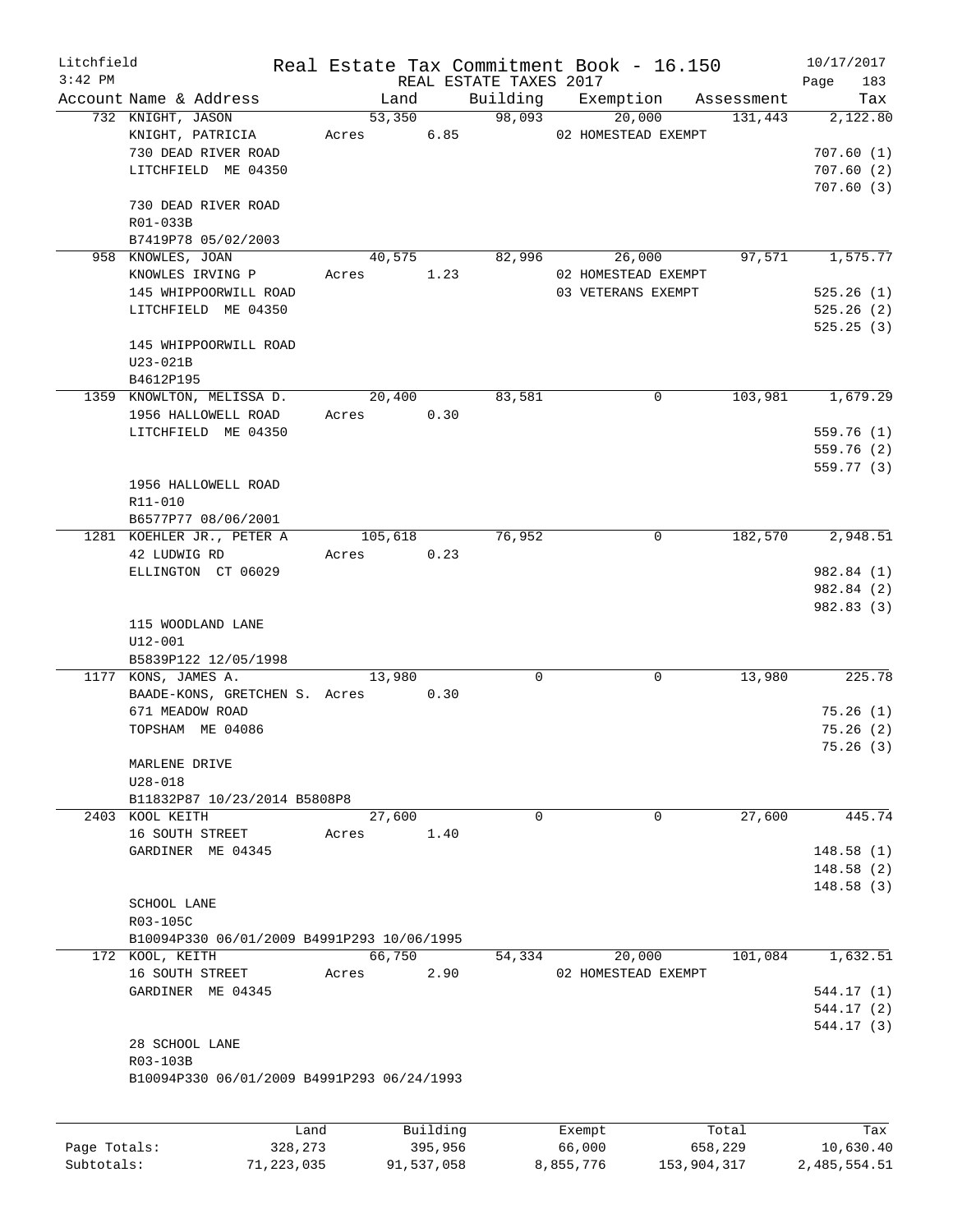| Litchfield   |                                |       |             |          |                        | Real Estate Tax Commitment Book - 16.150 |            | 10/17/2017  |                          |
|--------------|--------------------------------|-------|-------------|----------|------------------------|------------------------------------------|------------|-------------|--------------------------|
| $3:42$ PM    |                                |       |             |          | REAL ESTATE TAXES 2017 |                                          |            | Page        | 184                      |
|              | Account Name & Address         |       | Land        |          |                        | Building Exemption                       | Assessment |             | Tax                      |
|              | 2359 KOZLAK PAUL J             |       | 42,750      |          | 231,705                | 20,000                                   | 254, 455   |             | 4,109.45                 |
|              | KOZLAK LYNNE M                 |       | Acres       | 2.10     |                        | 02 HOMESTEAD EXEMPT                      |            |             |                          |
|              | 179 UPPER POND ROAD            |       |             |          |                        |                                          |            | 1,369.82(1) |                          |
|              | LITCHFIELD ME 04350            |       |             |          |                        |                                          |            | 1,369.82(2) |                          |
|              |                                |       |             |          |                        |                                          |            | 1,369.81(3) |                          |
|              | 179 UPPER POND ROAD            |       |             |          |                        |                                          |            |             |                          |
|              | R01-017-2                      |       |             |          |                        |                                          |            |             |                          |
|              | B8445P5 06/08/2005 B6412P193   |       |             |          |                        |                                          |            |             |                          |
|              | 96 KRAINIS, ISAAC              |       | 57,500      |          | 87,632                 | 20,000                                   | 125,132    |             | 2,020.88                 |
|              | KRAINIS, KERRIN                |       | Acres 11.00 |          |                        | 02 HOMESTEAD EXEMPT                      |            |             |                          |
|              | 205 RICHMOND ROAD              |       |             |          |                        |                                          |            |             | 673.63(1)                |
|              | LITCHFIELD ME 04350            |       |             |          |                        |                                          |            |             | 673.63 (2)               |
|              |                                |       |             |          |                        |                                          |            |             | 673.62(3)                |
|              | 205 RICHMOND ROAD              |       |             |          |                        |                                          |            |             |                          |
|              | $R03 - 040 - 3$                |       |             |          |                        |                                          |            |             |                          |
|              | B11749P98 07/22/2014 B3305P80  |       |             |          |                        |                                          |            |             |                          |
|              | 2693 KRAVETZ STEVEN            |       | 41,350      |          | 69,880                 | 20,000                                   | 91,230     |             | 1,473.36                 |
|              | KRAVETZ SUSAN                  | Acres | 2.10        |          |                        | 02 HOMESTEAD EXEMPT                      |            |             |                          |
|              | 41 PATRIOTS LANE               |       |             |          |                        |                                          |            |             | 491.12 (1)               |
|              |                                |       |             |          |                        |                                          |            |             |                          |
|              | LITCHFIELD ME 04350            |       |             |          |                        |                                          |            |             | 491.12 (2)<br>491.12 (3) |
|              |                                |       |             |          |                        |                                          |            |             |                          |
|              | 41 PATRIOTS LANE               |       |             |          |                        |                                          |            |             |                          |
|              | R03-005C                       |       |             |          |                        |                                          |            |             |                          |
|              | B9482P313 08/30/2007           |       |             |          |                        |                                          |            |             |                          |
|              | 625 KRONSTRAND, DAVID C        |       | 39,100      |          | 137,697                | 20,000                                   | 156,797    |             | 2,532.27                 |
|              | KRONSTRAND, JASMINE D          |       | Acres 1.20  |          |                        | 02 HOMESTEAD EXEMPT                      |            |             |                          |
|              | 40 NOTTINGHAM LANE             |       |             |          |                        |                                          |            |             | 844.09 (1)               |
|              | LITCHFIELD ME 04350            |       |             |          |                        |                                          |            |             | 844.09 (2)               |
|              |                                |       |             |          |                        |                                          |            |             | 844.09 (3)               |
|              | 40 NOTTINGHAM LANE             |       |             |          |                        |                                          |            |             |                          |
|              | $R11 - 035 - 4 - A$            |       |             |          |                        |                                          |            |             |                          |
|              | B7885P347 05/19/2004           |       |             |          |                        |                                          |            |             |                          |
|              | 2479 KUPFER, CHARLES           |       | 41,450      |          | 25,176                 | 0                                        | 66,626     |             | 1,076.01                 |
|              | <b>45 LABEL AVENUE</b>         | Acres |             | 1.58     |                        |                                          |            |             |                          |
|              | PORTLAND ME 04103-1245         |       |             |          |                        |                                          |            |             | 358.67(1)                |
|              |                                |       |             |          |                        |                                          |            |             | 358.67(2)                |
|              |                                |       |             |          |                        |                                          |            |             | 358.67(3)                |
|              | 7 GORDON LANE                  |       |             |          |                        |                                          |            |             |                          |
|              | R09-017B                       |       |             |          |                        |                                          |            |             |                          |
|              | 525 KUPFER, DENISE M.          |       | 23,200      |          | 54,262                 | 20,000                                   | 57,462     |             | 928.01                   |
|              | P O BOX 122                    | Acres |             | 0.40     |                        | 02 HOMESTEAD EXEMPT                      |            |             |                          |
|              | LITCHFIELD ME 04350            |       |             |          |                        |                                          |            |             | 309.34(1)                |
|              |                                |       |             |          |                        |                                          |            |             | 309.34(2)                |
|              |                                |       |             |          |                        |                                          |            |             | 309.33(3)                |
|              | 311 BUKER ROAD                 |       |             |          |                        |                                          |            |             |                          |
|              | R05-044                        |       |             |          |                        |                                          |            |             |                          |
|              | B5896P11 10/15/2004            |       |             |          |                        |                                          |            |             |                          |
|              | 961 KUX, JAMES A               |       | 70,861      |          | 58,228                 | 0                                        | 129,089    |             | 2,084.79                 |
|              | 610 17th Ave South             | Acres |             | 0.21     |                        |                                          |            |             |                          |
|              | NAPLES FL 34102                |       |             |          |                        |                                          |            |             | 694.93 (1)               |
|              |                                |       |             |          |                        |                                          |            |             | 694.93 (2)               |
|              |                                |       |             |          |                        |                                          |            |             | 694.93 (3)               |
|              | 27 SAND POND LANE              |       |             |          |                        |                                          |            |             |                          |
|              | $U12 - 024$                    |       |             |          |                        |                                          |            |             |                          |
|              | B10349P249 02/26/2010 B3893P19 |       |             |          |                        |                                          |            |             |                          |
|              |                                |       |             |          |                        |                                          |            |             |                          |
|              |                                |       |             |          |                        |                                          |            |             |                          |
|              |                                |       |             |          |                        |                                          |            |             |                          |
|              | Land                           |       |             | Building |                        | Exempt                                   | Total      |             | Tax                      |
| Page Totals: | 316,211                        |       |             | 664,580  |                        | 100,000                                  | 880,791    |             | 14, 224. 77              |

Subtotals: 71,539,246 92,201,638 8,955,776 154,785,108 2,499,779.28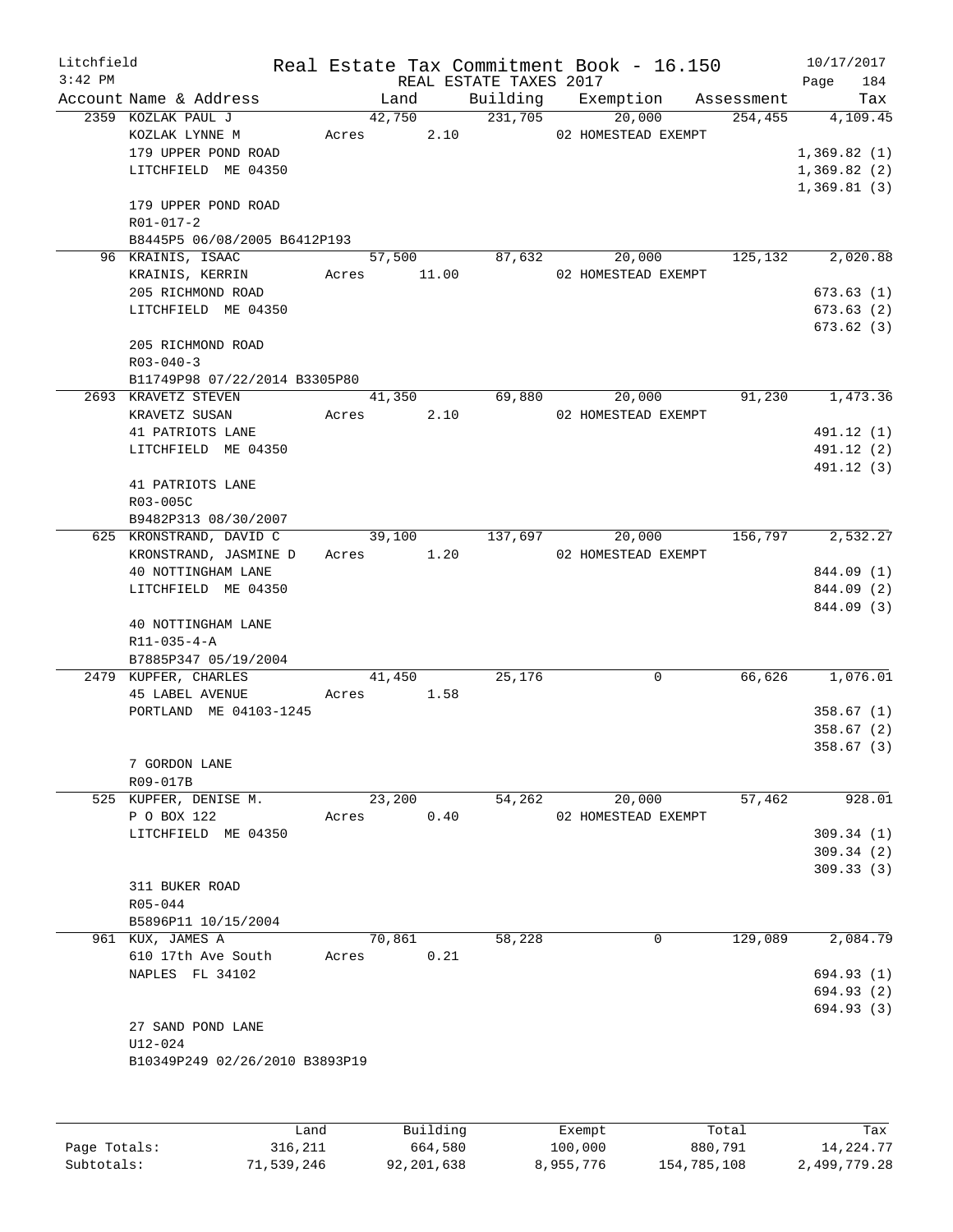| Litchfield<br>$3:42$ PM |                                                      |       |        |       | REAL ESTATE TAXES 2017 | Real Estate Tax Commitment Book - 16.150 |            | 10/17/2017<br>Page<br>185 |
|-------------------------|------------------------------------------------------|-------|--------|-------|------------------------|------------------------------------------|------------|---------------------------|
|                         | Account Name & Address                               |       | Land   |       | Building               | Exemption                                | Assessment | Tax                       |
|                         | 2648 KUZZINS CONSTRUCTION,<br>INC.                   |       | 7,500  |       | $\Omega$               | $\Omega$                                 | 7,500      | 121.12                    |
|                         | 1747 LEWISTON ROAD                                   | Acres |        | 1.00  |                        |                                          |            |                           |
|                         | LITCHFIELD ME 04350                                  |       |        |       |                        |                                          |            | 40.37(1)                  |
|                         |                                                      |       |        |       |                        |                                          |            | 40.37(2)                  |
|                         |                                                      |       |        |       |                        |                                          |            | 40.38(3)                  |
|                         | ROUTE 126                                            |       |        |       |                        |                                          |            |                           |
|                         | $U13 - 013 - 2$                                      |       |        |       |                        |                                          |            |                           |
|                         | B11588P63 12/13/2013                                 |       |        |       |                        |                                          |            |                           |
|                         | 2649 KUZZINS CONSTRUCTION,<br>INC.                   |       | 7,500  |       | $\Omega$               | 0                                        | 7,500      | 121.12                    |
|                         | 1747 LEWISTON ROAD                                   | Acres |        | 1.00  |                        |                                          |            |                           |
|                         | LITCHFIELD ME 04350                                  |       |        |       |                        |                                          |            | 40.37(1)                  |
|                         |                                                      |       |        |       |                        |                                          |            | 40.37(2)                  |
|                         | 5 LINTONIA DRIVE                                     |       |        |       |                        |                                          |            | 40.38(3)                  |
|                         | $U13 - 013 - 3$                                      |       |        |       |                        |                                          |            |                           |
|                         | B12238P93 03/04/2016                                 |       |        |       |                        |                                          |            |                           |
| 2647                    | KUZZINS CONSTRUCTION,<br>INC.                        |       | 30,000 |       | 90,648                 | $\mathbf 0$                              | 120,648    | 1,948.47                  |
|                         | 1747 LEWISTON ROAD                                   | Acres |        | 1.00  |                        |                                          |            |                           |
|                         | LITCHFIELD ME 04350                                  |       |        |       |                        |                                          |            | 649.49 (1)                |
|                         |                                                      |       |        |       |                        |                                          |            | 649.49 (2)                |
|                         | ROUTE 126                                            |       |        |       |                        |                                          |            | 649.49 (3)                |
|                         | $U13 - 013 - 1$                                      |       |        |       |                        |                                          |            |                           |
|                         | B11588P59 12/13/2013                                 |       |        |       |                        |                                          |            |                           |
|                         | 1157 KUZZINS COVE LLC                                |       | 87,600 |       | 159,029                | $\mathbf{0}$                             | 246,629    | 3,983.06                  |
|                         | 118 PENNELL STREET                                   | Acres |        | 0.20  |                        |                                          |            |                           |
|                         | WESTBROOK ME 04092                                   |       |        |       |                        |                                          |            | 1,327.69(1)               |
|                         |                                                      |       |        |       |                        |                                          |            | 1,327.69(2)               |
|                         |                                                      |       |        |       |                        |                                          |            | 1,327.68(3)               |
|                         | 1802 LEWISTON ROAD                                   |       |        |       |                        |                                          |            |                           |
|                         | $U13 - 016$                                          |       |        |       |                        |                                          |            |                           |
|                         | B10239P302 10/13/2009 B2562P47                       |       |        |       |                        |                                          |            |                           |
|                         | 2543 LA QUARRY, LLC                                  |       | 78,670 |       | $\Omega$               | $\mathbf 0$                              | 78,670     | 1,270.52                  |
|                         | P.O. BOX 9340                                        | Acres |        | 49.90 |                        |                                          |            |                           |
|                         | AUBURN ME 04210                                      |       |        |       |                        |                                          |            | 423.51 (1)                |
|                         |                                                      |       |        |       |                        |                                          |            | 423.51 (2)                |
|                         | 1446 RICHMOND ROAD                                   |       |        |       |                        |                                          |            | 423.50(3)                 |
|                         | R01-022B                                             |       |        |       |                        |                                          |            |                           |
|                         | B12196P335 12/31/2015 B11575P244 B11457P3 07/01/2013 |       |        |       |                        |                                          |            |                           |
|                         | B8752P50 12/22/2005                                  |       |        |       |                        |                                          |            |                           |
|                         | 437 LABBE STANLEY E                                  |       | 75,100 |       | 138,189                | 20,000                                   | 193,289    | 3,121.62                  |
|                         | LABBE CLAIRE                                         | Acres |        | 44.00 |                        | 02 HOMESTEAD EXEMPT                      |            |                           |
|                         | LABBE, STAN & CLAIRE                                 |       |        |       |                        |                                          |            | 1,040.54(1)               |
|                         | 24 WHO DA THUNK IT LANE                              |       |        |       |                        |                                          |            | 1,040.54(2)               |
|                         | LITCHFIELD ME 04350                                  |       |        |       |                        |                                          |            | 1,040.54(3)               |
|                         | 12 WHO DA THUNK IT LANE                              |       |        |       |                        |                                          |            |                           |
|                         | R01-042                                              |       |        |       |                        |                                          |            |                           |
|                         | B8649P258 09/30/2005 B5177P811 05/14/2003            |       |        |       |                        |                                          |            |                           |

|              | Land       | Building   | Exempt    | Total       | Tax          |
|--------------|------------|------------|-----------|-------------|--------------|
| Page Totals: | 286,370    | 387,866    | 20,000    | 654,236     | 10,565.91    |
| Subtotals:   | 71,825,616 | 92,589,504 | 8,975,776 | 155,439,344 | 2,510,345.19 |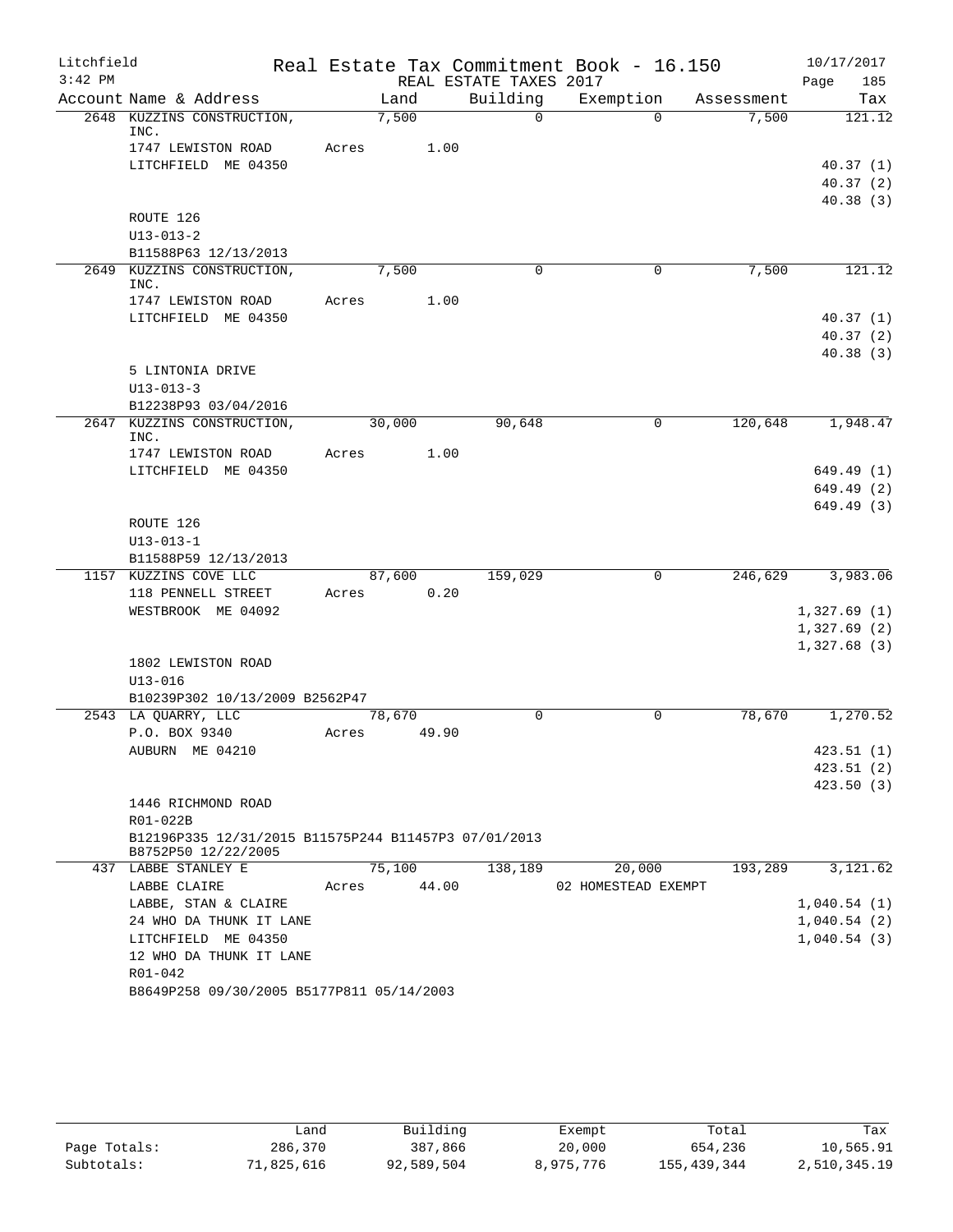|           | Litchfield Real Estate Tax Commitment Book - 16.150 10/17/2017                       |         |            |                        |                      |                                                                         |                  |
|-----------|--------------------------------------------------------------------------------------|---------|------------|------------------------|----------------------|-------------------------------------------------------------------------|------------------|
| $3:42$ PM |                                                                                      |         |            | REAL ESTATE TAXES 2017 |                      |                                                                         | 186<br>Page      |
|           | Account Name & Address                                                               |         |            |                        |                      | Land Building Exemption Assessment<br>53,500 123,101 20,000 156,601 2,5 | Tax              |
|           | 2539 LABBE VICKIE                                                                    |         |            |                        |                      |                                                                         | 156,601 2,529.11 |
|           | 20 HILL TOP LANE Acres 7.00 02 HOMESTEAD EXEMPT                                      |         |            |                        |                      |                                                                         |                  |
|           | LITCHFIELD ME 04350                                                                  |         |            |                        |                      |                                                                         | 843.04 (1)       |
|           |                                                                                      |         |            |                        |                      |                                                                         | 843.04 (2)       |
|           |                                                                                      |         |            |                        |                      |                                                                         | 843.03 (3)       |
|           | 20 HILL TOP LANE                                                                     |         |            |                        |                      |                                                                         |                  |
|           | R11-003C                                                                             |         |            |                        |                      |                                                                         |                  |
|           | B8615P33 09/27/2005                                                                  |         |            |                        |                      |                                                                         |                  |
|           | 2220 LABBE, RAYMOND & LEANN 43,875 65,334 20,000<br>11 DENNIS HILL ROAD Acres 2.55   |         |            |                        | 02 HOMESTEAD EXEMPT  |                                                                         | 89,209 1,440.73  |
|           | LITCHFIELD, ME 04350                                                                 |         |            |                        |                      |                                                                         | 480.24 (1)       |
|           |                                                                                      |         |            |                        |                      |                                                                         | 480.24 (2)       |
|           |                                                                                      |         |            |                        |                      |                                                                         | 480.25(3)        |
|           | 11 DENNIS HILL ROAD                                                                  |         |            |                        |                      |                                                                         |                  |
|           | R11-008-7                                                                            |         |            |                        |                      |                                                                         |                  |
|           | B6659P207 09/19/2001                                                                 |         |            |                        |                      |                                                                         |                  |
|           | 963 LABBE, SCOTT                                                                     |         |            |                        | 81,170 89,188 20,000 |                                                                         | 150,358 2,428.28 |
|           | 34 LABBE LANE Acres 54.90                                                            |         |            |                        | 02 HOMESTEAD EXEMPT  |                                                                         |                  |
|           | LITCHFIELD ME 04350                                                                  |         |            |                        |                      |                                                                         | 809.43(1)        |
|           |                                                                                      |         |            |                        |                      |                                                                         | 809.43(2)        |
|           |                                                                                      |         |            |                        |                      |                                                                         | 809.42(3)        |
|           | 34 LABBE LANE                                                                        |         |            |                        |                      |                                                                         |                  |
|           | R02-035A                                                                             |         |            |                        |                      |                                                                         |                  |
|           | B11157P123 06/11/2012 B3862P94                                                       |         |            |                        |                      |                                                                         |                  |
|           | 1708 LABOS, ALLAN                                                                    | 234,479 |            | 38,572                 |                      | $\overline{0}$                                                          | 273,051 4,409.77 |
|           | 21 LOOKOUT DRIVE                                                                     |         | Acres 0.69 |                        |                      |                                                                         |                  |
|           | FREEPORT ME 04032                                                                    |         |            |                        |                      |                                                                         | 1,469.92(1)      |
|           |                                                                                      |         |            |                        |                      |                                                                         | 1,469.92(2)      |
|           |                                                                                      |         |            |                        |                      |                                                                         | 1,469.93(3)      |
|           | 13 BLEN DRIVE                                                                        |         |            |                        |                      |                                                                         |                  |
|           | $U23 - 008$                                                                          |         |            |                        |                      |                                                                         |                  |
|           | B5955P185 05/27/1999                                                                 |         |            |                        |                      |                                                                         |                  |
|           | 201 LABOSSIERE, DAVID E. & 45,000 24,288<br><b>SANDRA</b>                            |         |            |                        | 20,000               |                                                                         | 49,288 796.00    |
|           | 33 FERRIN ROAD                                                                       |         |            | Acres 3.00             | 02 HOMESTEAD EXEMPT  |                                                                         |                  |
|           | LITCHFIELD ME 04350                                                                  |         |            |                        |                      |                                                                         | 265.33(1)        |
|           |                                                                                      |         |            |                        |                      |                                                                         | 265.33(2)        |
|           |                                                                                      |         |            |                        |                      |                                                                         | 265.34 (3)       |
|           | 33 FERRIN ROAD                                                                       |         |            |                        |                      |                                                                         |                  |
|           | R03-097A                                                                             |         |            |                        |                      |                                                                         |                  |
|           | B5940P54 05/07/1999                                                                  |         |            |                        |                      |                                                                         |                  |
|           | 720 LACASSE, LOUIE L.                                                                |         | 101,040    | 6,426                  |                      | 0<br>107,466                                                            | 1,735.58         |
|           | LACASSE, MONA G.                                                                     | Acres   |            | 0.24                   |                      |                                                                         |                  |
|           | 2727 N. ATLANTIC<br>AVENUE, UNIT 611                                                 |         |            |                        |                      |                                                                         | 578.53(1)        |
|           | DAYTONA BEACH FL 32118                                                               |         |            |                        |                      |                                                                         | 578.53 (2)       |
|           |                                                                                      |         |            |                        |                      |                                                                         | 578.52 (3)       |
|           | 7 MARLENE DRIVE                                                                      |         |            |                        |                      |                                                                         |                  |
|           | $U28 - 037$                                                                          |         |            |                        |                      |                                                                         |                  |
|           | B12073P12 08/12/2015 B8684P109 11/04/2005 B8186P99<br>10/29/2004 B6672P95 10/25/2001 |         |            |                        |                      |                                                                         |                  |

|              | Land       | Building   | Exempt    | Total       | Tax          |
|--------------|------------|------------|-----------|-------------|--------------|
| Page Totals: | 559,064    | 346,909    | 80,000    | 825,973     | 13,339.47    |
| Subtotals:   | 72,384,680 | 92,936,413 | 9,055,776 | 156,265,317 | 2,523,684.66 |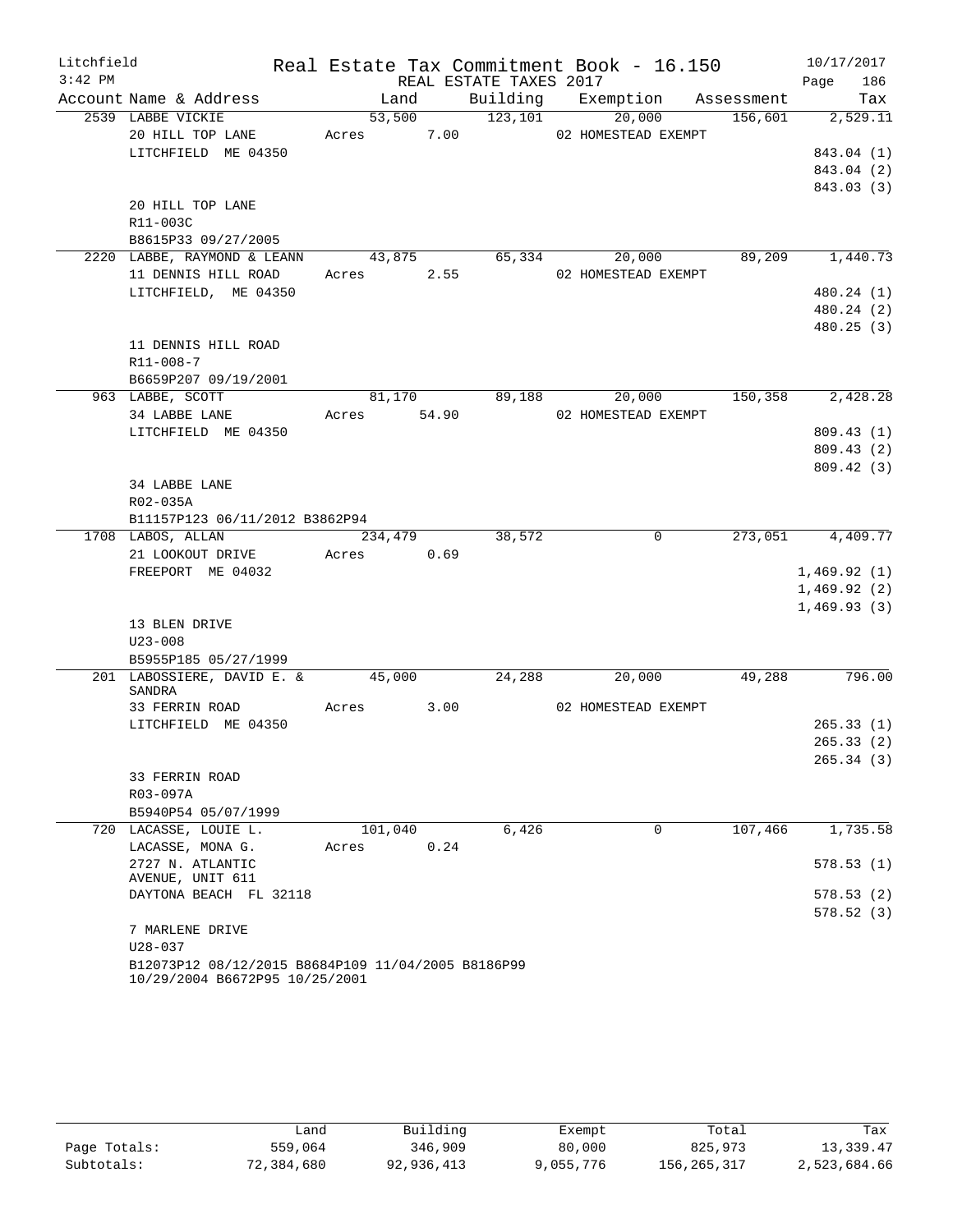| Litchfield<br>$3:42$ PM |                                                                              |         |         |      | REAL ESTATE TAXES 2017 | Real Estate Tax Commitment Book - 16.150 |            | 10/17/2017<br>Page<br>187 |
|-------------------------|------------------------------------------------------------------------------|---------|---------|------|------------------------|------------------------------------------|------------|---------------------------|
|                         | Account Name & Address                                                       |         | Land    |      | Building               | Exemption                                | Assessment | Tax                       |
|                         | 2046 LACHANCE, PETER ET AL                                                   |         | 7,638   |      | $\overline{0}$         | $\Omega$                                 | 7,638      | 123.35                    |
|                         | 105 HARPSWELL ROAD                                                           | Acres   |         | 0.13 |                        |                                          |            |                           |
|                         | BRUNSWICK ME 04011                                                           |         |         |      |                        |                                          |            | 41.12(1)                  |
|                         |                                                                              |         |         |      |                        |                                          |            | 41.12(2)                  |
|                         |                                                                              |         |         |      |                        |                                          |            | 41.11(3)                  |
|                         | PEACEPIPE DRIVE                                                              |         |         |      |                        |                                          |            |                           |
|                         | $U28 - 043$                                                                  |         |         |      |                        |                                          |            |                           |
|                         | B10950P250 01/31/2012 B5418P69 02/24/1997                                    |         |         |      |                        |                                          |            |                           |
|                         | 971 LACHANCE, PETER R.<br>105 HARPSWELL ROAD                                 | Acres   | 24,128  | 0.08 | 18,140                 | 0                                        | 42,268     | 682.63                    |
|                         | BRUNSWICK ME 04011                                                           |         |         |      |                        |                                          |            | 227.54(1)                 |
|                         |                                                                              |         |         |      |                        |                                          |            | 227.54(2)                 |
|                         |                                                                              |         |         |      |                        |                                          |            | 227.55(3)                 |
|                         | 439 PEACEPIPE DRIVE                                                          |         |         |      |                        |                                          |            |                           |
|                         | $U28 - 057$                                                                  |         |         |      |                        |                                          |            |                           |
|                         | B6910P95                                                                     |         |         |      |                        |                                          |            |                           |
|                         | 1153 LACHAPELLE, ROGER N.                                                    |         | 103,637 |      | 100,649                | 20,000                                   | 184,286    | 2,976.22                  |
|                         | LACHAPELLE, MAUREEN E.                                                       | Acres   |         | 0.32 |                        | 02 HOMESTEAD EXEMPT                      |            |                           |
|                         | 28 MAPLE DRIVE                                                               |         |         |      |                        |                                          |            | 992.07 (1)                |
|                         | LITCHFIELD ME 04350                                                          |         |         |      |                        |                                          |            | 992.07(2)                 |
|                         |                                                                              |         |         |      |                        |                                          |            | 992.08(3)                 |
|                         | 28 MAPLE DRIVE                                                               |         |         |      |                        |                                          |            |                           |
|                         | $U23 - 012$<br>B12004P47 06/05/2015 B11619P207 01/27/2014 B5918P299          |         |         |      |                        |                                          |            |                           |
|                         | 04/15/1999 B3709P314 03/30/1990                                              |         |         |      |                        |                                          |            |                           |
|                         | 1349 LACHAPELLE, TIMOTHY (<br>TRUSTEE)                                       | 277,950 |         |      | 277,882                | 20,000                                   | 535,832    | 8,653.69                  |
|                         | LACHAPELLE, RENEE<br>(TRUSTEE)                                               | Acres   |         | 4.68 |                        | 02 HOMESTEAD EXEMPT                      |            |                           |
|                         | THE RENEE C. LACHAPELLE<br>TRUST                                             |         |         |      |                        |                                          |            | 2,884.56(1)               |
|                         | 1635 LEWISTON ROAD BOX<br>13                                                 |         |         |      |                        |                                          |            | 2,884.56(2)               |
|                         | LITCHFIELD ME 04350                                                          |         |         |      |                        |                                          |            | 2,884.57(3)               |
|                         | 67 RUSTIC DRIVE                                                              |         |         |      |                        |                                          |            |                           |
|                         | $U13 - 028$                                                                  |         |         |      |                        |                                          |            |                           |
|                         | B12512P296 01/07/2017 B10478P180 07/21/2010<br>B7708P101 10/17/2003          |         |         |      |                        |                                          |            |                           |
|                         | 1293 LACHARITE, JAIME S &<br>SARA                                            |         | 40,250  |      | 128,916                | 20,000                                   | 149,166    | 2,409.03                  |
|                         | 1957 HALLOWELL ROAD                                                          | Acres   |         | 1.10 |                        | 02 HOMESTEAD EXEMPT                      |            |                           |
|                         | LITCHFIELD ME 04350                                                          |         |         |      |                        |                                          |            | 803.01(1)                 |
|                         |                                                                              |         |         |      |                        |                                          |            | 803.01(2)                 |
|                         | 1957 HALLOWELL ROAD                                                          |         |         |      |                        |                                          |            | 803.01(3)                 |
|                         | R11-030A                                                                     |         |         |      |                        |                                          |            |                           |
|                         | B5889P159 08/05/1999                                                         |         |         |      |                        |                                          |            |                           |
|                         | 1280 LACHARITE, SARA A.                                                      |         | 33,433  |      | $\mathbf 0$            | $\mathbf 0$                              | 33,433     | 539.94                    |
|                         | LACHARITE, JAIME S.                                                          | Acres   |         | 4.30 |                        |                                          |            |                           |
|                         | 1957 HALLOWELL ROAD                                                          |         |         |      |                        |                                          |            | 179.98(1)                 |
|                         | LITCHFIELD ME 04350                                                          |         |         |      |                        |                                          |            | 179.98(2)                 |
|                         |                                                                              |         |         |      |                        |                                          |            | 179.98(3)                 |
|                         | HALLOWELL ROAD                                                               |         |         |      |                        |                                          |            |                           |
|                         | R11-030                                                                      |         |         |      |                        |                                          |            |                           |
|                         | B11906P255 02/02/2015 B11551P23 10/09/2013 B11538P87<br>08/26/2013 B2943P338 |         |         |      |                        |                                          |            |                           |
|                         |                                                                              |         |         |      |                        |                                          |            |                           |
|                         |                                                                              |         |         |      |                        |                                          |            |                           |

|              | Land       | Building   | Exempt    | Total         | Tax          |
|--------------|------------|------------|-----------|---------------|--------------|
| Page Totals: | 487,036    | 525,587    | 60,000    | 952,623       | 15,384.86    |
| Subtotals:   | 72,871,716 | 93,462,000 | 9,115,776 | 157, 217, 940 | 2,539,069.52 |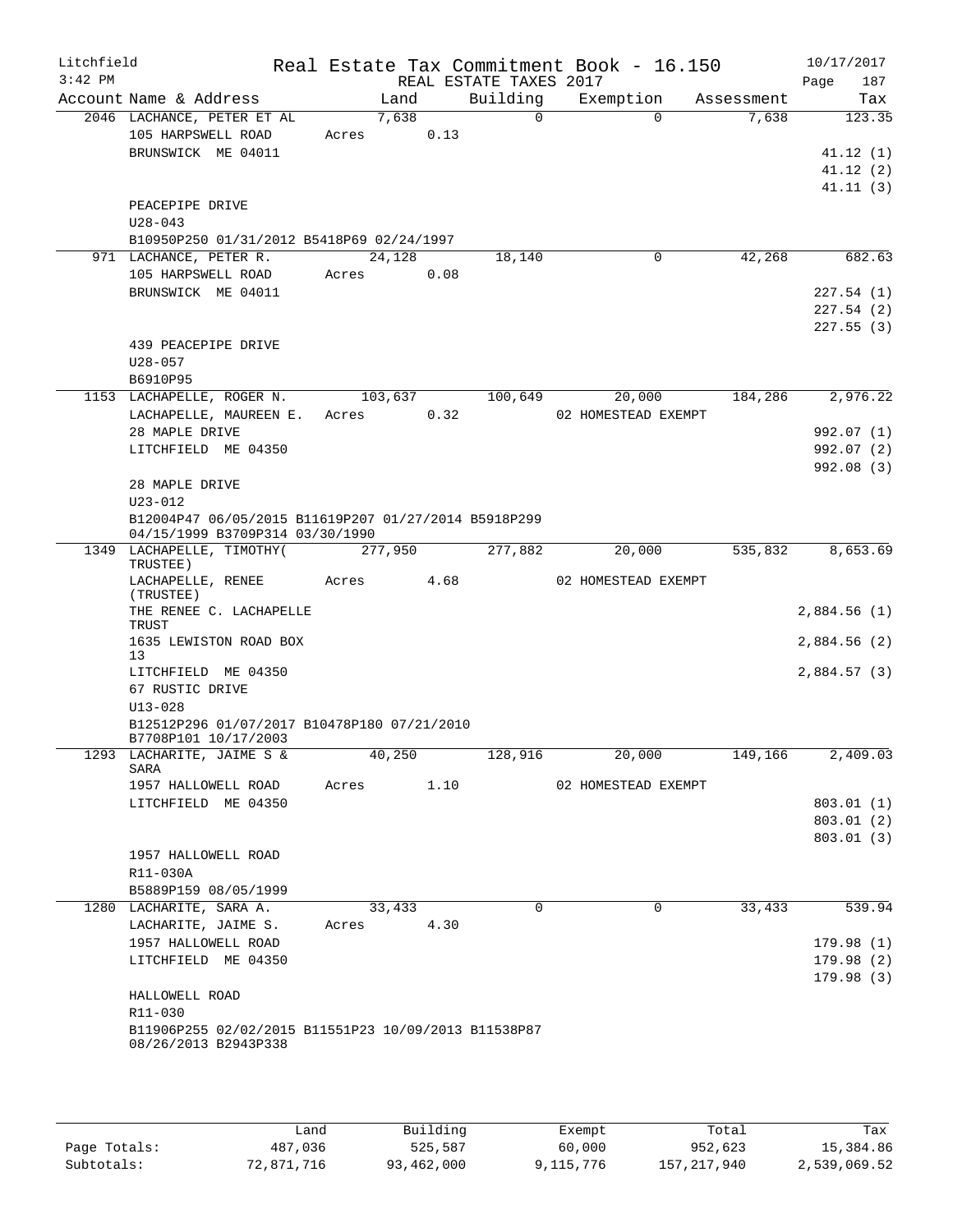| Litchfield   |                                                                                                          |              |                 |            | Real Estate Tax Commitment Book - 16.150 |           |                               |             | 10/17/2017   |
|--------------|----------------------------------------------------------------------------------------------------------|--------------|-----------------|------------|------------------------------------------|-----------|-------------------------------|-------------|--------------|
| $3:42$ PM    |                                                                                                          |              |                 |            | REAL ESTATE TAXES 2017                   |           |                               |             | Page<br>188  |
|              | Account Name & Address                                                                                   |              | Land            |            | Building Exemption                       |           |                               | Assessment  | Tax          |
|              | 2444 LADD ALAN C JR<br>LADD CRYSTAL L                                                                    | Acres        | 71,110<br>35.72 |            | 92,227                                   |           | 20,000<br>02 HOMESTEAD EXEMPT | 143,337     | 2,314.89     |
|              | 77 PLAINS ROAD                                                                                           |              |                 |            |                                          |           |                               |             | 771.63(1)    |
|              | LITCHFIELD ME 04350                                                                                      |              |                 |            |                                          |           |                               |             | 771.63(2)    |
|              |                                                                                                          |              |                 |            |                                          |           |                               |             | 771.63(3)    |
|              | 77 PLAINS ROAD                                                                                           |              |                 |            |                                          |           |                               |             |              |
|              | $R06 - 064 - 1$                                                                                          |              |                 |            |                                          |           |                               |             |              |
|              | B9351P28 04/25/2007 B9351P8 04/25/2007 B9125P202<br>10/27/2006 B9125P200 10/27/2006 B8046P239 07/26/2004 |              |                 |            |                                          |           |                               |             |              |
|              | 972 LADD, ALAN, SR                                                                                       |              | 46,100          |            | 78,540                                   |           | 20,000                        | 104,640     | 1,689.94     |
|              | LADD MARTHA                                                                                              | Acres        |                 | 3.44       |                                          |           | 02 HOMESTEAD EXEMPT           |             |              |
|              | 75 PLAINS ROAD                                                                                           |              |                 |            |                                          |           |                               |             | 563.31(1)    |
|              | LITCHFIELD ME 04350                                                                                      |              |                 |            |                                          |           |                               |             | 563.31(2)    |
|              |                                                                                                          |              |                 |            |                                          |           |                               |             | 563.32(3)    |
|              | 75 PLAINS ROAD                                                                                           |              |                 |            |                                          |           |                               |             |              |
|              | $R06 - 064$                                                                                              |              |                 |            |                                          |           |                               |             |              |
|              | B1711P144 03/14/1974                                                                                     |              |                 |            |                                          |           |                               |             |              |
|              | 977 LAFLAMME, RONALD                                                                                     |              | 28,250          |            | 0                                        |           | 0                             | 28,250      | 456.24       |
|              | 938 SABATTUS ST                                                                                          | Acres        |                 | 1.10       |                                          |           |                               |             |              |
|              | LEWISTON ME 04240                                                                                        |              |                 |            |                                          |           |                               |             | 152.08(1)    |
|              |                                                                                                          |              |                 |            |                                          |           |                               |             | 152.08(2)    |
|              |                                                                                                          |              |                 |            |                                          |           |                               |             | 152.08(3)    |
|              | RICHMOND ROAD                                                                                            |              |                 |            |                                          |           |                               |             |              |
|              | R03-018                                                                                                  |              |                 |            |                                          |           |                               |             |              |
|              | B2209P333                                                                                                |              |                 |            |                                          |           |                               |             |              |
|              | 978 LAFRENIERE, LUCILLE                                                                                  |              | 124,063         |            | 53,646                                   |           | $\mathbf 0$                   | 177,709     | 2,870.00     |
|              | 427 RIDGEVIEW RD                                                                                         | Acres        |                 | 0.43       |                                          |           |                               |             |              |
|              | ORANGE CT 06477                                                                                          |              |                 |            |                                          |           |                               |             | 956.67(1)    |
|              |                                                                                                          |              |                 |            |                                          |           |                               |             | 956.67(2)    |
|              |                                                                                                          |              |                 |            |                                          |           |                               |             | 956.66(3)    |
|              | 12 TOWN LINE DRIVE                                                                                       |              |                 |            |                                          |           |                               |             |              |
|              | $U13 - 018$<br>B5219P233                                                                                 |              |                 |            |                                          |           |                               |             |              |
|              | 2058 LAGACE, ANNETTE                                                                                     |              | 40,000          |            | 67,406                                   |           | $\mathbf 0$                   | 107,406     | 1,734.61     |
|              | LAGACE, RICK                                                                                             | Acres        |                 | 1.00       |                                          |           |                               |             |              |
|              | 8 SANTA LANE                                                                                             |              |                 |            |                                          |           |                               |             | 578.20(1)    |
|              | LITCHFIELD ME 04350-.                                                                                    |              |                 |            |                                          |           |                               |             | 578.20(2)    |
|              |                                                                                                          |              |                 |            |                                          |           |                               |             | 578.21(3)    |
|              | 8 SANTA LANE                                                                                             |              |                 |            |                                          |           |                               |             |              |
|              | R03-096B                                                                                                 |              |                 |            |                                          |           |                               |             |              |
|              | B12533P129 01/20/2017 B7745P244 11/21/2003                                                               |              |                 |            |                                          |           |                               |             |              |
|              | 1554 LAGACE, ANNETTE                                                                                     |              | 42,350          |            | 75,105                                   |           | 20,000                        | 97,455      | 1,573.90     |
|              | 38 TURCOTTE LANE                                                                                         | Acres        |                 | 2.50       |                                          |           | 02 HOMESTEAD EXEMPT           |             |              |
|              | LITCHFIELD ME 04350                                                                                      |              |                 |            |                                          |           |                               |             | 524.63(1)    |
|              |                                                                                                          |              |                 |            |                                          |           |                               |             | 524.63(2)    |
|              |                                                                                                          |              |                 |            |                                          |           |                               |             | 524.64(3)    |
|              | 38 TURCOTTE LANE                                                                                         |              |                 |            |                                          |           |                               |             |              |
|              | $R03 - 069$                                                                                              |              |                 |            |                                          |           |                               |             |              |
|              | B6549P117                                                                                                |              |                 |            |                                          |           |                               |             |              |
|              | 2907 LAHEY, DORIS                                                                                        |              | 112,260         |            | 0                                        |           | 0                             | 112,260     | 1,813.00     |
|              | 28 SUMMIT STREET                                                                                         | Acres        |                 | 0.67       |                                          |           |                               |             |              |
|              | AUBURN ME 04210                                                                                          |              |                 |            |                                          |           |                               |             | 604.33(1)    |
|              |                                                                                                          |              |                 |            |                                          |           |                               |             | 604.33(2)    |
|              |                                                                                                          |              |                 |            |                                          |           |                               |             | 604.34(3)    |
|              | Lewiston Road                                                                                            |              |                 |            |                                          |           |                               |             |              |
|              | $U13 - 001 - 4$                                                                                          |              |                 |            |                                          |           |                               |             |              |
|              | B3059P180                                                                                                |              |                 |            |                                          |           |                               |             |              |
|              |                                                                                                          |              |                 |            |                                          |           |                               |             |              |
|              |                                                                                                          | Land         |                 | Building   |                                          | Exempt    |                               | Total       | Tax          |
| Page Totals: |                                                                                                          | 464,133      |                 | 366,924    |                                          | 60,000    |                               | 771,057     | 12,452.58    |
| Subtotals:   |                                                                                                          | 73, 335, 849 |                 | 93,828,924 |                                          | 9,175,776 |                               | 157,988,997 | 2,551,522.10 |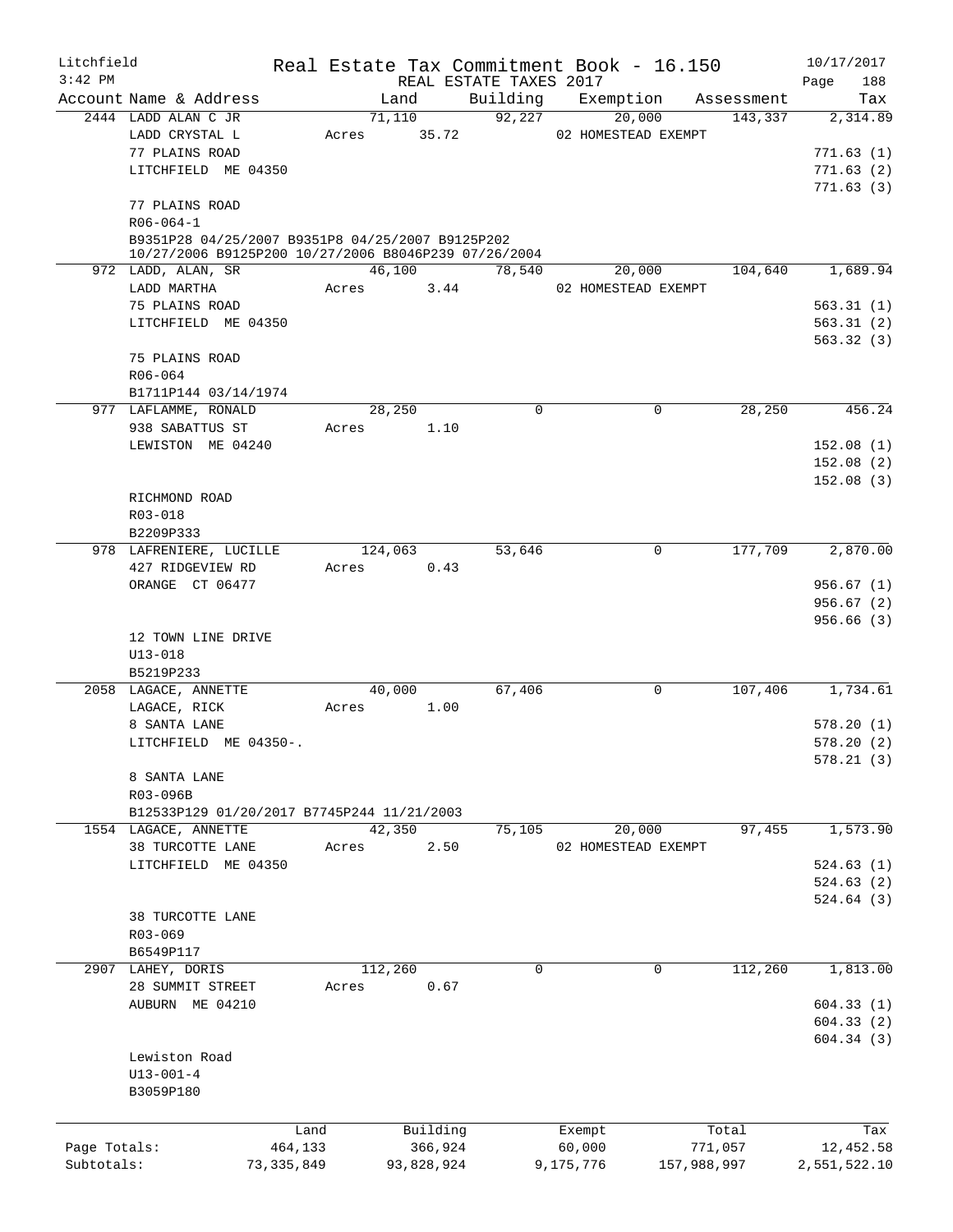| Litchfield   |                                             |            |                 |            |                         | Real Estate Tax Commitment Book - 16.150 |                       | 10/17/2017      |
|--------------|---------------------------------------------|------------|-----------------|------------|-------------------------|------------------------------------------|-----------------------|-----------------|
| $3:42$ PM    |                                             |            |                 |            | REAL ESTATE TAXES 2017  |                                          |                       | Page<br>189     |
|              | Account Name & Address<br>2908 LAHEY, DORIS |            | Land<br>114,780 |            | Building<br>$\mathbf 0$ | Exemption<br>$\Omega$                    | Assessment<br>114,780 | Tax<br>1,853.70 |
|              | 28 SUMMIT STREET                            |            | Acres           | 0.76       |                         |                                          |                       |                 |
|              | AUBURN ME 04210                             |            |                 |            |                         |                                          |                       | 617.90(1)       |
|              |                                             |            |                 |            |                         |                                          |                       | 617.90(2)       |
|              |                                             |            |                 |            |                         |                                          |                       | 617.90(3)       |
|              | Lewiston Road                               |            |                 |            |                         |                                          |                       |                 |
|              |                                             |            |                 |            |                         |                                          |                       |                 |
|              | $U13 - 001 - 5$                             |            |                 |            |                         |                                          |                       |                 |
|              | B3059P180<br>2906 LAHEY, DORIS              |            | 111,980         |            | $\mathbf 0$             | 0                                        | 111,980               | 1,808.48        |
|              |                                             |            |                 |            |                         |                                          |                       |                 |
|              | 28 SUMMIT STREET                            |            | Acres           | 0.66       |                         |                                          |                       |                 |
|              | AUBURN ME 04210                             |            |                 |            |                         |                                          |                       | 602.83(1)       |
|              |                                             |            |                 |            |                         |                                          |                       | 602.83(2)       |
|              |                                             |            |                 |            |                         |                                          |                       | 602.82(3)       |
|              | Lewiston Road                               |            |                 |            |                         |                                          |                       |                 |
|              | $U13 - 001 - 3$                             |            |                 |            |                         |                                          |                       |                 |
|              | B3059P180                                   |            |                 |            |                         |                                          |                       |                 |
|              | 981 LAHEY, DORIS                            |            | 54,573          |            | 275                     | $\mathbf 0$                              | 54,848                | 885.80          |
|              | 28 SUMMIT STREET                            |            | Acres           | 7.79       |                         |                                          |                       |                 |
|              | AUBURN ME 04210                             |            |                 |            |                         |                                          |                       | 295.27 (1)      |
|              |                                             |            |                 |            |                         |                                          |                       | 295.27(2)       |
|              |                                             |            |                 |            |                         |                                          |                       | 295.26(3)       |
|              | Lewiston Road                               |            |                 |            |                         |                                          |                       |                 |
|              | $U13 - 001$                                 |            |                 |            |                         |                                          |                       |                 |
|              | B3059P180                                   |            |                 |            |                         |                                          |                       |                 |
|              | 982 LAHEY, DORIS                            |            | 105,476         |            | 52,623                  | 0                                        | 158,099               | 2,553.30        |
|              | 28 SUMMIT ST                                |            | Acres           | 0.36       |                         |                                          |                       |                 |
|              | AUBURN ME 04210                             |            |                 |            |                         |                                          |                       | 851.10 (1)      |
|              |                                             |            |                 |            |                         |                                          |                       | 851.10 (2)      |
|              |                                             |            |                 |            |                         |                                          |                       | 851.10(3)       |
|              | 90 WOODBURY DRIVE                           |            |                 |            |                         |                                          |                       |                 |
|              | $U25 - 013$                                 |            |                 |            |                         |                                          |                       |                 |
|              | B1652P52                                    |            |                 |            |                         |                                          |                       |                 |
|              | 2904 LAHEY, DORIS                           |            | 109,740         |            | 0                       | 0                                        | 109,740               | 1,772.30        |
|              | 28 SUMMIT STREET                            |            | Acres           | 0.58       |                         |                                          |                       |                 |
|              | AUBURN ME 04210                             |            |                 |            |                         |                                          |                       | 590.77 (1)      |
|              |                                             |            |                 |            |                         |                                          |                       | 590.77 (2)      |
|              |                                             |            |                 |            |                         |                                          |                       | 590.76 (3)      |
|              | Lewiston Road                               |            |                 |            |                         |                                          |                       |                 |
|              | $U13 - 001 - 1$                             |            |                 |            |                         |                                          |                       |                 |
|              | B3059P180                                   |            |                 |            |                         |                                          |                       |                 |
|              | 2905 LAHEY, DORIS                           |            | 108,620         |            | 0                       | 0                                        | 108,620               | 1,754.21        |
|              | 28 SUMMIT STREET                            |            | Acres           | 0.54       |                         |                                          |                       |                 |
|              | AUBURN ME 04210                             |            |                 |            |                         |                                          |                       | 584.74 (1)      |
|              |                                             |            |                 |            |                         |                                          |                       | 584.74 (2)      |
|              |                                             |            |                 |            |                         |                                          |                       | 584.73 (3)      |
|              | Lewiston Road                               |            |                 |            |                         |                                          |                       |                 |
|              | $U13 - 001 - 2$                             |            |                 |            |                         |                                          |                       |                 |
|              | B3059P180                                   |            |                 |            |                         |                                          |                       |                 |
| 489          | LAHEY, DORIS P.                             |            | 137,650         |            | 22,729                  | 0                                        | 160,379               | 2,590.12        |
|              | 28 SUMMIT STREET                            |            | Acres           | 1.81       |                         |                                          |                       |                 |
|              | AUBURN ME 04210                             |            |                 |            |                         |                                          |                       | 863.37 (1)      |
|              |                                             |            |                 |            |                         |                                          |                       | 863.37 (2)      |
|              |                                             |            |                 |            |                         |                                          |                       | 863.38 (3)      |
|              | 17 WEED DRIVE                               |            |                 |            |                         |                                          |                       |                 |
|              | $U25 - 012$                                 |            |                 |            |                         |                                          |                       |                 |
|              | B6629P221                                   |            |                 |            |                         |                                          |                       |                 |
|              |                                             |            |                 |            |                         |                                          |                       |                 |
|              |                                             |            |                 |            |                         |                                          |                       |                 |
|              |                                             | Land       |                 | Building   |                         | Exempt                                   | Total                 | Tax             |
| Page Totals: |                                             | 742,819    |                 | 75,627     |                         | $\mathsf{O}$                             | 818,446               | 13, 217.91      |
| Subtotals:   |                                             | 74,078,668 |                 | 93,904,551 |                         | 9,175,776                                | 158,807,443           | 2,564,740.01    |
|              |                                             |            |                 |            |                         |                                          |                       |                 |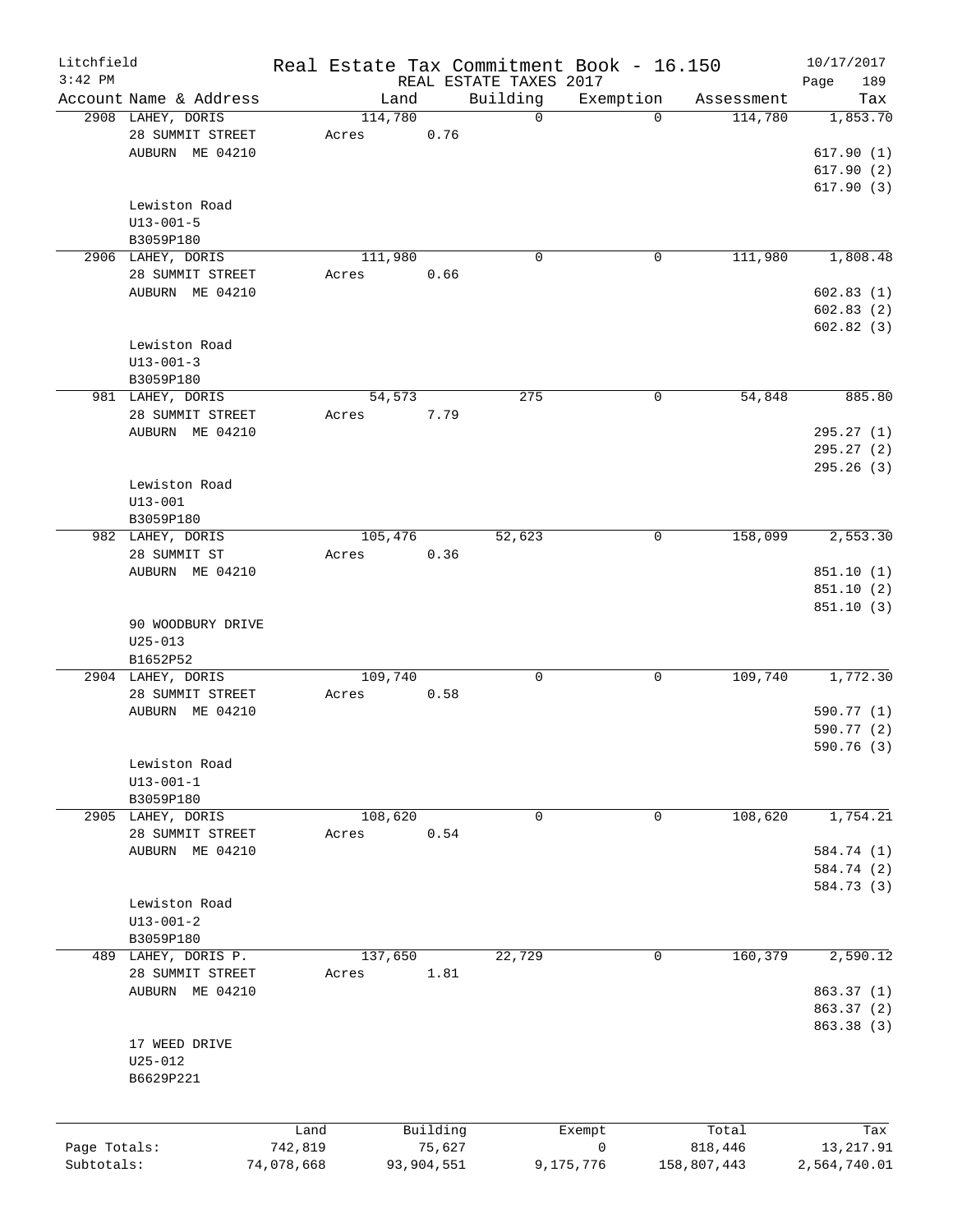| Litchfield   |                                                      |         |            |                        | Real Estate Tax Commitment Book - 16.150 |             | 10/17/2017           |
|--------------|------------------------------------------------------|---------|------------|------------------------|------------------------------------------|-------------|----------------------|
| $3:42$ PM    |                                                      |         |            | REAL ESTATE TAXES 2017 |                                          |             | 190<br>Page          |
|              | Account Name & Address                               | Land    |            | Building               | Exemption                                | Assessment  | Tax                  |
|              | 2268 LAHEY, MICHAEL                                  | 217,600 |            | 441,100                | $\Omega$                                 | 658,700     | 10,638.01            |
|              | LAHEY, THERESA                                       | Acres   | 3.10       |                        |                                          |             |                      |
|              | P.O. BOX 86                                          |         |            |                        |                                          |             | 3,546.00(1)          |
|              | LITCHFIELD ME 04350                                  |         |            |                        |                                          |             | 3,546.00(2)          |
|              |                                                      |         |            |                        |                                          |             | 3,546.01(3)          |
|              | 92 WOODLAND LANE                                     |         |            |                        |                                          |             |                      |
|              | R11-042C-1                                           |         |            |                        |                                          |             |                      |
|              | B7376P65 04/28/2003                                  |         |            |                        |                                          |             |                      |
|              | 2656 LAKESIDE REALTY TRUST                           | 70,000  |            | 5,067                  | 0                                        | 75,067      | 1,212.33             |
|              | 26 LINTONIA DRIVE                                    | Acres   | 1.00       |                        |                                          |             |                      |
|              | LITCHFIELD ME 04350                                  |         |            |                        |                                          |             | 404.11(1)            |
|              |                                                      |         |            |                        |                                          |             | 404.11(2)            |
|              |                                                      |         |            |                        |                                          |             | 404.11(3)            |
|              | 19 LINTONIA DRIVE<br>$U13 - 013 - 10$                |         |            |                        |                                          |             |                      |
|              | B11586P215 12/03/2013                                |         |            |                        |                                          |             |                      |
|              | 2654 LAKESIDE REALTY TRUST                           | 30,000  |            | 5,026                  | 0                                        | 35,026      | $\overline{565}$ .67 |
|              | 26 LINTONIA DRIVE                                    | Acres   | 1.00       |                        |                                          |             |                      |
|              | LITCHFIELD ME 04350                                  |         |            |                        |                                          |             | 188.56(1)            |
|              |                                                      |         |            |                        |                                          |             | 188.56(2)            |
|              |                                                      |         |            |                        |                                          |             | 188.55(3)            |
|              | 15 LINTONIA DRIVE                                    |         |            |                        |                                          |             |                      |
|              | $U13 - 013 - 8$                                      |         |            |                        |                                          |             |                      |
|              | B11586P215 12/03/2013                                |         |            |                        |                                          |             |                      |
|              | 2655 LAKESIDE REALTY TRUST                           | 30,000  |            | 5,127                  | 0                                        | 35,127      | 567.30               |
|              | 26 LINTONIA DRIVE                                    | Acres   | 1.00       |                        |                                          |             |                      |
|              | LITCHFIELD ME 04350                                  |         |            |                        |                                          |             | 189.10(1)            |
|              |                                                      |         |            |                        |                                          |             | 189.10(2)            |
|              |                                                      |         |            |                        |                                          |             | 189.10(3)            |
|              | 17 LINTONIA DRIVE                                    |         |            |                        |                                          |             |                      |
|              | $U13 - 013 - 9$                                      |         |            |                        |                                          |             |                      |
|              | B11586P215 12/02/2013                                |         |            |                        |                                          |             |                      |
|              | 1719 LAMARRE, PHYLISS A.                             | 55,070  |            | 16,424                 | $\mathbf 0$                              | 71,494      | 1,154.63             |
|              | LAMARRE, DENNIS R.                                   | Acres   | 0.20       |                        |                                          |             |                      |
|              | 54 PLEASANT STREET                                   |         |            |                        |                                          |             | 384.88 (1)           |
|              | BRUNSWICK ME 04011                                   |         |            |                        |                                          |             | 384.88 (2)           |
|              |                                                      |         |            |                        |                                          |             | 384.87 (3)           |
|              | 40 OLD LODGE ROAD                                    |         |            |                        |                                          |             |                      |
|              | $U13 - 009$                                          |         |            |                        |                                          |             |                      |
|              | B12211P215 01/12/2016 B12211P213 01/12/2016 B155P668 |         |            |                        |                                          |             |                      |
|              | 986 LAMONTAGNE, DONALD P                             | 91,725  |            | 154,825                | 20,000                                   | 226,550     | 3,658.78             |
|              | LAMONTAGNE BARBARA A                                 | Acres   | 37.29      |                        | 02 HOMESTEAD EXEMPT                      |             |                      |
|              | 1 WEST HOPI LANE                                     |         |            |                        |                                          |             | 1,219.59(1)          |
|              | MORGANS POINT<br>TX 76513                            |         |            |                        |                                          |             | 1,219.59(2)          |
|              |                                                      |         |            |                        |                                          |             | 1,219.60(3)          |
|              | 15 LOIS LANE                                         |         |            |                        |                                          |             |                      |
|              | R06-027A                                             |         |            |                        |                                          |             |                      |
|              | B7977P96 06/04/2004 B7977P94 06/04/2004 B2572P327    |         |            |                        |                                          |             |                      |
|              | 06/07/1983                                           |         |            |                        |                                          |             |                      |
|              | 280 LAMORE, PAUL                                     | 40,870  |            | 0                      | 0                                        | 40,870      | 660.05               |
|              | LAMORE, ANN                                          | Acres   | 6.37       |                        |                                          |             |                      |
|              | 109 SANBORD ROAD                                     |         |            |                        |                                          |             | 220.02(1)            |
|              | MONMOUTH ME 04259                                    |         |            |                        |                                          |             | 220.02(2)            |
|              |                                                      |         |            |                        |                                          |             | 220.01(3)            |
|              | HALLOWELL ROAD                                       |         |            |                        |                                          |             |                      |
|              | R12-007                                              |         |            |                        |                                          |             |                      |
|              | B7884P256 03/17/2004                                 |         |            |                        |                                          |             |                      |
|              |                                                      |         |            |                        |                                          |             |                      |
|              | Land                                                 |         | Building   |                        | Exempt                                   | Total       | Tax                  |
| Page Totals: | 535,265                                              |         | 627,569    |                        | 20,000                                   | 1,142,834   | 18,456.77            |
| Subtotals:   | 74,613,933                                           |         | 94,532,120 |                        | 9,195,776                                | 159,950,277 | 2,583,196.78         |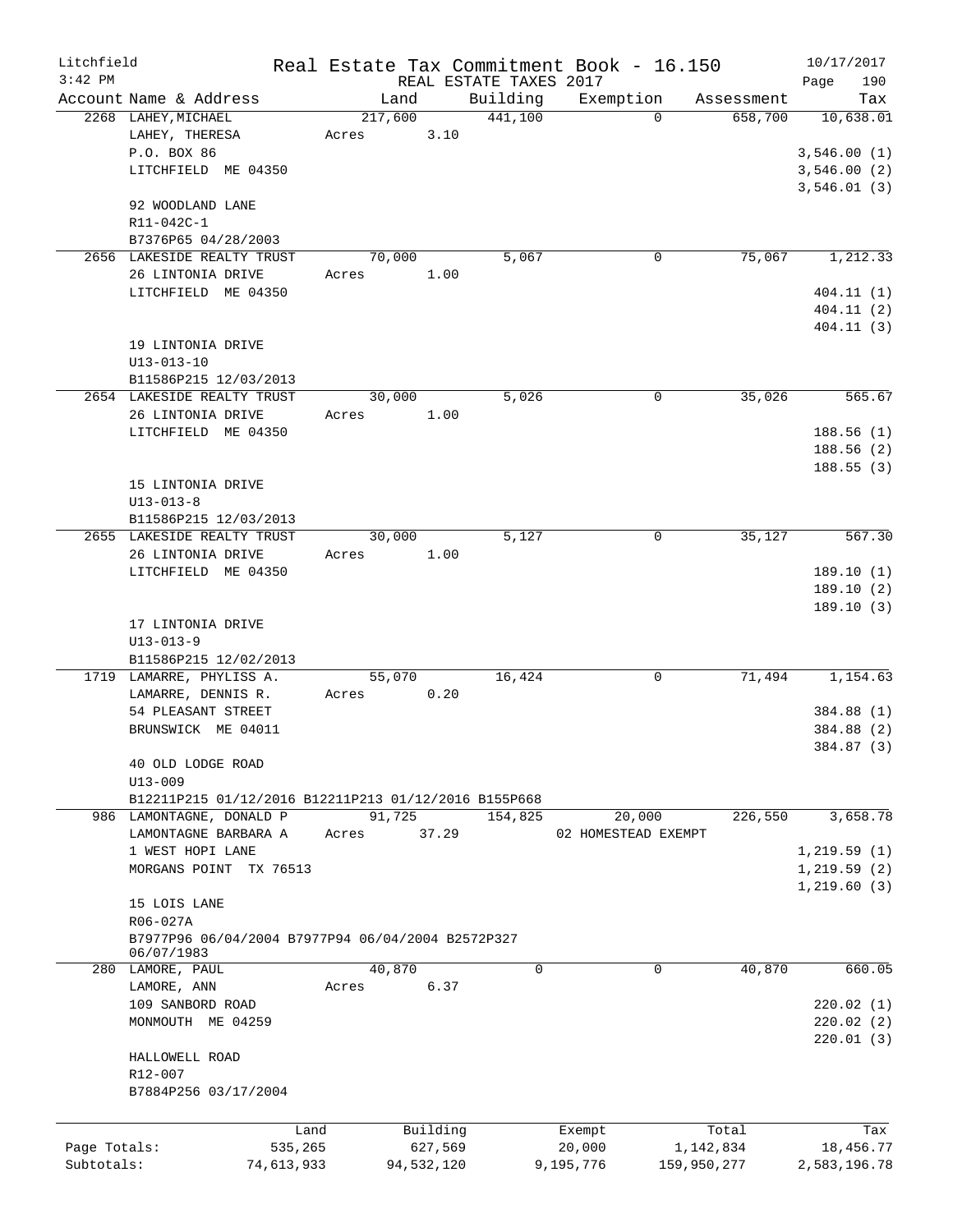| Litchfield<br>$3:42$ PM |                                            |        |            |      | REAL ESTATE TAXES 2017 | Real Estate Tax Commitment Book - 16.150 |         | 10/17/2017<br>Page<br>191 |
|-------------------------|--------------------------------------------|--------|------------|------|------------------------|------------------------------------------|---------|---------------------------|
|                         | Account Name & Address                     |        | Land       |      |                        | Building Exemption Assessment            |         | Tax                       |
|                         | 2298 LAMOREAU BRYAN                        |        | 48,000     |      | $\overline{0}$         | $\Omega$                                 | 48,000  | 775.20                    |
|                         | LAMOREAU TRUDY                             |        | Acres 4.20 |      |                        |                                          |         |                           |
|                         | 205 PLAINS ROAD                            |        |            |      |                        |                                          |         | 258.40(1)                 |
|                         | LITCHFIELD ME 04350                        |        |            |      |                        |                                          |         | 258.40(2)                 |
|                         |                                            |        |            |      |                        |                                          |         | 258.40(3)                 |
|                         | 215 PLAINS ROAD<br>$R07 - 044$             |        |            |      |                        |                                          |         |                           |
|                         | B8766P292 01/13/2006 B7075P185             |        |            |      |                        |                                          |         |                           |
|                         | 988 LAMOREAU, BEVERLY M                    | 29,120 |            |      | $\Omega$               | 0                                        | 29,120  | 470.29                    |
|                         | 148 BOG HILL ROAD                          |        | Acres 0.80 |      |                        |                                          |         |                           |
|                         | WEST GARDINER ME 04345                     |        |            |      |                        |                                          |         | 156.76(1)                 |
|                         |                                            |        |            |      |                        |                                          |         | 156.76(2)                 |
|                         |                                            |        |            |      |                        |                                          |         | 156.77(3)                 |
|                         | HALLOWELL ROAD                             |        |            |      |                        |                                          |         |                           |
|                         | R02-111                                    |        |            |      |                        |                                          |         |                           |
|                         | B5438P256                                  |        |            |      |                        |                                          |         |                           |
|                         | 987 LAMOREAU, BRYAN T & 42,000 115,996     |        |            |      |                        | 20,000                                   | 137,996 | 2, 228.64                 |
|                         | TRUDY                                      |        |            |      |                        |                                          |         |                           |
|                         | 205 PLAINS ROAD                            |        | Acres 2.00 |      |                        | 02 HOMESTEAD EXEMPT                      |         |                           |
|                         | LITCHFIELD ME 04350                        |        |            |      |                        |                                          |         | 742.88(1)                 |
|                         |                                            |        |            |      |                        |                                          |         | 742.88(2)                 |
|                         |                                            |        |            |      |                        |                                          |         | 742.88(3)                 |
|                         | 205 PLAINS ROAD                            |        |            |      |                        |                                          |         |                           |
|                         | R07-045                                    |        |            |      |                        |                                          |         |                           |
|                         | B3446P91 10/20/1988                        |        |            |      |                        |                                          |         |                           |
|                         | 989 LAMOREAU, EARL B., JR.                 |        | 44,295     |      | 87,183                 | 20,000                                   |         | 111,478 1,800.37          |
|                         | 2738 HALLOWELL ROAD                        |        | Acres 3.60 |      |                        | 02 HOMESTEAD EXEMPT                      |         |                           |
|                         | LITCHFIELD ME 04350                        |        |            |      |                        |                                          |         | 600.12(1)                 |
|                         |                                            |        |            |      |                        |                                          |         | 600.12(2)                 |
|                         |                                            |        |            |      |                        |                                          |         | 600.13(3)                 |
|                         | 2738 HALLOWELL ROAD                        |        |            |      |                        |                                          |         |                           |
|                         | R02-034                                    |        |            |      |                        |                                          |         |                           |
|                         | B6544P254 B5438P256                        |        |            |      |                        |                                          |         |                           |
|                         | 992 LANCASTER, WILLIAM                     |        | 121,325    |      |                        | 162,817 26,000                           | 258,142 | 4,168.99                  |
|                         | LANCASTER FLORENCE                         | Acres  |            | 5.33 |                        | 02 HOMESTEAD EXEMPT                      |         |                           |
|                         | 683 PLAINS ROAD                            |        |            |      |                        | 03 VETERANS EXEMPT                       |         | 1,389.66(1)               |
|                         | LITCHFIELD ME 04350                        |        |            |      |                        |                                          |         | 1,389.66(2)               |
|                         |                                            |        |            |      |                        |                                          |         | 1,389.67(3)               |
|                         | 683 PLAINS ROAD                            |        |            |      |                        |                                          |         |                           |
|                         | $U01 - 011$                                |        |            |      |                        |                                          |         |                           |
|                         | B2011P284                                  |        |            |      |                        |                                          |         |                           |
|                         | 2626 LAND TREE CORP                        |        | 28,050     |      | 0                      | 0                                        | 28,050  | 453.01                    |
|                         | P O BOX 3346                               | Acres  | 1.02       |      |                        |                                          |         |                           |
|                         | AUBURN ME 04212                            |        |            |      |                        |                                          |         | 151.00(1)                 |
|                         |                                            |        |            |      |                        |                                          |         |                           |
|                         |                                            |        |            |      |                        |                                          |         | 151.00 (2)<br>151.01(3)   |
|                         | OVERLOOK DRIVE                             |        |            |      |                        |                                          |         |                           |
|                         |                                            |        |            |      |                        |                                          |         |                           |
|                         | R12-022-9                                  |        |            |      |                        |                                          |         |                           |
|                         | B10321P276 01/13/2010 B8169P283 10/21/2004 |        |            |      |                        |                                          |         |                           |
|                         | 2624 LAND TREE CORP                        |        | 28,850     |      | $\Omega$               | $\mathbf 0$                              | 28,850  | 465.93                    |
|                         | P O BOX 3346                               | Acres  | 1.34       |      |                        |                                          |         |                           |
|                         | AUBURN ME 04212-3346                       |        |            |      |                        |                                          |         | 155.31(1)                 |
|                         |                                            |        |            |      |                        |                                          |         | 155.31(2)                 |
|                         |                                            |        |            |      |                        |                                          |         | 155.31(3)                 |
|                         | OVERLOOK DRIVE                             |        |            |      |                        |                                          |         |                           |
|                         | R12-022-7                                  |        |            |      |                        |                                          |         |                           |
|                         | B10321P276 01/13/2010 B8169P283 10/21/2004 |        |            |      |                        |                                          |         |                           |
|                         |                                            |        |            |      |                        |                                          |         |                           |
|                         |                                            | Land   | Building   |      |                        | Exempt                                   | Total   | Tax                       |
| Page Totals:            | 341,640                                    |        | 365,996    |      |                        | 66,000                                   | 641,636 | 10,362.43                 |
| Subtotals:              | 74,955,573                                 |        | 94,898,116 |      |                        | 9,261,776<br>160,591,913                 |         | 2,593,559.21              |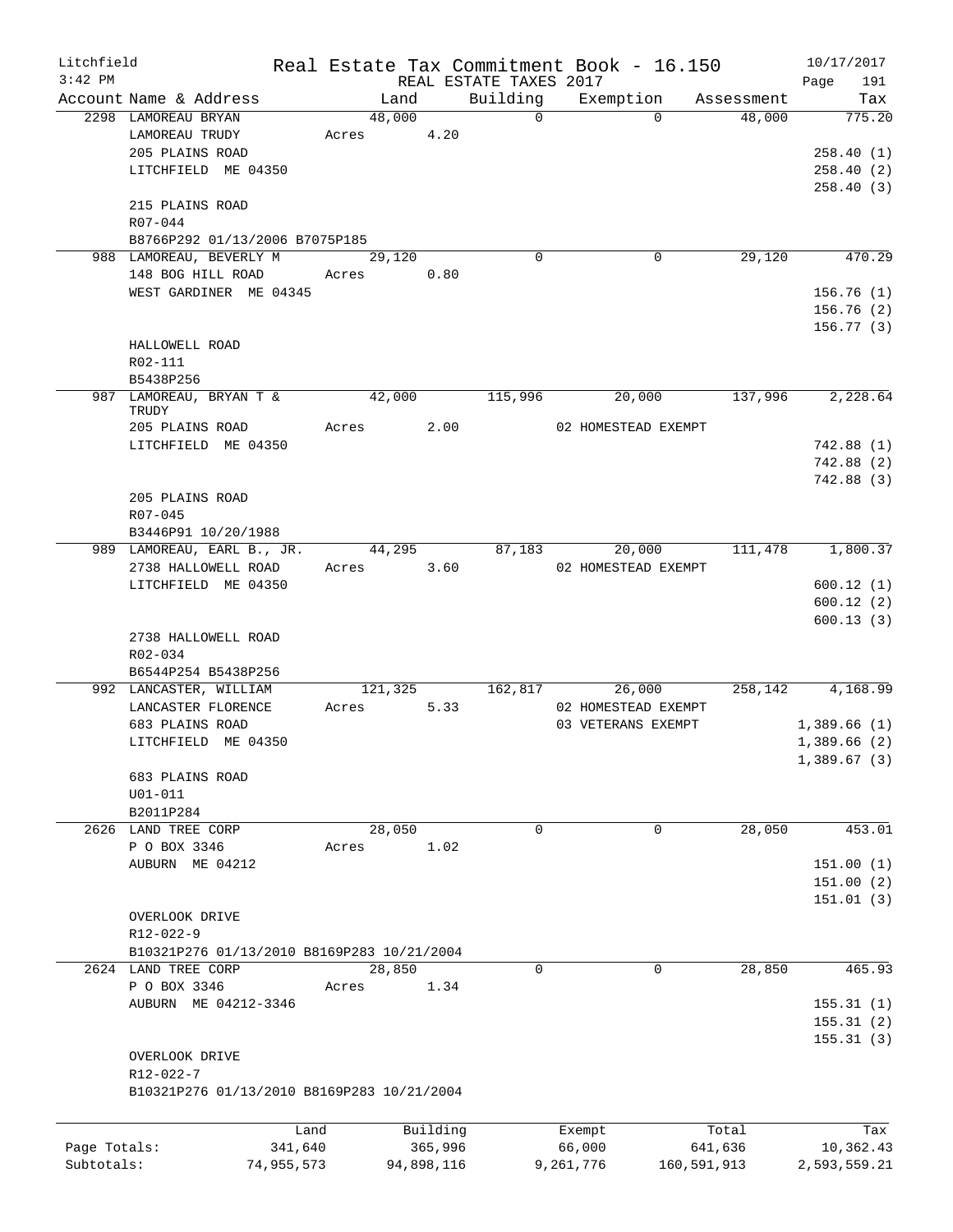| Litchfield<br>$3:42$ PM |                                                     |         |      | REAL ESTATE TAXES 2017 | Real Estate Tax Commitment Book - 16.150 |            | 10/17/2017<br>Page<br>192 |
|-------------------------|-----------------------------------------------------|---------|------|------------------------|------------------------------------------|------------|---------------------------|
|                         | Account Name & Address                              | Land    |      | Building               | Exemption                                | Assessment | Tax                       |
|                         | 2627 LAND TREE CORP                                 | 28,000  |      | $\Omega$               | $\Omega$                                 | 28,000     | 452.20                    |
|                         | P O BOX 3346                                        | Acres   | 1.00 |                        |                                          |            |                           |
|                         | AUBURN ME 04212                                     |         |      |                        |                                          |            | 150.73(1)                 |
|                         |                                                     |         |      |                        |                                          |            | 150.73(2)                 |
|                         |                                                     |         |      |                        |                                          |            | 150.74(3)                 |
|                         | OVERLOOK DRIVE                                      |         |      |                        |                                          |            |                           |
|                         | R12-022-10                                          |         |      |                        |                                          |            |                           |
|                         | B10321P276 01/13/2010 B8169P283 10/21/2004          |         |      |                        |                                          |            |                           |
|                         | 2620 LAND TREE CORP.                                | 30,025  |      | $\Omega$               | $\mathbf 0$                              | 30,025     | 484.90                    |
|                         | P O BOX 3346                                        | Acres   | 1.81 |                        |                                          |            |                           |
|                         | AUBURN ME 04212-3346                                |         |      |                        |                                          |            | 161.63(1)                 |
|                         |                                                     |         |      |                        |                                          |            | 161.63(2)                 |
|                         |                                                     |         |      |                        |                                          |            | 161.64(3)                 |
|                         | OVERLOOK DRIVE                                      |         |      |                        |                                          |            |                           |
|                         | $R12 - 022 - 3$                                     |         |      |                        |                                          |            |                           |
|                         | B10321P276 01/13/2010 B8169P283 10/21/2004          |         |      |                        |                                          |            |                           |
|                         | 995 LANDER, STEPHEN H<br>(TRUSTEE)                  | 94,066  |      | 45,568                 | $\Omega$                                 | 139,634    | 2,255.09                  |
|                         | LANDER, SUSAN E (                                   | Acres   | 0.26 |                        |                                          |            |                           |
|                         | TRUSTEE)                                            |         |      |                        |                                          |            |                           |
|                         | THE STEPHEN H & SUSAN E                             |         |      |                        |                                          |            | 751.70(1)                 |
|                         | LANDER REV. TRUST                                   |         |      |                        |                                          |            |                           |
|                         | 7 CHESTER RD UNIT 203                               |         |      |                        |                                          |            | 751.70(2)                 |
|                         | DERRY NH 03038                                      |         |      |                        |                                          |            | 751.69(3)                 |
|                         | 259 PEACEPIPE DRIVE                                 |         |      |                        |                                          |            |                           |
|                         | $U29 - 013$                                         |         |      |                        |                                          |            |                           |
|                         | B11618P150 01/27/2014 B2456P281                     |         |      |                        |                                          |            |                           |
|                         | 996 LANDRY, GERALD R                                | 113,650 |      | 86,210                 | $\mathsf{O}$                             | 199,860    | 3,227.74                  |
|                         | LANDRY JOANNE M                                     | Acres   | 1.27 |                        |                                          |            |                           |
|                         | 175 KINGS HIGHWAY UNIT<br>1138                      |         |      |                        |                                          |            | 1,075.91(1)               |
|                         | PORT CHARLOTTE FL                                   |         |      |                        |                                          |            | 1,075.91(2)               |
|                         | 33982                                               |         |      |                        |                                          |            |                           |
|                         |                                                     |         |      |                        |                                          |            | 1,075.92(3)               |
|                         | 20 RUSSELL DRIVE                                    |         |      |                        |                                          |            |                           |
|                         | $U27 - 001$                                         |         |      |                        |                                          |            |                           |
|                         | B11762P93 07/24/2014 B9804P262 07/28/2008 B9804P261 |         |      |                        |                                          |            |                           |
|                         | 07/28/2008 B2038P332 09/07/1977                     |         |      |                        |                                          |            |                           |
|                         | 1845 LANDRY, NATHAN                                 | 51,575  |      | 92,265                 | $\mathbf{0}$                             | 143,840    | 2,323.02                  |
|                         | 65 CUMBERLAND AVENUE                                | Acres   | 6.00 |                        |                                          |            |                           |
|                         | LEWISTON ME 04240                                   |         |      |                        |                                          |            | 774.34(1)                 |
|                         |                                                     |         |      |                        |                                          |            | 774.34(2)                 |
|                         |                                                     |         |      |                        |                                          |            | 774.34(3)                 |
|                         | 50 WENTZELL ROAD<br>R03-086                         |         |      |                        |                                          |            |                           |
|                         | B10655P39 01/28/2011 B10276P138 11/19/2009          |         |      |                        |                                          |            |                           |
|                         | B10137P192 07/06/2009 B3038P77 05/04/2004           |         |      |                        |                                          |            |                           |
|                         | 2440 LANE CHRISTOPHER                               | 41,820  |      | $\mathbf 0$            | $\mathbf 0$                              | 41,820     | 675.39                    |
|                         | 35 LIBBY ROAD                                       | Acres   | 7.32 |                        |                                          |            |                           |
|                         | LITCHFIELD ME 04350                                 |         |      |                        |                                          |            | 225.13(1)                 |
|                         |                                                     |         |      |                        |                                          |            | 225.13(2)                 |
|                         |                                                     |         |      |                        |                                          |            | 225.13(3)                 |
|                         | LIBBY ROAD                                          |         |      |                        |                                          |            |                           |
|                         | R06-011A                                            |         |      |                        |                                          |            |                           |
|                         | B8090P239 08/17/2004                                |         |      |                        |                                          |            |                           |
|                         |                                                     |         |      |                        |                                          |            |                           |

|              | Land       | Building     | Exempt    | Total       | Tax          |
|--------------|------------|--------------|-----------|-------------|--------------|
| Page Totals: | 359,136    | 224,043      |           | 583,179     | 9,418.34     |
| Subtotals:   | 75,314,709 | 95, 122, 159 | 9,261,776 | 161,175,092 | 2,602,977.55 |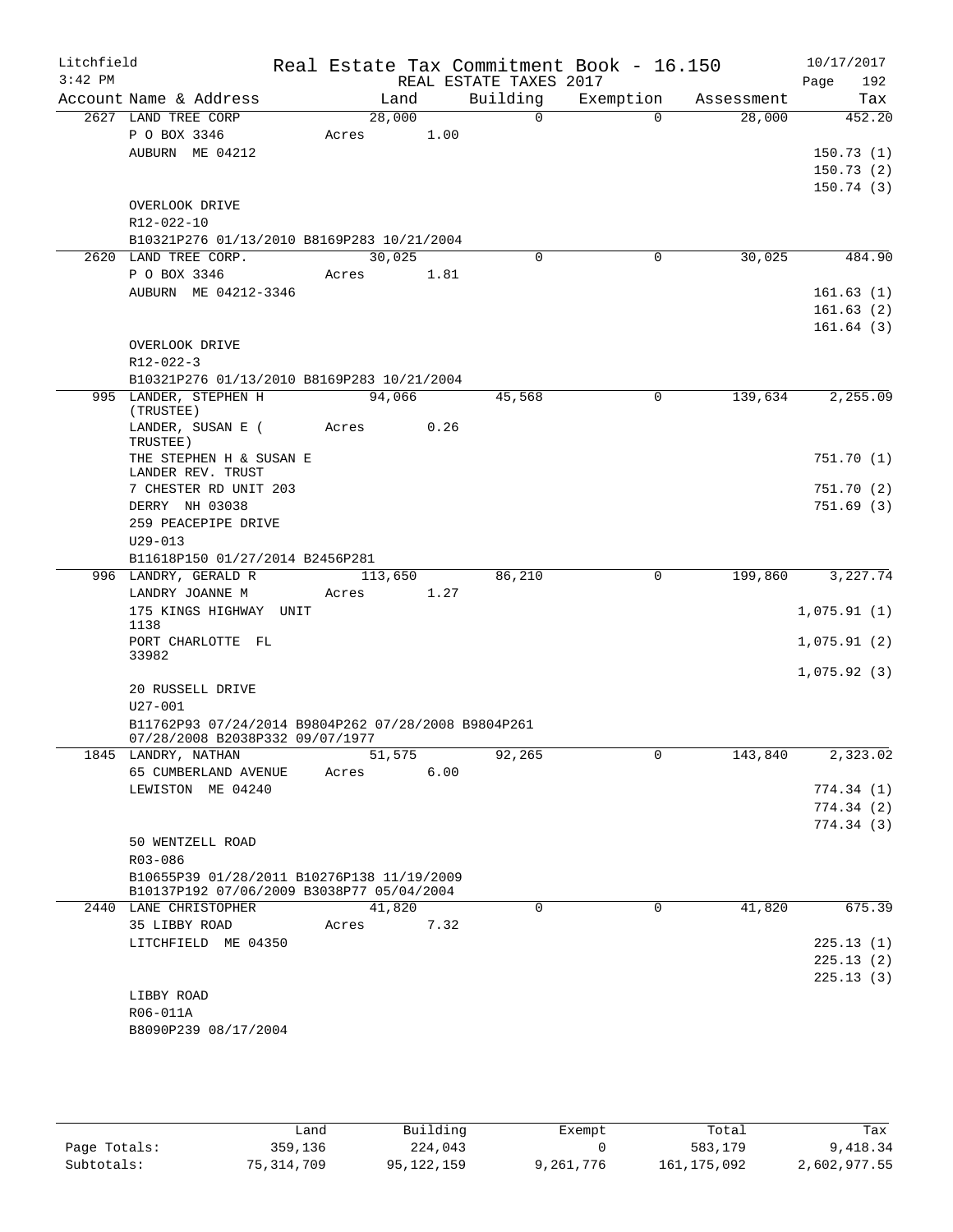| Litchfield   |                               |       |            |                        | Real Estate Tax Commitment Book - 16.150 |            | 10/17/2017   |
|--------------|-------------------------------|-------|------------|------------------------|------------------------------------------|------------|--------------|
| $3:42$ PM    |                               |       |            | REAL ESTATE TAXES 2017 |                                          |            | 193<br>Page  |
|              | Account Name & Address        |       | Land       | Building               | Exemption                                | Assessment | Tax          |
|              | 1009 LANE CHRISTOPHER SCOTT   |       | 57,500     | 77,857                 | 20,000                                   | 115,357    | 1,863.02     |
|              | 45 LIBBY ROAD                 | Acres | 11.00      |                        | 02 HOMESTEAD EXEMPT                      |            |              |
|              | LITCHFIELD ME 04350           |       |            |                        |                                          |            | 621.01(1)    |
|              |                               |       |            |                        |                                          |            | 621.01(2)    |
|              |                               |       |            |                        |                                          |            | 621.00(3)    |
|              | 45 LIBBY ROAD                 |       |            |                        |                                          |            |              |
|              | R06-035                       |       |            |                        |                                          |            |              |
|              | B9919P185 12/01/2008 B727P334 |       |            |                        |                                          |            |              |
|              | 998 LANE FRANKLIN             |       | 46,175     | 14,978                 | 0                                        | 61,153     | 987.62       |
|              | 698 RICHMOND ROAD             | Acres | 11.90      |                        |                                          |            |              |
|              | LITCHFIELD ME 04350           |       |            |                        |                                          |            | 329.21(1)    |
|              |                               |       |            |                        |                                          |            | 329.21(2)    |
|              |                               |       |            |                        |                                          |            | 329.20(3)    |
|              | 2777 HALLOWELL ROAD           |       |            |                        |                                          |            |              |
|              | R02-018                       |       |            |                        |                                          |            |              |
|              |                               |       |            |                        |                                          |            |              |
|              | B3950P180<br>1988 LANE JARED  |       | 42,000     | 136,193                | 0                                        | 178,193    | 2,877.82     |
|              |                               |       |            |                        |                                          |            |              |
|              | LANE JENNIFER                 | Acres | 1.80       |                        |                                          |            |              |
|              | 17 HIDEAWAY LANE              |       |            |                        |                                          |            | 959.27(1)    |
|              | LITCHFIELD ME 04350           |       |            |                        |                                          |            | 959.27(2)    |
|              |                               |       |            |                        |                                          |            | 959.28(3)    |
|              | 17 HIDEAWAY LANE              |       |            |                        |                                          |            |              |
|              | R12-019B                      |       |            |                        |                                          |            |              |
|              | B5076P149 02/26/1996          |       |            |                        |                                          |            |              |
|              | 2089 LANE, CHRISTOPHER S      |       | 40,000     | 8,597                  | 0                                        | 48,597     | 784.84       |
|              | 35 LIBBY ROAD                 | Acres | 1.00       |                        |                                          |            |              |
|              | LITCHFIELD ME 04350           |       |            |                        |                                          |            | 261.61(1)    |
|              |                               |       |            |                        |                                          |            | 261.61(2)    |
|              |                               |       |            |                        |                                          |            | 261.62(3)    |
|              | 35 LIBBY ROAD                 |       |            |                        |                                          |            |              |
|              | R06-035C                      |       |            |                        |                                          |            |              |
|              | B5700P72 06/23/1998           |       |            |                        |                                          |            |              |
|              | 1005 LANE, DAVID              |       | 44,000     | 22,399                 | 0                                        | 66,399     | 1,072.34     |
|              | 1860 HALLOWELL ROAD           | Acres | 2.60       |                        |                                          |            |              |
|              | LITCHFIELD ME 04350           |       |            |                        |                                          |            | 357.45(1)    |
|              |                               |       |            |                        |                                          |            | 357.45(2)    |
|              |                               |       |            |                        |                                          |            | 357.44(3)    |
|              | 1860 HALLOWELL ROAD           |       |            |                        |                                          |            |              |
|              | $U16 - 016$                   |       |            |                        |                                          |            |              |
|              | B5076P147                     |       |            |                        |                                          |            |              |
| 997          | LANE, DAVID                   |       | 41,000     | 91,326                 | 20,000                                   | 112,326    | 1,814.06     |
|              |                               |       |            |                        |                                          |            |              |
|              | 1854 HALLOWELL ROAD           | Acres | 1.40       |                        | 02 HOMESTEAD EXEMPT                      |            |              |
|              | LITCHFIELD ME 04350           |       |            |                        |                                          |            | 604.69(1)    |
|              |                               |       |            |                        |                                          |            | 604.69(2)    |
|              |                               |       |            |                        |                                          |            | 604.68(3)    |
|              | 1854 HALLOWELL ROAD           |       |            |                        |                                          |            |              |
|              | U16-016A                      |       |            |                        |                                          |            |              |
|              | B3796P145                     |       |            |                        |                                          |            |              |
| 999          | LANE, FRANKLIN W              |       | 66,000     | 144,618                | 26,000                                   | 184,618    | 2,981.58     |
|              | 698 RICHMOND ROAD             | Acres | 23.00      |                        | 02 HOMESTEAD EXEMPT                      |            |              |
|              | LITCHFIELD ME 04350           |       |            |                        | 03 VETERANS EXEMPT                       |            | 993.86 (1)   |
|              |                               |       |            |                        |                                          |            | 993.86 (2)   |
|              |                               |       |            |                        |                                          |            | 993.86 (3)   |
|              | 698 RICHMOND ROAD             |       |            |                        |                                          |            |              |
|              | R02-046                       |       |            |                        |                                          |            |              |
|              | B2439P131                     |       |            |                        |                                          |            |              |
|              |                               |       |            |                        |                                          |            |              |
|              |                               |       |            |                        |                                          |            |              |
|              |                               | Land  | Building   |                        | Exempt                                   | Total      | Tax          |
| Page Totals: | 336,675                       |       | 495,968    |                        | 66,000                                   | 766,643    | 12,381.28    |
| Subtotals:   | 75,651,384                    |       | 95,618,127 |                        | 9,327,776<br>161,941,735                 |            | 2,615,358.83 |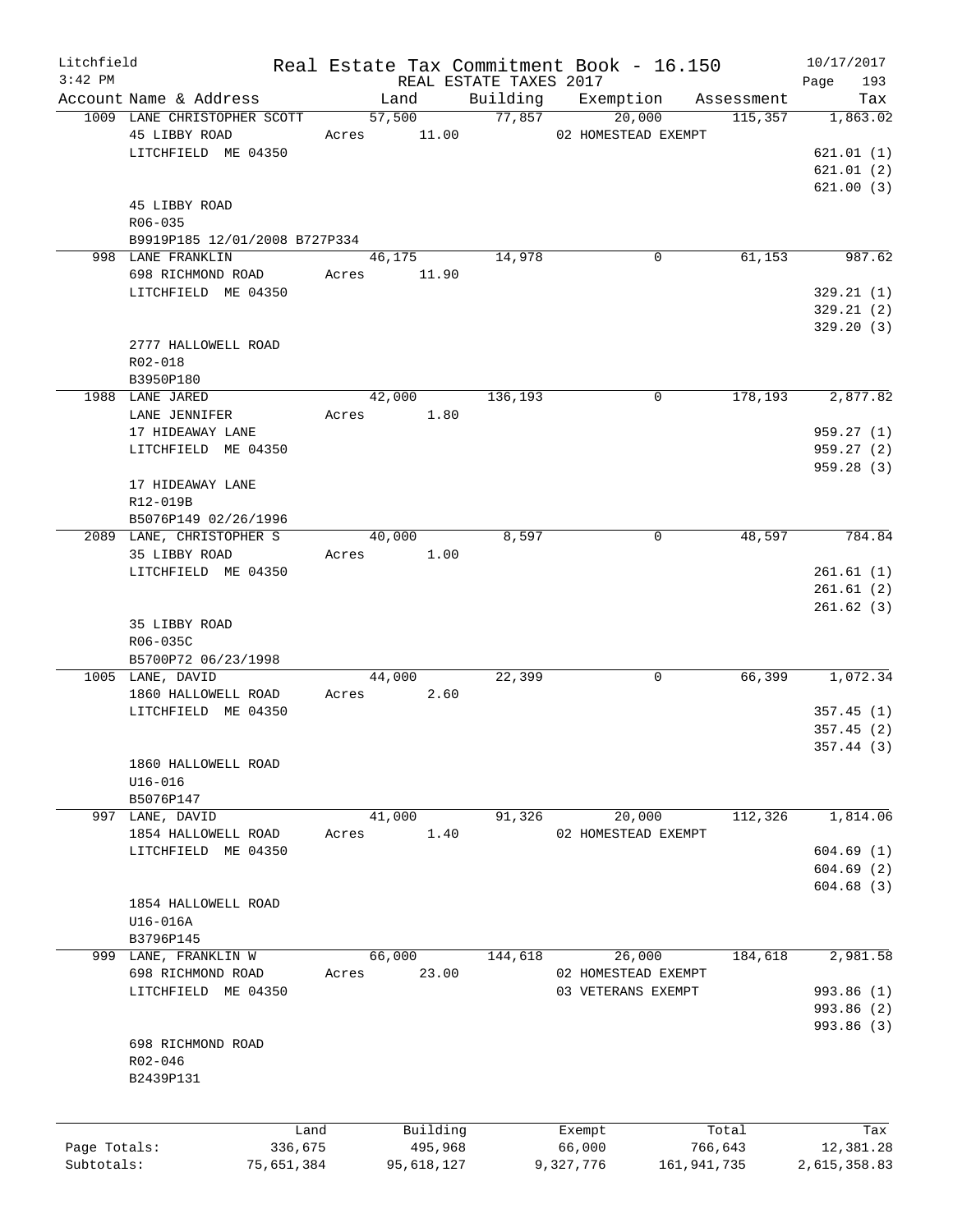| Litchfield   |                                                                     |            |                      | Real Estate Tax Commitment Book - 16.150 |                     |             |            | 10/17/2017   |
|--------------|---------------------------------------------------------------------|------------|----------------------|------------------------------------------|---------------------|-------------|------------|--------------|
| $3:42$ PM    |                                                                     |            |                      | REAL ESTATE TAXES 2017                   |                     |             |            | 194<br>Page  |
|              | Account Name & Address                                              |            | Land                 |                                          | Building Exemption  |             | Assessment | Tax          |
|              | 1001 LANE, JOYCE C                                                  |            | 41,000<br>Acres 1.40 | 61,693                                   | 20,000              |             | 82,693     | 1,335.49     |
|              | LANE, JAMES E                                                       |            |                      |                                          | 02 HOMESTEAD EXEMPT |             |            |              |
|              | 2403 HALLOWELL ROAD                                                 |            |                      |                                          |                     |             |            | 445.16(1)    |
|              | LITCHFIELD ME 04350                                                 |            |                      |                                          |                     |             |            | 445.16(2)    |
|              |                                                                     |            |                      |                                          |                     |             |            | 445.17 (3)   |
|              | 2403 HALLOWELL ROAD                                                 |            |                      |                                          |                     |             |            |              |
|              | $R06 - 035 - 1$                                                     |            |                      |                                          |                     |             |            |              |
|              | B11608P336 06/11/2013 B8817P182 02/28/2006 B5261P32                 |            |                      |                                          |                     |             |            |              |
|              | 1004 LANE, PAUL A                                                   |            | 50,000               | 129,762                                  | 26,000              |             | 153,762    | 2,483.26     |
|              | 16 NUTHATCH LANE                                                    |            | 5.00<br>Acres        |                                          | 03 VETERANS EXEMPT  |             |            |              |
|              | LITCHFIELD ME 04350                                                 |            |                      |                                          | 02 HOMESTEAD EXEMPT |             |            | 827.75 (1)   |
|              |                                                                     |            |                      |                                          |                     |             |            | 827.75 (2)   |
|              |                                                                     |            |                      |                                          |                     |             |            | 827.76 (3)   |
|              | 171 PINE TREE ROAD                                                  |            |                      |                                          |                     |             |            |              |
|              | R11-004A                                                            |            |                      |                                          |                     |             |            |              |
|              | B3927P238 06/01/1991                                                |            |                      |                                          |                     |             |            |              |
|              | 363 LANE, RICHARD                                                   |            | 11,200               | $\Omega$                                 |                     | $\Omega$    | 11,200     | 180.88       |
|              | 1864 HALLOWELL ROAD                                                 |            | 0.40<br>Acres        |                                          |                     |             |            |              |
|              | LITCHFIELD ME 04350                                                 |            |                      |                                          |                     |             |            | 60.29(1)     |
|              |                                                                     |            |                      |                                          |                     |             |            | 60.29(2)     |
|              |                                                                     |            |                      |                                          |                     |             |            | 60.30(3)     |
|              | 1859 HALLOWELL ROAD                                                 |            |                      |                                          |                     |             |            |              |
|              | $U16 - 018$                                                         |            |                      |                                          |                     |             |            |              |
|              |                                                                     |            |                      |                                          |                     |             |            |              |
|              | B12477P157 11/21/2016 B1150P382                                     |            |                      |                                          |                     |             |            |              |
|              | 1007 LANE, RICHARD N                                                |            | 41,600               | 109, 143                                 | 20,000              |             | 130,743    | 2,111.50     |
|              | 1864 HALLOWELL ROAD                                                 |            | Acres                | 1.64                                     | 02 HOMESTEAD EXEMPT |             |            |              |
|              | LITCHFIELD ME 04350                                                 |            |                      |                                          |                     |             |            | 703.83(1)    |
|              |                                                                     |            |                      |                                          |                     |             |            | 703.83(2)    |
|              |                                                                     |            |                      |                                          |                     |             |            | 703.84(3)    |
|              | 1864 HALLOWELL ROAD                                                 |            |                      |                                          |                     |             |            |              |
|              | $U16 - 017$                                                         |            |                      |                                          |                     |             |            |              |
|              | B1663P87                                                            |            |                      |                                          |                     |             |            |              |
|              | 1961 LANE, ROSE                                                     |            | 42,600               | 74,580                                   |                     | 0           | 117,180    | 1,892.46     |
|              | 1458 LEWISTON ROAD                                                  |            | 2.04<br>Acres        |                                          |                     |             |            |              |
|              | LITCHFIELD ME 04350                                                 |            |                      |                                          |                     |             |            | 630.82(1)    |
|              |                                                                     |            |                      |                                          |                     |             |            | 630.82(2)    |
|              |                                                                     |            |                      |                                          |                     |             |            | 630.82(3)    |
|              | 1458 LEWISTON ROAD                                                  |            |                      |                                          |                     |             |            |              |
|              | R12-019A                                                            |            |                      |                                          |                     |             |            |              |
|              | B9905P144 11/10/2008 B4990P141 10/06/1995                           |            |                      |                                          |                     |             |            |              |
|              | 1008 LANE, W CARLTON                                                |            | 28,300               | 85,094                                   | 20,000              |             | 93,394     | 1,508.31     |
|              | 51 LIBBY ROAD                                                       | Acres      | 1.12                 |                                          | 02 HOMESTEAD EXEMPT |             |            |              |
|              | LITCHFIELD ME 04350                                                 |            |                      |                                          |                     |             |            | 502.77(1)    |
|              |                                                                     |            |                      |                                          |                     |             |            |              |
|              |                                                                     |            |                      |                                          |                     |             |            | 502.77(2)    |
|              |                                                                     |            |                      |                                          |                     |             |            | 502.77(3)    |
|              | 51 LIBBY ROAD                                                       |            |                      |                                          |                     |             |            |              |
|              | R06-034                                                             |            |                      |                                          |                     |             |            |              |
|              | B10713P47 04/22/2011 B10667P16 02/11/2011 B10667P16                 |            |                      |                                          |                     |             |            |              |
|              | 02/11/2011 B1811P100 12/28/2011 B1730P149<br>10 LANGLOIS, CHRISTIAN |            | 159,780              | $\mathbf 0$                              |                     | $\mathbf 0$ | 159,780    | 2,580.45     |
|              | FERN                                                                |            |                      |                                          |                     |             |            |              |
|              | LANGLOIS, HANNAH RAE                                                | Acres      | 43.00                |                                          |                     |             |            |              |
|              | 2 NANCY LANE                                                        |            |                      |                                          |                     |             |            | 860.15(1)    |
|              | SABATTUS ME 04280                                                   |            |                      |                                          |                     |             |            | 860.15(2)    |
|              |                                                                     |            |                      |                                          |                     |             |            | 860.15(3)    |
|              | ROUTE 126                                                           |            |                      |                                          |                     |             |            |              |
|              |                                                                     |            |                      |                                          |                     |             |            |              |
|              | R13-008                                                             |            |                      |                                          |                     |             |            |              |
|              | B12486P210 12/05/2016 B1445P46                                      |            |                      |                                          |                     |             |            |              |
|              |                                                                     | Land       | Building             |                                          | Exempt              | Total       |            | Tax          |
| Page Totals: |                                                                     | 374,480    | 460,272              |                                          | 86,000              | 748,752     |            | 12,092.35    |
| Subtotals:   |                                                                     | 76,025,864 | 96,078,399           |                                          | 9,413,776           | 162,690,487 |            | 2,627,451.18 |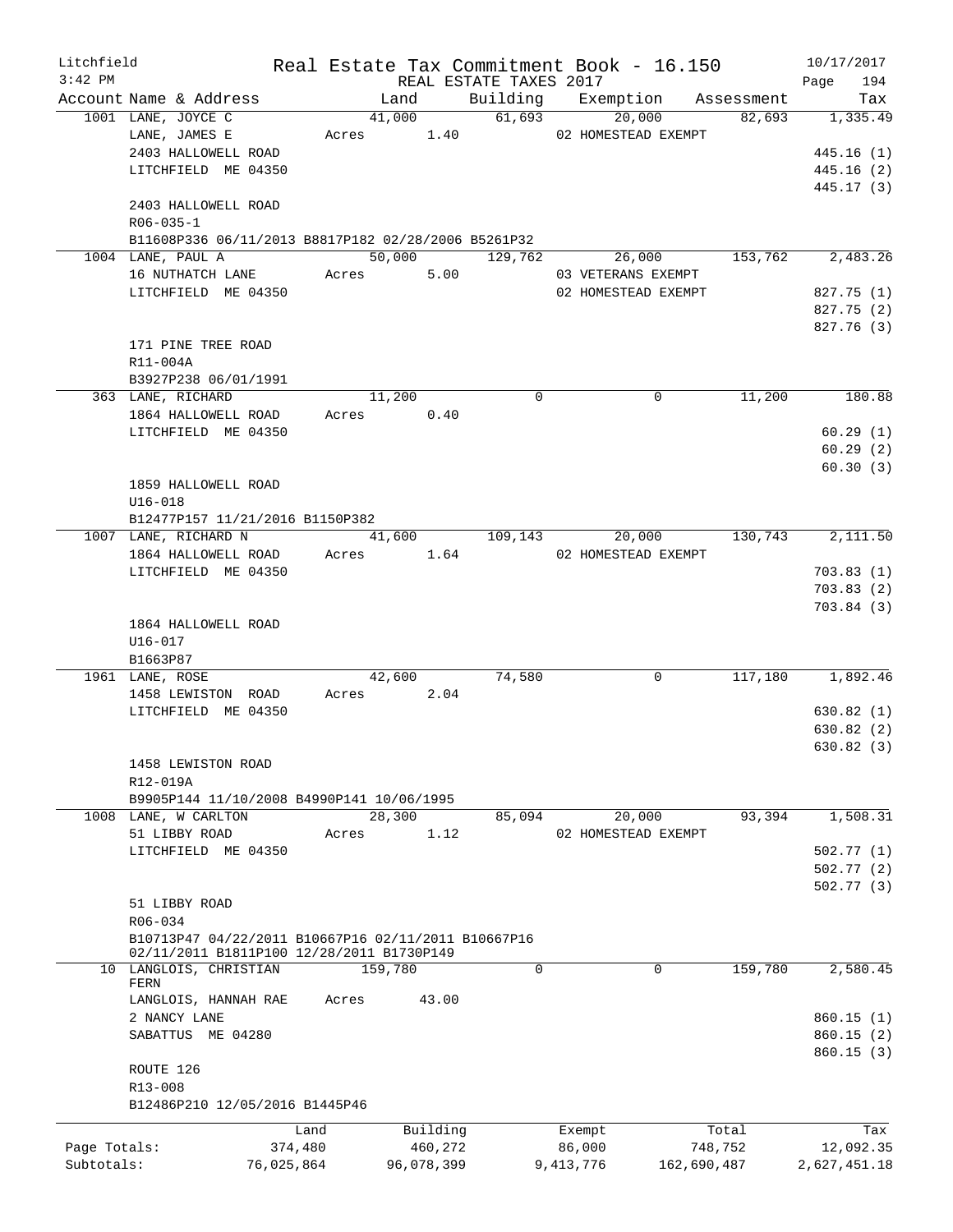| Litchfield   |                                            |              |       |              |                        | Real Estate Tax Commitment Book - 16.150 |             |            | 10/17/2017   |
|--------------|--------------------------------------------|--------------|-------|--------------|------------------------|------------------------------------------|-------------|------------|--------------|
| $3:42$ PM    |                                            |              |       |              | REAL ESTATE TAXES 2017 |                                          |             |            | 195<br>Page  |
|              | Account Name & Address                     |              |       | Land         | Building               | Exemption                                |             | Assessment | Tax          |
|              | 2034 LANGLOIS, HEIDI A                     |              |       | 43,100       | $\Omega$               | $\Omega$                                 |             | 43,100     | 696.07       |
|              | 2 NANCY LANE                               |              | Acres | 20.50        |                        |                                          |             |            |              |
|              | SABATTUS ME 04280                          |              |       |              |                        |                                          |             |            | 232.02(1)    |
|              |                                            |              |       |              |                        |                                          |             |            | 232.02(2)    |
|              |                                            |              |       |              |                        |                                          |             |            | 232.03(3)    |
|              | LEWISTON ROAD                              |              |       |              |                        |                                          |             |            |              |
|              | R13-013B                                   |              |       |              |                        |                                          |             |            |              |
|              | B5134P170 05/20/1996                       |              |       |              |                        |                                          |             |            |              |
|              | 2862 LAPLANTE, MAURICE                     |              |       | 31,778       | $\mathbf 0$            | 0                                        |             | 31,778     | 513.21       |
|              | BEAULIEU, DAVID M.                         |              | Acres | 3.05         |                        |                                          |             |            |              |
|              | C/O 48 MOES WAY                            |              |       |              |                        |                                          |             |            | 171.07(1)    |
|              | WALES ME 04280                             |              |       |              |                        |                                          |             |            | 171.07 (2)   |
|              |                                            |              |       |              |                        |                                          |             |            | 171.07(3)    |
|              | HUNTINGTON HILL ROAD                       |              |       |              |                        |                                          |             |            |              |
|              | R11-038-01                                 |              |       |              |                        |                                          |             |            |              |
|              | B12452P195 10/28/2016                      |              |       |              |                        |                                          |             |            |              |
|              | 2863 LAPLANTE, MAURICE                     |              |       | 32,206       | $\mathbf 0$            | 0                                        |             | 32,206     | 520.13       |
|              | BEALIEU, DAVID M.                          |              | Acres | 3.78         |                        |                                          |             |            |              |
|              | 48 MOEY WAY                                |              |       |              |                        |                                          |             |            | 173.38(1)    |
|              | WALES ME 04280                             |              |       |              |                        |                                          |             |            | 173.38(2)    |
|              |                                            |              |       |              |                        |                                          |             |            | 173.37(3)    |
|              | HUNTINGTON HILL ROAD                       |              |       |              |                        |                                          |             |            |              |
|              | R11-038-02                                 |              |       |              |                        |                                          |             |            |              |
|              | B12038P98 07/08/2015                       |              |       |              |                        |                                          |             |            |              |
|              | 1013 LAROCK, NORMAN S                      |              |       | 56,840       | 80,351                 | 20,000                                   |             | 117,191    | 1,892.63     |
|              | 184 OAKHILL ROAD                           |              | Acres | 10.34        |                        | 02 HOMESTEAD EXEMPT                      |             |            |              |
|              | LITCHFIELD ME 04350                        |              |       |              |                        |                                          |             |            |              |
|              |                                            |              |       |              |                        |                                          |             |            | 630.88(1)    |
|              |                                            |              |       |              |                        |                                          |             |            | 630.88(2)    |
|              |                                            |              |       |              |                        |                                          |             |            | 630.87 (3)   |
|              | 184 OAK HILL ROAD                          |              |       |              |                        |                                          |             |            |              |
|              | R05-023                                    |              |       |              |                        |                                          |             |            |              |
|              | B10699P127 03/31/2011 B2418P241 09/11/1981 |              |       |              |                        |                                          |             |            |              |
|              | 2425 LARRABEE MICHAEL G                    |              |       | 42,500       | 101,341                | 20,000                                   |             | 123,841    | 2,000.03     |
|              | LARRABEE, JACLYN H                         |              | Acres | 2.00         |                        | 02 HOMESTEAD EXEMPT                      |             |            |              |
|              | 32 LARRABEE LANE                           |              |       |              |                        |                                          |             |            | 666.68(1)    |
|              | LITCHFIELD ME 04350                        |              |       |              |                        |                                          |             |            | 666.68 (2)   |
|              |                                            |              |       |              |                        |                                          |             |            | 666.67(3)    |
|              | HUNTINGTON HILL ROAD                       |              |       |              |                        |                                          |             |            |              |
|              | R06-032C                                   |              |       |              |                        |                                          |             |            |              |
|              | B10266P295 11/09/2009 B8045P14 07/20/2004  |              |       |              |                        |                                          |             |            |              |
|              | 1016 LARRABEE, DAVID                       |              |       | 62,000       | 79,461                 | 20,000                                   |             | 121,461    | 1,961.60     |
|              | 76 CENTER ROAD                             |              | Acres | 17.00        |                        | 02 HOMESTEAD EXEMPT                      |             |            |              |
|              | LITCHFIELD ME 04350                        |              |       |              |                        |                                          |             |            | 653.87(1)    |
|              |                                            |              |       |              |                        |                                          |             |            | 653.87(2)    |
|              |                                            |              |       |              |                        |                                          |             |            | 653.86 (3)   |
|              | 76 CENTER ROAD                             |              |       |              |                        |                                          |             |            |              |
|              | R02-118                                    |              |       |              |                        |                                          |             |            |              |
|              | B4355P53                                   |              |       |              |                        |                                          |             |            |              |
|              | 1014 LARRABEE, GREGORY &                   |              |       | 84,540       | 145,796                | 20,000                                   |             | 210,336    | 3,396.93     |
|              | LAURA                                      |              |       |              |                        |                                          |             |            |              |
|              | 2676 HALLOWELL ROAD                        |              | Acres | 152.00       |                        | 02 HOMESTEAD EXEMPT                      |             |            |              |
|              | LITCHFIELD ME 04350                        |              |       |              |                        |                                          |             |            | 1, 132.31(1) |
|              |                                            |              |       |              |                        |                                          |             |            | 1, 132.31(2) |
|              |                                            |              |       |              |                        |                                          |             |            | 1, 132.31(3) |
|              | 2676 HALLOWELL ROAD                        |              |       |              |                        |                                          |             |            |              |
|              | R02-031                                    |              |       |              |                        |                                          |             |            |              |
|              | B4949P328 08/11/1995                       |              |       |              |                        |                                          |             |            |              |
|              |                                            |              |       |              |                        |                                          |             |            |              |
|              |                                            | Land         |       | Building     |                        | Exempt                                   |             | Total      | Tax          |
| Page Totals: |                                            | 352,964      |       | 406,949      |                        | 80,000                                   |             | 679,913    | 10,980.60    |
| Subtotals:   |                                            | 76, 378, 828 |       | 96, 485, 348 |                        | 9,493,776                                | 163,370,400 |            | 2,638,431.78 |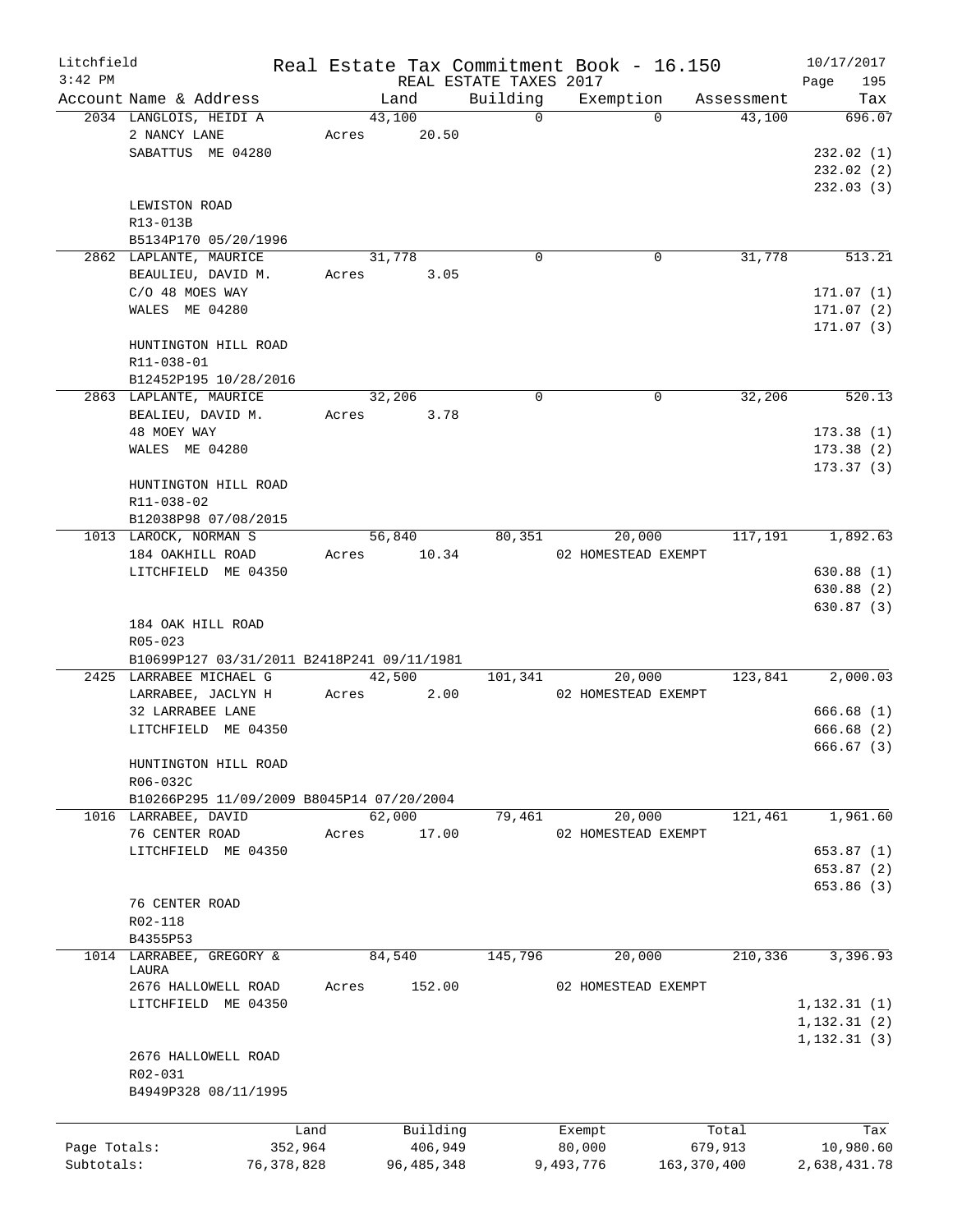| Litchfield<br>$3:42$ PM |                                                                   |       |            |                        | Real Estate Tax Commitment Book - 16.150 |            | 10/17/2017   |
|-------------------------|-------------------------------------------------------------------|-------|------------|------------------------|------------------------------------------|------------|--------------|
|                         |                                                                   |       |            | REAL ESTATE TAXES 2017 |                                          |            | Page<br>196  |
|                         | Account Name & Address                                            |       | Land       | Building               | Exemption<br>$\Omega$                    | Assessment | Tax          |
|                         | 1015 LARRABEE, GREGORY &<br>LAURA                                 |       | 4,156      | 4,756                  |                                          | 8,912      | 143.93       |
|                         | 2676 HALLOWELL ROAD                                               | Acres | 14.00      |                        |                                          |            |              |
|                         | LITCHFIELD ME 04350                                               |       |            |                        |                                          |            | 47.98 (1)    |
|                         |                                                                   |       |            |                        |                                          |            | 47.98(2)     |
|                         | HALLOWELL ROAD                                                    |       |            |                        |                                          |            | 47.97(3)     |
|                         | R02-029                                                           |       |            |                        |                                          |            |              |
|                         | B4949P328 08/11/1995                                              |       |            |                        |                                          |            |              |
|                         | 1017 LARRABEE, MARK & MARIE                                       |       | 68,022     | 79,333                 | 20,000                                   | 127,355    | 2,056.78     |
|                         | 622 HUNTINGTON HILL<br><b>ROAD</b>                                | Acres | 33.24      |                        | 02 HOMESTEAD EXEMPT                      |            |              |
|                         | LITCHFIELD ME 04350                                               |       |            |                        |                                          |            | 685.59(1)    |
|                         |                                                                   |       |            |                        |                                          |            | 685.59(2)    |
|                         |                                                                   |       |            |                        |                                          |            | 685.60 (3)   |
|                         | 622 HUNTINGTON HILL<br><b>ROAD</b>                                |       |            |                        |                                          |            |              |
|                         | R06-032                                                           |       |            |                        |                                          |            |              |
|                         | B4949P170                                                         |       |            |                        |                                          |            |              |
|                         | 2296 LARRABEE, MELINDA                                            |       | 40,950     | 103,017                | 20,000                                   | 123,967    | 2,002.07     |
|                         | 12 LARRABEE LANE                                                  | Acres | 1.38       |                        | 02 HOMESTEAD EXEMPT                      |            |              |
|                         | LITCHFIELD ME 04350                                               |       |            |                        |                                          |            | 667.36(1)    |
|                         |                                                                   |       |            |                        |                                          |            | 667.36(2)    |
|                         |                                                                   |       |            |                        |                                          |            | 667.35(3)    |
|                         | 12 LARRABEE LANE                                                  |       |            |                        |                                          |            |              |
|                         | R06-032A                                                          |       |            |                        |                                          |            |              |
|                         | B6933P276 06/03/2002<br>1022 LARY, DAVID J                        |       | 45,100     | 148,937                | 20,000                                   | 174,037    | 2,810.70     |
|                         | LARY, DIANNE E                                                    |       | Acres 4.00 |                        | 02 HOMESTEAD EXEMPT                      |            |              |
|                         | 624 PLAINS ROAD                                                   |       |            |                        |                                          |            | 936.90(1)    |
|                         | LITCHFIELD ME 04350                                               |       |            |                        |                                          |            | 936.90(2)    |
|                         |                                                                   |       |            |                        |                                          |            | 936.90(3)    |
|                         | 624 PLAINS ROAD                                                   |       |            |                        |                                          |            |              |
|                         | R08-011A                                                          |       |            |                        |                                          |            |              |
|                         | B4270P76 11/13/1992                                               |       |            |                        |                                          |            |              |
|                         | 2491 LAVALLEE, RONALD<br>J. (TRUSTEE)                             |       | 117,500    | 115,365                | $\Omega$                                 | 232,865    | 3,760.77     |
|                         | LAVALLEE, MARGARET B. ( Acres<br>TRUSTEE)                         |       | 5.00       |                        |                                          |            |              |
|                         | THE LAVALLEE FAMILY<br>LIVING TRUST                               |       |            |                        |                                          |            | 1, 253.59(1) |
|                         | 55 CRYSTAL LANE                                                   |       |            |                        |                                          |            | 1, 253.59(2) |
|                         | LITCHFIELD ME 04350                                               |       |            |                        |                                          |            | 1, 253.59(3) |
|                         | 55 CRYSTAL LANE                                                   |       |            |                        |                                          |            |              |
|                         | $U04 - 002$                                                       |       |            |                        |                                          |            |              |
|                         | B12102P266 09/04/2015 B3543P269 05/11/1989                        |       |            |                        |                                          |            |              |
|                         | 2621 LAVERDIERE JEFFREY S                                         |       | 42,425     | 122,507                | $\mathbf 0$                              | 164,932    | 2,663.65     |
|                         | LAVERDIERE ELIZABETH A Acres                                      |       | 1.97       |                        |                                          |            |              |
|                         | P O BOX 4                                                         |       |            |                        |                                          |            | 887.88 (1)   |
|                         | LITCHFIELD ME 04350                                               |       |            |                        |                                          |            | 887.88 (2)   |
|                         |                                                                   |       |            |                        |                                          |            | 887.89 (3)   |
|                         | 54 OVERLOOK DRIVE                                                 |       |            |                        |                                          |            |              |
|                         | R12-022-4                                                         |       |            |                        |                                          |            |              |
|                         | B9547P340 10/30/2007 B9547P338 10/30/2007 B8169P283<br>10/21/2004 |       |            |                        |                                          |            |              |
|                         |                                                                   |       |            |                        |                                          |            |              |

|              | úand       | Building   | Exempt    | Total         | Tax          |
|--------------|------------|------------|-----------|---------------|--------------|
| Page Totals: | 318,153    | 573,915    | 60,000    | 832,068       | 13,437.90    |
| Subtotals:   | 76,696,981 | 97,059,263 | 9,553,776 | 164, 202, 468 | 2,651,869.68 |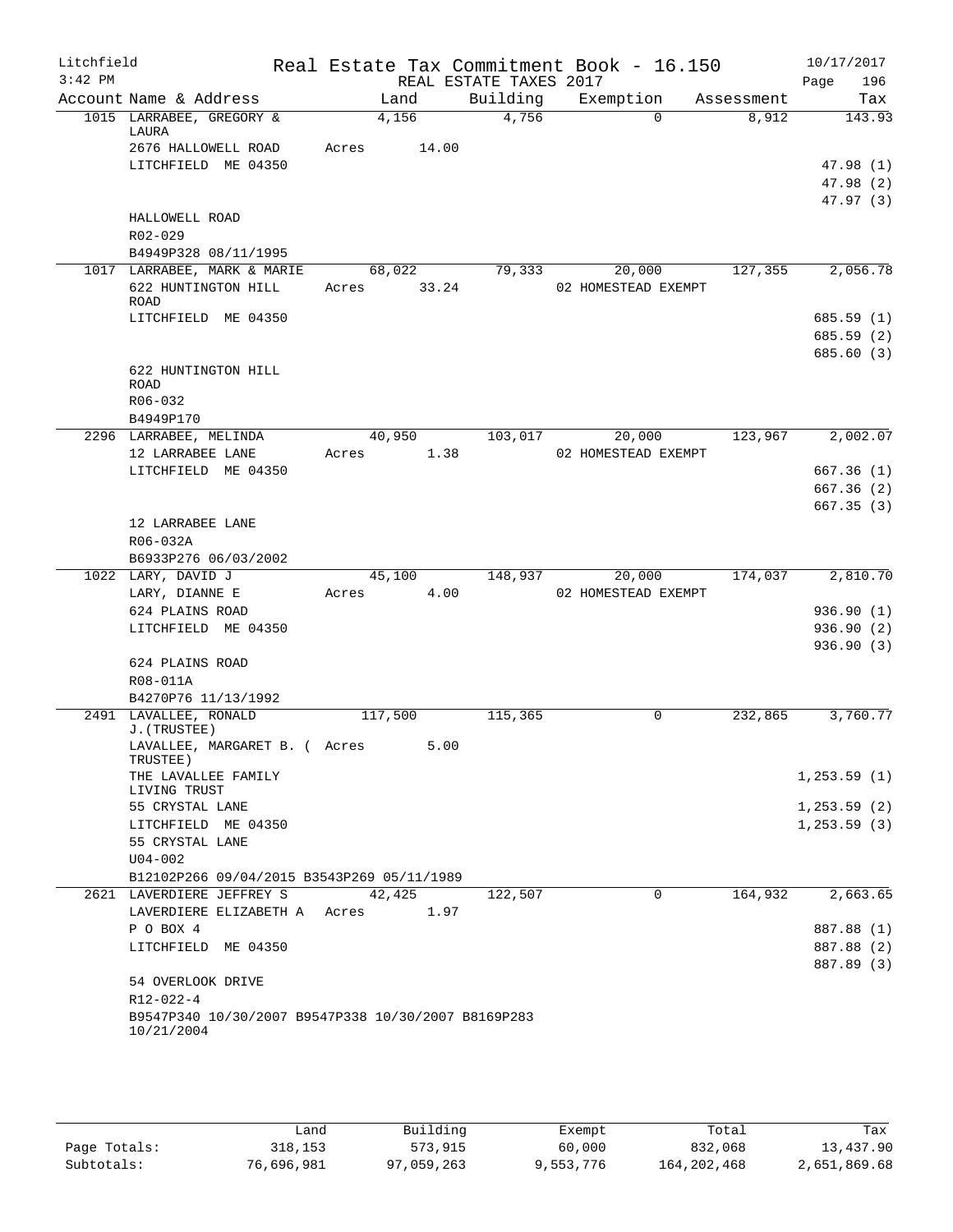| Litchfield   |                                                            |               |                        | Real Estate Tax Commitment Book - 16.150 |             | 10/17/2017   |
|--------------|------------------------------------------------------------|---------------|------------------------|------------------------------------------|-------------|--------------|
| $3:42$ PM    |                                                            |               | REAL ESTATE TAXES 2017 |                                          |             | 197<br>Page  |
|              | Account Name & Address                                     | Land          | Building               | Exemption                                | Assessment  | Tax          |
|              | 1027 LEAVITT, LAURIE<br>LEAVITT, WILLIAM & MARY Acres 0.52 | 89,732        | 27,095                 | $\Omega$                                 | 116,827     | 1,886.76     |
|              | E. BAILEY                                                  |               |                        |                                          |             |              |
|              | 42 DANIEL DRIVE                                            |               |                        |                                          |             | 628.92(1)    |
|              | GARDINER ME 04345                                          |               |                        |                                          |             | 628.92(2)    |
|              |                                                            |               |                        |                                          |             | 628.92(3)    |
|              | 10 BAILEY LANE                                             |               |                        |                                          |             |              |
|              | $U03 - 003$                                                |               |                        |                                          |             |              |
|              | B12561P93 03/17/2017 B5915P251                             |               |                        |                                          |             |              |
|              | 1028 LEBEL, PAUL R                                         | 110,672       | 92,972                 | 20,000                                   | 183,644     | 2,965.85     |
|              | LEBEL, ROCHELLE N.                                         | 0.42<br>Acres |                        | 02 HOMESTEAD EXEMPT                      |             |              |
|              | 33 KERI LANE                                               |               |                        |                                          |             | 988.62(1)    |
|              | LITCHFIELD ME 04350                                        |               |                        |                                          |             | 988.62(2)    |
|              |                                                            |               |                        |                                          |             | 988.61(3)    |
|              | 33 KERI LANE                                               |               |                        |                                          |             |              |
|              | $U10-039$                                                  |               |                        |                                          |             |              |
|              | B1472P770 07/16/1968                                       |               |                        |                                          |             |              |
|              | 1967 LEBLANC JESSE J.                                      | 47,350        | 6,398                  | 20,000                                   | 33,748      | 545.03       |
|              | 6 SPRUCE STREET                                            | 4.50<br>Acres |                        | 02 HOMESTEAD EXEMPT                      |             |              |
|              | AUGUSTA ME 04330                                           |               |                        |                                          |             | 181.68(1)    |
|              |                                                            |               |                        |                                          |             | 181.68(2)    |
|              |                                                            |               |                        |                                          |             | 181.67(3)    |
|              | 24 DEER RUN LANE                                           |               |                        |                                          |             |              |
|              | R03-040A-1                                                 |               |                        |                                          |             |              |
|              | B9829P62 08/20/2008 B7870P256 03/18/2004                   |               |                        |                                          |             |              |
|              | 101 LECLAIR, ANTHONY & LYNN                                | 66,500        | 103,234                | 20,000                                   | 149,734     | 2,418.20     |
|              | 229 MAXWELL ROAD                                           | Acres 24.00   |                        | 02 HOMESTEAD EXEMPT                      |             |              |
|              | LITCHFIELD ME 04350                                        |               |                        |                                          |             | 806.07(1)    |
|              |                                                            |               |                        |                                          |             |              |
|              |                                                            |               |                        |                                          |             | 806.07(2)    |
|              |                                                            |               |                        |                                          |             | 806.06(3)    |
|              | 229 MAXWELL ROAD                                           |               |                        |                                          |             |              |
|              | $R03 - 046$                                                |               |                        |                                          |             |              |
|              | B3844P300                                                  |               |                        |                                          |             |              |
|              | 1427 LECLAIR, ANTHONY & LYNN                               | 49,000        | $\mathbf 0$            | 0                                        | 49,000      | 791.35       |
|              | 229 MAXWELL ROAD                                           | Acres 80.00   |                        |                                          |             |              |
|              | LITCHFIELD ME 04350                                        |               |                        |                                          |             | 263.78(1)    |
|              |                                                            |               |                        |                                          |             | 263.78(2)    |
|              |                                                            |               |                        |                                          |             | 263.79 (3)   |
|              | MAXWELL ROAD                                               |               |                        |                                          |             |              |
|              | R03-046A                                                   |               |                        |                                          |             |              |
|              | B7018P99 07/12/2002                                        |               |                        |                                          |             |              |
|              | 1032 LECLAIR, EUGENE                                       | 97,000        | 49,279                 | 0                                        | 146,279     | 2,362.41     |
|              | 12 WARNER ST                                               | 1.00<br>Acres |                        |                                          |             |              |
|              | GLOUCESTER MA 01930                                        |               |                        |                                          |             | 787.47(1)    |
|              |                                                            |               |                        |                                          |             | 787.47 (2)   |
|              |                                                            |               |                        |                                          |             | 787.47 (3)   |
|              | 72 HALEY LANE                                              |               |                        |                                          |             |              |
|              | R09-032                                                    |               |                        |                                          |             |              |
|              | B4792P263 10/21/1994                                       |               |                        |                                          |             |              |
|              | 1957 LECLAIR, RICHARD G.                                   | 40,100        | 82,807                 | 20,000                                   | 102,907     | 1,661.95     |
|              | 6 RICKER LANE                                              | 1.60<br>Acres |                        | 02 HOMESTEAD EXEMPT                      |             |              |
|              | LITCHFIELD ME 04350                                        |               |                        |                                          |             | 553.98(1)    |
|              |                                                            |               |                        |                                          |             | 553.98(2)    |
|              |                                                            |               |                        |                                          |             | 553.99(3)    |
|              | 6 RICKER LANE                                              |               |                        |                                          |             |              |
|              | $R03 - 040 - 6$                                            |               |                        |                                          |             |              |
|              | B7504P24                                                   |               |                        |                                          |             |              |
|              |                                                            |               |                        |                                          |             |              |
|              | Land                                                       | Building      |                        | Exempt                                   | Total       | Tax          |
| Page Totals: | 500,354                                                    | 361,785       |                        | 80,000                                   | 782,139     | 12,631.55    |
| Subtotals:   | 77,197,335                                                 | 97, 421, 048  |                        | 9,633,776                                | 164,984,607 | 2,664,501.23 |
|              |                                                            |               |                        |                                          |             |              |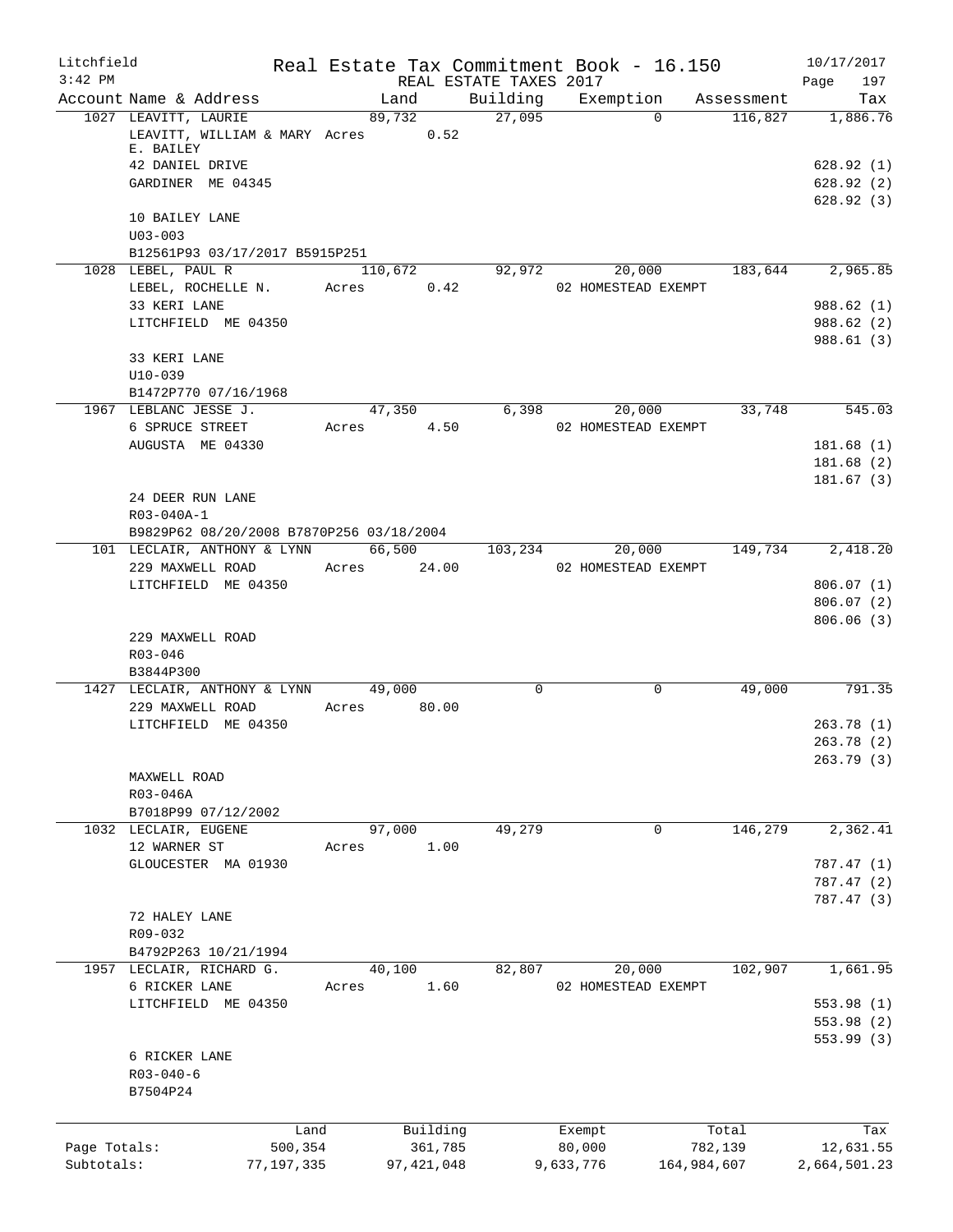| Litchfield   |                                                                    |       |             | Real Estate Tax Commitment Book - 16.150  |           |                               |             |                    |                                           | 10/17/2017 |
|--------------|--------------------------------------------------------------------|-------|-------------|-------------------------------------------|-----------|-------------------------------|-------------|--------------------|-------------------------------------------|------------|
| $3:42$ PM    |                                                                    |       |             | REAL ESTATE TAXES 2017                    |           |                               |             |                    | Page                                      | 198        |
|              | Account Name & Address                                             |       | Land        |                                           |           | Building Exemption Assessment |             |                    |                                           | Tax        |
|              | 1033 LEDEW, DAVID P<br>62 WHIPPOORWILL ROAD<br>LITCHFIELD ME 04350 |       | 65,700      | 145,807<br>Acres 2.53 02 HOMESTEAD EXEMPT |           | 20,000                        |             | $191,507$ 3,092.84 | 1,030.95(1)<br>1,030.95(2)<br>1,030.94(3) |            |
|              | 62 WHIPPOORWILL ROAD<br>$U21 - 004$<br>B5544P188                   |       |             |                                           |           |                               |             |                    |                                           |            |
|              | 1035 LEEMAN, RICHARD S                                             |       | 63,500      |                                           |           | 176,308 20,000                |             | 219,808 3,549.90   |                                           |            |
|              | P O BOX 141                                                        |       | Acres 19.00 |                                           |           | 02 HOMESTEAD EXEMPT           |             |                    |                                           |            |
|              | LITCHFIELD ME 04350                                                |       |             |                                           |           |                               |             |                    | 1,183.30(1)<br>1,183.30(2)                |            |
|              |                                                                    |       |             |                                           |           |                               |             |                    | 1, 183.30(3)                              |            |
|              | 144 HUNTINGTON HILL                                                |       |             |                                           |           |                               |             |                    |                                           |            |
|              | ROAD                                                               |       |             |                                           |           |                               |             |                    |                                           |            |
|              | R11-040                                                            |       |             |                                           |           |                               |             |                    |                                           |            |
|              | B2136P62<br>320 LEET, BONNIE & RAYMOND                             |       | 42,000      | 20,648                                    |           | 20,000                        |             | 42,648             |                                           | 688.77     |
|              | 2771 HALLOWELL ROAD                                                |       | Acres 1.80  |                                           |           | 02 HOMESTEAD EXEMPT           |             |                    |                                           |            |
|              | LITCHFIELD ME 04350                                                |       |             |                                           |           |                               |             |                    |                                           | 229.59(1)  |
|              |                                                                    |       |             |                                           |           |                               |             |                    |                                           | 229.59(2)  |
|              |                                                                    |       |             |                                           |           |                               |             |                    |                                           | 229.59(3)  |
|              | 2771 HALLOWELL ROAD                                                |       |             |                                           |           |                               |             |                    |                                           |            |
|              | R02-019<br>B7266P79                                                |       |             |                                           |           |                               |             |                    |                                           |            |
|              | 2322 LEET, DEBRA                                                   |       | $\mathbf 0$ |                                           |           | 4,479 4,479                   |             | $\Omega$           |                                           | 0.00       |
|              | 18 CLINTON LANE                                                    |       |             |                                           |           | 02 HOMESTEAD EXEMPT           |             |                    |                                           |            |
|              | LITCHFIELD ME 04350                                                |       |             |                                           |           |                               |             |                    |                                           |            |
|              | 18 CLINTON LANE<br>R02-103-ON-8<br>1038 LEET, GERALD               |       | 39,100      | 76,154                                    |           | 20,000                        |             | 95, 254            |                                           | 1,538.35   |
|              | 114 WENTZELL ROAD                                                  |       |             | Acres 1.60 02 HOMESTEAD EXEMPT            |           |                               |             |                    |                                           |            |
|              | LITCHFIELD ME 04350                                                |       |             |                                           |           |                               |             |                    |                                           | 512.78(1)  |
|              |                                                                    |       |             |                                           |           |                               |             |                    |                                           | 512.78(2)  |
|              | 114 WENTZELL ROAD<br>R03-089                                       |       |             |                                           |           |                               |             |                    |                                           | 512.79(3)  |
|              | B3996P54                                                           |       |             |                                           |           |                               |             |                    |                                           |            |
|              | 1760 LEET, GERALD R.                                               |       | 29,000      | 0                                         |           | 0                             |             | 29,000             |                                           | 468.35     |
|              | 114 WENTZELL ROAD<br>LITCHFIELD ME 04350                           | Acres | 1.40        |                                           |           |                               |             |                    |                                           | 156.12(1)  |
|              |                                                                    |       |             |                                           |           |                               |             |                    |                                           | 156.12(2)  |
|              |                                                                    |       |             |                                           |           |                               |             |                    |                                           | 156.11(3)  |
|              | WENTZELL ROAD                                                      |       |             |                                           |           |                               |             |                    |                                           |            |
|              | R03-089B                                                           |       |             |                                           |           |                               |             |                    |                                           |            |
| 1039         | B6000P118                                                          |       | 40,000      | 36,266                                    |           |                               |             | 56,266             |                                           | 908.70     |
|              | LEET, GLADYS I<br>566 RICHMOND ROAD                                | Acres | 1.00        |                                           |           | 20,000<br>02 HOMESTEAD EXEMPT |             |                    |                                           |            |
|              | LITCHFIELD ME 04350                                                |       |             |                                           |           |                               |             |                    |                                           | 302.90(1)  |
|              |                                                                    |       |             |                                           |           |                               |             |                    |                                           | 302.90(2)  |
|              |                                                                    |       |             |                                           |           |                               |             |                    |                                           | 302.90(3)  |
|              | 566 RICHMOND ROAD                                                  |       |             |                                           |           |                               |             |                    |                                           |            |
|              | R02-005<br>B2766P205                                               |       |             |                                           |           |                               |             |                    |                                           |            |
|              |                                                                    |       |             |                                           |           |                               |             |                    |                                           |            |
|              |                                                                    |       |             |                                           |           |                               |             |                    |                                           |            |
|              | Land                                                               |       | Building    |                                           |           | Exempt                        |             | Total              |                                           | Tax        |
| Page Totals: | 279,300                                                            |       | 459,662     |                                           |           | 104,479                       |             | 634,483            |                                           | 10,246.91  |
| Subtotals:   | 77,476,635                                                         |       | 97,880,710  |                                           | 9,738,255 |                               | 165,619,090 |                    | 2,674,748.14                              |            |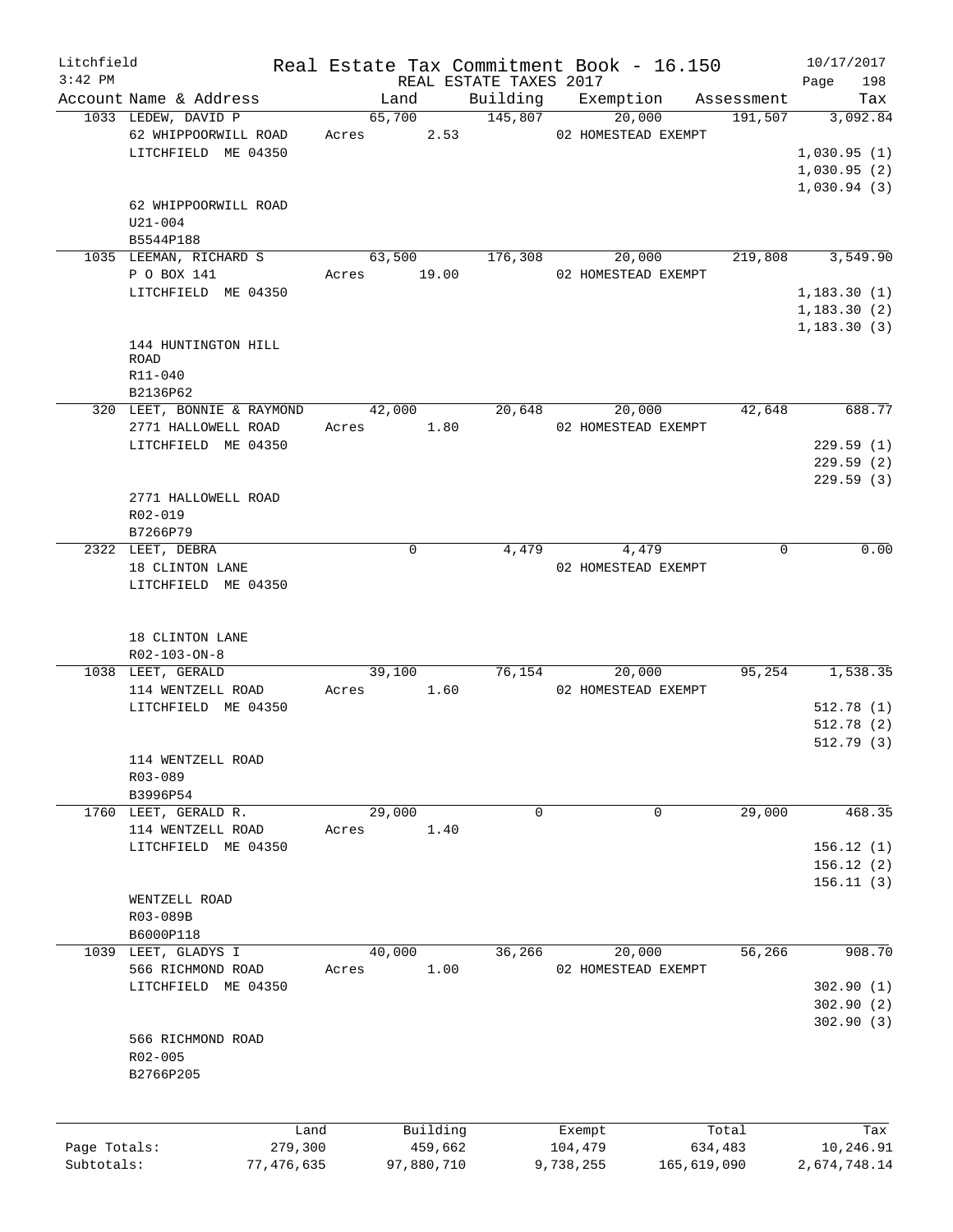| Litchfield |                                                                    |       |        |       |                        | Real Estate Tax Commitment Book - 16.150 |            | 10/17/2017   |
|------------|--------------------------------------------------------------------|-------|--------|-------|------------------------|------------------------------------------|------------|--------------|
| $3:42$ PM  |                                                                    |       |        |       | REAL ESTATE TAXES 2017 |                                          |            | Page<br>199  |
|            | Account Name & Address                                             |       | Land   |       | Building               | Exemption                                | Assessment | Tax          |
|            | 1042 LEET, RUSSELL C                                               |       | 45,000 |       | 68,338                 | 20,000                                   | 93,338     | 1,507.41     |
|            | LEET GEORGIA                                                       | Acres |        | 3.00  |                        | 02 HOMESTEAD EXEMPT                      |            |              |
|            | 294 ACADEMY ROAD                                                   |       |        |       |                        |                                          |            | 502.47(1)    |
|            | LITCHFIELD ME 04350                                                |       |        |       |                        |                                          |            | 502.47(2)    |
|            |                                                                    |       |        |       |                        |                                          |            | 502.47(3)    |
|            | 294 ACADEMY ROAD                                                   |       |        |       |                        |                                          |            |              |
|            | $R02 - 102$                                                        |       |        |       |                        |                                          |            |              |
|            | B2519P195 07/07/1982                                               |       |        |       |                        |                                          |            |              |
|            | 1043 LEIBOWITZ, PHILIP P                                           |       | 45,250 |       | 174,012                | 20,000                                   | 199,262    | 3,218.08     |
|            | LEIBOWITZ RAYNA                                                    | Acres |        | 3.10  |                        | 02 HOMESTEAD EXEMPT                      |            |              |
|            | 1032 PLAINS ROAD                                                   |       |        |       |                        |                                          |            | 1,072.69(1)  |
|            | LITCHFIELD ME 04350                                                |       |        |       |                        |                                          |            | 1,072.69(2)  |
|            |                                                                    |       |        |       |                        |                                          |            | 1,072.70(3)  |
|            | 1032 PLAINS ROAD                                                   |       |        |       |                        |                                          |            |              |
|            | $R09 - 048$                                                        |       |        |       |                        |                                          |            |              |
|            | B1412P728 03/28/1966                                               |       |        |       |                        |                                          |            |              |
|            | 1046 LEMAY, BRAD                                                   |       | 52,500 |       | 38,003                 | 0                                        | 90,503     | 1,461.62     |
|            | 102 NO NAME POND ROAD                                              | Acres |        | 6.00  |                        |                                          |            |              |
|            | SABATTUS ME 04280                                                  |       |        |       |                        |                                          |            | 487.21 (1)   |
|            |                                                                    |       |        |       |                        |                                          |            | 487.21 (2)   |
|            |                                                                    |       |        |       |                        |                                          |            | 487.20 (3)   |
|            | 674 RICHMOND ROAD                                                  |       |        |       |                        |                                          |            |              |
|            | R02-044                                                            |       |        |       |                        |                                          |            |              |
|            | B10429P328 05/28/2010 B6568P42                                     |       |        |       |                        |                                          |            |              |
|            | 1045 LEMAY, MARC                                                   |       | 77,550 |       | 79,878                 | 0                                        | 157,428    | 2,542.46     |
|            | 720 HIGHLAND DRIVE                                                 | Acres | 26.98  |       |                        |                                          |            |              |
|            | ORANGE CITY FL 32763                                               |       |        |       |                        |                                          |            | 847.49 (1)   |
|            |                                                                    |       |        |       |                        |                                          |            | 847.49 (2)   |
|            |                                                                    |       |        |       |                        |                                          |            | 847.48 (3)   |
|            | 55 LEMAY LANE                                                      |       |        |       |                        |                                          |            |              |
|            | R03-088A                                                           |       |        |       |                        |                                          |            |              |
|            | B11405P112 06/04/2013 B10631P284 12/29/2010                        |       |        |       |                        |                                          |            |              |
|            | B10631P281 12/29/2010 B9034P259 06/08/2006 B3276P233<br>12/02/1987 |       |        |       |                        |                                          |            |              |
|            | 2026 LEMELIN, ALBERT P.                                            |       | 63,425 |       | 154,768                | 0                                        | 218, 193   | 3,523.82     |
|            | LEMELIN, POLLY B.                                                  | Acres |        | 18.90 |                        |                                          |            |              |
|            | 42 ANDERSON ROAD                                                   |       |        |       |                        |                                          |            | 1, 174.61(1) |
|            | MONMOUTH ME 04259                                                  |       |        |       |                        |                                          |            | 1, 174.61(2) |
|            |                                                                    |       |        |       |                        |                                          |            | 1, 174.60(3) |
|            | 1469 RICHMOND ROAD                                                 |       |        |       |                        |                                          |            |              |
|            | R01-051C                                                           |       |        |       |                        |                                          |            |              |
|            | B12121P299 10/02/2015 B11955P76 03/25/2015                         |       |        |       |                        |                                          |            |              |
|            | B11154P311 08/31/2012 B5241P267                                    |       |        |       |                        |                                          |            |              |
|            | 1299 LEMIEUX, STEVEN                                               |       | 35,300 |       | 201,857                | $\mathbf 0$                              | 237,157    | 3,830.09     |
|            | LEMIEUX, DIANNA                                                    | Acres |        | 0.50  |                        |                                          |            |              |
|            | 615 FLETCHER ROAD                                                  |       |        |       |                        |                                          |            | 1,276.70(1)  |
|            | AUBURN ME 04210                                                    |       |        |       |                        |                                          |            | 1, 276.70(2) |
|            |                                                                    |       |        |       |                        |                                          |            | 1, 276.69(3) |
|            | 554 PEACE PIPE SHORES                                              |       |        |       |                        |                                          |            |              |
|            | $U28 - 081$                                                        |       |        |       |                        |                                          |            |              |
|            | B8200P318 11/12/2004                                               |       |        |       |                        |                                          |            |              |
|            |                                                                    |       |        |       |                        |                                          |            |              |

|              | Land       | Building   | Exempt    | Total       | Tax          |
|--------------|------------|------------|-----------|-------------|--------------|
| Page Totals: | 319,025    | 716,856    | 40,000    | 995,881     | 16,083.48    |
| Subtotals:   | 77,795,660 | 98,597,566 | 9,778,255 | 166,614,971 | 2,690,831.62 |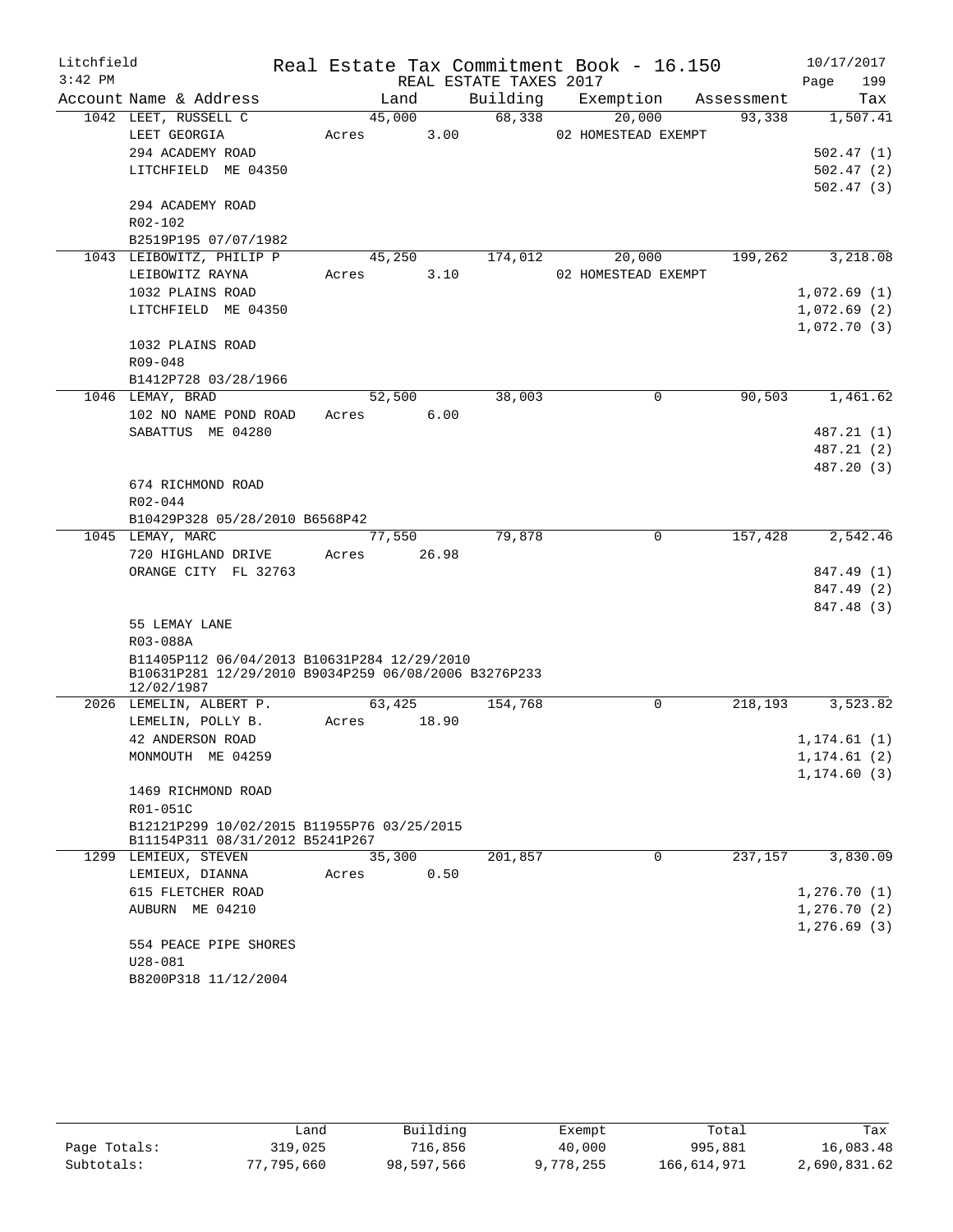| Litchfield |                                                                               |         |       |                        | Real Estate Tax Commitment Book - 16.150 |            | 10/17/2017  |
|------------|-------------------------------------------------------------------------------|---------|-------|------------------------|------------------------------------------|------------|-------------|
| $3:42$ PM  |                                                                               |         |       | REAL ESTATE TAXES 2017 |                                          |            | 200<br>Page |
|            | Account Name & Address                                                        | Land    |       | Building               | Exemption                                | Assessment | Tax         |
|            | 1568 LEMIEUX, STEVEN S                                                        | 109,300 |       | 30,100                 | $\Omega$                                 | 139,400    | 2,251.31    |
|            | LEMIEUX, DIANNA J                                                             | Acres   | 0.50  |                        |                                          |            |             |
|            | 615 FLETCHER ROAD                                                             |         |       |                        |                                          |            | 750.44(1)   |
|            | AUBURN ME 04210                                                               |         |       |                        |                                          |            | 750.44(2)   |
|            |                                                                               |         |       |                        |                                          |            | 750.43(3)   |
|            | 553 PEACEPIPE DRIVE<br>$U28 - 078$                                            |         |       |                        |                                          |            |             |
|            | B10793P294 07/29/2011 B8015P31 06/25/2004 B5365P339                           |         |       |                        |                                          |            |             |
|            | 05/01/1997                                                                    |         |       |                        |                                          |            |             |
|            | 2098 LENNOX HIGHLAND                                                          | 213,287 |       | 87,439                 | 0                                        | 300,726    | 4,856.72    |
|            | ADVENTURES, LLC.                                                              |         |       |                        |                                          |            |             |
|            | 117 HIGHLAND STREET                                                           | Acres   | 4.30  |                        |                                          |            |             |
|            | ROCKY HILL CT 06067                                                           |         |       |                        |                                          |            | 1,618.91(1) |
|            |                                                                               |         |       |                        |                                          |            | 1,618.91(2) |
|            |                                                                               |         |       |                        |                                          |            | 1,618.90(3) |
|            | 15 PERCH DRIVE                                                                |         |       |                        |                                          |            |             |
|            | $U18-004C$                                                                    |         |       |                        |                                          |            |             |
|            | B12530P265 01/30/2017 B11059P207 05/30/2012<br>B6315P350 10/06/2000           |         |       |                        |                                          |            |             |
|            | 1610 LEONARD, ROBERTA M                                                       | 42,525  |       | 119,220                | 0                                        | 161,745    | 2,612.18    |
|            | 442 PINE TREE ROAD                                                            | Acres   | 2.01  |                        |                                          |            |             |
|            | LITCHFIELD ME 04350                                                           |         |       |                        |                                          |            | 870.73 (1)  |
|            |                                                                               |         |       |                        |                                          |            | 870.73 (2)  |
|            |                                                                               |         |       |                        |                                          |            | 870.72 (3)  |
|            | 442 PINE TREE ROAD                                                            |         |       |                        |                                          |            |             |
|            | R07-004A                                                                      |         |       |                        |                                          |            |             |
|            | B12231P318 02/23/2016 B11277P141 09/19/2012<br>B8485P245 07/01/2005 B6402P256 |         |       |                        |                                          |            |             |
|            | 1050 LEPORE, NICHOLAS ET.AL.                                                  | 9,320   |       | $\Omega$               | 0                                        | 9,320      | 150.52      |
|            | C/O ROSE LEPORT                                                               | Acres   | 0.20  |                        |                                          |            |             |
|            | 74 LAKE STREET                                                                |         |       |                        |                                          |            | 50.17(1)    |
|            | PEABODY MA 01960                                                              |         |       |                        |                                          |            | 50.17(2)    |
|            |                                                                               |         |       |                        |                                          |            | 50.18(3)    |
|            | SUNSET LANE                                                                   |         |       |                        |                                          |            |             |
|            | $U12 - 007$                                                                   |         |       |                        |                                          |            |             |
|            | B6422P315                                                                     |         |       |                        |                                          |            |             |
| 1049       | LEPORE, NICHOLAS ET.AL.                                                       | 56,672  |       | 54,733                 | 0                                        | 111,405    | 1,799.19    |
|            | C/OROBERT J CORREALE                                                          | Acres   | 0.17  |                        |                                          |            |             |
|            | 74 LAKE ST                                                                    |         |       |                        |                                          |            | 599.73 (1)  |
|            | PEABODY MA 01960                                                              |         |       |                        |                                          |            | 599.73 (2)  |
|            |                                                                               |         |       |                        |                                          |            | 599.73 (3)  |
|            | 10 SUNSET LANE<br>$U12 - 006$                                                 |         |       |                        |                                          |            |             |
|            | B6422P315                                                                     |         |       |                        |                                          |            |             |
|            | 1623 LERCH JEFFREY                                                            | 227,282 |       | 135,746                | 0                                        | 363,028    | 5,862.90    |
|            | LERCH SHANNON                                                                 | Acres   | 22.16 |                        |                                          |            |             |
|            | 31 SHADY LANE                                                                 |         |       |                        |                                          |            | 1,954.30(1) |
|            | LITCHFIELD ME 04350                                                           |         |       |                        |                                          |            | 1,954.30(2) |
|            |                                                                               |         |       |                        |                                          |            | 1,954.30(3) |
|            | 31 SHADY LANE                                                                 |         |       |                        |                                          |            |             |
|            | R09-033                                                                       |         |       |                        |                                          |            |             |
|            | B9845P183 09/04/2008 B9845P161 09/04/2008 B3480P341                           |         |       |                        |                                          |            |             |
|            | 12/22/1988                                                                    |         |       |                        |                                          |            |             |

|              | Land       | Building   | Exempt    | Total       | Tax          |
|--------------|------------|------------|-----------|-------------|--------------|
| Page Totals: | 658,386    | 427,238    |           | 1,085,624   | 17,532.82    |
| Subtotals:   | 78,454,046 | 99,024,804 | 9,778,255 | 167,700,595 | 2,708,364.44 |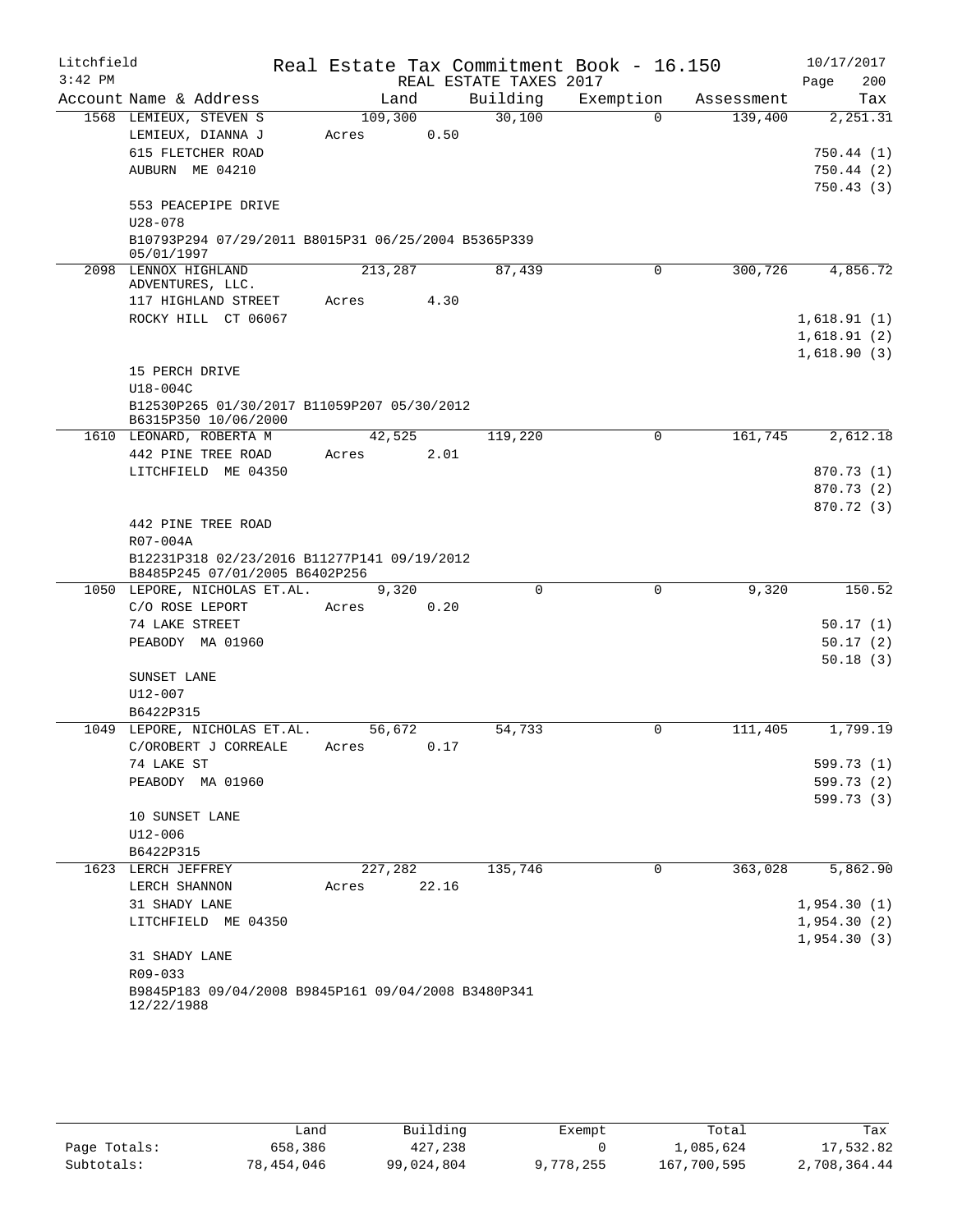| Litchfield   |                                                     |         |                |                        | Real Estate Tax Commitment Book - 16.150 |                      | 10/17/2017              |
|--------------|-----------------------------------------------------|---------|----------------|------------------------|------------------------------------------|----------------------|-------------------------|
| $3:42$ PM    |                                                     |         |                | REAL ESTATE TAXES 2017 |                                          |                      | Page<br>201             |
|              | Account Name & Address<br>2445 LETOURNEAU, DANIEL J |         | Land<br>26,650 | Building<br>$\Omega$   | Exemption<br>$\Omega$                    | Assessment<br>26,650 | Tax<br>430.40           |
|              | 3 BLACKBIRD LANE                                    |         | Acres 1.02     |                        |                                          |                      |                         |
|              | LEWISTON ME 04240                                   |         |                |                        |                                          |                      | 143.47(1)               |
|              |                                                     |         |                |                        |                                          |                      | 143.47(2)               |
|              |                                                     |         |                |                        |                                          |                      | 143.46(3)               |
|              | MARISSA LANE                                        |         |                |                        |                                          |                      |                         |
|              | $R11 - 023 - 2$                                     |         |                |                        |                                          |                      |                         |
|              | B10148P222 07/15/2009 B8342P95 03/18/2005           |         |                |                        |                                          |                      |                         |
|              | 814 LETOURNEAU, ELAINE M.                           |         | 87,586         | 23,147                 | $\mathbf 0$                              | 110,733              | 1,788.34                |
|              | 7 SULLIVAN LANE                                     | . Acres | 0.21           |                        |                                          |                      |                         |
|              | SACO ME 04072                                       |         |                |                        |                                          |                      | 596.11(1)               |
|              |                                                     |         |                |                        |                                          |                      | 596.11(2)<br>596.12(3)  |
|              | 148 MACE ROAD                                       |         |                |                        |                                          |                      |                         |
|              | $U14 - 011$                                         |         |                |                        |                                          |                      |                         |
|              | B6011P150 07/27/1999                                |         |                |                        |                                          |                      |                         |
|              | 2447 LETOURNEAU, GREG                               |         | 40,625         | 91,764                 | 20,000                                   | 112,389              | 1,815.08                |
|              | 12 MARISSA LANE                                     |         | Acres 1.81     |                        | 02 HOMESTEAD EXEMPT                      |                      |                         |
|              | LITCHFIELD ME 04350                                 |         |                |                        |                                          |                      | 605.03(1)               |
|              |                                                     |         |                |                        |                                          |                      | 605.03(2)               |
|              |                                                     |         |                |                        |                                          |                      | 605.02(3)               |
|              | 12 MARISSA LANE<br>R11-023-4                        |         |                |                        |                                          |                      |                         |
|              | B9809P81 07/31/2008 B8342P95 03/18/2005             |         |                |                        |                                          |                      |                         |
|              | 1051 LETOURNEAU, HENRY                              |         | 35,800         | 79,714                 | 20,000                                   | 95,514               | 1,542.55                |
|              | 553 OAKHILL ROAD                                    |         | Acres 1.00     |                        | 02 HOMESTEAD EXEMPT                      |                      |                         |
|              | LITCHFIELD ME 04350                                 |         |                |                        |                                          |                      | 514.18(1)               |
|              |                                                     |         |                |                        |                                          |                      | 514.18(2)               |
|              |                                                     |         |                |                        |                                          |                      | 514.19(3)               |
|              | 553 OAK HILL ROAD                                   |         |                |                        |                                          |                      |                         |
|              | R04-015A                                            |         |                |                        |                                          |                      |                         |
|              | B3376P253<br>1052 LETSCH, BRUCE A                   |         | 73,500         | 89,479                 | 20,000                                   | 142,979              | 2,309.11                |
|              | 396 STEVENSTOWN ROAD                                | Acres   | 38.00          |                        | 02 HOMESTEAD EXEMPT                      |                      |                         |
|              | LITCHFIELD ME 04350                                 |         |                |                        |                                          |                      | 769.70(1)               |
|              |                                                     |         |                |                        |                                          |                      | 769.70(2)               |
|              |                                                     |         |                |                        |                                          |                      | 769.71(3)               |
|              | 396 STEVENSTOWN ROAD                                |         |                |                        |                                          |                      |                         |
|              | R09-081                                             |         |                |                        |                                          |                      |                         |
|              | B1909P103                                           |         |                |                        |                                          |                      |                         |
|              | 1691 LEVASSEUR JAMES A                              |         | 41,500         | 80,308                 | 20,000                                   | 101,808              | 1,644.20                |
|              | 283 BUKER ROAD                                      | Acres   | 1.60           |                        | 02 HOMESTEAD EXEMPT                      |                      |                         |
|              | LITCHFIELD ME 04350                                 |         |                |                        |                                          |                      | 548.07(1)<br>548.07 (2) |
|              |                                                     |         |                |                        |                                          |                      | 548.06(3)               |
|              | 283 BUKER ROAD                                      |         |                |                        |                                          |                      |                         |
|              | R05-048                                             |         |                |                        |                                          |                      |                         |
|              | B9530P103 10/15/2007 B5004P311 10/25/1995           |         |                |                        |                                          |                      |                         |
|              | 377 LEVASSEUR ROSEMARY                              |         | 123,650        | 116,487                | 20,000                                   | 220,137              | 3,555.21                |
|              | PO BOX 347                                          | Acres   | 0.25           |                        | 02 HOMESTEAD EXEMPT                      |                      |                         |
|              | LITCHFIELD ME 04350                                 |         |                |                        |                                          |                      | 1, 185.07(1)            |
|              |                                                     |         |                |                        |                                          |                      | 1,185.07(2)             |
|              |                                                     |         |                |                        |                                          |                      | 1, 185.07(3)            |
|              | 323 PEACEPIPE DRIVE<br>$U29 - 022$                  |         |                |                        |                                          |                      |                         |
|              | B9388P46 06/13/2007 B5296P109 01/16/1997            |         |                |                        |                                          |                      |                         |
|              |                                                     |         |                |                        |                                          |                      |                         |
|              |                                                     |         |                |                        |                                          |                      |                         |
|              |                                                     | Land    | Building       |                        | Exempt                                   | Total                | Tax                     |
| Page Totals: |                                                     | 429,311 | 480,899        |                        | 100,000                                  | 810,210              | 13,084.89               |

Subtotals: 78,883,357 99,505,703 9,878,255 168,510,805 2,721,449.33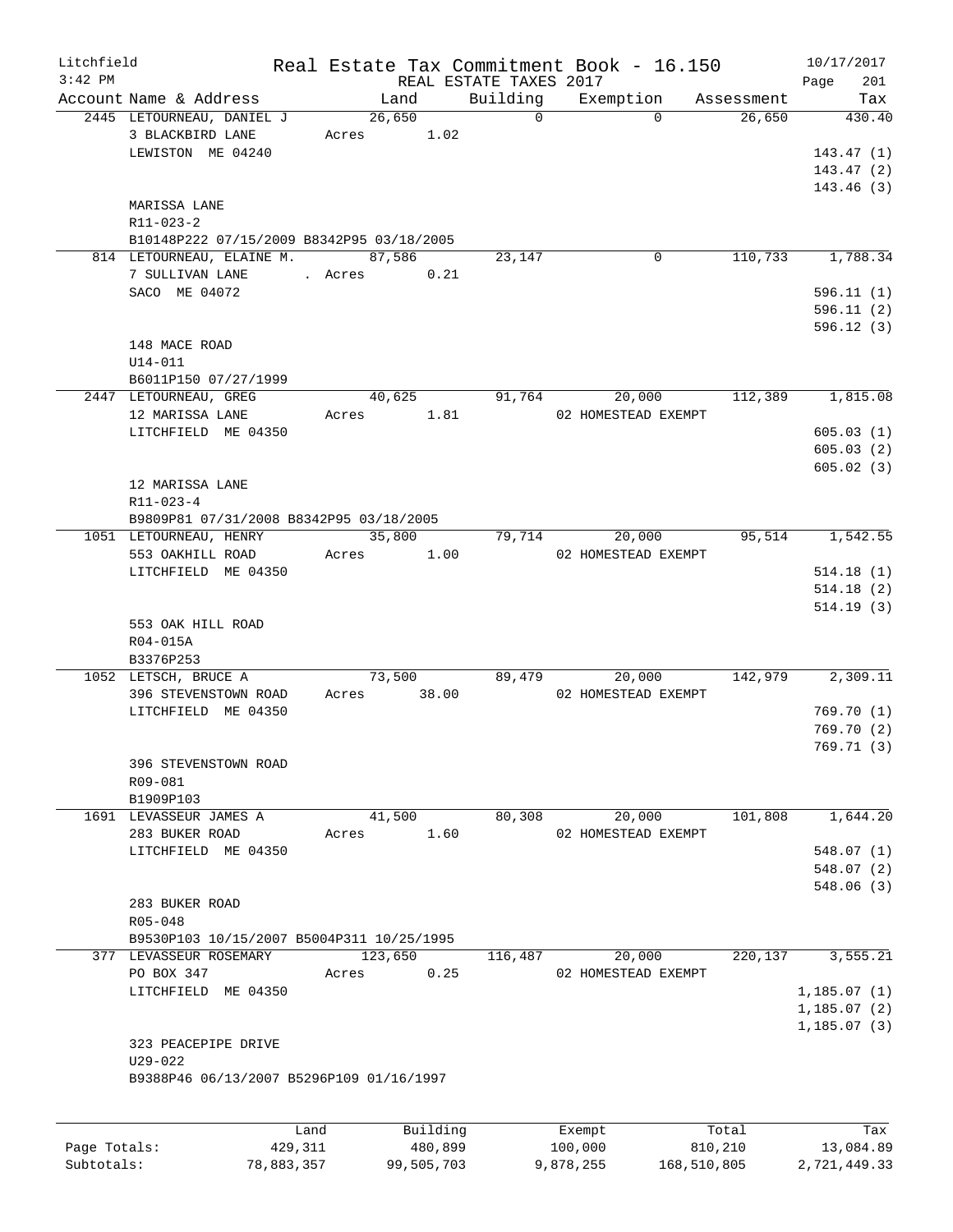| Litchfield |                                                                   |        |             |                        | Real Estate Tax Commitment Book - 16.150 |                      | 10/17/2017               |
|------------|-------------------------------------------------------------------|--------|-------------|------------------------|------------------------------------------|----------------------|--------------------------|
| $3:42$ PM  |                                                                   |        |             | REAL ESTATE TAXES 2017 |                                          |                      | 202<br>Page              |
|            | Account Name & Address                                            |        | Land        |                        | Building Exemption Assessment            |                      | Tax                      |
|            | 628 LEVESQUE BENOIT G                                             |        | 39,100      | $\frac{129,009}{2}$    | 26,000                                   | $\overline{142,109}$ | 2,295.06                 |
|            | LEVESQUE MARTHA C                                                 |        | Acres 1.20  |                        | 02 HOMESTEAD EXEMPT                      |                      |                          |
|            | 2 NOTTINGHAM LANE                                                 |        |             |                        | 03 VETERANS EXEMPT                       |                      | 765.02(1)                |
|            | LITCHFIELD ME 04350                                               |        |             |                        |                                          |                      | 765.02(2)                |
|            |                                                                   |        |             |                        |                                          |                      | 765.02(3)                |
|            | 2 NOTTINGHAM LANE                                                 |        |             |                        |                                          |                      |                          |
|            | R11-035-2-A                                                       |        |             |                        |                                          |                      |                          |
|            | B8894P22 05/05/2006 B7844P86 02/20/2004                           |        |             |                        |                                          |                      |                          |
|            | 2538 LEVESQUE MARC A                                              | 43,100 |             | $\Omega$               | $\mathbf 0$                              | 43,100               | 696.07                   |
|            | P O BOX 885                                                       |        | Acres 10.00 |                        |                                          |                      |                          |
|            | SABATTUS ME 04280                                                 |        |             |                        |                                          |                      | 232.02(1)                |
|            |                                                                   |        |             |                        |                                          |                      | 232.02(2)                |
|            |                                                                   |        |             |                        |                                          |                      | 232.03(3)                |
|            | FICKETT DRIVE                                                     |        |             |                        |                                          |                      |                          |
|            | U17-023A                                                          |        |             |                        |                                          |                      |                          |
|            | B8130P226 09/17/2004                                              |        |             |                        |                                          |                      |                          |
|            | 2751 LEVESQUE, JOSHUA R.                                          |        | 42,550      | 25,664                 | $\mathbf 0$                              |                      | 68, 214 1, 101.66        |
|            | 48 BIRDHOUSE LANE                                                 |        | Acres 2.02  |                        |                                          |                      |                          |
|            | LITCHFIELD ME 04350                                               |        |             |                        |                                          |                      | 367.22(1)                |
|            |                                                                   |        |             |                        |                                          |                      | 367.22(2)                |
|            |                                                                   |        |             |                        |                                          |                      | 367.22(3)                |
|            | <b>48 BIRDHOUSE LANE</b>                                          |        |             |                        |                                          |                      |                          |
|            | R07-033B                                                          |        |             |                        |                                          |                      |                          |
|            | B12112P157 09/18/2015 B10203P252 09/04/2009<br>585 LEVESQUE, MARC |        | 127,600     |                        | 51,889 20,000 159,489                    |                      | 2,575.75                 |
|            |                                                                   |        | Acres 1.25  |                        | 02 HOMESTEAD EXEMPT                      |                      |                          |
|            | LEVESQUE KIMBERLY                                                 |        |             |                        |                                          |                      |                          |
|            | P.O. BOX 885<br>SABATTUS ME 04280                                 |        |             |                        |                                          |                      | 858.58 (1)<br>858.58 (2) |
|            |                                                                   |        |             |                        |                                          |                      | 858.59(3)                |
|            | FICKETT DRIVE                                                     |        |             |                        |                                          |                      |                          |
|            | U17-024                                                           |        |             |                        |                                          |                      |                          |
|            | B8130P229 12/17/2004 B1359P302                                    |        |             |                        |                                          |                      |                          |
|            | 2077 LEVESQUE, MARG JEANNE 37,600                                 |        |             | 2,697                  | $\Omega$                                 | 40,297               | 650.80                   |
|            | P.O. BOX 123                                                      |        | Acres 1.00  |                        |                                          |                      |                          |
|            | SABATTUS ME 04280                                                 |        |             |                        |                                          |                      | 216.93(1)                |
|            |                                                                   |        |             |                        |                                          |                      | 216.93(2)                |
|            |                                                                   |        |             |                        |                                          |                      | 216.94(3)                |
|            | 5 SANTA LANE                                                      |        |             |                        |                                          |                      |                          |
|            | R03-096A                                                          |        |             |                        |                                          |                      |                          |
|            | B11532P240 09/30/2013                                             |        |             |                        |                                          |                      |                          |
|            | 2385 LEVESQUE, RUSSELL                                            |        | 40,000      | 91,521                 | $\Omega$                                 | 131,521              | 2,124.06                 |
|            | 539 ACCESS HIGHWAY                                                | Acres  | 1.00        |                        |                                          |                      |                          |
|            | CARIBOU ME 04736                                                  |        |             |                        |                                          |                      | 708.02(1)                |
|            |                                                                   |        |             |                        |                                          |                      | 708.02(2)                |
|            |                                                                   |        |             |                        |                                          |                      | 708.02(3)                |
|            | 225 HARDSCRABBLE ROAD                                             |        |             |                        |                                          |                      |                          |
|            | R14-001-1                                                         |        |             |                        |                                          |                      |                          |
|            | B12406P148 09/09/2016 B12324P289 05/23/2016                       |        |             |                        |                                          |                      |                          |
|            | B12289P305 03/07/2016 B11392P190 05/07/2013                       |        |             |                        |                                          |                      |                          |
|            | B11298P275 12/14/2012 B8624P282 09/30/2005 B7882P33               |        |             |                        |                                          |                      |                          |
|            | 03/29/2004                                                        |        |             |                        |                                          |                      |                          |

|              | Land       | Building   | Exempt    | Total       | Tax          |
|--------------|------------|------------|-----------|-------------|--------------|
| Page Totals: | 329,950    | 300,780    | 46,000    | 584,730     | 9,443.40     |
| Subtotals:   | 79,213,307 | 99,806,483 | 9,924,255 | 169,095,535 | 2,730,892.73 |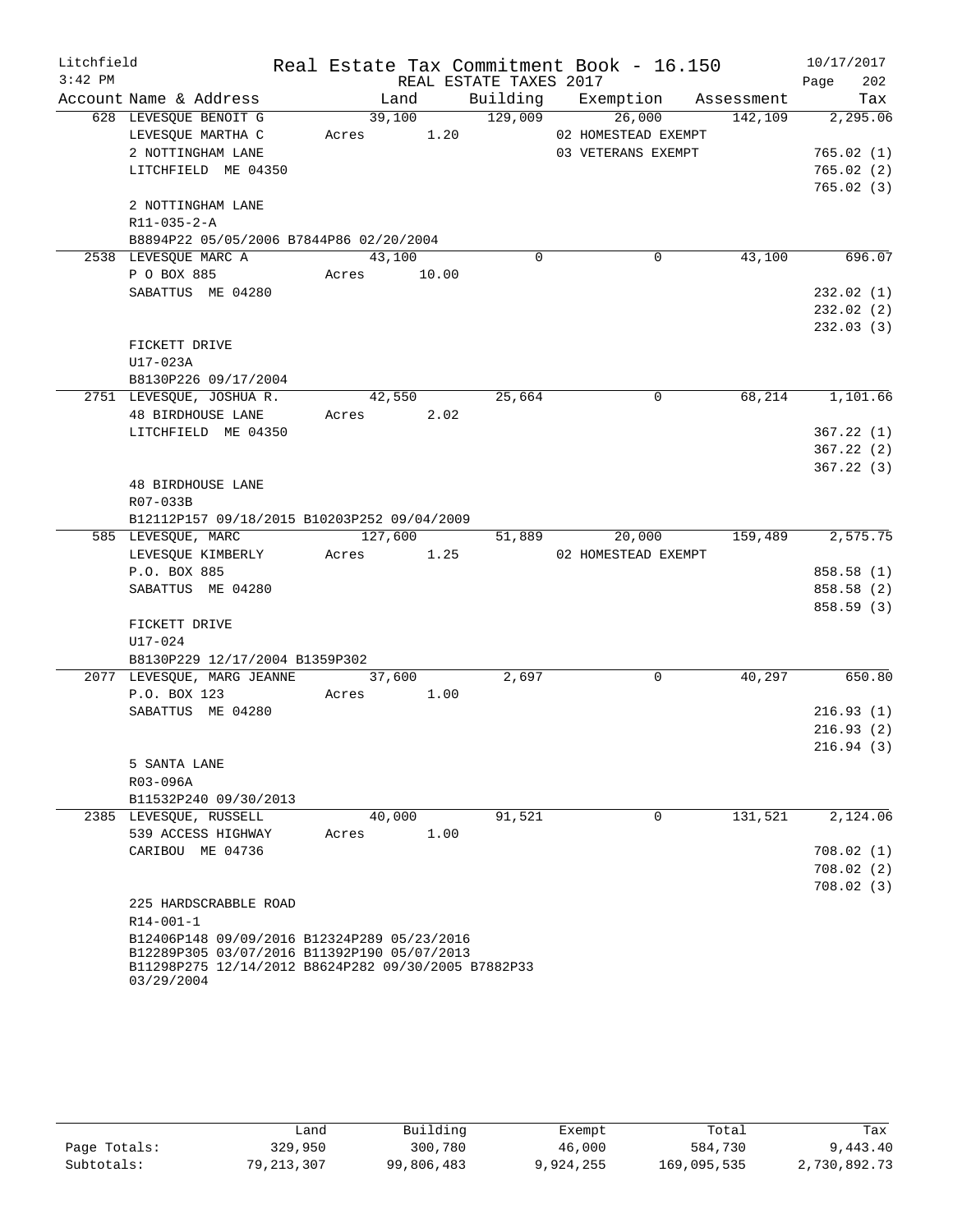| Litchfield<br>$3:42$ PM |                                                      |            |            |               |          | REAL ESTATE TAXES 2017 | Real Estate Tax Commitment Book - 16.150 |             |         | 10/17/2017<br>203<br>Page |
|-------------------------|------------------------------------------------------|------------|------------|---------------|----------|------------------------|------------------------------------------|-------------|---------|---------------------------|
|                         | Account Name & Address                               |            |            | Land          |          |                        | Building Exemption Assessment            |             |         | Tax                       |
|                         | 1959 LEVITT, BRYAN M.                                |            |            | 41,250        |          | 139,570                | 20,000                                   |             | 160,820 | 2,597.24                  |
|                         | 1317 WEST ROAD                                       |            |            |               |          |                        | Acres 1.50 02 HOMESTEAD EXEMPT           |             |         |                           |
|                         | LITCHFIELD ME 04350                                  |            |            |               |          |                        |                                          |             |         | 865.75(1)                 |
|                         |                                                      |            |            |               |          |                        |                                          |             |         | 865.75(2)                 |
|                         |                                                      |            |            |               |          |                        |                                          |             |         | 865.74 (3)                |
|                         | 1317 WEST ROAD                                       |            |            |               |          |                        |                                          |             |         |                           |
|                         | R03-028C                                             |            |            |               |          |                        |                                          |             |         |                           |
|                         | B11083P306 06/28/2012 B10786P59 07/22/2011 B6843P327 |            |            |               |          |                        |                                          |             |         |                           |
|                         | 2223 LEWIS, DEBORAH A                                |            | 43,175     |               |          | 116,520                |                                          | 0           | 159,695 | 2,579.07                  |
|                         | LEWIS ROBERT B JR                                    |            | Acres 2.27 |               |          |                        |                                          |             |         |                           |
|                         | P O BOX 412                                          |            |            |               |          |                        |                                          |             |         | 859.69(1)                 |
|                         | LITCHFIELD ME 04350                                  |            |            |               |          |                        |                                          |             |         | 859.69(2)                 |
|                         |                                                      |            |            |               |          |                        |                                          |             |         | 859.69(3)                 |
|                         | 37 PINE TREE ROAD                                    |            |            |               |          |                        |                                          |             |         |                           |
|                         | R11-007B                                             |            |            |               |          |                        |                                          |             |         |                           |
|                         | B8847P48 03/29/2006 B6530P295                        |            |            |               |          |                        |                                          |             |         |                           |
|                         | 2201 LEWIS, JAMES E.                                 |            |            | 28,500        |          | 20,327                 |                                          | $\Omega$    | 48,827  | 788.56                    |
|                         | 4 LILAC CT                                           |            | Acres      | 1.20          |          |                        |                                          |             |         |                           |
|                         | LITCHFIELD NH                                        |            |            |               |          |                        |                                          |             |         | 262.85(1)                 |
|                         | $03057 - 8405$                                       |            |            |               |          |                        |                                          |             |         |                           |
|                         |                                                      |            |            |               |          |                        |                                          |             |         | 262.85(2)                 |
|                         |                                                      |            |            |               |          |                        |                                          |             |         | 262.86(3)                 |
|                         | GOODWIN DRIVE                                        |            |            |               |          |                        |                                          |             |         |                           |
|                         | $R14 - 021 - 5$                                      |            |            |               |          |                        |                                          |             |         |                           |
|                         | B6501P341 06/04/2000                                 |            |            |               |          |                        |                                          |             |         |                           |
|                         | 2280 LEWIS, KARL J.                                  |            |            | 117,236       |          | 22,326                 |                                          | $\mathbf 0$ | 139,562 | 2,253.93                  |
|                         | LEWIS, LAURENE E.                                    |            | Acres      |               | 0.46     |                        |                                          |             |         |                           |
|                         | 21 GLENWOOD AVENUE                                   |            |            |               |          |                        |                                          |             |         | 751.31(1)                 |
|                         | SALISBURY MA 01952                                   |            |            |               |          |                        |                                          |             |         | 751.31(2)                 |
|                         |                                                      |            |            |               |          |                        |                                          |             |         | 751.31(3)                 |
|                         | GOODWIN DRIVE                                        |            |            |               |          |                        |                                          |             |         |                           |
|                         | R14-021                                              |            |            |               |          |                        |                                          |             |         |                           |
|                         | B12528P158 11/28/2016 B6501P335 06/04/2001 B1217P439 |            |            |               |          |                        |                                          |             |         |                           |
|                         | 2199 LEWIS, MICHAEL J                                |            |            | 244,850       |          | 6,600                  |                                          | $\mathbf 0$ | 251,450 | 4,060.92                  |
|                         | 4 LILAC COURT                                        |            | Acres      |               | 1.30     |                        |                                          |             |         |                           |
|                         | LITCHFIELD NH 03052                                  |            |            |               |          |                        |                                          |             |         | 1,353.64(1)               |
|                         |                                                      |            |            |               |          |                        |                                          |             |         | 1,353.64(2)               |
|                         |                                                      |            |            |               |          |                        |                                          |             |         | 1,353.64(3)               |
|                         | Goodwin Drive                                        |            |            |               |          |                        |                                          |             |         |                           |
|                         | $R14 - 021 - 3$                                      |            |            |               |          |                        |                                          |             |         |                           |
|                         | B6501P337 06/04/2001                                 |            |            |               |          |                        |                                          |             |         |                           |
|                         | 586 LEWIS, ROBERT B. &                               |            |            | 40,000        |          | 135,500                | 20,000                                   |             | 155,500 | 2,511.32                  |
|                         | BETTY I LEWIS                                        |            |            |               |          |                        |                                          |             |         |                           |
|                         | 2317 HALLOWELL ROAD                                  |            | Acres      |               | 1.00     |                        | 02 HOMESTEAD EXEMPT                      |             |         |                           |
|                         | LITCHFIELD ME 04350                                  |            |            |               |          |                        |                                          |             |         | 837.11 (1)                |
|                         |                                                      |            |            |               |          |                        |                                          |             |         | 837.11 (2)                |
|                         | 2317 HALLOWELL ROAD                                  |            |            |               |          |                        |                                          |             |         | 837.10 (3)                |
|                         | R06-039B                                             |            |            |               |          |                        |                                          |             |         |                           |
|                         | B10344P183 02/18/2010 B6111P248 12/01/1999           |            |            |               |          |                        |                                          |             |         |                           |
|                         | 2200 LEWIS, SUSAN N.                                 |            |            | 27,850        |          | $\mathbf 0$            |                                          | $\mathbf 0$ | 27,850  | 449.78                    |
|                         | 9 SMYTHE ST                                          |            | Acres      |               |          |                        |                                          |             |         |                           |
|                         | HAVERHILL MA 01830                                   |            |            |               | 1.50     |                        |                                          |             |         | 149.93(1)                 |
|                         |                                                      |            |            |               |          |                        |                                          |             |         | 149.93(2)                 |
|                         |                                                      |            |            |               |          |                        |                                          |             |         | 149.92 (3)                |
|                         | GOODWIN DRIVE                                        |            |            |               |          |                        |                                          |             |         |                           |
|                         | $R14 - 021 - 4$                                      |            |            |               |          |                        |                                          |             |         |                           |
|                         | B6501P339 06/04/2001                                 |            |            |               |          |                        |                                          |             |         |                           |
|                         |                                                      |            |            |               |          |                        |                                          |             |         |                           |
|                         |                                                      | Land       |            |               | Building |                        | Exempt                                   |             | Total   | Tax                       |
| Page Totals:            |                                                      | 542,861    |            |               | 440,843  |                        | 40,000                                   |             | 943,704 | 15,240.82                 |
| Subtotals:              |                                                      | 79,756,168 |            | 100, 247, 326 |          |                        | 9,964,255                                | 170,039,239 |         | 2,746,133.55              |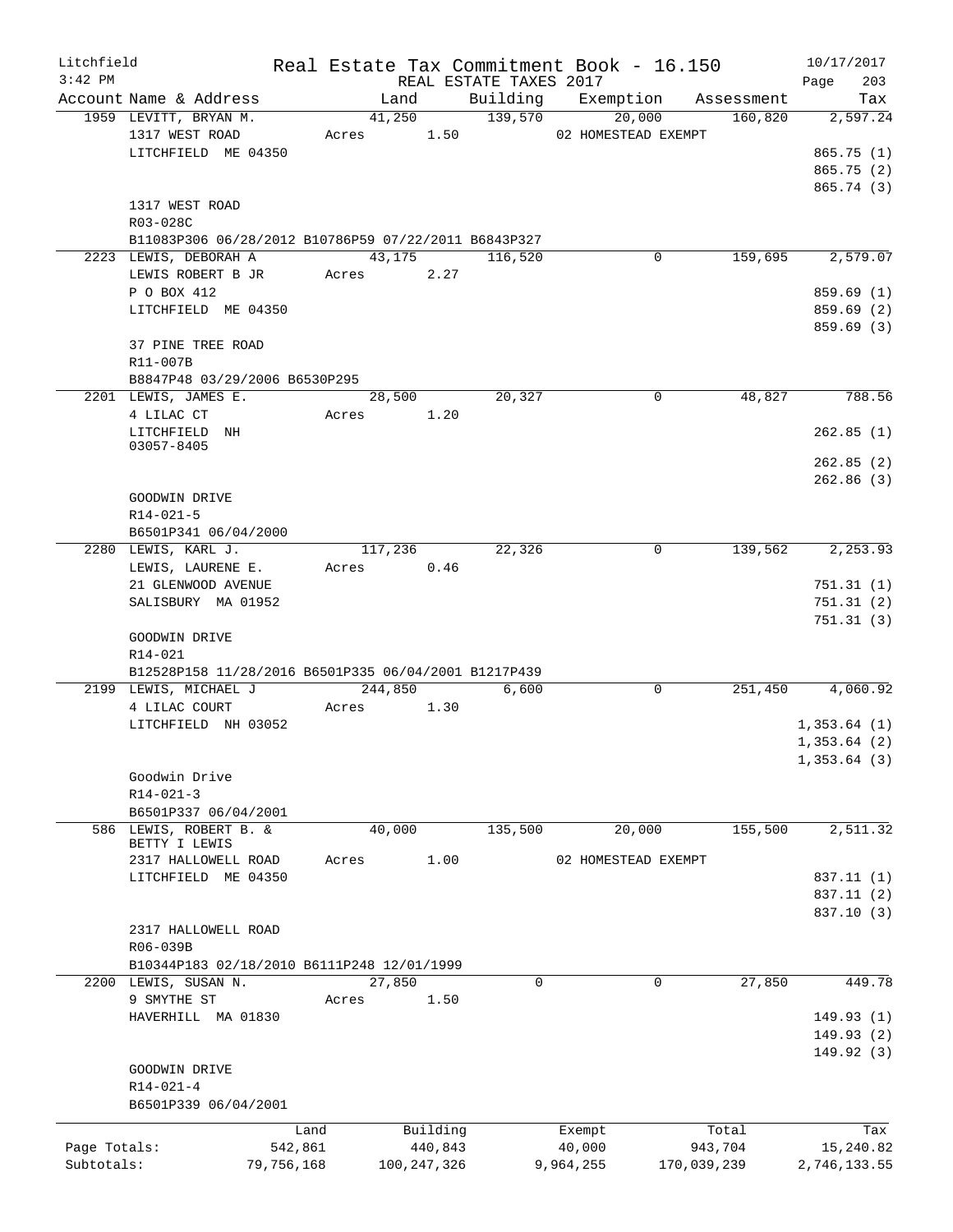| Litchfield |                                                                                        |             |                |                        | Real Estate Tax Commitment Book - 16.150 |            | 10/17/2017             |
|------------|----------------------------------------------------------------------------------------|-------------|----------------|------------------------|------------------------------------------|------------|------------------------|
| $3:42$ PM  |                                                                                        |             |                | REAL ESTATE TAXES 2017 |                                          |            | 204<br>Page            |
|            | Account Name & Address                                                                 |             | Land           | Building               | Exemption                                | Assessment | Tax                    |
|            | 1665 LHEUREUX, PATRICIA<br>71 BETHEL POINT ROAD                                        | Acres       | 20,400<br>0.30 | 41,930                 | $\Omega$                                 | 62,330     | 1,006.63               |
|            | HARPSWELL ME 04079                                                                     |             |                |                        |                                          |            | 335.54(1)              |
|            |                                                                                        |             |                |                        |                                          |            | 335.54(2)              |
|            | 1487 HALLOWELL ROAD<br>$U20 - 012$<br>B6964P323                                        |             |                |                        |                                          |            | 335.55(3)              |
|            | 667 LIBBY, HOPE                                                                        |             | 71,500         | 11,321                 | 0                                        | 82,821     | 1,337.56               |
|            | 702 PLAINS ROAD                                                                        | Acres 34.00 |                |                        |                                          |            |                        |
|            | LITCHFIELD ME 04350                                                                    |             |                |                        |                                          |            | 445.85(1)              |
|            |                                                                                        |             |                |                        |                                          |            | 445.85(2)              |
|            |                                                                                        |             |                |                        |                                          |            | 445.86 (3)             |
|            | 702 PLAINS ROAD                                                                        |             |                |                        |                                          |            |                        |
|            | R08-014                                                                                |             |                |                        |                                          |            |                        |
|            | B11748P46 07/21/2014 B11334P333 03/21/2013 B9538P29<br>10/22/2007 B6619P224 09/04/2001 |             |                |                        |                                          |            |                        |
|            | 1062 LIBBY, WILBUR                                                                     |             | 67,500         | 175,998                | 0                                        | 243,498    | 3,932.49               |
|            | C/O: FREDERICK B.<br>STOCKING                                                          | Acres       | 22.00          |                        |                                          |            |                        |
|            | 30 BERRY COVE ROAD                                                                     |             |                |                        |                                          |            | 1,310.83(1)            |
|            | LAMOINE ME 04605                                                                       |             |                |                        |                                          |            | 1,310.83(2)            |
|            |                                                                                        |             |                |                        |                                          |            | 1,310.83(3)            |
|            | 2103 HALLOWELL ROAD                                                                    |             |                |                        |                                          |            |                        |
|            | R11-026                                                                                |             |                |                        |                                          |            |                        |
|            | B1577P806                                                                              |             |                |                        |                                          |            |                        |
|            | 1068 LILLY JR, HAROLD W                                                                |             | 40,000<br>1.00 | 11,012                 | 0                                        | 51,012     | 823.84                 |
|            | 480 VIGUE ROAD<br>WHITEFIELD ME 04353                                                  | Acres       |                |                        |                                          |            | 274.61(1)              |
|            |                                                                                        |             |                |                        |                                          |            | 274.61(2)              |
|            |                                                                                        |             |                |                        |                                          |            | 274.62(3)              |
|            | 417 RICHMOND ROAD                                                                      |             |                |                        |                                          |            |                        |
|            | R03-013                                                                                |             |                |                        |                                          |            |                        |
|            | B9778P235 07/01/2008 B1762P166                                                         |             |                |                        |                                          |            |                        |
|            | 1067 LILLY, GILBERT                                                                    |             | 70,000         | 70,449                 | 0                                        | 140,449    | 2,268.25               |
|            | 162 PARKS ROAD                                                                         | Acres       | 4.20           |                        |                                          |            |                        |
|            | RICHMOND ME 04357                                                                      |             |                |                        |                                          |            | 756.08(1)              |
|            |                                                                                        |             |                |                        |                                          |            | 756.08 (2)             |
|            |                                                                                        |             |                |                        |                                          |            | 756.09(3)              |
|            | 2709 HALLOWELL ROAD                                                                    |             |                |                        |                                          |            |                        |
|            | R02-027                                                                                |             |                |                        |                                          |            |                        |
|            | B3276P331                                                                              |             |                |                        |                                          |            |                        |
|            | 1063 LILLY, GILBERT M                                                                  |             | 21,900         | $\Omega$               | 0                                        | 21,900     | 353.68                 |
|            | 162 PARKS ROAD<br>RICHMOND ME 04357                                                    | Acres       | 57.60          |                        |                                          |            |                        |
|            |                                                                                        |             |                |                        |                                          |            | 117.89(1)<br>117.89(2) |
|            |                                                                                        |             |                |                        |                                          |            | 117.90(3)              |
|            | OFF LUNTS HILL ROAD                                                                    |             |                |                        |                                          |            |                        |
|            | R09-064                                                                                |             |                |                        |                                          |            |                        |
|            | B4869P78 03/03/1995                                                                    |             |                |                        |                                          |            |                        |

|              | فnand.     | Building    | Exempt    | Total       | Tax          |
|--------------|------------|-------------|-----------|-------------|--------------|
| Page Totals: | 291,300    | 310,710     |           | 602,010     | 9,722.45     |
| Subtotals:   | 80,047,468 | 100,558,036 | 9,964,255 | 170,641,249 | 2,755,856.00 |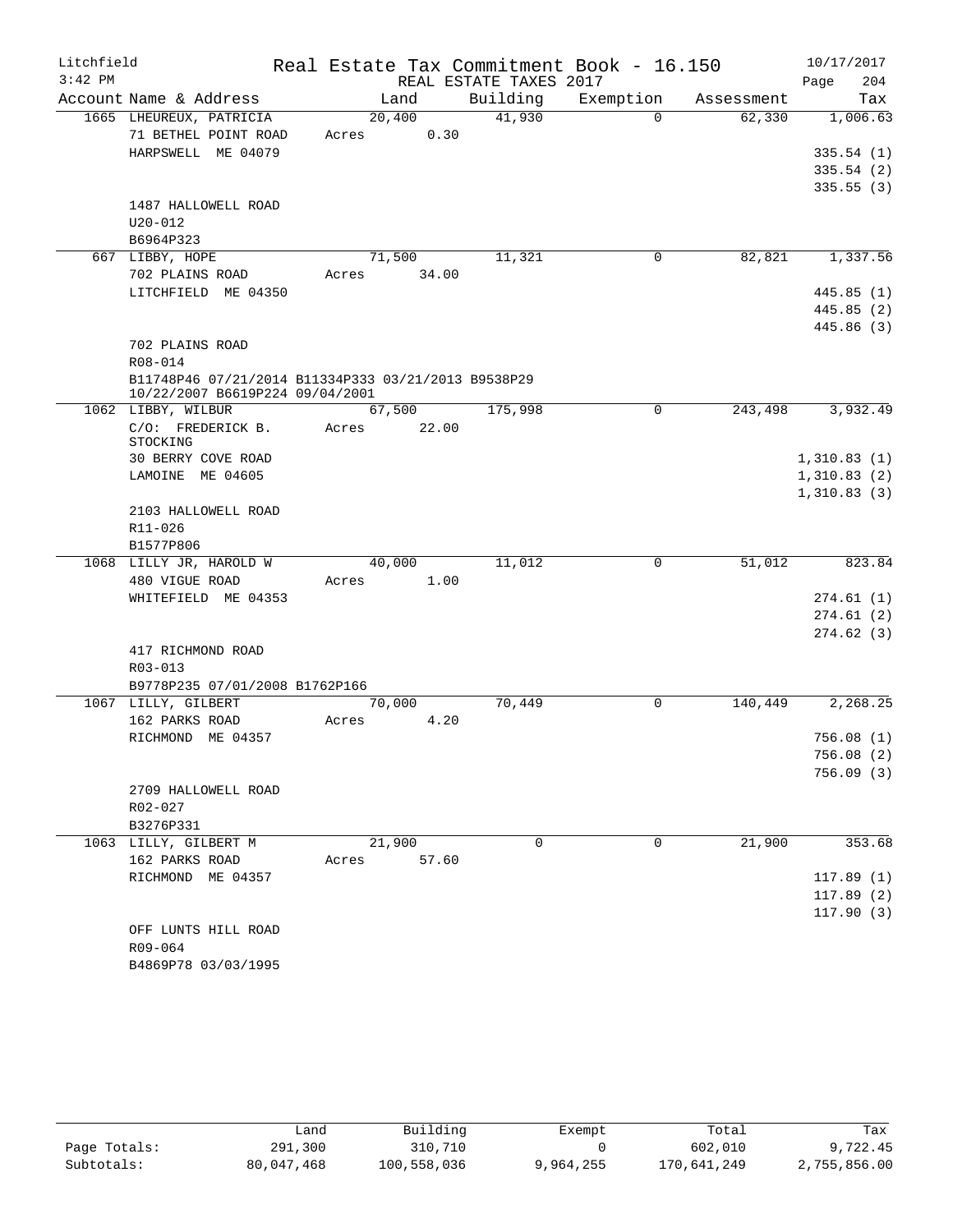| Litchfield |                                                     |         |       |                        | Real Estate Tax Commitment Book - 16.150 |            |      | 10/17/2017               |
|------------|-----------------------------------------------------|---------|-------|------------------------|------------------------------------------|------------|------|--------------------------|
| $3:42$ PM  |                                                     |         |       | REAL ESTATE TAXES 2017 |                                          |            | Page | 205                      |
|            | Account Name & Address                              | Land    |       | Building               | Exemption                                | Assessment |      | Tax                      |
|            | 392 LILLY, NATHAN C.                                | 83,000  |       | 152,583                | $\Omega$                                 | 235,583    |      | 3,804.67                 |
|            | 1246 WEST ROAD                                      | Acres   | 52.00 |                        |                                          |            |      |                          |
|            | LITCHFIELD ME 04350                                 |         |       |                        |                                          |            |      | 1,268.22(1)              |
|            |                                                     |         |       |                        |                                          |            |      | 1, 268.22(2)             |
|            | 1246 WEST ROAD                                      |         |       |                        |                                          |            |      | 1,268.23(3)              |
|            | R03-035                                             |         |       |                        |                                          |            |      |                          |
|            | B11923P107 02/27/2015 B9533P71 10/16/2007 B7835P114 |         |       |                        |                                          |            |      |                          |
|            | 02/20/2004 B4600P166 12/28/1993                     |         |       |                        |                                          |            |      |                          |
|            | 1069 LINCOLN III, EDWARD J                          | 40,000  |       | 83,648                 | 20,000                                   | 103,648    |      | 1,673.92                 |
|            | 418 ACADEMY ROAD                                    | Acres   | 1.00  |                        | 02 HOMESTEAD EXEMPT                      |            |      |                          |
|            | LITCHFIELD ME 04350                                 |         |       |                        |                                          |            |      | 557.97(1)                |
|            |                                                     |         |       |                        |                                          |            |      | 557.97(2)                |
|            |                                                     |         |       |                        |                                          |            |      | 557.98(3)                |
|            | 418 ACADEMY ROAD                                    |         |       |                        |                                          |            |      |                          |
|            | R02-107                                             |         |       |                        |                                          |            |      |                          |
|            | B3288P335                                           | 110,672 |       | 36,760                 | 0                                        | 147,432    |      | 2,381.03                 |
|            | 1918 LINDAMOOD, CURTIS E. &<br>KRISTEN E.           |         |       |                        |                                          |            |      |                          |
|            | 11 HEATH LANE                                       | Acres   | 0.42  |                        |                                          |            |      |                          |
|            | NEW LONDON NH 03257                                 |         |       |                        |                                          |            |      | 793.68(1)                |
|            |                                                     |         |       |                        |                                          |            |      | 793.68(2)                |
|            |                                                     |         |       |                        |                                          |            |      | 793.67(3)                |
|            | 127 COMMUNITY DRIVE                                 |         |       |                        |                                          |            |      |                          |
|            | $U15 - 006$                                         |         |       |                        |                                          |            |      |                          |
|            | B6373P228 07/22/1999                                |         |       |                        |                                          |            |      |                          |
|            | 970 LINE II, ROGER G                                | 62,000  |       | 81,018                 | 20,000                                   | 123,018    |      | 1,986.74                 |
|            | LINE, AMY D.                                        | Acres   | 9.50  |                        | 02 HOMESTEAD EXEMPT                      |            |      |                          |
|            | 1659 LEWISTON ROAD                                  |         |       |                        |                                          |            |      | 662.25(1)                |
|            | LITCHFIELD ME 04350                                 |         |       |                        |                                          |            |      | 662.25(2)<br>662.24(3)   |
|            | 1659 LEWISTON ROAD                                  |         |       |                        |                                          |            |      |                          |
|            | $U14 - 026$                                         |         |       |                        |                                          |            |      |                          |
|            | B11849P27 11/12/2014 B5395P334                      |         |       |                        |                                          |            |      |                          |
|            | 73 LIPPMAN THOMAS C                                 | 88,118  |       | 61,663                 | $\mathsf{O}$                             | 149,781    |      | 2,418.96                 |
|            | FOSTER DIANE L                                      | Acres   | 0.23  |                        |                                          |            |      |                          |
|            | 35 EDGEWOOD ROAD                                    |         |       |                        |                                          |            |      | 806.32(1)                |
|            | DURHAM NH 03824                                     |         |       |                        |                                          |            |      | 806.32 (2)               |
|            |                                                     |         |       |                        |                                          |            |      | 806.32 (3)               |
|            | 198 MACE ROAD                                       |         |       |                        |                                          |            |      |                          |
|            | U14-022                                             |         |       |                        |                                          |            |      |                          |
|            | B5774P336 06/28/2004                                |         |       |                        |                                          |            |      |                          |
|            | 1080 LITALIEN, RICHARD                              | 62,200  |       | $\Omega$               | $\mathbf 0$                              | 62,200     |      | 1,004.53                 |
|            | 40 GLORIA AVE.                                      | Acres   | 40.68 |                        |                                          |            |      |                          |
|            | LEWISTON ME 04240-3316                              |         |       |                        |                                          |            |      | 334.84 (1)<br>334.84 (2) |
|            |                                                     |         |       |                        |                                          |            |      | 334.85(3)                |
|            | OAK HILL ROAD                                       |         |       |                        |                                          |            |      |                          |
|            | $R04 - 026$                                         |         |       |                        |                                          |            |      |                          |
|            | B1410P357                                           |         |       |                        |                                          |            |      |                          |

|              | Land         | Building    | Exempt     | Total       | Tax          |
|--------------|--------------|-------------|------------|-------------|--------------|
| Page Totals: | 445,990      | 415,672     | 40,000     | 821,662     | 13,269.85    |
| Subtotals:   | 80, 493, 458 | 100,973,708 | 10,004,255 | 171,462,911 | 2,769,125.85 |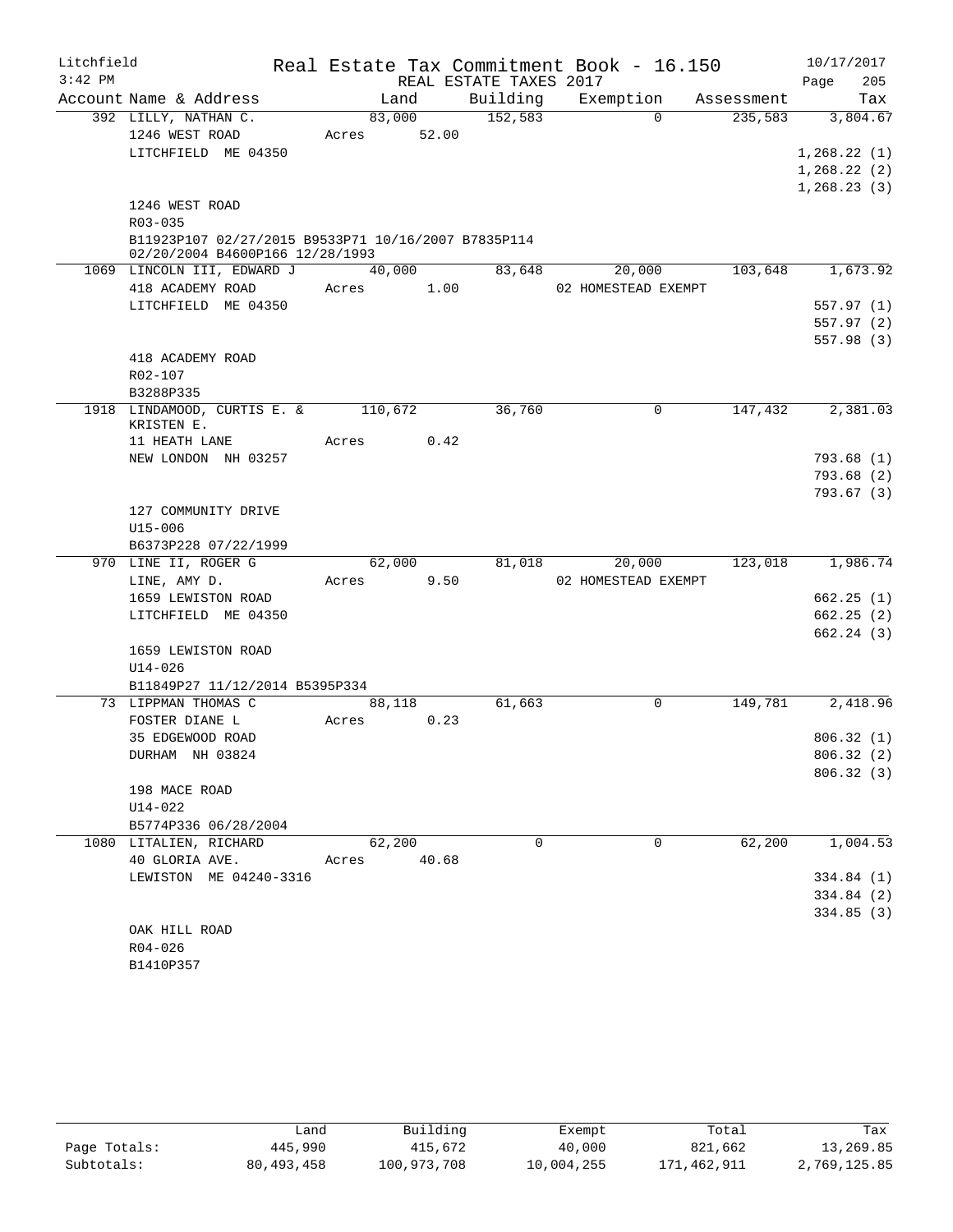| Litchfield |                                                                                           |         |                |                        | Real Estate Tax Commitment Book - 16.150 |                       | 10/17/2017      |
|------------|-------------------------------------------------------------------------------------------|---------|----------------|------------------------|------------------------------------------|-----------------------|-----------------|
| $3:42$ PM  | Account Name & Address                                                                    |         |                | REAL ESTATE TAXES 2017 |                                          |                       | 206<br>Page     |
|            | 617 LITTLEFIELD, FREEMAN E                                                                |         | Land<br>39,850 | Building<br>153,505    | Exemption<br>20,000                      | Assessment<br>173,355 | Tax<br>2,799.68 |
|            | & JUDY A.LlITTLEFIELD                                                                     |         |                |                        |                                          |                       |                 |
|            | 63 NOTTINGHAM LANE                                                                        | Acres   | 1.50           |                        | 02 HOMESTEAD EXEMPT                      |                       |                 |
|            | LITCHFIELD ME 04350                                                                       |         |                |                        |                                          |                       | 933.23(1)       |
|            |                                                                                           |         |                |                        |                                          |                       | 933.23(2)       |
|            |                                                                                           |         |                |                        |                                          |                       | 933.22(3)       |
|            | 63 NOTTINGHAM LANE                                                                        |         |                |                        |                                          |                       |                 |
|            | $R11 - 035 - 8$                                                                           |         |                |                        |                                          |                       |                 |
|            | B10277P344 11/20/2009 B7799P227 05/10/2004                                                |         |                |                        |                                          |                       | 1,132.11        |
|            | 343 LITTLEFIELD-HICKEY,<br>MELANIE                                                        | 70,100  |                | $\Omega$               | $\Omega$                                 | 70,100                |                 |
|            | 91 HICKORY LANE                                                                           | Acres   | 58.00          |                        |                                          |                       |                 |
|            | WEST GARDINER ME 04345                                                                    |         |                |                        |                                          |                       | 377.37(1)       |
|            |                                                                                           |         |                |                        |                                          |                       | 377.37(2)       |
|            |                                                                                           |         |                |                        |                                          |                       | 377.37(3)       |
|            | FINLEY LANE                                                                               |         |                |                        |                                          |                       |                 |
|            | R03-101                                                                                   |         |                |                        |                                          |                       |                 |
|            | B12001P274 06/26/2014 B10647P28 01/19/2011<br>B10440P257 06/11/2010 B10113P287 06/16/2009 |         |                |                        |                                          |                       |                 |
|            | B5338P313 02/14/1997                                                                      |         |                |                        |                                          |                       |                 |
|            | 748 LIZOTTE KENNETH                                                                       |         | $\Omega$       | 17,892                 | $\mathbf 0$                              | 17,892                | 288.96          |
|            | LIZOTTE PRISCILLA                                                                         |         |                |                        |                                          |                       |                 |
|            | 88 LEBEL LANE                                                                             |         |                |                        |                                          |                       | 96.32(1)        |
|            | LITCHFIELD ME 04350                                                                       |         |                |                        |                                          |                       | 96.32(2)        |
|            |                                                                                           |         |                |                        |                                          |                       | 96.32(3)        |
|            | 678 HUNTINGTON HILL<br><b>ROAD</b>                                                        |         |                |                        |                                          |                       |                 |
|            | R02-001-ON-1                                                                              |         |                |                        |                                          |                       |                 |
|            | 1091 LIZOTTE, KENNETH R                                                                   | 221,350 |                | 164,667                | 20,000                                   | 366,017               | 5,911.17        |
|            | LIZOTTE PRISCILLA M                                                                       | Acres   | 1.90           |                        | 02 HOMESTEAD EXEMPT                      |                       |                 |
|            | 88 LEBEL LANE                                                                             |         |                |                        |                                          |                       | 1,970.39(1)     |
|            | LITCHFIELD ME 04350                                                                       |         |                |                        |                                          |                       | 1,970.39(2)     |
|            |                                                                                           |         |                |                        |                                          |                       | 1,970.39(3)     |
|            | 88 LEBEL LANE                                                                             |         |                |                        |                                          |                       |                 |
|            | $U11 - 037$                                                                               |         |                |                        |                                          |                       |                 |
|            | B9890P196 10/24/2008 B3966P289 08/22/1991<br>1894 LIZOTTE, KENNETH R.                     |         | 42,880         | $\Omega$               | 0                                        | 42,880                | 692.51          |
|            | LIZOTTE, PRISCILLA M.                                                                     | Acres   | 8.38           |                        |                                          |                       |                 |
|            | 88 LEBEL LANE                                                                             |         |                |                        |                                          |                       | 230.84 (1)      |
|            | LITCHFIELD ME 04350                                                                       |         |                |                        |                                          |                       | 230.84(2)       |
|            |                                                                                           |         |                |                        |                                          |                       | 230.83(3)       |
|            | LIBBY HILL ROAD                                                                           |         |                |                        |                                          |                       |                 |
|            | R06-017                                                                                   |         |                |                        |                                          |                       |                 |
|            | B11048P172 05/25/2012 B11048P170 05/22/2012                                               |         |                |                        |                                          |                       |                 |
|            | B11048P169 05/22/2012 B9978P118 02/12/2009 B9896P118<br>10/30/2008 B3536P201 04/28/1989   |         |                |                        |                                          |                       |                 |
|            | 1092 LOCKE JO ANNE                                                                        |         | 57,575         | 53,629                 | 20,000                                   | 91,204                | 1,472.94        |
|            | 6 BEAVER DRIVE                                                                            | Acres   | 11.10          |                        | 02 HOMESTEAD EXEMPT                      |                       |                 |
|            | LITCHFIELD ME 04350                                                                       |         |                |                        |                                          |                       | 490.98 (1)      |
|            |                                                                                           |         |                |                        |                                          |                       | 490.98 (2)      |
|            |                                                                                           |         |                |                        |                                          |                       | 490.98 (3)      |
|            | 6 BEAVER DRIVE                                                                            |         |                |                        |                                          |                       |                 |
|            | R14-008                                                                                   |         |                |                        |                                          |                       |                 |
|            | B4025P125                                                                                 |         |                |                        |                                          |                       |                 |
|            |                                                                                           |         |                |                        |                                          |                       |                 |
|            |                                                                                           |         |                |                        |                                          |                       |                 |

|              | úand       | Building    | Exempt     | Total         | Tax          |
|--------------|------------|-------------|------------|---------------|--------------|
| Page Totals: | 431,755    | 389,693     | 60,000     | 761.448       | 12,297.37    |
| Subtotals:   | 80,925,213 | 101,363,401 | 10,064,255 | 172, 224, 359 | 2,781,423.22 |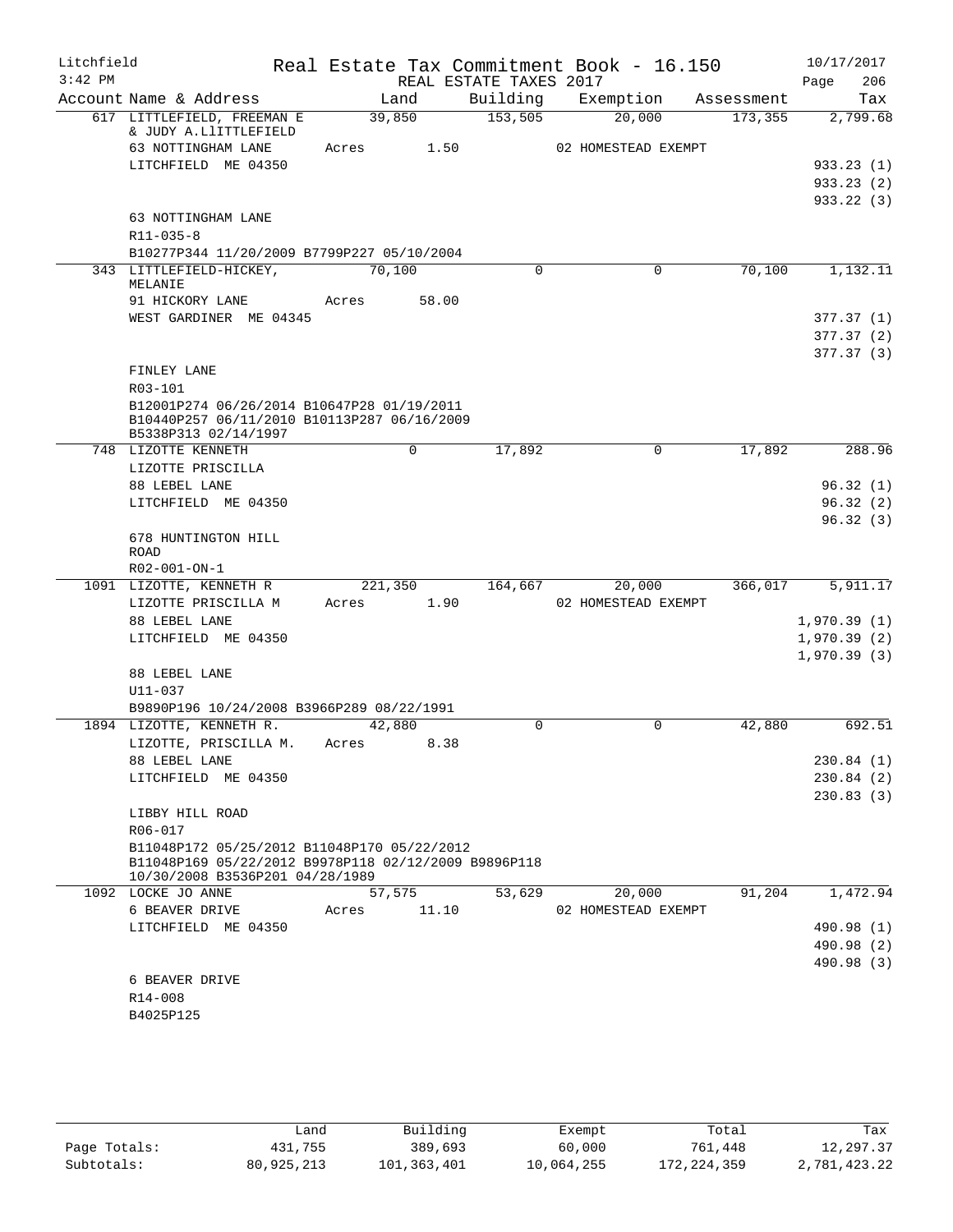| Litchfield |                                                    |                 |       |                        | Real Estate Tax Commitment Book - 16.150 |            |      | 10/17/2017   |
|------------|----------------------------------------------------|-----------------|-------|------------------------|------------------------------------------|------------|------|--------------|
| $3:42$ PM  |                                                    |                 |       | REAL ESTATE TAXES 2017 |                                          |            | Page | 207          |
|            | Account Name & Address                             | Land            |       | Building               | Exemption                                | Assessment |      | Tax          |
|            | 1094 LONG TRUST, RAYMOND, ET                       | 176,735         |       | 34,118                 | $\Omega$                                 | 210,853    |      | 3,405.28     |
|            | AL<br>470 WEBBS MILLS ROAD                         | Acres           | 0.60  |                        |                                          |            |      |              |
|            | RAYMOND ME 04071                                   |                 |       |                        |                                          |            |      | 1,135.09(1)  |
|            |                                                    |                 |       |                        |                                          |            |      | 1, 135.09(2) |
|            |                                                    |                 |       |                        |                                          |            |      | 1, 135.10(3) |
|            | 19 PERCH DRIVE                                     |                 |       |                        |                                          |            |      |              |
|            | $U18 - 003$                                        |                 |       |                        |                                          |            |      |              |
|            | B5492P215                                          |                 |       |                        |                                          |            |      |              |
|            | 2679 LONGLEY WALTER                                | 109,200         |       | 263,125                | 20,000                                   | 352,325    |      | 5,690.05     |
|            | LONGLEY CHRISTINE                                  | Acres           | 3.48  |                        | 02 HOMESTEAD EXEMPT                      |            |      |              |
|            | 3 ABBY LANE                                        |                 |       |                        |                                          |            |      | 1,896.68(1)  |
|            | LITCHFIELD ME 04350                                |                 |       |                        |                                          |            |      | 1,896.68(2)  |
|            |                                                    |                 |       |                        |                                          |            |      | 1,896.69(3)  |
|            | 3 ABBY LANE                                        |                 |       |                        |                                          |            |      |              |
|            | U04-002A                                           |                 |       |                        |                                          |            |      |              |
|            | B8340P1 03/08/2004                                 |                 |       |                        |                                          | 137,823    |      |              |
|            | 2634 LONGLEY WALTER L<br>871 PLAINS ROAD           | 42,525<br>Acres | 2.01  | 115,298                | 20,000<br>02 HOMESTEAD EXEMPT            |            |      | 2,225.84     |
|            | LITCHFIELD ME 04350                                |                 |       |                        |                                          |            |      | 741.95(1)    |
|            |                                                    |                 |       |                        |                                          |            |      | 741.95(2)    |
|            |                                                    |                 |       |                        |                                          |            |      | 741.94 (3)   |
|            | 871 PLAINS ROAD                                    |                 |       |                        |                                          |            |      |              |
|            | $U04-002C$                                         |                 |       |                        |                                          |            |      |              |
|            | B9309P11 03/29/2007 B9231P65 01/24/2007            |                 |       |                        |                                          |            |      |              |
|            | 2489 LONGLEY, JASON                                | 42,500          |       | 129,342                | 20,000                                   | 151,842    |      | 2,452.25     |
|            | JONES, HANNAH                                      | Acres           | 2.00  |                        | 02 HOMESTEAD EXEMPT                      |            |      |              |
|            | 861 PLAINS ROAD                                    |                 |       |                        |                                          |            |      | 817.42 (1)   |
|            | Litchfield ME 04350                                |                 |       |                        |                                          |            |      | 817.42 (2)   |
|            |                                                    |                 |       |                        |                                          |            |      | 817.41(3)    |
|            | 861 PLAINS ROAD                                    |                 |       |                        |                                          |            |      |              |
|            | $U04-002B$<br>B8340P1 03/08/2005                   |                 |       |                        |                                          |            |      |              |
|            | 2842 LONGLEY, WALTER A.                            | 53,855          |       | 0                      | 0                                        | 53,855     |      | 869.76       |
|            | LONGLEY, CHRISTINE H.                              | Acres           | 22.71 |                        |                                          |            |      |              |
|            | 3 ABBY LANE                                        |                 |       |                        |                                          |            |      | 289.92 (1)   |
|            | Litchfield ME 04350                                |                 |       |                        |                                          |            |      | 289.92 (2)   |
|            |                                                    |                 |       |                        |                                          |            |      | 289.92 (3)   |
|            |                                                    |                 |       |                        |                                          |            |      |              |
|            | R13-044B                                           |                 |       |                        |                                          |            |      |              |
|            | B9736P327 12/23/2013                               |                 |       |                        |                                          |            |      |              |
|            | 1096 LONGLEY-LEAHY KATHRYN M<br>TRUSTEE ET AL      | 361,358         |       | 65,120                 | $\mathbf 0$                              | 426,478    |      | 6,887.62     |
|            | NANCY MOORE                                        | Acres           | 18.40 |                        |                                          |            |      |              |
|            | 33 VILLAGE BROOK ROAD                              |                 |       |                        |                                          |            |      | 2, 295.87(1) |
|            | YARMOUTH ME 04096                                  |                 |       |                        |                                          |            |      | 2, 295.87(2) |
|            |                                                    |                 |       |                        |                                          |            |      | 2, 295.88(3) |
|            | 11 LEBLANC DRIVE                                   |                 |       |                        |                                          |            |      |              |
|            | $U26 - 004$                                        |                 |       |                        |                                          |            |      |              |
|            | B11488P282 08/13/2013 B9125P5 10/26/2006 B6760P293 |                 |       |                        |                                          |            |      |              |

|              | ∟and       | Building    | Exempt     | Total       | Tax          |
|--------------|------------|-------------|------------|-------------|--------------|
| Page Totals: | 786,173    | 607,003     | 60,000     | 1,333,176   | 21,530.80    |
| Subtotals:   | 81,711,386 | 101,970,404 | 10,124,255 | 173,557,535 | 2,802,954.02 |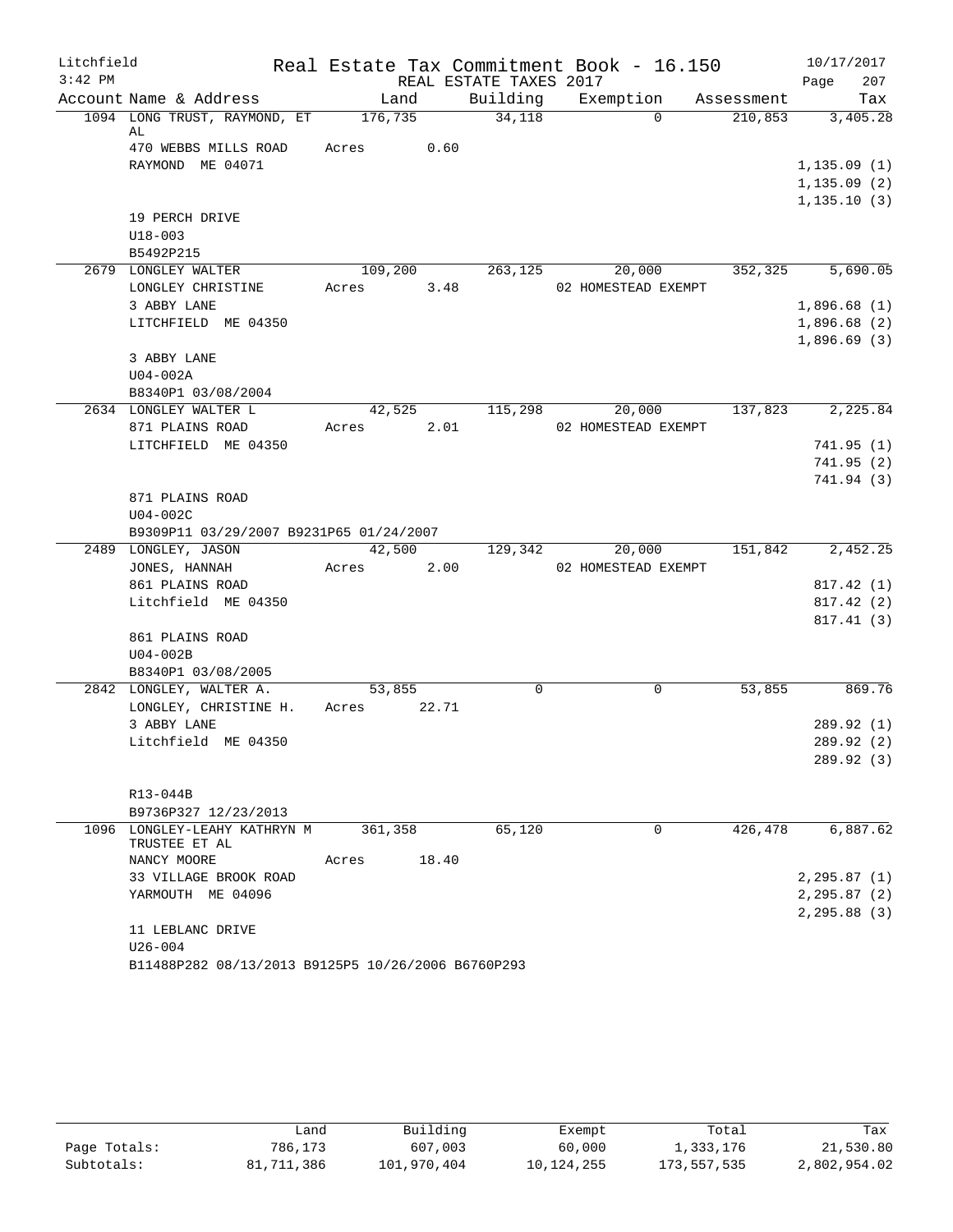| Litchfield |                                                          |         |      |                        | Real Estate Tax Commitment Book - 16.150 |            | 10/17/2017   |
|------------|----------------------------------------------------------|---------|------|------------------------|------------------------------------------|------------|--------------|
| $3:42$ PM  |                                                          |         |      | REAL ESTATE TAXES 2017 |                                          |            | Page<br>208  |
|            | Account Name & Address                                   | Land    |      | Building               | Exemption                                | Assessment | Tax          |
|            | 1151 LONGTIN, LUCIEN &<br><b>DOLORES</b>                 | 103,756 |      | 120, 150               | 20,000                                   | 203,906    | 3,293.08     |
|            | 18 TOWN LINE DRIVE                                       | Acres   | 0.16 |                        | 02 HOMESTEAD EXEMPT                      |            |              |
|            | LITCHFIELD ME 04350                                      |         |      |                        |                                          |            | 1,097.69(1)  |
|            |                                                          |         |      |                        |                                          |            | 1,097.69(2)  |
|            |                                                          |         |      |                        |                                          |            | 1,097.70(3)  |
|            | 18 TOWN LINE DRIVE                                       |         |      |                        |                                          |            |              |
|            | $U13 - 020$                                              |         |      |                        |                                          |            |              |
|            | B4925P69 04/10/1995                                      |         |      |                        |                                          |            |              |
|            | 187 LONGTIN, PAUL & KAREN                                | 42,500  |      | 86,907                 | 20,000                                   | 109,407    | 1,766.92     |
|            | 50 FERRIN ROAD                                           | Acres   | 2.00 |                        | 02 HOMESTEAD EXEMPT                      |            |              |
|            | LITCHFIELD ME 04350                                      |         |      |                        |                                          |            | 588.97 (1)   |
|            |                                                          |         |      |                        |                                          |            | 588.97 (2)   |
|            | 50 FERRIN ROAD                                           |         |      |                        |                                          |            | 588.98 (3)   |
|            | $R03 - 097 - 1$                                          |         |      |                        |                                          |            |              |
|            | B6431P248 04/01/1996                                     |         |      |                        |                                          |            |              |
|            | 1098 LOUBIER, JOSEPH W                                   | 44,750  |      | 92,372                 | 20,000                                   | 117,122    | 1,891.52     |
|            | 2507 HALLOWELL ROAD                                      | Acres   | 2.90 |                        | 02 HOMESTEAD EXEMPT                      |            |              |
|            | LITCHFIELD ME 04350                                      |         |      |                        |                                          |            | 630.51(1)    |
|            |                                                          |         |      |                        |                                          |            | 630.51(2)    |
|            |                                                          |         |      |                        |                                          |            | 630.50(3)    |
|            | 2507 HALLOWELL ROAD                                      |         |      |                        |                                          |            |              |
|            | R06-008                                                  |         |      |                        |                                          |            |              |
|            | B4859P303                                                |         |      |                        |                                          |            |              |
|            | 410 LOUNDER, RACHEL A.                                   | 157,500 |      | 100,194                | $\mathbf 0$                              | 257,694    | 4,161.76     |
|            | LOUNDER, CHARLES E.,<br>III                              | Acres   | 1.99 |                        |                                          |            |              |
|            | 7 STARLIGHT WAY                                          |         |      |                        |                                          |            | 1,387.25(1)  |
|            | BRUNSWICK ME 04011                                       |         |      |                        |                                          |            | 1,387.25(2)  |
|            |                                                          |         |      |                        |                                          |            | 1,387.26(3)  |
|            | 10 PLEASANT POND LANE                                    |         |      |                        |                                          |            |              |
|            | R08-020B                                                 |         |      |                        |                                          |            |              |
|            | B12416P287 09/19/2016 B11858P174 11/17/2014<br>B3926P183 |         |      |                        |                                          |            |              |
|            | 2049 LOUPE, NICOLE M.                                    | 46,175  |      | 194,124                | $\Omega$                                 | 240,299    | 3,880.83     |
|            | 1447 RICHMOND ROAD                                       | Acres   | 3.47 |                        |                                          |            |              |
|            | LITCHFIELD ME 04350                                      |         |      |                        |                                          |            | 1, 293.61(1) |
|            |                                                          |         |      |                        |                                          |            | 1, 293.61(2) |
|            | 1447 RICHMOND ROAD                                       |         |      |                        |                                          |            | 1, 293.61(3) |
|            | R01-051E                                                 |         |      |                        |                                          |            |              |
|            | B11886P20 12/30/2014 B9158P278 11/22/2006 B9141P102      |         |      |                        |                                          |            |              |
|            | 09/09/2006 B5518P335 12/15/1997                          |         |      |                        |                                          |            |              |
|            | 674 LOVERING TRAVIS G                                    | 42,300  |      | 81,232                 | 20,000                                   | 103,532    | 1,672.04     |
|            | 155 NECK ROAD                                            | Acres   | 1.92 |                        | 02 HOMESTEAD EXEMPT                      |            |              |
|            | LITCHFIELD ME 04350                                      |         |      |                        |                                          |            | 557.35(1)    |
|            |                                                          |         |      |                        |                                          |            | 557.35(2)    |
|            |                                                          |         |      |                        |                                          |            | 557.34(3)    |
|            | 155 NECK ROAD                                            |         |      |                        |                                          |            |              |
|            | R14-034A                                                 |         |      |                        |                                          |            |              |
|            | B11643P277 03/07/2014 B7946P46 05/13/2004                |         |      |                        |                                          |            |              |

|              | Land         | Building    | Exempt     | Total       | Tax          |  |  |
|--------------|--------------|-------------|------------|-------------|--------------|--|--|
| Page Totals: | 436,981      | 674,979     | 80,000     | 1,031,960   | 16,666.15    |  |  |
| Subtotals:   | 82, 148, 367 | 102,645,383 | 10,204,255 | 174,589,495 | 2,819,620.17 |  |  |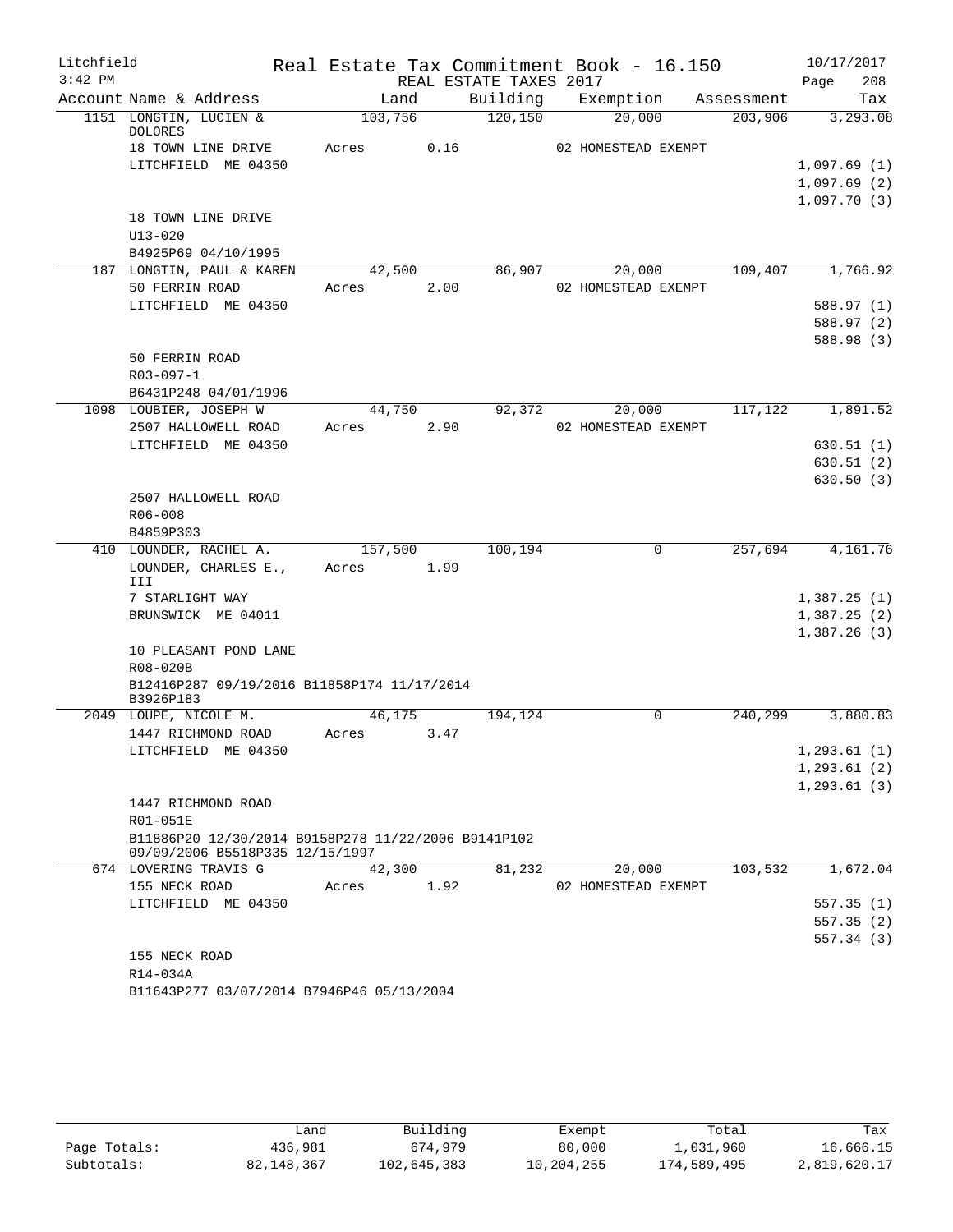| Litchfield |                                                          | Real Estate Tax Commitment Book - 16.150 |                        |                     |                      | 10/17/2017              |
|------------|----------------------------------------------------------|------------------------------------------|------------------------|---------------------|----------------------|-------------------------|
| $3:42$ PM  |                                                          |                                          | REAL ESTATE TAXES 2017 |                     |                      | 209<br>Page             |
|            | Account Name & Address                                   | Land                                     | Building               | Exemption           | Assessment           | Tax                     |
|            | 1101 LOVERING, GLENN,<br>LOVERING, TRAVIS G              | 40,750                                   | 64,717                 | 20,000              | 85,467               | 1,380.29                |
|            | LOVERING, ASHLEY B                                       | Acres<br>1.30                            |                        | 02 HOMESTEAD EXEMPT |                      |                         |
|            | RICHARDSON                                               |                                          |                        |                     |                      |                         |
|            | 37 NECK ROAD<br>LITCHFIELD ME 04350                      |                                          |                        |                     |                      | 460.10 (1)<br>460.10(2) |
|            |                                                          |                                          |                        |                     |                      | 460.09(3)               |
|            | 37 NECK ROAD                                             |                                          |                        |                     |                      |                         |
|            | $U20 - 020$                                              |                                          |                        |                     |                      |                         |
|            | B10985P122 03/16/2012 B2862P190                          |                                          |                        |                     |                      |                         |
|            | 2846 LOVERING, MARK                                      | 0                                        | 37,700                 | 0                   | 37,700               | 608.85                  |
|            | LOVERING, JESSICA                                        |                                          |                        |                     |                      |                         |
|            | 205 HUNTINGTON HILL<br>ROAD                              |                                          |                        |                     |                      | 202.95(1)               |
|            | LITCHFIELD ME 04350                                      |                                          |                        |                     |                      | 202.95(2)               |
|            |                                                          |                                          |                        |                     |                      | 202.95(3)               |
|            |                                                          |                                          |                        |                     |                      |                         |
|            | R05-062-ON                                               |                                          |                        |                     |                      |                         |
|            | 1104 LOWER, JAMES                                        | 35,560                                   | 0                      | 0                   | 35,560               | 574.29                  |
|            | #641 ROUTE 135<br>MONMOUTH ME 04259                      | 13.00<br>Acres                           |                        |                     |                      |                         |
|            |                                                          |                                          |                        |                     |                      | 191.43(1)<br>191.43(2)  |
|            |                                                          |                                          |                        |                     |                      | 191.43(3)               |
|            | 658 STEVENSTOWN ROAD                                     |                                          |                        |                     |                      |                         |
|            | R08-009                                                  |                                          |                        |                     |                      |                         |
|            | B4177P274                                                |                                          |                        |                     |                      |                         |
|            | 225 LUBAS, KRISTOFFER D                                  | 126,125                                  | 111,097                | 0                   | 237,222              | 3,831.14                |
|            | LUBAS, DEBORAH G                                         | 1.01<br>Acres                            |                        |                     |                      |                         |
|            | 11 COLBY CIRCLE                                          |                                          |                        |                     |                      | 1, 277.05(1)            |
|            | NEWINGTON CT 06111                                       |                                          |                        |                     |                      | 1, 277.05(2)            |
|            |                                                          |                                          |                        |                     |                      | 1, 277.04(3)            |
|            | 15 SIMARD DRIVE                                          |                                          |                        |                     |                      |                         |
|            | $U26 - 009$                                              |                                          |                        |                     |                      |                         |
|            | B10936P334 01/10/2012 B10929P236 01/03/2012<br>B2852P141 |                                          |                        |                     |                      |                         |
|            | 2164 LUCAS, COLIN J.                                     | 39,350                                   | 110,342                | 0                   | 149,692              | 2,417.53                |
|            | LUCAS, ELLEN H.                                          | Acres<br>1.30                            |                        |                     |                      |                         |
|            | 12 LEIGHTON ROAD                                         |                                          |                        |                     |                      | 805.84(1)               |
|            | AUGUSTA ME 04330                                         |                                          |                        |                     |                      | 805.84 (2)              |
|            |                                                          |                                          |                        |                     |                      | 805.85(3)               |
|            | 10 VIDA LANE                                             |                                          |                        |                     |                      |                         |
|            | $R06 - 023A - 1$                                         |                                          |                        |                     |                      |                         |
|            | B11530P10 10/01/2013 B8881P266 B6197P29 05/05/2000       |                                          |                        |                     |                      |                         |
|            | 2188 LUCAS, LINDA R.                                     | 40,300                                   | 83,815                 | 0                   | $1\overline{24,115}$ | 2,004.46                |
|            | 59 SOUIRE COURT                                          | 1.12<br>Acres                            |                        |                     |                      |                         |
|            | WINTHROP ME 04364                                        |                                          |                        |                     |                      | 668.15(1)<br>668.15(2)  |
|            |                                                          |                                          |                        |                     |                      | 668.16(3)               |
|            | 71 WHIPPOORWILL ROAD                                     |                                          |                        |                     |                      |                         |
|            | $U21 - 022$                                              |                                          |                        |                     |                      |                         |
|            | B12056P223 07/31/2015 B11715P305 06/17/2014              |                                          |                        |                     |                      |                         |
|            | B9240P206 02/01/2007 B8006P104 06/18/2004 B1246P165      |                                          |                        |                     |                      |                         |
|            | 11/20/1961                                               |                                          |                        |                     |                      |                         |

|              | فiand      | Building    | Exempt     | Total         | Tax          |
|--------------|------------|-------------|------------|---------------|--------------|
| Page Totals: | 282,085    | 407,671     | 20,000     | 669,756       | 10,816.56    |
| Subtotals:   | 82,430,452 | 103,053,054 | 10,224,255 | 175, 259, 251 | 2,830,436.73 |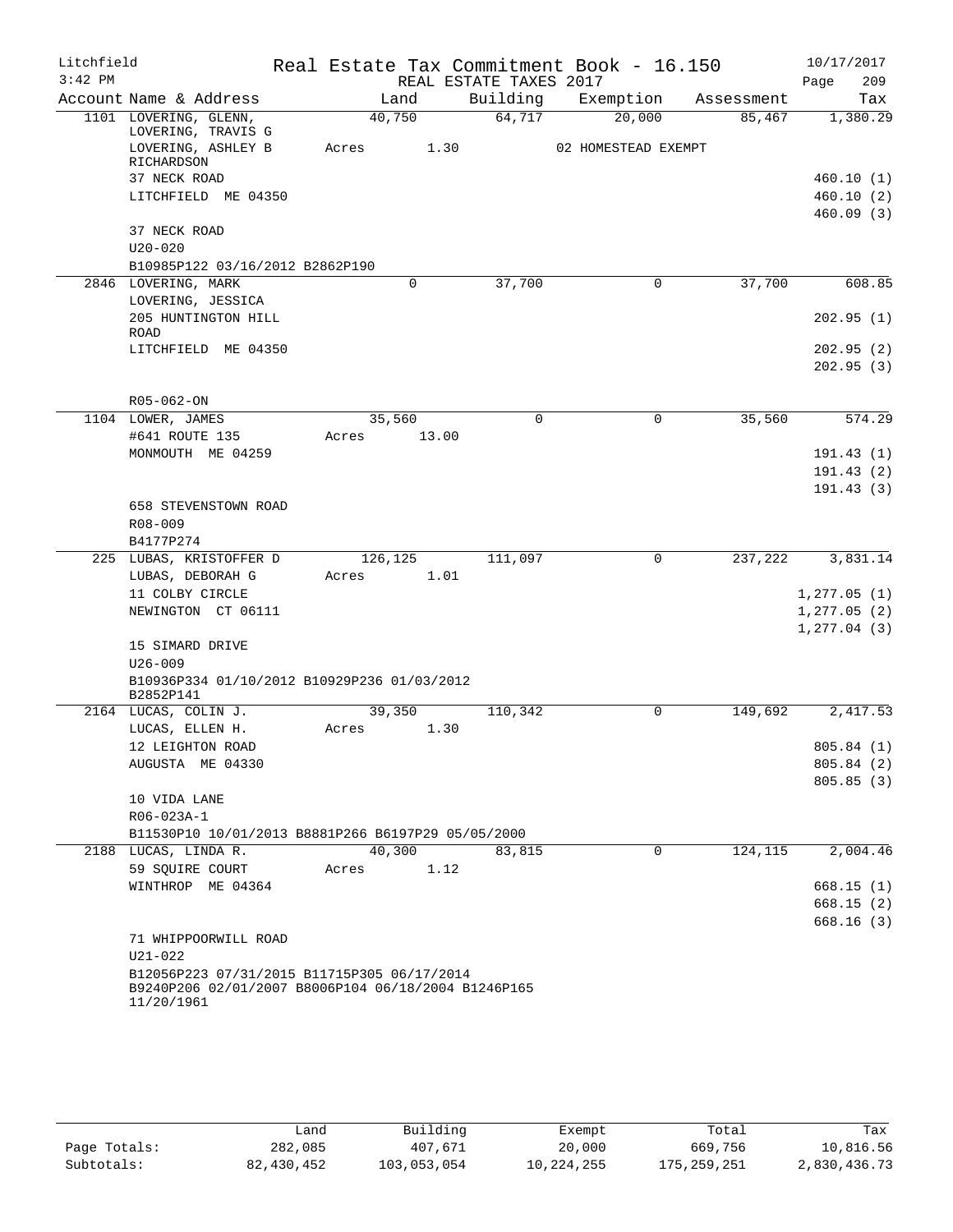| Litchfield |                                                                     |            |      |                        | Real Estate Tax Commitment Book - 16.150 |                               | 10/17/2017                 |
|------------|---------------------------------------------------------------------|------------|------|------------------------|------------------------------------------|-------------------------------|----------------------------|
| $3:42$ PM  |                                                                     |            |      | REAL ESTATE TAXES 2017 |                                          |                               | Page<br>210                |
|            | Account Name & Address                                              | Land       |      |                        |                                          | Building Exemption Assessment | Tax                        |
|            | 1370 LUCKHURST STENBERG<br>REALTY TRUST                             | 52,500     |      | 215,997                | 26,000                                   | 242,497                       | 3,916.33                   |
|            | LUCKHURST<br>GEORGE/STENBERG<br>TRUSTEES                            | Acres 6.00 |      |                        | 02 HOMESTEAD EXEMPT                      |                               |                            |
|            | STENBERG, CHRISTINE                                                 |            |      |                        | 03 VETERANS EXEMPT                       |                               | 1,305.44(1)                |
|            | P.O. BOX 426                                                        |            |      |                        |                                          |                               | 1,305.44(2)                |
|            | LITCHFIELD ME 04350                                                 |            |      |                        |                                          |                               | 1,305.45(3)                |
|            | 1437 HALLOWELL ROAD                                                 |            |      |                        |                                          |                               |                            |
|            | $U20 - 025$                                                         |            |      |                        |                                          |                               |                            |
|            | B8906P48 05/09/2006 B7489P211 06/17/2003                            |            |      |                        |                                          |                               |                            |
|            | 1105 LUCZKOWSKI, KATHY                                              | 114,100    |      |                        | 152,028 20,000                           | 246,128                       | 3,974.97                   |
|            | 24 KEZIAH LANE                                                      | Acres      | 1.20 |                        | 02 HOMESTEAD EXEMPT                      |                               |                            |
|            | LITCHFIELD ME 04350                                                 |            |      |                        |                                          |                               | 1,324.99(1)                |
|            |                                                                     |            |      |                        |                                          |                               | 1,324.99(2)<br>1,324.99(3) |
|            | 24 KEZIAH LANE                                                      |            |      |                        |                                          |                               |                            |
|            | R09-035                                                             |            |      |                        |                                          |                               |                            |
|            | B2635P116                                                           |            |      |                        |                                          |                               |                            |
|            | 1106 LUNN, MICHAEL P                                                | 86,374     |      | 12,770                 | $\mathbf 0$                              | 99,144                        | 1,601.18                   |
|            | 38 ASHMOUNT ST                                                      | Acres      | 0.39 |                        |                                          |                               |                            |
|            | LEWISTON ME 04240                                                   |            |      |                        |                                          |                               | 533.73(1)                  |
|            |                                                                     |            |      |                        |                                          |                               | 533.73 (2)                 |
|            |                                                                     |            |      |                        |                                          |                               | 533.72 (3)                 |
|            | 23 SIMARD DRIVE                                                     |            |      |                        |                                          |                               |                            |
|            | $U26 - 007$                                                         |            |      |                        |                                          |                               |                            |
|            | B4449P207                                                           |            |      |                        |                                          |                               |                            |
|            | 1305 LYKE, JAMES R & BARBARA 53,054                                 |            |      | 46,532                 | $\mathbf 0$                              | 99,586                        | 1,608.31                   |
|            | 8002 PALOMINO DRIVE                                                 | Acres 0.19 |      |                        |                                          |                               |                            |
|            | NAPLES FL 34113                                                     |            |      |                        |                                          |                               | 536.10(1)<br>536.10(2)     |
|            |                                                                     |            |      |                        |                                          |                               | 536.11(3)                  |
|            | 529 PEACEPIPE DRIVE                                                 |            |      |                        |                                          |                               |                            |
|            | $U28 - 070$                                                         |            |      |                        |                                          |                               |                            |
|            | B5964P72                                                            |            |      |                        |                                          |                               |                            |
|            | 2160 LYON, ARVAH                                                    | 259,350    |      | 133,936                | $\mathbf 0$                              | 393,286                       | 6,351.57                   |
|            | LYON MARILYN                                                        | Acres      | 3.90 |                        |                                          |                               |                            |
|            | 19603 NORTH 83RD DRIVE                                              |            |      |                        |                                          |                               | 2,117.19(1)                |
|            | PEORIA AZ 85382                                                     |            |      |                        |                                          |                               | 2,117.19(2)                |
|            |                                                                     |            |      |                        |                                          |                               | 2, 117.19(3)               |
|            | 17 PERCH DRIVE                                                      |            |      |                        |                                          |                               |                            |
|            | $U18-004D$                                                          |            |      |                        |                                          |                               |                            |
|            | B12509P322 12/21/2016 B6260P202 07/28/2000<br>2754 LYON, MARILYN G. | 39,050     |      | $\Omega$               | $\Omega$                                 | 39,050                        | 630.66                     |
|            | LYON, ARVAH                                                         | Acres      | 5.42 |                        |                                          |                               |                            |
|            | 17 PERCH DRIVE                                                      |            |      |                        |                                          |                               | 210.22(1)                  |
|            | Litchfield ME 04350                                                 |            |      |                        |                                          |                               | 210.22(2)                  |
|            |                                                                     |            |      |                        |                                          |                               | 210.22(3)                  |
|            | HALLOWELL ROAD                                                      |            |      |                        |                                          |                               |                            |
|            | R12-009A                                                            |            |      |                        |                                          |                               |                            |
|            | B12509P320 12/21/2016 B12104P311 09/16/2015                         |            |      |                        |                                          |                               |                            |
|            | B2218P342 B884P197 06/07/1949                                       |            |      |                        |                                          |                               |                            |

|              | ∟and       | Building    | Exempt     | Total       | Tax          |  |  |
|--------------|------------|-------------|------------|-------------|--------------|--|--|
| Page Totals: | 604,428    | 561,263     | 46,000     | 1,119,691   | 18,083.02    |  |  |
| Subtotals:   | 83,034,880 | 103,614,317 | 10,270,255 | 176,378,942 | 2,848,519.75 |  |  |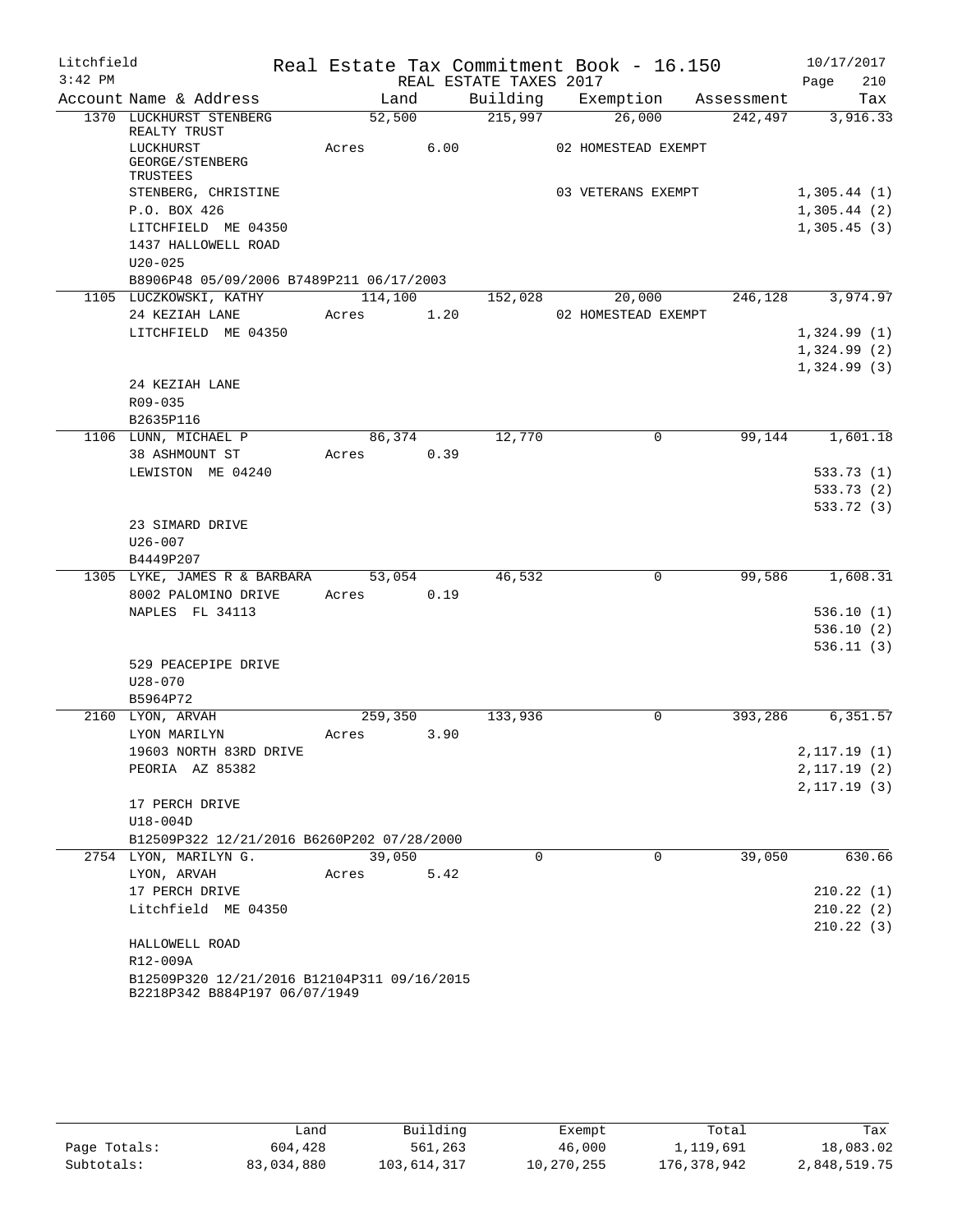| Litchfield<br>$3:42$ PM |                                           |              |       |            |               | REAL ESTATE TAXES 2017 | Real Estate Tax Commitment Book - 16.150                        |         | 10/17/2017<br>211<br>Page |
|-------------------------|-------------------------------------------|--------------|-------|------------|---------------|------------------------|-----------------------------------------------------------------|---------|---------------------------|
|                         | Account Name & Address                    |              |       | Land       |               |                        | Building Exemption Assessment                                   |         | Tax                       |
|                         | 521 LYONS, LORI A                         |              |       | 28,250     |               | $\overline{12,516}$    | 20,000                                                          | 20,766  | 335.37                    |
|                         |                                           |              |       |            |               |                        | 904 RICHMOND ROAD Acres 1.10 02 HOMESTEAD EXEMPT                |         |                           |
|                         | LITCHFIELD ME 04350                       |              |       |            |               |                        |                                                                 |         | 111.79(1)                 |
|                         |                                           |              |       |            |               |                        |                                                                 |         | 111.79(2)                 |
|                         |                                           |              |       |            |               |                        |                                                                 |         | 111.79(3)                 |
|                         | 904 RICHMOND ROAD                         |              |       |            |               |                        |                                                                 |         |                           |
|                         | R02-055B                                  |              |       |            |               |                        |                                                                 |         |                           |
|                         | B7701P226 10/20/2003                      |              |       |            |               |                        |                                                                 |         |                           |
|                         | 1107 MACDONALD, ALFRED                    |              |       | 49,925     |               |                        | 83,294 20,000 113,219 1,828.49                                  |         |                           |
|                         | 55 CANTY LANE                             |              |       | Acres 5.53 |               |                        | 02 HOMESTEAD EXEMPT                                             |         |                           |
|                         | LITCHFIELD ME 04350                       |              |       |            |               |                        |                                                                 |         | 609.50(1)                 |
|                         |                                           |              |       |            |               |                        |                                                                 |         | 609.50(2)                 |
|                         |                                           |              |       |            |               |                        |                                                                 |         | 609.49(3)                 |
|                         | 55 CANTY LANE                             |              |       |            |               |                        |                                                                 |         |                           |
|                         | $R13 - 023 - 6$                           |              |       |            |               |                        |                                                                 |         |                           |
|                         | B3974P312                                 |              |       |            |               |                        |                                                                 |         |                           |
|                         |                                           |              |       |            |               |                        | 42 MACDONALD, BARBARA A. 45,000 126,197 20,000 151,197 2,441.83 |         |                           |
|                         | 150 LUNTS HILL ROAD Acres 3.00            |              |       |            |               |                        | 02 HOMESTEAD EXEMPT                                             |         |                           |
|                         | LITCHFIELD ME 04350                       |              |       |            |               |                        |                                                                 |         | 813.94 (1)                |
|                         |                                           |              |       |            |               |                        |                                                                 |         | 813.94 (2)                |
|                         |                                           |              |       |            |               |                        |                                                                 |         | 813.95(3)                 |
|                         | 150 LUNTS HILL ROAD                       |              |       |            |               |                        |                                                                 |         |                           |
|                         | R09-023A                                  |              |       |            |               |                        |                                                                 |         |                           |
|                         | B10105P340 08/09/2009 B5020P269           |              |       |            |               |                        |                                                                 |         |                           |
|                         | 1109 MACDOUGALL, CHARLES B 35,700 31,182  |              |       |            |               |                        | $\mathbf 0$                                                     |         | 109,882 1,774.59          |
|                         | C/O PAULINE RODERICK Acres 2.70           |              |       |            |               |                        |                                                                 |         |                           |
|                         | 514 HINCKLEY ROAD                         |              |       |            |               |                        |                                                                 |         | 591.53(1)                 |
|                         | CLINTON ME 04927                          |              |       |            |               |                        |                                                                 |         | 591.53(2)                 |
|                         |                                           |              |       |            |               |                        |                                                                 |         | 591.53(3)                 |
|                         | 10 RICHMOND ROAD                          |              |       |            |               |                        |                                                                 |         |                           |
|                         | R03-066                                   |              |       |            |               |                        |                                                                 |         |                           |
|                         | B7667P177 08/21/2003                      |              |       |            |               |                        |                                                                 |         |                           |
|                         | 1110 MACFARLANE, BARBARA,                 |              |       | 77,065     |               | 86,210                 | 26,000                                                          |         | 137,275 2,216.99          |
|                         | TRUSTEE                                   |              |       |            |               |                        |                                                                 |         |                           |
|                         | 777 PLAINS ROAD                           |              | Acres |            | 0.73          |                        | 02 HOMESTEAD EXEMPT                                             |         |                           |
|                         | LITCHFIELD ME 04350                       |              |       |            |               |                        | 22 WW2 Widow Res                                                |         | 739.00(1)                 |
|                         |                                           |              |       |            |               |                        |                                                                 |         | 739.00(2)                 |
|                         |                                           |              |       |            |               |                        |                                                                 |         | 738.99(3)                 |
|                         | 777 PLAINS ROAD                           |              |       |            |               |                        |                                                                 |         |                           |
|                         | $U02 - 008$                               |              |       |            |               |                        |                                                                 |         |                           |
|                         | B7453P183 06/05/2003                      |              |       |            |               |                        |                                                                 |         |                           |
|                         | 2789 MACINNES, MARIE                      |              |       | 42,622     |               | 169,272                | 0                                                               | 211,894 | 3,422.09                  |
|                         | 86 PINE TREE ROAD                         |              | Acres |            | 33.00         |                        |                                                                 |         |                           |
|                         | LITCHFIELD ME 04350                       |              |       |            |               |                        |                                                                 |         | 1,140.70(1)               |
|                         |                                           |              |       |            |               |                        |                                                                 |         | 1,140.70(2)               |
|                         |                                           |              |       |            |               |                        |                                                                 |         | 1,140.69(3)               |
|                         | 86 PINE TREE ROAD                         |              |       |            |               |                        |                                                                 |         |                           |
|                         | R10-022A                                  |              |       |            |               |                        |                                                                 |         |                           |
|                         | B11021P119 04/20/2012 B11019P1 04/26/2012 |              |       |            |               |                        |                                                                 |         |                           |
|                         | 1111 MACINNES, MARION                     |              |       | 51,100     |               | $\Omega$               | 0                                                               | 51,100  | 825.26                    |
|                         | (ESTATE OF)                               |              |       |            |               |                        |                                                                 |         |                           |
|                         | C/O JOSH KLEIN-GOLDEN                     |              | Acres |            | 7.00          |                        |                                                                 |         |                           |
|                         | P.O. BOX 368                              |              |       |            |               |                        |                                                                 |         | 275.09(1)                 |
|                         | LISBON FALLS ME 04252                     |              |       |            |               |                        |                                                                 |         | 275.09(2)                 |
|                         |                                           |              |       |            |               |                        |                                                                 |         | 275.08(3)                 |
|                         | PINE TREE ROAD                            |              |       |            |               |                        |                                                                 |         |                           |
|                         | R11-003                                   |              |       |            |               |                        |                                                                 |         |                           |
|                         | B11019P1 04/20/2012 B2548P4 03/16/1983    |              |       |            |               |                        |                                                                 |         |                           |
|                         |                                           | Land         |       |            | Building      |                        | Exempt                                                          | Total   | Tax                       |
| Page Totals:            |                                           | 329,662      |       |            | 551,671       |                        | 86,000                                                          | 795,333 | 12,844.62                 |
| Subtotals:              |                                           | 83, 364, 542 |       |            | 104, 165, 988 |                        | 10,356,255<br>177, 174, 275                                     |         | 2,861,364.37              |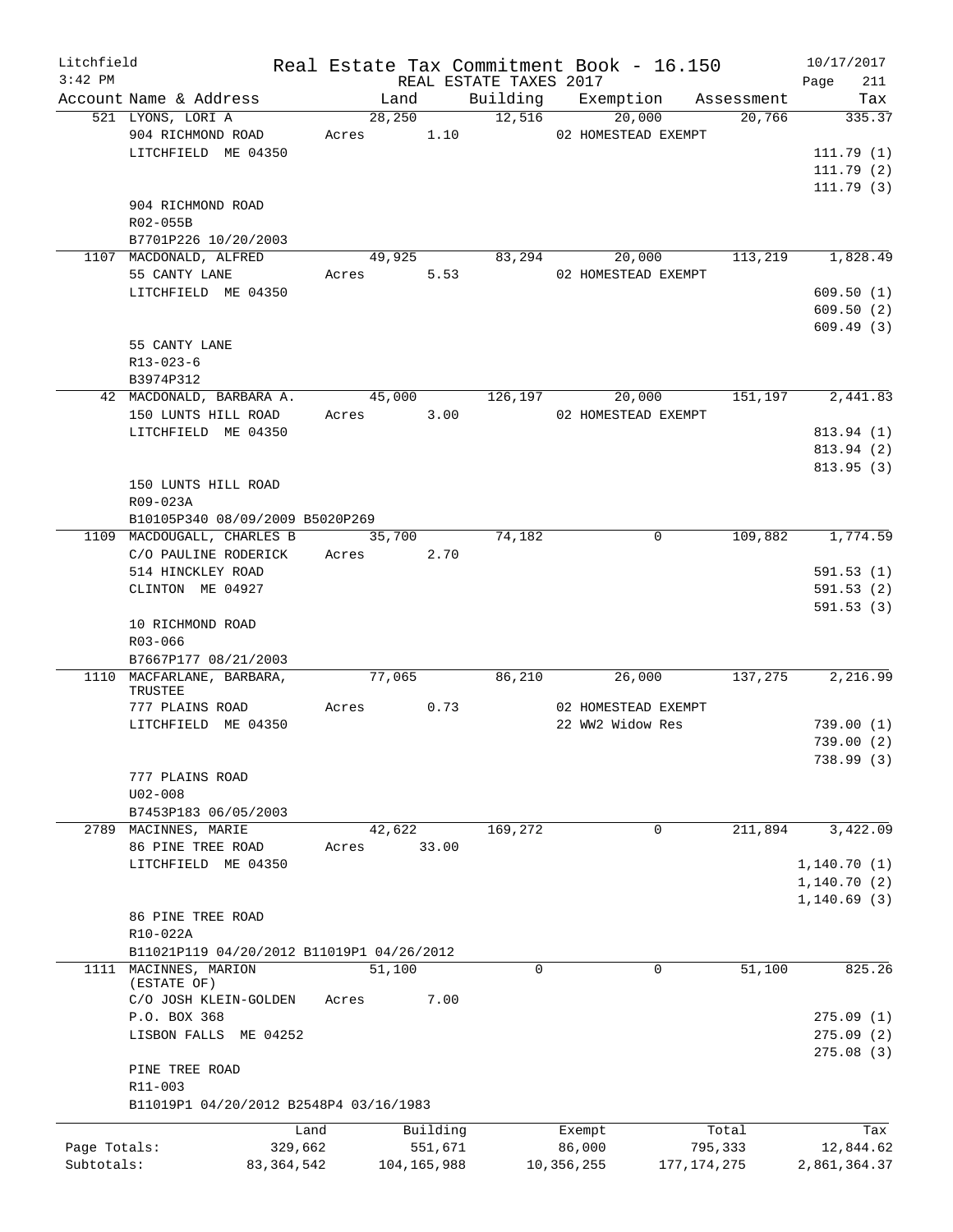| Litchfield |                                                                            |         |      |                        | Real Estate Tax Commitment Book - 16.150 |            | 10/17/2017                 |
|------------|----------------------------------------------------------------------------|---------|------|------------------------|------------------------------------------|------------|----------------------------|
| $3:42$ PM  |                                                                            |         |      | REAL ESTATE TAXES 2017 |                                          |            | 212<br>Page                |
|            | Account Name & Address                                                     | Land    |      | Building               | Exemption                                | Assessment | Tax                        |
|            | 1112 MACINNES, MARION (ESTATE<br>OF)                                       | 37,480  |      | $\Omega$               | $\Omega$                                 | 37,480     | 605.30                     |
|            | C/O JOSH KLEIN-GOLDEN                                                      | Acres   | 0.91 |                        |                                          |            |                            |
|            | P.O. BOX 368                                                               |         |      |                        |                                          |            | 201.77 (1)                 |
|            | LISBON FALLS ME 04252                                                      |         |      |                        |                                          |            | 201.77 (2)                 |
|            |                                                                            |         |      |                        |                                          |            | 201.76(3)                  |
|            | 210 PINE TREE ROAD                                                         |         |      |                        |                                          |            |                            |
|            | R10-031A                                                                   |         |      |                        |                                          |            |                            |
|            | B11019P1 04/20/2012 B2548P4 07/13/1983                                     |         |      |                        |                                          |            |                            |
|            | 1113 MACINNIS, MARIE                                                       | 41,500  |      | 61,180                 | $\mathbf 0$                              | 102,680    | 1,658.28                   |
|            | 86 PINE TREE ROAD                                                          | Acres   | 7.00 |                        |                                          |            |                            |
|            | LITCHFIELD ME 04350                                                        |         |      |                        |                                          |            | 552.76 (1)                 |
|            |                                                                            |         |      |                        |                                          |            | 552.76 (2)                 |
|            |                                                                            |         |      |                        |                                          |            | 552.76 (3)                 |
|            | 87 PINE TREE ROAD                                                          |         |      |                        |                                          |            |                            |
|            | R11-006                                                                    |         |      |                        |                                          |            |                            |
|            | B11021P119 04/20/2012 B2548P4 03/17/1983<br>2721 MACKENZIE MICHELE A       | 45,250  |      | 81,390                 | 20,000                                   | 106,640    | 1,722.24                   |
|            | 68 HUNTINGTON HILL ROAD Acres 3.10                                         |         |      |                        | 02 HOMESTEAD EXEMPT                      |            |                            |
|            | LITCHFIELD ME 04350                                                        |         |      |                        |                                          |            | 574.08(1)                  |
|            |                                                                            |         |      |                        |                                          |            | 574.08(2)                  |
|            |                                                                            |         |      |                        |                                          |            | 574.08(3)                  |
|            | 68 HUNTINGTON HILL ROAD                                                    |         |      |                        |                                          |            |                            |
|            | R11-038A                                                                   |         |      |                        |                                          |            |                            |
|            | B9981P294 02/17/2009 B9868P90 09/30/2008                                   |         |      |                        |                                          |            |                            |
|            | 1117 MACMASTER TERESA B                                                    | 42,250  |      | 37,431                 | $\mathbf 0$                              | 79,681     | 1,286.85                   |
|            | 136 PINE TREE ROAD                                                         | Acres   | 1.90 |                        |                                          |            |                            |
|            | LITCHFIELD ME 04350                                                        |         |      |                        |                                          |            | 428.95(1)                  |
|            |                                                                            |         |      |                        |                                          |            | 428.95(2)                  |
|            |                                                                            |         |      |                        |                                          |            | 428.95(3)                  |
|            | 128 PINE TREE ROAD                                                         |         |      |                        |                                          |            |                            |
|            | R10-029B                                                                   |         |      |                        |                                          |            |                            |
|            | B9555P30 11/05/2007 B4147P276 B2517P125 05/12/1996<br>B2192P150 03/26/1979 |         |      |                        |                                          |            |                            |
|            | 1118 MACMASTER, DAVID V                                                    | 41,250  |      | 220,875                | 26,000                                   | 236,125    | 3,813.42                   |
|            | 136 PINE TREE ROAD                                                         | Acres   | 1.50 |                        | 02 HOMESTEAD EXEMPT                      |            |                            |
|            | LITCHFIELD ME 04350                                                        |         |      |                        | 03 VETERANS EXEMPT                       |            | 1, 271.14 (1)              |
|            |                                                                            |         |      |                        |                                          |            | 1, 271.14 (2)              |
|            |                                                                            |         |      |                        |                                          |            | 1, 271.14(3)               |
|            | 136 PINE TREE ROAD                                                         |         |      |                        |                                          |            |                            |
|            | R10-029A                                                                   |         |      |                        |                                          |            |                            |
|            | B2393P269 06/15/1981                                                       |         |      |                        |                                          |            |                            |
| 1469       | MACRAE, KAREN E                                                            | 152,450 |      | 175,723                | 0                                        | 328,173    | 5, 299.99                  |
|            | BEAULIEU, JASON R                                                          | Acres   | 1.12 |                        |                                          |            |                            |
|            | 61 PEASANT POND LANE                                                       |         |      |                        |                                          |            | 1,766.66(1)                |
|            | LITCHFIELD ME 04350                                                        |         |      |                        |                                          |            | 1,766.66(2)<br>1,766.67(3) |
|            | 61 PLEASANT POND LANE                                                      |         |      |                        |                                          |            |                            |
|            | $U01 - 007$                                                                |         |      |                        |                                          |            |                            |
|            | B10785P319 07/22/2011 B10780P341 07/18/2011 B6965P76                       |         |      |                        |                                          |            |                            |
|            | 06/20/2002                                                                 |         |      |                        |                                          |            |                            |

|              | Land       | Building    | Exempt     | Total       | Tax          |
|--------------|------------|-------------|------------|-------------|--------------|
| Page Totals: | 360,180    | 576,599     | 46,000     | 890,779     | 14,386.08    |
| Subtotals:   | 83,724,722 | 104,742,587 | 10,402,255 | 178,065,054 | 2,875,750.45 |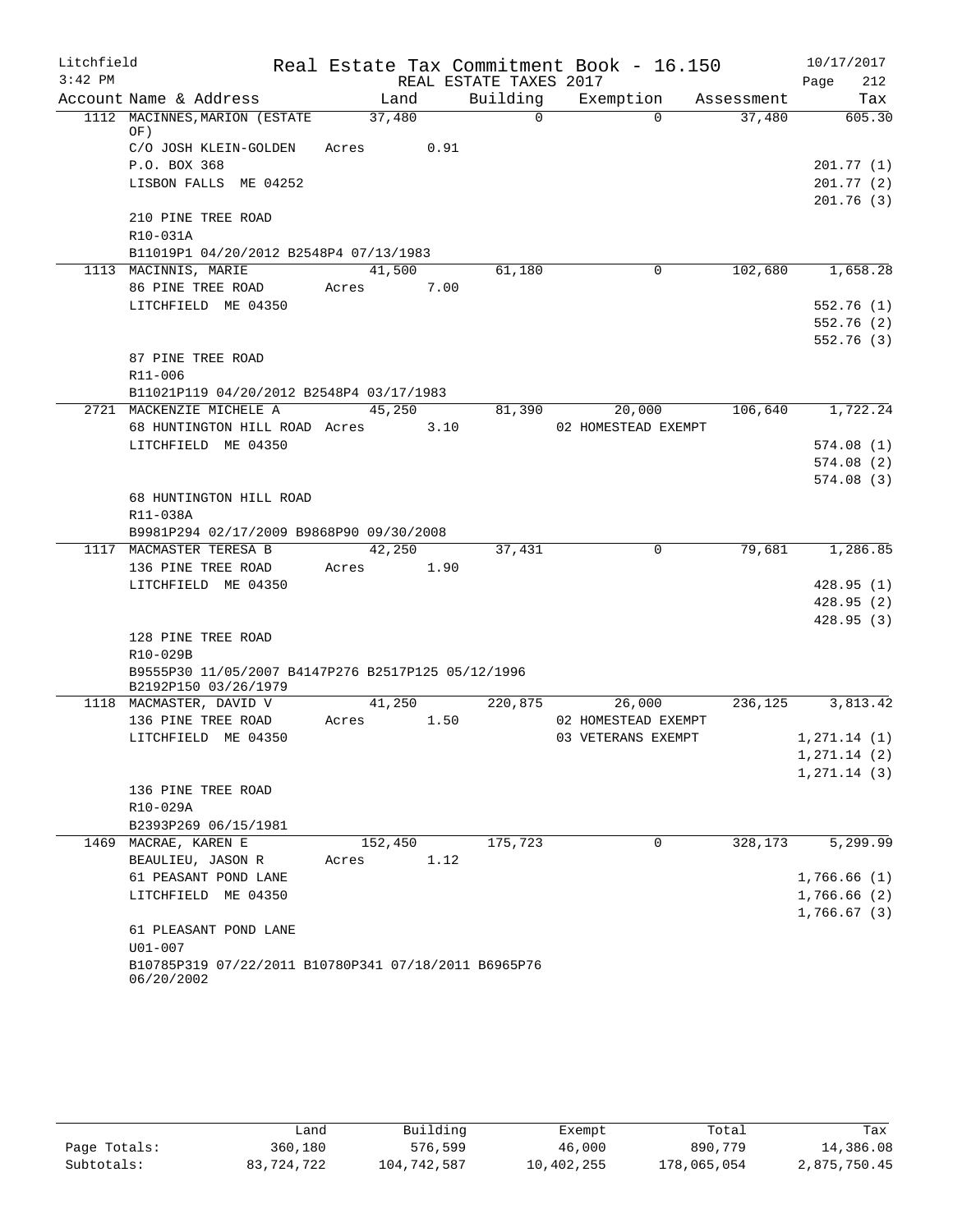| Litchfield   |                                   |         |             |                        | Real Estate Tax Commitment Book - 16.150 |             | 10/17/2017   |
|--------------|-----------------------------------|---------|-------------|------------------------|------------------------------------------|-------------|--------------|
| $3:42$ PM    |                                   |         |             | REAL ESTATE TAXES 2017 |                                          |             | 213<br>Page  |
|              | Account Name & Address            |         | Land        | Building               | Exemption                                | Assessment  | Tax          |
|              | 2263 MACWHINNIE, ROGER            |         | 38,250      | $\Omega$               | $\Omega$                                 | 38,250      | 617.74       |
|              | 814 RICHMOND ROAD                 | Acres   | 1.10        |                        |                                          |             |              |
|              | LITCHFIELD ME 04350               |         |             |                        |                                          |             | 205.91(1)    |
|              |                                   |         |             |                        |                                          |             | 205.91(2)    |
|              |                                   |         |             |                        |                                          |             | 205.92(3)    |
|              | RICHMOND ROAD                     |         |             |                        |                                          |             |              |
|              | R02-047                           |         |             |                        |                                          |             |              |
|              | B6831P240 10/10/2001              |         |             |                        |                                          |             |              |
|              | 1190 MACWHINNIE, ROGER            |         | 57,500      | 36,570                 | 0                                        | 94,070      | 1,519.23     |
|              | 814 RICHMOND ROAD                 | Acres   | 30.00       |                        |                                          |             |              |
|              | LITCHFIELD ME 04350               |         |             |                        |                                          |             | 506.41(1)    |
|              |                                   |         |             |                        |                                          |             | 506.41(2)    |
|              |                                   |         |             |                        |                                          |             | 506.41(3)    |
|              | RICHMOND ROAD                     |         |             |                        |                                          |             |              |
|              | R02-076                           |         |             |                        |                                          |             |              |
|              | B6683P268                         |         |             |                        |                                          |             |              |
|              | 2513 MACWHINNIE, ROGER &<br>BETTY |         | 35,880      | 0                      | $\mathbf 0$                              | 35,880      | 579.46       |
|              | 814 RICHMOND ROAD                 | Acres   | 25.00       |                        |                                          |             |              |
|              | Litchfield ME 04350               |         |             |                        |                                          |             | 193.15(1)    |
|              |                                   |         |             |                        |                                          |             | 193.15(2)    |
|              |                                   |         |             |                        |                                          |             | 193.16(3)    |
|              | HALLOWELL ROAD                    |         |             |                        |                                          |             |              |
|              | R02-078B                          |         |             |                        |                                          |             |              |
|              | 1125 MACWHINNIE, ROGER W          |         | 70,350      | 0                      | $\mathbf 0$                              | 70,350      | 1,136.15     |
|              | 814 RICHMOND ROAD                 | Acres   | 20.00       |                        |                                          |             |              |
|              | LITCHFIELD ME 04350               |         |             |                        |                                          |             | 378.72 (1)   |
|              |                                   |         |             |                        |                                          |             | 378.72 (2)   |
|              |                                   |         |             |                        |                                          |             | 378.71(3)    |
|              | UPPER POND ROAD                   |         |             |                        |                                          |             |              |
|              | R01-019A                          |         |             |                        |                                          |             |              |
|              | B2265P202                         |         |             |                        |                                          |             |              |
|              | 1126 MACWHINNIE, ROGER W          |         | 91,750      | 233,782                | 20,000                                   | 305,532     | 4,934.34     |
|              | 814 RICHMOND ROAD                 | Acres   | 26.50       |                        | 02 HOMESTEAD EXEMPT                      |             |              |
|              | LITCHFIELD ME 04350               |         |             |                        |                                          |             | 1,644.78(1)  |
|              |                                   |         |             |                        |                                          |             | 1,644.78(2)  |
|              |                                   |         |             |                        |                                          |             | 1,644.78(3)  |
|              | 814 RICHMOND ROAD                 |         |             |                        |                                          |             |              |
|              | $R02 - 053$                       |         |             |                        |                                          |             |              |
|              | B1523P101                         |         |             |                        |                                          |             |              |
|              | 1124 MACWHINNIE, ROGER W          |         | 69,770      | 0                      | 0                                        | 69,770      | 1,126.79     |
|              | 814 RICHMOND ROAD                 | Acres   | 11.36       |                        |                                          |             |              |
|              | LITCHFIELD ME 04350               |         |             |                        |                                          |             | 375.60(1)    |
|              |                                   |         |             |                        |                                          |             | 375.60 (2)   |
|              |                                   |         |             |                        |                                          |             | 375.59(3)    |
|              | RICHMOND ROAD                     |         |             |                        |                                          |             |              |
|              | R01-014A                          |         |             |                        |                                          |             |              |
|              | B2998P134 07/16/1988              |         |             |                        |                                          |             |              |
|              | 2178 MACWHINNIE, ROGER W.         |         | 71,250      | 0                      | $\mathbf 0$                              | 71,250      | 1,150.69     |
|              | 814 RICHMOND ROAD                 | Acres   | 5.50        |                        |                                          |             |              |
|              | LITCHFIELD ME 04350               |         |             |                        |                                          |             | 383.56 (1)   |
|              |                                   |         |             |                        |                                          |             | 383.56 (2)   |
|              |                                   |         |             |                        |                                          |             | 383.57 (3)   |
|              | RICHMOND ROAD                     |         |             |                        |                                          |             |              |
|              | R02-052                           |         |             |                        |                                          |             |              |
|              | B1523P101                         |         |             |                        |                                          |             |              |
|              |                                   |         |             |                        |                                          |             |              |
|              |                                   |         |             |                        |                                          |             |              |
|              |                                   | Land    | Building    |                        | Exempt                                   | Total       | Tax          |
| Page Totals: |                                   | 434,750 | 270,352     |                        | 20,000                                   | 685,102     | 11,064.40    |
| Subtotals:   | 84, 159, 472                      |         | 105,012,939 |                        | 10, 422, 255                             | 178,750,156 | 2,886,814.85 |
|              |                                   |         |             |                        |                                          |             |              |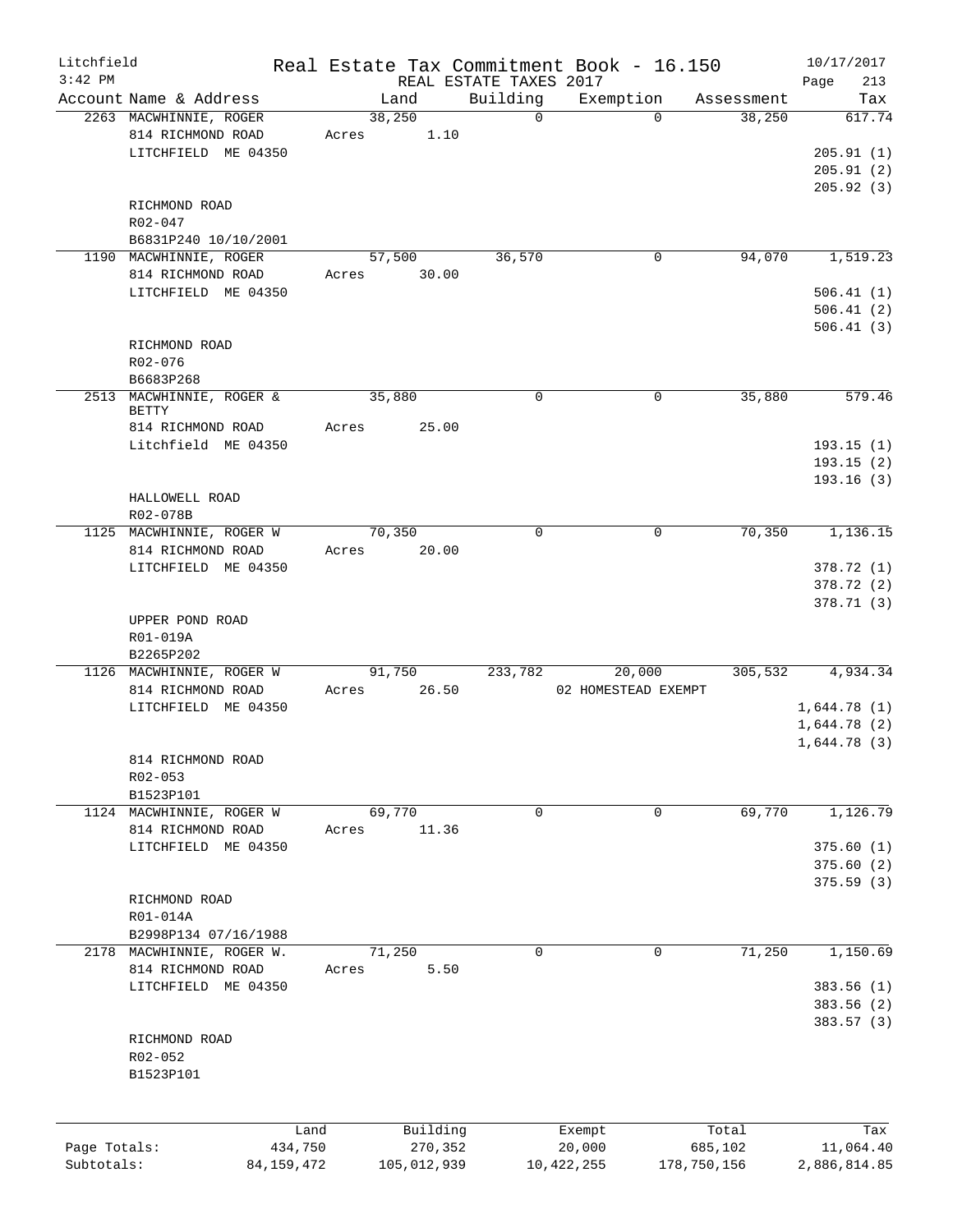| Litchfield |                                                                                                    | Real Estate Tax Commitment Book - 16.150 |                        |             |            | 10/17/2017                 |
|------------|----------------------------------------------------------------------------------------------------|------------------------------------------|------------------------|-------------|------------|----------------------------|
| $3:42$ PM  |                                                                                                    |                                          | REAL ESTATE TAXES 2017 |             |            | Page<br>214                |
|            | Account Name & Address                                                                             | Land                                     | Building               | Exemption   | Assessment | Tax                        |
|            | 1129 MACWHINNIE, RUBY, HEIRS                                                                       | 66,000                                   | $\overline{0}$         | $\Omega$    | 66,000     | 1,065.90                   |
|            | ΟF<br>MACWHINNIE ROGER/ESTHER Acres                                                                | 47.00                                    |                        |             |            |                            |
|            | SLATTERY                                                                                           |                                          |                        |             |            |                            |
|            | 967 RICHMOND ROAD                                                                                  |                                          |                        |             |            | 355.30(1)                  |
|            | LITCHFIELD ME 04350                                                                                |                                          |                        |             |            | 355.30(2)                  |
|            |                                                                                                    |                                          |                        |             |            | 355.30(3)                  |
|            | RICHMOND ROAD                                                                                      |                                          |                        |             |            |                            |
|            | R01-053                                                                                            |                                          |                        |             |            |                            |
| 1128       | B8566P341 05/08/2005 B970P342<br>MACWHINNIE, RUBY, HEIRS                                           | 67,543                                   | $\Omega$               | $\mathbf 0$ | 67,543     | 1,090.82                   |
|            | OF:                                                                                                |                                          |                        |             |            |                            |
|            | C/O ESTHER SLATTERY                                                                                | 50.50<br>Acres                           |                        |             |            |                            |
|            | 967 RICHMOND ROAD                                                                                  |                                          |                        |             |            | 363.61(1)                  |
|            | LITCHFIELD ME 04350                                                                                |                                          |                        |             |            | 363.61(2)                  |
|            |                                                                                                    |                                          |                        |             |            | 363.60(3)                  |
|            | 356 RICHMOND ROAD                                                                                  |                                          |                        |             |            |                            |
|            | R01-019<br>B970P342                                                                                |                                          |                        |             |            |                            |
|            | 622 MADORE, JOHN                                                                                   | 39,100                                   | 156,379                | 0           | 195,479    | 3,156.99                   |
|            | MADORE, DIANE S                                                                                    | 1.20<br>Acres                            |                        |             |            |                            |
|            | 43 NOTTINGHAM LANE                                                                                 |                                          |                        |             |            | 1,052.33(1)                |
|            | LITCHFIELD ME 04350                                                                                |                                          |                        |             |            | 1,052.33(2)                |
|            |                                                                                                    |                                          |                        |             |            | 1,052.33(3)                |
|            | 43 NOTTINGHAM LANE                                                                                 |                                          |                        |             |            |                            |
|            | R11-035-10                                                                                         |                                          |                        |             |            |                            |
|            | B7443P106 06/05/2003                                                                               |                                          |                        |             |            |                            |
|            | 1684 MADORE, JOHN V.                                                                               | 102,060                                  | 1,331                  | $\mathbf 0$ | 103,391    | 1,669.76                   |
|            | MADORE, THERESA L.<br>3923 MIDVALE DRIVE                                                           | 0.52<br>Acres                            |                        |             |            | 556.59(1)                  |
|            | SAN ANTONIO TX 78229                                                                               |                                          |                        |             |            | 556.59(2)                  |
|            |                                                                                                    |                                          |                        |             |            | 556.58(3)                  |
|            | 64 EASY STREET                                                                                     |                                          |                        |             |            |                            |
|            | $U09 - 006$                                                                                        |                                          |                        |             |            |                            |
|            | B12091P219 08/18/2015 B7596P227 08/22/2003                                                         |                                          |                        |             |            |                            |
|            | 1132 MAGNO LLC.                                                                                    | 108,804                                  | 137,528                | $\mathbf 0$ | 246,332    | 3,978.26                   |
|            | 87 GRANT ROAD                                                                                      | Acres<br>0.44                            |                        |             |            |                            |
|            | LITCHFIELD ME 04350                                                                                |                                          |                        |             |            | 1,326.09(1)                |
|            |                                                                                                    |                                          |                        |             |            | 1,326.09(2)<br>1,326.08(3) |
|            | 87 GRANT ROAD                                                                                      |                                          |                        |             |            |                            |
|            | $U11 - 014$                                                                                        |                                          |                        |             |            |                            |
|            | B12550P139 02/27/2017 B1849P218                                                                    |                                          |                        |             |            |                            |
|            | 423 MAINE STATE HOUSING                                                                            | 42,750                                   | 83,993                 | $\Omega$    | 126,743    | 2,046.90                   |
|            | AUTHORITY                                                                                          | 2.10                                     |                        |             |            |                            |
|            | 353 WATER STREET<br>AUGUSTA ME 04330                                                               | Acres                                    |                        |             |            | 682.30 (1)                 |
|            |                                                                                                    |                                          |                        |             |            | 682.30 (2)                 |
|            |                                                                                                    |                                          |                        |             |            | 682.30 (3)                 |
|            | 2691 HALLOWELL ROAD                                                                                |                                          |                        |             |            |                            |
|            | R02-028                                                                                            |                                          |                        |             |            |                            |
|            | B12516P217 11/30/2016 B12314P69 06/06/2016 B11515P23<br>08/17/2013 B10716P300 04/27/2011 B1076P325 |                                          |                        |             |            |                            |

|              | Land       | Building    | Exempt     | Total       | Tax          |
|--------------|------------|-------------|------------|-------------|--------------|
| Page Totals: | 426,257    | 379,231     |            | 805,488     | 13,008.63    |
| Subtotals:   | 84,585,729 | 105,392,170 | 10,422,255 | 179,555,644 | 2,899,823.48 |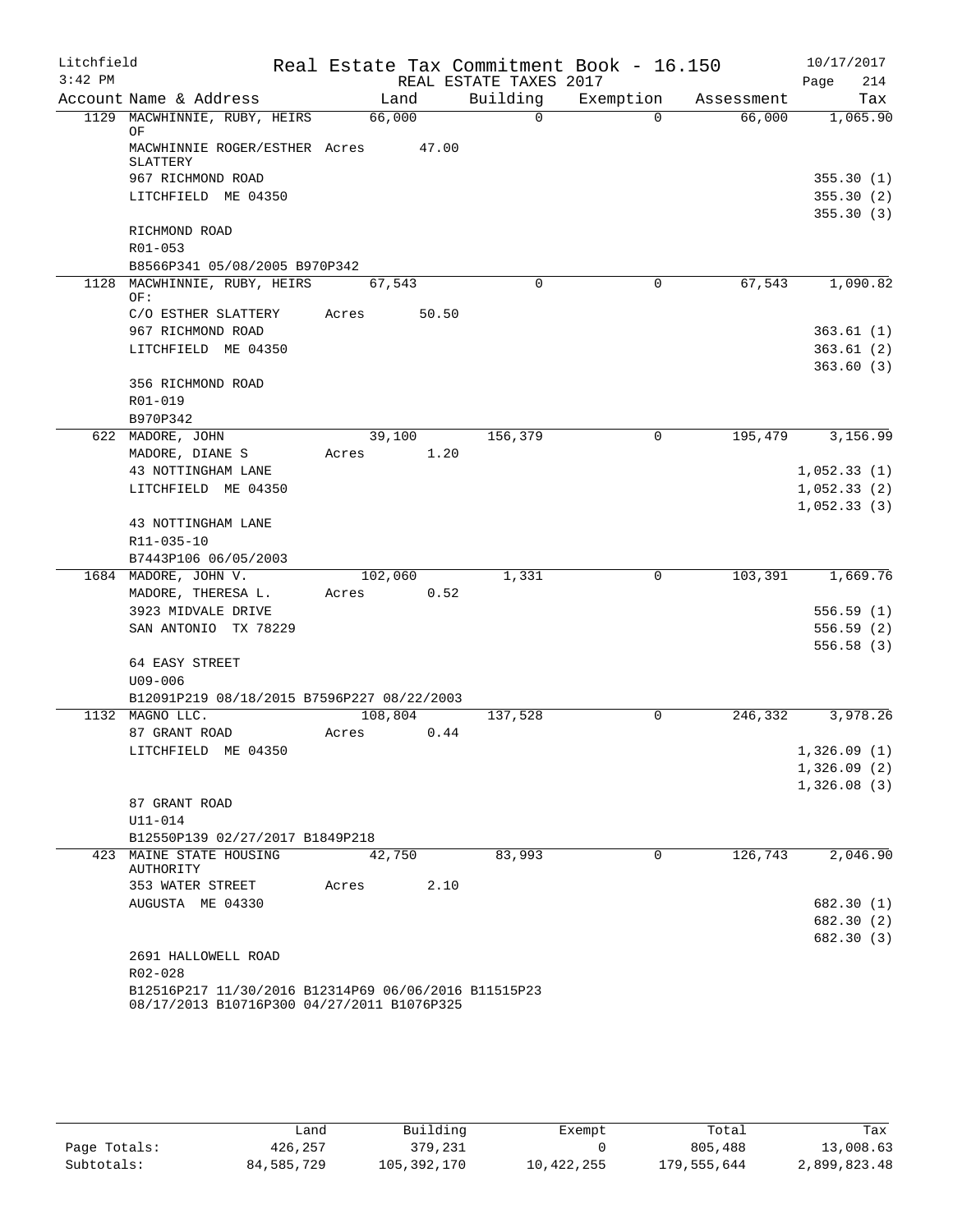| Litchfield                 |                                         |       |                        |      |                                    | Real Estate Tax Commitment Book - 16.150 |             | 10/17/2017             |
|----------------------------|-----------------------------------------|-------|------------------------|------|------------------------------------|------------------------------------------|-------------|------------------------|
| $3:42$ PM                  | Account Name & Address                  |       | Land                   |      | REAL ESTATE TAXES 2017<br>Building | Exemption                                | Assessment  | 215<br>Page<br>Tax     |
|                            | 1135 MAINE TRAIL RIDERS                 |       | 43,600                 |      | 35,823                             | $\Omega$                                 | 79,423      | 1,282.68               |
|                            | ASSOCIATION                             |       |                        |      |                                    |                                          |             |                        |
|                            | C/O: CATHY SMALL                        | Acres |                        | 4.84 |                                    |                                          |             |                        |
|                            | 108 SPEARS CORNER ROAD                  |       |                        |      |                                    |                                          |             | 427.56(1)              |
|                            | WEST GARDINER ME 04345                  |       |                        |      |                                    |                                          |             | 427.56(2)<br>427.56(3) |
|                            | 6 TUTT LANE                             |       |                        |      |                                    |                                          |             |                        |
|                            | R09-002A                                |       |                        |      |                                    |                                          |             |                        |
|                            | B4863P210 03/10/1995                    |       |                        |      |                                    |                                          |             |                        |
|                            | 1140 MANN, EBEN J                       |       | 48,750                 |      | 128,035                            | 0                                        | 176,785     | 2,855.08               |
|                            | MANN, NICOLE M<br>61 HAYDEN HILL ROAD   | Acres |                        | 5.06 |                                    |                                          |             | 951.69(1)              |
|                            | LITCHFIELD ME 04350                     |       |                        |      |                                    |                                          |             | 951.69(2)              |
|                            |                                         |       |                        |      |                                    |                                          |             | 951.70 (3)             |
|                            | 61 HAYDEN HILL ROAD                     |       |                        |      |                                    |                                          |             |                        |
|                            | R03-040A-4                              |       |                        |      |                                    |                                          |             |                        |
|                            | 1142 MANN, EBEN J.                      |       | 37,600                 |      | $\mathbf 0$                        | 0                                        | 37,600      | 607.24                 |
|                            | 61 HAYDEN HILL ROAD                     | Acres |                        | 5.40 |                                    |                                          |             |                        |
|                            | LITCHFIELD ME 04350                     |       |                        |      |                                    |                                          |             | 202.41(1)<br>202.41(2) |
|                            |                                         |       |                        |      |                                    |                                          |             | 202.42(3)              |
|                            | HAYDEN HILL ROAD                        |       |                        |      |                                    |                                          |             |                        |
|                            | R03-040A-3                              |       |                        |      |                                    |                                          |             |                        |
|                            | B11491P14 07/16/2013 B4788P176          |       |                        |      |                                    |                                          |             |                        |
|                            | 2303 MANN, GREGORY                      |       | 33,500                 |      | $\Omega$                           | 0                                        | 33,500      | 541.03                 |
|                            | 69 WOLFE NECK ROAD<br>FREEPORT ME 04032 | Acres |                        | 3.20 |                                    |                                          |             | 180.34(1)              |
|                            |                                         |       |                        |      |                                    |                                          |             | 180.34(2)              |
|                            |                                         |       |                        |      |                                    |                                          |             | 180.35(3)              |
|                            | HUNTINGTON HILL ROAD                    |       |                        |      |                                    |                                          |             |                        |
|                            | R04-009A                                |       |                        |      |                                    |                                          |             |                        |
|                            | B6904P208 05/10/2002                    |       |                        |      |                                    |                                          |             |                        |
|                            | 2821 MANN, JOHN T.<br>MANN, VALERIE S.  | Acres | 53,420<br>21.84        |      | $\mathbf 0$                        | 0                                        | 53,420      | 862.73                 |
|                            | 38 MAGEE ROAD                           |       |                        |      |                                    |                                          |             | 287.58(1)              |
|                            | BOWDOIN ME 04287                        |       |                        |      |                                    |                                          |             | 287.58(2)              |
|                            |                                         |       |                        |      |                                    |                                          |             | 287.57(3)              |
|                            |                                         |       |                        |      |                                    |                                          |             |                        |
|                            | R04-012B                                |       |                        |      |                                    |                                          |             |                        |
|                            | B4688P182<br>2158 MANN, JOHN T.         |       | 28,000                 |      | 0                                  | 0                                        | 28,000      | 452.20                 |
|                            | 42 MAGEE ROAD                           | Acres |                        | 1.00 |                                    |                                          |             |                        |
|                            | BOWDOIN ME 04287                        |       |                        |      |                                    |                                          |             | 150.73(1)              |
|                            |                                         |       |                        |      |                                    |                                          |             | 150.73(2)              |
|                            |                                         |       |                        |      |                                    |                                          |             | 150.74(3)              |
|                            | OFF FOREST LANE                         |       |                        |      |                                    |                                          |             |                        |
|                            | $U08 - 024$<br>B6349P212                |       |                        |      |                                    |                                          |             |                        |
|                            | 1945 MANN, KENNETH & SANDRA             |       | 55,300                 |      | $\Omega$                           | 0                                        | 55,300      | 893.09                 |
|                            | 2 MANN RD                               | Acres | 35.80                  |      |                                    |                                          |             |                        |
|                            | FREEPORT ME 04032                       |       |                        |      |                                    |                                          |             | 297.70 (1)             |
|                            |                                         |       |                        |      |                                    |                                          |             | 297.70 (2)             |
|                            |                                         |       |                        |      |                                    |                                          |             | 297.69(3)              |
|                            | RIDLEY RD/JIMMY STREAM                  |       |                        |      |                                    |                                          |             |                        |
|                            | $R04 - 009$<br>B5023P136                |       |                        |      |                                    |                                          |             |                        |
|                            |                                         |       |                        |      |                                    |                                          |             |                        |
|                            |                                         |       |                        |      |                                    |                                          |             |                        |
|                            | Land                                    |       | Building               |      |                                    | Exempt                                   | Total       | Tax                    |
| Page Totals:<br>Subtotals: | 300,170                                 |       | 163,858<br>105,556,028 |      |                                    | $\mathbf 0$                              | 464,028     | 7,494.05               |
|                            | 84,885,899                              |       |                        |      |                                    | 10, 422, 255                             | 180,019,672 | 2,907,317.53           |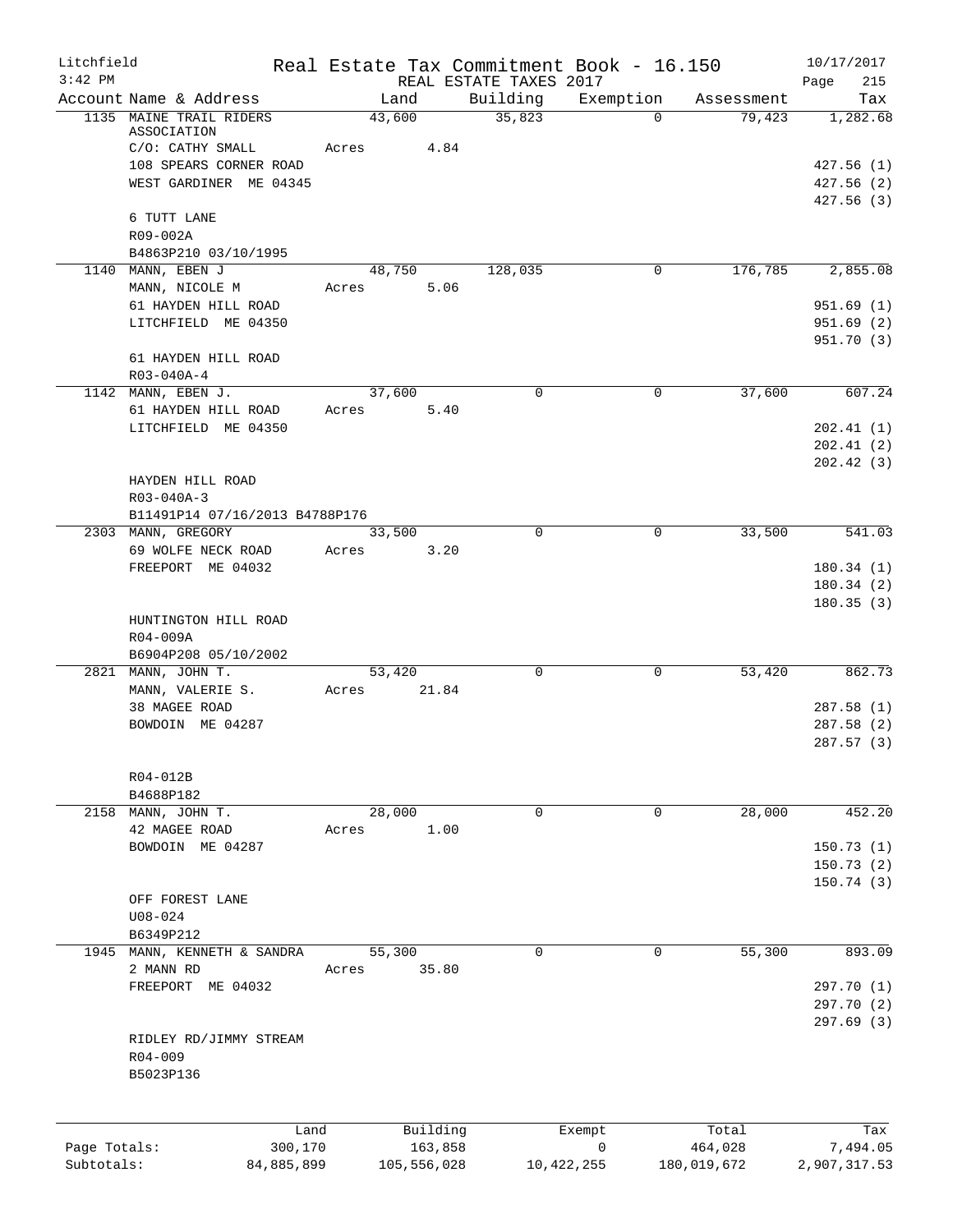| Litchfield |                                                                                                                  |         |      |                        | Real Estate Tax Commitment Book - 16.150 |            | 10/17/2017  |
|------------|------------------------------------------------------------------------------------------------------------------|---------|------|------------------------|------------------------------------------|------------|-------------|
| $3:42$ PM  |                                                                                                                  |         |      | REAL ESTATE TAXES 2017 |                                          |            | Page<br>216 |
|            | Account Name & Address                                                                                           | Land    |      | Building               | Exemption                                | Assessment | Tax         |
|            | 1143 MANN, VALARIE                                                                                               | 145,200 |      | 64,406                 | $\Omega$                                 | 209,606    | 3,385.14    |
|            | 42 MAGEE ROAD                                                                                                    | Acres   | 1.41 |                        |                                          |            |             |
|            | BOWDOIN ME 04287                                                                                                 |         |      |                        |                                          |            | 1,128.38(1) |
|            |                                                                                                                  |         |      |                        |                                          |            | 1,128.38(2) |
|            |                                                                                                                  |         |      |                        |                                          |            | 1,128.38(3) |
|            | 53 FOREST LANE                                                                                                   |         |      |                        |                                          |            |             |
|            | $U08 - 023$<br>B5592P8 04/15/1998                                                                                |         |      |                        |                                          |            |             |
|            | 2159 MANN, VALERIE                                                                                               | 36,750  |      | 0                      | $\mathbf 0$                              | 36,750     | 593.51      |
|            | 42 MAGEE ROAD                                                                                                    | Acres   | 2.10 |                        |                                          |            |             |
|            | BOWDOIN ME 04287                                                                                                 |         |      |                        |                                          |            | 197.84(1)   |
|            |                                                                                                                  |         |      |                        |                                          |            | 197.84(2)   |
|            |                                                                                                                  |         |      |                        |                                          |            | 197.83(3)   |
|            | FORREST LANE                                                                                                     |         |      |                        |                                          |            |             |
|            | $U08 - 025$                                                                                                      |         |      |                        |                                          |            |             |
|            | B9714P22 04/30/2008 B6349P212 09/29/2000                                                                         |         |      |                        |                                          |            |             |
|            | 800 MANTER, REGGIE                                                                                               | 41,250  |      | 24,270                 | $\Omega$                                 | 65,520     | 1,058.15    |
|            | PO BOX 63                                                                                                        | Acres   | 1.50 |                        |                                          |            |             |
|            | LITCHFIELD ME 04350                                                                                              |         |      |                        |                                          |            | 352.72(1)   |
|            |                                                                                                                  |         |      |                        |                                          |            | 352.72(2)   |
|            |                                                                                                                  |         |      |                        |                                          |            | 352.71(3)   |
|            | <b>30 HARDSCRABBLE ROAD</b>                                                                                      |         |      |                        |                                          |            |             |
|            | U21-031                                                                                                          |         |      |                        |                                          |            |             |
|            | B12546P287 03/01/2017 B11862P300 11/26/2014<br>B9107P257 10/10/2006 B1990P175 04/18/1977 B1957P130<br>11/12/1976 |         |      |                        |                                          |            |             |
|            | 619 MARANDA, LUCIEN                                                                                              | 39,100  |      | 180,953                | 20,000                                   | 200,053    | 3,230.86    |
|            | MARANDA, REBECCA A                                                                                               | Acres   | 1.20 |                        | 02 HOMESTEAD EXEMPT                      |            |             |
|            | 228 OAK HILL ROAD                                                                                                |         |      |                        |                                          |            | 1,076.95(1) |
|            | WALES ME 04280                                                                                                   |         |      |                        |                                          |            | 1,076.95(2) |
|            |                                                                                                                  |         |      |                        |                                          |            | 1,076.96(3) |
|            | 49 NOTTINGHAM LANE                                                                                               |         |      |                        |                                          |            |             |
|            | R11-035-9                                                                                                        |         |      |                        |                                          |            |             |
|            | B10572P218 10/26/2010 B10567P172 10/28/2010                                                                      |         |      |                        |                                          |            |             |
|            | B7457P348 06/11/2003<br>923 MARCHUS, MICHAEL G. &                                                                | 64,300  |      | 66,890                 | 20,000                                   | 111,190    | 1,795.72    |
|            | ANGELA M.                                                                                                        |         |      |                        |                                          |            |             |
|            | 78 PURGATORY DRIVE                                                                                               | Acres   | 0.50 |                        | 02 HOMESTEAD EXEMPT                      |            |             |
|            | LITCHFIELD ME 04350                                                                                              |         |      |                        |                                          |            | 598.57(1)   |
|            |                                                                                                                  |         |      |                        |                                          |            | 598.57 (2)  |
|            |                                                                                                                  |         |      |                        |                                          |            | 598.58(3)   |
|            | 78 PURGATORY DRIVE                                                                                               |         |      |                        |                                          |            |             |
|            | U22-020                                                                                                          |         |      |                        |                                          |            |             |
|            | B11452P324 07/11/2013 B8173P201 10/29/2004 B5769P79<br>10/26/2004                                                |         |      |                        |                                          |            |             |
|            | 838 MARDEN, HAROLD                                                                                               | 31,225  |      | $\mathbf 0$            | $\mathbf 0$                              | 31,225     | 504.28      |
|            | 160 GROVES ROAD                                                                                                  | Acres   | 2.85 |                        |                                          |            |             |
|            | YARMOUTH ME 04096                                                                                                |         |      |                        |                                          |            | 168.09(1)   |
|            |                                                                                                                  |         |      |                        |                                          |            | 168.09(2)   |
|            |                                                                                                                  |         |      |                        |                                          |            | 168.10(3)   |
|            | MACE ROAD                                                                                                        |         |      |                        |                                          |            |             |
|            | U14-006                                                                                                          |         |      |                        |                                          |            |             |
|            | B10792P31 07/28/2011 B7953P277 05/03/2004 B959P413                                                               |         |      |                        |                                          |            |             |

|              | Land         | Building    | Exempt     | Total       | Tax          |
|--------------|--------------|-------------|------------|-------------|--------------|
| Page Totals: | 357,825      | 336,519     | 40,000     | 654,344     | 10,567.66    |
| Subtotals:   | 85, 243, 724 | 105,892,547 | 10,462,255 | 180,674,016 | 2,917,885.19 |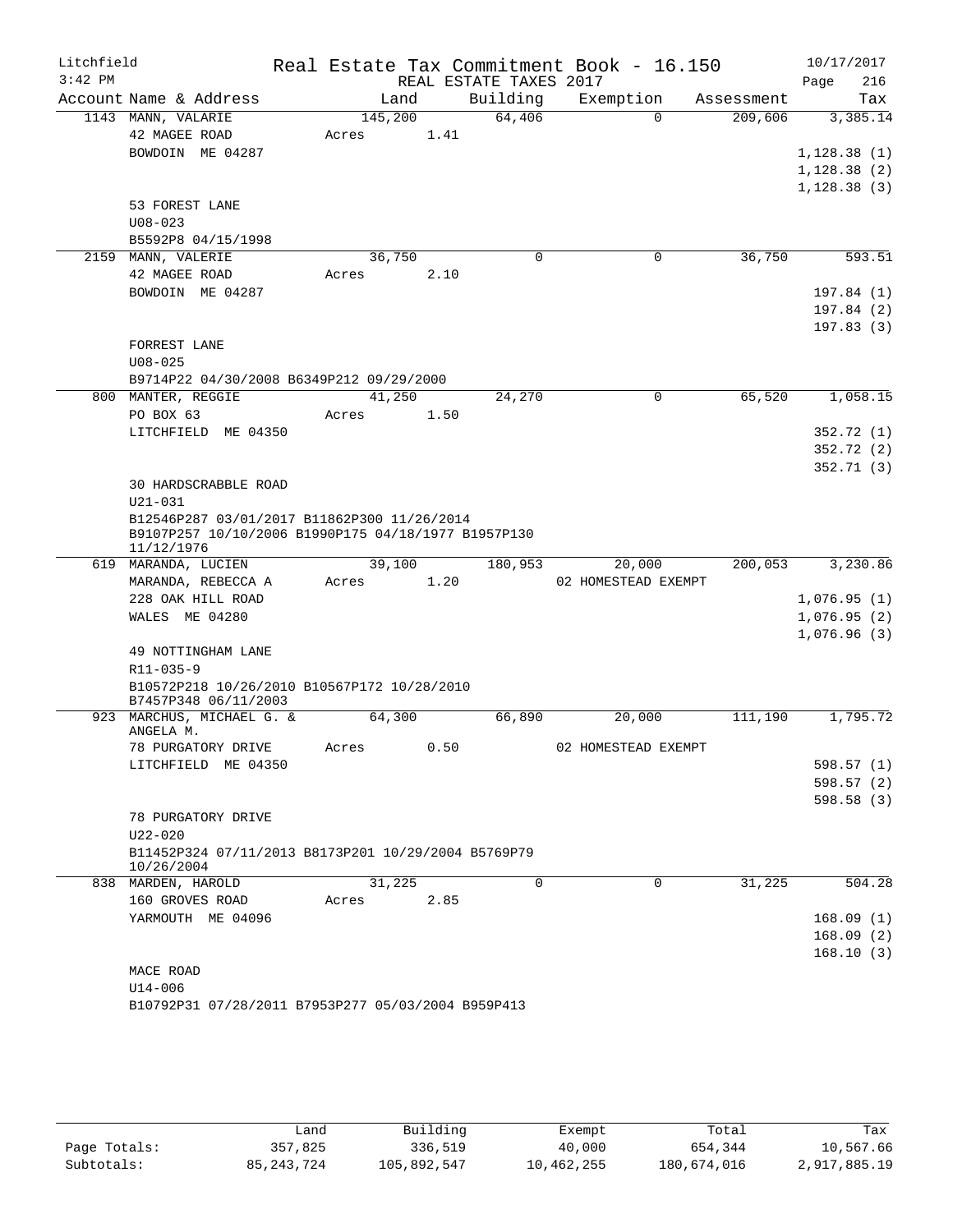| Litchfield   |                                            |            |         |               |                        | Real Estate Tax Commitment Book - 16.150 |               | 10/17/2017   |
|--------------|--------------------------------------------|------------|---------|---------------|------------------------|------------------------------------------|---------------|--------------|
| $3:42$ PM    |                                            |            |         |               | REAL ESTATE TAXES 2017 |                                          |               | 217<br>Page  |
|              | Account Name & Address                     |            |         | Land          | Building               | Exemption                                | Assessment    | Tax          |
|              | 689 MARDEN, LOIS                           |            | 30,000  |               | $\Omega$               | $\Omega$                                 | 30,000        | 484.50       |
|              | 160 GROVES ROAD                            |            | Acres   | 1.80          |                        |                                          |               |              |
|              | YARMOUTH ME 04096                          |            |         |               |                        |                                          |               | 161.50(1)    |
|              |                                            |            |         |               |                        |                                          |               | 161.50(2)    |
|              |                                            |            |         |               |                        |                                          |               | 161.50(3)    |
|              | 102 MACE ROAD                              |            |         |               |                        |                                          |               |              |
|              | $U14 - 004$                                |            |         |               |                        |                                          |               |              |
|              | B7414P7                                    |            |         |               |                        |                                          |               |              |
|              | 688 MARDEN, LOIS                           |            | 176,328 |               | 115,183                | 0                                        | 291,511       | 4,707.90     |
|              | 160 GROVES ROAD                            |            | Acres   | 0.83          |                        |                                          |               |              |
|              | YARMOUTH ME 04096                          |            |         |               |                        |                                          |               | 1,569.30(1)  |
|              |                                            |            |         |               |                        |                                          |               | 1,569.30(2)  |
|              |                                            |            |         |               |                        |                                          |               | 1,569.30(3)  |
|              | 102 MACE ROAD                              |            |         |               |                        |                                          |               |              |
|              | $U14 - 005$                                |            |         |               |                        |                                          |               |              |
|              | B7414P7 05/16/2003                         |            |         |               |                        |                                          |               |              |
|              | 364 MARIN, ANN M.                          |            | 34,400  |               | 70,234                 | $\mathbf 0$                              | 104,634       | 1,689.84     |
|              | 422 MAPLE STREET                           |            | Acres   | 0.80          |                        |                                          |               |              |
|              | FARMINGDALE ME 04344                       |            |         |               |                        |                                          |               | 563.28(1)    |
|              |                                            |            |         |               |                        |                                          |               | 563.28(2)    |
|              |                                            |            |         |               |                        |                                          |               | 563.28(3)    |
|              | 1859 HALLOWELL ROAD                        |            |         |               |                        |                                          |               |              |
|              | $U16 - 012$                                |            |         |               |                        |                                          |               |              |
|              | B12493P289 12/15/2016 B1352P194 06/15/1964 |            |         |               |                        |                                          |               |              |
|              | 1147 MARINER, WARREN L                     |            | 108,238 |               | $\mathbf 0$            | 0                                        | 108,238       | 1,748.04     |
|              | P O BOX 575                                |            | Acres   | 9.00          |                        |                                          |               |              |
|              | GARDINER ME 04345                          |            |         |               |                        |                                          |               | 582.68(1)    |
|              |                                            |            |         |               |                        |                                          |               | 582.68 (2)   |
|              |                                            |            |         |               |                        |                                          |               | 582.68 (3)   |
|              | LUNT'S HILL ROAD                           |            |         |               |                        |                                          |               |              |
|              | R09-028                                    |            |         |               |                        |                                          |               |              |
|              | B1674P324                                  |            |         |               |                        |                                          |               |              |
|              | 1148 MARINER, WARREN L                     |            | 53,650  |               | $\mathbf 0$            | 0                                        | 53,650        | 866.45       |
|              | P O BOX 575                                |            | Acres   | 28.00         |                        |                                          |               |              |
|              | GARDINER ME 04345                          |            |         |               |                        |                                          |               | 288.82(1)    |
|              |                                            |            |         |               |                        |                                          |               | 288.82(2)    |
|              |                                            |            |         |               |                        |                                          |               | 288.81(3)    |
|              | LUNTS HILL ROAD                            |            |         |               |                        |                                          |               |              |
|              | R09-069                                    |            |         |               |                        |                                          |               |              |
|              | B1674P324                                  |            |         |               |                        |                                          |               |              |
| 1149         | MARINER, WARREN L                          |            | 39,000  |               | 86,835                 | 20,000                                   | 105,835       | 1,709.24     |
|              | C/O GARDINER SAVINGS                       |            | Acres   | 1.80          |                        | 02 HOMESTEAD EXEMPT                      |               |              |
|              | INST                                       |            |         |               |                        |                                          |               |              |
|              | P.O. BOX 575                               |            |         |               |                        |                                          |               | 569.75(1)    |
|              | GARDINER ME 04345                          |            |         |               |                        |                                          |               | 569.75 (2)   |
|              |                                            |            |         |               |                        |                                          |               | 569.74 (3)   |
|              | 224 LUNTS HILL ROAD                        |            |         |               |                        |                                          |               |              |
|              | R09-027                                    |            |         |               |                        |                                          |               |              |
|              | B2228P214                                  |            |         |               |                        |                                          |               |              |
|              | 1150 MARINUCCI, JANICE                     |            | 23,320  |               | 22,314                 | 0                                        | 45,634        | 736.99       |
|              | 34 FISHER STREET                           |            | Acres   | 0.20          |                        |                                          |               |              |
|              | MEDWAY MA 02053                            |            |         |               |                        |                                          |               | 245.66(1)    |
|              |                                            |            |         |               |                        |                                          |               | 245.66 (2)   |
|              |                                            |            |         |               |                        |                                          |               | 245.67(3)    |
|              | 13 COVE DRIVE                              |            |         |               |                        |                                          |               |              |
|              | U29-006                                    |            |         |               |                        |                                          |               |              |
|              | B5878P240                                  |            |         |               |                        |                                          |               |              |
|              |                                            |            |         |               |                        |                                          |               |              |
|              |                                            | Land       |         | Building      |                        | Exempt                                   | Total         | Tax          |
| Page Totals: |                                            | 464,936    |         | 294,566       |                        | 20,000                                   | 739,502       | 11,942.96    |
| Subtotals:   |                                            | 85,708,660 |         | 106, 187, 113 |                        | 10,482,255                               | 181, 413, 518 | 2,929,828.15 |
|              |                                            |            |         |               |                        |                                          |               |              |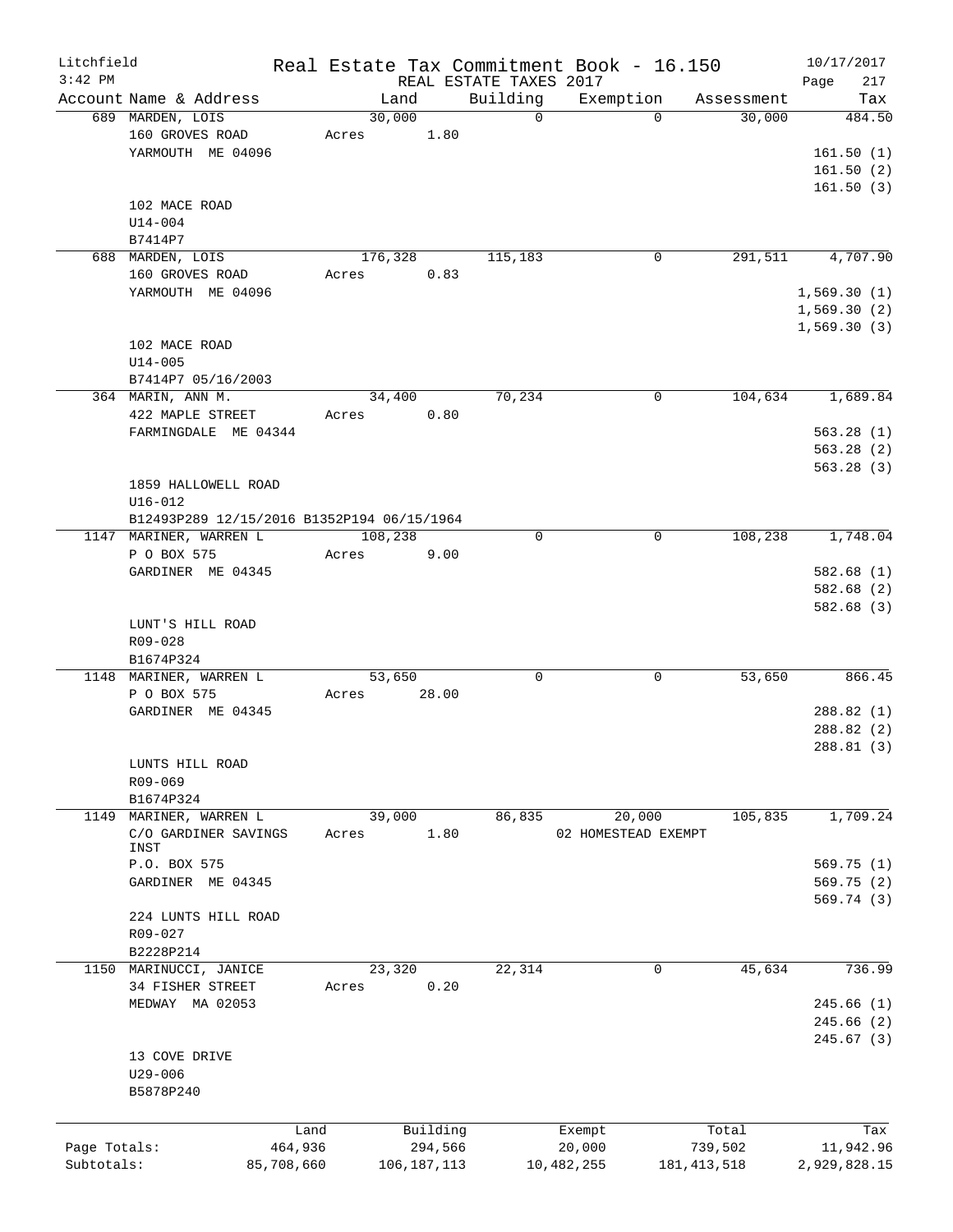| Litchfield   |                                                     |       |                |                        | Real Estate Tax Commitment Book - 16.150 |                       | 10/17/2017               |
|--------------|-----------------------------------------------------|-------|----------------|------------------------|------------------------------------------|-----------------------|--------------------------|
| $3:42$ PM    |                                                     |       |                | REAL ESTATE TAXES 2017 |                                          |                       | Page<br>218              |
|              | Account Name & Address<br>2749 MARKS, MALLORY NYE & |       | Land<br>37,760 | Building<br>74,744     | Exemption<br>$\Omega$                    | Assessment<br>112,504 | Tax<br>1,816.94          |
|              | STEPHEN ANDREW<br>10 LUNTS HILL ROAD                | Acres | 0.92           |                        |                                          |                       |                          |
|              | LITCHFIELD ME 04350                                 |       |                |                        |                                          |                       | 605.65(1)                |
|              |                                                     |       |                |                        |                                          |                       | 605.65(2)                |
|              |                                                     |       |                |                        |                                          |                       | 605.64(3)                |
|              | 10 LUNTS HILL ROAD<br>R10-020D                      |       |                |                        |                                          |                       |                          |
|              | B10235P269 10/07/2009                               |       |                |                        |                                          |                       |                          |
|              | 2310 MARQUIS, KEVIN                                 |       | 38,600         | 80,491                 | 0                                        | 119,091               | 1,923.32                 |
|              | MARQUIS, LYNETT<br>1745 HALLOWELL ROAD              | Acres | 1.00           |                        |                                          |                       | 641.11(1)                |
|              | LITCHFIELD ME 04350                                 |       |                |                        |                                          |                       | 641.11(2)                |
|              |                                                     |       |                |                        |                                          |                       | 641.10(3)                |
|              | 1745 HALLOWELL ROAD                                 |       |                |                        |                                          |                       |                          |
|              | $R12 - 005 - 2$                                     |       |                |                        |                                          |                       |                          |
|              | B10843P154 09/28/2011 B7384P214 04/09/2003          |       |                |                        |                                          |                       |                          |
|              | 2324 MAROUIS, ROBERT                                |       | $\mathbf 0$    | 5,441                  | $\mathbf 0$                              | 5,441                 | 87.87                    |
|              | 19 MACWHINNIE LANE                                  |       |                |                        |                                          |                       |                          |
|              | LITCHFIELD ME 04350                                 |       |                |                        |                                          |                       | 29.29(1)                 |
|              |                                                     |       |                |                        |                                          |                       | 29.29(2)<br>29.29(3)     |
|              | 19 MACWHINNIE LANE                                  |       |                |                        |                                          |                       |                          |
|              | R02-047-ON-1                                        |       |                |                        |                                          |                       |                          |
|              | 2682 MARSELLA GARY                                  |       | 40,400         | 39,004                 | $\mathbf 0$                              | 79,404                | 1,282.37                 |
|              | ENTERPRISES                                         |       |                |                        |                                          |                       |                          |
|              | 26 LINTONIA DRIVE                                   | Acres | 1.16           |                        |                                          |                       |                          |
|              | LITCHFIELD ME 04350                                 |       |                |                        |                                          |                       | 427.46(1)                |
|              |                                                     |       |                |                        |                                          |                       | 427.46(2)<br>427.45(3)   |
|              | ROUTE 126                                           |       |                |                        |                                          |                       |                          |
|              | U13-013A                                            |       |                |                        |                                          |                       |                          |
|              | 2666 MARSELLA GARY                                  |       | 30,000         | 14,231                 | 0                                        | 44,231                | 714.33                   |
|              | ENTERPRISES INC                                     |       |                |                        |                                          |                       |                          |
|              | 26 LINTONIA DRIVE                                   | Acres | 1.00           |                        |                                          |                       |                          |
|              | LITCHFIELD ME 04350                                 |       |                |                        |                                          |                       | 238.11(1)<br>238.11(2)   |
|              |                                                     |       |                |                        |                                          |                       | 238.11(3)                |
|              | ROUTE 126                                           |       |                |                        |                                          |                       |                          |
|              | $U13 - 013 - 20$                                    |       |                |                        |                                          |                       |                          |
| 2657         | MARSELLA GARY                                       |       | 70,000         | 11,841                 | 0                                        | 81,841                | 1,321.73                 |
|              | ENTERPRISES INC                                     |       |                |                        |                                          |                       |                          |
|              | 26 LINTONIA DRIVE<br>LITCHFIELD ME 04.50            | Acres | 1.00           |                        |                                          |                       |                          |
|              |                                                     |       |                |                        |                                          |                       | 440.58 (1)<br>440.58 (2) |
|              |                                                     |       |                |                        |                                          |                       | 440.57 (3)               |
|              | 21 LINTONIA DRIVE                                   |       |                |                        |                                          |                       |                          |
|              | $U13 - 013 - 11$                                    |       |                |                        |                                          |                       |                          |
| 2663         | MARSELLA GARY                                       |       | 30,000         | 12,962                 | $\mathbf 0$                              | 42,962                | 693.84                   |
|              | ENTERPRISES INC                                     |       |                |                        |                                          |                       |                          |
|              | 26 LINTONIA DRIVE<br>LITCHFIELD ME 04350            | Acres | 1.00           |                        |                                          |                       | 231.28 (1)               |
|              |                                                     |       |                |                        |                                          |                       | 231.28(2)                |
|              |                                                     |       |                |                        |                                          |                       | 231.28(3)                |
|              | 18 LINTONIA DRIVE                                   |       |                |                        |                                          |                       |                          |
|              | $U13 - 013 - 17$                                    |       |                |                        |                                          |                       |                          |
|              |                                                     |       |                |                        |                                          |                       |                          |
|              |                                                     |       |                |                        |                                          |                       |                          |
|              |                                                     |       |                |                        |                                          |                       |                          |
|              |                                                     | Land  | Building       |                        | Exempt                                   | Total                 | Tax                      |
| Page Totals: | 246,760                                             |       | 238,714        |                        | 0                                        | 485,474               | 7,840.40                 |

Subtotals: 85,955,420 106,425,827 10,482,255 181,898,992 2,937,668.55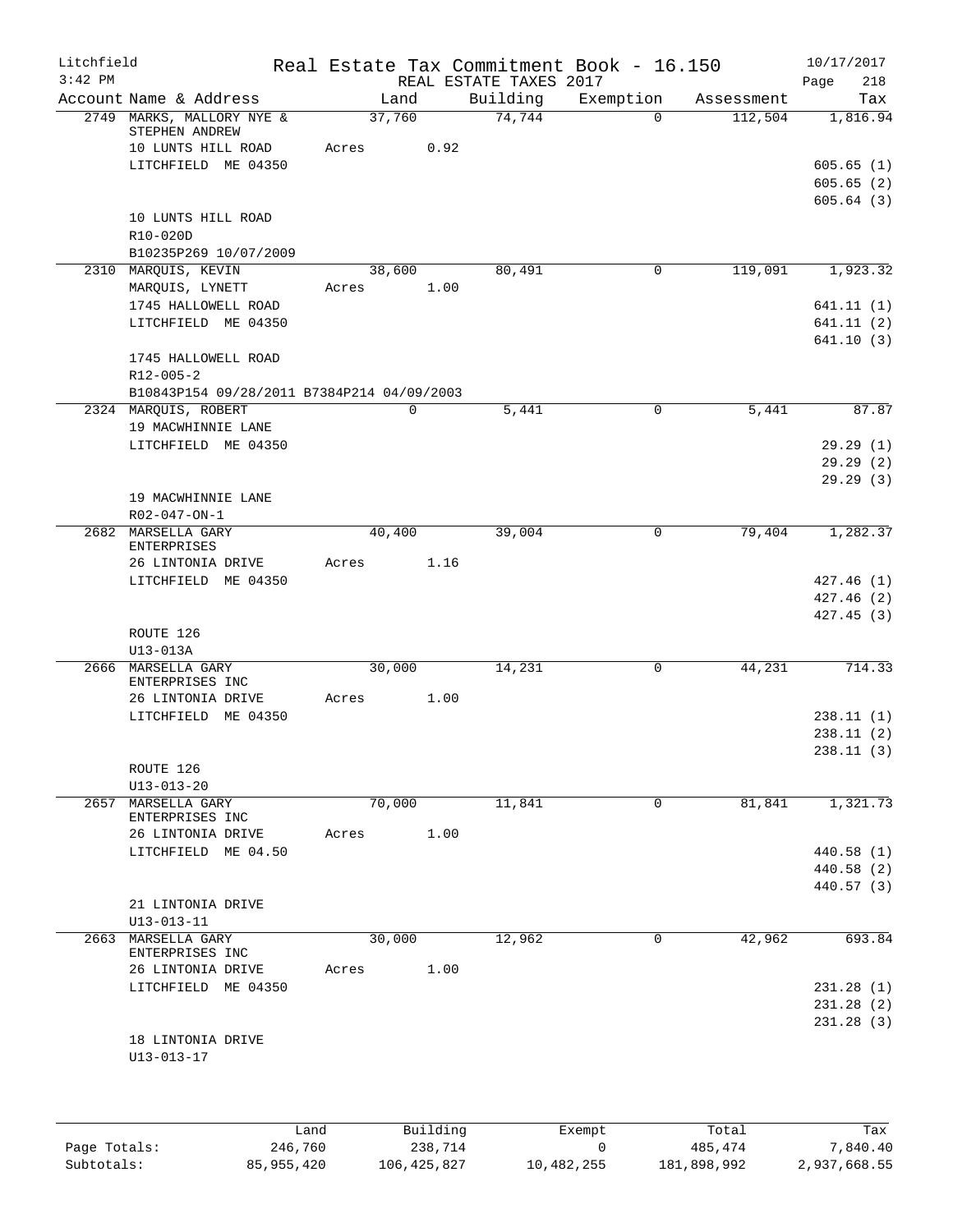| Litchfield                 |                                        |         |        |                        |                        | Real Estate Tax Commitment Book - 16.150 |                          | 10/17/2017               |
|----------------------------|----------------------------------------|---------|--------|------------------------|------------------------|------------------------------------------|--------------------------|--------------------------|
| $3:42$ PM                  |                                        |         |        |                        | REAL ESTATE TAXES 2017 |                                          |                          | Page<br>219              |
|                            | Account Name & Address                 |         | Land   |                        | Building               | Exemption                                | Assessment               | Tax<br>543.74            |
|                            | 2664 MARSELLA GARY<br>ENTERPRISES INC  |         | 30,000 |                        | 3,668                  | $\Omega$                                 | 33,668                   |                          |
|                            | 26 LINTONIA DRIVE                      | Acres   |        | 1.00                   |                        |                                          |                          |                          |
|                            | LITCHFIELD ME 04350                    |         |        |                        |                        |                                          |                          | 181.25(1)                |
|                            |                                        |         |        |                        |                        |                                          |                          | 181.25(2)                |
|                            |                                        |         |        |                        |                        |                                          |                          | 181.24(3)                |
|                            | 14 LINTONIA DRIVE                      |         |        |                        |                        |                                          |                          |                          |
|                            | $U13 - 013 - 18$                       |         |        |                        |                        |                                          |                          |                          |
|                            | 2665 MARSELLA GARY                     |         | 30,000 |                        | 44,757                 | 0                                        | 74,757                   | 1,207.33                 |
|                            | ENTERPRISES INC<br>26 LINTONIA DRIVE   | Acres   |        | 1.00                   |                        |                                          |                          |                          |
|                            | LITCHFIELD ME 04350                    |         |        |                        |                        |                                          |                          | 402.44(1)                |
|                            |                                        |         |        |                        |                        |                                          |                          | 402.44(2)                |
|                            |                                        |         |        |                        |                        |                                          |                          | 402.45(3)                |
|                            | ROUTE 126                              |         |        |                        |                        |                                          |                          |                          |
|                            | $U13 - 013 - 19$                       |         |        |                        |                        |                                          |                          |                          |
|                            | 2653 MARSELLA GARY                     |         | 30,000 |                        | 7,345                  | $\mathbf 0$                              | 37,345                   | 603.12                   |
|                            | ENTERPRISES INC                        |         |        |                        |                        |                                          |                          |                          |
|                            | 26 LINTONIA DRIVE                      | Acres   |        | 1.00                   |                        |                                          |                          |                          |
|                            | LITCHFIELD ME 04350                    |         |        |                        |                        |                                          |                          | 201.04(1)                |
|                            |                                        |         |        |                        |                        |                                          |                          | 201.04(2)                |
|                            |                                        |         |        |                        |                        |                                          |                          | 201.04(3)                |
|                            | 13 LINTONIA DRIVE                      |         |        |                        |                        |                                          |                          |                          |
|                            | $U13 - 013 - 7$                        |         |        |                        |                        |                                          |                          |                          |
|                            | 2651 MARSELLA GARY<br>ENTERPRISES INC  |         | 30,000 |                        | 11,951                 | $\mathsf{O}$                             | 41,951                   | 677.51                   |
|                            | 26 LINTONIA DRIVE                      | Acres   |        | 1.00                   |                        |                                          |                          |                          |
|                            | LITCHFIELD ME 04350                    |         |        |                        |                        |                                          |                          | 225.84(1)                |
|                            |                                        |         |        |                        |                        |                                          |                          | 225.84(2)                |
|                            |                                        |         |        |                        |                        |                                          |                          | 225.83(3)                |
|                            | 9 LINTONIA DRIVE                       |         |        |                        |                        |                                          |                          |                          |
|                            | $U13 - 013 - 5$                        |         |        |                        |                        |                                          |                          |                          |
| 2650                       | MARSELLA GARY                          |         | 30,000 |                        | 56,315                 | $\mathbf 0$                              | 86,315                   | 1,393.99                 |
|                            | ENTERPRISES INC                        |         |        |                        |                        |                                          |                          |                          |
|                            | 26 LINTONIA DRIVE                      | Acres   |        | 1.00                   |                        |                                          |                          |                          |
|                            | LITCHFIELD ME 04350                    |         |        |                        |                        |                                          |                          | 464.66(1)<br>464.66(2)   |
|                            |                                        |         |        |                        |                        |                                          |                          | 464.67(3)                |
|                            | 7 LINTONIA DRIVE                       |         |        |                        |                        |                                          |                          |                          |
|                            | $U13 - 013 - 4$                        |         |        |                        |                        |                                          |                          |                          |
|                            | 2652 MARSELLA GARY                     |         | 30,000 |                        | 13,056                 | 0                                        | 43,056                   | 695.35                   |
|                            | ENTERPRUSES INC                        |         |        |                        |                        |                                          |                          |                          |
|                            | 26 LINTONIA DRIVE                      | Acres   |        | 1.00                   |                        |                                          |                          |                          |
|                            | LITCHFIELD ME 04350                    |         |        |                        |                        |                                          |                          | 231.78(1)                |
|                            |                                        |         |        |                        |                        |                                          |                          | 231.78(2)                |
|                            |                                        |         |        |                        |                        |                                          |                          | 231.79(3)                |
|                            | 11 LINTONIA DRIVE                      |         |        |                        |                        |                                          |                          |                          |
|                            | $U13 - 013 - 6$                        |         |        |                        |                        |                                          |                          |                          |
| 2659                       | MARSELLA, GARY L &<br>WANDA T MARSELLA |         | 70,000 |                        | 40,332                 | 20,000                                   | 90,332                   | 1,458.86                 |
|                            | 26 LINTONIA DRIVE                      | Acres   |        | 1.00                   |                        | 02 HOMESTEAD EXEMPT                      |                          |                          |
|                            | LITCHFIELD ME 04350                    |         |        |                        |                        |                                          |                          | 486.29 (1)               |
|                            |                                        |         |        |                        |                        |                                          |                          | 486.29 (2)               |
|                            |                                        |         |        |                        |                        |                                          |                          | 486.28 (3)               |
|                            | 26 LINTONIA DRIVE                      |         |        |                        |                        |                                          |                          |                          |
|                            | $U13 - 013 - 13$                       |         |        |                        |                        |                                          |                          |                          |
|                            | B10325P277 01/20/2010                  |         |        |                        |                        |                                          |                          |                          |
|                            |                                        |         |        |                        |                        |                                          |                          |                          |
|                            |                                        |         |        |                        |                        |                                          |                          |                          |
|                            |                                        | Land    |        | Building               |                        | Exempt                                   | Total                    | Tax                      |
| Page Totals:<br>Subtotals: | 86, 205, 420                           | 250,000 |        | 177,424<br>106,603,251 |                        | 20,000<br>10,502,255                     | 407,424<br>182, 306, 416 | 6,579.90<br>2,944,248.45 |
|                            |                                        |         |        |                        |                        |                                          |                          |                          |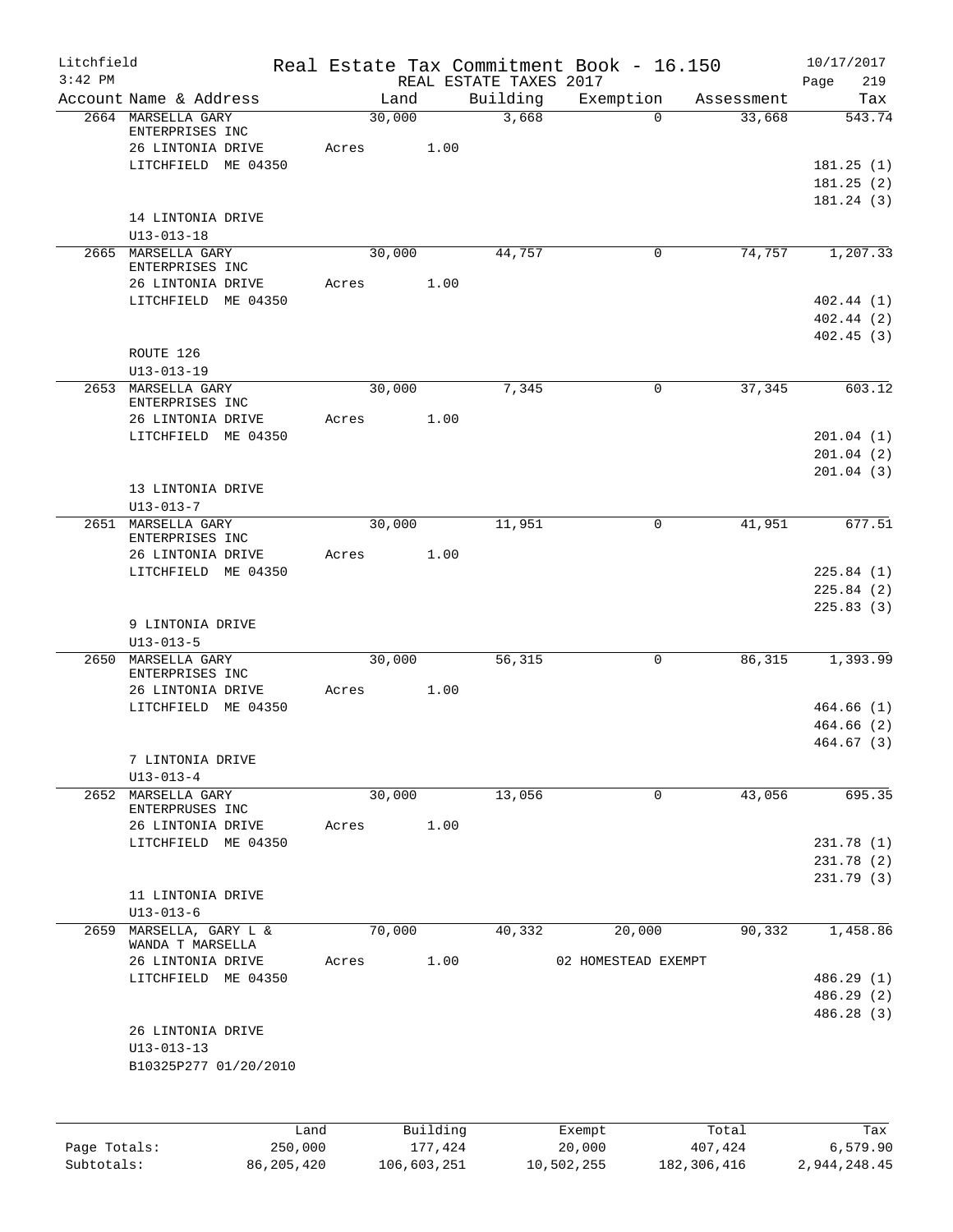| Litchfield |                                                                                          |         |      |                        | Real Estate Tax Commitment Book - 16.150 |            | 10/17/2017  |  |  |  |
|------------|------------------------------------------------------------------------------------------|---------|------|------------------------|------------------------------------------|------------|-------------|--|--|--|
| $3:42$ PM  |                                                                                          |         |      | REAL ESTATE TAXES 2017 |                                          |            | Page<br>220 |  |  |  |
|            | Account Name & Address                                                                   | Land    |      | Building               | Exemption                                | Assessment | Tax         |  |  |  |
|            | 2683 MARSELLA, GENE C &<br>TAMARA R. MASELLA                                             | 169,625 |      | 101, 294               | $\Omega$                                 | 270,919    | 4,375.34    |  |  |  |
|            | 20 OLD LODGE ROAD                                                                        | Acres   | 3.21 |                        |                                          |            |             |  |  |  |
|            | LITCHFIELD ME 04350                                                                      |         |      |                        |                                          |            | 1,458.45(1) |  |  |  |
|            |                                                                                          |         |      |                        |                                          |            | 1,458.45(2) |  |  |  |
|            |                                                                                          |         |      |                        |                                          |            | 1,458.44(3) |  |  |  |
|            | 20 OLD LODGE ROAD                                                                        |         |      |                        |                                          |            |             |  |  |  |
|            | $U13 - 002$                                                                              |         |      |                        |                                          |            |             |  |  |  |
|            | B10273P58 11/16/2009                                                                     |         |      |                        |                                          |            |             |  |  |  |
|            | 1160 MARSTON, RONALD                                                                     | 275     |      | $\Omega$               | $\Omega$                                 | 275        | 4.44        |  |  |  |
|            | 524 NECK RD                                                                              | Acres   | 0.11 |                        |                                          |            |             |  |  |  |
|            | WEST GARDINER ME 04345                                                                   |         |      |                        |                                          |            | 1.48(1)     |  |  |  |
|            |                                                                                          |         |      |                        |                                          |            | 1.48(2)     |  |  |  |
|            |                                                                                          |         |      |                        |                                          |            | 1.48(3)     |  |  |  |
|            | NECK ROAD                                                                                |         |      |                        |                                          |            |             |  |  |  |
|            | R14-027A                                                                                 |         |      |                        |                                          |            |             |  |  |  |
|            | B2993P29 07/25/1986                                                                      |         |      |                        |                                          |            |             |  |  |  |
|            | 216 MARTIN SYLVIO WAYNE                                                                  | 34,400  |      | 39,376                 | 0                                        | 73,776     | 1,191.48    |  |  |  |
|            | 3916 N POTSDAM AVE                                                                       | Acres   | 0.80 |                        |                                          |            |             |  |  |  |
|            | SIOUX FALLS SD                                                                           |         |      |                        |                                          |            | 397.16(1)   |  |  |  |
|            | 57104-7048                                                                               |         |      |                        |                                          |            | 397.16(2)   |  |  |  |
|            |                                                                                          |         |      |                        |                                          |            | 397.16(3)   |  |  |  |
|            | 104 WENTZELL ROAD                                                                        |         |      |                        |                                          |            |             |  |  |  |
|            | R03-089A                                                                                 |         |      |                        |                                          |            |             |  |  |  |
|            | B8800P1 02/15/2006                                                                       |         |      |                        |                                          |            |             |  |  |  |
|            | 1161 MARTIN, CLIFTON L                                                                   | 48,750  |      | 92,999                 | 20,000                                   | 121,749    | 1,966.25    |  |  |  |
|            | 2631 HALLOWELL ROAD                                                                      | Acres   | 4.50 |                        | 02 HOMESTEAD EXEMPT                      |            |             |  |  |  |
|            | LITCHFIELD ME 04350                                                                      |         |      |                        |                                          |            | 655.42(1)   |  |  |  |
|            |                                                                                          |         |      |                        |                                          |            | 655.42(2)   |  |  |  |
|            |                                                                                          |         |      |                        |                                          |            | 655.41(3)   |  |  |  |
|            | 2631 HALLOWELL ROAD                                                                      |         |      |                        |                                          |            |             |  |  |  |
|            | R02-030B                                                                                 |         |      |                        |                                          |            |             |  |  |  |
|            | B12362P34 07/26/2016 B12351P212 07/15/2016 B5672P229                                     |         |      |                        |                                          |            |             |  |  |  |
|            | 07/16/1992                                                                               |         |      |                        |                                          |            |             |  |  |  |
|            | 2628 MARTIN, GARY L.                                                                     | 28,150  |      | 0                      | 0                                        | 28,150     | 454.62      |  |  |  |
|            | LAURENT, CLYDA                                                                           | Acres   | 1.06 |                        |                                          |            |             |  |  |  |
|            | 4035 16TH STREET NE                                                                      |         |      |                        |                                          |            | 151.54(1)   |  |  |  |
|            | HICKORY NC 28601                                                                         |         |      |                        |                                          |            | 151.54(2)   |  |  |  |
|            |                                                                                          |         |      |                        |                                          |            | 151.54(3)   |  |  |  |
|            | OVERLOOK DRIVE                                                                           |         |      |                        |                                          |            |             |  |  |  |
|            | R12-022-11                                                                               |         |      |                        |                                          |            |             |  |  |  |
|            | B12117P137 09/25/2015 B10200P349 09/02/2009<br>B9503P143 09/18/2007 B8169P283 10/21/2004 |         |      |                        |                                          |            |             |  |  |  |
|            | 14 MARTIN, MARY CATHERINE                                                                | 43,000  |      | 78,487                 | 20,000                                   | 101,487    | 1,639.02    |  |  |  |
|            | 117 WHIPPOORWILL ROAD                                                                    | Acres   | 2.20 |                        | 02 HOMESTEAD EXEMPT                      |            |             |  |  |  |
|            | LITCHFIELD ME 04350                                                                      |         |      |                        |                                          |            | 546.34(1)   |  |  |  |
|            |                                                                                          |         |      |                        |                                          |            | 546.34 (2)  |  |  |  |
|            |                                                                                          |         |      |                        |                                          |            | 546.34(3)   |  |  |  |
|            | 117 WHIPPOORWILL ROAD                                                                    |         |      |                        |                                          |            |             |  |  |  |
|            | $U23 - 030$                                                                              |         |      |                        |                                          |            |             |  |  |  |
|            | B6038P290 08/27/1999                                                                     |         |      |                        |                                          |            |             |  |  |  |
|            |                                                                                          |         |      |                        |                                          |            |             |  |  |  |

|              | Land       | Building    | Exempt     | Total       | Tax          |
|--------------|------------|-------------|------------|-------------|--------------|
| Page Totals: | 324,200    | 312,156     | 40,000     | 596,356     | 9,631.15     |
| Subtotals:   | 86,529,620 | 106,915,407 | 10,542,255 | 182,902,772 | 2,953,879.60 |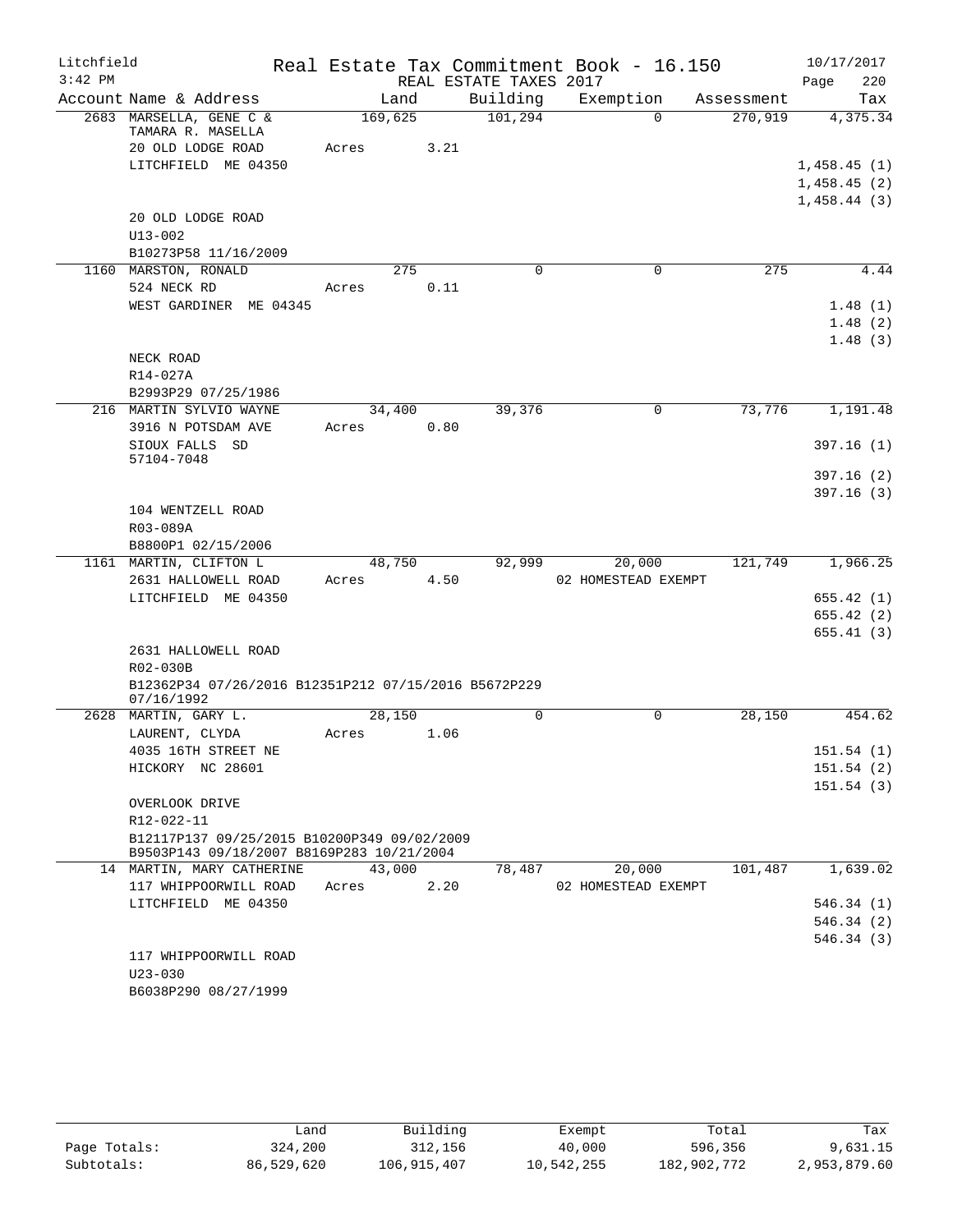| Litchfield |                                                                        |             |      |                        | Real Estate Tax Commitment Book - 16.150         |         | 10/17/2017    |
|------------|------------------------------------------------------------------------|-------------|------|------------------------|--------------------------------------------------|---------|---------------|
| $3:42$ PM  |                                                                        |             |      | REAL ESTATE TAXES 2017 |                                                  |         | 221<br>Page   |
|            | Account Name & Address                                                 | Land        |      |                        | Building Exemption Assessment                    |         | Tax           |
|            | 2140 MARTIN, MATTHEW P.                                                | 43,700      |      | $\frac{37}{395}$       | 20,000                                           | 61,095  | 986.68        |
|            | 1348 WEST ROAD<br>Acres<br>2.48 02 HOMESTEAD EXEMPT                    |             |      |                        |                                                  |         |               |
|            | LITCHFIELD ME 04350                                                    |             |      |                        |                                                  |         | 328.89(1)     |
|            |                                                                        |             |      |                        |                                                  |         | 328.89(2)     |
|            |                                                                        |             |      |                        |                                                  |         | 328.90(3)     |
|            | 1348 WEST ROAD                                                         |             |      |                        |                                                  |         |               |
|            | R03-040B                                                               |             |      |                        |                                                  |         |               |
|            | B6625P90                                                               |             |      |                        |                                                  |         |               |
|            | 1772 MARTIN, RICHARD A                                                 |             |      |                        | $50,450$ $172,708$ $20,000$ $203,158$ $3,281.00$ |         |               |
|            | ROSE, KELLY A                                                          | Acres 5.74  |      |                        | 02 HOMESTEAD EXEMPT                              |         |               |
|            | 60 CANTY LANE                                                          |             |      |                        |                                                  |         | 1,093.67(1)   |
|            | LITCHFIELD ME 04350                                                    |             |      |                        |                                                  |         | 1,093.67(2)   |
|            |                                                                        |             |      |                        |                                                  |         | 1,093.66(3)   |
|            | 60 CANTY LANE                                                          |             |      |                        |                                                  |         |               |
|            | $R13 - 023 - 7$<br>B10926P17 12/20/2011 B6523P136 B5655P195 06/10/1998 |             |      |                        |                                                  |         |               |
|            | 2414 MARZILLI APRIL                                                    | 169,100     |      | $\Omega$               | $\Omega$                                         | 169,100 | 2,730.96      |
|            | MARZILLI DAVID                                                         | Acres 2.00  |      |                        |                                                  |         |               |
|            | 117 HIGHLAND ROAD                                                      |             |      |                        |                                                  |         | 910.32(1)     |
|            | ROCKY HILL CT 06067                                                    |             |      |                        |                                                  |         | 910.32(2)     |
|            |                                                                        |             |      |                        |                                                  |         | 910.32(3)     |
|            | 1730 HALLOWELL ROAD                                                    |             |      |                        |                                                  |         |               |
|            | U18-004E                                                               |             |      |                        |                                                  |         |               |
|            | B8141P274 09/29/2004                                                   |             |      |                        |                                                  |         |               |
|            | 1165 MASCHER, GARY W                                                   |             |      |                        | 60,475 117,832 20,000 158,307 2,556.66           |         |               |
|            | MASCHER PEGGY C                                                        | Acres 15.90 |      |                        | 02 HOMESTEAD EXEMPT                              |         |               |
|            | P O BOX 445                                                            |             |      |                        |                                                  |         | 852.22 (1)    |
|            | LITCHFIELD ME 04350                                                    |             |      |                        |                                                  |         | 852.22 (2)    |
|            |                                                                        |             |      |                        |                                                  |         | 852.22 (3)    |
|            | 403 STEVENSTOWN ROAD                                                   |             |      |                        |                                                  |         |               |
|            | R10-005A                                                               |             |      |                        |                                                  |         |               |
|            | B3657P1 11/27/1989                                                     |             |      |                        |                                                  |         |               |
|            | 513 MASON MARY JO                                                      |             |      |                        | 23, 200 10, 613 20, 000                          |         | 13,813 223.08 |
|            | PARSONS CHARLES                                                        | Acres 0.40  |      |                        | 02 HOMESTEAD EXEMPT                              |         |               |
|            | 2787 HALLOWELL ROAD                                                    |             |      |                        |                                                  |         | 74.36(1)      |
|            | LITCHFIELD ME 04350                                                    |             |      |                        |                                                  |         | 74.36(2)      |
|            |                                                                        |             |      |                        |                                                  |         | 74.36 (3)     |
|            | 2787 HALLOWELL ROAD<br>R02-016                                         |             |      |                        |                                                  |         |               |
|            | B8318P189 02/23/2005 B6753P127                                         |             |      |                        |                                                  |         |               |
|            | 940 MASON, JULIE A                                                     | 42,500      |      | 105,947                | $\Omega$                                         | 148,447 | 2,397.42      |
|            | 797 ROUTE 202 APT.2                                                    | Acres       | 2.00 |                        |                                                  |         |               |
|            | GREENE ME 04236                                                        |             |      |                        |                                                  |         | 799.14 (1)    |
|            |                                                                        |             |      |                        |                                                  |         | 799.14(2)     |
|            |                                                                        |             |      |                        |                                                  |         | 799.14(3)     |
|            | 1161 PLAINS ROAD                                                       |             |      |                        |                                                  |         |               |
|            | R09-038                                                                |             |      |                        |                                                  |         |               |
|            | B10940P107 01/17/2012 B10062P335 05/04/2009                            |             |      |                        |                                                  |         |               |
|            | B9789P292 07/11/2008 B1458P146 12/12/1967                              |             |      |                        |                                                  |         |               |

|              | andش       | Building    | Exempt     | Total       | Tax          |
|--------------|------------|-------------|------------|-------------|--------------|
| Page Totals: | 389,425    | 444,495     | 80,000     | 753,920     | 12,175.80    |
| Subtotals:   | 86,919,045 | 107,359,902 | 10,622,255 | 183,656,692 | 2,966,055.40 |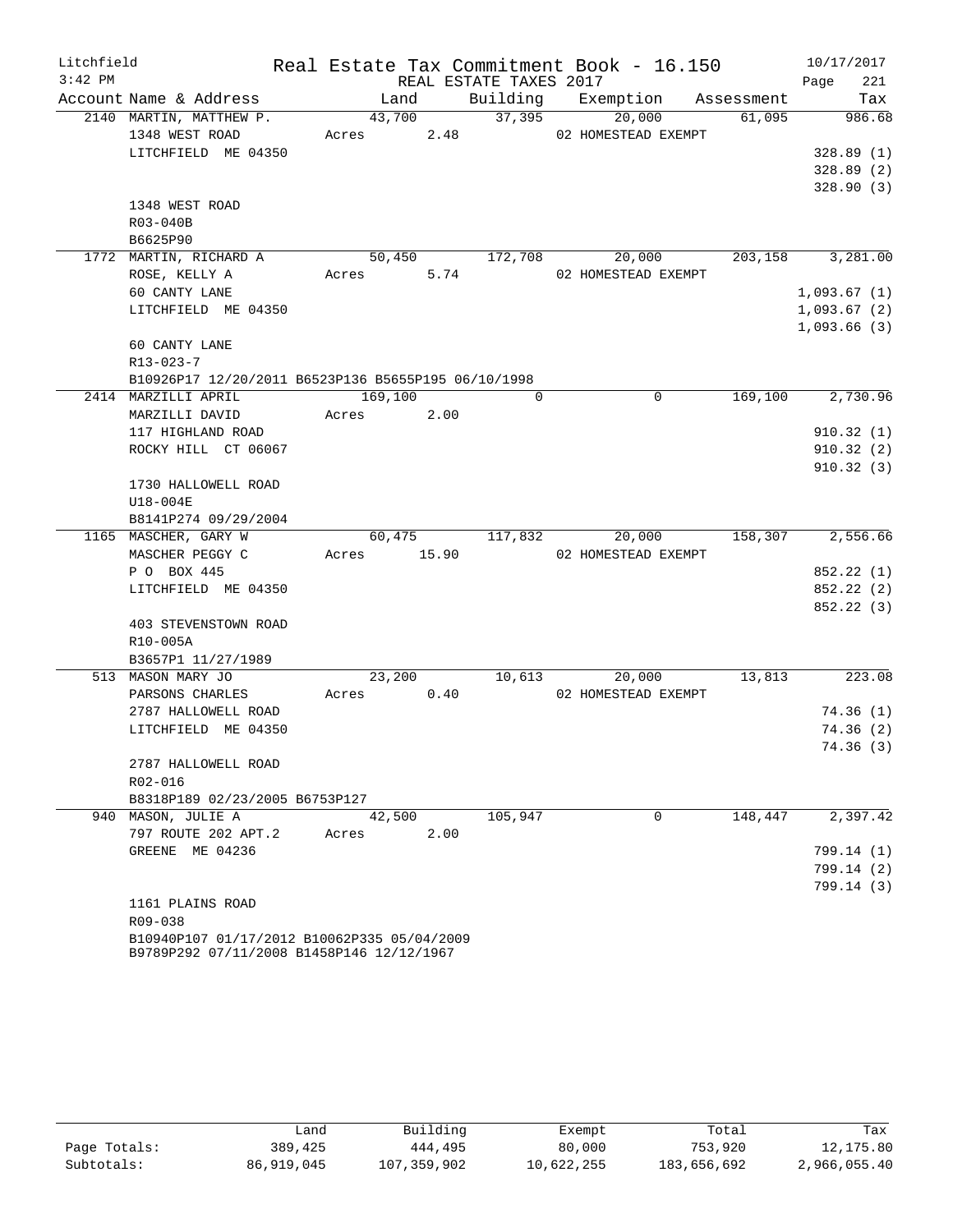| Litchfield |                                                                                                                |                  |       |                        | Real Estate Tax Commitment Book - 16.150 |            | 10/17/2017  |
|------------|----------------------------------------------------------------------------------------------------------------|------------------|-------|------------------------|------------------------------------------|------------|-------------|
| $3:42$ PM  |                                                                                                                |                  |       | REAL ESTATE TAXES 2017 |                                          |            | Page<br>222 |
|            | Account Name & Address                                                                                         | Land             |       | Building               | Exemption                                | Assessment | Tax         |
|            | 824 MASON, KAREN E.                                                                                            | 119,440          |       | 189,638                | $\Omega$                                 | 309,078    | 4,991.61    |
|            | 457 EAST MAIN STREET                                                                                           | Acres            | 0.73  |                        |                                          |            |             |
|            | YARMOUTH ME 04049                                                                                              |                  |       |                        |                                          |            | 1,663.87(1) |
|            |                                                                                                                |                  |       |                        |                                          |            | 1,663.87(2) |
|            |                                                                                                                |                  |       |                        |                                          |            | 1,663.87(3) |
|            | 51 WASHINGTON LANE<br>$U07 - 003$                                                                              |                  |       |                        |                                          |            |             |
|            | B12136P308 10/16/2015 B11106P118 07/20/2012                                                                    |                  |       |                        |                                          |            |             |
|            | B10423P107 05/21/2010 B10423P105 05/21/2010<br>B7925P227 07/24/1998                                            |                  |       |                        |                                          |            |             |
|            | 2239 MASON, ROBERT                                                                                             | 28,000           |       | $\Omega$               | $\Omega$                                 | 28,000     | 452.20      |
|            | MASON, AVA E.                                                                                                  | Acres            | 1.00  |                        |                                          |            |             |
|            | 1553 HALLOWELL ROAD                                                                                            |                  |       |                        |                                          |            | 150.73(1)   |
|            | LITCHFIELD ME 04350                                                                                            |                  |       |                        |                                          |            | 150.73(2)   |
|            |                                                                                                                |                  |       |                        |                                          |            | 150.74(3)   |
|            | HALLOWELL ROAD                                                                                                 |                  |       |                        |                                          |            |             |
|            | U19-018B                                                                                                       |                  |       |                        |                                          |            |             |
|            | B11542P242 10/16/2013 B6500P1 06/05/2001                                                                       |                  |       |                        |                                          |            |             |
|            | 1166 MASON, ROBERT & AVA                                                                                       | 30,125           |       | $\Omega$               | $\mathbf 0$                              | 30.125     | 486.52      |
|            | 1553 HALLOWELL ROAD                                                                                            | Acres            | 1.85  |                        |                                          |            |             |
|            | LITCHFIELD ME 04350                                                                                            |                  |       |                        |                                          |            | 162.17(1)   |
|            |                                                                                                                |                  |       |                        |                                          |            | 162.17(2)   |
|            |                                                                                                                |                  |       |                        |                                          |            | 162.18(3)   |
|            | 1548 HALLOWELL ROAD                                                                                            |                  |       |                        |                                          |            |             |
|            | $U19 - 018$                                                                                                    |                  |       |                        |                                          |            |             |
|            | B6323P150                                                                                                      |                  |       |                        |                                          |            |             |
|            | 1171 MASON, ROBERT & AVA<br>1553 HALLOWELL ROAD                                                                | 106,050<br>Acres | 18.40 | 90,804                 | 20,000<br>02 HOMESTEAD EXEMPT            | 176,854    | 2,856.19    |
|            | LITCHFIELD ME 04350                                                                                            |                  |       |                        |                                          |            | 952.06(1)   |
|            |                                                                                                                |                  |       |                        |                                          |            | 952.06(2)   |
|            |                                                                                                                |                  |       |                        |                                          |            | 952.07 (3)  |
|            | 1553 HALLOWELL ROAD                                                                                            |                  |       |                        |                                          |            |             |
|            | $U19 - 003$                                                                                                    |                  |       |                        |                                          |            |             |
|            | B6163P111 03/09/2000                                                                                           |                  |       |                        |                                          |            |             |
|            | 1174 MATHER, DANA (TRUSTEE)                                                                                    | 104,820          |       | 33,792                 | $\mathbf 0$                              | 138,612    | 2,238.58    |
|            | MATHER, SHEILA W.                                                                                              | Acres            | 0.20  |                        |                                          |            |             |
|            | (TRUSTEE)                                                                                                      |                  |       |                        |                                          |            |             |
|            | DANA MATHER LIVING<br>TRUST                                                                                    |                  |       |                        |                                          |            | 746.19 (1)  |
|            | 72 WINDING ROAD                                                                                                |                  |       |                        |                                          |            | 746.19 (2)  |
|            | SO PORTLAND ME 04106                                                                                           |                  |       |                        |                                          |            | 746.20(3)   |
|            | 95 ROSSER DRIVE                                                                                                |                  |       |                        |                                          |            |             |
|            | $U17 - 014$                                                                                                    |                  |       |                        |                                          |            |             |
|            | B11211P283 10/30/2012 B2484P70 07/02/1982                                                                      |                  |       |                        |                                          |            |             |
|            | 1426 MATHIEU, MICHAEL R.                                                                                       | 48,925           |       | 256,539                | 20,000                                   | 285,464    | 4,610.24    |
|            | MATHIEU, MELINDA M.                                                                                            | Acres            | 4.57  |                        | 02 HOMESTEAD EXEMPT                      |            |             |
|            | 1012 RICHMOND ROAD                                                                                             |                  |       |                        |                                          |            | 1,536.75(1) |
|            | LITCHFIELD ME 04350                                                                                            |                  |       |                        |                                          |            | 1,536.75(2) |
|            |                                                                                                                |                  |       |                        |                                          |            | 1,536.74(3) |
|            | 1012 RICHMOND ROAD<br>R01-001A                                                                                 |                  |       |                        |                                          |            |             |
|            |                                                                                                                |                  |       |                        |                                          |            |             |
|            | B11767P232 04/24/2014 B11308P211 02/15/2013<br>B9301P218 03/30/2007 B8833P25 03/14/2006 B5116P86<br>04/25/1996 |                  |       |                        |                                          |            |             |
|            |                                                                                                                |                  |       |                        |                                          |            |             |

|              | Land         | Building    | Exempt     | Total       | Tax          |
|--------------|--------------|-------------|------------|-------------|--------------|
| Page Totals: | 437,360      | 570,773     | 40,000     | 968,133     | 15,635.34    |
| Subtotals:   | 87, 356, 405 | 107,930,675 | 10,662,255 | 184,624,825 | 2,981,690.74 |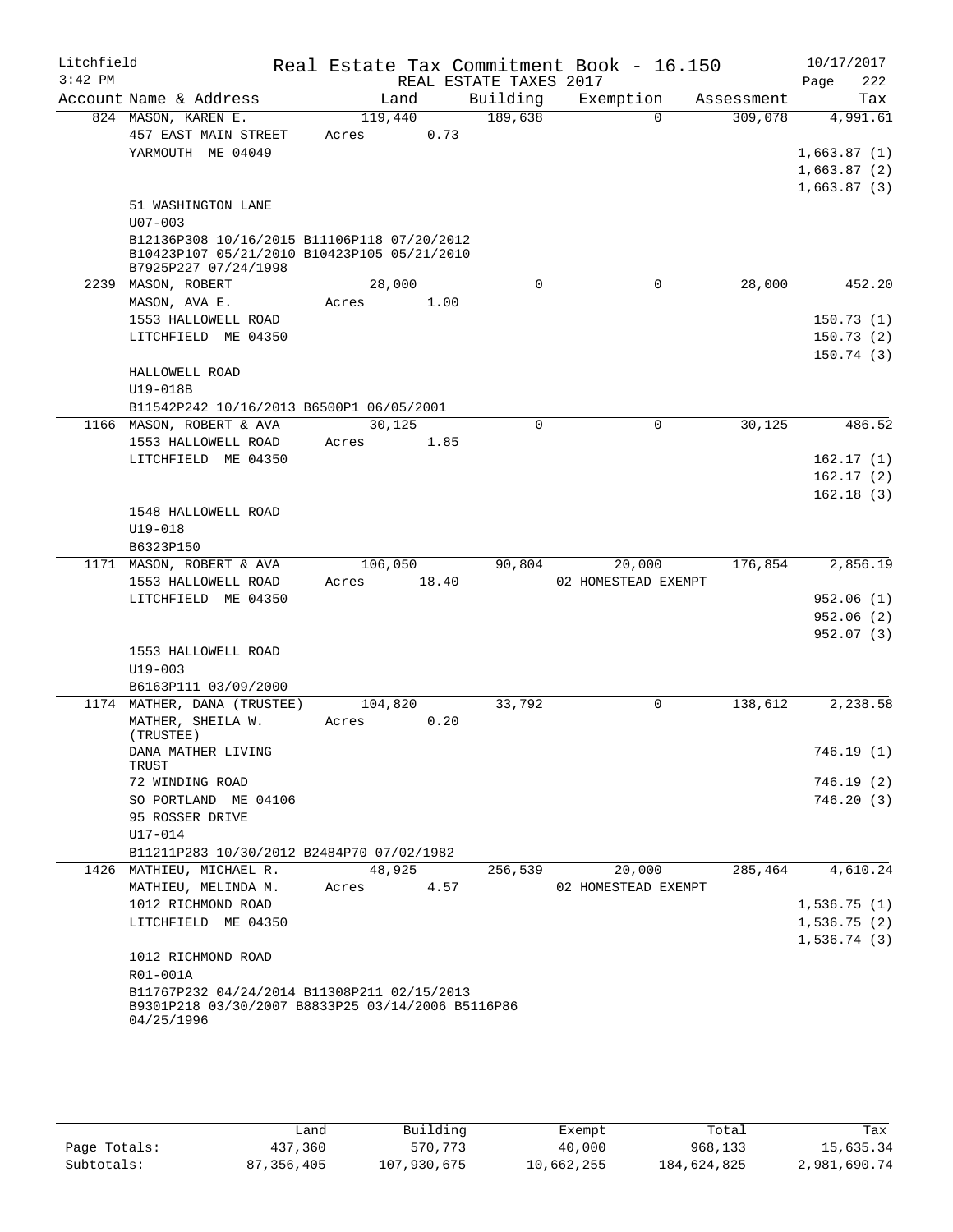| Litchfield |                                                                                         |         |      |                        | Real Estate Tax Commitment Book - 16.150 |            | 10/17/2017  |
|------------|-----------------------------------------------------------------------------------------|---------|------|------------------------|------------------------------------------|------------|-------------|
| $3:42$ PM  |                                                                                         |         |      | REAL ESTATE TAXES 2017 |                                          |            | 223<br>Page |
|            | Account Name & Address                                                                  | Land    |      | Building               | Exemption                                | Assessment | Tax         |
|            | 1218 MAXIM, JR., RONALD &<br>WENDY A.                                                   | 53,100  |      | 145,638                | $\Omega$                                 | 198,738    | 3,209.62    |
|            | 30 FERN LANE                                                                            | Acres   | 8.00 |                        |                                          |            |             |
|            | LITCHFIELD ME 04350                                                                     |         |      |                        |                                          |            | 1,069.87(1) |
|            |                                                                                         |         |      |                        |                                          |            | 1,069.87(2) |
|            |                                                                                         |         |      |                        |                                          |            | 1,069.88(3) |
|            | <b>30 FERN LANE</b>                                                                     |         |      |                        |                                          |            |             |
|            | $R03 - 063$                                                                             |         |      |                        |                                          |            |             |
|            | B11879P90 12/08/2014 B11711P251 06/12/2014 B6564P39                                     |         |      |                        |                                          |            |             |
|            | 2737 MAYO, BERNARD                                                                      | 300,800 |      | $\Omega$               | $\mathbf 0$                              | 300,800    | 4,857.92    |
|            | 46 WHIPPOORWILL ROAD                                                                    | Acres   | 6.20 |                        |                                          |            |             |
|            | Litchfield ME 04350                                                                     |         |      |                        |                                          |            | 1,619.31(1) |
|            |                                                                                         |         |      |                        |                                          |            | 1,619.31(2) |
|            |                                                                                         |         |      |                        |                                          |            | 1,619.30(3) |
|            | WHIPPOORWILL ROAD                                                                       |         |      |                        |                                          |            |             |
|            | U19-014                                                                                 |         |      |                        |                                          |            |             |
|            | B5936P49 05/04/1999                                                                     |         |      |                        |                                          |            |             |
|            | 2139 MAYO, BERNARD                                                                      | 205,350 |      | 129,606                | 20,000                                   | 314,956    | 5,086.54    |
|            | 46 WHIPPOORWILL ROAD                                                                    | Acres   | 2.70 |                        | 02 HOMESTEAD EXEMPT                      |            |             |
|            | LITCHFIELD ME 04350                                                                     |         |      |                        |                                          |            | 1,695.51(1) |
|            |                                                                                         |         |      |                        |                                          |            | 1,695.51(2) |
|            |                                                                                         |         |      |                        |                                          |            | 1,695.52(3) |
|            | 46 WHIPPOORWILL ROAD                                                                    |         |      |                        |                                          |            |             |
|            | U19-012                                                                                 |         |      |                        |                                          |            |             |
|            | B5936P49 05/04/1999                                                                     |         |      |                        |                                          |            |             |
|            | 1179 MCCARTY, WALTER E. &<br><b>BARBARA TRUST</b>                                       | 49,750  |      | 119,571                | $\Omega$                                 | 169,321    | 2,734.53    |
|            | CONDON, TANYA LEE,<br>TRUSTEE                                                           | Acres   | 4.90 |                        |                                          |            |             |
|            | 74 BEECH STREET                                                                         |         |      |                        |                                          |            | 911.51(1)   |
|            | CHELSEA ME 04330                                                                        |         |      |                        |                                          |            | 911.51(2)   |
|            |                                                                                         |         |      |                        |                                          |            | 911.51(3)   |
|            | 307 PLAINS ROAD                                                                         |         |      |                        |                                          |            |             |
|            | R07-035                                                                                 |         |      |                        |                                          |            |             |
|            | B10114P215 06/17/2009 B1544P14 04/12/1971                                               |         |      |                        |                                          |            |             |
|            | 794 MCCLOSKEY, STEVEN R.                                                                | 73,005  |      | 111,257                | $\Omega$                                 | 184,262    | 2,975.83    |
|            | MCCLOSKEY, BRENDA M.                                                                    | Acres   | 0.96 |                        |                                          |            |             |
|            | 10299 TRIPLE CROWN                                                                      |         |      |                        |                                          |            | 991.94 (1)  |
|            | AVENUE<br>JACKSONVILLE FL 32257                                                         |         |      |                        |                                          |            | 991.94 (2)  |
|            |                                                                                         |         |      |                        |                                          |            |             |
|            | 769 PLAINS ROAD                                                                         |         |      |                        |                                          |            | 991.95(3)   |
|            | $U02 - 004$                                                                             |         |      |                        |                                          |            |             |
|            | B12144P6 10/23/2015 B10475P138 07/19/2010 B1268P236                                     |         |      |                        |                                          |            |             |
|            | 06/25/1962                                                                              |         |      |                        |                                          |            |             |
|            | 2432 MCCOLLETT, BRANDT A.                                                               | 40,000  |      | 147,707                | $\mathbf 0$                              | 187,707    | 3,031.47    |
|            | MCCOLLETT, ANDRIA                                                                       | Acres   | 1.00 |                        |                                          |            |             |
|            | 53 MOUNTAIN VIEW CIRCLE                                                                 |         |      |                        |                                          |            | 1,010.49(1) |
|            | BOWDOIN ME 04287                                                                        |         |      |                        |                                          |            | 1,010.49(2) |
|            |                                                                                         |         |      |                        |                                          |            | 1,010.49(3) |
|            | 19 ETERNITY DRIVE                                                                       |         |      |                        |                                          |            |             |
|            | R14-014B                                                                                |         |      |                        |                                          |            |             |
|            | B12513P116 01/05/2017 B12314P159 05/27/2016<br>B9483P324 08/30/2007 B7978P97 06/08/2004 |         |      |                        |                                          |            |             |
|            |                                                                                         |         |      |                        |                                          |            |             |

|              | Land       | Building    | Exempt     | Total       | Tax          |
|--------------|------------|-------------|------------|-------------|--------------|
| Page Totals: | 722,005    | 653,779     | 20,000     | 1,355,784   | 21,895.91    |
| Subtotals:   | 88,078,410 | 108,584,454 | 10,682,255 | 185,980,609 | 3,003,586.65 |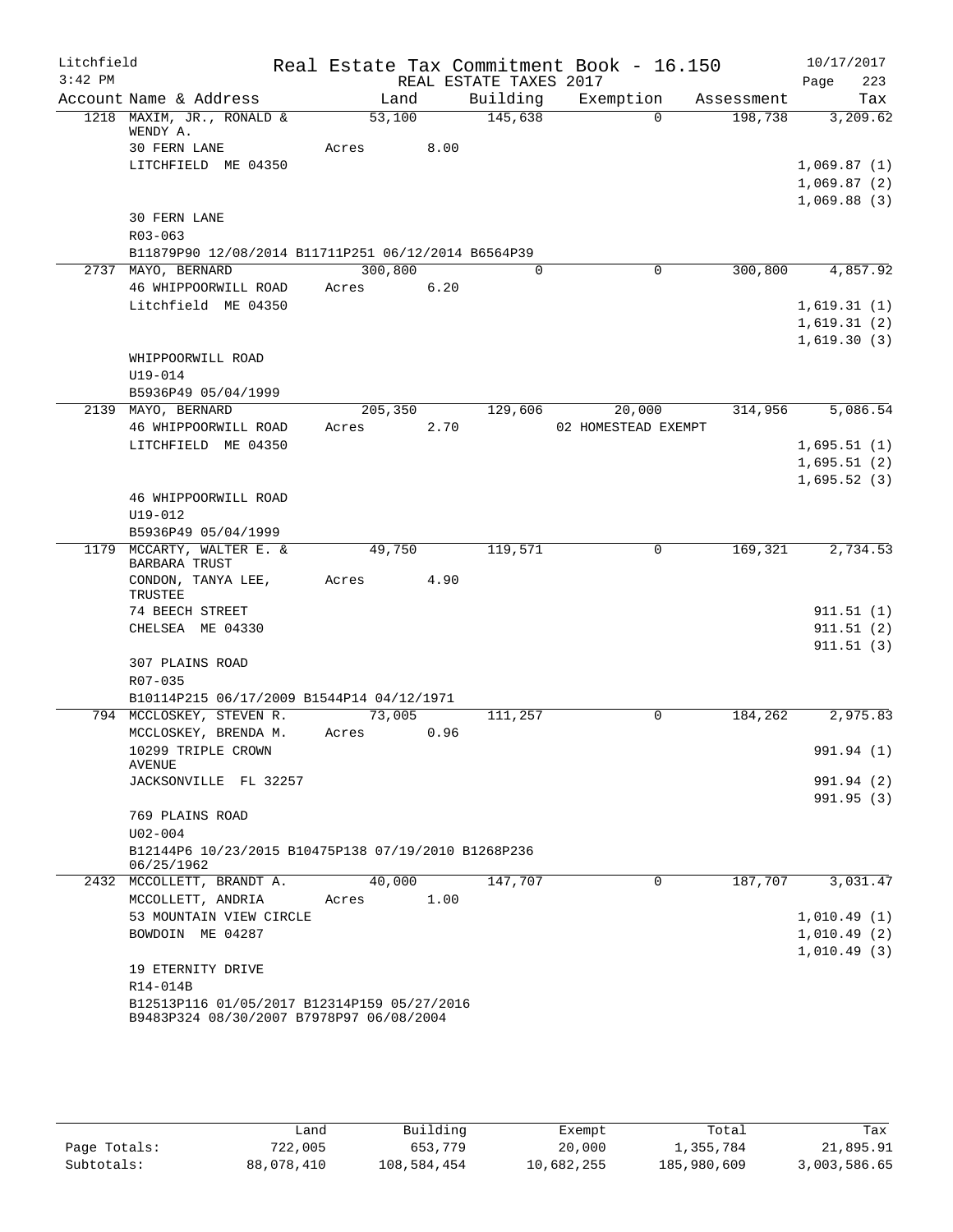| Litchfield<br>$3:42$ PM |                                                                                                    |         | REAL ESTATE TAXES 2017 | Real Estate Tax Commitment Book - 16.150 |            | 10/17/2017<br>224<br>Page |
|-------------------------|----------------------------------------------------------------------------------------------------|---------|------------------------|------------------------------------------|------------|---------------------------|
|                         | Account Name & Address                                                                             | Land    | Building               | Exemption                                | Assessment | Tax                       |
|                         | 1534 MCCORMICK, DALTON                                                                             | 7,432   | $\Omega$               | $\Omega$                                 | 7,432      | 120.03                    |
|                         | 17 COMMUNITY DRIVE                                                                                 | Acres   | 2.70                   |                                          |            |                           |
|                         | LITCHFIELD ME 04350                                                                                |         |                        |                                          |            | 40.01(1)                  |
|                         |                                                                                                    |         |                        |                                          |            | 40.01(2)                  |
|                         |                                                                                                    |         |                        |                                          |            | 40.01(3)                  |
|                         | LEWISTON ROAD                                                                                      |         |                        |                                          |            |                           |
|                         | $U16 - 003$<br>B11260P194 12/20/2012 B11260P178 12/20/2012                                         |         |                        |                                          |            |                           |
|                         | B10557P203 10/12/2010 B7109P338                                                                    |         |                        |                                          |            |                           |
|                         | 1533 MCCORMICK, DALTON                                                                             | 42,413  | 80,018                 | 20,000                                   | 102,431    | 1,654.26                  |
|                         | 17 COMMUNITY DRIVE                                                                                 | Acres   | 2.70                   | 02 HOMESTEAD EXEMPT                      |            |                           |
|                         | LITCHFIELD ME 04350                                                                                |         |                        |                                          |            | 551.42(1)                 |
|                         |                                                                                                    |         |                        |                                          |            | 551.42(2)                 |
|                         |                                                                                                    |         |                        |                                          |            | 551.42(3)                 |
|                         | 17 COMMUNITY DRIVE                                                                                 |         |                        |                                          |            |                           |
|                         | $U16 - 006$                                                                                        |         |                        |                                          |            |                           |
|                         | B11260P194 12/20/2012 B11260P178 12/20/2012<br>B7109P338                                           |         |                        |                                          |            |                           |
|                         | 1865 MCCURDY, KEVIN                                                                                | 4,340   | 0                      | $\mathbf 0$                              | 4,340      | 70.09                     |
|                         | 441 WEST BURROUGH ROAD                                                                             | Acres   | 0.31                   |                                          |            |                           |
|                         | BOWDOIN ME 04287                                                                                   |         |                        |                                          |            | 23.36(1)                  |
|                         |                                                                                                    |         |                        |                                          |            | 23.36(2)                  |
|                         |                                                                                                    |         |                        |                                          |            | 23.37(3)                  |
|                         | 1496 HALLOWELL ROAD                                                                                |         |                        |                                          |            |                           |
|                         | $U20 - 031$                                                                                        |         |                        |                                          |            |                           |
|                         | B12157P229 11/06/2015 B11793P267 09/03/2014<br>B11441P196 07/01/2013 B8771P28 01/13/2006 B2042P166 |         |                        |                                          |            |                           |
|                         | 09/16/1977                                                                                         |         |                        |                                          |            |                           |
|                         | 2604 MCCURDY, STANLEY                                                                              | 9,363   | 0                      | $\mathbf 0$                              | 9,363      | 151.21                    |
|                         | MCCURDY, SANDRA                                                                                    | Acres   | 1.25                   |                                          |            |                           |
|                         | 50 ELTON FARM ROAD                                                                                 |         |                        |                                          |            | 50.40(1)                  |
|                         | HARPSWELL ME 04079                                                                                 |         |                        |                                          |            | 50.40(2)                  |
|                         |                                                                                                    |         |                        |                                          |            | 50.41(3)                  |
|                         | HALLOWELL ROAD<br>$U19-002A$                                                                       |         |                        |                                          |            |                           |
|                         | B12164P150 11/13/2015 B6030P263 08/19/1999                                                         |         |                        |                                          |            |                           |
|                         | 2632 MCCURDY, STANLEY                                                                              | 174,370 | 72,823                 | $\Omega$                                 | 247,193    | 3,992.17                  |
|                         | MCCURDY, SANDRA                                                                                    | Acres   | 8.87                   |                                          |            |                           |
|                         | 50 ELTON FARM ROAD                                                                                 |         |                        |                                          |            | 1,330.72(1)               |
|                         | HARPSWELL ME 04079                                                                                 |         |                        |                                          |            | 1,330.72(2)               |
|                         |                                                                                                    |         |                        |                                          |            | 1,330.73(3)               |
|                         | 1581 HALLOWELL ROAD                                                                                |         |                        |                                          |            |                           |
|                         | $U19 - 001 - B$                                                                                    |         |                        |                                          |            |                           |
|                         | B12336P201 06/23/2016 B12164P150 11/13/2015<br>B9234P161 01/30/2007 B9216P215 01/12/2007           |         |                        |                                          |            |                           |
|                         | 2600 MCDONALD KENNETH B                                                                            | 41,275  | 6,149                  | 20,000                                   | 27,424     | 442.90                    |
|                         | 499 RICHMOND ROAD                                                                                  | Acres   | 1.51                   | 02 HOMESTEAD EXEMPT                      |            |                           |
|                         | LITCHFIELD ME 04350                                                                                |         |                        |                                          |            | 147.63(1)                 |
|                         |                                                                                                    |         |                        |                                          |            | 147.63(2)                 |
|                         |                                                                                                    |         |                        |                                          |            | 147.64(3)                 |
|                         | 499 RICHMOND ROAD                                                                                  |         |                        |                                          |            |                           |
|                         | R03-009D                                                                                           |         |                        |                                          |            |                           |
|                         | B8886P25 04/28/2006                                                                                |         |                        |                                          |            |                           |
|                         |                                                                                                    |         |                        |                                          |            |                           |

|              | ∟and         | Building    | Exempt     | Total       | Tax          |
|--------------|--------------|-------------|------------|-------------|--------------|
| Page Totals: | 279,193      | 158,990     | 40,000     | 398,183     | 6,430.66     |
| Subtotals:   | 88, 357, 603 | 108,743,444 | 10,722,255 | 186,378,792 | 3,010,017.31 |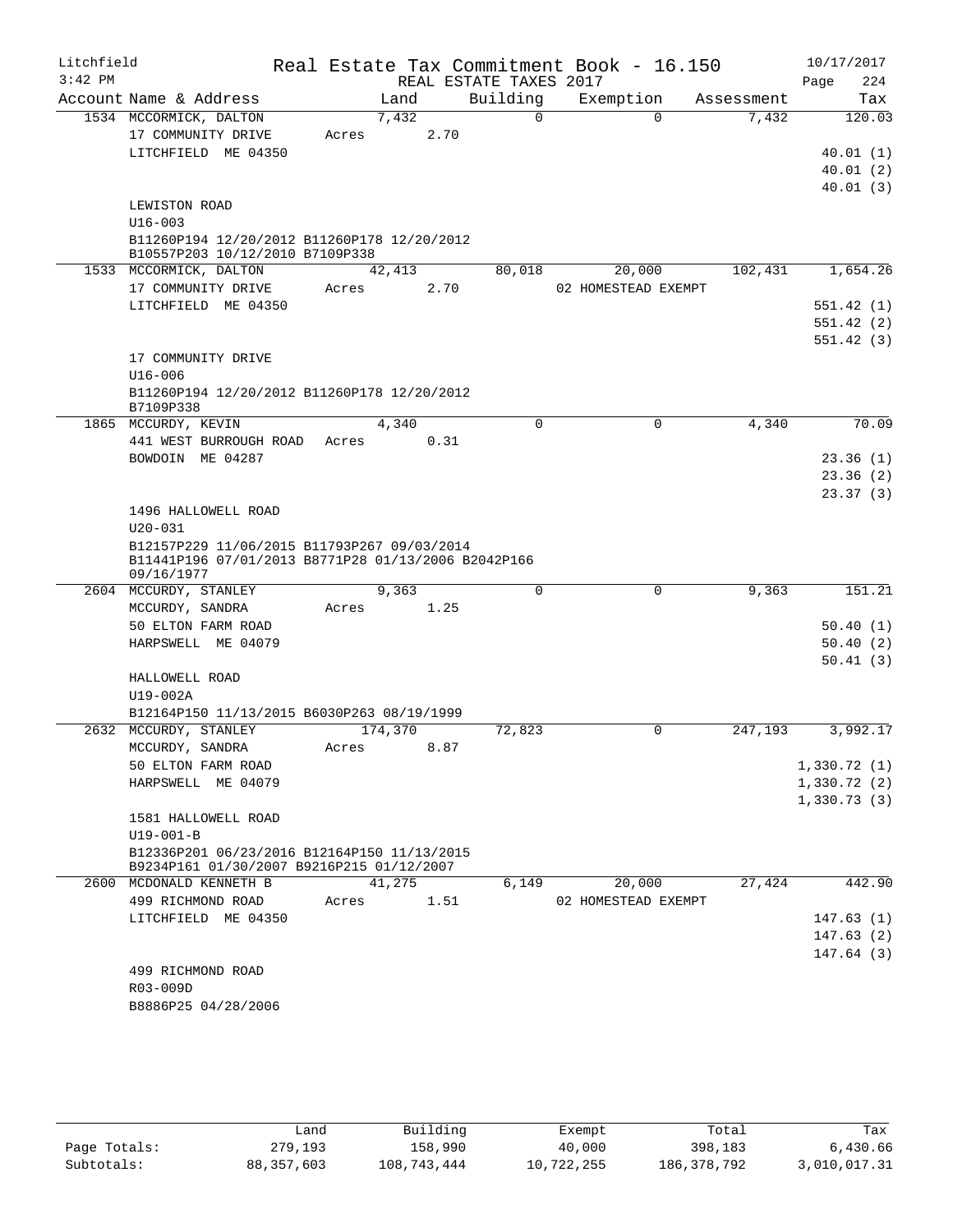| Litchfield   |                                          |            |        |               |                        | Real Estate Tax Commitment Book - 16.150 |             |            | 10/17/2017   |
|--------------|------------------------------------------|------------|--------|---------------|------------------------|------------------------------------------|-------------|------------|--------------|
| $3:42$ PM    |                                          |            |        |               | REAL ESTATE TAXES 2017 |                                          |             |            | 225<br>Page  |
|              | Account Name & Address                   |            | Land   |               | Building               | Exemption                                |             | Assessment | Tax          |
|              | 1181 MCDONALD, MICHAEL                   |            | 66,500 |               | 80,979                 |                                          | $\Omega$    | 147,479    | 2,381.79     |
|              | 2225 HALLOWELL ROAD                      | Acres      |        | 8.00          |                        |                                          |             |            |              |
|              | LITCHFIELD ME 04350                      |            |        |               |                        |                                          |             |            | 793.93(1)    |
|              |                                          |            |        |               |                        |                                          |             |            | 793.93(2)    |
|              |                                          |            |        |               |                        |                                          |             |            | 793.93 (3)   |
|              | 2225 HALLOWELL ROAD                      |            |        |               |                        |                                          |             |            |              |
|              | R06-044                                  |            |        |               |                        |                                          |             |            |              |
|              | B9838P257 08/28/2008 B1648P13 10/18/2004 |            |        |               |                        |                                          |             |            |              |
|              | 1182 MCDONALD, MICHAEL                   |            | 40,000 |               | 48,727                 |                                          | 0           | 88,727     | 1,432.94     |
|              | 153 LUNTS HILL ROAD                      | Acres      |        | 1.00          |                        |                                          |             |            |              |
|              | LITCHFIELD ME 04350                      |            |        |               |                        |                                          |             |            | 477.65 (1)   |
|              |                                          |            |        |               |                        |                                          |             |            | 477.65(2)    |
|              |                                          |            |        |               |                        |                                          |             |            | 477.64 (3)   |
|              | 153 LUNTS HILL ROAD                      |            |        |               |                        |                                          |             |            |              |
|              | R09-071                                  |            |        |               |                        |                                          |             |            |              |
|              | B4988P72 02/27/1995                      |            |        |               |                        |                                          |             |            |              |
|              |                                          |            | 0      |               | 62,264                 |                                          | 0           | 62,264     | 1,005.56     |
|              | 2733 MCDONALD, NATHAN                    |            |        |               |                        |                                          |             |            |              |
|              | 2231 HALLOWELL ROAD                      |            |        |               |                        |                                          |             |            |              |
|              | LITCHFIELD ME 04350                      |            |        |               |                        |                                          |             |            | 335.19(1)    |
|              |                                          |            |        |               |                        |                                          |             |            | 335.19(2)    |
|              |                                          |            |        |               |                        |                                          |             |            | 335.18(3)    |
|              | 2231 HALLOWELL ROAD                      |            |        |               |                        |                                          |             |            |              |
|              | $R06 - 044 - ON$                         |            |        |               |                        |                                          |             |            |              |
|              | 1436 MCDONNELL, JAMES L.                 |            | 40,000 |               | 39,063                 | 26,000                                   |             | 53,063     | 856.97       |
|              | 207 HUNTINGTON HILL                      | Acres      |        | 1.00          |                        | 02 HOMESTEAD EXEMPT                      |             |            |              |
|              | ROAD                                     |            |        |               |                        |                                          |             |            |              |
|              | LITCHFIELD ME 04350                      |            |        |               |                        | 03 VETERANS EXEMPT                       |             |            | 285.66(1)    |
|              |                                          |            |        |               |                        |                                          |             |            | 285.66(2)    |
|              |                                          |            |        |               |                        |                                          |             |            | 285.65(3)    |
|              | 207 HUNTINGTON HILL                      |            |        |               |                        |                                          |             |            |              |
|              | <b>ROAD</b>                              |            |        |               |                        |                                          |             |            |              |
|              | R05-062A                                 |            |        |               |                        |                                          |             |            |              |
|              | B6908P346                                |            |        |               |                        |                                          |             |            |              |
| 1139         | MCDONOUGH, DAVID P.                      |            | 51,000 |               | 94,169                 |                                          | 0           | 145,169    | 2,344.48     |
|              | MCDONOUGH, AMY B.                        | Acres      |        | 6.00          |                        |                                          |             |            |              |
|              | 52 MANCHESTER LANE                       |            |        |               |                        |                                          |             |            | 781.49 (1)   |
|              | LITCHFIELD ME                            |            |        |               |                        |                                          |             |            | 781.49 (2)   |
|              | 04350-3352                               |            |        |               |                        |                                          |             |            |              |
|              |                                          |            |        |               |                        |                                          |             |            | 781.50 (3)   |
|              | 52 MANCHESTER LANE                       |            |        |               |                        |                                          |             |            |              |
|              | R05-059                                  |            |        |               |                        |                                          |             |            |              |
|              | B11406P76 05/30/2013 B6339P36 01/08/2000 |            |        |               |                        |                                          |             |            |              |
|              | 1183 MCDONOUGH, HALSEY                   |            | 30,056 |               | $\mathbf 0$            |                                          | $\mathbf 0$ | 30,056     | 485.40       |
|              | 61 WINTER STREET                         | Acres      |        | 4.29          |                        |                                          |             |            |              |
|              | GARDINER ME 04345                        |            |        |               |                        |                                          |             |            | 161.80(1)    |
|              |                                          |            |        |               |                        |                                          |             |            | 161.80(2)    |
|              |                                          |            |        |               |                        |                                          |             |            | 161.80(3)    |
|              | POND ROAD                                |            |        |               |                        |                                          |             |            |              |
|              | $U06 - 001$                              |            |        |               |                        |                                          |             |            |              |
|              |                                          |            |        |               |                        |                                          |             |            |              |
|              | B2928P114                                |            |        |               |                        |                                          |             |            |              |
|              | 1184 MCDONOUGH, HALSEY                   |            | 48,000 |               | 67,193                 |                                          | 0           | 115,193    | 1,860.37     |
|              | 61 WINTER STREET                         | Acres      |        | 4.20          |                        |                                          |             |            |              |
|              | GARDINER ME 04345                        |            |        |               |                        |                                          |             |            | 620.12(1)    |
|              |                                          |            |        |               |                        |                                          |             |            | 620.12(2)    |
|              |                                          |            |        |               |                        |                                          |             |            | 620.13(3)    |
|              | 998 PLAINS ROAD                          |            |        |               |                        |                                          |             |            |              |
|              | R09-046                                  |            |        |               |                        |                                          |             |            |              |
|              | B2903P105                                |            |        |               |                        |                                          |             |            |              |
|              |                                          |            |        |               |                        |                                          |             |            |              |
|              |                                          | Land       |        | Building      |                        | Exempt                                   |             | Total      | Tax          |
| Page Totals: |                                          | 275,556    |        | 392,395       |                        | 26,000                                   |             | 641,951    | 10,367.51    |
| Subtotals:   |                                          | 88,633,159 |        | 109, 135, 839 |                        | 10,748,255                               | 187,020,743 |            | 3,020,384.82 |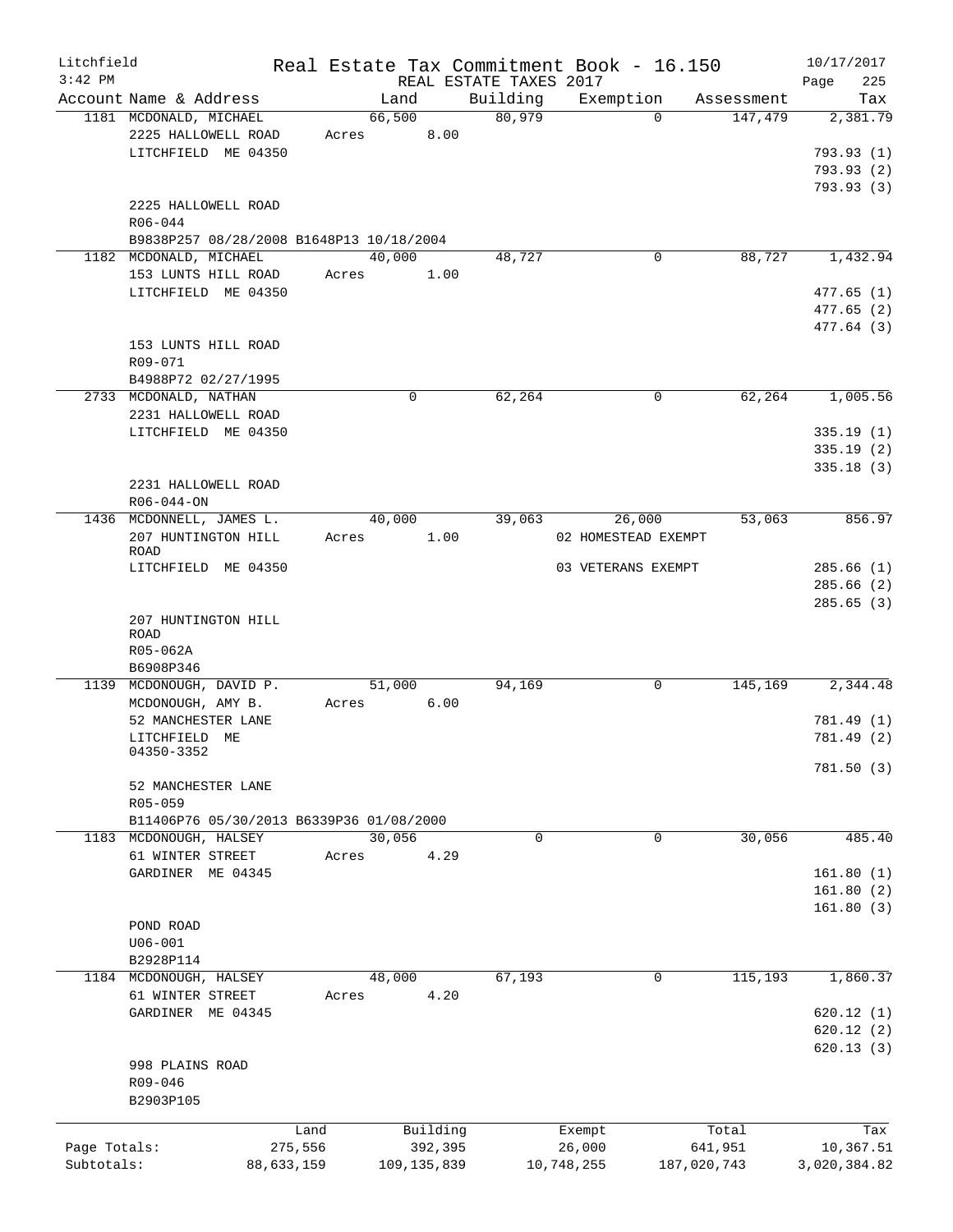| Litchfield |                                                      |       |          |                        | Real Estate Tax Commitment Book - 16.150 |            | 10/17/2017  |
|------------|------------------------------------------------------|-------|----------|------------------------|------------------------------------------|------------|-------------|
| $3:42$ PM  |                                                      |       |          | REAL ESTATE TAXES 2017 |                                          |            | 226<br>Page |
|            | Account Name & Address                               |       | Land     | Building               | Exemption                                | Assessment | Tax         |
|            | 2270 MCELROY, KARI                                   |       | $\Omega$ | 5,786                  | 5,786                                    | $\Omega$   | 0.00        |
|            | 172 CENTER ROAD                                      |       |          |                        | 02 HOMESTEAD EXEMPT                      |            |             |
|            | LITCHFIELD ME 04350                                  |       |          |                        |                                          |            |             |
|            |                                                      |       |          |                        |                                          |            |             |
|            |                                                      |       |          |                        |                                          |            |             |
|            | ARQUETTE LANE                                        |       |          |                        |                                          |            |             |
|            | R02-121-ON                                           |       |          |                        |                                          |            |             |
|            | B11652P299 03/24/2014                                |       |          |                        |                                          |            |             |
|            | 1185 MCFARLAND ERIC A                                |       | 88,312   | 0                      | 0                                        | 88,312     | 1,426.24    |
|            | 9 NETTERS WAY                                        | Acres | 2.60     |                        |                                          |            |             |
|            | HARPSWELL ME 04079                                   |       |          |                        |                                          |            | 475.41(1)   |
|            |                                                      |       |          |                        |                                          |            | 475.41(2)   |
|            |                                                      |       |          |                        |                                          |            | 475.42 (3)  |
|            | MANCHESTER LANE<br>R05-060                           |       |          |                        |                                          |            |             |
|            | B10697P231 03/30/2011 B9913P310 11/21/2008 B5299P43  |       |          |                        |                                          |            |             |
|            | 09/17/1998                                           |       |          |                        |                                          |            |             |
|            | 2837 MCFARLAND ERIC A                                |       | 55,300   | $\mathbf 0$            | 0                                        | 55,300     | 893.09      |
|            | MCFARLAND WAYNE W                                    | Acres | 28.00    |                        |                                          |            |             |
|            | 9 NETTERS WAY                                        |       |          |                        |                                          |            | 297.70(1)   |
|            | HARPSWELL ME 04079                                   |       |          |                        |                                          |            | 297.70(2)   |
|            |                                                      |       |          |                        |                                          |            | 297.69(3)   |
|            |                                                      |       |          |                        |                                          |            |             |
|            | R05-061B                                             |       |          |                        |                                          |            |             |
|            | B5299P43                                             |       |          |                        |                                          |            |             |
|            | 1188 MCFEE, LISA                                     |       | 40,000   | 46,959                 | 0                                        | 86,959     | 1,404.39    |
|            | 223 PLAINS ROAD                                      | Acres | 1.00     |                        |                                          |            |             |
|            | LITCHFIELD ME 04350                                  |       |          |                        |                                          |            | 468.13(1)   |
|            |                                                      |       |          |                        |                                          |            | 468.13(2)   |
|            |                                                      |       |          |                        |                                          |            | 468.13(3)   |
|            | 223 PLAINS ROAD                                      |       |          |                        |                                          |            |             |
|            | R07-044A                                             |       |          |                        |                                          |            |             |
|            | B7075P183 10/21/2004                                 |       |          |                        |                                          |            |             |
|            | 644 MCGINNESS, THOMAS L.                             |       | 37,533   | 0                      | 0                                        | 37,533     | 606.16      |
|            | 16 BALLARD SREET<br>ME                               | Acres | 18.00    |                        |                                          |            | 202.05(1)   |
|            | S PORTLAND<br>04106-2705                             |       |          |                        |                                          |            |             |
|            |                                                      |       |          |                        |                                          |            | 202.05(2)   |
|            |                                                      |       |          |                        |                                          |            | 202.06(3)   |
|            | HALLOWELL ROAD                                       |       |          |                        |                                          |            |             |
|            | R06-006                                              |       |          |                        |                                          |            |             |
|            | B11501P33 08/26/2013 B9223P89 12/12/2006 B1515P437   |       |          |                        |                                          |            |             |
|            | 01/28/1966                                           |       |          |                        |                                          |            |             |
|            | 645 MCGINNESS, THOMAS L.                             |       | 65,100   | 82,835                 | $\Omega$                                 | 147,935    | 2,389.15    |
|            | 16 BALLARD ST                                        | Acres | 5.60     |                        |                                          |            |             |
|            | S. PORTLAND ME 04106                                 |       |          |                        |                                          |            | 796.38(1)   |
|            |                                                      |       |          |                        |                                          |            | 796.38(2)   |
|            |                                                      |       |          |                        |                                          |            | 796.39(3)   |
|            | 75 LOON POND LANE                                    |       |          |                        |                                          |            |             |
|            | R06-007                                              |       |          |                        |                                          |            |             |
|            | B12134P213 10/08/2015 B11501P33 08/26/2013 B1472P219 |       |          |                        |                                          |            |             |

|              | Land       | Building    | Exempt     | Total         | Tax          |
|--------------|------------|-------------|------------|---------------|--------------|
| Page Totals: | 286,245    | 135,580     | 5,786      | 416,039       | 6,719.03     |
| Subtotals:   | 88,919,404 | 109,271,419 | 10,754,041 | 187, 436, 782 | 3,027,103.85 |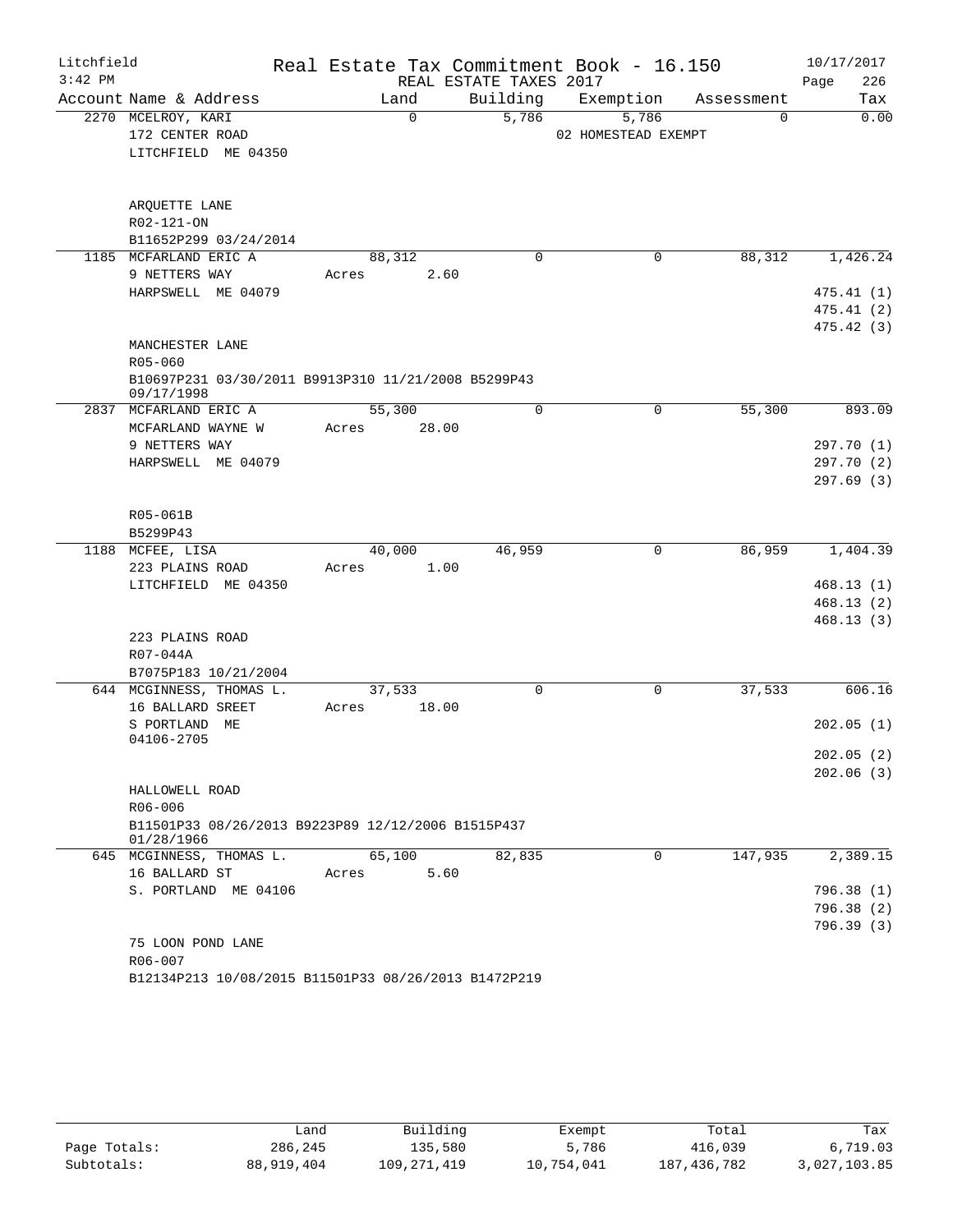| Litchfield<br>$3:42$ PM |                                                                                                                  |            |         |       | REAL ESTATE TAXES 2017 | Real Estate Tax Commitment Book - 16.150 |            | 10/17/2017<br>Page<br>227 |
|-------------------------|------------------------------------------------------------------------------------------------------------------|------------|---------|-------|------------------------|------------------------------------------|------------|---------------------------|
|                         | Account Name & Address                                                                                           |            | Land    |       | Building               | Exemption                                | Assessment | Tax                       |
|                         | 1634 MCGROTHER, PAUL                                                                                             |            | 39,100  |       | 106, 463               | 26,000                                   | 119,563    | 1,930.94                  |
|                         | 13 PATTENWOODS LANE                                                                                              | Acres      |         | 1.20  |                        | 02 HOMESTEAD EXEMPT                      |            |                           |
|                         | LITCHFIELD ME 04350                                                                                              |            |         |       |                        | 03 VETERANS EXEMPT                       |            | 643.65 (1)                |
|                         |                                                                                                                  |            |         |       |                        |                                          |            | 643.65(2)                 |
|                         |                                                                                                                  |            |         |       |                        |                                          |            | 643.64 (3)                |
|                         | 13 PATTENWOODS LANE                                                                                              |            |         |       |                        |                                          |            |                           |
|                         | R01-033B-1                                                                                                       |            |         |       |                        |                                          |            |                           |
|                         | B7211P152 03/11/1997                                                                                             |            |         |       |                        |                                          |            |                           |
|                         | 976 MCINTYRE, HENRY                                                                                              |            | 17,125  |       | 0                      | $\mathbf 0$                              | 17,125     | 276.57                    |
|                         | MCINTYRE, LUCILLE                                                                                                | Acres      |         | 3.50  |                        |                                          |            |                           |
|                         | 1690 HALLOWELL ROAD                                                                                              |            |         |       |                        |                                          |            | 92.19(1)                  |
|                         | LITCHFIELD ME 04350                                                                                              |            |         |       |                        |                                          |            | 92.19(2)                  |
|                         |                                                                                                                  |            |         |       |                        |                                          |            | 92.19(3)                  |
|                         | HALLOWELL ROAD                                                                                                   |            |         |       |                        |                                          |            |                           |
|                         | R12-008D                                                                                                         |            |         |       |                        |                                          |            |                           |
|                         | B9529P70 10/12/2007 B6914P339 05/17/2002 B5599P287                                                               |            |         |       |                        |                                          |            |                           |
|                         | 04/15/2004                                                                                                       |            |         |       |                        |                                          |            |                           |
|                         | 2889 MCIVER, VICTORIA C.<br>ALDERMAN                                                                             |            | 52,955  |       | 0                      | 0                                        | 52,955     | 855.22                    |
|                         | 344 ELM STREET UNIT 62 Acres                                                                                     |            |         | 20.94 |                        |                                          |            |                           |
|                         | MILFORD NH 03055                                                                                                 |            |         |       |                        |                                          |            | 285.07(1)                 |
|                         |                                                                                                                  |            |         |       |                        |                                          |            | 285.07(2)                 |
|                         |                                                                                                                  |            |         |       |                        |                                          |            | 285.08(3)                 |
|                         | OFF PINE TREE ROAD                                                                                               |            |         |       |                        |                                          |            |                           |
|                         | R07-001-04                                                                                                       |            |         |       |                        |                                          |            |                           |
|                         | B12224P244 02/11/2016                                                                                            |            |         |       |                        |                                          |            |                           |
|                         |                                                                                                                  |            |         |       |                        | $\Omega$                                 |            |                           |
|                         | 145 MCKAY, HEIDI L                                                                                               |            | 42,650  | 2.06  | 100,895                |                                          | 143,545    | 2,318.25                  |
|                         | 2120 HALLOWELL ROAD                                                                                              | Acres      |         |       |                        |                                          |            |                           |
|                         | LITCHFIELD ME 04350                                                                                              |            |         |       |                        |                                          |            | 772.75(1)<br>772.75(2)    |
|                         |                                                                                                                  |            |         |       |                        |                                          |            |                           |
|                         |                                                                                                                  |            |         |       |                        |                                          |            | 772.75(3)                 |
|                         | 2120 HALLOWELL ROAD<br>R11-018                                                                                   |            |         |       |                        |                                          |            |                           |
|                         |                                                                                                                  |            |         |       |                        |                                          |            |                           |
|                         | B10319P207 01/11/2010 B10174P107 08/05/2009<br>B9972P274 02/09/2009 B9116P282 10/06/2006 B3214P303<br>08/18/1987 |            |         |       |                        |                                          |            |                           |
|                         | 493 MCKENNEY LYNNE                                                                                               |            | 101,740 |       | 24,190                 | 0                                        | 125,930    | 2,033.77                  |
|                         | P O BOX 4695                                                                                                     | Acres 0.15 |         |       |                        |                                          |            |                           |
|                         | AUGUSTA ME 04330-1695                                                                                            |            |         |       |                        |                                          |            | 677.92(1)                 |
|                         |                                                                                                                  |            |         |       |                        |                                          |            | 677.92(2)                 |
|                         |                                                                                                                  |            |         |       |                        |                                          |            | 677.93(3)                 |
|                         | 18 CHICKADEE DRIVE                                                                                               |            |         |       |                        |                                          |            |                           |
|                         | U17-020                                                                                                          |            |         |       |                        |                                          |            |                           |
|                         | B9043P119 07/24/2006 B1332P177 07/05/1962                                                                        |            |         |       |                        |                                          |            |                           |
|                         | 1199 MCKENNEY, NATALIE &                                                                                         |            | 187,735 |       | 54,104                 | 20,000                                   | 221,839    | 3,582.70                  |
|                         | GILSON JR                                                                                                        |            |         |       |                        |                                          |            |                           |
|                         | 1704 US RTE 202, APT 2F Acres                                                                                    |            |         | 4.55  |                        | 02 HOMESTEAD EXEMPT                      |            |                           |
|                         | WINTHROP ME 04364                                                                                                |            |         |       |                        |                                          |            | 1, 194.23(1)              |
|                         |                                                                                                                  |            |         |       |                        |                                          |            | 1, 194.23(2)              |
|                         |                                                                                                                  |            |         |       |                        |                                          |            | 1, 194.24(3)              |
|                         | 14 SUNSHINE FARM ROAD                                                                                            |            |         |       |                        |                                          |            |                           |
|                         | U01-013A                                                                                                         |            |         |       |                        |                                          |            |                           |
|                         | B3718P340                                                                                                        |            |         |       |                        |                                          |            |                           |

|              | ∟and       | Building    | Exempt     | Total         | Tax          |
|--------------|------------|-------------|------------|---------------|--------------|
| Page Totals: | 441,305    | 285,652     | 46,000     | 680,957       | 10,997.45    |
| Subtotals:   | 89,360,709 | 109,557,071 | 10,800,041 | 188, 117, 739 | 3,038,101.30 |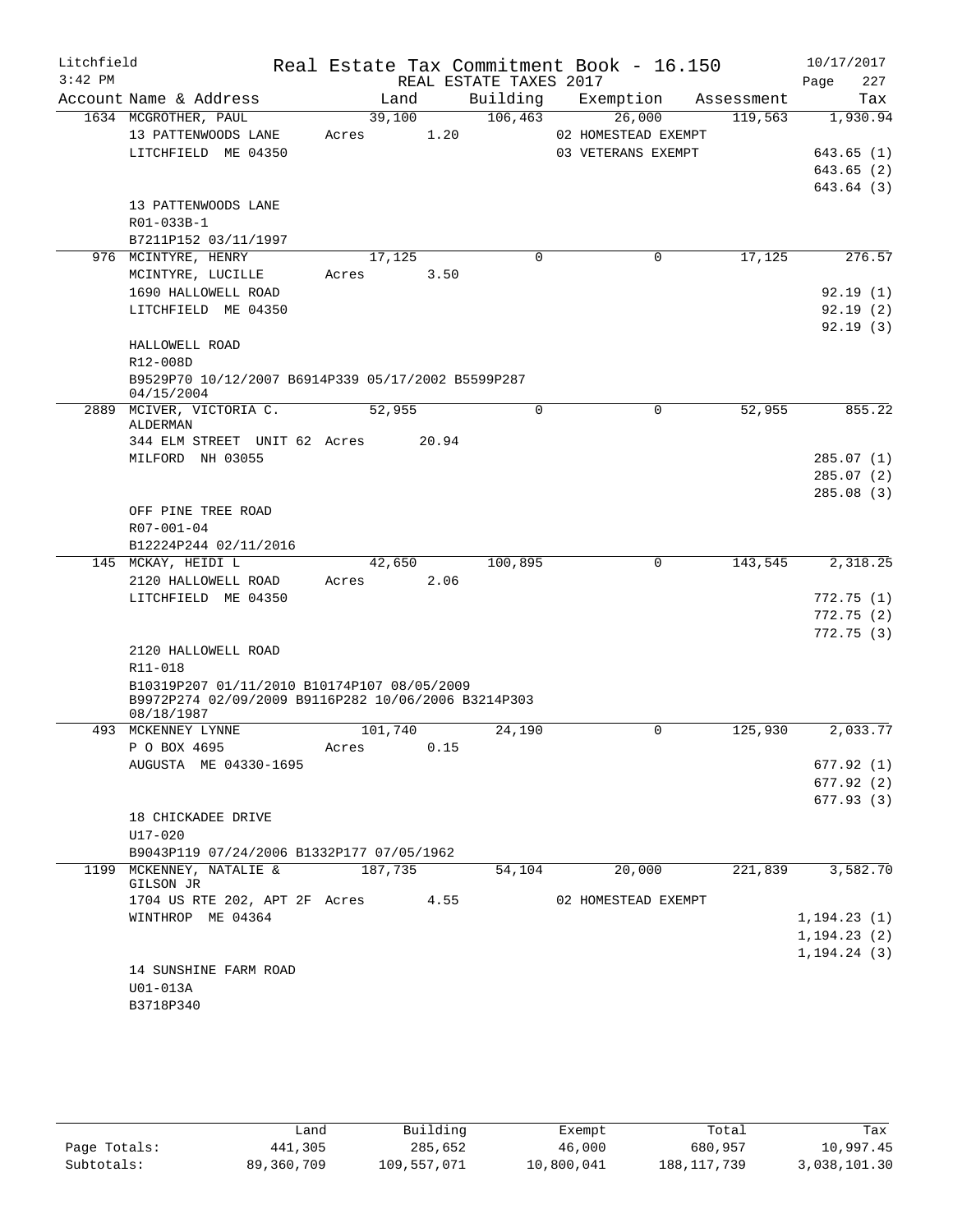| Litchfield<br>$3:42$ PM |                                             |               | REAL ESTATE TAXES 2017 | Real Estate Tax Commitment Book - 16.150 |             | 10/17/2017<br>228<br>Page |
|-------------------------|---------------------------------------------|---------------|------------------------|------------------------------------------|-------------|---------------------------|
|                         | Account Name & Address                      | Land          |                        | Building Exemption Assessment            |             | Tax                       |
|                         | 1200 MCKEON, SHAWN                          | 70,500        |                        | 51,233<br>20,000                         | 101,733     | 1,642.99                  |
|                         | 2535 HALLOWELL ROAD                         | Acres 32.00   |                        | 02 HOMESTEAD EXEMPT                      |             |                           |
|                         | LITCHFIELD ME 04350                         |               |                        |                                          |             | 547.66(1)                 |
|                         |                                             |               |                        |                                          |             | 547.66(2)                 |
|                         |                                             |               |                        |                                          |             | 547.67(3)                 |
|                         | 2535 HALLOWELL ROAD                         |               |                        |                                          |             |                           |
|                         | R06-004                                     |               |                        |                                          |             |                           |
|                         | B4632P137                                   |               |                        |                                          |             |                           |
|                         | 2002 MCLANE, NANCY                          | $\Omega$      |                        | 11,200 11,200                            | $\Omega$    | 0.00                      |
|                         | 7 ELM LANE                                  |               |                        | 02 HOMESTEAD EXEMPT                      |             |                           |
|                         | LITCHFIELD ME 04350                         |               |                        |                                          |             |                           |
|                         |                                             |               |                        |                                          |             |                           |
|                         |                                             |               |                        |                                          |             |                           |
|                         | 7 ELM LANE                                  |               |                        |                                          |             |                           |
|                         | $R03 - 073 - ON - 6$                        |               |                        |                                          |             |                           |
|                         | 2004 MCLANE, ROGER A                        | $\mathbf 0$   |                        | 10,498 10,498                            | $\mathbf 0$ | 0.00                      |
|                         | 19 ELM LANE                                 |               |                        | 02 HOMESTEAD EXEMPT                      |             |                           |
|                         | LITCHFIELD ME 04350                         |               |                        | 14 WW2 Vet NonRes                        |             |                           |
|                         |                                             |               |                        |                                          |             |                           |
|                         |                                             |               |                        |                                          |             |                           |
|                         | 19 ELM LANE                                 |               |                        |                                          |             |                           |
|                         | R03-073-ON-10                               |               |                        |                                          |             |                           |
|                         | 1202 MCLELLAN, MAUREEN A                    | 34,400        |                        | 72,394<br>20,000                         | 86,794      | 1,401.72                  |
|                         | 19 PERKINS ROAD                             | Acres 0.80    |                        | 02 HOMESTEAD EXEMPT                      |             |                           |
|                         | LITCHFIELD ME 04350                         |               |                        |                                          |             | 467.24(1)                 |
|                         |                                             |               |                        |                                          |             | 467.24(2)                 |
|                         |                                             |               |                        |                                          |             | 467.24(3)                 |
|                         | 19 PERKINS ROAD                             |               |                        |                                          |             |                           |
|                         | $R05 - 050$                                 |               |                        |                                          |             |                           |
|                         | B1720P94 04/24/1973                         |               |                        |                                          |             |                           |
|                         | 1203 MCNELLY, DAVID                         | 38,350        |                        | 92,064<br>20,000                         |             | $110,414$ 1,783.19        |
|                         | MCNELLY MONIQUE                             | Acres 1.30    |                        | 02 HOMESTEAD EXEMPT                      |             |                           |
|                         | P O BOX 376                                 |               |                        |                                          |             | 594.40(1)                 |
|                         | SABATTUS ME 04280                           |               |                        |                                          |             | 594.40(2)                 |
|                         |                                             |               |                        |                                          |             | 594.39(3)                 |
|                         | 230 MAXWELL ROAD                            |               |                        |                                          |             |                           |
|                         | $R03 - 050$                                 |               |                        |                                          |             |                           |
|                         | B2668P256 04/10/1984                        |               |                        |                                          |             |                           |
|                         | 474 MCPHAIL WAYNE                           | 95,746        | 1,039                  | 0                                        | 96,785      | 1,563.08                  |
|                         | MCPHAIL JEAN                                | 0.31<br>Acres |                        |                                          |             |                           |
|                         | 140 BEDFORD STREET                          |               |                        |                                          |             | 521.03(1)                 |
|                         | BATH ME 04530                               |               |                        |                                          |             | 521.03(2)                 |
|                         |                                             |               |                        |                                          |             | 521.02(3)                 |
|                         | 2 CHICKADEE DRIVE                           |               |                        |                                          |             |                           |
|                         | U17-017                                     |               |                        |                                          |             |                           |
|                         | B9584P218 12/05/2007 B3190P56 07/01/1987    |               |                        |                                          |             |                           |
|                         | 642 MCPHAIL, WAYNE D                        | 143,256       | 28,614                 | 0                                        | 171,870     | 2,775.70                  |
|                         | 140 BEDFORD STREET                          | 0.41<br>Acres |                        |                                          |             |                           |
|                         | BATH ME 04530                               |               |                        |                                          |             | 925.23(1)                 |
|                         |                                             |               |                        |                                          |             | 925.23(2)                 |
|                         |                                             |               |                        |                                          |             | 925.24(3)                 |
|                         | 10 CHICKADEE DRIVE                          |               |                        |                                          |             |                           |
|                         | U17-018                                     |               |                        |                                          |             |                           |
|                         | B10973P220 03/01/2012 B10973P219 03/01/2012 |               |                        |                                          |             |                           |
|                         | B1417P626 09/04/1965 B1313P302              |               |                        |                                          |             |                           |
|                         |                                             |               |                        |                                          |             |                           |
|                         |                                             |               |                        |                                          |             |                           |
|                         | Land                                        | Building      |                        | Exempt.                                  | Total       | Tax                       |
|                         |                                             |               |                        |                                          |             |                           |

|              | Land       | Building    | Exempt     | Total       | Tax          |
|--------------|------------|-------------|------------|-------------|--------------|
| Page Totals: | 382,252    | 267,042     | 81,698     | 567,596     | 9,166.68     |
| Subtotals:   | 89,742,961 | 109,824,113 | 10,881,739 | 188,685,335 | 3,047,267.98 |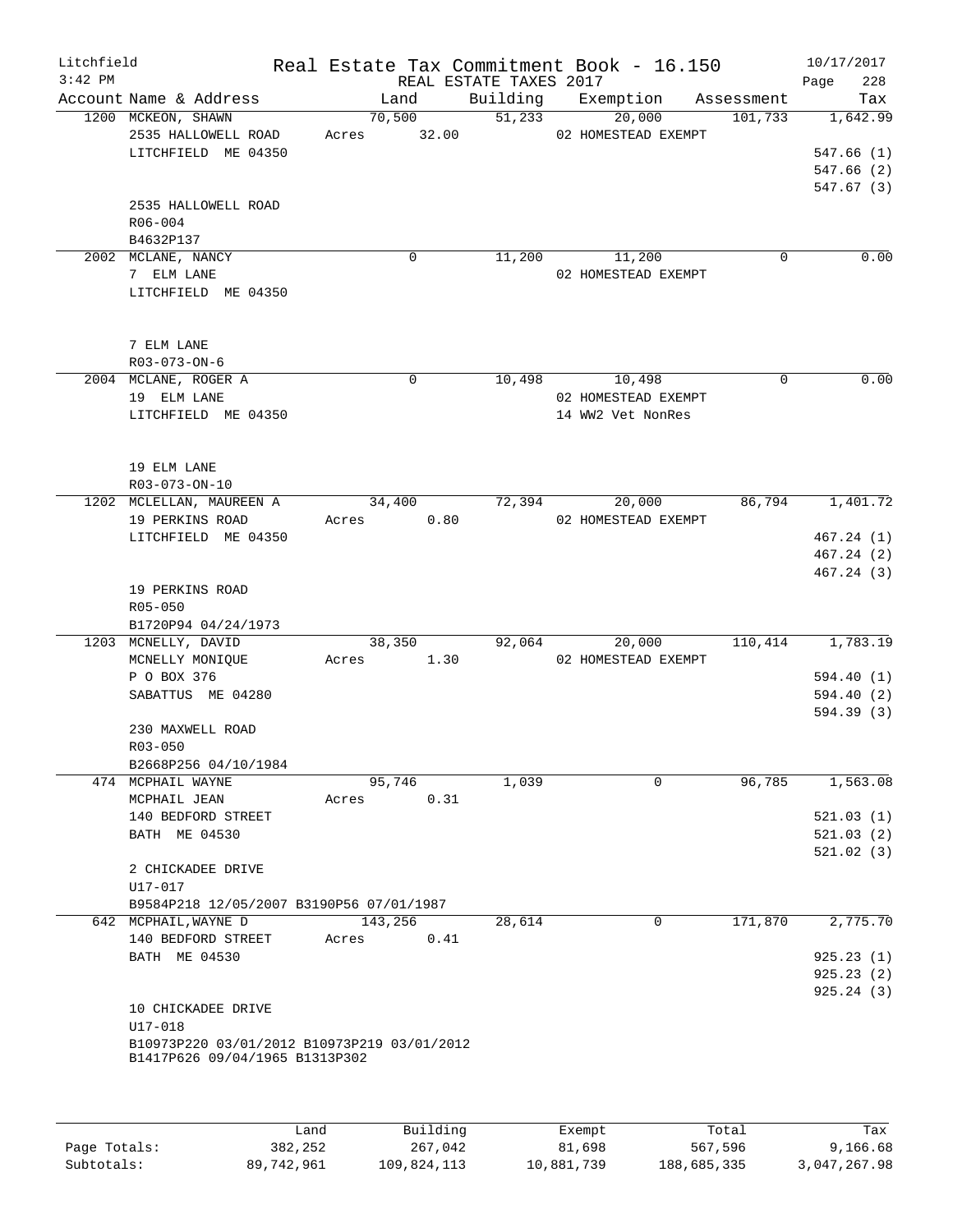| Litchfield |                                                      |                      |        |                        | Real Estate Tax Commitment Book - 16.150 |                 | 10/17/2017            |
|------------|------------------------------------------------------|----------------------|--------|------------------------|------------------------------------------|-----------------|-----------------------|
| $3:42$ PM  |                                                      |                      |        | REAL ESTATE TAXES 2017 |                                          |                 | 229<br>Page           |
|            | Account Name & Address                               | Land                 |        |                        | Building Exemption Assessment            |                 | Tax                   |
|            | 1204 MCPHERSON, JUDITH A<br>277 ACADEMY ROAD         | 40,750<br>Acres 1.30 |        | 94,522                 | 20,000<br>02 HOMESTEAD EXEMPT            | 115,272         | 1,861.64              |
|            | LITCHFIELD ME 04350                                  |                      |        |                        |                                          |                 | 620.55(1)             |
|            |                                                      |                      |        |                        |                                          |                 | 620.55(2)             |
|            |                                                      |                      |        |                        |                                          |                 | 620.54(3)             |
|            | 277 ACADEMY ROAD                                     |                      |        |                        |                                          |                 |                       |
|            | R02-098A                                             |                      |        |                        |                                          |                 |                       |
|            | B11623P349 12/20/2013 B11376P204 04/30/2013 B3829P35 |                      |        |                        |                                          |                 |                       |
|            | 414 MCVAY, REBECCA                                   |                      | 40,500 |                        | 12,886<br>20,000                         | 33,386          | 539.18                |
|            | 499 RICHMOND ROAD                                    | Acres 1.20           |        |                        | 02 HOMESTEAD EXEMPT                      |                 |                       |
|            | LITCHFIELD ME 04350                                  |                      |        |                        |                                          |                 | 179.73(1)             |
|            |                                                      |                      |        |                        |                                          |                 | 179.73(2)             |
|            |                                                      |                      |        |                        |                                          |                 | 179.72(3)             |
|            | 618 RICHMOND ROAD                                    |                      |        |                        |                                          |                 |                       |
|            | R02-009B                                             |                      |        |                        |                                          |                 |                       |
|            | B5127P180 05/03/1996                                 |                      |        |                        |                                          |                 |                       |
|            | 371 MEAGHER, CHARLENE L                              | 40,600 59,182        |        |                        |                                          | $20,000$ 79,782 | $1,288.\overline{48}$ |
|            | C/O MEAGHER, CHARLENE<br>(MORGAN)                    | Acres 1.24           |        |                        | 02 HOMESTEAD EXEMPT                      |                 |                       |
|            | P.O. BOX 503                                         |                      |        |                        |                                          |                 | 429.49(1)             |
|            | LITCHFIELD ME 04350                                  |                      |        |                        |                                          |                 | 429.49 (2)            |
|            |                                                      |                      |        |                        |                                          |                 | 429.50(3)             |
|            | 69 LIBBY ROAD                                        |                      |        |                        |                                          |                 |                       |
|            | R06-035B                                             |                      |        |                        |                                          |                 |                       |
|            | B11743P276 07/16/2014 B5117P311 08/19/2004           |                      |        |                        |                                          |                 |                       |
|            | 1208 MEEHAN, JOSEPH A                                | 73,500               |        |                        | 20,000<br>53,460                         | 106,960         | 1,727.40              |
|            | 376 STEVENSTOWN ROAD Acres 38.00                     |                      |        |                        | 02 HOMESTEAD EXEMPT                      |                 |                       |
|            | LITCHFIELD ME 04350                                  |                      |        |                        |                                          |                 | 575.80(1)             |
|            |                                                      |                      |        |                        |                                          |                 | 575.80(2)             |
|            |                                                      |                      |        |                        |                                          |                 | 575.80(3)             |
|            | 376 STEVENSTOWN ROAD                                 |                      |        |                        |                                          |                 |                       |
|            | R09-080                                              |                      |        |                        |                                          |                 |                       |
|            | B3225P55                                             |                      |        |                        |                                          |                 |                       |
|            | 1210 MELVIN, ELAINE                                  | 40,000               |        |                        | 53,160<br>20,000                         | 73,160          | 1,181.53              |
|            | 1078 PLAINS ROAD                                     | Acres                | 1.00   |                        | 02 HOMESTEAD EXEMPT                      |                 |                       |
|            | LITCHFIELD ME 04350                                  |                      |        |                        |                                          |                 | 393.84 (1)            |
|            |                                                      |                      |        |                        |                                          |                 | 393.84(2)             |
|            |                                                      |                      |        |                        |                                          |                 | 393.85(3)             |
|            | 1078 PLAINS ROAD<br>R09-051                          |                      |        |                        |                                          |                 |                       |
|            | B7061P310                                            |                      |        |                        |                                          |                 |                       |
|            | 2418 MENARD DEBORAH G                                | 41,775               |        | 128,921                | 0                                        | 170,696         | 2,756.74              |
|            | MENARD ROBERT N.                                     | Acres                | 1.71   |                        |                                          |                 |                       |
|            | 500 HUNTINGTON HILL<br>ROAD                          |                      |        |                        |                                          |                 | 918.91(1)             |
|            | LITCHFIELD ME 04350                                  |                      |        |                        |                                          |                 | 918.91 (2)            |
|            |                                                      |                      |        |                        |                                          |                 | 918.92(3)             |
|            | 500 HUNTINGTON HILL<br>ROAD                          |                      |        |                        |                                          |                 |                       |
|            | R06-027                                              |                      |        |                        |                                          |                 |                       |
|            | B8164P267 10/15/2004 B7977P96 06/04/2004             |                      |        |                        |                                          |                 |                       |

|              | úand       | Building    | Exempt     | Total       | Tax          |
|--------------|------------|-------------|------------|-------------|--------------|
| Page Totals: | 277,125    | 402,131     | 100,000    | 579,256     | 9,354.97     |
| Subtotals:   | 90,020,086 | 110,226,244 | 10,981,739 | 189,264,591 | 3,056,622.95 |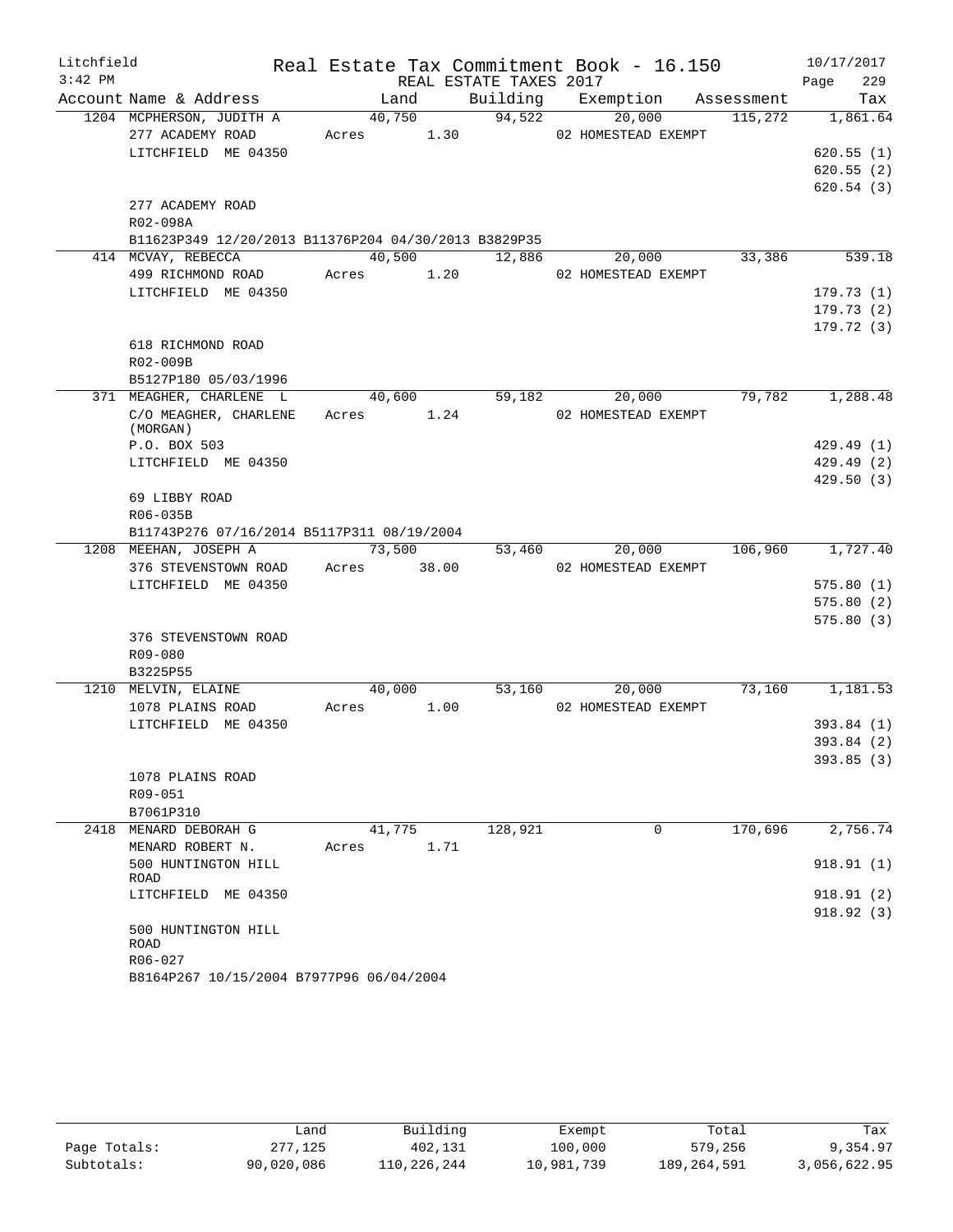| Litchfield   |                                                                      |            |             |         |                        | Real Estate Tax Commitment Book - 16.150 |                  | 10/17/2017                   |
|--------------|----------------------------------------------------------------------|------------|-------------|---------|------------------------|------------------------------------------|------------------|------------------------------|
| $3:42$ PM    |                                                                      |            |             |         | REAL ESTATE TAXES 2017 |                                          |                  | 230<br>Page                  |
|              | Account Name & Address                                               |            | Land        |         |                        | Building Exemption                       | Assessment       | Tax                          |
|              | 2482 MERRIFIELD, ELOISE<br>1272 RICHMOND ROAD<br>Litchfield ME 04350 | Acres 1.14 | 40,350      |         | 203,537                | 20,000<br>02 HOMESTEAD EXEMPT            | 223,887          | 3,615.78<br>1, 205.26(1)     |
|              |                                                                      |            |             |         |                        |                                          |                  | 1, 205.26(2)<br>1, 205.26(3) |
|              | 1272 RICHMOND ROAD<br>R01-014C                                       |            |             |         |                        |                                          |                  |                              |
|              | B8182P61 10/24/2004                                                  |            |             |         |                        |                                          |                  |                              |
|              | 1215 MERRILL, ANGELINE &<br>RUSSELL                                  |            | 63,720      |         | 91,046                 | 26,000                                   | 128,766          | 2,079.57                     |
|              | BONNEAU, RANDY                                                       | Acres      |             | 0.24    |                        | 03 VETERANS EXEMPT                       |                  |                              |
|              | P O BOX 2129                                                         |            |             |         |                        | 02 HOMESTEAD EXEMPT                      |                  | 693.19(1)                    |
|              | LEWISTON ME 04240                                                    |            |             |         |                        |                                          |                  | 693.19(2)<br>693.19(3)       |
|              | 124 JIMMY POND LANE                                                  |            |             |         |                        |                                          |                  |                              |
|              | $U08 - 007$<br>B6722P223                                             |            |             |         |                        |                                          |                  |                              |
|              | 2256 MERRILL, NANCY                                                  |            | 43,400      |         | 73,975                 | 20,000                                   | 97,375           | 1,572.61                     |
|              | 31 FERN LANE                                                         | Acres      | 2.92        |         |                        | 02 HOMESTEAD EXEMPT                      |                  |                              |
|              | LITCHFIELD ME 04350                                                  |            |             |         |                        |                                          |                  | 524.20(1)                    |
|              |                                                                      |            |             |         |                        |                                          |                  | 524.20(2)                    |
|              |                                                                      |            |             |         |                        |                                          |                  | 524.21(3)                    |
|              | 31 FERN LANE                                                         |            |             |         |                        |                                          |                  |                              |
|              | R03-063B                                                             |            |             |         |                        |                                          |                  |                              |
|              | B6519P285 06/05/2001<br>1219 MERRY, LEROY                            |            | 24,160      |         | 64,548                 | 20,000                                   | 68,708           | 1,109.63                     |
|              | P O BOX 143                                                          | Acres      |             | 0.52    |                        | 02 HOMESTEAD EXEMPT                      |                  |                              |
|              | LITCHFIELD ME 04350                                                  |            |             |         |                        |                                          |                  | 369.88(1)                    |
|              |                                                                      |            |             |         |                        |                                          |                  | 369.88(2)                    |
|              |                                                                      |            |             |         |                        |                                          |                  | 369.87(3)                    |
|              | 1787 LEWISTON ROAD                                                   |            |             |         |                        |                                          |                  |                              |
|              | $U13 - 014$                                                          |            |             |         |                        |                                          |                  |                              |
|              | B2795P235<br>1220 MERRY, LEROY                                       |            | 4,403       |         | $\mathbf 0$            | 0                                        | 4,403            | 71.11                        |
|              | P O BOX 143                                                          | Acres      |             | 0.01    |                        |                                          |                  |                              |
|              | LITCHFIELD ME 04350                                                  |            |             |         |                        |                                          |                  | 23.70(1)                     |
|              |                                                                      |            |             |         |                        |                                          |                  | 23.70(2)                     |
|              |                                                                      |            |             |         |                        |                                          |                  | 23.71(3)                     |
|              | LEWISTON ROAD                                                        |            |             |         |                        |                                          |                  |                              |
|              | $U13 - 015$                                                          |            |             |         |                        |                                          |                  |                              |
|              | B2795P235<br>1222 MESERVEY, CLARENCE R                               |            | 41,250      |         | 71,050                 | 20,000                                   | 92,300           | 1,490.64                     |
|              | MESERVEY, YVONNE R                                                   | Acres      |             | 1.50    |                        | 02 HOMESTEAD EXEMPT                      |                  |                              |
|              | 106 WHIPPOORWILL ROAD                                                |            |             |         |                        |                                          |                  | 496.88 (1)                   |
|              | LITCHFIELD ME 04350                                                  |            |             |         |                        |                                          |                  | 496.88 (2)                   |
|              |                                                                      |            |             |         |                        |                                          |                  | 496.88 (3)                   |
|              | 106 WHIPPOORWILL ROAD                                                |            |             |         |                        |                                          |                  |                              |
|              | $U21 - 011$                                                          |            |             |         |                        |                                          |                  |                              |
|              | B1954P122 05/03/2004<br>1198 METAYER, MARIE & SHAWN                  |            | 25,980      |         | 23,278                 | $\mathbf 0$                              | 49,258           | 795.52                       |
|              | 3 WOODLAND AVE                                                       | Acres      |             | 0.30    |                        |                                          |                  |                              |
|              | LISBON FALLS ME 04252                                                |            |             |         |                        |                                          |                  | 265.17(1)                    |
|              |                                                                      |            |             |         |                        |                                          |                  | 265.17(2)                    |
|              |                                                                      |            |             |         |                        |                                          |                  | 265.18(3)                    |
|              | 13 NORTH LAKEVIEW DRIVE                                              |            |             |         |                        |                                          |                  |                              |
|              | $U28 - 020$                                                          |            |             |         |                        |                                          |                  |                              |
|              | B4908P94 06/01/1995                                                  |            |             |         |                        |                                          |                  |                              |
|              |                                                                      |            |             |         |                        |                                          |                  |                              |
| Page Totals: | Land<br>243,263                                                      |            | Building    | 527,434 |                        | Exempt<br>106,000                        | Total<br>664,697 | Tax<br>10,734.86             |
| Subtotals:   | 90,263,349                                                           |            | 110,753,678 |         |                        | 11,087,739<br>189,929,288                |                  | 3,067,357.81                 |
|              |                                                                      |            |             |         |                        |                                          |                  |                              |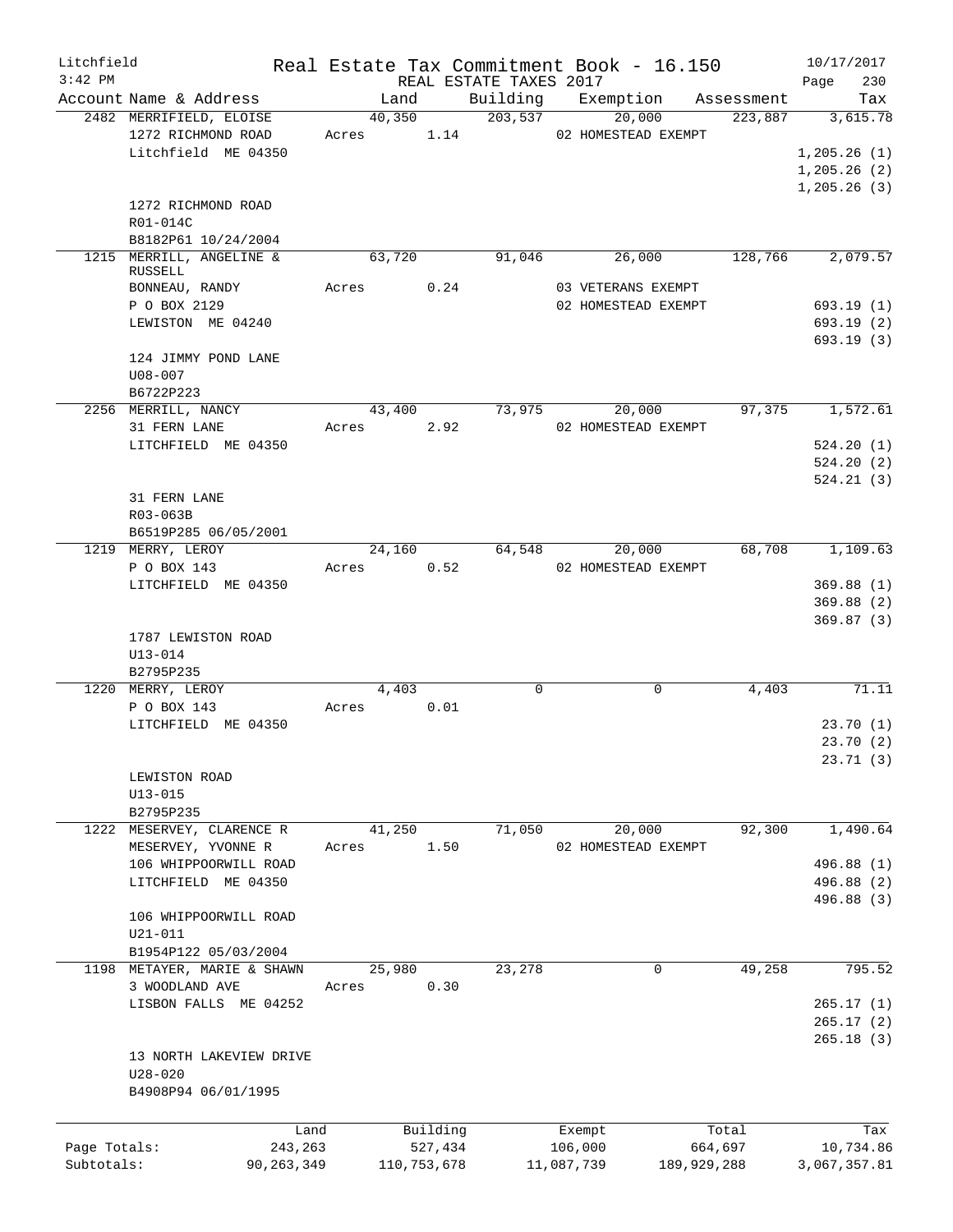| Litchfield   |                                                     |         |               |                        |          | Real Estate Tax Commitment Book - 16.150 |             | 10/17/2017   |
|--------------|-----------------------------------------------------|---------|---------------|------------------------|----------|------------------------------------------|-------------|--------------|
| $3:42$ PM    |                                                     |         |               | REAL ESTATE TAXES 2017 |          |                                          |             | 231<br>Page  |
|              | Account Name & Address                              |         | Land          |                        | Building | Exemption                                | Assessment  | Tax          |
|              | 1197 METAYER, MARIE MCKAY                           |         | 43,350        |                        | $\Omega$ | $\Omega$                                 | 43,350      | 700.10       |
|              | 3 WOODLAND AVET                                     | Acres   | 3.70          |                        |          |                                          |             |              |
|              | LISBON FALLS ME 04252                               |         |               |                        |          |                                          |             | 233.37(1)    |
|              |                                                     |         |               |                        |          |                                          |             | 233.37(2)    |
|              |                                                     |         |               |                        |          |                                          |             | 233.36(3)    |
|              | NORTH EVERGREEN DRIVE                               |         |               |                        |          |                                          |             |              |
|              | U28-033A                                            |         |               |                        |          |                                          |             |              |
|              | B2794P136                                           |         |               |                        |          |                                          |             |              |
|              | 431 METHORST ANDY                                   |         | 47,500        |                        | 44,242   | 20,000                                   | 71,742      | 1,158.63     |
|              | METHORST JOHAN/JOHANNA<br>METHORST-TRIEP            | Acres   |               | 4.00                   |          | 02 HOMESTEAD EXEMPT                      |             |              |
|              | 299 ACADEMY ROAD                                    |         |               |                        |          |                                          |             | 386.21(1)    |
|              | LITCHFIELD ME 04350                                 |         |               |                        |          |                                          |             | 386.21(2)    |
|              |                                                     |         |               |                        |          |                                          |             | 386.21(3)    |
|              | 299 ACADEMY ROAD                                    |         |               |                        |          |                                          |             |              |
|              | R02-092                                             |         |               |                        |          |                                          |             |              |
|              | B10268P69 11/18/2009 B9944P187 01/08/2009 B7499P147 |         |               |                        |          |                                          |             |              |
|              | 06/23/2003                                          |         |               |                        |          |                                          |             |              |
|              | 1228 MICHAUD, JOSEPH, ET AL                         |         | 109,500       |                        | 186,272  | 20,000                                   | 275,772     | 4,453.72     |
|              | 23 WESTWOOD ACRES ROAD                              | Acres   | 59.00         |                        |          | 02 HOMESTEAD EXEMPT                      |             |              |
|              | RICHMOND ME 04357                                   |         |               |                        |          |                                          |             | 1,484.57(1)  |
|              |                                                     |         |               |                        |          |                                          |             | 1,484.57(2)  |
|              |                                                     |         |               |                        |          |                                          |             | 1,484.58(3)  |
|              | 854 RICHMOND ROAD                                   |         |               |                        |          |                                          |             |              |
|              | R02-055                                             |         |               |                        |          |                                          |             |              |
|              | B2185P17 02/15/1979                                 |         |               |                        |          |                                          |             |              |
|              | 380 MICHAUD, NORMAN & DIANE                         |         | 42,100        |                        | 0        | 0                                        | 42,100      | 679.91       |
|              | 102 LYNN LANE                                       | Acres   |               | 7.20                   |          |                                          |             |              |
|              | LITCHFIELD ME 04350                                 |         |               |                        |          |                                          |             | 226.64(1)    |
|              |                                                     |         |               |                        |          |                                          |             | 226.64(2)    |
|              |                                                     |         |               |                        |          |                                          |             | 226.63(3)    |
|              | LYNN LANE                                           |         |               |                        |          |                                          |             |              |
|              | R06-061A-5                                          |         |               |                        |          |                                          |             |              |
|              | B6362P152 12/07/2000                                |         |               |                        |          |                                          |             |              |
|              | 1232 MICHAUD, NORMAN G                              |         | 50,350        |                        | 244,217  | 20,000                                   | 274,567     | 4,434.26     |
|              | 102 LYNN LANE                                       | Acres   |               | 5.70                   |          | 02 HOMESTEAD EXEMPT                      |             |              |
|              | LICHFIELD ME 04350                                  |         |               |                        |          |                                          |             | 1,478.09(1)  |
|              |                                                     |         |               |                        |          |                                          |             | 1,478.09(2)  |
|              |                                                     |         |               |                        |          |                                          |             | 1,478.08(3)  |
|              | 102 LYNN LANE                                       |         |               |                        |          |                                          |             |              |
|              | R06-061A-4                                          |         |               |                        |          |                                          |             |              |
| 2815         | MICHAUD, NORMAND G                                  |         | 9,750         |                        | 0        | 0                                        | 9,750       | 157.46       |
|              | 102 LYNN LANE                                       | Acres   |               | 3.90                   |          |                                          |             |              |
|              | LITCHFIELD ME 04350                                 |         |               |                        |          |                                          |             | 52.49(1)     |
|              |                                                     |         |               |                        |          |                                          |             | 52.49(2)     |
|              |                                                     |         |               |                        |          |                                          |             |              |
|              |                                                     |         |               |                        |          |                                          |             | 52.48(3)     |
|              | OFF LYNN LANE                                       |         |               |                        |          |                                          |             |              |
|              | R06-061A-8                                          |         |               |                        |          |                                          |             |              |
|              | B10741P186 05/27/2011                               |         |               |                        |          |                                          |             |              |
| 1170         | MICHAUD, RICHARD R                                  |         | 90,288        |                        | 85,392   | 0                                        | 175,680     | 2,837.23     |
|              | MICHAUD, WENDY S                                    | Acres   |               | 0.18                   |          |                                          |             |              |
|              | 37 MAPLE DRIVE                                      |         |               |                        |          |                                          |             | 945.74 (1)   |
|              | LITCHFIELD ME 04350                                 |         |               |                        |          |                                          |             | 945.74 (2)   |
|              |                                                     |         |               |                        |          |                                          |             | 945.75 (3)   |
|              | 37 MAPLE DRIVE                                      |         |               |                        |          |                                          |             |              |
|              | $U23 - 016$                                         |         |               |                        |          |                                          |             |              |
|              | B6163P111 10/06/2004                                |         |               |                        |          |                                          |             |              |
|              |                                                     |         |               |                        |          |                                          |             |              |
|              |                                                     | Land    | Building      |                        |          | Exempt                                   | Total       | Tax          |
| Page Totals: |                                                     | 392,838 | 560,123       |                        |          | 60,000                                   | 892,961     | 14, 421.31   |
| Subtotals:   | 90,656,187                                          |         | 111, 313, 801 |                        |          | 11,147,739                               | 190,822,249 | 3,081,779.12 |
|              |                                                     |         |               |                        |          |                                          |             |              |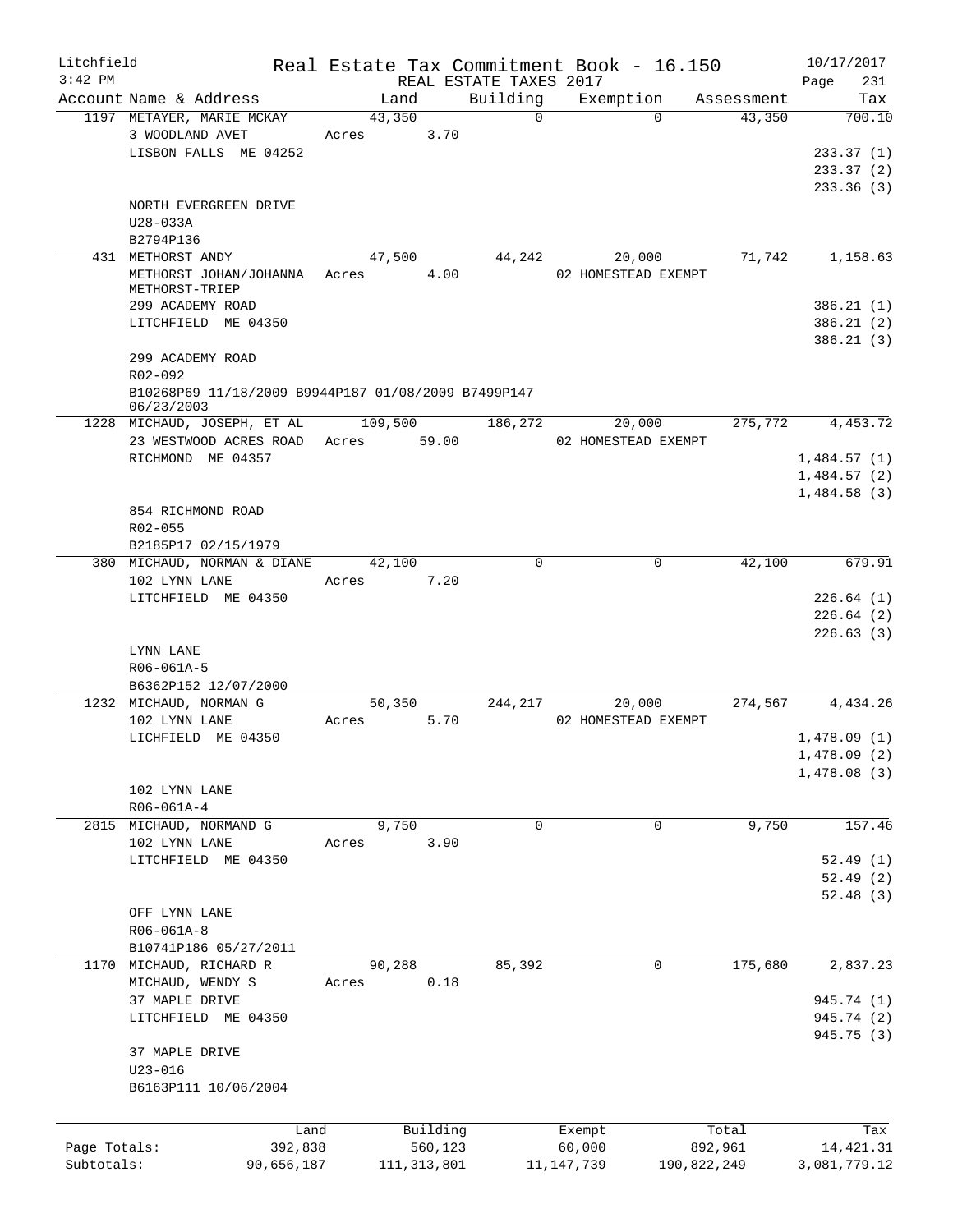| Litchfield |                                                                  |         |       |                        | Real Estate Tax Commitment Book - 16.150 |            | 10/17/2017              |
|------------|------------------------------------------------------------------|---------|-------|------------------------|------------------------------------------|------------|-------------------------|
| $3:42$ PM  |                                                                  |         |       | REAL ESTATE TAXES 2017 |                                          |            | Page<br>232             |
|            | Account Name & Address                                           | Land    |       | Building               | Exemption                                | Assessment | Tax                     |
|            | 1764 MICHAUD, RICHARD R. &<br>WENDY S.                           | 72,848  |       | 123, 130               | $\Omega$                                 | 195,978    | 3,165.04                |
|            | 9 ST. JOSEPH AVENUE                                              | Acres   | 75.70 |                        |                                          |            |                         |
|            | LEWISTON ME 04240                                                |         |       |                        |                                          |            | 1,055.01(1)             |
|            |                                                                  |         |       |                        |                                          |            | 1,055.01(2)             |
|            |                                                                  |         |       |                        |                                          |            | 1,055.02(3)             |
|            | 111 LIBBY ROAD                                                   |         |       |                        |                                          |            |                         |
|            | R06-033A                                                         |         |       |                        |                                          |            |                         |
|            | B11160P13 09/07/2012 B9586P77 12/06/2007 B3395P147<br>07/14/1988 |         |       |                        |                                          |            |                         |
|            | 1233 MICKALIDE, MARK S                                           | 53,150  |       | 65,300                 | 20,000                                   | 98,450     | 1,589.97                |
|            | MICKALIDE, TINKER T                                              | Acres   | 6.65  |                        | 02 HOMESTEAD EXEMPT                      |            |                         |
|            | 232 PLAINS ROAD                                                  |         |       |                        |                                          |            | 529.99(1)               |
|            | LITCHFIELD ME 04350                                              |         |       |                        |                                          |            | 529.99(2)               |
|            |                                                                  |         |       |                        |                                          |            | 529.99(3)               |
|            | 232 PLAINS ROAD                                                  |         |       |                        |                                          |            |                         |
|            | R07-013                                                          |         |       |                        |                                          |            |                         |
|            | B12073P70 06/19/2015 B3396P85 08/01/1988                         |         |       |                        |                                          |            |                         |
|            | 2897 MICKALIDE, MARK S                                           | 29,500  |       | $\Omega$               | $\mathbf 0$                              | 29,500     | 476.42                  |
|            | MICKALIDE, TINKER T                                              | Acres   | 1.60  |                        |                                          |            |                         |
|            | 232 PLAINS ROAD                                                  |         |       |                        |                                          |            | 158.81(1)               |
|            | LITCHFIELD ME 04350                                              |         |       |                        |                                          |            | 158.81(2)               |
|            |                                                                  |         |       |                        |                                          |            | 158.80(3)               |
|            | PLAINS ROAD                                                      |         |       |                        |                                          |            |                         |
|            | R07-013B                                                         |         |       |                        |                                          |            |                         |
|            | B12399P296 08/31/2016                                            |         |       |                        |                                          |            |                         |
|            | 785 MILLS DAWN HARVEY                                            | 103,200 |       | 22,752                 | 0                                        | 125,952    | 2,034.12                |
|            | MILLS DAWN HARVEY,                                               | Acres   | 2.28  |                        |                                          |            |                         |
|            | TESSARI, KIM E., ET AL                                           |         |       |                        |                                          |            |                         |
|            | 2186 HALLOWELL ROAD<br>LITCHFIELD ME 04350                       |         |       |                        |                                          |            | 678.04 (1)<br>678.04(2) |
|            |                                                                  |         |       |                        |                                          |            | 678.04(3)               |
|            | 73 TUTT LANE                                                     |         |       |                        |                                          |            |                         |
|            | R10-020                                                          |         |       |                        |                                          |            |                         |
|            | B10741P215 05/31/2011 B3724P50 B2247P308                         |         |       |                        |                                          |            |                         |
|            | 2687 MILLS MORIN ANNE                                            | 106,950 |       | 196,984                | $\Omega$                                 | 303,934    | 4,908.53                |
|            | P.O. BOX 118                                                     | Acres   | 1.34  |                        |                                          |            |                         |
|            | LITCHFIELD ME 04350                                              |         |       |                        |                                          |            | 1,636.18(1)             |
|            |                                                                  |         |       |                        |                                          |            | 1,636.18(2)             |
|            |                                                                  |         |       |                        |                                          |            | 1,636.17(3)             |
|            | 154 NUTTING LANE                                                 |         |       |                        |                                          |            |                         |
|            | R04-045A                                                         |         |       |                        |                                          |            |                         |
|            | B11740P36 07/11/2014 B9328P26 04/20/2007 B7984P347               |         |       |                        |                                          |            |                         |
|            | 06/11/2004                                                       |         |       |                        |                                          |            |                         |
|            | 2798 MILLS, DAWN                                                 | 41,250  |       | 82,938                 | 20,000                                   | 104,188    | 1,682.64                |
|            | 50 TUTT LANE                                                     | Acres   | 2.06  |                        | 02 HOMESTEAD EXEMPT                      |            |                         |
|            | LITCHFIELD ME 04350                                              |         |       |                        |                                          |            | 560.88(1)               |
|            |                                                                  |         |       |                        |                                          |            | 560.88(2)               |
|            |                                                                  |         |       |                        |                                          |            | 560.88 (3)              |
|            | 50 TUTT LANE                                                     |         |       |                        |                                          |            |                         |
|            | R10-020E                                                         |         |       |                        |                                          |            |                         |
|            | B10741P215 05/31/2011                                            |         |       |                        |                                          |            |                         |

|              | Land       | Building    | Exempt       | Total       | Tax          |
|--------------|------------|-------------|--------------|-------------|--------------|
| Page Totals: | 406,898    | 491,104     | 40,000       | 858,002     | 13,856.72    |
| Subtotals:   | 91,063,085 | 111,804,905 | 11, 187, 739 | 191,680,251 | 3,095,635.84 |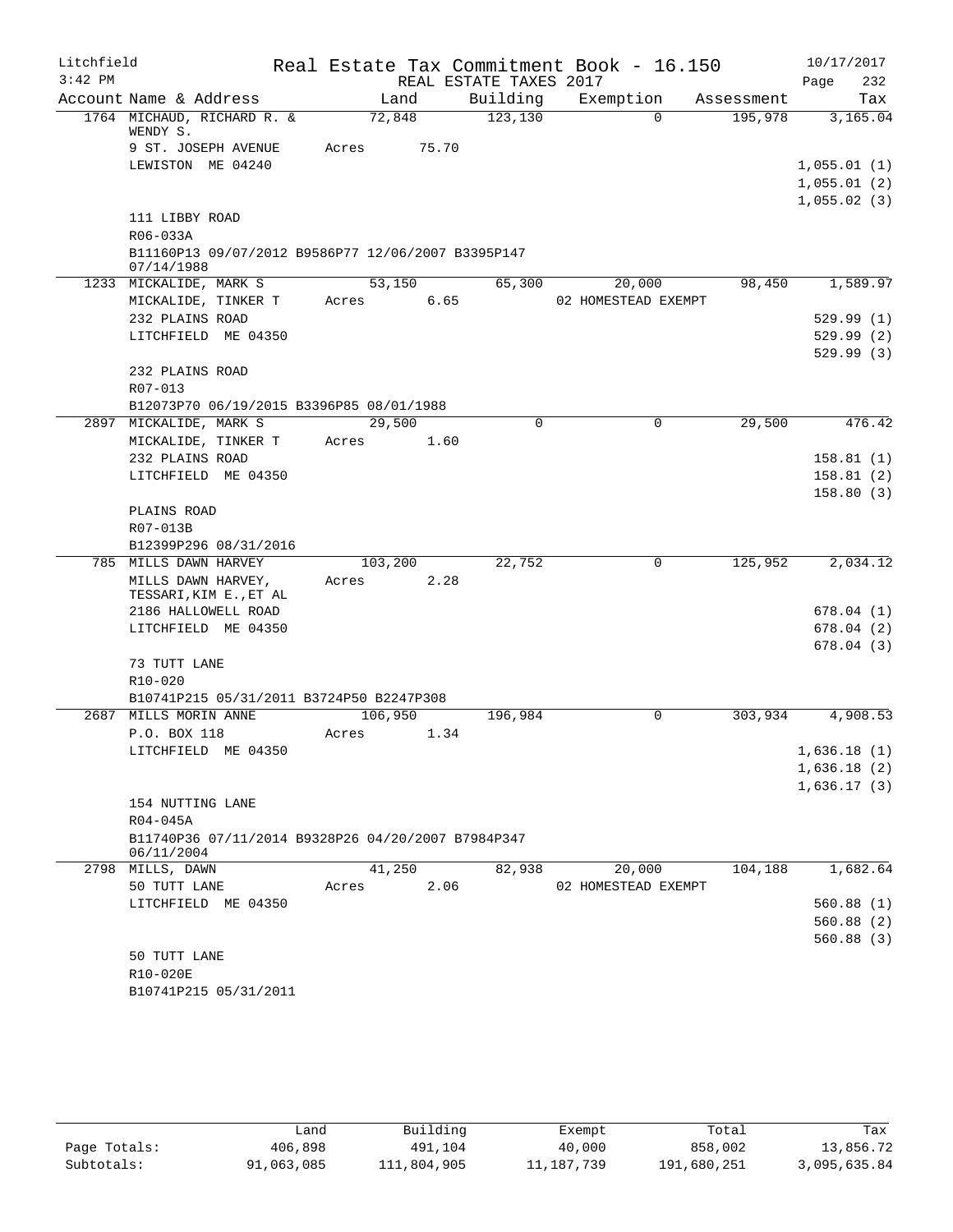| Litchfield |                                                                                |               |      |                        | Real Estate Tax Commitment Book - 16.150 |            | 10/17/2017           |
|------------|--------------------------------------------------------------------------------|---------------|------|------------------------|------------------------------------------|------------|----------------------|
| $3:42$ PM  |                                                                                |               |      | REAL ESTATE TAXES 2017 |                                          |            | Page<br>233          |
|            | Account Name & Address                                                         | Land          |      | Building               | Exemption                                | Assessment | Tax                  |
|            | 1235 MIQUELON, GERALD R.                                                       | 43,000        |      | 80,586                 | $\Omega$                                 | 123,586    | 1,995.91             |
|            | P.O. BOX 301                                                                   | Acres         | 2.20 |                        |                                          |            |                      |
|            | SABATTUS ME 04259                                                              |               |      |                        |                                          |            | 665.30(1)            |
|            |                                                                                |               |      |                        |                                          |            | 665.30(2)            |
|            |                                                                                |               |      |                        |                                          |            | 665.31(3)            |
|            | 2186 HALLOWELL ROAD                                                            |               |      |                        |                                          |            |                      |
|            | R11-021A                                                                       |               |      |                        |                                          |            |                      |
|            | B12194P343 12/24/2015 B12145P238 10/26/2015 B4741P40<br>822 MITCHELL TIMOTHY A | 137,524       |      | 28,032                 | 0                                        | 165,556    | 2,673.73             |
|            | MITCHELL DENISE D                                                              | 0.64<br>Acres |      |                        |                                          |            |                      |
|            | 27 BRENTWOOD ROAD                                                              |               |      |                        |                                          |            | 891.24 (1)           |
|            | CAPE ELIZABETH ME                                                              |               |      |                        |                                          |            | 891.24 (2)           |
|            | 04107                                                                          |               |      |                        |                                          |            |                      |
|            |                                                                                |               |      |                        |                                          |            | 891.25(3)            |
|            | 34 LUCIEN LANE                                                                 |               |      |                        |                                          |            |                      |
|            | $U11 - 035$                                                                    |               |      |                        |                                          |            |                      |
|            | B8983P314 07/14/2006 B6645P120                                                 |               |      |                        |                                          |            |                      |
|            | 1393 MITTICA, DEBORAH,                                                         | 142,438       |      | 50,155                 | 0                                        | 192,593    | 3,110.38             |
|            | ET.AL.<br>226 FAIRWAY DRIVE                                                    |               | 0.43 |                        |                                          |            |                      |
|            | E WINDSOR CT 06088                                                             | Acres         |      |                        |                                          |            | 1,036.79(1)          |
|            |                                                                                |               |      |                        |                                          |            | 1,036.79(2)          |
|            |                                                                                |               |      |                        |                                          |            | 1,036.80(3)          |
|            | 152 MACE ROAD                                                                  |               |      |                        |                                          |            |                      |
|            | $U14 - 012$                                                                    |               |      |                        |                                          |            |                      |
|            | B6778P67                                                                       |               |      |                        |                                          |            |                      |
|            | 1240 MOLES, LARRY                                                              | 14,240        |      | 68,425                 | 0                                        | 82,665     | 1,335.04             |
|            | 123 COOLWATER AVENUE                                                           | Acres         | 0.08 |                        |                                          |            |                      |
|            | SATSUMA FL 32189                                                               |               |      |                        |                                          |            | 445.01 (1)           |
|            |                                                                                |               |      |                        |                                          |            | 445.01 (2)           |
|            |                                                                                |               |      |                        |                                          |            | 445.02 (3)           |
|            | 447 PEACEPIPE DRIVE                                                            |               |      |                        |                                          |            |                      |
|            | $U28 - 055$                                                                    |               |      |                        |                                          |            |                      |
|            | B2286P234                                                                      |               |      |                        |                                          |            |                      |
|            | 610 MONROE, CHRISTOPHER J.                                                     | 2,800         |      | $\mathbf 0$            | 0                                        | 2,800      | 45.22                |
|            | 2793 RICHMOND ROAD                                                             | Acres         | 0.10 |                        |                                          |            |                      |
|            | LITCHFIELD ME 04350                                                            |               |      |                        |                                          |            | 15.07(1)             |
|            |                                                                                |               |      |                        |                                          |            | 15.07(2)<br>15.08(3) |
|            | RICHMOND ROAD                                                                  |               |      |                        |                                          |            |                      |
|            | $R02 - 014$                                                                    |               |      |                        |                                          |            |                      |
|            | B12412P85 10/21/2015 B11521P14 09/20/2013 B7299P110                            |               |      |                        |                                          |            |                      |
|            | 03/07/2003 B7054P270                                                           |               |      |                        |                                          |            |                      |
|            | 611 MONROE, CHRISTOPHER J.                                                     | 20,400        |      | 33,394                 | $\Omega$                                 | 53,794     | 868.77               |
|            | 2793 RICHMOND ROAD                                                             | Acres         | 0.30 |                        |                                          |            |                      |
|            | LITCHFIELD ME 04350                                                            |               |      |                        |                                          |            | 289.59(1)            |
|            |                                                                                |               |      |                        |                                          |            | 289.59(2)            |
|            |                                                                                |               |      |                        |                                          |            | 289.59(3)            |
|            | 2796 HALLOWELL ROAD                                                            |               |      |                        |                                          |            |                      |
|            | R02-042                                                                        |               |      |                        |                                          |            |                      |
|            | B12412P85 10/21/2015 B11521P14 09/20/2013 B7299P110<br>03/07/2003 B7054P270    |               |      |                        |                                          |            |                      |
|            |                                                                                |               |      |                        |                                          |            |                      |

|              | Land         | Building    | Exempt       | Total       | Tax          |
|--------------|--------------|-------------|--------------|-------------|--------------|
| Page Totals: | 360,402      | 260,592     |              | 620,994     | 10,029.05    |
| Subtotals:   | 91, 423, 487 | 112,065,497 | 11, 187, 739 | 192,301,245 | 3,105,664.89 |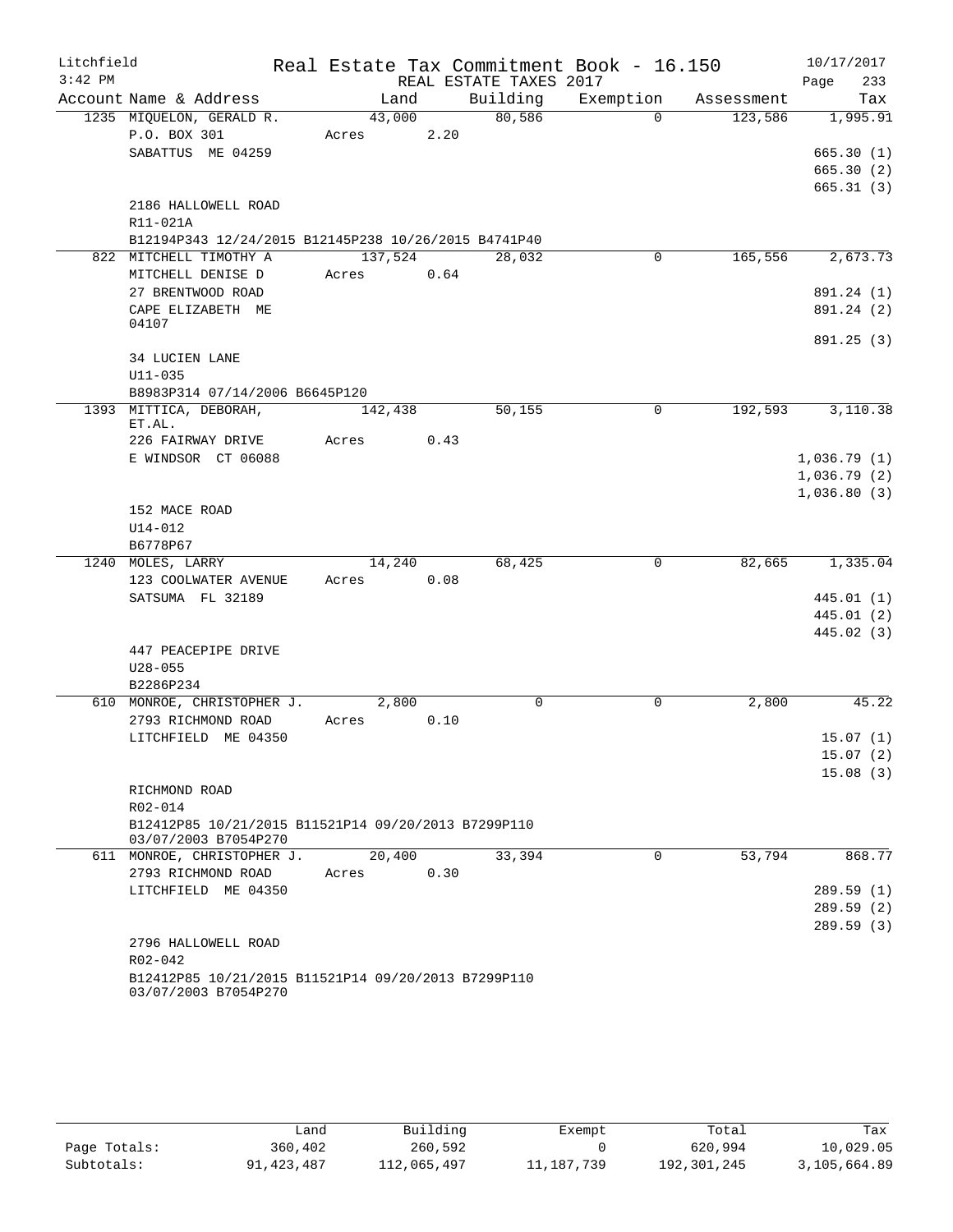| Litchfield |                                                    |       |            |      |                        | Real Estate Tax Commitment Book - 16.150 |         | 10/17/2017             |
|------------|----------------------------------------------------|-------|------------|------|------------------------|------------------------------------------|---------|------------------------|
| $3:42$ PM  |                                                    |       |            |      | REAL ESTATE TAXES 2017 |                                          |         | 234<br>Page            |
|            | Account Name & Address                             |       | Land       |      |                        | Building Exemption Assessment            |         | Tax                    |
|            | 1241 MONROE, JOHN                                  |       | 34,400     |      | 76,170                 | 20,000                                   | 90,570  | 1,462.71               |
|            | 2793 HALLOWELL ROAD                                |       | Acres 0.80 |      |                        | 02 HOMESTEAD EXEMPT                      |         |                        |
|            | LITCHFIELD ME 04350                                |       |            |      |                        |                                          |         | 487.57 (1)             |
|            |                                                    |       |            |      |                        |                                          |         | 487.57 (2)             |
|            |                                                    |       |            |      |                        |                                          |         | 487.57 (3)             |
|            | 2793 HALLOWELL ROAD                                |       |            |      |                        |                                          |         |                        |
|            | R02-015                                            |       |            |      |                        |                                          |         |                        |
|            | B2509P121 02/02/2005<br>2031 MONTMINY, GERALD D. & |       | 43,000     |      | 47,708                 | 0                                        | 90,708  | 1,464.93               |
|            | TRUNDY KIMBERLY A                                  |       | Acres      | 2.20 |                        |                                          |         |                        |
|            | P O BOX 1182                                       |       |            |      |                        |                                          |         | 488.31 (1)             |
|            | SABATTUS ME 04280-1182                             |       |            |      |                        |                                          |         | 488.31 (2)             |
|            |                                                    |       |            |      |                        |                                          |         | 488.31 (3)             |
|            | 32 NUTTING LANE                                    |       |            |      |                        |                                          |         |                        |
|            | R04-043C                                           |       |            |      |                        |                                          |         |                        |
|            | B6254P89 02/24/2000                                |       |            |      |                        |                                          |         |                        |
|            | 1242 MOODY JR, HOWARD D                            |       | 32,000     |      | 27,578                 | 20,000                                   | 39,578  | 639.18                 |
|            | 78 WENTZELL ROAD                                   |       | Acres      | 0.80 |                        | 02 HOMESTEAD EXEMPT                      |         |                        |
|            | LITCHFIELD ME 04350                                |       |            |      |                        |                                          |         | 213.06(1)              |
|            |                                                    |       |            |      |                        |                                          |         | 213.06(2)              |
|            |                                                    |       |            |      |                        |                                          |         | 213.06(3)              |
|            | 78 WENTZELL ROAD                                   |       |            |      |                        |                                          |         |                        |
|            | R03-088B                                           |       |            |      |                        |                                          |         |                        |
|            | B1993P274                                          |       |            |      |                        |                                          |         |                        |
|            | 771 MOODY, MICHAEL W LIVING 30,200                 |       |            |      | 115,704                | 0                                        | 145,904 | 2,356.35               |
|            | TRUST<br>MOODY PATRICIA W LIVING Acres 0.65        |       |            |      |                        |                                          |         |                        |
|            | TRUST                                              |       |            |      |                        |                                          |         |                        |
|            | 32 ERIC DRIVE                                      |       |            |      |                        |                                          |         | 785.45(1)              |
|            | PALM COAST FL 32110                                |       |            |      |                        |                                          |         | 785.45(2)              |
|            |                                                    |       |            |      |                        |                                          |         | 785.45(3)              |
|            | 1879 HALLOWELL ROAD                                |       |            |      |                        |                                          |         |                        |
|            | $U16 - 009$                                        |       |            |      |                        |                                          |         |                        |
|            | B9460P280 08/14/2007 B6008P181 10/20/1999          |       |            |      |                        |                                          |         |                        |
|            | 1244 MOORE SR, WILLIAM C &<br>SUSAN                |       | 205,536    |      | 33,697                 | 0                                        | 239,233 | 3,863.61               |
|            | M SNOW & NANCY M DEL                               | Acres |            | 0.96 |                        |                                          |         |                        |
|            | PLATO TRUSTEE                                      |       |            |      |                        |                                          |         |                        |
|            | 13 WEYFAIR PATH                                    |       |            |      |                        |                                          |         | 1,287.87(1)            |
|            | WEYMOUTH MA 02188                                  |       |            |      |                        |                                          |         | 1,287.87(2)            |
|            |                                                    |       |            |      |                        |                                          |         | 1,287.87(3)            |
|            | 134 GOODWIN DRIVE                                  |       |            |      |                        |                                          |         |                        |
|            | R14-023                                            |       |            |      |                        |                                          |         |                        |
|            | B5692P294 07/23/1998                               |       |            |      |                        |                                          |         |                        |
|            | 1826 MOORE, ANDREW T                               |       | 40,350     |      | 116,742                | 20,000                                   | 137,092 | 2,214.04               |
|            | MOORE, CHARLENE BINDER                             | Acres |            | 1.70 |                        | 02 HOMESTEAD EXEMPT                      |         |                        |
|            | 37 PATTENWOODS LANE                                |       |            |      |                        |                                          |         | 738.01(1)              |
|            | LITCHFIELD ME 04350                                |       |            |      |                        |                                          |         | 738.01(2)<br>738.02(3) |
|            | 37 PATTENWOODS LANE                                |       |            |      |                        |                                          |         |                        |
|            | R01-033B-7                                         |       |            |      |                        |                                          |         |                        |
|            | B10612P208 12/08/2010 B5565P280                    |       |            |      |                        |                                          |         |                        |
|            |                                                    |       |            |      |                        |                                          |         |                        |

|              | andد       | Building    | Exempt     | Total       | Tax          |
|--------------|------------|-------------|------------|-------------|--------------|
| Page Totals: | 385,486    | 417,599     | 60,000     | 743,085     | 12,000.82    |
| Subtotals:   | 91,808,973 | 112,483,096 | 11,247,739 | 193,044,330 | 3,117,665.71 |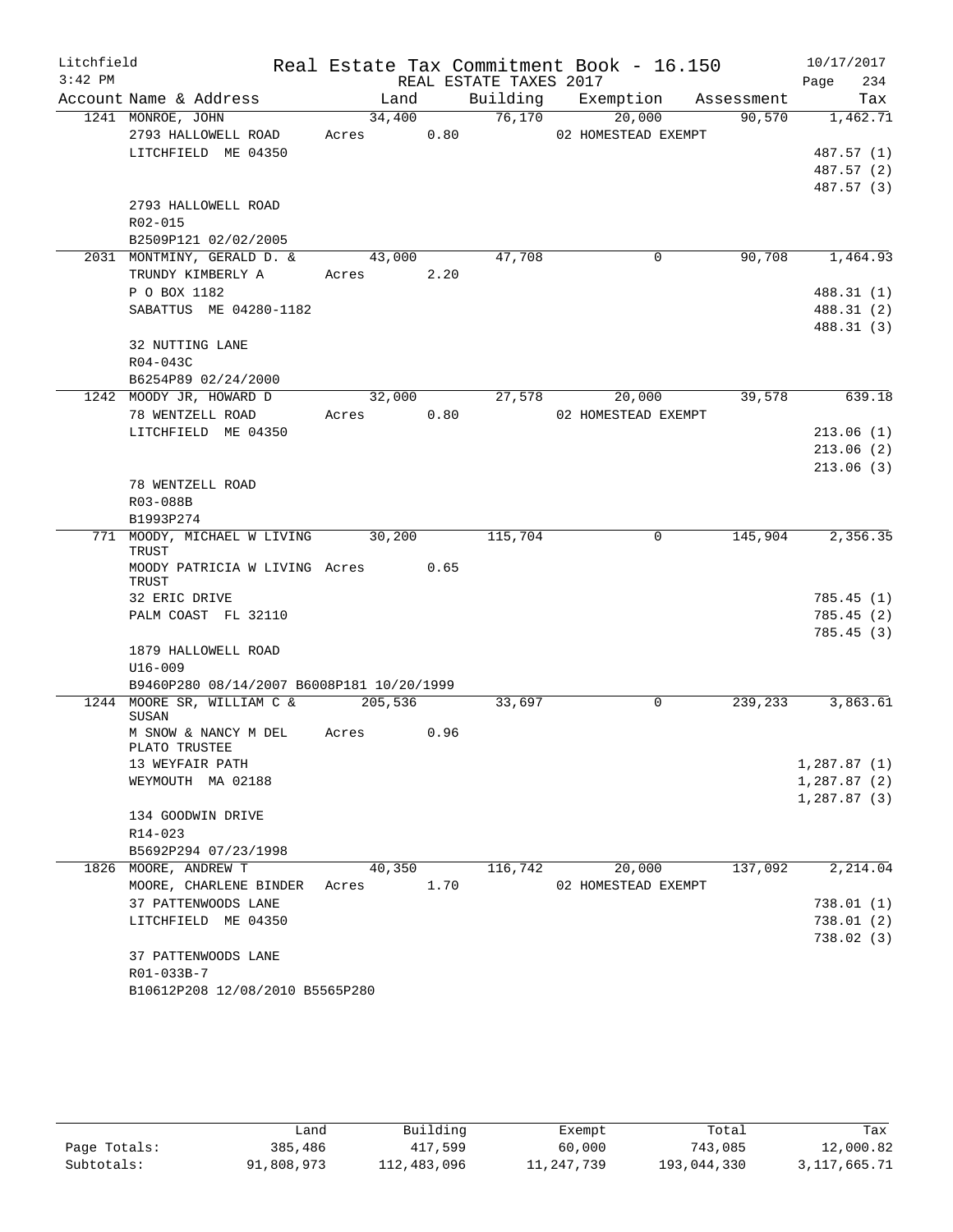| Litchfield   |                                             |            |         |             |                        | Real Estate Tax Commitment Book - 16.150 |             | 10/17/2017     |
|--------------|---------------------------------------------|------------|---------|-------------|------------------------|------------------------------------------|-------------|----------------|
| $3:42$ PM    |                                             |            |         |             | REAL ESTATE TAXES 2017 |                                          |             | Page<br>235    |
|              | Account Name & Address                      |            | Land    |             | Building               | Exemption                                | Assessment  | Tax            |
|              | 1303 MOORE, TIMOTHY J                       |            | 42,500  |             | 86,178                 | $\Omega$                                 | 128,678     | 2,078.15       |
|              | MOORE TRACY L                               | Acres      |         | 2.00        |                        |                                          |             |                |
|              | 5 BEAVER DRIVE                              |            |         |             |                        |                                          |             | 692.72 (1)     |
|              | LITCHFIELD ME 04364                         |            |         |             |                        |                                          |             | 692.72 (2)     |
|              |                                             |            |         |             |                        |                                          |             | 692.71 (3)     |
|              | 5 BEAVER DRIVE                              |            |         |             |                        |                                          |             |                |
|              | R14-009B                                    |            |         |             |                        |                                          |             |                |
|              | B6273P211 08/15/2000 B1603P343              |            |         |             |                        |                                          |             |                |
|              | 1246 MOREAU, LEONARD F                      |            | 127,300 |             | 96,423                 | 26,000                                   | 197,723     | 3, 193, 23     |
|              | 157 BUKER ROAD                              | Acres      |         | 1.04        |                        | 02 HOMESTEAD EXEMPT                      |             |                |
|              |                                             |            |         |             |                        |                                          |             |                |
|              | LITCHFIELD ME 04350                         |            |         |             |                        | 03 VETERANS EXEMPT                       |             | 1,064.41(1)    |
|              |                                             |            |         |             |                        |                                          |             | 1,064.41(2)    |
|              |                                             |            |         |             |                        |                                          |             | 1,064.41(3)    |
|              | 157 BUKER ROAD                              |            |         |             |                        |                                          |             |                |
|              | $U10 - 033$                                 |            |         |             |                        |                                          |             |                |
|              | B2126P136                                   |            |         |             |                        |                                          |             |                |
|              | 1247 MORGAN, DAVID                          |            | 48,500  |             | 77,272                 | 20,000                                   | 105,772     | 1,708.22       |
|              | 40 DINGLEY ROAD                             | Acres      |         | 4.40        |                        | 02 HOMESTEAD EXEMPT                      |             |                |
|              | LITCHFIELD ME 04350                         |            |         |             |                        |                                          |             | 569.41(1)      |
|              |                                             |            |         |             |                        |                                          |             | 569.41(2)      |
|              |                                             |            |         |             |                        |                                          |             | 569.40(3)      |
|              | 40 DINGLEY ROAD                             |            |         |             |                        |                                          |             |                |
|              | R10-037A                                    |            |         |             |                        |                                          |             |                |
|              |                                             |            |         |             |                        |                                          |             |                |
|              | B3199P220 07/23/1997                        |            |         |             |                        |                                          |             |                |
|              | 2059 MORGAN, RYAN                           |            | 38,600  |             | 43,372                 | $\mathbf 0$                              | 81,972      | 1,323.85       |
|              | 17 FLAHERTY LANE                            | Acres 1.00 |         |             |                        |                                          |             |                |
|              | LITCHFIELD ME 04350                         |            |         |             |                        |                                          |             | 441.28 (1)     |
|              |                                             |            |         |             |                        |                                          |             | 441.28 (2)     |
|              |                                             |            |         |             |                        |                                          |             | 441.29 (3)     |
|              | 17 FLAHERTY LANE                            |            |         |             |                        |                                          |             |                |
|              | R03-105D                                    |            |         |             |                        |                                          |             |                |
|              | B11693P14 05/21/2014 B5442P262 07/22/1997   |            |         |             |                        |                                          |             |                |
|              | 1251 MORIN JR, MAURICE A                    |            | 57,960  |             | 36,924                 | 0                                        | 94,884      | 1,532.38       |
|              | 86 BRAGDON ROAD                             | Acres      |         | 0.27        |                        |                                          |             |                |
|              | FREEPORT ME 04032-6821                      |            |         |             |                        |                                          |             | 510.79(1)      |
|              |                                             |            |         |             |                        |                                          |             | 510.79(2)      |
|              |                                             |            |         |             |                        |                                          |             | 510.80(3)      |
|              | 30 OSPREY LANE                              |            |         |             |                        |                                          |             |                |
|              |                                             |            |         |             |                        |                                          |             |                |
|              | $U03 - 010$                                 |            |         |             |                        |                                          |             |                |
|              | B4226P210                                   |            |         |             |                        |                                          |             |                |
|              | 2872 MORIN, NANCY D.                        |            | 15,500  |             | 0                      | $\mathbf 0$                              | 15,500      | 250.32         |
|              | 25 WOODLAND LANE                            | Acres      |         | 2.20        |                        |                                          |             |                |
|              | LITCHFIELD ME 04350                         |            |         |             |                        |                                          |             | 83.44 (1)      |
|              |                                             |            |         |             |                        |                                          |             | 83.44 (2)      |
|              |                                             |            |         |             |                        |                                          |             | 83.44 (3)      |
|              | WOODLAND LANE                               |            |         |             |                        |                                          |             |                |
|              | R11-042A-2                                  |            |         |             |                        |                                          |             |                |
|              | B12367P259 07/26/2016 B12034P183 06/26/2015 |            |         |             |                        |                                          |             |                |
|              | 593 MORIN, NANCY D.                         |            | 41,600  |             | 142,110                | 0                                        | 183,710     | 2,966.92       |
|              | 25 WOODLAND LAND                            |            |         | 2.20        |                        |                                          |             |                |
|              |                                             | Acres      |         |             |                        |                                          |             |                |
|              | LITCHFIELD ME 04350                         |            |         |             |                        |                                          |             | 988.97 (1)     |
|              |                                             |            |         |             |                        |                                          |             | 988.97 (2)     |
|              |                                             |            |         |             |                        |                                          |             | 988.98 (3)     |
|              | 25 WOODLAND LANE                            |            |         |             |                        |                                          |             |                |
|              | R11-042A                                    |            |         |             |                        |                                          |             |                |
|              | B12038P302 06/26/2015                       |            |         |             |                        |                                          |             |                |
|              |                                             |            |         |             |                        |                                          |             |                |
|              |                                             |            |         |             |                        |                                          |             |                |
|              | Land                                        |            |         | Building    |                        | Exempt                                   | Total       | Tax            |
| Page Totals: | 371,960                                     |            |         | 482,279     |                        | 46,000                                   | 808,239     | 13,053.07      |
| Subtotals:   | 92,180,933                                  |            |         | 112,965,375 |                        | 11,293,739                               | 193,852,569 | 3, 130, 718.78 |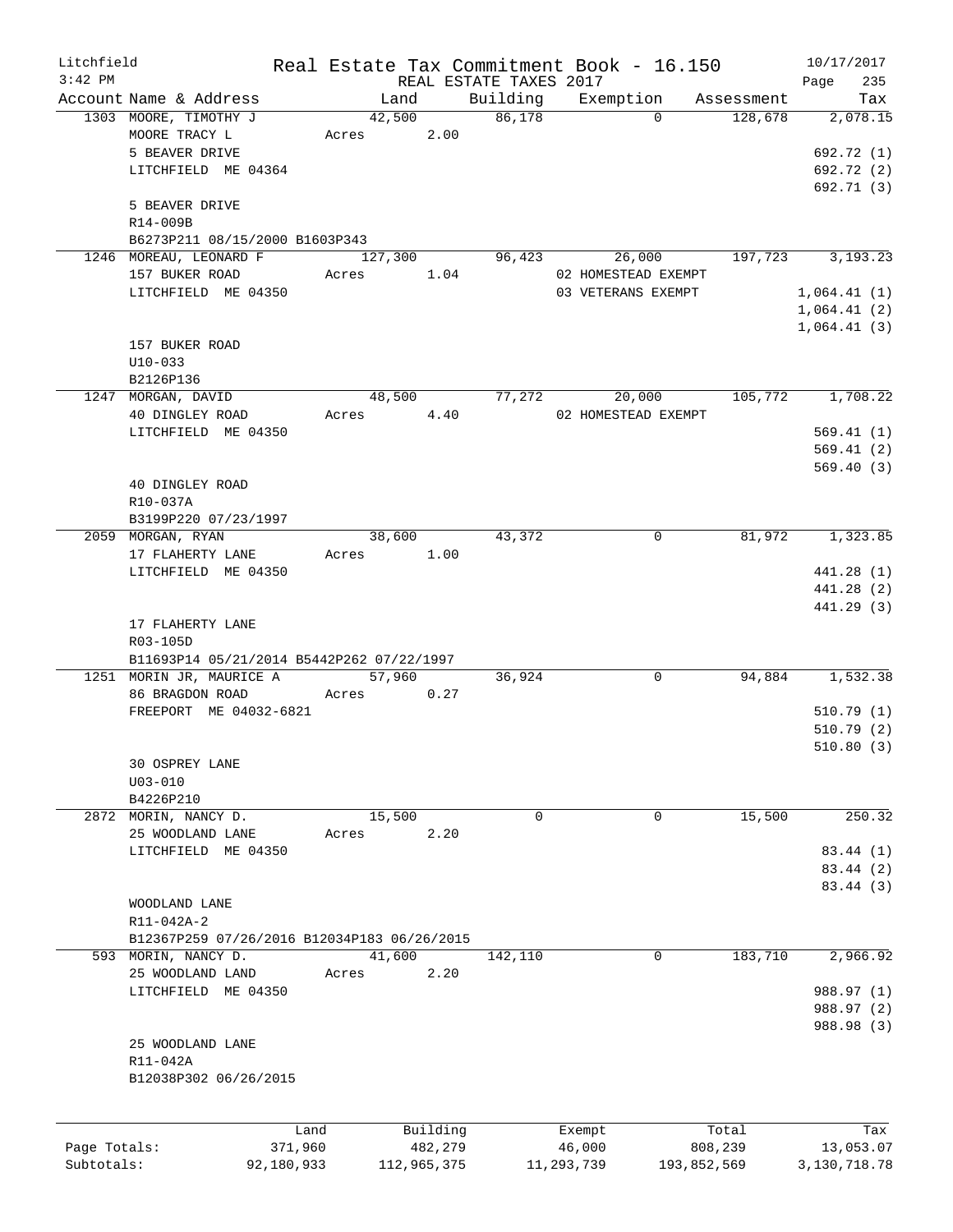| Litchfield   |                                                      |              | Real Estate Tax Commitment Book - 16.150 |                        |                     |             |            | 10/17/2017      |
|--------------|------------------------------------------------------|--------------|------------------------------------------|------------------------|---------------------|-------------|------------|-----------------|
| $3:42$ PM    |                                                      |              |                                          | REAL ESTATE TAXES 2017 |                     |             |            | 236<br>Page     |
|              | Account Name & Address                               |              | Land                                     | Building               | Exemption           |             | Assessment | Tax             |
|              | 1003 MORRILL, SYLVIA L.                              |              | $\Omega$                                 | 7,383                  |                     | $\Omega$    | 7,383      | 119.24          |
|              | 99 LIBBY ROAD                                        |              |                                          |                        |                     |             |            |                 |
|              | LITCHFIELD ME 04350                                  |              |                                          |                        |                     |             |            | 39.75(1)        |
|              |                                                      |              |                                          |                        |                     |             |            | 39.75(2)        |
|              |                                                      |              |                                          |                        |                     |             |            | 39.74(3)        |
|              | 81 LIBBY ROAD                                        |              |                                          |                        |                     |             |            |                 |
|              | R06-033C-ON                                          |              |                                          |                        |                     |             |            |                 |
|              | 750 MORRILL, TERRY L                                 |              | 58,250                                   | 129,852                | 20,000              |             | 168,102    | 2,714.85        |
|              | MORRILL, TERI L                                      |              | 12.00<br>Acres                           |                        | 02 HOMESTEAD EXEMPT |             |            |                 |
|              | 127 RICHMOND ROAD                                    |              |                                          |                        |                     |             |            | 904.95(1)       |
|              | LITCHFIELD ME 04350                                  |              |                                          |                        |                     |             |            | 904.95(2)       |
|              |                                                      |              |                                          |                        |                     |             |            | 904.95(3)       |
|              | 127 RICHMOND ROAD                                    |              |                                          |                        |                     |             |            |                 |
|              | R03-044A                                             |              |                                          |                        |                     |             |            |                 |
|              | B10374P158 03/29/2010 B8575P286 08/31/2005 B6300P171 |              |                                          |                        |                     |             |            |                 |
|              | 1252 MORRIS, KEVAN                                   |              | 40,000                                   | 25,815                 | 20,000              |             | 45,815     | 739.91          |
|              | 641 STEVENSTOWN ROAD                                 |              | 5.00<br>Acres                            |                        | 02 HOMESTEAD EXEMPT |             |            |                 |
|              | LITCHFIELD ME 04350                                  |              |                                          |                        |                     |             |            | 246.64(1)       |
|              |                                                      |              |                                          |                        |                     |             |            |                 |
|              |                                                      |              |                                          |                        |                     |             |            | 246.64(2)       |
|              |                                                      |              |                                          |                        |                     |             |            | 246.63(3)       |
|              | 641 STEVENSTOWN ROAD                                 |              |                                          |                        |                     |             |            |                 |
|              | R07-021B                                             |              |                                          |                        |                     |             |            |                 |
|              | B3256P25                                             |              |                                          |                        |                     |             |            |                 |
|              | 1254 MORRIS, KEVAN & KELDON                          |              | 40,000                                   | 15,553                 |                     | 0           | 55,553     | 897.18          |
|              | CROXFORD, KARLENE                                    |              | 1.00<br>Acres                            |                        |                     |             |            |                 |
|              | 633 STEVENSTOWN ROAD                                 |              |                                          |                        |                     |             |            | 299.06(1)       |
|              | LITCHFIELD ME 04350                                  |              |                                          |                        |                     |             |            | 299.06(2)       |
|              |                                                      |              |                                          |                        |                     |             |            | 299.06(3)       |
|              | 633 STEVENSTOWN ROAD                                 |              |                                          |                        |                     |             |            |                 |
|              | R07-021A                                             |              |                                          |                        |                     |             |            |                 |
|              | B5174P204 06/01/1996                                 |              |                                          |                        |                     |             |            |                 |
|              | 2165 MORRIS, TEAGUE B                                |              | 28,400                                   | $\Omega$               |                     | 0           | 28,400     | 458.66          |
|              | SMALL, DELMAR D                                      |              | 1.16<br>Acres                            |                        |                     |             |            |                 |
|              | 142 PLAINS ROAD                                      |              |                                          |                        |                     |             |            | 152.89(1)       |
|              | LITCHFIELD ME 04350                                  |              |                                          |                        |                     |             |            | 152.89(2)       |
|              |                                                      |              |                                          |                        |                     |             |            | 152.88(3)       |
|              | PLAINS ROAD                                          |              |                                          |                        |                     |             |            |                 |
|              | R06-060A                                             |              |                                          |                        |                     |             |            |                 |
|              | B10506P38 08/20/2010 B6402P256 02/08/2001 B6364P329  |              |                                          |                        |                     |             |            |                 |
|              | 12/14/2000                                           |              |                                          |                        |                     |             |            |                 |
|              | 1558 MORRIS, TEAGUE B                                |              | 1,850                                    | 0                      |                     | 0           | 1,850      | 29.88           |
|              | SMALL, DELMAR D                                      |              | 3.70<br>Acres                            |                        |                     |             |            |                 |
|              | 142 PLAINS ROAD                                      |              |                                          |                        |                     |             |            | 9.96(1)         |
|              | LITCHFIELD ME 04350                                  |              |                                          |                        |                     |             |            | 9.96(2)         |
|              |                                                      |              |                                          |                        |                     |             |            | 9.96(3)         |
|              | PINE TREE ROAD                                       |              |                                          |                        |                     |             |            |                 |
|              | R06-056                                              |              |                                          |                        |                     |             |            |                 |
|              | B10631P90 12/28/2010 B9080P43 09/18/2006 B8507P166   |              |                                          |                        |                     |             |            |                 |
|              | 07/19/2005 B1674P9                                   |              |                                          |                        |                     |             |            |                 |
|              | 1612 MORRIS, TEAGUE B                                |              | 11,844                                   | 0                      |                     | $\mathbf 0$ | 11,844     | 191.28          |
|              | 142 PLAINS ROAD                                      |              | 13.50<br>Acres                           |                        |                     |             |            |                 |
|              | LITCHFIELD ME 04350                                  |              |                                          |                        |                     |             |            | 63.76(1)        |
|              |                                                      |              |                                          |                        |                     |             |            | 63.76(2)        |
|              |                                                      |              |                                          |                        |                     |             |            | 63.76 (3)       |
|              | PLAINS ROAD                                          |              |                                          |                        |                     |             |            |                 |
|              | R06-058A                                             |              |                                          |                        |                     |             |            |                 |
|              | B10505P350 08/28/2010 B8637P217 08/24/2005 B4863P224 |              |                                          |                        |                     |             |            |                 |
|              | 02/02/1995                                           |              |                                          |                        |                     |             |            |                 |
|              |                                                      |              |                                          |                        |                     |             |            |                 |
|              |                                                      | Land         | Building                                 |                        | Exempt              |             | Total      | Tax             |
| Page Totals: |                                                      | 180,344      | 178,603                                  |                        | 40,000              | 318,947     |            | 5,151.00        |
| Subtotals:   |                                                      | 92, 361, 277 | 113, 143, 978                            |                        | 11,333,739          | 194,171,516 |            | 3, 135, 869. 78 |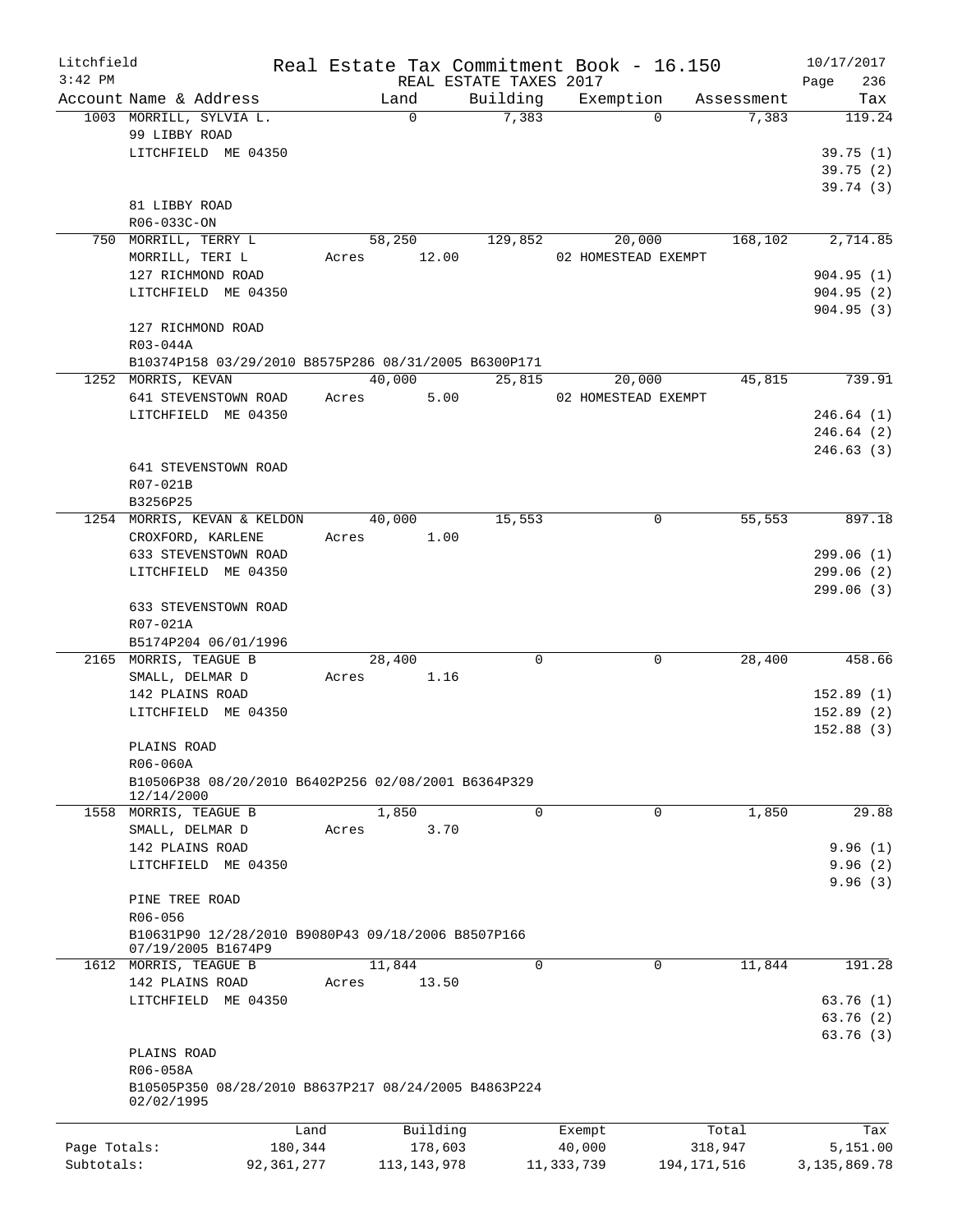| Litchfield |                                                                       |       |          | Real Estate Tax Commitment Book - 16.150 |                     |             | 10/17/2017          |
|------------|-----------------------------------------------------------------------|-------|----------|------------------------------------------|---------------------|-------------|---------------------|
| $3:42$ PM  |                                                                       |       |          | REAL ESTATE TAXES 2017                   |                     |             | 237<br>Page         |
|            | Account Name & Address                                                |       | Land     | Building                                 | Exemption           | Assessment  | Tax                 |
|            | 1611 MORRIS, TEAGUE B                                                 |       | 13,438   | $\Omega$                                 |                     | $\Omega$    | 13,438<br>217.02    |
|            | SMALL, DELMAR D<br>142 PLAINS ROAD                                    | Acres | 22.50    |                                          |                     |             | 72.34(1)            |
|            | LITCHFIELD ME 04350                                                   |       |          |                                          |                     |             | 72.34(2)            |
|            |                                                                       |       |          |                                          |                     |             | 72.34(3)            |
|            | PINE TREE ROAD                                                        |       |          |                                          |                     |             |                     |
|            | R06-058                                                               |       |          |                                          |                     |             |                     |
|            | B10631P92 12/28/2010 B6402P254 02/08/2001                             |       |          |                                          |                     |             |                     |
|            | 2204 MORRISON, ANITA                                                  |       | 38,600   | 61,139                                   | 20,000              |             | 1,287.78<br>79,739  |
|            | 11 PERRY DRIVE                                                        | Acres | 1.00     |                                          | 02 HOMESTEAD EXEMPT |             |                     |
|            | LITCHFIELD ME 04350                                                   |       |          |                                          |                     |             | 429.26(1)           |
|            |                                                                       |       |          |                                          |                     |             | 429.26(2)           |
|            |                                                                       |       |          |                                          |                     |             | 429.26(3)           |
|            | 11 PERRY DRIVE                                                        |       |          |                                          |                     |             |                     |
|            | R14-011E                                                              |       |          |                                          |                     |             |                     |
|            | B11086P108 06/25/2012 B8666P52 10/31/2005 B6673P194                   |       |          |                                          |                     |             |                     |
|            | 1256 MORSE, TRUDY I                                                   |       | 144,500  | 85,065                                   | 20,000              |             | 209,565<br>3,384.47 |
|            | 6385 WILLOW                                                           | Acres | 1.70     |                                          | 02 HOMESTEAD EXEMPT |             |                     |
|            | W BLOOMFIELD MI 48324                                                 |       |          |                                          |                     |             | 1,128.16(1)         |
|            |                                                                       |       |          |                                          |                     |             | 1,128.16(2)         |
|            |                                                                       |       |          |                                          |                     |             | 1,128.15(3)         |
|            | 1 OSPREY LANE                                                         |       |          |                                          |                     |             |                     |
|            | $U03 - 004$                                                           |       |          |                                          |                     |             |                     |
| 1257       | B5993P296 07/09/1999 B5743P323 B3351P209 05/24/1988<br>MORTELL FAMILY |       |          |                                          |                     | $\mathbf 0$ | 154,995             |
|            | IRREVOCABLE TRUST                                                     |       | 106,806  | $\overline{48}$ , 189                    |                     |             | 2,503.17            |
|            | MORTELL, FRANK J,                                                     | Acres | 0.41     |                                          |                     |             |                     |
|            | TRUSTEE                                                               |       |          |                                          |                     |             |                     |
|            | 89 HILMA STREET                                                       |       |          |                                          |                     |             | 834.39 (1)          |
|            | QUINCY MA 02171                                                       |       |          |                                          |                     |             | 834.39 (2)          |
|            |                                                                       |       |          |                                          |                     |             | 834.39 (3)          |
|            | 10 HERON DRIVE                                                        |       |          |                                          |                     |             |                     |
|            | $U24 - 009$                                                           |       |          |                                          |                     |             |                     |
|            | B10783P125 07/19/2011 B3046P51 10/29/1986                             |       | 38,272   |                                          |                     |             | 865.61              |
|            | 1053 MOSES, MARITA L. (1/3)                                           |       |          | 15,326                                   |                     | 0           | 53,598              |
|            | LEVESQUE, COLLEEN<br>F.(1/3)                                          | Acres | 0.17     |                                          |                     |             |                     |
|            | MEGAN A.                                                              |       |          |                                          |                     |             | 288.54 (1)          |
|            | $PRACTT-LOUISI(1/6)$                                                  |       |          |                                          |                     |             |                     |
|            | WYATT A. MCLAREY(1/6)                                                 |       |          |                                          |                     |             |                     |
|            | 904 30TH COURT                                                        |       |          |                                          |                     |             | 288.54 (2)          |
|            | WEST PALM BEACH FL<br>33407                                           |       |          |                                          |                     |             | 288.53 (3)          |
|            | 63 FOREST LANE                                                        |       |          |                                          |                     |             |                     |
|            | $U08 - 019$                                                           |       |          |                                          |                     |             |                     |
|            | B12016P54 06/22/2015 B11849P314 11/10/2014 B4594P200                  |       |          |                                          |                     |             |                     |
|            | 12/27/1993                                                            |       |          |                                          |                     |             |                     |
|            | 745 MOSHER, CHRISTOPHER L                                             |       | 67,000   | 67,032                                   |                     | 0           | 134,032<br>2,164.62 |
|            | 633 HUNTINGTON HILL                                                   | Acres | 25.00    |                                          |                     |             |                     |
|            | ROAD<br>LITCHFIELD ME 04350                                           |       |          |                                          |                     |             | 721.54 (1)          |
|            |                                                                       |       |          |                                          |                     |             | 721.54 (2)          |
|            |                                                                       |       |          |                                          |                     |             | 721.54 (3)          |
|            | 633 HUNTINGTON HILL                                                   |       |          |                                          |                     |             |                     |
|            | <b>ROAD</b>                                                           |       |          |                                          |                     |             |                     |
|            | R03-128                                                               |       |          |                                          |                     |             |                     |
|            | B11856P6 11/09/2014 B11555P142 10/30/2013 B8846P121                   |       |          |                                          |                     |             |                     |
|            | 03/22/2006 B7736P86 11/04/2003                                        |       |          |                                          |                     |             |                     |
|            |                                                                       |       |          |                                          |                     |             |                     |
|            |                                                                       |       |          |                                          |                     |             |                     |
|            |                                                                       | Land  | Building |                                          | Exempt              | Total       | Tax                 |

|              | Land       | Building    | Exempt     | Total       | Tax            |
|--------------|------------|-------------|------------|-------------|----------------|
| Page Totals: | 408,616    | 276,751     | 40,000     | 645,367     | 10,422.67      |
| Subtotals:   | 92,769,893 | 113,420,729 | 11,373,739 | 194,816,883 | 3, 146, 292.45 |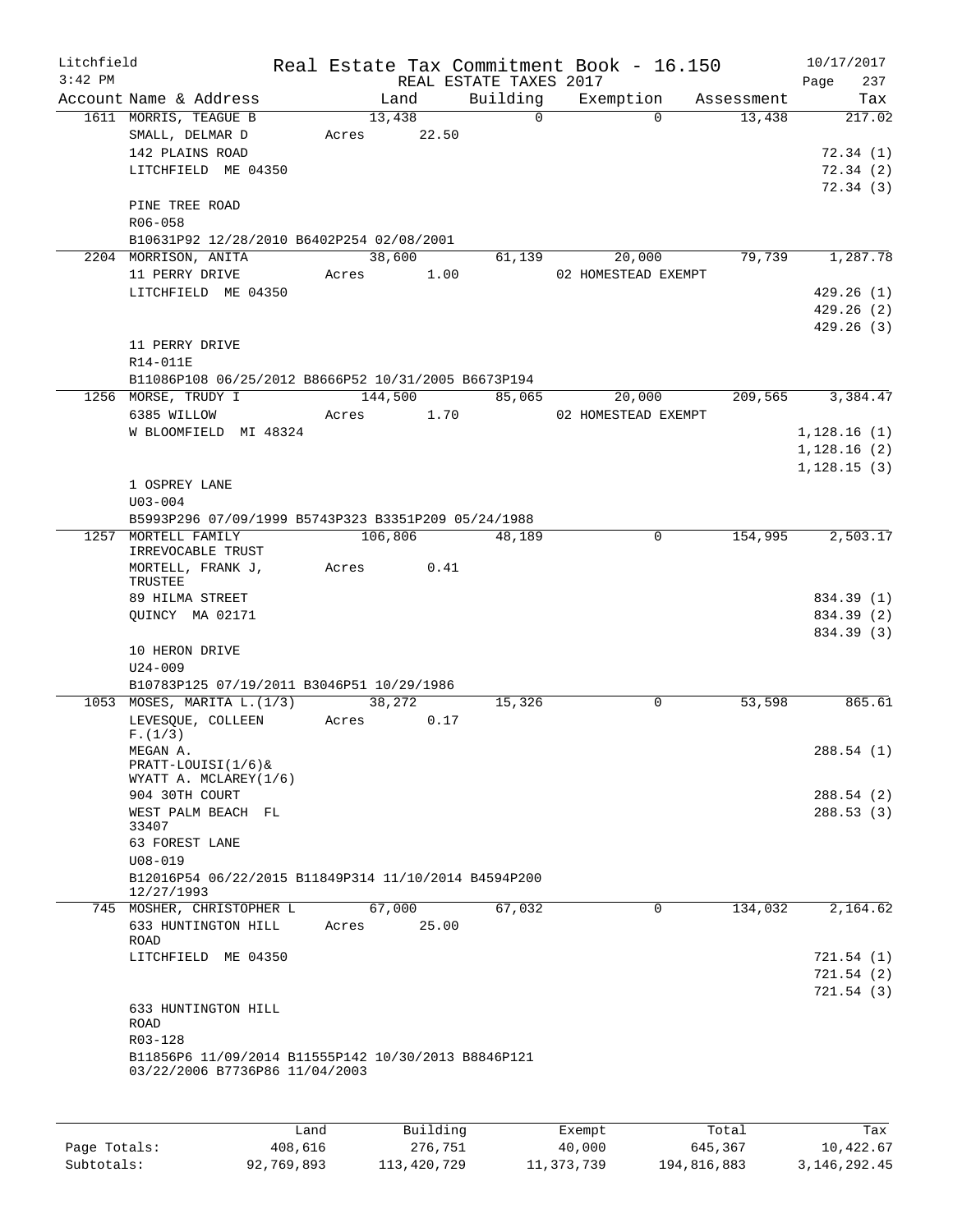| Litchfield |                                                              |            |      |                        | Real Estate Tax Commitment Book - 16.150 |            | 10/17/2017       |
|------------|--------------------------------------------------------------|------------|------|------------------------|------------------------------------------|------------|------------------|
| $3:42$ PM  |                                                              |            |      | REAL ESTATE TAXES 2017 |                                          |            | 238<br>Page      |
|            | Account Name & Address                                       | Land       |      | Building               | Exemption                                | Assessment | Tax              |
|            | 2048 MOSZCZENSKI III,<br>STANLEY                             | 42,500     |      | $\overline{0}$         | $\Omega$                                 | 42,500     | 686.37           |
|            | 35 MADISYN DR                                                | Acres 8.00 |      |                        |                                          |            |                  |
|            | SIDNEY ME 04330                                              |            |      |                        |                                          |            | 228.79(1)        |
|            |                                                              |            |      |                        |                                          |            | 228.79(2)        |
|            |                                                              |            |      |                        |                                          |            | 228.79(3)        |
|            | RICHMOND ROAD                                                |            |      |                        |                                          |            |                  |
|            | R01-051D                                                     |            |      |                        |                                          |            |                  |
|            | B12325P65 06/09/2016 B5663P108                               | 187,068    |      | 207,372                | 0                                        | 394,440    | 6,370.21         |
|            | 1152 MOULTON, KRISTEN R.<br>ST. PETER, RICHARD L. Acres 0.98 |            |      |                        |                                          |            |                  |
|            | 44 ISLAND LANE                                               |            |      |                        |                                          |            | 2, 123.40(1)     |
|            | LITCHFIELD ME 04350                                          |            |      |                        |                                          |            | 2,123.40 (2)     |
|            |                                                              |            |      |                        |                                          |            | 2, 123.41(3)     |
|            | 44 ISLAND LANE                                               |            |      |                        |                                          |            |                  |
|            | $U25 - 003$                                                  |            |      |                        |                                          |            |                  |
|            | B12457P93 10/13/2016 B1557P694                               |            |      |                        |                                          |            |                  |
|            | 808 MOUSSEAU ATLEE L                                         | 53,780     |      | 134,162                | 20,000                                   | 167,942    | 2,712.26         |
|            | MOUSSEAU KRISTEN J                                           | Acres      | 7.28 |                        | 02 HOMESTEAD EXEMPT                      |            |                  |
|            | 353 DENNIS HILL ROAD                                         |            |      |                        |                                          |            | 904.09(1)        |
|            | LITCHFIELD ME 04350                                          |            |      |                        |                                          |            | 904.09(2)        |
|            |                                                              |            |      |                        |                                          |            | 904.08(3)        |
|            | 353 DENNIS HILL ROAD                                         |            |      |                        |                                          |            |                  |
|            | R13-040                                                      |            |      |                        |                                          |            |                  |
|            | B8704P197 11/18/2005 B3339P326                               |            |      |                        |                                          |            |                  |
|            | 1258 MUIR, CAROLYN H                                         |            |      | 40,950 175,930         | 20,000                                   |            | 196,880 3,179.61 |
|            | P. O. BOX 276<br>LITCHFIELD ME 04350                         | Acres      | 1.94 |                        | 02 HOMESTEAD EXEMPT                      |            | 1,059.87(1)      |
|            |                                                              |            |      |                        |                                          |            | 1,059.87(2)      |
|            |                                                              |            |      |                        |                                          |            | 1,059.87(3)      |
|            | 22 NADEAU DRIVE                                              |            |      |                        |                                          |            |                  |
|            | R12-010-2                                                    |            |      |                        |                                          |            |                  |
|            | B4276P128 11/17/1992                                         |            |      |                        |                                          |            |                  |
|            | 1262 MULHERIN, GARY JR.                                      | 0          |      | 6,635                  | 6,635                                    | 0          | 0.00             |
|            | 183 HUNTINGTON HILL                                          |            |      |                        | 02 HOMESTEAD EXEMPT                      |            |                  |
|            | ROAD                                                         |            |      |                        |                                          |            |                  |
|            | LITCHFIELD ME 04350                                          |            |      |                        |                                          |            |                  |
|            |                                                              |            |      |                        |                                          |            |                  |
|            |                                                              |            |      |                        |                                          |            |                  |
|            | 183 HUNTINGTON HILL<br>ROAD                                  |            |      |                        |                                          |            |                  |
|            | $R05 - 064 - 1 - A - ON$                                     |            |      |                        |                                          |            |                  |
|            | 1259 MULHERIN, CYNTHIA                                       | 38,880     |      | 107,858                | 20,000                                   | 126,738    | 2,046.82         |
|            | 183 HUNTINGTON HILL                                          | Acres      | 0.96 |                        | 02 HOMESTEAD EXEMPT                      |            |                  |
|            | ROAD                                                         |            |      |                        |                                          |            |                  |
|            | LITCHFIELD ME 04350                                          |            |      |                        |                                          |            | 682.27 (1)       |
|            |                                                              |            |      |                        |                                          |            | 682.27 (2)       |
|            |                                                              |            |      |                        |                                          |            | 682.28 (3)       |
|            | 183 HUNTINGTON HILL<br>ROAD                                  |            |      |                        |                                          |            |                  |
|            | $R05 - 064 - 1$                                              |            |      |                        |                                          |            |                  |
|            | B2693P321 06/15/1984                                         |            |      |                        |                                          |            |                  |
|            |                                                              |            |      |                        |                                          |            |                  |

|              | Land       | Building    | Exempt     | Total       | Tax             |
|--------------|------------|-------------|------------|-------------|-----------------|
| Page Totals: | 363,178    | 631,957     | 66,635     | 928,500     | 14,995.27       |
| Subtotals:   | 93,133,071 | 114,052,686 | 11,440,374 | 195,745,383 | 3, 161, 287. 72 |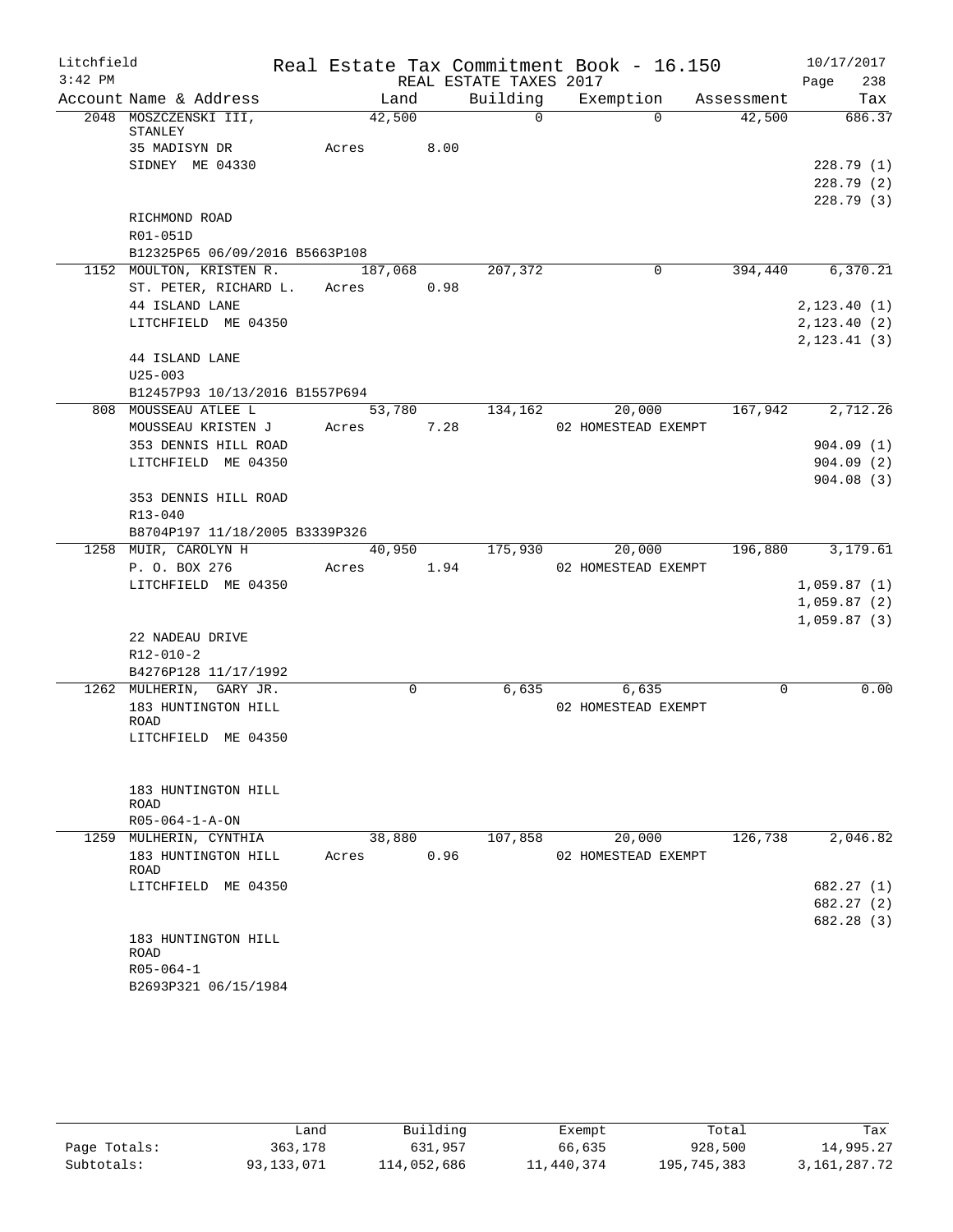| Litchfield |                                    |            |         |      |                        | Real Estate Tax Commitment Book - 16.150 |             |                  |      | 10/17/2017  |
|------------|------------------------------------|------------|---------|------|------------------------|------------------------------------------|-------------|------------------|------|-------------|
| $3:42$ PM  |                                    |            |         |      | REAL ESTATE TAXES 2017 |                                          |             |                  | Page | 239         |
|            | Account Name & Address             |            | Land    |      | Building               | Exemption                                |             | Assessment       |      | Tax         |
|            | 1939 MULHERIN, FORREST             |            | 40,000  |      | $\Omega$               |                                          | $\Omega$    | 40,000           |      | 646.00      |
|            | C/O GARY MULHERIN JR.              | Acres 1.00 |         |      |                        |                                          |             |                  |      |             |
|            | 183 HUNTINGTON HILL<br>ROAD        |            |         |      |                        |                                          |             |                  |      | 215.33(1)   |
|            | LITCHFIELD ME 04350                |            |         |      |                        |                                          |             |                  |      | 215.33(2)   |
|            |                                    |            |         |      |                        |                                          |             |                  |      | 215.34(3)   |
|            | HUNTINGTON HILL ROAD               |            |         |      |                        |                                          |             |                  |      |             |
|            | $R05 - 064 - 1 - A$                |            |         |      |                        |                                          |             |                  |      |             |
|            | B834P247 05/16/1947                |            |         |      |                        |                                          |             |                  |      |             |
|            | 1261 MULHERIN, TODD J              |            |         |      |                        | $50,000$ $238,784$ $20,000$              |             | 268,784 4,340.86 |      |             |
|            | 524 OAKHILL ROAD                   | Acres      |         | 5.00 |                        | 02 HOMESTEAD EXEMPT                      |             |                  |      |             |
|            | LITCHFIELD ME 04350                |            |         |      |                        |                                          |             |                  |      | 1,446.95(1) |
|            |                                    |            |         |      |                        |                                          |             |                  |      | 1,446.95(2) |
|            |                                    |            |         |      |                        |                                          |             |                  |      | 1,446.96(3) |
|            | 524 OAK HILL ROAD                  |            |         |      |                        |                                          |             |                  |      |             |
|            | R04-043A                           |            |         |      |                        |                                          |             |                  |      |             |
|            | B4265P330<br>2400 MULHERIN, DENISE |            | 22,500  |      | 0                      |                                          | 0           | 22,500           |      | 363.37      |
|            | 1011 GARDINER ROAD                 | Acres      | 15.00   |      |                        |                                          |             |                  |      |             |
|            | WALES ME 04280                     |            |         |      |                        |                                          |             |                  |      | 121.12(1)   |
|            |                                    |            |         |      |                        |                                          |             |                  |      | 121.12(2)   |
|            |                                    |            |         |      |                        |                                          |             |                  |      | 121.13(3)   |
|            | OFF HALLOWELL ROAD                 |            |         |      |                        |                                          |             |                  |      |             |
|            | R02-026A                           |            |         |      |                        |                                          |             |                  |      |             |
|            | B7604P296 08/27/2003               |            |         |      |                        |                                          |             |                  |      |             |
|            | 53 MULLARKEY, SAMANTHA &           |            | 40,250  |      | 58,706                 |                                          | $\Omega$    | 98,956           |      | 1,598.14    |
|            | JAMES<br>1474 HALLOWELL ROAD       | Acres      |         | 1.10 |                        |                                          |             |                  |      |             |
|            | LITCHFIELD ME 04350                |            |         |      |                        |                                          |             |                  |      | 532.71 (1)  |
|            |                                    |            |         |      |                        |                                          |             |                  |      | 532.71 (2)  |
|            |                                    |            |         |      |                        |                                          |             |                  |      | 532.72 (3)  |
|            | 1474 HALLOWELL ROAD                |            |         |      |                        |                                          |             |                  |      |             |
|            | $U20 - 028$                        |            |         |      |                        |                                          |             |                  |      |             |
|            | B6188P122 03/10/2000               |            |         |      |                        |                                          |             |                  |      |             |
| 1263       | MULLEN STEVE P                     |            | 213,350 |      | 49,484                 |                                          | $\mathbf 0$ | 262,834 4,244.77 |      |             |
|            | MULLEN MARYLEE T                   | Acres      |         | 1.40 |                        |                                          |             |                  |      |             |
|            | 23 SAVOY ST                        |            |         |      |                        |                                          |             |                  |      | 1,414.92(1) |
|            | PORTLAND ME 04103-5023             |            |         |      |                        |                                          |             |                  |      | 1,414.92(2) |
|            | 30 SIMARD DRIVE                    |            |         |      |                        |                                          |             |                  |      | 1,414.93(3) |
|            | $U26 - 005$                        |            |         |      |                        |                                          |             |                  |      |             |
|            | B9141P39 10/28/2006 B3715P32       |            |         |      |                        |                                          |             |                  |      |             |
|            | 1264 MULLEN, MICHAEL A &           |            | 49,100  |      | 88,742                 | 20,000                                   |             | 117,842          |      | 1,903.15    |
|            | JANICE                             |            |         |      |                        |                                          |             |                  |      |             |
|            | PO BOX 804                         | Acres      |         | 5.20 |                        | 02 HOMESTEAD EXEMPT                      |             |                  |      |             |
|            | SABATTUS ME 04280-0804             |            |         |      |                        |                                          |             |                  |      | 634.38 (1)  |
|            |                                    |            |         |      |                        |                                          |             |                  |      | 634.38 (2)  |
|            |                                    |            |         |      |                        |                                          |             |                  |      | 634.39 (3)  |
|            | 22 HAYDEN HILL ROAD                |            |         |      |                        |                                          |             |                  |      |             |
|            | $R03 - 040 - 7$<br>B5331P236       |            |         |      |                        |                                          |             |                  |      |             |
|            |                                    |            |         |      |                        |                                          |             |                  |      |             |

|              | Land       | Building    | Exempt     | Total       | Tax          |
|--------------|------------|-------------|------------|-------------|--------------|
| Page Totals: | 415,200    | 435,716     | 40,000     | 810,916     | 13,096.29    |
| Subtotals:   | 93,548,271 | 114,488,402 | 11,480,374 | 196,556,299 | 3,174,384.01 |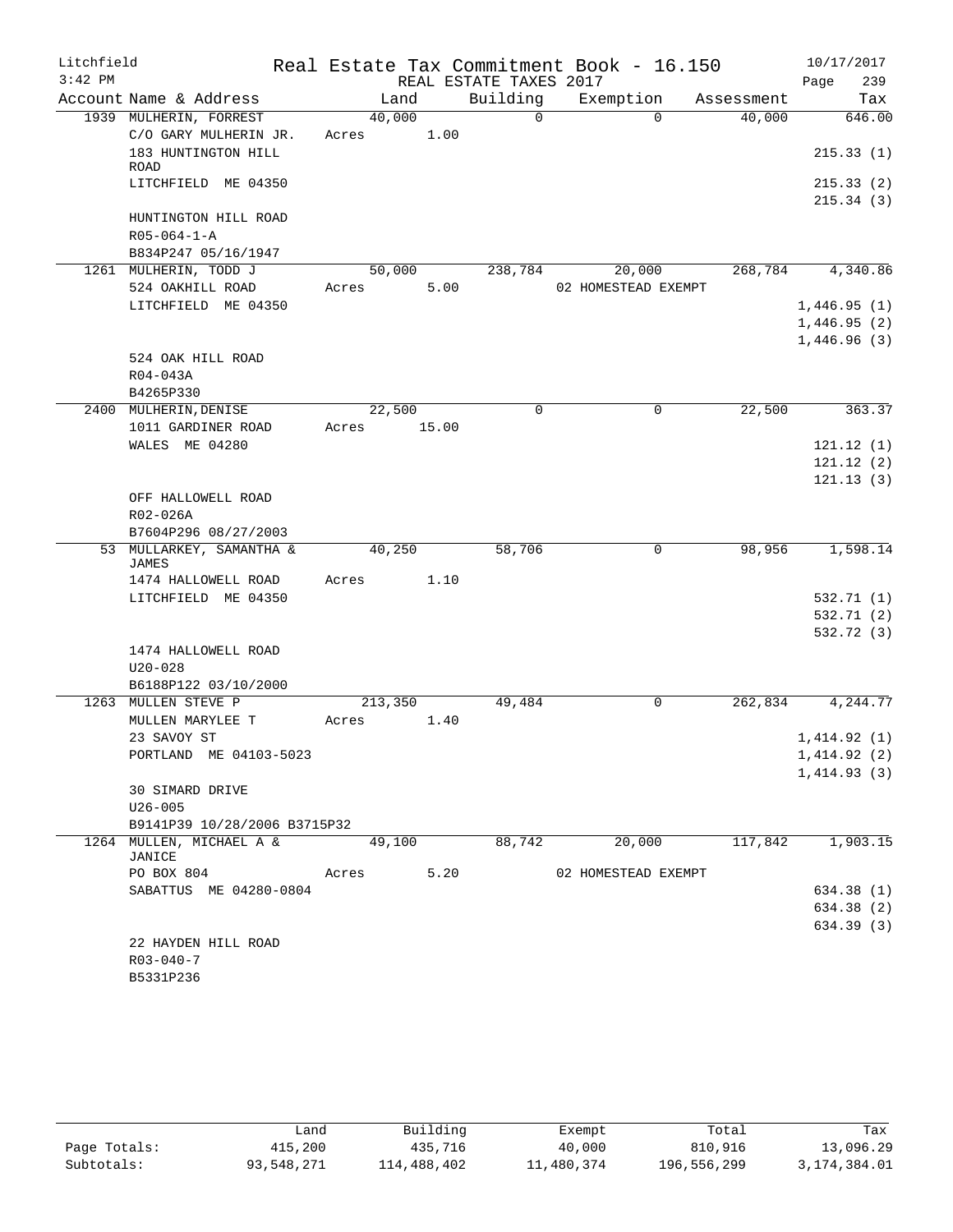| Litchfield |                                                                                               |                          |                        | Real Estate Tax Commitment Book - 16.150 |            | 10/17/2017             |
|------------|-----------------------------------------------------------------------------------------------|--------------------------|------------------------|------------------------------------------|------------|------------------------|
| $3:42$ PM  |                                                                                               |                          | REAL ESTATE TAXES 2017 |                                          |            | Page<br>240            |
|            | Account Name & Address                                                                        | Land                     | Building               | Exemption                                | Assessment | Tax                    |
|            | 2024 MURPHY, DONALD<br>341 HUNTINGTON HILL<br>ROAD                                            | 43,000<br>2.20<br>Acres  | 99,557                 | 20,000<br>02 HOMESTEAD EXEMPT            | 122,557    | 1,979.30               |
|            | LITCHFIELD ME 04350                                                                           |                          |                        |                                          |            | 659.77 (1)             |
|            |                                                                                               |                          |                        |                                          |            | 659.77 (2)             |
|            | 341 HUNTINGTON HILL<br><b>ROAD</b><br>R05-056A<br>B11170P306 09/19/2012 B10339P320 02/10/2010 |                          |                        |                                          |            | 659.76(3)              |
|            | B5432P271 08/12/1997                                                                          |                          |                        |                                          |            |                        |
|            | 338 MURPHY, KENNETH L.<br>107 STEVENSTOWN ROAD                                                | 75,700<br>60.00<br>Acres | 89,572                 | $\mathsf{O}$                             | 165,272    | 2,669.14               |
|            | LITCHFIELD ME 04350                                                                           |                          |                        |                                          |            | 889.71 (1)             |
|            |                                                                                               |                          |                        |                                          |            | 889.71 (2)             |
|            |                                                                                               |                          |                        |                                          |            | 889.72 (3)             |
|            | 107 STEVENSTOWN ROAD                                                                          |                          |                        |                                          |            |                        |
|            | $R13 - 035$                                                                                   |                          |                        |                                          |            |                        |
|            | B11272P68 01/03/2013 B6831P31                                                                 |                          |                        |                                          |            |                        |
|            | 924 MURPHY, MICHAEL W                                                                         | 45,800                   | 85,985                 | $\mathbf 0$                              | 131,785    | 2,128.33               |
|            | 77 HARDSCRABBLE ROAD                                                                          | 3.32<br>Acres            |                        |                                          |            |                        |
|            | LITCHFIELD ME 04350                                                                           |                          |                        |                                          |            | 709.44(1)              |
|            |                                                                                               |                          |                        |                                          |            | 709.44(2)              |
|            | 77 HARDSCRABBLE ROAD<br>$U21 - 041$                                                           |                          |                        |                                          |            | 709.45(3)              |
|            | B8312P273 02/23/2005                                                                          |                          |                        |                                          |            |                        |
|            | 1556 MURRAY, MICHAEL P.                                                                       | 261,750                  | 145,652                | 20,000                                   | 387,402    | 6,256.54               |
|            | <b>DUCEY ROSANNE</b>                                                                          | 5.80<br>Acres            |                        | 02 HOMESTEAD EXEMPT                      |            |                        |
|            | 111 BUKER ROAD                                                                                |                          |                        |                                          |            | 2,085.51(1)            |
|            | LITCHFIELD ME 04350                                                                           |                          |                        |                                          |            | 2,085.51(2)            |
|            | 111 BUKER ROAD                                                                                |                          |                        |                                          |            | 2,085.52(3)            |
|            | $U10 - 035$<br>B6574P94 07/26/2001                                                            |                          |                        |                                          |            |                        |
|            | 1384 MUSCHAMP CHERI L                                                                         | 69,500                   | 76,459                 | 20,000                                   | 125,959    | 2,034.24               |
|            | 611 HUNTINGTON HILL<br>ROAD                                                                   | 30.00<br>Acres           |                        | 02 HOMESTEAD EXEMPT                      |            |                        |
|            | LITCHFIELD ME 04350                                                                           |                          |                        |                                          |            | 678.08(1)              |
|            |                                                                                               |                          |                        |                                          |            | 678.08(2)              |
|            |                                                                                               |                          |                        |                                          |            | 678.08(3)              |
|            | 611 HUNTINGTON HILL<br>ROAD                                                                   |                          |                        |                                          |            |                        |
|            | R04-001                                                                                       |                          |                        |                                          |            |                        |
|            | B12149P324 10/27/2015 B9648P315 02/26/2008 B3242P145<br>09/20/1987                            |                          |                        |                                          |            |                        |
|            | 1268 MYSHRALL JR, NORMAN S                                                                    | 40,500                   | 50,763                 | 20,000                                   | 71,263     | 1,150.90               |
|            | 45 NECK ROAD                                                                                  | 1.20<br>Acres            |                        | 02 HOMESTEAD EXEMPT                      |            |                        |
|            | LITCHFIELD ME 04350                                                                           |                          |                        |                                          |            | 383.63(1)              |
|            |                                                                                               |                          |                        |                                          |            | 383.63(2)<br>383.64(3) |
|            | 45 NECK ROAD<br>R14-039                                                                       |                          |                        |                                          |            |                        |
|            | B3154P203                                                                                     |                          |                        |                                          |            |                        |
|            |                                                                                               |                          |                        |                                          |            |                        |

|              | Land       | Building    | Exempt     | Total       | Tax          |
|--------------|------------|-------------|------------|-------------|--------------|
| Page Totals: | 536,250    | 547,988     | 80,000     | 1,004,238   | 16,218.45    |
| Subtotals:   | 94,084,521 | 115,036,390 | 11,560,374 | 197,560,537 | 3,190,602.46 |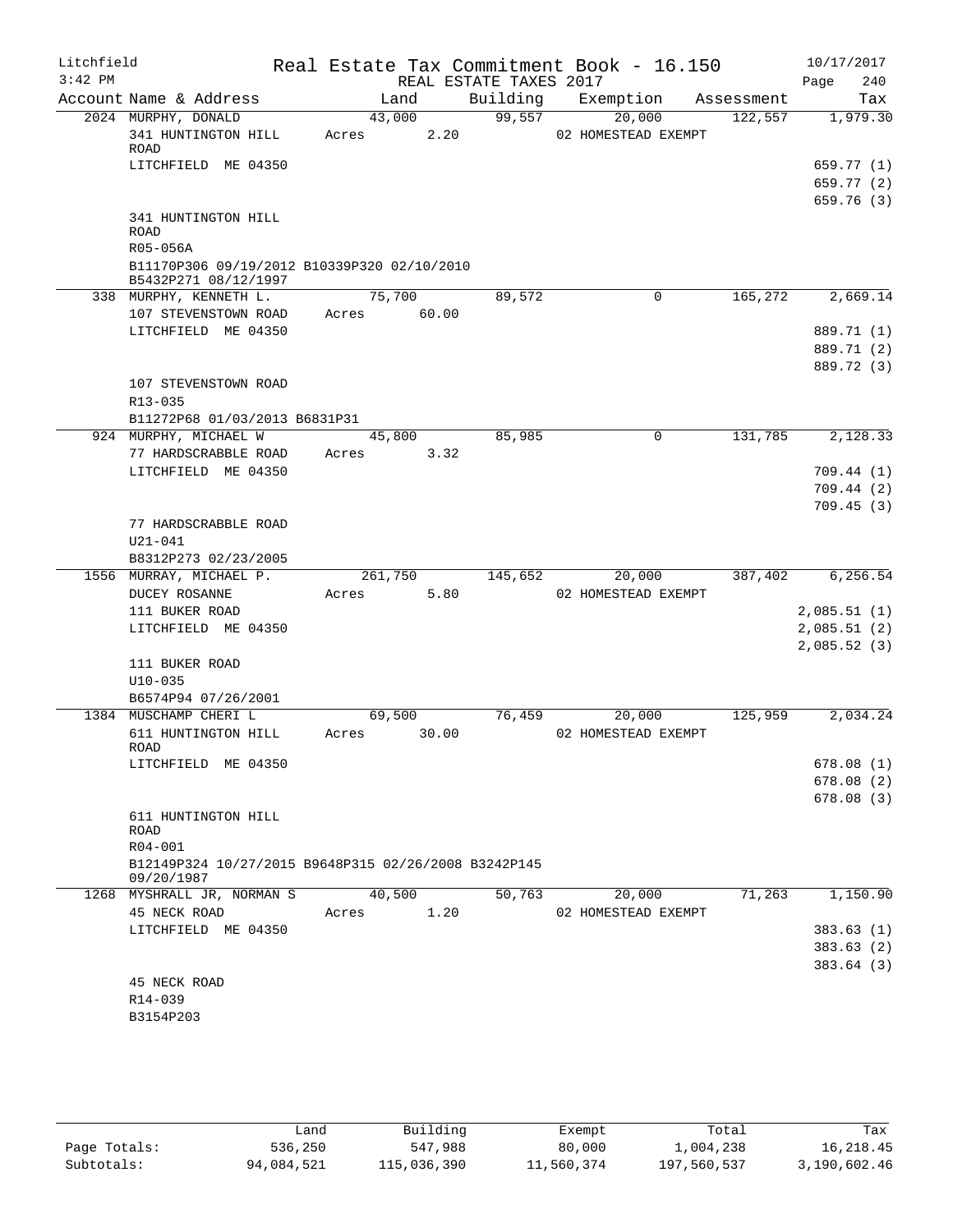| Litchfield   |                                           |              |             |          |                        | Real Estate Tax Commitment Book - 16.150 |             |            | 10/17/2017   |           |
|--------------|-------------------------------------------|--------------|-------------|----------|------------------------|------------------------------------------|-------------|------------|--------------|-----------|
| $3:42$ PM    |                                           |              |             |          | REAL ESTATE TAXES 2017 |                                          |             |            | Page         | 241       |
|              | Account Name & Address                    |              | Land        |          |                        | Building Exemption                       |             | Assessment |              | Tax       |
|              | 798 NADEAU ROBERT B                       |              | 121,008     |          | 384,847                | 20,000                                   |             | 485,855    |              | 7,846.56  |
|              | COUTTS REBECCA J                          | Acres        |             | 7.20     |                        | 02 HOMESTEAD EXEMPT                      |             |            |              |           |
|              | 214 UPPER POND ROAD                       |              |             |          |                        |                                          |             |            | 2,615.52(1)  |           |
|              | LITCHFIELD ME 04350                       |              |             |          |                        |                                          |             |            | 2,615.52(2)  |           |
|              |                                           |              |             |          |                        |                                          |             |            | 2,615.52(3)  |           |
|              | 214 UPPER POND ROAD                       |              |             |          |                        |                                          |             |            |              |           |
|              | $R01 - 018 - 4$                           |              |             |          |                        |                                          |             |            |              |           |
|              | B9384P220 06/08/2007 B6029P179 08/17/1989 |              |             |          |                        |                                          |             |            |              |           |
|              | 2358 NADEAU, LAWRENCE &                   |              | 45,575      |          | 249,339                |                                          | 0           | 294,914    |              | 4,762.86  |
|              | <b>RENEE</b>                              |              |             |          |                        |                                          |             |            |              |           |
|              | 39 MY WAY DRIVE                           |              | Acres 3.23  |          |                        |                                          |             |            |              |           |
|              | LITCHFIELD ME 04476                       |              |             |          |                        |                                          |             |            | 1,587.62(1)  |           |
|              |                                           |              |             |          |                        |                                          |             |            | 1,587.62(2)  |           |
|              |                                           |              |             |          |                        |                                          |             |            | 1,587.62(3)  |           |
|              | 1145 LEWISTON ROAD                        |              |             |          |                        |                                          |             |            |              |           |
|              | R13-008A-6                                |              |             |          |                        |                                          |             |            |              |           |
|              | 2052 NADEAU, LAWRENCE &                   |              | 57,218      |          | 57,766                 |                                          | $\mathbf 0$ | 114,984    |              | 1,856.99  |
|              | <b>RENEE</b>                              |              |             |          |                        |                                          |             |            |              |           |
|              | 39 MY WAY DRIVE                           | Acres        | 39.38       |          |                        |                                          |             |            |              |           |
|              | LITCHFIELD ME 04350                       |              |             |          |                        |                                          |             |            |              | 619.00(1) |
|              |                                           |              |             |          |                        |                                          |             |            | 619.00(2)    |           |
|              |                                           |              |             |          |                        |                                          |             |            |              | 618.99(3) |
|              | LEWISTON ROAD                             |              |             |          |                        |                                          |             |            |              |           |
|              | R13-008A                                  |              |             |          |                        |                                          |             |            |              |           |
|              | B5511P67 07/16/2003                       |              |             |          |                        |                                          |             |            |              |           |
|              | 2372 NADEAU, LAWRENCE &                   |              | 42,500      |          | 0                      |                                          | 0           | 42,500     |              | 686.37    |
|              | <b>RENEE</b>                              |              |             |          |                        |                                          |             |            |              |           |
|              | 39 MY WAY DRIVE                           |              | Acres       | 2.00     |                        |                                          |             |            |              |           |
|              | LITCHFIELD ME 04350                       |              |             |          |                        |                                          |             |            |              | 228.79(1) |
|              |                                           |              |             |          |                        |                                          |             |            |              | 228.79(2) |
|              |                                           |              |             |          |                        |                                          |             |            |              | 228.79(3) |
|              | 1177 LEWISTON ROAD                        |              |             |          |                        |                                          |             |            |              |           |
|              | R13-008A-3                                |              |             |          |                        |                                          |             |            |              |           |
|              | 2366 NADEAU, LAWRENCE &<br><b>RENEE</b>   |              | 41,250      |          | 181,033                | 20,000                                   |             | 202,283    |              | 3,266.87  |
|              | 39 MY WAY DRIVE                           | Acres        |             | 2.06     |                        | 02 HOMESTEAD EXEMPT                      |             |            |              |           |
|              | LITCHFIELD ME 04350                       |              |             |          |                        |                                          |             |            | 1,088.96(1)  |           |
|              |                                           |              |             |          |                        |                                          |             |            | 1,088.96(2)  |           |
|              |                                           |              |             |          |                        |                                          |             |            | 1,088.95(3)  |           |
|              | 39 MY WAY DRIVE                           |              |             |          |                        |                                          |             |            |              |           |
|              | R13-008A-1                                |              |             |          |                        |                                          |             |            |              |           |
|              | 1274 NADEAU, RICHARD L                    |              |             |          | 5,660                  |                                          | 0           | 31,086     |              | 502.04    |
|              | 8 SO.LISBON ROAD                          |              | 25,426      |          |                        |                                          |             |            |              |           |
|              |                                           | Acres        |             | 0.11     |                        |                                          |             |            |              |           |
|              | LEWISTON ME 04240                         |              |             |          |                        |                                          |             |            | 167.35(1)    |           |
|              |                                           |              |             |          |                        |                                          |             |            | 167.35(2)    |           |
|              |                                           |              |             |          |                        |                                          |             |            | 167.34(3)    |           |
|              | 57 FOREST LANE                            |              |             |          |                        |                                          |             |            |              |           |
|              | $U08 - 020$                               |              |             |          |                        |                                          |             |            |              |           |
|              | B1525P862                                 |              |             |          |                        |                                          |             |            |              |           |
| 2309         | NADEAU, ROBERT                            |              | 28,100      |          | $\mathbf 0$            |                                          | 0           | 28,100     |              | 453.81    |
|              | 214 UPPER POND ROAD                       | Acres        |             | 1.60     |                        |                                          |             |            |              |           |
|              | LITCHFIELD ME 04350                       |              |             |          |                        |                                          |             |            | 151.27(1)    |           |
|              |                                           |              |             |          |                        |                                          |             |            | 151.27(2)    |           |
|              |                                           |              |             |          |                        |                                          |             |            | 151.27(3)    |           |
|              | WOODPECKER DRIVE                          |              |             |          |                        |                                          |             |            |              |           |
|              | $R14 - 010 - 2$                           |              |             |          |                        |                                          |             |            |              |           |
|              | B5432P238 08/18/1997                      |              |             |          |                        |                                          |             |            |              |           |
|              |                                           |              |             |          |                        |                                          |             |            |              |           |
|              |                                           |              |             |          |                        |                                          |             |            |              |           |
|              |                                           | Land         |             | Building |                        | Exempt                                   |             | Total      |              | Tax       |
| Page Totals: |                                           | 361,077      |             | 878,645  |                        | 40,000                                   | 1,199,722   |            |              | 19,375.50 |
| Subtotals:   |                                           | 94, 445, 598 | 115,915,035 |          |                        | 11,600,374                               | 198,760,259 |            | 3,209,977.96 |           |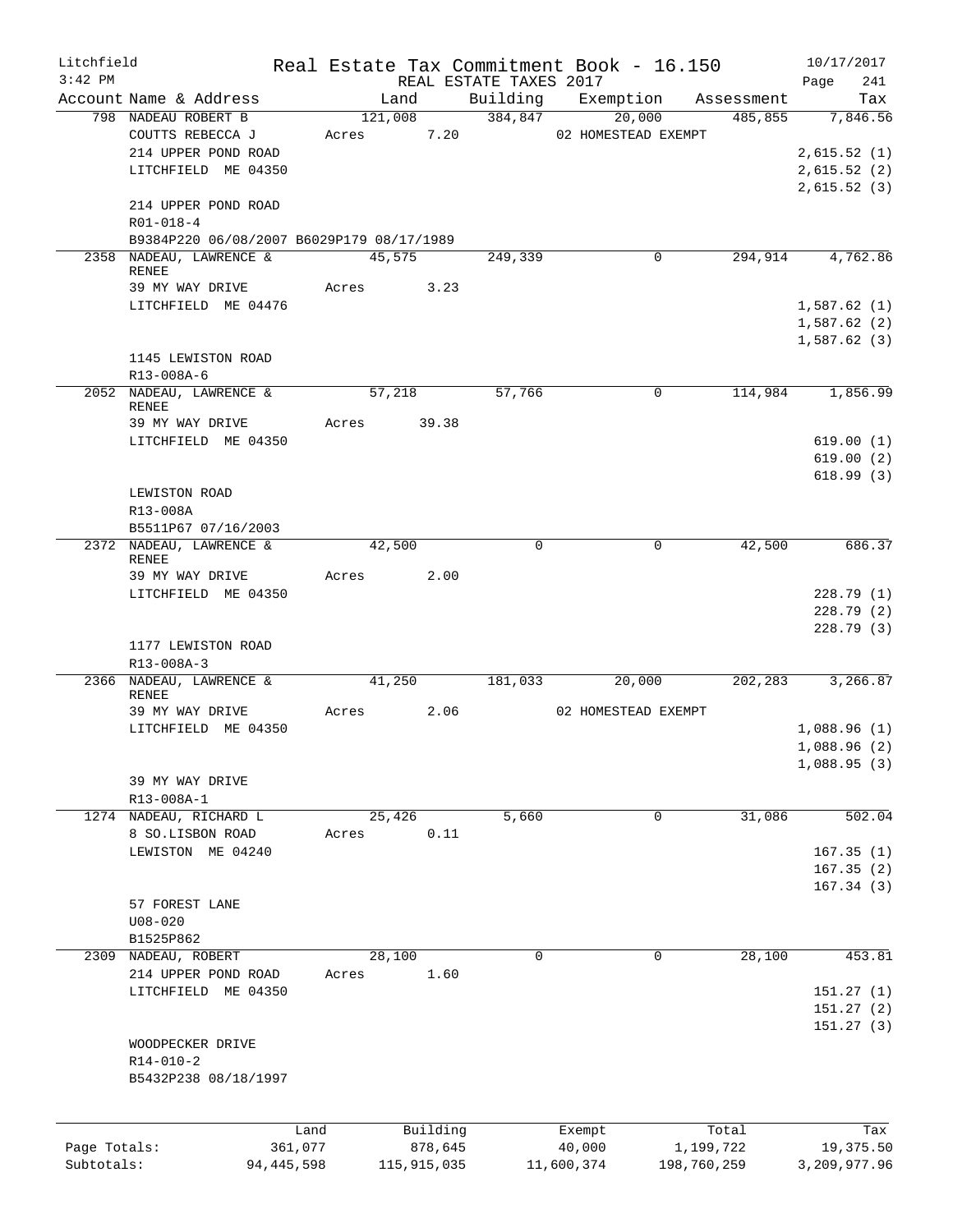| Litchfield |                                                                                       |            |      |                        | Real Estate Tax Commitment Book - 16.150 |            |          |             | 10/17/2017 |
|------------|---------------------------------------------------------------------------------------|------------|------|------------------------|------------------------------------------|------------|----------|-------------|------------|
| $3:42$ PM  |                                                                                       |            |      | REAL ESTATE TAXES 2017 |                                          |            |          | Page        | 242        |
|            | Account Name & Address                                                                | Land       |      |                        | Building Exemption                       | Assessment |          |             | Tax        |
|            | 1883 NADEAU, SCOTT R &                                                                | 39,850     |      | 103,423                | 20,000                                   |            | 123, 273 |             | 1,990.86   |
|            | MELINDA<br>59 LITTLE DRIVE                                                            | Acres      | 1.50 |                        | 02 HOMESTEAD EXEMPT                      |            |          |             |            |
|            | LITCHFIELD ME 04350                                                                   |            |      |                        |                                          |            |          |             | 663.62(1)  |
|            |                                                                                       |            |      |                        |                                          |            |          |             | 663.62(2)  |
|            |                                                                                       |            |      |                        |                                          |            |          |             | 663.62(3)  |
|            | 59 LITTLE DRIVE                                                                       |            |      |                        |                                          |            |          |             |            |
|            | U24-012C                                                                              |            |      |                        |                                          |            |          |             |            |
|            | B7341P296 09/06/1996                                                                  |            |      |                        |                                          |            |          |             |            |
|            | 500 NANCY A. DOW FAMILY                                                               | 103,672    |      | 102,157                | 26,000                                   |            | 179,829  |             | 2,904.24   |
|            | TRUST                                                                                 |            |      |                        |                                          |            |          |             |            |
|            | 65 WOODBURY DR                                                                        | Acres      | 0.42 |                        | 02 HOMESTEAD EXEMPT                      |            |          |             |            |
|            | LITCHFIELD ME 04350                                                                   |            |      |                        | 22 WW2 Widow Res                         |            |          |             | 968.08(1)  |
|            |                                                                                       |            |      |                        |                                          |            |          |             | 968.08(2)  |
|            |                                                                                       |            |      |                        |                                          |            |          |             | 968.08(3)  |
|            | 65 WOODBURY DRIVE                                                                     |            |      |                        |                                          |            |          |             |            |
|            | $U25 - 017$                                                                           |            |      |                        |                                          |            |          |             |            |
|            | B12088P125 08/09/2015 B2036P64<br>2838 NAULT, JIM L.                                  | 45,750     |      | 95,257                 | 0                                        |            | 141,007  |             | 2,277.26   |
|            | WOODRUM, MARIE                                                                        | Acres      | 3.30 |                        |                                          |            |          |             |            |
|            | 64 DENNIS HILL ROAD                                                                   |            |      |                        |                                          |            |          |             | 759.09(1)  |
|            | LITCHFIELD ME 04350                                                                   |            |      |                        |                                          |            |          |             | 759.09(2)  |
|            |                                                                                       |            |      |                        |                                          |            |          |             | 759.08(3)  |
|            | 64 DENNIS HILL ROAD                                                                   |            |      |                        |                                          |            |          |             |            |
|            | R12-020C                                                                              |            |      |                        |                                          |            |          |             |            |
|            | B11537P304 10/09/2013                                                                 |            |      |                        |                                          |            |          |             |            |
|            | 2234 NEAGLE, TIMOTHY D.                                                               | 42,625     |      | 115,674                | 0                                        |            | 158,299  |             | 2,556.53   |
|            | 16 OAK HILL ROAD                                                                      | Acres 2.05 |      |                        |                                          |            |          |             |            |
|            | LITCHFIELD ME 04350                                                                   |            |      |                        |                                          |            |          |             | 852.18 (1) |
|            |                                                                                       |            |      |                        |                                          |            |          |             | 852.18 (2) |
|            |                                                                                       |            |      |                        |                                          |            |          |             | 852.17(3)  |
|            | 16 OAK HILL ROAD                                                                      |            |      |                        |                                          |            |          |             |            |
|            | $R05 - 009 - 1$                                                                       |            |      |                        |                                          |            |          |             |            |
|            | B12317P28 06/06/2016 B8916P18 05/22/2006 B8656P239<br>10/19/2005 B6926P252 05/24/2002 |            |      |                        |                                          |            |          |             |            |
|            | 2886 NEAL, JR. RUSSELL E.                                                             | 30,500     |      | $\Omega$               | $\Omega$                                 |            | 30,500   |             | 492.57     |
|            | NEAL, FAYE A.                                                                         | Acres      | 2.00 |                        |                                          |            |          |             |            |
|            | 50 BALSAM LANE                                                                        |            |      |                        |                                          |            |          |             | 164.19(1)  |
|            | PO BOX 973                                                                            |            |      |                        |                                          |            |          |             | 164.19(2)  |
|            | SABATTUS ME 04280                                                                     |            |      |                        |                                          |            |          |             | 164.19(3)  |
|            | BUKER ROAD                                                                            |            |      |                        |                                          |            |          |             |            |
|            | R05-007B                                                                              |            |      |                        |                                          |            |          |             |            |
|            | B12215P52 12/16/2015                                                                  |            |      |                        |                                          |            |          |             |            |
|            | 2360 NEES BRIAN C                                                                     | 43,250     |      | 230,548                | 20,000                                   |            | 253,798  |             | 4,098.84   |
|            | NEES KATHLEEN L                                                                       | Acres      | 2.30 |                        | 02 HOMESTEAD EXEMPT                      |            |          |             |            |
|            | 187 UPPER POND ROAD                                                                   |            |      |                        |                                          |            |          | 1,366.28(1) |            |
|            | LITCHFIELD ME 04350                                                                   |            |      |                        |                                          |            |          | 1,366.28(2) |            |
|            |                                                                                       |            |      |                        |                                          |            |          | 1,366.28(3) |            |
|            | 187 UPPER POND ROAD                                                                   |            |      |                        |                                          |            |          |             |            |
|            | $R01 - 017 - 3$                                                                       |            |      |                        |                                          |            |          |             |            |
|            | B9611P304 01/08/2008 B7904P296 04/16/2004 B6412P193                                   |            |      |                        |                                          |            |          |             |            |

|              | Land       | Building    | Exempt     | Total       | Tax             |
|--------------|------------|-------------|------------|-------------|-----------------|
| Page Totals: | 305,647    | 647,059     | 66,000     | 886,706     | 14,320.30       |
| Subtotals:   | 94,751,245 | 116,562,094 | 11,666,374 | 199,646,965 | 3, 224, 298. 26 |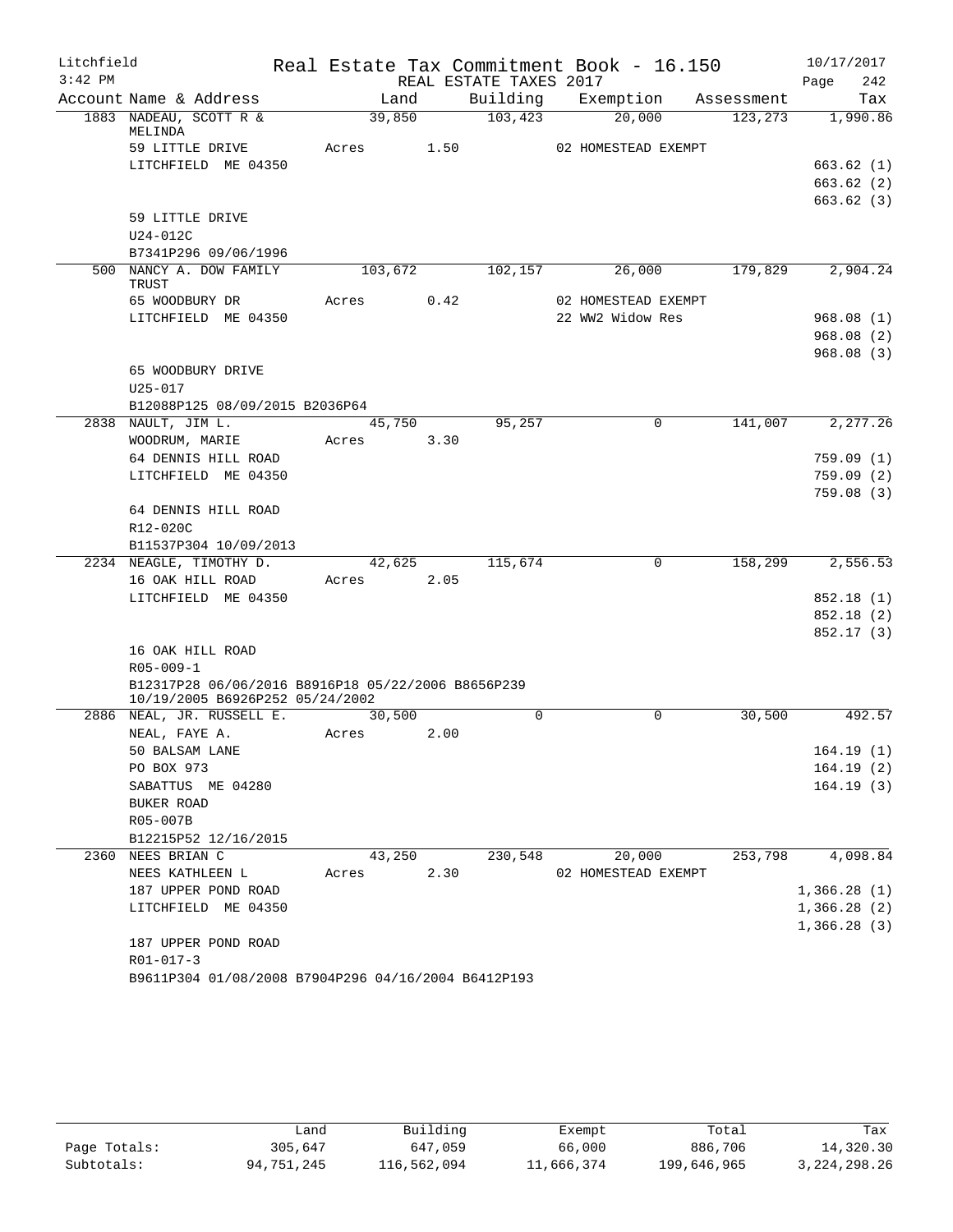| Litchfield   |                                           |              |       |                       |          | Real Estate Tax Commitment Book - 16.150 |                     |               |            | 10/17/2017     |            |
|--------------|-------------------------------------------|--------------|-------|-----------------------|----------|------------------------------------------|---------------------|---------------|------------|----------------|------------|
| $3:42$ PM    |                                           |              |       |                       |          | REAL ESTATE TAXES 2017                   |                     |               |            | Page           | 243        |
|              | Account Name & Address                    |              |       | Land                  |          | Building                                 | Exemption           |               | Assessment |                | Tax        |
|              | 1286 NELSEN, MARK<br>56 DINGLEY ROAD      |              | Acres | 19,250<br>75.00       |          | $\Omega$                                 |                     | $\Omega$      | 19,250     |                | 310.89     |
|              | LITCHFIELD ME 04350                       |              |       |                       |          |                                          |                     |               |            |                | 103.63(1)  |
|              |                                           |              |       |                       |          |                                          |                     |               |            |                | 103.63(2)  |
|              |                                           |              |       |                       |          |                                          |                     |               |            |                |            |
|              |                                           |              |       |                       |          |                                          |                     |               |            |                | 103.63(3)  |
|              | 56 DINGLEY ROAD                           |              |       |                       |          |                                          |                     |               |            |                |            |
|              | R07-023-1                                 |              |       |                       |          |                                          |                     |               |            |                |            |
|              | B3701P152 03/08/1990                      |              |       |                       |          | 90,836                                   |                     |               | 136,071    |                | 2,197.55   |
|              | 1285 NELSEN, MARK I<br>56 DINGLEY ROAD    |              |       | 65,235<br>Acres 67.00 |          |                                          | 20,000              |               |            |                |            |
|              |                                           |              |       |                       |          |                                          | 02 HOMESTEAD EXEMPT |               |            |                |            |
|              | LITCHFIELD ME 04350                       |              |       |                       |          |                                          |                     |               |            |                | 732.52(1)  |
|              |                                           |              |       |                       |          |                                          |                     |               |            |                | 732.52(2)  |
|              |                                           |              |       |                       |          |                                          |                     |               |            |                | 732.51(3)  |
|              | 56 DINGLEY ROAD                           |              |       |                       |          |                                          |                     |               |            |                |            |
|              | R10-038                                   |              |       |                       |          |                                          |                     |               |            |                |            |
|              | B1577P217                                 |              |       |                       |          |                                          |                     |               |            |                |            |
|              | 1291 NELSON, JEREMY J.                    |              |       | 1,000                 |          | $\Omega$                                 |                     | 0             | 1,000      |                | 16.15      |
|              | P.O. BOX 470                              |              | Acres |                       | 0.40     |                                          |                     |               |            |                |            |
|              | LITCHFIELD ME 04350                       |              |       |                       |          |                                          |                     |               |            |                | 5.38(1)    |
|              |                                           |              |       |                       |          |                                          |                     |               |            |                | 5.38(2)    |
|              |                                           |              |       |                       |          |                                          |                     |               |            |                | 5.39(3)    |
|              | BUKER ROAD                                |              |       |                       |          |                                          |                     |               |            |                |            |
|              | R05-038                                   |              |       |                       |          |                                          |                     |               |            |                |            |
|              | B11153P291 08/27/2012 B4688P121           |              |       |                       |          |                                          |                     |               |            |                |            |
|              | 1287 NELSON, LAWRENCE                     |              |       | 260,975               |          | 120,679                                  |                     | 0             | 381,654    |                | 6,163.71   |
|              | P O BOX 470                               |              | Acres |                       | 1.05     |                                          |                     |               |            |                |            |
|              | LITCHFIELD ME 04350                       |              |       |                       |          |                                          |                     |               |            | 2,054.57(1)    |            |
|              |                                           |              |       |                       |          |                                          |                     |               |            | 2,054.57(2)    |            |
|              |                                           |              |       |                       |          |                                          |                     |               |            | 2,054.57(3)    |            |
|              | 485 PEACEPIPE DRIVE                       |              |       |                       |          |                                          |                     |               |            |                |            |
|              | U28-058A                                  |              |       |                       |          |                                          |                     |               |            |                |            |
|              | B2988P158                                 |              |       |                       |          |                                          |                     |               |            |                |            |
|              | 2775 NELSON, MARGUERITE M                 |              |       | 31,500                |          | $\mathbf 0$                              |                     | $\Omega$      | 31,500     |                | 508.72     |
|              | BERUBE, DIANE                             |              | Acres |                       | 2.40     |                                          |                     |               |            |                |            |
|              | 111 GRANT ROAD                            |              |       |                       |          |                                          |                     |               |            |                | 169.57(1)  |
|              | Litchfield ME 04350                       |              |       |                       |          |                                          |                     |               |            |                | 169.57(2)  |
|              |                                           |              |       |                       |          |                                          |                     |               |            |                | 169.58(3)  |
|              | GRANT ROAD                                |              |       |                       |          |                                          |                     |               |            |                |            |
|              | $U11 - 005$                               |              |       |                       |          |                                          |                     |               |            |                |            |
|              | B10827P59 09/07/2011 B2266P147 12/18/1979 |              |       |                       |          |                                          |                     |               |            |                |            |
|              | 1289 NELSON, MARGUERITE M                 |              |       | 10,650                |          | 25,146                                   |                     | 0             | 35,796     |                | 578.11     |
|              | BERUBE, DIANE                             |              | Acres |                       | 0.25     |                                          |                     |               |            |                |            |
|              | 111 GRANT ROAD                            |              |       |                       |          |                                          |                     |               |            |                | 192.70(1)  |
|              | LITCHFIELD ME 04350                       |              |       |                       |          |                                          |                     |               |            |                | 192.70 (2) |
|              |                                           |              |       |                       |          |                                          |                     |               |            |                | 192.71(3)  |
|              | GRANT ROAD                                |              |       |                       |          |                                          |                     |               |            |                |            |
|              | $U11 - 006$                               |              |       |                       |          |                                          |                     |               |            |                |            |
|              | B2266P147 12/18/1979                      |              |       |                       |          |                                          |                     |               |            |                |            |
|              | 1290 NELSON, MARGUERITE M                 |              |       | 66,320                |          | 52,791                                   | 20,000              |               | 99,111     |                | 1,600.64   |
|              | BERUBE, DIANE                             |              | Acres |                       | 0.20     |                                          | 02 HOMESTEAD EXEMPT |               |            |                |            |
|              | 111 GRANT ROAD                            |              |       |                       |          |                                          |                     |               |            |                | 533.55(1)  |
|              | LITCHFIELD ME 04350                       |              |       |                       |          |                                          |                     |               |            |                | 533.55(2)  |
|              |                                           |              |       |                       |          |                                          |                     |               |            |                | 533.54(3)  |
|              | 111 GRANT ROAD                            |              |       |                       |          |                                          |                     |               |            |                |            |
|              | U11-007                                   |              |       |                       |          |                                          |                     |               |            |                |            |
|              | B10827P59 09/07/2011 B2266P147 12/18/1979 |              |       |                       |          |                                          |                     |               |            |                |            |
|              |                                           |              |       |                       |          |                                          |                     |               |            |                |            |
|              |                                           |              |       |                       |          |                                          |                     |               |            |                |            |
|              |                                           | Land         |       |                       | Building |                                          | Exempt              |               | Total      |                | Tax        |
| Page Totals: |                                           | 454,930      |       |                       | 289,452  |                                          | 40,000              |               | 704,382    |                | 11,375.77  |
| Subtotals:   |                                           | 95, 206, 175 |       | 116,851,546           |          |                                          | 11,706,374          | 200, 351, 347 |            | 3, 235, 674.03 |            |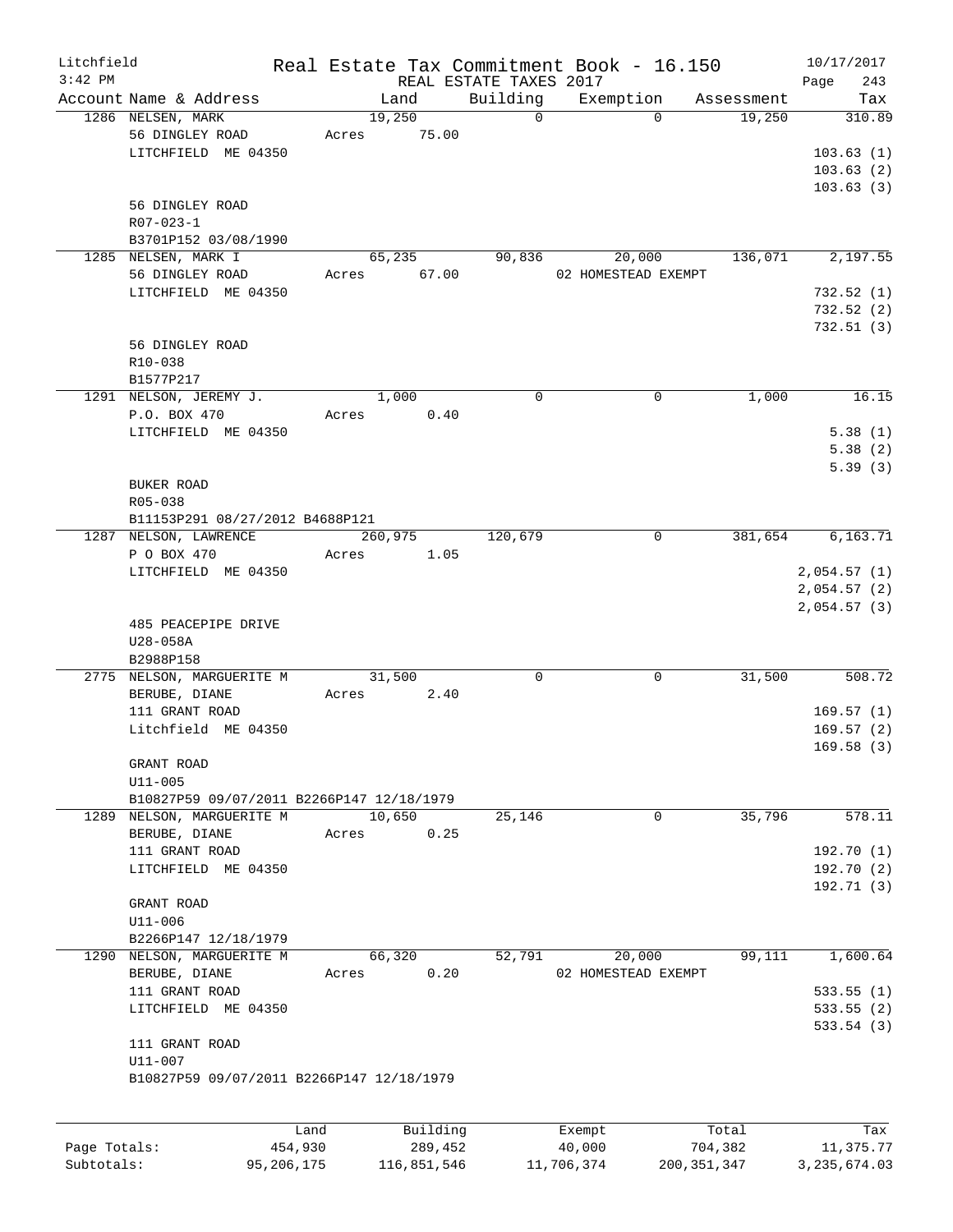| Litchfield   |                                                      |              |       |               |                        | Real Estate Tax Commitment Book - 16.150 |             | 10/17/2017     |
|--------------|------------------------------------------------------|--------------|-------|---------------|------------------------|------------------------------------------|-------------|----------------|
| $3:42$ PM    |                                                      |              |       |               | REAL ESTATE TAXES 2017 |                                          |             | Page<br>244    |
|              | Account Name & Address                               |              |       | Land          | Building               | Exemption                                | Assessment  | Tax            |
|              | 2307 NEMETH DANIELLE C                               |              |       | 49,900        | 165,693                | 20,000                                   | 195,593     | 3,158.83       |
|              | NEMETH JOHN M.                                       |              | Acres | 4.96          |                        | 02 HOMESTEAD EXEMPT                      |             |                |
|              | 1871 HALLOWELL ROAD                                  |              |       |               |                        |                                          |             | 1,052.94(1)    |
|              | LITCHFIELD ME 04350                                  |              |       |               |                        |                                          |             | 1,052.94(2)    |
|              |                                                      |              |       |               |                        |                                          |             | 1,052.95(3)    |
|              | 1871 HALLOWELL ROAD                                  |              |       |               |                        |                                          |             |                |
|              | U16-011A                                             |              |       |               |                        |                                          |             |                |
|              | B8224P198 11/23/2004 B7071P89 09/20/2002             |              |       |               |                        |                                          |             |                |
|              | 1294 NEWBURY, CHARLES                                |              |       | 40,250        | 76,474                 | 26,000                                   | 90,724      | 1,465.19       |
|              | 423 RICHMOND ROAD                                    |              | Acres | 1.10          |                        | 02 HOMESTEAD EXEMPT                      |             |                |
|              | LITCHFIELD ME 04350                                  |              |       |               |                        | 03 VETERANS EXEMPT                       |             | 488.40 (1)     |
|              |                                                      |              |       |               |                        |                                          |             | 488.40 (2)     |
|              |                                                      |              |       |               |                        |                                          |             | 488.39 (3)     |
|              | 423 RICHMOND ROAD                                    |              |       |               |                        |                                          |             |                |
|              | R03-012                                              |              |       |               |                        |                                          |             |                |
|              | B4656P296<br>1459 NEWCOMER, PHILIP A.                |              |       |               | 135,076                |                                          |             | 2,611.71       |
|              |                                                      |              |       | 46,640        |                        | 20,000                                   | 161,716     |                |
|              | NEWCOMER, KARA L.<br>1124 RICHMOND ROAD              |              | Acres | 14.00         |                        | 02 HOMESTEAD EXEMPT                      |             |                |
|              | LITCHFIELD ME 04350                                  |              |       |               |                        |                                          |             | 870.57(1)      |
|              |                                                      |              |       |               |                        |                                          |             | 870.57(2)      |
|              | 1124 RICHMOND ROAD                                   |              |       |               |                        |                                          |             | 870.57(3)      |
|              | R01-011                                              |              |       |               |                        |                                          |             |                |
|              | B12074P301 07/31/2015 B12074P302 08/04/2015          |              |       |               |                        |                                          |             |                |
|              | B12100P277 07/31/2015 B12074P301 07/31/2015          |              |       |               |                        |                                          |             |                |
|              | B11503P122 05/27/2008 B9177P287 12/04/2006 B2262P286 |              |       |               |                        |                                          |             |                |
|              | 2593 NEWENDYKE CORY                                  |              |       | 30,525        | $\Omega$               | $\Omega$                                 | 30, 525     | 492.98         |
|              | NEWENDYKE ESTHER                                     |              | Acres | 2.01          |                        |                                          |             |                |
|              | 213 SMALL ROAD                                       |              |       |               |                        |                                          |             | 164.33(1)      |
|              | LITCHFIELD ME 04350                                  |              |       |               |                        |                                          |             | 164.33(2)      |
|              |                                                      |              |       |               |                        |                                          |             | 164.32(3)      |
|              | OAK HILL ROAD                                        |              |       |               |                        |                                          |             |                |
|              | R05-010A                                             |              |       |               |                        |                                          |             |                |
|              | B8442P271 06/07/2005                                 |              |       |               |                        |                                          |             |                |
| 2596         | NEWENDYKE MELVIN                                     |              |       | 3,623         | 0                      | $\mathbf 0$                              | 3,623       | 58.51          |
|              | NEWENDYKE CORY                                       |              | Acres | 4.29          |                        |                                          |             |                |
|              | 84 SMALL ROAD                                        |              |       |               |                        |                                          |             | 19.50(1)       |
|              | LITCHFIELD ME 04350                                  |              |       |               |                        |                                          |             | 19.50 (2)      |
|              |                                                      |              |       |               |                        |                                          |             | 19.51(3)       |
|              | PLAINS ROAD                                          |              |       |               |                        |                                          |             |                |
|              | R07-031A-5                                           |              |       |               |                        |                                          |             |                |
|              | 1586 NEWENDYKE MELVIN                                |              |       | 19,300        | 0                      | $\mathbf 0$                              | 19,300      | 311.69         |
|              | 84 SMALL ROAD                                        |              | Acres | 0.50          |                        |                                          |             |                |
|              | LITCHFIELD ME 04350                                  |              |       |               |                        |                                          |             | 103.90(1)      |
|              |                                                      |              |       |               |                        |                                          |             | 103.90(2)      |
|              |                                                      |              |       |               |                        |                                          |             | 103.89(3)      |
|              | EASY STREET                                          |              |       |               |                        |                                          |             |                |
|              | $U09 - 033$                                          |              |       |               |                        |                                          |             |                |
|              | B8112P71 09/08/2004 B1738P316                        |              |       |               |                        |                                          |             |                |
|              | 2641 NEWENDYKE MELVIN                                |              |       | 21,669        | 0                      | $\Omega$                                 | 21,669      | 349.95         |
|              | 84 SMALL ROAD                                        |              | Acres | 74.24         |                        |                                          |             |                |
|              | LITCHFIELD ME 04350                                  |              |       |               |                        |                                          |             | 116.65(1)      |
|              |                                                      |              |       |               |                        |                                          |             | 116.65(2)      |
|              |                                                      |              |       |               |                        |                                          |             | 116.65(3)      |
|              | RICHMOND ROAD<br>R01-001                             |              |       |               |                        |                                          |             |                |
|              | B8833P25 03/14/2006                                  |              |       |               |                        |                                          |             |                |
|              |                                                      |              |       |               |                        |                                          |             |                |
|              |                                                      |              |       |               |                        |                                          |             |                |
|              |                                                      | Land         |       | Building      |                        | Exempt                                   | Total       | Tax            |
| Page Totals: |                                                      | 211,907      |       | 377,243       |                        | 66,000                                   | 523,150     | 8,448.86       |
| Subtotals:   |                                                      | 95, 418, 082 |       | 117, 228, 789 |                        | 11,772,374                               | 200,874,497 | 3, 244, 122.89 |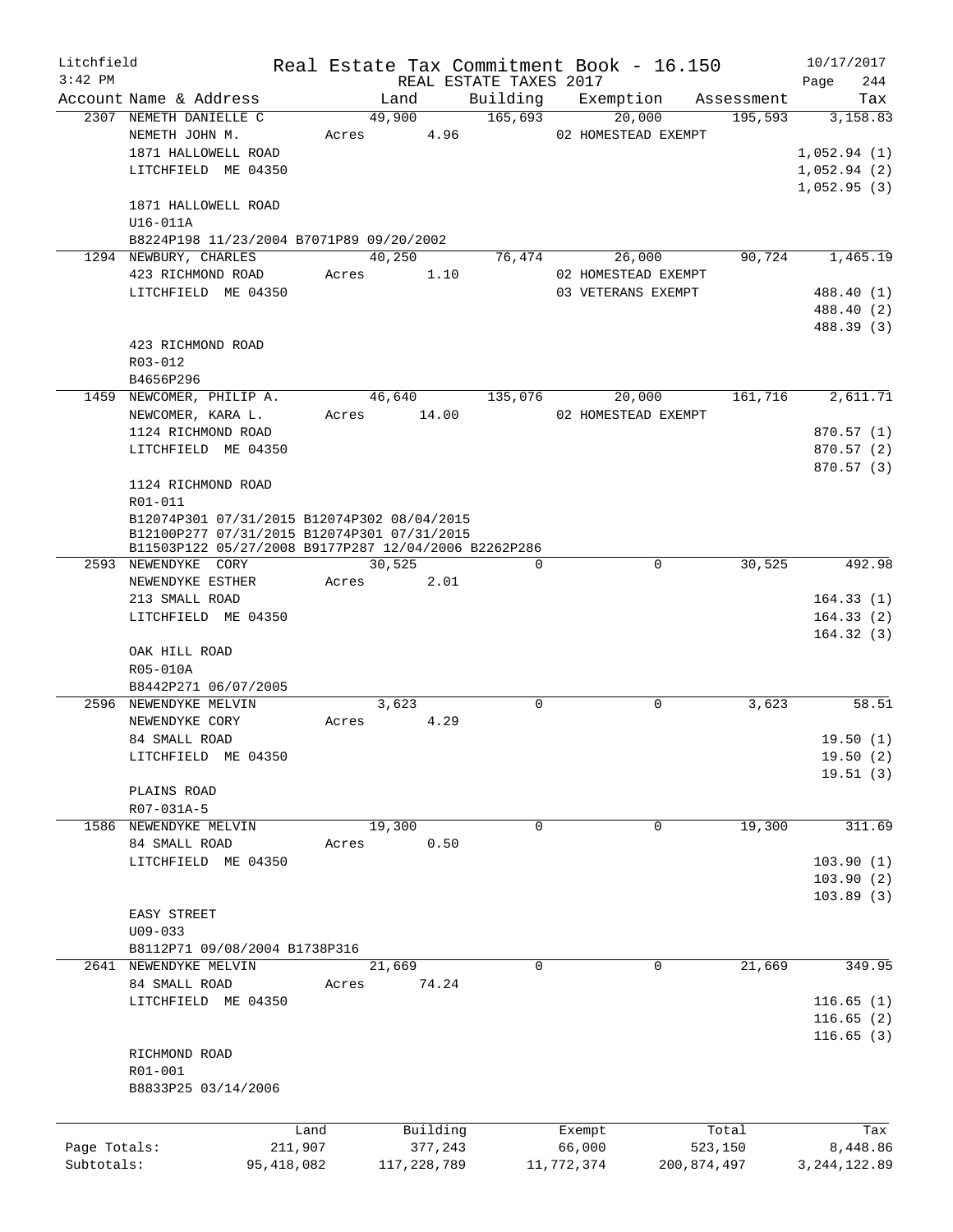| Litchfield   |                                                       |            |         |                 |                        | Real Estate Tax Commitment Book - 16.150 |              |                       | 10/17/2017                   |
|--------------|-------------------------------------------------------|------------|---------|-----------------|------------------------|------------------------------------------|--------------|-----------------------|------------------------------|
| $3:42$ PM    |                                                       |            |         |                 | REAL ESTATE TAXES 2017 |                                          |              |                       | 245<br>Page                  |
|              | Account Name & Address<br>1833 NEWENDYKE, BARBARA W & |            |         | Land<br>109,000 | 412,694                | Building Exemption<br>20,000             |              | Assessment<br>501,694 | Tax<br>8,102.36              |
|              | MELVIN                                                |            |         |                 |                        |                                          |              |                       |                              |
|              | 84 SMALL ROAD                                         |            | Acres   | 171.00          |                        | 02 HOMESTEAD EXEMPT                      |              |                       |                              |
|              | LITCHFIELD ME 04350                                   |            |         |                 |                        |                                          |              |                       | 2,700.79(1)                  |
|              |                                                       |            |         |                 |                        |                                          |              |                       | 2,700.79(2)                  |
|              |                                                       |            |         |                 |                        |                                          |              |                       | 2,700.78(3)                  |
|              | 84 SMALL ROAD<br>R07-038                              |            |         |                 |                        |                                          |              |                       |                              |
|              | B956P254 04/28/2004                                   |            |         |                 |                        |                                          |              |                       |                              |
|              | 2044 NEWENDYKE, CORY                                  |            |         |                 |                        | 62,360 169,002 20,000                    |              |                       | 211,362 3,413.50             |
|              | NEWENDYKE ESTHER                                      |            |         | Acres 17.48     |                        | 02 HOMESTEAD EXEMPT                      |              |                       |                              |
|              | 213 SMALL ROAD                                        |            |         |                 |                        |                                          |              |                       | 1, 137.83(1)                 |
|              | LITCHFIELD ME 04350                                   |            |         |                 |                        |                                          |              |                       | 1, 137.83(2)<br>1, 137.84(3) |
|              | 213 SMALL ROAD                                        |            |         |                 |                        |                                          |              |                       |                              |
|              | R01-004                                               |            |         |                 |                        |                                          |              |                       |                              |
|              | B5531P29 10/01/1997                                   |            |         |                 |                        |                                          |              |                       |                              |
|              | 1588 NEWENDYKE, MELVIN                                |            |         | 77,000          | $\mathbf 0$            |                                          | 0            | 77,000                | 1,243.55                     |
|              | 84 SMALL ROAD                                         |            |         | Acres 81.00     |                        |                                          |              |                       |                              |
|              | LITCHFIELD ME 04350                                   |            |         |                 |                        |                                          |              |                       | 414.52(1)                    |
|              |                                                       |            |         |                 |                        |                                          |              |                       | 414.52(2)                    |
|              | OAK HILL ROAD                                         |            |         |                 |                        |                                          |              |                       | 414.51(3)                    |
|              | R05-010                                               |            |         |                 |                        |                                          |              |                       |                              |
|              | B8112P71 09/03/2004 B1738P316 09/08/2004              |            |         |                 |                        |                                          |              |                       |                              |
|              | 1298 NEWENDYKE, MELVIN &                              |            | 175,175 |                 | 1,287                  |                                          | $\Omega$     | 176,462               | 2,849.86                     |
|              | <b>BARBARA</b>                                        |            |         |                 |                        |                                          |              |                       |                              |
|              | 84 SMALL ROAD                                         |            | Acres   | 2.07            |                        |                                          |              |                       |                              |
|              | LITCHFIELD ME 04350                                   |            |         |                 |                        |                                          |              |                       | 949.95 (1)                   |
|              |                                                       |            |         |                 |                        |                                          |              |                       | 949.95(2)                    |
|              | 236 WHIPPOORWILL ROAD                                 |            |         |                 |                        |                                          |              |                       | 949.96 (3)                   |
|              | $U25 - 002 - 2$                                       |            |         |                 |                        |                                          |              |                       |                              |
|              | B3342P268                                             |            |         |                 |                        |                                          |              |                       |                              |
|              | 2501 NEWTON, JOHN                                     |            |         | $\mathbf 0$     | 23,045                 | 20,000                                   |              | 3,045                 | 49.18                        |
|              | 450 ACADEMY ROAD                                      |            |         |                 |                        | 02 HOMESTEAD EXEMPT                      |              |                       |                              |
|              | Litchfield ME 04350                                   |            |         |                 |                        |                                          |              |                       | 16.39(1)                     |
|              |                                                       |            |         |                 |                        |                                          |              |                       | 16.39(2)                     |
|              |                                                       |            |         |                 |                        |                                          |              |                       | 16.40(3)                     |
|              | 450 ACADEMY ROAD                                      |            |         |                 |                        |                                          |              |                       |                              |
|              | R02-111-ON<br>NEWTON, LORRAINE                        |            |         | 40,000          |                        |                                          |              | 81,346                | 1,313.74                     |
| 1301         | 987 RICHMOND ROAD                                     |            | Acres   | 1.00            | 61,346                 | 20,000<br>02 HOMESTEAD EXEMPT            |              |                       |                              |
|              | LITCHFIELD ME 04350                                   |            |         |                 |                        |                                          |              |                       | 437.91 (1)                   |
|              |                                                       |            |         |                 |                        |                                          |              |                       | 437.91 (2)                   |
|              |                                                       |            |         |                 |                        |                                          |              |                       | 437.92 (3)                   |
|              | 987 RICHMOND ROAD                                     |            |         |                 |                        |                                          |              |                       |                              |
|              | R01-070A                                              |            |         |                 |                        |                                          |              |                       |                              |
|              | B2138P340                                             |            |         |                 |                        |                                          |              |                       |                              |
| 2167         | NICHOLAS, JOHN R                                      |            |         | 13,388          | $\mathsf{O}$           |                                          | $\mathsf{O}$ | 13,388                | 216.22                       |
|              | NICHOLAS NANCY M                                      |            | Acres   | 51.00           |                        |                                          |              |                       |                              |
|              | 208 GAYTON LANE                                       |            |         |                 |                        |                                          |              |                       | 72.07(1)                     |
|              | WINTHROP ME 04364                                     |            |         |                 |                        |                                          |              |                       | 72.07(2)                     |
|              |                                                       |            |         |                 |                        |                                          |              |                       | 72.08(3)                     |
|              | 5 BEAVER DRIVE<br>R14-009                             |            |         |                 |                        |                                          |              |                       |                              |
|              | B1603P343 11/27/1972                                  |            |         |                 |                        |                                          |              |                       |                              |
|              |                                                       |            |         |                 |                        |                                          |              |                       |                              |
|              |                                                       | Land       |         | Building        |                        | Exempt                                   |              | Total                 | Tax                          |
| Page Totals: |                                                       | 476,923    |         | 667,374         |                        | 80,000                                   | 1,064,297    |                       | 17,188.41                    |
| Subtotals:   |                                                       | 95,895,005 |         | 117,896,163     |                        | 11,852,374                               | 201,938,794  |                       | 3, 261, 311.30               |
|              |                                                       |            |         |                 |                        |                                          |              |                       |                              |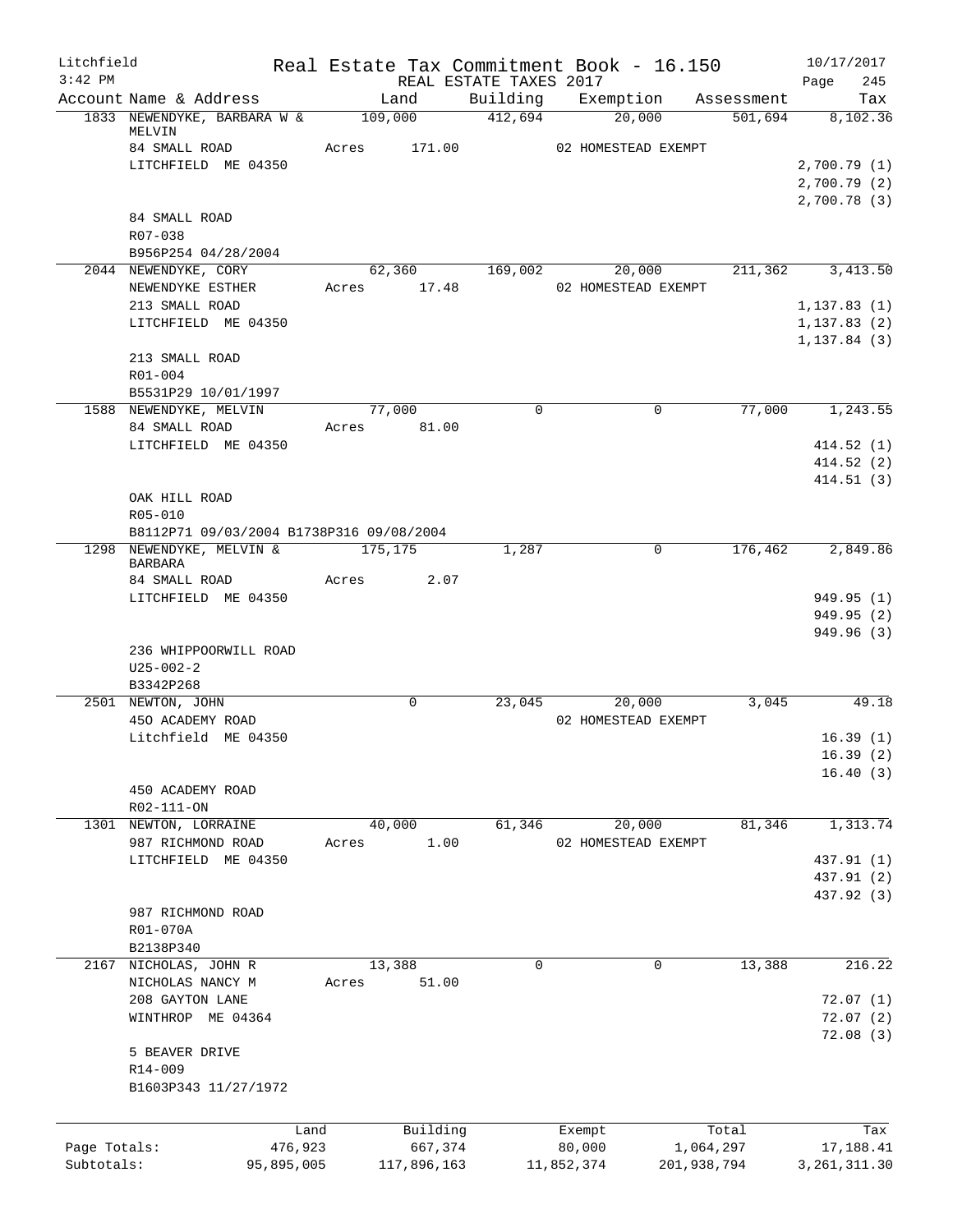| Litchfield<br>$3:42$ PM |                                                   | Real Estate Tax Commitment Book - 16.150 |       | REAL ESTATE TAXES 2017 |                     |            | 10/17/2017<br>246<br>Page |
|-------------------------|---------------------------------------------------|------------------------------------------|-------|------------------------|---------------------|------------|---------------------------|
|                         | Account Name & Address                            | Land                                     |       | Building               | Exemption           | Assessment | Tax                       |
|                         | 460 NICHOLS, LOIS                                 | 116,875                                  |       | 146,841                | 20,000              | 243,716    | 3,936.01                  |
|                         | P.O. BOX 366                                      | Acres                                    | 3.87  |                        | 02 HOMESTEAD EXEMPT |            |                           |
|                         | LITCHFIELD ME 04240                               |                                          |       |                        |                     |            | 1,312.00(1)               |
|                         |                                                   |                                          |       |                        |                     |            | 1,312.00(2)               |
|                         |                                                   |                                          |       |                        |                     |            | 1,312.01(3)               |
|                         | 22 KENWAY DRIVE                                   |                                          |       |                        |                     |            |                           |
|                         | U23-022                                           |                                          |       |                        |                     |            |                           |
|                         | B7466P261 06/17/2003                              |                                          |       |                        |                     |            |                           |
|                         | 683 NICHOLS, WAYNE                                | 51,190                                   |       | 153,314                | $\mathbf 0$         | 204,504    | 3,302.74                  |
|                         | FARIAS, FRANCES M. &<br><b>BRANDON HARRIS</b>     | Acres                                    | 6.09  |                        |                     |            |                           |
|                         | 40 ROCKY RIDGE                                    |                                          |       |                        |                     |            | 1,100.91(1)               |
|                         | WEST BATH ME 04530                                |                                          |       |                        |                     |            | 1,100.91(2)               |
|                         |                                                   |                                          |       |                        |                     |            | 1,100.92(3)               |
|                         | 17 NORTH GREENLEAF<br>WOODS LANE                  |                                          |       |                        |                     |            |                           |
|                         | R02-081                                           |                                          |       |                        |                     |            |                           |
|                         | B12416P260 09/20/2016 B11381P278 05/09/2013       |                                          |       |                        |                     |            |                           |
|                         | B10174P21 08/05/2009 B7397P195 05/05/2003         |                                          |       |                        |                     |            |                           |
|                         | 1306 NICOLAZZO, PAMELA                            | 61,250                                   |       | 135,889                | 26,000              | 171,139    | 2,763.89                  |
|                         | 2166 HALLOWELL ROAD                               | Acres                                    | 16.00 |                        | 03 VETERANS EXEMPT  |            |                           |
|                         | LITCHFIELD ME 04350                               |                                          |       |                        | 02 HOMESTEAD EXEMPT |            | 921.30(1)                 |
|                         |                                                   |                                          |       |                        |                     |            | 921.30(2)                 |
|                         |                                                   |                                          |       |                        |                     |            | 921.29(3)                 |
|                         | 2166 HALLOWELL ROAD<br>R11-021C                   |                                          |       |                        |                     |            |                           |
|                         | B3089P183 12/10/1986                              |                                          |       |                        |                     |            |                           |
|                         | 1697 NILSSON, NANCY                               | 45,500                                   |       | 123,418                | 26,000              | 142,918    | 2,308.13                  |
|                         | NILSSON HAROLD                                    | Acres                                    | 3.20  |                        | 02 HOMESTEAD EXEMPT |            |                           |
|                         | 1507 RICHMOND ROAD                                |                                          |       |                        | 03 VETERANS EXEMPT  |            | 769.38(1)                 |
|                         | LITCHFIELD ME 04350                               |                                          |       |                        |                     |            | 769.38(2)                 |
|                         |                                                   |                                          |       |                        |                     |            | 769.37(3)                 |
|                         | 1507 RICHMOND ROAD                                |                                          |       |                        |                     |            |                           |
|                         | R01-050                                           |                                          |       |                        |                     |            |                           |
|                         | B7615P250 09/03/2003                              |                                          |       |                        |                     |            |                           |
|                         | 1307 NOBILINI MICHAEL R                           | 17,064                                   |       | 15,648                 | 0                   | 32,712     | 528.30                    |
|                         | 27 NOURSE LANE                                    | Acres                                    | 0.04  |                        |                     |            |                           |
|                         | BARRE MA 01005                                    |                                          |       |                        |                     |            | 176.10(1)                 |
|                         |                                                   |                                          |       |                        |                     |            | 176.10(2)<br>176.10(3)    |
|                         | 537 PEACEPIPE DRIVE                               |                                          |       |                        |                     |            |                           |
|                         | U28-074                                           |                                          |       |                        |                     |            |                           |
|                         | B9604P333 12/28/2007 B5253P185 10/28/1996         |                                          |       |                        |                     |            |                           |
|                         | 1804 NOBILINI, HEIDI A &<br>RICHARD E.WALAT       | 67,454                                   |       | 29,054                 | 20,000              | 76,508     | 1,235.60                  |
|                         | WALAT, ERWIN & GLADYS A Acres 0.19<br>LIFE ESTATE |                                          |       |                        | 02 HOMESTEAD EXEMPT |            |                           |
|                         | 525 PEACEPIPE DRIVE                               |                                          |       |                        |                     |            | 411.87(1)                 |
|                         | LITCHFIELD ME 04350                               |                                          |       |                        |                     |            | 411.87(2)                 |
|                         |                                                   |                                          |       |                        |                     |            | 411.86(3)                 |
|                         | 525 PEACEPIPE DRIVE                               |                                          |       |                        |                     |            |                           |
|                         | $U28 - 068$                                       |                                          |       |                        |                     |            |                           |
|                         | B10268P81 11/18/2009 B2583P155                    |                                          |       |                        |                     |            |                           |

|              | ∟and       | Building    | Exempt     | Total       | Tax            |
|--------------|------------|-------------|------------|-------------|----------------|
| Page Totals: | 359,333    | 604,164     | 92,000     | 871,497     | 14,074.67      |
| Subtotals:   | 96,254,338 | 118,500,327 | 11,944,374 | 202,810,291 | 3, 275, 385.97 |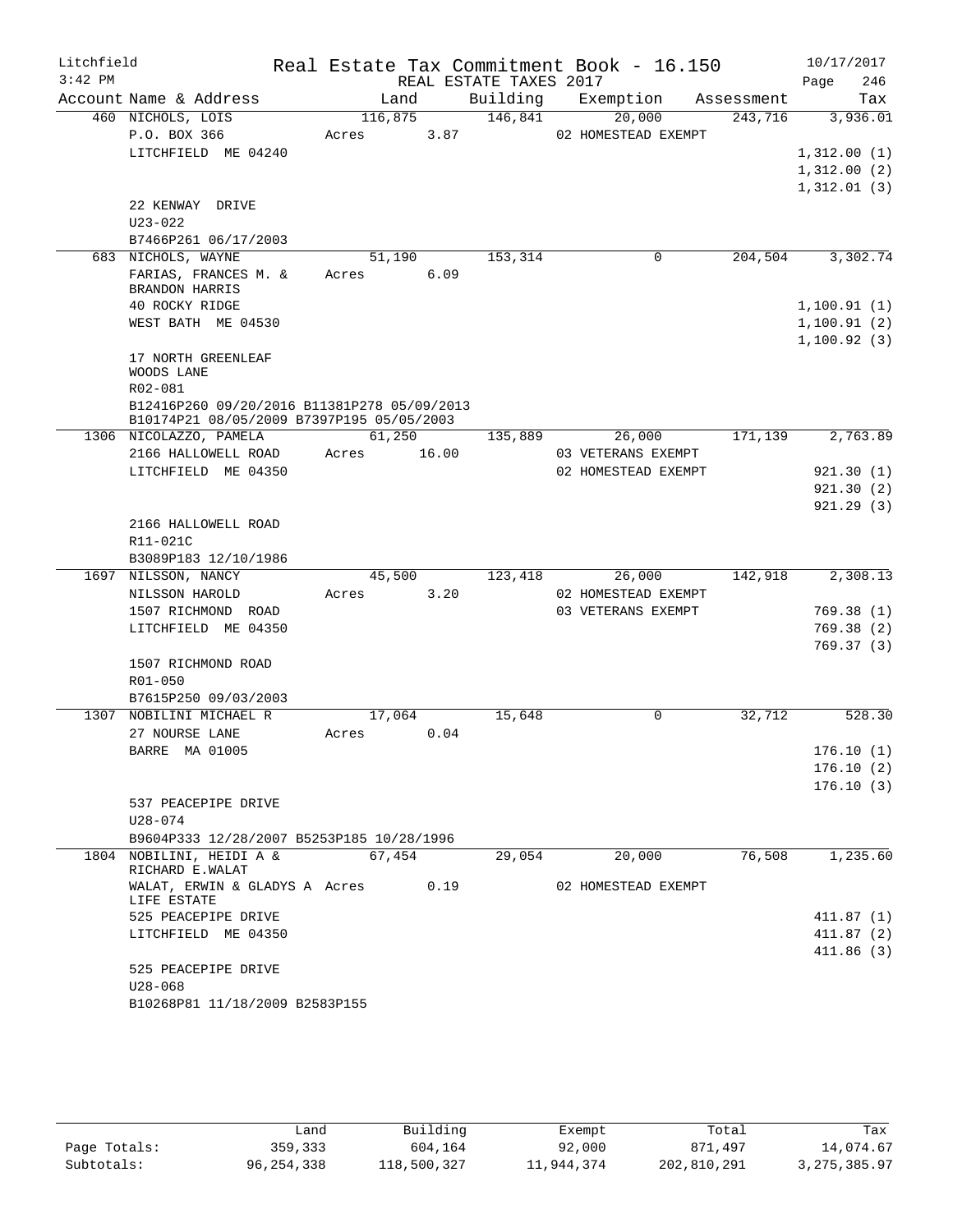| Litchfield |                                                                   |         |        |                        | Real Estate Tax Commitment Book - 16.150 |            | 10/17/2017  |
|------------|-------------------------------------------------------------------|---------|--------|------------------------|------------------------------------------|------------|-------------|
| $3:42$ PM  |                                                                   |         |        | REAL ESTATE TAXES 2017 |                                          |            | Page<br>247 |
|            | Account Name & Address                                            |         | Land   | Building               | Exemption                                | Assessment | Tax         |
|            | 169 NODDIN, EMERSON L.                                            | 21,466  |        | $\Omega$               | $\Omega$                                 | 21,466     | 346.68      |
|            | 14 VENTURA ST                                                     | Acres   | 0.33   |                        |                                          |            |             |
|            | LEWISTON ME 04240                                                 |         |        |                        |                                          |            | 115.56(1)   |
|            |                                                                   |         |        |                        |                                          |            | 115.56(2)   |
|            |                                                                   |         |        |                        |                                          |            | 115.56(3)   |
|            | LEBEL LANE<br>$U11 - 040$                                         |         |        |                        |                                          |            |             |
|            | B11242P334 11/29/2012 B5978P45 06/22/1999                         |         |        |                        |                                          |            |             |
|            | 2127 NORDBERG, MARK &                                             | 52,500  |        | 140,272                | 0                                        | 192,772    | 3, 113. 27  |
|            | STARZYNSKI, GARY                                                  |         |        |                        |                                          |            |             |
|            | 542 PINE TREE ROAD                                                | Acres   | 6.00   |                        |                                          |            |             |
|            | LITCHFIELD ME 04350                                               |         |        |                        |                                          |            | 1,037.76(1) |
|            |                                                                   |         |        |                        |                                          |            | 1,037.76(2) |
|            |                                                                   |         |        |                        |                                          |            | 1,037.75(3) |
|            | 542 PINE TREE ROAD                                                |         |        |                        |                                          |            |             |
|            | R07-006A                                                          |         |        |                        |                                          |            |             |
|            | B5909P226 04/05/1999                                              |         |        |                        |                                          |            |             |
|            | 1829 NORDEN, TAIT A                                               |         | 54,596 | 98,632                 | 0                                        | 153,228    | 2,474.63    |
|            | 100 GOSHEN ROAD                                                   | Acres   | 16.00  |                        |                                          |            |             |
|            | WEST CHESTER PA 19380                                             |         |        |                        |                                          |            | 824.88 (1)  |
|            |                                                                   |         |        |                        |                                          |            | 824.88 (2)  |
|            |                                                                   |         |        |                        |                                          |            | 824.87 (3)  |
|            | 90 UPPER POND ROAD                                                |         |        |                        |                                          |            |             |
|            | R08-024A                                                          |         |        |                        |                                          |            |             |
|            | B7813P100 01/23/2003                                              |         |        |                        |                                          |            |             |
|            | 1835 NORMAN V. & LUCILLE C.<br>CARR REV. TRUST                    | 96,768  |        | 27,506                 | 0                                        | 124,274    | 2,007.03    |
|            | 5/16/2016                                                         |         |        |                        |                                          |            |             |
|            | CARR, SR., NORMAN V. &                                            | Acres   | 0.23   |                        |                                          |            |             |
|            | CARR, LUCILLE C.                                                  |         |        |                        |                                          |            |             |
|            | (TRUSTEES)                                                        |         |        |                        |                                          |            | 669.01(1)   |
|            | 28 BIGWOOD DRIVE<br>MERRIMACK NH 03054                            |         |        |                        |                                          |            | 669.01(2)   |
|            |                                                                   |         |        |                        |                                          |            | 669.01(3)   |
|            | 33 MAPLE DRIVE                                                    |         |        |                        |                                          |            |             |
|            | $U23 - 017$                                                       |         |        |                        |                                          |            |             |
|            | B12297P308 05/16/2016 B2996P257 09/30/2004                        |         |        |                        |                                          |            |             |
|            | 2352 NORMAND, JUDY                                                | 52,475  |        | 78,992                 | 20,000                                   | 111,467    | 1,800.19    |
|            | HOLT DONALD E JR.                                                 | Acres   | 5.99   |                        | 02 HOMESTEAD EXEMPT                      |            |             |
|            | 90 SOUTH ADAMS ROAD                                               |         |        |                        |                                          |            | 600.06(1)   |
|            | LITCHFIELD ME 04050                                               |         |        |                        |                                          |            | 600.06(2)   |
|            |                                                                   |         |        |                        |                                          |            | 600.07(3)   |
|            | 90 SOUTH ADAMS ROAD                                               |         |        |                        |                                          |            |             |
|            | R01-040A                                                          |         |        |                        |                                          |            |             |
|            | B12360P10 07/12/2016 B8843P117 03/15/2006 B7632P161<br>08/28/2003 |         |        |                        |                                          |            |             |
|            | 1310 NORRIS, JEANNE E                                             | 189,025 |        | 221,461                | 20,000                                   | 390,486    | 6,306.35    |
|            | 8 COMPUTER LANE                                                   | Acres   | 7.60   |                        | 02 HOMESTEAD EXEMPT                      |            |             |
|            | LITCHFIELD ME 04350                                               |         |        |                        |                                          |            | 2,102.12(1) |
|            |                                                                   |         |        |                        |                                          |            | 2,102.12(2) |
|            |                                                                   |         |        |                        |                                          |            | 2,102.11(3) |
|            | 8 COMPUTER LANE                                                   |         |        |                        |                                          |            |             |
|            | $U06 - 010$                                                       |         |        |                        |                                          |            |             |
|            | B5214P1                                                           |         |        |                        |                                          |            |             |
|            |                                                                   |         |        |                        |                                          |            |             |

|              | Land       | Building    | Exempt     | Total       | Tax          |
|--------------|------------|-------------|------------|-------------|--------------|
| Page Totals: | 466,830    | 566,863     | 40,000     | 993,693     | 16,048.15    |
| Subtotals:   | 96,721,168 | 119,067,190 | 11,984,374 | 203,803,984 | 3,291,434.12 |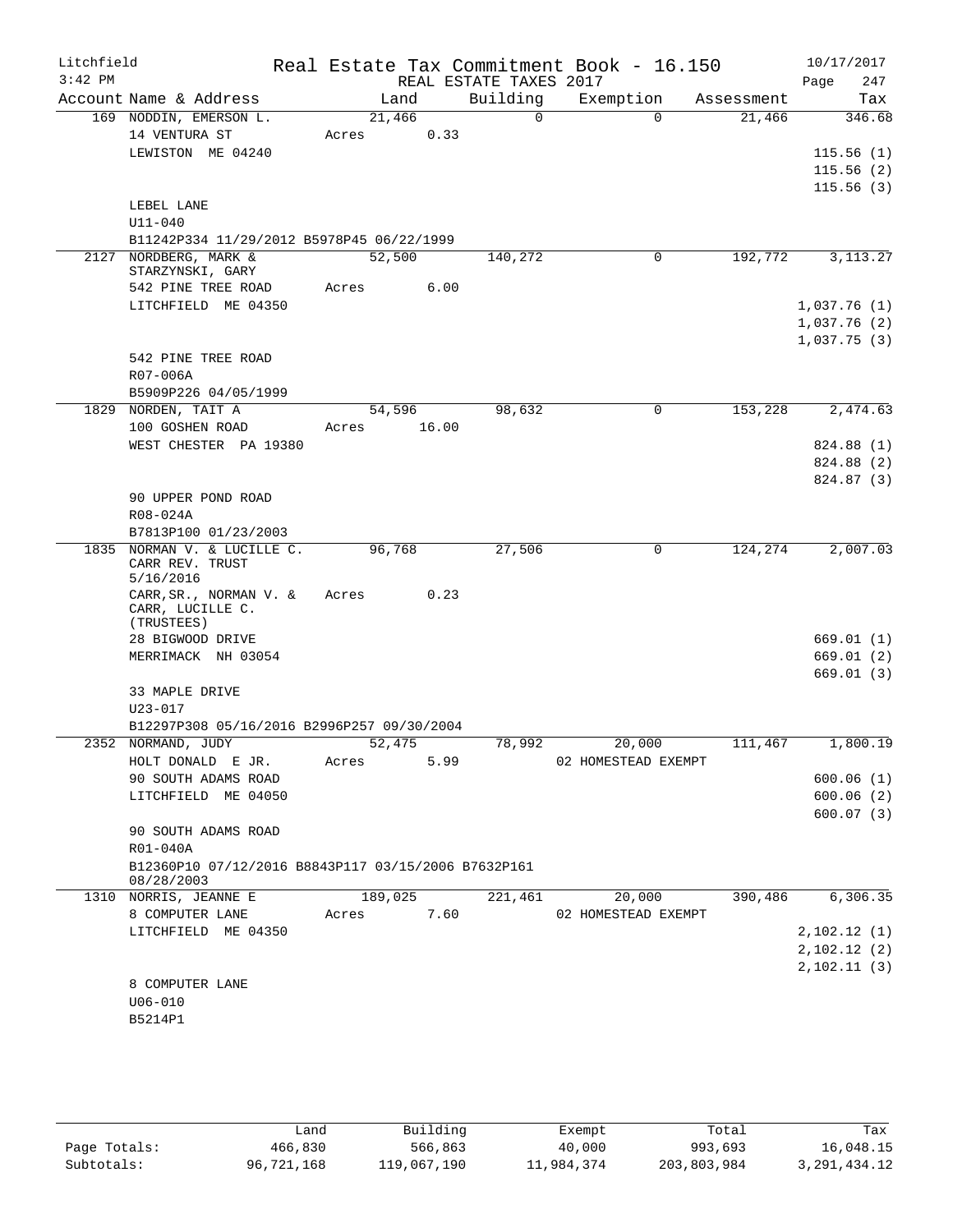| Litchfield |                                                                             |                  |      |                        | Real Estate Tax Commitment Book - 16.150 |         |             | 10/17/2017 |
|------------|-----------------------------------------------------------------------------|------------------|------|------------------------|------------------------------------------|---------|-------------|------------|
| $3:42$ PM  |                                                                             |                  |      | REAL ESTATE TAXES 2017 |                                          |         | Page        | 248        |
|            | Account Name & Address                                                      | Land             |      |                        | Building Exemption Assessment            |         |             | Tax        |
|            | 2118 NORRIS, LUTHER                                                         | 46,200           |      | 105,520                | 20,000                                   | 131,720 |             | 2,127.28   |
|            | 9 FERRIN ROAD                                                               | Acres            | 5.00 |                        | 02 HOMESTEAD EXEMPT                      |         |             |            |
|            | LITCHFIELD ME 04350                                                         |                  |      |                        |                                          |         |             | 709.09(1)  |
|            |                                                                             |                  |      |                        |                                          |         |             | 709.09(2)  |
|            |                                                                             |                  |      |                        |                                          |         |             | 709.10(3)  |
|            | 9 FERRIN ROAD                                                               |                  |      |                        |                                          |         |             |            |
|            | R03-119B<br>B6112P26 12/06/1999                                             |                  |      |                        |                                          |         |             |            |
|            | 1751 NUSMAN-MURRAY, LISA                                                    | 40,490           |      | 74,804                 | 0                                        | 115,294 |             | 1,862.00   |
|            | ISAJAR, ELAINE                                                              | Acres 0.23       |      |                        |                                          |         |             |            |
|            | 30 SANBORN STREET                                                           |                  |      |                        |                                          |         |             | 620.67(1)  |
|            | PORTLAND ME 04103                                                           |                  |      |                        |                                          |         |             | 620.67(2)  |
|            |                                                                             |                  |      |                        |                                          |         |             | 620.66(3)  |
|            | 50 MILITARY LANE                                                            |                  |      |                        |                                          |         |             |            |
|            | $U06 - 004$                                                                 |                  |      |                        |                                          |         |             |            |
|            | B11942P238 03/11/2015 B11172P324 07/02/2012 B8688P73<br>11/07/2005 B6876P37 |                  |      |                        |                                          |         |             |            |
|            | 1924 NUTTER, ROGER I                                                        | 75,525           |      | 29,407                 | $\mathbf 0$                              | 104,932 |             | 1,694.65   |
|            | NUTTER, TERESA J                                                            | Acres            | 0.25 |                        |                                          |         |             |            |
|            | 1028 ROUTE 202                                                              |                  |      |                        |                                          |         |             | 564.88(1)  |
|            | GREENE ME 04236                                                             |                  |      |                        |                                          |         |             | 564.88(2)  |
|            |                                                                             |                  |      |                        |                                          |         |             | 564.89(3)  |
|            | 107 GRANT ROAD                                                              |                  |      |                        |                                          |         |             |            |
|            | $U11 - 008$                                                                 |                  |      |                        |                                          |         |             |            |
|            | B10768P105 06/30/2011 B5497P320 11/15/1997                                  |                  |      |                        |                                          |         |             |            |
|            | 1758 NUZZO, KARL & MAUREEN<br>P O BOX 87                                    | 118,050<br>Acres | 0.50 | 50,449                 | $\mathbf 0$                              | 168,499 |             | 2,721.26   |
|            | LITCHFIELD ME 04350                                                         |                  |      |                        |                                          |         |             | 907.09(1)  |
|            |                                                                             |                  |      |                        |                                          |         |             | 907.09(2)  |
|            |                                                                             |                  |      |                        |                                          |         |             | 907.08(3)  |
|            | 77 SAND POND LANE                                                           |                  |      |                        |                                          |         |             |            |
|            | $U12 - 014$                                                                 |                  |      |                        |                                          |         |             |            |
|            | B6567P6 07/27/2001                                                          |                  |      |                        |                                          |         |             |            |
|            | 1313 NUZZO, KEITH                                                           | 55,500           |      | 152,025                | 20,000                                   | 187,525 |             | 3,028.53   |
|            | 168 HUNTINGTON HILL<br>ROAD                                                 | Acres            | 9.00 |                        | 02 HOMESTEAD EXEMPT                      |         |             |            |
|            | LITCHFIELD ME 04350                                                         |                  |      |                        |                                          |         | 1,009.51(1) |            |
|            |                                                                             |                  |      |                        |                                          |         | 1,009.51(2) |            |
|            |                                                                             |                  |      |                        |                                          |         | 1,009.51(3) |            |
|            | 168 HUNTINGTON HILL<br>ROAD                                                 |                  |      |                        |                                          |         |             |            |
|            | R11-040A                                                                    |                  |      |                        |                                          |         |             |            |
|            | B2411P285                                                                   |                  |      |                        |                                          |         |             |            |
|            | 912 O K BERRY FAMILY TRUST                                                  | 223,250          |      | 52,879                 | $\mathbf 0$                              | 276,129 |             | 4,459.48   |
|            | ARLINE B JULIA, TRUSTEE Acres                                               |                  | 5.50 |                        |                                          |         |             |            |
|            | 39 JOY ROAD                                                                 |                  |      |                        |                                          |         | 1,486.49(1) |            |
|            | FAIRFIELD ME                                                                |                  |      |                        |                                          |         | 1,486.49(2) |            |
|            | 04937-3421                                                                  |                  |      |                        |                                          |         |             |            |
|            |                                                                             |                  |      |                        |                                          |         | 1,486.50(3) |            |
|            | 30 PAMROCK LANE                                                             |                  |      |                        |                                          |         |             |            |
|            | $U02 - 002$                                                                 |                  |      |                        |                                          |         |             |            |
|            | B8832P343 03/14/2006 B1866P81                                               |                  |      |                        |                                          |         |             |            |

|              | Land       | Building    | Exempt     | Total       | Tax          |
|--------------|------------|-------------|------------|-------------|--------------|
| Page Totals: | 559,015    | 465,084     | 40,000     | 984,099     | 15,893.20    |
| Subtotals:   | 97,280,183 | 119,532,274 | 12,024,374 | 204,788,083 | 3,307,327.32 |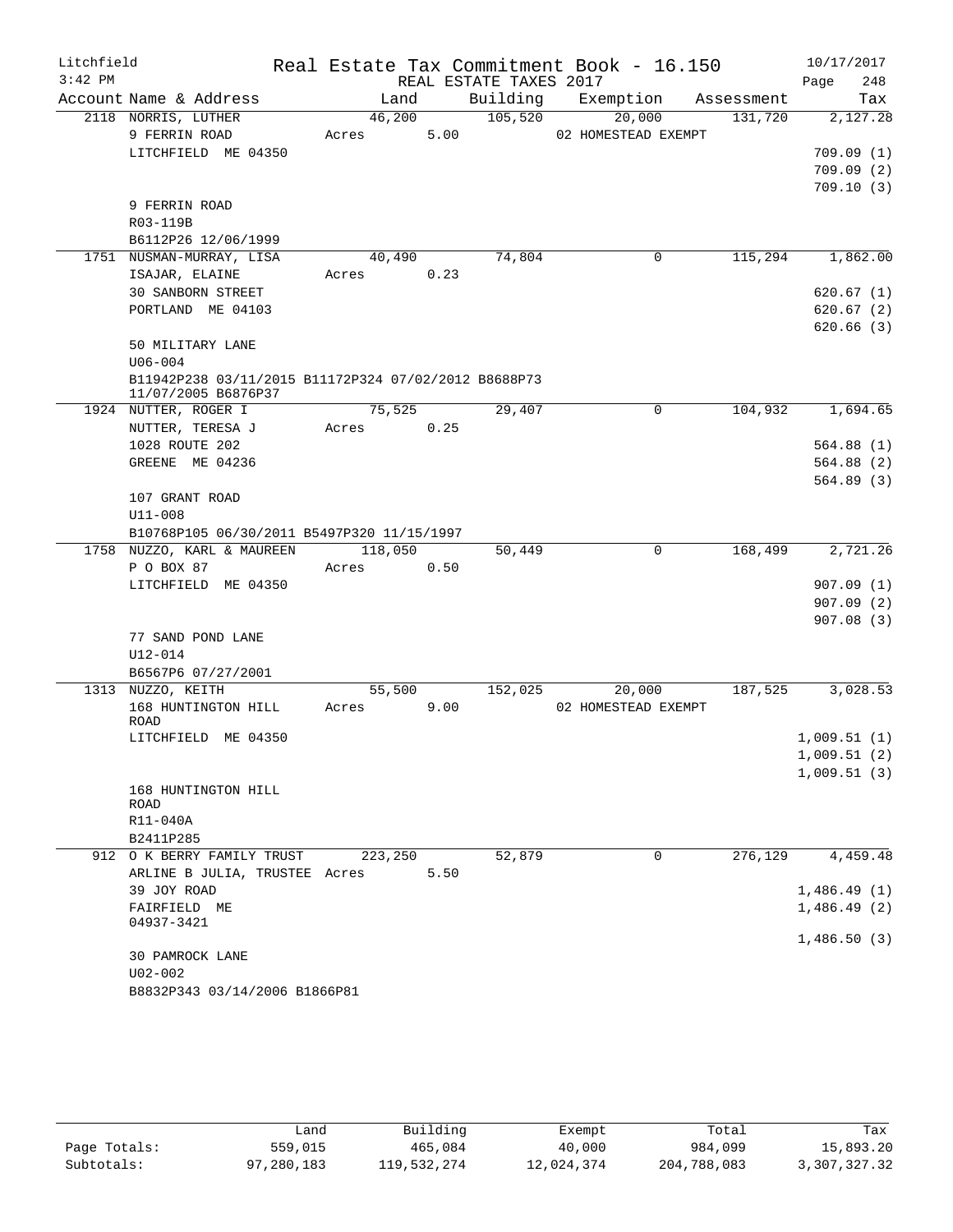| Litchfield |                                                                               |                |                        | Real Estate Tax Commitment Book - 16.150 |            | 10/17/2017                   |
|------------|-------------------------------------------------------------------------------|----------------|------------------------|------------------------------------------|------------|------------------------------|
| $3:42$ PM  |                                                                               |                | REAL ESTATE TAXES 2017 |                                          |            | Page<br>249                  |
|            | Account Name & Address                                                        | Land           | Building               | Exemption                                | Assessment | Tax                          |
|            | 1315 OAKES, SHERRY                                                            | $\Omega$       | 6,046                  | 6,046                                    | $\Omega$   | 0.00                         |
|            | PO BOX 186<br>LITCHFIELD ME 04350                                             |                |                        | 02 HOMESTEAD EXEMPT                      |            |                              |
|            |                                                                               |                |                        |                                          |            |                              |
|            | 10 NUTTING LANE                                                               |                |                        |                                          |            |                              |
|            | R04-044-ON-26                                                                 |                |                        |                                          |            |                              |
|            | 2448 OBIE ROGER A                                                             | 56,700         | 252,492                | 20,000                                   | 289,192    | 4,670.45                     |
|            | OBIE ELIZABETH L                                                              | 11.60<br>Acres |                        | 02 HOMESTEAD EXEMPT                      |            |                              |
|            | 99 STONE STREET                                                               |                |                        |                                          |            | 1,556.82(1)                  |
|            | AUGUSTA ME 04330                                                              |                |                        |                                          |            | 1,556.82(2)                  |
|            |                                                                               |                |                        |                                          |            | 1,556.81(3)                  |
|            | 33 MARISSA LANE                                                               |                |                        |                                          |            |                              |
|            | R11-023-5                                                                     |                |                        |                                          |            |                              |
|            | B8712P325 12/01/2005 B8342P95 03/18/2005                                      | 30,000         |                        | $\Omega$                                 |            |                              |
|            | 2668 OCEANSIDE REALTY TRUST<br>RAWS, W.EDWIN & PARICIA Acres                  | 1.00           | 75,533                 |                                          | 105,533    | 1,704.36                     |
|            | A MCLAUGHLIN, TRUSTEES                                                        |                |                        |                                          |            |                              |
|            | 218 WINDSOR STREET                                                            |                |                        |                                          |            | 568.12(1)                    |
|            | RANDOLPH ME 04346                                                             |                |                        |                                          |            | 568.12(2)<br>568.12(3)       |
|            | 1813 Lewiston Road                                                            |                |                        |                                          |            |                              |
|            | Apt. B                                                                        |                |                        |                                          |            |                              |
|            | $U13 - 013 - 22$                                                              |                |                        |                                          |            |                              |
|            | B10788P76 07/25/2011 B9908P260 11/14/2008<br>2667 OCEANSIDE REALTY TRUST      | 30,000         | 156,456                | 0                                        | 186,456    | 3,011.26                     |
|            | RAWS, W.EDWIN &                                                               | 1.00<br>Acres  |                        |                                          |            |                              |
|            | PATRICIA A                                                                    |                |                        |                                          |            |                              |
|            | MCLAUGHLIN, TRUSTEES<br>218 WINDSOR STREET                                    |                |                        |                                          |            | 1,003.75(1)                  |
|            | RANDOLPH ME 04346                                                             |                |                        |                                          |            | 1,003.75(2)                  |
|            |                                                                               |                |                        |                                          |            | 1,003.76(3)                  |
|            | 1813 Lewiston Road                                                            |                |                        |                                          |            |                              |
|            | Apt. A                                                                        |                |                        |                                          |            |                              |
|            | $U13 - 013 - 21$                                                              |                |                        |                                          |            |                              |
|            | B10788P76 07/25/2011 B9908P260 11/14/2008<br>1747 O'CONNELL, ROBERT JR.       | 57,446         | 86,984                 | 0                                        | 144,430    | 2,332.54                     |
|            | O'CONNELL, MARY H.                                                            | 0.31<br>Acres  |                        |                                          |            |                              |
|            | 84 HAVEN STREET                                                               |                |                        |                                          |            | 777.51(1)                    |
|            | MILFORD MA 01757                                                              |                |                        |                                          |            | 777.51(2)                    |
|            |                                                                               |                |                        |                                          |            | 777.52(3)                    |
|            | 85 KENWAY DRIVE                                                               |                |                        |                                          |            |                              |
|            | U22-009                                                                       |                |                        |                                          |            |                              |
|            | B11779P290 08/22/2014 B10759P222 06/21/2011<br>B9484P297 08/31/2007 B1631P182 |                |                        |                                          |            |                              |
|            | 516 O'CONNOR, FRANCIS                                                         | 130,000        | 89,012                 | 0                                        | 219,012    | 3,537.04                     |
|            | 2 DOYLE ST                                                                    | Acres<br>1.37  |                        |                                          |            |                              |
|            | LITCHFIELD ME 04350                                                           |                |                        |                                          |            | 1, 179.01(1)                 |
|            |                                                                               |                |                        |                                          |            | 1, 179.01(2)<br>1, 179.02(3) |
|            | 2 DOYLE STREET                                                                |                |                        |                                          |            |                              |
|            | $U09 - 018$                                                                   |                |                        |                                          |            |                              |
|            | B12036P244 07/09/2015 B11262P326 12/03/2012                                   |                |                        |                                          |            |                              |
|            | B9395P300 06/19/2007 B6088P289 11/27/1999                                     |                |                        |                                          |            |                              |

|              | Land       | Building      | Exempt     | Total       | Tax          |
|--------------|------------|---------------|------------|-------------|--------------|
| Page Totals: | 304,146    | 666,523       | 26,046     | 944,623     | 15,255.65    |
| Subtotals:   | 97,584,329 | 120, 198, 797 | 12,050,420 | 205,732,706 | 3,322,582.97 |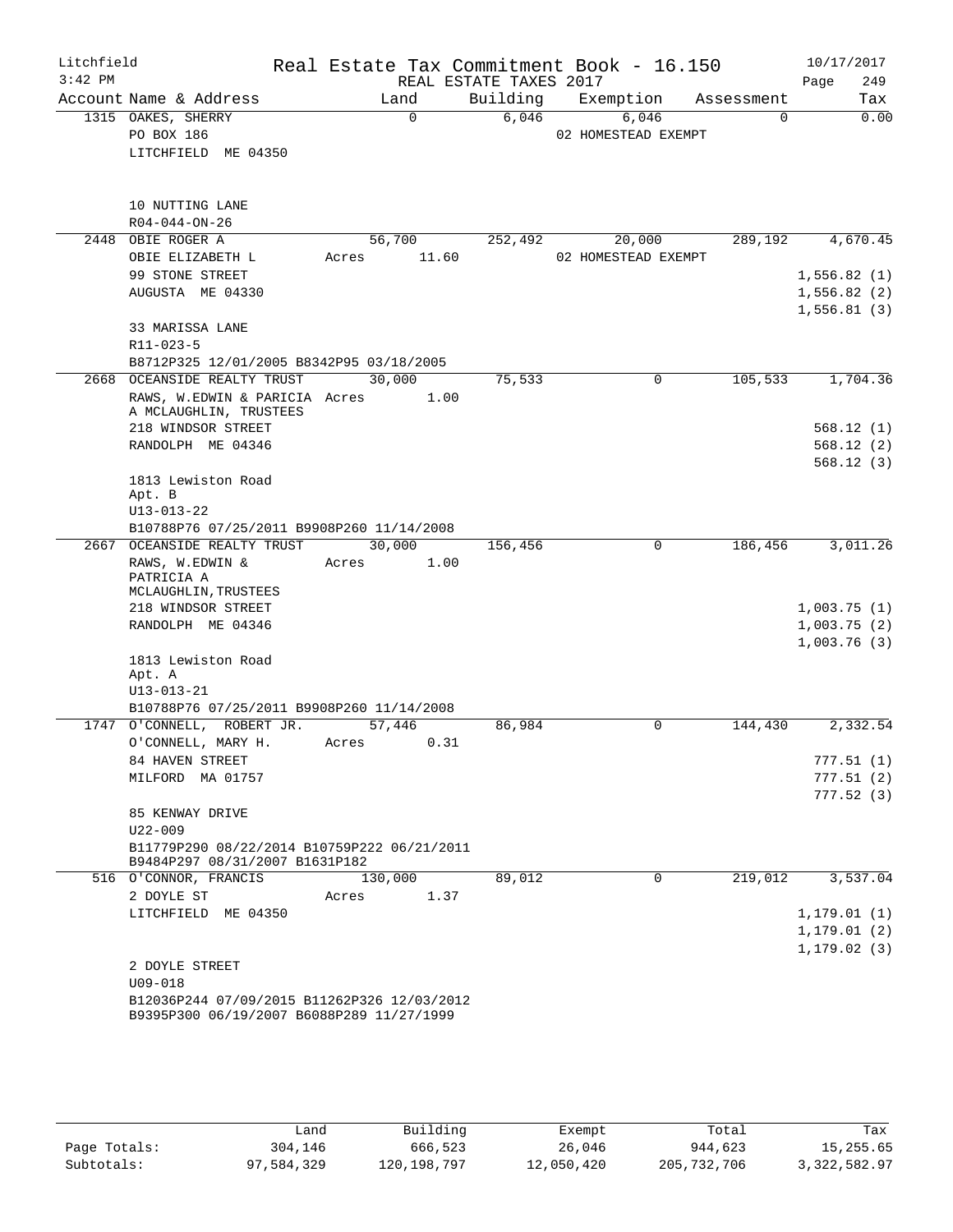| Litchfield |                                                                    |                 |      |                        | Real Estate Tax Commitment Book - 16.150 |            | 10/17/2017  |
|------------|--------------------------------------------------------------------|-----------------|------|------------------------|------------------------------------------|------------|-------------|
| $3:42$ PM  |                                                                    |                 |      | REAL ESTATE TAXES 2017 |                                          |            | Page<br>250 |
|            | Account Name & Address                                             | Land            |      | Building               | Exemption                                | Assessment | Tax         |
|            | 1318 ODENCRANTZ, GEORGE D                                          | 61,602          |      | 111,981                | $\Omega$                                 | 173,583    | 2,803.37    |
|            | HILDRETH WINFIELD L<br>386 DANVILLE CORNER RD                      | Acres           | 0.22 |                        |                                          |            | 934.46 (1)  |
|            | AUBURN ME 04210                                                    |                 |      |                        |                                          |            | 934.46 (2)  |
|            |                                                                    |                 |      |                        |                                          |            | 934.45(3)   |
|            | 75 GRANT ROAD                                                      |                 |      |                        |                                          |            |             |
|            | U11-018                                                            |                 |      |                        |                                          |            |             |
|            | B3102P267 02/04/1987                                               |                 |      |                        |                                          |            |             |
|            | 1317 ODENCRANTZ, GEORGE D                                          | 32,675          |      | $\mathbf 0$            | $\mathbf 0$                              | 32,675     | 527.70      |
|            | 386 DANVILLE CORNER RD Acres                                       |                 | 1.03 |                        |                                          |            |             |
|            | AUBURN ME 04210                                                    |                 |      |                        |                                          |            | 175.90(1)   |
|            |                                                                    |                 |      |                        |                                          |            | 175.90(2)   |
|            |                                                                    |                 |      |                        |                                          |            | 175.90(3)   |
|            | GRANT ROAD<br>U11-002                                              |                 |      |                        |                                          |            |             |
|            | B3102P265                                                          |                 |      |                        |                                          |            |             |
|            | 532 O'DONNELL, TIMOTHY D.                                          | 39,600          |      | 65,811                 | $\Omega$                                 | 105,411    | 1,702.39    |
|            | 5 RICKER LANE                                                      | Acres           | 1.40 |                        |                                          |            |             |
|            | LITCHFIELD ME 04350                                                |                 |      |                        |                                          |            | 567.46(1)   |
|            |                                                                    |                 |      |                        |                                          |            | 567.46(2)   |
|            |                                                                    |                 |      |                        |                                          |            | 567.47(3)   |
|            | 5 RICKER LANE                                                      |                 |      |                        |                                          |            |             |
|            | $R03 - 040 - 5$                                                    |                 |      |                        |                                          |            |             |
|            | B12256P299 03/28/2016 B10191P66 08/24/2009 B7306P154<br>03/07/2003 |                 |      |                        |                                          |            |             |
|            | 1319 OFARRELL, HELEN A AS                                          | 84,252          |      | 47,566                 | 0                                        | 131,818    | 2,128.86    |
|            | TRUSTEE FOR HELEN A<br>O'FARRELL                                   |                 |      |                        |                                          |            |             |
|            | 8815 VICTORIA RD                                                   | Acres           | 0.22 |                        |                                          |            |             |
|            | SPRINGFIELD VA 22151                                               |                 |      |                        |                                          |            | 709.62(1)   |
|            |                                                                    |                 |      |                        |                                          |            | 709.62(2)   |
|            |                                                                    |                 |      |                        |                                          |            | 709.62(3)   |
|            | 194 MACE ROAD                                                      |                 |      |                        |                                          |            |             |
|            | U14-022A                                                           |                 |      |                        |                                          |            |             |
|            | B2251P252 09/13/2004                                               |                 |      |                        |                                          |            |             |
|            | 271 OLIVEIRA, JAMES<br>305 BUKER ROAD                              | 26,000<br>Acres | 0.50 | 52,110                 | 0                                        | 78,110     | 1,261.48    |
|            | LITCHFIELD ME 04350                                                |                 |      |                        |                                          |            | 420.49 (1)  |
|            |                                                                    |                 |      |                        |                                          |            | 420.49 (2)  |
|            |                                                                    |                 |      |                        |                                          |            | 420.50(3)   |
|            | 305 BUKER ROAD                                                     |                 |      |                        |                                          |            |             |
|            | $R05 - 045$                                                        |                 |      |                        |                                          |            |             |
|            | B10129P53 06/29/2009 B7771P93 12/12/2003                           |                 |      |                        |                                          |            |             |
|            | 519 OLIVER, JESSICA A &<br>WILLIAM PIERCE                          | 46,250          |      | 36,788                 | 0                                        | 83,038     | 1,341.06    |
|            | 78 FERRIN ROAD                                                     | Acres           | 3.50 |                        |                                          |            |             |
|            | LITCHFIELD ME 04350                                                |                 |      |                        |                                          |            | 447.02 (1)  |
|            |                                                                    |                 |      |                        |                                          |            | 447.02 (2)  |
|            |                                                                    |                 |      |                        |                                          |            | 447.02 (3)  |
|            | 78 FERRIN ROAD                                                     |                 |      |                        |                                          |            |             |
|            | R03-100A                                                           |                 |      |                        |                                          |            |             |
|            | B6959P264                                                          |                 |      |                        |                                          |            |             |

|              | Land       | Building    | Exempt     | Total       | Tax          |
|--------------|------------|-------------|------------|-------------|--------------|
| Page Totals: | 290,379    | 314,256     |            | 604,635     | 9,764.86     |
| Subtotals:   | 97,874,708 | 120,513,053 | 12,050,420 | 206,337,341 | 3,332,347.83 |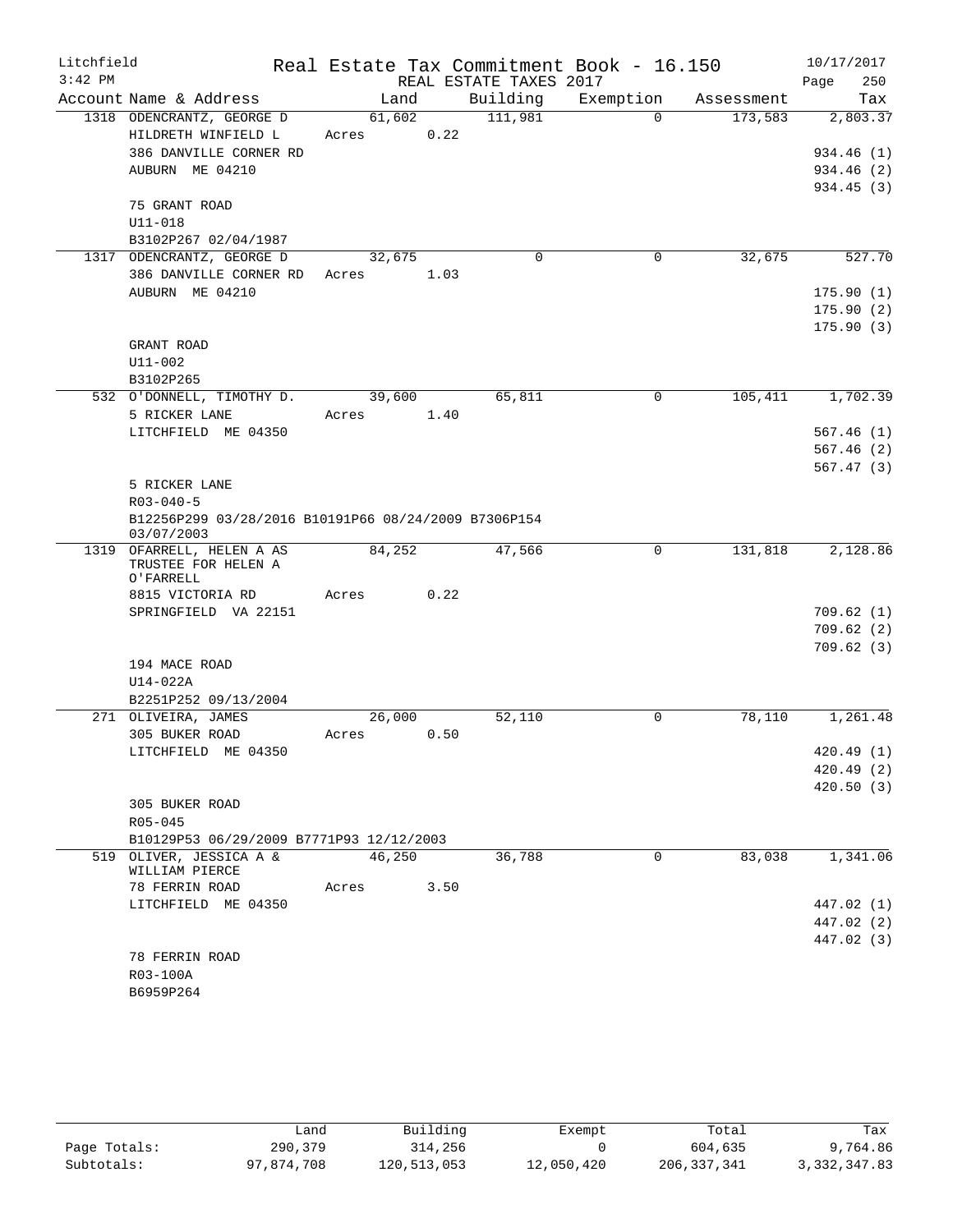| Litchfield<br>$3:42$ PM |                                                                  |        |       | REAL ESTATE TAXES 2017 | Real Estate Tax Commitment Book - 16.150 |            | 10/17/2017<br>251<br>Page   |
|-------------------------|------------------------------------------------------------------|--------|-------|------------------------|------------------------------------------|------------|-----------------------------|
|                         | Account Name & Address                                           | Land   |       | Building               | Exemption                                | Assessment | Tax                         |
|                         | 228 OLSEN CARL S                                                 | 60,964 |       | 44,422                 | $\Omega$                                 | 105,386    | 1,701.98                    |
|                         | OLSEN KELLY                                                      | Acres  | 0.29  |                        |                                          |            |                             |
|                         | 12 KEVIN STREET                                                  |        |       |                        |                                          |            | 567.33(1)                   |
|                         | LEWISTON ME 04240                                                |        |       |                        |                                          |            | 567.33(2)                   |
|                         |                                                                  |        |       |                        |                                          |            | 567.32(3)                   |
|                         | 107 ROSSER DRIVE                                                 |        |       |                        |                                          |            |                             |
|                         | U17-010                                                          |        |       |                        |                                          |            |                             |
|                         | B12198P75 12/23/2015 B9096P58 09/26/2006 B1528P437<br>08/12/1970 |        |       |                        |                                          |            |                             |
|                         | 526 OMATICK, TERESA A.                                           | 25,426 |       | 43,417                 | 0                                        | 68,843     | 1,111.81                    |
|                         | 54 ADAMS WAY                                                     | Acres  | 0.11  |                        |                                          |            |                             |
|                         | FREEPORT ME 04032                                                |        |       |                        |                                          |            | 370.60(1)                   |
|                         |                                                                  |        |       |                        |                                          |            | 370.60(2)                   |
|                         | 110 JIMMY POND LANE                                              |        |       |                        |                                          |            | 370.61(3)                   |
|                         | $U08 - 003$                                                      |        |       |                        |                                          |            |                             |
|                         | B11609P221 01/13/2014 B9513P327 09/28/2007 B2863P49              |        |       |                        |                                          |            |                             |
|                         | 09/30/1985                                                       |        |       |                        |                                          |            |                             |
| 1489                    | O'NEAL, MAUREEN                                                  |        | 0     | 12,368                 | 0                                        | 12,368     | 199.74                      |
|                         | 11 JEFFREY LANE                                                  |        |       |                        |                                          |            |                             |
|                         | LITCHFIELD ME 04280                                              |        |       |                        |                                          |            | 66.58(1)                    |
|                         |                                                                  |        |       |                        |                                          |            | 66.58(2)                    |
|                         |                                                                  |        |       |                        |                                          |            | 66.58(3)                    |
|                         | 11 JEFFREY LANE                                                  |        |       |                        |                                          |            |                             |
|                         | R01-010-ON-9<br>65 ORANGE, MADELINE E                            | 91,775 |       | 113,866                | $\mathbf 0$                              | 205,641    | 3,321.10                    |
|                         | 30 KENWAY DRIVE                                                  | Acres  | 1.07  |                        |                                          |            |                             |
|                         | LITCHFIELD ME 04350                                              |        |       |                        |                                          |            | 1, 107.03(1)                |
|                         |                                                                  |        |       |                        |                                          |            | 1, 107.03(2)                |
|                         |                                                                  |        |       |                        |                                          |            | 1, 107.04(3)                |
|                         | 30 KENWAY DRIVE                                                  |        |       |                        |                                          |            |                             |
|                         | $U23 - 026$                                                      |        |       |                        |                                          |            |                             |
|                         | B10605P59 12/01/2010 B4246P333 10/09/1992                        |        |       |                        |                                          |            |                             |
|                         | 202 O'REILLY, DUSTIN T.                                          | 74,000 |       | 172,608                | $\mathbf 0$                              | 246,608    | 3,982.72                    |
|                         | O'REILLY, KELLYE                                                 | Acres  | 43.50 |                        |                                          |            |                             |
|                         | 1656 HALLOWELL ROAD                                              |        |       |                        |                                          |            | 1,327.57(1)                 |
|                         | LITCHFIELD ME 04350                                              |        |       |                        |                                          |            | 1,327.57(2)<br>1,327.58 (3) |
|                         | 1656 HALLOWELL ROAD                                              |        |       |                        |                                          |            |                             |
|                         | R12-008                                                          |        |       |                        |                                          |            |                             |
|                         | B12486P169 11/10/2016 B11902P247 01/20/2015                      |        |       |                        |                                          |            |                             |
|                         | B9104P305 10/03/2006 B2554P33                                    |        |       |                        |                                          |            |                             |
|                         | 203 O'REILLY, DUSTIN T.                                          | 9,800  |       | $\Omega$               | $\Omega$                                 | 9,800      | 158.27                      |
|                         | O'REILLY, KELLYE                                                 | Acres  | 0.35  |                        |                                          |            |                             |
|                         | 1656 HALLOWELL ROAD                                              |        |       |                        |                                          |            | 52.76(1)                    |
|                         | LITCHFIELD ME 04350                                              |        |       |                        |                                          |            | 52.76(2)<br>52.75(3)        |
|                         | HALLOWELL ROAD                                                   |        |       |                        |                                          |            |                             |
|                         | U18-017                                                          |        |       |                        |                                          |            |                             |
|                         | B12486P169 11/10/2016 B11902P247 01/20/2015                      |        |       |                        |                                          |            |                             |
|                         | B9104P305 10/03/2006 B2554P33                                    |        |       |                        |                                          |            |                             |

|              | Land       | Building    | Exempt     | Total       | Tax            |
|--------------|------------|-------------|------------|-------------|----------------|
| Page Totals: | 261,965    | 386,681     |            | 648.646     | 10,475.62      |
| Subtotals:   | 98,136,673 | 120,899,734 | 12,050,420 | 206,985,987 | 3, 342, 823.45 |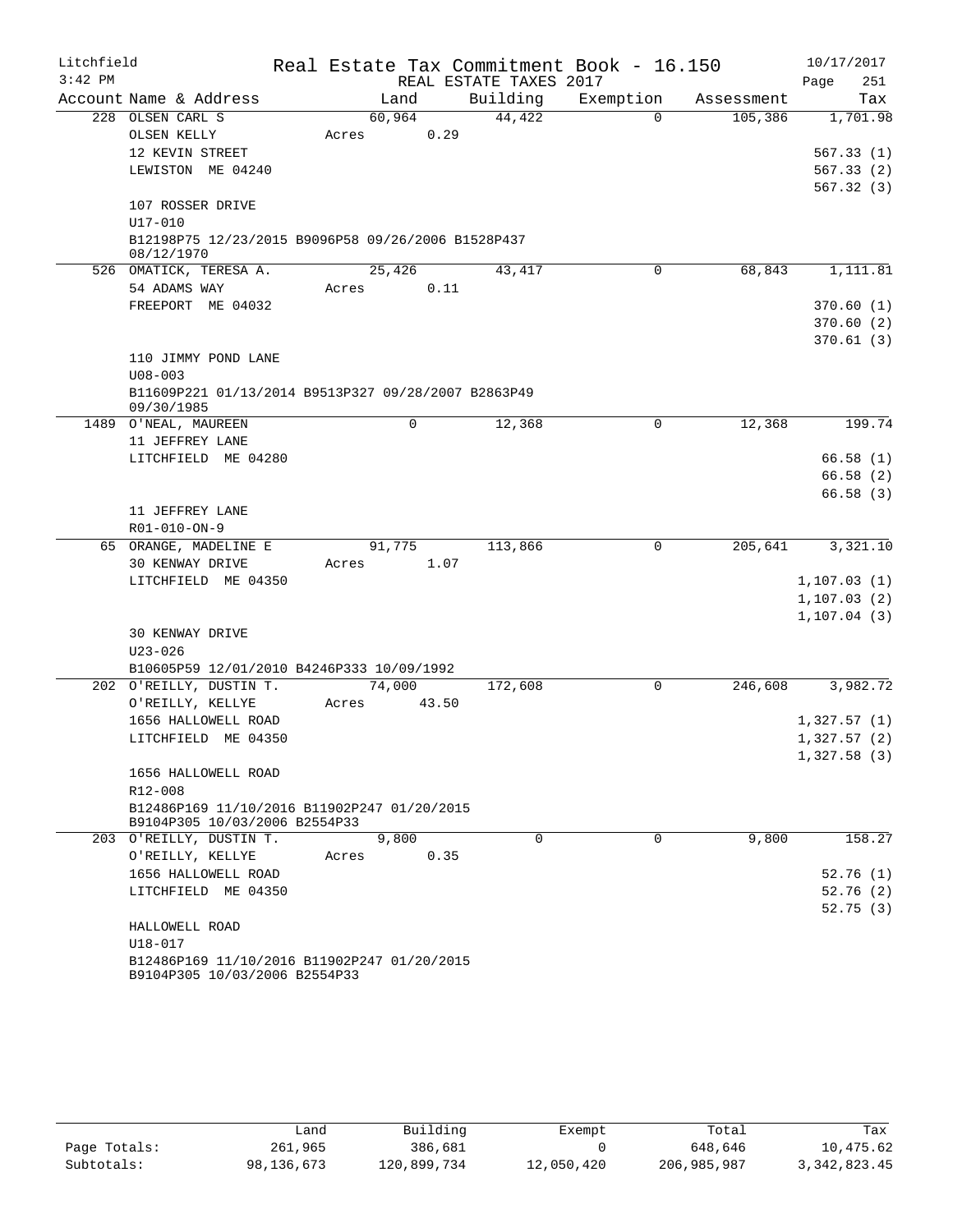| Litchfield   |                                                    |            |         |               |                        | Real Estate Tax Commitment Book - 16.150 |             | 10/17/2017     |
|--------------|----------------------------------------------------|------------|---------|---------------|------------------------|------------------------------------------|-------------|----------------|
| $3:42$ PM    |                                                    |            |         |               | REAL ESTATE TAXES 2017 |                                          |             | 252<br>Page    |
|              | Account Name & Address                             |            | Land    |               | Building               | Exemption                                | Assessment  | Tax            |
|              | 1321 ORESTIS, DORIS L.<br>TRUSTEE                  |            | 62,960  |               | 104,039                | 26,000                                   | 140,999     | 2,277.13       |
|              | ORESTIS DORIS LIANE                                |            | Acres   | 0.60          |                        | 03 VETERANS EXEMPT                       |             |                |
|              | FAMILY TRUST                                       |            |         |               |                        |                                          |             |                |
|              | 24 KENWAY DRIVE                                    |            |         |               |                        | 02 HOMESTEAD EXEMPT                      |             | 759.04 (1)     |
|              | LITCHFIELD ME 04350                                |            |         |               |                        |                                          |             | 759.04(2)      |
|              |                                                    |            |         |               |                        |                                          |             | 759.05(3)      |
|              | 24 KENWAY DRIVE                                    |            |         |               |                        |                                          |             |                |
|              | $U23 - 025$                                        |            |         |               |                        |                                          |             |                |
|              | B6318P265 10/10/2000                               |            |         |               |                        |                                          |             |                |
|              | 2357 ORR DANA E                                    |            | 40,850  |               | 176,685                | 0                                        | 217,535     | 3,513.19       |
|              | ORR EKA F                                          |            | Acres   | 1.34          |                        |                                          |             |                |
|              | 1161 LEWISTON ROAD                                 |            |         |               |                        |                                          |             | 1, 171.06(1)   |
|              | LITCHFIELD ME 04350                                |            |         |               |                        |                                          |             | 1, 171.06(2)   |
|              |                                                    |            |         |               |                        |                                          |             | 1,171.07 (3)   |
|              | 1161 LEWISTON ROAD                                 |            |         |               |                        |                                          |             |                |
|              | R13-008A-5                                         |            |         |               |                        |                                          |             |                |
|              | B8932P39 06/07/2006 B7518P244 07/16/2003           |            |         |               |                        |                                          |             |                |
| 1323         | ORR, DANA E                                        |            | 41,250  |               | 73,379                 | 20,000                                   | 94,629      | 1,528.26       |
|              | 67 SOUTH ADAMS ROAD                                |            | Acres   | 1.50          |                        | 02 HOMESTEAD EXEMPT                      |             |                |
|              | LITCHFIELD ME 04350                                |            |         |               |                        |                                          |             | 509.42(1)      |
|              |                                                    |            |         |               |                        |                                          |             | 509.42(2)      |
|              |                                                    |            |         |               |                        |                                          |             | 509.42(3)      |
|              | 67 SOUTH ADAMS ROAD                                |            |         |               |                        |                                          |             |                |
|              | R01-045                                            |            |         |               |                        |                                          |             |                |
|              | B4685P335                                          |            |         |               |                        |                                          |             |                |
|              | 1324 ORRALL, DAVID                                 |            | 154,534 |               | 47,209                 | 26,000                                   | 175,743     | 2,838.25       |
|              | P O BOX 53                                         |            | Acres   | 0.49          |                        | 02 HOMESTEAD EXEMPT                      |             |                |
|              | LITCHFIELD ME 04350                                |            |         |               |                        | 03 VETERANS EXEMPT                       |             | 946.08(1)      |
|              |                                                    |            |         |               |                        |                                          |             | 946.08(2)      |
|              |                                                    |            |         |               |                        |                                          |             | 946.09(3)      |
|              | 134 MACE ROAD                                      |            |         |               |                        |                                          |             |                |
|              | $U14 - 010$                                        |            |         |               |                        |                                          |             |                |
|              | B6242P135 07/25/2000                               |            |         |               |                        |                                          |             |                |
|              | 2592 OSHEFSKY, BROOKE L.                           |            | 19,044  |               | $\mathbf 0$            | $\mathbf 0$                              | 19,044      | 307.56         |
|              | BOWMAN, MATHEW J.                                  |            | Acres   | 0.34          |                        |                                          |             |                |
|              | 25 NORTH LAKEVIEW DR                               |            |         |               |                        |                                          |             | 102.52(1)      |
|              | LITCHFIELD ME 04350                                |            |         |               |                        |                                          |             | 102.52(2)      |
|              |                                                    |            |         |               |                        |                                          |             | 102.52(3)      |
|              | NORTH LAKEVIEW DRIVE                               |            |         |               |                        |                                          |             |                |
|              | $U28 - 022$                                        |            |         |               |                        |                                          |             |                |
|              | B12024P216 06/29/2015 B8677P259 11/02/2005         |            |         |               |                        |                                          |             |                |
|              | 508 OSHEFSKY, BROOKE L.                            |            | 31,044  |               | 120,934                | 0                                        | 151,978     | 2,454.44       |
|              | BOWMAN, MATHEW J.                                  |            | Acres   | 0.34          |                        |                                          |             |                |
|              | 25 NORTH LAKEVIEW DRIVE                            |            |         |               |                        |                                          |             | 818.15(1)      |
|              | LITCHFIELD ME 04350                                |            |         |               |                        |                                          |             | 818.15(2)      |
|              |                                                    |            |         |               |                        |                                          |             | 818.14 (3)     |
|              | 25 NORTH LAKEVIEW DRIVE                            |            |         |               |                        |                                          |             |                |
|              | U28-023A                                           |            |         |               |                        |                                          |             |                |
|              | B12024P213 06/29/2015 B6044P256 09/10/1999         |            |         |               |                        |                                          |             |                |
|              | 1108 OUELLETE BRUCE T                              |            | 198,174 |               | 37,596                 | 0                                        | 235,770     | 3,807.69       |
|              | OUELLETTE KAREN M                                  |            | Acres   | 0.89          |                        |                                          |             |                |
|              | 907 COLLEGE ROAD                                   |            |         |               |                        |                                          |             | 1, 269.23(1)   |
|              | LEWISTON ME 04240                                  |            |         |               |                        |                                          |             | 1,269.23(2)    |
|              |                                                    |            |         |               |                        |                                          |             | 1, 269.23(3)   |
|              | 107 LEBEL LANE                                     |            |         |               |                        |                                          |             |                |
|              | $U11 - 042$                                        |            |         |               |                        |                                          |             |                |
|              | B9888P32 10/22/2008 B8504P202 07/15/2005 B4952P357 |            |         |               |                        |                                          |             |                |
|              |                                                    | Land       |         | Building      |                        | Exempt                                   | Total       | Tax            |
| Page Totals: |                                                    | 547,856    |         | 559,842       |                        | 72,000                                   | 1,035,698   | 16,726.52      |
| Subtotals:   |                                                    | 98,684,529 |         | 121, 459, 576 |                        | 12, 122, 420                             | 208,021,685 | 3, 359, 549.97 |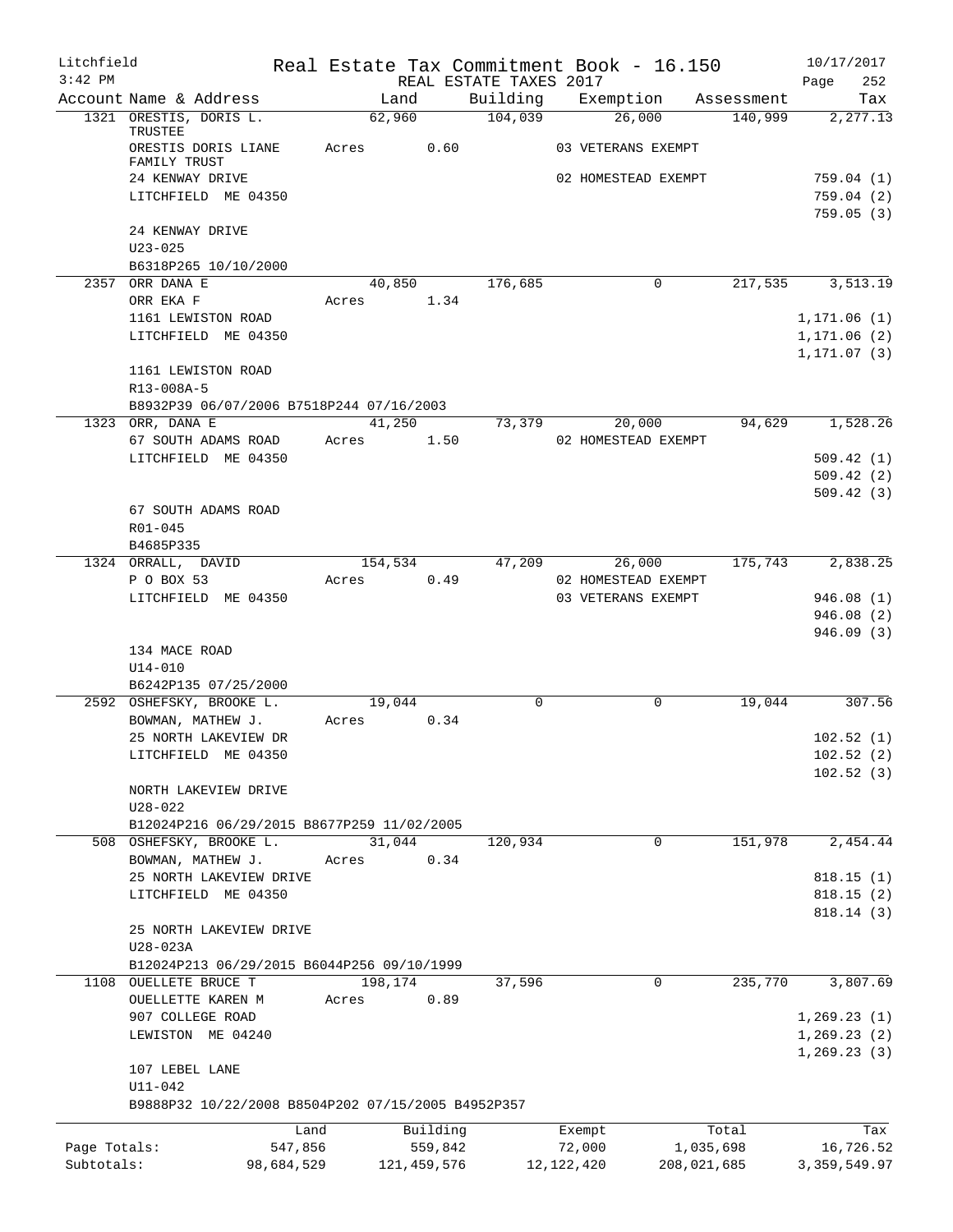| Litchfield |                                             |               |      |                        | Real Estate Tax Commitment Book - 16.150 |         | 10/17/2017             |
|------------|---------------------------------------------|---------------|------|------------------------|------------------------------------------|---------|------------------------|
| $3:42$ PM  |                                             |               |      | REAL ESTATE TAXES 2017 |                                          |         | 253<br>Page            |
|            | Account Name & Address                      | Land          |      |                        | Building Exemption Assessment            |         | Tax                    |
|            | 1409 OUELLETTE ANNE MARIE                   | 40,000        |      | 73,849                 | 20,000                                   | 93,849  | 1,515.66               |
|            | LACHANCE BRIAN L                            | Acres 1.00    |      |                        | 02 HOMESTEAD EXEMPT                      |         |                        |
|            | 56 LITTLE DRIVE                             |               |      |                        |                                          |         | 505.22(1)              |
|            | LITCHFIELD ME 04350                         |               |      |                        |                                          |         | 505.22(2)              |
|            | 56 LITTLE DRIVE                             |               |      |                        |                                          |         | 505.22(3)              |
|            | U24-012B                                    |               |      |                        |                                          |         |                        |
|            | B8998P20 07/21/2006 B7000P2 06/10/2004      |               |      |                        |                                          |         |                        |
|            | 1335 OUELLETTE ET AL, DENNIS 87,852         |               |      | 84,590                 | $\mathbf 0$                              | 172,442 | 2,784.94               |
|            | R                                           |               |      |                        |                                          |         |                        |
|            | 6 FAYE STREET                               | Acres 0.22    |      |                        |                                          |         |                        |
|            | TOPSHAM ME 04086                            |               |      |                        |                                          |         | 928.31(1)              |
|            |                                             |               |      |                        |                                          |         | 928.31(2)              |
|            |                                             |               |      |                        |                                          |         | 928.32(3)              |
|            | 166 MACE ROAD                               |               |      |                        |                                          |         |                        |
|            | $U14 - 013$<br>B4770P168                    |               |      |                        |                                          |         |                        |
|            | 328 OUELLETTE JAMIE D                       | 38,650        |      |                        | 96,042<br>20,000                         | 114,692 | 1,852.28               |
|            | HULIT NICOLE L                              | Acres 1.02    |      |                        | 02 HOMESTEAD EXEMPT                      |         |                        |
|            | 11 KENWAY DRIVE                             |               |      |                        |                                          |         | 617.43(1)              |
|            | LITCHFIELD ME 04350                         |               |      |                        |                                          |         | 617.43(2)              |
|            |                                             |               |      |                        |                                          |         | 617.42(3)              |
|            | 11 KENWAY DRIVE                             |               |      |                        |                                          |         |                        |
|            | U23-027                                     |               |      |                        |                                          |         |                        |
|            | B9155P208 11/17/2006 B6684P176 06/23/2000   |               |      |                        |                                          |         |                        |
|            | 2618 OUELLETTE ROGER J                      | 45,000        |      | 48,119                 | $\overline{0}$                           |         | 93,119 1,503.87        |
|            | 1747 LEWISTON ROAD                          | Acres         | 3.00 |                        |                                          |         |                        |
|            | LITCHFIELD ME 04350                         |               |      |                        |                                          |         | 501.29(1)              |
|            |                                             |               |      |                        |                                          |         | 501.29(2)              |
|            |                                             |               |      |                        |                                          |         | 501.29(3)              |
|            | 1747 LEWISTON ROAD                          |               |      |                        |                                          |         |                        |
|            | U13-002C<br>B9103P301 09/07/2006            |               |      |                        |                                          |         |                        |
|            | 1492 OUELLETTE, AARON B                     | 45,000        |      | 234,958                | 0                                        |         | 279,958 4,521.32       |
|            | OUELLETTE, ANNA M                           | 3.00<br>Acres |      |                        |                                          |         |                        |
|            | 1493 LEWISTON ROAD                          |               |      |                        |                                          |         | 1,507.11(1)            |
|            | LITCHFIELD ME 04350                         |               |      |                        |                                          |         | 1,507.11(2)            |
|            |                                             |               |      |                        |                                          |         | 1,507.10(3)            |
|            | 1493 LEWISTON ROAD                          |               |      |                        |                                          |         |                        |
|            | $U16 - 022$                                 |               |      |                        |                                          |         |                        |
|            | B10880P266 11/08/2011 B10208P163 09/18/2009 |               |      |                        |                                          |         |                        |
|            | B10128P80 06/29/2009 B4967P204 09/07/1995   |               |      |                        |                                          |         |                        |
|            | 1921 OUELLETTE, BRUCE T.                    | 60,272        |      | 54,712                 | $\Omega$                                 | 114,984 | 1,856.99               |
|            | 907 COLLEGE STREET                          | Acres         | 0.17 |                        |                                          |         |                        |
|            | LEWISTON ME 04240                           |               |      |                        |                                          |         | 619.00(1)<br>619.00(2) |
|            |                                             |               |      |                        |                                          |         | 618.99(3)              |
|            | 51 GRANT ROAD                               |               |      |                        |                                          |         |                        |
|            | $U10-023$                                   |               |      |                        |                                          |         |                        |
|            | B12542P341 02/22/2017 B12445P186 10/14/2016 |               |      |                        |                                          |         |                        |

B11680P240 07/30/2013 B6746P312 05/12/1998

|              | andد       | Building    | Exempt     | Total       | Tax            |
|--------------|------------|-------------|------------|-------------|----------------|
| Page Totals: | 316,774    | 592,270     | 40,000     | 869,044     | 14,035.06      |
| Subtotals:   | 99,001,303 | 122,051,846 | 12,162,420 | 208,890,729 | 3, 373, 585.03 |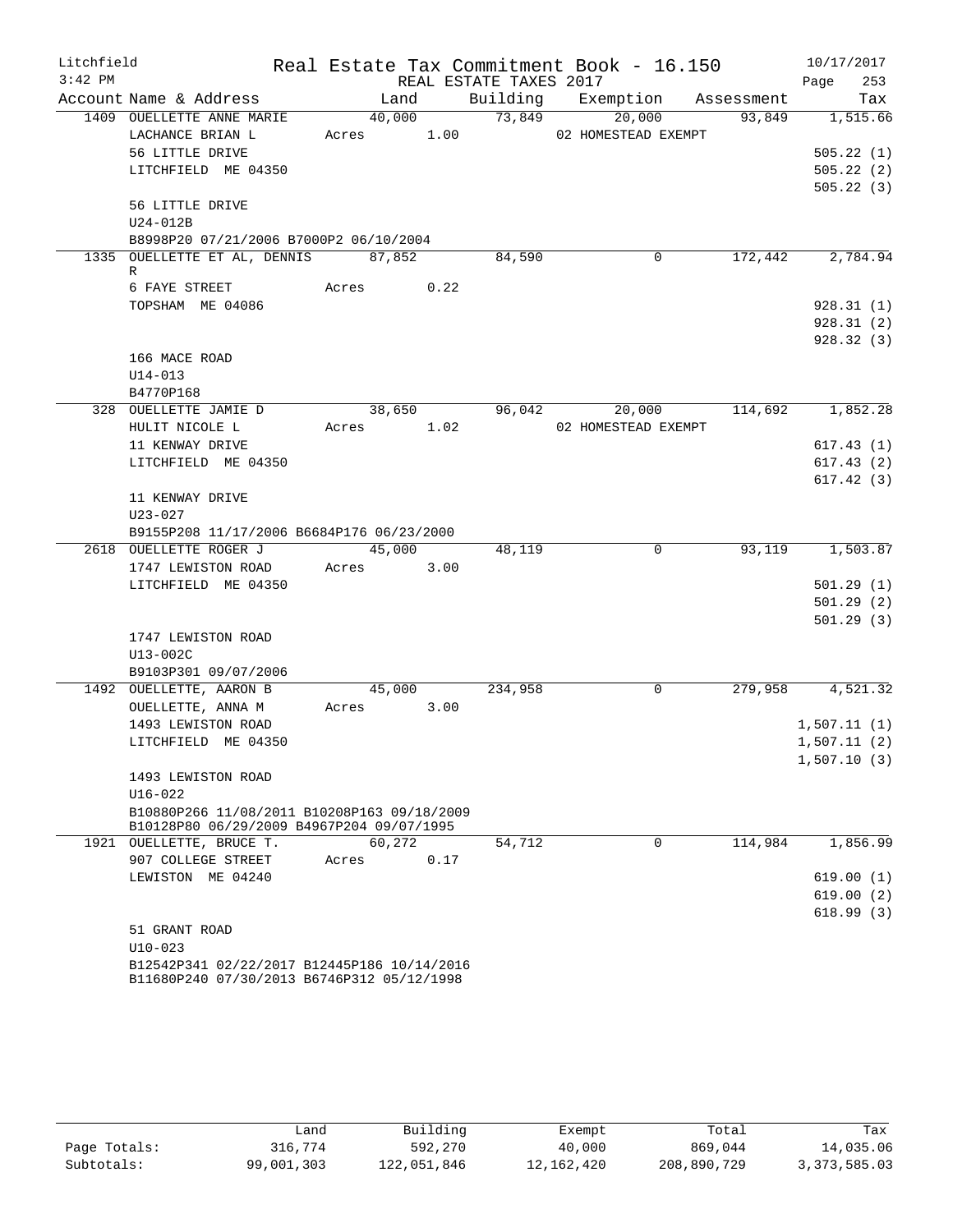| Litchfield   |                                                                    |            |         |               |                        | Real Estate Tax Commitment Book - 16.150 |             | 10/17/2017             |
|--------------|--------------------------------------------------------------------|------------|---------|---------------|------------------------|------------------------------------------|-------------|------------------------|
| $3:42$ PM    |                                                                    |            |         |               | REAL ESTATE TAXES 2017 |                                          |             | 254<br>Page            |
|              | Account Name & Address                                             |            | Land    |               | Building               | Exemption                                | Assessment  | Tax                    |
|              | 1328 OUELLETTE, DAVID N                                            |            | 55,600  |               | 25,677                 | 20,000                                   | 61,277      | 989.62                 |
|              | OUELLETTE, DAVID J.                                                |            | Acres   | 9.10          |                        | 02 HOMESTEAD EXEMPT                      |             |                        |
|              | P O BOX 1663<br>AUBURN ME 04211                                    |            |         |               |                        |                                          |             | 329.87(1)              |
|              |                                                                    |            |         |               |                        |                                          |             | 329.87(2)<br>329.88(3) |
|              | 49 RICHMOND ROAD                                                   |            |         |               |                        |                                          |             |                        |
|              | R03-061                                                            |            |         |               |                        |                                          |             |                        |
|              | B11669P66 04/17/2014 B3844P132                                     |            |         |               |                        |                                          |             |                        |
|              | 1230 OUELLETTE, GERALD R.                                          |            | 170,886 |               | 98,669                 | 20,000                                   | 249,555     | 4,030.31               |
|              | OUELLETTE DORISE                                                   |            | Acres   | 0.71          |                        |                                          |             |                        |
|              | P O BOX 28                                                         |            |         |               |                        | 02 HOMESTEAD EXEMPT                      |             | 1,343.44(1)            |
|              | LITCHFIELD ME 04350                                                |            |         |               |                        |                                          |             | 1,343.44(2)            |
|              |                                                                    |            |         |               |                        |                                          |             | 1,343.43(3)            |
|              | 49 ISLAND DRIVE                                                    |            |         |               |                        |                                          |             |                        |
|              | $U25 - 005$                                                        |            |         |               |                        |                                          |             |                        |
|              | B8845P80 03/24/2006 B6495P21                                       |            |         |               |                        |                                          |             |                        |
|              | 1326 OUELLETTE, GILES J.                                           |            | 66,390  |               | 43,666                 | $\Omega$                                 | 110,056     | 1,777.40               |
|              | AMES, ANN M. ET AL                                                 |            | Acres   | 0.40          |                        |                                          |             |                        |
|              | 29 BAY PARK DRIVE                                                  |            |         |               |                        |                                          |             | 592.47 (1)             |
|              | TOPSHAM ME 04086                                                   |            |         |               |                        |                                          |             | 592.47(2)              |
|              | 46 OLD LODGE ROAD                                                  |            |         |               |                        |                                          |             | 592.46(3)              |
|              | U13-012                                                            |            |         |               |                        |                                          |             |                        |
|              | B11735P169 07/08/2014 B4719P274                                    |            |         |               |                        |                                          |             |                        |
|              | 1282 OUELLETTE, JOHN PAUL                                          |            | 102,916 |               | 29,425                 | 0                                        | 132,341     | 2,137.31               |
|              | OUELLETTE, MELISSA J.                                              |            | Acres   | 0.26          |                        |                                          |             |                        |
|              | 3 MERRYMEETING DRIVE                                               |            |         |               |                        |                                          |             | 712.44(1)              |
|              | TOPSHAM ME 04086                                                   |            |         |               |                        |                                          |             | 712.44(2)              |
|              |                                                                    |            |         |               |                        |                                          |             | 712.43(3)              |
|              | 403 PEACEPIPE DRIVE                                                |            |         |               |                        |                                          |             |                        |
|              | $U28 - 012$                                                        |            |         |               |                        |                                          |             |                        |
|              | B11852P312 11/07/2014 B11825P17 10/09/2014                         |            |         |               |                        |                                          |             |                        |
|              | B10122P304 05/21/2009 B1617P195 06/19/1972 B1280P464<br>08/28/1962 |            |         |               |                        |                                          |             |                        |
|              | 2247 OUELLETTE, KRISTY L                                           |            | 40,100  |               | 124,395                | 20,000                                   | 144,495     | 2,333.59               |
|              | 45 WHIPPOORWILL ROAD                                               |            | Acres   | 1.04          |                        | 02 HOMESTEAD EXEMPT                      |             |                        |
|              | LITCHFIELD ME 04350                                                |            |         |               |                        |                                          |             | 777.86(1)              |
|              |                                                                    |            |         |               |                        |                                          |             | 777.86 (2)             |
|              |                                                                    |            |         |               |                        |                                          |             | 777.87(3)              |
|              | 45 WHIPPOORWILL ROAD                                               |            |         |               |                        |                                          |             |                        |
|              | U21-026A                                                           |            |         |               |                        |                                          |             |                        |
|              | B10175P170 08/07/2009 B6501P343 10/29/2004                         |            |         |               |                        |                                          |             |                        |
|              | 1330 OUELLETTE, MARIA                                              |            | 126,100 |               | 40,260                 | 26,000                                   | 140,360     | 2,266.81               |
|              | 22 DOYLE STREET                                                    |            | Acres   | 0.95          |                        | 03 VETERANS EXEMPT                       |             |                        |
|              | LITCHFIELD ME 04350                                                |            |         |               |                        | 02 HOMESTEAD EXEMPT                      |             | 755.60(1)              |
|              |                                                                    |            |         |               |                        |                                          |             | 755.60(2)              |
|              | 22 DOYLE STREET                                                    |            |         |               |                        |                                          |             | 755.61(3)              |
|              | $U09 - 023$                                                        |            |         |               |                        |                                          |             |                        |
|              | B4817P209                                                          |            |         |               |                        |                                          |             |                        |
|              | 1334 OUELLETTE, MICHAEL                                            |            | 61,070  |               | 79,643                 | 0                                        | 140,713     | 2, 272.51              |
|              | 10 ROBIN DRIVE                                                     |            | Acres   | 0.20          |                        |                                          |             |                        |
|              | BRUNSWICK ME 04011                                                 |            |         |               |                        |                                          |             | 757.50(1)              |
|              |                                                                    |            |         |               |                        |                                          |             | 757.50(2)              |
|              |                                                                    |            |         |               |                        |                                          |             | 757.51(3)              |
|              | 44 OLD LODGE ROAD                                                  |            |         |               |                        |                                          |             |                        |
|              | U13-011                                                            |            |         |               |                        |                                          |             |                        |
|              | B10576P22 10/29/2010 B6667P13                                      |            |         |               |                        |                                          |             |                        |
|              |                                                                    | Land       |         | Building      |                        | Exempt                                   | Total       | Tax                    |
| Page Totals: |                                                                    | 623,062    |         | 441,735       |                        | 86,000                                   | 978,797     | 15,807.55              |
| Subtotals:   |                                                                    | 99,624,365 |         | 122, 493, 581 |                        | 12, 248, 420                             | 209,869,526 | 3,389,392.58           |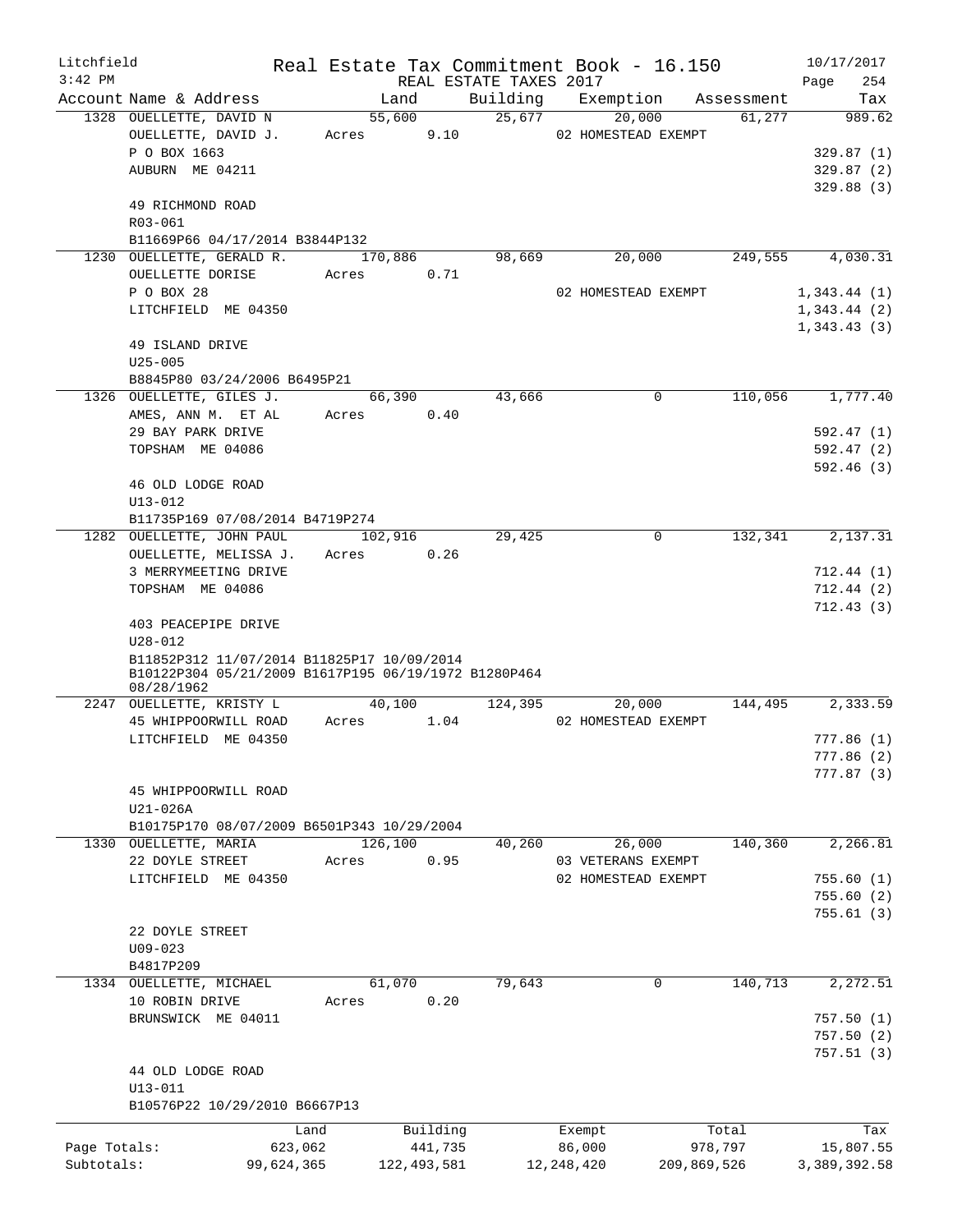| Litchfield                 |                                                      |            |       |             |         |                        | Real Estate Tax Commitment Book - 16.150 |               | 10/17/2017           |
|----------------------------|------------------------------------------------------|------------|-------|-------------|---------|------------------------|------------------------------------------|---------------|----------------------|
| $3:42$ PM                  |                                                      |            |       |             |         | REAL ESTATE TAXES 2017 |                                          |               | Page<br>255          |
|                            | Account Name & Address                               |            |       | Land        |         | Building               | Exemption                                | Assessment    | Tax                  |
|                            | 234 OUELLETTE, ROGER                                 |            |       | 54,272      |         | 153,400                | $\Omega$                                 | 207,672       | 3,353.90             |
|                            | 1747 LEWISTON ROAD                                   |            | Acres |             | 0.17    |                        |                                          |               |                      |
|                            | LITCHFIELD ME 04350                                  |            |       |             |         |                        |                                          |               | 1, 117.97(1)         |
|                            |                                                      |            |       |             |         |                        |                                          |               | 1, 117.97(2)         |
|                            |                                                      |            |       |             |         |                        |                                          |               | 1, 117.96(3)         |
|                            | 29 SAND POND LANE                                    |            |       |             |         |                        |                                          |               |                      |
|                            | $U12 - 023$                                          |            |       |             |         |                        |                                          |               |                      |
|                            | B6218P161 05/30/2000                                 |            |       |             |         | 70,063                 | 0                                        | 111,563       | 1,801.74             |
|                            | 599 OWENS, STEVEN M<br>740 RICHMOND ROAD             |            | Acres | 41,500      | 1.60    |                        |                                          |               |                      |
|                            | LITCHFIELD ME 04350                                  |            |       |             |         |                        |                                          |               | 600.58(1)            |
|                            |                                                      |            |       |             |         |                        |                                          |               | 600.58(2)            |
|                            |                                                      |            |       |             |         |                        |                                          |               | 600.58(3)            |
|                            | 740 RICHMOND ROAD                                    |            |       |             |         |                        |                                          |               |                      |
|                            | $R02 - 050$                                          |            |       |             |         |                        |                                          |               |                      |
|                            | B10424P320 05/24/2010 B10196P185 08/27/2009          |            |       |             |         |                        |                                          |               |                      |
|                            | B10191P51 08/24/2009 B10175P156 08/07/2009 B6942P241 |            |       |             |         |                        |                                          |               |                      |
|                            | 02/22/2000                                           |            |       |             |         |                        |                                          |               |                      |
|                            | 2878 PACKARD, EDWIN R.                               |            |       | 29,100      |         | $\mathbf 0$            | 0                                        | 29,100        | 469.96               |
|                            | 3 PRINCESS DRIVE                                     |            | Acres |             | 2.00    |                        |                                          |               |                      |
|                            | SABATTUS ME 04280                                    |            |       |             |         |                        |                                          |               | 156.65(1)            |
|                            |                                                      |            |       |             |         |                        |                                          |               | 156.65(2)            |
|                            |                                                      |            |       |             |         |                        |                                          |               | 156.66(3)            |
|                            | NORTH GREENLEAF WOODS                                |            |       |             |         |                        |                                          |               |                      |
|                            | LANE                                                 |            |       |             |         |                        |                                          |               |                      |
|                            | R02-076A                                             |            |       |             |         |                        |                                          |               |                      |
|                            | B12088P336 08/25/2015                                |            |       |             |         |                        |                                          |               |                      |
|                            | 2699 PAGE RYAN                                       |            |       | 0           |         | 4,145                  | 0                                        | 4,145         | 66.94                |
|                            | P O BOX 66                                           |            |       |             |         |                        |                                          |               |                      |
|                            | BOWDOIN ME 04287                                     |            |       |             |         |                        |                                          |               | 22.31(1)             |
|                            |                                                      |            |       |             |         |                        |                                          |               | 22.31(2)<br>22.32(3) |
|                            | 18 GOWELL LANE                                       |            |       |             |         |                        |                                          |               |                      |
|                            | R04-046-ON-31                                        |            |       |             |         |                        |                                          |               |                      |
|                            | 2774 PAGE, MELANIE                                   |            |       | 0           |         | 5,827                  | 0                                        | 5,827         | 94.11                |
|                            | 547 WEST ROAD                                        |            |       |             |         |                        |                                          |               |                      |
|                            | BOWDOIN ME 04287                                     |            |       |             |         |                        |                                          |               | 31.37(1)             |
|                            |                                                      |            |       |             |         |                        |                                          |               | 31.37(2)             |
|                            |                                                      |            |       |             |         |                        |                                          |               | 31.37(3)             |
|                            | 4 ELM LANE                                           |            |       |             |         |                        |                                          |               |                      |
|                            | $R03 - 073 - ON - 3$                                 |            |       |             |         |                        |                                          |               |                      |
|                            | 1994 PAGE, RYAN D                                    |            |       | 32,850      |         | 0                      | 0                                        | 32,850        | 530.53               |
|                            | PO BOX 66                                            |            | Acres |             | 3.50    |                        |                                          |               |                      |
|                            | BOWDOIN ME 04287                                     |            |       |             |         |                        |                                          |               | 176.84(1)            |
|                            |                                                      |            |       |             |         |                        |                                          |               | 176.84(2)            |
|                            |                                                      |            |       |             |         |                        |                                          |               | 176.85(3)            |
|                            | DEER RUN LANE                                        |            |       |             |         |                        |                                          |               |                      |
|                            | R03-040A-2                                           |            |       |             |         |                        |                                          |               |                      |
|                            | B9138P230 05/17/2006 B7870P252 05/06/2004            |            |       |             |         |                        |                                          |               |                      |
|                            | 1958 PAGE, RYAN D.                                   |            |       | 44,850      |         | 40,552                 | 0                                        | 85,402        | 1,379.24             |
|                            | PAGE, REBECCA L.                                     |            | Acres |             | 3.50    |                        |                                          |               |                      |
|                            | P.O. BOX 66                                          |            |       |             |         |                        |                                          |               | 459.75 (1)           |
|                            | BOWDOIN ME 04287                                     |            |       |             |         |                        |                                          |               | 459.75 (2)           |
|                            |                                                      |            |       |             |         |                        |                                          |               | 459.74 (3)           |
|                            | 14 RICKER LANE                                       |            |       |             |         |                        |                                          |               |                      |
|                            | $R03 - 040 - 6 - A$                                  |            |       |             |         |                        |                                          |               |                      |
|                            | B11595P263 12/18/2013 B11479P112 08/08/2013          |            |       |             |         |                        |                                          |               |                      |
|                            | B11354P92 09/13/2012 B11108P64 07/24/2012 B5757P192  |            |       |             |         |                        |                                          |               |                      |
|                            | 04/30/2004                                           |            |       |             |         |                        |                                          |               |                      |
|                            |                                                      | Land       |       | Building    |         |                        | Exempt                                   | Total         | Tax                  |
| Page Totals:<br>Subtotals: |                                                      | 202,572    |       |             | 273,987 |                        | 0                                        | 476,559       | 7,696.42             |
|                            |                                                      | 99,826,937 |       | 122,767,568 |         | 12, 248, 420           |                                          | 210, 346, 085 | 3,397,089.00         |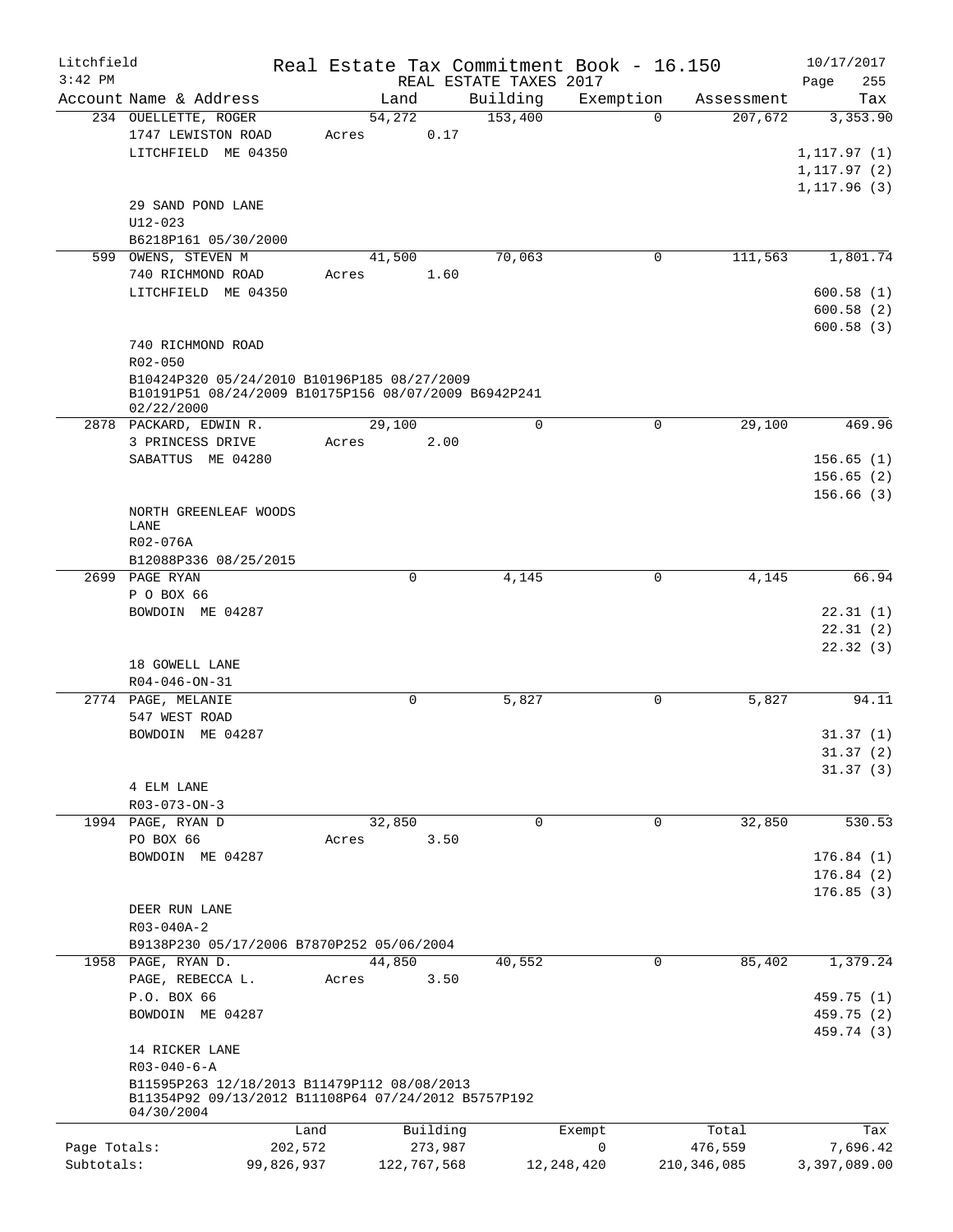| Litchfield   |                                                      |               |       |             |                        | Real Estate Tax Commitment Book - 16.150 |             | 10/17/2017   |
|--------------|------------------------------------------------------|---------------|-------|-------------|------------------------|------------------------------------------|-------------|--------------|
| $3:42$ PM    |                                                      |               |       |             | REAL ESTATE TAXES 2017 |                                          |             | 256<br>Page  |
|              | Account Name & Address                               |               |       | Land        | Building               | Exemption                                | Assessment  | Tax          |
|              | 1217 PAGE, RYAN D.                                   |               |       | 45,000      | 87,287                 | $\Omega$                                 | 132,287     | 2,136.44     |
|              | PAGE, REBECCA L.                                     |               | Acres | 3.00        |                        |                                          |             |              |
|              | P O BOX 66                                           |               |       |             |                        |                                          |             | 712.15(1)    |
|              | BOWDOIN ME 04352                                     |               |       |             |                        |                                          |             | 712.15(2)    |
|              |                                                      |               |       |             |                        |                                          |             | 712.14(3)    |
|              | 121 RICHMOND ROAD                                    |               |       |             |                        |                                          |             |              |
|              | R03-044                                              |               |       |             |                        |                                          |             |              |
|              | B11262P4 12/21/2012 B11262P3 12/19/2012 B3399P342    |               |       |             |                        |                                          |             |              |
|              | 2171 PAGE, RYAN D.                                   |               |       | 53,475      | 12,648                 | 0                                        | 66,123      | 1,067.89     |
|              | PO BOX 66                                            |               | Acres | 2.15        |                        |                                          |             |              |
|              | BOWDOIN ME 04287                                     |               |       |             |                        |                                          |             | 355.96(1)    |
|              |                                                      |               |       |             |                        |                                          |             | 355.96(2)    |
|              |                                                      |               |       |             |                        |                                          |             | 355.97(3)    |
|              | 10 DEER RUN LANE                                     |               |       |             |                        |                                          |             |              |
|              | R03-040C                                             |               |       |             |                        |                                          |             |              |
|              |                                                      |               |       |             |                        |                                          |             |              |
|              | B6579P28 08/02/2001                                  |               |       |             |                        |                                          |             |              |
|              | 1653 PALMER ROBBIE                                   |               |       | 0           | 9,586                  | 9,586                                    | 0           | 0.00         |
|              | PALMER LINDA                                         |               |       |             |                        | 02 HOMESTEAD EXEMPT                      |             |              |
|              | 4 PORTER PARK LANE                                   |               |       |             |                        |                                          |             |              |
|              | LITCHFIELD ME 04350                                  |               |       |             |                        |                                          |             |              |
|              |                                                      |               |       |             |                        |                                          |             |              |
|              | 4 PORTER PARK LANE                                   |               |       |             |                        |                                          |             |              |
|              | R01-010-ON-1                                         |               |       |             |                        |                                          |             |              |
|              | 2858 PALMER, RICHARD D. JR.                          |               |       | 52,700      | 0                      | 0                                        | 52,700      | 851.10       |
|              | PALMER, SUZANNE H.                                   |               | Acres | 20.60       |                        |                                          |             |              |
|              | 8 CAMBRIDGE DRIVE                                    |               |       |             |                        |                                          |             | 283.70(1)    |
|              | MERRIMACK NH 03054                                   |               |       |             |                        |                                          |             | 283.70 (2)   |
|              |                                                      |               |       |             |                        |                                          |             | 283.70 (3)   |
|              |                                                      |               |       |             |                        |                                          |             |              |
|              | R01-049A                                             |               |       |             |                        |                                          |             |              |
|              |                                                      |               |       |             |                        |                                          |             |              |
|              | B11793P280 09/11/2014                                |               |       |             |                        |                                          |             |              |
|              | 1338 PALMER, STEPHEN A &<br>LYNN L.                  |               |       | 62,750      | 51,057                 | 20,000                                   | 93,807      | 1,514.98     |
|              | 1530 RICHMOND ROAD                                   |               | Acres | 18.00       |                        | 02 HOMESTEAD EXEMPT                      |             |              |
|              | LITCHFIELD ME 04350                                  |               |       |             |                        |                                          |             | 504.99 (1)   |
|              |                                                      |               |       |             |                        |                                          |             | 504.99 (2)   |
|              |                                                      |               |       |             |                        |                                          |             |              |
|              |                                                      |               |       |             |                        |                                          |             | 505.00(3)    |
|              | 1530 RICHMOND ROAD                                   |               |       |             |                        |                                          |             |              |
|              | R01-026                                              |               |       |             |                        |                                          |             |              |
|              | B11793P286 09/11/2014 B6286P268 08/17/2001           |               |       |             |                        |                                          |             |              |
| 2702         | PANDA BEARS DAYCARE,                                 |               |       | 42,825      | 36,519                 | 0                                        | 79,344      | 1,281.41     |
|              | <b>LLC</b>                                           |               |       |             |                        |                                          |             |              |
|              | 321 DENNIS HILL ROAD                                 |               | Acres | 2.13        |                        |                                          |             |              |
|              | LITCHFIELD ME 04350                                  |               |       |             |                        |                                          |             | 427.14 (1)   |
|              |                                                      |               |       |             |                        |                                          |             | 427.14(2)    |
|              |                                                      |               |       |             |                        |                                          |             | 427.13(3)    |
|              | 319 DENNIS HILL ROAD                                 |               |       |             |                        |                                          |             |              |
|              | R13-041E                                             |               |       |             |                        |                                          |             |              |
|              | B11554P115 10/29/2013 B9555P102 11/05/2007           |               |       |             |                        |                                          |             |              |
|              | 71 PANDOLFO, JOHN J                                  |               |       | 29,980      | 82,819                 | 0                                        | 112,799     | 1,821.70     |
|              | PANDOLFO, DENISE M                                   |               | Acres | 0.30        |                        |                                          |             |              |
|              | 43 FAIRMONT AVENUE                                   |               |       |             |                        |                                          |             | 607.23(1)    |
|              | BRAINTREE MA 02184                                   |               |       |             |                        |                                          |             | 607.23 (2)   |
|              |                                                      |               |       |             |                        |                                          |             | 607.24 (3)   |
|              | 510 PEACEPIPE DRIVE                                  |               |       |             |                        |                                          |             |              |
|              | $U28 - 088$                                          |               |       |             |                        |                                          |             |              |
|              | B10370P106 03/25/2010 B10352P29 03/01/2010 B5404P244 |               |       |             |                        |                                          |             |              |
|              | 07/17/1997                                           |               |       |             |                        |                                          |             |              |
|              |                                                      |               |       |             |                        |                                          |             |              |
|              |                                                      | Land          |       | Building    |                        | Exempt                                   | Total       | Tax          |
| Page Totals: |                                                      | 286,730       |       | 279,916     |                        | 29,586                                   | 537,060     | 8,673.52     |
| Subtotals:   |                                                      | 100, 113, 667 |       | 123,047,484 |                        | 12,278,006                               | 210,883,145 | 3,405,762.52 |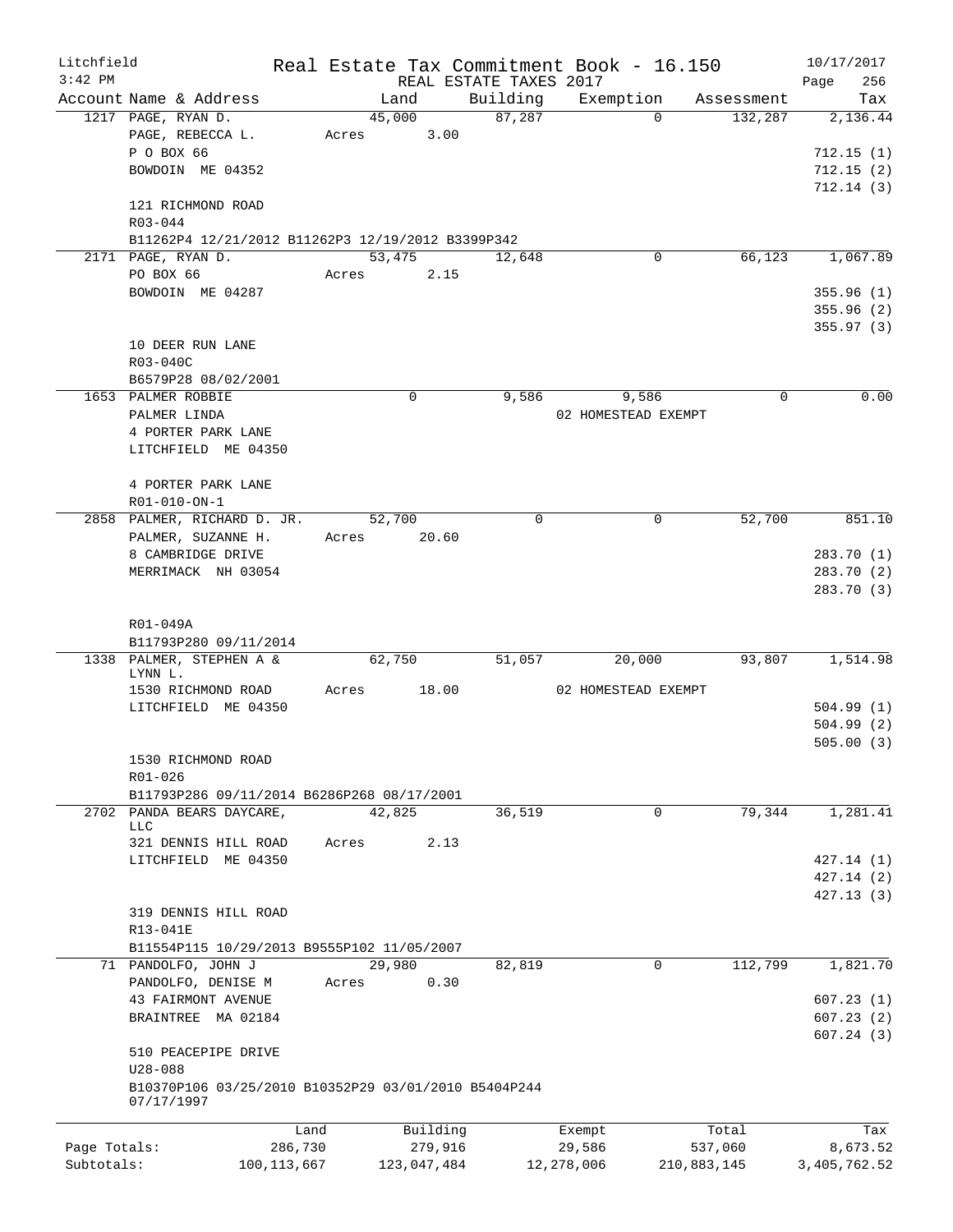| Litchfield   |                                                                                                                                      |                 |                     |                        | Real Estate Tax Commitment Book - 16.150 |                        | 10/17/2017       |
|--------------|--------------------------------------------------------------------------------------------------------------------------------------|-----------------|---------------------|------------------------|------------------------------------------|------------------------|------------------|
| $3:42$ PM    |                                                                                                                                      |                 |                     | REAL ESTATE TAXES 2017 |                                          |                        | 257<br>Page      |
|              | Account Name & Address<br>2450 PANGBURN LORENE A.                                                                                    |                 | Land<br>$\Omega$    | Building<br>9,493      | Exemption<br>9,493                       | Assessment<br>$\Omega$ | Tax<br>0.00      |
|              | 9 PORTER PARK LANE                                                                                                                   |                 |                     |                        | 02 HOMESTEAD EXEMPT                      |                        |                  |
|              | Litchfield ME 04350                                                                                                                  |                 |                     |                        |                                          |                        |                  |
|              |                                                                                                                                      |                 |                     |                        |                                          |                        |                  |
|              |                                                                                                                                      |                 |                     |                        |                                          |                        |                  |
|              | 9 PORTER PARK LANE<br>R01-010-ON-2                                                                                                   |                 |                     |                        |                                          |                        |                  |
|              | 402 PANZINO, ROBERT                                                                                                                  |                 | 40,300              | 58,465                 | 20,000                                   | 78,765                 | 1,272.05         |
|              | 10 FERRIN ROAD                                                                                                                       | Acres           | 1.12                |                        | 02 HOMESTEAD EXEMPT                      |                        |                  |
|              | LITCHFIELD ME 04350                                                                                                                  |                 |                     |                        |                                          |                        | 424.02(1)        |
|              |                                                                                                                                      |                 |                     |                        |                                          |                        | 424.02(2)        |
|              | 10 FERRIN ROAD                                                                                                                       |                 |                     |                        |                                          |                        | 424.01 (3)       |
|              | R03-096                                                                                                                              |                 |                     |                        |                                          |                        |                  |
|              | B12135P168 10/28/2015 B11465P293 07/22/2013<br>B10344P97 02/18/2010 B9533P37 10/16/2007 B8386P173<br>04/16/2005 B7269P192 02/07/2003 |                 |                     |                        |                                          |                        |                  |
|              | 1398 PARADIS, DENISE M.                                                                                                              |                 | 40,250              | 70,432                 | 20,000                                   | 90,682                 | 1,464.51         |
|              | GERALD P. PARADIS<br>55 HARDSCRABBLE ROAD                                                                                            | Acres           | 1.10                |                        | 02 HOMESTEAD EXEMPT                      |                        |                  |
|              | LITCHFIELD ME 04350                                                                                                                  |                 |                     |                        |                                          |                        | 488.17 (1)       |
|              |                                                                                                                                      |                 |                     |                        |                                          |                        | 488.17 (2)       |
|              |                                                                                                                                      |                 |                     |                        |                                          |                        | 488.17 (3)       |
|              | 55 HARDSCRABBLE ROAD                                                                                                                 |                 |                     |                        |                                          |                        |                  |
|              | $U20 - 002$<br>B10036P260 04/08/2009 B5441P338                                                                                       |                 |                     |                        |                                          |                        |                  |
|              | 2332 PARADIS, JOHN                                                                                                                   |                 | 42,500              | 92,469                 | 20,000                                   | 114,969                | 1,856.75         |
|              | PARADIS DEBRA                                                                                                                        | Acres           | 2.00                |                        | 02 HOMESTEAD EXEMPT                      |                        |                  |
|              | 392 LUNTS HILLS ROAD                                                                                                                 |                 |                     |                        |                                          |                        | 618.92(1)        |
|              | LITCHFIELD ME 04350                                                                                                                  |                 |                     |                        |                                          |                        | 618.92(2)        |
|              |                                                                                                                                      |                 |                     |                        |                                          |                        | 618.91(3)        |
|              | 392 LUNTS HILL ROAD                                                                                                                  |                 |                     |                        |                                          |                        |                  |
|              | R09-036D<br>B7527P229 07/14/2003                                                                                                     |                 |                     |                        |                                          |                        |                  |
|              | 137 PARE, GERARD                                                                                                                     |                 | 17,600              | 110,785                | 0                                        | 128,385                | 2,073.42         |
|              | PARE CINDY                                                                                                                           | Acres           | 0.20                |                        |                                          |                        |                  |
|              | 2769 HALLOWELL ROAD                                                                                                                  |                 |                     |                        |                                          |                        | 691.14(1)        |
|              | LITCHFIELD ME 04350                                                                                                                  |                 |                     |                        |                                          |                        | 691.14 (2)       |
|              |                                                                                                                                      |                 |                     |                        |                                          |                        | 691.14(3)        |
|              | 2769 HALLOWELL ROAD                                                                                                                  |                 |                     |                        |                                          |                        |                  |
|              | $R02 - 020$                                                                                                                          |                 |                     |                        |                                          |                        |                  |
|              | B9403P1 06/14/2007 B5431P22 08/19/1997<br>2738 PARENT, GERALD                                                                        |                 | 95,250              | $\Omega$               | $\overline{0}$                           | 95,250                 | 1,538.29         |
|              | PARENT, LINDA                                                                                                                        | Acres           | 3.30                |                        |                                          |                        |                  |
|              | 3025 HOMEWOOD AVENUE                                                                                                                 |                 |                     |                        |                                          |                        | 512.76(1)        |
|              | NORTHPORT FL 34286                                                                                                                   |                 |                     |                        |                                          |                        | 512.76(2)        |
|              |                                                                                                                                      |                 |                     |                        |                                          |                        | 512.77 (3)       |
|              | 142 STEVENSTOWN ROAD                                                                                                                 |                 |                     |                        |                                          |                        |                  |
|              | R13-033A                                                                                                                             |                 |                     |                        |                                          |                        |                  |
|              | B12504P175 12/21/2016 B10056P154 04/28/2009                                                                                          |                 |                     |                        |                                          |                        |                  |
|              | 451 PARKER GARY A<br>PARKER MARILYN A                                                                                                | Acres           | 70,650<br>32.30     | 117,688                | 20,000<br>02 HOMESTEAD EXEMPT            | 168,338                | 2,718.66         |
|              | 33 SMALL ROAD                                                                                                                        |                 |                     |                        |                                          |                        | 906.22(1)        |
|              | LITCHFIELD ME 04350                                                                                                                  |                 |                     |                        |                                          |                        | 906.22(2)        |
|              |                                                                                                                                      |                 |                     |                        |                                          |                        | 906.22(3)        |
|              | 33 SMALL ROAD                                                                                                                        |                 |                     |                        |                                          |                        |                  |
|              | R07-041<br>B8711P78 11/30/2005 B4841P54                                                                                              |                 |                     |                        |                                          |                        |                  |
|              |                                                                                                                                      |                 |                     |                        |                                          |                        |                  |
| Page Totals: |                                                                                                                                      | Land<br>306,550 | Building<br>459,332 |                        | Exempt<br>89,493                         | Total<br>676,389       | Tax<br>10,923.68 |
| Subtotals:   |                                                                                                                                      | 100,420,217     | 123,506,816         |                        | 12,367,499                               | 211,559,534            | 3,416,686.20     |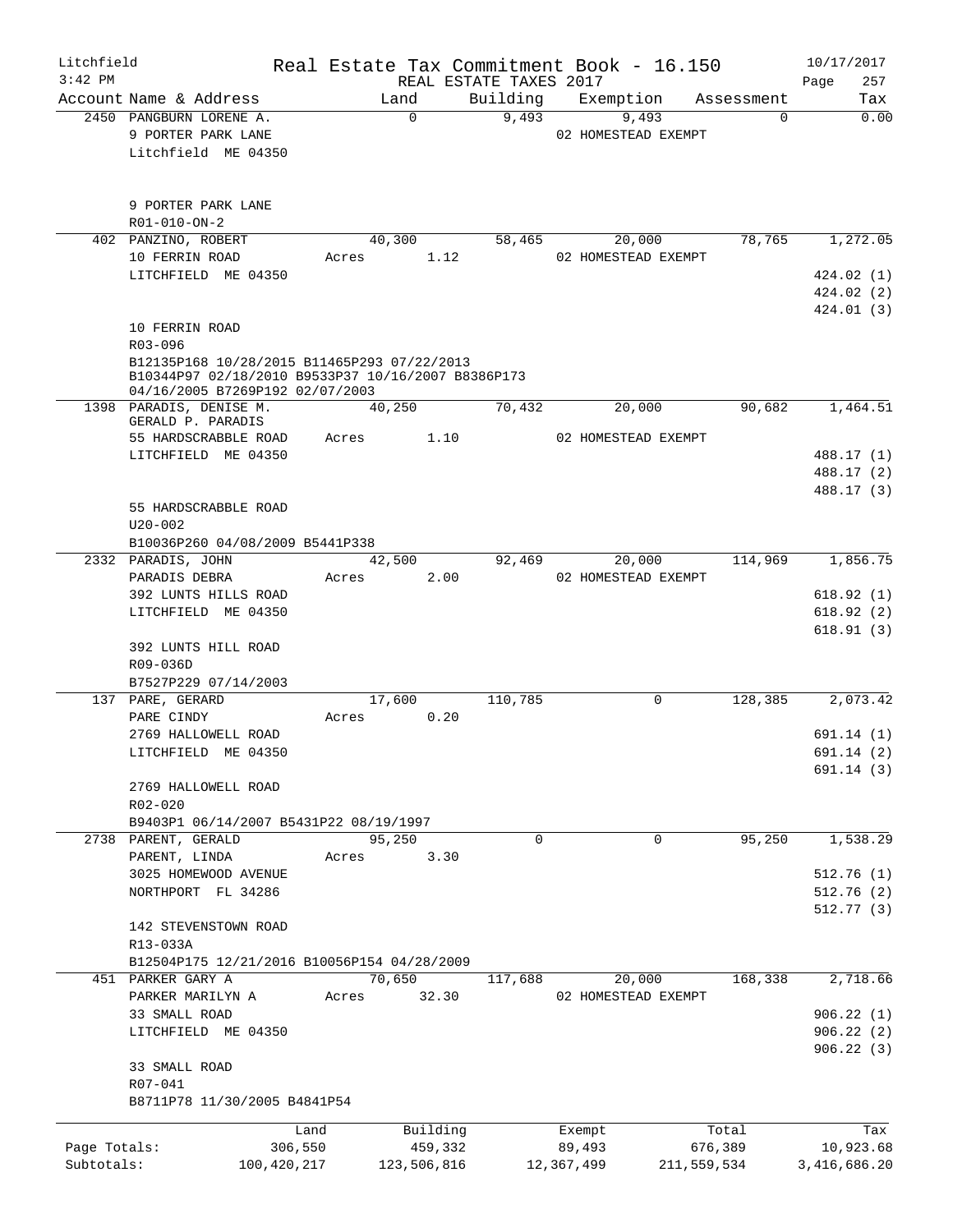| Litchfield |                                                      |                |                        | Real Estate Tax Commitment Book - 16.150 |            | 10/17/2017  |
|------------|------------------------------------------------------|----------------|------------------------|------------------------------------------|------------|-------------|
| $3:42$ PM  |                                                      |                | REAL ESTATE TAXES 2017 |                                          |            | Page<br>258 |
|            | Account Name & Address                               | Land           | Building               | Exemption                                | Assessment | Tax         |
|            | 2434 PARKER GLENN A                                  | 43,625         | 235,310                | 20,000                                   | 258,935    | 4,181.80    |
|            | HALLOWELL ROAD                                       | 2.45<br>Acres  |                        | 02 HOMESTEAD EXEMPT                      |            |             |
|            | LITCHFIELD ME 04350                                  |                |                        |                                          |            | 1,393.93(1) |
|            |                                                      |                |                        |                                          |            | 1,393.93(2) |
|            |                                                      |                |                        |                                          |            | 1,393.94(3) |
|            | 2333 HALLOWELL ROAD                                  |                |                        |                                          |            |             |
|            | R06-038D                                             |                |                        |                                          |            |             |
|            | 438 PARKER MARILYN A                                 | 64,600         | 91,501                 | 20,000                                   | 136,101    | 2,198.03    |
|            | 33 SMALL ROAD                                        | 1.00<br>Acres  |                        | 02 HOMESTEAD EXEMPT                      |            |             |
|            | LITCHFIELD ME 04350                                  |                |                        |                                          |            | 732.68(1)   |
|            |                                                      |                |                        |                                          |            | 732.68(2)   |
|            |                                                      |                |                        |                                          |            | 732.67(3)   |
|            | 30 DAVIS LANE                                        |                |                        |                                          |            |             |
|            | R09-014                                              |                |                        |                                          |            |             |
|            | B11217P157 11/02/2012 B9966P146 02/02/2009 B9348P145 |                |                        |                                          |            |             |
|            | 05/14/2007 B5448P71 09/08/1997 B3789P227             |                |                        |                                          |            |             |
|            | 1342 PARKER PHYLLIS                                  | 40,000         | 157,854                | 26,000                                   | 171,854    | 2,775.44    |
|            | 297 STEVENSTOWN ROAD                                 | Acres<br>1.00  |                        | 22 WW2 Widow Res                         |            |             |
|            | LITCHFIELD ME 04350                                  |                |                        | 02 HOMESTEAD EXEMPT                      |            | 925.15(1)   |
|            |                                                      |                |                        |                                          |            | 925.15(2)   |
|            |                                                      |                |                        |                                          |            | 925.14(3)   |
|            | 297 STEVENSTOWN ROAD                                 |                |                        |                                          |            |             |
|            | R10-011                                              |                |                        |                                          |            |             |
|            | B3602P127                                            |                |                        |                                          |            |             |
|            | 2433 PARKER, GLENN A                                 | 35,650         | 0                      | 0                                        | 35,650     | 575.75      |
|            | 2333 HALLOWELL ROAD                                  | 4.06<br>Acres  |                        |                                          |            |             |
|            | LITCHFIELD ME 04350                                  |                |                        |                                          |            | 191.92(1)   |
|            |                                                      |                |                        |                                          |            | 191.92 (2)  |
|            |                                                      |                |                        |                                          |            | 191.91(3)   |
|            | 2333 HALLOWELL ROAD                                  |                |                        |                                          |            |             |
|            |                                                      |                |                        |                                          |            |             |
|            | R06-038A                                             |                |                        |                                          |            |             |
|            | 2576 PARLIN LAWRENCE JR                              | 33,570         | 70,986                 | 26,000                                   | 78,556     | 1,268.68    |
|            | PARLIN DORIS R                                       | 26.00<br>Acres |                        | 02 HOMESTEAD EXEMPT                      |            |             |
|            | 121 LOCH SLOY LANE                                   |                |                        | 12 WW2 Vet Res.                          |            | 422.89(1)   |
|            | LITCHFIELD ME 04350                                  |                |                        |                                          |            | 422.89(2)   |
|            |                                                      |                |                        |                                          |            | 422.90(3)   |
|            | 121 LOCH SLOY LANE                                   |                |                        |                                          |            |             |
|            | R02-083                                              |                |                        |                                          |            |             |
|            | B10824P156 09/01/2011 B9680P229 03/31/2008 B4965P126 |                |                        |                                          |            |             |
|            | 1343 PARLIN MERTON                                   | 42,321         | 78,160                 | 20,000                                   | 100,481    | 1,622.77    |
|            | 429 ACADEMY ROAD                                     | 8.14<br>Acres  |                        | 02 HOMESTEAD EXEMPT                      |            |             |
|            | LITCHFIELD ME 04350                                  |                |                        |                                          |            | 540.92(1)   |
|            |                                                      |                |                        |                                          |            | 540.92 (2)  |
|            |                                                      |                |                        |                                          |            | 540.93(3)   |
|            | 429 ACADEMY ROAD                                     |                |                        |                                          |            |             |
|            | R02-082                                              |                |                        |                                          |            |             |
|            | B4965P126 09/18/1995                                 |                |                        |                                          |            |             |
|            | 2347 PARLIN, MERTON L.E. III                         | 29,425         | 2,986                  | 0                                        | 32,411     | 523.44      |
|            | 429 ACADEMY ROAD                                     | 1.57<br>Acres  |                        |                                          |            |             |
|            | LITCHFIELD ME 04350                                  |                |                        |                                          |            | 174.48(1)   |
|            |                                                      |                |                        |                                          |            | 174.48(2)   |
|            |                                                      |                |                        |                                          |            | 174.48(3)   |
|            | 29 LOCH SLOY                                         |                |                        |                                          |            |             |
|            | R02-083A                                             |                |                        |                                          |            |             |
|            |                                                      |                |                        |                                          |            |             |
|            | B10824P156 09/01/2011 B7575P15 08/17/2003            |                |                        |                                          |            |             |
|            |                                                      |                |                        |                                          |            |             |
|            |                                                      |                |                        |                                          |            |             |
|            |                                                      |                |                        |                                          |            |             |
|            |                                                      | D., 1144       |                        |                                          |            |             |

|              | Land        | Building    | Exempt     | Total       | Tax          |
|--------------|-------------|-------------|------------|-------------|--------------|
| Page Totals: | 289,191     | 636,797     | 112,000    | 813,988     | 13,145.91    |
| Subtotals:   | 100,709,408 | 124,143,613 | 12,479,499 | 212,373,522 | 3,429,832.11 |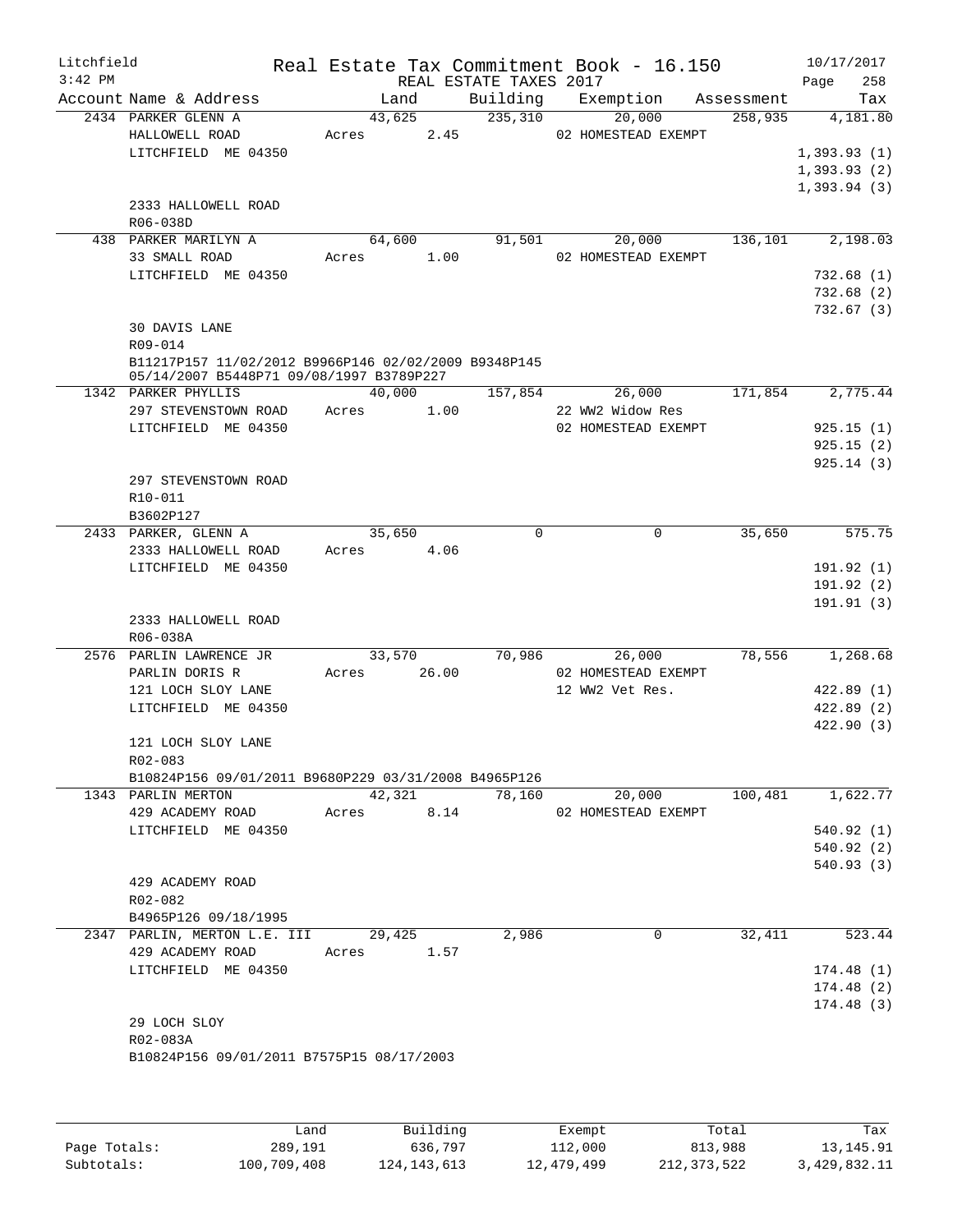| Litchfield   |                                                 |       |                |                        | Real Estate Tax Commitment Book - 16.150 |                                         | 10/17/2017    |
|--------------|-------------------------------------------------|-------|----------------|------------------------|------------------------------------------|-----------------------------------------|---------------|
| $3:42$ PM    |                                                 |       |                | REAL ESTATE TAXES 2017 |                                          |                                         | 259<br>Page   |
|              | Account Name & Address<br>2131 PARLIN, SARAH    |       | Land<br>53,750 | 11,532                 | 20,000                                   | Building Exemption Assessment<br>45,282 | Tax<br>731.30 |
|              | 16 LOCH SLOY LANE                               |       | 7.25<br>Acres  |                        | 02 HOMESTEAD EXEMPT                      |                                         |               |
|              | LITCHFIELD ME 04350                             |       |                |                        |                                          |                                         | 243.77 (1)    |
|              |                                                 |       |                |                        |                                          |                                         | 243.77 (2)    |
|              |                                                 |       |                |                        |                                          |                                         | 243.76 (3)    |
|              | 16 LOCH SLOY LANE                               |       |                |                        |                                          |                                         |               |
|              | R02-075A                                        |       |                |                        |                                          |                                         |               |
|              | B5977P5 06/09/1999                              |       |                |                        |                                          |                                         |               |
|              | 2356 PARLIN, PHILLIP J.                         |       | 41,425         | $\Omega$               |                                          | 0<br>41,425                             | 669.01        |
|              | 3942 FOXLEY DRIVE                               |       | 1.57<br>Acres  |                        |                                          |                                         |               |
|              | ESCONDIDO CA 92027                              |       |                |                        |                                          |                                         | 223.00(1)     |
|              |                                                 |       |                |                        |                                          |                                         | 223.00(2)     |
|              |                                                 |       |                |                        |                                          |                                         | 223.01(3)     |
|              | 29 LOCH SLOY LANE                               |       |                |                        |                                          |                                         |               |
|              | R02-083B                                        |       |                |                        |                                          |                                         |               |
|              | B7575P17 08/17/2003                             |       |                |                        |                                          |                                         |               |
|              | 227 PARTRIDGE ESTELLA                           |       | 69,000         | 25,602                 | 20,000                                   | 74,602                                  | 1,204.82      |
|              | 596 RICHMOND ROAD                               | Acres | 13.00          |                        | 02 HOMESTEAD EXEMPT                      |                                         |               |
|              | LITCHFIELD ME 04350                             |       |                |                        |                                          |                                         | 401.61(1)     |
|              |                                                 |       |                |                        |                                          |                                         | 401.61(2)     |
|              |                                                 |       |                |                        |                                          |                                         | 401.60(3)     |
|              | 596 RICHMOND ROAD                               |       |                |                        |                                          |                                         |               |
|              | R02-008                                         |       |                |                        |                                          |                                         |               |
|              | B8406P267 05/12/2005 B1787P309                  |       |                |                        |                                          |                                         |               |
|              | 219 PARTRIDGE, GARY A.                          |       | 59,750         | 79,827                 | 20,000                                   | 119,577                                 | 1,931.17      |
|              | PARTRIDGE RONNETTE                              |       | Acres 14.00    |                        | 02 HOMESTEAD EXEMPT                      |                                         |               |
|              | 442 ACADEMY ROAD                                |       |                |                        |                                          |                                         | 643.72 (1)    |
|              | LITCHFIELD ME 04350                             |       |                |                        |                                          |                                         | 643.72 (2)    |
|              |                                                 |       |                |                        |                                          |                                         | 643.73 (3)    |
|              | 442 ACADEMY ROAD                                |       |                |                        |                                          |                                         |               |
|              | R02-110                                         |       |                |                        |                                          |                                         |               |
|              | B7880P280 03/24/2004                            |       |                |                        |                                          |                                         |               |
|              | 2260 PARTRIDGE, GERALD A.,<br>JR.               |       | $\Omega$       | 6,758                  | 6,758                                    | $\Omega$                                | 0.00          |
|              | 586 RICHMOND ROAD                               |       |                |                        | 02 HOMESTEAD EXEMPT                      |                                         |               |
|              | LITCHFIELD ME 04350                             |       |                |                        |                                          |                                         |               |
|              |                                                 |       |                |                        |                                          |                                         |               |
|              |                                                 |       |                |                        |                                          |                                         |               |
|              | 586 RICHMOND ROAD                               |       |                |                        |                                          |                                         |               |
|              | $R02 - 008 - ON$                                |       |                |                        |                                          |                                         |               |
|              | 164 PATENAUDE, EMILE A.                         |       | 43,825         | 105,572                |                                          | 149,397<br>0                            | 2,412.76      |
|              | PATENAUDE, CAROL J.                             | Acres | 4.00           |                        |                                          |                                         |               |
|              | 395 PLAINS ROAD                                 |       |                |                        |                                          |                                         | 804.25(1)     |
|              | LITCHFIELD ME 04350                             |       |                |                        |                                          |                                         | 804.25(2)     |
|              |                                                 |       |                |                        |                                          |                                         | 804.26 (3)    |
|              | 395 PLAINS ROAD                                 |       |                |                        |                                          |                                         |               |
|              | R07-033                                         |       |                |                        |                                          |                                         |               |
|              | B11077P241 06/15/2012 B11067P311 06/05/2012     |       |                |                        |                                          |                                         |               |
|              | B11067P308 06/02/2012 B10008P168 03/12/2009     |       |                |                        |                                          |                                         |               |
|              | B1603P680 11/20/1972                            |       | $\mathbf 0$    |                        |                                          | 0                                       | 177.76        |
|              | 2850 PATRICK, GRETCHEN L.<br>1177 LEWISTON ROAD |       |                | 11,007                 |                                          | 11,007                                  |               |
|              | LITCHFIELD ME 04350                             |       |                |                        |                                          |                                         | 59.25(1)      |
|              |                                                 |       |                |                        |                                          |                                         | 59.25(2)      |
|              |                                                 |       |                |                        |                                          |                                         | 59.26(3)      |
|              | 1177 LEWISTON ROAD                              |       |                |                        |                                          |                                         |               |
|              | R13-008A-3 ON                                   |       |                |                        |                                          |                                         |               |
|              |                                                 |       |                |                        |                                          |                                         |               |
|              |                                                 |       |                |                        |                                          |                                         |               |
|              |                                                 | Land  | Building       |                        | Exempt                                   | Total                                   | Tax           |
| Page Totals: | 267,750                                         |       | 240,298        |                        | 66,758                                   | 441,290                                 | 7,126.82      |
| Subtotals:   | 100,977,158                                     |       | 124, 383, 911  |                        | 12,546,257                               | 212,814,812                             | 3,436,958.93  |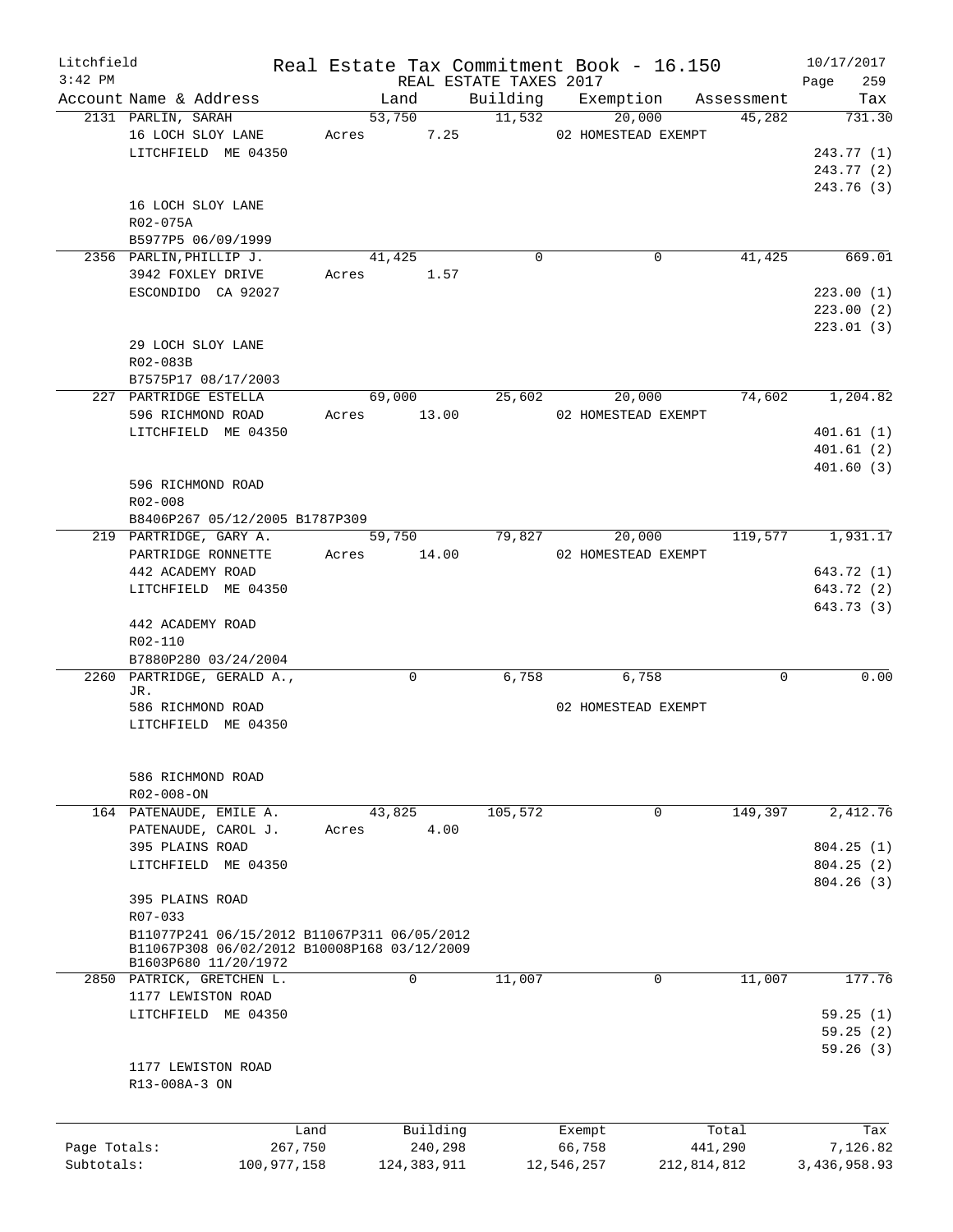| Litchfield<br>$3:42$ PM |                                                                                     |             |       |             |       | REAL ESTATE TAXES 2017 | Real Estate Tax Commitment Book - 16.150 |             |           | 10/17/2017<br>Page<br>260           |
|-------------------------|-------------------------------------------------------------------------------------|-------------|-------|-------------|-------|------------------------|------------------------------------------|-------------|-----------|-------------------------------------|
|                         | Account Name & Address                                                              |             |       | Land        |       |                        | Building Exemption Assessment            |             |           | Tax                                 |
|                         | 1477 PATTEN, JOHN JR                                                                |             |       | 42,775      |       | 84,706                 |                                          | 20,000      | 107,481   | 1,735.82                            |
|                         | 629 PLAINS ROAD<br>LITCHFIELD ME 04350                                              |             | Acres |             | 2.11  |                        | 02 HOMESTEAD EXEMPT                      |             |           | 578.61(1)<br>578.61(2)<br>578.60(3) |
|                         | 629 PLAINS ROAD<br>$U01 - 008$<br>B9417P23 07/09/2007 B9417P21 07/09/2007 B8161P100 |             |       |             |       |                        |                                          |             |           |                                     |
|                         | 10/07/2004 B6735P349 12/13/2001                                                     |             |       |             |       |                        |                                          |             |           |                                     |
|                         | 1237 PBR HOLDINGS, LLC.                                                             |             |       | 40,250      |       | 65,549                 |                                          | $\mathbf 0$ | 105,799   | 1,708.65                            |
|                         | P.O. BOX 299                                                                        |             | Acres |             | 1.10  |                        |                                          |             |           |                                     |
|                         | LITCHFIELD ME 04350                                                                 |             |       |             |       |                        |                                          |             |           | 569.55(1)<br>569.55(2)<br>569.55(3) |
|                         | 1892 HALLOWELL ROAD                                                                 |             |       |             |       |                        |                                          |             |           |                                     |
|                         | U16-022A                                                                            |             |       |             |       |                        |                                          |             |           |                                     |
|                         | B11552P63 10/25/2013 B7366P288                                                      |             |       |             |       |                        |                                          |             |           |                                     |
|                         | 1374 PECKHAM, KEVIN B &<br>HEIDI M                                                  |             |       | 61,000      |       | 0                      |                                          | 0           | 61,000    | 985.15                              |
|                         | 243 INDIANA RD                                                                      |             | Acres |             | 37.00 |                        |                                          |             |           |                                     |
|                         | W GARDINER ME 04345                                                                 |             |       |             |       |                        |                                          |             |           | 328.38(1)                           |
|                         |                                                                                     |             |       |             |       |                        |                                          |             |           | 328.38(2)                           |
|                         |                                                                                     |             |       |             |       |                        |                                          |             |           | 328.39(3)                           |
|                         | LIBBY ROAD                                                                          |             |       |             |       |                        |                                          |             |           |                                     |
|                         | R06-035A                                                                            |             |       |             |       |                        |                                          |             |           |                                     |
|                         | B5676P87 07/17/1998                                                                 |             |       |             |       |                        |                                          |             |           |                                     |
|                         | 1158 PEDDIE COLIN M                                                                 |             |       | 470,522     |       | 156,802                |                                          | $\mathbf 0$ | 627,324   | 10,131.28                           |
|                         | PEDDIE PENNY<br>102 WELLESLEY STREET                                                |             | Acres |             | 1.14  |                        |                                          |             |           | 3,377.09(1)                         |
|                         | WESTON MA 02493                                                                     |             |       |             |       |                        |                                          |             |           | 3,377.09(2)                         |
|                         |                                                                                     |             |       |             |       |                        |                                          |             |           | 3,377.10(3)                         |
|                         | 18 MARLENE DRIVE<br>$U28 - 039$                                                     |             |       |             |       |                        |                                          |             |           |                                     |
|                         | B9273P206 03/09/2007 B6305P233                                                      |             |       |             |       |                        |                                          |             |           |                                     |
|                         | 820 PEDDIE, WILLIAM A.                                                              |             |       | 49,600      |       | 135,190                |                                          | 20,000      | 164,790   | 2,661.36                            |
|                         | 70 LYNN LANE                                                                        |             | Acres |             | 5.40  |                        | 02 HOMESTEAD EXEMPT                      |             |           |                                     |
|                         | LITCHFIELD ME 04350                                                                 |             |       |             |       |                        |                                          |             |           | 887.12 (1)                          |
|                         |                                                                                     |             |       |             |       |                        |                                          |             |           | 887.12 (2)                          |
|                         | 70 LYNN LANE                                                                        |             |       |             |       |                        |                                          |             |           | 887.12 (3)                          |
|                         | R06-061A-6                                                                          |             |       |             |       |                        |                                          |             |           |                                     |
|                         | B6549P100                                                                           |             |       |             |       |                        |                                          |             |           |                                     |
| 1356                    | PELKEY, BRUCE                                                                       |             |       | 40,000      |       | 76,053                 |                                          | 20,000      | 96,053    | 1,551.26                            |
|                         | 1646 LEWISTON ROAD                                                                  |             | Acres |             | 1.00  |                        | 02 HOMESTEAD EXEMPT                      |             |           |                                     |
|                         | LITCHFIELD ME 04350                                                                 |             |       |             |       |                        |                                          |             |           | 517.09(1)                           |
|                         |                                                                                     |             |       |             |       |                        |                                          |             |           | 517.09 (2)                          |
|                         |                                                                                     |             |       |             |       |                        |                                          |             |           | 517.08 (3)                          |
|                         | 1646 LEWISTON ROAD<br>R11-035-2                                                     |             |       |             |       |                        |                                          |             |           |                                     |
|                         | B1844P182                                                                           |             |       |             |       |                        |                                          |             |           |                                     |
| 1357                    | PELLEGRINI, PAUL J                                                                  |             |       | 52,500      |       | 86,071                 |                                          | 20,000      | 118,571   | 1,914.92                            |
|                         | PELLEGRINI REBECCA                                                                  |             | Acres |             | 6.00  |                        | 02 HOMESTEAD EXEMPT                      |             |           |                                     |
|                         | 1614 LEWISTON ROAD                                                                  |             |       |             |       |                        |                                          |             |           | 638.31(1)                           |
|                         | LITCHFIELD ME 04350                                                                 |             |       |             |       |                        |                                          |             |           | 638.31 (2)                          |
|                         | 1614 LEWISTON ROAD                                                                  |             |       |             |       |                        |                                          |             |           | 638.30 (3)                          |
|                         | R11-034                                                                             |             |       |             |       |                        |                                          |             |           |                                     |
|                         | B3716P178                                                                           |             |       |             |       |                        |                                          |             |           |                                     |
|                         |                                                                                     | Land        |       | Building    |       |                        | Exempt                                   |             | Total     | Tax                                 |
| Page Totals:            |                                                                                     | 756,647     |       | 604,371     |       |                        | 80,000                                   |             | 1,281,018 | 20,688.44                           |
| Subtotals:              |                                                                                     | 101,733,805 |       | 124,988,282 |       |                        | 12,626,257                               | 214,095,830 |           | 3, 457, 647.37                      |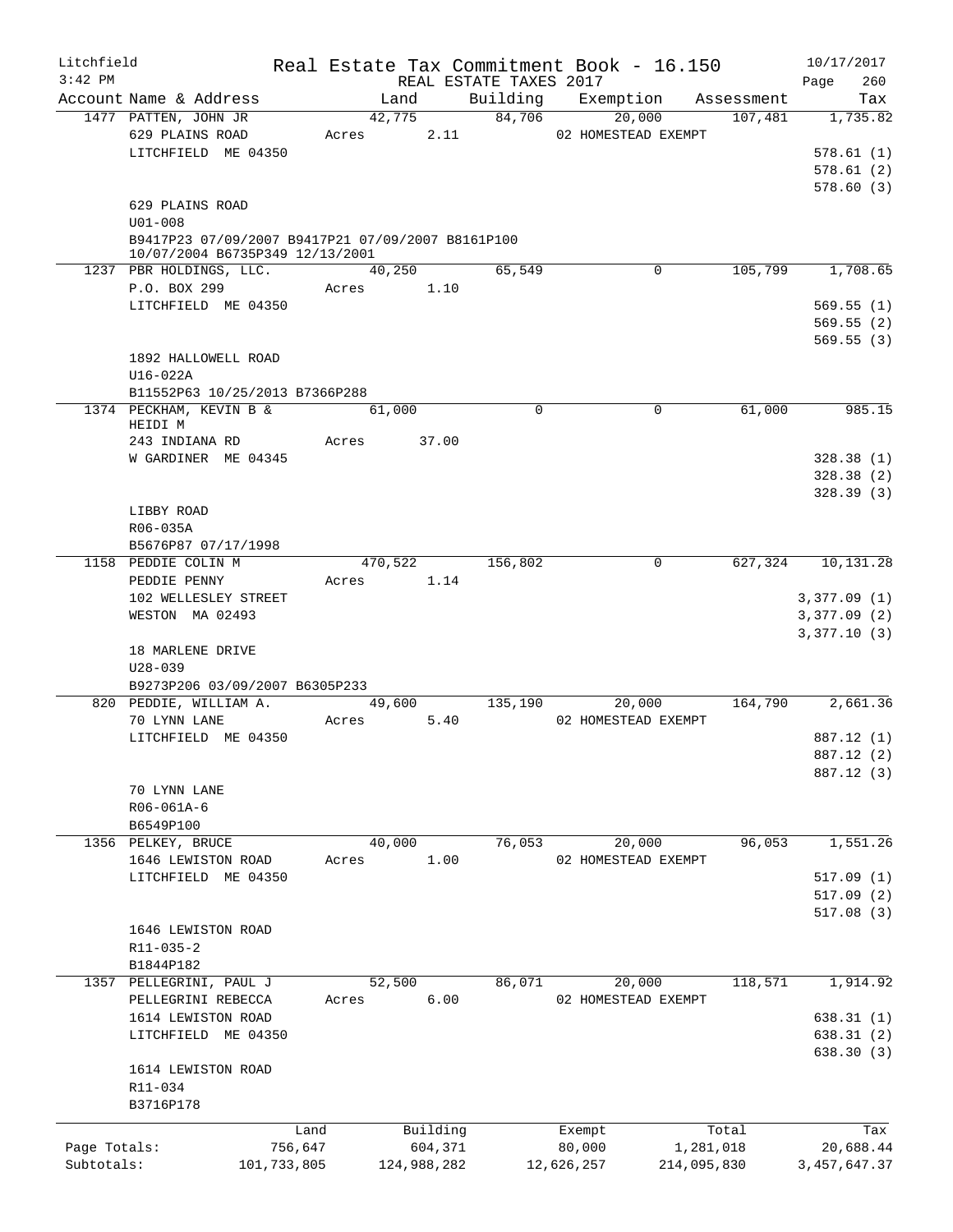| Litchfield<br>$3:42$ PM |                                                                                                   |            | REAL ESTATE TAXES 2017 | Real Estate Tax Commitment Book - 16.150 |            | 10/17/2017<br>Page<br>261 |
|-------------------------|---------------------------------------------------------------------------------------------------|------------|------------------------|------------------------------------------|------------|---------------------------|
|                         | Account Name & Address                                                                            | Land       | Building               | Exemption                                | Assessment | Tax                       |
|                         | 1360 PELLETIER, DONALD T                                                                          | 50, 250    | 190,093                | 20,000                                   | 220, 343   | 3,558.54                  |
|                         | 32 HAYDEN HILL ROAD                                                                               | Acres      | 5.10                   | 02 HOMESTEAD EXEMPT                      |            |                           |
|                         | LITCHFIELD ME 04350                                                                               |            |                        |                                          |            | 1,186.18(1)               |
|                         |                                                                                                   |            |                        |                                          |            | 1,186.18(2)               |
|                         |                                                                                                   |            |                        |                                          |            | 1,186.18(3)               |
|                         | 32 HAYDEN HILL ROAD                                                                               |            |                        |                                          |            |                           |
|                         | $R03 - 040 - 1$                                                                                   |            |                        |                                          |            |                           |
|                         | B4261P6                                                                                           |            |                        |                                          |            |                           |
|                         | 911 PELLETIER, JODY J.                                                                            | 41,940     | 45,066                 | 0                                        | 87,006     | 1,405.15                  |
|                         | 850 MAIN STREET                                                                                   | Acres 0.90 |                        |                                          |            |                           |
|                         | APT#6                                                                                             |            |                        |                                          |            | 468.38(1)                 |
|                         | LEWISTON ME 04240                                                                                 |            |                        |                                          |            | 468.38 (2)                |
|                         |                                                                                                   |            |                        |                                          |            | 468.39 (3)                |
|                         | 91 EASY STREET                                                                                    |            |                        |                                          |            |                           |
|                         | $U09 - 027$                                                                                       |            |                        |                                          |            |                           |
|                         | B11465P303 07/30/2013 B11465P301 07/30/2013<br>B10394P296 04/21/2010 B8701P28 11/17/2005 B5836P86 |            |                        |                                          |            |                           |
|                         | 1361 PELLETIER, RAYMOND                                                                           | 80,047     | 38,198                 | 20,000                                   | 98,245     | 1,586.66                  |
|                         | P.O. BOX 146                                                                                      | Acres      | 0.42                   | 02 HOMESTEAD EXEMPT                      |            |                           |
|                         | LITCHFIELD ME 04350                                                                               |            |                        |                                          |            | 528.89(1)                 |
|                         |                                                                                                   |            |                        |                                          |            | 528.89(2)                 |
|                         |                                                                                                   |            |                        |                                          |            | 528.88(3)                 |
|                         | 4 HERON DRIVE                                                                                     |            |                        |                                          |            |                           |
|                         | U24-007                                                                                           |            |                        |                                          |            |                           |
|                         | B4698P133                                                                                         |            |                        |                                          |            |                           |
|                         | 1362 PELLETIER, RICHARD D                                                                         | 135,100    | 106,333                | 20,000                                   | 221,433    | 3,576.14                  |
|                         | 10 KERI LANE                                                                                      | Acres      | 1.45                   | 02 HOMESTEAD EXEMPT                      |            |                           |
|                         | LITCHFIELD ME 04350                                                                               |            |                        |                                          |            | 1,192.05(1)               |
|                         |                                                                                                   |            |                        |                                          |            | 1, 192.05(2)              |
|                         |                                                                                                   |            |                        |                                          |            | 1, 192.04(3)              |
|                         | 10 KERI LANE                                                                                      |            |                        |                                          |            |                           |
|                         | $U11 - 026$                                                                                       |            |                        |                                          |            |                           |
|                         | B7367P3 04/24/2003 B3385P144                                                                      |            |                        |                                          |            |                           |
|                         | 609 PELLETIER, THOMAS &<br>VICKI L                                                                | 42,150     | 90,369                 | 20,000                                   | 112,519    | 1,817.18                  |
|                         | 1378 HALLOWELL ROAD                                                                               | Acres      | 1.06                   | 02 HOMESTEAD EXEMPT                      |            |                           |
|                         | LITCHFIELD ME 04350                                                                               |            |                        |                                          |            | 605.73(1)                 |
|                         |                                                                                                   |            |                        |                                          |            | 605.73 (2)                |
|                         |                                                                                                   |            |                        |                                          |            | 605.72(3)                 |
|                         | 1378 HALLLOWELL ROAD                                                                              |            |                        |                                          |            |                           |
|                         | R14-051                                                                                           |            |                        |                                          |            |                           |
|                         | B10096P177 06/02/2009 B6110P2 11/24/1999 B1678P181                                                |            |                        |                                          |            |                           |
|                         | 1721 PELLETIER, THOMAS J &<br>VICKI 1 WINCHENBAUGH                                                | 35,240     | 20,347                 | $\Omega$                                 | 55,587     | 897.73                    |
|                         | 1378 HALLOWELL ROAD                                                                               | Acres      | 0.83                   |                                          |            |                           |
|                         | LITCHFIELD ME 04350                                                                               |            |                        |                                          |            | 299.24 (1)                |
|                         |                                                                                                   |            |                        |                                          |            | 299.24 (2)                |
|                         |                                                                                                   |            |                        |                                          |            | 299.25(3)                 |
|                         | 1333 WEST ROAD                                                                                    |            |                        |                                          |            |                           |
|                         | R03-027                                                                                           |            |                        |                                          |            |                           |
|                         | B10200P274 09/02/2009 B10200P271 09/02/2009<br>B8386P164 04/16/2005 B8386P162 04/16/2005 B7270P96 |            |                        |                                          |            |                           |

|              | Land        | Building    | Exempt     | Total       | Tax          |
|--------------|-------------|-------------|------------|-------------|--------------|
| Page Totals: | 384,727     | 490,406     | 80,000     | 795,133     | 12,841.40    |
| Subtotals:   | 102,118,532 | 125,478,688 | 12,706,257 | 214,890,963 | 3,470,488.77 |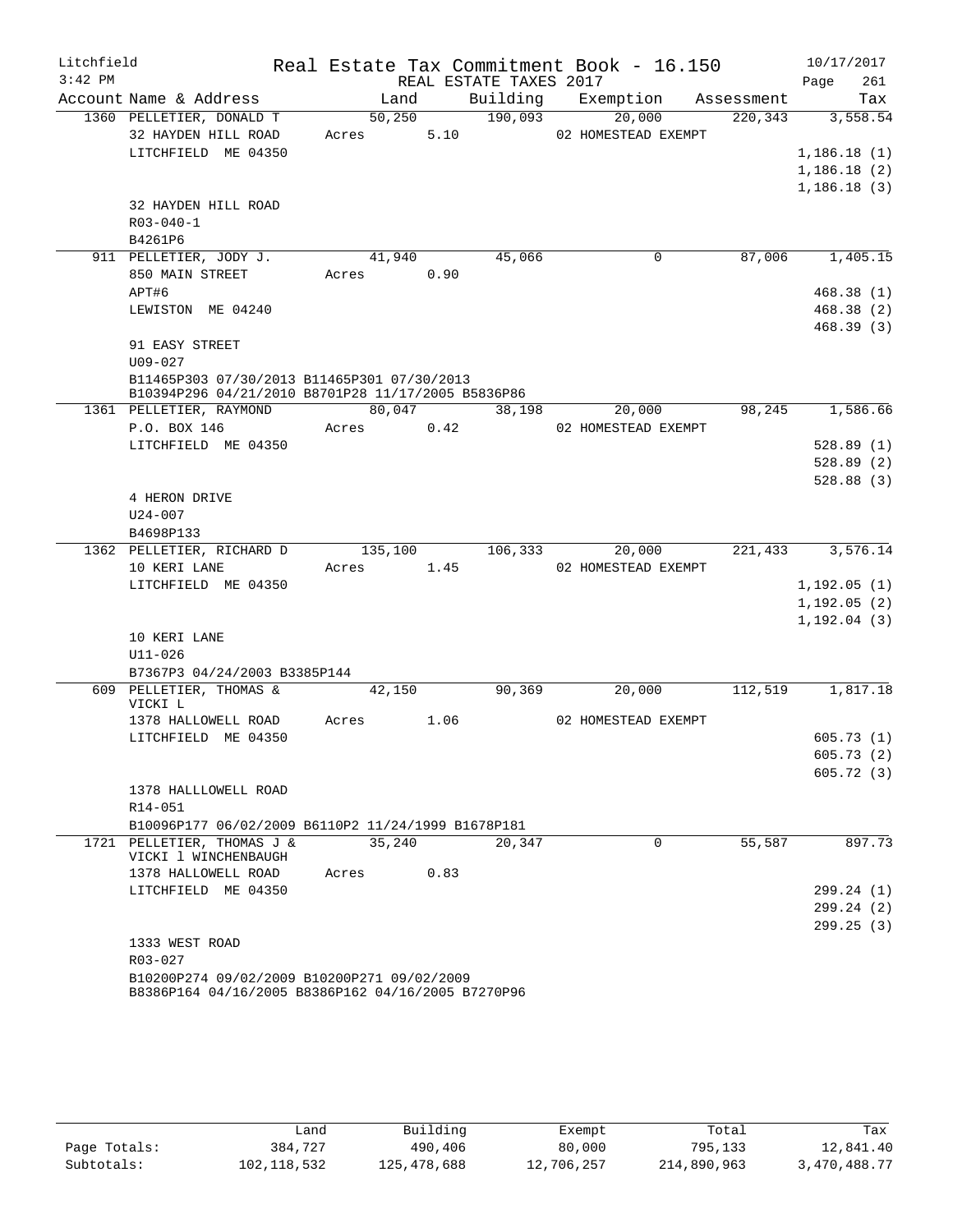| Litchfield<br>$3:42$ PM |                                                                                                                                                          |                 |       | REAL ESTATE TAXES 2017 | Real Estate Tax Commitment Book - 16.150 |            | 10/17/2017<br>262<br>Page |
|-------------------------|----------------------------------------------------------------------------------------------------------------------------------------------------------|-----------------|-------|------------------------|------------------------------------------|------------|---------------------------|
|                         | Account Name & Address                                                                                                                                   | Land            |       | Building               | Exemption                                | Assessment | Tax                       |
|                         | 1365 PENFOLD, WILLIAM R.                                                                                                                                 | 19,080          |       | 67,150                 | $\Omega$                                 | 86,230     | 1,392.61                  |
|                         | 117 NUMBER SIX ROAD                                                                                                                                      | Acres           | 0.11  |                        |                                          |            |                           |
|                         | OXFORD ME 04270                                                                                                                                          |                 |       |                        |                                          |            | 464.20(1)                 |
|                         |                                                                                                                                                          |                 |       |                        |                                          |            | 464.20(2)                 |
|                         |                                                                                                                                                          |                 |       |                        |                                          |            | 464.21(3)                 |
|                         | 541 PEACEPIPE DRIVE                                                                                                                                      |                 |       |                        |                                          |            |                           |
|                         | $U28 - 075$                                                                                                                                              |                 |       |                        |                                          |            |                           |
|                         | B6971P150                                                                                                                                                |                 |       |                        |                                          |            |                           |
|                         | 1331 PERKINS JOYE G<br>PERKINS PETER J                                                                                                                   | 99,675<br>Acres | 0.50  | 83,137                 | 0                                        | 182,812    | 2,952.41                  |
|                         | 3 KERI LANE                                                                                                                                              |                 |       |                        |                                          |            | 984.14 (1)                |
|                         | LITCHFIELD ME 04350                                                                                                                                      |                 |       |                        |                                          |            | 984.14 (2)                |
|                         |                                                                                                                                                          |                 |       |                        |                                          |            | 984.13 (3)                |
|                         | 3 KERI LANE                                                                                                                                              |                 |       |                        |                                          |            |                           |
|                         | $U11 - 029$                                                                                                                                              |                 |       |                        |                                          |            |                           |
|                         | B8388P231 04/15/2005 B3565P292 04/22/2003                                                                                                                |                 |       |                        |                                          |            |                           |
|                         | 2208 PERKINS, WESTON W.<br>(TRUSTEE)                                                                                                                     | 42,425          |       | 81,082                 | 0                                        | 123,507    | 1,994.64                  |
|                         | PERKINS, PHYLISS M.<br>(TRUSTEE)                                                                                                                         | Acres           | 1.97  |                        |                                          |            |                           |
|                         | 1440 RICHMOND ROAD                                                                                                                                       |                 |       |                        |                                          |            | 664.88 (1)                |
|                         | LITCHFIELD ME 04350                                                                                                                                      |                 |       |                        |                                          |            | 664.88 (2)                |
|                         |                                                                                                                                                          |                 |       |                        |                                          |            | 664.88 (3)                |
|                         | 1440 RICHMOND ROAD                                                                                                                                       |                 |       |                        |                                          |            |                           |
|                         | R01-022-1                                                                                                                                                |                 |       |                        |                                          |            |                           |
|                         | B11741P183 07/11/2014 B11130P78 08/08/2012 B9126P329<br>10/31/2006 B9126P328 10/17/2006 B9126P327 10/31/2006<br>B6460P238 04/06/2001 B1182P74 09/24/2012 |                 |       |                        |                                          |            |                           |
|                         | 2572 PERREAULT PAUL M                                                                                                                                    | 56,500          |       | 143,639                | 20,000                                   | 180, 139   | 2,909.24                  |
|                         | LEBLANC ANNE E                                                                                                                                           | Acres           | 10.00 |                        | 02 HOMESTEAD EXEMPT                      |            |                           |
|                         | P.O. BOX 25                                                                                                                                              |                 |       |                        |                                          |            | 969.75(1)                 |
|                         | LITCHFIELD ME 04350                                                                                                                                      |                 |       |                        |                                          |            | 969.75(2)                 |
|                         |                                                                                                                                                          |                 |       |                        |                                          |            | 969.74(3)                 |
|                         | 1359 LEWISTON ROAD                                                                                                                                       |                 |       |                        |                                          |            |                           |
|                         | R12-012B<br>B8648P81 10/13/2005                                                                                                                          |                 |       |                        |                                          |            |                           |
|                         | 454 PERREAULT, PAUL                                                                                                                                      | 35,475          |       | $\Omega$               | 0                                        | 35,475     | 572.92                    |
|                         | P.O. BOX 25                                                                                                                                              | Acres 44.00     |       |                        |                                          |            |                           |
|                         | LITCHFIELD ME 04350                                                                                                                                      |                 |       |                        |                                          |            | 190.97(1)                 |
|                         |                                                                                                                                                          |                 |       |                        |                                          |            | 190.97(2)                 |
|                         |                                                                                                                                                          |                 |       |                        |                                          |            | 190.98(3)                 |
|                         | LEWISTON ROAD                                                                                                                                            |                 |       |                        |                                          |            |                           |
|                         | R13-001                                                                                                                                                  |                 |       |                        |                                          |            |                           |
|                         | B11352P82 04/05/2013 B11352P77 04/05/2013                                                                                                                |                 |       |                        |                                          |            |                           |
|                         | 934 PERRON, DAVID M.                                                                                                                                     | 104,412         |       | 22,183                 | $\mathbf 0$                              | 126,595    | 2,044.51                  |
|                         | PERRON, FAITH A.                                                                                                                                         | Acres           | 0.32  |                        |                                          |            |                           |
|                         | 337 LISBON STREET                                                                                                                                        |                 |       |                        |                                          |            | 681.50 (1)                |
|                         | LISBON ME 04250                                                                                                                                          |                 |       |                        |                                          |            | 681.50 (2)<br>681.51(3)   |
|                         | 12 SUNSET LANE                                                                                                                                           |                 |       |                        |                                          |            |                           |
|                         | U12-008                                                                                                                                                  |                 |       |                        |                                          |            |                           |
|                         | B12111P266 09/22/2015 B12111P263 09/22/2015<br>B3657P233                                                                                                 |                 |       |                        |                                          |            |                           |
|                         |                                                                                                                                                          |                 |       |                        |                                          |            |                           |

|              | úand        | Building    | Exempt     | Total       | Tax          |
|--------------|-------------|-------------|------------|-------------|--------------|
| Page Totals: | 357,567     | 397,191     | 20,000     | 734.758     | 11,866.33    |
| Subtotals:   | 102,476,099 | 125,875,879 | 12,726,257 | 215,625,721 | 3,482,355.10 |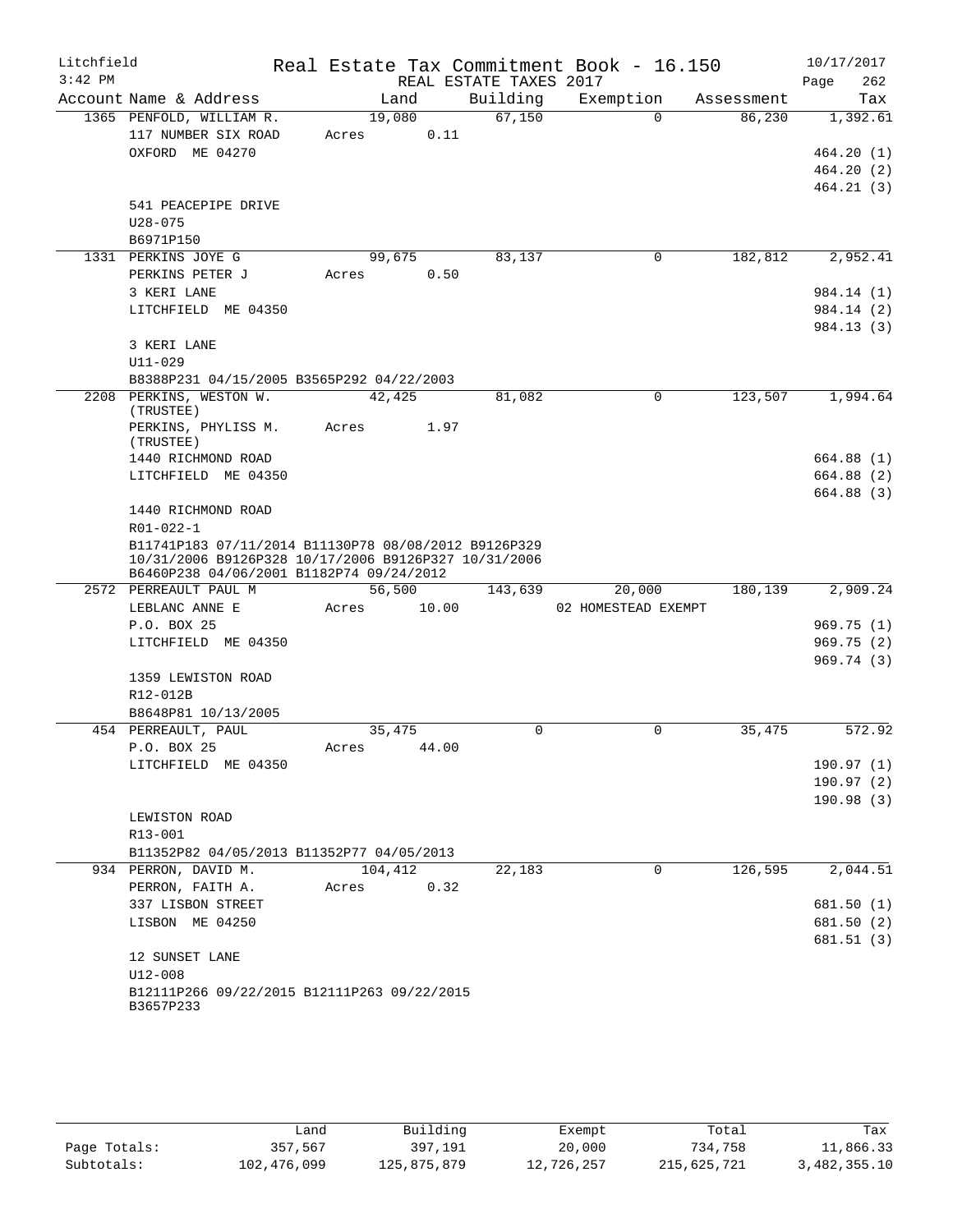| Litchfield |                                                                                                                                       |       |         |                        | Real Estate Tax Commitment Book - 16.150 |            | 10/17/2017                 |
|------------|---------------------------------------------------------------------------------------------------------------------------------------|-------|---------|------------------------|------------------------------------------|------------|----------------------------|
| $3:42$ PM  |                                                                                                                                       |       |         | REAL ESTATE TAXES 2017 |                                          |            | 263<br>Page                |
|            | Account Name & Address                                                                                                                |       | Land    | Building               | Exemption                                | Assessment | Tax                        |
|            | 336 PERRON, GERARD &<br>MADELINE (TRUSTEES)                                                                                           |       | 153,627 | 42,753                 | $\Omega$                                 | 196,380    | 3,171.54                   |
|            | PERRON LIVING TRUST                                                                                                                   | Acres | 0.47    |                        |                                          |            |                            |
|            | 258 OLD COACH ROAD                                                                                                                    |       |         |                        |                                          |            | 1,057.18(1)                |
|            | NEW BOSTON NH 03070                                                                                                                   |       |         |                        |                                          |            | 1,057.18(2)                |
|            |                                                                                                                                       |       |         |                        |                                          |            | 1,057.18(3)                |
|            | 51 TUCKER DRIVE<br>$U15 - 010$                                                                                                        |       |         |                        |                                          |            |                            |
|            | B12436P92 10/07/2016 B11076P198 06/21/2012<br>B11076P198 06/21/2012 B9349P134 05/09/2007 B9226P154<br>01/04/2007 B5185P175 07/19/1996 |       |         |                        |                                          |            |                            |
|            | 1933 PERRY SHANE R.                                                                                                                   |       | 45,000  | 130,257                | 20,000                                   | 155,257    | 2,507.40                   |
|            | PERRY DEIRDRA A                                                                                                                       | Acres | 3.00    |                        | 02 HOMESTEAD EXEMPT                      |            |                            |
|            | 107 PINE TREE ROAD                                                                                                                    |       |         |                        |                                          |            | 835.80 (1)                 |
|            | LITCHFIELD ME 04350                                                                                                                   |       |         |                        |                                          |            | 835.80 (2)                 |
|            |                                                                                                                                       |       |         |                        |                                          |            | 835.80 (3)                 |
|            | 107 PINE TREE ROAD                                                                                                                    |       |         |                        |                                          |            |                            |
|            | R11-005D                                                                                                                              |       |         |                        |                                          |            |                            |
|            | B8292P224 12/13/2005 B8036P219 07/16/2004                                                                                             |       |         |                        |                                          |            |                            |
|            | 2291 PERRY, GARY R JR                                                                                                                 |       | 38,600  | 119,214                | 0                                        | 157,814    | 2,548.70                   |
|            | 15 PERRY DR                                                                                                                           | Acres | 1.00    |                        |                                          |            |                            |
|            | LITCHFIELD ME 04350                                                                                                                   |       |         |                        |                                          |            | 849.57 (1)                 |
|            |                                                                                                                                       |       |         |                        |                                          |            | 849.57 (2)                 |
|            |                                                                                                                                       |       |         |                        |                                          |            | 849.56 (3)                 |
|            | 15 PERRY DRIVE<br>R14-011G                                                                                                            |       |         |                        |                                          |            |                            |
|            | B10917P281 12/19/2011 B7096P19 10/07/2002                                                                                             |       |         |                        |                                          |            |                            |
|            | 1020 PERRY, JEFFREY M.                                                                                                                |       | 70,500  | 202,385                | 20,000                                   | 252,885    | 4,084.09                   |
|            | BOOKER DEBRA E                                                                                                                        | Acres | 15.00   |                        | 02 HOMESTEAD EXEMPT                      |            |                            |
|            | 273 HUNTINGTON HILL                                                                                                                   |       |         |                        |                                          |            | 1,361.36(1)                |
|            | ROAD                                                                                                                                  |       |         |                        |                                          |            |                            |
|            | LITCHFIELD ME 04350                                                                                                                   |       |         |                        |                                          |            | 1,361.36(2)<br>1,361.37(3) |
|            | 273 HUNTINGTON HILL                                                                                                                   |       |         |                        |                                          |            |                            |
|            | ROAD                                                                                                                                  |       |         |                        |                                          |            |                            |
|            | R05-058                                                                                                                               |       |         |                        |                                          |            |                            |
|            | B8583P186 08/30/2005 B5471P90 10/09/1997                                                                                              |       |         |                        |                                          |            |                            |
|            | 1373 PERRY, MARK W                                                                                                                    |       | 44,500  | 170,368                | 20,000                                   | 194,868    | 3, 147. 12                 |
|            | PERRY SUSAN<br>92 NECK ROAD                                                                                                           | Acres | 2.80    |                        | 02 HOMESTEAD EXEMPT                      |            |                            |
|            | LITCHFIELD ME 04350                                                                                                                   |       |         |                        |                                          |            | 1,049.04(1)<br>1,049.04(2) |
|            |                                                                                                                                       |       |         |                        |                                          |            | 1,049.04(3)                |
|            | 92 NECK ROAD                                                                                                                          |       |         |                        |                                          |            |                            |
|            | R14-011A                                                                                                                              |       |         |                        |                                          |            |                            |
|            | B2803P240 05/22/1985                                                                                                                  |       |         |                        |                                          |            |                            |
|            | 1375 PERRY, ROXY L                                                                                                                    |       | 102,500 | 103,787                | 20,000                                   | 186,287    | 3,008.54                   |
|            | PERRY ELEANOR                                                                                                                         | Acres | 56.00   |                        | 02 HOMESTEAD EXEMPT                      |            |                            |
|            | 31 SAWMILL ROAD                                                                                                                       |       |         |                        |                                          |            | 1,002.85(1)                |
|            | LITCHFIELD ME 04350                                                                                                                   |       |         |                        |                                          |            | 1,002.85(2)                |
|            |                                                                                                                                       |       |         |                        |                                          |            | 1,002.84(3)                |
|            | 31 SAWMILL ROAD                                                                                                                       |       |         |                        |                                          |            |                            |
|            | R14-011                                                                                                                               |       |         |                        |                                          |            |                            |
|            | B2803P240                                                                                                                             |       |         |                        |                                          |            |                            |
|            |                                                                                                                                       |       |         |                        |                                          |            |                            |

|              | Land        | Building    | Exempt     | Total       | Tax          |
|--------------|-------------|-------------|------------|-------------|--------------|
| Page Totals: | 454,727     | 768,764     | 80,000     | 1,143,491   | 18,467.39    |
| Subtotals:   | 102,930,826 | 126,644,643 | 12,806,257 | 216,769,212 | 3,500,822.49 |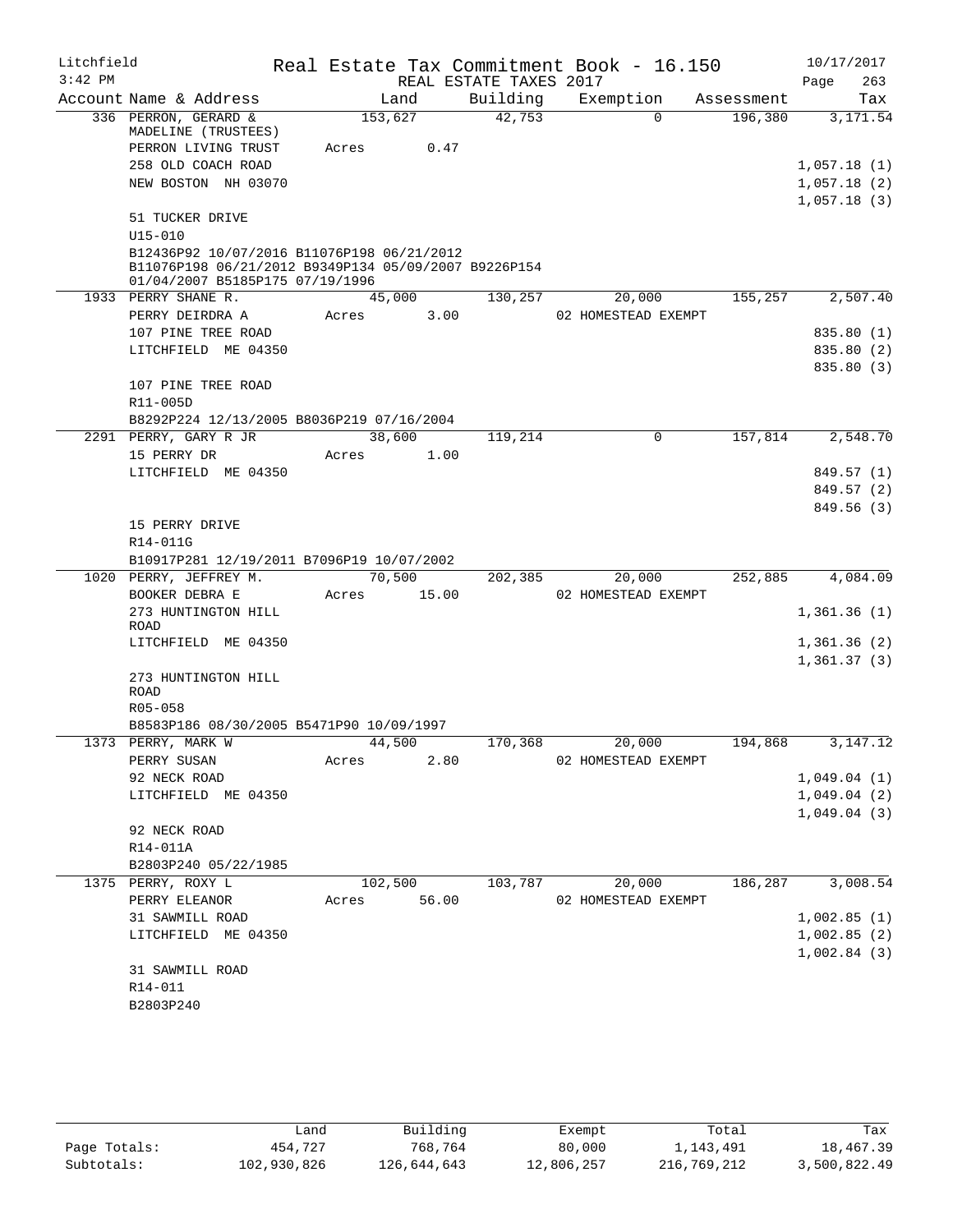| Litchfield<br>$3:42$ PM |                                                                             | Real Estate Tax Commitment Book - 16.150 | REAL ESTATE TAXES 2017 |                     |            | 10/17/2017<br>Page<br>264 |
|-------------------------|-----------------------------------------------------------------------------|------------------------------------------|------------------------|---------------------|------------|---------------------------|
|                         | Account Name & Address                                                      | Land                                     | Building               | Exemption           | Assessment | Tax                       |
|                         | 1214 PESCE STEPHANIE                                                        | $\Omega$                                 | 8,844                  | $\Omega$            | 8,844      | 142.83                    |
|                         | 20 HEWEY STREET                                                             |                                          |                        |                     |            |                           |
|                         | LISBON FALLS ME 04252                                                       |                                          |                        |                     |            | 47.61(1)                  |
|                         |                                                                             |                                          |                        |                     |            | 47.61(2)                  |
|                         |                                                                             |                                          |                        |                     |            | 47.61(3)                  |
|                         | 1254 RICHMOND ROAD                                                          |                                          |                        |                     |            |                           |
|                         | R01-014A-ON-2                                                               |                                          |                        |                     |            |                           |
|                         | 799 PESCE STEPHANIE                                                         | 0                                        | 10,908                 | 0                   | 10,908     | 176.16                    |
|                         | 20 HEWEY STREET<br>LISBON FALLS ME 04252                                    |                                          |                        |                     |            | 58.72 (1)                 |
|                         |                                                                             |                                          |                        |                     |            | 58.72 (2)                 |
|                         |                                                                             |                                          |                        |                     |            | 58.72 (3)                 |
|                         | 1290 RICHMOND ROAD                                                          |                                          |                        |                     |            |                           |
|                         | R01-014A-ON-1                                                               |                                          |                        |                     |            |                           |
|                         | 2011 PESCE, STEPHENE                                                        | 0                                        | 6,909                  | 0                   | 6,909      | 111.58                    |
|                         | 20 HEWEY STREET                                                             |                                          |                        |                     |            |                           |
|                         | LISBON FALLS ME 04252                                                       |                                          |                        |                     |            | 37.19(1)                  |
|                         |                                                                             |                                          |                        |                     |            | 37.19(2)                  |
|                         |                                                                             |                                          |                        |                     |            | 37.20(3)                  |
|                         | 276 UPPER POND ROAD                                                         |                                          |                        |                     |            |                           |
|                         | R01-019A-ON-2                                                               |                                          |                        |                     |            |                           |
|                         | 2069 PESTER, HENRY                                                          | 40,625                                   | 15,189                 | 20,000              | 35,814     | 578.40                    |
|                         | 626 RICHMOND ROAD                                                           | 1.25<br>Acres                            |                        | 02 HOMESTEAD EXEMPT |            |                           |
|                         | LITCHFIELD ME 04350                                                         |                                          |                        |                     |            | 192.80(1)                 |
|                         |                                                                             |                                          |                        |                     |            | 192.80(2)                 |
|                         |                                                                             |                                          |                        |                     |            | 192.80(3)                 |
|                         | 626 RICHMOND ROAD                                                           |                                          |                        |                     |            |                           |
|                         | R02-010<br>274 PETERS JEFFREY W                                             | 111,722                                  | 58,003                 | 0                   | 169,725    | 2,741.06                  |
|                         | 7 SUMAC DRIVE                                                               | 0.42<br>Acres                            |                        |                     |            |                           |
|                         | BRUNSWICK ME 04011                                                          |                                          |                        |                     |            | 913.69(1)                 |
|                         |                                                                             |                                          |                        |                     |            | 913.69(2)                 |
|                         |                                                                             |                                          |                        |                     |            | 913.68 (3)                |
|                         | 5 MEMORY LANE                                                               |                                          |                        |                     |            |                           |
|                         | $U12 - 029$                                                                 |                                          |                        |                     |            |                           |
|                         | B11280P57 12/19/2012 B8999P197 06/26/2006 B8592P134<br>09/01/2005 B6296P213 |                                          |                        |                     |            |                           |
|                         | 2075 PETERSEN, JENNIFER                                                     | 40,000                                   | 81,380                 | 0                   | 121,380    | 1,960.29                  |
|                         | 96 OAKHILL ROAD                                                             | 1.00<br>Acres                            |                        |                     |            |                           |
|                         | LITCHFIELD ME 04350                                                         |                                          |                        |                     |            | 653.43(1)                 |
|                         |                                                                             |                                          |                        |                     |            | 653.43 (2)                |
|                         |                                                                             |                                          |                        |                     |            | 653.43(3)                 |
|                         | 96 OAK HILL ROAD                                                            |                                          |                        |                     |            |                           |
|                         | R05-011A<br>B10114P118 06/16/2009 B10044P179 04/15/2009                     |                                          |                        |                     |            |                           |
|                         | B8277P315 01/15/2005 B5641P228 06/05/1998                                   |                                          |                        |                     |            |                           |
|                         | 1378 PETERSON, ALDEN P                                                      | 718,893                                  | 0                      | $\mathbf 0$         | 718,893    | 11,610.12                 |
|                         | 184 QUAKER RIDGE ROAD                                                       | 118.00<br>Acres                          |                        |                     |            |                           |
|                         | GREENE ME 04236                                                             |                                          |                        |                     |            | 3,870.04(1)               |
|                         |                                                                             |                                          |                        |                     |            | 3,870.04(2)               |
|                         |                                                                             |                                          |                        |                     |            | 3,870.04(3)               |
|                         | 405 HUNTINGTON HILL                                                         |                                          |                        |                     |            |                           |
|                         | ROAD<br>R05-001                                                             |                                          |                        |                     |            |                           |
|                         | B1431P448                                                                   |                                          |                        |                     |            |                           |
|                         |                                                                             |                                          |                        |                     |            |                           |
|                         |                                                                             |                                          |                        |                     |            |                           |
|                         |                                                                             |                                          |                        |                     |            |                           |

|              | Land        | Building    | Exempt     | Total       | Tax          |
|--------------|-------------|-------------|------------|-------------|--------------|
| Paqe Totals: | 911,240     | 181,233     | 20,000     | 1,072,473   | 17,320.44    |
| Subtotals:   | 103,842,066 | 126,825,876 | 12,826,257 | 217,841,685 | 3,518,142.93 |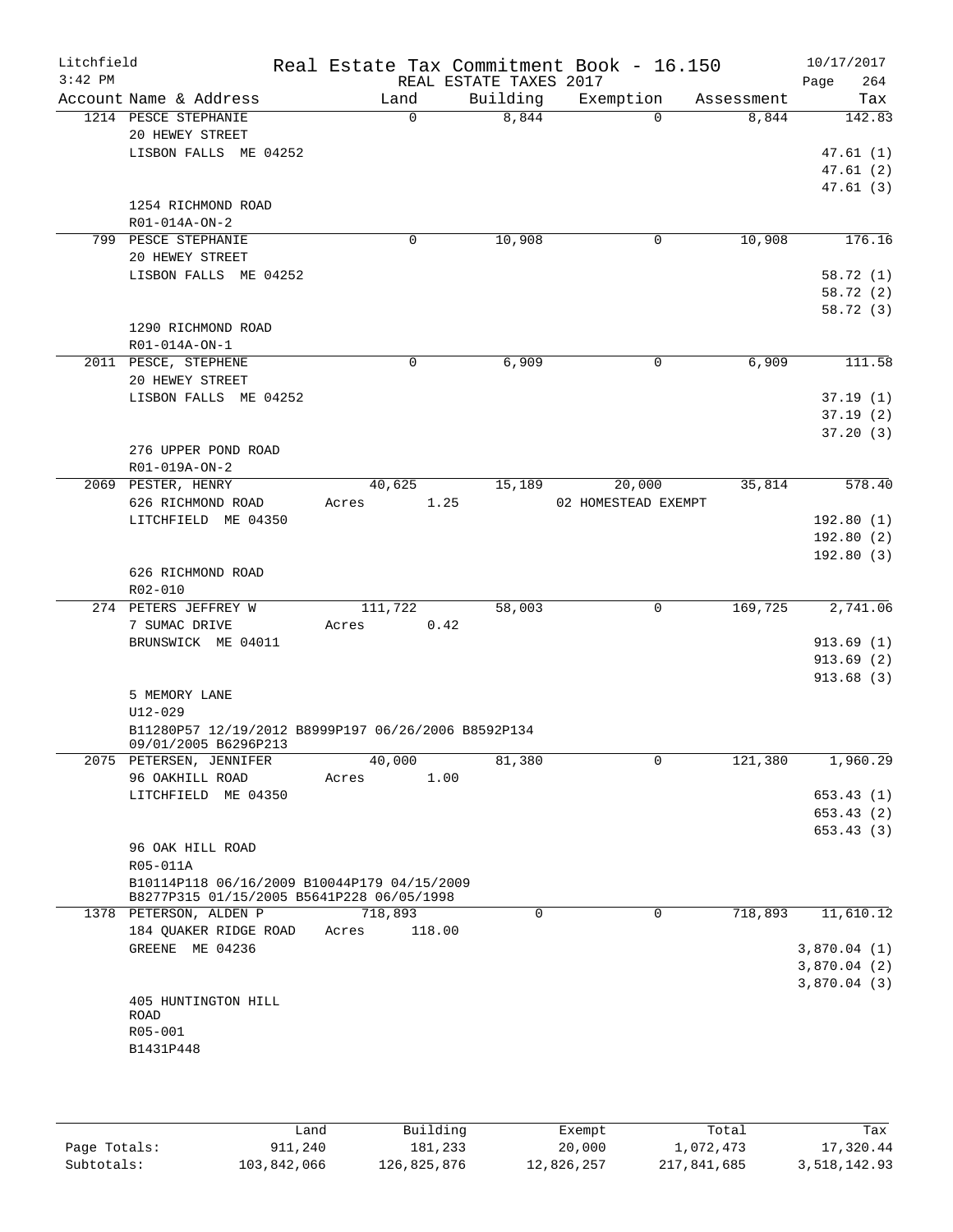| Litchfield |                                                      |             |                    |                        | Real Estate Tax Commitment Book - 16.150 |         | 10/17/2017          |
|------------|------------------------------------------------------|-------------|--------------------|------------------------|------------------------------------------|---------|---------------------|
| $3:42$ PM  |                                                      |             |                    | REAL ESTATE TAXES 2017 |                                          |         | 265<br>Page         |
|            | Account Name & Address                               |             | Land               |                        | Building Exemption Assessment            |         | Tax                 |
|            | 512 PETERSON, NELSON E JR                            | 34,400      |                    | $\frac{171,953}{ }$    | $\Omega$                                 |         | 206, 353 3, 332.60  |
|            | 473 ACADEMY LANE Acres 0.80                          |             |                    |                        |                                          |         |                     |
|            | LITCHFIELD ME 04350                                  |             |                    |                        |                                          |         | 1,110.87(1)         |
|            |                                                      |             |                    |                        |                                          |         | 1,110.87(2)         |
|            |                                                      |             |                    |                        |                                          |         | 1,110.86(3)         |
|            | 473 ACADEMY ROAD                                     |             |                    |                        |                                          |         |                     |
|            | R02-077                                              |             |                    |                        |                                          |         |                     |
|            | B5875P152 02/19/1999                                 |             |                    |                        |                                          |         |                     |
|            | 1682 PETRICH, PAUL J., JR.                           |             | $\frac{46,250}{ }$ | 97,340                 | 20,000                                   |         | 123,590 1,995.98    |
|            | PETRICH, ROBYN C.                                    | Acres 3.50  |                    |                        | 02 HOMESTEAD EXEMPT                      |         |                     |
|            | 328 STEVENSTOWN ROAD                                 |             |                    |                        |                                          |         | 665.33(1)           |
|            | LITCHFIELD ME 04350                                  |             |                    |                        |                                          |         | 665.33(2)           |
|            |                                                      |             |                    |                        |                                          |         | 665.32(3)           |
|            | 328 STEVENSTOWN ROAD                                 |             |                    |                        |                                          |         |                     |
|            | R09-077A                                             |             |                    |                        |                                          |         |                     |
|            | B11302P140 02/04/2013 B6468P21                       |             |                    |                        |                                          |         |                     |
|            | 1381 PETTENGILL, DAVID M                             |             | 67,150             | 112,116                | 26,000                                   |         | 153,266 2,475.25    |
|            | 60 SOUTH ADAMS ROAD                                  | Acres 46.00 |                    |                        | 02 HOMESTEAD EXEMPT                      |         |                     |
|            | LITCHFIELD ME 04350                                  |             |                    |                        | 03 VETERANS EXEMPT                       |         | 825.08(1)           |
|            |                                                      |             |                    |                        |                                          |         | 825.08(2)           |
|            |                                                      |             |                    |                        |                                          |         | 825.09(3)           |
|            | 60 SOUTH ADAMS ROAD                                  |             |                    |                        |                                          |         |                     |
|            | R01-036                                              |             |                    |                        |                                          |         |                     |
|            | B2198P154                                            |             |                    |                        |                                          |         |                     |
|            | 193 PFEFFER, MARY BETH                               |             |                    |                        | 216,665 139,726 20,000                   |         | 336, 391 5, 432. 71 |
|            | 112 LUNTS HILL ROAD                                  | Acres 24.33 |                    |                        | 02 HOMESTEAD EXEMPT                      |         |                     |
|            | LITCHFIELD ME 04350                                  |             |                    |                        |                                          |         | 1,810.90(1)         |
|            |                                                      |             |                    |                        |                                          |         | 1,810.90(2)         |
|            |                                                      |             |                    |                        |                                          |         | 1,810.91(3)         |
|            | 112 LUNTS HILL ROAD                                  |             |                    |                        |                                          |         |                     |
|            | R09-023                                              |             |                    |                        |                                          |         |                     |
|            | B9313P235 04/17/2007 B8993P34 07/21/2006 B5795P291   |             |                    |                        |                                          |         |                     |
|            | 869 PHILLIPS, JEFFREY C. 14,573                      |             |                    | $\Omega$               | $\Omega$                                 | 14,573  | 235.35              |
|            | P.O. BOX 2031 Acres 0.22                             |             |                    |                        |                                          |         |                     |
|            | WATERVILLE ME 04903                                  |             |                    |                        |                                          |         | 78.45(1)            |
|            |                                                      |             |                    |                        |                                          |         | 78.45(2)            |
|            |                                                      |             |                    |                        |                                          |         | 78.45 (3)           |
|            | MAPLE DRIVE                                          |             |                    |                        |                                          |         |                     |
|            | $U23 - 019$                                          |             |                    |                        |                                          |         |                     |
|            | B11778P156 08/20/2014 B9430P200 07/20/2007 B6942P173 |             |                    |                        |                                          |         |                     |
|            | 06/18/1996                                           |             |                    |                        |                                          |         |                     |
|            | 868 PHILLIPS, JEFFREY C.                             |             | 46,130             | 139,900                | 0                                        | 186,030 | 3,004.38            |
|            | P.O. BOX 2031                                        | Acres       | 7.00               |                        |                                          |         |                     |
|            | WATERVILLE ME 04903                                  |             |                    |                        |                                          |         | 1,001.46(1)         |
|            |                                                      |             |                    |                        |                                          |         | 1,001.46(2)         |
|            |                                                      |             |                    |                        |                                          |         | 1,001.46(3)         |
|            | 136 WHIPPOORWILL ROAD                                |             |                    |                        |                                          |         |                     |
|            | $U23 - 001$                                          |             |                    |                        |                                          |         |                     |
|            | B11778P156 08/20/2014 B11503P88 09/03/2013           |             |                    |                        |                                          |         |                     |
|            | B11472P130 07/19/2013 B9430P200 07/20/2007 B6942P173 |             |                    |                        |                                          |         |                     |
|            | 06/18/1996                                           |             |                    |                        |                                          |         |                     |

|              | Land        | Building    | Exempt     | Total       | Tax          |
|--------------|-------------|-------------|------------|-------------|--------------|
| Page Totals: | 425,168     | 661,035     | 66,000     | 1,020,203   | 16,476.27    |
| Subtotals:   | 104,267,234 | 127,486,911 | 12,892,257 | 218,861,888 | 3,534,619.20 |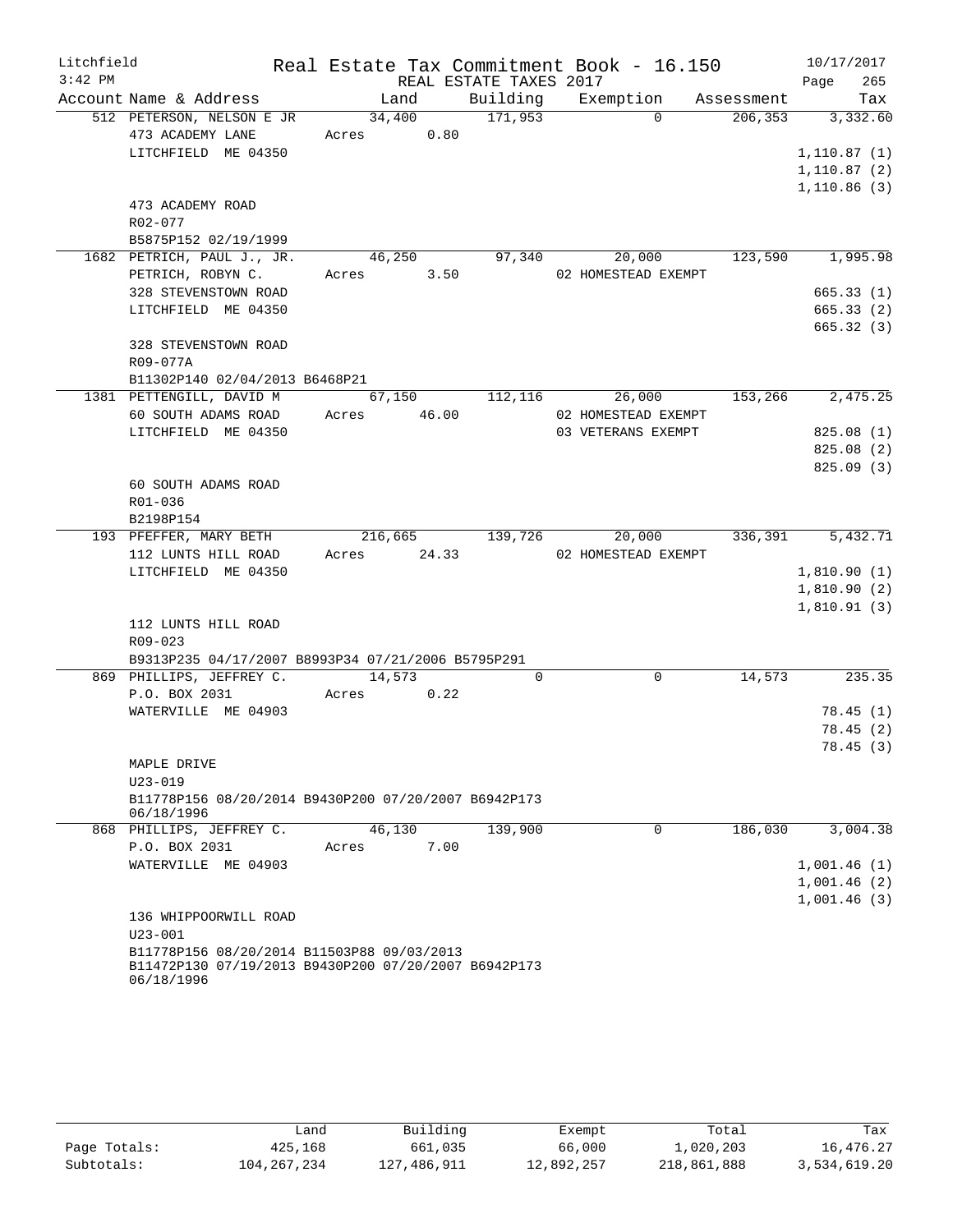| Litchfield |                                                                                        |         |         |      |                        | Real Estate Tax Commitment Book - 16.150 |            |      | 10/17/2017  |
|------------|----------------------------------------------------------------------------------------|---------|---------|------|------------------------|------------------------------------------|------------|------|-------------|
| $3:42$ PM  |                                                                                        |         |         |      | REAL ESTATE TAXES 2017 |                                          |            | Page | 266         |
|            | Account Name & Address                                                                 |         | Land    |      | Building               | Exemption                                | Assessment |      | Tax         |
|            | 2701 PICARD RITA M                                                                     |         | 52,832  |      | $\overline{0}$         | $\Omega$                                 | 52,832     |      | 853.24      |
|            | PO BOX 101                                                                             | Acres   | 30.00   |      |                        |                                          |            |      |             |
|            | STOCKHOLM ME 04783                                                                     |         |         |      |                        |                                          |            |      | 284.41 (1)  |
|            |                                                                                        |         |         |      |                        |                                          |            |      | 284.41 (2)  |
|            |                                                                                        |         |         |      |                        |                                          |            |      | 284.42 (3)  |
|            | RIDLEY ROAD                                                                            |         |         |      |                        |                                          |            |      |             |
|            | R04-001A                                                                               |         |         |      |                        |                                          |            |      |             |
|            | B9648P316 02/26/2008                                                                   |         |         |      |                        |                                          |            |      |             |
|            | 1385 PICARD, RITA M.                                                                   | 156,130 |         |      | 39,765                 | $\mathbf 0$                              | 195,895    |      | 3,163.70    |
|            | PO BOX 101                                                                             | Acres   |         | 0.71 |                        |                                          |            |      |             |
|            | STOCKHOLM ME 04783                                                                     |         |         |      |                        |                                          |            |      | 1,054.57(1) |
|            |                                                                                        |         |         |      |                        |                                          |            |      | 1,054.57(2) |
|            |                                                                                        |         |         |      |                        |                                          |            |      | 1,054.56(3) |
|            | 156 BUKER ROAD                                                                         |         |         |      |                        |                                          |            |      |             |
|            | $U10 - 003$                                                                            |         |         |      |                        |                                          |            |      |             |
|            | B4075P107 10/21/1991                                                                   |         |         |      |                        |                                          |            |      |             |
|            | 1066 PICKETT, SCOTT A.                                                                 |         | 51,000  |      | 13,573                 | $\Omega$                                 | 64,573     |      | 1,042.85    |
|            | 25 COLLINS DRIVE                                                                       | Acres   |         | 3.00 |                        |                                          |            |      |             |
|            | LITCHFIELD ME 04350                                                                    |         |         |      |                        |                                          |            |      | 347.62(1)   |
|            |                                                                                        |         |         |      |                        |                                          |            |      | 347.62(2)   |
|            |                                                                                        |         |         |      |                        |                                          |            |      | 347.61(3)   |
|            | 5 LILLY LANE                                                                           |         |         |      |                        |                                          |            |      |             |
|            | R08-006                                                                                |         |         |      |                        |                                          |            |      |             |
|            | B12244P1 03/11/2016 B2284P105<br>504 PIERCE, HALEY E.                                  |         | 38,600  |      | 82,858                 | 20,000                                   | 101,458    |      | 1,638.55    |
|            | BENEDICT, FRANK P.                                                                     | Acres   |         | 1.00 |                        | 02 HOMESTEAD EXEMPT                      |            |      |             |
|            | 7 DOYLE STREET                                                                         |         |         |      |                        |                                          |            |      | 546.18(1)   |
|            | LITCHFIELD ME 04350                                                                    |         |         |      |                        |                                          |            |      | 546.18(2)   |
|            |                                                                                        |         |         |      |                        |                                          |            |      | 546.19(3)   |
|            | 7 DOYLE STREET                                                                         |         |         |      |                        |                                          |            |      |             |
|            | $U09 - 025$                                                                            |         |         |      |                        |                                          |            |      |             |
|            | B12091P125 08/26/2015 B11176P208 09/20/2012                                            |         |         |      |                        |                                          |            |      |             |
|            | B10871P26 10/31/2011 B10264P29 11/04/2009 B7948P196<br>05/07/2004 B4938P308 07/31/1995 |         |         |      |                        |                                          |            |      |             |
|            | 2582 PINE VIEW HOMES, INC.                                                             |         | 0       |      | 7,478                  | 0                                        | 7,478      |      | 120.77      |
|            | MARSELLA, GREGG, SMART,                                                                |         |         |      |                        |                                          |            |      |             |
|            | LISA                                                                                   |         |         |      |                        |                                          |            |      |             |
|            | P O BOX 319                                                                            |         |         |      |                        |                                          |            |      | 40.26(1)    |
|            | WATERVILLE ME<br>04903-0319                                                            |         |         |      |                        |                                          |            |      | 40.26(2)    |
|            |                                                                                        |         |         |      |                        |                                          |            |      | 40.25(3)    |
|            | 11 ELM LANE                                                                            |         |         |      |                        |                                          |            |      |             |
|            | R03-073-ON-54                                                                          |         |         |      |                        |                                          |            |      |             |
|            | 2871 PINKHAM, THERESA                                                                  |         | 30, 275 |      | 14,239                 | $\mathbf 0$                              | 44,514     |      | 718.90      |
|            | 643 DURHAM ROAD                                                                        | Acres   |         | 8.00 |                        |                                          |            |      |             |
|            | BRUNSWICK ME 04011                                                                     |         |         |      |                        |                                          |            |      | 239.63(1)   |
|            |                                                                                        |         |         |      |                        |                                          |            |      | 239.63(2)   |
|            |                                                                                        |         |         |      |                        |                                          |            |      | 239.64(3)   |
|            | ACADEMY ROAD                                                                           |         |         |      |                        |                                          |            |      |             |
|            | R02-085A                                                                               |         |         |      |                        |                                          |            |      |             |
|            | B11995P116 05/28/2015                                                                  |         |         |      |                        |                                          |            |      |             |

|              | Land        | Building    | Exempt     | Total       | Tax          |
|--------------|-------------|-------------|------------|-------------|--------------|
| Page Totals: | 328,837     | 157,913     | 20,000     | 466,750     | 7,538.01     |
| Subtotals:   | 104,596,071 | 127,644,824 | 12,912,257 | 219,328,638 | 3,542,157.21 |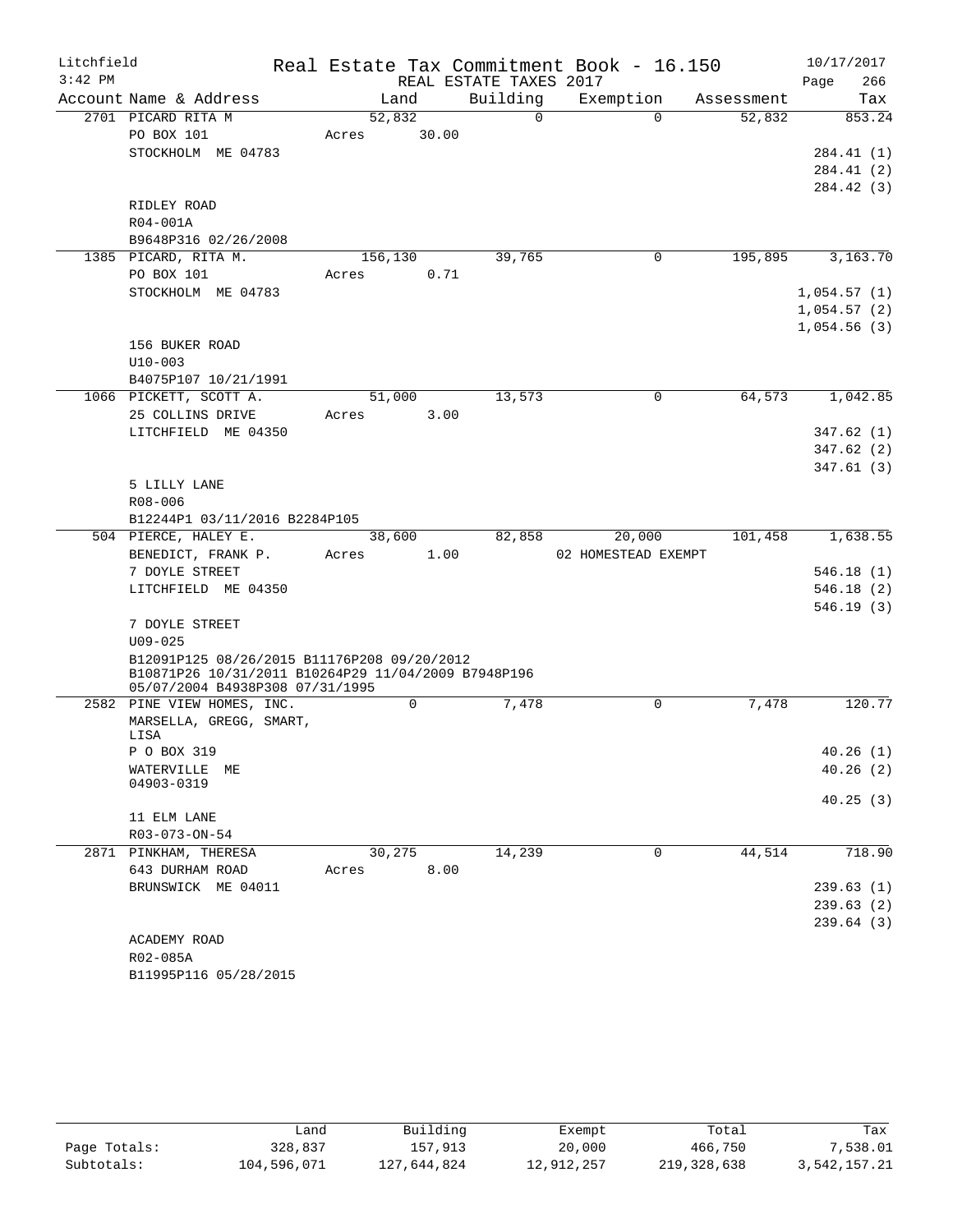| Litchfield |                                                                     |         |       |                        | Real Estate Tax Commitment Book - 16.150 |            | 10/17/2017                 |
|------------|---------------------------------------------------------------------|---------|-------|------------------------|------------------------------------------|------------|----------------------------|
| $3:42$ PM  |                                                                     |         |       | REAL ESTATE TAXES 2017 |                                          |            | 267<br>Page                |
|            | Account Name & Address                                              | Land    |       | Building               | Exemption                                | Assessment | Tax                        |
|            | 2085 PINNELL, ANTHONY W. &<br>CINDY M                               | 42,500  |       | 71,300                 | 20,000                                   | 93,800     | 1,514.87                   |
|            | PO BOX 894                                                          | Acres   | 2.00  |                        | 02 HOMESTEAD EXEMPT                      |            |                            |
|            | SABATTUS ME 04280                                                   |         |       |                        |                                          |            | 504.96(1)                  |
|            |                                                                     |         |       |                        |                                          |            | 504.96(2)                  |
|            |                                                                     |         |       |                        |                                          |            | 504.95(3)                  |
|            | 113 RICHMOND ROAD                                                   |         |       |                        |                                          |            |                            |
|            | R03-045A                                                            |         |       |                        |                                          |            |                            |
|            | B5792P78 11/18/1998                                                 |         |       |                        |                                          |            |                            |
|            | 717 PLATT, JOSHUA & WILLIAM<br>PLATT                                | 125,081 |       | 101,742                | $\mathbf{0}$                             | 226,823    | 3,663.19                   |
|            | 3 BLAKE AVENUE                                                      | Acres   | 99.65 |                        |                                          |            |                            |
|            | HALLOWELL ME 04347                                                  |         |       |                        |                                          |            | 1,221.06(1)                |
|            |                                                                     |         |       |                        |                                          |            | 1,221.06(2)                |
|            |                                                                     |         |       |                        |                                          |            | 1,221.07(3)                |
|            | 219 NECK ROAD                                                       |         |       |                        |                                          |            |                            |
|            | R14-030                                                             |         |       |                        |                                          |            |                            |
|            | B11220P229 09/06/2012 B11134P266 08/02/2012<br>B2073P230 01/18/1977 |         |       |                        |                                          |            |                            |
|            | 1388 PLOWMAN DREW E                                                 | 232,700 |       | 28,654                 | 0                                        | 261,354    | 4,220.87                   |
|            | PLOWMAN MARINA                                                      | Acres   | 3.50  |                        |                                          |            |                            |
|            | 194 WASHINGTON ST<br>WARWICK RI 02888                               |         |       |                        |                                          |            | 1,406.96(1)<br>1,406.96(2) |
|            |                                                                     |         |       |                        |                                          |            | 1,406.95(3)                |
|            | 76 MILITARY LANE                                                    |         |       |                        |                                          |            |                            |
|            | $U05 - 004$                                                         |         |       |                        |                                          |            |                            |
|            | B10443P127 06/14/2010 B6406P62 11/20/2000                           |         |       |                        |                                          |            |                            |
|            | 1390 POIRIER, MONIQUE M                                             | 105,912 |       | 43,319                 | 0                                        | 149,231    | 2,410.08                   |
|            | 70 SUMMER STREET                                                    | Acres   | 0.57  |                        |                                          |            |                            |
|            | AUBURN ME 04210                                                     |         |       |                        |                                          |            | 803.36(1)                  |
|            |                                                                     |         |       |                        |                                          |            | 803.36 (2)                 |
|            | 69 LEBEL LANE                                                       |         |       |                        |                                          |            | 803.36(3)                  |
|            | $U11 - 048$                                                         |         |       |                        |                                          |            |                            |
|            | B4630P146 02/11/1994                                                |         |       |                        |                                          |            |                            |
|            | 1394 POLLEY, DOUGLAS                                                | 53,500  |       | 24,870                 | 20,000                                   | 58,370     | 942.68                     |
|            | 647 HUNTINGTON HILL                                                 | Acres   | 7.00  |                        | 02 HOMESTEAD EXEMPT                      |            |                            |
|            | ROAD                                                                |         |       |                        |                                          |            |                            |
|            | LITCHFIELD ME 04350                                                 |         |       |                        |                                          |            | 314.23(1)                  |
|            |                                                                     |         |       |                        |                                          |            | 314.23(2)<br>314.22(3)     |
|            | 647 HUNTINGTON HILL                                                 |         |       |                        |                                          |            |                            |
|            | ROAD                                                                |         |       |                        |                                          |            |                            |
|            | R03-128A                                                            |         |       |                        |                                          |            |                            |
|            | B3408P26                                                            |         |       |                        |                                          |            |                            |
|            | 1396 POMERLEAU, DENNIS R                                            | 132,600 |       | 161,286                | 20,000                                   | 273,886    | 4,423.26                   |
|            | 30 LUCIEN LANE                                                      | Acres   | 3.60  |                        | 02 HOMESTEAD EXEMPT                      |            |                            |
|            | LITCHFIELD ME 04350                                                 |         |       |                        |                                          |            | 1,474.42(1)<br>1,474.42(2) |
|            |                                                                     |         |       |                        |                                          |            | 1,474.42(3)                |
|            | 30 LUCIEN LANE                                                      |         |       |                        |                                          |            |                            |
|            | U11-034                                                             |         |       |                        |                                          |            |                            |
|            | B4694P244 05/19/1994                                                |         |       |                        |                                          |            |                            |
|            |                                                                     |         |       |                        |                                          |            |                            |
|            |                                                                     |         |       |                        |                                          |            |                            |

|              | Land        | Building    | Exempt     | Total         | Tax          |
|--------------|-------------|-------------|------------|---------------|--------------|
| Page Totals: | 692,293     | 431,171     | 60,000     | 1,063,464     | 17,174.95    |
| Subtotals:   | 105,288,364 | 128,075,995 | 12,972,257 | 220, 392, 102 | 3,559,332.16 |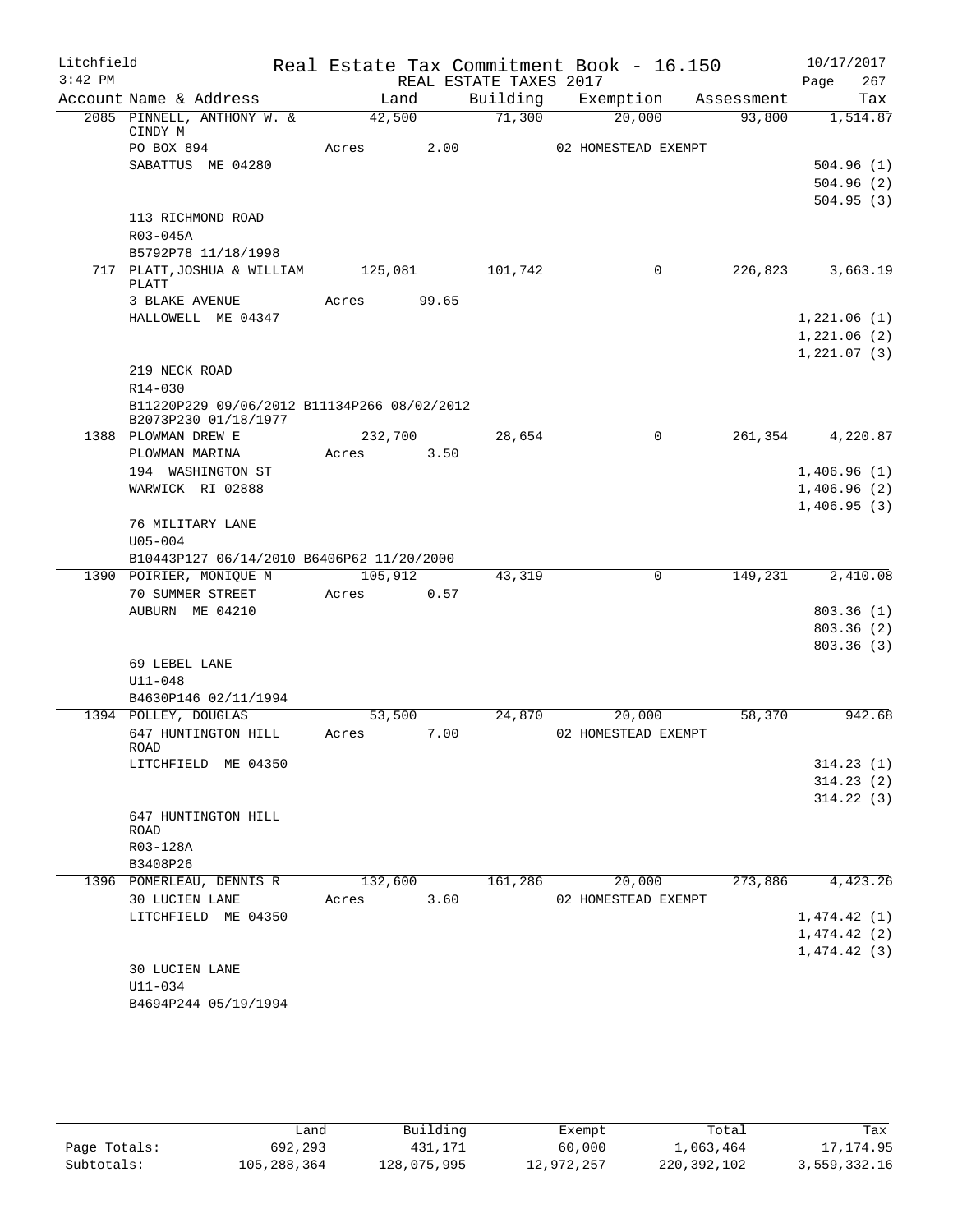| Litchfield |                                                     |            |            |          |                        | Real Estate Tax Commitment Book - 16.150 |                               |             | 10/17/2017             |
|------------|-----------------------------------------------------|------------|------------|----------|------------------------|------------------------------------------|-------------------------------|-------------|------------------------|
| $3:42$ PM  |                                                     |            |            |          | REAL ESTATE TAXES 2017 |                                          |                               | Page        | 268                    |
|            | Account Name & Address                              |            | Land       |          |                        |                                          | Building Exemption Assessment |             | Tax                    |
|            | 2198 POOTERS, GEORGE L JR                           |            | 42,425     |          | 38,897                 | 20,000                                   | 61,322                        |             | 990.35                 |
|            | RIDLEY-POOTERS, BRENDA Acres 1.97                   |            |            |          |                        | 02 HOMESTEAD EXEMPT                      |                               |             |                        |
|            | 2708 HALLOWELL ROAD<br>LITCHFIELD ME 04350          |            |            |          |                        |                                          |                               |             | 330.12(1)              |
|            |                                                     |            |            |          |                        |                                          |                               |             | 330.12(2)<br>330.11(3) |
|            | 2708 HALLOWELL ROAD                                 |            |            |          |                        |                                          |                               |             |                        |
|            | R02-032A                                            |            |            |          |                        |                                          |                               |             |                        |
|            | B6461P201 04/26/2001                                |            |            |          |                        |                                          |                               |             |                        |
|            | 1399 POPPISH, DAVID                                 |            |            |          | 41,250 176,479         | 26,000                                   | 191,729                       |             | 3,096.42               |
|            | 25 TURCOTTE LANE                                    |            | Acres 1.50 |          |                        | 02 HOMESTEAD EXEMPT                      |                               |             |                        |
|            | LITCHFIELD ME 04350                                 |            |            |          |                        | 03 VETERANS EXEMPT                       |                               | 1,032.14(1) |                        |
|            |                                                     |            |            |          |                        |                                          |                               | 1,032.14(2) |                        |
|            |                                                     |            |            |          |                        |                                          |                               | 1,032.14(3) |                        |
|            | 25 TURCOTTE LANE                                    |            |            |          |                        |                                          |                               |             |                        |
|            | R03-071                                             |            |            |          |                        |                                          |                               |             |                        |
|            | B7450P279 B1731P84                                  |            |            |          |                        |                                          |                               |             |                        |
|            | 1403 PORTER JASON D                                 |            | 43,525     |          | 121,284                | 20,000                                   | 144,809                       |             | 2,338.67               |
|            | C/O: BECKY SMITH                                    |            | Acres 2.41 |          |                        | 02 HOMESTEAD EXEMPT                      |                               |             |                        |
|            | 12 NORTH ADAMS ROAD                                 |            |            |          |                        |                                          |                               |             | 779.56(1)              |
|            | LITCHFIELD ME 04350                                 |            |            |          |                        |                                          |                               |             | 779.56(2)              |
|            | 12 NORTH ADAMS ROAD                                 |            |            |          |                        |                                          |                               |             | 779.55(3)              |
|            | R01-062A                                            |            |            |          |                        |                                          |                               |             |                        |
|            | B9566P81 11/15/2007 B3590P136 08/04/1989            |            |            |          |                        |                                          |                               |             |                        |
|            | 445 PORTER, TAMMY                                   |            | 40,000     |          | $\Omega$               | $\mathbf 0$                              | 40,000                        |             | 646.00                 |
|            | 224 SMALL ROAD                                      | Acres 1.00 |            |          |                        |                                          |                               |             |                        |
|            | LITCHFIELD ME 04350                                 |            |            |          |                        |                                          |                               |             | 215.33(1)              |
|            |                                                     |            |            |          |                        |                                          |                               |             | 215.33(2)              |
|            |                                                     |            |            |          |                        |                                          |                               |             | 215.34(3)              |
|            | 224 SMALL ROAD                                      |            |            |          |                        |                                          |                               |             |                        |
|            | R01-010A                                            |            |            |          |                        |                                          |                               |             |                        |
|            | B5914P72                                            |            |            |          |                        |                                          |                               |             |                        |
|            | 1402 PORTER, VIRGINIA                               |            | 238,150    |          | 83,415                 | $\mathbf 0$                              | 321,565                       |             | 5,193.27               |
|            | PORTER TAMMY V                                      | Acres      |            | 18.00    |                        |                                          |                               |             |                        |
|            | 1112 RICHMOND ROAD                                  |            |            |          |                        |                                          |                               | 1,731.09(1) |                        |
|            | LITCHFIELD ME 04350                                 |            |            |          |                        |                                          |                               | 1,731.09(2) |                        |
|            |                                                     |            |            |          |                        |                                          |                               | 1,731.09(3) |                        |
|            | 1112 RICHMOND ROAD                                  |            |            |          |                        |                                          |                               |             |                        |
|            | R01-010                                             |            |            |          |                        |                                          |                               |             |                        |
|            | B8010P83 06/28/2004 B1035P168                       |            | 21,563     |          | 42,630                 | $\mathbf 0$                              |                               |             | 1,036.72               |
|            | 1401 PORTER, VIRGINIA<br>PORTER TAMMY V             | Acres      |            | 1.30     |                        |                                          | 64,193                        |             |                        |
|            | 1112 RICHMOND ROAD                                  |            |            |          |                        |                                          |                               |             | 345.57(1)              |
|            | LITCHFIELD ME 04350                                 |            |            |          |                        |                                          |                               |             | 345.57(2)              |
|            |                                                     |            |            |          |                        |                                          |                               |             | 345.58(3)              |
|            | 1113 RICHMOND ROAD                                  |            |            |          |                        |                                          |                               |             |                        |
|            | $R01 - 062$                                         |            |            |          |                        |                                          |                               |             |                        |
|            | B8010P83 06/28/2004 B3903P256                       |            |            |          |                        |                                          |                               |             |                        |
|            | 1380 POTTER-DUNLOP, JULIE A.                        |            | 13,160     |          | $\Omega$               | $\mathbf 0$                              | 13,160                        |             | 212.53                 |
|            | MACIVER, DONNA J.                                   | Acres      |            | 0.47     |                        |                                          |                               |             |                        |
|            | P.O. BOX 349                                        |            |            |          |                        |                                          |                               |             | 70.84(1)               |
|            | HAIKU HI 96708-0349                                 |            |            |          |                        |                                          |                               |             | 70.84 (2)              |
|            |                                                     |            |            |          |                        |                                          |                               |             | 70.85(3)               |
|            | PINEY SHORE DRIVE                                   |            |            |          |                        |                                          |                               |             |                        |
|            | U13-024                                             |            |            |          |                        |                                          |                               |             |                        |
|            | B11566P55 11/08/2013 B10112P188 05/27/1975 B846P418 |            |            |          |                        |                                          |                               |             |                        |
|            |                                                     |            |            |          |                        |                                          |                               |             |                        |
|            | Land                                                |            |            | Building |                        | Exempt                                   | Total                         |             | Tax                    |
|            |                                                     |            |            |          |                        |                                          |                               |             |                        |

|              | anaس        | Building    | EXempt     | тосат       | rax :        |
|--------------|-------------|-------------|------------|-------------|--------------|
| Page Totals: | 440,073     | 462,705     | 66,000     | 836,778     | 13,513.96    |
| Subtotals:   | 105,728,437 | 128,538,700 | 13,038,257 | 221,228,880 | 3,572,846.12 |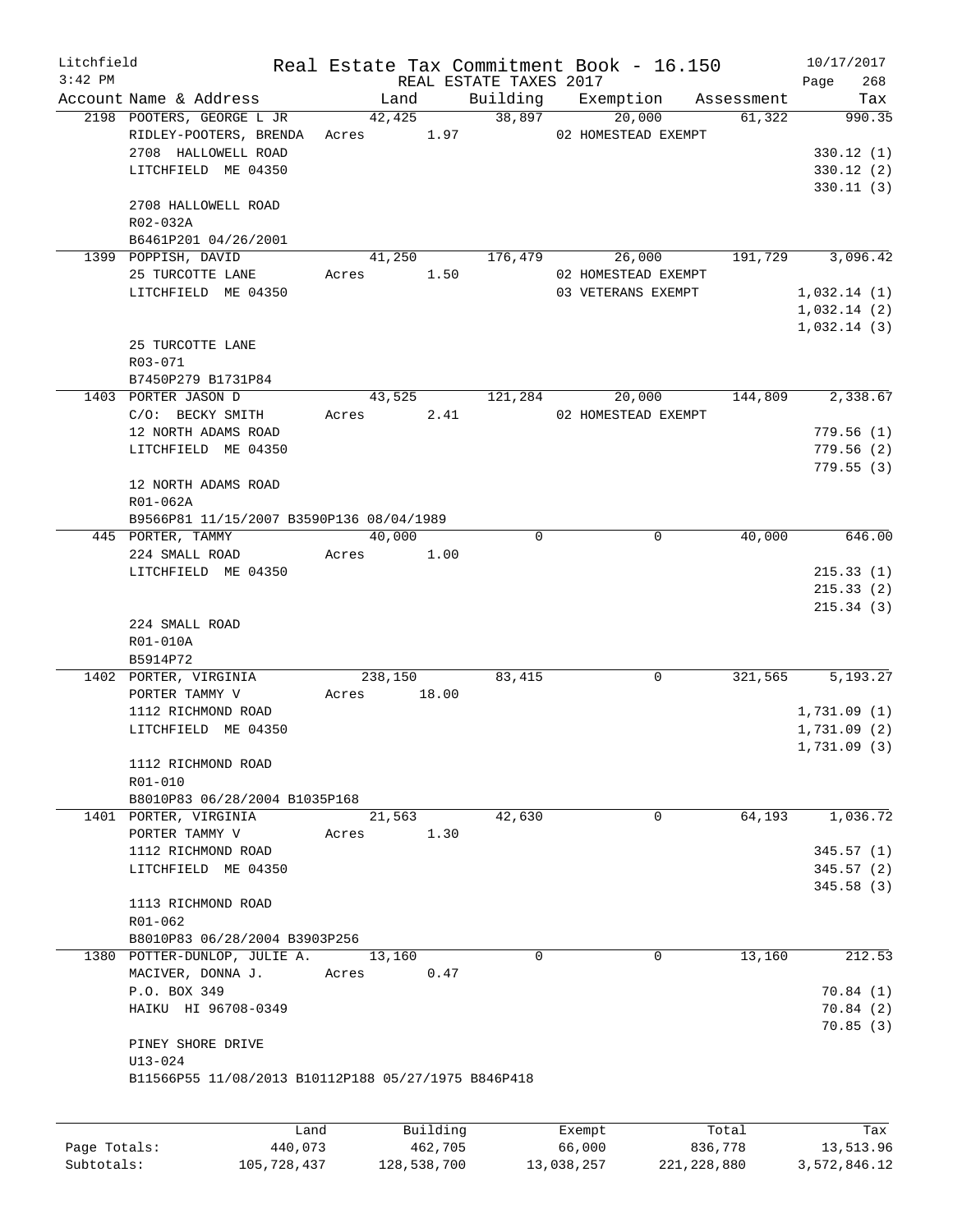| Litchfield |                                                          |         |        |                        | Real Estate Tax Commitment Book - 16.150 |            | 10/17/2017  |
|------------|----------------------------------------------------------|---------|--------|------------------------|------------------------------------------|------------|-------------|
| $3:42$ PM  |                                                          |         |        | REAL ESTATE TAXES 2017 |                                          |            | 269<br>Page |
|            | Account Name & Address                                   | Land    |        | Building               | Exemption                                | Assessment | Tax         |
|            | 2877 POTTERS BROOK                                       | 75,220  |        | $\Omega$               | $\Omega$                                 | 75,220     | 1,214.80    |
|            | ENTERPRISE, LLC.<br>284 PLAINS ROAD                      | Acres   | 204.00 |                        |                                          |            |             |
|            | LITCHFIELD ME 04350                                      |         |        |                        |                                          |            | 404.93(1)   |
|            |                                                          |         |        |                        |                                          |            | 404.93(2)   |
|            |                                                          |         |        |                        |                                          |            | 404.94 (3)  |
|            | PLAINS ROAD                                              |         |        |                        |                                          |            |             |
|            | R07-015D                                                 |         |        |                        |                                          |            |             |
|            | B12169P264 11/25/2015                                    |         |        |                        |                                          |            |             |
|            | 473 POTTLE DANIELLE K                                    | 42,750  |        | 62,564                 | $\mathbf 0$                              | 105, 314   | 1,700.82    |
|            | 1583 HALLOWELL ROAD                                      | Acres   | 2.10   |                        |                                          |            |             |
|            | LITCHFIELD ME 04350                                      |         |        |                        |                                          |            | 566.94(1)   |
|            |                                                          |         |        |                        |                                          |            | 566.94(2)   |
|            |                                                          |         |        |                        |                                          |            | 566.94(3)   |
|            | 1583 HALLOWELL ROAD                                      |         |        |                        |                                          |            |             |
|            | U19-001A                                                 |         |        |                        |                                          |            |             |
|            | B12336P201 06/23/2016 B9234P161 01/30/2007 B6030P263     |         |        |                        |                                          |            |             |
|            | 122 POTTS, ANNIE                                         | 117,994 |        | 28,023                 | $\mathbf 0$                              | 146,017    | 2,358.17    |
|            | 7 JEANNE MARIE DRIVE                                     | Acres   | 0.34   |                        |                                          |            |             |
|            | WESTFIELD MA                                             |         |        |                        |                                          |            | 786.06(1)   |
|            | 01085-4678                                               |         |        |                        |                                          |            |             |
|            |                                                          |         |        |                        |                                          |            | 786.06 (2)  |
|            |                                                          |         |        |                        |                                          |            | 786.05(3)   |
|            | 37 GAMAGE DRIVE                                          |         |        |                        |                                          |            |             |
|            | $U18 - 011$                                              |         |        |                        |                                          |            |             |
|            | B7828P158 01/08/2004<br>825 POTTS, HAROLD F              | 78,038  |        | 70,020                 | $\mathbf 0$                              | 148,058    | 2,391.14    |
|            | POTTS ANNIE L.                                           | Acres   | 0.18   |                        |                                          |            |             |
|            | 7 JEANNE MARIE DRIVE                                     |         |        |                        |                                          |            | 797.05(1)   |
|            | WESTFIELD MA 01085                                       |         |        |                        |                                          |            | 797.05(2)   |
|            |                                                          |         |        |                        |                                          |            | 797.04(3)   |
|            | 39 GAMAGE DRIVE                                          |         |        |                        |                                          |            |             |
|            | $U18 - 010$                                              |         |        |                        |                                          |            |             |
|            | B5715P338 08/14/1998                                     |         |        |                        |                                          |            |             |
|            | 606 POTVIN, PAUL E                                       | 81,897  |        | 12,673                 | 0                                        | 94,570     | 1,527.31    |
|            | DUBE, DIANE J                                            | Acres   | 0.17   |                        |                                          |            |             |
|            | 567 POND ROAD                                            |         |        |                        |                                          |            | 509.10(1)   |
|            | LEWISTON ME 04240                                        |         |        |                        |                                          |            | 509.10(2)   |
|            |                                                          |         |        |                        |                                          |            | 509.11(3)   |
|            | 33 GAMAGE DRIVE                                          |         |        |                        |                                          |            |             |
|            | $U18 - 013$                                              |         |        |                        |                                          |            |             |
|            | B10432P307 05/28/2010 B2579P74 06/22/1982                |         |        |                        |                                          |            |             |
|            | 1452 POULIN, MARC M.                                     | 138,560 |        | 26,273                 | $\mathbf 0$                              | 164,833    | 2,662.05    |
|            | DONELSON, SALLY M.                                       | Acres   | 0.77   |                        |                                          |            |             |
|            | 92 EUCLID AVE                                            |         |        |                        |                                          |            | 887.35 (1)  |
|            | PORTLAND ME 04103                                        |         |        |                        |                                          |            | 887.35 (2)  |
|            |                                                          |         |        |                        |                                          |            | 887.35 (3)  |
|            | 60 CRYSTAL LANE                                          |         |        |                        |                                          |            |             |
|            | $U04-003A$                                               |         |        |                        |                                          |            |             |
|            | B12067P341 08/07/2015 B12067P339 08/07/2015<br>B2464P114 |         |        |                        |                                          |            |             |

|              | ∟and        | Building    | Exempt     | Total       | Tax          |
|--------------|-------------|-------------|------------|-------------|--------------|
| Page Totals: | 534,459     | 199,553     |            | 734,012     | 11,854.29    |
| Subtotals:   | 106,262,896 | 128,738,253 | 13,038,257 | 221,962,892 | 3,584,700.41 |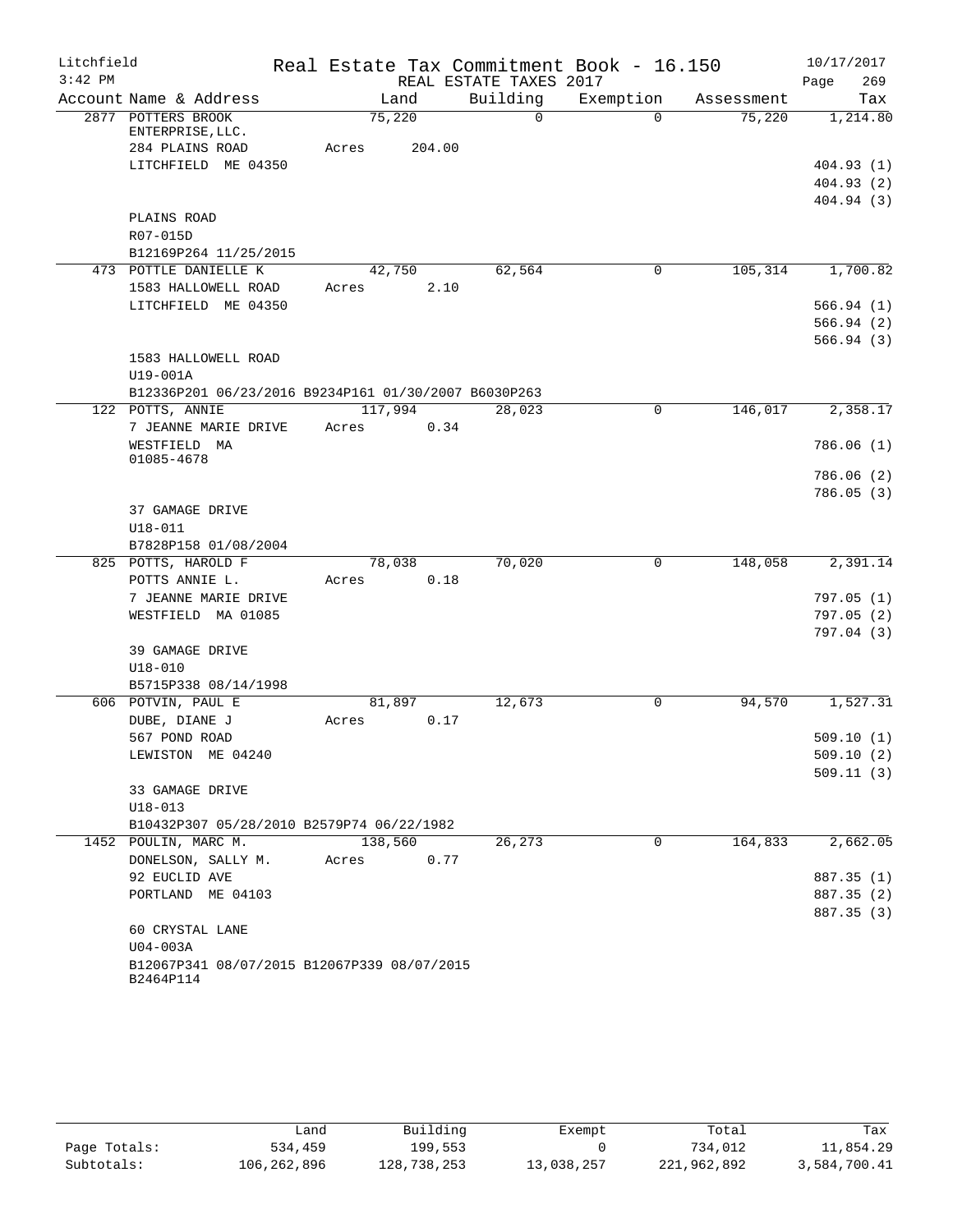| Litchfield<br>$3:42$ PM |                                                      |       |            |       | REAL ESTATE TAXES 2017 | Real Estate Tax Commitment Book - 16.150 |                          | 10/17/2017<br>Page<br>270 |
|-------------------------|------------------------------------------------------|-------|------------|-------|------------------------|------------------------------------------|--------------------------|---------------------------|
|                         | Account Name & Address                               |       | Land       |       | Building               | Exemption                                | Assessment               | Tax                       |
|                         | 1410 POULIN, SUZANNE A                               |       | 49,250     |       | 20,037                 | 20,000                                   | 49,287                   | 795.99                    |
|                         | P O BOX 60                                           | Acres |            | 4.70  |                        | 02 HOMESTEAD EXEMPT                      |                          |                           |
|                         | LITCHFIELD ME 04350                                  |       |            |       |                        |                                          |                          | 265.33(1)                 |
|                         |                                                      |       |            |       |                        |                                          |                          | 265.33(2)                 |
|                         |                                                      |       |            |       |                        |                                          |                          | 265.33(3)                 |
|                         | 96 FERRIN ROAD                                       |       |            |       |                        |                                          |                          |                           |
|                         | $R03 - 100$                                          |       |            |       |                        |                                          |                          |                           |
|                         | B4799P80                                             |       |            |       |                        |                                          |                          |                           |
|                         | 1404 POULIN, TROY W                                  |       | 58,850     |       | 108,427                | 20,000                                   | 147,277                  | 2,378.52                  |
|                         | 37 NORTH EVERGREEN<br>DRIVE                          | Acres |            | 5.10  |                        | 02 HOMESTEAD EXEMPT                      |                          |                           |
|                         | LITCHFIELD ME 04350                                  |       |            |       |                        |                                          |                          | 792.84 (1)                |
|                         |                                                      |       |            |       |                        |                                          |                          | 792.84 (2)                |
|                         |                                                      |       |            |       |                        |                                          |                          | 792.84 (3)                |
|                         | 37 NORTH EVERGREEN                                   |       |            |       |                        |                                          |                          |                           |
|                         | DRIVE                                                |       |            |       |                        |                                          |                          |                           |
|                         | $U29 - 024 - 3$                                      |       |            |       |                        |                                          |                          |                           |
|                         | B7639P129 08/17/2003                                 |       |            |       |                        |                                          |                          |                           |
|                         | 973 POUSSARD, REGINALD L,                            |       | 41,500     |       | 71,006                 | 20,000                                   | 92,506                   | 1,493.97                  |
|                         | JR.                                                  |       |            |       |                        |                                          |                          |                           |
|                         | 109 PLAINS ROAD                                      | Acres |            | 1.60  |                        | 02 HOMESTEAD EXEMPT                      |                          |                           |
|                         | LITCHFIELD ME 04350                                  |       |            |       |                        |                                          |                          | 497.99 (1)                |
|                         |                                                      |       |            |       |                        |                                          |                          | 497.99 (2)                |
|                         | 109 PLAINS ROAD                                      |       |            |       |                        |                                          |                          | 497.99 (3)                |
|                         | R06-060                                              |       |            |       |                        |                                          |                          |                           |
|                         | B6367P49 12/13/2000                                  |       |            |       |                        |                                          |                          |                           |
|                         | 2202 POWELL, JOHN D.                                 |       | 30,625     |       | 0                      | $\mathbf 0$                              | 30,625                   | 494.59                    |
|                         | POWELL, LORRAINE L.                                  | Acres |            | 2.05  |                        |                                          |                          |                           |
|                         | 1975 HALLOWELL ROAD                                  |       |            |       |                        |                                          |                          | 164.86(1)                 |
|                         | LITCHFIELD ME 04350                                  |       |            |       |                        |                                          |                          | 164.86(2)                 |
|                         |                                                      |       |            |       |                        |                                          |                          | 164.87(3)                 |
|                         | 1975 HALLOWELL ROAD                                  |       |            |       |                        |                                          |                          |                           |
|                         | R11-029B                                             |       |            |       |                        |                                          |                          |                           |
|                         | B12081P336 08/19/2015 B11551P23 10/09/2013 B11538P87 |       |            |       |                        |                                          |                          |                           |
|                         | 08/26/2013 B6844P98 02/01/2002                       |       |            |       |                        |                                          |                          |                           |
|                         | 1846 POWERS BONNIE L                                 |       | 37,850     |       | 48,291                 | 0                                        | 86,141                   | 1,391.18                  |
|                         | 74 GAGE STREET                                       |       | Acres 1.10 |       |                        |                                          |                          |                           |
|                         | AUGUSTA ME 04330                                     |       |            |       |                        |                                          |                          | 463.73 (1)                |
|                         |                                                      |       |            |       |                        |                                          |                          | 463.73 (2)                |
|                         |                                                      |       |            |       |                        |                                          |                          | 463.72 (3)                |
|                         | 98 WENTZELL ROAD<br>R03-088C                         |       |            |       |                        |                                          |                          |                           |
|                         | B9446P108 07/31/2007 B9362P218 05/17/2007 B5924P13   |       |            |       |                        |                                          |                          |                           |
|                         | 582 POWERS, THOMAS E                                 |       | 17,866     |       | $\mathbf 0$            |                                          | $\overline{0}$<br>17,866 | 288.54                    |
|                         | 1050 FOREST AVENUE                                   | Acres |            | 53.00 |                        |                                          |                          |                           |
|                         | PORTLAND ME 04103                                    |       |            |       |                        |                                          |                          | 96.18(1)                  |
|                         |                                                      |       |            |       |                        |                                          |                          | 96.18(2)                  |
|                         |                                                      |       |            |       |                        |                                          |                          | 96.18(3)                  |
|                         | LEWISTON ROAD                                        |       |            |       |                        |                                          |                          |                           |
|                         | R13-005                                              |       |            |       |                        |                                          |                          |                           |
|                         | B7490P173 07/01/2003 B5916P26                        |       |            |       |                        |                                          |                          |                           |

|              | Land        | Building    | Exempt     | Total       | Tax          |
|--------------|-------------|-------------|------------|-------------|--------------|
| Page Totals: | 235,941     | 247.761     | 60,000     | 423,702     | 6,842.79     |
| Subtotals:   | 106,498,837 | 128,986,014 | 13,098,257 | 222,386,594 | 3,591,543.20 |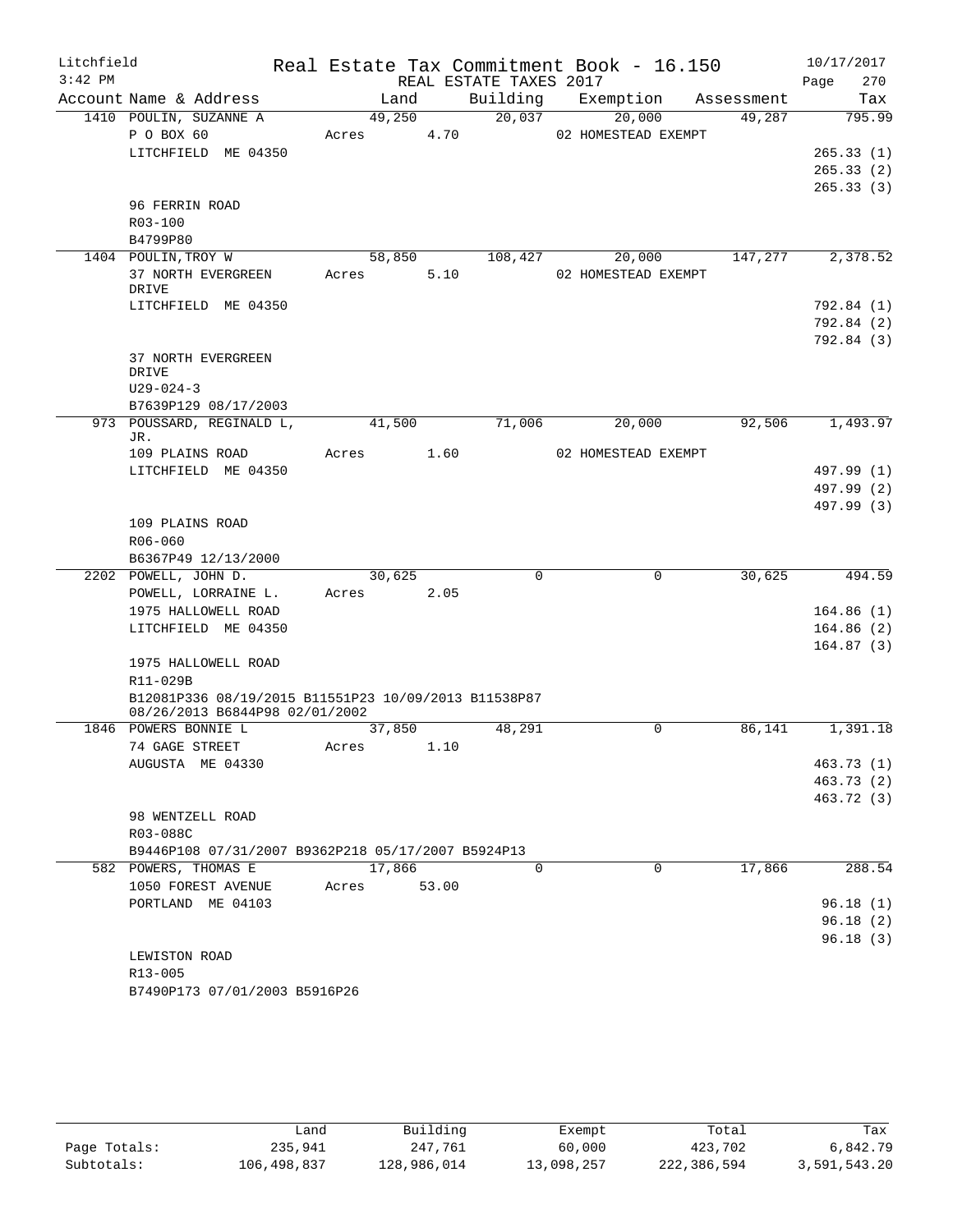| Litchfield |                                                    | Real Estate Tax Commitment Book - 16.150 |                        |                |                     |             |            | 10/17/2017  |
|------------|----------------------------------------------------|------------------------------------------|------------------------|----------------|---------------------|-------------|------------|-------------|
| $3:42$ PM  |                                                    |                                          | REAL ESTATE TAXES 2017 |                |                     |             |            | Page<br>271 |
|            | Account Name & Address                             | Land                                     | Building               |                | Exemption           |             | Assessment | Tax         |
|            | 583 POWERS, THOMAS E.                              | 10,332                                   |                        | $\overline{0}$ |                     | $\Omega$    | 10,332     | 166.86      |
|            | 1050 FOREST AVE                                    | Acres                                    | 26.00                  |                |                     |             |            |             |
|            | PORTLAND ME 04103                                  |                                          |                        |                |                     |             |            | 55.62(1)    |
|            |                                                    |                                          |                        |                |                     |             |            | 55.62(2)    |
|            |                                                    |                                          |                        |                |                     |             |            | 55.62(3)    |
|            | LEWISTON ROAD                                      |                                          |                        |                |                     |             |            |             |
|            | R13-019                                            |                                          |                        |                |                     |             |            |             |
|            | B7490P173 07/01/2003                               |                                          |                        |                |                     |             |            |             |
|            | 1589 PRICE MICHAEL                                 | 45,930                                   |                        | 133,003        | 20,000              |             | 158,933    | 2,566.77    |
|            | 2102 HALLOWELL ROAD                                | Acres 16.00                              |                        |                | 02 HOMESTEAD EXEMPT |             |            |             |
|            | LITCHFIELD ME 04350                                |                                          |                        |                |                     |             |            | 855.59 (1)  |
|            |                                                    |                                          |                        |                |                     |             |            | 855.59 (2)  |
|            |                                                    |                                          |                        |                |                     |             |            | 855.59(3)   |
|            | 2102 HALLOWELL ROAD                                |                                          |                        |                |                     |             |            |             |
|            | R11-016                                            |                                          |                        |                |                     |             |            |             |
|            | B9039P213 08/25/2006 B1649P288                     |                                          |                        |                |                     |             |            |             |
|            | 2205 PRINCE, GENE A.                               | 38,600                                   |                        | 73,841         | 20,000              |             | 92,441     | 1,492.92    |
|            | PRINCE, ELIZABETH F.                               | Acres                                    | 1.00                   |                | 02 HOMESTEAD EXEMPT |             |            |             |
|            | 17 SAWMILL DRIVE                                   |                                          |                        |                |                     |             |            | 497.64 (1)  |
|            | LITCHFIELD ME 04350                                |                                          |                        |                |                     |             |            | 497.64 (2)  |
|            |                                                    |                                          |                        |                |                     |             |            | 497.64 (3)  |
|            | 17 SAWMILL DRIVE                                   |                                          |                        |                |                     |             |            |             |
|            | R14-011F                                           |                                          |                        |                |                     |             |            |             |
|            | B12339P94 06/30/2016 B6474P21 05/10/2001           |                                          |                        |                |                     |             |            |             |
|            | 1416 PROSSER, MELINDA                              | 34,088                                   |                        | 122,833        |                     | 0           | 156,921    | 2,534.27    |
|            | 8 PROSSER ROAD                                     | Acres                                    | 0.68                   |                |                     |             |            |             |
|            | HARPSWELL ME 04079                                 |                                          |                        |                |                     |             |            | 844.76 (1)  |
|            |                                                    |                                          |                        |                |                     |             |            | 844.76 (2)  |
|            |                                                    |                                          |                        |                |                     |             |            | 844.75 (3)  |
|            | PEACEPIPE DRIVE                                    |                                          |                        |                |                     |             |            |             |
|            | $U28 - 083$                                        |                                          |                        |                |                     |             |            |             |
|            | B11966P144 04/24/2015 B11745P207 07/07/2014        |                                          |                        |                |                     |             |            |             |
|            | B11745P207 07/07/2014 B11246P187 11/30/2012        |                                          |                        |                |                     |             |            |             |
|            | B1716P138                                          |                                          |                        | 0              |                     |             |            | 633.08      |
|            | 1387 PROVENCHER NORMAND H,<br>TRUSTEE              | 39,200                                   |                        |                |                     | 0           | 39,200     |             |
|            | PROVENCHER JANICE M                                | Acres                                    | 0.15                   |                |                     |             |            |             |
|            | TRUSTEE                                            |                                          |                        |                |                     |             |            |             |
|            | 407 RT. 126                                        |                                          |                        |                |                     |             |            | 211.03(1)   |
|            | MONMOUTH ME 04259                                  |                                          |                        |                |                     |             |            | 211.03(2)   |
|            |                                                    |                                          |                        |                |                     |             |            | 211.02(3)   |
|            | LEWISTON ROAD                                      |                                          |                        |                |                     |             |            |             |
|            | $U13 - 023$                                        |                                          |                        |                |                     |             |            |             |
|            | B11320P278 02/26/2013 B9820P230 08/11/2008 B2222P5 |                                          |                        |                |                     |             |            |             |
|            | 07/11/1979                                         |                                          |                        |                |                     |             |            |             |
|            | 1417 PROVOST, THELMA                               | 47,000                                   |                        | $\Omega$       |                     | $\mathbf 0$ | 47,000     | 759.05      |
|            | 24 CHURCH STREET, APT 1 Acres                      |                                          | 13.00                  |                |                     |             |            |             |
|            | W BOYLSTON MA 01585                                |                                          |                        |                |                     |             |            | 253.02(1)   |
|            |                                                    |                                          |                        |                |                     |             |            | 253.02(2)   |
|            |                                                    |                                          |                        |                |                     |             |            | 253.01(3)   |
|            | RIDLEY LANE                                        |                                          |                        |                |                     |             |            |             |
|            | R03-103                                            |                                          |                        |                |                     |             |            |             |
|            | B2695P24                                           |                                          |                        |                |                     |             |            |             |

|              | Land        | Building      | Exempt       | Total       | Tax          |
|--------------|-------------|---------------|--------------|-------------|--------------|
| Page Totals: | 215,150     | 329,677       | 40,000       | 504,827     | 8,152.95     |
| Subtotals:   | 106,713,987 | 129, 315, 691 | 13, 138, 257 | 222,891,421 | 3,599,696.15 |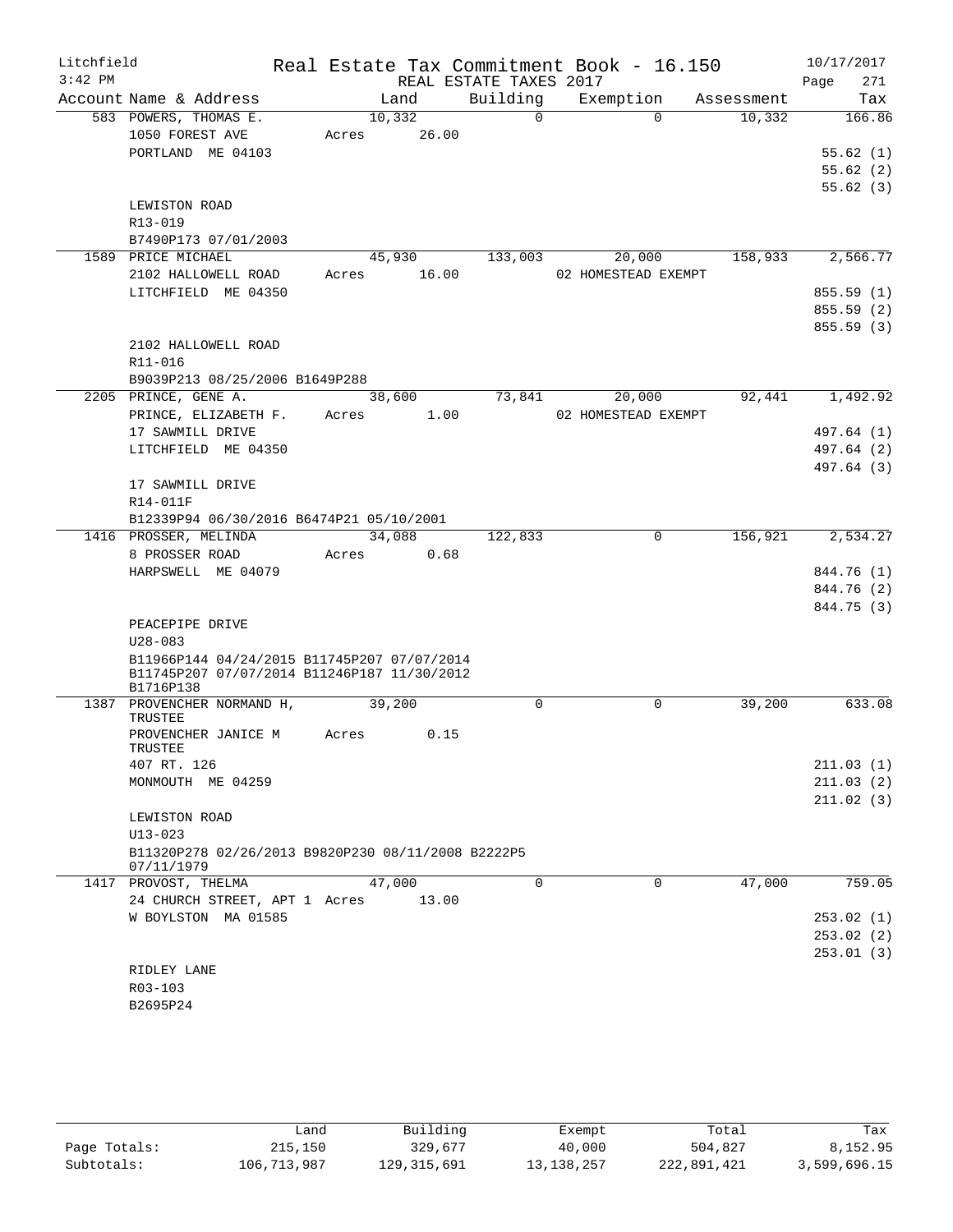| Litchfield |                                                                     |            |      |                        | Real Estate Tax Commitment Book - 16.150 |            | 10/17/2017  |
|------------|---------------------------------------------------------------------|------------|------|------------------------|------------------------------------------|------------|-------------|
| $3:42$ PM  |                                                                     |            |      | REAL ESTATE TAXES 2017 |                                          |            | 272<br>Page |
|            | Account Name & Address                                              | Land       |      | Building               | Exemption                                | Assessment | Tax         |
|            | 1420 PULK, JOHN C                                                   | 54,500     |      | 136,273                | 20,000                                   | 170,773    | 2,757.98    |
|            | 15 STONE LANE                                                       | Acres      | 8.00 |                        | 02 HOMESTEAD EXEMPT                      |            |             |
|            | LITCHFIELD ME 04350                                                 |            |      |                        |                                          |            | 919.33(1)   |
|            |                                                                     |            |      |                        |                                          |            | 919.33(2)   |
|            |                                                                     |            |      |                        |                                          |            | 919.32(3)   |
|            | 15 STONE LANE                                                       |            |      |                        |                                          |            |             |
|            | R05-066A                                                            |            |      |                        |                                          |            |             |
|            | B10705P155 04/11/2011 B3157P301 05/22/1987<br>2114 PULLEY, JASON C. | 44,100     |      |                        | 0                                        | 158,911    | 2,566.41    |
|            | P.O. BOX 745                                                        | Acres      | 2.64 | 114,811                |                                          |            |             |
|            | SANDSTON VA 23150                                                   |            |      |                        |                                          |            | 855.47 (1)  |
|            |                                                                     |            |      |                        |                                          |            | 855.47 (2)  |
|            |                                                                     |            |      |                        |                                          |            | 855.47(3)   |
|            | 16 HAYDEN HILL ROAD                                                 |            |      |                        |                                          |            |             |
|            | $R03 - 040 - 2 - A$                                                 |            |      |                        |                                          |            |             |
|            | B11735P112 05/12/2014 B8371P122 03/31/2005 B7771P74                 |            |      |                        |                                          |            |             |
|            | 12/11/2003                                                          |            |      |                        |                                          |            |             |
|            | 1424 PURDY, HAROLD LIVING                                           | 43,500     |      | 28,055                 | $\mathsf{O}$                             | 71,555     | 1,155.61    |
|            | TRUST                                                               |            |      |                        |                                          |            |             |
|            | PURDY, HAROLD N & ANN T Acres<br><b>TRUSTEES</b>                    |            | 9.00 |                        |                                          |            |             |
|            | 56 MUNN DRIVE                                                       |            |      |                        |                                          |            | 385.20(1)   |
|            | HERMON ME 04401                                                     |            |      |                        |                                          |            | 385.20(2)   |
|            |                                                                     |            |      |                        |                                          |            | 385.21(3)   |
|            | 950 PLAINS ROAD                                                     |            |      |                        |                                          |            |             |
|            | R09-044                                                             |            |      |                        |                                          |            |             |
|            | B2745P346                                                           |            |      |                        |                                          |            |             |
|            | 1428 PURINGTON JR, ROBERT                                           | 41,000     |      | 52,767                 | 20,000                                   | 73,767     | 1,191.34    |
|            | 1638 LEWISTON ROAD                                                  | Acres 1.40 |      |                        | 02 HOMESTEAD EXEMPT                      |            |             |
|            | LITCHFIELD ME 04350                                                 |            |      |                        |                                          |            | 397.11(1)   |
|            |                                                                     |            |      |                        |                                          |            | 397.11(2)   |
|            |                                                                     |            |      |                        |                                          |            | 397.12(3)   |
|            | 1638 LEWISTON ROAD                                                  |            |      |                        |                                          |            |             |
|            | $R11 - 035 - 1$                                                     |            |      |                        |                                          |            |             |
|            | B1844P287                                                           |            |      |                        |                                          |            |             |
|            | 1735 PURINTON, GARY & LIBBY                                         | 42,100     |      | 79,064                 | 20,000                                   | 101,164    | 1,633.80    |
|            | 34 THORNTON LANE                                                    | Acres      | 2.40 |                        | 02 HOMESTEAD EXEMPT                      |            |             |
|            | LITCHFIELD ME 04350                                                 |            |      |                        |                                          |            | 544.60 (1)  |
|            |                                                                     |            |      |                        |                                          |            | 544.60 (2)  |
|            |                                                                     |            |      |                        |                                          |            | 544.60 (3)  |
|            | 34 THORNTON LANE                                                    |            |      |                        |                                          |            |             |
|            | R06-023C                                                            |            |      |                        |                                          |            |             |
|            | B5014P232<br>2 PUSHARD PETER                                        | 45,000     |      | 38,992                 | 26,000                                   | 57,992     | 936.57      |
|            | 1412 HALLOWELL ROAD                                                 | Acres      | 3.00 |                        | 03 VETERANS EXEMPT                       |            |             |
|            | LITCHFIELD ME 04350                                                 |            |      |                        | 02 HOMESTEAD EXEMPT                      |            | 312.19(1)   |
|            |                                                                     |            |      |                        |                                          |            | 312.19(2)   |
|            |                                                                     |            |      |                        |                                          |            | 312.19(3)   |
|            | 1412 HALLOWELL ROAD                                                 |            |      |                        |                                          |            |             |
|            | R14-054                                                             |            |      |                        |                                          |            |             |
|            | B8518P168 07/22/2005 B8393P121 04/30/2005 B3870P55                  |            |      |                        |                                          |            |             |

|              | Land        | Building    | Exempt       | Total       | Tax          |
|--------------|-------------|-------------|--------------|-------------|--------------|
| Page Totals: | 270,200     | 449,962     | 86,000       | 634,162     | 10,241.71    |
| Subtotals:   | 106,984,187 | 129,765,653 | 13, 224, 257 | 223,525,583 | 3,609,937.86 |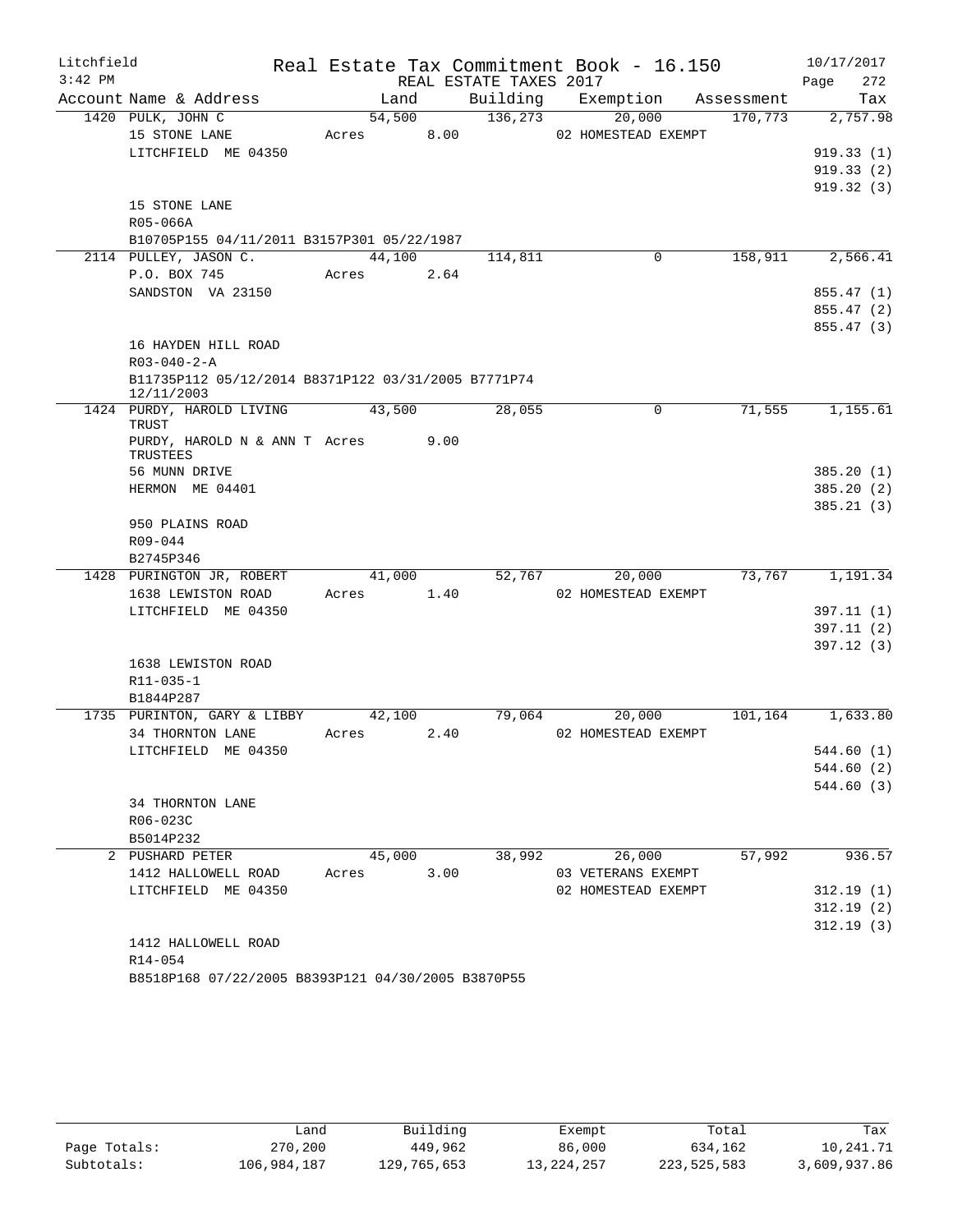| Litchfield   |                                                      |                 |                     |                        | Real Estate Tax Commitment Book - 16.150 |             |                  | 10/17/2017                 |
|--------------|------------------------------------------------------|-----------------|---------------------|------------------------|------------------------------------------|-------------|------------------|----------------------------|
| $3:42$ PM    |                                                      |                 |                     | REAL ESTATE TAXES 2017 |                                          |             |                  | 273<br>Page                |
|              | Account Name & Address                               |                 | Land                | Building               | Exemption                                |             | Assessment       | Tax                        |
|              | 1429 PUSHARD, ANTHONY<br>663 HUNTINGTON HILL<br>ROAD | 41,700<br>Acres | 1.68                | 84,308                 | 20,000<br>02 HOMESTEAD EXEMPT            |             | 106,008          | 1,712.03                   |
|              | LITCHFIELD ME 04350                                  |                 |                     |                        |                                          |             |                  | 570.68(1)                  |
|              |                                                      |                 |                     |                        |                                          |             |                  | 570.68(2)                  |
|              |                                                      |                 |                     |                        |                                          |             |                  | 570.67(3)                  |
|              | 663 HUNTINGTON HILL<br><b>ROAD</b>                   |                 |                     |                        |                                          |             |                  |                            |
|              | R03-127-1                                            |                 |                     |                        |                                          |             |                  |                            |
|              | B9972P291 02/09/2009 B2381P331                       |                 |                     |                        |                                          |             |                  |                            |
|              | 1411 PUSHARD, CINDY                                  |                 | 0                   | 35,944                 | 20,000                                   |             | 15,944           | 257.50                     |
|              | 156 WENTZELL ROAD                                    |                 |                     |                        | 02 HOMESTEAD EXEMPT                      |             |                  |                            |
|              | LITCHFIELD ME 04350                                  |                 |                     |                        |                                          |             |                  | 85.83(1)                   |
|              |                                                      |                 |                     |                        |                                          |             |                  | 85.83(2)                   |
|              |                                                      |                 |                     |                        |                                          |             |                  | 85.84 (3)                  |
|              | 76 GUSTIN ROAD<br>$R04 - 044 - ON - 25$              |                 |                     |                        |                                          |             |                  |                            |
|              | 1430 PUSHARD, DANA                                   | 108,544         |                     | 52,842                 |                                          | 0           | 161,386          | 2,606.38                   |
|              | PUSHARD MICHELLE                                     | Acres           | 0.34                |                        |                                          |             |                  |                            |
|              | 27 LINTONIA DRIVE                                    |                 |                     |                        |                                          |             |                  | 868.79 (1)                 |
|              | LITCHFIELD ME 04350                                  |                 |                     |                        |                                          |             |                  | 868.79 (2)                 |
|              |                                                      |                 |                     |                        |                                          |             |                  | 868.80 (3)                 |
|              | 20 TOWN LINE DRIVE                                   |                 |                     |                        |                                          |             |                  |                            |
|              | $U13 - 021$                                          |                 |                     |                        |                                          |             |                  |                            |
|              | B6361P34 01/29/2000                                  |                 |                     |                        |                                          |             |                  |                            |
|              | 2079 PUSHARD, TERESA                                 |                 | 0                   | 10,979                 |                                          | 0           | 10,979           | 177.31                     |
|              | 302 RIVER ROAD<br>TOPSHAM ME 04086-1510              |                 |                     |                        |                                          |             |                  | 59.10(1)                   |
|              |                                                      |                 |                     |                        |                                          |             |                  | 59.10(2)                   |
|              |                                                      |                 |                     |                        |                                          |             |                  | 59.11(3)                   |
|              | 171 RICHMOND ROAD                                    |                 |                     |                        |                                          |             |                  |                            |
|              | $R03 - 043 - ON - 1$                                 |                 |                     |                        |                                          |             |                  |                            |
|              | 2903 QUACKENBUSH, WILLIAM R.                         | 265,500         |                     | $\mathbf 0$            |                                          | 0           | 265,500          | 4,287.83                   |
|              | 2166 HALLOWELL ROAD                                  | Acres           | 96.00               |                        |                                          |             |                  |                            |
|              | Litchfield ME 04350                                  |                 |                     |                        |                                          |             |                  | 1,429.28(1)                |
|              |                                                      |                 |                     |                        |                                          |             |                  | 1,429.28(2)<br>1,429.27(3) |
|              |                                                      |                 |                     |                        |                                          |             |                  |                            |
|              | R11-041A                                             |                 |                     |                        |                                          |             |                  |                            |
|              | B1357P334                                            |                 |                     |                        |                                          |             |                  |                            |
|              | 1744 QUINN DOROTHY S                                 | 43,400          |                     | 225,876                |                                          | $\mathbf 0$ | 269,276          | 4,348.81                   |
|              | 35 NADEAU DRIVE                                      | Acres           | 2.92                |                        |                                          |             |                  |                            |
|              | LITCHFIELD ME 04350                                  |                 |                     |                        |                                          |             |                  | 1,449.60(1)                |
|              |                                                      |                 |                     |                        |                                          |             |                  | 1,449.60(2)                |
|              |                                                      |                 |                     |                        |                                          |             |                  | 1,449.61(3)                |
|              | 35 NADEAU DRIVE<br>$R12 - 010 - 6$                   |                 |                     |                        |                                          |             |                  |                            |
|              | B9716P245 05/02/2008 B5638P187 06/02/1998            |                 |                     |                        |                                          |             |                  |                            |
|              | 1076 QUINTAL KATHLEEN T. &                           | 39,900          |                     | $\mathbf 0$            |                                          | $\Omega$    | 39,900           | 644.38                     |
|              | GERALD A.                                            |                 |                     |                        |                                          |             |                  |                            |
|              | 701 HIGH STREET                                      | Acres           | 0.52                |                        |                                          |             |                  |                            |
|              | GARDINER ME 04345                                    |                 |                     |                        |                                          |             |                  | 214.79 (1)                 |
|              |                                                      |                 |                     |                        |                                          |             |                  | 214.79 (2)                 |
|              |                                                      |                 |                     |                        |                                          |             |                  | 214.80(3)                  |
|              | WHIPPOORWILL ROAD<br>$U21 - 001$                     |                 |                     |                        |                                          |             |                  |                            |
|              | B6921P179 B5464P29 09/29/1997                        |                 |                     |                        |                                          |             |                  |                            |
|              |                                                      |                 |                     |                        |                                          |             |                  |                            |
|              |                                                      |                 |                     |                        |                                          |             |                  |                            |
| Page Totals: | Land<br>499,044                                      |                 | Building<br>409,949 |                        | Exempt<br>40,000                         |             | Total<br>868,993 | Tax<br>14,034.24           |
|              |                                                      |                 |                     |                        |                                          |             |                  |                            |

Subtotals: 107,483,231 130,175,602 13,264,257 224,394,576 3,623,972.10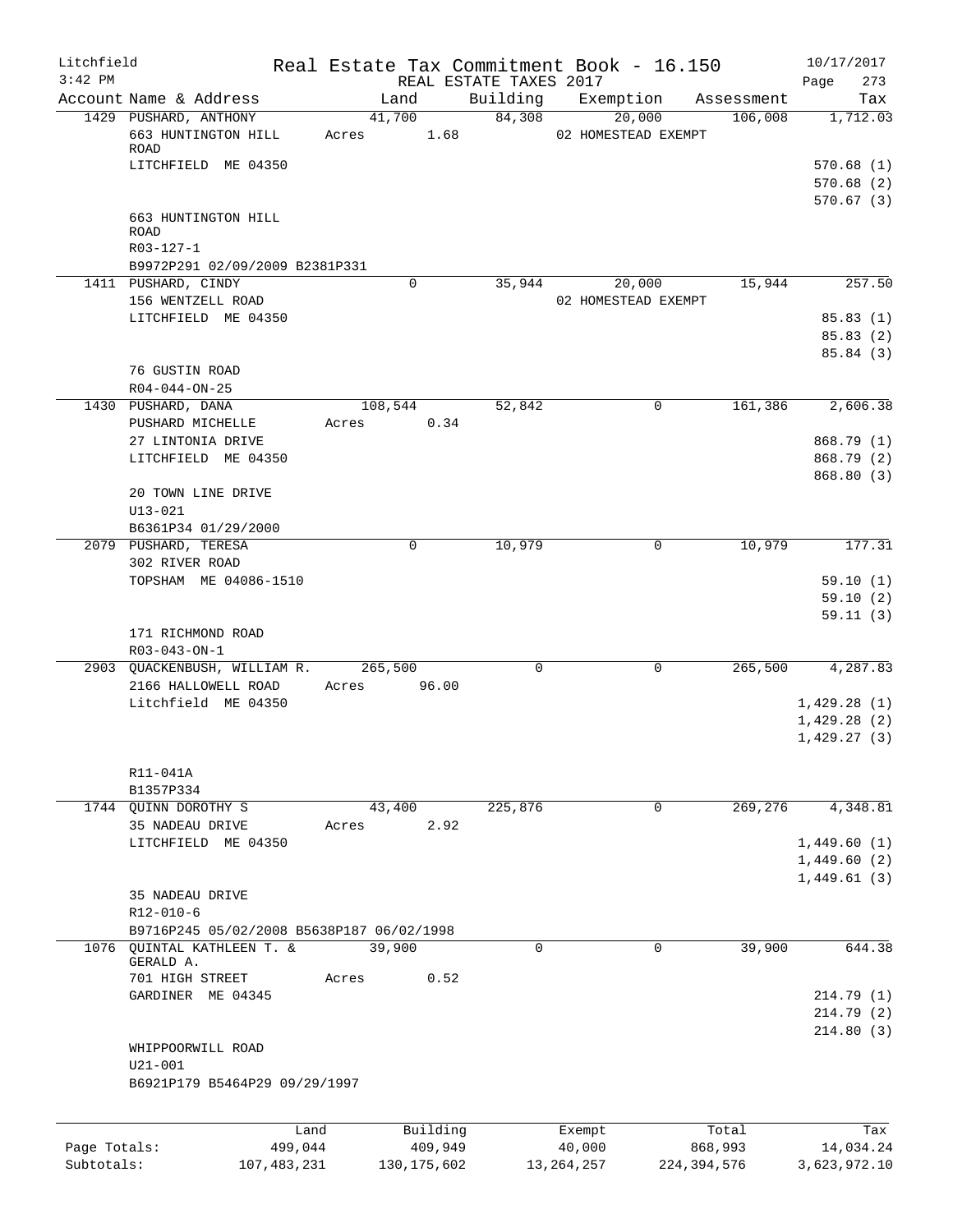| Litchfield |                                                                                         |         |                        | Real Estate Tax Commitment Book - 16.150 |            | 10/17/2017   |
|------------|-----------------------------------------------------------------------------------------|---------|------------------------|------------------------------------------|------------|--------------|
| $3:42$ PM  |                                                                                         |         | REAL ESTATE TAXES 2017 |                                          |            | 274<br>Page  |
|            | Account Name & Address                                                                  | Land    | Building               | Exemption                                | Assessment | Tax          |
|            | 823 QUINTAL, GARY A. &                                                                  | 129,565 | 3,605                  | $\Omega$                                 | 133,170    | 2,150.70     |
|            | MARIA L.<br>57 SPEARS CORNER ROAD                                                       | Acres   | 10.80                  |                                          |            |              |
|            | WEST GARDINER ME 04345                                                                  |         |                        |                                          |            | 716.90(1)    |
|            |                                                                                         |         |                        |                                          |            | 716.90(2)    |
|            |                                                                                         |         |                        |                                          |            | 716.90(3)    |
|            | 258 LUNTS HILL ROAD                                                                     |         |                        |                                          |            |              |
|            | R09-029                                                                                 |         |                        |                                          |            |              |
|            | B11108P142 06/20/2012 B9562P129 11/13/2007 B9289P161<br>02/22/2007 B2200P256 04/30/2004 |         |                        |                                          |            |              |
|            | 2841 R.B. ELECTRIC, INC.                                                                | 42,500  | 5,857                  | 0                                        | 48,357     | 780.97       |
|            | 624 AUGUSTA ROAD                                                                        | Acres   | 2.00                   |                                          |            |              |
|            | BELGRADE ME 04917                                                                       |         |                        |                                          |            | 260.32(1)    |
|            |                                                                                         |         |                        |                                          |            | 260.32(2)    |
|            |                                                                                         |         |                        |                                          |            | 260.33(3)    |
|            | 14 ELLIE LANE                                                                           |         |                        |                                          |            |              |
|            | R07-019B                                                                                |         |                        |                                          |            |              |
|            | B12511P103 01/05/2016 B11589P149 12/13/2013<br>2117 RACKLEY SHANNON K                   | 41,200  |                        | 0                                        | 129,239    | 2,087.21     |
|            | 123 SOUTH ADAMS ROAD                                                                    | Acres   | 88,039<br>2.04         |                                          |            |              |
|            | LITCHFIELD ME 04350                                                                     |         |                        |                                          |            | 695.74 (1)   |
|            |                                                                                         |         |                        |                                          |            | 695.74 (2)   |
|            |                                                                                         |         |                        |                                          |            | 695.73(3)    |
|            | 123 SO ADAMS ROAD                                                                       |         |                        |                                          |            |              |
|            | R01-042C                                                                                |         |                        |                                          |            |              |
|            | B9574P222 11/27/2007                                                                    |         |                        |                                          |            |              |
|            | 1095 RACKLIFF, KENNETH D.                                                               | 36,620  | 204,254                | 0                                        | 240,874    | 3,890.12     |
|            | RACKLIFF, JENNIE J.                                                                     | Acres   | 0.70                   |                                          |            |              |
|            | 24 N LAKEVIEW DR                                                                        |         |                        |                                          |            | 1, 296.71(1) |
|            | LITCHFIELD ME 04350                                                                     |         |                        |                                          |            | 1, 296.71(2) |
|            |                                                                                         |         |                        |                                          |            | 1, 296.70(3) |
|            | 24 NORTH LAKEVIEW DRIVE<br>U28-009A                                                     |         |                        |                                          |            |              |
|            | B11671P298 04/24/2014 B9852P9 09/12/2008 B6616P330                                      |         |                        |                                          |            |              |
|            | 08/31/2001                                                                              |         |                        |                                          |            |              |
|            | 1434 RADOVICH JR, WILLIAM A                                                             | 42,500  | 62,694                 | 20,000                                   | 85,194     | 1,375.88     |
|            | RADOVICH, DONNA                                                                         | Acres   | 2.00                   | 02 HOMESTEAD EXEMPT                      |            |              |
|            | 228 NECK ROAD                                                                           |         |                        |                                          |            | 458.63 (1)   |
|            | LITCHFIELD ME 04350                                                                     |         |                        |                                          |            | 458.63(2)    |
|            |                                                                                         |         |                        |                                          |            | 458.62 (3)   |
|            | 228 NECK ROAD                                                                           |         |                        |                                          |            |              |
|            | R14-024                                                                                 |         |                        |                                          |            |              |
|            | B4823P247 12/15/1994<br>1439 RAND, GREGORY & SHAWN                                      | 22,390  | 13,548                 | 0                                        | 35,938     | 580.40       |
|            | 36 Mount Vernon Street                                                                  | Acres   | 0.15                   |                                          |            |              |
|            | Gardiner ME 04345                                                                       |         |                        |                                          |            | 193.47(1)    |
|            |                                                                                         |         |                        |                                          |            | 193.47(2)    |
|            |                                                                                         |         |                        |                                          |            | 193.46(3)    |
|            | 475 PEACEPIPE DRIVE                                                                     |         |                        |                                          |            |              |
|            | $U28 - 048$                                                                             |         |                        |                                          |            |              |
|            | B7740P267                                                                               |         |                        |                                          |            |              |

|              | Land        | Building    | Exempt       | Total       | Tax          |
|--------------|-------------|-------------|--------------|-------------|--------------|
| Page Totals: | 314,775     | 377,997     | 20,000       | 672,772     | 10,865.28    |
| Subtotals:   | 107,798,006 | 130,553,599 | 13, 284, 257 | 225,067,348 | 3,634,837.38 |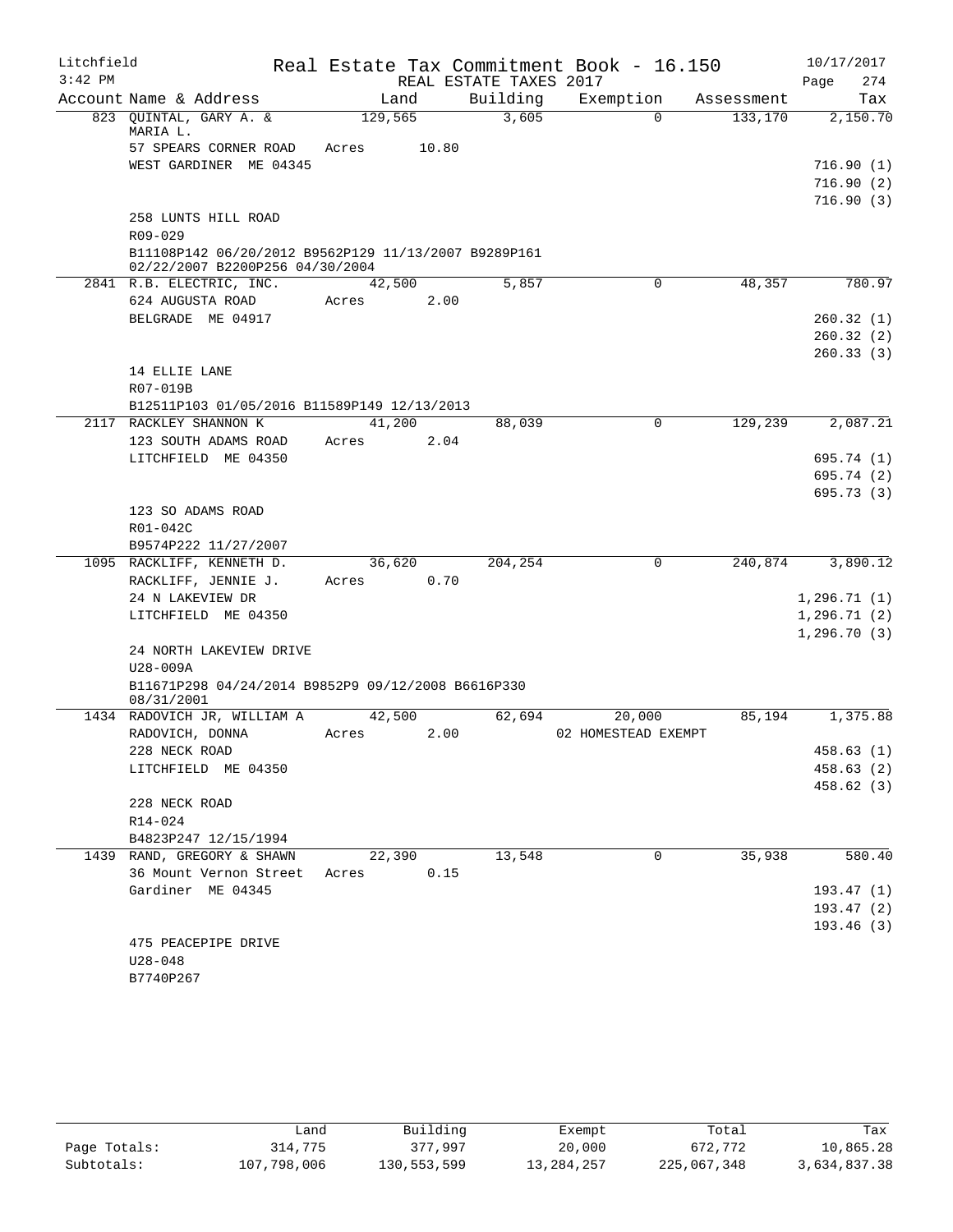| Litchfield |                                                      |            |             |                        | Real Estate Tax Commitment Book - 16.150 |            | 10/17/2017  |
|------------|------------------------------------------------------|------------|-------------|------------------------|------------------------------------------|------------|-------------|
| $3:42$ PM  |                                                      |            |             | REAL ESTATE TAXES 2017 |                                          |            | 275<br>Page |
|            | Account Name & Address                               |            | Land        |                        | Building Exemption                       | Assessment | Tax         |
|            | 390 RAND, PATRICK J                                  |            | 117,025     | 96,768                 | 20,000                                   | 193,793    | 3,129.76    |
|            | RAND, JULIE TRASK                                    | Acres 1.21 |             |                        | 02 HOMESTEAD EXEMPT                      |            |             |
|            | 7 OSPREY LANE                                        |            |             |                        |                                          |            | 1,043.25(1) |
|            | LITCHFIELD ME 04350                                  |            |             |                        |                                          |            | 1,043.25(2) |
|            |                                                      |            |             |                        |                                          |            | 1,043.26(3) |
|            | 7 OSPREY LANE                                        |            |             |                        |                                          |            |             |
|            | $U03 - 005$                                          |            |             |                        |                                          |            |             |
|            | B8049P64 07/23/2004                                  |            |             |                        |                                          |            |             |
|            | 2769 RANDALL, BENJAMIN M                             |            | 42,950      | $\Omega$               | 0                                        | 42,950     | 693.64      |
|            | RANDALL, STACY L                                     | Acres 8.45 |             |                        |                                          |            |             |
|            | P O BOX 744                                          |            |             |                        |                                          |            | 231.21(1)   |
|            | SABATTUS ME 04280                                    |            |             |                        |                                          |            | 231.21(2)   |
|            |                                                      |            |             |                        |                                          |            | 231.22(3)   |
|            | WEST ROAD                                            |            |             |                        |                                          |            |             |
|            | R03-036D                                             |            |             |                        |                                          |            |             |
|            | B10571P115 10/26/2010                                |            |             |                        |                                          |            |             |
|            | 2032 RANKIN WAYDE                                    |            | 61,518      | 223,600                | $\mathbf 0$                              | 285,118    | 4,604.66    |
|            | DAVID-RANKIN DONNA                                   |            | Acres 17.00 |                        |                                          |            |             |
|            | PO BOX 335                                           |            |             |                        |                                          |            | 1,534.89(1) |
|            | LITCHFIELD ME 04350                                  |            |             |                        |                                          |            | 1,534.89(2) |
|            |                                                      |            |             |                        |                                          |            | 1,534.88(3) |
|            | 1174 LEWISTON ROAD                                   |            |             |                        |                                          |            |             |
|            | R13-013C                                             |            |             |                        |                                          |            |             |
|            | B8510P1 07/22/2005 B7455P146 06/05/2003              |            |             |                        |                                          |            |             |
|            | 388 RAY, HANSON S.                                   |            | 46,000      | 68,046                 | $\mathsf{O}$                             | 114,046    | 1,841.84    |
|            | RAY, PENNY A.                                        |            | Acres 3.40  |                        |                                          |            |             |
|            | 730 RICHMOND ROAD                                    |            |             |                        |                                          |            | 613.95(1)   |
|            | LITCHFIELD ME 04350                                  |            |             |                        |                                          |            | 613.95(2)   |
|            |                                                      |            |             |                        |                                          |            | 613.94 (3)  |
|            | 730 RICHMOND ROAD                                    |            |             |                        |                                          |            |             |
|            | R02-049A<br>B12427P319 09/30/2016 B3719P6            |            |             |                        |                                          |            |             |
|            | 2367 RAYMOND SR., CHRIS W.                           |            | 44,725      | 80,637                 | 0                                        | 125,362    | 2,024.60    |
|            | 18 CLINTON LANE                                      | Acres      | 3.45        |                        |                                          |            |             |
|            | LITCHFIELD ME 04350                                  |            |             |                        |                                          |            | 674.87(1)   |
|            |                                                      |            |             |                        |                                          |            | 674.87(2)   |
|            |                                                      |            |             |                        |                                          |            | 674.86(3)   |
|            | 25 MY WAY DRIVE                                      |            |             |                        |                                          |            |             |
|            | R13-008A-2                                           |            |             |                        |                                          |            |             |
|            | B12502P212 12/23/2016 B9557P178 11/07/2007 B9182P279 |            |             |                        |                                          |            |             |
|            | 12/11/2006 B8683P222 11/04/2005                      |            |             |                        |                                          |            |             |
|            | 1563 RBF INVESTMENT TRUST                            |            | 30,600      | $\mathbf 0$            | $\mathbf 0$                              | 30,600     | 494.19      |
|            | 490 HUNTINGTON HILL                                  | Acres      | 1.00        |                        |                                          |            |             |
|            | ROAD                                                 |            |             |                        |                                          |            |             |
|            | LITCHFIELD ME 04350                                  |            |             |                        |                                          |            | 164.73(1)   |
|            |                                                      |            |             |                        |                                          |            | 164.73(2)   |
|            |                                                      |            |             |                        |                                          |            | 164.73(3)   |
|            | GRANT ROAD                                           |            |             |                        |                                          |            |             |
|            | $U11 - 004$                                          |            |             |                        |                                          |            |             |

```
B12315P284 06/07/2016 B4202P159
```

|              | Land        | Building    | Exempt     | Total       | Tax          |
|--------------|-------------|-------------|------------|-------------|--------------|
| Page Totals: | 342,818     | 469,051     | 20,000     | 791,869     | 12,788.69    |
| Subtotals:   | 108,140,824 | 131,022,650 | 13,304,257 | 225,859,217 | 3,647,626.07 |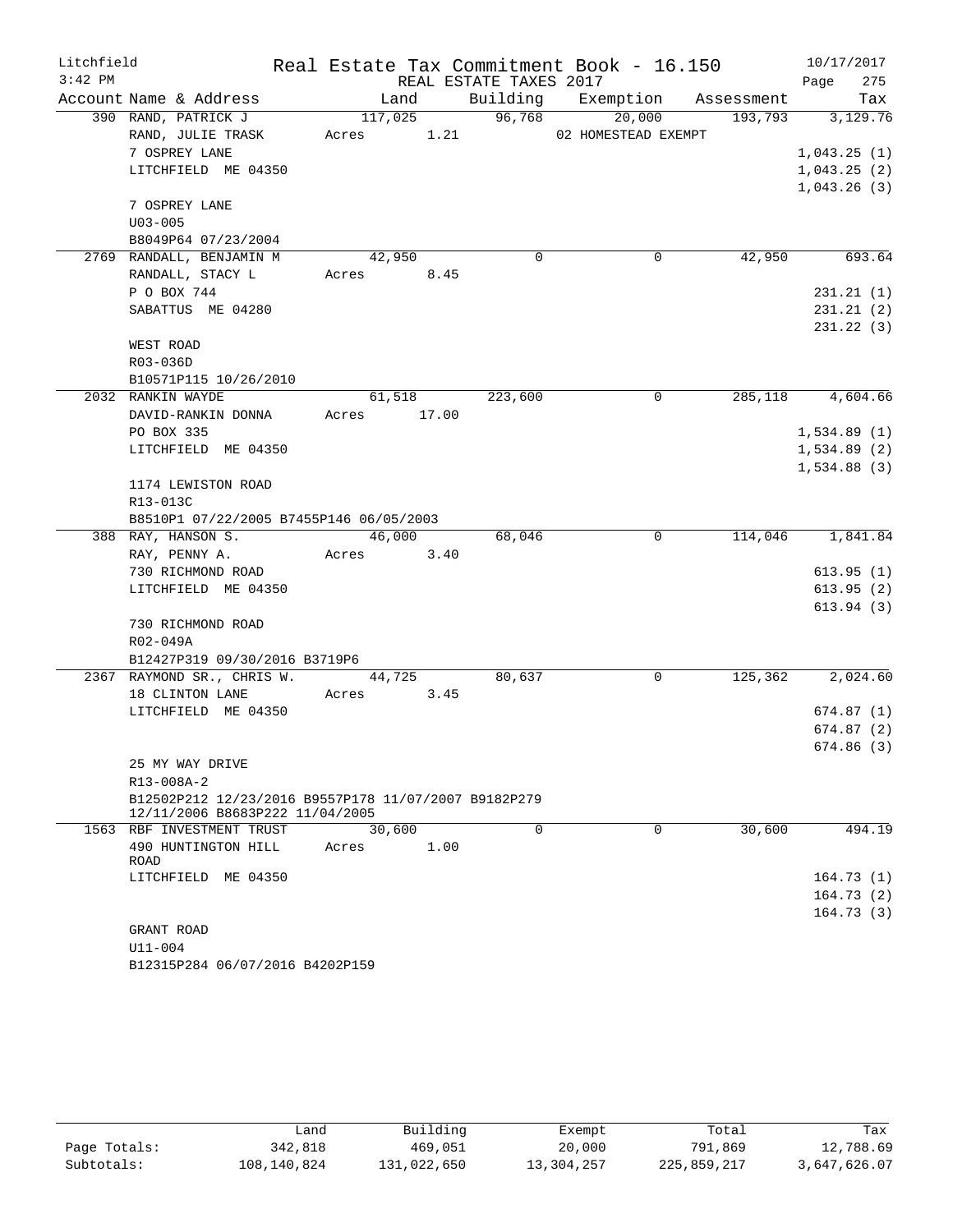| Litchfield<br>$3:42$ PM |                                                   |                  |      | Real Estate Tax Commitment Book - 16.150 |             |            | 10/17/2017            |
|-------------------------|---------------------------------------------------|------------------|------|------------------------------------------|-------------|------------|-----------------------|
|                         | Account Name & Address                            | Land             |      | REAL ESTATE TAXES 2017<br>Building       | Exemption   | Assessment | 276<br>Page<br>Tax    |
|                         | 1442 RBF INVESTMENT TRUST,                        | 45,250           |      | 283,114                                  | $\Omega$    | 328,364    | $\overline{5,303.08}$ |
|                         | FOSTER, RICHARD TRUSTEE Acres 3.10                |                  |      |                                          |             |            |                       |
|                         | 490 HUNTINGTON HILL                               |                  |      |                                          |             |            | 1,767.69(1)           |
|                         | ROAD<br>LITCHFIELD ME 04350                       |                  |      |                                          |             |            | 1,767.69(2)           |
|                         | 490 HUNTINGTON HILL<br><b>ROAD</b><br>$R06 - 026$ |                  |      |                                          |             |            | 1,767.70(3)           |
|                         | B4379P274                                         |                  |      |                                          |             |            |                       |
|                         | 1444 RBF INVESTMENT TRUST,                        | 109,874          |      | 88,230                                   | 0           | 198,104    | 3,199.38              |
|                         | 490 HUNTINGTON HILL<br>ROAD                       | 0.39<br>Acres    |      |                                          |             |            |                       |
|                         | LITCHFIELD ME 04350                               |                  |      |                                          |             |            | 1,066.46(1)           |
|                         |                                                   |                  |      |                                          |             |            | 1,066.46(2)           |
|                         |                                                   |                  |      |                                          |             |            | 1,066.46(3)           |
|                         | 91 GRANT ROAD                                     |                  |      |                                          |             |            |                       |
|                         | $U11 - 013$<br>B4379P274                          |                  |      |                                          |             |            |                       |
|                         | 383 RCF INVESTMENT TRUST                          | 12,400           |      | $\Omega$                                 | 0           | 12,400     | 200.26                |
|                         | 480 HUNTINGTON HILL                               | Acres            | 0.30 |                                          |             |            |                       |
|                         | ROAD                                              |                  |      |                                          |             |            |                       |
|                         | LITCHFIELD ME 04350                               |                  |      |                                          |             |            | 66.75(1)              |
|                         |                                                   |                  |      |                                          |             |            | 66.75(2)<br>66.76(3)  |
|                         | SUNSET LANE                                       |                  |      |                                          |             |            |                       |
|                         | U12-012B                                          |                  |      |                                          |             |            |                       |
|                         | B7703P2 10/24/2003                                |                  |      |                                          |             |            |                       |
|                         | 1445 RCF INVESTMENT TRUST                         | 44,500           |      | 234,528                                  | $\mathbf 0$ | 279,028    | 4,506.30              |
|                         | 480 HUNTINGTON HILL<br><b>ROAD</b>                | Acres            | 2.80 |                                          |             |            |                       |
|                         | LITCHFIELD ME 04350                               |                  |      |                                          |             |            | 1,502.10(1)           |
|                         |                                                   |                  |      |                                          |             |            | 1,502.10(2)           |
|                         |                                                   |                  |      |                                          |             |            | 1,502.10(3)           |
|                         | 480 HUNTINGTON HILL<br><b>ROAD</b>                |                  |      |                                          |             |            |                       |
|                         | R06-024                                           |                  |      |                                          |             |            |                       |
|                         | B6343P176 11/15/2000                              |                  |      |                                          |             |            |                       |
|                         | 879 RCF INVESTMENT TRUST                          | 12,400           |      | U                                        | U           | 12,400     | 200.26                |
|                         | 480 HUNTINGTON HILL<br>ROAD                       | Acres            | 0.30 |                                          |             |            |                       |
|                         | LITCHFIELD ME 04350                               |                  |      |                                          |             |            | 66.75(1)              |
|                         |                                                   |                  |      |                                          |             |            | 66.75(2)              |
|                         |                                                   |                  |      |                                          |             |            | 66.76 (3)             |
|                         | SUNSET LANE                                       |                  |      |                                          |             |            |                       |
|                         | U12-012A                                          |                  |      |                                          |             |            |                       |
|                         | B4762P337 09/10/1994                              |                  |      | 66,003                                   |             |            |                       |
|                         | 1446 RCF INVESTMENT TRUST,<br>480 HUNTINGTON HILL | 121,935<br>Acres | 0.35 |                                          | 0           | 187,938    | 3,035.20              |
|                         | ROAD                                              |                  |      |                                          |             |            |                       |
|                         | LITCHFIELD ME 04350                               |                  |      |                                          |             |            | 1,011.73(1)           |
|                         |                                                   |                  |      |                                          |             |            | 1,011.73(2)           |
|                         |                                                   |                  |      |                                          |             |            | 1,011.74(3)           |
|                         | 26 SUNSET LANE                                    |                  |      |                                          |             |            |                       |
|                         | U12-011<br>B4379P280                              |                  |      |                                          |             |            |                       |
|                         |                                                   |                  |      |                                          |             |            |                       |
|                         |                                                   |                  |      |                                          |             |            |                       |

|              | Land        | Building    | Exempt     | Total       | Tax          |
|--------------|-------------|-------------|------------|-------------|--------------|
| Page Totals: | 346,359     | 671,875     |            | 1,018,234   | 16,444.48    |
| Subtotals:   | 108,487,183 | 131,694,525 | 13,304,257 | 226,877,451 | 3,664,070.55 |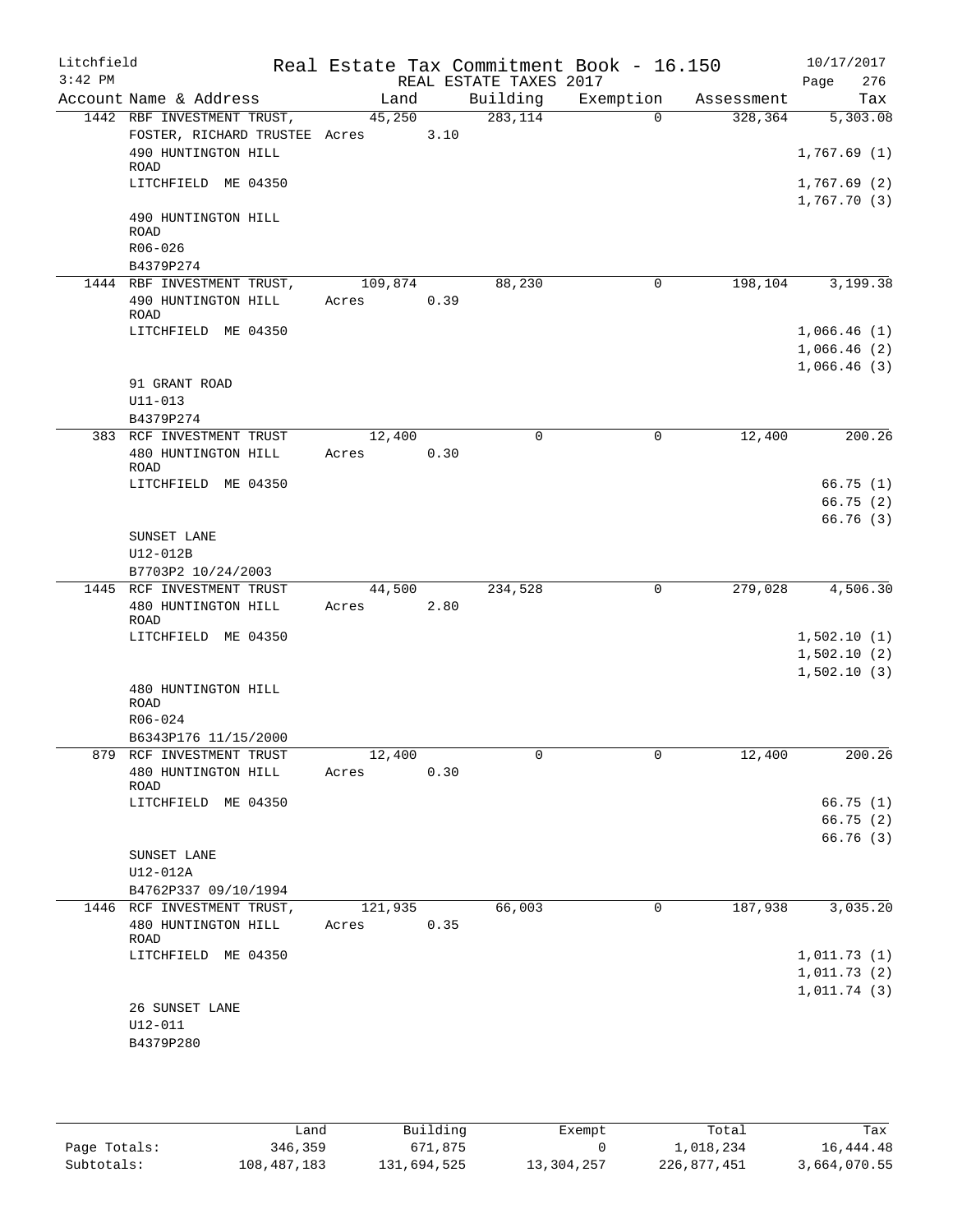| Litchfield<br>$3:42$ PM |                                                       |        |       | REAL ESTATE TAXES 2017 | Real Estate Tax Commitment Book - 16.150 |            | 10/17/2017<br>Page<br>277 |
|-------------------------|-------------------------------------------------------|--------|-------|------------------------|------------------------------------------|------------|---------------------------|
|                         | Account Name & Address                                | Land   |       | Building               | Exemption                                | Assessment | Tax                       |
|                         | 1447 READ, DOUGLAS                                    | 48,500 |       | 103,176                | 20,000                                   | 131,676    | 2,126.57                  |
|                         | 265 HUNTINGTON HILL<br>ROAD                           | Acres  | 4.40  |                        | 02 HOMESTEAD EXEMPT                      |            |                           |
|                         | LITCHFIELD ME 04350                                   |        |       |                        |                                          |            | 708.86 (1)                |
|                         |                                                       |        |       |                        |                                          |            | 708.86 (2)                |
|                         |                                                       |        |       |                        |                                          |            | 708.85(3)                 |
|                         | 265 HUNTINGTON HILL<br>ROAD                           |        |       |                        |                                          |            |                           |
|                         | R05-059A                                              |        |       |                        |                                          |            |                           |
|                         | B2963P51 06/11/1986                                   |        |       |                        |                                          |            |                           |
|                         | 1448 READ, REGINALD J                                 | 81,790 |       | 7,294                  | 0                                        | 89,084     | 1,438.71                  |
|                         | 178 MAIN ROAD                                         | Acres  | 0.65  |                        |                                          |            |                           |
|                         | PHIPPSBURG ME 04562                                   |        |       |                        |                                          |            | 479.57(1)                 |
|                         |                                                       |        |       |                        |                                          |            | 479.57 (2)                |
|                         |                                                       |        |       |                        |                                          |            | 479.57 (3)                |
|                         | 49 PENNEY LANE                                        |        |       |                        |                                          |            |                           |
|                         | R09-008                                               |        |       |                        |                                          |            |                           |
|                         | B3727P58 03/15/1993                                   |        |       |                        |                                          |            |                           |
|                         | 1040 REDHAGE JAMES L.                                 | 98,100 |       | 100,749                | 0                                        | 198,849    | 3, 211.41                 |
|                         | REDHAGE SANDRA J                                      | Acres  | 1.13  |                        |                                          |            |                           |
|                         | 210 E, JOHNSTON STREET                                |        |       |                        |                                          |            | 1,070.47(1)               |
|                         | TARBORO NC 27886                                      |        |       |                        |                                          |            | 1,070.47(2)               |
|                         |                                                       |        |       |                        |                                          |            | 1,070.47(3)               |
|                         | 172 JIMMY POND LANE                                   |        |       |                        |                                          |            |                           |
|                         | $U08 - 016$                                           |        |       |                        |                                          |            |                           |
|                         | B8920P24 05/26/2006 B2763P241                         |        |       |                        |                                          |            |                           |
|                         | 1453 REDMOND KIM                                      | 41,400 |       | 15,138                 | 0                                        | 56,538     | 913.09                    |
|                         | 715 CENTER HILL ROAD                                  | Acres  | 8.30  |                        |                                          |            |                           |
|                         | WELD ME 04285                                         |        |       |                        |                                          |            | 304.36(1)                 |
|                         |                                                       |        |       |                        |                                          |            | 304.36(2)                 |
|                         |                                                       |        |       |                        |                                          |            | 304.37(3)                 |
|                         | 98 RIDLEY LANE                                        |        |       |                        |                                          |            |                           |
|                         | R03-106A                                              |        |       |                        |                                          |            |                           |
|                         | B9834P15 08/25/2008 B3613P116 09/07/1989              |        |       |                        |                                          |            |                           |
|                         | 2343 REDMOND PENNY S                                  | 51,275 |       | 119,038                | 20,000                                   | 150,313    | 2,427.55                  |
|                         | 72 RIDLEY LANE                                        | Acres  | 6.07  |                        | 02 HOMESTEAD EXEMPT                      |            |                           |
|                         | LITCHFIELD ME 04350                                   |        |       |                        |                                          |            | 809.18(1)                 |
|                         |                                                       |        |       |                        |                                          |            | 809.18 (2)                |
|                         |                                                       |        |       |                        |                                          |            | 809.19(3)                 |
|                         | 72 RIDLEY LANE                                        |        |       |                        |                                          |            |                           |
|                         | R03-105H                                              |        |       |                        |                                          |            |                           |
|                         | B9904P198 11/07/2008 B9205P102 12/28/2006 B7974P58    |        |       |                        |                                          |            |                           |
|                         | 06/01/2004 B7615P161 09/05/2003<br>2574 REDMOND SARAH |        |       | $\Omega$               | $\Omega$                                 | 44,310     | 715.61                    |
|                         |                                                       | 44,310 |       |                        |                                          |            |                           |
|                         | 105 RIDLEY LANE<br>LITCHFIELD ME 04350                | Acres  | 11.21 |                        |                                          |            | 238.54(1)                 |
|                         |                                                       |        |       |                        |                                          |            | 238.54(2)                 |
|                         |                                                       |        |       |                        |                                          |            | 238.53(3)                 |
|                         | 72 RIDLEY LANE                                        |        |       |                        |                                          |            |                           |
|                         | R03-107B                                              |        |       |                        |                                          |            |                           |
|                         | B10643P217 01/14/2011 B10643P215 01/14/2011           |        |       |                        |                                          |            |                           |
|                         | B8849P282 03/30/2006                                  |        |       |                        |                                          |            |                           |
|                         |                                                       |        |       |                        |                                          |            |                           |

|              | Land        | Building    | Exempt       | Total       | Tax          |
|--------------|-------------|-------------|--------------|-------------|--------------|
| Page Totals: | 365,375     | 345,395     | 40,000       | 670,770     | 10,832.94    |
| Subtotals:   | 108,852,558 | 132,039,920 | 13, 344, 257 | 227,548,221 | 3,674,903.49 |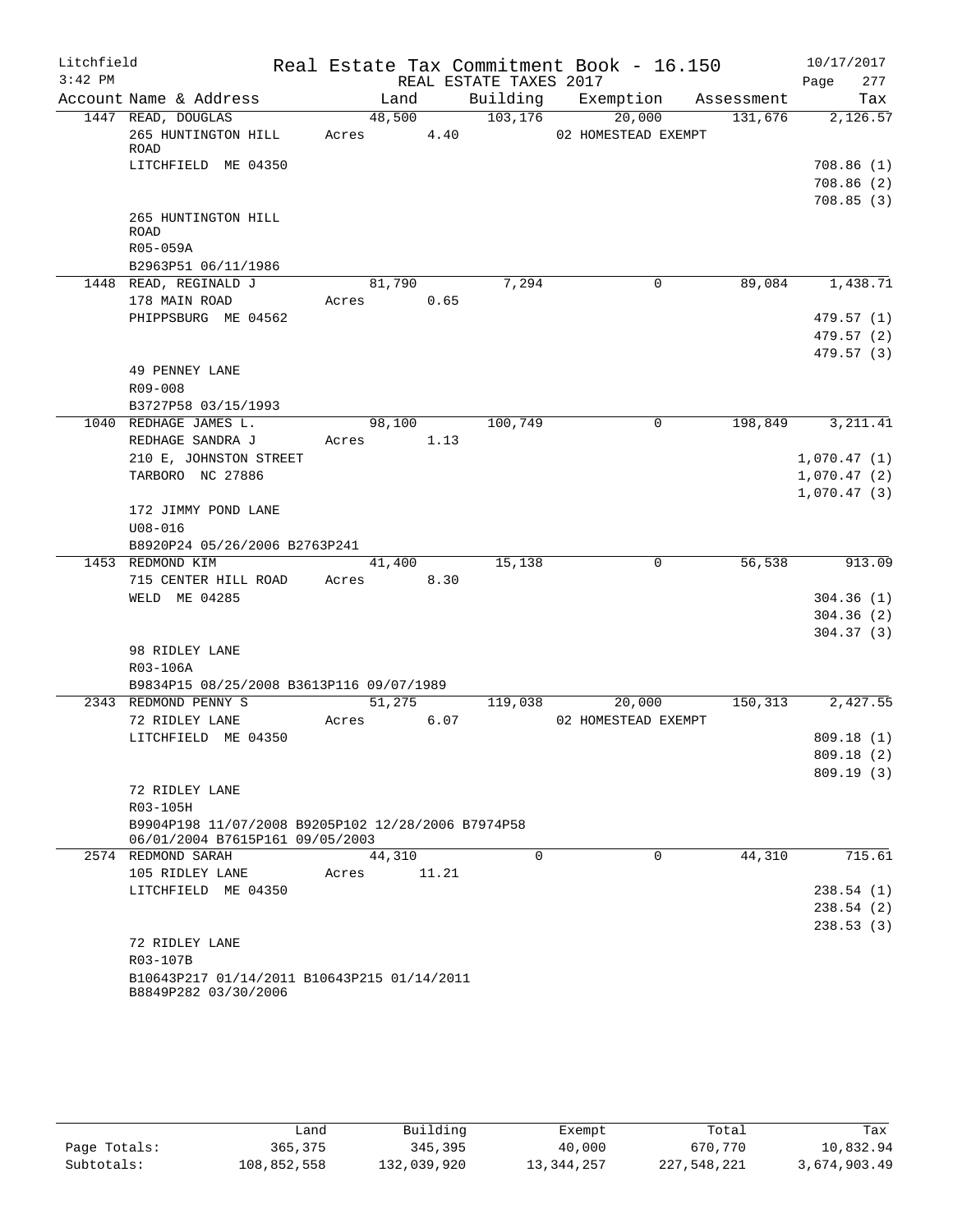| Litchfield |                                                                                                                           |        |        |      | Real Estate Tax Commitment Book - 16.150 |                     |            |      | 10/17/2017              |
|------------|---------------------------------------------------------------------------------------------------------------------------|--------|--------|------|------------------------------------------|---------------------|------------|------|-------------------------|
| $3:42$ PM  |                                                                                                                           |        |        |      | REAL ESTATE TAXES 2017                   |                     |            | Page | 278                     |
|            | Account Name & Address                                                                                                    |        | Land   |      | Building                                 | Exemption           | Assessment |      | Tax                     |
|            | 1456 REDMOND SARAH R                                                                                                      | 46,500 |        |      | 23,453                                   | $\Omega$            | 69,953     |      | 1,129.74                |
|            | REDMOND, RYAN S                                                                                                           | Acres  |        | 4.16 |                                          |                     |            |      |                         |
|            | 105 RIDLEY LANE                                                                                                           |        |        |      |                                          |                     |            |      | 376.58(1)               |
|            | LITCHFIELD ME 04350                                                                                                       |        |        |      |                                          |                     |            |      | 376.58(2)               |
|            |                                                                                                                           |        |        |      |                                          |                     |            |      | 376.58(3)               |
|            | 105 RIDLEY LANE                                                                                                           |        |        |      |                                          |                     |            |      |                         |
|            | R03-107                                                                                                                   |        |        |      |                                          |                     |            |      |                         |
|            | B10643P219 01/14/2011 B10643P215 01/14/2011<br>B9778P234 07/01/2008 B9721P25 05/07/2008 B8849P279<br>03/30/2006 B3613P116 |        |        |      |                                          |                     |            |      |                         |
|            | 1454 REDMOND, KIM                                                                                                         | 42,200 |        |      | 0                                        | $\Omega$            | 42,200     |      | 681.53                  |
|            | 715 CENTER HILL ROAD                                                                                                      | Acres  |        | 9.10 |                                          |                     |            |      |                         |
|            | WELD ME 04285                                                                                                             |        |        |      |                                          |                     |            |      | 227.18 (1)              |
|            |                                                                                                                           |        |        |      |                                          |                     |            |      | 227.18(2)               |
|            |                                                                                                                           |        |        |      |                                          |                     |            |      | 227.17 (3)              |
|            | RIDLEY LANE                                                                                                               |        |        |      |                                          |                     |            |      |                         |
|            | R03-107A                                                                                                                  |        |        |      |                                          |                     |            |      |                         |
|            | B3613P118                                                                                                                 |        |        |      |                                          |                     |            |      |                         |
|            | 1455 REDMOND, ROBIN                                                                                                       | 53,900 |        |      | 60,461                                   | 20,000              | 94,361     |      | 1,523.93                |
|            | 105 RIDLEY LANE                                                                                                           | Acres  |        | 8.80 |                                          | 02 HOMESTEAD EXEMPT |            |      |                         |
|            | LITCHFIELD ME 04350                                                                                                       |        |        |      |                                          |                     |            |      | 507.98(1)               |
|            |                                                                                                                           |        |        |      |                                          |                     |            |      | 507.98(2)               |
|            |                                                                                                                           |        |        |      |                                          |                     |            |      | 507.97(3)               |
|            | 105 RIDLEY LANE                                                                                                           |        |        |      |                                          |                     |            |      |                         |
|            | R03-106                                                                                                                   |        |        |      |                                          |                     |            |      |                         |
|            | B8849P285 03/30/2006 B3613P116                                                                                            |        |        |      |                                          |                     |            |      |                         |
|            | 964 REDMUN, WILLIAM E.                                                                                                    | 40,500 |        |      | 62,612                                   | 0                   | 103,112    |      | 1,665.26                |
|            | 2748 HALLOWELL ROAD<br>LITCHFIELD ME 04210                                                                                | Acres  |        | 1.20 |                                          |                     |            |      |                         |
|            |                                                                                                                           |        |        |      |                                          |                     |            |      | 555.09(1)<br>555.09 (2) |
|            |                                                                                                                           |        |        |      |                                          |                     |            |      | 555.08(3)               |
|            | 2748 HALLOWELL ROAD                                                                                                       |        |        |      |                                          |                     |            |      |                         |
|            | R02-035                                                                                                                   |        |        |      |                                          |                     |            |      |                         |
|            | B11437P246 07/03/2013 B11063P283 06/05/2012<br>B10893P92 11/21/2011 B6687P81 10/31/2001                                   |        |        |      |                                          |                     |            |      |                         |
|            | 1457 REED STANLEY                                                                                                         | 82,925 |        |      | 0                                        | 0                   | 82,925     |      | 1,339.24                |
|            | 12 KNIGHT STREET                                                                                                          | Acres  |        | 1.97 |                                          |                     |            |      |                         |
|            | FALMOUTH 04 04105                                                                                                         |        |        |      |                                          |                     |            |      | 446.41 (1)              |
|            |                                                                                                                           |        |        |      |                                          |                     |            |      | 446.41 (2)              |
|            |                                                                                                                           |        |        |      |                                          |                     |            |      | 446.42 (3)              |
|            | PLAINS RD.                                                                                                                |        |        |      |                                          |                     |            |      |                         |
|            | $U01 - 012$                                                                                                               |        |        |      |                                          |                     |            |      |                         |
|            | B9750P215 06/05/2008 B4570P304                                                                                            |        |        |      |                                          |                     |            |      |                         |
|            | 1458 REEDY, GERALD                                                                                                        |        | 40,750 |      | 118,638                                  | 20,000              | 139,388    |      | $\overline{2,251.12}$   |
|            | 659 STEVENSTOWN ROAD                                                                                                      | Acres  |        | 1.30 |                                          | 02 HOMESTEAD EXEMPT |            |      |                         |
|            | LITCHFIELD ME 04350                                                                                                       |        |        |      |                                          |                     |            |      | 750.37(1)               |
|            |                                                                                                                           |        |        |      |                                          |                     |            |      | 750.37(2)               |
|            |                                                                                                                           |        |        |      |                                          |                     |            |      | 750.38(3)               |
|            | 659 STEVENSTOWN ROAD                                                                                                      |        |        |      |                                          |                     |            |      |                         |
|            | R07-019A                                                                                                                  |        |        |      |                                          |                     |            |      |                         |
|            | B3577P300                                                                                                                 |        |        |      |                                          |                     |            |      |                         |

|              | Land        | Building    | Exempt     | Total       | Tax          |
|--------------|-------------|-------------|------------|-------------|--------------|
| Page Totals: | 306,775     | 265,164     | 40,000     | 531,939     | 8,590.82     |
| Subtotals:   | 109,159,333 | 132,305,084 | 13,384,257 | 228,080,160 | 3,683,494.31 |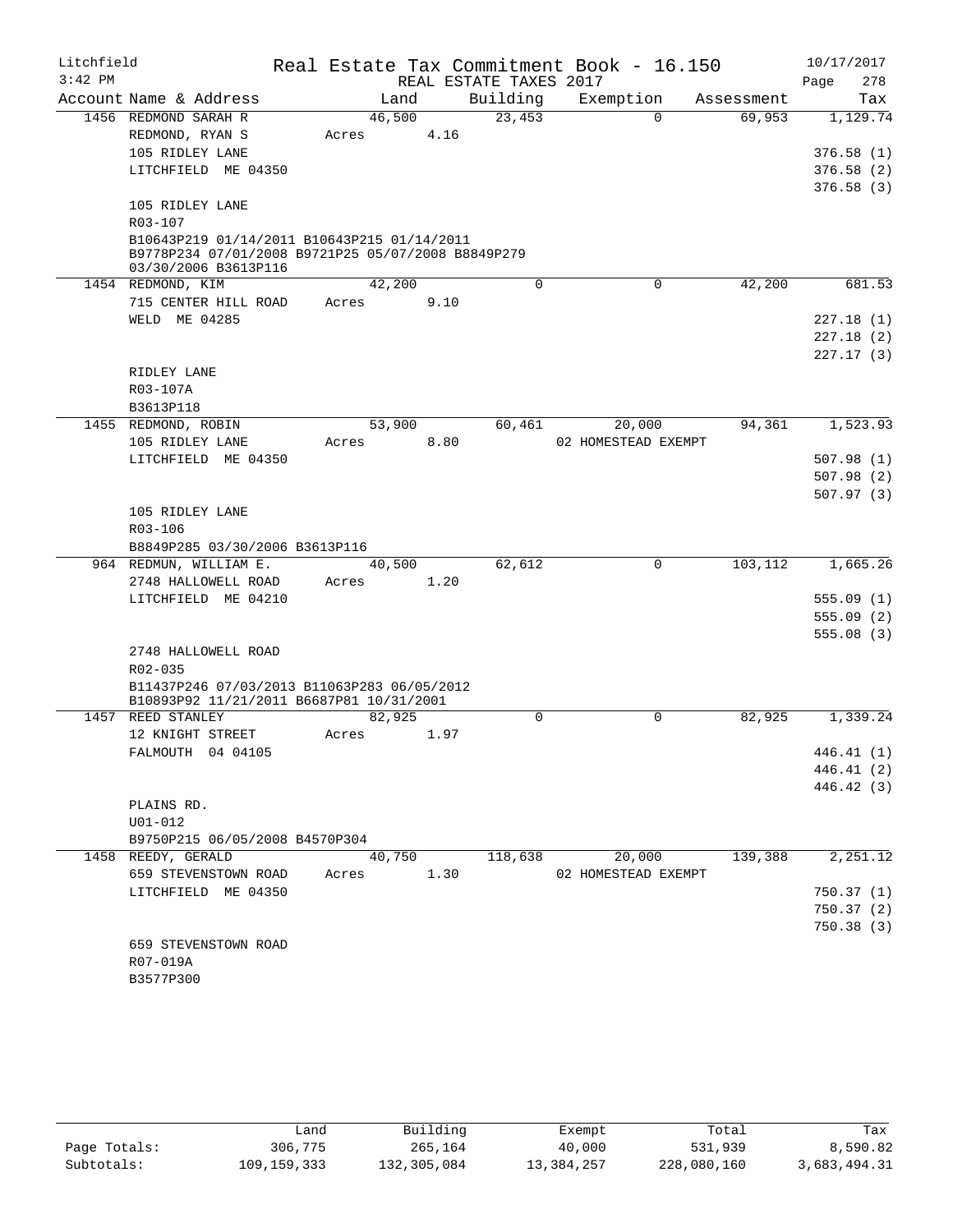| Litchfield |                                                                    |                |                        | Real Estate Tax Commitment Book - 16.150 |            | 10/17/2017  |
|------------|--------------------------------------------------------------------|----------------|------------------------|------------------------------------------|------------|-------------|
| $3:42$ PM  |                                                                    |                | REAL ESTATE TAXES 2017 |                                          |            | 279<br>Page |
|            | Account Name & Address                                             | Land           | Building               | Exemption                                | Assessment | Tax         |
|            | 2879 REICHEL, LORETTA C                                            | 33,792         | $\Omega$               | $\Omega$                                 | 33,792     | 545.74      |
|            | 1140 RICHMOND ROAD                                                 | 18.00<br>Acres |                        |                                          |            |             |
|            | LITCHFIELD ME 04350                                                |                |                        |                                          |            | 181.91 (1)  |
|            |                                                                    |                |                        |                                          |            | 181.91(2)   |
|            |                                                                    |                |                        |                                          |            | 181.92(3)   |
|            | RICHMOND ROAD                                                      |                |                        |                                          |            |             |
|            | R01-011C                                                           |                |                        |                                          |            |             |
|            | B12074P302 08/04/2015 B9177P287 B2262P86                           |                |                        |                                          |            |             |
|            | 1461 REICHEL, LORETTA C                                            | 41,725         | 102,867                | 20,000                                   | 124,592    | 2,012.16    |
|            | 1140 RICHMOND ROAD                                                 | 2.25<br>Acres  |                        | 02 HOMESTEAD EXEMPT                      |            |             |
|            | LITCHFIELD ME 04350                                                |                |                        |                                          |            | 670.72(1)   |
|            |                                                                    |                |                        |                                          |            | 670.72(2)   |
|            |                                                                    |                |                        |                                          |            | 670.72(3)   |
|            | 1140 RICHMOND ROAD                                                 |                |                        |                                          |            |             |
|            | R01-011B                                                           |                |                        |                                          |            |             |
|            | B4030P138<br>1462 REMILLARD, PAUL N                                | 42,250         | 23,953                 | 20,000                                   | 46,203     | 746.18      |
|            | P.O. BOX 194                                                       | 1.90<br>Acres  |                        | 02 HOMESTEAD EXEMPT                      |            |             |
|            | LITCHFIELD ME 04350                                                |                |                        |                                          |            | 248.73(1)   |
|            |                                                                    |                |                        |                                          |            | 248.73 (2)  |
|            |                                                                    |                |                        |                                          |            | 248.72 (3)  |
|            | 594 HUNTINGTON HILL                                                |                |                        |                                          |            |             |
|            | ROAD                                                               |                |                        |                                          |            |             |
|            | R06-031A                                                           |                |                        |                                          |            |             |
|            | B2551P214                                                          |                |                        |                                          |            |             |
|            | 1463 REMILLARD, RAYMOND R                                          | 61,000         | $\Omega$               | $\mathbf 0$                              | 61,000     | 985.15      |
|            | 46 TALL PINES, APT #2                                              | 37.00<br>Acres |                        |                                          |            |             |
|            | LEWISTON ME 04240                                                  |                |                        |                                          |            | 328.38(1)   |
|            |                                                                    |                |                        |                                          |            | 328.38(2)   |
|            |                                                                    |                |                        |                                          |            | 328.39(3)   |
|            | HUNTINGTON HILL ROAD                                               |                |                        |                                          |            |             |
|            | R06-031                                                            |                |                        |                                          |            |             |
|            | B2819P137                                                          |                |                        |                                          |            |             |
|            | 1645 REMLEY, MAUREEN A                                             | 209,287        | 64,507                 | 0                                        | 273,794    | 4,421.77    |
|            | BIGLEY, JONATHAN P                                                 | 6.00<br>Acres  |                        |                                          |            |             |
|            | 24 AQUEDUCT ROAD                                                   |                |                        |                                          |            | 1,473.92(1) |
|            | DUBCANNON PA 07020                                                 |                |                        |                                          |            | 1,473.92(2) |
|            |                                                                    |                |                        |                                          |            | 1,473.93(3) |
|            | 130 REMLEY DRIVE                                                   |                |                        |                                          |            |             |
|            | R14-006A                                                           |                |                        |                                          |            |             |
|            | B12168P178 11/20/2015 B10933P204 01/06/2012 B7813P45<br>01/26/2004 |                |                        |                                          |            |             |
|            | 1467 REYNOLDS, JAMES W                                             | 41,000         | $\Omega$               | $\Omega$                                 | 41,000     | 662.15      |
|            | REYNOLDS, A                                                        | 6.50<br>Acres  |                        |                                          |            |             |
|            | 86 MCCRILLIS ROAD                                                  |                |                        |                                          |            | 220.72 (1)  |
|            | NOTTINGHAM NH 03290                                                |                |                        |                                          |            | 220.72(2)   |
|            |                                                                    |                |                        |                                          |            | 220.71 (3)  |
|            | 249 STEVENSTOWN ROAD                                               |                |                        |                                          |            |             |
|            | R10-015                                                            |                |                        |                                          |            |             |
|            | B10935P239 01/10/2012 B4841P36                                     |                |                        |                                          |            |             |

|              | Land        | Building    | Exempt     | Total       | Tax          |
|--------------|-------------|-------------|------------|-------------|--------------|
| Page Totals: | 429,054     | 191,327     | 40,000     | 580,381     | 9,373.15     |
| Subtotals:   | 109,588,387 | 132,496,411 | 13,424,257 | 228,660,541 | 3,692,867.46 |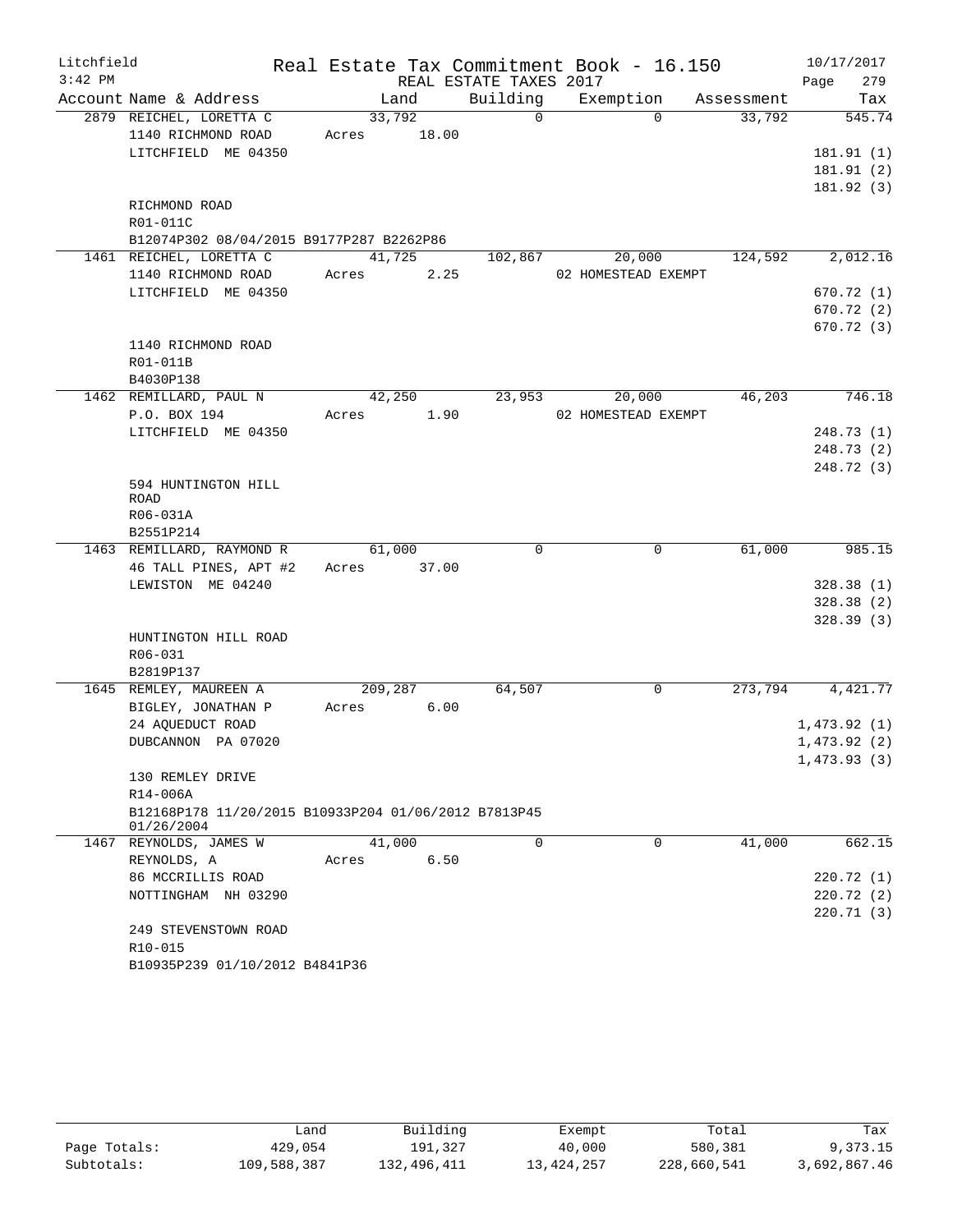| Litchfield |                                                                                                         |            |                 |                        | Real Estate Tax Commitment Book - 16.150 |            | 10/17/2017       |
|------------|---------------------------------------------------------------------------------------------------------|------------|-----------------|------------------------|------------------------------------------|------------|------------------|
| $3:42$ PM  |                                                                                                         |            |                 | REAL ESTATE TAXES 2017 |                                          |            | 280<br>Page      |
|            | Account Name & Address                                                                                  |            | Land            | Building               | Exemption                                | Assessment | Tax              |
|            | 114 REYNOLDS, LEE A.                                                                                    |            | 45,675          | 138,061                | 20,000                                   | 163,736    | 2,644.34         |
|            | 60 PLEASANT POND LANE                                                                                   | Acres      | 2.23            |                        | 02 HOMESTEAD EXEMPT                      |            |                  |
|            | LITCHFIELD ME 04350                                                                                     |            |                 |                        |                                          |            | 881.45 (1)       |
|            |                                                                                                         |            |                 |                        |                                          |            | 881.45 (2)       |
|            |                                                                                                         |            |                 |                        |                                          |            | 881.44 (3)       |
|            | 60 PLEASANT POND LANE                                                                                   |            |                 |                        |                                          |            |                  |
|            | $U01 - 006$                                                                                             |            |                 |                        |                                          |            |                  |
|            | B11563P325 11/05/2013 B11563P322 10/29/2013<br>B11563P319 10/29/2013 B11563P316 10/29/2013<br>B1767P146 |            |                 |                        |                                          |            |                  |
|            | 654 REYNOLDS, RACHEL                                                                                    |            | 34,400          | 64,638                 | $\Omega$                                 | 99,038     | 1,599.46         |
|            | 53 WEST DARTMOUTH                                                                                       | Acres      | 0.80            |                        |                                          |            |                  |
|            | AUBURN ME 04210                                                                                         |            |                 |                        |                                          |            | 533.15(1)        |
|            |                                                                                                         |            |                 |                        |                                          |            | 533.15(2)        |
|            |                                                                                                         |            |                 |                        |                                          |            | 533.16(3)        |
|            | 1485 HALLOWELL ROAD                                                                                     |            |                 |                        |                                          |            |                  |
|            | $U20 - 013$                                                                                             |            |                 |                        |                                          |            |                  |
|            | B12439P19 09/23/2016 B12363P199 02/25/2016 B6750P20                                                     |            |                 |                        |                                          |            |                  |
|            | 12/26/2001                                                                                              |            |                 |                        |                                          |            |                  |
|            | 1510 RHEAUME, PAUL & DIANE                                                                              |            | 60,272          | 45,473                 | 0                                        | 105,745    | 1,707.78         |
|            | 38 TAYLOR STREET                                                                                        | Acres      | 0.17            |                        |                                          |            |                  |
|            | WINTHROP ME 04364                                                                                       |            |                 |                        |                                          |            | 569.26(1)        |
|            |                                                                                                         |            |                 |                        |                                          |            | 569.26(2)        |
|            |                                                                                                         |            |                 |                        |                                          |            | 569.26(3)        |
|            | 5 PICKEREL DRIVE                                                                                        |            |                 |                        |                                          |            |                  |
|            | $U13 - 006$                                                                                             |            |                 |                        |                                          |            |                  |
|            | B6502P337                                                                                               |            |                 |                        |                                          |            |                  |
|            | 2334 RICH, JEFFREY                                                                                      |            | 69,000<br>29.00 | 150,942                | $\mathsf{O}$                             | 219,942    | 3,552.06         |
|            | 65 PINE TREE ROAD<br>LITCHFIELD ME 04350                                                                | Acres      |                 |                        |                                          |            | 1,184.02(1)      |
|            |                                                                                                         |            |                 |                        |                                          |            | 1,184.02(2)      |
|            |                                                                                                         |            |                 |                        |                                          |            | 1,184.02(3)      |
|            | 65 PINE TREE ROAD                                                                                       |            |                 |                        |                                          |            |                  |
|            | R11-006B                                                                                                |            |                 |                        |                                          |            |                  |
|            | B7635P324 09/15/2003                                                                                    |            |                 |                        |                                          |            |                  |
|            | 664 RICHARD SCOTT F                                                                                     |            | 55,500          | 115,930                | 20,000                                   | 151,430    | 2,445.59         |
|            | EATON GAYLE L                                                                                           | Acres      | 9.00            |                        | 02 HOMESTEAD EXEMPT                      |            |                  |
|            | 325 HUNTINGTON HILL                                                                                     |            |                 |                        |                                          |            | 815.20 (1)       |
|            | ROAD                                                                                                    |            |                 |                        |                                          |            |                  |
|            | LITCHFIELD ME 04350                                                                                     |            |                 |                        |                                          |            | 815.20(2)        |
|            |                                                                                                         |            |                 |                        |                                          |            | 815.19(3)        |
|            | 325 HUNTINGTON HILL                                                                                     |            |                 |                        |                                          |            |                  |
|            | ROAD<br>R05-057                                                                                         |            |                 |                        |                                          |            |                  |
|            | B8512P212 07/20/2005 B3571P383                                                                          |            |                 |                        |                                          |            |                  |
|            | 1911 RICHARD, BLAINE A.                                                                                 |            |                 | 47,000 80,432          | 20,000                                   |            | 107,432 1,735.03 |
|            | 235 BUKER ROAD                                                                                          | Acres 3.80 |                 |                        | 02 HOMESTEAD EXEMPT                      |            |                  |
|            | LITCHFIELD ME 04350                                                                                     |            |                 |                        |                                          |            | 578.34(1)        |
|            |                                                                                                         |            |                 |                        |                                          |            | 578.34 (2)       |
|            |                                                                                                         |            |                 |                        |                                          |            | 578.35(3)        |
|            | 235 BUKER ROAD                                                                                          |            |                 |                        |                                          |            |                  |
|            | $R05 - 052 - 4$                                                                                         |            |                 |                        |                                          |            |                  |
|            | B6403P323 02/02/2001                                                                                    |            |                 |                        |                                          |            |                  |
|            |                                                                                                         |            |                 |                        |                                          |            |                  |
|            |                                                                                                         |            |                 |                        |                                          |            |                  |

|              | Land        | Building    | Exempt     | Total       | Tax          |
|--------------|-------------|-------------|------------|-------------|--------------|
| Page Totals: | 311,847     | 595,476     | 60,000     | 847,323     | 13,684.26    |
| Subtotals:   | 109,900,234 | 133,091,887 | 13,484,257 | 229,507,864 | 3,706,551.72 |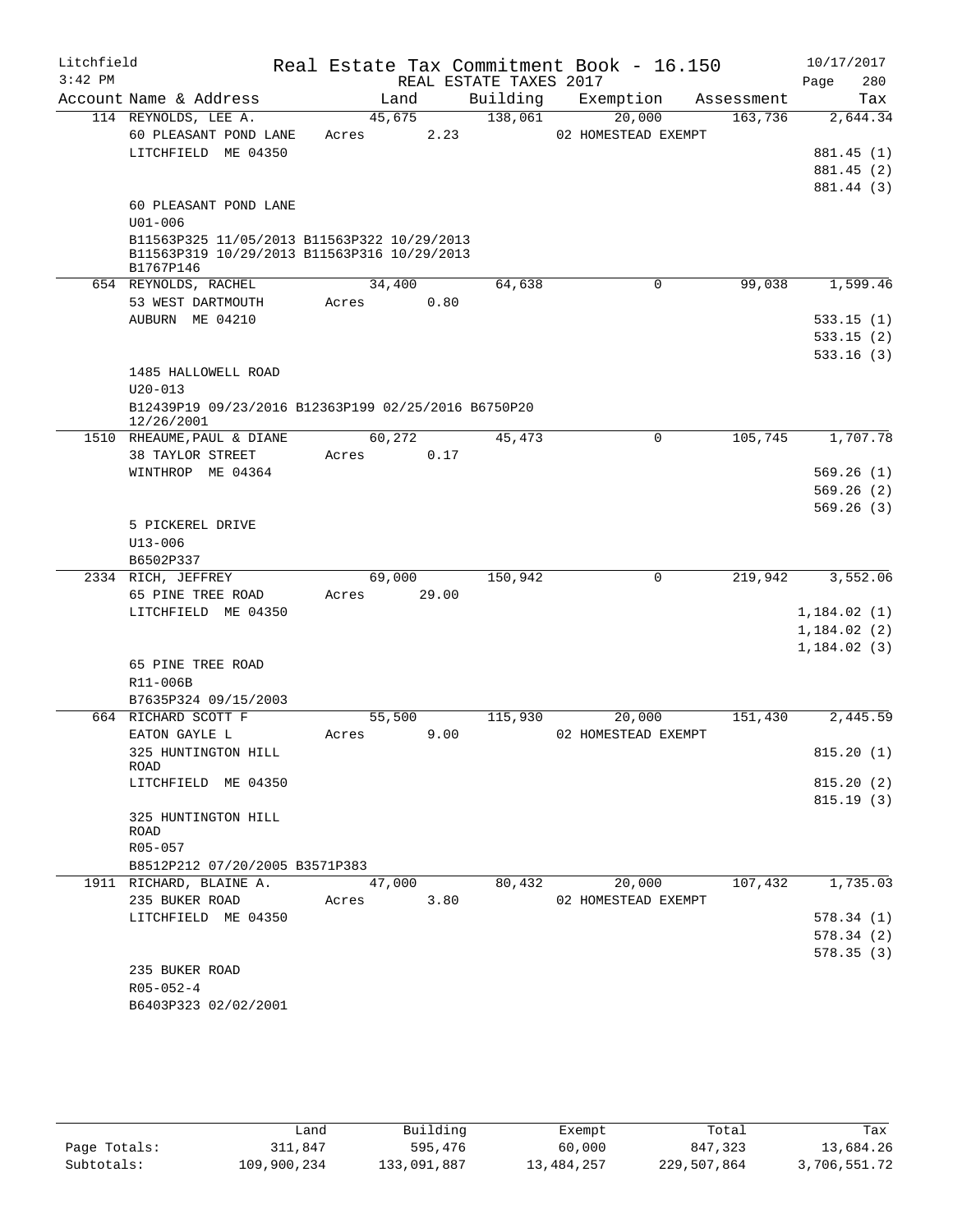| Litchfield   |                                               |                |                        | Real Estate Tax Commitment Book - 16.150 |            | 10/17/2017  |
|--------------|-----------------------------------------------|----------------|------------------------|------------------------------------------|------------|-------------|
| $3:42$ PM    |                                               |                | REAL ESTATE TAXES 2017 |                                          |            | 281<br>Page |
|              | Account Name & Address                        | Land           | Building               | Exemption                                | Assessment | Tax         |
|              | 2094 RICHARD, DONALD<br>11 PERKINS ROAD       | $\Omega$       | 147,681                | $\Omega$                                 | 147,681    | 2,385.05    |
|              | LITCHFIELD ME 04350                           |                |                        |                                          |            | 795.02(1)   |
|              |                                               |                |                        |                                          |            | 795.02 (2)  |
|              |                                               |                |                        |                                          |            |             |
|              |                                               |                |                        |                                          |            | 795.01(3)   |
|              | 15 PERKINS ROAD                               |                |                        |                                          |            |             |
|              | R05-051-ON<br>1470 RICHARD, DONALD L          | 49,400         | 256,711                | 0                                        | 306,111    | 4,943.69    |
|              |                                               |                | 4.76                   |                                          |            |             |
|              | RICHARD, NANETTE M                            | Acres          |                        |                                          |            |             |
|              | 11 PERKINS ROAD                               |                |                        |                                          |            | 1,647.90(1) |
|              | LITCHFIELD ME 04350                           |                |                        |                                          |            | 1,647.90(2) |
|              |                                               |                |                        |                                          |            | 1,647.89(3) |
|              | 11 PERKINS ROAD                               |                |                        |                                          |            |             |
|              | R05-051                                       |                |                        |                                          |            |             |
|              | B2233P55 08/17/1979<br>1471 RICHARD, DONALD N |                |                        | 0                                        | 112,330    | 1,814.13    |
|              |                                               | 82,184         | 30,146                 |                                          |            |             |
|              | 752 GARFIELD RD                               | Acres          | 0.49                   |                                          |            |             |
|              | AUBURN ME 04210                               |                |                        |                                          |            | 604.71 (1)  |
|              |                                               |                |                        |                                          |            | 604.71 (2)  |
|              |                                               |                |                        |                                          |            | 604.71(3)   |
|              | 104 JIMMY POND LANE                           |                |                        |                                          |            |             |
|              | $U08 - 001$                                   |                |                        |                                          |            |             |
|              | B2882P41                                      |                |                        |                                          |            |             |
|              | 1269 RICHARD, DORIS                           | 48,000         | 122,645                | 26,000                                   | 144,645    | 2,336.02    |
|              | RICHARD LAURENT R                             | Acres          | 4.20                   | 22 WW2 Widow Res                         |            |             |
|              | 204 MAXWELL ROAD                              |                |                        | 02 HOMESTEAD EXEMPT                      |            | 778.67(1)   |
|              | LITCHFIELD ME 04350                           |                |                        |                                          |            | 778.67(2)   |
|              |                                               |                |                        |                                          |            | 778.68(3)   |
|              | 216 MAXWELL ROAD                              |                |                        |                                          |            |             |
|              | R03-048                                       |                |                        |                                          |            |             |
|              | B6291P156 09/01/2000                          |                |                        |                                          |            |             |
|              | 1054 RICHARD, MARCEL Y                        | 90,500         | 132,610                | 20,000                                   | 203,110    | 3,280.23    |
|              | RICHARD, LORETTA A                            | 86.00<br>Acres |                        | 02 HOMESTEAD EXEMPT                      |            |             |
|              | 32 SOUTH ADAMS ROAD                           |                |                        |                                          |            | 1,093.41(1) |
|              | LITCHFIELD ME 04350                           |                |                        |                                          |            | 1,093.41(2) |
|              |                                               |                |                        |                                          |            | 1,093.41(3) |
|              | 32 SOUTH ADAMS ROAD                           |                |                        |                                          |            |             |
|              | R01-035                                       |                |                        |                                          |            |             |
|              | B10840P255 09/26/2011 B1518P525 05/01/1970    |                |                        |                                          |            |             |
|              | 1055 RICHARD, MARCEL Y                        | 50,000         | $\mathbf 0$            | $\mathbf 0$                              | 50,000     | 807.50      |
|              | RICHARD, LORETTA A                            | 17.00<br>Acres |                        |                                          |            |             |
|              | 32 S ADAMS ROAD                               |                |                        |                                          |            | 269.17(1)   |
|              | LITCHFIELD ME                                 |                |                        |                                          |            | 269.17(2)   |
|              | 04350-3915                                    |                |                        |                                          |            |             |
|              |                                               |                |                        |                                          |            | 269.16(3)   |
|              | SOUTH ADAMS ROAD                              |                |                        |                                          |            |             |
|              | $R01 - 048$                                   |                |                        |                                          |            |             |
|              | B10840P253 09/26/2011 B1518P525 05/08/0970    |                |                        |                                          |            |             |
|              | 1473 RICHARDS DONALD                          | $\mathbf 0$    | 12,244                 | 12,244                                   | 0          | 0.00        |
|              | PO BOX 393                                    |                |                        | 02 HOMESTEAD EXEMPT                      |            |             |
|              | 39 BUSH LANE                                  |                |                        |                                          |            |             |
|              | LITCHFIELD ME 04350                           |                |                        |                                          |            |             |
|              |                                               |                |                        |                                          |            |             |
|              | 39 BUSH LANE                                  |                |                        |                                          |            |             |
|              | R03-006-ON-6                                  |                |                        |                                          |            |             |
|              |                                               |                |                        |                                          |            |             |
|              |                                               |                |                        |                                          |            |             |
|              |                                               |                |                        |                                          |            |             |
|              | Land                                          | Building       |                        | Exempt                                   | Total      | Tax         |
| Page Totals: | 320,084                                       | 702,037        |                        | 58,244                                   | 963,877    | 15,566.62   |

Subtotals: 110,220,318 133,793,924 13,542,501 230,471,741 3,722,118.34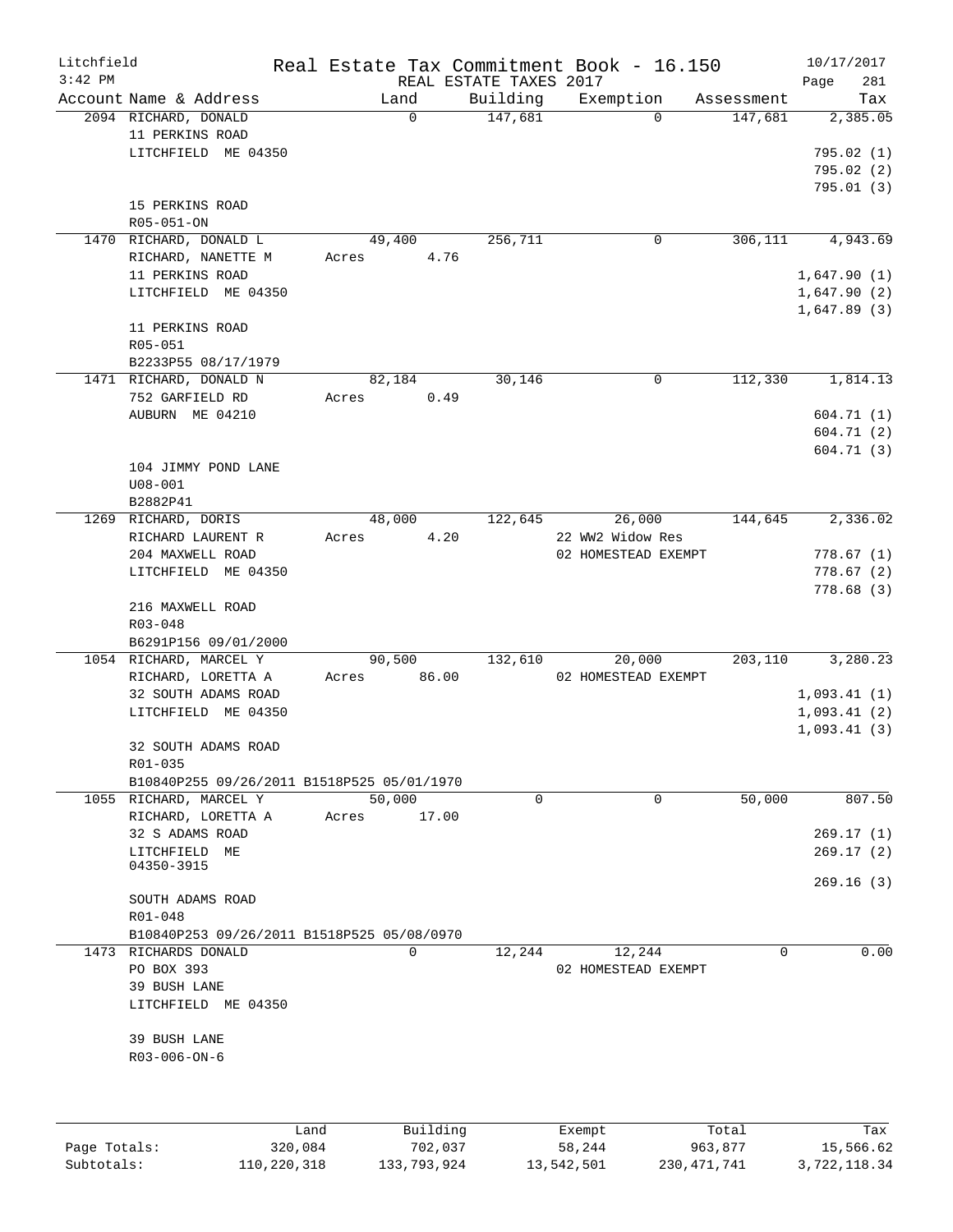| REAL ESTATE TAXES 2017<br>282<br>Building<br>Account Name & Address<br>Exemption<br>Land<br>Tax<br>Assessment<br>0.00<br>2007 RICHARDS, BRANDI<br>$\Omega$<br>8,201<br>8,201<br>$\Omega$<br>PO BOX 7769<br>02 HOMESTEAD EXEMPT<br>LEWISTON ME 04240<br>16 ELM LANE<br>R03-073-ON-5<br>68,880<br>130,511<br>488 RICHARDS, CYNTHIA M.<br>61,631<br>0<br>2,107.75<br>110 COUNTRY LANE<br>0.66<br>Acres<br>DURHAM ME 04222<br>702.58(1)<br>702.58(2)<br>702.59(3)<br>19 OSPREY LANE<br>$U03 - 008$<br>B12360P144 07/22/2016 B3748P324<br>486 RICHARDS-MACE, KIMBERLY<br>90,208<br>1,456.86<br>40,600<br>69,608<br>20,000<br>53 RIDLEY LANE<br>1.80<br>02 HOMESTEAD EXEMPT<br>Acres<br>LITCHFIELD ME 04350<br>485.62(1)<br>485.62 (2)<br>485.62 (3)<br>53 RIDLEY LANE<br>R03-105A<br>B9440P299 07/27/2007 B9423P127 07/13/2007 B5418P29<br>07/01/1997<br>167,945<br>2244 RICKER DEREK LEE<br>41,325<br>126,620<br>0<br>RICKER, AMANDA LEE<br>Acres<br>1.53<br>533 RICHMOND ROAD<br>LITCHFIELD ME 04350<br>533 RICHMOND ROAD<br>R02-116C<br>B12407P284 09/01/2016 B10629P240 12/28/2010<br>B9885P267 10/17/2008 B6496P183 06/01/2001<br>74,450<br>$\mathbf 0$<br>104,751<br>1480 RICKER, BERTHA<br>30,301<br>585 RICHMOND ROAD<br>Acres<br>17.60<br>LITCHFIELD ME 04350<br>579 RICHMOND ROAD<br>R02-115<br>B3522P93<br>40,500<br>203,818<br>20,000<br>224,318<br>1479 RICKER, BERTHA<br>585 RICHMOND ROAD<br>1.20<br>02 HOMESTEAD EXEMPT<br>Acres<br>LITCHFIELD ME 04350<br>585 RICHMOND ROAD<br>$R02 - 007$<br>B3522P93<br>217,763<br>115,180<br>102,583<br>1397 RICKER, DEANNE E<br>0<br><b>46 EASY STREET</b><br>0.56<br>Acres<br>LITCHFIELD ME 04350<br><b>46 EASY STREET</b><br>$U09 - 002$<br>B7266P126 02/06/2003<br>Building<br>Total<br>Land<br>Exempt<br>Page Totals:<br>380,935<br>602,762<br>48,201<br>935,496<br>Subtotals:<br>110,601,253<br>134,396,686<br>13,590,702<br>231, 407, 237 | Litchfield |  |  | Real Estate Tax Commitment Book - 16.150 | 10/17/2017   |
|-------------------------------------------------------------------------------------------------------------------------------------------------------------------------------------------------------------------------------------------------------------------------------------------------------------------------------------------------------------------------------------------------------------------------------------------------------------------------------------------------------------------------------------------------------------------------------------------------------------------------------------------------------------------------------------------------------------------------------------------------------------------------------------------------------------------------------------------------------------------------------------------------------------------------------------------------------------------------------------------------------------------------------------------------------------------------------------------------------------------------------------------------------------------------------------------------------------------------------------------------------------------------------------------------------------------------------------------------------------------------------------------------------------------------------------------------------------------------------------------------------------------------------------------------------------------------------------------------------------------------------------------------------------------------------------------------------------------------------------------------------------------------------------------------------------------------------------------------------------------------------------------------|------------|--|--|------------------------------------------|--------------|
|                                                                                                                                                                                                                                                                                                                                                                                                                                                                                                                                                                                                                                                                                                                                                                                                                                                                                                                                                                                                                                                                                                                                                                                                                                                                                                                                                                                                                                                                                                                                                                                                                                                                                                                                                                                                                                                                                                 | $3:42$ PM  |  |  |                                          | Page         |
|                                                                                                                                                                                                                                                                                                                                                                                                                                                                                                                                                                                                                                                                                                                                                                                                                                                                                                                                                                                                                                                                                                                                                                                                                                                                                                                                                                                                                                                                                                                                                                                                                                                                                                                                                                                                                                                                                                 |            |  |  |                                          |              |
|                                                                                                                                                                                                                                                                                                                                                                                                                                                                                                                                                                                                                                                                                                                                                                                                                                                                                                                                                                                                                                                                                                                                                                                                                                                                                                                                                                                                                                                                                                                                                                                                                                                                                                                                                                                                                                                                                                 |            |  |  |                                          |              |
|                                                                                                                                                                                                                                                                                                                                                                                                                                                                                                                                                                                                                                                                                                                                                                                                                                                                                                                                                                                                                                                                                                                                                                                                                                                                                                                                                                                                                                                                                                                                                                                                                                                                                                                                                                                                                                                                                                 |            |  |  |                                          |              |
|                                                                                                                                                                                                                                                                                                                                                                                                                                                                                                                                                                                                                                                                                                                                                                                                                                                                                                                                                                                                                                                                                                                                                                                                                                                                                                                                                                                                                                                                                                                                                                                                                                                                                                                                                                                                                                                                                                 |            |  |  |                                          |              |
|                                                                                                                                                                                                                                                                                                                                                                                                                                                                                                                                                                                                                                                                                                                                                                                                                                                                                                                                                                                                                                                                                                                                                                                                                                                                                                                                                                                                                                                                                                                                                                                                                                                                                                                                                                                                                                                                                                 |            |  |  |                                          |              |
|                                                                                                                                                                                                                                                                                                                                                                                                                                                                                                                                                                                                                                                                                                                                                                                                                                                                                                                                                                                                                                                                                                                                                                                                                                                                                                                                                                                                                                                                                                                                                                                                                                                                                                                                                                                                                                                                                                 |            |  |  |                                          |              |
|                                                                                                                                                                                                                                                                                                                                                                                                                                                                                                                                                                                                                                                                                                                                                                                                                                                                                                                                                                                                                                                                                                                                                                                                                                                                                                                                                                                                                                                                                                                                                                                                                                                                                                                                                                                                                                                                                                 |            |  |  |                                          |              |
|                                                                                                                                                                                                                                                                                                                                                                                                                                                                                                                                                                                                                                                                                                                                                                                                                                                                                                                                                                                                                                                                                                                                                                                                                                                                                                                                                                                                                                                                                                                                                                                                                                                                                                                                                                                                                                                                                                 |            |  |  |                                          |              |
|                                                                                                                                                                                                                                                                                                                                                                                                                                                                                                                                                                                                                                                                                                                                                                                                                                                                                                                                                                                                                                                                                                                                                                                                                                                                                                                                                                                                                                                                                                                                                                                                                                                                                                                                                                                                                                                                                                 |            |  |  |                                          |              |
|                                                                                                                                                                                                                                                                                                                                                                                                                                                                                                                                                                                                                                                                                                                                                                                                                                                                                                                                                                                                                                                                                                                                                                                                                                                                                                                                                                                                                                                                                                                                                                                                                                                                                                                                                                                                                                                                                                 |            |  |  |                                          |              |
|                                                                                                                                                                                                                                                                                                                                                                                                                                                                                                                                                                                                                                                                                                                                                                                                                                                                                                                                                                                                                                                                                                                                                                                                                                                                                                                                                                                                                                                                                                                                                                                                                                                                                                                                                                                                                                                                                                 |            |  |  |                                          |              |
|                                                                                                                                                                                                                                                                                                                                                                                                                                                                                                                                                                                                                                                                                                                                                                                                                                                                                                                                                                                                                                                                                                                                                                                                                                                                                                                                                                                                                                                                                                                                                                                                                                                                                                                                                                                                                                                                                                 |            |  |  |                                          |              |
|                                                                                                                                                                                                                                                                                                                                                                                                                                                                                                                                                                                                                                                                                                                                                                                                                                                                                                                                                                                                                                                                                                                                                                                                                                                                                                                                                                                                                                                                                                                                                                                                                                                                                                                                                                                                                                                                                                 |            |  |  |                                          |              |
|                                                                                                                                                                                                                                                                                                                                                                                                                                                                                                                                                                                                                                                                                                                                                                                                                                                                                                                                                                                                                                                                                                                                                                                                                                                                                                                                                                                                                                                                                                                                                                                                                                                                                                                                                                                                                                                                                                 |            |  |  |                                          |              |
|                                                                                                                                                                                                                                                                                                                                                                                                                                                                                                                                                                                                                                                                                                                                                                                                                                                                                                                                                                                                                                                                                                                                                                                                                                                                                                                                                                                                                                                                                                                                                                                                                                                                                                                                                                                                                                                                                                 |            |  |  |                                          |              |
| 2,712.31<br>904.10(1)<br>904.10(2)<br>904.11(3)<br>1,691.73<br>563.91(1)<br>563.91(2)<br>563.91(3)<br>3,622.74                                                                                                                                                                                                                                                                                                                                                                                                                                                                                                                                                                                                                                                                                                                                                                                                                                                                                                                                                                                                                                                                                                                                                                                                                                                                                                                                                                                                                                                                                                                                                                                                                                                                                                                                                                                  |            |  |  |                                          |              |
|                                                                                                                                                                                                                                                                                                                                                                                                                                                                                                                                                                                                                                                                                                                                                                                                                                                                                                                                                                                                                                                                                                                                                                                                                                                                                                                                                                                                                                                                                                                                                                                                                                                                                                                                                                                                                                                                                                 |            |  |  |                                          |              |
|                                                                                                                                                                                                                                                                                                                                                                                                                                                                                                                                                                                                                                                                                                                                                                                                                                                                                                                                                                                                                                                                                                                                                                                                                                                                                                                                                                                                                                                                                                                                                                                                                                                                                                                                                                                                                                                                                                 |            |  |  |                                          |              |
|                                                                                                                                                                                                                                                                                                                                                                                                                                                                                                                                                                                                                                                                                                                                                                                                                                                                                                                                                                                                                                                                                                                                                                                                                                                                                                                                                                                                                                                                                                                                                                                                                                                                                                                                                                                                                                                                                                 |            |  |  |                                          |              |
|                                                                                                                                                                                                                                                                                                                                                                                                                                                                                                                                                                                                                                                                                                                                                                                                                                                                                                                                                                                                                                                                                                                                                                                                                                                                                                                                                                                                                                                                                                                                                                                                                                                                                                                                                                                                                                                                                                 |            |  |  |                                          |              |
|                                                                                                                                                                                                                                                                                                                                                                                                                                                                                                                                                                                                                                                                                                                                                                                                                                                                                                                                                                                                                                                                                                                                                                                                                                                                                                                                                                                                                                                                                                                                                                                                                                                                                                                                                                                                                                                                                                 |            |  |  |                                          |              |
|                                                                                                                                                                                                                                                                                                                                                                                                                                                                                                                                                                                                                                                                                                                                                                                                                                                                                                                                                                                                                                                                                                                                                                                                                                                                                                                                                                                                                                                                                                                                                                                                                                                                                                                                                                                                                                                                                                 |            |  |  |                                          |              |
|                                                                                                                                                                                                                                                                                                                                                                                                                                                                                                                                                                                                                                                                                                                                                                                                                                                                                                                                                                                                                                                                                                                                                                                                                                                                                                                                                                                                                                                                                                                                                                                                                                                                                                                                                                                                                                                                                                 |            |  |  |                                          |              |
|                                                                                                                                                                                                                                                                                                                                                                                                                                                                                                                                                                                                                                                                                                                                                                                                                                                                                                                                                                                                                                                                                                                                                                                                                                                                                                                                                                                                                                                                                                                                                                                                                                                                                                                                                                                                                                                                                                 |            |  |  |                                          |              |
|                                                                                                                                                                                                                                                                                                                                                                                                                                                                                                                                                                                                                                                                                                                                                                                                                                                                                                                                                                                                                                                                                                                                                                                                                                                                                                                                                                                                                                                                                                                                                                                                                                                                                                                                                                                                                                                                                                 |            |  |  |                                          |              |
|                                                                                                                                                                                                                                                                                                                                                                                                                                                                                                                                                                                                                                                                                                                                                                                                                                                                                                                                                                                                                                                                                                                                                                                                                                                                                                                                                                                                                                                                                                                                                                                                                                                                                                                                                                                                                                                                                                 |            |  |  |                                          |              |
|                                                                                                                                                                                                                                                                                                                                                                                                                                                                                                                                                                                                                                                                                                                                                                                                                                                                                                                                                                                                                                                                                                                                                                                                                                                                                                                                                                                                                                                                                                                                                                                                                                                                                                                                                                                                                                                                                                 |            |  |  |                                          |              |
|                                                                                                                                                                                                                                                                                                                                                                                                                                                                                                                                                                                                                                                                                                                                                                                                                                                                                                                                                                                                                                                                                                                                                                                                                                                                                                                                                                                                                                                                                                                                                                                                                                                                                                                                                                                                                                                                                                 |            |  |  |                                          |              |
| 1, 207.58(1)<br>1, 207.58(2)<br>1, 207.58(3)<br>3,516.87<br>1, 172.29(1)<br>1,172.29(2)<br>1, 172.29(3)<br>Tax<br>15,108.26                                                                                                                                                                                                                                                                                                                                                                                                                                                                                                                                                                                                                                                                                                                                                                                                                                                                                                                                                                                                                                                                                                                                                                                                                                                                                                                                                                                                                                                                                                                                                                                                                                                                                                                                                                     |            |  |  |                                          |              |
|                                                                                                                                                                                                                                                                                                                                                                                                                                                                                                                                                                                                                                                                                                                                                                                                                                                                                                                                                                                                                                                                                                                                                                                                                                                                                                                                                                                                                                                                                                                                                                                                                                                                                                                                                                                                                                                                                                 |            |  |  |                                          |              |
|                                                                                                                                                                                                                                                                                                                                                                                                                                                                                                                                                                                                                                                                                                                                                                                                                                                                                                                                                                                                                                                                                                                                                                                                                                                                                                                                                                                                                                                                                                                                                                                                                                                                                                                                                                                                                                                                                                 |            |  |  |                                          |              |
|                                                                                                                                                                                                                                                                                                                                                                                                                                                                                                                                                                                                                                                                                                                                                                                                                                                                                                                                                                                                                                                                                                                                                                                                                                                                                                                                                                                                                                                                                                                                                                                                                                                                                                                                                                                                                                                                                                 |            |  |  |                                          |              |
|                                                                                                                                                                                                                                                                                                                                                                                                                                                                                                                                                                                                                                                                                                                                                                                                                                                                                                                                                                                                                                                                                                                                                                                                                                                                                                                                                                                                                                                                                                                                                                                                                                                                                                                                                                                                                                                                                                 |            |  |  |                                          |              |
|                                                                                                                                                                                                                                                                                                                                                                                                                                                                                                                                                                                                                                                                                                                                                                                                                                                                                                                                                                                                                                                                                                                                                                                                                                                                                                                                                                                                                                                                                                                                                                                                                                                                                                                                                                                                                                                                                                 |            |  |  |                                          |              |
|                                                                                                                                                                                                                                                                                                                                                                                                                                                                                                                                                                                                                                                                                                                                                                                                                                                                                                                                                                                                                                                                                                                                                                                                                                                                                                                                                                                                                                                                                                                                                                                                                                                                                                                                                                                                                                                                                                 |            |  |  |                                          |              |
|                                                                                                                                                                                                                                                                                                                                                                                                                                                                                                                                                                                                                                                                                                                                                                                                                                                                                                                                                                                                                                                                                                                                                                                                                                                                                                                                                                                                                                                                                                                                                                                                                                                                                                                                                                                                                                                                                                 |            |  |  |                                          |              |
|                                                                                                                                                                                                                                                                                                                                                                                                                                                                                                                                                                                                                                                                                                                                                                                                                                                                                                                                                                                                                                                                                                                                                                                                                                                                                                                                                                                                                                                                                                                                                                                                                                                                                                                                                                                                                                                                                                 |            |  |  |                                          |              |
|                                                                                                                                                                                                                                                                                                                                                                                                                                                                                                                                                                                                                                                                                                                                                                                                                                                                                                                                                                                                                                                                                                                                                                                                                                                                                                                                                                                                                                                                                                                                                                                                                                                                                                                                                                                                                                                                                                 |            |  |  |                                          |              |
|                                                                                                                                                                                                                                                                                                                                                                                                                                                                                                                                                                                                                                                                                                                                                                                                                                                                                                                                                                                                                                                                                                                                                                                                                                                                                                                                                                                                                                                                                                                                                                                                                                                                                                                                                                                                                                                                                                 |            |  |  |                                          |              |
|                                                                                                                                                                                                                                                                                                                                                                                                                                                                                                                                                                                                                                                                                                                                                                                                                                                                                                                                                                                                                                                                                                                                                                                                                                                                                                                                                                                                                                                                                                                                                                                                                                                                                                                                                                                                                                                                                                 |            |  |  |                                          |              |
|                                                                                                                                                                                                                                                                                                                                                                                                                                                                                                                                                                                                                                                                                                                                                                                                                                                                                                                                                                                                                                                                                                                                                                                                                                                                                                                                                                                                                                                                                                                                                                                                                                                                                                                                                                                                                                                                                                 |            |  |  |                                          |              |
|                                                                                                                                                                                                                                                                                                                                                                                                                                                                                                                                                                                                                                                                                                                                                                                                                                                                                                                                                                                                                                                                                                                                                                                                                                                                                                                                                                                                                                                                                                                                                                                                                                                                                                                                                                                                                                                                                                 |            |  |  |                                          |              |
|                                                                                                                                                                                                                                                                                                                                                                                                                                                                                                                                                                                                                                                                                                                                                                                                                                                                                                                                                                                                                                                                                                                                                                                                                                                                                                                                                                                                                                                                                                                                                                                                                                                                                                                                                                                                                                                                                                 |            |  |  |                                          |              |
|                                                                                                                                                                                                                                                                                                                                                                                                                                                                                                                                                                                                                                                                                                                                                                                                                                                                                                                                                                                                                                                                                                                                                                                                                                                                                                                                                                                                                                                                                                                                                                                                                                                                                                                                                                                                                                                                                                 |            |  |  |                                          |              |
|                                                                                                                                                                                                                                                                                                                                                                                                                                                                                                                                                                                                                                                                                                                                                                                                                                                                                                                                                                                                                                                                                                                                                                                                                                                                                                                                                                                                                                                                                                                                                                                                                                                                                                                                                                                                                                                                                                 |            |  |  |                                          | 3,737,226.60 |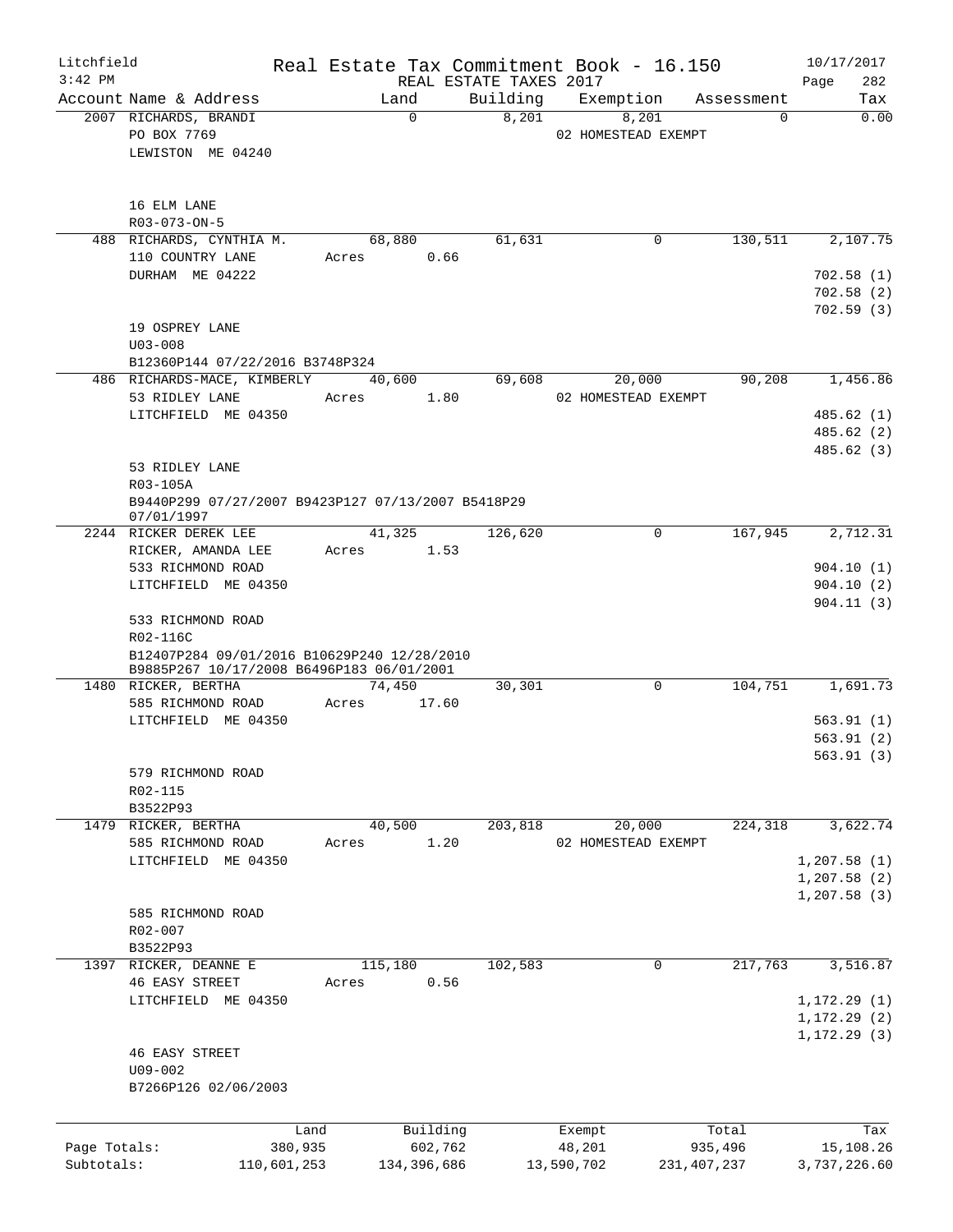| Litchfield<br>$3:42$ PM    |                                                                       |         |                        | REAL ESTATE TAXES 2017 | Real Estate Tax Commitment Book - 16.150 |                          | 10/17/2017<br>Page<br>283 |
|----------------------------|-----------------------------------------------------------------------|---------|------------------------|------------------------|------------------------------------------|--------------------------|---------------------------|
|                            | Account Name & Address                                                |         | Land                   | Building               | Exemption                                | Assessment               | Tax                       |
|                            | 2243 RICKER, DEANNE E<br><b>46 EASY STREET</b><br>LITCHFIELD ME 04350 | Acres   | 40,250                 | 21,717<br>1.10         |                                          | $\Omega$<br>61,967       | 1,000.77<br>333.59(1)     |
|                            |                                                                       |         |                        |                        |                                          |                          | 333.59(2)<br>333.59(3)    |
|                            | RICHMOND ROAD<br>R02-116D                                             |         |                        |                        |                                          |                          |                           |
|                            | B7266P122 02/06/2003<br>1476 RICKER, REVOCABLE TRUST                  |         | 57,700                 | 26,657                 | 26,000                                   | 58,357                   | 942.47                    |
|                            | RICKER, WILLIAM E &<br>BETTY A RICKER,<br>TRUSTEES                    | Acres   |                        | 22.00                  | 12 WW2 Vet Res.                          |                          |                           |
|                            | 64 LITTLE DRIVE                                                       |         |                        |                        | 02 HOMESTEAD EXEMPT                      |                          | 314.16(1)                 |
|                            | LITCHFIELD ME 04350                                                   |         |                        |                        |                                          |                          | 314.16(2)                 |
|                            | 64 LITTLE DRIVE<br>$U24 - 012$                                        |         |                        |                        |                                          |                          | 314.15(3)                 |
|                            | B4009P21 11/15/1991                                                   |         |                        |                        |                                          |                          |                           |
|                            | 1478 RICKER, RICK ETHAN<br>RICKER DEANNE E                            | Acres   | 40,225                 | 71,854<br>1.09         |                                          | 0<br>112,079             | 1,810.08                  |
|                            | <b>46 EASY STREET</b>                                                 |         |                        |                        |                                          |                          | 603.36(1)                 |
|                            | LITCHFIELD ME 04350                                                   |         |                        |                        |                                          |                          | 603.36(2)                 |
|                            | 549 RICHMOND ROAD<br>R02-116B                                         |         |                        |                        |                                          |                          | 603.36(3)                 |
|                            | B7266P124 02/06/2003<br>1392 RICKER, STACY                            |         | 42,850                 | 30,787                 |                                          | 0<br>73,637              | 1,189.24                  |
|                            | POLAND, LINDA                                                         | Acres   |                        | 2.70                   |                                          |                          |                           |
|                            | 44 NORTH TEMPLE ROAD                                                  |         |                        |                        |                                          |                          | 396.41(1)                 |
|                            | LEWISTON ME 04240                                                     |         |                        |                        |                                          |                          | 396.41(2)                 |
|                            | 20 GETCH-HILL LANE<br>R11-015A                                        |         |                        |                        |                                          |                          | 396.42(3)                 |
|                            | B8159P323 10/14/2004 B3891P346 03/21/1991                             |         |                        |                        |                                          |                          |                           |
|                            | 1482 RIDEOUT, BERTHA                                                  |         | 65,098                 | 35,188<br>0.53         |                                          | 0<br>100,286             | 1,619.62                  |
|                            | PO BOX 321<br>LITCHFIELD ME 04350                                     | Acres   |                        |                        |                                          |                          | 539.87(1)                 |
|                            |                                                                       |         |                        |                        |                                          |                          | 539.87(2)                 |
|                            |                                                                       |         |                        |                        |                                          |                          | 539.88(3)                 |
|                            | 74 PURGATORY DRIVE<br>U22-019                                         |         |                        |                        |                                          |                          |                           |
|                            | B3463P346 08/26/1986                                                  |         |                        |                        |                                          |                          |                           |
|                            | 1481 RIDEOUT, CARL                                                    |         | 65,630                 | 107,609                |                                          | 173,239<br>0             | 2,797.81                  |
|                            | 852 LITCHFIELD ROAD                                                   | Acres   |                        | 0.55                   |                                          |                          |                           |
|                            | BOWDOINHAM ME 04287                                                   |         |                        |                        |                                          |                          | 932.60(1)                 |
|                            |                                                                       |         |                        |                        |                                          |                          | 932.60 (2)<br>932.61(3)   |
|                            | 66 PURGATORY DRIVE<br>$U22 - 018$                                     |         |                        |                        |                                          |                          |                           |
|                            | B12472P268 01/26/2016 B3463P344 08/26/1986                            |         |                        |                        |                                          |                          |                           |
|                            | 1483 RIDEOUT, REGINALD W<br>58 CANTY LANE                             |         | 50,075                 | 90,923<br>5.03         |                                          | 140,998<br>$\mathbf 0$   | 2, 277.12                 |
|                            | LITCHFIELD ME 04350                                                   | Acres   |                        |                        |                                          |                          | 759.04(1)                 |
|                            |                                                                       |         |                        |                        |                                          |                          | 759.04(2)                 |
|                            | 58 CANTY LANE<br>$R13 - 023 - 8$                                      |         |                        |                        |                                          |                          | 759.04 (3)                |
|                            | B4787P130                                                             |         |                        |                        |                                          |                          |                           |
|                            |                                                                       | Land    | Building               |                        | Exempt                                   | Total                    | Tax                       |
| Page Totals:<br>Subtotals: | 110,963,081                                                           | 361,828 | 384,735<br>134,781,421 |                        | 26,000<br>13,616,702                     | 720,563<br>232, 127, 800 | 11,637.11<br>3,748,863.71 |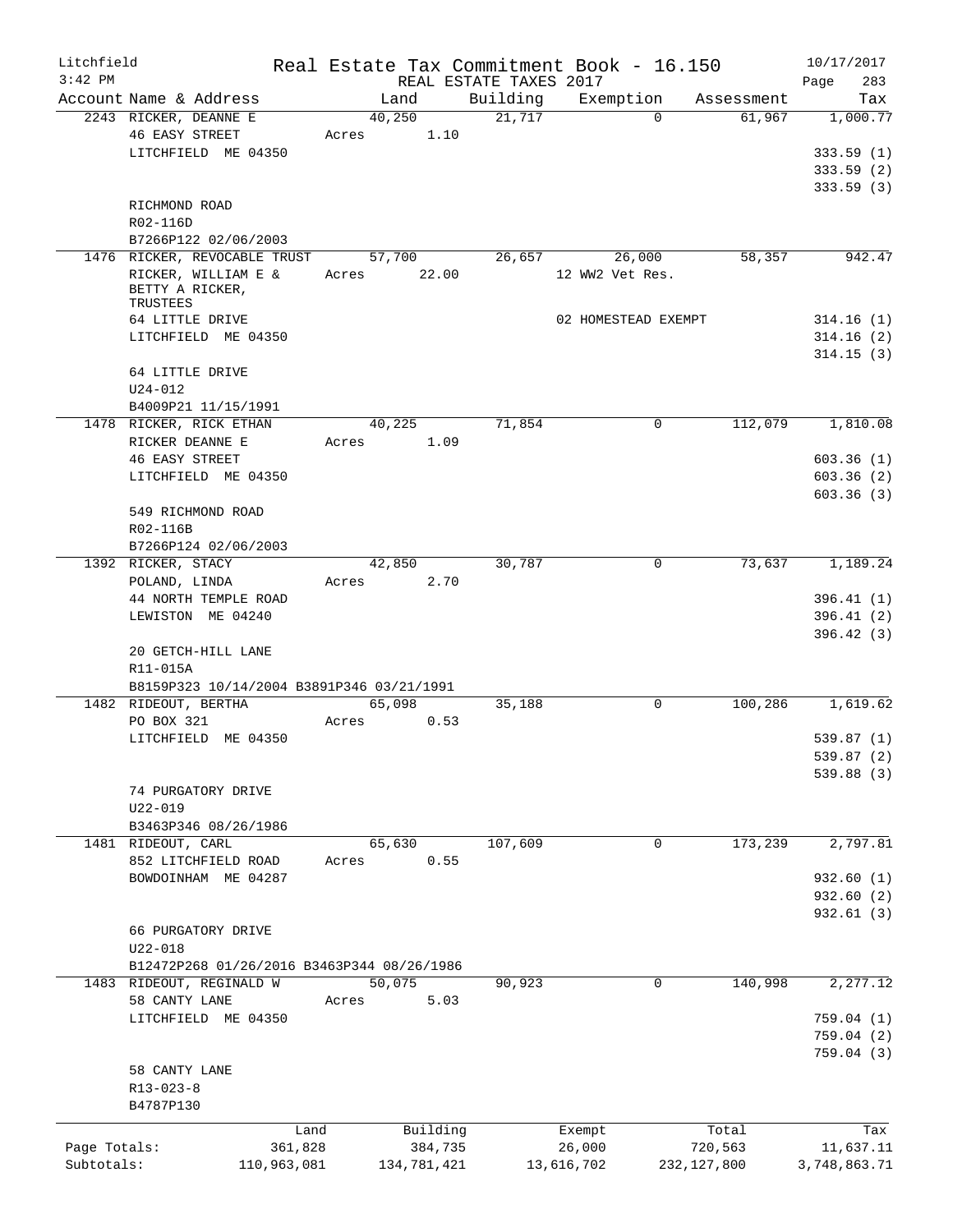| Litchfield | Real Estate Tax Commitment Book - 16.150 10/17/2017 |                |                        |                                       |         |                        |
|------------|-----------------------------------------------------|----------------|------------------------|---------------------------------------|---------|------------------------|
| $3:42$ PM  |                                                     |                | REAL ESTATE TAXES 2017 |                                       |         | 284<br>Page            |
|            | Account Name & Address                              | Land           |                        | Building Exemption Assessment         |         | Tax                    |
|            | 1496 RIDLEY JR, RICHARD H                           | 40,000 44,519  |                        | 20,000                                | 64,519  | 1,041.98               |
|            | 169 CENTER ROAD ACTES 1.00 02 HOMESTEAD EXEMPT      |                |                        |                                       |         |                        |
|            | LITCHFIELD ME 04350                                 |                |                        |                                       |         | 347.33(1)              |
|            |                                                     |                |                        |                                       |         | 347.33(2)<br>347.32(3) |
|            | 169 CENTER ROAD                                     |                |                        |                                       |         |                        |
|            | $R03 - 003$                                         |                |                        |                                       |         |                        |
|            | B1296P403                                           |                |                        |                                       |         |                        |
|            | 1497 RIDLEY RICHARD H JR                            | 78,500         | $\Omega$               | $\overline{0}$                        |         | 78,500 1,267.77        |
|            | RIDLEY MARIE A                                      | Acres 48.00    |                        |                                       |         |                        |
|            | 169 CENTER ROAD                                     |                |                        |                                       |         | 422.59(1)              |
|            | LITCHFIELD ME 04350                                 |                |                        |                                       |         | 422.59(2)              |
|            |                                                     |                |                        |                                       |         | 422.59(3)              |
|            | 41 PATRIOTS LANE                                    |                |                        |                                       |         |                        |
|            | R03-005                                             |                |                        |                                       |         |                        |
|            | B9566P79 11/15/2007 B7085P18 09/26/2002             |                |                        |                                       |         |                        |
|            | 2885 RIDLEY RONALD K SR                             | $\Omega$       | 27,287                 | $\Omega$                              | 27,287  | $\frac{440.69}{ }$     |
|            | 110 CENTER ROAD                                     |                |                        |                                       |         |                        |
|            | LITCHFIELD ME 04350                                 |                |                        |                                       |         | 146.90(1)              |
|            |                                                     |                |                        |                                       |         | 146.90(2)              |
|            |                                                     |                |                        |                                       |         | 146.89(3)              |
|            | 110 CENTER ROAD                                     |                |                        |                                       |         |                        |
|            | R02-120-ON                                          |                |                        |                                       |         |                        |
|            | 1500 RIDLEY RONALD K SR                             |                |                        | 65,912 56,746 20,000 102,658 1,657.93 |         |                        |
|            | 110 CENTER ROAD                                     | Acres 28.62    |                        | 02 HOMESTEAD EXEMPT                   |         |                        |
|            | LITCHFIELD ME 04350                                 |                |                        |                                       |         | 552.64(1)              |
|            |                                                     |                |                        |                                       |         | 552.64(2)              |
|            |                                                     |                |                        |                                       |         | 552.65(3)              |
|            | 110 CENTER ROAD                                     |                |                        |                                       |         |                        |
|            | R02-120                                             |                |                        |                                       |         |                        |
|            | B9474P280 08/24/2007 B8618P88 09/25/2005 B1296P401  |                |                        |                                       |         |                        |
|            | 2644 RIDLEY RONALD SR                               | $\Omega$       | 11,618                 | $\Omega$                              | 11,618  | 187.63                 |
|            | 110 CENTER ROAD                                     |                |                        |                                       |         |                        |
|            | LITCHFIELD ME 04350                                 |                |                        |                                       |         | 62.54(1)               |
|            |                                                     |                |                        |                                       |         | 62.54(2)               |
|            |                                                     |                |                        |                                       |         | 62.55(3)               |
|            | 3 SCOTTY LANE                                       |                |                        |                                       |         |                        |
|            | $R03 - 003A - 2 - ON - 2$                           |                |                        |                                       |         |                        |
|            | 1942 RIDLEY RONALD SR                               | 9,850          | $\Omega$               | $\Omega$                              | 9,850   | 159.08                 |
|            | 110 CENTER ROAD                                     | 3.94<br>Acres  |                        |                                       |         |                        |
|            | LITCHFIELD ME 04350                                 |                |                        |                                       |         | 53.03(1)               |
|            |                                                     |                |                        |                                       |         | 53.03(2)               |
|            |                                                     |                |                        |                                       |         | 53.02(3)               |
|            | SCOTTY LANE<br>R03-003A                             |                |                        |                                       |         |                        |
|            | 1488 RIDLEY, DONALD                                 | 59,750         | 135,077                | 0                                     | 194,827 | 3,146.46               |
|            | 2606 HALLOWELL ROAD                                 | 14.00<br>Acres |                        |                                       |         |                        |
|            | LITCHFIELD ME 04350                                 |                |                        |                                       |         | 1,048.82(1)            |
|            |                                                     |                |                        |                                       |         | 1,048.82(2)            |
|            |                                                     |                |                        |                                       |         | 1,048.82(3)            |
|            | 2606 HALLOWELL ROAD                                 |                |                        |                                       |         |                        |
|            | R06-076                                             |                |                        |                                       |         |                        |
|            | B11555P218 10/07/2013 B11197P236 09/20/2012         |                |                        |                                       |         |                        |
|            | B7157P283                                           |                |                        |                                       |         |                        |
|            |                                                     |                |                        |                                       |         |                        |
|            |                                                     |                |                        |                                       |         |                        |

|              | úand        | Building    | Exempt     | Total       | Tax          |
|--------------|-------------|-------------|------------|-------------|--------------|
| Page Totals: | 254,012     | 275,247     | 40,000     | 489,259     | 7,901.54     |
| Subtotals:   | 111,217,093 | 135,056,668 | 13,656,702 | 232,617,059 | 3,756,765.25 |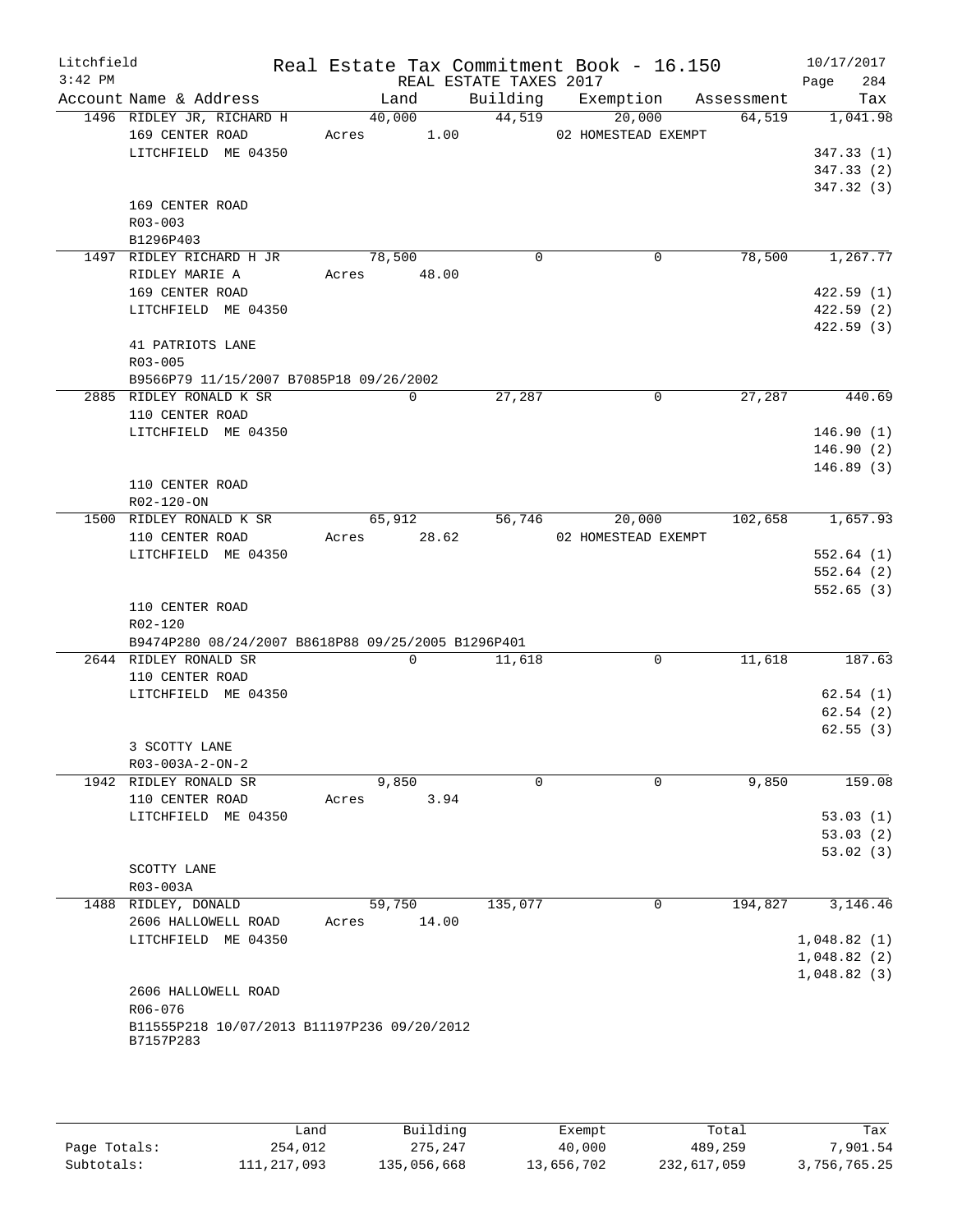| Litchfield<br>$3:42$ PM |                                                                                              |                       |                     | REAL ESTATE TAXES 2017 |            | Real Estate Tax Commitment Book - 16.150 |                  | 10/17/2017<br>285<br>Page                          |
|-------------------------|----------------------------------------------------------------------------------------------|-----------------------|---------------------|------------------------|------------|------------------------------------------|------------------|----------------------------------------------------|
|                         | Account Name & Address                                                                       |                       | Land                |                        |            | Building Exemption Assessment            |                  | Tax                                                |
|                         | 1486 RIDLEY, GLEN & JEAN<br>HIGGINS<br>HIGGINS, JEAN<br>P. O. BOX 231<br>LITCHFIELD ME 04350 | 67,800<br>Acres 80.00 |                     | 41,853                 |            | 20,000<br>02 HOMESTEAD EXEMPT            | 89,653           | 1,447.90<br>482.63 (1)<br>482.63 (2)<br>482.64 (3) |
|                         | 2607 HALLOWELL ROAD<br>$R06 - 001$<br>B6231P145                                              |                       |                     |                        |            |                                          |                  |                                                    |
|                         | 1491 RIDLEY, GLEN A                                                                          |                       |                     | 60,170 110,406         |            | 20,000                                   | 150,576          | 2,431.80                                           |
|                         | P O BOX 231                                                                                  | Acres                 | 27.36               |                        |            | 02 HOMESTEAD EXEMPT                      |                  |                                                    |
|                         | LITCHFIELD ME 04350<br>35 SHEPARD LANE<br>R07-018A                                           |                       |                     |                        |            |                                          |                  | 810.60(1)<br>810.60(2)<br>810.60(3)                |
|                         | B3652P320 05/06/2003                                                                         |                       |                     |                        |            |                                          |                  |                                                    |
|                         | 1493 RIDLEY, GORDON M                                                                        |                       | 42,500              | 40,269                 |            | 20,000                                   | 62,769           | 1,013.72                                           |
|                         | PO BOX 74                                                                                    | Acres                 | 2.00                |                        |            | 02 HOMESTEAD EXEMPT                      |                  |                                                    |
|                         | LITCHFIELD ME 04350                                                                          |                       |                     |                        |            |                                          |                  | 337.91 (1)                                         |
|                         |                                                                                              |                       |                     |                        |            |                                          |                  | 337.91(2)                                          |
|                         | 2573 & 2583 HALLOWELL<br>ROAD<br>R06-002                                                     |                       |                     |                        |            |                                          |                  | 337.90 (3)                                         |
|                         | B1534P890                                                                                    |                       |                     |                        |            |                                          |                  |                                                    |
|                         | 93 RIDLEY, LOUISE                                                                            | Acres 1.54            | 41,350              | 51,310                 |            | 0                                        | 92,660           | 1,496.46                                           |
|                         | P.O. BOX 372<br>MANCHESTER ME 04351                                                          |                       |                     |                        |            |                                          |                  | 498.82 (1)                                         |
|                         |                                                                                              |                       |                     |                        |            |                                          |                  | 498.82 (2)                                         |
|                         | 68 FERRIN ROAD<br>R03-098                                                                    |                       |                     |                        |            |                                          |                  | 498.82 (3)                                         |
|                         | 1494 RIDLEY, NORMAN(LIFE                                                                     | 80,000                |                     | 68,156                 |            | 20,000                                   | 128,156          | 2,069.72                                           |
|                         | ESTATE)<br>RIDLEY, BARBARA (LIFE<br>ESTATE)                                                  | Acres                 | 51.00               |                        |            | 02 HOMESTEAD EXEMPT                      |                  |                                                    |
|                         | 2708 HALLOWELL ROAD                                                                          |                       |                     |                        |            |                                          |                  | 689.91 (1)                                         |
|                         | LITCHFIELD ME 04350                                                                          |                       |                     |                        |            |                                          |                  | 689.91 (2)                                         |
|                         | 2692 HALLOWELL ROAD<br>R02-032                                                               |                       |                     |                        |            |                                          |                  | 689.90 (3)                                         |
|                         | B9145P67 11/13/2006 B6843P293 05/12/2004                                                     |                       |                     |                        |            |                                          |                  |                                                    |
|                         | 1498 RIDLEY, RONALD JR<br>RIDLEY, LISA                                                       | 45,850<br>Acres       | 3.34                | 89,445                 |            | 20,000<br>02 HOMESTEAD EXEMPT            | 115,295          | 1,862.01                                           |
|                         | 134 CENTER ROAD                                                                              |                       |                     |                        |            |                                          |                  | 620.67 (1)                                         |
|                         | LITCHFIELD ME 04350                                                                          |                       |                     |                        |            |                                          |                  | 620.67(2)<br>620.67 (3)                            |
|                         | 134 CENTER ROAD<br>R02-120A                                                                  |                       |                     |                        |            |                                          |                  |                                                    |
|                         | B11632P234 02/10/2014 B7921P173 04/04/2004                                                   |                       |                     |                        |            |                                          |                  |                                                    |
|                         | 2868 RIDLEY, RONALD SR.<br>110 CENTER ROAD                                                   |                       | 0                   | 6,591                  |            | 0                                        | 6,591            | 106.44                                             |
|                         | Litchfield ME 04350                                                                          |                       |                     |                        |            |                                          |                  | 35.48(1)<br>35.48(2)                               |
|                         |                                                                                              |                       |                     |                        |            |                                          |                  | 35.48(3)                                           |
|                         | 6 SCOTTY LANE<br>R03-003A-1-ON                                                               |                       |                     |                        |            |                                          |                  |                                                    |
|                         |                                                                                              |                       |                     |                        |            |                                          |                  |                                                    |
| Page Totals:            | 337,670                                                                                      | Land                  | Building<br>408,030 |                        | 100,000    | Exempt                                   | Total<br>645,700 | Tax<br>10,428.05                                   |
| Subtotals:              | 111,554,763                                                                                  |                       | 135,464,698         |                        | 13,756,702 | 233, 262, 759                            |                  | 3,767,193.30                                       |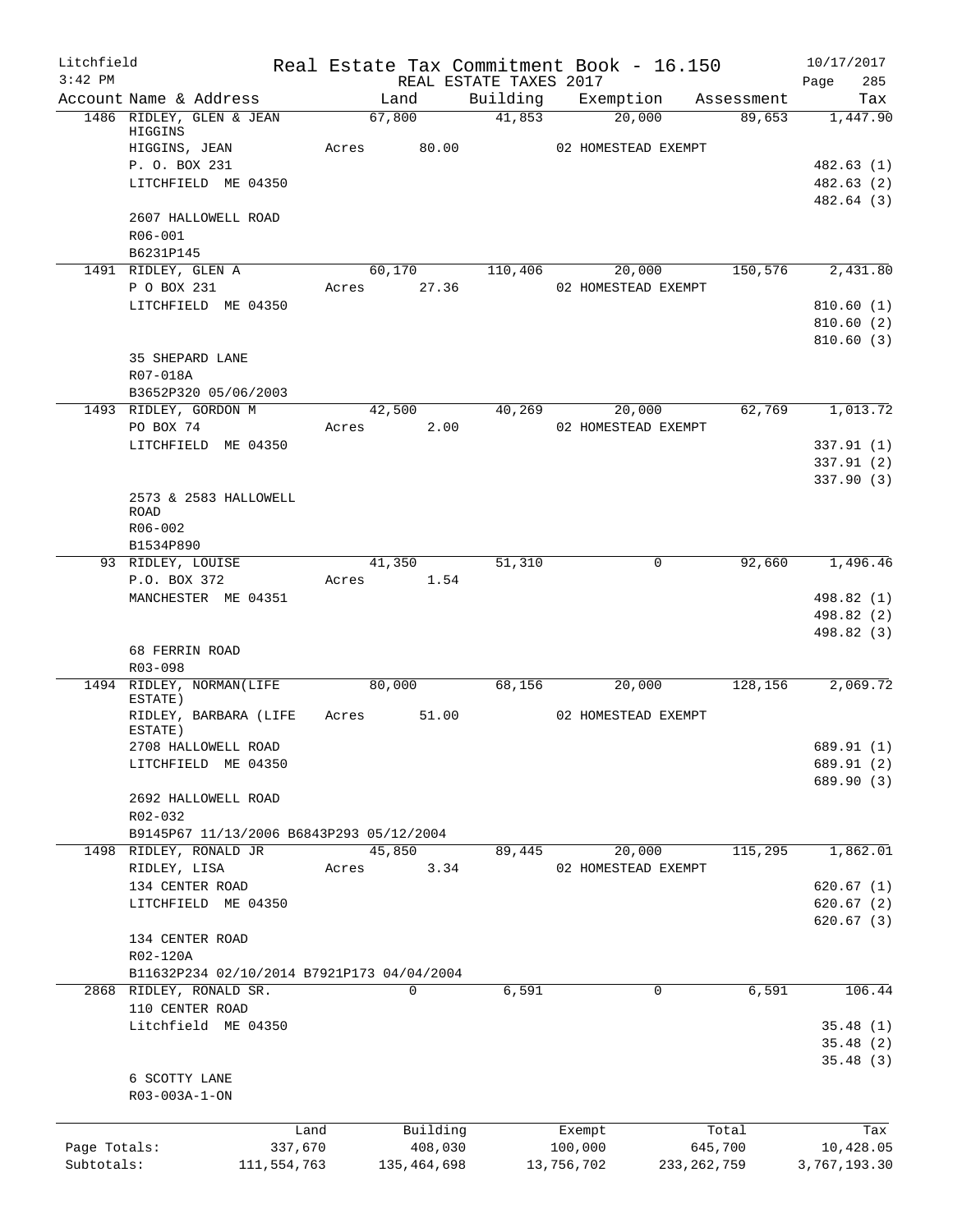| Litchfield |                                                                   | Real Estate Tax Commitment Book - 16.150 |      |                        |             |                      | 10/17/2017   |
|------------|-------------------------------------------------------------------|------------------------------------------|------|------------------------|-------------|----------------------|--------------|
| $3:42$ PM  |                                                                   |                                          |      | REAL ESTATE TAXES 2017 |             |                      | 286<br>Page  |
|            | Account Name & Address                                            | Land                                     |      | Building               |             | Exemption Assessment | Tax          |
|            | 2258 RIDLEY, RONALD SR.                                           | 42,500                                   |      | 8,824                  | $\Omega$    | 51,324               | 828.88       |
|            | 110 CENTER ROAD                                                   | Acres                                    | 2.00 |                        |             |                      |              |
|            | LITCHFIELD ME 04350                                               |                                          |      |                        |             |                      | 276.29(1)    |
|            |                                                                   |                                          |      |                        |             |                      | 276.29(2)    |
|            |                                                                   |                                          |      |                        |             |                      | 276.30(3)    |
|            | 13 SCOTTY LANE                                                    |                                          |      |                        |             |                      |              |
|            | R03-003A-2                                                        |                                          |      |                        |             |                      |              |
|            | B6501P315                                                         |                                          |      |                        |             |                      |              |
|            | 2257 RIDLEY, RONALD, SR.                                          | 37,950                                   |      | 10,000                 | $\mathbf 0$ | 47,950               | 774.39       |
|            | 110 CENTER ROAD                                                   | Acres 4.00                               |      |                        |             |                      |              |
|            | LITCHFIELD ME 04350                                               |                                          |      |                        |             |                      | 258.13(1)    |
|            |                                                                   |                                          |      |                        |             |                      | 258.13(2)    |
|            |                                                                   |                                          |      |                        |             |                      | 258.13(3)    |
|            | 16 SCOTTY LANE                                                    |                                          |      |                        |             |                      |              |
|            | R03-003A-1                                                        |                                          |      |                        |             |                      |              |
|            | B7076P330 09/27/2002                                              |                                          |      |                        |             |                      |              |
|            | 1495 RIDLEY, RONALD K                                             | 50,000                                   |      | 11,565                 | 0           | 61,565               | 994.27       |
|            | 110 CENTER ROAD                                                   | Acres                                    | 5.00 |                        |             |                      |              |
|            | LITCHFIELD ME 04350                                               |                                          |      |                        |             |                      | 331.42(1)    |
|            |                                                                   |                                          |      |                        |             |                      | 331.42(2)    |
|            |                                                                   |                                          |      |                        |             |                      | 331.43(3)    |
|            | 129 CENTER ROAD                                                   |                                          |      |                        |             |                      |              |
|            | R03-005A                                                          |                                          |      |                        |             |                      |              |
|            | B10402P116 04/28/2010 B6123P15 12/16/1999                         |                                          |      |                        |             |                      |              |
|            | 348 RIENDEAU, ROBERT H.                                           | 107,165                                  |      | 86,611                 | $\mathbf 0$ | 193,776              | 3,129.48     |
|            | RIENDEAU, LINDA M                                                 | Acres<br>0.43                            |      |                        |             |                      |              |
|            | 12 NAUMKEAG COURT                                                 |                                          |      |                        |             |                      | 1,043.16(1)  |
|            | LITCHFIELD NH 03052                                               |                                          |      |                        |             |                      | 1,043.16(2)  |
|            |                                                                   |                                          |      |                        |             |                      | 1,043.16(3)  |
|            | 71 GRANT ROAD                                                     |                                          |      |                        |             |                      |              |
|            | $U11 - 019$                                                       |                                          |      |                        |             |                      |              |
|            | B7681P24 10/10/2003                                               |                                          |      |                        |             |                      |              |
|            | 1575 RILEY NANCY B                                                | 91,800                                   |      | 126,677                | 0           | 218,477              | 3,528.40     |
|            | DAIGLE ROBERT B                                                   | Acres                                    | 3.03 |                        |             |                      |              |
|            | 763 PLAINS ROAD                                                   |                                          |      |                        |             |                      | 1, 176.13(1) |
|            | LITCHFIELD ME 04350                                               |                                          |      |                        |             |                      | 1, 176.13(2) |
|            | 763 PLAINS ROAD                                                   |                                          |      |                        |             |                      | 1, 176.14(3) |
|            | $U02 - 003$                                                       |                                          |      |                        |             |                      |              |
|            | B9706P255 04/23/2008 B8337P147 03/15/2005 B1086P154               |                                          |      |                        |             |                      |              |
|            | 07/08/2004                                                        |                                          |      |                        |             |                      |              |
|            | 1678 RINALDI, JOSEPH                                              | 41,250                                   |      | 23,696                 | 0           | 64,946               | 1,048.88     |
|            | 76 SOUTH ADAMS ROAD                                               | Acres                                    | 1.50 |                        |             |                      |              |
|            | LITCHFIELD ME 04350                                               |                                          |      |                        |             |                      | 349.63(1)    |
|            |                                                                   |                                          |      |                        |             |                      | 349.63(2)    |
|            |                                                                   |                                          |      |                        |             |                      | 349.62(3)    |
|            | 70 SOUTH ADAMS ROAD                                               |                                          |      |                        |             |                      |              |
|            | R01-039A                                                          |                                          |      |                        |             |                      |              |
|            | B11651P253 11/25/2013 B10877P290 11/04/2011                       |                                          |      |                        |             |                      |              |
|            | B10869P22 10/27/2011 B7651P234 09/12/2003 B5631P203<br>05/27/1998 |                                          |      |                        |             |                      |              |

|              | Land        | Building    | Exempt     | Total       | Tax          |
|--------------|-------------|-------------|------------|-------------|--------------|
| Page Totals: | 370,665     | 267,373     |            | 638,038     | 10,304.30    |
| Subtotals:   | 111,925,428 | 135,732,071 | 13,756,702 | 233,900,797 | 3,777,497.60 |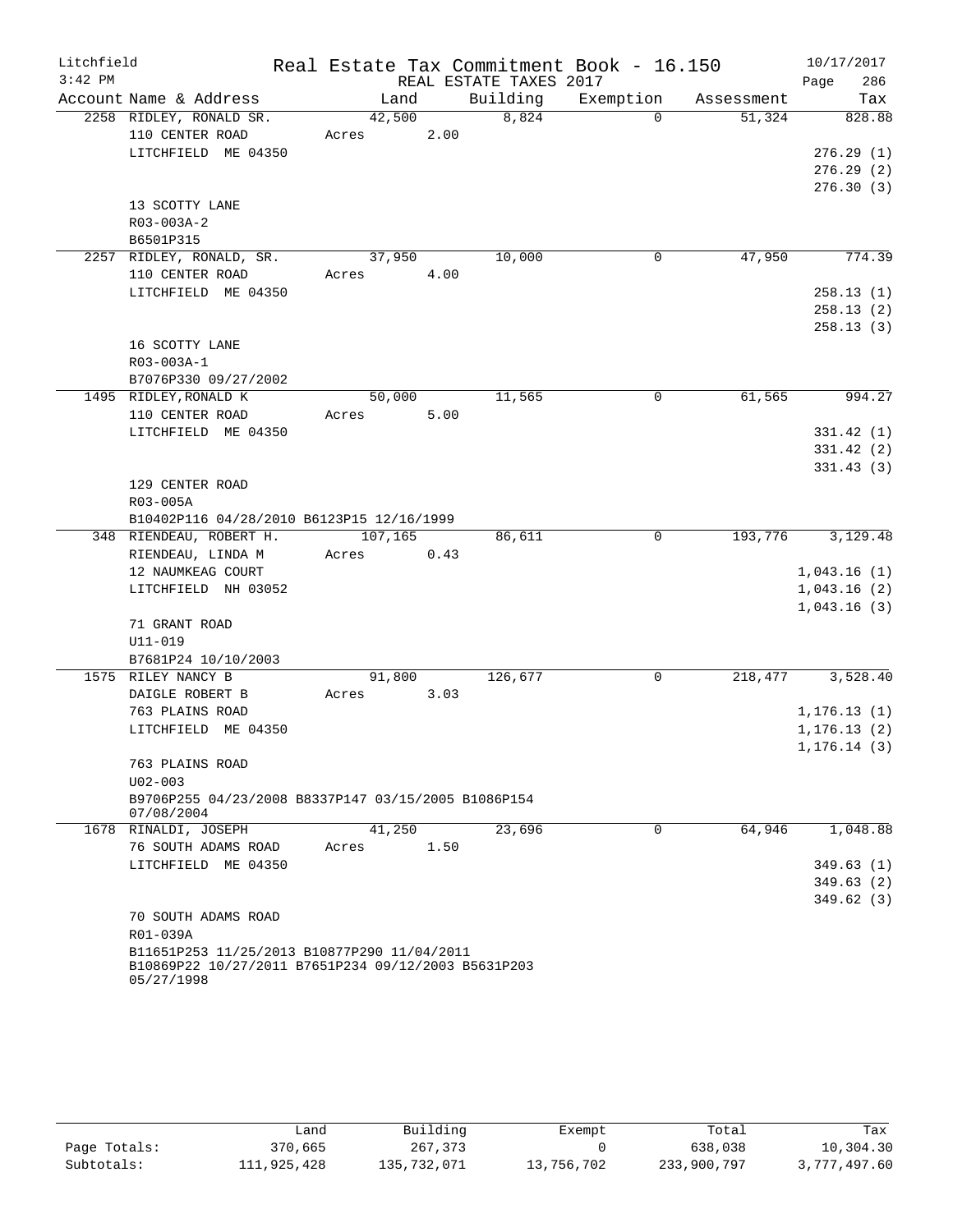| Litchfield<br>$3:42$ PM |                                                    |            |               | REAL ESTATE TAXES 2017      | Real Estate Tax Commitment Book - 16.150 |               |          | 10/17/2017<br>Page<br>287 |
|-------------------------|----------------------------------------------------|------------|---------------|-----------------------------|------------------------------------------|---------------|----------|---------------------------|
|                         | Account Name & Address                             | Land       |               |                             | Building Exemption Assessment            |               |          | Tax                       |
|                         | 1501 RINALDI, JOSEPH L                             |            |               | $\overline{63,000}$ 122,155 | 20,000                                   |               | 165,155  | 2,667.25                  |
|                         | 76 SOUTH ADAMS ROAD                                | Acres 6.50 |               |                             | 02 HOMESTEAD EXEMPT                      |               |          |                           |
|                         | LITCHFIELD ME 04350                                |            |               |                             |                                          |               |          | 889.08 (1)                |
|                         |                                                    |            |               |                             |                                          |               |          | 889.08 (2)                |
|                         |                                                    |            |               |                             |                                          |               |          | 889.09 (3)                |
|                         | 76 SOUTH ADAMS ROAD                                |            |               |                             |                                          |               |          |                           |
|                         | R01-039                                            |            |               |                             |                                          |               |          |                           |
|                         | B2995P160 07/31/1986                               |            |               |                             |                                          |               |          |                           |
|                         | 159 RINES, RICHARD L., JR                          | 111,290    |               | 24,182                      |                                          | 0             | 135,472  | 2,187.87                  |
|                         | 65 SUMMER STREET                                   | Acres 0.43 |               |                             |                                          |               |          |                           |
|                         | LISBON FALLS ME 04252                              |            |               |                             |                                          |               |          | 729.29(1)                 |
|                         |                                                    |            |               |                             |                                          |               |          | 729.29 (2)                |
|                         |                                                    |            |               |                             |                                          |               |          | 729.29(3)                 |
|                         | 117 COMMUNITY DRIVE                                |            |               |                             |                                          |               |          |                           |
|                         | U15-007                                            |            |               |                             |                                          |               |          |                           |
|                         | B6857P177 03/31/2000                               |            |               |                             |                                          |               |          |                           |
|                         | 1502 RINES, NANCY                                  | 182,354    |               | 21,682                      |                                          | $\mathbf 0$   |          | 204,036 3,295.18          |
|                         | BOX 68                                             | Acres 0.69 |               |                             |                                          |               |          |                           |
|                         | SOUTH GARDINER ME                                  |            |               |                             |                                          |               |          | 1,098.39(1)               |
|                         | 04359                                              |            |               |                             |                                          |               |          |                           |
|                         |                                                    |            |               |                             |                                          |               |          | 1,098.39(2)               |
|                         |                                                    |            |               |                             |                                          |               |          | 1,098.40(3)               |
|                         | 93 LEBEL LANE                                      |            |               |                             |                                          |               |          |                           |
|                         | $U11 - 043$                                        |            |               |                             |                                          |               |          |                           |
|                         | B4231P136 09/23/1992                               |            |               |                             |                                          |               |          |                           |
|                         | 1592 RIOUX CRYSTAL MICHELLE                        | 239,469    |               | 90,321                      | 20,000                                   |               | 309,790  | 5,003.11                  |
|                         | 33 BLEN DRIVE                                      | Acres      | 0.59          |                             | 02 HOMESTEAD EXEMPT                      |               |          |                           |
|                         | LITCHFIELD ME 04350                                |            |               |                             |                                          |               |          | 1,667.70(1)               |
|                         |                                                    |            |               |                             |                                          |               |          | 1,667.70(2)               |
|                         |                                                    |            |               |                             |                                          |               |          | 1,667.71(3)               |
|                         | 31 BLEN DRIVE                                      |            |               |                             |                                          |               |          |                           |
|                         | $U23 - 007$                                        |            |               |                             |                                          |               |          |                           |
|                         | B9395P48 05/22/2007 B6181P91 03/31/1996            |            |               |                             |                                          |               |          |                           |
|                         | 1503 RIOUX, JOHN                                   | 162,752    |               | 122,520                     | 20,000                                   |               | 265, 272 | 4,284.14                  |
|                         | 33 BLEN DRIVE                                      | Acres      | 0.72          |                             | 02 HOMESTEAD EXEMPT                      |               |          |                           |
|                         | LITCHFIELD ME 04350                                |            |               |                             |                                          |               |          | 1,428.05(1)               |
|                         |                                                    |            |               |                             |                                          |               |          | 1,428.05(2)               |
|                         |                                                    |            |               |                             |                                          |               |          | 1,428.04(3)               |
|                         | BLEN DRIVE                                         |            |               |                             |                                          |               |          |                           |
|                         | $U23 - 006$                                        |            |               |                             |                                          |               |          |                           |
|                         | B2416P288                                          |            |               |                             |                                          |               |          |                           |
| 1297                    | ROBBINS III WILLIAM C                              | 93,614     |               | 66,350                      |                                          | 0             | 159,964  | 2,583.42                  |
|                         | LEVASSEUR AMIE L                                   | Acres      | 41.00         |                             |                                          |               |          |                           |
|                         | 47 SMALL ROAD                                      |            |               |                             |                                          |               |          | 861.14(1)                 |
|                         | LITCHFIELD ME 04350                                |            |               |                             |                                          |               |          | 861.14(2)                 |
|                         |                                                    |            |               |                             |                                          |               |          | 861.14(3)                 |
|                         | 47 SMALL ROAD                                      |            |               |                             |                                          |               |          |                           |
|                         | R07-040                                            |            |               |                             |                                          |               |          |                           |
|                         | B9133P41 11/02/2006 B8145P161 10/01/2004 B8116P249 |            |               |                             |                                          |               |          |                           |
|                         | 09/18/2004 B6897P343<br>2081 ROBBINS STEPHANIE NYE | 46,000     |               | 90,228                      | 20,000                                   |               | 116,228  | 1,877.08                  |
|                         |                                                    |            | 3.40          |                             |                                          |               |          |                           |
|                         | 16 LUNTS HILL ROAD<br>LITCHFIELD ME 04350          | Acres      |               |                             | 02 HOMESTEAD EXEMPT                      |               |          | 625.69(1)                 |
|                         |                                                    |            |               |                             |                                          |               |          | 625.69(2)                 |
|                         |                                                    |            |               |                             |                                          |               |          | 625.70(3)                 |
|                         |                                                    |            |               |                             |                                          |               |          |                           |
|                         | 16 LUNTS HILL ROAD<br>R10-020A                     |            |               |                             |                                          |               |          |                           |
|                         | B9040P51 08/23/2006                                |            |               |                             |                                          |               |          |                           |
|                         |                                                    |            |               |                             |                                          |               |          |                           |
|                         | Land                                               |            | Building      |                             | Exempt                                   |               | Total    | Tax                       |
| Page Totals:            | 898,479                                            |            | 537,438       |                             | 80,000                                   | 1,355,917     |          | 21,898.05                 |
| Subtotals:              | 112,823,907                                        |            | 136, 269, 509 |                             | 13,836,702                               | 235, 256, 714 |          | 3,799,395.65              |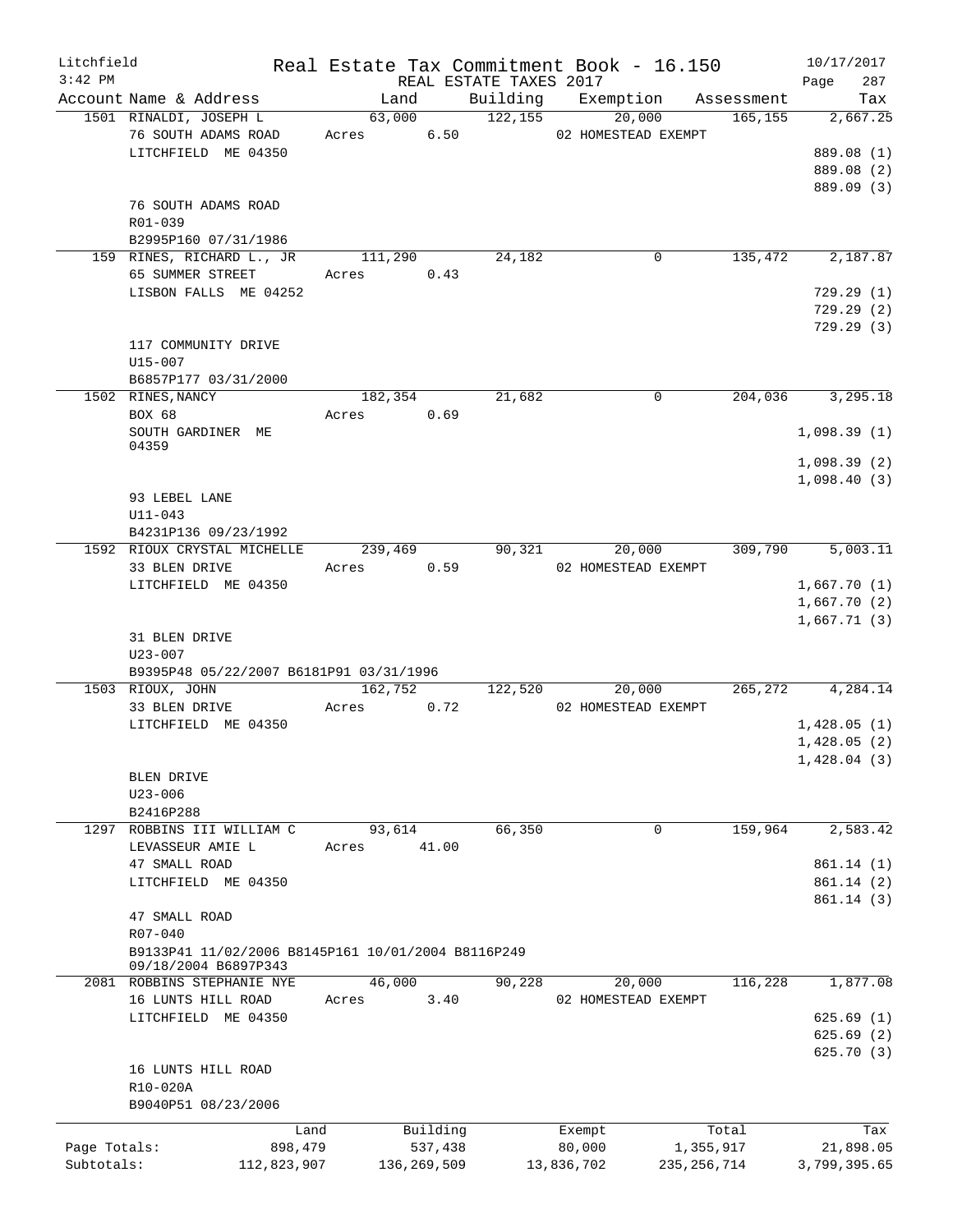| Litchfield<br>$3:42$ PM |                                                                                                                |         |      | REAL ESTATE TAXES 2017 | Real Estate Tax Commitment Book - 16.150 |            | 10/17/2017<br>Page<br>288  |
|-------------------------|----------------------------------------------------------------------------------------------------------------|---------|------|------------------------|------------------------------------------|------------|----------------------------|
|                         | Account Name & Address                                                                                         | Land    |      | Building               | Exemption                                | Assessment | Tax                        |
|                         | 1505 ROBERTS, BENJAMIN G                                                                                       | 39,560  |      | 47,201                 | 20,000                                   | 66,761     | 1,078.19                   |
|                         | 36 BUKER ROAD                                                                                                  | Acres   | 0.77 |                        | 02 HOMESTEAD EXEMPT                      |            |                            |
|                         | LITCHFIELD ME 04350                                                                                            |         |      |                        |                                          |            | 359.40(1)                  |
|                         |                                                                                                                |         |      |                        |                                          |            | 359.40(2)                  |
|                         |                                                                                                                |         |      |                        |                                          |            | 359.39(3)                  |
|                         | <b>36 BUKER ROAD</b>                                                                                           |         |      |                        |                                          |            |                            |
|                         | R05-004                                                                                                        |         |      |                        |                                          |            |                            |
|                         | B1945P353                                                                                                      |         |      |                        |                                          |            |                            |
|                         | 1507 ROBERTS, RICK                                                                                             | 26,000  |      | 39,400                 | 20,000                                   | 45,400     | 733.21                     |
|                         | 42 BUKER ROAD                                                                                                  | Acres   | 0.50 |                        | 02 HOMESTEAD EXEMPT                      |            |                            |
|                         | LITCHFIELD ME 04350                                                                                            |         |      |                        |                                          |            | 244.40 (1)                 |
|                         |                                                                                                                |         |      |                        |                                          |            | 244.40 (2)                 |
|                         |                                                                                                                |         |      |                        |                                          |            | 244.41 (3)                 |
|                         | 42 BUKER ROAD                                                                                                  |         |      |                        |                                          |            |                            |
|                         | R05-004A                                                                                                       |         |      |                        |                                          |            |                            |
|                         | B6112P58                                                                                                       |         |      |                        |                                          |            |                            |
|                         | 556 ROBERTSON, DAVID C.                                                                                        | 101,675 |      | 117,356                | 20,000                                   | 199,031    | 3, 214.35                  |
|                         | ROBERTSON, HEATHER I.                                                                                          | Acres   | 1.23 |                        | 02 HOMESTEAD EXEMPT                      |            |                            |
|                         | <b>38 TORRINGTON AVENUE</b><br>PEAKS ISLAND ME 04108                                                           |         |      |                        |                                          |            | 1,071.45(1)                |
|                         |                                                                                                                |         |      |                        |                                          |            | 1,071.45(2)<br>1,071.45(3) |
|                         | 165 WHIPPOORWILL ROAD                                                                                          |         |      |                        |                                          |            |                            |
|                         | $U23-021A$                                                                                                     |         |      |                        |                                          |            |                            |
|                         | B11753P16 07/25/2014 B11753P14 07/11/2014 B11730P202<br>07/02/2014 B3955P211 08/06/1991                        |         |      |                        |                                          |            |                            |
|                         | 2295 ROBINSON MELINDA                                                                                          | 28,950  |      | 14,176                 | $\mathbf 0$                              | 43,126     | 696.48                     |
|                         | LARRABEE                                                                                                       |         |      |                        |                                          |            |                            |
|                         | ROBINSON MICHAEL K                                                                                             | Acres   | 1.38 |                        |                                          |            |                            |
|                         | 12 LARRABEE LANE                                                                                               |         |      |                        |                                          |            | 232.16(1)                  |
|                         | LITCHFIELD ME 04350                                                                                            |         |      |                        |                                          |            | 232.16(2)                  |
|                         |                                                                                                                |         |      |                        |                                          |            | 232.16(3)                  |
|                         | 12 LARRABEE LANE                                                                                               |         |      |                        |                                          |            |                            |
|                         | R06-032B                                                                                                       |         |      |                        |                                          |            |                            |
|                         | B9354P217 05/18/2007 B6933P276 06/03/2002                                                                      |         |      |                        |                                          |            |                            |
|                         | 1382 ROBINSON, THOMAS W.                                                                                       | 40,550  |      | 86,889                 | 0                                        | 127,439    | 2,058.14                   |
|                         | 335 DENNIS HILL ROAD                                                                                           | Acres   | 1.22 |                        |                                          |            |                            |
|                         | LITCHFIELD ME 04350                                                                                            |         |      |                        |                                          |            | 686.05(1)                  |
|                         |                                                                                                                |         |      |                        |                                          |            | 686.05 (2)                 |
|                         |                                                                                                                |         |      |                        |                                          |            | 686.04 (3)                 |
|                         | 335 DENNIS HILL ROAD                                                                                           |         |      |                        |                                          |            |                            |
|                         | R13-040B                                                                                                       |         |      |                        |                                          |            |                            |
|                         | B12090P295 08/31/2015 B10396P337 04/22/2010<br>B9624P175 01/25/2008 B3639P93 04/11/1988 B3585P52<br>07/26/1989 |         |      |                        |                                          |            |                            |
|                         | 627 ROBITAILLE DAVID J                                                                                         | 39,100  |      | 114,040                | 20,000                                   | 133,140    | 2,150.21                   |
|                         | ROBITAILLE SUSAN M                                                                                             | Acres   | 1.20 |                        | 02 HOMESTEAD EXEMPT                      |            |                            |
|                         | 52 NOTTINGHAM LANE                                                                                             |         |      |                        |                                          |            | 716.74 (1)                 |
|                         | LITCHFIELD ME 04350                                                                                            |         |      |                        |                                          |            | 716.74(2)                  |
|                         |                                                                                                                |         |      |                        |                                          |            | 716.73(3)                  |
|                         | 52 NOTTINGHAM LANE                                                                                             |         |      |                        |                                          |            |                            |
|                         | R11-035-5                                                                                                      |         |      |                        |                                          |            |                            |
|                         | B9856P137 09/17/2008 B8794P331 02/08/2006 B7744P112                                                            |         |      |                        |                                          |            |                            |
|                         | 11/21/2003                                                                                                     |         |      |                        |                                          |            |                            |
|                         |                                                                                                                |         |      |                        |                                          |            |                            |

|              | Land        | Building    | Exempt     | Total       | Tax          |
|--------------|-------------|-------------|------------|-------------|--------------|
| Page Totals: | 275,835     | 419,062     | 80,000     | 614,897     | 9,930.58     |
| Subtotals:   | 113,099,742 | 136,688,571 | 13,916,702 | 235,871,611 | 3,809,326.23 |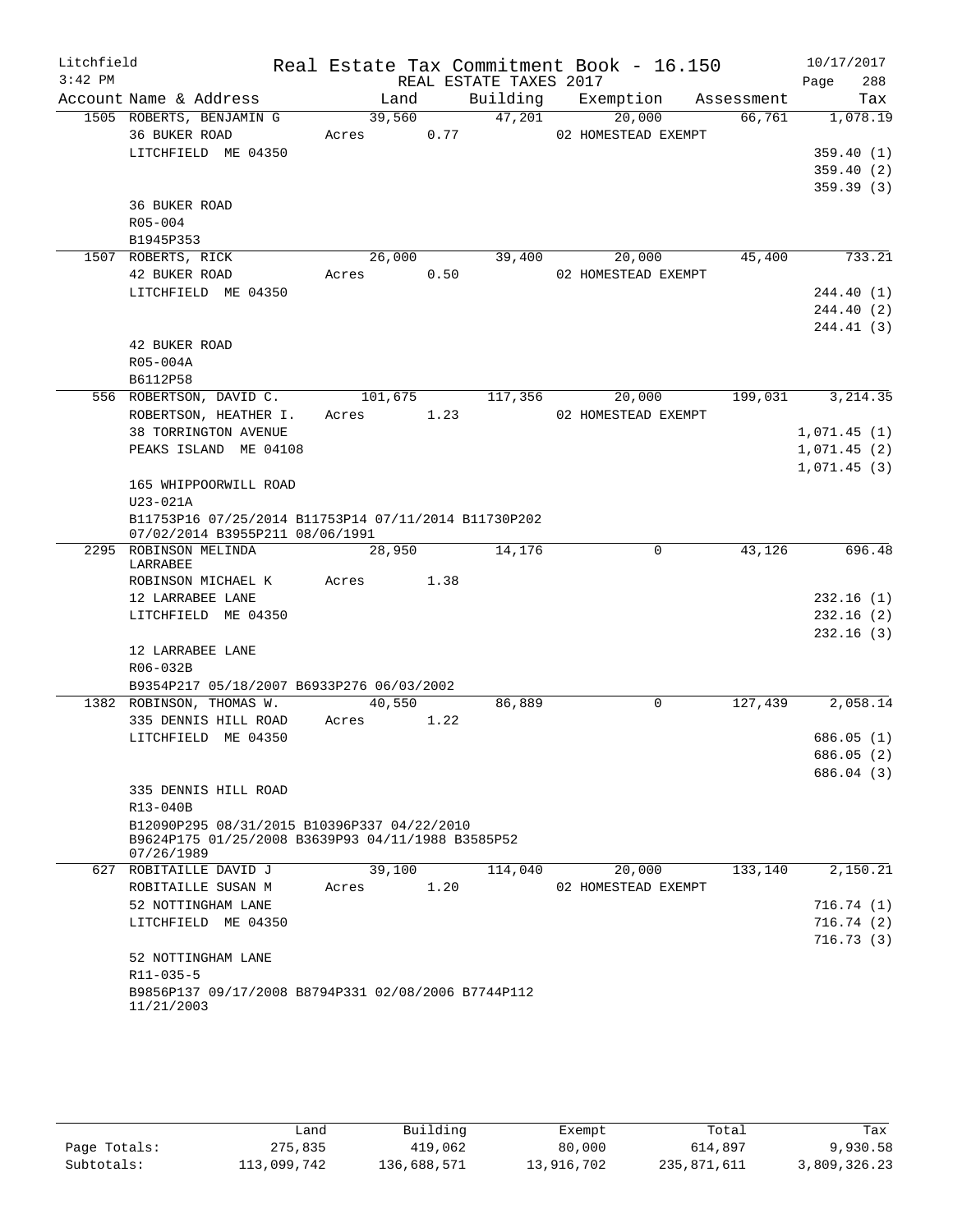| Litchfield |                                                              |                     |        |                        | Real Estate Tax Commitment Book - 16.150 |            | 10/17/2017   |        |
|------------|--------------------------------------------------------------|---------------------|--------|------------------------|------------------------------------------|------------|--------------|--------|
| $3:42$ PM  |                                                              |                     |        | REAL ESTATE TAXES 2017 |                                          |            | Page         | 289    |
|            | Account Name & Address                                       | Land                |        | Building               | Exemption                                | Assessment |              | Tax    |
|            | 624 ROCQUE, MICHAEL A.<br>LASSALLE-ROCQUE, ANDREA Acres 1.10 | 38,850              |        | 131,666                | $\Omega$                                 | 170,516    | 2,753.83     |        |
|            | L.<br>18 CRAWFORD ROAD                                       |                     |        |                        |                                          |            | 917.94 (1)   |        |
|            | PITTSFIELD ME 04967                                          |                     |        |                        |                                          |            | 917.94 (2)   |        |
|            |                                                              |                     |        |                        |                                          |            | 917.95(3)    |        |
|            | 70 NOTTINGHAM LANE<br>$R11 - 035 - 6$                        |                     |        |                        |                                          |            |              |        |
|            | B12123P90 10/02/2015 B7568P131 04/27/2004                    |                     |        |                        |                                          |            |              |        |
|            | 173 RODENBERG, RAY                                           | 149,600             |        | 67,928                 | $\mathbf 0$                              | 217,528    | 3,513.08     |        |
|            | 2647 CONNECTICUT AVE NW Acres                                |                     | 7.10   |                        |                                          |            |              |        |
|            | SUITE 200                                                    |                     |        |                        |                                          |            | 1, 171.03(1) |        |
|            | WASHINGTON DC 20008                                          |                     |        |                        |                                          |            | 1, 171.03(2) |        |
|            |                                                              |                     |        |                        |                                          |            | 1, 171.02(3) |        |
|            | 1506 HALLOWELL ROAD                                          |                     |        |                        |                                          |            |              |        |
|            | $U20 - 032$                                                  |                     |        |                        |                                          |            |              |        |
|            | B6385P353 01/08/2001                                         |                     |        |                        |                                          |            |              |        |
|            | 1509 RODMAN, GERALD                                          |                     | 53,200 | 124,900                | 20,000                                   | 158,100    | 2,553.31     |        |
|            | 65 UPPER POND ROAD                                           | Acres               | 6.70   |                        | 02 HOMESTEAD EXEMPT                      |            |              |        |
|            | LITCHFIELD ME 04350                                          |                     |        |                        |                                          |            | 851.10(1)    |        |
|            |                                                              |                     |        |                        |                                          |            | 851.10(2)    |        |
|            |                                                              |                     |        |                        |                                          |            | 851.11(3)    |        |
|            | 65 UPPER POND ROAD                                           |                     |        |                        |                                          |            |              |        |
|            | R07-029                                                      |                     |        |                        |                                          |            |              |        |
|            | B2335P316                                                    |                     |        |                        |                                          |            |              |        |
|            | 243 RODNEY, JOHN & DAWN                                      | $5\overline{5,500}$ |        | 114,337                | 20,000                                   | 149,837    | 2,419.87     |        |
|            | 1176 RICHMOND ROAD<br>LITCHFIELD ME 04350                    | Acres               | 9.00   |                        | 02 HOMESTEAD EXEMPT                      |            | 806.62(1)    |        |
|            |                                                              |                     |        |                        |                                          |            | 806.62(2)    |        |
|            |                                                              |                     |        |                        |                                          |            | 806.63(3)    |        |
|            | 1176 RICHMOND ROAD                                           |                     |        |                        |                                          |            |              |        |
|            | R01-012A                                                     |                     |        |                        |                                          |            |              |        |
|            | B5157P250 06/24/1996                                         |                     |        |                        |                                          |            |              |        |
|            | 352 RODRIGUE STEVEN L                                        | 15,044              |        | 0                      | 0                                        | 15,044     |              | 242.96 |
|            | RODRIGUE ANNA S                                              | Acres               | 0.34   |                        |                                          |            |              |        |
|            | 806 RIVER ROAD                                               |                     |        |                        |                                          |            | 80.99(1)     |        |
|            | LEEDS ME 04263                                               |                     |        |                        |                                          |            | 80.99(2)     |        |
|            |                                                              |                     |        |                        |                                          |            | 80.98 (3)    |        |
|            | LAKEVIEW DRIVE                                               |                     |        |                        |                                          |            |              |        |
|            | $U28 - 025$                                                  |                     |        |                        |                                          |            |              |        |
|            | B9406P228 06/29/2007 B1442P522 05/18/1967                    |                     |        |                        |                                          |            |              |        |
|            | 1277 RODRIGUE, RUSSELL M,<br>ELIZABETH                       | 43,050              |        | 191,631                | 20,000                                   | 214,681    | 3,467.10     |        |
|            | 30 NADEAU DRIVE                                              | Acres               | 2.78   |                        | 02 HOMESTEAD EXEMPT                      |            |              |        |
|            | LITCHFIELD ME 04350                                          |                     |        |                        |                                          |            | 1,155.70(1)  |        |
|            |                                                              |                     |        |                        |                                          |            | 1, 155.70(2) |        |
|            |                                                              |                     |        |                        |                                          |            | 1, 155.70(3) |        |
|            | 30 NADEAU DRIVE                                              |                     |        |                        |                                          |            |              |        |
|            | $R12 - 010 - 3$                                              |                     |        |                        |                                          |            |              |        |

B10875P62 11/02/2011 B7722P336 03/12/2003

|              | ∟and        | Building    | Exempt     | Total       | Tax          |
|--------------|-------------|-------------|------------|-------------|--------------|
| Page Totals: | 355,244     | 630,462     | 60,000     | 925,706     | 14,950.15    |
| Subtotals:   | 113,454,986 | 137,319,033 | 13,976,702 | 236,797,317 | 3,824,276.38 |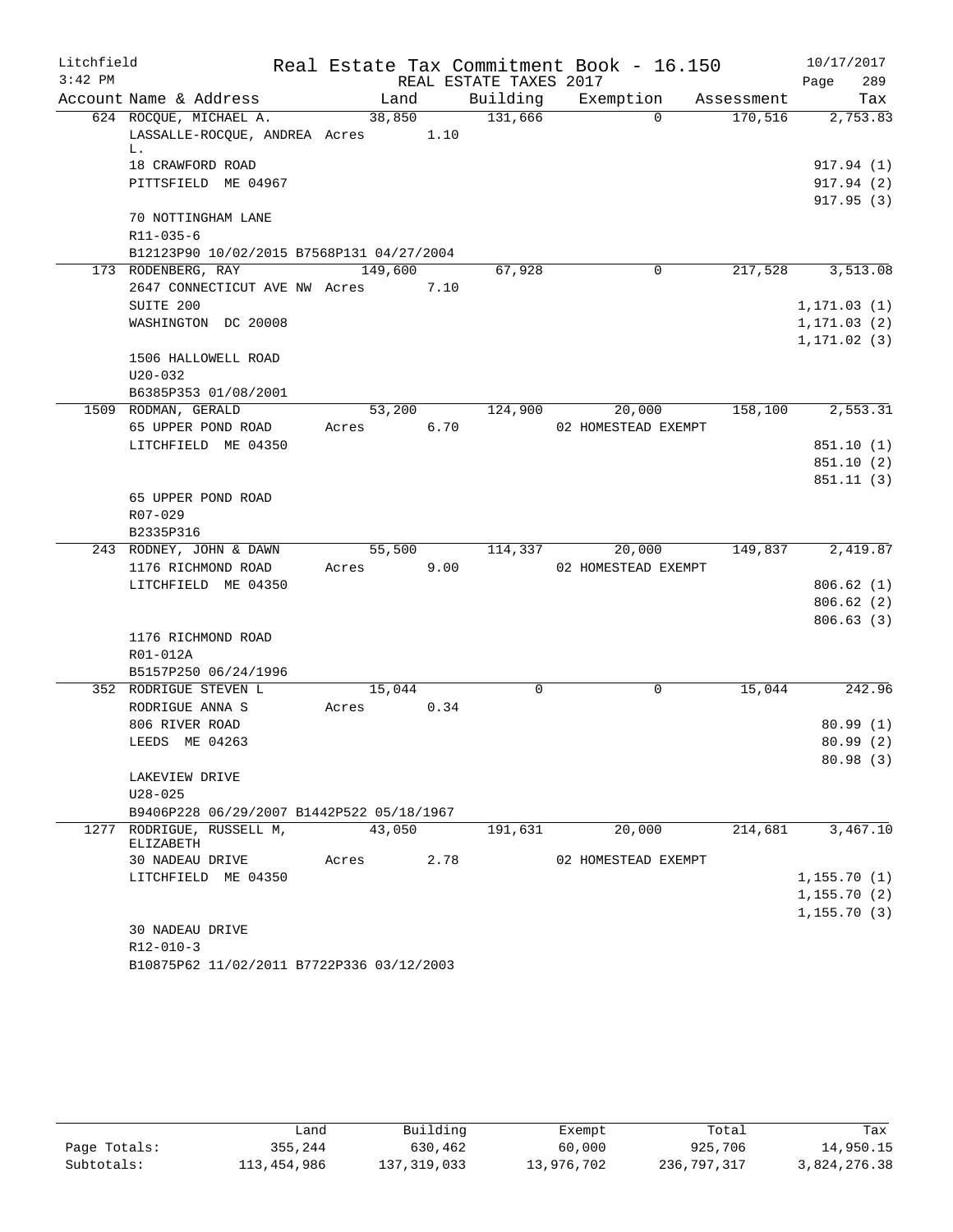| Litchfield   |                                                                                                                             |                  |          | Real Estate Tax Commitment Book - 16.150 |           |               | 10/17/2017                 |
|--------------|-----------------------------------------------------------------------------------------------------------------------------|------------------|----------|------------------------------------------|-----------|---------------|----------------------------|
| $3:42$ PM    |                                                                                                                             |                  |          | REAL ESTATE TAXES 2017                   |           |               | 290<br>Page                |
|              | Account Name & Address                                                                                                      | Land             |          | Building                                 | Exemption | Assessment    | Tax                        |
|              | 1311 RODRIGUE, RUSSELL M.<br>RODRIGUE, ELIZABETH K.<br><b>30 NADEAU ROAD</b>                                                | 55,076<br>Acres  | 0.11     | 31,745                                   | $\Omega$  | 86,821        | 1,402.16<br>467.39 (1)     |
|              | LITCHFIELD ME 04350<br>45 FICKETT DRIVE                                                                                     |                  |          |                                          |           |               | 467.39 (2)<br>467.38 (3)   |
|              | $U17 - 026$<br>B12148P228 10/29/2015 B9429P347 07/20/2007 B9429P345<br>07/20/2007 B9229P298 01/12/2007 B5244P216 10/21/1996 |                  |          |                                          |           |               |                            |
|              | 1832 RODRIGUE, STEVEN &<br>KATHLEEN                                                                                         | 120,178          |          | 125,588                                  | 0         | 245,766       | 3,969.12                   |
|              | PO BOX 2301                                                                                                                 | Acres            | 0.58     |                                          |           |               |                            |
|              | LEWISTON ME 04240                                                                                                           |                  |          |                                          |           |               | 1,323.04(1)<br>1,323.04(2) |
|              | 28 WEED DRIVE                                                                                                               |                  |          |                                          |           |               | 1,323.04(3)                |
|              | $U25 - 008$<br>B6657P79 11/11/2000                                                                                          |                  |          |                                          |           |               |                            |
|              | 759 RODRIGUE, STEVEN L                                                                                                      | 33,024           |          | 58,997                                   | 0         | 92,021        | 1,486.14                   |
|              | RODRIGUE, ANNA S                                                                                                            | Acres            | 0.64     |                                          |           |               |                            |
|              | 806 RIVER ROAD                                                                                                              |                  |          |                                          |           |               | 495.38 (1)                 |
|              | LEEDS ME 04263                                                                                                              |                  |          |                                          |           |               | 495.38 (2)<br>495.38 (3)   |
|              | LAKEVIEW DRIVE<br>$U28 - 024$                                                                                               |                  |          |                                          |           |               |                            |
|              | B8161P171 10/14/2004 B7952P111 05/20/2004 B1321P5                                                                           |                  |          |                                          |           |               |                            |
|              | 1513 ROF & RDF REALTY TR,                                                                                                   | 26,000           |          | 50,600                                   | 0         | 76,600        | 1,237.09                   |
|              | C/O RICHARD/RONALD<br>FOSTER TRUSTEES                                                                                       | Acres            | 0.50     |                                          |           |               |                            |
|              | 495 HUNTINGTON HILL RD                                                                                                      |                  |          |                                          |           |               | 412.36 (1)                 |
|              | LITCHFIELD ME 04350                                                                                                         |                  |          |                                          |           |               | 412.36(2)<br>412.37(3)     |
|              | 486 HUNTINGTON HILL<br><b>ROAD</b>                                                                                          |                  |          |                                          |           |               |                            |
|              | $R06 - 025$                                                                                                                 |                  |          |                                          |           |               |                            |
|              | B6343P180<br>1514 ROF & RDF REALTY TRUST                                                                                    |                  |          | 0                                        | 0         | 560,339       | 9,049.47                   |
|              | % FOSTER,                                                                                                                   | 560,339<br>Acres | 92.13    |                                          |           |               |                            |
|              | RICHARD/RONALD TRUSTEES<br>495 HUNTINGTON HILL                                                                              |                  |          |                                          |           |               | 3,016.49(1)                |
|              | ROAD                                                                                                                        |                  |          |                                          |           |               |                            |
|              | LITCHFIELD ME 04350                                                                                                         |                  |          |                                          |           |               | 3,016.49(2)<br>3,016.49(3) |
|              | 495 HUNTINGTON HILL<br><b>ROAD</b>                                                                                          |                  |          |                                          |           |               |                            |
|              | $R04 - 004$                                                                                                                 |                  |          |                                          |           |               |                            |
| 1443         | B6343P180 11/11/2000<br>ROF & RDF REALTY TRUST                                                                              | 40,250           |          | 355,964                                  | 0         | 396,214       | 6,398.86                   |
|              | FOSTER RICHARD/RONALD<br>TRUSTEES                                                                                           | Acres            | 1.10     |                                          |           |               |                            |
|              | % RICHARD/RONALD FOSTER<br>TRUSTEES                                                                                         |                  |          |                                          |           |               | 2,132.95(1)                |
|              | 495 HUNTINGTON HILL<br>ROAD                                                                                                 |                  |          |                                          |           |               | 2,132.95(2)                |
|              | LITCHFIELD ME 04350<br>481 HUNTINGTON HILL<br><b>ROAD</b><br>R04-004A                                                       |                  |          |                                          |           |               | 2,132.96(3)                |
|              | B6343P174 11/15/2000                                                                                                        |                  |          |                                          |           |               |                            |
|              | Land                                                                                                                        |                  | Building |                                          | Exempt    | Total         | Tax                        |
| Page Totals: | 834,867                                                                                                                     |                  | 622,894  |                                          | 0         | 1,457,761     | 23,542.84                  |
| Subtotals:   | 114,289,853                                                                                                                 | 137,941,927      |          | 13,976,702                               |           | 238, 255, 078 | 3,847,819.22               |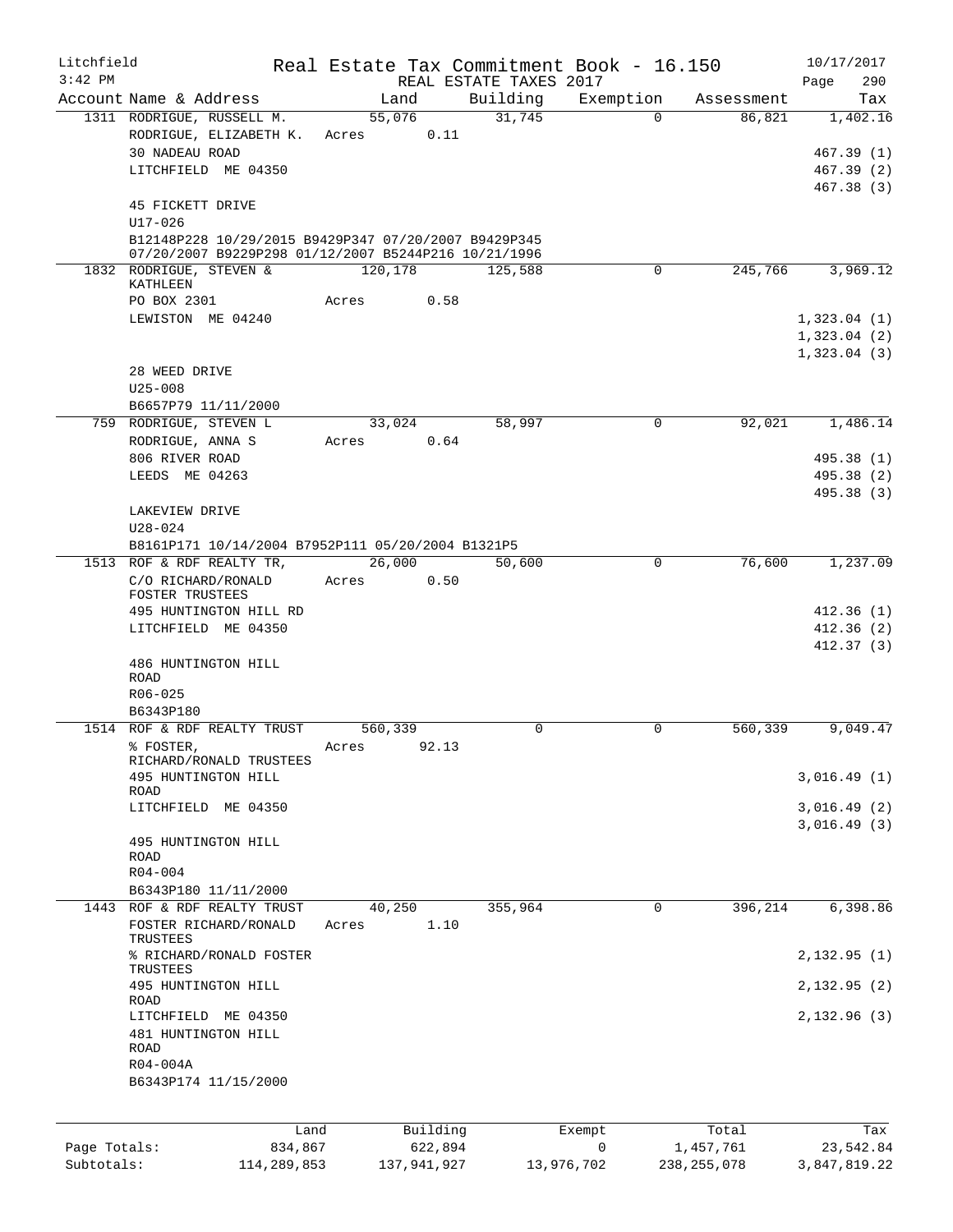| Litchfield<br>$3:42$ PM |                                                     |             |         |             | REAL ESTATE TAXES 2017 | Real Estate Tax Commitment Book - 16.150 |               |                  | 10/17/2017<br>Page | 291       |
|-------------------------|-----------------------------------------------------|-------------|---------|-------------|------------------------|------------------------------------------|---------------|------------------|--------------------|-----------|
|                         | Account Name & Address                              |             | Land    |             |                        | Building Exemption Assessment            |               |                  |                    | Tax       |
|                         | 495 ROGERS CAMMIE L                                 |             | 50,500  |             | 169,222                | 20,000                                   |               | 199,722          |                    | 3,225.51  |
|                         | 249 RICHMOND ROAD                                   |             |         | Acres 5.20  |                        | 02 HOMESTEAD EXEMPT                      |               |                  |                    |           |
|                         | LITCHFIELD ME 04350                                 |             |         |             |                        |                                          |               |                  | 1,075.17(1)        |           |
|                         |                                                     |             |         |             |                        |                                          |               |                  |                    |           |
|                         |                                                     |             |         |             |                        |                                          |               |                  | 1,075.17(2)        |           |
|                         |                                                     |             |         |             |                        |                                          |               |                  | 1,075.17(3)        |           |
|                         | 249 RICHMOND ROAD                                   |             |         |             |                        |                                          |               |                  |                    |           |
|                         | $R03 - 040 - 4$                                     |             |         |             |                        |                                          |               |                  |                    |           |
|                         | B6410P130 02/20/2001                                |             |         |             |                        |                                          |               |                  |                    |           |
|                         | 1519 ROGERS JR, GEORGE M                            |             |         | 52,542      | 173,936                | 20,000                                   |               | 206,478 3,334.62 |                    |           |
|                         | 24 UPPER POND ROAD                                  |             |         | Acres 46.00 |                        | 02 HOMESTEAD EXEMPT                      |               |                  |                    |           |
|                         | LITCHFIELD ME 04350                                 |             |         |             |                        |                                          |               |                  |                    |           |
|                         |                                                     |             |         |             |                        |                                          |               |                  | 1, 111.54(1)       |           |
|                         |                                                     |             |         |             |                        |                                          |               |                  | 1, 111.54 (2)      |           |
|                         |                                                     |             |         |             |                        |                                          |               |                  | 1, 111.54(3)       |           |
|                         | 24 UPPER POND ROAD                                  |             |         |             |                        |                                          |               |                  |                    |           |
|                         | $R08 - 023$                                         |             |         |             |                        |                                          |               |                  |                    |           |
|                         | B2360P61                                            |             |         |             |                        |                                          |               |                  |                    |           |
|                         | 2404 ROGERS, GEORGE M JR                            |             | 4,476   |             | $\Omega$               |                                          | $\Omega$      | 4,476            |                    | 72.29     |
|                         | ROGERS, JUDITH A                                    | Acres 16.00 |         |             |                        |                                          |               |                  |                    |           |
|                         |                                                     |             |         |             |                        |                                          |               |                  |                    |           |
|                         | 24 UPPER POND ROAD                                  |             |         |             |                        |                                          |               |                  |                    | 24.10(1)  |
|                         | LITCHFIELD ME 04350                                 |             |         |             |                        |                                          |               |                  |                    | 24.10(2)  |
|                         |                                                     |             |         |             |                        |                                          |               |                  |                    | 24.09(3)  |
|                         | 150 UPPER POND ROAD                                 |             |         |             |                        |                                          |               |                  |                    |           |
|                         | R08-024                                             |             |         |             |                        |                                          |               |                  |                    |           |
|                         | B7957P286 05/24/2004                                |             |         |             |                        |                                          |               |                  |                    |           |
|                         | 46 ROGERS, GEORGE, JR.                              |             | 16,042  |             | $\Omega$               |                                          | 0             | 16,042           |                    | 259.08    |
|                         | 24 UPPER POND ROAD                                  | Acres 63.00 |         |             |                        |                                          |               |                  |                    |           |
|                         |                                                     |             |         |             |                        |                                          |               |                  |                    |           |
|                         | LITCHFIELD ME 04350                                 |             |         |             |                        |                                          |               |                  |                    | 86.36(1)  |
|                         |                                                     |             |         |             |                        |                                          |               |                  |                    | 86.36(2)  |
|                         |                                                     |             |         |             |                        |                                          |               |                  |                    | 86.36(3)  |
|                         | 24 UPPER POND ROAD                                  |             |         |             |                        |                                          |               |                  |                    |           |
|                         | R08-022                                             |             |         |             |                        |                                          |               |                  |                    |           |
|                         | B5395P168                                           |             |         |             |                        |                                          |               |                  |                    |           |
|                         | 2847 ROGERS, JOHN                                   |             |         | 0           | 9.153                  | 9,153                                    |               | $\Omega$         |                    | 0.00      |
|                         | P.O. BOX 443                                        |             |         |             |                        | 02 HOMESTEAD EXEMPT                      |               |                  |                    |           |
|                         | LITCHFIELD ME 04350                                 |             |         |             |                        |                                          |               |                  |                    |           |
|                         |                                                     |             |         |             |                        |                                          |               |                  |                    |           |
|                         |                                                     |             |         |             |                        |                                          |               |                  |                    |           |
|                         |                                                     |             |         |             |                        |                                          |               |                  |                    |           |
|                         | 215 PLAINS ROAD                                     |             |         |             |                        |                                          |               |                  |                    |           |
|                         | R07-044-ON                                          |             |         |             |                        |                                          |               |                  |                    |           |
|                         | 941 ROHN, CHARLES                                   |             | 169,130 |             | 231,048                |                                          | 0             | 400,178          |                    | 6,462.87  |
|                         | ROHN, CAROL                                         | Acres       |         | 0.55        |                        |                                          |               |                  |                    |           |
|                         | 68 GRANDVIEW DRIVE                                  |             |         |             |                        |                                          |               |                  | 2,154.29(1)        |           |
|                         | WESTBROOK ME 04092                                  |             |         |             |                        |                                          |               |                  | 2, 154.29(2)       |           |
|                         |                                                     |             |         |             |                        |                                          |               |                  |                    |           |
|                         |                                                     |             |         |             |                        |                                          |               |                  | 2, 154.29(3)       |           |
|                         | 299 PEACE PIPE DRIVE                                |             |         |             |                        |                                          |               |                  |                    |           |
|                         | U29-019A                                            |             |         |             |                        |                                          |               |                  |                    |           |
|                         | B12333P24 06/22/2016 B10566P223 10/28/2010 B6100P99 |             |         |             |                        |                                          |               |                  |                    |           |
|                         | 11/12/1999                                          |             |         |             |                        |                                          |               |                  |                    |           |
|                         | 2438 ROLFE BARBARA                                  |             | 42,850  |             | 77,448                 | 20,000                                   |               | 100,298          |                    | 1,619.81  |
|                         | 1271 WEST ROAD                                      | Acres       |         | 2.14        |                        | 02 HOMESTEAD EXEMPT                      |               |                  |                    |           |
|                         | LITCHFIELD ME 04350                                 |             |         |             |                        |                                          |               |                  | 539.94(1)          |           |
|                         |                                                     |             |         |             |                        |                                          |               |                  |                    |           |
|                         |                                                     |             |         |             |                        |                                          |               |                  | 539.94(2)          |           |
|                         |                                                     |             |         |             |                        |                                          |               |                  | 539.93(3)          |           |
|                         | 1271 WEST ROAD                                      |             |         |             |                        |                                          |               |                  |                    |           |
|                         | R03-029C                                            |             |         |             |                        |                                          |               |                  |                    |           |
|                         | B7946P202 05/05/2004                                |             |         |             |                        |                                          |               |                  |                    |           |
|                         |                                                     |             |         |             |                        |                                          |               |                  |                    |           |
|                         |                                                     |             |         |             |                        |                                          |               |                  |                    |           |
|                         |                                                     |             |         |             |                        |                                          |               |                  |                    |           |
|                         | Land                                                |             |         | Building    |                        | Exempt                                   |               | Total            |                    | Tax       |
| Page Totals:            | 335,540                                             |             |         | 660,807     |                        | 69,153                                   |               | 927,194          |                    | 14,974.18 |
| Subtotals:              | 114,625,393                                         |             |         | 138,602,734 |                        | 14,045,855                               | 239, 182, 272 |                  | 3,862,793.40       |           |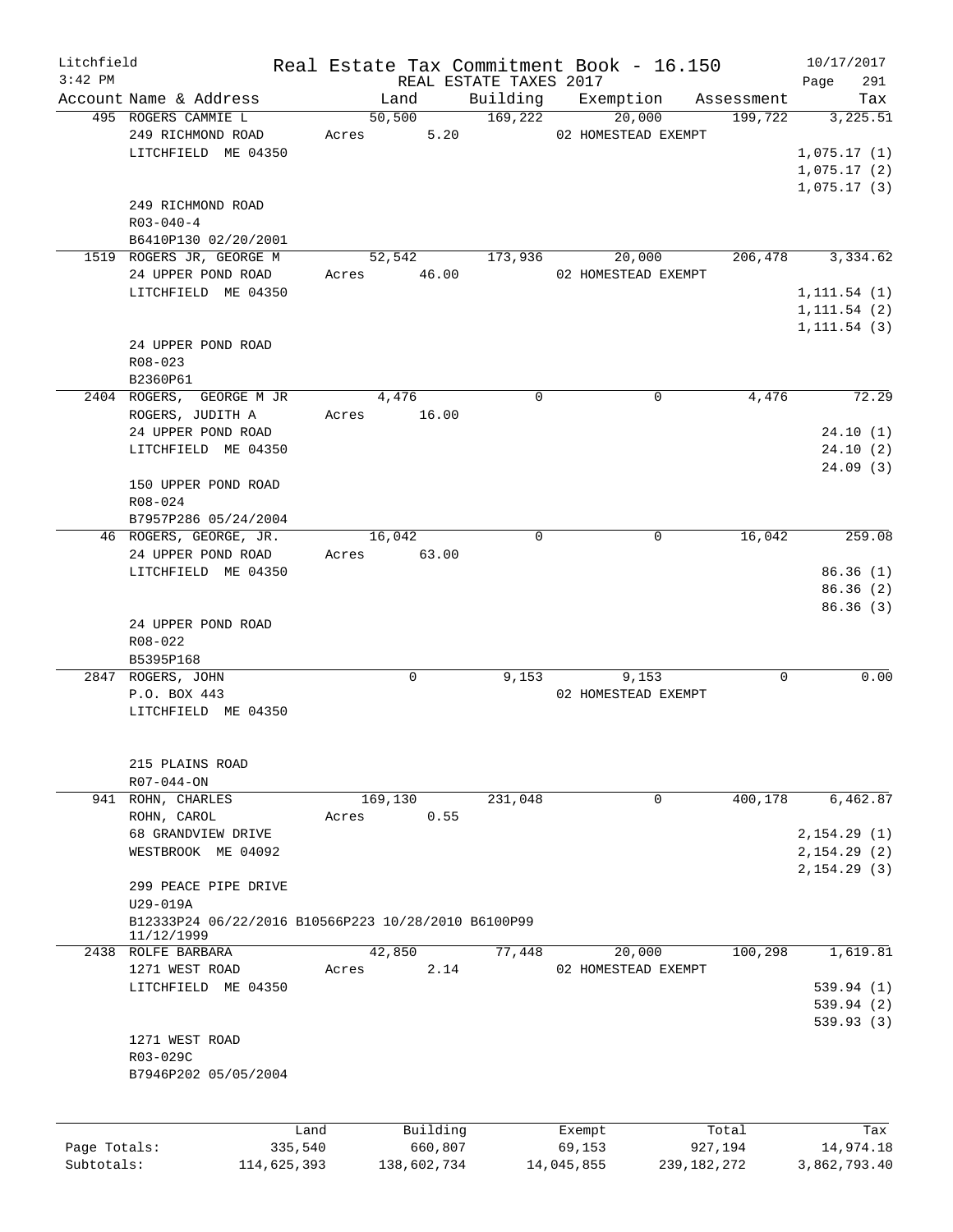| Litchfield |                                                      |                      |      |                        | Real Estate Tax Commitment Book - 16.150 |                | 10/17/2017              |
|------------|------------------------------------------------------|----------------------|------|------------------------|------------------------------------------|----------------|-------------------------|
| $3:42$ PM  |                                                      |                      |      | REAL ESTATE TAXES 2017 |                                          |                | 292<br>Page             |
|            | Account Name & Address                               | Land                 |      |                        | Building Exemption Assessment            |                | Tax                     |
|            | 1521 ROLSTON, ROBERT G                               | 42,000               |      | 116,227                | 20,000                                   | 138,227        | 2, 232.37               |
|            | ROLSTON SHEILA E                                     |                      |      |                        | Acres 1.80 02 HOMESTEAD EXEMPT           |                |                         |
|            | 463 HUNTINGTON HILL<br>ROAD                          |                      |      |                        |                                          |                | 744.12(1)               |
|            | LITCHFIELD ME 04350                                  |                      |      |                        |                                          |                | 744.12(2)               |
|            |                                                      |                      |      |                        |                                          |                | 744.13(3)               |
|            | 463 HUNTINGTON HILL                                  |                      |      |                        |                                          |                |                         |
|            | <b>ROAD</b>                                          |                      |      |                        |                                          |                |                         |
|            | $R04 - 006$                                          |                      |      |                        |                                          |                |                         |
|            | B4069P275 04/03/1992                                 |                      |      |                        |                                          |                |                         |
|            | 1079 ROMERO, CATHERINE                               | 43,300               |      | 77,979                 | 0                                        | 121,279        | 1,958.66                |
|            | LITALIEN, CATHERINE-FKA Acres 2.32                   |                      |      |                        |                                          |                |                         |
|            | 2 STOBIE STREET                                      |                      |      |                        |                                          |                | 652.89(1)               |
|            | WINSLOW ME 04901                                     |                      |      |                        |                                          |                | 652.89(2)               |
|            |                                                      |                      |      |                        |                                          |                | 652.88(3)               |
|            | 299 OAK HILL ROAD                                    |                      |      |                        |                                          |                |                         |
|            | R04-026A                                             |                      |      |                        |                                          |                |                         |
|            | B8825P266 03/08/2006 B3805P102                       |                      |      |                        |                                          |                |                         |
|            | 1173 ROOD RICHARD C                                  | 31,600               |      | 112,712                | 0                                        | 144,312        | 2,330.64                |
|            | 440 OAKHILL ROAD                                     | Acres 0.70           |      |                        |                                          |                |                         |
|            | LITCHFIELD ME 04350                                  |                      |      |                        |                                          |                | 776.88(1)               |
|            |                                                      |                      |      |                        |                                          |                | 776.88(2)               |
|            |                                                      |                      |      |                        |                                          |                | 776.88(3)               |
|            | 440 OAK HILL ROAD                                    |                      |      |                        |                                          |                |                         |
|            | R04-039A                                             |                      |      |                        |                                          |                |                         |
|            | B8440P301 06/03/2005 B5387P210<br>2137 ROSE MARGARET |                      |      |                        | 82,291                                   | 20,000 101,216 | 1,634.64                |
|            | 17 FLAHERTY LANE                                     | 38,925<br>Acres 1.13 |      |                        | 02 HOMESTEAD EXEMPT                      |                |                         |
|            | LITCHFIELD ME 04350                                  |                      |      |                        |                                          |                | 544.88(1)               |
|            |                                                      |                      |      |                        |                                          |                | 544.88 (2)              |
|            |                                                      |                      |      |                        |                                          |                | 544.88(3)               |
|            | 22 FLAHERTY LANE                                     |                      |      |                        |                                          |                |                         |
|            | R03-105E                                             |                      |      |                        |                                          |                |                         |
|            | B8428P21 05/25/2005                                  |                      |      |                        |                                          |                |                         |
|            | 319 ROSE MICHAEL R                                   | 53,840               |      |                        | 87,954<br>26,000                         | 115,794        | 1,870.07                |
|            | ROSE KATHY E                                         | Acres 7.34           |      |                        | 02 HOMESTEAD EXEMPT                      |                |                         |
|            | 22 HUNTINGTON HILL ROAD                              |                      |      |                        | 12 WW2 Vet Res.                          |                | 623.36(1)               |
|            | LITCHFIELD ME 04350                                  |                      |      |                        |                                          |                | 623.36 (2)              |
|            |                                                      |                      |      |                        |                                          |                | 623.35(3)               |
|            | 22 HUNTINGTON HILL ROAD                              |                      |      |                        |                                          |                |                         |
|            | R11-036                                              |                      |      |                        |                                          |                |                         |
|            | B9443P93 07/30/2007 B5770P210 10/27/1998             |                      |      |                        |                                          |                |                         |
|            | 953 ROSE, JEFFREY &                                  | 71,640               |      | 55,345                 | $\Omega$                                 | 126,985        | 2,050.81                |
|            | NOONS-ROSE, LINDA                                    |                      |      |                        |                                          |                |                         |
|            | PO BOX 2                                             | Acres                | 0.63 |                        |                                          |                |                         |
|            | TRURO MA 02666                                       |                      |      |                        |                                          |                | 683.60 (1)              |
|            |                                                      |                      |      |                        |                                          |                | 683.60 (2)<br>683.61(3) |
|            | 32 OSPREY LANE                                       |                      |      |                        |                                          |                |                         |
|            | $U03 - 009$                                          |                      |      |                        |                                          |                |                         |
|            | B6356P193                                            |                      |      |                        |                                          |                |                         |
|            |                                                      |                      |      |                        |                                          |                |                         |

|              | Land        | Building      | Exempt       | Total       | Tax          |
|--------------|-------------|---------------|--------------|-------------|--------------|
| Page Totals: | 281,305     | 532,508       | 66,000       | 747,813     | 12,077.19    |
| Subtotals:   | 114,906,698 | 139, 135, 242 | 14, 111, 855 | 239,930,085 | 3,874,870.59 |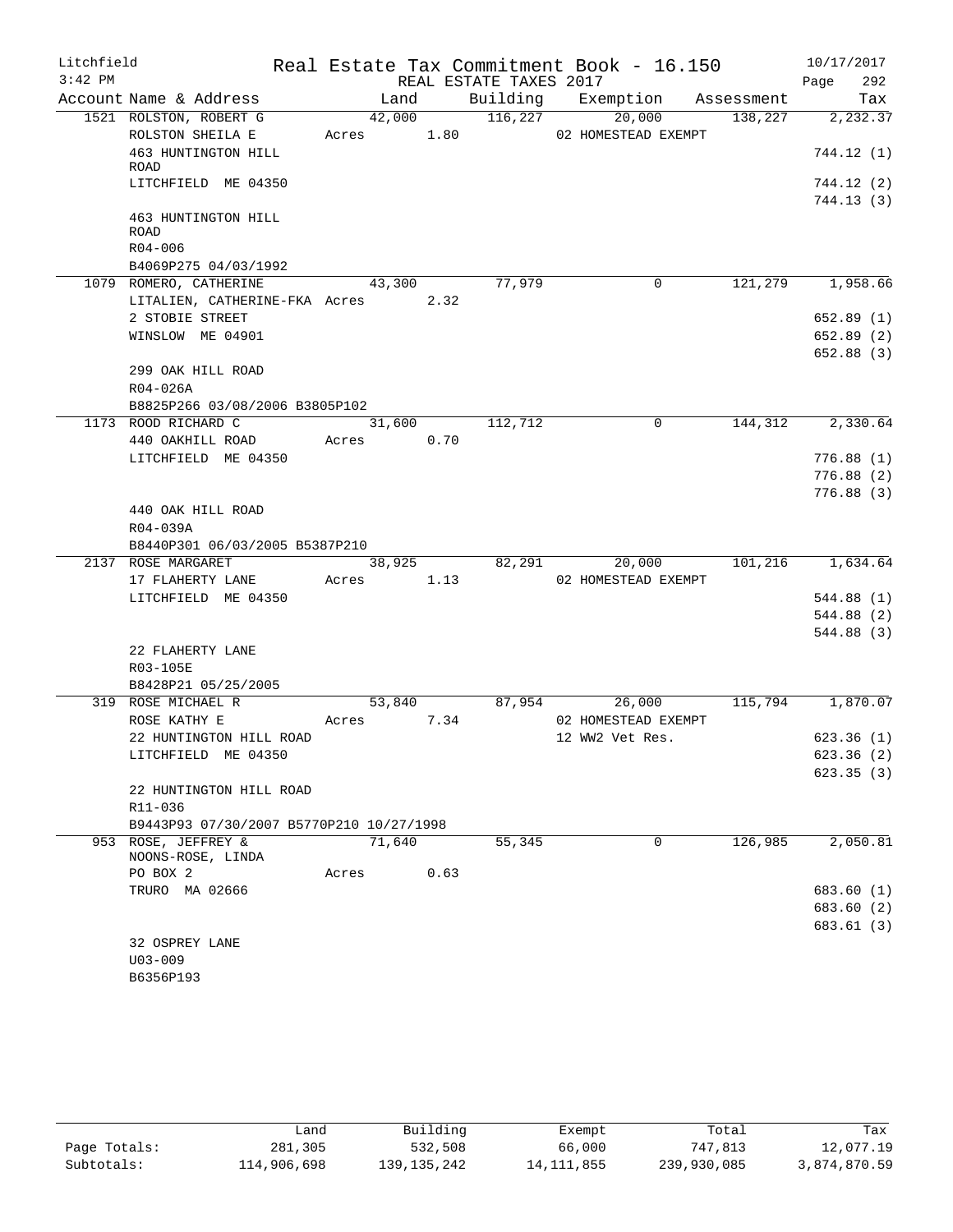| Litchfield<br>$3:42$ PM |                          |                                                                                           |         |       | REAL ESTATE TAXES 2017 | Real Estate Tax Commitment Book - 16.150 |            | 10/17/2017<br>293<br>Page |
|-------------------------|--------------------------|-------------------------------------------------------------------------------------------|---------|-------|------------------------|------------------------------------------|------------|---------------------------|
|                         |                          | Account Name & Address                                                                    | Land    |       | Building               | Exemption                                | Assessment | Tax                       |
|                         | TRUST                    | 2564 ROSSER, JOHN REVOCABLE                                                               | 388,382 |       | 154,026                | $\Omega$                                 | 542,408    | 8,759.89                  |
|                         | TRUSTEES                 | ROSSER , JOHN & LESLIE                                                                    | Acres   | 56.09 |                        |                                          |            |                           |
|                         | P.O. BOX 336             |                                                                                           |         |       |                        |                                          |            | 2,919.96 (1)              |
|                         |                          | LITCHFIELD ME 04350                                                                       |         |       |                        |                                          |            | 2,919.96 (2)              |
|                         |                          |                                                                                           |         |       |                        |                                          |            | 2,919.97(3)               |
|                         | ROSSER DRIVE             |                                                                                           |         |       |                        |                                          |            |                           |
|                         | R12-003A                 |                                                                                           |         |       |                        |                                          |            |                           |
|                         |                          | B10430P147 05/28/2010 B10427P247 05/26/2010<br>B10235P178 10/02/2009 B8652P234 10/13/2005 |         |       |                        |                                          |            |                           |
|                         |                          | 1524 ROSSER, LESLIE M                                                                     | 107,746 |       | 98,947                 | 0                                        | 206,693    | 3,338.09                  |
|                         |                          | REVOCABLE TRUST                                                                           |         |       |                        |                                          |            |                           |
|                         |                          | ROSSER, LESLIE & JOHN                                                                     | Acres   | 0.31  |                        |                                          |            |                           |
|                         | TRUSTEES<br>P.O. BOX 336 |                                                                                           |         |       |                        |                                          |            | 1,112.70(1)               |
|                         |                          | LITCHFIELD ME 04350                                                                       |         |       |                        |                                          |            | 1,112.70(2)               |
|                         |                          |                                                                                           |         |       |                        |                                          |            | 1, 112.69(3)              |
|                         |                          | 166 ROSSER DRIVE                                                                          |         |       |                        |                                          |            |                           |
|                         | U17-007                  |                                                                                           |         |       |                        |                                          |            |                           |
|                         |                          | B12223P283 02/08/2016 B10235P179 10/07/2009<br>B4534P219 11/01/1993                       |         |       |                        |                                          |            |                           |
|                         |                          | 1660 ROSSI, JAMES M & DAWN E                                                              | 94,682  |       | $\Omega$               | $\Omega$                                 | 94,682     | 1,529.11                  |
|                         | 5 EASY STREET            |                                                                                           | Acres   | 0.27  |                        |                                          |            |                           |
|                         |                          | LITCHFIELD ME 04350                                                                       |         |       |                        |                                          |            | 509.70(1)                 |
|                         |                          |                                                                                           |         |       |                        |                                          |            | 509.70(2)                 |
|                         | KERY LANE                |                                                                                           |         |       |                        |                                          |            | 509.71(3)                 |
|                         | $U10-037$                |                                                                                           |         |       |                        |                                          |            |                           |
|                         | B5022P37                 |                                                                                           |         |       |                        |                                          |            |                           |
|                         |                          | 298 ROSSI, JAMES M DAWN E                                                                 | 32,800  |       | 104,313                | 20,000                                   | 117,113    | 1,891.37                  |
|                         | 5 EASY STREET            |                                                                                           | Acres   | 0.60  |                        | 02 HOMESTEAD EXEMPT                      |            |                           |
|                         |                          | LITCHFIELD ME 04350                                                                       |         |       |                        |                                          |            | 630.46 (1)                |
|                         |                          |                                                                                           |         |       |                        |                                          |            | 630.46 (2)                |
|                         |                          |                                                                                           |         |       |                        |                                          |            | 630.45(3)                 |
|                         | 5 EASY STREET            |                                                                                           |         |       |                        |                                          |            |                           |
|                         | $U10 - 018$              | B5890P5 02/26/1999                                                                        |         |       |                        |                                          |            |                           |
|                         |                          | 2622 ROSSIGNOL ERIC J                                                                     | 40,525  |       | 124,245                |                                          | 164,770    | 2,661.04                  |
|                         |                          | 55 OVERLOOK DRIVE                                                                         | Acres   | 1.21  |                        |                                          |            |                           |
|                         |                          | LITCHFIELD ME 04350                                                                       |         |       |                        |                                          |            | 887.01 (1)                |
|                         |                          |                                                                                           |         |       |                        |                                          |            | 887.01 (2)                |
|                         |                          |                                                                                           |         |       |                        |                                          |            | 887.02 (3)                |
|                         |                          | 55 OVERLOOK DRIVE                                                                         |         |       |                        |                                          |            |                           |
|                         | $R12 - 022 - 5$          |                                                                                           |         |       |                        |                                          |            |                           |
|                         | 10/21/2004               | B9927P38 12/10/2008 B9498P31 09/13/2007 B8169P283                                         |         |       |                        |                                          |            |                           |
|                         |                          | 1529 ROSSIGNOL, DONALD R                                                                  | 43,500  |       | 98,119                 | 20,000                                   | 121,619    | 1,964.15                  |
|                         |                          | ROSSIGNOL CATHERINE I                                                                     | Acres   | 2.40  |                        | 02 HOMESTEAD EXEMPT                      |            |                           |
|                         |                          | 399 OAKHILL ROAD                                                                          |         |       |                        |                                          |            | 654.72 (1)                |
|                         |                          | LITCHFIELD ME 04350                                                                       |         |       |                        |                                          |            | 654.72 (2)                |
|                         |                          |                                                                                           |         |       |                        |                                          |            | 654.71 (3)                |
|                         |                          | 399 OAK HILL ROAD                                                                         |         |       |                        |                                          |            |                           |
|                         | $R04 - 022$              | B3968P231 08/29/1991                                                                      |         |       |                        |                                          |            |                           |
|                         |                          |                                                                                           |         |       |                        |                                          |            |                           |

|              | andش        | Building    | Exempt       | Total       | Tax          |
|--------------|-------------|-------------|--------------|-------------|--------------|
| Page Totals: | 707,635     | 579,650     | 40,000       | 1,247,285   | 20,143.65    |
| Subtotals:   | 115,614,333 | 139,714,892 | 14, 151, 855 | 241,177,370 | 3,895,014.24 |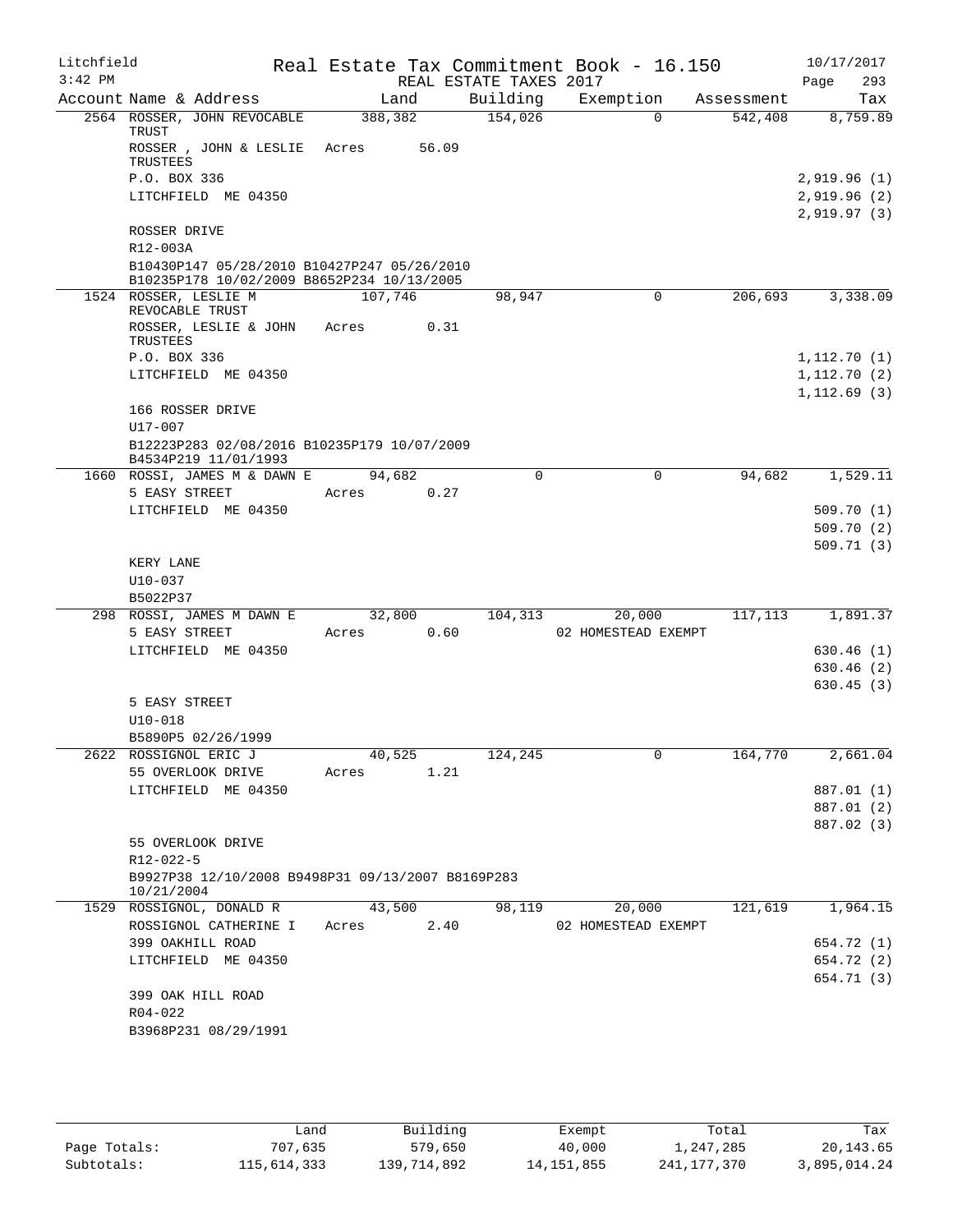| Litchfield   |                                              |       |        |                     |                        | Real Estate Tax Commitment Book - 16.150 |             |                  | 10/17/2017   |                        |
|--------------|----------------------------------------------|-------|--------|---------------------|------------------------|------------------------------------------|-------------|------------------|--------------|------------------------|
| $3:42$ PM    |                                              |       |        |                     | REAL ESTATE TAXES 2017 |                                          |             |                  | Page         | 294                    |
|              | Account Name & Address                       |       | Land   |                     |                        | Building Exemption Assessment            |             |                  |              | Tax                    |
|              | 1530 ROSSIGNOL, DUDLEY R<br>409 OAKHILL ROAD |       | 57,500 | Acres 11.00         | 94,583                 | 20,000<br>02 HOMESTEAD EXEMPT            |             | 132,083          |              | 2,133.14               |
|              | LITCHFIELD ME 04350                          |       |        |                     |                        |                                          |             |                  |              |                        |
|              |                                              |       |        |                     |                        |                                          |             |                  |              | 711.05(1)              |
|              |                                              |       |        |                     |                        |                                          |             |                  |              | 711.05(2)<br>711.04(3) |
|              | 409 OAK HILL ROAD                            |       |        |                     |                        |                                          |             |                  |              |                        |
|              | R04-021                                      |       |        |                     |                        |                                          |             |                  |              |                        |
|              | B2150P42                                     |       |        |                     |                        |                                          |             |                  |              |                        |
|              | 1531 ROUNTREE, DANIEL L                      |       |        | 40,000              |                        | 83,294<br>20,000                         |             | 103,294          |              | 1,668.20               |
|              | ROUNTREE KRISTI L                            |       |        | Acres 1.00          |                        | 02 HOMESTEAD EXEMPT                      |             |                  |              |                        |
|              | 2211 HALLOWELL ROAD                          |       |        |                     |                        |                                          |             |                  |              | 556.07(1)              |
|              | LITCHFIELD ME 04350                          |       |        |                     |                        |                                          |             |                  |              | 556.07(2)              |
|              |                                              |       |        |                     |                        |                                          |             |                  |              | 556.06(3)              |
|              | 2211 HALLOWELL ROAD                          |       |        |                     |                        |                                          |             |                  |              |                        |
|              | R11-023A                                     |       |        |                     |                        |                                          |             |                  |              |                        |
|              | B4509P175                                    |       |        |                     |                        |                                          |             |                  |              |                        |
|              | 1535 ROUSSEAU, JOSEPH                        |       | 37,426 |                     | 20,513                 | 0                                        |             | 57,939           |              | 935.71                 |
|              | ROUSSEAU, LILLIAN                            |       |        | Acres 0.11          |                        |                                          |             |                  |              |                        |
|              | <b>46 RICHARDS STREET</b>                    |       |        |                     |                        |                                          |             |                  |              | 311.90(1)              |
|              | GREENE ME 04236                              |       |        |                     |                        |                                          |             |                  |              | 311.90(2)              |
|              |                                              |       |        |                     |                        |                                          |             |                  |              | 311.91(3)              |
|              | 122 JIMMY POND LANE                          |       |        |                     |                        |                                          |             |                  |              |                        |
|              | $U08 - 006$                                  |       |        |                     |                        |                                          |             |                  |              |                        |
|              | B3228P328 09/10/1987 B1397P357 09/01/1965    |       |        |                     |                        |                                          |             |                  |              |                        |
|              | 1538 ROWE, CHARLES R., SR. 57,575            |       |        |                     | 138,271                |                                          | $\mathbf 0$ | 195,846          |              | 3,162.91               |
|              | (TRUSTEE)                                    |       |        |                     |                        |                                          |             |                  |              |                        |
|              | CHARLES R. ROWE, SR. Acres 11.10             |       |        |                     |                        |                                          |             |                  |              |                        |
|              | TRUST                                        |       |        |                     |                        |                                          |             |                  |              |                        |
|              | 6630 SEVERNDALE STREET                       |       |        |                     |                        |                                          |             |                  | 1,054.30(1)  |                        |
|              | COCOA FL 32927                               |       |        |                     |                        |                                          |             |                  | 1,054.30(2)  |                        |
|              |                                              |       |        |                     |                        |                                          |             |                  | 1,054.31(3)  |                        |
|              | 161 THOROFARE ROAD                           |       |        |                     |                        |                                          |             |                  |              |                        |
|              | R08-020A<br>B12362P314 07/25/2016 B2375P168  |       |        |                     |                        |                                          |             |                  |              |                        |
|              | 1539 ROWE, ERNEST P                          |       | 53,700 |                     | 67,286                 | 26,000                                   |             | 94,986           |              | 1,534.02               |
|              | 88 CENTER ROAD                               | Acres |        | 7.20                |                        | 02 HOMESTEAD EXEMPT                      |             |                  |              |                        |
|              | LITCHFIELD ME 04350                          |       |        |                     |                        | 03 VETERANS EXEMPT                       |             |                  |              | 511.34(1)              |
|              |                                              |       |        |                     |                        |                                          |             |                  |              | 511.34 (2)             |
|              |                                              |       |        |                     |                        |                                          |             |                  |              | 511.34(3)              |
|              | 88 CENTER ROAD                               |       |        |                     |                        |                                          |             |                  |              |                        |
|              | R02-119                                      |       |        |                     |                        |                                          |             |                  |              |                        |
|              | B1432P540                                    |       |        |                     |                        |                                          |             |                  |              |                        |
| 1540         | ROWE, HOWARD                                 |       | 55,220 |                     | $\mathbf 0$            |                                          | $\mathbf 0$ | 55,220           |              | 891.80                 |
|              | <b>45 WARREN LANE</b>                        | Acres |        | 69.00               |                        |                                          |             |                  |              |                        |
|              | LITCHFIELD ME 04350                          |       |        |                     |                        |                                          |             |                  |              | 297.27 (1)             |
|              |                                              |       |        |                     |                        |                                          |             |                  |              | 297.27(2)              |
|              |                                              |       |        |                     |                        |                                          |             |                  |              | 297.26 (3)             |
|              | 224 PINE TREE ROAD                           |       |        |                     |                        |                                          |             |                  |              |                        |
|              | R10-031                                      |       |        |                     |                        |                                          |             |                  |              |                        |
|              | B6732P231 12/13/2001                         |       |        |                     |                        |                                          |             |                  |              |                        |
|              | 1541 ROWE, HOWARD P                          |       | 69,580 |                     | 45,518                 | 20,000                                   |             | 95,098           |              | 1,535.83               |
|              | <b>45 WARREN LANE</b>                        | Acres |        | 0.31                |                        | 02 HOMESTEAD EXEMPT                      |             |                  |              |                        |
|              | LITCHFIELD ME 04350                          |       |        |                     |                        |                                          |             |                  |              | 511.94(1)              |
|              |                                              |       |        |                     |                        |                                          |             |                  |              | 511.94 (2)             |
|              |                                              |       |        |                     |                        |                                          |             |                  |              | 511.95(3)              |
|              | <b>45 WARREN LANE</b>                        |       |        |                     |                        |                                          |             |                  |              |                        |
|              | $U03 - 012$                                  |       |        |                     |                        |                                          |             |                  |              |                        |
|              | B7892P170 03/31/2004                         |       |        |                     |                        |                                          |             |                  |              |                        |
|              |                                              |       |        |                     |                        |                                          |             |                  |              |                        |
| Page Totals: | Land<br>371,001                              |       |        | Building<br>449,465 |                        | Exempt<br>86,000                         |             | Total<br>734,466 |              | Tax<br>11,861.61       |
| Subtotals:   | 115,985,334                                  |       |        | 140, 164, 357       |                        | 14, 237, 855                             | 241,911,836 |                  | 3,906,875.85 |                        |
|              |                                              |       |        |                     |                        |                                          |             |                  |              |                        |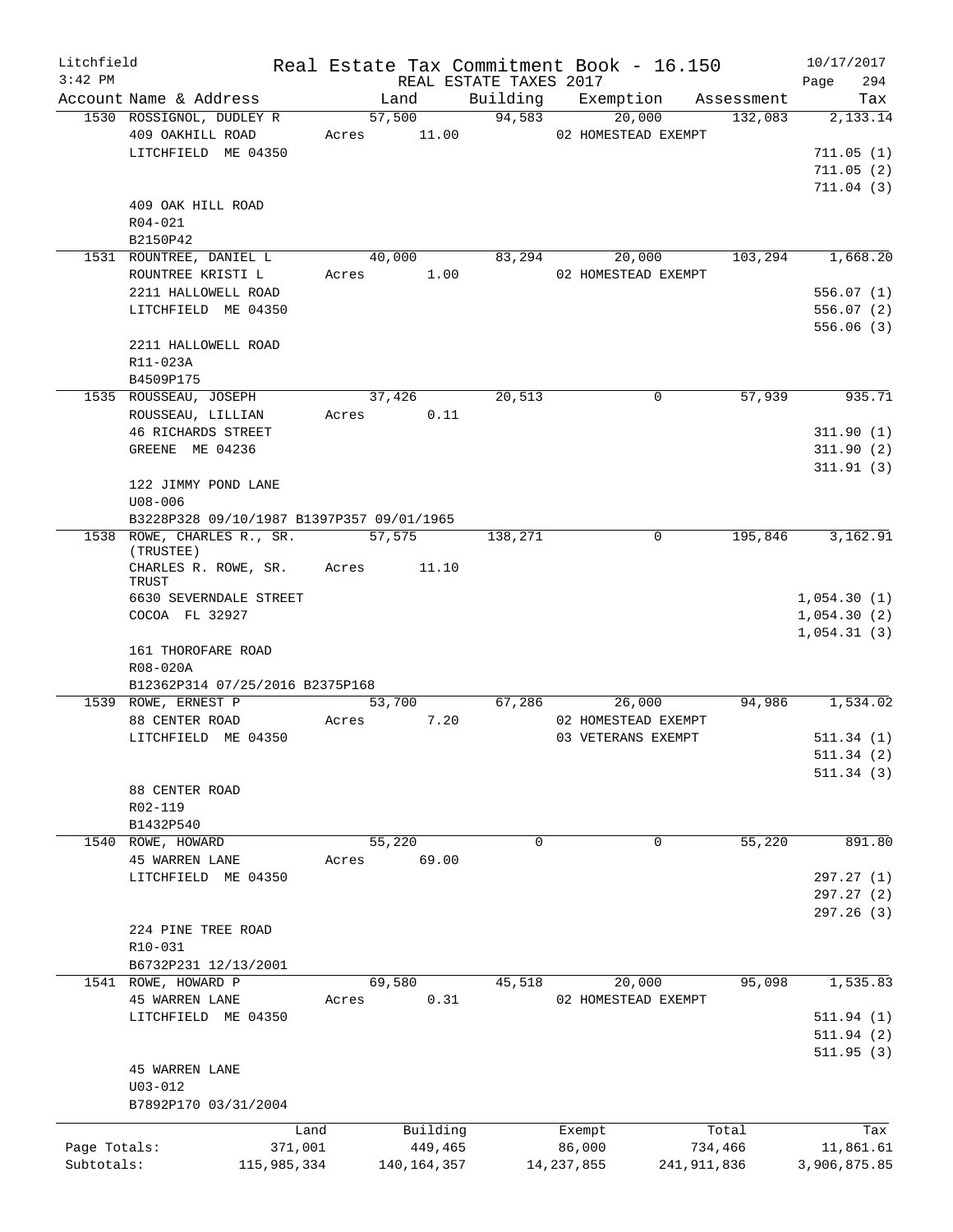| Litchfield |                                                      |         |        |                        | Real Estate Tax Commitment Book - 16.150 |            | 10/17/2017  |
|------------|------------------------------------------------------|---------|--------|------------------------|------------------------------------------|------------|-------------|
| $3:42$ PM  |                                                      |         |        | REAL ESTATE TAXES 2017 |                                          |            | 295<br>Page |
|            | Account Name & Address                               |         | Land   | Building               | Exemption                                | Assessment | Tax         |
|            | 475 ROY PAUL E                                       | 42,250  |        | 96,132                 | $\Omega$                                 | 138,382    | 2,234.87    |
|            | ROY DENISE H                                         | Acres   | 1.90   |                        |                                          |            |             |
|            | 25 DEFORGE STREET                                    |         |        |                        |                                          |            | 744.96 (1)  |
|            | LEWISTON ME 04240                                    |         |        |                        |                                          |            | 744.96 (2)  |
|            |                                                      |         |        |                        |                                          |            | 744.95 (3)  |
|            | 78 WHIPPOORWILL ROAD                                 |         |        |                        |                                          |            |             |
|            | $U21 - 006$                                          |         |        |                        |                                          |            |             |
|            | B9556P263 11/06/2007 B2644P1                         |         |        |                        |                                          |            |             |
|            | 1543 ROY, BRUCE L.                                   | 249,900 |        | 93,073                 | 0                                        | 342,973    | 5,539.01    |
|            | 5 LARRABEE ROAD                                      | Acres   | 3.42   |                        |                                          |            |             |
|            | LEWISTON ME 04240                                    |         |        |                        |                                          |            | 1,846.34(1) |
|            |                                                      |         |        |                        |                                          |            | 1,846.34(2) |
|            |                                                      |         |        |                        |                                          |            | 1,846.33(3) |
|            | 35 LUCIEN LANE                                       |         |        |                        |                                          |            |             |
|            | $U11 - 036$                                          |         |        |                        |                                          |            |             |
|            | B11445P174 07/12/2013 B2003P133 05/11/1977 B1475P794 |         |        |                        |                                          |            |             |
|            | 476 ROY, NATHAN P.                                   |         | 55,400 | 105,250                | 20,000                                   | 140,650    | 2,271.50    |
|            | 319 PINE TREE ROAD                                   | Acres   | 8.90   |                        | 02 HOMESTEAD EXEMPT                      |            |             |
|            | LITCHFIELD ME 04350                                  |         |        |                        |                                          |            | 757.17(1)   |
|            |                                                      |         |        |                        |                                          |            | 757.17(2)   |
|            |                                                      |         |        |                        |                                          |            | 757.16(3)   |
|            | 319 PINE TREE ROAD                                   |         |        |                        |                                          |            |             |
|            | $R11 - 001 - 4$                                      |         |        |                        |                                          |            |             |
|            | B11035P206 05/09/2012 B5954P107 05/21/1999           |         |        |                        |                                          |            |             |
|            | 790 RU DOLLAR GENERAL                                | 54,400  |        | 653,193                | $\mathbf 0$                              | 707,593    | 11,427.63   |
|            | OHPAME6, LLC.                                        |         |        |                        |                                          |            |             |
|            | C/O DAVID PERDUK                                     | Acres   | 7.90   |                        |                                          |            |             |
|            | 3080 BRISTOL STREET,<br>SUITE 550                    |         |        |                        |                                          |            | 3,809.21(1) |
|            | COSTA MESA CA 92626                                  |         |        |                        |                                          |            | 3,809.21(2) |
|            |                                                      |         |        |                        |                                          |            | 3,809.21(3) |
|            | 1905 HALLOWELL ROAD                                  |         |        |                        |                                          |            |             |
|            | $U16 - 002$                                          |         |        |                        |                                          |            |             |
|            | B12557P305 03/17/2017 B12461P68 11/04/2016 B11951P20 |         |        |                        |                                          |            |             |
|            | 04/02/2015 B7477P202 06/25/2003                      |         |        |                        |                                          |            |             |
|            | 1047 RUDOFF FRANCINE G                               | 54,500  |        | 115,293                | 20,000                                   | 149,793    | 2,419.16    |
|            | P O BOX 71                                           | Acres   | 8.00   |                        | 02 HOMESTEAD EXEMPT                      |            |             |
|            | LITCHFIELD ME 04350                                  |         |        |                        |                                          |            | 806.39 (1)  |
|            |                                                      |         |        |                        |                                          |            | 806.39(2)   |
|            |                                                      |         |        |                        |                                          |            | 806.38(3)   |
|            | 192 DENNIS HILL ROAD                                 |         |        |                        |                                          |            |             |
|            | R13-017                                              |         |        |                        |                                          |            |             |
|            | B9559P251 11/09/2007 B3194P244                       |         |        |                        |                                          |            |             |
|            | 130 RULE MARTY                                       |         | 27,044 | 127,925                | $\Omega$                                 | 154,969    | 2,502.75    |
|            | RULE DOROTHY                                         | Acres   | 0.34   |                        |                                          |            |             |
|            | 205 MAIN STREET                                      |         |        |                        |                                          |            | 834.25(1)   |
|            | LISBON FALLS ME 04252                                |         |        |                        |                                          |            | 834.25 (2)  |
|            |                                                      |         |        |                        |                                          |            | 834.25(3)   |
|            | 5 NORTH EVERGREEN DRIVE                              |         |        |                        |                                          |            |             |
|            | $U28 - 002$                                          |         |        |                        |                                          |            |             |
|            | B8608P339 09/16/2005 B6812P98                        |         |        |                        |                                          |            |             |

|              | Land        | Building    | Exempt       | Total       | Tax          |
|--------------|-------------|-------------|--------------|-------------|--------------|
| Page Totals: | 483,494     | 1,190,866   | 40,000       | 1,634,360   | 26,394.92    |
| Subtotals:   | 116,468,828 | 141,355,223 | 14, 277, 855 | 243,546,196 | 3,933,270.77 |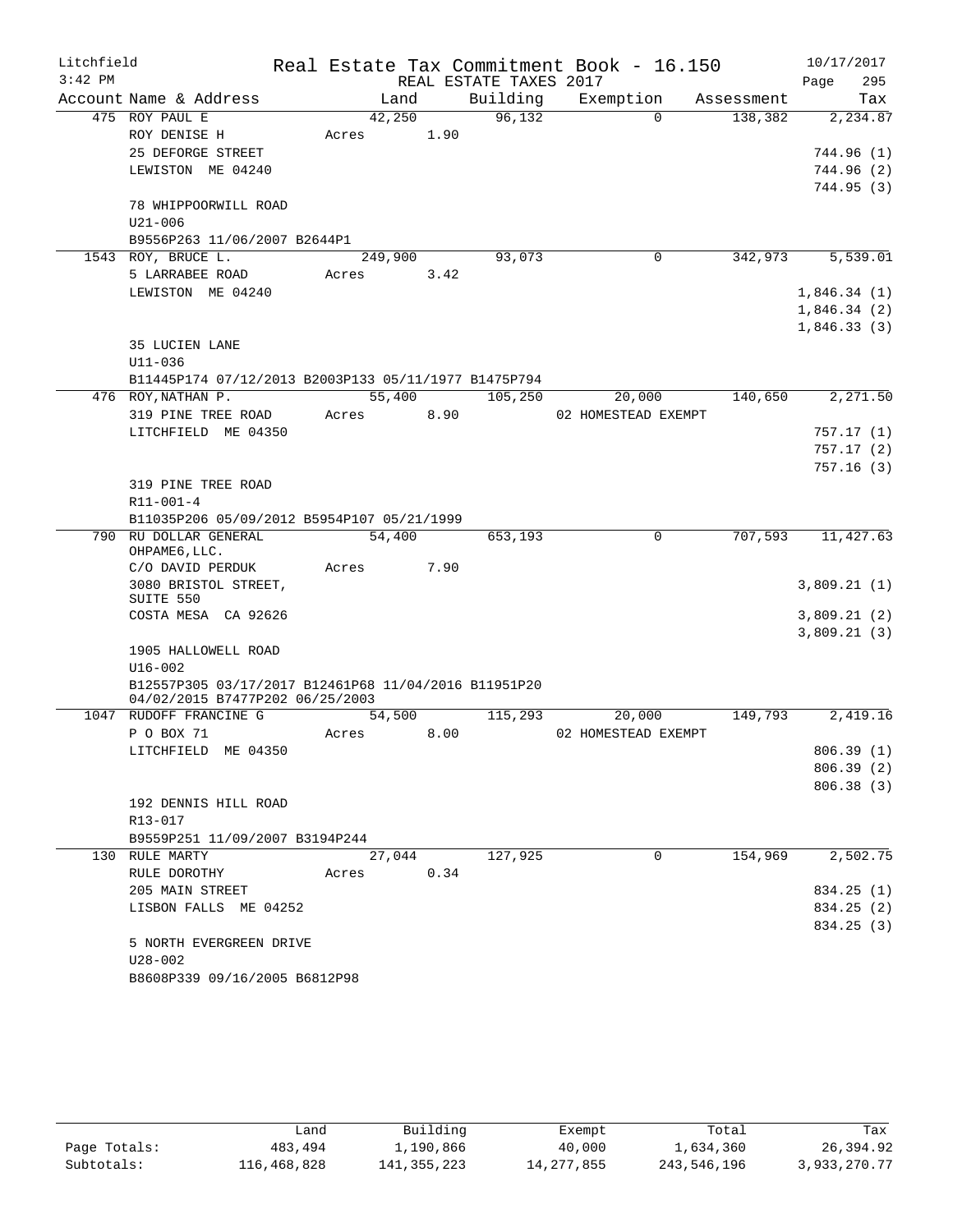| Litchfield<br>$3:42$ PM |                                                                   |       |                | Real Estate Tax Commitment Book - 16.150<br>REAL ESTATE TAXES 2017 |              |             | 10/17/2017<br>296<br>Page |
|-------------------------|-------------------------------------------------------------------|-------|----------------|--------------------------------------------------------------------|--------------|-------------|---------------------------|
|                         | Account Name & Address                                            |       | Land           | Building                                                           | Exemption    | Assessment  | Tax                       |
|                         | 2587 RURAL PROPERTY<br>MANAGEMENT LLC                             |       | 40,250         | 24,970                                                             | $\Omega$     | 65,220      | 1,053.30                  |
|                         | 455 RICHMOND ROAD                                                 | Acres | 1.10           |                                                                    |              |             |                           |
|                         | LITCHFIELD ME 04350                                               |       |                |                                                                    |              |             | 351.10(1)<br>351.10(2)    |
|                         |                                                                   |       |                |                                                                    |              |             | 351.10(3)                 |
|                         | 455 RICHMOND ROAD                                                 |       |                |                                                                    |              |             |                           |
|                         | R03-010A                                                          |       |                |                                                                    |              |             |                           |
|                         | B9155P335 11/01/2006 B8270P299 12/28/2004                         |       |                |                                                                    |              |             |                           |
|                         | 507 RURAL PROPERTY<br>MANAGEMENT, LLC                             |       | 28,800         | 18,473                                                             | 0            | 47,273      | 763.46                    |
|                         | 203 RIDGE ROAD                                                    | Acres | 0.60           |                                                                    |              |             |                           |
|                         | LISBON FALLS ME 04252                                             |       |                |                                                                    |              |             | 254.49(1)<br>254.49(2)    |
|                         |                                                                   |       |                |                                                                    |              |             | 254.48 (3)                |
|                         | 1357 WEST ROAD                                                    |       |                |                                                                    |              |             |                           |
|                         | $R03 - 023$                                                       |       |                |                                                                    |              |             |                           |
|                         | B10583P98 11/08/2010 B5475P63                                     |       |                |                                                                    |              |             |                           |
|                         | 1432 RUSH DEVELOPMENT LLC                                         |       | 72,917         | $\Omega$                                                           | $\mathbf 0$  | 72,917      | 1,177.61                  |
|                         | 257 BUKER ROAD                                                    | Acres | 79.48          |                                                                    |              |             |                           |
|                         | LITCHFIELD ME 04350                                               |       |                |                                                                    |              |             | 392.54 (1)                |
|                         |                                                                   |       |                |                                                                    |              |             | 392.54(2)<br>392.53(3)    |
|                         | HUNTINGTON HILL ROAD                                              |       |                |                                                                    |              |             |                           |
|                         | R11-038-06                                                        |       |                |                                                                    |              |             |                           |
|                         | B9758P129 06/11/2008 B1655P127 07/10/1973 B1563P222<br>09/29/1971 |       |                |                                                                    |              |             |                           |
|                         | 2864 RUSH DEVELOPMENT LLC                                         |       | 30,850         | $\mathbf 0$                                                        | 0            | 30,850      | 498.23                    |
|                         | 257 BUKER ROAD                                                    | Acres | 2.14           |                                                                    |              |             |                           |
|                         | LITCHFIELD ME 04350                                               |       |                |                                                                    |              |             | 166.08(1)                 |
|                         |                                                                   |       |                |                                                                    |              |             | 166.08(2)                 |
|                         | HUNTINGTON HILL ROAD                                              |       |                |                                                                    |              |             | 166.07(3)                 |
|                         | $R11 - 038 - 04$                                                  |       |                |                                                                    |              |             |                           |
|                         | 2227 RUSSELL, DAVID N JR.                                         |       | 46,075         | 158,721                                                            | 0            | 204,796     | 3,307.46                  |
|                         | 61 DENNIS HILL ROAD                                               | Acres | 3.43           |                                                                    |              |             |                           |
|                         | LITCHFIELD ME 04350                                               |       |                |                                                                    |              |             | 1, 102.49(1)              |
|                         |                                                                   |       |                |                                                                    |              |             | 1, 102.49(2)              |
|                         |                                                                   |       |                |                                                                    |              |             | 1,102.48(3)               |
|                         | 61 DENNIS HILL ROAD<br>$R11 - 008 - 3$                            |       |                |                                                                    |              |             |                           |
|                         | B10977P326 03/07/2012 B9492P317 09/10/2007 B6847P127              |       |                |                                                                    |              |             |                           |
|                         | 03/12/2002                                                        |       |                |                                                                    |              |             |                           |
|                         | 2362 RUSSELL, KEVIN &                                             |       | $\overline{0}$ | 63,081                                                             | $\mathsf{O}$ | 63,081      | 1,018.76                  |
|                         | CHRISTINE<br>76 PLAINS ROAD                                       |       |                |                                                                    |              |             |                           |
|                         | LITCHFIELD ME 04350                                               |       |                |                                                                    |              |             | 339.59(1)                 |
|                         |                                                                   |       |                |                                                                    |              |             | 339.59(2)                 |
|                         |                                                                   |       |                |                                                                    |              |             | 339.58 (3)                |
|                         | 76 PLAINS ROAD                                                    |       |                |                                                                    |              |             |                           |
|                         | R06-055A-ON-1                                                     |       |                |                                                                    |              |             |                           |
|                         | 1550 RUSSELL, MARK                                                |       | 59,750         | 15,586                                                             | $\mathbf 0$  | 75,336      | 1,216.68                  |
|                         | RUSSELL, VICKI L.                                                 | Acres | 14.00          |                                                                    |              |             |                           |
|                         | 284 PLAINS ROAD<br>LITCHFIELD ME 04350                            |       |                |                                                                    |              |             | 405.56(1)<br>405.56(2)    |
|                         |                                                                   |       |                |                                                                    |              |             | 405.56(3)                 |
|                         | 279 PLAINS ROAD                                                   |       |                |                                                                    |              |             |                           |
|                         | R07-036                                                           |       |                |                                                                    |              |             |                           |
|                         | B12045P202 07/20/2015 B2317P269                                   |       |                |                                                                    |              |             |                           |
|                         | Land                                                              |       | Building       |                                                                    | Exempt       | Total       | Tax                       |
| Page Totals:            | 278,642                                                           |       | 280,831        |                                                                    | 0            | 559,473     | 9,035.50                  |
| Subtotals:              | 116,747,470                                                       |       | 141,636,054    |                                                                    | 14, 277, 855 | 244,105,669 | 3,942,306.27              |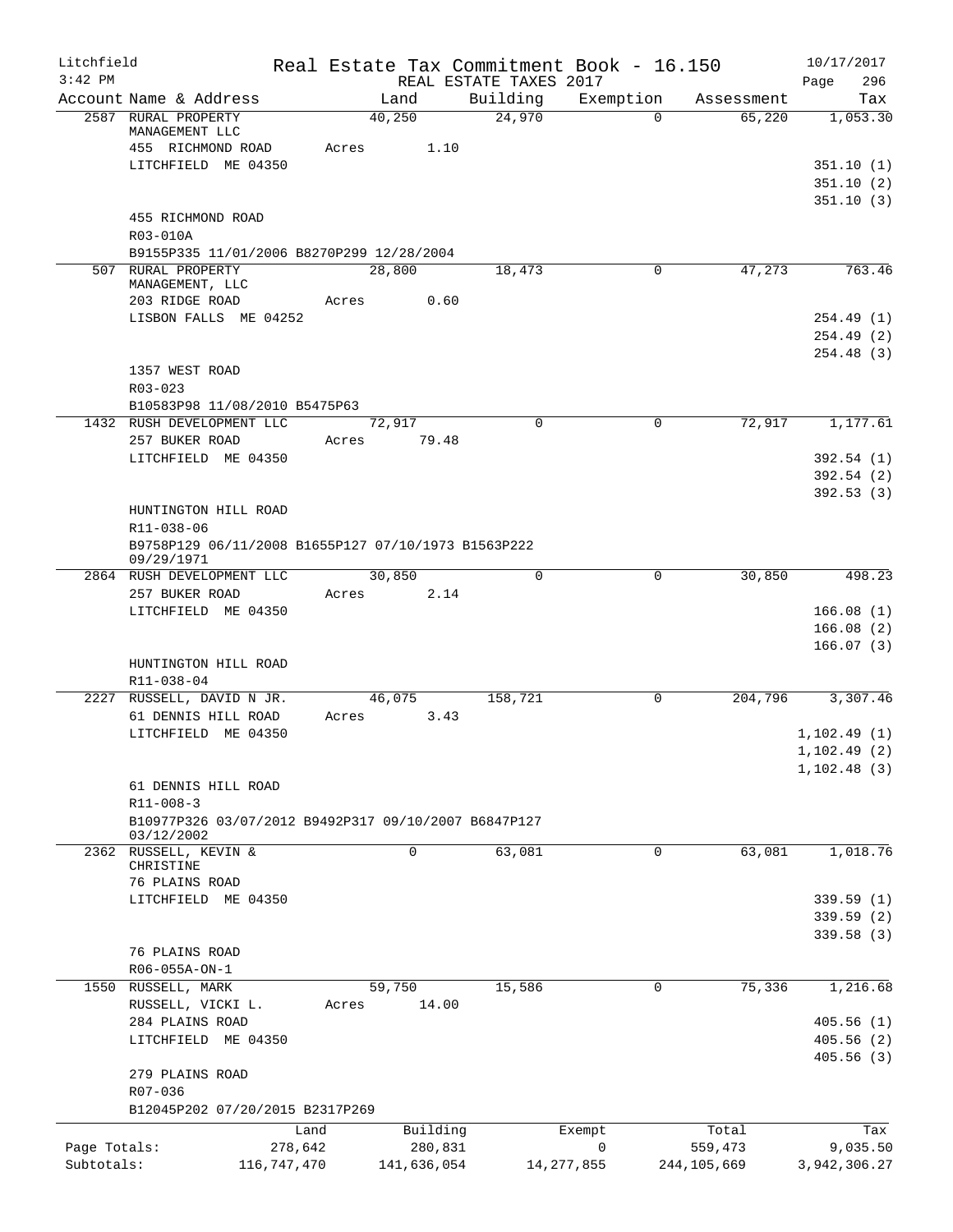| Litchfield<br>$3:42$ PM |                                                                               |        |      |                                    | Real Estate Tax Commitment Book - 16.150 |            | 10/17/2017              |
|-------------------------|-------------------------------------------------------------------------------|--------|------|------------------------------------|------------------------------------------|------------|-------------------------|
|                         | Account Name & Address                                                        | Land   |      | REAL ESTATE TAXES 2017<br>Building | Exemption                                | Assessment | Page<br>297<br>Tax      |
|                         | 1549 RUSSELL, MARK & VICKI L                                                  | 43,750 |      | 203, 151                           | 20,000                                   | 226,901    | 3,664.45                |
|                         | 284 PLAINS ROAD                                                               | Acres  | 2.50 |                                    | 02 HOMESTEAD EXEMPT                      |            |                         |
|                         | LITCHFIELD ME 04350                                                           |        |      |                                    |                                          |            | 1,221.48(1)             |
|                         |                                                                               |        |      |                                    |                                          |            | 1,221.48(2)             |
|                         |                                                                               |        |      |                                    |                                          |            | 1, 221.49(3)            |
|                         | 284 PLAINS ROAD                                                               |        |      |                                    |                                          |            |                         |
|                         | R07-015                                                                       |        |      |                                    |                                          |            |                         |
|                         | B12241P36 03/04/2016 B10200P92 09/02/2009 B2338P332<br>11/05/1980             |        |      |                                    |                                          |            |                         |
|                         | 2853 RUSSELL, TRISTAN F.                                                      | 38,900 |      | $\Omega$                           | 0                                        | 38,900     | 628.23                  |
|                         | AUDIE, ALYSSA J.                                                              | Acres  | 5.90 |                                    |                                          |            |                         |
|                         | 7 WILLETTE DRIVE                                                              |        |      |                                    |                                          |            | 209.41(1)               |
|                         | CHINA ME 04358                                                                |        |      |                                    |                                          |            | 209.41(2)               |
|                         |                                                                               |        |      |                                    |                                          |            | 209.41(3)               |
|                         | R07-015C                                                                      |        |      |                                    |                                          |            |                         |
|                         | B12453P196 10/24/2016 B12249P339 07/20/2015                                   |        |      |                                    |                                          |            |                         |
|                         | B12046P72 07/20/2015 B11671P241 04/22/2014                                    |        |      |                                    |                                          |            |                         |
|                         | 1552 RYDER, KENNETH A                                                         | 54,849 |      | 30,712                             | $\mathbf 0$                              | 85,561     | 1,381.81                |
|                         | 102 WARDTOWN ROAD                                                             | Acres  | 0.14 |                                    |                                          |            |                         |
|                         | FREEPORT ME 04032                                                             |        |      |                                    |                                          |            | 460.60(1)               |
|                         |                                                                               |        |      |                                    |                                          |            | 460.60(2)               |
|                         |                                                                               |        |      |                                    |                                          |            | 460.61(3)               |
|                         | 103 ROSSER DRIVE<br>$U17 - 012$                                               |        |      |                                    |                                          |            |                         |
|                         | B1348P142                                                                     |        |      |                                    |                                          |            |                         |
| 2273                    | SABATTUS FEDERAL CREDIT<br>UNION                                              | 0      |      | 42,588                             | 0                                        | 42,588     | 687.80                  |
|                         | P O BOX 250                                                                   |        |      |                                    |                                          |            |                         |
|                         | SABATTUS ME 04280                                                             |        |      |                                    |                                          |            | 229.27(1)               |
|                         |                                                                               |        |      |                                    |                                          |            | 229.27(2)               |
|                         |                                                                               |        |      |                                    |                                          |            | 229.26(3)               |
|                         | 491 RICHMOND ROAD                                                             |        |      |                                    |                                          |            |                         |
|                         | R03-009B-1-ON                                                                 |        |      |                                    |                                          |            |                         |
|                         | 1167 SAINDON, PAUL L.                                                         | 82,780 |      | 35,212                             | 0                                        | 117,992    | 1,905.57                |
|                         | SAINDON, LISA M                                                               | Acres  | 0.31 |                                    |                                          |            |                         |
|                         | 245 WILDWOOD ROAD                                                             |        |      |                                    |                                          |            | 635.19(1)               |
|                         | BRIDGTON ME 04009                                                             |        |      |                                    |                                          |            | 635.19 (2)<br>635.19(3) |
|                         | 855 PLAINS ROAD                                                               |        |      |                                    |                                          |            |                         |
|                         | $U04 - 001$                                                                   |        |      |                                    |                                          |            |                         |
|                         | B1004P397                                                                     |        |      |                                    |                                          |            |                         |
|                         | 1288 SALOIS, PAUL S.                                                          | 74,160 |      | 21,290                             | $\mathbf 0$                              | 95,450     | 1,541.52                |
|                         | SALOIS, CHRISTINA T.                                                          | Acres  | 0.72 |                                    |                                          |            |                         |
|                         | 366 NORTH HUNTS MEADOW<br>ROAD                                                |        |      |                                    |                                          |            | 513.84(1)               |
|                         | WHITEFIELD ME 04353                                                           |        |      |                                    |                                          |            | 513.84(2)               |
|                         |                                                                               |        |      |                                    |                                          |            | 513.84(3)               |
|                         | 781 PLAINS ROAD                                                               |        |      |                                    |                                          |            |                         |
|                         | $U02 - 009$                                                                   |        |      |                                    |                                          |            |                         |
|                         | B11765P287 08/11/2014 B11745P215 07/15/2014<br>B10423P122 05/21/2010 B1423P88 |        |      |                                    |                                          |            |                         |

|              | Land        | Building    | Exempt     | Total       | Tax          |
|--------------|-------------|-------------|------------|-------------|--------------|
| Page Totals: | 294,439     | 332,953     | 20,000     | 607,392     | 9,809.38     |
| Subtotals:   | 117,041,909 | 141,969,007 | 14,297,855 | 244,713,061 | 3,952,115.65 |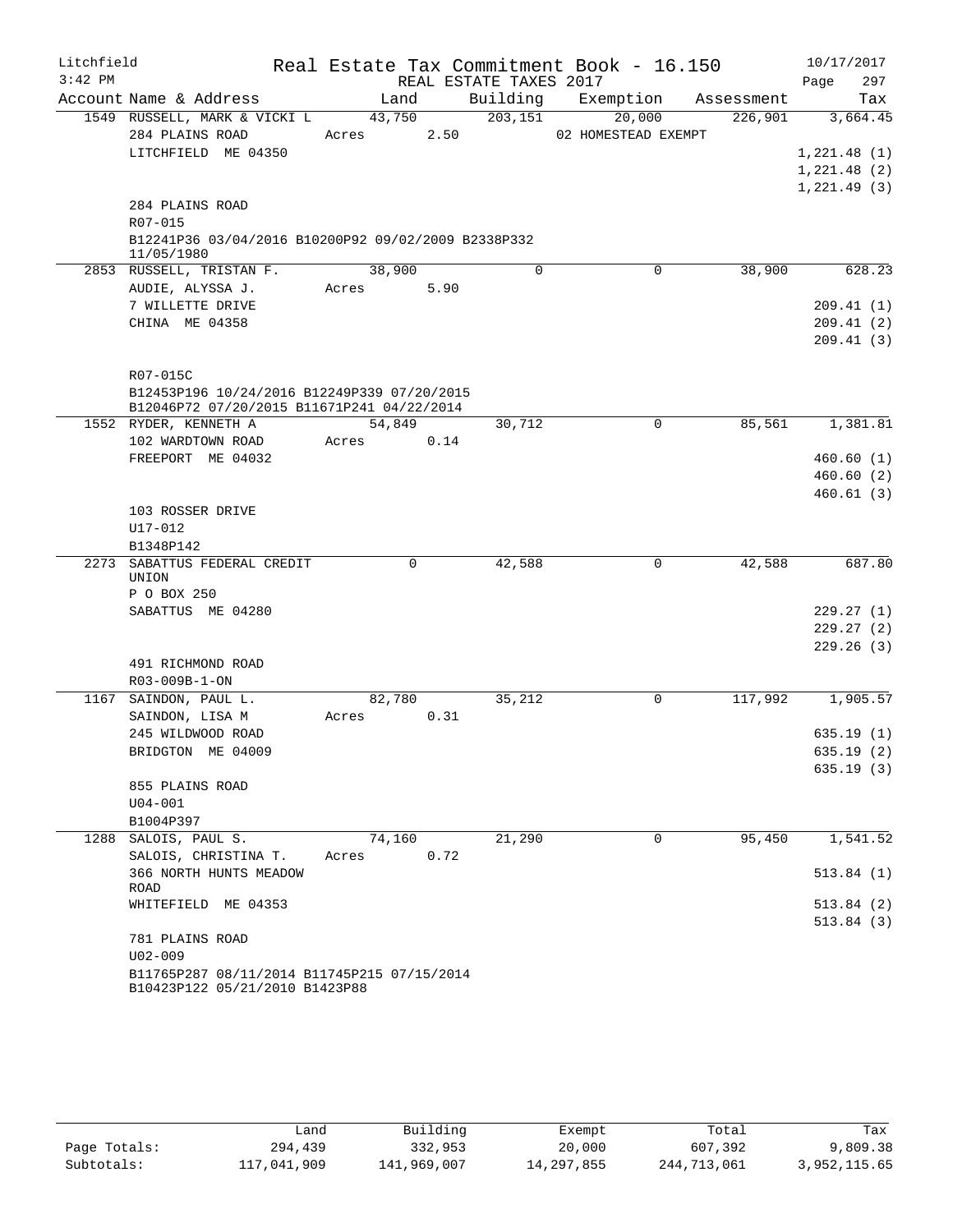| Litchfield |                                                      |       |          |                        | Real Estate Tax Commitment Book - 16.150 |            | 10/17/2017  |
|------------|------------------------------------------------------|-------|----------|------------------------|------------------------------------------|------------|-------------|
| $3:42$ PM  |                                                      |       |          | REAL ESTATE TAXES 2017 |                                          |            | 298<br>Page |
|            | Account Name & Address                               |       | Land     |                        | Building Exemption                       | Assessment | Tax         |
|            | 466 SAMBOL, JOSEPH                                   |       | 51,000   | 128,640                | $\Omega$                                 | 179,640    | 2,901.19    |
|            | WEST, DAMIAN J.                                      | Acres | 5.40     |                        |                                          |            |             |
|            | 297 LISBON ROAD                                      |       |          |                        |                                          |            | 967.06(1)   |
|            | SABATTUS ME 04280                                    |       |          |                        |                                          |            | 967.06(2)   |
|            |                                                      |       |          |                        |                                          |            | 967.07(3)   |
|            | 3 BUKER ROAD                                         |       |          |                        |                                          |            |             |
|            | R05-056                                              |       |          |                        |                                          |            |             |
|            | B11828P305 10/17/2014 B10179P34 08/11/2009 B4627P101 |       |          |                        |                                          |            |             |
|            | 1969 SANBORN, NANCY                                  |       | $\Omega$ | 10,382                 | 10,382                                   | $\Omega$   | 0.00        |
|            | 19 PORTER PARK LANE                                  |       |          |                        | 02 HOMESTEAD EXEMPT                      |            |             |
|            | LITCHFIELD ME 04350                                  |       |          |                        |                                          |            |             |
|            |                                                      |       |          |                        |                                          |            |             |
|            |                                                      |       |          |                        |                                          |            |             |
|            | 19 PORTER PARK LANE                                  |       |          |                        |                                          |            |             |
|            | R01-010-ON-5                                         |       |          |                        |                                          |            |             |
|            | 1346 SAND POND FAMILY                                |       | 30,125   | 0                      | 0                                        | 30,125     | 486.52      |
|            | TRUSTPARTRIDGE FAMILY<br>TRUST                       |       |          |                        |                                          |            |             |
|            | JAMES PARTRIDGE TRUSTEE Acres 1.85                   |       |          |                        |                                          |            |             |
|            | 809 SHERWOOD RD                                      |       |          |                        |                                          |            | 162.17(1)   |
|            | FOREST HILLS PA 15221                                |       |          |                        |                                          |            | 162.17(2)   |
|            |                                                      |       |          |                        |                                          |            | 162.18(3)   |
|            | LEWISTON ROAD                                        |       |          |                        |                                          |            |             |
|            | R11-044-1                                            |       |          |                        |                                          |            |             |
|            | B9766P3 06/18/2008 B5972P197 06/08/1999              |       |          |                        |                                          |            |             |
|            | 2455 SAND POND PARTRIDGE                             |       | 30,175   | $\Omega$               | $\Omega$                                 | 30, 175    | 487.33      |
|            | FAMILY TRUST                                         |       |          |                        |                                          |            |             |
|            | JAMES PARTRIDGE                                      | Acres | 1.87     |                        |                                          |            |             |
|            | TRUSTEE<br>809 SHERWOOD ROAD                         |       |          |                        |                                          |            | 162.44(1)   |
|            | FOREST HILLS PA 15221                                |       |          |                        |                                          |            | 162.44(2)   |
|            |                                                      |       |          |                        |                                          |            | 162.45(3)   |
|            | LEWISTON ROAD                                        |       |          |                        |                                          |            |             |
|            | $R11 - 044 - 5$                                      |       |          |                        |                                          |            |             |
|            | B9766P2 06/18/2008 B5972P197 06/08/1997              |       |          |                        |                                          |            |             |
|            | 2452 SAND POND PARTRIDGE                             |       | 30,125   | 0                      | $\mathbf 0$                              | 30,125     | 486.52      |
|            | FAMILY TRUST                                         |       |          |                        |                                          |            |             |
|            | JAMES PARTRIDGE TRUSTEE Acres                        |       | 1.85     |                        |                                          |            |             |
|            | 809 SHERWOOD ROAD                                    |       |          |                        |                                          |            | 162.17(1)   |
|            | FOREST HILLS PA 15221                                |       |          |                        |                                          |            | 162.17(2)   |
|            |                                                      |       |          |                        |                                          |            | 162.18(3)   |
|            | LEWISTON ROAD                                        |       |          |                        |                                          |            |             |
|            | $R11 - 044 - 2$                                      |       |          |                        |                                          |            |             |
|            | B9765P349 06/18/2008 B5922P197 06/08/1999            |       |          |                        |                                          |            |             |
|            | 2453 SAND POND PARTRIDGE<br>FAMILY TRUST             |       | 30,150   | 0                      | $\mathbf 0$                              | 30,150     | 486.92      |
|            | JAMES PARTRIDGETRUSTEE                               | Acres | 1.86     |                        |                                          |            |             |
|            | 809 SHERWOOD ROAD                                    |       |          |                        |                                          |            | 162.31(1)   |
|            | FOREST HILLS PA 15221                                |       |          |                        |                                          |            | 162.31(2)   |
|            |                                                      |       |          |                        |                                          |            | 162.30(3)   |
|            | LEWISTON ROAD                                        |       |          |                        |                                          |            |             |
|            | $R11 - 044 - 3$                                      |       |          |                        |                                          |            |             |
|            | B9765P350 06/18/2008 B5972P197 06/08/1999            |       |          |                        |                                          |            |             |

|              | Land        | Building    | Exempt     | Total       | Tax          |
|--------------|-------------|-------------|------------|-------------|--------------|
| Page Totals: | 171,575     | 139,022     | 10,382     | 300,215     | 4,848.48     |
| Subtotals:   | 117,213,484 | 142,108,029 | 14,308,237 | 245,013,276 | 3,956,964.13 |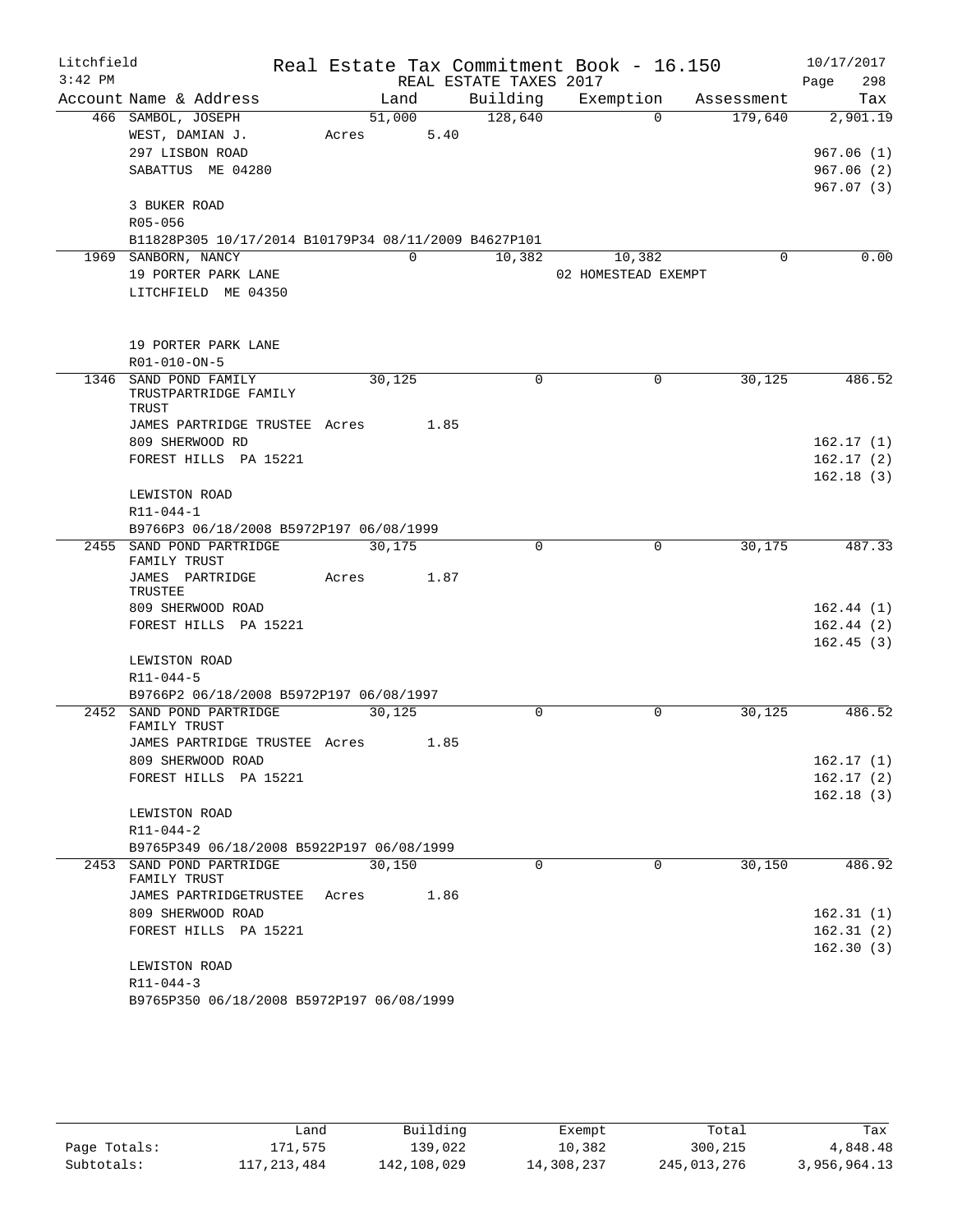| Litchfield |                                                    |                |                        | Real Estate Tax Commitment Book - 16.150 |            | 10/17/2017               |
|------------|----------------------------------------------------|----------------|------------------------|------------------------------------------|------------|--------------------------|
| $3:42$ PM  |                                                    |                | REAL ESTATE TAXES 2017 |                                          |            | 299<br>Page              |
|            | Account Name & Address                             | Land           | Building               | Exemption                                | Assessment | Tax                      |
|            | 2454 SAND POND PARTRIDGE<br>FAMILY TRUST           | 30, 175        | $\Omega$               | $\Omega$                                 | 30, 175    | 487.33                   |
|            | JAMES PARTRIDGE TRUSTEE Acres                      | 1.87           |                        |                                          |            |                          |
|            | 809 SHERWOOD ROAD                                  |                |                        |                                          |            | 162.44(1)                |
|            | FOREST HILLS PA 15221                              |                |                        |                                          |            | 162.44(2)                |
|            |                                                    |                |                        |                                          |            | 162.45(3)                |
|            | LEWISTON ROAD                                      |                |                        |                                          |            |                          |
|            | $R11 - 044 - 4$                                    |                |                        |                                          |            |                          |
|            | B9766P1 06/18/2008 B5972P197 06/08/1999            |                |                        |                                          |            |                          |
|            | 1347 SAND POND PARTRIDGE<br>FAMILY TRUST           | 189,780        | 37,707                 | 0                                        | 227,487    | 3,673.92                 |
|            | JAMES PARTRIDGE                                    | 56.00<br>Acres |                        |                                          |            |                          |
|            | 809 SHERWOOD ROAD                                  |                |                        |                                          |            | 1,224.64(1)              |
|            | FOREST HILLS PA 15221                              |                |                        |                                          |            | 1,224.64(2)              |
|            |                                                    |                |                        |                                          |            | 1,224.64(3)              |
|            | 47 SAND POND LANE                                  |                |                        |                                          |            |                          |
|            | $U12 - 019$                                        |                |                        |                                          |            |                          |
|            | B5972P197 06/08/1999                               |                |                        |                                          |            |                          |
|            | 1632 SANDERS, ROBERT                               | 41,250         | 57,639                 | 20,000                                   | 78,889     | 1,274.06                 |
|            | 125 NECK ROAD                                      | 1.50<br>Acres  |                        | 02 HOMESTEAD EXEMPT                      |            |                          |
|            | LITCHFIELD ME 04350                                |                |                        |                                          |            | 424.69(1)                |
|            |                                                    |                |                        |                                          |            | 424.69(2)                |
|            |                                                    |                |                        |                                          |            | 424.68(3)                |
|            | 125 NECK ROAD                                      |                |                        |                                          |            |                          |
|            | R14-037A                                           |                |                        |                                          |            |                          |
|            | B7081P138 09/07/1999                               |                |                        |                                          |            |                          |
|            | 2084 SANDS, TIMOTHY S                              | 42,500         | 71,111                 | 20,000                                   | 93,611     | 1,511.82                 |
|            | PO BOX 667                                         | 2.00<br>Acres  |                        | 02 HOMESTEAD EXEMPT                      |            |                          |
|            | SABATTUS ME 04280                                  |                |                        |                                          |            | 503.94(1)                |
|            |                                                    |                |                        |                                          |            | 503.94(2)                |
|            |                                                    |                |                        |                                          |            | 503.94(3)                |
|            | 106 OAK HILL ROAD                                  |                |                        |                                          |            |                          |
|            | $R05 - 013$                                        |                |                        |                                          |            |                          |
|            | 1914 SAPIENZA LEWIS                                | 40,625         | 107,061                | 20,000                                   | 127,686    | 2,062.13                 |
|            | 41 BUTTERFLY DRIVE                                 | 1.25<br>Acres  |                        | 02 HOMESTEAD EXEMPT                      |            |                          |
|            | LITCHFIELD ME 04350                                |                |                        |                                          |            | 687.38 (1)               |
|            |                                                    |                |                        |                                          |            | 687.38 (2)<br>687.37 (3) |
|            | 41 BUTTERFLY DRIVE                                 |                |                        |                                          |            |                          |
|            | $R12 - 025 - 4$                                    |                |                        |                                          |            |                          |
|            | B12321P63 06/13/2016 B8664P321 10/19/2005 B8443P22 |                |                        |                                          |            |                          |
|            | 06/03/2005 B4838P173                               |                |                        |                                          |            |                          |
|            | 2840 SARGENT, HELEN F.                             | 32,000         | $\Omega$               | $\Omega$                                 | 32,000     | 516.80                   |
|            | SARGENT, NELSON L.                                 | 2.60<br>Acres  |                        |                                          |            |                          |
|            | 1421 RICHMOND ROAD                                 |                |                        |                                          |            | 172.27(1)                |
|            | LITCHFIELD ME 04350                                |                |                        |                                          |            | 172.27(2)                |
|            |                                                    |                |                        |                                          |            | 172.26(3)                |
|            | HUNTINGTON HILL ROAD                               |                |                        |                                          |            |                          |
|            | R04-007A                                           |                |                        |                                          |            |                          |
|            | B11540P235 10/16/2013                              |                |                        |                                          |            |                          |

|              | Land        | Building    | Exempt     | Total       | Tax          |
|--------------|-------------|-------------|------------|-------------|--------------|
| Page Totals: | 376,330     | 273,518     | 60,000     | 589,848     | 9,526.06     |
| Subtotals:   | 117,589,814 | 142,381,547 | 14,368,237 | 245,603,124 | 3,966,490.19 |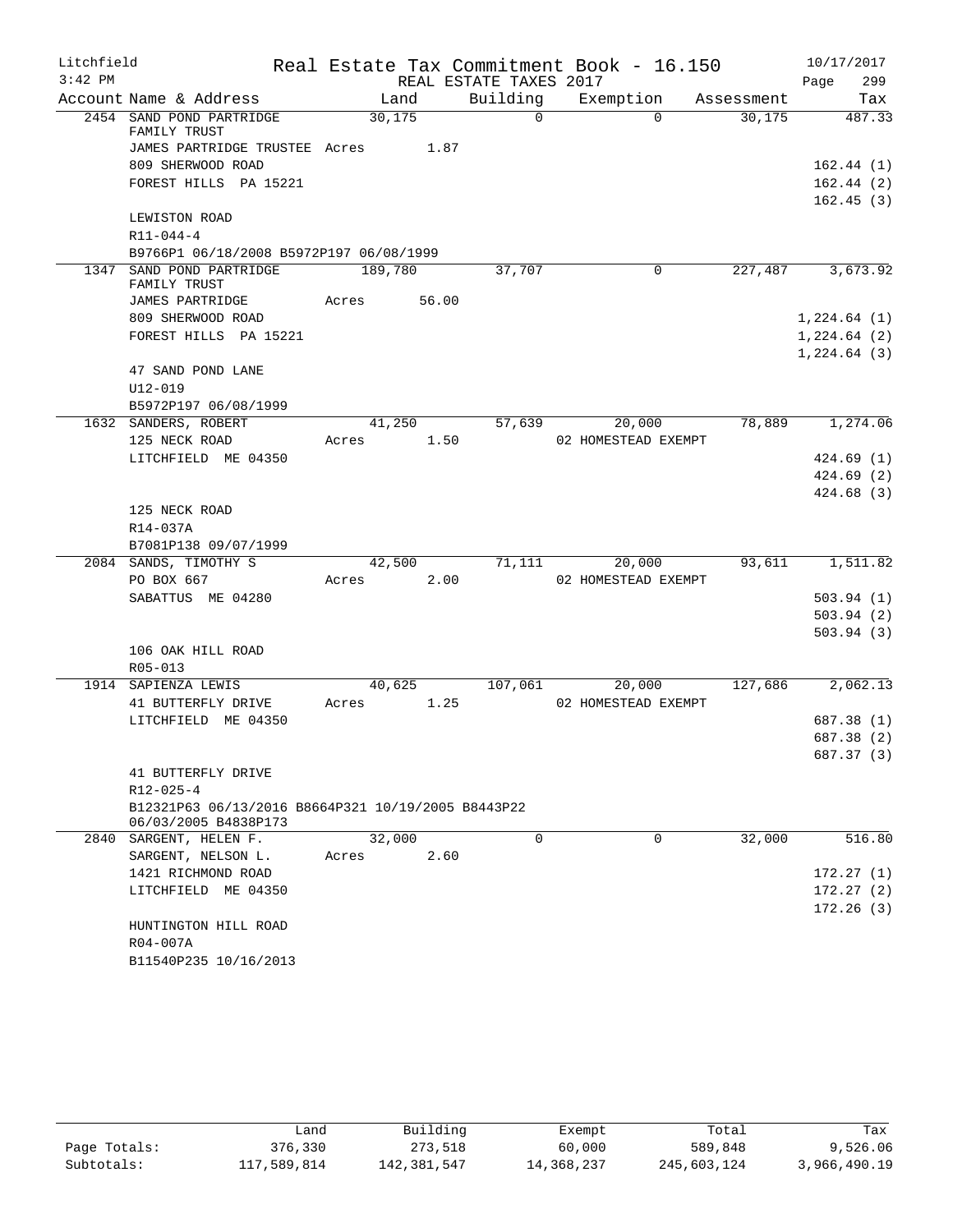| Litchfield   |                                                                   |             |       |             | Real Estate Tax Commitment Book - 16.150 |                     |             |               | 10/17/2017   |        |
|--------------|-------------------------------------------------------------------|-------------|-------|-------------|------------------------------------------|---------------------|-------------|---------------|--------------|--------|
| $3:42$ PM    |                                                                   |             |       |             | REAL ESTATE TAXES 2017                   |                     |             |               | Page         | 300    |
|              | Account Name & Address                                            |             |       | Land        | Building                                 | Exemption           |             | Assessment    |              | Tax    |
|              | 2010 SARGENT, NELSON L.                                           |             |       | 50,000      | 71,102                                   |                     | $\Omega$    | 121,102       | 1,955.80     |        |
|              | SARGENT, HELEN F.                                                 |             | Acres | 5.00        |                                          |                     |             |               |              |        |
|              | 1421 RICHMOND ROAD                                                |             |       |             |                                          |                     |             |               | 651.93(1)    |        |
|              | LITCHFIELD ME 04350                                               |             |       |             |                                          |                     |             |               | 651.93(2)    |        |
|              |                                                                   |             |       |             |                                          |                     |             |               | 651.94(3)    |        |
|              | 1421 RICHMOND ROAD                                                |             |       |             |                                          |                     |             |               |              |        |
|              | R01-051B                                                          |             |       |             |                                          |                     |             |               |              |        |
|              | B11629P105 02/14/2014 B9197P187 12/20/2006 B5108P39<br>04/10/1996 |             |       |             |                                          |                     |             |               |              |        |
|              | 1559 SARGENT, SUSAN L                                             |             |       | 38,600      | 43,762                                   |                     | 20,000      | 62,362        | 1,007.15     |        |
|              | SARGENT, RAYMOND                                                  |             | Acres | 1.00        |                                          | 02 HOMESTEAD EXEMPT |             |               |              |        |
|              | WILFORD                                                           |             |       |             |                                          |                     |             |               |              |        |
|              | 50 LITTLE DRIVE                                                   |             |       |             |                                          |                     |             |               | 335.72(1)    |        |
|              | LITCHFIELD ME 04350                                               |             |       |             |                                          |                     |             |               | 335.72 (2)   |        |
|              |                                                                   |             |       |             |                                          |                     |             |               | 335.71(3)    |        |
|              | 50 LITTLE DRIVE                                                   |             |       |             |                                          |                     |             |               |              |        |
|              | U24-012A                                                          |             |       |             |                                          |                     |             |               |              |        |
|              | B1900P306 04/29/1976 B1824P55                                     |             |       |             |                                          |                     |             |               |              |        |
|              | 1560 SAWTELLE, JULIE                                              |             |       | 92,700      | 2,725                                    |                     | 0           | 95,425        | 1,541.11     |        |
|              | 637 MAIN STREET                                                   |             | Acres | 1.80        |                                          |                     |             |               |              |        |
|              | MONMOUTH ME 04259                                                 |             |       |             |                                          |                     |             |               | 513.70(1)    |        |
|              |                                                                   |             |       |             |                                          |                     |             |               | 513.70(2)    |        |
|              |                                                                   |             |       |             |                                          |                     |             |               | 513.71(3)    |        |
|              | 50 KENWAY DRIVE                                                   |             |       |             |                                          |                     |             |               |              |        |
|              | $U22 - 001$                                                       |             |       |             |                                          |                     |             |               |              |        |
|              | B8131P166 06/14/2004 B3641P233                                    |             |       |             |                                          |                     |             |               |              |        |
|              | 419 SAWYER RALPH J JR                                             |             |       | 45,500      | 0                                        |                     | $\mathbf 0$ | 45,500        |              | 734.83 |
|              | P. O. BOX 3486                                                    |             | Acres | 11.00       |                                          |                     |             |               |              |        |
|              | AUBURN ME 04212                                                   |             |       |             |                                          |                     |             |               | 244.94 (1)   |        |
|              |                                                                   |             |       |             |                                          |                     |             |               | 244.94 (2)   |        |
|              |                                                                   |             |       |             |                                          |                     |             |               | 244.95(3)    |        |
|              | OAK HILL ROAD                                                     |             |       |             |                                          |                     |             |               |              |        |
|              | R04-019<br>B1454P900 10/20/1967 B781P443                          |             |       |             |                                          |                     |             |               |              |        |
|              | 1561 SAWYER, RALPH J                                              |             |       | 73,400      | 0                                        |                     | $\mathbf 0$ | 73,400        | 1,185.41     |        |
|              | P O BOX 3486                                                      |             | Acres | 69.00       |                                          |                     |             |               |              |        |
|              | AUBURN ME 04212                                                   |             |       |             |                                          |                     |             |               | 395.14(1)    |        |
|              |                                                                   |             |       |             |                                          |                     |             |               | 395.14 (2)   |        |
|              |                                                                   |             |       |             |                                          |                     |             |               | 395.13(3)    |        |
|              | OAK HILL ROAD                                                     |             |       |             |                                          |                     |             |               |              |        |
|              | R04-017                                                           |             |       |             |                                          |                     |             |               |              |        |
|              | B1454P903                                                         |             |       |             |                                          |                     |             |               |              |        |
|              | 1564 SAWYER, STANLEY                                              |             |       | 86,000      | 0                                        |                     | 0           | 86,000        | 1,388.90     |        |
|              | SAWYER, RALPH J.                                                  |             | Acres | 116.00      |                                          |                     |             |               |              |        |
|              | 114 TONDREAU POINT ROAD                                           |             |       |             |                                          |                     |             |               | 462.97(1)    |        |
|              | HARPSWELL ME 04079                                                |             |       |             |                                          |                     |             |               | 462.97(2)    |        |
|              |                                                                   |             |       |             |                                          |                     |             |               | 462.96(3)    |        |
|              | RICHMOND ROAD                                                     |             |       |             |                                          |                     |             |               |              |        |
|              | R01-070                                                           |             |       |             |                                          |                     |             |               |              |        |
|              | B12119P346 09/08/2015 B4202P158 02/14/1992                        |             |       |             |                                          |                     |             |               |              |        |
|              | 1562 SAWYER, STANLEY                                              |             |       | 168,422     | 0                                        |                     | $\mathbf 0$ | 168,422       | 2,720.02     |        |
|              | SAWYER, RALPH J.                                                  |             | Acres | 535.11      |                                          |                     |             |               |              |        |
|              | 114 TONDREAU POINT ROAD                                           |             |       |             |                                          |                     |             |               | 906.67(1)    |        |
|              | HARPSWELL ME 04079                                                |             |       |             |                                          |                     |             |               | 906.67(2)    |        |
|              |                                                                   |             |       |             |                                          |                     |             |               | 906.68(3)    |        |
|              | RICHMOND ROAD                                                     |             |       |             |                                          |                     |             |               |              |        |
|              | R02-068                                                           |             |       |             |                                          |                     |             |               |              |        |
|              | B12360P10 07/12/2016 B12119P346 09/08/2015 B4202P159              |             |       |             |                                          |                     |             |               |              |        |
|              |                                                                   | Land        |       | Building    |                                          | Exempt              |             | Total         |              | Tax    |
| Page Totals: |                                                                   | 554,622     |       | 117,589     |                                          | 20,000              |             | 652,211       | 10,533.22    |        |
| Subtotals:   |                                                                   | 118,144,436 |       | 142,499,136 |                                          | 14,388,237          |             | 246, 255, 335 | 3,977,023.41 |        |
|              |                                                                   |             |       |             |                                          |                     |             |               |              |        |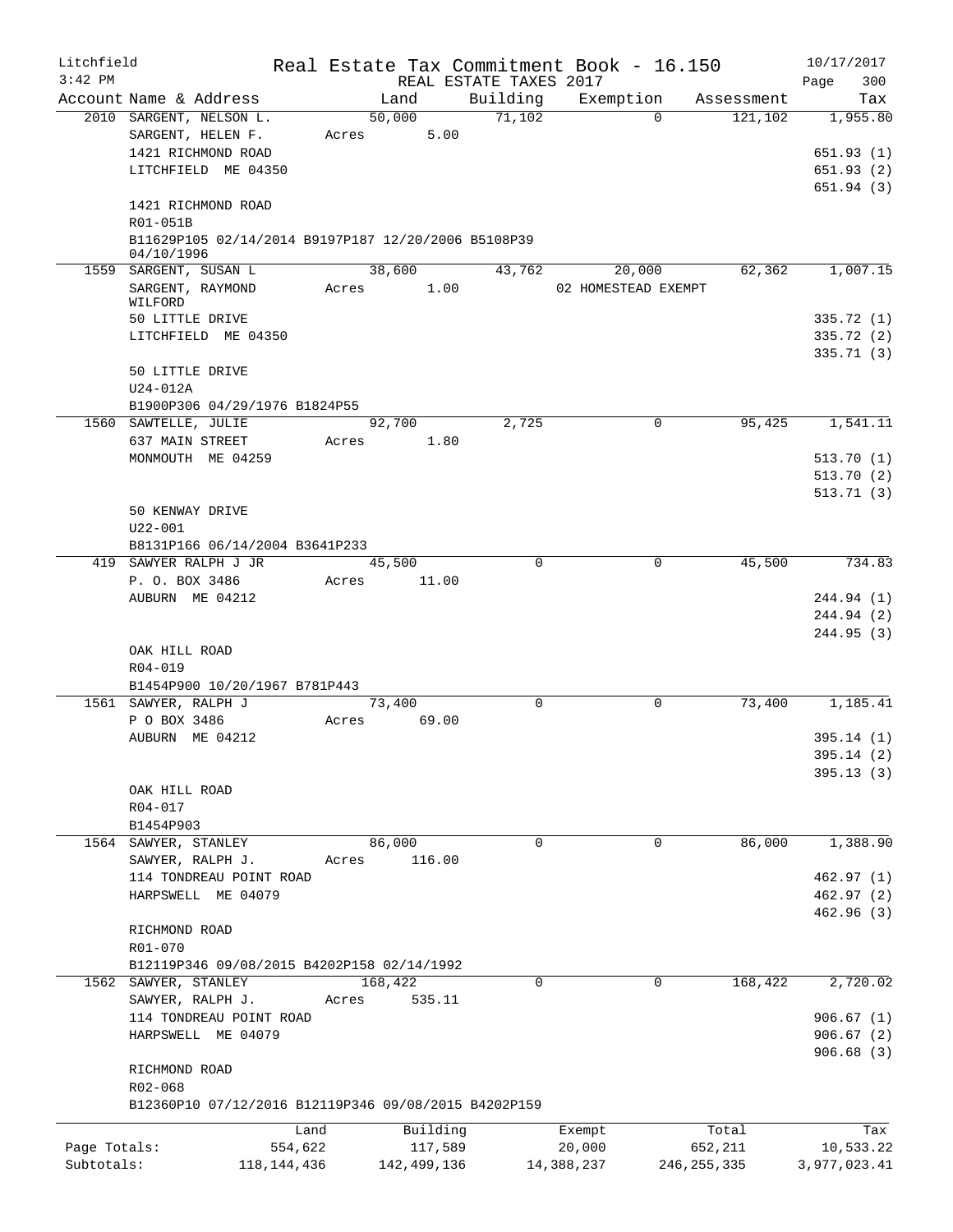| Litchfield |                                                                                                                           |       |        |                        | Real Estate Tax Commitment Book - 16.150 |        | 10/17/2017       |
|------------|---------------------------------------------------------------------------------------------------------------------------|-------|--------|------------------------|------------------------------------------|--------|------------------|
| $3:42$ PM  |                                                                                                                           |       |        | REAL ESTATE TAXES 2017 |                                          |        | 301<br>Page      |
|            | Account Name & Address                                                                                                    |       | Land   |                        | Building Exemption Assessment            |        | Tax              |
|            | 2822 SAWYER, STANLEY                                                                                                      |       | 2,600  | $\overline{0}$         | $\Omega$                                 | 2,600  | 41.99            |
|            | 114 TONDREAU POINT ROAD Acres 13.00                                                                                       |       |        |                        |                                          |        |                  |
|            | HARPSWELL ME 04079                                                                                                        |       |        |                        |                                          |        | 14.00(1)         |
|            |                                                                                                                           |       |        |                        |                                          |        | 14.00(2)         |
|            |                                                                                                                           |       |        |                        |                                          |        | 13.99(3)         |
|            |                                                                                                                           |       |        |                        |                                          |        |                  |
|            | R02-075B                                                                                                                  |       |        |                        |                                          |        |                  |
|            | B455P84                                                                                                                   |       |        |                        |                                          |        |                  |
|            | 233 SAWYER, STANLEY & RALPH                                                                                               |       | 33,600 | $\Omega$               | 0                                        | 33,600 | 542.64           |
|            | 114 TONDREAU POINT ROAD Acres 3.80                                                                                        |       |        |                        |                                          |        |                  |
|            | HARPSWELL ME 04079                                                                                                        |       |        |                        |                                          |        | 180.88(1)        |
|            |                                                                                                                           |       |        |                        |                                          |        | 180.88(2)        |
|            |                                                                                                                           |       |        |                        |                                          |        | 180.88(3)        |
|            | ADAMS ROAD                                                                                                                |       |        |                        |                                          |        |                  |
|            | $R01 - 066$                                                                                                               |       |        |                        |                                          |        |                  |
|            | B12119P346 09/08/2015 B5541P81 12/19/1997                                                                                 |       | 29,750 | $\Omega$               | $\Omega$                                 | 29,750 | 480.46           |
|            | 2045 SAWYER, STANLEY & RALPH<br>114 TONDREAU POINT ROAD Acres 1.70                                                        |       |        |                        |                                          |        |                  |
|            | HARPSWELL ME 04079                                                                                                        |       |        |                        |                                          |        | 160.15(1)        |
|            |                                                                                                                           |       |        |                        |                                          |        | 160.15(2)        |
|            |                                                                                                                           |       |        |                        |                                          |        | 160.16(3)        |
|            | RICHMOND ROAD                                                                                                             |       |        |                        |                                          |        |                  |
|            | R02-064                                                                                                                   |       |        |                        |                                          |        |                  |
|            | B12119P346 09/08/2015 B5578P50 03/01/1998                                                                                 |       |        |                        |                                          |        |                  |
|            | 498 SCHNECKENBURGER, MARY 40,425                                                                                          |       |        | 57,152                 | 0                                        | 97,577 | 1,575.87         |
|            | VOORHEES, KENNETH S Acres 1.73                                                                                            |       |        |                        |                                          |        |                  |
|            | 73 FERRIN ROD                                                                                                             |       |        |                        |                                          |        | 525.29(1)        |
|            | LITCHFIELD ME 04350                                                                                                       |       |        |                        |                                          |        | 525.29(2)        |
|            |                                                                                                                           |       |        |                        |                                          |        | 525.29(3)        |
|            | FERRIN ROAD                                                                                                               |       |        |                        |                                          |        |                  |
|            | R03-113                                                                                                                   |       |        |                        |                                          |        |                  |
|            | B10844P56 09/28/2011 B8834P187 03/13/2006 B2380P8                                                                         |       |        |                        |                                          |        |                  |
|            | 2703 SCHOEN, WILLIAM KEITH                                                                                                |       | 38,700 | 77,194                 | $\Omega$                                 |        | 115,894 1,871.69 |
|            | 16 TREMAINE STREET                                                                                                        | Acres | 1.04   |                        |                                          |        |                  |
|            | PORTLAND ME 04103                                                                                                         |       |        |                        |                                          |        | 623.90(1)        |
|            |                                                                                                                           |       |        |                        |                                          |        | 623.90(2)        |
|            |                                                                                                                           |       |        |                        |                                          |        | 623.89 (3)       |
|            | 71 NORRIS POINT ROAD                                                                                                      |       |        |                        |                                          |        |                  |
|            | $R14 - 001 - 7$                                                                                                           |       |        |                        |                                          |        |                  |
|            | B11808P209 09/19/2014 B10763P78 06/24/2011 B9517P160                                                                      |       |        |                        |                                          |        |                  |
|            | 10/01/2007 B8511P262 07/05/2005                                                                                           |       |        |                        |                                          |        |                  |
|            | 162 SCHOOLS, SHANE M                                                                                                      |       | 40,000 | 73,943                 | 20,000                                   | 93,943 | 1,517.18         |
|            | 47 HARDSCRABBLE ROADD                                                                                                     | Acres | 1.00   |                        | 02 HOMESTEAD EXEMPT                      |        |                  |
|            | LITCHFIELD ME 04350                                                                                                       |       |        |                        |                                          |        | 505.73(1)        |
|            |                                                                                                                           |       |        |                        |                                          |        | 505.73(2)        |
|            |                                                                                                                           |       |        |                        |                                          |        | 505.72(3)        |
|            | 47 HARDSCRABBLE ROAD                                                                                                      |       |        |                        |                                          |        |                  |
|            | $U20 - 004$                                                                                                               |       |        |                        |                                          |        |                  |
|            | B10698P62 03/30/2011 B9674P3053 03/24/2008 B9586P138<br>12/06/2007 B8925P333 05/30/2006 B8925P170 06/05/2006<br>B3962P325 |       |        |                        |                                          |        |                  |

|              | Land        | Building    | Exempt     | Total       | Tax          |
|--------------|-------------|-------------|------------|-------------|--------------|
| Page Totals: | 185,075     | 208,289     | 20,000     | 373,364     | 6,029.83     |
| Subtotals:   | 118,329,511 | 142,707,425 | 14,408,237 | 246,628,699 | 3,983,053.24 |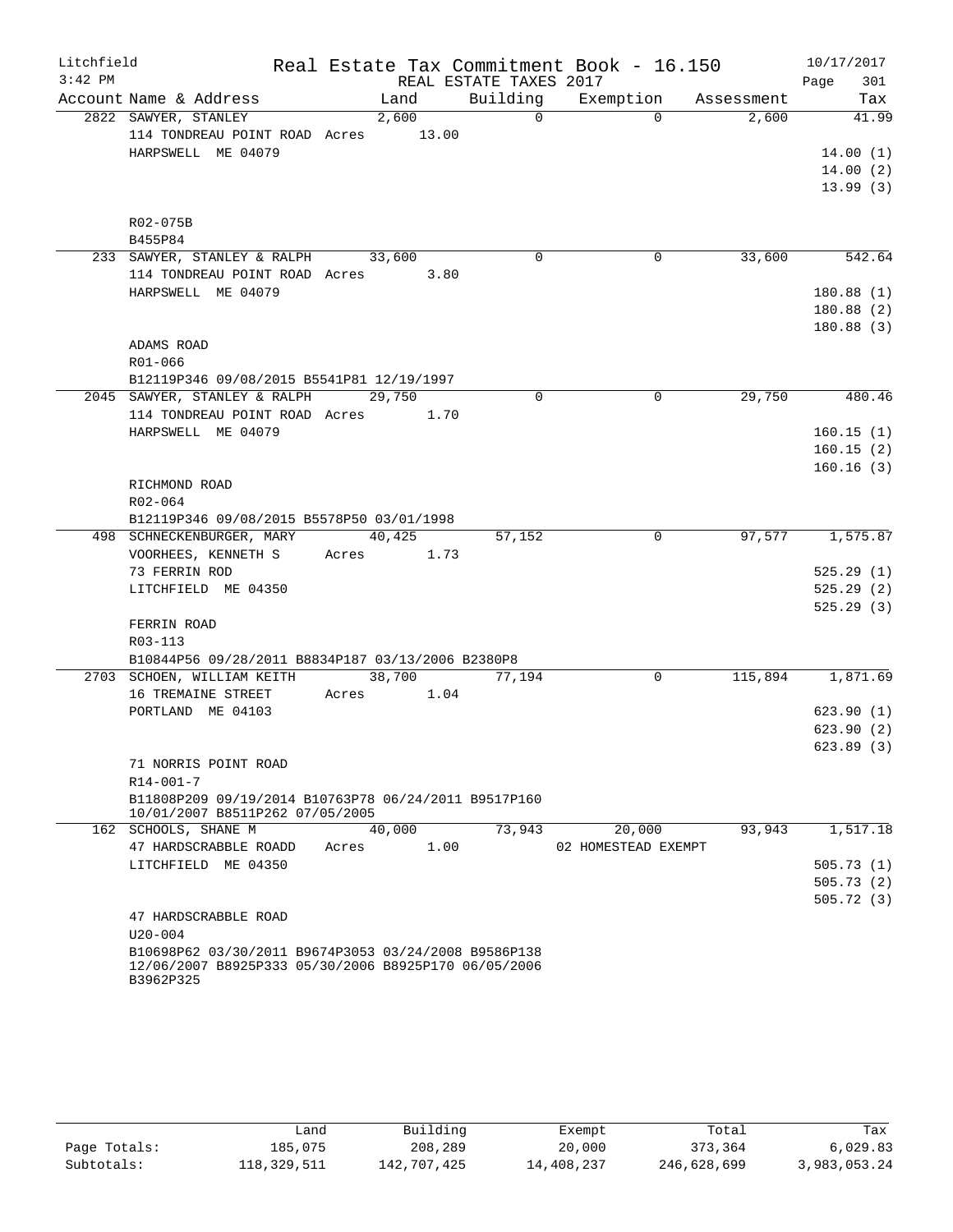| Litchfield   |                                                    |             |       |             |                        | Real Estate Tax Commitment Book - 16.150 |             |            | 10/17/2017   |
|--------------|----------------------------------------------------|-------------|-------|-------------|------------------------|------------------------------------------|-------------|------------|--------------|
| $3:42$ PM    |                                                    |             |       |             | REAL ESTATE TAXES 2017 |                                          |             |            | 302<br>Page  |
|              | Account Name & Address                             |             |       | Land        | Building               | Exemption                                |             | Assessment | Tax          |
|              | 1048 SCHRADER, KEVIN J.                            |             |       | 115,075     | 32,036                 |                                          | $\Omega$    | 147,111    | 2,375.84     |
|              | SCHRADER, SUSAN J                                  |             | Acres | 0.25        |                        |                                          |             |            |              |
|              | 56 MAVERICK STREET                                 |             |       |             |                        |                                          |             |            | 791.95(1)    |
|              | MARBLEHEAD MA 01945                                |             |       |             |                        |                                          |             |            | 791.95(2)    |
|              |                                                    |             |       |             |                        |                                          |             |            | 791.94 (3)   |
|              | 99 ROSSER DRIVE                                    |             |       |             |                        |                                          |             |            |              |
|              | $U17 - 013$                                        |             |       |             |                        |                                          |             |            |              |
|              | B7394P18 05/08/2003                                |             |       |             |                        |                                          |             |            |              |
|              | 861 SCHULTZ GWEN E                                 |             |       | 43,750      | 67,105                 |                                          | 0           | 110,855    | 1,790.31     |
|              | SMITH CHRISTINA L.                                 |             | Acres | 2.50        |                        |                                          |             |            |              |
|              | 928 MAIN STREET                                    |             |       |             |                        |                                          |             |            | 596.77(1)    |
|              | WAYNE ME 04284-3165                                |             |       |             |                        |                                          |             |            | 596.77 (2)   |
|              |                                                    |             |       |             |                        |                                          |             |            | 596.77 (3)   |
|              | 1329 WEST ROAD                                     |             |       |             |                        |                                          |             |            |              |
|              | R03-028A                                           |             |       |             |                        |                                          |             |            |              |
|              | B8364P214 03/17/2005 B7840P163 02/25/2004          |             |       |             |                        |                                          |             |            |              |
|              | 1484 SCHWARZ STEVEN J                              |             |       | 38,545      | 3,629                  |                                          | 0           | 42,174     | 681.11       |
|              | P O BOX 84                                         |             | Acres | 1.50        |                        |                                          |             |            |              |
|              | BOWDOINHAM ME 04008                                |             |       |             |                        |                                          |             |            | 227.04(1)    |
|              |                                                    |             |       |             |                        |                                          |             |            | 227.04(2)    |
|              |                                                    |             |       |             |                        |                                          |             |            | 227.03(3)    |
|              | 69 STREAM DRIVE                                    |             |       |             |                        |                                          |             |            |              |
|              |                                                    |             |       |             |                        |                                          |             |            |              |
|              | R13-012                                            |             |       |             |                        |                                          |             |            |              |
|              | B10437P287 06/08/2010 B3462P19 11/05/1988          |             |       |             |                        |                                          |             |            |              |
|              | 2288 SCHWARZ STEVEN J                              |             |       | 43,520      | 25,172                 |                                          | 0           | 68,692     | 1,109.38     |
|              | P O BOX 84                                         |             | Acres | 0.58        |                        |                                          |             |            |              |
|              | BOWDOINHAM ME 04008                                |             |       |             |                        |                                          |             |            | 369.79(1)    |
|              |                                                    |             |       |             |                        |                                          |             |            | 369.79(2)    |
|              |                                                    |             |       |             |                        |                                          |             |            | 369.80(3)    |
|              | 69 STREAM DRIVE                                    |             |       |             |                        |                                          |             |            |              |
|              | R13-012A                                           |             |       |             |                        |                                          |             |            |              |
|              | B9501P61 09/17/2007 B9343P177 07/07/2007 B9321P277 |             |       |             |                        |                                          |             |            |              |
|              | 04/17/2007 B6895P81 04/29/2002                     |             |       |             |                        |                                          |             |            |              |
|              | 424 SCOTT, SYLVIA                                  |             |       | 125,314     | 22,959                 |                                          | 0           | 148,273    | 2,394.61     |
|              | 1874 HALLOWELL ROAD                                |             | Acres | 0.79        |                        |                                          |             |            |              |
|              | LITCHFIELD ME 04350                                |             |       |             |                        |                                          |             |            | 798.20(1)    |
|              |                                                    |             |       |             |                        |                                          |             |            | 798.20(2)    |
|              |                                                    |             |       |             |                        |                                          |             |            | 798.21 (3)   |
|              | 77 LEBEL LANE                                      |             |       |             |                        |                                          |             |            |              |
|              | $U11 - 046$                                        |             |       |             |                        |                                          |             |            |              |
|              | B1495P814                                          |             |       |             |                        |                                          |             |            |              |
|              | 736 SCOTT, SYLVIA                                  |             |       | 40,000      | 109,584                | 20,000                                   |             | 129,584    | 2,092.78     |
|              | 1874 HALLOWELL ROAD                                |             | Acres | 1.00        |                        | 02 HOMESTEAD EXEMPT                      |             |            |              |
|              | LITCHFIELD ME 04350                                |             |       |             |                        |                                          |             |            | 697.59(1)    |
|              |                                                    |             |       |             |                        |                                          |             |            | 697.59(2)    |
|              |                                                    |             |       |             |                        |                                          |             |            | 697.60(3)    |
|              | 1874 HALLOWELL ROAD                                |             |       |             |                        |                                          |             |            |              |
|              | $U16 - 019$                                        |             |       |             |                        |                                          |             |            |              |
|              | B4875P139                                          |             |       |             |                        |                                          |             |            |              |
|              | 1569 SCOTTO, JACQUELINE                            |             |       | 89,170      | 57,034                 | 20,000                                   |             | 126,204    | 2,038.19     |
|              | 1539 HALLOWELL ROAD                                |             | Acres | 0.64        |                        | 02 HOMESTEAD EXEMPT                      |             |            |              |
|              | LITCHFIELD ME 04350                                |             |       |             |                        |                                          |             |            | 679.40(1)    |
|              |                                                    |             |       |             |                        |                                          |             |            | 679.40(2)    |
|              |                                                    |             |       |             |                        |                                          |             |            |              |
|              |                                                    |             |       |             |                        |                                          |             |            | 679.39(3)    |
|              | 1539 HALLOWELL ROAD                                |             |       |             |                        |                                          |             |            |              |
|              | $U19 - 005$                                        |             |       |             |                        |                                          |             |            |              |
|              | B8444P267 05/12/2005 B5256P32                      |             |       |             |                        |                                          |             |            |              |
|              |                                                    |             |       |             |                        |                                          |             |            |              |
|              |                                                    | Land        |       | Building    |                        | Exempt                                   |             | Total      | Tax          |
| Page Totals: |                                                    | 495,374     |       | 317,519     |                        | 40,000                                   |             | 772,893    | 12,482.22    |
| Subtotals:   |                                                    | 118,824,885 |       | 143,024,944 |                        | 14, 448, 237                             | 247,401,592 |            | 3,995,535.46 |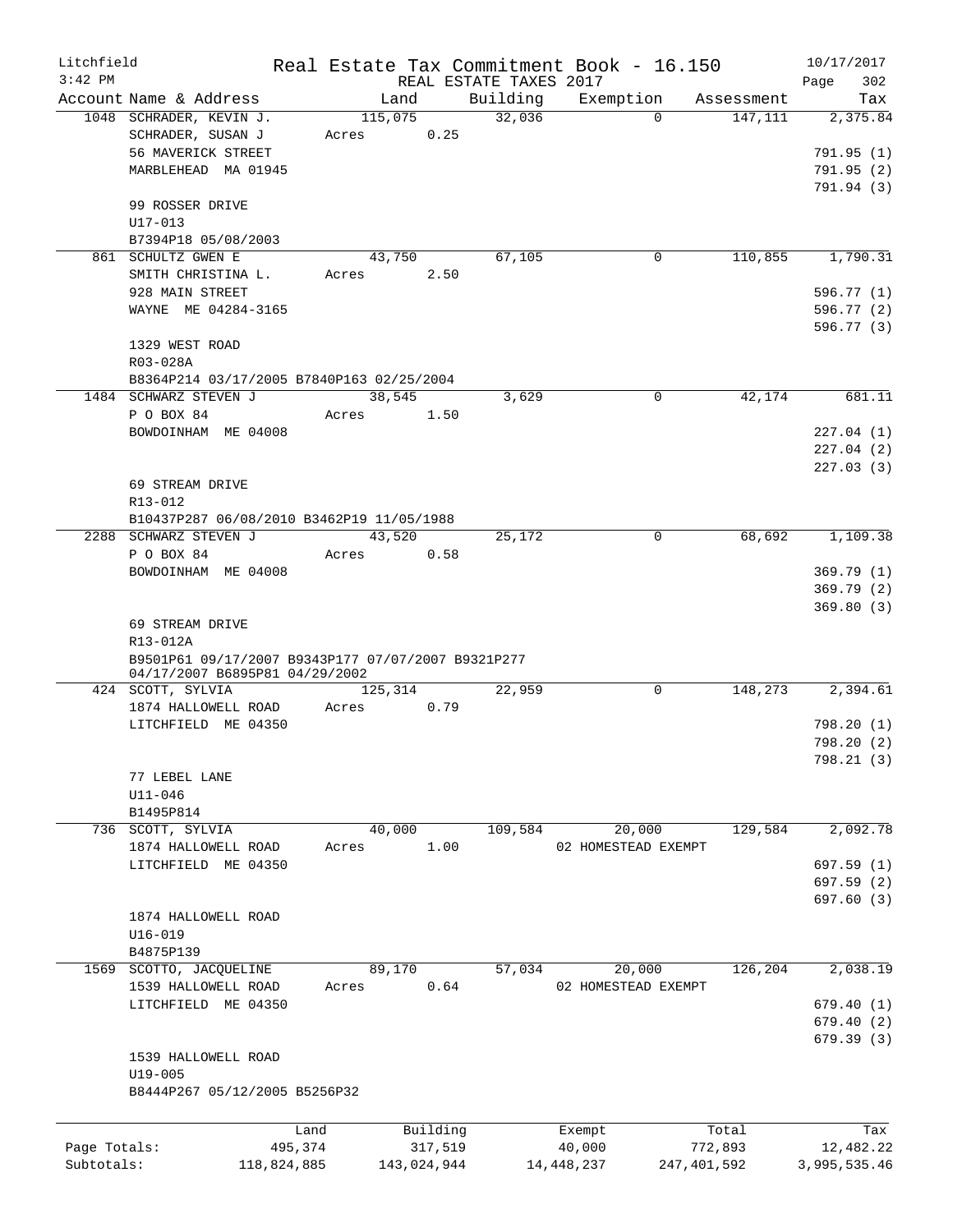| Litchfield<br>$3:42$ PM |                                                                 |       |             | REAL ESTATE TAXES 2017 | Real Estate Tax Commitment Book - 16.150 |            | 10/17/2017<br>Page<br>303 |
|-------------------------|-----------------------------------------------------------------|-------|-------------|------------------------|------------------------------------------|------------|---------------------------|
|                         | Account Name & Address                                          |       | Land        | Building               | Exemption                                | Assessment | Tax                       |
|                         | 2111 SEAMAN, ERIC<br>1844 HALLOWELL ROAD<br>LITCHFIELD ME 04350 |       | $\mathbf 0$ | 4,843                  | $\Omega$                                 | 4,843      | 78.21<br>26.07(1)         |
|                         |                                                                 |       |             |                        |                                          |            | 26.07(2)<br>26.07(3)      |
|                         | 242 PINE TREE ROAD                                              |       |             |                        |                                          |            |                           |
|                         | R10-034-ON                                                      |       | 46,775      |                        |                                          | 46,775     |                           |
|                         | 1754 SEAMAN, ERIC<br>1844 HALLOWELL ROAD                        | Acres | 12.70       | 0                      | $\mathbf 0$                              |            | 755.42                    |
|                         | LITCHFIELD ME 04350                                             |       |             |                        |                                          |            | 251.81(1)                 |
|                         |                                                                 |       |             |                        |                                          |            | 251.81(2)                 |
|                         |                                                                 |       |             |                        |                                          |            | 251.80(3)                 |
|                         | LEWISTON ROAD                                                   |       |             |                        |                                          |            |                           |
|                         | R12-020                                                         |       |             |                        |                                          |            |                           |
|                         | B5784P236                                                       |       |             |                        |                                          |            |                           |
|                         | 1755 SEAMAN, ERIC                                               |       | 10,330      | $\Omega$               | $\mathbf 0$                              | 10,330     | 166.83                    |
|                         | 1844 HALLOWELL ROAD                                             | Acres | 39.00       |                        |                                          |            | 55.61(1)                  |
|                         | LITCHFIELD ME 04350                                             |       |             |                        |                                          |            | 55.61(2)                  |
|                         |                                                                 |       |             |                        |                                          |            | 55.61(3)                  |
|                         | DENNIS HILL ROAD                                                |       |             |                        |                                          |            |                           |
|                         | R13-016                                                         |       |             |                        |                                          |            |                           |
|                         | B11873P113 11/12/2014 B7932P61 04/12/2004                       |       |             |                        |                                          |            |                           |
|                         | 1571 SEAMAN, ERIC                                               |       | 41,921      | 67,230                 | 20,000                                   | 89,151     | 1,439.79                  |
|                         | 1844 HALLOWELL ROAD                                             | Acres | 7.30        |                        | 02 HOMESTEAD EXEMPT                      |            |                           |
|                         | LITCHFIELD ME 04350                                             |       |             |                        |                                          |            | 479.93 (1)                |
|                         |                                                                 |       |             |                        |                                          |            | 479.93 (2)<br>479.93 (3)  |
|                         | 1844 HALLOWELL ROAD                                             |       |             |                        |                                          |            |                           |
|                         | $U16 - 015$                                                     |       |             |                        |                                          |            |                           |
|                         | B6684P65                                                        |       |             |                        |                                          |            |                           |
|                         | 1572 SEAMAN, ERIC                                               |       | 31,768      | 2,181                  | 0                                        | 33,949     | 548.28                    |
|                         | 1844 HALLOWELL ROAD                                             | Acres | 124.00      |                        |                                          |            |                           |
|                         | LITCHFIELD ME 04350                                             |       |             |                        |                                          |            | 182.76(1)<br>182.76(2)    |
|                         |                                                                 |       |             |                        |                                          |            | 182.76(3)                 |
|                         | 242 PINE TREE ROAD                                              |       |             |                        |                                          |            |                           |
|                         | R10-034                                                         |       |             |                        |                                          |            |                           |
|                         | B3076P208                                                       |       |             |                        |                                          |            |                           |
|                         | 1574 SEAMAN, ERIC C                                             |       | 0           | 61,629                 | 0                                        | 61,629     | 995.31                    |
|                         | 1844 HALLOWELL ROAD                                             |       |             |                        |                                          |            |                           |
|                         | LITCHFIELD ME 04350                                             |       |             |                        |                                          |            | 331.77(1)                 |
|                         |                                                                 |       |             |                        |                                          |            | 331.77 (2)<br>331.77(3)   |
|                         | 1846 HALLOWELL ROAD                                             |       |             |                        |                                          |            |                           |
|                         | $U16 - 015 - ON$                                                |       |             |                        |                                          |            |                           |
|                         | 1570 SEAMAN, ERIC C.                                            |       | 17,333      | 0                      | $\mathbf 0$                              | 17,333     | 279.93                    |
|                         | 1844 HALLOWELL ROAD                                             | Acres | 57.61       |                        |                                          |            |                           |
|                         | LITCHFIELD ME 04350                                             |       |             |                        |                                          |            | 93.31(1)                  |
|                         |                                                                 |       |             |                        |                                          |            | 93.31(2)                  |
|                         |                                                                 |       |             |                        |                                          |            | 93.31(3)                  |
|                         | HALLOWELL ROAD<br>R11-011A                                      |       |             |                        |                                          |            |                           |
|                         | B11935P31 03/17/2015 B6322P44 10/11/2000                        |       |             |                        |                                          |            |                           |
|                         |                                                                 |       |             |                        |                                          |            |                           |
|                         |                                                                 |       |             |                        |                                          |            |                           |
|                         |                                                                 |       |             |                        |                                          |            |                           |

|              | فûand       | Building    | Exempt     | Total       | Tax          |
|--------------|-------------|-------------|------------|-------------|--------------|
| Page Totals: | 148,127     | 135,883     | 20,000     | 264,010     | 4,263.77     |
| Subtotals:   | 118,973,012 | 143,160,827 | 14,468,237 | 247,665,602 | 3,999,799.23 |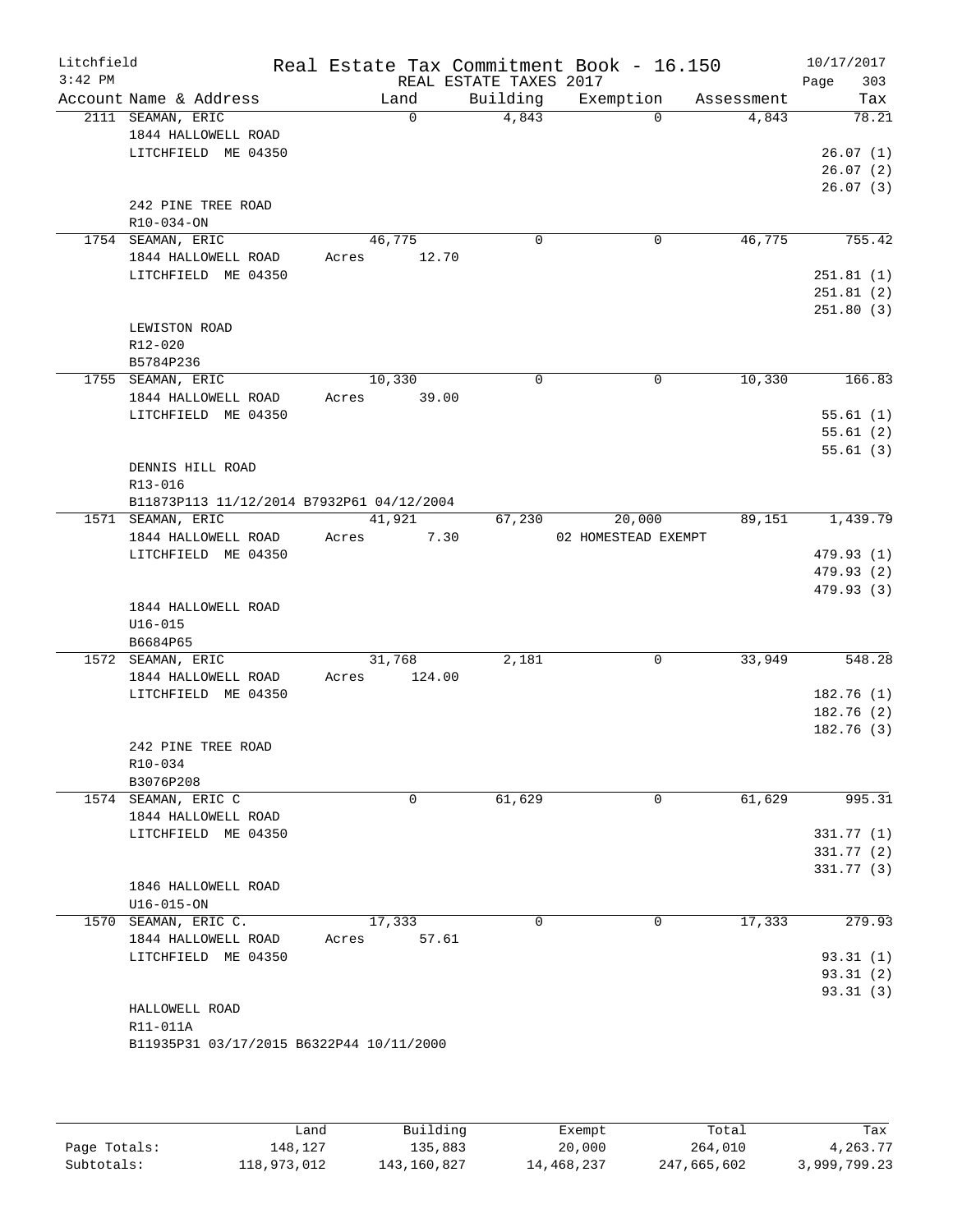| Litchfield |                                                                                         |       |        |                        |          | Real Estate Tax Commitment Book - 16.150 |            | 10/17/2017  |
|------------|-----------------------------------------------------------------------------------------|-------|--------|------------------------|----------|------------------------------------------|------------|-------------|
| $3:42$ PM  |                                                                                         |       |        | REAL ESTATE TAXES 2017 |          |                                          |            | 304<br>Page |
|            | Account Name & Address                                                                  |       | Land   | Building               |          | Exemption                                | Assessment | Tax         |
|            | 1573 SEAMAN, MICHAEL                                                                    |       | 70,131 | 164,999                |          | 20,000                                   | 215,130    | 3,474.35    |
|            | SEAMAN, JUDY                                                                            | Acres | 57.34  |                        |          | 02 HOMESTEAD EXEMPT                      |            |             |
|            | 127 PINE TREE ROAD                                                                      |       |        |                        |          |                                          |            | 1,158.12(1) |
|            | LITCHFIELD ME 04350                                                                     |       |        |                        |          |                                          |            | 1,158.12(2) |
|            |                                                                                         |       |        |                        |          |                                          |            | 1,158.11(3) |
|            | 127 PINE TREE ROAD                                                                      |       |        |                        |          |                                          |            |             |
|            | R11-005B                                                                                |       |        |                        |          |                                          |            |             |
|            | B11936P24 03/17/2015 B3234P178                                                          |       |        |                        |          |                                          |            |             |
|            | 2284 SEAMAN, SHANTEL                                                                    |       | 28,850 |                        | $\Omega$ | $\mathbf 0$                              | 28,850     | 465.93      |
|            | 1844 HALLOWELL ROAD                                                                     | Acres |        | 1.34                   |          |                                          |            |             |
|            | LITCHFIELD ME 04350                                                                     |       |        |                        |          |                                          |            | 155.31(1)   |
|            |                                                                                         |       |        |                        |          |                                          |            | 155.31(2)   |
|            |                                                                                         |       |        |                        |          |                                          |            | 155.31(3)   |
|            | DENNIS HILL ROAD                                                                        |       |        |                        |          |                                          |            |             |
|            | R12-020B                                                                                |       |        |                        |          |                                          |            |             |
|            | B7134P283 11/01/2002                                                                    |       |        |                        |          |                                          |            |             |
|            | 211 SEARS, KALIE                                                                        |       | 41,100 | 55,753                 |          | 20,000                                   | 76,853     | 1,241.18    |
|            | 22A BOOKER STREET                                                                       | Acres |        | 2.00                   |          | 02 HOMESTEAD EXEMPT                      |            |             |
|            | LISBON FALLS ME 04252                                                                   |       |        |                        |          |                                          |            | 413.73(1)   |
|            |                                                                                         |       |        |                        |          |                                          |            | 413.73(2)   |
|            |                                                                                         |       |        |                        |          |                                          |            | 413.72 (3)  |
|            | 34 MACE ROAD                                                                            |       |        |                        |          |                                          |            |             |
|            | $U14 - 001$                                                                             |       |        |                        |          |                                          |            |             |
|            | B11622P81 01/30/2014 B11362P88 05/18/2012 B11149P173<br>08/23/2012 B5734P241 09/17/1998 |       |        |                        |          |                                          |            |             |
|            | 2901 SEEBER, DAVID G.                                                                   |       | 42,500 | 65,160                 |          | $\mathbf 0$                              | 107,660    | 1,738.71    |
|            | SEEBER, ANNE E.                                                                         | Acres |        | 2.00                   |          |                                          |            |             |
|            | 124 NECK ROAD                                                                           |       |        |                        |          |                                          |            | 579.57(1)   |
|            | LITCHFIELD ME 04350                                                                     |       |        |                        |          |                                          |            | 579.57(2)   |
|            |                                                                                         |       |        |                        |          |                                          |            | 579.57(3)   |
|            | 124 NECK ROAD                                                                           |       |        |                        |          |                                          |            |             |
|            | R14-012E                                                                                |       |        |                        |          |                                          |            |             |
|            | B12464P62 11/10/2016 B2730P119                                                          |       |        |                        |          |                                          |            |             |
|            | 1576 SEGARS, ROGER                                                                      |       | 64,556 | 81,432                 |          | $\mathsf{O}$                             | 145,988    | 2,357.71    |
|            | 726 FORESIDE ROAD                                                                       | Acres |        | 0.66                   |          |                                          |            |             |
|            | TOPSHAM ME 04086                                                                        |       |        |                        |          |                                          |            | 785.90 (1)  |
|            |                                                                                         |       |        |                        |          |                                          |            | 785.90 (2)  |
|            |                                                                                         |       |        |                        |          |                                          |            | 785.91 (3)  |
|            | 56 PURGATORY DRIVE                                                                      |       |        |                        |          |                                          |            |             |
|            | $U22 - 015$                                                                             |       |        |                        |          |                                          |            |             |
|            | B3587P94                                                                                |       |        |                        |          |                                          |            |             |
|            | 1418 SEGARS, RONALD &                                                                   |       | 61,088 |                        | 0        | 0                                        | 61,088     | 986.57      |
|            | MARILYN                                                                                 |       |        |                        |          |                                          |            |             |
|            | 35 CHAMBERLAIN ST                                                                       | Acres |        | 0.68                   |          |                                          |            |             |
|            | HOPKINTON MA 01748                                                                      |       |        |                        |          |                                          |            | 328.86(1)   |
|            |                                                                                         |       |        |                        |          |                                          |            | 328.86(2)   |
|            | PURGATORY DRIVE                                                                         |       |        |                        |          |                                          |            | 328.85 (3)  |
|            | U22-016                                                                                 |       |        |                        |          |                                          |            |             |
|            | B5266P311                                                                               |       |        |                        |          |                                          |            |             |
|            |                                                                                         |       |        |                        |          |                                          |            |             |

|              | Land        | Building    | Exempt     | Total       | Tax          |
|--------------|-------------|-------------|------------|-------------|--------------|
| Page Totals: | 308,225     | 367,344     | 40,000     | 635,569     | 10,264.45    |
| Subtotals:   | 119,281,237 | 143,528,171 | 14,508,237 | 248,301,171 | 4,010,063.68 |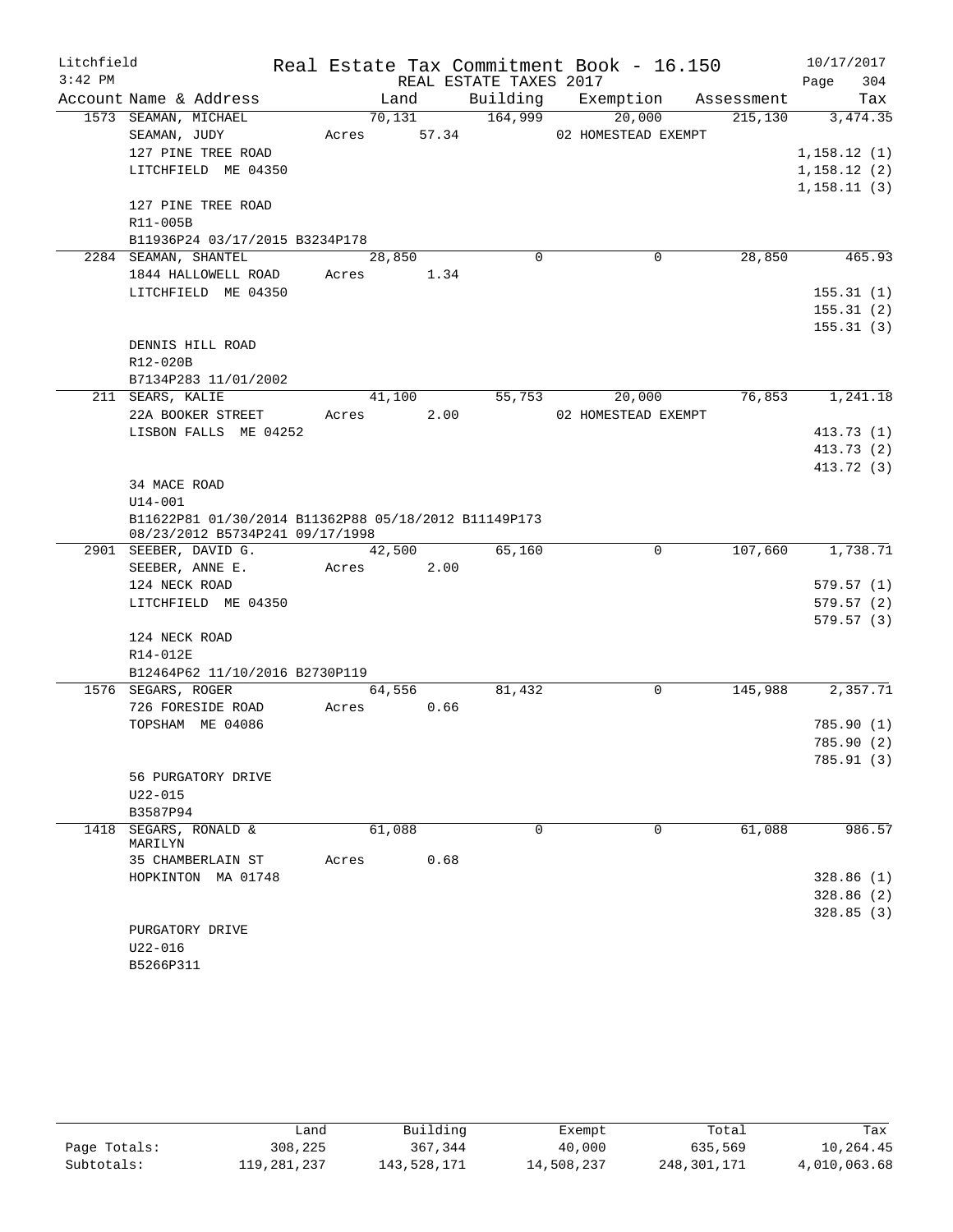| Litchfield |                                                                                                            |       |          |      |                        | Real Estate Tax Commitment Book - 16.150 |            | 10/17/2017             |
|------------|------------------------------------------------------------------------------------------------------------|-------|----------|------|------------------------|------------------------------------------|------------|------------------------|
| $3:42$ PM  |                                                                                                            |       |          |      | REAL ESTATE TAXES 2017 |                                          |            | Page<br>305            |
|            | Account Name & Address                                                                                     |       | Land     |      | Building               | Exemption                                | Assessment | Tax                    |
|            | 1419 SEGARS, RONALD &<br>MARILYN IIREVOCABLE<br>TRUST                                                      |       | 62,030   |      | 25,623                 | $\Omega$                                 | 87,653     | 1,415.60               |
|            | SEGARS, MARK BRIGHAM,<br>TRUSTEE                                                                           | Acres |          | 0.55 |                        |                                          |            |                        |
|            | 35 CHAMBERLAIN STREET                                                                                      |       |          |      |                        |                                          |            | 471.87 (1)             |
|            | HOPKINTON MA 01748                                                                                         |       |          |      |                        |                                          |            | 471.87 (2)             |
|            |                                                                                                            |       |          |      |                        |                                          |            | 471.86(3)              |
|            | 62 PURGATORY DRIVE                                                                                         |       |          |      |                        |                                          |            |                        |
|            | $U22 - 017$                                                                                                |       |          |      |                        |                                          |            |                        |
|            | B5266P311 11/15/1996                                                                                       |       |          |      |                        |                                          |            |                        |
|            | 2314 SENNETT, BRYAN D.                                                                                     |       | 38,600   |      | 124,151                | 0                                        | 162,751    | 2,628.43               |
|            | SENNETT, LINDA Q.                                                                                          | Acres |          | 1.00 |                        |                                          |            |                        |
|            | 73 CROWLEY ROAD<br>SABATTAS ME 04280                                                                       |       |          |      |                        |                                          |            | 876.14(1)<br>876.14(2) |
|            |                                                                                                            |       |          |      |                        |                                          |            | 876.15(3)              |
|            | 25 CHAPMAN DRIVE                                                                                           |       |          |      |                        |                                          |            |                        |
|            | $R12 - 005 - 8$                                                                                            |       |          |      |                        |                                          |            |                        |
|            | B11702P301 05/30/2014 B7462P119 06/13/2003                                                                 |       |          |      |                        |                                          |            |                        |
|            | 2281 SENOSK PAUL JR                                                                                        |       | $\Omega$ |      | 23,020                 | 20,000                                   | 3,020      | 48.77                  |
|            | 86 GUSTIN ROAD                                                                                             |       |          |      |                        | 02 HOMESTEAD EXEMPT                      |            |                        |
|            | LITCHFIELD ME 04268                                                                                        |       |          |      |                        |                                          |            | 16.26(1)               |
|            |                                                                                                            |       |          |      |                        |                                          |            | 16.26(2)               |
|            |                                                                                                            |       |          |      |                        |                                          |            | 16.25(3)               |
|            | 86 GUSTIN ROAD                                                                                             |       |          |      |                        |                                          |            |                        |
|            | $R04 - 044 - ON - 24$                                                                                      |       |          |      |                        |                                          |            |                        |
|            | 2638 SEVERANCE EARL D. III<br>SEVERANCE ELLEN M                                                            | Acres | 35,000   | 3.80 | 23,595                 | 20,000<br>02 HOMESTEAD EXEMPT            | 38,595     | 623.31                 |
|            | 41 HOWARDS END                                                                                             |       |          |      |                        |                                          |            | 207.77(1)              |
|            | LITCHFIELD ME 04350                                                                                        |       |          |      |                        |                                          |            | 207.77(2)              |
|            |                                                                                                            |       |          |      |                        |                                          |            | 207.77(3)              |
|            | 41 HOWARDS END                                                                                             |       |          |      |                        |                                          |            |                        |
|            | R03-032A                                                                                                   |       |          |      |                        |                                          |            |                        |
|            | B9276P177 02/01/2007                                                                                       |       |          |      |                        |                                          |            |                        |
|            | 1019 SEVERANCE, COURTNEY                                                                                   |       | 52,500   |      | 37,635                 | 0                                        | 90,135     | 1,455.68               |
|            | 181 LINCOLN STREET                                                                                         | Acres |          | 6.00 |                        |                                          |            |                        |
|            | APT #3                                                                                                     |       |          |      |                        |                                          |            | 485.23(1)              |
|            | BATH ME 04530                                                                                              |       |          |      |                        |                                          |            | 485.23 (2)             |
|            |                                                                                                            |       |          |      |                        |                                          |            | 485.22 (3)             |
|            | 2715 HALLOWELL ROAD<br>$R02 - 026$                                                                         |       |          |      |                        |                                          |            |                        |
|            | B12396P135 08/30/2016 B11836P257 10/29/2014                                                                |       |          |      |                        |                                          |            |                        |
|            | B10447P162 07/13/2010 B10443P65 06/14/2010 B10371P3<br>03/26/2010 B8129P40 09/15/2004 B5759P188 09/15/2004 |       |          |      |                        |                                          |            |                        |
|            | 175 SEVERY, ANDREW                                                                                         |       | 42,150   |      | 64,387                 | 20,000                                   | 86,537     | 1,397.57               |
|            | 21 RIDLEY LANE                                                                                             | Acres |          | 1.86 |                        | 02 HOMESTEAD EXEMPT                      |            |                        |
|            | LITCHFIELD ME 04350                                                                                        |       |          |      |                        |                                          |            | 465.86(1)              |
|            |                                                                                                            |       |          |      |                        |                                          |            | 465.86 (2)             |
|            |                                                                                                            |       |          |      |                        |                                          |            | 465.85(3)              |
|            | 21 RIDLEY LANE<br>R03-103A                                                                                 |       |          |      |                        |                                          |            |                        |
|            | B10276P62 11/19/2009 B6159P216 03/02/2000 B4135P71                                                         |       |          |      |                        |                                          |            |                        |
|            |                                                                                                            |       |          |      |                        |                                          |            |                        |

|              | Land        | Building    | Exempt     | Total       | Tax          |
|--------------|-------------|-------------|------------|-------------|--------------|
| Page Totals: | 230,280     | 298,411     | 60,000     | 468,691     | 7.569.36     |
| Subtotals:   | 119,511,517 | 143,826,582 | 14,568,237 | 248,769,862 | 4,017,633.04 |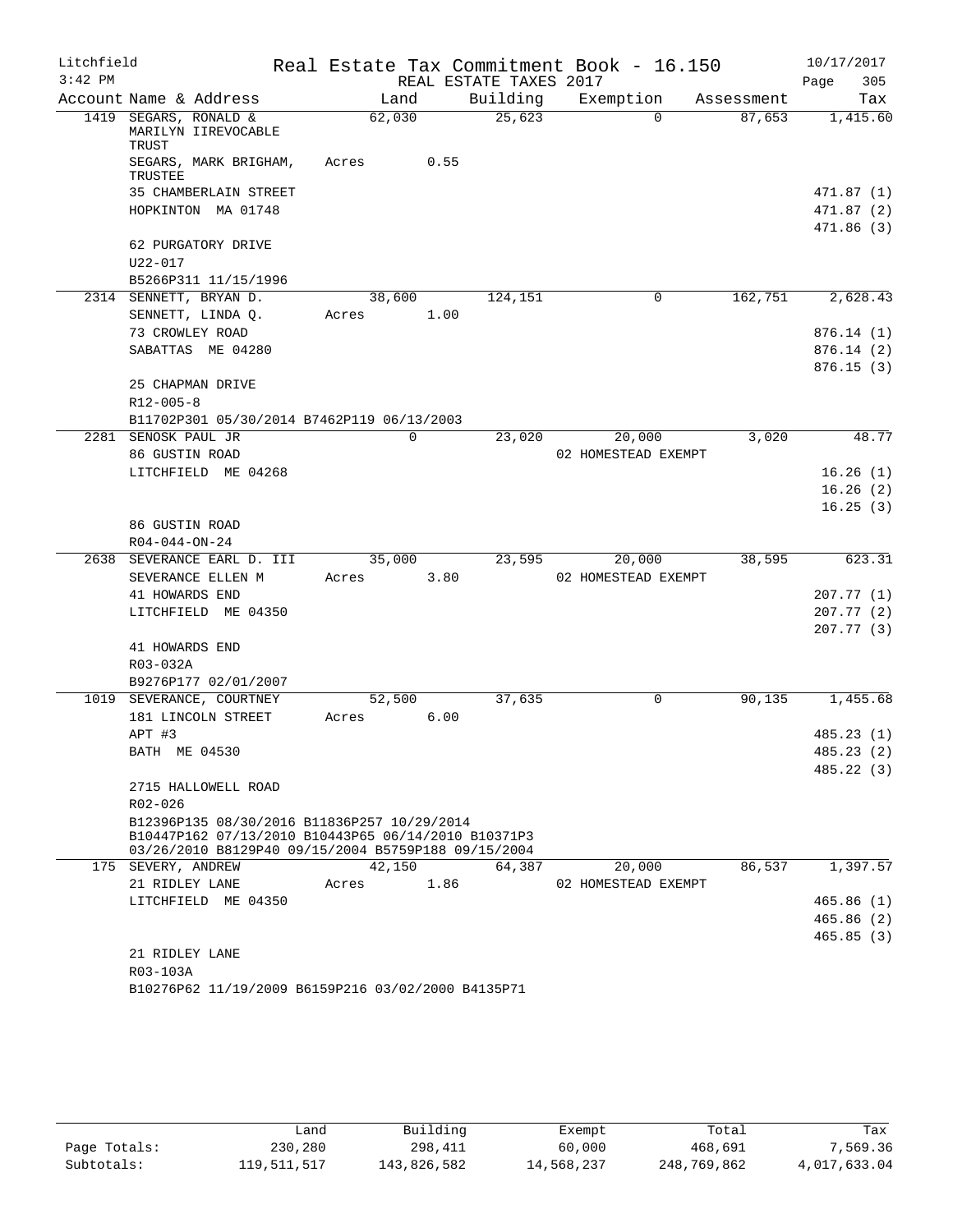| Litchfield |                                                                                                  |       |         |        |                        | Real Estate Tax Commitment Book - 16.150 |              |            | 10/17/2017  |
|------------|--------------------------------------------------------------------------------------------------|-------|---------|--------|------------------------|------------------------------------------|--------------|------------|-------------|
| $3:42$ PM  |                                                                                                  |       |         |        | REAL ESTATE TAXES 2017 |                                          |              |            | 306<br>Page |
|            | Account Name & Address                                                                           |       | Land    |        | Building               | Exemption                                |              | Assessment | Tax         |
|            | 1578 SEVERY, RICHARD                                                                             |       | 17,000  |        | 83,594                 | 20,000                                   |              | 80,594     | 1,301.59    |
|            | SEVERY, CHRISTINE                                                                                | Acres |         | 3.50   |                        | 02 HOMESTEAD EXEMPT                      |              |            |             |
|            | 2629 HALLOWELL ROAD                                                                              |       |         |        |                        |                                          |              |            | 433.86 (1)  |
|            | LITCHFIELD ME 04350                                                                              |       |         |        |                        |                                          |              |            | 433.86 (2)  |
|            |                                                                                                  |       |         |        |                        |                                          |              |            | 433.87 (3)  |
|            | 2629 HALLOWELL ROAD                                                                              |       |         |        |                        |                                          |              |            |             |
|            | R02-030A                                                                                         |       |         |        |                        |                                          |              |            |             |
|            | B2496P204 08/19/1982                                                                             |       |         |        |                        |                                          |              |            |             |
|            | 365 SEWALL, MICAH B. &                                                                           |       | 28,800  |        | 66,509                 |                                          | 0            | 95,309     | 1,539.24    |
|            | MELISSA A.                                                                                       |       |         |        |                        |                                          |              |            |             |
|            | BURTON, HANFORD J.                                                                               | Acres |         | 0.60   |                        |                                          |              |            |             |
|            | 723 RIDGE ROAD                                                                                   |       |         |        |                        |                                          |              |            | 513.08(1)   |
|            | BOWDOINHAM ME 04008                                                                              |       |         |        |                        |                                          |              |            | 513.08(2)   |
|            |                                                                                                  |       |         |        |                        |                                          |              |            | 513.08(3)   |
|            | 85 LUNTS HILL ROAD                                                                               |       |         |        |                        |                                          |              |            |             |
|            | R09-073                                                                                          |       |         |        |                        |                                          |              |            |             |
|            | B11142P320 08/20/2012 B1541P1111                                                                 |       |         |        |                        |                                          |              |            |             |
|            | 2083 SHACKLEY, LINWOOD &                                                                         |       | 40,000  |        | 95,342                 |                                          | 6,000        | 129,342    | 2,088.87    |
|            | WANDA                                                                                            |       |         |        |                        |                                          |              |            |             |
|            | 110 OAKHILL ROAD                                                                                 | Acres |         | 1.00   |                        | 03 VETERANS EXEMPT                       |              |            |             |
|            | LITCHFIELD ME 04350                                                                              |       |         |        |                        |                                          |              |            | 696.29(1)   |
|            |                                                                                                  |       |         |        |                        |                                          |              |            | 696.29(2)   |
|            |                                                                                                  |       |         |        |                        |                                          |              |            | 696.29(3)   |
|            | 110 OAK HILL ROAD                                                                                |       |         |        |                        |                                          |              |            |             |
|            | R05-012                                                                                          |       |         |        |                        |                                          |              |            |             |
|            | B5613P164 05/08/1998                                                                             |       |         |        |                        |                                          |              |            |             |
|            | 1260 SHANKS, NICOLE S.                                                                           |       | 40,000  |        | 63,475                 |                                          | $\mathbf 0$  | 103,475    | 1,671.12    |
|            | 338 ROYAL ROAD                                                                                   | Acres |         | 1.00   |                        |                                          |              |            |             |
|            | NORTH YARMOUTH ME                                                                                |       |         |        |                        |                                          |              |            | 557.04(1)   |
|            | 04097                                                                                            |       |         |        |                        |                                          |              |            |             |
|            |                                                                                                  |       |         |        |                        |                                          |              |            | 557.04(2)   |
|            |                                                                                                  |       |         |        |                        |                                          |              |            | 557.04(3)   |
|            | 53 NECK ROAD                                                                                     |       |         |        |                        |                                          |              |            |             |
|            | R14-038                                                                                          |       |         |        |                        |                                          |              |            |             |
|            | B12268P231 04/15/2016 B11317P310 02/28/2013                                                      |       |         |        |                        |                                          |              |            |             |
|            | B11122P135 08/03/2012 B11084P77 06/22/2012<br>B10890P221 11/17/2011 B8958P37 06/22/2006 B7913P22 |       |         |        |                        |                                          |              |            |             |
|            | 04/21/2004                                                                                       |       |         |        |                        |                                          |              |            |             |
| 1450       | SHANNON JR., PATRICK M.                                                                          |       | 67,395  |        | 359,974                |                                          | $\mathbf{0}$ | 427,369    | 6,902.01    |
|            | SHANNON, ANTOINETTE                                                                              | Acres |         | 66.00  |                        |                                          |              |            |             |
|            | J.F.                                                                                             |       |         |        |                        |                                          |              |            |             |
|            | 108 DURHAM ROAD                                                                                  |       |         |        |                        |                                          |              |            | 2,300.67(1) |
|            | FREEPORT ME 04032                                                                                |       |         |        |                        |                                          |              |            | 2,300.67(2) |
|            |                                                                                                  |       |         |        |                        |                                          |              |            | 2,300.67(3) |
|            | 127 STEVENSTOWN ROAD                                                                             |       |         |        |                        |                                          |              |            |             |
|            | R13-034                                                                                          |       |         |        |                        |                                          |              |            |             |
|            | B11406P334 05/22/2013 B4803P333 06/30/2004                                                       |       |         |        |                        |                                          |              |            |             |
|            | 1115 SHANNON, JR. PATRICK M.                                                                     |       | 155,009 |        | 0                      |                                          | $\mathbf 0$  | 155,009    | 2,503.40    |
|            | SHANNON, ANTOINETTE                                                                              | Acres |         | 224.00 |                        |                                          |              |            |             |
|            | J.F.                                                                                             |       |         |        |                        |                                          |              |            |             |
|            | 127 STEVENSTOWN ROAD                                                                             |       |         |        |                        |                                          |              |            | 834.47 (1)  |
|            | LITCHFIELD ME 04350                                                                              |       |         |        |                        |                                          |              |            | 834.47 (2)  |
|            |                                                                                                  |       |         |        |                        |                                          |              |            | 834.46 (3)  |
|            | 86 PINE TREE ROAD                                                                                |       |         |        |                        |                                          |              |            |             |
|            | R10-022                                                                                          |       |         |        |                        |                                          |              |            |             |
|            | B12203P64 01/08/2016 B11019P1 04/20/2012 B4646P168                                               |       |         |        |                        |                                          |              |            |             |
|            | 03/15/1994                                                                                       |       |         |        |                        |                                          |              |            |             |
|            |                                                                                                  |       |         |        |                        |                                          |              |            |             |
|            |                                                                                                  |       |         |        |                        |                                          |              |            |             |
|            |                                                                                                  |       |         |        |                        |                                          |              |            |             |

|              | Land        | Building    | Exempt     | Total       | Tax          |
|--------------|-------------|-------------|------------|-------------|--------------|
| Page Totals: | 348,204     | 668,894     | 26,000     | 991,098     | 16,006.23    |
| Subtotals:   | 119,859,721 | 144,495,476 | 14,594,237 | 249,760,960 | 4,033,639.27 |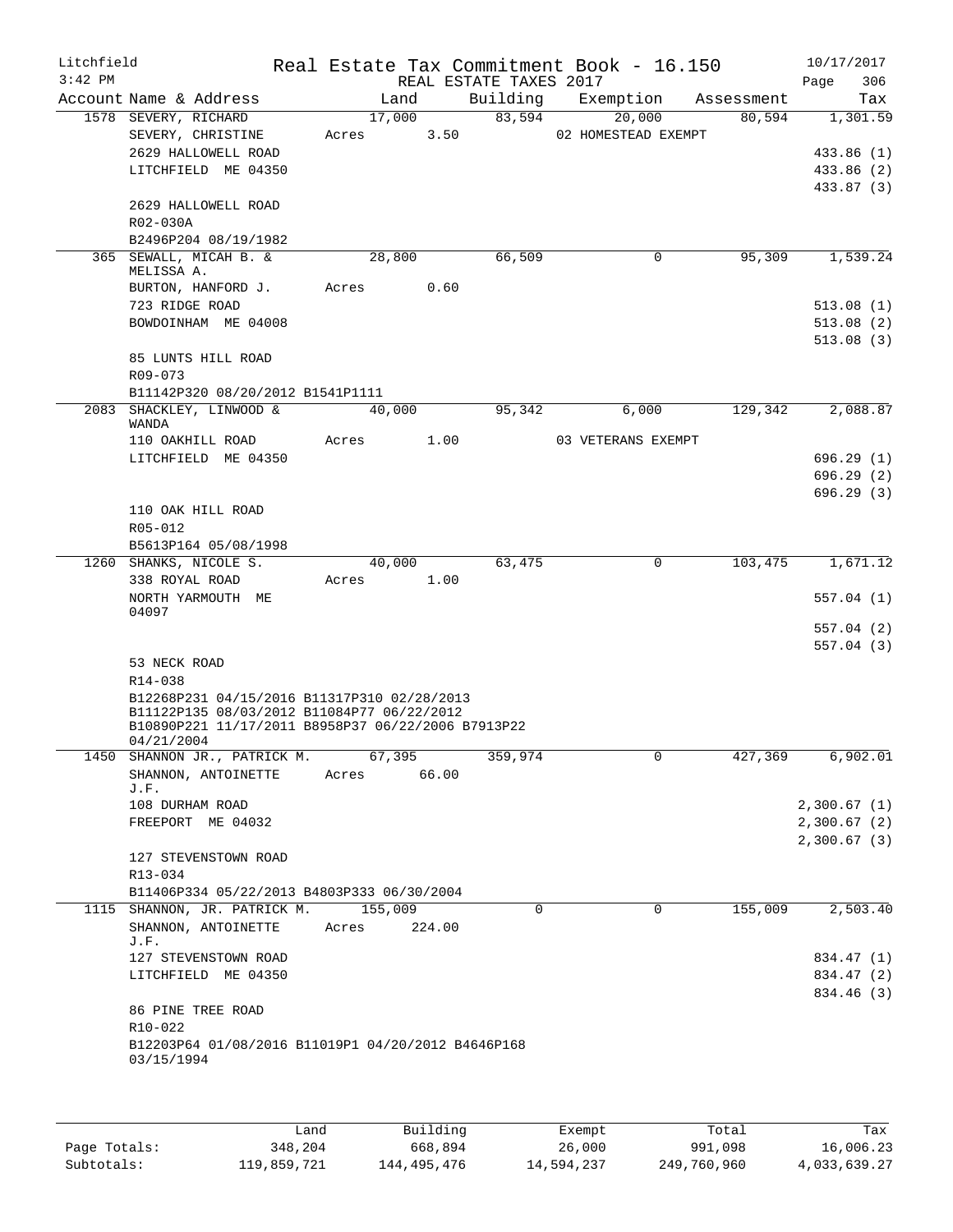| Litchfield |                                                             |       |        |                        | Real Estate Tax Commitment Book - 16.150 |            | 10/17/2017               |
|------------|-------------------------------------------------------------|-------|--------|------------------------|------------------------------------------|------------|--------------------------|
| $3:42$ PM  |                                                             |       |        | REAL ESTATE TAXES 2017 |                                          |            | Page<br>307              |
|            | Account Name & Address                                      |       | Land   | Building               | Exemption                                | Assessment | Tax                      |
|            | 752 SHANNON, PATRICK M.                                     |       | 3,265  | $\Omega$               | $\Omega$                                 | 3,265      | 52.73                    |
|            | SHANNON, MOSELLE M.                                         | Acres | 2.00   |                        |                                          |            |                          |
|            | 55 STEVENSTOWN ROAD                                         |       |        |                        |                                          |            | 17.58(1)                 |
|            | LITCHFIELD ME 04350                                         |       |        |                        |                                          |            | 17.58(2)                 |
|            |                                                             |       |        |                        |                                          |            | 17.57(3)                 |
|            | STEVENSTOWN ROAD                                            |       |        |                        |                                          |            |                          |
|            | R13-031                                                     |       |        |                        |                                          |            |                          |
|            | B11799P297 09/10/2014 B2458P10                              |       |        |                        |                                          |            |                          |
|            | 753 SHANNON, PATRICK M.                                     |       | 65,839 | 102,938                | 0                                        | 168,777    | 2,725.75                 |
|            | SHANNON, MOSELLE M.                                         | Acres | 43.03  |                        |                                          |            |                          |
|            | 975 HOLLYHOCK LANE                                          |       |        |                        |                                          |            | 908.58(1)                |
|            | TEMPLETON CA 93465                                          |       |        |                        |                                          |            | 908.58 (2)               |
|            |                                                             |       |        |                        |                                          |            | 908.59(3)                |
|            | 55 STEVENSTOWN ROAD                                         |       |        |                        |                                          |            |                          |
|            | R13-036                                                     |       |        |                        |                                          |            |                          |
|            | B11799P297 09/10/2014 B2458P10<br>1296 SHANNON, PATRICK M., |       |        | $\Omega$               | $\Omega$                                 | 10,464     | 168.99                   |
|            | JR. (TRUSTEE)                                               |       | 10,464 |                        |                                          |            |                          |
|            | SHANNON, MINNIE MOSELLE Acres<br>(TRUSTEE)                  |       | 27.00  |                        |                                          |            |                          |
|            | SHANNON REVOCABLE TRUST                                     |       |        |                        |                                          |            | 56.33(1)                 |
|            | 55 STEVENSTOWN ROAD                                         |       |        |                        |                                          |            | 56.33(2)                 |
|            | LITCHFIELD ME 04350                                         |       |        |                        |                                          |            | 56.33(3)                 |
|            | OFF PINE TREE ROAD                                          |       |        |                        |                                          |            |                          |
|            | $R10 - 024$                                                 |       |        |                        |                                          |            |                          |
|            | B12423P45 09/27/2016 B4842P97 01/17/1995                    |       |        |                        |                                          |            |                          |
|            | 2373 SHAW KENNETH E                                         |       | 42,550 | 15,769                 | 0                                        | 58,319     | 941.85                   |
|            | SHAW CHRISTOPHER E                                          | Acres | 2.02   |                        |                                          |            |                          |
|            | 1159 LEWISTON ROAD                                          |       |        |                        |                                          |            | 313.95(1)                |
|            | LITCHFIELD ME 04350                                         |       |        |                        |                                          |            | 313.95(2)                |
|            |                                                             |       |        |                        |                                          |            | 313.95(3)                |
|            | 1159 LEWISTON ROAD                                          |       |        |                        |                                          |            |                          |
|            | R13-008A-4                                                  |       |        |                        |                                          |            |                          |
|            | B11648P26 03/24/2014 B9357P245 05/18/2007 B7518P244         |       |        |                        |                                          |            |                          |
| 1985       | 07/16/2003<br>SHAW, ELAINE ( HEIRS                          |       | 0      | 8,893                  | $\Omega$                                 | 8,893      | 143.62                   |
|            | OF)                                                         |       |        |                        |                                          |            |                          |
|            | % GLEN DANFORTH                                             |       |        |                        |                                          |            |                          |
|            | 95 FERRIN ROAD                                              |       |        |                        |                                          |            | 47.87(1)                 |
|            | LITCHFIELD ME 04350                                         |       |        |                        |                                          |            | 47.87(2)                 |
|            |                                                             |       |        |                        |                                          |            | 47.88 (3)                |
|            | 89 FERRIN ROAD                                              |       |        |                        |                                          |            |                          |
|            | R03-108A-ON                                                 |       |        |                        |                                          |            |                          |
| 1582       | SHEA, MICHAEL D. &                                          |       | 71,220 | 69,318                 | 20,000                                   | 120,538    | 1,946.69                 |
|            | MCCOLLETT, LISA                                             |       |        |                        |                                          |            |                          |
|            | 775 PLAINS ROAD                                             | Acres | 0.69   |                        | 02 HOMESTEAD EXEMPT                      |            |                          |
|            | LITCHFIELD ME 04350                                         |       |        |                        |                                          |            | 648.90 (1)<br>648.90 (2) |
|            |                                                             |       |        |                        |                                          |            | 648.89 (3)               |
|            | 775 PLAINS ROAD                                             |       |        |                        |                                          |            |                          |
|            | U02-007                                                     |       |        |                        |                                          |            |                          |
|            | B6321P274                                                   |       |        |                        |                                          |            |                          |
|            |                                                             |       |        |                        |                                          |            |                          |

|              | Land        | Building    | Exempt     | Total       | Tax          |
|--------------|-------------|-------------|------------|-------------|--------------|
| Page Totals: | 193,338     | 196,918     | 20,000     | 370,256     | 5,979.63     |
| Subtotals:   | 120,053,059 | 144,692,394 | 14,614,237 | 250,131,216 | 4,039,618.90 |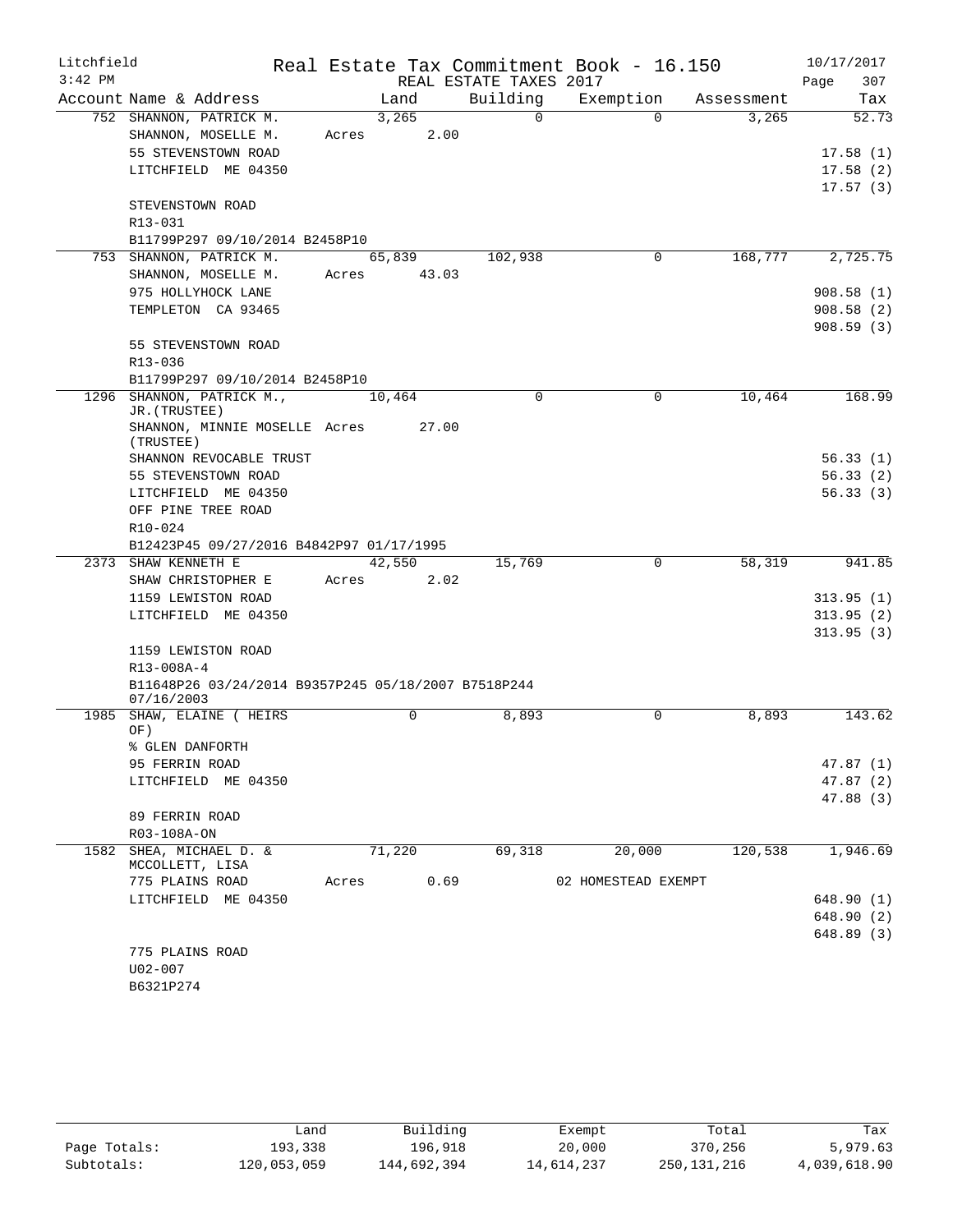| Litchfield |                                                     |       |             |      | Real Estate Tax Commitment Book - 16.150 |                     |                               | 10/17/2017  |
|------------|-----------------------------------------------------|-------|-------------|------|------------------------------------------|---------------------|-------------------------------|-------------|
| $3:42$ PM  |                                                     |       |             |      | REAL ESTATE TAXES 2017                   |                     |                               | 308<br>Page |
|            | Account Name & Address                              |       | Land        |      |                                          |                     | Building Exemption Assessment | Tax         |
|            | 560 SHERMAN, BETSEY E.                              |       | 64,799      |      | $\overline{0}$                           | $\Omega$            | 64,799                        | 1,046.50    |
|            | SHERMAN, MICHAE; J.                                 |       | Acres 50.27 |      |                                          |                     |                               |             |
|            | 145 PINE TREE ROAD                                  |       |             |      |                                          |                     |                               | 348.83(1)   |
|            | LITCHFIELD ME 04350                                 |       |             |      |                                          |                     |                               | 348.83(2)   |
|            |                                                     |       |             |      |                                          |                     |                               | 348.84(3)   |
|            |                                                     |       |             |      |                                          |                     |                               |             |
|            | R02-098                                             |       |             |      |                                          |                     |                               |             |
|            | B12429P44 02/08/2014 B1123P258                      |       |             |      |                                          |                     |                               |             |
|            | 1585 SHERMAN, JAMES                                 |       | 68,200      |      | $\Omega$                                 | $\mathbf 0$         | 68,200                        | 1,101.43    |
|            | SHERMAN, HELEN E                                    |       | Acres 61.00 |      |                                          |                     |                               |             |
|            | 1330 WEST ROAD                                      |       |             |      |                                          |                     |                               | 367.14(1)   |
|            | LITCHFIELD ME 04350                                 |       |             |      |                                          |                     |                               | 367.14(2)   |
|            |                                                     |       |             |      |                                          |                     |                               | 367.15(3)   |
|            | WEST ROAD                                           |       |             |      |                                          |                     |                               |             |
|            | R03-039B                                            |       |             |      |                                          |                     |                               |             |
|            | B7444P18 06/05/2003                                 |       |             |      |                                          |                     |                               |             |
|            | 1584 SHERMAN, JAMES R                               |       |             |      | 54,000 135,198                           | 26,000              | 163,198                       | 2,635.65    |
|            | SHERMAN HELEN E                                     |       | Acres 7.50  |      |                                          | 02 HOMESTEAD EXEMPT |                               |             |
|            | 1330 WEST ROAD                                      |       |             |      |                                          | 12 WW2 Vet Res.     |                               | 878.55(1)   |
|            | LITCHFIELD ME 04350                                 |       |             |      |                                          |                     |                               | 878.55(2)   |
|            | 1330 WEST ROAD                                      |       |             |      |                                          |                     |                               | 878.55(3)   |
|            | R03-039A                                            |       |             |      |                                          |                     |                               |             |
|            | B8497P154 01/14/2005 B2914P138                      |       |             |      |                                          |                     |                               |             |
|            | 662 SHERMAN, MICHAEL J. 47,525 119,578              |       |             |      |                                          | 0                   | 167,103                       | 2,698.71    |
|            | SHERMAN, BETSEY ELLEN                               |       | Acres 4.01  |      |                                          |                     |                               |             |
|            | 12 PINE TREE ROAD                                   |       |             |      |                                          |                     |                               | 899.57 (1)  |
|            | LITCHFIELD ME                                       |       |             |      |                                          |                     |                               | 899.57 (2)  |
|            | 04350-9743                                          |       |             |      |                                          |                     |                               |             |
|            |                                                     |       |             |      |                                          |                     |                               | 899.57 (3)  |
|            | 145 PINE TREE ROAD                                  |       |             |      |                                          |                     |                               |             |
|            | R11-005                                             |       |             |      |                                          |                     |                               |             |
|            | B11998P48 05/28/2015 B10356P42 03/08/2010 B6589P262 |       |             |      |                                          |                     |                               |             |
|            | 1587 SHERMAN, RALPH W                               |       | 45,000      |      | 84,332                                   | 20,000              | 109,332                       | 1,765.71    |
|            | 1314 WEST ROAD                                      | Acres | 3.00        |      |                                          | 02 HOMESTEAD EXEMPT |                               |             |
|            | LITCHFIELD ME 04350                                 |       |             |      |                                          |                     |                               | 588.57(1)   |
|            |                                                     |       |             |      |                                          |                     |                               | 588.57(2)   |
|            | 1314 WEST ROAD                                      |       |             |      |                                          |                     |                               | 588.57 (3)  |
|            | R03-039                                             |       |             |      |                                          |                     |                               |             |
|            | B1061P120                                           |       |             |      |                                          |                     |                               |             |
|            | 2361 SHOREY STEVEN A                                |       | 43,250      |      | 240,982                                  | 20,000              | 264,232                       | 4,267.35    |
|            | 203 UPPER POND ROAD                                 | Acres |             | 2.30 |                                          | 02 HOMESTEAD EXEMPT |                               |             |
|            | LITCHFIELD ME 04350                                 |       |             |      |                                          |                     |                               | 1,422.45(1) |
|            |                                                     |       |             |      |                                          |                     |                               | 1,422.45(2) |
|            |                                                     |       |             |      |                                          |                     |                               | 1,422.45(3) |
|            | 203 UPPER POND ROAD                                 |       |             |      |                                          |                     |                               |             |
|            | R01-017-4                                           |       |             |      |                                          |                     |                               |             |
|            | B10497P13 08/11/2010 B8712P327 12/01/2005 B6412P193 |       |             |      |                                          |                     |                               |             |

|              | Land          | Building    | Exempt     | Total       | Tax          |
|--------------|---------------|-------------|------------|-------------|--------------|
| Page Totals: | 322,774       | 580,090     | 66,000     | 836,864     | 13,515.35    |
| Subtotals:   | 120, 375, 833 | 145,272,484 | 14,680,237 | 250,968,080 | 4,053,134.25 |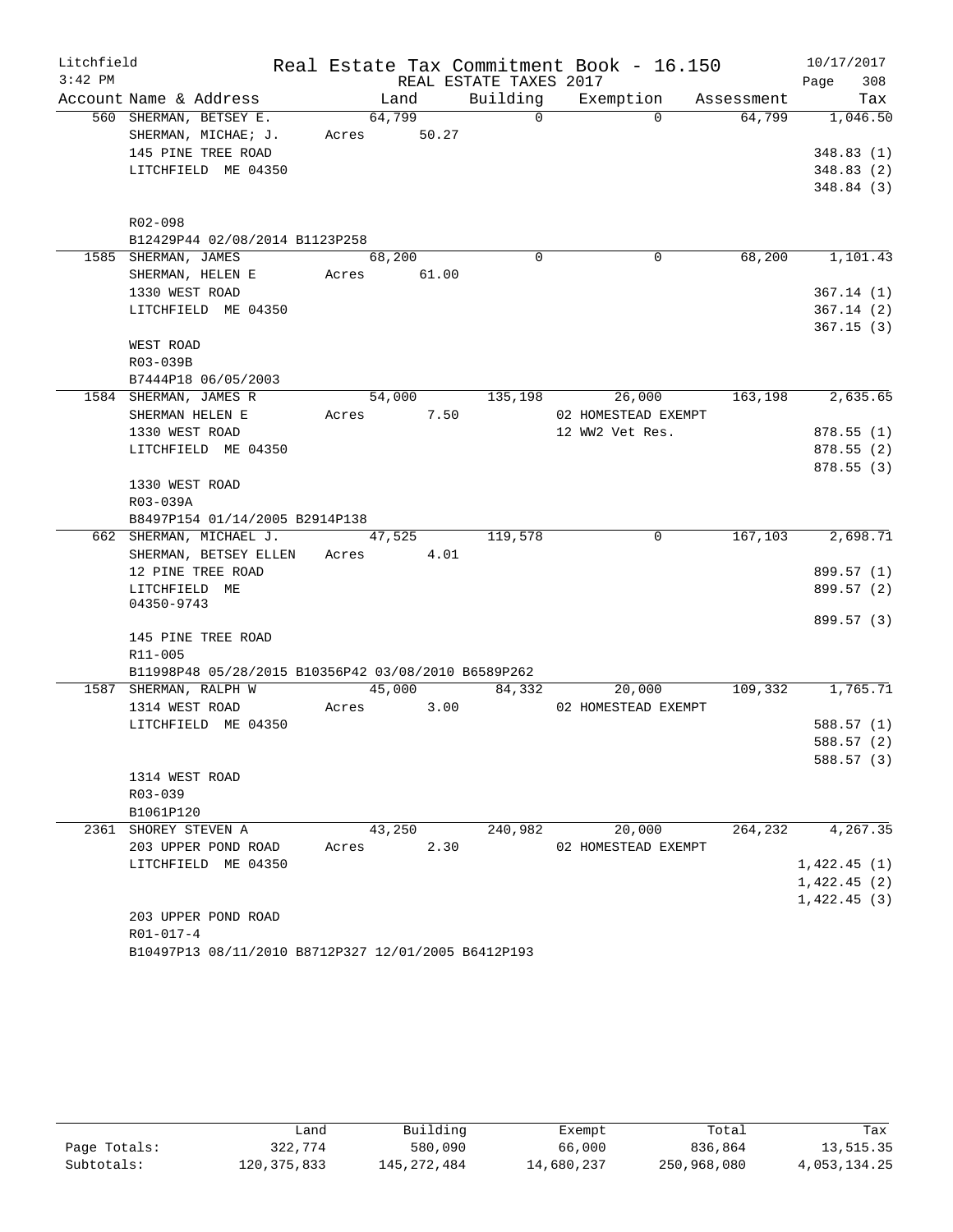| Litchfield |                                                          |            |         |                        | Real Estate Tax Commitment Book - 16.150 |            | 10/17/2017             |
|------------|----------------------------------------------------------|------------|---------|------------------------|------------------------------------------|------------|------------------------|
| $3:42$ PM  |                                                          |            |         | REAL ESTATE TAXES 2017 |                                          |            | 309<br>Page            |
|            | Account Name & Address                                   |            | Land    | Building               | Exemption                                | Assessment | Tax                    |
|            | 1590 SIDMAN FAMILY TRUST<br>1800 RANCH ROAD, UNIT<br>311 | Acres 0.20 | 23,320  | 62,503                 | $\Omega$                                 | 85,823     | 1,386.04               |
|            | STEAMBOAT SPRINGS CO<br>80487                            |            |         |                        |                                          |            | 462.01(1)              |
|            |                                                          |            |         |                        |                                          |            | 462.01 (2)             |
|            |                                                          |            |         |                        |                                          |            | 462.02(3)              |
|            | 46 RUSTIC DRIVE<br>$U27 - 007$                           |            |         |                        |                                          |            |                        |
|            | B5050P248                                                |            |         |                        |                                          |            |                        |
|            | 1593 SINCLAIR, ROBERT<br>ROCKVILLE PARK                  | Acres      | 56,464  | 66,054<br>0.29         | 0                                        | 122,518    | 1,978.67               |
|            | STONEHAM MA 02180                                        |            |         |                        |                                          |            | 659.56(1)              |
|            |                                                          |            |         |                        |                                          |            | 659.56(2)              |
|            |                                                          |            |         |                        |                                          |            | 659.55(3)              |
|            | 479 PEACEPIPE DRIVE                                      |            |         |                        |                                          |            |                        |
|            | $U28 - 047$                                              |            |         |                        |                                          |            |                        |
|            | B2838P293 08/14/1985<br>1205 SIROIS, BENJAMIN            |            | 55,700  | $\mathbf 0$            | 0                                        | 55,700     | 899.55                 |
|            | SIROIS, SAMANTHA                                         | Acres      | 39.00   |                        |                                          |            |                        |
|            | 361 EAST PITTSTON ROAD                                   |            |         |                        |                                          |            | 299.85(1)              |
|            | PITTSTON ME 04345                                        |            |         |                        |                                          |            | 299.85(2)              |
|            |                                                          |            |         |                        |                                          |            | 299.85(3)              |
|            | 703 HUNTINGTON HILL<br><b>ROAD</b>                       |            |         |                        |                                          |            |                        |
|            | R03-126                                                  |            |         |                        |                                          |            |                        |
|            | B11912P218 02/12/2015 B11300P226 02/04/2013 B1678P95     |            |         |                        |                                          |            |                        |
|            | 1594 SIROIS, GERARD                                      |            | 60,500  | 140,735                | 20,000                                   | 181,235    | 2,926.95               |
|            | 333 RICHMOND ROAD                                        | Acres      | 15.00   |                        | 02 HOMESTEAD EXEMPT                      |            |                        |
|            | LITCHFIELD ME 04350                                      |            |         |                        |                                          |            | 975.65(1)              |
|            |                                                          |            |         |                        |                                          |            | 975.65(2)<br>975.65(3) |
|            | 333 RICHMOND ROAD                                        |            |         |                        |                                          |            |                        |
|            | R03-017                                                  |            |         |                        |                                          |            |                        |
|            | B1966P39                                                 |            |         |                        |                                          |            |                        |
|            | 1595 SIROIS, KELLEY                                      |            | 43,000  | 80,167                 | 20,000                                   | 103,167    | 1,666.15               |
|            | 1349 WEST ROAD                                           | Acres      |         | 2.20                   | 02 HOMESTEAD EXEMPT                      |            |                        |
|            | LITCHFIELD ME 04350                                      |            |         |                        |                                          |            | 555.38 (1)             |
|            |                                                          |            |         |                        |                                          |            | 555.38(2)              |
|            |                                                          |            |         |                        |                                          |            | 555.39(3)              |
|            | 1349 WEST ROAD<br>R03-025A                               |            |         |                        |                                          |            |                        |
|            | B4350P336                                                |            |         |                        |                                          |            |                        |
|            | 1909 SIROIS, PATRICK T. &                                |            | 161,300 | 209,466                | 20,000                                   | 350,766    | 5,664.87               |
|            | BETHANY F.                                               |            |         |                        |                                          |            |                        |
|            | 188 UPPER POND ROAD                                      | Acres      |         | 9.80                   | 02 HOMESTEAD EXEMPT                      |            |                        |
|            | LITCHFIELD ME 04350                                      |            |         |                        |                                          |            | 1,888.29(1)            |
|            |                                                          |            |         |                        |                                          |            | 1,888.29(2)            |
|            | 188 UPPER POND ROAD                                      |            |         |                        |                                          |            | 1,888.29(3)            |
|            | $R01 - 018 - 2$                                          |            |         |                        |                                          |            |                        |
|            | B6086P114 10/26/1999                                     |            |         |                        |                                          |            |                        |
|            |                                                          |            |         |                        |                                          |            |                        |

|              | Land        | Building    | Exempt     | Total       | Tax          |
|--------------|-------------|-------------|------------|-------------|--------------|
| Page Totals: | 400,284     | 558,925     | 60,000     | 899,209     | 14,522.23    |
| Subtotals:   | 120,776,117 | 145,831,409 | 14,740,237 | 251,867,289 | 4,067,656.48 |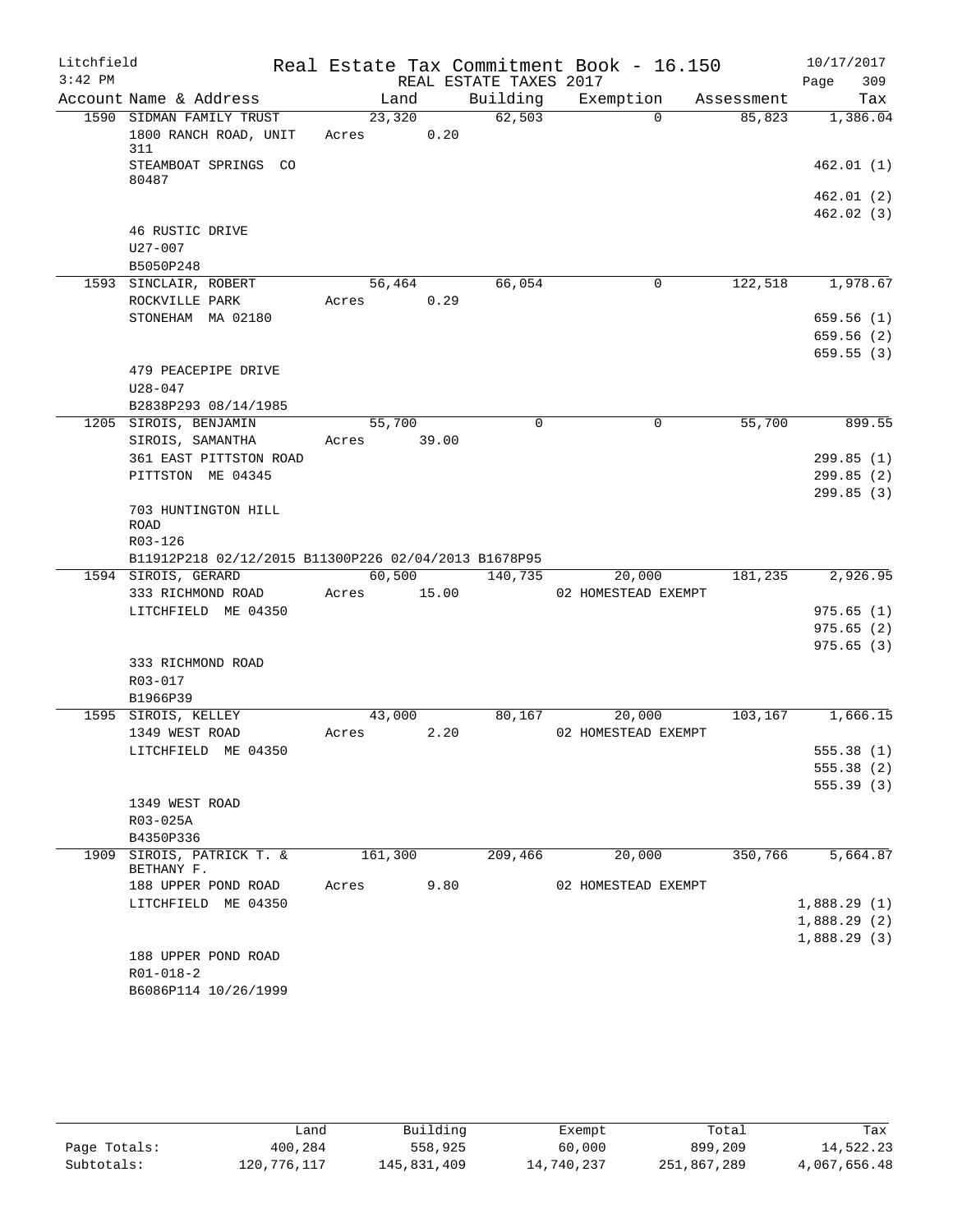| Litchfield |                                               |                 |       |                        | Real Estate Tax Commitment Book - 16.150 |            | 10/17/2017             |
|------------|-----------------------------------------------|-----------------|-------|------------------------|------------------------------------------|------------|------------------------|
| $3:42$ PM  |                                               |                 |       | REAL ESTATE TAXES 2017 |                                          |            | 310<br>Page            |
|            | Account Name & Address                        |                 | Land  | Building               | Exemption                                | Assessment | Tax                    |
|            | 1597 SIWINSKI, GRANT W                        | 116,774         |       | 72,628                 | $\Omega$                                 | 189,402    | 3,058.84               |
|            | 11 COOLIDGE LANE                              | Acres           | 0.39  |                        |                                          |            |                        |
|            | CONCORD NH 03301                              |                 |       |                        |                                          |            | 1,019.61(1)            |
|            |                                               |                 |       |                        |                                          |            | 1,019.61(2)            |
|            |                                               |                 |       |                        |                                          |            | 1,019.62(3)            |
|            | 148 ROSSER DRIVE                              |                 |       |                        |                                          |            |                        |
|            | U17-002                                       |                 |       |                        |                                          |            |                        |
|            | B4465P197                                     |                 |       |                        |                                          |            |                        |
|            | 436 SKELTON, ISREAL                           | 40,250          |       | 103,964                | 20,000                                   | 124,214    | 2,006.06               |
|            | SKELTON KATHRYN                               | Acres           | 1.10  |                        | 02 HOMESTEAD EXEMPT                      |            |                        |
|            | 295 BUKER ROAD                                |                 |       |                        |                                          |            | 668.69(1)              |
|            | LITCHFIELD ME 04350                           |                 |       |                        |                                          |            | 668.69(2)              |
|            |                                               |                 |       |                        |                                          |            | 668.68(3)              |
|            | 295 BUKER ROAD                                |                 |       |                        |                                          |            |                        |
|            | $R05 - 046$                                   |                 |       |                        |                                          |            |                        |
|            | B6207P142 05/18/2000<br>1599 SKELTON, LLOYD R |                 |       |                        |                                          | 83,950     | 1,355.79               |
|            | 13 WARREN CIRCLE                              | 71,976<br>Acres | 0.61  | 37,974                 | 26,000<br>02 HOMESTEAD EXEMPT            |            |                        |
|            | LISBON FALLS ME 04252                         |                 |       |                        | 12 WW2 Vet Res.                          |            | 451.93 (1)             |
|            |                                               |                 |       |                        |                                          |            | 451.93(2)              |
|            |                                               |                 |       |                        |                                          |            | 451.93(3)              |
|            | 49 GRANT ROAD                                 |                 |       |                        |                                          |            |                        |
|            | $U10-024$                                     |                 |       |                        |                                          |            |                        |
|            | B1278P450                                     |                 |       |                        |                                          |            |                        |
|            | 1600 SKELTON, LOUISA G.                       | 63,988          |       | $\mathbf 0$            | 0                                        | 63,988     | 1,033.41               |
|            | 49 GRANT ROAD                                 | Acres           | 44.40 |                        |                                          |            |                        |
|            | LITCHFIELD ME 04350                           |                 |       |                        |                                          |            | 344.47 (1)             |
|            |                                               |                 |       |                        |                                          |            | 344.47 (2)             |
|            |                                               |                 |       |                        |                                          |            | 344.47(3)              |
|            | HUNTINGTON HILL ROAD                          |                 |       |                        |                                          |            |                        |
|            | R04-007                                       |                 |       |                        |                                          |            |                        |
|            | B11729P237 05/13/2014 B11729P235 05/13/2014   |                 |       |                        |                                          |            |                        |
|            | B2309P309                                     |                 |       |                        |                                          |            |                        |
|            | 1601 SKIDGELL, DARLENE                        | 45,750          |       | 67,509                 | $\mathbf 0$                              | 113,259    | 1,829.13               |
|            | 381 RICHMOND ROAD                             | Acres           | 3.30  |                        |                                          |            |                        |
|            | LITCHFIELD ME 04350                           |                 |       |                        |                                          |            | 609.71(1)<br>609.71(2) |
|            |                                               |                 |       |                        |                                          |            |                        |
|            | 381 RICHMOND ROAD                             |                 |       |                        |                                          |            | 609.71 (3)             |
|            | R03-014                                       |                 |       |                        |                                          |            |                        |
|            | B8286P330 01/11/2005                          |                 |       |                        |                                          |            |                        |
|            | 1602 SLATTERY, BRUCE E                        | 54,700          |       | 85,092                 | 20,000                                   | 119,792    | 1,934.64               |
|            | 384 PLAINS ROAD                               | Acres           | 8.20  |                        | 02 HOMESTEAD EXEMPT                      |            |                        |
|            | LITCHFIELD ME 04350                           |                 |       |                        |                                          |            | 644.88 (1)             |
|            |                                               |                 |       |                        |                                          |            | 644.88 (2)             |
|            |                                               |                 |       |                        |                                          |            | 644.88 (3)             |
|            | 384 PLAINS ROAD                               |                 |       |                        |                                          |            |                        |
|            | R07-016                                       |                 |       |                        |                                          |            |                        |
|            | B2231P212                                     |                 |       |                        |                                          |            |                        |

|              | Land        | Building    | Exempt     | Total       | Tax          |
|--------------|-------------|-------------|------------|-------------|--------------|
| Page Totals: | 393,438     | 367,167     | 66,000     | 694,605     | 11,217.87    |
| Subtotals:   | 121,169,555 | 146,198,576 | 14,806,237 | 252,561,894 | 4,078,874.35 |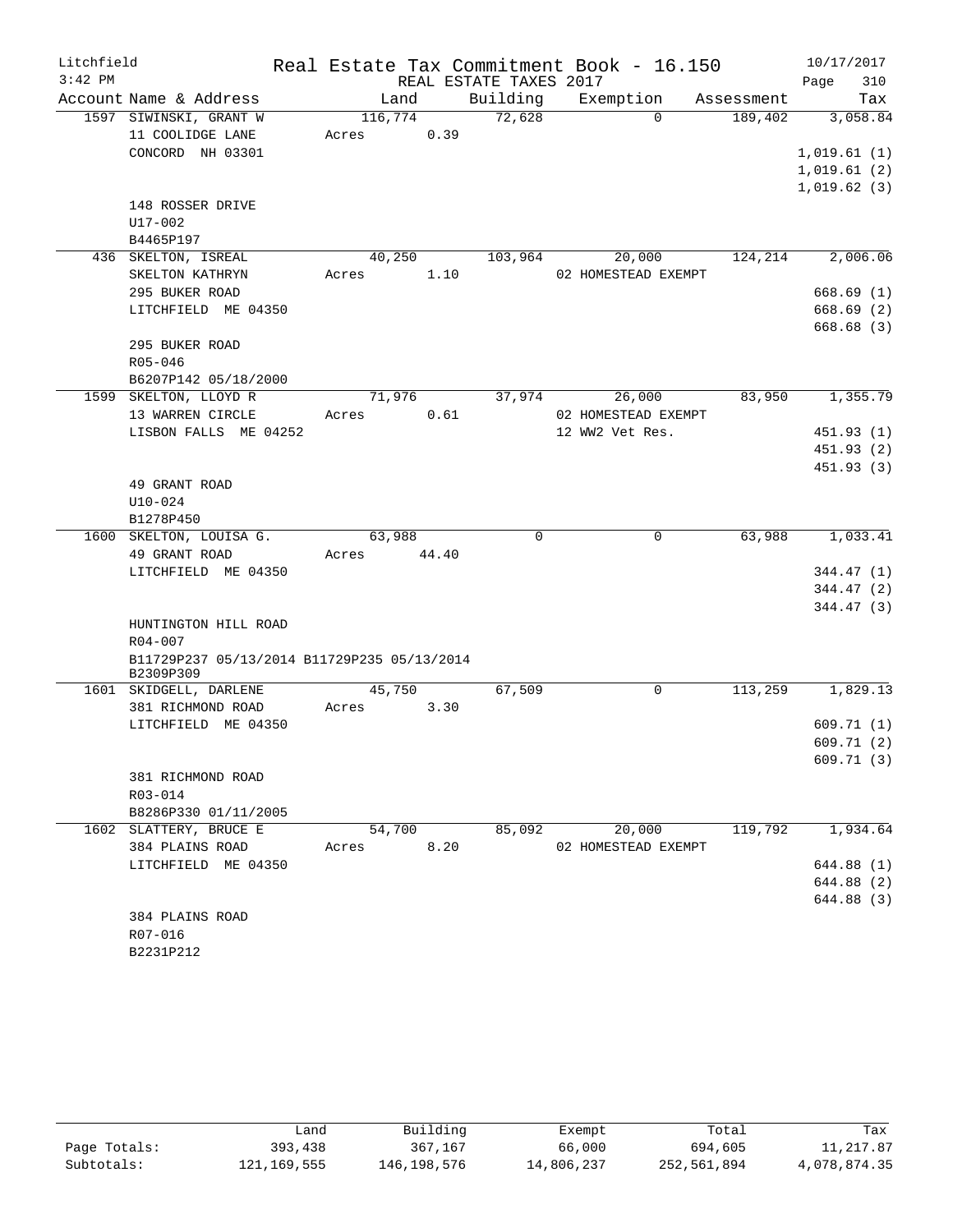| Litchfield   |                                                        |             |                 |                        | Real Estate Tax Commitment Book - 16.150 |               | 10/17/2017               |
|--------------|--------------------------------------------------------|-------------|-----------------|------------------------|------------------------------------------|---------------|--------------------------|
| $3:42$ PM    |                                                        |             |                 | REAL ESTATE TAXES 2017 |                                          |               | 311<br>Page              |
|              | Account Name & Address                                 |             | Land            | Building               | Exemption                                | Assessment    | Tax                      |
|              | 1605 SLATTERY, CARL E &<br>FLORENCE (LIFE ESTATE)      |             | 69,500          | 112,297                | 26,000                                   | 155,797       | 2,516.12                 |
|              | SLATTERY, BRUCE E &<br>BETHANY F -RM                   | Acres       | 30.00           |                        | 03 VETERANS EXEMPT                       |               |                          |
|              | 246 PLAINS ROAD                                        |             |                 |                        | 02 HOMESTEAD EXEMPT                      |               | 838.71 (1)               |
|              | LITCHFIELD ME 04350                                    |             |                 |                        |                                          |               | 838.71 (2)<br>838.70 (3) |
|              | 246 PLAINS ROAD                                        |             |                 |                        |                                          |               |                          |
|              | R07-015A<br>B10199P267 09/01/2009 B1540P737 01/29/1971 |             |                 |                        |                                          |               |                          |
|              | 1606 SLATTERY, ESTHER                                  |             | 45,875          | $\mathbf 0$            | $\mathbf 0$                              | 45,875        | 740.88                   |
|              | 967 RICHMOND ROAD                                      | Acres       | 11.50           |                        |                                          |               |                          |
|              | LITCHFIELD ME 04350                                    |             |                 |                        |                                          |               | 246.96(1)                |
|              |                                                        |             |                 |                        |                                          |               | 246.96(2)<br>246.96(3)   |
|              | 967 RICHMOND ROAD                                      |             |                 |                        |                                          |               |                          |
|              | R01-014B                                               |             |                 |                        |                                          |               |                          |
|              | B2998P133 07/16/1988                                   |             |                 |                        |                                          |               |                          |
|              | 1607 SLATTERY, ESTHER M<br>967 RICHMOND ROAD           | Acres       | 68,912<br>57.00 | $\Omega$               | $\mathbf 0$                              | 68,912        | 1,112.93                 |
|              | LITCHFIELD ME 04350                                    |             |                 |                        |                                          |               | 370.98 (1)               |
|              |                                                        |             |                 |                        |                                          |               | 370.98 (2)               |
|              |                                                        |             |                 |                        |                                          |               | 370.97 (3)               |
|              | 976 RICHMOND ROAD                                      |             |                 |                        |                                          |               |                          |
|              | R02-062<br>B2441P258 12/15/1981                        |             |                 |                        |                                          |               |                          |
|              | 1608 SLATTERY, ESTHER M                                |             | 82,100          | 100,246                | 20,000                                   | 162,346       | 2,621.89                 |
|              | 967 RICHMOND ROAD                                      | Acres       | 58.00           |                        | 02 HOMESTEAD EXEMPT                      |               |                          |
|              | LITCHFIELD ME 04350                                    |             |                 |                        |                                          |               | 873.96 (1)               |
|              |                                                        |             |                 |                        |                                          |               | 873.96 (2)               |
|              | 967 RICHMOND ROAD                                      |             |                 |                        |                                          |               | 873.97 (3)               |
|              | $R02 - 063$                                            |             |                 |                        |                                          |               |                          |
|              | B1243P74 10/18/1961                                    |             |                 |                        |                                          |               |                          |
|              | 1615 SLAUENWHITE, DANIEL J                             |             | 74,010          | 110,313                | 0                                        | 184,323       | 2,976.82                 |
|              | SLAUENWHITE, DEBORAH D                                 |             | Acres 39.02     |                        |                                          |               |                          |
|              | 2214 HALLOWELL ROAD<br>LITCHFIELD ME 04350             |             |                 |                        |                                          |               | 992.27 (1)<br>992.27 (2) |
|              |                                                        |             |                 |                        |                                          |               | 992.28 (3)               |
|              | 2214 HALLOWELL ROAD                                    |             |                 |                        |                                          |               |                          |
|              | R11-022                                                |             |                 |                        |                                          |               |                          |
|              | B10646P249 01/18/2011 B7865P236 03/16/2004             |             |                 |                        |                                          |               |                          |
| 2827         | SLAUENWHITE, JAMES<br>SLAUENWHITE, CHERYL              |             | $\Omega$        | 64,103                 | 0                                        | 64,103        | 1,035.26                 |
|              | 2196 HALLOWELL ROAD                                    |             |                 |                        |                                          |               | 345.09(1)                |
|              | LITCHFIELD ME 04350                                    |             |                 |                        |                                          |               | 345.09(2)                |
|              |                                                        |             |                 |                        |                                          |               | 345.08(3)                |
|              | HALLOWELL ROAD<br>R11-022-ON                           |             |                 |                        |                                          |               |                          |
| 1100         | SLAUENWHITE, JEFFREY                                   |             | 40,670          | $\mathbf 0$            | 0                                        | 40,670        | 656.82                   |
|              | 24 OLD MILL ROAD                                       | Acres       | 29.00           |                        |                                          |               |                          |
|              | LITCHFIELD ME 04350                                    |             |                 |                        |                                          |               | 218.94(1)                |
|              |                                                        |             |                 |                        |                                          |               | 218.94(2)                |
|              |                                                        |             |                 |                        |                                          |               | 218.94(3)                |
|              | OFF HALLOWELL ROAD<br>R14-058                          |             |                 |                        |                                          |               |                          |
|              | B11768P182 08/08/2014 B11441P348 06/28/2013            |             |                 |                        |                                          |               |                          |
|              | B1133P225                                              |             |                 |                        |                                          |               |                          |
|              |                                                        | Land        | Building        |                        | Exempt                                   | Total         | Tax                      |
| Page Totals: |                                                        | 381,067     | 386,959         |                        | 46,000                                   | 722,026       | 11,660.72                |
| Subtotals:   |                                                        | 121,550,622 | 146,585,535     |                        | 14,852,237                               | 253, 283, 920 | 4,090,535.07             |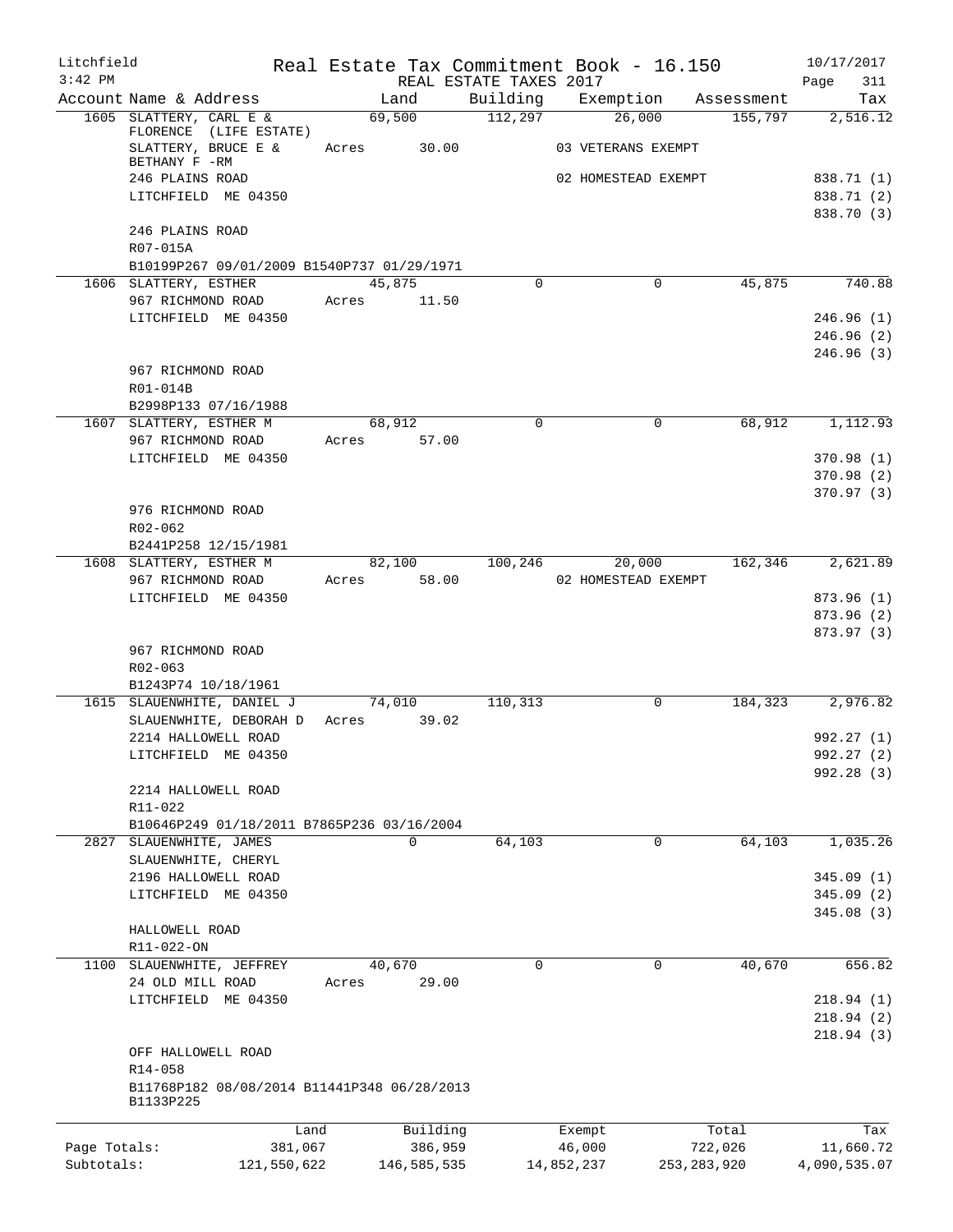| Litchfield<br>$3:42$ PM |                                                                               |                 |                        | Real Estate Tax Commitment Book - 16.150 |                          | 10/17/2017                                |
|-------------------------|-------------------------------------------------------------------------------|-----------------|------------------------|------------------------------------------|--------------------------|-------------------------------------------|
|                         | Account Name & Address                                                        | Land            | REAL ESTATE TAXES 2017 | Building Exemption Assessment            |                          | 312<br>Page<br>Tax                        |
|                         | 1099 SLAUENWHITE, JEFFREY                                                     | 57,500          | 115,013                | 20,000                                   | 152,513                  | 2,463.08                                  |
|                         | 24 OLD MILL ROAD<br>LITCHFIELD ME 04350                                       | Acres 14.60     |                        | 02 HOMESTEAD EXEMPT                      |                          | 821.03(1)<br>821.03(2)<br>821.02 (3)      |
|                         | 24 OLD MILL ROAD<br>R14-057                                                   |                 |                        |                                          |                          |                                           |
|                         | B11768P182 08/08/2014 B11441P348 06/28/2013<br>B1133P225                      |                 |                        |                                          |                          |                                           |
|                         | 2214 SLOSBERG, RUTH P<br>SLOSBERG, ROBERT L                                   | 45,000<br>Acres | 115,306<br>3.00        | 20,000<br>02 HOMESTEAD EXEMPT            | 140,306                  | 2,265.94                                  |
|                         | 2004 HALLOWELL ROAD                                                           |                 |                        |                                          |                          | 755.31(1)                                 |
|                         | LITCHFIELD ME 04350                                                           |                 |                        |                                          |                          | 755.31(2)<br>755.32(3)                    |
|                         | 2004 HALLOWELL ROAD                                                           |                 |                        |                                          |                          |                                           |
|                         | R11-012D                                                                      |                 |                        |                                          |                          |                                           |
|                         | B7877P105 03/24/2004<br>2722 SMALL INA                                        | 109,038         |                        | 105,477<br>26,000                        | 188,515                  | 3,044.52                                  |
|                         | 476 PINE TREE ROAD                                                            | Acres           | 203.00                 | 02 HOMESTEAD EXEMPT                      |                          |                                           |
|                         | LITCHFIELD ME 04350                                                           |                 |                        | 22 WW2 Widow Res                         |                          | 1,014.84(1)<br>1,014.84(2)<br>1,014.84(3) |
|                         | 476 PINE TREE ROAD<br>R07-004<br>B9723P287                                    |                 |                        |                                          |                          |                                           |
|                         | 1619 SMALL SR, LEWIS B                                                        | 43,580          | 111, 742               | 20,000                                   | 135,322                  | 2,185.45                                  |
|                         | 20 WHIPPOORWILL ROAD                                                          | 3.02<br>Acres   |                        | 02 HOMESTEAD EXEMPT                      |                          |                                           |
|                         | LITCHFIELD ME 04350                                                           |                 |                        |                                          |                          | 728.48(1)<br>728.48(2)<br>728.49(3)       |
|                         | 20 WHIPPOORWILL ROAD<br>$U19 - 010$<br>B11345P339 04/01/2013 B1845P344        |                 |                        |                                          |                          |                                           |
|                         | 244 SMALL, DELMAR                                                             | 51,252          |                        | 243,060<br>20,000                        | 274,312                  | 4,430.14                                  |
|                         | 142 PLAINS ROAD                                                               | 22.00<br>Acres  |                        | 02 HOMESTEAD EXEMPT                      |                          |                                           |
|                         | LITCHFIELD ME 04350                                                           |                 |                        |                                          |                          | 1,476.71(1)<br>1,476.71(2)<br>1,476.72(3) |
|                         | 142 PLAINS ROAD<br>R07-006                                                    |                 |                        |                                          |                          |                                           |
|                         | B5662P154 06/25/1998                                                          |                 |                        |                                          |                          |                                           |
|                         | 2584 SMALL, INA                                                               | 688             | 0                      | 0                                        | 688                      | 11.11                                     |
|                         | 476 PINE TREE ROAD<br>LITCHFIELD ME 04350                                     | Acres           | 5.50                   |                                          |                          | 3.70(1)                                   |
|                         |                                                                               |                 |                        |                                          |                          | 3.70(2)<br>3.71(3)                        |
|                         | PLAINS ROAD                                                                   |                 |                        |                                          |                          |                                           |
|                         | R07-004B<br>B10631P88 12/28/2010 B10506P38 08/28/2010 B6402P256<br>02/08/2001 |                 |                        |                                          |                          |                                           |
|                         | 1872 SMALL, SUSAN L                                                           | 27,200          | 59,562                 | 20,000                                   | 66,762                   | 1,078.21                                  |
|                         | 13 EASY STREET                                                                | Acres           | 0.40                   | 02 HOMESTEAD EXEMPT                      |                          |                                           |
|                         | LITCHFIELD ME 04350                                                           |                 |                        |                                          |                          | 359.40(1)<br>359.40(2)                    |
|                         | 13 EASY STREET                                                                |                 |                        |                                          |                          | 359.41(3)                                 |
|                         | U10-016A                                                                      |                 |                        |                                          |                          |                                           |
|                         | B5235P289 10/04/1996                                                          |                 |                        |                                          |                          |                                           |
| Page Totals:            |                                                                               | Land            | Building               | Exempt                                   | Total                    | Tax                                       |
| Subtotals:              | 334,258<br>121,884,880                                                        | 147, 335, 695   | 750,160                | 126,000<br>14,978,237                    | 958,418<br>254, 242, 338 | 15,478.45<br>4,106,013.52                 |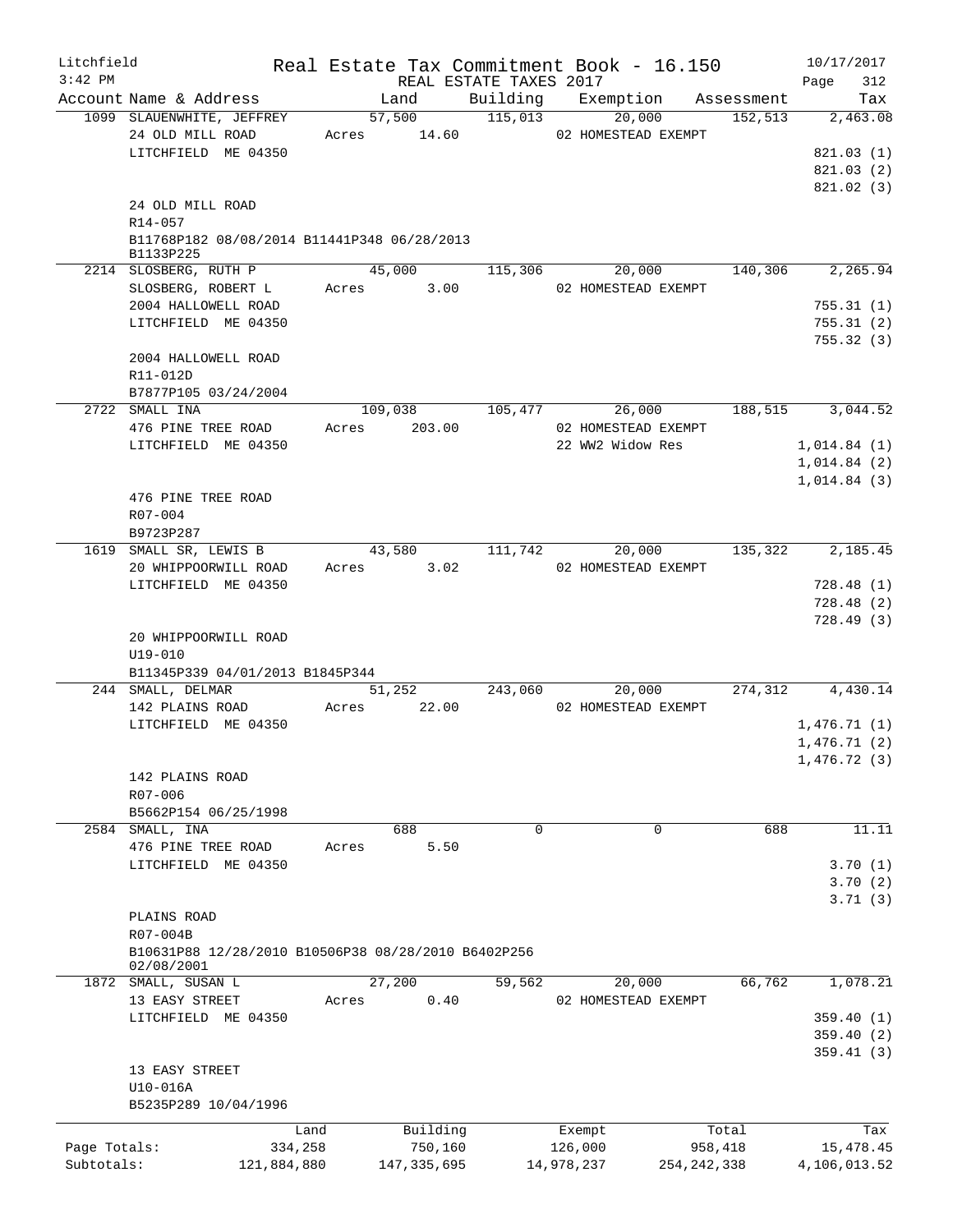| Litchfield |                                                                                                     |        |       |                        | Real Estate Tax Commitment Book - 16.150 |            | 10/17/2017             |
|------------|-----------------------------------------------------------------------------------------------------|--------|-------|------------------------|------------------------------------------|------------|------------------------|
| $3:42$ PM  |                                                                                                     |        |       | REAL ESTATE TAXES 2017 |                                          |            | 313<br>Page            |
|            | Account Name & Address                                                                              | Land   |       | Building               | Exemption                                | Assessment | Tax                    |
|            | 1614 SMALL, INA                                                                                     | 40,288 |       | 1,746                  | $\Omega$                                 | 42,034     | 678.85                 |
|            | 476 PINE TREE ROAD                                                                                  | Acres  | 32.00 |                        |                                          |            |                        |
|            | LITCHFIELD ME 04350                                                                                 |        |       |                        |                                          |            | 226.28(1)              |
|            |                                                                                                     |        |       |                        |                                          |            | 226.28(2)<br>226.29(3) |
|            | 481 PINE TREE ROAD                                                                                  |        |       |                        |                                          |            |                        |
|            | R06-059                                                                                             |        |       |                        |                                          |            |                        |
|            | B9723P288 B8637P217 10/12/2005 B4863P224 02/02/1995                                                 |        |       |                        |                                          |            |                        |
|            | 969 SMART LEROY E                                                                                   | 18,394 |       | 19,323                 | 0                                        | 37,717     | 609.13                 |
|            | SMART LINDA A                                                                                       | Acres  | 0.09  |                        |                                          |            |                        |
|            | 1532 HALLOWELL ROAD                                                                                 |        |       |                        |                                          |            | 203.04(1)              |
|            | LITCHFIELD ME 04350                                                                                 |        |       |                        |                                          |            | 203.04(2)              |
|            |                                                                                                     |        |       |                        |                                          |            | 203.05(3)              |
|            | 443 PEACEPIPE DRIVE                                                                                 |        |       |                        |                                          |            |                        |
|            | $U28 - 056$                                                                                         |        |       |                        |                                          |            |                        |
|            | B9650P285 02/27/2008 B3602P310 08/24/1989                                                           |        |       |                        |                                          |            |                        |
|            | 429 SMART, LEROY                                                                                    | 48,750 |       | 105,226                | $\mathbf 0$                              | 153,976    | 2,486.71               |
|            | SMART, LINDA A.                                                                                     | Acres  | 4.50  |                        |                                          |            |                        |
|            | 1532 HALLOWELL ROAD                                                                                 |        |       |                        |                                          |            | 828.90(1)              |
|            | LITCHFIELD ME 04350                                                                                 |        |       |                        |                                          |            | 828.90(2)              |
|            |                                                                                                     |        |       |                        |                                          |            | 828.91(3)              |
|            | 295 DENNIS HILL ROAD                                                                                |        |       |                        |                                          |            |                        |
|            | R13-041C                                                                                            |        |       |                        |                                          |            |                        |
|            | B11927P165 01/29/2015 B11802P147 09/16/2014<br>B11661P173 09/10/2012 B7065P131                      |        |       |                        |                                          |            |                        |
|            | 1809 SMART, LEROY E                                                                                 | 34,000 |       | 32,894                 | $\mathbf 0$                              | 66,894     | 1,080.34               |
|            | 1532 HALLOWELL ROAD                                                                                 | Acres  | 1.00  |                        |                                          |            |                        |
|            | LITCHFIELD ME 04350                                                                                 |        |       |                        |                                          |            | 360.11(1)              |
|            |                                                                                                     |        |       |                        |                                          |            | 360.11(2)              |
|            |                                                                                                     |        |       |                        |                                          |            | 360.12(3)              |
|            | 1538 HALLOWELL ROAD                                                                                 |        |       |                        |                                          |            |                        |
|            | U19-016A                                                                                            |        |       |                        |                                          |            |                        |
|            | B7618P52 09/03/2003                                                                                 |        |       |                        |                                          |            |                        |
|            | 1620 SMART, LEROY E                                                                                 | 43,750 |       | 123,932                | 20,000                                   | 147,682    | 2,385.06               |
|            | SMART LINDA A                                                                                       | Acres  | 2.50  |                        | 02 HOMESTEAD EXEMPT                      |            |                        |
|            | 1532 HALLOWELL ROAD                                                                                 |        |       |                        |                                          |            | 795.02(1)              |
|            | LITCHFIELD ME 04350                                                                                 |        |       |                        |                                          |            | 795.02(2)              |
|            | 1532 HALLOWELL ROAD                                                                                 |        |       |                        |                                          |            | 795.02 (3)             |
|            | U19-016                                                                                             |        |       |                        |                                          |            |                        |
|            | B3661P232 05/12/1989                                                                                |        |       |                        |                                          |            |                        |
|            | 650 SMART, LEROY E.                                                                                 | 37,200 |       | 54,140                 | $\mathbf 0$                              | 91,340     | 1,475.14               |
|            | 1532 HALLOWELL ROAD                                                                                 | Acres  | 0.90  |                        |                                          |            |                        |
|            | LITCHFIELD ME 04350                                                                                 |        |       |                        |                                          |            | 491.71 (1)             |
|            |                                                                                                     |        |       |                        |                                          |            | 491.71 (2)             |
|            |                                                                                                     |        |       |                        |                                          |            | 491.72 (3)             |
|            | 2792 HALLOWELL ROAD                                                                                 |        |       |                        |                                          |            |                        |
|            | $R02 - 041$                                                                                         |        |       |                        |                                          |            |                        |
|            | B12245P220 03/11/2016 B12228P267 01/05/2016                                                         |        |       |                        |                                          |            |                        |
|            | B12204P324 12/08/2015 B11734P138 04/15/2014<br>B11562P315 11/07/1201 B9041P106 08/24/2006 B9041P104 |        |       |                        |                                          |            |                        |
|            | 08/24/2006 B6704P266 11/14/2001                                                                     |        |       |                        |                                          |            |                        |

|              | Land        | Building    | Exempt     | Total       | Tax             |
|--------------|-------------|-------------|------------|-------------|-----------------|
| Page Totals: | 222,382     | 337,261     | 20,000     | 539,643     | 8,715.23        |
| Subtotals:   | 122,107,262 | 147,672,956 | 14,998,237 | 254,781,981 | 4, 114, 728. 75 |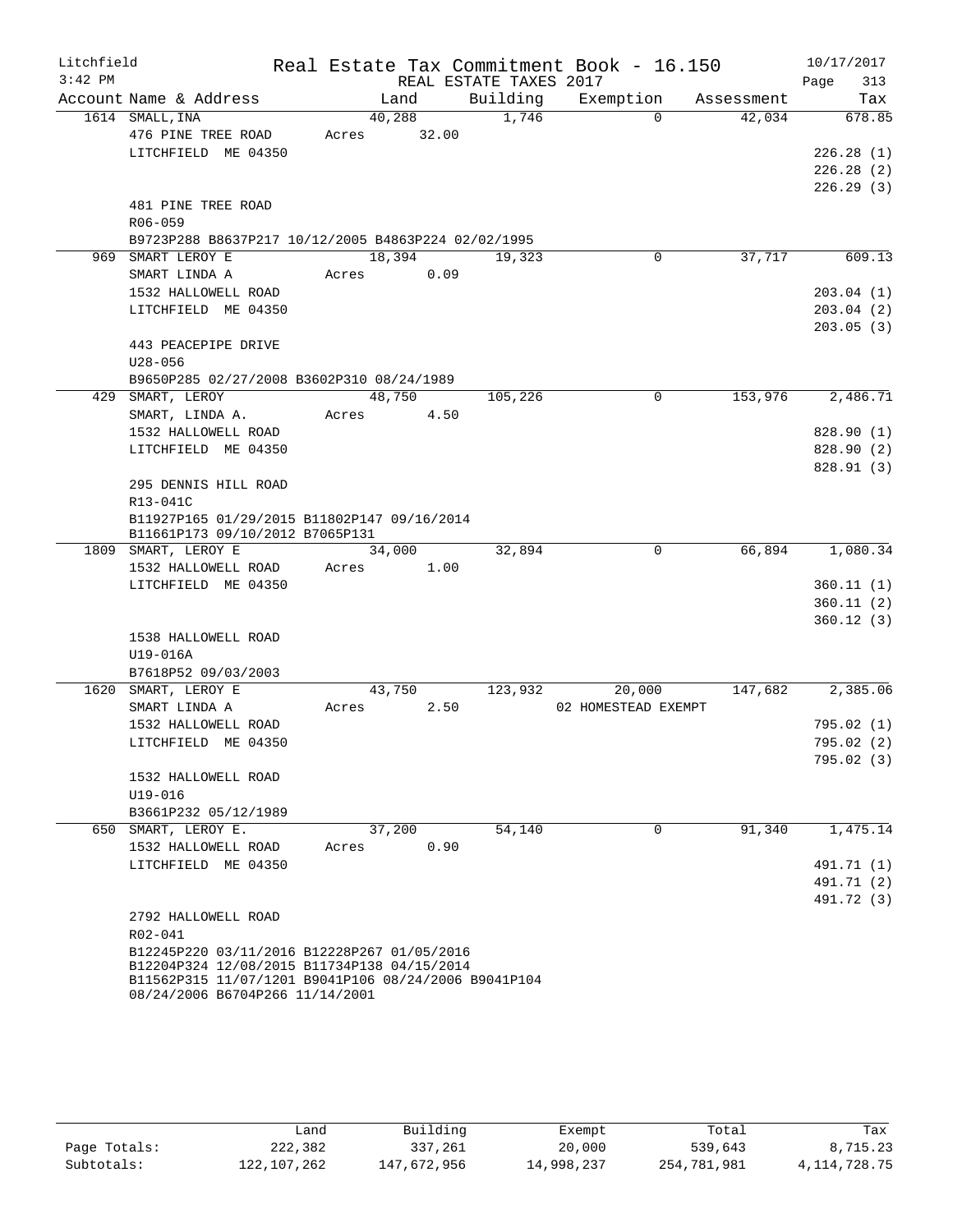| Litchfield   |                                                                |         |                |                        | Real Estate Tax Commitment Book - 16.150 |            | 10/17/2017   |
|--------------|----------------------------------------------------------------|---------|----------------|------------------------|------------------------------------------|------------|--------------|
| $3:42$ PM    |                                                                |         |                | REAL ESTATE TAXES 2017 |                                          |            | 314<br>Page  |
|              | Account Name & Address                                         |         | Land           | Building<br>$\Omega$   | Exemption                                | Assessment | Tax          |
|              | 1169 SMART, LEROY E.<br>SMART, LINDA A.                        | Acres   | 18,000<br>0.90 |                        | $\Omega$                                 | 18,000     | 290.70       |
|              | 1532 HALLOWELL ROAD                                            |         |                |                        |                                          |            | 96.90(1)     |
|              | LITCHFIELD ME 04350                                            |         |                |                        |                                          |            | 96.90(2)     |
|              |                                                                |         |                |                        |                                          |            | 96.90(3)     |
|              | 1515 HALLOWELL ROAD                                            |         |                |                        |                                          |            |              |
|              | $U19 - 006$                                                    |         |                |                        |                                          |            |              |
|              | B12201P301 01/19/2010 B6053P265 09/07/1999 B3480P341           |         |                |                        |                                          |            |              |
|              | 2910 SMART, SHYANNE                                            |         | $\mathbf 0$    | 14,991                 | $\mathbf 0$                              | 14,991     | 242.10       |
|              | 26 PINE TREE ROAD                                              |         |                |                        |                                          |            |              |
|              | Litchfield ME 04350                                            |         |                |                        |                                          |            | 80.70(1)     |
|              |                                                                |         |                |                        |                                          |            | 80.70 (2)    |
|              | 26 PINE TREE ROAD                                              |         |                |                        |                                          |            | 80.70 (3)    |
|              | R10-022-"ON"                                                   |         |                |                        |                                          |            |              |
|              | 2719 SMITH DAVID                                               |         | 125,050        | 120,440                | 20,000                                   | 225,490    | 3,641.66     |
|              | SMITH CAROL                                                    | Acres   | 7.80           |                        | 02 HOMESTEAD EXEMPT                      |            |              |
|              | 23 HALEY LANE                                                  |         |                |                        |                                          |            | 1, 213.89(1) |
|              | LITCHFIELD ME 04350                                            |         |                |                        |                                          |            | 1, 213.89(2) |
|              |                                                                |         |                |                        |                                          |            | 1, 213.88(3) |
|              | 23 HALEY LANE                                                  |         |                |                        |                                          |            |              |
|              | R09-033A                                                       |         |                |                        |                                          |            |              |
|              | B9845P161 09/04/2008                                           |         |                |                        |                                          |            |              |
|              | 894 SMITH KEITH                                                |         | 38,600         | 117,205                | 0                                        | 155,805    | 2,516.25     |
|              | 46 SCHOOL LANE                                                 | Acres   | 1.00           |                        |                                          |            |              |
|              | LITCHFIELD ME                                                  |         |                |                        |                                          |            | 838.75 (1)   |
|              | 04350-3523                                                     |         |                |                        |                                          |            | 838.75 (2)   |
|              |                                                                |         |                |                        |                                          |            | 838.75 (3)   |
|              | 46 SCHOOL LANE                                                 |         |                |                        |                                          |            |              |
|              | R03-105B                                                       |         |                |                        |                                          |            |              |
|              | B9471P238 08/21/2007 B7211P195 12/27/2002                      |         |                |                        |                                          |            |              |
|              | 2283 SMITH STEPHEN R                                           |         | 43,925         | 206,564                | 20,000                                   | 230,489    | 3,722.40     |
|              | SMITH NANETTE M                                                | Acres   | 2.57           |                        | 02 HOMESTEAD EXEMPT                      |            |              |
|              | 169 UPPER POND ROAD                                            |         |                |                        |                                          |            | 1,240.80(1)  |
|              | LITCHFIELD ME 04350                                            |         |                |                        |                                          |            | 1,240.80(2)  |
|              |                                                                |         |                |                        |                                          |            | 1, 240.80(3) |
|              | 169 UPPER POND ROAD                                            |         |                |                        |                                          |            |              |
|              | $R01 - 017 - 1$                                                |         |                |                        |                                          |            |              |
|              | B9743P50 05/29/2008 B8193P33 11/04/2004 B7149P39<br>11/18/2002 |         |                |                        |                                          |            |              |
|              | 1405 SMITH, BECKY                                              |         | 0              | 19,905                 | 19,905                                   | 0          | 0.00         |
|              | SMITH, BECKY                                                   |         |                |                        | 02 HOMESTEAD EXEMPT                      |            |              |
|              | P O BOX 64                                                     |         |                |                        |                                          |            |              |
|              | LITCHFIELD ME 04350                                            |         |                |                        |                                          |            |              |
|              |                                                                |         |                |                        |                                          |            |              |
|              | 141 RICHMOND ROAD                                              |         |                |                        |                                          |            |              |
|              | $R03 - 043 - ON - 38$                                          |         |                |                        |                                          |            |              |
|              | 2132 SMITH, BRANDON S.                                         |         | 30,760         | 61,500                 | $\Omega$                                 | 92,260     | 1,490.00     |
|              | MOORE, KAYLA L.                                                | Acres   | 0.67           |                        |                                          |            |              |
|              | 692 RICHMOND ROAD                                              |         |                |                        |                                          |            | 496.67(1)    |
|              | LITCHFIELD ME 04350                                            |         |                |                        |                                          |            | 496.67(2)    |
|              |                                                                |         |                |                        |                                          |            | 496.66 (3)   |
|              | 692 RICHMOND ROAD<br>R02-045B                                  |         |                |                        |                                          |            |              |
|              | B11556P18 10/29/2013 B6031P224 08/01/1999                      |         |                |                        |                                          |            |              |
|              |                                                                |         |                |                        |                                          |            |              |
|              |                                                                |         |                |                        |                                          |            |              |
|              |                                                                | Land    | Building       |                        | Exempt                                   | Total      | Tax          |
| Page Totals: |                                                                | 256,335 | 540,605        |                        | 59,905                                   | 737,035    | 11,903.11    |

Subtotals: 122,363,597 148,213,561 15,058,142 255,519,016 4,126,631.86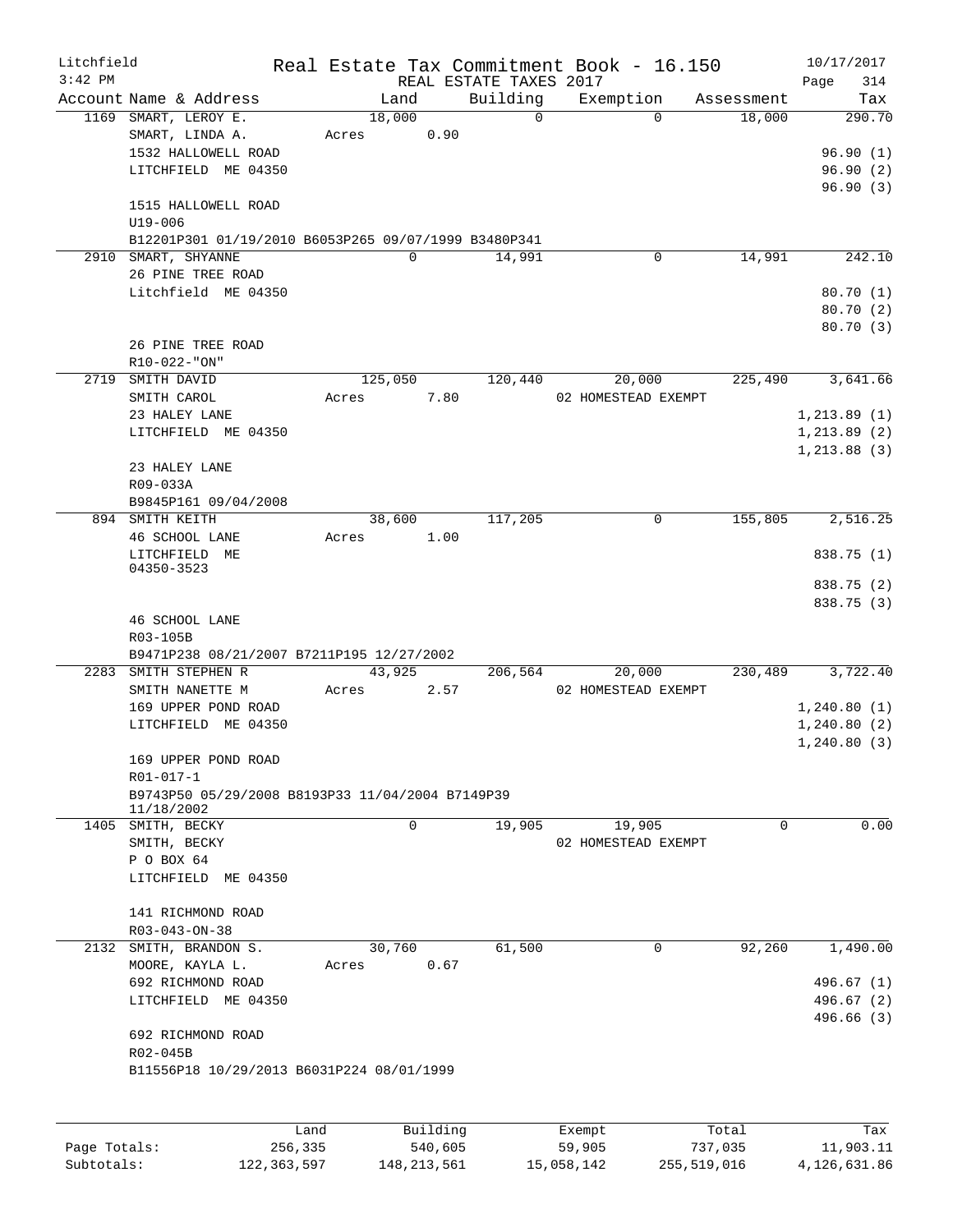| Litchfield   |                                                      |                 |               |                        | Real Estate Tax Commitment Book - 16.150 |                       | 10/17/2017           |
|--------------|------------------------------------------------------|-----------------|---------------|------------------------|------------------------------------------|-----------------------|----------------------|
| $3:42$ PM    |                                                      |                 |               | REAL ESTATE TAXES 2017 |                                          |                       | 315<br>Page          |
|              | Account Name & Address                               |                 | Land          | Building               | Exemption                                | Assessment            | Tax                  |
|              | 1058 SMITH, BRANDON S.                               |                 | 5,750         | $\Omega$               |                                          | $\Omega$<br>5,750     | 92.86                |
|              | MOORE, KAYLA L.<br>692 RICHMOND ROAD                 |                 | 2.30<br>Acres |                        |                                          |                       |                      |
|              | LITCHFIELD ME 04350                                  |                 |               |                        |                                          |                       | 30.95(1)<br>30.95(2) |
|              |                                                      |                 |               |                        |                                          |                       | 30.96(3)             |
|              | 674 RICHMOND ROAD                                    |                 |               |                        |                                          |                       |                      |
|              | R02-045                                              |                 |               |                        |                                          |                       |                      |
|              | B11556P18 10/29/2013 B7017P236 07/28/2000            |                 |               |                        |                                          |                       |                      |
|              | 1768 SMITH, CASEY J.                                 |                 | 40,500        | 79,749                 | 20,000                                   | 100,249               | 1,619.02             |
|              | 149 LUNTS HILL ROAD                                  |                 | 1.20<br>Acres |                        | 02 HOMESTEAD EXEMPT                      |                       |                      |
|              | LITCHFIELD ME 04350                                  |                 |               |                        |                                          |                       | 539.67(1)            |
|              |                                                      |                 |               |                        |                                          |                       | 539.67(2)            |
|              |                                                      |                 |               |                        |                                          |                       | 539.68(3)            |
|              | 149 LUNTS HILL ROAD                                  |                 |               |                        |                                          |                       |                      |
|              | R09-072A                                             |                 |               |                        |                                          |                       |                      |
|              | B11694P340 05/22/2014 B3794P20                       |                 |               |                        |                                          |                       |                      |
|              | 1936 SMITH, DONALD AND<br>HOLLIS                     |                 | 0             | 10,862                 |                                          | 10,862<br>0           | 175.42               |
|              | 19 ANDERSON ROAD                                     |                 |               |                        |                                          |                       |                      |
|              | MONMOUTH ME 04259                                    |                 |               |                        |                                          |                       | 58.47(1)             |
|              |                                                      |                 |               |                        |                                          |                       | 58.47(2)             |
|              |                                                      |                 |               |                        |                                          |                       | 58.48(3)             |
|              | 4 GOWELL LANE                                        |                 |               |                        |                                          |                       |                      |
|              | $R04 - 046 - ON - 28 - A$                            |                 |               |                        |                                          |                       |                      |
|              | 2169 SMITH, EMILY R.                                 |                 | 40,475        | 57,841                 |                                          | 98,316<br>$\mathbf 0$ | 1,587.80             |
|              | 742 DEAD RIVER ROAD                                  | Acres           | 1.19          |                        |                                          |                       |                      |
|              | LITCHFIELD ME 04350                                  |                 |               |                        |                                          |                       | 529.27(1)            |
|              |                                                      |                 |               |                        |                                          |                       | 529.27(2)            |
|              |                                                      |                 |               |                        |                                          |                       | 529.26(3)            |
|              | 742 DEAD RIVER ROAD<br>R01-035A                      |                 |               |                        |                                          |                       |                      |
|              | B12231P80 02/22/2016 B8528P43 07/29/2005 B6265P95    |                 |               |                        |                                          |                       |                      |
|              | 1870 SMITH, ERIC                                     |                 | 156,856       | 13,829                 |                                          | 170,685<br>0          | 2,756.56             |
|              | 1041 SAWYER ROAD                                     | Acres           | 0.91          |                        |                                          |                       |                      |
|              | GREENE ME 04236                                      |                 |               |                        |                                          |                       | 918.85(1)            |
|              |                                                      |                 |               |                        |                                          |                       | 918.85(2)            |
|              |                                                      |                 |               |                        |                                          |                       | 918.86 (3)           |
|              | 81 WOODBURY DRIVE                                    |                 |               |                        |                                          |                       |                      |
|              | $U25 - 015$                                          |                 |               |                        |                                          |                       |                      |
|              | B11752P57 07/24/2014 B11730P205 05/27/2014 B6387P143 |                 |               |                        |                                          |                       |                      |
|              | 01/08/2001<br>1624 SMITH, FAY                        |                 | $\mathbf 0$   | 10,941                 | 10,941                                   | $\Omega$              | 0.00                 |
|              | 29 SHADY LANE                                        |                 |               |                        | 22 WW2 Widow Res                         |                       |                      |
|              | LITCHFIELD ME 04350                                  |                 |               |                        | 02 HOMESTEAD EXEMPT                      |                       |                      |
|              |                                                      |                 |               |                        |                                          |                       |                      |
|              |                                                      |                 |               |                        |                                          |                       |                      |
|              | 29 SHADY LANE                                        |                 |               |                        |                                          |                       |                      |
|              | R09-033-ON                                           |                 |               |                        |                                          |                       |                      |
|              | 1625 SMITH, FOREST                                   |                 | 29,750        | 0                      |                                          | $\Omega$<br>29,750    | 480.46               |
|              | 35 SHORTILL FARM ROAD                                | Acres           | 1.70          |                        |                                          |                       |                      |
|              | BUXTON ME 04093                                      |                 |               |                        |                                          |                       | 160.15(1)            |
|              |                                                      |                 |               |                        |                                          |                       | 160.15(2)            |
|              |                                                      |                 |               |                        |                                          |                       | 160.16(3)            |
|              | DEAD RIVER ROAD                                      |                 |               |                        |                                          |                       |                      |
|              | R01-033C<br>B10309P71 12/24/2009 B3691P51 02/13/1990 |                 |               |                        |                                          |                       |                      |
|              |                                                      |                 |               |                        |                                          |                       |                      |
|              |                                                      |                 |               |                        |                                          |                       |                      |
|              |                                                      |                 | Building      |                        |                                          |                       |                      |
| Page Totals: |                                                      | Land<br>273,331 | 173,222       |                        | Exempt<br>30,941                         | Total<br>415,612      | Tax<br>6,712.12      |
|              |                                                      |                 |               |                        |                                          |                       |                      |

Subtotals: 122,636,928 148,386,783 15,089,083 255,934,628 4,133,343.98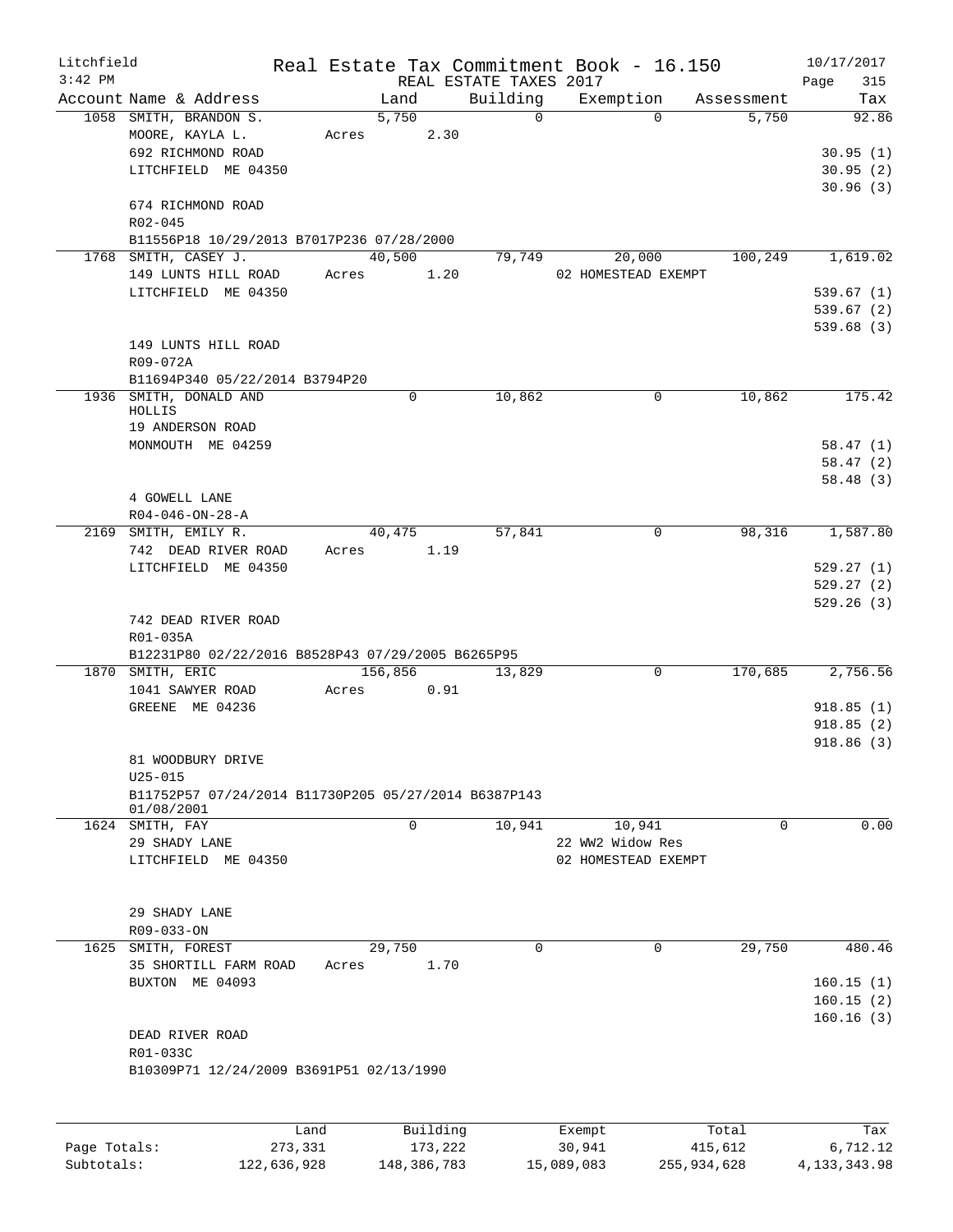| Litchfield<br>$3:42$ PM |                                                                     |       |                | REAL ESTATE TAXES 2017 | Real Estate Tax Commitment Book - 16.150 |            | 10/17/2017<br>Page<br>316 |
|-------------------------|---------------------------------------------------------------------|-------|----------------|------------------------|------------------------------------------|------------|---------------------------|
|                         | Account Name & Address                                              |       | Land           | Building               | Exemption                                | Assessment | Tax                       |
|                         | 1627 SMITH, FOREST                                                  |       | 28,350         | $\Omega$               | $\Omega$                                 | 28,350     | 457.85                    |
|                         | 35 SHORTILL FARM ROAD                                               | Acres | 1.70           |                        |                                          |            |                           |
|                         | BUSTON ME 04093                                                     |       |                |                        |                                          |            | 152.62(1)                 |
|                         |                                                                     |       |                |                        |                                          |            | 152.62(2)                 |
|                         |                                                                     |       |                |                        |                                          |            | 152.61(3)                 |
|                         | PATTEN WOODS LANE                                                   |       |                |                        |                                          |            |                           |
|                         | R01-033B-8                                                          |       |                |                        |                                          |            |                           |
|                         | B10309P70 12/24/2009 B3691P53 02/13/1990                            |       |                |                        |                                          |            |                           |
|                         | 1636 SMITH, III, NORMAN                                             |       | 25,724         | 39,571                 | 6,000                                    | 59,295     | 957.61                    |
|                         | SMITH, ALAN L. &                                                    | Acres | 0.14           |                        | 14 WW2 Vet NonRes                        |            |                           |
|                         | HITCHCOCK, PAMELA J.                                                |       |                |                        |                                          |            |                           |
|                         | 467 WEST ROAD                                                       |       |                |                        |                                          |            | 319.20(1)                 |
|                         | WESTFIELD MA 01085                                                  |       |                |                        |                                          |            | 319.20(2)                 |
|                         |                                                                     |       |                |                        |                                          |            | 319.21(3)                 |
|                         | 463 PEACEPIPE DRIVE                                                 |       |                |                        |                                          |            |                           |
|                         | $U28 - 051$<br>B12295P336 05/11/2016 B9423P123 07/11/2007 B2144P326 |       |                |                        |                                          |            |                           |
|                         | 08/31/1978                                                          |       |                |                        |                                          |            |                           |
| 1630                    | SMITH, LELAND, ET AL                                                |       | 73,500         | 69,039                 | $\mathbf 0$                              | 142,539    | 2,302.00                  |
|                         | 660 ALEXANDER REED RD                                               | Acres | 38.00          |                        |                                          |            |                           |
|                         | 280 LANGDON ROAD                                                    |       |                |                        |                                          |            | 767.33 (1)                |
|                         | RICHMOND ME 04357                                                   |       |                |                        |                                          |            | 767.33 (2)                |
|                         |                                                                     |       |                |                        |                                          |            | 767.34 (3)                |
|                         | 2651 HALLOWELL ROAD                                                 |       |                |                        |                                          |            |                           |
|                         | $R02 - 030$                                                         |       |                |                        |                                          |            |                           |
|                         | B2357P39<br>719 SMITH, LYNDA L.                                     |       |                |                        | $\mathbf 0$                              | 73,147     | 1,181.32                  |
|                         | SMITH, DON E.                                                       | Acres | 27,320<br>0.20 | 45,827                 |                                          |            |                           |
|                         | 1988 AUGUSTA ROAD                                                   |       |                |                        |                                          |            | 393.77 (1)                |
|                         | BOWDOIN ME 04287                                                    |       |                |                        |                                          |            | 393.77 (2)                |
|                         |                                                                     |       |                |                        |                                          |            | 393.78 (3)                |
|                         | 429 PEACEPIPE DRIVE                                                 |       |                |                        |                                          |            |                           |
|                         | $U28 - 034$                                                         |       |                |                        |                                          |            |                           |
|                         | B12442P91 10/14/2016 B8667P99 10/18/2005                            |       |                |                        |                                          |            |                           |
| 158                     | SMITH, MATTHEW I                                                    |       | 37,760         | 108,812                | 20,000                                   | 126,572    | 2,044.14                  |
|                         | 1540 HALLOWELL ROAD                                                 | Acres | 0.92           |                        | 02 HOMESTEAD EXEMPT                      |            |                           |
|                         | LITCHFIELD ME 04350                                                 |       |                |                        |                                          |            | 681.38 (1)                |
|                         |                                                                     |       |                |                        |                                          |            | 681.38 (2)                |
|                         |                                                                     |       |                |                        |                                          |            | 681.38 (3)                |
|                         | 1540 HALLOWELL ROAD                                                 |       |                |                        |                                          |            |                           |
|                         | U19-017                                                             |       |                |                        |                                          |            |                           |
|                         | B140170P327 08/03/2009 B5275P245 12/06/1996                         |       |                |                        |                                          |            |                           |
| 2219                    | SMITH, MYRON L (<br>TRUSTEES)                                       |       | 43,375         | 120,783                | 26,000                                   | 138,158    | 2,231.25                  |
|                         | SMITH, WINONA N<br>(TRUSTEES)                                       | Acres | 2.35           |                        | 03 VETERANS EXEMPT                       |            |                           |
|                         | THE SMITH FAMILY<br>REVOCABLE TRUST                                 |       |                |                        | 02 HOMESTEAD EXEMPT                      |            | 743.75 (1)                |
|                         | 17 DENNIS HILL ROAD                                                 |       |                |                        |                                          |            | 743.75 (2)                |
|                         | LITCHFIELD ME 04350                                                 |       |                |                        |                                          |            | 743.75 (3)                |
|                         | 17 DENNIS HILL ROAD                                                 |       |                |                        |                                          |            |                           |
|                         | R11-008-6                                                           |       |                |                        |                                          |            |                           |
|                         | B11449P346 06/19/2013 B6558P326 08/13/2004                          |       |                |                        |                                          |            |                           |

|              | úand        | Building    | Exempt     | Total       | Tax             |
|--------------|-------------|-------------|------------|-------------|-----------------|
| Page Totals: | 236,029     | 384,032     | 52,000     | 568,061     | 9,174.17        |
| Subtotals:   | 122,872,957 | 148,770,815 | 15,141,083 | 256,502,689 | 4, 142, 518. 15 |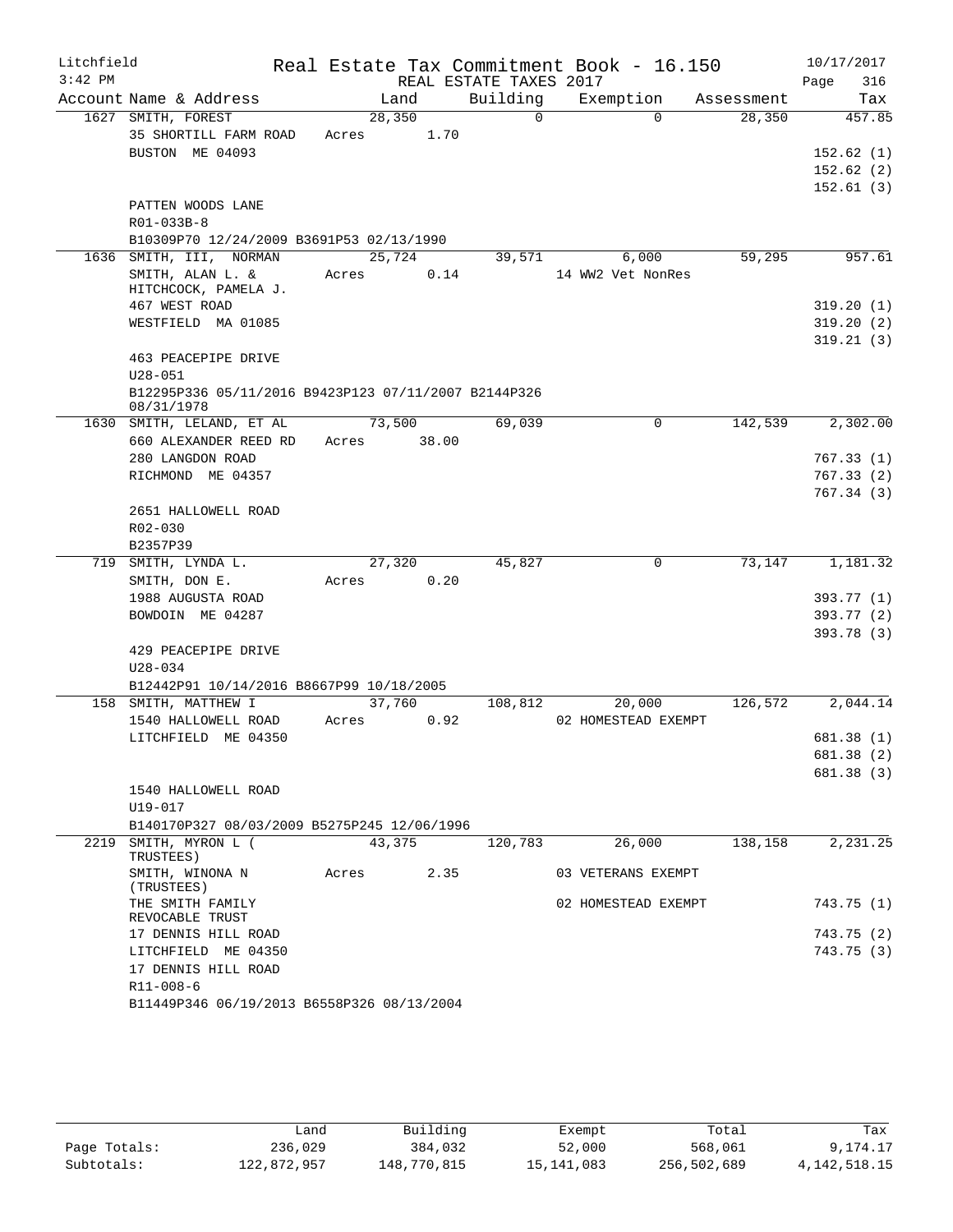| Litchfield   |                                           |       |                 |                        | Real Estate Tax Commitment Book - 16.150 |             | 10/17/2017   |          |
|--------------|-------------------------------------------|-------|-----------------|------------------------|------------------------------------------|-------------|--------------|----------|
| $3:42$ PM    |                                           |       |                 | REAL ESTATE TAXES 2017 |                                          |             | Page         | 317      |
|              | Account Name & Address                    |       | Land            | 160,902                | Building Exemption                       | Assessment  |              | Tax      |
|              | 1168 SMITH, PAULINE D<br>SMITH ROBERT     | Acres | 68,428<br>29.00 |                        | 20,000<br>02 HOMESTEAD EXEMPT            | 209,330     |              | 3,380.68 |
|              | 1514 HALLOWELL ROAD                       |       |                 |                        |                                          |             | 1, 126.89(1) |          |
|              | LITCHFIELD ME 04350                       |       |                 |                        |                                          |             | 1, 126.89(2) |          |
|              |                                           |       |                 |                        |                                          |             | 1, 126.90(3) |          |
|              | 1514 HALLOWELL ROAD                       |       |                 |                        |                                          |             |              |          |
|              | $U19 - 015$                               |       |                 |                        |                                          |             |              |          |
|              | B6053P265                                 |       |                 |                        |                                          |             |              |          |
|              | 1631 SMITH, RICHARD J                     |       | 122,733         | 148,905                | 20,000                                   | 251,638     |              | 4,063.95 |
|              | SMITH, JONI L.                            | Acres | 0.38            |                        | 02 HOMESTEAD EXEMPT                      |             |              |          |
|              | P O BOX 363                               |       |                 |                        |                                          |             | 1,354.65(1)  |          |
|              | LITCHFIELD ME 04350                       |       |                 |                        |                                          |             | 1,354.65(2)  |          |
|              |                                           |       |                 |                        |                                          |             | 1,354.65(3)  |          |
|              | 85 SAND POND LANE                         |       |                 |                        |                                          |             |              |          |
|              | U12-013A                                  |       |                 |                        |                                          |             |              |          |
|              | B12077P242 08/18/2015 B1991P14            |       |                 |                        |                                          |             |              |          |
|              | 242 SMITH, SUSAN R.                       |       | 0               | 15,005                 | 15,005                                   | $\mathbf 0$ |              | 0.00     |
|              | 34 CLINTON LANE                           |       |                 |                        | 02 HOMESTEAD EXEMPT                      |             |              |          |
|              | LITCHFIELD ME 04350                       |       |                 |                        |                                          |             |              |          |
|              |                                           |       |                 |                        |                                          |             |              |          |
|              |                                           |       |                 |                        |                                          |             |              |          |
|              | 34 CLINTON LANE                           |       |                 |                        |                                          |             |              |          |
|              | R02-103-ON-6                              |       |                 |                        |                                          |             |              |          |
|              | 1633 SMITH, THEODORE                      |       | 61,892          | 128,978                | 26,000                                   | 164,870     |              | 2,662.65 |
|              | 12 LIBBY ROAD                             | Acres | 18.00           |                        | 03 VETERANS EXEMPT                       |             |              |          |
|              | LITCHFIELD ME 04350                       |       |                 |                        | 02 HOMESTEAD EXEMPT                      |             | 887.55 (1)   |          |
|              |                                           |       |                 |                        |                                          |             | 887.55 (2)   |          |
|              |                                           |       |                 |                        |                                          |             | 887.55 (3)   |          |
|              | 12 LIBBY ROAD                             |       |                 |                        |                                          |             |              |          |
|              | R06-010                                   |       |                 |                        |                                          |             |              |          |
|              | B1486P396                                 |       |                 |                        |                                          |             |              |          |
|              | 1635 SMITH, THOMAS A & MARY               |       | 40,000          | 80,376                 | 26,000                                   | 94,376      |              | 1,524.17 |
|              | Α                                         |       | 1.00            |                        | 02 HOMESTEAD EXEMPT                      |             |              |          |
|              | 1175 RICHMOND ROAD<br>LITCHFIELD ME 04350 | Acres |                 |                        | 12 WW2 Vet Res.                          |             | 508.06(1)    |          |
|              |                                           |       |                 |                        |                                          |             | 508.06(2)    |          |
|              |                                           |       |                 |                        |                                          |             | 508.05(3)    |          |
|              | 1175 RICHMOND ROAD                        |       |                 |                        |                                          |             |              |          |
|              | R01-057                                   |       |                 |                        |                                          |             |              |          |
|              | B1960P333                                 |       |                 |                        |                                          |             |              |          |
|              | 1638 SNOW SR, JOHN F                      |       | 70,355          | 218,823                | 26,000                                   | 263,178     |              | 4,250.32 |
|              | 43 UPPER POND ROAD                        | Acres | 33.94           |                        | 02 HOMESTEAD EXEMPT                      |             |              |          |
|              | LITCHFIELD ME 04350                       |       |                 |                        | 03 VETERANS EXEMPT                       |             | 1,416.77(1)  |          |
|              |                                           |       |                 |                        |                                          |             | 1,416.77(2)  |          |
|              |                                           |       |                 |                        |                                          |             | 1,416.78(3)  |          |
|              | 43 UPPER POND ROAD                        |       |                 |                        |                                          |             |              |          |
|              | R07-030                                   |       |                 |                        |                                          |             |              |          |
|              | B2278P46                                  |       |                 |                        |                                          |             |              |          |
|              | 1642 SNYDER WILLIAM                       |       | 45,000          | 0                      | 0                                        | 45,000      |              | 726.75   |
|              | 1266 WEST ROAD                            | Acres | 10.50           |                        |                                          |             |              |          |
|              | LITCHFIELD ME 04350                       |       |                 |                        |                                          |             | 242.25(1)    |          |
|              |                                           |       |                 |                        |                                          |             | 242.25(2)    |          |
|              |                                           |       |                 |                        |                                          |             | 242.25(3)    |          |
|              | WEST ROAD                                 |       |                 |                        |                                          |             |              |          |
|              | R03-036                                   |       |                 |                        |                                          |             |              |          |
|              | B6256P51 07/25/2000 B5994P340 06/08/1999  |       |                 |                        |                                          |             |              |          |
|              |                                           |       |                 |                        |                                          |             |              |          |
|              |                                           |       |                 |                        |                                          |             |              |          |
|              | Land                                      |       | Building        |                        | Exempt                                   | Total       |              | Tax      |
| Page Totals: | 408,408                                   |       | 752,989         |                        | 133,005                                  | 1,028,392   | 16,608.52    |          |

Subtotals: 123,281,365 149,523,804 15,274,088 257,531,081 4,159,126.67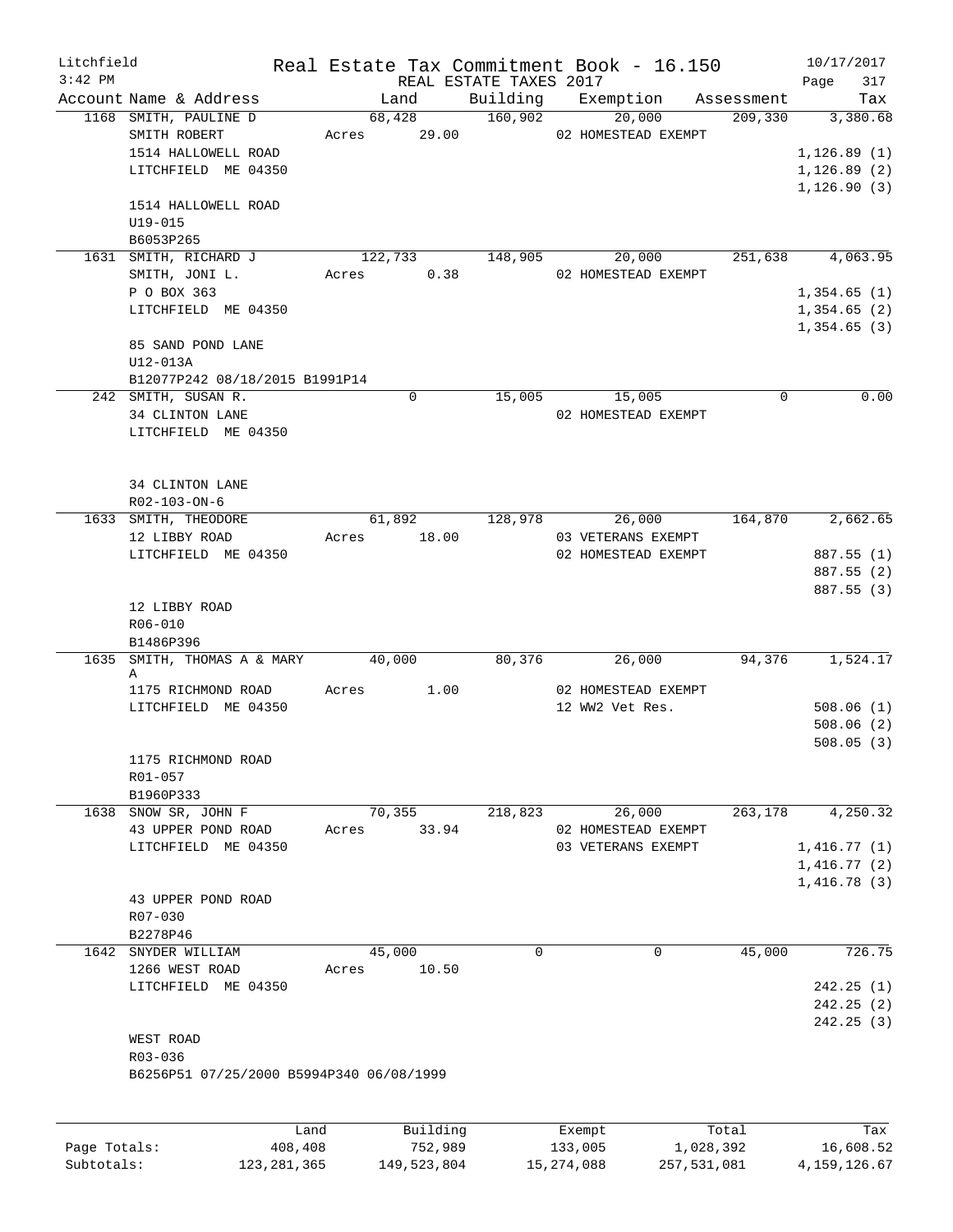| Litchfield |                                                        |                          |                        | Real Estate Tax Commitment Book - 16.150 |         | 10/17/2017   |
|------------|--------------------------------------------------------|--------------------------|------------------------|------------------------------------------|---------|--------------|
| $3:42$ PM  |                                                        |                          | REAL ESTATE TAXES 2017 |                                          |         | 318<br>Page  |
|            | Account Name & Address                                 | Land                     | Building               | Exemption Assessment                     |         | Tax          |
|            | 1641 SNYDER, CHARLES R                                 | 49,670                   |                        | $\overline{0}$<br>$\Omega$               | 49,670  | 802.17       |
|            | 1295 WEST ROAD                                         | Acres 22.90              |                        |                                          |         |              |
|            | LITCHFIELD ME 04350                                    |                          |                        |                                          |         | 267.39(1)    |
|            |                                                        |                          |                        |                                          |         | 267.39(2)    |
|            |                                                        |                          |                        |                                          |         | 267.39(3)    |
|            | WEST ROAD                                              |                          |                        |                                          |         |              |
|            | R03-029                                                |                          |                        |                                          |         |              |
|            | B6256P49 07/25/2000<br>1639 SNYDER, CHARLES R          | 40,000                   | 71,576                 | $\mathbf 0$                              | 111,576 | 1,801.95     |
|            | 1295 WEST ROAD                                         | Acres 1.00               |                        |                                          |         |              |
|            | LITCHFIELD ME 04350                                    |                          |                        |                                          |         | 600.65(1)    |
|            |                                                        |                          |                        |                                          |         | 600.65(2)    |
|            |                                                        |                          |                        |                                          |         | 600.65(3)    |
|            | 1295 WEST ROAD                                         |                          |                        |                                          |         |              |
|            | R03-029A                                               |                          |                        |                                          |         |              |
|            | B9536P72 10/19/2007 B4185P39                           |                          |                        |                                          |         |              |
|            | 2292 SNYDER, WILLIAM                                   | 35,250                   | 87,204                 | 20,000                                   | 102,454 | 1,654.63     |
|            | 1266 WEST ROAD                                         | Acres 1.50               |                        | 02 HOMESTEAD EXEMPT                      |         |              |
|            | LITCHFIELD ME 04350                                    |                          |                        |                                          |         | 551.54(1)    |
|            |                                                        |                          |                        |                                          |         | 551.54(2)    |
|            |                                                        |                          |                        |                                          |         | 551.55(3)    |
|            | 1266 WEST ROAD                                         |                          |                        |                                          |         |              |
|            | R03-036C                                               |                          |                        |                                          |         |              |
|            | B6256P51 07/25/2000<br>1643 SNYDER-WING, SARAH A       | 53,450                   |                        | 164,969<br>20,000                        | 198,419 | 3,204.47     |
|            | WING, JOSEPH S                                         | Acres 6.95               |                        | 02 HOMESTEAD EXEMPT                      |         |              |
|            | 1254 WEST ROAD                                         |                          |                        |                                          |         | 1,068.16(1)  |
|            | LITCHFIELD ME 04350                                    |                          |                        |                                          |         | 1,068.16(2)  |
|            |                                                        |                          |                        |                                          |         | 1,068.15(3)  |
|            | 1254 WEST ROAD                                         |                          |                        |                                          |         |              |
|            | R03-036A                                               |                          |                        |                                          |         |              |
|            | B11198P153 10/17/2012 B11198P152 10/19/2012            |                          |                        |                                          |         |              |
|            | B7040P207 08/30/2002 B2845P35                          |                          |                        |                                          |         |              |
|            | 1644 SOBOLESKI, PATRICIA A<br>P O BOX 12               | 150,753 129,193<br>Acres | 1.32                   | 20,000<br>02 HOMESTEAD EXEMPT            | 259,946 | 4,198.13     |
|            | LITCHFIELD ME 04350                                    |                          |                        |                                          |         | 1,399.38(1)  |
|            |                                                        |                          |                        |                                          |         | 1,399.38(2)  |
|            |                                                        |                          |                        |                                          |         | 1,399.37(3)  |
|            | 71 SAND POND LANE                                      |                          |                        |                                          |         |              |
|            | U12-016                                                |                          |                        |                                          |         |              |
|            | B2374P322 04/22/1981                                   |                          |                        |                                          |         |              |
|            | 979 SOCCIO, ROBERT                                     | 80,163                   | 150,687                | 0                                        | 230,850 | 3,728.23     |
|            | SOCCIO, LORRAINE A                                     | Acres                    | 23.95                  |                                          |         |              |
|            | 86 LIBBY ROAD                                          |                          |                        |                                          |         | 1,242.74(1)  |
|            | LITCHFIELD ME 04350                                    |                          |                        |                                          |         | 1, 242.74(2) |
|            |                                                        |                          |                        |                                          |         | 1,242.75(3)  |
|            | 86 LIBBY ROAD                                          |                          |                        |                                          |         |              |
|            | R06-013<br>B10966P166 02/21/2012 B10966P161 02/21/2012 |                          |                        |                                          |         |              |
|            | B7837P251 02/18/2004                                   |                          |                        |                                          |         |              |

|              |             | Building      |            | Total       | Tax          |
|--------------|-------------|---------------|------------|-------------|--------------|
|              | Land        |               | Exempt     |             |              |
| Page Totals: | 409,286     | 603,629       | 60,000     | 952,915     | 15,389.58    |
| Subtotals:   | 123,690,651 | 150, 127, 433 | 15,334,088 | 258,483,996 | 4,174,516.25 |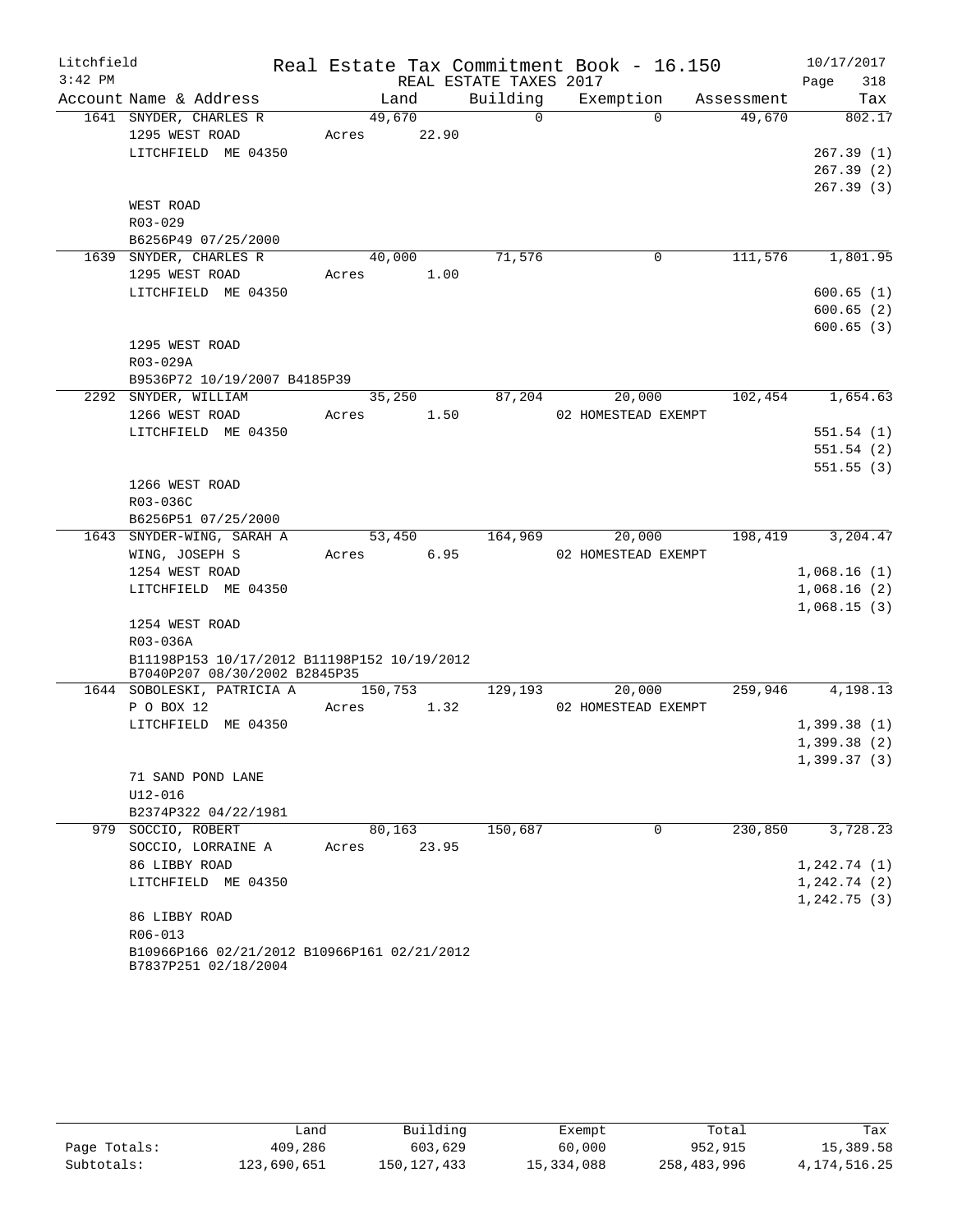| Litchfield |                                                                  | Real Estate Tax Commitment Book - 16.150 |                        |             |            | 10/17/2017   |
|------------|------------------------------------------------------------------|------------------------------------------|------------------------|-------------|------------|--------------|
| $3:42$ PM  |                                                                  |                                          | REAL ESTATE TAXES 2017 |             |            | 319<br>Page  |
|            | Account Name & Address                                           | Land                                     | Building               | Exemption   | Assessment | Tax          |
|            | 945 SOUCY, ANTHONY M.                                            | 40,500                                   | 87,315                 | $\Omega$    | 127,815    | 2,064.21     |
|            | 38 RIDLEY LANE                                                   | 1.76<br>Acres                            |                        |             |            |              |
|            | LITCHFIELD ME 04350                                              |                                          |                        |             |            | 688.07 (1)   |
|            |                                                                  |                                          |                        |             |            | 688.07 (2)   |
|            | 38 RIDLEY LANE                                                   |                                          |                        |             |            | 688.07 (3)   |
|            | R03-104                                                          |                                          |                        |             |            |              |
|            | B11413P101 06/07/2013 B9369P103 05/30/2007 B7340P216             |                                          |                        |             |            |              |
|            | 04/05/2001                                                       |                                          |                        |             |            |              |
|            | 1782 SOULE, DAVID N                                              | 137,948                                  | 36,224                 | 0           | 174,172    | 2,812.88     |
|            | SOULE, KIM R                                                     | Acres<br>0.28                            |                        |             |            |              |
|            | 30 DR MANN DRIVE                                                 |                                          |                        |             |            | 937.63 (1)   |
|            | CHELSEA ME 04330                                                 |                                          |                        |             |            | 937.63 (2)   |
|            |                                                                  |                                          |                        |             |            | 937.62 (3)   |
|            | 8 MARLENE DRIVE                                                  |                                          |                        |             |            |              |
|            | $U28 - 036$<br>B5688P157                                         |                                          |                        |             |            |              |
|            | 2402 SOUTHMAYD, DAVID                                            | 7,810                                    | 0                      | 0           | 7,810      | 126.13       |
|            | SOUTHMAYD SHERRE ANN                                             | Acres<br>29.00                           |                        |             |            |              |
|            | 2940 WEST WHITMAN COURT                                          |                                          |                        |             |            | 42.04(1)     |
|            | ANTHEM AZ 85086                                                  |                                          |                        |             |            | 42.04(2)     |
|            |                                                                  |                                          |                        |             |            | 42.05(3)     |
|            | REMLEY DRIVE                                                     |                                          |                        |             |            |              |
|            | R14-007                                                          |                                          |                        |             |            |              |
|            | B7831P45 01/26/2004                                              |                                          |                        |             |            |              |
|            | 1646 SOUTHMAYD, DAVID W                                          | 419,638                                  | $\Omega$               | $\mathbf 0$ | 419,638    | 6,777.15     |
|            | SOUTHMAYD SHEREE ANN                                             | 30.00<br>Acres                           |                        |             |            |              |
|            | 2940 WEST WHITMAN COURT                                          |                                          |                        |             |            | 2, 259.05(1) |
|            | ANTHEM AZ 85086                                                  |                                          |                        |             |            | 2, 259.05(2) |
|            | REMLEY DRIVE                                                     |                                          |                        |             |            | 2, 259.05(3) |
|            | R14-006                                                          |                                          |                        |             |            |              |
|            | B8201P306 11/05/2004 B7813P45 01/26/2004                         |                                          |                        |             |            |              |
|            | 502 SPARKS, GLENN D &                                            | 61,868                                   | 52,643                 | 0           | 114,511    | 1,849.35     |
|            | DEBORAH A.                                                       |                                          |                        |             |            |              |
|            | 7 ASH SWAMP ROAD                                                 | Acres<br>0.23                            |                        |             |            |              |
|            | SACO ME 04072                                                    |                                          |                        |             |            | 616.45(1)    |
|            |                                                                  |                                          |                        |             |            | 616.45(2)    |
|            | 79 GRANT ROAD                                                    |                                          |                        |             |            | 616.45(3)    |
|            | U11-016                                                          |                                          |                        |             |            |              |
|            | B6628P81 09/15/1992                                              |                                          |                        |             |            |              |
|            | 2354 SPENCE, KELLY A.                                            | 44,500                                   | 42,482                 | 0           | 86,982     | 1,404.76     |
|            | EATON, DEVAN C.                                                  | 4.00<br>Acres                            |                        |             |            |              |
|            | 1249 RICHMOND ROAD                                               |                                          |                        |             |            | 468.25(1)    |
|            | LITCHFIELD ME 04350                                              |                                          |                        |             |            | 468.25(2)    |
|            |                                                                  |                                          |                        |             |            | 468.26(3)    |
|            | 1249 RICHMOND ROAD                                               |                                          |                        |             |            |              |
|            | R01-054A                                                         |                                          |                        |             |            |              |
|            | B12485P331 12/06/2016 B9547P85 10/30/2007 B7482P47<br>06/24/2003 |                                          |                        |             |            |              |
|            |                                                                  |                                          |                        |             |            |              |

|              | Land        | Building    | Exempt     | Total       | Tax          |
|--------------|-------------|-------------|------------|-------------|--------------|
| Page Totals: | 712,264     | 218,664     |            | 930,928     | 15,034.48    |
| Subtotals:   | 124,402,915 | 150,346,097 | 15,334,088 | 259,414,924 | 4,189,550.73 |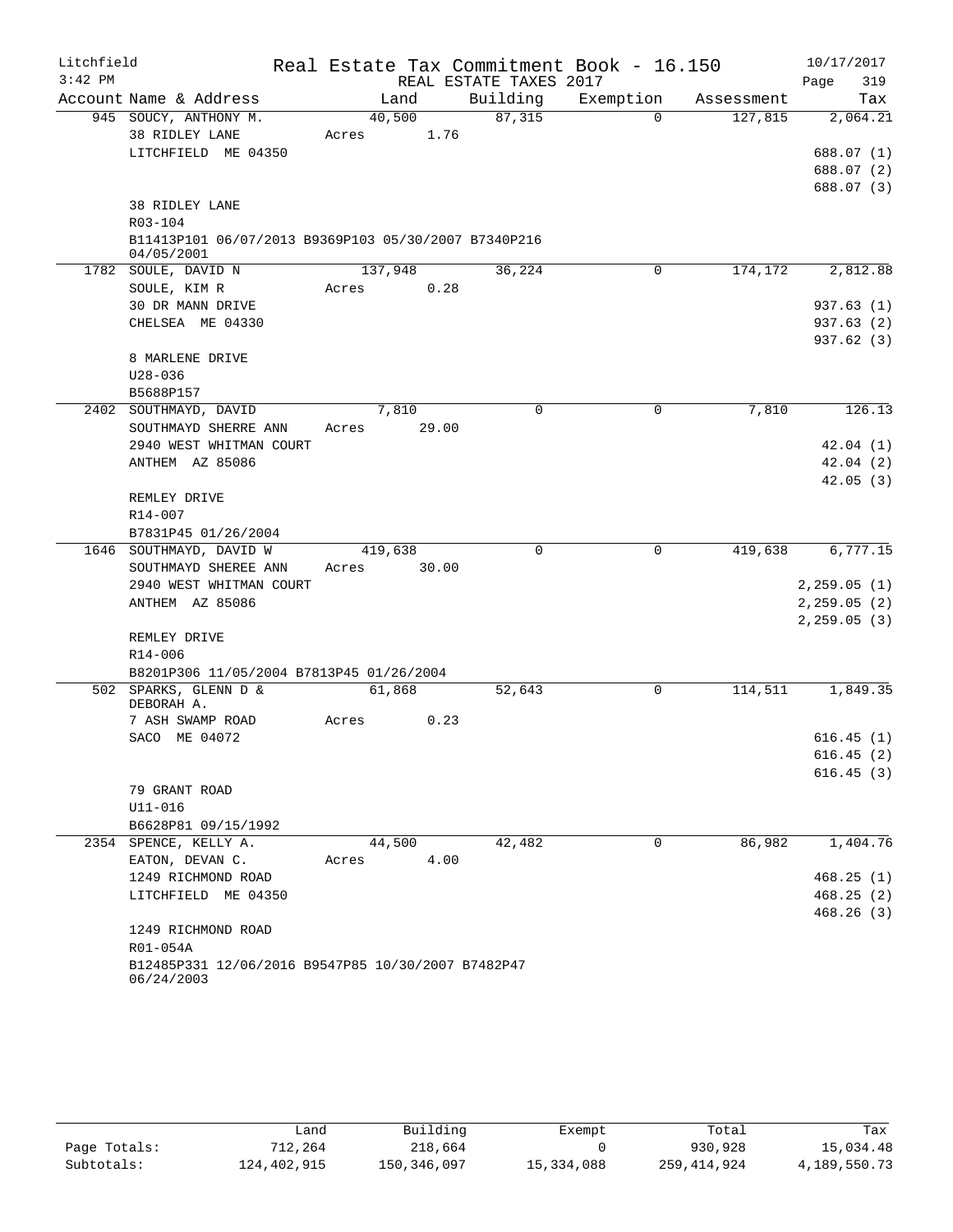| Litchfield   |                                                    |       |               |                        | Real Estate Tax Commitment Book - 16.150 |             | 10/17/2017   |
|--------------|----------------------------------------------------|-------|---------------|------------------------|------------------------------------------|-------------|--------------|
| $3:42$ PM    |                                                    |       |               | REAL ESTATE TAXES 2017 |                                          |             | 320<br>Page  |
|              | Account Name & Address                             |       | Land          | Building               | Exemption                                | Assessment  | Tax          |
|              | 2342 SPENCER BRITTANY R                            |       | 40,375        | 199,880                | $\Omega$                                 | 240,255     | 3,880.12     |
|              | 155 WENTZELL ROAD                                  | Acres | 1.15          |                        |                                          |             |              |
|              | LITCHFIELD ME 04350                                |       |               |                        |                                          |             | 1, 293.37(1) |
|              |                                                    |       |               |                        |                                          |             | 1, 293.37(2) |
|              |                                                    |       |               |                        |                                          |             | 1, 293.38(3) |
|              | 155 WENTZELL ROAD                                  |       |               |                        |                                          |             |              |
|              | R03-073A                                           |       |               |                        |                                          |             |              |
|              | B9333P296 04/27/2007 B7778P338 12/18/2003          |       |               |                        |                                          |             |              |
|              | 2568 SPENCER JEFFREY                               |       | 44,150        | 117,345                | 20,000                                   | 141,495     | 2,285.14     |
|              | SPENCER MARY K                                     | Acres | 2.66          |                        | 02 HOMESTEAD EXEMPT                      |             |              |
|              | 82 STEVENSTOWN ROAD                                |       |               |                        |                                          |             | 761.71 (1)   |
|              | LITCHFIELD ME 04350                                |       |               |                        |                                          |             | 761.71(2)    |
|              |                                                    |       |               |                        |                                          |             | 761.72(3)    |
|              | 82 STEVENSTOWN ROAD                                |       |               |                        |                                          |             |              |
|              | R13-032A                                           |       |               |                        |                                          |             |              |
|              | B9802P206 07/24/2008 B8668P101 10/21/2005          |       |               |                        |                                          |             |              |
|              | 2510 SPENCER THERESA ANN                           |       | 206,850       | 288,253                | 20,000                                   | 475,103     | 7,672.91     |
|              | 99 BEAVER DRIVE                                    | Acres | 5.30          |                        | 02 HOMESTEAD EXEMPT                      |             |              |
|              |                                                    |       |               |                        |                                          |             |              |
|              | LITCHFIELD ME 04350                                |       |               |                        |                                          |             | 2,557.64(1)  |
|              |                                                    |       |               |                        |                                          |             | 2,557.64(2)  |
|              |                                                    |       |               |                        |                                          |             | 2,557.63(3)  |
|              | 99 BEAVER DRIVE                                    |       |               |                        |                                          |             |              |
|              | R14-006D                                           |       |               |                        |                                          |             |              |
|              | B10933P200 01/06/2012 B10933P196 01/06/2012        |       |               |                        |                                          |             |              |
|              | B8201P312 11/05/2004                               |       |               |                        |                                          |             |              |
|              | 2802 SPENCER, ROBIN, JOHN<br>WEAVER, NEDRA WEAVER, |       | 0             | 9,707                  | 0                                        | 9,707       | 156.77       |
|              | JONATHAN BIGLEY                                    |       |               |                        |                                          |             |              |
|              | 99 BEAVER LANE                                     |       |               |                        |                                          |             | 52.26(1)     |
|              | LITCHFIELD ME 04350                                |       |               |                        |                                          |             | 52.26(2)     |
|              |                                                    |       |               |                        |                                          |             |              |
|              |                                                    |       |               |                        |                                          |             | 52.25(3)     |
|              | BEAVER LANE                                        |       |               |                        |                                          |             |              |
|              | R14-009C-ON                                        |       |               |                        |                                          |             |              |
| 687          | SPENCER, RONALD E. JR.                             |       | 93,500        | 124,537                | $\mathbf 0$                              | 218,037     | 3,521.30     |
|              | 365 LEWISTON ROAD                                  | Acres | 2.40          |                        |                                          |             |              |
|              | GARDINER ME 04345                                  |       |               |                        |                                          |             | 1, 173.77(1) |
|              |                                                    |       |               |                        |                                          |             | 1, 173.77(2) |
|              |                                                    |       |               |                        |                                          |             | 1, 173.76(3) |
|              | 1363 HALLOWELL ROAD                                |       |               |                        |                                          |             |              |
|              | R14-042A                                           |       |               |                        |                                          |             |              |
|              | B11191P23 10/01/2012 B7699P325 10/16/2003          |       |               |                        |                                          |             |              |
| 1649         | SPICER, RICHARD D                                  |       | 47,500        | 77,797                 | 0                                        | 125,297     | 2,023.55     |
|              | 217 BUKER ROAD                                     | Acres | 4.00          |                        |                                          |             |              |
|              | LITCHFIELD ME 04350                                |       |               |                        |                                          |             | 674.52(1)    |
|              |                                                    |       |               |                        |                                          |             | 674.52(2)    |
|              |                                                    |       |               |                        |                                          |             | 674.51(3)    |
|              | 217 BUKER ROAD                                     |       |               |                        |                                          |             |              |
|              | R05-053A                                           |       |               |                        |                                          |             |              |
|              | B2689P247                                          |       |               |                        |                                          |             |              |
| 1650         | SPICER, RICHARD D                                  |       | 50,000        | 0                      | 0                                        | 50,000      | 807.50       |
|              | 217 BUKER ROAD                                     | Acres | 17.00         |                        |                                          |             |              |
|              | LITCHFIELD ME 04350                                |       |               |                        |                                          |             | 269.17(1)    |
|              |                                                    |       |               |                        |                                          |             | 269.17(2)    |
|              |                                                    |       |               |                        |                                          |             | 269.16(3)    |
|              | OAK HILL ROAD                                      |       |               |                        |                                          |             |              |
|              | R05-021                                            |       |               |                        |                                          |             |              |
|              | B2687P239                                          |       |               |                        |                                          |             |              |
|              |                                                    |       |               |                        |                                          |             |              |
|              |                                                    |       |               |                        |                                          |             |              |
|              |                                                    | Land  | Building      |                        | Exempt                                   | Total       | Tax          |
| Page Totals: | 482,375                                            |       | 817,519       |                        | 40,000                                   | 1,259,894   | 20, 347.29   |
| Subtotals:   | 124,885,290                                        |       | 151, 163, 616 |                        | 15, 374, 088                             | 260,674,818 | 4,209,898.02 |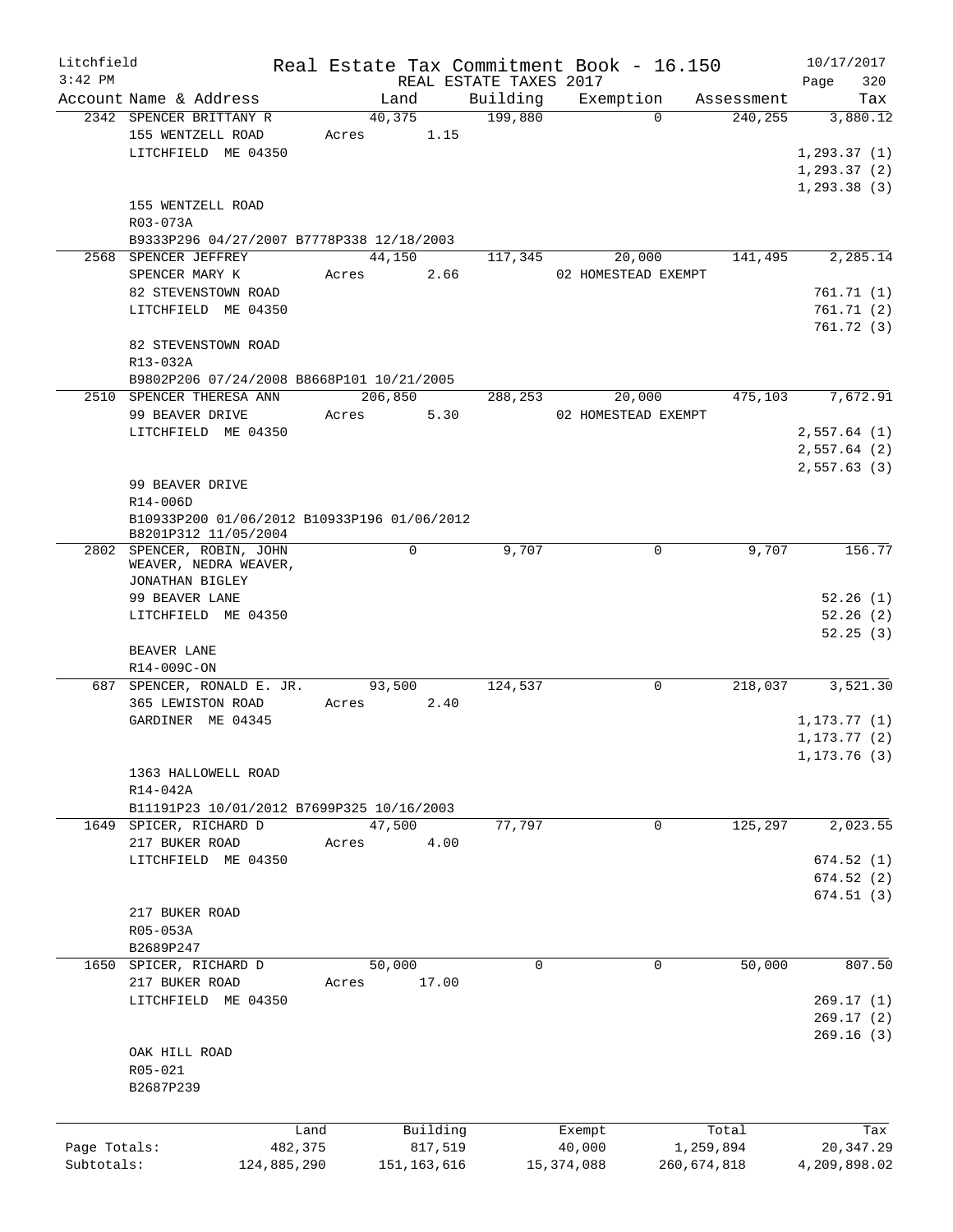| Litchfield<br>$3:42$ PM |                                              |               |             | REAL ESTATE TAXES 2017 |                                 | Real Estate Tax Commitment Book - 16.150 | 10/17/2017         |
|-------------------------|----------------------------------------------|---------------|-------------|------------------------|---------------------------------|------------------------------------------|--------------------|
|                         | Account Name & Address                       |               | Land        |                        |                                 | Building Exemption Assessment            | 321<br>Page<br>Tax |
|                         | 1654 SPRING, SHARON R                        |               | 37,960      | $\frac{3}{45,034}$     | 20,000                          | 62,994                                   | 1,017.35           |
|                         | PO BOX 85                                    |               | Acres 0.60  |                        | 02 HOMESTEAD EXEMPT             |                                          |                    |
|                         | LITCHFIELD ME 04350                          |               |             |                        |                                 |                                          | 339.12(1)          |
|                         |                                              |               |             |                        |                                 |                                          | 339.12(2)          |
|                         |                                              |               |             |                        |                                 |                                          | 339.11(3)          |
|                         |                                              |               |             |                        |                                 |                                          |                    |
|                         | 28 NORTH LAKEVIEW DRIVE                      |               |             |                        |                                 |                                          |                    |
|                         | U28-009B                                     |               |             |                        |                                 |                                          |                    |
|                         | B12478P170 11/23/2016 B3968P229              |               |             |                        |                                 |                                          |                    |
|                         | 1655 ST AMAND JR, ROGER & 43,750             |               |             | 100,066                | 20,000                          |                                          | 123,816 1,999.63   |
|                         | <b>DONNA</b><br>170 CENTER STREET Acres 2.50 |               |             |                        | 02 HOMESTEAD EXEMPT             |                                          |                    |
|                         |                                              |               |             |                        |                                 |                                          |                    |
|                         | LITCHFIELD ME 04350                          |               |             |                        |                                 |                                          | 666.54(1)          |
|                         |                                              |               |             |                        |                                 |                                          | 666.54(2)          |
|                         |                                              |               |             |                        |                                 |                                          | 666.55(3)          |
|                         | 18 ARQUETTE LANE                             |               |             |                        |                                 |                                          |                    |
|                         | R02-121A                                     |               |             |                        |                                 |                                          |                    |
|                         | B5022P242                                    |               |             |                        |                                 |                                          |                    |
|                         | 1656 ST CLAIRE, ARNOLD                       |               |             |                        |                                 | 58,125 73,361 20,000 111,486 1,800.50    |                    |
|                         | 1313 WEST ROAD                               |               |             |                        | Acres 16.50 02 HOMESTEAD EXEMPT |                                          |                    |
|                         | LITCHFIELD ME 04350                          |               |             |                        |                                 |                                          | 600.17(1)          |
|                         |                                              |               |             |                        |                                 |                                          | 600.17(2)          |
|                         |                                              |               |             |                        |                                 |                                          | 600.16(3)          |
|                         | 1313 WEST ROAD                               |               |             |                        |                                 |                                          |                    |
|                         | R03-028                                      |               |             |                        |                                 |                                          |                    |
|                         | B3580P217                                    |               |             |                        |                                 |                                          |                    |
|                         | 1659 ST JEAN, MICHAEL                        |               | 61,000      | $\Omega$               |                                 | 61,000<br>$\Omega$                       | $\frac{985.15}{ }$ |
|                         | 959 WEST ALNA RD                             |               | Acres 37.00 |                        |                                 |                                          |                    |
|                         | ALNA ME 04535-3412                           |               |             |                        |                                 |                                          | 328.38(1)          |
|                         |                                              |               |             |                        |                                 |                                          | 328.38(2)          |
|                         |                                              |               |             |                        |                                 |                                          |                    |
|                         |                                              |               |             |                        |                                 |                                          | 328.39(3)          |
|                         | OFF STEVENSTOWN ROAD                         |               |             |                        |                                 |                                          |                    |
|                         | R09-060                                      |               |             |                        |                                 |                                          |                    |
|                         | B8264P158 01/05/2005 B3167P250               |               |             |                        |                                 |                                          |                    |
|                         | 2095 ST JEAN, MICHAEL                        |               | 20,500      | $\mathbf 0$            |                                 | $\mathbf 0$                              | 20,500 331.07      |
|                         | 959 WEST ALNA RD                             | Acres         | 14.00       |                        |                                 |                                          |                    |
|                         | ALNA ME 04535-3412                           |               |             |                        |                                 |                                          | 110.36(1)          |
|                         |                                              |               |             |                        |                                 |                                          | 110.36(2)          |
|                         |                                              |               |             |                        |                                 |                                          | 110.35(3)          |
|                         | OFF STEVENSTOWN ROAD                         |               |             |                        |                                 |                                          |                    |
|                         | R09-061                                      |               |             |                        |                                 |                                          |                    |
|                         | B8264P158 01/05/2005 B2349P240               |               |             |                        |                                 |                                          |                    |
|                         | 1661 ST PIERRE, ROGER L &                    |               | 113,864     | 40,340                 |                                 | 154,204<br>0                             | 2,490.39           |
|                         | JOYCE E ST.PIERRE                            |               |             |                        |                                 |                                          |                    |
|                         | BENEFICIAL TRUST                             | Acres         | 0.54        |                        |                                 |                                          |                    |
|                         | 177 WINTER STREET                            |               |             |                        |                                 |                                          | 830.13(1)          |
|                         | AUBURN ME 04210                              |               |             |                        |                                 |                                          | 830.13 (2)         |
|                         |                                              |               |             |                        |                                 |                                          | 830.13(3)          |
|                         | 71 LEBEL LANE                                |               |             |                        |                                 |                                          |                    |
|                         | U11-047                                      |               |             |                        |                                 |                                          |                    |
|                         | B10284P55 11/30/2009 B1496P500 06/16/1969    |               |             |                        |                                 |                                          |                    |
|                         | 954 ST. HILAIRE, HELENE J                    |               | 110,700     | 102,659                | 20,000                          | 193,359                                  | 3,122.75           |
|                         | P.O. Box 55                                  | Acres         | 0.40        |                        | 02 HOMESTEAD EXEMPT             |                                          |                    |
|                         | Litchfield ME 04350                          |               |             |                        |                                 |                                          | 1,040.92(1)        |
|                         |                                              |               |             |                        |                                 |                                          |                    |
|                         |                                              |               |             |                        |                                 |                                          | 1,040.92(2)        |
|                         |                                              |               |             |                        |                                 |                                          | 1,040.91(3)        |
|                         | 24 EASY STREET                               |               |             |                        |                                 |                                          |                    |
|                         | U10-007                                      |               |             |                        |                                 |                                          |                    |
|                         | B10550P343 10/05/2010 B7577P131 08/08/2003   |               |             |                        |                                 |                                          |                    |
|                         |                                              | Land          | Building    |                        | Exempt                          | Total                                    | Tax                |
| Page Totals:            |                                              | 445,899       | 361,460     |                        | 80,000                          | 727,359                                  | 11,746.84          |
| Subtotals:              |                                              | 125, 331, 189 | 151,525,076 |                        | 15,454,088                      | 261, 402, 177                            | 4, 221, 644.86     |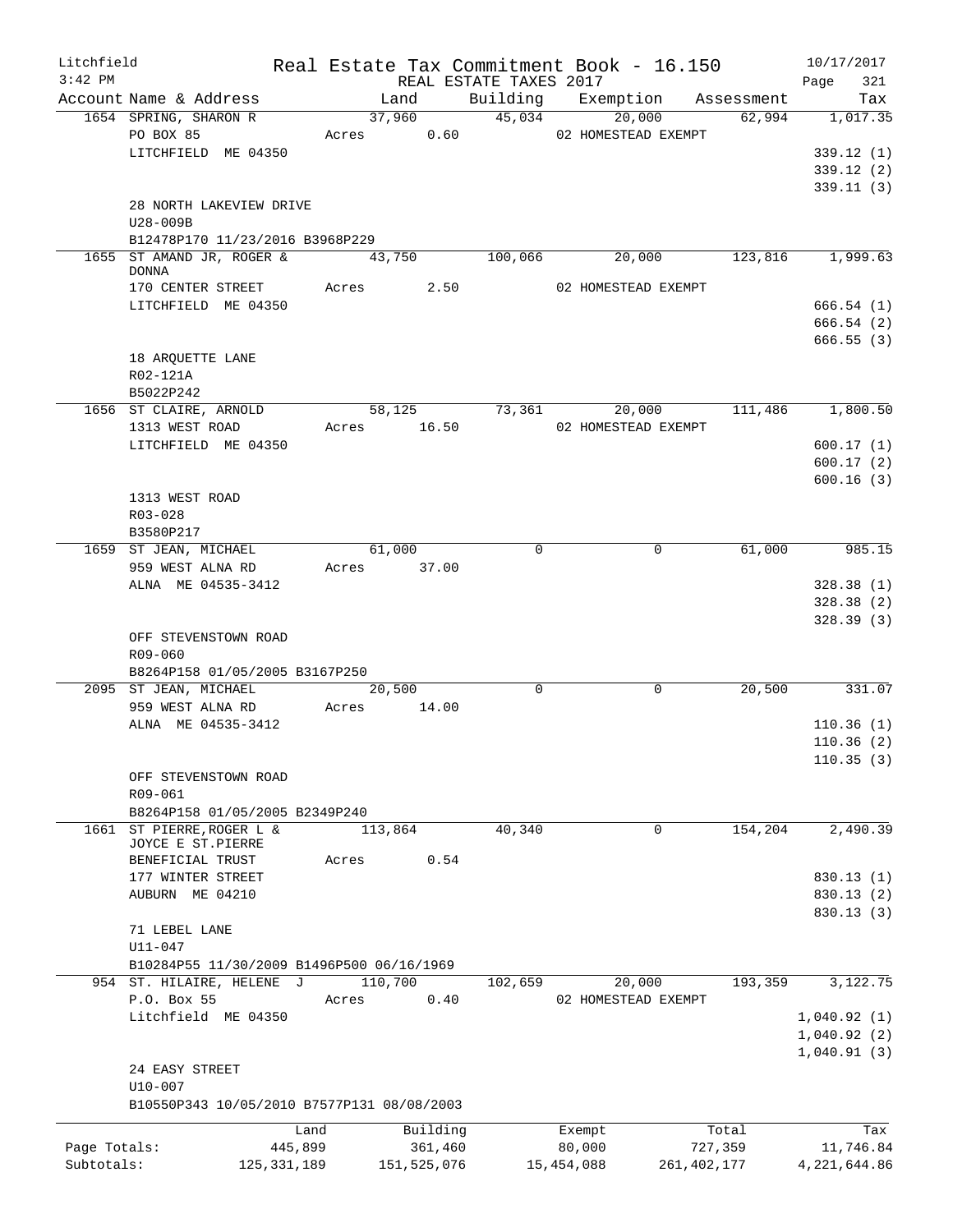| Litchfield<br>$3:42$ PM |                                                                    |       |                 |      | Real Estate Tax Commitment Book - 16.150<br>REAL ESTATE TAXES 2017 |                               |            | 10/17/2017<br>Page<br>322  |
|-------------------------|--------------------------------------------------------------------|-------|-----------------|------|--------------------------------------------------------------------|-------------------------------|------------|----------------------------|
|                         | Account Name & Address                                             |       | Land            |      | Building                                                           | Exemption                     | Assessment | Tax                        |
|                         | 1728 ST. HILAIRE, SCOT G.<br>ROY-ST. HILAIRE, JULIE                |       | 42,500<br>Acres | 2.00 | 181,775                                                            | 20,000<br>02 HOMESTEAD EXEMPT | 204,275    | 3,299.04                   |
|                         | Α.                                                                 |       |                 |      |                                                                    |                               |            |                            |
|                         | 850 PLAINS ROAD                                                    |       |                 |      |                                                                    |                               |            | 1,099.68(1)                |
|                         | LITCHFIELD ME 04350                                                |       |                 |      |                                                                    |                               |            | 1,099.68(2)                |
|                         | 850 PLAINS ROAD                                                    |       |                 |      |                                                                    |                               |            | 1,099.68(3)                |
|                         | R09-039A                                                           |       |                 |      |                                                                    |                               |            |                            |
|                         | B11712P316 06/13/2014 B11651P313 03/26/2014                        |       |                 |      |                                                                    |                               |            |                            |
|                         | B9956P246 01/23/2009 B9956P228 01/23/2009 B6323P228                |       |                 |      |                                                                    |                               |            |                            |
|                         | 03/18/2001                                                         |       |                 |      |                                                                    |                               |            |                            |
|                         | 2767 ST. HILAIRE, SCOT G.                                          |       | 56,500          |      | 0                                                                  | 0                             | 56,500     | 912.47                     |
|                         | ROY-ST. HILAIRE, JULIE Acres 28.00                                 |       |                 |      |                                                                    |                               |            |                            |
|                         | Α.                                                                 |       |                 |      |                                                                    |                               |            |                            |
|                         | 850 PLAINS ROAD<br>LITCHFIELD ME 04350                             |       |                 |      |                                                                    |                               |            | 304.16(1)<br>304.16(2)     |
|                         |                                                                    |       |                 |      |                                                                    |                               |            | 304.15(3)                  |
|                         | PLAINS ROAD                                                        |       |                 |      |                                                                    |                               |            |                            |
|                         | R09-039B                                                           |       |                 |      |                                                                    |                               |            |                            |
|                         | B11712P316 06/13/2014 B11651P313 10/28/2013                        |       |                 |      |                                                                    |                               |            |                            |
|                         | B10467P101 07/08/2010 B10456P25 06/28/2010 B1566P24<br>10/21/1971  |       |                 |      |                                                                    |                               |            |                            |
|                         | 518 ST. PIERRE, CLAUDE R.                                          |       | 36,080          |      | 58,275                                                             | 20,000                        | 74,355     | 1,200.83                   |
|                         | ST. PIERRE, LILLIAN A                                              | Acres |                 | 0.86 |                                                                    | 02 HOMESTEAD EXEMPT           |            |                            |
|                         | 1375 WEST ROAD                                                     |       |                 |      |                                                                    |                               |            | 400.28(1)                  |
|                         | LITCHFIELD ME 04350                                                |       |                 |      |                                                                    |                               |            | 400.28(2)                  |
|                         |                                                                    |       |                 |      |                                                                    |                               |            | 400.27(3)                  |
|                         | 1375 WEST ROAD                                                     |       |                 |      |                                                                    |                               |            |                            |
|                         | R03-021                                                            |       |                 |      |                                                                    |                               |            |                            |
|                         | B7848P30 02/27/2004                                                |       |                 |      |                                                                    |                               |            |                            |
|                         | 2063 ST.PIERRE, ROBERT                                             |       | 44,250          |      | 213,566                                                            | 0                             | 257,816    | 4,163.73                   |
|                         | ST.PIERRE, LINDA                                                   | Acres |                 | 2.70 |                                                                    |                               |            |                            |
|                         | 479 PLAINS ROAD<br>LITCHFIELD ME 04350                             |       |                 |      |                                                                    |                               |            | 1,387.91(1)<br>1,387.91(2) |
|                         |                                                                    |       |                 |      |                                                                    |                               |            | 1,387.91(3)                |
|                         | 479 PLAINS ROAD                                                    |       |                 |      |                                                                    |                               |            |                            |
|                         | R07-030C                                                           |       |                 |      |                                                                    |                               |            |                            |
|                         | B10894P215 11/22/2011 B8936P263 06/09/2006 B5465P300<br>10/15/2004 |       |                 |      |                                                                    |                               |            |                            |
|                         | 2786 ST.PIERRE, TAMI                                               |       | 35,500          |      | 0                                                                  | $\mathbf 0$                   | 35,500     | 573.32                     |
|                         | 16 LOCH SLOY LANE                                                  | Acres |                 | 4.00 |                                                                    |                               |            |                            |
|                         | LITCHFIELD ME 04350                                                |       |                 |      |                                                                    |                               |            | 191.11(1)                  |
|                         |                                                                    |       |                 |      |                                                                    |                               |            | 191.11 (2)                 |
|                         |                                                                    |       |                 |      |                                                                    |                               |            | 191.10(3)                  |
|                         | NORTH GREELEAF WOODS                                               |       |                 |      |                                                                    |                               |            |                            |
|                         | LANE<br>R02-081B                                                   |       |                 |      |                                                                    |                               |            |                            |
|                         | B11218P211 10/02/2012 B10638P51 01/06/2011                         |       |                 |      |                                                                    |                               |            |                            |
|                         | 1663 STADES, EDWARD J HEIRS                                        |       | 112,534         |      | 34,199                                                             | 0                             | 146,733    | 2,369.74                   |
|                         | OF:                                                                |       |                 |      |                                                                    |                               |            |                            |
|                         | P O BOX 73                                                         | Acres |                 | 0.49 |                                                                    |                               |            |                            |
|                         | LITCHFIELD ME 04350                                                |       |                 |      |                                                                    |                               |            | 789.91 (1)                 |
|                         |                                                                    |       |                 |      |                                                                    |                               |            | 789.91 (2)                 |
|                         |                                                                    |       |                 |      |                                                                    |                               |            | 789.92 (3)                 |
|                         | 77 RUSTIC DRIVE                                                    |       |                 |      |                                                                    |                               |            |                            |
|                         | $U13 - 030$                                                        |       |                 |      |                                                                    |                               |            |                            |
|                         | B1075P382                                                          |       |                 |      |                                                                    |                               |            |                            |
|                         |                                                                    |       |                 |      |                                                                    |                               |            |                            |
|                         |                                                                    |       |                 |      |                                                                    |                               |            |                            |
|                         |                                                                    |       |                 |      |                                                                    |                               |            |                            |

|              | Land        | Building    | Exempt     | Total       | Tax          |
|--------------|-------------|-------------|------------|-------------|--------------|
| Page Totals: | 327,364     | 487,815     | 40,000     | 775,179     | 12,519.13    |
| Subtotals:   | 125,658,553 | 152,012,891 | 15,494,088 | 262,177,356 | 4,234,163.99 |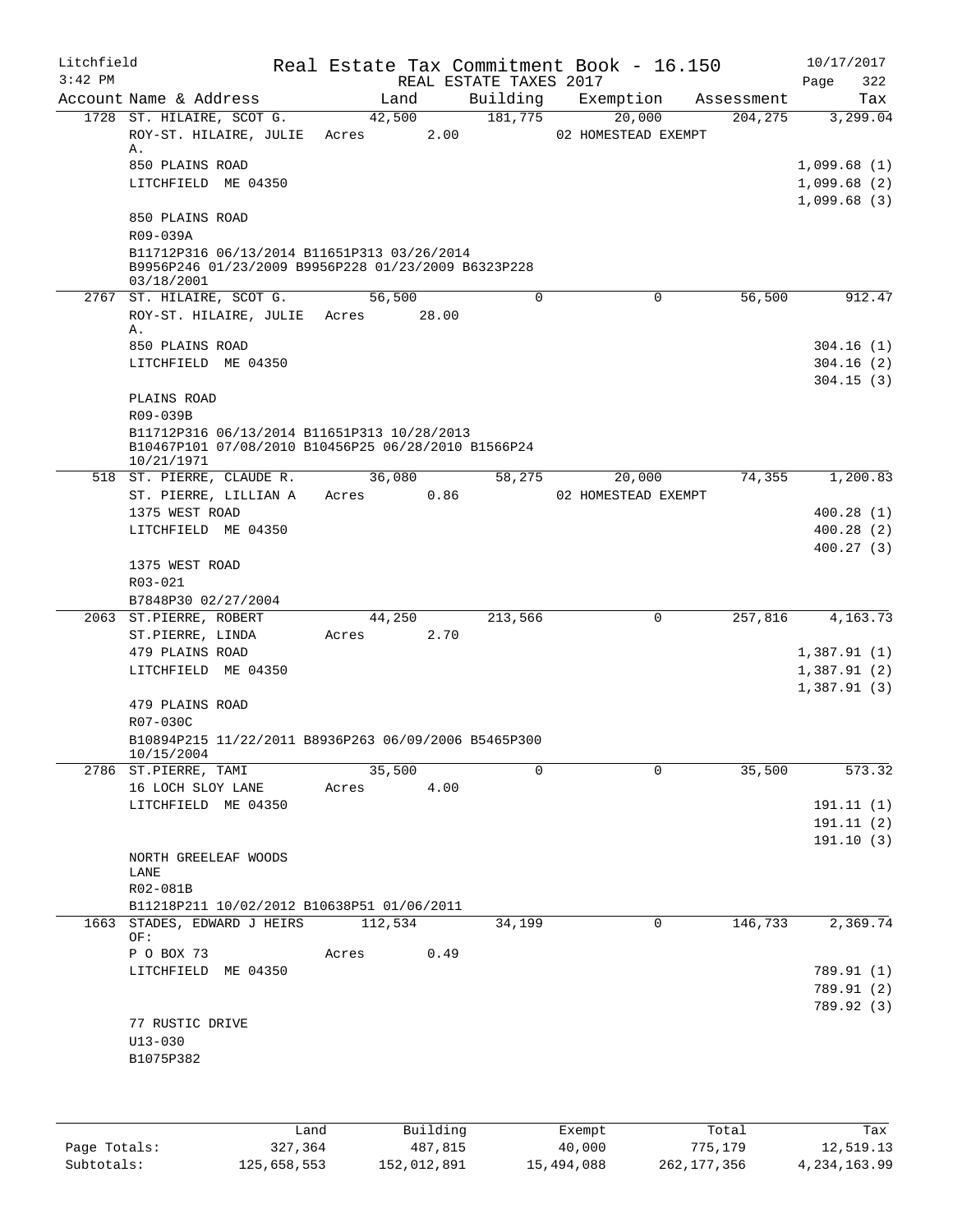| Litchfield |                                                     |        |                        | Real Estate Tax Commitment Book - 16.150 |            | 10/17/2017             |  |
|------------|-----------------------------------------------------|--------|------------------------|------------------------------------------|------------|------------------------|--|
| $3:42$ PM  |                                                     |        | REAL ESTATE TAXES 2017 |                                          |            | Page<br>323            |  |
|            | Account Name & Address                              | Land   | Building               | Exemption                                | Assessment | Tax                    |  |
|            | 453 STALEY, MARTIN W.                               | 53,290 | 115,732                | $\Omega$                                 | 169,022    | 2,729.71               |  |
|            | 3 HUNTER LANE                                       | Acres  | 6.79                   |                                          |            |                        |  |
|            | LITCHFIELD ME 04350                                 |        |                        |                                          |            | 909.90(1)              |  |
|            |                                                     |        |                        |                                          |            | 909.90(2)              |  |
|            |                                                     |        |                        |                                          |            | 909.91(3)              |  |
|            | 3 HUNTER LANE                                       |        |                        |                                          |            |                        |  |
|            | R13-044                                             |        |                        |                                          |            |                        |  |
|            | B11598P29 12/23/2013 B9736P327 05/23/2008 B5306P287 |        |                        |                                          |            |                        |  |
|            | 02/10/1997                                          |        |                        |                                          |            |                        |  |
|            | 2629 STANLEY KYLE W                                 | 40,050 | 103,502                | 20,000                                   | 123,552    | 1,995.36               |  |
|            | STANLEY MICHAELA L<br>17 OVERLOOK DRIVE             | Acres  | 1.02                   | 02 HOMESTEAD EXEMPT                      |            |                        |  |
|            | LITCHFIELD ME 04350                                 |        |                        |                                          |            | 665.12(1)              |  |
|            |                                                     |        |                        |                                          |            | 665.12(2)<br>665.12(3) |  |
|            | 17 OVERLOOK DRIVE                                   |        |                        |                                          |            |                        |  |
|            | R12-022-12                                          |        |                        |                                          |            |                        |  |
|            | B9899P246 11/03/2008 B9503P145 09/18/2007 B8169P283 |        |                        |                                          |            |                        |  |
|            | 10/21/2004                                          |        |                        |                                          |            |                        |  |
|            | 2835 STANLEY, DANIEL JR.                            | 87,016 | 10,813                 | $\mathbf 0$                              | 97,829     | 1,579.94               |  |
|            | 1334 LEWISTON ROAD                                  | Acres  | 90.00                  |                                          |            |                        |  |
|            | LITCHFIELD ME 04350                                 |        |                        |                                          |            | 526.65(1)              |  |
|            |                                                     |        |                        |                                          |            | 526.65(2)              |  |
|            |                                                     |        |                        |                                          |            | 526.64(3)              |  |
|            | 1334 Lewiston ROAD                                  |        |                        |                                          |            |                        |  |
|            | R13-018A                                            |        |                        |                                          |            |                        |  |
|            | B11899P188 01/05/2015 B11555P306 10/31/2013         |        |                        |                                          |            |                        |  |
|            | B11450P253 07/16/2013<br>2022 STEELHAMMER, JOHN &   | 24,280 | 684                    | 0                                        | 24,964     | 403.17                 |  |
|            | KAREN                                               |        |                        |                                          |            |                        |  |
|            | 1017 SUMMERHAVEN ROAD                               | Acres  | 0.51                   |                                          |            |                        |  |
|            | AUGUSTA ME 04330                                    |        |                        |                                          |            | 134.39(1)              |  |
|            |                                                     |        |                        |                                          |            | 134.39(2)              |  |
|            |                                                     |        |                        |                                          |            | 134.39(3)              |  |
|            | PEACE PIPE DRIVE                                    |        |                        |                                          |            |                        |  |
|            | $U28 - 080$                                         |        |                        |                                          |            |                        |  |
|            | B7071P130                                           |        |                        |                                          |            |                        |  |
| 1677       | STEVENS JR, EDWARD H                                | 52,500 | 72,248                 | 20,000                                   | 104,748    | 1,691.68               |  |
|            | 89 UPPER POND ROAD                                  | Acres  | 6.00                   | 02 HOMESTEAD EXEMPT                      |            |                        |  |
|            | LITCHFIELD ME 04350                                 |        |                        |                                          |            | 563.89(1)              |  |
|            |                                                     |        |                        |                                          |            | 563.89(2)              |  |
|            |                                                     |        |                        |                                          |            | 563.90(3)              |  |
|            | 89 UPPER POND ROAD                                  |        |                        |                                          |            |                        |  |
|            | R07-027                                             |        |                        |                                          |            |                        |  |
|            | B6506P126 08/13/2002 B1596P498                      |        |                        |                                          |            |                        |  |
|            | 1676 STEVENS JR, EDWARD H                           | 31,500 | 0                      | 0                                        | 31,500     | 508.72                 |  |
|            | 89 UPPER POND ROAD                                  | Acres  | 33.00                  |                                          |            |                        |  |
|            | LITCHFIELD ME 04350                                 |        |                        |                                          |            | 169.57(1)              |  |
|            |                                                     |        |                        |                                          |            | 169.57(2)              |  |
|            |                                                     |        |                        |                                          |            | 169.58(3)              |  |
|            | OFF UPPER POND ROAD                                 |        |                        |                                          |            |                        |  |
|            | R07-028                                             |        |                        |                                          |            |                        |  |
|            | B1537P622                                           |        |                        |                                          |            |                        |  |

|              | Land        | Building    | Exempt     | Total       | Tax            |
|--------------|-------------|-------------|------------|-------------|----------------|
| Page Totals: | 288,636     | 302,979     | 40,000     | 551,615     | 8,908.58       |
| Subtotals:   | 125,947,189 | 152,315,870 | 15,534,088 | 262,728,971 | 4, 243, 072.57 |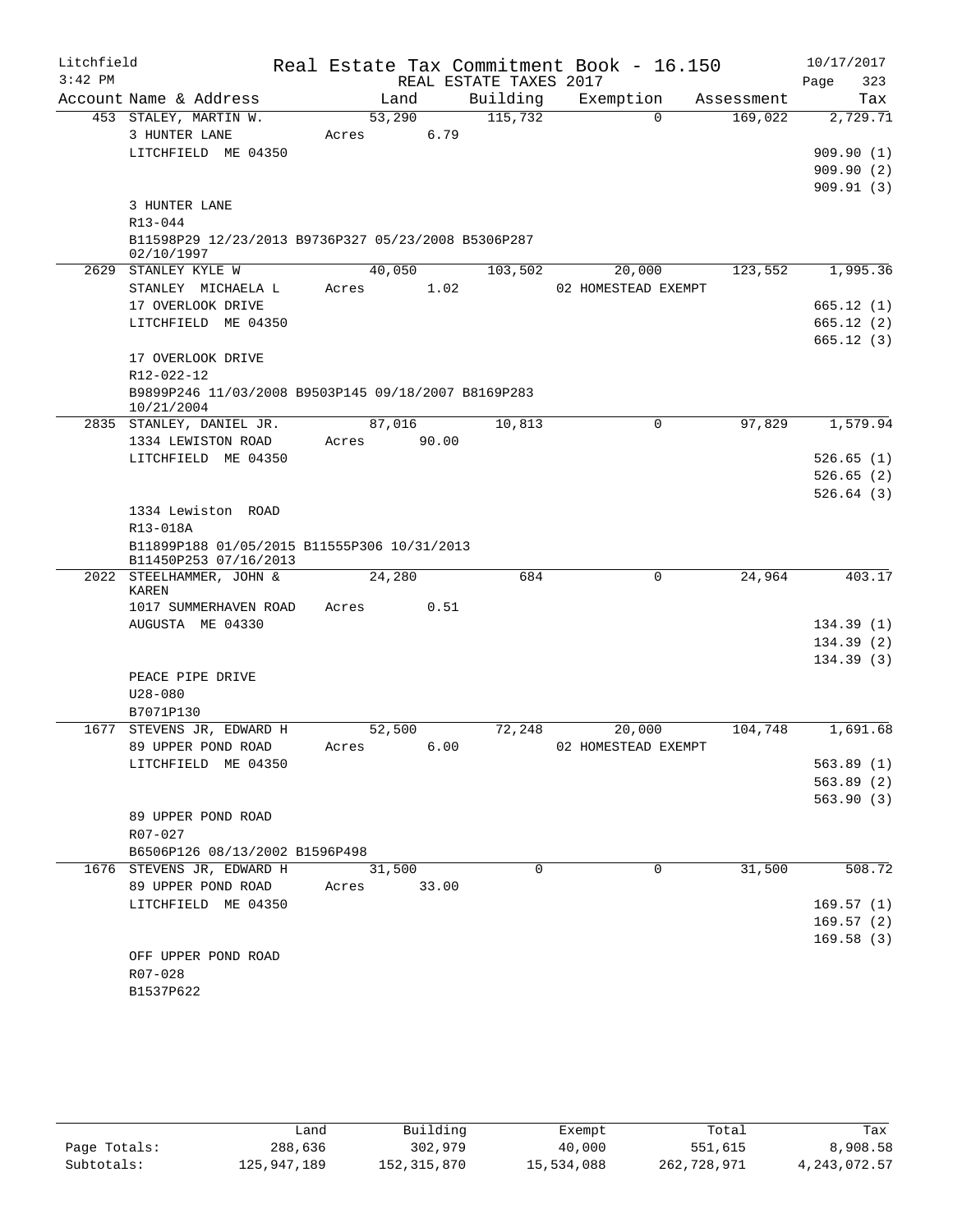| Litchfield |                                                                             |       |             |                        | Real Estate Tax Commitment Book - 16.150 |            | 10/17/2017  |
|------------|-----------------------------------------------------------------------------|-------|-------------|------------------------|------------------------------------------|------------|-------------|
| $3:42$ PM  |                                                                             |       |             | REAL ESTATE TAXES 2017 |                                          |            | 324<br>Page |
|            | Account Name & Address                                                      |       | Land        | Building               | Exemption                                | Assessment | Tax         |
|            | 1681 STEVENS, EDWARD JR.,<br>ALBERT & MARY DUNLAP                           |       | 17,450      | $\Omega$               | $\Omega$                                 | 17,450     | 281.82      |
|            | 89 UPPER POND ROAD                                                          | Acres | 2.18        |                        |                                          |            |             |
|            | LITCHFIELD ME 04350                                                         |       |             |                        |                                          |            | 93.94(1)    |
|            |                                                                             |       |             |                        |                                          |            | 93.94(2)    |
|            |                                                                             |       |             |                        |                                          |            | 93.94(3)    |
|            | 64 WARREN LANE                                                              |       |             |                        |                                          |            |             |
|            | $U03 - 016$                                                                 |       |             |                        |                                          |            |             |
|            | B6506P140                                                                   |       |             |                        |                                          |            |             |
|            | 2265 STEVENS, EDWARD,<br>ALBERT & MARY DUNLAP                               |       | 86,920      | $\Omega$               | 0                                        | 86,920     | 1,403.76    |
|            | 89 UPPER POND ROAD                                                          | Acres | 0.64        |                        |                                          |            |             |
|            | LITCHFIELD ME 04350                                                         |       |             |                        |                                          |            | 467.92 (1)  |
|            |                                                                             |       |             |                        |                                          |            | 467.92(2)   |
|            |                                                                             |       |             |                        |                                          |            | 467.92(3)   |
|            | WARREN LANE                                                                 |       |             |                        |                                          |            |             |
|            | $U03 - 015$                                                                 |       |             |                        |                                          |            |             |
|            | B6506P140 06/08/2001                                                        |       |             |                        |                                          |            |             |
|            | 1669 STEVENS, ALTON E.                                                      |       | 54,200      | 91,313                 | $\mathbf 0$                              | 145,513    | 2,350.03    |
|            | STEVENS, ROBIN A.                                                           | Acres | 7.70        |                        |                                          |            |             |
|            | 107 UPPER POND ROAD                                                         |       |             |                        |                                          |            | 783.34 (1)  |
|            | LITCHFIELD ME 04350                                                         |       |             |                        |                                          |            | 783.34 (2)  |
|            |                                                                             |       |             |                        |                                          |            | 783.35(3)   |
|            | 107 UPPER POND ROAD<br>R07-025                                              |       |             |                        |                                          |            |             |
|            | B12169P61 11/23/2015 B12110P59 09/23/2015 B7319P79                          |       |             |                        |                                          |            |             |
|            | 2266 STEVENS, ALTON E.                                                      |       | 65,010      | $\Omega$               | $\mathbf 0$                              | 65,010     | 1,049.91    |
|            | STEVENS, ROBIN A.                                                           |       | Acres 45.02 |                        |                                          |            |             |
|            | 107 UPPER POND ROAD                                                         |       |             |                        |                                          |            | 349.97 (1)  |
|            | LITCHFIELD ME 04350                                                         |       |             |                        |                                          |            | 349.97 (2)  |
|            |                                                                             |       |             |                        |                                          |            | 349.97(3)   |
|            | UPPER POND ROAD                                                             |       |             |                        |                                          |            |             |
|            | R07-026                                                                     |       |             |                        |                                          |            |             |
|            | B6506P129 08/08/2001                                                        |       |             |                        |                                          |            |             |
|            | 2794 STEVENS, JEFFREY A                                                     |       | 64,590      | 0                      | $\mathbf 0$                              | 64,590     | 1,043.13    |
|            | BUCKMORE, CHERYL A                                                          | Acres | 44.18       |                        |                                          |            |             |
|            | 544 STEVENSTOWN ROAD                                                        |       |             |                        |                                          |            | 347.71 (1)  |
|            | LITCHFIELD ME 04350                                                         |       |             |                        |                                          |            | 347.71 (2)  |
|            |                                                                             |       |             |                        |                                          |            | 347.71(3)   |
|            | OFF TUSCANY LANE                                                            |       |             |                        |                                          |            |             |
|            | R07-026B                                                                    |       |             |                        |                                          |            |             |
|            | B12168P8 11/23/2015 B11252P288 12/12/2012 B10699P285<br>04/01/2011          |       |             |                        |                                          |            |             |
|            | 673 STEVENS, TAYLOR M.                                                      |       | 41,350      | 57,921                 | $\Omega$                                 | 99,271     | 1,603.23    |
|            | MORSE, EVAN L.                                                              | Acres | 1.54        |                        |                                          |            |             |
|            | 115 PINEWOOD ACRES ROAD                                                     |       |             |                        |                                          |            | 534.41(1)   |
|            | BOWDOIN ME 04287                                                            |       |             |                        |                                          |            | 534.41 (2)  |
|            |                                                                             |       |             |                        |                                          |            | 534.41(3)   |
|            | 101 SOUTH ADAMS ROAD                                                        |       |             |                        |                                          |            |             |
|            | R01-043                                                                     |       |             |                        |                                          |            |             |
|            | B12203P285 01/11/2016 B9169P93 12/01/2006 B8897P321<br>05/11/2006 B6547P105 |       |             |                        |                                          |            |             |
|            |                                                                             |       |             |                        |                                          |            |             |

|              | úand        | Building    | Exempt     | Total         | Tax          |
|--------------|-------------|-------------|------------|---------------|--------------|
| Page Totals: | 329,520     | 149,234     |            | 478,754       | 7,731.88     |
| Subtotals:   | 126,276,709 | 152,465,104 | 15,534,088 | 263, 207, 725 | 4,250,804.45 |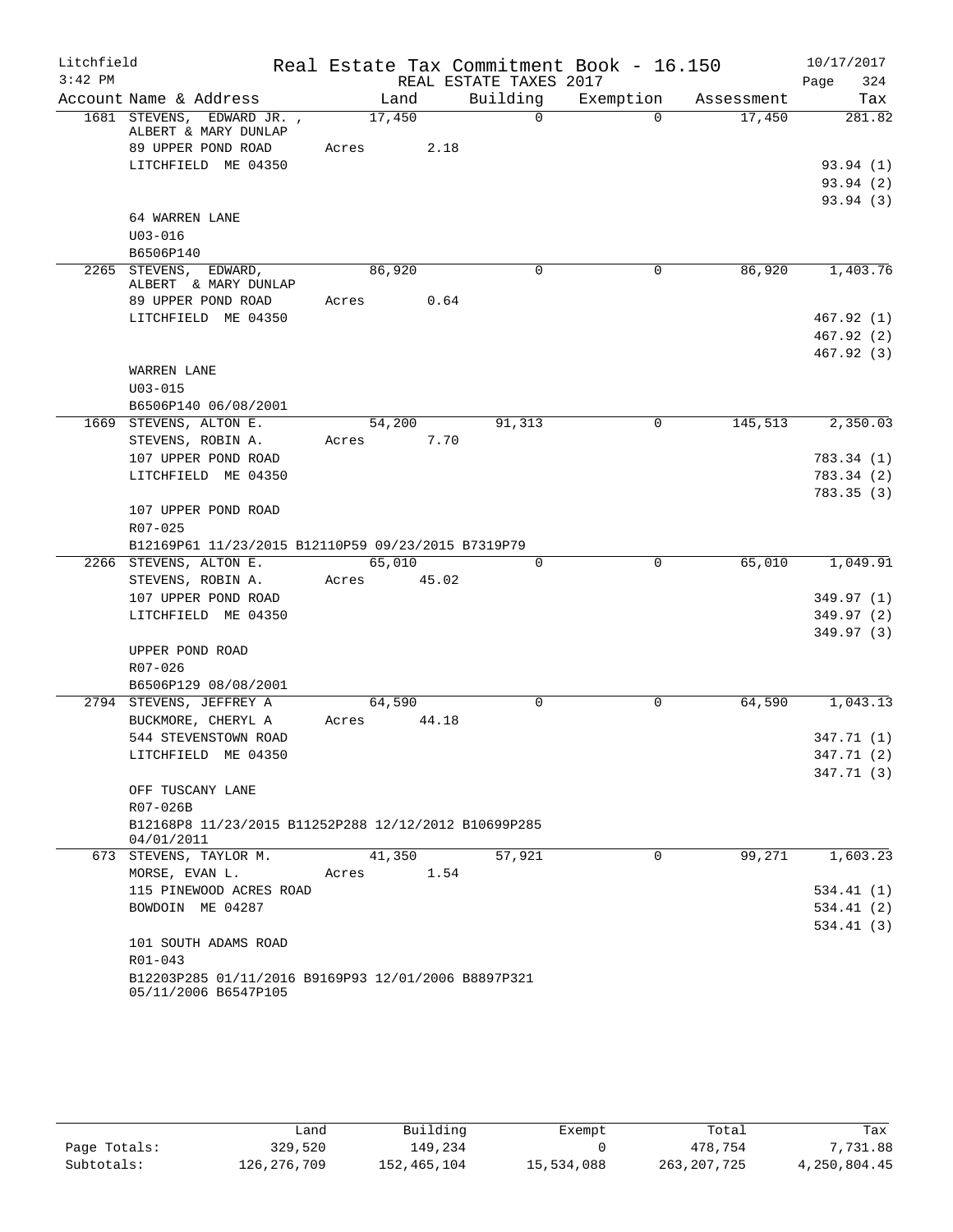| Litchfield<br>$3:42$ PM |                                                                 |            |      | REAL ESTATE TAXES 2017 | Real Estate Tax Commitment Book - 16.150 |             |            | 10/17/2017<br>Page<br>325 |
|-------------------------|-----------------------------------------------------------------|------------|------|------------------------|------------------------------------------|-------------|------------|---------------------------|
|                         | Account Name & Address                                          | Land       |      | Building               | Exemption                                |             | Assessment | Tax                       |
|                         | 315 STEVENSON, GARDNER C &                                      | 43,200     |      | 118,727                |                                          | $\Omega$    | 161,927    | 2,615.12                  |
|                         | DUBE-STEVENSON DENISE<br>PO BOX 306                             | Acres      | 0.90 |                        |                                          |             |            |                           |
|                         |                                                                 |            |      |                        |                                          |             |            | 871.71 (1)                |
|                         | LITCHFIELD ME 04350                                             |            |      |                        |                                          |             |            | 871.71 (2)<br>871.70 (3)  |
|                         | 83 EASY STREET                                                  |            |      |                        |                                          |             |            |                           |
|                         | $U09 - 028$                                                     |            |      |                        |                                          |             |            |                           |
|                         | B5969P239                                                       |            |      |                        |                                          |             |            |                           |
|                         | 285 STEVENSON, GARDNER C.                                       | 17,200     |      | $\mathbf 0$            |                                          | 0           | 17,200     | 277.78                    |
|                         | DUBE-STEVENSON, DENISE Acres                                    |            | 0.40 |                        |                                          |             |            |                           |
|                         | М.                                                              |            |      |                        |                                          |             |            |                           |
|                         | 83 EASY STREET                                                  |            |      |                        |                                          |             |            | 92.59(1)                  |
|                         | LITCHFIELD ME 04350                                             |            |      |                        |                                          |             |            | 92.59(2)                  |
|                         |                                                                 |            |      |                        |                                          |             |            | 92.60(3)                  |
|                         | EASY STREET                                                     |            |      |                        |                                          |             |            |                           |
|                         | $U09 - 029$                                                     |            |      |                        |                                          |             |            |                           |
|                         | B12343P209 07/01/2016 B8358P179 03/31/2005 B5879P56             |            |      |                        |                                          |             |            |                           |
|                         | 620 STEVENSON, GARDNER C.                                       | 17,200     |      | $\Omega$               |                                          | $\mathbf 0$ | 17,200     | 277.78                    |
|                         | DUBE-STEVENSON, DENISE Acres 0.40                               |            |      |                        |                                          |             |            |                           |
|                         | М.<br>83 EASY STREET                                            |            |      |                        |                                          |             |            | 92.59(1)                  |
|                         | LITCHFIELD ME 04350                                             |            |      |                        |                                          |             |            | 92.59(2)                  |
|                         |                                                                 |            |      |                        |                                          |             |            | 92.60(3)                  |
|                         | <b>EASY STREET</b>                                              |            |      |                        |                                          |             |            |                           |
|                         | U09-028A                                                        |            |      |                        |                                          |             |            |                           |
|                         | B12343P208 07/01/2016 B8358P179 03/31/2005 B8358P176            |            |      |                        |                                          |             |            |                           |
|                         | 03/21/2005 B6020P347 08/06/1999                                 |            |      |                        |                                          |             |            |                           |
|                         | 541 STEVENS-PRATT, JACKIE                                       | 42,650     |      | 84,431                 | 26,000                                   |             | 101,081    | 1,632.46                  |
|                         | 1468 RICHMOND ROAD                                              | Acres      | 2.06 |                        | 02 HOMESTEAD EXEMPT                      |             |            |                           |
|                         | LITCHFIELD ME 04350                                             |            |      |                        | 22 WW2 Widow Res                         |             |            | 544.15(1)                 |
|                         |                                                                 |            |      |                        |                                          |             |            | 544.15(2)                 |
|                         |                                                                 |            |      |                        |                                          |             |            | 544.16 (3)                |
|                         | 1468 RICHMOND ROAD                                              |            |      |                        |                                          |             |            |                           |
|                         | R01-024A                                                        |            |      |                        |                                          |             |            |                           |
|                         | B9656P281 03/04/2008 B9022P46 08/10/2006 B7550P51<br>07/31/2003 |            |      |                        |                                          |             |            |                           |
|                         | 884 STEWART NATHANIEL J                                         | 40,750     |      | 108,301                |                                          | 0           | 149,051    | 2,407.17                  |
|                         | BONZEY ALEXIS D                                                 | Acres 1.30 |      |                        |                                          |             |            |                           |
|                         | 15 WHIPPOORWILL ROAD                                            |            |      |                        |                                          |             |            | 802.39(1)                 |
|                         | LITCHFIELD ME 04350                                             |            |      |                        |                                          |             |            | 802.39(2)                 |
|                         |                                                                 |            |      |                        |                                          |             |            | 802.39(3)                 |
|                         | 15 WHIPPOORWILL ROAD                                            |            |      |                        |                                          |             |            |                           |
|                         | U21-029                                                         |            |      |                        |                                          |             |            |                           |
|                         | B9864P296 09/26/2008 B9529P34 10/12/2007 B8656P279              |            |      |                        |                                          |             |            |                           |
|                         | 10/14/2005 B6904P307                                            |            |      |                        |                                          |             |            |                           |
|                         | 527 STILLMAN, WAYNE                                             | 40,000     |      | 51,464                 |                                          | 0           | 91,464     | 1,477.14                  |
|                         | PO BOX 153                                                      | Acres      | 1.00 |                        |                                          |             |            |                           |
|                         | WINDSOR ME 04363                                                |            |      |                        |                                          |             |            | 492.38 (1)                |
|                         |                                                                 |            |      |                        |                                          |             |            | 492.38 (2)                |
|                         |                                                                 |            |      |                        |                                          |             |            | 492.38 (3)                |
|                         | 39 HARDSCRABBLE ROAD                                            |            |      |                        |                                          |             |            |                           |
|                         | $U20 - 006$                                                     |            |      |                        |                                          |             |            |                           |
|                         | B11386P310 05/15/2013 B3226P86                                  |            |      |                        |                                          |             |            |                           |
|                         |                                                                 |            |      |                        |                                          |             |            |                           |

|              | Land        | Building    | Exempt     | Total       | Tax          |
|--------------|-------------|-------------|------------|-------------|--------------|
| Page Totals: | 201,000     | 362,923     | 26,000     | 537,923     | 8,687.45     |
| Subtotals:   | 126,477,709 | 152,828,027 | 15,560,088 | 263,745,648 | 4,259,491.90 |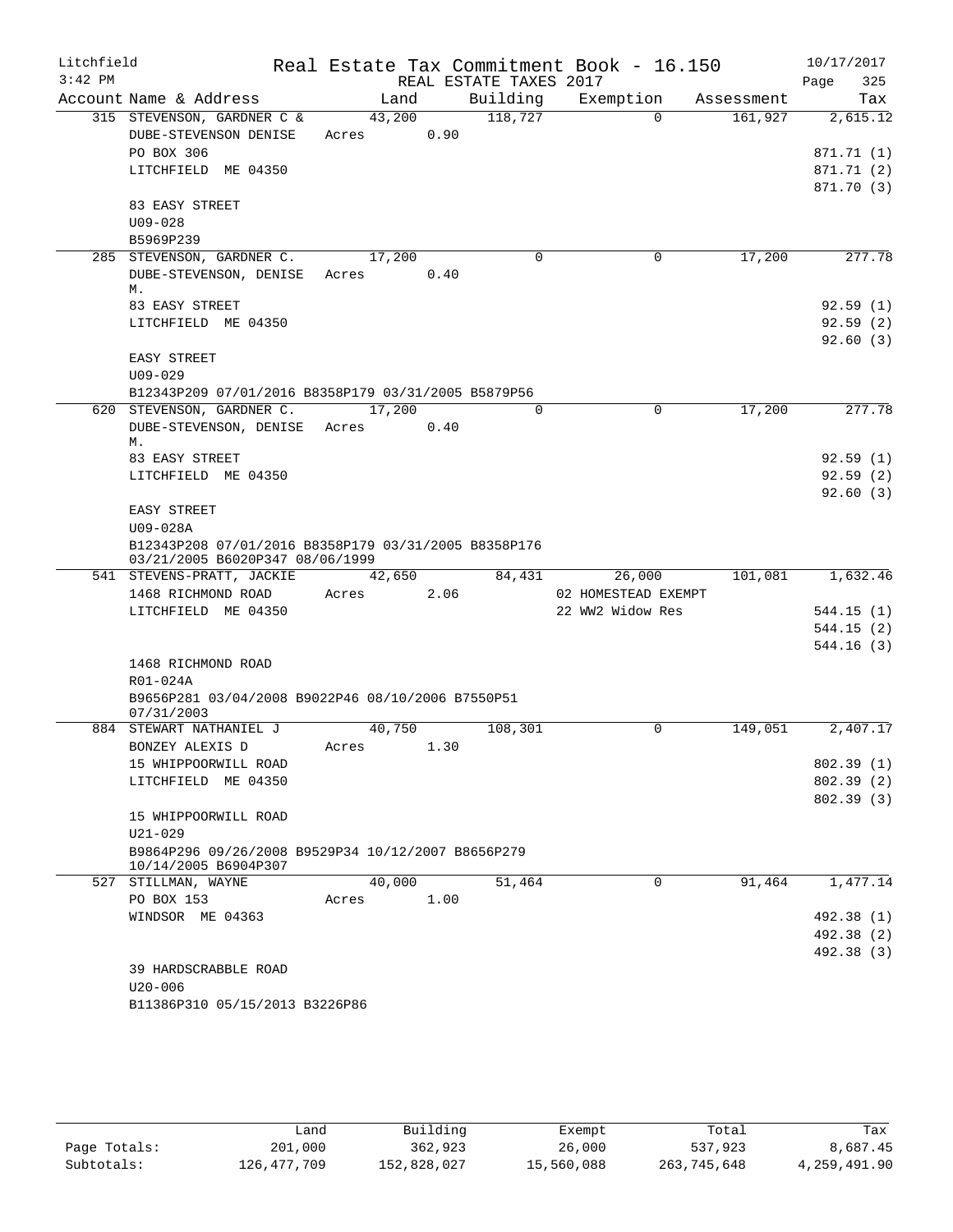| Litchfield |                                                                    |                 |       |                        | Real Estate Tax Commitment Book - 16.150 |         | 10/17/2017               |
|------------|--------------------------------------------------------------------|-----------------|-------|------------------------|------------------------------------------|---------|--------------------------|
| $3:42$ PM  |                                                                    |                 |       | REAL ESTATE TAXES 2017 |                                          |         | Page<br>326              |
|            | Account Name & Address                                             | Land            |       |                        | Building Exemption Assessment            |         | Tax                      |
|            | 1683 STINSON, JOHN E &<br>ELAINE                                   | 99,725          |       | 175,493                | 20,000                                   | 255,218 | 4,121.77                 |
|            | 48 MILITARY LANE                                                   | Acres 1.61      |       |                        | 02 HOMESTEAD EXEMPT                      |         |                          |
|            | LITCHFIELD ME 04350                                                |                 |       |                        |                                          |         | 1,373.92(1)              |
|            |                                                                    |                 |       |                        |                                          |         | 1,373.92(2)              |
|            |                                                                    |                 |       |                        |                                          |         | 1,373.93(3)              |
|            | <b>48 MILITARY LANE</b>                                            |                 |       |                        |                                          |         |                          |
|            | $U06 - 005$                                                        |                 |       |                        |                                          |         |                          |
|            | B4255P61<br>1685 STODDARD JAMES JR                                 |                 |       |                        |                                          | 117,646 | 1,899.98                 |
|            | 59 EASY STREET                                                     | 40,400<br>Acres | 0.80  |                        | 97,246<br>20,000<br>02 HOMESTEAD EXEMPT  |         |                          |
|            | LITCHFIELD ME 04350                                                |                 |       |                        |                                          |         | 633.33(1)                |
|            |                                                                    |                 |       |                        |                                          |         | 633.33(2)                |
|            |                                                                    |                 |       |                        |                                          |         | 633.32(3)                |
|            | 59 EASY STREET                                                     |                 |       |                        |                                          |         |                          |
|            | $U09 - 032$                                                        |                 |       |                        |                                          |         |                          |
|            | B1791P91                                                           |                 |       |                        |                                          |         |                          |
|            | 1687 STONE, BERNARD D                                              | 40,750          |       | 101,857                | 20,000                                   | 122,607 | 1,980.10                 |
|            | 22 STONE LANE                                                      | Acres           | 1.30  |                        | 02 HOMESTEAD EXEMPT                      |         |                          |
|            | LITCHFIELD ME 04350                                                |                 |       |                        |                                          |         | 660.03(1)                |
|            |                                                                    |                 |       |                        |                                          |         | 660.03(2)                |
|            |                                                                    |                 |       |                        |                                          |         | 660.04(3)                |
|            | 22 STONE LANE                                                      |                 |       |                        |                                          |         |                          |
|            | R05-066B                                                           |                 |       |                        |                                          |         |                          |
|            | B10531P273 09/17/2010 B6719P217 12/04/2001 B3583P194<br>07/24/1989 |                 |       |                        |                                          |         |                          |
|            | 2504 STONIER JASON L                                               | 40,000          |       | 141,980                | 20,000                                   | 161,980 | 2,615.98                 |
|            | STONIER CHRISTINA L<br>8 BESSIE LAND                               | Acres           | 1.00  |                        | 02 HOMESTEAD EXEMPT                      |         |                          |
|            | LITCHFIELD ME 04350                                                |                 |       |                        |                                          |         | 871.99 (1)<br>871.99 (2) |
|            |                                                                    |                 |       |                        |                                          |         | 872.00(3)                |
|            | 8 BESSIE DRIVE                                                     |                 |       |                        |                                          |         |                          |
|            | $U21 - 033$                                                        |                 |       |                        |                                          |         |                          |
|            | B8450P343 06/13/2005                                               |                 |       |                        |                                          |         |                          |
|            | 1617 STOREY, CLAYTON &                                             | 81,200          |       | 120,607                | 20,000                                   | 181,807 | 2,936.18                 |
|            | <b>BARBARA</b>                                                     |                 |       |                        |                                          |         |                          |
|            | 335 PINE TREE ROAD                                                 | Acres           | 55.00 |                        | 02 HOMESTEAD EXEMPT                      |         |                          |
|            | LITCHFIELD ME 04350                                                |                 |       |                        |                                          |         | 978.73 (1)               |
|            |                                                                    |                 |       |                        |                                          |         | 978.73 (2)               |
|            |                                                                    |                 |       |                        |                                          |         | 978.72 (3)               |
|            | 335 PINE TREE ROAD<br>R11-021                                      |                 |       |                        |                                          |         |                          |
|            | B5007P232                                                          |                 |       |                        |                                          |         |                          |
|            | 962 STORTO, PAMELA                                                 | 75,138          |       | 68,462                 | 20,000                                   | 123,600 | 1,996.14                 |
|            | 414 OAKHILL ROAD                                                   | Acres 43.00     |       |                        | 02 HOMESTEAD EXEMPT                      |         |                          |
|            | LITCHFIELD ME 04350                                                |                 |       |                        |                                          |         | 665.38(1)                |
|            |                                                                    |                 |       |                        |                                          |         | 665.38 (2)               |
|            |                                                                    |                 |       |                        |                                          |         | 665.38(3)                |
|            | 414 OAK HILL ROAD                                                  |                 |       |                        |                                          |         |                          |
|            | R04-037A                                                           |                 |       |                        |                                          |         |                          |
|            | B7607P177 08/29/2003                                               |                 |       |                        |                                          |         |                          |

|              | Land        | Building    | Exempt     | Total       | Tax          |
|--------------|-------------|-------------|------------|-------------|--------------|
| Page Totals: | 377,213     | 705,645     | 120,000    | 962,858     | 15,550.15    |
| Subtotals:   | 126,854,922 | 153,533,672 | 15,680,088 | 264,708,506 | 4,275,042.05 |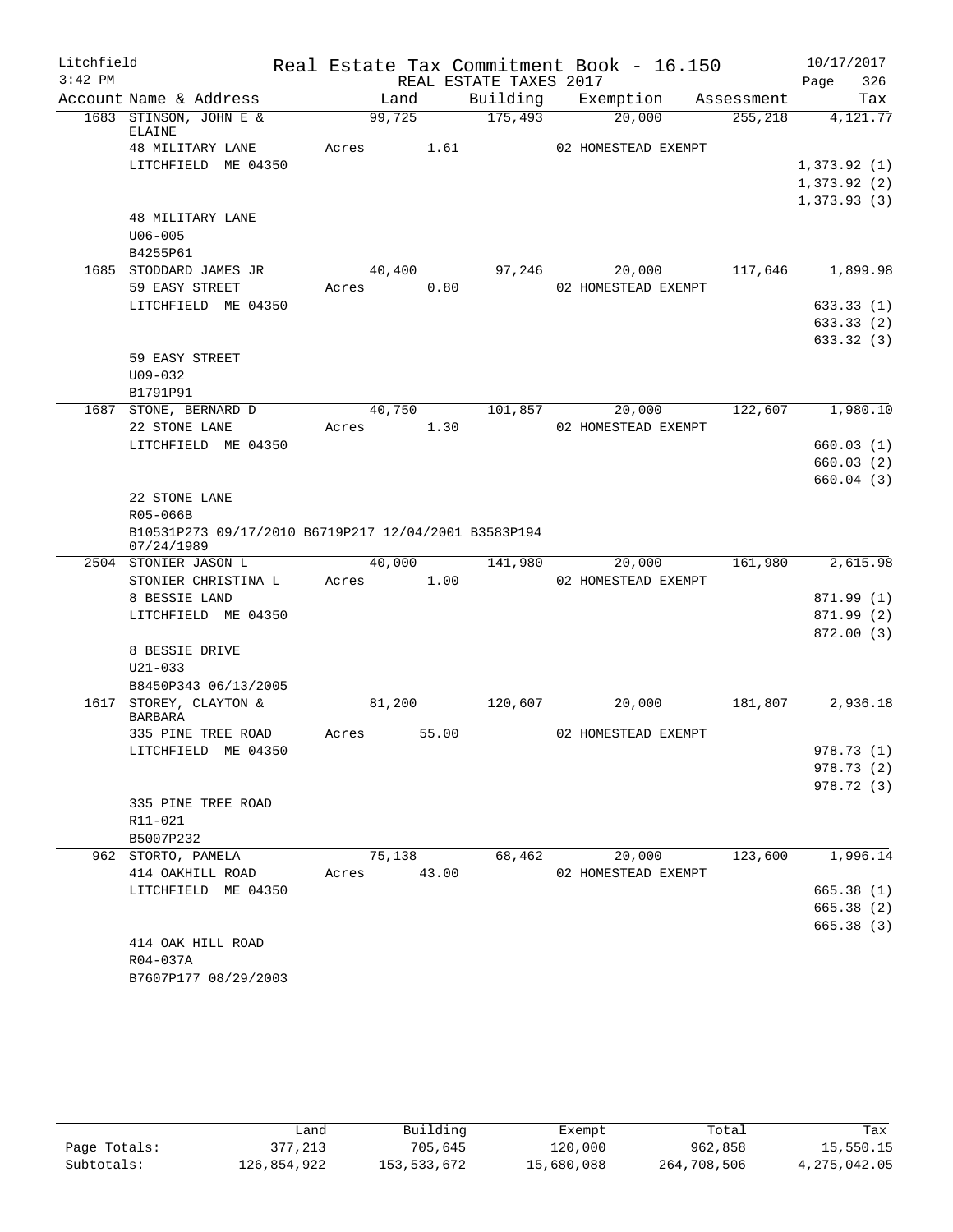| Litchfield<br>$3:42$ PM |                                                                                                                                        |         |        | REAL ESTATE TAXES 2017 | Real Estate Tax Commitment Book - 16.150 |            | 10/17/2017<br>Page<br>327 |
|-------------------------|----------------------------------------------------------------------------------------------------------------------------------------|---------|--------|------------------------|------------------------------------------|------------|---------------------------|
|                         | Account Name & Address                                                                                                                 |         | Land   | Building               | Exemption                                | Assessment | Tax                       |
|                         | 1186 STOTZ-MCFARLAND, DARREN                                                                                                           | 53,500  |        | 82,934                 | $\Omega$                                 | 136,434    | 2, 203.41                 |
|                         | MCFARLAND, ERIC A                                                                                                                      | Acres   | 7.00   |                        |                                          |            |                           |
|                         | 9 NETTERS WAY                                                                                                                          |         |        |                        |                                          |            | 734.47 (1)                |
|                         | HARPSWELL ME 04079                                                                                                                     |         |        |                        |                                          |            | 734.47 (2)                |
|                         | MANCHESTER LANE                                                                                                                        |         |        |                        |                                          |            | 734.47 (3)                |
|                         | R05-061                                                                                                                                |         |        |                        |                                          |            |                           |
|                         | B10697P231 03/30/2011 B10697P229 03/30/2011<br>B10518P287 09/02/2010 B10490P221 08/04/2010<br>B9913P308 11/21/2008 B5299P43 01/22/1997 |         |        |                        |                                          |            |                           |
|                         | 661 STOWE, MICHELE &<br>REBECCA                                                                                                        | 165,000 |        | 31,784                 | $\Omega$                                 | 196,784    | 3,178.06                  |
|                         | 36 ANSON ROAD                                                                                                                          | Acres   | 1.86   |                        |                                          |            |                           |
|                         | D                                                                                                                                      |         |        |                        |                                          |            | 1,059.35(1)               |
|                         | GREENE ME 04236                                                                                                                        |         |        |                        |                                          |            | 1,059.35(2)               |
|                         |                                                                                                                                        |         |        |                        |                                          |            | 1,059.36(3)               |
|                         | 99 HARTFORD DRIVE                                                                                                                      |         |        |                        |                                          |            |                           |
|                         | $U17 - 029$                                                                                                                            |         |        |                        |                                          |            |                           |
|                         | B7788P299 12/22/2003                                                                                                                   |         |        |                        |                                          |            |                           |
|                         | 847 STRATTON, WILLIAM I, SR                                                                                                            |         | 40,000 | 37,208                 | 20,000                                   | 57,208     | 923.91                    |
|                         | SKIDGEL, VIOLA A                                                                                                                       | Acres   | 1.00   |                        | 02 HOMESTEAD EXEMPT                      |            |                           |
|                         | 1018 PLAINS ROAD                                                                                                                       |         |        |                        |                                          |            | 307.97(1)                 |
|                         | LITCHFIELD ME 04350                                                                                                                    |         |        |                        |                                          |            | 307.97(2)                 |
|                         | 1018 PLAINS ROAD                                                                                                                       |         |        |                        |                                          |            | 307.97(3)                 |
|                         | R09-047                                                                                                                                |         |        |                        |                                          |            |                           |
|                         | B8135P22 09/23/2004                                                                                                                    |         |        |                        |                                          |            |                           |
|                         | 2686 STRINGHAM, JILL L                                                                                                                 | 42,525  |        | 211,024                | 0                                        | 253,549    | 4,094.82                  |
|                         | 18 DILLINGHAM DRIVE                                                                                                                    | Acres   | 2.01   |                        |                                          |            |                           |
|                         | LITCHFIELD ME 04350                                                                                                                    |         |        |                        |                                          |            | 1,364.94(1)               |
|                         |                                                                                                                                        |         |        |                        |                                          |            | 1,364.94(2)               |
|                         |                                                                                                                                        |         |        |                        |                                          |            | 1,364.94(3)               |
|                         | 18 DILLINGHAM DRIVE<br>R12-001C                                                                                                        |         |        |                        |                                          |            |                           |
|                         | B12298P275 05/20/2016 B10819P206 09/26/2011                                                                                            |         |        |                        |                                          |            |                           |
|                         | B10283P239 11/30/2009 B9261P297 02/13/2007                                                                                             |         |        |                        |                                          |            |                           |
|                         | 1333 STRONG, HILLARY S.                                                                                                                | 111,540 |        | 36,989                 | 0                                        | 148,529    | 2,398.74                  |
|                         | STRONG, DAVID A.                                                                                                                       | Acres   | 0.43   |                        |                                          |            |                           |
|                         | 710 HURRICANE ROAD                                                                                                                     |         |        |                        |                                          |            | 799.58(1)                 |
|                         | KEENE NH 03431                                                                                                                         |         |        |                        |                                          |            | 799.58 (2)                |
|                         |                                                                                                                                        |         |        |                        |                                          |            | 799.58(3)                 |
|                         | 20 DOYLE STREET                                                                                                                        |         |        |                        |                                          |            |                           |
|                         | $U09 - 022$<br>B12401P264 08/31/2016 B11190P335 10/05/2012                                                                             |         |        |                        |                                          |            |                           |
|                         | B2937P349                                                                                                                              |         |        |                        |                                          |            |                           |
|                         | 2795 STUBBS, COREY A.                                                                                                                  | 42,500  |        | 63,481                 | 0                                        | 105,981    | 1,711.59                  |
|                         | 6 HARTLEY STREET, APT.<br>6                                                                                                            | Acres   | 2.00   |                        |                                          |            |                           |
|                         | LEWISTON ME 04240                                                                                                                      |         |        |                        |                                          |            | 570.53(1)                 |
|                         |                                                                                                                                        |         |        |                        |                                          |            | 570.53(2)                 |
|                         |                                                                                                                                        |         |        |                        |                                          |            | 570.53(3)                 |
|                         | 136 STEVENSTOWN ROAD                                                                                                                   |         |        |                        |                                          |            |                           |
|                         | R13-033B                                                                                                                               |         |        |                        |                                          |            |                           |
|                         | B12309P110 05/31/2016 B10759P195 06/21/2011                                                                                            |         |        |                        |                                          |            |                           |
|                         |                                                                                                                                        |         |        |                        |                                          |            |                           |

|              | Land        | Building    | Exempt     | Total       | Tax          |
|--------------|-------------|-------------|------------|-------------|--------------|
| Page Totals: | 455,065     | 463,420     | 20,000     | 898,485     | 14,510.53    |
| Subtotals:   | 127,309,987 | 153,997,092 | 15,700,088 | 265,606,991 | 4,289,552.58 |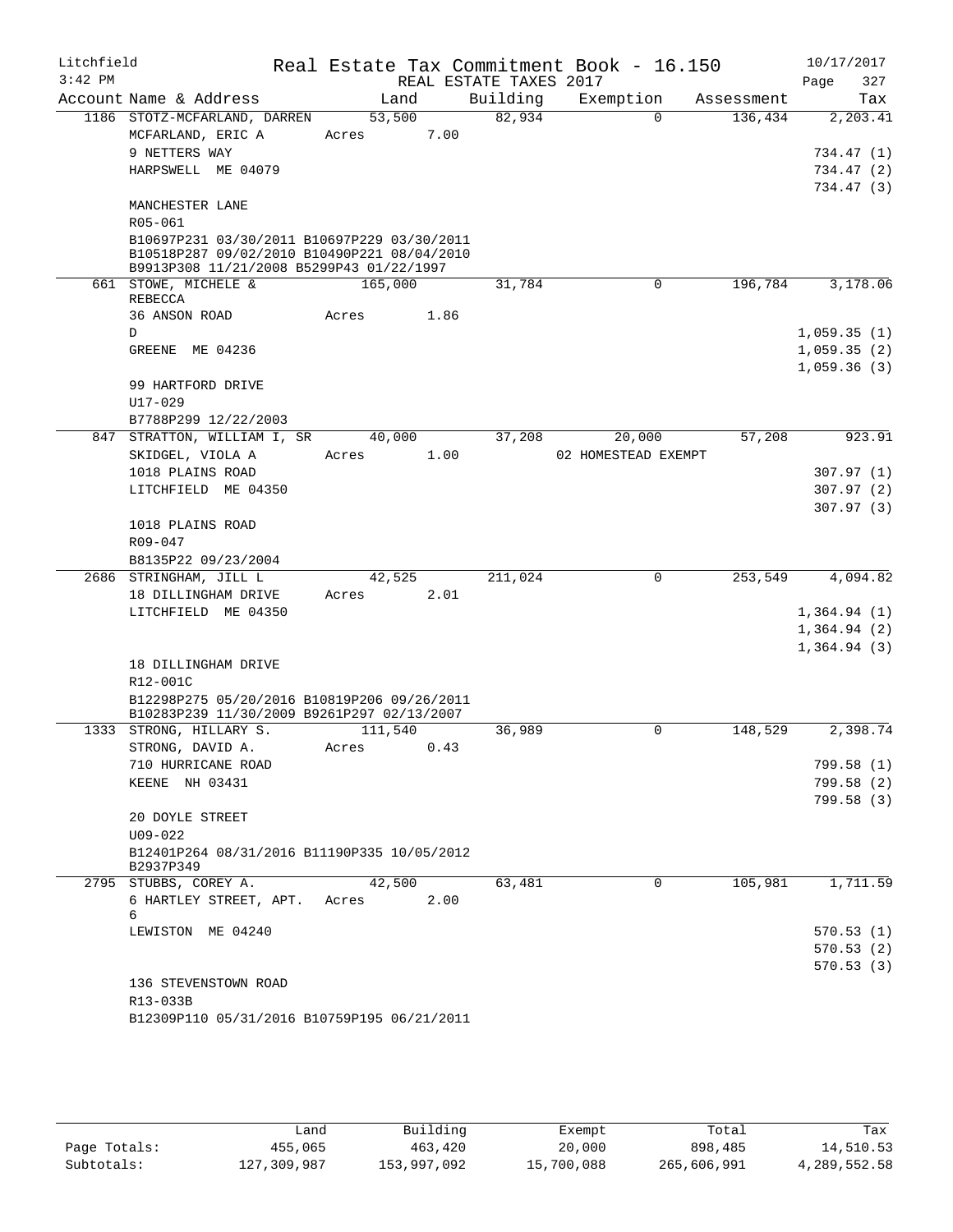| Litchfield   |                                                      |       |             |                        | Real Estate Tax Commitment Book - 16.150 |             | 10/17/2017   |          |
|--------------|------------------------------------------------------|-------|-------------|------------------------|------------------------------------------|-------------|--------------|----------|
| $3:42$ PM    |                                                      |       |             | REAL ESTATE TAXES 2017 |                                          |             | Page         | 328      |
|              | Account Name & Address                               |       | Land        | Building               | Exemption                                | Assessment  |              | Tax      |
|              | 2151 STUFFLEBEAM DERICK J                            |       | 40,000      | 67,779                 | $\Omega$                                 | 107,779     |              | 1,740.63 |
|              | STUFFLEBEAM ANGELA M                                 | Acres | 1.00        |                        |                                          |             |              |          |
|              | 1548 HALLOWELL ROAD                                  |       |             |                        |                                          |             | 580.21(1)    |          |
|              | LITCHFIELD ME 04350                                  |       |             |                        |                                          |             | 580.21(2)    |          |
|              |                                                      |       |             |                        |                                          |             | 580.21(3)    |          |
|              | 1548 HALLOWELL ROAD                                  |       |             |                        |                                          |             |              |          |
|              | U19-018A                                             |       |             |                        |                                          |             |              |          |
|              | B9194P97 12/22/2006 B6323P135 10/16/2000             |       |             |                        |                                          |             |              |          |
|              |                                                      |       | 50,000      | 66,465                 | 20,000                                   |             |              |          |
|              | 1690 STUFFLEBEAM, MARK                               |       |             |                        |                                          | 96,465      |              | 1,557.91 |
|              | 162 OAKHILL ROAD                                     | Acres | 5.00        |                        | 02 HOMESTEAD EXEMPT                      |             |              |          |
|              | LITCHFIELD ME 04350                                  |       |             |                        |                                          |             | 519.30(1)    |          |
|              |                                                      |       |             |                        |                                          |             | 519.30(2)    |          |
|              |                                                      |       |             |                        |                                          |             | 519.31(3)    |          |
|              | 162 OAK HILL ROAD                                    |       |             |                        |                                          |             |              |          |
|              | R05-022                                              |       |             |                        |                                          |             |              |          |
|              | B2658P61                                             |       |             |                        |                                          |             |              |          |
|              | 1438 STUPINSKI, JENIFER R                            |       | 72,900      | 42,186                 | 0                                        | 115,086     |              | 1,858.64 |
|              | 18 GOLDENEYE DRIVE                                   | Acres | 0.30        |                        |                                          |             |              |          |
|              | TOPSHAM ME 04086                                     |       |             |                        |                                          |             | 619.55(1)    |          |
|              |                                                      |       |             |                        |                                          |             | 619.55(2)    |          |
|              |                                                      |       |             |                        |                                          |             | 619.54(3)    |          |
|              | 47 WARREN LANE                                       |       |             |                        |                                          |             |              |          |
|              |                                                      |       |             |                        |                                          |             |              |          |
|              | $U03 - 013$                                          |       |             |                        |                                          |             |              |          |
|              | B11314P264 02/19/2013 B10759P84 06/21/2011 B7185P193 |       |             |                        |                                          |             |              |          |
|              | 1133 STURTEVANT, BRIAN                               |       | 247,381     | 205,515                | 20,000                                   | 432,896     |              | 6,991.27 |
|              | STURTEVANT, LEZLEY K                                 |       | Acres 1.41  |                        | 02 HOMESTEAD EXEMPT                      |             |              |          |
|              | 369 PEACEPIPE DRIVE                                  |       |             |                        |                                          |             | 2,330.42(1)  |          |
|              | LITCHFIELD ME 04350                                  |       |             |                        |                                          |             | 2,330.42(2)  |          |
|              |                                                      |       |             |                        |                                          |             | 2,330.43(3)  |          |
|              | 369 PEACEPIPE DRIVE                                  |       |             |                        |                                          |             |              |          |
|              | $U28 - 007$                                          |       |             |                        |                                          |             |              |          |
|              | B9563P331 11/14/2007 B1460P830 11/02/1967            |       |             |                        |                                          |             |              |          |
|              | 1926 STURTEVANT, BRIAN                               |       | 31,960      | 11,713                 | 0                                        | 43,673      |              | 705.32   |
|              | 369 PEACEPIPE DRIVE                                  | Acres | 0.60        |                        |                                          |             |              |          |
|              | LITCHFIELD ME 04350                                  |       |             |                        |                                          |             | 235.11(1)    |          |
|              |                                                      |       |             |                        |                                          |             | 235.11(2)    |          |
|              |                                                      |       |             |                        |                                          |             | 235.10(3)    |          |
|              | 15 NORTH LAKEVIEW DRIVE                              |       |             |                        |                                          |             |              |          |
|              | $U28 - 021$                                          |       |             |                        |                                          |             |              |          |
|              | B8677P261 11/02/2005 B1561P874                       |       |             |                        |                                          |             |              |          |
|              | 376 STURTEVANT, BRIAN                                |       | 19,310      | 0                      | $\mathbf 0$                              | 19,310      |              | 311.86   |
|              |                                                      |       | 0.35        |                        |                                          |             |              |          |
|              | 369 PEACEPIPE DRIVE                                  | Acres |             |                        |                                          |             |              |          |
|              | LITCHFIELD ME 04350                                  |       |             |                        |                                          |             | 103.95(1)    |          |
|              |                                                      |       |             |                        |                                          |             | 103.95(2)    |          |
|              |                                                      |       |             |                        |                                          |             | 103.96(3)    |          |
|              | LAKEVIEW DRIVE                                       |       |             |                        |                                          |             |              |          |
|              | $U28 - 023$                                          |       |             |                        |                                          |             |              |          |
|              | B8892P155 05/05/2006 B6747P131                       |       |             |                        |                                          |             |              |          |
| 1693         | SUKEFORTH, LEE                                       |       | 53,400      | 129,419                | 20,000                                   | 162,819     |              | 2,629.53 |
|              | SUKEFORTH ROBIN                                      | Acres | 6.90        |                        | 02 HOMESTEAD EXEMPT                      |             |              |          |
|              | 1372 WEST ROAD                                       |       |             |                        |                                          |             | 876.51(1)    |          |
|              | LITCHFIELD ME 04350                                  |       |             |                        |                                          |             | 876.51 (2)   |          |
|              |                                                      |       |             |                        |                                          |             | 876.51(3)    |          |
|              | 1372 WEST ROAD                                       |       |             |                        |                                          |             |              |          |
|              | $R03 - 040$                                          |       |             |                        |                                          |             |              |          |
|              | B2831P98 07/16/1985                                  |       |             |                        |                                          |             |              |          |
|              |                                                      |       |             |                        |                                          |             |              |          |
|              |                                                      |       |             |                        |                                          |             |              |          |
|              |                                                      | Land  | Building    |                        |                                          | Total       |              | Tax      |
|              |                                                      |       |             |                        | Exempt                                   |             |              |          |
| Page Totals: | 514,951                                              |       | 523,077     |                        | 60,000                                   | 978,028     | 15,795.16    |          |
| Subtotals:   | 127,824,938                                          |       | 154,520,169 |                        | 15,760,088                               | 266,585,019 | 4,305,347.74 |          |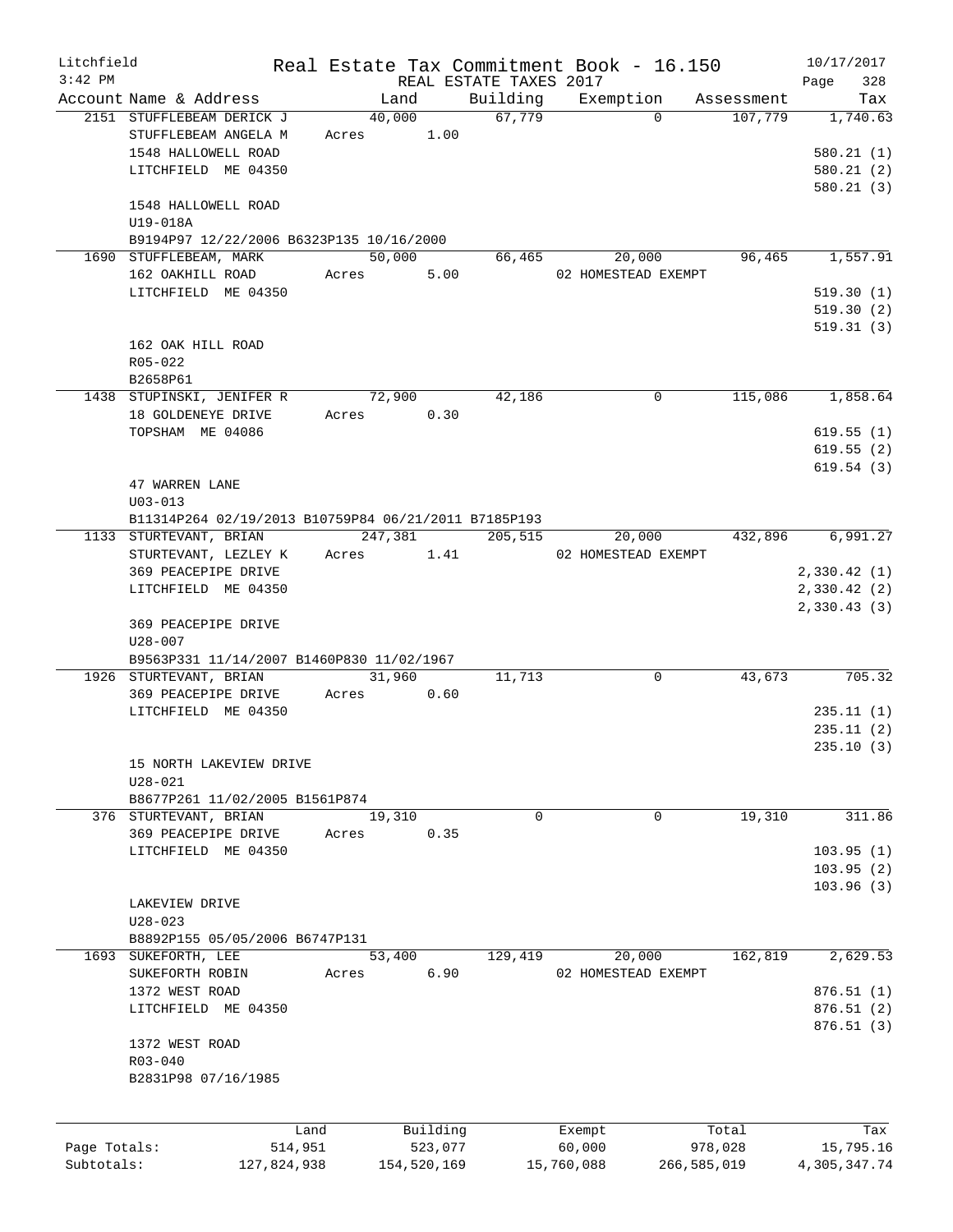| Litchfield   |                                                                     |                 |             |                     |                        |   | Real Estate Tax Commitment Book - 16.150 |                                          | 10/17/2017                          |
|--------------|---------------------------------------------------------------------|-----------------|-------------|---------------------|------------------------|---|------------------------------------------|------------------------------------------|-------------------------------------|
| $3:42$ PM    | Account Name & Address                                              |                 |             | Land                | REAL ESTATE TAXES 2017 |   |                                          |                                          | Page<br>329<br>Tax                  |
|              | 1694 SUMMERS, MARK E                                                |                 |             | 56,730              | 90,538                 |   | 20,000                                   | Building Exemption Assessment<br>127,268 | 2,055.38                            |
|              | 17 OAKHILL ROAD<br>LITCHFIELD ME 04350                              |                 | Acres 10.23 |                     |                        |   | 02 HOMESTEAD EXEMPT                      |                                          | 685.13(1)                           |
|              |                                                                     |                 |             |                     |                        |   |                                          |                                          | 685.13(2)<br>685.12(3)              |
|              | 17 OAK HILL ROAD<br>R05-034                                         |                 |             |                     |                        |   |                                          |                                          |                                     |
|              | B3813P326<br>921 SURETTE, KEVIN & JODI                              |                 | 49,850      |                     | 209,223                |   |                                          | 239,073                                  | 3,861.03                            |
|              | 48 LYNN LANE<br>LITCHFIELD ME 04350                                 |                 | Acres 5.50  |                     |                        |   | 20,000<br>02 HOMESTEAD EXEMPT            |                                          | 1,287.01(1)                         |
|              |                                                                     |                 |             |                     |                        |   |                                          |                                          | 1,287.01(2)<br>1,287.01(3)          |
|              | 48 LYNN LANE<br>R06-061A-2                                          |                 |             |                     |                        |   |                                          |                                          |                                     |
|              | B6205P264 04/28/2000                                                |                 |             |                     |                        |   |                                          |                                          |                                     |
|              | 616 SUTHERLAND, WARREN D.                                           |                 |             | 39,850              | 154,384                |   | $\Omega$                                 | 194,234                                  | 3,136.88                            |
|              | 69 NOTTINGHAM LANE                                                  |                 | Acres 1.50  |                     |                        |   |                                          |                                          |                                     |
|              | LITCHFIELD ME 04350                                                 |                 |             |                     |                        |   |                                          |                                          | 1,045.63(1)                         |
|              |                                                                     |                 |             |                     |                        |   |                                          |                                          | 1,045.63(2)                         |
|              | 69 NOTTINGHAM LANE<br>R11-035-7                                     |                 |             |                     |                        |   |                                          |                                          | 1,045.62(3)                         |
|              | B12464P233 10/26/2016 B11099P315 07/12/2012<br>B7350P216 04/11/2003 |                 |             |                     |                        |   |                                          |                                          |                                     |
|              | 1695 SWAIN, MARY E                                                  |                 |             | 54,538              | 149,854                |   | 26,000                                   | 178,392                                  | 2,881.03                            |
|              | 1384 RICHMOND ROAD                                                  |                 | Acres 42.00 |                     |                        |   | 02 HOMESTEAD EXEMPT                      |                                          |                                     |
|              | LITCHFIELD ME 04350                                                 |                 |             |                     |                        |   | 03 VETERANS EXEMPT                       |                                          | 960.34(1)<br>960.34(2)              |
|              | 1384 RICHMOND ROAD<br>R01-020<br>B1491P662                          |                 |             |                     |                        |   |                                          |                                          | 960.35(3)                           |
|              | 1698 SWANSON, SUSAN L.                                              |                 |             | 18,660              | 35,064                 |   | 0                                        | 53,724                                   | 867.64                              |
|              | GORMAN, KATHLEEN                                                    |                 | Acres       | 0.10                |                        |   |                                          |                                          |                                     |
|              | PO BOX 1133                                                         |                 |             |                     |                        |   |                                          |                                          | 289.21(1)                           |
|              | UPTON MA 01568                                                      |                 |             |                     |                        |   |                                          |                                          | 289.21 (2)<br>289.22 (3)            |
|              | 531 PEACEPIPE DRIVE<br>$U28 - 071$                                  |                 |             |                     |                        |   |                                          |                                          |                                     |
|              | B12120P231 09/17/2015 B1537P342                                     |                 |             |                     |                        |   |                                          |                                          |                                     |
|              | 4 SWEENEY, JOHN<br>SWEENEY, LISA<br>53 SUNSET RD                    |                 | Acres       | 59,740<br>0.15      | 30,285                 |   | 0                                        | 90,025                                   | 1,453.90<br>484.63 (1)              |
|              | DRACUT MA 01826                                                     |                 |             |                     |                        |   |                                          |                                          | 484.63 (2)<br>484.64 (3)            |
|              | 53 GRANT ROAD                                                       |                 |             |                     |                        |   |                                          |                                          |                                     |
|              | $U10 - 022$                                                         |                 |             |                     |                        |   |                                          |                                          |                                     |
|              | B12062P78 08/04/2015 B7175P164 09/08/1999                           |                 |             |                     |                        |   |                                          |                                          |                                     |
|              | 889 SWEET, GARY & DENISE<br>P O BOX 237                             |                 | Acres       | 59,500<br>34.00     |                        | 0 | 0                                        | 59,500                                   | 960.92                              |
|              | SABATTUS ME 04280                                                   |                 |             |                     |                        |   |                                          |                                          | 320.31(1)<br>320.31(2)<br>320.30(3) |
|              | ROUTE 197<br>$R03 - 045$                                            |                 |             |                     |                        |   |                                          |                                          |                                     |
|              | B5572P280 03/01/1998                                                |                 |             |                     |                        |   |                                          |                                          |                                     |
|              |                                                                     |                 |             |                     |                        |   |                                          |                                          |                                     |
| Page Totals: |                                                                     | Land<br>338,868 |             | Building<br>669,348 |                        |   | Exempt<br>66,000                         | Total<br>942,216                         | Tax<br>15,216.78                    |
| Subtotals:   |                                                                     | 128, 163, 806   |             | 155,189,517         |                        |   | 15,826,088                               | 267,527,235                              | 4,320,564.52                        |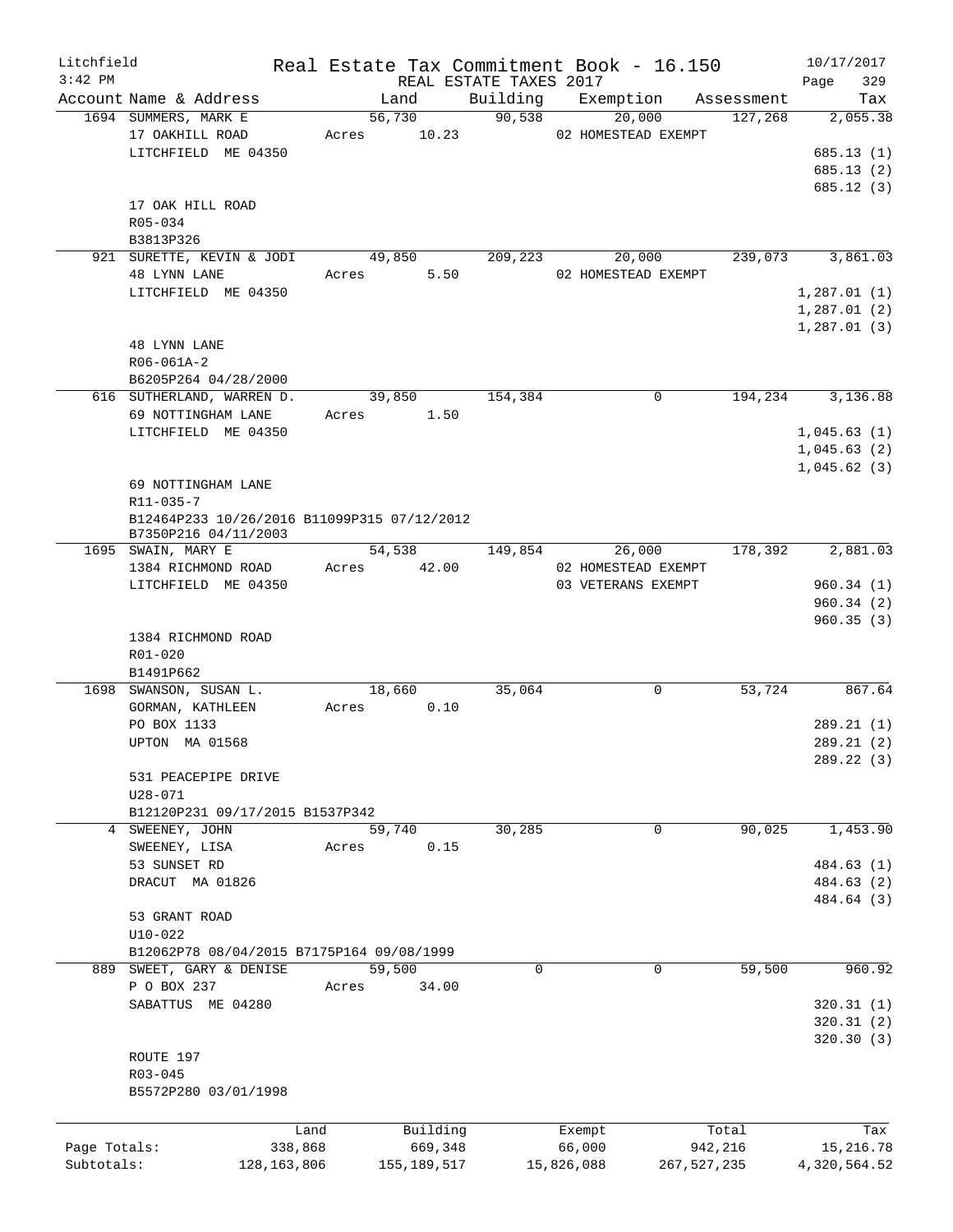| Litchfield |                                                      |                         |                        | Real Estate Tax Commitment Book - 16.150 |            | 10/17/2017             |
|------------|------------------------------------------------------|-------------------------|------------------------|------------------------------------------|------------|------------------------|
| $3:42$ PM  |                                                      |                         | REAL ESTATE TAXES 2017 |                                          |            | Page<br>330            |
|            | Account Name & Address                               | Land                    |                        | Building Exemption                       | Assessment | Tax                    |
|            | 535 SWETT, RICHARD E.                                | 69,842                  | 118,698                | 26,000                                   | 162,540    | 2,625.02               |
|            | KEENAN-SWETT, SUSAN A. Acres 52.00                   |                         |                        | 02 HOMESTEAD EXEMPT                      |            |                        |
|            | PO BOX 346                                           |                         |                        | 12 WW2 Vet Res.                          |            | 875.01(1)              |
|            | 438 HUNTINGTON HILL<br>ROAD                          |                         |                        |                                          |            | 875.01(2)              |
|            | LITCHFIELD ME 04350                                  |                         |                        |                                          |            | 875.00(3)              |
|            | 438 HUNTINGTON HILL                                  |                         |                        |                                          |            |                        |
|            | ROAD                                                 |                         |                        |                                          |            |                        |
|            | R06-020                                              |                         |                        |                                          |            |                        |
|            | B11418P302 06/13/2013 B1494P843                      |                         |                        |                                          |            |                        |
|            | 1753 SWIFT, DAVID                                    | 71,150                  | 70,812                 | 20,000                                   | 121,962    | 1,969.69               |
|            | REAY-SWIFT KIM S                                     | 33.30<br>Acres          |                        | 02 HOMESTEAD EXEMPT                      |            |                        |
|            | 1355 LEWISTON ROAD<br>LITCHFIELD ME 04350            |                         |                        |                                          |            | 656.56(1)              |
|            |                                                      |                         |                        |                                          |            | 656.56(2)<br>656.57(3) |
|            | 1355 LEWISTON ROAD                                   |                         |                        |                                          |            |                        |
|            | R13-002                                              |                         |                        |                                          |            |                        |
|            | B7128P125 11/04/2002                                 |                         |                        |                                          |            |                        |
|            | 1701 SWIFT, DAVID DOUGLAS                            | 87,800                  | 34,545                 | 20,000                                   | 102,345    | 1,652.87               |
|            | 1355 LEWISTON ROAD                                   | Acres 77.00             |                        | 02 HOMESTEAD EXEMPT                      |            |                        |
|            | LITCHFIELD ME 04350                                  |                         |                        |                                          |            | 550.96(1)              |
|            |                                                      |                         |                        |                                          |            | 550.96(2)              |
|            |                                                      |                         |                        |                                          |            | 550.95(3)              |
|            | 316 STEVENSTOWN ROAD                                 |                         |                        |                                          |            |                        |
|            | R09-077                                              |                         |                        |                                          |            |                        |
|            | B12272P94 04/19/2016 B12014P294 06/17/2015 B3377P285 |                         |                        |                                          |            |                        |
|            | 1637 SYLVESTER R F LLC .                             | 7,268                   | $\Omega$               | 0                                        | 7,268      | 117.38                 |
|            | 865 COBBOSSEE                                        | Acres 23.00             |                        |                                          |            |                        |
|            | MONMOUTH ME 04259                                    |                         |                        |                                          |            | 39.13(1)               |
|            |                                                      |                         |                        |                                          |            | 39.13(2)               |
|            | OFF HARDSCRABBLE ROAD                                |                         |                        |                                          |            | 39.12(3)               |
|            | R12-026                                              |                         |                        |                                          |            |                        |
|            | B10854P157 10/07/2011 B9520P202 10/03/2007 B5886P181 |                         |                        |                                          |            |                        |
|            | 12/31/1998 B5098P206                                 |                         |                        |                                          |            |                        |
|            | 2711 SZEPSY, TAMAS                                   | 38,275                  | $\Omega$               | $\Omega$                                 | 38,275     | 618.14                 |
|            | SZEPSY, GEDSKE                                       | 5.67<br>Acres           |                        |                                          |            |                        |
|            | 34 BUFFEE LANDING ROAD                               |                         |                        |                                          |            | 206.05(1)              |
|            | LITCHFIELD ME 04350                                  |                         |                        |                                          |            | 206.05(2)              |
|            |                                                      |                         |                        |                                          |            | 206.04(3)              |
|            | BUFFEE LANDING ROAD                                  |                         |                        |                                          |            |                        |
|            | R09-023B                                             |                         |                        |                                          |            |                        |
|            | B10654P40 01/27/2011 B9313P238 04/13/2007            |                         |                        |                                          |            |                        |
|            | 2464 SZEPSY TAMAS<br>SZEPSY GEDSKE                   | 65,750<br>3.30<br>Acres | 25,482                 | $\mathbf 0$                              | 91,232     | 1,473.40               |
|            | 34 BUFFEE LANDING LANE                               |                         |                        |                                          |            | 491.13 (1)             |
|            | LITCHFIELD ME 04350                                  |                         |                        |                                          |            | 491.13(2)              |
|            |                                                      |                         |                        |                                          |            | 491.14 (3)             |
|            | 10 BUFFEE LANDING LANE                               |                         |                        |                                          |            |                        |
|            | R09-019                                              |                         |                        |                                          |            |                        |
|            | B4766P302                                            |                         |                        |                                          |            |                        |

|              | ∟and        | Building    | Exempt     | Total       | Tax          |
|--------------|-------------|-------------|------------|-------------|--------------|
| Page Totals: | 340,085     | 249,537     | 66,000     | 523,622     | 8,456.50     |
| Subtotals:   | 128,503,891 | 155,439,054 | 15,892,088 | 268,050,857 | 4,329,021.02 |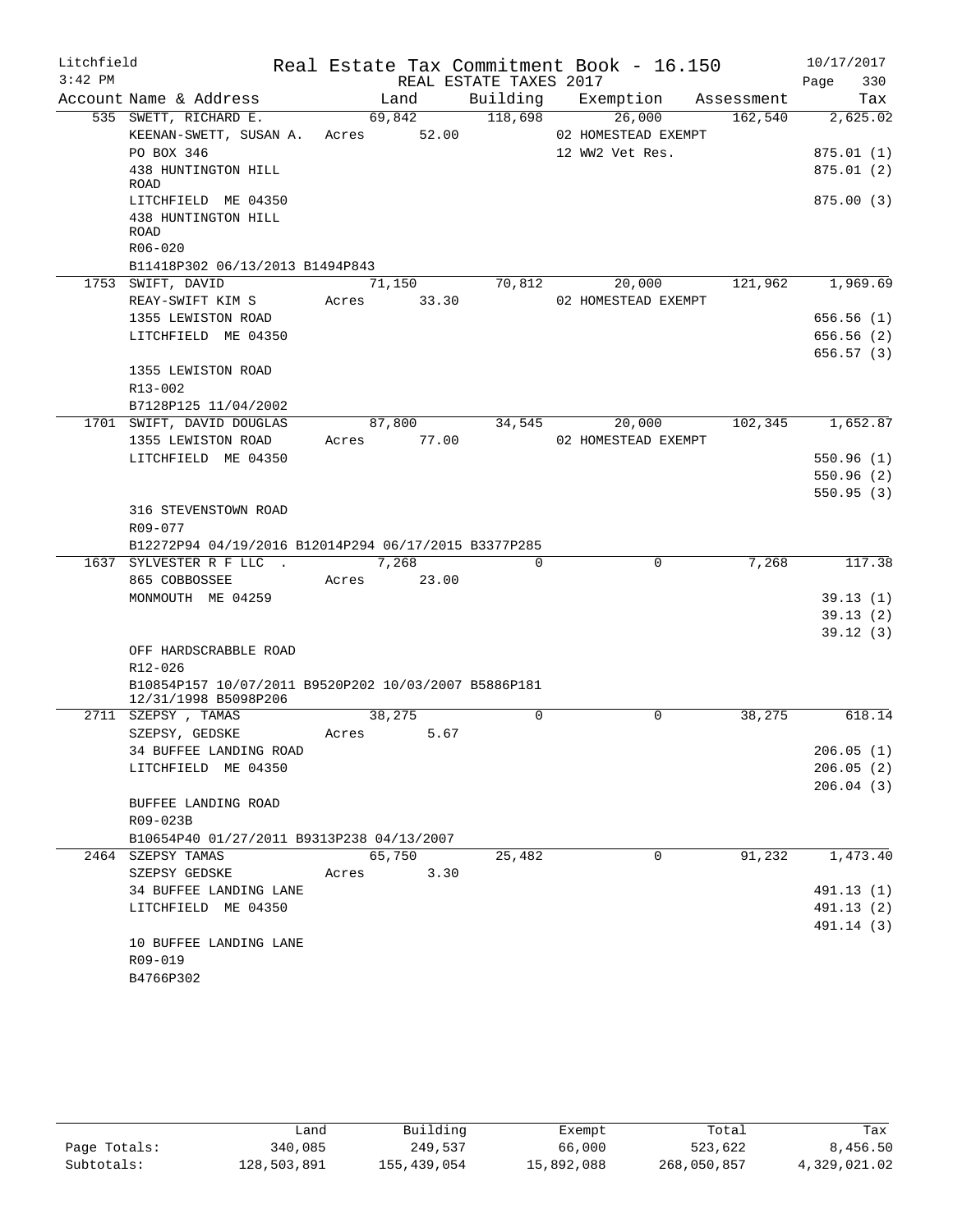| Litchfield |                                                     | Real Estate Tax Commitment Book - 16.150 |      |                        |                     |            | 10/17/2017             |
|------------|-----------------------------------------------------|------------------------------------------|------|------------------------|---------------------|------------|------------------------|
| $3:42$ PM  |                                                     |                                          |      | REAL ESTATE TAXES 2017 |                     |            | 331<br>Page            |
|            | Account Name & Address                              | Land                                     |      | Building               | Exemption           | Assessment | Tax                    |
|            | 2091 SZEPSY TAMAS                                   | 60,250                                   |      | 143,880                | 26,000              | 178,130    | 2,876.80               |
|            | SZEPSY, GEDSKE                                      | Acres                                    | 1.10 |                        | 03 VETERANS EXEMPT  |            |                        |
|            | 34 BUFFEE LANDING LANE                              |                                          |      |                        | 02 HOMESTEAD EXEMPT |            | 958.93(1)              |
|            | LITCHFIELD ME 04350                                 |                                          |      |                        |                     |            | 958.93(2)              |
|            |                                                     |                                          |      |                        |                     |            | 958.94(3)              |
|            | <b>34 BUFFEE LANDING</b>                            |                                          |      |                        |                     |            |                        |
|            | R09-019A                                            |                                          |      |                        |                     |            |                        |
|            | B10654P37 01/27/2011 B8598P79 08/18/2005 B5770P38   |                                          |      |                        |                     |            |                        |
|            | 1702 SZEPSY, TAMAS L                                | 26,975                                   |      | 21,196                 | 0                   | 48,171     | 777.96                 |
|            | SZEPSY GEDSKE                                       | Acres                                    | 1.15 |                        |                     |            |                        |
|            | 34 BUFFEE LANDING LANE                              |                                          |      |                        |                     |            | 259.32(1)              |
|            | LITCHFIELD ME 04350                                 |                                          |      |                        |                     |            | 259.32(2)<br>259.32(3) |
|            | 41 BUFFEE LANDING LANE                              |                                          |      |                        |                     |            |                        |
|            | R09-020                                             |                                          |      |                        |                     |            |                        |
|            | B8148P187 10/01/2004                                |                                          |      |                        |                     |            |                        |
|            | 1703 SZYNKIEWICZ, LEO HEIRS                         | 290,325                                  |      | 79,234                 | $\Omega$            | 369,559    | 5,968.38               |
|            | OF:                                                 |                                          |      |                        |                     |            |                        |
|            | MORGAN, LORRAINE S                                  | Acres                                    | 1.48 |                        |                     |            |                        |
|            | 123 EASY STREET                                     |                                          |      |                        |                     |            | 1,989.46(1)            |
|            | LITCHFIELD ME 04350                                 |                                          |      |                        |                     |            | 1,989.46(2)            |
|            |                                                     |                                          |      |                        |                     |            | 1,989.46(3)            |
|            | 123 EASY STREET                                     |                                          |      |                        |                     |            |                        |
|            | $U09 - 014$                                         |                                          |      |                        |                     |            |                        |
|            | B1478P851 09/23/1968                                |                                          |      |                        |                     |            |                        |
|            | 902 T & C PROPERTIES LLC                            | 96,932                                   |      | 51,927                 | 0                   | 148,859    | 2,404.07               |
|            | 9 EMILY STREET                                      | Acres                                    | 0.52 |                        |                     |            |                        |
|            | TOPSHAM ME 04086                                    |                                          |      |                        |                     |            | 801.36(1)              |
|            |                                                     |                                          |      |                        |                     |            | 801.36(2)              |
|            |                                                     |                                          |      |                        |                     |            | 801.35(3)              |
|            | 54 STREAM DRIVE<br>R13-009                          |                                          |      |                        |                     |            |                        |
|            | B9556P295 11/06/2007 B8648P1 10/14/2005 B8647P347   |                                          |      |                        |                     |            |                        |
|            | 10/14/2005 B4487P107                                |                                          |      |                        |                     |            |                        |
|            | 1662 TALBOT, MATHEW                                 | 86,368                                   |      | 38,039                 | $\mathbf 0$         | 124,407    | 2,009.17               |
|            | 4 WILLIAMS COURT                                    | Acres                                    | 0.23 |                        |                     |            |                        |
|            | SOMERSET MA 02725                                   |                                          |      |                        |                     |            | 669.72 (1)             |
|            |                                                     |                                          |      |                        |                     |            | 669.72 (2)             |
|            |                                                     |                                          |      |                        |                     |            | 669.73 (3)             |
|            | 24 CHICKADEE DRIVE                                  |                                          |      |                        |                     |            |                        |
|            | $U17 - 023$                                         |                                          |      |                        |                     |            |                        |
|            | B12112P244 09/22/2015 B9835P77 08/26/2008 B2708P126 |                                          |      |                        |                     |            |                        |
|            | 07/18/1984<br>1707 TALBOT, PAUL                     | 172,375                                  |      | 95,376                 | 0                   | 267,751    | 4,324.18               |
|            | PO BOX 195                                          | Acres                                    | 2.05 |                        |                     |            |                        |
|            | CORINNA ME 04928                                    |                                          |      |                        |                     |            | 1,441.39(1)            |
|            |                                                     |                                          |      |                        |                     |            | 1,441.39(2)            |
|            |                                                     |                                          |      |                        |                     |            | 1,441.40(3)            |
|            | 111 HARTFORD DRIVE                                  |                                          |      |                        |                     |            |                        |
|            | U17-027                                             |                                          |      |                        |                     |            |                        |
|            | B3093P81                                            |                                          |      |                        |                     |            |                        |
|            |                                                     |                                          |      |                        |                     |            |                        |

|              | Land        | Building    | Exempt     | Total       | Tax          |
|--------------|-------------|-------------|------------|-------------|--------------|
| Page Totals: | 733,225     | 429,652     | 26,000     | 1,136,877   | 18,360.56    |
| Subtotals:   | 129,237,116 | 155,868,706 | 15,918,088 | 269,187,734 | 4,347,381.58 |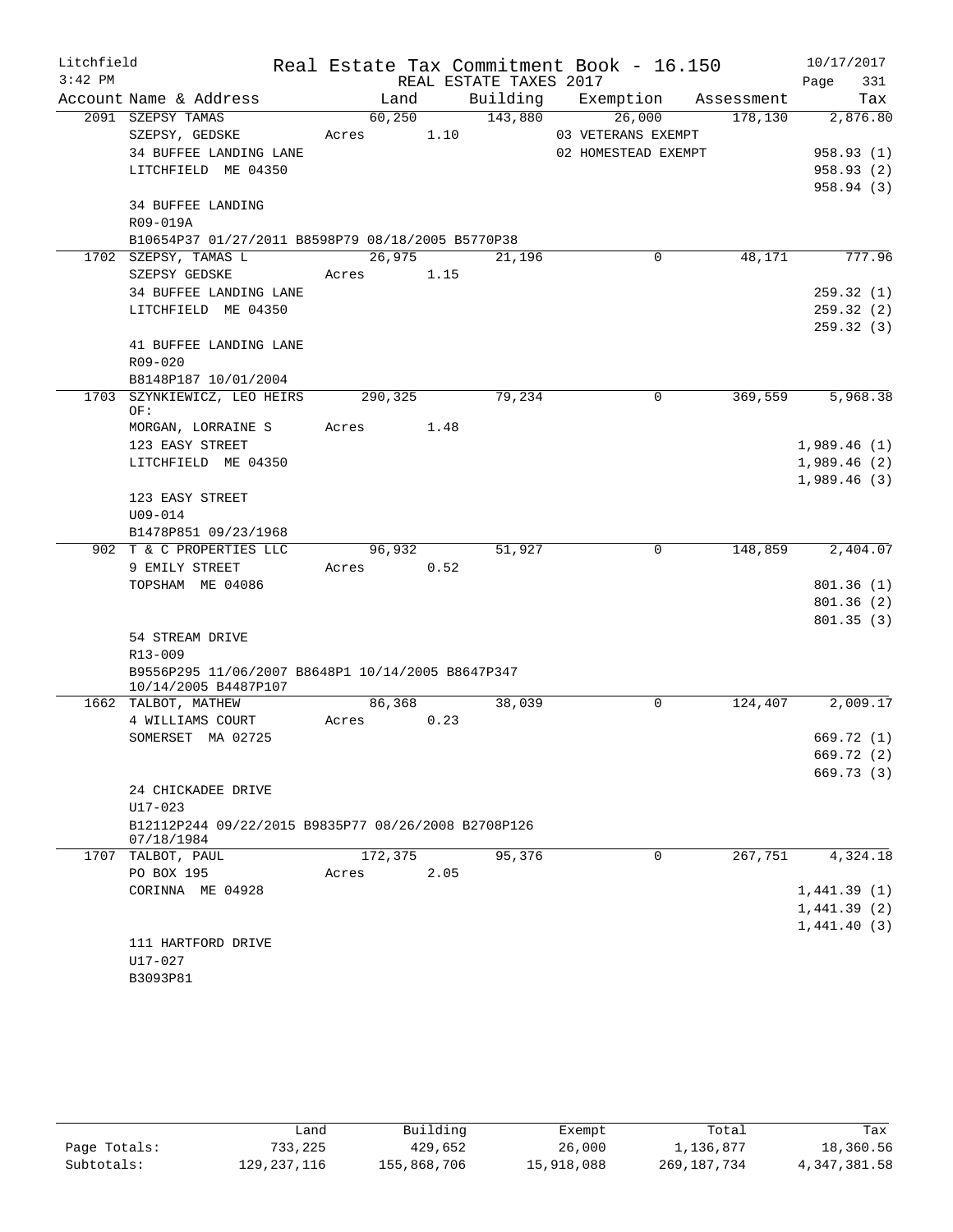| Litchfield   |                                                       |       |                     |                        | Real Estate Tax Commitment Book - 16.150 |                  | 10/17/2017       |
|--------------|-------------------------------------------------------|-------|---------------------|------------------------|------------------------------------------|------------------|------------------|
| $3:42$ PM    |                                                       |       |                     | REAL ESTATE TAXES 2017 |                                          |                  | Page<br>332      |
|              | Account Name & Address                                |       | Land                | Building               | Exemption                                | Assessment       | Tax              |
|              | 61 TARDIF, RACHEL D                                   |       | 204,195             | 64,698                 | $\Omega$                                 | 268,893          | 4,342.62         |
|              | TARDIFF RICHARD R                                     | Acres | 0.94                |                        |                                          |                  |                  |
|              | 79 BALLPARK ROAD                                      |       |                     |                        |                                          |                  | 1,447.54(1)      |
|              | SABATTUS ME 04280                                     |       |                     |                        |                                          |                  | 1,447.54(2)      |
|              |                                                       |       |                     |                        |                                          |                  | 1,447.54(3)      |
|              | 242 WHIPPOORWILL ROAD                                 |       |                     |                        |                                          |                  |                  |
|              | $U25 - 001$                                           |       |                     |                        |                                          |                  |                  |
|              | B8266P151 01/05/2005 B6676P202                        |       |                     |                        |                                          |                  |                  |
| 2597         | TARR LEANNE M                                         |       | 40,000              | 14,339                 | 0                                        | 54,339           | 877.57           |
|              | 2455 HALLOWELL ROAD                                   | Acres | 1.00                |                        |                                          |                  |                  |
|              | LITCHFIELD ME 04350                                   |       |                     |                        |                                          |                  | 292.52(1)        |
|              |                                                       |       |                     |                        |                                          |                  | 292.52(2)        |
|              |                                                       |       |                     |                        |                                          |                  | 292.53(3)        |
|              | 2455 HALLOWELL ROAD                                   |       |                     |                        |                                          |                  |                  |
|              | R06-010C                                              |       |                     |                        |                                          |                  |                  |
|              | B8986P284 07/18/2006 B8986P280 07/18/2006             |       |                     |                        |                                          |                  |                  |
|              | 1710 TARR, ERWIN                                      |       | 45,100              | 96,878                 | 26,000                                   | 115,978          | 1,873.04         |
|              | TARR SUSAN                                            | Acres | 3.04                |                        | 02 HOMESTEAD EXEMPT                      |                  |                  |
|              | 2443 HALLOWELL ROAD                                   |       |                     |                        | 03 VETERANS EXEMPT                       |                  | 624.35(1)        |
|              | LITCHFIELD ME 04350                                   |       |                     |                        |                                          |                  | 624.35(2)        |
|              |                                                       |       |                     |                        |                                          |                  | 624.34 (3)       |
|              | 2443 HALLOWELL ROAD                                   |       |                     |                        |                                          |                  |                  |
|              | R06-010A                                              |       |                     |                        |                                          |                  |                  |
|              | 2519 TATTERSALL ROBERT JOHN                           |       | 71,800              | 49,370                 | 0                                        | 121,170          | 1,956.90         |
|              | 36 SANDALWOOD DRIVE                                   | Acres | 0.50                |                        |                                          |                  |                  |
|              | MADISON CT 06443                                      |       |                     |                        |                                          |                  | 652.30(1)        |
|              |                                                       |       |                     |                        |                                          |                  | 652.30(2)        |
|              |                                                       |       |                     |                        |                                          |                  | 652.30(3)        |
|              | 1 WILBUR DRIVE                                        |       |                     |                        |                                          |                  |                  |
|              | $U29 - 008$                                           |       |                     |                        |                                          |                  |                  |
|              | B8137P106 09/20/2004                                  |       |                     |                        |                                          |                  |                  |
|              | 2518 TATTERSALL, ROBERT JOHN                          |       | 38,550              | 0                      | $\mathbf 0$                              | 38,550           | 622.58           |
|              | TATTERSALL LYNN                                       | Acres | 1.78                |                        |                                          |                  |                  |
|              | 36 SANDALWOOD DRIVE                                   |       |                     |                        |                                          |                  | 207.53(1)        |
|              | MADISON CT 06443                                      |       |                     |                        |                                          |                  | 207.53(2)        |
|              | PEACE PIPE SHORES                                     |       |                     |                        |                                          |                  | 207.52(3)        |
|              |                                                       |       |                     |                        |                                          |                  |                  |
|              | U29-008A<br>B9248P162 01/11/2007 B8137P101 09/20/2004 |       |                     |                        |                                          |                  |                  |
| 2520         | TATTERSALL-DAVIS CAROL                                |       | 44,900              | 18,457                 | $\mathbf 0$                              | 63,357           | 1,023.22         |
|              | 4 LITTLEFIELD LANE                                    | Acres | 1.92                |                        |                                          |                  |                  |
|              | SCARBOROUGH ME 04097                                  |       |                     |                        |                                          |                  | 341.07 (1)       |
|              |                                                       |       |                     |                        |                                          |                  | 341.07 (2)       |
|              |                                                       |       |                     |                        |                                          |                  | 341.08(3)        |
|              | 4 Cove Drive                                          |       |                     |                        |                                          |                  |                  |
|              | U29-008C                                              |       |                     |                        |                                          |                  |                  |
|              | B8137P106 09/20/2004                                  |       |                     |                        |                                          |                  |                  |
| 766          | TAYLOR, DEBORAH A.                                    |       | 84,184              | 38,185                 | 0                                        | 122,369          | 1,976.26         |
|              | DAIGLE, LOUISE M.                                     | Acres | 0.74                |                        |                                          |                  |                  |
|              | 4 CATHERINE STREET                                    |       |                     |                        |                                          |                  | 658.75 (1)       |
|              | PORTLAND ME 04102                                     |       |                     |                        |                                          |                  | 658.75 (2)       |
|              |                                                       |       |                     |                        |                                          |                  | 658.76 (3)       |
|              | 199 PEACEPIPE DRIVE                                   |       |                     |                        |                                          |                  |                  |
|              | $U29 - 009$                                           |       |                     |                        |                                          |                  |                  |
|              | B6570P325 07/24/2001                                  |       |                     |                        |                                          |                  |                  |
|              |                                                       |       |                     |                        |                                          |                  |                  |
|              |                                                       |       |                     |                        |                                          |                  |                  |
| Page Totals: | 528,729                                               | Land  | Building<br>281,927 |                        | Exempt<br>26,000                         | Total<br>784,656 | Tax<br>12,672.19 |
| Subtotals:   | 129,765,845                                           |       | 156, 150, 633       |                        | 15,944,088                               | 269,972,390      | 4,360,053.77     |
|              |                                                       |       |                     |                        |                                          |                  |                  |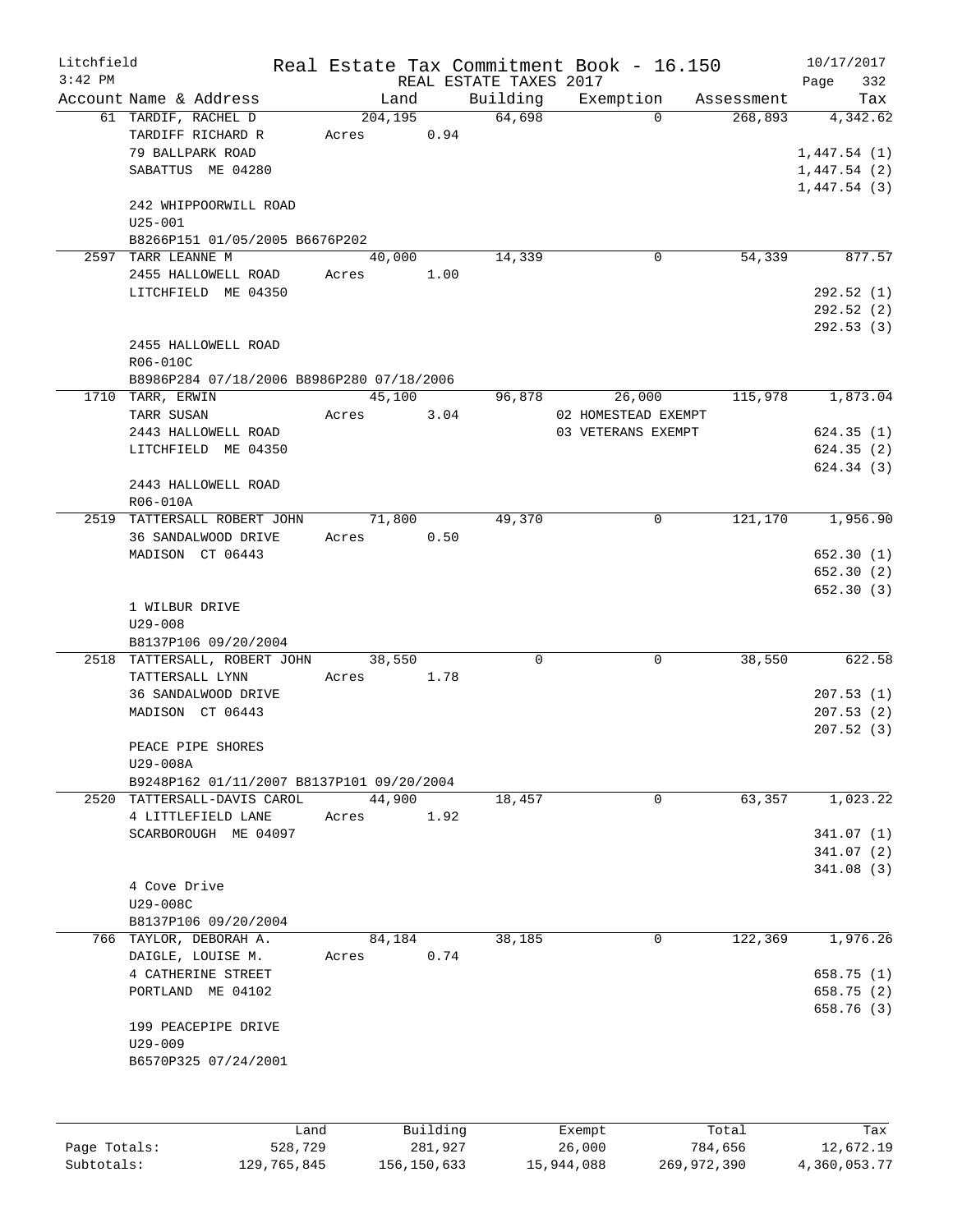| Litchfield                 |                                                                                        | Real Estate Tax Commitment Book - 16.150 |                                    |                      |                                 | 10/17/2017                 |
|----------------------------|----------------------------------------------------------------------------------------|------------------------------------------|------------------------------------|----------------------|---------------------------------|----------------------------|
| $3:42$ PM                  | Account Name & Address                                                                 |                                          | REAL ESTATE TAXES 2017<br>Building | Exemption            |                                 | 333<br>Page                |
|                            | 1618 TAYLOR, RICHARD E. JR.                                                            | Land<br>6,390                            | $\mathsf{O}$                       |                      | Assessment<br>6,390<br>$\Omega$ | Tax<br>103.20              |
|                            | & KAREN S.<br>P.O. BOX 104                                                             | Acres                                    | 0.30                               |                      |                                 |                            |
|                            | LITCHFIELD ME 04350                                                                    |                                          |                                    |                      |                                 | 34.40(1)                   |
|                            |                                                                                        |                                          |                                    |                      |                                 | 34.40(2)                   |
|                            | 6 WATERFALL DRIVE                                                                      |                                          |                                    |                      |                                 | 34.40(3)                   |
|                            | U19-008A<br>B6962P7                                                                    |                                          |                                    |                      |                                 |                            |
|                            | 522 TAYLOR, RICHARD E., JR.                                                            | 125,000                                  | 201,377                            | 20,000               | 306,377                         | 4,947.99                   |
|                            | TAYLOR KAREN S.                                                                        | Acres                                    | 3.00                               | 02 HOMESTEAD EXEMPT  |                                 |                            |
|                            | P.O. BOX 104                                                                           |                                          |                                    |                      |                                 | 1,649.33(1)                |
|                            | LITCHFIELD ME 04350                                                                    |                                          |                                    |                      |                                 | 1,649.33(2)<br>1,649.33(3) |
|                            | 22 WATERFALL DRIVE<br>$U19 - 008$                                                      |                                          |                                    |                      |                                 |                            |
|                            | B6962P5 06/17/2001                                                                     |                                          |                                    |                      |                                 |                            |
|                            | 1998 TAYLOR, WAYNE                                                                     | $\mathbf 0$                              | 10,859                             | 10,859               | $\Omega$                        | 0.00                       |
|                            | 33 BUSH LANE                                                                           |                                          |                                    | 02 HOMESTEAD EXEMPT  |                                 |                            |
|                            | LITCHFIELD ME 04350                                                                    |                                          |                                    |                      |                                 |                            |
|                            | 33 BUSH LANE                                                                           |                                          |                                    |                      |                                 |                            |
|                            | R03-006-ON-18                                                                          |                                          |                                    |                      |                                 |                            |
|                            | B10719P77 05/02/2011<br>282 TEMPLE, MILTON R. III                                      | 40,000                                   | 40,412                             |                      | 80,412<br>0                     | 1,298.65                   |
|                            | TEMPLE, TANYA J                                                                        | Acres                                    | 1.00                               |                      |                                 |                            |
|                            | 1169 RICHMOND ROAD                                                                     |                                          |                                    |                      |                                 | 432.88 (1)                 |
|                            | LITCHFIELD ME 04350                                                                    |                                          |                                    |                      |                                 | 432.88 (2)<br>432.89 (3)   |
|                            | 1169 RICHMOND ROAD                                                                     |                                          |                                    |                      |                                 |                            |
|                            | R01-058<br>B7226P298 01/09/2003                                                        |                                          |                                    |                      |                                 |                            |
|                            | 491 TERPSTRA, LOUISE                                                                   | 40,850                                   | 72,598                             | 20,000               | 93,448                          | 1,509.19                   |
|                            | 41 PATTEN WOODS LANE                                                                   | Acres                                    | 1.90                               | 02 HOMESTEAD EXEMPT  |                                 |                            |
|                            | LITCHFIELD ME 04350                                                                    |                                          |                                    |                      |                                 | 503.06(1)<br>503.06(2)     |
|                            |                                                                                        |                                          |                                    |                      |                                 | 503.07(3)                  |
|                            | 41 PATTENWOODS LANE                                                                    |                                          |                                    |                      |                                 |                            |
|                            | R01-033B-9                                                                             |                                          |                                    |                      |                                 |                            |
|                            | B10023P315 03/26/2009 B4781P177<br>788 TERRY WAYNE H                                   | 49,340                                   | $\Omega$                           |                      | 49,340<br>0                     | 796.84                     |
|                            | VINCENT MICHAEL R                                                                      | 16.12<br>Acres                           |                                    |                      |                                 |                            |
|                            | 1726 SOUTH WEST 2ND AVE                                                                |                                          |                                    |                      |                                 | 265.61(1)                  |
|                            | CAPE CORAL FL 33991                                                                    |                                          |                                    |                      |                                 | 265.61(2)<br>265.62(3)     |
|                            | STEVENSTOWN ROAD                                                                       |                                          |                                    |                      |                                 |                            |
|                            | $R08 - 001$                                                                            |                                          |                                    |                      |                                 |                            |
|                            | B8818P325 03/03/2006 B4426P257                                                         |                                          |                                    |                      |                                 |                            |
|                            | 1367 THACHER, SARAH<br>61 KELSEY RIDGE ROAD                                            | 29,990<br>Acres                          | 27,623<br>0.15                     |                      | 57,613<br>0                     | 930.45                     |
|                            | FREEPORT ME 04032-6450                                                                 |                                          |                                    |                      |                                 | 310.15(1)                  |
|                            |                                                                                        |                                          |                                    |                      |                                 | 310.15(2)<br>310.15(3)     |
|                            | 55 PENNEY LANE                                                                         |                                          |                                    |                      |                                 |                            |
|                            | R09-005                                                                                |                                          |                                    |                      |                                 |                            |
|                            | B10410P171 05/06/2010 B9268P121 03/01/2007 B9180P45<br>12/06/2006 B4705P195 06/03/1994 |                                          |                                    |                      |                                 |                            |
|                            | Land                                                                                   | Building                                 |                                    | Exempt               | Total                           | Tax                        |
| Page Totals:<br>Subtotals: | 291,570<br>130,057,415                                                                 | 352,869<br>156,503,502                   |                                    | 50,859<br>15,994,947 | 593,580<br>270,565,970          | 9,586.32<br>4,369,640.09   |
|                            |                                                                                        |                                          |                                    |                      |                                 |                            |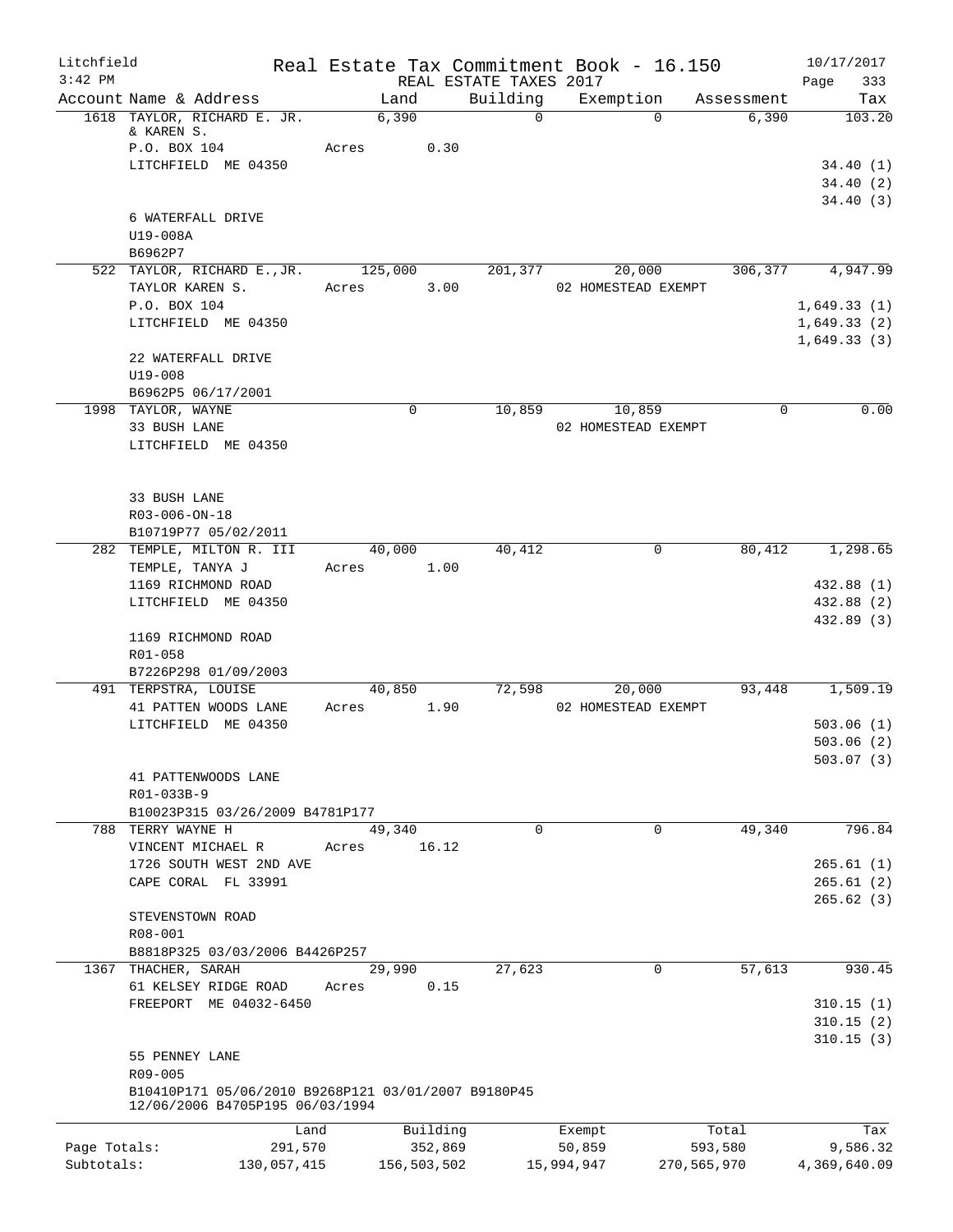| Litchfield |                                                                   |         |      |                        | Real Estate Tax Commitment Book - 16.150 |            | 10/17/2017               |
|------------|-------------------------------------------------------------------|---------|------|------------------------|------------------------------------------|------------|--------------------------|
| $3:42$ PM  |                                                                   |         |      | REAL ESTATE TAXES 2017 |                                          |            | Page<br>334              |
|            | Account Name & Address                                            | Land    |      | Building               | Exemption                                | Assessment | Tax                      |
|            | 224 THE JOSEPH AND BEVERLY<br>E. GRACIA IRREV TRUST               | 109,342 |      | 42,267                 | $\Omega$                                 | 151,609    | 2,448.49                 |
|            | 178 ACHUSHNET ROAD                                                | Acres   | 0.37 |                        |                                          |            |                          |
|            | MATTAPOISETT MA 02739                                             |         |      |                        |                                          |            | 816.16(1)                |
|            |                                                                   |         |      |                        |                                          |            | 816.16(2)                |
|            |                                                                   |         |      |                        |                                          |            | 816.17(3)                |
|            | 31 SAND POND LANE                                                 |         |      |                        |                                          |            |                          |
|            | $U12 - 022$                                                       |         |      |                        |                                          |            |                          |
|            | B12537P186 01/03/2017 B10314P75 01/04/2010                        |         |      |                        |                                          |            |                          |
|            | B10205P177 09/08/2009 B8970P77 07/03/2006 B7802P179<br>01/12/2003 |         |      |                        |                                          |            |                          |
|            | 1720 THEBERGE, REMI G J                                           | 138,707 |      | 83,147                 | 20,000                                   | 201,854    | 3,259.94                 |
|            | THEBERGE-POPADAK,                                                 | Acres   | 0.27 |                        | 02 HOMESTEAD EXEMPT                      |            |                          |
|            | PATRICIA                                                          |         |      |                        |                                          |            |                          |
|            | 41 MAPLE DRIVE                                                    |         |      |                        |                                          |            | 1,086.65(1)              |
|            | LITCHFIELD ME 04350                                               |         |      |                        |                                          |            | 1,086.65(2)              |
|            |                                                                   |         |      |                        |                                          |            | 1,086.64(3)              |
|            | 41 MAPLE DRIVE                                                    |         |      |                        |                                          |            |                          |
|            | $U23 - 015$                                                       |         |      |                        |                                          |            |                          |
|            | B4234P188 09/28/1992<br>1609 THEBERGE, RYAN N                     | 53,530  |      | 94,131                 | 0                                        | 147,661    | 2,384.73                 |
|            | THEBERGE, AMANDA T                                                | Acres   | 7.03 |                        |                                          |            |                          |
|            | 85 OAK HILL ROAD                                                  |         |      |                        |                                          |            | 794.91 (1)               |
|            | LITCHFIELD ME 04350                                               |         |      |                        |                                          |            | 794.91 (2)               |
|            |                                                                   |         |      |                        |                                          |            | 794.91 (3)               |
|            | 85 OAK HILL ROAD                                                  |         |      |                        |                                          |            |                          |
|            | R05-029                                                           |         |      |                        |                                          |            |                          |
|            | B9667P119 03/17/2008 B7526P110 10/21/2004                         |         |      |                        |                                          |            |                          |
|            | 2124 THEBERGE, STEVEN                                             | 42,600  |      | 132,249                | 20,000                                   | 154,849    | 2,500.81                 |
|            | THEBERGE, BRENDA                                                  | Acres   | 2.60 |                        | 02 HOMESTEAD EXEMPT                      |            |                          |
|            | 26 CHAPMAN DRIVE                                                  |         |      |                        |                                          |            | 833.60 (1)               |
|            | LITCHFIELD ME 04350                                               |         |      |                        |                                          |            | 833.60 (2)               |
|            | 26 CHAPMAN DRIVE                                                  |         |      |                        |                                          |            | 833.61 (3)               |
|            | $R12 - 005 - 5$                                                   |         |      |                        |                                          |            |                          |
|            | B6103P314 06/21/2004                                              |         |      |                        |                                          |            |                          |
| 1922       | THERIAULT, DONALD A.                                              | 46,600  |      | 21,850                 | 0                                        | 68,450     | 1,105.47                 |
|            | THERIAULT KAREN                                                   | Acres   | 2.60 |                        |                                          |            |                          |
|            | 52 GRANT ROAD                                                     |         |      |                        |                                          |            | 368.49(1)                |
|            | LITCHFIELD ME 04350                                               |         |      |                        |                                          |            | 368.49(2)                |
|            |                                                                   |         |      |                        |                                          |            | 368.49(3)                |
|            | 52 GRANT ROAD                                                     |         |      |                        |                                          |            |                          |
|            | $U10 - 021$                                                       |         |      |                        |                                          |            |                          |
|            | B7230P35 12/27/2002                                               |         |      |                        |                                          |            |                          |
|            | 1722 THIBAULT, CONRAD                                             | 46,500  |      | 84,006                 | 20,000                                   | 110,506    | 1,784.67                 |
|            | P O BOX 252                                                       | Acres   | 3.60 |                        | 02 HOMESTEAD EXEMPT                      |            |                          |
|            | LITCHFIELD ME 04350                                               |         |      |                        |                                          |            | 594.89 (1)<br>594.89 (2) |
|            |                                                                   |         |      |                        |                                          |            | 594.89 (3)               |
|            | 6 HUNTINGTON HILL ROAD                                            |         |      |                        |                                          |            |                          |
|            | R11-036B                                                          |         |      |                        |                                          |            |                          |
|            | B3509P16                                                          |         |      |                        |                                          |            |                          |
|            |                                                                   |         |      |                        |                                          |            |                          |

|              | Land        | Building    | Exempt     | Total       | Tax          |
|--------------|-------------|-------------|------------|-------------|--------------|
| Page Totals: | 437,279     | 457,650     | 60,000     | 834,929     | 13,484.11    |
| Subtotals:   | 130,494,694 | 156,961,152 | 16,054,947 | 271,400,899 | 4,383,124.20 |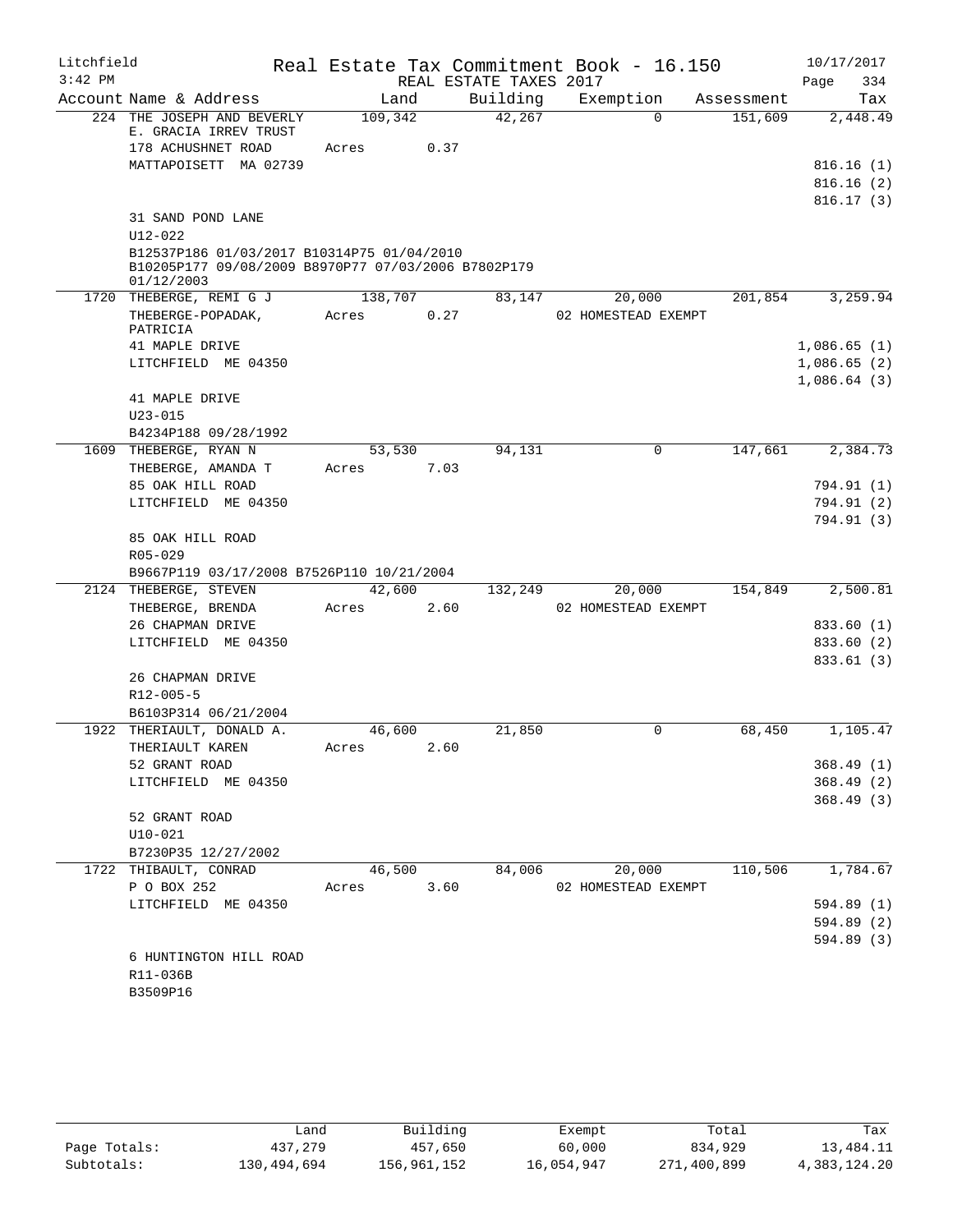| Litchfield   |                                           |       |             |         |                        | Real Estate Tax Commitment Book - 16.150 |             | 10/17/2017   |            |
|--------------|-------------------------------------------|-------|-------------|---------|------------------------|------------------------------------------|-------------|--------------|------------|
| $3:42$ PM    |                                           |       |             |         | REAL ESTATE TAXES 2017 |                                          |             | Page         | 335        |
|              | Account Name & Address                    |       | Land        |         | Building               | Exemption                                | Assessment  |              | Tax        |
|              | 1723 THIBEAU, FREDERICK W                 |       | 82,650      |         | 45,443                 | $\Omega$                                 | 128,093     |              | 2,068.70   |
|              | 73 FOUNTAIN ST                            |       | Acres 0.25  |         |                        |                                          |             |              |            |
|              | GARDINER ME 04345                         |       |             |         |                        |                                          |             |              | 689.57 (1) |
|              |                                           |       |             |         |                        |                                          |             |              | 689.57 (2) |
|              |                                           |       |             |         |                        |                                          |             |              | 689.56 (3) |
|              | 4 SALAMANDER DRIVE                        |       |             |         |                        |                                          |             |              |            |
|              | $U14 - 014$                               |       |             |         |                        |                                          |             |              |            |
|              | B1660P66                                  |       |             |         |                        |                                          |             |              |            |
|              | 2267 THIBEAULT, DANIEL                    |       | 49,125      |         | 257,410                | 20,000                                   | 286,535     |              | 4,627.54   |
|              | THIBEAULT TAMMY                           |       | Acres 4.65  |         |                        | 02 HOMESTEAD EXEMPT                      |             |              |            |
|              | 30 CEDAR LANE                             |       |             |         |                        |                                          |             | 1,542.51(1)  |            |
|              | LITCHFIELD ME 04350                       |       |             |         |                        |                                          |             | 1,542.51(2)  |            |
|              |                                           |       |             |         |                        |                                          |             | 1,542.52(3)  |            |
|              | 30 CEDAR GROVE LANE                       |       |             |         |                        |                                          |             |              |            |
|              | R05-027A                                  |       |             |         |                        |                                          |             |              |            |
|              | B6482P27 05/17/2001                       |       |             |         |                        |                                          |             |              |            |
|              | 86 THIBEAULT, JEAN PAUL                   |       | 63,755      |         | 280,598                | 26,000                                   | 318,353     |              | 5,141.40   |
|              | THIBEAULT ARLENE                          |       | Acres 19.34 |         |                        | 02 HOMESTEAD EXEMPT                      |             |              |            |
|              | 15 CEDAR GROVE LANE                       |       |             |         |                        | 03 VETERANS EXEMPT                       |             | 1,713.80(1)  |            |
|              | LITCHFIELD ME 04350                       |       |             |         |                        |                                          |             | 1,713.80(2)  |            |
|              |                                           |       |             |         |                        |                                          |             | 1,713.80(3)  |            |
|              | 15 CEDAR GROVE LANE                       |       |             |         |                        |                                          |             |              |            |
|              | R05-027                                   |       |             |         |                        |                                          |             |              |            |
|              |                                           |       |             |         |                        |                                          |             |              |            |
|              | B8886P202 04/29/2006 B6884P182 04/19/2002 |       |             |         |                        |                                          |             |              |            |
|              | 2757 THIBEAULT, PHILLIP A                 |       | 42,525      |         | 102,369                | 20,000                                   | 124,894     |              | 2,017.04   |
|              | THIBEAULT, LAURIE L                       |       | Acres 2.01  |         |                        | 02 HOMESTEAD EXEMPT                      |             |              |            |
|              | 7 CEDAR GROVE LANE                        |       |             |         |                        |                                          |             |              | 672.35(1)  |
|              | LITCHFIELD ME 04350                       |       |             |         |                        |                                          |             |              | 672.35(2)  |
|              |                                           |       |             |         |                        |                                          |             |              | 672.34 (3) |
|              | 7 CEDAR GROVE LANE                        |       |             |         |                        |                                          |             |              |            |
|              | R05-027B                                  |       |             |         |                        |                                          |             |              |            |
|              | B10368P296 03/20/2010                     |       |             |         |                        |                                          |             |              |            |
|              | 1724 THIBODEAU, FLORENCE M., 41,250       |       |             |         | 27,594                 | 20,000                                   | 48,844      |              | 788.83     |
|              | HEIRS &                                   |       |             |         |                        |                                          |             |              |            |
|              | JOY, M. & W.                              | Acres |             | 1.50    |                        | 02 HOMESTEAD EXEMPT                      |             |              |            |
|              | 1347 WEST ROAD                            |       |             |         |                        |                                          |             |              | 262.94(1)  |
|              | LITCHFIELD ME 04350                       |       |             |         |                        |                                          |             |              | 262.94(2)  |
|              |                                           |       |             |         |                        |                                          |             |              | 262.95(3)  |
|              | 1347 WEST ROAD                            |       |             |         |                        |                                          |             |              |            |
|              | R03-025                                   |       |             |         |                        |                                          |             |              |            |
|              | B5775P115 11/02/1998                      |       |             |         |                        |                                          |             |              |            |
|              | 1329 THIBOUTOT, ALFRED                    |       | 45,000      |         | 132,446                | 20,000                                   | 157,446     |              | 2,542.75   |
|              | THIBOUTOT, DENI                           | Acres |             | 3.00    |                        | 02 HOMESTEAD EXEMPT                      |             |              |            |
|              | 150 PLAINS ROAD                           |       |             |         |                        |                                          |             |              | 847.58 (1) |
|              | LITCHFIELD ME 04350                       |       |             |         |                        |                                          |             |              | 847.58 (2) |
|              |                                           |       |             |         |                        |                                          |             |              | 847.59 (3) |
|              | 150 PLAINS ROAD                           |       |             |         |                        |                                          |             |              |            |
|              | R07-007                                   |       |             |         |                        |                                          |             |              |            |
|              | B4169P218 10/28/2004                      |       |             |         |                        |                                          |             |              |            |
|              | 1267 THIBOUTOT, ANDREA E.M.               |       | 0           |         | 11,815                 | 11,815                                   | $\Omega$    |              | 0.00       |
|              | 15 PORTER PARK LANE                       |       |             |         |                        | 02 HOMESTEAD EXEMPT                      |             |              |            |
|              | LITCHFIELD ME 04350                       |       |             |         |                        |                                          |             |              |            |
|              |                                           |       |             |         |                        |                                          |             |              |            |
|              |                                           |       |             |         |                        |                                          |             |              |            |
|              | 15 PORTER PARK LANE                       |       |             |         |                        |                                          |             |              |            |
|              | R01-010-ON-3                              |       |             |         |                        |                                          |             |              |            |
|              |                                           |       |             |         |                        |                                          |             |              |            |
|              |                                           |       |             |         |                        |                                          |             |              |            |
|              |                                           |       |             |         |                        |                                          |             |              |            |
|              | Land                                      |       | Building    |         |                        | Exempt                                   | Total       |              | Tax        |
| Page Totals: | 324,305                                   |       |             | 857,675 |                        | 117,815                                  | 1,064,165   |              | 17,186.26  |
| Subtotals:   | 130,818,999                               |       | 157,818,827 |         |                        | 16,172,762                               | 272,465,064 | 4,400,310.46 |            |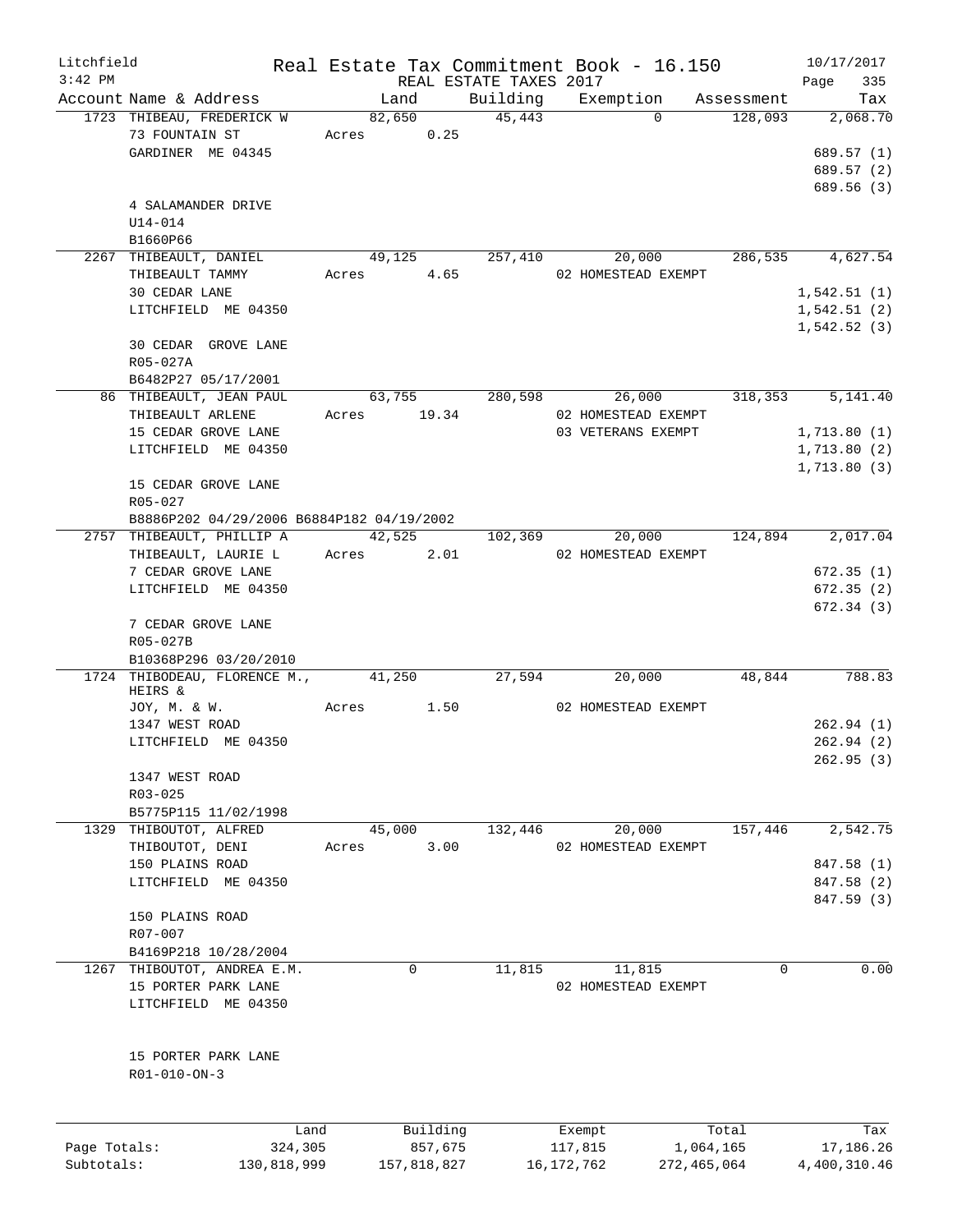| Litchfield |                                                                   |            |             |                        | Real Estate Tax Commitment Book - 16.150 |            | 10/17/2017             |          |
|------------|-------------------------------------------------------------------|------------|-------------|------------------------|------------------------------------------|------------|------------------------|----------|
| $3:42$ PM  |                                                                   |            |             | REAL ESTATE TAXES 2017 |                                          |            | Page                   | 336      |
|            | Account Name & Address                                            |            | Land        | Building               | Exemption                                | Assessment |                        | Tax      |
|            | 2056 THOMAS JOAN M                                                |            | 34,750      | $\Omega$               | $\Omega$                                 | 34,750     |                        | 561.21   |
|            | P.O. BOX 514                                                      | Acres      | 3.70        |                        |                                          |            |                        |          |
|            | LITCHFIELD ME 04350                                               |            |             |                        |                                          |            | 187.07(1)              |          |
|            |                                                                   |            |             |                        |                                          |            | 187.07(2)              |          |
|            |                                                                   |            |             |                        |                                          |            | 187.07(3)              |          |
|            | HILLTOP LANE                                                      |            |             |                        |                                          |            |                        |          |
|            | R11-003B-2                                                        |            |             |                        |                                          |            |                        |          |
|            | B12556P170 03/11/2017 B7484P309 07/01/2003                        |            |             |                        |                                          |            |                        |          |
|            | 1155 THOMAS MARSELLA, WANDA                                       | 36,350     |             | 19,679                 | 0                                        | 56,029     |                        | 904.87   |
|            | К                                                                 |            |             |                        |                                          |            |                        |          |
|            | 26 LINTONIA DRIVE<br>LITCHFIELD ME 04350                          | Acres 2.10 |             |                        |                                          |            |                        |          |
|            |                                                                   |            |             |                        |                                          |            | 301.62(1)<br>301.62(2) |          |
|            |                                                                   |            |             |                        |                                          |            | 301.63(3)              |          |
|            | 14 OLD LODGE ROAD                                                 |            |             |                        |                                          |            |                        |          |
|            | U13-013B                                                          |            |             |                        |                                          |            |                        |          |
|            | B7731P311 10/27/2003 B2562P47                                     |            |             |                        |                                          |            |                        |          |
|            | 2898 THOMAS MARSELLA, WANDA                                       | 116,025    |             | $\mathbf 0$            | $\mathbf 0$                              | 116,025    |                        | 1,873.80 |
|            | К                                                                 |            |             |                        |                                          |            |                        |          |
|            | MARSELLA, GARY L.                                                 | Acres      | 1.00        |                        |                                          |            |                        |          |
|            | 26 LINTONIA DRIVE                                                 |            |             |                        |                                          |            | 624.60 (1)             |          |
|            | LITCHFIELD ME 04350                                               |            |             |                        |                                          |            | 624.60(2)              |          |
|            |                                                                   |            |             |                        |                                          |            | 624.60(3)              |          |
|            | OLD LODGE ROAD                                                    |            |             |                        |                                          |            |                        |          |
|            | U13-013C                                                          |            |             |                        |                                          |            |                        |          |
|            | B12433P178 10/04/2016                                             |            |             |                        |                                          |            |                        |          |
|            | 933 THOMAS, JOAN                                                  |            | 57,688      | 122,911                | 26,000                                   | 154,599    |                        | 2,496.77 |
|            | P O BOX 514                                                       |            | Acres 11.25 |                        | 02 HOMESTEAD EXEMPT                      |            |                        |          |
|            | LITCHFIELD ME 04350                                               |            |             |                        | 22 WW2 Widow Res                         |            | 832.26 (1)             |          |
|            |                                                                   |            |             |                        |                                          |            | 832.26 (2)             |          |
|            |                                                                   |            |             |                        |                                          |            | 832.25 (3)             |          |
|            | 159 PINE TREE ROAD                                                |            |             |                        |                                          |            |                        |          |
|            | R11-005A                                                          |            |             |                        |                                          |            |                        |          |
|            | B5404P204 07/16/1997                                              |            |             |                        |                                          |            |                        |          |
|            | 2335 THOMAS, NANCY                                                |            | 41,325      | 84,705                 | 26,000                                   | 100,030    |                        | 1,615.48 |
|            | THOMAS, GUY W.                                                    | Acres      | 1.53        |                        | 02 HOMESTEAD EXEMPT<br>12 WW2 Vet Res.   |            |                        |          |
|            | 2143 HALLOWELL ROAD                                               |            |             |                        |                                          |            | 538.49(1)              |          |
|            | LITCHFIELD ME 04350                                               |            |             |                        |                                          |            | 538.49 (2)             |          |
|            | 2143 HALLOWELL ROAD                                               |            |             |                        |                                          |            | 538.50(3)              |          |
|            | R11-025B                                                          |            |             |                        |                                          |            |                        |          |
|            | B11075P313 06/15/2012 B7620P68 09/05/2003                         |            |             |                        |                                          |            |                        |          |
|            | 2242 THOMPSON ANNE                                                |            | 65,520      | 177,377                | $\Omega$                                 | 242,897    |                        | 3,922.79 |
|            | 15 JUNGLE LANE                                                    | Acres      | 22.04       |                        |                                          |            |                        |          |
|            | LITCHFIELD ME 04350                                               |            |             |                        |                                          |            | 1,307.60(1)            |          |
|            |                                                                   |            |             |                        |                                          |            | 1,307.60(2)            |          |
|            |                                                                   |            |             |                        |                                          |            | 1,307.59(3)            |          |
|            | 437 OAK HILL ROAD                                                 |            |             |                        |                                          |            |                        |          |
|            | R04-020A                                                          |            |             |                        |                                          |            |                        |          |
|            | B9913P196 11/21/2008 B6487P167 05/23/2001 B6120P142<br>12/15/1999 |            |             |                        |                                          |            |                        |          |

|              | Land        | Building    | Exempt       | Total       | Tax            |
|--------------|-------------|-------------|--------------|-------------|----------------|
| Page Totals: | 351,658     | 404,672     | 52,000       | 704,330     | 11,374.92      |
| Subtotals:   | 131,170,657 | 158,223,499 | 16, 224, 762 | 273,169,394 | 4, 411, 685.38 |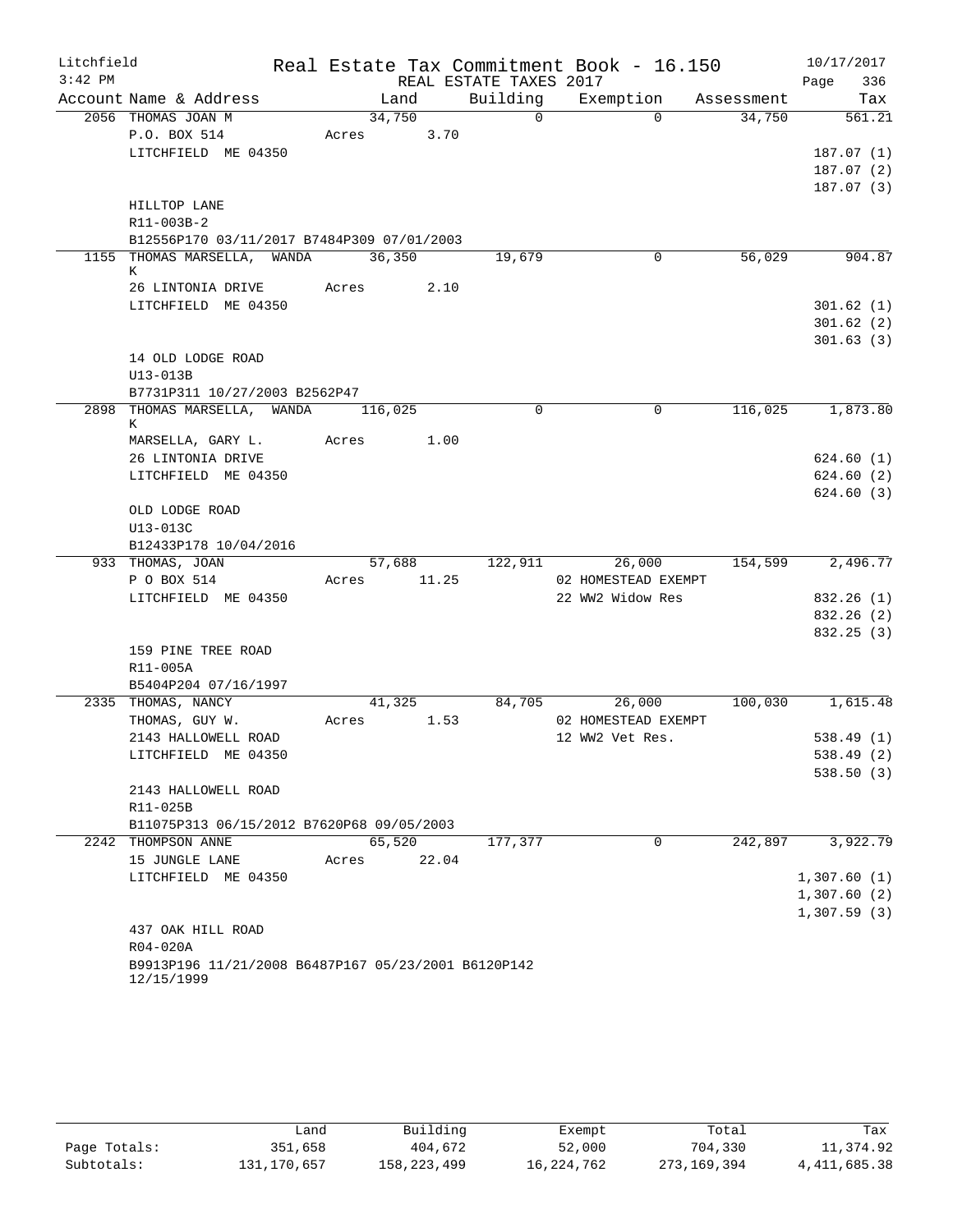| Litchfield   |                                            |       |              |                        | Real Estate Tax Commitment Book - 16.150 |               | 10/17/2017               |
|--------------|--------------------------------------------|-------|--------------|------------------------|------------------------------------------|---------------|--------------------------|
| $3:42$ PM    |                                            |       |              | REAL ESTATE TAXES 2017 |                                          |               | 337<br>Page              |
|              | Account Name & Address                     |       | Land         |                        | Building Exemption                       | Assessment    | Tax                      |
|              | 1730 THOMPSON, ANNE                        |       | 92,662       | 95,207                 | 20,000                                   | 167,869       | 2,711.08                 |
|              | 15 JUNGLE LANE                             |       | Acres 100.00 |                        | 02 HOMESTEAD EXEMPT                      |               |                          |
|              | LITCHFIELD ME 04350                        |       |              |                        |                                          |               | 903.69(1)                |
|              |                                            |       |              |                        |                                          |               | 903.69(2)                |
|              |                                            |       |              |                        |                                          |               | 903.70 (3)               |
|              | 15 JUNGLE LANE                             |       |              |                        |                                          |               |                          |
|              | R07-047                                    |       |              |                        |                                          |               |                          |
|              | B11814P324 10/01/2014 B7008P329 08/06/2002 |       |              |                        |                                          |               |                          |
|              | 1727 THOMPSON, ERIC                        |       | 42,500       | 56,243                 | 0                                        | 98,743        | 1,594.70                 |
|              | 836 PLAINS ROAD                            |       | Acres 2.00   |                        |                                          |               |                          |
|              | LITCHFIELD ME 04250                        |       |              |                        |                                          |               | 531.57(1)                |
|              |                                            |       |              |                        |                                          |               | 531.57(2)                |
|              |                                            |       |              |                        |                                          |               | 531.56(3)                |
|              | 836 PLAINS ROAD                            |       |              |                        |                                          |               |                          |
|              | R09-039                                    |       |              |                        |                                          |               |                          |
|              | B10456P25 06/28/2010 B1566P24 10/24/1971   |       |              |                        |                                          |               |                          |
|              | 2380 THOMPSON, RICHARD E                   |       | 42,200       | $\Omega$               | $\mathbf 0$                              | 42,200        | 681.53                   |
|              | THOMPSON, ROBERTA                          |       | Acres 4.28   |                        |                                          |               |                          |
|              | P.O.BOX 291                                |       |              |                        |                                          |               | 227.18(1)                |
|              | TOPSFIELD MA 01983                         |       |              |                        |                                          |               | 227.18(2)                |
|              |                                            |       |              |                        |                                          |               | 227.17(3)                |
|              | MACE ROAD                                  |       |              |                        |                                          |               |                          |
|              | $U14 - 028$                                |       |              |                        |                                          |               |                          |
|              | B12181P237 B7679P30 10/09/2003             |       |              |                        |                                          |               |                          |
|              | 1732 THOMPSON, RICHARD E.                  |       | 88,118       | 47,526                 | $\mathbf 0$                              | 135,644       | 2,190.65                 |
|              | THOMPSON, ROBERTA                          |       | Acres 0.23   |                        |                                          |               |                          |
|              | P O BOX 291                                |       |              |                        |                                          |               | 730.22(1)                |
|              | TOPSFIELD MA 01983                         |       |              |                        |                                          |               | 730.22(2)                |
|              |                                            |       |              |                        |                                          |               | 730.21(3)                |
|              | 188 MACE ROAD                              |       |              |                        |                                          |               |                          |
|              | $U14 - 020$                                |       |              |                        |                                          |               |                          |
|              | B12181P235 12/10/2015 B7548P171 08/04/2003 |       |              |                        |                                          |               |                          |
|              | 1731 THOMPSON, ROBERT J                    |       | 63,725       | 111,175                | 20,000                                   | 154,900       | 2,501.63                 |
|              | 139 LIBBY ROAD                             |       | Acres 19.30  |                        | 02 HOMESTEAD EXEMPT                      |               |                          |
|              | LITCHFIELD ME 04350                        |       |              |                        |                                          |               | 833.88 (1)               |
|              |                                            |       |              |                        |                                          |               |                          |
|              |                                            |       |              |                        |                                          |               | 833.88 (2)<br>833.87 (3) |
|              |                                            |       |              |                        |                                          |               |                          |
|              | 139 LIBBY ROAD                             |       |              |                        |                                          |               |                          |
|              | R05-066                                    |       |              |                        |                                          |               |                          |
|              | B2025P167                                  |       |              |                        |                                          |               |                          |
| 2073         | THOMSON GEORGE R JR                        |       | 47,750       | 74,025                 | 0                                        | 121,775       | 1,966.67                 |
|              | THOMSON JEAN R.                            | Acres | 4.10         |                        |                                          |               |                          |
|              | 136 DENNIS HILL ROAD                       |       |              |                        |                                          |               | 655.56(1)                |
|              | LITCHFIELD ME 04350                        |       |              |                        |                                          |               | 655.56 (2)               |
|              |                                            |       |              |                        |                                          |               | 655.55(3)                |
|              | 12 PINE TREE ROAD                          |       |              |                        |                                          |               |                          |
|              | R13-044A                                   |       |              |                        |                                          |               |                          |
|              | B6635P209 09/12/2001                       |       |              |                        |                                          |               |                          |
| 860          | THOMSON JR, GEORGE R JR                    |       | 56,601       | 270,099                | 26,000                                   | 300,700       | 4,856.30                 |
|              | THOMSON JEAN ROBBIE                        | Acres | 25.00        |                        | 02 HOMESTEAD EXEMPT                      |               |                          |
|              | 136 DENNIS HILL ROAD                       |       |              |                        | 03 VETERANS EXEMPT                       |               | 1,618.77(1)              |
|              | LITCHFIELD ME 04350                        |       |              |                        |                                          |               | 1,618.77(2)              |
|              |                                            |       |              |                        |                                          |               | 1,618.76(3)              |
|              | 136 DENNIS HILL ROAD                       |       |              |                        |                                          |               |                          |
|              | R13-015                                    |       |              |                        |                                          |               |                          |
|              | B5303P14 02/03/1997                        |       |              |                        |                                          |               |                          |
|              |                                            |       |              |                        |                                          |               |                          |
|              |                                            |       |              |                        |                                          |               |                          |
|              |                                            | Land  | Building     |                        | Exempt                                   | Total         | Tax                      |
| Page Totals: | 433,556                                    |       | 654,275      |                        | 66,000                                   | 1,021,831     | 16,502.56                |
| Subtotals:   | 131,604,213                                |       | 158,877,774  |                        | 16,290,762                               | 274, 191, 225 | 4, 428, 187. 94          |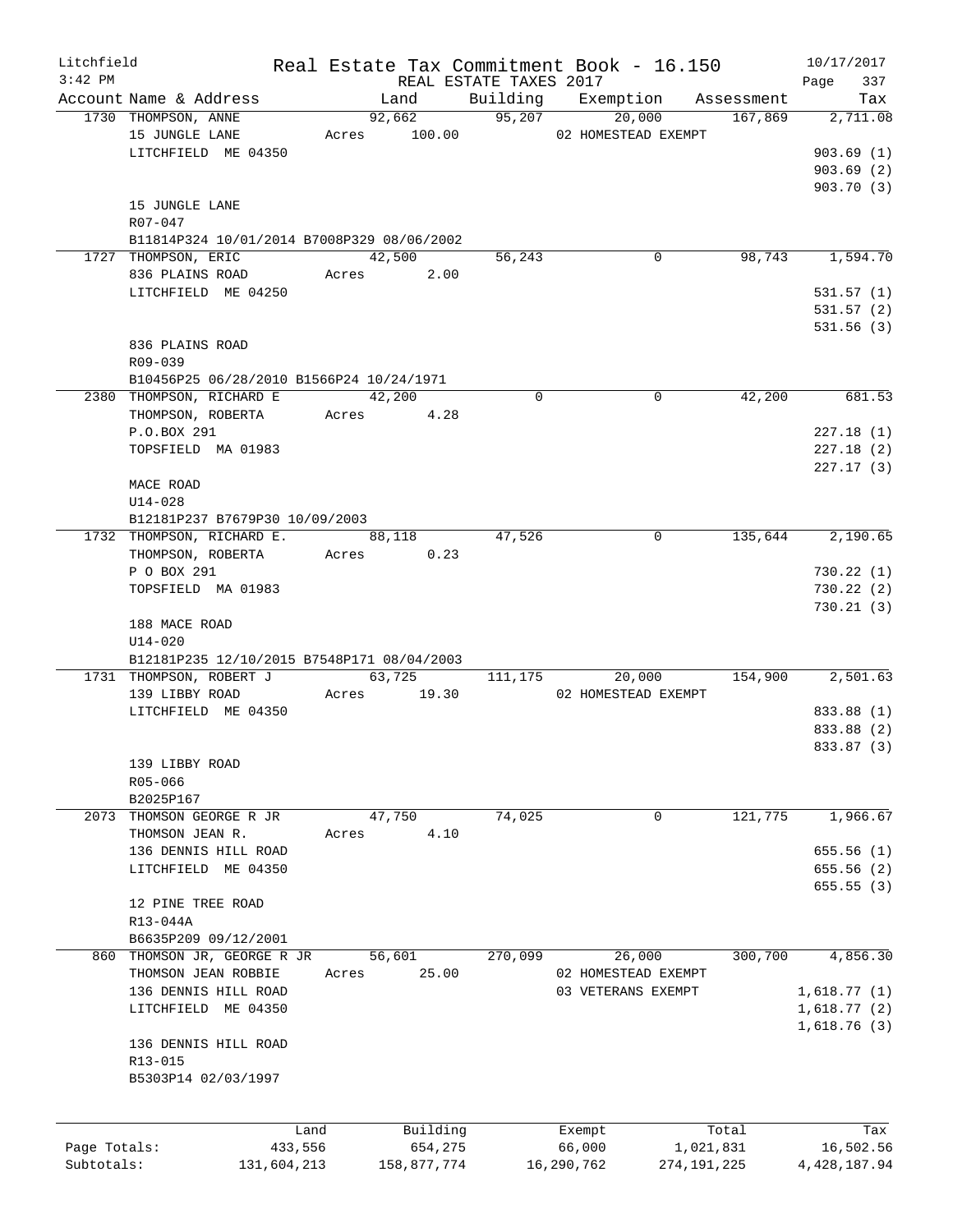| Litchfield   |                                            |                |                        | Real Estate Tax Commitment Book - 16.150 |             | 10/17/2017   |
|--------------|--------------------------------------------|----------------|------------------------|------------------------------------------|-------------|--------------|
| $3:42$ PM    |                                            |                | REAL ESTATE TAXES 2017 |                                          |             | 338<br>Page  |
|              | Account Name & Address                     | Land           | Building               | Exemption                                | Assessment  | Tax          |
|              | 456 THOMSON, GEORGE & JEAN                 | 10,600         | $\mathbf 0$            | $\Omega$                                 | 10,600      | 171.19       |
|              | 136 DENNIS HILL ROAD                       | 31.00<br>Acres |                        |                                          |             |              |
|              | LITCHFIELD ME 04350                        |                |                        |                                          |             | 57.06(1)     |
|              |                                            |                |                        |                                          |             | 57.06(2)     |
|              |                                            |                |                        |                                          |             | 57.07(3)     |
|              | LEWISTON ROAD                              |                |                        |                                          |             |              |
|              | R13-014A                                   |                |                        |                                          |             |              |
|              | B11352P77 04/05/2013 B846P512              |                |                        |                                          |             |              |
|              | 2055 THOMSON, GEORGE & JEAN                | 5,656          | 0                      | 0                                        | 5,656       | 91.34        |
|              | 136 DENNIS HILL ROAD                       | Acres<br>14.00 |                        |                                          |             |              |
|              | LITCHFIELD ME 04350                        |                |                        |                                          |             | 30.45(1)     |
|              |                                            |                |                        |                                          |             | 30.45(2)     |
|              |                                            |                |                        |                                          |             | 30.44(3)     |
|              | DENNIS HILL ROAD                           |                |                        |                                          |             |              |
|              | R13-014B                                   |                |                        |                                          |             |              |
|              | B6521P169 06/15/2001                       |                |                        |                                          |             |              |
|              | 1121 THORNE, WILLIAM & HELEN               | 112,100        | 22,150                 | 0                                        | 134,250     | 2,168.14     |
|              | 15 HALESITE DIRVE                          | Acres          | 0.45                   |                                          |             |              |
|              |                                            |                |                        |                                          |             |              |
|              | SOUND BEACH NY 11789                       |                |                        |                                          |             | 722.71(1)    |
|              |                                            |                |                        |                                          |             | 722.71(2)    |
|              |                                            |                |                        |                                          |             | 722.72(3)    |
|              | 85 GRANT ROAD                              |                |                        |                                          |             |              |
|              | $U11 - 015$                                |                |                        |                                          |             |              |
|              | B6586P279                                  |                |                        |                                          |             |              |
|              | 2443 THORNTON JOHN                         | 44,000         | $\mathbf 0$            | 0                                        | 44,000      | 710.60       |
|              | P O BOX 334                                | Acres          | 3.16                   |                                          |             |              |
|              | LITCHFIELD ME 04350                        |                |                        |                                          |             | 236.87(1)    |
|              |                                            |                |                        |                                          |             | 236.87(2)    |
|              |                                            |                |                        |                                          |             | 236.86(3)    |
|              | THORNTON LANE                              |                |                        |                                          |             |              |
|              | R06-023D-1                                 |                |                        |                                          |             |              |
|              | B4304P110 12/17/1992                       |                |                        |                                          |             |              |
|              | 2062 THORNTON, JOHN R                      | 39,350         | 100,033                | 20,000                                   | 119,383     | 1,928.04     |
|              | THORNTON TARA E.                           | Acres          | 1.30                   | 02 HOMESTEAD EXEMPT                      |             |              |
|              | PO BOX 334                                 |                |                        |                                          |             | 642.68(1)    |
|              | LITCHFIELD ME 04350                        |                |                        |                                          |             | 642.68 (2)   |
|              |                                            |                |                        |                                          |             | 642.68 (3)   |
|              | 18 THORNTON LANE                           |                |                        |                                          |             |              |
|              |                                            |                |                        |                                          |             |              |
|              | R06-023E                                   |                |                        |                                          |             |              |
|              | B5354P185 04/26/1997                       |                |                        |                                          |             |              |
|              | 1194 THORNTON, WILLIAM J.                  | 119,350        | 149,131                | 20,000                                   | 248,481     | 4,012.97     |
|              | P.O. BOX 1252                              | Acres          | 3.30                   | 02 HOMESTEAD EXEMPT                      |             |              |
|              | GARDINER ME 04345                          |                |                        |                                          |             | 1,337.66(1)  |
|              |                                            |                |                        |                                          |             | 1,337.66 (2) |
|              |                                            |                |                        |                                          |             | 1,337.65(3)  |
|              | 19 KEZIAH LANE                             |                |                        |                                          |             |              |
|              | R09-036B                                   |                |                        |                                          |             |              |
|              | B10151P168 07/16/2009 B7714P327 10/31/2003 |                |                        |                                          |             |              |
|              | 1919 THURLOW LINDA                         | $\Omega$       | 10,357                 | 10,357                                   | $\mathbf 0$ | 0.00         |
|              | 12 FORD LANE                               |                |                        | 02 HOMESTEAD EXEMPT                      |             |              |
|              | LITCHFIELD ME 04350                        |                |                        |                                          |             |              |
|              |                                            |                |                        |                                          |             |              |
|              |                                            |                |                        |                                          |             |              |
|              |                                            |                |                        |                                          |             |              |
|              | 12 FORD LANE                               |                |                        |                                          |             |              |
|              | $R03 - 043 - ON - 3$                       |                |                        |                                          |             |              |
|              |                                            |                |                        |                                          |             |              |
|              |                                            |                |                        |                                          |             |              |
|              |                                            |                |                        |                                          |             |              |
|              | Land                                       | Building       |                        | Exempt                                   | Total       | Tax          |
| Page Totals: | 331,056                                    | 281,671        |                        | 50,357                                   | 562,370     | 9,082.28     |

Subtotals: 131,935,269 159,159,445 16,341,119 274,753,595 4,437,270.22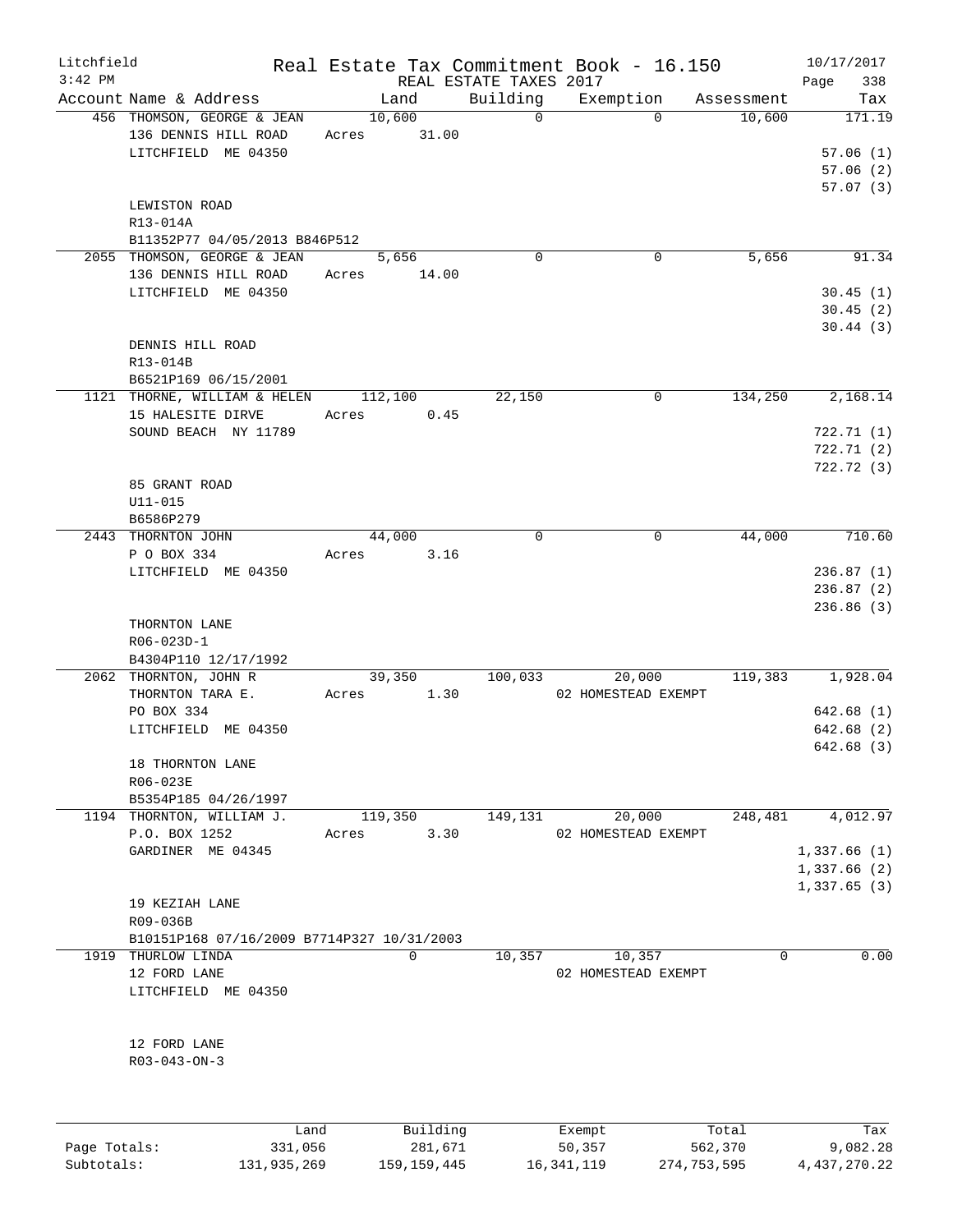| Litchfield |                                                                    |       |                |                        | Real Estate Tax Commitment Book - 16.150 |            | 10/17/2017             |
|------------|--------------------------------------------------------------------|-------|----------------|------------------------|------------------------------------------|------------|------------------------|
| $3:42$ PM  |                                                                    |       |                | REAL ESTATE TAXES 2017 |                                          |            | Page<br>339            |
|            | Account Name & Address                                             |       | Land           | Building               | Exemption                                | Assessment | Tax                    |
|            | 1023 THURMAN, JOHN E. &<br>PAMELA A.                               |       | 64,780         | 155, 204               | 20,000                                   | 199,984    | 3,229.74               |
|            | 34 POTTERS BROOK LANE                                              | Acres | 23.36          |                        | 02 HOMESTEAD EXEMPT                      |            |                        |
|            | LITCHFIELD ME 04350                                                |       |                |                        |                                          |            | 1,076.58(1)            |
|            |                                                                    |       |                |                        |                                          |            | 1,076.58(2)            |
|            |                                                                    |       |                |                        |                                          |            | 1,076.58(3)            |
|            | 34 POTTERS BROOK LANE                                              |       |                |                        |                                          |            |                        |
|            | R08-008A                                                           |       |                |                        |                                          |            |                        |
|            | B6021P88 08/09/1999                                                |       |                | $\Omega$               |                                          | 42,320     |                        |
|            | 148 THURSTON SR., RAY<br>THURSTON, CINDY LEE                       | Acres | 42,320<br>7.82 |                        | 0                                        |            | 683.47                 |
|            | 190 GAMAGE AVENUE                                                  |       |                |                        |                                          |            | 227.82(1)              |
|            | AUBURN ME 04210                                                    |       |                |                        |                                          |            | 227.82(2)              |
|            |                                                                    |       |                |                        |                                          |            | 227.83(3)              |
|            | 51 KENWAY DRIVE                                                    |       |                |                        |                                          |            |                        |
|            | $U21 - 013$                                                        |       |                |                        |                                          |            |                        |
|            | B12250P229 03/18/2016 B10209P294 09/11/2009 B6373P41<br>12/02/2000 |       |                |                        |                                          |            |                        |
|            | 1354 THURSTON, MALLORY L.                                          |       | 40,500         | 89,305                 | 20,000                                   | 109,805    | 1,773.35               |
|            | 44 Hardscrabble Road                                               | Acres | 1.20           |                        | 02 HOMESTEAD EXEMPT                      |            |                        |
|            | Litchfield ME 04350                                                |       |                |                        |                                          |            | 591.12(1)              |
|            |                                                                    |       |                |                        |                                          |            | 591.12(2)              |
|            |                                                                    |       |                |                        |                                          |            | 591.11(3)              |
|            | 44 HARDSCRABBLE ROAD                                               |       |                |                        |                                          |            |                        |
|            | $U21 - 034$                                                        |       |                |                        |                                          |            |                        |
|            | B11539P271 10/09/2013 B9374P21 05/25/2007 B7358P178<br>04/16/2003  |       |                |                        |                                          |            |                        |
|            | 1386 TIBBETTS KATIE J                                              |       | 40,000         | 81,052                 | $\mathbf 0$                              | 121,052    | 1,954.99               |
|            | 408 CENTER ROAD                                                    | Acres | 1.00           |                        |                                          |            |                        |
|            | WALES ME 04280                                                     |       |                |                        |                                          |            | 651.66(1)              |
|            |                                                                    |       |                |                        |                                          |            | 651.66(2)              |
|            |                                                                    |       |                |                        |                                          |            | 651.67 (3)             |
|            | 1664 LEWISTON ROAD                                                 |       |                |                        |                                          |            |                        |
|            | R11-035-4                                                          |       |                |                        |                                          |            |                        |
|            | B9618P307 01/17/2008 B9164P45 11/27/2006 B3844P180<br>08/12/2003   |       |                |                        |                                          |            |                        |
|            | 1736 TIBBETTS, CLYDE                                               |       | 44,400         | 127,506                | 20,000                                   | 151,906    | 2,453.28               |
|            | TIBBETTS ELIZABETH                                                 | Acres | 2.76           |                        | 02 HOMESTEAD EXEMPT                      |            |                        |
|            | 551 HUNTINGTON HILL<br>ROAD                                        |       |                |                        |                                          |            | 817.76(1)              |
|            | LITCHFIELD ME 04350                                                |       |                |                        |                                          |            | 817.76 (2)             |
|            |                                                                    |       |                |                        |                                          |            | 817.76(3)              |
|            | 551 HUNTINGTON HILL                                                |       |                |                        |                                          |            |                        |
|            | ROAD                                                               |       |                |                        |                                          |            |                        |
|            | R04-003B                                                           |       |                |                        |                                          |            |                        |
|            | B6864P274                                                          |       |                |                        |                                          |            |                        |
|            | 2893 TIBBETTS, ELIZABETH J.                                        |       | 20,000         | $\Omega$               | 0                                        | 20,000     | 323.00                 |
|            | HUNTINGTON HILL ROAD<br>Litchfield ME 04350                        | Acres | 30.00          |                        |                                          |            |                        |
|            |                                                                    |       |                |                        |                                          |            | 107.67(1)<br>107.67(2) |
|            |                                                                    |       |                |                        |                                          |            | 107.66(3)              |
|            | HUNTINGTON HILL ROAD                                               |       |                |                        |                                          |            |                        |
|            | $R04 - 003 - C$                                                    |       |                |                        |                                          |            |                        |
|            | B12286P297 05/05/2016                                              |       |                |                        |                                          |            |                        |
|            |                                                                    |       |                |                        |                                          |            |                        |
|            |                                                                    |       |                |                        |                                          |            |                        |

|              | Land        | Building    | Exempt     | Total       | Tax          |
|--------------|-------------|-------------|------------|-------------|--------------|
| Page Totals: | 252,000     | 453,067     | 60,000     | 645,067     | 10,417.83    |
| Subtotals:   | 132,187,269 | 159,612,512 | 16,401,119 | 275,398,662 | 4,447,688.05 |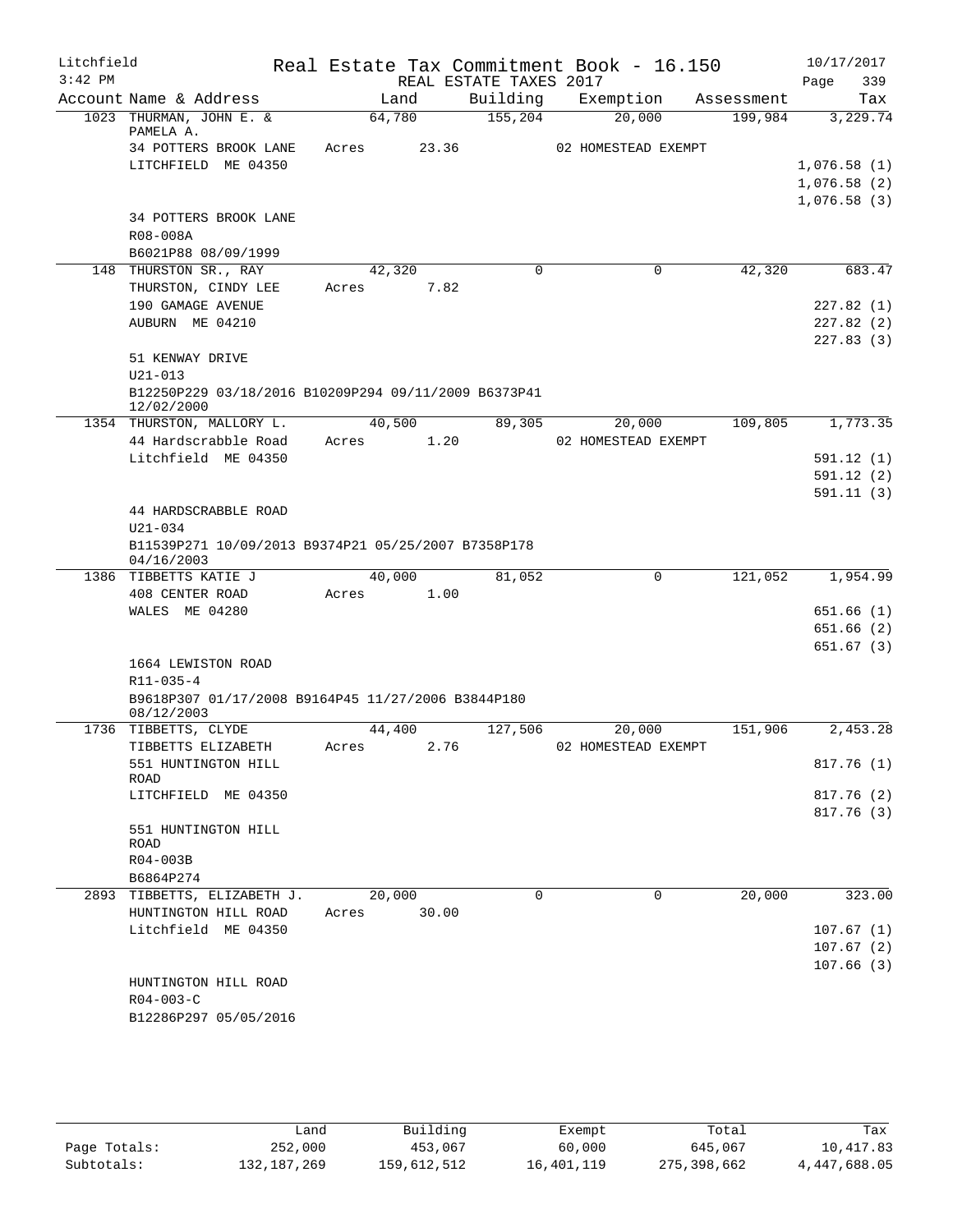| Litchfield |                                            |          |      |                        | Real Estate Tax Commitment Book - 16.150 |            | 10/17/2017  |
|------------|--------------------------------------------|----------|------|------------------------|------------------------------------------|------------|-------------|
| $3:42$ PM  |                                            |          |      | REAL ESTATE TAXES 2017 |                                          |            | Page<br>340 |
|            | Account Name & Address                     | Land     |      | Building               | Exemption                                | Assessment | Tax         |
|            | 1647 TIBBETTS, ERIC NELSON                 | $\Omega$ |      | 17,667                 | 17,667                                   | $\Omega$   | 0.00        |
|            | 19 CLINTON LANE                            |          |      |                        | 02 HOMESTEAD EXEMPT                      |            |             |
|            | LITCHFIELD ME 04350                        |          |      |                        |                                          |            |             |
|            |                                            |          |      |                        |                                          |            |             |
|            |                                            |          |      |                        |                                          |            |             |
|            | 19 CLINTON LANE                            |          |      |                        |                                          |            |             |
|            | R02-103-ON-3                               |          |      |                        |                                          |            |             |
|            | 1861 TIFFANY NORA                          | 36,800   |      | 0                      | 0                                        | 36,800     | 594.32      |
|            | C/O PETER NELSON                           | Acres    | 0.70 |                        |                                          |            |             |
|            | 44146 WOODMONT DRIVE                       |          |      |                        |                                          |            | 198.11(1)   |
|            | LEONARDTOWN MD 20650                       |          |      |                        |                                          |            | 198.11(2)   |
|            |                                            |          |      |                        |                                          |            | 198.10(3)   |
|            | <b>ISLAND</b>                              |          |      |                        |                                          |            |             |
|            | $R14 - 026$                                |          |      |                        |                                          |            |             |
|            | B2048P74                                   |          |      |                        |                                          |            |             |
|            | 1738 TILLSON, EMERY A                      | 116,524  |      | 74,831                 | 0                                        | 191,355    | 3,090.38    |
|            | REVOCABLE TRUST                            |          |      |                        |                                          |            |             |
|            | EMERY/BARBARA H                            | Acres    | 0.64 |                        |                                          |            |             |
|            | TILLSON, TRUSTEES                          |          |      |                        |                                          |            |             |
|            | C/O KAREN FOREMAN                          |          |      |                        |                                          |            | 1,030.13(1) |
|            | 12300 DUNN CREEK ROAD                      |          |      |                        |                                          |            | 1,030.13(2) |
|            | JACKSONVILLE FL<br>32218-1605              |          |      |                        |                                          |            | 1,030.12(3) |
|            | 71 RUSTIC DRIVE                            |          |      |                        |                                          |            |             |
|            | $U13 - 029$                                |          |      |                        |                                          |            |             |
|            | B4712P71 05/17/1994                        |          |      |                        |                                          |            |             |
|            | 2690 TILTON STEPHEN                        | 38,875   |      | 84,188                 | 0                                        | 123,063    | 1,987.47    |
|            | 16 COLLINS ROAD                            | Acres    | 1.11 |                        |                                          |            |             |
|            | YARMOUTH ME 04096                          |          |      |                        |                                          |            | 662.49 (1)  |
|            |                                            |          |      |                        |                                          |            | 662.49 (2)  |
|            |                                            |          |      |                        |                                          |            | 662.49 (3)  |
|            | TUCKER DRIVE                               |          |      |                        |                                          |            |             |
|            | $U15 - 015 - 1$                            |          |      |                        |                                          |            |             |
|            | B9330P19 04/18/2007                        |          |      |                        |                                          |            |             |
|            | 2099 TILTON STEPHEN                        | 176,663  |      | $\mathbf 0$            | 0                                        | 176,663    | 2,853.11    |
|            | TILTON SARAH N                             | Acres    | 0.93 |                        |                                          |            |             |
|            | 16 COLLINS ROAD                            |          |      |                        |                                          |            | 951.04(1)   |
|            | YARMOUTH ME 04096                          |          |      |                        |                                          |            | 951.04 (2)  |
|            |                                            |          |      |                        |                                          |            | 951.03(3)   |
|            | TUCKER DRIVE                               |          |      |                        |                                          |            |             |
|            | $U15 - 015$                                |          |      |                        |                                          |            |             |
|            | B9764P208 06/17/2008 B5813P17 12/07/1998   |          |      |                        |                                          |            |             |
|            | 792 TILTON, STEPHEN                        | 42,500   |      | 102,407                | 20,000                                   | 124,907    | 2,017.25    |
|            | 404 ACADEMY ROAD                           | Acres    | 2.00 |                        | 02 HOMESTEAD EXEMPT                      |            |             |
|            | LITCHFIELD ME 04350                        |          |      |                        |                                          |            | 672.42(1)   |
|            |                                            |          |      |                        |                                          |            | 672.42 (2)  |
|            |                                            |          |      |                        |                                          |            | 672.41(3)   |
|            | 404 ACADEMY ROAD                           |          |      |                        |                                          |            |             |
|            | R02-106                                    |          |      |                        |                                          |            |             |
|            | B11690P21 05/16/2014 B10335P238 02/03/2010 |          |      |                        |                                          |            |             |

B10330P202 01/27/2010 B8499P295 07/13/2005 B4698P194

|              | Land        | Building    | Exempt     | Total       | Tax          |
|--------------|-------------|-------------|------------|-------------|--------------|
| Page Totals: | 411,362     | 279,093     | 37,667     | 652,788     | 10,542.53    |
| Subtotals:   | 132,598,631 | 159,891,605 | 16,438,786 | 276,051,450 | 4,458,230.58 |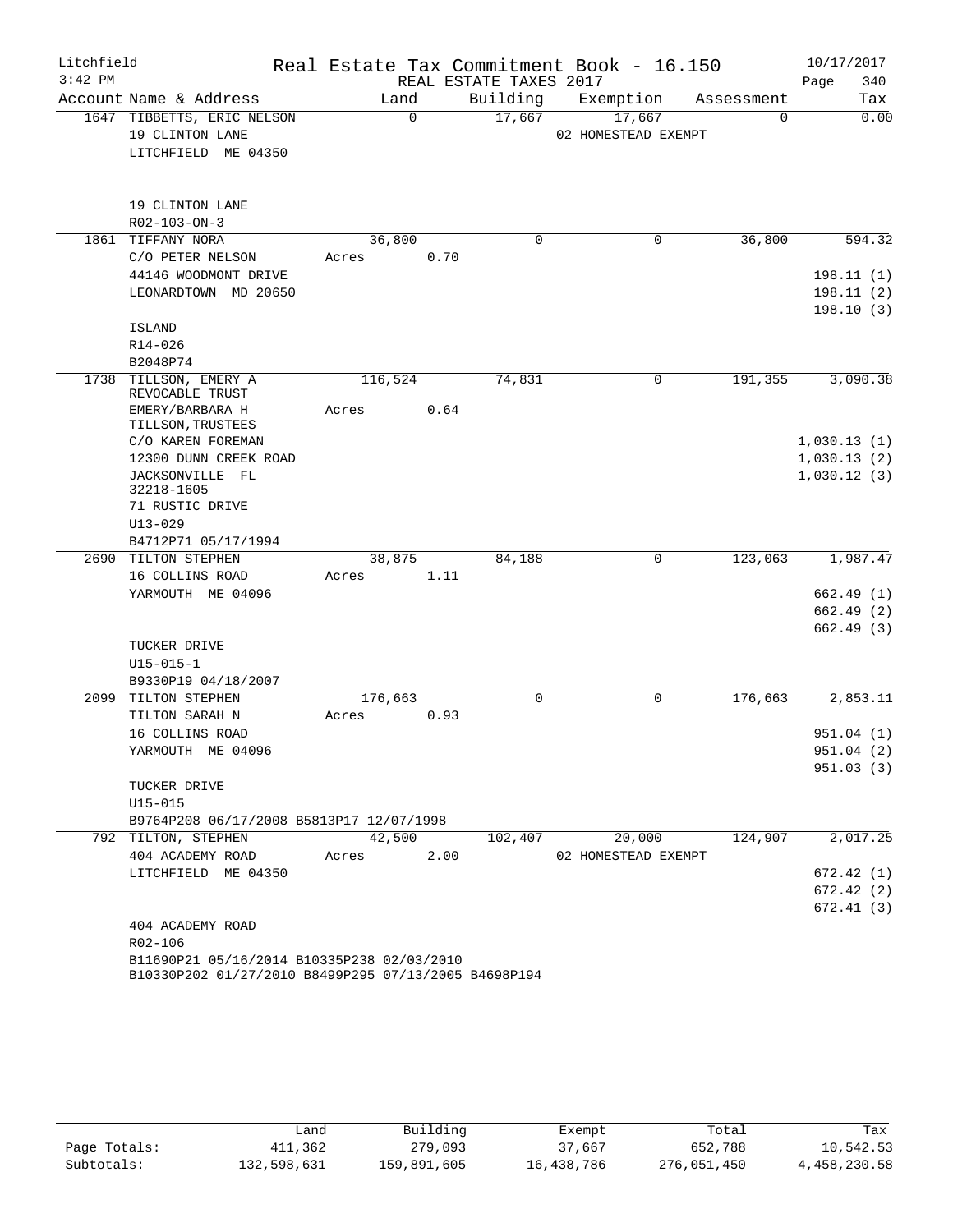| Litchfield<br>$3:42$ PM |                                                      |                | REAL ESTATE TAXES 2017 | Real Estate Tax Commitment Book - 16.150  |            | 10/17/2017<br>Page<br>341 |
|-------------------------|------------------------------------------------------|----------------|------------------------|-------------------------------------------|------------|---------------------------|
|                         | Account Name & Address                               | Land           | Building               | Exemption                                 | Assessment | Tax                       |
|                         | 8 TOBEY PAUL R                                       | 44,778         | 1,057                  | $\Omega$                                  | 45,835     | 740.24                    |
|                         | TOBEY SUSAN S                                        | 0.33<br>Acres  |                        |                                           |            |                           |
|                         | 41 PEASLEE ROAD                                      |                |                        |                                           |            | 246.75 (1)                |
|                         | PITTSTON ME 04345                                    |                |                        |                                           |            | 246.75(2)                 |
|                         |                                                      |                |                        |                                           |            | 246.74 (3)                |
|                         | 10 TROUT LANE                                        |                |                        |                                           |            |                           |
|                         | R09-024                                              |                |                        |                                           |            |                           |
|                         | B9923P324 12/05/2008 B4710P240 04/23/2004            |                |                        |                                           |            |                           |
|                         | 1742 TOBIO, FRANCIS A                                | 47,000         | $\Omega$               | 0                                         | 47,000     | 759.05                    |
|                         | 1076 RICHMOND ROAD                                   | Acres<br>13.00 |                        |                                           |            |                           |
|                         | LITCHFIELD ME 04350                                  |                |                        |                                           |            | 253.02(1)                 |
|                         |                                                      |                |                        |                                           |            | 253.02(2)<br>253.01(3)    |
|                         | SMALL ROAD                                           |                |                        |                                           |            |                           |
|                         | R01-006                                              |                |                        |                                           |            |                           |
|                         | B1299P392                                            |                |                        |                                           |            |                           |
|                         | 1741 TOBIO, FRANCIS A                                | 43,525         | 107,592                | 26,000                                    | 125,117    | 2,020.64                  |
|                         | 1076 RICHMOND ROAD                                   | 2.41<br>Acres  |                        | 03 VETERANS EXEMPT                        |            |                           |
|                         | LITCHFIELD ME 04350                                  |                |                        | 02 HOMESTEAD EXEMPT                       |            | 673.55(1)                 |
|                         |                                                      |                |                        |                                           |            | 673.55(2)                 |
|                         |                                                      |                |                        |                                           |            | 673.54(3)                 |
|                         | 1076 RICHMOND ROAD                                   |                |                        |                                           |            |                           |
|                         | R01-009                                              |                |                        |                                           |            |                           |
|                         | B1299P392                                            |                |                        |                                           |            |                           |
| 578                     | TOMBERLIN CONSTRUCTION                               | 33,000         | 93,968                 | 0                                         | 126,968    | 2,050.53                  |
|                         | INC.<br>51 SUSAN LANE                                | 0.75<br>Acres  |                        |                                           |            |                           |
|                         | WEST GARDINER ME 04345                               |                |                        |                                           |            | 683.51 (1)                |
|                         |                                                      |                |                        |                                           |            | 683.51 (2)                |
|                         |                                                      |                |                        |                                           |            | 683.51 (3)                |
|                         | 1491 HALLOWELL ROAD                                  |                |                        |                                           |            |                           |
|                         | $U20 - 011$                                          |                |                        |                                           |            |                           |
|                         | B11890P134 12/09/2014 B10729P15 05/13/2011 B9335P185 |                |                        |                                           |            |                           |
|                         | 04/30/2007 B7485P25 07/01/2003                       |                |                        |                                           |            |                           |
| 1012                    | TOMBERLIN CONSTRUCTION,                              | 51,250         | 21,659                 | 0                                         | 72,909     | 1,177.48                  |
|                         | <b>INC</b><br>51 SUSAN LANE                          | 5.50<br>Acres  |                        |                                           |            |                           |
|                         | WEST GARDINER ME 04345                               |                |                        |                                           |            | 392.49 (1)                |
|                         |                                                      |                |                        |                                           |            | 392.49 (2)                |
|                         |                                                      |                |                        |                                           |            | 392.50(3)                 |
|                         | 1363 LEWISTON ROAD                                   |                |                        |                                           |            |                           |
|                         | R12-015                                              |                |                        |                                           |            |                           |
|                         | B12483P300 09/27/2016 B11987P123 05/22/2015          |                |                        |                                           |            |                           |
|                         | B11792P331 09/08/2014 B10584P344 11/08/2010          |                |                        |                                           |            |                           |
|                         | B10503P267 08/19/2010 B4744P105 08/09/1994           |                |                        |                                           |            |                           |
|                         | 1745 TOMPKINS, DENNIS W<br>147 HARDSCRABBLE ROAD     | 49,960         | 98,134                 | 26,000                                    | 122,094    | 1,971.82                  |
|                         | LITCHFIELD ME 04350                                  | Acres<br>0.82  |                        | 02 HOMESTEAD EXEMPT<br>03 VETERANS EXEMPT |            | 657.27(1)                 |
|                         |                                                      |                |                        |                                           |            | 657.27(2)                 |
|                         |                                                      |                |                        |                                           |            | 657.28(3)                 |
|                         | 147 HARDSCRABBLE ROAD                                |                |                        |                                           |            |                           |
|                         | R14-004B                                             |                |                        |                                           |            |                           |
|                         | B3989P173                                            |                |                        |                                           |            |                           |
|                         |                                                      |                |                        |                                           |            |                           |

|              | Land        | Building    | Exempt     | Total       | Tax          |
|--------------|-------------|-------------|------------|-------------|--------------|
| Page Totals: | 269,513     | 322,410     | 52,000     | 539,923     | 8,719.76     |
| Subtotals:   | 132,868,144 | 160,214,015 | 16,490,786 | 276,591,373 | 4,466,950.34 |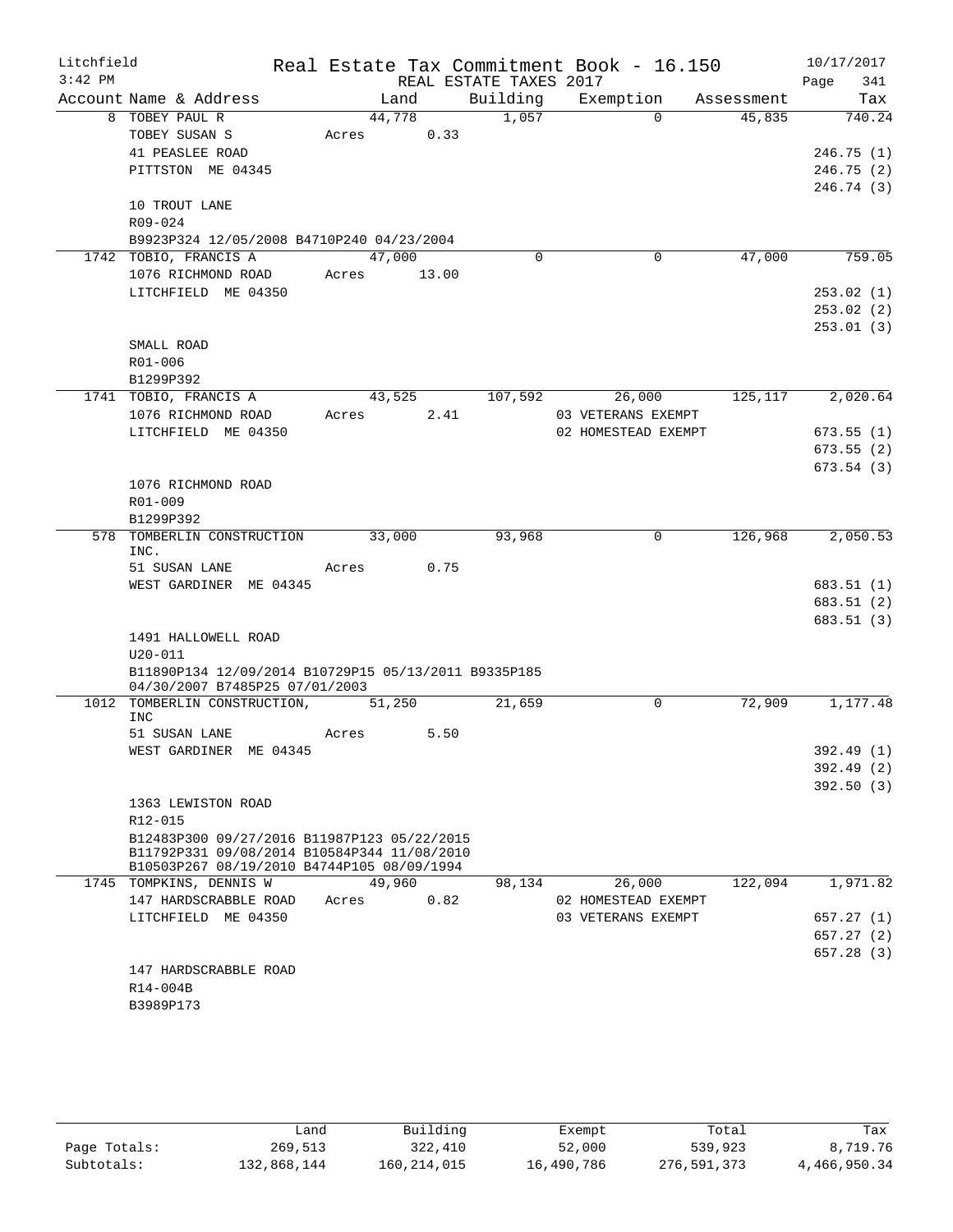| Litchfield<br>$3:42$ PM |                                                                                                              |             |          | REAL ESTATE TAXES 2017 | Real Estate Tax Commitment Book - 16.150 |                               | 10/17/2017<br>342<br>Page |
|-------------------------|--------------------------------------------------------------------------------------------------------------|-------------|----------|------------------------|------------------------------------------|-------------------------------|---------------------------|
|                         | Account Name & Address                                                                                       | Land        |          |                        |                                          | Building Exemption Assessment | Tax                       |
|                         | 1746 TOWER, ETHEL HEIRS OF:                                                                                  | 55,750      |          | 6,556                  |                                          | $\Omega$<br>62,306            | 1,006.24                  |
|                         | C/O LYNN TOWER<br>38 WARREN LANE                                                                             | Acres 3.30  |          |                        |                                          |                               | 335.41(1)                 |
|                         | LITCHFIELD ME 04350                                                                                          |             |          |                        |                                          |                               | 335.41(2)                 |
|                         |                                                                                                              |             |          |                        |                                          |                               | 335.42(3)                 |
|                         | <b>40 WARREN LANE</b>                                                                                        |             |          |                        |                                          |                               |                           |
|                         | U03-016C                                                                                                     |             |          |                        |                                          |                               |                           |
|                         | B4368P335                                                                                                    |             |          |                        |                                          |                               |                           |
|                         | 817 TOWER, LYNN                                                                                              |             | $\Omega$ | 3,392                  | 3,392                                    | $\Omega$                      | 0.00                      |
|                         | 38 WARREN LANE                                                                                               |             |          |                        | 02 HOMESTEAD EXEMPT                      |                               |                           |
|                         | LITCHFIELD ME 04350                                                                                          |             |          |                        |                                          |                               |                           |
|                         | 38 WARREN LANE                                                                                               |             |          |                        |                                          |                               |                           |
|                         | U03-016C-ON                                                                                                  |             |          |                        |                                          |                               |                           |
|                         | 226 TOWLE, RICHARD                                                                                           |             | 62,188   | 74,934                 |                                          | $\mathbf 0$                   | 137, 122 2, 214.52        |
|                         | 311 WEST MAIN STREET                                                                                         | Acres 17.25 |          |                        |                                          |                               |                           |
|                         | DENMARK ME 04022                                                                                             |             |          |                        |                                          |                               | 738.17(1)                 |
|                         |                                                                                                              |             |          |                        |                                          |                               | 738.17(2)                 |
|                         |                                                                                                              |             |          |                        |                                          |                               | 738.18(3)                 |
|                         | 159 OAK HILL ROAD                                                                                            |             |          |                        |                                          |                               |                           |
|                         | $R05 - 025$                                                                                                  |             |          |                        |                                          |                               |                           |
|                         | B6376P135 02/11/2000                                                                                         |             |          |                        |                                          |                               |                           |
|                         | 1748 TRACY, TIMOTHY D                                                                                        |             | 40,750   | 102,945                | 20,000                                   |                               | 123,695 1,997.67          |
|                         | 123 WHIPPOORWILL ROAD                                                                                        | Acres 1.30  |          |                        | 02 HOMESTEAD EXEMPT                      |                               |                           |
|                         | LITCHFIELD ME 04350                                                                                          |             |          |                        |                                          |                               | 665.89(1)                 |
|                         |                                                                                                              |             |          |                        |                                          |                               | 665.89 (2)                |
|                         |                                                                                                              |             |          |                        |                                          |                               | 665.89(3)                 |
|                         | 123 WHIPPOORWILL ROAD                                                                                        |             |          |                        |                                          |                               |                           |
|                         | $U23 - 028$                                                                                                  |             |          |                        |                                          |                               |                           |
|                         | B2576P98                                                                                                     |             |          |                        |                                          |                               |                           |
|                         | 580 TRACY, TODD                                                                                              |             | 41,750   | 32,173                 | 20,000                                   | 53,923                        | 870.86                    |
|                         | TRACY, KRISTINE                                                                                              | Acres       | 1.70     |                        | 02 HOMESTEAD EXEMPT                      |                               |                           |
|                         | 39 KENWAY DRIVE                                                                                              |             |          |                        |                                          |                               | 290.29(1)                 |
|                         | LITCHFIELD ME 04350                                                                                          |             |          |                        |                                          |                               | 290.29(2)                 |
|                         |                                                                                                              |             |          |                        |                                          |                               | 290.28(3)                 |
|                         | 39 KENWAY DRIVE                                                                                              |             |          |                        |                                          |                               |                           |
|                         | $U23 - 029$<br>B7399P61 04/26/2005                                                                           |             |          |                        |                                          |                               |                           |
|                         | 483 TRAFTON LORIMER J                                                                                        | 127,460     |          | 178,028                | 20,000                                   | 285,488                       | 4,610.63                  |
|                         | TRAFTON SHERRY H                                                                                             | Acres       | 0.60     |                        | 02 HOMESTEAD EXEMPT                      |                               |                           |
|                         | 103 GRANT ROAD                                                                                               |             |          |                        |                                          |                               | 1,536.88(1)               |
|                         | LITCHFIELD ME 04350                                                                                          |             |          |                        |                                          |                               | 1,536.88(2)               |
|                         |                                                                                                              |             |          |                        |                                          |                               | 1,536.87(3)               |
|                         | 103 GRANT ROAD                                                                                               |             |          |                        |                                          |                               |                           |
|                         | U11-009                                                                                                      |             |          |                        |                                          |                               |                           |
|                         | B9901P348 11/05/2008 B7738P330 11/07/2003                                                                    |             |          |                        |                                          |                               |                           |
|                         | 2238 TRASK, DENNIS O                                                                                         | 40,100      |          | 171,161                |                                          | 211,261<br>0                  | 3, 411.87                 |
|                         | 43 WHIPPOORWILL ROAD                                                                                         | Acres       | 1.04     |                        |                                          |                               |                           |
|                         | LITCHFIELD ME 07350                                                                                          |             |          |                        |                                          |                               | 1, 137.29(1)              |
|                         |                                                                                                              |             |          |                        |                                          |                               | 1, 137.29(2)              |
|                         |                                                                                                              |             |          |                        |                                          |                               | 1, 137.29(3)              |
|                         | 43 WHIPPOORWILL ROAD                                                                                         |             |          |                        |                                          |                               |                           |
|                         | $U21 - 026$                                                                                                  |             |          |                        |                                          |                               |                           |
|                         | B10874P259 11/02/2011 B10868P71 10/26/2011 B9552P307<br>10/29/2007 B9044P185 08/24/2006 B6501P346 06/05/2001 |             |          |                        |                                          |                               |                           |
|                         |                                                                                                              |             |          |                        |                                          |                               |                           |
|                         |                                                                                                              |             |          |                        |                                          |                               |                           |

|              | Land        | Building    | Exempt     | Total       | Tax          |
|--------------|-------------|-------------|------------|-------------|--------------|
| Page Totals: | 367,998     | 569,189     | 63,392     | 873,795     | 14, 111, 79  |
| Subtotals:   | 133,236,142 | 160,783,204 | 16,554,178 | 277,465,168 | 4,481,062.13 |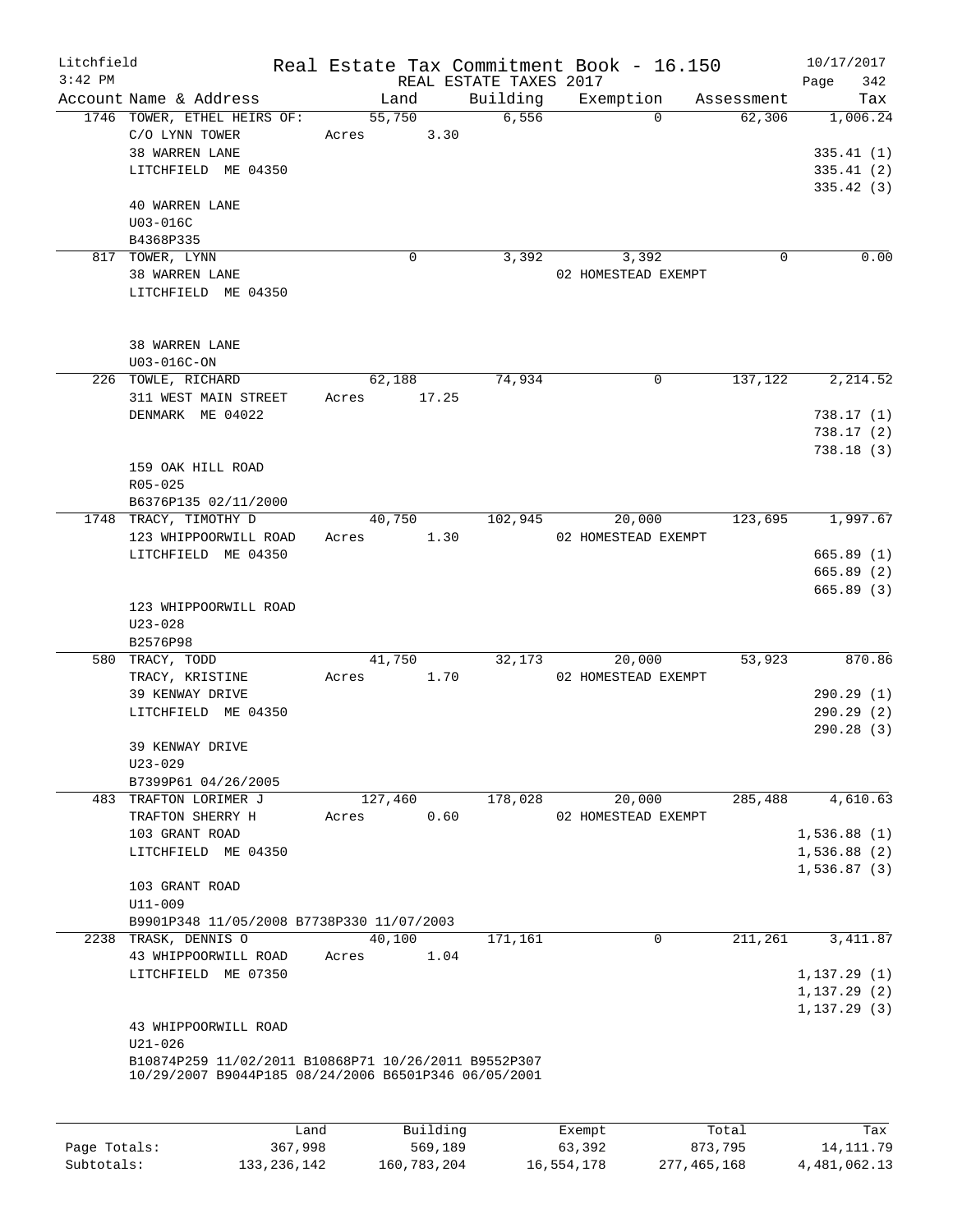| Litchfield<br>$3:42$ PM |                                                                                                                                                    |               |      | REAL ESTATE TAXES 2017 | Real Estate Tax Commitment Book - 16.150 |                      | 10/17/2017<br>Page<br>343 |
|-------------------------|----------------------------------------------------------------------------------------------------------------------------------------------------|---------------|------|------------------------|------------------------------------------|----------------------|---------------------------|
|                         | Account Name & Address                                                                                                                             | Land          |      | Building               |                                          | Exemption Assessment | Tax                       |
|                         | 1750 TRAVERS, FLINT                                                                                                                                | 43,250        |      | 38,319                 | 20,000                                   | 61,569               | 994.34                    |
|                         | 426 ACADEMY ROAD                                                                                                                                   | Acres         | 2.30 |                        | 02 HOMESTEAD EXEMPT                      |                      |                           |
|                         | LITCHFIELD ME 04350                                                                                                                                |               |      |                        |                                          |                      | 331.45(1)                 |
|                         |                                                                                                                                                    |               |      |                        |                                          |                      | 331.45(2)                 |
|                         |                                                                                                                                                    |               |      |                        |                                          |                      | 331.44(3)                 |
|                         | 426 ACADEMY ROAD                                                                                                                                   |               |      |                        |                                          |                      |                           |
|                         | R02-108                                                                                                                                            |               |      |                        |                                          |                      |                           |
|                         | B2700P103                                                                                                                                          |               |      |                        |                                          |                      |                           |
|                         | 1749 TRAVERS, RUTH                                                                                                                                 | 40,000        |      | 43,194                 | 20,000                                   | 63,194               | 1,020.58                  |
|                         | TRAVERS, FLINT B.                                                                                                                                  | Acres 1.00    |      |                        | 02 HOMESTEAD EXEMPT                      |                      |                           |
|                         | 199 HUNTINGTON HILL                                                                                                                                |               |      |                        |                                          |                      | 340.19(1)                 |
|                         | ROAD                                                                                                                                               |               |      |                        |                                          |                      |                           |
|                         | LITCHFIELD ME 04350                                                                                                                                |               |      |                        |                                          |                      | 340.19(2)                 |
|                         |                                                                                                                                                    |               |      |                        |                                          |                      | 340.20(3)                 |
|                         | 199 HUNTINGTON HILL<br>ROAD                                                                                                                        |               |      |                        |                                          |                      |                           |
|                         | $R05 - 063$                                                                                                                                        |               |      |                        |                                          |                      |                           |
|                         | B12019P23 06/22/2015 B5916P248 B1538P282 12/05/1970                                                                                                |               |      |                        |                                          |                      |                           |
|                         | 2195 TREADWELL-EATON,                                                                                                                              | $\Omega$      |      | 22,199                 | 0                                        | 22,199               | 358.51                    |
|                         | CHRISTINE                                                                                                                                          |               |      |                        |                                          |                      |                           |
|                         | 15 MACWHINNIE LANE                                                                                                                                 |               |      |                        |                                          |                      |                           |
|                         | LITCHFIELD ME 04350                                                                                                                                |               |      |                        |                                          |                      | 119.50(1)                 |
|                         |                                                                                                                                                    |               |      |                        |                                          |                      | 119.50(2)                 |
|                         |                                                                                                                                                    |               |      |                        |                                          |                      | 119.51(3)                 |
|                         | 15 MACWHINNIE LANE<br>R02-052-ON-1                                                                                                                 |               |      |                        |                                          |                      |                           |
|                         | 1787 TRENHOLM GREGORY S                                                                                                                            | 43,125        |      | 92,264                 | 20,000                                   | 115,389              | 1,863.53                  |
|                         | 7 BESSIE DRIVE                                                                                                                                     | 2.25<br>Acres |      |                        | 02 HOMESTEAD EXEMPT                      |                      |                           |
|                         | LITCHFIELD ME 04350                                                                                                                                |               |      |                        |                                          |                      | 621.18(1)                 |
|                         |                                                                                                                                                    |               |      |                        |                                          |                      | 621.18(2)                 |
|                         |                                                                                                                                                    |               |      |                        |                                          |                      | 621.17(3)                 |
|                         | 7 BESSIE DRIVE                                                                                                                                     |               |      |                        |                                          |                      |                           |
|                         | U21-032                                                                                                                                            |               |      |                        |                                          |                      |                           |
|                         | B9459P70 08/13/2007 B7692P141 10/20/2003                                                                                                           |               |      |                        |                                          |                      |                           |
|                         | 2419 TRIPP DONNA M                                                                                                                                 | 69,975        |      | 171,270                | 20,000                                   |                      | 221, 245 3, 573. 11       |
|                         | TRIPP CARLTON W                                                                                                                                    | Acres         | 1.50 |                        | 02 HOMESTEAD EXEMPT                      |                      |                           |
|                         | 1432 HALLOWELL ROAD                                                                                                                                |               |      |                        |                                          |                      | 1, 191.04(1)              |
|                         | LITCHFIELD ME 04350                                                                                                                                |               |      |                        |                                          |                      | 1, 191.04(2)              |
|                         |                                                                                                                                                    |               |      |                        |                                          |                      | 1, 191.03(3)              |
|                         | 1432 PURGATORY STREAM                                                                                                                              |               |      |                        |                                          |                      |                           |
|                         | $R14 - 059 - 3$                                                                                                                                    |               |      |                        |                                          |                      |                           |
|                         | B9795P249 07/18/2008 B8096P19 08/26/2004                                                                                                           |               |      |                        |                                          |                      |                           |
|                         | 1757 TROTT, SUSAN                                                                                                                                  | 184,750       |      | 24,461                 | $\Omega$                                 | 209,211              | 3,378.76                  |
|                         | GODFREY, PETER R T $\&$<br>MARGARET TRUE ET AL                                                                                                     | Acres         | 3.46 |                        |                                          |                      |                           |
|                         | 8 SPRINGER STREET                                                                                                                                  |               |      |                        |                                          |                      | 1, 126.25(1)              |
|                         | RICHMOND ME 04357                                                                                                                                  |               |      |                        |                                          |                      | 1, 126.25(2)              |
|                         |                                                                                                                                                    |               |      |                        |                                          |                      | 1,126.26(3)               |
|                         | 7 TRUE DRIVE                                                                                                                                       |               |      |                        |                                          |                      |                           |
|                         | $U15 - 008$                                                                                                                                        |               |      |                        |                                          |                      |                           |
|                         | B12528P281 01/23/2017 B12528P278 01/26/2017                                                                                                        |               |      |                        |                                          |                      |                           |
|                         | B12291P122 05/10/2016 B11871P236 11/04/2014<br>B11838P34 10/28/2014 B11838P31 10/28/2014 B11127P198<br>08/08/2012 B11065P250 06/10/2012 B10321P333 |               |      |                        |                                          |                      |                           |
|                         | 01/14/2010 B9609P195 01/04/2008 B4952P268                                                                                                          |               |      |                        |                                          |                      |                           |

|              | Land        | Building    | Exempt     | Total       | Tax          |
|--------------|-------------|-------------|------------|-------------|--------------|
| Page Totals: | 381,100     | 391,707     | 80,000     | 692,807     | 11,188.83    |
| Subtotals:   | 133,617,242 | 161,174,911 | 16,634,178 | 278,157,975 | 4,492,250.96 |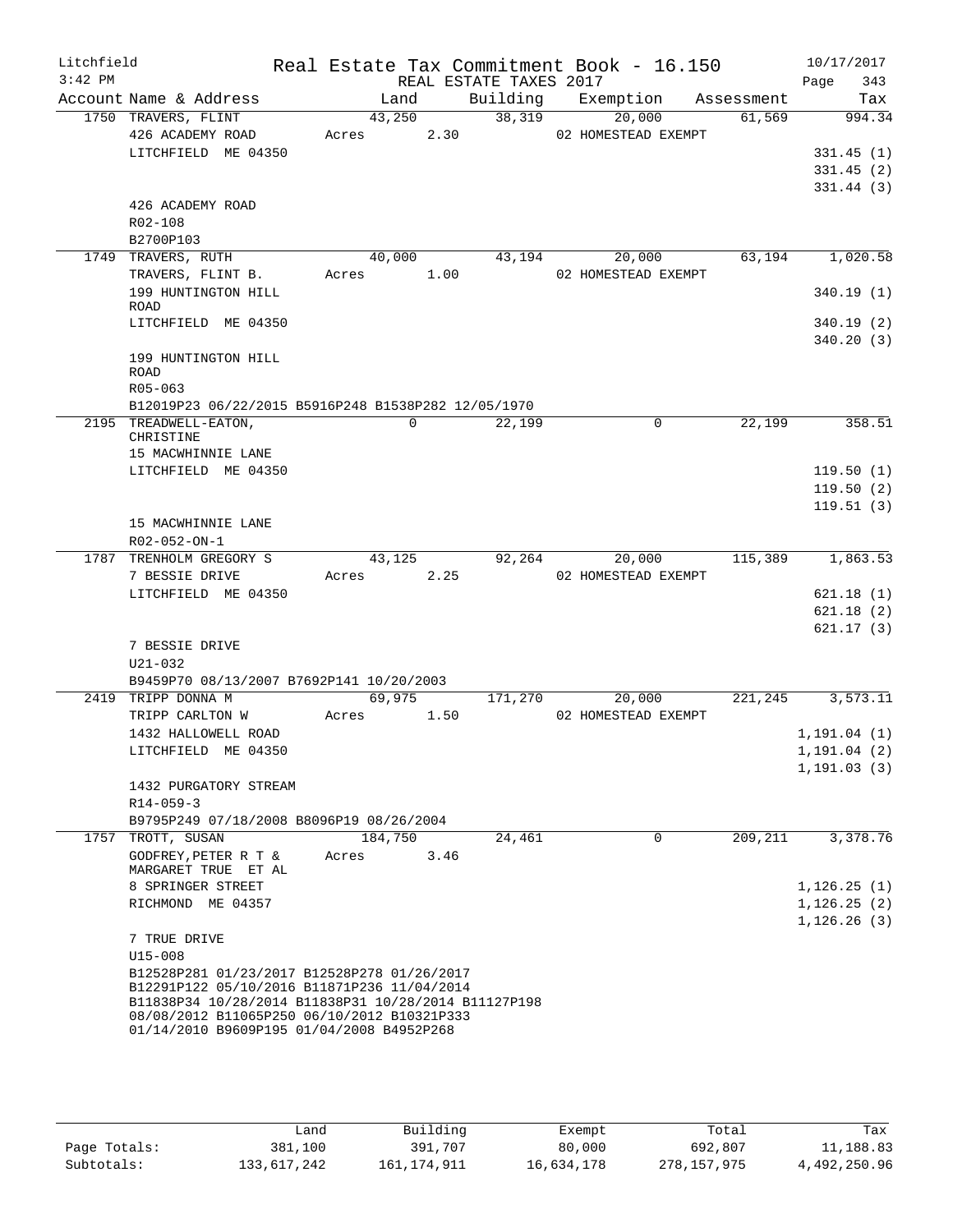| Litchfield<br>$3:42$ PM |                                                                                        |                | REAL ESTATE TAXES 2017 | Real Estate Tax Commitment Book - 16.150 |            | 10/17/2017<br>Page<br>344  |
|-------------------------|----------------------------------------------------------------------------------------|----------------|------------------------|------------------------------------------|------------|----------------------------|
|                         | Account Name & Address                                                                 | Land           | Building               | Exemption                                | Assessment | Tax                        |
|                         | 1545 TROTTER, COLLEEN<br>KRISANN                                                       | 37,200         | 69,279                 | 20,000                                   | 86,479     | 1,396.64                   |
|                         | TROTTER, DALE                                                                          | 0.90<br>Acres  |                        | 02 HOMESTEAD EXEMPT                      |            |                            |
|                         | 24 HARDSCRABBLE ROAD                                                                   |                |                        |                                          |            | 465.55(1)                  |
|                         | LITCHFIELD ME 04350                                                                    |                |                        |                                          |            | 465.55(2)                  |
|                         |                                                                                        |                |                        |                                          |            | 465.54(3)                  |
|                         | 24 HARDSCRABBLE ROAD<br>$U21 - 030$                                                    |                |                        |                                          |            |                            |
|                         | B11458P311 07/24/2013 B11335P194 03/21/2013<br>B5837P240 01/08/1999                    |                |                        |                                          |            |                            |
|                         | 2816 TRUMAN, SHERWOOD N                                                                | 58,033         | 325,066                | 0                                        | 383,099    | 6,187.05                   |
|                         | 3289 GREEN GATE CIRCLE                                                                 | 11.71<br>Acres |                        |                                          |            |                            |
|                         | RAVENNA OH 44266-9091                                                                  |                |                        |                                          |            | 2,062.35(1)                |
|                         |                                                                                        |                |                        |                                          |            | 2,062.35(2)                |
|                         |                                                                                        |                |                        |                                          |            | 2,062.35(3)                |
|                         | 209 LUNTS HILL ROAD                                                                    |                |                        |                                          |            |                            |
|                         | R09-070A                                                                               |                |                        |                                          |            |                            |
|                         | B11703P13 05/29/2014 B11007P274 04/09/2012<br>B10982P322 03/13/2012                    |                |                        |                                          |            |                            |
|                         | 1245 TUFTS, JR, RICHARD D.                                                             | 43,750         | 175,912                | 6,000                                    | 213,662    | 3,450.64                   |
|                         | TUFTS, STACY T.                                                                        | 2.50<br>Acres  |                        | 12 WW2 Vet Res.                          |            |                            |
|                         | 103 BUKER RD                                                                           |                |                        |                                          |            | 1,150.21(1)                |
|                         | LITCHFIELD ME 04350                                                                    |                |                        |                                          |            | 1,150.21(2)                |
|                         |                                                                                        |                |                        |                                          |            | 1, 150.22(3)               |
|                         | 103 BUKER ROAD                                                                         |                |                        |                                          |            |                            |
|                         | R05-054                                                                                |                |                        |                                          |            |                            |
|                         | B12064P299 08/05/2015 B9780P21 07/02/2008 B7042P270<br>08/29/2002 B5859P211 02/04/1999 |                |                        |                                          |            |                            |
|                         | 1304 TUMBIOLO, DEBORAH                                                                 | 41,500         | $\Omega$               | 0                                        | 41,500     | 670.22                     |
|                         | 28751 CREEKWOOD DRIVE                                                                  | Acres<br>7.00  |                        |                                          |            |                            |
|                         | WESLEY CHAPEL FL                                                                       |                |                        |                                          |            | 223.41(1)                  |
|                         | 33545-4326                                                                             |                |                        |                                          |            |                            |
|                         |                                                                                        |                |                        |                                          |            | 223.41 (2)                 |
|                         |                                                                                        |                |                        |                                          |            | 223.40 (3)                 |
|                         | RICHMOND ROAD                                                                          |                |                        |                                          |            |                            |
|                         | R02-059                                                                                |                |                        |                                          |            |                            |
|                         | B5020P141                                                                              |                |                        |                                          |            |                            |
|                         | 2803 TUPPER, JACKSON A II                                                              | 71,750         | 0                      | 0                                        | 71,750     | 1,158.76                   |
|                         | 49 PINKHAM BROOK ROAD                                                                  | 1.00<br>Acres  |                        |                                          |            |                            |
|                         | DURHAM ME 04222                                                                        |                |                        |                                          |            | 386.25(1)                  |
|                         |                                                                                        |                |                        |                                          |            | 386.25(2)                  |
|                         |                                                                                        |                |                        |                                          |            | 386.26(3)                  |
|                         | SAND POND LANE                                                                         |                |                        |                                          |            |                            |
|                         | $U12 - 015$                                                                            |                |                        |                                          |            |                            |
|                         | B12210P72 01/11/2016 B10941P119 01/17/2012<br>1759 TURCOTTE, BERTRAND                  | 81,842         |                        |                                          | 278,443    |                            |
|                         |                                                                                        | 38.00<br>Acres | 216,601                | 20,000                                   |            | 4,496.85                   |
|                         | TURCOTTE, PATRICIA<br>P O BOX 474                                                      |                |                        | 02 HOMESTEAD EXEMPT                      |            |                            |
|                         | SABATTUS ME 04280                                                                      |                |                        |                                          |            | 1,498.95(1)<br>1,498.95(2) |
|                         |                                                                                        |                |                        |                                          |            |                            |
|                         | 68 RICHMOND ROAD                                                                       |                |                        |                                          |            | 1,498.95(3)                |
|                         | R03-068                                                                                |                |                        |                                          |            |                            |
|                         | B3628P237 10/05/1989 B1033P69 05/13/1971 B992P665<br>08/19/1968                        |                |                        |                                          |            |                            |
|                         |                                                                                        |                |                        |                                          |            |                            |

|              | Land        | Building    | Exempt     | Total         | Tax          |
|--------------|-------------|-------------|------------|---------------|--------------|
| Page Totals: | 334,075     | 786,858     | 46,000     | 1,074,933     | 17,360.16    |
| Subtotals:   | 133,951,317 | 161,961,769 | 16,680,178 | 279, 232, 908 | 4,509,611.12 |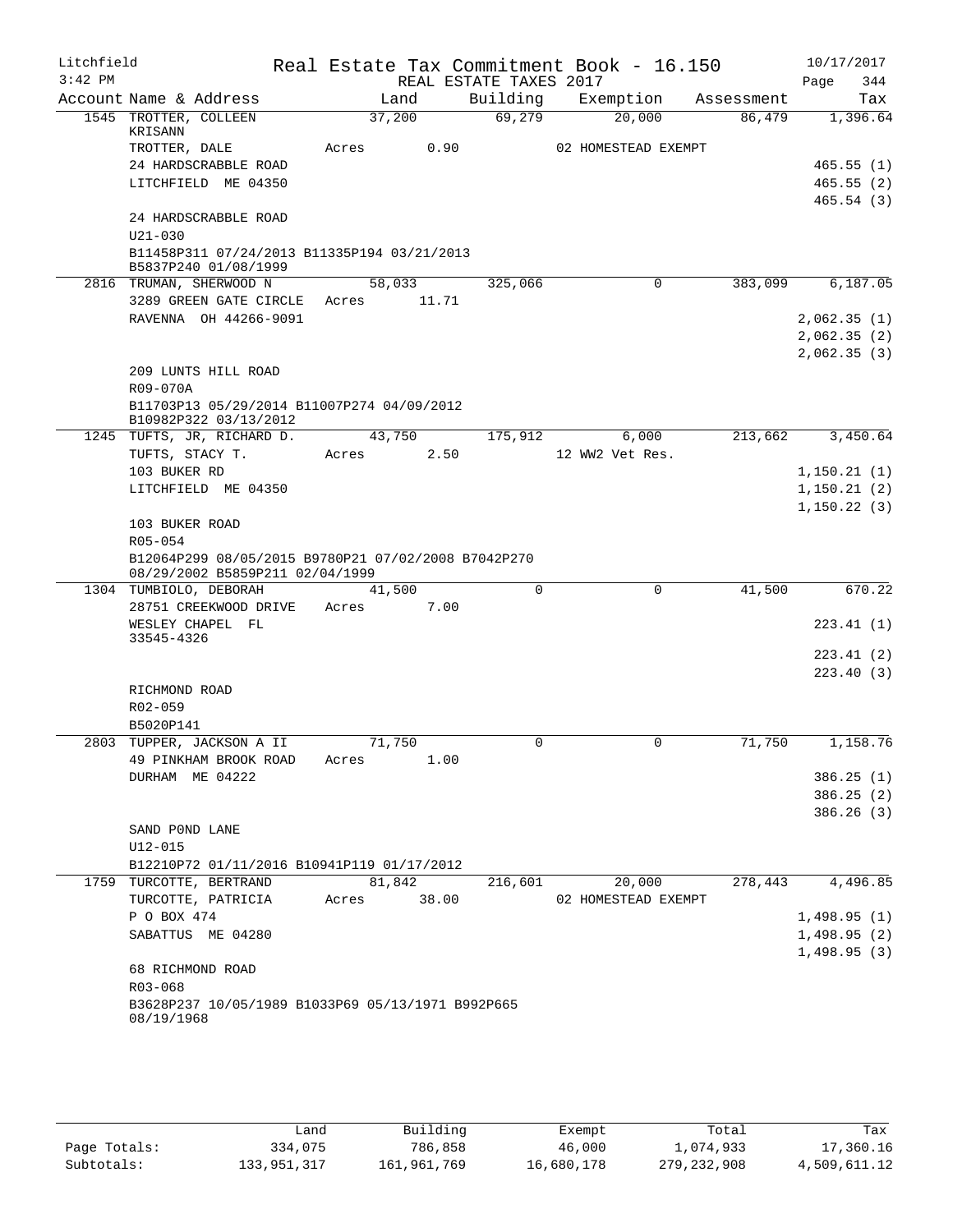| $3:42$ PM<br>REAL ESTATE TAXES 2017<br>Building<br>Account Name & Address<br>Exemption<br>Land<br>Assessment<br>70,748<br>2580 TURCOTTE, DAVID<br>$\Omega$<br>$\Omega$<br>70,748<br>99 LIBBY ROAD<br>LITCHFIELD ME 04350<br>99 LIBBY ROAD<br>R06-033C-ON-2<br>64,843<br>24,830<br>89,673<br>2852 TURCOTTE, DAVID B. SR<br>0<br>1286 SAILING WAY<br>Acres 12.79<br>SUMMERTON SC 29148<br>LIBBY ROAD<br>R06-033C<br>B11665P135 04/13/2014<br>1761 TURCOTTE, JAMES<br>11,834<br>$\Omega$<br>11,834<br>0<br>2116 LISBON ROAD<br>LEWISTON ME 04240-1309 | 10/17/2017             |
|----------------------------------------------------------------------------------------------------------------------------------------------------------------------------------------------------------------------------------------------------------------------------------------------------------------------------------------------------------------------------------------------------------------------------------------------------------------------------------------------------------------------------------------------------|------------------------|
|                                                                                                                                                                                                                                                                                                                                                                                                                                                                                                                                                    | 345<br>Page            |
|                                                                                                                                                                                                                                                                                                                                                                                                                                                                                                                                                    | Tax                    |
|                                                                                                                                                                                                                                                                                                                                                                                                                                                                                                                                                    | 1,142.58               |
|                                                                                                                                                                                                                                                                                                                                                                                                                                                                                                                                                    | 380.86 (1)             |
|                                                                                                                                                                                                                                                                                                                                                                                                                                                                                                                                                    | 380.86 (2)             |
|                                                                                                                                                                                                                                                                                                                                                                                                                                                                                                                                                    | 380.86 (3)             |
|                                                                                                                                                                                                                                                                                                                                                                                                                                                                                                                                                    |                        |
|                                                                                                                                                                                                                                                                                                                                                                                                                                                                                                                                                    |                        |
|                                                                                                                                                                                                                                                                                                                                                                                                                                                                                                                                                    | 1,448.22               |
|                                                                                                                                                                                                                                                                                                                                                                                                                                                                                                                                                    |                        |
|                                                                                                                                                                                                                                                                                                                                                                                                                                                                                                                                                    | 482.74 (1)             |
|                                                                                                                                                                                                                                                                                                                                                                                                                                                                                                                                                    | 482.74 (2)             |
|                                                                                                                                                                                                                                                                                                                                                                                                                                                                                                                                                    | 482.74 (3)             |
|                                                                                                                                                                                                                                                                                                                                                                                                                                                                                                                                                    |                        |
|                                                                                                                                                                                                                                                                                                                                                                                                                                                                                                                                                    |                        |
|                                                                                                                                                                                                                                                                                                                                                                                                                                                                                                                                                    | 191.12                 |
|                                                                                                                                                                                                                                                                                                                                                                                                                                                                                                                                                    |                        |
|                                                                                                                                                                                                                                                                                                                                                                                                                                                                                                                                                    | 63.71(1)               |
|                                                                                                                                                                                                                                                                                                                                                                                                                                                                                                                                                    | 63.71(2)               |
|                                                                                                                                                                                                                                                                                                                                                                                                                                                                                                                                                    | 63.70(3)               |
| 101 GUSTIN ROAD                                                                                                                                                                                                                                                                                                                                                                                                                                                                                                                                    |                        |
| R03-080-ON-1                                                                                                                                                                                                                                                                                                                                                                                                                                                                                                                                       |                        |
| 66,000<br>123,506<br>169,506<br>1762 TURCOTTE, MARK E<br>20,000                                                                                                                                                                                                                                                                                                                                                                                                                                                                                    | 2,737.52               |
| 640 DEAD RIVER RD<br>23.00<br>02 HOMESTEAD EXEMPT<br>Acres                                                                                                                                                                                                                                                                                                                                                                                                                                                                                         |                        |
| BOWDOIN ME 04287                                                                                                                                                                                                                                                                                                                                                                                                                                                                                                                                   | 912.51(1)<br>912.51(2) |
|                                                                                                                                                                                                                                                                                                                                                                                                                                                                                                                                                    | 912.50(3)              |
| 640 DEAD RIVER ROAD                                                                                                                                                                                                                                                                                                                                                                                                                                                                                                                                |                        |
| R01-034                                                                                                                                                                                                                                                                                                                                                                                                                                                                                                                                            |                        |
| B10403P245 04/30/2010 B4124P306                                                                                                                                                                                                                                                                                                                                                                                                                                                                                                                    |                        |
| 2166 TURCOTTE, MARK E &<br>12,500<br>$\Omega$<br>$\mathbf 0$<br>12,500<br>CINDY                                                                                                                                                                                                                                                                                                                                                                                                                                                                    | 201.87                 |
| 640 DEAD RIVER ROAD<br>5.00<br>Acres                                                                                                                                                                                                                                                                                                                                                                                                                                                                                                               |                        |
| BOWDOIN ME 04287                                                                                                                                                                                                                                                                                                                                                                                                                                                                                                                                   | 67.29(1)               |
|                                                                                                                                                                                                                                                                                                                                                                                                                                                                                                                                                    | 67.29(2)               |
|                                                                                                                                                                                                                                                                                                                                                                                                                                                                                                                                                    | 67.29(3)               |
| DEAD RIVER ROAD                                                                                                                                                                                                                                                                                                                                                                                                                                                                                                                                    |                        |
| R01-033D                                                                                                                                                                                                                                                                                                                                                                                                                                                                                                                                           |                        |
| B6433P316 02/06/2001                                                                                                                                                                                                                                                                                                                                                                                                                                                                                                                               |                        |
| 49,900<br>100,509<br>150,409<br>1490 TURCOTTE, REBECCA<br>0                                                                                                                                                                                                                                                                                                                                                                                                                                                                                        | 2,429.11               |
| 5 CEMETERY ROAD<br>5.00<br>Acres<br>MONMOUTH ME 04259                                                                                                                                                                                                                                                                                                                                                                                                                                                                                              | 809.70 (1)             |
|                                                                                                                                                                                                                                                                                                                                                                                                                                                                                                                                                    | 809.70 (2)             |
|                                                                                                                                                                                                                                                                                                                                                                                                                                                                                                                                                    | 809.71 (3)             |
| 448 HUNTINGTON HILL                                                                                                                                                                                                                                                                                                                                                                                                                                                                                                                                |                        |
| ROAD                                                                                                                                                                                                                                                                                                                                                                                                                                                                                                                                               |                        |
| R06-021                                                                                                                                                                                                                                                                                                                                                                                                                                                                                                                                            |                        |
| B12406P154 09/07/2016 B6909P53 07/27/2000                                                                                                                                                                                                                                                                                                                                                                                                                                                                                                          |                        |
| $\mathbf 0$<br>TURCOTTE, RICHARD J.<br>40,600<br>108,669<br>149,269<br>2623<br>SR.                                                                                                                                                                                                                                                                                                                                                                                                                                                                 | 2,410.69               |
| TURCOTTE, EILEEN Y.<br>Acres<br>1.24                                                                                                                                                                                                                                                                                                                                                                                                                                                                                                               |                        |
| P.O. BOX 247                                                                                                                                                                                                                                                                                                                                                                                                                                                                                                                                       | 803.56(1)              |
| LITCHFIELD ME 04350                                                                                                                                                                                                                                                                                                                                                                                                                                                                                                                                | 803.56(2)              |
|                                                                                                                                                                                                                                                                                                                                                                                                                                                                                                                                                    | 803.57(3)              |
| 51 OVERLOOK DRIVE                                                                                                                                                                                                                                                                                                                                                                                                                                                                                                                                  |                        |
| $R12 - 022 - 6$                                                                                                                                                                                                                                                                                                                                                                                                                                                                                                                                    |                        |
| B12480P60 11/30/2016 B10210P91 09/14/2009 B9679P243<br>03/28/2008 B8169P283 10/21/2004                                                                                                                                                                                                                                                                                                                                                                                                                                                             |                        |
|                                                                                                                                                                                                                                                                                                                                                                                                                                                                                                                                                    |                        |
| Building<br>Land<br>Exempt<br>Total<br>Page Totals:<br>440,096<br>20,000<br>233,843<br>653,939                                                                                                                                                                                                                                                                                                                                                                                                                                                     | Tax                    |
| Subtotals:<br>134, 185, 160<br>162, 401, 865<br>16,700,178<br>279,886,847<br>4,520,172.23                                                                                                                                                                                                                                                                                                                                                                                                                                                          | 10,561.11              |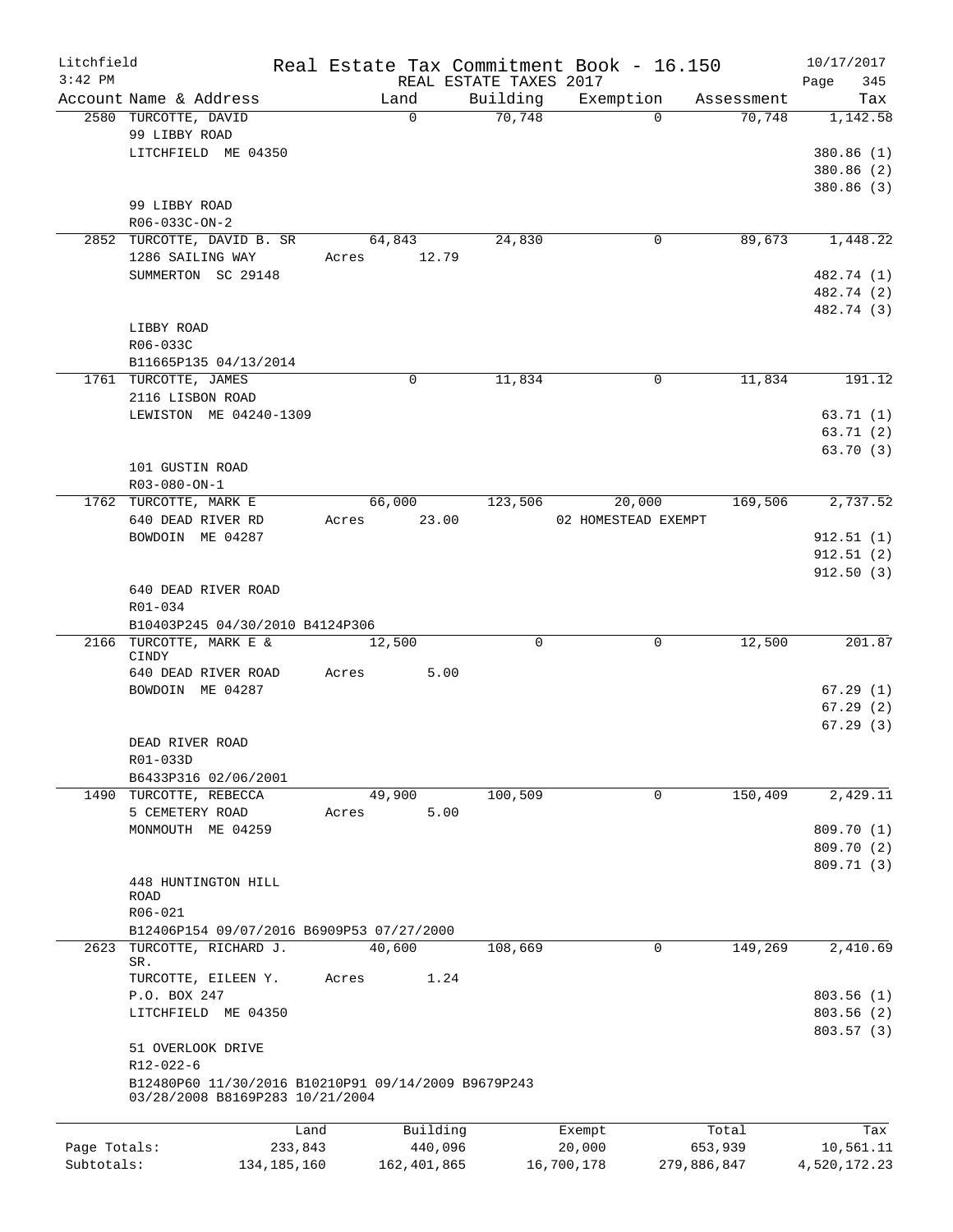| Litchfield |                                                                            |             |        |                        | Real Estate Tax Commitment Book - 16.150 |            |             | 10/17/2017             |
|------------|----------------------------------------------------------------------------|-------------|--------|------------------------|------------------------------------------|------------|-------------|------------------------|
| $3:42$ PM  |                                                                            |             |        | REAL ESTATE TAXES 2017 |                                          |            | Page        | 346                    |
|            | Account Name & Address                                                     | Land        |        |                        | Building Exemption                       | Assessment |             | Tax                    |
|            | 1699 TURCOTTE-BROWN, JARED<br>G.                                           | 74,490      |        | 220,989                | $\Omega$                                 | 295,479    |             | 4,771.99               |
|            | TURCOTTE, ALLYSHA<br>ELIZABETH                                             | Acres       | 40.70  |                        |                                          |            |             |                        |
|            | 43 ELM STREET WEST                                                         |             |        |                        |                                          |            | 1,590.66(1) |                        |
|            | HAMPDEN ME 04444                                                           |             |        |                        |                                          |            | 1,590.66(2) |                        |
|            |                                                                            |             |        |                        |                                          |            | 1,590.67(3) |                        |
|            | 84 RICHMOND ROAD                                                           |             |        |                        |                                          |            |             |                        |
|            | $R03 - 072$                                                                |             |        |                        |                                          |            |             |                        |
|            | B12535P344 02/10/2017 B5310P18 02/13/1997 B2853P235<br>2087 TURMEL, LEEANN |             | 47,500 | 117,248                | 0                                        | 164,748    |             | 2,660.68               |
|            | 75 PINE TREE ROAD                                                          | Acres 4.00  |        |                        |                                          |            |             |                        |
|            | LITCHFIELD ME<br>04350-3800                                                |             |        |                        |                                          |            |             | 886.89 (1)             |
|            |                                                                            |             |        |                        |                                          |            |             | 886.89 (2)             |
|            |                                                                            |             |        |                        |                                          |            |             | 886.90 (3)             |
|            | 75 PINE TREE ROAD                                                          |             |        |                        |                                          |            |             |                        |
|            | R11-006A                                                                   |             |        |                        |                                          |            |             |                        |
|            | B12024P147 06/26/2015 B5641P287 06/09/1998                                 |             |        |                        |                                          |            |             |                        |
|            | 1766 TURNBULL, ANN M                                                       | 35,852      |        | $\Omega$               | $\Omega$                                 | 35,852     |             | 579.01                 |
|            | TURNBULL. JAMES A.<br>697 STEVENSTOWN ROAD                                 | Acres 19.40 |        |                        |                                          |            |             | 193.00(1)              |
|            | LITCHFIELD ME 04350                                                        |             |        |                        |                                          |            |             | 193.00(2)              |
|            |                                                                            |             |        |                        |                                          |            |             | 193.01(3)              |
|            | STEVENSTOWN ROAD                                                           |             |        |                        |                                          |            |             |                        |
|            | R08-010                                                                    |             |        |                        |                                          |            |             |                        |
|            | B11895P128 01/15/2015 B2904P193                                            |             |        |                        |                                          |            |             |                        |
|            | 1765 TURNBULL, ANN M                                                       |             | 57,536 | 109,418                | 20,000                                   | 146,954    |             | 2,373.31               |
|            | TURNBULL, JAMES A.                                                         | Acres 53.00 |        |                        | 02 HOMESTEAD EXEMPT                      |            |             |                        |
|            | 697 STEVENSTOWN ROAD<br>LITCHFIELD ME 04350                                |             |        |                        |                                          |            |             | 791.10(1)<br>791.10(2) |
|            |                                                                            |             |        |                        |                                          |            |             | 791.11(3)              |
|            | 697 STEVENSTOWN ROAD                                                       |             |        |                        |                                          |            |             |                        |
|            | R07-018                                                                    |             |        |                        |                                          |            |             |                        |
|            | B11895P128 01/15/2015 B2904P193                                            |             |        |                        |                                          |            |             |                        |
|            | 895 TUTTLE, HENRY G. &                                                     | 44,450      |        | 129,982                | 20,000                                   | 154,432    |             | 2,494.08               |
|            | <b>ROXANNE</b><br>81 HUNTINGTON HILL ROAD Acres                            |             | 2.78   |                        | 02 HOMESTEAD EXEMPT                      |            |             |                        |
|            | LITCHFIELD ME 04350                                                        |             |        |                        |                                          |            |             | 831.36 (1)             |
|            |                                                                            |             |        |                        |                                          |            |             | 831.36 (2)             |
|            |                                                                            |             |        |                        |                                          |            |             | 831.36(3)              |
|            | 81 HUNTINGTON HILL ROAD                                                    |             |        |                        |                                          |            |             |                        |
|            | R11-042A-1                                                                 |             |        |                        |                                          |            |             |                        |
|            | B6915P165                                                                  |             |        |                        |                                          |            |             |                        |
|            | 2305 TWADELLE, TODD                                                        | 40,000      |        | 76,582                 | 0                                        | 116,582    |             | 1,882.80               |
|            | 33 CHAPMAN DRIVE<br>LITCHFIELD ME 04350                                    | Acres       | 1.00   |                        |                                          |            |             | 627.60(1)              |
|            |                                                                            |             |        |                        |                                          |            |             | 627.60(2)              |
|            |                                                                            |             |        |                        |                                          |            |             | 627.60(3)              |
|            | 33 CHAPMAN DRIVE                                                           |             |        |                        |                                          |            |             |                        |
|            | R12-005-10                                                                 |             |        |                        |                                          |            |             |                        |
|            | B10074P99 05/14/2009 B8953P281 06/22/2006 B7500P64<br>07/01/2003           |             |        |                        |                                          |            |             |                        |
|            |                                                                            |             |        |                        |                                          |            |             |                        |

|              | ∟and        | Building    | Exempt     | Total       | Tax          |
|--------------|-------------|-------------|------------|-------------|--------------|
| Page Totals: | 299,828     | 654,219     | 40,000     | 914,047     | 14,761.87    |
| Subtotals:   | 134,484,988 | 163,056,084 | 16,740,178 | 280,800,894 | 4,534,934.10 |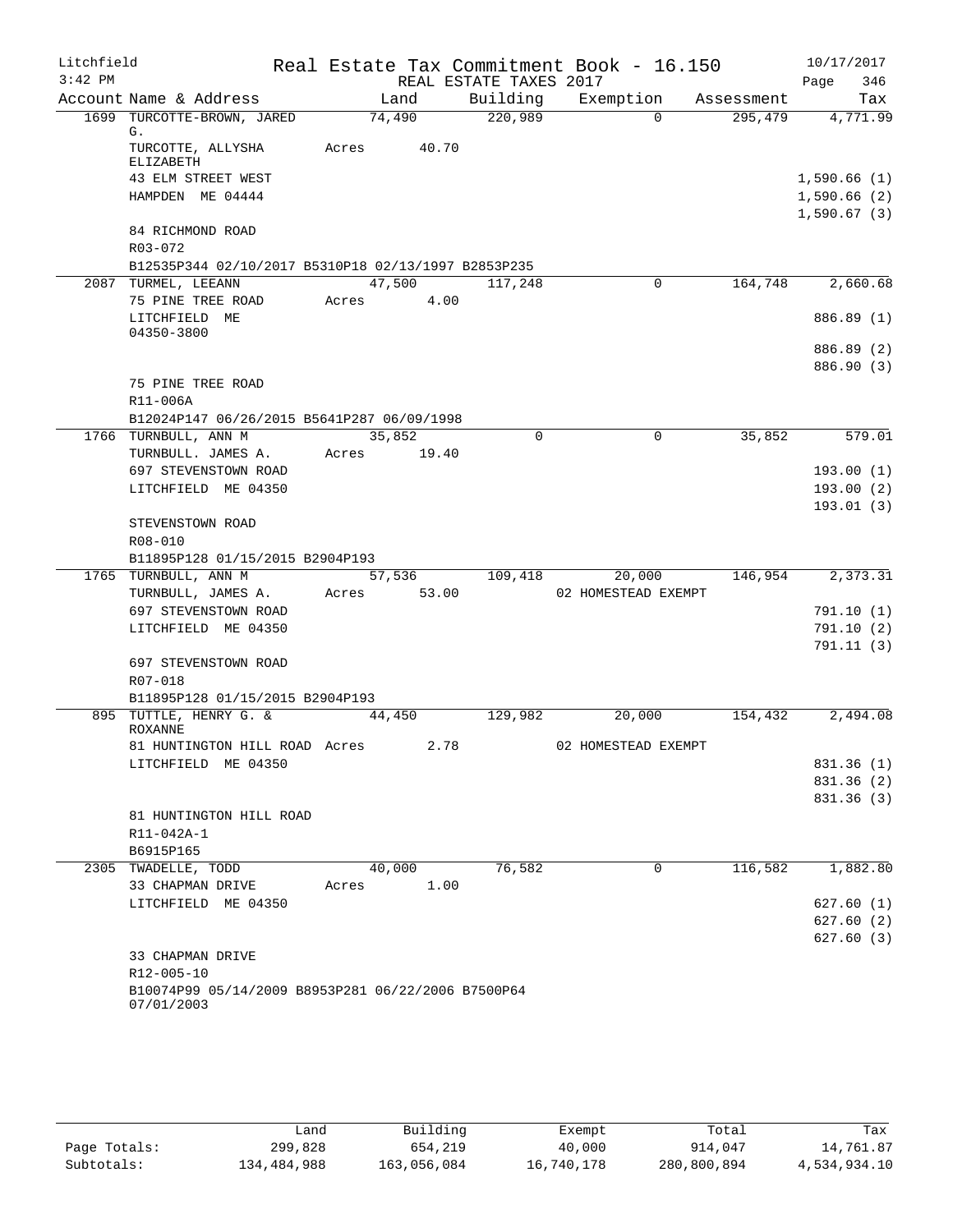| Litchfield                 |                                                                                                                                                                           |                 |                                      |      |                        | Real Estate Tax Commitment Book - 16.150            |                                 | 10/17/2017                                                          |
|----------------------------|---------------------------------------------------------------------------------------------------------------------------------------------------------------------------|-----------------|--------------------------------------|------|------------------------|-----------------------------------------------------|---------------------------------|---------------------------------------------------------------------|
| $3:42$ PM                  |                                                                                                                                                                           |                 |                                      |      | REAL ESTATE TAXES 2017 |                                                     |                                 | 347<br>Page                                                         |
|                            | Account Name & Address                                                                                                                                                    |                 | Land                                 |      |                        | Building Exemption                                  | Assessment                      | Tax                                                                 |
|                            | 1770 TWISS, WILLIAM D<br>264 DENNIS HILL ROAD<br>LITCHFIELD ME 04350                                                                                                      |                 | 76,024<br>Acres 50.00                |      | 87,473                 | 20,000<br>02 HOMESTEAD EXEMPT                       | 143,497                         | 2,317.48<br>772.49(1)<br>772.49(2)                                  |
|                            | 264 DENNIS HILL ROAD<br>R13-019A<br>B4421P344                                                                                                                             |                 |                                      |      |                        |                                                     |                                 | 772.50(3)                                                           |
|                            | 2180 U S CELLULAR<br>CORPORATION<br>PROPERTY TAXES<br>P. O. BOX 31369                                                                                                     |                 | 0                                    |      | 4,158                  | 0                                                   | 4,158                           | 67.15<br>22.38(1)                                                   |
|                            | CHICAGO IL 60631<br>OAK HILL ROAD                                                                                                                                         |                 |                                      |      |                        |                                                     |                                 | 22.38(2)<br>22.39(3)                                                |
|                            | $R04 - 040 - ON - 1$                                                                                                                                                      |                 |                                      |      |                        |                                                     |                                 |                                                                     |
|                            | 1021 UMMAH, KATHY<br>204 STEVENSTOWN ROAD<br>LITCHFIELD ME 04350<br>204 STEVENSTOWN ROAD<br>R10-018A                                                                      | Acres           | 47,500                               | 4.00 | 128,812                | 0                                                   | 176, 312                        | 2,847.44<br>949.15 (1)<br>949.15(2)<br>949.14 (3)                   |
|                            | B12243P100 02/25/2016 B7850P72 03/08/2004                                                                                                                                 |                 |                                      |      |                        |                                                     |                                 |                                                                     |
|                            | 2340 UNDERGUST, LEWIS<br>UNDERGUST ELSIE<br>2351 HALLOWELL ROAD<br>LITCHFIELD ME 04350<br>2351 HALLOWELL ROAD<br>R06-038<br>B7889P45 03/31/2004<br>885 UPHAM, JOHN A.     | Acres           | 50, 550<br>40,788                    | 8.22 | 124,899                | 20,000<br>83,837<br>02 HOMESTEAD EXEMPT<br>20,000   | 145,687                         | 114,387 1,847.35<br>615.78(1)<br>615.78(2)<br>615.79(3)<br>2,352.85 |
|                            | 2071 HALLOWELL ROAD<br>LITCHFIELD ME 04350<br>2071 HALLOWELL ROAD<br>R11-027B<br>B11705P139 06/04/2014 B11031P138 02/27/2012<br>B11009P43 04/11/2012 B6097P308 11/12/1999 | Acres           |                                      | 1.40 |                        | 02 HOMESTEAD EXEMPT                                 |                                 | 784.28 (1)<br>784.28 (2)<br>784.29 (3)                              |
|                            | 45 VACHON, COREY M.                                                                                                                                                       |                 | 42,775                               |      | 166,692                | 0                                                   | 209,467                         | 3,382.89                                                            |
|                            | CHARTIER, PATRICIA C.<br>3 UPPER POND ROAD<br>LITCHFIELD ME 04350<br>3 UPPER POND ROAD<br>R07-031<br>B11160P45 09/05/2012 B9801P308 07/24/2008 B5389P296<br>02/04/2005    | Acres           |                                      | 2.11 |                        |                                                     |                                 | 1,127.63(1)<br>1, 127.63(2)<br>1, 127.63(3)                         |
|                            | 1778 VACHON, DONALD L<br>398 OAKHILL ROAD<br>LITCHFIELD ME 04350<br>398 OAK HILL ROAD<br>R04-037B<br>B3424P278                                                            | Acres           | 41,500                               | 1.60 | 85,868                 | 26,000<br>02 HOMESTEAD EXEMPT<br>03 VETERANS EXEMPT | 101,368                         | 1,637.09<br>545.70 (1)<br>545.70 (2)<br>545.69(3)                   |
| Page Totals:<br>Subtotals: | 134,784,125                                                                                                                                                               | Land<br>299,137 | Building<br>681,739<br>163, 737, 823 |      |                        | Exempt<br>86,000<br>16,826,178                      | Total<br>894,876<br>281,695,770 | Tax<br>14,452.25<br>4,549,386.35                                    |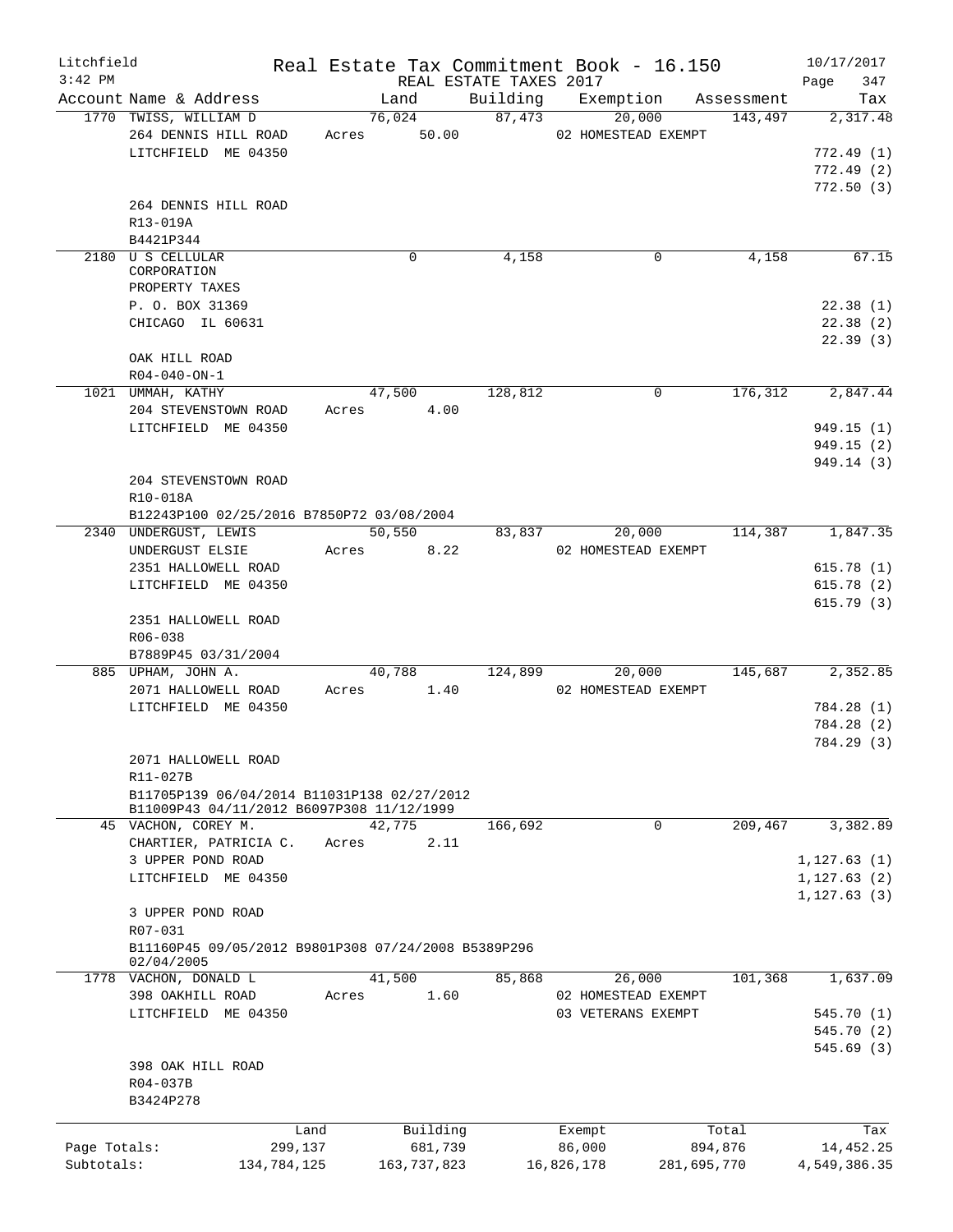| Litchfield<br>$3:42$ PM |                                                                                                          |                       |       | REAL ESTATE TAXES 2017 | Real Estate Tax Commitment Book - 16.150 |            | 10/17/2017<br>Page<br>348  |
|-------------------------|----------------------------------------------------------------------------------------------------------|-----------------------|-------|------------------------|------------------------------------------|------------|----------------------------|
|                         | Account Name & Address                                                                                   | Land                  |       | Building               | Exemption                                | Assessment | Tax                        |
|                         | 1779 VACHON, DONNA L<br>38 LONGBOW COURT                                                                 | 162,875<br>Acres      | 1.22  | 31,680                 | $\Omega$                                 | 194,555    | 3,142.06                   |
|                         | AUBURN ME 04210                                                                                          |                       |       |                        |                                          |            | 1,047.35(1)<br>1,047.35(2) |
|                         |                                                                                                          |                       |       |                        |                                          |            | 1,047.36(3)                |
|                         | 48 RUSTIC DRIVE                                                                                          |                       |       |                        |                                          |            |                            |
|                         | $U27 - 008$                                                                                              |                       |       |                        |                                          |            |                            |
|                         | B4612P220<br>1389 VAILLANCOURT, KEVIN                                                                    | 61,250                |       | 53,064                 | 20,000                                   | 94,314     | 1,523.17                   |
|                         | 1495 HALLOWELL ROAD                                                                                      | Acres                 | 16.00 |                        | 02 HOMESTEAD EXEMPT                      |            |                            |
|                         | LITCHFIELD ME 04350                                                                                      |                       |       |                        |                                          |            | 507.72(1)                  |
|                         |                                                                                                          |                       |       |                        |                                          |            | 507.72(2)                  |
|                         |                                                                                                          |                       |       |                        |                                          |            | 507.73(3)                  |
|                         | 1495 HALLOWELL ROAD                                                                                      |                       |       |                        |                                          |            |                            |
|                         | $U20 - 010$                                                                                              |                       |       |                        |                                          |            |                            |
|                         | B11764P72 08/05/2014 B11748P41 07/14/2014 B11741P96<br>02/04/2014 B11104P1 07/18/2012 B6225P5 01/04/2000 |                       |       |                        |                                          |            |                            |
|                         | 658 VAN NOSTRAND, GINGER                                                                                 | 85,100                |       | $\Omega$               | $\Omega$                                 | 85,100     | 1,374.36                   |
|                         | VAN NOSTRAND, RICHARD                                                                                    | Acres                 | 4.38  |                        |                                          |            |                            |
|                         | 229 WEST GRANBY ROAD                                                                                     |                       |       |                        |                                          |            | 458.12(1)                  |
|                         | GRANBY CT 06035                                                                                          |                       |       |                        |                                          |            | 458.12 (2)                 |
|                         |                                                                                                          |                       |       |                        |                                          |            | 458.12(3)                  |
|                         | HALLOWELL ROAD                                                                                           |                       |       |                        |                                          |            |                            |
|                         | $U18 - 004$                                                                                              |                       |       |                        |                                          |            |                            |
|                         | B12103P147 09/03/2015 B884P197 06/07/1949                                                                |                       |       |                        |                                          |            |                            |
|                         | 2399 VAN NOSTRAND, GINGER &<br>RICHARD                                                                   | 34,200                |       | $\Omega$               | $\mathbf 0$                              | 34,200     | 552.33                     |
|                         | 229 WEST GRANBY ROAD<br>GRANBY CT 06035                                                                  | Acres                 | 3.48  |                        |                                          |            |                            |
|                         |                                                                                                          |                       |       |                        |                                          |            | 184.11(1)<br>184.11(2)     |
|                         |                                                                                                          |                       |       |                        |                                          |            | 184.11(3)                  |
|                         | HALLOWELL ROAD                                                                                           |                       |       |                        |                                          |            |                            |
|                         | $U18-004F$<br>B12103P149 09/03/2015 B11093P237 07/11/2012                                                |                       |       |                        |                                          |            |                            |
|                         | B11092P93 06/28/2012 B11092P90 06/29/2012 B11092P87<br>06/29/2012                                        |                       |       |                        |                                          |            |                            |
|                         | 2100 VAN NOSTRAND, RICHARD                                                                               | 179,650               |       | 103,183                | $\Omega$                                 | 282,833    | 4,567.75                   |
|                         | VAN NOSTRAND GINGER Acres 1.90                                                                           |                       |       |                        |                                          |            |                            |
|                         | 229 W GRANBY RD                                                                                          |                       |       |                        |                                          |            | 1,522.58(1)                |
|                         | GRANBY CT 06035                                                                                          |                       |       |                        |                                          |            | 1,522.58(2)                |
|                         |                                                                                                          |                       |       |                        |                                          |            | 1,522.59(3)                |
|                         | 26 GAMAGE DRIVE                                                                                          |                       |       |                        |                                          |            |                            |
|                         | U18-004B                                                                                                 |                       |       |                        |                                          |            |                            |
|                         | B5771P122 10/19/1998                                                                                     |                       |       |                        |                                          |            |                            |
|                         | 384 VANARSDALE, RUTH J.<br>294 PINE TREE ROAD                                                            | 82,400<br>Acres 59.00 |       | 103,825                | 20,000<br>02 HOMESTEAD EXEMPT            | 166, 225   | 2,684.53                   |
|                         | LITCHFIELD ME 04350                                                                                      |                       |       |                        |                                          |            | 894.84 (1)                 |
|                         |                                                                                                          |                       |       |                        |                                          |            | 894.84 (2)                 |
|                         |                                                                                                          |                       |       |                        |                                          |            | 894.85 (3)                 |
|                         | 294 PINE TREE ROAD                                                                                       |                       |       |                        |                                          |            |                            |
|                         | R10-035                                                                                                  |                       |       |                        |                                          |            |                            |
|                         | B2633P159 12/08/2003                                                                                     |                       |       |                        |                                          |            |                            |

|              | Land        | Building    | Exempt     | Total       | Tax          |
|--------------|-------------|-------------|------------|-------------|--------------|
| Page Totals: | 605,475     | 291,752     | 40,000     | 857,227     | 13,844.20    |
| Subtotals:   | 135,389,600 | 164,029,575 | 16,866,178 | 282,552,997 | 4,563,230.55 |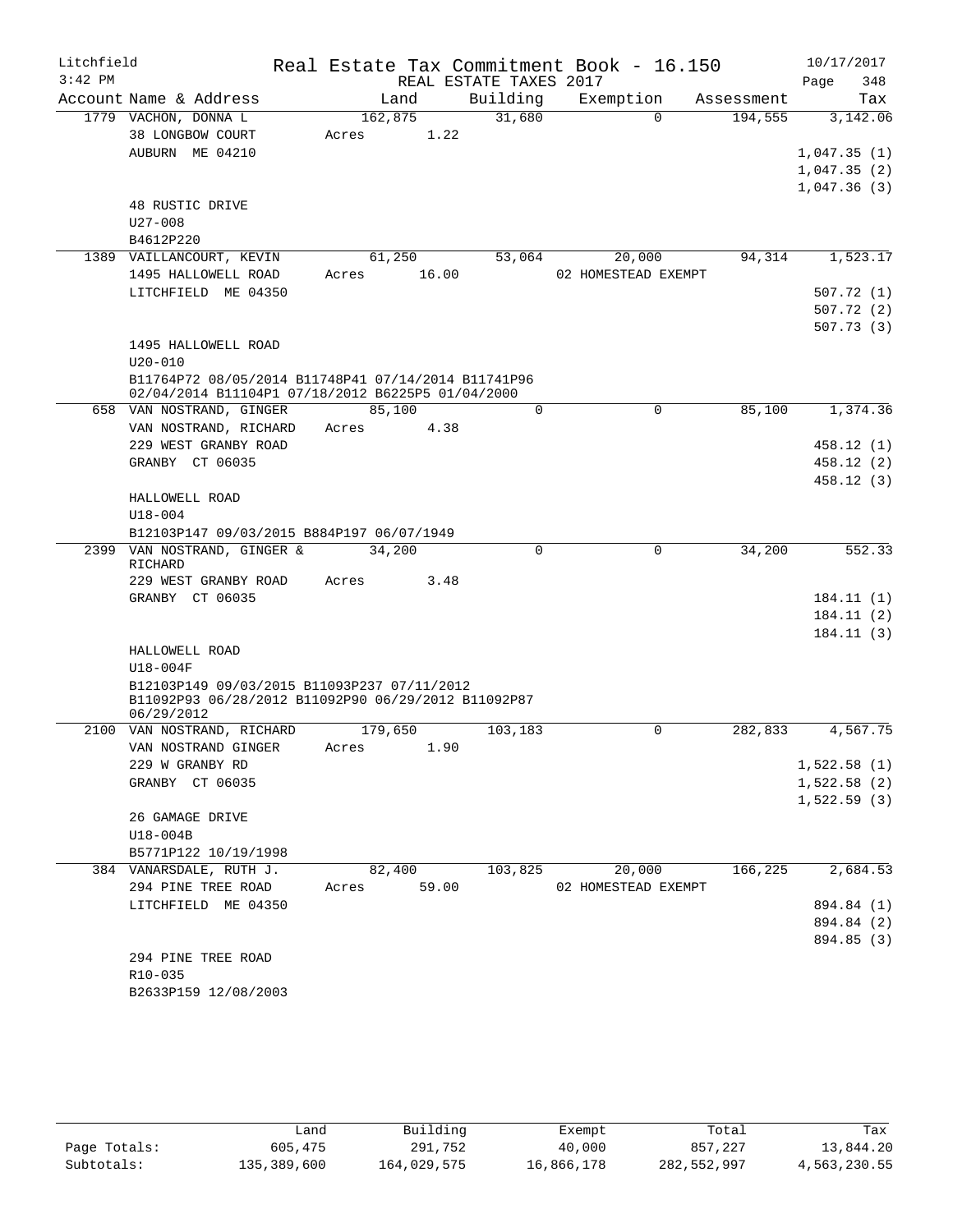| Litchfield |                                                       |            |        |                        | Real Estate Tax Commitment Book - 16.150 |         | 10/17/2017             |
|------------|-------------------------------------------------------|------------|--------|------------------------|------------------------------------------|---------|------------------------|
| $3:42$ PM  |                                                       |            |        | REAL ESTATE TAXES 2017 |                                          |         | 349<br>Page            |
|            | Account Name & Address                                | Land       |        |                        | Building Exemption Assessment            |         | Tax                    |
|            | 1783 VANDENBOSSCHE, DAVID                             | 69,725     |        | 112,000                | 20,000                                   | 161,725 | 2,611.86               |
|            | VANDENBOSSCHE, SANDRA Acres 31.85 02 HOMESTEAD EXEMPT |            |        |                        |                                          |         |                        |
|            | J<br>862 PLAINS ROAD                                  |            |        |                        |                                          |         | 870.62(1)              |
|            | LITCHFIELD ME 04350                                   |            |        |                        |                                          |         | 870.62 (2)             |
|            |                                                       |            |        |                        |                                          |         | 870.62(3)              |
|            | 862 PLAINS ROAD                                       |            |        |                        |                                          |         |                        |
|            | R09-040                                               |            |        |                        |                                          |         |                        |
|            | 2071 VANDENBOSSCHE, THOMAS J 48,600                   |            |        | 142,700                | 20,000                                   | 171,300 | 2,766.49               |
|            | PO BOX 233                                            |            |        |                        | Acres 5.00 02 HOMESTEAD EXEMPT           |         |                        |
|            | LITCHFIELD ME 04350                                   |            |        |                        |                                          |         | 922.16(1)              |
|            |                                                       |            |        |                        |                                          |         | 922.16(2)              |
|            |                                                       |            |        |                        |                                          |         | 922.17(3)              |
|            | 100 THORNTON LANE                                     |            |        |                        |                                          |         |                        |
|            | R06-023D                                              |            |        |                        |                                          |         |                        |
|            | B5364P114 05/20/1997                                  |            |        |                        |                                          |         |                        |
|            | 2660 VANDERWEIDE, BRADLEY L. 70,000                   |            |        | 72,657                 | $\mathbf 0$                              | 142,657 | 2,303.91               |
|            | RIDOLFO, ALFRED C.                                    | Acres 1.00 |        |                        |                                          |         |                        |
|            | 113 WASHINGTON PLACE                                  |            |        |                        |                                          |         | 767.97(1)              |
|            | NEW YORK NY 10014                                     |            |        |                        |                                          |         | 767.97(2)              |
|            |                                                       |            |        |                        |                                          |         | 767.97(3)              |
|            | 24 LINTONIA DRIVE                                     |            |        |                        |                                          |         |                        |
|            | $U13 - 013 - 14$                                      |            |        |                        |                                          |         |                        |
|            | B12532P175 02/07/2017 B11728P115 07/01/2014           |            |        |                        |                                          |         |                        |
|            | 1793 VANNAH JR, DONALD K 40,750                       |            |        |                        | 65,223<br>20,000                         | 85,973  | 1,388.46               |
|            | 291 BUKER ROAD                                        | Acres 1.30 |        |                        | 02 HOMESTEAD EXEMPT                      |         |                        |
|            | LITCHFIELD ME 04350                                   |            |        |                        |                                          |         | 462.82(1)              |
|            |                                                       |            |        |                        |                                          |         | 462.82(2)<br>462.82(3) |
|            | 291 BUKER ROAD                                        |            |        |                        |                                          |         |                        |
|            | $R05 - 047$                                           |            |        |                        |                                          |         |                        |
|            | B6449P246                                             |            |        |                        |                                          |         |                        |
|            | 2092 VANNAH TIMOTHY                                   |            | 38,600 |                        | 57,329<br>20,000                         | 75,929  | 1,226.25               |
|            | P O BOX 195                                           |            |        |                        | Acres 1.00 02 HOMESTEAD EXEMPT           |         |                        |
|            | LITCHFIELD ME 04350                                   |            |        |                        |                                          |         | 408.75(1)              |
|            |                                                       |            |        |                        |                                          |         | 408.75(2)              |
|            |                                                       |            |        |                        |                                          |         | 408.75(3)              |
|            | 47 THORNTON LANE                                      |            |        |                        |                                          |         |                        |
|            | R06-023B-1                                            |            |        |                        |                                          |         |                        |
|            | B9164P284 11/22/2006 B9152P205 11/17/2006 B5704P109   |            |        |                        |                                          |         |                        |
|            | 08/17/1998                                            |            |        |                        |                                          |         |                        |
|            | 2294 VANNAH, DARRYL & ANGELA                          | 42,500     |        | 88,974                 | $\Omega$                                 | 131,474 | 2,123.31               |
|            | 2433 HALLOWELL ROAD                                   | Acres      | 2.00   |                        |                                          |         |                        |
|            | LITCHFIELD ME 04350                                   |            |        |                        |                                          |         | 707.77 (1)             |
|            |                                                       |            |        |                        |                                          |         | 707.77(2)              |
|            |                                                       |            |        |                        |                                          |         | 707.77(3)              |
|            | 2433 HALLOWELL ROAD<br>R06-010B                       |            |        |                        |                                          |         |                        |
|            | B11963P91 04/17/2015 B7035P276 08/22/2002             |            |        |                        |                                          |         |                        |
|            |                                                       |            |        |                        |                                          |         |                        |

|              | Land        | Building    | Exempt     | Total       | Tax          |
|--------------|-------------|-------------|------------|-------------|--------------|
| Page Totals: | 310,175     | 538,883     | 80,000     | 769,058     | 12,420.28    |
| Subtotals:   | 135,699,775 | 164,568,458 | 16,946,178 | 283,322,055 | 4,575,650.83 |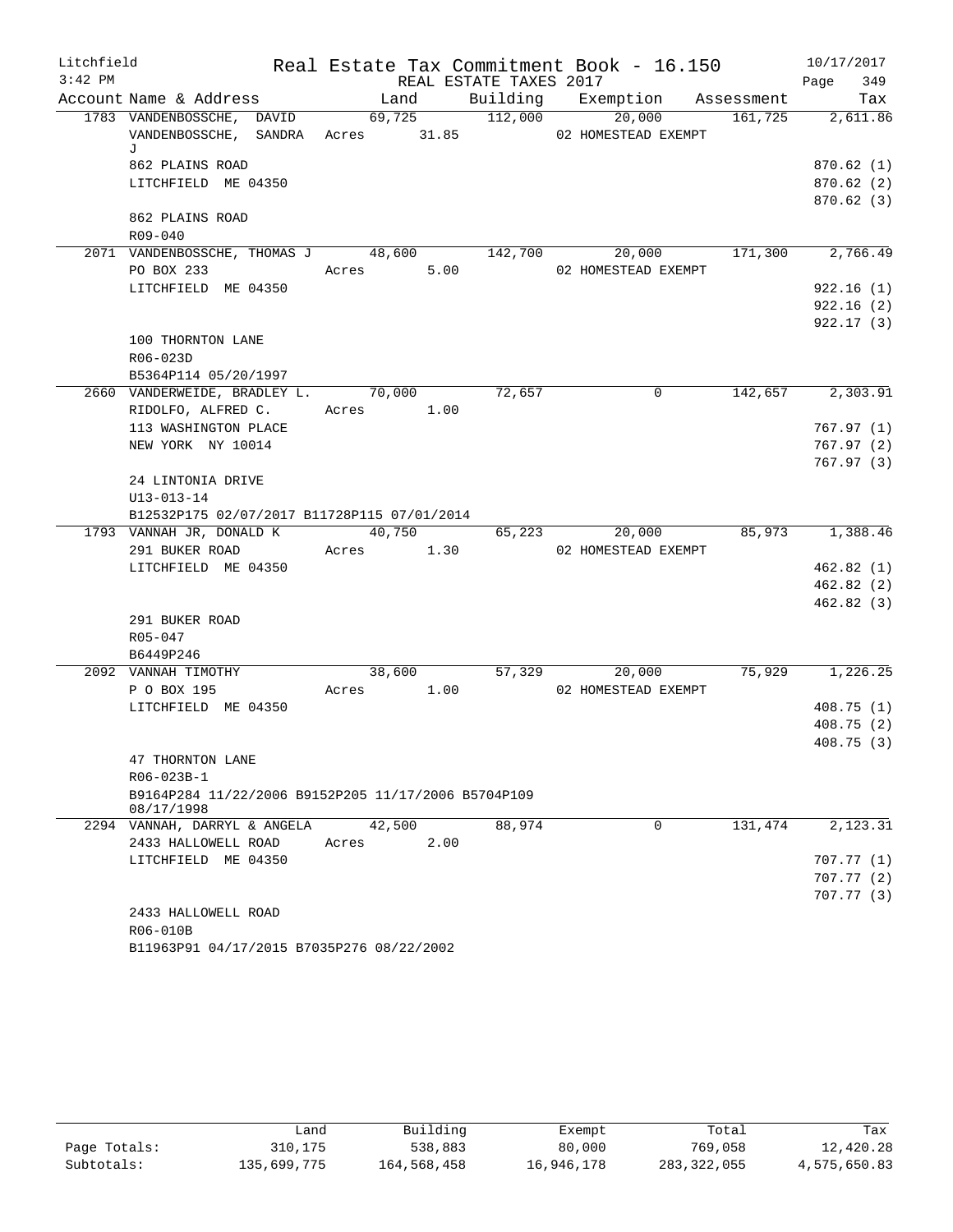| Litchfield |                                              |                 |      |                        | Real Estate Tax Commitment Book - 16.150 |            | 10/17/2017             |
|------------|----------------------------------------------|-----------------|------|------------------------|------------------------------------------|------------|------------------------|
| $3:42$ PM  |                                              |                 |      | REAL ESTATE TAXES 2017 |                                          |            | Page<br>350            |
|            | Account Name & Address                       | Land            |      | Building               | Exemption                                | Assessment | Tax                    |
|            | 1789 VANNAH, DONALD K<br>558 HUNTINGTON HILL | 43,000<br>Acres | 2.20 | 30,527                 | 20,000<br>02 HOMESTEAD EXEMPT            | 53,527     | 864.46                 |
|            | ROAD<br>LITCHFIELD ME 04350                  |                 |      |                        |                                          |            | 288.15(1)              |
|            |                                              |                 |      |                        |                                          |            | 288.15(2)              |
|            |                                              |                 |      |                        |                                          |            | 288.16(3)              |
|            | 558 HUNTINGTON HILL<br>ROAD                  |                 |      |                        |                                          |            |                        |
|            | R06-030                                      |                 |      |                        |                                          |            |                        |
|            | B1077P494                                    |                 |      |                        |                                          |            |                        |
|            | 2765 VANNAH, KATHLEEN M                      | 38,600          |      | $\Omega$               | $\mathbf 0$                              | 38,600     | 623.39                 |
|            | VANNAH, RUSSELL E                            | Acres           | 5.80 |                        |                                          |            |                        |
|            | 49 WOODLAND LANE                             |                 |      |                        |                                          |            | 207.80(1)              |
|            | Litchfield ME 04350                          |                 |      |                        |                                          |            | 207.80(2)              |
|            |                                              |                 |      |                        |                                          |            | 207.79(3)              |
|            | WOODLAND LANE                                |                 |      |                        |                                          |            |                        |
|            | R11-042G                                     |                 |      |                        |                                          |            |                        |
|            | B10424P259 05/24/2010                        |                 |      |                        |                                          |            |                        |
|            | 189 VANNAH, KATHLEEN M &<br>RUSSELL E        | 53,310          |      | 92,177                 | $\mathbf 0$                              | 145,487    | 2,349.62               |
|            | 49 WOODLAND LANE                             | Acres           | 8.21 |                        |                                          |            |                        |
|            | LITCHFIELD ME 04350                          |                 |      |                        |                                          |            | 783.21(1)              |
|            |                                              |                 |      |                        |                                          |            | 783.21(2)              |
|            |                                              |                 |      |                        |                                          |            | 783.20(3)              |
|            | 49 WOODLAND LANE                             |                 |      |                        |                                          |            |                        |
|            | R11-042E<br>B6611P208 08/30/2001             |                 |      |                        |                                          |            |                        |
|            | 1790 VANNAH, LINDA M                         | 39,600          |      | 82,941                 | 20,000                                   | 102,541    | 1,656.04               |
|            | P O BOX 195                                  | Acres           | 1.40 |                        | 02 HOMESTEAD EXEMPT                      |            |                        |
|            | LITCHFIELD ME 04350                          |                 |      |                        |                                          |            | 552.01(1)              |
|            |                                              |                 |      |                        |                                          |            | 552.01(2)              |
|            |                                              |                 |      |                        |                                          |            | 552.02(3)              |
|            | 27 THORNTON LANE                             |                 |      |                        |                                          |            |                        |
|            | R06-023B                                     |                 |      |                        |                                          |            |                        |
|            | B4112P219                                    |                 |      |                        |                                          |            |                        |
|            | 514 VANNAH, RUSSELL                          | $\Omega$        |      | 9,424                  | $\mathbf 0$                              | 9,424      | 152.20                 |
|            | 558 HUNTINGTON HILL                          |                 |      |                        |                                          |            |                        |
|            | ROAD                                         |                 |      |                        |                                          |            |                        |
|            | LITCHFIELD ME 04350                          |                 |      |                        |                                          |            | 50.73(1)               |
|            |                                              |                 |      |                        |                                          |            | 50.73(2)               |
|            |                                              |                 |      |                        |                                          |            | 50.74(3)               |
|            | 24 BUSH LANE                                 |                 |      |                        |                                          |            |                        |
|            | R03-006-ON-10                                |                 |      |                        |                                          |            |                        |
|            | 1146 VANNAH, STACEY L.                       | 45,010          |      | $\mathbf 0$            | $\mathbf 0$                              | 45,010     | 726.91                 |
|            | VANNAH, DONALD S.                            | Acres           | 0.18 |                        |                                          |            |                        |
|            | 17 PELICAN DRIVE                             |                 |      |                        |                                          |            | 242.30(1)              |
|            | LITCHFIELD ME 04350                          |                 |      |                        |                                          |            | 242.30(2)<br>242.31(3) |
|            | WHIPPOORWILL ROAD                            |                 |      |                        |                                          |            |                        |
|            | U24-002                                      |                 |      |                        |                                          |            |                        |
|            | B12196P215 12/30/2015 B1556P269              |                 |      |                        |                                          |            |                        |
|            |                                              |                 |      |                        |                                          |            |                        |

|              | ∟and        | Building    | Exempt     | Total       | Tax          |
|--------------|-------------|-------------|------------|-------------|--------------|
| Page Totals: | 219,520     | 215,069     | 40,000     | 394,589     | 6,372.62     |
| Subtotals:   | 135,919,295 | 164,783,527 | 16,986,178 | 283,716,644 | 4,582,023.45 |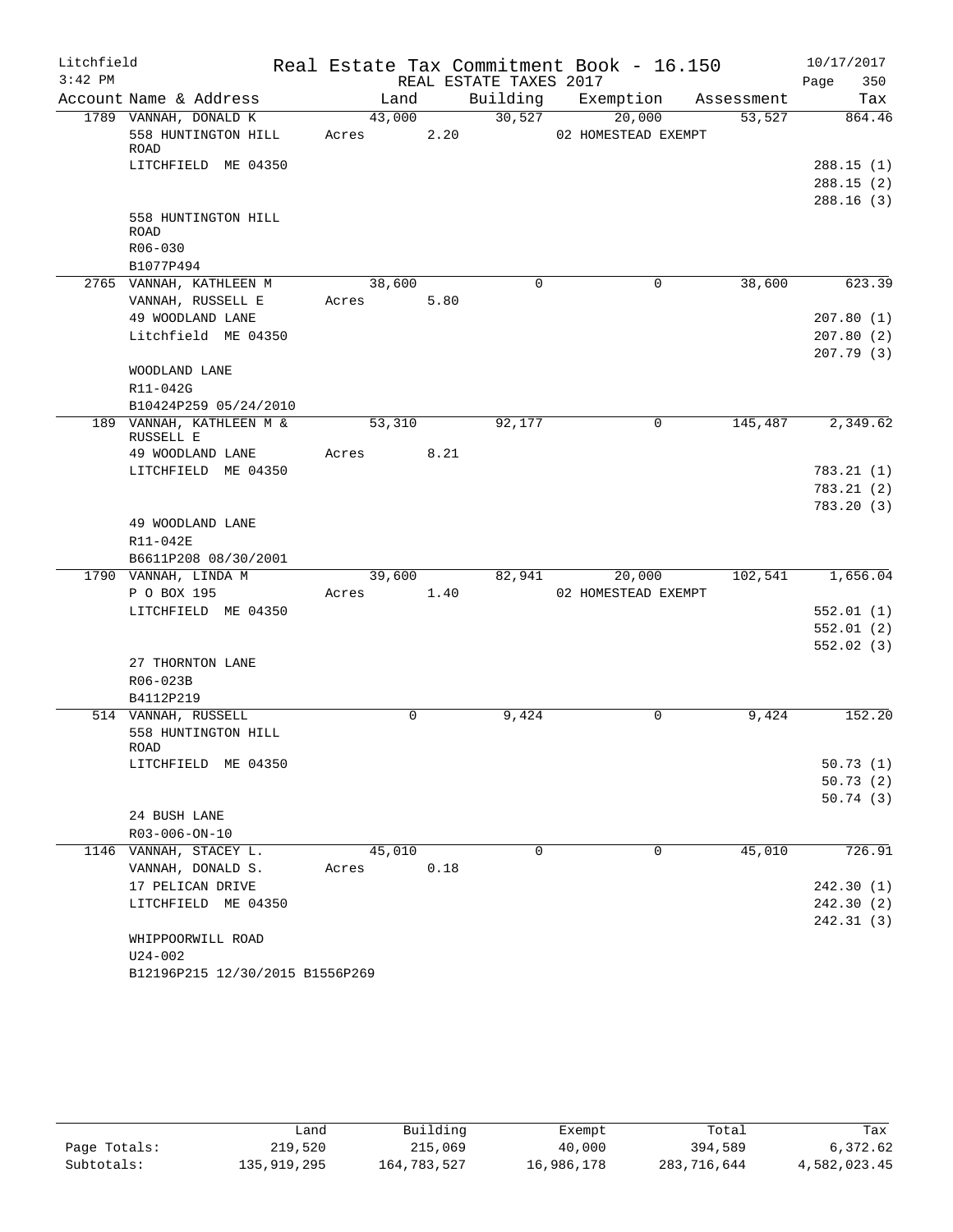| Litchfield |                                                                       |                  |      |                        | Real Estate Tax Commitment Book - 16.150 |            | 10/17/2017  |
|------------|-----------------------------------------------------------------------|------------------|------|------------------------|------------------------------------------|------------|-------------|
| $3:42$ PM  |                                                                       |                  |      | REAL ESTATE TAXES 2017 |                                          |            | 351<br>Page |
|            | Account Name & Address                                                | Land             |      | Building               | Exemption                                | Assessment | Tax         |
|            | 1145 VANNAH, STACEY L.                                                | 48,550           |      | $\Omega$               | $\Omega$                                 | 48,550     | 784.08      |
|            | VANNAH, DONALD F.                                                     | Acres            | 1.58 |                        |                                          |            |             |
|            | 17 PELICAN DRIVE                                                      |                  |      |                        |                                          |            | 261.36(1)   |
|            | LITCHFIELD ME 04350                                                   |                  |      |                        |                                          |            | 261.36(2)   |
|            |                                                                       |                  |      |                        |                                          |            | 261.36(3)   |
|            | PELICAN DRIVE                                                         |                  |      |                        |                                          |            |             |
|            | $U24 - 021$                                                           |                  |      |                        |                                          |            |             |
|            | B12196P215 12/30/2015 B1556P269                                       |                  |      | 90,203                 | 0                                        | 108,321    | 1,749.38    |
|            | 1517 VANNAH, STACEY L.<br>VANNAH DONALD F SR                          | 18,118<br>Acres  | 0.23 |                        |                                          |            |             |
|            | 17 PELICAN DRIVE                                                      |                  |      |                        |                                          |            | 583.13(1)   |
|            | LITCHFIELD ME 04350                                                   |                  |      |                        |                                          |            | 583.13(2)   |
|            |                                                                       |                  |      |                        |                                          |            | 583.12(3)   |
|            | 17 PELICAN DRIVE                                                      |                  |      |                        |                                          |            |             |
|            | $U24 - 020$                                                           |                  |      |                        |                                          |            |             |
|            | B6020P41 08/19/0999                                                   |                  |      |                        |                                          |            |             |
|            | 1516 VANNAH, STACEY L. &                                              | 62,350           |      | 1,567                  | 0                                        | 63,917     | 1,032.26    |
|            | DONALD F., SR.                                                        |                  |      |                        |                                          |            |             |
|            | 17 PELICAN DRIVE                                                      | Acres            | 4.60 |                        |                                          |            |             |
|            | LITCHFIELD ME 04350                                                   |                  |      |                        |                                          |            | 344.09(1)   |
|            |                                                                       |                  |      |                        |                                          |            | 344.09(2)   |
|            |                                                                       |                  |      |                        |                                          |            | 344.08(3)   |
|            | PURGATORY STREAM                                                      |                  |      |                        |                                          |            |             |
|            | $U24 - 018$                                                           |                  |      |                        |                                          |            |             |
|            | B12261P183 03/28/2016 B6020P41 08/19/1999<br>1515 VANNAH, STACEY L. & |                  |      | $\Omega$               | 0                                        | 17,605     | 284.32      |
|            | DONALD F., SR.                                                        | 17,605           |      |                        |                                          |            |             |
|            | 17 PELICAN DRIVE                                                      | Acres            | 0.07 |                        |                                          |            |             |
|            | LITCHFIELD ME 04350                                                   |                  |      |                        |                                          |            | 94.77 (1)   |
|            |                                                                       |                  |      |                        |                                          |            | 94.77 (2)   |
|            |                                                                       |                  |      |                        |                                          |            | 94.78 (3)   |
|            | WHIPPOORWILL ROAD                                                     |                  |      |                        |                                          |            |             |
|            | $U24 - 001$                                                           |                  |      |                        |                                          |            |             |
|            | B6020P41 09/09/1999                                                   |                  |      |                        |                                          |            |             |
|            | 1794 VANWINKLE, CHARLES P                                             | 57,650           |      | 18,955                 | 0                                        | 76,605     | 1,237.17    |
|            | 637 BRENTWOOD DRIVE                                                   | Acres            | 0.25 |                        |                                          |            |             |
|            | VINELAND NJ 08361                                                     |                  |      |                        |                                          |            | 412.39(1)   |
|            |                                                                       |                  |      |                        |                                          |            | 412.39 (2)  |
|            |                                                                       |                  |      |                        |                                          |            | 412.39(3)   |
|            | 108 JIMMY POND LANE                                                   |                  |      |                        |                                          |            |             |
|            | $U08 - 002$                                                           |                  |      |                        |                                          |            |             |
|            | B4294P248                                                             |                  |      |                        |                                          |            |             |
|            | 1713 VARANELLI NANCY RUTH<br>VARANELLI MICHAEL                        | 179,488<br>Acres | 0.68 | 22,026                 | 0                                        | 201,514    | 3, 254.45   |
|            | 857 1ST AVENUE                                                        |                  |      |                        |                                          |            | 1,084.82(1) |
|            | FRANKLIN SQUARE NY                                                    |                  |      |                        |                                          |            | 1,084.82(2) |
|            | 11010                                                                 |                  |      |                        |                                          |            |             |
|            |                                                                       |                  |      |                        |                                          |            | 1,084.81(3) |
|            | 6 WILBUR DRIVE                                                        |                  |      |                        |                                          |            |             |
|            | U29-008B                                                              |                  |      |                        |                                          |            |             |
|            | B9166P319 11/10/2006 B8137P98 09/20/2004 B4257P53                     |                  |      |                        |                                          |            |             |

|              | ∟and        | Building    | Exempt     | Total         | Tax          |
|--------------|-------------|-------------|------------|---------------|--------------|
| Page Totals: | 383,761     | 132,751     |            | 516,512       | 8,341.66     |
| Subtotals:   | 136,303,056 | 164,916,278 | 16,986,178 | 284, 233, 156 | 4,590,365.11 |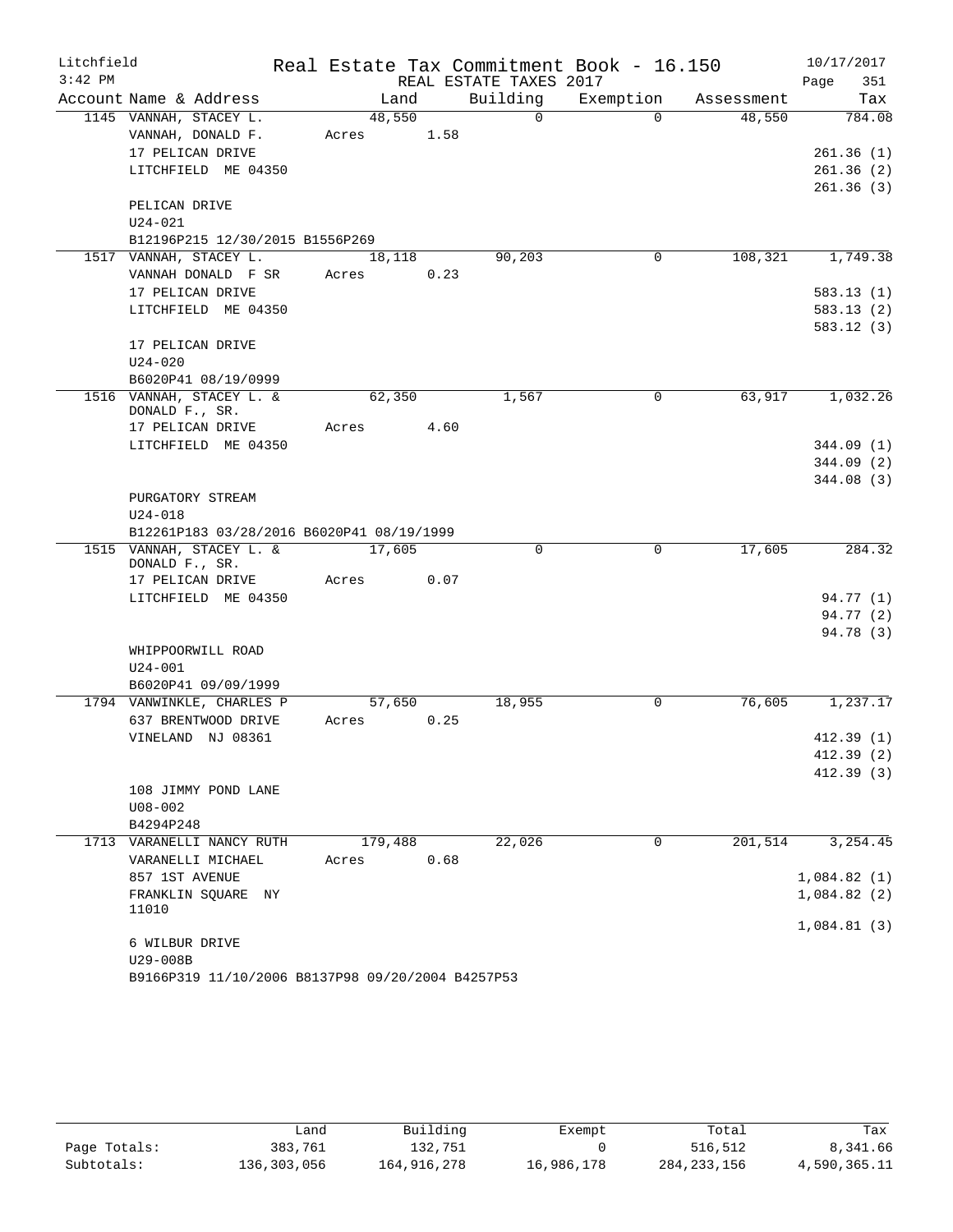| Litchfield |                                                                              |        |       |                        | Real Estate Tax Commitment Book - 16.150 |            | 10/17/2017  |
|------------|------------------------------------------------------------------------------|--------|-------|------------------------|------------------------------------------|------------|-------------|
| $3:42$ PM  |                                                                              |        |       | REAL ESTATE TAXES 2017 |                                          |            | Page<br>352 |
|            | Account Name & Address                                                       | Land   |       | Building               | Exemption                                | Assessment | Tax         |
|            | 1714 VARANELLI, NANCY<br>TATTERSALL, ROBERT, CAROL Acres<br>TATTERSALL-DAVIS | 68,306 | 56.00 | $\Omega$               | $\Omega$                                 | 68,306     | 1,103.14    |
|            | (TRUSTEE)<br>857 1ST AVENUE                                                  |        |       |                        |                                          |            | 367.71 (1)  |
|            | FRANKLIN SQUARE<br>NY<br>11010                                               |        |       |                        |                                          |            | 367.71(2)   |
|            | PEACEPIPE DRIVE                                                              |        |       |                        |                                          |            | 367.72 (3)  |
|            | R14-004<br>B11972P28 05/06/2015 B9780P38 07/02/2008 B2049P43                 |        |       |                        |                                          |            |             |
|            | 10/20/1981 B2047P296<br>1518 VICKERY, DONALD R.                              | 52,700 |       | 110,642                | 20,000                                   | 143,342    | 2,314.97    |
|            | TURNER PATRICIA L                                                            | Acres  | 6.20  |                        | 02 HOMESTEAD EXEMPT                      |            |             |
|            | PO BOX 45                                                                    |        |       |                        |                                          |            | 771.66 (1)  |
|            | 37 STEVENSTOWN ROAD                                                          |        |       |                        |                                          |            | 771.66(2)   |
|            | LITCHFIELD ME 04350                                                          |        |       |                        |                                          |            | 771.65(3)   |
|            | 37 STEVENSTOWN ROAD                                                          |        |       |                        |                                          |            |             |
|            | $R13 - 038$                                                                  |        |       |                        |                                          |            |             |
|            | B7375P318 04/28/2003                                                         |        |       |                        |                                          |            |             |
| 2598       | VINCENT DAWN M                                                               | 44,275 |       | 94,897                 | 20,000                                   | 119,172    | 1,924.63    |
|            | MURPHY MICHAEL L                                                             | Acres  | 2.71  |                        | 02 HOMESTEAD EXEMPT                      |            |             |
|            | 2630 HALLOWELL ROAD                                                          |        |       |                        |                                          |            | 641.54(1)   |
|            | LITCHFIELD ME 04350                                                          |        |       |                        |                                          |            | 641.54 (2)  |
|            |                                                                              |        |       |                        |                                          |            | 641.55(3)   |
|            | 2630 HALLOWELL ROAD                                                          |        |       |                        |                                          |            |             |
|            | R02-031A                                                                     |        |       |                        |                                          |            |             |
|            | B8864P64 04/10/2006                                                          |        |       |                        |                                          |            |             |
|            | 1441 VINCENT, ARNOLD T.                                                      | 59,474 |       | 33,672                 | 0                                        | 93,146     | 1,504.31    |
|            | VINCENT, CAROLE T.                                                           | Acres  | 0.14  |                        |                                          |            |             |
|            | 188 BROADMOOR LANE                                                           |        |       |                        |                                          |            | 501.44 (1)  |
|            | ROTONDA WEST FL 33947                                                        |        |       |                        |                                          |            | 501.44(2)   |
|            | 91 ROSSER DRIVE                                                              |        |       |                        |                                          |            | 501.43 (3)  |
|            | U17-015                                                                      |        |       |                        |                                          |            |             |
|            | B11499P113 08/13/2013 B11482P218 08/15/2013<br>B6917P324                     |        |       |                        |                                          |            |             |
|            | 2524 VOORHEES KENNETH                                                        | 32,000 |       | 0                      | 0                                        | 32,000     | 516.80      |
|            | SCHNECKENBURGER MARY                                                         | Acres  | 2.60  |                        |                                          |            |             |
|            | 73 FERRIN ROAD                                                               |        |       |                        |                                          |            | 172.27(1)   |
|            | LITCHFIELD ME 04350                                                          |        |       |                        |                                          |            | 172.27(2)   |
|            | FERRIN ROAD                                                                  |        |       |                        |                                          |            | 172.26(3)   |
|            | R03-115                                                                      |        |       |                        |                                          |            |             |
|            | B3131P252 04/08/1987                                                         |        |       |                        |                                          |            |             |
|            | 2525 VOORHEES KENNETH                                                        | 34,250 |       | 0                      | 0                                        | 34,250     | 553.14      |
|            | SCHNECKENBURGER MARY                                                         | Acres  | 3.50  |                        |                                          |            |             |
|            | 73 FERRIN ROAD                                                               |        |       |                        |                                          |            | 184.38 (1)  |
|            | LITCHFIELD ME 04350                                                          |        |       |                        |                                          |            | 184.38 (2)  |
|            |                                                                              |        |       |                        |                                          |            | 184.38 (3)  |
|            | FERRIN ROAD                                                                  |        |       |                        |                                          |            |             |
|            | R03-116                                                                      |        |       |                        |                                          |            |             |
|            | B3131P252 04/08/1987                                                         |        |       |                        |                                          |            |             |
|            |                                                                              |        |       |                        |                                          |            |             |

|              | Land        | Building      | Exempt     | Total       | Tax          |
|--------------|-------------|---------------|------------|-------------|--------------|
| Page Totals: | 291,005     | 239,211       | 40,000     | 490,216     | 7,916.99     |
| Subtotals:   | 136,594,061 | 165, 155, 489 | 17,026,178 | 284,723,372 | 4,598,282.10 |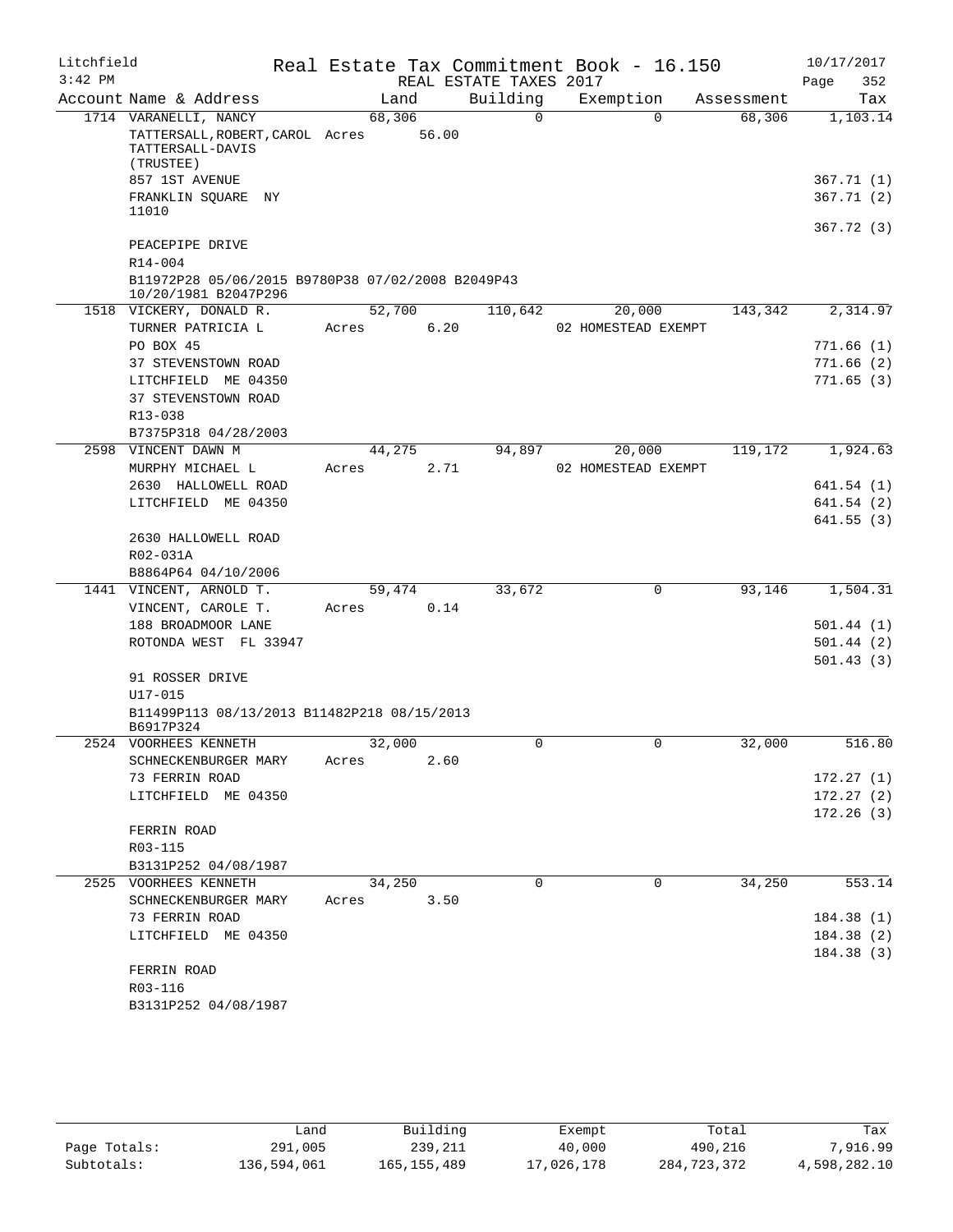| Litchfield |                                                                                         |        |                  |      |         | Real Estate Tax Commitment Book - 16.150 |         | 10/17/2017  |
|------------|-----------------------------------------------------------------------------------------|--------|------------------|------|---------|------------------------------------------|---------|-------------|
| $3:42$ PM  |                                                                                         |        |                  |      |         | REAL ESTATE TAXES 2017                   |         | Page<br>353 |
|            | Account Name & Address                                                                  |        | Land             |      |         | Building Exemption Assessment            |         | Tax         |
|            | 1800 VOORHEES, KENNETH                                                                  |        | 44,250           |      | 85,480  | 20,000                                   | 109,730 | 1,772.14    |
|            | SCHNECKENBURGER MARY                                                                    |        | Acres 2.70       |      |         | 02 HOMESTEAD EXEMPT                      |         |             |
|            | 73 FERRIN ROAD                                                                          |        |                  |      |         |                                          |         | 590.71(1)   |
|            | LITCHFIELD ME 04350                                                                     |        |                  |      |         |                                          |         | 590.71 (2)  |
|            |                                                                                         |        |                  |      |         |                                          |         | 590.72 (3)  |
|            | 73 FERRIN ROAD                                                                          |        |                  |      |         |                                          |         |             |
|            | R03-114                                                                                 |        |                  |      |         |                                          |         |             |
|            | B3131P252 04/08/1987                                                                    |        |                  |      |         |                                          |         |             |
|            | 1801 VOORHEES, KENNETH S                                                                | 44,265 |                  |      | 374     | 0                                        | 44,639  | 720.92      |
|            | 73 FERRIN ROAD                                                                          |        | Acres 11.22      |      |         |                                          |         |             |
|            | LITCHFIELD ME 04350                                                                     |        |                  |      |         |                                          |         | 240.31(1)   |
|            |                                                                                         |        |                  |      |         |                                          |         | 240.31(2)   |
|            |                                                                                         |        |                  |      |         |                                          |         | 240.30 (3)  |
|            | FERRIN ROAD                                                                             |        |                  |      |         |                                          |         |             |
|            | R03-111                                                                                 |        |                  |      |         |                                          |         |             |
|            | B4420P184                                                                               |        |                  |      |         |                                          |         |             |
|            | 1802 VYE, KATHRYN E                                                                     |        | 43,750           |      | 32,265  | 0                                        | 76,015  | 1,227.64    |
|            | VYE, CARLETON                                                                           | Acres  |                  | 2.50 |         |                                          |         |             |
|            | 46 WENTZELL ROAD                                                                        |        |                  |      |         |                                          |         | 409.21(1)   |
|            | LITCHFIELD ME 04350                                                                     |        |                  |      |         |                                          |         | 409.21(2)   |
|            |                                                                                         |        |                  |      |         |                                          |         | 409.22(3)   |
|            | 46 WENTZELL ROAD                                                                        |        |                  |      |         |                                          |         |             |
|            | R03-085B                                                                                |        |                  |      |         |                                          |         |             |
|            | B10569P19 10/22/2010                                                                    |        |                  |      |         |                                          |         |             |
|            | 695 WADDELL, THOMAS E.                                                                  |        | $112,325$ 76,780 |      |         | 26,000                                   | 163,105 | 2,634.15    |
|            | DUNN, MARILYN                                                                           |        | Acres 2.35       |      |         | 02 HOMESTEAD EXEMPT                      |         |             |
|            | 39 GORDON LANE                                                                          |        |                  |      |         | 03 VETERANS EXEMPT                       |         | 878.05(1)   |
|            | LITCHFIELD ME 04350                                                                     |        |                  |      |         |                                          |         | 878.05 (2)  |
|            |                                                                                         |        |                  |      |         |                                          |         | 878.05 (3)  |
|            | 39 GORDON LANE                                                                          |        |                  |      |         |                                          |         |             |
|            | R09-017                                                                                 |        |                  |      |         |                                          |         |             |
|            | B9668P37 03/17/2008 B4731P244 07/25/1994                                                |        |                  |      |         |                                          |         |             |
|            | 1803 WADE, NATHANIAL J.                                                                 |        | 56,879           |      | 53,399  | 26,000                                   | 84,278  | 1,361.09    |
|            | WADE, AMANDA J.                                                                         |        | Acres 31.00      |      |         | 02 HOMESTEAD EXEMPT                      |         |             |
|            | 126 HUNTINGTON HILL                                                                     |        |                  |      |         | 03 VETERANS EXEMPT                       |         | 453.70 (1)  |
|            | ROAD                                                                                    |        |                  |      |         |                                          |         |             |
|            | LITCHFIELD ME 04350                                                                     |        |                  |      |         |                                          |         | 453.70 (2)  |
|            |                                                                                         |        |                  |      |         |                                          |         | 453.69 (3)  |
|            | 126 HUNTINGTON HILL                                                                     |        |                  |      |         |                                          |         |             |
|            | ROAD<br>R11-039                                                                         |        |                  |      |         |                                          |         |             |
|            | B12324P286 06/10/2016 B1741P67                                                          |        |                  |      |         |                                          |         |             |
| 1187       | WAGNER, TODD R.                                                                         |        | 198,900          |      | 148,379 | 0                                        | 347,279 | 5,608.56    |
|            | BONN-WAGNER, BRIDGETTE                                                                  | Acres  |                  | 1.02 |         |                                          |         |             |
|            | М.                                                                                      |        |                  |      |         |                                          |         |             |
|            | 469C FLAMINGO STREET                                                                    |        |                  |      |         |                                          |         | 1,869.52(1) |
|            | PHILADELPHIA PA 19128                                                                   |        |                  |      |         |                                          |         | 1,869.52(2) |
|            |                                                                                         |        |                  |      |         |                                          |         | 1,869.52(3) |
|            | 138 MANCHESTER LANE                                                                     |        |                  |      |         |                                          |         |             |
|            | U11-049                                                                                 |        |                  |      |         |                                          |         |             |
|            | B11370P26 04/25/2013 B10518P289 09/02/2010 B9913P310<br>11/21/2008 B5341P302 01/22/1997 |        |                  |      |         |                                          |         |             |

|              | Land        | Building    | Exempt     | Total       | Tax          |
|--------------|-------------|-------------|------------|-------------|--------------|
| Page Totals: | 500,369     | 396,677     | 72,000     | 825,046     | 13,324.50    |
| Subtotals:   | 137,094,430 | 165,552,166 | 17,098,178 | 285,548,418 | 4,611,606.60 |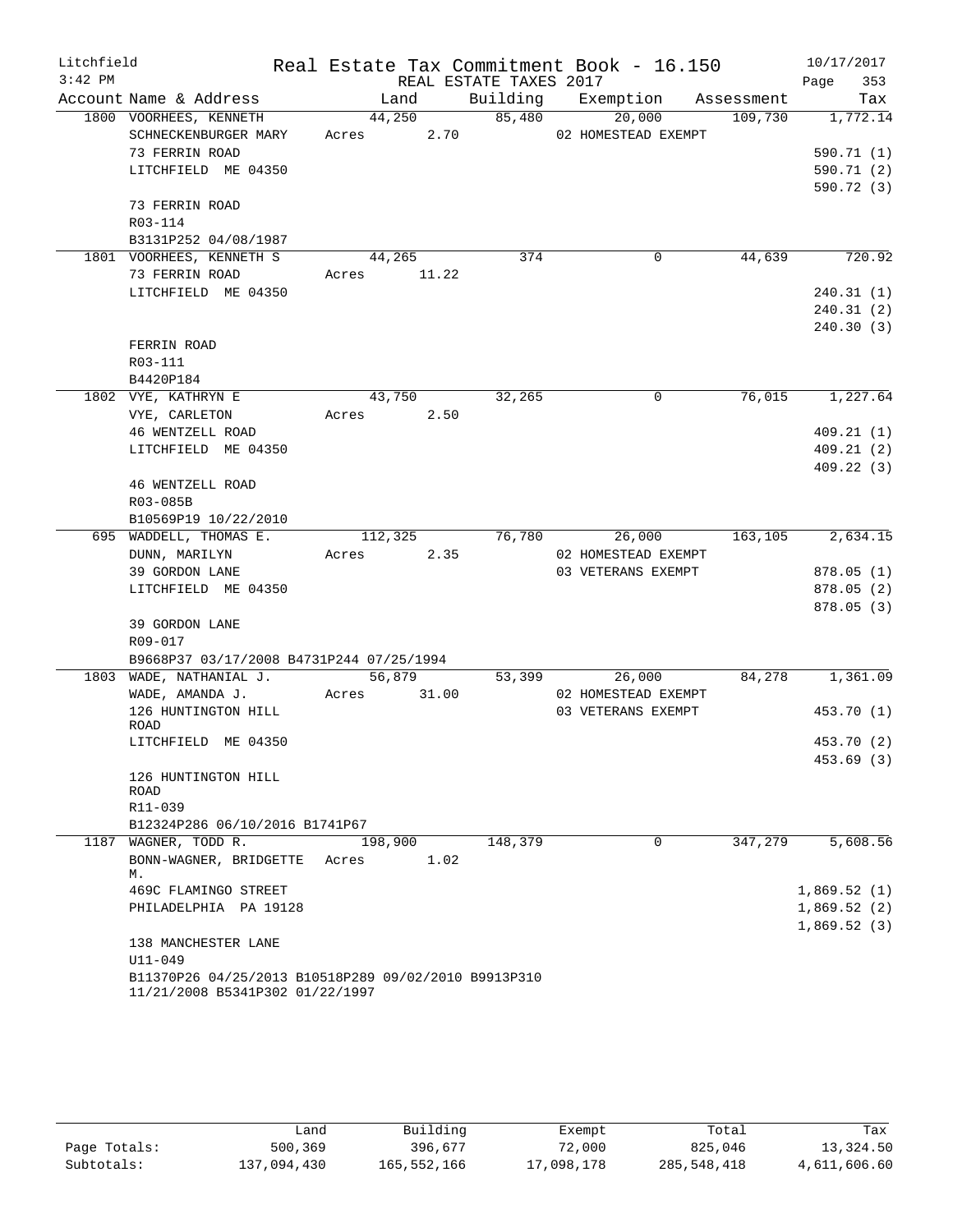| Litchfield   |                                            |         |          |                                    | Real Estate Tax Commitment Book - 16.150 |            | 10/17/2017         |
|--------------|--------------------------------------------|---------|----------|------------------------------------|------------------------------------------|------------|--------------------|
| $3:42$ PM    | Account Name & Address                     | Land    |          | REAL ESTATE TAXES 2017<br>Building | Exemption                                | Assessment | 354<br>Page<br>Tax |
|              | 2406 WALKER RALPH                          | 40,025  |          | 67,081                             | 26,000                                   | 81,106     | 1,309.86           |
|              |                                            |         |          |                                    |                                          |            |                    |
|              | WALKER FLORENCE H                          | Acres   | 1.01     |                                    | 02 HOMESTEAD EXEMPT                      |            |                    |
|              | 222 RICHMOND ROAD                          |         |          |                                    | 03 VETERANS EXEMPT                       |            | 436.62(1)          |
|              | LITCHFIELD ME 04350                        |         |          |                                    |                                          |            | 436.62(2)          |
|              |                                            |         |          |                                    |                                          |            | 436.62 (3)         |
|              | 222 RICHMOND ROAD                          |         |          |                                    |                                          |            |                    |
|              | R03-095A                                   |         |          |                                    |                                          |            |                    |
|              | B9162P172 11/04/2006                       |         |          |                                    |                                          |            |                    |
|              | 881 WALKO, DAVID B                         | 34,400  |          | 115,416                            | 20,000                                   | 129,816    | 2,096.53           |
|              | 315 BUKER ROAD                             | Acres   | 0.80     |                                    | 02 HOMESTEAD EXEMPT                      |            |                    |
|              | LITCHFIELD ME 04350                        |         |          |                                    |                                          |            | 698.84 (1)         |
|              |                                            |         |          |                                    |                                          |            | 698.84 (2)         |
|              |                                            |         |          |                                    |                                          |            | 698.85 (3)         |
|              | 315 BUKER ROAD                             |         |          |                                    |                                          |            |                    |
|              | R05-041                                    |         |          |                                    |                                          |            |                    |
|              | B12242P271 10/08/2008 B6838P99             |         |          |                                    |                                          |            |                    |
|              | 2349 WALLACE, BRYAN M.                     | 30,500  |          | $\Omega$                           | $\mathbf 0$                              | 30,500     | 492.57             |
|              |                                            |         |          |                                    |                                          |            |                    |
|              | WALLACE, JAMES                             | Acres   | 2.00     |                                    |                                          |            |                    |
|              | 3 HARMONY LANE                             |         |          |                                    |                                          |            | 164.19(1)          |
|              | APT.#22                                    |         |          |                                    |                                          |            | 164.19(2)          |
|              | LEWISTON ME 04210                          |         |          |                                    |                                          |            | 164.19(3)          |
|              | WEST ROAD                                  |         |          |                                    |                                          |            |                    |
|              | R03-034                                    |         |          |                                    |                                          |            |                    |
|              | B11019P265 03/28/2012 B7677P267 09/29/2003 |         |          |                                    |                                          |            |                    |
|              | 1812 WARD, STEPHEN                         | 385,850 |          | 393,280                            | $\mathbf 0$                              | 779,130    | 12,582.95          |
|              | WARD DEBORAH                               | Acres   | 22.00    |                                    |                                          |            |                    |
|              | 575 OSGOOD ST                              |         |          |                                    |                                          |            | 4, 194.32(1)       |
|              | APT 3101                                   |         |          |                                    |                                          |            | 4, 194.32(2)       |
|              | NORTH ANDOVER MA 02712                     |         |          |                                    |                                          |            | 4, 194.31(3)       |
|              | 65 STEVENS DRIVE                           |         |          |                                    |                                          |            |                    |
|              | $U27 - 005$                                |         |          |                                    |                                          |            |                    |
|              |                                            |         |          |                                    |                                          |            |                    |
|              | B3800P71 09/14/1990                        |         |          |                                    |                                          |            |                    |
|              | 339 WARDWELL, CHARLES D                    | 43,930  |          | 14,236                             | 20,000                                   | 38,166     | 616.38             |
|              | 1582 HALLOWELL ROAD                        | Acres   | 4.93     |                                    | 02 HOMESTEAD EXEMPT                      |            |                    |
|              | LITCHFIELD ME 04350                        |         |          |                                    |                                          |            | 205.46(1)          |
|              |                                            |         |          |                                    |                                          |            | 205.46(2)          |
|              |                                            |         |          |                                    |                                          |            | 205.46(3)          |
|              | 1582 HALLOWELL ROAD                        |         |          |                                    |                                          |            |                    |
|              | R12-006                                    |         |          |                                    |                                          |            |                    |
|              | B7832P237 02/13/2004                       |         |          |                                    |                                          |            |                    |
|              | 2336 WARDWELL, CHARLES D.                  | 38,075  |          | $\mathbf 0$                        | $\mathbf 0$                              | 38,075     | 614.91             |
|              | 1582 HALLOWELL ROAD                        | Acres   | 5.03     |                                    |                                          |            |                    |
|              | LITCHFIELD ME 04350                        |         |          |                                    |                                          |            | 204.97(1)          |
|              |                                            |         |          |                                    |                                          |            | 204.97(2)          |
|              |                                            |         |          |                                    |                                          |            | 204.97(3)          |
|              | 1570 HALLOWELL ROAD                        |         |          |                                    |                                          |            |                    |
|              |                                            |         |          |                                    |                                          |            |                    |
|              | R12-006A                                   |         |          |                                    |                                          |            |                    |
|              | B7832P109                                  |         |          |                                    |                                          |            |                    |
|              | 1814 WARDWELL, RICHARD K JR                | 42,875  |          | 148,139                            | 20,000                                   | 171,014    | 2,761.88           |
|              | 1566 HALLOWELL ROAD                        | Acres   | 2.15     |                                    | 02 HOMESTEAD EXEMPT                      |            |                    |
|              | LITCHFIELD ME 04350                        |         |          |                                    |                                          |            | 920.63(1)          |
|              |                                            |         |          |                                    |                                          |            | 920.63(2)          |
|              |                                            |         |          |                                    |                                          |            | 920.62(3)          |
|              | 1566 HALLOWELL ROAD                        |         |          |                                    |                                          |            |                    |
|              | R14-062A                                   |         |          |                                    |                                          |            |                    |
|              | B9278P44 03/09/2007 B4328P153              |         |          |                                    |                                          |            |                    |
|              |                                            |         |          |                                    |                                          |            |                    |
|              |                                            |         |          |                                    |                                          |            |                    |
|              | Land                                       |         | Building |                                    | Exempt                                   | Total      | Tax                |
| Page Totals: | 615,655                                    |         | 738,152  |                                    | 86,000                                   | 1,267,807  | 20,475.08          |

Subtotals: 137,710,085 166,290,318 17,184,178 286,816,225 4,632,081.68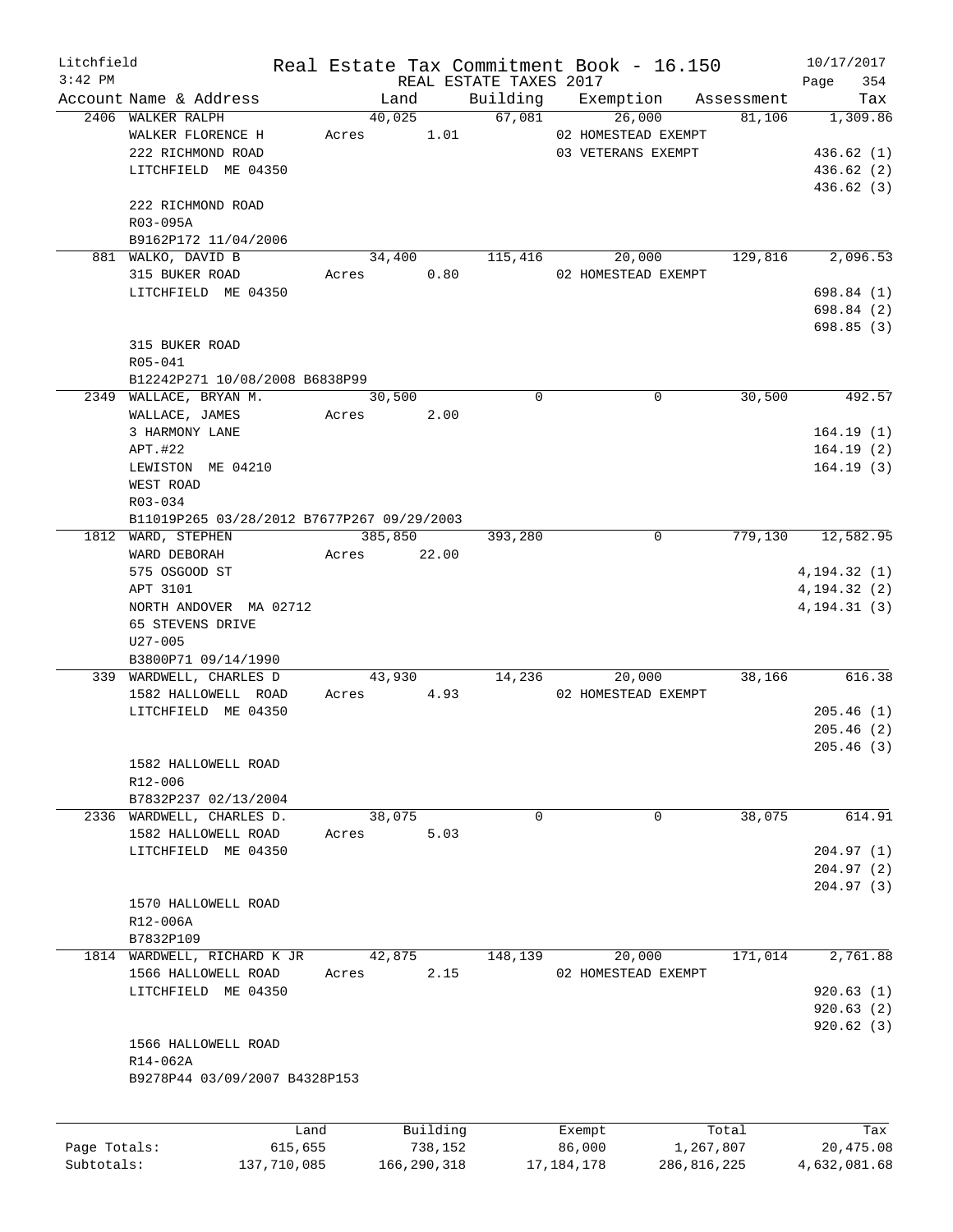| Litchfield   |                                            |       |                        |             | Real Estate Tax Commitment Book - 16.150 |         | 10/17/2017              |
|--------------|--------------------------------------------|-------|------------------------|-------------|------------------------------------------|---------|-------------------------|
| $3:42$ PM    |                                            |       | REAL ESTATE TAXES 2017 |             |                                          |         | 355<br>Page             |
|              | Account Name & Address                     |       | Land                   |             | Building Exemption Assessment            |         | Tax                     |
|              | 1813 WARDWELL, RICHARD K SR 42,750 122,918 |       |                        |             | 20,000                                   |         | 145,668 2,352.54        |
|              | WARDWELL BARBARA E                         |       |                        |             | Acres 2.10 02 HOMESTEAD EXEMPT           |         |                         |
|              | 1582 HALLOWELL ROAD                        |       |                        |             |                                          |         | 784.18 (1)              |
|              | LITCHFIELD ME 04350                        |       |                        |             |                                          |         | 784.18(2)               |
|              |                                            |       |                        |             |                                          |         | 784.18 (3)              |
|              | 1570 HALLOWELL ROAD                        |       |                        |             |                                          |         |                         |
|              | R14-062                                    |       |                        |             |                                          |         |                         |
|              | B8906P228 05/17/2006 B6195P106             |       |                        |             |                                          |         |                         |
|              | 632 WARLICK, ANDREW P.                     |       | 21,800 103,369         |             |                                          |         | 20,000 105,169 1,698.48 |
|              | 1558 HALLOWELL ROAD Acres 0.35             |       |                        |             | 02 HOMESTEAD EXEMPT                      |         |                         |
|              | LITCHFIELD ME 04350                        |       |                        |             |                                          |         | 566.16(1)               |
|              |                                            |       |                        |             |                                          |         | 566.16(2)               |
|              |                                            |       |                        |             |                                          |         | 566.16(3)               |
|              | 1558 HALLOWELL ROAD                        |       |                        |             |                                          |         |                         |
|              | U19-019                                    |       |                        |             |                                          |         |                         |
|              | B7089P286                                  |       |                        |             |                                          |         |                         |
|              | 1816 WARMING, EMILYN                       |       | 45,250 71,245          |             | 20,000                                   |         | 96,495 1,558.39         |
|              | P O BOX 75                                 |       |                        |             | Acres 3.10 02 HOMESTEAD EXEMPT           |         |                         |
|              | LITCHFIELD ME 04350                        |       |                        |             |                                          |         | 519.46(1)               |
|              |                                            |       |                        |             |                                          |         | 519.46(2)               |
|              |                                            |       |                        |             |                                          |         | 519.47(3)               |
|              | 1475 HALLOWELL ROAD                        |       |                        |             |                                          |         |                         |
|              | $U20 - 014$                                |       |                        |             |                                          |         |                         |
|              | B1564P282                                  |       |                        |             |                                          |         |                         |
|              | 813 WARNER, HAROLD N., JR. 100,690 62,203  |       |                        |             |                                          |         | 26,000 136,893 2,210.82 |
|              | 96 EASY STREET Acres 0.48                  |       |                        |             | 02 HOMESTEAD EXEMPT                      |         |                         |
|              |                                            |       |                        |             |                                          |         |                         |
|              | LITCHFIELD ME 04350                        |       |                        |             | 14 WW2 Vet NonRes                        |         | 736.94(1)               |
|              |                                            |       |                        |             |                                          |         | 736.94(2)               |
|              | 96 EASY STREET                             |       |                        |             |                                          |         | 736.94(3)               |
|              | $U09 - 010$                                |       |                        |             |                                          |         |                         |
|              |                                            |       |                        |             |                                          |         |                         |
|              | B12351P26 06/29/2016 B2712P165             |       | 110,420 116,643        |             |                                          |         | 20,000 207,063 3,344.07 |
|              | 1817 WARREN, DOREEN                        |       |                        |             |                                          |         |                         |
|              | 34 EASY STREET Acres 0.39                  |       |                        |             | 02 HOMESTEAD EXEMPT                      |         |                         |
|              | LITCHFIELD ME 04350                        |       |                        |             |                                          |         | 1, 114.69(1)            |
|              |                                            |       |                        |             |                                          |         | 1, 114.69(2)            |
|              |                                            |       |                        |             |                                          |         | 1, 114.69(3)            |
|              | 34 EASY STREET                             |       |                        |             |                                          |         |                         |
|              | $U10 - 010$                                |       |                        |             |                                          |         |                         |
|              | B3470P88                                   |       |                        |             |                                          |         |                         |
| 1818         | WARREN, RICHARD E                          |       | 18,000                 | 21,545      | 6,000                                    | 33,545  | 541.75                  |
|              | 34 EASY STRET                              | Acres | 0.50                   |             |                                          |         |                         |
|              | LITCHFIELD ME 04350                        |       |                        |             | 14 WW2 Vet NonRes                        |         | 180.58(1)               |
|              |                                            |       |                        |             |                                          |         | 180.58(2)               |
|              |                                            |       |                        |             |                                          |         | 180.59(3)               |
|              | 33 EASY STREET                             |       |                        |             |                                          |         |                         |
|              | $U10 - 013$                                |       |                        |             |                                          |         |                         |
|              | B4537P300                                  |       |                        |             |                                          |         |                         |
| 781          | WASHBURN DANIEL                            |       | 20,403                 | $\mathbf 0$ | 0                                        | 20,403  | 329.51                  |
|              | 623 STEVENSTOWN ROAD                       | Acres | 13.87                  |             |                                          |         |                         |
|              | LITCHFIELD ME 04350                        |       |                        |             |                                          |         | 109.84(1)               |
|              |                                            |       |                        |             |                                          |         | 109.84(2)               |
|              |                                            |       |                        |             |                                          |         | 109.83(3)               |
|              | STEVENSTOWN ROAD                           |       |                        |             |                                          |         |                         |
|              | R07-022                                    |       |                        |             |                                          |         |                         |
|              | B9878P39 10/09/2008                        |       |                        |             |                                          |         |                         |
|              |                                            |       |                        |             |                                          |         |                         |
|              |                                            |       |                        |             |                                          |         |                         |
|              | Land                                       |       | Building               |             | Exempt                                   | Total   | Tax                     |
| Page Totals: | 359,313                                    |       | 497,923                |             | 112,000                                  | 745,236 | 12,035.56               |
| Subtotals:   | 138,069,398                                |       | 166,788,241            |             | 17,296,178<br>287,561,461                |         | 4,644,117.24            |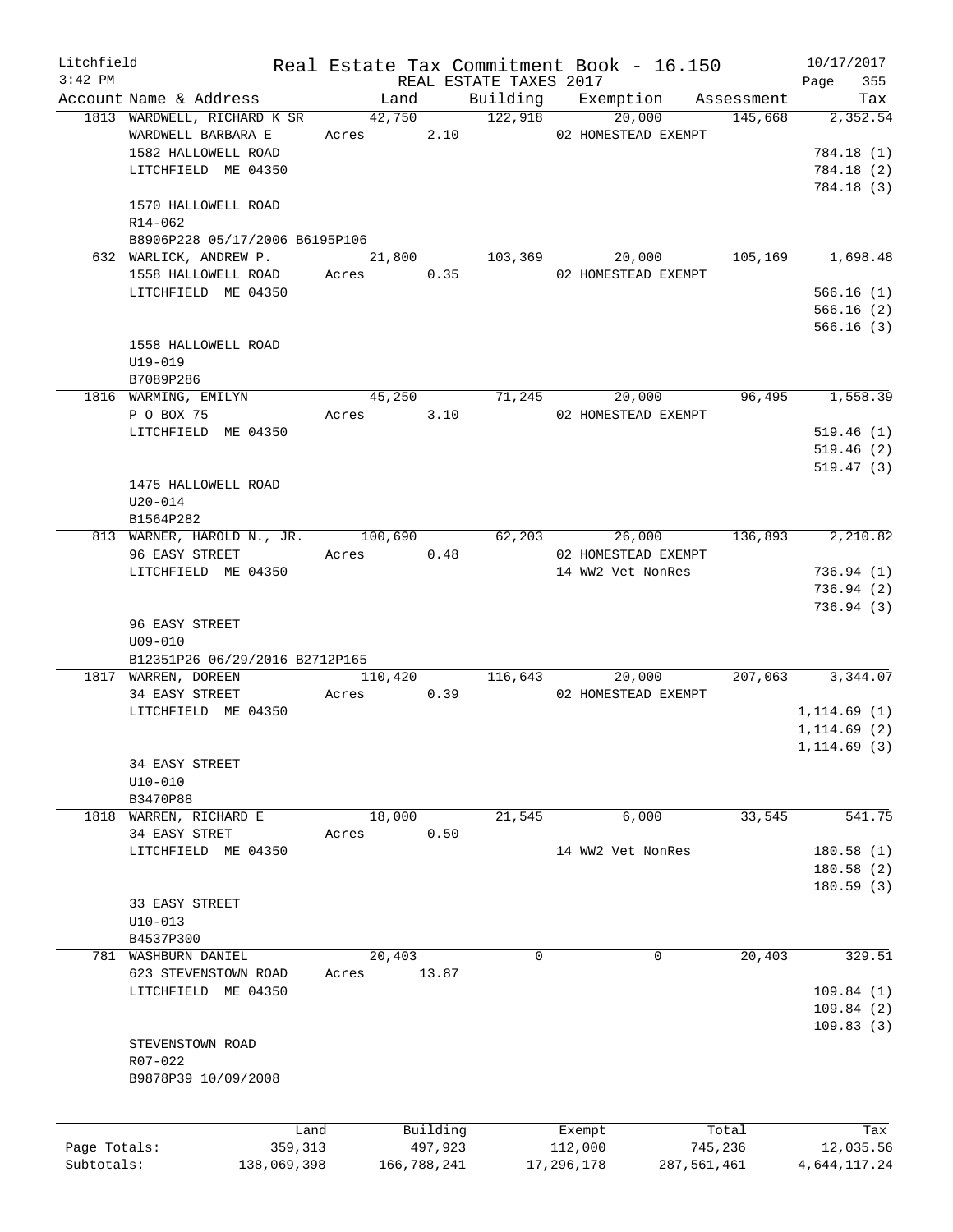| Litchfield   |                                                    |                 |            |         |                     |                        | Real Estate Tax Commitment Book - 16.150 |             |                               | 10/17/2017   |                  |
|--------------|----------------------------------------------------|-----------------|------------|---------|---------------------|------------------------|------------------------------------------|-------------|-------------------------------|--------------|------------------|
| $3:42$ PM    |                                                    |                 |            |         |                     | REAL ESTATE TAXES 2017 |                                          |             |                               | Page         | 356              |
|              | Account Name & Address                             |                 |            | Land    |                     |                        |                                          |             | Building Exemption Assessment |              | Tax              |
|              | 1819 WASHBURN, DANIEL H<br>623 STEVENSTOWN ROAD    |                 | Acres 2.63 | 44,075  |                     | 194, 185               | 02 HOMESTEAD EXEMPT                      | 20,000      | 218,260                       |              | 3,524.90         |
|              | LITCHFIELD ME 04350                                |                 |            |         |                     |                        |                                          |             |                               | 1, 174.97(1) |                  |
|              |                                                    |                 |            |         |                     |                        |                                          |             |                               | 1, 174.97(2) |                  |
|              |                                                    |                 |            |         |                     |                        |                                          |             |                               | 1, 174.96(3) |                  |
|              | 623 STEVENSTOWN ROAD                               |                 |            |         |                     |                        |                                          |             |                               |              |                  |
|              | R07-022B                                           |                 |            |         |                     |                        |                                          |             |                               |              |                  |
|              | B4869P219                                          |                 |            |         |                     |                        |                                          |             |                               |              |                  |
|              | 2231 WASHBURN, HOWARD & AMY                        |                 |            | 27,600  |                     | $\Omega$               |                                          | 0           | 27,600                        |              | 445.74           |
|              | 16 GLEN STREET                                     |                 | Acres 1.40 |         |                     |                        |                                          |             |                               |              |                  |
|              | AUGUSTA ME 04330                                   |                 |            |         |                     |                        |                                          |             |                               | 148.58(1)    |                  |
|              |                                                    |                 |            |         |                     |                        |                                          |             |                               | 148.58(2)    |                  |
|              |                                                    |                 |            |         |                     |                        |                                          |             |                               | 148.58(3)    |                  |
|              | STEVENSTOWN RD                                     |                 |            |         |                     |                        |                                          |             |                               |              |                  |
|              | R10-020B                                           |                 |            |         |                     |                        |                                          |             |                               |              |                  |
|              | B6581P87 08/06/2001                                |                 |            |         |                     |                        |                                          |             |                               |              |                  |
|              | 1820 WASHBURN, HOWARD O                            |                 |            | 77,020  |                     | 14,640                 |                                          | $\Omega$    | 91,660                        |              | 1,480.31         |
|              | WASHBURN AMY B                                     |                 | Acres 0.70 |         |                     |                        |                                          |             |                               |              |                  |
|              | 16 GLEN STREET                                     |                 |            |         |                     |                        |                                          |             |                               | 493.44 (1)   |                  |
|              | AUGUSTA ME 04330                                   |                 |            |         |                     |                        |                                          |             |                               | 493.44 (2)   |                  |
|              |                                                    |                 |            |         |                     |                        |                                          |             |                               | 493.43 (3)   |                  |
|              | 77 TUTT LANE                                       |                 |            |         |                     |                        |                                          |             |                               |              |                  |
|              | R10-021                                            |                 |            |         |                     |                        |                                          |             |                               |              |                  |
|              | B4321P201 01/25/1993                               |                 |            |         |                     |                        |                                          |             |                               |              |                  |
|              | 2218 WATERHOUSE, RICHARD M.                        |                 | 43,925     |         |                     | 77,394                 |                                          | 20,000      | 101,319                       |              | 1,636.30         |
|              | WATERHOUSE SANDRA J                                |                 | Acres 2.57 |         |                     |                        | 02 HOMESTEAD EXEMPT                      |             |                               |              |                  |
|              | 25 DENNIS HILL ROAD                                |                 |            |         |                     |                        |                                          |             |                               | 545.43(1)    |                  |
|              | LITCHFIELD ME 04350                                |                 |            |         |                     |                        |                                          |             |                               | 545.43(2)    |                  |
|              |                                                    |                 |            |         |                     |                        |                                          |             |                               | 545.44(3)    |                  |
|              | 25 DENNIS HILL ROAD                                |                 |            |         |                     |                        |                                          |             |                               |              |                  |
|              | $R11 - 008 - 5$                                    |                 |            |         |                     |                        |                                          |             |                               |              |                  |
|              | B6990P264 07/18/2002                               |                 |            |         |                     |                        |                                          |             |                               |              |                  |
|              | 1825 WATERMAN PETER B                              |                 |            | 123,670 |                     | 19,785                 |                                          | $\Omega$    | 143,455                       |              | 2,316.80         |
|              | 840 SABATTUS ROAD                                  |                 | Acres      |         | 0.70                |                        |                                          |             |                               |              |                  |
|              | SABATTUS ME 04280                                  |                 |            |         |                     |                        |                                          |             |                               | 772.27(1)    |                  |
|              |                                                    |                 |            |         |                     |                        |                                          |             |                               | 772.27(2)    |                  |
|              |                                                    |                 |            |         |                     |                        |                                          |             |                               | 772.26(3)    |                  |
|              | 43 GAMAGE DRIVE<br>$U18 - 008$                     |                 |            |         |                     |                        |                                          |             |                               |              |                  |
|              | B9304P131 04/06/2007 B6218P51 05/24/2000 B1557P170 |                 |            |         |                     |                        |                                          |             |                               |              |                  |
|              | 08/07/1971                                         |                 |            |         |                     |                        |                                          |             |                               |              |                  |
|              | 1822 WATERMAN, DONALD M                            |                 |            | 43,600  |                     | $\mathbf 0$            |                                          | 0           | 43,600                        |              | 704.14           |
|              | 78 GARDINER ROAD                                   |                 | Acres      |         | 5.40                |                        |                                          |             |                               |              |                  |
|              | WALES ME 04280-3308                                |                 |            |         |                     |                        |                                          |             |                               | 234.71 (1)   |                  |
|              |                                                    |                 |            |         |                     |                        |                                          |             |                               | 234.71 (2)   |                  |
|              |                                                    |                 |            |         |                     |                        |                                          |             |                               | 234.72 (3)   |                  |
|              | WATERMAN DRIVE                                     |                 |            |         |                     |                        |                                          |             |                               |              |                  |
|              | U27-011                                            |                 |            |         |                     |                        |                                          |             |                               |              |                  |
|              | B4237P51                                           |                 |            |         |                     |                        |                                          |             |                               |              |                  |
|              | 1823 WATERMAN, EVELYN T                            |                 |            | 105,520 |                     | 23,839                 |                                          | $\mathbf 0$ | 129,359                       |              | 2,089.15         |
|              | 78 GARDINER RD                                     |                 | Acres      |         | 0.95                |                        |                                          |             |                               |              |                  |
|              | WALES ME 04280-3308                                |                 |            |         |                     |                        |                                          |             |                               | 696.38(1)    |                  |
|              |                                                    |                 |            |         |                     |                        |                                          |             |                               | 696.38(2)    |                  |
|              |                                                    |                 |            |         |                     |                        |                                          |             |                               | 696.39(3)    |                  |
|              | 45 GAMAGE DRIVE                                    |                 |            |         |                     |                        |                                          |             |                               |              |                  |
|              | U18-007                                            |                 |            |         |                     |                        |                                          |             |                               |              |                  |
|              | B4237P49 09/30/1992 B1475P501 08/16/1968           |                 |            |         |                     |                        |                                          |             |                               |              |                  |
|              |                                                    |                 |            |         |                     |                        |                                          |             |                               |              |                  |
| Page Totals: |                                                    | Land<br>465,410 |            |         | Building<br>329,843 |                        | Exempt<br>40,000                         |             | Total<br>755,253              |              | Tax<br>12,197.34 |
| Subtotals:   |                                                    | 138,534,808     |            |         | 167, 118, 084       |                        | 17, 336, 178                             |             | 288, 316, 714                 | 4,656,314.58 |                  |
|              |                                                    |                 |            |         |                     |                        |                                          |             |                               |              |                  |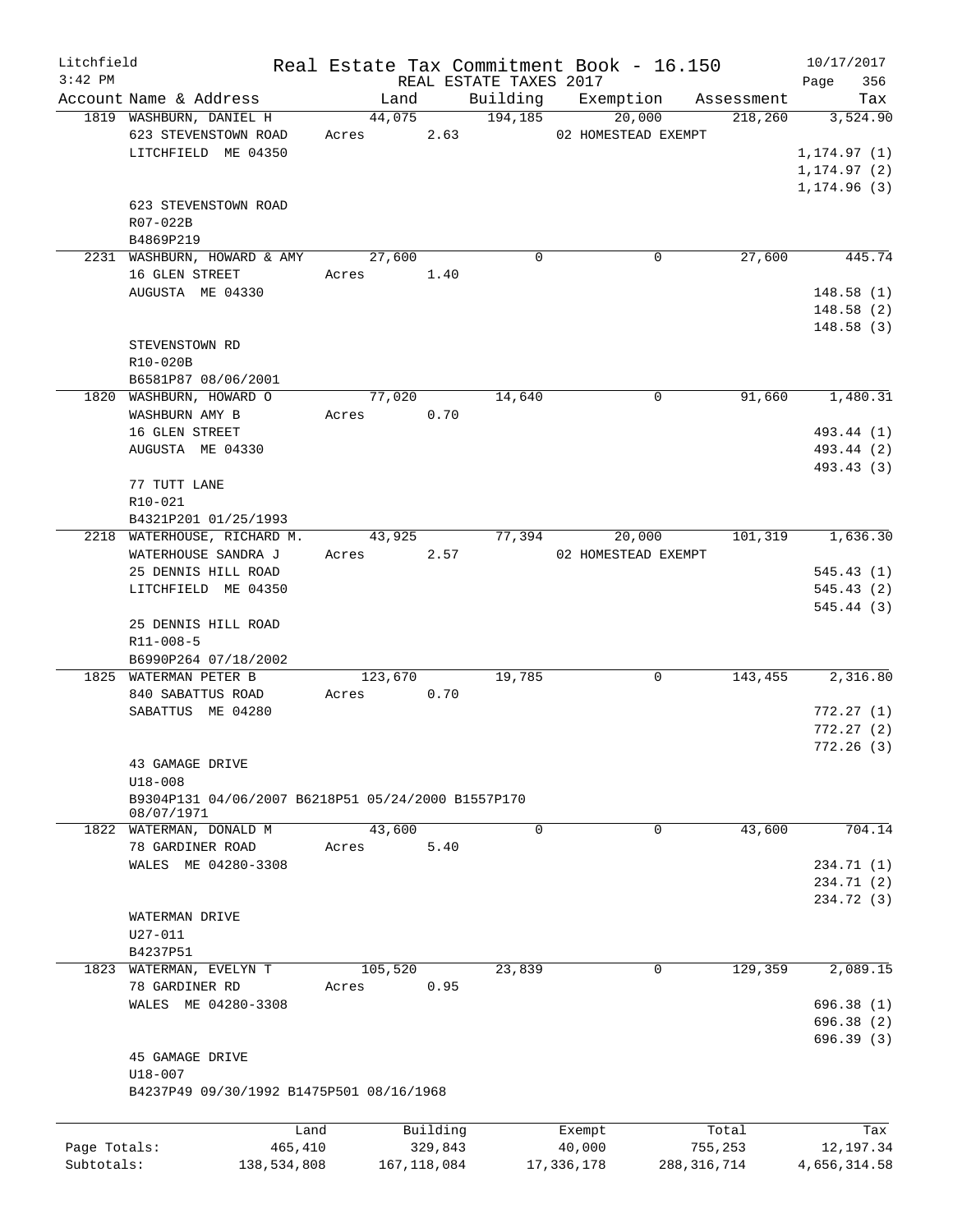| Litchfield<br>$3:42$ PM |                                                                              |            |       | REAL ESTATE TAXES 2017 | Real Estate Tax Commitment Book - 16.150 |            | 10/17/2017<br>Page<br>357 |
|-------------------------|------------------------------------------------------------------------------|------------|-------|------------------------|------------------------------------------|------------|---------------------------|
|                         | Account Name & Address                                                       | Land       |       | Building               | Exemption                                | Assessment | Tax                       |
|                         | 2829 WATERMAN, WILLIAM                                                       | 35,475     |       | $\Omega$               | $\Omega$                                 | 35,475     | 572.92                    |
|                         | P.O. BOX 299                                                                 | Acres      | 44.00 |                        |                                          |            |                           |
|                         | Litchfield ME 04350                                                          |            |       |                        |                                          |            | 190.97(1)                 |
|                         |                                                                              |            |       |                        |                                          |            | 190.97(2)                 |
|                         |                                                                              |            |       |                        |                                          |            | 190.98(3)                 |
|                         |                                                                              |            |       |                        |                                          |            |                           |
|                         | R13-001A                                                                     |            |       |                        |                                          |            |                           |
|                         | B11352P84 04/05/2013                                                         |            |       |                        |                                          |            |                           |
|                         | 2603 WATERMAN, WILLIAM J                                                     | 20,680     |       | 122,489                | $\mathbf 0$                              | 143,169    | 2,312.18                  |
|                         |                                                                              | Acres      | 0.31  |                        |                                          |            |                           |
|                         | WATERMAN, SARAH                                                              |            |       |                        |                                          |            | 770.73 (1)                |
|                         | 1847 HALLOWELL ROAD                                                          |            |       |                        |                                          |            |                           |
|                         | LITCHFIELD ME 04350                                                          |            |       |                        |                                          |            | 770.73(2)                 |
|                         |                                                                              |            |       |                        |                                          |            | 770.72(3)                 |
|                         | 1847 HALLOWELL ROAD                                                          |            |       |                        |                                          |            |                           |
|                         | $U16 - 013$                                                                  |            |       |                        |                                          |            |                           |
|                         | B10440P219 06/11/2010 B10411P90 05/06/2010                                   |            |       |                        |                                          |            |                           |
|                         | 1312 WATKINS, ANDREA L.                                                      | 240,470    |       | 24,062                 | 0                                        | 264,532    | 4,272.19                  |
|                         | BATES, NORINE & DORE, Acres                                                  |            | 38.74 |                        |                                          |            |                           |
|                         | <b>ELLEN</b>                                                                 |            |       |                        |                                          |            |                           |
|                         | 145 LEGION PARK ROAD                                                         |            |       |                        |                                          |            | 1,424.06(1)               |
|                         | WINDSOR ME 04363                                                             |            |       |                        |                                          |            | 1,424.06(2)               |
|                         |                                                                              |            |       |                        |                                          |            | 1,424.07(3)               |
|                         | 101 GOODWIN DRIVE                                                            |            |       |                        |                                          |            |                           |
|                         | R14-017                                                                      |            |       |                        |                                          |            |                           |
|                         | B12308P162 05/27/2016 B10770P197 07/05/2011<br>B1201P227 05/16/1960          |            |       |                        |                                          |            |                           |
|                         | 415 WATSON, KYLE H.                                                          | 41,000     |       | 55,356                 | $\Omega$                                 | 96,356     | 1,556.15                  |
|                         | WATSON, WALTER P. JR.                                                        | Acres      | 1.40  |                        |                                          |            |                           |
|                         | 340 PLEASANT POND ROAD                                                       |            |       |                        |                                          |            | 518.72(1)                 |
|                         | TURNER ME 04282                                                              |            |       |                        |                                          |            | 518.72(2)                 |
|                         |                                                                              |            |       |                        |                                          |            | 518.71(3)                 |
|                         | 610 RICHMOND ROAD                                                            |            |       |                        |                                          |            |                           |
|                         | R02-009                                                                      |            |       |                        |                                          |            |                           |
|                         | B11803P123 09/15/2014 B11803P117 05/12/2014                                  |            |       |                        |                                          |            |                           |
|                         | B5543P160 02/04/1998                                                         |            |       |                        |                                          |            |                           |
|                         | 1030 WATSON, WALTER P. JR. &                                                 | 185,410    |       | 40,592                 | $\mathbf 0$                              | 226,002    | 3,649.93                  |
|                         | KARRIE L.                                                                    |            |       |                        |                                          |            |                           |
|                         | 96 WEBSTER ROAD                                                              | Acres 0.92 |       |                        |                                          |            |                           |
|                         | LISBON ME 04250                                                              |            |       |                        |                                          |            | 1, 216.64(1)              |
|                         |                                                                              |            |       |                        |                                          |            | 1,216.64(2)               |
|                         |                                                                              |            |       |                        |                                          |            | 1, 216.65(3)              |
|                         | 25 LEBLANC DRIVE                                                             |            |       |                        |                                          |            |                           |
|                         | $U26 - 003$                                                                  |            |       |                        |                                          |            |                           |
|                         | B11305P298 02/06/2013 B11305P294 01/18/2013<br>B9343P152 05/04/2007 B4928P84 |            |       |                        |                                          |            |                           |
|                         | 275 WATSON, WILLIAM S &                                                      | 114,060    |       | 93,804                 | 26,000                                   | 181,864    | 2,937.10                  |
|                         | LESA M                                                                       |            |       |                        |                                          |            |                           |
|                         | 58 EASY STREET                                                               | Acres      | 0.52  |                        | 02 HOMESTEAD EXEMPT                      |            |                           |
|                         | LITCHFIELD ME 04350                                                          |            |       |                        | 03 VETERANS EXEMPT                       |            | 979.03(1)                 |
|                         |                                                                              |            |       |                        |                                          |            | 979.03(2)                 |
|                         |                                                                              |            |       |                        |                                          |            | 979.04 (3)                |
|                         | 58 EASY STREET                                                               |            |       |                        |                                          |            |                           |
|                         | $U09 - 005$                                                                  |            |       |                        |                                          |            |                           |
|                         | B5767P234 10/01/1998                                                         |            |       |                        |                                          |            |                           |
|                         |                                                                              |            |       |                        |                                          |            |                           |
|                         |                                                                              |            |       |                        |                                          |            |                           |

|              | Land          | Building      | Exempt     | Total         | Tax          |
|--------------|---------------|---------------|------------|---------------|--------------|
| Page Totals: | 637,095       | 336,303       | 26,000     | 947,398       | 15,300.47    |
| Subtotals:   | 139, 171, 903 | 167, 454, 387 | 17,362,178 | 289, 264, 112 | 4,671,615.05 |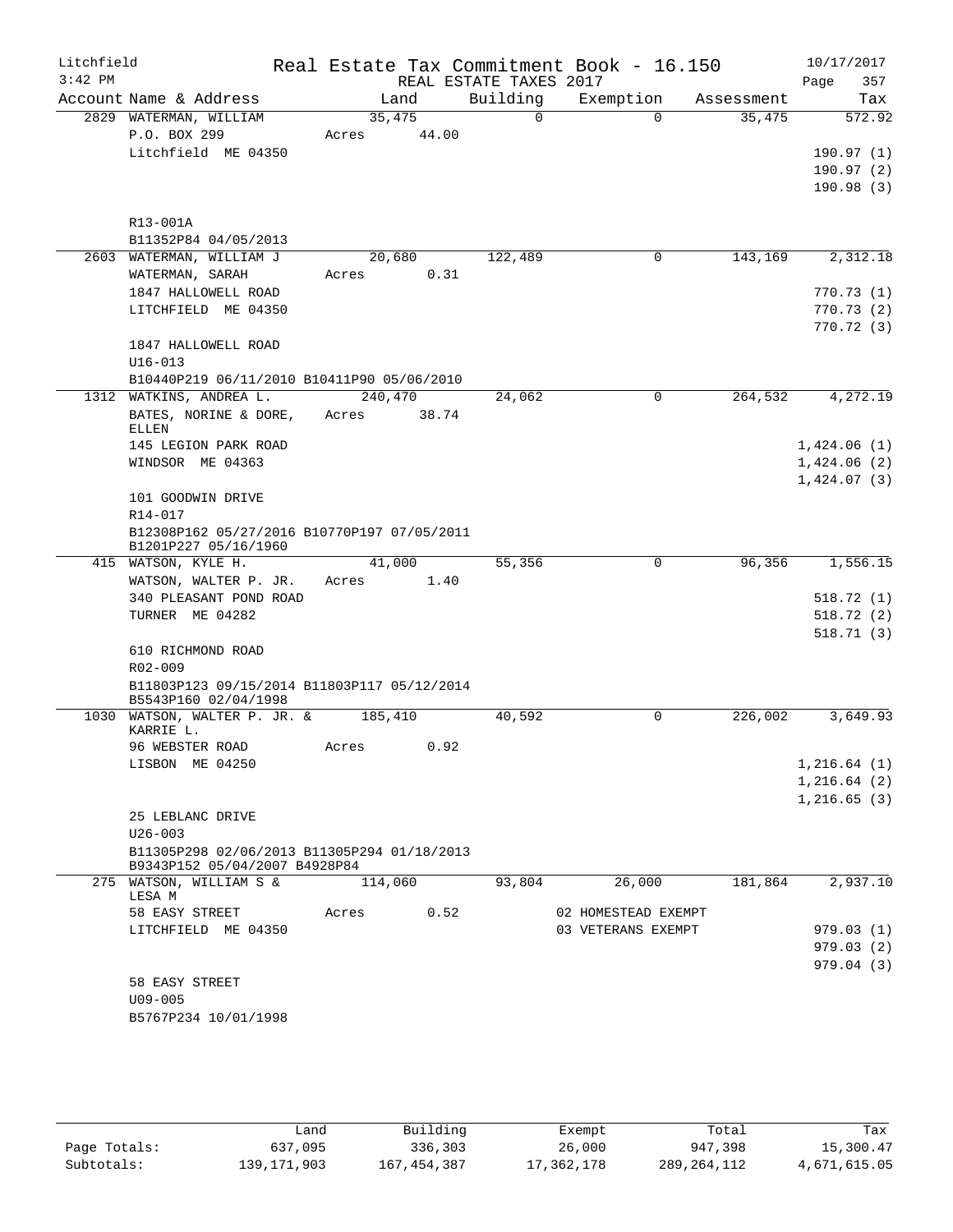| Litchfield |                                                    |         |        |                        | Real Estate Tax Commitment Book - 16.150 |            |             | 10/17/2017 |
|------------|----------------------------------------------------|---------|--------|------------------------|------------------------------------------|------------|-------------|------------|
| $3:42$ PM  |                                                    |         |        | REAL ESTATE TAXES 2017 |                                          |            | Page        | 358        |
|            | Account Name & Address                             |         | Land   | Building               | Exemption                                | Assessment |             | Tax        |
|            | 1464 WEAVER, JOHN JR. &<br>NEDRA                   | 428,225 |        | 374,738                | $\Omega$                                 | 802,963    |             | 12,967.85  |
|            | 9 LOG LANDING ROAD                                 | Acres   | 5.65   |                        |                                          |            |             |            |
|            | SAVANNAH GA 31411                                  |         |        |                        |                                          |            | 4,322.62(1) |            |
|            |                                                    |         |        |                        |                                          |            | 4,322.62(2) |            |
|            |                                                    |         |        |                        |                                          |            | 4,322.61(3) |            |
|            | 146 BEAVER DRIVE                                   |         |        |                        |                                          |            |             |            |
|            | R14-006B                                           |         |        |                        |                                          |            |             |            |
|            | B10302P331 12/17/2009 B7813P48 01/28/2004 B5427P95 |         |        |                        |                                          |            |             |            |
|            | 2797 WEAVER, NEDRA C                               | 341,210 |        | 14,858                 | 0                                        | 356,068    |             | 5,750.50   |
|            | 9 LOG LANDING ROAD                                 | Acres   | 13.36  |                        |                                          |            |             |            |
|            | SAVANNAH GA 31411                                  |         |        |                        |                                          |            | 1,916.83(1) |            |
|            |                                                    |         |        |                        |                                          |            | 1,916.83(2) |            |
|            |                                                    |         |        |                        |                                          |            | 1,916.84(3) |            |
|            | BEAVER LANE                                        |         |        |                        |                                          |            |             |            |
|            | R14-006F                                           |         |        |                        |                                          |            |             |            |
|            | B11307P307 02/04/2013 B10858P167 10/13/2011        |         |        |                        |                                          |            |             |            |
|            | 1425 WEBB, JOHN & PATRICIA                         | 215,375 |        | 122,966                | 26,000                                   | 312,341    |             | 5,044.31   |
|            | 943 PLAINS ROAD                                    | Acres   | 14.00  |                        | 03 VETERANS EXEMPT                       |            |             |            |
|            | LITCHFIELD ME 04350                                |         |        |                        | 02 HOMESTEAD EXEMPT                      |            | 1,681.44(1) |            |
|            |                                                    |         |        |                        |                                          |            | 1,681.44(2) |            |
|            |                                                    |         |        |                        |                                          |            | 1,681.43(3) |            |
|            | 943 PLAINS ROAD                                    |         |        |                        |                                          |            |             |            |
|            | $U05 - 001$                                        |         |        |                        |                                          |            |             |            |
|            | B5721P72 08/31/1998 B2691P165                      |         |        |                        |                                          |            |             |            |
|            | 123 WEBB, JONATHAN & JUDY                          |         | 20,356 | 4,017                  | $\mathbf 0$                              | 24,373     |             | 393.62     |
|            | P O BOX 12                                         | Acres   | 0.15   |                        |                                          |            |             |            |
|            | 17 HEAVENSWAY LANE                                 |         |        |                        |                                          |            |             | 131.21(1)  |
|            | WHITEFIELD ME 04353                                |         |        |                        |                                          |            |             | 131.21(2)  |
|            |                                                    |         |        |                        |                                          |            |             | 131.20(3)  |
|            | 57 PENNEY LANE                                     |         |        |                        |                                          |            |             |            |
|            | R09-004                                            |         |        |                        |                                          |            |             |            |
|            | B5404P298                                          |         |        |                        |                                          |            |             |            |
|            | 1839 WEBB, JUDY A                                  | 37,990  |        | 4,582                  | 0                                        | 42,572     |             | 687.54     |
|            | P O BOX 12                                         | Acres   | 0.15   |                        |                                          |            |             |            |
|            | 17 HEAVENSWAY LANE                                 |         |        |                        |                                          |            |             | 229.18(1)  |
|            | WHITEFIELD ME 04353                                |         |        |                        |                                          |            |             | 229.18(2)  |
|            |                                                    |         |        |                        |                                          |            |             | 229.18(3)  |
|            | 59 PENNEY LANE                                     |         |        |                        |                                          |            |             |            |
|            | R09-003                                            |         |        |                        |                                          |            |             |            |
|            | B5726P350                                          |         |        |                        |                                          |            |             |            |
|            | 1828 WEBB, PATRICIA                                | 163,650 |        | 37,810                 | 0                                        | 201,460    |             | 3,253.58   |
|            | DIPRIMA ELIZABETH M                                | Acres   | 9.00   |                        |                                          |            |             |            |
|            | C/O MARGARET ANDERSON                              |         |        |                        |                                          |            | 1,084.53(1) |            |
|            | 401 FOX DEN LANE                                   |         |        |                        |                                          |            | 1,084.53(2) |            |
|            | MILLERSVILLE MD                                    |         |        |                        |                                          |            | 1,084.52(3) |            |
|            | $21108 - /$                                        |         |        |                        |                                          |            |             |            |
|            | 41 PAMROK LANE                                     |         |        |                        |                                          |            |             |            |
|            | $U02 - 001$                                        |         |        |                        |                                          |            |             |            |
|            | B6918P264 B2854P215 09/09/1985                     |         |        |                        |                                          |            |             |            |

|              | úand        | Building    | Exempt     | Total       | Tax          |
|--------------|-------------|-------------|------------|-------------|--------------|
| Page Totals: | 1,206,806   | 558,971     | 26,000     | 1,739,777   | 28,097.40    |
| Subtotals:   | 140,378,709 | 168,013,358 | 17,388,178 | 291,003,889 | 4,699,712.45 |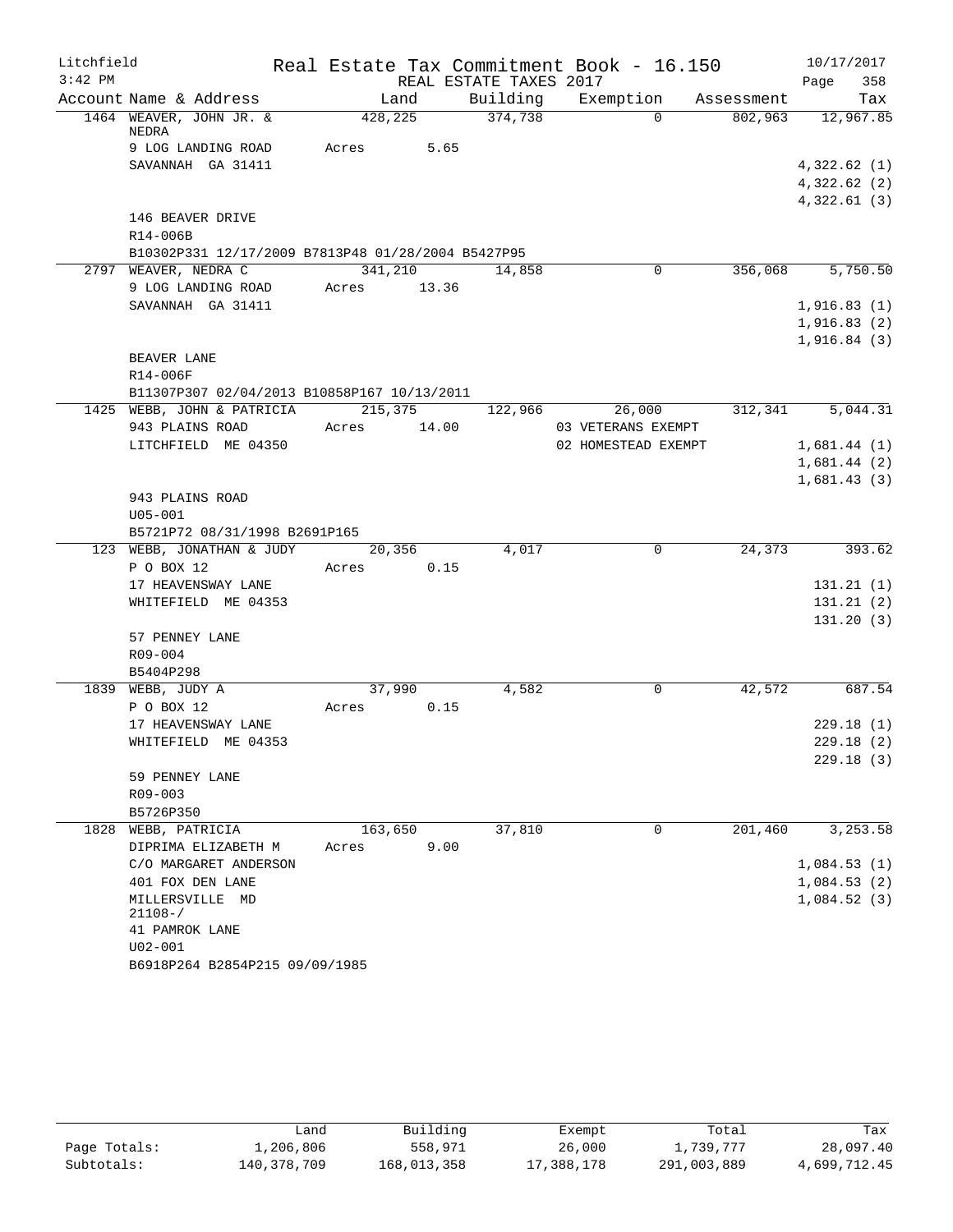| Litchfield |                                                   |       |        |                        | Real Estate Tax Commitment Book - 16.150 |            | 10/17/2017  |
|------------|---------------------------------------------------|-------|--------|------------------------|------------------------------------------|------------|-------------|
| $3:42$ PM  |                                                   |       |        | REAL ESTATE TAXES 2017 |                                          |            | 359<br>Page |
|            | Account Name & Address                            |       | Land   | Building               | Exemption                                | Assessment | Tax         |
|            | 72 WEBBER, KATHERINE &<br>KENDALL                 |       | 59,750 | 133,416                | 20,000                                   | 173,166    | 2,796.63    |
|            | 922 PLAINS ROAD                                   | Acres | 14.00  |                        | 02 HOMESTEAD EXEMPT                      |            |             |
|            | LITCHFIELD ME 04350                               |       |        |                        |                                          |            | 932.21 (1)  |
|            |                                                   |       |        |                        |                                          |            | 932.21(2)   |
|            |                                                   |       |        |                        |                                          |            | 932.21(3)   |
|            | 922 PLAINS ROAD                                   |       |        |                        |                                          |            |             |
|            | R09-042                                           |       |        |                        |                                          |            |             |
|            | B5509P339 06/30/2000                              |       |        |                        |                                          |            |             |
|            | 1834 WEEKS OWEN L                                 |       | 74,500 | 132,503                | 20,000                                   | 187,003    | 3,020.10    |
|            | WEEKS PHYLLIS H                                   | Acres | 40.00  |                        | 02 HOMESTEAD EXEMPT                      |            |             |
|            | 117 SMALL ROAD                                    |       |        |                        |                                          |            | 1,006.70(1) |
|            | LITCHFIELD ME 04350                               |       |        |                        |                                          |            | 1,006.70(2) |
|            |                                                   |       |        |                        |                                          |            | 1,006.70(3) |
|            | 117 SMALL ROAD<br>R07-039                         |       |        |                        |                                          |            |             |
|            | B9146P55 11/09/2006 B9146P53 11/09/2006 B7951P339 |       |        |                        |                                          |            |             |
|            | 04/28/2004 B5397P175 07/08/1997                   |       |        |                        |                                          |            |             |
|            | 2512 WEEKS, OWEN                                  |       | 77,300 | 9,729                  | 0                                        | 87,029     | 1,405.52    |
|            | 117 SMALL ROAD                                    | Acres | 100.00 |                        |                                          |            |             |
|            | Litchfield ME 04350                               |       |        |                        |                                          |            | 468.51(1)   |
|            |                                                   |       |        |                        |                                          |            | 468.51(2)   |
|            |                                                   |       |        |                        |                                          |            | 468.50(3)   |
|            | SMALL ROAD                                        |       |        |                        |                                          |            |             |
|            | R01-071                                           |       |        |                        |                                          |            |             |
|            | B7951P339 04/28/2004                              |       |        |                        |                                          |            |             |
|            | 1836 WEEKS, SCOTT & MICHELLE                      |       | 42,750 | 183,384                | 20,000                                   | 206,134    | 3,329.06    |
|            | 188 SMALL ROAD                                    | Acres | 2.10   |                        | 02 HOMESTEAD EXEMPT                      |            |             |
|            | LITCHFIELD ME 04350                               |       |        |                        |                                          |            | 1,109.69(1) |
|            |                                                   |       |        |                        |                                          |            | 1,109.69(2) |
|            |                                                   |       |        |                        |                                          |            | 1,109.68(3) |
|            | 188 SMALL ROAD                                    |       |        |                        |                                          |            |             |
|            | R01-008                                           |       |        |                        |                                          |            |             |
|            | B6971P241                                         |       |        |                        |                                          |            |             |
|            | 1838 WEEKS, SCOTT O                               |       | 22.150 | 0                      | 0                                        | 22,150     | 357.72      |
|            | 188 SMALL ROAD                                    | Acres | 23.00  |                        |                                          |            |             |
|            | LITCHFIELD ME 04350                               |       |        |                        |                                          |            | 119.24(1)   |
|            |                                                   |       |        |                        |                                          |            | 119.24(2)   |
|            |                                                   |       |        |                        |                                          |            | 119.24(3)   |
|            | OFF LYNN ROAD                                     |       |        |                        |                                          |            |             |
|            | $R06 - 063$                                       |       |        |                        |                                          |            |             |
|            | B4842P95 01/17/1995                               |       |        |                        |                                          |            |             |
|            | 773 WEISS, JO                                     |       | 92,775 | 66,773                 | 20,000                                   | 139,548    | 2,253.70    |
|            | 34 WASHINGTON LANE                                | Acres | 1.11   |                        | 02 HOMESTEAD EXEMPT                      |            |             |
|            | LITCHFIELD ME 04350                               |       |        |                        |                                          |            | 751.23(1)   |
|            |                                                   |       |        |                        |                                          |            | 751.23(2)   |
|            |                                                   |       |        |                        |                                          |            | 751.24(3)   |
|            | 34 WASHINGTON LANE                                |       |        |                        |                                          |            |             |
|            | U07-006A                                          |       |        |                        |                                          |            |             |

B10772P263 07/25/2011 B2957P271 05/30/1986

|              | ∟and        | Building    | Exempt     | Total       | Tax          |
|--------------|-------------|-------------|------------|-------------|--------------|
| Page Totals: | 369,225     | 525,805     | 80,000     | 815,030     | 13,162.73    |
| Subtotals:   | 140,747,934 | 168,539,163 | 17,468,178 | 291,818,919 | 4,712,875.18 |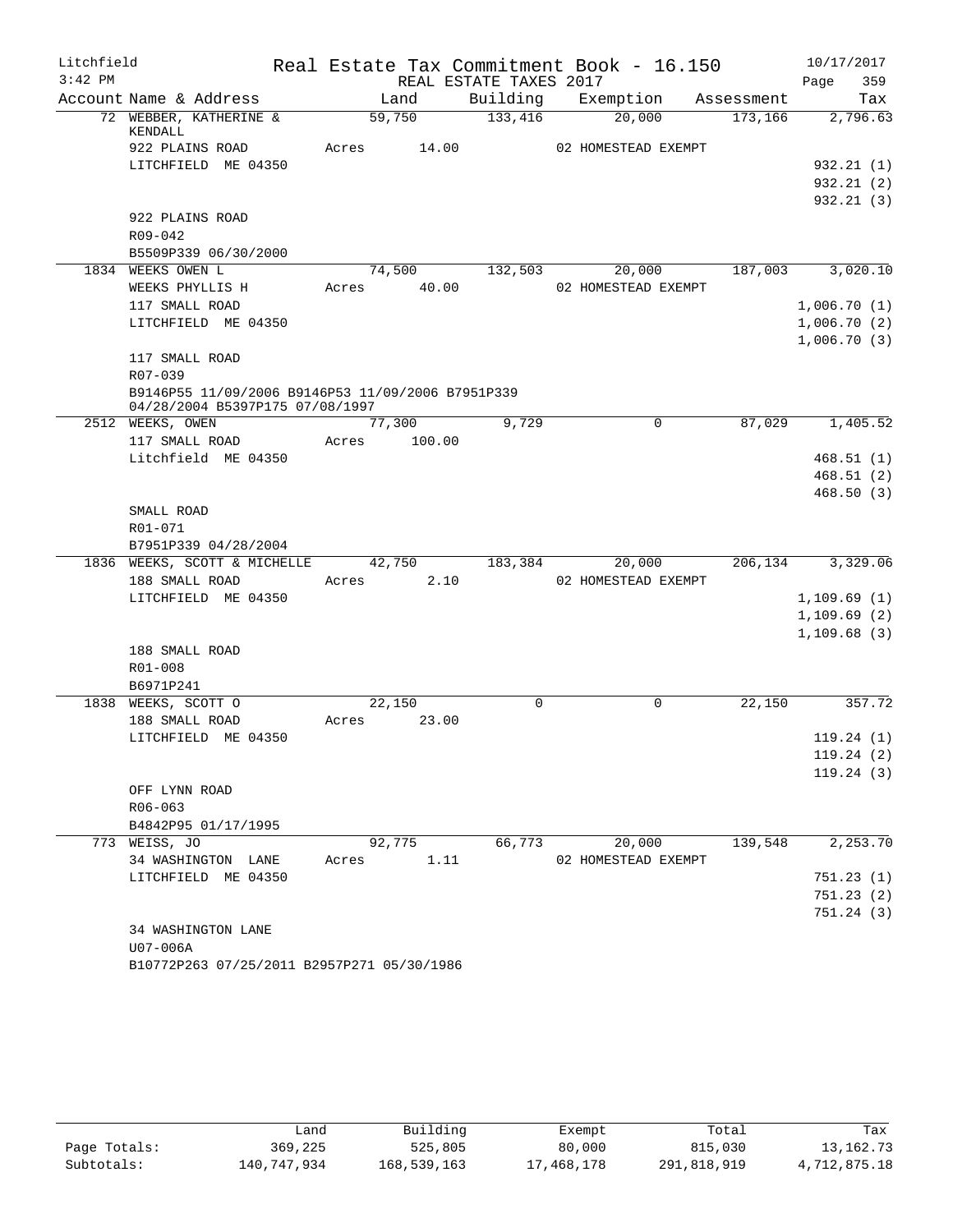| Litchfield |                                                                     |         |      |                        |          | Real Estate Tax Commitment Book - 16.150 |            | 10/17/2017  |
|------------|---------------------------------------------------------------------|---------|------|------------------------|----------|------------------------------------------|------------|-------------|
| $3:42$ PM  |                                                                     |         |      | REAL ESTATE TAXES 2017 |          |                                          |            | Page<br>360 |
|            | Account Name & Address                                              | Land    |      | Building               |          | Exemption                                | Assessment | Tax         |
|            | 533 WEISSENFELS KELLY D                                             | 110,500 |      | 82,586                 |          | 20,000                                   | 173,086    | 2,795.34    |
|            | WEISSENFELS ELIZABETH N Acres                                       |         | 7.00 |                        |          | 02 HOMESTEAD EXEMPT                      |            |             |
|            | 168 HARDSCRABBLE ROAD                                               |         |      |                        |          |                                          |            | 931.78 (1)  |
|            | LITCHFIELD ME 04350                                                 |         |      |                        |          |                                          |            | 931.78 (2)  |
|            |                                                                     |         |      |                        |          |                                          |            | 931.78 (3)  |
|            | 168 HARDSCRABBLE ROAD                                               |         |      |                        |          |                                          |            |             |
|            | U22-012B                                                            |         |      |                        |          |                                          |            |             |
|            | B9853P62 09/12/2008 B9471P219 08/21/2007 B3860P231<br>11/27/1990    |         |      |                        |          |                                          |            |             |
|            | 1975 WELCH, JAMES                                                   | 42,500  |      | 143,552                |          | 0                                        | 186,052    | 3,004.74    |
|            | 180 CENTER ROAD                                                     | Acres   | 2.00 |                        |          |                                          |            |             |
|            | LITCHFIELD ME 04350                                                 |         |      |                        |          |                                          |            | 1,001.58(1) |
|            |                                                                     |         |      |                        |          |                                          |            | 1,001.58(2) |
|            |                                                                     |         |      |                        |          |                                          |            | 1,001.58(3) |
|            | 180 CENTER ROAD                                                     |         |      |                        |          |                                          |            |             |
|            | R02-121B                                                            |         |      |                        |          |                                          |            |             |
|            | B12292P145 03/22/2016 B11820P291 09/22/2014                         |         |      |                        |          |                                          |            |             |
|            | B11656P220 04/01/2014 B11352P249 02/18/2013<br>B5037P296 10/13/1995 |         |      |                        |          |                                          |            |             |
|            | 1949 WELCH, PAUL & MICHAEL                                          | 27,100  |      |                        | $\Omega$ | 0                                        | 27,100     | 437.67      |
|            | 44 PIERCE COURT                                                     | Acres   | 1.20 |                        |          |                                          |            |             |
|            | NO. WEYMOUTH MA 02191                                               |         |      |                        |          |                                          |            | 145.89(1)   |
|            |                                                                     |         |      |                        |          |                                          |            | 145.89(2)   |
|            |                                                                     |         |      |                        |          |                                          |            | 145.89(3)   |
|            | COMMUNITY DRIVE                                                     |         |      |                        |          |                                          |            |             |
|            | U15-003A                                                            |         |      |                        |          |                                          |            |             |
|            | 1840 WELCH, PAUL M & ROBERTA                                        | 112,002 |      | 79,848                 |          | 0                                        | 191,850    | 3,098.38    |
|            | 44 PIERCE COURT                                                     | Acres   | 0.47 |                        |          |                                          |            |             |
|            | NO WEYMOUTH MA 02191                                                |         |      |                        |          |                                          |            | 1,032.79(1) |
|            |                                                                     |         |      |                        |          |                                          |            | 1,032.79(2) |
|            |                                                                     |         |      |                        |          |                                          |            | 1,032.80(3) |
|            | 131 COMMUNITY DRIVE                                                 |         |      |                        |          |                                          |            |             |
|            | $U15 - 005$                                                         |         |      |                        |          |                                          |            |             |
|            | B5344P73                                                            |         |      |                        |          |                                          |            |             |
|            | 2528 WELLS BRIAN                                                    | 43,125  |      | 96,885                 |          | 20,000                                   | 120,010    | 1,938.16    |
|            | 25 SCRAPPY LANE                                                     | Acres   | 2.25 |                        |          | 02 HOMESTEAD EXEMPT                      |            |             |
|            | LITCHFIELD ME 04350                                                 |         |      |                        |          |                                          |            | 646.05(1)   |
|            |                                                                     |         |      |                        |          |                                          |            | 646.05(2)   |
|            |                                                                     |         |      |                        |          |                                          |            | 646.06(3)   |
|            | 25 SCRAPPY LANE                                                     |         |      |                        |          |                                          |            |             |
|            | R02-023A                                                            |         |      |                        |          |                                          |            |             |
|            | B5452P87 08/24/1997                                                 |         |      |                        |          |                                          |            |             |
|            | 1831 WELLS, BRIAN                                                   | 34,400  |      | 41,897                 |          | 0                                        | 76,297     | 1,232.20    |
|            | 25 SCRAPPY LANE                                                     | Acres   | 0.80 |                        |          |                                          |            |             |
|            | LITCHFIELD ME 04350                                                 |         |      |                        |          |                                          |            | 410.73(1)   |
|            |                                                                     |         |      |                        |          |                                          |            | 410.73(2)   |
|            |                                                                     |         |      |                        |          |                                          |            | 410.74 (3)  |
|            | 180 RICHMOND ROAD                                                   |         |      |                        |          |                                          |            |             |
|            | R03-091                                                             |         |      |                        |          |                                          |            |             |
|            | B11256P304 12/17/2012 B2288P119                                     |         |      |                        |          |                                          |            |             |

|              | ف and       | Building    | Exempt     | Total       | Tax          |
|--------------|-------------|-------------|------------|-------------|--------------|
| Page Totals: | 369,627     | 444,768     | 40,000     | 774,395     | 12,506.49    |
| Subtotals:   | 141,117,561 | 168,983,931 | 17,508,178 | 292,593,314 | 4,725,381.67 |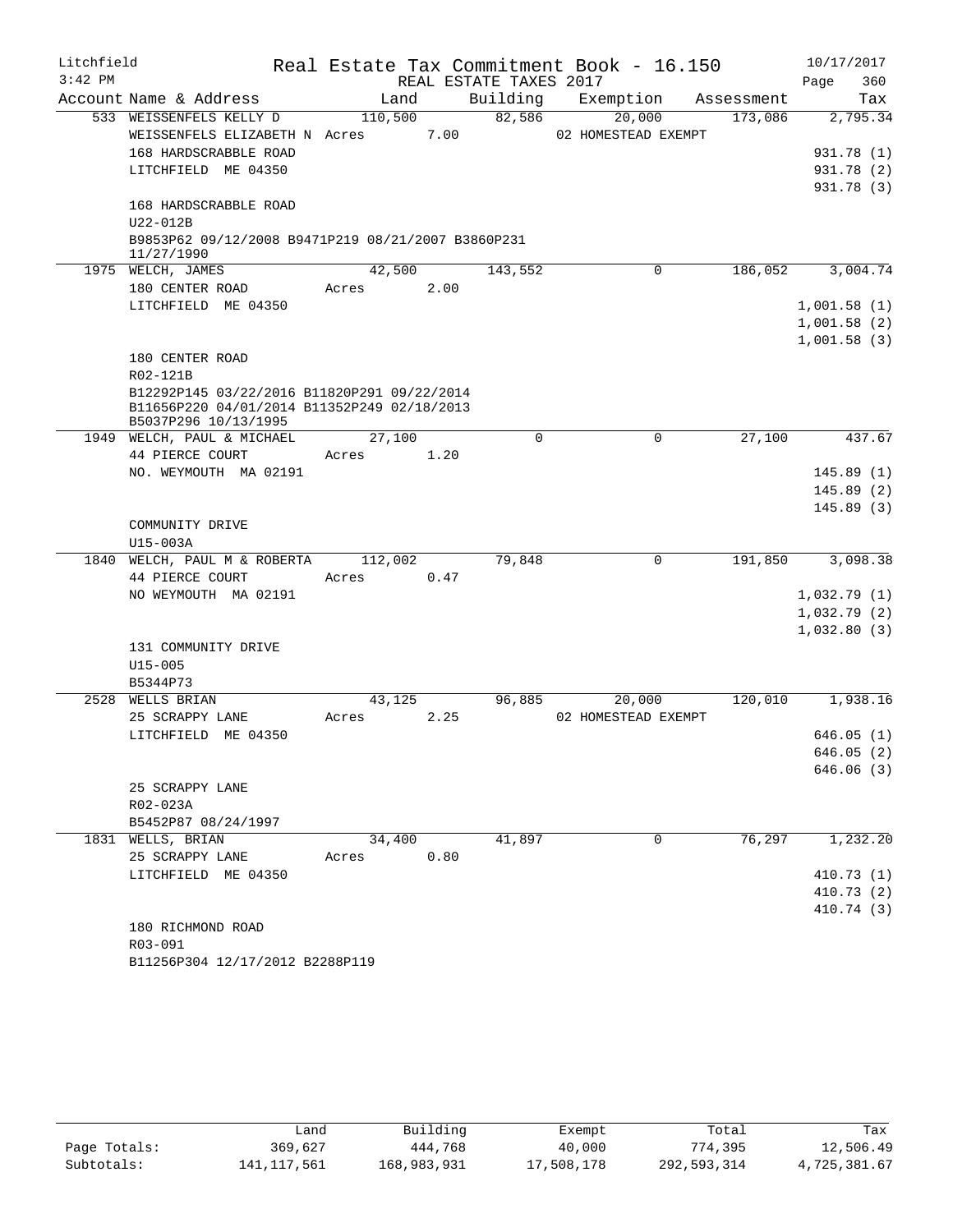| Litchfield<br>$3:42$ PM |                                                                   |       |        |      | REAL ESTATE TAXES 2017 | Real Estate Tax Commitment Book - 16.150 |             |            | 10/17/2017<br>Page<br>361 |
|-------------------------|-------------------------------------------------------------------|-------|--------|------|------------------------|------------------------------------------|-------------|------------|---------------------------|
|                         | Account Name & Address                                            |       | Land   |      | Building               | Exemption                                |             | Assessment | Tax                       |
|                         | 2579 WELLS, JOEL WILLIAM                                          |       | 40,250 |      | 93,204                 |                                          | $\Omega$    | 133,454    | 2,155.28                  |
|                         | 2777 HALLOWELL ROAD                                               | Acres |        | 1.10 |                        |                                          |             |            |                           |
|                         | LITCHFIELD ME 04350                                               |       |        |      |                        |                                          |             |            | 718.43(1)                 |
|                         |                                                                   |       |        |      |                        |                                          |             |            | 718.43(2)                 |
|                         |                                                                   |       |        |      |                        |                                          |             |            | 718.42(3)                 |
|                         | 2777 HALLOWELL ROAD                                               |       |        |      |                        |                                          |             |            |                           |
|                         | R02-018A                                                          |       |        |      |                        |                                          |             |            |                           |
|                         | B12395P113 08/12/2016 B12310P88 05/23/2016                        |       |        |      |                        |                                          |             |            |                           |
|                         | B12284P184 02/11/2016 B12066P5 08/10/2015 B8854P227<br>03/31/2006 |       |        |      |                        |                                          |             |            |                           |
|                         | 2074 WELLWOOD JOHN A                                              |       | 43,800 |      | 189,937                | 20,000                                   |             | 213,737    | 3,451.85                  |
|                         | WELLWOOD MARYLU                                                   | Acres |        | 2.52 |                        | 02 HOMESTEAD EXEMPT                      |             |            |                           |
|                         | 7 WOODPECKER DRIVE                                                |       |        |      |                        |                                          |             |            | 1,150.62(1)               |
|                         | LITCHFIELD ME 04350                                               |       |        |      |                        |                                          |             |            | 1,150.62(2)               |
|                         |                                                                   |       |        |      |                        |                                          |             |            | 1,150.61(3)               |
|                         | 7 WOODPECKER DRIVE                                                |       |        |      |                        |                                          |             |            |                           |
|                         | $U21 - 042$                                                       |       |        |      |                        |                                          |             |            |                           |
|                         | B9221P224 01/12/2007 B7545P203 08/04/2003                         |       |        |      |                        |                                          |             |            |                           |
|                         | 2021 WENKUS, PETER                                                |       | 19,044 |      | $\Omega$               |                                          | $\mathbf 0$ | 19,044     | 307.56                    |
|                         | 137 SOUTH BEACH HILL                                              | Acres |        | 0.34 |                        |                                          |             |            |                           |
|                         | <b>ROAD</b>                                                       |       |        |      |                        |                                          |             |            |                           |
|                         | PITTSTON ME 04345                                                 |       |        |      |                        |                                          |             |            | 102.52(1)                 |
|                         |                                                                   |       |        |      |                        |                                          |             |            | 102.52(2)                 |
|                         |                                                                   |       |        |      |                        |                                          |             |            | 102.52(3)                 |
|                         | LAKEVIEW DRIVE<br>$U28 - 028$                                     |       |        |      |                        |                                          |             |            |                           |
|                         | B11394P95 05/13/2013 B5994P59 07/09/1999 B2532P242                |       |        |      |                        |                                          |             |            |                           |
|                         | 06/30/1984                                                        |       |        |      |                        |                                          |             |            |                           |
| 1847                    | WENTZELL, LINWOOD L JR                                            |       | 29,200 |      | 60,619                 | 20,000                                   |             | 69,819     | 1,127.58                  |
|                         | MOODY, BARBARA                                                    | Acres |        | 0.70 |                        | 02 HOMESTEAD EXEMPT                      |             |            |                           |
|                         | 94 WENTZELL ROAD                                                  |       |        |      |                        |                                          |             |            | 375.86(1)                 |
|                         | LITCHFIELD ME 04350                                               |       |        |      |                        |                                          |             |            | 375.86(2)                 |
|                         |                                                                   |       |        |      |                        |                                          |             |            | 375.86(3)                 |
|                         | 94 WENTZELL ROAD                                                  |       |        |      |                        |                                          |             |            |                           |
|                         | R03-088                                                           |       |        |      |                        |                                          |             |            |                           |
|                         | B9718P61 05/05/2008 B6286P117 08/28/2000 B3640P320                |       |        |      |                        |                                          |             |            |                           |
| 1379                    | WESTLING GARY, WESTLING<br>CASEY                                  |       | 41,850 |      | 12,014                 |                                          | 0           | 53,864     | 869.90                    |
|                         | 1113 S. VIEJO DR.                                                 | Acres |        | 2.70 |                        |                                          |             |            |                           |
|                         | COTTON AZ 86326                                                   |       |        |      |                        |                                          |             |            | 289.97 (1)                |
|                         |                                                                   |       |        |      |                        |                                          |             |            | 289.97(2)                 |
|                         |                                                                   |       |        |      |                        |                                          |             |            | 289.96 (3)                |
|                         | 12 NUTTING LANE                                                   |       |        |      |                        |                                          |             |            |                           |
|                         | R04-044A                                                          |       |        |      |                        |                                          |             |            |                           |
|                         | B9461P291 08/09/2007 B8997P314 07/26/2006 B6036P31                |       |        |      |                        |                                          |             |            |                           |
|                         | 08/25/1999                                                        |       |        |      |                        |                                          |             |            |                           |
|                         | 1855 WESTON III, CARL S                                           |       | 78,678 |      | 13,420                 |                                          | 0           | 92,098     | 1,487.38                  |
|                         | 827 HIGH ST                                                       | Acres |        | 0.83 |                        |                                          |             |            |                           |
|                         | WEST GARDINER ME                                                  |       |        |      |                        |                                          |             |            | 495.79 (1)                |
|                         | 04345-3220                                                        |       |        |      |                        |                                          |             |            | 495.79 (2)                |
|                         |                                                                   |       |        |      |                        |                                          |             |            | 495.80 (3)                |
|                         | 86 KENWAY DRIVE                                                   |       |        |      |                        |                                          |             |            |                           |
|                         | $U22 - 010$                                                       |       |        |      |                        |                                          |             |            |                           |
|                         | B3299P234                                                         |       |        |      |                        |                                          |             |            |                           |
|                         |                                                                   |       |        |      |                        |                                          |             |            |                           |
|                         |                                                                   |       |        |      |                        |                                          |             |            |                           |

|              | Land        | Building      | Exempt     | Total         | Tax          |
|--------------|-------------|---------------|------------|---------------|--------------|
| Page Totals: | 252,822     | 369,194       | 40,000     | 582,016       | 9,399.55     |
| Subtotals:   | 141,370,383 | 169, 353, 125 | 17,548,178 | 293, 175, 330 | 4,734,781.22 |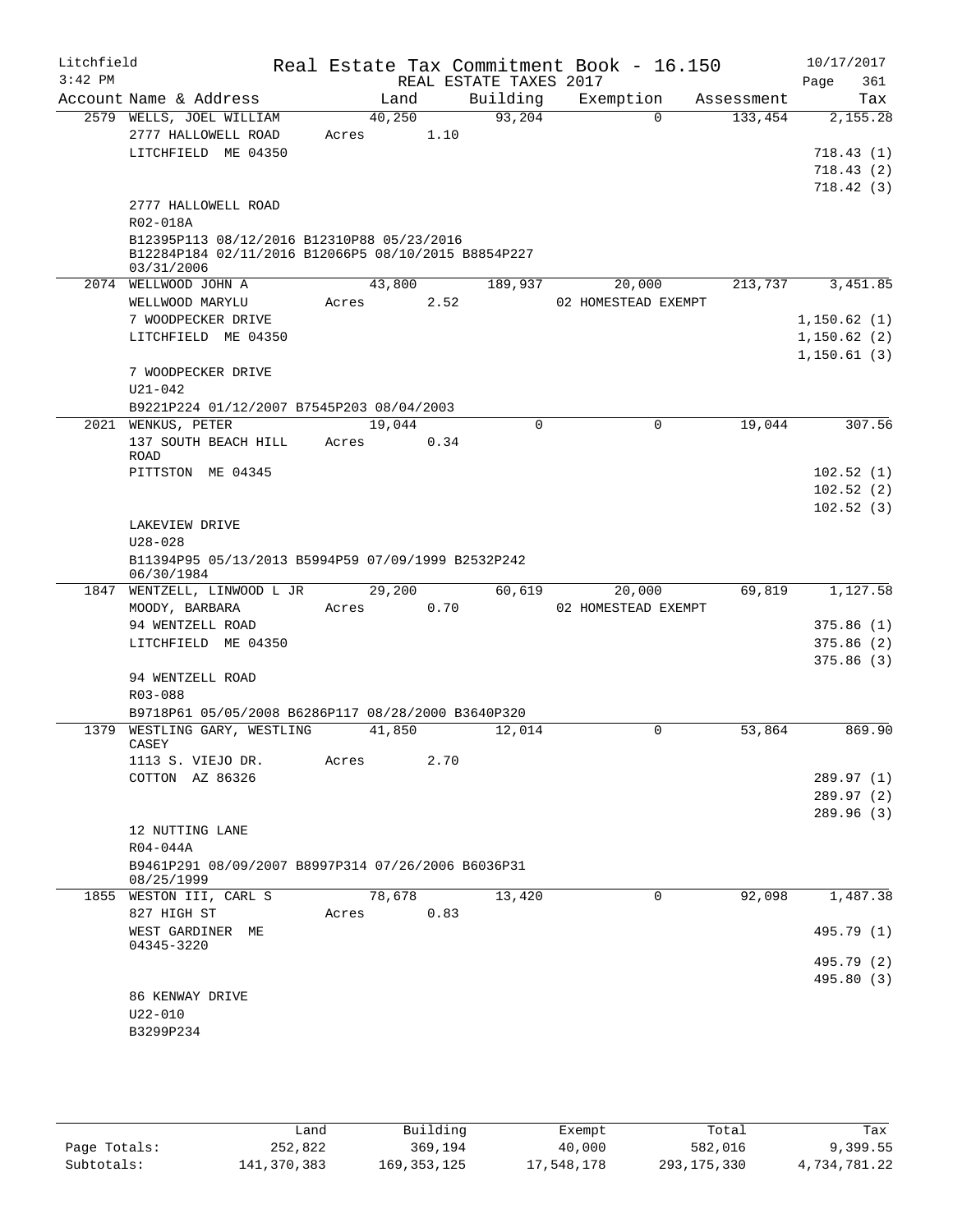| Litchfield<br>$3:42$ PM |                                               |       |                 | REAL ESTATE TAXES 2017 | Real Estate Tax Commitment Book - 16.150 |             | 10/17/2017<br>Page<br>362 |
|-------------------------|-----------------------------------------------|-------|-----------------|------------------------|------------------------------------------|-------------|---------------------------|
|                         | Account Name & Address                        |       | Land            | Building               | Exemption                                | Assessment  | Tax                       |
|                         | 1856 WESTON JR, CARL S<br>827 HIGH ST         | Acres | 10,136<br>0.11  | $\Omega$               | $\Omega$                                 | 10,136      | 163.70                    |
|                         | W GARDINER ME<br>04345-3220                   |       |                 |                        |                                          |             | 54.57(1)                  |
|                         |                                               |       |                 |                        |                                          |             | 54.57(2)<br>54.56(3)      |
|                         | KENWAY DRIVE<br>$U23 - 024$                   |       |                 |                        |                                          |             |                           |
|                         | B1043P186                                     |       |                 |                        |                                          |             |                           |
|                         | 1851 WESTON, PHILIP A                         |       | 49,610          | $\Omega$               | $\mathbf 0$                              | 49,610      | 801.20                    |
|                         | 419 STEVENSTOWN ROAD                          | Acres | 58.00           |                        |                                          |             |                           |
|                         | LITCHFIELD ME 04350                           |       |                 |                        |                                          |             | 267.07(1)                 |
|                         |                                               |       |                 |                        |                                          |             | 267.07 (2)<br>267.06(3)   |
|                         | STEVENSTOWN ROAD                              |       |                 |                        |                                          |             |                           |
|                         | R10-006<br>B3726P330                          |       |                 |                        |                                          |             |                           |
|                         | 1850 WESTON, PHILIP A                         |       | 6,985           | $\mathbf 0$            | 0                                        | 6,985       | 112.81                    |
|                         | WESTON ANNE E                                 | Acres | 22.00           |                        |                                          |             |                           |
|                         | 419 STEVENSTOWN ROAD                          |       |                 |                        |                                          |             | 37.60(1)                  |
|                         | LITCHFIELD ME 04350                           |       |                 |                        |                                          |             | 37.60(2)                  |
|                         |                                               |       |                 |                        |                                          |             | 37.61(3)                  |
|                         | STEVENSTOWN ROAD                              |       |                 |                        |                                          |             |                           |
|                         | R09-084<br>B3726P331 05/02/1990               |       |                 |                        |                                          |             |                           |
|                         | 1853 WESTON, PHILIP A                         |       | 14,075          | $\Omega$               | 0                                        | 14,075      | 227.31                    |
|                         | 419 STEVENSTOWN ROAD                          | Acres | 45.00           |                        |                                          |             |                           |
|                         | LITCHFIELD ME 04350                           |       |                 |                        |                                          |             | 75.77(1)                  |
|                         |                                               |       |                 |                        |                                          |             | 75.77(2)                  |
|                         |                                               |       |                 |                        |                                          |             | 75.77 (3)                 |
|                         | STEVENSTOWN ROAD                              |       |                 |                        |                                          |             |                           |
|                         | R09-082                                       |       |                 |                        |                                          |             |                           |
|                         | B904P457                                      |       |                 | 63,588                 | 0                                        | 115,313     | 1,862.30                  |
|                         | 1852 WESTON, PHILIP A<br>419 STEVENSTOWN ROAD | Acres | 51,725<br>17.00 |                        |                                          |             |                           |
|                         | LITCHFIELD ME 04350                           |       |                 |                        |                                          |             | 620.77(1)                 |
|                         |                                               |       |                 |                        |                                          |             | 620.77(2)                 |
|                         |                                               |       |                 |                        |                                          |             | 620.76(3)                 |
|                         | 419 STEVENSTOWN ROAD                          |       |                 |                        |                                          |             |                           |
|                         | R10-003                                       |       |                 |                        |                                          |             |                           |
|                         | B904P457                                      |       |                 |                        |                                          |             |                           |
| 1849                    | WESTON, PHILIP A                              |       | 300             | 0                      | 0                                        | 300         | 4.84                      |
|                         | WESTON ANN                                    | Acres | 6.00            |                        |                                          |             |                           |
|                         | 419 STEVENSTOWN ROAD<br>LITCHFIELD ME 04345   |       |                 |                        |                                          |             | 1.61(1)<br>1.61(2)        |
|                         |                                               |       |                 |                        |                                          |             | 1.62(3)                   |
|                         | OFF STEVENSTOWN ROAD                          |       |                 |                        |                                          |             |                           |
|                         | R09-057                                       |       |                 |                        |                                          |             |                           |
|                         | B3726P331 05/02/1990                          |       |                 |                        |                                          |             |                           |
| 1848                    | WESTON, PHILIP A                              |       | 62,720          | 71,582                 | 20,000                                   | 114,302     | 1,845.98                  |
|                         | WESTON ANNE                                   | Acres | 67.00           |                        | 02 HOMESTEAD EXEMPT                      |             |                           |
|                         | 419 STEVENSTOWN ROAD                          |       |                 |                        |                                          |             | 615.33(1)                 |
|                         | LITCHFIELD ME 04350                           |       |                 |                        |                                          |             | 615.33(2)                 |
|                         |                                               |       |                 |                        |                                          |             | 615.32(3)                 |
|                         | 479 STEVENSTOWN ROAD<br>R10-001               |       |                 |                        |                                          |             |                           |
|                         | B3726P331 05/02/1990                          |       |                 |                        |                                          |             |                           |
|                         |                                               |       |                 |                        |                                          |             |                           |
|                         |                                               | Land  | Building        |                        | Exempt                                   | Total       | Tax                       |
| Page Totals:            | 195,551                                       |       | 135,170         |                        | 20,000                                   | 310,721     | 5,018.14                  |
| Subtotals:              | 141,565,934                                   |       | 169,488,295     |                        | 17,568,178                               | 293,486,051 | 4,739,799.36              |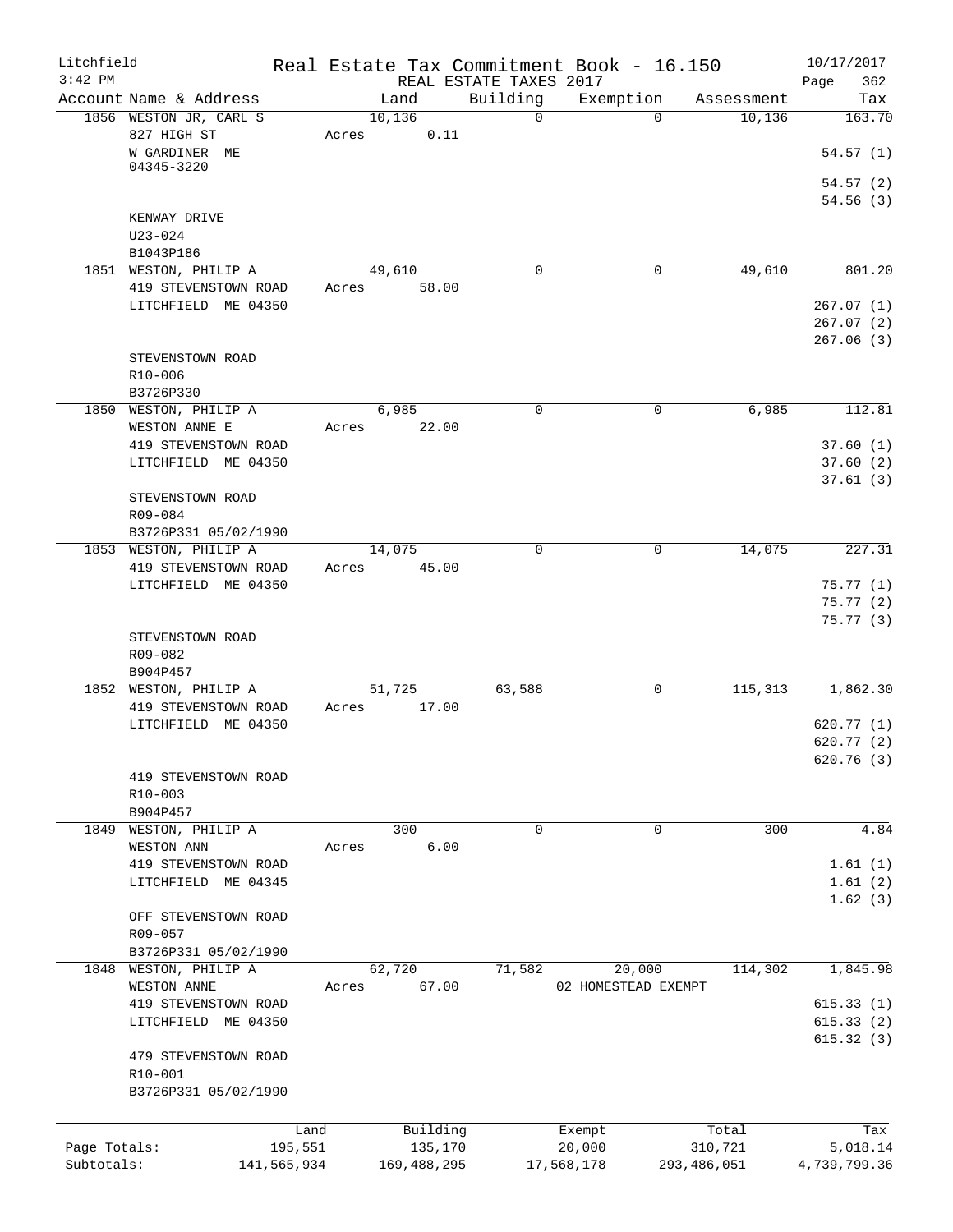| Litchfield   |                                                       |         |                |             |                        | Real Estate Tax Commitment Book - 16.150 |                      | 10/17/2017             |
|--------------|-------------------------------------------------------|---------|----------------|-------------|------------------------|------------------------------------------|----------------------|------------------------|
| $3:42$ PM    |                                                       |         |                |             | REAL ESTATE TAXES 2017 |                                          |                      | 363<br>Page            |
|              | Account Name & Address<br>2047 WESTON, RICHARD        |         | Land<br>24,200 |             | Building<br>$\Omega$   | Exemption<br>$\Omega$                    | Assessment<br>24,200 | Tax<br>390.83          |
|              | 467 PEACEPIPE DRIVE<br>LITCHFIELD ME 04350            | Acres   |                | 0.65        |                        |                                          |                      | 130.28(1)              |
|              |                                                       |         |                |             |                        |                                          |                      | 130.28(2)              |
|              |                                                       |         |                |             |                        |                                          |                      | 130.27(3)              |
|              | PEACE PIPE DRIVE                                      |         |                |             |                        |                                          |                      |                        |
|              | $U28 - 019$<br>B5438P331 B1248P37                     |         |                |             |                        |                                          |                      |                        |
|              | 1854 WESTON, RICHARD L                                |         | 25,920         |             | 59,921                 | 26,000                                   | 59,841               | 966.43                 |
|              | 467 PEACEPIPE DRIVE                                   | Acres   |                | 0.14        |                        | 02 HOMESTEAD EXEMPT                      |                      |                        |
|              | LITCHFIELD ME 04350                                   |         |                |             |                        | 22 WW2 Widow Res                         |                      | 322.14(1)              |
|              |                                                       |         |                |             |                        |                                          |                      | 322.14(2)              |
|              |                                                       |         |                |             |                        |                                          |                      | 322.15(3)              |
|              | 467 PEACEPIPE DRIVE                                   |         |                |             |                        |                                          |                      |                        |
|              | $U28 - 050$                                           |         |                |             |                        |                                          |                      |                        |
|              | B1817P333                                             |         |                |             |                        |                                          |                      |                        |
|              | 250 WHALEN, OMAR L. JR                                |         | 45,179         |             | 129,096                | 0                                        | 174,275              | 2,814.54               |
|              | WHALEN, KAY D.                                        | Acres   |                | 3.77        |                        |                                          |                      |                        |
|              | 125 DENNIS HILL ROAD<br>LITCHFIELD ME 04350           |         |                |             |                        |                                          |                      | 938.18(1)<br>938.18(2) |
|              |                                                       |         |                |             |                        |                                          |                      | 938.18(3)              |
|              | 125 DENNIS HILL ROAD                                  |         |                |             |                        |                                          |                      |                        |
|              | R11-007                                               |         |                |             |                        |                                          |                      |                        |
|              | B12059P150 07/31/2015 B4238P146                       |         |                |             |                        |                                          |                      |                        |
|              | 11 WHALON PAUL E                                      |         | 176,500        |             | 58,395                 | 0                                        | 234,895              | 3,793.55               |
|              | WHALON BETHANY S                                      | Acres   |                | 10.00       |                        |                                          |                      |                        |
|              | 1090 LEWISTON ROAD                                    |         |                |             |                        |                                          |                      | 1, 264.52(1)           |
|              | LITCHFIELD ME 04350                                   |         |                |             |                        |                                          |                      | 1, 264.52(2)           |
|              |                                                       |         |                |             |                        |                                          |                      | 1,264.51(3)            |
|              | 1062 LEWISTON ROAD                                    |         |                |             |                        |                                          |                      |                        |
|              | R13-013                                               |         |                |             |                        |                                          |                      |                        |
|              | B8408P194 05/09/2005 B5138P158<br>1857 WHALON, PAUL E |         | 138,875        |             | 128,984                | 20,000                                   | 247,859              | 4,002.92               |
|              | 1090 LEWISTON ROAD                                    | Acres   |                | 5.70        |                        | 02 HOMESTEAD EXEMPT                      |                      |                        |
|              | LITCHFIELD ME 04350                                   |         |                |             |                        |                                          |                      | 1,334.31(1)            |
|              |                                                       |         |                |             |                        |                                          |                      | 1,334.31(2)            |
|              |                                                       |         |                |             |                        |                                          |                      | 1,334.30(3)            |
|              | 1090 LEWISTON ROAD                                    |         |                |             |                        |                                          |                      |                        |
|              | R13-013A                                              |         |                |             |                        |                                          |                      |                        |
|              | B4114P339                                             |         |                |             |                        |                                          |                      |                        |
|              | 575 WHEELER, ANGELA                                   |         | 28,000         |             | $\mathbf 0$            | $\mathbf 0$                              | 28,000               | 452.20                 |
|              | C/O WHEELER, REUBEN J.                                | Acres   |                | 1.00        |                        |                                          |                      |                        |
|              | 693 WEST ROAD                                         |         |                |             |                        |                                          |                      | 150.73(1)              |
|              | BOWDOIN ME 04287                                      |         |                |             |                        |                                          |                      | 150.73(2)              |
|              |                                                       |         |                |             |                        |                                          |                      | 150.74(3)              |
|              | OAK HILL ROAD<br>R05-018                              |         |                |             |                        |                                          |                      |                        |
|              | B7974P185 06/04/2004                                  |         |                |             |                        |                                          |                      |                        |
| 576          | WHEELER, ANGELA                                       |         | 28,000         |             | 0                      | $\mathbf 0$                              | 28,000               | 452.20                 |
|              | WHEELER, REUBEN J                                     | Acres   |                | 1.00        |                        |                                          |                      |                        |
|              | 693 WEST ROAD                                         |         |                |             |                        |                                          |                      | 150.73(1)              |
|              | BOWDOIN ME 04287                                      |         |                |             |                        |                                          |                      | 150.73(2)              |
|              |                                                       |         |                |             |                        |                                          |                      | 150.74(3)              |
|              | OAK HILL ROAD                                         |         |                |             |                        |                                          |                      |                        |
|              | R05-019                                               |         |                |             |                        |                                          |                      |                        |
|              | B7974P185 06/04/2004                                  |         |                |             |                        |                                          |                      |                        |
|              |                                                       |         |                |             |                        |                                          |                      |                        |
|              |                                                       | Land    |                | Building    |                        | Exempt                                   | Total                | Tax                    |
| Page Totals: |                                                       | 466,674 |                | 376,396     |                        | 46,000                                   | 797,070              | 12,872.67              |
| Subtotals:   | 142,032,608                                           |         |                | 169,864,691 |                        | 17,614,178                               | 294, 283, 121        | 4,752,672.03           |
|              |                                                       |         |                |             |                        |                                          |                      |                        |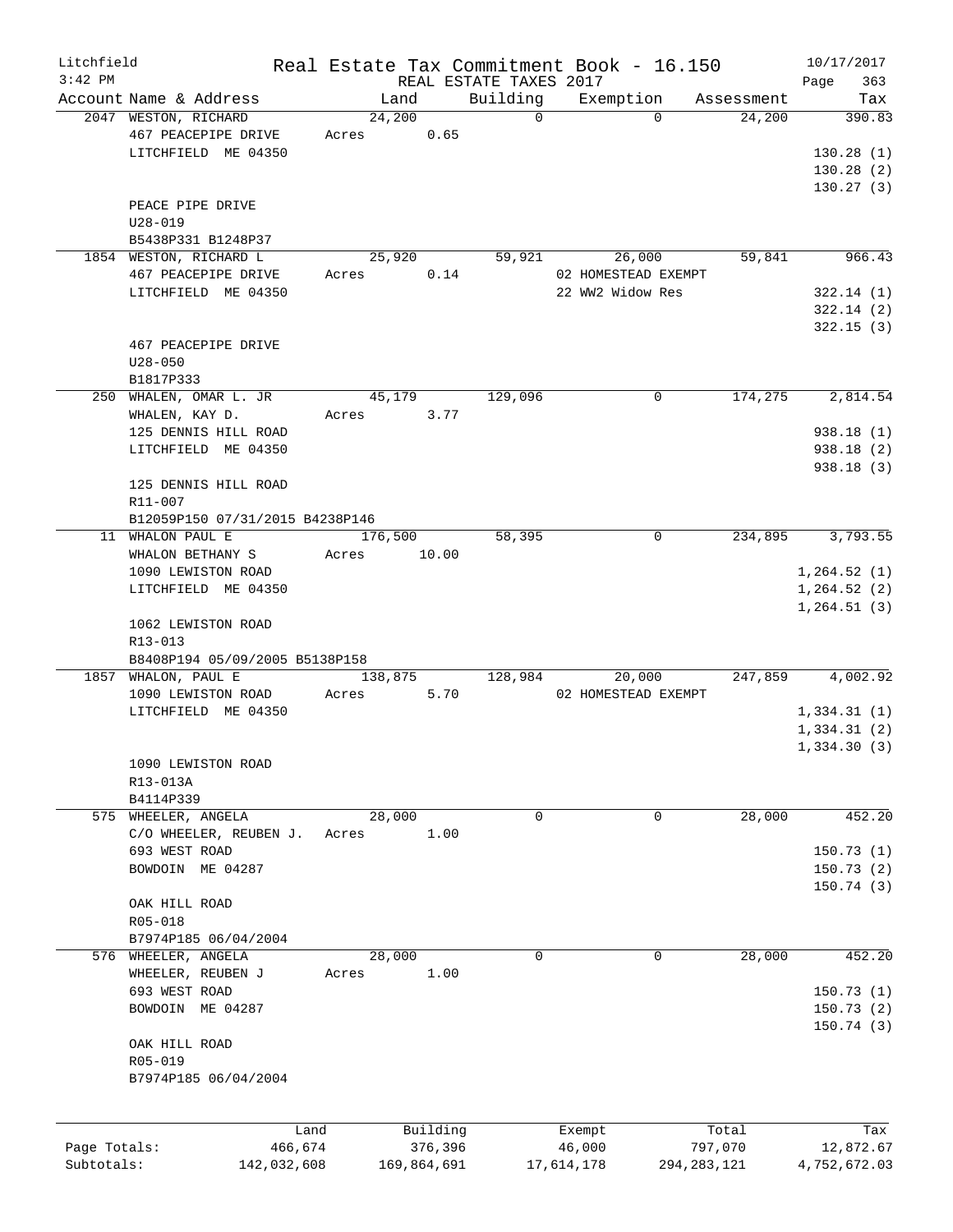| Litchfield   |                                                                            |             |       |                 |         |                        | Real Estate Tax Commitment Book - 16.150 |             |            | 10/17/2017              |
|--------------|----------------------------------------------------------------------------|-------------|-------|-----------------|---------|------------------------|------------------------------------------|-------------|------------|-------------------------|
| $3:42$ PM    |                                                                            |             |       |                 |         | REAL ESTATE TAXES 2017 |                                          |             |            | 364<br>Page             |
|              | Account Name & Address                                                     |             |       | Land            |         | Building               | Exemption                                |             | Assessment | Tax                     |
|              | 574 WHEELER, ANGELA T<br>WHEELER, REUBEN J<br>693 WEST ROAD                |             | Acres | 28,000          | 1.00    | $\Omega$               |                                          | $\Omega$    | 28,000     | 452.20<br>150.73(1)     |
|              | BOWDOIN ME 04287                                                           |             |       |                 |         |                        |                                          |             |            | 150.73(2)<br>150.74 (3) |
|              | OAK HILL ROAD<br>R05-015                                                   |             |       |                 |         |                        |                                          |             |            |                         |
|              | B7974P185 06/04/2004                                                       |             |       |                 |         |                        |                                          |             |            |                         |
|              | 1858 WHEELER, KENNETH E<br>195 CENTER ROAD                                 |             | Acres | 55,800<br>39.00 |         | 0                      |                                          | 0           | 55,800     | 901.17                  |
|              | LITCHFIELD ME 04350                                                        |             |       |                 |         |                        |                                          |             |            | 300.39(1)               |
|              |                                                                            |             |       |                 |         |                        |                                          |             |            | 300.39(2)               |
|              |                                                                            |             |       |                 |         |                        |                                          |             |            | 300.39(3)               |
|              | CENTER ROAD                                                                |             |       |                 |         |                        |                                          |             |            |                         |
|              | R02-123                                                                    |             |       |                 |         |                        |                                          |             |            |                         |
|              | B1373P93                                                                   |             |       |                 |         |                        |                                          |             |            |                         |
|              | 1859 WHEELER, KENNETH E                                                    |             |       | 72,000          |         | 133,397                | 20,000                                   |             | 185,397    | 2,994.16                |
|              | 195 CENTER ROAD                                                            |             | Acres | 46.20           |         |                        | 02 HOMESTEAD EXEMPT                      |             |            |                         |
|              | LITCHFIELD ME 04350                                                        |             |       |                 |         |                        |                                          |             |            | 998.05 (1)              |
|              |                                                                            |             |       |                 |         |                        |                                          |             |            | 998.05 (2)              |
|              |                                                                            |             |       |                 |         |                        |                                          |             |            | 998.06 (3)              |
|              | 195 CENTER ROAD                                                            |             |       |                 |         |                        |                                          |             |            |                         |
|              | R03-001                                                                    |             |       |                 |         |                        |                                          |             |            |                         |
|              | B1373P93                                                                   |             |       |                 |         |                        |                                          |             |            |                         |
|              | 1651 WHEELER, REUBEN                                                       |             |       | 66,200          |         | 51,408                 |                                          | 0           | 117,608    | 1,899.37                |
|              | 693 WEST ROAD                                                              |             | Acres |                 | 25.00   |                        |                                          |             |            |                         |
|              | BOWDOIN ME 04287                                                           |             |       |                 |         |                        |                                          |             |            | 633.12(1)<br>633.12(2)  |
|              |                                                                            |             |       |                 |         |                        |                                          |             |            | 633.13(3)               |
|              | 145 OAK HILL ROAD<br>R05-026<br>B10595P309 11/19/2010 B2124P126 07/05/1978 |             |       |                 |         |                        |                                          |             |            |                         |
|              | 1061 WHEELER, REUBEN J                                                     |             |       | 38,000          |         | $\mathbf 0$            |                                          | $\Omega$    | 38,000     | 613.70                  |
|              | WHEELER, GIDEON T                                                          |             | Acres |                 | 5.00    |                        |                                          |             |            |                         |
|              | 693 WEST ROAD                                                              |             |       |                 |         |                        |                                          |             |            | 204.57(1)               |
|              | BOWDOIN ME 04287                                                           |             |       |                 |         |                        |                                          |             |            | 204.57(2)               |
|              |                                                                            |             |       |                 |         |                        |                                          |             |            | 204.56(3)               |
|              | OAK HILL ROAD                                                              |             |       |                 |         |                        |                                          |             |            |                         |
|              | R05-016<br>B8052P174 07/24/2004                                            |             |       |                 |         |                        |                                          |             |            |                         |
| 1860         | WHEELER, STANLEY E                                                         |             |       | 54,044          |         | 51,638                 |                                          | $\mathbf 0$ | 105,682    | 1,706.76                |
|              | WHEELER, MIRIAM A                                                          |             | Acres |                 | 0.34    |                        |                                          |             |            |                         |
|              | 20 WHEELER RD                                                              |             |       |                 |         |                        |                                          |             |            | 568.92(1)               |
|              | BOWDOIN ME 04287                                                           |             |       |                 |         |                        |                                          |             |            | 568.92(2)               |
|              |                                                                            |             |       |                 |         |                        |                                          |             |            | 568.92 (3)              |
|              | 63 PELICAN DRIVE                                                           |             |       |                 |         |                        |                                          |             |            |                         |
|              | U24-017                                                                    |             |       |                 |         |                        |                                          |             |            |                         |
|              | B1390P145 10/13/2004                                                       |             |       |                 |         |                        |                                          |             |            |                         |
| 2743         | WHEELER, TRAVIS K &                                                        |             |       | 44,600          |         | 260,316                | 20,000                                   |             | 284,916    | 4,601.39                |
|              | SHELLY E                                                                   |             |       |                 |         |                        |                                          |             |            |                         |
|              | 213 CENTER ROAD<br>LITCHFIELD ME 04350                                     |             | Acres |                 | 2.84    |                        | 02 HOMESTEAD EXEMPT                      |             |            | 1,533.80(1)             |
|              |                                                                            |             |       |                 |         |                        |                                          |             |            | 1,533.80(2)             |
|              |                                                                            |             |       |                 |         |                        |                                          |             |            | 1,533.79(3)             |
|              | 213 CENTER ROAD                                                            |             |       |                 |         |                        |                                          |             |            |                         |
|              | R03-001A                                                                   |             |       |                 |         |                        |                                          |             |            |                         |
|              | B10273P125 11/16/2009                                                      |             |       |                 |         |                        |                                          |             |            |                         |
|              |                                                                            |             |       |                 |         |                        |                                          |             |            |                         |
|              |                                                                            | Land        |       | Building        |         |                        | Exempt                                   |             | Total      | Tax                     |
| Page Totals: |                                                                            | 358,644     |       |                 | 496,759 |                        | 40,000                                   |             | 815,403    | 13,168.75               |
| Subtotals:   |                                                                            | 142,391,252 |       | 170, 361, 450   |         |                        | 17,654,178                               | 295,098,524 |            | 4,765,840.78            |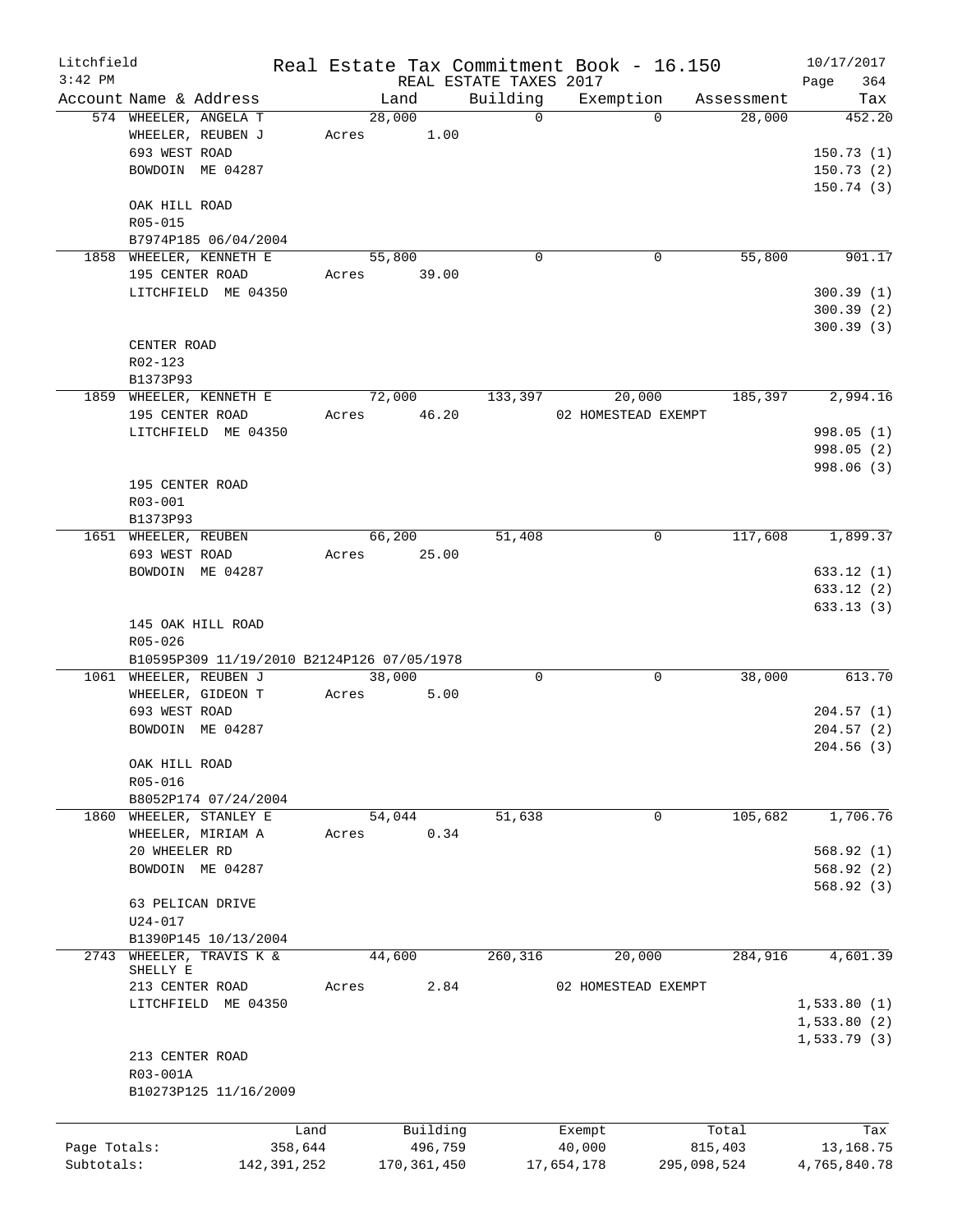| Litchfield<br>$3:42$ PM |                                                      |             |                 |          | REAL ESTATE TAXES 2017 | Real Estate Tax Commitment Book - 16.150 |                               | 10/17/2017<br>Page<br>365 |
|-------------------------|------------------------------------------------------|-------------|-----------------|----------|------------------------|------------------------------------------|-------------------------------|---------------------------|
|                         | Account Name & Address                               |             | Land            |          |                        |                                          | Building Exemption Assessment | Tax                       |
|                         | 2807 WHEELING, GARY<br>68 LIBBY ROAD                 |             | 45,150<br>Acres | 3.06     | 52,187                 | 26,000<br>02 HOMESTEAD EXEMPT            | 71,337                        | 1,152.09                  |
|                         | LITCHFIELD ME 04350                                  |             |                 |          |                        | 03 VETERANS EXEMPT                       |                               | 384.03 (1)                |
|                         |                                                      |             |                 |          |                        |                                          |                               | 384.03 (2)                |
|                         |                                                      |             |                 |          |                        |                                          |                               | 384.03 (3)                |
|                         | LIBBY ROAD                                           |             |                 |          |                        |                                          |                               |                           |
|                         | R06-033B                                             |             |                 |          |                        |                                          |                               |                           |
|                         | B11819P320 12/28/2011                                |             |                 |          |                        |                                          |                               |                           |
|                         | 1841 WHITAKER ARTHUR R III                           |             | 22,080          |          | 98,222                 |                                          | 120,302<br>0                  | 1,942.88                  |
|                         | WHITAKER DEBRA C                                     |             | Acres 0.36      |          |                        |                                          |                               |                           |
|                         | 3 SCRAPPY LANE                                       |             |                 |          |                        |                                          |                               | 647.63(1)                 |
|                         | LITCHFIELD ME 04350                                  |             |                 |          |                        |                                          |                               | 647.63(2)                 |
|                         |                                                      |             |                 |          |                        |                                          |                               | 647.62(3)                 |
|                         | 3 SCRAPPY LANE<br>$R02 - 023$                        |             |                 |          |                        |                                          |                               |                           |
|                         | B8686P194 11/10/2005 B3651P208                       |             |                 |          |                        |                                          |                               |                           |
|                         | 1279 WHITBECK, NANCY LLOYD                           |             | 61,063          |          | 111,545                |                                          | 172,608<br>0                  | 2,787.62                  |
|                         | 1974 HALLOWELL ROAD                                  | Acres       | 15.75           |          |                        |                                          |                               |                           |
|                         | LITCHFIELD ME 04350                                  |             |                 |          |                        |                                          |                               | 929.21(1)                 |
|                         |                                                      |             |                 |          |                        |                                          |                               | 929.21(2)                 |
|                         |                                                      |             |                 |          |                        |                                          |                               | 929.20(3)                 |
|                         | 1974 HALLOWELL ROAD                                  |             |                 |          |                        |                                          |                               |                           |
|                         | R11-011                                              |             |                 |          |                        |                                          |                               |                           |
|                         | B11757P230 07/31/2014 B11551P23 10/09/2013 B11538P87 |             |                 |          |                        |                                          |                               |                           |
|                         | 08/26/2013 B4188P155                                 |             |                 |          |                        |                                          |                               |                           |
|                         | 2601 WHITCOMB JOHN J                                 |             | 10,700          |          | $\Omega$               |                                          | 10,700<br>0                   | 172.80                    |
|                         | WHITCOMB SHELLEY S                                   | Acres       |                 | 4.28     |                        |                                          |                               |                           |
|                         | 642 DEAD RIVER ROAD                                  |             |                 |          |                        |                                          |                               | 57.60(1)                  |
|                         | BOWDOIN ME 04287                                     |             |                 |          |                        |                                          |                               | 57.60(2)                  |
|                         |                                                      |             |                 |          |                        |                                          |                               | 57.60(3)                  |
|                         | DEAD RIVER ROAD<br>R01-033F                          |             |                 |          |                        |                                          |                               |                           |
|                         | B8385P228 03/15/2005                                 |             |                 |          |                        |                                          |                               |                           |
|                         | 1862 WHITCOMB, LINDA K                               |             | 49,408          |          | 0                      |                                          | $\mathbf 0$<br>49,408         | 797.94                    |
|                         | P. O. BOX 1052                                       | Acres       |                 | 16.21    |                        |                                          |                               |                           |
|                         | THOMPSON FALLS MT                                    |             |                 |          |                        |                                          |                               | 265.98(1)                 |
|                         | 59873                                                |             |                 |          |                        |                                          |                               |                           |
|                         |                                                      |             |                 |          |                        |                                          |                               | 265.98 (2)                |
|                         |                                                      |             |                 |          |                        |                                          |                               | 265.98(3)                 |
|                         | DEAD RIVER ROAD                                      |             |                 |          |                        |                                          |                               |                           |
|                         | R01-033                                              |             |                 |          |                        |                                          |                               |                           |
|                         | B2048P74                                             |             |                 |          |                        |                                          |                               |                           |
| 2030                    | WHITCOMB, SUSAN                                      |             | 728             |          | 0                      |                                          | $\mathbf 0$                   | 11.76<br>728              |
|                         | 1064 COUNTY RD<br>BOWDOIN ME 04287                   | Acres       |                 | 0.26     |                        |                                          |                               |                           |
|                         |                                                      |             |                 |          |                        |                                          |                               | 3.92(1)<br>3.92(2)        |
|                         |                                                      |             |                 |          |                        |                                          |                               | 3.92(3)                   |
|                         | RICHMOND ROAD                                        |             |                 |          |                        |                                          |                               |                           |
|                         | R01-029C                                             |             |                 |          |                        |                                          |                               |                           |
|                         | B5298P192 01/24/0199                                 |             |                 |          |                        |                                          |                               |                           |
|                         | 2302 WHITE, AARON M.                                 |             | 39,450          |          | 105,906                |                                          | 0<br>145,356                  | 2,347.50                  |
|                         | CRAVEN, GREGORY D.                                   | Acres       |                 | 1.34     |                        |                                          |                               |                           |
|                         | 303 HOLMES ROAD                                      |             |                 |          |                        |                                          |                               | 782.50(1)                 |
|                         | WINTHROP ME 04364                                    |             |                 |          |                        |                                          |                               | 782.50(2)                 |
|                         |                                                      |             |                 |          |                        |                                          |                               | 782.50(3)                 |
|                         | 47 HAYDEN HILL ROAD                                  |             |                 |          |                        |                                          |                               |                           |
|                         | R03-040A                                             |             |                 |          |                        |                                          |                               |                           |
|                         | B12402P22 09/02/2016 B7188P246 12/06/2002            |             |                 |          |                        |                                          |                               |                           |
|                         |                                                      | Land        |                 | Building |                        | Exempt                                   | Total                         | Tax                       |
| Page Totals:            |                                                      | 228,579     |                 | 367,860  |                        | 26,000                                   | 570,439                       | 9,212.59                  |
| Subtotals:              |                                                      | 142,619,831 | 170,729,310     |          |                        | 17,680,178                               | 295,668,963                   | 4,775,053.37              |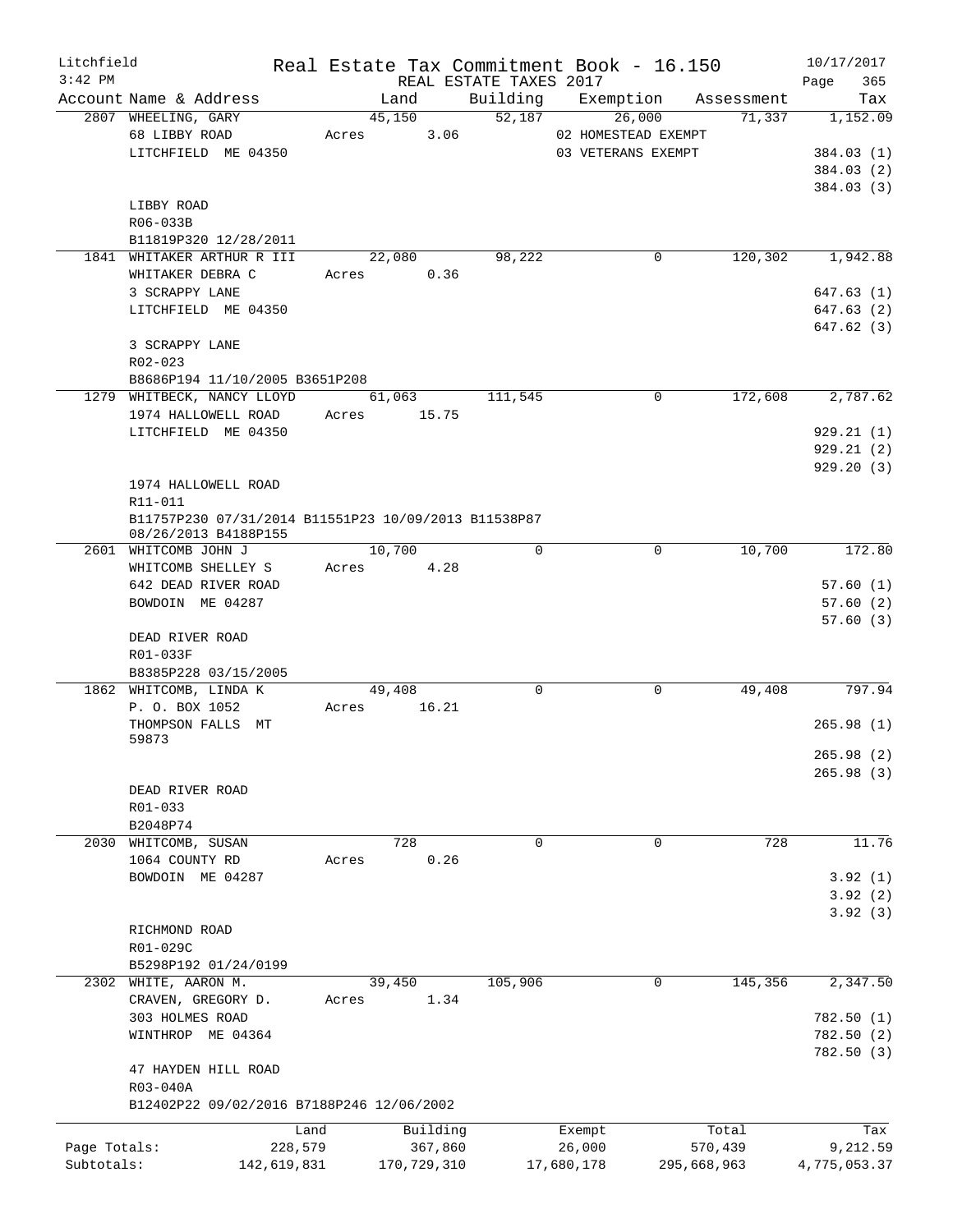| Litchfield   |                                                                               |               |       |             |                        | Real Estate Tax Commitment Book - 16.150 |             |            | 10/17/2017   |
|--------------|-------------------------------------------------------------------------------|---------------|-------|-------------|------------------------|------------------------------------------|-------------|------------|--------------|
| $3:42$ PM    |                                                                               |               |       |             | REAL ESTATE TAXES 2017 |                                          |             |            | 366<br>Page  |
|              | Account Name & Address                                                        |               |       | Land        | Building               | Exemption                                |             | Assessment | Tax          |
|              | 1869 WHITE, DIAN                                                              |               |       | 44,860      | $\Omega$               |                                          | $\Omega$    | 44,860     | 724.49       |
|              | 138 GUSTIN ROAD                                                               |               | Acres | 10.70       |                        |                                          |             |            |              |
|              | LITCHFIELD ME 04350                                                           |               |       |             |                        |                                          |             |            | 241.50(1)    |
|              |                                                                               |               |       |             |                        |                                          |             |            | 241.50(2)    |
|              |                                                                               |               |       |             |                        |                                          |             |            | 241.49 (3)   |
|              | FINLEY LANE                                                                   |               |       |             |                        |                                          |             |            |              |
|              | R03-102                                                                       |               |       |             |                        |                                          |             |            |              |
|              | B1575P864 03/14/1972                                                          |               |       | 7,422       | $\mathbf 0$            |                                          | 0           | 7,422      | 119.87       |
|              | 1868 WHITE, DIAN<br>138 GUSTIN ROAD                                           |               | Acres | 0.08        |                        |                                          |             |            |              |
|              | LITCHFIELD ME 04350                                                           |               |       |             |                        |                                          |             |            | 39.96(1)     |
|              |                                                                               |               |       |             |                        |                                          |             |            | 39.96(2)     |
|              |                                                                               |               |       |             |                        |                                          |             |            | 39.95(3)     |
|              | JIMMY POND LANE                                                               |               |       |             |                        |                                          |             |            |              |
|              | $U08 - 011$                                                                   |               |       |             |                        |                                          |             |            |              |
|              | B1575P864 03/14/1972                                                          |               |       |             |                        |                                          |             |            |              |
|              | 1867 WHITE, DIAN                                                              |               |       | 49,150      | 52,140                 | 20,000                                   |             | 81,290     | 1,312.83     |
|              | 138 GUSTIN ROAD                                                               |               | Acres | 28.00       |                        | 02 HOMESTEAD EXEMPT                      |             |            |              |
|              | LITCHFIELD ME 04350                                                           |               |       |             |                        |                                          |             |            | 437.61 (1)   |
|              |                                                                               |               |       |             |                        |                                          |             |            | 437.61 (2)   |
|              |                                                                               |               |       |             |                        |                                          |             |            | 437.61 (3)   |
|              | 138 GUSTIN ROAD                                                               |               |       |             |                        |                                          |             |            |              |
|              | R04-047                                                                       |               |       |             |                        |                                          |             |            |              |
|              | B1575P864 03/14/1972                                                          |               |       |             |                        |                                          |             |            |              |
|              | 1873 WHITE, JACK D.                                                           |               |       | 80,500      | 1,118                  |                                          | 0           | 81,618     | 1,318.13     |
|              | 19 JB TOME WAY                                                                |               | Acres | 1.00        |                        |                                          |             |            |              |
|              | BOWDOINHAM ME 04008                                                           |               |       |             |                        |                                          |             |            | 439.38 (1)   |
|              |                                                                               |               |       |             |                        |                                          |             |            | 439.38 (2)   |
|              |                                                                               |               |       |             |                        |                                          |             |            | 439.37 (3)   |
|              | 22 BIRCH LANE                                                                 |               |       |             |                        |                                          |             |            |              |
|              | $U04 - 005$                                                                   |               |       |             |                        |                                          |             |            |              |
|              | B12446P164 10/21/2016 B1490P632                                               |               |       |             |                        |                                          |             |            |              |
|              | 1864 WHITE, JAMES                                                             |               |       | 181,850     | 77,952                 |                                          | $\mathbf 0$ | 259,802    | 4,195.80     |
|              | 204 BIRDIEWOOD CT                                                             |               | Acres | 2.30        |                        |                                          |             |            |              |
|              | DEBARY FL 32713                                                               |               |       |             |                        |                                          |             |            | 1,398.60(1)  |
|              |                                                                               |               |       |             |                        |                                          |             |            | 1,398.60(2)  |
|              |                                                                               |               |       |             |                        |                                          |             |            | 1,398.60(3)  |
|              | CHESLEY DRIVE                                                                 |               |       |             |                        |                                          |             |            |              |
|              | U15-011                                                                       |               |       |             |                        |                                          |             |            |              |
|              | B3323P142 03/22/1988                                                          |               |       |             |                        |                                          |             |            |              |
|              | 1871 WHITE, JOSEPH R.                                                         |               |       | 179,598     | 203,285                |                                          | $\mathbf 0$ | 382,883    | 6, 183.56    |
|              | 65 FOX RUN                                                                    |               | Acres | 0.53        |                        |                                          |             |            |              |
|              | TOPSHAM ME 04086                                                              |               |       |             |                        |                                          |             |            | 2,061.19(1)  |
|              |                                                                               |               |       |             |                        |                                          |             |            | 2,061.19(2)  |
|              |                                                                               |               |       |             |                        |                                          |             |            | 2,061.18(3)  |
|              | 89 WOODBURY DRIVE                                                             |               |       |             |                        |                                          |             |            |              |
|              | $U25 - 014$                                                                   |               |       |             |                        |                                          |             |            |              |
|              | B12552P150 03/08/2017 B12218P241 01/19/2016                                   |               |       |             |                        |                                          |             |            |              |
|              | B12218P244 01/28/2016 B12088P344 08/26/2015<br>B8083P263 08/16/2004 B1735P126 |               |       |             |                        |                                          |             |            |              |
|              | 1866 WHITE, LAUREANNE                                                         |               |       | 5,250       | $\mathbf 0$            |                                          | $\mathbf 0$ | 5,250      | 84.79        |
|              | 3 GOFFEE ST                                                                   |               | Acres | 2.10        |                        |                                          |             |            |              |
|              | LEWISTON ME 04240                                                             |               |       |             |                        |                                          |             |            | 28.26(1)     |
|              |                                                                               |               |       |             |                        |                                          |             |            | 28.26(2)     |
|              |                                                                               |               |       |             |                        |                                          |             |            | 28.27(3)     |
|              | FERRIN ROAD                                                                   |               |       |             |                        |                                          |             |            |              |
|              | R03-110                                                                       |               |       |             |                        |                                          |             |            |              |
|              | B1709P314                                                                     |               |       |             |                        |                                          |             |            |              |
|              |                                                                               |               |       |             |                        |                                          |             |            |              |
|              |                                                                               | Land          |       | Building    |                        | Exempt                                   |             | Total      | Tax          |
| Page Totals: |                                                                               | 548,630       |       | 334,495     |                        | 20,000                                   |             | 863,125    | 13,939.47    |
| Subtotals:   |                                                                               | 143, 168, 461 |       | 171,063,805 |                        | 17,700,178                               | 296,532,088 |            | 4,788,992.84 |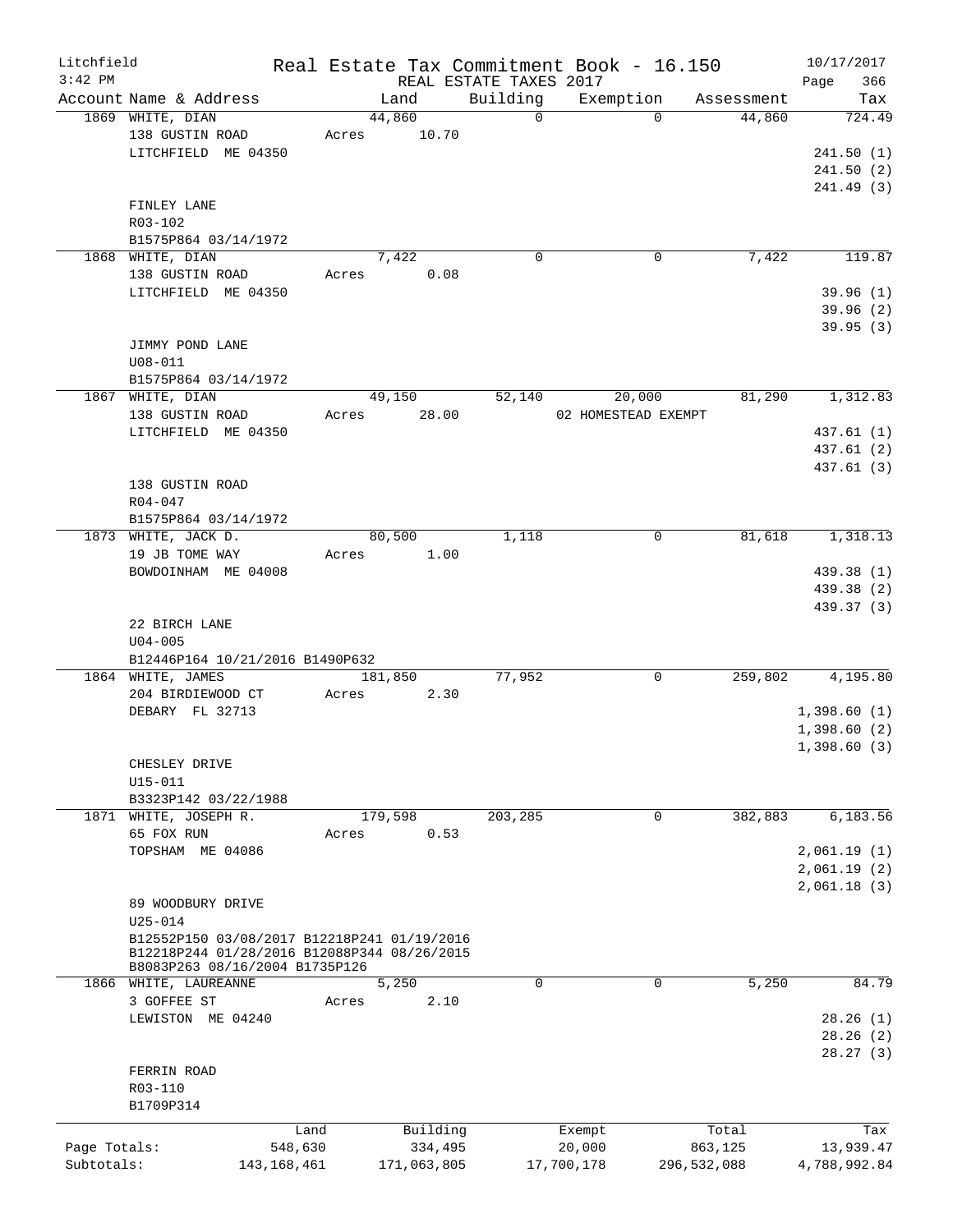| Litchfield |                                                                           |        |             |      |                        | Real Estate Tax Commitment Book - 16.150 |         | 10/17/2017   |
|------------|---------------------------------------------------------------------------|--------|-------------|------|------------------------|------------------------------------------|---------|--------------|
| $3:42$ PM  |                                                                           |        |             |      | REAL ESTATE TAXES 2017 |                                          |         | Page<br>367  |
|            | Account Name & Address                                                    |        | Land        |      |                        | Building Exemption Assessment            |         | Tax          |
|            | 1863 WHITE, SHARON Y                                                      |        | 42,500      |      | 62,122                 | 26,000                                   | 78,622  | 1,269.75     |
|            | WHITE ALBERT                                                              | Acres  |             | 2.00 |                        | 02 HOMESTEAD EXEMPT                      |         |              |
|            | 1201 RICHMOND ROAD                                                        |        |             |      |                        | 12 WW2 Vet Res.                          |         | 423.25(1)    |
|            | LITCHFIELD ME 04350                                                       |        |             |      |                        |                                          |         | 423.25(2)    |
|            |                                                                           |        |             |      |                        |                                          |         | 423.25(3)    |
|            | 1201 RICHMOND ROAD                                                        |        |             |      |                        |                                          |         |              |
|            | R01-060A                                                                  |        |             |      |                        |                                          |         |              |
|            | B5975P302 06/17/1999 B3589P294                                            |        |             |      |                        |                                          |         |              |
|            | 1350 WHITE, W. ALLAN                                                      |        | 42,775      |      | 112,376                | 0                                        | 155,151 | 2,505.69     |
|            | 657 PLAINS ROAD                                                           |        | Acres 2.11  |      |                        |                                          |         |              |
|            | LITCHFIELD ME 04350                                                       |        |             |      |                        |                                          |         | 835.23(1)    |
|            |                                                                           |        |             |      |                        |                                          |         | 835.23(2)    |
|            |                                                                           |        |             |      |                        |                                          |         | 835.23(3)    |
|            | 657 PLAINS ROAD                                                           |        |             |      |                        |                                          |         |              |
|            | R08-019                                                                   |        |             |      |                        |                                          |         |              |
|            | B9417P21 07/09/2007 B8161P102 10/07/2004 B8161P101<br>10/07/2004 B1719P90 |        |             |      |                        |                                          |         |              |
|            | 136 WHITMAN, ANDREW C. &                                                  | 59,300 |             |      | 147,388                | 0                                        | 206,688 | 3,338.01     |
|            | JESSICA C.                                                                |        |             |      |                        |                                          |         |              |
|            | 105 NECK ROAD                                                             |        | Acres 13.40 |      |                        |                                          |         |              |
|            | LITCHFIELD ME 04350                                                       |        |             |      |                        |                                          |         | 1, 112.67(1) |
|            |                                                                           |        |             |      |                        |                                          |         | 1,112.67(2)  |
|            |                                                                           |        |             |      |                        |                                          |         | 1, 112.67(3) |
|            | 105 NECK ROAD                                                             |        |             |      |                        |                                          |         |              |
|            | R14-037                                                                   |        |             |      |                        |                                          |         |              |
|            | B6203P312                                                                 |        |             |      |                        |                                          |         |              |
|            | 1874 WHITMAN, GAIL E                                                      |        | 102,950     |      | 790                    | 0                                        | 103,740 | 1,675.40     |
|            | C/O: ELIZABETH MITCHELL Acres 0.40                                        |        |             |      |                        |                                          |         |              |
|            | 4741 PIERCE ST                                                            |        |             |      |                        |                                          |         | 558.47(1)    |
|            | WHEAT RIDGE CO 80033                                                      |        |             |      |                        |                                          |         | 558.47(2)    |
|            |                                                                           |        |             |      |                        |                                          |         | 558.46(3)    |
|            | 433 PEACEPIPE DRIVE                                                       |        |             |      |                        |                                          |         |              |
|            | $U28 - 042$                                                               |        |             |      |                        |                                          |         |              |
|            | B3399P223                                                                 |        |             |      |                        |                                          |         |              |
|            | 1875 WHITMAN, GAIL E                                                      |        | 25,980      |      | 37,697                 | 0                                        | 63,677  | 1,028.38     |
|            | $C/O:$ ELIZABETH WHITMAN Acres 0.30                                       |        |             |      |                        |                                          |         |              |
|            | 4741 PIERCE ST                                                            |        |             |      |                        |                                          |         | 342.79 (1)   |
|            | WHEAT RIDGE CO 80033                                                      |        |             |      |                        |                                          |         | 342.79 (2)   |
|            |                                                                           |        |             |      |                        |                                          |         | 342.80(3)    |
|            | 3 NORTH LAKEVIEW DRIVE                                                    |        |             |      |                        |                                          |         |              |
|            | $U28 - 015$                                                               |        |             |      |                        |                                          |         |              |
|            | B3399P227                                                                 |        |             |      |                        |                                          |         |              |
|            | 439 WHITMORE ERIC E                                                       |        | 250         |      | $\Omega$               | $\Omega$                                 | 250     | 4.04         |
|            | WHITMORE CHERYL A                                                         | Acres  |             | 0.10 |                        |                                          |         |              |
|            | 926 COBBOSSEE ROAD                                                        |        |             |      |                        |                                          |         | 1.35(1)      |
|            | LITCHFIELD ME 04350                                                       |        |             |      |                        |                                          |         | 1.35(2)      |
|            |                                                                           |        |             |      |                        |                                          |         | 1.34(3)      |
|            | HARDSCRABLE ROAD                                                          |        |             |      |                        |                                          |         |              |
|            | $R12 - 025 - 5$                                                           |        |             |      |                        |                                          |         |              |
|            | B9368P249 06/11/2007 B4342P270 01/28/1993                                 |        |             |      |                        |                                          |         |              |

|              | Land        | Building    | Exempt     | Total       | Tax          |
|--------------|-------------|-------------|------------|-------------|--------------|
| Page Totals: | 273,755     | 360, 373    | 26,000     | 608,128     | 9,821.27     |
| Subtotals:   | 143,442,216 | 171,424,178 | 17,726,178 | 297,140,216 | 4,798,814.11 |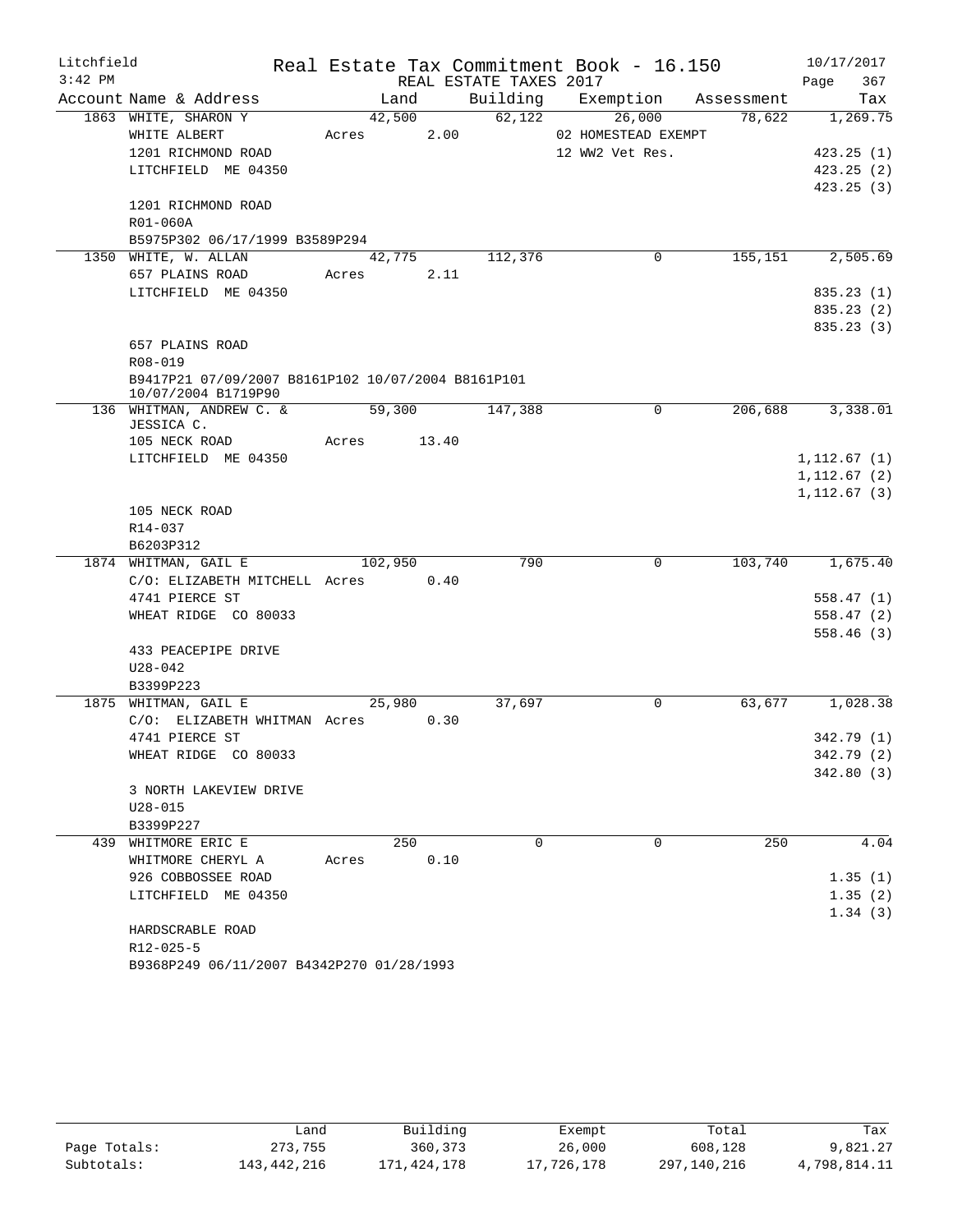| Litchfield |                                                           |                 |       |                        | Real Estate Tax Commitment Book - 16.150  |            | 10/17/2017                 |
|------------|-----------------------------------------------------------|-----------------|-------|------------------------|-------------------------------------------|------------|----------------------------|
| $3:42$ PM  |                                                           |                 |       | REAL ESTATE TAXES 2017 |                                           |            | Page<br>368                |
|            | Account Name & Address                                    | Land            |       | Building               | Exemption                                 | Assessment | Tax                        |
|            | 254 WHITMORE, MICHAEL &                                   | 120,820         |       | 105,078                | 26,000                                    | 199,898    | 3,228.35                   |
|            | KATHLEEN                                                  |                 |       |                        |                                           |            |                            |
|            | 38 MILITARY LANE                                          | Acres           | 0.94  |                        | 02 HOMESTEAD EXEMPT<br>03 VETERANS EXEMPT |            |                            |
|            | LITCHFIELD ME 04350                                       |                 |       |                        |                                           |            | 1,076.12(1)<br>1,076.12(2) |
|            |                                                           |                 |       |                        |                                           |            | 1,076.11(3)                |
|            | 38 MILITARY LANE                                          |                 |       |                        |                                           |            |                            |
|            | $U06 - 007$                                               |                 |       |                        |                                           |            |                            |
|            | B6624P207                                                 |                 |       |                        |                                           |            |                            |
|            | 795 WHITTEN, MARY M.                                      | 91,520          |       | 111,461                | 0                                         | 202,981    | 3,278.14                   |
|            | 102 EASY STREET                                           | Acres           | 0.59  |                        |                                           |            |                            |
|            | LITCHFIELD ME 04350                                       |                 |       |                        |                                           |            | 1,092.71(1)                |
|            |                                                           |                 |       |                        |                                           |            | 1,092.71(2)                |
|            |                                                           |                 |       |                        |                                           |            | 1,092.72(3)                |
|            | 102 EASY STREET                                           |                 |       |                        |                                           |            |                            |
|            | $U09 - 011$                                               |                 |       |                        |                                           |            |                            |
|            | B12444P217 10/19/2016 B11857P170 11/21/2014<br>B6673P146  |                 |       |                        |                                           |            |                            |
|            | 1071 WIERS, PAUL J                                        | 43,250          |       | 63,645                 | 20,000                                    | 86,895     | 1,403.35                   |
|            | PO BOX 266                                                | Acres           | 2.30  |                        | 02 HOMESTEAD EXEMPT                       |            |                            |
|            | LITCHFIELD ME 04350                                       |                 |       |                        |                                           |            | 467.78 (1)                 |
|            |                                                           |                 |       |                        |                                           |            | 467.78 (2)                 |
|            |                                                           |                 |       |                        |                                           |            | 467.79 (3)                 |
|            | 41 WHIPPOORWILL ROAD                                      |                 |       |                        |                                           |            |                            |
|            | $U21 - 028$                                               |                 |       |                        |                                           |            |                            |
|            | B8791P39 02/07/2006 B5404P265<br>1718 WILCOXON, FREDERICK |                 |       | 89,207                 | $\mathbf 0$                               | 176,212    | 2,845.82                   |
|            | WILCOXON CHERYL                                           | 87,005<br>Acres | 0.55  |                        |                                           |            |                            |
|            | ROSSMORE ROAD                                             |                 |       |                        |                                           |            | 948.61(1)                  |
|            | BRUNSWICK, ME 04011                                       |                 |       |                        |                                           |            | 948.61(2)                  |
|            |                                                           |                 |       |                        |                                           |            | 948.60(3)                  |
|            | 9 MEMORY LANE                                             |                 |       |                        |                                           |            |                            |
|            | $U12 - 026$                                               |                 |       |                        |                                           |            |                            |
|            | B6774P122                                                 |                 |       |                        |                                           |            |                            |
| 772        | WILDING-HARTFORD SUSIE                                    | 151,275         |       | 128,880                | 20,000                                    | 260,155    | 4,201.50                   |
|            | 107 HARTFORD DRIVE                                        | Acres           | 1.20  |                        | 02 HOMESTEAD EXEMPT                       |            |                            |
|            | LITCHFIELD ME 04350                                       |                 |       |                        |                                           |            | 1,400.50(1)                |
|            |                                                           |                 |       |                        |                                           |            | 1,400.50(2)                |
|            |                                                           |                 |       |                        |                                           |            | 1,400.50(3)                |
|            | 107 HARTFORD DRIVE                                        |                 |       |                        |                                           |            |                            |
|            | U17-028                                                   |                 |       |                        |                                           |            |                            |
|            | B2409P91                                                  |                 |       |                        |                                           |            |                            |
|            | 1898 WILKINS, KATHLEEN                                    | 81,500          |       | 130,482                | 20,000<br>02 HOMESTEAD EXEMPT             | 191,982    | 3,100.51                   |
|            | P O BOX 300<br>LITCHFIELD ME 04350                        | Acres           | 56.00 |                        |                                           |            | 1,033.50(1)                |
|            |                                                           |                 |       |                        |                                           |            | 1,033.50(2)                |
|            |                                                           |                 |       |                        |                                           |            | 1,033.51(3)                |
|            | 55 BUKER ROAD                                             |                 |       |                        |                                           |            |                            |
|            | R05-055                                                   |                 |       |                        |                                           |            |                            |
|            | B6302P299 09/21/2000                                      |                 |       |                        |                                           |            |                            |
|            |                                                           |                 |       |                        |                                           |            |                            |

|              | Land        | Building    | Exempt     | Total       | Tax          |
|--------------|-------------|-------------|------------|-------------|--------------|
| Page Totals: | 575,370     | 628,753     | 86,000     | 1,118,123   | 18,057.67    |
| Subtotals:   | 144,017,586 | 172,052,931 | 17,812,178 | 298,258,339 | 4,816,871.78 |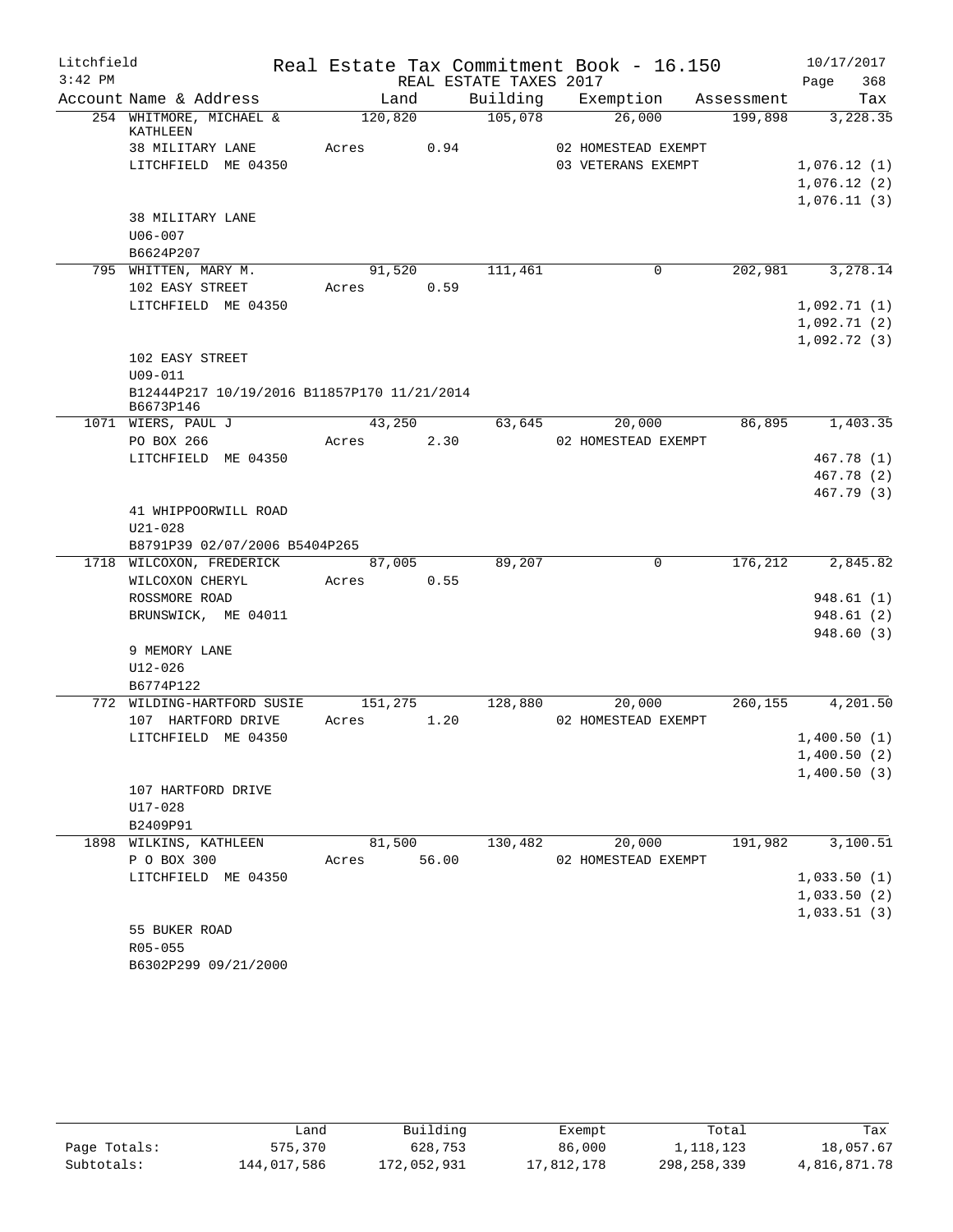| Litchfield<br>$3:42$ PM |                                                                    |                 | REAL ESTATE TAXES 2017 | Real Estate Tax Commitment Book - 16.150 |            | 10/17/2017<br>Page<br>369 |
|-------------------------|--------------------------------------------------------------------|-----------------|------------------------|------------------------------------------|------------|---------------------------|
|                         | Account Name & Address                                             | Land            |                        | Building Exemption                       | Assessment | Tax                       |
|                         | 1886 WILLIAMS DIANE E                                              | 55,430          | 72,837                 | 20,000                                   | 108,267    | 1,748.51                  |
|                         | 394 PLAINS ROAD                                                    | 10.43<br>Acres  |                        | 02 HOMESTEAD EXEMPT                      |            |                           |
|                         | LITCHFIELD ME 04350                                                |                 |                        |                                          |            | 582.84(1)                 |
|                         |                                                                    |                 |                        |                                          |            | 582.84 (2)                |
|                         |                                                                    |                 |                        |                                          |            | 582.83(3)                 |
|                         | 394 PLAINS ROAD                                                    |                 |                        |                                          |            |                           |
|                         | R07-017<br>B12531P214 01/13/2017 B8448P15 06/06/2005 B3516P170     |                 |                        |                                          |            |                           |
|                         | 03/10/1989                                                         |                 |                        |                                          |            |                           |
|                         | 484 WILLIAMS GAYLE A & GARY<br>C. WILLIAMS                         | 116,559         | 193,891                | $\mathbf 0$                              | 310,450    | 5,013.77                  |
|                         | 160 ROSSER DRIVE                                                   | 0.74<br>Acres   |                        |                                          |            |                           |
|                         | LITCHFIELD ME 04350                                                |                 |                        |                                          |            | 1,671.26(1)               |
|                         |                                                                    |                 |                        |                                          |            | 1,671.26(2)               |
|                         |                                                                    |                 |                        |                                          |            | 1,671.25(3)               |
|                         | 160 ROSSER DRIVE                                                   |                 |                        |                                          |            |                           |
|                         | $U17 - 005$                                                        |                 |                        |                                          |            |                           |
|                         | B10188P268 08/28/2009 B10043P72 04/14/2009 B5409P260<br>07/06/1997 |                 |                        |                                          |            |                           |
|                         | 222 WILLIAMS PATRICIA L.                                           | 50,425          | 104,851                | 20,000                                   | 135,276    | 2,184.71                  |
|                         | 336 DENNIS HILL ROAD                                               | 5.17<br>Acres   |                        | 02 HOMESTEAD EXEMPT                      |            |                           |
|                         | LITCHFIELD ME 04350                                                |                 |                        |                                          |            | 728.24(1)                 |
|                         |                                                                    |                 |                        |                                          |            | 728.24(2)                 |
|                         |                                                                    |                 |                        |                                          |            | 728.23(3)                 |
|                         | 336 DENNIS HILL ROAD                                               |                 |                        |                                          |            |                           |
|                         | R13-023A                                                           |                 |                        |                                          |            |                           |
|                         | B11111P70 06/15/2012 B6365P320 12/08/2000                          |                 |                        |                                          |            |                           |
|                         | 1888 WILLIAMS, JAMES                                               | 33,600          | 11,696                 | 0                                        | 45,296     | 731.53                    |
|                         | 8 GLENWOOD ROAD<br>BILLERICA MA 01821                              | Acres<br>0.50   |                        |                                          |            | 243.84(1)                 |
|                         |                                                                    |                 |                        |                                          |            | 243.84 (2)                |
|                         |                                                                    |                 |                        |                                          |            | 243.85(3)                 |
|                         | 514 PEACEPIPE DRIVE                                                |                 |                        |                                          |            |                           |
|                         | $U28 - 085$                                                        |                 |                        |                                          |            |                           |
|                         | B2655P177                                                          |                 |                        |                                          |            |                           |
|                         | 1892 WILLIAMS, JILLIAN MARIE                                       | 54,850          | 58,800                 | $\Omega$                                 | 113,650    | 1,835.45                  |
|                         | WILLIAMS, GREGORY G.                                               | 8.60<br>Acres   |                        |                                          |            |                           |
|                         | 785 SAVAGE ST                                                      |                 |                        |                                          |            | 611.82(1)                 |
|                         | SOUTHINGTON CT 06489                                               |                 |                        |                                          |            | 611.82(2)                 |
|                         | 348 DINGLEY ROAD                                                   |                 |                        |                                          |            | 611.81(3)                 |
|                         | R10-037                                                            |                 |                        |                                          |            |                           |
|                         | B11382P219 03/29/2013 B2248P279 09/28/1979                         |                 |                        |                                          |            |                           |
|                         | 1893 WILLIAMS, LAUREL A. (                                         | 112,082         | 109,736                | $\Omega$                                 | 221,818    | 3,582.36                  |
|                         | LIFE ESTATE)                                                       |                 |                        |                                          |            |                           |
|                         | MARION S. WILLIAMS                                                 | 152.00<br>Acres |                        |                                          |            |                           |
|                         | TRUST<br>202 HUNTINGTON HILL                                       |                 |                        |                                          |            | 1, 194.12(1)              |
|                         | ROAD                                                               |                 |                        |                                          |            |                           |
|                         | LITCHFIELD ME 04350                                                |                 |                        |                                          |            | 1, 194.12(2)              |
|                         |                                                                    |                 |                        |                                          |            | 1, 194.12(3)              |
|                         | 202 HUNTINGTON HILL<br>ROAD                                        |                 |                        |                                          |            |                           |
|                         | R05-065                                                            |                 |                        |                                          |            |                           |
|                         | B12225P172 01/11/2016 B11543P105 10/17/2013                        |                 |                        |                                          |            |                           |
|                         | B3536P201                                                          |                 |                        |                                          |            |                           |
|                         |                                                                    |                 |                        |                                          |            |                           |

|              | Land        | Building    | Exempt     | Total       | Tax          |
|--------------|-------------|-------------|------------|-------------|--------------|
| Page Totals: | 422,946     | 551,811     | 40,000     | 934,757     | 15,096.33    |
| Subtotals:   | 144,440,532 | 172,604,742 | 17,852,178 | 299,193,096 | 4,831,968.11 |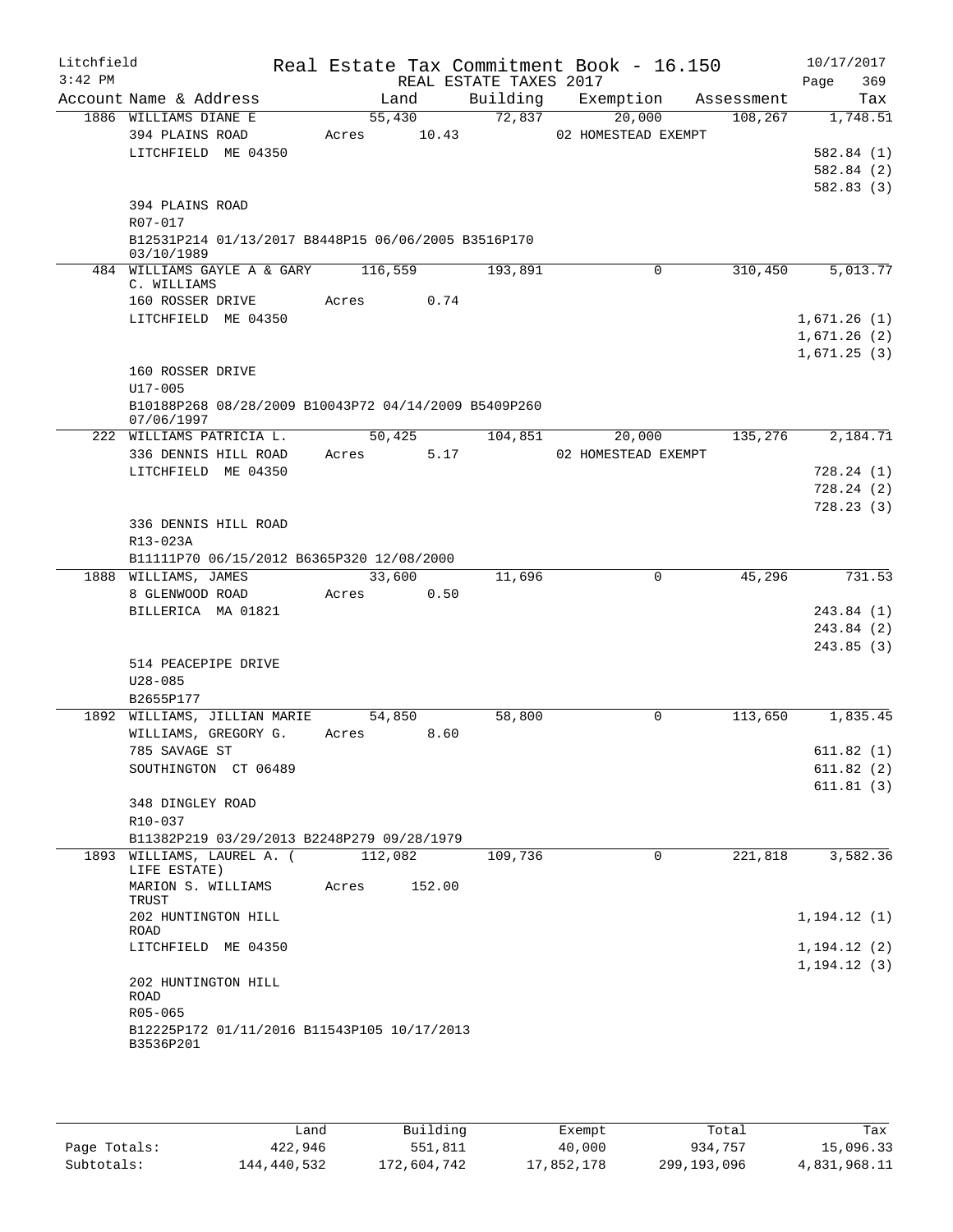| Litchfield |                                                                                                            |         |       |                        | Real Estate Tax Commitment Book - 16.150 |          | 10/17/2017              |
|------------|------------------------------------------------------------------------------------------------------------|---------|-------|------------------------|------------------------------------------|----------|-------------------------|
| $3:42$ PM  |                                                                                                            |         |       | REAL ESTATE TAXES 2017 |                                          |          | Page<br>370             |
|            | Account Name & Address                                                                                     | Land    |       | Building               | Exemption Assessment                     |          | Tax                     |
|            | 2382 WILLIAMS, MICHAEL                                                                                     | 46,750  |       | 7,570                  | 20,000                                   | 34,320   | 554.27                  |
|            | 328 PINE TREE ROAD                                                                                         | Acres   | 3.70  |                        | 02 HOMESTEAD EXEMPT                      |          |                         |
|            | LITCHFIELD ME 04350                                                                                        |         |       |                        |                                          |          | 184.76(1)<br>184.76(2)  |
|            |                                                                                                            |         |       |                        |                                          |          | 184.75(3)               |
|            | 328 PINE TREE ROAD                                                                                         |         |       |                        |                                          |          |                         |
|            | R10-037-ON                                                                                                 |         |       |                        |                                          |          |                         |
|            | 1506 WILLIAMS, TIMOTHY H.                                                                                  | 12,007  |       | 45,626                 | $\mathsf{O}$                             | 57,633   | 930.77                  |
|            | WILLIAMS, MARGARET J.                                                                                      | Acres   | 0.16  |                        |                                          |          |                         |
|            | 8 COTTAGE STREET                                                                                           |         |       |                        |                                          |          | 310.26(1)               |
|            | SHARON MA 02067                                                                                            |         |       |                        |                                          |          | 310.26(2)               |
|            |                                                                                                            |         |       |                        |                                          |          | 310.25(3)               |
|            | 8 TOWN LINE DRIVE                                                                                          |         |       |                        |                                          |          |                         |
|            | $U13 - 022$<br>B11471P252 08/07/2013 B2847P156                                                             |         |       |                        |                                          |          |                         |
|            | 107 WILLIAMS, WILLIAM                                                                                      | 25,980  |       | 23,007                 | $\mathbf 0$                              | 48,987   | 791.14                  |
|            | <b>TRUSTEE</b>                                                                                             |         |       |                        |                                          |          |                         |
|            | 8 N. LAKEVIEW DRIVE<br>TRUST                                                                               | Acres   | 0.30  |                        |                                          |          |                         |
|            | 112 ANNABASSACOOK ROAD                                                                                     |         |       |                        |                                          |          | 263.71(1)               |
|            | WINTHROP ME 04364                                                                                          |         |       |                        |                                          |          | 263.71(2)<br>263.72 (3) |
|            | 8 NORTH LAKEVIEW DRIVE                                                                                     |         |       |                        |                                          |          |                         |
|            | $U28 - 017$                                                                                                |         |       |                        |                                          |          |                         |
|            | B12088P163 08/27/2015 B12073P12 08/12/2015 B8684P109<br>11/04/2005 B8186P99 10/29/2004 B6672P95 10/25/2001 |         |       |                        |                                          |          |                         |
|            | 1897 WILLIS, ROBERT H                                                                                      | 111,580 |       | 87,537                 | $\mathbf 0$                              | 199, 117 | 3, 215.74               |
|            | 61 WASHINGTON LANE                                                                                         | Acres   | 0.61  |                        |                                          |          |                         |
|            | LITCHFIELD ME 04350                                                                                        |         |       |                        |                                          |          | 1,071.91(1)             |
|            |                                                                                                            |         |       |                        |                                          |          | 1,071.91(2)             |
|            | 61 WASHINGTON LANE                                                                                         |         |       |                        |                                          |          | 1,071.92(3)             |
|            | $U07 - 005$                                                                                                |         |       |                        |                                          |          |                         |
|            | B3953P101                                                                                                  |         |       |                        |                                          |          |                         |
|            | 2717 WILSON MICHEAL J SR                                                                                   | 59,595  |       | 6,264                  | 20,000                                   | 45,859   | 740.62                  |
|            | 114 DORR ROAD                                                                                              | Acres   | 34.19 |                        | 02 HOMESTEAD EXEMPT                      |          |                         |
|            | WISCASSET ME 04578                                                                                         |         |       |                        |                                          |          | 246.87(1)               |
|            |                                                                                                            |         |       |                        |                                          |          | 246.87 (2)              |
|            |                                                                                                            |         |       |                        |                                          |          | 246.88(3)               |
|            | 544 HUNTINGTON HILL<br>ROAD                                                                                |         |       |                        |                                          |          |                         |
|            | R06-029                                                                                                    |         |       |                        |                                          |          |                         |
|            | B9712P114 04/29/2008 B9712P114 04/29/2008 B9694P226<br>04/10/2008                                          |         |       |                        |                                          |          |                         |
|            | 1962 WILSON, DAVID &                                                                                       | 42,500  |       | 138,874                | 20,000                                   | 161,374  | 2,606.19                |
|            | CONSTANCE                                                                                                  | Acres   | 2.00  |                        | 02 HOMESTEAD EXEMPT                      |          |                         |
|            | 153 THOROFARE ROAD<br>LITCHFIELD ME 04350                                                                  |         |       |                        |                                          |          | 868.73 (1)              |
|            |                                                                                                            |         |       |                        |                                          |          | 868.73 (2)              |
|            |                                                                                                            |         |       |                        |                                          |          | 868.73 (3)              |
|            | 153 THOROFARE ROAD                                                                                         |         |       |                        |                                          |          |                         |
|            | R08-020A-2                                                                                                 |         |       |                        |                                          |          |                         |
|            | B11327P99 03/12/2013 B5102P71                                                                              |         |       |                        |                                          |          |                         |
|            |                                                                                                            |         |       |                        |                                          |          |                         |

|              | Land        | Building    | Exempt     | Total       | Tax          |
|--------------|-------------|-------------|------------|-------------|--------------|
| Page Totals: | 298,412     | 308,878     | 60,000     | 547,290     | 8,838.73     |
| Subtotals:   | 144,738,944 | 172,913,620 | 17,912,178 | 299,740,386 | 4,840,806.84 |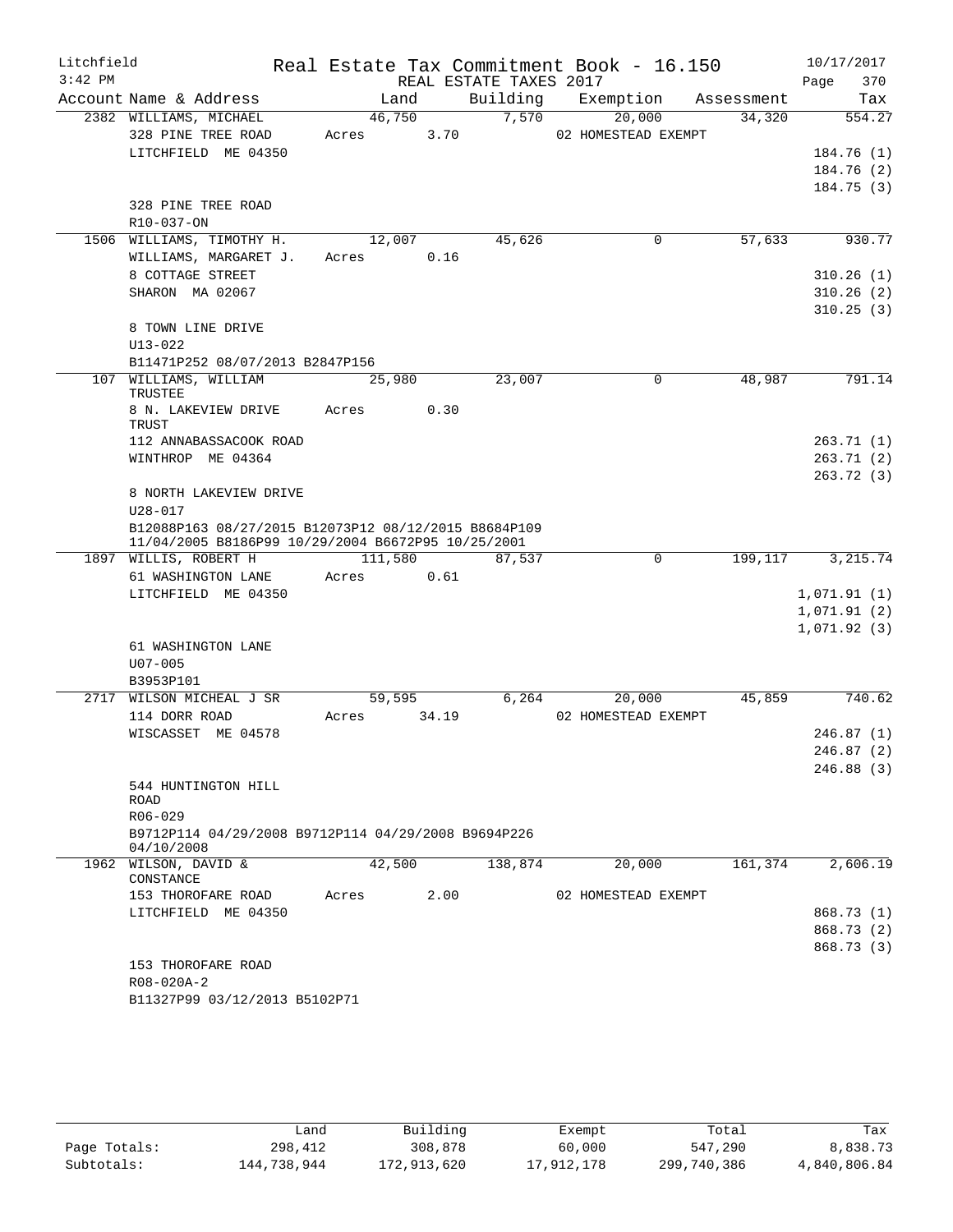| Litchfield   |                                                      |             | Real Estate Tax Commitment Book - 16.150 |                        |            |                     |               | 10/17/2017   |
|--------------|------------------------------------------------------|-------------|------------------------------------------|------------------------|------------|---------------------|---------------|--------------|
| $3:42$ PM    |                                                      |             |                                          | REAL ESTATE TAXES 2017 |            |                     |               | 371<br>Page  |
|              | Account Name & Address                               |             | Land                                     | Building               |            | Exemption           | Assessment    | Tax          |
|              | 1963 WILSON, DAVID A.                                |             | 58,000                                   | 103, 183               |            | $\Omega$            | 161,183       | 2,603.11     |
|              | WILSON, CONSTANCE D.                                 | Acres       | 1.45                                     |                        |            |                     |               |              |
|              | 153 THOROFARE ROAD                                   |             |                                          |                        |            |                     |               | 867.70 (1)   |
|              | LITCHFIELD ME 04350                                  |             |                                          |                        |            |                     |               | 867.70 (2)   |
|              |                                                      |             |                                          |                        |            |                     |               | 867.71 (3)   |
|              | 127 THOROFARE ROAD                                   |             |                                          |                        |            |                     |               |              |
|              | R08-020A-1                                           |             |                                          |                        |            |                     |               |              |
|              | B11874P303 12/17/2014 B11821P96 10/08/2014 B9554P254 |             |                                          |                        |            |                     |               |              |
|              | 11/05/2007 B9554P252 11/05/2007 B5410P23             |             |                                          |                        |            |                     |               |              |
|              | 2417 WILSON, DAVID E.                                |             | 42,525                                   | 139,446                |            | 26,000              | 155,971       | 2,518.93     |
|              | WILSON, LUCILLE P.                                   | Acres       | 2.01                                     |                        |            | 02 HOMESTEAD EXEMPT |               |              |
|              | 18 OVERLOOK DRIVE                                    |             |                                          |                        |            | 12 WW2 Vet Res.     |               | 839.64 (1)   |
|              | LITCHFIELD ME 04350                                  |             |                                          |                        |            |                     |               | 839.64 (2)   |
|              |                                                      |             |                                          |                        |            |                     |               | 839.65(3)    |
|              | 18 OVERLOOK DRIVE                                    |             |                                          |                        |            |                     |               |              |
|              | R12-022-1                                            |             |                                          |                        |            |                     |               |              |
|              | B12041P119 07/15/2015 B9525P248 10/09/2007 B8289P183 |             |                                          |                        |            |                     |               |              |
|              | 01/21/2005                                           |             |                                          |                        |            |                     |               |              |
|              | 983 WING DONNA G                                     |             | $\mathbf 0$                              | 11,580                 |            | 11,580              | 0             | 0.00         |
|              | 2 JEFFERY LANE                                       |             |                                          |                        |            | 02 HOMESTEAD EXEMPT |               |              |
|              | LITCHFIELD ME 04350                                  |             |                                          |                        |            |                     |               |              |
|              |                                                      |             |                                          |                        |            |                     |               |              |
|              |                                                      |             |                                          |                        |            |                     |               |              |
|              | 2 JEFFERY LANE                                       |             |                                          |                        |            |                     |               |              |
|              | R01-010-ON-4                                         |             |                                          |                        |            |                     |               |              |
| 1908         | WING JOSEPH E                                        |             | 54,100                                   | $\mathbf 0$            |            | 0                   | 54,100        | 873.71       |
|              | 26 WENTZELL ROAD                                     | Acres       | 10.00                                    |                        |            |                     |               |              |
|              | LITCHFIELD ME 04350                                  |             |                                          |                        |            |                     |               | 291.24 (1)   |
|              |                                                      |             |                                          |                        |            |                     |               | 291.24 (2)   |
|              |                                                      |             |                                          |                        |            |                     |               | 291.23 (3)   |
|              | WENTZELL ROAD                                        |             |                                          |                        |            |                     |               |              |
|              | R03-074                                              |             |                                          |                        |            |                     |               |              |
|              | B9920P71 12/02/2008 B5141P227                        |             |                                          |                        |            |                     |               |              |
|              | 1906 WING, GABRIEL S &                               |             | 47,500                                   | 133,765                |            | 20,000              | 161, 265      | 2,604.43     |
|              | CARISSA M                                            |             |                                          |                        |            |                     |               |              |
|              | 16 JOHN TARR ROAD                                    | Acres       | 4.00                                     |                        |            | 02 HOMESTEAD EXEMPT |               |              |
|              | LITCHFIELD<br>ME 04350                               |             |                                          |                        |            |                     |               | 868.14(1)    |
|              |                                                      |             |                                          |                        |            |                     |               | 868.14 (2)   |
|              |                                                      |             |                                          |                        |            |                     |               | 868.15(3)    |
|              | 16 JOHN TARR ROAD                                    |             |                                          |                        |            |                     |               |              |
|              | R01-029A                                             |             |                                          |                        |            |                     |               |              |
|              | B12167P95 09/14/2015 B4928P262                       |             |                                          |                        |            |                     |               |              |
|              | 603 WING, GREGORY & CARISSA                          |             | 30,250                                   | $\mathbf 0$            |            | 0                   | 30,250        | 488.54       |
|              | 141 TILLSON ROAD                                     | Acres       | 1.90                                     |                        |            |                     |               |              |
|              | MONMOUTH ME 04259                                    |             |                                          |                        |            |                     |               | 162.85(1)    |
|              |                                                      |             |                                          |                        |            |                     |               | 162.85(2)    |
|              |                                                      |             |                                          |                        |            |                     |               | 162.84(3)    |
|              | RICHMOND ROAD                                        |             |                                          |                        |            |                     |               |              |
|              | R01-029                                              |             |                                          |                        |            |                     |               |              |
|              | B5298P194 01/24/1997                                 |             |                                          |                        |            |                     |               |              |
|              | 1903 WING, GREGORY R                                 |             | 39,100                                   | 0                      |            | 0                   | 39,100        | 631.46       |
|              | 141 TILLSON RD                                       | Acres       | 6.00                                     |                        |            |                     |               |              |
|              | MONMOUTH ME 04259                                    |             |                                          |                        |            |                     |               | 210.49(1)    |
|              |                                                      |             |                                          |                        |            |                     |               | 210.49(2)    |
|              |                                                      |             |                                          |                        |            |                     |               | 210.48(3)    |
|              | ADAMS ROAD                                           |             |                                          |                        |            |                     |               |              |
|              | R01-065                                              |             |                                          |                        |            |                     |               |              |
|              | B4791P168                                            |             |                                          |                        |            |                     |               |              |
|              |                                                      |             |                                          |                        |            |                     |               |              |
|              |                                                      | Land        | Building                                 |                        | Exempt     |                     | Total         | Tax          |
| Page Totals: |                                                      | 271,475     | 387,974                                  |                        | 57,580     |                     | 601,869       | 9,720.18     |
| Subtotals:   |                                                      | 145,010,419 | 173,301,594                              |                        | 17,969,758 |                     | 300, 342, 255 | 4,850,527.02 |
|              |                                                      |             |                                          |                        |            |                     |               |              |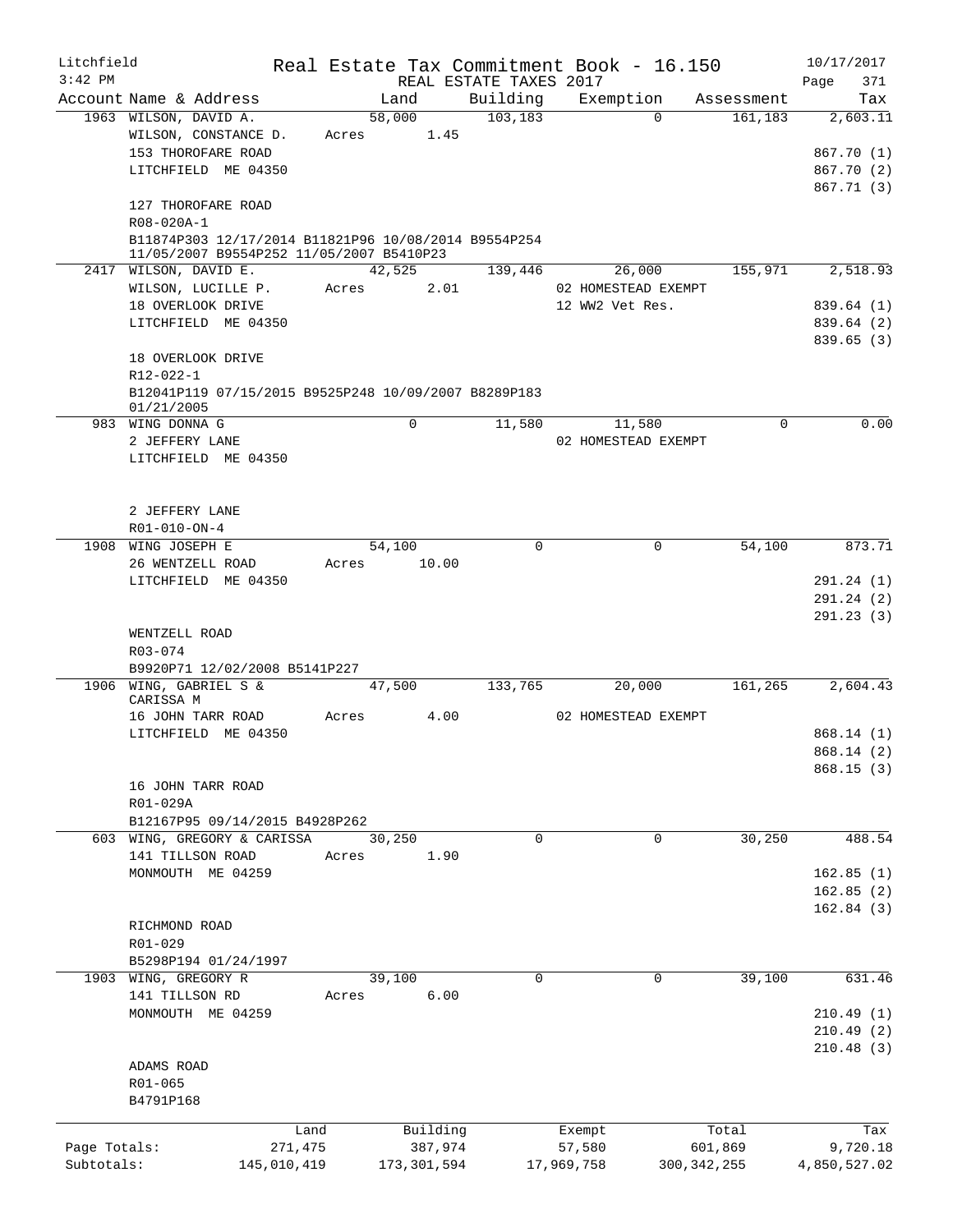| Litchfield                 |                                             |                          |       |                        |                                    | Real Estate Tax Commitment Book - 16.150 |                        | 10/17/2017                |
|----------------------------|---------------------------------------------|--------------------------|-------|------------------------|------------------------------------|------------------------------------------|------------------------|---------------------------|
| $3:42$ PM                  | Account Name & Address                      |                          |       |                        | REAL ESTATE TAXES 2017<br>Building |                                          |                        | 372<br>Page               |
|                            | 1904 WING, JOSEPH                           |                          |       | Land<br>40,100         | 115,934                            | Exemption<br>20,000                      | Assessment<br>136,034  | Tax<br>2,196.95           |
|                            | 26 WENTZELL ROAD                            |                          | Acres | 2.00                   |                                    | 02 HOMESTEAD EXEMPT                      |                        |                           |
|                            | LITCHFIELD ME 04350                         |                          |       |                        |                                    |                                          |                        | 732.32(1)                 |
|                            |                                             |                          |       |                        |                                    |                                          |                        | 732.32(2)                 |
|                            |                                             |                          |       |                        |                                    |                                          |                        | 732.31(3)                 |
|                            | 26 WENTZELL ROAD                            |                          |       |                        |                                    |                                          |                        |                           |
|                            | R03-085A                                    |                          |       |                        |                                    |                                          |                        |                           |
|                            | 1907 WING, JOSEPH                           |                          |       | 48,750                 | 42,679                             | 0                                        | 91,429                 | 1,476.58                  |
|                            | 26 WENTZELL ROAD                            |                          | Acres | 4.50                   |                                    |                                          |                        |                           |
|                            | LITCHFIELD ME 04350                         |                          |       |                        |                                    |                                          |                        | 492.19 (1)                |
|                            |                                             |                          |       |                        |                                    |                                          |                        | 492.19 (2)                |
|                            |                                             |                          |       |                        |                                    |                                          |                        | 492.20 (3)                |
|                            | 36 WENTZELL ROAD                            |                          |       |                        |                                    |                                          |                        |                           |
|                            | $R03 - 085$                                 |                          |       |                        |                                    |                                          |                        |                           |
|                            | B9920P071 B2952P200                         |                          |       |                        |                                    |                                          |                        |                           |
|                            | 2082 WING, JOSEPH E.                        |                          |       | 34,500                 | $\Omega$                           | 0                                        | 34,500                 | 557.17                    |
|                            | 26 WENTZELL ROAD                            |                          | Acres | 3.60                   |                                    |                                          |                        |                           |
|                            | LITCHFIELD ME 04350                         |                          |       |                        |                                    |                                          |                        | 185.72(1)                 |
|                            |                                             |                          |       |                        |                                    |                                          |                        | 185.72(2)                 |
|                            |                                             |                          |       |                        |                                    |                                          |                        | 185.73(3)                 |
|                            | WENTZELL ROAD                               |                          |       |                        |                                    |                                          |                        |                           |
|                            | R03-074B                                    |                          |       |                        |                                    |                                          |                        |                           |
|                            | B12051P146 12/22/2014 B11896P240 12/22/2014 |                          |       |                        |                                    |                                          |                        |                           |
|                            | B10358P20 03/09/2010 B5727P76 09/10/1998    |                          |       |                        |                                    |                                          |                        |                           |
|                            | 1223 WING, LYLE K.                          |                          |       | 68,500                 | 94,733                             | 20,000                                   | 143,233                | 2,313.21                  |
|                            | 191 HUNTINGTON HILL                         |                          | Acres | 28.00                  |                                    | 02 HOMESTEAD EXEMPT                      |                        |                           |
|                            | <b>ROAD</b>                                 |                          |       |                        |                                    |                                          |                        |                           |
|                            | LITCHFIELD ME 04350                         |                          |       |                        |                                    |                                          |                        | 771.07(1)                 |
|                            |                                             |                          |       |                        |                                    |                                          |                        | 771.07(2)                 |
|                            | 191 HUNTINGTON HILL                         |                          |       |                        |                                    |                                          |                        | 771.07(3)                 |
|                            | ROAD                                        |                          |       |                        |                                    |                                          |                        |                           |
|                            | R05-064                                     |                          |       |                        |                                    |                                          |                        |                           |
|                            | B5916P248 04/09/1999                        |                          |       |                        |                                    |                                          |                        |                           |
|                            | 1901 WING, MICHELLE                         |                          |       | 43,500                 | 94,023                             | 20,000                                   | 117,523                | 1,898.00                  |
|                            | WING, DAVID                                 |                          | Acres | 2.40                   |                                    | 02 HOMESTEAD EXEMPT                      |                        |                           |
|                            | 29 WENTZELL ROAD                            |                          |       |                        |                                    |                                          |                        | 632.67(1)                 |
|                            | LITCHFIELD ME 04350                         |                          |       |                        |                                    |                                          |                        | 632.67 (2)                |
|                            |                                             |                          |       |                        |                                    |                                          |                        | 632.66(3)                 |
|                            | 29 WENTZELL ROAD                            |                          |       |                        |                                    |                                          |                        |                           |
|                            | R03-074A                                    |                          |       |                        |                                    |                                          |                        |                           |
|                            | B9838P258 08/28/2008 B5366P301 07/20/2004   |                          |       |                        |                                    |                                          |                        |                           |
|                            | 1905 WING, PAUL S                           |                          |       | 48,875                 | 88,685                             | 26,000                                   | 111,560                | 1,801.69                  |
|                            | 241 BUKER ROAD                              |                          | Acres | 4.55                   |                                    | 02 HOMESTEAD EXEMPT                      |                        |                           |
|                            | LITCHFIELD ME 04350                         |                          |       |                        |                                    | 03 VETERANS EXEMPT                       |                        | 600.56(1)                 |
|                            |                                             |                          |       |                        |                                    |                                          |                        | 600.56(2)                 |
|                            |                                             |                          |       |                        |                                    |                                          |                        | 600.57(3)                 |
|                            | 241 BUKER ROAD                              |                          |       |                        |                                    |                                          |                        |                           |
|                            | $R05 - 052 - 3$                             |                          |       |                        |                                    |                                          |                        |                           |
|                            | B2225P14                                    |                          |       |                        |                                    |                                          |                        |                           |
|                            | 893 WITHEE, DENNIS & EVELYN                 |                          |       | 74,382                 | 31,214                             | 0                                        | 105,596                | 1,705.38                  |
|                            | 3 SHAKER HILL ROAD                          |                          | Acres | 0.27                   |                                    |                                          |                        |                           |
|                            | HOOKSET NH 03106                            |                          |       |                        |                                    |                                          |                        | 568.46(1)                 |
|                            |                                             |                          |       |                        |                                    |                                          |                        | 568.46(2)                 |
|                            |                                             |                          |       |                        |                                    |                                          |                        | 568.46(3)                 |
|                            | 511 PEACEPIPE DRIVE                         |                          |       |                        |                                    |                                          |                        |                           |
|                            | $U28 - 063$                                 |                          |       |                        |                                    |                                          |                        |                           |
|                            | B6870P36                                    |                          |       |                        |                                    |                                          |                        |                           |
|                            |                                             |                          |       |                        |                                    |                                          |                        |                           |
|                            |                                             | Land                     |       | Building               |                                    | Exempt                                   | Total                  | Tax                       |
| Page Totals:<br>Subtotals: |                                             | 358,607<br>145, 369, 026 |       | 467,268<br>173,768,862 |                                    | 86,000<br>18,055,758                     | 739,875<br>301,082,130 | 11,948.98<br>4,862,476.00 |
|                            |                                             |                          |       |                        |                                    |                                          |                        |                           |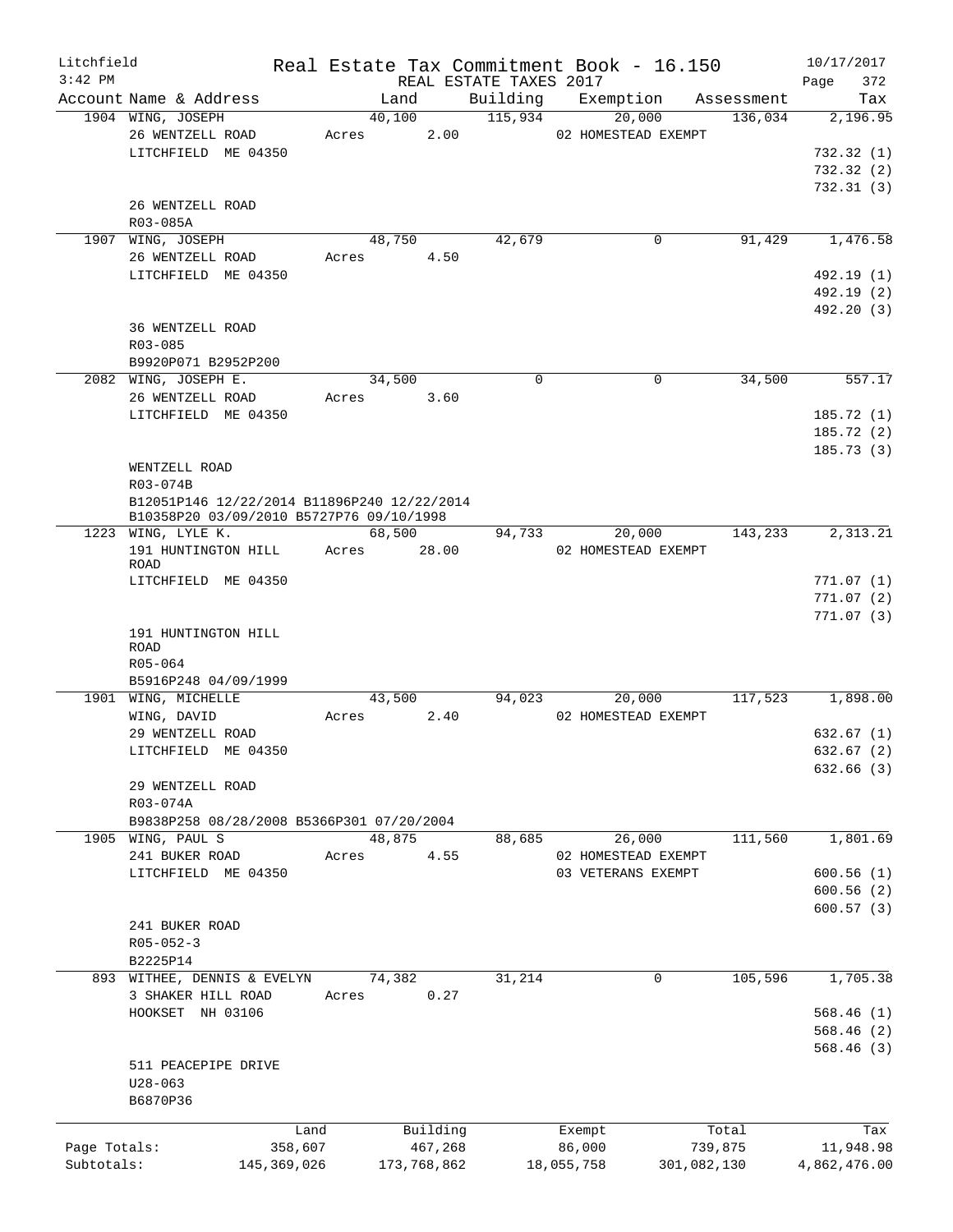| Litchfield |                                                                  |         |      |                        | Real Estate Tax Commitment Book - 16.150 |            | 10/17/2017   |
|------------|------------------------------------------------------------------|---------|------|------------------------|------------------------------------------|------------|--------------|
| $3:42$ PM  |                                                                  |         |      | REAL ESTATE TAXES 2017 |                                          |            | Page<br>373  |
|            | Account Name & Address                                           | Land    |      | Building               | Exemption                                | Assessment | Tax          |
|            | 1912 WOLANSKI, ROBERT                                            | 108,012 |      | 97,732                 | $\Omega$                                 | 205,744    | 3,322.77     |
|            | 164 WEST POPLAR STREET                                           | Acres   | 0.32 |                        |                                          |            |              |
|            | FLORAL PARK, LONG<br>ISLAND NY 11001                             |         |      |                        |                                          |            | 1, 107.59(1) |
|            |                                                                  |         |      |                        |                                          |            | 1, 107.59(2) |
|            |                                                                  |         |      |                        |                                          |            | 1, 107.59(3) |
|            | 22 BLEN DRIVE                                                    |         |      |                        |                                          |            |              |
|            | $U23 - 003$                                                      |         |      |                        |                                          |            |              |
|            | B2749P67                                                         |         |      |                        |                                          |            |              |
|            | 2591 WOOD TERRY                                                  | 205,350 |      | 96,856                 | 20,000                                   | 282,206    | 4,557.63     |
|            | WOOD GARY                                                        | Acres   | 2.86 |                        | 02 HOMESTEAD EXEMPT                      |            |              |
|            | 122 CHESLEY DRIVE                                                |         |      |                        |                                          |            | 1, 519.21(1) |
|            | LITCHFIELD ME 04350                                              |         |      |                        |                                          |            | 1, 519.21(2) |
|            |                                                                  |         |      |                        |                                          |            | 1, 519.21(3) |
|            | 122 CHESLEY DRIVE                                                |         |      |                        |                                          |            |              |
|            | $U15 - 017$                                                      |         |      |                        |                                          |            |              |
|            | B9154P103 11/20/2006                                             |         |      |                        |                                          |            |              |
|            | 1466 WOOD, DWAYNE S.                                             | 23,200  |      | 103,641                | $\mathsf{O}$                             | 126,841    | 2,048.48     |
|            | WOOD, DENISE J.                                                  | Acres   | 0.40 |                        |                                          |            |              |
|            | 647 RICHMOND ROAD                                                |         |      |                        |                                          |            | 682.83(1)    |
|            | LITCHFIELD ME 04350                                              |         |      |                        |                                          |            | 682.83 (2)   |
|            |                                                                  |         |      |                        |                                          |            | 682.82 (3)   |
|            | 570 RICHMOND ROAD                                                |         |      |                        |                                          |            |              |
|            | R02-006                                                          |         |      |                        |                                          |            |              |
|            | B11415P248 06/11/2013 B8549P141 08/12/2005 B5809P148             |         |      |                        |                                          |            |              |
|            | 12/08/1998                                                       |         |      |                        |                                          |            |              |
|            | 1355 WOOD, EUSTACIA                                              | 129,155 |      | 88,791                 | 0                                        | 217,946    | 3,519.83     |
|            | 146 HARDSCRABBLE ROAD                                            | Acres   | 6.81 |                        |                                          |            |              |
|            | LITCHFIELD ME<br>04350-3010                                      |         |      |                        |                                          |            | 1, 173.28(1) |
|            |                                                                  |         |      |                        |                                          |            | 1, 173.28(2) |
|            |                                                                  |         |      |                        |                                          |            | 1, 173.27(3) |
|            | 146 HARDSCRABBLE ROAD                                            |         |      |                        |                                          |            |              |
|            | $U22 - 012$                                                      |         |      |                        |                                          |            |              |
|            | B12519P176 01/12/2017 B11413P261 06/11/2013                      |         |      |                        |                                          |            |              |
|            | B10693P114 03/23/2011 B7675P227 10/07/2003                       |         |      |                        |                                          |            |              |
| 1180       | WOOD, THOMAS                                                     | 31,275  |      | 0                      | 0                                        | 31,275     | 505.09       |
|            | WOOD, ELLEN R                                                    | Acres   | 2.31 |                        |                                          |            |              |
|            | 187 PLAINS ROAD                                                  |         |      |                        |                                          |            | 168.36(1)    |
|            | LITCHFIELD ME 04350                                              |         |      |                        |                                          |            | 168.36(2)    |
|            |                                                                  |         |      |                        |                                          |            | 168.37(3)    |
|            | 192 PLAINS ROAD                                                  |         |      |                        |                                          |            |              |
|            | R07-012                                                          |         |      |                        |                                          |            |              |
|            | B12315P70 06/06/2016 B7413P305 02/26/2005 B7368P31<br>04/24/2003 |         |      |                        |                                          |            |              |
|            | 1916 WOOD, THOMAS C                                              | 40,250  |      | 108,693                | 26,000                                   | 122,943    | 1,985.53     |
|            | 187 PLAINS ROAD                                                  | Acres   | 1.10 |                        | 02 HOMESTEAD EXEMPT                      |            |              |
|            | LITCHFIELD ME 04350                                              |         |      |                        | 03 VETERANS EXEMPT                       |            | 661.84(1)    |
|            |                                                                  |         |      |                        |                                          |            | 661.84 (2)   |
|            |                                                                  |         |      |                        |                                          |            | 661.85(3)    |
|            | 187 PLAINS ROAD                                                  |         |      |                        |                                          |            |              |
|            | R07-046                                                          |         |      |                        |                                          |            |              |
|            | B3333P183                                                        |         |      |                        |                                          |            |              |
|            |                                                                  |         |      |                        |                                          |            |              |

|              | Land        | Building    | Exempt     | Total       | Tax          |
|--------------|-------------|-------------|------------|-------------|--------------|
| Page Totals: | 537,242     | 495,713     | 46,000     | 986,955     | 15,939.33    |
| Subtotals:   | 145,906,268 | 174,264,575 | 18,101,758 | 302,069,085 | 4,878,415.33 |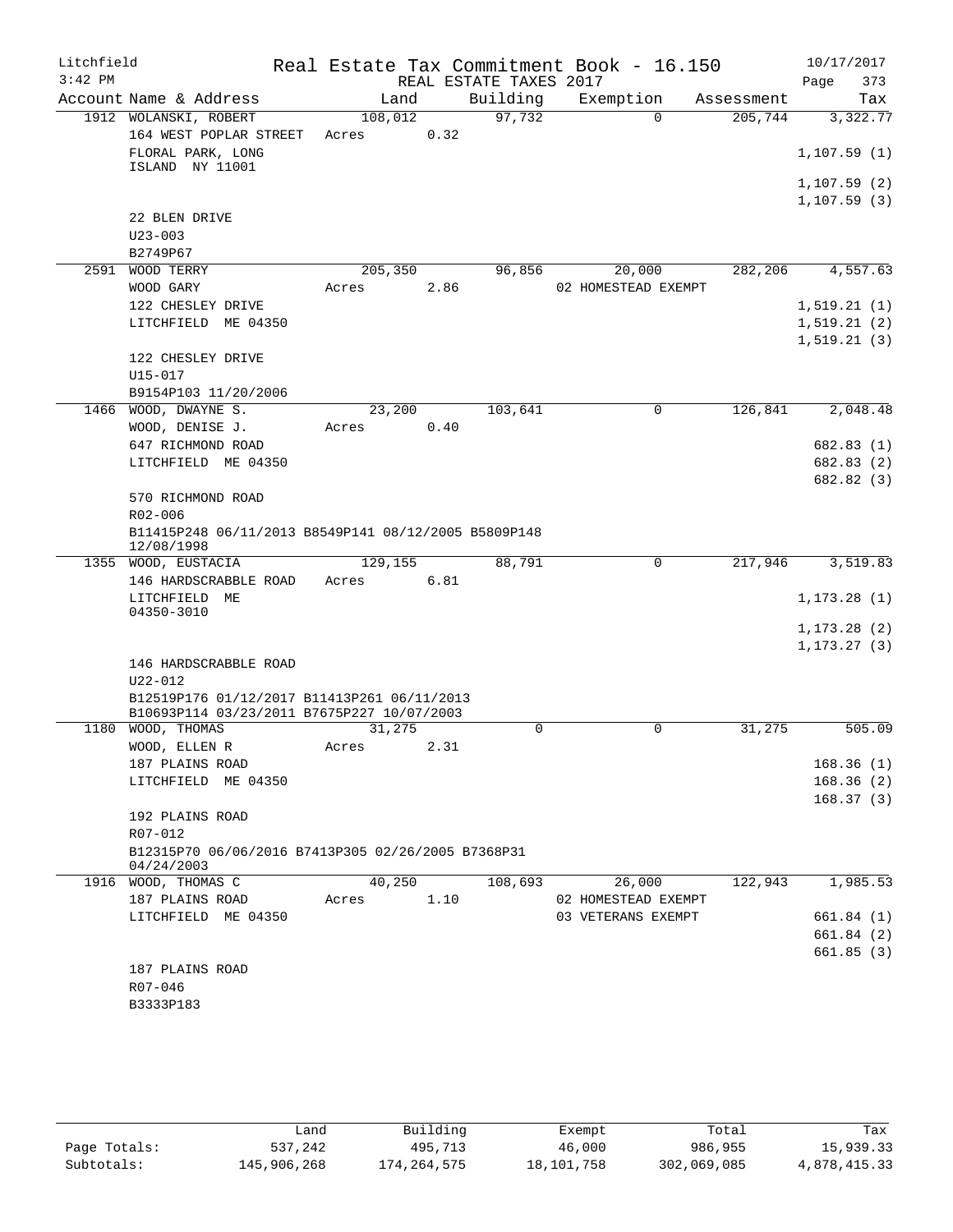| Litchfield<br>$3:42$ PM |                                                                                                                                        |         |       | Real Estate Tax Commitment Book - 16.150<br>REAL ESTATE TAXES 2017 |                     |            | 10/17/2017<br>Page<br>374 |
|-------------------------|----------------------------------------------------------------------------------------------------------------------------------------|---------|-------|--------------------------------------------------------------------|---------------------|------------|---------------------------|
|                         | Account Name & Address                                                                                                                 | Land    |       | Building                                                           | Exemption           | Assessment | Tax                       |
|                         | 1664 WOODMAN, MEAGAN J.                                                                                                                | 31,600  |       | 68,921                                                             | 20,000              | 80,521     | 1,300.41                  |
|                         | 768 PLAINS ROAD                                                                                                                        | Acres   | 0.70  |                                                                    | 02 HOMESTEAD EXEMPT |            |                           |
|                         | LITCHFIELD ME 04350                                                                                                                    |         |       |                                                                    |                     |            | 433.47 (1)                |
|                         |                                                                                                                                        |         |       |                                                                    |                     |            | 433.47 (2)                |
|                         |                                                                                                                                        |         |       |                                                                    |                     |            | 433.47 (3)                |
|                         | 768 PLAINS ROAD                                                                                                                        |         |       |                                                                    |                     |            |                           |
|                         | R08-015                                                                                                                                |         |       |                                                                    |                     |            |                           |
|                         | B12556P313 03/17/2017 B12020P167 06/19/2015<br>B10367P243 03/31/2010 B9236P233 01/26/2007 B9207P334<br>12/21/2006 B5188P239 08/02/1996 |         |       |                                                                    |                     |            |                           |
|                         | 1920 WRIGHT, LORAINNE                                                                                                                  | 124,410 |       | 64,010                                                             | 20,000              | 168,420    | 2,719.98                  |
|                         | 49 PLEASANT POND LANE                                                                                                                  | Acres   | 0.60  |                                                                    | 02 HOMESTEAD EXEMPT |            |                           |
|                         | LITCHFIELD ME 04350                                                                                                                    |         |       |                                                                    |                     |            | 906.66(1)                 |
|                         |                                                                                                                                        |         |       |                                                                    |                     |            | 906.66(2)                 |
|                         |                                                                                                                                        |         |       |                                                                    |                     |            | 906.66(3)                 |
|                         | 49 PLEASANT POND LANE                                                                                                                  |         |       |                                                                    |                     |            |                           |
|                         | $U01 - 005$                                                                                                                            |         |       |                                                                    |                     |            |                           |
|                         | B2237P135                                                                                                                              |         |       |                                                                    |                     |            |                           |
|                         | 1798 WRIGHT, RITA                                                                                                                      | 51,500  |       | $\mathbf 0$                                                        | $\mathbf 0$         | 51,500     | 831.72                    |
|                         | 38 BLUE ROAD                                                                                                                           | Acres   | 19.00 |                                                                    |                     |            |                           |
|                         | MONMOUTH ME 04259                                                                                                                      |         |       |                                                                    |                     |            | 277.24(1)                 |
|                         |                                                                                                                                        |         |       |                                                                    |                     |            | 277.24(2)                 |
|                         |                                                                                                                                        |         |       |                                                                    |                     |            | 277.24(3)                 |
|                         | 53 FERRIN ROAD                                                                                                                         |         |       |                                                                    |                     |            |                           |
|                         | R03-118                                                                                                                                |         |       |                                                                    |                     |            |                           |
|                         | B5634P99 06/04/1998                                                                                                                    |         |       |                                                                    |                     |            |                           |
|                         | 142 WRIGHT, STEVEN C.                                                                                                                  | 27,970  |       | 24,873                                                             | $\Omega$            | 52,843     | 853.41                    |
|                         | WRIGHT, BARBARA M.                                                                                                                     | Acres   | 0.45  |                                                                    |                     |            |                           |
|                         | 26 LONESOME TREE TRAIL                                                                                                                 |         |       |                                                                    |                     |            | 284.47 (1)                |
|                         | FAIRFIELD VA 24435                                                                                                                     |         |       |                                                                    |                     |            | 284.47 (2)                |
|                         |                                                                                                                                        |         |       |                                                                    |                     |            | 284.47 (3)                |
|                         | 7 SUNSET LANE                                                                                                                          |         |       |                                                                    |                     |            |                           |
|                         | $U12 - 003$                                                                                                                            |         |       |                                                                    |                     |            |                           |
|                         | B11485P175 08/19/2013 B6390P176 01/19/2003                                                                                             |         |       |                                                                    |                     |            |                           |
|                         | 2312 WURTZ CHRISTOPHER R                                                                                                               | 38,600  |       | 112,307                                                            | 20,000              | 130,907    | $\overline{2,}114.15$     |
|                         | PERRON ALANA                                                                                                                           | Acres   | 1.00  |                                                                    | 02 HOMESTEAD EXEMPT |            |                           |
|                         | 15 CHAPMAN DRIVE                                                                                                                       |         |       |                                                                    |                     |            | 704.72(1)                 |
|                         | LITCHFIELD ME 04350                                                                                                                    |         |       |                                                                    |                     |            | 704.72 (2)                |
|                         |                                                                                                                                        |         |       |                                                                    |                     |            | 704.71(3)                 |
|                         | 15 CHAPMAN DRIVE                                                                                                                       |         |       |                                                                    |                     |            |                           |
|                         | $R12 - 005 - 4$                                                                                                                        |         |       |                                                                    |                     |            |                           |
|                         | B9291P85 03/22/2007 B7815P153 01/30/2004                                                                                               |         |       |                                                                    |                     |            |                           |
|                         | 1900 YORK STEVEN H                                                                                                                     | 47,025  |       | 143,576                                                            | $\Omega$            | 190,601    | 3,078.21                  |
|                         | YORK LORI E                                                                                                                            | Acres   | 3.81  |                                                                    |                     |            |                           |
|                         | 540 HUNTINGTON HILL                                                                                                                    |         |       |                                                                    |                     |            | 1,026.07(1)               |
|                         | ROAD                                                                                                                                   |         |       |                                                                    |                     |            |                           |
|                         | LITCHFIELD ME 04350                                                                                                                    |         |       |                                                                    |                     |            | 1,026.07(2)               |
|                         |                                                                                                                                        |         |       |                                                                    |                     |            | 1,026.07(3)               |
|                         | 540 HUNTINGTON HILL                                                                                                                    |         |       |                                                                    |                     |            |                           |
|                         | ROAD<br>R06-029A                                                                                                                       |         |       |                                                                    |                     |            |                           |
|                         | B9712P114 04/29/2008 B9317P321 01/18/2005 B2314P319                                                                                    |         |       |                                                                    |                     |            |                           |
|                         | 08/08/1980                                                                                                                             |         |       |                                                                    |                     |            |                           |
|                         |                                                                                                                                        |         |       |                                                                    |                     |            |                           |

|              | Land        | Building    | Exempt       | Total       | Tax          |
|--------------|-------------|-------------|--------------|-------------|--------------|
| Page Totals: | 321,105     | 413,687     | 60,000       | 674,792     | 10,897.88    |
| Subtotals:   | 146,227,373 | 174,678,262 | 18, 161, 758 | 302,743,877 | 4,889,313.21 |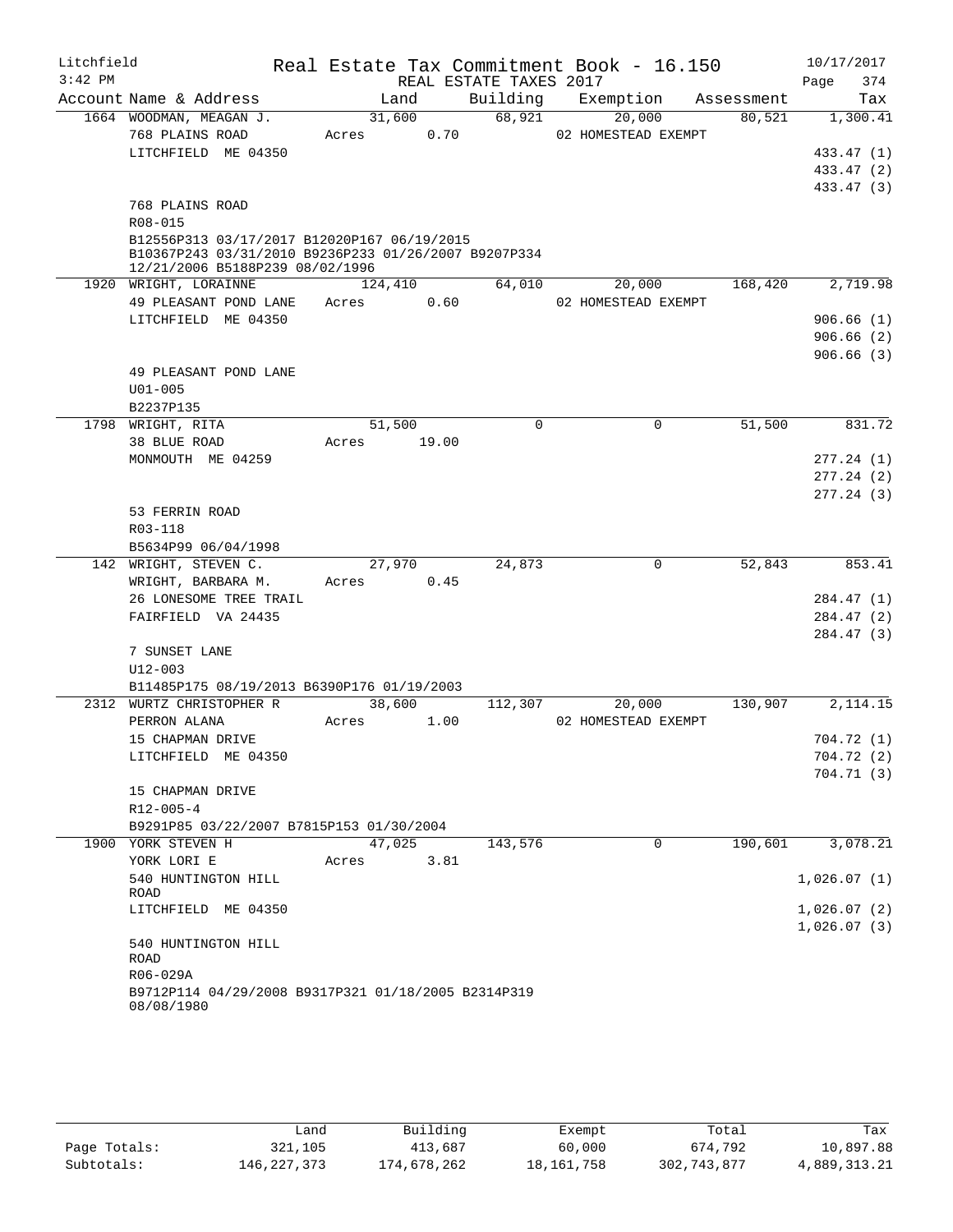| $3:42$ PM<br>REAL ESTATE TAXES 2017<br>Page<br>Building<br>Account Name & Address<br>Exemption<br>Land<br>Tax<br>Assessment<br>1927 YORK, MICHAEL I<br>106,725<br>20,000<br>143,537<br>230,262<br>3,718.73<br>5 BLEN DRIVE<br>0.57<br>02 HOMESTEAD EXEMPT<br>Acres<br>LITCHFIELD ME 04350<br>1,239.58(1)<br>1,239.58(2)<br>1, 239.57(3)<br>5 BLEN DRIVE<br>$U23 - 009$<br>B3391P121<br>1932 YOUNG, CYNTHIA D<br>26,000<br>177,238<br>109,900<br>93,338<br>2,862.39<br>YOUNG RAYMOND<br>3.90<br>22 WW2 Widow Res<br>Acres<br>153 WHIPPOORWILL ROAD<br>02 HOMESTEAD EXEMPT<br>954.13 (1)<br>LITCHFIELD ME 04350<br>954.13(2)<br>954.13 (3)<br>153 WHIPPOORWILL ROAD<br>$U23 - 021$<br>B3955P213 07/26/1991<br>330 YOUNG, CYNTHIA D<br>$\Omega$<br>$\Omega$<br>1,927<br>31.12<br>1,927<br>2.37<br>YOUNG RAYMOND<br>Acres<br>153 WHIPPOORWILL ROAD<br>10.37(1)<br>LITCHFIELD ME 04350<br>10.37(2)<br>10.38(3)<br>WHIPPOORWILL ROAD<br>$U23 - 020$<br>B3955P213 07/26/1991<br>1929 YOUNG, JOHN C, ET AL<br>24,000<br>129,488<br>2,091.23<br>71,568<br>81,920<br>1564 HALLOWELL ROAD<br>37.00<br>02 HOMESTEAD EXEMPT<br>Acres<br>30 Blind Exemption<br>LITCHFIELD ME 04350<br>697.08 (1)<br>697.08 (2)<br>697.07 (3)<br>1564 HALLOWELL ROAD<br>R14-061<br>B1455P44<br>1930 YOUNG, LARRY W<br>50,091<br>151,571<br>101,480<br>$\Omega$<br>0.30<br>1585 AUGUSTA ROAD<br>Acres<br>BOWDOIN ME 04287<br>6 SUNSET LANE<br>U12-004<br>B4830P45<br>41,250<br>78,180<br>20,000<br>99,430<br>1931 YOUNG, RITA M<br>1699 HALLOWELL ROAD<br>1.50<br>02 HOMESTEAD EXEMPT<br>Acres<br>LITCHFIELD ME 04350<br>1699 HALLOWELL ROAD<br>$U18 - 006$<br>B3452P17<br>37,397<br>1781 YOUNG, CARY V<br>38,320<br>19,077<br>20,000<br>MCKEEN, LYNNE S<br>0.94<br>02 HOMESTEAD EXEMPT<br>Acres<br>316 DENNIS HILL ROAD<br>201.32(1)<br>LITCHFIELD ME 04350<br>201.32(2)<br>201.32(3)<br>316 DENNIS HILL ROAD<br>$R13 - 022$<br>B8079P276 08/18/2004 B1522P68 06/11/1970<br>Building<br>Land<br>Exempt<br>Total<br>Tax<br>110,000<br>13,361.09<br>Page Totals:<br>507,982<br>429,331<br>827,313 | Litchfield |  |  |  | Real Estate Tax Commitment Book - 16.150 | 10/17/2017 |
|------------------------------------------------------------------------------------------------------------------------------------------------------------------------------------------------------------------------------------------------------------------------------------------------------------------------------------------------------------------------------------------------------------------------------------------------------------------------------------------------------------------------------------------------------------------------------------------------------------------------------------------------------------------------------------------------------------------------------------------------------------------------------------------------------------------------------------------------------------------------------------------------------------------------------------------------------------------------------------------------------------------------------------------------------------------------------------------------------------------------------------------------------------------------------------------------------------------------------------------------------------------------------------------------------------------------------------------------------------------------------------------------------------------------------------------------------------------------------------------------------------------------------------------------------------------------------------------------------------------------------------------------------------------------------------------------------------------------------------------------------------------------------------------------------------------------------------------------------------------------------------------------------------------------------------------------------------------------------------------------------------------------------------------------------------------|------------|--|--|--|------------------------------------------|------------|
|                                                                                                                                                                                                                                                                                                                                                                                                                                                                                                                                                                                                                                                                                                                                                                                                                                                                                                                                                                                                                                                                                                                                                                                                                                                                                                                                                                                                                                                                                                                                                                                                                                                                                                                                                                                                                                                                                                                                                                                                                                                                  |            |  |  |  |                                          | 375        |
|                                                                                                                                                                                                                                                                                                                                                                                                                                                                                                                                                                                                                                                                                                                                                                                                                                                                                                                                                                                                                                                                                                                                                                                                                                                                                                                                                                                                                                                                                                                                                                                                                                                                                                                                                                                                                                                                                                                                                                                                                                                                  |            |  |  |  |                                          |            |
|                                                                                                                                                                                                                                                                                                                                                                                                                                                                                                                                                                                                                                                                                                                                                                                                                                                                                                                                                                                                                                                                                                                                                                                                                                                                                                                                                                                                                                                                                                                                                                                                                                                                                                                                                                                                                                                                                                                                                                                                                                                                  |            |  |  |  |                                          |            |
|                                                                                                                                                                                                                                                                                                                                                                                                                                                                                                                                                                                                                                                                                                                                                                                                                                                                                                                                                                                                                                                                                                                                                                                                                                                                                                                                                                                                                                                                                                                                                                                                                                                                                                                                                                                                                                                                                                                                                                                                                                                                  |            |  |  |  |                                          |            |
|                                                                                                                                                                                                                                                                                                                                                                                                                                                                                                                                                                                                                                                                                                                                                                                                                                                                                                                                                                                                                                                                                                                                                                                                                                                                                                                                                                                                                                                                                                                                                                                                                                                                                                                                                                                                                                                                                                                                                                                                                                                                  |            |  |  |  |                                          |            |
|                                                                                                                                                                                                                                                                                                                                                                                                                                                                                                                                                                                                                                                                                                                                                                                                                                                                                                                                                                                                                                                                                                                                                                                                                                                                                                                                                                                                                                                                                                                                                                                                                                                                                                                                                                                                                                                                                                                                                                                                                                                                  |            |  |  |  |                                          |            |
|                                                                                                                                                                                                                                                                                                                                                                                                                                                                                                                                                                                                                                                                                                                                                                                                                                                                                                                                                                                                                                                                                                                                                                                                                                                                                                                                                                                                                                                                                                                                                                                                                                                                                                                                                                                                                                                                                                                                                                                                                                                                  |            |  |  |  |                                          |            |
|                                                                                                                                                                                                                                                                                                                                                                                                                                                                                                                                                                                                                                                                                                                                                                                                                                                                                                                                                                                                                                                                                                                                                                                                                                                                                                                                                                                                                                                                                                                                                                                                                                                                                                                                                                                                                                                                                                                                                                                                                                                                  |            |  |  |  |                                          |            |
|                                                                                                                                                                                                                                                                                                                                                                                                                                                                                                                                                                                                                                                                                                                                                                                                                                                                                                                                                                                                                                                                                                                                                                                                                                                                                                                                                                                                                                                                                                                                                                                                                                                                                                                                                                                                                                                                                                                                                                                                                                                                  |            |  |  |  |                                          |            |
|                                                                                                                                                                                                                                                                                                                                                                                                                                                                                                                                                                                                                                                                                                                                                                                                                                                                                                                                                                                                                                                                                                                                                                                                                                                                                                                                                                                                                                                                                                                                                                                                                                                                                                                                                                                                                                                                                                                                                                                                                                                                  |            |  |  |  |                                          |            |
|                                                                                                                                                                                                                                                                                                                                                                                                                                                                                                                                                                                                                                                                                                                                                                                                                                                                                                                                                                                                                                                                                                                                                                                                                                                                                                                                                                                                                                                                                                                                                                                                                                                                                                                                                                                                                                                                                                                                                                                                                                                                  |            |  |  |  |                                          |            |
|                                                                                                                                                                                                                                                                                                                                                                                                                                                                                                                                                                                                                                                                                                                                                                                                                                                                                                                                                                                                                                                                                                                                                                                                                                                                                                                                                                                                                                                                                                                                                                                                                                                                                                                                                                                                                                                                                                                                                                                                                                                                  |            |  |  |  |                                          |            |
|                                                                                                                                                                                                                                                                                                                                                                                                                                                                                                                                                                                                                                                                                                                                                                                                                                                                                                                                                                                                                                                                                                                                                                                                                                                                                                                                                                                                                                                                                                                                                                                                                                                                                                                                                                                                                                                                                                                                                                                                                                                                  |            |  |  |  |                                          |            |
|                                                                                                                                                                                                                                                                                                                                                                                                                                                                                                                                                                                                                                                                                                                                                                                                                                                                                                                                                                                                                                                                                                                                                                                                                                                                                                                                                                                                                                                                                                                                                                                                                                                                                                                                                                                                                                                                                                                                                                                                                                                                  |            |  |  |  |                                          |            |
|                                                                                                                                                                                                                                                                                                                                                                                                                                                                                                                                                                                                                                                                                                                                                                                                                                                                                                                                                                                                                                                                                                                                                                                                                                                                                                                                                                                                                                                                                                                                                                                                                                                                                                                                                                                                                                                                                                                                                                                                                                                                  |            |  |  |  |                                          |            |
|                                                                                                                                                                                                                                                                                                                                                                                                                                                                                                                                                                                                                                                                                                                                                                                                                                                                                                                                                                                                                                                                                                                                                                                                                                                                                                                                                                                                                                                                                                                                                                                                                                                                                                                                                                                                                                                                                                                                                                                                                                                                  |            |  |  |  |                                          |            |
|                                                                                                                                                                                                                                                                                                                                                                                                                                                                                                                                                                                                                                                                                                                                                                                                                                                                                                                                                                                                                                                                                                                                                                                                                                                                                                                                                                                                                                                                                                                                                                                                                                                                                                                                                                                                                                                                                                                                                                                                                                                                  |            |  |  |  |                                          |            |
|                                                                                                                                                                                                                                                                                                                                                                                                                                                                                                                                                                                                                                                                                                                                                                                                                                                                                                                                                                                                                                                                                                                                                                                                                                                                                                                                                                                                                                                                                                                                                                                                                                                                                                                                                                                                                                                                                                                                                                                                                                                                  |            |  |  |  |                                          |            |
|                                                                                                                                                                                                                                                                                                                                                                                                                                                                                                                                                                                                                                                                                                                                                                                                                                                                                                                                                                                                                                                                                                                                                                                                                                                                                                                                                                                                                                                                                                                                                                                                                                                                                                                                                                                                                                                                                                                                                                                                                                                                  |            |  |  |  |                                          |            |
|                                                                                                                                                                                                                                                                                                                                                                                                                                                                                                                                                                                                                                                                                                                                                                                                                                                                                                                                                                                                                                                                                                                                                                                                                                                                                                                                                                                                                                                                                                                                                                                                                                                                                                                                                                                                                                                                                                                                                                                                                                                                  |            |  |  |  |                                          |            |
|                                                                                                                                                                                                                                                                                                                                                                                                                                                                                                                                                                                                                                                                                                                                                                                                                                                                                                                                                                                                                                                                                                                                                                                                                                                                                                                                                                                                                                                                                                                                                                                                                                                                                                                                                                                                                                                                                                                                                                                                                                                                  |            |  |  |  |                                          |            |
|                                                                                                                                                                                                                                                                                                                                                                                                                                                                                                                                                                                                                                                                                                                                                                                                                                                                                                                                                                                                                                                                                                                                                                                                                                                                                                                                                                                                                                                                                                                                                                                                                                                                                                                                                                                                                                                                                                                                                                                                                                                                  |            |  |  |  |                                          |            |
|                                                                                                                                                                                                                                                                                                                                                                                                                                                                                                                                                                                                                                                                                                                                                                                                                                                                                                                                                                                                                                                                                                                                                                                                                                                                                                                                                                                                                                                                                                                                                                                                                                                                                                                                                                                                                                                                                                                                                                                                                                                                  |            |  |  |  |                                          |            |
|                                                                                                                                                                                                                                                                                                                                                                                                                                                                                                                                                                                                                                                                                                                                                                                                                                                                                                                                                                                                                                                                                                                                                                                                                                                                                                                                                                                                                                                                                                                                                                                                                                                                                                                                                                                                                                                                                                                                                                                                                                                                  |            |  |  |  |                                          |            |
|                                                                                                                                                                                                                                                                                                                                                                                                                                                                                                                                                                                                                                                                                                                                                                                                                                                                                                                                                                                                                                                                                                                                                                                                                                                                                                                                                                                                                                                                                                                                                                                                                                                                                                                                                                                                                                                                                                                                                                                                                                                                  |            |  |  |  |                                          |            |
|                                                                                                                                                                                                                                                                                                                                                                                                                                                                                                                                                                                                                                                                                                                                                                                                                                                                                                                                                                                                                                                                                                                                                                                                                                                                                                                                                                                                                                                                                                                                                                                                                                                                                                                                                                                                                                                                                                                                                                                                                                                                  |            |  |  |  |                                          |            |
|                                                                                                                                                                                                                                                                                                                                                                                                                                                                                                                                                                                                                                                                                                                                                                                                                                                                                                                                                                                                                                                                                                                                                                                                                                                                                                                                                                                                                                                                                                                                                                                                                                                                                                                                                                                                                                                                                                                                                                                                                                                                  |            |  |  |  |                                          |            |
|                                                                                                                                                                                                                                                                                                                                                                                                                                                                                                                                                                                                                                                                                                                                                                                                                                                                                                                                                                                                                                                                                                                                                                                                                                                                                                                                                                                                                                                                                                                                                                                                                                                                                                                                                                                                                                                                                                                                                                                                                                                                  |            |  |  |  |                                          |            |
|                                                                                                                                                                                                                                                                                                                                                                                                                                                                                                                                                                                                                                                                                                                                                                                                                                                                                                                                                                                                                                                                                                                                                                                                                                                                                                                                                                                                                                                                                                                                                                                                                                                                                                                                                                                                                                                                                                                                                                                                                                                                  |            |  |  |  |                                          |            |
|                                                                                                                                                                                                                                                                                                                                                                                                                                                                                                                                                                                                                                                                                                                                                                                                                                                                                                                                                                                                                                                                                                                                                                                                                                                                                                                                                                                                                                                                                                                                                                                                                                                                                                                                                                                                                                                                                                                                                                                                                                                                  |            |  |  |  |                                          |            |
|                                                                                                                                                                                                                                                                                                                                                                                                                                                                                                                                                                                                                                                                                                                                                                                                                                                                                                                                                                                                                                                                                                                                                                                                                                                                                                                                                                                                                                                                                                                                                                                                                                                                                                                                                                                                                                                                                                                                                                                                                                                                  |            |  |  |  |                                          |            |
|                                                                                                                                                                                                                                                                                                                                                                                                                                                                                                                                                                                                                                                                                                                                                                                                                                                                                                                                                                                                                                                                                                                                                                                                                                                                                                                                                                                                                                                                                                                                                                                                                                                                                                                                                                                                                                                                                                                                                                                                                                                                  |            |  |  |  |                                          |            |
|                                                                                                                                                                                                                                                                                                                                                                                                                                                                                                                                                                                                                                                                                                                                                                                                                                                                                                                                                                                                                                                                                                                                                                                                                                                                                                                                                                                                                                                                                                                                                                                                                                                                                                                                                                                                                                                                                                                                                                                                                                                                  |            |  |  |  |                                          |            |
|                                                                                                                                                                                                                                                                                                                                                                                                                                                                                                                                                                                                                                                                                                                                                                                                                                                                                                                                                                                                                                                                                                                                                                                                                                                                                                                                                                                                                                                                                                                                                                                                                                                                                                                                                                                                                                                                                                                                                                                                                                                                  |            |  |  |  |                                          | 2,447.87   |
|                                                                                                                                                                                                                                                                                                                                                                                                                                                                                                                                                                                                                                                                                                                                                                                                                                                                                                                                                                                                                                                                                                                                                                                                                                                                                                                                                                                                                                                                                                                                                                                                                                                                                                                                                                                                                                                                                                                                                                                                                                                                  |            |  |  |  |                                          |            |
|                                                                                                                                                                                                                                                                                                                                                                                                                                                                                                                                                                                                                                                                                                                                                                                                                                                                                                                                                                                                                                                                                                                                                                                                                                                                                                                                                                                                                                                                                                                                                                                                                                                                                                                                                                                                                                                                                                                                                                                                                                                                  |            |  |  |  |                                          | 815.96(1)  |
|                                                                                                                                                                                                                                                                                                                                                                                                                                                                                                                                                                                                                                                                                                                                                                                                                                                                                                                                                                                                                                                                                                                                                                                                                                                                                                                                                                                                                                                                                                                                                                                                                                                                                                                                                                                                                                                                                                                                                                                                                                                                  |            |  |  |  |                                          | 815.96(2)  |
|                                                                                                                                                                                                                                                                                                                                                                                                                                                                                                                                                                                                                                                                                                                                                                                                                                                                                                                                                                                                                                                                                                                                                                                                                                                                                                                                                                                                                                                                                                                                                                                                                                                                                                                                                                                                                                                                                                                                                                                                                                                                  |            |  |  |  |                                          | 815.95(3)  |
|                                                                                                                                                                                                                                                                                                                                                                                                                                                                                                                                                                                                                                                                                                                                                                                                                                                                                                                                                                                                                                                                                                                                                                                                                                                                                                                                                                                                                                                                                                                                                                                                                                                                                                                                                                                                                                                                                                                                                                                                                                                                  |            |  |  |  |                                          |            |
|                                                                                                                                                                                                                                                                                                                                                                                                                                                                                                                                                                                                                                                                                                                                                                                                                                                                                                                                                                                                                                                                                                                                                                                                                                                                                                                                                                                                                                                                                                                                                                                                                                                                                                                                                                                                                                                                                                                                                                                                                                                                  |            |  |  |  |                                          |            |
|                                                                                                                                                                                                                                                                                                                                                                                                                                                                                                                                                                                                                                                                                                                                                                                                                                                                                                                                                                                                                                                                                                                                                                                                                                                                                                                                                                                                                                                                                                                                                                                                                                                                                                                                                                                                                                                                                                                                                                                                                                                                  |            |  |  |  |                                          |            |
|                                                                                                                                                                                                                                                                                                                                                                                                                                                                                                                                                                                                                                                                                                                                                                                                                                                                                                                                                                                                                                                                                                                                                                                                                                                                                                                                                                                                                                                                                                                                                                                                                                                                                                                                                                                                                                                                                                                                                                                                                                                                  |            |  |  |  |                                          | 1,605.79   |
|                                                                                                                                                                                                                                                                                                                                                                                                                                                                                                                                                                                                                                                                                                                                                                                                                                                                                                                                                                                                                                                                                                                                                                                                                                                                                                                                                                                                                                                                                                                                                                                                                                                                                                                                                                                                                                                                                                                                                                                                                                                                  |            |  |  |  |                                          |            |
|                                                                                                                                                                                                                                                                                                                                                                                                                                                                                                                                                                                                                                                                                                                                                                                                                                                                                                                                                                                                                                                                                                                                                                                                                                                                                                                                                                                                                                                                                                                                                                                                                                                                                                                                                                                                                                                                                                                                                                                                                                                                  |            |  |  |  |                                          | 535.26(1)  |
|                                                                                                                                                                                                                                                                                                                                                                                                                                                                                                                                                                                                                                                                                                                                                                                                                                                                                                                                                                                                                                                                                                                                                                                                                                                                                                                                                                                                                                                                                                                                                                                                                                                                                                                                                                                                                                                                                                                                                                                                                                                                  |            |  |  |  |                                          | 535.26(2)  |
|                                                                                                                                                                                                                                                                                                                                                                                                                                                                                                                                                                                                                                                                                                                                                                                                                                                                                                                                                                                                                                                                                                                                                                                                                                                                                                                                                                                                                                                                                                                                                                                                                                                                                                                                                                                                                                                                                                                                                                                                                                                                  |            |  |  |  |                                          | 535.27(3)  |
|                                                                                                                                                                                                                                                                                                                                                                                                                                                                                                                                                                                                                                                                                                                                                                                                                                                                                                                                                                                                                                                                                                                                                                                                                                                                                                                                                                                                                                                                                                                                                                                                                                                                                                                                                                                                                                                                                                                                                                                                                                                                  |            |  |  |  |                                          |            |
|                                                                                                                                                                                                                                                                                                                                                                                                                                                                                                                                                                                                                                                                                                                                                                                                                                                                                                                                                                                                                                                                                                                                                                                                                                                                                                                                                                                                                                                                                                                                                                                                                                                                                                                                                                                                                                                                                                                                                                                                                                                                  |            |  |  |  |                                          |            |
|                                                                                                                                                                                                                                                                                                                                                                                                                                                                                                                                                                                                                                                                                                                                                                                                                                                                                                                                                                                                                                                                                                                                                                                                                                                                                                                                                                                                                                                                                                                                                                                                                                                                                                                                                                                                                                                                                                                                                                                                                                                                  |            |  |  |  |                                          |            |
|                                                                                                                                                                                                                                                                                                                                                                                                                                                                                                                                                                                                                                                                                                                                                                                                                                                                                                                                                                                                                                                                                                                                                                                                                                                                                                                                                                                                                                                                                                                                                                                                                                                                                                                                                                                                                                                                                                                                                                                                                                                                  |            |  |  |  |                                          | 603.96     |
|                                                                                                                                                                                                                                                                                                                                                                                                                                                                                                                                                                                                                                                                                                                                                                                                                                                                                                                                                                                                                                                                                                                                                                                                                                                                                                                                                                                                                                                                                                                                                                                                                                                                                                                                                                                                                                                                                                                                                                                                                                                                  |            |  |  |  |                                          |            |
|                                                                                                                                                                                                                                                                                                                                                                                                                                                                                                                                                                                                                                                                                                                                                                                                                                                                                                                                                                                                                                                                                                                                                                                                                                                                                                                                                                                                                                                                                                                                                                                                                                                                                                                                                                                                                                                                                                                                                                                                                                                                  |            |  |  |  |                                          |            |
|                                                                                                                                                                                                                                                                                                                                                                                                                                                                                                                                                                                                                                                                                                                                                                                                                                                                                                                                                                                                                                                                                                                                                                                                                                                                                                                                                                                                                                                                                                                                                                                                                                                                                                                                                                                                                                                                                                                                                                                                                                                                  |            |  |  |  |                                          |            |
|                                                                                                                                                                                                                                                                                                                                                                                                                                                                                                                                                                                                                                                                                                                                                                                                                                                                                                                                                                                                                                                                                                                                                                                                                                                                                                                                                                                                                                                                                                                                                                                                                                                                                                                                                                                                                                                                                                                                                                                                                                                                  |            |  |  |  |                                          |            |
|                                                                                                                                                                                                                                                                                                                                                                                                                                                                                                                                                                                                                                                                                                                                                                                                                                                                                                                                                                                                                                                                                                                                                                                                                                                                                                                                                                                                                                                                                                                                                                                                                                                                                                                                                                                                                                                                                                                                                                                                                                                                  |            |  |  |  |                                          |            |
|                                                                                                                                                                                                                                                                                                                                                                                                                                                                                                                                                                                                                                                                                                                                                                                                                                                                                                                                                                                                                                                                                                                                                                                                                                                                                                                                                                                                                                                                                                                                                                                                                                                                                                                                                                                                                                                                                                                                                                                                                                                                  |            |  |  |  |                                          |            |
|                                                                                                                                                                                                                                                                                                                                                                                                                                                                                                                                                                                                                                                                                                                                                                                                                                                                                                                                                                                                                                                                                                                                                                                                                                                                                                                                                                                                                                                                                                                                                                                                                                                                                                                                                                                                                                                                                                                                                                                                                                                                  |            |  |  |  |                                          |            |
|                                                                                                                                                                                                                                                                                                                                                                                                                                                                                                                                                                                                                                                                                                                                                                                                                                                                                                                                                                                                                                                                                                                                                                                                                                                                                                                                                                                                                                                                                                                                                                                                                                                                                                                                                                                                                                                                                                                                                                                                                                                                  |            |  |  |  |                                          |            |
|                                                                                                                                                                                                                                                                                                                                                                                                                                                                                                                                                                                                                                                                                                                                                                                                                                                                                                                                                                                                                                                                                                                                                                                                                                                                                                                                                                                                                                                                                                                                                                                                                                                                                                                                                                                                                                                                                                                                                                                                                                                                  |            |  |  |  |                                          |            |
|                                                                                                                                                                                                                                                                                                                                                                                                                                                                                                                                                                                                                                                                                                                                                                                                                                                                                                                                                                                                                                                                                                                                                                                                                                                                                                                                                                                                                                                                                                                                                                                                                                                                                                                                                                                                                                                                                                                                                                                                                                                                  |            |  |  |  |                                          |            |

Subtotals: 146,735,355 175,107,593 18,271,758 303,571,190 4,902,674.30